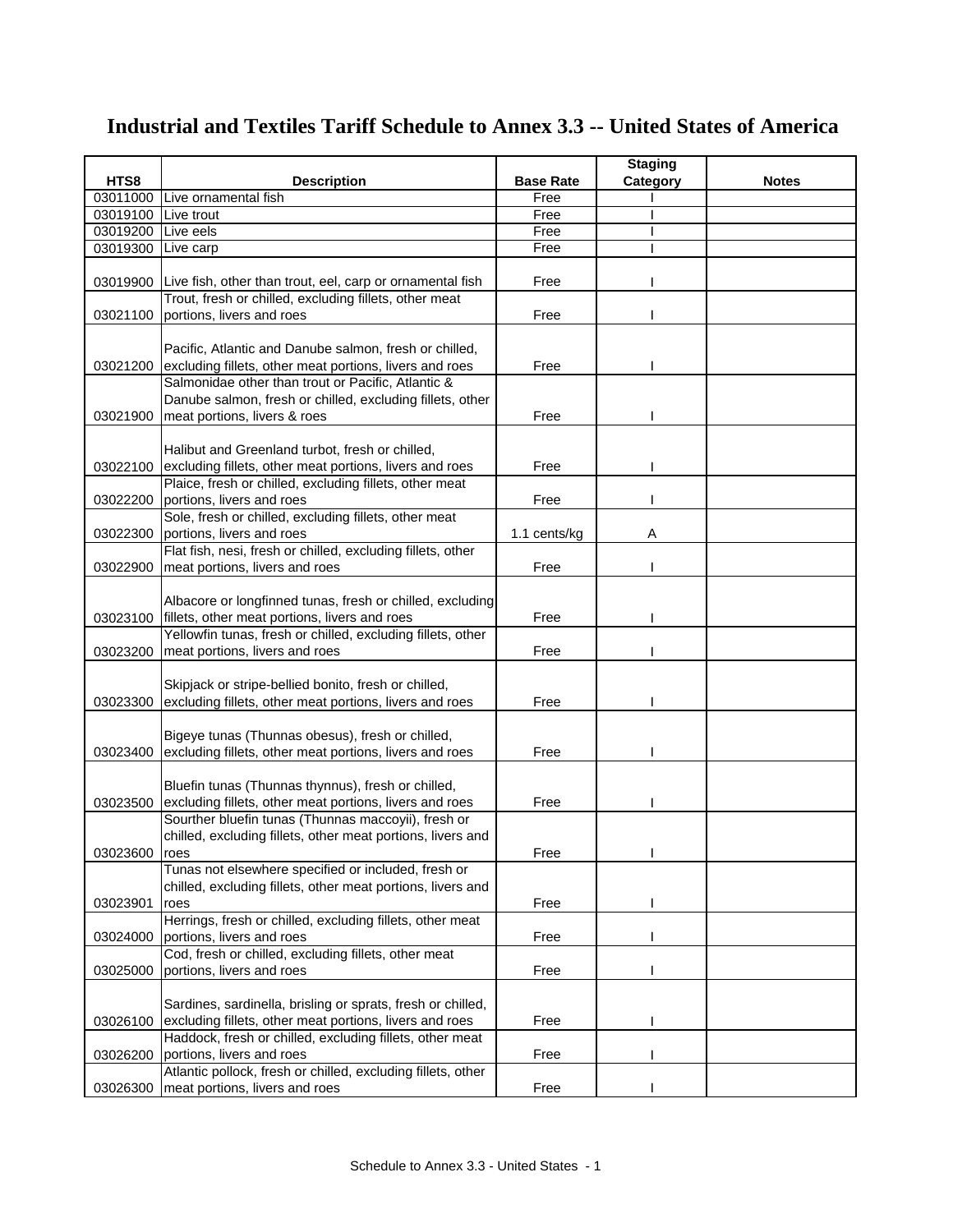|          |                                                                                       |                  | <b>Staging</b> |              |
|----------|---------------------------------------------------------------------------------------|------------------|----------------|--------------|
| HTS8     | <b>Description</b>                                                                    | <b>Base Rate</b> | Category       | <b>Notes</b> |
|          | Mackerel, fresh or chilled, excluding fillets, other meat                             |                  |                |              |
| 03026400 | portions, livers and roes                                                             | Free             |                |              |
|          | Dogfish and other sharks, fresh or chilled, excluding                                 |                  |                |              |
| 03026500 | fillets, livers, roes and fish meat of 0304                                           | Free             |                |              |
|          | Eels, fresh or chilled, excluding fillets, other meat                                 |                  |                |              |
| 03026600 | portions, livers and roes                                                             | Free             |                |              |
|          | Fish, nesi, excl. fillets, livers and roes, fresh or chilled,                         |                  |                |              |
|          | scaled, in immediate containers weighing with their                                   |                  |                |              |
| 03026910 | contents 6.8 kg or less                                                               | 3%               | Α              |              |
|          | Smelts, cusk, hake, etc. excl. fillets, livers & roes, fresh                          |                  |                |              |
|          | or chilled, not scaled, or scaled in immediate containers                             |                  |                |              |
| 03026920 | over 6.8 kg                                                                           | Free             |                |              |
|          | Fish, nesi, excl. fillets, livers and roes, fresh or chilled,                         |                  |                |              |
|          | not scaled, or scaled in immediate containers weighing                                |                  |                |              |
|          | 03026940 over 6.8 kg                                                                  | Free             |                |              |
| 03027020 | Sturgeon roe, fresh or chilled<br>Fish roes and livers, other than sturgeon, fresh or | 15%              | A              |              |
|          | chilled                                                                               | Free             |                |              |
| 03027040 | Sockeye salmon (red salmon) (Orncorhynchus nerka),                                    |                  |                |              |
|          | frozen, excluding fillets, other meat portions, livers and                            |                  |                |              |
| 03031100 | roes                                                                                  | Free             |                |              |
|          |                                                                                       |                  |                |              |
|          | Pacific salmon, other than sockeye, frozen, excluding                                 |                  |                |              |
| 03031900 | fillets, other meat portions, livers and roes                                         | Free             |                |              |
|          | Trout, frozen, excluding fillets, other meat portions,                                |                  |                |              |
| 03032100 | livers and roes                                                                       | Free             |                |              |
|          | Atlantic salmon and Danube salmon, frozen, excluding                                  |                  |                |              |
| 03032200 | livers and roes                                                                       | Free             |                |              |
|          | Salmonidae, other than trout or Atlantic and Danube                                   |                  |                |              |
|          | salmon, nesi, frozen, excluding fillets, other meat                                   |                  |                |              |
| 03032900 | portions, livers and roes                                                             | Free             |                |              |
|          | Halibut and Greenland turbot, frozen, excluding fillets,                              |                  |                |              |
| 03033100 | other meat portions & livers and roes                                                 | Free             |                |              |
|          | Plaice, frozen, excluding fillets, other meat portions,                               |                  |                |              |
| 03033200 | livers and roes                                                                       | Free             |                |              |
|          | Sole, frozen, excluding fillets, other meat portions,                                 |                  |                |              |
| 03033300 | livers and roes                                                                       | 1.1 cents/kg     | А              |              |
|          | Flat fish, other than halibut, Greenland turbot, plaice                               |                  |                |              |
|          | and sole, frozen, excluding fillets, other meat portions,                             |                  |                |              |
|          | 03033900 livers and roes                                                              | 1.1 cents/kg     | A              |              |
|          | Albacore or longfinned tunas, frozen, excluding fillets,                              |                  |                |              |
| 03034100 | other meat portions, livers and roes                                                  | Free             |                |              |
|          | Yellowfin tunas, frozen, excluding fillets, other meat                                |                  |                |              |
| 03034200 | portions, livers and roes                                                             | Free             |                |              |
|          | Skipjack or stripe-bellied bonito, frozen, excluding                                  |                  |                |              |
| 03034300 | fillets, other meat portions, livers and roes                                         | Free             |                |              |
|          | Bigeye tunas (Thunnas obesus), frozen, excluding                                      |                  |                |              |
| 03034400 | fillets, other meat portions, livers and roes                                         | Free             |                |              |
|          | Bluefin tunas (Thunnas thynnus), frozen, excluding                                    |                  |                |              |
| 03034500 | fillets, other meat portions, livers and roes                                         | Free             |                |              |
|          |                                                                                       |                  |                |              |
|          | Sourther bluefin tunas (Thunnas maccoyii), frozen,                                    |                  |                |              |
| 03034600 | excluding fillets, other meat portions, livers and roes                               | Free             |                |              |
|          | Tunas, not elsewhere specified or included, frozen,                                   |                  |                |              |
| 03034901 | excluding fillets, other meat portions, livers and roes                               | Free             |                |              |
|          |                                                                                       |                  |                |              |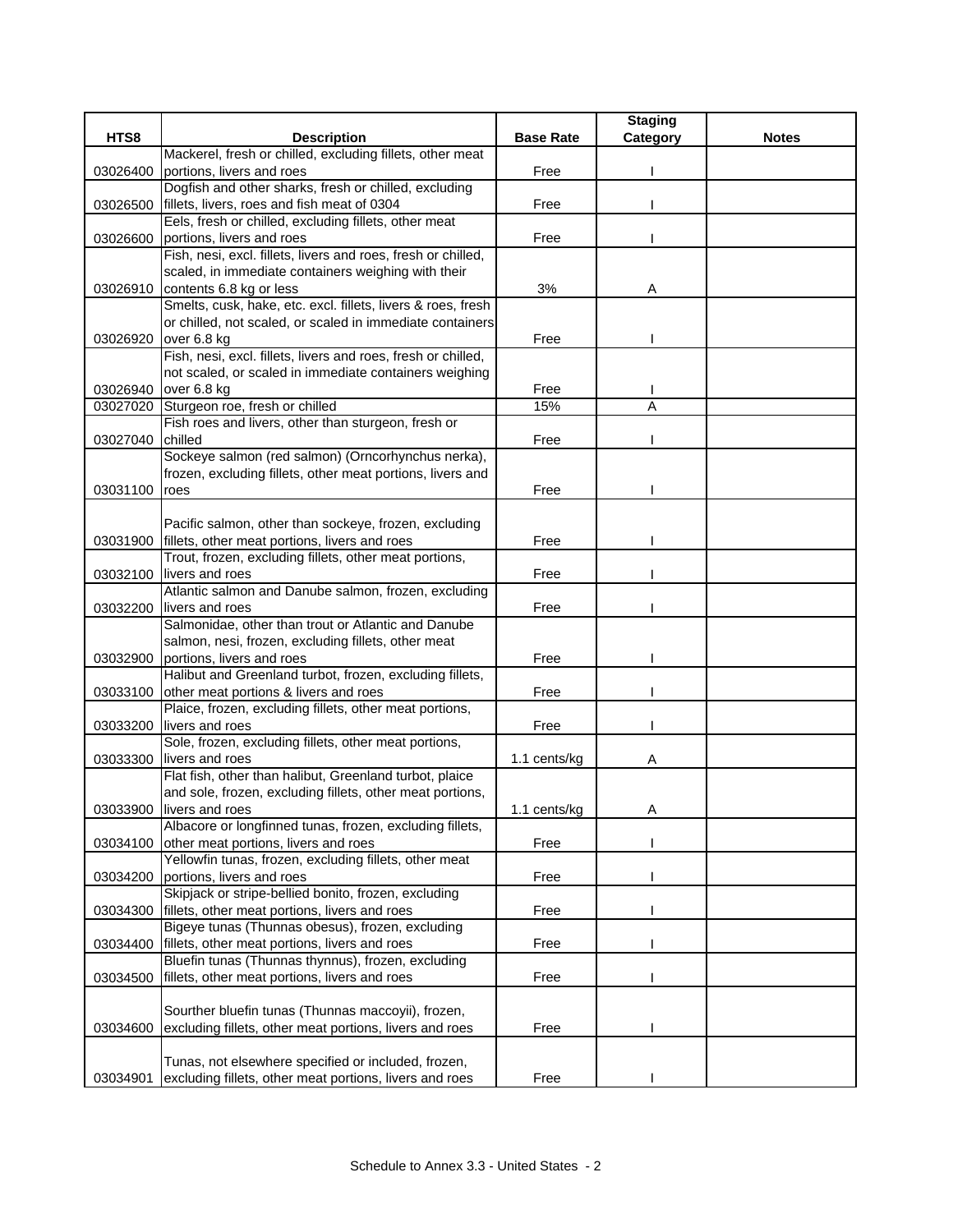|          |                                                                                                              |                  | <b>Staging</b> |              |
|----------|--------------------------------------------------------------------------------------------------------------|------------------|----------------|--------------|
| HTS8     | <b>Description</b>                                                                                           | <b>Base Rate</b> | Category       | <b>Notes</b> |
|          | Herrings, frozen, excluding fillets, other meat portions,                                                    |                  |                |              |
| 03035000 | livers and roes                                                                                              | Free             |                |              |
|          | Cod, frozen, excluding fillets, other meat portions, livers                                                  |                  |                |              |
| 03036000 | and roes                                                                                                     | Free             |                |              |
|          |                                                                                                              |                  |                |              |
|          | Sardines, sardinella, brisling or sprats, frozen,<br>excluding fillets, other meat portions, livers and roes | 1.1 cents/kg     |                |              |
| 03037100 | Haddock, frozen, excluding fillets, other meat portions,                                                     |                  | Α              |              |
| 03037200 | livers and roes                                                                                              | Free             |                |              |
|          | Atlantic pollock, frozen, excluding fillets, other meat                                                      |                  |                |              |
| 03037300 | portions, livers and roes                                                                                    | Free             |                |              |
|          | 03037400 Mackerel frozen excluding fillets, livers and roes                                                  | Free             |                |              |
|          | Dogfish and other sharks, frozen, excluding fillets,                                                         |                  |                |              |
| 03037500 | livers, roes and fish meat of 0304                                                                           | 1.1 cents/kg     | Α              |              |
|          | Eels, frozen, excluding fillets, other meat portions,                                                        |                  |                |              |
| 03037600 | livers and roes                                                                                              | Free             |                |              |
|          | Sea bass, frozen, excluding fillets, other meat portions,                                                    |                  |                |              |
| 03037700 | livers and roes                                                                                              | Free             |                |              |
|          | Whiting and hake, frozen, excluding fillets, other meat                                                      |                  |                |              |
| 03037800 | portions, livers and roes                                                                                    | Free             |                |              |
|          | Smelts, cusk, pollock, shad, sturgeon, swordfish, and                                                        |                  |                |              |
|          | fresh-water fish, frozen, excluding fillets, other meat                                                      |                  |                |              |
| 03037920 | portions, livers and roes                                                                                    | Free             |                |              |
|          | Fish, nesi, frozen, excluding fillets, other meat portions,                                                  |                  |                |              |
| 03037940 | livers and roes                                                                                              | Free             |                |              |
| 03038020 | Sturgeon roe, frozen                                                                                         | 15%              | A              |              |
|          |                                                                                                              |                  |                |              |
| 03038040 | Fish livers and roes, other than sturgeon roe, frozen<br>Cod, cusk, haddock, pollock, Atlantic ocean perch,  | Free             |                |              |
|          | 03041010 filleted or minced, fresh or chilled                                                                | Free             |                |              |
| 03041030 | Hake, filleted or minced, fresh or chilled                                                                   | Free             |                |              |
|          | Fillets and other meat portions of other fish nesi, fresh                                                    |                  |                |              |
| 03041040 | or chilled                                                                                                   | Free             |                |              |
|          | Frozen fish fillets, skinned, in blocks weighing over 4.5                                                    |                  |                |              |
|          | kg, to be minced, ground or cut into pieces of uniform                                                       |                  |                |              |
| 03042020 | weight and dimension                                                                                         | Free             |                |              |
|          | Fillets and minced meat, frozen, of cod, cusk, haddock,                                                      |                  |                |              |
| 03042030 | pollock or Atlantic ocean perch                                                                              | Free             |                |              |
|          | 03042050 Fillets and minced meat, frozen, of hake                                                            | Free             |                |              |
|          | 03042060 Frozen fillets of fresh-water fish, flat fish, etc., nesi                                           | Free             |                |              |
|          | Frozen fish meat (excluding fillets), in bulk or in                                                          |                  |                |              |
|          | immediate containers weighing with their contents over                                                       |                  |                |              |
| 03049010 | 6.8 kg each                                                                                                  | Free             |                |              |
|          | Frozen fish meat (excluding fillets), other than in bulk or                                                  |                  |                |              |
|          | in immediate containers weighing with their contents                                                         |                  |                |              |
| 03049090 | over 6.8 kg each                                                                                             | 6%               | Α              |              |
|          | Flours, meals and pellets of fish, fit for human                                                             |                  |                |              |
|          | consumption, in bulk or in immediate containers                                                              |                  |                |              |
| 03051020 | weighing with contents over 6.8 kg each<br>Flours, meals and pellets of fish, fit for human                  | Free             |                |              |
|          | consumption, other than in bulk or immediate                                                                 |                  |                |              |
| 03051040 | containers weighing contents over 6.8 kg each                                                                | 6%               | Α              |              |
| 03052020 | Sturgeon roe, dried, smoked, salted or in brine                                                              | 7.50%            | Α              |              |
|          | Fish livers and roes, other than sturgeon roe, dried,                                                        |                  |                |              |
| 03052040 | smoked, salted or in brine                                                                                   | Free             |                |              |
|          |                                                                                                              |                  |                |              |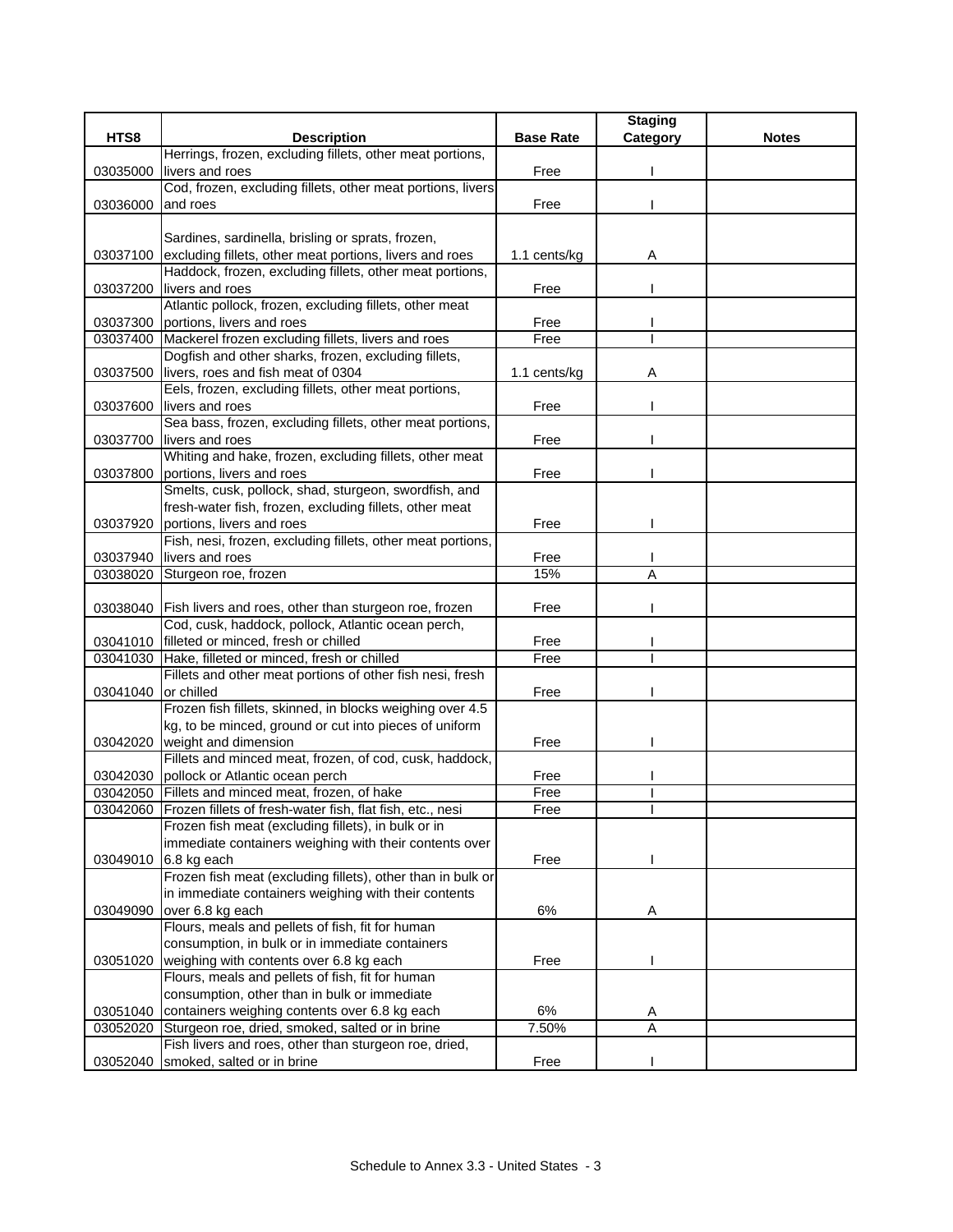|          |                                                                 |                  | <b>Staging</b> |              |
|----------|-----------------------------------------------------------------|------------------|----------------|--------------|
| HTS8     | <b>Description</b>                                              | <b>Base Rate</b> | Category       | <b>Notes</b> |
|          | Fillets of herrings, dried, salted or in brine, but not         |                  |                |              |
|          | smoked, in immediate containers weighing with their             |                  |                |              |
| 03053020 | contents 6.8 kg or less each                                    | 4%               | Α              |              |
|          | Fillets of mackerel, dried, salted or in brine, but not         |                  |                |              |
|          | smoked, in immediate containers weighing with their             |                  |                |              |
| 03053040 | contents 6.8 kg or less each                                    | 5%               | Α              |              |
|          | Fish fillets, nesi, dried, salted or in brine, but not          |                  |                |              |
| 03053060 | smoked                                                          | Free             |                |              |
|          | Smoked Pacific, Atlantic and Danube salmon, including           |                  |                |              |
| 03054100 | fillets                                                         | 5%               | Α              |              |
|          | 03054200 Smoked herrings, including fillets                     | Free             |                |              |
| 03054920 | Smoked mackerel, including fillets                              | Free             |                |              |
|          | Smoked fish, including fillets, other than Pacific,             |                  |                |              |
|          | 03054940 Atlantic and Danube salmon, herrings or mackerel       | Free             |                |              |
| 03055100 | Dried cod, whether or not salted but not smoked                 | Free             |                |              |
|          |                                                                 |                  |                |              |
|          | 03055920 Dried shark fins, whether or not salted but not smoked | Free             |                |              |
|          | Dried fish, other than cod or shark fins, whether or not        |                  |                |              |
|          | 03055940 salted but not smoked                                  | Free             |                |              |
|          | Herrings, in brine or salted but not dried or smoked, in        |                  |                |              |
|          | immediate containers weighing with their contents 6.8           |                  |                |              |
|          | 03056120 kg or less each                                        | 4%               | Α              |              |
|          | Herrings, in brine or salted but not dried or smoked,           |                  |                |              |
|          | other than in immediate containers weighing with their          |                  |                |              |
| 03056140 | contents 6.8 kg or less each                                    | Free             |                |              |
| 03056200 | Cod, in brine or salted but not dried or smoked                 | Free             |                |              |
|          | Anchovies, in brine or salted but not dried or smoked,          |                  |                |              |
|          | in immediate airtight containers weighing with their            |                  |                |              |
|          | 03056320 contents 6.8 kg or less each                           | 5%               | Α              |              |
|          | Anchovies, in brine or salted but not dried or smoked,          |                  |                |              |
|          | in immediate containers, nesi, weighing with their              |                  |                |              |
|          | 03056340 contents 6.8 kg or less each                           | Free             |                |              |
|          | Anchovies, in brine or salted but not dried or smoked,          |                  |                |              |
|          | other than in immediate containers weighing with their          |                  |                |              |
| 03056360 | contents 6.8 kg or less each                                    | Free             |                |              |
|          | Cusk, haddock, hake, and pollock, in brine or salted but        |                  |                |              |
| 03056910 | not dried or smoked                                             | Free             |                |              |
|          | Mackerel, in brine or salted but not dried or smoked, in        |                  |                |              |
|          | immediate containers weighing with their contents 6.8           |                  |                |              |
|          | 03056920 kg or less each                                        | 5%               | A              |              |
|          | Mackerel, in brine or salted but not dried or smoked,           |                  |                |              |
|          | other than in immediate containers weighing with their          |                  |                |              |
| 03056930 | contents 6.8 kg or less each                                    | Free             |                |              |
|          | 03056940 Salmon, in brine or salted but not dried or smoked     | 3%               | Α              |              |
|          | Fish, nesi, in brine or salted but not dried or smoked, in      |                  |                |              |
|          | immediate containers weighing with their contents 6.8           |                  |                |              |
|          | 03056950 kg or less each                                        | Free             |                |              |
|          | Fish, nesi, in brine or salted but not dried or smoked,         |                  |                |              |
|          | other than in immediate containers weighing with their          |                  |                |              |
| 03056960 | contents 6.8 kg or less each                                    | 0.50%            | A              |              |
|          | Rock lobster and other sea crawfish, cooked in shell or         |                  |                |              |
| 03061100 | uncooked, dried, salted or in brine, frozen                     | Free             |                |              |
|          | Lobsters excluding rock lobster, cooked in shell or             |                  |                |              |
|          | 03061200 uncooked, dried, salted or in brine, frozen            | Free             |                |              |
|          | Shrimps and prawns, cooked in shell or uncooked,                |                  |                |              |
| 03061300 | dried, salted or in brine, frozen                               | Free             |                |              |
| 03061420 | Crabmeat, frozen                                                | 7.50%            | A              |              |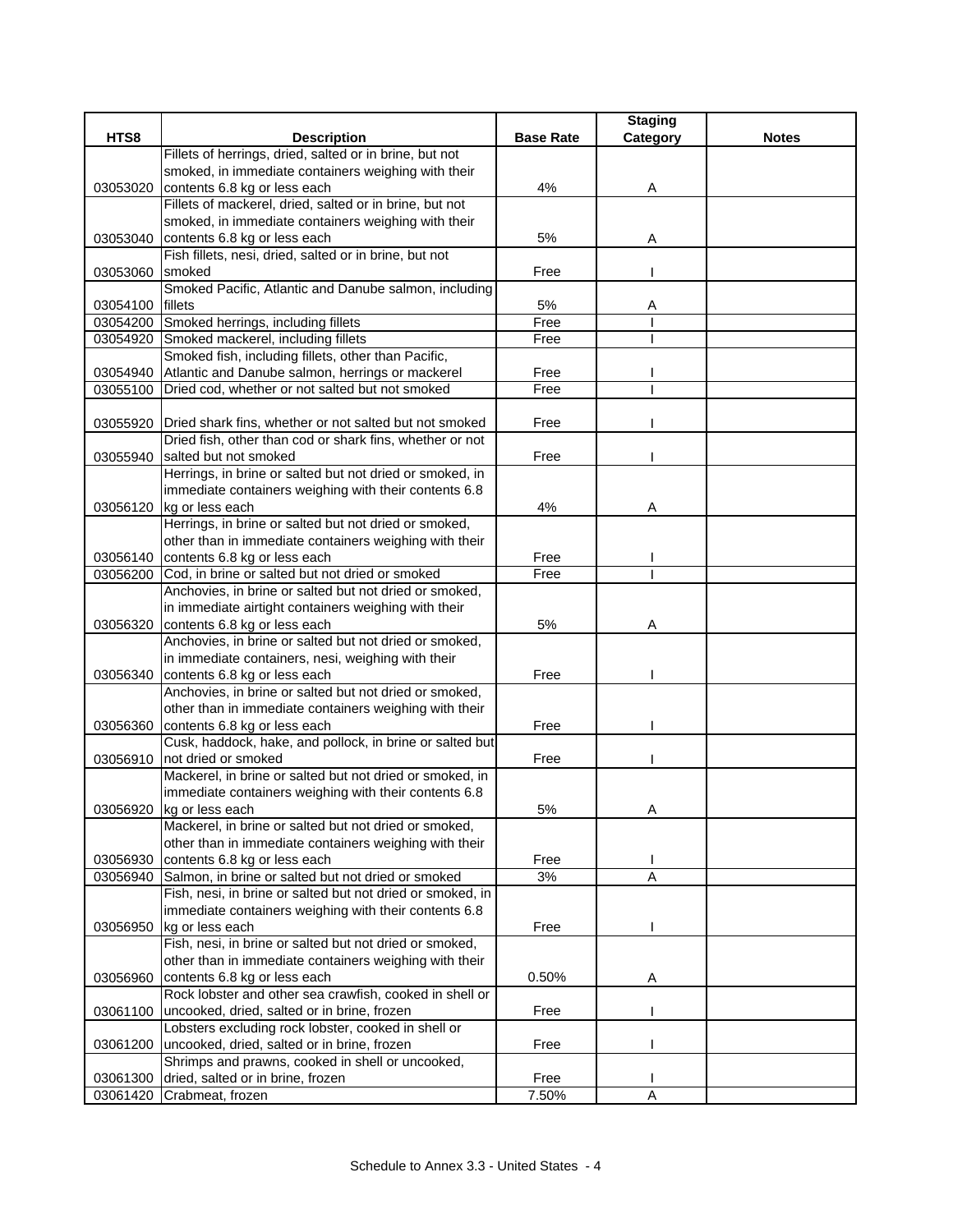|          |                                                                                                                  |                  | <b>Staging</b> |              |
|----------|------------------------------------------------------------------------------------------------------------------|------------------|----------------|--------------|
| HTS8     | <b>Description</b>                                                                                               | <b>Base Rate</b> | Category       | <b>Notes</b> |
|          | Crabs, cooked in shell or uncooked (whether in shell or                                                          |                  |                |              |
| 03061440 | not), dried, salted or in brine, frozen                                                                          | Free             |                |              |
|          | Crustateans, nesi (including flours, meals and pellets of                                                        |                  |                |              |
|          | crustaceans fit for human consumption), cooked in                                                                |                  |                |              |
| 03061900 | shell or uncooked, etc., frozen                                                                                  | Free             |                |              |
|          |                                                                                                                  |                  |                |              |
|          | Rock lobster and other sea crawfish, live, cooked in                                                             |                  |                |              |
| 03062100 | shell, or uncooked, dried, salted or in brine, not frozen<br>Lobsters, (Homarus spp.), live, cooked in shell, or | Free             |                |              |
|          | 03062200 uncooked, dried, salted or in brine, not frozen                                                         | Free             |                |              |
|          | Shrimps and prawns, live, cooked in shell, or uncooked                                                           |                  |                |              |
|          | (whether in shell or not), dried, salted or in brine, not                                                        |                  |                |              |
| 03062300 | frozen                                                                                                           | Free             |                |              |
| 03062420 | Crabmeat, not frozen                                                                                             | 7.50%            | Α              |              |
|          | Crabs, live, cooked in shell, or uncooked (whether in                                                            |                  |                |              |
| 03062440 | shell or not), dried, salted or in brine, not frozen                                                             | Free             |                |              |
|          | Crustaceans, nesi, live, cooked in shell, uncooked,                                                              |                  |                |              |
| 03062900 | dried, salted, in brine, not frozen                                                                              | Free             |                |              |
|          | Oysters, whether in shell or not, live, fresh, chilled,                                                          |                  |                |              |
|          | 03071000 frozen, dried, salted or in brine                                                                       | Free             |                |              |
|          | Scallops, including queen scallops, whether in shell or                                                          |                  |                |              |
|          | 03072100 not, live, fresh or chilled                                                                             | Free             |                |              |
|          | Scallops, including queen scallops, whether in shell or                                                          |                  |                |              |
| 03072900 | not, frozen, dried, salted or in brine                                                                           | Free             |                |              |
|          |                                                                                                                  |                  |                |              |
|          | 03073100 Mussels, whether in shell or not, live, fresh or chilled                                                | Free             |                |              |
|          | Mussels, whether in shell or not, frozen, dried, salted or                                                       |                  |                |              |
| 03073900 | in brine                                                                                                         | Free             |                |              |
| 03074100 | Cuttle fish and squid, live, fresh or chilled                                                                    | Free             |                |              |
|          |                                                                                                                  |                  |                |              |
|          | 03074900 Cuttle fish and squid, frozen, dried, salted or in brine<br>03075100 Octopus, live, fresh or chilled    | Free<br>Free     |                |              |
| 03075900 | Octopus, frozen, dried, salted or in brine                                                                       | Free             |                |              |
|          |                                                                                                                  |                  |                |              |
|          | Snails, other than sea snails, whether in shell or not,                                                          |                  |                |              |
| 03076000 | live, fresh, chilled, frozen, dried, salted or in brine                                                          | 5%               | Α              |              |
|          | Molluscs and other aquatic invertebrates, excluding                                                              |                  |                |              |
|          | crustaceans, nesi, whether in shell or not, live, fresh or                                                       |                  |                |              |
| 03079100 | chilled                                                                                                          | Free             |                |              |
|          | Molluscs and other aquatic invertebrates, excluding                                                              |                  |                |              |
|          | crustaceans, whether in shell or not, frozen, dried,                                                             |                  |                |              |
| 03079900 | salted or in brine                                                                                               | Free             |                |              |
|          | Coral, shells, cuttlebone and similar materials,                                                                 |                  |                |              |
|          | unworked or simply prepared, but not cut to shape;                                                               |                  |                |              |
| 05080000 | powder and waste thereof                                                                                         | Free             |                |              |
|          | Products of fish, crustaceans, molluscs or other aquatic                                                         |                  |                |              |
|          | invertebrates nesi; dead animals of chapter 3, unfit for                                                         |                  |                |              |
|          | 05119100 human consumption                                                                                       | Free             |                |              |
|          | Fish-liver oils and their fractions, other than cod-liver oil                                                    |                  |                |              |
| 15041040 | and its fractions                                                                                                | 2.50%            | A              |              |
| 15042020 | Cod oil and its fractions, other than liver oil                                                                  | Free             |                |              |
| 15042040 | Herring oil and its fractions, other than liver oil                                                              | 1 cents/kg       | Α              |              |
|          | Fats and oils and their fractions, of fish other than cod                                                        | $1.5$ cents/kg + |                |              |
| 15042060 | and herring, excluding liver oil<br>Prepared or preserved salmon, whole or in pieces, but                        | 5%               | Α              |              |
| 16041120 | not minced, in oil, in airtight containers                                                                       | 6%               | Α              |              |
|          |                                                                                                                  |                  |                |              |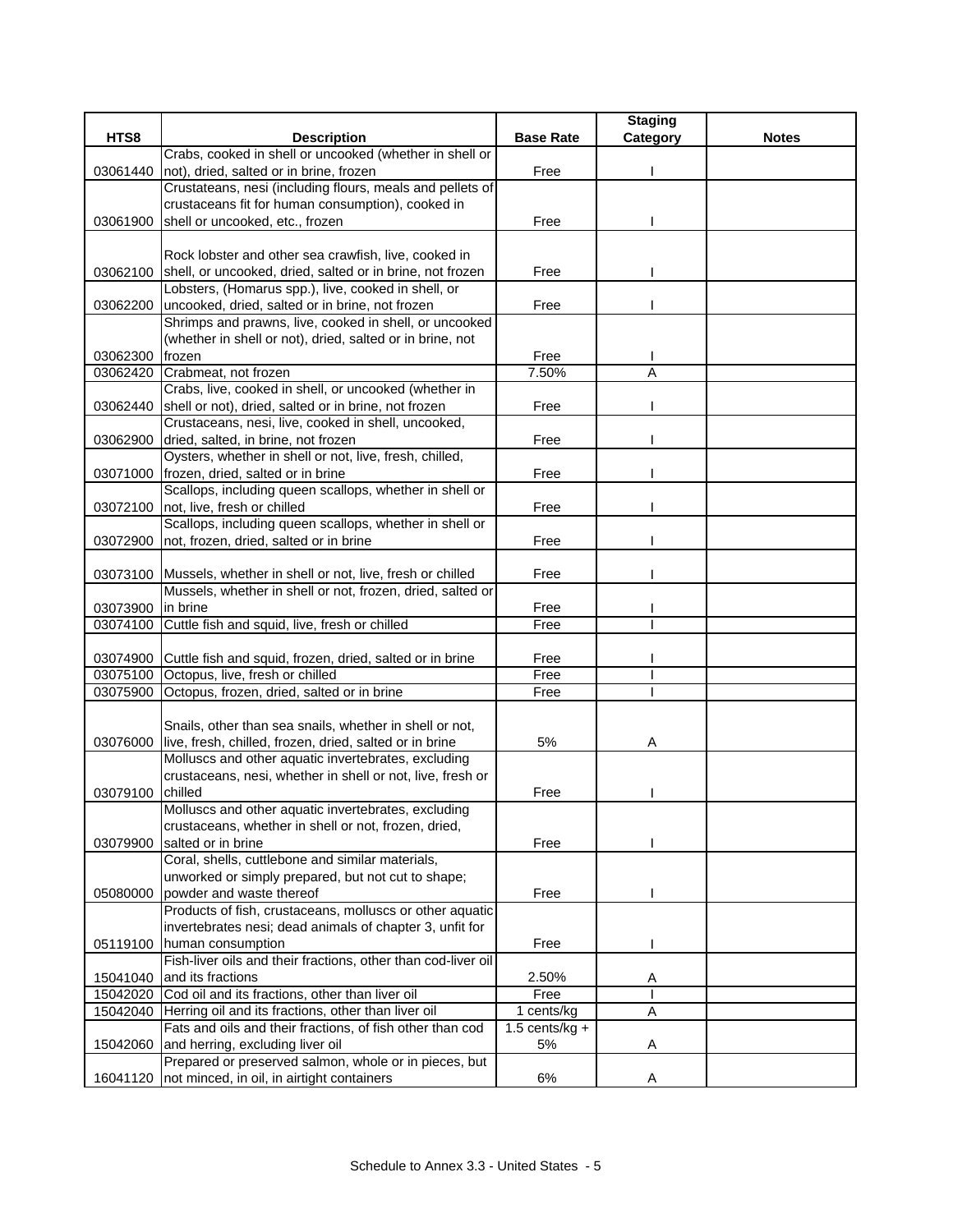|          |                                                                                                                 |                  | <b>Staging</b> |              |
|----------|-----------------------------------------------------------------------------------------------------------------|------------------|----------------|--------------|
| HTS8     | <b>Description</b>                                                                                              | <b>Base Rate</b> | Category       | <b>Notes</b> |
|          |                                                                                                                 |                  |                |              |
|          | Prepared or preserved salmon, whole or in pieces, but                                                           |                  |                |              |
|          | 16041140 not minced, other than in oil and in airtight containers                                               | Free             |                |              |
|          | Prepared or preserved herrings, whole or in pieces, but                                                         |                  |                |              |
|          | 16041220 not minced, in oil, in airtight containers                                                             | 4%               | Α              |              |
|          | Herrings, whole or in pieces, but not minced, in tomato                                                         |                  |                |              |
|          | sauce, smoked or kippered, in immediate containers                                                              |                  |                |              |
|          | 16041240 over 0.45 kg each<br>Herrings prepared or preserved, whole or in pieces, but                           | Free             |                |              |
|          | 16041260 not minced, nesi                                                                                       | Free             |                |              |
|          | Smoked sardines, in oil, not skinned nor boned, \$1/kg                                                          |                  |                |              |
|          | or more in tin-plate containers, or \$1.10/kg or more in                                                        |                  |                |              |
| 16041310 | other airtight containers                                                                                       | Free             |                |              |
|          |                                                                                                                 |                  |                |              |
|          | Sardines, not smoked, sardinella, brisling or sprats,                                                           |                  |                |              |
|          | 16041320 neither skinned nor boned, in oil, in airtight containers                                              | 15%              | Α              |              |
|          | Sardines, sardinella, brisling or sprats, skinned or                                                            |                  |                |              |
| 16041330 | boned, in oil, in airtight containers                                                                           | 20%              | Α              |              |
|          | Sardines, sardinella, brisling, sprats in containers with                                                       |                  |                |              |
|          | their contents under 225 g each, except those in oil and                                                        |                  |                |              |
|          | 16041340 in airtight containers                                                                                 | Free             |                |              |
|          | Sardines, sardinella and brisling or sprats (not in oil and                                                     |                  |                |              |
|          | airtight cont.), prepared or preserved, not minced, cont.                                                       |                  |                |              |
|          | 16041390 225 g or more                                                                                          | 3.10%            | Α              |              |
|          | Tunas and skipjack, whole or in pieces, but not minced,                                                         |                  |                |              |
|          | 16041410 in oil, in airtight containers                                                                         | 35%              | Α              |              |
|          | Tunas and skipjack, not in oil, in airtight cont., n/o 7 kg,                                                    |                  |                |              |
|          | 16041422   not of U.S. possessions, product within quota                                                        | 6%               | J              |              |
|          | Tunas and skipjack, not in oil, in airtight containers, n/o                                                     |                  |                |              |
|          | 16041430 7 kg, not of U.S. possessions, over quota                                                              | 12.50%           | J              |              |
|          | Tunas and skipjack, not in airtight containers, not in oil,<br>in bulk or in immediate containers weighing with |                  |                |              |
| 16041440 | contents over 6.8 kg each                                                                                       | 1.1 cents/kg     | Α              |              |
|          | Tunas and skipjack, not in airtight containers, not in                                                          |                  |                |              |
|          | bulk or in immediate containers weighing with contents                                                          |                  |                |              |
|          | 16041450 over 6.8 kg each                                                                                       | $6\%$            | Α              |              |
|          | 16041470 Bonito (Sarda spp.), in oil                                                                            | 4.90%            | A              |              |
|          | 16041480 Bonito (Sarda spp.), not in oil                                                                        | 6%               | Α              |              |
|          | Prepared or preserved mackerel, whole or in pieces,                                                             |                  |                |              |
|          | 16041500 but not minced                                                                                         | 3%               | Α              |              |
|          |                                                                                                                 |                  |                |              |
|          | Anchovies, whole or in pieces but not minced, in oil, in                                                        |                  |                |              |
|          | 16041610 airtight containers, the first 3,000 metric tons per year                                              | Free             |                |              |
|          | Anchovies, whole or in pieces but not minced, in oil, in                                                        |                  |                |              |
|          | airtight containers, after the first 3,000 metric tons per                                                      |                  |                |              |
| 16041630 | year                                                                                                            | Free             |                |              |
|          | Prepared or preserved anchovies, whole or in pieces,                                                            |                  |                |              |
|          | not minced, not in oil, in immediate containers with their                                                      |                  |                |              |
| 16041640 | contents 6.8 kg or less ea.                                                                                     | 5%               | Α              |              |
|          | Prepared or preserved anchovies, whole or in pieces,                                                            |                  |                |              |
| 16041660 | but not minced, not in oil, nesi                                                                                | Free             |                |              |
|          | Bonito, yellowtail and pollock, whole or in pieces, but                                                         |                  |                |              |
| 16041910 | not minced, in airtight containers, not in oil                                                                  | 4%               | Α              |              |
|          | Prepared or preserved fish, nesi, whole or in pieces,                                                           |                  |                |              |
|          | 16041920 but not minced, in airtight containers, not in oil                                                     | 4%               |                |              |
|          |                                                                                                                 |                  |                |              |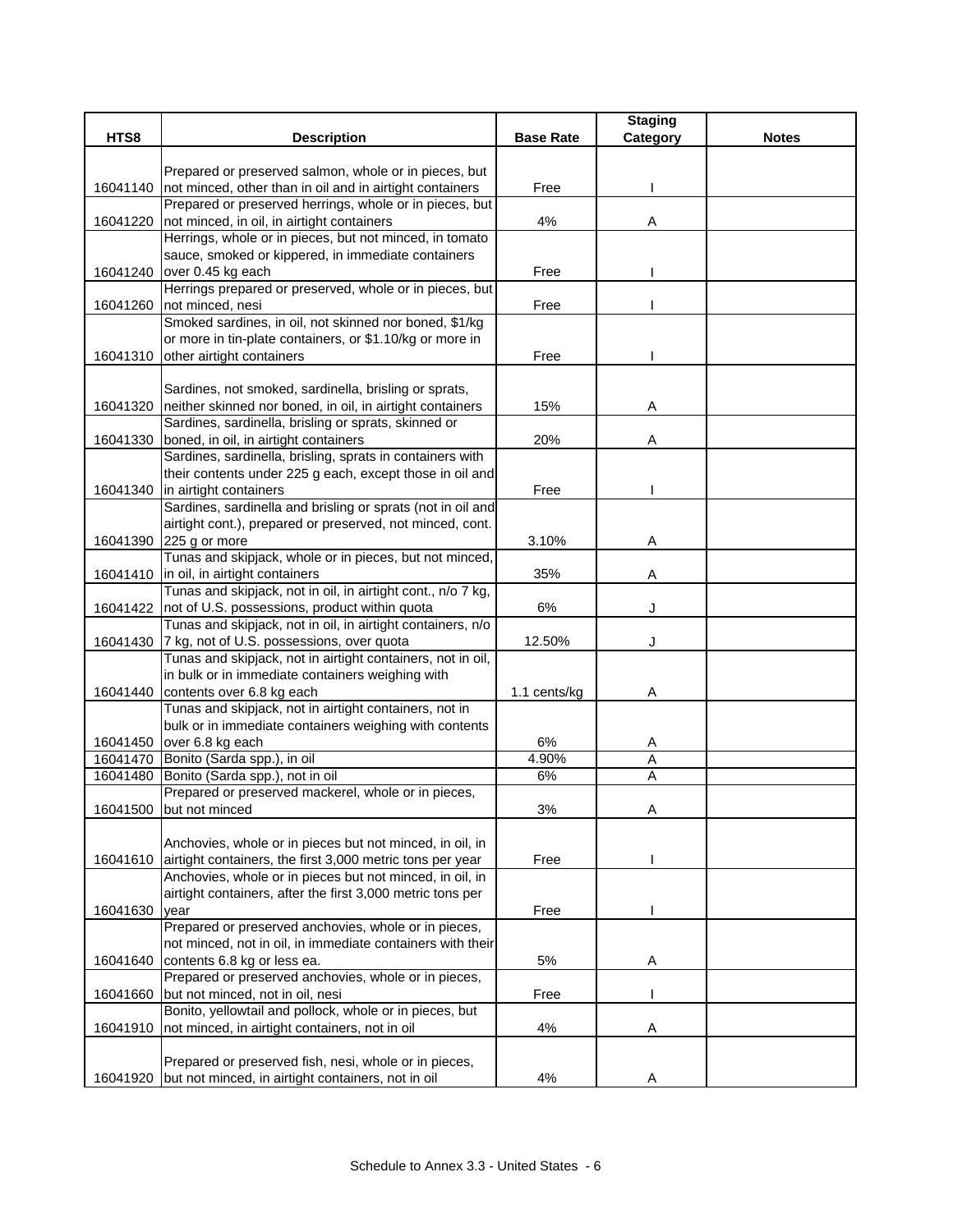|          |                                                                                           |                  | <b>Staging</b> |              |
|----------|-------------------------------------------------------------------------------------------|------------------|----------------|--------------|
| HTS8     | <b>Description</b>                                                                        | <b>Base Rate</b> | Category       | <b>Notes</b> |
|          | Bonito, yellowtail and pollock, whole or in pieces, but                                   |                  |                |              |
| 16041925 | not minced, in airtight containers, in oil                                                | 5%               | Α              |              |
|          | Prepared or preserved fish, nesi, whole or in pieces,                                     |                  |                |              |
| 16041930 | but not minced, in airtight containers, in oil                                            | 4%               | Α              |              |
|          | Fish sticks and like products of any size or shape, fillets                               |                  |                |              |
|          | or other portions of fish, breaded, coated with batter,<br>not cooked nor in oil          |                  |                |              |
| 16041940 | Fish sticks and like products of any size or shape, fillets                               | 10%              | Α              |              |
|          | or other portions of fish, if breaded, coated with batter,                                |                  |                |              |
| 16041950 | cooked or in oil                                                                          | 7.50%            | Α              |              |
|          |                                                                                           |                  |                |              |
|          | Prepared or preserved fish nesi, in oil and in bulk or in                                 |                  |                |              |
| 16041960 | immediate containers weighing over 7 kg each                                              | Free             |                |              |
|          | Prepared or preserved fish, whole or in pieces, but not                                   |                  |                |              |
| 16041980 | minced, nesi                                                                              | 6%               | Α              |              |
|          | Products containing meat of crustaceans, molluscs or                                      |                  |                |              |
| 16042005 | other aquatic invertebrates, prepared meals                                               | 10%              | Α              |              |
|          | 16042010 Fish pastes                                                                      | Free             |                |              |
|          | 16042015 Fish balls, cakes and puddings, in oil                                           | Free             |                |              |
|          | Fish balls, cakes and puddings, not in oil, in immediate                                  |                  |                |              |
|          | airtight containers, weighing with their contents not over                                |                  |                |              |
|          | 16042020 6.8 kg each                                                                      | Free             |                |              |
|          | Fish balls, cakes and puddings, not in oil, and in                                        |                  |                |              |
|          | immediate nonairtight containers weighing with their                                      |                  |                |              |
|          | 16042025 contents not over 6.8 kg each                                                    | Free             |                |              |
|          | Fish balls, cakes and puddings, not in oil, not in                                        |                  |                |              |
|          | immediate containers, weighing with their contents not                                    |                  |                |              |
| 16042030 | over 6.8 kg each                                                                          | Free             |                |              |
|          | Fish sticks and similar products of any size or shape, if                                 |                  |                |              |
|          | breaded, coated with batter or similarly prepared, not                                    |                  |                |              |
| 16042040 | cooked nor in oil                                                                         | 10%              | Α              |              |
|          | Fish sticks and similar products of any size or shape, if                                 |                  |                |              |
|          | breaded, coated with batter or similarly prepared,                                        |                  |                |              |
| 16042050 | cooked or in oil                                                                          | 7.50%            | Α              |              |
|          | Prepared or preserved fish, other than whole or in                                        |                  |                |              |
| 16042060 | pieces, nesi<br>Caviar                                                                    | Free             |                |              |
| 16043020 |                                                                                           | 15%              | Α              |              |
|          | Caviar substitutes prepared from fish eggs, boiled and<br>16043030 in airtight containers | Free             |                |              |
|          | 16043040 Caviar substitutes prepared from fish eggs, nesi                                 | Free             |                |              |
|          | Crab products containing fish meat; prepared meals of                                     |                  |                |              |
| 16051005 | crab                                                                                      | 10%              | Α              |              |
|          |                                                                                           |                  |                |              |
| 16051020 | Crabmeat, prepared or preserved, in airtight containers                                   | Free             |                |              |
|          | Crabmeat, prepared or preserved, other than in airtight                                   |                  |                |              |
| 16051040 | containers                                                                                | 5%               | Α              |              |
|          |                                                                                           |                  |                |              |
| 16051060 | Crabs, other than crabmeat, prepared or preserved                                         | Free             |                |              |
|          | Shrimp and prawn products containing fish meat;                                           |                  |                |              |
| 16052005 | prepared meals of shrimps or prawns                                                       | 5%               | Α              |              |
|          | Shrimps and prawns, prepared or preserved, not                                            |                  |                |              |
| 16052010 | containing fish meat, nesi                                                                | Free             |                |              |
|          | Lobster products containing fish meat; prepared meals                                     |                  |                |              |
| 16053005 | of lobster                                                                                | 10%              | Α              |              |
|          | Lobster, prepared or preserved, not containing fish                                       |                  |                |              |
| 16053010 | meat, nesi                                                                                | Free             |                |              |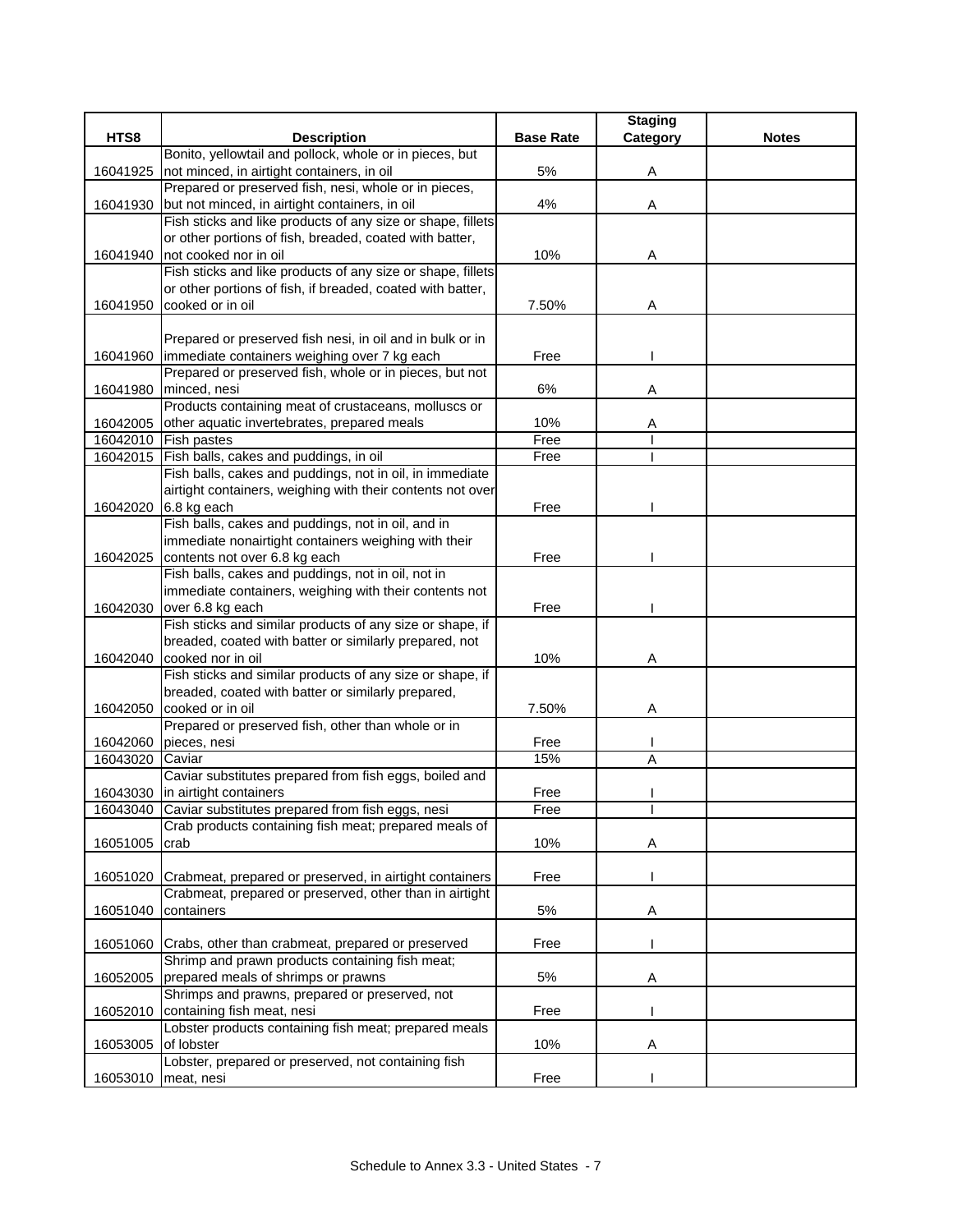|                  |                                                                                                          |                  | <b>Staging</b> |              |
|------------------|----------------------------------------------------------------------------------------------------------|------------------|----------------|--------------|
| HTS8             | <b>Description</b>                                                                                       | <b>Base Rate</b> | Category       | <b>Notes</b> |
|                  | Crustacean products nesi, containing fish meat;                                                          |                  |                |              |
| 16054005         | prepared meals of crustaceans, nesi                                                                      | Free             |                |              |
|                  | Crustaceans nesi, prepared or preserved, not                                                             |                  |                |              |
| 16054010         | containing fish meat, nesi                                                                               | Free             |                |              |
|                  | Products of molluscs and other aquatic invertebrates                                                     |                  |                |              |
|                  | containing fish meat; prepared meals of molluscs or                                                      |                  |                |              |
| 16059005         | other aquatic invertebrates                                                                              | Free             |                |              |
|                  | Razor clams, in airtight containers, prepared or                                                         |                  |                |              |
| 16059006         | preserved, nesi                                                                                          | Free             |                |              |
|                  |                                                                                                          |                  |                |              |
|                  | Boiled clams in immediate airtight containers, the                                                       |                  |                |              |
|                  | 16059010 contents of which do not exceed 680 g gross weight                                              | 10%              | Α              |              |
|                  | Clams, prepared or preserved, excluding boiled clams,                                                    |                  |                |              |
| 16059020         | in immediate airtight containers, nesi                                                                   | Free             |                |              |
|                  | Clams, prepared or preserved, other than in airtight                                                     |                  |                |              |
| 16059030         | containers                                                                                               | Free             |                |              |
|                  | 16059040 Smoked oysters                                                                                  | Free             |                |              |
| 16059050         | Oysters, prepared or preserved, but not smoked                                                           | 4.70%            | A              |              |
|                  |                                                                                                          |                  |                |              |
|                  | 16059055 Prepared or preserved snails, other than sea snails                                             | 5%               | Α              |              |
|                  | Molluscs other than clams and oysters, and aquatic                                                       |                  |                |              |
|                  | 16059060 invertebrates nesi, prepared or preserved                                                       | Free             |                |              |
|                  | Flours, meals, and pellets, of fish or of crustaceans,                                                   |                  |                |              |
|                  | molluscs or other aquatic invertebrates, unfit for human                                                 |                  |                |              |
|                  | 23012000 consumption                                                                                     | Free             |                |              |
|                  | Salt & pure sodium chloride, whether or not in aqueous                                                   |                  |                |              |
|                  | solution or cont. added anticaking or free-flowing                                                       |                  |                |              |
| 25010000         | agents; sea water                                                                                        | Free             |                |              |
| 25020000         | Iron pyrites, unroasted                                                                                  | Free             |                |              |
|                  | Sulfur of all kinds, other than sublimed, precipitated and                                               |                  |                |              |
| 25030000         | colloidal sulfur                                                                                         | Free             |                |              |
|                  | Natural graphite, crystalline flake (not including flake                                                 |                  |                |              |
| 25041010         | dust)                                                                                                    | Free             |                |              |
|                  | Natural graphite in powder or flakes (other than                                                         |                  |                |              |
|                  | 25041050 crystalline flake)                                                                              | Free             |                |              |
| 25049000         | Natural graphite, other than in powder or in flakes                                                      | Free             |                |              |
|                  | Natural silica and quartz sands, containing by weight                                                    |                  |                |              |
|                  | 95% or more of silica and not more than 0.6% of oxide                                                    |                  |                |              |
| 25051010 of iron |                                                                                                          | Free             |                |              |
|                  | 25051050 Natural silica and quartz sands, nesoi                                                          | Free             |                |              |
|                  | Natural sands, other than silica or quartz sands and                                                     |                  |                |              |
| 25059000         | other than metal-bearing sands of chapter 26<br>Quartz (other than natural sands)                        | Free<br>Free     |                |              |
| 25061000         |                                                                                                          |                  |                |              |
| 25062100         | Quartzite, crude or roughly trimmed                                                                      | Free             |                |              |
| 25062900         | Quartzite, cut by sawing or otherwise, into blocks or<br>slabs of a rectangular (including square) shape | Free             |                |              |
|                  |                                                                                                          |                  |                |              |
|                  | 25070000 Kaolin and other kaolinic clays, whether or not calcined                                        | Free             |                |              |
|                  | Bentonite clay, whether or not calcined                                                                  | Free             |                |              |
| 25081000         | Decolorizing earths and fuller's earth, whether or not                                                   |                  |                |              |
| 25082000         | calcined                                                                                                 | Free             |                |              |
| 25083000         | Fire-clay, whether or not calcined                                                                       | Free             |                |              |
|                  | Clays, (not including expanded clays of heading 6806),                                                   |                  |                |              |
| 25084000         | nesoi, whether or not calcined                                                                           | Free             |                |              |
|                  | Andalusite, kyanite and sillimanite, whether or not                                                      |                  |                |              |
| 25085000         | calcined                                                                                                 | Free             |                |              |
| 25086000         | <b>Mullite</b>                                                                                           | Free             |                |              |
|                  |                                                                                                          |                  |                |              |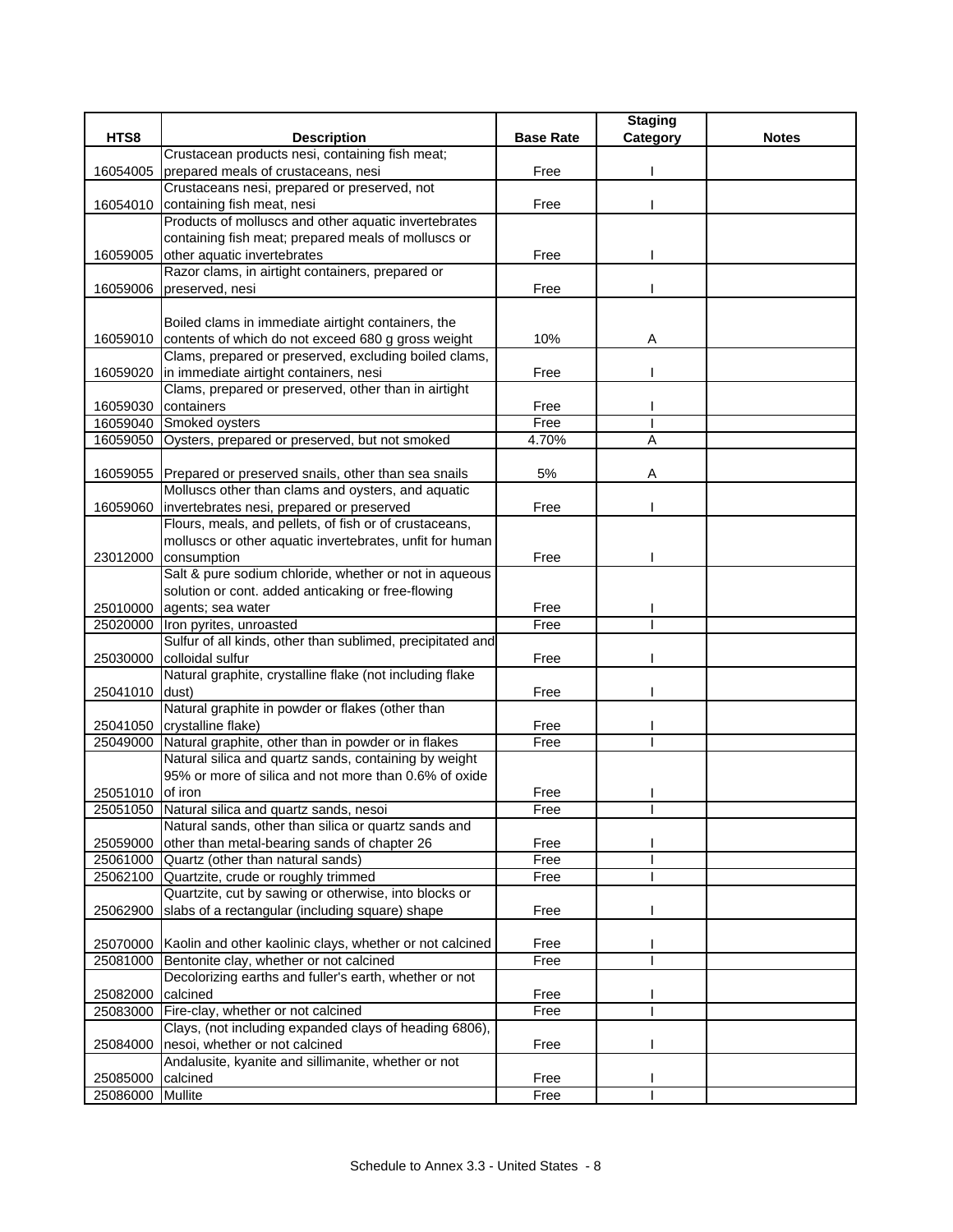|          |                                                                   |                  | <b>Staging</b> |              |
|----------|-------------------------------------------------------------------|------------------|----------------|--------------|
| HTS8     | <b>Description</b>                                                | <b>Base Rate</b> | Category       | <b>Notes</b> |
| 25087000 | Chamotte or dinas earths                                          | Free             |                |              |
| 25090010 | Chalk, crude                                                      | Free             |                |              |
| 25090020 | Chalk, other than crude                                           | Free             |                |              |
|          |                                                                   |                  |                |              |
|          | Natural calcium phosphates, natural aluminum calcium              |                  |                |              |
|          | 25101000 phosphates and phosphatic chalk, unground                | Free             |                |              |
|          | Natural calcium phosphates, natural aluminum calcium              |                  |                |              |
| 25102000 | phosphates and phosphatic chalk, ground                           | Free             |                |              |
|          | 25111010 Natural barium sulfate (barytes), ground                 | Free             |                |              |
|          | 25111050 Natural barium sulfate (barytes), not ground             | \$1.25/t         | A              |              |
|          | Natural barium carbonate (witherite), whether or not<br>calcined  | Free             |                |              |
| 25112000 | Siliceous fossil meals and similar siliceous earths,              |                  |                |              |
|          | whether or not calcined, of an apparent specific gravity          |                  |                |              |
| 25120000 | of 1 or less                                                      | Free             |                |              |
|          |                                                                   |                  |                |              |
|          | 25131100 Pumice, crude or in irregular pieces, including crushed  | Free             |                |              |
|          |                                                                   |                  |                |              |
|          | 25131900 Pumice, other than crude, crushed or in irregular pieces | Free             |                |              |
|          | Emery; natural corundum, nat. garnet and other nat.               |                  |                |              |
|          | abrasives, whether or not heat-treated, all the foregoing         |                  |                |              |
|          | 25132010 crude or in irregular pieces                             | Free             |                |              |
|          | Emery; natural corundum, nat. garnet and other nat.               |                  |                |              |
|          | abrasives, whether or not heat-treated, all the foregoin          |                  |                |              |
|          | 25132090 not crude or irregular pieces                            | Free             |                |              |
|          | Slate, whether or not roughly trimmed or merely cut into          |                  |                |              |
|          | blocks or slabs of a rectangular (including square)               |                  |                |              |
| 25140000 | shape                                                             | Free             |                |              |
|          | 25151100 Marble and travertine, crude or roughly trimmed          | Free             |                |              |
|          | Marble, merely cut into blocks or slabs of a rectangular          |                  |                |              |
| 25151210 | (including square) shape                                          | Free             |                |              |
|          | Travertine, merely cut into blocks or slabs of a                  |                  |                |              |
| 25151220 | rectangular (including square) shape                              | 3%               | Α              |              |
|          | Calcareous monument.or build.stone (o/than                        |                  |                |              |
|          | marble/traver.) of spec. gravity >=2.5 & alabaster,               |                  |                |              |
| 25152000 | crude, rough, trimmed or cut blocks or slabs                      | 3%               | Α              |              |
| 25161100 | Granite, crude or roughly trimmed                                 | Free             |                |              |
|          | Granite, merely cut into blocks or slabs of a rectangular         |                  |                |              |
|          | 25161200 (including square) shape                                 | 2.80%            | Α              |              |
|          | 25162100 Sandstone, crude or roughly trimmed                      | Free             |                |              |
|          | Sandstone, merely cut into blocks or slabs of a                   |                  |                |              |
| 25162200 | rectangular (including square) shape                              | 3%               | Α              |              |
|          | Porphyry, basalt and other monument. or build. stone              |                  |                |              |
|          | (except granite/sandstone), crude or roughly trimmed or           |                  |                |              |
| 25169000 | cut into rect. blocks/slabs                                       | 3%               | Α              |              |
|          | Pebbles, gravel, broken or crushed stones, for concrete           |                  |                |              |
|          | aggregates, road metalling, ballast, shingle or flint,            |                  |                |              |
| 25171000 | whether o/not heat-treated                                        | Free             |                |              |
|          | Macadam of slag, dross or similar industrial waste,               |                  |                |              |
| 25172000 | whether or not incorporating pebbles, gravel, etc.                | Free             |                |              |
| 25173000 | Tarred macadam                                                    | Free             |                |              |
|          | Granules, chippings and powder of marble, whether or              |                  |                |              |
| 25174100 | not heat-treated                                                  | Free             |                |              |
|          | Granules, chippings and powder, of                                |                  |                |              |
|          | travertine/calcareous monument. or build.stone (except            |                  |                |              |
| 25174900 | marble)/granite/porphyry/basalt/sandstone etc.                    | Free             |                |              |
|          |                                                                   |                  |                |              |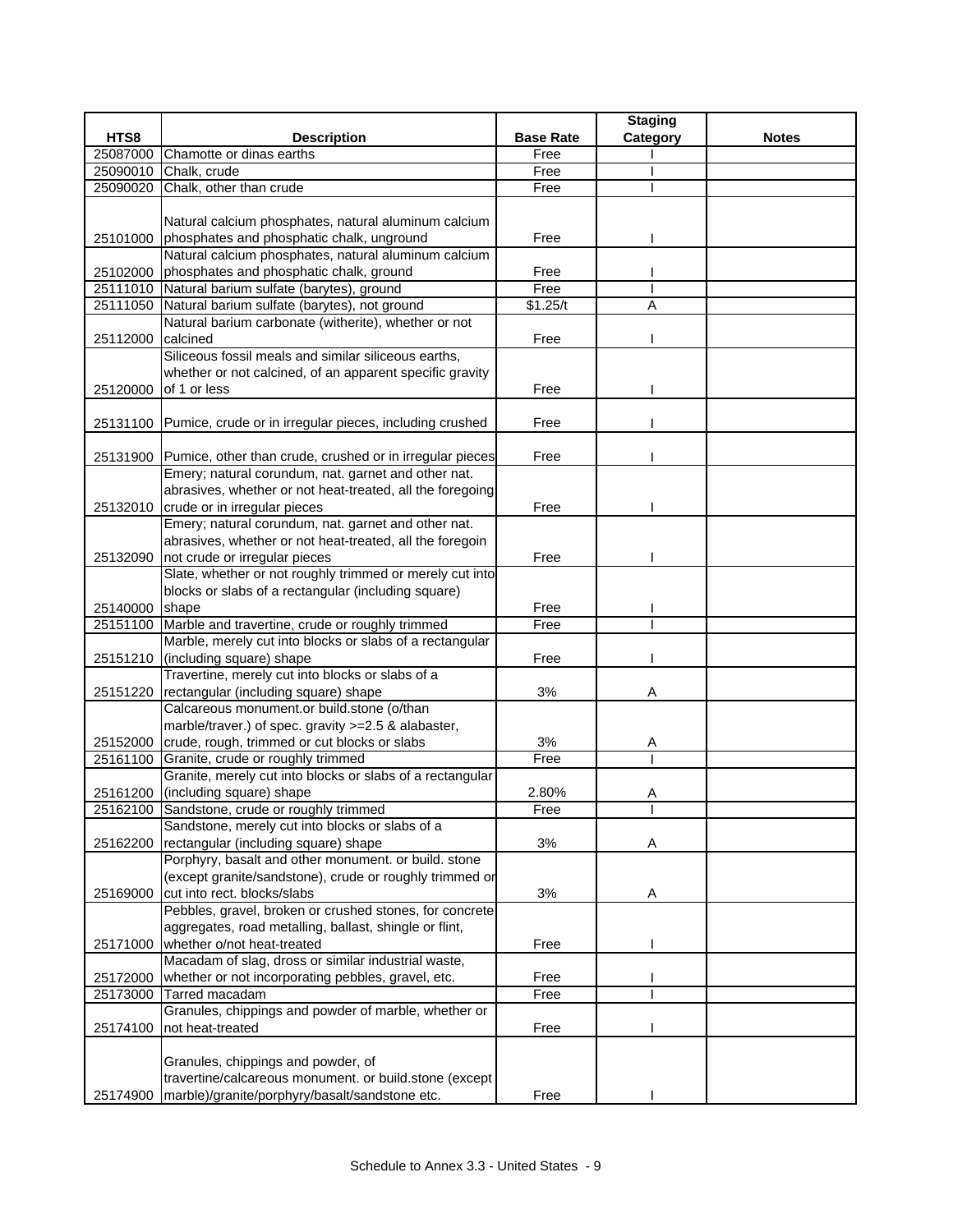|                   |                                                             |                  | <b>Staging</b> |              |
|-------------------|-------------------------------------------------------------|------------------|----------------|--------------|
| HTS8              | <b>Description</b>                                          | <b>Base Rate</b> | Category       | <b>Notes</b> |
|                   | Dolomite, not calcined, whether or not or roughly           |                  |                |              |
|                   | trimmed or merely cut into blocks or slabs of a             |                  |                |              |
| 25181000          | rectangular (including square) shape                        | Free             |                |              |
|                   | Dolomite, calcined, whether or not roughly trimmed or       |                  |                |              |
|                   | merely cut into blocks or slabs of a rectangular            |                  |                |              |
| 25182000          | (including square) shape                                    | 3%               | Α              |              |
|                   | 25183000 Agglomerated dolomite (including tarred dolomite)  | Free             |                |              |
|                   | 25191000 Natural magnesium carbonate (magnesite)            | Free             |                |              |
|                   | Fused magnesia; dead-burned (sintered) magnesia,            |                  |                |              |
|                   | whether or not cont. small quant. of other oxides added     |                  |                |              |
|                   | 25199010 before sintering                                   | Free             |                |              |
|                   | 25199020 Caustic calcined magnesite                         | Free             |                |              |
|                   | 25199050 Magnesium oxide, nesi, whether or not pure         | Free             |                |              |
|                   | 25201000 Gypsum; anhydrite                                  | Free             |                |              |
|                   | Plasters (of calcined gypsum or calcium sulfate),           |                  |                |              |
|                   | whether or not colored, with or without small quantities    |                  |                |              |
| 25202000          | of accelerators or retarders                                | Free             |                |              |
|                   |                                                             |                  |                |              |
|                   | Limestone flux; limestone and other calcareous stone,       |                  |                |              |
| 25210000          | of a kind used for the manufacture of lime or cement        | Free             |                |              |
|                   | Quicklime (other than calcium oxide and hydroxide of        |                  |                |              |
|                   | 25221000 heading 2825)                                      | Free             |                |              |
|                   | Slaked lime (other than calcium oxide and hydroxide of      |                  |                |              |
|                   | 25222000 heading 2825)                                      | Free             |                |              |
|                   | Hydraulic lime (other than calcium oxide and hydroxide      |                  |                |              |
| 25223000          | of heading 2825)                                            | Free             |                |              |
|                   | Clinkers of portland, aluminous, slag, supersulfate and     |                  |                |              |
| 25231000          | similar hydraulic cements                                   | Free             |                |              |
|                   | Portland cement (white cement), whether or not              |                  |                |              |
| 25232100          | artificially colored                                        | Free             |                |              |
|                   | Portland cement (other than white cement), whether or       |                  |                |              |
| 25232900          | not colored                                                 | Free             |                |              |
| 25233000          | Aluminous cement, whether or not colored                    | Free             |                |              |
|                   | Slag cement, supersulfate cement and other hydraulic        |                  |                |              |
| 25239000          | cements, nesoi, whether or not colored                      | Free             |                |              |
| 25240000 Asbestos |                                                             | Free             |                |              |
|                   | 25251000 Mica, crude or rifted into sheets or splittings    | Free             |                |              |
|                   | 25252000 Mica, powder                                       | Free             |                |              |
| 25253000          | Mica, waste                                                 | Free             |                |              |
|                   | Steatite, natural n/crushed or powdered, whether or not     |                  |                |              |
|                   | roughly trimmed or cut into rect. blocks or slabs; talc     |                  |                |              |
| 25261000          | n/crushed or powdered                                       | Free             |                |              |
|                   | Steatite, natural; talc; the foregoing crushed or           |                  |                |              |
| 25262000          | powdered                                                    | Free             |                |              |
|                   | Sodium borates, natural, and concentrates thereof           |                  |                |              |
|                   | (whether or not calcined), but not incl. borates            |                  |                |              |
| 25281000          | separated from nat. brine                                   | Free             |                |              |
|                   | Borates (except sodium borates), natural and conc., but     |                  |                |              |
|                   | n/incl. borates from nat. brine; nat. boric acid w/not over |                  |                |              |
| 25289000          | 85% H3B03 by dry weight                                     | Free             |                |              |
| 25291000          | Feldspar                                                    | Free             |                |              |
|                   | Fluorspar, containing by weight 97 percent or less of       |                  |                |              |
| 25292100          | calcium fluoride                                            | Free             |                |              |
|                   | Fluorspar, containing by weight more than 97 percent        |                  |                |              |
| 25292200          | of calcium fluoride                                         | Free             |                |              |
| 25293000          | Leucite; nepheline and nepheline syenite                    | Free             |                |              |
| 25301000          | Vermiculite, perlite and chlorites, unexpanded              | Free             |                |              |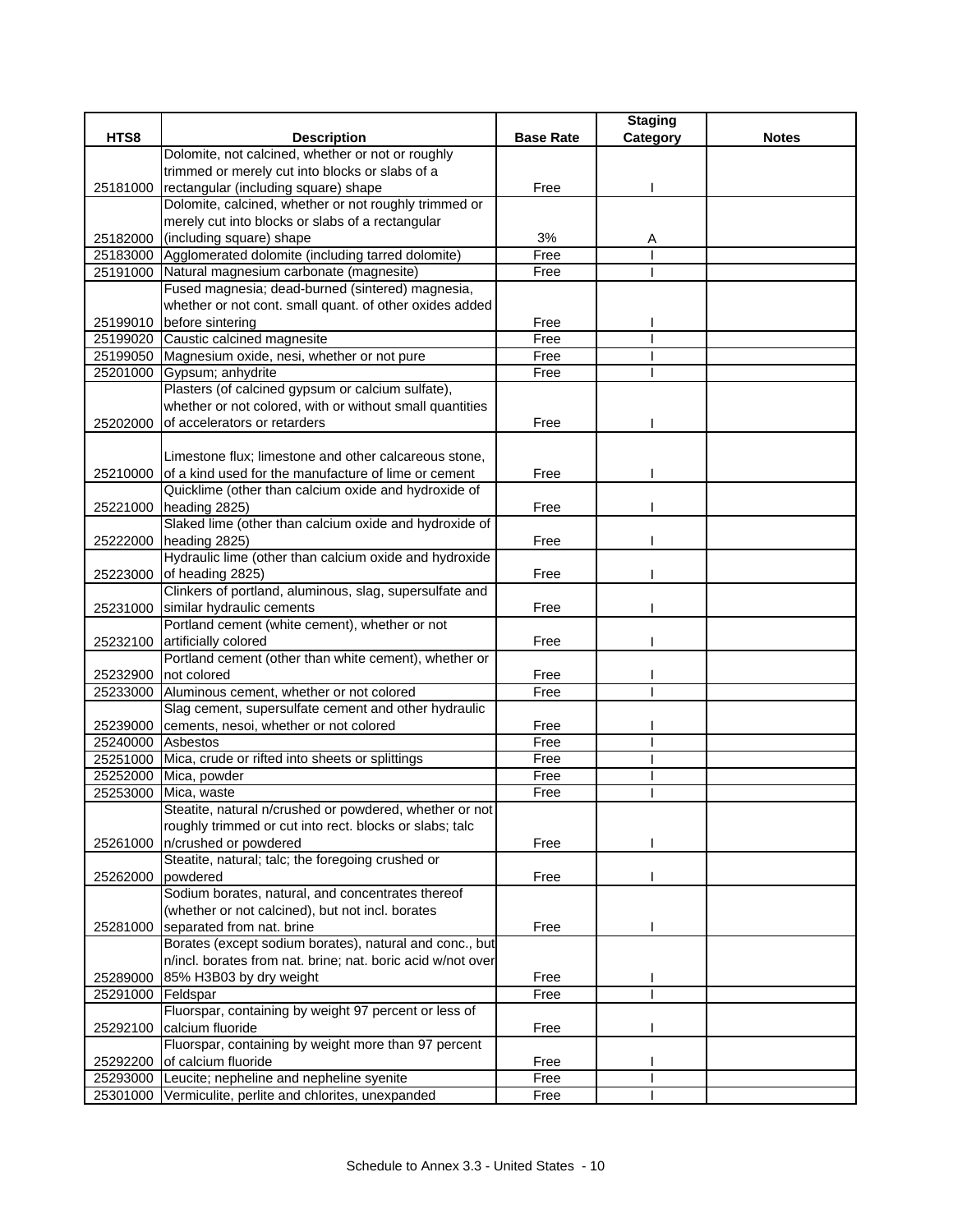|                    |                                                                  |                  | <b>Staging</b> |              |
|--------------------|------------------------------------------------------------------|------------------|----------------|--------------|
| HTS8               | <b>Description</b>                                               | <b>Base Rate</b> | Category       | <b>Notes</b> |
| 25302010 Kieserite |                                                                  | Free             |                |              |
|                    | 25302020 Epsom salts (natural magnesium sulfates)                | Free             |                |              |
|                    | 25309010 Natural cryolite; natural chiolite                      | Free             |                |              |
|                    | 25309020 Natural micaceous iron oxides                           | 2.90%            | A              |              |
|                    | Other mineral substances, not elsewhere specified or             |                  |                |              |
| 25309080           | lincluded                                                        | Free             |                |              |
|                    | Iron ores and concentrates (other than roasted iron              |                  |                |              |
|                    | 26011100 pyrites), not agglomerated                              | Free             |                |              |
|                    | Iron ores and concentrates (other than roasted iron              |                  |                |              |
|                    | 26011200 pyrites), agglomerated                                  | Free             |                |              |
|                    | 26012000 Roasted iron pyrites                                    | Free             |                |              |
|                    |                                                                  |                  |                |              |
|                    | Manganese ores and concentrates including                        |                  |                |              |
|                    | ferruginous manganese ores & concentrates with                   |                  |                |              |
| 26020000           | manganese content over 20% calculated on dry weight              | Free             |                |              |
|                    |                                                                  | 1.7 cents/kg on  |                |              |
|                    | 26030000 Copper ores and concentrates                            | lead content     |                |              |
|                    | 26040000 Nickel ores and concentrates                            | Free             | A              |              |
|                    | 26050000 Cobalt ores and concentrates                            | Free             |                |              |
|                    | 26060000 Aluminum ores and concentrates                          | Free             |                |              |
|                    |                                                                  |                  |                |              |
|                    |                                                                  | 1.1 cents/kg on  |                |              |
|                    | 26070000 Lead ores and concentrates                              | lead content     | Α              |              |
|                    | 26080000 Zinc ores and concentrates                              | Free             |                |              |
|                    | 26090000 Tin ores and concentrates                               | Free             |                |              |
|                    | 26100000 Chromium ores and concentrates                          | Free             |                |              |
|                    | 26110030 Tungsten ores                                           | Free             |                |              |
|                    |                                                                  | 37.5 cents/kg    |                |              |
|                    |                                                                  | on tungsten      |                |              |
|                    | 26110060 Tungsten concentrates                                   | content          | Α              |              |
| 26121000           | Uranium ores and concentrates                                    | Free             |                |              |
|                    | 26122000 Thorium ores and concentrates                           | Free             |                |              |
|                    |                                                                  |                  |                |              |
|                    |                                                                  | 12.8 cents/kg    |                |              |
|                    |                                                                  | on molybdenum    |                |              |
|                    | 26131000 Molybdenum ores and concentrates, roasted               | content $+ 1.8%$ | Α              |              |
|                    |                                                                  |                  |                |              |
|                    |                                                                  | 17.8 cents/kg    |                |              |
|                    |                                                                  | on molybdenum    |                |              |
|                    | 26139000 Molybdenum ores and concentrates, not roasted           | content          | Α              |              |
| 26140030           | Synthetic rutile                                                 | Free             |                |              |
|                    | Titanium ores and concentrates, other than synthetic             |                  |                |              |
| 26140060 rutile    |                                                                  | Free             |                |              |
|                    | 26151000 Zirconium ores and concentrates                         | Free             |                |              |
| 26159030           | Synthetic tantalum-niobium concentrates                          | Free             |                |              |
|                    | Niobium, tantalum or vanadium ores and concentrates,             |                  |                |              |
| 26159060           | nesoi                                                            | Free             |                |              |
|                    |                                                                  |                  |                |              |
|                    |                                                                  | 0.8 cents/kg on  |                |              |
| 26161000           | Silver ores and concentrates                                     | lead content     | Α              |              |
|                    | Precious metal (other than silver) ores and                      | 1.7 cents/kg on  |                |              |
|                    |                                                                  | lead content     |                |              |
|                    | 26169000 concentrates<br>26171000 Antimony ores and concentrates | Free             | A              |              |
|                    | 26179000 Metal ores and concentrates, nesoi                      | Free             |                |              |
|                    |                                                                  |                  |                |              |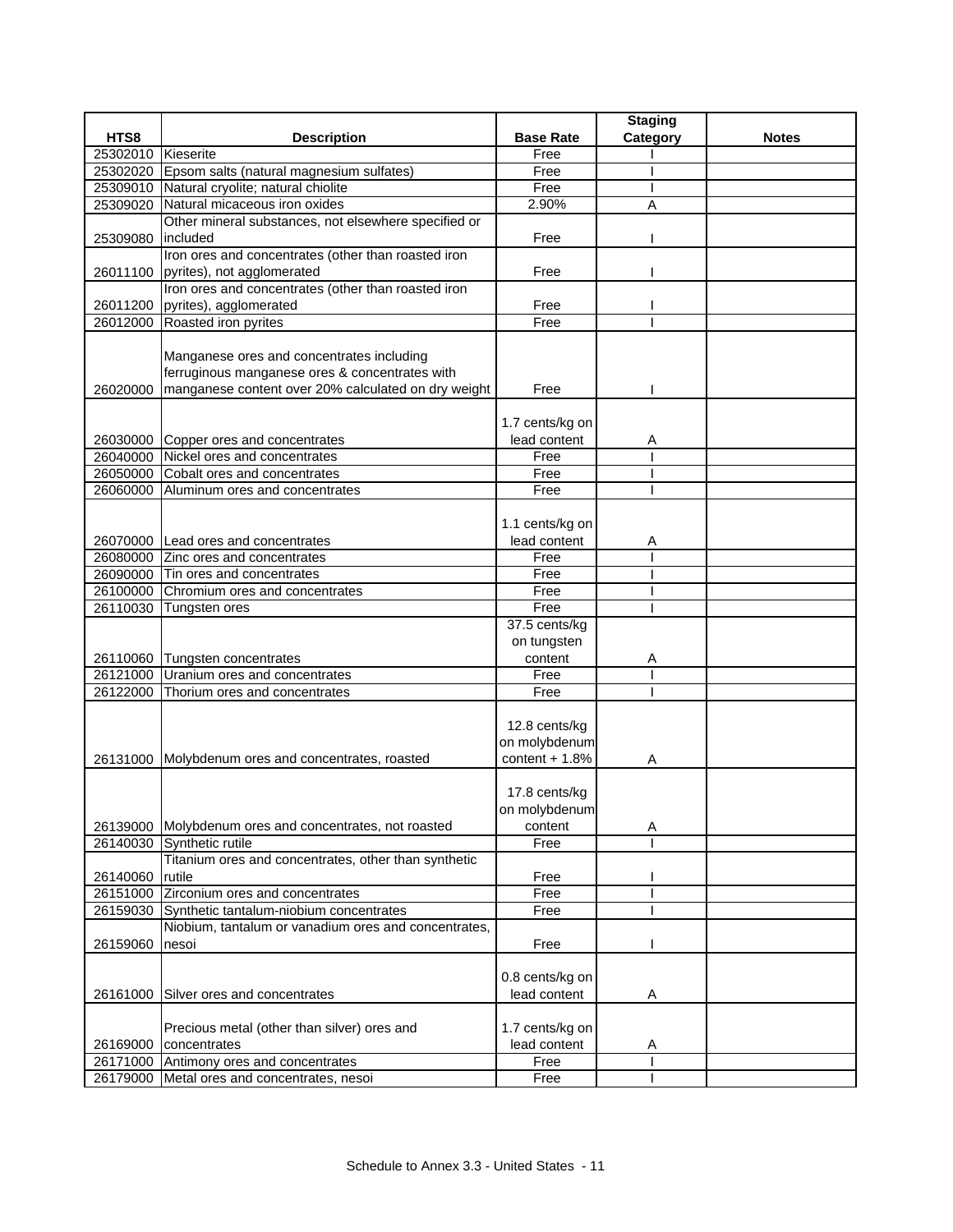|          |                                                                                           |                  | <b>Staging</b> |              |
|----------|-------------------------------------------------------------------------------------------|------------------|----------------|--------------|
| HTS8     | <b>Description</b>                                                                        | <b>Base Rate</b> | Category       | <b>Notes</b> |
|          | Granulated slag (slag sand) from the manufacture of                                       |                  |                |              |
| 26180000 | iron or steel                                                                             | Free             |                |              |
| 26190030 | Ferrous scale                                                                             | Free             |                |              |
|          | Slag, dross and other waste (except ferrous scale) from                                   |                  |                |              |
| 26190090 | the manufacture of iron or steel                                                          | Free             |                |              |
| 26201100 | Hard zinc spelter                                                                         | Free             |                |              |
|          | Zinc dross and skimmings (not from from the mfr. of                                       |                  |                |              |
| 26201930 | iron or steel)                                                                            | Free             |                |              |
|          |                                                                                           |                  |                |              |
|          |                                                                                           | 0.7 cents/kg on  |                |              |
|          | Ash and residues (not from the mfr. of iron or steel),                                    | copper content   |                |              |
|          | containing mainly zinc, other than hard zinc spelter/zinc                                 | $+0.7$ cents/kg  |                |              |
| 26201960 | dross & skimmings                                                                         | on lead content  | Α              |              |
|          | Leaded gasoline sludges and leaded anti-knock                                             |                  |                |              |
| 26202100 | compound sludges, containing mainly lead                                                  | Free             |                |              |
|          | Ash and residues (other than from the manufacture of                                      |                  |                |              |
| 26202900 | iron or steel), containing mainly lead, nesoi                                             | Free             |                |              |
|          | Ash and residues (not from the mfr. of iron or steel),                                    |                  |                |              |
| 26203000 | containing mainly copper                                                                  | Free             |                |              |
|          | Ash and residues (not from the mfr. of iron or steel),                                    |                  |                |              |
| 26204000 | containing mainly aluminum                                                                | Free             |                |              |
|          | Ash/residues contain arsenic, mercury, thallium or their                                  |                  |                |              |
|          | mixtures, kind used only for extraction of arsenic or                                     |                  |                |              |
|          | 26206010   manufacture of its compounds                                                   | 5%               | Α              |              |
|          | Ash/residue contain arsenic, mercury, thallium/their                                      |                  |                |              |
|          | mixtures, kind used only for extraction of those metals                                   |                  |                |              |
| 26206090 | or manufacture of their compounds<br>Ash and residues (other than from the manufacture of | Free             |                |              |
|          | iron or steel), containing antimony, beryllium, cadmium,                                  |                  |                |              |
| 26209100 | chromium or their mixtures                                                                | Free             |                |              |
|          | Ash and residues (other than from the manufacture of                                      |                  |                |              |
| 26209910 | iron or steel), containing mainly vanadium                                                | Free             |                |              |
|          |                                                                                           | 17.6 cents/kg    |                |              |
|          | Ash and residues (other than from the manufacture of                                      | on tungsten      |                |              |
| 26209920 | iron or steel), containing mainly tungsten                                                | content $+3.8%$  | Α              |              |
|          | Materials (ash and residues) not provided for                                             |                  |                |              |
|          | elsewhere in heading 2620 containing by weight over                                       |                  |                |              |
| 26209930 | 10 percent nickel                                                                         | Free             |                |              |
|          | Slag (other than from the manufacture of iron or steel)                                   |                  |                |              |
|          | contains over 40% titanium & if has over 2% Cu/Pb/Zn                                      |                  |                |              |
| 26209950 | is not for recovery thereof                                                               | Free             |                |              |
|          | Residues (not from mfr. of iron or steel) cont.                                           |                  |                |              |
|          | metals/metal compounds nesoi, and n/adv. in value or                                      |                  |                |              |
| 26209975 | cond. & if > 2% Cu/Pb/Zn n/for recovery                                                   | Free             |                |              |
|          | Other ash and residues (other than from the                                               |                  |                |              |
|          | manufacture of iron or steel), containing metals or                                       |                  |                |              |
| 26209985 | metal compounds, nesoi                                                                    | Free             |                |              |
|          | Ash and residues from the incineraction of municipal                                      |                  |                |              |
| 26211000 | waste                                                                                     | Free             |                |              |
|          | Other slag and ash, including seaweed ash (kelp), not                                     |                  |                |              |
| 26219000 | elsewhere specified or included                                                           | Free             |                |              |
|          | Coal, anthracite, whether or not pulverized, but not                                      |                  |                |              |
| 27011100 | agglomerated                                                                              | Free             |                |              |
|          | Coal, bituminous, whether or not pulverized, but not                                      |                  |                |              |
| 27011200 | agglomerated                                                                              | Free             |                |              |
|          | Coal, other than anthracite or bituminous, whether or                                     |                  |                |              |
| 27011900 | not pulverized, but not agglomerated                                                      | Free             |                |              |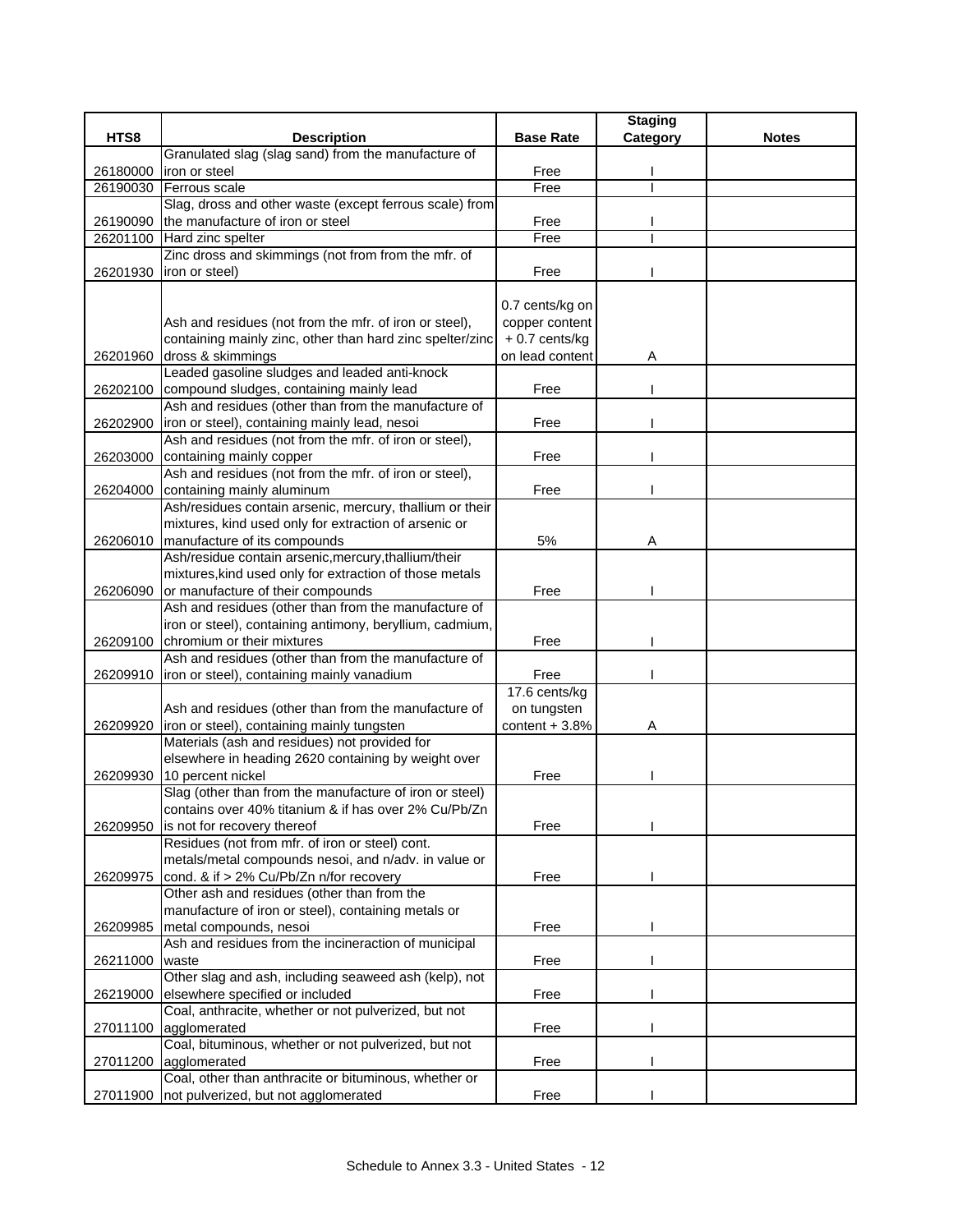|          |                                                             |                  | <b>Staging</b> |              |
|----------|-------------------------------------------------------------|------------------|----------------|--------------|
| HTS8     | <b>Description</b>                                          | <b>Base Rate</b> | Category       | <b>Notes</b> |
|          | Coal, briquettes, ovoids and similar solid fuels            |                  |                |              |
| 27012000 | manufactured from coal                                      | Free             |                |              |
|          | Lignite (excluding jet), whether or not pulverized, but     |                  |                |              |
| 27021000 | not agglomerated                                            | Free             |                |              |
| 27022000 | Lignite (excluding jet), agglomerated                       | Free             |                |              |
|          | Peat (including peat litter), whether or not                |                  |                |              |
| 27030000 | agglomerated                                                | Free             |                |              |
|          | Coke and semicoke of coal, lignite or peat, whether or      |                  |                |              |
| 27040000 | not agglomerated; retort carbon                             | Free             |                |              |
|          | Coal gas, water gas, producer gas and similar gases,        |                  |                |              |
|          | other than petroleum gases or other gaseous                 |                  |                |              |
| 27050000 | hydrocarbons                                                | Free             |                |              |
|          | Tars (including reconstituted tars), distill. from coal,    |                  |                |              |
|          | lignite or peat, and other mineral tars, whether            |                  |                |              |
| 27060000 | dehydrated or partially distilled                           | Free             |                |              |
|          | Benzene, from distillation of hi-temp coal tar or in which  |                  |                |              |
|          | wt. of aromatic components o/wt. of nonaromatic             |                  |                |              |
| 27071000 | components                                                  | Free             |                |              |
|          | Toluene, from distillation of hi-temp coal tar or in which  |                  |                |              |
|          | wt. of aromatic components o/wt. of nonaromatic             |                  |                |              |
| 27072000 | components                                                  | Free             |                |              |
|          | Xylenes, from distillation of hi-temp coal tar or in which  |                  |                |              |
|          | wt. of aromatic components o/wt. of nonaromatic             |                  |                |              |
| 27073000 | components                                                  | Free             |                |              |
|          | Naphthalene, from distillation of hi-temp coal tar or in    |                  |                |              |
|          | which wt. of aromatic components o/wt. of nonaromatic       |                  |                |              |
| 27074000 | components                                                  | Free             |                |              |
|          | Aromatichydrocarbon mix.(from dist.ofhi-temp coaltar or     |                  |                |              |
|          | wt.of aromatic > nonaromatic), 65%+ by vol. (incl.losses)   |                  |                |              |
| 27075000 | dist. at 250 C/ASTM D 86                                    | Free             |                |              |
|          |                                                             | $2.9$ cents/kg + |                |              |
| 27076005 | Phenols > 50% by wt hydroxybenzene                          | 12.5%            | Α              |              |
|          | Metacresol/orthocresol/paracresol/metaparacresol            |                  |                |              |
|          | (from dist.of hi-temp coal tar or wt. of aromatic >         | $0.9$ cents/kg + |                |              |
| 27076010 | nonaromatic), w/purity of 75%+ by wt.                       | 3%               | A              |              |
| 27076090 | Phenols, nesoi                                              | Free             |                |              |
|          | Creosote oils, from dist.of hi-temp coal tar or wt. of      |                  |                |              |
| 27079100 | aromatic exceeds nonaromatic                                | Free             |                |              |
|          | Light oil, from dist.of hi-temp coal tar or wt. of aromatic |                  |                |              |
|          | 27079910 exceeds nonaromatic                                | Free             |                |              |
|          | Picolines, from dist of hi-temp coal tar or wt. of aromatic |                  |                |              |
| 27079920 | exceeds nonaromatic                                         | Free             |                |              |
|          | Carbazole, from dist.of hi-temp coal tar or wt. of          |                  |                |              |
|          | aromatic exceeds nonaromatic, w/purity of 65% or            | $0.9$ cents/kg + |                |              |
| 27079940 | more by wt.                                                 | 3%               | Α              |              |
|          | Other products of hi-temp coal tar distillation and like    |                  |                |              |
|          | products in which aromatic constituents exceed              |                  |                |              |
| 27079950 | nonaromatic constituents, nesi                              | Free             |                |              |
| 27081000 | Pitch, obtained from coal tar or other mineral tars         | Free             |                |              |
|          |                                                             |                  |                |              |
| 27082000 | Pitch coke, obtained from coal tar or other mineral tars    | Free             |                |              |
|          | Petroleum oils and oils from bituminous minerals,           |                  |                |              |
| 27090010 | crude, testing under 25 degrees A.P.I.                      | 5.25 cents/bbl   | A              |              |
|          | Petroleum oils and oils from bituminous minerals,           |                  |                |              |
| 27090020 | crude, testing 25 degrees A.P.I. or more                    | 10.5 cents/bbl   | A              |              |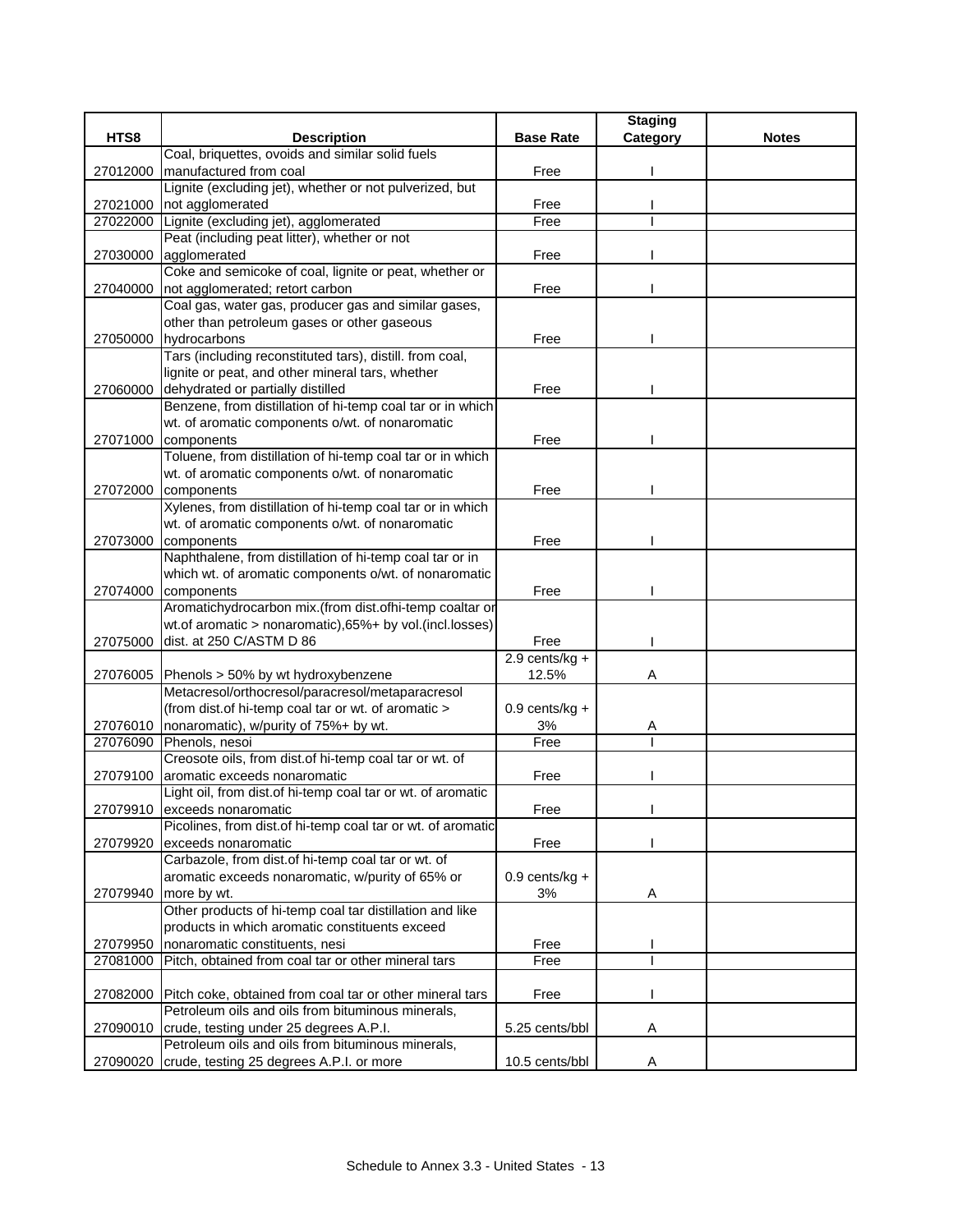|          |                                                                                                                 |                  | <b>Staging</b> |              |
|----------|-----------------------------------------------------------------------------------------------------------------|------------------|----------------|--------------|
| HTS8     | <b>Description</b>                                                                                              | <b>Base Rate</b> | Category       | <b>Notes</b> |
|          | Light oil motor fuel from petroleum oils and bituminous                                                         |                  |                |              |
|          | minerals (o/than crude) or preps. 70%+ by wt. from                                                              |                  |                |              |
| 27101115 | petroleum oils                                                                                                  | 52.5 cents/bbl   | Α              |              |
|          | Light oil motor fuel blending stock from petroleum oils &                                                       |                  |                |              |
|          | bituminous minerals (o/than crude) or prep 70%+ by wt.                                                          |                  |                |              |
|          | 27101118 from petroleum oils                                                                                    | 52.5 cents/bbl   | Α              |              |
|          | Naphthas (exc. motor fuel/mtr fuel blend. stock) fr<br>petroleum oils & bitumin minerals (o/than crude) or      |                  |                |              |
|          | 27101125 preps 70%+ by wt. fr petroleum oils                                                                    | 10.5 cents/bbl   | Α              |              |
|          | Light oil mixt. of hydrocarbons fr petro oils & bitum                                                           |                  |                |              |
|          | min(o/than crude) or prep 70%+ wt. fr petro oils,                                                               |                  |                |              |
|          | 27101145 nesoi, n/o 50% any single hydrocarbon                                                                  | 10.5 cents/bbl   | Α              |              |
|          | Light oils and preparations from petroleum oils & oils                                                          |                  |                |              |
|          | from bituminous min. or preps 70%+ by wt. from petro.                                                           |                  |                |              |
|          | 27101190 oils or bitum. min., nesoi                                                                             | 7%               | Α              |              |
|          | Distillate and residual fuel oil (including blends) derived                                                     |                  |                |              |
|          | from petroleum or oils from bituminous minerals, testing                                                        |                  |                |              |
| 27101905 | under 25 degrees A.P.I.                                                                                         | 5.25 cents/bbl   | Α              |              |
|          | Distillate and residual fuel oil (including blends) derived                                                     |                  |                |              |
|          | from petroleum oils or oil of bituminous minerals,                                                              |                  |                |              |
|          | 27101910 testing 25 degree A.P.I. or >                                                                          | 10.5 cents/bbl   | Α              |              |
|          | Kerosene-type jet fuel from petroleum oils and oils of                                                          |                  |                |              |
|          | bitumin minerals (o/than crude) or preps. 70%+ by wt.                                                           |                  |                |              |
|          | 27101915 from petroleum oils                                                                                    | 52.5 cents/bbl   | Α              |              |
|          | Kerosene motor fuel (not jet) from petro oils and                                                               |                  |                |              |
|          | bitumin minerals (o/than crude) or preps. 70%+ by wt.                                                           |                  |                |              |
| 27101921 | from petroleum oils                                                                                             | 52.5 cents/bbl   | Α              |              |
|          | kerosene motor fuel blending stock (not jet), from petro<br>oils and bitumin. minerals (o/than crude) or preps. |                  |                |              |
|          | 27101922 70%+ by wt. from petro oils                                                                            | 52.5 cents/bbl   | Α              |              |
|          | Kerosene (ex. motor fuel/mtr fuel blend stock/jet), fr                                                          |                  |                |              |
|          | petro oils and bitumin. minerals (o/than crude) or preps.                                                       |                  |                |              |
| 27101923 | 70%+ by wt. fr petro oils                                                                                       | 10.5 cents/bbl   | Α              |              |
|          | Lubricating oils, w/or w/o additives, fr. petro oils and                                                        |                  |                |              |
|          | bitumin minerals (o/than crude) or preps. 70%+ by wt.                                                           |                  |                |              |
| 27101930 | fr. petro oils                                                                                                  | 84 cents/bbl     | Α              |              |
|          | Lubricating greases from petro oil/bitum min/70%+ by                                                            |                  |                |              |
|          | wt. fr. petro. oils but n/o 10% by wt. of fatty acid salts                                                      |                  |                |              |
| 27101935 | animal/vegetable origin                                                                                         | 5.80%            | Α              |              |
|          | Lubricating greases from petro oil/bitum min/70%+ by                                                            |                  |                |              |
|          | wt. fr. petro. oils but over 10% by wt. of fatty acid salts                                                     | $1.3$ cents/kg + |                |              |
| 27101940 | animal/vegetable origin                                                                                         | 5.7%             | A              |              |
|          | Mixture of hydrocarbons from petro oils & bitum. min. or                                                        |                  |                |              |
|          | preps.70%+ by wt. fr. petro. oils, nesoi, n/o 50% any                                                           |                  |                |              |
|          | 27101945 single hydrocarbon                                                                                     | 10.5 cents/bbl   | Α              |              |
|          | Petroleum oils & oils from bituminous minerals or preps                                                         |                  |                |              |
|          | nesoi 70%+ by wt. from petroleum oils or bitum. min.,<br>not waste, nesoi                                       |                  |                |              |
| 27101990 | Waste oils from petro oils/bitum minerals/preps 70%+                                                            | 7%               | A              |              |
|          | by wt. fr. petro oils/bitum minerals containing PCBs,                                                           |                  |                |              |
| 27109100 | PCTs or PBBs                                                                                                    | 10.5 cents/bbl   | A              |              |
|          | Wastes of distillate and residual fuel oil (including                                                           |                  |                |              |
|          | blends) derived from petroleum oil/bituminous minerals,                                                         |                  |                |              |
| 27109905 | testing under 25 degree A.P.I.                                                                                  | 5.25 cents/bbl   | Α              |              |
|          | Wastes of distillate and residual fuel oil (including                                                           |                  |                |              |
|          | blends) derived from petroleum oil/bituminous minerals,                                                         |                  |                |              |
| 27109910 | testing 25 degrees A.P.I. or >                                                                                  | 10.5 cents/bbl   | Α              |              |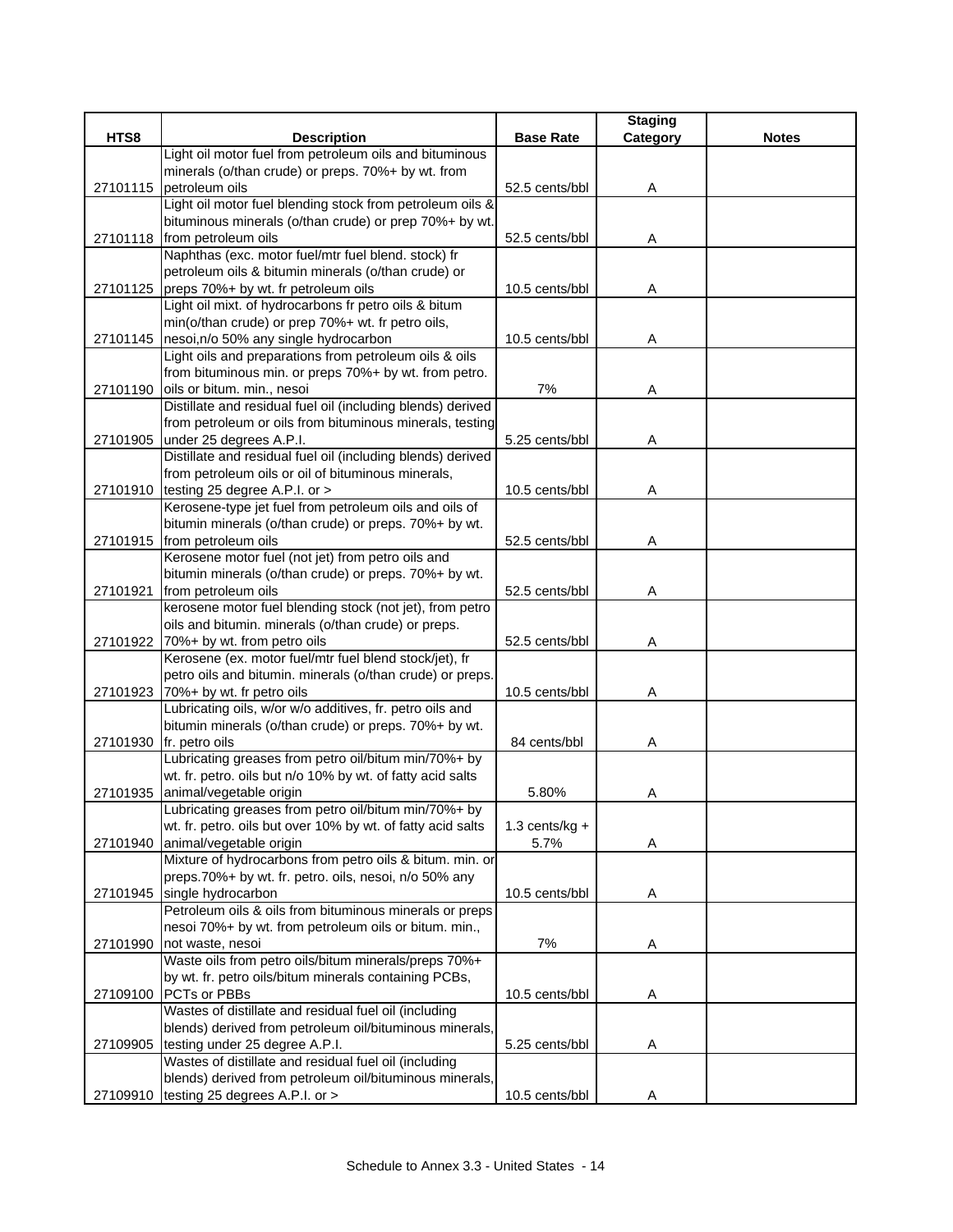|                   |                                                                                  |                  | <b>Staging</b> |              |
|-------------------|----------------------------------------------------------------------------------|------------------|----------------|--------------|
| HTS8              | <b>Description</b>                                                               | <b>Base Rate</b> | Category       | <b>Notes</b> |
|                   | Waste motor fuel or motor fuel blending stock from                               |                  |                |              |
|                   | petro oils and bitumin. minerals (o/than crude) or preps.                        |                  |                |              |
|                   | 27109916 70%+ by wt. from petro oils                                             | 52.5 cents/bbl   | Α              |              |
|                   | Waste kerosene or naphthas from petro oils and                                   |                  |                |              |
|                   | bitumin minerals (o/than crude) or preps. 70%+ by wt.                            |                  |                |              |
| 27109921          | From petro oils/bitumin minerals                                                 | 10.5 cents/bbl   | Α              |              |
|                   | Waste lubricating oils, w/or w/o additives, from petro                           |                  |                |              |
|                   | oils and bitumin minerals (o/than crude) or preps. 70%+                          |                  |                |              |
| 27109931          | by wt. from petro oils                                                           | 84 cents/bbl     | Α              |              |
|                   | Waste lubricating greases from petro oil/bitum                                   |                  |                |              |
|                   | min/70%+ by wt. fr petro oils but n/o 10% by wt. of fatty                        |                  |                |              |
|                   | 27109932 acid salts animal/vegetable origin                                      | 5.80%            | Α              |              |
|                   | Waste lubricating greases from petro oil/bitum                                   |                  |                |              |
|                   | min/70%+ by wt. fr petro oils but over 10% by wt. of                             | $1.3$ cents/kg + |                |              |
| 27109939          | fatty acid salts animal/vegetable origin                                         | 5.7%             | Α              |              |
|                   | Waste mixtures of hydrocarbons from petro oils &                                 |                  |                |              |
|                   | bitum. min. or preps.70%+ by wt. fr. petro oils, nesoi,                          |                  |                |              |
| 27109945          | n/o 50% any single hydrocarbon                                                   | 10.5 cents/bbl   | Α              |              |
|                   |                                                                                  |                  |                |              |
|                   | Waste petroleum oils & oils from bitum. min. or preps                            |                  |                |              |
| 27109990          | nesoi 70%+ by wt. from petro. oils or bitum. min., nesoi                         | 7%               | Α              |              |
| 27111100          | Natural gas, liquefied                                                           | Free             |                |              |
| 27111200          | Propane, liquefied                                                               | Free             |                |              |
| 27111300          | Butanes, liquefied                                                               | Free             |                |              |
|                   |                                                                                  |                  |                |              |
|                   | 27111400 Ethylene, propylene, butylene and butadiene, liquefied                  | Free             |                |              |
|                   | Liquefied petroleum gases and other gaseous                                      |                  |                |              |
|                   | 27111900 hydrocarbons, nesoi                                                     | Free<br>Free     |                |              |
| 27112100          | Natural gas, in gaseous state<br>Petroleum gases and other gaseous hydrocarbons, |                  |                |              |
| 27112900          | except natural gas                                                               | Free             |                |              |
| 27121000          | Petroleum jelly                                                                  | Free             |                |              |
|                   | Paraffin wax (whether or not colored), obtained by                               |                  |                |              |
|                   | synthesis or other process and less than 0.75% oil by                            |                  |                |              |
| 27122000          | wt.                                                                              | Free             |                |              |
|                   | Montan wax (whether or not colored), obtained by                                 |                  |                |              |
|                   | 27129010 synthesis or other process                                              | Free             |                |              |
|                   | Mineral waxes (i.e., paraffin w/0.75%+ oil, microcrystall.                       |                  |                |              |
|                   | wax, slack lignite & peat waxes, ozokerite), obtained by                         |                  |                |              |
|                   | 27129020 synthesis                                                               | Free             |                |              |
|                   | 27131100 Coke, petroleum, not calcined                                           | Free             |                |              |
|                   | 27131200 Coke, petroleum coke, calcined                                          | Free             |                |              |
|                   | 27132000 Petroleum bitumen                                                       | Free             |                |              |
|                   | Residues (except petroleum coke or petroleum                                     |                  |                |              |
|                   | bitumen) of petroleum oils or of oils obtained from                              |                  |                |              |
| 27139000          | bituminous materials                                                             | Free             |                |              |
| 27141000          | Bituminous or oil shale and tar sands                                            | Free             |                |              |
|                   | Bitumen and asphalt, natural; asphaltites and asphaltic                          |                  |                |              |
| 27149000          | rocks                                                                            | Free             |                |              |
|                   | Bituminous mixtures based on natural asphalt, natural                            |                  |                |              |
|                   | bitumen, petroleum bitumen, mineral tar or mineral tar                           |                  |                |              |
| 27150000          | pitch                                                                            | Free             |                |              |
| 27160000          | <b>Electrical energy</b>                                                         | Free             |                |              |
| 28011000          | Chlorine                                                                         | Free             |                |              |
| 28012000 lodine   |                                                                                  | Free             |                |              |
| 28013010 Fluorine |                                                                                  | 3.70%            | Α              |              |
| 28013020 Bromine  |                                                                                  | 5.50%            | Α              |              |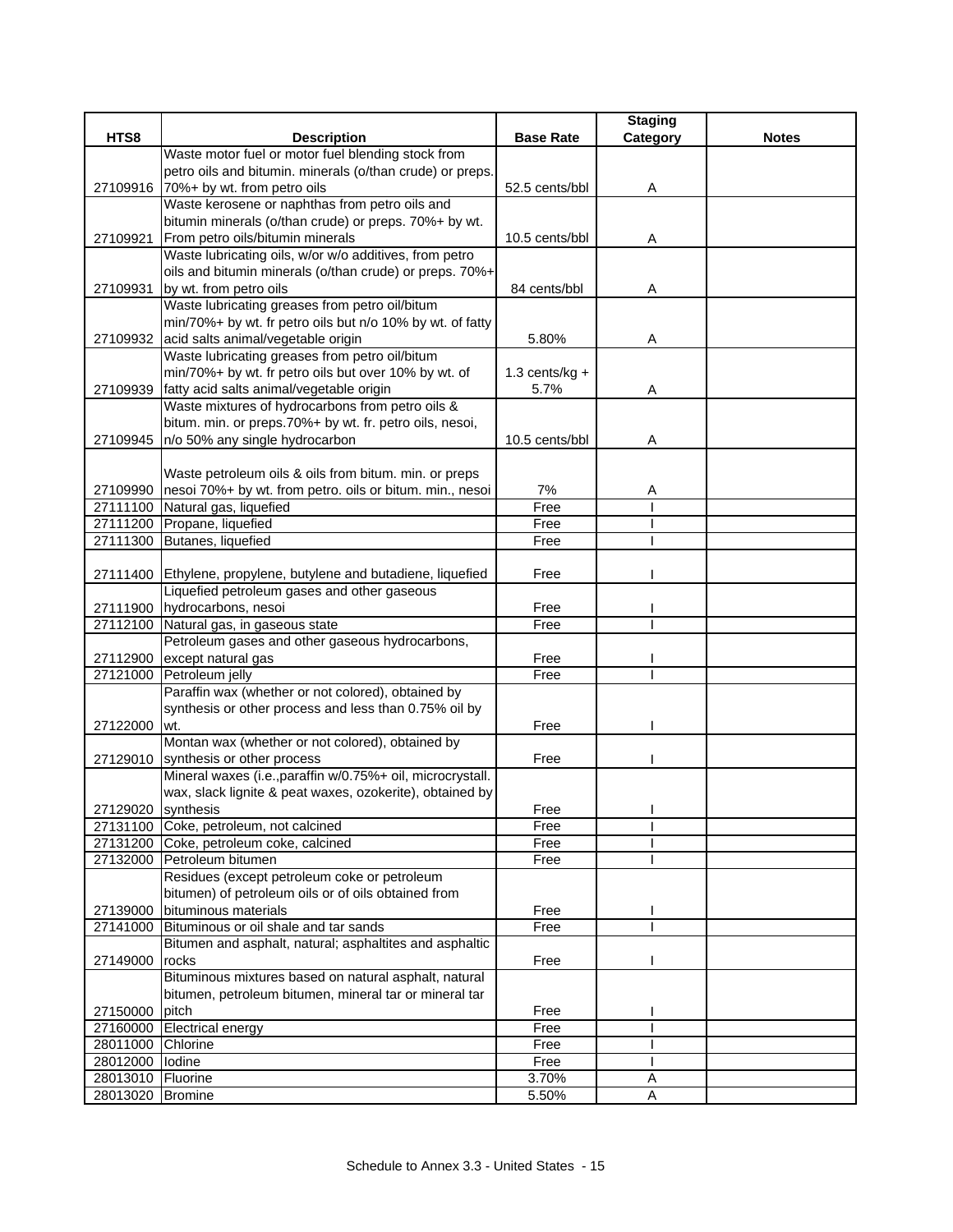|                    |                                                           |                  | <b>Staging</b> |              |
|--------------------|-----------------------------------------------------------|------------------|----------------|--------------|
| HTS8               | <b>Description</b>                                        | <b>Base Rate</b> | Category       | <b>Notes</b> |
| 28020000           | Sulfur, sublimed or precipitated; colloidal sulfur        | Free             |                |              |
|                    | Carbon (carbon blacks and other forms of carbon not       |                  |                |              |
| 28030000           | elsewhere specified or included)                          | Free             |                |              |
| 28041000 Hydrogen  |                                                           | 3.70%            | A              |              |
| 28042100 Argon     |                                                           | 3.70%            | $\overline{A}$ |              |
|                    | 28042900 Rare gases, other than argon                     | 3.70%            | A              |              |
| 28043000 Nitrogen  |                                                           | 3.70%            | Α              |              |
| 28044000 Oxygen    |                                                           | 3.70%            | Α              |              |
|                    | 28045000 Boron; tellurium                                 | Free             |                |              |
|                    | Silicon containing by weight not less than 99.99 percent  |                  |                |              |
| 28046100           | of silicon                                                | Free             |                |              |
|                    | Silicon, containing by weight less than 99.99 percent     |                  |                |              |
| 28046910           | but not less than 99 percent of silicon                   | 5.30%            | Α              |              |
|                    | Silicon, containing by weight less than 99 percent of     |                  |                |              |
| 28046950           | silicon                                                   | 5.50%            | Α              |              |
|                    | 28047000 Phosphorus                                       | Free             |                |              |
| 28048000 Arsenic   |                                                           | Free             |                |              |
| 28049000 Selenium  |                                                           | Free             |                |              |
| 28051100 Sodium    |                                                           | 5.30%            | A              |              |
| 28051200 Calcium   |                                                           | 3%               | $\overline{A}$ |              |
| 28051910 Strontium |                                                           | 3.70%            | Α              |              |
| 28051920 Barium    |                                                           | Free             |                |              |
|                    | 28051990 Alkali metals, other than sodium                 | 5.50%            | A              |              |
|                    | Rare-earth metals, scandium and yttrium, whether or       |                  |                |              |
| 28053000           | not intermixed or interalloyed                            | 5%               | A              |              |
| 28054000 Mercury   |                                                           | 1.70%            | A              |              |
|                    | 28061000 Hydrogen chloride (Hydrochloric acid)            | Free             |                |              |
|                    | 28062000 Chlorosulfuric acid                              | 4.20%            | A              |              |
|                    | 28070000 Sulfuric acid; oleum                             | Free             |                |              |
|                    | 28080000 Nitric acid; sulfonitric acids                   | Free             |                |              |
|                    | 28091000 Diphosphorus pentoxide                           | Free             |                |              |
|                    | 28092000 Phosphoric acid and polyphosphoric acids         | Free             |                |              |
|                    | 28100000 Oxides of boron; boric acids                     | 1.50%            | Α              |              |
|                    | 28111100 Hydrogen fluoride (Hydrofluoric acid)            | Free             |                |              |
|                    | 28111910 Arsenic acid                                     | 2.30%            | A              |              |
|                    | 28111930 Hydrobromic acid                                 | Free             |                |              |
|                    | 28111960 Other inorganic acids                            | 4.20%            | Α              |              |
|                    | 28112100 Carbon dioxide                                   | 3.70%            | Α              |              |
|                    | 28112210 Synthetic silica gel                             | 3.70%            | Α              |              |
|                    | 28112250 Silicon dioxide, other than synthetic silica gel | Free             |                |              |
|                    | 28112300 Sulfur dioxide                                   | 4.20%            | Α              |              |
|                    | 28112910 Arsenic trioxide                                 | Free             |                |              |
|                    | 28112920 Selenium dioxide                                 | Free             |                |              |
|                    | Other inorganic oxygen compounds of nonmetals,            |                  |                |              |
| 28112950           | nesoi                                                     | 3.70%            | A              |              |
|                    | 28121010 Phosphorus pentachloride                         | Free             |                |              |
|                    | Chlorides and chloride oxides other than phosphorus       |                  |                |              |
| 28121050           | pentachloride                                             | 3.70%            | A              |              |
|                    | Halides and halide oxides of nonmetals, excluding         |                  |                |              |
| 28129000           | chlorides and chloride oxides                             | 3.70%            | Α              |              |
| 28131000           | Carbon disulfide                                          | 3.70%            | Α              |              |
| 28139010           | Arsenic sulfides                                          | Free             |                |              |
| 28139020           | Phosphorus sulfides                                       | Free             |                |              |
|                    | Sulfides of nonmetals, excluding carbon disulfide and     |                  |                |              |
| 28139050           | sulfides of arsenic or phosphorus                         | 3.70%            | Α              |              |
|                    | 28141000 Anhydrous ammonia                                | Free             |                |              |
|                    | 28142000 Ammonia in aqueous solution                      | Free             |                |              |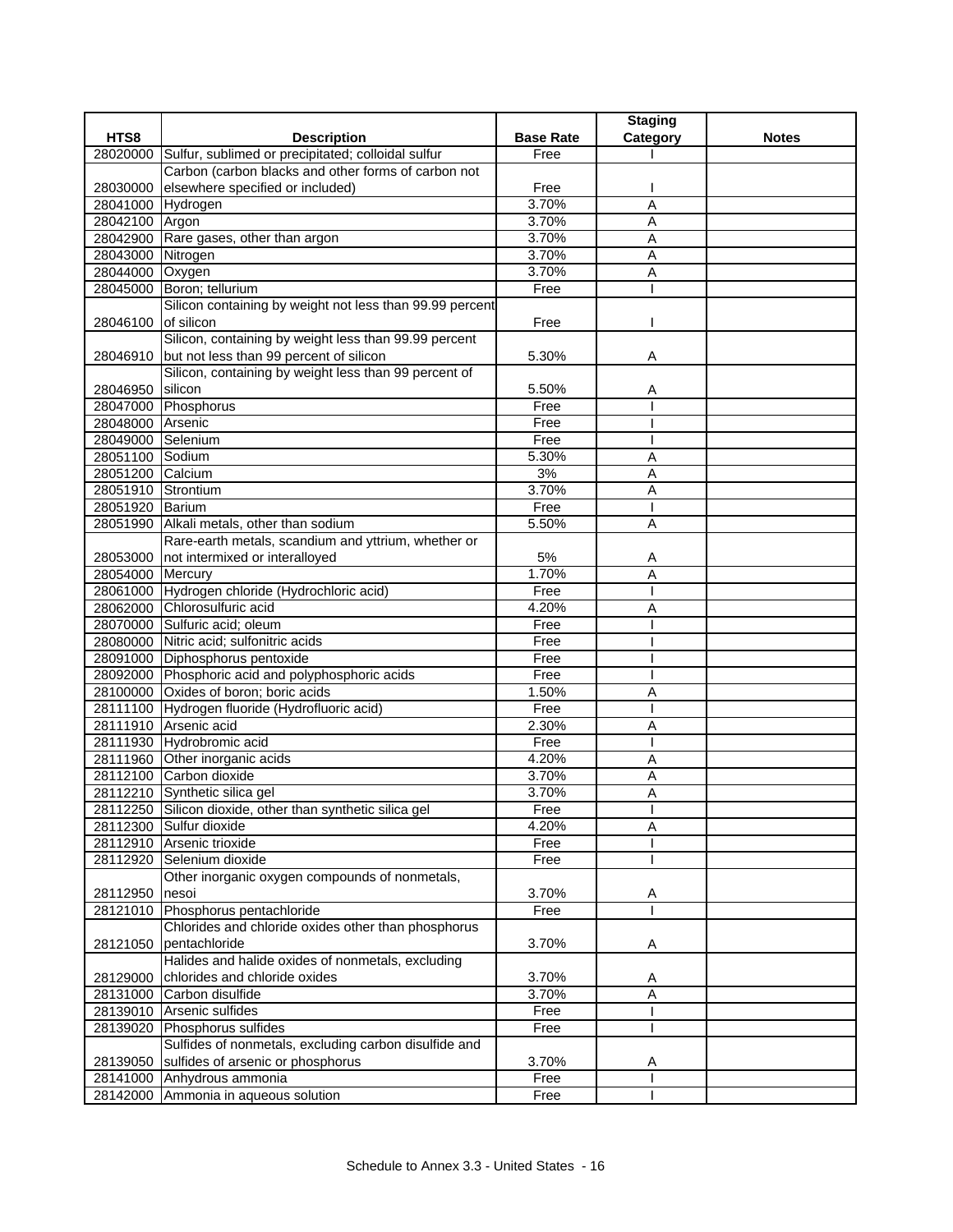|                     |                                                                |                  | <b>Staging</b> |              |
|---------------------|----------------------------------------------------------------|------------------|----------------|--------------|
| HTS8                | <b>Description</b>                                             | <b>Base Rate</b> | Category       | <b>Notes</b> |
| 28151100            | Sodium hydroxide (Caustic soda), solid                         | Free             |                |              |
|                     | Sodium hydroxide (Caustic soda), in aqueous solution           |                  |                |              |
|                     | 28151200 (Soda lye or liquid soda)                             | Free             |                |              |
|                     | 28152000 Potassium hydroxide (Caustic potash)                  | Free             |                |              |
|                     | 28153000 Peroxides of sodium or potassium                      | 3.70%            | A              |              |
|                     | 28161000 Hydroxide and peroxide of magnesium                   | 3.10%            | Α              |              |
|                     | 28164010 Oxides, hydroxides and peroxides of strontium         | 4.20%            | Α              |              |
|                     | 28164020 Oxides, hydroxides and peroxides of barium            | 2%               | Α              |              |
|                     | 28170000 Zinc oxide; zinc peroxide                             | Free             |                |              |
|                     | 28181010 Artificial corundum, crude                            | Free             |                |              |
|                     | Artificial corundum, in grains, or ground, pulverized or       |                  |                |              |
| 28181020 refined    |                                                                | 1.30%            | Α              |              |
|                     | 28182000 Aluminum oxide, other than artificial corundum        | Free             |                |              |
|                     | 28183000 Aluminum hydroxide                                    | Free             |                |              |
|                     | 28191000 Chromium trioxide                                     | 3.70%            | A              |              |
|                     | Chromium oxides and hydroxides, other than chromium            |                  |                |              |
| 28199000 trioxide   |                                                                | 3.70%            | A              |              |
|                     | 28201000 Manganese dioxide                                     | 4.70%            | A              |              |
|                     |                                                                |                  |                |              |
|                     | 28209000 Manganese oxides, other than manganese dioxide        | 4.70%            | Α              |              |
|                     | 28211000   Iron oxides and hydroxides                          | 3.70%            | A              |              |
|                     | Earth colors containing 70 percent or more by weight of        |                  |                |              |
| 28212000            | combined iron evaluated as Fe2O3                               | 5.50%            | Α              |              |
|                     | Cobalt oxides and hydroxides; commercial cobalt                |                  |                |              |
| 28220000 oxides     |                                                                | 0.10%            | A              |              |
|                     | 28230000 Titanium oxides                                       | 5.50%            | A              |              |
|                     | 28241000 Lead monoxide (Litharge, massicot)                    | 3%               | Α              |              |
|                     | 28242000 Red lead and orange lead                              | 3.40%            | Α              |              |
|                     | 28249010 Lead suboxide (Leady litharge)                        | 5.50%            | A              |              |
|                     | 28249050 Lead oxides, nesoi                                    | 4.80%            | A              |              |
|                     |                                                                |                  |                |              |
|                     | 28251000 Hydrazine and hydroxylamine and their inorganic salts | 3.70%            | A              |              |
|                     | 28252000 Lithium oxide and hydroxide                           | 3.70%            | Α              |              |
|                     | 28253000 Vanadium oxides and hydroxides                        | 5.50%            | Α              |              |
|                     | 28254000 Nickel oxides and hydroxides                          | Free             |                |              |
|                     | 28255010 Cupric oxide                                          | 4.30%            | Α              |              |
|                     | 28255020 Cuprous oxide                                         | 5%               | Α              |              |
|                     | 28255030 Copper hydroxides                                     | 3.90%            | Α              |              |
|                     | 28256000 Germanium oxides and zirconium dioxide                | 3.70%            | Α              |              |
|                     | 28257000 Molybdenum oxides and hydroxides                      | 3.20%            | A              |              |
|                     | 28258000 Antimony oxides                                       | Free             |                |              |
|                     | 28259010 Beryllium oxide and hydroxide                         | 3.70%            | Α              |              |
|                     | 28259015 Niobium oxide                                         | 3.70%            | Α              |              |
| 28259020 Tin oxides |                                                                | 4.20%            | $\overline{A}$ |              |
|                     | 28259030 Tungsten oxides                                       | 5.50%            | A              |              |
|                     | 28259045 Mercuric oxide                                        | Free             |                |              |
| 28259075            | Cadmium oxide                                                  | Free             |                |              |
|                     | Other inorganic bases; other metal oxides, hydroxides          |                  |                |              |
| 28259090            | and peroxides, nesoi                                           | 3.70%            | Α              |              |
|                     | 28261110 Ammonium fluoride                                     | 3.10%            | $\overline{A}$ |              |
|                     | 28261150 Sodium fluoride                                       | 3.70%            | Α              |              |
| 28261200            | Fluorides of aluminum                                          | Free             |                |              |
|                     | Fluorides, other than of ammonium, sodium or                   |                  |                |              |
| 28261900 aluminum   |                                                                | 3.90%            | Α              |              |
|                     | 28262000 Fluorosilicates of sodium or of potassium             | 4.10%            | A              |              |
| 28263000            | Sodium hexafluoroaluminate (Synthetic cryolite)                | Free             |                |              |
| 28269000            | Other complex fluorine salts, nesoi                            | 3.10%            | Α              |              |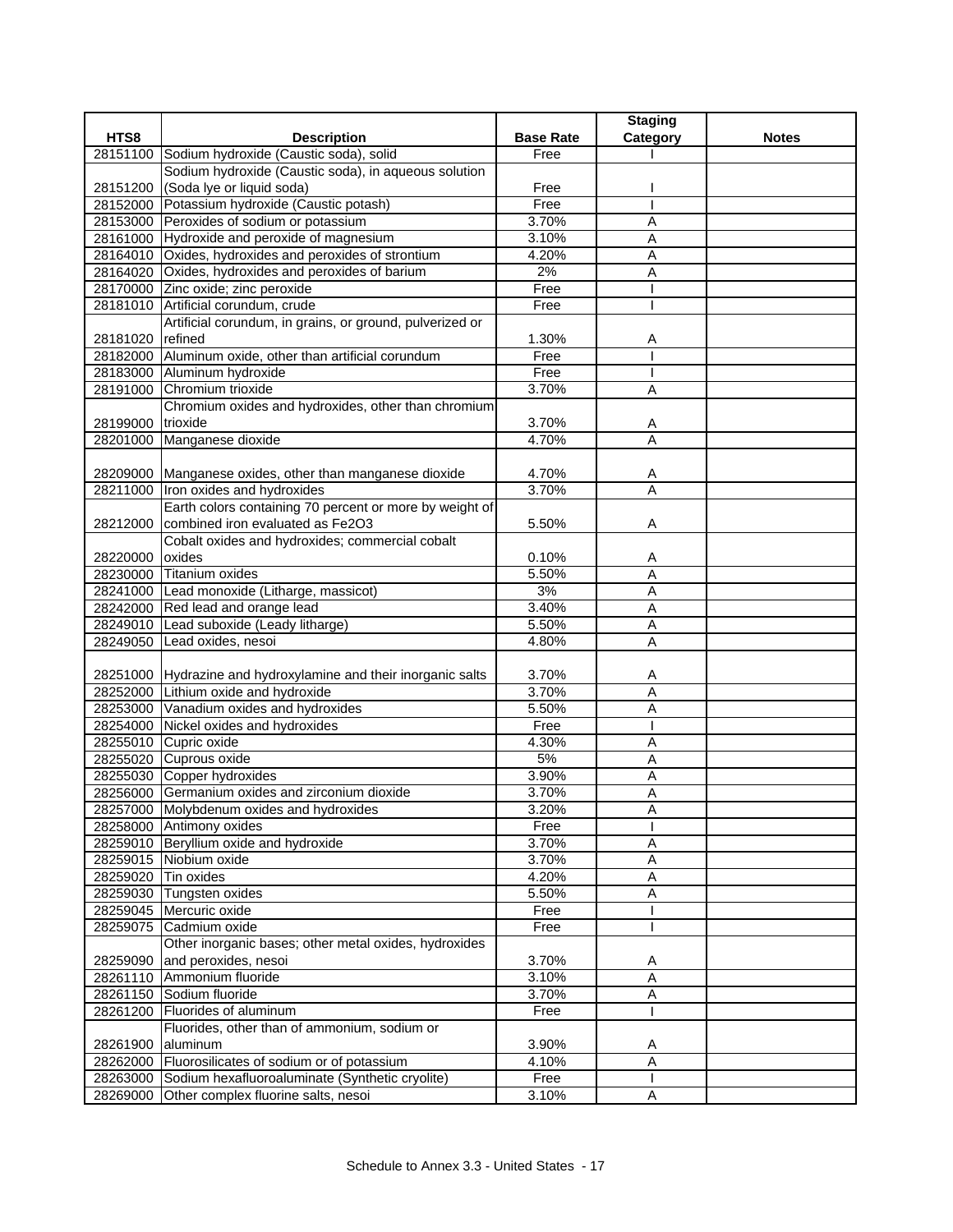|                    |                                                                   |                  | <b>Staging</b> |              |
|--------------------|-------------------------------------------------------------------|------------------|----------------|--------------|
| HTS8               | <b>Description</b>                                                | <b>Base Rate</b> | Category       | <b>Notes</b> |
|                    | 28271000 Ammonium chloride                                        | 2.90%            | Α              |              |
|                    | 28272000 Calcium chloride                                         | Free             |                |              |
|                    | 28273100 Magnesium chloride                                       | 1.50%            | Α              |              |
|                    | 28273200 Aluminum chloride                                        | Free             |                |              |
|                    | 28273300 Iron chlorides                                           | 3.70%            | Α              |              |
|                    | 28273400 Cobalt chlorides                                         | 4.20%            | Α              |              |
|                    | 28273500 Nickel chloride                                          | 3.70%            | A              |              |
|                    | 28273600 Zinc chloride                                            | 1.60%            | Α              |              |
|                    | 28273910 Vanadium chlorides                                       | 5.50%            | Α              |              |
|                    | 28273920 Mercury chlorides                                        | 5.10%            | A              |              |
|                    | 28273925 Tin chlorides                                            | 4.20%            | Α              |              |
|                    | 28273930 Titanium chlorides                                       | 4.90%            | A              |              |
|                    | 28273940 Tungsten hexachloride                                    | 5.50%            | Α              |              |
|                    | 28273945 Barium chloride                                          | 4.20%            | $\overline{A}$ |              |
|                    | 28273950 Chlorides, nesoi                                         | 3.70%            | A              |              |
|                    | 28274100 Chloride oxides and chloride hydroxides of copper        | 3.90%            | Α              |              |
|                    |                                                                   |                  |                |              |
|                    | 28274910 Chloride oxides and chloride hydroxides of vanadium      | 5.50%            | Α              |              |
|                    | Chloride oxides and chloride hydroxides other than of             |                  |                |              |
|                    | 28274950 copper or of vanadium                                    | 5.50%            | Α              |              |
|                    | 28275100 Bromides of sodium or potassium                          | Free             |                |              |
|                    | Bromides or bromide oxides of ammonium, calcium, or               |                  |                |              |
| 28275925 zinc      |                                                                   | Free             |                |              |
|                    | 28275950 Bromides and bromide oxides, nesoi                       | 3.60%            | Α              |              |
|                    | 28276010 lodide and iodide oxide of calcium or copper             | Free             |                |              |
|                    | 28276020 lodide and iodide oxide of potassium                     | 2.80%            | Α              |              |
|                    | lodides and iodide oxides, other than of calcium,                 |                  |                |              |
|                    | 28276050 copper or potassium                                      | 4.20%            | Α              |              |
|                    | Commercial calcium hypochlorite and other calcium                 |                  |                |              |
|                    | 28281000 hypochlorites                                            | 2.40%            | Α              |              |
|                    | Hypochlorites, except of calcium; hypobromites;                   |                  |                |              |
| 28289000 chlorites |                                                                   | 3.70%            | Α              |              |
|                    | 28291100 Sodium chlorate                                          | Free             |                |              |
|                    | 28291900 Chlorates, other than of sodium                          | 3.30%            | Α              |              |
|                    | 28299005 Potassium bromate                                        | Free             |                |              |
|                    | 28299025 Sodium bromate                                           | Free             |                |              |
|                    | Perchlorates, perbromates, iodates, periodates; of                |                  |                |              |
| 28299040 potassium |                                                                   | 3.10%            | Α              |              |
|                    | Perchlorates, perbromates, iodates, periodates,                   |                  |                |              |
|                    | 28299060 excluding potassium nesoi                                | 3.70%            | A              |              |
|                    | 28301000 Sodium sulfides                                          | 3.70%            | A              |              |
|                    | Zinc sulfide, luminescent grade, purity>= 99.99 % By              |                  |                |              |
| 28302010           | wt.                                                               | Free             |                |              |
|                    | 28302020 Zinc sulfide excluding luminescent grade                 | 2.80%            | $\overline{A}$ |              |
| 28303000           | Cadmium sulfide                                                   | 3.10%            | A              |              |
|                    | Polysulfides; sulfides, other than those of sodium, zinc          |                  |                |              |
| 28309000           | and cadmium                                                       | 3%               | Α              |              |
|                    | 28311010 Sodium formaldehyde sulfoxylate                          | Free             |                |              |
|                    | 28311050 Dithionites and sulfoxylates of sodium                   | 5.50%            | A              |              |
|                    |                                                                   |                  |                |              |
|                    | 28319000 Dithionites and sulfoxylates, other than those of sodium | 5.50%            |                |              |
|                    | 28321000 Sodium sulfites                                          | 1.50%            | Α<br>А         |              |
|                    | 28322000 Sulfites, except sodium sulfites                         | 3.10%            |                |              |
|                    |                                                                   |                  | Α              |              |
|                    | 28323010 Sodium thiosulfate                                       | 1.50%            | Α              |              |
|                    | 28323050 Thiosulfates, except sodium thiosulfate                  | 3.10%            | A              |              |
|                    | 28331110 Disodium sulfate, crude (Salt cake)                      | Free             |                |              |
|                    | 28331150 Disodium sulfate, other than crude                       | 0.40%            | Α              |              |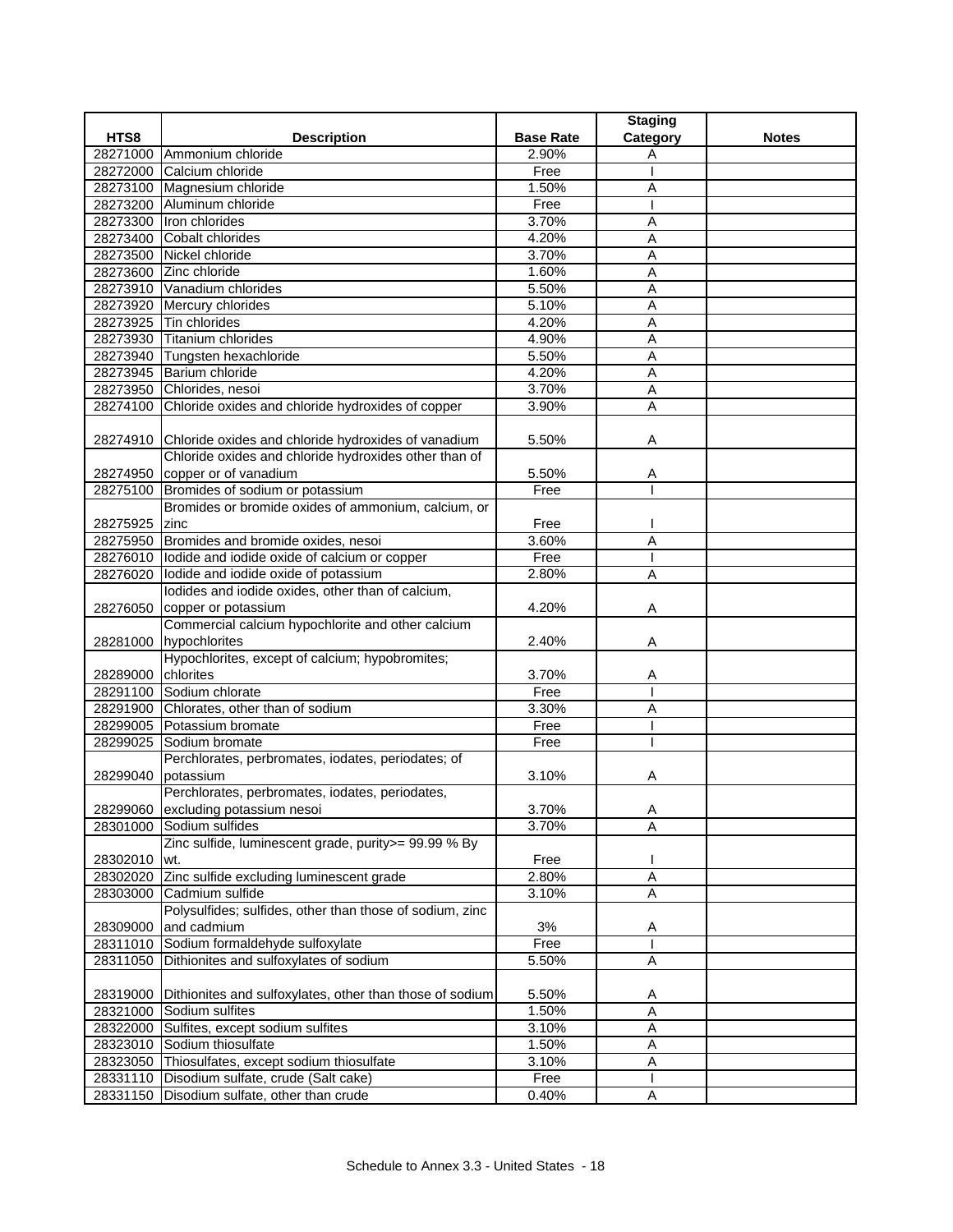|                |                                                              |                  | <b>Staging</b> |              |
|----------------|--------------------------------------------------------------|------------------|----------------|--------------|
| HTS8           | <b>Description</b>                                           | <b>Base Rate</b> | Category       | <b>Notes</b> |
|                | 28331900 Sodium sulfates, other than disodium sulfate        | Free             |                |              |
|                | 28332100 Magnesium sulfate                                   | 3.70%            | Α              |              |
|                | 28332200 Aluminum sulfate                                    | Free             |                |              |
|                | 28332300 Chromium sulfate                                    | 3.70%            | A              |              |
| 28332400       | Nickel sulfate                                               | 3.20%            | Α              |              |
|                | 28332500 Copper sulfate                                      | 1.40%            | A              |              |
|                | 28332600 Zinc sulfate                                        | 1.60%            | Α              |              |
|                | 28332700 Barium sulfate                                      | 0.60%            | Α              |              |
|                | 28332910 Cobalt sulfate                                      | 1.40%            | Α              |              |
|                | 28332920 Iron sulfate                                        | Free             |                |              |
|                | 28332930 Vanadium sulfate                                    | 5.50%            | A              |              |
| 28332950       | Other sulfates nesoi                                         | 3.70%            | Α              |              |
| 28333000 Alums |                                                              | 1.60%            | A              |              |
|                | 28334020 Sodium peroxosulfates (sodium persulfates)          | 3.70%            | A              |              |
|                | 28334060 Peroxosulfates (persulfates), nesoi                 | 3.10%            | A              |              |
|                | 28341010 Sodium nitrite                                      | 5.50%            | A              |              |
|                | 28341050 Nitrites, other than of sodium                      | 3.10%            | Α              |              |
|                | 28342100 Potassium nitrate                                   | Free             |                |              |
|                | 28342905 Bismuth nitrate                                     | 5.50%            | Α              |              |
|                | 28342910 Calcium nitrate                                     | Free             |                |              |
|                | 28342920 Strontium nitrate                                   | 4.20%            | A              |              |
|                | 28342950 Nitrates, nesoi                                     | 3.50%            | Α              |              |
|                | Phosphinates (hypophosphites) and phosphonates               |                  |                |              |
|                | 28351000 (phosphites)                                        | 3.10%            | Α              |              |
|                | 28352200 Mono- or disodium phosphates                        | 1.40%            | A              |              |
|                | 28352300 Trisodium phosphate                                 | 2.20%            | A              |              |
| 28352400       | Potassium phosphate                                          | 3.10%            | Α              |              |
|                | Calcium hydrogenorthophosphate ("Dicalcium                   |                  |                |              |
|                | 28352500 phosphate")                                         | Free             |                |              |
|                | 28352600 Other phosphates of calcium, nesoi                  | Free             |                |              |
|                | 28352910 Aluminum phosphate                                  | Free             |                |              |
|                | 28352920 Triammonium phosphate                               | 1.50%            | Α              |              |
|                | 28352950 Phosphates, nesoi                                   | 4.10%            | Α              |              |
|                | 28353100 Sodium triphosphate (Sodium tripolyphosphate)       | 1.40%            | A              |              |
|                | 28353910 Potassium polyphosphate                             | 3.10%            | Α              |              |
|                | Polyphosphates, other than sodium triphosphate and           |                  |                |              |
|                | 28353950 potassium polyphosphate                             | 3.70%            | Α              |              |
|                | Commercial ammonium carbonate, containing                    |                  |                |              |
|                | ammonium carbamate, and other ammonium                       |                  |                |              |
|                | 28361000 carbonates                                          | 1.70%            | Α              |              |
|                | 28362000 Disodium carbonate                                  | 1.20%            | Α              |              |
|                | 28363000 Sodium hydrogencarbonate (Sodium bicarbonate)       | Free             |                |              |
|                | 28364010 Dipotassium carbonate                               | 1.90%            | Α              |              |
|                |                                                              |                  |                |              |
|                | 28364020 Potassium hydrogencarbonate (Potassium bicarbonate) | 1.30%            | Α              |              |
|                | 28365000 Calcium carbonate                                   | Free             |                |              |
|                | 28366000 Barium carbonate                                    | 2.30%            | Α              |              |
|                | 28367000 Lead carbonate                                      | 0.50%            | Α              |              |
|                | 28369100 Lithium carbonates                                  | 3.70%            | Α              |              |
|                | 28369200 Strontium carbonate                                 | 4.20%            | Α              |              |
|                | 28369910 Cobalt carbonates                                   | 4.20%            | A              |              |
| 28369920       | <b>Bismuth carbonate</b>                                     | 5.50%            | Α              |              |
|                | Carbonates nesoi, and peroxocarbonates                       |                  |                |              |
| 28369950       | (percarbonates)                                              | 3.70%            | Α              |              |
|                | 28371100 Sodium cyanide                                      | Free             |                |              |
|                |                                                              |                  |                |              |
|                | 28371900 Cyanides and cyanide oxides, except those of sodium | Free             |                |              |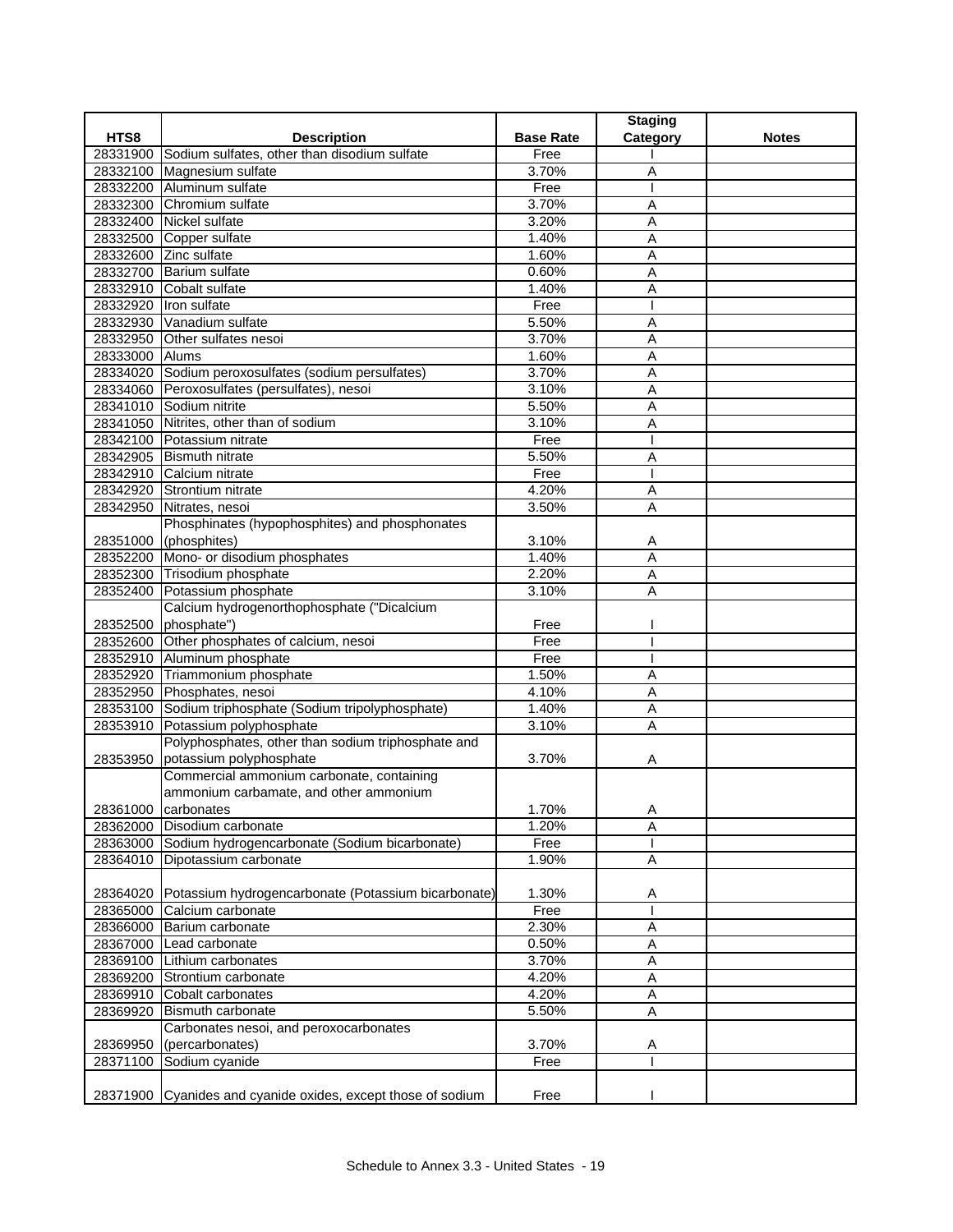|                 |                                                                |                  | <b>Staging</b>      |              |
|-----------------|----------------------------------------------------------------|------------------|---------------------|--------------|
| HTS8            | <b>Description</b>                                             | <b>Base Rate</b> | Category            | <b>Notes</b> |
| 28372010        | Potassium ferricyanide                                         | 1.10%            | A                   |              |
|                 |                                                                |                  |                     |              |
|                 | 28372050 Complex cyanides, excluding potassium ferricyanide    | 1.70%            | A                   |              |
|                 | 28380000 Fulminates, cyanates and thiocyanates                 | 3.10%            | $\overline{A}$      |              |
|                 | 28391100 Sodium metasilicates                                  | 1.10%            | A                   |              |
|                 | 28391900 Sodium silicates except sodium metasilicates          | 1.10%            | Α                   |              |
|                 | 28392000 Potassium silicate                                    | 3.10%            | Α                   |              |
|                 | Silicates and commercial alkali metal silicates,               |                  |                     |              |
|                 | 28399000 excluding those of sodium and potassium               | 3.10%            | A                   |              |
|                 | 28401100 Anhydrous disodium tetraborate (refined borax)        | 0.30%            | $\overline{A}$      |              |
|                 |                                                                |                  |                     |              |
|                 |                                                                | 0.10%            |                     |              |
|                 | 28401900 Disodium tetraborate (refined borax) except anhydrous |                  | Α                   |              |
|                 | Borates, other than disodium tetraborate (refined              |                  |                     |              |
| 28402000 borax) |                                                                | 3.70%            | A                   |              |
|                 | 28403000 Peroxoborates (perborates)                            | 3.70%            | $\overline{A}$      |              |
|                 | 28411000 Aluminates                                            | 3.10%            | A                   |              |
|                 | 28412000 Chromates of zinc or of lead                          | 3.70%            | Α                   |              |
|                 | 28413000 Sodium dichromate                                     | 2.40%            | A                   |              |
|                 | 28415010 Potassium dichromate                                  | 1.50%            | Ā                   |              |
|                 | Chromates except of zinc or lead and dichromates               |                  |                     |              |
|                 | 28415090 except of sodium or potassium; peroxochromates        | 3.10%            | Α                   |              |
|                 | 28416100 Potassium permanganate                                | 5%               | A                   |              |
|                 | Manganites, manganates and permanganates (except               |                  |                     |              |
|                 | 28416900 potassium permanganate)                               | 5%               | Α                   |              |
|                 | 28417010 Ammonium molybdate                                    | 4.30%            | $\overline{A}$      |              |
|                 | 28417050 Molybdates, other than of ammonium                    | 3.70%            | A                   |              |
|                 | 28418000 Tungstates (wolframates)                              | 5.50%            | Α                   |              |
|                 | 28419010 Vanadates                                             | 5.50%            | A                   |              |
|                 | 28419020 Ammonium perrhenate                                   | 3.10%            | A                   |              |
|                 | 28419030 Potassium stannate                                    | 3.10%            | $\overline{A}$      |              |
|                 | 28419050 Salts of oxometallic or peroxometallic acids nesoi    | 3.70%            | A                   |              |
|                 | 28421000 Double or complex silicates                           | 3.70%            | Α                   |              |
|                 | Salts of inorganic acids or peroxoacids nesoi, excluding       |                  |                     |              |
|                 | azides                                                         |                  |                     |              |
| 28429000        |                                                                | 3.30%            | A<br>$\overline{A}$ |              |
|                 | 28431000 Colloidal precious metals                             | 5.50%            |                     |              |
|                 | 28432100 Silver nitrate                                        | 3.70%            | Α                   |              |
|                 | 28432900 Silver compounds, other than silver nitrate           | 3.70%            | Α                   |              |
| 28433000        | Gold compounds                                                 | 5%               | A                   |              |
|                 | Inorganic or organic compounds of precious metals,             |                  |                     |              |
|                 | excluding those of silver and gold; amalgams of                |                  |                     |              |
| 28439000        | precious metals                                                | 3.70%            | A                   |              |
|                 | 28441010 Natural uranium metal                                 | 5%               | Α                   |              |
|                 | 28441020 Natural uranium compounds                             | Free             |                     |              |
|                 | Alloys, dispersions (including cermets), ceramic               |                  |                     |              |
|                 | products and mixtures containing natural uranium or            |                  |                     |              |
| 28441050        | natural uranium compounds                                      | 5%               | Α                   |              |
|                 | Uranium enriched in U235 and plutonium and their               |                  |                     |              |
|                 | compounds; alloys, dispersions, ceramic products and           |                  |                     |              |
| 28442000        | mixtures containing these products                             | Free             |                     |              |
| 28443010        | Thorium compounds                                              | 5.50%            | $\overline{A}$      |              |
| 28443020        | Compounds of uranium depleted in U235                          | Free             |                     |              |
|                 | Uranium depleted in U235, thorium; alloys, dispersions,        |                  |                     |              |
|                 | ceramic products and mixtures of these products and            |                  |                     |              |
| 28443050        | their compounds                                                | 5%               | Α                   |              |
|                 | Radioactive elements, isotopes, compounds nesoi;               |                  |                     |              |
|                 | alloys, dispersions, ceramic products and mixtures of          |                  |                     |              |
| 28444000        | these products; radioactive residues                           | Free             |                     |              |
|                 |                                                                |                  |                     |              |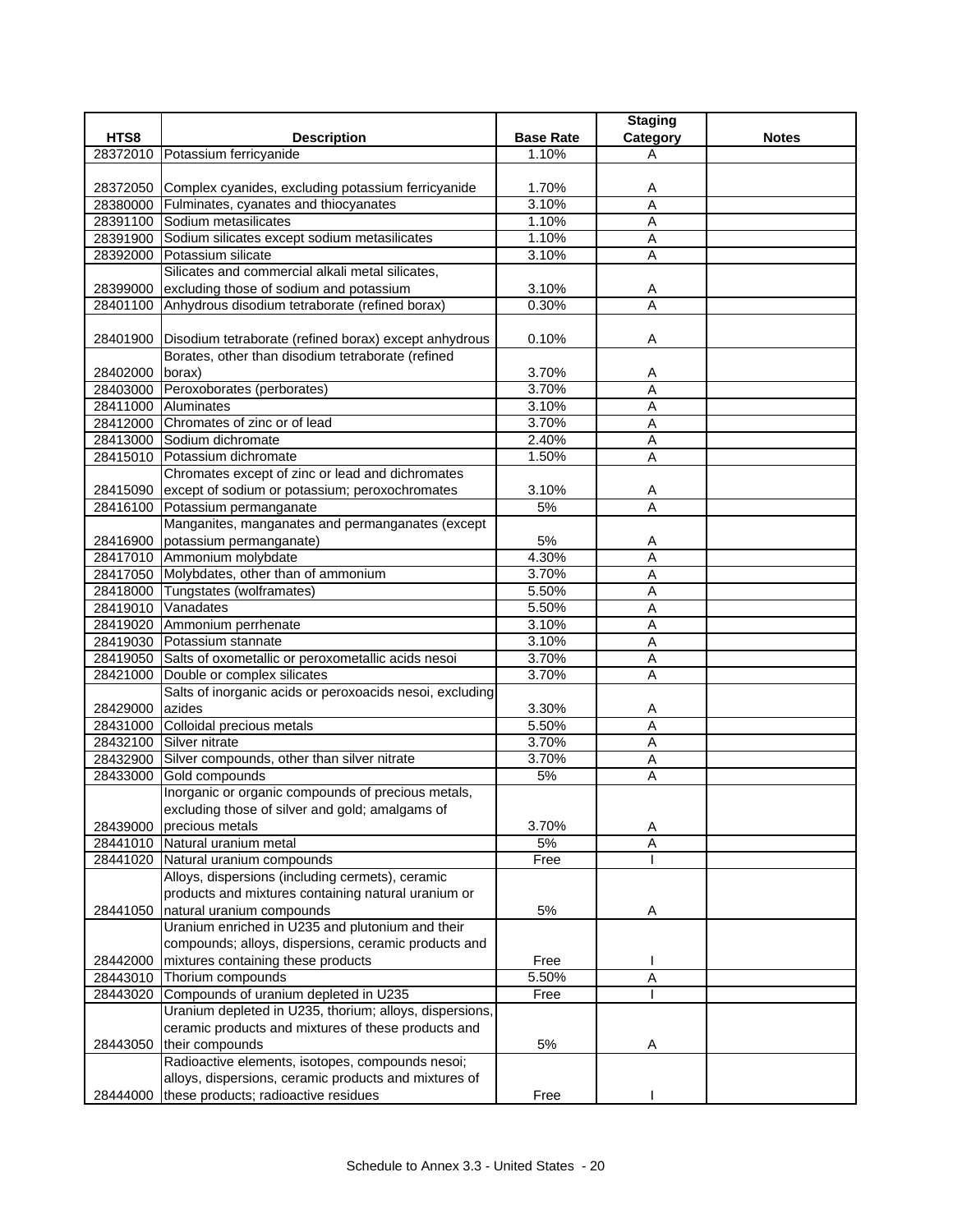|                   |                                                                                                       |                  | <b>Staging</b> |              |
|-------------------|-------------------------------------------------------------------------------------------------------|------------------|----------------|--------------|
| HTS8              | <b>Description</b>                                                                                    | <b>Base Rate</b> | Category       | <b>Notes</b> |
|                   | Spent (irradiated) fuel elements (cartridges) of nuclear                                              |                  |                |              |
| 28445000          | reactors                                                                                              | Free             |                |              |
| 28451000          | Heavy water (Deuterium oxide)<br>Isotopes not in heading 2844 and their compounds                     | Free             |                |              |
| 28459000          |                                                                                                       |                  |                |              |
| 28461000          | other than heavy water<br>Cerium compounds                                                            | Free<br>5.50%    | A              |              |
|                   |                                                                                                       |                  |                |              |
|                   | 28469020 Mixtures of rare-earth oxides or of rare-earth chlorides                                     | Free             |                |              |
|                   | Yttrium materials and compounds containing by wt.                                                     |                  |                |              |
|                   | 28469040 >19% But < 85% yttrium oxide equivalent                                                      | Free             |                |              |
|                   | Compounds, inorganic or organic, of rare-earth metals,                                                |                  |                |              |
|                   | of yttrium or of scandium, or of mixtures of these                                                    |                  |                |              |
| 28469080          | metals, nesoi                                                                                         | 3.70%            | Α              |              |
|                   |                                                                                                       |                  |                |              |
|                   | 28470000 Hydrogen peroxide, whether or not solidified with urea                                       | 3.70%            | Α              |              |
|                   |                                                                                                       |                  |                |              |
|                   | Phosphide of copper (phosphor copper), containing                                                     |                  |                |              |
|                   | 28480010 more than 15 percent by weight of phosphorus<br>Phosphides of metals or nonmetals, excluding | 2.60%            | Α              |              |
|                   | ferrophosphorus and phosphor copper containing more                                                   |                  |                |              |
|                   | 28480090 than 15 percent by weight of phosphorus                                                      | Free             |                |              |
|                   | 28491000 Calcium carbide                                                                              | 1.80%            | A              |              |
| 28492010          | Silicon carbide, crude                                                                                | Free             |                |              |
|                   | Silicon carbide, in grains, or ground, pulverized or                                                  |                  |                |              |
| 28492020          | refined                                                                                               | 0.50%            | A              |              |
| 28499010          | Boron carbide                                                                                         | 3.70%            | A              |              |
| 28499020          | Chromium carbide                                                                                      | 4.20%            | Α              |              |
| 28499030          | Tungsten carbide                                                                                      | 5.50%            | Α              |              |
| 28499050          | Carbides, nesoi                                                                                       | 3.70%            | A              |              |
|                   |                                                                                                       |                  |                |              |
|                   | 28500005 Hydride, nitride, azide, silicide and boride of calcium                                      | Free             |                |              |
|                   |                                                                                                       |                  |                |              |
|                   | 28500007 Hydride, nitride, azide, silicide and boride of titanium                                     | 4.90%            | Α              |              |
|                   | 28500010 Hydride, nitride, azide, silicide and boride of tungsten                                     | 5.50%            |                |              |
|                   |                                                                                                       |                  | Α              |              |
|                   | 28500020 Hydride, nitride, azide, silicide and boride of vanadium                                     | 5.50%            | Α              |              |
|                   |                                                                                                       |                  |                |              |
|                   | Hydrides, nitrides, azides, silicides and borides other                                               |                  |                |              |
|                   | 28500050 than of calcium, titanium, tungsten or vanadium                                              | 3.70%            | Α              |              |
|                   |                                                                                                       |                  |                |              |
|                   | Inorganic compounds, nesoi; liquid air; compressed air;                                               |                  |                |              |
| 28510000          | amalgams, other than of precious metals                                                               | 2.80%            | Α              |              |
|                   | 29011010 Ethane and butane                                                                            | Free             |                |              |
| 29011030          | n-Pentane and isopentane                                                                              | Free             |                |              |
|                   |                                                                                                       |                  |                |              |
|                   | Saturated acyclic hydrocarbon (not ethane, butane, n-                                                 |                  |                |              |
|                   | pentane or isopentane), derived in whole or part from                                                 |                  |                |              |
| 29011040          | petroleum, shale oil or natural gas                                                                   | Free             |                |              |
|                   | Saturated acyclic hydrocarbon (not ethane, butane, n-                                                 |                  |                |              |
|                   | pentane or isopentane), not derived in whole or part                                                  |                  |                |              |
| 29011050          | petroleum, shale oil or natural gas                                                                   | Free             |                |              |
| 29012100 Ethylene |                                                                                                       | Free             |                |              |
| 29012200          | Propene (Propylene)                                                                                   | Free             |                |              |
| 29012300          | Butene (Butylene) and isomers thereof                                                                 | Free             |                |              |
|                   | 29012410 Buta-I, 3-diene                                                                              | Free             |                |              |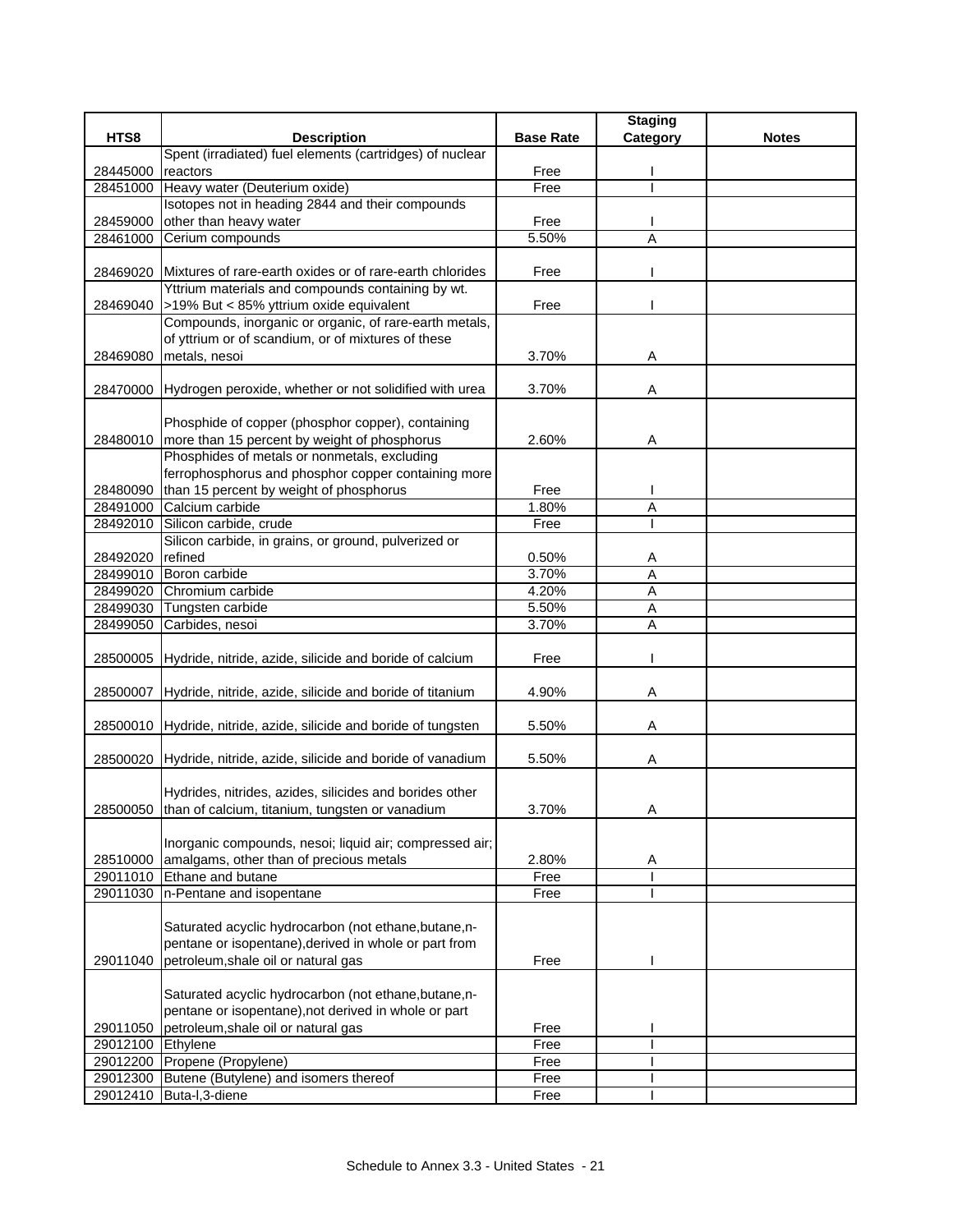|                                        |                                                                    |                  | <b>Staging</b> |              |
|----------------------------------------|--------------------------------------------------------------------|------------------|----------------|--------------|
| HTS8                                   | <b>Description</b>                                                 | <b>Base Rate</b> | Category       | <b>Notes</b> |
|                                        | Isoprene, having a purity of 95 percent or more by                 |                  |                |              |
| 29012420                               | weight                                                             | Free             |                |              |
| 29012450                               | Isoprene less than 95 percent pure                                 | Free             |                |              |
|                                        |                                                                    |                  |                |              |
|                                        | Unsaturated acyclic hydrocarbons, nesoi, derived in                |                  |                |              |
|                                        | 29012910 whole or in part from petroleum, shale oil or natural gas | Free             |                |              |
|                                        |                                                                    |                  |                |              |
|                                        | Unsaturated acyclic hydrocarbons, nesoi, not derived in            |                  |                |              |
| 29012950                               | whole or in part from petroleum, shale oil or natural gas          | Free             |                |              |
|                                        | 29021100 Cyclohexane                                               | Free             |                |              |
|                                        | Cyclanic hydrocarbons (except cyclohexane), cyclenic               | Free             |                |              |
|                                        | 29021900 hydrocarbons and cycloterpenes                            |                  |                |              |
| 29022000 Benzene                       |                                                                    | Free             |                |              |
| 29023000 Toluene                       |                                                                    | Free<br>Free     |                |              |
| 29024100 o-Xylene                      |                                                                    |                  |                |              |
| 29024200 m-Xylene<br>29024300 p-Xylene |                                                                    | Free<br>Free     |                |              |
|                                        |                                                                    |                  |                |              |
| 29025000 Styrene                       | 29024400 Mixed xylene isomers                                      | Free<br>Free     |                |              |
|                                        | 29026000 Ethylbenzene                                              | Free             |                |              |
| 29027000 Cumene                        |                                                                    | Free             |                |              |
| 29029010                               | Pseudocumene                                                       | Free             |                |              |
|                                        |                                                                    |                  |                |              |
|                                        | Acenaphthene, chrysene, cymene,                                    |                  |                |              |
|                                        | dimethylnaphthalenes, fluoranthene, fluorene, indene,              |                  |                |              |
| 29029020                               | mesitylene, and other specified cyclic hydrocarbons                | Free             |                |              |
|                                        | 29029030 Alkylbenzenes and polyalkylbenzenes                       | Free             |                |              |
|                                        | 29029040 Anthracene and 1,4-di-(2-methylstyryl)benzene             | Free             |                |              |
|                                        | 29029060 Biphenyl (diphenyl), in flakes                            | Free             |                |              |
| 29029090                               | Cyclic hydrocarbons, nesoi                                         | Free             |                |              |
|                                        | Chloromethane (Methyl chloride) & chloroethane (Ethyl              |                  |                |              |
| 29031100 chloride)                     |                                                                    | 5.50%            | A              |              |
|                                        | 29031200 Dichloromethane (Methylene chloride)                      | 3.70%            | Α              |              |
|                                        | 29031300 Chloroform (Trichloromethane)                             | 5.50%            | A              |              |
| 29031400                               | Carbon tetrachloride                                               | 2.30%            | A              |              |
|                                        | 29031500 1,2-Dichloroethane (Ethylene dichloride)                  | 5.50%            | Α              |              |
|                                        | 1,2-Dichloropropane (Propylene dichloride) and                     |                  |                |              |
|                                        | 29031905 dichlorobutanes                                           | 5.10%            | Α              |              |
|                                        | 29031910 Hexachloroethane and tetrachloroethane                    | 3.70%            | Α              |              |
|                                        | 29031930 sec-Butyl chloride                                        | Free             |                |              |
|                                        | Saturated chlorinated derivatives of acyclic                       |                  |                |              |
|                                        | 29031960 hydrocarbons, nesoi                                       | 5.50%            | A              |              |
|                                        | 29032100 Vinyl chloride (Chloroethylene)                           | 5.50%            | Α              |              |
| 29032200                               | Trichloroethylene                                                  | 4.20%            | $\overline{A}$ |              |
| 29032300                               | Tetrachloroethylene (Perchloroethylene)                            | 3.40%            | A              |              |
|                                        | Unsaturated chlorinated derivatives of acyclic                     |                  |                |              |
| 29032900                               | hydrocarbons, nesoi                                                | 5.50%            | A              |              |
| 29033005                               | Ethylene dibromide                                                 | 5.40%            | $\overline{A}$ |              |
|                                        | Acetylene tetrabromide; alkyl bromides; methylene                  |                  |                |              |
| 29033015                               | dibromide; and vinyl bromide                                       | Free             |                |              |
|                                        | Fluorinated, brominated or iodinated derivatives of                |                  |                |              |
| 29033020                               | acyclic hydrocarbons, nesoi                                        | 3.70%            | A              |              |
| 29034100                               | Trichlorofluoromethane                                             | 3.70%            | Α              |              |
| 29034200                               | Dichlorodifluoromethane                                            | 3.70%            | $\overline{A}$ |              |
| 29034300                               | Trichlorotrifluoroethanes                                          | 3.70%            | A              |              |
|                                        | Dichlorotetrafluoroethanes and                                     |                  |                |              |
| 29034400                               | chloropentafluoroethane                                            | 3.70%            | Α              |              |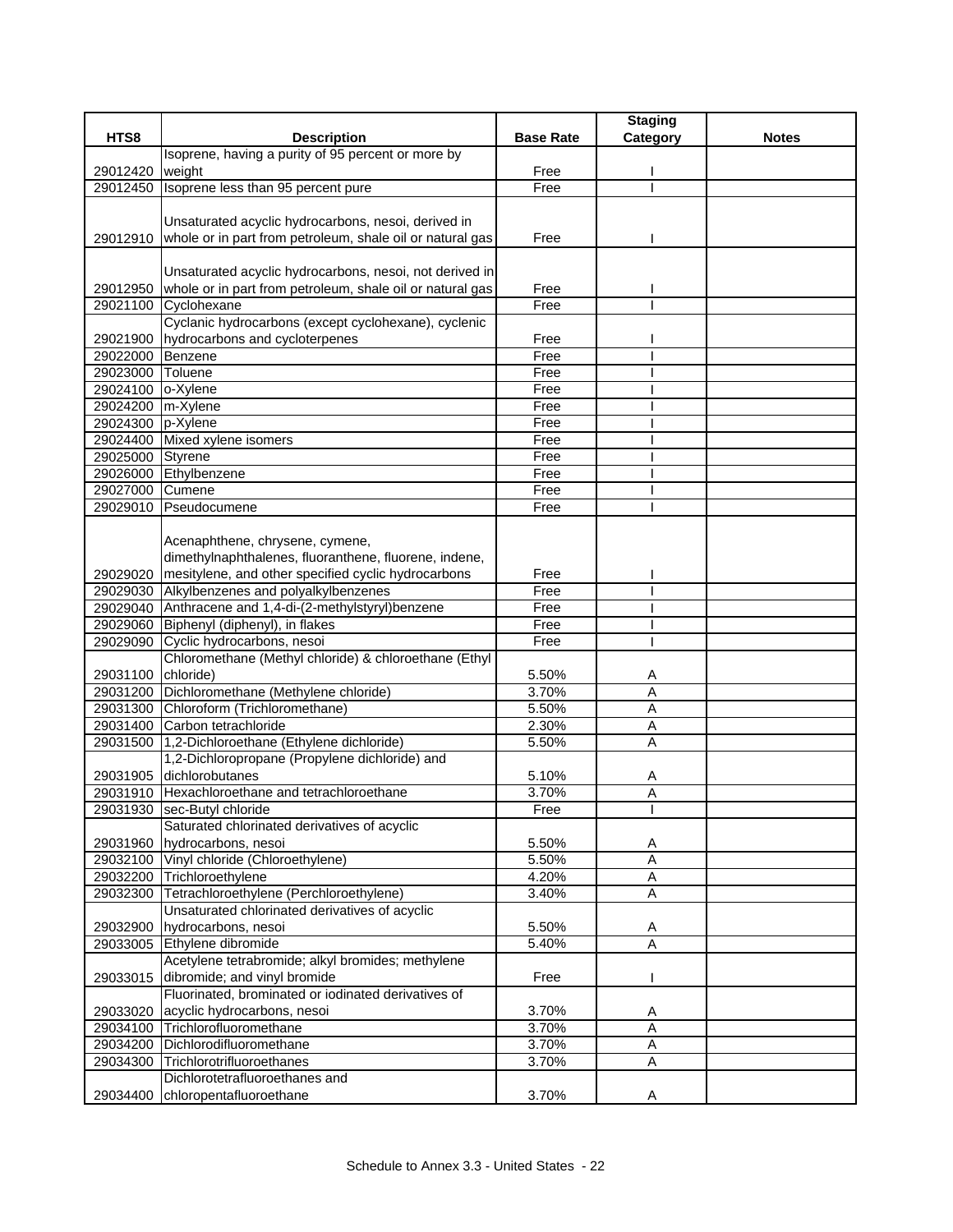|          |                                                         |                  | <b>Staging</b> |              |
|----------|---------------------------------------------------------|------------------|----------------|--------------|
| HTS8     | <b>Description</b>                                      | <b>Base Rate</b> | Category       | <b>Notes</b> |
|          |                                                         |                  |                |              |
|          | Other halogenated acyclic hydrocarbon derivatives       |                  |                |              |
| 29034500 | perhalogenated only with fluorine and chlorine          | 3.70%            | Α              |              |
|          |                                                         |                  |                |              |
|          | Bromochlorodifluoromethane, bromotrifluoromethane       |                  |                |              |
| 29034600 | and dibromotetrafluoroethanes                           | 3.70%            | Α              |              |
|          | Other perhalogenated acyclic hydrocarbon derivatives,   |                  |                |              |
| 29034700 | nesoi                                                   | 3.70%            | A              |              |
| 29034910 | Bromochloromethane                                      | Free             |                |              |
|          |                                                         |                  |                |              |
|          | Other halogenated derivatives of acyclic hydrocarbons   |                  |                |              |
| 29034990 | containing two or more different halogens, nesoi        | 3.70%            | A              |              |
| 29035100 | 1,2,3,4,5,6-Hexachlorocyclohexane                       | 5.50%            | A              |              |
| 29035905 | Dibromoethyldibromocyclohexane                          | Free             |                |              |
|          |                                                         |                  |                |              |
|          | Halogenated pesticides derived in whole or in part from |                  |                |              |
|          | 29035910 benzene or other aromatic hydrocarbon, nesoi   | 5.50%            | Α              |              |
|          | Halogenated products derived in whole or in part from   |                  |                |              |
|          | benzene or other aromatic hydrocarbon, described in     |                  |                |              |
|          | 29035915 additional U.S. note 3 to sec. VI              | 5.50%            | Α              |              |
|          |                                                         |                  |                |              |
|          | Halogenated derivatives derived in whole or in part     |                  |                |              |
| 29035920 | from benzene or other aromatic hydrocarbon, nesoi       | 5.50%            | Α              |              |
|          | Chlorinated, but not otherwise halogenated derivatives  |                  |                |              |
|          | of cyclanic, cyclenic or cycloterpenic hydrocarbons,    |                  |                |              |
| 29035930 | nesoi                                                   | 5.50%            | A              |              |
|          | 29035940 1,3,5,7,9,11-Hexabromocyclododecane            | 3.70%            | Α              |              |
| 29035960 | Tetrabromocyclooctane                                   | Free             |                |              |
|          | Other halogenated derivatives of cyclanic etc           |                  |                |              |
|          | hydrocarbons not deriv from benzene or other aromatic   |                  |                |              |
| 29035970 | hydrocarbons                                            | 3.70%            | Α              |              |
|          | 29036110 Chlorobenzene                                  | 5.50%            | A              |              |
| 29036120 | o-Dichlorobenzene                                       | 5.50%            | Α              |              |
| 29036130 | p-Dichlorobenzene                                       | 5.50%            | A              |              |
|          | Hexachlorobenzene and DDT (1,1,1-Trichloro-2,2-bis(p-   |                  |                |              |
| 29036200 | chlorophenyl) ethane)                                   | 5.50%            | Α              |              |
|          | 3-Bromo-alpha, alpha, alpha-trifluorotoluene; and other |                  |                |              |
|          | specified halogenated derivatives of aromatic           |                  |                |              |
| 29036905 | hydrocarbons                                            | 5.50%            | Α              |              |
|          | p-Chlorobenzotrifluoride; and 3,4-                      |                  |                |              |
| 29036908 | Dichlorobenzotrifluoride                                | 5.50%            | Α              |              |
|          | m-Dichlorobenzene; 1,1-dichloro-2,2-bis(p-              |                  |                |              |
| 29036910 | ethylphenyl) ethane; and trichlorobenzenes              | 5.50%            | A              |              |
| 29036915 | Triphenylmethyl chloride                                | Free             |                |              |
|          |                                                         |                  |                |              |
|          | Benzyl chloride (alpha-Chlorotoluene); benzotrichloride |                  |                |              |
|          |                                                         |                  |                |              |
| 29036920 | (alpha, alpha, alpha-trichlorotoluene)                  | 5.50%<br>Free    | A              |              |
| 29036923 | Pentabromoethylbenzene                                  |                  |                |              |
| 29036927 | Tribromocumene                                          | 5.50%            | Α              |              |
|          | Pesticides derived from halogenated derivatives of      |                  |                |              |
| 29036930 | aromatic hydrocarbons                                   | 5.50%            | A              |              |
|          | Other halogenated derivatives of aromatic               |                  |                |              |
| 29036980 | hydrocarbons, nesoi                                     | 5.50%            | A              |              |
|          | 29041004 2-Anthracenesulfonic acid                      | 5.50%            | Α              |              |
|          | 29041008 Benzenesulfonyl chloride                       | 5.50%            | $\overline{A}$ |              |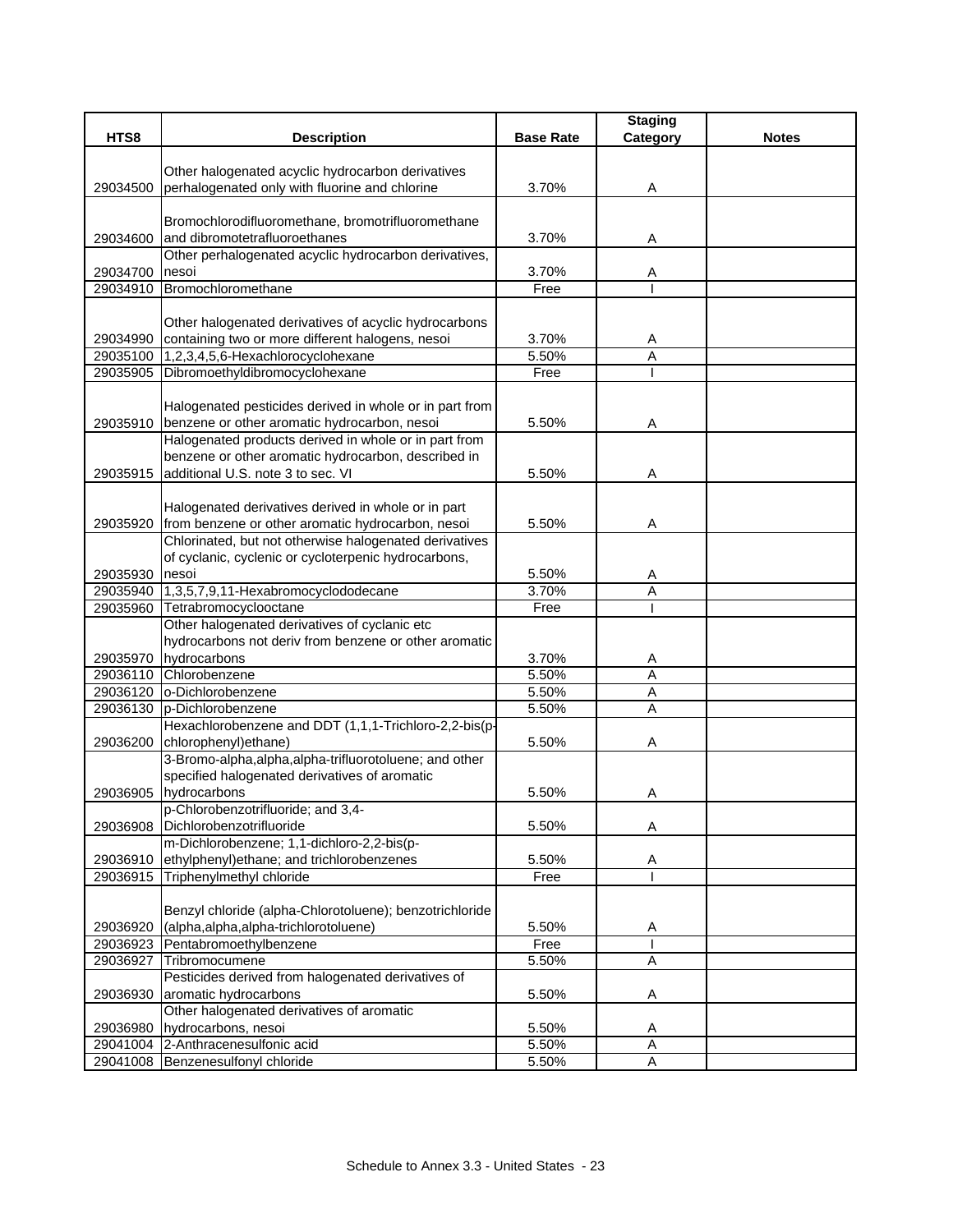|                    |                                                                |                  | <b>Staging</b> |              |
|--------------------|----------------------------------------------------------------|------------------|----------------|--------------|
| HTS8               | <b>Description</b>                                             | <b>Base Rate</b> | Category       | <b>Notes</b> |
|                    | m-Benzenedisulfonic acid, sodium salt; 1,5-                    |                  |                |              |
|                    | naphthalenedisulfonic acid; and p-toluenesulfonyl              |                  |                |              |
| 29041010           | chloride                                                       | 5.50%            | Α              |              |
|                    | Mixtures of 1,3,6-naphthalenetrisulfonic acid and 1,3,7-       |                  |                |              |
|                    | 29041015   naphthalenetrisulfonic acid                         | 5.50%            | Α              |              |
|                    | Aromatic derivatives of hydrocarbons containing only           |                  |                |              |
|                    | sulfo groups, their salts and ethyl esters, described in       |                  |                |              |
|                    | 29041032 add. U.S. note 3 to sec. VI                           | 5.50%            | Α              |              |
|                    | Aromatic derivatives of hydrocarbons containing only           |                  |                |              |
| 29041037           | sulfo groups, their salts and ethyl esters, nesoi              | 5.50%            | Α              |              |
|                    |                                                                |                  |                |              |
|                    | Nonaromatic derivatives of hydrocarbons containing             |                  |                |              |
| 29041050           | only sulfo groups, their salts and ethyl esters, nesoi         | 4.20%            | Α              |              |
|                    | 29042010 p-Nitrotoluene                                        | 5.50%            | $\overline{A}$ |              |
|                    | 29042015 p-Nitro-o-xylene                                      | 5.50%            | A              |              |
|                    | 29042020 Trinitrotoluene                                       | Free             |                |              |
|                    | 5-tert-Butyl-2,4,6-trinitro-m-xylene (Musk xylol) and          |                  |                |              |
| 29042030           | other artificial musks                                         | 5.50%            | Α              |              |
|                    | Nitrated benzene, nitrated toluene (except p-                  |                  |                |              |
|                    | 29042035 nitrotoluene) or nitrated naphthalene                 | 5.50%            | Α              |              |
|                    | Aromatic derivatives of hydrocarbons containing only           |                  |                |              |
|                    | nitro or only nitroso groups, described in additional U.S.     |                  |                |              |
| 29042040           | note 3 to section VI                                           | 5.50%            | Α              |              |
|                    | Aromatic derivatives of hydrocarbons containing only           |                  |                |              |
|                    | 29042045 nitro or only nitroso groups, nesoi                   | 5.50%            | Α              |              |
|                    | Nonaromatic derivatives of hydrocarbons containing             |                  |                |              |
| 29042050           | only nitro or only nitroso groups, nesoi                       | 5.50%            | Α              |              |
| 29049004           | o- and p-Nitrochlorobenzenes                                   | 5.50%            | Α              |              |
| 29049008           | m-Nitrochlorobenzene                                           | 5.50%            | A              |              |
|                    | 4-Chloro-3-nitro-alpha, alpha, alpha-trifluorotoluene; and     |                  |                |              |
|                    | other specified aromatic sulfonated, nitrated or               |                  |                |              |
| 29049015           | nitrosated deriv. of hydrocar.                                 | 5.50%            | Α              |              |
| 29049020           | Nitrotoluenesulfonic acids                                     | 5.50%            | Α              |              |
|                    |                                                                |                  |                |              |
|                    | 1-Bromo-2-nitrobenzene; 1-chloro-3,4-dinitrobenzene;           |                  |                |              |
|                    | 29049030 1,2-dichloro-4-nitrobenzene; and o-fluoronitrobenzene | 5.50%            | A              |              |
| 29049035           | 4,4'-Dinitrostilbene-2,2'-disulfonic acid                      | 5.50%            | A              |              |
|                    | Aromatic sulfonated, nitrated or nitrosated derivatives        |                  |                |              |
|                    | of hydrocarbons nesoi, described in additional U.S.            |                  |                |              |
|                    | 29049040 note 3 to section VI                                  | 5.50%            | Α              |              |
|                    | Aromatic sulfonated, nitrated or nitrosated derivatives        |                  |                |              |
| 29049047           | of hydrocarbons, nesoi                                         | 5.50%            | Α              |              |
|                    | Nonaromatic sulfonated, nitrated or nitrosated                 |                  |                |              |
| 29049050           | derivatives of hydrocarbons nesoi                              | 3.70%            | Α              |              |
|                    | Methanol (Methyl alcohol) imported only for use in             |                  |                |              |
|                    | producing synthetic natural gas (SNG) or for direct use        |                  |                |              |
| 29051110 as a fuel |                                                                | Free             |                |              |
|                    | Methanol (Methyl alcohol), other than imported only for        |                  |                |              |
|                    | use in producing synthetic natural gas (SNG) or for            |                  |                |              |
| 29051120           | direct use as fuel                                             | 5.50%            | A              |              |
|                    | Propan-1-ol (Propyl alcohol) and Propan-2-ol (isopropyl        |                  |                |              |
| 29051200           | alcohol)                                                       | 5.50%            | Α              |              |
| 29051300           | Butan-1-ol (n-Butyl alcohol)                                   | 5.50%            | Α              |              |
|                    | tert-Butyl alcohol, having a purity of less than 99            |                  |                |              |
|                    | 29051410 percent by weight                                     | Free             |                |              |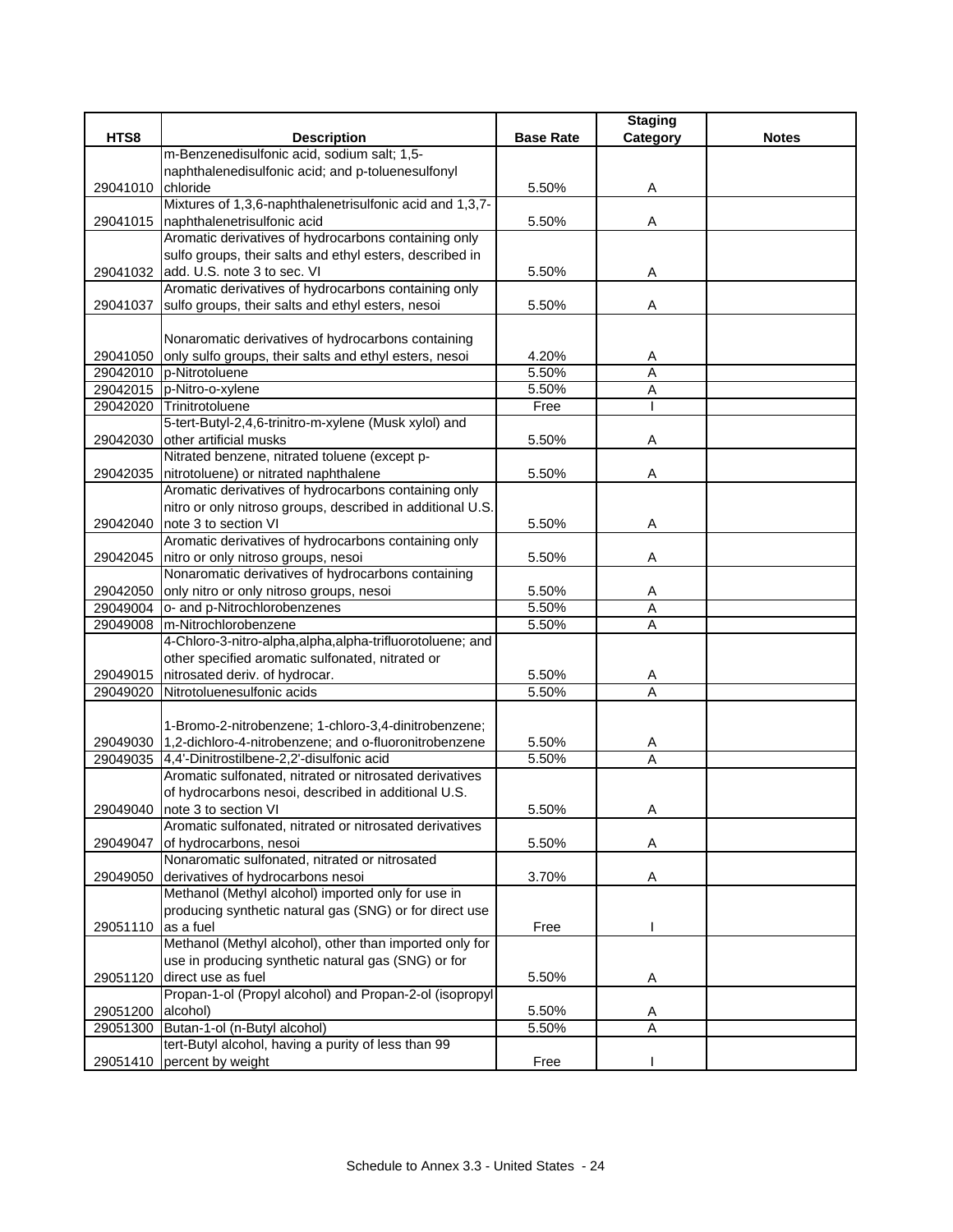|                      |                                                            |                  | <b>Staging</b> |              |
|----------------------|------------------------------------------------------------|------------------|----------------|--------------|
| HTS8                 | <b>Description</b>                                         | <b>Base Rate</b> | Category       | <b>Notes</b> |
|                      | Butanols other than butan-1-ol and tert-butyl alcohol      |                  |                |              |
|                      | 29051450 having a purity of less than 99 percent by weight | 5.50%            | A              |              |
|                      | 29051500 Pentanol (Amyl alcohol) and isomers thereof       | 5.50%            | A              |              |
|                      | 29051600 Octanol (Octyl acohol) and isomers thereof        | 3.70%            | A              |              |
|                      | Dodecan-1-ol (Lauryl alcohol); hexadecan-1-ol (Cetyl       |                  |                |              |
| 29051700             | alcohol); octadecan-1-ol (Stearyl alcohol)                 | 5%               | A              |              |
|                      | 29051900 Saturated monohydric alcohols, nesoi              | 3.70%            | A              |              |
| 29052210 Geraniol    |                                                            | 3%               | A              |              |
| 29052220 Isophytol   |                                                            | 3.70%            | $\overline{A}$ |              |
|                      | Acyclic terpene alcohols, other than geraniol and          |                  |                |              |
| 29052250             | isophytol                                                  | 4.80%            | A              |              |
| 29052910             | Allyl alcohol                                              | 5.50%            | $\overline{A}$ |              |
|                      | Unsaturated monohydric alcohols, other than allyl          |                  |                |              |
| 29052990             | alcohol or acyclic terpene alcohols                        | 3.70%            | A              |              |
|                      | 29053100 Ethylene glycol (Ethanediol)                      | 5.50%            | A              |              |
|                      | 29053200 Propylene glycol (Propane-1,2-diol)               | 5.50%            | Α              |              |
|                      | 29053910 Butylene glycol                                   | 5.50%            | Α              |              |
|                      | 29053920 Neopentyl glycol                                  | 5.50%            | A              |              |
|                      | 29053960 Hexylene glycol                                   | Free             | T              |              |
|                      | 29053990 Dihydric alcohols (diols), nesoi                  | 5.50%            | Α              |              |
|                      | 2-Ethyl-2-(hydroxymethyl)propane-1,3-diol                  |                  |                |              |
|                      | 29054100 (Trimethylolpropane)                              | 3.70%            | A              |              |
|                      | 29054200 Pentaerythritol                                   | 3.70%            | $\overline{A}$ |              |
| 29054910             | <b>Triols and tetrols</b>                                  | 3.70%            | $\overline{A}$ |              |
|                      | Esters of glycerol formed with the acids of heading        |                  |                |              |
| 29054920             | 2904                                                       | 5.50%<br>Free    | A              |              |
| 29054930 Xylitol     | 29054940 Polyhydric alcohols derived from sugars, nesoi    | 5.50%            | A              |              |
|                      | 29054950 Polyhydric alcohols, nesoi                        | 5.50%            | Α              |              |
|                      | 29055100 Ethchlorvynol (INN)                               | Free             |                |              |
|                      | Halogenated, sulfonated, nitrated or nitrosated            |                  |                |              |
|                      | 29055910 derivatives of monohydric alcohols                | 5.50%            | A              |              |
|                      | 29055930 Dibromoneopentylglycol                            | Free             |                |              |
|                      | Halogenated, sulfonated, nitrated or nitrosated            |                  |                |              |
| 29055990             | derivatives of acyclic alcohols, nesoi                     | 5.50%            | A              |              |
| 29061100             | Menthol                                                    | 2.10%            | A              |              |
|                      | Cyclohexanol, methylcyclohexanols and                      |                  |                |              |
|                      | 29061200 dimethylcyclohexanols                             | 5.50%            | Α              |              |
| 29061310   Inositols |                                                            | Free             |                |              |
| 29061350 Sterols     |                                                            | 3.70%            | Α              |              |
| 29061400 Terpineols  |                                                            | 5.50%            | A              |              |
|                      |                                                            |                  |                |              |
|                      | 4,4'-Isopropylidenedicyclohexanol; and mixt. w/not less    |                  |                |              |
|                      | 90% stereoisomers of 2-isopropyl-5-                        |                  |                |              |
| 29061910             | methylcyclohexanol but n/o 30% any 1 stereoisomer          | Free             |                |              |
|                      | Other cyclanic, cyclenic or cycloterpenic alcohols and     |                  |                |              |
|                      | their halogenated, sulfonated, nitrated or nitrosated      |                  |                |              |
| 29061950             | derivatives                                                | 5.50%            | A              |              |
| 29062100             | Benzyl alcohol                                             | 5.50%            | $\overline{A}$ |              |
| 29062910             | Phenethyl alcohol                                          | 5.50%            | A              |              |
|                      | Odoriferous or flavoring compounds of aromatic             |                  |                |              |
|                      | alcohols and their halogenated, sulfonated, nitrated or    |                  |                |              |
| 29062920             | nitrosated derivatives, nesoi                              | 5.50%            | Α              |              |
|                      | 1,1-Bis(4-chlorophenyl)-2,2,2-trichloroethanol (Dicofol);  |                  |                |              |
| 29062930             | and p-nitrobenzyl alcohol                                  | Free             |                |              |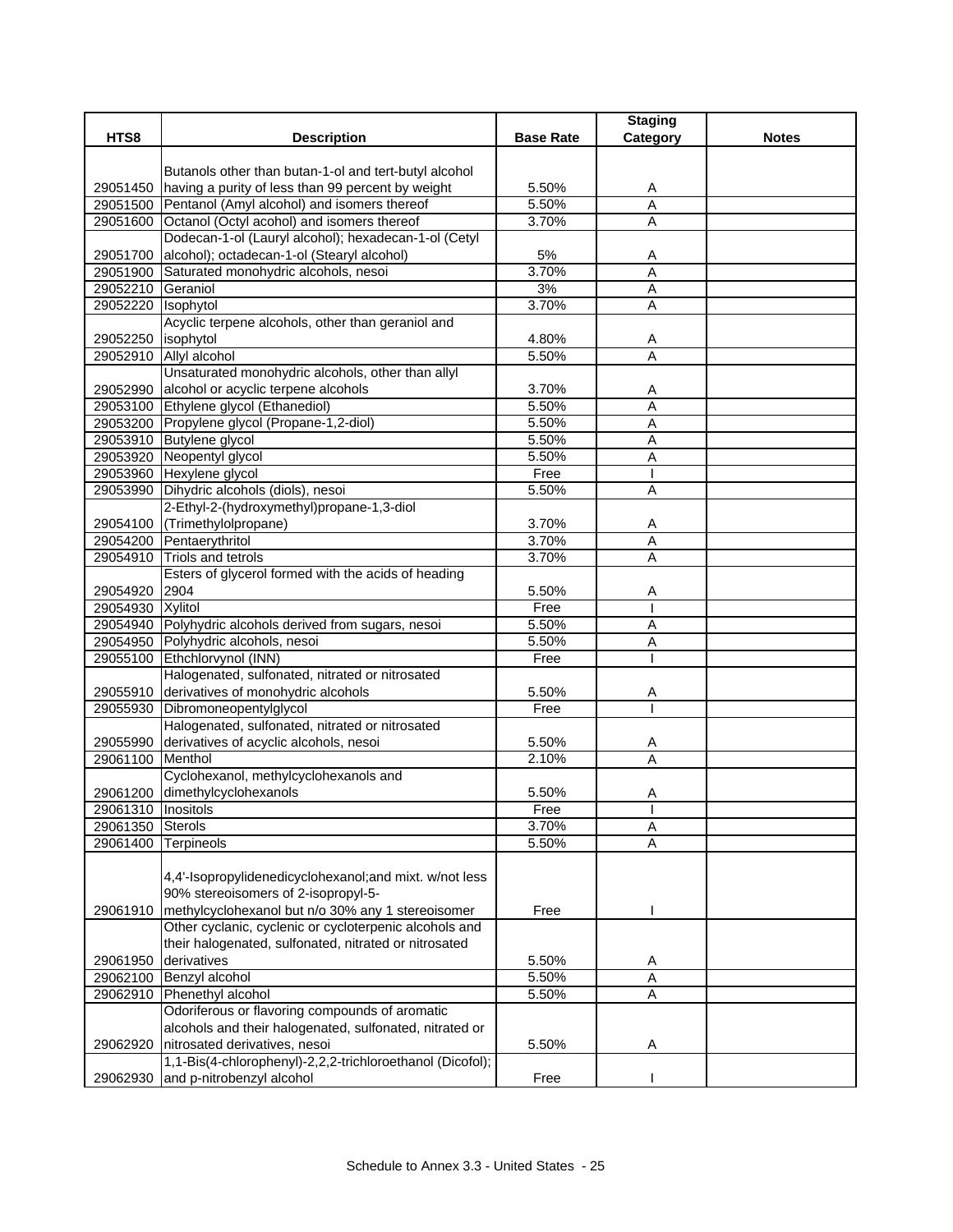|                 |                                                            |                  | <b>Staging</b>            |              |
|-----------------|------------------------------------------------------------|------------------|---------------------------|--------------|
| HTS8            | <b>Description</b>                                         | <b>Base Rate</b> | Category                  | <b>Notes</b> |
|                 | Other aromatic alcohols and their halogenated,             |                  |                           |              |
| 29062960        | sulfonated, nitrated or nitrosated derivatives             | 5.50%            | Α                         |              |
|                 | 29071100 Phenol (Hydroxybenzene) and its salts             | 5.50%            | A                         |              |
|                 | 29071200 Cresols and their salts                           | 4.20%            | $\overline{A}$            |              |
|                 | Octylphenol, nonylphenol and their isomers; salts          |                  |                           |              |
| 29071300        | thereof                                                    | 5.50%            | Α                         |              |
|                 | 29071400 Xylenols and their salts                          | Free             |                           |              |
|                 | 29071510 alpha-Naphthol                                    | 5.50%            | Α                         |              |
|                 | 29071530 2-Naphthol                                        | Free             |                           |              |
|                 | Naphthols and their salts, other than alpha-Naphthol       |                  |                           |              |
|                 | 29071560 and 2-Naphthol                                    | 5.50%            | Α                         |              |
|                 | 29071910 Alkylcresols                                      | 5.50%            | A                         |              |
|                 | 29071920 Alkylphenols                                      | 5.50%            | A                         |              |
| 29071940 Thymol |                                                            | 4.20%            | $\overline{A}$            |              |
|                 | 29071960 2-t-Butyl ethyl phenol; and 6-t-butyl-2,4-xylenol | Free             |                           |              |
|                 | 29071980 Other monophenols                                 | 5.50%            | A                         |              |
|                 | 29072100 Resorcinol and its salts                          | 5.50%            | A                         |              |
|                 | Hydroquinone (Quinol) and its salts, photographic          |                  |                           |              |
| 29072210 grade  |                                                            | 5.50%            | A                         |              |
|                 | Hydroquinone (Quinol) and its salts, other than            |                  |                           |              |
|                 | 29072250 photographic grade                                | 5.50%            | Α                         |              |
|                 | 4,4'-Isopropylidenediphenol (Bisphenol A,                  |                  |                           |              |
|                 | 29072300 Diphenylolpropane) and its salts                  | 5.50%            | A                         |              |
|                 | 29072905 Phenol-alcohols                                   | 5.50%            | A                         |              |
|                 | 29072910 Pyrogallic acid                                   | 1.30%            | A                         |              |
|                 | 29072915 4,4'-Biphenol                                     | Free             |                           |              |
|                 | 29072925 tert-Butylhydroquinone                            | 5.50%            | Α                         |              |
|                 | 29072990 Other polyphenols, nesoi                          | 5.50%            | Α                         |              |
|                 | 2,2-Bis(4-hydroxyphenyl)-1,1,1,3,3,3-                      |                  |                           |              |
|                 | 29081005 hexafluoropropane                                 | Free             |                           |              |
|                 | 6-Chloro-m-cresol [OH=1]; m-chlorophenol; and              |                  |                           |              |
|                 | 29081010 chlorothymol                                      | 5.50%            | A                         |              |
|                 | 29081015 3-Hydroxy-alpha, alpha, alpha-trifluorotoluene    | 5.50%            | $\overline{A}$            |              |
|                 | Pentachlorophenol and its salts; and 2,4,5-                |                  |                           |              |
|                 | 29081020 trichlorophenol and its salts                     | 5.50%            | A                         |              |
|                 | 29081025 Tetrabromobisphenol A                             | 5.50%            | A                         |              |
|                 | Derivatives of phenols or phenol-alcohols containing       |                  |                           |              |
|                 | only halogen substituents and their salts described in     |                  |                           |              |
| 29081035        | add. U.S. note 3 to sec. VI                                | 5.50%            | Α                         |              |
|                 |                                                            |                  |                           |              |
|                 | Other halogenated, sulfonated, nitrated or nitrosated      |                  |                           |              |
| 29081060        | derivatives of phenol or phenol-alcohols                   | 5.50%            | Α                         |              |
|                 |                                                            |                  |                           |              |
|                 | Specified derivatives of phenols or phenol-alcohols        |                  |                           |              |
| 29082004        | containing only sulfo groups, their salts and esters       | 5.50%            | A                         |              |
|                 | 29082008 4-Hydroxy-1-naphthalenesulfonic acid              | Free             |                           |              |
|                 | 1,8-Dihydroxynaphthalene-3,6-disulfonic acid and its       |                  |                           |              |
| 29082015        | sodium salt                                                | 5.50%            | Α                         |              |
|                 | Derivatives nesoi, of phenols or phenol-alcohols cont.     |                  |                           |              |
|                 | only sulfo groups, their salts and esters, described in    |                  |                           |              |
| 29082020        | add. U.S. note 3 to section VI                             | 5.50%            | Α                         |              |
|                 |                                                            |                  |                           |              |
|                 | Derivatives of phenol or phenol-alcohols containing        |                  |                           |              |
| 29082060        | only sulfo groups, their salts and esters, nesoi           | 5.50%            | A                         |              |
| 29089004        | p-Nitrophenol                                              | 5.50%            | A                         |              |
| 29089008        | Nitrophenols, except p-nitrophenol                         | 5.50%            | $\boldsymbol{\mathsf{A}}$ |              |
| 29089024        | 4,6-Dinitro-o-cresol                                       | 5.50%            | Α                         |              |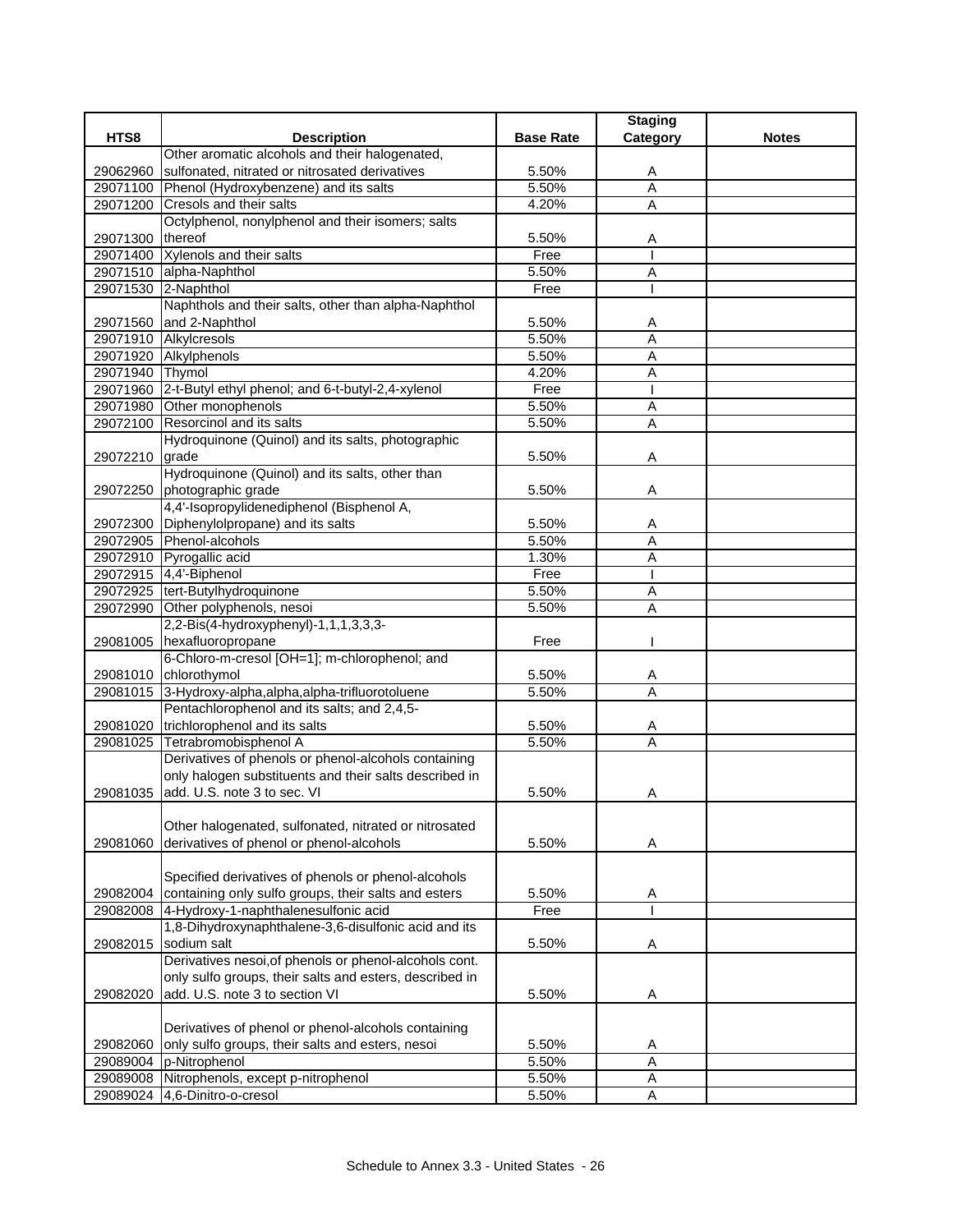|                      |                                                            |                  | <b>Staging</b> |              |
|----------------------|------------------------------------------------------------|------------------|----------------|--------------|
| HTS8                 | <b>Description</b>                                         | <b>Base Rate</b> | Category       | <b>Notes</b> |
| 29089028             | 4-Nitro-m-cresol                                           | 5.50%            | Α              |              |
| 29089030             | Dinitrobutylphenol and its salts                           | 5.50%            | Α              |              |
|                      | Halogenated, sulfonated, nitrated or nitrosated            |                  |                |              |
|                      | derivatives of phenols or phenol-alcohols described in     |                  |                |              |
| 29089040             | additional U.S. note 3 to section VI                       | 5.50%            | A              |              |
|                      | Halogenated, sulfonated, nitrated or nitrosated            |                  |                |              |
| 29089050             | derivatives of phenols or phenol-alcohols, nesoi           | 5.50%            | A              |              |
| 29091100             | Diethyl ether                                              | 1%               | A              |              |
|                      | 29091914 Methyl tertiay-butyl ether. (MTBE)                | 5.50%            | A              |              |
|                      | 29091918 Ethers of acyc monohydric alcohols & deriv, nesoi | 5.50%            | Α              |              |
|                      | 29091930 Triethylene glycol dichloride                     | Free             |                |              |
|                      |                                                            |                  |                |              |
|                      | Ethers of polyhydric alcohols and their halogenated,       |                  |                |              |
| 29091960             | sulfonated, nitrated or nitrosated derivatives, nesoi      | 5.50%            | Α              |              |
|                      | Cyclanic, cyclenic or cycloterpenic ethers and their       |                  |                |              |
|                      | halogenated, sulfonated, nitrated or nitrosated            |                  |                |              |
| 29092000             | derivatives                                                | 3.70%            | A              |              |
|                      | 5-Chloro-2-nitroanisole; 6-chloro-3-nitro-p-               |                  |                |              |
| 29093005             | dimethoxybenzene; and dimethyl diphenyl ether              | 5.50%            | Α              |              |
|                      | Decabromodiphenyl oxide; and octabromodiphenyl             |                  |                |              |
| 29093007             | oxide                                                      | 5.50%            | Α              |              |
|                      |                                                            |                  |                |              |
|                      | Bis-(tribromophenoxy)ethane; pentabromodiphenyl            |                  |                |              |
| 29093009             | oxide; and tetradecabromodiphenoxy benzene                 | Free             |                |              |
|                      | 6-tert-Butyl-3-methyl-2,4-dinitroanisole (Musk ambrette)   |                  |                |              |
| 29093010             | and other artificial musks                                 | 5.50%            | Α              |              |
|                      | Odoriferous or flavoring compounds of aromatic ethers      |                  |                |              |
|                      | and their halogenated, sulfonated, nitrated or nitrosated  |                  |                |              |
| 29093020             | derivatives, nesoi                                         | 5.50%            | Α              |              |
|                      |                                                            |                  |                |              |
|                      | Pesticides, of aromatic ethers and their halogenated,      |                  |                |              |
| 29093030             | sulfonated, nitrated or nitrosated derivatives             | 5.50%            | Α              |              |
|                      | Aromatic ethers and their halogenated, sulfonated,         |                  |                |              |
|                      | nitrated or nitrosated derivatives, nesoi, described in    |                  |                |              |
| 29093040             | add. U.S. note 3 to section VI                             | 5.50%            | Α              |              |
|                      | Other aromatic ethers and their halogenated,               |                  |                |              |
|                      | sulfonated, nitrated, or nitrosated derivatives, nesoi     | 5.50%            |                |              |
| 29093060<br>29094100 | 2,2'-Oxydiethanol (Diethylene glycol, Digol)               | 5.50%            | A<br>A         |              |
|                      | Monomethyl ethers of ethylene glycol or of diethylene      |                  |                |              |
| 29094200             | qlycol                                                     | 5.50%            | Α              |              |
|                      | Monobutyl ethers of ethylene glycol or of diethylene       |                  |                |              |
| 29094300             | glycol                                                     | 5.50%            | A              |              |
|                      | Monoalkyl (except monomethyl) ethers of ethylene           |                  |                |              |
| 29094400             | glycol or of diethylene glycol                             | 5.50%            | Α              |              |
|                      | 29094905 Guaifenesin                                       | Free             |                |              |
|                      | Other aromatic ether-alcohols, their halogenated,          |                  |                |              |
|                      | sulfonated, nitrated or nitrosated derivatives described   |                  |                |              |
| 29094910             | in add. US note 3 to section VI                            | 5.50%            | Α              |              |
|                      | Aromatic ether-alcohols and their halogenated,             |                  |                |              |
| 29094915             | sulfonated, nitrated or nitrosated derivatives, nesoi      | 5.50%            | A              |              |
| 29094920             | Nonaromatic glycerol ethers                                | 3.70%            | A              |              |
|                      | Di-pentaerythritol having a purity of 94% or more by       |                  |                |              |
| 29094930             | weight                                                     | Free             |                |              |
|                      | Other non-aromatic ether-alcohols and their                |                  |                |              |
|                      | halogenated, sulfonated, nitrated or nitrosated            |                  |                |              |
| 29094960             | derivatives                                                | 5.50%            | Α              |              |
|                      |                                                            |                  |                |              |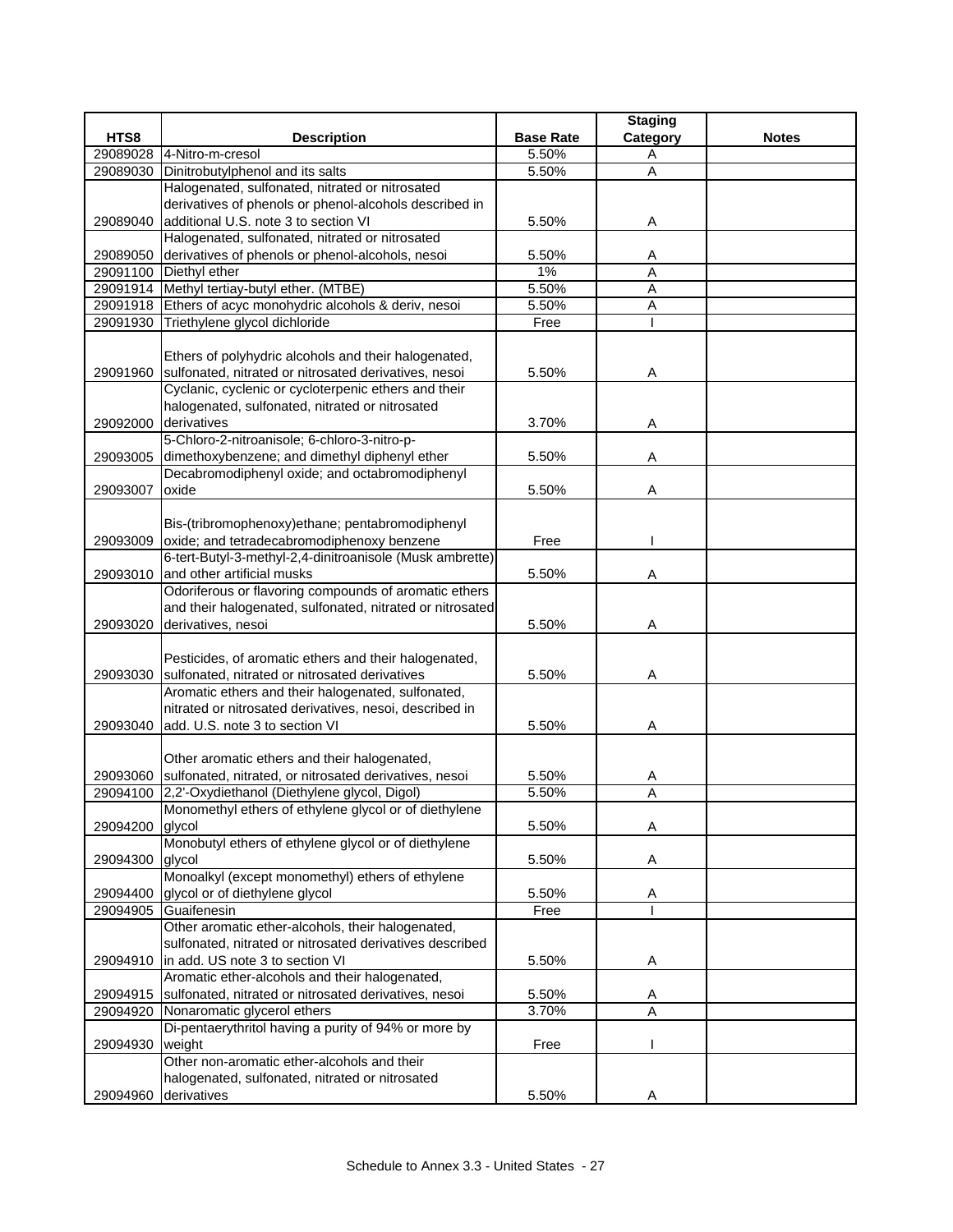|          |                                                                                    |                  | <b>Staging</b> |              |
|----------|------------------------------------------------------------------------------------|------------------|----------------|--------------|
| HTS8     | <b>Description</b>                                                                 | <b>Base Rate</b> | Category       | <b>Notes</b> |
|          | 29095010 4-Ethylguaiacol                                                           | 5.50%            | Α              |              |
| 29095020 | Guaiacol and its derivatives                                                       | 5.50%            | Α              |              |
|          |                                                                                    |                  |                |              |
|          | Odoriferous or flavoring compounds of ether-phenols,                               |                  |                |              |
|          | ether-alcohol-phenols & their halogenated, sulfonated,                             |                  |                |              |
| 29095040 | nitrated, nitrosated derivatives                                                   | 4.80%            | Α              |              |
|          | Ether-phenols, ether-alcohol-phenols & their                                       |                  |                |              |
|          | halogenated, sulfonated, nitrated, nitrosated derivatives                          |                  |                |              |
| 29095045 | nesoi, in add. U.S. note 3 to sec. VI                                              | 5.50%            | Α              |              |
|          | Ether-phenols, ether-alcohol-phenols and their                                     |                  |                |              |
|          | halogenated, sulfonated, nitrated or nitrosated                                    |                  |                |              |
| 29095050 | derivatives, nesoi                                                                 | 5.50%            | Α              |              |
|          | Aromatic alcohol, ether and ketone peroxides and their                             |                  |                |              |
|          | halogenated, sulfonated, nitrated, nitrosated                                      |                  |                |              |
|          | 29096010 derivatives, in add. US note 3 sec. VI                                    | 5.50%            | Α              |              |
|          | Aromatic alcohol peroxides, ether peroxides, ketone                                |                  |                |              |
|          | peroxides and their halogenated, sulfonated, nitrated or                           |                  |                |              |
| 29096020 | nitrosated derivatives, nesoi                                                      | 5.50%            | Α              |              |
|          | Nonaromatic alcohol, ether and ketone peroxides and                                |                  |                |              |
|          | their halogenated, sulfonated, nitrated or nitrosated                              |                  |                |              |
|          | 29096050 derivatives                                                               | 3.70%            | Α              |              |
|          | 29101000 Oxirane (Ethylene oxide)                                                  | 5.50%            | A              |              |
|          | 29102000 Methyloxirane (Propylene oxide)                                           | 5.50%            | Α              |              |
|          | 29103000 1-Chloro-2,3-epoxypropane (Epichlorohydrin)                               | 3.70%            | A              |              |
|          | 29109010 Butylene oxide                                                            | 4.60%            | A              |              |
|          | Aromatic epoxides, epoxyalcohols, epoxyphenols and                                 |                  |                |              |
|          | epoxyethers, with a three-membered ring, and their                                 |                  |                |              |
| 29109020 | derivatives, nesoi                                                                 | 5.50%            | Α              |              |
|          | Nonaromatic epoxides, epoxyalcohols, epoxyphenols                                  |                  |                |              |
|          | and epoxyethers, with a three-membered ring, and their                             |                  |                |              |
|          | 29109050 derivatives, nesoi                                                        | 4.80%            | Α              |              |
|          | 29110010 1,1-Bis-(1-methylethoxy)cyclohexane                                       | Free             |                |              |
|          | Acetals and hemiacetals, whether or not with other                                 |                  |                |              |
|          | oxygen function, and their halogenated, sulfonated,                                |                  |                |              |
|          | 29110050 nitrated or nitrosated derivatives                                        | 5.30%            | A              |              |
|          | 29121100 Methanal (Formaldehyde)                                                   | 2.80%            | $\overline{A}$ |              |
|          | 29121200 Ethanal (Acetaldehyde)<br>29121300 Butanal (Butyraldehyde, normal isomer) | 5.50%<br>5.50%   | Α              |              |
| 29121910 | Citral                                                                             | 5.50%            | Α<br>A         |              |
|          | Odoriferous or flavoring compounds of acyclic                                      |                  |                |              |
| 29121920 | aldehydes without other oxygen function, nesoi                                     | 4.80%            | A              |              |
| 29121930 | Glyoxal                                                                            | 3.70%            | A              |              |
| 29121940 | Isobutanal                                                                         | 5.50%            | Α              |              |
|          |                                                                                    |                  |                |              |
|          | 29121950 Acyclic aldehydes without other oxygen function, nesoi                    | 5.50%            | A              |              |
|          | 29122100 Benzaldehyde                                                              | 5.50%            | $\overline{A}$ |              |
|          | 29122910 Phenylacetaldehyde                                                        | 5.50%            | A              |              |
|          | 29122930 3,4-Dimethylbenzaldehyde and p-tolualdehyde                               | Free             |                |              |
|          |                                                                                    |                  |                |              |
|          | 29122960 Other cyclic aldehydes without other oxygen function                      | 5.50%            | A              |              |
| 29123010 | Aromatic aldehyde-alcohols                                                         | 5.50%            | $\overline{A}$ |              |
|          | 29123020 Hydroxycitronellal                                                        | 4.80%            | Α              |              |
|          | Nonaromatic aldehyde-alcohols, other than                                          |                  |                |              |
|          | 29123050 hydroxycitronellal                                                        | 5.10%            | Α              |              |
| 29124100 | Vanillin (4-Hydroxy-3-methoxybenzaldehyde)                                         | 5.50%            | $\overline{A}$ |              |
| 29124200 | Ethylvanillin (3-Ethoxy-4-hydroxy-benzaldehyde)                                    | 5.50%            | A              |              |
|          | 29124910 p-Anisaldehyde                                                            | 5.50%            | Α              |              |
|          |                                                                                    |                  |                |              |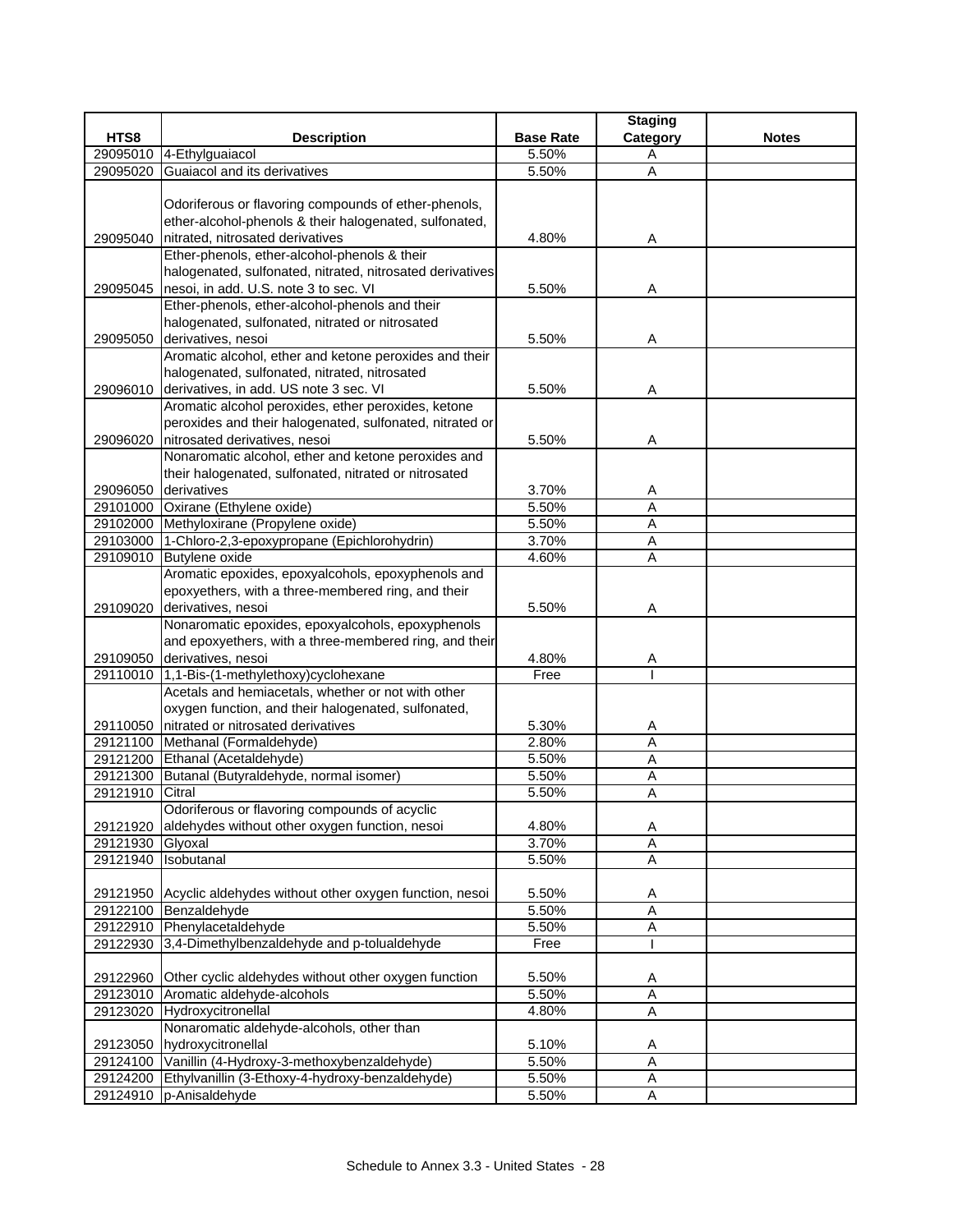|          |                                                                                                |                  | <b>Staging</b> |              |
|----------|------------------------------------------------------------------------------------------------|------------------|----------------|--------------|
| HTS8     | <b>Description</b>                                                                             | <b>Base Rate</b> | Category       | <b>Notes</b> |
|          | 29124915 P-Hydroxybenzaldehyde                                                                 | Free             |                |              |
|          | Other aromatic aldehyde-ethers, aldehyde-phenols and                                           |                  |                |              |
| 29124925 | aldehydes with other oxygen function                                                           | 5.50%            | Α              |              |
|          | Nonaromatic aldehyde-ethers, aldehyde-phenols and                                              |                  |                |              |
| 29124950 | aldehydes with other oxygen function, nesoi                                                    | 4.80%            | Α              |              |
|          | 29125010 Metaldehyde from cyclic polymers of aldehydes                                         | Free             |                |              |
|          |                                                                                                |                  |                |              |
|          | 29125050 Cyclic polymers of aldehydes, other than Metaldehyde.                                 | 5.50%            | Α              |              |
|          | 29126000 Paraformaldehyde<br>29130020 4-Fluoro-3-phenoxybenzaldehyde                           | 5.10%            | $\overline{A}$ |              |
|          | Aromatic halogenated, sulfonated, nitrated or nitrosated                                       | Free             |                |              |
| 29130040 | derivatives of product of heading 2912                                                         | 5.50%            | Α              |              |
|          | Nonaromatic halogenated, sulfonated, nitrated or                                               |                  |                |              |
|          | 29130050 nitrosated derivatives of products of heading 2912                                    | 5.50%            | Α              |              |
|          | 29141110 Acetone, derived in whole or in part from cumene                                      | 5.50%            | A              |              |
|          |                                                                                                |                  |                |              |
|          | 29141150 Acetone, not derived in whole or in part from cumene                                  | Free             |                |              |
|          | 29141200 Butanone (Methyl ethyl ketone)                                                        | 3.10%            | A              |              |
|          | 29141300 4-Methylpentan-2-one (Methyl isobutyl ketone)                                         | 4%               | A              |              |
|          |                                                                                                |                  |                |              |
|          | 29141900 Acyclic ketones without other oxygen function, nesoi                                  | 4%               | Α              |              |
|          | 29142110 Natural camphor                                                                       | Free             |                |              |
|          | 29142120 Synthetic camphor                                                                     | 2.60%            | Α              |              |
|          | 29142210 Cyclohexanone                                                                         | 5.50%            | A              |              |
|          | 29142220 Methylcyclohexanone                                                                   | 5.50%            | A              |              |
|          | 29142300 Ionones and methylionones                                                             | 5.50%            | A              |              |
| 29142910 | Isophorone                                                                                     | 4%               | Α              |              |
|          | Cyclanic, cyclenic or cycloterpenic ketones without                                            |                  |                |              |
|          | 29142950 other oxygen function, nesoi                                                          | 4.80%            | Α              |              |
|          | 29143100 Phenylacetone (Phenylpropan-2-one)                                                    | 5.50%            | A              |              |
|          |                                                                                                |                  |                |              |
|          | 7-Acetyl-1,1,3,4,4,6-hexamethyltetrahydronaphthalene;                                          |                  |                |              |
|          | 1-(2-Naphthalenyl)ethanone; and 6-Acetyl-1,1,2,3,3,5-                                          |                  |                |              |
| 29143910 | hexamethylindan                                                                                | Free             |                |              |
|          |                                                                                                |                  |                |              |
|          | 29143990 Aromatic ketones without other oxygen function, nesoi                                 | 5.50%            | Α              |              |
|          |                                                                                                |                  |                |              |
|          | 29144010 4-Hydroxy-4-methylpentan-2-one (Diacetone alcohol)                                    | 4%               | A              |              |
|          | 29144020 1,2,3-Indantrione monohydrate (Ninhydrin)                                             | 5.50%            | Α              |              |
|          |                                                                                                |                  |                |              |
|          | 29144040 Aromatic ketone-alcohols and ketone-aldehydes, nesoi<br>29144060 1,3-Dihydroxyacetone | 5.50%            | Α              |              |
|          | Nonaromatic ketone-alcohols and ketone-aldehydes,                                              | Free             |                |              |
| 29144090 | nesoi                                                                                          | 4.80%            | Α              |              |
|          |                                                                                                |                  |                |              |
|          | 29145010 5-Benzoyl-4-hydroxy-2-methoxy-benzenesulfonic acid                                    | Free             |                |              |
|          | Aromatic ketone-phenols and ketones with other                                                 |                  |                |              |
| 29145030 | oxygen function                                                                                | 5.50%            | Α              |              |
|          | Nonaromatic ketone-phenols and ketones with other                                              |                  |                |              |
| 29145050 | oxygen function                                                                                | 4%               | Α              |              |
|          | 29146100 Anthraquinone                                                                         | Free             |                |              |
|          | 29146910 Photographic chemicals of quinones                                                    | 5.50%            | Α              |              |
| 29146920 | Drugs of quinones                                                                              | 5.50%            | Α              |              |
|          |                                                                                                |                  |                |              |
|          | 29146960 1,4-Dihydroxyanthraquinone; and 2-ethylanthraquinone                                  | Free             |                |              |
|          | 29146990 Quinones, nesoi                                                                       | 5.50%            | $\overline{A}$ |              |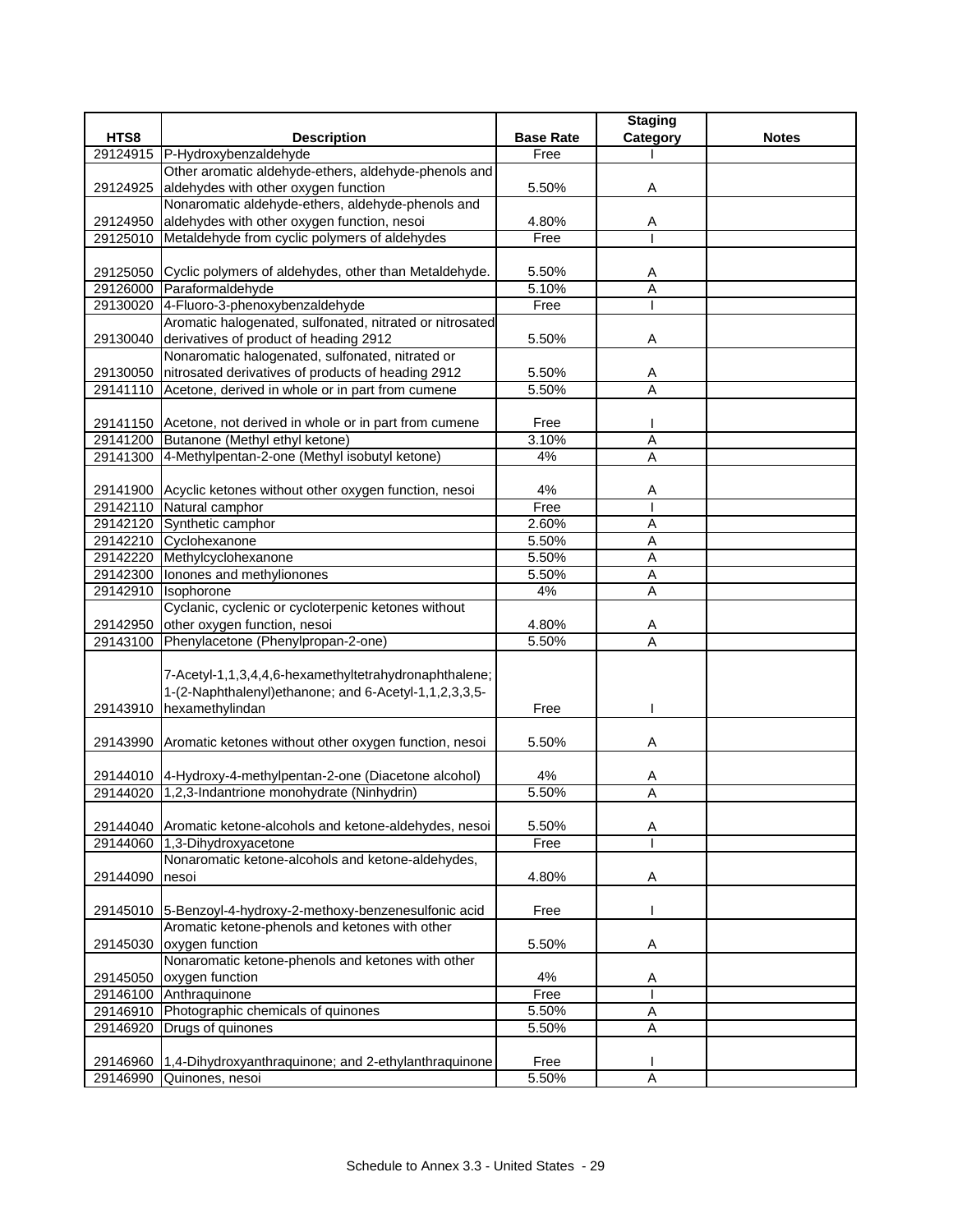|                   |                                                                                                                      |                  | <b>Staging</b>      |              |
|-------------------|----------------------------------------------------------------------------------------------------------------------|------------------|---------------------|--------------|
| HTS8              | <b>Description</b>                                                                                                   | <b>Base Rate</b> | Category            | <b>Notes</b> |
|                   |                                                                                                                      |                  |                     |              |
|                   | Specified aromatic halogenated, sulfonated, nitrated or                                                              |                  |                     |              |
|                   | 29147010 nitrosated derivatives of ketones and quinones                                                              | 5.50%            | Α                   |              |
|                   | Anthraquinone disulfonic acid, sodium salt; and 4-(3,4-                                                              |                  |                     |              |
| 29147030          | dichlorophenyl)-1-tetralone                                                                                          | Free             |                     |              |
|                   | Other halogenated, sulfonated, nitrated, or nitrosated                                                               |                  |                     |              |
|                   | derivatives of aromatic ketones & quinones whether or                                                                | 5.50%            |                     |              |
|                   | 29147040 not with other oxygen function<br>29147060 1-Chloro-5-hexanone                                              |                  | A                   |              |
|                   | Other halogenated, sulfonated, nitrated or nitrosated                                                                | Free             |                     |              |
|                   |                                                                                                                      |                  |                     |              |
|                   | derivatives of non-aromatic ketones & quinones<br>29147090 whether or not w/other oxygen function                    | 4%               |                     |              |
|                   | 29151100 Formic acid                                                                                                 | 5.50%            | A                   |              |
|                   | 29151200 Salts of formic acid                                                                                        | 5.50%            | A<br>A              |              |
|                   | 29151310 Aromatic esters of formic acid                                                                              |                  |                     |              |
|                   |                                                                                                                      | 5.50%            | A                   |              |
|                   | 29151350 Nonaromatic esters of formic acid<br>29152100 Acetic acid                                                   | 3.70%<br>1.80%   | A                   |              |
|                   |                                                                                                                      |                  | Α                   |              |
|                   | 29152200 Sodium acetate                                                                                              | 3.70%            | Α                   |              |
|                   | 29152300 Cobalt acetates                                                                                             | 4.20%            | A                   |              |
|                   | 29152400 Acetic anhydride                                                                                            | 3.50%            | A                   |              |
|                   | 29152910 Cupric acetate monohydrate                                                                                  | Free             |                     |              |
|                   | 29152950 Other salts of acetic acid                                                                                  | 2.80%            | Α                   |              |
|                   | 29153100 Ethyl acetate                                                                                               | 3.70%            | A                   |              |
|                   | 29153200 Vinyl acetate                                                                                               | 3.80%            | A                   |              |
|                   | 29153300 n-Butyl acetate                                                                                             | 5.50%            | A                   |              |
| 29153400          | Isobutyl acetate                                                                                                     | 5.50%            | A                   |              |
|                   | 2-Ethoxyethyl acetate (Ethylene glycol, monoethyl ether                                                              |                  |                     |              |
| 29153500 acetate) |                                                                                                                      | 5.50%            | Α                   |              |
|                   | 29153910 Benzyl acetate                                                                                              | 5.50%            | $\overline{A}$      |              |
|                   | Odoriferous or flavoring compounds of aromatic esters                                                                |                  |                     |              |
|                   | 29153920 of acetic acid, other than benzyl acetate<br>Aromatic esters of acetic acid described in additional         | 5.50%            | Α                   |              |
|                   |                                                                                                                      |                  |                     |              |
|                   | 29153930 U.S. note 3 to section VI                                                                                   | 5.50%            | A                   |              |
|                   | 29153935 Aromatic esters of acetic acid, nesoi                                                                       | 5.50%            | A<br>$\overline{A}$ |              |
|                   | 29153940 Linalyl acetate                                                                                             | 5.50%            |                     |              |
|                   | Odoriferous or flavoring compounds of nonaromatic<br>29153945 esters of acetic acid, nesoi                           | 4.80%            |                     |              |
|                   | Acetates of polyhydric alcohols or of polyhydric alcohol                                                             |                  | Α                   |              |
|                   |                                                                                                                      |                  |                     |              |
| 29153947 ethers   | 29153960 Bis(bromoacetoxy)butene                                                                                     | 5.50%            | Α                   |              |
|                   |                                                                                                                      | Free             | л.                  |              |
|                   | 29153990 Other non-aromatic esters of acetic acid                                                                    | 3.70%            | Α                   |              |
|                   | 29154010 Chloroacetic acids<br>Aromatic salts and esters of chlorocetic acids,                                       | 1.80%            | Α                   |              |
|                   | described in additional U.S. note 3 to section VI                                                                    |                  |                     |              |
| 29154020          |                                                                                                                      | 5.50%            | Α                   |              |
|                   |                                                                                                                      |                  |                     |              |
|                   | 29154030 Aromatic salts and esters of chlorocetic acids, nesoi<br>Nonaromatic salts and esters of chlorocetic acids, | 5.50%            | Α                   |              |
|                   |                                                                                                                      |                  |                     |              |
| 29154050          | nesoi<br>29155010 Propionic acid                                                                                     | 3.70%<br>4.20%   | A<br>A              |              |
|                   | 29155020 Aromatic salts and esters of propionic acid                                                                 | 5.50%            | Α                   |              |
| 29155050          | Nonaromatic salts and esters of propionic acid                                                                       | 3.70%            |                     |              |
|                   | Aromatic salts and esters of butyric acids and valeric                                                               |                  | Α                   |              |
|                   | acids                                                                                                                | 5.50%            |                     |              |
| 29156010          | Butyric acids, valeric acids, their nonaromatic salts and                                                            |                  | Α                   |              |
|                   |                                                                                                                      |                  |                     |              |
| 29156050          | esters<br>29157000 Palmitic acid, stearic acid, their salts and esters                                               | 2.10%<br>$5%$    | Α                   |              |
|                   | 29159010 Fatty acids of animal or vegetable origin, nesoi                                                            | 5%               | Α<br>Α              |              |
|                   |                                                                                                                      |                  |                     |              |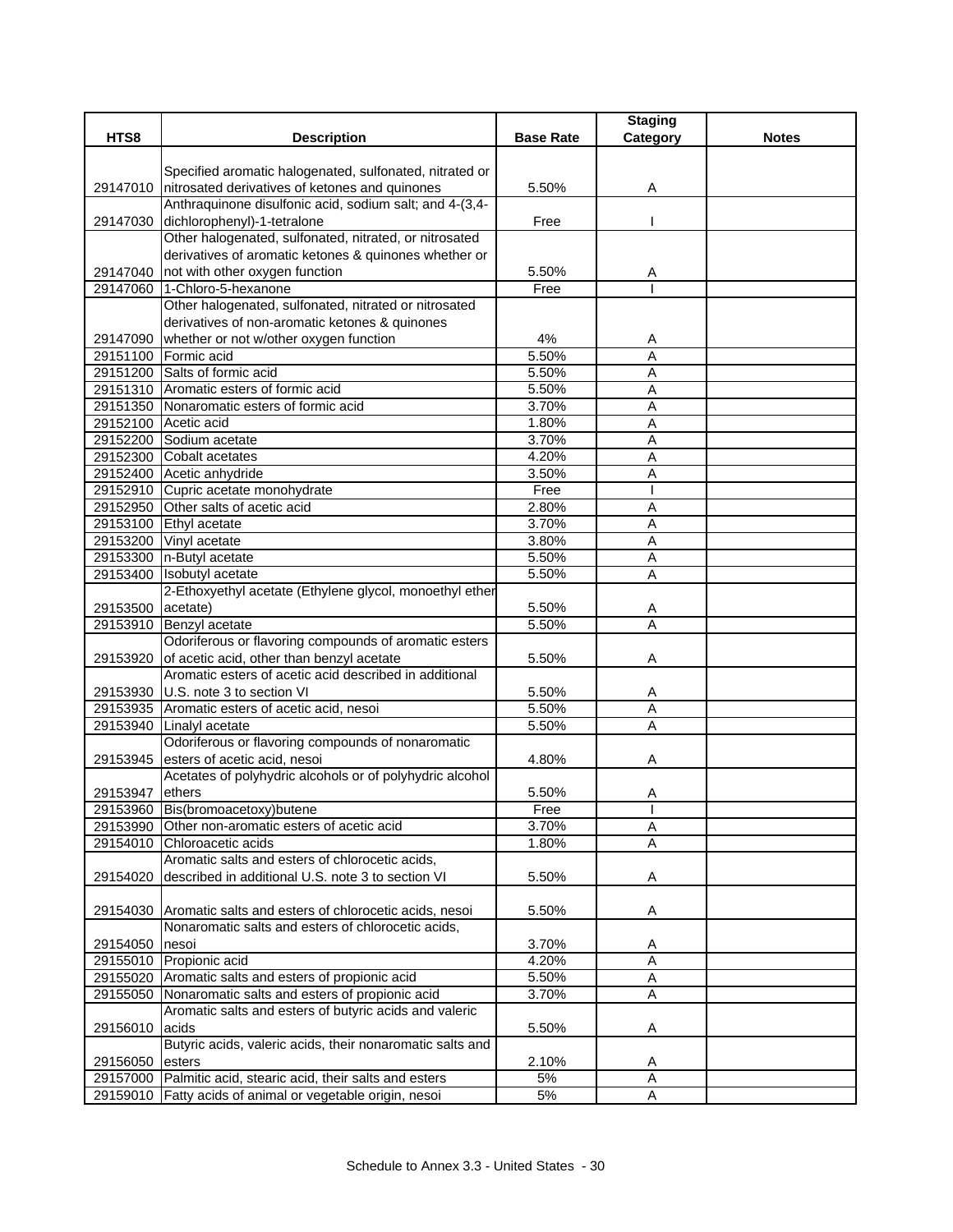|                      |                                                            |                  | <b>Staging</b> |              |
|----------------------|------------------------------------------------------------|------------------|----------------|--------------|
| HTS8                 | <b>Description</b>                                         | <b>Base Rate</b> | Category       | <b>Notes</b> |
|                      | 29159014 Valproic acid                                     | 4.20%            | A              |              |
|                      | 29159018 Saturated acyclic monocarboxylic acids, nesoi     | 4.20%            | A              |              |
|                      | Aromatic anhydrides, halides, peroxides and                |                  |                |              |
|                      | peroxyacids, of saturated acyclic monocarboxylic acids,    |                  |                |              |
| 29159020             | and their derivatives, nesoi                               | 5.50%            | Α              |              |
|                      | Nonaromatic anhydrides, halides, peroxides and             |                  |                |              |
|                      | peroxyacids, of saturated acyclic monocarboxylic acids,    |                  |                |              |
|                      | 29159050 and their derivatives, nesoi                      | 3.80%            | A              |              |
|                      | 29161100 Acrylic acid and its salts                        | 4.20%            | $\overline{A}$ |              |
|                      | 29161210 Aromatic esters of acrylic acid                   | 6.50%            | A              |              |
|                      | 29161250 Nonaromatic esters of acrylic acid                | 3.70%            | A              |              |
|                      | 29161300 Methacrylic acid and its salts                    | 4.20%            | A              |              |
|                      | 29161410 Dicyclopentenyloxyethyl methacrylate              | Free             |                |              |
|                      | 29161420 Other esters of methacrylic acid                  | 3.70%            | A              |              |
|                      | 29161510 Oleic, linoleic or linolenic acids                | 6.50%            | $\overline{A}$ |              |
| 29161550             | Salts and esters of oleic, linoleic or linolenic acids     | 4.40%            | A              |              |
| 29161910             | Potassium sorbate                                          | 3.10%            | A              |              |
|                      | 29161920 Sorbic acid                                       | 4.20%            | Α              |              |
|                      | 29161930 Unsaturated acyclic monocarboxylic acids, nesoi   | 6.10%            | Ā              |              |
|                      | Unsaturated acyclic monocarboxylic acid anhydrides,        |                  |                |              |
|                      | halides, peroxides, peroxyacids and their derivatives,     |                  |                |              |
| 29161950             | nesoi                                                      | 3.70%            | Α              |              |
| 29162010             | Tefluthrin                                                 | Free             |                |              |
|                      | Cyclanic, cyclenic or cycloterpenic monocarboxylic         |                  |                |              |
|                      | acids, their anhydrides, halides, peroxides, peroxyacids   |                  |                |              |
| 29162050             | and their derivatives                                      | 3.70%            | A              |              |
| 29163110             | Benzoic acid and its salts                                 | 6.50%            | A              |              |
|                      | Odoriferous or flavoring compounds of benzoic acid         |                  |                |              |
| 29163120             | esters                                                     | 6.50%            | Α              |              |
|                      | Benzoic acid esters, except odoriferous or flavoring       |                  |                |              |
|                      | compounds, described in additional U.S. note 3 to          |                  |                |              |
| 29163130 section VI  |                                                            | 6.50%            | A              |              |
|                      | 29163150 Benzoic acid esters, nesoi                        | 6.50%            | Α              |              |
|                      | 29163210 Benzoyl peroxide                                  | 6.50%            | A              |              |
|                      | 29163220 Benzoyl chloride                                  | 6.50%            | $\overline{A}$ |              |
|                      | 29163410 Phenylacetic acid (alpha-Toluic acid)             | 6.50%            | A              |              |
|                      | Odoriferous or flavoring compounds of phenylacetic         |                  |                |              |
|                      | 29163415 acid and its salts                                | 6.50%            | A              |              |
|                      | Phenylacetic acid salts, nesoi, described in additional    |                  |                |              |
|                      | 29163425 US note 3 to section VI                           | 6.50%            | Α              |              |
|                      | 29163455 Phenylacetic acid salts, nesoi                    | Free             |                |              |
|                      | Odoriferous or flavoring compounds of phenylacetic         |                  |                |              |
| 29163515             | acid esters                                                | 6.50%            | Α              |              |
|                      | Phenylacetic acid esters, nesoi, described in additional   |                  |                |              |
| 29163525             | US note 3 to section VI                                    | 6.50%            | Α              |              |
|                      | 29163555 Phenylacetic acid esters, nesoi                   | Free             |                |              |
|                      | Benzoic anhydride; tert-butyl peroxybenzoate; p-           |                  |                |              |
|                      | nitrobenzoyl chloride; 2-nitro-m-toluic acid; and 3-nitro- |                  |                |              |
|                      | 29163903 o-toluic acid                                     | 6.50%            | Α              |              |
|                      | 29163904 Specified derivatives of benzoic and toluic acids | Free             |                |              |
|                      | 29163906 Cinnamic acid                                     | 6.50%            | Α              |              |
|                      | 29163908 4-Chloro-3-nitrobenzoic acid                      | 6.50%            | Α              |              |
|                      | 29163912 4-Chloro-3,5-dinitrobenzoic acid and its esters   | 6.50%            | Α              |              |
| 29163915   Ibuprofen |                                                            | 6.50%            | Α              |              |
|                      | 29163916 4-Chlorobenzoic acid                              | 6.50%            | A              |              |
|                      | 2,2-Dichlorophenylacetic acid ethyl ester and m-toluic     |                  |                |              |
| 29163917             | acid                                                       | Free             |                |              |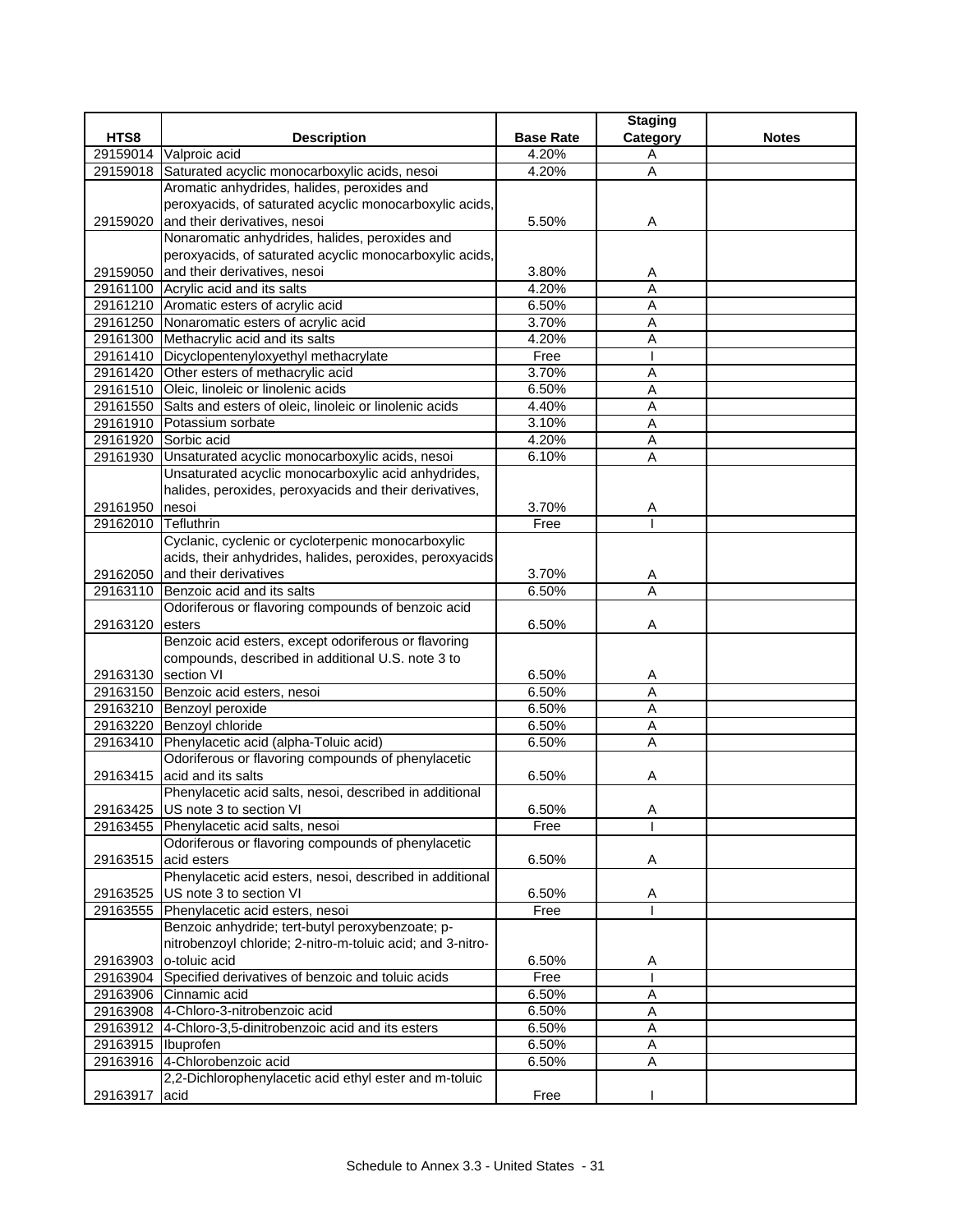|                     |                                                                                  |                  | <b>Staging</b> |              |
|---------------------|----------------------------------------------------------------------------------|------------------|----------------|--------------|
| HTS8                | <b>Description</b>                                                               | <b>Base Rate</b> | Category       | <b>Notes</b> |
|                     | Odoriferous or flavoring compounds of aromatic                                   |                  |                |              |
|                     | monocarboxylic acids, their anhydrides, halides,                                 |                  |                |              |
| 29163920            | peroxides, peroxyacids and derivatives                                           | 6.50%            | Α              |              |
|                     | Aromatic monocarboxylic acids, their anhydrides,                                 |                  |                |              |
|                     | halides, peroxides, peroxyacids and derivatives                                  |                  |                |              |
|                     | 29163945 described in add'l US note 3 to section VI                              | 6.50%            | A              |              |
|                     | Other aromatic monocarboxylic acids, their anhydrides,                           |                  |                |              |
|                     | 29163975 halides, peroxides, peroxyacids and their derivatives                   | 6.50%            |                |              |
|                     | 29171100 Oxalic acid, its salts and esters                                       | 3.10%            | A<br>A         |              |
|                     | 29171210 Adipic acid                                                             | 6.50%            | A              |              |
|                     | 29171220 Plasticizers of adipic acid salts and esters                            | 6.50%            | Α              |              |
|                     | 29171250 Adipic acid salts and esters, nesoi                                     | 6.50%            | Α              |              |
|                     | 29171300 Azelaic acid, sebacic acid, their salts and esters                      | 4.80%            | $\overline{A}$ |              |
|                     | Maleic anhydride derived in whole or in part from                                |                  |                |              |
|                     | 29171410 benzene or other aromatic hydrocarbons                                  | 6.50%            | Α              |              |
|                     | Maleic anhydride, except derived in whole or in part                             |                  |                |              |
|                     | 29171450 from benzene or other aromatic hydrocarbons                             | 4.20%            | A              |              |
|                     | 29171910 Ferrous fumarate                                                        | 6.50%            | A              |              |
|                     | Fumaric acid, derived in whole or in part from aromatic                          |                  |                |              |
|                     | 29171915 hydrocarbons                                                            | 6.50%            | Α              |              |
|                     | Fumaric acid except derived in whole or in part from                             |                  |                |              |
| 29171917            | aromatic hydrocarbons                                                            | 4.20%            | Α              |              |
|                     | Specified acyclic polycarboxylic acids and their                                 |                  |                |              |
|                     | derivatives, described in additional U.S. note 3 to                              |                  |                |              |
| 29171920 section VI |                                                                                  | 6.50%            | A              |              |
| 29171923            | Maleic acid                                                                      | 6.50%            | A              |              |
|                     |                                                                                  |                  |                |              |
|                     | Succinic acid, glutaric acid, and their derivatives, and                         |                  |                |              |
| 29171927            | derivatives of adipic, fumeric and maleic acids, nesoi                           | 6.50%            | Α              |              |
| 29171930            | Ethylene brassylate                                                              | 4.80%            | A              |              |
| 29171935            | Malonic acid                                                                     | Free             |                |              |
|                     |                                                                                  |                  |                |              |
|                     | Acyclic polycarboxylic acids, derived from aromatic                              |                  |                |              |
|                     | 29171940 hydrocarbons, and their derivatives, nesoi                              | 6.50%            | Α              |              |
|                     | Acyclic polycarboxylic acids and derivative (excluding<br>29171970 plasticizers) |                  |                |              |
|                     | Cyclanic, cyclenic or cycloterpenic polycarboxylic acids,                        | 4%               | Α              |              |
|                     | their anhydrides, halides, peroxides, peroxyacids and                            |                  |                |              |
|                     | 29172000 their derivatives                                                       | 4.20%            | A              |              |
|                     | 29173100 Dibutyl orthophthalates                                                 | 6.50%            | Α              |              |
|                     | 29173200 Dioctyl orthophthalates                                                 | 6.50%            | Α              |              |
|                     | 29173300 Dinonyl or didecyl orthophthalates                                      | 6.50%            | A              |              |
|                     | 29173400 Esters of orthophthalic acid, nesoi                                     | 6.50%            | $\overline{A}$ |              |
|                     | 29173500 Phthalic anhydride                                                      | 6.50%            | $\mathsf A$    |              |
|                     | 29173600 Terephthalic acid and its salts                                         | 6.50%            | A              |              |
|                     | 29173700 Dimethyl terephthalate                                                  | 6.50%            | Α              |              |
|                     | 1,2,4-Benzenetricarboxylic acid,1,2-                                             |                  |                |              |
|                     | dianhydride(trimellitic anhydride);naphthalic                                    |                  |                |              |
|                     | anhydride;phthalic acid;& 4-sulfo-1,8-naphthalic                                 |                  |                |              |
| 29173904            | anhydride                                                                        | 6.50%            | Α              |              |
| 29173908            | Naphthalic anhydride                                                             | Free             |                |              |
|                     | 4,4'-(Hexafluoroisopropyl-indene)bis(phthalic                                    |                  |                |              |
| 29173912            | anhydride)                                                                       | Free             |                |              |
| 29173915            | Isophthalic acid                                                                 | 6.50%            | $\overline{A}$ |              |
| 29173917            | Tetrabromophthalic anhydride                                                     | 6.50%            | A              |              |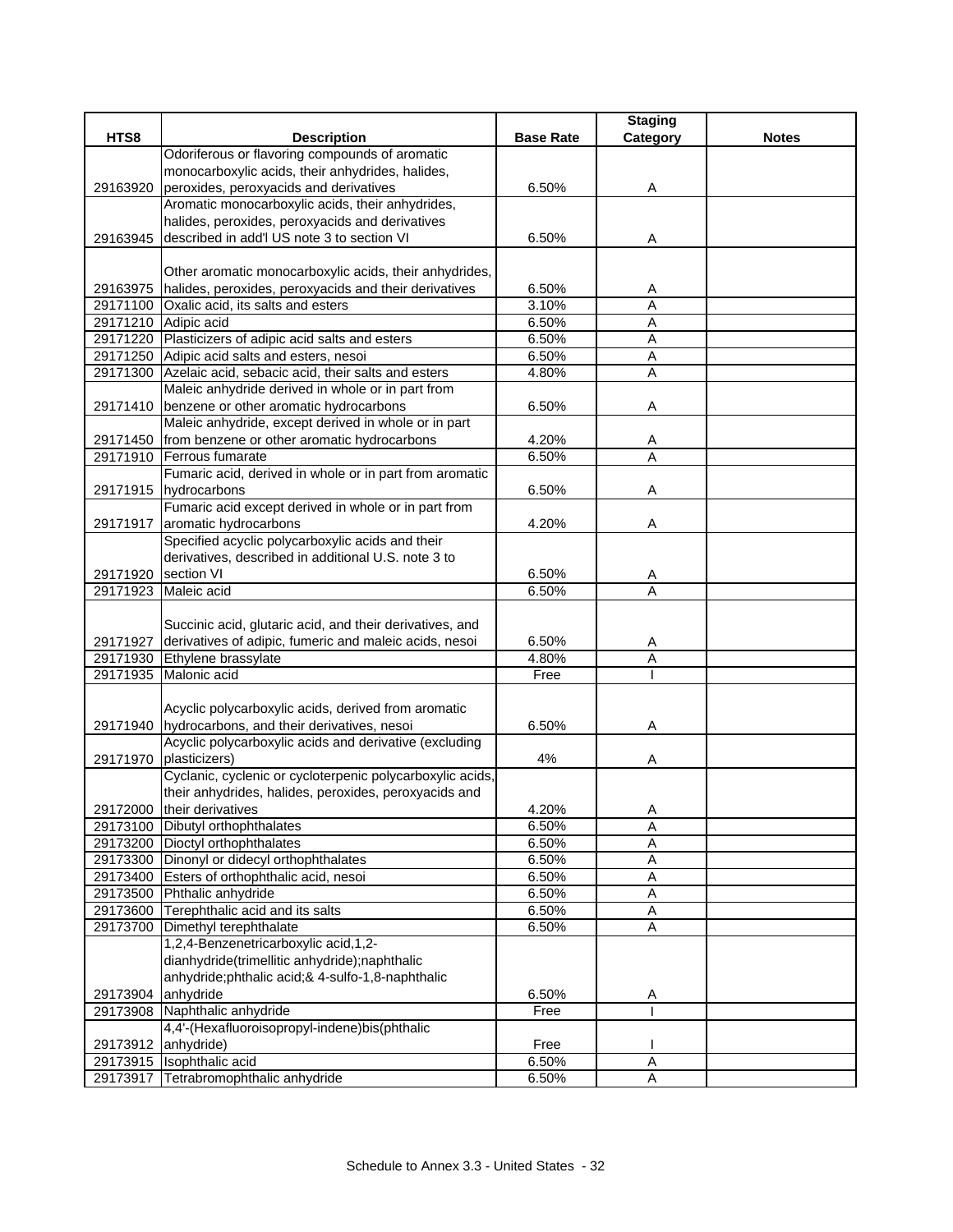|                      |                                                                   |                  | <b>Staging</b> |              |
|----------------------|-------------------------------------------------------------------|------------------|----------------|--------------|
| HTS8                 | <b>Description</b>                                                | <b>Base Rate</b> | Category       | <b>Notes</b> |
|                      | Plasticizers of aromatic polycarboxylic acids, their              |                  |                |              |
|                      | anhydrides, halides, peroxides, peroxyacids and their             |                  |                |              |
| 29173920             | derivatives<br>Aromatic polycarboxylic acids, their anhydrides,   | 6.50%            | A              |              |
|                      | halides, peroxides, peroxyacids and their derivatives             |                  |                |              |
| 29173930             | nesoi, in add. U.S. note 3 to sec. VI                             | 6.50%            | Α              |              |
|                      | Other aromatic polycarboxylic acids and their                     |                  |                |              |
|                      | derivatives (excluding those described in additional US           |                  |                |              |
|                      | 29173970 note 3 to section VI                                     | 6.50%            | Α              |              |
|                      | 29181110 Lactic acid                                              | 5.10%            | A              |              |
|                      | 29181150 Salts and esters of lactic acid                          | 3.40%            | A              |              |
|                      | 29181200 Tartaric acid                                            | Free             |                |              |
|                      | 29181310 Potassium antimony tartrate (Tartar emetic)              | Free             |                |              |
|                      | 29181320 Potassium bitartrate (Cream of tartar)                   | Free             |                |              |
|                      | 29181330 Potassium sodium tartrate (Rochelle salts)               | Free             |                |              |
|                      | 29181350 Salts and esters of tartaric acid, nesoi                 | 4.40%            | A              |              |
| 29181400 Citric acid |                                                                   | 6%               | Α              |              |
| 29181510             | Sodium citrate                                                    | 6.50%            | Α              |              |
|                      |                                                                   |                  |                |              |
|                      | 29181550 Salts and esters of citric acid, except sodium citrate   | 3.70%            | A              |              |
|                      | 29181610 Gluconic acid                                            | 6%               | $\overline{A}$ |              |
|                      | 29181650 Salts and esters of gluconic acid                        | 3.70%            | Α              |              |
|                      | 29181910 Benzilic acid; and benzilic acid, methyl ester           | 5.80%            | Α              |              |
|                      | 29181912 Phenylglycolic acid (Mandelic acid)                      | Free             |                |              |
|                      | 29181915 Phenylglycolic (Mandelic) acid salts and esters          | 6.50%            | Α              |              |
|                      | Aromatic carboxylic acids with alcohol function, w/o              |                  |                |              |
|                      | other oxygen functions, and their derivatives, described          |                  |                |              |
| 29181920             | in add. U.S. note 3 to sec. VI                                    | 6.50%            | Α              |              |
|                      |                                                                   |                  |                |              |
|                      | Aromatic carboxylic acids with alcohol function, without          |                  |                |              |
|                      | 29181930 other oxygen functions, and their derivatives, nesoi     | 6.50%            | A              |              |
| 29181960             | Malic acid                                                        | 4%               | A              |              |
|                      | Nonaromatic carboxylic acids with alcohol function,               |                  |                |              |
| 29181990             | without other oxygen function, and their derivatives,<br>nesoi    | 4%               |                |              |
|                      |                                                                   |                  | Α              |              |
|                      | 29182110 Salicylic acid and its salts, suitable for medicinal use | 6.50%            | Α              |              |
|                      | Salicylic acid and its salts, not suitable for medicinal          |                  |                |              |
| 29182150 <b>Juse</b> |                                                                   | 6.50%            | Α              |              |
|                      | 29182210 O-Acetylsalicylic acid (Aspirin)                         | 6.50%            | A              |              |
|                      | 29182250 Salts and esters Of O-acetylsalicylic acid               | 6.50%            | A              |              |
|                      | 29182310 Salol (Phenyl salicylate) suitable for medicinal use     | 6.50%            | Α              |              |
|                      | Odoriferous or flavoring compounds of other esters of             |                  |                |              |
| 29182320             | salicyclic acid and their salts, nesoi                            | 6.50%            | Α              |              |
|                      | Esters of salicylic acid and their salts, described in            |                  |                |              |
| 29182330             | additional U.S. note 3 to section VI                              | 6.50%            | A              |              |
|                      | 29182350 Esters of salicylic acid and their salts, nesoi          | 6.50%            | A              |              |
|                      | 2,3-Cresotic acid; m-hydroxybenzoic acid;2-                       |                  |                |              |
|                      | hydroxybenzoic acid, calcium salt; and other specified            |                  |                |              |
|                      | 29182904 carboxylic acids w/phenol function                       | 5.80%            | Α              |              |
|                      | 29182908 m-Hydroxybenzoic acid                                    | Free             |                |              |
|                      |                                                                   |                  |                |              |
|                      | 29182920 Gentisic acid; and hydroxycinnamic acid and its salts    | 6.50%            | A              |              |
|                      | 29182922 p-Hydroxybenzoic acid                                    | 6.50%            | A              |              |
|                      | 29182925 3-Hydroxy-2-naphthoic acid                               | 6.50%            | Α              |              |
| 29182930 Gallic acid |                                                                   | $1\%$            | $\mathsf A$    |              |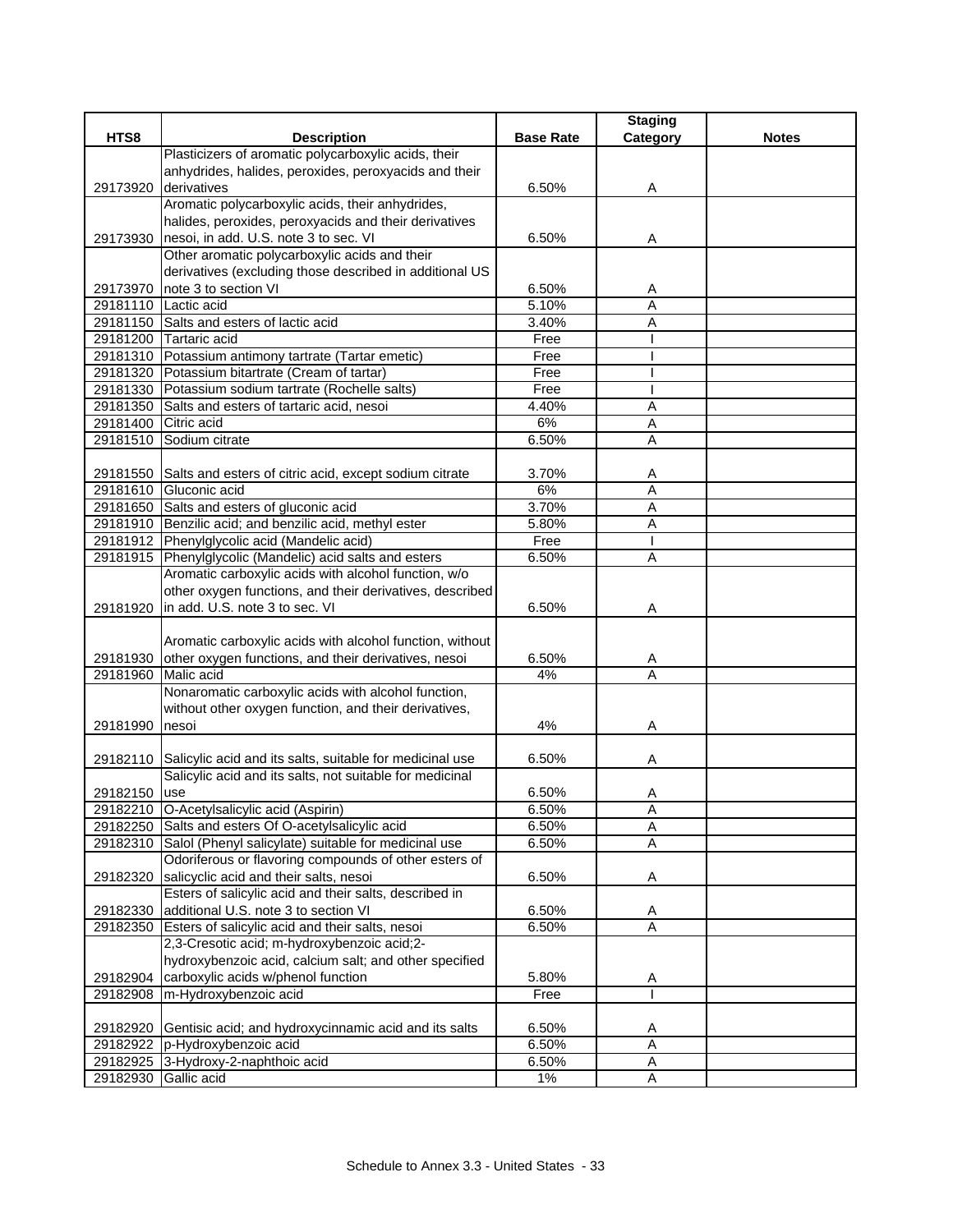|                |                                                            |                  | <b>Staging</b> |              |
|----------------|------------------------------------------------------------|------------------|----------------|--------------|
| HTS8           | <b>Description</b>                                         | <b>Base Rate</b> | Category       | <b>Notes</b> |
|                | 4,4-Bis(4-hydroxyphenyl)-pentanoic acid; and 3,5,6-        |                  |                |              |
| 29182939       | triclorosalicylic acid                                     | Free             |                |              |
|                | Carboxylic acids with phenol function but w/o other        |                  |                |              |
|                | oxygen function, described in add'l. U.S. note 3 to        |                  |                |              |
| 29182965       | section VI                                                 | 6.50%            | A              |              |
|                | Other carboxylic acids w/phenol function but w/o other     |                  |                |              |
|                | oxygen function & their derivatives (excluding goods of    |                  |                |              |
| 29182975       | add. US note 3 to section VI)                              | 6.50%            | A              |              |
| 29183010       | 1-Formylphenylacetic acid, methyl ester                    | 5.80%            | $\overline{A}$ |              |
|                |                                                            |                  |                |              |
|                | 2-Chloro-4,5-difluoro-beta-oxobenzenepropanoic acid,       |                  |                |              |
| 29183015       | ethyl ester; and ethyl 2-keto-4-phenylbutanoate            | Free             |                |              |
|                | Aromatic carboxylic acids w/aldehyde or ketone             |                  |                |              |
|                | function but w/o other oxygen function & their deriv       |                  |                |              |
| 29183025       | desc. in add US note 3 to sec VI, nesoi                    | 6.50%            | Α              |              |
|                | Aromatic carboxylic acids with aldehyde or ketone          |                  |                |              |
|                | function, but without other oxygen function, and           |                  |                |              |
| 29183030       | derivatives, nesoi                                         | 6.50%            | Α              |              |
|                | Dimethyl acetyl succinate; oxalacetic acid diethyl ester   |                  |                |              |
|                | sodium salt; 4,4,4-trifluoro-3-oxobutanoic acid, both      |                  |                |              |
| 29183070       | ethyl & methyl ester versions                              | Free             |                |              |
|                | Non-aromatic carboxylic acids w/aldehyde or ketone         |                  |                |              |
|                | function but w/o other oxygen func. their anhydrides,      |                  |                |              |
| 29183090       | halides, peroxides, etc derivatives                        | 3.70%            | Α              |              |
|                | p-Anisic acid; clofibrate; 1,6-hexanediol-bis(3,5-dibutyl- |                  |                |              |
|                | 4-hydroxyphenyl)propionate; and 3-phenoxybenzoic           |                  |                |              |
| 29189005       | acid                                                       | 5.80%            | Α              |              |
|                | 1-Hydroxy-6-octadecyloxy-2-naphthalenccarboxylic           |                  |                |              |
|                | acid; and 1-hydroxy-6-docosyloxy-2-naphthalene             |                  |                |              |
|                | 29189006 carboxylic acid                                   | Free             |                |              |
|                | 2-(4-Chloro-2-methyl-phenoxy)propionic acid and its        |                  |                |              |
| 29189014 salts |                                                            | Free             |                |              |
|                | 4-(4-Chloro-2-methyl-phenoxy)butyric acid; p-              |                  |                |              |
|                | chlorophenoxyacetic acid; and 2-(2,4-                      |                  |                |              |
| 29189018       | dichlorophenoxy) propionic acid                            | 6.50%            | Α              |              |
|                |                                                            |                  |                |              |
|                | Aromatic pesticides, derived from carboxylic acids with    |                  |                |              |
| 29189020       | additional oxygen function, and their derivatives, nesoi   | 6.50%            | A              |              |
|                |                                                            |                  |                |              |
|                | Aromatic drugs derived from carboxylic acids with          |                  |                |              |
| 29189030       | additional oxygen function, and their derivatives, nesoi   | 6.50%            | Α              |              |
|                | Odoriferous or flavoring compounds of carboxylic acids     |                  |                |              |
|                | with additional oxygen function, and their derivatives,    |                  |                |              |
| 29189035       | nesoi                                                      | 6.50%            | Α              |              |
|                | Aromatic carboxylic acids with add'l oxygen function       |                  |                |              |
|                | and their anhydrides, halide, etc deriv described in add   |                  |                |              |
|                | 29189043 US note 3 to sect VI, nesoi                       | 6.50%            | A              |              |
|                | Other aromatic carboxylic acids with add'l oxygen          |                  |                |              |
|                | function and their anhydrides, halide, etc deriv (exclud   |                  |                |              |
| 29189047       | goods in add US note 3 to sec VI)                          | 6.50%            | A              |              |
|                | Nonaromatic carboxylic acids with additional oxygen        |                  |                |              |
| 29189050       | function, and their derivatives, nesoi                     | 4%               | A              |              |
| 29190015       | Triphenyl phosphate plasticizers                           | Free             |                |              |
| 29190025       | Other aromatic plasticizers                                | 6.50%            | A              |              |
|                | Aromatic phosphoric esters and their salts, including      |                  |                |              |
|                | lactophosphates, and their derivatives, not used as        |                  |                |              |
| 29190030       | plasticizers                                               | 6.50%            | Α              |              |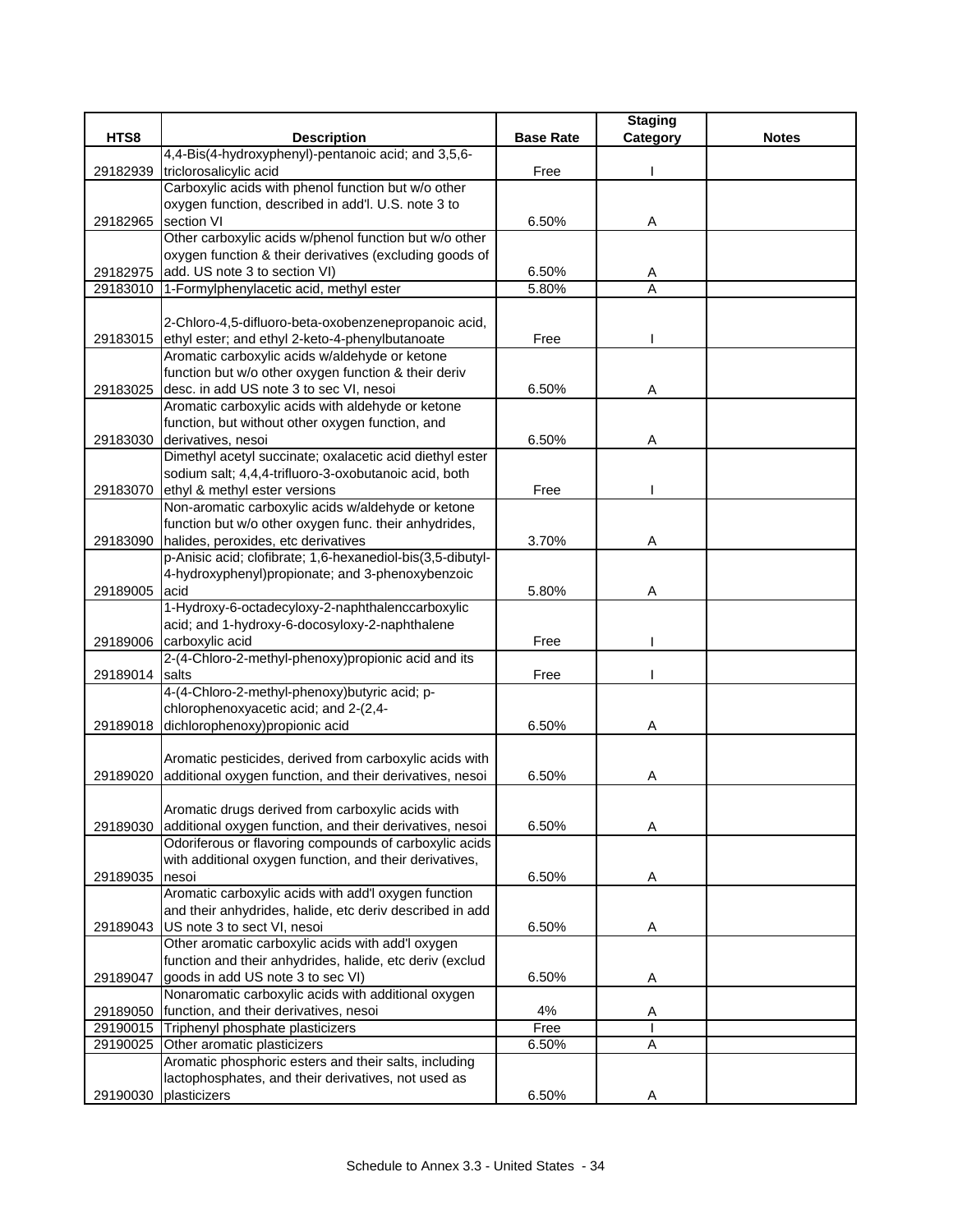|                  |                                                                                                   |                  | <b>Staging</b> |              |
|------------------|---------------------------------------------------------------------------------------------------|------------------|----------------|--------------|
| HTS8             | <b>Description</b>                                                                                | <b>Base Rate</b> | Category       | <b>Notes</b> |
|                  | Nonaromatic phosphoric esters and their salts,                                                    |                  |                |              |
| 29190050         | including lactophosphates, and their derivatives                                                  | 3.70%            | Α              |              |
|                  | O,O-Dimethyl-O-(4-nitro-m-tolyl)-phosphorothioate                                                 |                  |                |              |
| 29201010         | (Fenitrothion)                                                                                    | 6.50%            | Α              |              |
|                  |                                                                                                   |                  |                |              |
|                  | O,O-diethyl-O-(4-nitrophenyl) phosphorothioate; and                                               |                  |                |              |
| 29201030         | O,O-dimethyl-O-(4-nitrophenyl)phosphorothioate                                                    | Free             |                |              |
|                  |                                                                                                   |                  |                |              |
|                  | Other aromatic thiophosphoric esters                                                              |                  |                |              |
|                  | (phosphorothioates) and their salts; their halogenated,                                           |                  |                |              |
| 29201040         | sulfonated, nitrated or nitrosated derivatives                                                    | 6.50%            | Α              |              |
|                  | Nonaromatic phosphorothioates, their salts and                                                    |                  |                |              |
|                  | halogenated, sulfonated, nitrated or nitrosated                                                   |                  |                |              |
| 29201050         | derivatives, nesoi                                                                                | 3.70%            | Α              |              |
|                  | Aromatic pesticides of esters of other inorganic acids                                            |                  |                |              |
|                  | (excluding hydrogen halides), their salts and their                                               |                  |                |              |
| 29209010         | derivatives                                                                                       | 6.50%            | Α              |              |
|                  | Aromatic esters of other inorganic acids (excluding                                               |                  |                |              |
|                  | hydrogen halides) their salts and their derivatives,                                              |                  |                |              |
| 29209020         | nesoi                                                                                             | 6.50%            | Α              |              |
|                  | Nonaromatic esters of other inorganic acids (excluding                                            |                  |                |              |
|                  | hydrogen halides), their salts and their derivatives,                                             |                  |                |              |
| 29209050         | nesoi                                                                                             | 3.70%            | A              |              |
|                  | 29211100 Methylamine, di- or trimethylamine, and their salts                                      | 3.70%            | A              |              |
|                  | 29211200 Diethylamine and its salts                                                               | 3.70%            | A              |              |
|                  |                                                                                                   |                  |                |              |
|                  | Mono- and triethylamines; mono-, di-, and tri(propyl-                                             |                  |                |              |
|                  | 29211910 and butyl-) monoamines; salts of any of the foregoing                                    | 3.70%            | A              |              |
|                  |                                                                                                   |                  |                |              |
|                  | 3-Amino-3-methyl-1-butyne; 2-chloro-N,N-                                                          |                  |                |              |
|                  | dimethylethylamine hydrochloride; 2-(diethylamino)ethyl                                           | Free             |                |              |
| 29211930         | HCI; and dimethylaminoisopropyl CI HCI<br>29211960 Other acyclic monoamines and their derivatives | 6.50%            | Α              |              |
|                  | 29212100 Ethylenediamine and its salts                                                            | 5.80%            | Α              |              |
| 29212205         | Hexamethylenediamine adipate (Nylon salt)                                                         | 6.50%            | A              |              |
|                  |                                                                                                   |                  |                |              |
|                  | Hexamethylenediamine and its salts (except Nylon                                                  |                  |                |              |
|                  | 29212210 salt), derived in whole or in part from adipic acid                                      | 6.50%            | A              |              |
|                  |                                                                                                   |                  |                |              |
|                  | Hexamethylenediamine and its salts (except Nylon                                                  |                  |                |              |
| 29212250         | salt), not derived in whole or in part from adipic acid                                           | 6.50%            | Α              |              |
|                  | Acyclic polyamines, their derivatives and salts, other                                            |                  |                |              |
|                  | than ethylenediamine or hexamethylenediamine and                                                  |                  |                |              |
| 29212900         | their salts                                                                                       | 6.50%            | A              |              |
|                  | 29213005 1,3-Bis(aminoethyl)cyclohexane                                                           | Free             |                |              |
|                  | Cyclanic, cyclenic, cycloterpenic mono- or polyamines,                                            |                  |                |              |
|                  | derivatives and salts, from any aromatic compound                                                 |                  |                |              |
| 29213010         | desc in add US note 3, sec. VI                                                                    | 6.50%            | A              |              |
|                  |                                                                                                   |                  |                |              |
|                  | Cyclanic, cyclenic, cycloterpenic mono- or polyamines                                             |                  |                |              |
|                  | and their derivative, deriv from any aromatic cmpd (excl                                          |                  |                |              |
| 29213030         | goods in add US note 3 sec VI                                                                     | 6.50%            | Α              |              |
|                  | Cyclanic, cyclenic or cycloterpenic mono- or                                                      |                  |                |              |
|                  | polyamines, and their derivatives and salts, from any                                             |                  |                |              |
| 29213050         | nonaromatic compounds                                                                             | 3.70%            | Α              |              |
| 29214110 Aniline |                                                                                                   | 6.50%            | A              |              |
|                  | 29214120 Aniline salts                                                                            | 6.50%            | A              |              |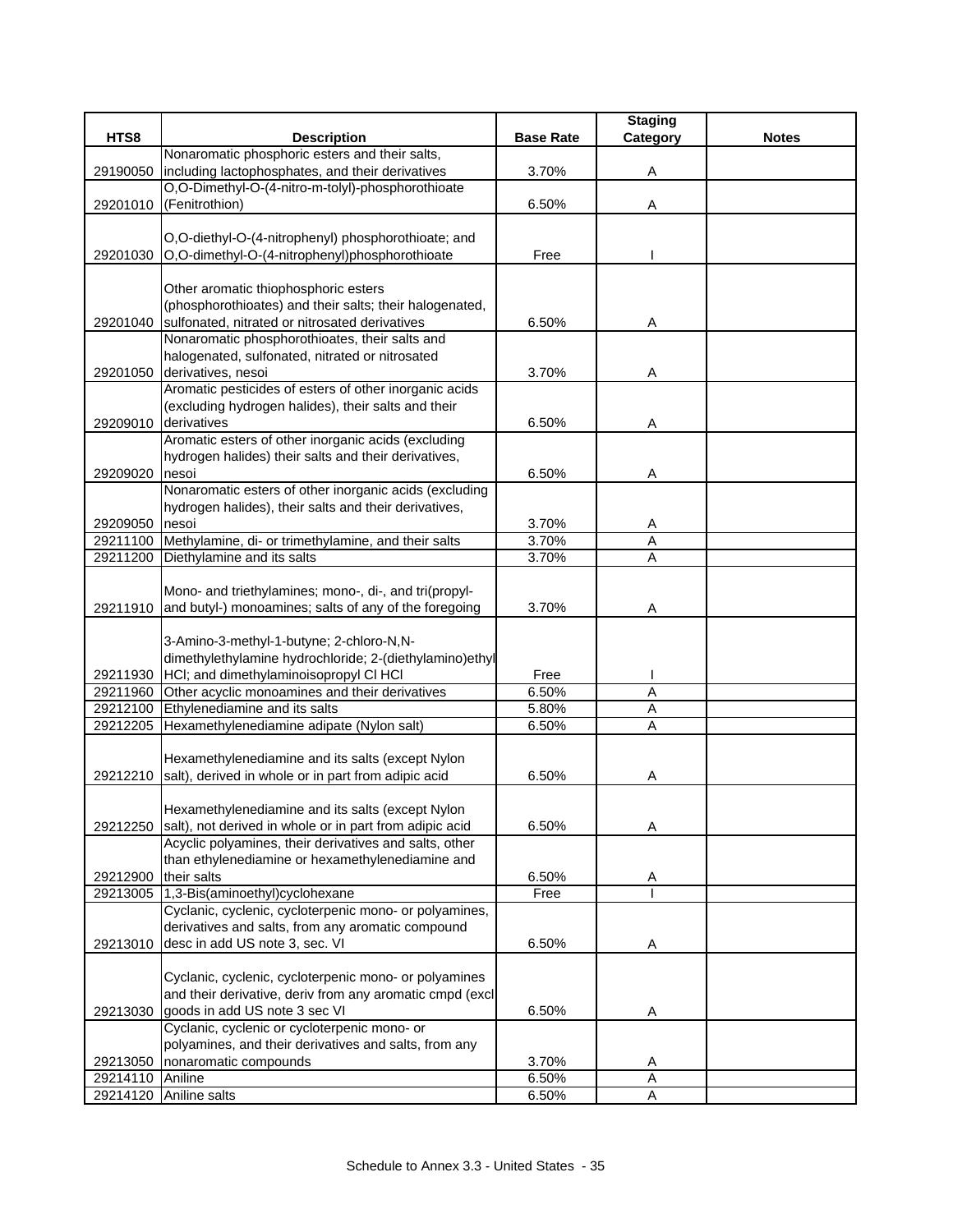| HTS8<br><b>Base Rate</b><br>Category<br><b>Notes</b><br><b>Description</b><br>29214210 N,N-Dimethylaniline<br>6.50%<br>Α<br>29214215 N-Ethylaniline and N,N-diethylaniline<br>6.50%<br>A<br>29214216 2,4,5-Trichloroaniline<br>Free<br>o-Aminobenzenesulfonic acid; 6-chlorometanilic acid; 2-<br>chloro-5-nitroaniline; 4-chloro-3-nitroaniline;<br>dichloroanilines; and other specified<br>29214218<br>5.80%<br>A<br>Metanilic acid<br>6.50%<br>29214221<br>A<br>29214222 Sulfanilic acid<br>6.50%<br>Α<br>A<br>29214223 3,4-Dichloroaniline<br>6.50%<br>m-Chloroaniline;2-chloro-4-nitroaniline;2,5-<br>dicholoraniline-4-sulfonic acid & its monosodium salt; &<br>other specified aniline derivatives |  |
|-------------------------------------------------------------------------------------------------------------------------------------------------------------------------------------------------------------------------------------------------------------------------------------------------------------------------------------------------------------------------------------------------------------------------------------------------------------------------------------------------------------------------------------------------------------------------------------------------------------------------------------------------------------------------------------------------------------|--|
|                                                                                                                                                                                                                                                                                                                                                                                                                                                                                                                                                                                                                                                                                                             |  |
|                                                                                                                                                                                                                                                                                                                                                                                                                                                                                                                                                                                                                                                                                                             |  |
|                                                                                                                                                                                                                                                                                                                                                                                                                                                                                                                                                                                                                                                                                                             |  |
|                                                                                                                                                                                                                                                                                                                                                                                                                                                                                                                                                                                                                                                                                                             |  |
|                                                                                                                                                                                                                                                                                                                                                                                                                                                                                                                                                                                                                                                                                                             |  |
|                                                                                                                                                                                                                                                                                                                                                                                                                                                                                                                                                                                                                                                                                                             |  |
|                                                                                                                                                                                                                                                                                                                                                                                                                                                                                                                                                                                                                                                                                                             |  |
|                                                                                                                                                                                                                                                                                                                                                                                                                                                                                                                                                                                                                                                                                                             |  |
|                                                                                                                                                                                                                                                                                                                                                                                                                                                                                                                                                                                                                                                                                                             |  |
|                                                                                                                                                                                                                                                                                                                                                                                                                                                                                                                                                                                                                                                                                                             |  |
|                                                                                                                                                                                                                                                                                                                                                                                                                                                                                                                                                                                                                                                                                                             |  |
|                                                                                                                                                                                                                                                                                                                                                                                                                                                                                                                                                                                                                                                                                                             |  |
| Free<br>29214236                                                                                                                                                                                                                                                                                                                                                                                                                                                                                                                                                                                                                                                                                            |  |
|                                                                                                                                                                                                                                                                                                                                                                                                                                                                                                                                                                                                                                                                                                             |  |
| 29214255   Fast color bases of aniline derivatives and their salts<br>6.50%<br>Α                                                                                                                                                                                                                                                                                                                                                                                                                                                                                                                                                                                                                            |  |
| Aniline derivatives and their salts of products in                                                                                                                                                                                                                                                                                                                                                                                                                                                                                                                                                                                                                                                          |  |
| additional U.S. note 3 to section VI<br>29214265<br>6.50%<br>A                                                                                                                                                                                                                                                                                                                                                                                                                                                                                                                                                                                                                                              |  |
| Other aniline derivatives and their salts<br>6.50%<br>29214290<br>A                                                                                                                                                                                                                                                                                                                                                                                                                                                                                                                                                                                                                                         |  |
| 3-Chloro-o-toluidine; and 6-chloro-o-toluidine<br>Free<br>29214304                                                                                                                                                                                                                                                                                                                                                                                                                                                                                                                                                                                                                                          |  |
| 4-Chloro-o-toluidine hydrochloride; 5-chloro-o-o-                                                                                                                                                                                                                                                                                                                                                                                                                                                                                                                                                                                                                                                           |  |
| toluidine; 6-chloro-2-toluidine-sulfonic acid; 4-chloro-                                                                                                                                                                                                                                                                                                                                                                                                                                                                                                                                                                                                                                                    |  |
| 29214308 a,a,a-trifluoro-o-toluidine;& other<br>5.80%<br>Α                                                                                                                                                                                                                                                                                                                                                                                                                                                                                                                                                                                                                                                  |  |
| alpha, alpha, alpha-Trifluoro-2,6-dinitro-N, N-dipropyl-p-                                                                                                                                                                                                                                                                                                                                                                                                                                                                                                                                                                                                                                                  |  |
| 29214315 toluidine (Trifluralin)<br>6.50%<br>Α                                                                                                                                                                                                                                                                                                                                                                                                                                                                                                                                                                                                                                                              |  |
| alpha, alpha, alpha-Trifluoro-o-toluidine;                                                                                                                                                                                                                                                                                                                                                                                                                                                                                                                                                                                                                                                                  |  |
| 29214319 alpha, alpha, alpha-trifluoro-6-chloro-m-toluidine<br>6.50%<br>Α                                                                                                                                                                                                                                                                                                                                                                                                                                                                                                                                                                                                                                   |  |
| N-Ethyl-N-(2-methyl-2-propenyl)-2,6-dinitro-4-                                                                                                                                                                                                                                                                                                                                                                                                                                                                                                                                                                                                                                                              |  |
| 29214322 (trifluoromethyl) benzenamine<br>6.50%<br>Α                                                                                                                                                                                                                                                                                                                                                                                                                                                                                                                                                                                                                                                        |  |
| 2-Amino-5-chloro-4-ethyl-benzenesulfonic acid; 2-                                                                                                                                                                                                                                                                                                                                                                                                                                                                                                                                                                                                                                                           |  |
| amino-5-chloro-p-toluenesulfonic acid; p-nitro-o-                                                                                                                                                                                                                                                                                                                                                                                                                                                                                                                                                                                                                                                           |  |
| 29214324 toluidine; and 3-(trifluoromethyl) aniline<br>Free                                                                                                                                                                                                                                                                                                                                                                                                                                                                                                                                                                                                                                                 |  |
| Toluidines and their derivatives; salts thereof;                                                                                                                                                                                                                                                                                                                                                                                                                                                                                                                                                                                                                                                            |  |
| described in additional U.S. note 3 to section VI<br>6.50%<br>29214340<br>Α                                                                                                                                                                                                                                                                                                                                                                                                                                                                                                                                                                                                                                 |  |
| Other toluidines and their derivatives; and salts thereof,                                                                                                                                                                                                                                                                                                                                                                                                                                                                                                                                                                                                                                                  |  |
| 6.50%<br>29214390<br>nesoi<br>Α                                                                                                                                                                                                                                                                                                                                                                                                                                                                                                                                                                                                                                                                             |  |
| 4,4'-Bis(alpha,alpha-dimethlbenzyl)diphenylamine; and                                                                                                                                                                                                                                                                                                                                                                                                                                                                                                                                                                                                                                                       |  |
| 29214405 N-nitrosodiphenylamine<br>Free                                                                                                                                                                                                                                                                                                                                                                                                                                                                                                                                                                                                                                                                     |  |
| Nitrosodiphenylamine<br>6.50%<br>29214410<br>A                                                                                                                                                                                                                                                                                                                                                                                                                                                                                                                                                                                                                                                              |  |
| Diphenylamine and its derivatives (except                                                                                                                                                                                                                                                                                                                                                                                                                                                                                                                                                                                                                                                                   |  |
| nitrodiphenylamine); salts thereof, described in                                                                                                                                                                                                                                                                                                                                                                                                                                                                                                                                                                                                                                                            |  |
| 29214420 additional U.S. note 3 to section VI<br>6.50%<br>A                                                                                                                                                                                                                                                                                                                                                                                                                                                                                                                                                                                                                                                 |  |
| Diphenylamine and its derivatives; salts thereof;                                                                                                                                                                                                                                                                                                                                                                                                                                                                                                                                                                                                                                                           |  |
| excluding goods in additional U.S. note 3 to section VI<br>6.50%                                                                                                                                                                                                                                                                                                                                                                                                                                                                                                                                                                                                                                            |  |
| 29214470<br>Α<br>7-Amino-1,3-naphthalenedisulfonic acid, specified                                                                                                                                                                                                                                                                                                                                                                                                                                                                                                                                                                                                                                          |  |
| naphthalenesulfonic acids and their salts; N-phenyl-2-                                                                                                                                                                                                                                                                                                                                                                                                                                                                                                                                                                                                                                                      |  |
| 29214510<br>napthylamine<br>6.50%<br>Α                                                                                                                                                                                                                                                                                                                                                                                                                                                                                                                                                                                                                                                                      |  |
| Specified aromatic monoamines and their derivatives;                                                                                                                                                                                                                                                                                                                                                                                                                                                                                                                                                                                                                                                        |  |
| salts thereof<br>5.80%<br>29214520                                                                                                                                                                                                                                                                                                                                                                                                                                                                                                                                                                                                                                                                          |  |
| A                                                                                                                                                                                                                                                                                                                                                                                                                                                                                                                                                                                                                                                                                                           |  |
| Mixture of 5- & 8-amino-2-naphthalenesulfonic acid;2-                                                                                                                                                                                                                                                                                                                                                                                                                                                                                                                                                                                                                                                       |  |
| naphthalamine-o-sulfonic acid;& o-naphthionic acid (1-                                                                                                                                                                                                                                                                                                                                                                                                                                                                                                                                                                                                                                                      |  |
| amino-2-naphthalenesulfonic acid)<br>Free<br>29214525                                                                                                                                                                                                                                                                                                                                                                                                                                                                                                                                                                                                                                                       |  |
|                                                                                                                                                                                                                                                                                                                                                                                                                                                                                                                                                                                                                                                                                                             |  |
| Aromatic monoamines and their derivatives and salts                                                                                                                                                                                                                                                                                                                                                                                                                                                                                                                                                                                                                                                         |  |
| described in additional US note 3 to section VI, nesoi<br>6.50%<br>29214560<br>Α                                                                                                                                                                                                                                                                                                                                                                                                                                                                                                                                                                                                                            |  |
| Aromatic monoamines and their derivatives and salts                                                                                                                                                                                                                                                                                                                                                                                                                                                                                                                                                                                                                                                         |  |
| thereof nesoi<br>6.50%<br>29214590<br>Α                                                                                                                                                                                                                                                                                                                                                                                                                                                                                                                                                                                                                                                                     |  |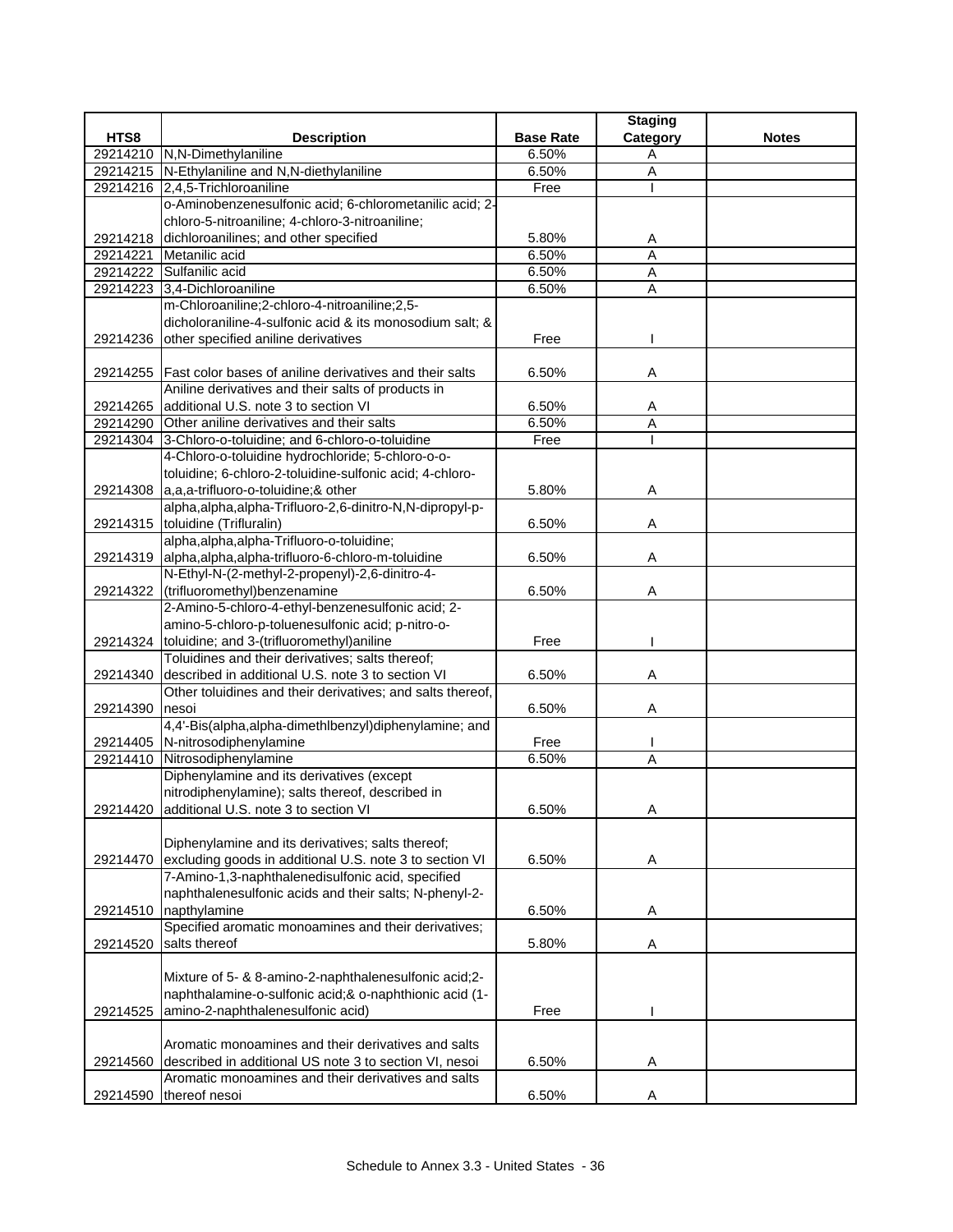|          |                                                                                |                  | <b>Staging</b> |              |
|----------|--------------------------------------------------------------------------------|------------------|----------------|--------------|
| HTS8     | <b>Description</b>                                                             | <b>Base Rate</b> | Category       | <b>Notes</b> |
|          | Amfetamine (INN), benzfetamine (INN), dexamfetamine                            |                  |                |              |
|          | (INN), etilamfetamine (INN), and other specified INNs;                         |                  |                |              |
| 29214600 | salts thereof                                                                  | Free             |                |              |
|          | 4-Amino-2-stilbenesulfonic acid and its salts, p-                              |                  |                |              |
|          | ethylaniline; 2,4,6-trimethylaniline (Mesidine); and                           |                  |                |              |
|          | 29214910 specified xylidines                                                   | 5.80%            | A              |              |
| 29214915 | m-Nitro-p-toluidine                                                            | Free             |                |              |
|          | Fast color bases of aromatic monamines and their<br>derivatives                |                  |                |              |
| 29214932 |                                                                                | 6.50%            | Α              |              |
|          | Aromatic monoamine antidepressants, tranquilizers and                          |                  |                |              |
|          | 29214938 other psychotherapeutic agents, nesoi                                 | 6.50%            | A              |              |
|          | 29214943 Aromatic monoamine drugs, nesoi                                       | 6.50%            | A              |              |
|          | Aromatic monoamines and their derivatives nesoi; salts                         |                  |                |              |
|          | thereof, described in additional U.S. note 3 to section                        |                  |                |              |
| 29214945 | VI                                                                             | 6.50%            | Α              |              |
|          | Aromatic monoamines and their derivatives and salts                            |                  |                |              |
| 29214950 | thereof, nesoi                                                                 | 6.50%            | Α              |              |
|          |                                                                                |                  |                |              |
|          | 4-Amino-2-(N,N-diethylamino)toluene hydrochloride; m-                          |                  |                |              |
|          | and o-phenylenediamine; toluene-2,4- and -2,5-                                 |                  |                |              |
|          | 29215110 diamine; and toluene-2,5-diamine sulfate                              | 6.50%            | Α              |              |
|          | Photographic chemicals of o-, m-, p-phenylenediamine,                          |                  |                |              |
|          | diaminotoluenes, and their derivatives, and salts                              |                  |                |              |
| 29215120 | thereof                                                                        | 6.50%            | Α              |              |
|          | o-, m-, p-Phenylenediamine, diaminotoluenes, and their                         |                  |                |              |
|          | derivatives, and salts thereof, described in additional                        |                  |                |              |
|          | 29215130 U.S. note 3 to section VI                                             | 6.50%            | Α              |              |
|          | o-, m-, p-Phenylenediamine, and diaminotoluenes and                            |                  |                |              |
|          | 29215150 their derivatives, and salts thereof, nesoi                           | 6.50%            | Α              |              |
|          | 29215904 1,8-diaminonaphthalene (1,8-naphthalenediamino)                       | Free             |                |              |
|          | 5-Amino-2-(p-aminoanilino)benzenesulfonic acid; 4,4-                           |                  |                |              |
|          | diamino-3-biphenylsulfonic acid; 3,3-dimethylbenzidine                         |                  |                |              |
| 29215908 | (o-tolidine); & other specified                                                | 5.80%            | Α              |              |
|          | 4,4'-Benzidine-2,2'-disulfonic acid;1,4-diaminobenzene-                        |                  |                |              |
|          | 2-sulfonic acid;4,4'-methylenebis-(2,6-diethylaniline);m-                      |                  |                |              |
|          | 29215917 xylenediamine; and 1 other                                            | Free             |                |              |
|          | 29215920 4,4'-Diamino-2,2'-stilbenedisulfonic acid                             | 6.50%            | Α              |              |
| 29215930 | 4,4'-Methylenedianiline<br>Aromatic polyamines and their derivatives and salts | 6.50%            | A              |              |
|          | thereof, described in additional U.S. note 3 to section                        |                  |                |              |
|          | VI                                                                             | 6.50%            | Α              |              |
| 29215940 | Aromatic polyamines and their derivatives; salts thereof                       |                  |                |              |
| 29215980 | nesoi                                                                          | 6.50%            | Α              |              |
|          | 29221100 Monoethanolamine and its salts                                        | 6.50%            | $\overline{A}$ |              |
| 29221200 | Diethanolamine and its salts                                                   | 6.50%            | A              |              |
|          | 29221300 Triethanolamine and its salts                                         | 6.50%            | Α              |              |
| 29221400 | Dextropropoxyphene (INN) and its salts                                         | Free             |                |              |
|          | Aromatic amino-alcohols drugs, their ethers and esters,                        |                  |                |              |
|          | other than those containing > one kind of oxygen                               |                  |                |              |
|          | 29221909 function; salts thereof; nesoi                                        | 6.50%            | A              |              |
|          | 4,4'-Bis(dimethylamino)benzhydrol (Michler's hydrol)                           |                  |                |              |
|          | and other specified aromatic amino-alcohols, their                             |                  |                |              |
| 29221920 | ethers and esters; salts thereof                                               | 5.80%            | Α              |              |
|          | N1-(2-Hydroxyethyl-2-nitro-1,4-phenylendiamine;                                |                  |                |              |
|          | N1, N4, N4-tris(2-hydroxyethyl)-2-nitro-1, 4-                                  |                  |                |              |
|          | 29221933 phenylenediamine; and other specified chemicals                       | Free             |                |              |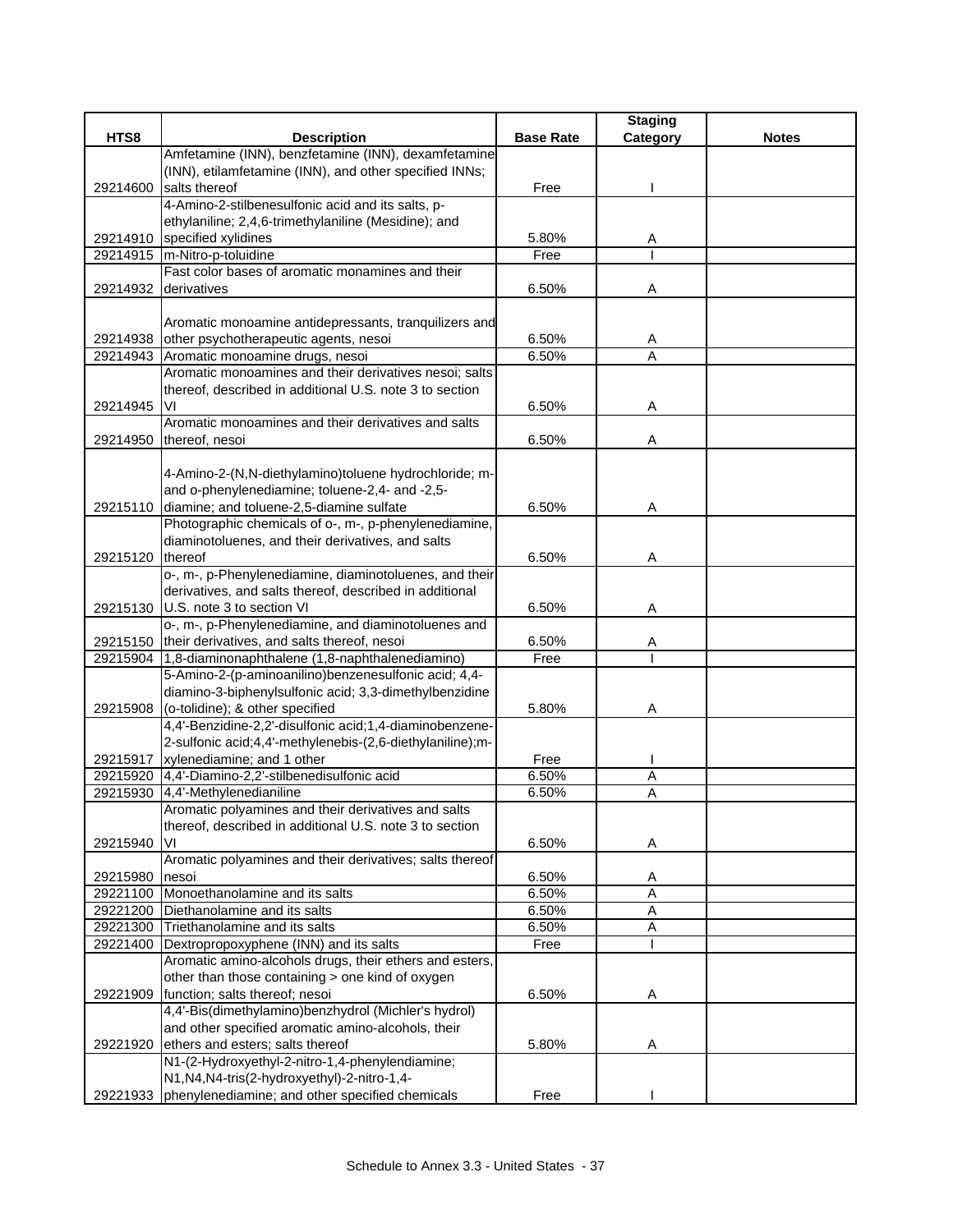|          |                                                                       |                  | <b>Staging</b> |              |
|----------|-----------------------------------------------------------------------|------------------|----------------|--------------|
| HTS8     | <b>Description</b>                                                    | <b>Base Rate</b> | Category       | <b>Notes</b> |
|          | Aromatic amino-alcohols, their ethers and esters, other               |                  |                |              |
|          | than those containing more than one oxy func                          |                  |                |              |
| 29221960 | described in add. US note 3 to sect VI                                | 6.50%            | Α              |              |
|          | Other aromatic amino-alcohols, their ethers & esters,                 |                  |                |              |
|          | other than those contain more than one oxy func (exc                  |                  |                |              |
| 29221970 | goods of add. US note 3 sect VI)                                      | 6.50%            | Α              |              |
|          | Other non-aromatic amino-alcohols, their ethers and                   |                  |                |              |
|          | esters other than those containing more than one                      |                  |                |              |
| 29221995 | oxygen function; salts thereof                                        | 6.50%            | Α              |              |
|          |                                                                       |                  |                |              |
|          | 1-Amino-8-hydroxy-3,6-naphthalenedisulfonic acid; and                 |                  |                |              |
|          | other specified aminohydroxynaphthalenesulfonic acids                 |                  |                |              |
| 29222110 | and their salts                                                       | 5.80%            | Α              |              |
|          | 1-Amino-8-hydroxy-4,6-naphthalenedisulfonic acid,                     |                  |                |              |
| 29222125 | monosodium salts                                                      | Free             |                |              |
|          | Aminohydroxynaphthalene sulfonic acids and their salts                |                  |                |              |
|          | of products described in additional US note 3 to section              |                  |                |              |
| 29222140 | VI                                                                    | 6.50%            | Α              |              |
|          | Aminohydroxynaphthalene sulfonic acids and their                      |                  |                |              |
| 29222150 | salts, nesoi                                                          | 6.50%            | A              |              |
|          | 29222210 o-Anisidine; p-anisidine; and p-phenetidine                  | 6.50%            | A              |              |
|          |                                                                       |                  |                |              |
|          | Anisidines, dianisidines, phenetidines, and their salts,              |                  |                |              |
| 29222220 | described in additional U.S. note 3 to section VI                     | 6.50%            | Α              |              |
|          | Other anisidines, dianisidines, phenetidines, and their               |                  |                |              |
| 29222250 | salts, nesoi                                                          | 6.50%            | Α              |              |
|          | m-Nitro-p-anisidine and m-nitro-o-anisidine as fast color             |                  |                |              |
| 29222906 | bases                                                                 | Free             |                |              |
| 29222908 | m-Nitro-p-anisidine and m-nitro-o-anisidine, nesoi                    | Free             |                |              |
|          | 2-Amino-6-chloro-4-nitrophenol and other specified                    |                  |                |              |
|          | amino-naphthols and amino-phenols, their ethers and                   |                  |                |              |
| 29222910 | esters; salts thereof                                                 | 5.80%            | Α              |              |
|          | o-Aminophenol; and 2,2-bis-[4-(4-                                     |                  |                |              |
| 29222913 | aminophenoxy)phenyl]propane                                           | Free             |                |              |
|          | m-Diethylaminophenol; m-dimethylaminophenol; 3-                       |                  |                |              |
|          | ethylamino-p-cresol; and 5-methoxy-m-                                 |                  |                |              |
| 29222915 | phenylenediamine                                                      | 6.50%            | Α              |              |
| 29222920 | 4-Chloro-2,5-dimethoxyaniline; and 2,4-                               |                  |                |              |
|          | dimethoxyaniline<br>Amino-naphthols and other amino-phenols and their | Free             |                |              |
| 29222926 | derivatives used as fast color bases                                  |                  |                |              |
|          | Drugs of amino-naphthols and -phenols, their ethers                   | 6.50%            | Α              |              |
|          | and esters, except those cont. more than one oxygen                   |                  |                |              |
| 29222927 | function; salts thereof, nesoi                                        | 6.50%            | Α              |              |
|          | Photographic chemicals of amino-naphthols and -                       |                  |                |              |
|          | phenols, their ethers/esters, except those cont. more                 |                  |                |              |
| 29222929 | than one oxygen function; salts, nesoi                                | 6.50%            |                |              |
|          | Amino-naphthols and other amino-phenols and their                     |                  | A              |              |
|          | derivatives of products described in add'l U.S. note 3 to             |                  |                |              |
| 29222960 | section VI                                                            | 6.50%            | A              |              |
|          | Amino-naphthols and other amino-phenols; their                        |                  |                |              |
|          | ethers, esters & salts (not containing more than one                  |                  |                |              |
| 29222980 | oxygen function) thereof nesoi                                        | 6.50%            | Α              |              |
|          | Amfepramone (INN), methadone (INN) and                                |                  |                |              |
| 29223100 | normethadone (INN); salts thereof                                     | Free             |                |              |
|          | 1-Amino-2,4-dibromoanthraquinone; and 2-Amino-5-                      |                  |                |              |
| 29223905 | chlorobenzophenone                                                    | Free             |                |              |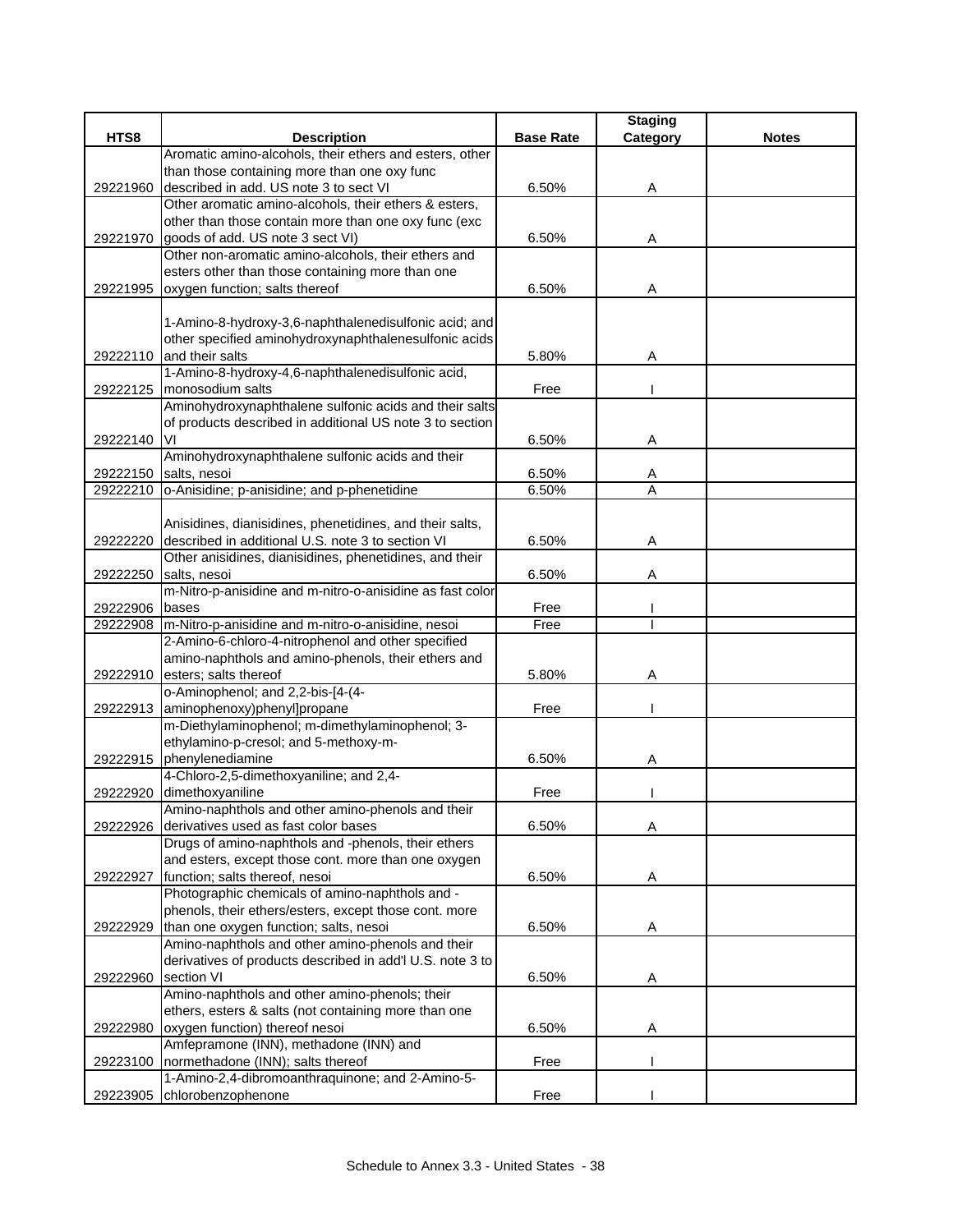|          |                                                            |                  | <b>Staging</b> |              |
|----------|------------------------------------------------------------|------------------|----------------|--------------|
| HTS8     | <b>Description</b>                                         | <b>Base Rate</b> | Category       | <b>Notes</b> |
|          | 2'-Aminoacetophenone & other specified aromatic            |                  |                |              |
|          | amino-aldehydes, -ketones and -quinones, other than        |                  |                |              |
|          | 29223910 those with more than one oxygen function          | 5.80%            | A              |              |
|          | 29223914 2-Aminoanthraquinone                              | 6.50%            | A              |              |
| 29223917 | 1-Aminoanthraquinone                                       | Free             |                |              |
|          |                                                            |                  |                |              |
|          | Aromatic amino-aldehydes, -ketones and -quinones,          |                  |                |              |
|          | other than those with more than one oxygen function;       |                  |                |              |
|          | 29223925 salts; desc in add US note 3 sec VI               | 6.50%            | Α              |              |
|          | Aromatic amino-aldehydes, -ketones and -quinones,          |                  |                |              |
|          | other than those with more than one oxygen function;       |                  |                |              |
|          | 29223945 salts thereof; nesoi                              | 6.50%            | Α              |              |
|          | Nonaromatic amino-aldehydes, -ketones and -                |                  |                |              |
|          | quinones, other than those with more than one kind of      |                  |                |              |
|          | 29223950 oxygen function, salts thereof; nesoi             | 6.50%            | Α              |              |
|          | Amino-naphthols and amino-phenol, their ethers,            |                  |                |              |
|          | esters, except those with more than one kind of oxygen     |                  |                |              |
|          | 29224100 function; and salts thereof, nesoi                | 3.70%            | A              |              |
|          | 29224210 Monosodium glutamate                              | 6.50%            | A              |              |
|          | Glutamic acid and its salts, other than monosodium         |                  |                |              |
| 29224250 | glutamate                                                  | 3.70%            | A              |              |
|          | Anthranilic acid and its salts, described in additional US |                  |                |              |
| 29224310 | note 3 to section VI                                       | 6.50%            | A              |              |
|          | 29224350 Anthranilic acid and its salts, nesoi             | 6.50%            | Α              |              |
|          | 29224400 Tildine (INN) and its salts                       | Free             |                |              |
|          | (R)-alpha-Aminobenzeneacetic acid; and 2-amino-3-          |                  |                |              |
| 29224905 | chlorobenzoic acid, methyl ester                           | Free             |                |              |
|          | m-Aminobenzoic acid, technical; and other specified        |                  |                |              |
|          | aromatic amino-acids and their esters, except those        |                  |                |              |
|          | 29224910 with more than one oxygen function                | 5.80%            | A              |              |
|          | Aromatic amino-acids drugs and their esters, not           |                  |                |              |
|          | containing more than one kind of oxygen function,          |                  |                |              |
| 29224926 | nesoi                                                      | 6.50%            | Α              |              |
|          | Aromatic amino-acids and their esters, excl. those with    |                  |                |              |
|          | more than one oxygen function; salts; described in add.    |                  |                |              |
|          | 29224930 U.S. note 3 to sect VI                            | 6.50%            | Α              |              |
|          | Aromatic amino-acids and their esters, not contng more     |                  |                |              |
|          | than 1 kind of oxygen function (excluding goods in add     |                  |                |              |
| 29224937 | U.S. note 3 to sec VI), nesoi                              | 6.50%            | Α              |              |
|          |                                                            |                  |                |              |
|          | Nonaromatic amino-acids, other than those containing       |                  |                |              |
| 29224940 | more than one kind of oxygen function, nesoi               | 4.20%            | Α              |              |
|          | 3-Aminocrotonic acid, methyl ester; and (R)-alpha-         |                  |                |              |
| 29224960 | amino-1,4-cyclohexadiene-1-acetic acid                     | Free             |                |              |
|          | Non-aromatic esters of amino-acids, other than those       |                  |                |              |
|          | containing more than one kind of oxygen function; salts    |                  |                |              |
| 29224980 | thereof                                                    | 3.70%            | Α              |              |
|          | 3,4-Diaminophenetole dihydrogen sulfate; 2-nitro-5-        |                  |                |              |
|          | [(2,3-dihydroxy)propoxy]-N-methylaniline; and other        |                  |                |              |
| 29225007 | specified aromatic chemicals                               | Free             |                |              |
|          | Specified aromatic amino-alcohol-phenols, amino-acid-      |                  |                |              |
|          | phenols and other amino-compounds with oxygen              |                  |                |              |
| 29225010 | function                                                   | 5.80%            | A              |              |
|          |                                                            |                  |                |              |
| 29225011 | Salts of d(underscored)-(-)-p-Hydroxyphenylglycine         | 6.50%            | Α              |              |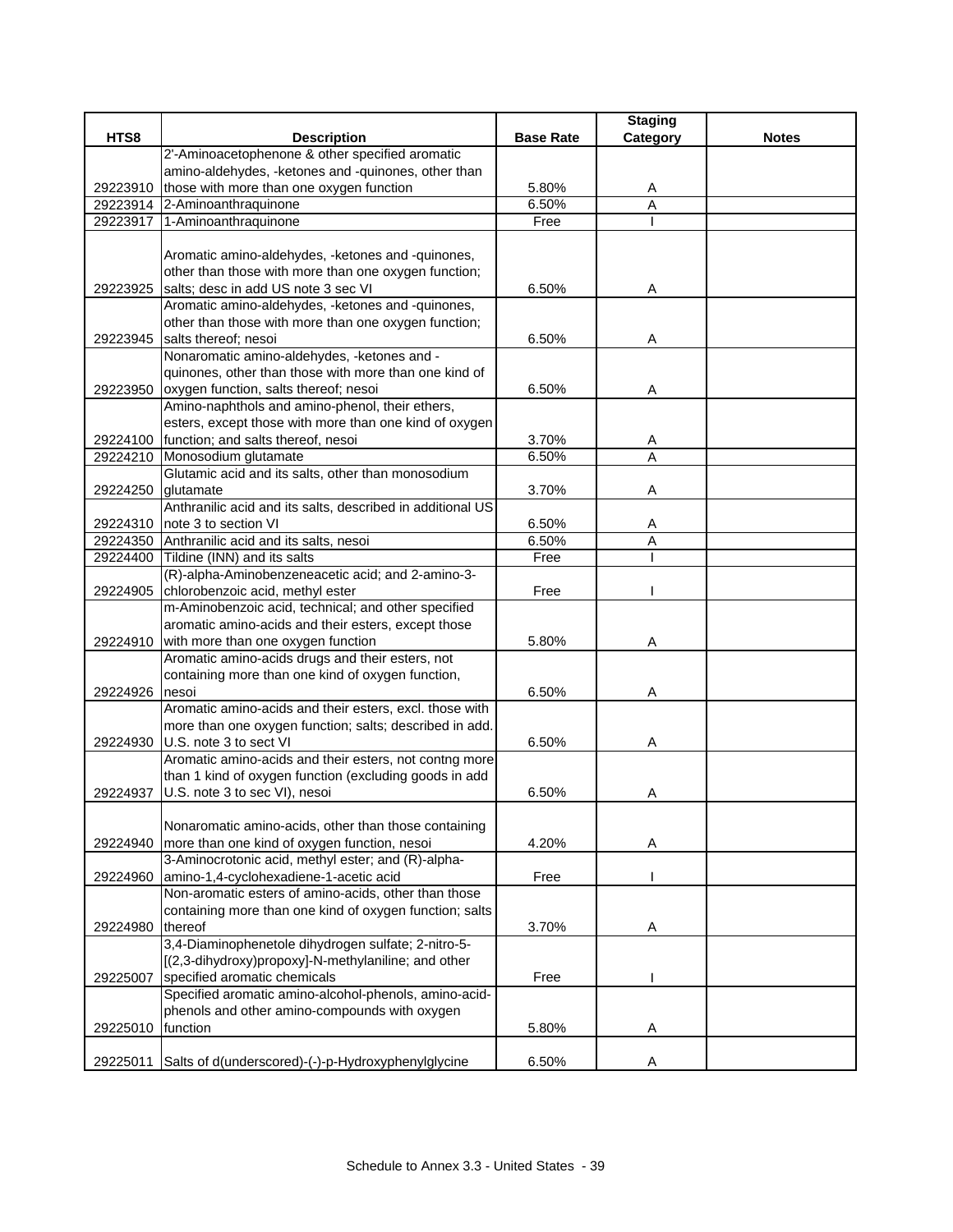|          |                                                                                                         |                  | <b>Staging</b> |              |
|----------|---------------------------------------------------------------------------------------------------------|------------------|----------------|--------------|
| HTS8     | <b>Description</b>                                                                                      | <b>Base Rate</b> | Category       | <b>Notes</b> |
|          |                                                                                                         |                  |                |              |
| 29225013 | Isoetharine hydrochloride and other specified aromatic<br>drugs of amino-compounds with oxygen function | Free             |                |              |
|          | Other aromatic cardiovascular drugs of amino-                                                           |                  |                |              |
|          | 29225014 compounds with oxygen function                                                                 | 6.50%            | Α              |              |
|          |                                                                                                         |                  |                |              |
|          | Aromatic dermatological agents and local anesthetics                                                    |                  |                |              |
| 29225017 | of amino-compounds with oxygen function                                                                 | 6.50%            | Α              |              |
|          | Aromatic guaiacol derivatives of amino-compounds                                                        |                  |                |              |
|          | 29225019 with oxygen function                                                                           | 6.50%            | Α              |              |
|          | Aromatic drugs of amino-compounds with oxygen                                                           |                  |                |              |
| 29225025 | function, nesoi                                                                                         | 6.50%            | Α              |              |
|          | Aromatic amino-alcohol-phenols, amino-acid-phenols                                                      |                  |                |              |
|          | and other amino-compounds with oxygen function                                                          |                  |                |              |
|          | 29225035 described in add. US note 3 to section VI                                                      | 6.50%            | Α              |              |
|          | Aromatic amino-alcohol-phenols, amino-acid-phenols                                                      |                  |                |              |
|          | and other amino-compounds with oxygen function,                                                         |                  |                |              |
| 29225040 | nesoi                                                                                                   | 6.50%            | Α              |              |
|          | Nonaromatic amino-alcohol-phenols, amino-acid-                                                          |                  |                |              |
| 29225050 | phenols and other amino-compounds with oxygen<br>function                                               | 6.50%            | Α              |              |
| 29231000 | Choline and its salts                                                                                   | 3.70%            | A              |              |
|          | Purified egg phospholipids, pharmaceutical grade                                                        |                  |                |              |
|          | meeting requirements of the U.S. FDA for use in                                                         |                  |                |              |
|          | 29232010 Intravenous fat emulsion                                                                       | Free             |                |              |
| 29232020 | Lecithins and other phosphoaminolipids, nesoi                                                           | 5%               | A              |              |
|          | Quaternary ammonium salts and hydroxides, except                                                        |                  |                |              |
| 29239000 | choline and its salts                                                                                   | 6.20%            | A              |              |
|          | 29241100 Meprobamate (INN)                                                                              | Free             |                |              |
|          | 29241910 Acyclic amides (including acyclic carbamates)                                                  | 3.70%            | A              |              |
|          | 29241980 Acyclic amide derivatives; salts thereof; nesoi                                                | 6.50%            | A              |              |
| 29242104 | 3-(p-Chlorophenyl)-1,1-dimethylurea (Monuron)                                                           | 6.50%            | Α              |              |
|          | 1,1-Diethyl-3-(alpha,alpha,alpah-trifluoro-m-tolyl)urea                                                 |                  |                |              |
| 29242108 | (Fluometuron)                                                                                           | Free             |                |              |
|          | 29242112 1-(2-Methylcyclohexyl)-3-phenylurea                                                            | Free             |                |              |
|          |                                                                                                         |                  |                |              |
|          | 29242116 Aromatic ureines and their derivatives pesticides, nesoi<br>29242118 sym-Diethyldiphenylurea   | 6.50%<br>6.50%   | A<br>Α         |              |
|          |                                                                                                         |                  |                |              |
|          | Aromatic ureines and their derivatives; salts thereof;                                                  |                  |                |              |
| 29242120 | described in additional U.S. note 3 to section VI                                                       | 6.50%            | Α              |              |
|          | Aromatic ureines and their derivatives; salts thereof,                                                  |                  |                |              |
| 29242145 | nesoi                                                                                                   | 6.50%            | A              |              |
|          | Nonaromatic ureines and their derivatives; and salts                                                    |                  |                |              |
| 29242150 | thereof                                                                                                 | 6.50%            | A              |              |
|          | 29242310 2-Acetamidobenzoic acid                                                                        | 6.50%            | $\overline{A}$ |              |
|          | 2-Acetamidobenzoic acid salts described in additional                                                   |                  |                |              |
| 29242370 | U.S. note 3 to section VI                                                                               | 6.50%            | A              |              |
|          | 29242375 2-Acetamidobenzoic acid salts, nesoi                                                           | 6.50%            | Α              |              |
|          | 29242400 Ethinamate (INN)                                                                               | Free             |                |              |
|          | p-Acetanisidide; p-acetoacetatoluidide; 4'-amino-N-                                                     |                  |                |              |
|          | methylacetanilide; 2,5-dimethoxyacetanilide; and N-(7-                                                  |                  |                |              |
| 29242901 | hydroxy-1-naphthyl) acetamide<br>29242903 3,5-Dinitro-o-toluamide                                       | Free<br>Free     |                |              |
|          | Biligrafin acid; 3,5-diacetamido-2,4,6-triiodobenzoic                                                   |                  |                |              |
| 29242905 | acid; and metrizoic acid                                                                                | 5.30%            | Α              |              |
|          |                                                                                                         |                  |                |              |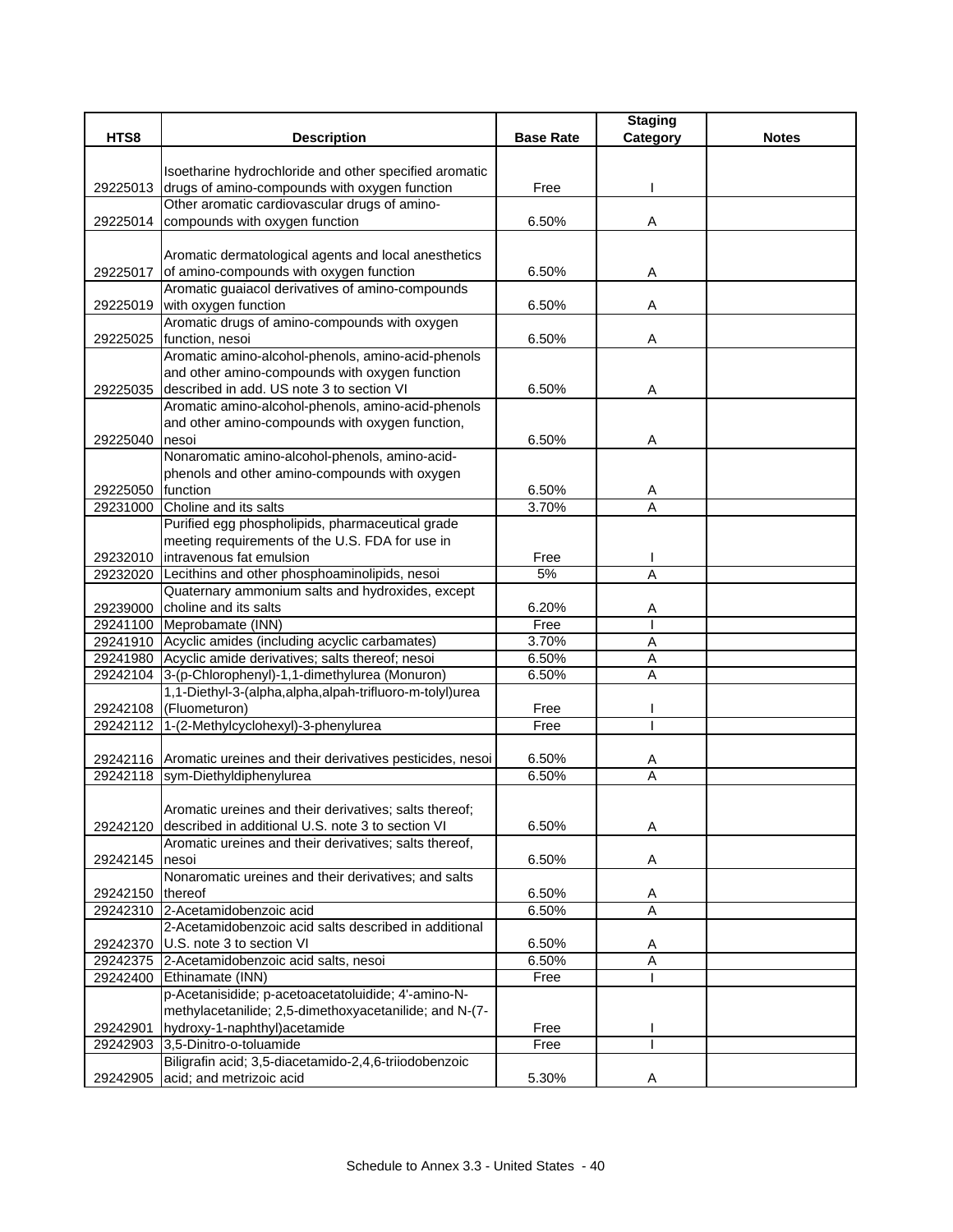|          |                                                                                                                      |                  | <b>Staging</b> |              |
|----------|----------------------------------------------------------------------------------------------------------------------|------------------|----------------|--------------|
| HTS8     | <b>Description</b>                                                                                                   | <b>Base Rate</b> | Category       | <b>Notes</b> |
|          |                                                                                                                      |                  |                |              |
|          | Acetanilide; N-acetylsulfanilyl chloride; aspartame; and                                                             |                  |                |              |
|          | 29242910 2-methoxy-5-acetamino-N,N-bis(2-acetoxyethyl)aniline                                                        | 6.50%            | Α              |              |
|          | 2-Acetamido-3-chloroanthraquinone; o-<br>acetoacetaidide; o-acetoacetotoluidide; 2,4-                                |                  |                |              |
|          | acetoacetoxylidide; and 1-amino-5-                                                                                   |                  |                |              |
| 29242920 | benzamidoanthraquinone                                                                                               | 6.50%            | Α              |              |
|          | 4-Aminoacetanilide; 2-2-oxamidobis[ethyl-3-(3,5-di-tert-                                                             |                  |                |              |
|          | butyl-4-hydroxyphenyl)propionate]; and other specified                                                               |                  |                |              |
| 29242923 | cyclic amide chemicals                                                                                               | Free             |                |              |
|          | 29242926 3-Aminomethoxybenzanilide                                                                                   | Free             |                |              |
|          |                                                                                                                      |                  |                |              |
|          | N-[[(4-Chlorophenyl)amino]carbonyl]difluorobenzamide;                                                                |                  |                |              |
|          | and 3,5-dichloro-N-(1,1-dimethyl-2-propynyl)benzamide                                                                |                  |                |              |
| 29242928 | (pronamide)                                                                                                          | Free             |                |              |
|          | 4-Acetamido-2-aminophenol; p-                                                                                        |                  |                |              |
|          | acetaminobenzaldehyde; acetoacetbenzylamide; p-                                                                      |                  |                |              |
|          | acetoacetophenetidide; N-acetyl-2,6-xylidine; & other                                                                |                  |                |              |
| 29242931 | specified                                                                                                            | 5.80%            | Α              |              |
|          | 3-Hydroxy-2-naphthanilide; 3-hydroxy-2-naphtho-o-                                                                    |                  |                |              |
|          | toluidide; 3-hydroxy-2-naphtho-o-anisidine; 3-hydroxy-2-                                                             |                  |                |              |
| 29242933 | naphtho-o-phenetidide; & other                                                                                       | Free             |                |              |
| 29242936 | Naphthol AS and derivatives, nesoi                                                                                   | 6.50%            | A              |              |
|          | 3-Ethoxycarbonylaminophenyl-N-phenylcarbamate                                                                        |                  |                |              |
|          | (desmedipham); and Isopropyl-N-(3-                                                                                   |                  |                |              |
|          | 29242943 chlorophenyl)carbamate (CIPC)                                                                               | 6.50%            | A              |              |
| 29242947 | Other cyclic amides used as pesticides                                                                               | 6.50%            | A              |              |
| 29242952 | Aromatic cyclic amides for use as fast color bases                                                                   | 6.50%            | Α              |              |
| 29242957 | Diethylaminoacetoxylidide (Lidocaine)                                                                                | Free             |                |              |
|          | Other aromatic cyclic amides and derivatives for use as                                                              |                  |                |              |
| 29242962 | drugs                                                                                                                | 6.50%            | A              |              |
|          | 29242965 5-Bromoacetyl-2-salicylamide                                                                                | 6.50%            | A              |              |
|          |                                                                                                                      |                  |                |              |
| 29242971 | Aromatic cyclic amides and their derivatives of products<br>described in additional U.S. note 3 to section VI, nesoi | 6.50%            |                |              |
|          | Aromatic cyclic amides and their derivatives; salts                                                                  |                  | Α              |              |
|          | 29242976 thereof; nesoi                                                                                              | 6.50%            | A              |              |
|          | 29242980 2,2-Dimethylcyclopropylcarboxamide                                                                          | Free             |                |              |
|          | Other nonaromatic cyclic amides and their derivatives;                                                               |                  |                |              |
|          | 29242995 salts thereof; nesoi                                                                                        | 6.50%            | Α              |              |
|          | 29251100 Saccharin and its salts                                                                                     | 6.50%            | Α              |              |
|          | 29251200 Glutethimide (INN)                                                                                          | Free             |                |              |
|          | 29251910 Ethylenebistetrabromophthalimide                                                                            | 6.50%            | A              |              |
|          | Bis(o-tolyl)carbodiimide; and 2,2,6,6-                                                                               |                  |                |              |
| 29251930 | tetraisopropyldiphenylcarbodiimide                                                                                   | Free             |                |              |
|          | Other aromatic imides and their derivatives; salts                                                                   |                  |                |              |
|          | 29251942 thereof; nesoi                                                                                              | 6.50%            | A              |              |
|          | N-Chlorosuccinimide; and N,N-ethylenebis(5,6-dibromo-                                                                |                  |                |              |
|          | 29251970 2,3-norbornanedicarbooximide                                                                                | Free             |                |              |
| 29251990 | Other non-aromatic imides and their derivatives                                                                      | 3.70%            | $\overline{A}$ |              |
|          | N'-(4-Chloro-o-tolyl)-N,N-dimethylformamidine;                                                                       |                  |                |              |
| 29252010 | bunamidine hydrochloride; and pentamidine                                                                            | 6.50%            | A              |              |
|          |                                                                                                                      |                  |                |              |
|          | N,N'-diphenylguanidine; 3-                                                                                           |                  |                |              |
|          | dimethylaminomethyleneiminophenol hydrochloride; 1,3                                                                 |                  |                |              |
| 29252018 | di-o-tolyguandidine; and one other specified chemical                                                                | Free             |                |              |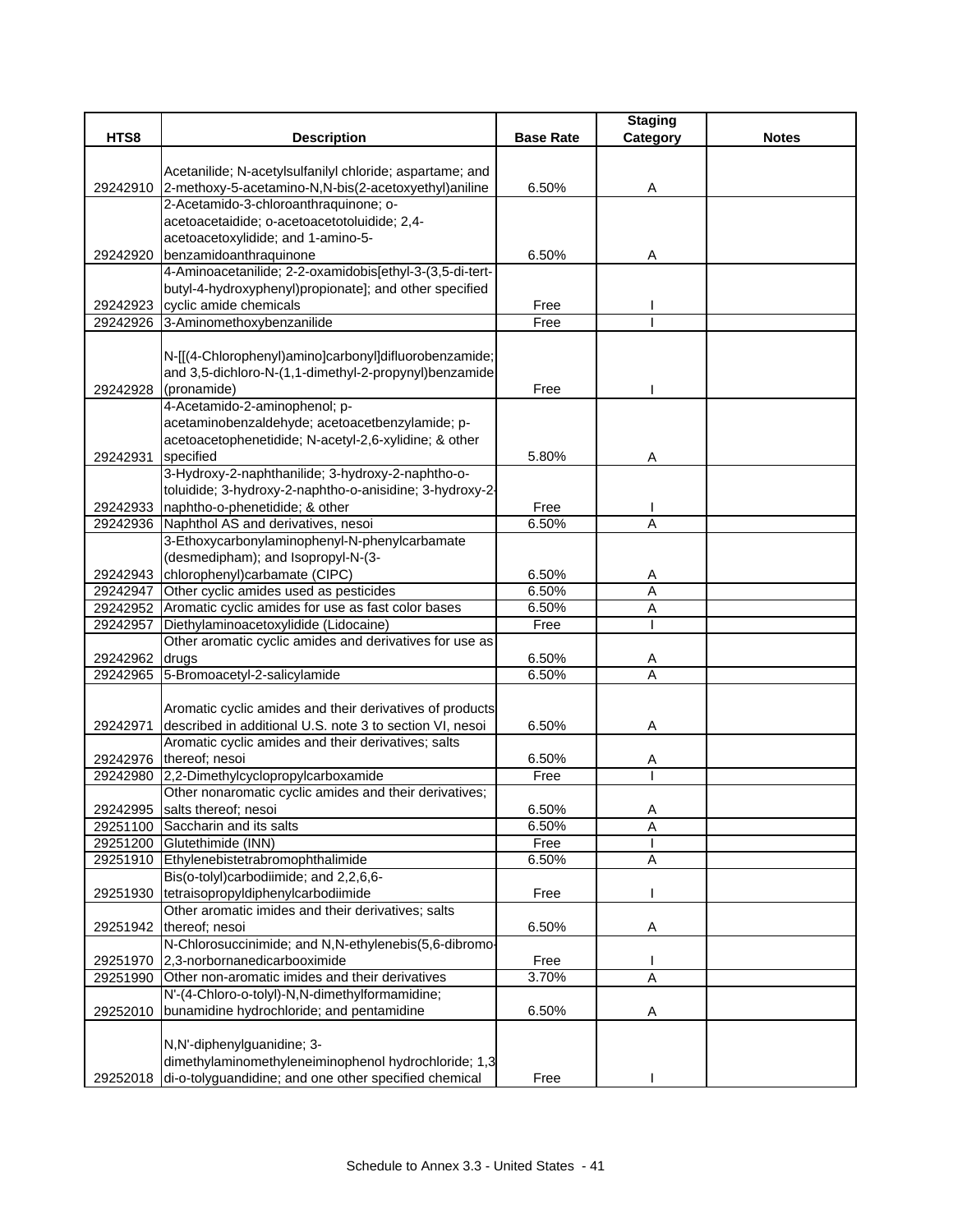|                |                                                                                                     |                  | <b>Staging</b>      |              |
|----------------|-----------------------------------------------------------------------------------------------------|------------------|---------------------|--------------|
| HTS8           | <b>Description</b>                                                                                  | <b>Base Rate</b> | Category            | <b>Notes</b> |
|                | 29252020 Aromatic drugs of imines and their derivatives, nesoi                                      | 6.50%            | Α                   |              |
|                | Aromatic imines and their derivatives; salts thereof                                                |                  |                     |              |
| 29252060       | (excluding drugs); nesoi                                                                            | 6.50%            | Α                   |              |
| 29252070       | Tetramethylguanidine                                                                                | Free             |                     |              |
|                |                                                                                                     |                  |                     |              |
|                | 29252090 Non-aromatic imines and their derivatives; salts thereof                                   | 3.70%            | A                   |              |
|                | 29261000 Acrylonitrile                                                                              | 6.50%            | Α                   |              |
|                | 29262000 1-Cyanoguanidine (Dicyandiamide)                                                           | Free             |                     |              |
|                | 29263010 Fenproporex (INN) and its salts                                                            | Free             |                     |              |
|                | 29263020 4-Cyano-2-dimethylamino-4,4-diphenylbutane                                                 | 6.50%            | A                   |              |
| 29269001       | 2-Cyano-4-nitroaniline                                                                              | Free             |                     |              |
|                | 2-Amino-4-chlorobenzonitrile (5-chloro-2-cyanoaniline);<br>2-amino-5-chlorobenzonitrile; 4-amino-2- |                  |                     |              |
| 29269005       | chlorobenzonitrile; and others specified                                                            | 6.50%            |                     |              |
|                | 29269008 Benzonitrile                                                                               | 6.50%            | A<br>$\overline{A}$ |              |
|                | 29269011 2,6-Diclorobenzonitrile                                                                    | Free             |                     |              |
|                | 29269012 Other dichlorobenzonitriles                                                                | 6.50%            | Α                   |              |
|                | 29269014 p-Chlorobenzonitrile and verapamil hydrochloride                                           | 6.50%            | A                   |              |
|                | Specifically named derivative of                                                                    |                  |                     |              |
|                | 29269016 dimethylcyclopropanecarboxylic acid                                                        | Free             |                     |              |
| 29269017       | o-Chlorobenzonitrile                                                                                | 6.50%            | Α                   |              |
|                | N,N-Bis(2-cyanoethyl)aniline; and 2,6-                                                              |                  |                     |              |
|                | 29269019 diflourobenzonitrile                                                                       | Free             |                     |              |
|                | 29269021 Aromatic fungicides of nitrile-function compounds                                          | 6.50%            | $\overline{A}$      |              |
|                | 29269023 3,5-Dibromo-4-hydroxybenzonitrile (Bromoxynil)                                             | 6.50%            | $\overline{A}$      |              |
|                | Aromatic herbicides of nitrile-function compounds,                                                  |                  |                     |              |
| 29269025 nesoi |                                                                                                     | 6.50%            | A                   |              |
|                | 29269030 Other aromatic nitrile-function pesticides                                                 | 6.50%            | $\overline{A}$      |              |
|                | Aromatic nitrile-function compounds, nesoi, described                                               |                  |                     |              |
|                | 29269043 In additional U.S. note 3 to section VI                                                    | 6.50%            | Α                   |              |
|                |                                                                                                     |                  |                     |              |
|                | Aromatic nitrile-function compounds other than those                                                |                  |                     |              |
|                | 29269048 products in additional U.S. note 3 to section VI, nesoi                                    | 6.50%            | Α                   |              |
|                | 29269050 Nonaromatic nitrile-function compounds, nesoi                                              | Free             |                     |              |
|                | 29270003 4-Aminoazobenzenedisulfonic acid, monosodium salt                                          | Free             |                     |              |
|                | p-Aminoazobenzenedisulfonic acid; and                                                               |                  |                     |              |
|                | 29270006 diazoaminobenzene (1,3-diphenyltriazine)                                                   | 5.80%            | Α                   |              |
|                | 29270015 1,1'-Azobisformamide                                                                       | 3.70%            | Α                   |              |
|                | 1-Naphthalenesulfonic acid, 6-diazo-5,6-dihydro-5-oxo,                                              |                  |                     |              |
|                | ester with phenyl compound; and three other specified                                               |                  |                     |              |
| 29270018       | chemicals                                                                                           | Free             |                     |              |
|                | Diazo-, azo- or azoxy-compounds used as                                                             |                  |                     |              |
| 29270025       | photographic chemicals                                                                              | 6.50%            | Α                   |              |
|                | Fast color bases and fast color salts, of diazo-, azo- or                                           |                  |                     |              |
| 29270030       | azoxy-compounds                                                                                     | 6.50%            | A                   |              |
|                | Diazo-, azo- or azoxy-compounds, nesoi, described in                                                |                  |                     |              |
| 29270040       | additional U.S. note 3 to section VI                                                                | 6.50%            | Α                   |              |
| 29270050       | Other diazo-, azo- or azoxy-compounds, nesoi                                                        | 6.50%            | A                   |              |
| 29280010       | Methyl ethyl ketoxime                                                                               | 3.70%            | A                   |              |
| 29280015       | Phenylhydrazine                                                                                     | Free             |                     |              |
|                | Aromatic organic derivatives of hydrazine or of                                                     |                  |                     |              |
| 29280025       | hydroxylamine                                                                                       | 6.50%            | Α                   |              |
|                |                                                                                                     |                  |                     |              |
|                | Nonaromatic drugs of organic derivatives of hydrazine                                               |                  |                     |              |
|                | 29280030 or of hydroxylamine, other than Methyl ethyl ketoxime                                      | 3.70%            | A                   |              |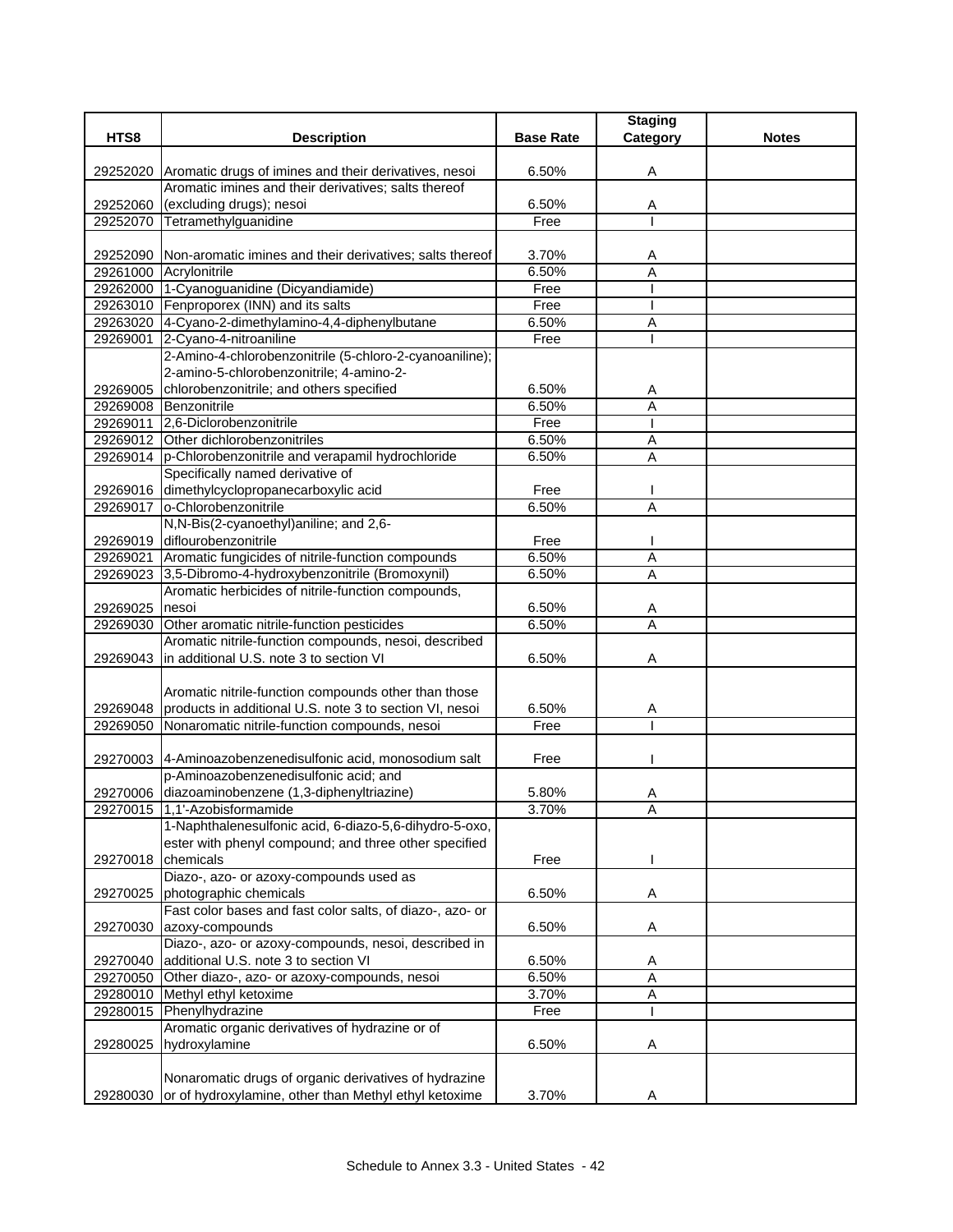|          |                                                                        |                  | <b>Staging</b> |              |
|----------|------------------------------------------------------------------------|------------------|----------------|--------------|
| HTS8     | <b>Description</b>                                                     | <b>Base Rate</b> | Category       | <b>Notes</b> |
|          | Nonaromatic organic derivatives of hydrazine or of                     |                  |                |              |
|          | 29280050 hydroxylamine, nesoi                                          | 6.50%            | Α              |              |
|          | 29291010 Toluenediisocyanates (unmixed)                                | 6.50%            | $\overline{A}$ |              |
|          | 29291015 Mixtures of 2,4- and 2,6-toluenediisocyanates                 | 6.50%            | $\overline{A}$ |              |
|          | Bitolylene diisocyanate (TODI); o-Isocyanic acid, o-tolyl              |                  |                |              |
|          | 29291020 ester; and Xylene diisocyanate                                | 5.80%            | Α              |              |
|          |                                                                        |                  |                |              |
|          | N-Butylisocyanate; cyclohexyl isocyanate; 1-isocyanato-                |                  |                |              |
|          | 3-(trifluoromethyl)benzene; 1,5-naphthalene                            |                  |                |              |
| 29291027 | diisocyanate; and octadecyl isocyanate                                 | Free             |                |              |
|          | 29291030 3,4-Dichlorophenylisocyanate                                  | 6.50%            | $\overline{A}$ |              |
|          | 29291035 1,6-Hexamethylene diisocyanate                                | 6.50%            | A              |              |
|          | Isocyanates of products described in additioonal U.S.                  |                  |                |              |
| 29291055 | note 3 to sect VI                                                      | 6.50%            | A              |              |
| 29291080 | Other isocyanates, nesoi                                               | 6.50%            | A              |              |
|          |                                                                        |                  |                |              |
|          | 2,2-Bis(4-cyanatophenyl)-1,1,1,3,3,3,-                                 |                  |                |              |
|          | hexafluoropropane; 2,2-bis(4-cyanatophenyl)propane;                    |                  |                |              |
|          | 29299005 1,1-ethylidenebis(phenyl-4-cyanate); and 2 others             | Free             |                |              |
|          | Other aromatic compounds with other nitrogen function                  |                  |                |              |
|          | of products described in additional U.S. note 3 to                     |                  |                |              |
| 29299015 | section VI                                                             | 6.50%            | Α              |              |
|          |                                                                        |                  |                |              |
|          | 29299020 Aromatic compounds with other nitrogen function, nesoi        | 6.50%            | Α              |              |
|          | Nonaromatic compounds with other nitrogen functions,                   |                  |                |              |
|          | 29299050 except isocyanates                                            | 6.50%            | A              |              |
| 29301000 | Dithiocarbonates (xanthates)                                           | 3.70%            | Α              |              |
|          | Aromatic pesticides of thiocarbamates and                              |                  |                |              |
|          | 29302010 dithiocarbamates                                              | 6.50%            | Α              |              |
|          | Aromatic compounds of thiocarbamates and                               |                  |                |              |
|          | 29302020 dithiocarbamates, excluding pesticides                        | 6.50%            | Α              |              |
| 29302070 | S-(2,3,3-trichloroallyl)diisopropylthiocarbamate                       | Free             |                |              |
|          | Other non-aromatic thiocarbamates and                                  |                  |                |              |
|          | 29302090 dithiocarbamates                                              | 3.70%            | A              |              |
| 29303030 | Tetramethylthiuram monosulfide                                         | Free             |                |              |
|          | Thiuram mono-, di- or tetrasulfides, other than                        |                  |                |              |
| 29303060 | tetramethylthiuram monosulfide                                         | 3.70%            | A              |              |
| 29304000 | Methionine                                                             | Free             |                |              |
|          |                                                                        |                  |                |              |
|          | 29309010 Aromatic pesticides of organo-sulfur compounds, nesoi         | 6.50%            | A              |              |
|          | 29309024 N-Cyclohexylthiophthalimide                                   | 6.50%            | A              |              |
|          | 3-(4-Aminobenzamido)phenyl-beta-                                       |                  |                |              |
|          | hydroxyethylsulfone; 2-[(4-                                            |                  |                |              |
|          | aminophenyl)sulfonyl]ethanol, hydrogen sulfate ester;                  |                  |                |              |
| 29309026 | diphenylthiourea; & others                                             | Free             |                |              |
|          | Other aromatic organo-sulfur compounds (excluding                      |                  |                |              |
| 29309029 | pesticides)                                                            | 6.50%            | A              |              |
| 29309030 | Thiocyanates, thiurams and isothiocyanates                             | 3.70%            | $\overline{A}$ |              |
|          | O,O-Dimethyl-S-methylcarbamoylmethyl                                   |                  |                |              |
| 29309042 | phosphorodithioate; and malathion                                      | Free             |                |              |
|          | Other non-aromatic organo-sulfur compounds used as                     |                  |                |              |
| 29309044 | pesticides<br>dl(underscored)-Hydroxy analog of dl(underscored)-       | 6.50%            | Α              |              |
|          |                                                                        |                  |                |              |
|          | 29309046 methionine<br>29309049 Nonaromatic organo-sulfur acids, nesoi | Free<br>4.20%    | $\overline{A}$ |              |
| 29309071 | Dibutylthiourea                                                        | Free             |                |              |
| 29309090 | Other non-aromatic organo-sulfur compounds                             | 3.70%            | Α              |              |
|          |                                                                        |                  |                |              |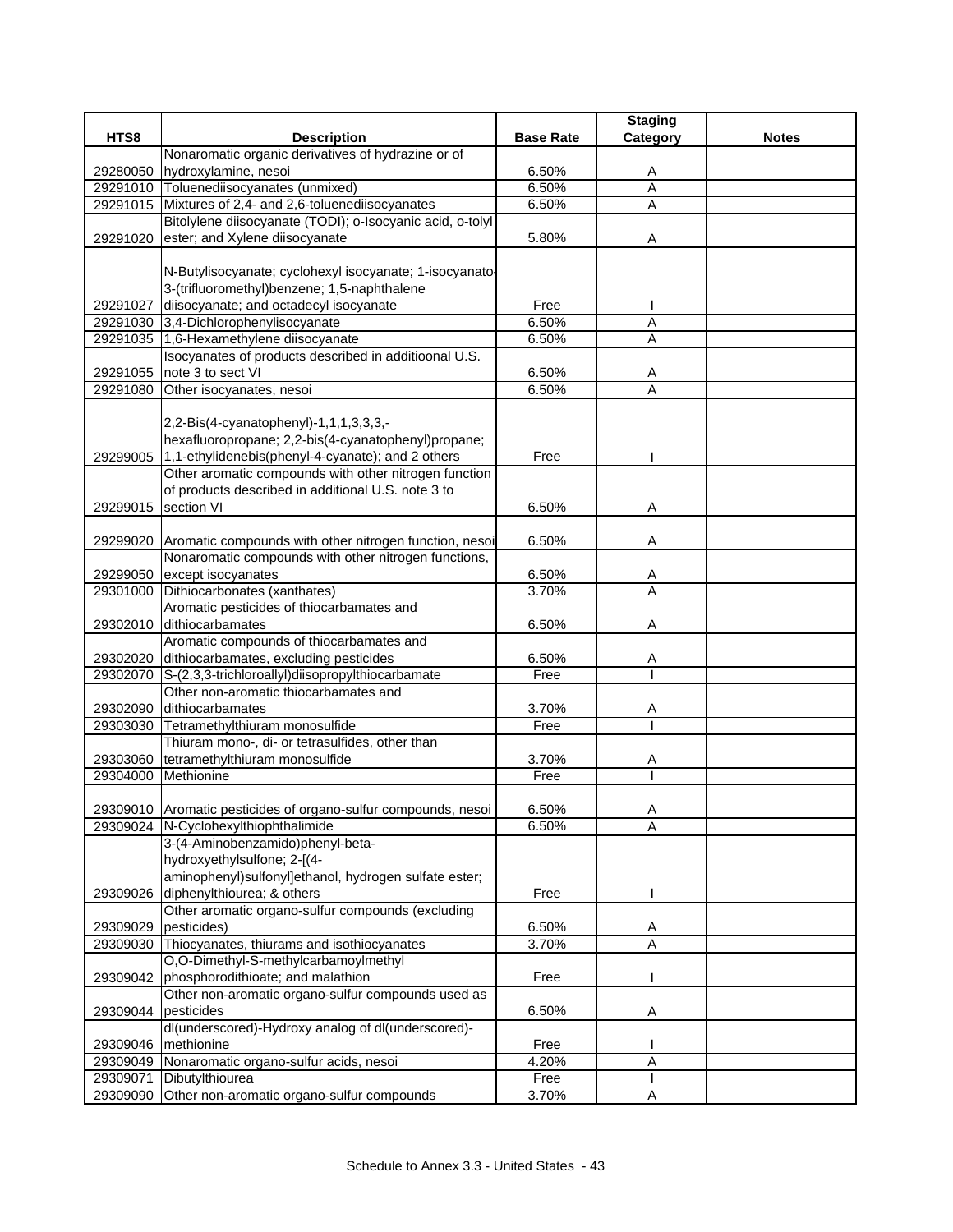|                   |                                                                |                  | <b>Staging</b> |              |
|-------------------|----------------------------------------------------------------|------------------|----------------|--------------|
| HTS8              | <b>Description</b>                                             | <b>Base Rate</b> | Category       | <b>Notes</b> |
|                   | 29310005 Diphenyldichlorosilane; and phenyltrichlorosilane     | Free             |                |              |
|                   | 4,4'-Diphenyl-bis-phosphonous acid, di(2',2",4',4"-di-tert     |                  |                |              |
|                   | 29310010 butyl)phenyl ester                                    | 6.50%            | A              |              |
|                   | 29310015 Sodium tetraphenylboron                               | 5.80%            | $\overline{A}$ |              |
|                   | Drugs of aromatic organo-inorganic (except organo-             |                  |                |              |
| 29310022          | sulfur) compounds                                              | 6.50%            | Α              |              |
|                   | Pesticides of aromatic organo-inorganic (except organo-        |                  |                |              |
| 29310025          | sulfur) compounds                                              | 6.50%            | A              |              |
|                   | 29310027 Aromatic organo-mercury compounds                     | 6.50%            | A              |              |
|                   | Aromatic organo-inorganic compounds, nesoi,                    |                  |                |              |
| 29310030          | described in additional U.S. note 3 to section VI              | 6.50%            | Α              |              |
|                   | Other aromatic organo-inorganic compounds (excluding           |                  |                |              |
|                   | products described in additional U.S. note 3 to section        |                  |                |              |
| 29310060          | VI                                                             | 6.50%            | Α              |              |
|                   | N,N'-Bis(trimethylsilyl)urea;2-Phosphonobutane-1,2,4-          |                  |                |              |
|                   | tricarboxylic acid and its salts; and one other specified      |                  |                |              |
| 29310070 chemical |                                                                | Free             |                |              |
|                   | 29310090 Other non-aromatic organo-inorganic compounds         | 3.70%            | Α              |              |
|                   | 29321100 Tetrahydrofuran                                       | 3.70%            | A              |              |
|                   | 29321200 2-Furaldehyde (Furfuraldehyde)                        | Free             |                |              |
|                   | 29321300 Furfuryl alcohol and tetrahydrofurfuryl alcohol       | 3.70%            | $\overline{A}$ |              |
|                   |                                                                |                  |                |              |
|                   | Aromatic heterocyclic compounds with oxygen hetero-            |                  |                |              |
|                   | 29321910 atom(s) only, containing an unfused furan ring, nesoi | 6.50%            | Α              |              |
|                   | Nonaromatic heterocyclic compounds with oxygen                 |                  |                |              |
|                   | hetero-atom(s) only, containing an unfused furan ring,         |                  |                |              |
| 29321950 nesoi    |                                                                | 3.70%            | A              |              |
|                   | 29322100 Coumarin, methylcoumarins and ethylcoumarins          | 6.50%            | Α              |              |
|                   | 29322910 Aromatic pesticides of lactones                       | 6.50%            | A              |              |
|                   | 29322920 Aromatic drugs of lactones                            | 6.50%            | A              |              |
|                   | 29322925 4-Hydroxycoumarin                                     | 6.50%            | $\overline{A}$ |              |
|                   | Aromatic lactones, nesoi, described in additional U.S.         |                  |                |              |
| 29322930          | note 3 to section VI                                           | 6.50%            | A              |              |
|                   | 29322945 Aromatic lactones, nesoi                              | 6.50%            | A              |              |
|                   | 29322950 Nonaromatic lactones                                  | 3.70%            | Α              |              |
| 29329100          | Isosafrole                                                     | 6.50%            | A              |              |
|                   | 29329200 1-(1,3-Benzodioxol-5-yl)propan-2-one                  | 6.50%            | Α              |              |
|                   | 29329300 Piperonal (heliotropin)                               | 4.80%            | Α              |              |
| 29329400 Safrole  |                                                                | 6.50%            | A              |              |
|                   | 29329500 Tetrahydrocannabinols (all isomers)                   | Free             | T              |              |
|                   | 2,2-Dimethyl-1,3-benzodioxol-4-yl methylcarbamate              |                  |                |              |
| 29329904          | (Bendiocarb)                                                   | Free             |                |              |
|                   | 2-Ethoxy-2,3-dihydro-3,3-dimethyl-5-                           |                  |                |              |
| 29329908          | benzofuranylmethanesulfonate                                   | 6.50%            | Α              |              |
|                   | Aromatic pesticides of heterocyclic compounds with             |                  |                |              |
| 29329920          | oxygen hetero-atom(s) only, nesoi                              | 6.50%            | Α              |              |
|                   | Benzofuran (Coumarone); and Dibenzofuran                       |                  |                |              |
| 29329932          | (Diphenylene oxide)                                            | Free             |                |              |
| 29329935          | 2-Hydroxy-3-dibenzofurancarboxylic acid                        | 6.50%            | A              |              |
|                   |                                                                |                  |                |              |
| 29329939          | Benzointetrahydropyranyl ester; and Xanthen-9-one              | 5.80%            | Α              |              |
|                   | Bis-O-[(4-methylphenyl)methylene]-D-glucitol                   |                  |                |              |
|                   | (Dimethylbenzylidene sorbitol); and Rhodamine 2C               |                  |                |              |
| 29329955          | base                                                           | Free             |                |              |
|                   | Aromatic heterocyclic compounds with oxygen hetero-            |                  |                |              |
|                   | atom(s) only described in additional U.S. note 3 to            |                  |                |              |
| 29329961          | section VI, nesoi                                              | 6.50%            | Α              |              |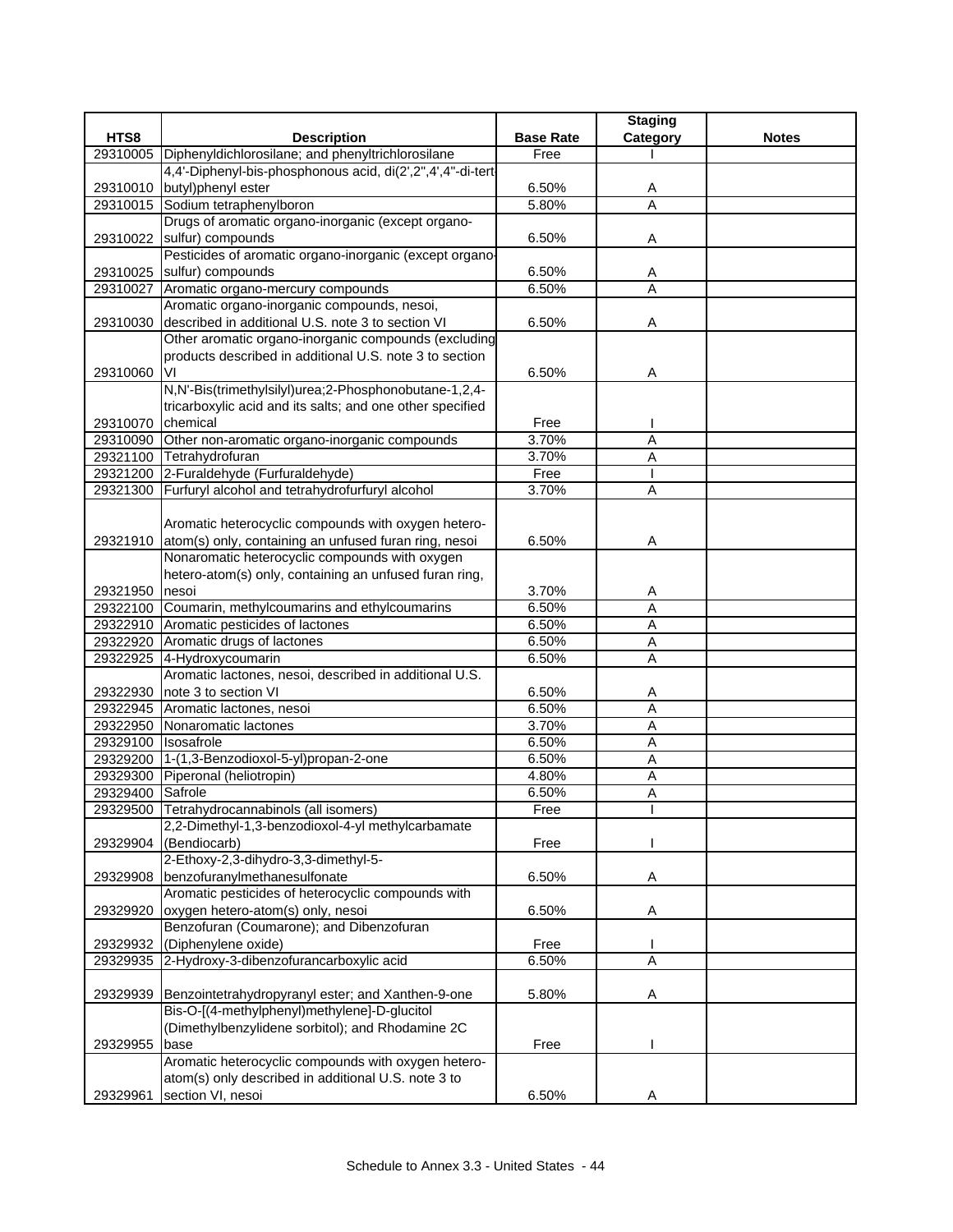|                    |                                                                                                        |                  | <b>Staging</b> |              |
|--------------------|--------------------------------------------------------------------------------------------------------|------------------|----------------|--------------|
| HTS8               | <b>Description</b>                                                                                     | <b>Base Rate</b> | Category       | <b>Notes</b> |
|                    | Aromatic heterocyclic compounds with oxygen hetero-                                                    |                  |                |              |
| 29329970           | atom(s) only, nesoi                                                                                    | 6.50%            | A              |              |
| 29329980           | Paraldehyde, USP grade                                                                                 | Free             |                |              |
|                    | Nonaromatic heterocyclic compounds with oxygen                                                         |                  |                |              |
| 29329990           | hetero-atom(s) only, nesoi                                                                             | 3.70%            | A              |              |
| 29331100           | Phenazone (Antipyrine) and its derivatives                                                             | 6.50%            | A              |              |
|                    | Aminoethylphenylpyrazole                                                                               |                  |                |              |
|                    | (phenylmethylaminopyrazole); 3-methyl-1-(p-tolyl)-2-                                                   |                  |                |              |
|                    | 29331904 pyrazolin-5-one (p-tolylmethylpyrazolone)                                                     | Free             |                |              |
|                    | 3-(5-Amino-3-methyl-1H-pyrazol-1-yl)benzenesulfonic                                                    |                  |                |              |
|                    | acid; amino-J-pyrazolone; and another 12 specified                                                     |                  |                |              |
| 29331908           | chemicals                                                                                              | 5.80%            | Α              |              |
|                    | 1,2-Dimethyl-3,5-diphenyl-1H-pyrazolium methyl sulfate                                                 |                  |                |              |
| 29331915           | (difenzoquat methyl sulfate)                                                                           | Free             |                |              |
|                    | 2-Chloro-5-sulfophenylmethylpyrazolone;                                                                |                  |                |              |
|                    | phenylcarbethyoxypyrazolone; and 3 other specified                                                     |                  |                |              |
| 29331918 chemicals |                                                                                                        | Free             |                |              |
|                    | Aromatic or modified aromatic pesticides containing an                                                 |                  |                |              |
|                    | unfused pyrazole ring (whether or not hydrogenated) in                                                 |                  |                |              |
| 29331923           | the structure                                                                                          | 6.50%            | Α              |              |
|                    | Aromatic or modified aromatic photographic chemicals                                                   |                  |                |              |
|                    | containing an unfused pyrazole ring (whether or                                                        |                  |                |              |
| 29331930           | n/hydrogenated) in the structure, nesoi                                                                | 6.50%            | Α              |              |
|                    | Aromatic or modified aromatic drugs of heterocyclic                                                    |                  |                |              |
|                    | compounds with nitrogen hetero-atom(s) only                                                            |                  |                |              |
|                    | 29331935 containing an unfused pyrazole ring                                                           | 6.50%            | Α              |              |
|                    | Aromatic or mod. aromatic compound desc in add US                                                      |                  |                |              |
|                    | note 3 to section VI contain an unfused pyrazole ring                                                  |                  |                |              |
| 29331937           | (w/wo hydrogenated) in the structure                                                                   | 6.50%            | Α              |              |
|                    | Aromatic or modified aromatic compounds (excluding                                                     |                  |                |              |
|                    | products in add US note 3 to sec VI) containing an                                                     |                  |                |              |
|                    | 29331943 unfused pyrazole ring in the structure                                                        | 6.50%            | Α              |              |
|                    | Nonaromatic drugs of heterocyclic compounds with<br>nitrogen hetero-atom(s) only containing an unfused |                  |                |              |
|                    | 29331945 pyrazole ring                                                                                 | 3.70%            |                |              |
|                    |                                                                                                        | Free             | A              |              |
|                    | 29331970 3-Methyl-5-pyrazolone<br>Other compound (excluding aromatic, modified                         |                  |                |              |
|                    | aromatic & drugs) containing unfused pyrazole ring                                                     |                  |                |              |
|                    | 29331990 (whether or n/hydrogenated) in the structure                                                  | 6.50%            | Α              |              |
|                    | 29332100 Hydantoin and its derivatives                                                                 | 6.50%            | Α              |              |
|                    | 1-[1-((4-Chloro-2-(trifluoromethyl)phenyl)imino)-2-                                                    |                  |                |              |
|                    | propoxyethyl]-1H-imidazole (triflumizole); and ethylene                                                |                  |                |              |
| 29332905           | thiourea                                                                                               | Free             |                |              |
|                    | 29332910 2-Phenylimidazole                                                                             | 5.80%            | A              |              |
|                    | Aromatic or modified aromatic drugs of heterocyclic                                                    |                  |                |              |
|                    | compounds with nitrogen hetero-atom(s) only cont. an                                                   |                  |                |              |
| 29332920           | unfused imidazole ring                                                                                 | 6%               | A              |              |
|                    | Aromatic or mod. aromatic goods in add US note 3 to                                                    |                  |                |              |
|                    | sect VI containing an unfused imidazole ring (whether                                                  |                  |                |              |
| 29332935           | or n/hydrogenated) in structure                                                                        | 6.50%            | Α              |              |
|                    | Aromatic or mod aromatic goods contng unfused                                                          |                  |                |              |
|                    | imidazole ring (whether or n/hydrogenated) in the                                                      |                  |                |              |
| 29332943           | structure (exc prod in add US note 3 sec VI)                                                           | 6.50%            | Α              |              |
|                    | Nonaromatic drugs of heterocyclic compounds with                                                       |                  |                |              |
|                    | nitrogen hetero-atom(s) only, containing an unfused                                                    |                  |                |              |
| 29332945           | imidazole ring, nesoi                                                                                  | 3.70%            | A              |              |
| 29332960           | Imidazole                                                                                              | Free             |                |              |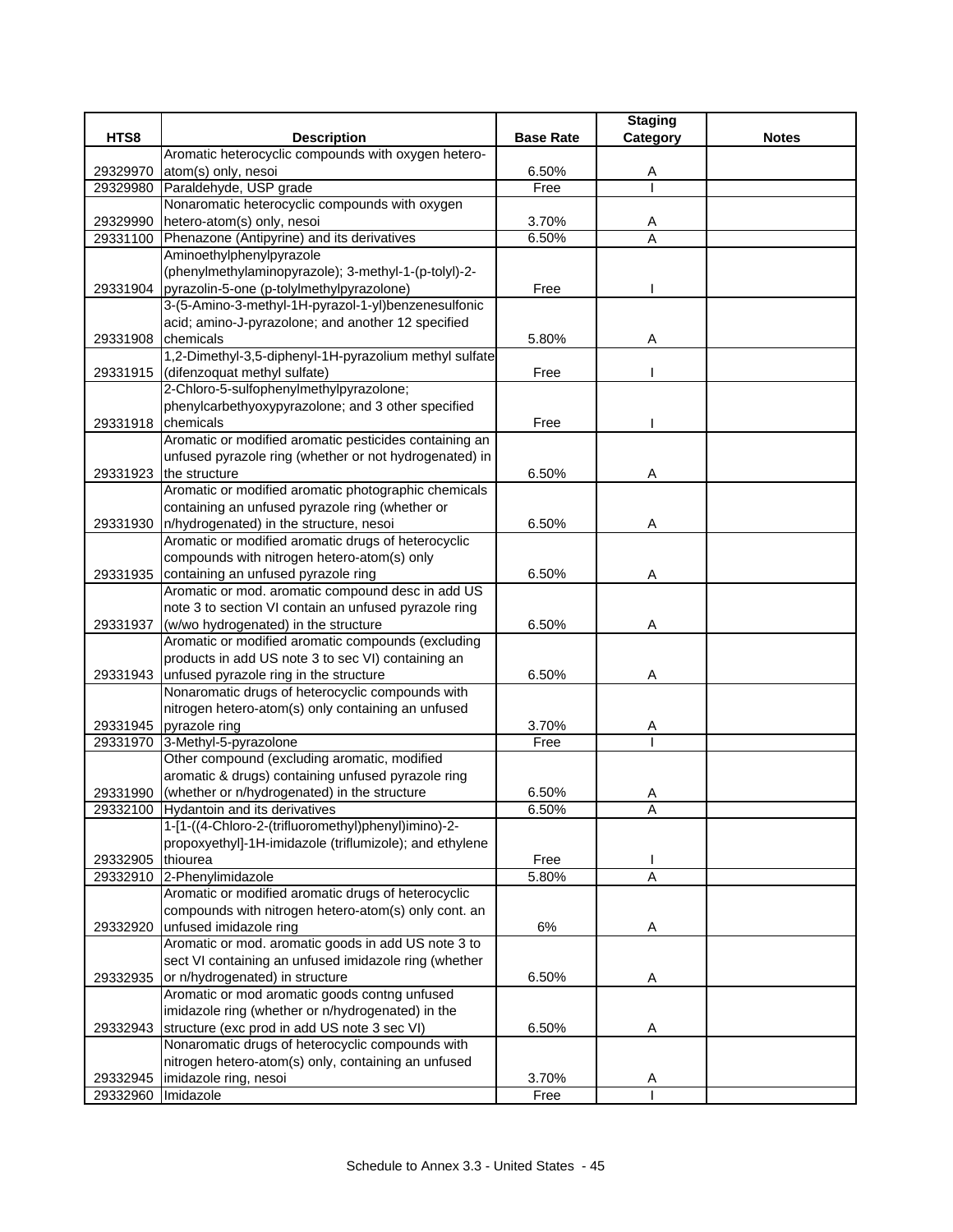|          |                                                           |                  | <b>Staging</b> |              |
|----------|-----------------------------------------------------------|------------------|----------------|--------------|
| HTS8     | <b>Description</b>                                        | <b>Base Rate</b> | Category       | <b>Notes</b> |
|          |                                                           |                  |                |              |
|          | Other compounds (excluding drugs, aromatic and            |                  |                |              |
|          | modified aromatic compounds) containing an unfused        |                  |                |              |
| 29332990 | imidazole ring (whether or n/hydrogenated)                | 6.50%            | A              |              |
| 29333100 | Pyridine and its salts                                    | Free             |                |              |
| 29333210 | Piperidine                                                | 6.50%            | Α              |              |
| 29333250 | Piperidine salts                                          | 6.50%            | Α              |              |
|          | Alfentanil (INN), anileridine (INN), bezitramide (INN),   |                  |                |              |
|          | bromazepam (INN), difenoxin (INN), and other              |                  |                |              |
|          | 29333300 specified INNs; salts thereof                    | Free             |                |              |
|          | 1-(3-Sulfapropyl)pryidinium hydroxide; N,N-bis(2,2,6,6-   |                  |                |              |
|          | tetramethyl-4-piperidinyl)-1,6-hexanediamine; and 5       |                  |                |              |
| 29333908 | other specified chemicals                                 | Free             |                |              |
| 29333910 | Collidines, lutidines and picolines                       | Free             |                |              |
|          | p-Chloro-2-benzylpyridine & other specified               |                  |                |              |
|          | heterocyclic compounds, w nitrogen hetero-atom(s)         |                  |                |              |
| 29333920 | only cont. an unfused pyridine ring                       | 5.80%            | A              |              |
|          | Fungicides of heterocyclic compounds with nitrogen        |                  |                |              |
|          | hetero-atom(s) only, containing an unfused pyridine       |                  |                |              |
| 29333921 | ring                                                      | 6.50%            | A              |              |
| 29333923 | o-Paraquat dichloride                                     | 6.50%            | A              |              |
|          | Herbicides nesoi, of heterocyclic compounds with          |                  |                |              |
|          | nitrogen hetero-atom(s) only, containing an unfused       |                  |                |              |
| 29333925 | pyridine ring                                             | 6.50%            | Α              |              |
|          | Pesticides nesoi, of heterocyclic compounds with          |                  |                |              |
|          | nitrogen hetero-atom(s) only, containing an unfused       |                  |                |              |
| 29333927 | pyridine ring                                             | 6.50%            | Α              |              |
|          | Psychotherapeutic agents of heterocyclic compounds        |                  |                |              |
|          | with nitrogen hetero-atom(s) only, containing an          |                  |                |              |
| 29333931 | unfused pyridine ring, nesoi                              | 6.50%            | Α              |              |
|          | Drugs containing an unfused pyridine ring (whether or     |                  |                |              |
| 29333941 | not hydrogenated) in the structure, nesoi                 | 6.50%            | Α              |              |
|          | Heterocyclic compounds with nitrogen hetero-atom(s)       |                  |                |              |
|          | only containing an unfused pyridine ring, described in    |                  |                |              |
| 29333961 | add. US note 3 to sec. VI                                 | 6.50%            | Α              |              |
|          |                                                           |                  |                |              |
|          | Heterocyclic compounds with nitrogen hetero-atom(s)       |                  |                |              |
| 29333991 | only containing an unfused pyridine ring, nesoi           | 6.50%            | Α              |              |
|          | 29334100 Levorphenol (INN) and its salts                  | Free             |                |              |
|          | 29334908 4,7-Dichloroquinoline                            | 6.50%            | Δ<br>n         |              |
|          | Ethoxyquin (1,2-Dihydro-6-ethoxy-2,2,4-                   |                  |                |              |
|          | 29334910 trimethylquinoline)                              | 6.50%            | A              |              |
|          | 29334915 8-Methylquinoline and Isoquinoline               | 5.80%            | $\overline{A}$ |              |
|          | Ethyl ethyl-6,7,8-trifluoro-1,4-dihydro-4-oxo-3-quinoline |                  |                |              |
| 29334917 | carboxylate                                               | Free             |                |              |
|          | 5-Chloro-7-iodo-8-quinolinol (lodochlorhydroxyquin);      |                  |                |              |
|          | Decoquinate; Diiodohydroxyquin; and Oxyquinoline          |                  |                |              |
| 29334920 | sulfate                                                   | 6.50%            | Α              |              |
|          | Drugs containing a quinoline or isoquinoline ring-        |                  |                |              |
|          | system (whether or not hydrogenated) not further          |                  |                |              |
| 29334926 | fused, nesoi                                              | 6.50%            | Α              |              |
|          | Pesticides of heterocyclic compounds with nitrogen        |                  |                |              |
|          | hetero-atom(s) only, cont. a quinoline or isoquinoline    |                  |                |              |
| 29334930 | ring-system, not further fused                            | 6.50%            | Α              |              |
|          | Products described in add. US note 3 to sec VI            |                  |                |              |
|          | containing quinoline or isoquinoline ring-system          |                  |                |              |
|          | (whether or n/hydrogenated), n/further fused              | 6.50%            |                |              |
| 29334960 |                                                           |                  | Α              |              |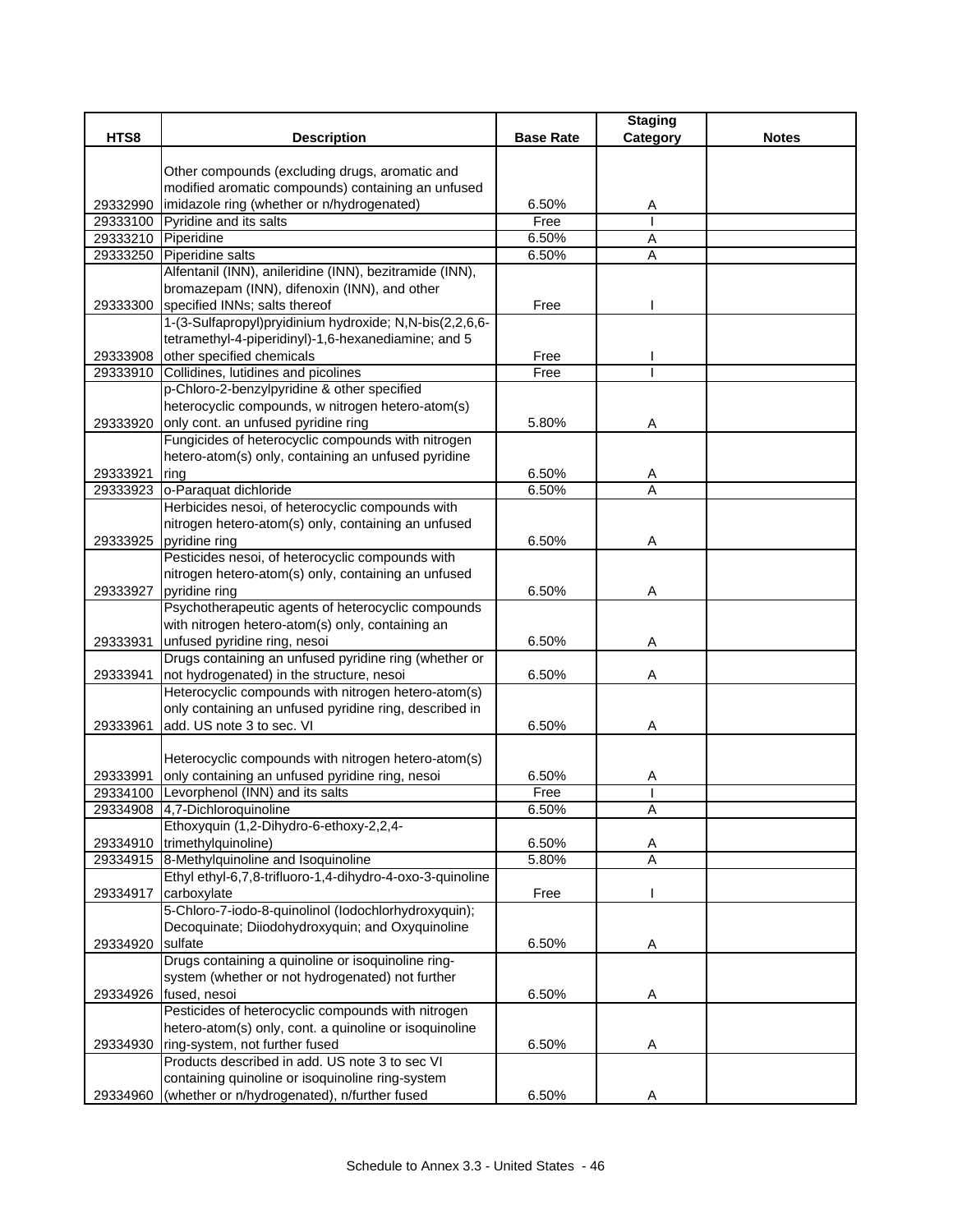|                               |                                                                                        |                  | <b>Staging</b> |              |
|-------------------------------|----------------------------------------------------------------------------------------|------------------|----------------|--------------|
| HTS8                          | <b>Description</b>                                                                     | <b>Base Rate</b> | Category       | <b>Notes</b> |
|                               | Heterocyclic compounds with nitrogen hetero-atom(s)                                    |                  |                |              |
|                               | only, containing a quinoline ring-system, not further                                  |                  |                |              |
| 29334970                      | fused, nesoi                                                                           | 6.50%            | Α              |              |
|                               | 29335210 Malonylurea (barbituric acid)                                                 | Free             |                |              |
| 29335290                      | Salts of barbituric acid                                                               | Free             |                |              |
|                               | Allobarbital (INN), amobarbital (INN), barbital (INN),                                 |                  |                |              |
|                               | butalbital (INN), butobarbital, and other specified INNs;                              |                  |                |              |
| 29335300                      | salts thereof                                                                          | Free             |                |              |
|                               | Other derivatives of malonylurea (barbituric acid); salts                              |                  |                |              |
| 29335400                      | thereof                                                                                | 3.70%            | Α              |              |
|                               |                                                                                        |                  |                |              |
|                               | Loprazolam (INN), mecloqualone (INN), methaqualone                                     | Free             |                |              |
| 29335500                      | (INN) and zipeprol (INN); salts thereof<br>Aromatic or modified aromatic herbicides of |                  |                |              |
|                               | heterocyclic compounds with nitrogen hetero-atom(s)                                    |                  |                |              |
| 29335910                      | only, cont. a pyrimidine or piperazine ring                                            | 6.50%            | Α              |              |
|                               | Aromatic or mod. aromatic pesticides nesoi, of                                         |                  |                |              |
|                               | heterocyclic compounds with nitrogen hetero-atom(s)                                    |                  |                |              |
| 29335915                      | only cont. pyrimidine or piperazine ring                                               | 6.50%            | Α              |              |
|                               | Nonaromatic pesticides of heterocyclic compounds with                                  |                  |                |              |
|                               | nitrogen hetero-atom(s) only, cont. pyrimidine or                                      |                  |                |              |
| 29335918                      | piperazine ring, nesoi                                                                 | 6.50%            | Α              |              |
|                               | Antihistamines, including those principally used as                                    |                  |                |              |
| 29335921                      | antinauseants                                                                          | 6.50%            | Α              |              |
| 29335922                      | Nicarbazin and trimethoprim                                                            | 6.50%            | A              |              |
|                               | Anti-infective agents nesoi, of heterocyclic compounds                                 |                  |                |              |
|                               | with nitrogen hetero-atom(s) only, cont. pyrimidine,                                   |                  |                |              |
| 29335936                      | piperazine ring                                                                        | 6.50%            | Α              |              |
|                               | Psychotherapeutic agents of heterocyclic compounds                                     |                  |                |              |
|                               | with nitrogen hetero-atom(s) only, cont. pyrimidine or                                 |                  |                |              |
| 29335946                      | piperazine ring, nesoi                                                                 | 6.50%            | Α              |              |
|                               | Other aromatic or modified aromatic drugs containing a                                 |                  |                |              |
|                               | pyrimidine ring (whether or not hydrogenated) or                                       |                  |                |              |
| 29335953                      | piperazine ring in the structure                                                       | 6.50%            | Α              |              |
|                               | Nonaromatic drugs of heterocyclic compounds nesoi,                                     |                  |                |              |
|                               | with nitrogen hetero-atom(s) only, cont. a pyrimidine or                               |                  |                |              |
| 29335959                      | piperazine ring                                                                        | 3.70%            | Α              |              |
|                               | Aromatic heterocyclic compounds nesoi, with nitrogen                                   |                  |                |              |
|                               | hetero-atom(s) only, cont. pyrimidine or piperazine ring,                              |                  |                |              |
|                               | 29335970 in add. U.S. note 3, sec. VI                                                  | 6.50%            | Α              |              |
|                               | Aromatic or modified aromatic heterocyclic compounds                                   |                  |                |              |
|                               | nesoi, with nitrogen hetero-atom(s) only, cont.                                        |                  |                |              |
| 29335980                      | pyrimidine or piperazine ring                                                          | 6.50%            | A              |              |
|                               | 2-Amino-4-chloro-6-methoxypyrimidine; 2-amino-4,6-                                     |                  |                |              |
| 29335985                      | dimethoxypyrimidine; and 6-methyluracil                                                | Free             |                |              |
|                               | Other (excluding aromatic or mod aromatic) compds                                      |                  |                |              |
|                               | containing pyrimidine ring (whether or n/hydrogenated)                                 |                  |                |              |
| 29335995                      | or piperazine ring in the structure                                                    | 6.50%            | A<br>A         |              |
| 29336100 Melamine<br>29336920 | 2,4-Diamino-6-phenyl-1,3,5-triazine                                                    | 3.50%<br>Free    |                |              |
|                               | Other compounds containing an unfused triazine ring                                    |                  |                |              |
| 29336960                      | (whether or not hydrogenated) in the structure                                         | 3.50%            | A              |              |
|                               | 29337100 6-Hexanelactam (epsilon-Caprolactam)                                          | 6.50%            | Α              |              |
|                               | 29337200 Clobazam (INN) and methyprylon (INN)                                          | Free             |                |              |
|                               | 2,4-Dihydro-3,6-diphenylpyrrolo-(3,4-C)pyrrole-1,4-                                    |                  |                |              |
| 29337904                      | dione                                                                                  | Free             |                |              |
|                               |                                                                                        |                  |                |              |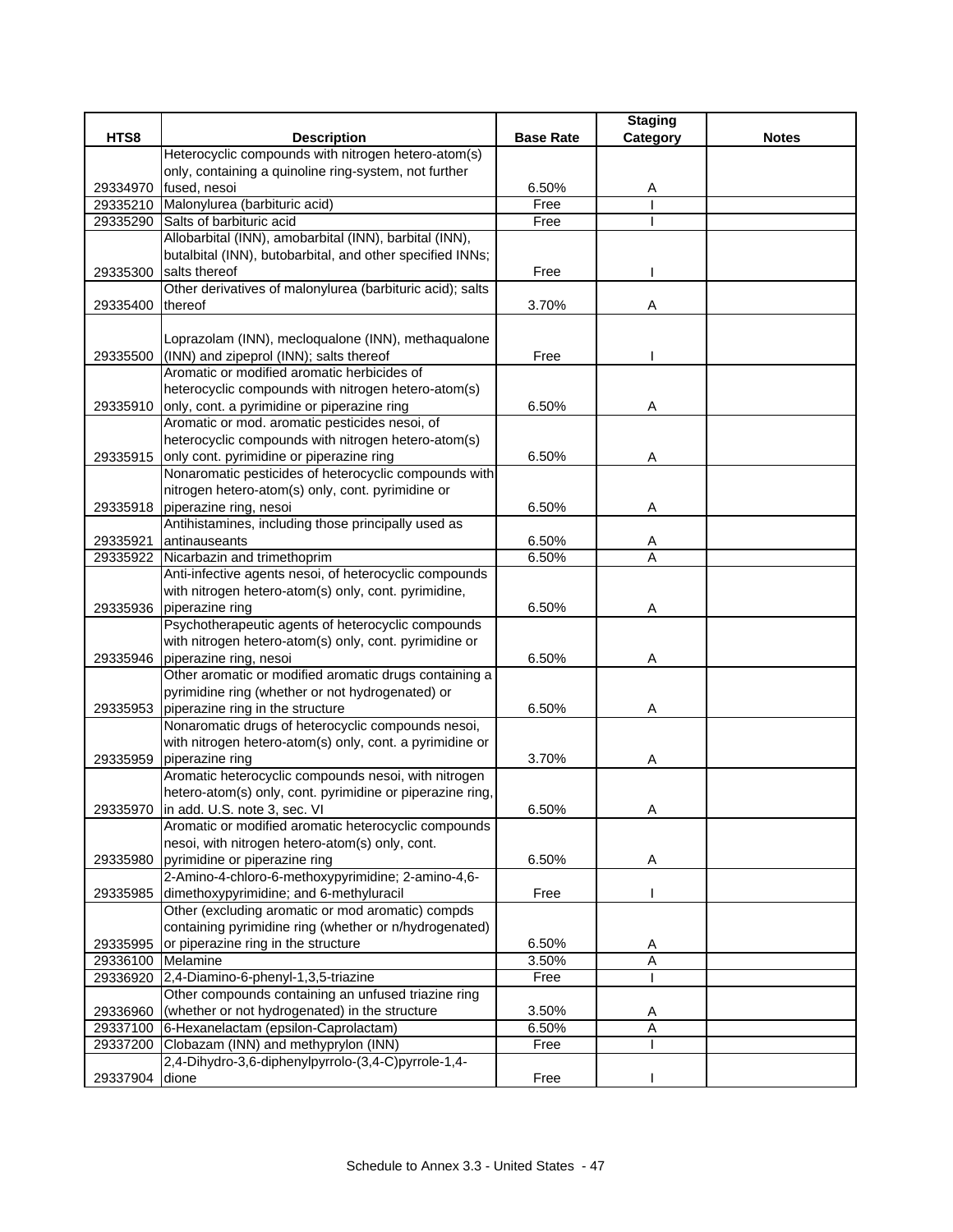|                    |                                                          |                  | <b>Staging</b> |              |
|--------------------|----------------------------------------------------------|------------------|----------------|--------------|
| HTS8               | <b>Description</b>                                       | <b>Base Rate</b> | Category       | <b>Notes</b> |
|                    | Aromatic or modified aromatic lactams with nitrogen      |                  |                |              |
|                    | hetero-atoms only described in additional U.S. note 3 to |                  |                |              |
| 29337908           | section VI                                               | 6.50%            | A              |              |
|                    | 29337915 Aromatic or modified aromatic lactams, nesoi    | 6.50%            | $\overline{A}$ |              |
|                    | 29337920 N-Methyl-2-pyrrolidone; and 2-pyrrolidone       | 4.20%            | A              |              |
|                    | 29337930 N-Vinyl-2-pyrrolidone, monomer                  | 5.50%            | A              |              |
| 29337940           | 12-Aminododecanoic acid lactam                           | Free             |                |              |
|                    | Aromatic or modified aromatic lactams with nitrogen      |                  |                |              |
| 29337985           | hetero-atoms only, nesoi                                 | 6.50%            | Α              |              |
|                    |                                                          |                  |                |              |
|                    | Alprazolam (INN), camazepam (INN), chlordiazepoxide      |                  |                |              |
|                    | (INN), clonazepam (INN), clorazepate, and other          |                  |                |              |
| 29339100           | specified INNs; salts thereof                            | Free             |                |              |
|                    | Butyl (R)-2-[4-(5-triflouromethyl-2-                     |                  |                |              |
|                    | 29339901 pyridinyloxy)phenoxy]propanoate                 | Free             |                |              |
|                    | 2-[4-[(6-Chloro-2-quinoxalinyl)oxy]phenoxy]propionic     |                  |                |              |
|                    | acid, ethyl ester; and 1 other specified aromatic        |                  |                |              |
| 29339902           | chemical                                                 | Free             |                |              |
| 29339905           | Acridine and indole                                      | Free             |                |              |
|                    | alpha-Butyl-alpha-(4-chlorophenyl)-1H-1,2,4-triazole-1-  |                  |                |              |
|                    | propanenitrile (Mycolbutanil); and one other specified   |                  |                |              |
| 29339906           | aromatic chemical                                        | 6.50%            | Α              |              |
|                    | Acetoacetyl-5-aminobenzimidazolone; 1,3,3-Trimethyl-     |                  |                |              |
|                    | 2-methyleneindoline; and two other specified aromatic    |                  |                |              |
| 29339908 chemicals |                                                          | Free             |                |              |
| 29339911           | Carbazole                                                | Free             |                |              |
|                    | 6-Bromo-5-methyl-1H-imidazo-(4,5-b)pyridine; 2-sec-      |                  |                |              |
|                    | butyl-4-tert-butyl-6-(benzotriazol-2-yl)phenol; 2-       |                  |                |              |
|                    | 29339913 methylindoline; and other specific              | 5.80%            | Α              |              |
| 29339914           | 5-Amino-4-chloro-alpha-phenyl-3-pyridazinone             | 6.50%            | A              |              |
|                    | o-Diquat dibromide (1,1-Ethylene-2,2-dipyridylium        |                  |                |              |
| 29339916           | dibromide)                                               | Free             |                |              |
|                    | Aromatic or modified aromatic insecticides with nitrogen |                  |                |              |
| 29339917           | hetero-atom(s) only, nesoi                               | 6.50%            | Α              |              |
|                    | Other heterocyclic aromatic or modified aromatic         |                  |                |              |
| 29339922           | pesticides with nitrogen hereo-atom(s) only, nesoi       | 6.50%            | Α              |              |
|                    | Aromatic or modified aromatic photographic chemicals     |                  |                |              |
| 29339924           | with nitrogen hetero-atom(s) only                        | 6.50%            | Α              |              |
|                    | Aromatic or modified aromatic antihistamines of          |                  |                |              |
|                    | heterocyclic compounds with nitrogen hetero-atom(s)      | 6.50%            |                |              |
| 29339926           | only<br>Acriflavin; Acriflavin hydrochloride; Carbadox;  |                  | Α              |              |
|                    | Pyrazinamide                                             | Free             |                |              |
| 29339942           | Aromatic or modified aromatic anti-infective agents of   |                  |                |              |
|                    | heterocyclic compounds with nitrogen hetero-atom(s)      |                  |                |              |
| 29339946           | only, nesoi                                              | 6.50%            | A              |              |
| 29339951           | Hydralazine hydrochloride                                | Free             |                |              |
|                    | Aromatic or modified aromatic cardiovascular drugs of    |                  |                |              |
|                    | heterocyclic compounds with nitrogen hetero-atom(s)      |                  |                |              |
| 29339953           | only, nesoi                                              | 6.50%            | A              |              |
|                    | Aromatic or modified aromatic analgesics and certain     |                  |                |              |
|                    | like affecting chemicals, of heterocyclic compounds      |                  |                |              |
| 29339955           | with nitrogen hetero-atom(s) only                        | 6.50%            | A              |              |
| 29339958           | Droperidol; and Imipramine hydrochloride                 | Free             |                |              |
|                    |                                                          |                  |                |              |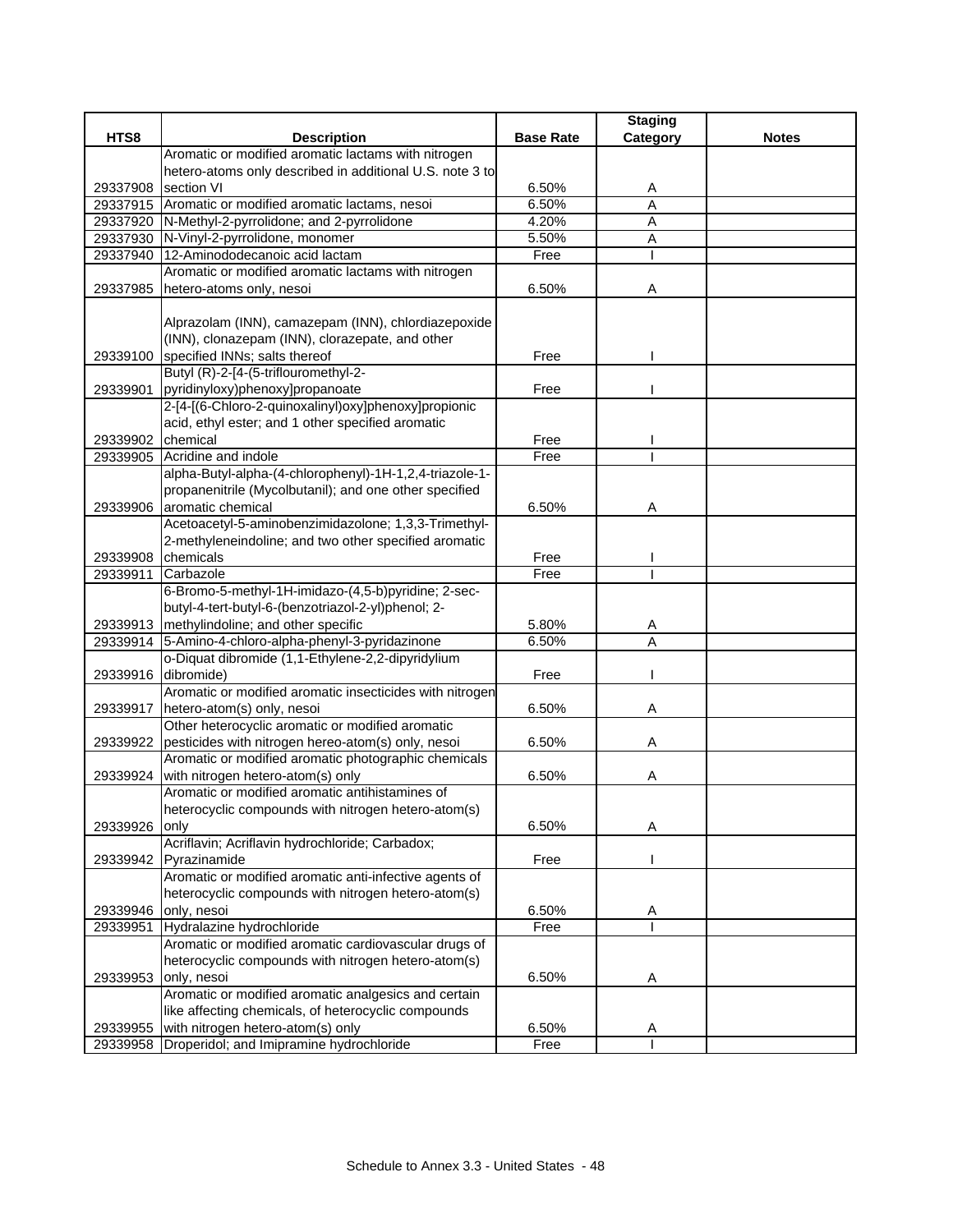|          |                                                                                                            |                  | <b>Staging</b>      |              |
|----------|------------------------------------------------------------------------------------------------------------|------------------|---------------------|--------------|
| HTS8     | <b>Description</b>                                                                                         | <b>Base Rate</b> | Category            | <b>Notes</b> |
|          |                                                                                                            |                  |                     |              |
|          | Aromatic/modified aromatic psychotherapeutic agents,                                                       |                  |                     |              |
|          | affecting the CNS, of heterocyclic compounds with                                                          | 6.50%            |                     |              |
| 29339961 | nitrogen hetero-atom(s) only, nesoi                                                                        |                  | Α                   |              |
|          | Aromatic or modified aromatic anticonvulsants,                                                             |                  |                     |              |
|          | hypnotics and sedatives, of heterocyclic compounds                                                         |                  |                     |              |
| 29339965 | with nitrogen hetero-atom(s) only, nesoi                                                                   | 6.50%            | Α                   |              |
|          | Aromatic or modified aromatic drugs affecting the                                                          |                  |                     |              |
|          | central nervous system, of heterocyclic compounds                                                          |                  |                     |              |
| 29339970 | with nitrogen atom(s) only, nesoi                                                                          | 6.50%            | Α                   |              |
|          |                                                                                                            |                  |                     |              |
|          | Aromatic or modified aromatic drugs of heterocyclic                                                        |                  |                     |              |
| 29339975 | compounds with nitrogen hetero-atom(s) only, nesoi                                                         | 6.50%            | Α                   |              |
|          | Aromatic or modified aromatic compounds with nitrogen                                                      |                  |                     |              |
|          | hetero-atom(s) only described in additional U.S. note 3                                                    |                  |                     |              |
| 29339979 | to section VI                                                                                              | 6.50%            | A                   |              |
|          | Aromatic or mod. aromatic compounds with nitrogen                                                          |                  |                     |              |
|          | hetero-atom(s) only other than products described in                                                       |                  |                     |              |
| 29339982 | add. U.S. note 3 to section VI, nesoi                                                                      | 6.50%<br>3.70%   | Α                   |              |
| 29339987 | 29339985 3-Amino-1,2,4-triazole<br>Hexamethylenetetramine                                                  | 6.30%            | $\overline{A}$<br>Α |              |
| 29339989 | Hexamethyleneimine                                                                                         | Free             |                     |              |
|          | Nonaromatic drugs of heterocyclic compounds with                                                           |                  |                     |              |
| 29339990 | nitrogen hetero-atom(s) only, nesoi                                                                        | 3.70%            | Α                   |              |
|          | Nonaromatic heterocyclic compounds with nitrogen                                                           |                  |                     |              |
| 29339997 | hetero-atom(s) only, nesoi                                                                                 | 6.50%            | Α                   |              |
|          | Aromatic or modified aromatic heterocyclic compounds                                                       |                  |                     |              |
|          | cont. an unfused thiazole ring, described in add. U.S.                                                     |                  |                     |              |
| 29341010 | note 3 to section VI                                                                                       | 6.50%            | Α                   |              |
|          |                                                                                                            |                  |                     |              |
|          | Aromatic or modified aromatic heterocyclic compounds,                                                      |                  |                     |              |
| 29341020 | nesoi, containing an unfused thiazole ring                                                                 | 6.50%            | Α                   |              |
|          |                                                                                                            |                  |                     |              |
|          | 4,5-Dichloro-2-n-octyl-4-isothiazolin-3-one; thiothiamine                                                  |                  |                     |              |
|          | 29341070 hydrochloride; and 4 other specified chemicals<br>Other compounds (excluding aromatic or modified | Free             |                     |              |
|          | aromatic) containing an unfused thiazole ring (whether                                                     |                  |                     |              |
|          | 29341090 or not hydrogenated) in the structure                                                             | 6.50%            | Α                   |              |
|          | 29342005 N-tert-Butyl-2-benzothiazolesulfenamide                                                           | 6.50%            | Α                   |              |
|          | 29342010 2,2'-Dithiobisbenzothiazole                                                                       | 6.50%            | A                   |              |
|          | 2-Mercaptobenzothiazole; and N-                                                                            |                  |                     |              |
|          | 29342015 (Oxydiethylene)benzothiazole-2-sulfenamide                                                        | 6.50%            | A                   |              |
|          | 2-Mercaptobenzothiazole, sodium salt (2-                                                                   |                  |                     |              |
| 29342020 | Benzothiazolethiol, sodium salt)                                                                           | 6.50%            | Α                   |              |
|          |                                                                                                            |                  |                     |              |
|          | 2-Amino-5,6-dichlorobenzothiazole; 2-amino-6-                                                              |                  |                     |              |
| 29342025 | nitrobenzothiazole; and 2 other specified chemicals                                                        | Free             |                     |              |
|          | 2-Amino-6-methoxybenzothiazole and other specified                                                         |                  |                     |              |
|          | heterocyclic compounds, cont. a benzothiazole ring-                                                        |                  |                     |              |
| 29342030 | system, not further fused                                                                                  | 5.80%            | Α                   |              |
|          | Pesticides containing a benzothiazole ring-system, not                                                     |                  |                     |              |
| 29342035 | further fused<br>Heterocyclic compounds containing a benzothiazole                                         | 6.50%            | Α                   |              |
|          | ring-system, not further fused, described in add. U.S.                                                     |                  |                     |              |
|          | 29342040 note 3 to section VI                                                                              | 6.50%            | Α                   |              |
|          |                                                                                                            |                  |                     |              |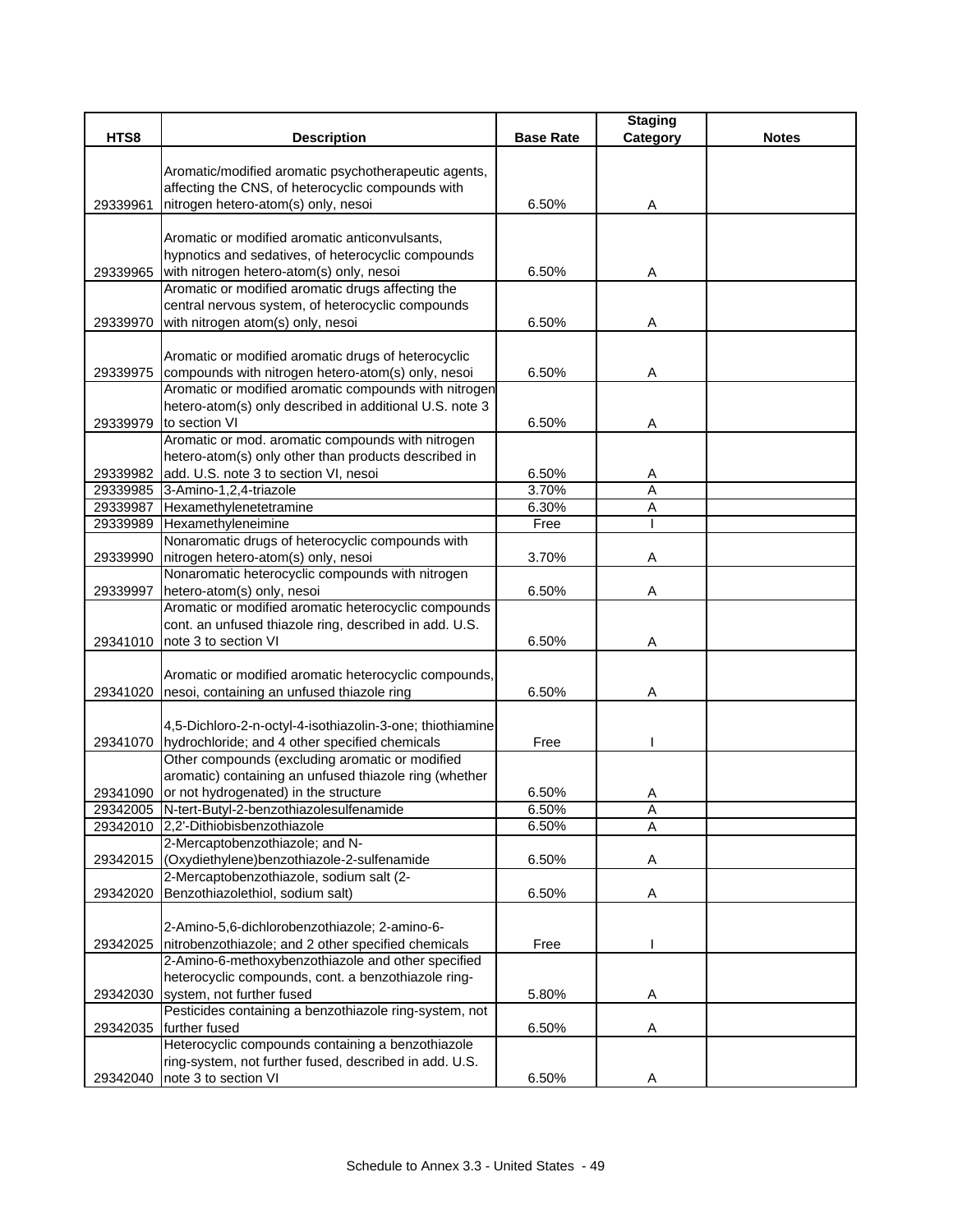|          |                                                          |                  | <b>Staging</b> |              |
|----------|----------------------------------------------------------|------------------|----------------|--------------|
| HTS8     | <b>Description</b>                                       | <b>Base Rate</b> | Category       | <b>Notes</b> |
|          | Other compounds containing a benzothiazole ring          |                  |                |              |
|          | system (whether or not hydrogenated), not further        |                  |                |              |
| 29342080 | fused                                                    | 6.50%            | A              |              |
|          | 29343012 2-(Trifluoromethyl)phenothiazine                | 6.50%            | $\overline{A}$ |              |
|          | 29343018 Ethyl (1H-phenothiazin-2,4,1)carbamate          | Free             |                |              |
|          | Antidepressants, tranquilizers and other                 |                  |                |              |
|          | pschotherapeutic agents containing a phenothiazine       |                  |                |              |
| 29343023 | ring-system, not further fused                           | 6.50%            | Α              |              |
|          |                                                          |                  |                |              |
|          | Other drugs containing a phenothiazine ring system       |                  |                |              |
| 29343027 | (whether or not hydrogenated), not further fused, nesoi  | 6.50%            | Α              |              |
|          | Products described in add. US note 3 to section VI       |                  |                |              |
|          | containing a phenothiazine ring system (whether or not   |                  |                |              |
|          | 29343043 hydrogenated), not further fused                | 6.50%            | Α              |              |
|          | Heterocyclic compounds containing a phenothiazine        |                  |                |              |
|          | ring-system (whether or not hydrogenated), not further   |                  |                |              |
| 29343050 | fused, nesoi                                             | 6.50%            | Α              |              |
|          | Aminorex (INN), brotizolam (INN), clotiazepam (INN),     |                  |                |              |
|          | cloxazolam (INN), dextromoramide (INN), and other        |                  |                |              |
|          | 29349100 specified INNs; salts thereof                   | Free             |                |              |
| 29349901 | Mycophenolate mofetil                                    | Free             |                |              |
|          | 2-Acetylbenzo(b)thiophene; and 2 other specified         |                  |                |              |
| 29349903 | aromatic or modified aromatic compounds                  | Free             |                |              |
|          | 5-Amino-3-phenyl-1,2,4-thiadiazole(3-Phenyl-5-amino-     |                  |                |              |
|          | 1,2,4-thiadiazole); and 3 other specified aromatic/mod.  |                  |                |              |
| 29349905 | aromatic heterocyclic compounds                          | 5.80%            | Α              |              |
|          | 7-Nitronaphth[1,2]oxadiazole-5-sulfonic acid and its     |                  |                |              |
| 29349906 | salts                                                    | 6.50%            | Α              |              |
|          | Ethyl 2-[4-[(6-chloro-2-                                 |                  |                |              |
|          | benzoxazoyl) oxy]phenoxy]propanoate (Fenoxaprop-         |                  |                |              |
| 29349907 | ethyl)                                                   | Free             |                |              |
| 29349908 | 2,5-Diphenyloxazole                                      | 6.50%            | Α              |              |
| 29349909 | 1,2-Benzisothiazolin-3-one                               | Free             |                |              |
|          | 2-tert-Butyl-4-(2,4-dichloro-5-isopropoxyphenyl)-        |                  |                |              |
|          | delta(squared)-1,3,4-oxadiazolin-5-one; Bentazon;        |                  |                |              |
| 29349911 | Phosalone                                                | 6.50%            | Α              |              |
|          | Aromatic or modified aromatic fungicides of other        |                  |                |              |
| 29349912 | heterocyclic compounds, nesoi                            | 6.50%            | Α              |              |
|          | Aromatic or modified aromatic herbicides of other        |                  |                |              |
|          | 29349915 heterocyclic compounds, nesoi                   | 6.50%            | A              |              |
|          | Aromatic or modified aromatic insecticides of other      |                  |                |              |
| 29349916 | heterocyclic compounds, nesoi                            | 6.50%            | Α              |              |
|          | Aromatic or modified aromatic pesticides nesoi, of other |                  |                |              |
| 29349918 | heterocyclic compounds, nesoi                            | 6.50%            | Α              |              |
|          | Aromatic or modified aromatic photographic chemicals     |                  |                |              |
| 29349920 | of other heterocyclic compounds, nesoi                   | 6.50%            | Α              |              |
|          | Aromatic or modified aromatic drugs of other             |                  |                |              |
| 29349930 | heterocyclic compounds, nesoi                            | 6.50%            | Α              |              |
|          | Aromatic or modified aromatic other heterocyclic         |                  |                |              |
|          | compounds described in additional U.S. note 3 to         |                  |                |              |
| 29349939 | section VI                                               | 6.50%            | Α              |              |
|          | Aromatic or modified aromatic other heterocyclic         |                  |                |              |
| 29349944 | compounds, nesoi                                         | 6.50%            | A              |              |
|          | Nonaromatic drugs of other heterocyclic compounds,       |                  |                |              |
| 29349947 | nesoi                                                    | 3.70%            | Α              |              |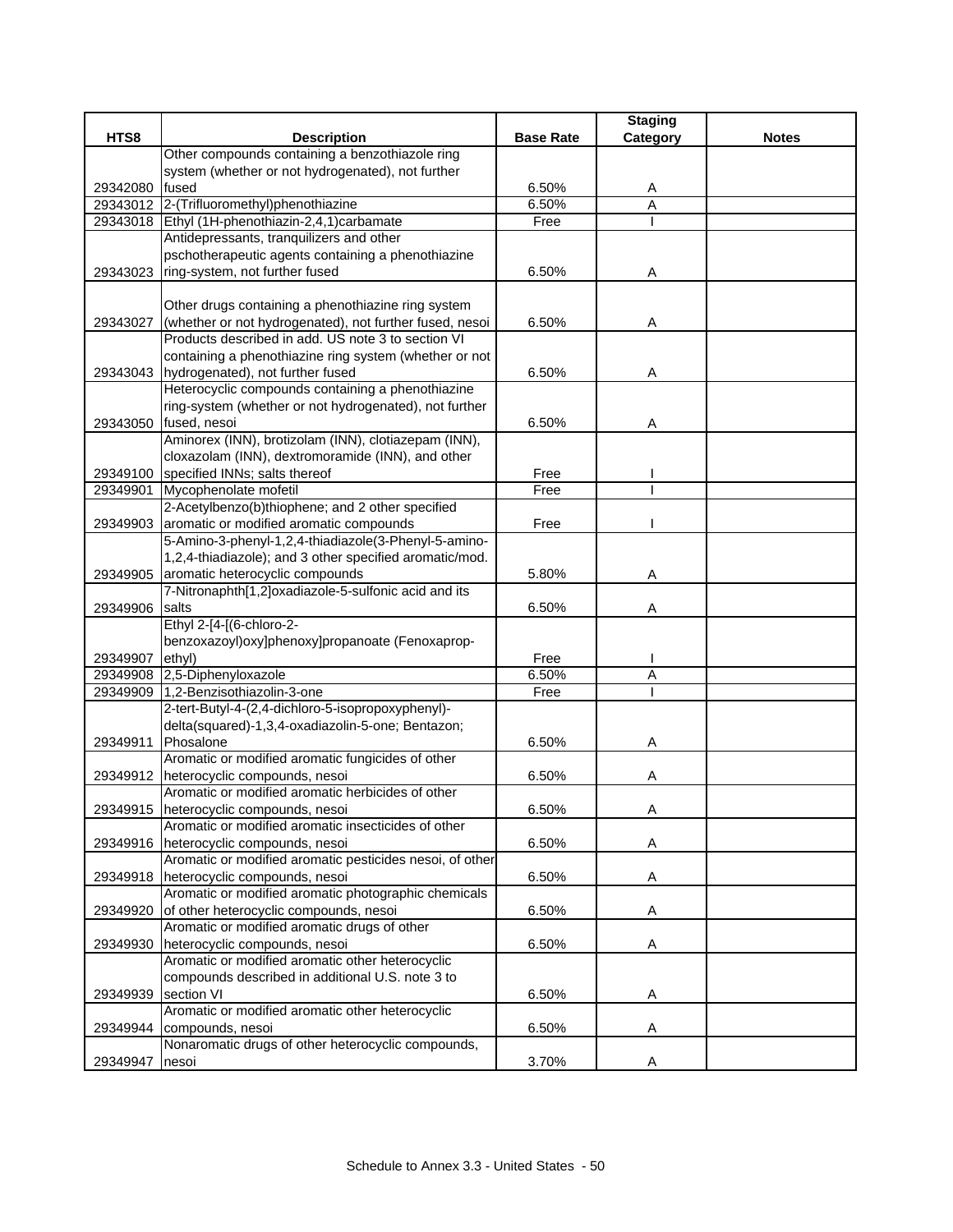|                      |                                                                                                                |                  | <b>Staging</b> |              |
|----------------------|----------------------------------------------------------------------------------------------------------------|------------------|----------------|--------------|
| HTS8                 | <b>Description</b>                                                                                             | <b>Base Rate</b> | Category       | <b>Notes</b> |
|                      | Morpholinethyl chloride hydrochloride; 2-methyl-2,5-                                                           |                  |                |              |
|                      | dioxo-1-oxa-2-phospholan; and 1 other specified                                                                |                  |                |              |
| 29349970             | nonaromatic chemical                                                                                           | Free             |                |              |
| 29349990             | Nonaromatic other heterocyclic compounds, nesoi                                                                | 6.50%            | $\overline{A}$ |              |
|                      |                                                                                                                |                  |                |              |
|                      | 4-Amino-6-chloro-m-benzenedisulfonamide; and Methyl                                                            |                  |                |              |
| 29350006             | 4-aminobenzenesulfonylcarbamate (Asulam)                                                                       | 6.50%            | Α              |              |
|                      | 2-Amino-N-ethylbenzenesulfonamide; and six other                                                               |                  |                |              |
|                      | 29350010 specified sulfonamides                                                                                | 6.50%            | Α              |              |
|                      | (5-[2-Chloro-4-(trifluoromeythyl)phenoxy]-N-                                                                   |                  |                |              |
|                      | (methylsulfonyl)-2-nitrobenzamide) (fomesafen); and                                                            |                  |                |              |
| 29350013             | seven other specified chemicals                                                                                | Free             |                |              |
| 29350015             | o-Toluenesulfonamide                                                                                           | 6.50%            | A              |              |
|                      |                                                                                                                | 6.50%            |                |              |
|                      | 29350020 Fast color bases and fast color salts, of sulfonamides<br>29350029 Acetylsulfaguanidine               | Free             | Α              |              |
| 29350030             | Sulfamethazine                                                                                                 | Free             |                |              |
|                      | Acetylsulfisoxazole; sulfacetamide, sodium; and                                                                |                  |                |              |
|                      | 29350032 sulfamethazine, sodium                                                                                | 6.50%            |                |              |
|                      | 29350033 Sulfathiazole; and sulfathiazole, sodium                                                              | Free             | A              |              |
|                      | Salicylazosulfapyridine; sulfadiazine; sulfamerazine;                                                          |                  |                |              |
| 29350042             | sulfaguanidine; and sulfapyridine                                                                              | Free             |                |              |
| 29350048             | Other sulfonamides used as anti-infective agents                                                               | 6.50%            | $\overline{A}$ |              |
|                      | Other sulfonamide drugs (excluding anti-infective                                                              |                  |                |              |
| 29350060             | agents)                                                                                                        | 6.50%            | Α              |              |
|                      | Other sulfonamides (excluding drugs and certain                                                                |                  |                |              |
|                      | specified chemicals) described in additional U.S. note 3                                                       |                  |                |              |
|                      | 29350075 to section VI                                                                                         | 6.50%            | A              |              |
|                      | Other sulfonamides (excluding drugs and certain                                                                |                  |                |              |
|                      | specified chemicals) not described in additional U.S.                                                          |                  |                |              |
| 29350095             | note 3 to section VI                                                                                           | 6.50%            | Α              |              |
| 29361000             | Provitamins, unmixed                                                                                           | Free             |                |              |
|                      | Vitamins A and their derivatives, unmixed, natural or                                                          |                  |                |              |
| 29362100             | synthesized                                                                                                    | Free             |                |              |
|                      | Vitamin B1 (Thiamine) and its derivatives, unmixed,                                                            |                  |                |              |
| 29362200             | natural or synthesized                                                                                         | Free             |                |              |
|                      | Vitamin B2 (Riboflavin) and its derivatives, unmixed,                                                          |                  |                |              |
| 29362300             | natural or synthesized                                                                                         | Free             |                |              |
|                      | Vitamin B3 or B5 (d- or dl-Pantothenic acid) and its                                                           |                  |                |              |
| 29362400             | derivatives, unmixed, natural or synthesized                                                                   | Free             |                |              |
|                      | Vitamin B6 (Pyridoxine and related compounds with                                                              |                  |                |              |
|                      | Vitamin B6 activity) and its derivatives, unmixed,                                                             |                  |                |              |
| 29362500             | natural or synthesized                                                                                         | Free             |                |              |
|                      | Vitamin B12 (Cyanocobalamin and related compounds                                                              |                  |                |              |
|                      | with Vitamin B12 activity) and its derivatives, unmixed,                                                       |                  |                |              |
| 29362600             | natural or synthesized                                                                                         | Free             |                |              |
|                      | Vitamin C (Ascorbic acid) and its derivatives, unmixed,                                                        |                  |                |              |
| 29362700             | natural or synthesized                                                                                         | Free             |                |              |
|                      | Vitamin E (Tocopherols and related compounds with<br>Vitamin E activity) and its derivatives, unmixed, natural |                  |                |              |
|                      |                                                                                                                |                  |                |              |
| 29362800             | or synthesized<br>Folic acid and its derivatives, unmixed                                                      | Free<br>Free     |                |              |
| 29362910<br>29362915 | Niacin an niacinamide                                                                                          | Free             |                |              |
|                      | Aromatic or modified aromatic vitamins and their                                                               |                  |                |              |
| 29362920             | derivatives, nesoi                                                                                             | Free             |                |              |
|                      | 29362950 Other vitamins and their derivatives, nesoi                                                           | Free             |                |              |
|                      |                                                                                                                |                  |                |              |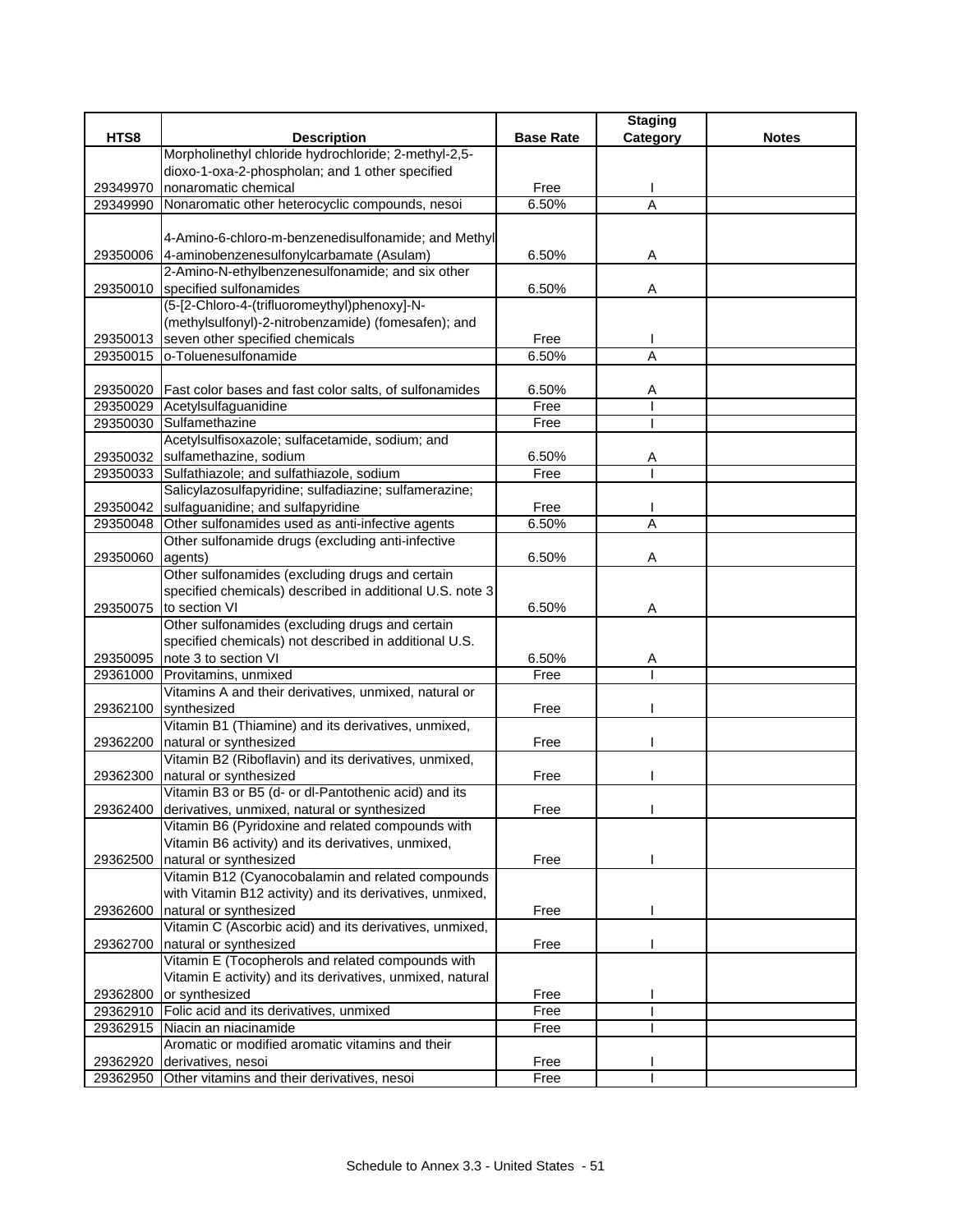|          |                                                                                          |                  | <b>Staging</b> |              |
|----------|------------------------------------------------------------------------------------------|------------------|----------------|--------------|
| HTS8     | <b>Description</b>                                                                       | <b>Base Rate</b> | Category       | <b>Notes</b> |
|          | Vitamins or provitamins nesoi (including natural                                         |                  |                |              |
|          | concentrates) and intermixtures of the foregoing,                                        |                  |                |              |
| 29369000 | whether or not in any solvent                                                            | Free             |                |              |
|          |                                                                                          | Free             |                |              |
| 29371200 | 29371100 Somatotropin, its derivatives and structural analogues<br>Insulin and its salts | Free             |                |              |
|          | Polypeptide hormones, protein hormones and                                               |                  |                |              |
|          | glycoprotein hormones, their derivatives and structural                                  |                  |                |              |
|          |                                                                                          | Free             |                |              |
| 29371900 | analogues, nesoi<br>Cortisone, hydrocortisone, prednisone                                |                  |                |              |
|          | (Dehydrocortisone) and prednisolone                                                      |                  |                |              |
| 29372100 | (Dehydrohydrocortisone)                                                                  | Free             |                |              |
|          |                                                                                          |                  |                |              |
|          | 29372200 Halogenated derivatives of corticosteroidal hormones                            | Free             |                |              |
|          | Estrogens and progestins obtained directly or indirectly                                 |                  |                |              |
|          | 29372310 from animal or vegetable materials                                              | Free             |                |              |
|          | Estradiol benzoate; and Estradiol cyclopentylpropionate                                  |                  |                |              |
| 29372325 | (estradiol cypionate)                                                                    | Free             |                |              |
|          | Other estrogens and progestins not derived from                                          |                  |                |              |
|          | 29372350 animal or vegetable materials, nesoi                                            | Free             |                |              |
|          | 29372910 Desonide; and Nandrolone phenpropionate                                         | Free             |                |              |
|          | Steroidal hormones, their derivatives and structural                                     |                  |                |              |
| 29372990 | analogues, nesoi                                                                         | Free             |                |              |
|          | 29373100 Epinephrine                                                                     | Free             |                |              |
|          | 29373910 Epinephrine hydrochloride                                                       | Free             |                |              |
|          | Catecholamine hormones, their derivatives and                                            |                  |                |              |
|          | 29373990 structural analogues, nesoi                                                     | Free             |                |              |
| 29374010 | I(underscored)-Thyroxine, sodium                                                         | Free             |                |              |
|          | Amino-acid derivatives of hormones and their                                             |                  |                |              |
| 29374090 | derivatives, nesoi                                                                       | Free             |                |              |
|          | Prostaglandins, thromboxanes and leukotrienes, their                                     |                  |                |              |
| 29375000 | derivatives and structural analogues                                                     | Free             |                |              |
|          | Other hormones, their derivatives and structural                                         |                  |                |              |
|          | analogues, other steroid derivatives and structural                                      |                  |                |              |
| 29379000 | analogue used primarily as hormones, nesoi                                               | Free             |                |              |
| 29381000 | Rutoside (Rutin) and its derivatives                                                     | 1.50%            | A              |              |
|          | Glycosides, natural or synthesized, and their salts,                                     |                  |                |              |
|          | ethers, esters, and other derivatives other than rutoside                                |                  |                |              |
| 29389000 | and its derivatives                                                                      | 3.70%            | Α              |              |
|          | Concentrates of poppy straw; buprenorphine (INN),                                        |                  |                |              |
|          | codeine, dihydrocodeine (INN), ethylmorphine, and                                        |                  |                |              |
| 29391100 | other specified INNs; salts thereof                                                      | Free             |                |              |
|          | 29391910 Papaverine and its salts                                                        | Free             |                |              |
|          | Synthetic alkaloids of opium and their derivatives; salts                                |                  |                |              |
|          | 29391920 thereof; nesoi                                                                  | Free             |                |              |
|          | Nonsynthetic alkaloids of opium and their derivatives;                                   |                  |                |              |
| 29391950 | salts thereof; nesoi                                                                     | Free             |                |              |
| 29392100 | Quinine and its salts                                                                    | Free             |                |              |
|          | Alkaloids of cinchona, and their derivatives; salts                                      |                  |                |              |
| 29392900 | thereof, other than quinine and its salts                                                | Free             |                |              |
| 29393000 | Caffeine and its salts                                                                   | Free             |                |              |
|          | 29394100 Ephedrine and its salts                                                         | Free             |                |              |
|          | 29394200 Pseudoephedrine and its salts                                                   | Free             |                |              |
| 29394300 | Cathine (INN) and its salts                                                              | Free             |                |              |
|          | Ephedrines and their salts, other than cathine and                                       |                  |                |              |
| 29394901 | pseudoephedrine and their salts                                                          | Free             |                |              |
|          | 29395100 Fenetylline (INN) its salts                                                     | Free             |                |              |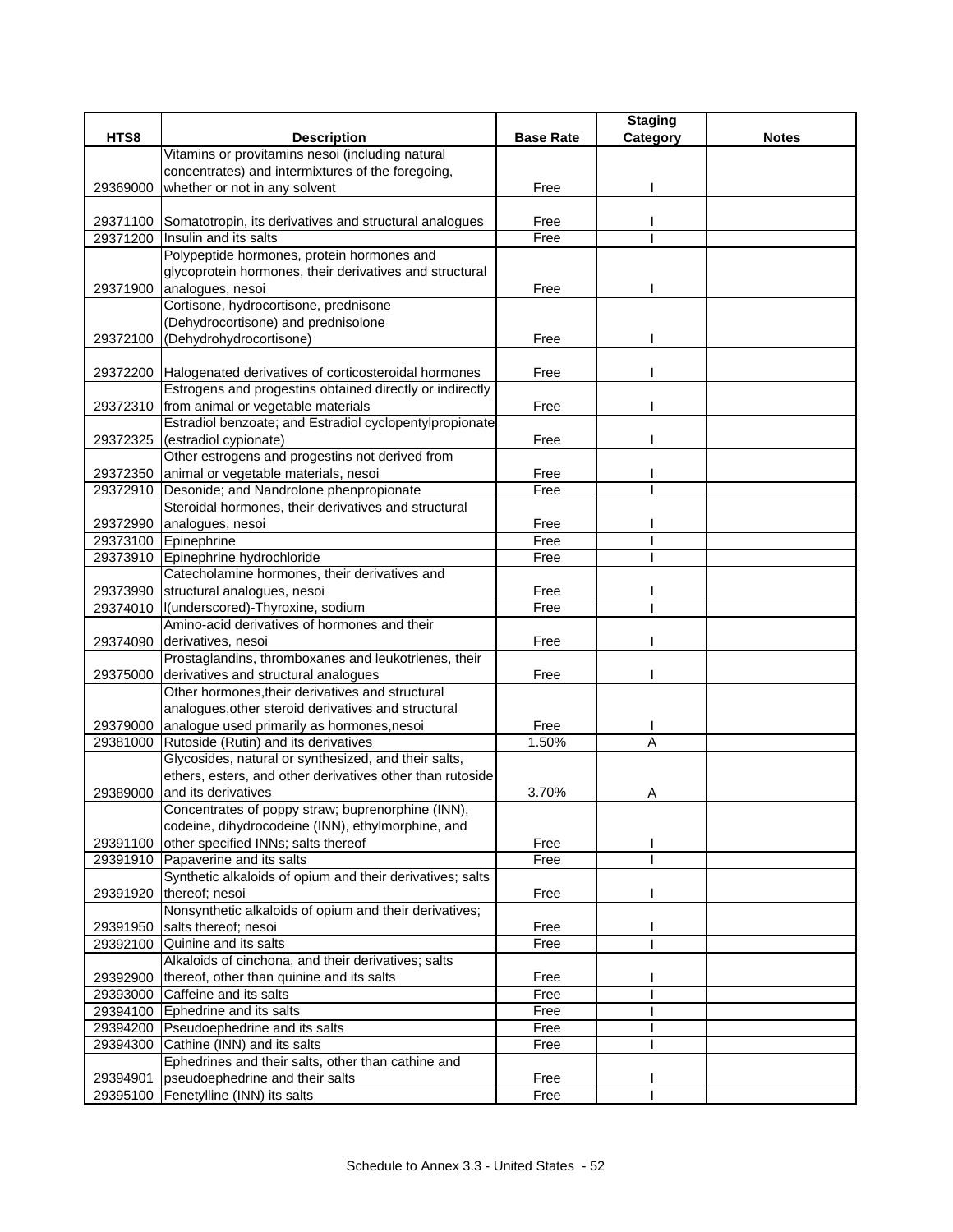|          |                                                                                                   |                  | <b>Staging</b> |              |
|----------|---------------------------------------------------------------------------------------------------|------------------|----------------|--------------|
| HTS8     | <b>Description</b>                                                                                | <b>Base Rate</b> | Category       | <b>Notes</b> |
|          | Theophylline aminophylline (Theophylline-                                                         |                  |                |              |
|          | ethylenediamine) and their derivatives; salts thereof;                                            |                  |                |              |
| 29395900 | nesoi                                                                                             | Free             |                |              |
| 29396100 | Ergometrine and its salts                                                                         | Free             |                |              |
| 29396200 | Ergotamine and its salts                                                                          | Free             |                |              |
| 29396300 | Lysergic acid and its salts                                                                       | Free             |                |              |
|          | Alkaloids of rye ergot and their derivatives, nesoi; salts                                        |                  |                |              |
| 29396900 | thereof                                                                                           | Free             |                |              |
|          | Cocaine, ecgonine, levometamfetamine,                                                             |                  |                |              |
|          | metamfetamine (INN), metamfetamine racemate; salts,                                               |                  |                |              |
| 29399100 | esters and other derivatives thereof                                                              | Free             |                |              |
|          | Vegetable alkaloids, natural or reproduced by                                                     |                  |                |              |
|          | synthesis, and their salts, ethers, esters and other                                              |                  |                |              |
|          | 29399900 derivatives, nesoi                                                                       | Free             |                |              |
| 29400020 | D-Arabinose                                                                                       | Free             |                |              |
|          | 29400060 Other sugars, nesoi excluding d-arabinose                                                | 5.80%            | Α              |              |
|          | 29411010 Ampicillin and its salts                                                                 | Free             |                |              |
| 29411020 | Penicillin G salts                                                                                | Free             |                |              |
|          |                                                                                                   |                  |                |              |
|          | Carfecillin, sodium; cloxacillin, sodium; dicloxacillin,                                          |                  |                |              |
|          | 29411030 sodium; flucloxacillin (Floxacillin); and oxacillin, sodium                              | Free             |                |              |
|          | Penicillins and their derivatives nesoi, with a                                                   |                  |                |              |
|          | penicillanic acid structure; salts thereof                                                        | Free             |                |              |
| 29411050 |                                                                                                   |                  |                |              |
|          |                                                                                                   |                  |                |              |
|          | 29412010 Dihydrostreptomycins and its derivatives; salts thereof                                  | 3.50%            | Α              |              |
|          |                                                                                                   |                  |                |              |
|          | 29412050 Streptomycins and their derivatives; salts thereof, nesoi                                | Free<br>Free     |                |              |
| 29413000 | Tetracyclines and their derivatives; salts thereof                                                |                  |                |              |
|          |                                                                                                   | Free             |                |              |
|          | 29414000 Chloramphenicol and their derivatives; salts thereof                                     | Free             |                |              |
|          | 29415000 Erythromycin and their derivatives; salts thereof<br>29419010 Natural antibiotics, nesoi | Free             |                |              |
|          | Antibiotics, nesoi, aromatic or modified aromatic, other                                          |                  |                |              |
|          | 29419030 than natural                                                                             | Free             |                |              |
|          | Antibiotics nesoi, other than aromatic or modified                                                |                  |                |              |
|          |                                                                                                   |                  |                |              |
|          | 29419050 aromatic antibiotics                                                                     | Free             |                |              |
|          | $[2,2'-Thiobis(4-(1,1,3,3-tetramethyl-n-1)]$                                                      |                  |                |              |
|          | 29420003 butyl)phenolato)(2,1)]-O,O',S-s(1-butanamine), nickel II                                 | Free             |                |              |
|          | Aromatic or modified aromatic drugs of other organic                                              |                  |                |              |
|          |                                                                                                   |                  |                |              |
| 29420005 | compounds, nesoi                                                                                  | 6.50%            | А              |              |
|          | Aromatic or modified aromatic organic compounds,                                                  |                  |                |              |
|          | 29420010 nesoi, described in additional U.S. note 3 to section VI                                 |                  |                |              |
|          |                                                                                                   | 6.50%            | Α              |              |
|          | Other aromatic or modified aromatic organic                                                       |                  |                |              |
|          | compounds (excluding products described in additional                                             |                  |                |              |
| 29420035 | U.S. note 3 to section VI)                                                                        | 6.50%            | A              |              |
| 29420050 | Nonaromatic organic compounds, nesoi                                                              | 3.70%            | A              |              |
|          | Glands and other organs for organotherapeutic uses,                                               |                  |                |              |
| 30011000 | dried, whether or not powdered                                                                    | Free             |                |              |
|          | Extracts of glands or other organs or of their secretions                                         |                  |                |              |
| 30012000 | for organotherapeutic uses                                                                        | Free             |                |              |
|          | Heparin and its salts; other human or animal                                                      |                  |                |              |
|          | substances prepared for therapeutic or prophylactic                                               |                  |                |              |
| 30019000 | uses, nesoi                                                                                       | Free             |                |              |
|          | Antisera and other blood fractions and modified                                                   |                  |                |              |
| 30021001 | immunological products                                                                            | Free             |                |              |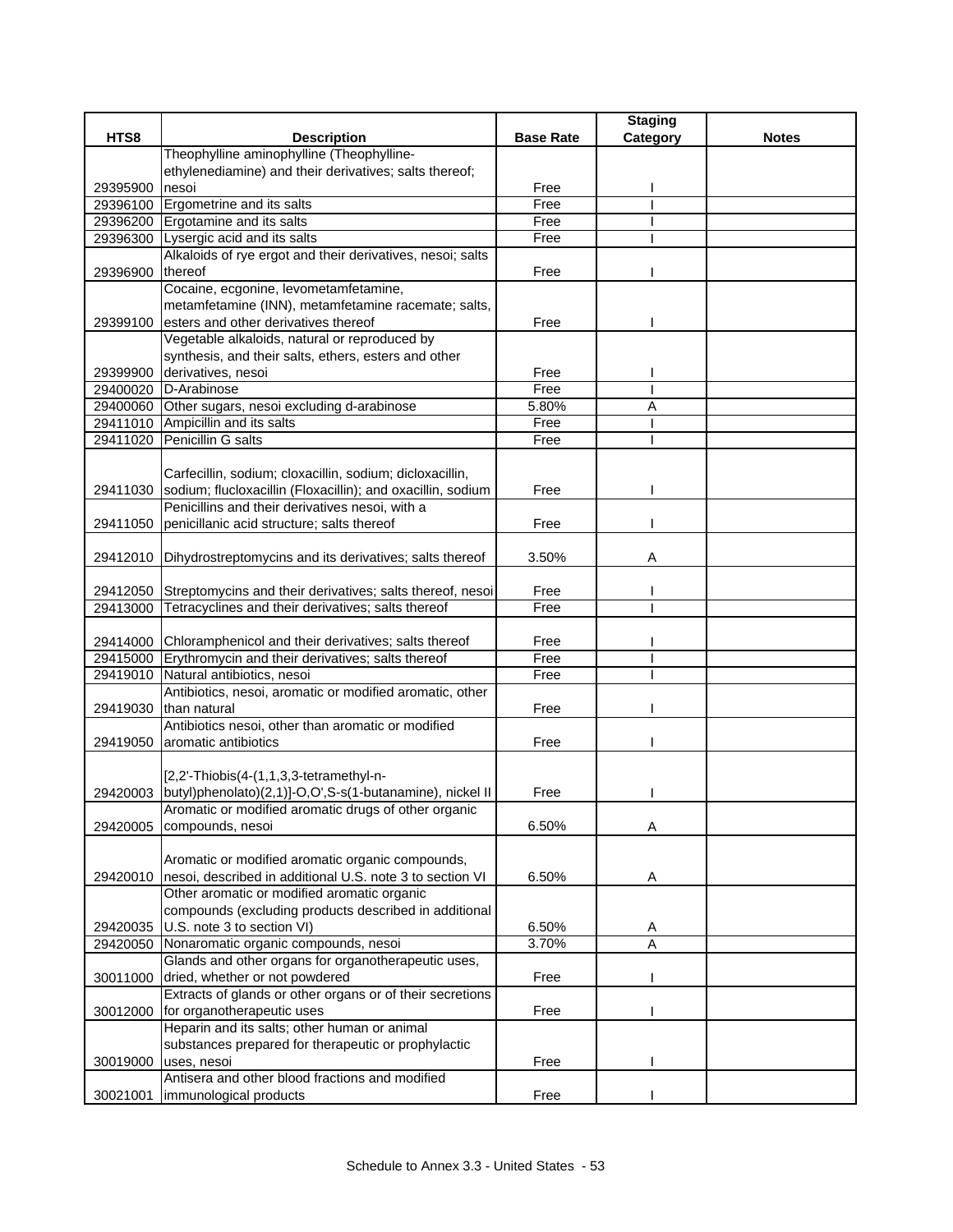|          |                                                           |                  | <b>Staging</b> |              |
|----------|-----------------------------------------------------------|------------------|----------------|--------------|
| HTS8     | <b>Description</b>                                        | <b>Base Rate</b> | Category       | <b>Notes</b> |
| 30022000 | Vaccines for human medicine                               | Free             |                |              |
| 30023000 | Vaccines for veterinary medicine                          | Free             |                |              |
| 30029010 | Ferments, excluding yeasts                                | Free             |                |              |
|          | Human blood; animal blood prepared for therapeutic,       |                  |                |              |
|          | prophylactic, diagnostic uses; toxins, cultures of micro- |                  |                |              |
| 30029051 | organisms nesoi & like products                           | Free             |                |              |
|          | Medicaments, cont. penicillins or streptomycins, not      |                  |                |              |
| 30031000 | dosage form and not packed for retail                     | Free             |                |              |
|          | Medicaments containing antibiotics, nesoi, not dosage     |                  |                |              |
| 30032000 | form and not packaged for retail                          | Free             |                |              |
|          | Medicaments containing insulin, not dosage form and       |                  |                |              |
| 30033100 | not packed for retail                                     | Free             |                |              |
|          | Medicaments containing artificial mixtures of natural     |                  |                |              |
|          | hormones, but not antibiotics, not dosage form and not    |                  |                |              |
| 30033910 | packed for retail                                         | Free             |                |              |
|          | Medicaments containing products of heading 2937,          |                  |                |              |
|          | nesoi, but not antibiotics, not dosage form and not       |                  |                |              |
| 30033950 | packed for retail                                         | Free             |                |              |
|          | Medicaments containing alkaloids but not products of      |                  |                |              |
|          | heading 2937 or antibiotics, not dosage form and not      |                  |                |              |
| 30034000 | packed for retail                                         | Free             |                |              |
|          | Medicaments nesoi, not dosage form and not packed         |                  |                |              |
| 30039000 | for retail                                                | Free             |                |              |
|          | Medicaments containing penicillin G salts, in dosage      |                  |                |              |
|          | 30041010 form and packed for retail                       | Free             |                |              |
|          | Medicaments cont. penicillins or streptomycins, nesoi,    |                  |                |              |
| 30041050 | in dosage form or packed for retail                       | Free             |                |              |
|          | Medicaments containing antibiotics, nesoi, in dosage      |                  |                |              |
| 30042000 | form or packed for retail                                 | Free             |                |              |
|          | Medicaments containing insulin, in dosage form or         |                  |                |              |
| 30043100 | packed for retail                                         | Free             |                |              |
|          | Medicaments, containing adrenal cortical hormones, in     |                  |                |              |
| 30043200 | dosage form or packed for retail                          | Free             |                |              |
|          | Medicaments, containing products of heading 2937          |                  |                |              |
| 30043900 | nesoi, in dosage form or packed for retail                | Free             |                |              |
|          | Medicaments cont. alkaloids, but not products of          |                  |                |              |
|          | heading 2937 or antibiotics, in dosage form or packed     |                  |                |              |
| 30044000 | for retail                                                | Free             |                |              |
|          | Medicaments containing vitamin B2 synthesized from        |                  |                |              |
|          | aromatic or mod. aromatic compounds, in dosage form       |                  |                |              |
| 30045010 | or packed for retail                                      | Free             |                |              |
|          | Medicaments containing vitamim B12 synthesized from       |                  |                |              |
|          | aromatic or mod. aromatic compounds, in dosage form       |                  |                |              |
| 30045020 | or packed for retail                                      | Free             |                |              |
|          | Medicaments containing vitamin E synthesized from         |                  |                |              |
|          | aromatic or mod. aromatic compounds, in dosage form       |                  |                |              |
| 30045030 | or packed for retail                                      | Free             |                |              |
|          | Medicaments containing vitamins nesoi, synthesized        |                  |                |              |
|          | from aromatic or mod. aromatic compounds, in dosage       |                  |                |              |
| 30045040 | form or packed for retail                                 | Free             |                |              |
|          | Medicaments containing vitamins or other products of      |                  |                |              |
|          | heading 2936, nesoi, in dosage form or packed for         |                  |                |              |
| 30045050 | retail                                                    | Free             |                |              |
|          | Medicaments containing antigens or hyaluronic acid or     |                  |                |              |
|          | its sodium salt, nesoi, in dosage form or packed for      |                  |                |              |
| 30049010 | retail                                                    | Free             |                |              |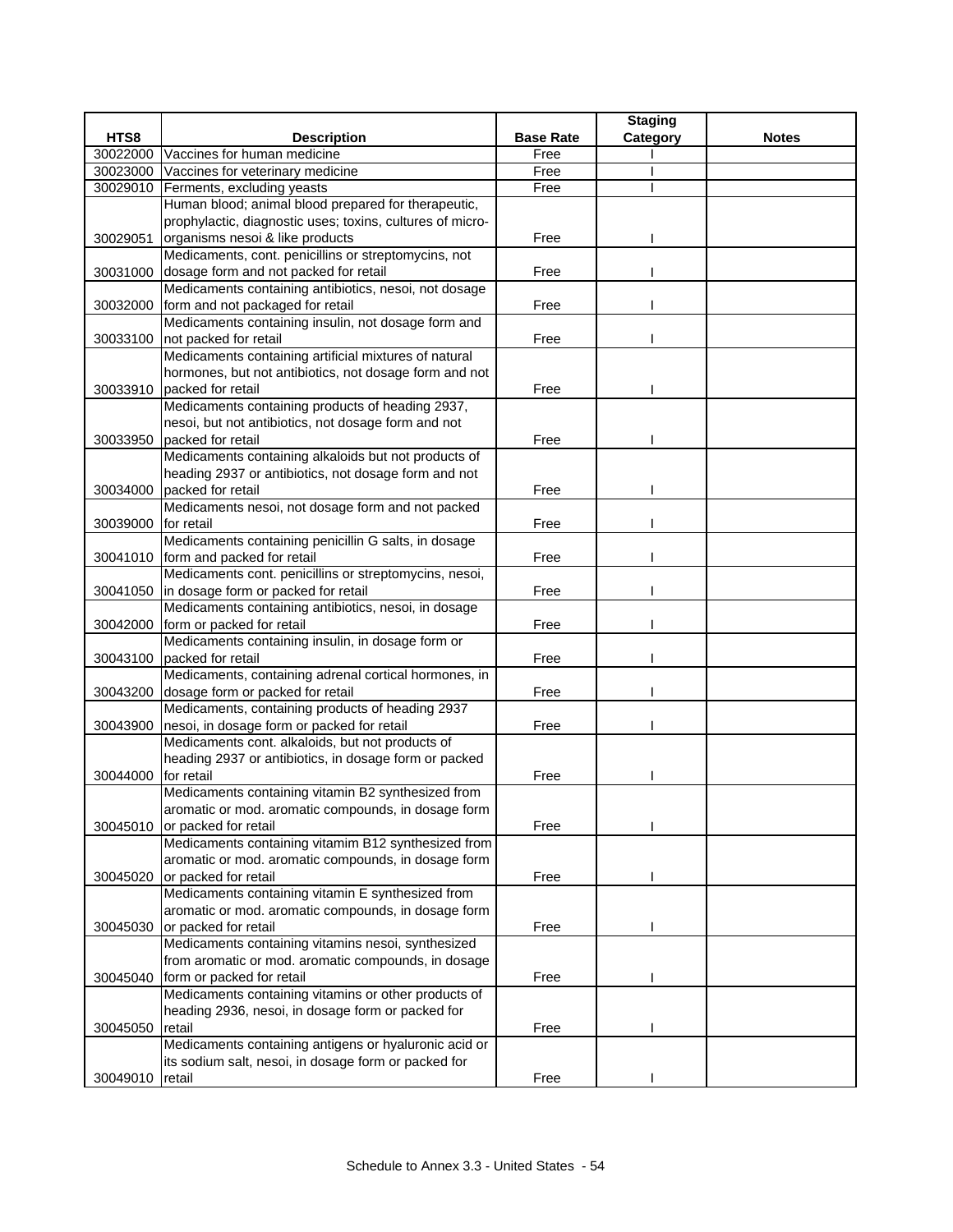|                   |                                                          |                  | <b>Staging</b> |              |
|-------------------|----------------------------------------------------------|------------------|----------------|--------------|
| HTS8              | <b>Description</b>                                       | <b>Base Rate</b> | Category       | <b>Notes</b> |
|                   | Medicaments consisting of mixed or unmixed products      |                  |                |              |
|                   | for therapeutic or prophylactic uses, in measured doses  |                  |                |              |
| 30049091          | or put up for retail, nesoi                              | Free             |                |              |
|                   | Adhesive dressings and other articles having an          |                  |                |              |
|                   | adhesive layer, coated or impregnated with               |                  |                |              |
|                   | 30051010 pharmaceutical substances, packed for retail    | Free             |                |              |
|                   | Adhesive dressings and other articles having an          |                  |                |              |
|                   | adhesive layer, packed for retail for medical, surgical, |                  |                |              |
| 30051050          | dental, veterinary purposes                              | Free             |                |              |
|                   | Wadding, gauze, bandages, & similar articles, not        |                  |                |              |
|                   | having an adhesive layer, coated, impregnated with       |                  |                |              |
| 30059010          | pharmaceutical substances, for retail                    | Free             |                |              |
|                   | Wadding, gauze, bandages, and similar articles, not      |                  |                |              |
|                   | having an adhesive layer, packed for retail for medical, |                  |                |              |
| 30059050          | surgical, like purposes                                  | Free             |                |              |
|                   | Sterile surgical catgut, suture materials, tissue        |                  |                |              |
|                   | adhesives for wound closure, laminaria, laminaria tents, |                  |                |              |
| 30061000          | and absorbable hemostatics                               | Free             |                |              |
| 30062000          | Blood-grouping reagents                                  | Free             |                |              |
|                   | Opacifying preparation for X-ray examination;            |                  |                |              |
|                   | diagnostic reagent designed to be administered to the    |                  |                |              |
|                   | 30063010 patient; all cont. antigens or antisera         | Free             |                |              |
|                   | Opacifying preparations for X-ray examinations;          |                  |                |              |
|                   | diagnostic reagents designed to be administered to the   |                  |                |              |
| 30063050          | patient, nesoi                                           | Free             |                |              |
|                   | Dental cements and other dental fillings; bone           |                  |                |              |
| 30064000          | reconstruction cements                                   | Free             |                |              |
| 30065000          | First-aid boxes and kits                                 | Free             |                |              |
|                   | Chemical contraceptive preparations based on             |                  |                |              |
| 30066000          | hormones or spermicides                                  | Free             |                |              |
|                   | Gel preparation use human/veterinary medicine            |                  |                |              |
|                   | lubricant in surgical operation, physical exam or        |                  |                |              |
| 30067000          | coupling agent tween body & med instrument               | 5%               | Α              |              |
| 30068000          | Waste pharmaceuticals                                    | Free             |                |              |
|                   | Animal or vegetable fertilizers; fertilizers produced by |                  |                |              |
|                   | the mixing or chemical treatment of animal or vegetable  |                  |                |              |
| 31010000 products |                                                          | Free             |                |              |
| 31021000          | Urea, whether or not in aqueous solution                 | Free             |                |              |
| 31022100          | Ammonium sulfate                                         | Free             |                |              |
|                   | Double salts and mixtures of ammonium sulfate and        |                  |                |              |
| 31022900          | ammonium nitrate                                         | Free             |                |              |
|                   |                                                          |                  |                |              |
| 31023000          | Ammonium nitrate, whether or not in aqueous solution     | Free             |                |              |
|                   |                                                          |                  |                |              |
|                   | Mixtures of ammonium nitrate with calcium carbonate      |                  |                |              |
| 31024000          | or other inorganic nonfertilizing substances             | Free             |                |              |
| 31025000          | Sodium nitrate                                           | Free             |                |              |
|                   | Double salts and mixtures of calcium nitrate and         |                  |                |              |
| 31026000          | ammonium nitrate                                         | Free             |                |              |
| 31027000          | Calcium cyanamide                                        | Free             |                |              |
|                   | Mixtures of urea and ammonium nitrate in aqueous or      |                  |                |              |
| 31028000          | ammoniacal solution                                      | Free             |                |              |
|                   | Mineral or chemical fertilizers, nitrogenous, nesoi,     |                  |                |              |
|                   | including mixtures not specified elsewhere in heading    |                  |                |              |
| 31029000          | 3102                                                     | Free             |                |              |
|                   | 31031000 Superphosphates                                 | Free             |                |              |
|                   | 31032000 Basic slag phosphatic fertilizers               | Free             |                |              |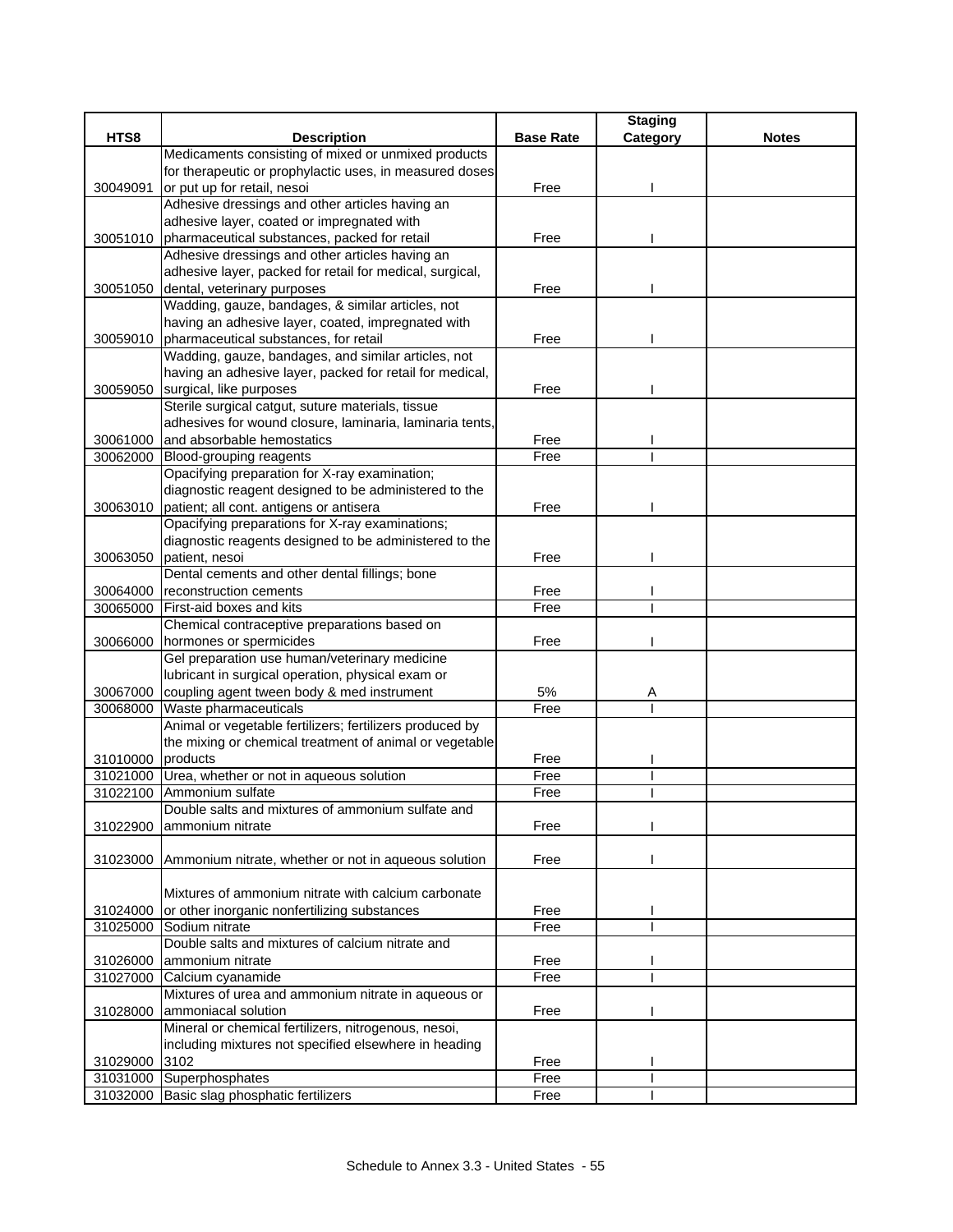| HTS8<br><b>Description</b><br><b>Base Rate</b><br>Category<br><b>Notes</b><br>Mineral or chemical fertilizers, phosphatic, other than<br>superphosphates or basic slag<br>Free<br>31039000<br>Carnallite, sylvite and other crude natural potassium<br>Free<br>31041000<br>salts<br>31042000 Potassium chloride<br>Free<br>31043000 Potassium sulfate<br>Free<br>Mineral or chemical fertilizers, potassic, nesoi<br>Free<br>31049000<br>Fertilizers of chapter 31 in tablets or similar forms or in<br>31051000<br>packages of a gross weight not exceeding 10 kg<br>Free<br>Mineral or chemical fertilizers nesoi, containing the<br>three fertilizing elements nitrogen, phosphorus and<br>potassium<br>Free<br>31052000<br>Diammonium hydrogenorthophosphate (Diammonium<br>31053000<br>phosphate)<br>Free<br>Ammonium dihydrogenorthophosphate<br>(Monoammonium phosphate), mixtures thereof with<br>diammonium hydrogenorthophosphate (Diammonium<br>phosphate)<br>Free<br>31054000<br>Mineral or chemical fertilizers nesoi, containing nitrates<br>31055100<br>and phosphates<br>Free<br>Mineral or chemical fertilizers nesoi, containing the two<br>fertilizing elements nitrogen and phosphorus<br>Free<br>31055900<br>Mineral or chemical fertilizers nesoi, containing the two<br>fertilizing elements phosphorous and potassium<br>31056000<br>Free<br>Mineral or chemical fertilizers cont. two or three of the<br>fertilizing elements nitrogen, phosphorus and<br>31059000 potassium fertilizers, nesoi<br>Free<br>Free<br>32011000 Quebracho tanning extract<br>32012000<br>Wattle tanning extract<br>Free<br>Tannic acid, containing by weight 50 percent or more of<br>tannic acid<br>1.50%<br>32019010<br>Α<br>Tanning extracts of canaigre, chestnut curupay, divi-<br>divi,eucalyptus,gambier,hemlock,larch,mangrove,myrob<br>alan, oak, sumac, tara, urunday, valonia<br>32019025<br>Free<br>Tanning extracts of vegetable origin nesoi; tannins and |
|------------------------------------------------------------------------------------------------------------------------------------------------------------------------------------------------------------------------------------------------------------------------------------------------------------------------------------------------------------------------------------------------------------------------------------------------------------------------------------------------------------------------------------------------------------------------------------------------------------------------------------------------------------------------------------------------------------------------------------------------------------------------------------------------------------------------------------------------------------------------------------------------------------------------------------------------------------------------------------------------------------------------------------------------------------------------------------------------------------------------------------------------------------------------------------------------------------------------------------------------------------------------------------------------------------------------------------------------------------------------------------------------------------------------------------------------------------------------------------------------------------------------------------------------------------------------------------------------------------------------------------------------------------------------------------------------------------------------------------------------------------------------------------------------------------------------------------------------------------------------------------------------------------------------------------------------------------------------------|
|                                                                                                                                                                                                                                                                                                                                                                                                                                                                                                                                                                                                                                                                                                                                                                                                                                                                                                                                                                                                                                                                                                                                                                                                                                                                                                                                                                                                                                                                                                                                                                                                                                                                                                                                                                                                                                                                                                                                                                              |
|                                                                                                                                                                                                                                                                                                                                                                                                                                                                                                                                                                                                                                                                                                                                                                                                                                                                                                                                                                                                                                                                                                                                                                                                                                                                                                                                                                                                                                                                                                                                                                                                                                                                                                                                                                                                                                                                                                                                                                              |
|                                                                                                                                                                                                                                                                                                                                                                                                                                                                                                                                                                                                                                                                                                                                                                                                                                                                                                                                                                                                                                                                                                                                                                                                                                                                                                                                                                                                                                                                                                                                                                                                                                                                                                                                                                                                                                                                                                                                                                              |
|                                                                                                                                                                                                                                                                                                                                                                                                                                                                                                                                                                                                                                                                                                                                                                                                                                                                                                                                                                                                                                                                                                                                                                                                                                                                                                                                                                                                                                                                                                                                                                                                                                                                                                                                                                                                                                                                                                                                                                              |
|                                                                                                                                                                                                                                                                                                                                                                                                                                                                                                                                                                                                                                                                                                                                                                                                                                                                                                                                                                                                                                                                                                                                                                                                                                                                                                                                                                                                                                                                                                                                                                                                                                                                                                                                                                                                                                                                                                                                                                              |
|                                                                                                                                                                                                                                                                                                                                                                                                                                                                                                                                                                                                                                                                                                                                                                                                                                                                                                                                                                                                                                                                                                                                                                                                                                                                                                                                                                                                                                                                                                                                                                                                                                                                                                                                                                                                                                                                                                                                                                              |
|                                                                                                                                                                                                                                                                                                                                                                                                                                                                                                                                                                                                                                                                                                                                                                                                                                                                                                                                                                                                                                                                                                                                                                                                                                                                                                                                                                                                                                                                                                                                                                                                                                                                                                                                                                                                                                                                                                                                                                              |
|                                                                                                                                                                                                                                                                                                                                                                                                                                                                                                                                                                                                                                                                                                                                                                                                                                                                                                                                                                                                                                                                                                                                                                                                                                                                                                                                                                                                                                                                                                                                                                                                                                                                                                                                                                                                                                                                                                                                                                              |
|                                                                                                                                                                                                                                                                                                                                                                                                                                                                                                                                                                                                                                                                                                                                                                                                                                                                                                                                                                                                                                                                                                                                                                                                                                                                                                                                                                                                                                                                                                                                                                                                                                                                                                                                                                                                                                                                                                                                                                              |
|                                                                                                                                                                                                                                                                                                                                                                                                                                                                                                                                                                                                                                                                                                                                                                                                                                                                                                                                                                                                                                                                                                                                                                                                                                                                                                                                                                                                                                                                                                                                                                                                                                                                                                                                                                                                                                                                                                                                                                              |
|                                                                                                                                                                                                                                                                                                                                                                                                                                                                                                                                                                                                                                                                                                                                                                                                                                                                                                                                                                                                                                                                                                                                                                                                                                                                                                                                                                                                                                                                                                                                                                                                                                                                                                                                                                                                                                                                                                                                                                              |
|                                                                                                                                                                                                                                                                                                                                                                                                                                                                                                                                                                                                                                                                                                                                                                                                                                                                                                                                                                                                                                                                                                                                                                                                                                                                                                                                                                                                                                                                                                                                                                                                                                                                                                                                                                                                                                                                                                                                                                              |
|                                                                                                                                                                                                                                                                                                                                                                                                                                                                                                                                                                                                                                                                                                                                                                                                                                                                                                                                                                                                                                                                                                                                                                                                                                                                                                                                                                                                                                                                                                                                                                                                                                                                                                                                                                                                                                                                                                                                                                              |
|                                                                                                                                                                                                                                                                                                                                                                                                                                                                                                                                                                                                                                                                                                                                                                                                                                                                                                                                                                                                                                                                                                                                                                                                                                                                                                                                                                                                                                                                                                                                                                                                                                                                                                                                                                                                                                                                                                                                                                              |
|                                                                                                                                                                                                                                                                                                                                                                                                                                                                                                                                                                                                                                                                                                                                                                                                                                                                                                                                                                                                                                                                                                                                                                                                                                                                                                                                                                                                                                                                                                                                                                                                                                                                                                                                                                                                                                                                                                                                                                              |
|                                                                                                                                                                                                                                                                                                                                                                                                                                                                                                                                                                                                                                                                                                                                                                                                                                                                                                                                                                                                                                                                                                                                                                                                                                                                                                                                                                                                                                                                                                                                                                                                                                                                                                                                                                                                                                                                                                                                                                              |
|                                                                                                                                                                                                                                                                                                                                                                                                                                                                                                                                                                                                                                                                                                                                                                                                                                                                                                                                                                                                                                                                                                                                                                                                                                                                                                                                                                                                                                                                                                                                                                                                                                                                                                                                                                                                                                                                                                                                                                              |
|                                                                                                                                                                                                                                                                                                                                                                                                                                                                                                                                                                                                                                                                                                                                                                                                                                                                                                                                                                                                                                                                                                                                                                                                                                                                                                                                                                                                                                                                                                                                                                                                                                                                                                                                                                                                                                                                                                                                                                              |
|                                                                                                                                                                                                                                                                                                                                                                                                                                                                                                                                                                                                                                                                                                                                                                                                                                                                                                                                                                                                                                                                                                                                                                                                                                                                                                                                                                                                                                                                                                                                                                                                                                                                                                                                                                                                                                                                                                                                                                              |
|                                                                                                                                                                                                                                                                                                                                                                                                                                                                                                                                                                                                                                                                                                                                                                                                                                                                                                                                                                                                                                                                                                                                                                                                                                                                                                                                                                                                                                                                                                                                                                                                                                                                                                                                                                                                                                                                                                                                                                              |
|                                                                                                                                                                                                                                                                                                                                                                                                                                                                                                                                                                                                                                                                                                                                                                                                                                                                                                                                                                                                                                                                                                                                                                                                                                                                                                                                                                                                                                                                                                                                                                                                                                                                                                                                                                                                                                                                                                                                                                              |
|                                                                                                                                                                                                                                                                                                                                                                                                                                                                                                                                                                                                                                                                                                                                                                                                                                                                                                                                                                                                                                                                                                                                                                                                                                                                                                                                                                                                                                                                                                                                                                                                                                                                                                                                                                                                                                                                                                                                                                              |
|                                                                                                                                                                                                                                                                                                                                                                                                                                                                                                                                                                                                                                                                                                                                                                                                                                                                                                                                                                                                                                                                                                                                                                                                                                                                                                                                                                                                                                                                                                                                                                                                                                                                                                                                                                                                                                                                                                                                                                              |
|                                                                                                                                                                                                                                                                                                                                                                                                                                                                                                                                                                                                                                                                                                                                                                                                                                                                                                                                                                                                                                                                                                                                                                                                                                                                                                                                                                                                                                                                                                                                                                                                                                                                                                                                                                                                                                                                                                                                                                              |
|                                                                                                                                                                                                                                                                                                                                                                                                                                                                                                                                                                                                                                                                                                                                                                                                                                                                                                                                                                                                                                                                                                                                                                                                                                                                                                                                                                                                                                                                                                                                                                                                                                                                                                                                                                                                                                                                                                                                                                              |
|                                                                                                                                                                                                                                                                                                                                                                                                                                                                                                                                                                                                                                                                                                                                                                                                                                                                                                                                                                                                                                                                                                                                                                                                                                                                                                                                                                                                                                                                                                                                                                                                                                                                                                                                                                                                                                                                                                                                                                              |
|                                                                                                                                                                                                                                                                                                                                                                                                                                                                                                                                                                                                                                                                                                                                                                                                                                                                                                                                                                                                                                                                                                                                                                                                                                                                                                                                                                                                                                                                                                                                                                                                                                                                                                                                                                                                                                                                                                                                                                              |
|                                                                                                                                                                                                                                                                                                                                                                                                                                                                                                                                                                                                                                                                                                                                                                                                                                                                                                                                                                                                                                                                                                                                                                                                                                                                                                                                                                                                                                                                                                                                                                                                                                                                                                                                                                                                                                                                                                                                                                              |
|                                                                                                                                                                                                                                                                                                                                                                                                                                                                                                                                                                                                                                                                                                                                                                                                                                                                                                                                                                                                                                                                                                                                                                                                                                                                                                                                                                                                                                                                                                                                                                                                                                                                                                                                                                                                                                                                                                                                                                              |
|                                                                                                                                                                                                                                                                                                                                                                                                                                                                                                                                                                                                                                                                                                                                                                                                                                                                                                                                                                                                                                                                                                                                                                                                                                                                                                                                                                                                                                                                                                                                                                                                                                                                                                                                                                                                                                                                                                                                                                              |
|                                                                                                                                                                                                                                                                                                                                                                                                                                                                                                                                                                                                                                                                                                                                                                                                                                                                                                                                                                                                                                                                                                                                                                                                                                                                                                                                                                                                                                                                                                                                                                                                                                                                                                                                                                                                                                                                                                                                                                              |
|                                                                                                                                                                                                                                                                                                                                                                                                                                                                                                                                                                                                                                                                                                                                                                                                                                                                                                                                                                                                                                                                                                                                                                                                                                                                                                                                                                                                                                                                                                                                                                                                                                                                                                                                                                                                                                                                                                                                                                              |
|                                                                                                                                                                                                                                                                                                                                                                                                                                                                                                                                                                                                                                                                                                                                                                                                                                                                                                                                                                                                                                                                                                                                                                                                                                                                                                                                                                                                                                                                                                                                                                                                                                                                                                                                                                                                                                                                                                                                                                              |
|                                                                                                                                                                                                                                                                                                                                                                                                                                                                                                                                                                                                                                                                                                                                                                                                                                                                                                                                                                                                                                                                                                                                                                                                                                                                                                                                                                                                                                                                                                                                                                                                                                                                                                                                                                                                                                                                                                                                                                              |
|                                                                                                                                                                                                                                                                                                                                                                                                                                                                                                                                                                                                                                                                                                                                                                                                                                                                                                                                                                                                                                                                                                                                                                                                                                                                                                                                                                                                                                                                                                                                                                                                                                                                                                                                                                                                                                                                                                                                                                              |
|                                                                                                                                                                                                                                                                                                                                                                                                                                                                                                                                                                                                                                                                                                                                                                                                                                                                                                                                                                                                                                                                                                                                                                                                                                                                                                                                                                                                                                                                                                                                                                                                                                                                                                                                                                                                                                                                                                                                                                              |
|                                                                                                                                                                                                                                                                                                                                                                                                                                                                                                                                                                                                                                                                                                                                                                                                                                                                                                                                                                                                                                                                                                                                                                                                                                                                                                                                                                                                                                                                                                                                                                                                                                                                                                                                                                                                                                                                                                                                                                              |
| their salts, ethers, esters and other derivatives<br>3.10%<br>32019050<br>Α                                                                                                                                                                                                                                                                                                                                                                                                                                                                                                                                                                                                                                                                                                                                                                                                                                                                                                                                                                                                                                                                                                                                                                                                                                                                                                                                                                                                                                                                                                                                                                                                                                                                                                                                                                                                                                                                                                  |
| Aromatic or modified aromatic synthetic organic tanning                                                                                                                                                                                                                                                                                                                                                                                                                                                                                                                                                                                                                                                                                                                                                                                                                                                                                                                                                                                                                                                                                                                                                                                                                                                                                                                                                                                                                                                                                                                                                                                                                                                                                                                                                                                                                                                                                                                      |
| 6.50%<br>32021010<br>substances<br>Α                                                                                                                                                                                                                                                                                                                                                                                                                                                                                                                                                                                                                                                                                                                                                                                                                                                                                                                                                                                                                                                                                                                                                                                                                                                                                                                                                                                                                                                                                                                                                                                                                                                                                                                                                                                                                                                                                                                                         |
|                                                                                                                                                                                                                                                                                                                                                                                                                                                                                                                                                                                                                                                                                                                                                                                                                                                                                                                                                                                                                                                                                                                                                                                                                                                                                                                                                                                                                                                                                                                                                                                                                                                                                                                                                                                                                                                                                                                                                                              |
| 6.50%<br>32021050<br>Synthetic organic tanning substances, nonaromatic<br>Α                                                                                                                                                                                                                                                                                                                                                                                                                                                                                                                                                                                                                                                                                                                                                                                                                                                                                                                                                                                                                                                                                                                                                                                                                                                                                                                                                                                                                                                                                                                                                                                                                                                                                                                                                                                                                                                                                                  |
| Tanning substances, tanning preparations and                                                                                                                                                                                                                                                                                                                                                                                                                                                                                                                                                                                                                                                                                                                                                                                                                                                                                                                                                                                                                                                                                                                                                                                                                                                                                                                                                                                                                                                                                                                                                                                                                                                                                                                                                                                                                                                                                                                                 |
| enzymatic preparations for pre-tanning consisting                                                                                                                                                                                                                                                                                                                                                                                                                                                                                                                                                                                                                                                                                                                                                                                                                                                                                                                                                                                                                                                                                                                                                                                                                                                                                                                                                                                                                                                                                                                                                                                                                                                                                                                                                                                                                                                                                                                            |
| wholly of inorganic substances<br>32029010<br>Free                                                                                                                                                                                                                                                                                                                                                                                                                                                                                                                                                                                                                                                                                                                                                                                                                                                                                                                                                                                                                                                                                                                                                                                                                                                                                                                                                                                                                                                                                                                                                                                                                                                                                                                                                                                                                                                                                                                           |
| Tanning substances, tanning preparations and                                                                                                                                                                                                                                                                                                                                                                                                                                                                                                                                                                                                                                                                                                                                                                                                                                                                                                                                                                                                                                                                                                                                                                                                                                                                                                                                                                                                                                                                                                                                                                                                                                                                                                                                                                                                                                                                                                                                 |
| enzymatic preparations for pre-tanning, nesoi<br>5%<br>32029050<br>Α                                                                                                                                                                                                                                                                                                                                                                                                                                                                                                                                                                                                                                                                                                                                                                                                                                                                                                                                                                                                                                                                                                                                                                                                                                                                                                                                                                                                                                                                                                                                                                                                                                                                                                                                                                                                                                                                                                         |
| Coloring matter of annato, archil, cochineal, cudbear,                                                                                                                                                                                                                                                                                                                                                                                                                                                                                                                                                                                                                                                                                                                                                                                                                                                                                                                                                                                                                                                                                                                                                                                                                                                                                                                                                                                                                                                                                                                                                                                                                                                                                                                                                                                                                                                                                                                       |
| litmus and marigold meal<br>Free<br>32030010                                                                                                                                                                                                                                                                                                                                                                                                                                                                                                                                                                                                                                                                                                                                                                                                                                                                                                                                                                                                                                                                                                                                                                                                                                                                                                                                                                                                                                                                                                                                                                                                                                                                                                                                                                                                                                                                                                                                 |
| Mixtures of 3,4-dihydroxyphenyl-2,4,6,-                                                                                                                                                                                                                                                                                                                                                                                                                                                                                                                                                                                                                                                                                                                                                                                                                                                                                                                                                                                                                                                                                                                                                                                                                                                                                                                                                                                                                                                                                                                                                                                                                                                                                                                                                                                                                                                                                                                                      |
| trihydroxypphenylmethanone and 2-(2,4-                                                                                                                                                                                                                                                                                                                                                                                                                                                                                                                                                                                                                                                                                                                                                                                                                                                                                                                                                                                                                                                                                                                                                                                                                                                                                                                                                                                                                                                                                                                                                                                                                                                                                                                                                                                                                                                                                                                                       |
| dihydroxyphenyl)-3,5,7-trihydroxy-4H-1-benzopyran-4-                                                                                                                                                                                                                                                                                                                                                                                                                                                                                                                                                                                                                                                                                                                                                                                                                                                                                                                                                                                                                                                                                                                                                                                                                                                                                                                                                                                                                                                                                                                                                                                                                                                                                                                                                                                                                                                                                                                         |
| Free<br>32030030<br>one<br>ı                                                                                                                                                                                                                                                                                                                                                                                                                                                                                                                                                                                                                                                                                                                                                                                                                                                                                                                                                                                                                                                                                                                                                                                                                                                                                                                                                                                                                                                                                                                                                                                                                                                                                                                                                                                                                                                                                                                                                 |
|                                                                                                                                                                                                                                                                                                                                                                                                                                                                                                                                                                                                                                                                                                                                                                                                                                                                                                                                                                                                                                                                                                                                                                                                                                                                                                                                                                                                                                                                                                                                                                                                                                                                                                                                                                                                                                                                                                                                                                              |
| Coloring matter of vegetable or animal origin, nesoi<br>3.10%<br>32030080<br>Α                                                                                                                                                                                                                                                                                                                                                                                                                                                                                                                                                                                                                                                                                                                                                                                                                                                                                                                                                                                                                                                                                                                                                                                                                                                                                                                                                                                                                                                                                                                                                                                                                                                                                                                                                                                                                                                                                               |
| Disperse blue 19 and other specified dispersed dyes                                                                                                                                                                                                                                                                                                                                                                                                                                                                                                                                                                                                                                                                                                                                                                                                                                                                                                                                                                                                                                                                                                                                                                                                                                                                                                                                                                                                                                                                                                                                                                                                                                                                                                                                                                                                                                                                                                                          |
| and preparations based thereon<br>6.50%<br>32041110<br>Α                                                                                                                                                                                                                                                                                                                                                                                                                                                                                                                                                                                                                                                                                                                                                                                                                                                                                                                                                                                                                                                                                                                                                                                                                                                                                                                                                                                                                                                                                                                                                                                                                                                                                                                                                                                                                                                                                                                     |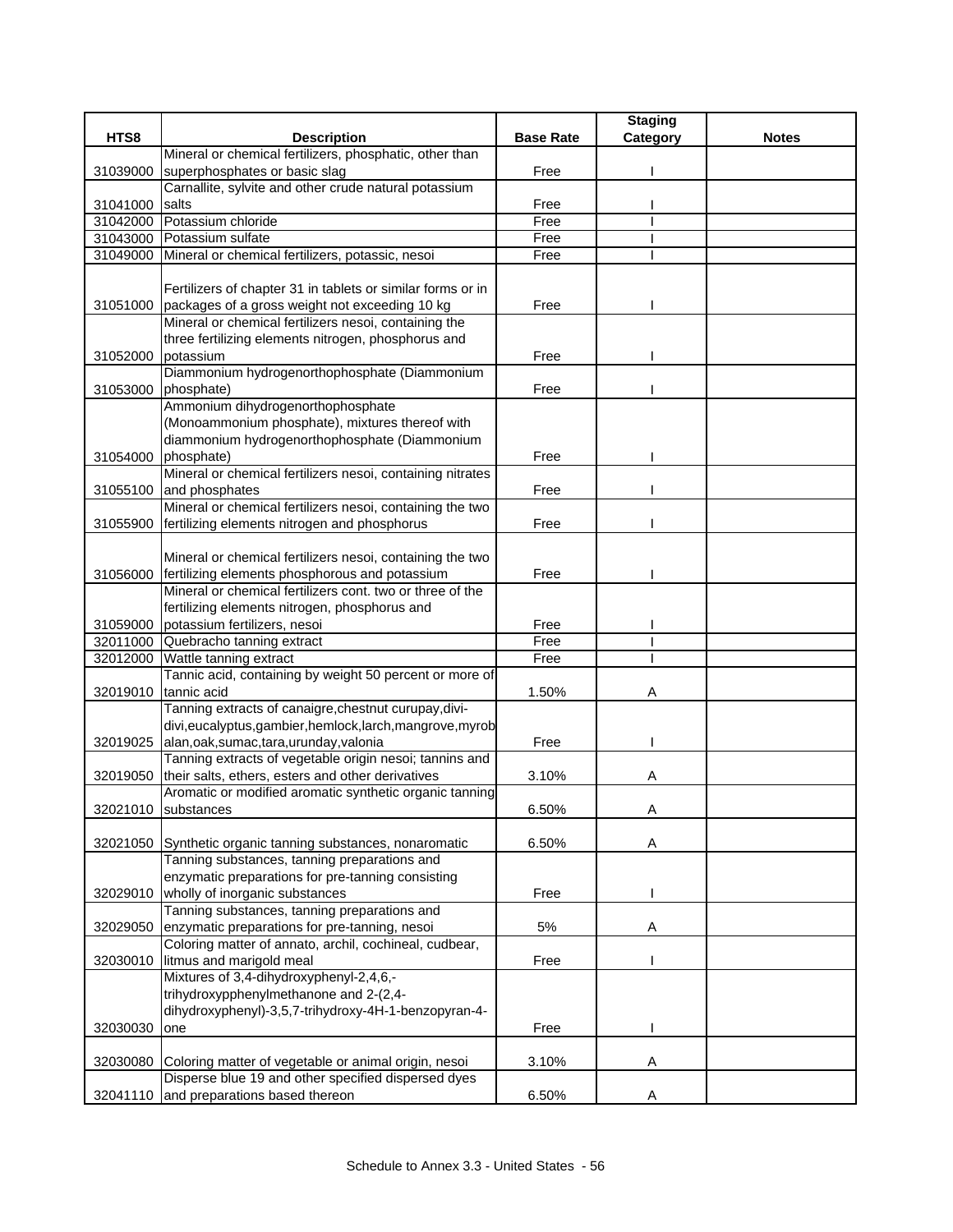|          |                                                                                                  |                  | <b>Staging</b> |              |
|----------|--------------------------------------------------------------------------------------------------|------------------|----------------|--------------|
| HTS8     | <b>Description</b>                                                                               | <b>Base Rate</b> | Category       | <b>Notes</b> |
| 32041115 | Disperse blue 30 and preparations based thereon                                                  | 6.50%            | A              |              |
|          | N-[2-[2,6-Dicyano-4-methylphenylazo]-5-                                                          |                  |                |              |
|          | (diethylamino)phenyl]methanesulfonamide; and 1 other                                             |                  |                |              |
|          | 32041118 specified disperse dye                                                                  | Free             |                |              |
|          | Disperse dyes described in add'l U.S. note 3 to section                                          |                  |                |              |
| 32041135 | VI                                                                                               | 6.50%            | Α              |              |
|          |                                                                                                  |                  |                |              |
|          | 32041150 Disperse dyes and preparations based thereon, nesoi                                     | 6.50%            | Α              |              |
|          | 32041205 Acid black 210 powder and presscake                                                     | Free             |                |              |
|          | 32041213 Acid violet 19                                                                          | Free             |                |              |
|          | Acid dyes, whether or not premetallized, and                                                     |                  |                |              |
|          | preparations based thereon, acid black 31, and other                                             |                  |                |              |
| 32041217 | specified acid or mordant dyes                                                                   | 6.50%            | Α              |              |
|          | Acid black 61 and other specified acid and mordant                                               |                  |                |              |
|          | 32041220 dyes and preparations based thereon                                                     | 6.50%            | Α              |              |
|          | Mordant black 75, blue 1, brown 79, red 81, 84 and                                               |                  |                |              |
|          | 32041230 preparations based thereon<br>Acid dyes, whether or not premetallized, and              | 6.50%            | A              |              |
|          | preparations based thereon, described in add'l U.S.                                              |                  |                |              |
|          | 32041245   note 3 to section VI                                                                  | 6.50%            | Α              |              |
|          | Synthetic acid and mordant dyes and preparations                                                 |                  |                |              |
|          | 32041250 based thereon, nesoi                                                                    | 6.50%            | Α              |              |
|          | Basic black 7 and other specified basic dyes and                                                 |                  |                |              |
|          | 32041310 preparations based thereon                                                              | 6.50%            | Α              |              |
|          | Basic orange 22, basic red 13 dyes, and preparations                                             |                  |                |              |
|          | 32041320 based thereon                                                                           | 6.50%            | Α              |              |
|          | Basic blue 3; basic red 14; and basic yellow 1, 11, 13;                                          |                  |                |              |
|          | 32041325 and preparations based thereon                                                          | 6.50%            | Α              |              |
|          | 3,7-Bis(dimethylamino)phenazathionium chloride                                                   |                  |                |              |
|          | 32041345 (methylene blue); and basic blue 147                                                    | Free             |                |              |
|          | Basic dyes and preparations based thereon, described                                             |                  |                |              |
| 32041360 | in add'l U.S note 3 to section VIvi                                                              | 6.50%            | Α              |              |
|          |                                                                                                  |                  |                |              |
|          | 32041380 Basic dyes and preparations based thereon, nesoi                                        | 6.50%            | Α              |              |
|          | Direct black 62 and other specified basic dyes and                                               |                  |                |              |
|          | 32041410 preparations based thereon                                                              | 6.50%            | Α              |              |
|          | Direct black 51 and other specified basic dyes and                                               |                  |                |              |
|          | 32041420 preparations based thereon                                                              | 6.50%            | Α              |              |
|          | Direct blue 86; direct red 83; direct yellow 28 dyes; and                                        |                  |                |              |
|          | 32041425 preparations based thereon                                                              | 6.50%            | n              |              |
|          |                                                                                                  |                  |                |              |
|          | Direct dyes nesoi, and preparations based thereon,                                               |                  |                |              |
| 32041430 | described in additional U.S. note 3 to section VI                                                | 6.50%            | A              |              |
|          |                                                                                                  |                  |                |              |
| 32041450 | Direct dyes and preparations based thereon, nesoi                                                | 6.50%            | Α              |              |
|          | Vat blue 1 (synthetic indigo) dye, "Colour Index No.                                             |                  |                |              |
| 32041510 | 73000" and preparations based thereon<br>Vat brown 3; vat orange 2, 7; and vat violet 9, 13 dyes | 6.50%            | Α              |              |
| 32041520 | and preparations based thereon                                                                   |                  |                |              |
| 32041525 | Vat red 1                                                                                        | 6.50%<br>Free    | Α              |              |
|          | Solubilized vat blue 5 and specified solubilized vat dyes                                        |                  |                |              |
| 32041530 | and preparations based thereon                                                                   | 6.50%            | Α              |              |
|          | Solubilized vat orange 3, vat blue 2, vat red 44; and vat                                        |                  |                |              |
| 32041535 | yellow 4, 20 and preparations based thereon                                                      | 6.50%            | Α              |              |
|          | Vat dyes (incl. those usable as pigments) and                                                    |                  |                |              |
|          | preparations based thereon, described in add. U.S.                                               |                  |                |              |
| 32041540 | note 3 to sec. VI                                                                                | 6.50%            | Α              |              |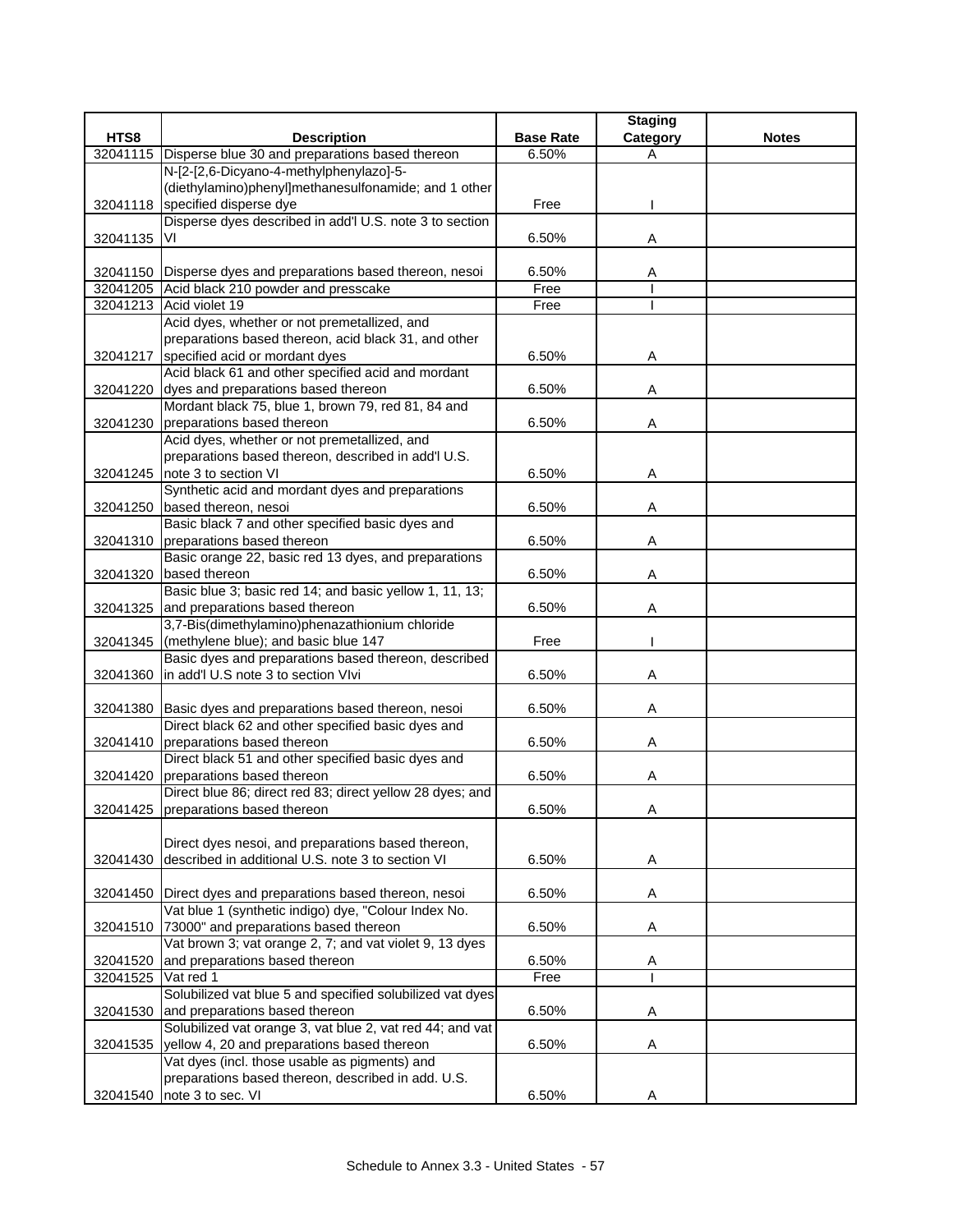|          |                                                             |                  | <b>Staging</b> |              |
|----------|-------------------------------------------------------------|------------------|----------------|--------------|
| HTS8     | <b>Description</b>                                          | <b>Base Rate</b> | Category       | <b>Notes</b> |
|          | Vat dyes (including those usable in that state as           |                  |                |              |
| 32041580 | pigments) and preparations based thereon, nesoi             | 6.50%            | Α              |              |
|          | Reactive black 1; blue 1, 2, 4; orange 1; red 1, 2, 3, 5,   |                  |                |              |
| 32041610 | 6; and yellow 1; and preparations based thereon             | 6.50%            | Α              |              |
|          | Specified reactive dye mixtures and preparations based      |                  |                |              |
| 32041620 | thereon                                                     | 6.50%            | Α              |              |
|          |                                                             |                  |                |              |
|          | Reactive dyes and preparations based thereon nesoi,         |                  |                |              |
| 32041630 | described in additional U.S. note 3 to section VI           | 6.50%            | Α              |              |
|          | Synthetic reactive dyes and preparations based              |                  |                |              |
| 32041650 | thereon, nesoi                                              | 6.50%            | Α              |              |
|          |                                                             |                  |                |              |
|          | Pigments and preparations based thereon, pigment            |                  |                |              |
|          | 32041704 black 1, and other specified pigments, nesoi       | 6.50%            | A              |              |
|          | 32041708 Pigment red 178; pigment yellow 101, 138           | Free             |                |              |
|          | Copper phthalocyanine ([Phthalocyanato(2-)]copper)          |                  |                |              |
| 32041720 | not ready for use as a pigment                              | 6.50%            | Α              |              |
|          | Pigments and preparations based thereon, isoindoline        |                  |                |              |
|          | red pigment; pigment red 242, 245; pigment yellow 155,      |                  |                |              |
| 32041740 | 183, nesoi                                                  | Free             |                |              |
|          |                                                             |                  |                |              |
|          | Pigments and preparations based thereon, products           |                  |                |              |
| 32041760 | described in add'l U.S. note 3 to section VI, nesoi         | 6.50%            | Α              |              |
|          |                                                             |                  |                |              |
| 32041790 | Other pigments and preparations based thereon, nesoi        | 6.50%            | A              |              |
| 32041906 | Solvent yellow 43, 44, 85, 172                              | Free             |                |              |
|          | Solvent black 2 and other specified solvent dyes and        |                  |                |              |
| 32041911 | preparations based thereon                                  | 6.50%            | A              |              |
|          |                                                             |                  |                |              |
|          | Solvent dyes and preparations based thereon, products       |                  |                |              |
| 32041920 | described in add'l U.S. note 3 to section VI                | 6.50%            | Α              |              |
|          |                                                             |                  |                |              |
|          | 32041925 Solvent dyes and preparations based thereon nesoi  | 6.50%            | Α              |              |
|          | Sulfur black, "Colour Index Nos. 53185, 53190 and           |                  |                |              |
| 32041930 | 53195" and preparations based thereon                       | 6.50%            | Α              |              |
|          |                                                             |                  |                |              |
|          | 32041935 Beta-carotene and other carotenoid coloring matter | 3.10%            | A              |              |
|          | Synthetic organic coloring matter and preparations          |                  |                |              |
|          | based thereon, nesoi, described in additional U.S. note     |                  |                |              |
|          | 32041940 3 to section VI                                    | 6.50%            | A              |              |
|          | Synthetic organic coloring matter and preparations          |                  |                |              |
|          | based thereon nesoi, including mixtures of items from       |                  |                |              |
| 32041950 | subheading 320411 to 320419                                 | 6.50%            | Α              |              |
|          | 32042010 Fluorescent brightening agent 32                   | 6.50%            | A              |              |
|          | 32042040 Benzoxazol                                         | Free             |                |              |
|          | Synthetic organic products of a kind used as                |                  |                |              |
| 32042080 | fluorescent brightening agents, nesoi                       | 6.50%            | Α              |              |
|          | Synthetic organic coloring matter or preparations based     |                  |                |              |
|          | thereon, nesoi; synthetic organic products used as          |                  |                |              |
| 32049000 | luminophores                                                | 5.90%            | Α              |              |
|          | Carmine food coloring solutions, cont cochineal             |                  |                |              |
|          | carmine lake and paprika oleoresins, not including any      |                  |                |              |
| 32050005 | synthetic organic coloring matter                           | Free             |                |              |
|          | Carmine color lakes and preparations as specified in        |                  |                |              |
| 32050015 | note 3 to this chapter, nesoi                               | 6.50%            | Α              |              |
|          | Color lakes and preparations based thereon, described       |                  |                |              |
| 32050040 | in additional U.S. note 3 to section VI                     | 6.50%            | Α              |              |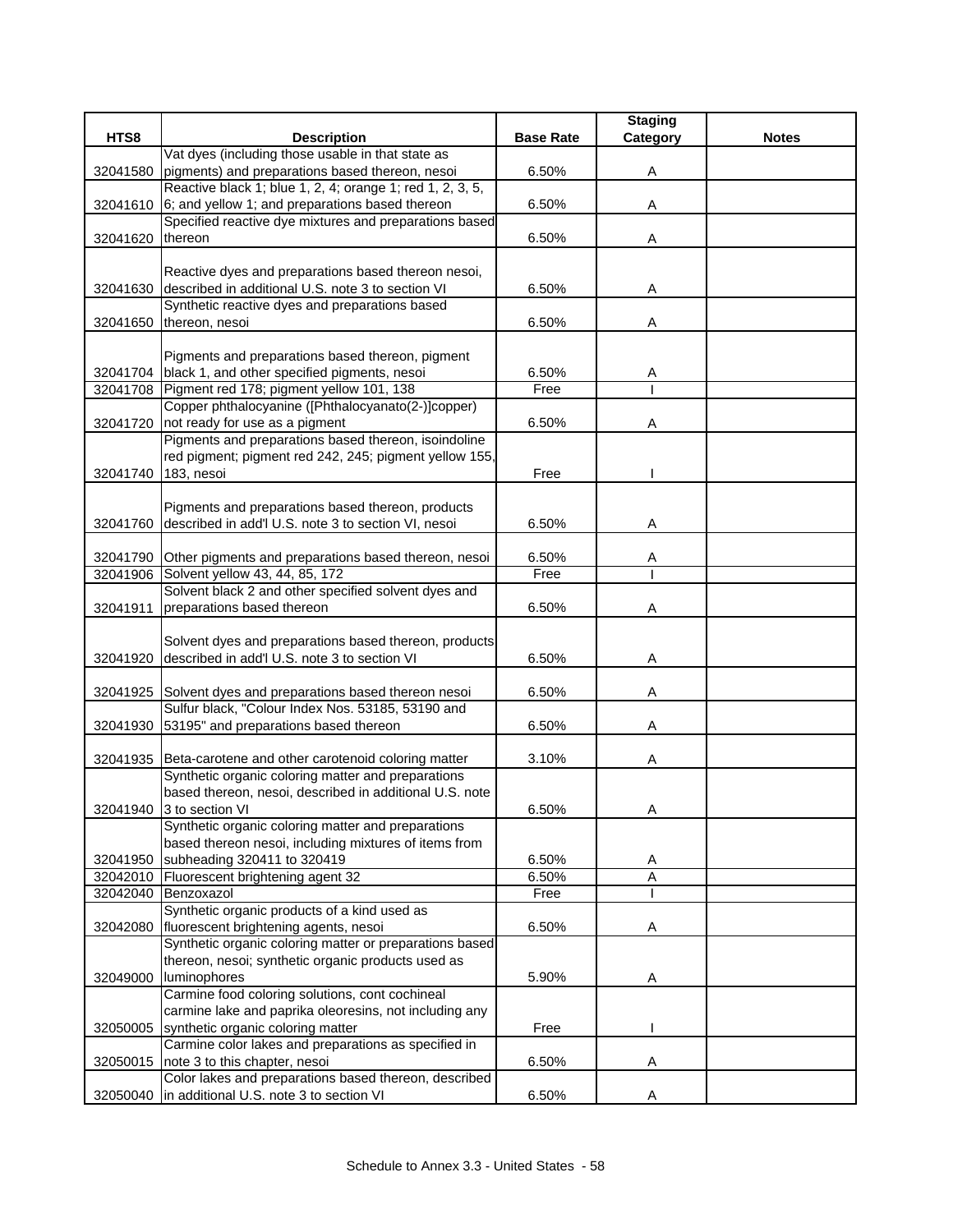|          |                                                                                                                  |                  | <b>Staging</b> |              |
|----------|------------------------------------------------------------------------------------------------------------------|------------------|----------------|--------------|
| HTS8     | <b>Description</b>                                                                                               | <b>Base Rate</b> | Category       | <b>Notes</b> |
|          |                                                                                                                  |                  |                |              |
| 32050050 | Color lakes and preparations based thereon, nesoi<br>Pigments & preparations based on titanium dioxide           | 6.50%            | A              |              |
|          | containing 80 percent or more by weight off titanium                                                             |                  |                |              |
|          | 32061100 dioxide calculated on the dry weight                                                                    | 6%               | Α              |              |
|          | Pigments and preparations based on titanium dioxide,                                                             |                  |                |              |
| 32061900 | nesoi                                                                                                            | 6%               | A              |              |
|          | Pigments and preparations based on chromium                                                                      |                  |                |              |
| 32062000 | compounds                                                                                                        | 3.70%            | A              |              |
|          | Pigments and preparations based on cadmium                                                                       |                  |                |              |
| 32063000 | compounds                                                                                                        | 3.10%            | Α              |              |
|          | 32064100 Ultramarine and preparations based thereon                                                              | 1.50%            | A              |              |
|          | Lithopone and other pigments and preparations based                                                              |                  |                |              |
| 32064200 | on zinc sulfide                                                                                                  | 2.20%            | Α              |              |
|          |                                                                                                                  |                  |                |              |
|          | Pigments and preparations based on                                                                               |                  |                |              |
| 32064300 | hexacyanoferrates (ferrocyanides and ferricyanides)                                                              | 3.70%            | Α              |              |
|          | Concentrated dispersions of pigments in plastics                                                                 |                  |                |              |
| 32064910 | materials<br>Coloring preparations based on iron oxides, as                                                      | 5.90%            | A              |              |
| 32064920 | specified in note 3 to this chapter 32                                                                           | 6.50%            | Α              |              |
|          | Coloring preparations based on zinc oxides, as                                                                   |                  |                |              |
| 32064930 | specified in note 3 to this chapter 32                                                                           | 1.30%            | Α              |              |
|          | Coloring preparations based on carbon black, as                                                                  |                  |                |              |
| 32064940 | specified in note 3 to this chapter 32                                                                           | Free             |                |              |
|          | Coloring matter and preparations, nesoi, as specified in                                                         |                  |                |              |
| 32064950 | note 3 to this chapter 32                                                                                        | 3.10%            | A              |              |
| 32065000 | Inorganic products of a kind used as luminophores                                                                | 6.50%            | A              |              |
|          | Prepared pigments, opacifiers, colors, and similar                                                               |                  |                |              |
|          | preparations, of a kind used in the ceramic, enamelling                                                          |                  |                |              |
| 32071000 | or glass industry                                                                                                | 3.10%            | Α              |              |
|          | Vitrifiable enamels and glazes, engobes (slips), and                                                             |                  |                |              |
|          | similar preparations, of a kind used in the ceramic,                                                             |                  |                |              |
| 32072000 | enamelling or glass industry                                                                                     | 4.90%            | Α              |              |
|          | Liquid lustres and similar preparations, of a kind used<br>32073000 in the ceramic, enamelling or glass industry |                  |                |              |
| 32074010 | Glass frit and other glass, ground or pulverized                                                                 | 3.10%<br>6%      | A<br>A         |              |
|          | Glass frit and other glass, in the form of granules or                                                           |                  |                |              |
| 32074050 | flakes                                                                                                           | 6.50%            | Α              |              |
|          |                                                                                                                  |                  |                |              |
|          | Paints and varnishes (including enamels and lacquers)                                                            |                  |                |              |
| 32081000 | based on polyesters in a nonaqueous medium                                                                       | 3.70%            | Α              |              |
|          | Paints and varnishes (including enamels and lacquers)                                                            |                  |                |              |
|          | based on acrylic or vinyl polymers in a nonaqueous                                                               |                  |                |              |
| 32082000 | medium                                                                                                           | 3.60%            | Α              |              |
|          | Paints and varnishes based on synthetic polymers or                                                              |                  |                |              |
|          | chemically modified natural polymers nesoi, in a                                                                 |                  |                |              |
| 32089000 | nonaqueous medium                                                                                                | 3.20%            | A              |              |
|          | Paints and varnishes (including enamels and lacquers)                                                            |                  |                |              |
|          | based on acrylic or vinyl polymers in an aqueous                                                                 |                  |                |              |
| 32091000 | medium<br>Paints and varnishes based on synthetic polymers or                                                    | 5.10%            | A              |              |
|          | chemically modified natural polymers nesoi, in an                                                                |                  |                |              |
| 32099000 | aqueous medium                                                                                                   | 5.90%            | Α              |              |
|          | Other paints and varnishes (including enamels,                                                                   |                  |                |              |
|          | lacquers and distempers) nesoi; prepared water                                                                   |                  |                |              |
| 32100000 | pigments of a kind used for finishing leather                                                                    | 1.80%            | A              |              |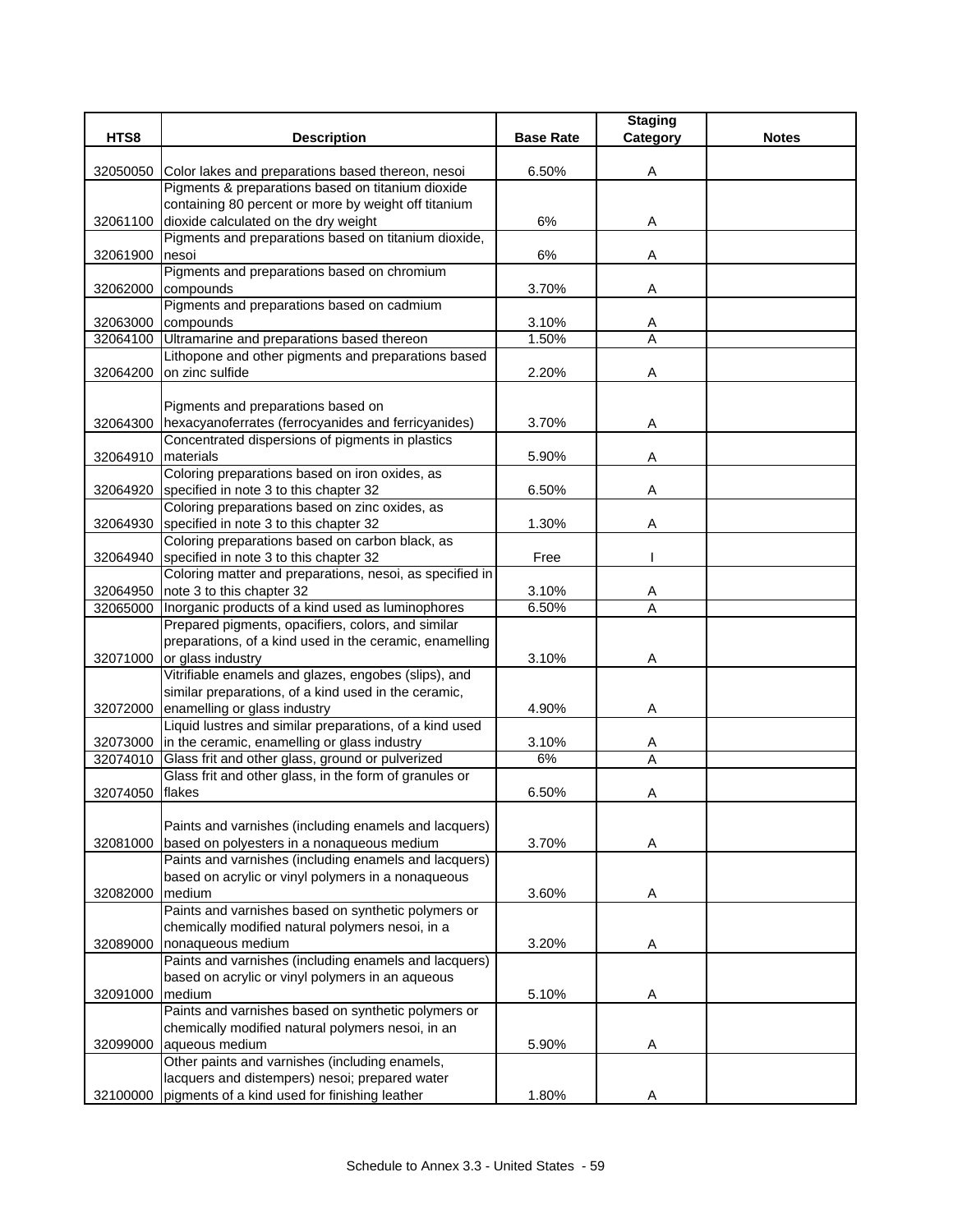|                 |                                                                      |                  | <b>Staging</b> |              |
|-----------------|----------------------------------------------------------------------|------------------|----------------|--------------|
| HTS8            | <b>Description</b>                                                   | <b>Base Rate</b> | Category       | <b>Notes</b> |
| 32110000        | Prepared driers for paints and varnishes                             | 3.70%            | Α              |              |
| 32121000        | <b>Stamping foils</b>                                                | 4.70%            | A              |              |
|                 | Pigments dispersed in nonaqueous media, in liquid or                 |                  |                |              |
|                 | paste form, used in making paints; dyes & coloring                   |                  |                |              |
|                 | 32129000 matter packaged for retail sale                             | 3.10%            | Α              |              |
|                 | Artists', students' or signboard painters' colors, in                |                  |                |              |
|                 | tablets, tubes, jars, bottles, pans or in similar packings,          | 6.5% on the      |                |              |
| 32131000        | in sets                                                              | entire set       | Α              |              |
|                 | Artists', students' or signboard painters' colors, in                |                  |                |              |
|                 | tablets, tubes, jars, bottles, pans or in similar packings,          |                  |                |              |
| 32139000        | not in sets                                                          | 3.40%            | Α              |              |
|                 |                                                                      |                  |                |              |
|                 | Glaziers' putty, grafting putty, resin cements, caulking             |                  |                |              |
| 32141000        | compounds and other mastics; painters' fillings                      | 3.70%            | A              |              |
|                 |                                                                      |                  |                |              |
|                 | Nonrefractory surfacing preparations for facades,                    |                  |                |              |
|                 | 32149010 indoor walls, floors, ceilings or the like, based on rubber | Free             |                |              |
|                 | Nonrefractory surfacing preparations for facades,                    |                  |                |              |
|                 | indoor walls, floors, ceilings or the like, not based on             |                  |                |              |
| 32149050 rubber |                                                                      | 6.50%            | A              |              |
|                 | 32151100 Printing ink, black                                         | 1.80%            | A              |              |
|                 | 32151900 Printing ink, other than black                              | 1.80%            | Α              |              |
|                 | 32159010 Drawing ink                                                 | 3.10%            | Α              |              |
|                 | 32159050 Inks, other than printing or drawing inks                   | 1.80%            | A              |              |
|                 | Mixtures of or with a basis of odoriferous substances,               |                  |                |              |
|                 | used in other than the food or drink industries, zero to             |                  |                |              |
|                 | 33029010 10% alcohol by weight                                       | Free             |                |              |
|                 | Mixtures of or with a basis of odoriferous substances,               |                  |                |              |
|                 | used in other than the food or drink industries, over 10             |                  |                |              |
|                 | 33029020 percent alcohol by weight                                   | Free             |                |              |
| 33030010        | Floral or flower waters, not containing alcohol                      | Free             |                |              |
|                 | Perfumes and toilet waters, other than floral or flower              |                  |                |              |
| 33030020        | waters, not containing alcohol                                       | Free             |                |              |
|                 | 33030030 Perfumes and toilet waters, containing alcohol              | Free             |                |              |
|                 | 33041000 Lip make-up preparations                                    | Free             |                |              |
|                 | 33042000 Eye make-up preparations                                    | Free             |                |              |
| 33043000        | Manicure or pedicure preparations                                    | Free             |                |              |
|                 | Beauty or make-up powders, whether or not                            |                  |                |              |
|                 | 33049100 compressed                                                  | Free             |                |              |
|                 | 33049910 Petroleum jelly put up for retail sale                      | Free             |                |              |
|                 | Beauty or make-up preparations & preparations for the                |                  |                |              |
|                 | care of the skin, excl. medicaments but incl. sunscreen              |                  |                |              |
| 33049950        | or sun tan preparations, nesoi                                       | Free             |                |              |
| 33051000        | Shampoos                                                             | Free             |                |              |
|                 | Preparations for permanent waving or straightening the               |                  |                |              |
| 33052000        | hair                                                                 | Free             |                |              |
|                 | 33053000 Hair lacquers                                               | Free             |                |              |
| 33059000        | Preparations for use on the hair, nesoi                              | Free             |                |              |
| 33061000        | <b>Dentifrices</b>                                                   | Free             |                |              |
| 33062000        | Yarn used to clean between the teeth (dental floss)                  | Free             |                |              |
|                 | Preparations for oral or dental hygiene, including                   |                  |                |              |
|                 | denture fixative pastes and powders, excluding                       |                  |                |              |
| 33069000        | dentifrices                                                          | Free             |                |              |
|                 | Pre-shave, shaving or after-shave preparations, not                  |                  |                |              |
|                 | 33071010 containing alcohol                                          | 4.90%            | Α              |              |
|                 | Pre-shave, shaving or after-shave preparations,                      |                  |                |              |
| 33071020        | containing alcohol                                                   | 4.90%            | Α              |              |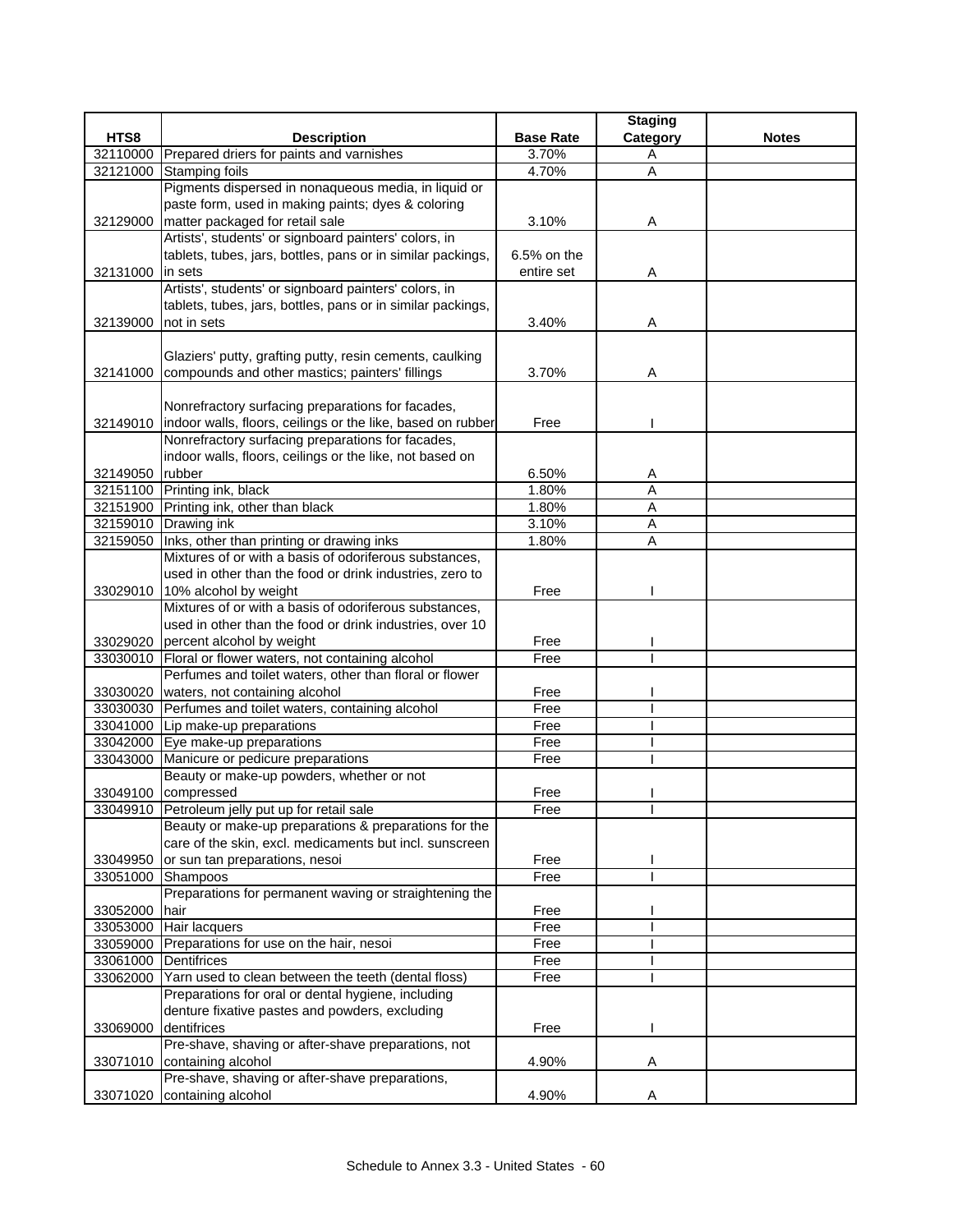|          |                                                          |                  | <b>Staging</b> |              |
|----------|----------------------------------------------------------|------------------|----------------|--------------|
| HTS8     | <b>Description</b>                                       | <b>Base Rate</b> | Category       | <b>Notes</b> |
|          | 33072000 Personal deodorants and antiperspirants         | 4.90%            | Α              |              |
|          | 33073010 Bath salts, whether or not perfumed             | 5.80%            | A              |              |
| 33073050 | Bath preparations, other than bath salts                 | 4.90%            | Α              |              |
|          | Agarbatti and other odoriferous preparations which       |                  |                |              |
|          | operate by burning, to perfume or deodorize rooms or     |                  |                |              |
|          | 33074100 used during religious rites                     | 2.40%            | A              |              |
|          | Preparations for perfuming or deodorizing rooms,         |                  |                |              |
|          | including odoriferous preparations used during religious |                  |                |              |
| 33074900 | rites, nesoi                                             | 6%               | Α              |              |
|          | Depilatories and other perfumery, cosmetic or toilet     |                  |                |              |
| 33079000 | preparations. nesoi                                      | 5.40%            | Α              |              |
|          | Castile soap in the form of bars, cakes or molded        |                  |                |              |
|          | 34011110 pieces or shapes                                | Free             |                |              |
|          | Soap, nesoi; organic surface-active products used as     |                  |                |              |
|          | soap, in bars, cakes, pieces, soap-impregnated paper,    |                  |                |              |
|          | 34011150 wadding, felt, for toilet use                   | Free             |                |              |
|          | Soap; organic surface-active products used as soap, in   |                  |                |              |
|          | bars, cakes, pieces; soap-impregnated paper, wadding,    |                  |                |              |
|          | 34011900 felt, not for toilet use                        | Free             |                |              |
|          | Soap, not in the form of bars, cakes, molded pieces or   |                  |                |              |
| 34012000 | shapes                                                   | Free             |                |              |
|          | Organic surface-active products for wash skin, in liquid |                  |                |              |
|          | or cream, contain any aromatic/mod aromatic surface-     |                  |                |              |
|          | 34013010 active agent, put up for retail                 | 4%               | Α              |              |
|          | Organic surface-active products and preparations for     |                  |                |              |
|          | washing the skin, in liquid or cream form, put up for    |                  |                |              |
| 34013050 | retail sale, nesoi                                       | Free             |                |              |
| 34021120 | Linear alkylbenzene sulfonates                           | 6.50%            | A              |              |
|          | Anionic, aromatic or modified aromatic organic surface-  |                  |                |              |
|          | active agents, whether or not put up for retail sale,    |                  |                |              |
| 34021140 | nesoi                                                    | 4%               | Α              |              |
|          | Nonaromatic anionic organic surface-active agents        |                  |                |              |
| 34021150 | (other than soap)                                        | 3.70%            | Α              |              |
|          | Aromatic or modified aromatic cationic organic surface-  |                  |                |              |
|          | 34021210 active agents (other than soap)                 | 4%               | Α              |              |
|          | Nonaromatic cationic organic surface-active agents       |                  |                |              |
| 34021250 | (other than soap)                                        | 4%               | Α              |              |
|          | Aromatic or modified aromatic nonionic organic surface-  |                  |                |              |
|          | 34021310 active agents (other than soap)                 | 4%               | Α              |              |
|          | Nonaromatic nonionic organic surface-active agents       |                  |                |              |
|          | (other than soap) of fatty substances of animal or       |                  |                |              |
| 34021320 | vegetable origin                                         | 4%               | A              |              |
|          | Nonaromatic nonionic organic surface-active agents       |                  |                |              |
|          | (other than soap), other than of fatty substances of     |                  |                |              |
| 34021350 | animal or vegetable origin                               | 3.70%            | Α              |              |
|          | Aromatic or modified aromatic organic surface-active     |                  |                |              |
|          | agents (other than soap) other than anionic, cationic or |                  |                |              |
| 34021910 | Inonionic                                                | 4%               | Α              |              |
|          | Nonaromatic organic surface-active agents (other than    |                  |                |              |
| 34021950 | soap) nesoi                                              | 3.70%            | Α              |              |
|          | Surface-active/washing/cleaning preparations             |                  |                |              |
|          | containing any aromatic or mod aromatic surface-active   |                  |                |              |
| 34022011 | agent, put up for retail, not head 3401                  | 4%               | A              |              |
|          |                                                          |                  |                |              |
|          | Surface-active, washing, and cleaning preparations       |                  |                |              |
| 34022051 | nesoi, put up for retail sale, not of heading 3401       | Free             |                |              |
|          | 34029010 Synthetic detergents put up for retail sale     | 3.80%            | A              |              |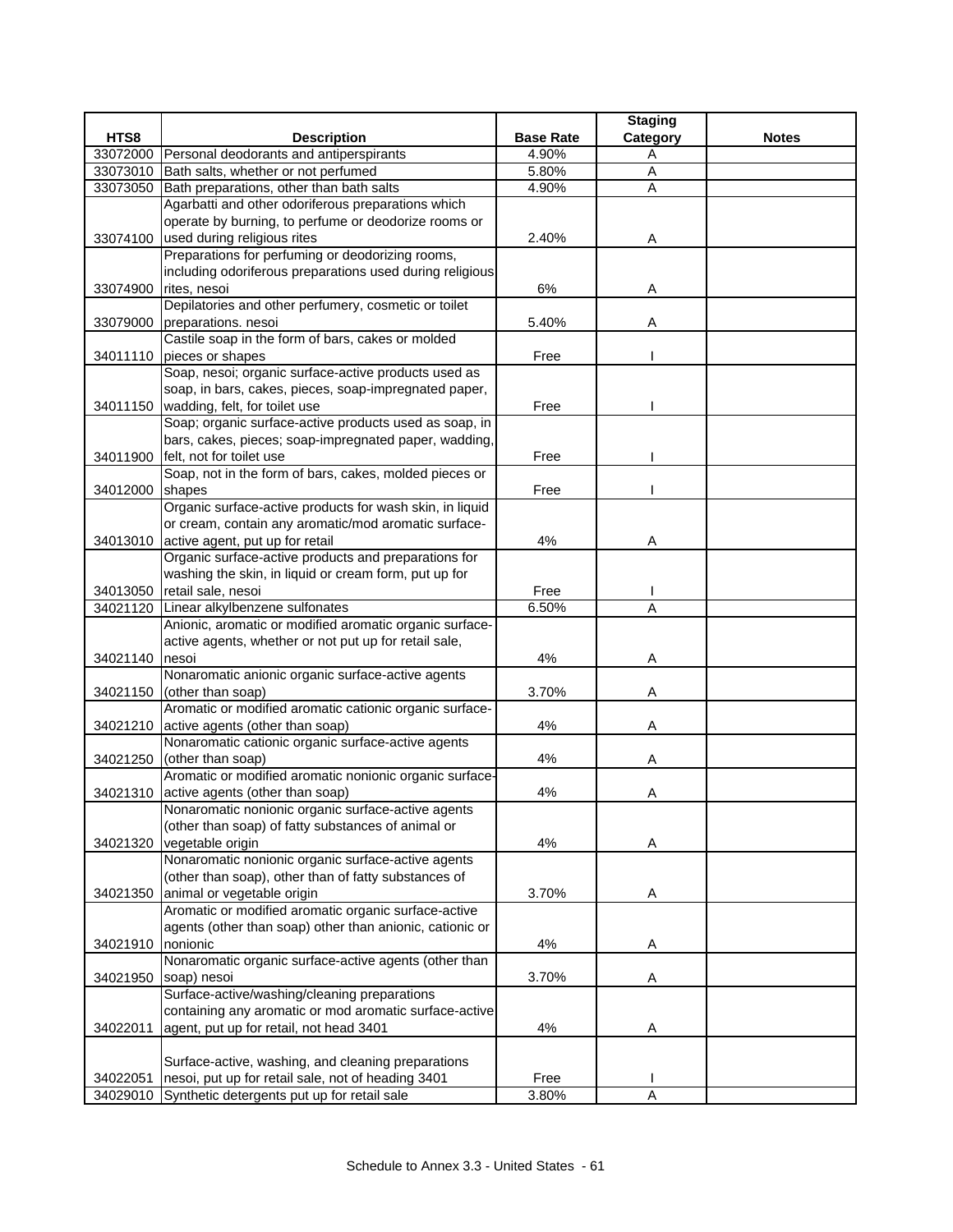|          |                                                                      |                  | <b>Staging</b> |              |
|----------|----------------------------------------------------------------------|------------------|----------------|--------------|
| HTS8     | <b>Description</b>                                                   | <b>Base Rate</b> | Category       | <b>Notes</b> |
|          | Surface-active, washing, and cleaning preparations                   |                  |                |              |
|          | cont. any aromatic or modified aromatic surface-active               |                  |                |              |
| 34029030 | agent, put up for retail sale                                        | 4%               | Α              |              |
|          | Surface-active, washing, and cleaning preparations                   |                  |                |              |
| 34029050 | nesoi, put up for retail sale                                        | 3.70%            | Α              |              |
|          | Preparations for the treatment of textile materials,                 |                  |                |              |
|          | containing 50 but not over 70 percent or more by                     |                  |                |              |
| 34031120 | weight of petroleum oils                                             | 0.20%            | A              |              |
|          | Preparations for the treatment of textile materials,                 |                  |                |              |
|          | containing less than 50 percent by weight of petroleum               |                  |                |              |
| 34031140 | oils                                                                 | 6.10%            | Α              |              |
|          | Preparations for the treatment of leather, furskins, other           |                  |                |              |
|          | materials nesoi, containing less than 70% petroleum or               |                  |                |              |
| 34031150 | bituminous mineral oils                                              | 1.40%            | Α              |              |
|          | Lubricating preparations containing 50% but less than                |                  |                |              |
|          | 70% by weight of petroleum oils or of oils obtained from             |                  |                |              |
|          | 34031910 bituminous minerals                                         | 0.20%            | A              |              |
|          | Lubricating preparations containing less than 50% by                 |                  |                |              |
|          | weight of petroleum oils or of oils from bituminous                  |                  |                |              |
| 34031950 | minerals                                                             | 5.80%            | Α              |              |
|          |                                                                      |                  |                |              |
|          | 34039110 Preparations for the treatment of textile materials, nesoi  | 6%               | Α              |              |
|          | Preparations nesoi, for the treatment of leather,                    |                  |                |              |
| 34039150 | furskins or other materials nesoi                                    | 6.50%            | Α              |              |
|          | Lubricating preparations (incl. lubricant-based                      |                  |                |              |
| 34039900 | preparations), nesoi                                                 | 6.50%            | Α              |              |
|          | Artificial waxes and prepared waxes of chemically                    |                  |                |              |
| 34041000 | modified lignite                                                     | Free             |                |              |
|          | Artificial waxes and prepared waxes of polyethylene                  |                  |                |              |
| 34042000 | glycol                                                               | 4.10%            | Α              |              |
|          | Artificial waxes and prepared waxes containing                       |                  |                |              |
| 34049010 | bleached beeswax                                                     | Free             |                |              |
|          | Artificial waxes and prepared waxes, excluding those of              |                  |                |              |
|          | chemically modified lignite, polyethylene glycol or                  | Free             |                |              |
| 34049050 | containing bleached beeswax                                          |                  |                |              |
|          | Polishes, creams and similar preparations for footwear<br>or leather | Free             |                |              |
| 34051000 | Polishes, creams and similar preparations for the                    |                  |                |              |
|          | maintenance of wooden furniture, floors or other                     |                  |                |              |
| 34052000 | woodwork                                                             | Free             |                |              |
|          | Polishes and similar preparations for coachwork, other               |                  |                |              |
| 34053000 | than metal polishes                                                  | Free             |                |              |
|          | Scouring pastes and powders and other scouring                       |                  |                |              |
| 34054000 | preparations                                                         | Free             |                |              |
|          | Polishes, creams and similar preparations for glass or               |                  |                |              |
| 34059000 | metal                                                                | Free             |                |              |
| 34060000 | Candles, tapers and the like                                         | Free             |                |              |
|          | Modeling pastes, including those put up for children's               |                  |                |              |
| 34070020 | amusement                                                            | Free             |                |              |
| 34070040 | Modeling pastes, nesoi                                               | Free             |                |              |
|          | Animal glue, including casein glue but not including fish            |                  |                |              |
|          | glue, not exceeding a net weight of 1 kg, put up for                 |                  |                |              |
| 35061010 | retail sale                                                          | 6.50%            | Α              |              |
|          | Products suitable for use as glues or adhesives, nesoi,              |                  |                |              |
| 35061050 | not exceeding 1 kg, put up for retail sale                           | 2.10%            | Α              |              |
|          | Adhesive preparations based on rubber or plastics                    |                  |                |              |
| 35069100 | (including artificial resins)                                        | 2.10%            | Α              |              |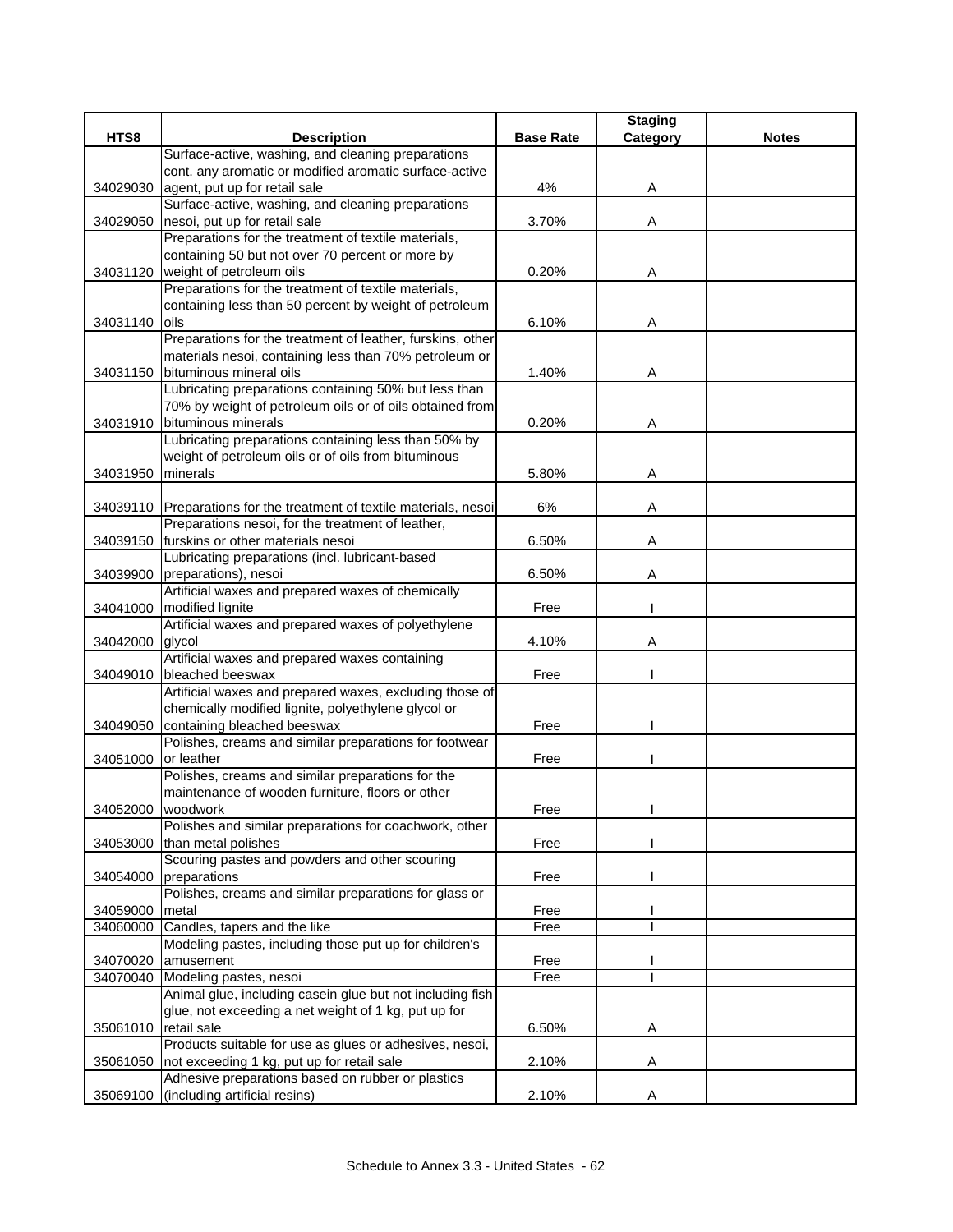| HTS8<br><b>Base Rate</b><br>Category<br><b>Notes</b><br><b>Description</b><br>Prepared glues and other prepared adhesives,<br>excluding adhesives based on rubber or plastics, nesoi<br>2.10%<br>35069900<br>A<br>Free<br>35071000 Rennet and concentrates thereof<br>35079020 Penicillin G amidase<br>Free<br>35079070 Enzymes and prepared enzymes, nesoi<br>Free<br>36010000 Propellant powders<br>6.50%<br>Α<br>36020000 Prepared explosives, other than propellant powders<br>Free<br>A<br>36030030 Safety fuses or detonating fuses<br>3%<br>36030060 Percussion caps<br>4.20%<br>A<br>36030090 Detonating caps, igniters or electric detonators<br>0.20%<br>Α<br>36041010 Display or special fireworks (Class 1.3G)<br>2.40%<br>Α |  |
|------------------------------------------------------------------------------------------------------------------------------------------------------------------------------------------------------------------------------------------------------------------------------------------------------------------------------------------------------------------------------------------------------------------------------------------------------------------------------------------------------------------------------------------------------------------------------------------------------------------------------------------------------------------------------------------------------------------------------------------|--|
|                                                                                                                                                                                                                                                                                                                                                                                                                                                                                                                                                                                                                                                                                                                                          |  |
|                                                                                                                                                                                                                                                                                                                                                                                                                                                                                                                                                                                                                                                                                                                                          |  |
|                                                                                                                                                                                                                                                                                                                                                                                                                                                                                                                                                                                                                                                                                                                                          |  |
|                                                                                                                                                                                                                                                                                                                                                                                                                                                                                                                                                                                                                                                                                                                                          |  |
|                                                                                                                                                                                                                                                                                                                                                                                                                                                                                                                                                                                                                                                                                                                                          |  |
|                                                                                                                                                                                                                                                                                                                                                                                                                                                                                                                                                                                                                                                                                                                                          |  |
|                                                                                                                                                                                                                                                                                                                                                                                                                                                                                                                                                                                                                                                                                                                                          |  |
|                                                                                                                                                                                                                                                                                                                                                                                                                                                                                                                                                                                                                                                                                                                                          |  |
|                                                                                                                                                                                                                                                                                                                                                                                                                                                                                                                                                                                                                                                                                                                                          |  |
|                                                                                                                                                                                                                                                                                                                                                                                                                                                                                                                                                                                                                                                                                                                                          |  |
|                                                                                                                                                                                                                                                                                                                                                                                                                                                                                                                                                                                                                                                                                                                                          |  |
|                                                                                                                                                                                                                                                                                                                                                                                                                                                                                                                                                                                                                                                                                                                                          |  |
| 5.30%<br>A                                                                                                                                                                                                                                                                                                                                                                                                                                                                                                                                                                                                                                                                                                                               |  |
| 36041090 Fireworks, nesoi<br>Signaling flares, rain rockets, fog signals and other                                                                                                                                                                                                                                                                                                                                                                                                                                                                                                                                                                                                                                                       |  |
| pyrotechnic articles, excluding fireworks<br>36049000<br>6.50%<br>Α                                                                                                                                                                                                                                                                                                                                                                                                                                                                                                                                                                                                                                                                      |  |
| Matches, other than pyrotechnic articles of heading                                                                                                                                                                                                                                                                                                                                                                                                                                                                                                                                                                                                                                                                                      |  |
| 3604<br>Free<br>36050000                                                                                                                                                                                                                                                                                                                                                                                                                                                                                                                                                                                                                                                                                                                 |  |
| Liquid or liquefied-gas fuels in containers used for filling                                                                                                                                                                                                                                                                                                                                                                                                                                                                                                                                                                                                                                                                             |  |
| cigarette or similar lighters of a capacity not exceeding                                                                                                                                                                                                                                                                                                                                                                                                                                                                                                                                                                                                                                                                                |  |
| 300 cubic cm<br>36061000<br>Free                                                                                                                                                                                                                                                                                                                                                                                                                                                                                                                                                                                                                                                                                                         |  |
|                                                                                                                                                                                                                                                                                                                                                                                                                                                                                                                                                                                                                                                                                                                                          |  |
| 36069030 Ferrocerium and other pyrophoric alloys in all forms<br>5.90%<br>A                                                                                                                                                                                                                                                                                                                                                                                                                                                                                                                                                                                                                                                              |  |
| 36069040 Metaldehyde<br>Free                                                                                                                                                                                                                                                                                                                                                                                                                                                                                                                                                                                                                                                                                                             |  |
| Articles of combustible materials as specified in note 2                                                                                                                                                                                                                                                                                                                                                                                                                                                                                                                                                                                                                                                                                 |  |
| 36069080<br>of chap. 36, nesoi<br>5%<br>Α<br>Photographic plates and film in the flat, sensitized,                                                                                                                                                                                                                                                                                                                                                                                                                                                                                                                                                                                                                                       |  |
| unexposed, of any material other than paper,                                                                                                                                                                                                                                                                                                                                                                                                                                                                                                                                                                                                                                                                                             |  |
| 37011000 paperboard or textiles, for X-ray use<br>3.70%<br>A                                                                                                                                                                                                                                                                                                                                                                                                                                                                                                                                                                                                                                                                             |  |
| Instant print film in the flat, sensitized, unexposed,                                                                                                                                                                                                                                                                                                                                                                                                                                                                                                                                                                                                                                                                                   |  |
| whether or not in packs<br>3.70%<br>37012000<br>Α                                                                                                                                                                                                                                                                                                                                                                                                                                                                                                                                                                                                                                                                                        |  |
| Photographic plates and film nesoi, with any side 255                                                                                                                                                                                                                                                                                                                                                                                                                                                                                                                                                                                                                                                                                    |  |
| mm, in the flat, sensitized, unexposed, not of paper,                                                                                                                                                                                                                                                                                                                                                                                                                                                                                                                                                                                                                                                                                    |  |
| 37013000 paperboard, or textiles<br>3.70%<br>Α                                                                                                                                                                                                                                                                                                                                                                                                                                                                                                                                                                                                                                                                                           |  |
| Photographic plates, film, for color photography, nesoi,                                                                                                                                                                                                                                                                                                                                                                                                                                                                                                                                                                                                                                                                                 |  |
| in the flat, sensitized, unexposed, not of paper,                                                                                                                                                                                                                                                                                                                                                                                                                                                                                                                                                                                                                                                                                        |  |
| 37019100 paperboard, textiles<br>3.70%<br>Α                                                                                                                                                                                                                                                                                                                                                                                                                                                                                                                                                                                                                                                                                              |  |
|                                                                                                                                                                                                                                                                                                                                                                                                                                                                                                                                                                                                                                                                                                                                          |  |
| Photographic dry plates, nesoi, sensitized, unexposed,<br>37019930 of any material other than paper, paperboard or textiles<br>4.90%                                                                                                                                                                                                                                                                                                                                                                                                                                                                                                                                                                                                     |  |
| A<br>Photographic plates and film, nesoi, in the flat,                                                                                                                                                                                                                                                                                                                                                                                                                                                                                                                                                                                                                                                                                   |  |
| sensitized, unexposed, of any material other than                                                                                                                                                                                                                                                                                                                                                                                                                                                                                                                                                                                                                                                                                        |  |
| paper, paperboard or textiles<br>3.70%<br>A<br>37019960                                                                                                                                                                                                                                                                                                                                                                                                                                                                                                                                                                                                                                                                                  |  |
| Photographic film in rolls, sensitized, unexposed, for X-                                                                                                                                                                                                                                                                                                                                                                                                                                                                                                                                                                                                                                                                                |  |
| ray use; of any material other than paper, paperboard                                                                                                                                                                                                                                                                                                                                                                                                                                                                                                                                                                                                                                                                                    |  |
| or textiles<br>37021000<br>3.70%<br>A                                                                                                                                                                                                                                                                                                                                                                                                                                                                                                                                                                                                                                                                                                    |  |
| Instant print film in rolls, sensitized, unexposed<br>3.70%<br>$\overline{A}$<br>37022000                                                                                                                                                                                                                                                                                                                                                                                                                                                                                                                                                                                                                                                |  |
| Film in rolls, for color photography, without sprocket                                                                                                                                                                                                                                                                                                                                                                                                                                                                                                                                                                                                                                                                                   |  |
| holes, of a width not exceeding 105 mm, sensitized,                                                                                                                                                                                                                                                                                                                                                                                                                                                                                                                                                                                                                                                                                      |  |
| 37023100<br>unexposed<br>3.70%<br>Α                                                                                                                                                                                                                                                                                                                                                                                                                                                                                                                                                                                                                                                                                                      |  |
| Film in rolls, with silver halide emulsion, without                                                                                                                                                                                                                                                                                                                                                                                                                                                                                                                                                                                                                                                                                      |  |
| sprocket holes, of a width not exceeding 105 mm,<br>sensitized, unexposed<br>3.70%                                                                                                                                                                                                                                                                                                                                                                                                                                                                                                                                                                                                                                                       |  |
| 37023200<br>Α<br>Film in rolls without sprocket holes, width not exceeding                                                                                                                                                                                                                                                                                                                                                                                                                                                                                                                                                                                                                                                               |  |
| 105 mm, other than color photography or silver halide                                                                                                                                                                                                                                                                                                                                                                                                                                                                                                                                                                                                                                                                                    |  |
| emulsion film<br>37023900<br>3.70%<br>A                                                                                                                                                                                                                                                                                                                                                                                                                                                                                                                                                                                                                                                                                                  |  |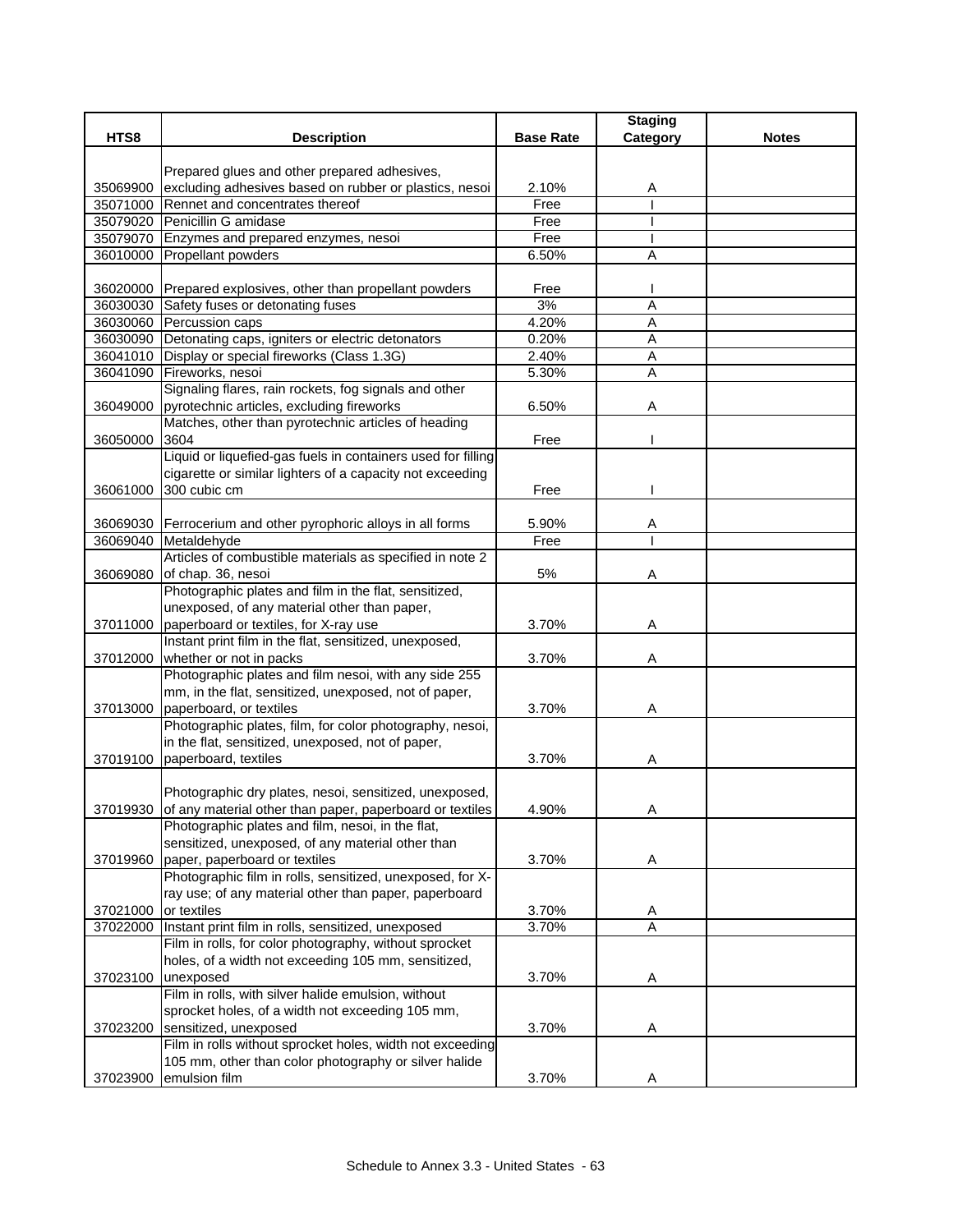|          |                                                             |                  | <b>Staging</b> |              |
|----------|-------------------------------------------------------------|------------------|----------------|--------------|
| HTS8     | <b>Description</b>                                          | <b>Base Rate</b> | Category       | <b>Notes</b> |
|          | Film in rolls, without sprocket holes, of a width           |                  |                |              |
|          | exceeding 610 mm and of a length exceeding 200 m,           |                  |                |              |
| 37024100 | for color photography                                       | 3.70%            | Α              |              |
|          | Film in rolls, without sprocket holes, of a width           |                  |                |              |
|          | exceeding 610 mm and of a length exceeding 200 m,           |                  |                |              |
| 37024200 | other than for color photography                            | 3.70%            | A              |              |
|          | Film in rolls, without sprocket holes, of a width           |                  |                |              |
|          | exceeding 610 mm and of a length not exceeding 200          |                  |                |              |
| 37024300 | m                                                           | 3.70%            | Α              |              |
|          | Film in rolls, without sprocket holes, of a width           |                  |                |              |
| 37024400 | exceeding 105 mm but not exceeding 610 mm                   | 3.70%            | Α              |              |
|          |                                                             |                  |                |              |
|          |                                                             |                  |                |              |
|          | Film for color photography, in rolls, of a width not        |                  |                |              |
|          | 37025100 exceeding 16 mm and of a length not exceeding 14 m | 3.70%            | Α              |              |
|          | Film for color photography, in rolls, of a width not        |                  |                |              |
| 37025200 | exceeding 16 mm and of a length exceeding 14 m              | 3.70%            | Α              |              |
|          | Film for color photography, in rolls, exceeding 16 but      |                  |                |              |
|          | not 35 mm in width and of a length not exceeding 30 m,      |                  |                |              |
| 37025300 | for slides                                                  | 3.70%            | Α              |              |
|          | Film for color photography, in rolls, exceeding 16 but      |                  |                |              |
|          | not 35 mm in width, of a length not exceeding 30 m,         |                  |                |              |
| 37025400 | other than for slides                                       | 3.70%            | Α              |              |
|          |                                                             |                  |                |              |
|          | Film for color photography, in rolls, exceeding 16 but      |                  |                |              |
| 37025500 | not 35 mm in width and of a length exceeding 30 m           | Free             |                |              |
|          | Film for color photography, in rolls, of a width            |                  |                |              |
| 37025600 | exceeding 35 mm                                             | Free             |                |              |
|          | Photographic film nesoi in rolls, sensitivized,             |                  |                |              |
|          | unexposed, of materials nesoi, of a width not exceeding     |                  |                |              |
|          |                                                             |                  |                |              |
| 37029101 | $16 \text{ mm}$                                             | 3.70%            | Α              |              |
|          |                                                             |                  |                |              |
|          | Photographic film nesoi, in rolls, of a width exceeding     |                  |                |              |
| 37029300 | 16 but not 35 mm and of a length not exceeding 30 m         | 3.70%            | Α              |              |
|          |                                                             |                  |                |              |
|          | Photographic film nesoi, in rolls, of a width exceeding     |                  |                |              |
|          | 37029400 16 but not 35 mm and of a length exceeding 30 m    | Free             |                |              |
|          | Photographic film nesoi, in rolls, of a width exceeding     |                  |                |              |
| 37029500 | 35 mm                                                       | 3.70%            | Α              |              |
|          | Silver halide photographic papers, sensitized,              |                  |                |              |
|          | 37031030 unexposed, in rolls of a width exceeding 610 mm    | 3.70%            | A              |              |
|          | Photographic paper (other than silver halide),              |                  |                |              |
|          | paperboard and textiles, sensitized, unexposed, in rolls    |                  |                |              |
| 37031060 | of a width exceeding 610 mm                                 | 3.10%            | A              |              |
|          | Silver halide papers, other than in rolls of a width        |                  |                |              |
|          | exceeding 610 mm, for color photography, sensitized,        |                  |                |              |
| 37032030 | unexposed                                                   | 3.70%            | Α              |              |
|          | Photographic paper (not silver halide), paperbd &           |                  |                |              |
|          | textiles for color photos, other than in rolls of a width > |                  |                |              |
|          |                                                             |                  |                |              |
| 37032060 | 610 mm, sensitized, unexposed                               | 3.10%            | A              |              |
|          | Silver halide photographic papers, sensitized,              |                  |                |              |
|          | unexposed, not for color photography, other than in         |                  |                |              |
| 37039030 | rolls of a width exceeding 610 mm                           | 3.70%            | A              |              |
|          | Photographic paper (not silver halide), paperbd, tex.,      |                  |                |              |
|          | not for color photo, other than in rolls of a width > 610   |                  |                |              |
| 37039060 | mm, sensitized, unexposed                                   | 2.80%            | Α              |              |
|          | Photographic plates, film, paper, paperboard and            |                  |                |              |
|          | 37040000 textiles, exposed but not developed                | Free             |                |              |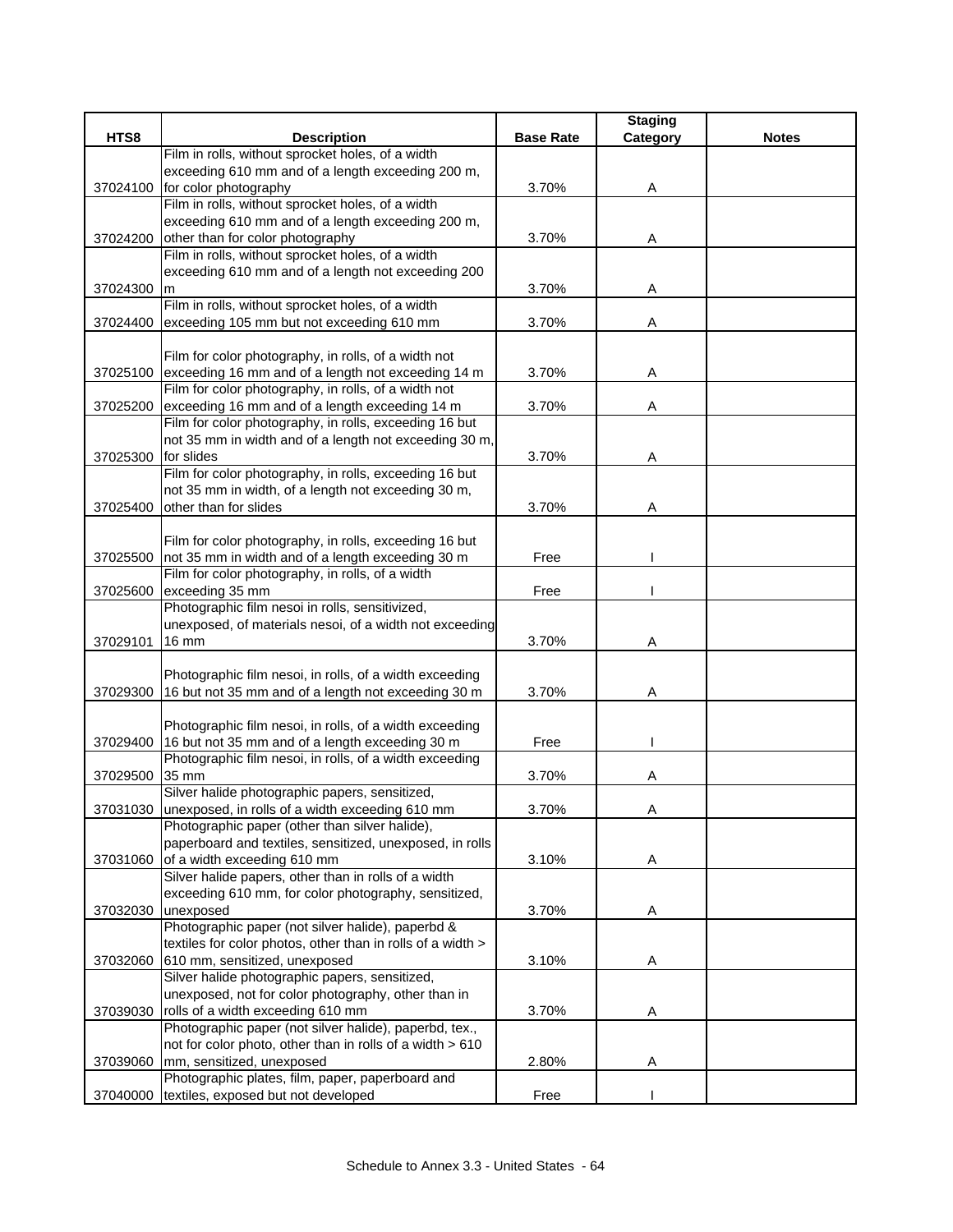|          |                                                                                                                  |                  | <b>Staging</b> |              |
|----------|------------------------------------------------------------------------------------------------------------------|------------------|----------------|--------------|
| HTS8     | <b>Description</b>                                                                                               | <b>Base Rate</b> | Category       | <b>Notes</b> |
|          |                                                                                                                  |                  |                |              |
|          | Photographic plates and films, exposed and developed,<br>other than motion picture film, for offset reproduction | Free             |                |              |
| 37051000 | 37052010 Microfilms covered by Nairobi Protocal                                                                  | Free             |                |              |
|          | 37052050 Microfilms not covered by Nairobi Protocal                                                              | Free             |                |              |
|          | Photographic plates and films, exposed and developed,                                                            |                  |                |              |
| 37059000 | other than motion picture film, nesoi                                                                            | Free             |                |              |
|          | Sound recordings on motion-picture film of a width of                                                            |                  |                |              |
|          | 35 mm or more, suitable for use with motion-picture                                                              |                  |                |              |
| 37061030 | exhibits                                                                                                         | 1.40%            | Α              |              |
|          | Motion-picture film of a width of 35 mm or more,                                                                 |                  |                |              |
|          | exposed and developed, whether or not incorporating                                                              |                  |                |              |
| 37061060 | sound track, nesoi                                                                                               | Free             |                |              |
|          | Motion-picture film, exposed and developed, less than                                                            |                  |                |              |
| 37069000 | 35 mm wide                                                                                                       | Free             |                |              |
|          |                                                                                                                  |                  |                |              |
|          | 37071000 Sensitizing emulsions, for photographic uses, nesoi                                                     | 3%               | A              |              |
| 37079031 | Acid violet 19 for photographic uses                                                                             | Free             |                |              |
|          |                                                                                                                  |                  |                |              |
|          | 37079032 Chemical preparations for photographic uses, nesoi                                                      | 6.50%            | Α              |              |
|          | Unmixed products for photographic uses, put up in                                                                |                  |                |              |
|          | measured portions or put up for retail sale in a form                                                            |                  |                |              |
| 37079060 | ready for use                                                                                                    | 1.50%            | Α              |              |
|          | Artificial graphite plates, rods, powder and other forms,                                                        |                  |                |              |
|          | for manufacture into brushes for electric generators,                                                            |                  |                |              |
|          | 38011010   motors or appliances                                                                                  | 3.70%            | Α              |              |
|          | 38011050 Artificial graphite, nesoi                                                                              | Free             |                |              |
| 38012000 | Colloidal or semi-colloidal graphite                                                                             | Free             |                |              |
|          | Carbonaceous pastes for electrodes and similar pastes                                                            |                  |                |              |
|          | 38013000 for furnace linings                                                                                     | 4.90%            | Α              |              |
|          | Preparations based on graphite or other carbon in the                                                            |                  |                |              |
|          | form of pastes, blocks, plates or other<br>semimanufactures, nesoi                                               | 4.90%            |                |              |
| 38019000 | 38021000 Activated carbon                                                                                        | 4.80%            | A<br>A         |              |
|          | 38029010 Bone black                                                                                              | 5.80%            | A              |              |
| 38029020 | Activated clays and activated earths                                                                             | 2.50%            | A              |              |
|          | Activated natural mineral products, nesoi; animal black,                                                         |                  |                |              |
|          | 38029050 including spent animal black                                                                            | 4.80%            | A              |              |
|          | 38030000 Tall oil, whether or not refined                                                                        | Free             |                |              |
|          | 38040010 Lignin sulfonic acid and its salts                                                                      | Free             |                |              |
|          | Residual lyes from the manufacture of wood pulp,                                                                 |                  |                |              |
| 38040050 | nesoi, excluding tall oil                                                                                        | 3.70%            | Α              |              |
| 38051000 | Gum, wood or sulfate turpentine oils                                                                             | 5%               | Α              |              |
|          | Pine oil containing alpha-terpineol as the main                                                                  |                  |                |              |
| 38052000 | constituent                                                                                                      | Free             |                |              |
|          | Terpenic oils, nesoi, produced by treatment of                                                                   |                  |                |              |
|          | coniferous woods; crude dipentene; sulfite turpentine                                                            |                  |                |              |
| 38059000 | and other crude para-cymene                                                                                      | 3.70%            | Α              |              |
| 38061000 | Rosin and resin acids                                                                                            | 5%               | A              |              |
| 38062000 | Salts of rosin or of resin acids                                                                                 | 3.70%            | Α              |              |
| 38063000 | Ester gums                                                                                                       | 6.50%            | $\overline{A}$ |              |
|          | Resin acids, derivatives of resin acids and rosin, rosin                                                         |                  |                |              |
| 38069000 | spirit and rosin oils, run gums, nesoi                                                                           | 4.20%            | Α              |              |
|          | Wood tar and its oils; wood creosote; wood naphtha;                                                              |                  |                |              |
|          | vegetable pitch; preparations based on rosin, resin                                                              |                  |                |              |
| 38070000 | acids or vegetable pitch                                                                                         | 0.10%            | A              |              |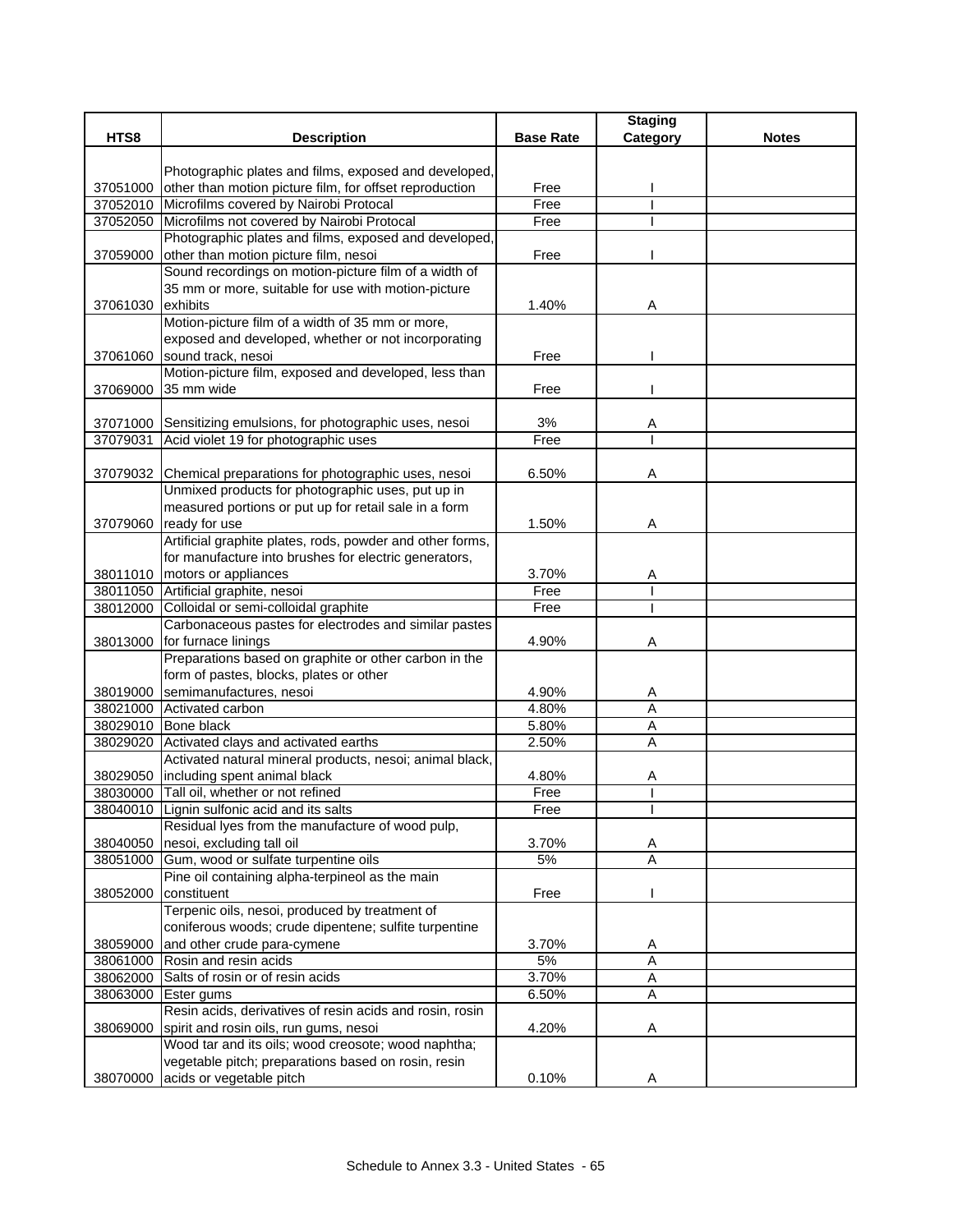|          |                                                                                                              |                  | <b>Staging</b> |              |
|----------|--------------------------------------------------------------------------------------------------------------|------------------|----------------|--------------|
| HTS8     | <b>Description</b>                                                                                           | <b>Base Rate</b> | Category       | <b>Notes</b> |
|          | Fly ribbons (ribbon fly catchers), put up in packings for                                                    |                  |                |              |
| 38081010 | retail sale                                                                                                  | 2.80%            | Α              |              |
|          | Mixtures of N-[[(chlorophenyl)amino]carbonyl]-2,6-                                                           |                  |                |              |
| 38081015 | difluorobenzamide and inert substances                                                                       | Free             |                |              |
|          | Insecticides containing any aromatic or modified                                                             |                  |                |              |
| 38081025 | aromatic insecticide, nesoi                                                                                  | 6.50%            | Α              |              |
|          | Insecticides, nesoi, containing an inorganic substance,<br>put up for retail sale                            | 5%               |                |              |
| 38081030 | Insecticides, nesoi, for retail sale or as preparations or                                                   |                  | Α              |              |
| 38081050 | articles                                                                                                     | 5%               | Α              |              |
|          | 38082005 Mixtures of dinocap and application adjuvants                                                       | Free             |                |              |
|          | Fungicides containing any aromatic or modified                                                               |                  |                |              |
| 38082015 | aromatic fungicide, nesoi                                                                                    | 6.50%            | A              |              |
|          | 38082024 Maneb; zinab; mancozeb; and metiram                                                                 | Free             |                |              |
|          | Fungicides containing any fungicide which is a                                                               |                  |                |              |
|          | thioamide, thiocarbamate, dithio carbamate, thiuram or                                                       |                  |                |              |
| 38082028 | isothiocyanate, nesoi                                                                                        | 3.70%            | Α              |              |
|          | Fungicides, nesoi, containing an inorganic substance,                                                        |                  |                |              |
| 38082030 | put up for retail sale                                                                                       | 5%               | Α              |              |
|          | Fungicides nesoi, put up in forms or packing for retail                                                      |                  |                |              |
| 38082050 | sale or as preparations or articles                                                                          | 5%               | A              |              |
|          |                                                                                                              |                  |                |              |
|          | Herbicides, antisprouting products and plant-growth                                                          | Free             |                |              |
| 38083005 | regulators, aromatic or modified aromatic, for retail sale<br>Herbicides containing any aromatic or modified |                  |                |              |
|          | aromatic herbicide, antisprouting agent or plant-growth                                                      |                  |                |              |
| 38083015 | regulator, nesoi                                                                                             | 6.50%            | Α              |              |
|          | Herbicides, antisprouting products and plant-growth                                                          |                  |                |              |
|          | regulators, nesoi, containing an inorganic substance,                                                        |                  |                |              |
| 38083020 | for retail sale                                                                                              | 5%               | Α              |              |
|          | Herbicides, antisprouting products and plant-growth                                                          |                  |                |              |
| 38083050 | regulators nesoi, put up for retail sale                                                                     | 5%               | Α              |              |
|          | Disinfectants, containing any aromatic or modified                                                           |                  |                |              |
| 38084010 | aromatic disinfectant                                                                                        | 6.50%            | Α              |              |
| 38084050 | Disinfectants nesoi                                                                                          | 5%               | A              |              |
|          |                                                                                                              |                  |                |              |
|          | Mixtures of 1,1-bis(4-chlorophenyl)-2,2,2-                                                                   |                  |                |              |
| 38089004 | trichloroethanol (Dicofol) and application adjuvants                                                         | Free             |                |              |
|          | Rodenticides containing any aromatic or modified                                                             |                  |                |              |
|          | 38089008 aromatic pesticide, nesoi<br>Formulated biocides based on 2-methyl-4-isothiazolin-3                 | 6.50%            | A              |              |
|          | one, or 2-n-octyl-4-isothiazolin-3-one, or on certain                                                        |                  |                |              |
| 38089030 | other chemicals; metaldehyde                                                                                 | Free             |                |              |
|          | 38089070 Rodenticides containing an inorganic substance                                                      | 5%               | A              |              |
|          | 38089095 Rodenticides, nesoi                                                                                 | 5%               | A              |              |
|          | Finishing agents, dye carriers and like products, nesoi,                                                     |                  |                |              |
| 38099100 | used in the textile or like industries                                                                       | 6%               | Α              |              |
|          | Finishing agents, dye carriers and other preparations                                                        |                  |                |              |
|          | used in paper or like industries, 5% or more by wt.                                                          |                  |                |              |
| 38099210 | aromatic (mod.) substance(s)                                                                                 | 6.50%            | Α              |              |
|          | Finishing agents, dye carriers and other preparations                                                        |                  |                |              |
|          | used in paper or like industries, < 5% by weight of                                                          |                  |                |              |
| 38099250 | aromatic (mod.) substance(s)                                                                                 | 6%               | Α              |              |
|          | Finishing agents, dye carriers and other preparations                                                        |                  |                |              |
|          | used in leather and like industries, > 5% by weight                                                          |                  |                |              |
| 38099310 | aromatic (mod.) substance(s)                                                                                 | 6.50%            | Α              |              |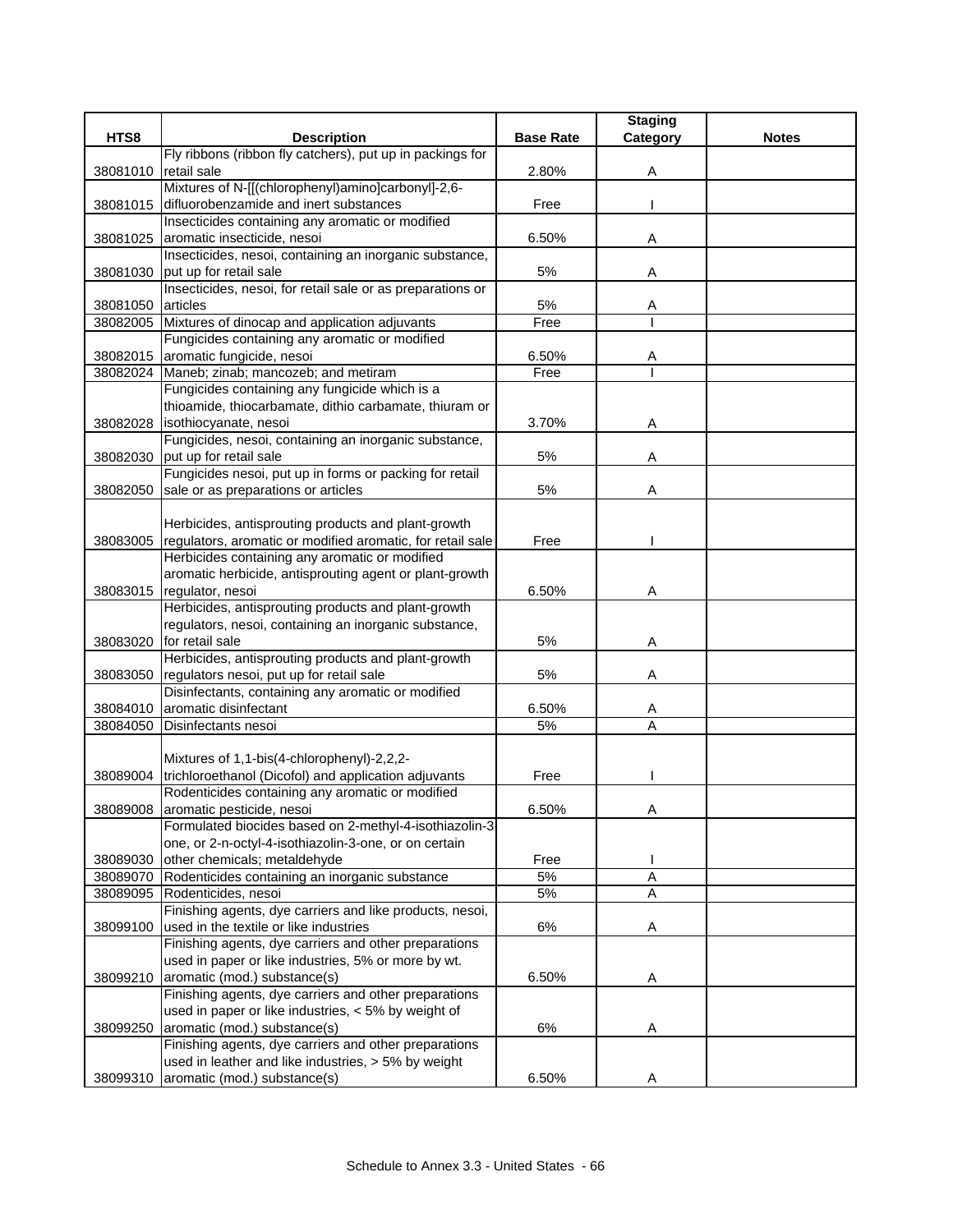|                      |                                                                                       |                  | <b>Staging</b> |              |
|----------------------|---------------------------------------------------------------------------------------|------------------|----------------|--------------|
| HTS8                 | <b>Description</b>                                                                    | <b>Base Rate</b> | Category       | <b>Notes</b> |
|                      | Finishing agents, dye carriers and other preparations                                 |                  |                |              |
|                      | used in leather and like industries, < 5% by weight                                   |                  |                |              |
| 38099350             | aromatic (mod.) substance(s)                                                          | 6%               | Α              |              |
|                      | Pickling preparations for metal surfaces; soldering,                                  |                  |                |              |
|                      | brazing or welding powders and pastes consisting of                                   |                  |                |              |
| 38101000             | metal and other materials<br>Preparations used for soldering or cores or coatings for | 5%               | Α              |              |
|                      | welding electrodes or rods, 5% or more by weight                                      |                  |                |              |
|                      | 38109010 aromatic (or mod.) substance(s)                                              | 6.50%            | Α              |              |
|                      | Preparations used for soldering or as cores or coatings                               |                  |                |              |
|                      | for welding electrodes or rods, consisting wholly of                                  |                  |                |              |
|                      | 38109020 inorganic substances                                                         | Free             |                |              |
|                      | Preparations used for soldering or as cores or coatings                               |                  |                |              |
|                      | 38109050 for welding electrodes or rods, nesoi                                        | 5%               | Α              |              |
|                      | Antiknock preparations based on tetraethyl lead or on a                               |                  |                |              |
|                      | 38111110 mixture of tetraethyl lead and tetramethyl lead                              | Free             |                |              |
|                      | Antiknock preparations based on lead compounds,                                       |                  |                |              |
| 38111150             | nesoi                                                                                 | Free             |                |              |
|                      | Antiknock preparations based on other than lead                                       |                  |                |              |
| 38111900             | compounds                                                                             | 6.50%            | Α              |              |
|                      | Additives for lubricating oils containing petroleum oils or                           |                  |                |              |
| 38112100             | oils obtained from bituminous minerals                                                | 6.50%            | A              |              |
| 38112900             | Additives for lubricating oils, nesoi                                                 | 6.50%            | A              |              |
|                      | Prepared additives for mineral oils (incl. gasoline) or                               |                  |                |              |
|                      | other liquids used for the same purposes as mineral                                   |                  |                |              |
| 38119000             | oils, nesoi                                                                           | 6.50%            | Α              |              |
|                      |                                                                                       |                  |                |              |
|                      | Prepared rubber accelerators containing any aromatic                                  |                  |                |              |
|                      | 38121010 or modified aromatic rubber accelerator nesoi                                | 6.50%            | Α              |              |
|                      |                                                                                       |                  |                |              |
|                      | Prepared rubber accelerators not containing any                                       |                  |                |              |
| 38121050             | aromatic or modified aromatic rubber accelerator nesoi                                | 5%               | Α              |              |
|                      |                                                                                       |                  |                |              |
|                      | Compound plasticizers for rubber or plastics containing                               |                  |                |              |
|                      | 38122010 any aromatic or modified aromatic plasticizer nesoi                          | 6.50%            | Α              |              |
|                      | Compound plasticizers for rubber or plastics not                                      |                  |                |              |
|                      | containing any aromatic or modified aromatic plasticizer<br>nesoi                     | 5%               |                |              |
| 38122050<br>38123020 | Mixtures of N,N'-diaryl-p-phenylenediamines                                           | 6.50%            | A<br>A         |              |
|                      | Specific master batches of aromatic or mod aromatic                                   |                  |                |              |
|                      | antioxidizing preparations and other compound                                         |                  |                |              |
| 38123030             | stabilizers for rubber or plastics                                                    | Free             |                |              |
|                      | Antioxidizing prep & oth compound stabilizers for                                     |                  |                |              |
|                      | rubber/plastics cont any aromatic or modified aromatic                                |                  |                |              |
| 38123060             | antioxidant or o/stabilizer, nesoi                                                    | 6.50%            | A              |              |
|                      | 38123070 Bis (1,2,2,6,6-pentamethyl-4-piperidinyl)sebacate                            | Free             |                |              |
|                      | Antioxidizing preparations and other compound                                         |                  |                |              |
| 38123090             | stabilizers for rubber or plastics, nesoi                                             | 5%               | Α              |              |
|                      | Preparations and charges for fire extinguishers;                                      |                  |                |              |
|                      | charged fire-extinguishing grenades; consisting wholly                                |                  |                |              |
|                      | 38130010 of inorganic substances                                                      | Free             |                |              |
|                      | Preparations and charges for fire extinguishers;                                      |                  |                |              |
| 38130050             | charged fire-extinguishing grenades; nesoi                                            | 3.70%            | Α              |              |
|                      | Organic composite solvents and thinners containing 5                                  |                  |                |              |
|                      | to 25 percent, by weight of one or more aromatic                                      |                  |                |              |
| 38140010             | substances                                                                            | 6.50%            | A              |              |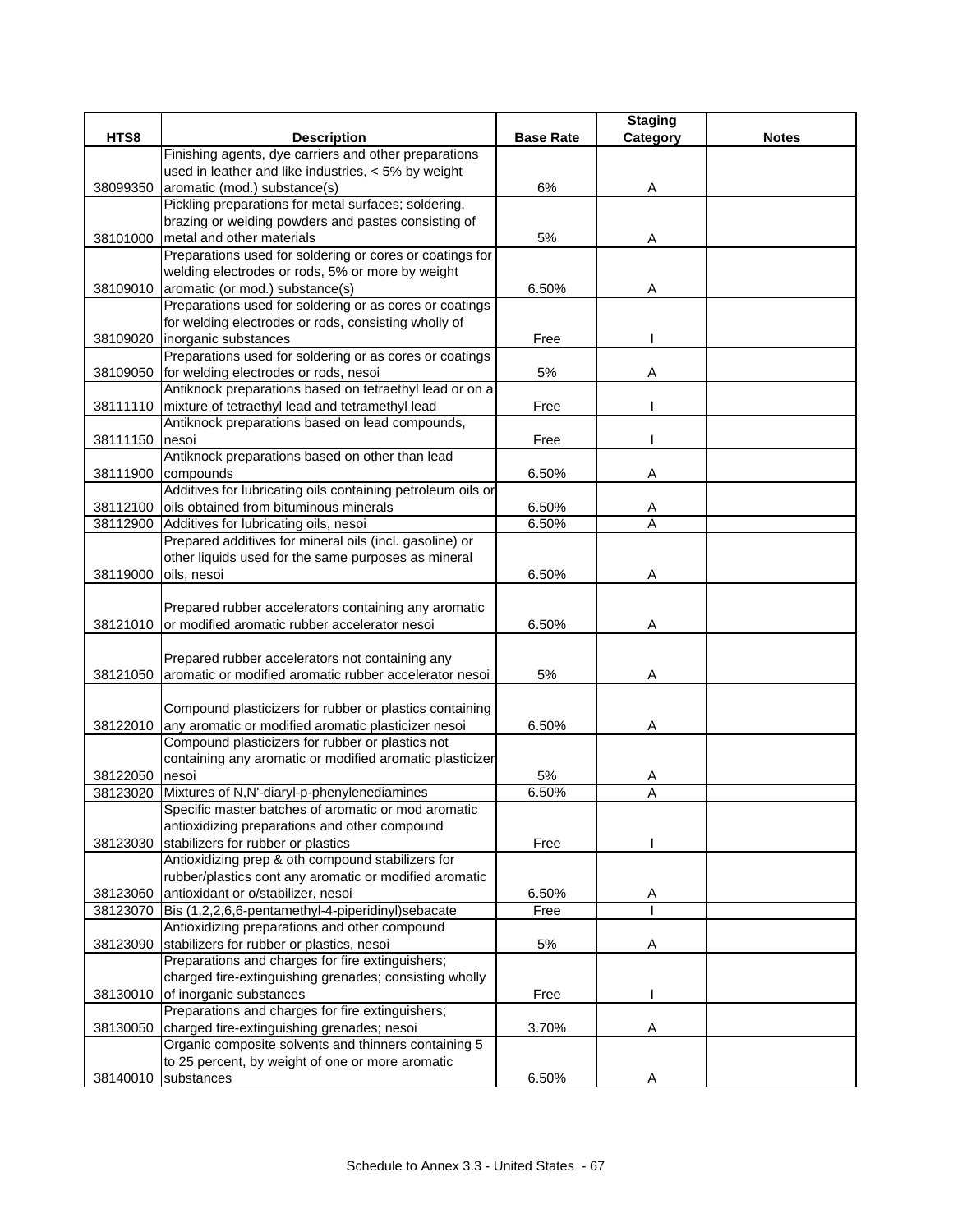|          |                                                                                                             |                  | <b>Staging</b> |              |
|----------|-------------------------------------------------------------------------------------------------------------|------------------|----------------|--------------|
| HTS8     | <b>Description</b>                                                                                          | <b>Base Rate</b> | Category       | <b>Notes</b> |
|          | Organic composite solvents and thinners containing                                                          |                  |                |              |
|          | more than 25 percent by weight of one or more                                                               |                  |                |              |
| 38140020 | aromatic substances                                                                                         | 6.50%            | A              |              |
|          | Organic composite solvents and thinners, nesoi;                                                             |                  |                |              |
| 38140050 | prepared paint or varnish removers; nesoi                                                                   | 6%               | Α              |              |
|          | Supported catalysts with nickel or nickel compounds as                                                      |                  |                |              |
| 38151100 | the active substance                                                                                        | Free             |                |              |
|          |                                                                                                             |                  |                |              |
|          | Supported catalysts with precious metal or precious                                                         |                  |                |              |
| 38151200 | metal compounds as the active substance                                                                     | Free             |                |              |
|          |                                                                                                             |                  |                |              |
|          | Supported catalysts other than with nickel or precious<br>metal or their compounds as the active substance  | Free             |                |              |
| 38151900 | Reaction initiators, reaction accelerators and catalytic                                                    |                  |                |              |
|          | preparations, nesoi, consisting wholly of bismuth, of                                                       |                  |                |              |
| 38159010 | tungsten or of vanadium                                                                                     | 6.50%            | A              |              |
|          | Reaction initiators, reaction accelerators and catalytic                                                    |                  |                |              |
|          | preparations, nesoi, consisting wholly of mercury or of                                                     |                  |                |              |
| 38159020 | molybdenum                                                                                                  | 2.80%            | Α              |              |
|          | Reaction initiators, reaction accelerators and catalytic                                                    |                  |                |              |
|          | preparations, nesoi, consisting wholly of inorganic                                                         |                  |                |              |
| 38159030 | substances nesoi                                                                                            | Free             |                |              |
|          | Reaction initiators, reaction accelerators and catalytic                                                    |                  |                |              |
| 38159050 | preparations, nesoi                                                                                         | 5%               | Α              |              |
|          |                                                                                                             |                  |                |              |
|          | Refractory cements, mortars, concretes and similar                                                          |                  |                |              |
|          | 38160000 compositions, other than products of heading 3801                                                  | 3%               | Α              |              |
|          | Mixed linear alkylbenzenes, other than those of                                                             |                  |                |              |
|          | 38170010 heading 2707 or 2902                                                                               | 6.50%            | A              |              |
|          | Mixed alkylbenzenes, other than linear or those of                                                          |                  |                |              |
| 38170015 | heading 2707 or 2902                                                                                        | 6.50%            | Α              |              |
|          | Mixed alkylnaphthalenes, other than those of heading                                                        |                  |                |              |
| 38170020 | 2707 or 2902                                                                                                | 6.50%            | Α              |              |
|          | Chemical elements doped for use in electronics, in the                                                      |                  |                |              |
|          | form of discs, wafers etc., chemical compounds doped                                                        |                  |                |              |
| 38180000 | for electronic use                                                                                          | Free             |                |              |
|          | Hydraulic brake fluids and transmission fluids cont. less                                                   |                  |                |              |
|          | than 70% by weight of petroleum oils, or bituminous                                                         |                  |                |              |
| 38190000 | mineral oils                                                                                                | 6.50%            | Α              |              |
|          |                                                                                                             |                  |                |              |
| 38200000 | Antifreezing preparations and prepared de-icing fluids                                                      | 6.50%            | Α              |              |
|          | Prepared culture media for development of                                                                   |                  |                |              |
| 38210000 | microorganisms                                                                                              | $5%$             | Α              |              |
|          | Composite diagnostic or laboratory reagents, other                                                          |                  |                |              |
|          | than those of heading 3002 or 3006, containing                                                              |                  |                |              |
| 38220010 | antigens or antisera                                                                                        | Free             |                |              |
|          |                                                                                                             |                  |                |              |
| 38220050 | Composite diagnostic or laboratory reagents, nesoi<br>Certified reference materials as defined in note 2 to | Free             |                |              |
| 38220060 | chapter 38                                                                                                  | Free             |                |              |
| 38241000 | Prepared binders for foundry molds or cores                                                                 | $6\%$            | $\overline{A}$ |              |
|          | Naphthenic acids, their water-insoluble salts, and their                                                    |                  |                |              |
| 38242000 | esters                                                                                                      | 3.70%            | Α              |              |
|          | Nonagglomerated metal carbides mixed together or                                                            |                  |                |              |
| 38243000 | with metallic binders                                                                                       | 3.60%            | Α              |              |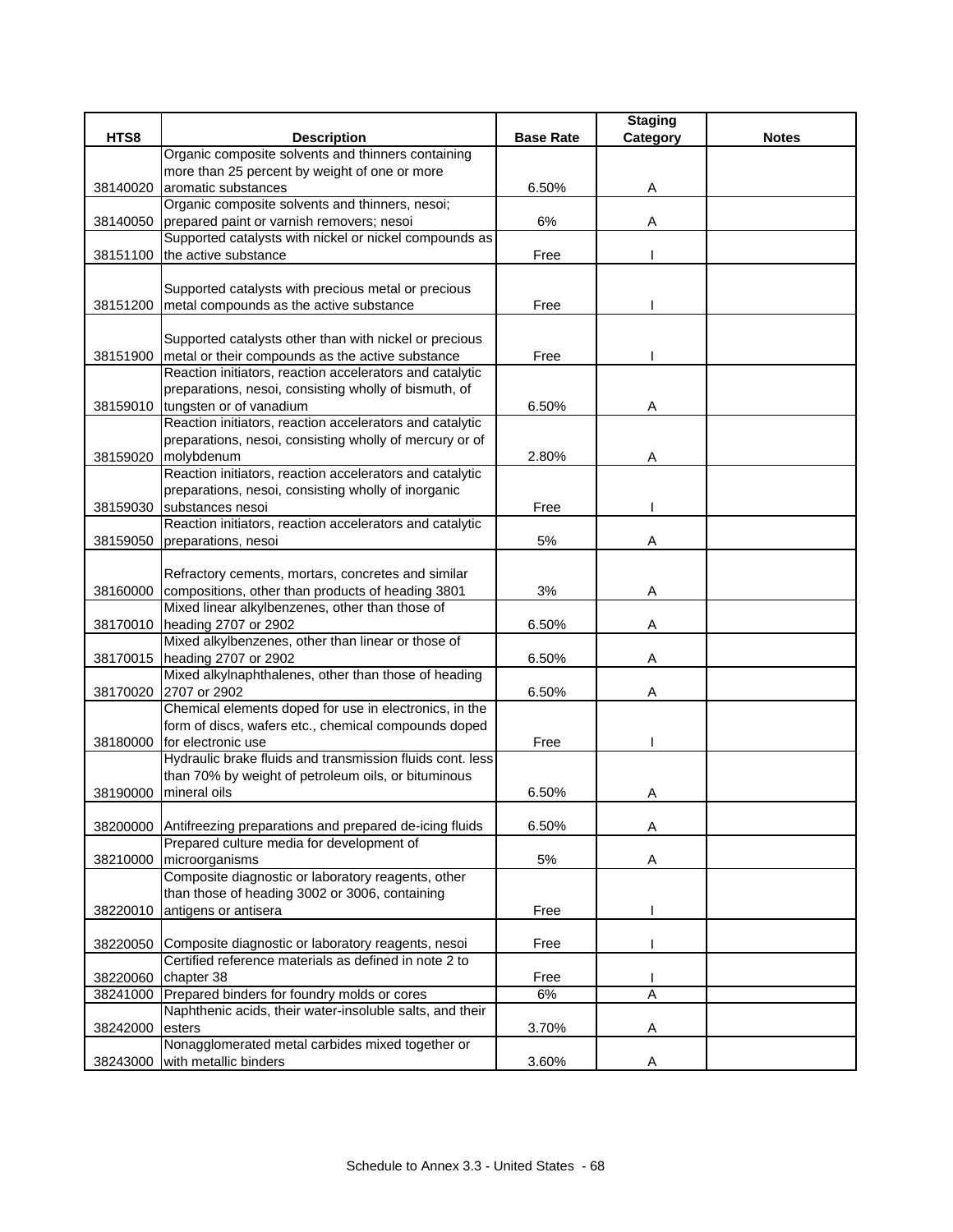|          |                                                                             |                  | <b>Staging</b> |              |
|----------|-----------------------------------------------------------------------------|------------------|----------------|--------------|
| HTS8     | <b>Description</b>                                                          | <b>Base Rate</b> | Category       | <b>Notes</b> |
|          | Prepared additives for cements, mortars or concretes                        |                  |                |              |
|          | containing 5% or more by weight of aromatic or                              |                  |                |              |
| 38244010 | modified aromatic substances                                                | 6.50%            | Α              |              |
|          |                                                                             |                  |                |              |
|          | Prepared additives for cements, mortars or concretes                        |                  |                |              |
| 38244020 | consisting wholly of inorganic substances                                   | Free             |                |              |
|          | Prepared additives for cements, mortars or concretes,                       |                  |                |              |
| 38244050 | nesoi                                                                       | 5%               | Α              |              |
| 38245000 | Non-refractory mortars and concretes                                        | Free             |                |              |
|          | Mixtures containing acyclic hydrocarbons                                    |                  |                |              |
| 38247100 | perhalogenated only with fluorine and chlorine                              | 3.70%            | Α              |              |
|          | Mixtures containing perhalogenated derivatives of                           |                  |                |              |
|          | acyclic hydrocarbons containing two or more different                       |                  |                |              |
| 38247900 | halogens, nesoi                                                             | 3.70%            | Α              |              |
|          | Cultured crystals (other than optical elements of                           |                  |                |              |
|          | Chapter 90), in the form of ingots, weighing not less                       |                  |                |              |
| 38249011 | than 2.5 g each                                                             | Free             |                |              |
|          | Cultured crystals (other than optical elements of                           |                  |                |              |
|          | Chapter 90) weighing not less than 2.5 g each, not in                       |                  |                |              |
|          | 38249019 the form of ingots                                                 | 6.50%            | Α              |              |
|          | Mixtures containing 5% or more by weight of                                 |                  |                |              |
|          | aromatic/modified aromatic substance(s), wholly of                          |                  |                |              |
| 38249021 | substances found naturally in coal tar, nesoi                               | Free             |                |              |
|          | Mixtures containing polymers of 1,2-dihydro-2,2,4-                          |                  |                |              |
| 38249022 | trimethylquinoline average under 5 monomer units                            | 6.50%            | Α              |              |
|          | Aqueous mixtures: triphenyl sulfonium Cl;diphenyl (4-                       |                  |                |              |
|          | phenylthio)phenyl sulfonium CI;(thiodi-4,1-                                 |                  |                |              |
| 38249025 | phenylene)bis(diphenyl sulfonium) dichloride                                | 6.50%            | Α              |              |
|          | Benzene, 2,4-diisocyanate-1,3,5-tris-(1-methylethyl)                        |                  |                |              |
|          | homopolymer; a specified chemical; and two specified                        |                  |                |              |
| 38249026 | mixtures                                                                    | Free             |                |              |
|          | Chemical mixtures nesoi, containing 5% or more by                           |                  |                |              |
|          | weight of aromatic or modified aromatic substance(s),                       |                  |                |              |
| 38249028 | nesoi                                                                       | 6.50%            | A              |              |
|          | Chemical mixtures nesoi, of two or more inorganic                           |                  |                |              |
| 38249031 | compounds, of bismuth                                                       | 6.50%            | Α              |              |
|          | Chemical mixtures nesoi, of two or more inorganic                           |                  |                |              |
|          | compounds, of hydrosulfite or sulfoxylate compounds                         |                  |                |              |
| 38249032 | or of both                                                                  | 6.50%            | Α              |              |
|          | Chemical mixtures nesoi, of two or more inorganic                           |                  |                |              |
| 38249033 | compounds, of mercury<br>Chemical mixtures nesoi, of two or more inorganic  | 4.20%            | Α              |              |
|          |                                                                             |                  |                |              |
| 38249034 | compounds, of molybdenum                                                    | 2.80%            | A              |              |
|          | Chemical mixtures nesoi, of two or more inorganic                           |                  |                |              |
| 38249035 | compounds, of tungsten<br>Chemical mixtures nesoi, of two or more inorganic | 6.50%            | Α              |              |
|          |                                                                             |                  |                |              |
| 38249036 | compounds, of vanadium<br>Chemical mixtures of two or more inorganic        | 6.50%            | Α              |              |
| 38249039 | compounds, nesoi                                                            | Free             |                |              |
|          | Fatty substances of animal or vegetable origin and                          |                  |                |              |
|          | mixtures thereof, nesoi                                                     |                  |                |              |
| 38249040 | Mixtures nesoi, that are in whole or in part of                             | 4.60%            | Α              |              |
|          | hydrocarbons derived in whole or in part from                               |                  |                |              |
| 38249045 | petroleum, shale oil or natural gas                                         | 6.50%            | Α              |              |
|          | Mixtures of halogenated hydrocarbons, chlorinated but                       |                  |                |              |
| 38249046 | not otherwise halogenated, nesoi                                            | 6.50%            | Α              |              |
|          |                                                                             |                  |                |              |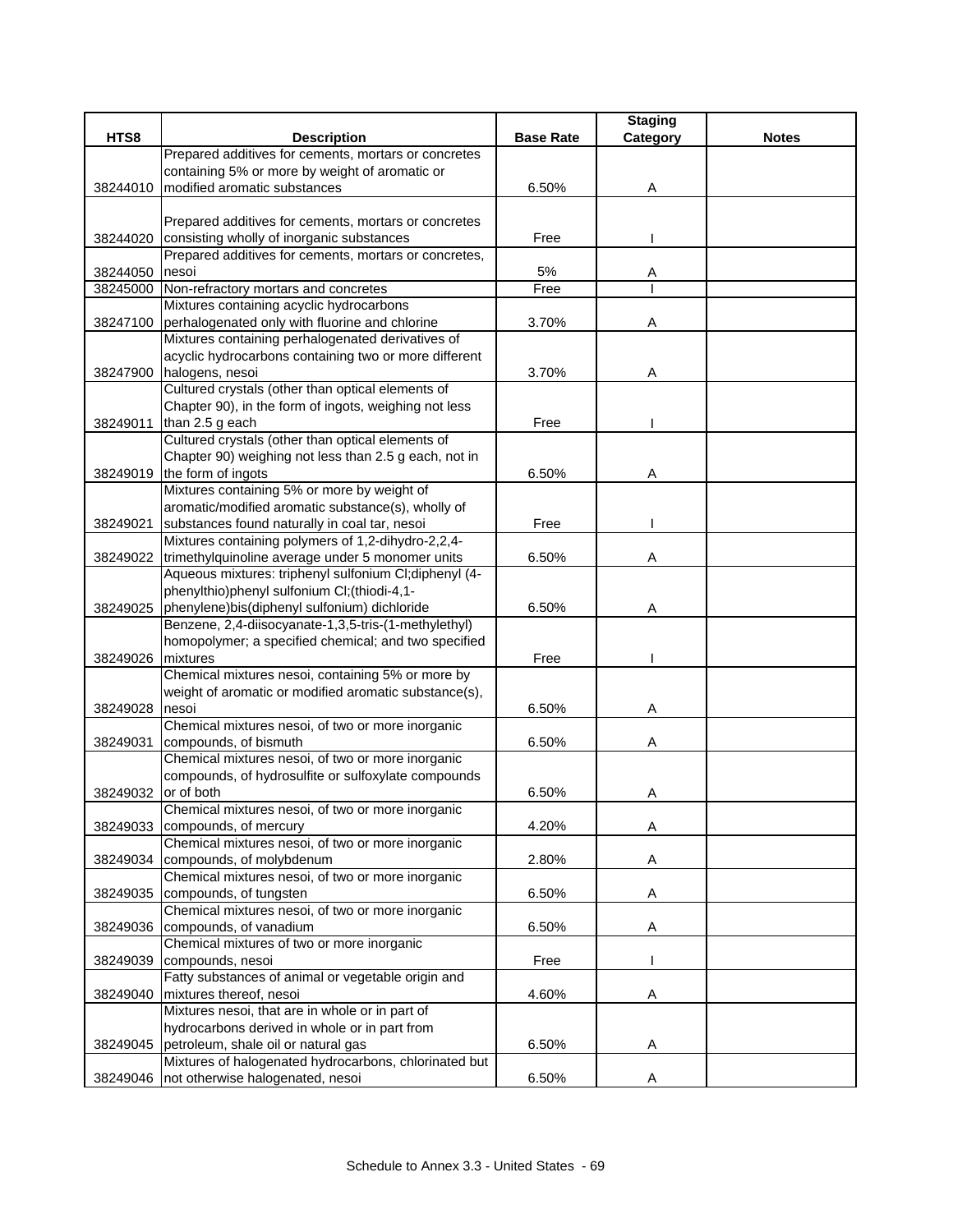|          |                                                                                                                |                  | <b>Staging</b>      |              |
|----------|----------------------------------------------------------------------------------------------------------------|------------------|---------------------|--------------|
| HTS8     | <b>Description</b>                                                                                             | <b>Base Rate</b> | Category            | <b>Notes</b> |
|          | Mixtures of halogenated hydrocarbons other than                                                                |                  |                     |              |
| 38249047 | chlorinated only, nesoi                                                                                        | 3.70%            | Α                   |              |
|          | Various chemicals and mixtures for electroplating and                                                          |                  |                     |              |
|          | other plating solutions, printed circuit boards, plastics,                                                     |                  |                     |              |
| 38249070 | and metal finishings                                                                                           | Free             |                     |              |
|          |                                                                                                                |                  |                     |              |
| 38249091 | Chemical products, preparations, and residual products<br>of the chemical or allied products industries, nesoi | 5%               |                     |              |
|          | 38251000 Municipal waste                                                                                       | Free             | A                   |              |
|          | 38252000 Sewage sludge                                                                                         | Free             |                     |              |
| 38253000 | <b>Clinical waste</b>                                                                                          | Free             |                     |              |
| 38254100 | Halogenated waste organic solvents                                                                             | Free             |                     |              |
| 38254900 | Waste organic solvents, other than halogenated                                                                 | Free             |                     |              |
|          | Wastes of metal-pickling liquors, hydraulic fluids, brake                                                      |                  |                     |              |
| 38255000 | fluids and anti-freeze fluids                                                                                  | Free             |                     |              |
|          | Other wastes from the chemical or allied industries                                                            |                  |                     |              |
| 38256100 | mainly containing organic constituents                                                                         | Free             |                     |              |
|          |                                                                                                                |                  |                     |              |
|          | Other wastes from the chemical or allied industries,                                                           |                  |                     |              |
| 38256900 | other than those mainly containing organic constituents                                                        | Free             |                     |              |
|          | Residual products of the chemical or allied industries,                                                        |                  |                     |              |
|          | nesoi; other wastes, nesoi, specified in note 6 to                                                             |                  |                     |              |
| 38259000 | chapter 38                                                                                                     | Free             |                     |              |
|          | Polyethylene having a specific gravity of less than 0.94,                                                      |                  |                     |              |
| 39011000 | in primary forms                                                                                               | 6.50%            | Α                   |              |
|          | Polyethylene having a specific gravity of 0.94 or more,<br>in primary forms                                    | 6.50%            |                     |              |
| 39012000 | Ethylene copolymer: Vinyl acetate-vinyl chloride-                                                              |                  | Α                   |              |
|          | ethylene terpoly w/ < 50% deriv of vinyl acetate, exc                                                          |                  |                     |              |
| 39013020 | polymer aromatic/mod arom monomers                                                                             | Free             |                     |              |
| 39013060 | Ethylene-vinyl acetate copolymers, nesoi                                                                       | 5.30%            | A                   |              |
|          | Polymers of ethylene, nesoi, in primary forms,                                                                 |                  |                     |              |
| 39019010 | elastomeric                                                                                                    | Free             |                     |              |
|          | Ethylene copolymers, in primary forms, other than                                                              |                  |                     |              |
| 39019055 | elastomeric                                                                                                    | 6.50%            | Α                   |              |
|          | Polymers of ethylene, nesoi, in primary forms, other                                                           |                  |                     |              |
| 39019090 | than elastomeric                                                                                               | 6.50%            | A                   |              |
| 39021000 | Polypropylene, in primary forms                                                                                | 6.50%            | Α                   |              |
| 39022010 | Polyisobutylene, elastomeric, in primary forms                                                                 | Free             |                     |              |
|          | Polyisobutylene, other than elastomeric, in primary                                                            |                  |                     |              |
| 39022050 | forms                                                                                                          | 6.50%            | A                   |              |
| 39023000 | Propylene copolymers, in primary forms                                                                         | 6.50%            | Α                   |              |
|          | Polymers of propylene or of other olefins, nesoi, in                                                           |                  |                     |              |
| 39029000 | primary forms                                                                                                  | 6.50%<br>6.50%   | Α<br>$\overline{A}$ |              |
| 39031100 | Polystyrene, expandable, in primary forms                                                                      |                  |                     |              |
| 39031900 | Polystyrene, other than expandable, in primary forms                                                           | 6.50%            |                     |              |
|          | Styrene-acrylonitrile (SAN) copolymers, in primary                                                             |                  | Α                   |              |
| 39032000 | forms                                                                                                          | 6.50%            | A                   |              |
|          | Acrylonitrile-butadiene-styrene (ABS) copolymers, in                                                           |                  |                     |              |
| 39033000 | primary forms                                                                                                  | 6.50%            | A                   |              |
|          | Methyl methacrylate-butadiene-styrene (MBS)                                                                    |                  |                     |              |
| 39039010 | copolymers, in primary forms                                                                                   | 6.50%            | Α                   |              |
| 39039050 | Polymers of styrene, nesoi, in primary forms                                                                   | 6.50%            | Α                   |              |
|          | Polyvinyl chloride, not mixed with any other                                                                   |                  |                     |              |
| 39041000 | substances, in primary forms                                                                                   | 6.50%            | Α                   |              |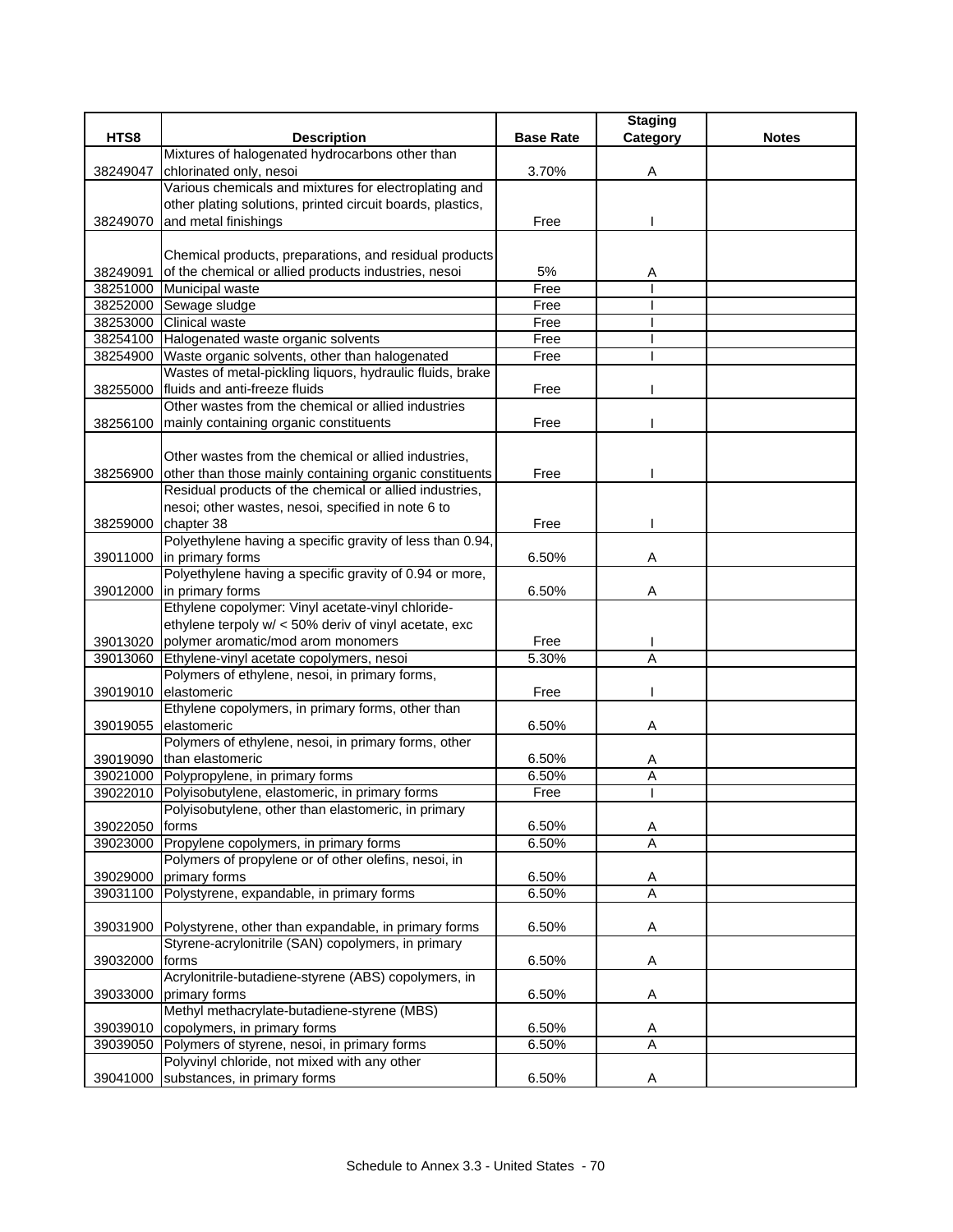|          |                                                               |                  | <b>Staging</b> |              |
|----------|---------------------------------------------------------------|------------------|----------------|--------------|
| HTS8     | <b>Description</b>                                            | <b>Base Rate</b> | Category       | <b>Notes</b> |
|          | Polyvinyl chloride, mixed with other substances,              |                  |                |              |
| 39042100 | nonplasticized, in primary forms                              | 6.50%            | Α              |              |
|          | Polyvinyl chloride, mixed with other substances,              |                  |                |              |
| 39042200 | plasticized, in primary forms                                 | 6.50%            | Α              |              |
|          |                                                               |                  |                |              |
|          | Vinyl chloride copolymer: Vinyl acetate-vinyl chloride-       |                  |                |              |
|          | ethylene terpoly w/< 50% deriv vinyl acetate, exc             |                  |                |              |
| 39043020 | polymer aromatic/mod arom monomers                            | Free             |                |              |
| 39043060 | Vinyl chloride-vinyl acetate copolymers, nesoi                | 5.30%            | $\overline{A}$ |              |
| 39044000 | Vinyl chloride copolymers nesoi, in primary forms             | 5.30%            | $\overline{A}$ |              |
| 39045000 | Vinylidene chloride polymers, in primary forms                | 6.50%            | A              |              |
| 39046100 | Polytetrafluoroethylene (PTFE), in primary forms              | 5.80%            | Α              |              |
|          | Fluoropolymers, elastomeric, other than                       |                  |                |              |
| 39046910 | polytetrafluoroethylene, in primary forms                     | Free             |                |              |
|          | Fluoropolymers, other than elastomeric and other than         |                  |                |              |
| 39046950 | polytetrafluoroethylene, in primary forms                     | 6.50%            | Α              |              |
|          | Polymers of vinyl chloride or of other halogenated            |                  |                |              |
|          | olefins, nesoi, in primary forms, elastomeric, in primary     |                  |                |              |
| 39049010 | forms                                                         | Free             |                |              |
|          | Polymers of vinyl chloride or of other halogenated            |                  |                |              |
|          | olefins, nesoi, in primary forms, other than elastomeric,     |                  |                |              |
| 39049050 | in primary forms                                              | 6.50%            | A              |              |
| 39051200 | Polyvinyl acetate, in aqueous dispersion                      | 4%               | $\overline{A}$ |              |
|          | Polyvinyl acetate, other than in aqueous dispersion, in       |                  |                |              |
| 39051900 | primary forms                                                 | 4%               | Α              |              |
| 39052100 | Vinyl acetate copolymers, in aqueous dispersion               | 4%               | A              |              |
|          | Vinyl acetate copolymers, other than in aqueous               |                  |                |              |
| 39052900 | dispersion, in primary forms                                  | 4%               | Α              |              |
|          | Polyvinyl alcohols, whether or not containing                 |                  |                |              |
| 39053000 | unhydrolyzed acetate groups, in primary forms                 | 3.20%            | Α              |              |
|          | Copolymers of vinyl esters or other vinyls, in primary        |                  |                |              |
|          | forms, containing by weight 50% or more of derivatives        |                  |                |              |
| 39059110 | of vinyl acetate                                              | 4%               | Α              |              |
|          | Copolymers of vinyl esters or other vinyls, in primary        |                  |                |              |
| 39059150 | forms, nesoi                                                  | 5.30%            | Α              |              |
| 39059930 | Polyvinyl carbazole (including adjuvants)                     | Free             |                |              |
|          | Polymers of vinyl esters or other vinyl polymers, in          |                  |                |              |
| 39059980 | primary forms, nesoi                                          | 5.30%            | A              |              |
| 39061000 | Polymethyl methacrylate, in primary forms                     | 6.30%            | A              |              |
|          | Acrylic polymers (except PMMA) in primary forms,              |                  |                |              |
| 39069010 | elastomeric                                                   | Free             |                |              |
|          | Acrylic plastics polymers (except PMMA), in primary           |                  |                |              |
| 39069020 | forms, nonelastomeric                                         | 6.30%            | A              |              |
|          | Acrylic polymers (except plastics or elastomers), in          |                  |                |              |
| 39069050 | primary forms, nesoi                                          | 4.20%            | Α              |              |
|          | 39071000 Polyacetals in primary forms                         | 6.50%            | $\overline{A}$ |              |
|          |                                                               |                  |                |              |
|          | 39072000 Polyethers, other than polyacetals, in primary forms | 6.50%            | Α              |              |
|          | 39073000 Epoxide resins in primary forms                      | 6.10%            | A              |              |
|          | 39074000 Polycarbonates in primary forms                      | 5.80%            | Α              |              |
| 39075000 | Alkyd resins in primary forms                                 | 6.50%            | A              |              |
| 39076000 | Polyethylene terephthalate in primary forms                   | 6.50%            | Α              |              |
|          | 39079120 Unsaturated allyl resins, uncompounded               | Free             | $\mathbf{I}$   |              |
| 39079140 | Unsaturated allyl resins, nesoi                               | 5.80%            | Α              |              |
|          | Unsaturated polyesters, other than allyl resins in            |                  |                |              |
| 39079150 | primary forms                                                 | 6.50%            | A              |              |
|          | 39079900 Polyesters nesoi, saturated, in primary forms        | 6.50%            | A              |              |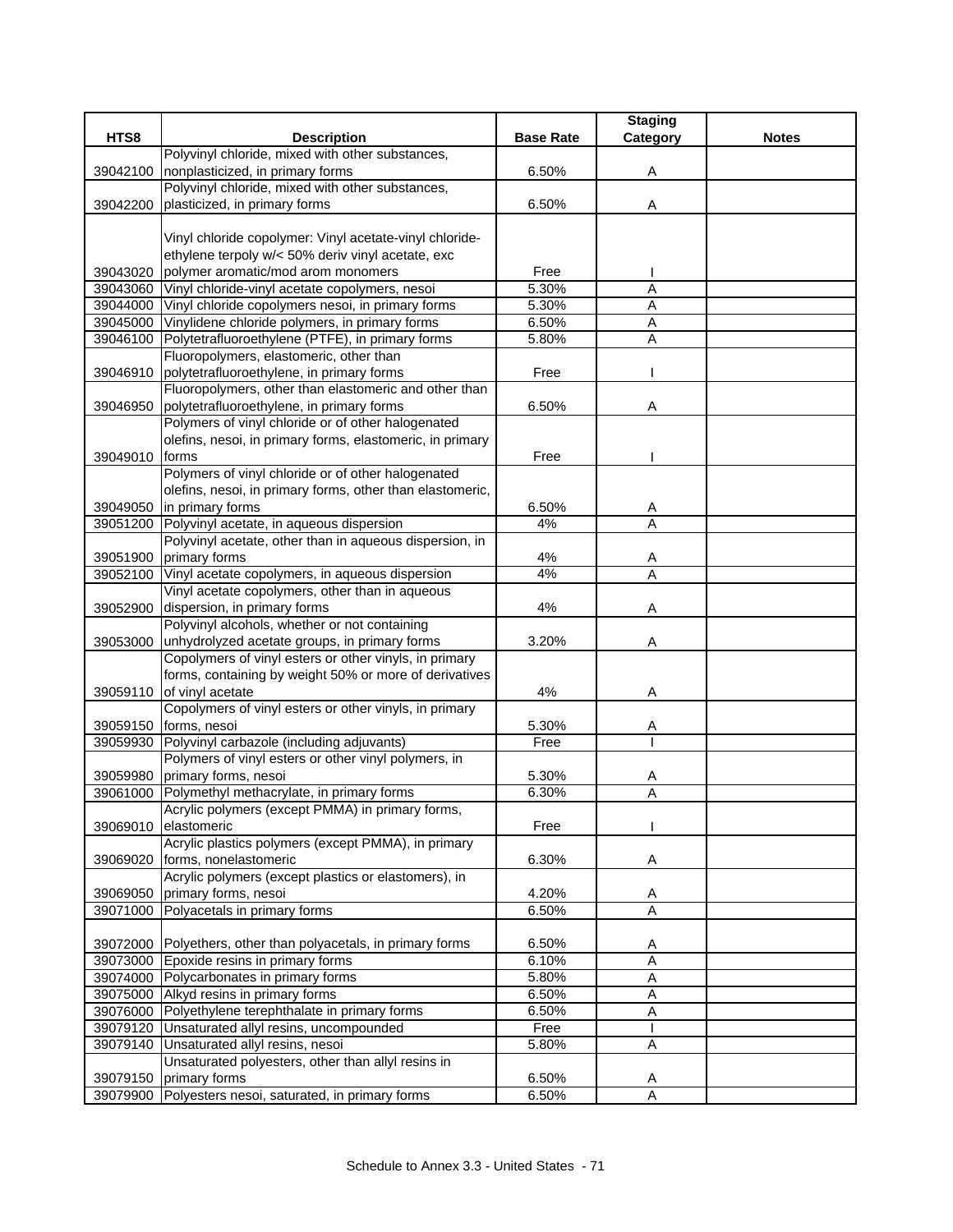|                |                                                                                             |                  | <b>Staging</b> |              |
|----------------|---------------------------------------------------------------------------------------------|------------------|----------------|--------------|
| HTS8           | <b>Description</b>                                                                          | <b>Base Rate</b> | Category       | <b>Notes</b> |
|                | Polyamide-6, -11, -12, -6,6, -6,9, -6,10 or -6,12 in                                        |                  |                |              |
| 39081000       | primary form                                                                                | 6.30%            | Α              |              |
|                |                                                                                             |                  |                |              |
|                | Bis(4-amino-3-methylcyclohexyl)methaneisophthalic                                           |                  |                |              |
| 39089020       | acid-laurolactam copolymer                                                                  | Free             |                |              |
|                | 39089070 Other polyamides in primary forms                                                  | 6.50%            | A              |              |
|                | 39091000 Urea resins; thiourea resins<br>39092000 Melamine resins                           | 6.50%<br>6.50%   | Α              |              |
|                | 39093000 Amino-resins, nesoi                                                                | 6.50%            | Α<br>A         |              |
|                | 39094000 Phenolic resins                                                                    | 6.50%            | A              |              |
|                | 39095010 Polyurethanes, elastomeric, in primary forms                                       | Free             | ı              |              |
|                | 39095020 Polyurethanes: cements, in primary forms                                           | 2.10%            | A              |              |
|                | Polyurethanes, other than elastomeric or cements, in                                        |                  |                |              |
| 39095050       | primary forms                                                                               | 6.30%            | Α              |              |
| 39100000       | Silicones in primary forms                                                                  | 3%               | $\overline{A}$ |              |
|                |                                                                                             |                  |                |              |
|                | Petroleum resins, coumarone, indene, or coumarone-                                          |                  |                |              |
| 39111000       | indene resins and polyterpenes, in primary forms                                            | 6.10%            | Α              |              |
|                | Elastomeric polysulfides, polysulfones and other                                            |                  |                |              |
|                | products specified in note 3 to chapter 39, nesoi, in                                       |                  |                |              |
|                | 39119010 primary forms                                                                      | Free             |                |              |
|                | Specified carbodiimide or homopolymer with                                                  |                  |                |              |
|                | 39119015 polyethylene thermoplastic goods                                                   | Free             |                |              |
|                | Thermoplastic polysulfides, polysulfones & oth products                                     |                  |                |              |
|                | spec in note 3, chapt 39, cont aromatic monomer units                                       |                  |                |              |
| 39119025       | or derived therefrom                                                                        | 6.10%            | Α              |              |
|                |                                                                                             |                  |                |              |
|                | 39119035 Benzenamine; and hydrocarbon novolac cyanate ester                                 | Free             |                |              |
|                | Thermosetting polysulfides, polysulfones & oth                                              |                  |                |              |
|                | products spec in note 3, chapt 39, cont aromatic                                            |                  |                |              |
|                | 39119045   monomer units or derived therefrom                                               | 5.80%            | A              |              |
|                | 39119070 Chlorinated synthetic rubber                                                       | Free             |                |              |
|                | Polysulfides, polysulfones & other products specified in                                    |                  |                |              |
|                | 39119090 note 3 to chapter 39, nesoi                                                        | 6.50%            | Α              |              |
|                | Cellulose acetates, nesoi, in primary forms,                                                |                  |                |              |
| 39121100       | nonplasticized                                                                              | 5.60%            | Α              |              |
|                |                                                                                             |                  |                |              |
|                | 39121200 Cellulose acetates, nesoi, in primary forms, plasticized                           | 5.60%            | Α              |              |
|                | Cellulose nitrates (including collodions), in primary                                       |                  |                |              |
| 39122000 forms |                                                                                             | 5.20%            | A              |              |
|                | 39123100 Carboxymethylcellulose and its salts                                               | 6.40%            | A              |              |
|                |                                                                                             |                  |                |              |
|                | Cellulose ethers, other than carboxymethylcellulose                                         |                  |                |              |
| 39123900       | and its salts, in primary forms<br>Cellulose and its chemical derivatives nesoi, in primary | 4.20%            | Α              |              |
|                | forms                                                                                       |                  |                |              |
| 39129000       |                                                                                             | 5.20%            | A              |              |
| 39131000       | Alginic acid, and its salts and esters, in primary forms                                    | 4.20%            |                |              |
|                | Chemical derivatives of natural rubber, nesoi, in                                           |                  | A              |              |
| 39139010       | primary forms                                                                               | Free             |                |              |
|                | Polysaccharides and their derivatives, nesoi, in primary                                    |                  |                |              |
| 39139020       | forms                                                                                       | 5.80%            | Α              |              |
|                | Natural polymers and modified natural polymers, nesoi,                                      |                  |                |              |
| 39139050       | in primary forms                                                                            | 6.50%            | Α              |              |
|                | Cross-linked polyvinylbenzyltrimethylammonium                                               |                  |                |              |
| 39140020       | chloride (Cholestyramine resin USP)                                                         | Free             |                |              |
|                |                                                                                             |                  |                |              |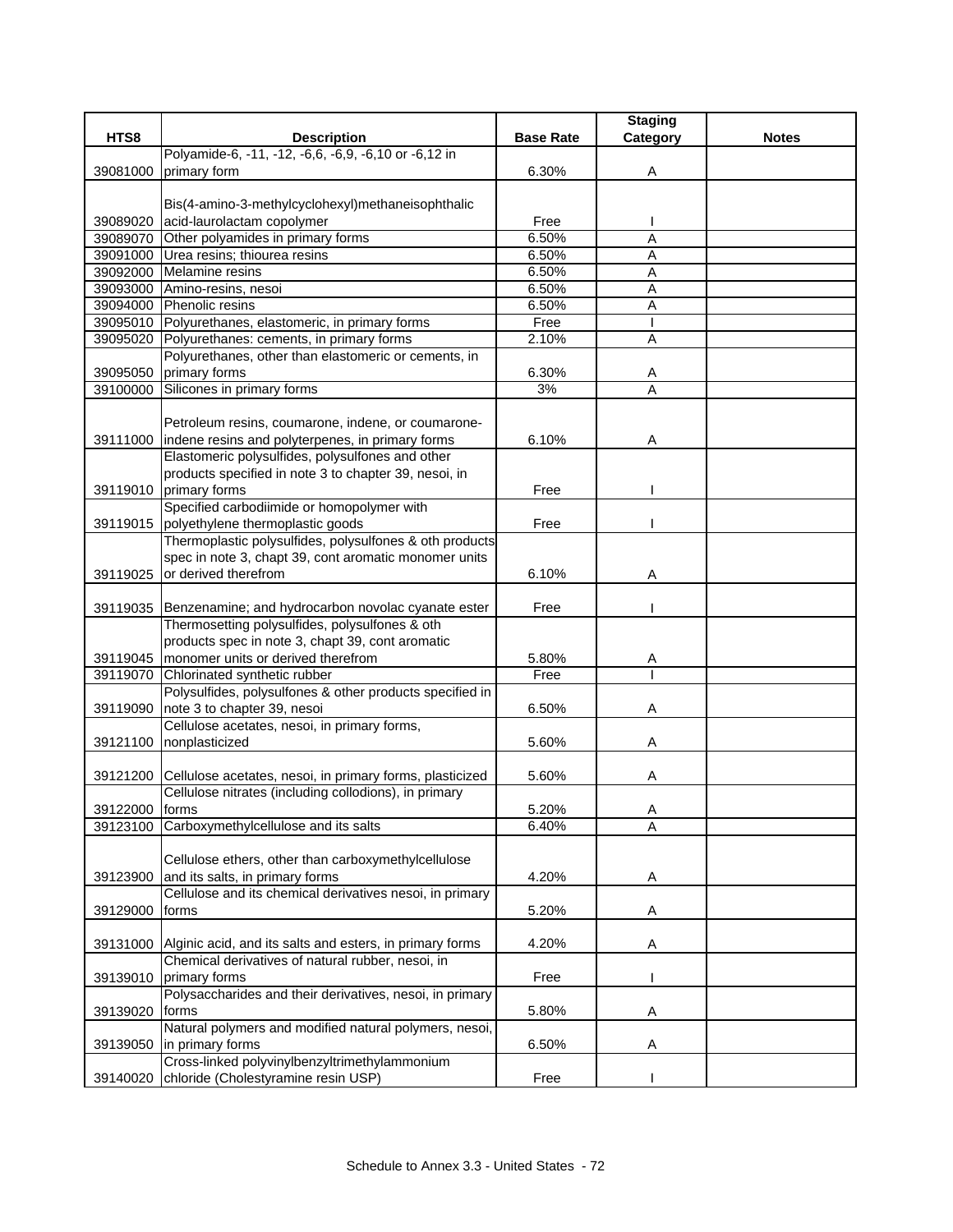|                      |                                                                                                         |                  | <b>Staging</b> |              |
|----------------------|---------------------------------------------------------------------------------------------------------|------------------|----------------|--------------|
| HTS8                 | <b>Description</b>                                                                                      | <b>Base Rate</b> | Category       | <b>Notes</b> |
|                      | Ion-exchangers based on polymers of headings 3901                                                       |                  |                |              |
| 39140060             | to 3913, in primary forms, nesoi                                                                        | 3.90%            | Α              |              |
|                      |                                                                                                         |                  |                |              |
|                      | 39151000 Waste, parings and scraps, of polymers of ethylene                                             | Free             |                |              |
|                      | 39152000 Waste, parings and scrap, of polymers of styrene                                               | Free             |                |              |
|                      |                                                                                                         |                  |                |              |
|                      | 39153000 Waste, parings and scrap, of polymers of vinyl chloride                                        | Free             |                |              |
|                      | 39159000 Waste, parings and scrap, of plastics, nesoi                                                   | Free             |                |              |
|                      | Monofilament with cross-section dimension over 1 mm,                                                    |                  |                |              |
| 39161000             | rods, sticks, profile shapes, at most surface-worked, of<br>polymers of ethylene                        | 5.80%            | Α              |              |
|                      | Monofilament with cross-section dimension over 1 mm,                                                    |                  |                |              |
|                      | rods, sticks, profile shapes, at most surface-worked, of                                                |                  |                |              |
| 39162000             | polymers of vinyl chloride                                                                              | 5.80%            | Α              |              |
|                      | Monofilament with cross-section dimension over 1 mm,                                                    |                  |                |              |
|                      | rods, sticks, profile shapes, at most surface-worked, of                                                |                  |                |              |
|                      | 39169010 acrylic polymers                                                                               | 6.50%            | Α              |              |
|                      | Monofilament racket strings of plastics of which any                                                    |                  |                |              |
| 39169020             | cross-sectional dimension exceeds 1 mm                                                                  | 3.10%            | Α              |              |
|                      | Monafilament nesoi, of plastics, excluding ethylene,                                                    |                  |                |              |
| 39169030             | vinyl chloride and acrylic polymers                                                                     | 6.50%            | Α              |              |
|                      | Rods, sticks and profile shapes, at most surface-                                                       |                  |                |              |
|                      | 39169050 worked, of plastics, nesoi                                                                     | 5.80%            | Α              |              |
|                      | Artificial guts (sausage casings) of cellulosic plastics                                                |                  |                |              |
| 39171010   materials |                                                                                                         | 6.50%            | Α              |              |
| 39171060             | Artificial guts (sausage casings) of collagen<br>Artificial guts (sausage casings) of hardened protein, | Free             | т              |              |
| 39171090             | nesoi                                                                                                   | 4.20%            | A              |              |
|                      |                                                                                                         |                  |                |              |
| 39172100             | Tubes, pipes and hoses, rigid, of polymers of ethylene                                                  | 3.10%            | Α              |              |
|                      |                                                                                                         |                  |                |              |
| 39172200             | Tubes, pipes and hoses, rigid, of polymers of propylene                                                 | 3.10%            | Α              |              |
|                      | Tubes, pipes and hoses, rigid, of polymers of vinyl                                                     |                  |                |              |
| 39172300             | chloride                                                                                                | 3.10%            | Α              |              |
|                      |                                                                                                         |                  |                |              |
|                      | 39172900 Tubes, pipes and hoses, rigid, of other plastics nesoi                                         | 3.10%            | Α              |              |
|                      | Flexible plastic tubes, pipes and hoses, having a                                                       |                  |                |              |
| 39173100             | minimum burst pressure of 27.6 MPa<br>Tubes, pipes and hoses, of plastics, other than rigid,            | 3.10%            | A              |              |
|                      | not reinforced or otherwise combined with other                                                         |                  |                |              |
| 39173200             | materials, without fittings                                                                             | 3.10%            | Α              |              |
|                      | Flexible plastic tubes, pipes and hoses, nesoi, with                                                    |                  |                |              |
|                      | fittings, not reinforced or otherwise combined with other                                               |                  |                |              |
| 39173300             | materials                                                                                               | 3.10%            | A              |              |
| 39173900             | Flexible plastic tubes, pipes and hoses, nesoi                                                          | 3.10%            | A              |              |
|                      | Fittings of plastics, for plastic tubes, pipes and hoses,                                               |                  |                |              |
| 39174000             | nesoi                                                                                                   | 5.30%            | A              |              |
| 39181010             | Vinyl tile floor coverings                                                                              | 5.30%            | A              |              |
| 39181020             | Vinyl flooring, excluding vinyl tile                                                                    | 5.30%            | A              |              |
|                      |                                                                                                         |                  |                |              |
|                      | Wall or ceiling coverings, with a backing of manmade                                                    |                  |                |              |
| 39181031             | fibers, greater than 70% by weight of PVC                                                               | 4.20%            | Α              |              |
|                      | Wall or ceiling coverings, with a backing of manmade                                                    |                  |                |              |
| 39181032             | fibers, less than or equal to 70% by weight of PVC                                                      | 6.50%            | A              |              |
|                      |                                                                                                         |                  |                |              |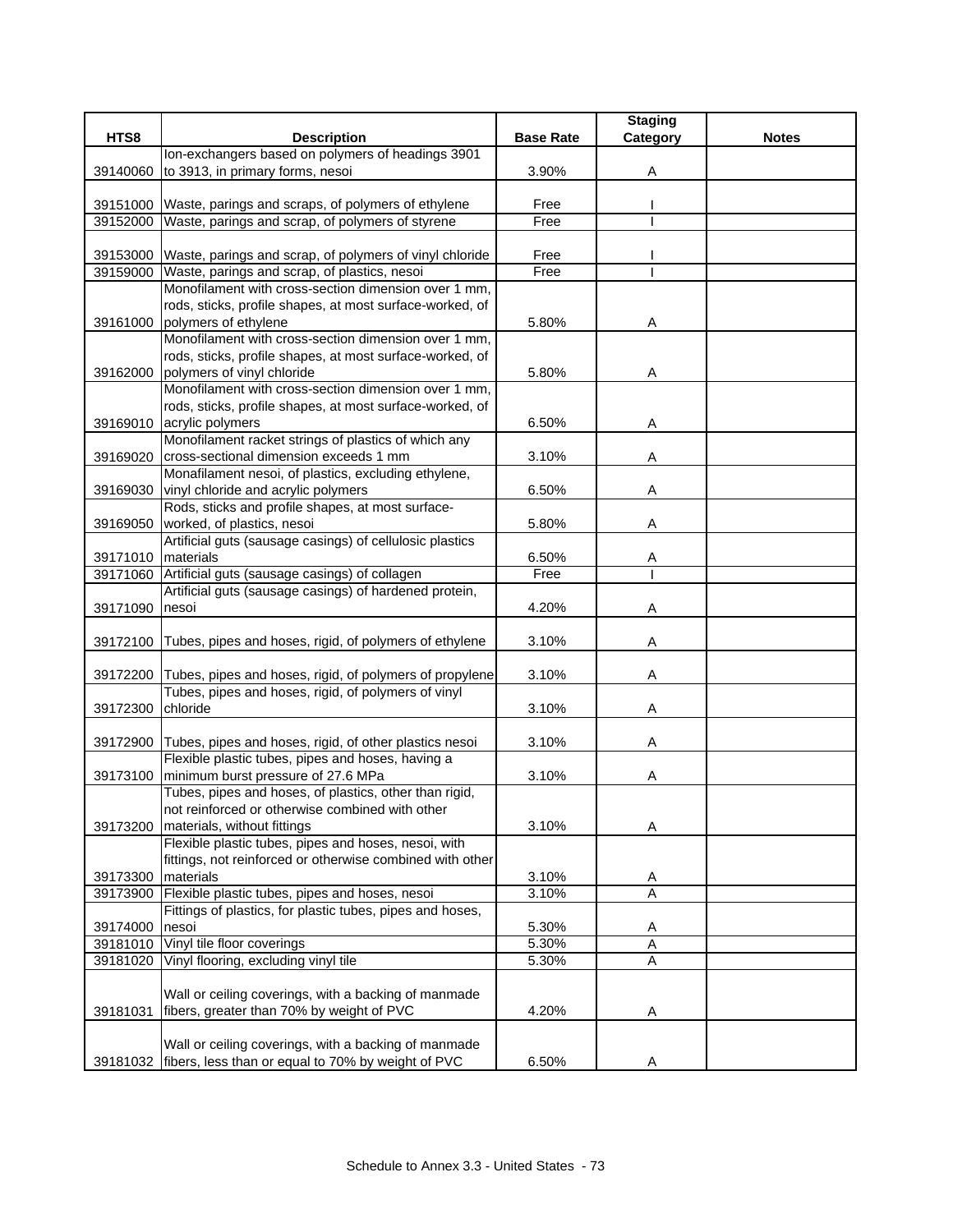| HTS8<br><b>Base Rate</b><br><b>Notes</b><br><b>Description</b><br>Wall or ceiling coverings of polymers of vinyl chloride<br>with a backing of textile fibers other than of manmade<br><b>fibers</b><br>5.30%<br>39181040<br>Α<br>Wall or ceiling coverings of polymers of vinyl chloride,<br>without a backing of textile fibers<br>4.20%<br>39181050<br>Α<br>Floor coverings of plastics, other than of polymers of<br>vinyl chloride, nesoi<br>5.30%<br>39189010<br>Α<br>Wall or ceiling coverings, with a backing of manmade<br>39189020 fibers, of plastics other than polymers of vinyl chloride<br>6.50%<br>Α<br>Wall or ceiling coverings of plastics other than of<br>polymers of vinyl chloride with a backing of textile fibers<br>other than of manmade fiber<br>5.30%<br>39189030<br>Α<br>Wall or ceiling coverings of plastics other than vinyl<br>chloride, without a backing of textile fibers<br>4.20%<br>39189050<br>Α<br>Self-adhesive plates, sheets, other flat shapes, of<br>plastics, in rolls n/o 20 cm wide, light-reflecting surface<br>39191010 produced by glass grains<br>6.50%<br>A<br>Self-adhesive plates, sheets, other flat shapes, of<br>plastics, in rolls n/o 20 cm wide, not having a light-<br>reflecting glass grain surface<br>39191020<br>5.80%<br>Α<br>Self-adhesive plates, sheets, other flat shapes, of<br>plastics, light-reflecting surface produced by glass<br>39199010 grains, nesoi<br>6.50%<br>Α<br>Self-adhesive plates, sheets, other flat shapes, of<br>plastics, not having a light-reflecting surface produced<br>by glass grains, nesoi<br>5.80%<br>39199050<br>Α<br>Nonadhesive plates, sheets, film, foil and strip,<br>noncellular, not reinforced or combined with other<br>39201000<br>materials, of polymers of ethylene<br>4.20%<br>Α<br>Nonadhesive plates, sheets, film, foil and strip,<br>noncellular, not reinforced or combined with other<br>materials, of polymers of propylene<br>4.20%<br>39202000<br>Α<br>Nonadhesive plates, sheets, film, foil and strip,<br>noncellular, not reinforced or combined with other<br>39203000<br>materials, of polymers of styrene<br>5.80%<br>Α<br>Nonadhesive plates/sheets/film/foil/strip made imitation<br>of patent leather, of vinyl chloride polymers, not less<br>6% plasticizers<br>3.10%<br>39204310<br>Α<br>Nonadhesive plate/sheet/film/foil/strip, noncellular, not<br>comb w/other materials, of vinyl chloride polymers, not<br>less 6% plasticizer, nesoi<br>4.20%<br>39204350<br>Α<br>Nonadhesive plates, sheets, film, foil, strip, noncellular,<br>not combined w/other materials, of polymers of vinyl<br>chloride, < 6% plasticizers<br>39204900<br>5.80%<br>Α<br>Nonadhesive plates, sheets, film, foil and strip,<br>noncellular, not combined with other materials, of<br>polymethyl methacrylate, flexible<br>6%<br>39205110<br>Α<br>Nonadhesive plates, sheets, film, foil and strip,<br>noncellular, not combined with other materials, of<br>polymethyl methacrylate, not flexible<br>39205150<br>6.50%<br>Α<br>Nonadhesive plates, sheets, film, foil and strip,<br>noncellular, not combined with other materials, of<br>acrylic polymers, flexible, nesoi<br>6%<br>Α<br>39205910<br>Transparent sheeting containing 30% or more by<br>weight of lead<br>39205940 |  |      | <b>Staging</b> |  |
|---------------------------------------------------------------------------------------------------------------------------------------------------------------------------------------------------------------------------------------------------------------------------------------------------------------------------------------------------------------------------------------------------------------------------------------------------------------------------------------------------------------------------------------------------------------------------------------------------------------------------------------------------------------------------------------------------------------------------------------------------------------------------------------------------------------------------------------------------------------------------------------------------------------------------------------------------------------------------------------------------------------------------------------------------------------------------------------------------------------------------------------------------------------------------------------------------------------------------------------------------------------------------------------------------------------------------------------------------------------------------------------------------------------------------------------------------------------------------------------------------------------------------------------------------------------------------------------------------------------------------------------------------------------------------------------------------------------------------------------------------------------------------------------------------------------------------------------------------------------------------------------------------------------------------------------------------------------------------------------------------------------------------------------------------------------------------------------------------------------------------------------------------------------------------------------------------------------------------------------------------------------------------------------------------------------------------------------------------------------------------------------------------------------------------------------------------------------------------------------------------------------------------------------------------------------------------------------------------------------------------------------------------------------------------------------------------------------------------------------------------------------------------------------------------------------------------------------------------------------------------------------------------------------------------------------------------------------------------------------------------------------------------------------------------------------------------------------------------------------------------------------------------------------------------------------------------------------------------------------------------------------------------------------------------------------|--|------|----------------|--|
|                                                                                                                                                                                                                                                                                                                                                                                                                                                                                                                                                                                                                                                                                                                                                                                                                                                                                                                                                                                                                                                                                                                                                                                                                                                                                                                                                                                                                                                                                                                                                                                                                                                                                                                                                                                                                                                                                                                                                                                                                                                                                                                                                                                                                                                                                                                                                                                                                                                                                                                                                                                                                                                                                                                                                                                                                                                                                                                                                                                                                                                                                                                                                                                                                                                                                                               |  |      | Category       |  |
|                                                                                                                                                                                                                                                                                                                                                                                                                                                                                                                                                                                                                                                                                                                                                                                                                                                                                                                                                                                                                                                                                                                                                                                                                                                                                                                                                                                                                                                                                                                                                                                                                                                                                                                                                                                                                                                                                                                                                                                                                                                                                                                                                                                                                                                                                                                                                                                                                                                                                                                                                                                                                                                                                                                                                                                                                                                                                                                                                                                                                                                                                                                                                                                                                                                                                                               |  |      |                |  |
|                                                                                                                                                                                                                                                                                                                                                                                                                                                                                                                                                                                                                                                                                                                                                                                                                                                                                                                                                                                                                                                                                                                                                                                                                                                                                                                                                                                                                                                                                                                                                                                                                                                                                                                                                                                                                                                                                                                                                                                                                                                                                                                                                                                                                                                                                                                                                                                                                                                                                                                                                                                                                                                                                                                                                                                                                                                                                                                                                                                                                                                                                                                                                                                                                                                                                                               |  |      |                |  |
|                                                                                                                                                                                                                                                                                                                                                                                                                                                                                                                                                                                                                                                                                                                                                                                                                                                                                                                                                                                                                                                                                                                                                                                                                                                                                                                                                                                                                                                                                                                                                                                                                                                                                                                                                                                                                                                                                                                                                                                                                                                                                                                                                                                                                                                                                                                                                                                                                                                                                                                                                                                                                                                                                                                                                                                                                                                                                                                                                                                                                                                                                                                                                                                                                                                                                                               |  |      |                |  |
|                                                                                                                                                                                                                                                                                                                                                                                                                                                                                                                                                                                                                                                                                                                                                                                                                                                                                                                                                                                                                                                                                                                                                                                                                                                                                                                                                                                                                                                                                                                                                                                                                                                                                                                                                                                                                                                                                                                                                                                                                                                                                                                                                                                                                                                                                                                                                                                                                                                                                                                                                                                                                                                                                                                                                                                                                                                                                                                                                                                                                                                                                                                                                                                                                                                                                                               |  |      |                |  |
|                                                                                                                                                                                                                                                                                                                                                                                                                                                                                                                                                                                                                                                                                                                                                                                                                                                                                                                                                                                                                                                                                                                                                                                                                                                                                                                                                                                                                                                                                                                                                                                                                                                                                                                                                                                                                                                                                                                                                                                                                                                                                                                                                                                                                                                                                                                                                                                                                                                                                                                                                                                                                                                                                                                                                                                                                                                                                                                                                                                                                                                                                                                                                                                                                                                                                                               |  |      |                |  |
|                                                                                                                                                                                                                                                                                                                                                                                                                                                                                                                                                                                                                                                                                                                                                                                                                                                                                                                                                                                                                                                                                                                                                                                                                                                                                                                                                                                                                                                                                                                                                                                                                                                                                                                                                                                                                                                                                                                                                                                                                                                                                                                                                                                                                                                                                                                                                                                                                                                                                                                                                                                                                                                                                                                                                                                                                                                                                                                                                                                                                                                                                                                                                                                                                                                                                                               |  |      |                |  |
|                                                                                                                                                                                                                                                                                                                                                                                                                                                                                                                                                                                                                                                                                                                                                                                                                                                                                                                                                                                                                                                                                                                                                                                                                                                                                                                                                                                                                                                                                                                                                                                                                                                                                                                                                                                                                                                                                                                                                                                                                                                                                                                                                                                                                                                                                                                                                                                                                                                                                                                                                                                                                                                                                                                                                                                                                                                                                                                                                                                                                                                                                                                                                                                                                                                                                                               |  |      |                |  |
|                                                                                                                                                                                                                                                                                                                                                                                                                                                                                                                                                                                                                                                                                                                                                                                                                                                                                                                                                                                                                                                                                                                                                                                                                                                                                                                                                                                                                                                                                                                                                                                                                                                                                                                                                                                                                                                                                                                                                                                                                                                                                                                                                                                                                                                                                                                                                                                                                                                                                                                                                                                                                                                                                                                                                                                                                                                                                                                                                                                                                                                                                                                                                                                                                                                                                                               |  |      |                |  |
|                                                                                                                                                                                                                                                                                                                                                                                                                                                                                                                                                                                                                                                                                                                                                                                                                                                                                                                                                                                                                                                                                                                                                                                                                                                                                                                                                                                                                                                                                                                                                                                                                                                                                                                                                                                                                                                                                                                                                                                                                                                                                                                                                                                                                                                                                                                                                                                                                                                                                                                                                                                                                                                                                                                                                                                                                                                                                                                                                                                                                                                                                                                                                                                                                                                                                                               |  |      |                |  |
|                                                                                                                                                                                                                                                                                                                                                                                                                                                                                                                                                                                                                                                                                                                                                                                                                                                                                                                                                                                                                                                                                                                                                                                                                                                                                                                                                                                                                                                                                                                                                                                                                                                                                                                                                                                                                                                                                                                                                                                                                                                                                                                                                                                                                                                                                                                                                                                                                                                                                                                                                                                                                                                                                                                                                                                                                                                                                                                                                                                                                                                                                                                                                                                                                                                                                                               |  |      |                |  |
|                                                                                                                                                                                                                                                                                                                                                                                                                                                                                                                                                                                                                                                                                                                                                                                                                                                                                                                                                                                                                                                                                                                                                                                                                                                                                                                                                                                                                                                                                                                                                                                                                                                                                                                                                                                                                                                                                                                                                                                                                                                                                                                                                                                                                                                                                                                                                                                                                                                                                                                                                                                                                                                                                                                                                                                                                                                                                                                                                                                                                                                                                                                                                                                                                                                                                                               |  |      |                |  |
|                                                                                                                                                                                                                                                                                                                                                                                                                                                                                                                                                                                                                                                                                                                                                                                                                                                                                                                                                                                                                                                                                                                                                                                                                                                                                                                                                                                                                                                                                                                                                                                                                                                                                                                                                                                                                                                                                                                                                                                                                                                                                                                                                                                                                                                                                                                                                                                                                                                                                                                                                                                                                                                                                                                                                                                                                                                                                                                                                                                                                                                                                                                                                                                                                                                                                                               |  |      |                |  |
|                                                                                                                                                                                                                                                                                                                                                                                                                                                                                                                                                                                                                                                                                                                                                                                                                                                                                                                                                                                                                                                                                                                                                                                                                                                                                                                                                                                                                                                                                                                                                                                                                                                                                                                                                                                                                                                                                                                                                                                                                                                                                                                                                                                                                                                                                                                                                                                                                                                                                                                                                                                                                                                                                                                                                                                                                                                                                                                                                                                                                                                                                                                                                                                                                                                                                                               |  |      |                |  |
|                                                                                                                                                                                                                                                                                                                                                                                                                                                                                                                                                                                                                                                                                                                                                                                                                                                                                                                                                                                                                                                                                                                                                                                                                                                                                                                                                                                                                                                                                                                                                                                                                                                                                                                                                                                                                                                                                                                                                                                                                                                                                                                                                                                                                                                                                                                                                                                                                                                                                                                                                                                                                                                                                                                                                                                                                                                                                                                                                                                                                                                                                                                                                                                                                                                                                                               |  |      |                |  |
|                                                                                                                                                                                                                                                                                                                                                                                                                                                                                                                                                                                                                                                                                                                                                                                                                                                                                                                                                                                                                                                                                                                                                                                                                                                                                                                                                                                                                                                                                                                                                                                                                                                                                                                                                                                                                                                                                                                                                                                                                                                                                                                                                                                                                                                                                                                                                                                                                                                                                                                                                                                                                                                                                                                                                                                                                                                                                                                                                                                                                                                                                                                                                                                                                                                                                                               |  |      |                |  |
|                                                                                                                                                                                                                                                                                                                                                                                                                                                                                                                                                                                                                                                                                                                                                                                                                                                                                                                                                                                                                                                                                                                                                                                                                                                                                                                                                                                                                                                                                                                                                                                                                                                                                                                                                                                                                                                                                                                                                                                                                                                                                                                                                                                                                                                                                                                                                                                                                                                                                                                                                                                                                                                                                                                                                                                                                                                                                                                                                                                                                                                                                                                                                                                                                                                                                                               |  |      |                |  |
|                                                                                                                                                                                                                                                                                                                                                                                                                                                                                                                                                                                                                                                                                                                                                                                                                                                                                                                                                                                                                                                                                                                                                                                                                                                                                                                                                                                                                                                                                                                                                                                                                                                                                                                                                                                                                                                                                                                                                                                                                                                                                                                                                                                                                                                                                                                                                                                                                                                                                                                                                                                                                                                                                                                                                                                                                                                                                                                                                                                                                                                                                                                                                                                                                                                                                                               |  |      |                |  |
|                                                                                                                                                                                                                                                                                                                                                                                                                                                                                                                                                                                                                                                                                                                                                                                                                                                                                                                                                                                                                                                                                                                                                                                                                                                                                                                                                                                                                                                                                                                                                                                                                                                                                                                                                                                                                                                                                                                                                                                                                                                                                                                                                                                                                                                                                                                                                                                                                                                                                                                                                                                                                                                                                                                                                                                                                                                                                                                                                                                                                                                                                                                                                                                                                                                                                                               |  |      |                |  |
|                                                                                                                                                                                                                                                                                                                                                                                                                                                                                                                                                                                                                                                                                                                                                                                                                                                                                                                                                                                                                                                                                                                                                                                                                                                                                                                                                                                                                                                                                                                                                                                                                                                                                                                                                                                                                                                                                                                                                                                                                                                                                                                                                                                                                                                                                                                                                                                                                                                                                                                                                                                                                                                                                                                                                                                                                                                                                                                                                                                                                                                                                                                                                                                                                                                                                                               |  |      |                |  |
|                                                                                                                                                                                                                                                                                                                                                                                                                                                                                                                                                                                                                                                                                                                                                                                                                                                                                                                                                                                                                                                                                                                                                                                                                                                                                                                                                                                                                                                                                                                                                                                                                                                                                                                                                                                                                                                                                                                                                                                                                                                                                                                                                                                                                                                                                                                                                                                                                                                                                                                                                                                                                                                                                                                                                                                                                                                                                                                                                                                                                                                                                                                                                                                                                                                                                                               |  |      |                |  |
|                                                                                                                                                                                                                                                                                                                                                                                                                                                                                                                                                                                                                                                                                                                                                                                                                                                                                                                                                                                                                                                                                                                                                                                                                                                                                                                                                                                                                                                                                                                                                                                                                                                                                                                                                                                                                                                                                                                                                                                                                                                                                                                                                                                                                                                                                                                                                                                                                                                                                                                                                                                                                                                                                                                                                                                                                                                                                                                                                                                                                                                                                                                                                                                                                                                                                                               |  |      |                |  |
|                                                                                                                                                                                                                                                                                                                                                                                                                                                                                                                                                                                                                                                                                                                                                                                                                                                                                                                                                                                                                                                                                                                                                                                                                                                                                                                                                                                                                                                                                                                                                                                                                                                                                                                                                                                                                                                                                                                                                                                                                                                                                                                                                                                                                                                                                                                                                                                                                                                                                                                                                                                                                                                                                                                                                                                                                                                                                                                                                                                                                                                                                                                                                                                                                                                                                                               |  |      |                |  |
|                                                                                                                                                                                                                                                                                                                                                                                                                                                                                                                                                                                                                                                                                                                                                                                                                                                                                                                                                                                                                                                                                                                                                                                                                                                                                                                                                                                                                                                                                                                                                                                                                                                                                                                                                                                                                                                                                                                                                                                                                                                                                                                                                                                                                                                                                                                                                                                                                                                                                                                                                                                                                                                                                                                                                                                                                                                                                                                                                                                                                                                                                                                                                                                                                                                                                                               |  |      |                |  |
|                                                                                                                                                                                                                                                                                                                                                                                                                                                                                                                                                                                                                                                                                                                                                                                                                                                                                                                                                                                                                                                                                                                                                                                                                                                                                                                                                                                                                                                                                                                                                                                                                                                                                                                                                                                                                                                                                                                                                                                                                                                                                                                                                                                                                                                                                                                                                                                                                                                                                                                                                                                                                                                                                                                                                                                                                                                                                                                                                                                                                                                                                                                                                                                                                                                                                                               |  |      |                |  |
|                                                                                                                                                                                                                                                                                                                                                                                                                                                                                                                                                                                                                                                                                                                                                                                                                                                                                                                                                                                                                                                                                                                                                                                                                                                                                                                                                                                                                                                                                                                                                                                                                                                                                                                                                                                                                                                                                                                                                                                                                                                                                                                                                                                                                                                                                                                                                                                                                                                                                                                                                                                                                                                                                                                                                                                                                                                                                                                                                                                                                                                                                                                                                                                                                                                                                                               |  |      |                |  |
|                                                                                                                                                                                                                                                                                                                                                                                                                                                                                                                                                                                                                                                                                                                                                                                                                                                                                                                                                                                                                                                                                                                                                                                                                                                                                                                                                                                                                                                                                                                                                                                                                                                                                                                                                                                                                                                                                                                                                                                                                                                                                                                                                                                                                                                                                                                                                                                                                                                                                                                                                                                                                                                                                                                                                                                                                                                                                                                                                                                                                                                                                                                                                                                                                                                                                                               |  |      |                |  |
|                                                                                                                                                                                                                                                                                                                                                                                                                                                                                                                                                                                                                                                                                                                                                                                                                                                                                                                                                                                                                                                                                                                                                                                                                                                                                                                                                                                                                                                                                                                                                                                                                                                                                                                                                                                                                                                                                                                                                                                                                                                                                                                                                                                                                                                                                                                                                                                                                                                                                                                                                                                                                                                                                                                                                                                                                                                                                                                                                                                                                                                                                                                                                                                                                                                                                                               |  |      |                |  |
|                                                                                                                                                                                                                                                                                                                                                                                                                                                                                                                                                                                                                                                                                                                                                                                                                                                                                                                                                                                                                                                                                                                                                                                                                                                                                                                                                                                                                                                                                                                                                                                                                                                                                                                                                                                                                                                                                                                                                                                                                                                                                                                                                                                                                                                                                                                                                                                                                                                                                                                                                                                                                                                                                                                                                                                                                                                                                                                                                                                                                                                                                                                                                                                                                                                                                                               |  |      |                |  |
|                                                                                                                                                                                                                                                                                                                                                                                                                                                                                                                                                                                                                                                                                                                                                                                                                                                                                                                                                                                                                                                                                                                                                                                                                                                                                                                                                                                                                                                                                                                                                                                                                                                                                                                                                                                                                                                                                                                                                                                                                                                                                                                                                                                                                                                                                                                                                                                                                                                                                                                                                                                                                                                                                                                                                                                                                                                                                                                                                                                                                                                                                                                                                                                                                                                                                                               |  |      |                |  |
|                                                                                                                                                                                                                                                                                                                                                                                                                                                                                                                                                                                                                                                                                                                                                                                                                                                                                                                                                                                                                                                                                                                                                                                                                                                                                                                                                                                                                                                                                                                                                                                                                                                                                                                                                                                                                                                                                                                                                                                                                                                                                                                                                                                                                                                                                                                                                                                                                                                                                                                                                                                                                                                                                                                                                                                                                                                                                                                                                                                                                                                                                                                                                                                                                                                                                                               |  |      |                |  |
|                                                                                                                                                                                                                                                                                                                                                                                                                                                                                                                                                                                                                                                                                                                                                                                                                                                                                                                                                                                                                                                                                                                                                                                                                                                                                                                                                                                                                                                                                                                                                                                                                                                                                                                                                                                                                                                                                                                                                                                                                                                                                                                                                                                                                                                                                                                                                                                                                                                                                                                                                                                                                                                                                                                                                                                                                                                                                                                                                                                                                                                                                                                                                                                                                                                                                                               |  |      |                |  |
|                                                                                                                                                                                                                                                                                                                                                                                                                                                                                                                                                                                                                                                                                                                                                                                                                                                                                                                                                                                                                                                                                                                                                                                                                                                                                                                                                                                                                                                                                                                                                                                                                                                                                                                                                                                                                                                                                                                                                                                                                                                                                                                                                                                                                                                                                                                                                                                                                                                                                                                                                                                                                                                                                                                                                                                                                                                                                                                                                                                                                                                                                                                                                                                                                                                                                                               |  |      |                |  |
|                                                                                                                                                                                                                                                                                                                                                                                                                                                                                                                                                                                                                                                                                                                                                                                                                                                                                                                                                                                                                                                                                                                                                                                                                                                                                                                                                                                                                                                                                                                                                                                                                                                                                                                                                                                                                                                                                                                                                                                                                                                                                                                                                                                                                                                                                                                                                                                                                                                                                                                                                                                                                                                                                                                                                                                                                                                                                                                                                                                                                                                                                                                                                                                                                                                                                                               |  |      |                |  |
|                                                                                                                                                                                                                                                                                                                                                                                                                                                                                                                                                                                                                                                                                                                                                                                                                                                                                                                                                                                                                                                                                                                                                                                                                                                                                                                                                                                                                                                                                                                                                                                                                                                                                                                                                                                                                                                                                                                                                                                                                                                                                                                                                                                                                                                                                                                                                                                                                                                                                                                                                                                                                                                                                                                                                                                                                                                                                                                                                                                                                                                                                                                                                                                                                                                                                                               |  |      |                |  |
|                                                                                                                                                                                                                                                                                                                                                                                                                                                                                                                                                                                                                                                                                                                                                                                                                                                                                                                                                                                                                                                                                                                                                                                                                                                                                                                                                                                                                                                                                                                                                                                                                                                                                                                                                                                                                                                                                                                                                                                                                                                                                                                                                                                                                                                                                                                                                                                                                                                                                                                                                                                                                                                                                                                                                                                                                                                                                                                                                                                                                                                                                                                                                                                                                                                                                                               |  |      |                |  |
|                                                                                                                                                                                                                                                                                                                                                                                                                                                                                                                                                                                                                                                                                                                                                                                                                                                                                                                                                                                                                                                                                                                                                                                                                                                                                                                                                                                                                                                                                                                                                                                                                                                                                                                                                                                                                                                                                                                                                                                                                                                                                                                                                                                                                                                                                                                                                                                                                                                                                                                                                                                                                                                                                                                                                                                                                                                                                                                                                                                                                                                                                                                                                                                                                                                                                                               |  |      |                |  |
|                                                                                                                                                                                                                                                                                                                                                                                                                                                                                                                                                                                                                                                                                                                                                                                                                                                                                                                                                                                                                                                                                                                                                                                                                                                                                                                                                                                                                                                                                                                                                                                                                                                                                                                                                                                                                                                                                                                                                                                                                                                                                                                                                                                                                                                                                                                                                                                                                                                                                                                                                                                                                                                                                                                                                                                                                                                                                                                                                                                                                                                                                                                                                                                                                                                                                                               |  |      |                |  |
|                                                                                                                                                                                                                                                                                                                                                                                                                                                                                                                                                                                                                                                                                                                                                                                                                                                                                                                                                                                                                                                                                                                                                                                                                                                                                                                                                                                                                                                                                                                                                                                                                                                                                                                                                                                                                                                                                                                                                                                                                                                                                                                                                                                                                                                                                                                                                                                                                                                                                                                                                                                                                                                                                                                                                                                                                                                                                                                                                                                                                                                                                                                                                                                                                                                                                                               |  |      |                |  |
|                                                                                                                                                                                                                                                                                                                                                                                                                                                                                                                                                                                                                                                                                                                                                                                                                                                                                                                                                                                                                                                                                                                                                                                                                                                                                                                                                                                                                                                                                                                                                                                                                                                                                                                                                                                                                                                                                                                                                                                                                                                                                                                                                                                                                                                                                                                                                                                                                                                                                                                                                                                                                                                                                                                                                                                                                                                                                                                                                                                                                                                                                                                                                                                                                                                                                                               |  |      |                |  |
|                                                                                                                                                                                                                                                                                                                                                                                                                                                                                                                                                                                                                                                                                                                                                                                                                                                                                                                                                                                                                                                                                                                                                                                                                                                                                                                                                                                                                                                                                                                                                                                                                                                                                                                                                                                                                                                                                                                                                                                                                                                                                                                                                                                                                                                                                                                                                                                                                                                                                                                                                                                                                                                                                                                                                                                                                                                                                                                                                                                                                                                                                                                                                                                                                                                                                                               |  |      |                |  |
|                                                                                                                                                                                                                                                                                                                                                                                                                                                                                                                                                                                                                                                                                                                                                                                                                                                                                                                                                                                                                                                                                                                                                                                                                                                                                                                                                                                                                                                                                                                                                                                                                                                                                                                                                                                                                                                                                                                                                                                                                                                                                                                                                                                                                                                                                                                                                                                                                                                                                                                                                                                                                                                                                                                                                                                                                                                                                                                                                                                                                                                                                                                                                                                                                                                                                                               |  |      |                |  |
|                                                                                                                                                                                                                                                                                                                                                                                                                                                                                                                                                                                                                                                                                                                                                                                                                                                                                                                                                                                                                                                                                                                                                                                                                                                                                                                                                                                                                                                                                                                                                                                                                                                                                                                                                                                                                                                                                                                                                                                                                                                                                                                                                                                                                                                                                                                                                                                                                                                                                                                                                                                                                                                                                                                                                                                                                                                                                                                                                                                                                                                                                                                                                                                                                                                                                                               |  |      |                |  |
|                                                                                                                                                                                                                                                                                                                                                                                                                                                                                                                                                                                                                                                                                                                                                                                                                                                                                                                                                                                                                                                                                                                                                                                                                                                                                                                                                                                                                                                                                                                                                                                                                                                                                                                                                                                                                                                                                                                                                                                                                                                                                                                                                                                                                                                                                                                                                                                                                                                                                                                                                                                                                                                                                                                                                                                                                                                                                                                                                                                                                                                                                                                                                                                                                                                                                                               |  |      |                |  |
|                                                                                                                                                                                                                                                                                                                                                                                                                                                                                                                                                                                                                                                                                                                                                                                                                                                                                                                                                                                                                                                                                                                                                                                                                                                                                                                                                                                                                                                                                                                                                                                                                                                                                                                                                                                                                                                                                                                                                                                                                                                                                                                                                                                                                                                                                                                                                                                                                                                                                                                                                                                                                                                                                                                                                                                                                                                                                                                                                                                                                                                                                                                                                                                                                                                                                                               |  |      |                |  |
|                                                                                                                                                                                                                                                                                                                                                                                                                                                                                                                                                                                                                                                                                                                                                                                                                                                                                                                                                                                                                                                                                                                                                                                                                                                                                                                                                                                                                                                                                                                                                                                                                                                                                                                                                                                                                                                                                                                                                                                                                                                                                                                                                                                                                                                                                                                                                                                                                                                                                                                                                                                                                                                                                                                                                                                                                                                                                                                                                                                                                                                                                                                                                                                                                                                                                                               |  |      |                |  |
|                                                                                                                                                                                                                                                                                                                                                                                                                                                                                                                                                                                                                                                                                                                                                                                                                                                                                                                                                                                                                                                                                                                                                                                                                                                                                                                                                                                                                                                                                                                                                                                                                                                                                                                                                                                                                                                                                                                                                                                                                                                                                                                                                                                                                                                                                                                                                                                                                                                                                                                                                                                                                                                                                                                                                                                                                                                                                                                                                                                                                                                                                                                                                                                                                                                                                                               |  |      |                |  |
|                                                                                                                                                                                                                                                                                                                                                                                                                                                                                                                                                                                                                                                                                                                                                                                                                                                                                                                                                                                                                                                                                                                                                                                                                                                                                                                                                                                                                                                                                                                                                                                                                                                                                                                                                                                                                                                                                                                                                                                                                                                                                                                                                                                                                                                                                                                                                                                                                                                                                                                                                                                                                                                                                                                                                                                                                                                                                                                                                                                                                                                                                                                                                                                                                                                                                                               |  |      |                |  |
|                                                                                                                                                                                                                                                                                                                                                                                                                                                                                                                                                                                                                                                                                                                                                                                                                                                                                                                                                                                                                                                                                                                                                                                                                                                                                                                                                                                                                                                                                                                                                                                                                                                                                                                                                                                                                                                                                                                                                                                                                                                                                                                                                                                                                                                                                                                                                                                                                                                                                                                                                                                                                                                                                                                                                                                                                                                                                                                                                                                                                                                                                                                                                                                                                                                                                                               |  |      |                |  |
|                                                                                                                                                                                                                                                                                                                                                                                                                                                                                                                                                                                                                                                                                                                                                                                                                                                                                                                                                                                                                                                                                                                                                                                                                                                                                                                                                                                                                                                                                                                                                                                                                                                                                                                                                                                                                                                                                                                                                                                                                                                                                                                                                                                                                                                                                                                                                                                                                                                                                                                                                                                                                                                                                                                                                                                                                                                                                                                                                                                                                                                                                                                                                                                                                                                                                                               |  |      |                |  |
|                                                                                                                                                                                                                                                                                                                                                                                                                                                                                                                                                                                                                                                                                                                                                                                                                                                                                                                                                                                                                                                                                                                                                                                                                                                                                                                                                                                                                                                                                                                                                                                                                                                                                                                                                                                                                                                                                                                                                                                                                                                                                                                                                                                                                                                                                                                                                                                                                                                                                                                                                                                                                                                                                                                                                                                                                                                                                                                                                                                                                                                                                                                                                                                                                                                                                                               |  |      |                |  |
|                                                                                                                                                                                                                                                                                                                                                                                                                                                                                                                                                                                                                                                                                                                                                                                                                                                                                                                                                                                                                                                                                                                                                                                                                                                                                                                                                                                                                                                                                                                                                                                                                                                                                                                                                                                                                                                                                                                                                                                                                                                                                                                                                                                                                                                                                                                                                                                                                                                                                                                                                                                                                                                                                                                                                                                                                                                                                                                                                                                                                                                                                                                                                                                                                                                                                                               |  |      |                |  |
|                                                                                                                                                                                                                                                                                                                                                                                                                                                                                                                                                                                                                                                                                                                                                                                                                                                                                                                                                                                                                                                                                                                                                                                                                                                                                                                                                                                                                                                                                                                                                                                                                                                                                                                                                                                                                                                                                                                                                                                                                                                                                                                                                                                                                                                                                                                                                                                                                                                                                                                                                                                                                                                                                                                                                                                                                                                                                                                                                                                                                                                                                                                                                                                                                                                                                                               |  |      |                |  |
|                                                                                                                                                                                                                                                                                                                                                                                                                                                                                                                                                                                                                                                                                                                                                                                                                                                                                                                                                                                                                                                                                                                                                                                                                                                                                                                                                                                                                                                                                                                                                                                                                                                                                                                                                                                                                                                                                                                                                                                                                                                                                                                                                                                                                                                                                                                                                                                                                                                                                                                                                                                                                                                                                                                                                                                                                                                                                                                                                                                                                                                                                                                                                                                                                                                                                                               |  | Free |                |  |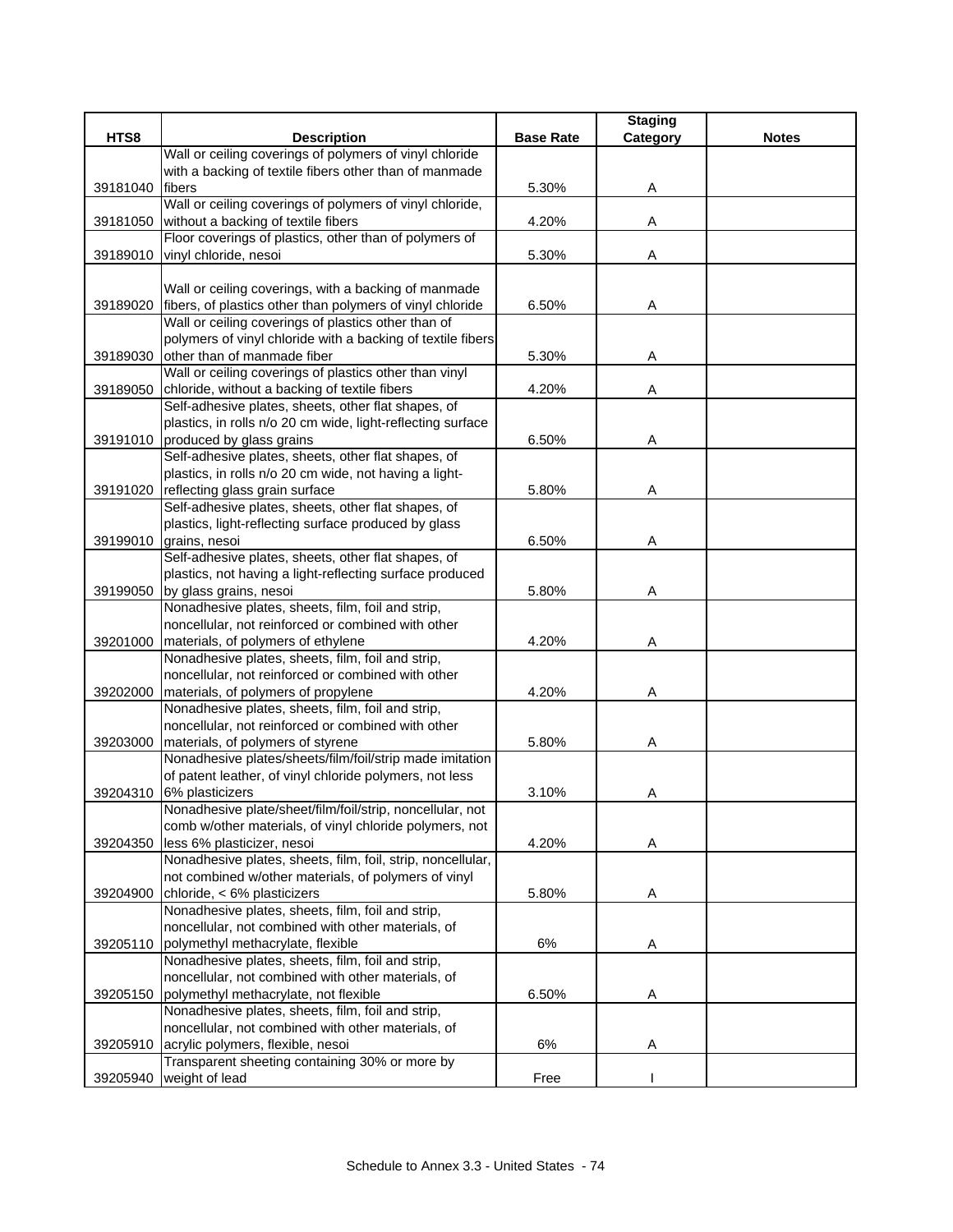|          |                                                                                                         |                  | <b>Staging</b> |              |
|----------|---------------------------------------------------------------------------------------------------------|------------------|----------------|--------------|
| HTS8     | <b>Description</b>                                                                                      | <b>Base Rate</b> | Category       | <b>Notes</b> |
|          | Plates, sheets, film, etc, noncellular, not reinforced,                                                 |                  |                |              |
| 39205980 | laminated, combined, of other acrylic polymers, nesoi                                                   | 6.50%            | Α              |              |
|          | Nonadhesive plates, sheets, film, foil and strip,                                                       |                  |                |              |
|          | noncellular, not combined with other materials, of                                                      |                  |                |              |
| 39206100 | polycarbonates                                                                                          | 5.80%            | A              |              |
|          | Nonadhesive plates, sheets, film, foil and strip,                                                       |                  |                |              |
|          | noncellular, not combined with other materials, of                                                      |                  |                |              |
| 39206200 | polyethylene terephthalate                                                                              | 4.20%            | Α              |              |
|          | Nonadhesive plates, sheets, film, foil and strip,                                                       |                  |                |              |
|          | noncellular, not combined with other materials, of                                                      |                  |                |              |
|          | 39206310 unsaturated polyesters, flexible                                                               | 4.20%            | A              |              |
|          | Nonadhesive plates, sheets, film, foil and strip,                                                       |                  |                |              |
|          | noncellular, not combined with other materials, of                                                      |                  |                |              |
| 39206320 | unsaturated polyesters, not flexible                                                                    | 5.80%            | A              |              |
|          | Nonadhesive plates, sheets, film, foil and strip,                                                       |                  |                |              |
|          | noncellular, not combined with other materials, of                                                      |                  |                |              |
| 39206900 | polyesters, nesoi                                                                                       | 4.20%            | Α              |              |
|          | Nonadhesive plates, sheets, film, foil and strip,<br>noncellular, not combined with other materials, of |                  |                |              |
| 39207100 | regenerated cellulose                                                                                   | 6.20%            | Α              |              |
|          | Nonadhesive plates, sheets, film, foil and strip,                                                       |                  |                |              |
|          | noncellular, not combined with other materials, of                                                      |                  |                |              |
| 39207200 | vulcanized fiber                                                                                        | 3.10%            | Α              |              |
|          | Nonadhesive plates, sheets, film, foil and strip,                                                       |                  |                |              |
|          | noncellular, not combined with other materials, of                                                      |                  |                |              |
|          | 39207300 cellulose acetate                                                                              | 2.90%            | Α              |              |
|          | Nonadhesive films, strips, sheets, noncellular, not                                                     |                  |                |              |
|          | combined with other materials, of other cellulose                                                       |                  |                |              |
|          | 39207910 derivatives nesoi, n/o 0.076 mm thick                                                          | 6.20%            | Α              |              |
|          | Nonadhesive plates, sheets, film, foil and strip,                                                       |                  |                |              |
|          | noncellular, not combined with other materials, of                                                      |                  |                |              |
| 39207950 | cellulose derivatives, nesoi                                                                            | 3.70%            | Α              |              |
|          | Nonadhesive plates, sheets, film, foil and strip,                                                       |                  |                |              |
|          | noncellular, not combined with other materials, of                                                      |                  |                |              |
|          | 39209100 polyvinyl butyral                                                                              | 4.20%            | Α              |              |
|          | Nonadhesive plates, sheets, film, foil and strip,                                                       |                  |                |              |
| 39209200 | noncellular, not combined with other materials, of<br>polyamides                                        | 4.20%            | Α              |              |
|          | Nonadhesive plates, sheets, film, foil and strip,                                                       |                  |                |              |
|          | noncellular, not combined with other materials, of                                                      |                  |                |              |
| 39209300 | amino-resins                                                                                            | 5.80%            | Α              |              |
|          | Nonadhesive plates, sheets, film, foil and strip,                                                       |                  |                |              |
|          | noncellular, not combined with other materials, of                                                      |                  |                |              |
| 39209400 | phenolic resins                                                                                         | 5.80%            | Α              |              |
|          | Nonadhesive film, noncellular, not combined with other                                                  |                  |                |              |
|          | materials, of plastics nesoi, flexible, over 0.152mm                                                    |                  |                |              |
| 39209910 | thick, not in rolls                                                                                     | 6%               | A              |              |
|          |                                                                                                         |                  |                |              |
|          | Nonadhesive film, strips and sheets, noncellular, not                                                   |                  |                |              |
| 39209920 | combined with other materials, of plastics nesoi, flexible                                              | 4.20%            | A              |              |
|          | Nonadhesive plates, sheets, film, foil and strip,                                                       |                  |                |              |
|          | noncellular, not combined with other materials, of                                                      |                  |                |              |
| 39209950 | plastics, nesoi<br>Nonadhesive plates, sheets, film, foil and strip, cellular,                          | 5.80%            | Α              |              |
| 39211100 | of polymers of styrene                                                                                  | 5.30%            | Α              |              |
|          |                                                                                                         |                  |                |              |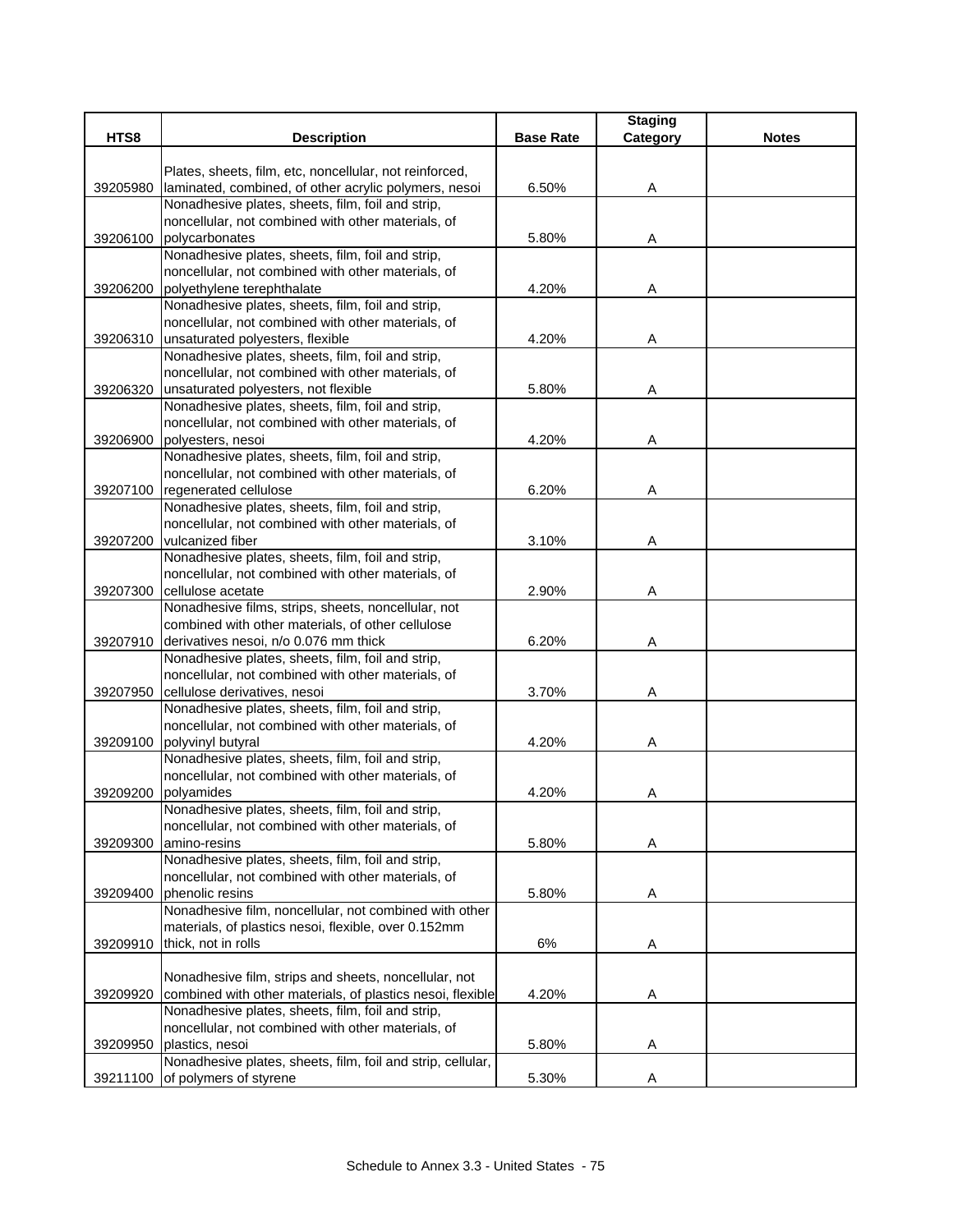|                  |                                                                                          |                  | <b>Staging</b> |              |
|------------------|------------------------------------------------------------------------------------------|------------------|----------------|--------------|
| HTS8             | <b>Description</b>                                                                       | <b>Base Rate</b> | Category       | <b>Notes</b> |
|                  | Nonadhesive plates, sheets, film, foil, strip, cellular, of                              |                  |                |              |
|                  | polymers of vinyl chloride, with man-made textile fibers,                                |                  |                |              |
| 39211211         | over 70% plastics                                                                        | 4.20%            | Α              |              |
|                  | Nonadhesive plates, sheets, film, foil, strip, cellular, of                              |                  |                |              |
|                  | polymers of vinyl chloride, with man-made textile fibers,<br>39211215   n/o 70% plastics | 6.50%            |                |              |
|                  | Nonadhesive plates, sheets, film, foil and strip, cellular,                              |                  | A              |              |
|                  | of polymers of vinyl chloride, combined with textile                                     |                  |                |              |
|                  | 39211219 materials, nesoi                                                                | 5.30%            | Α              |              |
|                  | Nonadhesive plates, sheets, film, foil and strip, cellular,                              |                  |                |              |
|                  | of polymers of vinyl chloride, not combined with textile                                 |                  |                |              |
| 39211250         | materials                                                                                | 6.50%            | Α              |              |
|                  | Nonadhesive plates, sheets, film, foil and strip, cellular,                              |                  |                |              |
|                  | of polyurethanes, with man-made textile fibers, over                                     |                  |                |              |
|                  | 39211311 70% plastics                                                                    | 4.20%            | A              |              |
|                  | Nonadhesive plates, sheets, film, foil and strip, cellular,                              |                  |                |              |
|                  | of polyurethanes, with man-made textile fibers, not over                                 |                  |                |              |
|                  | 39211315 70 percent plastics                                                             | 6.50%            | Α              |              |
|                  |                                                                                          |                  |                |              |
|                  | Nonadhesive plates, sheets, film, foil and strip, cellular,                              |                  |                |              |
|                  | 39211319 of polyurethanes, combined with textile materials nesoi                         | 5.30%            | Α              |              |
|                  | Nonadhesive plates, sheets, film, foil and strip,                                        |                  |                |              |
|                  | cellular, of polyurethanes, not combined with textile                                    |                  |                |              |
|                  | 39211350 materials, nesoi                                                                | 4.20%            | Α              |              |
|                  | Nonadhesive plates, sheets, film, foil and strip, cellular,                              |                  |                |              |
| 39211400         | of regenerated cellulose<br>Nonadhesive plates, sheets, film, foil and strip, cellular,  | 6.50%            | A              |              |
| 39211900         | of plastics nesoi                                                                        | 6.50%            | Α              |              |
|                  | Nonadhesive plates, sheets, film, foil, strip, of                                        |                  |                |              |
|                  | noncellular plastics combined with man-made fibers,                                      |                  |                |              |
| 39219011         | n/o 1.492 kg/sq m, over 70% plastics                                                     | 4.20%            | Α              |              |
|                  | Nonadhesive plates, sheets, film, foil, strip, of                                        |                  |                |              |
|                  | noncellular plastics combined with man-made fibers,                                      |                  |                |              |
|                  | 39219015   n/o 1.492 kg/sq m, n/o 70% plastics                                           | 6.50%            | Α              |              |
|                  | Nonadhesive plates, sheets, film, foil and strip, of                                     |                  |                |              |
|                  | noncellular plastics combined with textile materials,                                    |                  |                |              |
|                  | 39219019 nesoi, not over 1.492 kg/sq m                                                   | 5.30%            | Α              |              |
|                  | Nonadhesive plates, sheets, film, foil and strip, of                                     |                  |                |              |
|                  | noncellular plastics combined with cotton, over 1.492                                    |                  |                |              |
| 39219021 kg/sq m |                                                                                          | 6.50%            | Α              |              |
|                  | Nonadhesive plates, sheets, film, foil and strip, of                                     |                  |                |              |
|                  | noncellular plastics combined with man-made fibers,                                      |                  |                |              |
| 39219025         | over 1.492 kg/sq m<br>Nonadhesive plates, sheets, film, foil and strip, of               | 6.50%            | Α              |              |
|                  | noncellular plastics combined with textile materials,                                    |                  |                |              |
|                  | 39219029 nesoi, over 1.492 kg/sq m                                                       | 4.40%            |                |              |
|                  | Nonadhesive plates, sheets, film, foil and strip, flexible,                              |                  | Α              |              |
| 39219040         | nesoi, of noncellular plastics                                                           | 4.20%            | Α              |              |
|                  | Nonadhesive plates, sheets, film, foil and strip,                                        |                  |                |              |
| 39219050         | nonflexible, nesoi, of noncellular plastics                                              | 4.80%            | Α              |              |
| 39221000         | Baths, shower baths and washbasins, of plastics                                          | 6.30%            | Α              |              |
| 39222000         | Lavatory seats and covers, of plastics                                                   | 6.30%            | Α              |              |
|                  | Bidets, lavatory pans, flushing cisterns and similar                                     |                  |                |              |
| 39229000         | sanitary ware nesoi, of plastics                                                         | 6.30%            | Α              |              |
|                  | Boxes, cases, crates and similar articles for the                                        |                  |                |              |
|                  | 39231000 conveyance or packing of goods, of plastics                                     | 3%               | A              |              |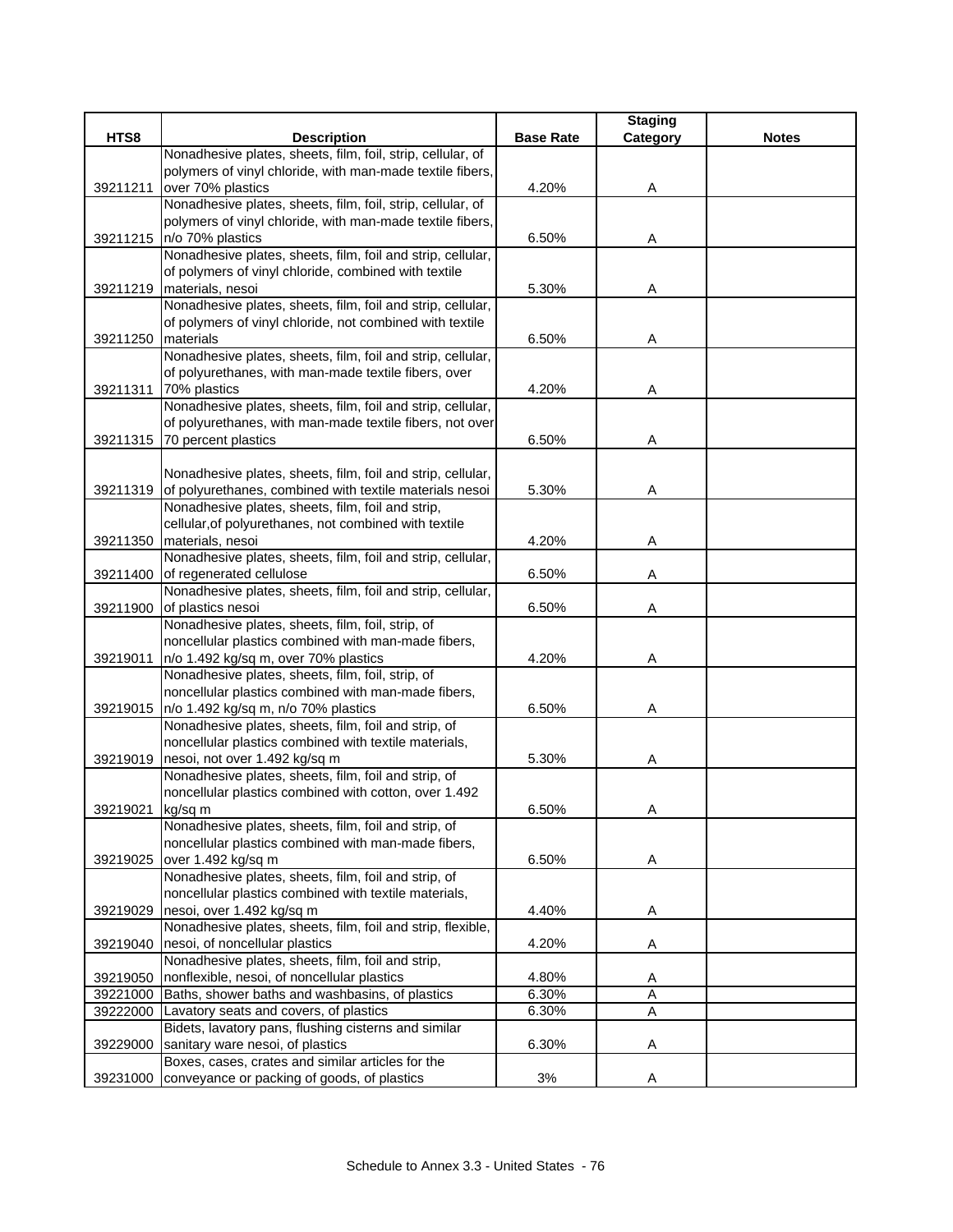|                   |                                                                                                               |                  | <b>Staging</b> |              |
|-------------------|---------------------------------------------------------------------------------------------------------------|------------------|----------------|--------------|
| HTS8              | <b>Description</b>                                                                                            | <b>Base Rate</b> | Category       | <b>Notes</b> |
|                   |                                                                                                               |                  |                |              |
| 39232100          | Sacks and bags (including cones) for the conveyance<br>or packing of goods, of polymers of ethylene           | 3%               | Α              |              |
|                   | Sacks and bags (including cones) for the conveyance                                                           |                  |                |              |
|                   | or packing of goods, of plastics other than polymers of                                                       |                  |                |              |
| 39232900          | ethylene                                                                                                      | 3%               | Α              |              |
|                   | Carboys, bottles, flasks and similar articles for the                                                         |                  |                |              |
| 39233000          | conveyance or packing of goods, of plastics                                                                   | 3%               | Α              |              |
|                   |                                                                                                               |                  |                |              |
|                   | 39234000 Spools, cops, bobbins and similar supports, of plastics                                              | 5.30%            | A              |              |
|                   | 39235000 Stoppers, lids, caps and other closures, of plastics                                                 | 5.30%            | $\overline{A}$ |              |
|                   | Articles nesoi, for the conveyance or packing of goods,                                                       |                  |                |              |
| 39239000          | of plastics<br>Salt, pepper, mustard and ketchup dispensers and                                               | 3%               | Α              |              |
|                   | 39241010 similar dispensers, of plastics                                                                      | 3.40%            | Α              |              |
|                   | Plates, cups, saucers, soup bowls, cereal bowls, sugar                                                        |                  |                |              |
|                   | bowls, creamers, gravy boats, serving dishes and                                                              |                  |                |              |
| 39241020          | platters, of plastics                                                                                         | 6.50%            | A              |              |
|                   | 39241030 Trays, of plastics                                                                                   | 5.30%            | A              |              |
|                   |                                                                                                               |                  |                |              |
|                   | 39241040 Tableware and kitchenware articles, nesoi, of plastics                                               | 3.40%            | Α              |              |
|                   | Curtains and drapes, incl. panels and valances,                                                               |                  |                |              |
|                   | napkins, table covers, mats, scarves, runners, doilies,                                                       |                  |                |              |
|                   | 39249010 and like furnishings, of plastics                                                                    | 3.30%            | Α              |              |
|                   | 39249020 Picture frames of plastics                                                                           | 3.40%            | $\overline{A}$ |              |
|                   | 39249055 Household articles and toilet articles, nesoi, of plastics                                           | 3.40%            | Α              |              |
|                   | Reservoirs, tanks, vats and similar containers, of a                                                          |                  |                |              |
| 39251000          | capacity exceeding 300 liters, of plastics                                                                    | 6.30%            | A              |              |
|                   | Doors, windows, and their frames and thresholds for                                                           |                  |                |              |
|                   | 39252000 doors, of plastics                                                                                   | 5.30%            | A              |              |
|                   | 39253010 Blinds (including venetian blinds), of plastics                                                      | 3.30%            | Α              |              |
|                   | Shutters and similar articles and parts thereof, nesoi, of                                                    |                  |                |              |
| 39253050 plastics |                                                                                                               | 5.30%            | Α              |              |
|                   | 39259000 Builders' ware of plastics, nesoi                                                                    | 5.30%            | A              |              |
|                   | 39261000 Office or school supplies, of plastics                                                               | 5.30%            | A              |              |
|                   | 39262010 Gloves, seamless, of plastics                                                                        | Free             |                |              |
| 39262020          | Baseball and softball gloves and mitts, of plastics<br>Gloves specially designed for use in sports, nesoi, of | Free             |                |              |
| 39262030 plastics |                                                                                                               | 3%               | A              |              |
|                   | 39262040 Gloves, nesoi, of plastics                                                                           | 6.50%            | A              |              |
|                   | Plastic rainwear, incl jackets, coats, ponchos, parkas &                                                      |                  |                |              |
|                   | slickers, w/ outer shell PVC and w/wo attached hoods,                                                         |                  |                |              |
| 39262060          | val not over \$10 per unit                                                                                    | Free             |                |              |
|                   | Articles of apparel & clothing accessories, of plastic,                                                       |                  |                |              |
| 39262090          | nesoi                                                                                                         | 5%               | Α              |              |
|                   | Handles and knobs for furniture, coachwork or the like,                                                       |                  |                |              |
| 39263010          | of plastics<br>Fittings for furniture, coachwork or the like, other than                                      | 6.50%            | Α              |              |
|                   |                                                                                                               |                  |                |              |
| 39263050          | handles and knobs, of plastics                                                                                | 5.30%            | Α              |              |
|                   | 39264000 Statuettes and other ornamental articles, of plastics                                                | 5.30%            | Α              |              |
| 39269010          | Buckets and pails, of plastics, nesoi                                                                         | 3.40%            | Α              |              |
|                   | 39269015 Nursing nipples and pacifiers, of plastics                                                           | 3.10%            | Α              |              |
|                   | Specified sanitary, invalid and nursing products, and                                                         |                  |                |              |
|                   | 39269020 fittings therefor, of plastics                                                                       | 4.20%            | Α              |              |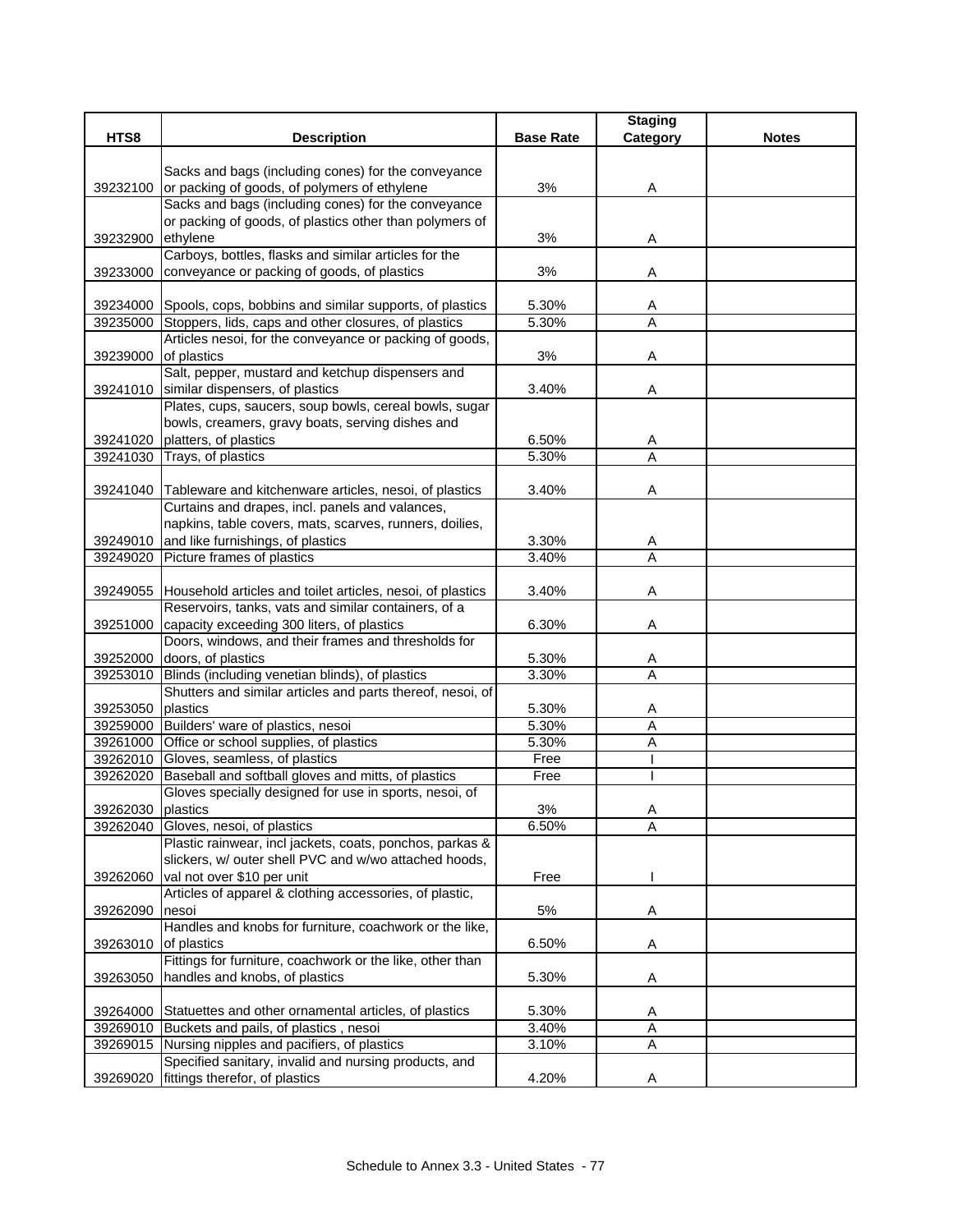| HTS8<br><b>Description</b><br><b>Base Rate</b><br><b>Notes</b><br>Category<br>Handles and knobs, not used as fittings for furniture,<br>coachwork or the like, of plastics<br>6.50%<br>39269025<br>Α<br>Parts for yachts or pleasure boats of heading 8903 and<br>watercraft not used with motors or sails, of plastics<br>4.20%<br>39269030<br>A<br>Handbags made of beads, bugles and spangles, of<br>plastics<br>6.50%<br>39269033<br>A<br>Beads, bugles and spangles, not strung or set; articles<br>thereof, nesoi, of plastics<br>39269035<br>6.50%<br>A<br>$\overline{A}$<br>39269040 Imitation gemstones, of plastics<br>2.80%<br>39269045<br>Gaskets, washers and other seals, of plastics<br>3.50%<br>$\overline{A}$<br>39269050 Frames or mounts for photographic slides, of plastics<br>3.80%<br>A<br>$\overline{A}$<br>V-belts of plastics, containing textile fibers<br>5.10%<br>39269055<br>Belting and belts (except V-belts) for machinery, of<br>plastics, containing predominately vegetable fibers<br>5.10%<br>39269056<br>A<br>Belting and belts (except V-belts) for machinery, of<br>39269057<br>plastics, containing predominately man-made fibers<br>6.50%<br>Α<br>Belting and belts (except V-belts) for machinery, of<br>plastics, containing textile fibers nesoi<br>2.40%<br>39269059<br>Α<br>Belting and belts (except V-belts) for machinery, of<br>plastics, not containing textile fibers<br>39269060<br>4.20%<br>A<br>$\overline{A}$<br>39269065 Clothespins, spring type, of plastics<br>4.20%<br>$\overline{A}$<br>Clothespins, other than spring type, of plastics<br>5.30%<br>39269070<br>Pneumatic mattresses and other inflatable articles,<br>nesoi, of plastics<br>4.20%<br>39269075<br>Α<br>Waterbed mattresses and liners and parts of the<br>39269077<br>2.40%<br>foregoing, of plastics<br>Α<br>Empty cartridges and cassettes for typewriter and<br>machine ribbons, of plastics<br>5.30%<br>39269083<br>Α<br>Fasteners, in clips suitable for use in a mechanical<br>attaching device, of plastics<br>6.50%<br>39269085<br>Α<br>Flexible document binders with tabs, rolled or flat, of<br>39269087<br>plastics<br>5.30%<br>Α<br>Cards, not punched, suit. for jacquard cards; jacquard<br>cards & jacquard heads for power-driven weaving<br>mach, etc;& trans sheet plast 30%lead<br>39269094<br>Free<br>Casing for bicycle derailleur cable; and casing for cable<br>or inner wire for caliper and cantilever bake, whether or<br>not cut length; of plastic<br>Free<br>39269096<br>Other articles of plastic, nesoi<br>5.30%<br>Α<br>39269098<br>Natural rubber latex, whether or not prevulcanized<br>Free<br>40011000<br>40012100<br>Natural rubber smoked sheets<br>Free<br>Technically specified natural rubber (TSNR), in primary<br>40012200<br>forms<br>Free<br>Natural rubber in primary forms other than latex,<br>smoked sheets or technically specified natural rubber<br>40012900<br>(TSNR)<br>Free<br>Balata, gutta-percha, guayule, chicle and similar natural<br>rubber gums, in primary forms<br>Free<br>40013000<br>Styrene-butadiene rubber (SBR) or carboxylated<br>styrene-butadiene rubber (XSBR), latex, in primary |          |                                     |      | <b>Staging</b> |  |
|-----------------------------------------------------------------------------------------------------------------------------------------------------------------------------------------------------------------------------------------------------------------------------------------------------------------------------------------------------------------------------------------------------------------------------------------------------------------------------------------------------------------------------------------------------------------------------------------------------------------------------------------------------------------------------------------------------------------------------------------------------------------------------------------------------------------------------------------------------------------------------------------------------------------------------------------------------------------------------------------------------------------------------------------------------------------------------------------------------------------------------------------------------------------------------------------------------------------------------------------------------------------------------------------------------------------------------------------------------------------------------------------------------------------------------------------------------------------------------------------------------------------------------------------------------------------------------------------------------------------------------------------------------------------------------------------------------------------------------------------------------------------------------------------------------------------------------------------------------------------------------------------------------------------------------------------------------------------------------------------------------------------------------------------------------------------------------------------------------------------------------------------------------------------------------------------------------------------------------------------------------------------------------------------------------------------------------------------------------------------------------------------------------------------------------------------------------------------------------------------------------------------------------------------------------------------------------------------------------------------------------------------------------------------------------------------------------------------------------------------------------------------------------------------------------------------------------------------------------------------------------------------------------------------------------------------------------------------------------------------------------------------------------------------------------------------------------------------------------------------------------------------------------------------------------------------------|----------|-------------------------------------|------|----------------|--|
|                                                                                                                                                                                                                                                                                                                                                                                                                                                                                                                                                                                                                                                                                                                                                                                                                                                                                                                                                                                                                                                                                                                                                                                                                                                                                                                                                                                                                                                                                                                                                                                                                                                                                                                                                                                                                                                                                                                                                                                                                                                                                                                                                                                                                                                                                                                                                                                                                                                                                                                                                                                                                                                                                                                                                                                                                                                                                                                                                                                                                                                                                                                                                                                               |          |                                     |      |                |  |
|                                                                                                                                                                                                                                                                                                                                                                                                                                                                                                                                                                                                                                                                                                                                                                                                                                                                                                                                                                                                                                                                                                                                                                                                                                                                                                                                                                                                                                                                                                                                                                                                                                                                                                                                                                                                                                                                                                                                                                                                                                                                                                                                                                                                                                                                                                                                                                                                                                                                                                                                                                                                                                                                                                                                                                                                                                                                                                                                                                                                                                                                                                                                                                                               |          |                                     |      |                |  |
|                                                                                                                                                                                                                                                                                                                                                                                                                                                                                                                                                                                                                                                                                                                                                                                                                                                                                                                                                                                                                                                                                                                                                                                                                                                                                                                                                                                                                                                                                                                                                                                                                                                                                                                                                                                                                                                                                                                                                                                                                                                                                                                                                                                                                                                                                                                                                                                                                                                                                                                                                                                                                                                                                                                                                                                                                                                                                                                                                                                                                                                                                                                                                                                               |          |                                     |      |                |  |
|                                                                                                                                                                                                                                                                                                                                                                                                                                                                                                                                                                                                                                                                                                                                                                                                                                                                                                                                                                                                                                                                                                                                                                                                                                                                                                                                                                                                                                                                                                                                                                                                                                                                                                                                                                                                                                                                                                                                                                                                                                                                                                                                                                                                                                                                                                                                                                                                                                                                                                                                                                                                                                                                                                                                                                                                                                                                                                                                                                                                                                                                                                                                                                                               |          |                                     |      |                |  |
|                                                                                                                                                                                                                                                                                                                                                                                                                                                                                                                                                                                                                                                                                                                                                                                                                                                                                                                                                                                                                                                                                                                                                                                                                                                                                                                                                                                                                                                                                                                                                                                                                                                                                                                                                                                                                                                                                                                                                                                                                                                                                                                                                                                                                                                                                                                                                                                                                                                                                                                                                                                                                                                                                                                                                                                                                                                                                                                                                                                                                                                                                                                                                                                               |          |                                     |      |                |  |
|                                                                                                                                                                                                                                                                                                                                                                                                                                                                                                                                                                                                                                                                                                                                                                                                                                                                                                                                                                                                                                                                                                                                                                                                                                                                                                                                                                                                                                                                                                                                                                                                                                                                                                                                                                                                                                                                                                                                                                                                                                                                                                                                                                                                                                                                                                                                                                                                                                                                                                                                                                                                                                                                                                                                                                                                                                                                                                                                                                                                                                                                                                                                                                                               |          |                                     |      |                |  |
|                                                                                                                                                                                                                                                                                                                                                                                                                                                                                                                                                                                                                                                                                                                                                                                                                                                                                                                                                                                                                                                                                                                                                                                                                                                                                                                                                                                                                                                                                                                                                                                                                                                                                                                                                                                                                                                                                                                                                                                                                                                                                                                                                                                                                                                                                                                                                                                                                                                                                                                                                                                                                                                                                                                                                                                                                                                                                                                                                                                                                                                                                                                                                                                               |          |                                     |      |                |  |
|                                                                                                                                                                                                                                                                                                                                                                                                                                                                                                                                                                                                                                                                                                                                                                                                                                                                                                                                                                                                                                                                                                                                                                                                                                                                                                                                                                                                                                                                                                                                                                                                                                                                                                                                                                                                                                                                                                                                                                                                                                                                                                                                                                                                                                                                                                                                                                                                                                                                                                                                                                                                                                                                                                                                                                                                                                                                                                                                                                                                                                                                                                                                                                                               |          |                                     |      |                |  |
|                                                                                                                                                                                                                                                                                                                                                                                                                                                                                                                                                                                                                                                                                                                                                                                                                                                                                                                                                                                                                                                                                                                                                                                                                                                                                                                                                                                                                                                                                                                                                                                                                                                                                                                                                                                                                                                                                                                                                                                                                                                                                                                                                                                                                                                                                                                                                                                                                                                                                                                                                                                                                                                                                                                                                                                                                                                                                                                                                                                                                                                                                                                                                                                               |          |                                     |      |                |  |
|                                                                                                                                                                                                                                                                                                                                                                                                                                                                                                                                                                                                                                                                                                                                                                                                                                                                                                                                                                                                                                                                                                                                                                                                                                                                                                                                                                                                                                                                                                                                                                                                                                                                                                                                                                                                                                                                                                                                                                                                                                                                                                                                                                                                                                                                                                                                                                                                                                                                                                                                                                                                                                                                                                                                                                                                                                                                                                                                                                                                                                                                                                                                                                                               |          |                                     |      |                |  |
|                                                                                                                                                                                                                                                                                                                                                                                                                                                                                                                                                                                                                                                                                                                                                                                                                                                                                                                                                                                                                                                                                                                                                                                                                                                                                                                                                                                                                                                                                                                                                                                                                                                                                                                                                                                                                                                                                                                                                                                                                                                                                                                                                                                                                                                                                                                                                                                                                                                                                                                                                                                                                                                                                                                                                                                                                                                                                                                                                                                                                                                                                                                                                                                               |          |                                     |      |                |  |
|                                                                                                                                                                                                                                                                                                                                                                                                                                                                                                                                                                                                                                                                                                                                                                                                                                                                                                                                                                                                                                                                                                                                                                                                                                                                                                                                                                                                                                                                                                                                                                                                                                                                                                                                                                                                                                                                                                                                                                                                                                                                                                                                                                                                                                                                                                                                                                                                                                                                                                                                                                                                                                                                                                                                                                                                                                                                                                                                                                                                                                                                                                                                                                                               |          |                                     |      |                |  |
|                                                                                                                                                                                                                                                                                                                                                                                                                                                                                                                                                                                                                                                                                                                                                                                                                                                                                                                                                                                                                                                                                                                                                                                                                                                                                                                                                                                                                                                                                                                                                                                                                                                                                                                                                                                                                                                                                                                                                                                                                                                                                                                                                                                                                                                                                                                                                                                                                                                                                                                                                                                                                                                                                                                                                                                                                                                                                                                                                                                                                                                                                                                                                                                               |          |                                     |      |                |  |
|                                                                                                                                                                                                                                                                                                                                                                                                                                                                                                                                                                                                                                                                                                                                                                                                                                                                                                                                                                                                                                                                                                                                                                                                                                                                                                                                                                                                                                                                                                                                                                                                                                                                                                                                                                                                                                                                                                                                                                                                                                                                                                                                                                                                                                                                                                                                                                                                                                                                                                                                                                                                                                                                                                                                                                                                                                                                                                                                                                                                                                                                                                                                                                                               |          |                                     |      |                |  |
|                                                                                                                                                                                                                                                                                                                                                                                                                                                                                                                                                                                                                                                                                                                                                                                                                                                                                                                                                                                                                                                                                                                                                                                                                                                                                                                                                                                                                                                                                                                                                                                                                                                                                                                                                                                                                                                                                                                                                                                                                                                                                                                                                                                                                                                                                                                                                                                                                                                                                                                                                                                                                                                                                                                                                                                                                                                                                                                                                                                                                                                                                                                                                                                               |          |                                     |      |                |  |
|                                                                                                                                                                                                                                                                                                                                                                                                                                                                                                                                                                                                                                                                                                                                                                                                                                                                                                                                                                                                                                                                                                                                                                                                                                                                                                                                                                                                                                                                                                                                                                                                                                                                                                                                                                                                                                                                                                                                                                                                                                                                                                                                                                                                                                                                                                                                                                                                                                                                                                                                                                                                                                                                                                                                                                                                                                                                                                                                                                                                                                                                                                                                                                                               |          |                                     |      |                |  |
|                                                                                                                                                                                                                                                                                                                                                                                                                                                                                                                                                                                                                                                                                                                                                                                                                                                                                                                                                                                                                                                                                                                                                                                                                                                                                                                                                                                                                                                                                                                                                                                                                                                                                                                                                                                                                                                                                                                                                                                                                                                                                                                                                                                                                                                                                                                                                                                                                                                                                                                                                                                                                                                                                                                                                                                                                                                                                                                                                                                                                                                                                                                                                                                               |          |                                     |      |                |  |
|                                                                                                                                                                                                                                                                                                                                                                                                                                                                                                                                                                                                                                                                                                                                                                                                                                                                                                                                                                                                                                                                                                                                                                                                                                                                                                                                                                                                                                                                                                                                                                                                                                                                                                                                                                                                                                                                                                                                                                                                                                                                                                                                                                                                                                                                                                                                                                                                                                                                                                                                                                                                                                                                                                                                                                                                                                                                                                                                                                                                                                                                                                                                                                                               |          |                                     |      |                |  |
|                                                                                                                                                                                                                                                                                                                                                                                                                                                                                                                                                                                                                                                                                                                                                                                                                                                                                                                                                                                                                                                                                                                                                                                                                                                                                                                                                                                                                                                                                                                                                                                                                                                                                                                                                                                                                                                                                                                                                                                                                                                                                                                                                                                                                                                                                                                                                                                                                                                                                                                                                                                                                                                                                                                                                                                                                                                                                                                                                                                                                                                                                                                                                                                               |          |                                     |      |                |  |
|                                                                                                                                                                                                                                                                                                                                                                                                                                                                                                                                                                                                                                                                                                                                                                                                                                                                                                                                                                                                                                                                                                                                                                                                                                                                                                                                                                                                                                                                                                                                                                                                                                                                                                                                                                                                                                                                                                                                                                                                                                                                                                                                                                                                                                                                                                                                                                                                                                                                                                                                                                                                                                                                                                                                                                                                                                                                                                                                                                                                                                                                                                                                                                                               |          |                                     |      |                |  |
|                                                                                                                                                                                                                                                                                                                                                                                                                                                                                                                                                                                                                                                                                                                                                                                                                                                                                                                                                                                                                                                                                                                                                                                                                                                                                                                                                                                                                                                                                                                                                                                                                                                                                                                                                                                                                                                                                                                                                                                                                                                                                                                                                                                                                                                                                                                                                                                                                                                                                                                                                                                                                                                                                                                                                                                                                                                                                                                                                                                                                                                                                                                                                                                               |          |                                     |      |                |  |
|                                                                                                                                                                                                                                                                                                                                                                                                                                                                                                                                                                                                                                                                                                                                                                                                                                                                                                                                                                                                                                                                                                                                                                                                                                                                                                                                                                                                                                                                                                                                                                                                                                                                                                                                                                                                                                                                                                                                                                                                                                                                                                                                                                                                                                                                                                                                                                                                                                                                                                                                                                                                                                                                                                                                                                                                                                                                                                                                                                                                                                                                                                                                                                                               |          |                                     |      |                |  |
|                                                                                                                                                                                                                                                                                                                                                                                                                                                                                                                                                                                                                                                                                                                                                                                                                                                                                                                                                                                                                                                                                                                                                                                                                                                                                                                                                                                                                                                                                                                                                                                                                                                                                                                                                                                                                                                                                                                                                                                                                                                                                                                                                                                                                                                                                                                                                                                                                                                                                                                                                                                                                                                                                                                                                                                                                                                                                                                                                                                                                                                                                                                                                                                               |          |                                     |      |                |  |
|                                                                                                                                                                                                                                                                                                                                                                                                                                                                                                                                                                                                                                                                                                                                                                                                                                                                                                                                                                                                                                                                                                                                                                                                                                                                                                                                                                                                                                                                                                                                                                                                                                                                                                                                                                                                                                                                                                                                                                                                                                                                                                                                                                                                                                                                                                                                                                                                                                                                                                                                                                                                                                                                                                                                                                                                                                                                                                                                                                                                                                                                                                                                                                                               |          |                                     |      |                |  |
|                                                                                                                                                                                                                                                                                                                                                                                                                                                                                                                                                                                                                                                                                                                                                                                                                                                                                                                                                                                                                                                                                                                                                                                                                                                                                                                                                                                                                                                                                                                                                                                                                                                                                                                                                                                                                                                                                                                                                                                                                                                                                                                                                                                                                                                                                                                                                                                                                                                                                                                                                                                                                                                                                                                                                                                                                                                                                                                                                                                                                                                                                                                                                                                               |          |                                     |      |                |  |
|                                                                                                                                                                                                                                                                                                                                                                                                                                                                                                                                                                                                                                                                                                                                                                                                                                                                                                                                                                                                                                                                                                                                                                                                                                                                                                                                                                                                                                                                                                                                                                                                                                                                                                                                                                                                                                                                                                                                                                                                                                                                                                                                                                                                                                                                                                                                                                                                                                                                                                                                                                                                                                                                                                                                                                                                                                                                                                                                                                                                                                                                                                                                                                                               |          |                                     |      |                |  |
|                                                                                                                                                                                                                                                                                                                                                                                                                                                                                                                                                                                                                                                                                                                                                                                                                                                                                                                                                                                                                                                                                                                                                                                                                                                                                                                                                                                                                                                                                                                                                                                                                                                                                                                                                                                                                                                                                                                                                                                                                                                                                                                                                                                                                                                                                                                                                                                                                                                                                                                                                                                                                                                                                                                                                                                                                                                                                                                                                                                                                                                                                                                                                                                               |          |                                     |      |                |  |
|                                                                                                                                                                                                                                                                                                                                                                                                                                                                                                                                                                                                                                                                                                                                                                                                                                                                                                                                                                                                                                                                                                                                                                                                                                                                                                                                                                                                                                                                                                                                                                                                                                                                                                                                                                                                                                                                                                                                                                                                                                                                                                                                                                                                                                                                                                                                                                                                                                                                                                                                                                                                                                                                                                                                                                                                                                                                                                                                                                                                                                                                                                                                                                                               |          |                                     |      |                |  |
|                                                                                                                                                                                                                                                                                                                                                                                                                                                                                                                                                                                                                                                                                                                                                                                                                                                                                                                                                                                                                                                                                                                                                                                                                                                                                                                                                                                                                                                                                                                                                                                                                                                                                                                                                                                                                                                                                                                                                                                                                                                                                                                                                                                                                                                                                                                                                                                                                                                                                                                                                                                                                                                                                                                                                                                                                                                                                                                                                                                                                                                                                                                                                                                               |          |                                     |      |                |  |
|                                                                                                                                                                                                                                                                                                                                                                                                                                                                                                                                                                                                                                                                                                                                                                                                                                                                                                                                                                                                                                                                                                                                                                                                                                                                                                                                                                                                                                                                                                                                                                                                                                                                                                                                                                                                                                                                                                                                                                                                                                                                                                                                                                                                                                                                                                                                                                                                                                                                                                                                                                                                                                                                                                                                                                                                                                                                                                                                                                                                                                                                                                                                                                                               |          |                                     |      |                |  |
|                                                                                                                                                                                                                                                                                                                                                                                                                                                                                                                                                                                                                                                                                                                                                                                                                                                                                                                                                                                                                                                                                                                                                                                                                                                                                                                                                                                                                                                                                                                                                                                                                                                                                                                                                                                                                                                                                                                                                                                                                                                                                                                                                                                                                                                                                                                                                                                                                                                                                                                                                                                                                                                                                                                                                                                                                                                                                                                                                                                                                                                                                                                                                                                               |          |                                     |      |                |  |
|                                                                                                                                                                                                                                                                                                                                                                                                                                                                                                                                                                                                                                                                                                                                                                                                                                                                                                                                                                                                                                                                                                                                                                                                                                                                                                                                                                                                                                                                                                                                                                                                                                                                                                                                                                                                                                                                                                                                                                                                                                                                                                                                                                                                                                                                                                                                                                                                                                                                                                                                                                                                                                                                                                                                                                                                                                                                                                                                                                                                                                                                                                                                                                                               |          |                                     |      |                |  |
|                                                                                                                                                                                                                                                                                                                                                                                                                                                                                                                                                                                                                                                                                                                                                                                                                                                                                                                                                                                                                                                                                                                                                                                                                                                                                                                                                                                                                                                                                                                                                                                                                                                                                                                                                                                                                                                                                                                                                                                                                                                                                                                                                                                                                                                                                                                                                                                                                                                                                                                                                                                                                                                                                                                                                                                                                                                                                                                                                                                                                                                                                                                                                                                               |          |                                     |      |                |  |
|                                                                                                                                                                                                                                                                                                                                                                                                                                                                                                                                                                                                                                                                                                                                                                                                                                                                                                                                                                                                                                                                                                                                                                                                                                                                                                                                                                                                                                                                                                                                                                                                                                                                                                                                                                                                                                                                                                                                                                                                                                                                                                                                                                                                                                                                                                                                                                                                                                                                                                                                                                                                                                                                                                                                                                                                                                                                                                                                                                                                                                                                                                                                                                                               |          |                                     |      |                |  |
|                                                                                                                                                                                                                                                                                                                                                                                                                                                                                                                                                                                                                                                                                                                                                                                                                                                                                                                                                                                                                                                                                                                                                                                                                                                                                                                                                                                                                                                                                                                                                                                                                                                                                                                                                                                                                                                                                                                                                                                                                                                                                                                                                                                                                                                                                                                                                                                                                                                                                                                                                                                                                                                                                                                                                                                                                                                                                                                                                                                                                                                                                                                                                                                               |          |                                     |      |                |  |
|                                                                                                                                                                                                                                                                                                                                                                                                                                                                                                                                                                                                                                                                                                                                                                                                                                                                                                                                                                                                                                                                                                                                                                                                                                                                                                                                                                                                                                                                                                                                                                                                                                                                                                                                                                                                                                                                                                                                                                                                                                                                                                                                                                                                                                                                                                                                                                                                                                                                                                                                                                                                                                                                                                                                                                                                                                                                                                                                                                                                                                                                                                                                                                                               |          |                                     |      |                |  |
|                                                                                                                                                                                                                                                                                                                                                                                                                                                                                                                                                                                                                                                                                                                                                                                                                                                                                                                                                                                                                                                                                                                                                                                                                                                                                                                                                                                                                                                                                                                                                                                                                                                                                                                                                                                                                                                                                                                                                                                                                                                                                                                                                                                                                                                                                                                                                                                                                                                                                                                                                                                                                                                                                                                                                                                                                                                                                                                                                                                                                                                                                                                                                                                               |          |                                     |      |                |  |
|                                                                                                                                                                                                                                                                                                                                                                                                                                                                                                                                                                                                                                                                                                                                                                                                                                                                                                                                                                                                                                                                                                                                                                                                                                                                                                                                                                                                                                                                                                                                                                                                                                                                                                                                                                                                                                                                                                                                                                                                                                                                                                                                                                                                                                                                                                                                                                                                                                                                                                                                                                                                                                                                                                                                                                                                                                                                                                                                                                                                                                                                                                                                                                                               |          |                                     |      |                |  |
|                                                                                                                                                                                                                                                                                                                                                                                                                                                                                                                                                                                                                                                                                                                                                                                                                                                                                                                                                                                                                                                                                                                                                                                                                                                                                                                                                                                                                                                                                                                                                                                                                                                                                                                                                                                                                                                                                                                                                                                                                                                                                                                                                                                                                                                                                                                                                                                                                                                                                                                                                                                                                                                                                                                                                                                                                                                                                                                                                                                                                                                                                                                                                                                               |          |                                     |      |                |  |
|                                                                                                                                                                                                                                                                                                                                                                                                                                                                                                                                                                                                                                                                                                                                                                                                                                                                                                                                                                                                                                                                                                                                                                                                                                                                                                                                                                                                                                                                                                                                                                                                                                                                                                                                                                                                                                                                                                                                                                                                                                                                                                                                                                                                                                                                                                                                                                                                                                                                                                                                                                                                                                                                                                                                                                                                                                                                                                                                                                                                                                                                                                                                                                                               |          |                                     |      |                |  |
|                                                                                                                                                                                                                                                                                                                                                                                                                                                                                                                                                                                                                                                                                                                                                                                                                                                                                                                                                                                                                                                                                                                                                                                                                                                                                                                                                                                                                                                                                                                                                                                                                                                                                                                                                                                                                                                                                                                                                                                                                                                                                                                                                                                                                                                                                                                                                                                                                                                                                                                                                                                                                                                                                                                                                                                                                                                                                                                                                                                                                                                                                                                                                                                               |          |                                     |      |                |  |
|                                                                                                                                                                                                                                                                                                                                                                                                                                                                                                                                                                                                                                                                                                                                                                                                                                                                                                                                                                                                                                                                                                                                                                                                                                                                                                                                                                                                                                                                                                                                                                                                                                                                                                                                                                                                                                                                                                                                                                                                                                                                                                                                                                                                                                                                                                                                                                                                                                                                                                                                                                                                                                                                                                                                                                                                                                                                                                                                                                                                                                                                                                                                                                                               |          |                                     |      |                |  |
|                                                                                                                                                                                                                                                                                                                                                                                                                                                                                                                                                                                                                                                                                                                                                                                                                                                                                                                                                                                                                                                                                                                                                                                                                                                                                                                                                                                                                                                                                                                                                                                                                                                                                                                                                                                                                                                                                                                                                                                                                                                                                                                                                                                                                                                                                                                                                                                                                                                                                                                                                                                                                                                                                                                                                                                                                                                                                                                                                                                                                                                                                                                                                                                               |          |                                     |      |                |  |
|                                                                                                                                                                                                                                                                                                                                                                                                                                                                                                                                                                                                                                                                                                                                                                                                                                                                                                                                                                                                                                                                                                                                                                                                                                                                                                                                                                                                                                                                                                                                                                                                                                                                                                                                                                                                                                                                                                                                                                                                                                                                                                                                                                                                                                                                                                                                                                                                                                                                                                                                                                                                                                                                                                                                                                                                                                                                                                                                                                                                                                                                                                                                                                                               |          |                                     |      |                |  |
|                                                                                                                                                                                                                                                                                                                                                                                                                                                                                                                                                                                                                                                                                                                                                                                                                                                                                                                                                                                                                                                                                                                                                                                                                                                                                                                                                                                                                                                                                                                                                                                                                                                                                                                                                                                                                                                                                                                                                                                                                                                                                                                                                                                                                                                                                                                                                                                                                                                                                                                                                                                                                                                                                                                                                                                                                                                                                                                                                                                                                                                                                                                                                                                               |          |                                     |      |                |  |
|                                                                                                                                                                                                                                                                                                                                                                                                                                                                                                                                                                                                                                                                                                                                                                                                                                                                                                                                                                                                                                                                                                                                                                                                                                                                                                                                                                                                                                                                                                                                                                                                                                                                                                                                                                                                                                                                                                                                                                                                                                                                                                                                                                                                                                                                                                                                                                                                                                                                                                                                                                                                                                                                                                                                                                                                                                                                                                                                                                                                                                                                                                                                                                                               |          |                                     |      |                |  |
|                                                                                                                                                                                                                                                                                                                                                                                                                                                                                                                                                                                                                                                                                                                                                                                                                                                                                                                                                                                                                                                                                                                                                                                                                                                                                                                                                                                                                                                                                                                                                                                                                                                                                                                                                                                                                                                                                                                                                                                                                                                                                                                                                                                                                                                                                                                                                                                                                                                                                                                                                                                                                                                                                                                                                                                                                                                                                                                                                                                                                                                                                                                                                                                               |          |                                     |      |                |  |
|                                                                                                                                                                                                                                                                                                                                                                                                                                                                                                                                                                                                                                                                                                                                                                                                                                                                                                                                                                                                                                                                                                                                                                                                                                                                                                                                                                                                                                                                                                                                                                                                                                                                                                                                                                                                                                                                                                                                                                                                                                                                                                                                                                                                                                                                                                                                                                                                                                                                                                                                                                                                                                                                                                                                                                                                                                                                                                                                                                                                                                                                                                                                                                                               |          |                                     |      |                |  |
|                                                                                                                                                                                                                                                                                                                                                                                                                                                                                                                                                                                                                                                                                                                                                                                                                                                                                                                                                                                                                                                                                                                                                                                                                                                                                                                                                                                                                                                                                                                                                                                                                                                                                                                                                                                                                                                                                                                                                                                                                                                                                                                                                                                                                                                                                                                                                                                                                                                                                                                                                                                                                                                                                                                                                                                                                                                                                                                                                                                                                                                                                                                                                                                               |          |                                     |      |                |  |
|                                                                                                                                                                                                                                                                                                                                                                                                                                                                                                                                                                                                                                                                                                                                                                                                                                                                                                                                                                                                                                                                                                                                                                                                                                                                                                                                                                                                                                                                                                                                                                                                                                                                                                                                                                                                                                                                                                                                                                                                                                                                                                                                                                                                                                                                                                                                                                                                                                                                                                                                                                                                                                                                                                                                                                                                                                                                                                                                                                                                                                                                                                                                                                                               |          |                                     |      |                |  |
|                                                                                                                                                                                                                                                                                                                                                                                                                                                                                                                                                                                                                                                                                                                                                                                                                                                                                                                                                                                                                                                                                                                                                                                                                                                                                                                                                                                                                                                                                                                                                                                                                                                                                                                                                                                                                                                                                                                                                                                                                                                                                                                                                                                                                                                                                                                                                                                                                                                                                                                                                                                                                                                                                                                                                                                                                                                                                                                                                                                                                                                                                                                                                                                               |          |                                     |      |                |  |
|                                                                                                                                                                                                                                                                                                                                                                                                                                                                                                                                                                                                                                                                                                                                                                                                                                                                                                                                                                                                                                                                                                                                                                                                                                                                                                                                                                                                                                                                                                                                                                                                                                                                                                                                                                                                                                                                                                                                                                                                                                                                                                                                                                                                                                                                                                                                                                                                                                                                                                                                                                                                                                                                                                                                                                                                                                                                                                                                                                                                                                                                                                                                                                                               |          |                                     |      |                |  |
|                                                                                                                                                                                                                                                                                                                                                                                                                                                                                                                                                                                                                                                                                                                                                                                                                                                                                                                                                                                                                                                                                                                                                                                                                                                                                                                                                                                                                                                                                                                                                                                                                                                                                                                                                                                                                                                                                                                                                                                                                                                                                                                                                                                                                                                                                                                                                                                                                                                                                                                                                                                                                                                                                                                                                                                                                                                                                                                                                                                                                                                                                                                                                                                               |          |                                     |      |                |  |
|                                                                                                                                                                                                                                                                                                                                                                                                                                                                                                                                                                                                                                                                                                                                                                                                                                                                                                                                                                                                                                                                                                                                                                                                                                                                                                                                                                                                                                                                                                                                                                                                                                                                                                                                                                                                                                                                                                                                                                                                                                                                                                                                                                                                                                                                                                                                                                                                                                                                                                                                                                                                                                                                                                                                                                                                                                                                                                                                                                                                                                                                                                                                                                                               | 40021100 | forms or in plates, sheets or strip | Free |                |  |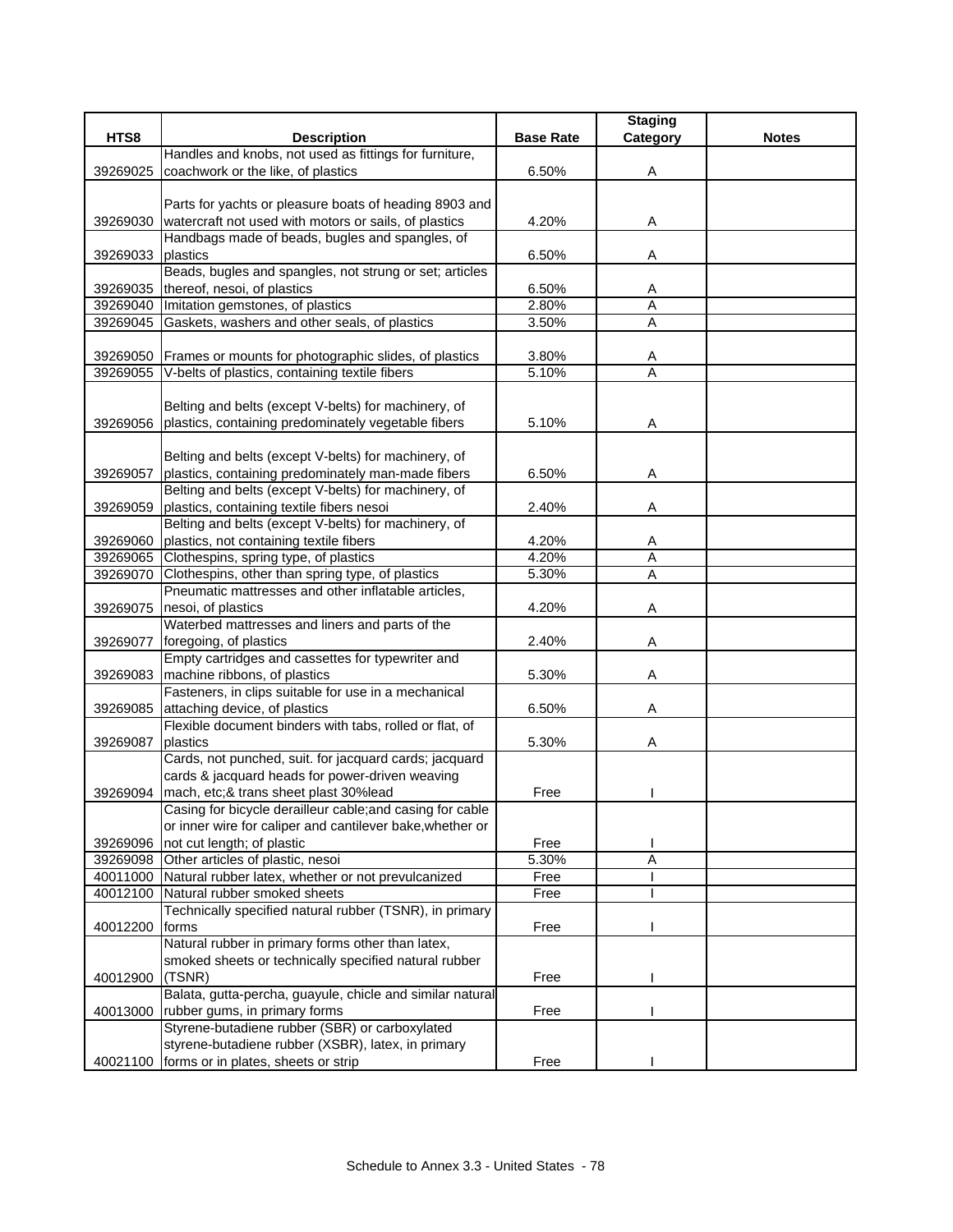| HTS8<br><b>Description</b><br><b>Base Rate</b><br><b>Notes</b><br>Category<br>Styrene-butadiene rubber (SBR), carboxylated styrene-<br>butadiene rubber (XSBR), except latex, in primary<br>forms or in plates, sheets or strip<br>Free<br>40021900<br>Butadiene rubber (BR), in primary forms or in plates,<br>40022000<br>sheets or strip<br>Free<br>Isobutene-isoprene (butyl) rubber (IIR), in primary<br>forms or in plates, sheets or strip<br>Free<br>40023100<br>Halo-isobutene-isoprene rubber (CIIR or BIIR), in<br>primary forms or in plates, sheets or strip<br>40023900<br>Free<br>Chloroprene (chlorobutadiene) rubber (CR), latex, in<br>primary forms or in plates, sheets or strip<br>40024100<br>Free<br>Chloroprene (chlorobutadiene) rubber (CR), other than<br>latex, in primary forms or in plates, sheets or strip<br>40024900<br>Free<br>Acrylonitrile-butadiene rubber (NBR), latex, in primary<br>40025100<br>forms or in plates, sheets or strip<br>Free<br>Acrylonitrile-butadiene rubber (NBR), other than latex,<br>in primary forms or in plates, sheets or strip<br>Free<br>40025900<br>Isoprene rubber (IR), in primary forms or in plates,<br>40026000<br>sheets or strip<br>Free<br>Ethylene-propylene-nonconjugated diene rubber<br>(EPDM), in primary forms or in plates, sheets or strip<br>Free<br>40027000<br>Mixtures of natural rubber gums with synthetic rubber,<br>40028000<br>in primary forms or in plates, sheets or strip<br>Free<br>Synthetic rubber and factice derived from oils, in latex<br>form, in primary forms or in plates, sheets or strip,<br>nesoi<br>Free<br>40029100<br>Synthetic rubber and factice derived from oils, in<br>primary forms or in plates, sheets or strip, nesoi<br>40029900<br>Free<br>Reclaimed rubber in primary forms or in plates, sheets<br>or strip<br>Free<br>40030000<br>Waste, parings and scrap of rubber (other than hard<br>rubber) and powders and granules obtained therefrom<br>40040000<br>Free<br>Rubber, unvulcanized, compounded with carbon black<br>or silica, in primary forms or in plates, sheets or strip<br>Free<br>40051000<br>Solutions and dispersions of rubber, unvulcanized,<br>compounded with other than carbon black or silica<br>40052000<br>Free<br>Compounded rubber, unvulcanized, in plates, sheets<br>and strip<br>Free<br>40059100<br>Compounded rubber, unvulcanized, in primary forms,<br>40059900<br>nesoi<br>Free<br>Camel-back strips of unvulcanized rubber, for<br>40061000<br>retreading rubber tires<br>2.90%<br>Α<br>Rods, tubes, profile shapes, discs, rings, and similar<br>articles, of natural, unvulcanized rubber<br>Free<br>40069010<br>Rods, tubes, profile shapes, discs, rings, and similar<br>40069050<br>articles, of synthetic unvulcanized rubber<br>2.70%<br>Α<br>40070000<br>Vulcanized rubber thread and cord<br>Free<br>Plates, sheets and strip of vulcanized natural cellular<br>rubber, other than hard rubber<br>Free<br>40081110<br>Plates, sheets and strip of vulcanized synthetic cellular<br>rubber, other than hard rubber<br>3.30%<br>40081150<br>Α<br>Rods and profile shapes of vulcanized natural cellular<br>rubber, other than hard rubber<br>Free<br>40081920 |  | <b>Staging</b> |  |
|-----------------------------------------------------------------------------------------------------------------------------------------------------------------------------------------------------------------------------------------------------------------------------------------------------------------------------------------------------------------------------------------------------------------------------------------------------------------------------------------------------------------------------------------------------------------------------------------------------------------------------------------------------------------------------------------------------------------------------------------------------------------------------------------------------------------------------------------------------------------------------------------------------------------------------------------------------------------------------------------------------------------------------------------------------------------------------------------------------------------------------------------------------------------------------------------------------------------------------------------------------------------------------------------------------------------------------------------------------------------------------------------------------------------------------------------------------------------------------------------------------------------------------------------------------------------------------------------------------------------------------------------------------------------------------------------------------------------------------------------------------------------------------------------------------------------------------------------------------------------------------------------------------------------------------------------------------------------------------------------------------------------------------------------------------------------------------------------------------------------------------------------------------------------------------------------------------------------------------------------------------------------------------------------------------------------------------------------------------------------------------------------------------------------------------------------------------------------------------------------------------------------------------------------------------------------------------------------------------------------------------------------------------------------------------------------------------------------------------------------------------------------------------------------------------------------------------------------------------------------------------------------------------------------------------------------------------------------------------------------------------------------------------------------------------------------------------------------------------------------------------------------------------------------------------------------------------------------------------------------|--|----------------|--|
|                                                                                                                                                                                                                                                                                                                                                                                                                                                                                                                                                                                                                                                                                                                                                                                                                                                                                                                                                                                                                                                                                                                                                                                                                                                                                                                                                                                                                                                                                                                                                                                                                                                                                                                                                                                                                                                                                                                                                                                                                                                                                                                                                                                                                                                                                                                                                                                                                                                                                                                                                                                                                                                                                                                                                                                                                                                                                                                                                                                                                                                                                                                                                                                                                                         |  |                |  |
|                                                                                                                                                                                                                                                                                                                                                                                                                                                                                                                                                                                                                                                                                                                                                                                                                                                                                                                                                                                                                                                                                                                                                                                                                                                                                                                                                                                                                                                                                                                                                                                                                                                                                                                                                                                                                                                                                                                                                                                                                                                                                                                                                                                                                                                                                                                                                                                                                                                                                                                                                                                                                                                                                                                                                                                                                                                                                                                                                                                                                                                                                                                                                                                                                                         |  |                |  |
|                                                                                                                                                                                                                                                                                                                                                                                                                                                                                                                                                                                                                                                                                                                                                                                                                                                                                                                                                                                                                                                                                                                                                                                                                                                                                                                                                                                                                                                                                                                                                                                                                                                                                                                                                                                                                                                                                                                                                                                                                                                                                                                                                                                                                                                                                                                                                                                                                                                                                                                                                                                                                                                                                                                                                                                                                                                                                                                                                                                                                                                                                                                                                                                                                                         |  |                |  |
|                                                                                                                                                                                                                                                                                                                                                                                                                                                                                                                                                                                                                                                                                                                                                                                                                                                                                                                                                                                                                                                                                                                                                                                                                                                                                                                                                                                                                                                                                                                                                                                                                                                                                                                                                                                                                                                                                                                                                                                                                                                                                                                                                                                                                                                                                                                                                                                                                                                                                                                                                                                                                                                                                                                                                                                                                                                                                                                                                                                                                                                                                                                                                                                                                                         |  |                |  |
|                                                                                                                                                                                                                                                                                                                                                                                                                                                                                                                                                                                                                                                                                                                                                                                                                                                                                                                                                                                                                                                                                                                                                                                                                                                                                                                                                                                                                                                                                                                                                                                                                                                                                                                                                                                                                                                                                                                                                                                                                                                                                                                                                                                                                                                                                                                                                                                                                                                                                                                                                                                                                                                                                                                                                                                                                                                                                                                                                                                                                                                                                                                                                                                                                                         |  |                |  |
|                                                                                                                                                                                                                                                                                                                                                                                                                                                                                                                                                                                                                                                                                                                                                                                                                                                                                                                                                                                                                                                                                                                                                                                                                                                                                                                                                                                                                                                                                                                                                                                                                                                                                                                                                                                                                                                                                                                                                                                                                                                                                                                                                                                                                                                                                                                                                                                                                                                                                                                                                                                                                                                                                                                                                                                                                                                                                                                                                                                                                                                                                                                                                                                                                                         |  |                |  |
|                                                                                                                                                                                                                                                                                                                                                                                                                                                                                                                                                                                                                                                                                                                                                                                                                                                                                                                                                                                                                                                                                                                                                                                                                                                                                                                                                                                                                                                                                                                                                                                                                                                                                                                                                                                                                                                                                                                                                                                                                                                                                                                                                                                                                                                                                                                                                                                                                                                                                                                                                                                                                                                                                                                                                                                                                                                                                                                                                                                                                                                                                                                                                                                                                                         |  |                |  |
|                                                                                                                                                                                                                                                                                                                                                                                                                                                                                                                                                                                                                                                                                                                                                                                                                                                                                                                                                                                                                                                                                                                                                                                                                                                                                                                                                                                                                                                                                                                                                                                                                                                                                                                                                                                                                                                                                                                                                                                                                                                                                                                                                                                                                                                                                                                                                                                                                                                                                                                                                                                                                                                                                                                                                                                                                                                                                                                                                                                                                                                                                                                                                                                                                                         |  |                |  |
|                                                                                                                                                                                                                                                                                                                                                                                                                                                                                                                                                                                                                                                                                                                                                                                                                                                                                                                                                                                                                                                                                                                                                                                                                                                                                                                                                                                                                                                                                                                                                                                                                                                                                                                                                                                                                                                                                                                                                                                                                                                                                                                                                                                                                                                                                                                                                                                                                                                                                                                                                                                                                                                                                                                                                                                                                                                                                                                                                                                                                                                                                                                                                                                                                                         |  |                |  |
|                                                                                                                                                                                                                                                                                                                                                                                                                                                                                                                                                                                                                                                                                                                                                                                                                                                                                                                                                                                                                                                                                                                                                                                                                                                                                                                                                                                                                                                                                                                                                                                                                                                                                                                                                                                                                                                                                                                                                                                                                                                                                                                                                                                                                                                                                                                                                                                                                                                                                                                                                                                                                                                                                                                                                                                                                                                                                                                                                                                                                                                                                                                                                                                                                                         |  |                |  |
|                                                                                                                                                                                                                                                                                                                                                                                                                                                                                                                                                                                                                                                                                                                                                                                                                                                                                                                                                                                                                                                                                                                                                                                                                                                                                                                                                                                                                                                                                                                                                                                                                                                                                                                                                                                                                                                                                                                                                                                                                                                                                                                                                                                                                                                                                                                                                                                                                                                                                                                                                                                                                                                                                                                                                                                                                                                                                                                                                                                                                                                                                                                                                                                                                                         |  |                |  |
|                                                                                                                                                                                                                                                                                                                                                                                                                                                                                                                                                                                                                                                                                                                                                                                                                                                                                                                                                                                                                                                                                                                                                                                                                                                                                                                                                                                                                                                                                                                                                                                                                                                                                                                                                                                                                                                                                                                                                                                                                                                                                                                                                                                                                                                                                                                                                                                                                                                                                                                                                                                                                                                                                                                                                                                                                                                                                                                                                                                                                                                                                                                                                                                                                                         |  |                |  |
|                                                                                                                                                                                                                                                                                                                                                                                                                                                                                                                                                                                                                                                                                                                                                                                                                                                                                                                                                                                                                                                                                                                                                                                                                                                                                                                                                                                                                                                                                                                                                                                                                                                                                                                                                                                                                                                                                                                                                                                                                                                                                                                                                                                                                                                                                                                                                                                                                                                                                                                                                                                                                                                                                                                                                                                                                                                                                                                                                                                                                                                                                                                                                                                                                                         |  |                |  |
|                                                                                                                                                                                                                                                                                                                                                                                                                                                                                                                                                                                                                                                                                                                                                                                                                                                                                                                                                                                                                                                                                                                                                                                                                                                                                                                                                                                                                                                                                                                                                                                                                                                                                                                                                                                                                                                                                                                                                                                                                                                                                                                                                                                                                                                                                                                                                                                                                                                                                                                                                                                                                                                                                                                                                                                                                                                                                                                                                                                                                                                                                                                                                                                                                                         |  |                |  |
|                                                                                                                                                                                                                                                                                                                                                                                                                                                                                                                                                                                                                                                                                                                                                                                                                                                                                                                                                                                                                                                                                                                                                                                                                                                                                                                                                                                                                                                                                                                                                                                                                                                                                                                                                                                                                                                                                                                                                                                                                                                                                                                                                                                                                                                                                                                                                                                                                                                                                                                                                                                                                                                                                                                                                                                                                                                                                                                                                                                                                                                                                                                                                                                                                                         |  |                |  |
|                                                                                                                                                                                                                                                                                                                                                                                                                                                                                                                                                                                                                                                                                                                                                                                                                                                                                                                                                                                                                                                                                                                                                                                                                                                                                                                                                                                                                                                                                                                                                                                                                                                                                                                                                                                                                                                                                                                                                                                                                                                                                                                                                                                                                                                                                                                                                                                                                                                                                                                                                                                                                                                                                                                                                                                                                                                                                                                                                                                                                                                                                                                                                                                                                                         |  |                |  |
|                                                                                                                                                                                                                                                                                                                                                                                                                                                                                                                                                                                                                                                                                                                                                                                                                                                                                                                                                                                                                                                                                                                                                                                                                                                                                                                                                                                                                                                                                                                                                                                                                                                                                                                                                                                                                                                                                                                                                                                                                                                                                                                                                                                                                                                                                                                                                                                                                                                                                                                                                                                                                                                                                                                                                                                                                                                                                                                                                                                                                                                                                                                                                                                                                                         |  |                |  |
|                                                                                                                                                                                                                                                                                                                                                                                                                                                                                                                                                                                                                                                                                                                                                                                                                                                                                                                                                                                                                                                                                                                                                                                                                                                                                                                                                                                                                                                                                                                                                                                                                                                                                                                                                                                                                                                                                                                                                                                                                                                                                                                                                                                                                                                                                                                                                                                                                                                                                                                                                                                                                                                                                                                                                                                                                                                                                                                                                                                                                                                                                                                                                                                                                                         |  |                |  |
|                                                                                                                                                                                                                                                                                                                                                                                                                                                                                                                                                                                                                                                                                                                                                                                                                                                                                                                                                                                                                                                                                                                                                                                                                                                                                                                                                                                                                                                                                                                                                                                                                                                                                                                                                                                                                                                                                                                                                                                                                                                                                                                                                                                                                                                                                                                                                                                                                                                                                                                                                                                                                                                                                                                                                                                                                                                                                                                                                                                                                                                                                                                                                                                                                                         |  |                |  |
|                                                                                                                                                                                                                                                                                                                                                                                                                                                                                                                                                                                                                                                                                                                                                                                                                                                                                                                                                                                                                                                                                                                                                                                                                                                                                                                                                                                                                                                                                                                                                                                                                                                                                                                                                                                                                                                                                                                                                                                                                                                                                                                                                                                                                                                                                                                                                                                                                                                                                                                                                                                                                                                                                                                                                                                                                                                                                                                                                                                                                                                                                                                                                                                                                                         |  |                |  |
|                                                                                                                                                                                                                                                                                                                                                                                                                                                                                                                                                                                                                                                                                                                                                                                                                                                                                                                                                                                                                                                                                                                                                                                                                                                                                                                                                                                                                                                                                                                                                                                                                                                                                                                                                                                                                                                                                                                                                                                                                                                                                                                                                                                                                                                                                                                                                                                                                                                                                                                                                                                                                                                                                                                                                                                                                                                                                                                                                                                                                                                                                                                                                                                                                                         |  |                |  |
|                                                                                                                                                                                                                                                                                                                                                                                                                                                                                                                                                                                                                                                                                                                                                                                                                                                                                                                                                                                                                                                                                                                                                                                                                                                                                                                                                                                                                                                                                                                                                                                                                                                                                                                                                                                                                                                                                                                                                                                                                                                                                                                                                                                                                                                                                                                                                                                                                                                                                                                                                                                                                                                                                                                                                                                                                                                                                                                                                                                                                                                                                                                                                                                                                                         |  |                |  |
|                                                                                                                                                                                                                                                                                                                                                                                                                                                                                                                                                                                                                                                                                                                                                                                                                                                                                                                                                                                                                                                                                                                                                                                                                                                                                                                                                                                                                                                                                                                                                                                                                                                                                                                                                                                                                                                                                                                                                                                                                                                                                                                                                                                                                                                                                                                                                                                                                                                                                                                                                                                                                                                                                                                                                                                                                                                                                                                                                                                                                                                                                                                                                                                                                                         |  |                |  |
|                                                                                                                                                                                                                                                                                                                                                                                                                                                                                                                                                                                                                                                                                                                                                                                                                                                                                                                                                                                                                                                                                                                                                                                                                                                                                                                                                                                                                                                                                                                                                                                                                                                                                                                                                                                                                                                                                                                                                                                                                                                                                                                                                                                                                                                                                                                                                                                                                                                                                                                                                                                                                                                                                                                                                                                                                                                                                                                                                                                                                                                                                                                                                                                                                                         |  |                |  |
|                                                                                                                                                                                                                                                                                                                                                                                                                                                                                                                                                                                                                                                                                                                                                                                                                                                                                                                                                                                                                                                                                                                                                                                                                                                                                                                                                                                                                                                                                                                                                                                                                                                                                                                                                                                                                                                                                                                                                                                                                                                                                                                                                                                                                                                                                                                                                                                                                                                                                                                                                                                                                                                                                                                                                                                                                                                                                                                                                                                                                                                                                                                                                                                                                                         |  |                |  |
|                                                                                                                                                                                                                                                                                                                                                                                                                                                                                                                                                                                                                                                                                                                                                                                                                                                                                                                                                                                                                                                                                                                                                                                                                                                                                                                                                                                                                                                                                                                                                                                                                                                                                                                                                                                                                                                                                                                                                                                                                                                                                                                                                                                                                                                                                                                                                                                                                                                                                                                                                                                                                                                                                                                                                                                                                                                                                                                                                                                                                                                                                                                                                                                                                                         |  |                |  |
|                                                                                                                                                                                                                                                                                                                                                                                                                                                                                                                                                                                                                                                                                                                                                                                                                                                                                                                                                                                                                                                                                                                                                                                                                                                                                                                                                                                                                                                                                                                                                                                                                                                                                                                                                                                                                                                                                                                                                                                                                                                                                                                                                                                                                                                                                                                                                                                                                                                                                                                                                                                                                                                                                                                                                                                                                                                                                                                                                                                                                                                                                                                                                                                                                                         |  |                |  |
|                                                                                                                                                                                                                                                                                                                                                                                                                                                                                                                                                                                                                                                                                                                                                                                                                                                                                                                                                                                                                                                                                                                                                                                                                                                                                                                                                                                                                                                                                                                                                                                                                                                                                                                                                                                                                                                                                                                                                                                                                                                                                                                                                                                                                                                                                                                                                                                                                                                                                                                                                                                                                                                                                                                                                                                                                                                                                                                                                                                                                                                                                                                                                                                                                                         |  |                |  |
|                                                                                                                                                                                                                                                                                                                                                                                                                                                                                                                                                                                                                                                                                                                                                                                                                                                                                                                                                                                                                                                                                                                                                                                                                                                                                                                                                                                                                                                                                                                                                                                                                                                                                                                                                                                                                                                                                                                                                                                                                                                                                                                                                                                                                                                                                                                                                                                                                                                                                                                                                                                                                                                                                                                                                                                                                                                                                                                                                                                                                                                                                                                                                                                                                                         |  |                |  |
|                                                                                                                                                                                                                                                                                                                                                                                                                                                                                                                                                                                                                                                                                                                                                                                                                                                                                                                                                                                                                                                                                                                                                                                                                                                                                                                                                                                                                                                                                                                                                                                                                                                                                                                                                                                                                                                                                                                                                                                                                                                                                                                                                                                                                                                                                                                                                                                                                                                                                                                                                                                                                                                                                                                                                                                                                                                                                                                                                                                                                                                                                                                                                                                                                                         |  |                |  |
|                                                                                                                                                                                                                                                                                                                                                                                                                                                                                                                                                                                                                                                                                                                                                                                                                                                                                                                                                                                                                                                                                                                                                                                                                                                                                                                                                                                                                                                                                                                                                                                                                                                                                                                                                                                                                                                                                                                                                                                                                                                                                                                                                                                                                                                                                                                                                                                                                                                                                                                                                                                                                                                                                                                                                                                                                                                                                                                                                                                                                                                                                                                                                                                                                                         |  |                |  |
|                                                                                                                                                                                                                                                                                                                                                                                                                                                                                                                                                                                                                                                                                                                                                                                                                                                                                                                                                                                                                                                                                                                                                                                                                                                                                                                                                                                                                                                                                                                                                                                                                                                                                                                                                                                                                                                                                                                                                                                                                                                                                                                                                                                                                                                                                                                                                                                                                                                                                                                                                                                                                                                                                                                                                                                                                                                                                                                                                                                                                                                                                                                                                                                                                                         |  |                |  |
|                                                                                                                                                                                                                                                                                                                                                                                                                                                                                                                                                                                                                                                                                                                                                                                                                                                                                                                                                                                                                                                                                                                                                                                                                                                                                                                                                                                                                                                                                                                                                                                                                                                                                                                                                                                                                                                                                                                                                                                                                                                                                                                                                                                                                                                                                                                                                                                                                                                                                                                                                                                                                                                                                                                                                                                                                                                                                                                                                                                                                                                                                                                                                                                                                                         |  |                |  |
|                                                                                                                                                                                                                                                                                                                                                                                                                                                                                                                                                                                                                                                                                                                                                                                                                                                                                                                                                                                                                                                                                                                                                                                                                                                                                                                                                                                                                                                                                                                                                                                                                                                                                                                                                                                                                                                                                                                                                                                                                                                                                                                                                                                                                                                                                                                                                                                                                                                                                                                                                                                                                                                                                                                                                                                                                                                                                                                                                                                                                                                                                                                                                                                                                                         |  |                |  |
|                                                                                                                                                                                                                                                                                                                                                                                                                                                                                                                                                                                                                                                                                                                                                                                                                                                                                                                                                                                                                                                                                                                                                                                                                                                                                                                                                                                                                                                                                                                                                                                                                                                                                                                                                                                                                                                                                                                                                                                                                                                                                                                                                                                                                                                                                                                                                                                                                                                                                                                                                                                                                                                                                                                                                                                                                                                                                                                                                                                                                                                                                                                                                                                                                                         |  |                |  |
|                                                                                                                                                                                                                                                                                                                                                                                                                                                                                                                                                                                                                                                                                                                                                                                                                                                                                                                                                                                                                                                                                                                                                                                                                                                                                                                                                                                                                                                                                                                                                                                                                                                                                                                                                                                                                                                                                                                                                                                                                                                                                                                                                                                                                                                                                                                                                                                                                                                                                                                                                                                                                                                                                                                                                                                                                                                                                                                                                                                                                                                                                                                                                                                                                                         |  |                |  |
|                                                                                                                                                                                                                                                                                                                                                                                                                                                                                                                                                                                                                                                                                                                                                                                                                                                                                                                                                                                                                                                                                                                                                                                                                                                                                                                                                                                                                                                                                                                                                                                                                                                                                                                                                                                                                                                                                                                                                                                                                                                                                                                                                                                                                                                                                                                                                                                                                                                                                                                                                                                                                                                                                                                                                                                                                                                                                                                                                                                                                                                                                                                                                                                                                                         |  |                |  |
|                                                                                                                                                                                                                                                                                                                                                                                                                                                                                                                                                                                                                                                                                                                                                                                                                                                                                                                                                                                                                                                                                                                                                                                                                                                                                                                                                                                                                                                                                                                                                                                                                                                                                                                                                                                                                                                                                                                                                                                                                                                                                                                                                                                                                                                                                                                                                                                                                                                                                                                                                                                                                                                                                                                                                                                                                                                                                                                                                                                                                                                                                                                                                                                                                                         |  |                |  |
|                                                                                                                                                                                                                                                                                                                                                                                                                                                                                                                                                                                                                                                                                                                                                                                                                                                                                                                                                                                                                                                                                                                                                                                                                                                                                                                                                                                                                                                                                                                                                                                                                                                                                                                                                                                                                                                                                                                                                                                                                                                                                                                                                                                                                                                                                                                                                                                                                                                                                                                                                                                                                                                                                                                                                                                                                                                                                                                                                                                                                                                                                                                                                                                                                                         |  |                |  |
|                                                                                                                                                                                                                                                                                                                                                                                                                                                                                                                                                                                                                                                                                                                                                                                                                                                                                                                                                                                                                                                                                                                                                                                                                                                                                                                                                                                                                                                                                                                                                                                                                                                                                                                                                                                                                                                                                                                                                                                                                                                                                                                                                                                                                                                                                                                                                                                                                                                                                                                                                                                                                                                                                                                                                                                                                                                                                                                                                                                                                                                                                                                                                                                                                                         |  |                |  |
|                                                                                                                                                                                                                                                                                                                                                                                                                                                                                                                                                                                                                                                                                                                                                                                                                                                                                                                                                                                                                                                                                                                                                                                                                                                                                                                                                                                                                                                                                                                                                                                                                                                                                                                                                                                                                                                                                                                                                                                                                                                                                                                                                                                                                                                                                                                                                                                                                                                                                                                                                                                                                                                                                                                                                                                                                                                                                                                                                                                                                                                                                                                                                                                                                                         |  |                |  |
|                                                                                                                                                                                                                                                                                                                                                                                                                                                                                                                                                                                                                                                                                                                                                                                                                                                                                                                                                                                                                                                                                                                                                                                                                                                                                                                                                                                                                                                                                                                                                                                                                                                                                                                                                                                                                                                                                                                                                                                                                                                                                                                                                                                                                                                                                                                                                                                                                                                                                                                                                                                                                                                                                                                                                                                                                                                                                                                                                                                                                                                                                                                                                                                                                                         |  |                |  |
|                                                                                                                                                                                                                                                                                                                                                                                                                                                                                                                                                                                                                                                                                                                                                                                                                                                                                                                                                                                                                                                                                                                                                                                                                                                                                                                                                                                                                                                                                                                                                                                                                                                                                                                                                                                                                                                                                                                                                                                                                                                                                                                                                                                                                                                                                                                                                                                                                                                                                                                                                                                                                                                                                                                                                                                                                                                                                                                                                                                                                                                                                                                                                                                                                                         |  |                |  |
|                                                                                                                                                                                                                                                                                                                                                                                                                                                                                                                                                                                                                                                                                                                                                                                                                                                                                                                                                                                                                                                                                                                                                                                                                                                                                                                                                                                                                                                                                                                                                                                                                                                                                                                                                                                                                                                                                                                                                                                                                                                                                                                                                                                                                                                                                                                                                                                                                                                                                                                                                                                                                                                                                                                                                                                                                                                                                                                                                                                                                                                                                                                                                                                                                                         |  |                |  |
|                                                                                                                                                                                                                                                                                                                                                                                                                                                                                                                                                                                                                                                                                                                                                                                                                                                                                                                                                                                                                                                                                                                                                                                                                                                                                                                                                                                                                                                                                                                                                                                                                                                                                                                                                                                                                                                                                                                                                                                                                                                                                                                                                                                                                                                                                                                                                                                                                                                                                                                                                                                                                                                                                                                                                                                                                                                                                                                                                                                                                                                                                                                                                                                                                                         |  |                |  |
|                                                                                                                                                                                                                                                                                                                                                                                                                                                                                                                                                                                                                                                                                                                                                                                                                                                                                                                                                                                                                                                                                                                                                                                                                                                                                                                                                                                                                                                                                                                                                                                                                                                                                                                                                                                                                                                                                                                                                                                                                                                                                                                                                                                                                                                                                                                                                                                                                                                                                                                                                                                                                                                                                                                                                                                                                                                                                                                                                                                                                                                                                                                                                                                                                                         |  |                |  |
|                                                                                                                                                                                                                                                                                                                                                                                                                                                                                                                                                                                                                                                                                                                                                                                                                                                                                                                                                                                                                                                                                                                                                                                                                                                                                                                                                                                                                                                                                                                                                                                                                                                                                                                                                                                                                                                                                                                                                                                                                                                                                                                                                                                                                                                                                                                                                                                                                                                                                                                                                                                                                                                                                                                                                                                                                                                                                                                                                                                                                                                                                                                                                                                                                                         |  |                |  |
|                                                                                                                                                                                                                                                                                                                                                                                                                                                                                                                                                                                                                                                                                                                                                                                                                                                                                                                                                                                                                                                                                                                                                                                                                                                                                                                                                                                                                                                                                                                                                                                                                                                                                                                                                                                                                                                                                                                                                                                                                                                                                                                                                                                                                                                                                                                                                                                                                                                                                                                                                                                                                                                                                                                                                                                                                                                                                                                                                                                                                                                                                                                                                                                                                                         |  |                |  |
|                                                                                                                                                                                                                                                                                                                                                                                                                                                                                                                                                                                                                                                                                                                                                                                                                                                                                                                                                                                                                                                                                                                                                                                                                                                                                                                                                                                                                                                                                                                                                                                                                                                                                                                                                                                                                                                                                                                                                                                                                                                                                                                                                                                                                                                                                                                                                                                                                                                                                                                                                                                                                                                                                                                                                                                                                                                                                                                                                                                                                                                                                                                                                                                                                                         |  |                |  |
|                                                                                                                                                                                                                                                                                                                                                                                                                                                                                                                                                                                                                                                                                                                                                                                                                                                                                                                                                                                                                                                                                                                                                                                                                                                                                                                                                                                                                                                                                                                                                                                                                                                                                                                                                                                                                                                                                                                                                                                                                                                                                                                                                                                                                                                                                                                                                                                                                                                                                                                                                                                                                                                                                                                                                                                                                                                                                                                                                                                                                                                                                                                                                                                                                                         |  |                |  |
|                                                                                                                                                                                                                                                                                                                                                                                                                                                                                                                                                                                                                                                                                                                                                                                                                                                                                                                                                                                                                                                                                                                                                                                                                                                                                                                                                                                                                                                                                                                                                                                                                                                                                                                                                                                                                                                                                                                                                                                                                                                                                                                                                                                                                                                                                                                                                                                                                                                                                                                                                                                                                                                                                                                                                                                                                                                                                                                                                                                                                                                                                                                                                                                                                                         |  |                |  |
|                                                                                                                                                                                                                                                                                                                                                                                                                                                                                                                                                                                                                                                                                                                                                                                                                                                                                                                                                                                                                                                                                                                                                                                                                                                                                                                                                                                                                                                                                                                                                                                                                                                                                                                                                                                                                                                                                                                                                                                                                                                                                                                                                                                                                                                                                                                                                                                                                                                                                                                                                                                                                                                                                                                                                                                                                                                                                                                                                                                                                                                                                                                                                                                                                                         |  |                |  |
|                                                                                                                                                                                                                                                                                                                                                                                                                                                                                                                                                                                                                                                                                                                                                                                                                                                                                                                                                                                                                                                                                                                                                                                                                                                                                                                                                                                                                                                                                                                                                                                                                                                                                                                                                                                                                                                                                                                                                                                                                                                                                                                                                                                                                                                                                                                                                                                                                                                                                                                                                                                                                                                                                                                                                                                                                                                                                                                                                                                                                                                                                                                                                                                                                                         |  |                |  |
|                                                                                                                                                                                                                                                                                                                                                                                                                                                                                                                                                                                                                                                                                                                                                                                                                                                                                                                                                                                                                                                                                                                                                                                                                                                                                                                                                                                                                                                                                                                                                                                                                                                                                                                                                                                                                                                                                                                                                                                                                                                                                                                                                                                                                                                                                                                                                                                                                                                                                                                                                                                                                                                                                                                                                                                                                                                                                                                                                                                                                                                                                                                                                                                                                                         |  |                |  |
|                                                                                                                                                                                                                                                                                                                                                                                                                                                                                                                                                                                                                                                                                                                                                                                                                                                                                                                                                                                                                                                                                                                                                                                                                                                                                                                                                                                                                                                                                                                                                                                                                                                                                                                                                                                                                                                                                                                                                                                                                                                                                                                                                                                                                                                                                                                                                                                                                                                                                                                                                                                                                                                                                                                                                                                                                                                                                                                                                                                                                                                                                                                                                                                                                                         |  |                |  |
|                                                                                                                                                                                                                                                                                                                                                                                                                                                                                                                                                                                                                                                                                                                                                                                                                                                                                                                                                                                                                                                                                                                                                                                                                                                                                                                                                                                                                                                                                                                                                                                                                                                                                                                                                                                                                                                                                                                                                                                                                                                                                                                                                                                                                                                                                                                                                                                                                                                                                                                                                                                                                                                                                                                                                                                                                                                                                                                                                                                                                                                                                                                                                                                                                                         |  |                |  |
|                                                                                                                                                                                                                                                                                                                                                                                                                                                                                                                                                                                                                                                                                                                                                                                                                                                                                                                                                                                                                                                                                                                                                                                                                                                                                                                                                                                                                                                                                                                                                                                                                                                                                                                                                                                                                                                                                                                                                                                                                                                                                                                                                                                                                                                                                                                                                                                                                                                                                                                                                                                                                                                                                                                                                                                                                                                                                                                                                                                                                                                                                                                                                                                                                                         |  |                |  |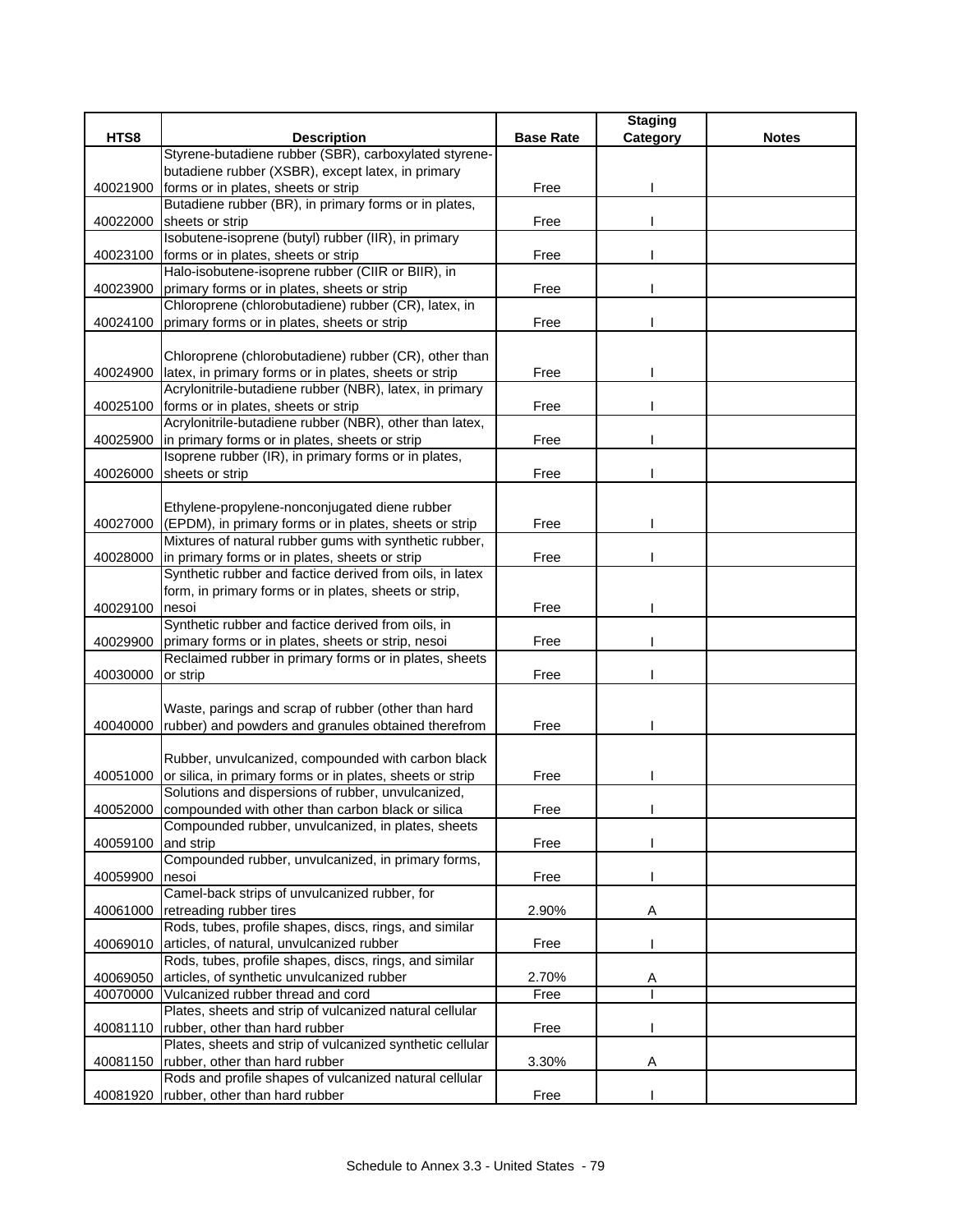|          |                                                                                                 |                  | <b>Staging</b> |              |
|----------|-------------------------------------------------------------------------------------------------|------------------|----------------|--------------|
| HTS8     | <b>Description</b>                                                                              | <b>Base Rate</b> | Category       | <b>Notes</b> |
|          | Vulcanized natural cellular rubber, other than hard                                             |                  |                |              |
| 40081940 | rubber, other than rods and profile shapes, nesi                                                | Free             |                |              |
|          | Rods and profile shapes of vulcanized, synthetic                                                |                  |                |              |
| 40081960 | cellular rubber, other than hard rubber                                                         | 3.30%            | Α              |              |
|          | Vulcanized, synthetic cellular rubber, other than hard                                          |                  |                |              |
| 40081980 | rubber, other than rods and profile shapes                                                      | 3.30%            | Α              |              |
|          | Plates, sheets and strip of vulcanized, noncellular                                             |                  |                |              |
| 40082100 | rubber, other than hard rubber                                                                  | Free             |                |              |
|          | Rods and profile shapes of vulcanized, noncellular                                              |                  |                |              |
| 40082920 | rubber, other than hard rubber                                                                  | 2.90%            | Α              |              |
|          | Vulcanized, noncellular rubber, other than hard rubber,                                         |                  |                |              |
| 40082940 | other than rods and profile shapes, nesoi                                                       | 2.90%            | Α              |              |
|          | Tubes, pipes and hoses of vulcanized rubber other                                               |                  |                |              |
|          | than hard rubber, not reinforced or combined w/other                                            |                  |                |              |
| 40091100 | materials, without fittings                                                                     | 2.50%            | Α              |              |
|          | Tubes, pipes and hoses of vulcanized rubber other                                               |                  |                |              |
|          | than hard rubber, not reinforced or combined w/other                                            |                  |                |              |
| 40091200 | materials, with fittings                                                                        | 2.50%            | Α              |              |
|          | Tubes, pipes and hoses of vulcanized rubber other                                               |                  |                |              |
|          | than hard rubber, reinforced or combined only with                                              |                  |                |              |
| 40092100 | metal, without fittings                                                                         | 2.50%            | Α              |              |
|          | Tubes, pipes and hoses of vulcanized rubber other                                               |                  |                |              |
|          | than hard rubber, reinforced or combined only with                                              |                  |                |              |
| 40092200 | metal, with fittings                                                                            | 2.50%            | Α              |              |
|          | Tubes, pipes and hoses of vulcanized rubber other                                               |                  |                |              |
|          | than hard rubber, reinforced or combined only with                                              |                  |                |              |
| 40093100 | textile materials, without fittings                                                             | 2.50%            | Α              |              |
|          | Tubes, pipes and hoses of vulcanized rubber other                                               |                  |                |              |
|          | than hard rubber, reinforced or combined only with                                              |                  |                |              |
| 40093200 | textile materials, with fittings                                                                | 2.50%            | Α              |              |
|          | Tubes, pipes and hoses of vulcanized rubber other                                               |                  |                |              |
|          | than hard rubber, reinforced or combined with other                                             |                  |                |              |
| 40094100 | materials nesoi, without fittings                                                               | 2.50%            | Α              |              |
|          | Tubes, pipes and hoses of vulcanized rubber other                                               |                  |                |              |
|          | than hard rubber, reinforced or combined with other                                             |                  |                |              |
| 40094200 | materials nesoi, with fittings                                                                  | 2.50%            | Α              |              |
|          | Conveyor belts or belting of vulcanized rubber                                                  |                  |                |              |
| 40101100 | reinforced only with metal                                                                      | 3.30%            | A              |              |
|          | Conveyor belts or belting of vulcanized rubber                                                  |                  |                |              |
|          | reinforced only with textile materials, in which vegetable                                      |                  |                |              |
| 40101210 | fibers predominate ov other fibers                                                              | 4.10%            | Α              |              |
|          | Conveyor belts/belting of vulcanized rubber reinforced                                          |                  |                |              |
|          | w/textile material, mostly man-made fiber, width<br>exceeds 20 cm                               |                  |                |              |
| 40101250 | Conveyor belts/belting of vulcanized rubber reinforced                                          | $8\%$            | Α              |              |
|          | only w/textile material, mostly man-made fiber, width                                           |                  |                |              |
|          | not over 20 cm                                                                                  |                  |                |              |
| 40101255 |                                                                                                 | 6.40%            | A              |              |
|          | Conveyor belts or belting of vulcanized rubber                                                  |                  |                |              |
| 40101290 | reinforced only with textile materials, nesoi<br>Conveyor belts or belting of vulcanized rubber | 1.90%            | Α              |              |
|          | reinforced only with plastics                                                                   |                  |                |              |
| 40101300 | Conveyor belts or belting of vulcanized rubber, nesoi,                                          | 3.30%            | Α              |              |
|          | combined with textile materials in which vegetable                                              |                  |                |              |
| 40101910 | fibers predominate ov other fibers                                                              | 4.10%            | Α              |              |
|          | Conveyor belts/belting of vulcanized rubber, nesoi,                                             |                  |                |              |
|          | combined w/textile components in which man-made                                                 |                  |                |              |
| 40101950 | fibers predominate, width exceed 20 cm                                                          | 8%               | Α              |              |
|          |                                                                                                 |                  |                |              |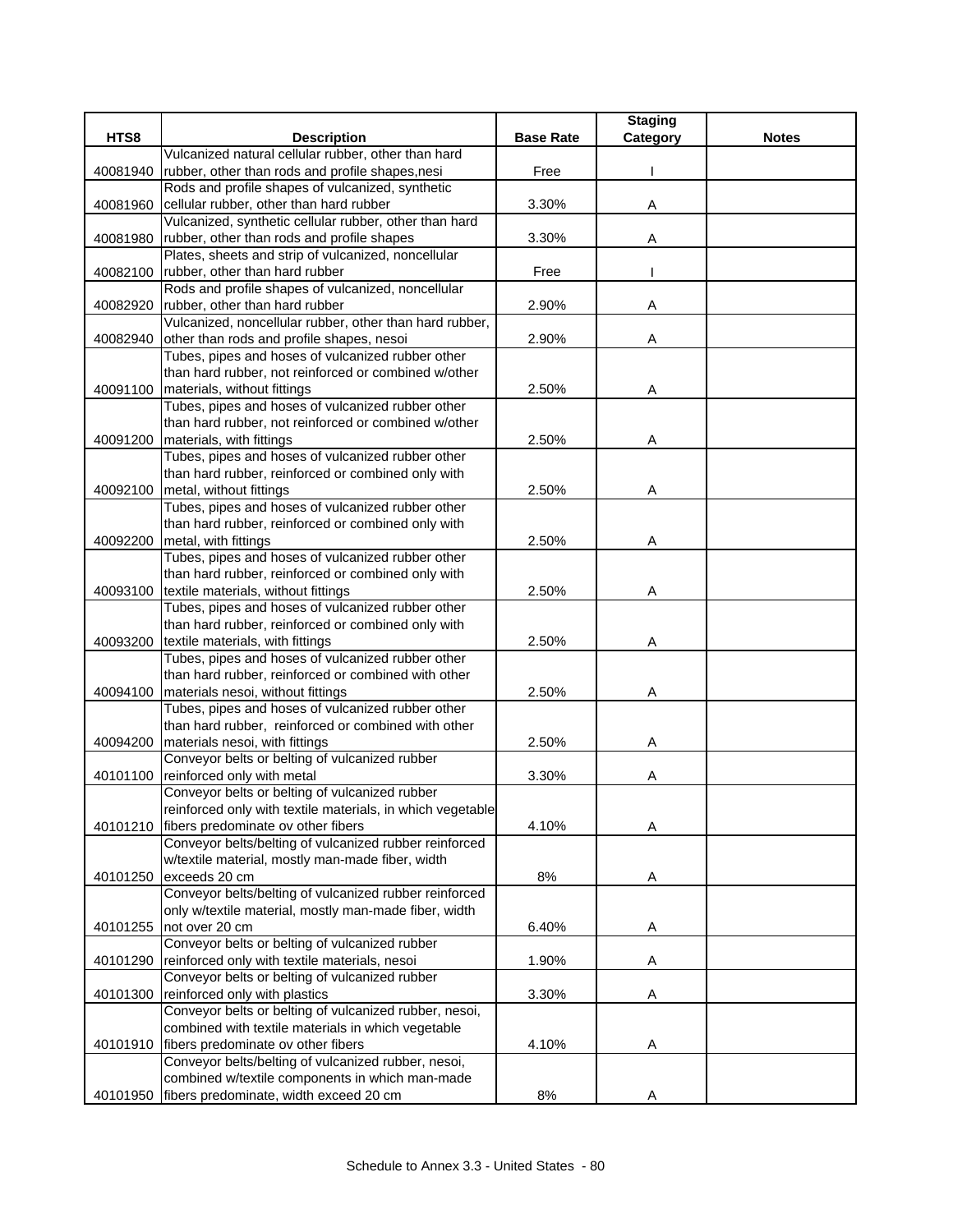|          |                                                                                                  |                  | <b>Staging</b> |              |
|----------|--------------------------------------------------------------------------------------------------|------------------|----------------|--------------|
| HTS8     | <b>Description</b>                                                                               | <b>Base Rate</b> | Category       | <b>Notes</b> |
|          | Conveyor belts/belting of vulcanized rubber, nesoi,                                              |                  |                |              |
|          | combined w/textile components in which man-made                                                  |                  |                |              |
| 40101955 | fibers predominate, width under 20 cm                                                            | 6.40%            | Α              |              |
|          | Conveyor belts/belting of vulcanized rubber, nesoi,                                              |                  |                |              |
| 40101980 | combined with textile materials nesoi                                                            | 1.90%            | Α              |              |
|          | Conveyor belts/belting of vulcanized rubber, nesoi,                                              |                  |                |              |
| 40101990 | other than combined with textile materials                                                       | 3.30%            | Α              |              |
|          | Transmission V-belts of vulcanized rubber, V-ribbed,                                             |                  |                |              |
| 40103130 | circumference exceed 60 cm but not exceed 180 cm,<br>combined with textile materials             | 3.40%            |                |              |
|          |                                                                                                  |                  | Α              |              |
|          | Transmission V-belt of vulcanized rubber, V-ribbed,                                              |                  |                |              |
|          | circumference exceed 60 cm but not exceed 180 cm,                                                |                  |                |              |
| 40103160 | other than combined w/textile material                                                           | 2.80%            | Α              |              |
|          | Transmission V-belts of vulcanized rubber, not V-                                                |                  |                |              |
|          | ribbed, circumference exceed 60 cm but not exceed                                                |                  |                |              |
| 40103230 | 180 cm, combined with textile materials                                                          | 3.40%            | Α              |              |
|          | Transmission V-belt of vulcanized rubber, not V-ribbed,                                          |                  |                |              |
|          | circumference exceed 60 cm not exceed 180 cm, other                                              |                  |                |              |
| 40103260 | than combined w/textile material                                                                 | 2.80%            | Α              |              |
|          | Transmission V-belts of vulcanized rubber, V-ribbed,                                             |                  |                |              |
|          | circumference exceed 180 cm but not exceed 240 cm,                                               |                  |                |              |
| 40103330 | combined with textile materials                                                                  | 3.40%            | Α              |              |
|          | Transmission V-belt of vulcanized rubber, V-ribbed,                                              |                  |                |              |
|          | circumference exceed 180 cm not exceed 240 cm,                                                   |                  |                |              |
| 40103360 | other than combined w/textile material                                                           | 2.80%            | Α              |              |
|          | Transmission V-belts of vulcanized rubber, not V-                                                |                  |                |              |
|          | ribbed, circumference exceed 180 cm but not exceed                                               |                  |                |              |
| 40103430 | 240 cm, combined with textile materials                                                          | 3.40%            | Α              |              |
|          | Transmission V-belt of vulcanized rubber, not V-ribbed,                                          |                  |                |              |
|          | circumference exceed 180 cm not exceed 240 cm, other                                             |                  |                |              |
| 40103460 | than combined w/textile material                                                                 | 2.80%            | Α              |              |
|          | Endless synchronous transmission belt of vulcan.                                                 |                  |                |              |
|          | rubber, circum. 60-150 cm, combined w/textile mat.                                               |                  |                |              |
|          | 40103530 w/vegetable fiber more than other fibers                                                | 4.10%            | Α              |              |
|          | Endless synchronous transmission belt of vulcan.<br>rubber, circum. 60-150 cm, combine w/textile |                  |                |              |
| 40103541 | mat.; manmade fiber predominant; width ov 20 cm                                                  | 8%               |                |              |
|          | Endless synchronous transmission belt of vulcan.                                                 |                  | Α              |              |
|          | rubber, circum. 60-150 cm, combine w/text.                                                       |                  |                |              |
| 40103545 | mat.; manmade fiber predominant; width n/o 20 cm                                                 | 6.40%            | Α              |              |
|          | Endless synchronous transmission belt of vulcanized                                              |                  |                |              |
|          | rubber, circumference 60 to 150 cm, combined with                                                |                  |                |              |
| 40103550 | textile materials nesoi                                                                          | 1.90%            | A              |              |
|          | Endless synchronous transmission belt of vulcanized                                              |                  |                |              |
|          | rubber, circumference 60 to 150 cm, other than                                                   |                  |                |              |
| 40103590 | combined with textile materials                                                                  | 3.30%            | Α              |              |
|          | Endless synchronous transmission belt of vulcan.                                                 |                  |                |              |
|          | rubber, circum. 150-198 cm, combined w/textile with                                              |                  |                |              |
| 40103630 | vegetable fiber predom over other fiber                                                          | 4.10%            | A              |              |
|          | Endless synchronous transmission belt of vulcan.                                                 |                  |                |              |
|          | rubber, circum. 150-198cm, combined w/manmade                                                    |                  |                |              |
| 40103641 | fiber exceeding other fibers, width ov 20 cm                                                     | 8%               | Α              |              |
|          | Endless synchronous transmission belt of vulcan.                                                 |                  |                |              |
|          | rubber, circum. 150-198cm, combined w/manmade                                                    |                  |                |              |
| 40103645 | fiber exceeding other fiber, width n/o 20 cm                                                     | 6.40%            | Α              |              |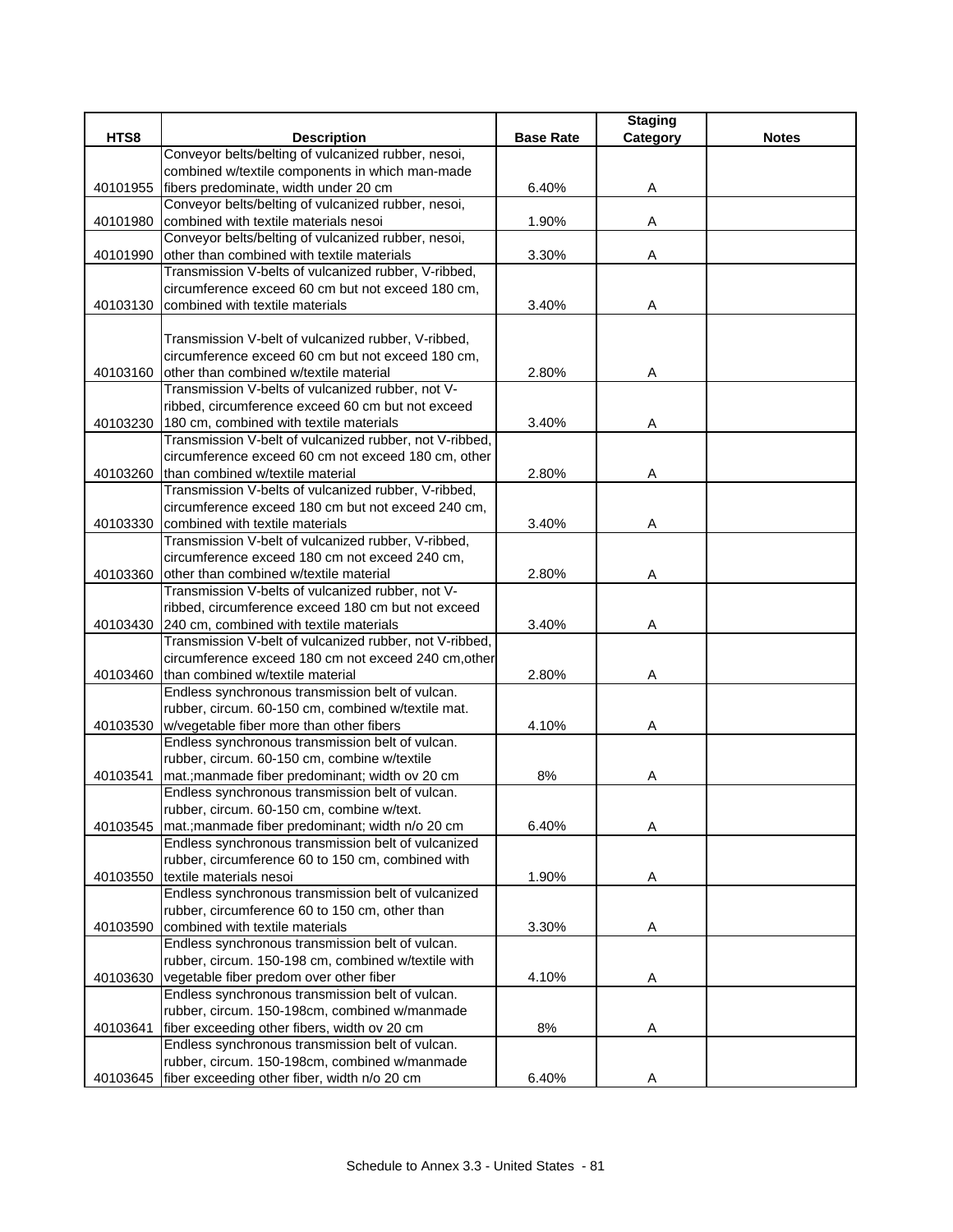|                   |                                                                                                                            |                  | <b>Staging</b> |              |
|-------------------|----------------------------------------------------------------------------------------------------------------------------|------------------|----------------|--------------|
| HTS8              | <b>Description</b>                                                                                                         | <b>Base Rate</b> | Category       | <b>Notes</b> |
|                   | Endless synchronous transmission belts of vulcanized                                                                       |                  |                |              |
|                   | rubber, circumference 150 to 198 cm, combined with                                                                         |                  |                |              |
| 40103650          | textile materials nesoi                                                                                                    | 1.90%            | A              |              |
|                   | Endless synchronous transmission belts of vulcanized                                                                       |                  |                |              |
|                   | rubber, circumference 150 to 198 cm, other than                                                                            |                  |                |              |
| 40103690          | combined with textile materials                                                                                            | 3.30%            | Α              |              |
|                   | Transmission V-belts and V-belting of vulcanized                                                                           |                  |                |              |
|                   | 40103910  rubber, nesoi, combined with textile materials                                                                   | 3.40%            | A              |              |
|                   | Transmission V-belts and V-belting of vulcanized                                                                           |                  |                |              |
|                   | rubber, nesoi, other than combined with textile                                                                            |                  |                |              |
| 40103920          | materials                                                                                                                  | 2.80%            | Α              |              |
|                   | Transmission belts or belting of vulcanized rubber,                                                                        |                  |                |              |
|                   | nesoi, combined with textile materials in which                                                                            |                  |                |              |
|                   | 40103930 vegetable fiber predominate other fibers                                                                          | 4.10%            | Α              |              |
|                   | Transmission belts or belting of vulcanized rubber,                                                                        |                  |                |              |
|                   | nesoi, combined w. textile materials with man-made                                                                         |                  |                |              |
| 40103941          | fibers predominant, width over 20 cm                                                                                       | 8%               | A              |              |
|                   | Transmission belts or belting of vulcanized rubber,                                                                        |                  |                |              |
|                   | nesoi, combined w. textile materials with man-made                                                                         |                  |                |              |
| 40103945          | fibers predominant, width n/o 20 cm                                                                                        | 6.40%            | Α              |              |
|                   | Transmission belts or belting of vulcanized rubber,                                                                        |                  |                |              |
| 40103950          | nesoi, combined with textile materials nesoi                                                                               | 1.90%            | Α              |              |
|                   | Transmission belts or belting of vulcanized rubber,                                                                        |                  |                |              |
| 40103990          | nesoi, other than combined with textile materials                                                                          | 3.30%            | Α              |              |
|                   |                                                                                                                            |                  |                |              |
|                   | New pneumatic radial tires, of rubber, of a kind used on                                                                   | 4%               |                |              |
|                   | 40111010   motor cars (including station wagons and racing cars)<br>New pneumatic tires excluding radials, of rubber, of a |                  | Α              |              |
|                   | kind used on motor cars (including station wagons and                                                                      |                  |                |              |
| 40111050          | racing cars)                                                                                                               | 3.40%            | Α              |              |
|                   | New pneumatic radial tires, of rubber, of a kind used on                                                                   |                  |                |              |
|                   | 40112010 buses or trucks                                                                                                   | 4%               | Α              |              |
|                   | New pneumatic tires excluding radials, of rubber, of a                                                                     |                  |                |              |
|                   | 40112050 kind used on buses or trucks                                                                                      | 3.40%            | Α              |              |
|                   | New pneumatic tires, of rubber, of a kind used on                                                                          |                  |                |              |
| 40113000 aircraft |                                                                                                                            | Free             |                |              |
|                   | New pneumatic tires, of rubber, of a kind used on                                                                          |                  |                |              |
|                   | 40114000 motorcycles                                                                                                       | Free             |                |              |
|                   | New pneumatic tires, of rubber, of a kind used on                                                                          |                  |                |              |
| 40115000 bicycles |                                                                                                                            | Free             |                |              |
|                   | New pneumatic tires, of rubber, with a "herring-bone" or                                                                   |                  |                |              |
|                   | like tread, of a kind used on agricultural or forestry                                                                     |                  |                |              |
| 40116100          | vehicles and machines                                                                                                      | Free             |                |              |
|                   | New pneumatic tires, of rubber, with a "herring-bone" or                                                                   |                  |                |              |
|                   | like tread, for construction or industrial handling                                                                        |                  |                |              |
| 40116200          | vehicles, rim size n/o 61 cm                                                                                               | Free             |                |              |
|                   | New pneumatic tires, of rubber, with a "herring-bone" or                                                                   |                  |                |              |
|                   | like tread, for construction or industrial handling                                                                        |                  |                |              |
| 40116300          | vehicles, rim size over 61 cm                                                                                              | Free             |                |              |
|                   |                                                                                                                            |                  |                |              |
|                   | New pneumatic tires, of rubber, having a "herring-bone"                                                                    |                  |                |              |
| 40116900          | or similar tread, for equipment or vehicles nesoi                                                                          | Free             |                |              |
|                   |                                                                                                                            |                  |                |              |
|                   | New pneumatic tires, of rubber, nesoi, of a kind used                                                                      |                  |                |              |
|                   | 40119200 on agricultural or forestry vehicles and machines                                                                 | Free             |                |              |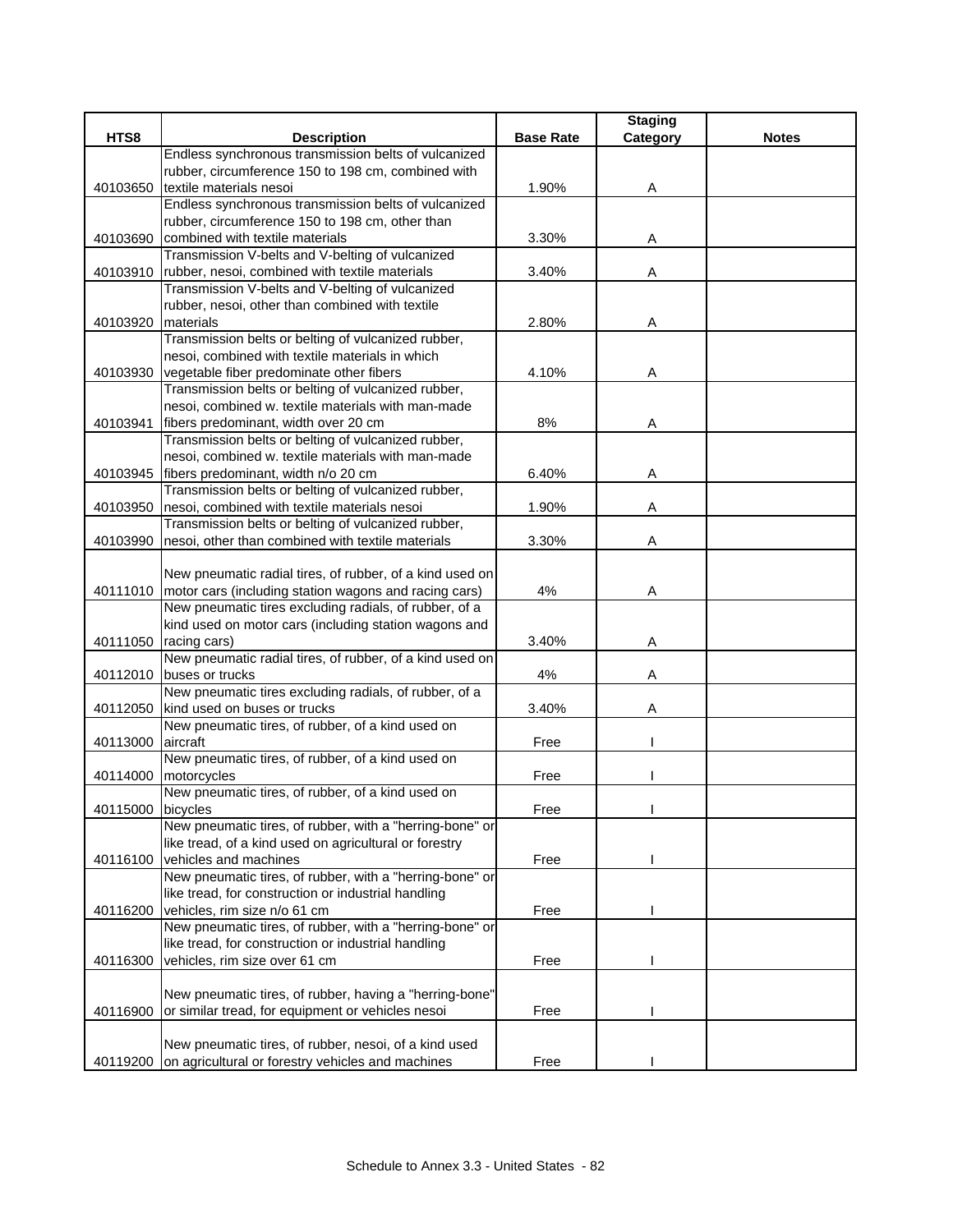|                 |                                                                                 |                  | <b>Staging</b> |              |
|-----------------|---------------------------------------------------------------------------------|------------------|----------------|--------------|
| HTS8            | <b>Description</b>                                                              | <b>Base Rate</b> | Category       | <b>Notes</b> |
|                 | Other new pneumatic radial tires, of rubber, for                                |                  |                |              |
|                 | construction or industrial handling vehicles and                                |                  |                |              |
| 40119340        | machines, rim size not over 61 cm, nesoi                                        | 4%               | Α              |              |
|                 | New pneumatic tires (nonradial), of rubber, for                                 |                  |                |              |
|                 | construction or industrial handling vehicles and                                |                  |                |              |
| 40119380        | machines, rim size not over 61 cm, nesoi                                        | 3.40%            | Α              |              |
|                 | Other new pneumatic radial tires, of rubber, for                                |                  |                |              |
|                 | construction or industrial handling vehicles and                                |                  |                |              |
| 40119440        | machines, rim size over 61 cm, nesoi                                            | 4%               | Α              |              |
|                 | New pneumatic tires (nonradial), of rubber, for                                 |                  |                |              |
|                 | construction or industrial handling vehicles and                                |                  |                |              |
|                 | 40119480 machines, rim size over 61 cm, nesoi                                   | 3.40%            | Α              |              |
| 40119945        | Other new pnuematic radial tires, of rubber, nesoi                              | 4%               | A              |              |
| 40119985        | New pneumatic tire, of rubber, nesoi                                            | 3.40%            | A              |              |
|                 | Retreaded radial pnuematic tires, of rubber, of a kind                          |                  |                |              |
|                 | used on motor cars (including station wagons and                                |                  |                |              |
|                 | 40121140 racing cars)                                                           | 4%               | A              |              |
|                 | Retreaded pnuematic tires (nonradials), of rubber, of a                         |                  |                |              |
|                 | kind used on motor cars (including station wagons and                           |                  |                |              |
|                 | 40121180 racing cars)<br>Retreaded pnuematic radial tires, of rubber, of a kind | 3.40%            | Α              |              |
|                 | 40121240 used on buses or trucks                                                | 4%               |                |              |
|                 | Retreaded pnuematic tires (nonradials), of rubber, of a                         |                  | Α              |              |
| 40121280        | kind used on buses or trucks                                                    | 3.40%            | Α              |              |
|                 | Retreaded pneumatic tires, of rubber, of a kind used on                         |                  |                |              |
| 40121300        | aircraft                                                                        | Free             |                |              |
|                 | Retreaded pneumatic tires, of rubber, designed for                              |                  |                |              |
| 40121920        | certain agricultural or horticultural machinery                                 | Free             |                |              |
|                 | Retreaded pnuematic radial tires, of rubber, not                                |                  |                |              |
| 40121940        | elsewhere specified or included                                                 | 4%               | Α              |              |
|                 | Retreaded pnuematic tires (nonradials), of rubber, not                          |                  |                |              |
| 40121980        | elsewhere specified or included                                                 | 3.40%            | A              |              |
| 40122010        | Used pneumatic tires of rubber, for aircraft                                    | Free             |                |              |
|                 | Used pneumatic tires of rubber, designed for certain                            |                  |                |              |
|                 | agricultural or horticultural machinery, for on-highway                         |                  |                |              |
|                 | 40122015 trasnport of passengers or goods                                       | Free             |                |              |
|                 | Used pneumatic tires of rubber, designed for certain                            |                  |                |              |
| 40122045        | agricultural or horticultural machinery, nesoi                                  | Free             |                |              |
|                 | Used pneumatic tires, of rubber, for vehicles for on-                           |                  |                |              |
|                 | highway transport of passengers or goods nesoi, or                              |                  |                |              |
| 40122060        | vehicles of heading 8705                                                        | Free             |                |              |
|                 |                                                                                 |                  |                |              |
|                 | 40122080 Used pneumatic tires, of rubber for machinery, nesoi                   | Free             |                |              |
|                 | 40129010 Solid or cushion tires of rubber                                       | Free             |                |              |
|                 | 40129030 Bicycle rim strips of natural rubber                                   | Free             |                |              |
|                 | Interchangeable tire treads and tire flaps, of natural                          |                  |                |              |
| 40129045        | rubber, nesoi                                                                   | 4.20%            | A              |              |
|                 | 40129070 Bicycle rim strips of rubber other than of natural rubber              | Free             |                |              |
|                 | Interchangeable tire treads and tire flaps, of rubber                           |                  |                |              |
|                 | other than natural rubber, except bicycle rim strips,                           |                  |                |              |
| 40129090        | nesoi                                                                           | 2.70%            | A              |              |
|                 | Inner tubes of rubber, of a kind used on motor cars                             |                  |                |              |
|                 | (including station wagons and racing cars), buses or                            |                  |                |              |
| 40131000 trucks |                                                                                 | 3.70%            | Α              |              |
|                 | 40132000 Inner tubes of rubber, of a kind used on bicycles                      | Free             |                |              |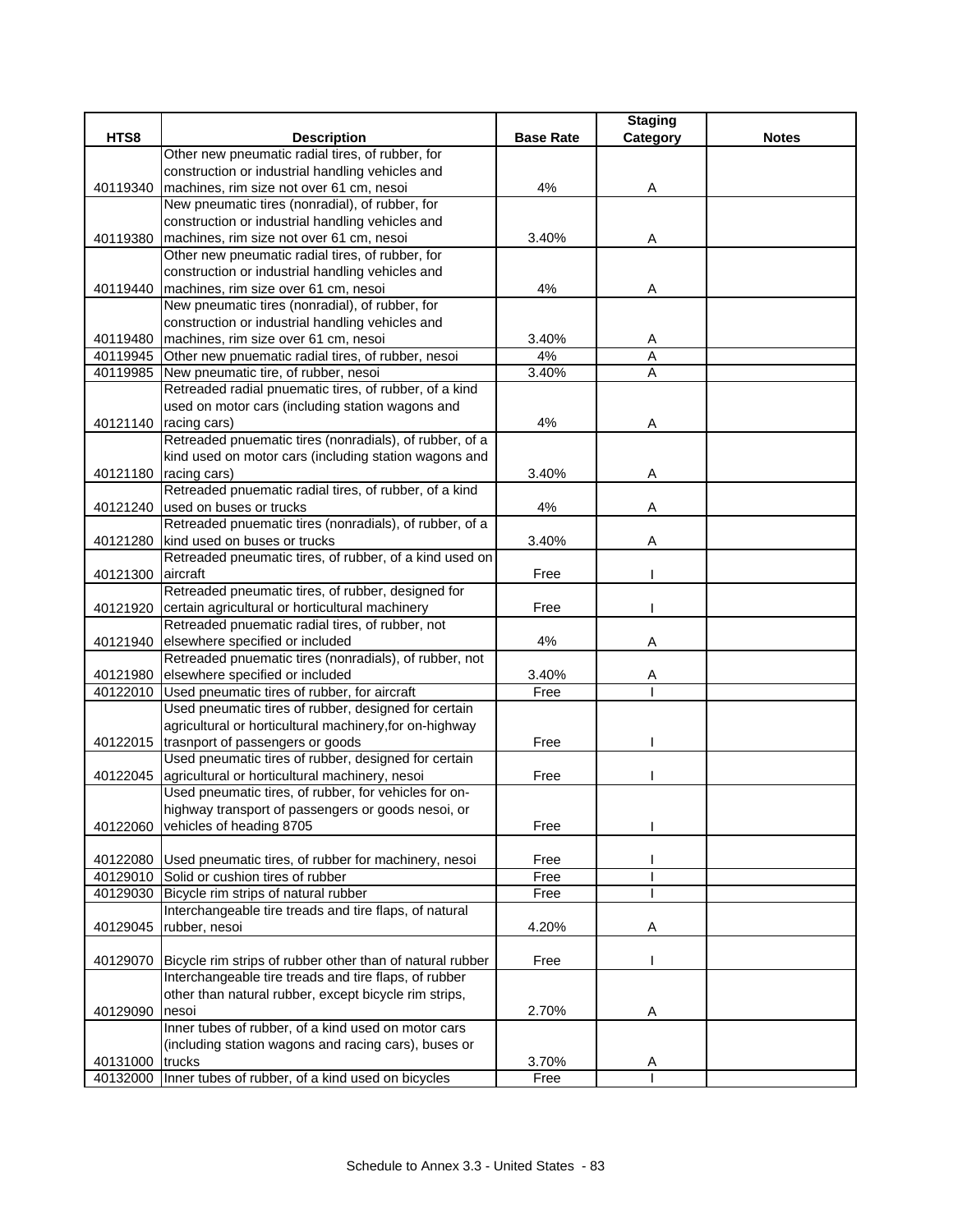|          |                                                                         |                  | <b>Staging</b> |              |
|----------|-------------------------------------------------------------------------|------------------|----------------|--------------|
| HTS8     | <b>Description</b>                                                      | <b>Base Rate</b> | Category       | <b>Notes</b> |
|          | Inner tubes of rubber designed for tires used on certain                |                  |                |              |
| 40139010 | agricultural or horticultural machinery                                 | Free             |                |              |
|          | 40139050 Inner tubes of rubber for vehicles nesoi                       | 3.70%            | $\overline{A}$ |              |
|          | 40141000 Sheath contraceptives of vulcanized rubber                     | Free             |                |              |
|          | 40149010 Nursing nipples of vulcanized rubber                           | Free             |                |              |
|          | Hygienic or pharmaceutical articles nesoi, of vulcanized                |                  |                |              |
|          | rubber other than hard rubber, with or without fittings of              |                  |                |              |
| 40149050 | hard rubber                                                             | 4.20%            | Α              |              |
|          | Surgical gloves of vulcanized rubber other than hard                    |                  |                |              |
| 40151101 | rubber                                                                  | Free             |                |              |
|          | Medical gloves of vulcanized rubber other than hard                     |                  |                |              |
| 40151905 | rubber                                                                  | Free             |                |              |
|          | Seamless gloves of vulcanized rubber other than hard                    |                  |                |              |
| 40151910 | rubber, other than surgical or medical gloves                           | 3%               | Α              |              |
|          |                                                                         |                  |                |              |
|          | Nonseamless gloves of vulcanized rubber other than                      |                  |                |              |
|          | 40151950 hard rubber, other than surgical or medical gloves             | 14%              | Α              |              |
|          |                                                                         |                  |                |              |
|          | Articles of apparel and clothing accessories, excluding                 |                  |                |              |
| 40159000 | gloves, of vulcanized rubber other than hard rubber                     | 4%               | Α              |              |
|          | Articles of vulcanized cellular rubber other than hard                  |                  |                |              |
| 40161000 | rubber                                                                  | Free             |                |              |
|          | Floor covering and mats, of noncellular vulcanized                      |                  |                |              |
| 40169100 | rubber other than hard rubber                                           | 2.70%            | Α              |              |
|          | Erasers, of noncellular vulcanized rubber other than                    |                  |                |              |
| 40169200 | hard rubber                                                             | 4.20%            | Α              |              |
|          | Gaskets, washers and other seals, of noncellular                        |                  |                |              |
| 40169310 | vulcanized rubber other than hard rubber                                | 2.50%            | Α              |              |
|          | Gaskets, washers and other seals, of noncellular                        |                  |                |              |
| 40169350 | vulcanized rubber other than hard rubber                                | 2.50%            | Α              |              |
|          |                                                                         |                  |                |              |
|          | Boat or dock fenders, whether or not inflatable, of                     |                  |                |              |
| 40169400 | noncellular vulcanized rubber other than hard rubber                    | 4.20%            | Α              |              |
|          | Inflatable articles nesoi, of noncellular vulcanized                    |                  |                |              |
| 40169500 | rubber other than hard rubber                                           | 4.20%            | Α              |              |
|          | Containers of noncellular vulcanized rubber, other than                 |                  |                |              |
|          | hard rubber, of a kind for packing, transport or                        |                  |                |              |
| 40169903 | marketing of merchandise                                                | 3%               | Α              |              |
|          | Household articles nesoi, of noncellular vulcanized                     |                  |                |              |
|          | 40169905   rubber other than hard rubber                                | 3.40%            | A              |              |
|          | Handles and knobs, of noncellular vulcanized rubber                     |                  |                |              |
| 40169910 | other than hard rubber                                                  | 3.30%            | Α              |              |
|          |                                                                         |                  |                |              |
|          | Caps, lids, seals, stoppers and other closures, of                      |                  |                |              |
| 40169915 | noncellular vulcanized rubber other than hard rubber                    | 2.70%            | Α              |              |
|          | Toys for pets made of noncellular vulcanized rubber                     |                  |                |              |
| 40169920 | other than hard rubber                                                  | 4.30%            | Α              |              |
|          | Articles made of noncellular vulcanized natural rubber,                 |                  |                |              |
|          | used as vibration control goods in vehicles of 8701                     |                  |                |              |
| 40169930 | through 8705<br>Articles made of noncellular vulcanized natural rubber, | Free             |                |              |
|          |                                                                         |                  |                |              |
|          | not used as vibration control goods in vehicles of 8701                 |                  |                |              |
| 40169935 | through 8705 nesoi                                                      | Free             |                |              |
|          | Articles nesoi, of noncellular vulcanized synthetic                     |                  |                |              |
|          | rubber other than hard rubber, used as vibration control                |                  |                |              |
| 40169955 | goods in veh 8701/8705                                                  | 2.50%            | Α              |              |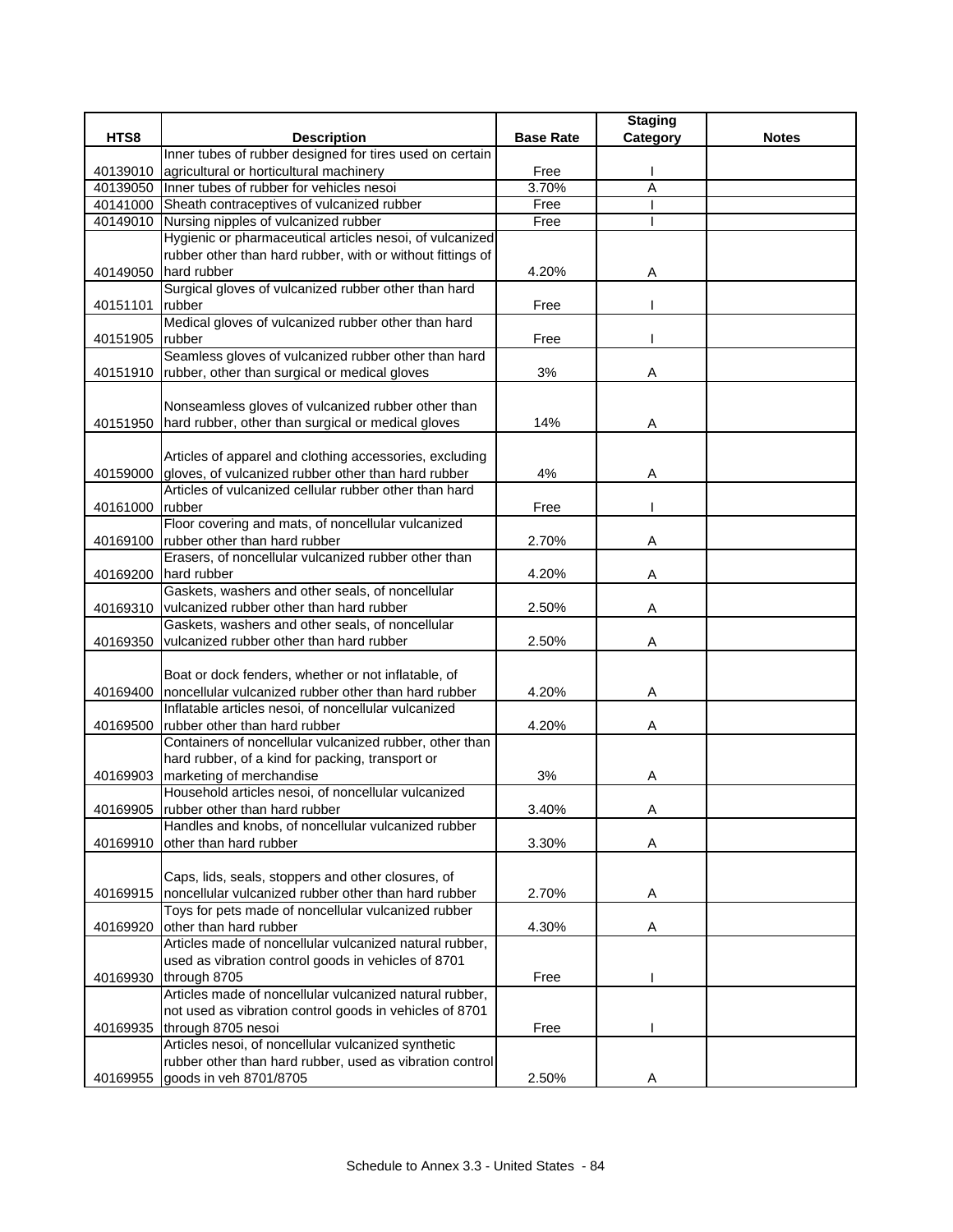|          |                                                                                                                         |                  | <b>Staging</b> |              |
|----------|-------------------------------------------------------------------------------------------------------------------------|------------------|----------------|--------------|
| HTS8     | <b>Description</b>                                                                                                      | <b>Base Rate</b> | Category       | <b>Notes</b> |
|          | Articles of noncellular vulcanized synthetic rubber other                                                               |                  |                |              |
| 40169960 | than hard rubber                                                                                                        | 2.50%            | Α              |              |
|          | Hard rubber (for example, ebonite) in all forms,                                                                        |                  |                |              |
| 40170000 | including waste and scrap; articles of hard rubber                                                                      | 2.70%            | Α              |              |
|          | Tanned whole bovine skin and hide upper/lining                                                                          |                  |                |              |
|          | leather, w/o hair on, unit surface area n/o 2.6 sq m, in                                                                |                  |                |              |
| 41041110 | the wet state                                                                                                           | Free             |                |              |
|          | Tanned whole bovine skin and hide leather (not                                                                          |                  |                |              |
|          | upper/lining), w/o hair on, unit surface area n/o 2.6 sq                                                                |                  |                |              |
|          | 41041120 $\vert$ m, in the wet state                                                                                    | 2.40%            | Α              |              |
|          | Full grain unsplit or grain split buffalo hide or skin, w/o<br>hair on, tanned but not further prepared, surface ov 2.6 |                  |                |              |
|          | m2, in the wet state                                                                                                    | 2.40%            |                |              |
| 41041130 | Full grain unsplit/grain split bovine nesoi and equine                                                                  |                  | Α              |              |
|          | upper & sole hides/skins, w/o hair, tanned but not                                                                      |                  |                |              |
| 41041140 | further prepared, in the wet state                                                                                      | 5%               | Α              |              |
|          | Full grain unsplit/grain split bovine (except buffalo)                                                                  |                  |                |              |
|          | nesoi and equine hides/skins, w/o hair, tanned not                                                                      |                  |                |              |
| 41041150 | further prepared, in the wet state                                                                                      | 3.30%            | Α              |              |
|          | Whole bovine skin upper or lining leather, w/o hair on,                                                                 |                  |                |              |
|          | unit surface n/o 2.6 sq m, tanned but not further                                                                       |                  |                |              |
| 41041910 | prepared, in the wet state                                                                                              | Free             |                |              |
|          | Whole bovine skin leather (not upper or lining), w/o hair                                                               |                  |                |              |
|          | on, surface n/o 2.6 sq m, tanned but not further                                                                        |                  |                |              |
| 41041920 | prepared, in the wet state                                                                                              | 2.40%            | Α              |              |
|          | Buffalo hides and skins nesoi, w/o hair on, unit surface                                                                |                  |                |              |
|          | area ov 2.6 m2, tanned but not further prepared, in the                                                                 |                  |                |              |
| 41041930 | wet state                                                                                                               | 2.40%            | Α              |              |
|          | Upper and sole bovine (except buffalo) and equine                                                                       |                  |                |              |
|          | hides and skins, nesoi, w/o hair, tanned but not further                                                                |                  |                |              |
| 41041940 | prepared, in the wet state                                                                                              | 5%               | A              |              |
|          | Bovine (except buffalo) and equine hides and skins                                                                      |                  |                |              |
|          | (not upper/sole) nesoi, w/o hair, tanned but not further                                                                |                  |                |              |
| 41041950 | prepared, in the wet state                                                                                              | 3.30%            | Α              |              |
|          | Crust whole bovine hide and skin upper or lining                                                                        |                  |                |              |
|          | leather, w/o hair on, unit surface n/o 2.6 sq m, tanned                                                                 |                  |                |              |
| 41044110 | but not further prepared                                                                                                | Free             |                |              |
|          | Crust whole bovine hide and skin leather (not upper or                                                                  |                  |                |              |
|          | lining), w/o hair on, surface n/o 2.6 sq m, tanned but                                                                  |                  |                |              |
|          | 41044120 not further prepared                                                                                           | 2.40%            | A              |              |
|          | Crust full grain unsplit or grain split buffalo hides and                                                               |                  |                |              |
|          | skins, surface area over 2.6 m2, without hair on, tanned                                                                |                  |                |              |
| 41044130 | but not further prepared                                                                                                | 2.40%            | A              |              |
|          | Crust full grain unsplit/grain split bovine (ex. buffalo)                                                               |                  |                |              |
|          | nesoi/equine hides/skins upper/sole leather, w/o hair,                                                                  |                  |                |              |
| 41044140 | tanned not further prepared                                                                                             | 5%               | Α              |              |
|          | Crust full grain unsplit/grain split bovine (except buffalo)                                                            |                  |                |              |
|          | nesoi and equine hides and skins, nesoi, w/o hair,                                                                      |                  |                |              |
| 41044150 | tanned not further prepared                                                                                             | 3.30%            | Α              |              |
|          | Crust whole bovine hide and skin upper or lining                                                                        |                  |                |              |
|          | leather, w/o hair on, unit surface n/o 2.6 sq m, tanned                                                                 |                  |                |              |
| 41044910 | but not further prepared, nesoi                                                                                         | Free             |                |              |
|          | Crust whole bovine hide and skin (not upper or lining                                                                   |                  |                |              |
|          | leather), w/o hair on, surface n/o 2.6 sq m, tanned but                                                                 |                  |                |              |
| 41044920 | not further prepared, nesoi                                                                                             | 2.40%            | Α              |              |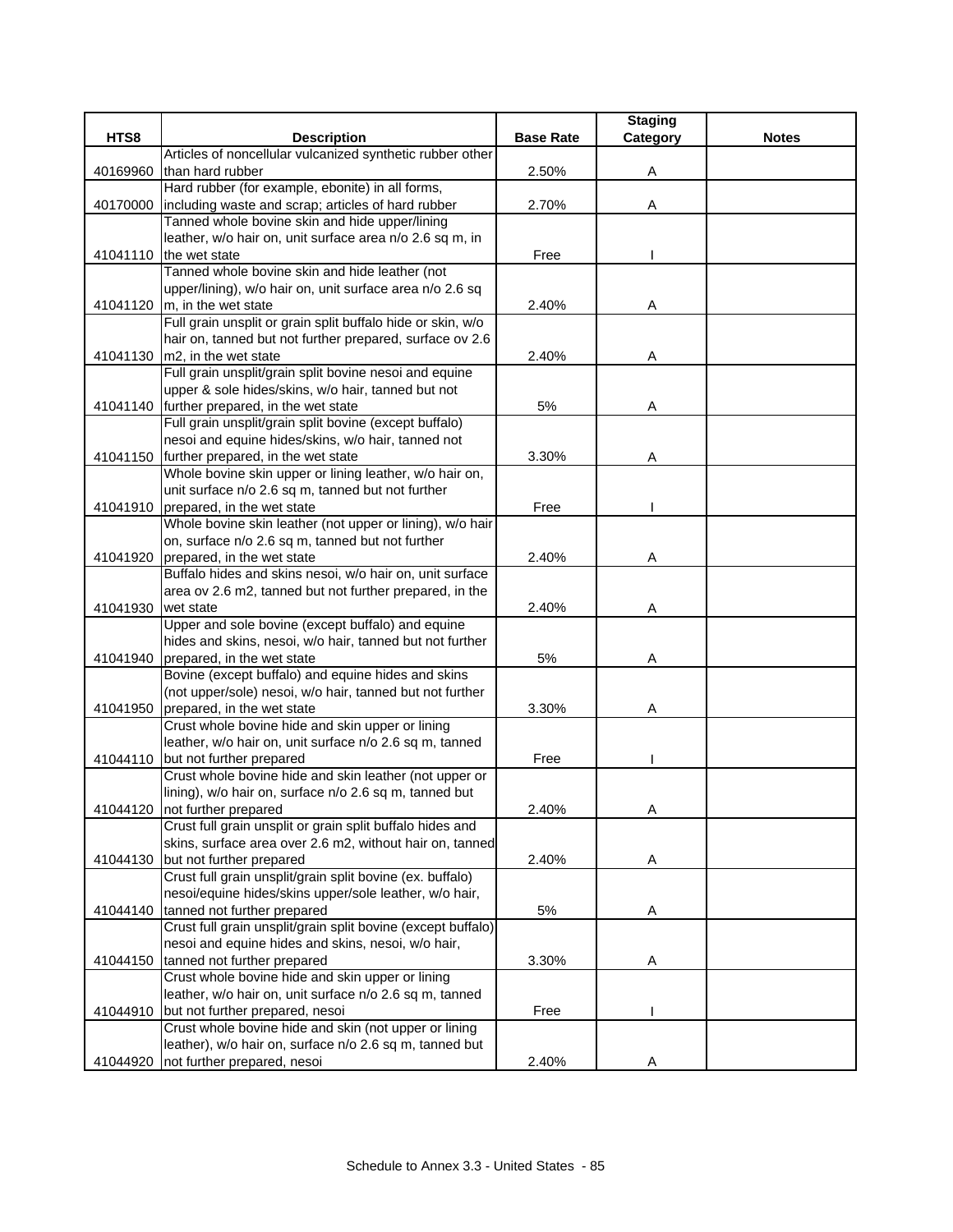|          |                                                                                                   |                  | <b>Staging</b> |              |
|----------|---------------------------------------------------------------------------------------------------|------------------|----------------|--------------|
| HTS8     | <b>Description</b>                                                                                | <b>Base Rate</b> | Category       | <b>Notes</b> |
|          | Crust buffalo hides and skins nesoi, without hair on,                                             |                  |                |              |
|          | surface area over 2.6 m2, tanned but not further                                                  |                  |                |              |
| 41044930 | prepared                                                                                          | 2.40%            | Α              |              |
|          | Crust upper and sole equine and bovine (except                                                    |                  |                |              |
|          | buffalo) nesoi hides and skins, nesoi, w/o hair, tanned                                           |                  |                |              |
| 41044940 | but not further prepared                                                                          | 5%               | Α              |              |
|          | Crust bovine (except buffalo) nesoi and equine hides                                              |                  |                |              |
|          | and skins, nesoi, w/o hair, tanned but not further                                                |                  |                |              |
| 41044950 | prepared<br>Sheep or lamb skins, without wool on, tanned but not                                  | 3.30%            | Α              |              |
|          | 41051010 further prepared, wet blue                                                               | 2%               | Α              |              |
|          |                                                                                                   |                  |                |              |
|          | Sheep or lamb skins, without wool on, tanned but not                                              |                  |                |              |
|          | 41051090 further prepared, in the wet state other than wet blue                                   | 2%               | Α              |              |
|          | Sheep or lamb skins, without wool on, tanned but not                                              |                  |                |              |
| 41053000 | further prepared, in the dry state (crust)                                                        | 2%               | Α              |              |
|          | Hides and skins of goats or kids, without hair on,                                                |                  |                |              |
| 41062110 | tanned but not further prepared, wet blue                                                         | 2.40%            | Α              |              |
|          | Hides and skins of goats or kids, without hair on,                                                |                  |                |              |
|          | tanned but not further prepared, in the wet state other                                           |                  |                |              |
| 41062190 | than wet blue                                                                                     | 2.40%            | Α              |              |
|          |                                                                                                   |                  |                |              |
|          | Hides and skins of goats or kids, without hair on,                                                |                  |                |              |
|          | 41062200 tanned but not further prepared, in the dry state (crust)                                | 2.40%            | Α              |              |
|          | Hides and skins of swine, without hair on, tanned but                                             |                  |                |              |
|          | 41063110 not further prepared, wet blue                                                           | 4.20%            | Α              |              |
|          | Hides and skins of swine, without hair on, tanned but                                             |                  |                |              |
|          | not further prepared, in the wet state other than wet                                             |                  |                |              |
| 41063190 | blue                                                                                              | 4.20%            | Α              |              |
|          | Hides and skins of swine, without hair on, tanned but                                             |                  |                |              |
| 41063200 | not further prepared, in the dry state (crust)                                                    | 4.20%            | Α              |              |
|          | Tanned or cust hides and skins of reptiles, whether or<br>not split, but not further prepared     | Free             |                |              |
| 41064000 | Hides and skins of animals nesoi, without hair on,                                                |                  |                |              |
|          | tanned but not further prepared, in the wet state                                                 |                  |                |              |
|          | 41069100 (including wet-blue)                                                                     | 3.30%            | Α              |              |
|          |                                                                                                   |                  |                |              |
|          | Hides and skins of animals nesoi, without hair on,                                                |                  |                |              |
| 41069200 | tanned but not further prepared, in the dry state (crust)                                         | 3.30%            | Α              |              |
|          | Full grain unsplit whole bovine upper or lining leather,                                          |                  |                |              |
|          | w/o hair on, surface n/o 2.6 m2, prepared after tanning                                           |                  |                |              |
|          | 41071110 or crusting, not head 4114                                                               | Free             |                |              |
|          | Full grain unsplit whole bovine leather (not                                                      |                  |                |              |
|          | upper/lining), w/o hair on, not fancy, n/o 2.6                                                    |                  |                |              |
| 41071120 | m2, prepared after tanning or crust, not head 4114                                                | 2.40%            | Α              |              |
|          | Full grain unsplit whole bovine leather (not                                                      |                  |                |              |
|          | upper/lining), w/o hair on, fancy, n/o 2.6 m2, prepared                                           |                  |                |              |
|          | 41071130 after tanning or crusting, not head 4114                                                 | 3.60%            | Α              |              |
|          | Full grain unsplit whole buffalo leather, without hair on,                                        |                  |                |              |
|          | surface over 2.6 sq m, prepared after tanning or                                                  |                  |                |              |
|          | 41071140 crusting, not heading 4114                                                               | 2.50%            | Α              |              |
|          | Full grain unsplit upholstery leather of bovines (not                                             |                  |                |              |
|          | buffalo) nesoi and equines, w/o hair on, prepared after                                           |                  |                |              |
|          | 41071150 tanning or crusting, not 4114<br>Full grain unsplit upper & sole leather of bovines (not | 2.80%            | Α              |              |
|          | buffalo) nesoi or equine, w/o hair on, prepared after                                             |                  |                |              |
|          | 41071160 tanning or crusting, not 4114                                                            | 3.30%            | Α              |              |
|          |                                                                                                   |                  |                |              |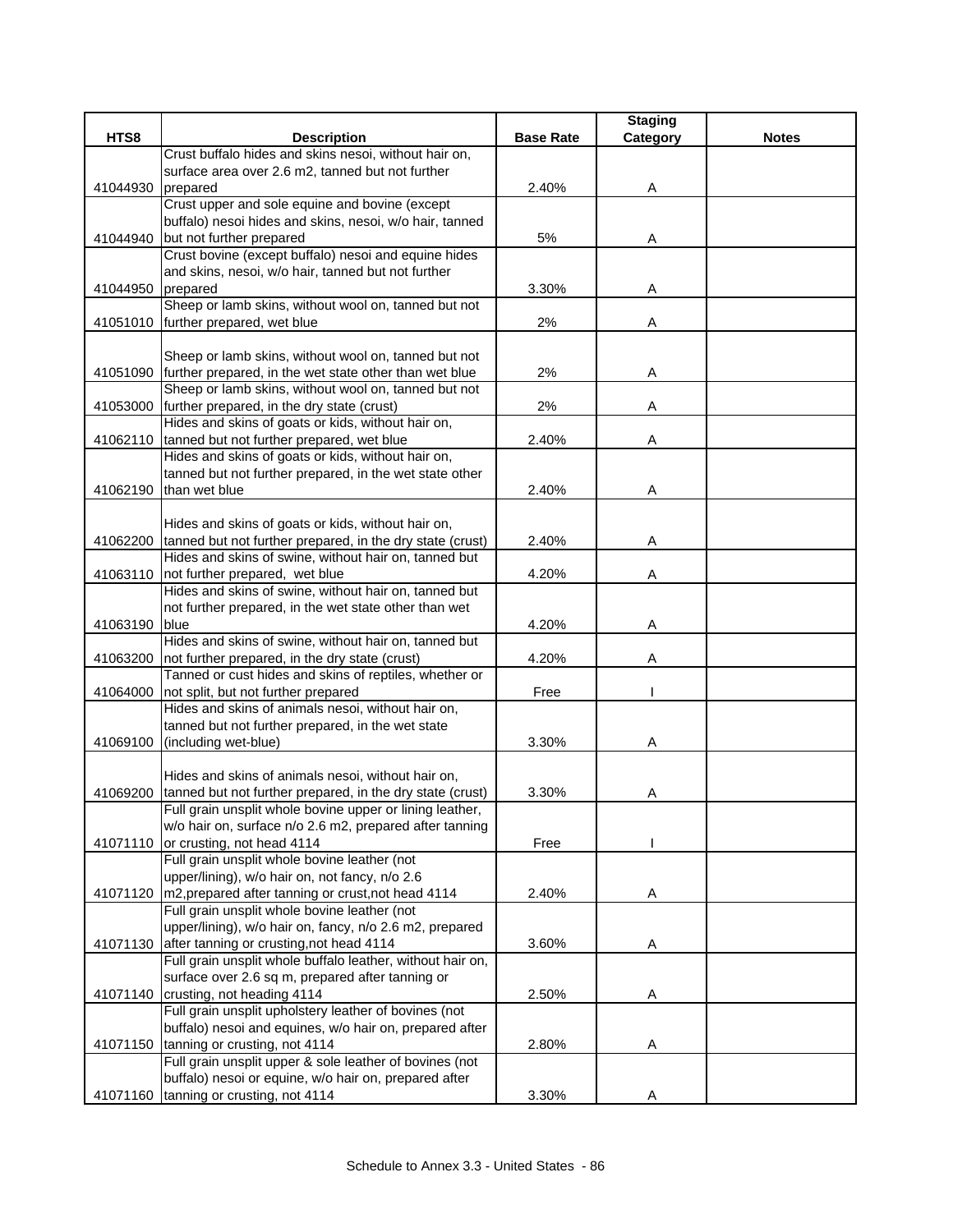|          |                                                                                                                  |                  | <b>Staging</b> |              |
|----------|------------------------------------------------------------------------------------------------------------------|------------------|----------------|--------------|
| HTS8     | <b>Description</b>                                                                                               | <b>Base Rate</b> | Category       | <b>Notes</b> |
|          | Full grain unsplit whole bovine (not buffalo) nesoi and                                                          |                  |                |              |
|          | equine leather nesoi, w/o hair, prepared after                                                                   |                  |                |              |
| 41071170 | tanning/crusting, not fancy, not 4114                                                                            | 5%               | Α              |              |
|          | Full grain unsplit whole bovine (not buffalo) nesoi and                                                          |                  |                |              |
|          | equine leather nesoi, w/o hair, prepared after tanning or                                                        |                  |                |              |
| 41071180 | crusting, fancy, not 4114                                                                                        | 2.40%            | Α              |              |
|          | Grain split whole bovine skin upper or lining leather,<br>w/o hair on, unit surface n/o 2.6 sq m, prepared after |                  |                |              |
| 41071210 | tanning or crusting, not 4114                                                                                    | Free             |                |              |
|          | Grain split whole bovine skin leather (not upper or                                                              |                  |                |              |
|          | lining), w/o hair, not fancy, n/o 2.6 sq m, prepared after                                                       |                  |                |              |
|          | 41071220 tanning or crusting, not 4114                                                                           | 2.40%            | Α              |              |
|          | Grain split whole bovine skin leather (not upper or                                                              |                  |                |              |
|          | lining), w/o hair on, fancy, n/o 2.6 sq m, prepared after                                                        |                  |                |              |
| 41071230 | tanning or crusting, not 4114                                                                                    | 3.60%            | A              |              |
|          | Grain split whole buffalo leather, without hair on, unit                                                         |                  |                |              |
|          | surface area over 2.6 sq m, prepared after tanning or                                                            |                  |                |              |
| 41071240 | crusting, not of heading 4114                                                                                    | 2.50%            | Α              |              |
|          | Grain split whole upholstery leather of bovines (not                                                             |                  |                |              |
|          | buffalo) nesoi and equines, w/o hair on, prepared after                                                          |                  |                |              |
| 41071250 | tanning or crusting, not 4114                                                                                    | 2.80%            | Α              |              |
|          | Grain split whole upper & sole leather of bovines (not                                                           |                  |                |              |
|          | buffalo) nesoi or equines, w/o hair on, prepared after                                                           |                  |                |              |
| 41071260 | tanning or crusting, not 4114                                                                                    | 3.30%            | Α              |              |
|          | Grain split whole bovine (not buffalo) nesoi and equine                                                          |                  |                |              |
|          | nesoi leathers, w/o hair on, prepared after tanning or                                                           |                  |                |              |
|          | 41071270 crusting, not fancy, not 4114                                                                           | 5%               | Α              |              |
|          | Grain split whole bovine (not buffalo) nesoi and equine                                                          |                  |                |              |
|          | nesoi leathers, without hair on, prepared after tanning                                                          |                  |                |              |
| 41071280 | or crusting, fancy, not 4114                                                                                     | 2.40%            | Α              |              |
|          | Whole bovine skin upper or lining leather nesoi, w/o                                                             |                  |                |              |
|          | hair on, unit surface n/o 2.6 m2, prepared after tanning                                                         |                  |                |              |
| 41071910 | or crusting, not of head 4114                                                                                    | Free             |                |              |
|          | Whole bovine skin leather (not upper or lining) nesoi,                                                           |                  |                |              |
|          | w/o hair on, not fancy, n/or 2.6 sq m, prepared after                                                            |                  |                |              |
| 41071920 | tanning or crusting, not 4114                                                                                    | 2.40%            | Α              |              |
|          | Whole bovine skin leather (not upper or lining) nesoi,                                                           |                  |                |              |
|          | w/o hair on, fancy, surface n/o 2.6 m2, prepared after                                                           | 3.60%            |                |              |
| 41071930 | tanning or crusting, not 4114<br>Whole buffalo skin leather (not full grain unsplits/grain                       |                  | Α              |              |
|          | splits), w/o hair on, over 2.6 sq m, prepared after                                                              |                  |                |              |
| 41071940 | tanning or crusting, not 4114                                                                                    | 2.50%            | Α              |              |
|          | Whole upholstery leather of bovines (not buffalo) nesoi                                                          |                  |                |              |
|          | and equines nesoi, without hair on, prepared after                                                               |                  |                |              |
| 41071950 | tanning or crusting, not 4114                                                                                    | 2.80%            | Α              |              |
|          | Whole upper & sole leather of bovines (not buffalo)                                                              |                  |                |              |
|          | nesoi or equines nesoi, without hair on, prepared after                                                          |                  |                |              |
| 41071960 | tanning or crusting, not 4114                                                                                    | 5%               | Α              |              |
|          | Whole bovine (not buffalo) and equine leather, nesoi,                                                            |                  |                |              |
|          | without hair on, not fancy, prepared after tanning or                                                            |                  |                |              |
| 41071970 | crusting, not of heading 4114                                                                                    | 5%               | A              |              |
|          | Whole bovine (not buffalo) and equine leather, nesoi,                                                            |                  |                |              |
|          | without hair on, fancy, prepared after tanning or                                                                |                  |                |              |
| 41071980 | crusting, not of heading 4114                                                                                    | 2.40%            | Α              |              |
|          | Full grain unsplit buffalo leather (not whole), w/o hair                                                         |                  |                |              |
|          | on, prepared after tanning or crusting (including                                                                |                  |                |              |
| 41079140 | parchment-dressed), not head 4114                                                                                | 2.50%            | Α              |              |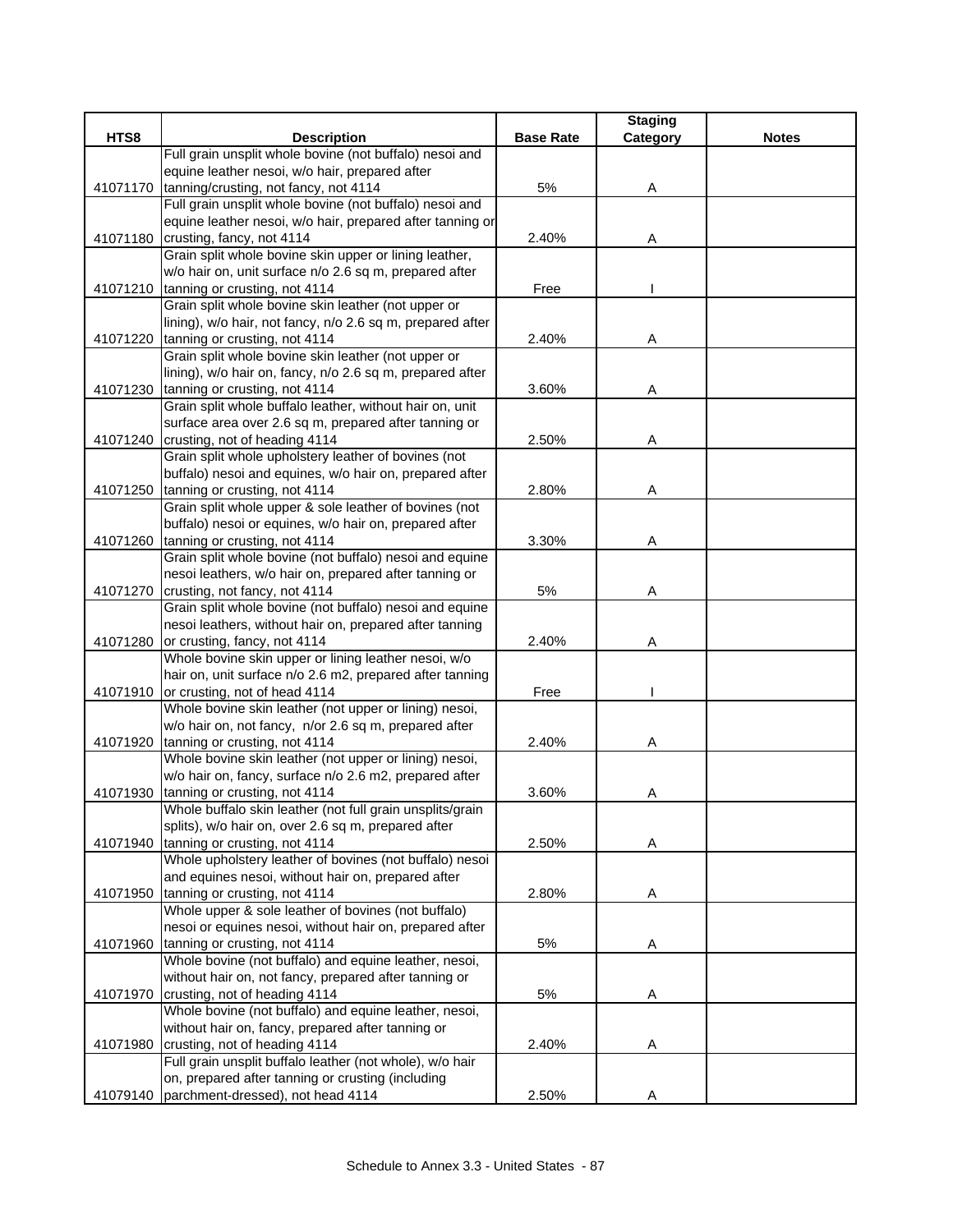|          |                                                                                            |                  | <b>Staging</b> |              |
|----------|--------------------------------------------------------------------------------------------|------------------|----------------|--------------|
| HTS8     | <b>Description</b>                                                                         | <b>Base Rate</b> | Category       | <b>Notes</b> |
|          | Full grain unsplit upholstery leather of bovines (not                                      |                  |                |              |
|          | buffalo) & equines, not whole, w/o hair, prepared after                                    |                  |                |              |
| 41079150 | tanning or crusting, not 4114                                                              | 2.80%            | Α              |              |
|          | Full grain unsplit upper & sole leather of bovines (not                                    |                  |                |              |
|          | buffalo) or equines, not whole, w/o hair, prep. after                                      |                  |                |              |
| 41079160 | tanning or crusting, not 4114<br>Full grain unsplit bovine (not buffalo) & equine leather, | 3.30%            | Α              |              |
|          | not whole, w/o hair on, nesoi, not fancy, prep. after                                      |                  |                |              |
| 41079170 | tanning/crusting, not 4114                                                                 | 5%               | Α              |              |
|          | Full grain unsplit bovine (not buffalo) & equine leather,                                  |                  |                |              |
|          | not whole, w/o hair on, nesoi, fancy, prepared after                                       |                  |                |              |
|          | 41079180 tanning or crusting, not 4114                                                     | 2.40%            | Α              |              |
|          | Grain splits buffalo leather (not whole), without hair on,                                 |                  |                |              |
|          | prepared after tanning or crusting, other than of                                          |                  |                |              |
|          | 41079240 heading 4114                                                                      | 2.50%            | Α              |              |
|          | Grain splits upholstery leather of bovines (not buffalo)                                   |                  |                |              |
|          | and equines, not whole, w/o hair on, prepared after                                        |                  |                |              |
| 41079250 | tanning or crusting, not 4114                                                              | 2.80%            | Α              |              |
|          | Grain splits upper & sole leather of bovines (not                                          |                  |                |              |
|          | buffalo) or equines, not whole, w/o hair on, prepared                                      |                  |                |              |
| 41079260 | after tanning or crusting, not 4114                                                        | 3.30%            | Α              |              |
|          | Grain splits bovine (not buffalo) and equine leather, not                                  |                  |                |              |
|          | whole, w/o hair on, nesoi, not fancy, prepared after                                       |                  |                |              |
| 41079270 | tanning or crusting, not 4114                                                              | 5%               | Α              |              |
|          | Grain splits bovine (not buffalo) and equine leather, not                                  |                  |                |              |
|          | whole, without hair on, nesoi, fancy, prepared after                                       |                  |                |              |
| 41079280 | tanning or crusting, not 4114                                                              | 2.40%            | A              |              |
|          | Buffalo leather other than full grains unsplit & grain                                     |                  |                |              |
|          | splits, not whole, w/o hair on, prepared after tanning or                                  |                  |                |              |
| 41079940 | crusting, not heading 4114<br>Upholstery leather of bovines (not buffalo) or equines,      | 2.50%            | Α              |              |
|          | not whole, nesoi, without hair on, prepared after                                          |                  |                |              |
| 41079950 | tanning or crusting, not 4114                                                              | 2.80%            | Α              |              |
|          | Upper & sole leather of bovines (not buffalo) or                                           |                  |                |              |
|          | equines, not whole, nesoi, w/o hair on, prepare after                                      |                  |                |              |
| 41079960 | tanning or crusting, not 4114                                                              | 5%               | Α              |              |
|          | Bovine (not buffalo) and equine leather, not whole,                                        |                  |                |              |
|          | nesoi, without hair on, not fancy, prepared after tanning                                  |                  |                |              |
| 41079970 | or crusting, not heading 4114                                                              | 5%               | Α              |              |
|          | Bovine (not buffalo) and equine leather, not whole,                                        |                  |                |              |
|          | nesoi, without hair on, fancy, prepared after tanning or                                   |                  |                |              |
| 41079980 | crusting, not of heading 4114                                                              | 2.40%            | Α              |              |
|          | Sheep or lamb skin leather, without wool on, not fancy,                                    |                  |                |              |
|          | prepared after tanning or crusting, other than of                                          |                  |                |              |
|          | 41120030 heading 4114                                                                      | 2%               | Α              |              |
|          | Sheep or lamb skin leather, without wool on, fancy,                                        |                  |                |              |
|          | further prepared after tanning or crusting, other than of                                  |                  |                |              |
| 41120060 | heading 4114                                                                               | 2%               | Α              |              |
|          | Goat or kidskin leather, without hair on, not fancy,                                       |                  |                |              |
|          | further prepared after tanning or crusting, other than of                                  |                  |                |              |
| 41131030 | heading 4114                                                                               | 2.40%            | A              |              |
|          | Goat or kidskin leather, without hair on, fancy, further                                   |                  |                |              |
|          | prepared after tanning or crusting, other than of<br>heading 4114                          |                  |                |              |
| 41131060 |                                                                                            | 2.80%            | Α              |              |
|          | Leather of swine, without hair on, further prepared after                                  |                  |                |              |
| 41132000 | tanning or crusting, other than leather of heading 4114                                    | 4.20%            | Α              |              |
|          |                                                                                            |                  |                |              |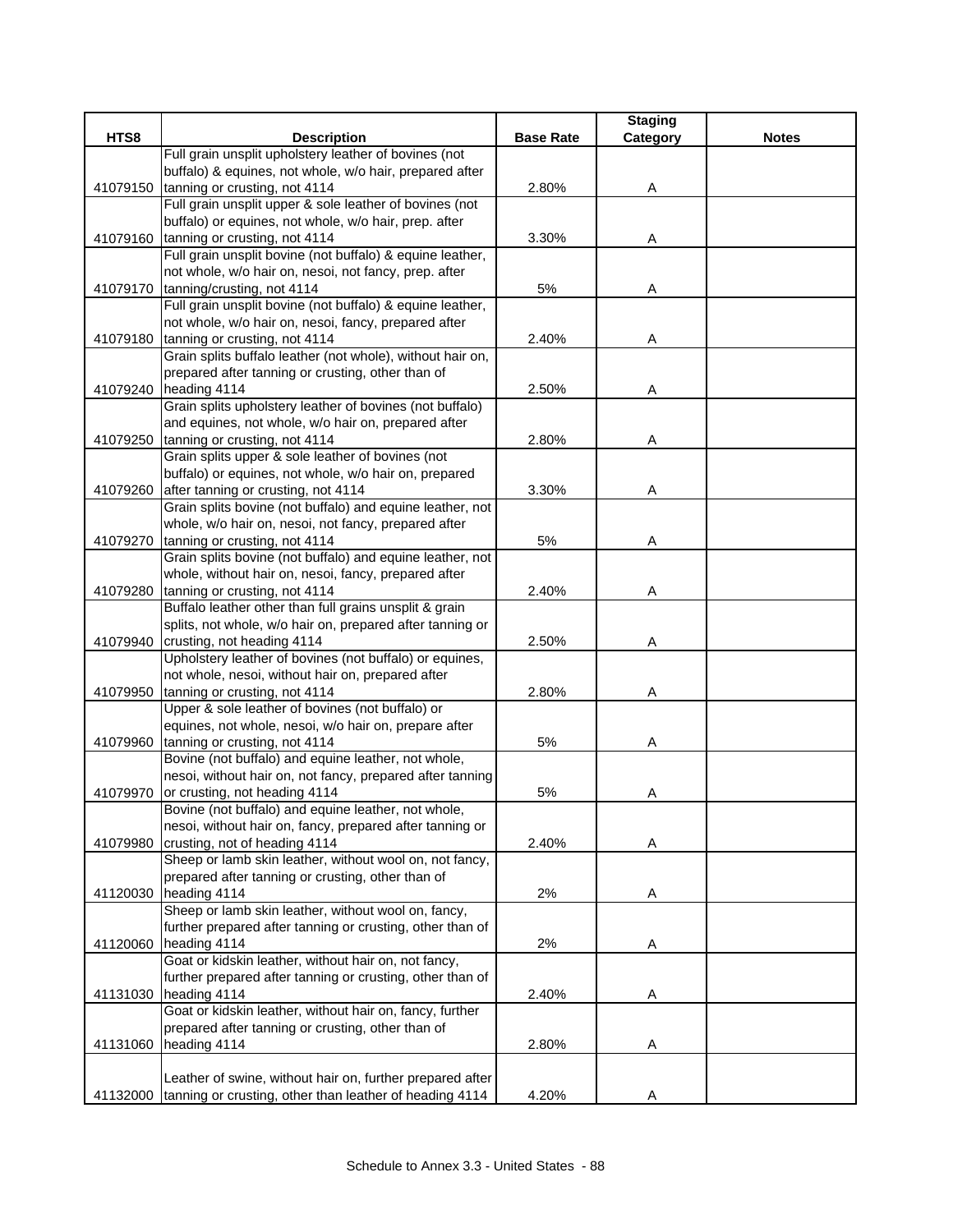|          |                                                                                                              |                  | <b>Staging</b> |              |
|----------|--------------------------------------------------------------------------------------------------------------|------------------|----------------|--------------|
| HTS8     | <b>Description</b>                                                                                           | <b>Base Rate</b> | Category       | <b>Notes</b> |
|          |                                                                                                              |                  |                |              |
|          | Reptile leather, not fancy, further prepared after                                                           |                  |                |              |
| 41133030 | tanning or crusting, other than leather of heading 4114                                                      | Free             |                |              |
|          |                                                                                                              |                  |                |              |
|          | Reptile leather, fancy, further prepared after tanning or                                                    |                  |                |              |
| 41133060 | crusting, other than leather of heading 4114                                                                 | Free             |                |              |
|          | Leather of animals nesoi, without hair on, not fancy,                                                        |                  |                |              |
|          | further prepared after tanning or crusting, other than                                                       |                  |                |              |
|          | 41139030 leather of heading 4114<br>Leather of animals nesoi, without hair on, fancy, further                | 3.30%            | Α              |              |
|          | prepared after tanning or crusting, other than leather of                                                    |                  |                |              |
|          | 41139060 heading 4114                                                                                        | 1.60%            |                |              |
|          | 41141000 Chamois (including combination chamois) leather                                                     | 3.20%            | A<br>Α         |              |
|          | 41142030 Patent leather                                                                                      | 2.30%            | A              |              |
|          | Patent laminated leather or metallized leather, of calf or                                                   |                  |                |              |
| 41142040 | <b>Ikip</b>                                                                                                  | 3.60%            | Α              |              |
|          | Patent laminated leather or metallized leather, other                                                        |                  |                |              |
|          | 41142070 than calf or kip                                                                                    | 1.60%            | Α              |              |
|          |                                                                                                              |                  |                |              |
|          | Composition leather with a basis of leather or leather                                                       |                  |                |              |
|          | 41151000 fiber, in slabs, sheets or strip, whether or not in rolls                                           | Free             |                |              |
|          | Parings & other waste of leather or composition leather,                                                     |                  |                |              |
|          | not suitable for the manufacture of leather articles;                                                        |                  |                |              |
| 41152000 | leather dust, powder & flour                                                                                 | Free             |                |              |
|          | Dog leashes, collars, muzzles, harnesses and similar                                                         |                  |                |              |
|          | 42010030 dog equipment, of any material                                                                      | 2.40%            | Α              |              |
|          | Saddlery and harnesses for animals nesi, (incl. traces,                                                      |                  |                |              |
|          | leads, knee pads, muzzles, saddle cloths and bags and                                                        |                  |                |              |
|          | 42010060 the like), of any material                                                                          | 2.80%            | Α              |              |
|          | Trunks, suitcases, vanity & all other cases,                                                                 |                  |                |              |
|          | occupational luggage & like containers, surface of                                                           |                  |                |              |
| 42021100 | leather, composition or patent leather                                                                       | 8%               | Α              |              |
|          | Trunks, suitcases, vanity and attache cases,                                                                 |                  |                |              |
|          | occupational luggage and similar containers, with outer                                                      |                  |                |              |
|          | 42021220 surface of plastics                                                                                 | 20%              | Α              |              |
|          | Trunks, suitcases, vanity & attache cases, occupational                                                      |                  |                |              |
|          | luggage & like containers, surfaces of cotton, not of pile                                                   |                  |                |              |
| 42021240 | or tufted construction                                                                                       | 6.30%            | A              |              |
|          | Trunks, suitcases, vanity & attache cases, occupational                                                      |                  |                |              |
|          | luggage & like containers, w outer surface of veg.                                                           |                  |                |              |
| 42021260 | fibers, excl. cotton                                                                                         | 5.70%            | Α              |              |
|          | Trunks, suitcases, vanity & attache cases, occupational                                                      |                  |                |              |
|          | luggage and similar containers, with outer surface of                                                        |                  |                |              |
| 42021280 | textile materials nesi                                                                                       | 17.60%           | Α              |              |
|          | Trunks, suitcases, vanity cases, attache cases,                                                              |                  |                |              |
|          | occupational luggage & like containers surface of                                                            |                  |                |              |
| 42021900 | vulcanized fiber or paperboard nesi                                                                          | 20%              | Α              |              |
|          | Handbags, with or without shoulder strap or without                                                          |                  |                |              |
| 42022130 | handle, with outer surface of reptile leather                                                                | 5.30%            | Α              |              |
|          | Handbags, with or without shoulder strap or without<br>handle, with outer surface of leather, composition or |                  |                |              |
|          |                                                                                                              |                  |                |              |
| 42022160 | patent leather, nesi, n/o \$20 ea.<br>Handbags, with or without shoulder strap or without                    | 10%              | Α              |              |
|          | handle, with outer surface of leather, composition or                                                        |                  |                |              |
|          | 42022190 patent leather, nesi, over \$20 ea.                                                                 | 9%               | Α              |              |
|          |                                                                                                              |                  |                |              |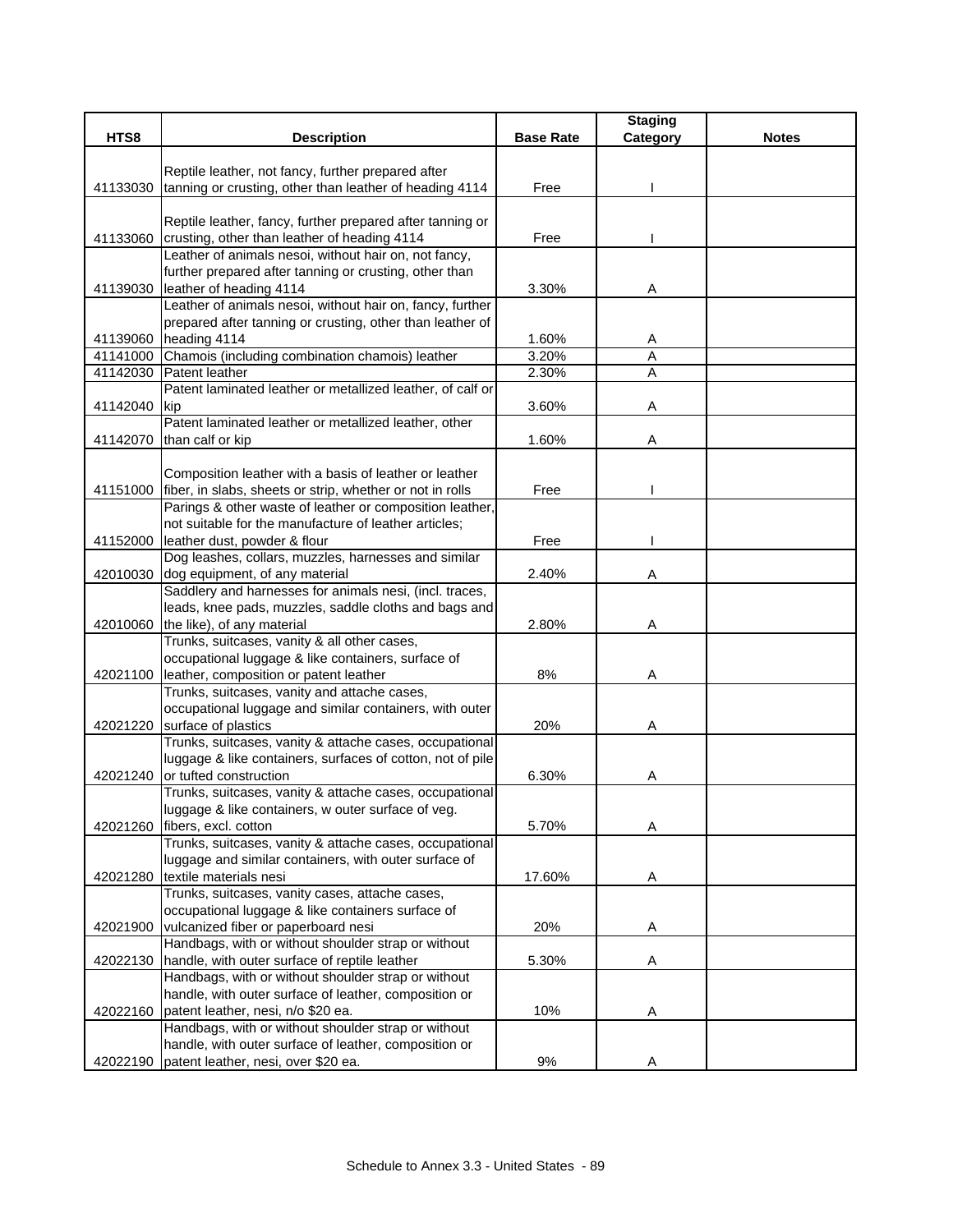| Handbags, with or without shoulder straps or without<br>handle, with outer surface of sheeting of plastics<br>16%<br>42022215<br>Α<br>Handbags with or without shoulder strap or without<br>handle, with outer surface of textile materials, wholly or<br>42022235 in part of braid, of abaca<br>8.40%<br>A<br>Handbags with or without shoulder strap or without<br>handle, with outer surface of textile materials, wholly or<br>42022240 in part of braid, nesi<br>7.40%<br>Α<br>Handbags with or without shoulder strap or without<br>handle, with outer surface of cotton, not of pile or tufted<br>construction or braid<br>6.30%<br>42022245<br>Α<br>Handbags with or w/o shoulder strap or w/o handle,<br>outer surface of veg. fibers, exc. cotton, not of pile or<br>42022260 tufted construction or braid<br>5.70%<br>A<br>Handbags with or w/o shoulder strap or w/o handle,<br>with outer surface containing 85% or more of silk, not<br>braided<br>7%<br>42022270<br>Α<br>Handbags with or without shoulder strap or without<br>handle, with outer surface of textile materials, nesi<br>17.60%<br>42022280<br>Α<br>Handbags w. or w/o shld. strap or w/o handle of mat.<br>(o/t leather, shtng. of plas., tex. mat., vul. fib. or<br>paperbd.), paper cov., of plas.<br>5.30%<br>42022910<br>Α<br>Handbags w. or w/o shld. strap or w/o handle of mat.<br>(o/t leather, shtng. of plas., tex. mat., vul. fib. or<br>42022920<br>paperbd.), paper cov., of wood<br>3.30%<br>Α<br>Handbags w. or w/o shld. strap or w/o handle of mat.<br>(o/t leather, shtng. of plas., tex. mat., vul. fib. or<br>paperbd.), pap.cov., of mat. nesi<br>7.80%<br>Α<br>42022950<br>Handbags with or without shoulder straps or without<br>handle, with outer surface of vulcanized fiber or of<br>paperboard, not covered with paper<br>20%<br>42022990<br>Α<br>Articles of a kind normally carried in the pocket or<br>handbag, with outer surface of reptile leather<br>3.70%<br>Α<br>42023130<br>Articles of a kind normally carried in the pocket or<br>handbag, with outer surface of leather, composition or<br>42023160 patent leather, nesi<br>8%<br>A<br>Articles of a kind normally carried in the pocket or<br>handbag, with outer surface of reinforced or laminated<br>12.1 cents/ $kg +$<br>42023210 plastics<br>4.6%<br>A<br>Articles of a kind normally carried in the pocket or<br>handbag, with outer surface of plastic sheeting, nesi<br>20%<br>A<br>42023220<br>Articles of a kind normally carried in the pocket or<br>handbag, with outer surface of cotton, not of pile or<br>tufted construction<br>42023240<br>6.30%<br>Α<br>Articles of a kind normally carried in the pocket or<br>handbag, with outer surface of vegetable fibers, not of<br>pile or tufted construction, nesi<br>5.70%<br>42023280<br>Α<br>Articles of a kind normally carried in the pocket or<br>handbag, with outer surface 85% or more silk or silk<br>waste<br>Free<br>42023285<br>Articles of a kind normally carried in the pocket or |          |                                                        |                  | <b>Staging</b> |              |
|-----------------------------------------------------------------------------------------------------------------------------------------------------------------------------------------------------------------------------------------------------------------------------------------------------------------------------------------------------------------------------------------------------------------------------------------------------------------------------------------------------------------------------------------------------------------------------------------------------------------------------------------------------------------------------------------------------------------------------------------------------------------------------------------------------------------------------------------------------------------------------------------------------------------------------------------------------------------------------------------------------------------------------------------------------------------------------------------------------------------------------------------------------------------------------------------------------------------------------------------------------------------------------------------------------------------------------------------------------------------------------------------------------------------------------------------------------------------------------------------------------------------------------------------------------------------------------------------------------------------------------------------------------------------------------------------------------------------------------------------------------------------------------------------------------------------------------------------------------------------------------------------------------------------------------------------------------------------------------------------------------------------------------------------------------------------------------------------------------------------------------------------------------------------------------------------------------------------------------------------------------------------------------------------------------------------------------------------------------------------------------------------------------------------------------------------------------------------------------------------------------------------------------------------------------------------------------------------------------------------------------------------------------------------------------------------------------------------------------------------------------------------------------------------------------------------------------------------------------------------------------------------------------------------------------------------------------------------------------------------------------------------------------------------|----------|--------------------------------------------------------|------------------|----------------|--------------|
|                                                                                                                                                                                                                                                                                                                                                                                                                                                                                                                                                                                                                                                                                                                                                                                                                                                                                                                                                                                                                                                                                                                                                                                                                                                                                                                                                                                                                                                                                                                                                                                                                                                                                                                                                                                                                                                                                                                                                                                                                                                                                                                                                                                                                                                                                                                                                                                                                                                                                                                                                                                                                                                                                                                                                                                                                                                                                                                                                                                                                                         | HTS8     | <b>Description</b>                                     | <b>Base Rate</b> | Category       | <b>Notes</b> |
|                                                                                                                                                                                                                                                                                                                                                                                                                                                                                                                                                                                                                                                                                                                                                                                                                                                                                                                                                                                                                                                                                                                                                                                                                                                                                                                                                                                                                                                                                                                                                                                                                                                                                                                                                                                                                                                                                                                                                                                                                                                                                                                                                                                                                                                                                                                                                                                                                                                                                                                                                                                                                                                                                                                                                                                                                                                                                                                                                                                                                                         |          |                                                        |                  |                |              |
|                                                                                                                                                                                                                                                                                                                                                                                                                                                                                                                                                                                                                                                                                                                                                                                                                                                                                                                                                                                                                                                                                                                                                                                                                                                                                                                                                                                                                                                                                                                                                                                                                                                                                                                                                                                                                                                                                                                                                                                                                                                                                                                                                                                                                                                                                                                                                                                                                                                                                                                                                                                                                                                                                                                                                                                                                                                                                                                                                                                                                                         |          |                                                        |                  |                |              |
|                                                                                                                                                                                                                                                                                                                                                                                                                                                                                                                                                                                                                                                                                                                                                                                                                                                                                                                                                                                                                                                                                                                                                                                                                                                                                                                                                                                                                                                                                                                                                                                                                                                                                                                                                                                                                                                                                                                                                                                                                                                                                                                                                                                                                                                                                                                                                                                                                                                                                                                                                                                                                                                                                                                                                                                                                                                                                                                                                                                                                                         |          |                                                        |                  |                |              |
|                                                                                                                                                                                                                                                                                                                                                                                                                                                                                                                                                                                                                                                                                                                                                                                                                                                                                                                                                                                                                                                                                                                                                                                                                                                                                                                                                                                                                                                                                                                                                                                                                                                                                                                                                                                                                                                                                                                                                                                                                                                                                                                                                                                                                                                                                                                                                                                                                                                                                                                                                                                                                                                                                                                                                                                                                                                                                                                                                                                                                                         |          |                                                        |                  |                |              |
|                                                                                                                                                                                                                                                                                                                                                                                                                                                                                                                                                                                                                                                                                                                                                                                                                                                                                                                                                                                                                                                                                                                                                                                                                                                                                                                                                                                                                                                                                                                                                                                                                                                                                                                                                                                                                                                                                                                                                                                                                                                                                                                                                                                                                                                                                                                                                                                                                                                                                                                                                                                                                                                                                                                                                                                                                                                                                                                                                                                                                                         |          |                                                        |                  |                |              |
|                                                                                                                                                                                                                                                                                                                                                                                                                                                                                                                                                                                                                                                                                                                                                                                                                                                                                                                                                                                                                                                                                                                                                                                                                                                                                                                                                                                                                                                                                                                                                                                                                                                                                                                                                                                                                                                                                                                                                                                                                                                                                                                                                                                                                                                                                                                                                                                                                                                                                                                                                                                                                                                                                                                                                                                                                                                                                                                                                                                                                                         |          |                                                        |                  |                |              |
|                                                                                                                                                                                                                                                                                                                                                                                                                                                                                                                                                                                                                                                                                                                                                                                                                                                                                                                                                                                                                                                                                                                                                                                                                                                                                                                                                                                                                                                                                                                                                                                                                                                                                                                                                                                                                                                                                                                                                                                                                                                                                                                                                                                                                                                                                                                                                                                                                                                                                                                                                                                                                                                                                                                                                                                                                                                                                                                                                                                                                                         |          |                                                        |                  |                |              |
|                                                                                                                                                                                                                                                                                                                                                                                                                                                                                                                                                                                                                                                                                                                                                                                                                                                                                                                                                                                                                                                                                                                                                                                                                                                                                                                                                                                                                                                                                                                                                                                                                                                                                                                                                                                                                                                                                                                                                                                                                                                                                                                                                                                                                                                                                                                                                                                                                                                                                                                                                                                                                                                                                                                                                                                                                                                                                                                                                                                                                                         |          |                                                        |                  |                |              |
|                                                                                                                                                                                                                                                                                                                                                                                                                                                                                                                                                                                                                                                                                                                                                                                                                                                                                                                                                                                                                                                                                                                                                                                                                                                                                                                                                                                                                                                                                                                                                                                                                                                                                                                                                                                                                                                                                                                                                                                                                                                                                                                                                                                                                                                                                                                                                                                                                                                                                                                                                                                                                                                                                                                                                                                                                                                                                                                                                                                                                                         |          |                                                        |                  |                |              |
|                                                                                                                                                                                                                                                                                                                                                                                                                                                                                                                                                                                                                                                                                                                                                                                                                                                                                                                                                                                                                                                                                                                                                                                                                                                                                                                                                                                                                                                                                                                                                                                                                                                                                                                                                                                                                                                                                                                                                                                                                                                                                                                                                                                                                                                                                                                                                                                                                                                                                                                                                                                                                                                                                                                                                                                                                                                                                                                                                                                                                                         |          |                                                        |                  |                |              |
|                                                                                                                                                                                                                                                                                                                                                                                                                                                                                                                                                                                                                                                                                                                                                                                                                                                                                                                                                                                                                                                                                                                                                                                                                                                                                                                                                                                                                                                                                                                                                                                                                                                                                                                                                                                                                                                                                                                                                                                                                                                                                                                                                                                                                                                                                                                                                                                                                                                                                                                                                                                                                                                                                                                                                                                                                                                                                                                                                                                                                                         |          |                                                        |                  |                |              |
|                                                                                                                                                                                                                                                                                                                                                                                                                                                                                                                                                                                                                                                                                                                                                                                                                                                                                                                                                                                                                                                                                                                                                                                                                                                                                                                                                                                                                                                                                                                                                                                                                                                                                                                                                                                                                                                                                                                                                                                                                                                                                                                                                                                                                                                                                                                                                                                                                                                                                                                                                                                                                                                                                                                                                                                                                                                                                                                                                                                                                                         |          |                                                        |                  |                |              |
|                                                                                                                                                                                                                                                                                                                                                                                                                                                                                                                                                                                                                                                                                                                                                                                                                                                                                                                                                                                                                                                                                                                                                                                                                                                                                                                                                                                                                                                                                                                                                                                                                                                                                                                                                                                                                                                                                                                                                                                                                                                                                                                                                                                                                                                                                                                                                                                                                                                                                                                                                                                                                                                                                                                                                                                                                                                                                                                                                                                                                                         |          |                                                        |                  |                |              |
|                                                                                                                                                                                                                                                                                                                                                                                                                                                                                                                                                                                                                                                                                                                                                                                                                                                                                                                                                                                                                                                                                                                                                                                                                                                                                                                                                                                                                                                                                                                                                                                                                                                                                                                                                                                                                                                                                                                                                                                                                                                                                                                                                                                                                                                                                                                                                                                                                                                                                                                                                                                                                                                                                                                                                                                                                                                                                                                                                                                                                                         |          |                                                        |                  |                |              |
|                                                                                                                                                                                                                                                                                                                                                                                                                                                                                                                                                                                                                                                                                                                                                                                                                                                                                                                                                                                                                                                                                                                                                                                                                                                                                                                                                                                                                                                                                                                                                                                                                                                                                                                                                                                                                                                                                                                                                                                                                                                                                                                                                                                                                                                                                                                                                                                                                                                                                                                                                                                                                                                                                                                                                                                                                                                                                                                                                                                                                                         |          |                                                        |                  |                |              |
|                                                                                                                                                                                                                                                                                                                                                                                                                                                                                                                                                                                                                                                                                                                                                                                                                                                                                                                                                                                                                                                                                                                                                                                                                                                                                                                                                                                                                                                                                                                                                                                                                                                                                                                                                                                                                                                                                                                                                                                                                                                                                                                                                                                                                                                                                                                                                                                                                                                                                                                                                                                                                                                                                                                                                                                                                                                                                                                                                                                                                                         |          |                                                        |                  |                |              |
|                                                                                                                                                                                                                                                                                                                                                                                                                                                                                                                                                                                                                                                                                                                                                                                                                                                                                                                                                                                                                                                                                                                                                                                                                                                                                                                                                                                                                                                                                                                                                                                                                                                                                                                                                                                                                                                                                                                                                                                                                                                                                                                                                                                                                                                                                                                                                                                                                                                                                                                                                                                                                                                                                                                                                                                                                                                                                                                                                                                                                                         |          |                                                        |                  |                |              |
|                                                                                                                                                                                                                                                                                                                                                                                                                                                                                                                                                                                                                                                                                                                                                                                                                                                                                                                                                                                                                                                                                                                                                                                                                                                                                                                                                                                                                                                                                                                                                                                                                                                                                                                                                                                                                                                                                                                                                                                                                                                                                                                                                                                                                                                                                                                                                                                                                                                                                                                                                                                                                                                                                                                                                                                                                                                                                                                                                                                                                                         |          |                                                        |                  |                |              |
|                                                                                                                                                                                                                                                                                                                                                                                                                                                                                                                                                                                                                                                                                                                                                                                                                                                                                                                                                                                                                                                                                                                                                                                                                                                                                                                                                                                                                                                                                                                                                                                                                                                                                                                                                                                                                                                                                                                                                                                                                                                                                                                                                                                                                                                                                                                                                                                                                                                                                                                                                                                                                                                                                                                                                                                                                                                                                                                                                                                                                                         |          |                                                        |                  |                |              |
|                                                                                                                                                                                                                                                                                                                                                                                                                                                                                                                                                                                                                                                                                                                                                                                                                                                                                                                                                                                                                                                                                                                                                                                                                                                                                                                                                                                                                                                                                                                                                                                                                                                                                                                                                                                                                                                                                                                                                                                                                                                                                                                                                                                                                                                                                                                                                                                                                                                                                                                                                                                                                                                                                                                                                                                                                                                                                                                                                                                                                                         |          |                                                        |                  |                |              |
|                                                                                                                                                                                                                                                                                                                                                                                                                                                                                                                                                                                                                                                                                                                                                                                                                                                                                                                                                                                                                                                                                                                                                                                                                                                                                                                                                                                                                                                                                                                                                                                                                                                                                                                                                                                                                                                                                                                                                                                                                                                                                                                                                                                                                                                                                                                                                                                                                                                                                                                                                                                                                                                                                                                                                                                                                                                                                                                                                                                                                                         |          |                                                        |                  |                |              |
|                                                                                                                                                                                                                                                                                                                                                                                                                                                                                                                                                                                                                                                                                                                                                                                                                                                                                                                                                                                                                                                                                                                                                                                                                                                                                                                                                                                                                                                                                                                                                                                                                                                                                                                                                                                                                                                                                                                                                                                                                                                                                                                                                                                                                                                                                                                                                                                                                                                                                                                                                                                                                                                                                                                                                                                                                                                                                                                                                                                                                                         |          |                                                        |                  |                |              |
|                                                                                                                                                                                                                                                                                                                                                                                                                                                                                                                                                                                                                                                                                                                                                                                                                                                                                                                                                                                                                                                                                                                                                                                                                                                                                                                                                                                                                                                                                                                                                                                                                                                                                                                                                                                                                                                                                                                                                                                                                                                                                                                                                                                                                                                                                                                                                                                                                                                                                                                                                                                                                                                                                                                                                                                                                                                                                                                                                                                                                                         |          |                                                        |                  |                |              |
|                                                                                                                                                                                                                                                                                                                                                                                                                                                                                                                                                                                                                                                                                                                                                                                                                                                                                                                                                                                                                                                                                                                                                                                                                                                                                                                                                                                                                                                                                                                                                                                                                                                                                                                                                                                                                                                                                                                                                                                                                                                                                                                                                                                                                                                                                                                                                                                                                                                                                                                                                                                                                                                                                                                                                                                                                                                                                                                                                                                                                                         |          |                                                        |                  |                |              |
|                                                                                                                                                                                                                                                                                                                                                                                                                                                                                                                                                                                                                                                                                                                                                                                                                                                                                                                                                                                                                                                                                                                                                                                                                                                                                                                                                                                                                                                                                                                                                                                                                                                                                                                                                                                                                                                                                                                                                                                                                                                                                                                                                                                                                                                                                                                                                                                                                                                                                                                                                                                                                                                                                                                                                                                                                                                                                                                                                                                                                                         |          |                                                        |                  |                |              |
|                                                                                                                                                                                                                                                                                                                                                                                                                                                                                                                                                                                                                                                                                                                                                                                                                                                                                                                                                                                                                                                                                                                                                                                                                                                                                                                                                                                                                                                                                                                                                                                                                                                                                                                                                                                                                                                                                                                                                                                                                                                                                                                                                                                                                                                                                                                                                                                                                                                                                                                                                                                                                                                                                                                                                                                                                                                                                                                                                                                                                                         |          |                                                        |                  |                |              |
|                                                                                                                                                                                                                                                                                                                                                                                                                                                                                                                                                                                                                                                                                                                                                                                                                                                                                                                                                                                                                                                                                                                                                                                                                                                                                                                                                                                                                                                                                                                                                                                                                                                                                                                                                                                                                                                                                                                                                                                                                                                                                                                                                                                                                                                                                                                                                                                                                                                                                                                                                                                                                                                                                                                                                                                                                                                                                                                                                                                                                                         |          |                                                        |                  |                |              |
|                                                                                                                                                                                                                                                                                                                                                                                                                                                                                                                                                                                                                                                                                                                                                                                                                                                                                                                                                                                                                                                                                                                                                                                                                                                                                                                                                                                                                                                                                                                                                                                                                                                                                                                                                                                                                                                                                                                                                                                                                                                                                                                                                                                                                                                                                                                                                                                                                                                                                                                                                                                                                                                                                                                                                                                                                                                                                                                                                                                                                                         |          |                                                        |                  |                |              |
|                                                                                                                                                                                                                                                                                                                                                                                                                                                                                                                                                                                                                                                                                                                                                                                                                                                                                                                                                                                                                                                                                                                                                                                                                                                                                                                                                                                                                                                                                                                                                                                                                                                                                                                                                                                                                                                                                                                                                                                                                                                                                                                                                                                                                                                                                                                                                                                                                                                                                                                                                                                                                                                                                                                                                                                                                                                                                                                                                                                                                                         |          |                                                        |                  |                |              |
|                                                                                                                                                                                                                                                                                                                                                                                                                                                                                                                                                                                                                                                                                                                                                                                                                                                                                                                                                                                                                                                                                                                                                                                                                                                                                                                                                                                                                                                                                                                                                                                                                                                                                                                                                                                                                                                                                                                                                                                                                                                                                                                                                                                                                                                                                                                                                                                                                                                                                                                                                                                                                                                                                                                                                                                                                                                                                                                                                                                                                                         |          |                                                        |                  |                |              |
|                                                                                                                                                                                                                                                                                                                                                                                                                                                                                                                                                                                                                                                                                                                                                                                                                                                                                                                                                                                                                                                                                                                                                                                                                                                                                                                                                                                                                                                                                                                                                                                                                                                                                                                                                                                                                                                                                                                                                                                                                                                                                                                                                                                                                                                                                                                                                                                                                                                                                                                                                                                                                                                                                                                                                                                                                                                                                                                                                                                                                                         |          |                                                        |                  |                |              |
|                                                                                                                                                                                                                                                                                                                                                                                                                                                                                                                                                                                                                                                                                                                                                                                                                                                                                                                                                                                                                                                                                                                                                                                                                                                                                                                                                                                                                                                                                                                                                                                                                                                                                                                                                                                                                                                                                                                                                                                                                                                                                                                                                                                                                                                                                                                                                                                                                                                                                                                                                                                                                                                                                                                                                                                                                                                                                                                                                                                                                                         |          |                                                        |                  |                |              |
|                                                                                                                                                                                                                                                                                                                                                                                                                                                                                                                                                                                                                                                                                                                                                                                                                                                                                                                                                                                                                                                                                                                                                                                                                                                                                                                                                                                                                                                                                                                                                                                                                                                                                                                                                                                                                                                                                                                                                                                                                                                                                                                                                                                                                                                                                                                                                                                                                                                                                                                                                                                                                                                                                                                                                                                                                                                                                                                                                                                                                                         |          |                                                        |                  |                |              |
|                                                                                                                                                                                                                                                                                                                                                                                                                                                                                                                                                                                                                                                                                                                                                                                                                                                                                                                                                                                                                                                                                                                                                                                                                                                                                                                                                                                                                                                                                                                                                                                                                                                                                                                                                                                                                                                                                                                                                                                                                                                                                                                                                                                                                                                                                                                                                                                                                                                                                                                                                                                                                                                                                                                                                                                                                                                                                                                                                                                                                                         |          |                                                        |                  |                |              |
|                                                                                                                                                                                                                                                                                                                                                                                                                                                                                                                                                                                                                                                                                                                                                                                                                                                                                                                                                                                                                                                                                                                                                                                                                                                                                                                                                                                                                                                                                                                                                                                                                                                                                                                                                                                                                                                                                                                                                                                                                                                                                                                                                                                                                                                                                                                                                                                                                                                                                                                                                                                                                                                                                                                                                                                                                                                                                                                                                                                                                                         |          |                                                        |                  |                |              |
|                                                                                                                                                                                                                                                                                                                                                                                                                                                                                                                                                                                                                                                                                                                                                                                                                                                                                                                                                                                                                                                                                                                                                                                                                                                                                                                                                                                                                                                                                                                                                                                                                                                                                                                                                                                                                                                                                                                                                                                                                                                                                                                                                                                                                                                                                                                                                                                                                                                                                                                                                                                                                                                                                                                                                                                                                                                                                                                                                                                                                                         |          |                                                        |                  |                |              |
|                                                                                                                                                                                                                                                                                                                                                                                                                                                                                                                                                                                                                                                                                                                                                                                                                                                                                                                                                                                                                                                                                                                                                                                                                                                                                                                                                                                                                                                                                                                                                                                                                                                                                                                                                                                                                                                                                                                                                                                                                                                                                                                                                                                                                                                                                                                                                                                                                                                                                                                                                                                                                                                                                                                                                                                                                                                                                                                                                                                                                                         |          |                                                        |                  |                |              |
|                                                                                                                                                                                                                                                                                                                                                                                                                                                                                                                                                                                                                                                                                                                                                                                                                                                                                                                                                                                                                                                                                                                                                                                                                                                                                                                                                                                                                                                                                                                                                                                                                                                                                                                                                                                                                                                                                                                                                                                                                                                                                                                                                                                                                                                                                                                                                                                                                                                                                                                                                                                                                                                                                                                                                                                                                                                                                                                                                                                                                                         |          |                                                        |                  |                |              |
|                                                                                                                                                                                                                                                                                                                                                                                                                                                                                                                                                                                                                                                                                                                                                                                                                                                                                                                                                                                                                                                                                                                                                                                                                                                                                                                                                                                                                                                                                                                                                                                                                                                                                                                                                                                                                                                                                                                                                                                                                                                                                                                                                                                                                                                                                                                                                                                                                                                                                                                                                                                                                                                                                                                                                                                                                                                                                                                                                                                                                                         |          |                                                        |                  |                |              |
|                                                                                                                                                                                                                                                                                                                                                                                                                                                                                                                                                                                                                                                                                                                                                                                                                                                                                                                                                                                                                                                                                                                                                                                                                                                                                                                                                                                                                                                                                                                                                                                                                                                                                                                                                                                                                                                                                                                                                                                                                                                                                                                                                                                                                                                                                                                                                                                                                                                                                                                                                                                                                                                                                                                                                                                                                                                                                                                                                                                                                                         |          |                                                        |                  |                |              |
|                                                                                                                                                                                                                                                                                                                                                                                                                                                                                                                                                                                                                                                                                                                                                                                                                                                                                                                                                                                                                                                                                                                                                                                                                                                                                                                                                                                                                                                                                                                                                                                                                                                                                                                                                                                                                                                                                                                                                                                                                                                                                                                                                                                                                                                                                                                                                                                                                                                                                                                                                                                                                                                                                                                                                                                                                                                                                                                                                                                                                                         |          |                                                        |                  |                |              |
|                                                                                                                                                                                                                                                                                                                                                                                                                                                                                                                                                                                                                                                                                                                                                                                                                                                                                                                                                                                                                                                                                                                                                                                                                                                                                                                                                                                                                                                                                                                                                                                                                                                                                                                                                                                                                                                                                                                                                                                                                                                                                                                                                                                                                                                                                                                                                                                                                                                                                                                                                                                                                                                                                                                                                                                                                                                                                                                                                                                                                                         |          |                                                        |                  |                |              |
|                                                                                                                                                                                                                                                                                                                                                                                                                                                                                                                                                                                                                                                                                                                                                                                                                                                                                                                                                                                                                                                                                                                                                                                                                                                                                                                                                                                                                                                                                                                                                                                                                                                                                                                                                                                                                                                                                                                                                                                                                                                                                                                                                                                                                                                                                                                                                                                                                                                                                                                                                                                                                                                                                                                                                                                                                                                                                                                                                                                                                                         |          |                                                        |                  |                |              |
|                                                                                                                                                                                                                                                                                                                                                                                                                                                                                                                                                                                                                                                                                                                                                                                                                                                                                                                                                                                                                                                                                                                                                                                                                                                                                                                                                                                                                                                                                                                                                                                                                                                                                                                                                                                                                                                                                                                                                                                                                                                                                                                                                                                                                                                                                                                                                                                                                                                                                                                                                                                                                                                                                                                                                                                                                                                                                                                                                                                                                                         |          |                                                        |                  |                |              |
|                                                                                                                                                                                                                                                                                                                                                                                                                                                                                                                                                                                                                                                                                                                                                                                                                                                                                                                                                                                                                                                                                                                                                                                                                                                                                                                                                                                                                                                                                                                                                                                                                                                                                                                                                                                                                                                                                                                                                                                                                                                                                                                                                                                                                                                                                                                                                                                                                                                                                                                                                                                                                                                                                                                                                                                                                                                                                                                                                                                                                                         |          |                                                        |                  |                |              |
|                                                                                                                                                                                                                                                                                                                                                                                                                                                                                                                                                                                                                                                                                                                                                                                                                                                                                                                                                                                                                                                                                                                                                                                                                                                                                                                                                                                                                                                                                                                                                                                                                                                                                                                                                                                                                                                                                                                                                                                                                                                                                                                                                                                                                                                                                                                                                                                                                                                                                                                                                                                                                                                                                                                                                                                                                                                                                                                                                                                                                                         |          |                                                        |                  |                |              |
|                                                                                                                                                                                                                                                                                                                                                                                                                                                                                                                                                                                                                                                                                                                                                                                                                                                                                                                                                                                                                                                                                                                                                                                                                                                                                                                                                                                                                                                                                                                                                                                                                                                                                                                                                                                                                                                                                                                                                                                                                                                                                                                                                                                                                                                                                                                                                                                                                                                                                                                                                                                                                                                                                                                                                                                                                                                                                                                                                                                                                                         |          |                                                        |                  |                |              |
|                                                                                                                                                                                                                                                                                                                                                                                                                                                                                                                                                                                                                                                                                                                                                                                                                                                                                                                                                                                                                                                                                                                                                                                                                                                                                                                                                                                                                                                                                                                                                                                                                                                                                                                                                                                                                                                                                                                                                                                                                                                                                                                                                                                                                                                                                                                                                                                                                                                                                                                                                                                                                                                                                                                                                                                                                                                                                                                                                                                                                                         |          |                                                        |                  |                |              |
|                                                                                                                                                                                                                                                                                                                                                                                                                                                                                                                                                                                                                                                                                                                                                                                                                                                                                                                                                                                                                                                                                                                                                                                                                                                                                                                                                                                                                                                                                                                                                                                                                                                                                                                                                                                                                                                                                                                                                                                                                                                                                                                                                                                                                                                                                                                                                                                                                                                                                                                                                                                                                                                                                                                                                                                                                                                                                                                                                                                                                                         |          |                                                        |                  |                |              |
|                                                                                                                                                                                                                                                                                                                                                                                                                                                                                                                                                                                                                                                                                                                                                                                                                                                                                                                                                                                                                                                                                                                                                                                                                                                                                                                                                                                                                                                                                                                                                                                                                                                                                                                                                                                                                                                                                                                                                                                                                                                                                                                                                                                                                                                                                                                                                                                                                                                                                                                                                                                                                                                                                                                                                                                                                                                                                                                                                                                                                                         |          |                                                        |                  |                |              |
|                                                                                                                                                                                                                                                                                                                                                                                                                                                                                                                                                                                                                                                                                                                                                                                                                                                                                                                                                                                                                                                                                                                                                                                                                                                                                                                                                                                                                                                                                                                                                                                                                                                                                                                                                                                                                                                                                                                                                                                                                                                                                                                                                                                                                                                                                                                                                                                                                                                                                                                                                                                                                                                                                                                                                                                                                                                                                                                                                                                                                                         |          |                                                        |                  |                |              |
|                                                                                                                                                                                                                                                                                                                                                                                                                                                                                                                                                                                                                                                                                                                                                                                                                                                                                                                                                                                                                                                                                                                                                                                                                                                                                                                                                                                                                                                                                                                                                                                                                                                                                                                                                                                                                                                                                                                                                                                                                                                                                                                                                                                                                                                                                                                                                                                                                                                                                                                                                                                                                                                                                                                                                                                                                                                                                                                                                                                                                                         |          |                                                        |                  |                |              |
|                                                                                                                                                                                                                                                                                                                                                                                                                                                                                                                                                                                                                                                                                                                                                                                                                                                                                                                                                                                                                                                                                                                                                                                                                                                                                                                                                                                                                                                                                                                                                                                                                                                                                                                                                                                                                                                                                                                                                                                                                                                                                                                                                                                                                                                                                                                                                                                                                                                                                                                                                                                                                                                                                                                                                                                                                                                                                                                                                                                                                                         | 42023295 | handbag, with outer surface of textile materials, nesi | 17.60%           | Α              |              |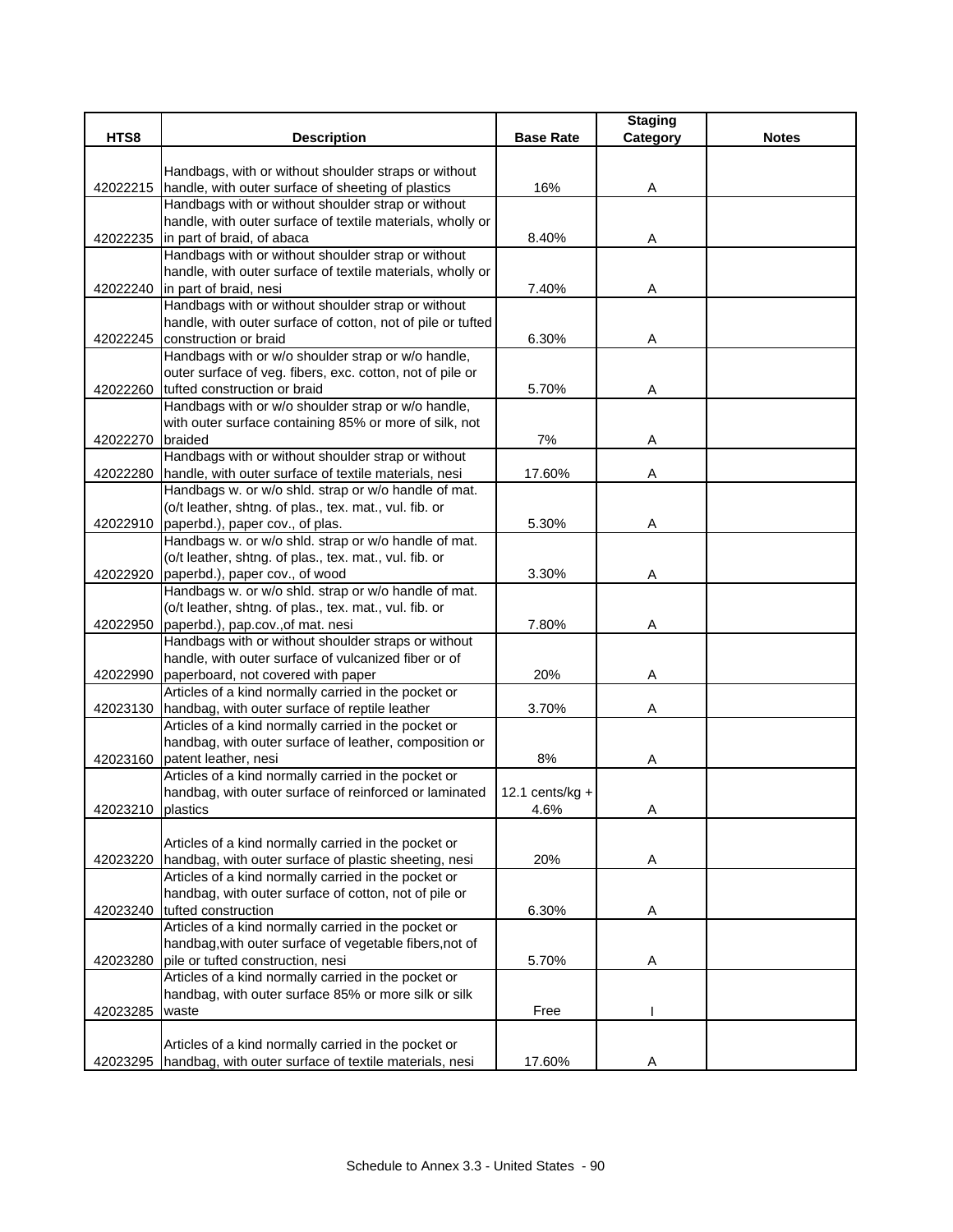|               |                                                               |                  | <b>Staging</b> |              |
|---------------|---------------------------------------------------------------|------------------|----------------|--------------|
| HTS8          | <b>Description</b>                                            | <b>Base Rate</b> | Category       | <b>Notes</b> |
|               | Articles of kind usually carried in pocket or handbag (o/t    |                  |                |              |
|               | leather, shtng. of plas., tex. mat., vul. fib. or paperbd.),  |                  |                |              |
| 42023910      | pap. cov., of plas.                                           | 5.30%            | A              |              |
|               | Articles of kind usually carried in pocket or handbag (o/t    |                  |                |              |
|               | leather, shtng. of plas., tex. mat., vul. fib. or paperbd.),  |                  |                |              |
| 42023920      | pap. cov., of wood                                            | 3.30%            | A              |              |
|               | Articles of kind usu. carried in pocket or handbag (o/t       |                  |                |              |
|               | lea., shtng. of plas., tex. mat., vul. fib. or paperbd.),     |                  |                |              |
|               | 42023950 pap. cov., of mat. nesi                              | 7.80%            | Α              |              |
|               | Articles of a kind normally carried in the pocket or          |                  |                |              |
|               | handbag, with outer surface of vulcanized fiber or of         |                  |                |              |
| 42023990      | paperboard                                                    | 20%              | Α              |              |
|               |                                                               |                  |                |              |
|               | Cases, bags and containers nesi, with outer surface of        |                  |                |              |
| 42029100      | leather, of composition leather or patent leather             | 4.50%            | Α              |              |
|               | Insulated beverage bag w/outer surface textiles, interior     |                  |                |              |
|               | only flexible plastic container storing/dispensing            |                  |                |              |
|               | 42029204 beverage thru flexible tubing                        | 7%               | A              |              |
|               | Insulated food or beverage bags with outer surface of         |                  |                |              |
| 42029208      | textile materials, nesoi                                      | 7%               | Α              |              |
|               | Insulated food or beverage bags with outer surface of         |                  |                |              |
|               | 42029210 sheeting of plastic                                  | 3.40%            | Α              |              |
|               | Travel, sports and similar bags with outer surface of         |                  |                |              |
| 42029215      | cotton, not of pile or tufted construction                    | 6.30%            | Α              |              |
|               |                                                               |                  |                |              |
|               | Travel, sports and similar bags with outer surface of         |                  |                |              |
|               |                                                               |                  |                |              |
| 42029220      | vegetable fibers, excl. cotton, not of pile construction      | 5.70%            | A              |              |
|               | Travel, sports and similar bags with outer surface of         |                  |                |              |
| 42029230      | textile materials other than of vegetable fibers              | 17.60%           | Α              |              |
|               | Travel, sports and similar bags with outer surface of         |                  |                |              |
|               | 42029245 plastic sheeting                                     | 20%              | Α              |              |
|               | Musical instrument cases, with outer surface of plastic       |                  |                |              |
| 42029250      | sheeting or of textile materials                              | 4.20%            | A              |              |
|               | Bags, cases and similar containers, nesi, with outer          |                  |                |              |
|               | 42029260 surface of cotton                                    | 6.30%            | Α              |              |
|               | Bags, cases and similar containers nesi, with outer           |                  |                |              |
|               | surface of plastic sheeting or of textile materials, excl.    |                  |                |              |
| 42029290      | cotton                                                        | 17.60%           | A              |              |
|               | Cases, bags and sim. containers, nesi, of mat. (o/t           |                  |                |              |
|               | leather, shtng. of plas., tex. mat., vul. fib., or paperbd.), |                  |                |              |
|               | 42029910 pap. cov., of plastic                                | 3.40%            | Α              |              |
|               | Cases & sim. cont., nesi, of mat. (o/t lea., shtng. of        |                  |                |              |
|               | plas., tex. mat., vul. fib. or paperbd.), pap. cov., of       |                  |                |              |
| 42029920      | wood, not lined with tex.fab.                                 | 4.30%            | Α              |              |
|               | Cases, bags & sim. cont., nesi, of mat. (o/t lea., plas.      |                  |                |              |
|               | shtng., tex. mat., vul. fib. or paperbd.), pap. cov., of      |                  |                |              |
| 42029930      | wood, lined with tex. fab.                                    | Free             |                |              |
|               | Cases, bags & sim. cont., nesi, of mat. (o/t lea., plas.      |                  |                |              |
|               | shtng., tex. mat., vul. fib. or paperbd.), pap. cov.,         |                  |                |              |
| 42029950      | except of wood or plastic                                     | 7.80%            | A              |              |
|               | Cases, bags and similar containers, nesi, with outer          |                  |                |              |
| 42029990      | surface of vulcanized fiber or of paperboard                  | 20%              | Α              |              |
| 42031020      | Articles of apparel, of reptile leather                       | 4.70%            | Α              |              |
|               | Articles of apparel, of leather or of composition leather,    |                  |                |              |
| 42031040 nesi |                                                               | $6\%$            | Α              |              |
|               | 42032120 Batting gloves, of leather or of composition leather | 3%               | $\overline{A}$ |              |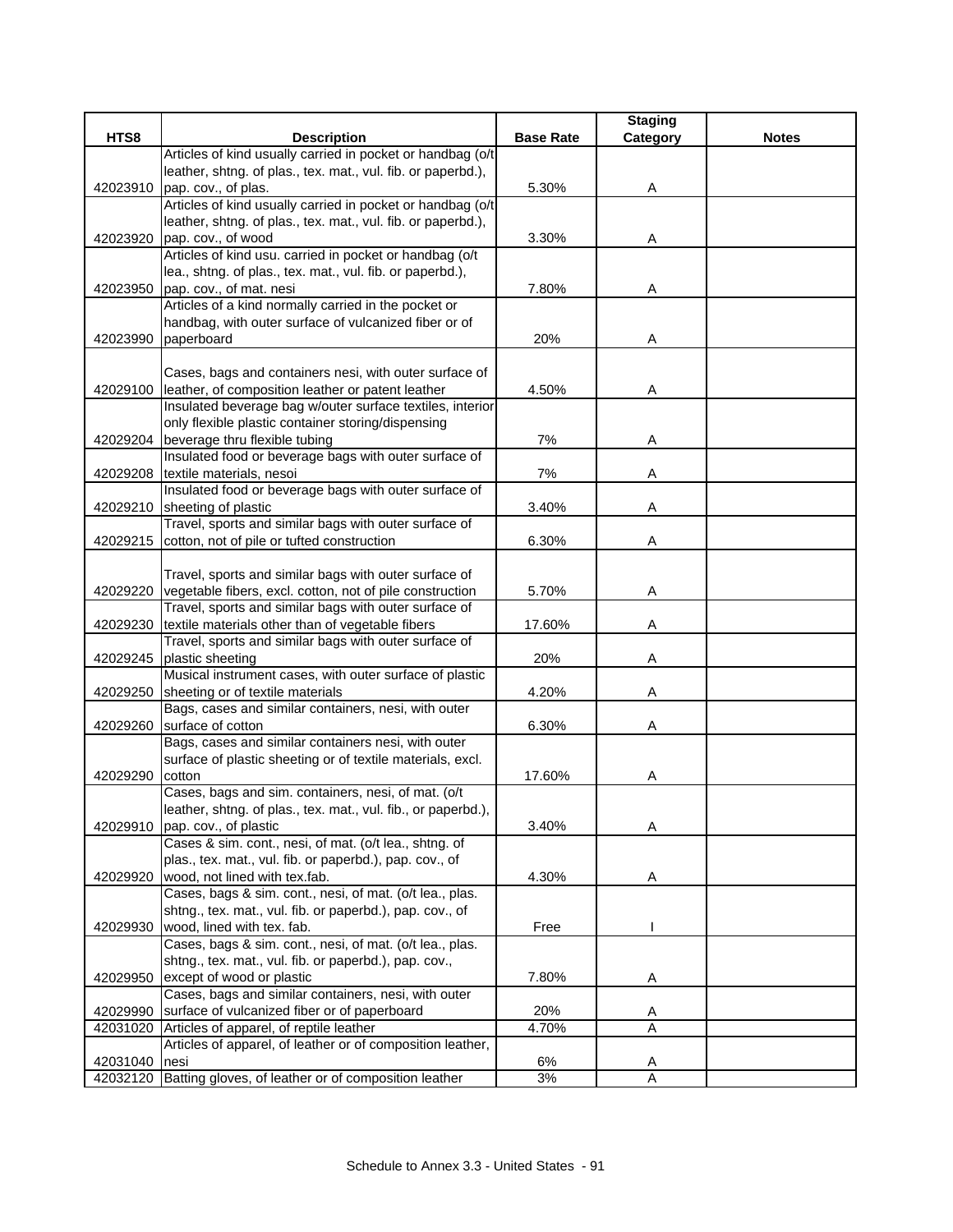|                    |                                                                                                              |                  | <b>Staging</b> |              |
|--------------------|--------------------------------------------------------------------------------------------------------------|------------------|----------------|--------------|
| HTS8               | <b>Description</b>                                                                                           | <b>Base Rate</b> | Category       | <b>Notes</b> |
|                    | Baseball and softball gloves and mitts, excluding                                                            |                  |                |              |
| 42032140           | batting gloves, of leather or of composition leather                                                         | Free             |                |              |
|                    | Cross-country ski gloves, mittens and mitts, of leather                                                      |                  |                |              |
| 42032155           | or of composition leather                                                                                    | 3.50%            | Α              |              |
|                    | Ski or snowmobile gloves, mittens and mitts, nesi, of                                                        |                  |                |              |
| 42032160           | leather or of composition leather                                                                            | 5.50%            | Α              |              |
|                    |                                                                                                              |                  |                |              |
| 42032170           | Ice hockey gloves, of leather or of composition leather                                                      | Free             |                |              |
|                    |                                                                                                              |                  |                |              |
|                    | Gloves, mittens and mitts specially designed for use in                                                      |                  |                |              |
| 42032180           | sports, nesi, of leather or of composition leather                                                           | 4.90%            | Α              |              |
|                    | Gloves, wholly of horsehide or cowhide leather not                                                           |                  |                |              |
|                    | specially designed for use in sports, with fourchettes or                                                    |                  |                |              |
| 42032905           | sidewalls                                                                                                    | 12.60%           | A              |              |
|                    | Gloves, wholly of horsehide or cowhide (except                                                               |                  |                |              |
|                    | calfskin) leather, not specially designed for use in                                                         |                  |                |              |
| 42032908           | sports, nesi                                                                                                 | 14%              | Α              |              |
|                    | Gloves not wholly of horsehide or cowhide leather not                                                        |                  |                |              |
|                    | specially designed for use in sports, with fourchettes or                                                    |                  |                |              |
| 42032915 sidewalls |                                                                                                              | 14%              | Α              |              |
|                    | Gloves not wholly of horsehide or cowhide leather not                                                        |                  |                |              |
| 42032918           | specially designed for use in sports, nesi                                                                   | 14%              | Α              |              |
|                    | Gloves, mittens and mitts of leather or composition                                                          |                  |                |              |
| 42032920           | leather, nesi, not seamed                                                                                    | 12.60%           | Α              |              |
|                    | Men's gloves, mittens and mitts of leather or                                                                |                  |                |              |
| 42032930           | composition leather, nesi, seamed                                                                            | 14%              | Α              |              |
|                    | Gloves, mittens and mitts of leather or composition                                                          |                  |                |              |
| 42032940           | leather, nesi, not lined, for persons other than men                                                         | 12.60%           | Α              |              |
|                    | Gloves, mittens and mitts of leather or composition                                                          |                  |                |              |
| 42032950           | leather, nesi, lined, for persons other than men<br>Belts and bandoliers with or without buckles, of leather | 12.60%           | Α              |              |
| 42033000           | or of composition leather                                                                                    | 2.70%            |                |              |
| 42034030           | Clothing accessories nesi, of reptile leather                                                                | 4.90%            | A<br>Α         |              |
|                    | Clothing accessories of leather or of composition                                                            |                  |                |              |
| 42034060           | leather, nesi                                                                                                | Free             |                |              |
|                    | Belting leather cut or wholly or partly manufactured into                                                    |                  |                |              |
|                    | forms or shapes suit. for conversion into belting for                                                        |                  |                |              |
| 42040030           | machinery or appliances                                                                                      | 2.90%            | A              |              |
|                    | Articles of leather or composition leather used in                                                           |                  |                |              |
|                    | machinery or mechanical appliances or for other                                                              |                  |                |              |
| 42040060           | technical uses, except belting leathers                                                                      | Free             |                |              |
| 42050020           | Shoelaces of leather or of composition leather                                                               | Free             |                |              |
|                    |                                                                                                              |                  |                |              |
|                    | 42050040 Straps and strops of leather or of composition leather                                              | 1.80%            | Α              |              |
|                    | 42050060 Articles of reptile leather, nesi                                                                   | 4.90%            | $\overline{A}$ |              |
|                    | Articles of leather or of composition leather, nesi,                                                         |                  |                |              |
| 42050080           | excluding reptile leather                                                                                    | Free             |                |              |
|                    | Articles of catgut if imported for use in the manufacture                                                    |                  |                |              |
| 42061030           | of sterile surgical sutures                                                                                  | 3.50%            | Α              |              |
| 42061090           | Articles of catgut, nesi                                                                                     | 3.90%            | $\overline{A}$ |              |
|                    | Articles of gut (other than silkworm gut or catgut), of                                                      |                  |                |              |
| 42069000           | goldbeater's skin, of bladders or of tendons                                                                 | Free             |                |              |
|                    | Tanned or dressed whole furskins of mink, with or                                                            |                  |                |              |
| 43021100           | without head, tail or paws, not assembled                                                                    | 2.10%            | Α              |              |
|                    | Tanned/dressed whole skins of Astrakhan, Broadtail,                                                          |                  |                |              |
|                    | Caracul, Persian, Indian, Mongolian, Chinese & Tibetan                                                       |                  |                |              |
| 43021300           | lamb, not assembled                                                                                          | 2.20%            | Α              |              |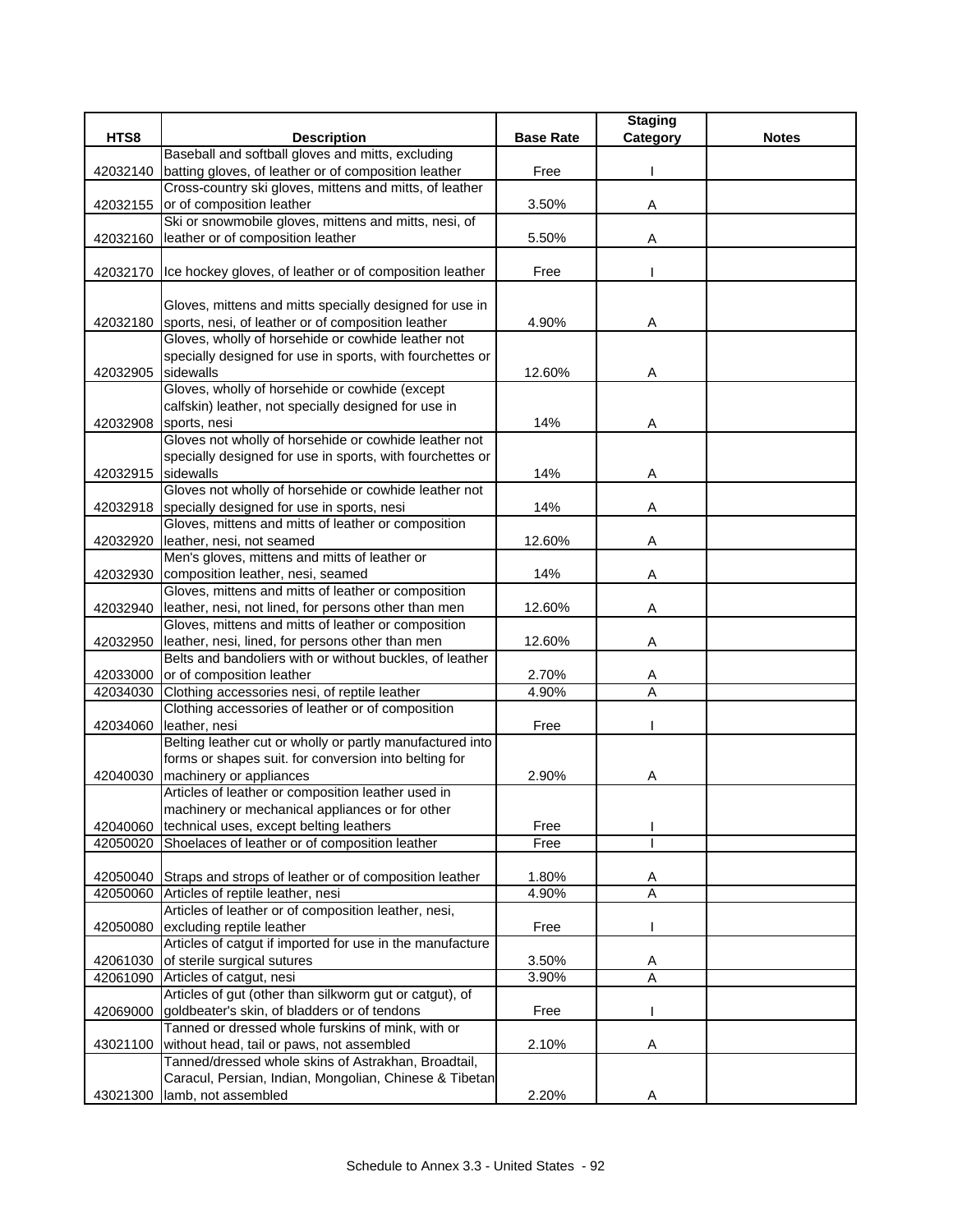|          |                                                                                                                 |                  | <b>Staging</b> |              |
|----------|-----------------------------------------------------------------------------------------------------------------|------------------|----------------|--------------|
| HTS8     | <b>Description</b>                                                                                              | <b>Base Rate</b> | Category       | <b>Notes</b> |
|          | Tanned or dressed whole furskins of silver, black or                                                            |                  |                |              |
|          | platinum fox (including mutations), with or without head,                                                       |                  |                |              |
|          | 43021915 tail or paws, not assembled                                                                            | 5.60%            | A              |              |
|          | Tanned or dressed whole furskins of beaver, chinchilla,                                                         |                  |                |              |
|          | ermine, lynx, raccoon, sable, other specified animals,                                                          |                  |                |              |
| 43021930 | not dyed, not assembled                                                                                         | 1.50%            | Α              |              |
|          | Tanned or dressed whole furskins of beaver, chinchilla,                                                         |                  |                |              |
|          | ermine, lynx, raccoon, sable, wolf, other specified                                                             |                  |                |              |
|          | 43021945 animals, dyed, not assembled                                                                           | 2.20%            | Α              |              |
|          |                                                                                                                 |                  |                |              |
|          | Tanned or dressed whole furskins of rabbit or hare,                                                             |                  |                |              |
| 43021955 | with or without head, tail or paws, not assembled                                                               | 2.70%            | Α              |              |
|          |                                                                                                                 |                  |                |              |
|          | Tanned or dressed whole furskins, nesi, with or without                                                         |                  |                |              |
|          | 43021960 head, tail or paws, not assembled, not dyed<br>Tanned or dressed whole furskins, nesi, with or without | 3.50%            | Α              |              |
|          | head, tail or paws, not assembled, dyed                                                                         | 1.70%            |                |              |
| 43021975 | Heads, tails, paws, other pieces or cuttings of dressed                                                         |                  | Α              |              |
|          | or tanned furskins, of beaver, ermine, wolf, other                                                              |                  |                |              |
| 43022030 | specified animals, nt assembled                                                                                 | 2.10%            | Α              |              |
|          | Heads, tails, paws and other pieces or cuttings of                                                              |                  |                |              |
|          | dressed or tanned furskins, nesi, not assembled, not                                                            |                  |                |              |
| 43022060 | dyed                                                                                                            | 3.50%            | Α              |              |
|          |                                                                                                                 |                  |                |              |
|          | Heads, tails, paws and other pieces or cuttings of                                                              |                  |                |              |
| 43022090 | dressed or tanned furskins, nesi, not assembled, dyed                                                           | 1.70%            | Α              |              |
|          | Whole furskins and pieces or cuttings thereof, tanned                                                           |                  |                |              |
| 43023000 | and dressed, assembled                                                                                          | 5.30%            | Α              |              |
|          |                                                                                                                 |                  |                |              |
|          | 43031000 Articles of apparel and clothing accessories, of furskins                                              | 4%               | Α              |              |
|          | 43039000 Articles of furskin, nesi                                                                              | Free             |                |              |
| 43040000 | Artificial fur and articles thereof                                                                             | 6.50%            | A              |              |
|          | Fuel wood, in logs, in billets, in twigs, in faggots or                                                         |                  |                |              |
| 44011000 | similar forms                                                                                                   | Free             |                |              |
|          | 44012100 Coniferous wood in chips or particles                                                                  | Free             |                |              |
| 44012200 | Nonconiferous wood in chips or particles                                                                        | Free             |                |              |
|          | Artificial fire logs, composed of wax and sawdust, with                                                         |                  |                |              |
| 44013020 | or without added materials                                                                                      | Free             |                |              |
|          | Sawdust and wood waste and scrap, whether or not                                                                |                  |                |              |
|          | agglomerated in logs, briquettes, pellets or similar                                                            |                  |                |              |
| 44013040 | forms, nesi                                                                                                     | Free             |                |              |
|          | Wood charcoal (including shell or nut charcoal),                                                                |                  |                |              |
| 44020000 | whether or not agglomerated                                                                                     | Free             |                |              |
|          | Wood in the rough whether or not stripped of bark or                                                            |                  |                |              |
|          | sapwood, or roughly squared, treated with paint, stain,                                                         |                  |                |              |
| 44031000 | creosote or other preservatives                                                                                 | Free             |                |              |
|          | Coniferous wood in the rough, whether or not stripped                                                           |                  |                |              |
|          | of bark or sapwood or roughly squared, not treated with                                                         |                  |                |              |
| 44032000 | preservatives                                                                                                   | Free             |                |              |
|          | Wood in the rough/roughly squared, of Dark Red                                                                  |                  |                |              |
|          | Meranti, Light Red Meranti and Meranti Bakau, not                                                               |                  |                |              |
| 44034100 | treated with paint/stain/cresote/other preserv                                                                  | Free             |                |              |
|          | Wood in rough/roughly squared, of tropical wood                                                                 |                  |                |              |
|          | specified in ch. 44 subhead note 1 nesoi, not treated                                                           |                  |                |              |
| 44034900 | with paint/stain/cresote/other preserv                                                                          | Free             |                |              |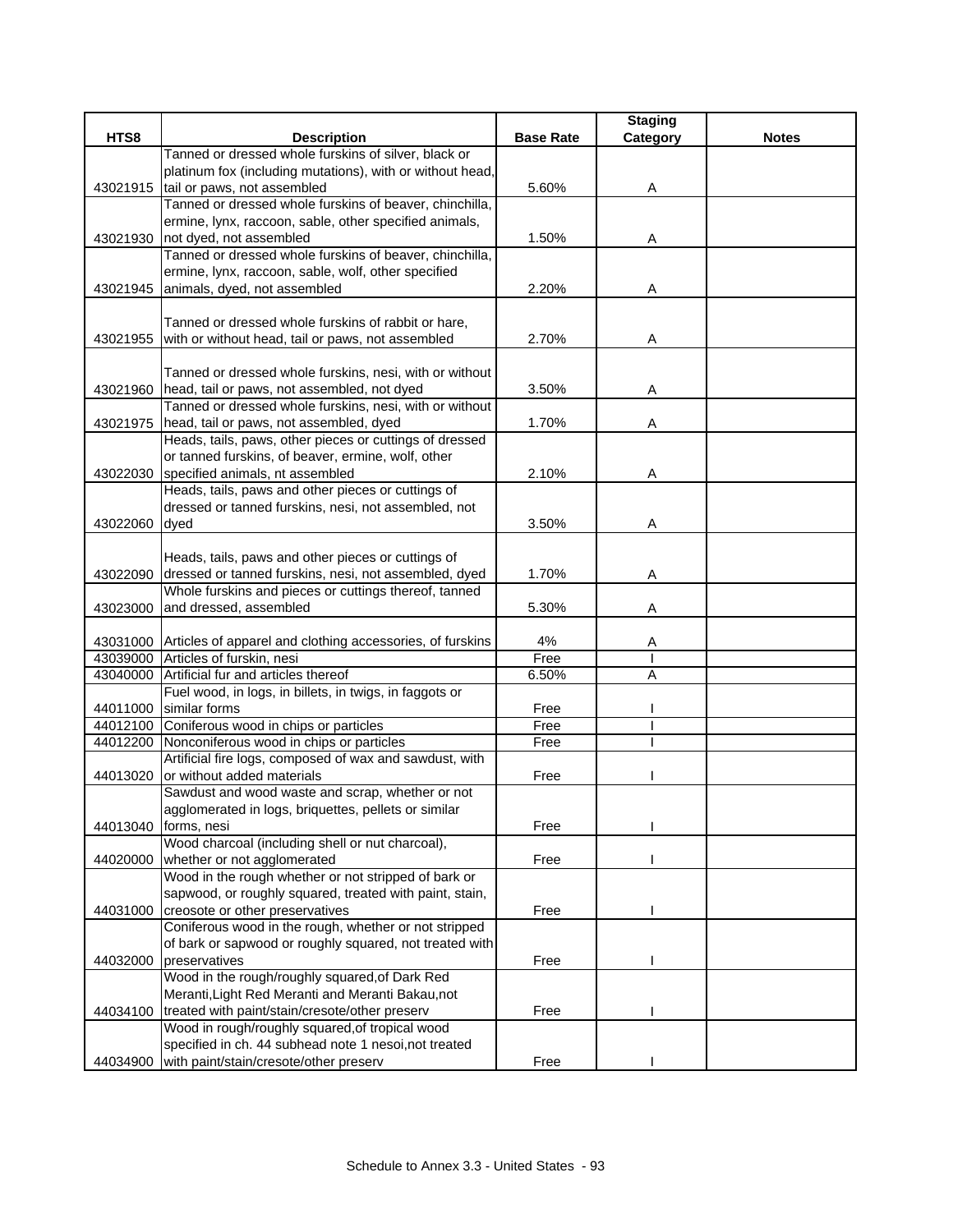|          |                                                         |                  | <b>Staging</b> |              |
|----------|---------------------------------------------------------|------------------|----------------|--------------|
| HTS8     | <b>Description</b>                                      | <b>Base Rate</b> | Category       | <b>Notes</b> |
|          | Oak wood in the rough, whether or not stripped of bark  |                  |                |              |
|          | or sapwood, or roughly squared, not treated with        |                  |                |              |
| 44039100 | preservatives                                           | Free             |                |              |
|          | Beech wood in the rough, not treated with               |                  |                |              |
| 44039200 | preservatives                                           | Free             |                |              |
| 44039900 | Wood in the rough, nesi                                 | Free             |                |              |
|          | Coniferous wood, roughly shaped into poles, pickets,    |                  |                |              |
|          | stakes, sticks and other forms, to be finished into     |                  |                |              |
|          | 44041000 specific articles or products                  | Free             |                |              |
|          | Nonconiferous wood, roughly shaped into poles,          |                  |                |              |
|          | pickets, stakes, sticks and other forms, to be finished |                  |                |              |
| 44042000 | into specific articles or products                      | Free             |                |              |
| 44050000 | Wood wool (excelsior); wood flour                       | 3.20%            | $\overline{A}$ |              |
|          | Railway or tramway sleepers (cross-ties) of wood, not   |                  |                |              |
| 44061000 | impregnated                                             | Free             |                |              |
|          | Railway or tramway sleepers (cross-ties) of wood,       |                  |                |              |
| 44069000 | impregnated                                             | Free             |                |              |
|          | Coniferous wood sawn or chipped lengthwise, sliced or   |                  |                |              |
| 44071000 | peeled, of a thickness exceeding 6 mm                   | Free             |                |              |
|          |                                                         |                  |                |              |
|          | Virola, Mahogany, Imbuia and Balsa wood sawn or         |                  |                |              |
| 44072400 | chipped lengthwise, sliced or peeled, over 6 mm thick   | Free             |                |              |
|          | Dark Red Meranti, Light Red Meranti and Meranti         |                  |                |              |
|          | Bakau wood sawn or chipped lengthwise, sliced or        |                  |                |              |
| 44072500 | peeled, over 6 mm thick                                 | Free             |                |              |
|          | White Lauan, White Meranti, White Seraya, Yellow        |                  |                |              |
|          | Meranta and Alan wood sawn or chipped lengthwise,       |                  |                |              |
| 44072600 | sliced or peeled, over 6 mm thick                       | Free             |                |              |
|          | Tropical wood specified in chapter 44 subheading note   |                  |                |              |
|          | 1, nesoi, sawn or chipped lengthwise, sliced or peeled, |                  |                |              |
| 44072900 | over 6 mm thick                                         | Free             |                |              |
|          | Oak wood, sawn or chipped lengthwise, sliced or         |                  |                |              |
| 44079100 | peeled, over 6 mm thick                                 | Free             |                |              |
|          | Beech wood, sawn or chipped lengthwise, sliced or       |                  |                |              |
| 44079200 | peeled, over 6 mm thick                                 | Free             |                |              |
|          | Nonconiferous woods, nesi, sawn or chipped              |                  |                |              |
| 44079900 | lengthwise, sliced or peeled, over 6 mm thick           | Free             |                |              |
|          | Coniferous veneer sheets and sheets for plywood &       |                  |                |              |
|          | coniferous wood sawn/sliced/peeled not over 6 mm        |                  |                |              |
| 44081001 | thick                                                   | Free             |                |              |
|          | Dark Red Meranti, Light Red Meranti and Meranti         |                  |                |              |
|          | Bakau veneer sheets and sheets for plywood and other    |                  |                |              |
| 44083101 | wood sawn/sliced/peeled, n/o 6 mm thick                 | Free             |                |              |
|          | Tropical wood specified in ch. 44 subhead note          |                  |                |              |
|          | 1, nesoi, veneer sheets and sheets for plywood and      |                  |                |              |
| 44083901 | other wood sawn/sliced/peeled, n/o 6 mm thick           | Free             |                |              |
|          | Nontropical nonconiferous veneer sheets and sheets      |                  |                |              |
|          | for plywood and other wood sawn/sliced/peeled, not      |                  |                |              |
| 44089001 | over 6 mm thick                                         | Free             |                |              |
|          | Coniferous wood continuously shaped along any of its    |                  |                |              |
|          | ends, wether or not also continuously shaped along any  |                  |                |              |
| 44091005 | its edges or faces                                      | 3.20%            | Α              |              |
|          | Coniferous wood siding continuously shaped along any    |                  |                |              |
| 44091010 | of its edges or faces but not on its ends               | Free             |                |              |
|          | Coniferous wood flooring continuously shaped along      |                  |                |              |
| 44091020 | any of its edges or faces but not on its ends           | Free             |                |              |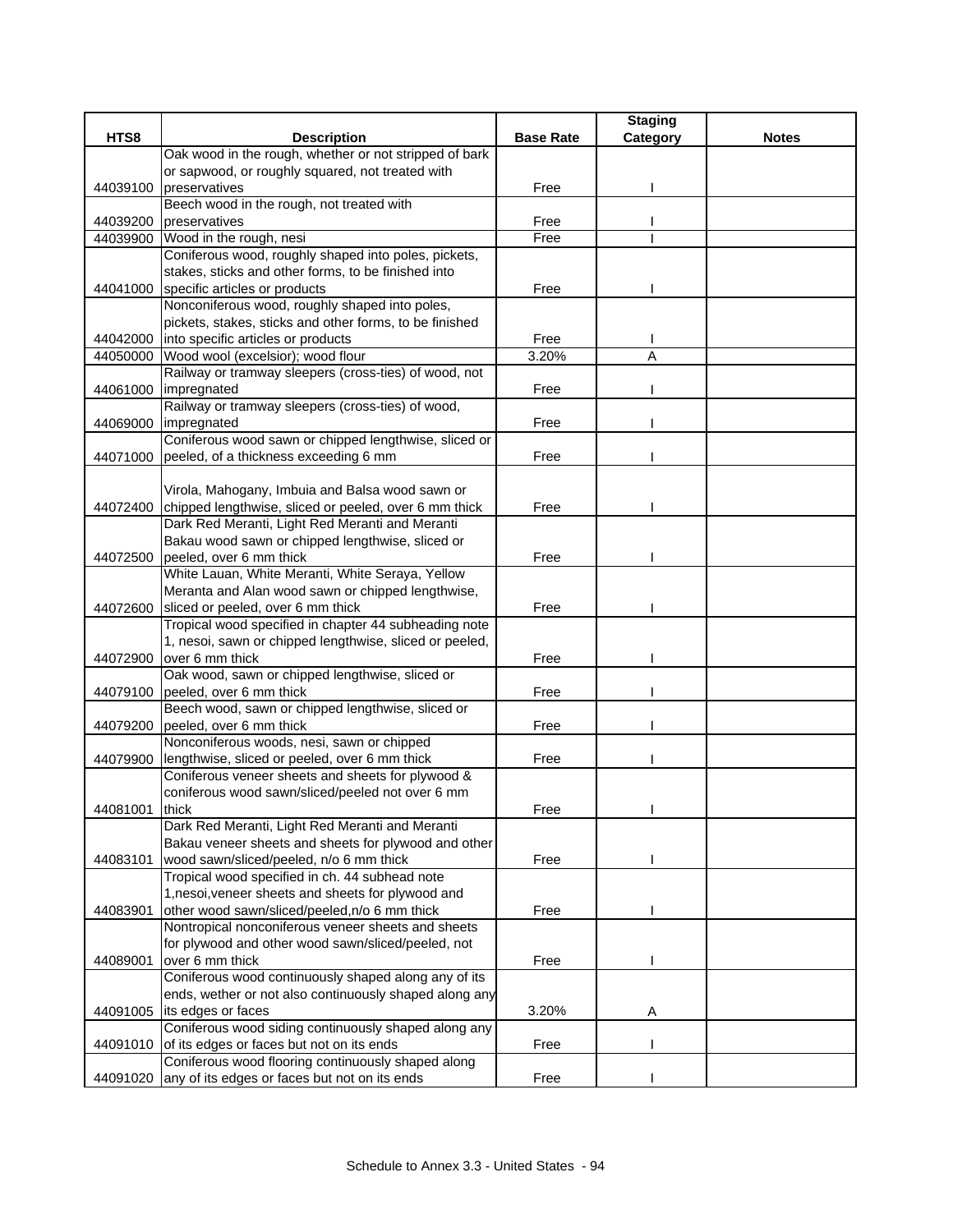|          |                                                         |                  | <b>Staging</b> |              |
|----------|---------------------------------------------------------|------------------|----------------|--------------|
| HTS8     | <b>Description</b>                                      | <b>Base Rate</b> | Category       | <b>Notes</b> |
|          | Standard wood moldings of pine (Pinus spp.)             |                  |                |              |
|          | continuously shaped along any of its edges or faces but |                  |                |              |
| 44091040 | not on its ends                                         | Free             |                |              |
|          | Standard coniferous wood moldings, other than of pine,  |                  |                |              |
|          | continuously shaped along any of its edges or faces but |                  |                |              |
| 44091045 | not on its ends                                         | Free             |                |              |
|          | Coniferous wood moldings, other than standard type,     |                  |                |              |
|          | continuously shaped along any of its edges or faces but |                  |                |              |
| 44091050 | not on its ends                                         | Free             |                |              |
|          | Coniferous wood dowel rods, plain, continuously         |                  |                |              |
|          | shaped along any of its edges or faces but not on its   |                  |                |              |
| 44091060 | ends                                                    | Free             |                |              |
|          |                                                         |                  |                |              |
|          | Coniferous wood dowel rod, sanded/grooved/otherwise     |                  |                |              |
|          | advanced in condition, continuously shaped along any    |                  |                |              |
| 44091065 | of edges or faces but not its ends                      | 4.90%            | Α              |              |
|          | Coniferous wood, other than siding, flooring, moldings  |                  |                |              |
|          | or dowel rod, continuously shaped along any of its      |                  |                |              |
| 44091090 | edges or faces but not on its ends                      | Free             |                |              |
|          | Nonconiferous wood continuously shaped along any of     |                  |                |              |
|          | its ends, wether or not also continuously shaped along  |                  |                |              |
| 44092005 | any its edges or faces                                  | 3.20%            | Α              |              |
|          | Nonconiferous wood siding continuously shaped along     |                  |                |              |
| 44092010 | any of its edges or faces but not on its ends           | Free             |                |              |
|          | Nonconiferous wood flooring continuously shaped         |                  |                |              |
| 44092025 | along any of its edges or faces but not on its ends     | Free             |                |              |
|          | Standard nonconiferous wood moldings continuously       |                  |                |              |
|          | shaped along any of its edges or faces but not on its   |                  |                |              |
| 44092040 | ends                                                    | Free             |                |              |
|          | Nonconiferous wood moldings, other than standard        |                  |                |              |
|          | type, continuously shaped along any of its edges or     |                  |                |              |
| 44092050 | faces but not on its ends                               | Free             |                |              |
|          | Nonconiferous wood dowel rods, plain, continuously      |                  |                |              |
|          | shaped along any of its edges or faces but not on its   |                  |                |              |
| 44092060 | ends                                                    | Free             |                |              |
|          | Nonconiferous wood dowel rods,                          |                  |                |              |
|          | sanded/grooved/otherwise advanced in condition,         |                  |                |              |
|          | continuously shaped along any of edges or faces but     |                  |                |              |
| 44092065 | not ends                                                | 4.90%            | Α              |              |
|          | Nonconiferous wood, other than siding, flooring,        |                  |                |              |
|          | molding or dowel rods, continuously shaped along any    |                  |                |              |
| 44092090 | of edges or faces but not on its ends                   | Free             |                |              |
|          | Oriented strand board and waferboard, of wood,          |                  |                |              |
| 44102100 | unworked or not further worked than sanded              | Free             |                |              |
|          | Oriented strand board and waferboard, of wood, further  |                  |                |              |
| 44102900 | worked than sanded                                      | Free             |                |              |
|          | Particle board and similar board of wood, other than    |                  |                |              |
|          | oriented strand board or waferboard, unworked or not    |                  |                |              |
|          | 44103100 further worked than sanded                     | Free             |                |              |
|          | Particle board and similar board of wood, other than    |                  |                |              |
|          | oriented strand board or waferboard, surface-covered    |                  |                |              |
| 44103200 | with melamine-impregnated paper                         | Free             |                |              |
|          | Particle board and similar board of wood, other than    |                  |                |              |
|          | oriented strand board/waferboard, surface-covered with  |                  |                |              |
|          | 44103300 decorative laminates of plastic                | Free             |                |              |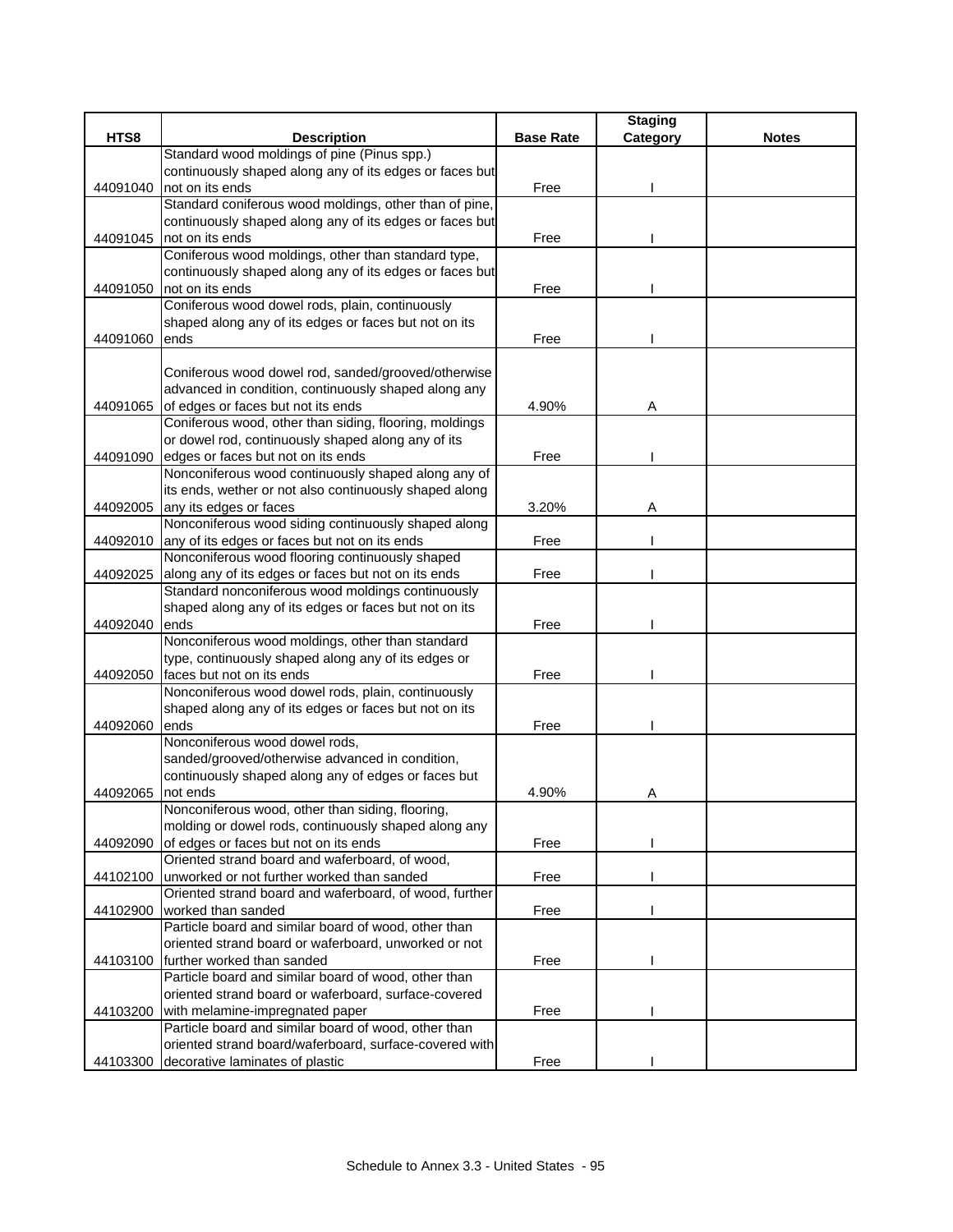|                      |                                                                                                  |                   | <b>Staging</b> |              |
|----------------------|--------------------------------------------------------------------------------------------------|-------------------|----------------|--------------|
| HTS8                 | <b>Description</b>                                                                               | <b>Base Rate</b>  | Category       | <b>Notes</b> |
|                      | Particle board and similar board of wood, other than                                             |                   |                |              |
|                      | oriented strand board or waferboard, further worked                                              |                   |                |              |
| 44103900             | than sanded, nesoi                                                                               | Free              |                |              |
|                      | Particle board and similar board of ligneous materials                                           |                   |                |              |
| 44109000             | other than wood                                                                                  | Free              |                |              |
|                      | Fiberboard of a density exceeding 0.8 g/cm3, not                                                 |                   |                |              |
| 44111100             | mechanically worked or surface covered                                                           | Free              |                |              |
|                      | Fiberboard, of a density exceeding 0.8 g/cm3,                                                    |                   |                |              |
|                      | mechanically worked, not surface covered (except for                                             |                   |                |              |
| 44111920             | oil treatment)                                                                                   | Free              |                |              |
|                      | Fiberboard, of a density exceeding 0.8 g/cm3,                                                    |                   |                |              |
| 44111930<br>44111940 | mechanically edged-worked, for construction uses<br>Fiberboard nesi, density exceeding 0.8 g/cm3 | Free<br>6%        | A              |              |
|                      |                                                                                                  |                   |                |              |
|                      | Fiberboard of a density over 0.5 but not over 0.8 g/cm3,                                         |                   |                |              |
| 44112100             | not mechanically worked or surface covered                                                       | Free              |                |              |
|                      | Fiberboard of a density over 0.5 but not over 0.8 g/cm3,                                         |                   |                |              |
|                      | edgeworked continuously, laminated, for construction                                             | 1.9 cents/ $kq +$ |                |              |
| 44112920             | uses                                                                                             | 1.5%              | Α              |              |
|                      | Fiberboard of a density over 0.5 but not over 0.8 g/cm                                           |                   |                |              |
|                      | 3, tongued, grooved or rabbetted continuously, for                                               |                   |                |              |
| 44112930             | construction uses, nesi                                                                          | Free              |                |              |
|                      |                                                                                                  |                   |                |              |
|                      | Fiberboard of a density over 0.5 g/cm3 but not over 0.8                                          |                   |                |              |
| 44112960             | g/cm3, not mechanically worked surface covered                                                   | Free              |                |              |
|                      | Fiberboard nesi, density between 0.5 g/cm3 and 0.8                                               |                   |                |              |
| 44112990             | g/cm3                                                                                            | 3.90%             | Α              |              |
|                      | Fiberboard of a density exceeding 0.35 g/cm3 but not                                             |                   |                |              |
|                      | exceeding 0.5 g/cm3, not mechanically worked or                                                  |                   |                |              |
| 44113100             | surface covered                                                                                  | Free              |                |              |
|                      | Fiberboard of a density exceeding 0.35 g/cm3 but not                                             |                   |                |              |
|                      | exceeding 0.5 g/cm3, mechanically worked or surface                                              |                   |                |              |
| 44113900             | covered                                                                                          | Free              |                |              |
|                      | Fiberboard of a density 0.35 g/cm3 or less, not                                                  |                   |                |              |
| 44119100             | mechanically worked or surface covered                                                           | Free              |                |              |
|                      | Fiberboard of a density 0.35 g/cm3 or less,                                                      |                   |                |              |
| 44119900             | mechanically worked or surface covered                                                           | Free              |                |              |
|                      | Plywood sheets n/o 6 mm thick, tropical hardwood                                                 |                   |                |              |
|                      | outer ply, birch face ply, not surface-covered beyond                                            |                   |                |              |
| 44121305             | clear/transparent                                                                                | Free              |                |              |
|                      | Plywood sheet n/o 6 mm thick, tropical hard wood outer                                           |                   |                |              |
|                      | ply, face ply of Spanish cedar or walnut, not surface-                                           |                   |                |              |
| 44121325             | covered beyond clear/transparent                                                                 | $8\%$             | A              |              |
|                      | Plywood sheets n/o 6 mm thick, with specified tropical                                           |                   |                |              |
|                      | wood outer ply, with face ply nesoi, not surface-covered                                         |                   |                |              |
| 44121340             | beyond clear/transparent<br>Plywood sheets n/o 6 mm thick, tropical wood nesoi at                | 8%                | Α              |              |
|                      | least one outer ply, with face ply nesoi, not surface-                                           |                   |                |              |
| 44121351             | covered beyond clear/transparent                                                                 | 8%                | Α              |              |
|                      | Plywood sheets n/o 6 mm thick, with certain specified                                            |                   |                |              |
|                      | tropical wood outer ply, surface covered beyond clear                                            |                   |                |              |
| 44121360             | or transparent                                                                                   | 8%                | Α              |              |
|                      | Plywood sheets n/o 6 mm thick, tropical wood nesoi at                                            |                   |                |              |
|                      | least one outer ply, surface covered beyond clear or                                             |                   |                |              |
| 44121391             | transparent                                                                                      | 8%                | Α              |              |
|                      |                                                                                                  |                   |                |              |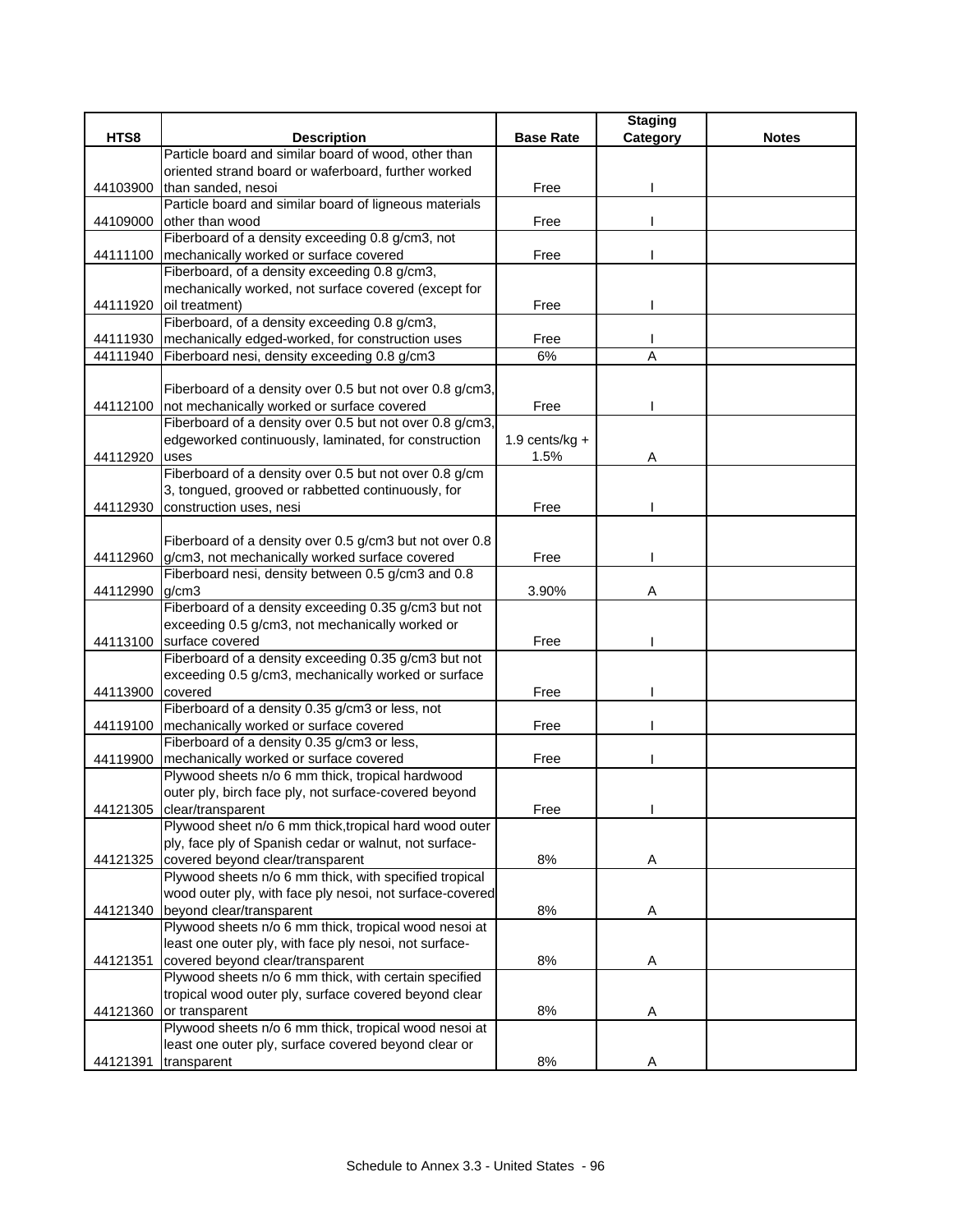|          |                                                                                    |                  | <b>Staging</b> |              |
|----------|------------------------------------------------------------------------------------|------------------|----------------|--------------|
| HTS8     | <b>Description</b>                                                                 | <b>Base Rate</b> | Category       | <b>Notes</b> |
|          | Plywood sheets n/o 6 mm thick, outer ply of nontropical                            |                  |                |              |
|          | hardwood, birch face ply, not surface-covered beyond                               |                  |                |              |
| 44121405 | clear/transparent                                                                  | Free             |                |              |
|          |                                                                                    |                  |                |              |
|          | Plywood sheet n/o 6 mm thick, outer ply of nontropical                             |                  |                |              |
|          | hardwood, face ply Spanish Cedar or walnut, not surface                            |                  |                |              |
|          | 44121425 covered beyond clear/transparent                                          | 5.10%            | Α              |              |
|          | Plywood sheet n/o 6 mm thick, at least one outer ply of                            |                  |                |              |
|          | nonconiferous wood, with face ply nesoi, not                                       |                  |                |              |
|          | 44121431 surfacecovered beyond clear/transparent                                   | $8\%$            | Α              |              |
|          | Plywood sheets n/o 6 mm thick, at least one outer ply                              |                  |                |              |
|          | of nonconiferous wood, surface covered other than                                  |                  |                |              |
|          | 44121456 clear or transparent                                                      | 8%               | Α              |              |
|          | Plywood of wood sheets, n/o 6 mm thick each, with                                  |                  |                |              |
|          | outer plies of coniferous wood, face ply of Parana pine,                           |                  |                |              |
| 44121910 | not or clear surface covered                                                       | Free             |                |              |
|          | Plywood of wood sheets, n/o 6 mm thick each, with                                  |                  |                |              |
|          | outer plies of coniferous wood, European red pine face                             |                  |                |              |
| 44121930 | ply, not or clear surface covered                                                  | 3.40%            | Α              |              |
|          | Plywood of wood sheets, n/o 6 mm thick each, with                                  |                  |                |              |
|          | outer plies of coniferous wood, with face play nesi, not                           |                  |                |              |
| 44121940 | or clear surface covered                                                           | 8%               | Α              |              |
|          | Plywood of wood sheets, n/o 6 mm thick each, with                                  |                  |                |              |
|          | outer plies of coniferous wood, nesi, surface covered,                             |                  |                |              |
| 44121950 | nesi                                                                               | 5.10%            | A              |              |
|          | Plywood nesoi, veneered panel & similar laminated                                  |                  |                |              |
|          | wood w/hardwood outer ply, least on ply of tropical                                |                  |                |              |
|          | 44122206 wood, least one layer of particle board                                   | Free             |                |              |
|          | Plywood nesoi, at least one hardwood outer ply, not                                |                  |                |              |
|          | surface-covered beyond clear/transparent, face ply of                              |                  |                |              |
| 44122210 | birch                                                                              | Free             |                |              |
|          | Plywood nesoi, least one hardwood outer ply, w/tropical                            |                  |                |              |
|          | wood ply, not surface-covered beyond                                               |                  |                |              |
| 44122231 | clear/transparent, not w/face ply of birch                                         | 8%               | Α              |              |
|          | Plywood nesoi, at least one hardwood outer ply, at                                 |                  |                |              |
|          | least one tropical hardwood ply, surface covered other                             |                  |                |              |
| 44122241 | than clear or transparent                                                          | 8%               | Α              |              |
|          | Veneered panels and similar laminated wood w/ at                                   |                  |                |              |
|          | least one hardwood outer ply, at least one ply of                                  |                  |                |              |
| 44122251 | tropical wood, nesoi                                                               | Free             |                |              |
|          | Plywood nesoi, veneered panel and similar laminated                                |                  |                |              |
|          | wood w/least one hardwood outer ply nesoi, at least<br>one layer of particle board |                  |                |              |
| 44122301 | Plywood nesoi, at least one hardwood outer ply nesoi,                              | Free             |                |              |
|          | no particle board, not surface-covered beyond                                      |                  |                |              |
| 44122915 | clear/transparent, birch face ply                                                  | Free             |                |              |
|          | Plywood nesoi, at least one hardwood outer ply nesoi,                              |                  |                |              |
|          | no particle board, not surface-covered beyond                                      |                  |                |              |
| 44122936 | clear/transparent, face ply nesoi                                                  | 8%               | Α              |              |
|          | Plywood nesoi, at least one hardwood outer ply nesoi,                              |                  |                |              |
|          | no particle board, surface covered other than                                      |                  |                |              |
| 44122946 | clear/transparent                                                                  | 8%               | Α              |              |
|          | Veneer panels and similar laminated wood, nesoi, at                                |                  |                |              |
| 44122956 | least one hardwood outer ply nesoi                                                 | Free             |                |              |
|          | Plywood/veneered panel/sim. laminated wood nesoi,                                  |                  |                |              |
|          | softwood outer plies, least one ply tropical hardwood,                             |                  |                |              |
| 44129206 | least one layer of particle board                                                  | Free             |                |              |
|          |                                                                                    |                  |                |              |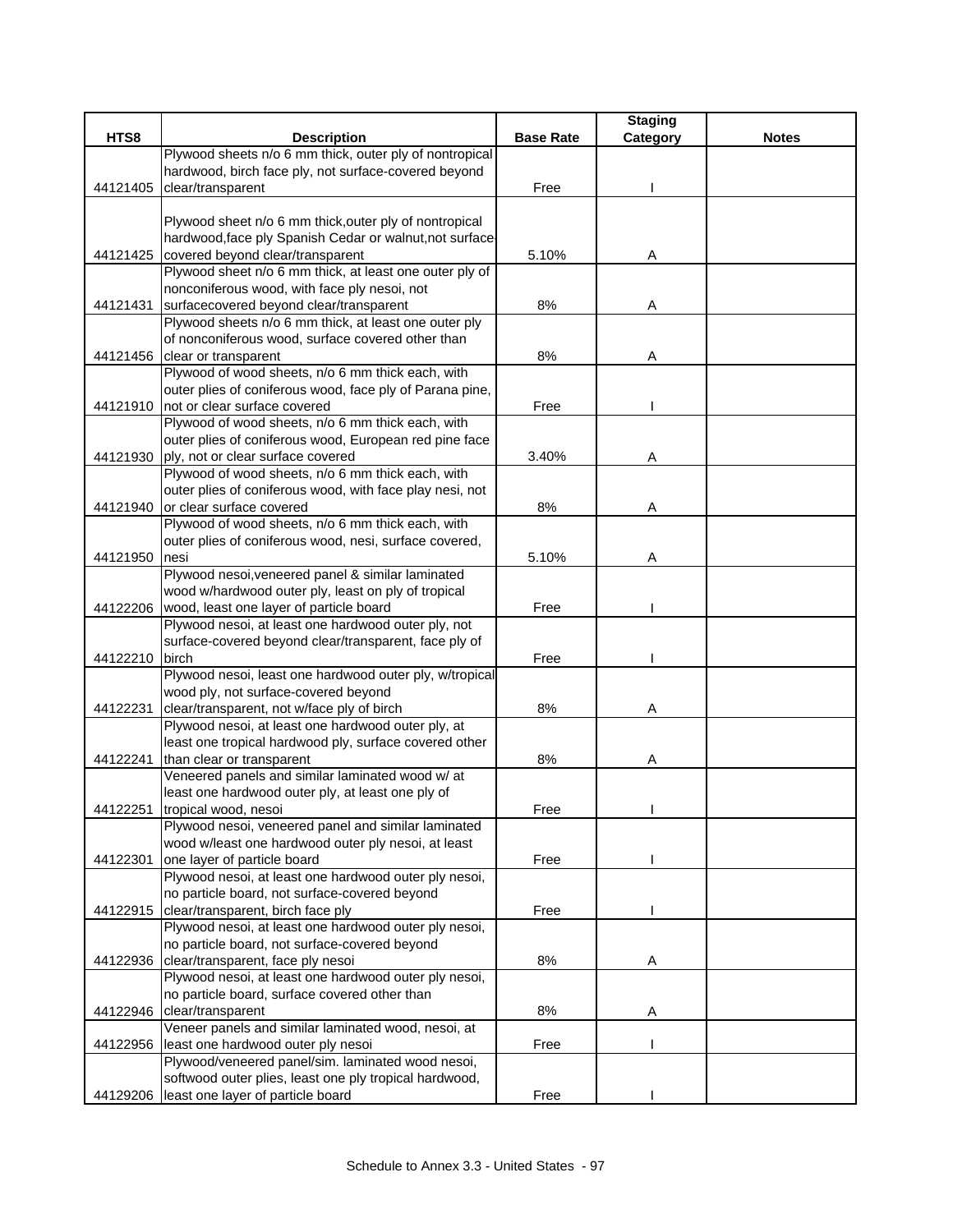|          |                                                           |                  | <b>Staging</b> |              |
|----------|-----------------------------------------------------------|------------------|----------------|--------------|
| HTS8     | <b>Description</b>                                        | <b>Base Rate</b> | Category       | <b>Notes</b> |
|          | Plywood nesoi, softwood outer plies, least 1 ply tropical |                  |                |              |
|          | hardwood, no particle board, not surf.-cov. beyond        |                  |                |              |
| 44129210 | clear/transp., face ply Parana pine                       | Free             |                |              |
|          | Plywood nesoi, softwood outer plies, least 1 ply trop.    |                  |                |              |
|          | hardwood, no particle board, not surf.-cov. beyond        |                  |                |              |
| 44129230 | clear/transp., face ply Europe red pine                   | 3.40%            | Α              |              |
|          | Plywood nesoi, softwood outer plies, least 1 ply trop.    |                  |                |              |
|          | hardwood, no particle board, not surface-covered          |                  |                |              |
| 44129241 | beyond clear/transparent, face ply nesoi                  | 8%               | Α              |              |
|          | Plywood nesoi, softwood outer plies, at least 1 ply       |                  |                |              |
|          | tropical hardwood, no particle board, surface covered     |                  |                |              |
| 44129251 | other than clear or transparent                           | 5.10%            | Α              |              |
|          | Veneered panels and similar laminated wood nesoi,         |                  |                |              |
|          | softwood outer plies, at least one ply tropical hard      |                  |                |              |
| 44129291 | wood, no particle board                                   | Free             |                |              |
|          | Veneered panels and similar laminated wood                |                  |                |              |
|          | nesoi, softwood outer plies, no tropical hardwood ply,    |                  |                |              |
| 44129301 | containing least one layer of particle board              | Free             |                |              |
|          |                                                           |                  |                |              |
|          | Plywood nesoi, softwood outer plies, no tropical          |                  |                |              |
|          | hardwood ply, no particle board, not surface-covered      |                  |                |              |
| 44129915 | beyond clear/transp., face ply Parana pine                | Free             |                |              |
|          | Plywood nesoi, softwood outer plies, no trop. hardwood    |                  |                |              |
|          | ply, no particle board, not surface-cov. beyond           |                  |                |              |
| 44129935 | clear/transp., face ply European red pine                 | 3.40%            | Α              |              |
|          | Plywood nesoi, softwood outer plies, no trop. hardwood    |                  |                |              |
|          | ply, no particle board, not surface-covered beyond        |                  |                |              |
|          | 44129946 clear/transparent, face ply nesoi                | 8%               | Α              |              |
|          | Plywood nesoi, softwood outer plies, no tropical          |                  |                |              |
|          | hardwood ply, no particle board, surface covered other    |                  |                |              |
| 44129956 | than clear or transparent                                 | 5.10%            | Α              |              |
|          | Veneered panels and similar laminated wood nesoi,         |                  |                |              |
|          | softwood outer plies, no tropical hardwood ply, no        |                  |                |              |
| 44129996 | particle board, nesoi                                     | Free             |                |              |
|          | Densified wood, in blocks, plates, strips or profile      |                  |                |              |
| 44130000 | shapes                                                    | 3.70%            | Α              |              |
|          | Wooden frames for paintings, photographs, mirrors or      |                  |                |              |
| 44140000 | similar objects                                           | 3.90%            | Α              |              |
|          | Packing boxes and cases of wood with solid sides, lids    |                  |                |              |
| 44151030 | and bottoms                                               | Free             |                |              |
|          | Wooden containers designed for use in the harvesting      |                  |                |              |
| 44151060 | of fruits and vegetables                                  | Free             |                |              |
|          | Wood cases, boxes, crates, drums and similar              |                  |                |              |
| 44151090 | packings nesi; cable-drums of wood                        | 10.70%           | Α              |              |
|          | Wooden pallets, box-pallets and other load boards         |                  |                |              |
|          | designed for use in the harvesting of fruits and          |                  |                |              |
|          | 44152040 vegetables                                       | Free             |                |              |
|          | Wooden pallets, box-pallets and other load boards,        |                  |                |              |
|          | other than designed for use in the harvesting of fruits   |                  |                |              |
| 44152080 | and vegetables                                            | 10.70%           | A              |              |
| 44160030 | Wooden casks, barrels and hogsheads                       | Free             |                |              |
|          | Wooden staves and hoops; tight barrelheads of             |                  |                |              |
| 44160060 | softwood                                                  | Free             |                |              |
|          | Wooden vats, tubs and other coopers' products and         |                  |                |              |
| 44160090 | parts thereof                                             | 3.20%            | Α              |              |
|          | Wooden broom and mop handles, 1.9 cm or more in           |                  |                |              |
| 44170020 | diameter and 97 cm or more in length                      | Free             |                |              |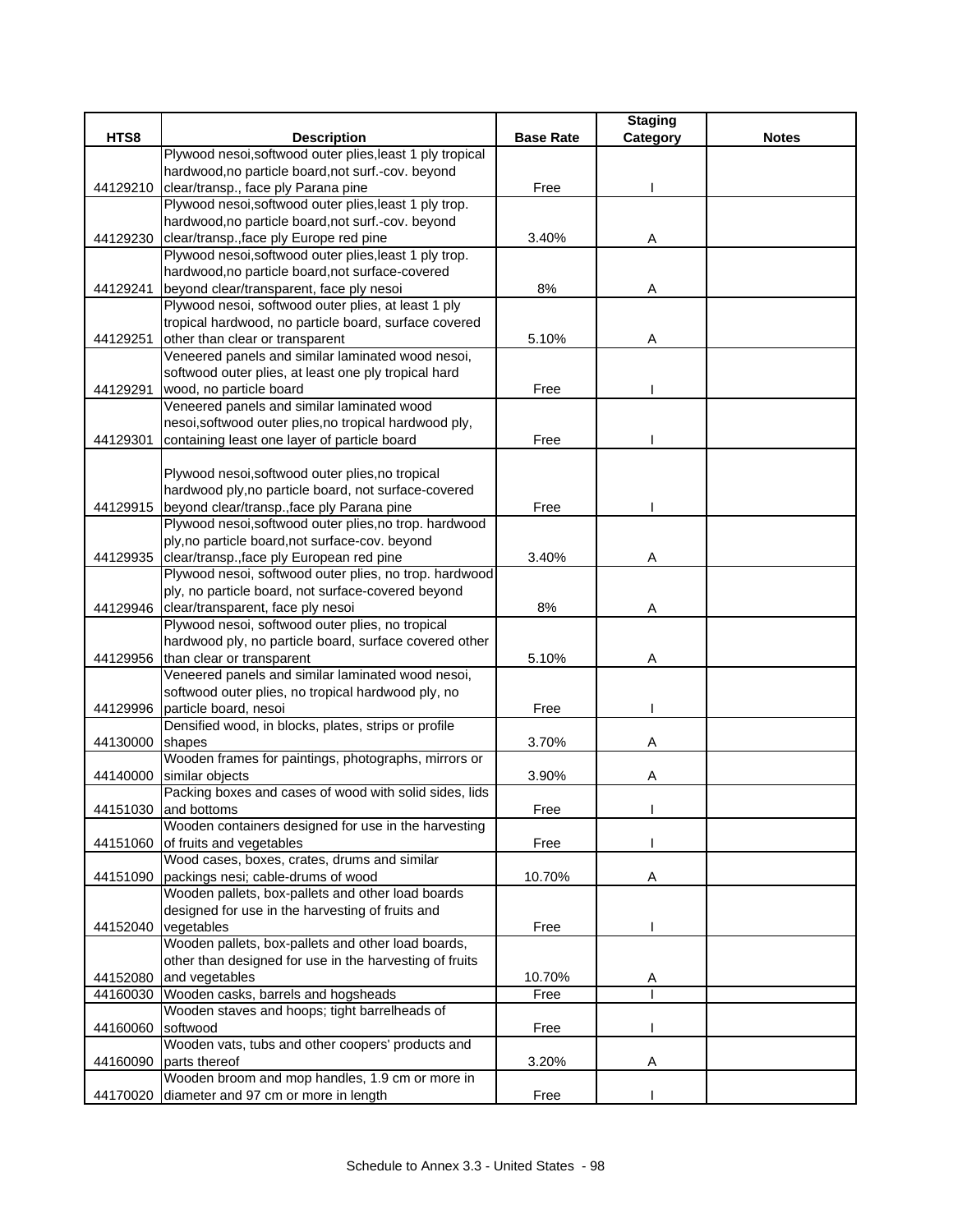|          |                                                                                                           |                  | <b>Staging</b> |              |
|----------|-----------------------------------------------------------------------------------------------------------|------------------|----------------|--------------|
| HTS8     | <b>Description</b>                                                                                        | <b>Base Rate</b> | Category       | <b>Notes</b> |
| 44170040 | Wooden paint brush and paint roller handles                                                               | Free             |                |              |
| 44170060 | Wooden brush backs                                                                                        | Free             |                |              |
|          | Wooden tools, tool bodies, tool handles, broom or                                                         |                  |                |              |
|          | brush bodies and handles nesi; wooden boot or shoe                                                        |                  |                |              |
| 44170080 | lasts and trees                                                                                           | 5.10%            | Α              |              |
|          |                                                                                                           |                  |                |              |
|          | 44181000 Wooden windows, French-windows and their frames                                                  | 3.20%            | A              |              |
|          | 44182040 French doors of wood                                                                             | 4.80%            | A              |              |
|          | 44182080 Doors of wood, other than French doors                                                           | 4.80%            | A              |              |
|          | 44183000 Wooden parquet panels                                                                            | Free             |                |              |
|          | Wooden formwork (shuttering) for concrete                                                                 |                  |                |              |
| 44184000 | constructional work                                                                                       | 3.20%            | Α              |              |
|          | 44185000 Wooden shingles and shakes                                                                       | Free             |                |              |
|          | 44189020 Edge-glued lumber                                                                                | Free             |                |              |
|          | Builders' joinery and carpentry of wood, including                                                        |                  |                |              |
|          | 44189045 cellular wood panels, nesoi                                                                      | 3.20%            | Α              |              |
|          | Wooden forks and spoons for tableware and                                                                 |                  |                |              |
|          | 44190040 kitchenware                                                                                      | 5.30%            | Α              |              |
|          | Wooden tableware and kitchenware, other than forks                                                        |                  |                |              |
|          | 44190080 and spoons                                                                                       | 3.20%            | Α              |              |
|          | 44201000 Wooden statuettes and other wood ornaments                                                       | 3.20%            | A              |              |
| 44209020 | Wooden cigar and cigarette boxes                                                                          | Free             |                |              |
|          | Wooden jewelry boxes, silverware chests, microscope,                                                      |                  |                |              |
|          | tool or utensil cases, similar boxes, cases and chests,                                                   |                  |                |              |
|          | 44209045 Inot lined with textile fabrics                                                                  | 4.30%            | Α              |              |
|          | Wooden jewelry boxes, silverware chests, microscope,                                                      |                  |                |              |
|          | tool or utensil cases, similar boxes, cases and chests,                                                   |                  |                |              |
| 44209065 | lined with textile fabrics                                                                                | Free             |                |              |
|          | Wood marquetry and inlaid wood; wooden articles of                                                        |                  |                |              |
|          | 44209080 furniture, nesi                                                                                  | 3.20%            | A              |              |
|          | 44211000 Wooden clothes hangers                                                                           | 3.20%            | A              |              |
|          | 44219010 Plain coniferous wood dowel pins                                                                 | Free             |                |              |
|          | 44219015 Plain nonconiferous wood dowel pins                                                              | Free             |                |              |
|          | Wood dowel pins, sanded, grooved or otherwise                                                             |                  |                |              |
| 44219020 | advanced in condition                                                                                     | 4.90%            | Α              |              |
|          | Wood blinds, shutters, screens and shades consisting<br>of wooden frames in the center of which are fixed |                  |                |              |
|          |                                                                                                           |                  |                |              |
| 44219030 | louver boards or slats                                                                                    | 10.70%           | A              |              |
|          | Wood blinds, shutters, screens and shades, not                                                            |                  |                |              |
|          | consisting of wooden frames in the center of which are                                                    |                  |                |              |
|          | 44219040 fixed louver boards or slats                                                                     | 5.10%<br>Free    | Α              |              |
| 44219050 | Wooden toothpicks                                                                                         |                  |                |              |
|          | Wooden skewers, candy sticks, ice cream sticks,<br>tongue depressors, drink mixers and similar small      |                  |                |              |
|          |                                                                                                           |                  |                |              |
| 44219060 | wares, other than toothpicks                                                                              | 5.10%            | Α              |              |
|          | Wooden pickets, palings, posts and rails, which are<br>sawn; assembled wooden fence sections              |                  |                |              |
| 44219070 |                                                                                                           | Free             |                |              |
|          |                                                                                                           |                  |                |              |
| 44219080 | Spring-type clothespins made of wood                                                                      | 6.5 cents/gross  | Α              |              |
|          | 44219085 Clothespins made of wood, other than the spring-type                                             | 4.80%            |                |              |
| 44219088 | Canoe paddles of wood                                                                                     | Free             | A              |              |
|          | Theatrical, ballet, and operatic scenery and properties,                                                  |                  |                |              |
| 44219093 | including sets, of wood                                                                                   | Free             |                |              |
|          |                                                                                                           |                  |                |              |
| 44219097 | Articles of wood, not elsewhere specified or included                                                     | 3.30%            | Α              |              |
|          | 45011000 Natural cork, raw or simply prepared                                                             | Free             |                |              |
|          |                                                                                                           |                  |                |              |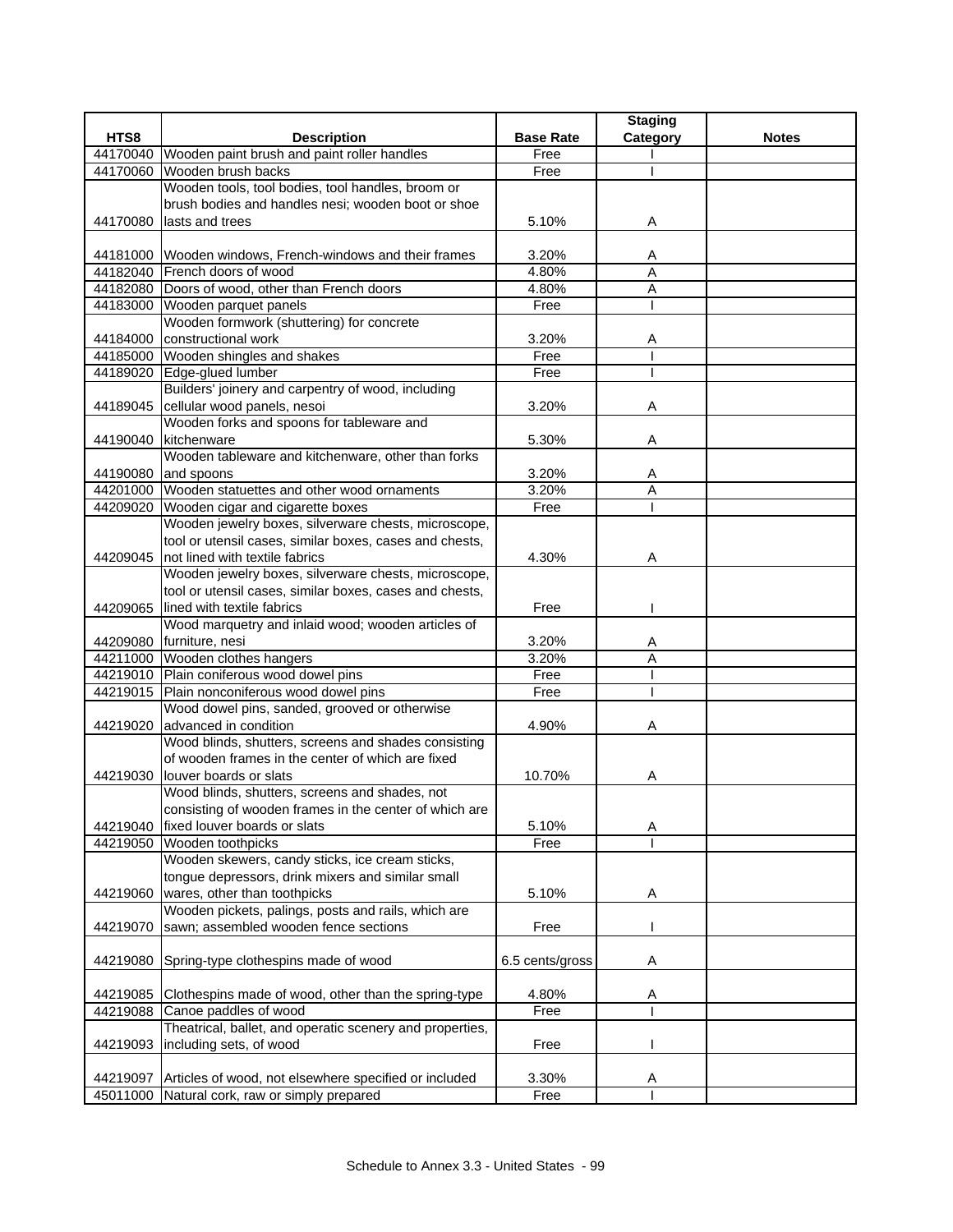| HTS8<br><b>Description</b><br><b>Base Rate</b><br><b>Notes</b><br>Category<br>45019020<br>Waste cork<br>Free<br>45019040<br>Crushed, granulated or ground cork<br>Free<br>Natural cork, debacked or roughly squared or in<br>rectangular blocks, plates, sheets or strip (incl. sharp-<br>edged blanks for corks or stoppers)<br>Free<br>45020000<br>Corks and stoppers of natural cork, tapered and of a<br>thickness (or length) greater than the maximum<br>diameter, n/o 19 mm maximum diameter<br>Free<br>45031020<br>Corks and stoppers wholly of natural cork, tapered & of<br>a thickness (or length) greater than the maximum<br>45031030<br>diam., over 19 mm maximum diam.<br>Free<br>Corks and stoppers of natural cork, tapered & of a<br>thickness (or length) greater than the maximum<br>diam., over 19 mm maximum diam., nesi<br>45031040<br>Free<br>Corks and stoppers of natural cork, of a thickness (or<br>45031060<br>length) not greater than the maximum diameter<br>Free<br>Free<br>45039020<br>Disks, wafers and washers of natural cork<br>Natural cork wallcoverings, backed with paper or<br>otherwise reinforced<br>45039040<br>Free<br>14%<br>45039060 Articles of natural cork, other than corks and stoppers<br>Α<br>Vulcanized sheets and slabs wholly of agglomerated<br>45041010 ground or pulverized cork and rubber<br>Free<br>Insulation of compressed agglomerated cork, coated or<br>45041020 not coated<br>Free<br>Floor coverings of agglomerated cork<br>Free<br>45041030<br>Agglomerated cork wallcoverings, backed with paper or<br>otherwise reinforced<br>45041040<br>Free<br>Agglomerated cork stoppers, not tapered, wholly of<br>cork, of a thickness (or length) greater than the<br>maximum diameter<br>Free<br>45041045<br>Corks, stoppers, disks, wafers and washers of<br>agglomerated cork, nesi<br>45041047<br>Free<br>Blocks, plates, sheets and strip; tiles of any shape;<br>solid cylinder; all the foregoing of cork; all the<br>45041050 foregoing, nesi<br>Free<br>Agglomerated cork and articles of cork, nesoi<br>Free<br>45049000<br>Free<br>46012020<br>Rattan webbing for mats, matting and screens<br>Woven or partly assembled materials of one or more of<br>the materials bamboo, rattan or willow for mats, matting<br>3.30%<br>and screens<br>46012040<br>A<br>Woven or partly assembled vegetable materials other<br>than bamboo, rattan or willow, for mats, matting and<br>46012060<br>4.80%<br>screens<br>A<br>Floor coverings nesi, of vegetable materials<br>46012080<br>Free<br>46012090 Mats, matting and screens of vegetable materials, nesi<br>8%<br>Α<br>Plaits of vegetable materials and similar products of<br>such plaiting materials, whether or not assembled into<br>2.70%<br>46019105<br>strips<br>A<br>Products nesoi, of plaiting materials, bound together in<br>parallel strands or woven, in sheet form, of bamboo,<br>rattan, willow or wood<br>46019120<br>6.60%<br>Α<br>Products nesoi, of plaiting vegetable materials nesoi,<br>bound together in parallel strands or woven, in sheet |          |      |      | <b>Staging</b> |  |
|-------------------------------------------------------------------------------------------------------------------------------------------------------------------------------------------------------------------------------------------------------------------------------------------------------------------------------------------------------------------------------------------------------------------------------------------------------------------------------------------------------------------------------------------------------------------------------------------------------------------------------------------------------------------------------------------------------------------------------------------------------------------------------------------------------------------------------------------------------------------------------------------------------------------------------------------------------------------------------------------------------------------------------------------------------------------------------------------------------------------------------------------------------------------------------------------------------------------------------------------------------------------------------------------------------------------------------------------------------------------------------------------------------------------------------------------------------------------------------------------------------------------------------------------------------------------------------------------------------------------------------------------------------------------------------------------------------------------------------------------------------------------------------------------------------------------------------------------------------------------------------------------------------------------------------------------------------------------------------------------------------------------------------------------------------------------------------------------------------------------------------------------------------------------------------------------------------------------------------------------------------------------------------------------------------------------------------------------------------------------------------------------------------------------------------------------------------------------------------------------------------------------------------------------------------------------------------------------------------------------------------------------------------------------------------------------------------------------------------------------------------------------------------------------------------------------------------------------------------------------------------------------------------------------------------------------------------------------------------------------------------------------------------------------------------------------------------------------------|----------|------|------|----------------|--|
|                                                                                                                                                                                                                                                                                                                                                                                                                                                                                                                                                                                                                                                                                                                                                                                                                                                                                                                                                                                                                                                                                                                                                                                                                                                                                                                                                                                                                                                                                                                                                                                                                                                                                                                                                                                                                                                                                                                                                                                                                                                                                                                                                                                                                                                                                                                                                                                                                                                                                                                                                                                                                                                                                                                                                                                                                                                                                                                                                                                                                                                                                                 |          |      |      |                |  |
|                                                                                                                                                                                                                                                                                                                                                                                                                                                                                                                                                                                                                                                                                                                                                                                                                                                                                                                                                                                                                                                                                                                                                                                                                                                                                                                                                                                                                                                                                                                                                                                                                                                                                                                                                                                                                                                                                                                                                                                                                                                                                                                                                                                                                                                                                                                                                                                                                                                                                                                                                                                                                                                                                                                                                                                                                                                                                                                                                                                                                                                                                                 |          |      |      |                |  |
|                                                                                                                                                                                                                                                                                                                                                                                                                                                                                                                                                                                                                                                                                                                                                                                                                                                                                                                                                                                                                                                                                                                                                                                                                                                                                                                                                                                                                                                                                                                                                                                                                                                                                                                                                                                                                                                                                                                                                                                                                                                                                                                                                                                                                                                                                                                                                                                                                                                                                                                                                                                                                                                                                                                                                                                                                                                                                                                                                                                                                                                                                                 |          |      |      |                |  |
|                                                                                                                                                                                                                                                                                                                                                                                                                                                                                                                                                                                                                                                                                                                                                                                                                                                                                                                                                                                                                                                                                                                                                                                                                                                                                                                                                                                                                                                                                                                                                                                                                                                                                                                                                                                                                                                                                                                                                                                                                                                                                                                                                                                                                                                                                                                                                                                                                                                                                                                                                                                                                                                                                                                                                                                                                                                                                                                                                                                                                                                                                                 |          |      |      |                |  |
|                                                                                                                                                                                                                                                                                                                                                                                                                                                                                                                                                                                                                                                                                                                                                                                                                                                                                                                                                                                                                                                                                                                                                                                                                                                                                                                                                                                                                                                                                                                                                                                                                                                                                                                                                                                                                                                                                                                                                                                                                                                                                                                                                                                                                                                                                                                                                                                                                                                                                                                                                                                                                                                                                                                                                                                                                                                                                                                                                                                                                                                                                                 |          |      |      |                |  |
|                                                                                                                                                                                                                                                                                                                                                                                                                                                                                                                                                                                                                                                                                                                                                                                                                                                                                                                                                                                                                                                                                                                                                                                                                                                                                                                                                                                                                                                                                                                                                                                                                                                                                                                                                                                                                                                                                                                                                                                                                                                                                                                                                                                                                                                                                                                                                                                                                                                                                                                                                                                                                                                                                                                                                                                                                                                                                                                                                                                                                                                                                                 |          |      |      |                |  |
|                                                                                                                                                                                                                                                                                                                                                                                                                                                                                                                                                                                                                                                                                                                                                                                                                                                                                                                                                                                                                                                                                                                                                                                                                                                                                                                                                                                                                                                                                                                                                                                                                                                                                                                                                                                                                                                                                                                                                                                                                                                                                                                                                                                                                                                                                                                                                                                                                                                                                                                                                                                                                                                                                                                                                                                                                                                                                                                                                                                                                                                                                                 |          |      |      |                |  |
|                                                                                                                                                                                                                                                                                                                                                                                                                                                                                                                                                                                                                                                                                                                                                                                                                                                                                                                                                                                                                                                                                                                                                                                                                                                                                                                                                                                                                                                                                                                                                                                                                                                                                                                                                                                                                                                                                                                                                                                                                                                                                                                                                                                                                                                                                                                                                                                                                                                                                                                                                                                                                                                                                                                                                                                                                                                                                                                                                                                                                                                                                                 |          |      |      |                |  |
|                                                                                                                                                                                                                                                                                                                                                                                                                                                                                                                                                                                                                                                                                                                                                                                                                                                                                                                                                                                                                                                                                                                                                                                                                                                                                                                                                                                                                                                                                                                                                                                                                                                                                                                                                                                                                                                                                                                                                                                                                                                                                                                                                                                                                                                                                                                                                                                                                                                                                                                                                                                                                                                                                                                                                                                                                                                                                                                                                                                                                                                                                                 |          |      |      |                |  |
|                                                                                                                                                                                                                                                                                                                                                                                                                                                                                                                                                                                                                                                                                                                                                                                                                                                                                                                                                                                                                                                                                                                                                                                                                                                                                                                                                                                                                                                                                                                                                                                                                                                                                                                                                                                                                                                                                                                                                                                                                                                                                                                                                                                                                                                                                                                                                                                                                                                                                                                                                                                                                                                                                                                                                                                                                                                                                                                                                                                                                                                                                                 |          |      |      |                |  |
|                                                                                                                                                                                                                                                                                                                                                                                                                                                                                                                                                                                                                                                                                                                                                                                                                                                                                                                                                                                                                                                                                                                                                                                                                                                                                                                                                                                                                                                                                                                                                                                                                                                                                                                                                                                                                                                                                                                                                                                                                                                                                                                                                                                                                                                                                                                                                                                                                                                                                                                                                                                                                                                                                                                                                                                                                                                                                                                                                                                                                                                                                                 |          |      |      |                |  |
|                                                                                                                                                                                                                                                                                                                                                                                                                                                                                                                                                                                                                                                                                                                                                                                                                                                                                                                                                                                                                                                                                                                                                                                                                                                                                                                                                                                                                                                                                                                                                                                                                                                                                                                                                                                                                                                                                                                                                                                                                                                                                                                                                                                                                                                                                                                                                                                                                                                                                                                                                                                                                                                                                                                                                                                                                                                                                                                                                                                                                                                                                                 |          |      |      |                |  |
|                                                                                                                                                                                                                                                                                                                                                                                                                                                                                                                                                                                                                                                                                                                                                                                                                                                                                                                                                                                                                                                                                                                                                                                                                                                                                                                                                                                                                                                                                                                                                                                                                                                                                                                                                                                                                                                                                                                                                                                                                                                                                                                                                                                                                                                                                                                                                                                                                                                                                                                                                                                                                                                                                                                                                                                                                                                                                                                                                                                                                                                                                                 |          |      |      |                |  |
|                                                                                                                                                                                                                                                                                                                                                                                                                                                                                                                                                                                                                                                                                                                                                                                                                                                                                                                                                                                                                                                                                                                                                                                                                                                                                                                                                                                                                                                                                                                                                                                                                                                                                                                                                                                                                                                                                                                                                                                                                                                                                                                                                                                                                                                                                                                                                                                                                                                                                                                                                                                                                                                                                                                                                                                                                                                                                                                                                                                                                                                                                                 |          |      |      |                |  |
|                                                                                                                                                                                                                                                                                                                                                                                                                                                                                                                                                                                                                                                                                                                                                                                                                                                                                                                                                                                                                                                                                                                                                                                                                                                                                                                                                                                                                                                                                                                                                                                                                                                                                                                                                                                                                                                                                                                                                                                                                                                                                                                                                                                                                                                                                                                                                                                                                                                                                                                                                                                                                                                                                                                                                                                                                                                                                                                                                                                                                                                                                                 |          |      |      |                |  |
|                                                                                                                                                                                                                                                                                                                                                                                                                                                                                                                                                                                                                                                                                                                                                                                                                                                                                                                                                                                                                                                                                                                                                                                                                                                                                                                                                                                                                                                                                                                                                                                                                                                                                                                                                                                                                                                                                                                                                                                                                                                                                                                                                                                                                                                                                                                                                                                                                                                                                                                                                                                                                                                                                                                                                                                                                                                                                                                                                                                                                                                                                                 |          |      |      |                |  |
|                                                                                                                                                                                                                                                                                                                                                                                                                                                                                                                                                                                                                                                                                                                                                                                                                                                                                                                                                                                                                                                                                                                                                                                                                                                                                                                                                                                                                                                                                                                                                                                                                                                                                                                                                                                                                                                                                                                                                                                                                                                                                                                                                                                                                                                                                                                                                                                                                                                                                                                                                                                                                                                                                                                                                                                                                                                                                                                                                                                                                                                                                                 |          |      |      |                |  |
|                                                                                                                                                                                                                                                                                                                                                                                                                                                                                                                                                                                                                                                                                                                                                                                                                                                                                                                                                                                                                                                                                                                                                                                                                                                                                                                                                                                                                                                                                                                                                                                                                                                                                                                                                                                                                                                                                                                                                                                                                                                                                                                                                                                                                                                                                                                                                                                                                                                                                                                                                                                                                                                                                                                                                                                                                                                                                                                                                                                                                                                                                                 |          |      |      |                |  |
|                                                                                                                                                                                                                                                                                                                                                                                                                                                                                                                                                                                                                                                                                                                                                                                                                                                                                                                                                                                                                                                                                                                                                                                                                                                                                                                                                                                                                                                                                                                                                                                                                                                                                                                                                                                                                                                                                                                                                                                                                                                                                                                                                                                                                                                                                                                                                                                                                                                                                                                                                                                                                                                                                                                                                                                                                                                                                                                                                                                                                                                                                                 |          |      |      |                |  |
|                                                                                                                                                                                                                                                                                                                                                                                                                                                                                                                                                                                                                                                                                                                                                                                                                                                                                                                                                                                                                                                                                                                                                                                                                                                                                                                                                                                                                                                                                                                                                                                                                                                                                                                                                                                                                                                                                                                                                                                                                                                                                                                                                                                                                                                                                                                                                                                                                                                                                                                                                                                                                                                                                                                                                                                                                                                                                                                                                                                                                                                                                                 |          |      |      |                |  |
|                                                                                                                                                                                                                                                                                                                                                                                                                                                                                                                                                                                                                                                                                                                                                                                                                                                                                                                                                                                                                                                                                                                                                                                                                                                                                                                                                                                                                                                                                                                                                                                                                                                                                                                                                                                                                                                                                                                                                                                                                                                                                                                                                                                                                                                                                                                                                                                                                                                                                                                                                                                                                                                                                                                                                                                                                                                                                                                                                                                                                                                                                                 |          |      |      |                |  |
|                                                                                                                                                                                                                                                                                                                                                                                                                                                                                                                                                                                                                                                                                                                                                                                                                                                                                                                                                                                                                                                                                                                                                                                                                                                                                                                                                                                                                                                                                                                                                                                                                                                                                                                                                                                                                                                                                                                                                                                                                                                                                                                                                                                                                                                                                                                                                                                                                                                                                                                                                                                                                                                                                                                                                                                                                                                                                                                                                                                                                                                                                                 |          |      |      |                |  |
|                                                                                                                                                                                                                                                                                                                                                                                                                                                                                                                                                                                                                                                                                                                                                                                                                                                                                                                                                                                                                                                                                                                                                                                                                                                                                                                                                                                                                                                                                                                                                                                                                                                                                                                                                                                                                                                                                                                                                                                                                                                                                                                                                                                                                                                                                                                                                                                                                                                                                                                                                                                                                                                                                                                                                                                                                                                                                                                                                                                                                                                                                                 |          |      |      |                |  |
|                                                                                                                                                                                                                                                                                                                                                                                                                                                                                                                                                                                                                                                                                                                                                                                                                                                                                                                                                                                                                                                                                                                                                                                                                                                                                                                                                                                                                                                                                                                                                                                                                                                                                                                                                                                                                                                                                                                                                                                                                                                                                                                                                                                                                                                                                                                                                                                                                                                                                                                                                                                                                                                                                                                                                                                                                                                                                                                                                                                                                                                                                                 |          |      |      |                |  |
|                                                                                                                                                                                                                                                                                                                                                                                                                                                                                                                                                                                                                                                                                                                                                                                                                                                                                                                                                                                                                                                                                                                                                                                                                                                                                                                                                                                                                                                                                                                                                                                                                                                                                                                                                                                                                                                                                                                                                                                                                                                                                                                                                                                                                                                                                                                                                                                                                                                                                                                                                                                                                                                                                                                                                                                                                                                                                                                                                                                                                                                                                                 |          |      |      |                |  |
|                                                                                                                                                                                                                                                                                                                                                                                                                                                                                                                                                                                                                                                                                                                                                                                                                                                                                                                                                                                                                                                                                                                                                                                                                                                                                                                                                                                                                                                                                                                                                                                                                                                                                                                                                                                                                                                                                                                                                                                                                                                                                                                                                                                                                                                                                                                                                                                                                                                                                                                                                                                                                                                                                                                                                                                                                                                                                                                                                                                                                                                                                                 |          |      |      |                |  |
|                                                                                                                                                                                                                                                                                                                                                                                                                                                                                                                                                                                                                                                                                                                                                                                                                                                                                                                                                                                                                                                                                                                                                                                                                                                                                                                                                                                                                                                                                                                                                                                                                                                                                                                                                                                                                                                                                                                                                                                                                                                                                                                                                                                                                                                                                                                                                                                                                                                                                                                                                                                                                                                                                                                                                                                                                                                                                                                                                                                                                                                                                                 |          |      |      |                |  |
|                                                                                                                                                                                                                                                                                                                                                                                                                                                                                                                                                                                                                                                                                                                                                                                                                                                                                                                                                                                                                                                                                                                                                                                                                                                                                                                                                                                                                                                                                                                                                                                                                                                                                                                                                                                                                                                                                                                                                                                                                                                                                                                                                                                                                                                                                                                                                                                                                                                                                                                                                                                                                                                                                                                                                                                                                                                                                                                                                                                                                                                                                                 |          |      |      |                |  |
|                                                                                                                                                                                                                                                                                                                                                                                                                                                                                                                                                                                                                                                                                                                                                                                                                                                                                                                                                                                                                                                                                                                                                                                                                                                                                                                                                                                                                                                                                                                                                                                                                                                                                                                                                                                                                                                                                                                                                                                                                                                                                                                                                                                                                                                                                                                                                                                                                                                                                                                                                                                                                                                                                                                                                                                                                                                                                                                                                                                                                                                                                                 |          |      |      |                |  |
|                                                                                                                                                                                                                                                                                                                                                                                                                                                                                                                                                                                                                                                                                                                                                                                                                                                                                                                                                                                                                                                                                                                                                                                                                                                                                                                                                                                                                                                                                                                                                                                                                                                                                                                                                                                                                                                                                                                                                                                                                                                                                                                                                                                                                                                                                                                                                                                                                                                                                                                                                                                                                                                                                                                                                                                                                                                                                                                                                                                                                                                                                                 |          |      |      |                |  |
|                                                                                                                                                                                                                                                                                                                                                                                                                                                                                                                                                                                                                                                                                                                                                                                                                                                                                                                                                                                                                                                                                                                                                                                                                                                                                                                                                                                                                                                                                                                                                                                                                                                                                                                                                                                                                                                                                                                                                                                                                                                                                                                                                                                                                                                                                                                                                                                                                                                                                                                                                                                                                                                                                                                                                                                                                                                                                                                                                                                                                                                                                                 |          |      |      |                |  |
|                                                                                                                                                                                                                                                                                                                                                                                                                                                                                                                                                                                                                                                                                                                                                                                                                                                                                                                                                                                                                                                                                                                                                                                                                                                                                                                                                                                                                                                                                                                                                                                                                                                                                                                                                                                                                                                                                                                                                                                                                                                                                                                                                                                                                                                                                                                                                                                                                                                                                                                                                                                                                                                                                                                                                                                                                                                                                                                                                                                                                                                                                                 |          |      |      |                |  |
|                                                                                                                                                                                                                                                                                                                                                                                                                                                                                                                                                                                                                                                                                                                                                                                                                                                                                                                                                                                                                                                                                                                                                                                                                                                                                                                                                                                                                                                                                                                                                                                                                                                                                                                                                                                                                                                                                                                                                                                                                                                                                                                                                                                                                                                                                                                                                                                                                                                                                                                                                                                                                                                                                                                                                                                                                                                                                                                                                                                                                                                                                                 |          |      |      |                |  |
|                                                                                                                                                                                                                                                                                                                                                                                                                                                                                                                                                                                                                                                                                                                                                                                                                                                                                                                                                                                                                                                                                                                                                                                                                                                                                                                                                                                                                                                                                                                                                                                                                                                                                                                                                                                                                                                                                                                                                                                                                                                                                                                                                                                                                                                                                                                                                                                                                                                                                                                                                                                                                                                                                                                                                                                                                                                                                                                                                                                                                                                                                                 |          |      |      |                |  |
|                                                                                                                                                                                                                                                                                                                                                                                                                                                                                                                                                                                                                                                                                                                                                                                                                                                                                                                                                                                                                                                                                                                                                                                                                                                                                                                                                                                                                                                                                                                                                                                                                                                                                                                                                                                                                                                                                                                                                                                                                                                                                                                                                                                                                                                                                                                                                                                                                                                                                                                                                                                                                                                                                                                                                                                                                                                                                                                                                                                                                                                                                                 |          |      |      |                |  |
|                                                                                                                                                                                                                                                                                                                                                                                                                                                                                                                                                                                                                                                                                                                                                                                                                                                                                                                                                                                                                                                                                                                                                                                                                                                                                                                                                                                                                                                                                                                                                                                                                                                                                                                                                                                                                                                                                                                                                                                                                                                                                                                                                                                                                                                                                                                                                                                                                                                                                                                                                                                                                                                                                                                                                                                                                                                                                                                                                                                                                                                                                                 |          |      |      |                |  |
|                                                                                                                                                                                                                                                                                                                                                                                                                                                                                                                                                                                                                                                                                                                                                                                                                                                                                                                                                                                                                                                                                                                                                                                                                                                                                                                                                                                                                                                                                                                                                                                                                                                                                                                                                                                                                                                                                                                                                                                                                                                                                                                                                                                                                                                                                                                                                                                                                                                                                                                                                                                                                                                                                                                                                                                                                                                                                                                                                                                                                                                                                                 |          |      |      |                |  |
|                                                                                                                                                                                                                                                                                                                                                                                                                                                                                                                                                                                                                                                                                                                                                                                                                                                                                                                                                                                                                                                                                                                                                                                                                                                                                                                                                                                                                                                                                                                                                                                                                                                                                                                                                                                                                                                                                                                                                                                                                                                                                                                                                                                                                                                                                                                                                                                                                                                                                                                                                                                                                                                                                                                                                                                                                                                                                                                                                                                                                                                                                                 |          |      |      |                |  |
|                                                                                                                                                                                                                                                                                                                                                                                                                                                                                                                                                                                                                                                                                                                                                                                                                                                                                                                                                                                                                                                                                                                                                                                                                                                                                                                                                                                                                                                                                                                                                                                                                                                                                                                                                                                                                                                                                                                                                                                                                                                                                                                                                                                                                                                                                                                                                                                                                                                                                                                                                                                                                                                                                                                                                                                                                                                                                                                                                                                                                                                                                                 |          |      |      |                |  |
|                                                                                                                                                                                                                                                                                                                                                                                                                                                                                                                                                                                                                                                                                                                                                                                                                                                                                                                                                                                                                                                                                                                                                                                                                                                                                                                                                                                                                                                                                                                                                                                                                                                                                                                                                                                                                                                                                                                                                                                                                                                                                                                                                                                                                                                                                                                                                                                                                                                                                                                                                                                                                                                                                                                                                                                                                                                                                                                                                                                                                                                                                                 |          |      |      |                |  |
|                                                                                                                                                                                                                                                                                                                                                                                                                                                                                                                                                                                                                                                                                                                                                                                                                                                                                                                                                                                                                                                                                                                                                                                                                                                                                                                                                                                                                                                                                                                                                                                                                                                                                                                                                                                                                                                                                                                                                                                                                                                                                                                                                                                                                                                                                                                                                                                                                                                                                                                                                                                                                                                                                                                                                                                                                                                                                                                                                                                                                                                                                                 |          |      |      |                |  |
|                                                                                                                                                                                                                                                                                                                                                                                                                                                                                                                                                                                                                                                                                                                                                                                                                                                                                                                                                                                                                                                                                                                                                                                                                                                                                                                                                                                                                                                                                                                                                                                                                                                                                                                                                                                                                                                                                                                                                                                                                                                                                                                                                                                                                                                                                                                                                                                                                                                                                                                                                                                                                                                                                                                                                                                                                                                                                                                                                                                                                                                                                                 |          |      |      |                |  |
|                                                                                                                                                                                                                                                                                                                                                                                                                                                                                                                                                                                                                                                                                                                                                                                                                                                                                                                                                                                                                                                                                                                                                                                                                                                                                                                                                                                                                                                                                                                                                                                                                                                                                                                                                                                                                                                                                                                                                                                                                                                                                                                                                                                                                                                                                                                                                                                                                                                                                                                                                                                                                                                                                                                                                                                                                                                                                                                                                                                                                                                                                                 |          |      |      |                |  |
|                                                                                                                                                                                                                                                                                                                                                                                                                                                                                                                                                                                                                                                                                                                                                                                                                                                                                                                                                                                                                                                                                                                                                                                                                                                                                                                                                                                                                                                                                                                                                                                                                                                                                                                                                                                                                                                                                                                                                                                                                                                                                                                                                                                                                                                                                                                                                                                                                                                                                                                                                                                                                                                                                                                                                                                                                                                                                                                                                                                                                                                                                                 |          |      |      |                |  |
|                                                                                                                                                                                                                                                                                                                                                                                                                                                                                                                                                                                                                                                                                                                                                                                                                                                                                                                                                                                                                                                                                                                                                                                                                                                                                                                                                                                                                                                                                                                                                                                                                                                                                                                                                                                                                                                                                                                                                                                                                                                                                                                                                                                                                                                                                                                                                                                                                                                                                                                                                                                                                                                                                                                                                                                                                                                                                                                                                                                                                                                                                                 |          |      |      |                |  |
|                                                                                                                                                                                                                                                                                                                                                                                                                                                                                                                                                                                                                                                                                                                                                                                                                                                                                                                                                                                                                                                                                                                                                                                                                                                                                                                                                                                                                                                                                                                                                                                                                                                                                                                                                                                                                                                                                                                                                                                                                                                                                                                                                                                                                                                                                                                                                                                                                                                                                                                                                                                                                                                                                                                                                                                                                                                                                                                                                                                                                                                                                                 |          |      |      |                |  |
|                                                                                                                                                                                                                                                                                                                                                                                                                                                                                                                                                                                                                                                                                                                                                                                                                                                                                                                                                                                                                                                                                                                                                                                                                                                                                                                                                                                                                                                                                                                                                                                                                                                                                                                                                                                                                                                                                                                                                                                                                                                                                                                                                                                                                                                                                                                                                                                                                                                                                                                                                                                                                                                                                                                                                                                                                                                                                                                                                                                                                                                                                                 |          |      |      |                |  |
|                                                                                                                                                                                                                                                                                                                                                                                                                                                                                                                                                                                                                                                                                                                                                                                                                                                                                                                                                                                                                                                                                                                                                                                                                                                                                                                                                                                                                                                                                                                                                                                                                                                                                                                                                                                                                                                                                                                                                                                                                                                                                                                                                                                                                                                                                                                                                                                                                                                                                                                                                                                                                                                                                                                                                                                                                                                                                                                                                                                                                                                                                                 |          |      |      |                |  |
|                                                                                                                                                                                                                                                                                                                                                                                                                                                                                                                                                                                                                                                                                                                                                                                                                                                                                                                                                                                                                                                                                                                                                                                                                                                                                                                                                                                                                                                                                                                                                                                                                                                                                                                                                                                                                                                                                                                                                                                                                                                                                                                                                                                                                                                                                                                                                                                                                                                                                                                                                                                                                                                                                                                                                                                                                                                                                                                                                                                                                                                                                                 |          |      |      |                |  |
|                                                                                                                                                                                                                                                                                                                                                                                                                                                                                                                                                                                                                                                                                                                                                                                                                                                                                                                                                                                                                                                                                                                                                                                                                                                                                                                                                                                                                                                                                                                                                                                                                                                                                                                                                                                                                                                                                                                                                                                                                                                                                                                                                                                                                                                                                                                                                                                                                                                                                                                                                                                                                                                                                                                                                                                                                                                                                                                                                                                                                                                                                                 |          |      |      |                |  |
|                                                                                                                                                                                                                                                                                                                                                                                                                                                                                                                                                                                                                                                                                                                                                                                                                                                                                                                                                                                                                                                                                                                                                                                                                                                                                                                                                                                                                                                                                                                                                                                                                                                                                                                                                                                                                                                                                                                                                                                                                                                                                                                                                                                                                                                                                                                                                                                                                                                                                                                                                                                                                                                                                                                                                                                                                                                                                                                                                                                                                                                                                                 |          |      |      |                |  |
|                                                                                                                                                                                                                                                                                                                                                                                                                                                                                                                                                                                                                                                                                                                                                                                                                                                                                                                                                                                                                                                                                                                                                                                                                                                                                                                                                                                                                                                                                                                                                                                                                                                                                                                                                                                                                                                                                                                                                                                                                                                                                                                                                                                                                                                                                                                                                                                                                                                                                                                                                                                                                                                                                                                                                                                                                                                                                                                                                                                                                                                                                                 |          |      |      |                |  |
|                                                                                                                                                                                                                                                                                                                                                                                                                                                                                                                                                                                                                                                                                                                                                                                                                                                                                                                                                                                                                                                                                                                                                                                                                                                                                                                                                                                                                                                                                                                                                                                                                                                                                                                                                                                                                                                                                                                                                                                                                                                                                                                                                                                                                                                                                                                                                                                                                                                                                                                                                                                                                                                                                                                                                                                                                                                                                                                                                                                                                                                                                                 |          |      |      |                |  |
|                                                                                                                                                                                                                                                                                                                                                                                                                                                                                                                                                                                                                                                                                                                                                                                                                                                                                                                                                                                                                                                                                                                                                                                                                                                                                                                                                                                                                                                                                                                                                                                                                                                                                                                                                                                                                                                                                                                                                                                                                                                                                                                                                                                                                                                                                                                                                                                                                                                                                                                                                                                                                                                                                                                                                                                                                                                                                                                                                                                                                                                                                                 |          |      |      |                |  |
|                                                                                                                                                                                                                                                                                                                                                                                                                                                                                                                                                                                                                                                                                                                                                                                                                                                                                                                                                                                                                                                                                                                                                                                                                                                                                                                                                                                                                                                                                                                                                                                                                                                                                                                                                                                                                                                                                                                                                                                                                                                                                                                                                                                                                                                                                                                                                                                                                                                                                                                                                                                                                                                                                                                                                                                                                                                                                                                                                                                                                                                                                                 |          |      |      |                |  |
|                                                                                                                                                                                                                                                                                                                                                                                                                                                                                                                                                                                                                                                                                                                                                                                                                                                                                                                                                                                                                                                                                                                                                                                                                                                                                                                                                                                                                                                                                                                                                                                                                                                                                                                                                                                                                                                                                                                                                                                                                                                                                                                                                                                                                                                                                                                                                                                                                                                                                                                                                                                                                                                                                                                                                                                                                                                                                                                                                                                                                                                                                                 |          |      |      |                |  |
|                                                                                                                                                                                                                                                                                                                                                                                                                                                                                                                                                                                                                                                                                                                                                                                                                                                                                                                                                                                                                                                                                                                                                                                                                                                                                                                                                                                                                                                                                                                                                                                                                                                                                                                                                                                                                                                                                                                                                                                                                                                                                                                                                                                                                                                                                                                                                                                                                                                                                                                                                                                                                                                                                                                                                                                                                                                                                                                                                                                                                                                                                                 | 46019140 | form | Free |                |  |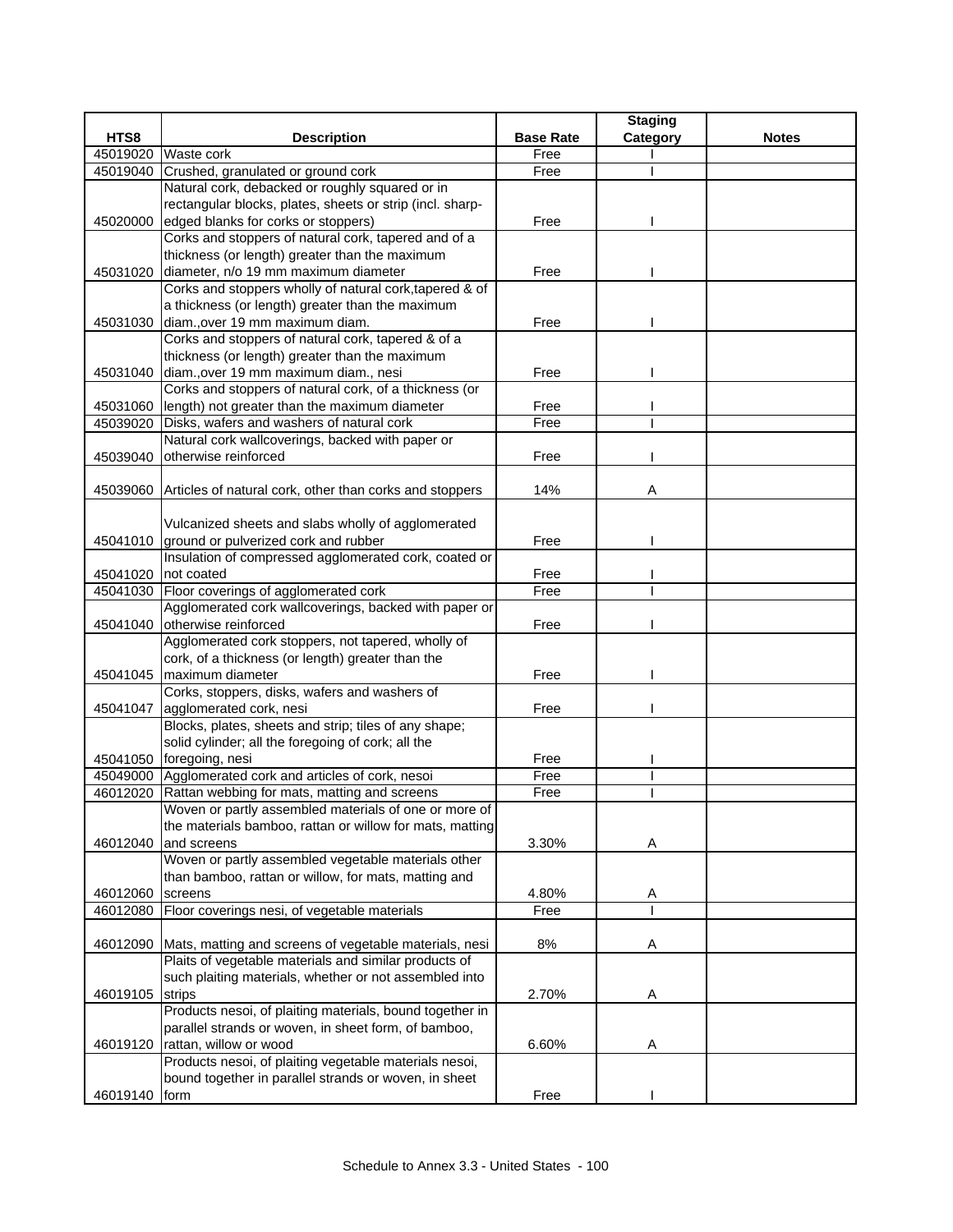|                |                                                                                                  |                  | <b>Staging</b> |              |
|----------------|--------------------------------------------------------------------------------------------------|------------------|----------------|--------------|
| HTS8           | <b>Description</b>                                                                               | <b>Base Rate</b> | Category       | <b>Notes</b> |
|                | Plaits and similar products of plaiting materials (not                                           |                  |                |              |
| 46019905       | vegetable), whether or not assembled into strips                                                 | 2.70%            | Α              |              |
|                | Products nesoi of plaiting materials (not vegetable),                                            |                  |                |              |
|                | bound together in parallel strands or woven, in sheet                                            |                  |                |              |
| 46019990       | form, nesoi                                                                                      | 3.30%            | Α              |              |
|                | Fishing baskets or creels made from vegetable                                                    |                  |                |              |
| 46021005       | materials                                                                                        | 5%               | A              |              |
| 46021007       | Baskets and bags of bamboo wickerwork                                                            | Free             |                |              |
|                |                                                                                                  |                  |                |              |
|                | 46021009 Baskets and bags of bamboo other than wickerwork                                        | 10%              | Α              |              |
|                |                                                                                                  |                  |                |              |
|                | 46021012 Baskets and bags, nesi, whether or not lined, of willow                                 | 5.80%            | Α              |              |
|                |                                                                                                  |                  |                |              |
|                | 46021014 Baskets and bags of rattan or palm leaf wickerwork                                      | Free             |                |              |
|                | Baskets and bags of rattan or palm leaf other than                                               |                  |                |              |
|                | 46021016 wickerwork                                                                              | 5%               | Α              |              |
|                | Baskets and bags of vegetable material wickerwork,                                               |                  |                |              |
| 46021017       | neosi                                                                                            | Free             |                |              |
| 46021018       | Baskets and bags of vegetable material, neosi                                                    | 4.50%            | A              |              |
|                | Luggage, handbags and flat goods, whether or not                                                 |                  |                |              |
| 46021021       | lined, of bamboo                                                                                 | 6.20%            | Α              |              |
|                | Luggage, handbags and flat goods, whether or not                                                 |                  |                |              |
| 46021022       | lined, of willow                                                                                 | 5.80%            | Α              |              |
|                | Articles of a kind normally carried in the pocket or in the                                      |                  |                |              |
|                | 46021023 handbag, of rattan or of palm leaf                                                      | 9%               | Α              |              |
|                | Luggage, handbags and flat goods, whether or not                                                 |                  |                |              |
|                | 46021025 lined, of rattan or of palm leaf, nesi                                                  | 18%              | Α              |              |
|                | Luggage, handbags and flat goods, whether or not                                                 |                  |                |              |
| 46021029       | lined, made from plaiting materials nesi                                                         | 5.30%            | A              |              |
|                | Articles of wickerwork, neosi, of one or more of the                                             |                  |                |              |
| 46021035       | following:bamboo, rattan, willow or wood                                                         | Free             |                |              |
|                | Basketwork and other articles, neosi, of one or more of                                          |                  |                |              |
| 46021045       | bamboo, rattan, willow or wood                                                                   | 6.60%            | Α              |              |
|                | Articles of wickerwork, neosi, of vegetable materials,                                           |                  |                |              |
| 46021060 nesoi |                                                                                                  | Free             |                |              |
|                | Basketwork and other articles, neosi, of vegetables                                              |                  |                |              |
|                | 46021080 materials, nesoi                                                                        | 2.30%            | Α              |              |
|                | Basketwork, wickerwork and other articles made                                                   |                  |                |              |
|                | directly from plaiting materials or from articles of                                             |                  |                |              |
|                | 46029000 heading 4601, nesi; loofah articles                                                     | 3.50%            | A              |              |
|                | 47010000 Mechanical woodpulp                                                                     | Free             |                |              |
|                | 47020000 Chemical woodpulp, dissolving grades                                                    | Free             |                |              |
|                | Chemical woodpulp, soda or sulfate, other than                                                   |                  |                |              |
| 47031100       | dissolving grades, of unbleached coniferous wood                                                 | Free             |                |              |
|                |                                                                                                  |                  |                |              |
|                | Chemical woodpulp, soda or sulfate, other than                                                   |                  |                |              |
| 47031900       | dissolving grades, of unbleached nonconiferous wood                                              | Free             |                |              |
|                | Chemical woodpulp, soda or sulfate, other than<br>dissolving grades, of semibleached or bleached |                  |                |              |
|                | coniferous wood                                                                                  |                  |                |              |
| 47032100       | Chemical woodpulp, soda or sulfate, other than                                                   | Free             |                |              |
|                |                                                                                                  |                  |                |              |
|                | dissolving grades, of semibleached or bleached<br>nonconiferous wood                             | Free             |                |              |
| 47032900       | Chemical woodpulp, sulfite, other than dissolving                                                |                  |                |              |
|                | 47041100 grades, of unbleached coniferous wood                                                   |                  |                |              |
|                | Chemical woodpulp, sulfite, other than dissolving                                                | Free             |                |              |
| 47041900       | grades, of unbleached nonconiferous wood                                                         | Free             |                |              |
|                |                                                                                                  |                  |                |              |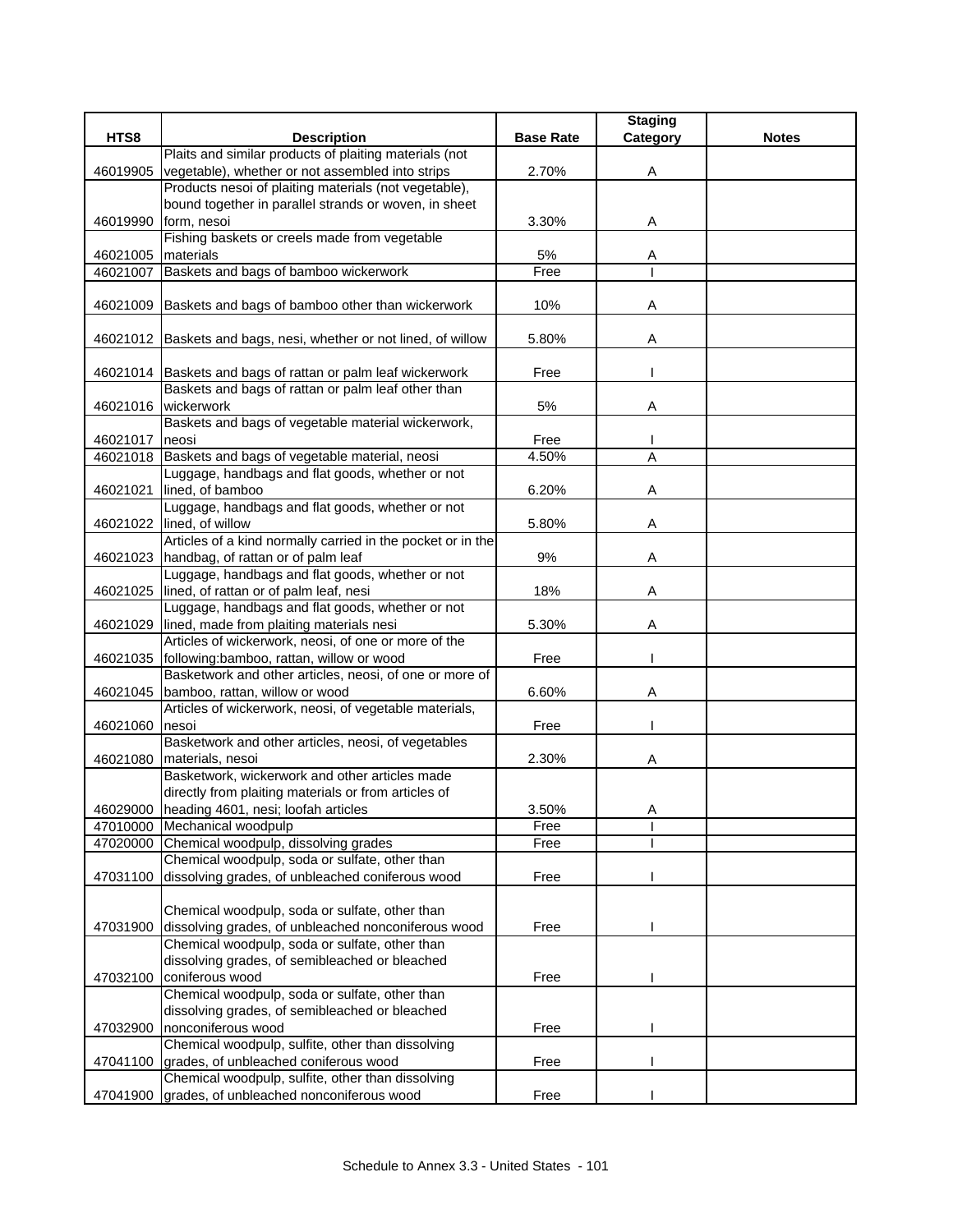|          |                                                                                                         |                  | <b>Staging</b> |              |
|----------|---------------------------------------------------------------------------------------------------------|------------------|----------------|--------------|
| HTS8     | <b>Description</b>                                                                                      | <b>Base Rate</b> | Category       | <b>Notes</b> |
|          |                                                                                                         |                  |                |              |
|          | Chemical woodpulp, sulfite, other than dissolving                                                       |                  |                |              |
| 47042100 | grades, of semibleached or bleached coniferous wood                                                     | Free             |                |              |
|          | Chemical woodpulp, sulfite, other than dissolving                                                       |                  |                |              |
|          | grades, of semibleached or bleached nonconiferous                                                       |                  |                |              |
| 47042900 | wood                                                                                                    | Free             |                |              |
| 47050000 | Semichemical woodpulp                                                                                   | Free             |                |              |
| 47061000 | Cotton linters pulp                                                                                     | Free             |                |              |
|          | Pulps of fibers derived from recovered (waste and                                                       |                  |                |              |
| 47062000 | scrap) paper or paperboard                                                                              | Free             |                |              |
|          | Pulps of fibrous cellulosic material, other than cotton                                                 | Free             |                |              |
|          | 47069100 linters pulp, mechanical<br>Pulps of fibrous cellulosic material, other than cotton            |                  |                |              |
|          | 47069200 linters pulp, chemical                                                                         | Free             |                |              |
|          | Pulps of fibrous cellulosic material, other than cotton                                                 |                  |                |              |
| 47069300 | linters pulp, semichemical                                                                              | Free             |                |              |
|          | Waste and scrap of unbleached kraft paper or                                                            |                  |                |              |
| 47071000 | paperboard or of corrugated paper or paperboard                                                         | Free             |                |              |
|          | Waste and scrap of other paper or paperboard, made                                                      |                  |                |              |
|          | mainly of bleached chemical pulp, not colored in the                                                    |                  |                |              |
| 47072000 | mass                                                                                                    | Free             |                |              |
|          | Waste and scrap of paper or paperboard made mainly                                                      |                  |                |              |
|          | of mechanical pulp (for example, newspapers, journals,                                                  |                  |                |              |
| 47073000 | and similar printed matter)                                                                             | Free             |                |              |
|          | Waste and scrap of paper or paperboard nesi,                                                            |                  |                |              |
| 47079000 | including unsorted waste and scrap                                                                      | Free             |                |              |
| 48010000 | Newsprint, in rolls or sheets                                                                           | Free             |                |              |
| 48021000 | Handmade paper and paperboard                                                                           | Free             |                |              |
|          | Paper & paperboard use for photo-sensitive/heat-                                                        |                  |                |              |
|          | sensitive/electro-sensitive paper/paperboard, in                                                        |                  |                |              |
| 48022010 | strip/rolls ov 15 cm wide or certain sheets                                                             | Free             |                |              |
|          | Uncoated basic paper for photo-sensitive/heat-                                                          |                  |                |              |
|          | sensitve/eletro-sensitive paper/paperboard to be                                                        |                  |                |              |
| 48022020 | sensitized for photography, roll/sheets nesoi                                                           | Free             |                |              |
|          | Uncoated paper and paperboard of a kind used for                                                        |                  |                |              |
|          | photo-sensitive/heat-sensitve/eletro-sensitive                                                          |                  |                |              |
|          | 48022040 paper/paperboard, in rolls or sheets nesoi                                                     | Free             |                |              |
|          | Carbonizing base paper weighing n/ov 15 g/m2, in                                                        |                  |                |              |
|          | strip/roll over 15 cm wide or rectangular sheets w/side                                                 |                  |                |              |
|          | 48023050 ov 36 cm and other ov 15 cm unfold                                                             | Free             |                |              |
|          | Carbonizing base paper weighing over 15 g/m2, in                                                        |                  |                |              |
|          | strip/roll over 15 cm wide or rectangular sheets w/side                                                 |                  |                |              |
| 48023060 | ov 36 cm and other ov 15 cm unfold                                                                      | Free             |                |              |
|          | Carbonizing base paper of a kind used for writing,                                                      |                  |                |              |
|          | printing or other graphic purposes, in rolls or sheets                                                  |                  |                |              |
| 48023070 | nesoi                                                                                                   | Free             |                |              |
| 48024000 | Wallpaper base (hanging paper), in rolls or sheets                                                      | Free             |                |              |
|          | Writing paper, weigh < 40 g/m2, cont. n/o 10% total                                                     |                  |                |              |
|          | fiber content by a mechanical/chemi- process, in                                                        |                  |                |              |
| 48025410 | strip/roll ov 15 cm wide/certain sheets                                                                 | Free             |                |              |
|          | India & bible paper, weigh < 40 g/m2, n/o 10% total<br>fiber content by a mechanical/chemi- process, in |                  |                |              |
|          | strip/roll ov 15 cm wide/certain sheets                                                                 |                  |                |              |
| 48025420 | Paper/paperboard nesoi, weigh < 40 g/m2, n/o 10%                                                        | Free             |                |              |
|          | total fiber by mechanical/chemi- process, in strip/roll ov                                              |                  |                |              |
|          | 48025430 15 cm wide or certain sheets                                                                   | Free             |                |              |
|          |                                                                                                         |                  |                |              |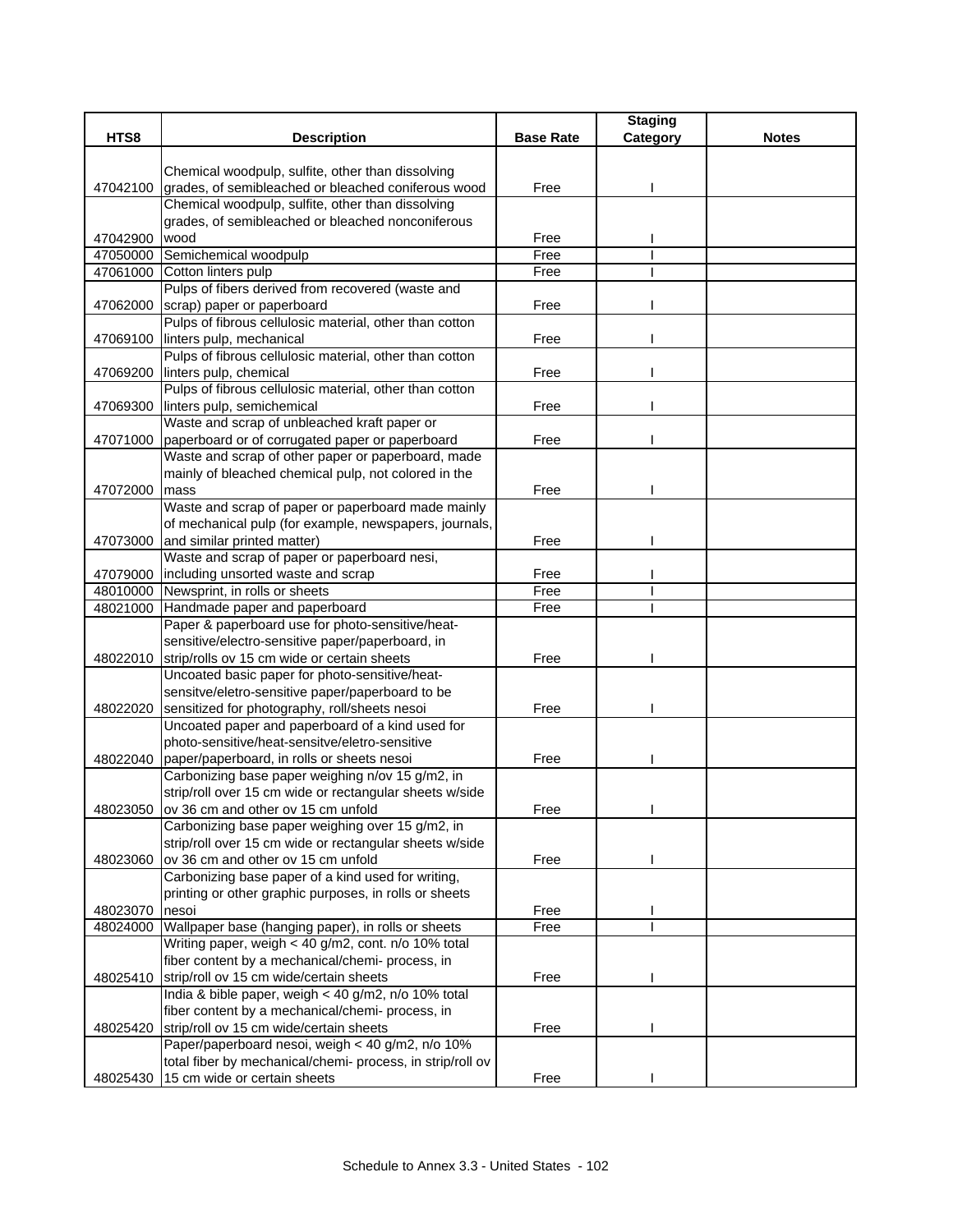|          |                                                                              |                  | <b>Staging</b> |              |
|----------|------------------------------------------------------------------------------|------------------|----------------|--------------|
| HTS8     | <b>Description</b>                                                           | <b>Base Rate</b> | Category       | <b>Notes</b> |
|          | Other basic paper to be sensitized use in photography,                       |                  |                |              |
|          | wt < 40g/m2, n/o 10% total fiber by mechanical/chem-                         |                  |                |              |
| 48025450 | process, in rolls/sheets nesoi                                               | Free             |                |              |
|          |                                                                              |                  |                |              |
|          | Other paper/paperboard kind use writing/printing/other                       |                  |                |              |
|          | graphic purposes, wt < 40g/m2, n/o fiber by                                  |                  |                |              |
| 48025460 | mechanical/chemi process, roll/sheet nesoi                                   | Free             |                |              |
|          | Writing/cover paper, wt 40 g/m2-150 g/m2, n/o 10%                            |                  |                |              |
|          | total fiber by mechanical/chemi- process, in rolls                           |                  |                |              |
|          | 48025510 exceeding 15 cm in width                                            | Free             |                |              |
|          | Drawing paper, wt 40 g/m2 -150 g/m2, n/o 10% total                           |                  |                |              |
|          | fiber content by mechanical/chemi- process, in rolls                         |                  |                |              |
| 48025520 | exceeding 15 cm in width                                                     | Free             |                |              |
|          | India/bible paper, wt 40 g/m2-150 g/m2, n/o 10% total                        |                  |                |              |
|          | fiber content by mechanical/chemi- process, in rolls                         |                  |                |              |
| 48025530 | exceeding 15 cm in width<br>Paper & paperboard, nesoi, 40 g/m2-150 g/m2, n/o | Free             |                |              |
|          | 10% total fiber by mechanical/chemi- process, in rolls                       |                  |                |              |
|          | exceeding 15 cm in width                                                     |                  |                |              |
| 48025540 |                                                                              | Free             |                |              |
|          | Other basic paper be sensitized for use photography,                         |                  |                |              |
|          | 40g/m2-150g/m2, n/o 10% total fiber by                                       |                  |                |              |
| 48025560 | mechanical/chemi- process, rolls n/o 15 cm wide                              | Free             |                |              |
|          | Other paper/paperboard for writing/printing/other                            |                  |                |              |
|          | graphic purpose, 40g/m2-150g/m2, n/o 10% fiber                               |                  |                |              |
| 48025570 | mechanical/chemi- process, roll n/o 15 cm wide                               | Free             |                |              |
|          | Writing & cover paper, wt 40 g/m2-150 g/m2, n/o 10%                          |                  |                |              |
|          | by weight total fiber content by mechanical/chemi-                           |                  |                |              |
| 48025610 | process, in certain size sheets                                              | Free             |                |              |
|          | Drawing paper, wt 40 g/m2-150 g/m2, contain n/o 10%                          |                  |                |              |
|          | weight total fiber content obtained by mechanical/chemi-                     |                  |                |              |
| 48025620 | process, in certain size sheets                                              | Free             |                |              |
|          | India & bible paper, wt 40 g/m2-150 g/m2, n/o 10% by                         |                  |                |              |
|          | wt. total fiber content obtained by mechanical/chemi-                        |                  |                |              |
| 48025630 | process, in certain size sheets                                              | Free             |                |              |
|          | Paper & paperboard nesoi, 40 g/m2-150 g/m2, n/o 10%                          |                  |                |              |
|          | by wt. total fiber content obtained by mechanical/chemi-                     |                  |                |              |
| 48025640 | process, in certain size sheets                                              | Free             |                |              |
|          |                                                                              |                  |                |              |
|          | Other basic paper be sensitized use in photography,                          |                  |                |              |
|          | wt. 40g/m2-150g/m2, n/o 10% total fiber by                                   |                  |                |              |
| 48025660 | mechanical/chemi- process, other sized sheets                                | Free             |                |              |
|          | Paper/paperboard for writing/printing/other graphic                          |                  |                |              |
|          | purpose, wt 40g/m2-150g/m2, n/o 10% fiber by                                 |                  |                |              |
| 48025670 | mechanical/chemi- process, other sized sheets                                | Free             |                |              |
|          | Writing/cover paper, wt 40 g/m2-150 g/m2, cont. n/o                          |                  |                |              |
|          | 10% by weight total fiber content obtained by                                |                  |                |              |
| 48025710 | mechanical/chemi- process, in sheets nesoi                                   | Free             |                |              |
|          | Drawing paper, wt 40 g/m2 to 150 g/m2, cont. n/o 10%                         |                  |                |              |
|          | by weight total fiber content obtained by                                    |                  |                |              |
| 48025720 | mechanical/chemi- process, in sheets nesoi                                   | Free             |                |              |
|          | India & bible paper, wt 40 g/m2 to 150 g/m2, cont. n/o                       |                  |                |              |
|          | 10% by wt. total fiber content obtained by                                   |                  |                |              |
| 48025730 | mechanical/chemi- process, in sheets nesoi                                   | Free             |                |              |
|          | Paper & paperboard nesoi, 40 g/m2-150 g/m2, cont.                            |                  |                |              |
|          | n/o 10% by wt. total fiber content obtained by                               |                  |                |              |
| 48025740 | mechanical/chemi- process, in sheets nesoi                                   | Free             |                |              |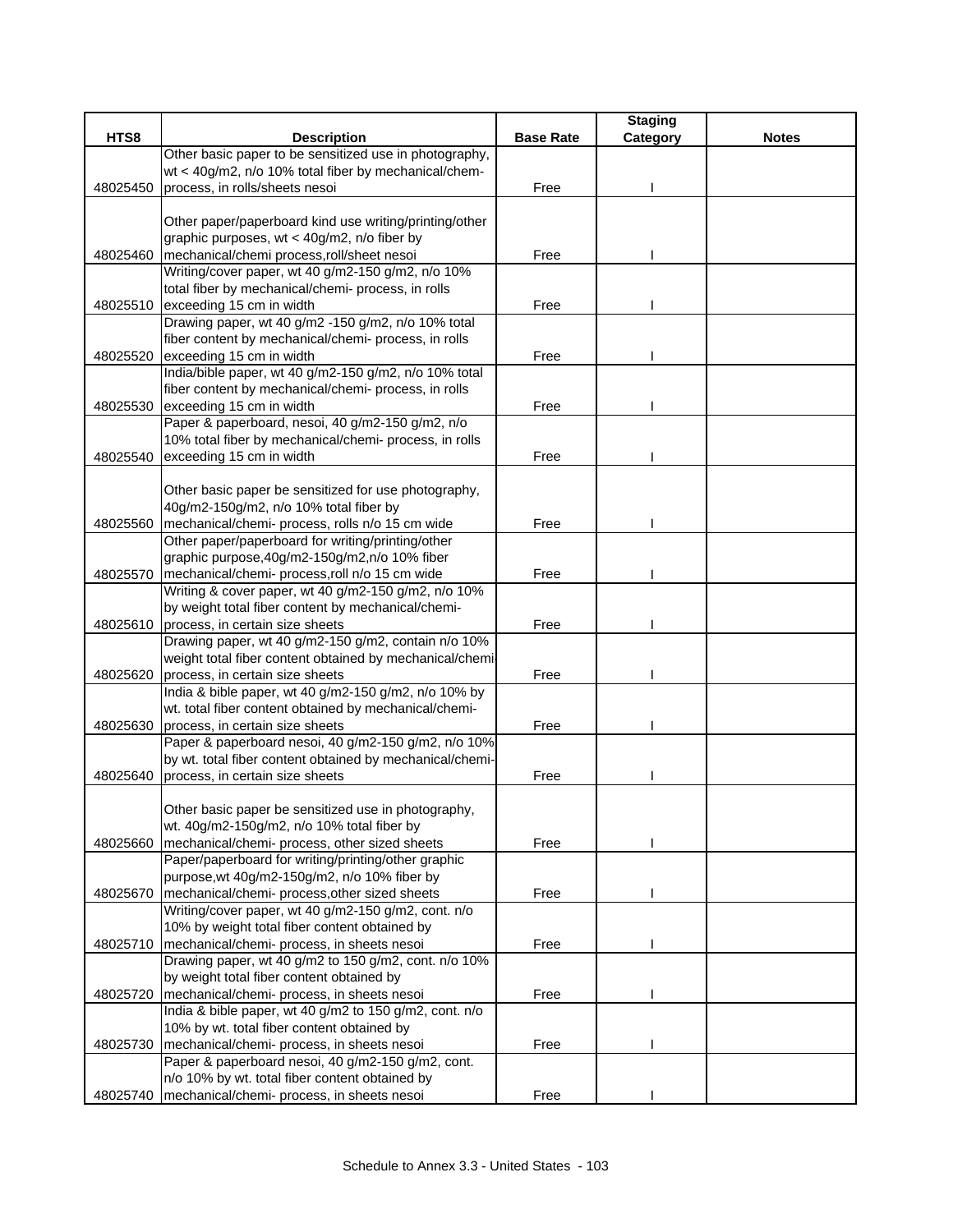|          |                                                                                                            |                  | <b>Staging</b> |              |
|----------|------------------------------------------------------------------------------------------------------------|------------------|----------------|--------------|
| HTS8     | <b>Description</b>                                                                                         | <b>Base Rate</b> | Category       | <b>Notes</b> |
|          | Writing/cover paper, >150 g/m2, n/o 10% by wt total                                                        |                  |                |              |
|          | fiber content by mechanical process/chemi-, in strip/roll                                                  |                  |                |              |
| 48025810 | ov 15 cm wide or certain sheet                                                                             | Free             |                |              |
|          | Paper & paperboard nesoi, >150 g/m2, n/o 10% total                                                         |                  |                |              |
|          | fiber content by mechanical/chemi- process, in strip/roll                                                  |                  |                |              |
| 48025820 | ov 15 cm wide or certain sheets                                                                            | Free             |                |              |
|          | Basic paper be sensitized for photography, wt >150                                                         |                  |                |              |
|          | g/m2, n/o 10% total fiber content by mechanical                                                            |                  |                |              |
| 48025850 | process/chemi-, in rolls/sheets nesoi<br>Paper/paperboard for writing/printing/other graphic               | Free             |                |              |
|          | purpose, > 150 g/m2, n/o 10% fiber content by                                                              |                  |                |              |
| 48025860 | mechanical process/chemi-,rolls/sheets nesoi                                                               | Free             |                |              |
|          |                                                                                                            |                  |                |              |
|          | Writing & cover paper, over 10% by wt total fiber                                                          |                  |                |              |
|          | content consists of fiber obtained by mechanical/chemi-                                                    |                  |                |              |
| 48026110 | process, in rolls over 15 cm wide                                                                          | Free             |                |              |
|          |                                                                                                            |                  |                |              |
|          | Drawing paper, over 10% by weight total fiber content                                                      |                  |                |              |
|          | consists of fiber obtained by mechanical/chemi-                                                            |                  |                |              |
| 48026120 | process, in rolls over 15 cm wide                                                                          | Free             |                |              |
|          |                                                                                                            |                  |                |              |
|          | Paper and paperboard for graphic purpose nesoi, ov                                                         |                  |                |              |
|          | 10% total fiber content obtained by mechanical/chemi-                                                      |                  |                |              |
| 48026130 | process, in rolls over 15 cm wide                                                                          | Free             |                |              |
|          |                                                                                                            |                  |                |              |
|          | Basic paper to be sensitized for photography, ov 10%                                                       |                  |                |              |
|          | total fiber content obtained by mechanical/chemi-                                                          |                  |                |              |
| 48026150 | process, in rolls n/o 15 cm wide                                                                           | Free             |                |              |
|          |                                                                                                            |                  |                |              |
|          | Paper/paperboard for writing/printing/other graphic                                                        |                  |                |              |
|          | purposes nesoi, ov 10% total fiber by                                                                      |                  |                |              |
| 48026160 | mechanical/chemi- process, in rolls n/o 15 cm wide                                                         | Free             |                |              |
|          | Writing & cover paper, over 10% by wt total fiber                                                          |                  |                |              |
|          | content consists of fiber obtained by mechanical/chemi-                                                    |                  |                |              |
| 48026210 | process, in certain size sheets                                                                            | Free             |                |              |
|          | Drawing paper, which ov 10% by weight total fiber                                                          |                  |                |              |
|          | content consists of fiber obtained by mechanical/chemi-                                                    |                  |                |              |
| 48026220 | process, in certain size sheets                                                                            | Free             |                |              |
|          | Paper and paperboard for graphic purposes nesoi, ov<br>10% by wt total fiber obtained by mechanical/chemi- |                  |                |              |
|          |                                                                                                            |                  |                |              |
| 48026230 | process, in certain size sheets<br>Basic paper to be sensitized for use in photography, ov                 | Free             |                |              |
|          | 10% by wt total fiber obtained by mechanical/chemi-                                                        |                  |                |              |
| 48026250 | process, other sized sheets                                                                                | Free             |                |              |
|          | Paper/paperboard used for graphic purposes nesoi, ov                                                       |                  |                |              |
|          | 10% by wt total fiber obtained by mechanical/chemi-                                                        |                  |                |              |
| 48026260 | process, other sized sheets                                                                                | Free             |                |              |
|          | Writing & cover paper, of which over 10% by weight                                                         |                  |                |              |
|          | total fiber content consists of fiber obtained by                                                          |                  |                |              |
| 48026910 | mechanical process, sheets nesoi                                                                           | Free             |                |              |
|          | Drawing paper, of which over 10% by weight total fiber                                                     |                  |                |              |
|          | content consists of fiber obtained by mechanical                                                           |                  |                |              |
| 48026920 | process, in sheets nesoi                                                                                   | Free             |                |              |
|          | Paper and paperboard for graphic purposes nesoi, ov                                                        |                  |                |              |
|          | 10% by wt total fiber obtained by mechanical/chemi-                                                        |                  |                |              |
| 48026930 | process, in sheets nesoi                                                                                   | Free             |                |              |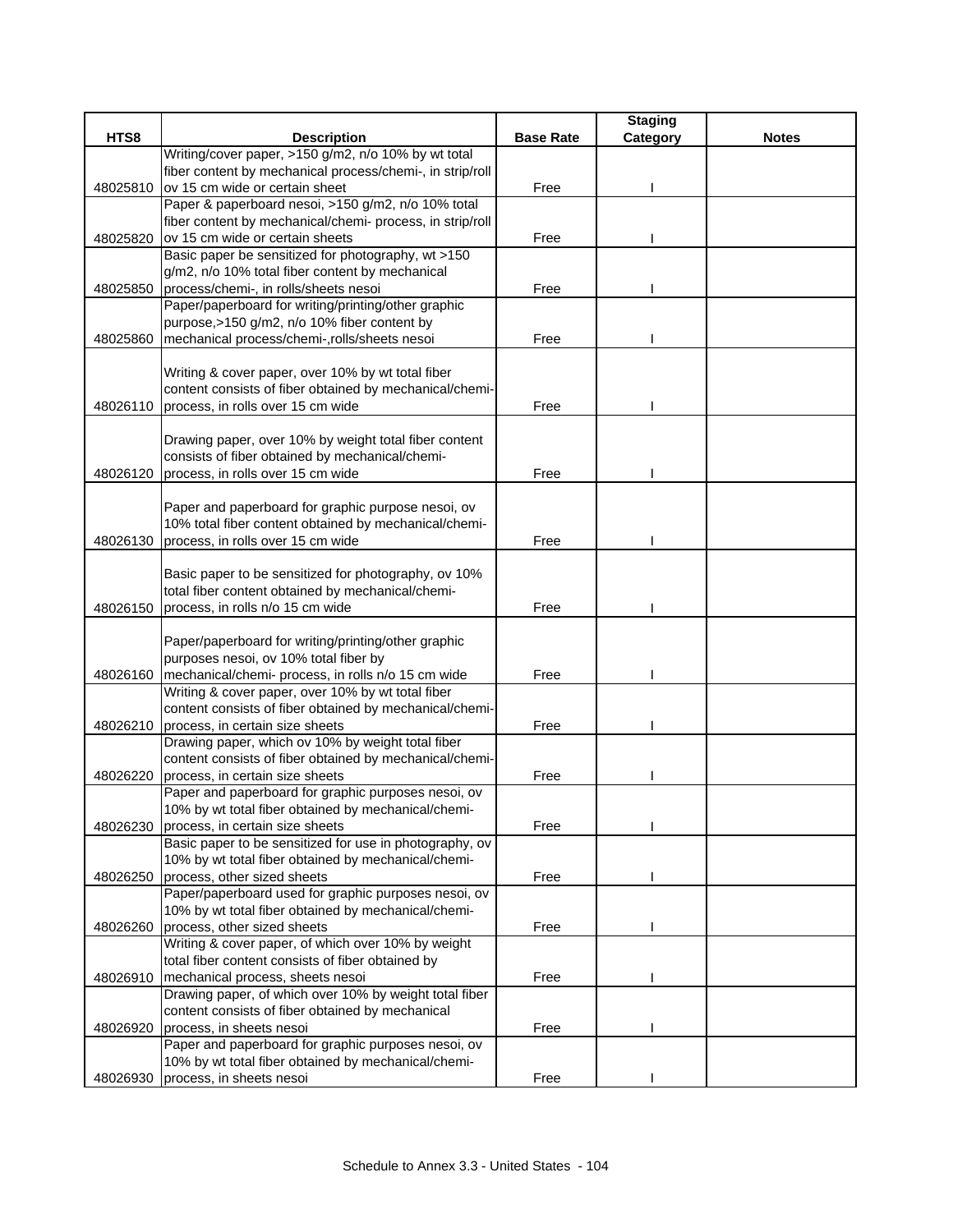|          |                                                                                                 |                  | <b>Staging</b> |              |
|----------|-------------------------------------------------------------------------------------------------|------------------|----------------|--------------|
| HTS8     | <b>Description</b>                                                                              | <b>Base Rate</b> | Category       | <b>Notes</b> |
|          | Cellulose wadding in rolls over 36 cm wide or sheets                                            |                  |                |              |
| 48030020 | with at least one side over 36 cm                                                               | Free             |                |              |
|          | Toilet, facial tissue, towel or napkin stock and paper for                                      |                  |                |              |
|          | household/sanitary purposes, in rolls or sheets of                                              |                  |                |              |
| 48030040 | specific measure                                                                                | Free             |                |              |
| 48041100 | Uncoated, unbleached kraftliner, in rolls or sheets                                             | Free             |                |              |
|          | Uncoated kraftliner, other than unbleached, in rolls or                                         |                  |                |              |
| 48041900 | sheets                                                                                          | Free             |                |              |
|          | Uncoated, unbleached sack kraft paper, in rolls or                                              |                  |                |              |
| 48042100 | sheets                                                                                          | Free             |                |              |
|          | Uncoated sack kraft paper, other than unbleached, in                                            |                  |                |              |
| 48042900 | rolls or sheets                                                                                 | Free             |                |              |
|          | Uncoated, unbleached kraft condenser paper, in rolls or                                         |                  |                |              |
| 48043110 | sheets, weighing more than 15 g/m 2 but not over 30<br>g/m <sub>2</sub>                         | Free             |                |              |
|          | Uncoated, unbleached kraft condenser paper, in rolls or                                         |                  |                |              |
|          | sheets, weighing less than 15 g/m 2 or more than 30                                             |                  |                |              |
| 48043120 | g/m 2 to 150 g/m 2                                                                              | Free             |                |              |
|          | Uncoated, unbleached kraft wrapping paper in rolls or                                           |                  |                |              |
| 48043140 | sheets, weighing 150 g/m2 or less                                                               | Free             |                |              |
|          | Uncoated, unbleached kraft paper nesi, in rolls or                                              |                  |                |              |
| 48043160 | sheets, weighing 150 g/m2 or less                                                               | Free             |                |              |
|          | Uncoated kraft condenser paper, other than                                                      |                  |                |              |
|          | unbleached, in rolls or sheets, weighing 150 g/m2 or                                            |                  |                |              |
| 48043920 | less                                                                                            | Free             |                |              |
|          |                                                                                                 |                  |                |              |
|          | Uncoated kraft wrapping paper, other than unbleached,                                           |                  |                |              |
| 48043940 | in rolls or sheets, weighing 150 g/m2 or less                                                   | Free             |                |              |
|          | Uncoated kraft paper and paperboard, other than                                                 |                  |                |              |
|          | unbleached, in rolls or sheets, weighing 150 g/m2 or                                            |                  |                |              |
| 48043960 | less, nesi                                                                                      | Free             |                |              |
|          |                                                                                                 |                  |                |              |
|          | Uncoated, unbleached kraft wrapping paper in rolls or                                           |                  |                |              |
| 48044120 | sheets, weighing more than 150 but less than 225 g/m2                                           | Free             |                |              |
|          | Uncoated, unbleached kraft paper and paperboard,                                                |                  |                |              |
|          | nesi, in rolls or sheets, weighing more than 150 but less                                       |                  |                |              |
|          | 48044140 than 225 g/m2                                                                          | Free             |                |              |
|          |                                                                                                 |                  |                |              |
|          | Uncoated, bleached kraft paper and paperboard, over                                             |                  |                |              |
|          | 150 but n/o 225 g/m2, over 95% content of wood fibers                                           |                  |                |              |
| 48044200 | by chemical process, rolls or sheets                                                            | Free             |                |              |
|          | Uncoated kraft paper and paperboard, nesi, in rolls or                                          |                  |                |              |
|          | sheets, weighing more than 150 but less than 225                                                |                  |                |              |
| 48044900 | g/m2, nesi                                                                                      | Free             |                |              |
|          |                                                                                                 |                  |                |              |
|          | Uncoated, unbleached kraft paper and paperboard, in                                             |                  |                |              |
| 48045100 | rolls or sheets, weighing 225 g/m2 or more<br>Uncoated, bleached kraft paper & paperboard, over | Free             |                |              |
|          | 225 g/m2, over 95% content of wood fibers obtained by                                           |                  |                |              |
| 48045200 | chemical process, rolls or sheets                                                               | Free             |                |              |
|          | Uncoated kraft paper and paperboard in rolls or sheets,                                         |                  |                |              |
| 48045900 | weighing 225 g/m2 or more, nesi                                                                 | Free             |                |              |
|          | Uncoated semichemical fluting paper, in rolls or sheets,                                        |                  |                |              |
|          | not further worked than as specified in note 3 to                                               |                  |                |              |
| 48051100 | chapter 48                                                                                      | Free             |                |              |
|          |                                                                                                 |                  |                |              |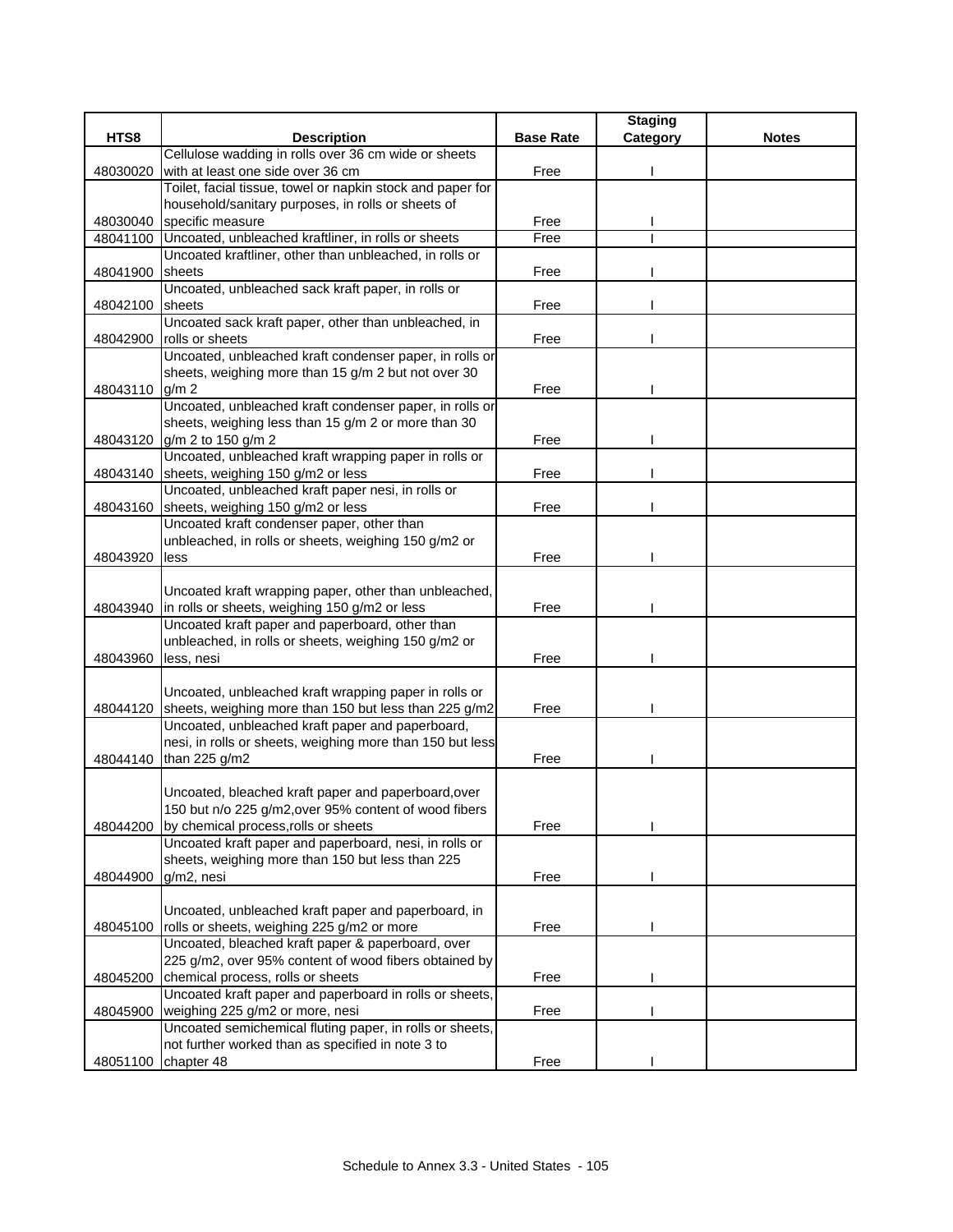|          |                                                                                              |                  | <b>Staging</b> |              |
|----------|----------------------------------------------------------------------------------------------|------------------|----------------|--------------|
| HTS8     | <b>Description</b>                                                                           | <b>Base Rate</b> | Category       | <b>Notes</b> |
|          | Uncoated straw fluting paper, weighing 150 g/m2 or                                           |                  |                |              |
|          | less, in rolls or sheets, not further worked than as                                         |                  |                |              |
| 48051210 | specified in note 3 to chapter 48                                                            | Free             |                |              |
|          | Uncoated straw fluting pape, weighing over 150 g/m2,                                         |                  |                |              |
|          | in rolls or sheets, not further worked than as specified                                     |                  |                |              |
| 48051220 | in note 3 to chapter 48                                                                      | Free             |                |              |
|          | Uncoated fluting paper nesoi, weighing 150 g/m2 or                                           |                  |                |              |
|          | less, in rolls or sheets, not further worked than as                                         |                  |                |              |
|          | 48051910 specified in note 3 to chapter 48                                                   | Free             |                |              |
|          | Uncoated fluting paper nesoi, weighing over 150 g/m2,                                        |                  |                |              |
|          | in rolls or sheets, not further worked than as specified                                     |                  |                |              |
| 48051920 | in note 3 to chapter 48                                                                      | Free             |                |              |
|          | Uncoated testliner (recycled liner board), weighing n/o                                      |                  |                |              |
|          | 15 g/m2, in rolls or sheets, not further worked than in                                      |                  |                |              |
|          | 48052450 note 3 to chapter 48                                                                | Free             |                |              |
|          | Uncoated testliner, weighing over 15 g/m2 but not over                                       |                  |                |              |
|          | 30 g/m2, in rolls or sheets, not further worked than in                                      |                  |                |              |
| 48052470 | note 3 to chapter 48                                                                         | Free             |                |              |
|          | Uncoated testliner, weighing over 30 g/m2 but not over                                       |                  |                |              |
|          | 150 g/m2, in rolls or sheets, not further worked than in                                     |                  |                |              |
| 48052490 | note 3 to chapter 48                                                                         | Free             |                |              |
|          | Uncoated testliner, weighing more than 150 g/m2, in                                          |                  |                |              |
|          | rolls or sheets, not further worked than as specified in                                     |                  |                |              |
| 48052500 | note 3 to chapter 48                                                                         | Free             |                |              |
| 48053000 | Uncoated sulfite wrapping paper in rolls or sheets                                           | Free             |                |              |
|          |                                                                                              |                  |                |              |
| 48054000 | Uncoated filter paper and paperboard in rolls or sheets                                      | Free             |                |              |
|          |                                                                                              |                  |                |              |
| 48055000 | Uncoated felt paper and paperboard in rolls or sheets                                        | Free             |                |              |
|          | Uncoated multi-ply paper & paperboard, bibulous &                                            |                  |                |              |
|          | wrapping paper, weigh 150 g/m2 or less, in rolls/sheets,                                     |                  |                |              |
| 48059110 | not further worked than in note 3                                                            | Free             |                |              |
|          | Uncoated condenser paper, weighing 150 g/m2 or less,                                         |                  |                |              |
|          | in rolls or sheets, not further worked than as specified                                     |                  |                |              |
|          | 48059120 in note 3 to chapter 48                                                             | Free             |                |              |
|          | Uncoated paper and paperboard nesoi, weighing not                                            |                  |                |              |
|          | over 15 g/m2, in rolls or sheets, not further worked than                                    |                  |                |              |
| 48059150 | as in note 3 to chapter 48                                                                   | Free             |                |              |
|          | Uncoated paper and paperboard nesoi, weigh over 15                                           |                  |                |              |
| 48059170 | g/m2 but n/o 30 g/m2, in rolls or sheets, not further<br>worked than in note 3 to chapter 48 |                  |                |              |
|          | Uncoated paper and paperboard nesoi, weigh ov 30                                             | Free             |                |              |
|          | g/m2 but n/o 150 g/m2, in rolls or sheets, not further                                       |                  |                |              |
|          |                                                                                              |                  |                |              |
| 48059190 | worked than in note 3 to chapter 48<br>Uncoated pressboard, weighing more than 150 g/m2      | Free             |                |              |
|          | but less than 225 g/m2, in rolls or sheets, not further                                      |                  |                |              |
| 48059220 | worked than in note 3 to chapter 48                                                          | Free             |                |              |
|          | Uncoated paper & paperboard nesoi, weighing > 150                                            |                  |                |              |
|          | g/m2 but < 225 g/m2, in rolls or sheets, not further                                         |                  |                |              |
| 48059240 | worked than in note 3 to chapter 48                                                          | Free             |                |              |
|          | Uncoated pressboard weighing 225 g/m2 or more, in                                            |                  |                |              |
|          | rolls or sheets, not further worked than as specified in                                     |                  |                |              |
| 48059320 | note 3 to chapter 48                                                                         | Free             |                |              |
|          | Uncoated paper and paperboard nesoi, weighing 225                                            |                  |                |              |
|          | g/m2 or more, in rolls or sheets, not further worked than                                    |                  |                |              |
| 48059340 | as in note 3 to chapter 48                                                                   | Free             |                |              |
| 48061000 | Vegetable parchment in rolls or sheets                                                       | Free             |                |              |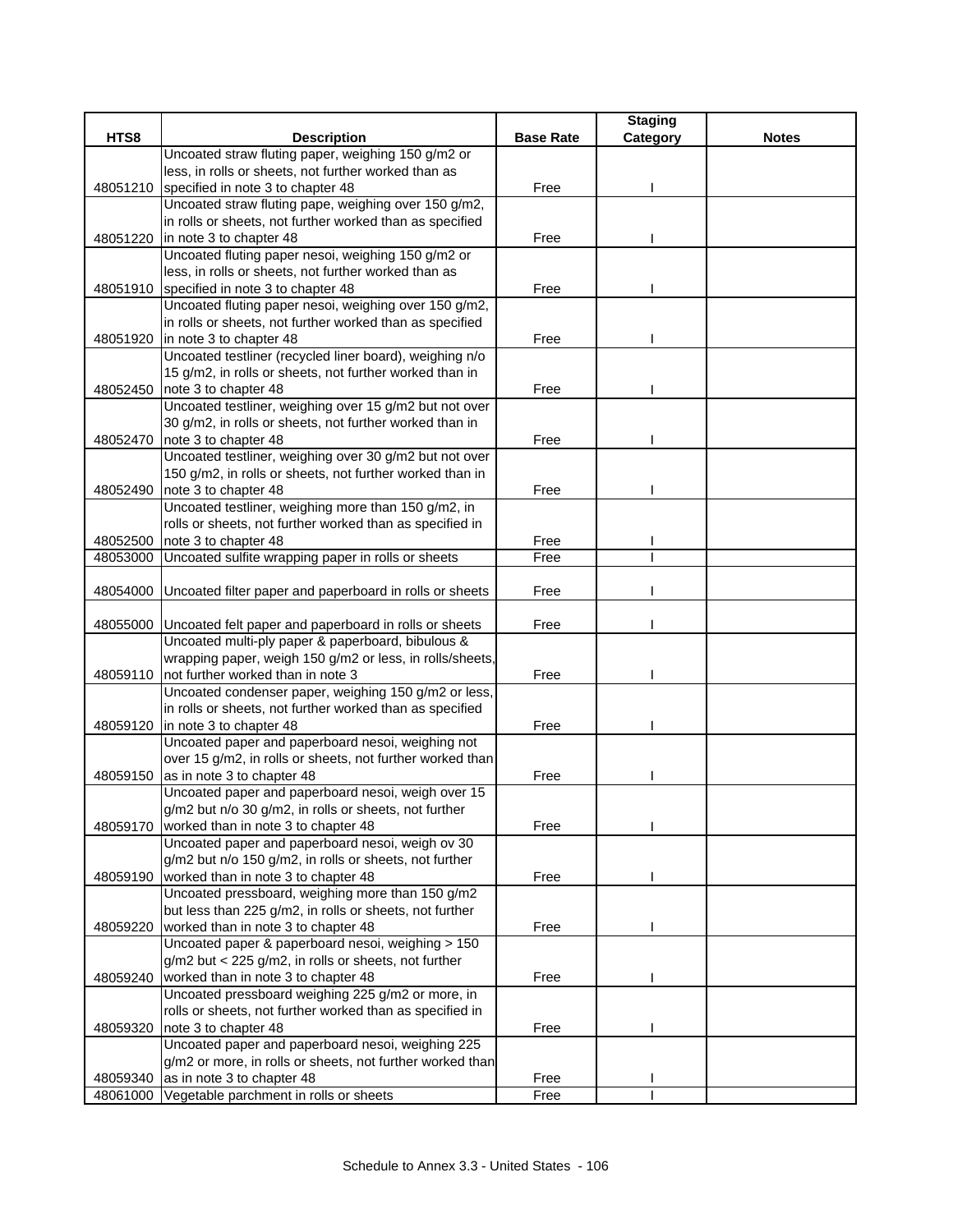| HTS8<br><b>Description</b><br><b>Base Rate</b><br>Category<br><b>Notes</b><br>48062000<br>Greaseproof papers in rolls or sheets<br>Free<br>Tracing papers in rolls or sheets<br>48063000<br>Free<br>Glassine and other glazed transparent or translucent<br>papers, in rolls or sheets<br>Free<br>48064000<br>Composite paper and paperboard, laminated internally<br>with bitumen, tar or asphalt, not surface-coated or<br>48070010 impregnated, in rolls or sheets<br>Free<br>Composite straw paper and paperboard, not surface-<br>coated or impregnated, in rolls or sheets<br>48070091<br>Free<br>Composite cloth-lined or reinforced paper, not surface-<br>48070092<br>coated or impregnated, in rolls or sheets<br>Free<br>Composite paper and paperboard nesoi, not surface-<br>coated or impregnated, in rolls or sheets<br>Free<br>48070094<br>Corrugated paper and paperboard, whether or not<br>48081000<br>perforated, in rolls or sheets<br>Free<br>Sack kraft paper, creped or crinkled, whether or not<br>embossed or perforated, in rolls or sheets<br>Free<br>48082000<br>Kraft paper, nesi, creped or crinkled, whether or not<br>embossed or perforated, in rolls or sheets<br>48083000<br>Free<br>Paper and paperboard, creped or crinkled, in rolls or<br>48089020<br>sheets, nesi<br>Free<br>Paper and paperboard, embossed, in rolls or sheets,<br>nesi<br>48089040<br>Free<br>Free<br>Paper and paperboard, in rolls or sheets, nesi<br>48089060<br>Carbon or similar copying paper, in rolls over 36 cm<br>wide or rectangular sheets over 36cm on side(s),<br>48091020 weighing n/o 15 g/m2<br>Free<br>Carbon or similar copying paper, in rolls over 36 cm<br>wide or rectangular sheets over 36 cm on side(s),<br>48091040<br>weighing over 15 g/m2<br>Free<br>Self-copy writing paper in rolls over 36 cm wide or<br>rectangular sheets over 36 cm on side(s)<br>Free<br>48092020<br>Self-copy paper in rolls over 36 cm wide or rectangular<br>48092040 sheets over 36 cm on side(s), other than writing paper<br>Free<br>Stereotype-matrix board and mat in rolls over 36 cm<br>wide or in rectangular sheets over 36 cm on side(s)<br>Free<br>48099020<br>Simplex decalcomania paper in rolls over 36 cm wide<br>48099040 or in rectangular sheets over 36 cm on side(s)<br>Free<br>Duplex decalcomania paper in rolls over 36 cm wide or<br>in rectangular sheets over 36 cm on side(s)<br>Free<br>48099060<br>Copying or transfer paper impregnated and/or coated,<br>in rolls over 36 cm wide or rectangular sheets over 36<br>48099070<br>cm on side(s)<br>Free<br>Copying or transfer papers, nesi, in rolls over 36 cm<br>wide or rectangular sheets over 36 cm on side(s)<br>Free<br>48099080<br>Basic paper be sensitized for photography, coated<br>w/inorganic, n/o 150 g/m2, n/o 10% fiber by<br>mechanical/chemi- process, rolls ov 15 cm wide<br>48101311<br>Free<br>India or bible paper, coated w/inorganic, n/o 150 g/m2,<br>n/o 10% fiber content obtained by a mechanical/chemi-<br>process, rolls ov 15 cm wide<br>48101313<br>Free<br>Paper/paperboard for graphic use nesoi, coated<br>w/inorganic, n/o 150g/m2, n/o 10% fiber by |          |                                                |      | <b>Staging</b> |  |
|-------------------------------------------------------------------------------------------------------------------------------------------------------------------------------------------------------------------------------------------------------------------------------------------------------------------------------------------------------------------------------------------------------------------------------------------------------------------------------------------------------------------------------------------------------------------------------------------------------------------------------------------------------------------------------------------------------------------------------------------------------------------------------------------------------------------------------------------------------------------------------------------------------------------------------------------------------------------------------------------------------------------------------------------------------------------------------------------------------------------------------------------------------------------------------------------------------------------------------------------------------------------------------------------------------------------------------------------------------------------------------------------------------------------------------------------------------------------------------------------------------------------------------------------------------------------------------------------------------------------------------------------------------------------------------------------------------------------------------------------------------------------------------------------------------------------------------------------------------------------------------------------------------------------------------------------------------------------------------------------------------------------------------------------------------------------------------------------------------------------------------------------------------------------------------------------------------------------------------------------------------------------------------------------------------------------------------------------------------------------------------------------------------------------------------------------------------------------------------------------------------------------------------------------------------------------------------------------------------------------------------------------------------------------------------------------------------------------------------------------------------------------------------------------------------------------------------------------------------------------------------------------------------------------------------------------------------------------------------------------------------------------------------------------------------------------------------------------------------------------------------------------------------------------------------------------|----------|------------------------------------------------|------|----------------|--|
|                                                                                                                                                                                                                                                                                                                                                                                                                                                                                                                                                                                                                                                                                                                                                                                                                                                                                                                                                                                                                                                                                                                                                                                                                                                                                                                                                                                                                                                                                                                                                                                                                                                                                                                                                                                                                                                                                                                                                                                                                                                                                                                                                                                                                                                                                                                                                                                                                                                                                                                                                                                                                                                                                                                                                                                                                                                                                                                                                                                                                                                                                                                                                                                           |          |                                                |      |                |  |
|                                                                                                                                                                                                                                                                                                                                                                                                                                                                                                                                                                                                                                                                                                                                                                                                                                                                                                                                                                                                                                                                                                                                                                                                                                                                                                                                                                                                                                                                                                                                                                                                                                                                                                                                                                                                                                                                                                                                                                                                                                                                                                                                                                                                                                                                                                                                                                                                                                                                                                                                                                                                                                                                                                                                                                                                                                                                                                                                                                                                                                                                                                                                                                                           |          |                                                |      |                |  |
|                                                                                                                                                                                                                                                                                                                                                                                                                                                                                                                                                                                                                                                                                                                                                                                                                                                                                                                                                                                                                                                                                                                                                                                                                                                                                                                                                                                                                                                                                                                                                                                                                                                                                                                                                                                                                                                                                                                                                                                                                                                                                                                                                                                                                                                                                                                                                                                                                                                                                                                                                                                                                                                                                                                                                                                                                                                                                                                                                                                                                                                                                                                                                                                           |          |                                                |      |                |  |
|                                                                                                                                                                                                                                                                                                                                                                                                                                                                                                                                                                                                                                                                                                                                                                                                                                                                                                                                                                                                                                                                                                                                                                                                                                                                                                                                                                                                                                                                                                                                                                                                                                                                                                                                                                                                                                                                                                                                                                                                                                                                                                                                                                                                                                                                                                                                                                                                                                                                                                                                                                                                                                                                                                                                                                                                                                                                                                                                                                                                                                                                                                                                                                                           |          |                                                |      |                |  |
|                                                                                                                                                                                                                                                                                                                                                                                                                                                                                                                                                                                                                                                                                                                                                                                                                                                                                                                                                                                                                                                                                                                                                                                                                                                                                                                                                                                                                                                                                                                                                                                                                                                                                                                                                                                                                                                                                                                                                                                                                                                                                                                                                                                                                                                                                                                                                                                                                                                                                                                                                                                                                                                                                                                                                                                                                                                                                                                                                                                                                                                                                                                                                                                           |          |                                                |      |                |  |
|                                                                                                                                                                                                                                                                                                                                                                                                                                                                                                                                                                                                                                                                                                                                                                                                                                                                                                                                                                                                                                                                                                                                                                                                                                                                                                                                                                                                                                                                                                                                                                                                                                                                                                                                                                                                                                                                                                                                                                                                                                                                                                                                                                                                                                                                                                                                                                                                                                                                                                                                                                                                                                                                                                                                                                                                                                                                                                                                                                                                                                                                                                                                                                                           |          |                                                |      |                |  |
|                                                                                                                                                                                                                                                                                                                                                                                                                                                                                                                                                                                                                                                                                                                                                                                                                                                                                                                                                                                                                                                                                                                                                                                                                                                                                                                                                                                                                                                                                                                                                                                                                                                                                                                                                                                                                                                                                                                                                                                                                                                                                                                                                                                                                                                                                                                                                                                                                                                                                                                                                                                                                                                                                                                                                                                                                                                                                                                                                                                                                                                                                                                                                                                           |          |                                                |      |                |  |
|                                                                                                                                                                                                                                                                                                                                                                                                                                                                                                                                                                                                                                                                                                                                                                                                                                                                                                                                                                                                                                                                                                                                                                                                                                                                                                                                                                                                                                                                                                                                                                                                                                                                                                                                                                                                                                                                                                                                                                                                                                                                                                                                                                                                                                                                                                                                                                                                                                                                                                                                                                                                                                                                                                                                                                                                                                                                                                                                                                                                                                                                                                                                                                                           |          |                                                |      |                |  |
|                                                                                                                                                                                                                                                                                                                                                                                                                                                                                                                                                                                                                                                                                                                                                                                                                                                                                                                                                                                                                                                                                                                                                                                                                                                                                                                                                                                                                                                                                                                                                                                                                                                                                                                                                                                                                                                                                                                                                                                                                                                                                                                                                                                                                                                                                                                                                                                                                                                                                                                                                                                                                                                                                                                                                                                                                                                                                                                                                                                                                                                                                                                                                                                           |          |                                                |      |                |  |
|                                                                                                                                                                                                                                                                                                                                                                                                                                                                                                                                                                                                                                                                                                                                                                                                                                                                                                                                                                                                                                                                                                                                                                                                                                                                                                                                                                                                                                                                                                                                                                                                                                                                                                                                                                                                                                                                                                                                                                                                                                                                                                                                                                                                                                                                                                                                                                                                                                                                                                                                                                                                                                                                                                                                                                                                                                                                                                                                                                                                                                                                                                                                                                                           |          |                                                |      |                |  |
|                                                                                                                                                                                                                                                                                                                                                                                                                                                                                                                                                                                                                                                                                                                                                                                                                                                                                                                                                                                                                                                                                                                                                                                                                                                                                                                                                                                                                                                                                                                                                                                                                                                                                                                                                                                                                                                                                                                                                                                                                                                                                                                                                                                                                                                                                                                                                                                                                                                                                                                                                                                                                                                                                                                                                                                                                                                                                                                                                                                                                                                                                                                                                                                           |          |                                                |      |                |  |
|                                                                                                                                                                                                                                                                                                                                                                                                                                                                                                                                                                                                                                                                                                                                                                                                                                                                                                                                                                                                                                                                                                                                                                                                                                                                                                                                                                                                                                                                                                                                                                                                                                                                                                                                                                                                                                                                                                                                                                                                                                                                                                                                                                                                                                                                                                                                                                                                                                                                                                                                                                                                                                                                                                                                                                                                                                                                                                                                                                                                                                                                                                                                                                                           |          |                                                |      |                |  |
|                                                                                                                                                                                                                                                                                                                                                                                                                                                                                                                                                                                                                                                                                                                                                                                                                                                                                                                                                                                                                                                                                                                                                                                                                                                                                                                                                                                                                                                                                                                                                                                                                                                                                                                                                                                                                                                                                                                                                                                                                                                                                                                                                                                                                                                                                                                                                                                                                                                                                                                                                                                                                                                                                                                                                                                                                                                                                                                                                                                                                                                                                                                                                                                           |          |                                                |      |                |  |
|                                                                                                                                                                                                                                                                                                                                                                                                                                                                                                                                                                                                                                                                                                                                                                                                                                                                                                                                                                                                                                                                                                                                                                                                                                                                                                                                                                                                                                                                                                                                                                                                                                                                                                                                                                                                                                                                                                                                                                                                                                                                                                                                                                                                                                                                                                                                                                                                                                                                                                                                                                                                                                                                                                                                                                                                                                                                                                                                                                                                                                                                                                                                                                                           |          |                                                |      |                |  |
|                                                                                                                                                                                                                                                                                                                                                                                                                                                                                                                                                                                                                                                                                                                                                                                                                                                                                                                                                                                                                                                                                                                                                                                                                                                                                                                                                                                                                                                                                                                                                                                                                                                                                                                                                                                                                                                                                                                                                                                                                                                                                                                                                                                                                                                                                                                                                                                                                                                                                                                                                                                                                                                                                                                                                                                                                                                                                                                                                                                                                                                                                                                                                                                           |          |                                                |      |                |  |
|                                                                                                                                                                                                                                                                                                                                                                                                                                                                                                                                                                                                                                                                                                                                                                                                                                                                                                                                                                                                                                                                                                                                                                                                                                                                                                                                                                                                                                                                                                                                                                                                                                                                                                                                                                                                                                                                                                                                                                                                                                                                                                                                                                                                                                                                                                                                                                                                                                                                                                                                                                                                                                                                                                                                                                                                                                                                                                                                                                                                                                                                                                                                                                                           |          |                                                |      |                |  |
|                                                                                                                                                                                                                                                                                                                                                                                                                                                                                                                                                                                                                                                                                                                                                                                                                                                                                                                                                                                                                                                                                                                                                                                                                                                                                                                                                                                                                                                                                                                                                                                                                                                                                                                                                                                                                                                                                                                                                                                                                                                                                                                                                                                                                                                                                                                                                                                                                                                                                                                                                                                                                                                                                                                                                                                                                                                                                                                                                                                                                                                                                                                                                                                           |          |                                                |      |                |  |
|                                                                                                                                                                                                                                                                                                                                                                                                                                                                                                                                                                                                                                                                                                                                                                                                                                                                                                                                                                                                                                                                                                                                                                                                                                                                                                                                                                                                                                                                                                                                                                                                                                                                                                                                                                                                                                                                                                                                                                                                                                                                                                                                                                                                                                                                                                                                                                                                                                                                                                                                                                                                                                                                                                                                                                                                                                                                                                                                                                                                                                                                                                                                                                                           |          |                                                |      |                |  |
|                                                                                                                                                                                                                                                                                                                                                                                                                                                                                                                                                                                                                                                                                                                                                                                                                                                                                                                                                                                                                                                                                                                                                                                                                                                                                                                                                                                                                                                                                                                                                                                                                                                                                                                                                                                                                                                                                                                                                                                                                                                                                                                                                                                                                                                                                                                                                                                                                                                                                                                                                                                                                                                                                                                                                                                                                                                                                                                                                                                                                                                                                                                                                                                           |          |                                                |      |                |  |
|                                                                                                                                                                                                                                                                                                                                                                                                                                                                                                                                                                                                                                                                                                                                                                                                                                                                                                                                                                                                                                                                                                                                                                                                                                                                                                                                                                                                                                                                                                                                                                                                                                                                                                                                                                                                                                                                                                                                                                                                                                                                                                                                                                                                                                                                                                                                                                                                                                                                                                                                                                                                                                                                                                                                                                                                                                                                                                                                                                                                                                                                                                                                                                                           |          |                                                |      |                |  |
|                                                                                                                                                                                                                                                                                                                                                                                                                                                                                                                                                                                                                                                                                                                                                                                                                                                                                                                                                                                                                                                                                                                                                                                                                                                                                                                                                                                                                                                                                                                                                                                                                                                                                                                                                                                                                                                                                                                                                                                                                                                                                                                                                                                                                                                                                                                                                                                                                                                                                                                                                                                                                                                                                                                                                                                                                                                                                                                                                                                                                                                                                                                                                                                           |          |                                                |      |                |  |
|                                                                                                                                                                                                                                                                                                                                                                                                                                                                                                                                                                                                                                                                                                                                                                                                                                                                                                                                                                                                                                                                                                                                                                                                                                                                                                                                                                                                                                                                                                                                                                                                                                                                                                                                                                                                                                                                                                                                                                                                                                                                                                                                                                                                                                                                                                                                                                                                                                                                                                                                                                                                                                                                                                                                                                                                                                                                                                                                                                                                                                                                                                                                                                                           |          |                                                |      |                |  |
|                                                                                                                                                                                                                                                                                                                                                                                                                                                                                                                                                                                                                                                                                                                                                                                                                                                                                                                                                                                                                                                                                                                                                                                                                                                                                                                                                                                                                                                                                                                                                                                                                                                                                                                                                                                                                                                                                                                                                                                                                                                                                                                                                                                                                                                                                                                                                                                                                                                                                                                                                                                                                                                                                                                                                                                                                                                                                                                                                                                                                                                                                                                                                                                           |          |                                                |      |                |  |
|                                                                                                                                                                                                                                                                                                                                                                                                                                                                                                                                                                                                                                                                                                                                                                                                                                                                                                                                                                                                                                                                                                                                                                                                                                                                                                                                                                                                                                                                                                                                                                                                                                                                                                                                                                                                                                                                                                                                                                                                                                                                                                                                                                                                                                                                                                                                                                                                                                                                                                                                                                                                                                                                                                                                                                                                                                                                                                                                                                                                                                                                                                                                                                                           |          |                                                |      |                |  |
|                                                                                                                                                                                                                                                                                                                                                                                                                                                                                                                                                                                                                                                                                                                                                                                                                                                                                                                                                                                                                                                                                                                                                                                                                                                                                                                                                                                                                                                                                                                                                                                                                                                                                                                                                                                                                                                                                                                                                                                                                                                                                                                                                                                                                                                                                                                                                                                                                                                                                                                                                                                                                                                                                                                                                                                                                                                                                                                                                                                                                                                                                                                                                                                           |          |                                                |      |                |  |
|                                                                                                                                                                                                                                                                                                                                                                                                                                                                                                                                                                                                                                                                                                                                                                                                                                                                                                                                                                                                                                                                                                                                                                                                                                                                                                                                                                                                                                                                                                                                                                                                                                                                                                                                                                                                                                                                                                                                                                                                                                                                                                                                                                                                                                                                                                                                                                                                                                                                                                                                                                                                                                                                                                                                                                                                                                                                                                                                                                                                                                                                                                                                                                                           |          |                                                |      |                |  |
|                                                                                                                                                                                                                                                                                                                                                                                                                                                                                                                                                                                                                                                                                                                                                                                                                                                                                                                                                                                                                                                                                                                                                                                                                                                                                                                                                                                                                                                                                                                                                                                                                                                                                                                                                                                                                                                                                                                                                                                                                                                                                                                                                                                                                                                                                                                                                                                                                                                                                                                                                                                                                                                                                                                                                                                                                                                                                                                                                                                                                                                                                                                                                                                           |          |                                                |      |                |  |
|                                                                                                                                                                                                                                                                                                                                                                                                                                                                                                                                                                                                                                                                                                                                                                                                                                                                                                                                                                                                                                                                                                                                                                                                                                                                                                                                                                                                                                                                                                                                                                                                                                                                                                                                                                                                                                                                                                                                                                                                                                                                                                                                                                                                                                                                                                                                                                                                                                                                                                                                                                                                                                                                                                                                                                                                                                                                                                                                                                                                                                                                                                                                                                                           |          |                                                |      |                |  |
|                                                                                                                                                                                                                                                                                                                                                                                                                                                                                                                                                                                                                                                                                                                                                                                                                                                                                                                                                                                                                                                                                                                                                                                                                                                                                                                                                                                                                                                                                                                                                                                                                                                                                                                                                                                                                                                                                                                                                                                                                                                                                                                                                                                                                                                                                                                                                                                                                                                                                                                                                                                                                                                                                                                                                                                                                                                                                                                                                                                                                                                                                                                                                                                           |          |                                                |      |                |  |
|                                                                                                                                                                                                                                                                                                                                                                                                                                                                                                                                                                                                                                                                                                                                                                                                                                                                                                                                                                                                                                                                                                                                                                                                                                                                                                                                                                                                                                                                                                                                                                                                                                                                                                                                                                                                                                                                                                                                                                                                                                                                                                                                                                                                                                                                                                                                                                                                                                                                                                                                                                                                                                                                                                                                                                                                                                                                                                                                                                                                                                                                                                                                                                                           |          |                                                |      |                |  |
|                                                                                                                                                                                                                                                                                                                                                                                                                                                                                                                                                                                                                                                                                                                                                                                                                                                                                                                                                                                                                                                                                                                                                                                                                                                                                                                                                                                                                                                                                                                                                                                                                                                                                                                                                                                                                                                                                                                                                                                                                                                                                                                                                                                                                                                                                                                                                                                                                                                                                                                                                                                                                                                                                                                                                                                                                                                                                                                                                                                                                                                                                                                                                                                           |          |                                                |      |                |  |
|                                                                                                                                                                                                                                                                                                                                                                                                                                                                                                                                                                                                                                                                                                                                                                                                                                                                                                                                                                                                                                                                                                                                                                                                                                                                                                                                                                                                                                                                                                                                                                                                                                                                                                                                                                                                                                                                                                                                                                                                                                                                                                                                                                                                                                                                                                                                                                                                                                                                                                                                                                                                                                                                                                                                                                                                                                                                                                                                                                                                                                                                                                                                                                                           |          |                                                |      |                |  |
|                                                                                                                                                                                                                                                                                                                                                                                                                                                                                                                                                                                                                                                                                                                                                                                                                                                                                                                                                                                                                                                                                                                                                                                                                                                                                                                                                                                                                                                                                                                                                                                                                                                                                                                                                                                                                                                                                                                                                                                                                                                                                                                                                                                                                                                                                                                                                                                                                                                                                                                                                                                                                                                                                                                                                                                                                                                                                                                                                                                                                                                                                                                                                                                           |          |                                                |      |                |  |
|                                                                                                                                                                                                                                                                                                                                                                                                                                                                                                                                                                                                                                                                                                                                                                                                                                                                                                                                                                                                                                                                                                                                                                                                                                                                                                                                                                                                                                                                                                                                                                                                                                                                                                                                                                                                                                                                                                                                                                                                                                                                                                                                                                                                                                                                                                                                                                                                                                                                                                                                                                                                                                                                                                                                                                                                                                                                                                                                                                                                                                                                                                                                                                                           |          |                                                |      |                |  |
|                                                                                                                                                                                                                                                                                                                                                                                                                                                                                                                                                                                                                                                                                                                                                                                                                                                                                                                                                                                                                                                                                                                                                                                                                                                                                                                                                                                                                                                                                                                                                                                                                                                                                                                                                                                                                                                                                                                                                                                                                                                                                                                                                                                                                                                                                                                                                                                                                                                                                                                                                                                                                                                                                                                                                                                                                                                                                                                                                                                                                                                                                                                                                                                           |          |                                                |      |                |  |
|                                                                                                                                                                                                                                                                                                                                                                                                                                                                                                                                                                                                                                                                                                                                                                                                                                                                                                                                                                                                                                                                                                                                                                                                                                                                                                                                                                                                                                                                                                                                                                                                                                                                                                                                                                                                                                                                                                                                                                                                                                                                                                                                                                                                                                                                                                                                                                                                                                                                                                                                                                                                                                                                                                                                                                                                                                                                                                                                                                                                                                                                                                                                                                                           |          |                                                |      |                |  |
|                                                                                                                                                                                                                                                                                                                                                                                                                                                                                                                                                                                                                                                                                                                                                                                                                                                                                                                                                                                                                                                                                                                                                                                                                                                                                                                                                                                                                                                                                                                                                                                                                                                                                                                                                                                                                                                                                                                                                                                                                                                                                                                                                                                                                                                                                                                                                                                                                                                                                                                                                                                                                                                                                                                                                                                                                                                                                                                                                                                                                                                                                                                                                                                           |          |                                                |      |                |  |
|                                                                                                                                                                                                                                                                                                                                                                                                                                                                                                                                                                                                                                                                                                                                                                                                                                                                                                                                                                                                                                                                                                                                                                                                                                                                                                                                                                                                                                                                                                                                                                                                                                                                                                                                                                                                                                                                                                                                                                                                                                                                                                                                                                                                                                                                                                                                                                                                                                                                                                                                                                                                                                                                                                                                                                                                                                                                                                                                                                                                                                                                                                                                                                                           |          |                                                |      |                |  |
|                                                                                                                                                                                                                                                                                                                                                                                                                                                                                                                                                                                                                                                                                                                                                                                                                                                                                                                                                                                                                                                                                                                                                                                                                                                                                                                                                                                                                                                                                                                                                                                                                                                                                                                                                                                                                                                                                                                                                                                                                                                                                                                                                                                                                                                                                                                                                                                                                                                                                                                                                                                                                                                                                                                                                                                                                                                                                                                                                                                                                                                                                                                                                                                           |          |                                                |      |                |  |
|                                                                                                                                                                                                                                                                                                                                                                                                                                                                                                                                                                                                                                                                                                                                                                                                                                                                                                                                                                                                                                                                                                                                                                                                                                                                                                                                                                                                                                                                                                                                                                                                                                                                                                                                                                                                                                                                                                                                                                                                                                                                                                                                                                                                                                                                                                                                                                                                                                                                                                                                                                                                                                                                                                                                                                                                                                                                                                                                                                                                                                                                                                                                                                                           |          |                                                |      |                |  |
|                                                                                                                                                                                                                                                                                                                                                                                                                                                                                                                                                                                                                                                                                                                                                                                                                                                                                                                                                                                                                                                                                                                                                                                                                                                                                                                                                                                                                                                                                                                                                                                                                                                                                                                                                                                                                                                                                                                                                                                                                                                                                                                                                                                                                                                                                                                                                                                                                                                                                                                                                                                                                                                                                                                                                                                                                                                                                                                                                                                                                                                                                                                                                                                           |          |                                                |      |                |  |
|                                                                                                                                                                                                                                                                                                                                                                                                                                                                                                                                                                                                                                                                                                                                                                                                                                                                                                                                                                                                                                                                                                                                                                                                                                                                                                                                                                                                                                                                                                                                                                                                                                                                                                                                                                                                                                                                                                                                                                                                                                                                                                                                                                                                                                                                                                                                                                                                                                                                                                                                                                                                                                                                                                                                                                                                                                                                                                                                                                                                                                                                                                                                                                                           |          |                                                |      |                |  |
|                                                                                                                                                                                                                                                                                                                                                                                                                                                                                                                                                                                                                                                                                                                                                                                                                                                                                                                                                                                                                                                                                                                                                                                                                                                                                                                                                                                                                                                                                                                                                                                                                                                                                                                                                                                                                                                                                                                                                                                                                                                                                                                                                                                                                                                                                                                                                                                                                                                                                                                                                                                                                                                                                                                                                                                                                                                                                                                                                                                                                                                                                                                                                                                           |          |                                                |      |                |  |
|                                                                                                                                                                                                                                                                                                                                                                                                                                                                                                                                                                                                                                                                                                                                                                                                                                                                                                                                                                                                                                                                                                                                                                                                                                                                                                                                                                                                                                                                                                                                                                                                                                                                                                                                                                                                                                                                                                                                                                                                                                                                                                                                                                                                                                                                                                                                                                                                                                                                                                                                                                                                                                                                                                                                                                                                                                                                                                                                                                                                                                                                                                                                                                                           |          |                                                |      |                |  |
|                                                                                                                                                                                                                                                                                                                                                                                                                                                                                                                                                                                                                                                                                                                                                                                                                                                                                                                                                                                                                                                                                                                                                                                                                                                                                                                                                                                                                                                                                                                                                                                                                                                                                                                                                                                                                                                                                                                                                                                                                                                                                                                                                                                                                                                                                                                                                                                                                                                                                                                                                                                                                                                                                                                                                                                                                                                                                                                                                                                                                                                                                                                                                                                           |          |                                                |      |                |  |
|                                                                                                                                                                                                                                                                                                                                                                                                                                                                                                                                                                                                                                                                                                                                                                                                                                                                                                                                                                                                                                                                                                                                                                                                                                                                                                                                                                                                                                                                                                                                                                                                                                                                                                                                                                                                                                                                                                                                                                                                                                                                                                                                                                                                                                                                                                                                                                                                                                                                                                                                                                                                                                                                                                                                                                                                                                                                                                                                                                                                                                                                                                                                                                                           |          |                                                |      |                |  |
|                                                                                                                                                                                                                                                                                                                                                                                                                                                                                                                                                                                                                                                                                                                                                                                                                                                                                                                                                                                                                                                                                                                                                                                                                                                                                                                                                                                                                                                                                                                                                                                                                                                                                                                                                                                                                                                                                                                                                                                                                                                                                                                                                                                                                                                                                                                                                                                                                                                                                                                                                                                                                                                                                                                                                                                                                                                                                                                                                                                                                                                                                                                                                                                           |          |                                                |      |                |  |
|                                                                                                                                                                                                                                                                                                                                                                                                                                                                                                                                                                                                                                                                                                                                                                                                                                                                                                                                                                                                                                                                                                                                                                                                                                                                                                                                                                                                                                                                                                                                                                                                                                                                                                                                                                                                                                                                                                                                                                                                                                                                                                                                                                                                                                                                                                                                                                                                                                                                                                                                                                                                                                                                                                                                                                                                                                                                                                                                                                                                                                                                                                                                                                                           |          |                                                |      |                |  |
|                                                                                                                                                                                                                                                                                                                                                                                                                                                                                                                                                                                                                                                                                                                                                                                                                                                                                                                                                                                                                                                                                                                                                                                                                                                                                                                                                                                                                                                                                                                                                                                                                                                                                                                                                                                                                                                                                                                                                                                                                                                                                                                                                                                                                                                                                                                                                                                                                                                                                                                                                                                                                                                                                                                                                                                                                                                                                                                                                                                                                                                                                                                                                                                           |          |                                                |      |                |  |
|                                                                                                                                                                                                                                                                                                                                                                                                                                                                                                                                                                                                                                                                                                                                                                                                                                                                                                                                                                                                                                                                                                                                                                                                                                                                                                                                                                                                                                                                                                                                                                                                                                                                                                                                                                                                                                                                                                                                                                                                                                                                                                                                                                                                                                                                                                                                                                                                                                                                                                                                                                                                                                                                                                                                                                                                                                                                                                                                                                                                                                                                                                                                                                                           |          |                                                |      |                |  |
|                                                                                                                                                                                                                                                                                                                                                                                                                                                                                                                                                                                                                                                                                                                                                                                                                                                                                                                                                                                                                                                                                                                                                                                                                                                                                                                                                                                                                                                                                                                                                                                                                                                                                                                                                                                                                                                                                                                                                                                                                                                                                                                                                                                                                                                                                                                                                                                                                                                                                                                                                                                                                                                                                                                                                                                                                                                                                                                                                                                                                                                                                                                                                                                           |          |                                                |      |                |  |
|                                                                                                                                                                                                                                                                                                                                                                                                                                                                                                                                                                                                                                                                                                                                                                                                                                                                                                                                                                                                                                                                                                                                                                                                                                                                                                                                                                                                                                                                                                                                                                                                                                                                                                                                                                                                                                                                                                                                                                                                                                                                                                                                                                                                                                                                                                                                                                                                                                                                                                                                                                                                                                                                                                                                                                                                                                                                                                                                                                                                                                                                                                                                                                                           |          |                                                |      |                |  |
|                                                                                                                                                                                                                                                                                                                                                                                                                                                                                                                                                                                                                                                                                                                                                                                                                                                                                                                                                                                                                                                                                                                                                                                                                                                                                                                                                                                                                                                                                                                                                                                                                                                                                                                                                                                                                                                                                                                                                                                                                                                                                                                                                                                                                                                                                                                                                                                                                                                                                                                                                                                                                                                                                                                                                                                                                                                                                                                                                                                                                                                                                                                                                                                           |          |                                                |      |                |  |
|                                                                                                                                                                                                                                                                                                                                                                                                                                                                                                                                                                                                                                                                                                                                                                                                                                                                                                                                                                                                                                                                                                                                                                                                                                                                                                                                                                                                                                                                                                                                                                                                                                                                                                                                                                                                                                                                                                                                                                                                                                                                                                                                                                                                                                                                                                                                                                                                                                                                                                                                                                                                                                                                                                                                                                                                                                                                                                                                                                                                                                                                                                                                                                                           |          |                                                |      |                |  |
|                                                                                                                                                                                                                                                                                                                                                                                                                                                                                                                                                                                                                                                                                                                                                                                                                                                                                                                                                                                                                                                                                                                                                                                                                                                                                                                                                                                                                                                                                                                                                                                                                                                                                                                                                                                                                                                                                                                                                                                                                                                                                                                                                                                                                                                                                                                                                                                                                                                                                                                                                                                                                                                                                                                                                                                                                                                                                                                                                                                                                                                                                                                                                                                           |          |                                                |      |                |  |
|                                                                                                                                                                                                                                                                                                                                                                                                                                                                                                                                                                                                                                                                                                                                                                                                                                                                                                                                                                                                                                                                                                                                                                                                                                                                                                                                                                                                                                                                                                                                                                                                                                                                                                                                                                                                                                                                                                                                                                                                                                                                                                                                                                                                                                                                                                                                                                                                                                                                                                                                                                                                                                                                                                                                                                                                                                                                                                                                                                                                                                                                                                                                                                                           |          |                                                |      |                |  |
|                                                                                                                                                                                                                                                                                                                                                                                                                                                                                                                                                                                                                                                                                                                                                                                                                                                                                                                                                                                                                                                                                                                                                                                                                                                                                                                                                                                                                                                                                                                                                                                                                                                                                                                                                                                                                                                                                                                                                                                                                                                                                                                                                                                                                                                                                                                                                                                                                                                                                                                                                                                                                                                                                                                                                                                                                                                                                                                                                                                                                                                                                                                                                                                           | 48101319 | mechanical/chemi- process, rolls ov 15 cm wide | Free |                |  |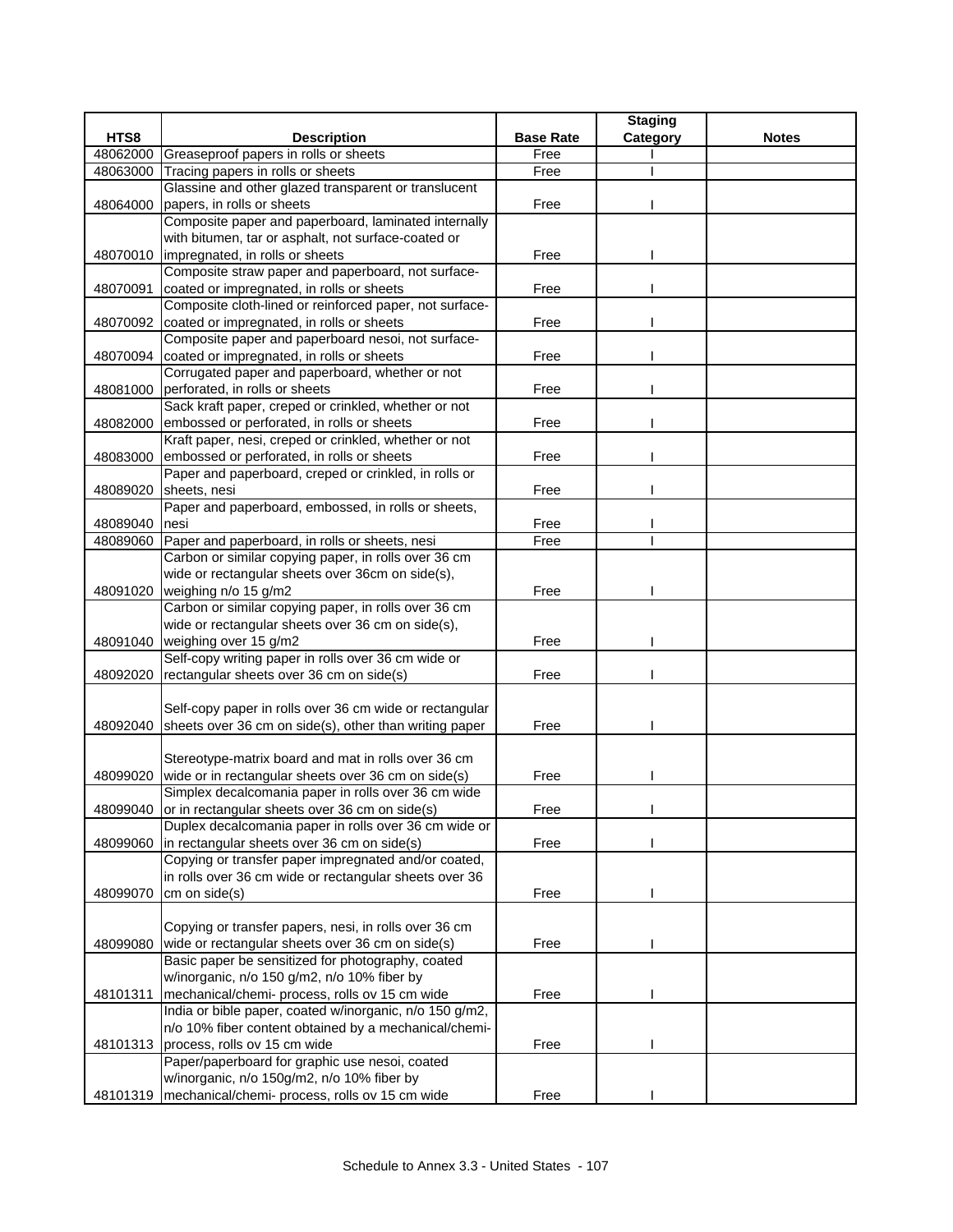|          |                                                                                                  |                  | <b>Staging</b> |              |
|----------|--------------------------------------------------------------------------------------------------|------------------|----------------|--------------|
| HTS8     | <b>Description</b>                                                                               | <b>Base Rate</b> | Category       | <b>Notes</b> |
|          | Paper and paperboard for graphic use, coated                                                     |                  |                |              |
|          | w/inorganic, ov 150g/m2, n/o 10% fiber by                                                        |                  |                |              |
| 48101320 | mechanical/chemi- process, in rolls over 15 cm wide                                              | Free             |                |              |
|          |                                                                                                  |                  |                |              |
|          | Printed/embossed/perforated paper & paperboard                                                   |                  |                |              |
|          | graphic use, coated w/inorganic, n/o 10% fiber by                                                |                  |                |              |
| 48101350 | mech/chemi- process, rolls n/o 15 cm wide                                                        | Free             |                |              |
|          | Basic paper be sensitized for photography, coated                                                |                  |                |              |
|          | w/kaolin/inorganic, n/o 10% fiber by mechanical/chemi-                                           |                  |                |              |
| 48101360 | process, rolls n/o 15 cm wide                                                                    | Free             |                |              |
|          | Paper & paperboard for graphic purposes nesoi, coated                                            |                  |                |              |
|          | w/kaolin/inorganic, n/o 10% fiber by mechanical/chemi-                                           |                  |                |              |
|          | 48101370 process, rolls n/o 15 cm wide                                                           | Free             |                |              |
|          | Basic paper be sensitized for photography, coated                                                |                  |                |              |
|          | w/inorganic, n/o 150g/m2, n/o 10% fiber by                                                       |                  |                |              |
| 48101411 | mechanical/chemi- process, certain size sheets                                                   | Free             |                |              |
|          | India or bible paper, coated w/inorganic, n/o 150 g/m2,                                          |                  |                |              |
|          | of n/o 10% fiber content obtained by mechanical/chemi-                                           |                  |                |              |
|          | 48101413 process, certain size sheets                                                            | Free             |                |              |
|          | Paper and paperboard for graphic use nesoi, coated<br>w/inorganic, n/o 150g/m2, n/o 10% fiber by |                  |                |              |
| 48101419 | mechanical/chemi- process, certain size sheets                                                   | Free             |                |              |
|          | Paper and paperboard for graphic use, coated                                                     |                  |                |              |
|          | w/inorganic, ov 150g/m2, n/o 10% fiber obtained                                                  |                  |                |              |
| 48101420 | mechanical/chemi- process, certain size sheets                                                   | Free             |                |              |
|          |                                                                                                  |                  |                |              |
|          | Printed/embossed/perforated paper & paperboard,                                                  |                  |                |              |
|          | coated w/inorganic, n/o 10% fiber obtained                                                       |                  |                |              |
|          | 48101450   mechanical/chemi- process, other sized sheets                                         | Free             |                |              |
|          | Basic paper be sensitized use in photography, coated                                             |                  |                |              |
|          | w/inorganic, n/o 10% fiber obtained mechanical/chemi-                                            |                  |                |              |
| 48101460 | process, other sized sheets                                                                      | Free             |                |              |
|          | Paper & paperboard for graphic purposes nesoi, coated                                            |                  |                |              |
|          | w/inorganic, n/o 10% fiber obtained mechanical/chemi-                                            |                  |                |              |
| 48101470 | process, other sized sheets                                                                      | Free             |                |              |
|          | Basic paper be sensitized use in photography, coated                                             |                  |                |              |
|          | w/inorganic, n/o 150g/m2, n/o 10% fiber by                                                       |                  |                |              |
| 48101911 | mechanical/chemi- process, sheets nesoi                                                          | Free             |                |              |
|          | India or bible paper, coated w/inorganic, n/o 150 g/m2,                                          |                  |                |              |
| 48101913 | of n/o 10% fiber content obtained by a                                                           | Free             |                |              |
|          | mechanical/chemi- process, sheets nesoi<br>Paper & paperboard for graphic use nesoi, coated      |                  |                |              |
|          | w/inorganic, n/o 150g/m2, n/o 10% fiber obtained by                                              |                  |                |              |
|          | 48101919   mechanical/chemi- process, sheets nesoi                                               | Free             |                |              |
|          | Paper and paperboard for graphic use, coated                                                     |                  |                |              |
|          | w/inorganic, ov 150g/m2, n/o 10% fiber obtained by a                                             |                  |                |              |
| 48101920 | mechanical/chemi- process, sheets nesoi                                                          | Free             |                |              |
|          | Light-weight coated paper for graphic use, > 10% fiber                                           |                  |                |              |
|          | content obtained by mechanical/chemi- process,                                                   |                  |                |              |
| 48102210 | strip/roll ov 15 cm wide/sized sheets                                                            | Free             |                |              |
|          |                                                                                                  |                  |                |              |
|          | Light-wt coated printed/embossed/perforated                                                      |                  |                |              |
|          | paper/paperboard for graphic, > 10% fiber obtained                                               |                  |                |              |
|          | 48102250   mechanical/chemi- process, roll/sheet nesoi                                           | Free             |                |              |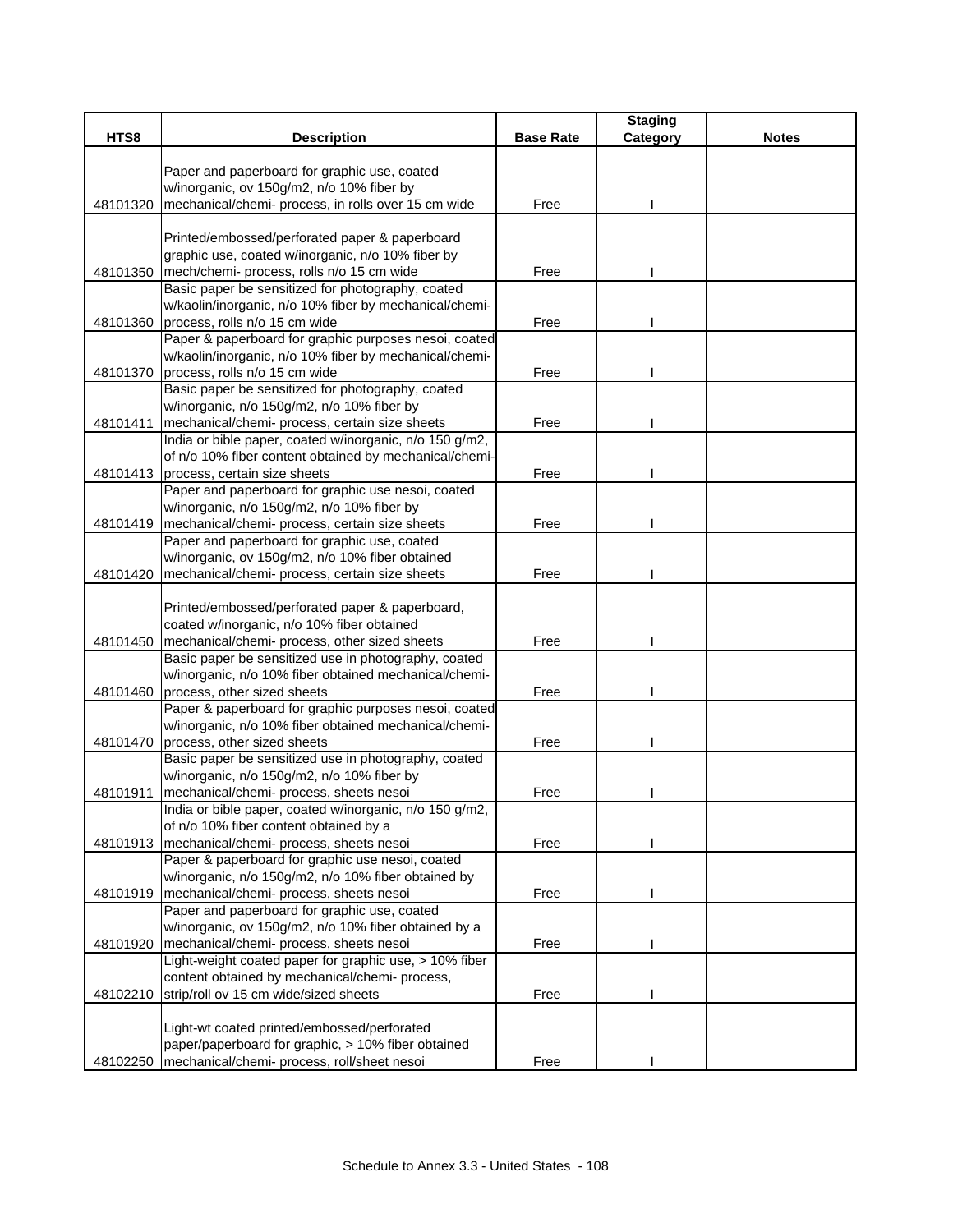|          |                                                         |                  | <b>Staging</b> |              |
|----------|---------------------------------------------------------|------------------|----------------|--------------|
| HTS8     | <b>Description</b>                                      | <b>Base Rate</b> | Category       | <b>Notes</b> |
|          | Light-weight coated basic paper be sensitized use in    |                  |                |              |
|          | photography, > 10% fiber obtained mechanical/chemi-     |                  |                |              |
| 48102260 | process, rolls/sheets nesoi                             | Free             |                |              |
|          | Light-wt coated paper & paperboard used for graphic     |                  |                |              |
|          | purposes, > 10% fiber obtained by a mechanical/chemi-   |                  |                |              |
| 48102270 | process, roll/sheet nesoi                               | Free             |                |              |
|          |                                                         |                  |                |              |
|          | Paper/paperboard for graphic, coated w/inorganic, >     |                  |                |              |
|          | 10% fiber obtained by mechanical/chemi- process,        |                  |                |              |
|          | 48102910 strip/roll ov 15 cm wide & sized sheets        | Free             |                |              |
|          | Printed/embossed/perforated paper/paperboard for        |                  |                |              |
|          | graphic, coated w/inorganic, > 10% fiber by             |                  |                |              |
| 48102950 | mechanical/chemi- process, rolls/sheets nesoi           | Free             |                |              |
|          | Basic paper to be sensitized for use in photography,    |                  |                |              |
|          | coated w/inorganic, > 10% fiber by mechanical/chemi-    |                  |                |              |
| 48102960 | process, rolls/sheets nesoi                             | Free             |                |              |
|          | Paper/paperboard used for graphic purposes, coated      |                  |                |              |
|          | w/inorganic, > 10% fiber by mechanical/chemi-           |                  |                |              |
| 48102970 | process, rolls/sheets nesoi                             | Free             |                |              |
|          |                                                         |                  |                |              |
|          | Nongraphic bleached coated kraft paper/paperboard,      |                  |                |              |
|          | >95% wood fiber by chemical process, 150g/m2 or <,      |                  |                |              |
| 48103110 | strip/roll ov 15 cm wide/certain sheet                  | Free             |                |              |
|          | Bleached coated kraft paper cards, not punched, for     |                  |                |              |
|          | punchcard machine, >95% wood fiber by chemical          |                  |                |              |
|          | 48103130 process, 150g/m2 or <, rolls/sheets nesoi      | Free             |                |              |
|          |                                                         |                  |                |              |
|          | Nongraphic bleached coated kraft paper/paperboard       |                  |                |              |
|          | nesoi, of > 95% wood fiber by chemical process, 150     |                  |                |              |
|          | 48103165 g/m2 or less, in rolls or sheets nesoi         | Free             |                |              |
|          | Nongraphic bleached coated kraft paper/paperboard, >    |                  |                |              |
|          | 95% wood fiber by chemical process, >150g/m2,           |                  |                |              |
| 48103210 | strip/roll ov 15 cm wide/certain sheets                 | Free             |                |              |
|          |                                                         |                  |                |              |
|          | Bleached coated kraft paper card, not punched, for      |                  |                |              |
|          | punchcard machine, >95% wood fiber by chemical          |                  |                |              |
| 48103230 | process, > 150g/m2, in strips/sheets nesoi              | Free             |                |              |
|          |                                                         |                  |                |              |
|          | Nongraphic bleached coated kraft paper/paperboard       |                  |                |              |
|          | nesoi, of > 95% wood fiber obtained chemical process,   |                  |                |              |
| 48103265 | > 150 g/m2, in rolls or sheets nesoi                    | Free             |                |              |
|          |                                                         |                  |                |              |
|          | Nongraphic nonbleach uniformly kraft                    |                  |                |              |
|          | paper/paperboard, coated w/inorganic, wheth impreg but  |                  |                |              |
| 48103912 | not treated, strip/roll ov 15cm wide/certain sheet      | Free             |                |              |
|          | Nongraphic nonbleached uniformly kraft paper and        |                  |                |              |
|          | paperboard nesoi, coated w/kaolin/inorganic             |                  |                |              |
|          | 48103914 substances, strip/roll ov 15 cm/certain sheets | Free             |                |              |
|          | Nonbleached uniformly kraft paper cards, not punched,   |                  |                |              |
|          | for punchcard machines, coated w/inorganic              |                  |                |              |
| 48103930 | substances, strips/sheets nesoi                         | Free             |                |              |
|          | Nongraphic nonbleached uniformly kraft paper or         |                  |                |              |
|          | paperboard nesoi, coated with kaolin or other inorganic |                  |                |              |
|          | 48103965 substances, in rolls or sheets nesoi           | Free             |                |              |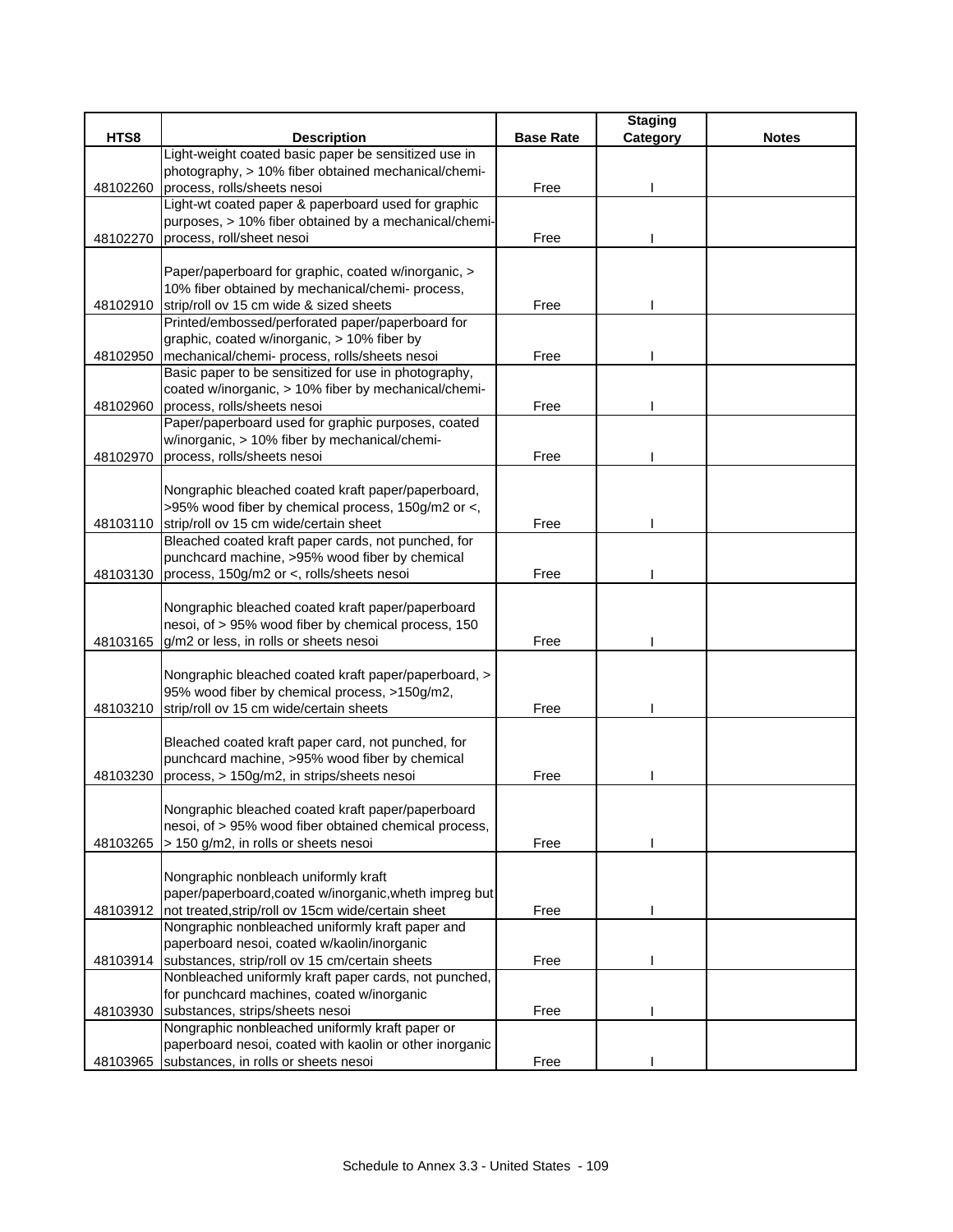|          |                                                                                                                   |                  | <b>Staging</b> |              |
|----------|-------------------------------------------------------------------------------------------------------------------|------------------|----------------|--------------|
| HTS8     | <b>Description</b>                                                                                                | <b>Base Rate</b> | Category       | <b>Notes</b> |
|          | Multi-ply paper & paperboard nesoi, coat w/kaolin/other                                                           |                  |                |              |
|          | inorganic substances, wt > 150g/m2, strips/rolls ov 15                                                            |                  |                |              |
| 48109212 | cm wide or certain sheets                                                                                         | Free             |                |              |
|          | Multi-ply paper/paperboard nesoi, coat w/kaolin/other                                                             |                  |                |              |
|          | inorganic substances, wt 150g/m2 or less, strips/rolls                                                            |                  |                |              |
|          | 48109214 ov 15 cm wide or certain sheets                                                                          | Free             |                |              |
|          | Mult-ply paper/paperboard cards, not punched, for                                                                 |                  |                |              |
|          | punchcard machines, coated w/kaolin/other inorganic                                                               |                  |                |              |
| 48109230 | substances, in strips/sheets nesoi                                                                                | Free             |                |              |
|          | Multi-ply paper or paperboard nesoi, coated with kaolin<br>or other inorganic substances, in rolls n/o 15 cm wide |                  |                |              |
|          | 48109265 and rectangular sheets nesoi                                                                             | Free             |                |              |
|          | Paper & paperboard nesoi, coated with kaolin or other                                                             |                  |                |              |
|          | inorganic substances, in strips/rolls ov 15 cm wide or                                                            |                  |                |              |
|          | 48109910 certain size rectangular sheets                                                                          | Free             |                |              |
|          | Paper & paperboard cards nesoi, not punched, for                                                                  |                  |                |              |
|          | punchcard machines, coated w/kaolin/inorganic                                                                     |                  |                |              |
| 48109930 | substances, in strips or sheets nesoi                                                                             | Free             |                |              |
|          | Paper and paperboard nesoi, coated with kaolin or                                                                 |                  |                |              |
|          | other inorganic substances, in rolls n/o 15 cm wide and                                                           |                  |                |              |
| 48109965 | rectangular sheets nesoi                                                                                          | Free             |                |              |
|          |                                                                                                                   |                  |                |              |
|          | Tarred, bituminized or asphalted paper & paperboard,                                                              |                  |                |              |
|          | in strip/roll ov 15cm wide or rectangular sheet w/side ov                                                         |                  |                |              |
|          | 48111010 36cm & other ov 15cm unfolded                                                                            | Free             |                |              |
|          | Tarred, bituminized or asphalted paper and                                                                        |                  |                |              |
|          | paperboard, in strips or rolls not over 15 cm wide or in                                                          |                  |                |              |
| 48111020 | rectangular sheets nesoi                                                                                          | Free             |                |              |
|          | Self-adhesive paper & paperboard, in strips/rolls ov                                                              |                  |                |              |
|          | 15cm wide or rectangular sheets w/1 side ov 36cm &                                                                |                  |                |              |
|          | 48114110 other side ov 15cm in unfolded                                                                           | Free             |                |              |
|          | Self-adhesive paper and paperboard, in strips or rolls                                                            |                  |                |              |
| 48114120 | not over 15 cm wide                                                                                               | Free             |                |              |
|          | Self-adhesive paper and paperboard, in rectangular                                                                |                  |                |              |
|          | 48114130 sheets nesoi                                                                                             | Free             |                |              |
|          | Gummed or adhesive paper and paperboard (other                                                                    |                  |                |              |
|          | than self-adhesive), in strips or rolls over 15 cm wide or                                                        |                  |                |              |
| 48114910 | certain sized rectangular sheets                                                                                  | Free             |                |              |
|          | Gummed or adhesive paper and paperboard (other                                                                    |                  |                |              |
|          | than self-adhesive), in strips or rolls not over 15 cm                                                            |                  |                |              |
| 48114920 | wide                                                                                                              | Free             |                |              |
|          | Gummed or adhesive paper and paperboard (other                                                                    |                  |                |              |
| 48114930 | than self-adhesive), in rectangular sheets nesoi                                                                  | Free             |                |              |
|          |                                                                                                                   |                  |                |              |
|          | Bleached paper and paperboard,                                                                                    |                  |                |              |
|          | coated/impregnated/covered w/plastics, wt >150g/m2,                                                               |                  |                |              |
| 48115120 | 0.3mm or more thick, in certain size strips/rolls/sheets                                                          | Free             |                |              |
|          |                                                                                                                   |                  |                |              |
|          | Bleached paper and paperboard,                                                                                    |                  |                |              |
|          | coated/impregnated/covered w/plastics, wt > 150 g/m2,                                                             |                  |                |              |
| 48115140 | < 0.3 mm thick, in certain size strips/rolls/sheets                                                               | Free             |                |              |
|          |                                                                                                                   |                  |                |              |
|          | Bleached paper and paperboard,                                                                                    |                  |                |              |
|          | coated/impregnated/covered w/plastics, wt > 150 g/m2,                                                             |                  |                |              |
| 48115160 | in rolls n/o 15 cm wide or rectangular sheets nesoi                                                               | Free             |                |              |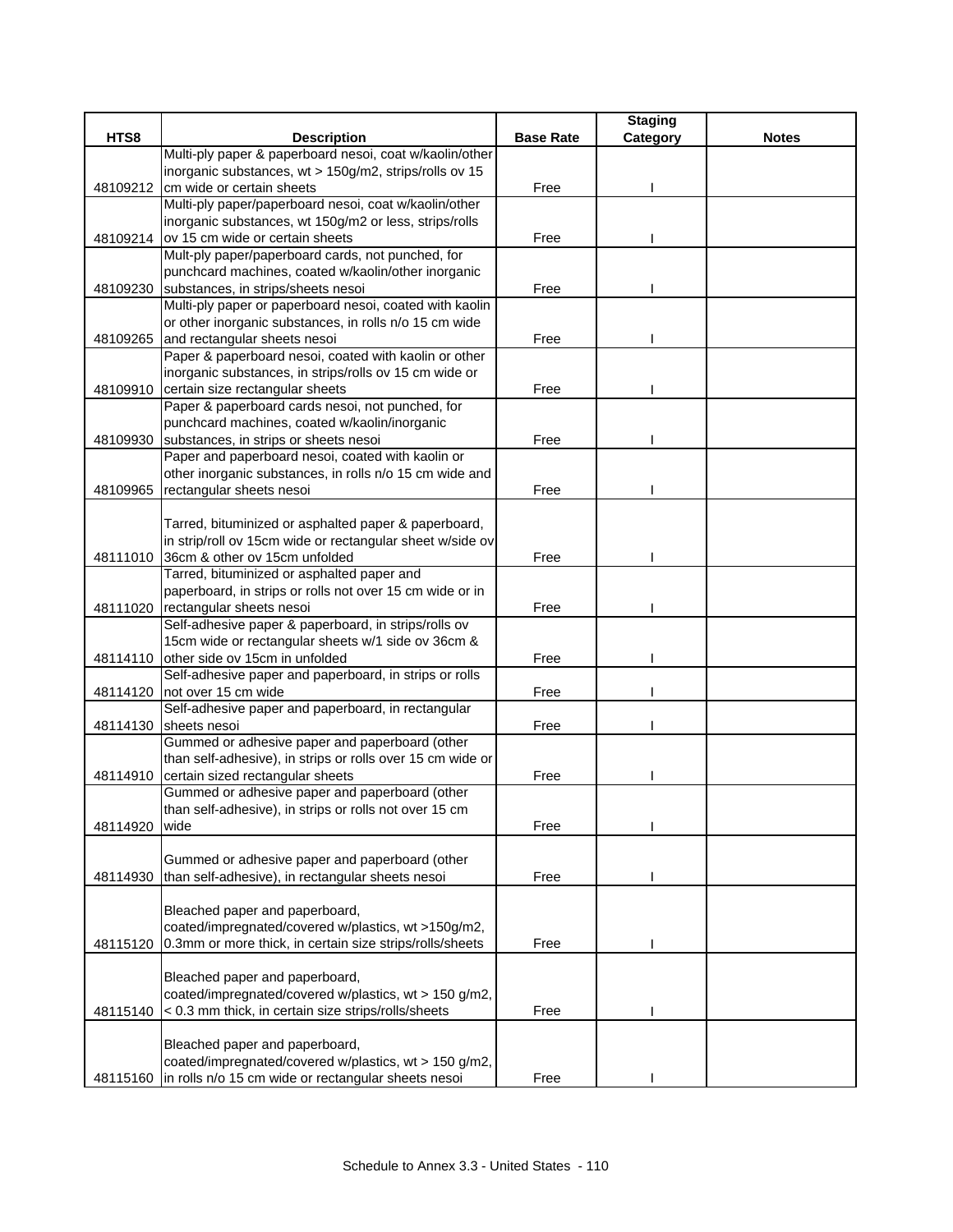|          |                                                                                                                      |                  | <b>Staging</b> |              |
|----------|----------------------------------------------------------------------------------------------------------------------|------------------|----------------|--------------|
| HTS8     | <b>Description</b>                                                                                                   | <b>Base Rate</b> | Category       | <b>Notes</b> |
|          | Bleached nesoi/nonbleached printing paper, coated,                                                                   |                  |                |              |
|          | impregnated or covered with plastics, in strips/rolls ov                                                             |                  |                |              |
| 48115920 | 15cm wide or certain size sheets                                                                                     | Free             |                |              |
|          | Bleached nesoi/nonbleached paper and paperboard                                                                      |                  |                |              |
|          | nesoi, coated/impregnated/covered with plastics, in                                                                  |                  |                |              |
| 48115940 | certain size strip/rolls/sheets                                                                                      | Free             |                |              |
|          |                                                                                                                      |                  |                |              |
|          | Bleached nesoi/nonbleached paper & paperboard,                                                                       |                  |                |              |
|          | coated/impregnated/covered with plastics, in rolls n/o                                                               |                  |                |              |
| 48115960 | 15 cm wide or rectangular sheets nesoi                                                                               | Free             |                |              |
|          |                                                                                                                      |                  |                |              |
|          | Paper and paperboard, coated/impregnated/covered                                                                     |                  |                |              |
|          | with wax/paraffin/stearin/oil/glycerol, in strips/rolls ov                                                           |                  |                |              |
| 48116040 | 15cm wide or certain size sheets                                                                                     | Free             |                |              |
|          |                                                                                                                      |                  |                |              |
|          | Paper and paperboard, coated/impregnated/covered                                                                     |                  |                |              |
|          | with wax/paraffin/stearin/oil/glycerol, in rolls n/o 15cm                                                            |                  |                |              |
| 48116060 | wide or rectangular sheets nesoi                                                                                     | Free             |                |              |
|          | Handmade paper of cellulose fibers, in strip or roll ov                                                              |                  |                |              |
|          | 15 cm wide or rectangular sheets w/1 side ov 36 cm                                                                   |                  |                |              |
| 48119010 | and other ov 15 cm in unfolded                                                                                       | Free             |                |              |
|          |                                                                                                                      |                  |                |              |
|          | Paper/paperboard/cell wadding/webs of cell fibers,                                                                   |                  |                |              |
|          | all/partly covered w/flock/gelatin/metal/metal solutions,                                                            |                  |                |              |
| 48119020 | in certain strip/rolls/sheets                                                                                        | Free             |                |              |
|          | Paper, paperboard, cellulose wadding and webs of                                                                     |                  |                |              |
|          | cellulose fibers, impregnated with latex, in certain size                                                            |                  |                |              |
| 48119030 | strips/rolls/sheets                                                                                                  | Free             |                |              |
|          | Paper, paperboard, cellulose wadding and webs of                                                                     |                  |                |              |
|          | cellulose fibers, nesoi, weighing not over 15 g/m2, in                                                               |                  |                |              |
| 48119040 | certain size strips, rolls or sheets                                                                                 | Free             |                |              |
|          | Paper, paperboard, cellulose wadding and web of                                                                      |                  |                |              |
|          | cellulose fibers, nesoi, wt ov 15g/m2 n/o 30g/m2, in                                                                 |                  |                |              |
| 48119060 | certain size strips, rolls or sheets                                                                                 | Free             |                |              |
|          | Paper, paperboard, cellulose wadding and webs of                                                                     |                  |                |              |
|          | cellulose fibers, nesoi, weighing over 30 g/m2, in                                                                   |                  |                |              |
| 48119080 | certain size strips, rolls or sheets                                                                                 | Free             |                |              |
|          | Paper, paperboard, cellulose wadding and webs of                                                                     |                  |                |              |
|          | cellulose fibers, nesoi, in rolls n/o 15 cm wide or                                                                  |                  |                |              |
|          | 48119090 rectangular sheets nesoi                                                                                    | Free             |                |              |
|          | 48120000 Filter blocks, slabs and plates of paper pulp                                                               | Free             |                |              |
|          | 48131000 Cigarette paper in the form of booklets or tubes                                                            | Free             |                |              |
|          |                                                                                                                      | Free             |                |              |
| 48139000 | 48132000 Cigarette paper in rolls of a width not exceeding 5 cm<br>Cigarette paper, whether or not cut to size, nesi | Free             |                |              |
| 48141000 | Ingrain paper                                                                                                        | Free             |                |              |
|          |                                                                                                                      |                  |                |              |
|          | Wallpaper and similar wallcoverings of paper, coated or                                                              |                  |                |              |
| 48142000 | covered on the face side with a layer of plastics                                                                    | Free             |                |              |
|          | Wallpaper and similar wallcoverings of paper, covered                                                                |                  |                |              |
| 48143000 | on the face side with plaiting material                                                                              | Free             |                |              |
|          | Other wallpaper and similar wallcoverings, nesi;                                                                     |                  |                |              |
| 48149000 | window transparencies of paper, nesi                                                                                 | Free             |                |              |
|          | Floor coverings on a base of paper or of paperboard,                                                                 |                  |                |              |
| 48150000 | whether or not cut to size                                                                                           | Free             |                |              |
|          | 48161000 Carbon or similar copying papers, nesi                                                                      | Free             |                |              |
|          | 48162000 Self-copy paper, nesi                                                                                       | Free             |                |              |
|          |                                                                                                                      |                  |                |              |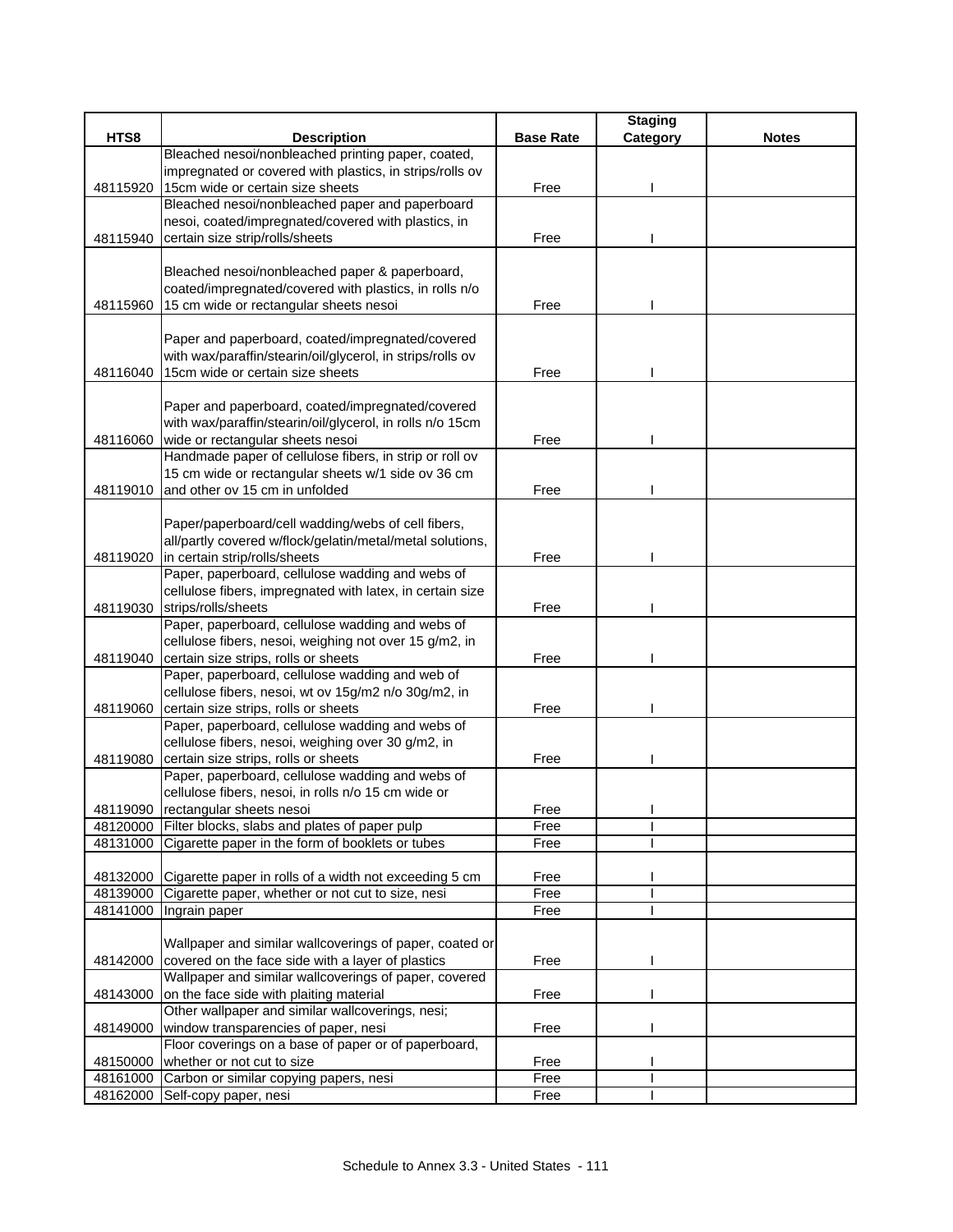|                 |                                                                                                     |                  | <b>Staging</b> |              |
|-----------------|-----------------------------------------------------------------------------------------------------|------------------|----------------|--------------|
| HTS8            | <b>Description</b>                                                                                  | <b>Base Rate</b> | Category       | <b>Notes</b> |
| 48163000        | <b>Duplicator stencils</b>                                                                          | Free             |                |              |
| 48169000        | Copying or transfer papers, nesi                                                                    | Free             |                |              |
| 48171000        | Envelopes of paper or paperboard                                                                    | Free             |                |              |
|                 | Sheets of writing paper with border gummed or                                                       |                  |                |              |
|                 | perforated, prepared for use as combination sheets and                                              |                  |                |              |
| 48172020        | envelopes                                                                                           | Free             |                |              |
|                 | Other letter cards, plain postcards and correspondence                                              |                  |                |              |
| 48172040        | cards, nesi                                                                                         | Free             |                |              |
|                 | Boxes, pouches, wallets and writing compendiums, of                                                 |                  |                |              |
|                 | paper or paperboard, containing an assortment of                                                    |                  |                |              |
| 48173000        | paper stationery                                                                                    | Free             |                |              |
| 48181000        | Toilet paper                                                                                        | Free             |                |              |
|                 | Handkerchiefs, cleansing or facial tissues and towels of                                            |                  |                |              |
|                 | paper pulp, paper, cellulose wadding or webs of                                                     |                  |                |              |
| 48182000        | cellulose fiber                                                                                     | Free             |                |              |
|                 |                                                                                                     |                  |                |              |
|                 | Tablecloths and table napkins of paper pulp, paper,<br>cellulose wadding or webs of cellulose fiber | Free             |                |              |
| 48183000        |                                                                                                     |                  |                |              |
|                 | Sanitary napkins and tampons, diapers and diaper                                                    |                  |                |              |
| 48184020        | liners and similar sanitary articles, of paper pulp                                                 | Free             |                |              |
|                 | Sanitary napkins and tampons, diapers and diaper                                                    |                  |                |              |
|                 | liners and similar sanitary articles, other than of paper                                           |                  |                |              |
| 48184040        | pulp                                                                                                | Free             |                |              |
|                 | Articles of apparel and clothing accessories of paper                                               |                  |                |              |
|                 | pulp, paper, cellulose wadding or webs of cellulose                                                 |                  |                |              |
| 48185000        | fibers                                                                                              | Free             |                |              |
|                 | Bedsheets and similar household, sanitary or hospital                                               |                  |                |              |
|                 | articles of paper, cellulose wadding or webs of cellulose                                           |                  |                |              |
| 48189000        | fibers, nesi                                                                                        | Free             |                |              |
|                 | Cartons, boxes and cases of corrugated paper or                                                     |                  |                |              |
| 48191000        | paperboard                                                                                          | Free             |                |              |
|                 | Folding cartons, boxes and cases of noncorrugated                                                   |                  |                |              |
|                 | 48192000 paper or paperboard                                                                        | Free             |                |              |
|                 | Sacks and bags, having a base of a width of 40 cm or                                                |                  |                |              |
|                 | more, of paper, paperboard, cellulose wadding or webs                                               |                  |                |              |
| 48193000        | of cellulose fibers                                                                                 | Free             |                |              |
|                 | Sacks and bags, nesi, including cones, of paper,                                                    |                  |                |              |
|                 | paperboard, cellulose wadding or webs of cellulose                                                  |                  |                |              |
| 48194000 fibers |                                                                                                     | Free             |                |              |
|                 | Sanitary food and beverage containers of paper,                                                     |                  |                |              |
|                 | paperboard, cellulose wadding or webs of cellulose                                                  |                  |                |              |
| 48195020        | fibers, nesi                                                                                        | Free             |                |              |
|                 | Record sleeves of paper, paperboard, cellulose                                                      |                  |                |              |
| 48195030        | wadding or webs of cellulose fibers                                                                 | Free             |                |              |
|                 | Packing containers, nesi, of paper, paperboard,                                                     |                  |                |              |
| 48195040        | cellulose wadding or webs of cellulose fibers                                                       | Free             |                |              |
|                 | Box files, letter trays, storage & like articles, used in                                           |                  |                |              |
|                 | offices & shops, of paper, paperboard, cellulose                                                    |                  |                |              |
| 48196000        | wadding/webs of cellulose fibers                                                                    | Free             |                |              |
|                 | Diaries, notebooks and address books, bound; letter                                                 |                  |                |              |
|                 | and memorandum pads and similar articles, of paper or                                               |                  |                |              |
| 48201020        | paperboard                                                                                          | Free             |                |              |
|                 | Registers, account, order and receipt books, and                                                    |                  |                |              |
|                 | 48201040 similar articles, of paper or paperboard, nesi                                             | Free             |                |              |
|                 | 48202000 Exercise books of paper or paperboard                                                      | Free             |                |              |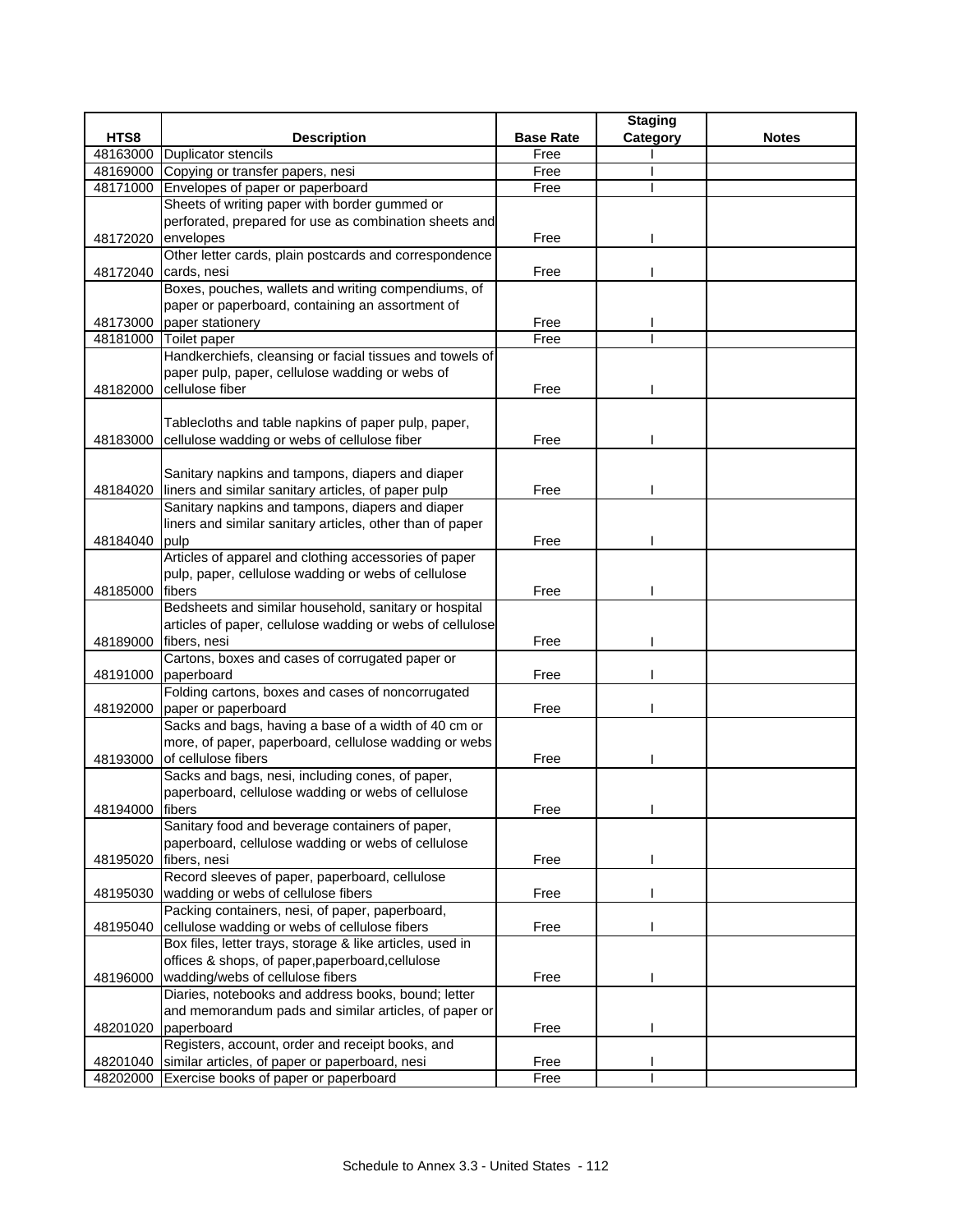|                  |                                                                                       |                  | <b>Staging</b> |              |
|------------------|---------------------------------------------------------------------------------------|------------------|----------------|--------------|
| HTS8             | <b>Description</b>                                                                    | <b>Base Rate</b> | Category       | <b>Notes</b> |
|                  | Binders (other than book covers), folders and file                                    |                  |                |              |
| 48203000         | covers of paper or paperboard                                                         | Free             |                |              |
|                  | Manifold business forms and interleaved carbon sets of                                |                  |                |              |
|                  | 48204000 paper or paperboard                                                          | Free             |                |              |
|                  | Albums for samples or for collections, of paper or                                    |                  |                |              |
|                  | 48205000 paperboard                                                                   | Free             |                |              |
|                  | Blotting pads and other articles of stationery nesi, and                              |                  |                |              |
|                  | 48209000 book covers, of paper or paperboard                                          | Free             |                |              |
|                  | Paper and paperboard labels, printed in whole or part                                 |                  |                |              |
|                  | 48211020 by a lithographic process                                                    | Free             |                |              |
|                  | Paper and paperboard labels, printed by other than a                                  |                  |                |              |
|                  | 48211040 lithographic process                                                         | Free             |                |              |
|                  | Pressure-sensitive paper and paperboard labels, not                                   |                  |                |              |
| 48219020 printed |                                                                                       | Free             |                |              |
| 48219040         | Paper and paperboard labels, not printed, nesi                                        | Free             |                |              |
|                  | Bobbins, spools, cops and similar supports of paper                                   |                  |                |              |
|                  | pulp, paper or paperboard of a kind used for winding                                  |                  |                |              |
|                  | 48221000 textile yarn                                                                 | Free             |                |              |
|                  | Bobbins, spools, cops and similar supports of paper                                   |                  |                |              |
| 48229000         | pulp, paper or paperboard, nesi                                                       | Free             |                |              |
|                  | Self-adhesive gummed or adhesive paper, in strips or                                  |                  |                |              |
| 48231200         | rolls, nesoi                                                                          | Free             |                |              |
|                  | Gummed or adhesive paper (other than self-adhesive),                                  |                  |                |              |
| 48231901         | in strips or rolls, nesoi                                                             | Free             |                |              |
|                  | 48232010 Paint filters and strainers of paper or paperboard                           | Free             |                |              |
| 48232090         | Filter paper and paperboard, nesi                                                     | Free             |                |              |
|                  | Rolls, sheets and dials of paper or paperboard printed                                |                  |                |              |
| 48234000         | for self-recording apparatus<br>Trays, dishes, plates, cups and the like, of paper or | Free             |                |              |
|                  | 48236000 paperboard                                                                   | Free             |                |              |
|                  | 48237000 Molded or pressed articles of paper pulp                                     | Free             |                |              |
|                  | 48239010 Articles of paper pulp, nesi                                                 | Free             |                |              |
|                  | 48239020 Articles of papier-mache, nesi                                               | Free             |                |              |
|                  |                                                                                       |                  |                |              |
|                  | Cards of paper or paperboard, nesoi, not punched, for                                 |                  |                |              |
| 48239031         | punchcard machines, whether or not in strips                                          | Free             |                |              |
|                  | Frames or mounts for photographic slides of paper or                                  |                  |                |              |
|                  | 48239040 paperboard                                                                   | Free             |                |              |
|                  | 48239050 Hand fans of paper or paperboard                                             | Free             |                |              |
|                  | Gaskets, washers and other seals of coated paper or                                   |                  |                |              |
| 48239060         | paperboard                                                                            | Free             |                |              |
| 48239066         | Articles of coated paper or paperboard, nesoi                                         | Free             |                |              |
| 48239070         | Articles of cellulose wadding, nesi                                                   | Free             |                |              |
|                  | Gaskets, washers and other seals of paper,                                            |                  |                |              |
| 48239080         | paperboard and webs of cellulose fibers, nesi                                         | Free             |                |              |
|                  |                                                                                       |                  |                |              |
|                  | Articles of paper pulp, paper, paperboard, cellulose                                  |                  |                |              |
| 48239086         | wadding or webs of cellulose fibers, nesoi                                            | Free             |                |              |
|                  |                                                                                       |                  |                |              |
|                  | Printed books, brochures, leaflets and similar printed                                |                  |                |              |
| 49011000         | matter in single sheets, whether or not folded                                        | Free             |                |              |
|                  | Printed dictionaries and encyclopedias and serial                                     |                  |                |              |
| 49019100         | installments thereof                                                                  | Free             |                |              |
|                  | Printed books, brochures, leaflets and similar printed                                |                  |                |              |
| 49019900         | matter, other than in single sheets                                                   | Free             |                |              |
|                  | Newspapers, journals and periodicals, appearing at                                    |                  |                |              |
| 49021000         | least four times a week                                                               | Free             |                |              |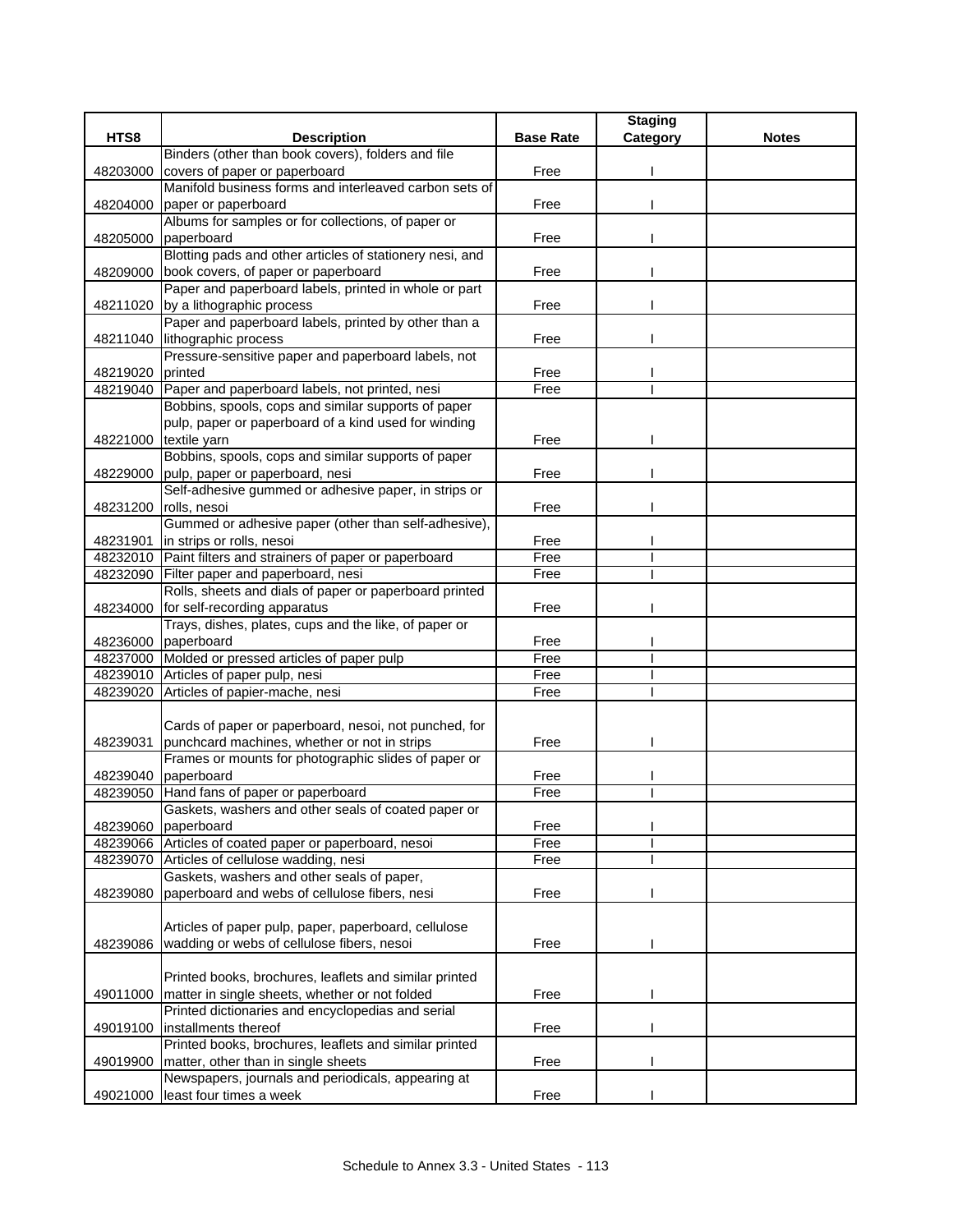|          |                                                                                                            |                  | <b>Staging</b> |              |
|----------|------------------------------------------------------------------------------------------------------------|------------------|----------------|--------------|
| HTS8     | <b>Description</b>                                                                                         | <b>Base Rate</b> | Category       | <b>Notes</b> |
|          |                                                                                                            |                  |                |              |
|          | 49029010 Newspaper supplements printed by a gravure process                                                | Free             |                |              |
|          | Newspaper, journals and periodicals, except those                                                          |                  |                |              |
| 49029020 | appearing at least four times a week                                                                       | Free             |                |              |
| 49030000 | Children's picture, drawing or coloring books                                                              | Free             |                |              |
|          | Music, printed or in manuscript, whether or not bound                                                      |                  |                |              |
| 49040000 | or illustrated                                                                                             | Free             |                |              |
| 49051000 | Globes, printed                                                                                            | Free             |                |              |
|          | Maps and hydrographic or similar charts of all kinds,                                                      |                  |                |              |
|          | including atlases and topographical plans, printed in                                                      |                  |                |              |
| 49059100 | book form                                                                                                  | Free             |                |              |
|          |                                                                                                            |                  |                |              |
|          | Maps and hydrographic or similar charts of all kinds,                                                      |                  |                |              |
|          | including atlases, wall maps and topographical plans,                                                      |                  |                |              |
| 49059900 | printed, in other than book form                                                                           | Free             |                |              |
|          | Hand-drawn original plans and drawings; hand-written                                                       |                  |                |              |
|          | texts; photo reproductions on sensitized paper and                                                         |                  |                |              |
| 49060000 | carbon copies of the foregoing                                                                             | Free             |                |              |
|          | Unused stamps of current or new issue in country to                                                        |                  |                |              |
|          | which destined; stamp-impressed paper; check forms;                                                        |                  |                |              |
| 49070000 | documents of title, etc.                                                                                   | Free             |                |              |
|          | 49081000 Transfers (decalcomanias), vitrifiable                                                            | Free             |                |              |
| 49089000 | Transfers (decalcomanias), not vitrifiable                                                                 | Free             |                |              |
| 49090020 | Postcards, printed or illustrated                                                                          | Free             |                |              |
|          | Printed cards (except postcards) bearing personal                                                          |                  |                |              |
|          | greetings, messages or announcements, with or                                                              |                  |                |              |
| 49090040 | without envelopes or trimmings                                                                             | Free             |                |              |
|          | Calendars printed on paper or paperboard in whole or                                                       |                  |                |              |
|          | in part by a lithographic process, not over 0.51 mm in                                                     |                  |                |              |
| 49100020 | thickness                                                                                                  | Free             |                |              |
|          | Calendars printed on paper or paperboard in whole or<br>in part by a lithographic process, over 0.51 mm in |                  |                |              |
| 49100040 | thickness                                                                                                  | Free             |                |              |
|          | Printed calendars, including calendar blocks, printed on                                                   |                  |                |              |
|          | paper or paperboard by other than a lithographic                                                           |                  |                |              |
| 49100060 | process                                                                                                    | Free             |                |              |
|          | Printed trade advertising material, commercial catalogs                                                    |                  |                |              |
| 49111000 | and the like                                                                                               | Free             |                |              |
|          | Pictures, designs and photographs, printed over 20                                                         |                  |                |              |
| 49119110 | years at time of importation                                                                               | Free             |                |              |
|          | Pictures, designs and photographs printed not over 20                                                      |                  |                |              |
|          | years at time of importation, used in production of                                                        |                  |                |              |
| 49119115 | articles of heading 4901                                                                                   | Free             |                |              |
|          | Lithographs on paper or paperboard, not over 0.51 mm                                                       |                  |                |              |
|          | in thickness, printed not over 20 years at time of                                                         |                  |                |              |
| 49119120 | importation                                                                                                | Free             |                |              |
|          | Lithographs on paper or paperboard, over 0.51 mm in                                                        |                  |                |              |
|          | thickness, printed not over 20 years at time of                                                            |                  |                |              |
| 49119130 | importation                                                                                                | Free             |                |              |
|          | Pictures, designs and photographs, excluding                                                               |                  |                |              |
|          | lithographs on paper or paperboard, printed not over 20                                                    |                  |                |              |
|          | 49119140 years at time of importation                                                                      | Free             |                |              |
|          | Printed international customs forms (carnets), and parts                                                   |                  |                |              |
|          | thereof, in English or French, (whether or not in                                                          |                  |                |              |
| 49119920 | additional languages)                                                                                      | Free             |                |              |
|          | Printed matter, nesi, printed on paper in whole or in                                                      |                  |                |              |
| 49119960 | part by a lithographic process                                                                             | Free             |                |              |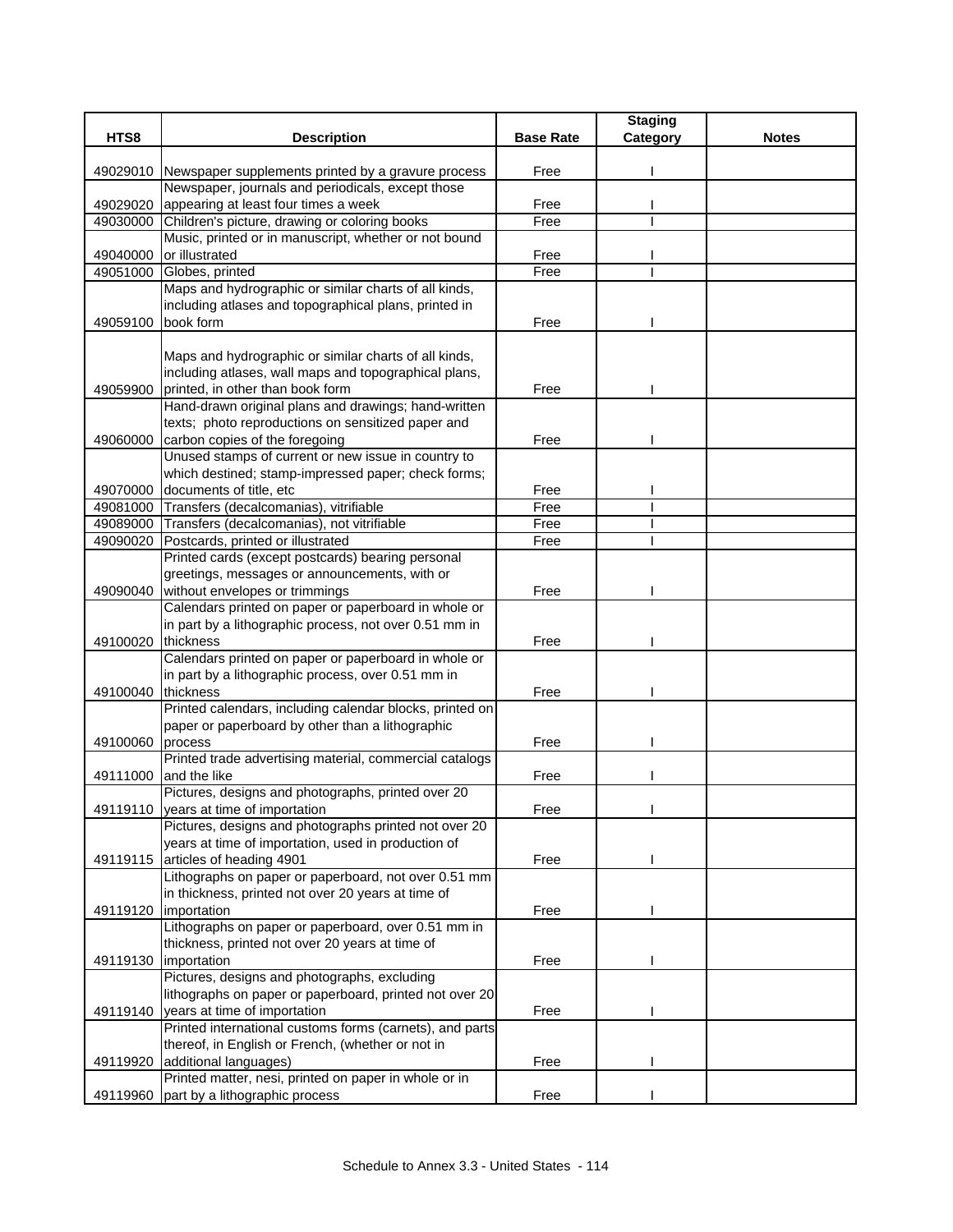|          |                                                               |                  | <b>Staging</b> |              |
|----------|---------------------------------------------------------------|------------------|----------------|--------------|
| HTS8     | <b>Description</b>                                            | <b>Base Rate</b> | Category       | <b>Notes</b> |
| 49119980 | Printed matter, nesi                                          | Free             |                |              |
|          | Silk yarns (other than yarn spun from silk waste) not put     |                  |                |              |
| 50040000 | up for retail sale                                            | Free             |                |              |
| 50050000 | Yarn spun from silk waste, not put up for retail sale         | Free             |                |              |
|          | Spun yarn, containing 85% or more by weight of silk,          |                  |                |              |
| 50060010 | put up for retail sale; silkworm gut                          | Free             |                |              |
|          | Spun silk yarn, containing less than 85% by weight of         |                  |                |              |
| 50060090 | silk, put up for retail sale                                  | Free             |                |              |
|          | Woven fabrics of noil silk, containing 85 percent or          |                  |                |              |
| 50071030 | more by weight of silk or silk waste                          | 0.80%            | Α              |              |
|          | Woven fabrics of noil silk, containing less than 85           |                  |                |              |
| 50071060 | percent by weight of silk or silk waste                       | 3.90%            | Α              |              |
|          | Woven fabrics containing 85 percent or more by weight         |                  |                |              |
| 50072000 | of silk or of silk waste, other than noil silk                | Free             |                |              |
|          | Woven silk fabrics, containing 85 percent or more by          |                  |                |              |
| 50079030 | weight of silk or silk waste, nesoi                           | 0.80%            | Α              |              |
|          | Other silk woven fabrics, containing less than 85             |                  |                |              |
| 50079060 | percent by weight of silk or silk waste, nesoi                | 3.90%            | Α              |              |
|          |                                                               |                  |                |              |
| 51040000 | Garnetted stock of wool or of fine or coarse animal hair      | Free             |                |              |
|          |                                                               | $6.5$ cents/kg + |                |              |
|          | Carded wool                                                   | 5.3%             |                |              |
| 51051000 |                                                               | $3.7$ cents/kg + | Α              |              |
|          |                                                               |                  |                |              |
|          | 51052100 Combed wool in fragments                             | 3%               | Α              |              |
|          |                                                               | $3.9$ cents/kg + |                |              |
|          | 51052900 Wool tops and other combed wool, except in fragments | 3.1%             | Α              |              |
|          | Fine hair of Kashmir (cashmere) goats, carded or              | $6.8$ cents/kg + |                |              |
| 51053100 | combed                                                        | 5.5%             | Α              |              |
|          | Fine animal hair (other than Kashmir), carded or              | $6.8$ cents/kg + |                |              |
| 51053900 | combed                                                        | 5.5%             | Α              |              |
| 51054000 | Coarse animal hair, carded or combed                          | Free             |                |              |
|          | Yarn of carded wool, containing 85 percent or more by         |                  |                |              |
| 51061000 | weight of wool, not put up for retail sale                    | 6%               | Α              |              |
|          | Yarn of carded wool, containing less than 85 percent by       |                  |                |              |
| 51062000 | weight of wool, not put up for retail sale                    | 6%               | Α              |              |
|          | Yarn of combed wool, containing 85% or more by                |                  |                |              |
|          | weight of wool, not put up for retail sale, of wool fiber     |                  |                |              |
| 51071030 | avg diameter 18.5 micron or <                                 | 6%               | Α              |              |
|          | Yarn of combed wool, containing 85% or more by                |                  |                |              |
|          | 51071060 weight of wool, not put up for retail sale, nesoi    | $6\%$            | A              |              |
|          | Yarn of combed wool, containing less than 85 percent          |                  |                |              |
|          | by weight of wool, not put up retail sale, of wool fiber      |                  |                |              |
| 51072030 | avg diameter 18.5 micron or <                                 | 6%               | A              |              |
|          |                                                               |                  |                |              |
|          | Yarn of combed wool, containing less than 85 percent          |                  |                |              |
| 51072060 | by weight of wool, not put up retail sale, nesoi              | 6%               | Α              |              |
|          | Yarn of Angora rabbit hair, carded, not put up for retail     |                  |                |              |
| 51081030 | sale                                                          | 4%               | Α              |              |
|          | Yarn of fine animal hair other than Angora rabbit hair,       |                  |                |              |
| 51081060 | carded, not put up for retail sale                            | 4%               | Α              |              |
|          | Yarn of Angora rabbit hair, combed, not put up for retail     |                  |                |              |
| 51082030 | sale                                                          | 4%               | Α              |              |
|          | Yarn of fine animal hair other than Angora rabbit hair,       |                  |                |              |
| 51082060 | combed, not put up for retail sale                            | 4%               | Α              |              |
|          | Yarn of wool, containing 85 percent or more by weight         |                  |                |              |
|          | of wool, colored, cut into uniform lengths of not over 8      |                  |                |              |
| 51091020 | cm, put up for retail sale                                    | Free             |                |              |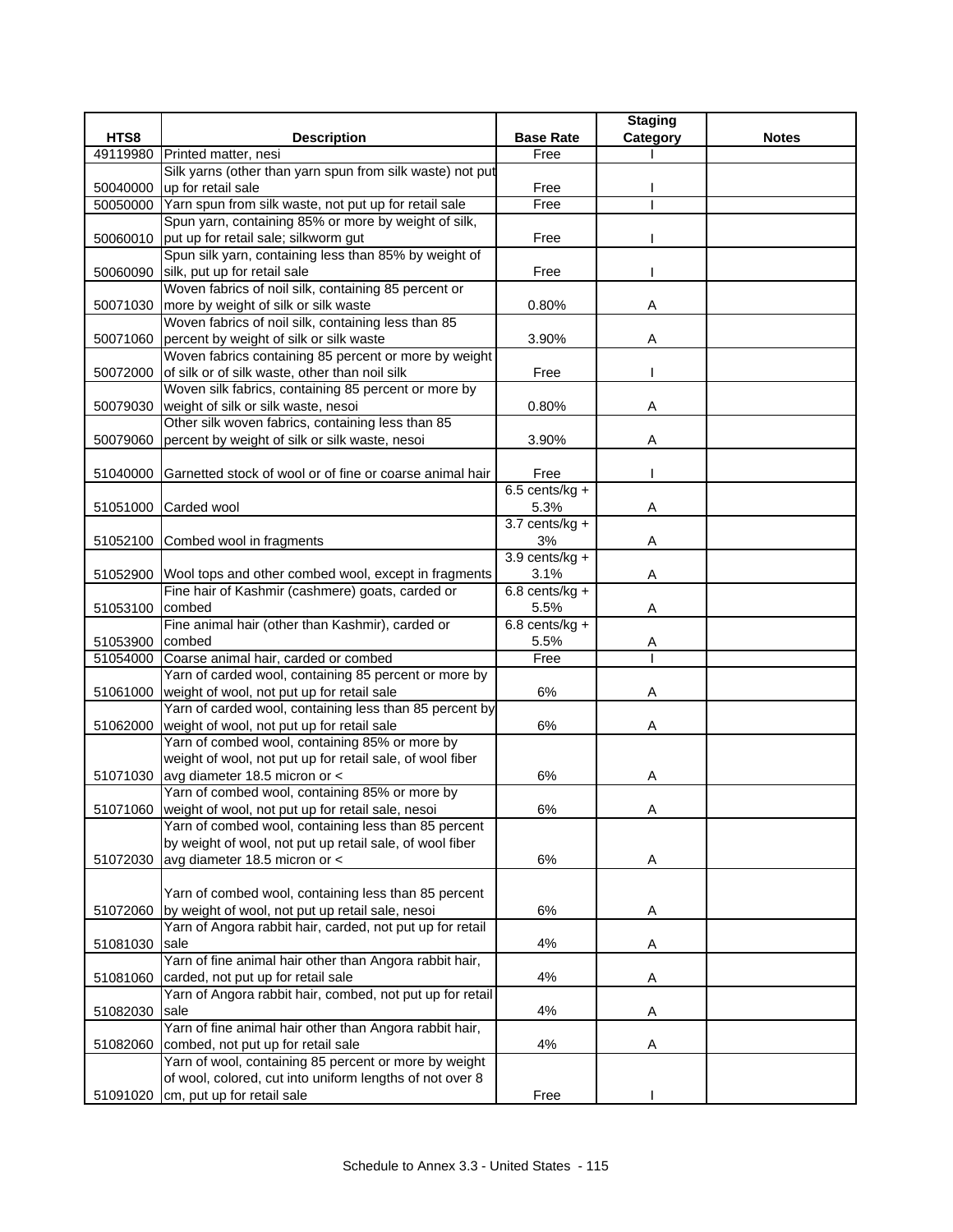|                   |                                                                                                                           |                  | <b>Staging</b> |              |
|-------------------|---------------------------------------------------------------------------------------------------------------------------|------------------|----------------|--------------|
| HTS8              | <b>Description</b>                                                                                                        | <b>Base Rate</b> | Category       | <b>Notes</b> |
|                   |                                                                                                                           |                  |                |              |
|                   | Yarn of Angora rabbit hair, containing 85 percent or                                                                      |                  |                |              |
| 51091040          | more by weight of the Angora hair, put up for retail sale                                                                 | 4%               | A              |              |
|                   | Yarn of wool nesoi, or fine animal hair nesoi, over 85%                                                                   |                  |                |              |
|                   | or > of that wool/hair, for retail sale, of wool fiber avg                                                                |                  |                |              |
| 51091080          | diamter 18.5 micron or <                                                                                                  | $6\%$            | Α              |              |
|                   |                                                                                                                           |                  |                |              |
|                   | Yarn of wool nesoi, or fine animal hair nesoi, over 85%<br>51091090 or > of that wool/hair, put up for retail sale, nesoi | 6%               | Α              |              |
|                   | Yarn of wool, colored, and cut into uniform lengths of                                                                    |                  |                |              |
|                   | not over 8 cm, containing less than 85% by weight of                                                                      |                  |                |              |
| 51099020          | wool, put up for retail sale                                                                                              | Free             |                |              |
|                   | Yarn of Angora rabbit hair containing less than 85                                                                        |                  |                |              |
|                   | percent by weight of the Angora hair, put up for retail                                                                   |                  |                |              |
| 51099040          | sale                                                                                                                      | 4%               | Α              |              |
|                   | Yarn of wool nesoi, or fine animal hair nesoi, < 85% of                                                                   |                  |                |              |
|                   | that wool/hair, for retail sale, of wool fiber avg diameter                                                               |                  |                |              |
| 51099080          | 18.5 micron or $\lt$                                                                                                      | 6%               | Α              |              |
|                   | Yarn of wool nesoi, or fine animal hair nesoi, < 85% of                                                                   |                  |                |              |
| 51099090          | that wool/hair, put up for retail sale, nesoi                                                                             | 6%               | A              |              |
|                   | Yarn of coarse animal hair or horsehair (including                                                                        |                  |                |              |
|                   | gimped horsehair yarn) whether or not put up for retail                                                                   |                  |                |              |
| 51100000          | <b>Isale</b>                                                                                                              | Free             |                |              |
|                   | Tapestry and upholstery fabrics of carded wool/fine                                                                       |                  |                |              |
|                   | animal hair, over 85% wool or hair, weighing not over                                                                     |                  |                |              |
| 51111120 140 g/m2 |                                                                                                                           | 7%               | Α              |              |
|                   | Hand-woven fabrics of carded wool/fine animal hair,                                                                       |                  |                |              |
|                   | 85% or more wool or hair, loom width less than 76 cm,                                                                     |                  |                |              |
|                   | 51111130 weight not over 300 g/m2                                                                                         | 10%              | Α              |              |
|                   | Woven fabrics, 85% or more by weight of carded                                                                            |                  |                |              |
|                   | 51111170 wool/fine animal hair, weight not over 300 g/m2, nesoi                                                           | 25%              | Α              |              |
|                   | Tapestry and upholstery fabrics, woven, 85% or more                                                                       |                  |                |              |
|                   | by weight of carded wool/fine animal hair, weight over                                                                    |                  |                |              |
| 51111910 300 g/m2 |                                                                                                                           | 7%               | Α              |              |
|                   | Hand-woven fabrics, with 85 percent or more by weight                                                                     |                  |                |              |
|                   | of carded wool/fine animal hair, loom width of less than                                                                  |                  |                |              |
|                   | 51111920 76 cm, weight ov 300 g/m2                                                                                        | 10%              | A              |              |
|                   | Woven fabrics, with 85 percent or more by weight of                                                                       |                  |                |              |
|                   | carded wool/fine animal hair nesoi, weight over 300                                                                       |                  |                |              |
| 51111960 g/m2     |                                                                                                                           | 25%              | Α              |              |
|                   | Tapestry & upholstery fabrics of carded wool/fine                                                                         |                  |                |              |
|                   | animal hair, mixed mainly or solely with man-made                                                                         |                  |                |              |
|                   | 51112005 filaments, weight exceeding 300 g/m2                                                                             | 7%               | Α              |              |
|                   | Tapestry & upholstery fabrics of carded wool/fine                                                                         |                  |                |              |
|                   | animal hair, mixed mainly or solely with man-made                                                                         |                  |                |              |
| 51112010          | filaments, weight not over 140 g/m2                                                                                       | 7%               | Α              |              |
|                   | Woven fabrics of carded wool/fine animal hair, mixed                                                                      |                  |                |              |
|                   | 51112090 mainly or solely with man-made filaments, nesoi                                                                  | 25%              | Α              |              |
|                   | Tapestry & upholstery fabrics of carded wool/fine                                                                         |                  |                |              |
|                   | animal hair, mixed mainly/solely with man-made staple                                                                     |                  |                |              |
|                   | 51113005 fibers, weight exceeding 300 g/m2                                                                                | 7%               | Α              |              |
|                   | Tapestry & upholstery fabrics of carded wool/fine                                                                         |                  |                |              |
|                   | animal hair, mixed mainly/solely with man-made staple                                                                     |                  |                |              |
|                   | 51113010 fibers, weight not over 140 g/m2                                                                                 | $7\%$            | Α              |              |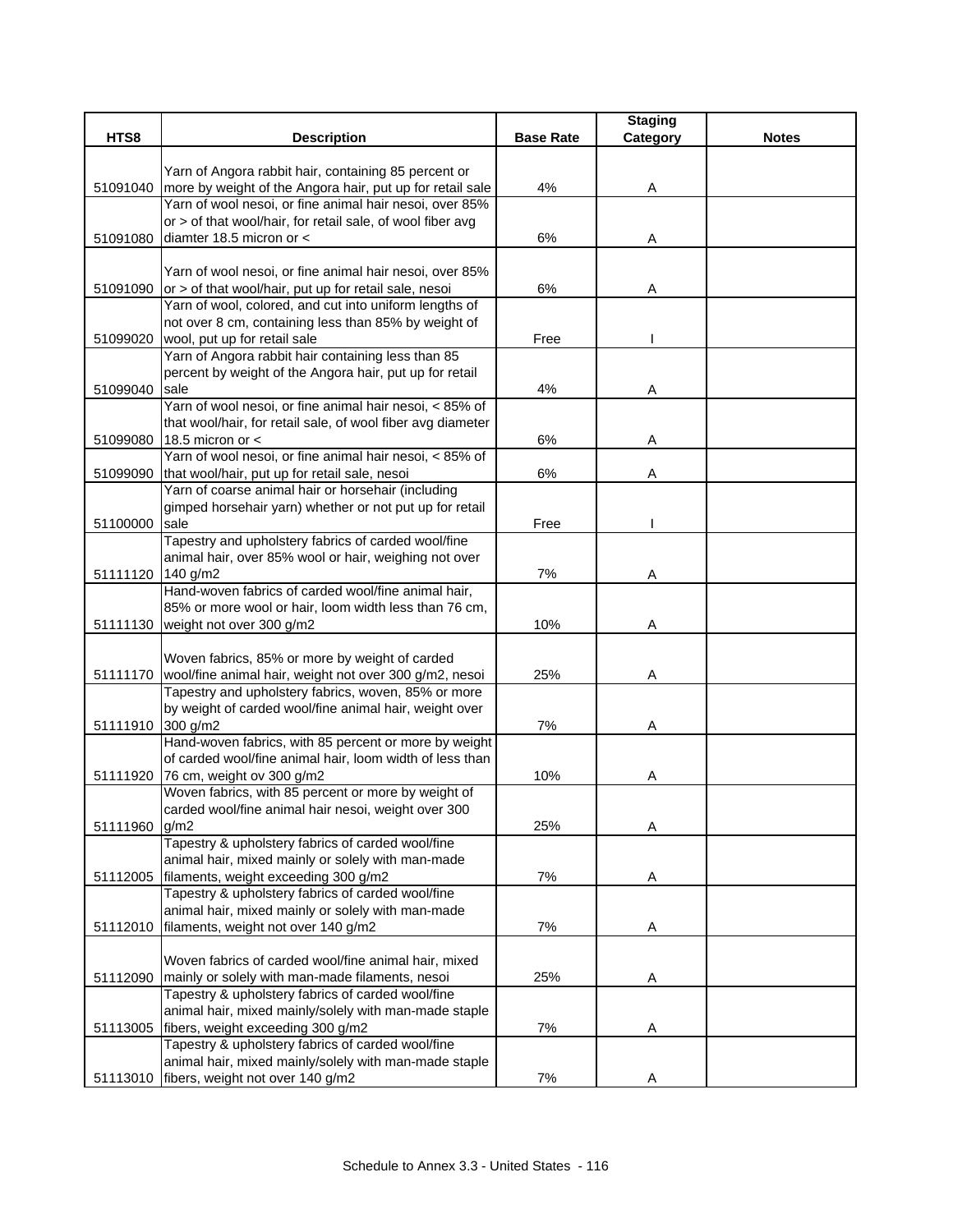|               |                                                                                                 |                  | <b>Staging</b> |              |
|---------------|-------------------------------------------------------------------------------------------------|------------------|----------------|--------------|
| HTS8          | <b>Description</b>                                                                              | <b>Base Rate</b> | Category       | <b>Notes</b> |
|               | Woven fabrics of carded wool/fine animal hair, mixed                                            |                  |                |              |
| 51113090      | mainly or solely with man-made staple fibers, nesoi                                             | 25%              | Α              |              |
|               | Woven fabrics of carded wool/fine animal hair,                                                  |                  |                |              |
|               | containing 30 percent or more by weight of silk or silk                                         |                  |                |              |
|               | 51119030 waste, valued over \$33/kg                                                             | 6.90%            | Α              |              |
|               | Tapestry and upholstery fabrics of carded wool/fine                                             |                  |                |              |
|               | animal hair, weight over 300 g/m2, containing less than                                         |                  |                |              |
|               | 51119040 85% wool or hair, nesoi                                                                | 7%               | Α              |              |
|               | Tapestry and upholstery fabrics of carded wool/fine                                             |                  |                |              |
|               | animal hair, weight not over 140 g/m2, containing less                                          |                  |                |              |
|               | 51119050 than 85% wool or hair, nesoi<br>Woven fabrics of carded wool/fine animal hair,         | 7%               | A              |              |
| 51119090      | containing less than 85% wool or hair, nesoi                                                    | 25%              | Α              |              |
|               | Tapestry and upholstery fabrics of combed wool/fine                                             |                  |                |              |
|               | animal hair, containing 85% or more wool or hair,                                               |                  |                |              |
|               | 51121110 weight not over 140 g/m2                                                               | 7%               | Α              |              |
|               | Woven fabrics of combed wool/fine animal hair, over                                             |                  |                |              |
|               | 85% wool or hair, weight not over 200 g/m2, avg wool                                            |                  |                |              |
|               | 51121130 fiber diameter 18.5 micron or <                                                        | 25%              | Α              |              |
|               |                                                                                                 |                  |                |              |
|               | Woven fabrics of combed wool/fine animal hair, over                                             |                  |                |              |
|               | 51121160 85% wool or hair, weight not over 200 g/m2, nesoi                                      | 25%              | Α              |              |
|               | Tapestry and upholstery fabrics of combed wool/fine                                             |                  |                |              |
|               | animal hair, over 85% wool or hair, weight over 300                                             |                  |                |              |
| 51121920 g/m2 |                                                                                                 | 7%               | Α              |              |
|               | Woven fabrics of combed wool/fine animal hair, over                                             |                  |                |              |
|               | 85% wool or fine animal hair, ov 200 g/m2, avg wool<br>51121960 fiber diameter 18.5 micron or < | 25%              | Α              |              |
|               | Woven fabrics of combed wool/fine animal hair, over                                             |                  |                |              |
|               | 85% wool or fine animal hair, weight over 200 g/m2,                                             |                  |                |              |
| 51121995      | nesoi                                                                                           | 25%              | Α              |              |
|               | Tapestry and upholstery fabrics of combed wool/fine                                             |                  |                |              |
|               | animal hair, mixed mainly/solely with man-made                                                  |                  |                |              |
|               | 51122010 filaments, weight over 300 g/m2                                                        | 7%               | Α              |              |
|               | Tapestry and upholstery fabrics of combed wool/fine                                             |                  |                |              |
|               | animal hair, mixed mainly/solely with man-made                                                  |                  |                |              |
| 51122020      | filaments, weight not over 140 g/m2                                                             | 7%               | A              |              |
|               | Woven fabrics of combed wool/fine animal hair, mixed                                            |                  |                |              |
| 51122030      | mainly or solely with man-made filaments, nesoi                                                 | 25%              | Α              |              |
|               | Tapestry and upholstery fabrics of combed wool/fine                                             |                  |                |              |
|               | animal hair, mixed mainly/solely with man-made staple                                           |                  |                |              |
|               | 51123010 fibers, weight over 300 g/m2                                                           | 7%               | Α              |              |
|               | Tapestry & upholstery fabrics of combed wool/fine                                               |                  |                |              |
|               | animal hair, mixed mainly/solely with man-made staple                                           |                  |                |              |
| 51123020      | fibers, weight not over 140 g/m2                                                                | 7%               | A              |              |
|               |                                                                                                 |                  |                |              |
|               | Woven fabrics of combed wool/fine animal hair, mixed                                            |                  |                |              |
|               | 51123030 mainly or solely with man-made staple fibers, nesoi                                    | 25%              | A              |              |
|               | Woven fabrics of combed wool/fine animal hair, nesoi,                                           |                  |                |              |
|               | containing 30 percent or more by weight of silk or silk                                         |                  |                |              |
| 51129030      | waste, valued over \$33/kg<br>Woven tapestry/upholstery fabrics of combed wool/fine             | 6.90%            | Α              |              |
|               | animal hair, con. by wt. under 85% wool/hair & under                                            |                  |                |              |
|               | 51129040 30% silk, over 300 g/m2, nesoi                                                         | 7%               | Α              |              |
|               |                                                                                                 |                  |                |              |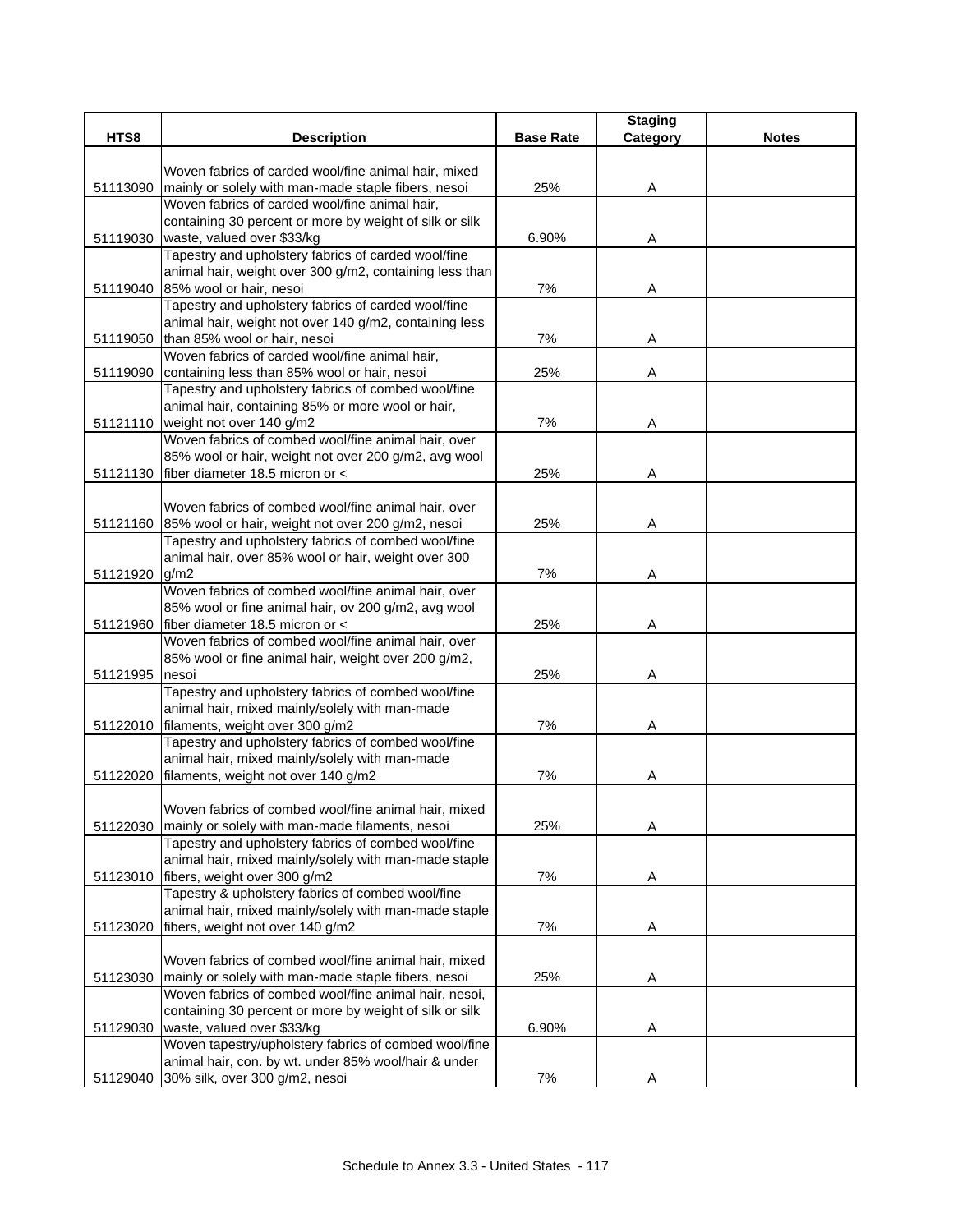|          |                                                                                                                        |                  | <b>Staging</b> |              |
|----------|------------------------------------------------------------------------------------------------------------------------|------------------|----------------|--------------|
| HTS8     | <b>Description</b>                                                                                                     | <b>Base Rate</b> | Category       | <b>Notes</b> |
|          | Woven tapestry/upholstery fabrics of combed wool/fine                                                                  |                  |                |              |
|          | animal hair, con. by wt. under 85% wool/hair & under                                                                   |                  |                |              |
| 51129050 | 30% silk, n/o 140 g/m2, nesoi                                                                                          | 7%               | Α              |              |
|          | Woven fabrics of combed wool or combed fine animal                                                                     |                  |                |              |
| 51129090 | hair, nesoi                                                                                                            | 25%              | Α              |              |
|          |                                                                                                                        |                  |                |              |
|          | 51130000 Woven fabrics of coarse animal hair or of horsehair<br>Cotton sewing thread, containing 85 percent or more by | 2.70%            | Α              |              |
|          | 52041100 weight of cotton, not put up for retail sale                                                                  | 4.40%            | Α              |              |
|          | Cotton sewing thread, containing less than 85 percent                                                                  |                  |                |              |
| 52041900 | by weight of cotton, not put up for retail sale                                                                        | 4.40%            | Α              |              |
|          | 52042000 Cotton sewing thread, put up for retail sale                                                                  | 4.40%            | A              |              |
|          | Single cotton yarn, 85% or more cotton by weight, of                                                                   |                  |                |              |
|          | uncombed fibers, not over 14 nm, unbleached, not                                                                       |                  |                |              |
|          | 52051110   mercerized, not put up for retail sale                                                                      | 3.70%            | Α              |              |
|          |                                                                                                                        |                  |                |              |
|          | Single cotton yarn, 85% or more cotton by weight, of                                                                   |                  |                |              |
| 52051120 | uncombed fibers, n/o 14 nm, bleached or mercerized                                                                     | 5%               | Α              |              |
|          |                                                                                                                        |                  |                |              |
|          | Single cotton yarn, 85% or more cotton, of uncombed                                                                    |                  |                |              |
|          | fibers, over 14 but n/o 43 nm, unbleached, not                                                                         |                  |                |              |
|          | 52051210 mercerized, not put up for retail sale                                                                        | 5.20%            | Α              |              |
|          | Single cotton yarn, 85% or more cotton by weight, of                                                                   |                  |                |              |
|          | uncombed fibers, over 14 nm but n/o 43 nm, bleached                                                                    |                  |                |              |
| 52051220 | or mercerized                                                                                                          | 6.50%            | A              |              |
|          |                                                                                                                        |                  |                |              |
|          | Single cotton yarn, 85% or more cotton, of uncombed                                                                    |                  |                |              |
|          | fibers, over 43 but n/o 52 nm, unbleached, not                                                                         |                  |                |              |
|          | 52051310   mercerized, not put up for retail sale                                                                      | 6.50%            | Α              |              |
|          | Single cotton yarn, 85% or more cotton, of uncombed                                                                    |                  |                |              |
|          | fibers, over 43 nm but n/o 52 mm, bleached or                                                                          |                  |                |              |
| 52051320 | mercerized                                                                                                             | 7.30%            | Α              |              |
|          |                                                                                                                        |                  |                |              |
|          | Single cotton yarn, 85% or more cotton, of uncombed                                                                    |                  |                |              |
|          | fibers, over 52 but n/o 80 nm, unbleached, not                                                                         |                  |                |              |
| 52051410 | mercerized, not put up for retail sale                                                                                 | 7.80%            | Α              |              |
|          | Single cotton yarn, 85% or more cotton by weight, of                                                                   |                  |                |              |
|          | uncombed fibers, over 52 but n/o 80 nm, bleached or                                                                    |                  |                |              |
| 52051420 | mercerized<br>Single cotton yarn, 85% or more cotton, of uncombed                                                      | 8.70%            | Α              |              |
|          |                                                                                                                        |                  |                |              |
| 52051510 | fibers, over 80 nm, unbleached, not mercerized, not put<br>up for retail sale                                          | 9.90%            | Α              |              |
|          | Single cotton yarn, 85% or more cotton, of uncombed                                                                    |                  |                |              |
|          | fibers, over 80 nm, bleached or mercerized, not put up                                                                 |                  |                |              |
| 52051520 | for retail sale, nesoi                                                                                                 | 12%              | Α              |              |
|          |                                                                                                                        |                  |                |              |
|          | Single cotton yarn, 85% or more cotton by weight, of                                                                   |                  |                |              |
| 52052100 | combed fibers, not over 14 nm, not put up for retail sale                                                              | 5.80%            | A              |              |
|          | Single cotton yarn, 85% or more cotton by weight, of                                                                   |                  |                |              |
|          | combed fibers, over 14 but n/o 43 nm, not put up for                                                                   |                  |                |              |
| 52052200 | retail sale                                                                                                            | 7.30%            | A              |              |
|          | Single cotton yarn, 85% or more cotton by weight, of                                                                   |                  |                |              |
|          | combed fibers, over 43 but n/o 52 nm, not put up for                                                                   |                  |                |              |
| 52052300 | retail sale                                                                                                            | 8.60%            | Α              |              |
|          | Single cotton yarn, 85% or more cotton by weight, of                                                                   |                  |                |              |
|          | combed fibers, over 52 but n/o 80 nm, not put up for                                                                   |                  |                |              |
| 52052400 | retail sale                                                                                                            | 9.90%            | Α              |              |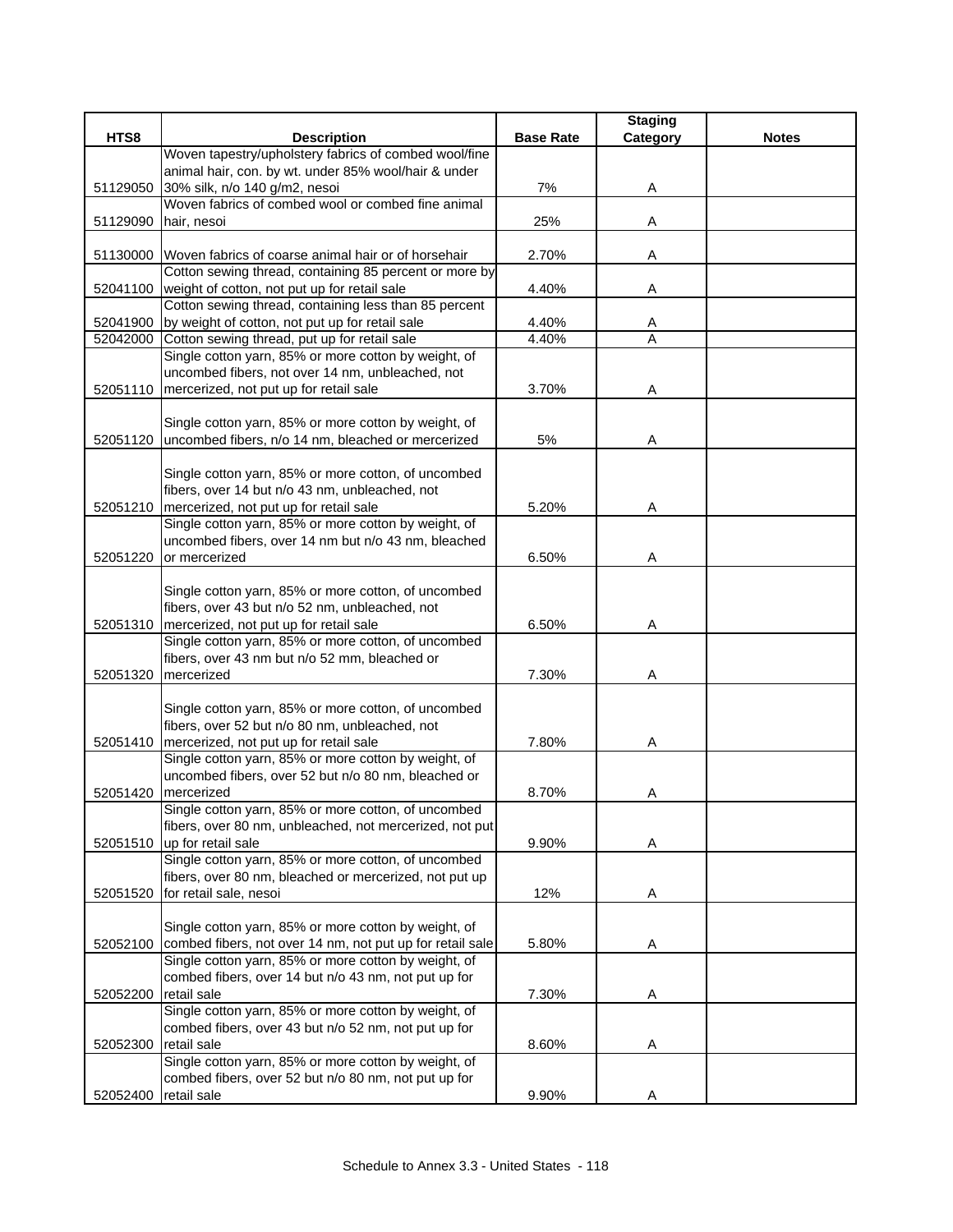|          |                                                                                              |                  | <b>Staging</b> |              |
|----------|----------------------------------------------------------------------------------------------|------------------|----------------|--------------|
| HTS8     | <b>Description</b>                                                                           | <b>Base Rate</b> | Category       | <b>Notes</b> |
|          | Single cotton yarn, 85% or > cotton by wt, of combed                                         |                  |                |              |
|          | fiber, meas.<125 but not<106.38 decitex, >80nm but                                           |                  |                |              |
| 52052600 | not >94nm, not put up for retail sale                                                        | 12%              | Α              |              |
|          | Single cotton yarn, 85% or > cotton by wt, of combed                                         |                  |                |              |
|          | fiber, meas.<106.38 but not<83.33 decitex, >94nm but                                         |                  |                |              |
| 52052700 | not >120nm, not put up for retail sale                                                       | 12%              | Α              |              |
|          | Single cotton yarn, 85% or > cotton by wt, of combed                                         |                  |                |              |
|          | fibers, meas.<83.33 decitex, >120 nm, not put up for                                         |                  |                |              |
| 52052800 | retail sale                                                                                  | 12%              | Α              |              |
|          | Multiple or cabled cotton yarn, 85% or more cotton by                                        |                  |                |              |
|          | weight, of uncombed fibers, n/o 14 nm per single yarn,                                       |                  |                |              |
| 52053100 | not put up for retail sale                                                                   | 5.80%            | Α              |              |
|          | Multiple or cabled cotton yarn, 85% or more cotton by                                        |                  |                |              |
|          | weight, of uncombed fibers, yarn over 14 but n/o 43                                          |                  |                |              |
|          | 52053200 nm, not put up for retail sale                                                      | 7.30%            | Α              |              |
|          | Multiple or cabled cotton yarn, 85% or more cotton by                                        |                  |                |              |
|          | weight, of uncombed fibers, yarn over 43 but n/o 52                                          |                  |                |              |
| 52053300 | nm, not put up for retail sale                                                               | 8.60%            | Α              |              |
|          | Multiple or cabled cotton yarn, 85% or more cotton by                                        |                  |                |              |
|          | weight, of uncombed fibers, yarn over 52 but n/o 80                                          |                  |                |              |
| 52053400 | nm, not put up for retail sale                                                               | 9.90%            | Α              |              |
|          | Multiple or cabled cotton yarn, 85% or more cotton by                                        |                  |                |              |
|          | weight, of uncombed fibers, over 80 nm per single yarn,                                      |                  |                |              |
| 52053500 | not put up for retail sale                                                                   | 12%              | Α              |              |
|          | Multiple or cabled cotton yarn, 85% or more cotton by                                        |                  |                |              |
|          | weight, of combed fibers, not over 14 nm per single                                          |                  |                |              |
|          | 52054100 yarn, not put up for retail sale                                                    | 5%               | Α              |              |
|          | Multiple or cabled cotton yarn, 85% or more cotton by                                        |                  |                |              |
|          | weight, of combed fibers, yarn over 14 but n/o 43 nm,                                        |                  |                |              |
|          | 52054200 not put up for retail sale<br>Multiple or cabled cotton yarn, 85% or more cotton by | 6.50%            | Α              |              |
|          | weight, of combed fibers, yarn over 43 but n/o 52 nm,                                        |                  |                |              |
|          | not put up for retail sale                                                                   | 8.60%            |                |              |
| 52054300 | Multiple or cabled cotton yarn, 85% or more cotton by                                        |                  | Α              |              |
|          | weight, of combed fibers, yarn over 52 but n/o 80 nm,                                        |                  |                |              |
| 52054400 | not put up for retail sale                                                                   | 9.90%            | Α              |              |
|          | Multiple or cabled cotton yarn, 85% or > cotton by wt, of                                    |                  |                |              |
|          | combed fibers, >80nm but not >94nm/single yarn, not                                          |                  |                |              |
| 52054600 | put up for retail sale                                                                       | 12%              | Α              |              |
|          | Multiple or cabled cotton yarn, 85% or > cotton by wt, of                                    |                  |                |              |
|          | combed fibers, >94nm but not >120nm/single yarn, not                                         |                  |                |              |
| 52054700 | put up for retail sale                                                                       | 12%              | Α              |              |
|          | Multiple or cabled cotton yarn, 85% or > cotton by wt, of                                    |                  |                |              |
|          | combed fibers, >120nm per single yarn, not put up for                                        |                  |                |              |
| 52054800 | retail sale                                                                                  | 12%              | Α              |              |
|          | Single cotton yarn, less than 85 percent cotton by                                           |                  |                |              |
|          | weight, of uncombed fibers, not over 14 nm, not put up                                       |                  |                |              |
|          | 52061100 for retail sale                                                                     | 9.20%            | A              |              |
|          | Single cotton yarn, less than 85 percent cotton by                                           |                  |                |              |
|          | weight, of uncombed fibers, over 14 but n/o 43 nm, not                                       |                  |                |              |
| 52061200 | put up for retail sale                                                                       | 9.20%            | Α              |              |
|          | Single cotton yarn, less than 85 percent cotton by                                           |                  |                |              |
|          | weight, of uncombed fibers, over 43 but n/o 52 nm, not                                       |                  |                |              |
| 52061300 | put up for retail sale                                                                       | 9.20%            | Α              |              |
|          | Single cotton yarn, less than 85 percent cotton by                                           |                  |                |              |
|          | weight, of uncombed fibers, over 52 but n/o 80 nm, not                                       |                  |                |              |
| 52061400 | put up for retail sale                                                                       | 9.20%            | Α              |              |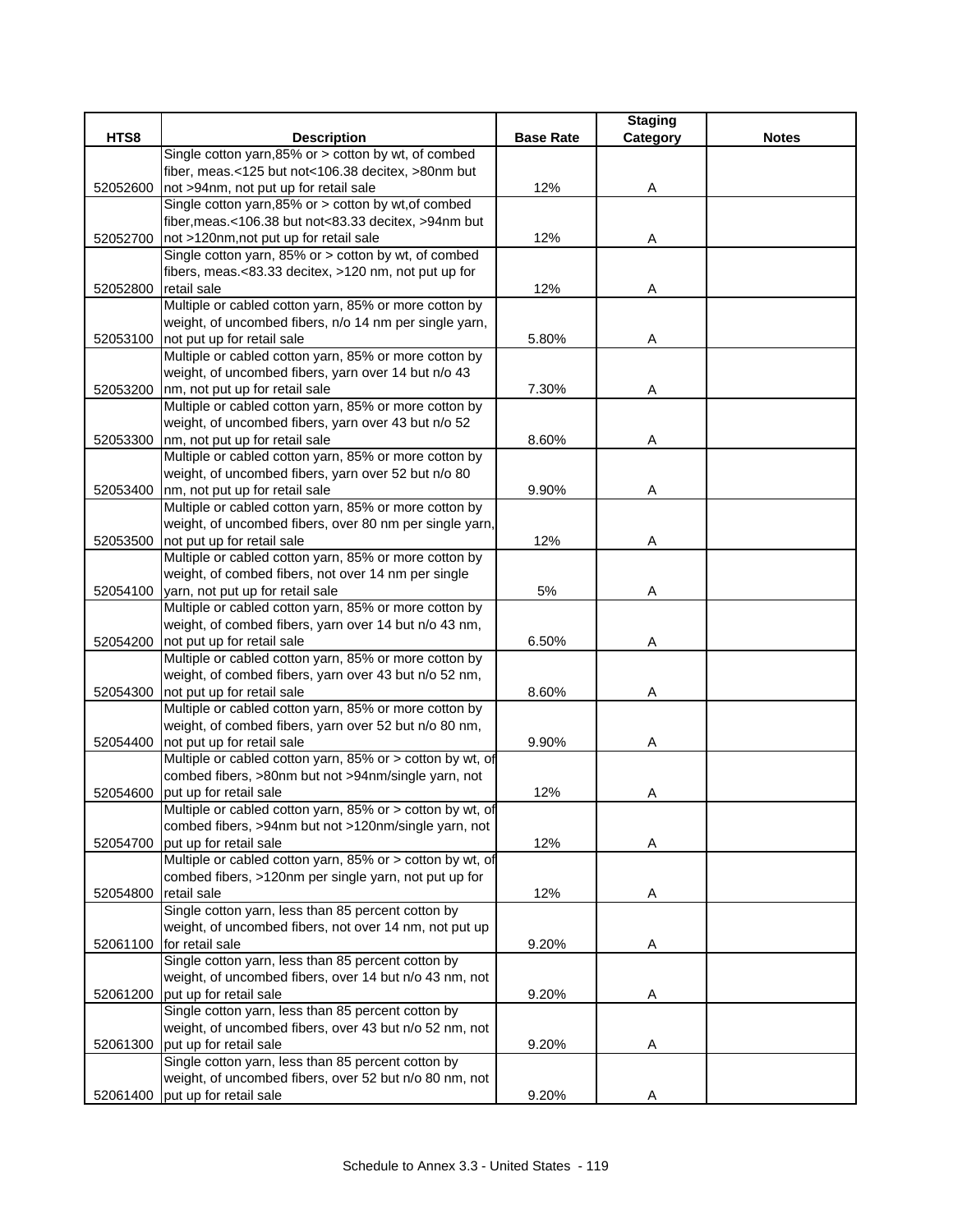|          |                                                                                                                    |                  | <b>Staging</b> |              |
|----------|--------------------------------------------------------------------------------------------------------------------|------------------|----------------|--------------|
| HTS8     | <b>Description</b>                                                                                                 | <b>Base Rate</b> | Category       | <b>Notes</b> |
|          | Single cotton yarn, less than 85 percent cotton by                                                                 |                  |                |              |
|          | weight, of uncombed fibers, over 80 nm, not put up for                                                             |                  |                |              |
| 52061500 | retail sale                                                                                                        | 9.20%            | Α              |              |
|          | Single cotton yarn, less than 85 percent cotton by                                                                 |                  |                |              |
|          | weight, of combed fibers, not over 14 nm, not put up for                                                           |                  |                |              |
| 52062100 | retail sale<br>Single cotton yarn, less than 85 percent cotton by                                                  | 9.20%            | A              |              |
|          | weight, of combed fibers, over 14 but n/o 43 nm, not                                                               |                  |                |              |
| 52062200 | put up for retail sale                                                                                             | 9.20%            | Α              |              |
|          | Single cotton yarn, less than 85 percent cotton by                                                                 |                  |                |              |
|          | weight, of combed fibers, over 43 but n/o 52 nm, not                                                               |                  |                |              |
| 52062300 | put up for retail sale                                                                                             | 9.20%            | A              |              |
|          | Single cotton yarn, less than 85 percent cotton by                                                                 |                  |                |              |
|          | weight, of combed fibers, over 52 but n/o 80 nm, not                                                               |                  |                |              |
| 52062400 | put up for retail sale                                                                                             | 9.20%            | Α              |              |
|          | Single cotton yarn, less than 85 percent cotton by                                                                 |                  |                |              |
|          | weight, of combed fibers, over 80 nm, not put up for                                                               |                  |                |              |
| 52062500 | retail sale                                                                                                        | 9.20%            | Α              |              |
|          | Multiple or cabled cotton yarn, < 85% cotton by weight,                                                            |                  |                |              |
|          | of uncombed fibers, not over 14 nm per single yarn, not                                                            |                  |                |              |
| 52063100 | put up for retail sale                                                                                             | 9.20%            | Α              |              |
|          | Multiple or cabled cotton yarn, < 85% cotton by weight,                                                            |                  |                |              |
|          | of uncombed fibers, over 14 but n/o 43 nm/single yarn,                                                             |                  |                |              |
| 52063200 | not put up for retail sale                                                                                         | 9.20%            | Α              |              |
|          | Multiple or cabled cotton yarn, < 85% cotton by weight,                                                            |                  |                |              |
|          | of uncombed fibers, over 43 but n/o 52 nm/single yarn,                                                             |                  |                |              |
| 52063300 | not put up for retail sale                                                                                         | 9.20%            | A              |              |
|          | Multiple or cabled cotton yarn, < 85% cotton by weight,                                                            |                  |                |              |
|          | of uncombed fibers, over 52 but n/o 80 nm/single yarn,                                                             |                  |                |              |
| 52063400 | not put up for retail sale                                                                                         | 9.20%            | Α              |              |
|          | Multiple or cabled cotton yarn, < 85% cotton by weight,<br>of uncombed fibers, over 80 nm per single yarn, not put |                  |                |              |
| 52063500 | up for retail sale                                                                                                 | 9.20%            | Α              |              |
|          | Multiple or cabled cotton yarn, < 85% cotton by weight,                                                            |                  |                |              |
|          | of combed fibers, n/o 14 nm per single yarn, not put up                                                            |                  |                |              |
| 52064100 | for retail sale                                                                                                    | 9.20%            | Α              |              |
|          | Multiple or cabled cotton yarn, < 85% cotton by weight,                                                            |                  |                |              |
|          | of combed fibers, over 14 but n/o 43 nm per single                                                                 |                  |                |              |
| 52064200 | yarn, not put up for retail sale                                                                                   | 9.20%            | Α              |              |
|          | Multiple or cabled cotton yarn, < 85% cotton by weight,                                                            |                  |                |              |
|          | of combed fibers, over 43 but n/o 52 nm per single                                                                 |                  |                |              |
| 52064300 | yarn, not put up for retail sale                                                                                   | 9.20%            | Α              |              |
|          | Multiple or cabled cotton yarn, < 85% cotton by weight,                                                            |                  |                |              |
|          | of combed fibers, over 52 but n/o 80 nm per single                                                                 |                  |                |              |
| 52064400 | yarn, not put up for retail sale                                                                                   | 9.20%            | Α              |              |
|          | Multiple or cabled cotton yarn, < 85% cotton by weight,                                                            |                  |                |              |
|          | of combed fibers, over 80 nm per single yarn, not put                                                              |                  |                |              |
| 52064500 | up for retail sale                                                                                                 | 9.20%            | Α              |              |
|          |                                                                                                                    |                  |                |              |
|          | Cotton yarn, other than sewing thread, containing 85                                                               |                  |                |              |
| 52071000 | percent or more cotton by weight, put up for retail sale                                                           | Free             |                |              |
|          |                                                                                                                    |                  |                |              |
|          | Cotton yarn, other than sewing thread, containing less                                                             |                  |                |              |
| 52079000 | than 85 percent cotton by weight, put up for retail sale<br>Woven cotton fabric, 85% or more cotton by weight,     | 5%               | Α              |              |
|          | plain weave, weight not over 100 g/m2, unbleached, of                                                              |                  |                |              |
| 52081120 | number 42 or lower                                                                                                 | 7%               | Α              |              |
|          |                                                                                                                    |                  |                |              |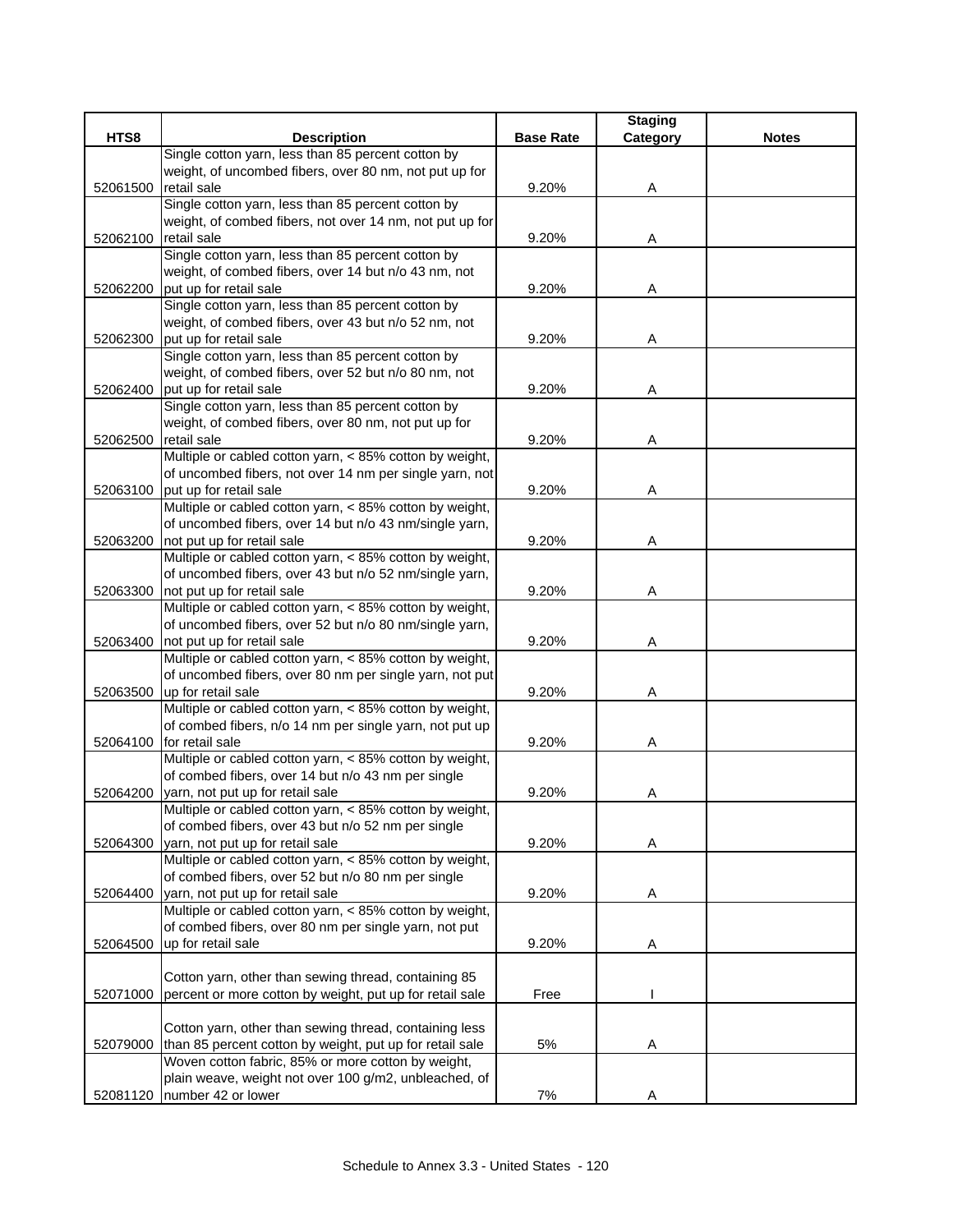|          |                                                                                              |                  | <b>Staging</b> |              |
|----------|----------------------------------------------------------------------------------------------|------------------|----------------|--------------|
| HTS8     | <b>Description</b>                                                                           | <b>Base Rate</b> | Category       | <b>Notes</b> |
|          | Woven cotton fabric, 85% or more cotton by weight,                                           |                  |                |              |
|          | plain weave, weight not over 100 g/m2, unbleached, of                                        |                  |                |              |
| 52081140 | numbers 43-68                                                                                | 9%               | Α              |              |
|          | Woven cotton fabric, 85% or more cotton by weight,                                           |                  |                |              |
|          | plain weave, wt n/o 100 g/m2, unbleached, of number                                          |                  |                |              |
| 52081160 | 69 or over, for typewriter ribbon                                                            | Free             |                |              |
|          | Woven cotton fabric, 85% or more cotton by weight,                                           |                  |                |              |
|          | plain weave, weight not over 100 g/m2, unbleached, of                                        |                  |                |              |
| 52081180 | number 69 or over, nesoi                                                                     | 10.50%           | Α              |              |
|          | Woven cotton fabric, 85% or more cotton by weight,                                           |                  |                |              |
|          | plain weave, weight over 100 but n/o 200 g/m2,                                               |                  |                |              |
|          | 52081240 unbleached, of numbers 42 or lower                                                  | 7%               | Α              |              |
|          | Woven cotton fabric, 85% or more cotton by weight,                                           |                  |                |              |
|          | plain weave, weight over 100 but n/o 200 g/m2,                                               |                  |                |              |
| 52081260 | unbleached, of numbers 43-68                                                                 | 9%               | Α              |              |
|          | Woven cotton fabric, 85% or more cotton by weight,                                           |                  |                |              |
|          | plain weave, weight over 100 but n/o 200 g/m2,                                               | 10.50%           |                |              |
| 52081280 | unbleached, of number 69 or over<br>Unbleached 3- or 4-thread twill fabrics of cotton, incl. |                  | Α              |              |
|          |                                                                                              |                  |                |              |
|          | cross twill, containing 85% or more of cotton by weight,<br>weighing not over 200 g/m2       |                  |                |              |
| 52081300 | Unbleached satin or twill weave fabrics of cotton,                                           | 7.90%            | Α              |              |
|          | containing 85% or more cotton by weight, weighing not                                        |                  |                |              |
| 52081920 | more than 200 g/m2, nesoi                                                                    | 7.90%            | Α              |              |
|          | Unbleached woven fabrics of cotton, nesoi, 85% or                                            |                  |                |              |
|          | more of cotton by weight, weighing not more than 200                                         |                  |                |              |
|          | 52081940 g/m2, of number 42 or lower                                                         | 7%               | Α              |              |
|          | Unbleached woven fabrics of cotton, nesoi, 85% or                                            |                  |                |              |
|          | more of cotton by weight, weighing not more than 200                                         |                  |                |              |
|          | 52081960 g/m2, of numbers 43-68                                                              | 9%               | Α              |              |
|          | Unbleached woven fabrics of cotton, nesoi, 85% or                                            |                  |                |              |
|          | more of cotton by weight, weighing not more than 200                                         |                  |                |              |
| 52081980 | g/m2, of number 69 or higher                                                                 | 10.50%           | Α              |              |
|          | Woven cotton fabric, 85 percent or more cotton by                                            |                  |                |              |
|          | weight, plain weave, not over 100 g/m2, bleached, of                                         |                  |                |              |
| 52082120 | number 42 or lower                                                                           | 8.40%            | Α              |              |
|          | Woven cotton fabric, 85% or more cotton by weight,                                           |                  |                |              |
|          | plain weave, not over 100 g/m2, bleached, of numbers                                         |                  |                |              |
| 52082140 | 43-68                                                                                        | 10.20%           | Α              |              |
|          | Woven cotton fabric, 85% or more cotton by weight,                                           |                  |                |              |
|          | plain weave, not over 100 g/m2, bleached, of number                                          |                  |                |              |
| 52082160 | 69 or higher                                                                                 | 11.50%           | Α              |              |
|          | Woven cotton fabric, 85% or more cotton by weight,                                           |                  |                |              |
|          | plain weave, over 100 but n/o 200 g/m2, bleached, of                                         |                  |                |              |
|          | 52082240 number 42 or lower                                                                  | 8.40%            | Α              |              |
|          | Woven cotton fabric, 85% or more cotton by weight,                                           |                  |                |              |
|          | plain weave, over 100 but n/o 200 g/m2, bleached, of                                         |                  |                |              |
| 52082260 | numbers 43-68                                                                                | 8.70%            | Α              |              |
|          | Woven cotton fabric, 85% or more cotton by weight,                                           |                  |                |              |
|          | plain weave, over 100 but n/o 200 g/m2, bleached, of                                         |                  |                |              |
| 52082280 | number 69 or higher                                                                          | 11.50%           | A              |              |
|          | Bleached 3- or 4-thread twill fabrics, including cross                                       |                  |                |              |
|          | twill, 85% or more of cotton by weight, weighing not                                         |                  |                |              |
| 52082300 | more than 200 g/m2                                                                           | 9.10%            | Α              |              |
|          | Bleached satin or twill weave fabrics, containing 85% or                                     |                  |                |              |
|          | more cotton by weight, weighing not more than 200                                            |                  |                |              |
| 52082920 | g/m2, nesoi                                                                                  | 7.70%            | Α              |              |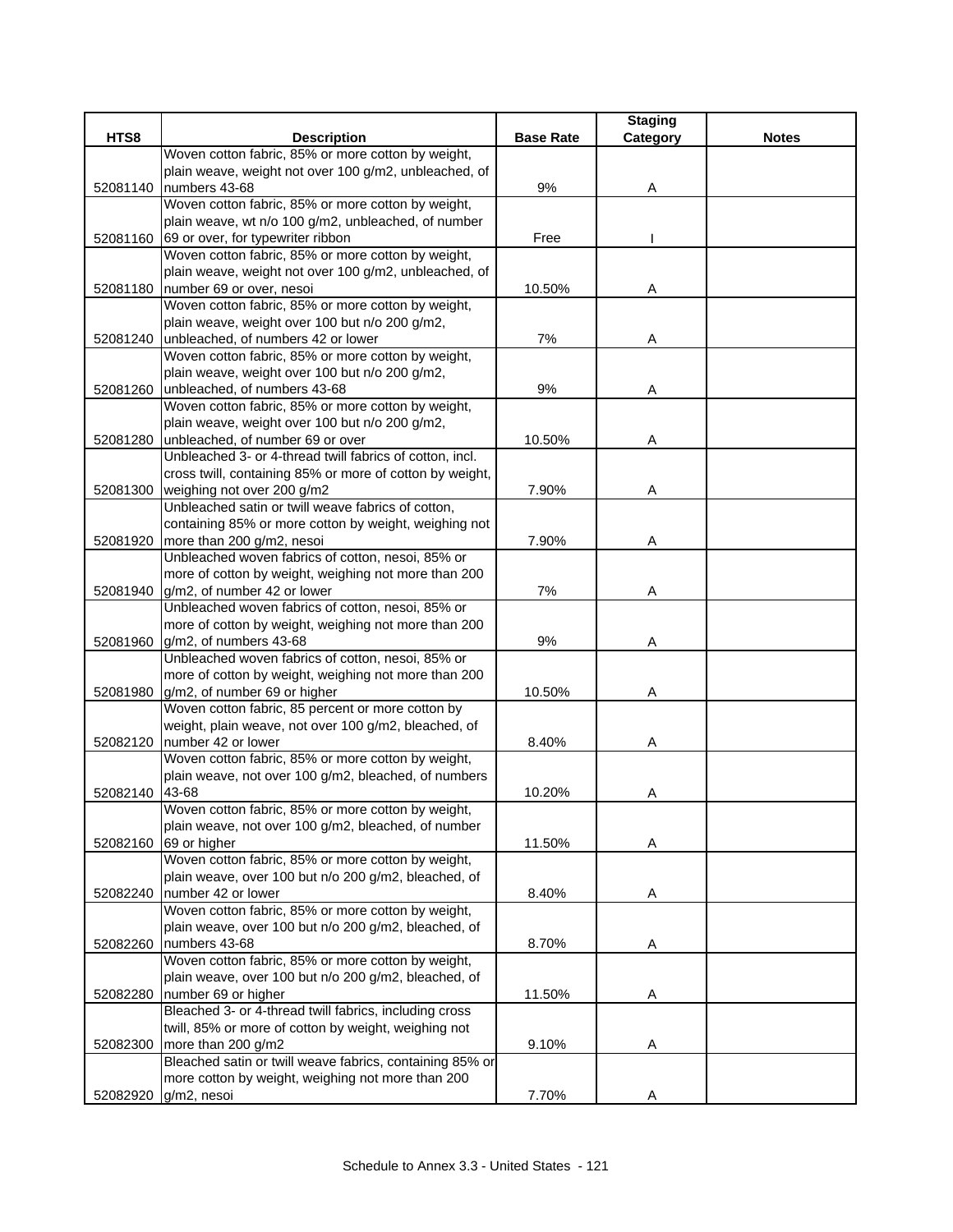|          |                                                                                             |                  | <b>Staging</b> |              |
|----------|---------------------------------------------------------------------------------------------|------------------|----------------|--------------|
| HTS8     | <b>Description</b>                                                                          | <b>Base Rate</b> | Category       | <b>Notes</b> |
|          | Bleached woven fabrics of cotton, nesoi, 85% or more                                        |                  |                |              |
|          | cotton by weight, weighing not more than 200 g/m2, of                                       |                  |                |              |
| 52082940 | number 42 or lower                                                                          | 8.40%            | Α              |              |
|          | Bleached woven fabrics of cotton, nesoi, containing                                         |                  |                |              |
|          | 85% or more cotton by weight, weighing not more than                                        |                  |                |              |
| 52082960 | 200 g/m2, of numbers 43-68                                                                  | 10.20%           | Α              |              |
|          | Bleached woven fabrics of cotton, nesoi, containing                                         |                  |                |              |
|          | 85% or more cotton by weight, weighing not more than                                        |                  |                |              |
| 52082980 | 200 g/m2, of number 69 or higher<br>Dyed plain weave certified hand-loomed fabrics of       | 13.50%           | Α              |              |
|          |                                                                                             |                  |                |              |
|          | cotton, containing 85% or more cotton by weight,                                            |                  |                |              |
|          | 52083120   weighing not more than 100 g/m2                                                  | 3%               | Α              |              |
|          | Dyed plain weave fabrics of cotton, containing 85% or                                       |                  |                |              |
|          | more cotton by weight, weighing not more than 100                                           |                  |                |              |
| 52083140 | g/m2, of number 42 or lower, nesoi<br>Dyed plain weave fabrics of cotton, containing 85% or | 8.10%            | A              |              |
|          | more cotton by weight, weighing not more than 100                                           |                  |                |              |
|          | g/m2, of numbers 43-68, nesoi                                                               | 9.70%            |                |              |
| 52083160 | Dyed plain weave fabrics of cotton, containing 85% or                                       |                  | Α              |              |
|          |                                                                                             |                  |                |              |
|          | more cotton by weight, weighing not more than 100                                           | 12.50%           |                |              |
| 52083180 | g/m2, of number 69 or higher, nesoi<br>Dyed plain weave certified hand-loomed fabrics of    |                  | Α              |              |
|          | cotton, cont. 85% or more cotton by weight, weighing                                        |                  |                |              |
| 52083210 | over 100 g/m2 but not over 200 g/m2                                                         | 3%               | Α              |              |
|          | Dyed plain weave fabrics of cotton, nesoi, 85% or more                                      |                  |                |              |
|          | cotton by weight, over 100 g/m2 but not more than 200                                       |                  |                |              |
| 52083230 | g/m2, of number 42 or lower                                                                 | 7%               | Α              |              |
|          | Dyed plain weave fabrics of cotton, nesoi, 85% or more                                      |                  |                |              |
|          | cotton by weight, over 100 g/m2 but not more than 200                                       |                  |                |              |
| 52083240 | g/m2, of numbers 43-68                                                                      | 9.70%            | Α              |              |
|          | Dyed plain weave fabrics of cotton, nesoi, 85% or more                                      |                  |                |              |
|          | cotton by weight, over 100 g/m2 but not more than 200                                       |                  |                |              |
| 52083250 | g/m2, of number 69 or higher                                                                | 12.50%           | Α              |              |
|          | Dyed 3- or 4-thread twill fabrics of cotton, including                                      |                  |                |              |
|          | cross twill, 85% or more cotton by weight, weighing not                                     |                  |                |              |
| 52083300 | more than 200 g/m2                                                                          | 10.30%           | Α              |              |
|          | Dyed satin or twill weave fabrics of cotton, containing                                     |                  |                |              |
|          | 85% or more cotton by weight, weighing not more than                                        |                  |                |              |
| 52083920 | 200 g/m2, nesoi                                                                             | 8.80%            | Α              |              |
|          | Dyed woven fabrics of cotton, nesoi, containing 85% or                                      |                  |                |              |
|          | more cotton by weight, weighing not more than 200                                           |                  |                |              |
| 52083940 | g/m2, of number 42 or lower                                                                 | 7%               | Α              |              |
|          | Dyed woven fabrics of cotton, nesoi, containing 85% or                                      |                  |                |              |
|          | more cotton by weight, weighing not more than 200                                           |                  |                |              |
| 52083960 | g/m2, of numbers 43-68                                                                      | 9.70%            | Α              |              |
|          | Dyed woven fabrics of cotton, nesoi, containing 85% or                                      |                  |                |              |
|          | more cotton by weight, weighing not more than 200                                           |                  |                |              |
| 52083980 | g/m2, of number 69 or higher                                                                | 12.50%           | A              |              |
|          | Plain weave certified hand-loomed fabrics of cotton,                                        |                  |                |              |
|          | 85% or more cotton by weight, weighing not over 100                                         |                  |                |              |
| 52084120 | g/m2, of yarns of different colors                                                          | 3%               | Α              |              |
|          | Plain weave fabrics of cotton, 85% or more cotton by                                        |                  |                |              |
|          | weight, weighing not over 100 g/m2, number 42 or                                            |                  |                |              |
| 52084140 | lower, of yarns of different colors                                                         | 8.10%            | Α              |              |
|          | Plain weave fabrics of cotton, 85% or more cotton by                                        |                  |                |              |
|          | weight, weighing not over 100 g/m2, of numbers 43-68,                                       |                  |                |              |
| 52084160 | of yarns of different colors                                                                | 11.40%           | Α              |              |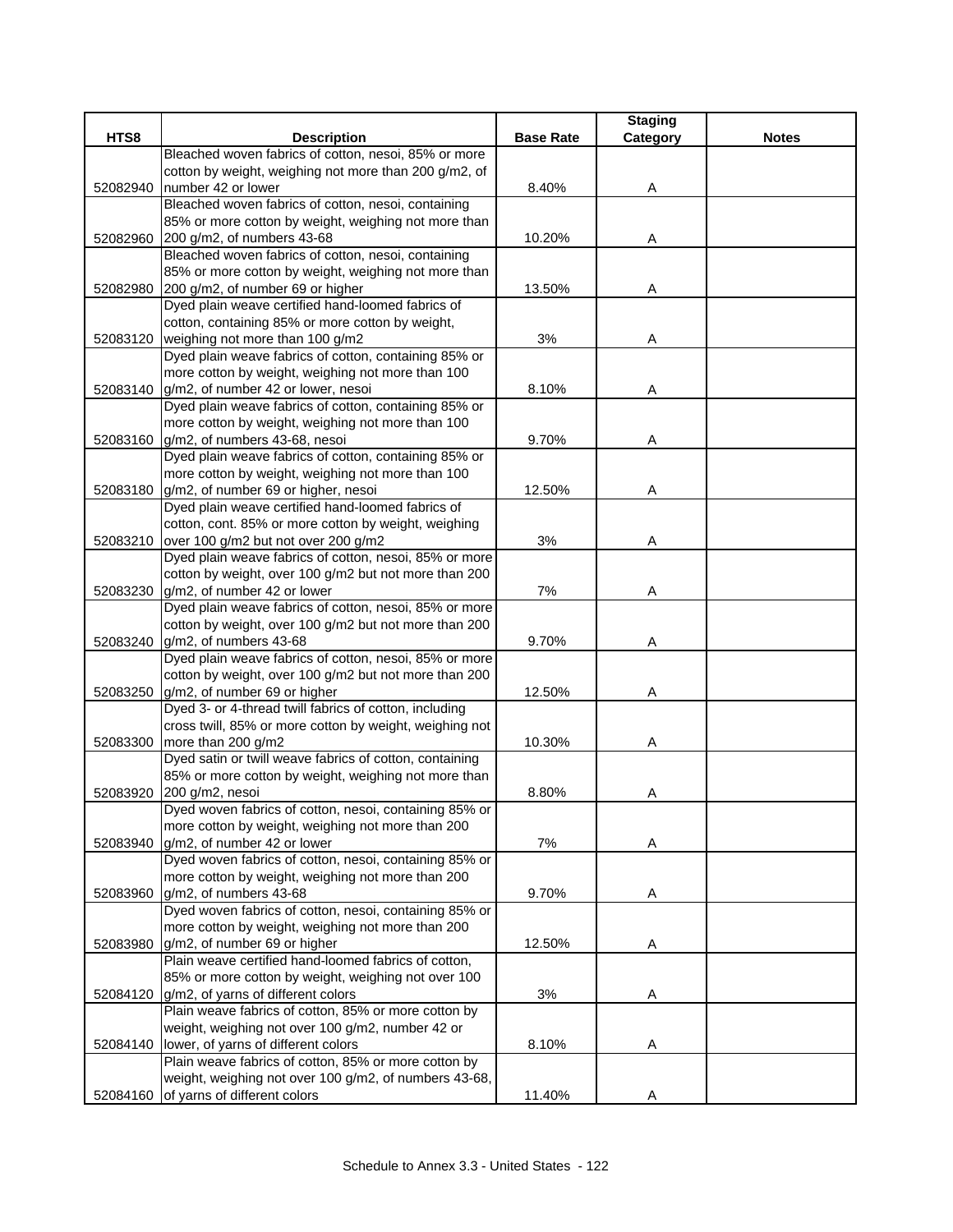|          |                                                           |                  | <b>Staging</b> |              |
|----------|-----------------------------------------------------------|------------------|----------------|--------------|
| HTS8     | <b>Description</b>                                        | <b>Base Rate</b> | Category       | <b>Notes</b> |
|          | Plain weave fabrics of cotton, 85% or more cotton by      |                  |                |              |
|          | weight, weighing not over 100 g/m2, of number 69 or       |                  |                |              |
| 52084180 | higher, of yarn of different colors                       | 14.70%           | Α              |              |
|          | Plain weave certified hand-loomed fabrics of cotton,      |                  |                |              |
|          | 85% or more cotton by weight, over 100 but n/o 200        |                  |                |              |
| 52084210 | g/m2, of yarns of different colors                        | 3%               | Α              |              |
|          | Plain weave fabrics of cotton, 85% or more cotton by      |                  |                |              |
|          | weight, over 100 but n/o 200 g/m2, of numbers 42 or       |                  |                |              |
| 52084230 | lower, of yarns of different colors                       | 8.10%            | Α              |              |
|          | Plain weave fabrics of cotton, 85% or more cotton by      |                  |                |              |
|          | weight, over 100 but n/o 200 g/m2, of numbers 43-68,      |                  |                |              |
| 52084240 | of yarns of different colors                              | 11.40%           | Α              |              |
|          | Plain weave fabrics of cotton, 85% or more cotton by      |                  |                |              |
|          | weight, over 100 but n/o 200 g/m2, number 69 or           |                  |                |              |
| 52084250 | higher, of yarns of different colors                      | 14.70%           | Α              |              |
|          | 3- or 4-thread twill fabrics of cotton, including cross   |                  |                |              |
|          | twill, 85% or more cotton by weight, not over 200 g/m2,   |                  |                |              |
| 52084300 | of yarns of different colors                              | Free             |                |              |
|          | Satin or twill weave fabrics of cotton, cont. 85% or more |                  |                |              |
|          | cotton by weight, weighing not over 200 g/m2, of yarns    |                  |                |              |
| 52084920 | of different colors, nesoi                                | Free             |                |              |
|          | Woven fabrics of cotton, nesoi, 85% or more cotton by     |                  |                |              |
|          | weight, wt not more than 200 g/m2, of number 42 or        |                  |                |              |
| 52084940 | lower, of yarns of different colors                       | 8.10%            | Α              |              |
|          | Woven fabrics of cotton, nesoi, 85% or more cotton by     |                  |                |              |
|          | weight, wt not over 200 g/m2, of numbers 43-68, of        |                  |                |              |
| 52084960 | yarns of different colors                                 | 9.70%            | Α              |              |
|          | Woven fabrics of cotton, nesoi, 85% or more cotton by     |                  |                |              |
|          | weight, wt not over 200 g/m2, of number 69 or higher,     |                  |                |              |
| 52084980 | of yarns of different colors                              | 14.70%           | Α              |              |
|          | Printed certified hand-loomed plain weave fabrics of      |                  |                |              |
|          | cotton, 85% or more cotton by weight, weighing not        |                  |                |              |
| 52085120 | over 100 g/m2                                             | 3%               | Α              |              |
|          | Printed plain weave fabrics of cotton, containg 85% or    |                  |                |              |
|          | more cotton by weight, weighing not over 100 g/m2, of     |                  |                |              |
| 52085140 | number 42 or lower                                        | 8.10%            | Α              |              |
|          | Printed plain weave fabrics of cotton, containing 85%     |                  |                |              |
|          | or more cotton by weight, weighing not over 100 g/m2,     |                  |                |              |
| 52085160 | of numbers 43-68                                          | 11.40%           | Α              |              |
|          | Printed plain weave fabrics of cotton, containg 85% or    |                  |                |              |
|          | more cotton by weight, weighing not over 100 g/m2, of     |                  |                |              |
| 52085180 | number 69 or higher                                       | 12.50%           | Α              |              |
|          | Printed certified hand-loomed plain weave fabrics of      |                  |                |              |
|          | cotton, 85% or more cotton by weight, wt more than        |                  |                |              |
| 52085210 | 100 g/m2 but not more than 200 g/m2                       | 3%               | Α              |              |
|          | Printed plain weave fabrics of cotton, 85% or more        |                  |                |              |
|          | cotton by weight, weighing over 100g/m2 but not more      |                  |                |              |
| 52085230 | than 200 g/m2, of number 42 or lower                      | 6%               | Α              |              |
|          | Printed plain weave fabrics of cotton, 85% or more        |                  |                |              |
|          | cotton by weight, weighing over 100 g/m2 but not more     |                  |                |              |
| 52085240 | than 200 g/m2, of numbers 43-68                           | 11.40%           | Α              |              |
|          | Printed plain weave fabrics of cotton, 85% or more        |                  |                |              |
|          | cotton by weight, weighing over 100g/m2 but not more      |                  |                |              |
| 52085250 | than 200g/m2, of number 69 or higher                      | 12.50%           | Α              |              |
|          | Printed 3- or 4-thread twill fabrics of cotton, including |                  |                |              |
|          | cross twill, 85% or more cotton by weight, weighing not   |                  |                |              |
| 52085300 | more than 200 g/m2                                        | 8.80%            | Α              |              |
|          |                                                           |                  |                |              |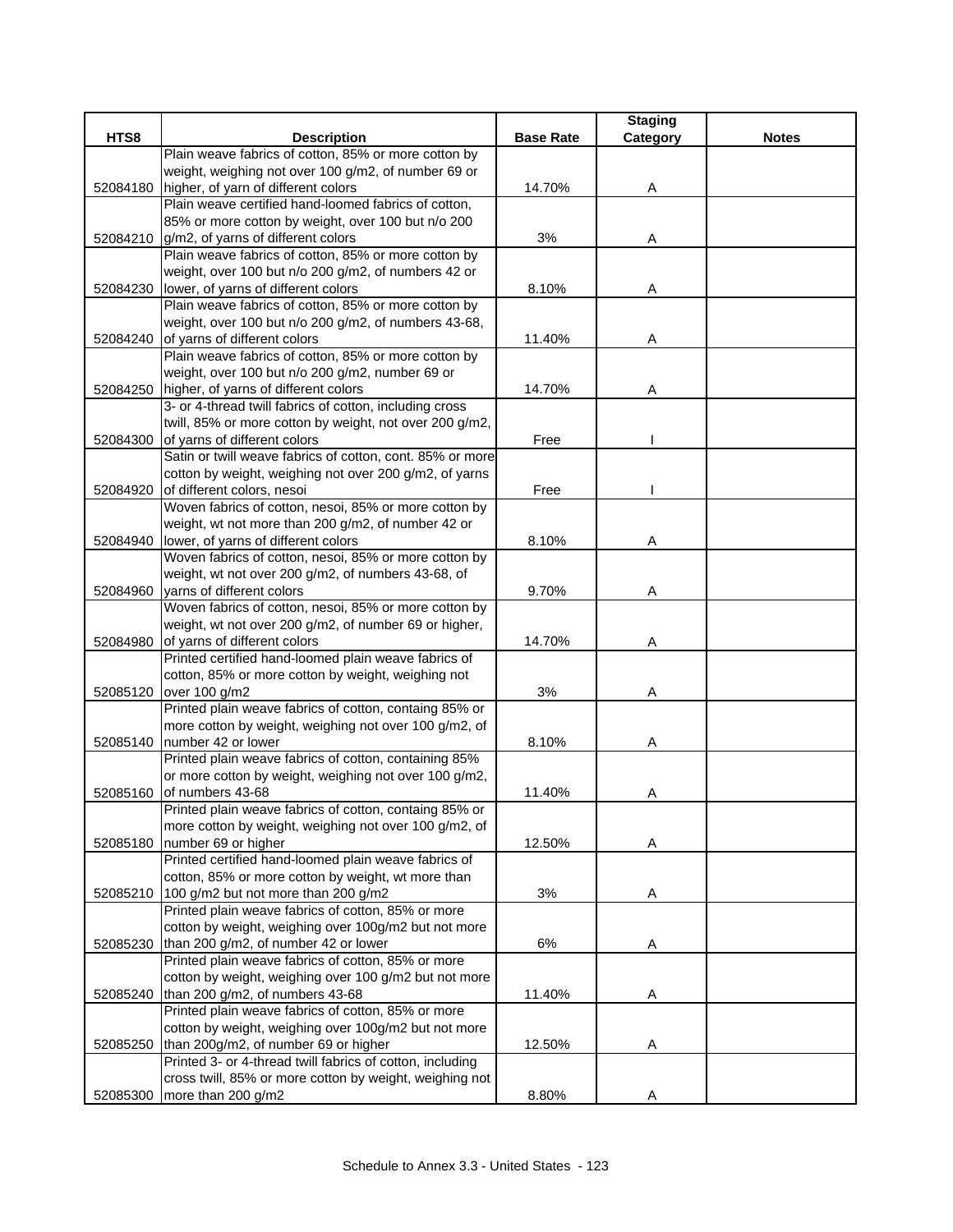| <b>Base Rate</b><br><b>Notes</b><br><b>Description</b><br>Printed satin or twill weave fabrics of cotton, containing<br>85% or more cotton by weight, weighing not more than<br>52085920 200 g/m2, nesoi<br>10.30%<br>Α<br>Printed woven fabrics of cotton, nesoi, containing 85%<br>or more cotton by weight, weighing not more than 200<br>6%<br>52085940<br>g/m2, of number 42 or lower<br>Α<br>Printed woven fabrics of cotton, nesoi, containing 85%<br>or more cotton by weight, weighing not more than 200<br>52085960 g/m2, of numbers 43-68<br>9.70%<br>Α<br>Printed woven fabrics of cotton, nesoi, containing 85%<br>or more cotton by weight, weighing not more than 200<br>g/m2, of number 69 or higher<br>11.40%<br>52085980<br>Α<br>Unbleached plain weave fabrics of cotton, 85 percent<br>52091100 or more cotton by weight, weight more than 200 g/m2<br>6.50%<br>Α<br>Unbleached 3- or 4-thread twill fabrics of cotton,<br>including cross twill, 85 percent or more cotton by<br>52091200 weight, weighing more than 200 g/m2<br>6.50%<br>Α<br>Unbleached woven fabrics of cotton, nesoi, containing<br>85% or more cotton by weight, weighing more than<br>52091900<br>200g/m2<br>6.50%<br>Α<br>Bleached plain weave fabrics of cotton, 85% or more<br>52092100 cotton by weight, weighing more than 200 g/m2<br>7.70%<br>Α<br>Bleached 3- or 4-thread twill fabrics of cotton, including<br>cross twill, 85 percent or more cotton by weight,<br>52092200 weighing more than 200 g/m2<br>7.70%<br>Α<br>Bleached woven fabrics of cotton, nesoi, containing<br>85% or more cotton by weight, weighing more than<br>7.70%<br>52092900 200g/m2<br>Α<br>Dyed, plain weave certified hand-loomed fabrics of<br>cotton, containing 85% or more cotton by weight,<br>52093130 weighing more than 200 g/m2<br>3%<br>Α<br>Dyed, plain weave fabrics of cotton, containing 85% or<br>more cotton by weight, weighing more than 200 g/m2,<br>52093160<br>8.40%<br>nesoi<br>Α<br>Dyed 3- or 4-thread twill fabrics of cotton, including<br>cross twill, containing 85% or more cotton by weight,<br>weighing more than 200 g/m2<br>52093200<br>8.40%<br>Α<br>Dyed woven fabrics of cotton, nesoi, containing 85% or<br>more cotton by weight, weighing more than 200 g/m2<br>8.40%<br>52093900<br>Α<br>Plain weave certified hand-loomed fabrics of cotton,<br>cont. 85% or more cotton by weight, weighing over 200<br>g/m2, of yarns of different colors<br>3%<br>52094130<br>Α<br>Plain weave fabrics of cotton, nesoi, containing 85% or<br>more cotton by weight, weighing more than 200 g/m2,<br>of yarns of different colors<br>52094160<br>7.50%<br>A<br>Denim containing 85% or more cotton by weight,<br>weighing more than 200 g/m2, of yarns of different<br>colors<br>8.40%<br>52094200<br>A<br>3- or 4-thread twill fabrics of cotton, incl. cross twill,<br>nesoi, 85% or more cotton by wt, weighing ov 200g/m2,<br>52094300 of yarns of different colors |      |       | <b>Staging</b> |  |
|--------------------------------------------------------------------------------------------------------------------------------------------------------------------------------------------------------------------------------------------------------------------------------------------------------------------------------------------------------------------------------------------------------------------------------------------------------------------------------------------------------------------------------------------------------------------------------------------------------------------------------------------------------------------------------------------------------------------------------------------------------------------------------------------------------------------------------------------------------------------------------------------------------------------------------------------------------------------------------------------------------------------------------------------------------------------------------------------------------------------------------------------------------------------------------------------------------------------------------------------------------------------------------------------------------------------------------------------------------------------------------------------------------------------------------------------------------------------------------------------------------------------------------------------------------------------------------------------------------------------------------------------------------------------------------------------------------------------------------------------------------------------------------------------------------------------------------------------------------------------------------------------------------------------------------------------------------------------------------------------------------------------------------------------------------------------------------------------------------------------------------------------------------------------------------------------------------------------------------------------------------------------------------------------------------------------------------------------------------------------------------------------------------------------------------------------------------------------------------------------------------------------------------------------------------------------------------------------------------------------------------------------------------------------------------------------------------------------------------------------------------------------------------------------------------------------------------------------------------------------------------------------------------------------------------------------------------------------------------------|------|-------|----------------|--|
|                                                                                                                                                                                                                                                                                                                                                                                                                                                                                                                                                                                                                                                                                                                                                                                                                                                                                                                                                                                                                                                                                                                                                                                                                                                                                                                                                                                                                                                                                                                                                                                                                                                                                                                                                                                                                                                                                                                                                                                                                                                                                                                                                                                                                                                                                                                                                                                                                                                                                                                                                                                                                                                                                                                                                                                                                                                                                                                                                                                      | HTS8 |       | Category       |  |
|                                                                                                                                                                                                                                                                                                                                                                                                                                                                                                                                                                                                                                                                                                                                                                                                                                                                                                                                                                                                                                                                                                                                                                                                                                                                                                                                                                                                                                                                                                                                                                                                                                                                                                                                                                                                                                                                                                                                                                                                                                                                                                                                                                                                                                                                                                                                                                                                                                                                                                                                                                                                                                                                                                                                                                                                                                                                                                                                                                                      |      |       |                |  |
|                                                                                                                                                                                                                                                                                                                                                                                                                                                                                                                                                                                                                                                                                                                                                                                                                                                                                                                                                                                                                                                                                                                                                                                                                                                                                                                                                                                                                                                                                                                                                                                                                                                                                                                                                                                                                                                                                                                                                                                                                                                                                                                                                                                                                                                                                                                                                                                                                                                                                                                                                                                                                                                                                                                                                                                                                                                                                                                                                                                      |      |       |                |  |
|                                                                                                                                                                                                                                                                                                                                                                                                                                                                                                                                                                                                                                                                                                                                                                                                                                                                                                                                                                                                                                                                                                                                                                                                                                                                                                                                                                                                                                                                                                                                                                                                                                                                                                                                                                                                                                                                                                                                                                                                                                                                                                                                                                                                                                                                                                                                                                                                                                                                                                                                                                                                                                                                                                                                                                                                                                                                                                                                                                                      |      |       |                |  |
|                                                                                                                                                                                                                                                                                                                                                                                                                                                                                                                                                                                                                                                                                                                                                                                                                                                                                                                                                                                                                                                                                                                                                                                                                                                                                                                                                                                                                                                                                                                                                                                                                                                                                                                                                                                                                                                                                                                                                                                                                                                                                                                                                                                                                                                                                                                                                                                                                                                                                                                                                                                                                                                                                                                                                                                                                                                                                                                                                                                      |      |       |                |  |
|                                                                                                                                                                                                                                                                                                                                                                                                                                                                                                                                                                                                                                                                                                                                                                                                                                                                                                                                                                                                                                                                                                                                                                                                                                                                                                                                                                                                                                                                                                                                                                                                                                                                                                                                                                                                                                                                                                                                                                                                                                                                                                                                                                                                                                                                                                                                                                                                                                                                                                                                                                                                                                                                                                                                                                                                                                                                                                                                                                                      |      |       |                |  |
|                                                                                                                                                                                                                                                                                                                                                                                                                                                                                                                                                                                                                                                                                                                                                                                                                                                                                                                                                                                                                                                                                                                                                                                                                                                                                                                                                                                                                                                                                                                                                                                                                                                                                                                                                                                                                                                                                                                                                                                                                                                                                                                                                                                                                                                                                                                                                                                                                                                                                                                                                                                                                                                                                                                                                                                                                                                                                                                                                                                      |      |       |                |  |
|                                                                                                                                                                                                                                                                                                                                                                                                                                                                                                                                                                                                                                                                                                                                                                                                                                                                                                                                                                                                                                                                                                                                                                                                                                                                                                                                                                                                                                                                                                                                                                                                                                                                                                                                                                                                                                                                                                                                                                                                                                                                                                                                                                                                                                                                                                                                                                                                                                                                                                                                                                                                                                                                                                                                                                                                                                                                                                                                                                                      |      |       |                |  |
|                                                                                                                                                                                                                                                                                                                                                                                                                                                                                                                                                                                                                                                                                                                                                                                                                                                                                                                                                                                                                                                                                                                                                                                                                                                                                                                                                                                                                                                                                                                                                                                                                                                                                                                                                                                                                                                                                                                                                                                                                                                                                                                                                                                                                                                                                                                                                                                                                                                                                                                                                                                                                                                                                                                                                                                                                                                                                                                                                                                      |      |       |                |  |
|                                                                                                                                                                                                                                                                                                                                                                                                                                                                                                                                                                                                                                                                                                                                                                                                                                                                                                                                                                                                                                                                                                                                                                                                                                                                                                                                                                                                                                                                                                                                                                                                                                                                                                                                                                                                                                                                                                                                                                                                                                                                                                                                                                                                                                                                                                                                                                                                                                                                                                                                                                                                                                                                                                                                                                                                                                                                                                                                                                                      |      |       |                |  |
|                                                                                                                                                                                                                                                                                                                                                                                                                                                                                                                                                                                                                                                                                                                                                                                                                                                                                                                                                                                                                                                                                                                                                                                                                                                                                                                                                                                                                                                                                                                                                                                                                                                                                                                                                                                                                                                                                                                                                                                                                                                                                                                                                                                                                                                                                                                                                                                                                                                                                                                                                                                                                                                                                                                                                                                                                                                                                                                                                                                      |      |       |                |  |
|                                                                                                                                                                                                                                                                                                                                                                                                                                                                                                                                                                                                                                                                                                                                                                                                                                                                                                                                                                                                                                                                                                                                                                                                                                                                                                                                                                                                                                                                                                                                                                                                                                                                                                                                                                                                                                                                                                                                                                                                                                                                                                                                                                                                                                                                                                                                                                                                                                                                                                                                                                                                                                                                                                                                                                                                                                                                                                                                                                                      |      |       |                |  |
|                                                                                                                                                                                                                                                                                                                                                                                                                                                                                                                                                                                                                                                                                                                                                                                                                                                                                                                                                                                                                                                                                                                                                                                                                                                                                                                                                                                                                                                                                                                                                                                                                                                                                                                                                                                                                                                                                                                                                                                                                                                                                                                                                                                                                                                                                                                                                                                                                                                                                                                                                                                                                                                                                                                                                                                                                                                                                                                                                                                      |      |       |                |  |
|                                                                                                                                                                                                                                                                                                                                                                                                                                                                                                                                                                                                                                                                                                                                                                                                                                                                                                                                                                                                                                                                                                                                                                                                                                                                                                                                                                                                                                                                                                                                                                                                                                                                                                                                                                                                                                                                                                                                                                                                                                                                                                                                                                                                                                                                                                                                                                                                                                                                                                                                                                                                                                                                                                                                                                                                                                                                                                                                                                                      |      |       |                |  |
|                                                                                                                                                                                                                                                                                                                                                                                                                                                                                                                                                                                                                                                                                                                                                                                                                                                                                                                                                                                                                                                                                                                                                                                                                                                                                                                                                                                                                                                                                                                                                                                                                                                                                                                                                                                                                                                                                                                                                                                                                                                                                                                                                                                                                                                                                                                                                                                                                                                                                                                                                                                                                                                                                                                                                                                                                                                                                                                                                                                      |      |       |                |  |
|                                                                                                                                                                                                                                                                                                                                                                                                                                                                                                                                                                                                                                                                                                                                                                                                                                                                                                                                                                                                                                                                                                                                                                                                                                                                                                                                                                                                                                                                                                                                                                                                                                                                                                                                                                                                                                                                                                                                                                                                                                                                                                                                                                                                                                                                                                                                                                                                                                                                                                                                                                                                                                                                                                                                                                                                                                                                                                                                                                                      |      |       |                |  |
|                                                                                                                                                                                                                                                                                                                                                                                                                                                                                                                                                                                                                                                                                                                                                                                                                                                                                                                                                                                                                                                                                                                                                                                                                                                                                                                                                                                                                                                                                                                                                                                                                                                                                                                                                                                                                                                                                                                                                                                                                                                                                                                                                                                                                                                                                                                                                                                                                                                                                                                                                                                                                                                                                                                                                                                                                                                                                                                                                                                      |      |       |                |  |
|                                                                                                                                                                                                                                                                                                                                                                                                                                                                                                                                                                                                                                                                                                                                                                                                                                                                                                                                                                                                                                                                                                                                                                                                                                                                                                                                                                                                                                                                                                                                                                                                                                                                                                                                                                                                                                                                                                                                                                                                                                                                                                                                                                                                                                                                                                                                                                                                                                                                                                                                                                                                                                                                                                                                                                                                                                                                                                                                                                                      |      |       |                |  |
|                                                                                                                                                                                                                                                                                                                                                                                                                                                                                                                                                                                                                                                                                                                                                                                                                                                                                                                                                                                                                                                                                                                                                                                                                                                                                                                                                                                                                                                                                                                                                                                                                                                                                                                                                                                                                                                                                                                                                                                                                                                                                                                                                                                                                                                                                                                                                                                                                                                                                                                                                                                                                                                                                                                                                                                                                                                                                                                                                                                      |      |       |                |  |
|                                                                                                                                                                                                                                                                                                                                                                                                                                                                                                                                                                                                                                                                                                                                                                                                                                                                                                                                                                                                                                                                                                                                                                                                                                                                                                                                                                                                                                                                                                                                                                                                                                                                                                                                                                                                                                                                                                                                                                                                                                                                                                                                                                                                                                                                                                                                                                                                                                                                                                                                                                                                                                                                                                                                                                                                                                                                                                                                                                                      |      |       |                |  |
|                                                                                                                                                                                                                                                                                                                                                                                                                                                                                                                                                                                                                                                                                                                                                                                                                                                                                                                                                                                                                                                                                                                                                                                                                                                                                                                                                                                                                                                                                                                                                                                                                                                                                                                                                                                                                                                                                                                                                                                                                                                                                                                                                                                                                                                                                                                                                                                                                                                                                                                                                                                                                                                                                                                                                                                                                                                                                                                                                                                      |      |       |                |  |
|                                                                                                                                                                                                                                                                                                                                                                                                                                                                                                                                                                                                                                                                                                                                                                                                                                                                                                                                                                                                                                                                                                                                                                                                                                                                                                                                                                                                                                                                                                                                                                                                                                                                                                                                                                                                                                                                                                                                                                                                                                                                                                                                                                                                                                                                                                                                                                                                                                                                                                                                                                                                                                                                                                                                                                                                                                                                                                                                                                                      |      |       |                |  |
|                                                                                                                                                                                                                                                                                                                                                                                                                                                                                                                                                                                                                                                                                                                                                                                                                                                                                                                                                                                                                                                                                                                                                                                                                                                                                                                                                                                                                                                                                                                                                                                                                                                                                                                                                                                                                                                                                                                                                                                                                                                                                                                                                                                                                                                                                                                                                                                                                                                                                                                                                                                                                                                                                                                                                                                                                                                                                                                                                                                      |      |       |                |  |
|                                                                                                                                                                                                                                                                                                                                                                                                                                                                                                                                                                                                                                                                                                                                                                                                                                                                                                                                                                                                                                                                                                                                                                                                                                                                                                                                                                                                                                                                                                                                                                                                                                                                                                                                                                                                                                                                                                                                                                                                                                                                                                                                                                                                                                                                                                                                                                                                                                                                                                                                                                                                                                                                                                                                                                                                                                                                                                                                                                                      |      |       |                |  |
|                                                                                                                                                                                                                                                                                                                                                                                                                                                                                                                                                                                                                                                                                                                                                                                                                                                                                                                                                                                                                                                                                                                                                                                                                                                                                                                                                                                                                                                                                                                                                                                                                                                                                                                                                                                                                                                                                                                                                                                                                                                                                                                                                                                                                                                                                                                                                                                                                                                                                                                                                                                                                                                                                                                                                                                                                                                                                                                                                                                      |      |       |                |  |
|                                                                                                                                                                                                                                                                                                                                                                                                                                                                                                                                                                                                                                                                                                                                                                                                                                                                                                                                                                                                                                                                                                                                                                                                                                                                                                                                                                                                                                                                                                                                                                                                                                                                                                                                                                                                                                                                                                                                                                                                                                                                                                                                                                                                                                                                                                                                                                                                                                                                                                                                                                                                                                                                                                                                                                                                                                                                                                                                                                                      |      |       |                |  |
|                                                                                                                                                                                                                                                                                                                                                                                                                                                                                                                                                                                                                                                                                                                                                                                                                                                                                                                                                                                                                                                                                                                                                                                                                                                                                                                                                                                                                                                                                                                                                                                                                                                                                                                                                                                                                                                                                                                                                                                                                                                                                                                                                                                                                                                                                                                                                                                                                                                                                                                                                                                                                                                                                                                                                                                                                                                                                                                                                                                      |      |       |                |  |
|                                                                                                                                                                                                                                                                                                                                                                                                                                                                                                                                                                                                                                                                                                                                                                                                                                                                                                                                                                                                                                                                                                                                                                                                                                                                                                                                                                                                                                                                                                                                                                                                                                                                                                                                                                                                                                                                                                                                                                                                                                                                                                                                                                                                                                                                                                                                                                                                                                                                                                                                                                                                                                                                                                                                                                                                                                                                                                                                                                                      |      |       |                |  |
|                                                                                                                                                                                                                                                                                                                                                                                                                                                                                                                                                                                                                                                                                                                                                                                                                                                                                                                                                                                                                                                                                                                                                                                                                                                                                                                                                                                                                                                                                                                                                                                                                                                                                                                                                                                                                                                                                                                                                                                                                                                                                                                                                                                                                                                                                                                                                                                                                                                                                                                                                                                                                                                                                                                                                                                                                                                                                                                                                                                      |      |       |                |  |
|                                                                                                                                                                                                                                                                                                                                                                                                                                                                                                                                                                                                                                                                                                                                                                                                                                                                                                                                                                                                                                                                                                                                                                                                                                                                                                                                                                                                                                                                                                                                                                                                                                                                                                                                                                                                                                                                                                                                                                                                                                                                                                                                                                                                                                                                                                                                                                                                                                                                                                                                                                                                                                                                                                                                                                                                                                                                                                                                                                                      |      |       |                |  |
|                                                                                                                                                                                                                                                                                                                                                                                                                                                                                                                                                                                                                                                                                                                                                                                                                                                                                                                                                                                                                                                                                                                                                                                                                                                                                                                                                                                                                                                                                                                                                                                                                                                                                                                                                                                                                                                                                                                                                                                                                                                                                                                                                                                                                                                                                                                                                                                                                                                                                                                                                                                                                                                                                                                                                                                                                                                                                                                                                                                      |      |       |                |  |
|                                                                                                                                                                                                                                                                                                                                                                                                                                                                                                                                                                                                                                                                                                                                                                                                                                                                                                                                                                                                                                                                                                                                                                                                                                                                                                                                                                                                                                                                                                                                                                                                                                                                                                                                                                                                                                                                                                                                                                                                                                                                                                                                                                                                                                                                                                                                                                                                                                                                                                                                                                                                                                                                                                                                                                                                                                                                                                                                                                                      |      |       |                |  |
|                                                                                                                                                                                                                                                                                                                                                                                                                                                                                                                                                                                                                                                                                                                                                                                                                                                                                                                                                                                                                                                                                                                                                                                                                                                                                                                                                                                                                                                                                                                                                                                                                                                                                                                                                                                                                                                                                                                                                                                                                                                                                                                                                                                                                                                                                                                                                                                                                                                                                                                                                                                                                                                                                                                                                                                                                                                                                                                                                                                      |      |       |                |  |
|                                                                                                                                                                                                                                                                                                                                                                                                                                                                                                                                                                                                                                                                                                                                                                                                                                                                                                                                                                                                                                                                                                                                                                                                                                                                                                                                                                                                                                                                                                                                                                                                                                                                                                                                                                                                                                                                                                                                                                                                                                                                                                                                                                                                                                                                                                                                                                                                                                                                                                                                                                                                                                                                                                                                                                                                                                                                                                                                                                                      |      |       |                |  |
|                                                                                                                                                                                                                                                                                                                                                                                                                                                                                                                                                                                                                                                                                                                                                                                                                                                                                                                                                                                                                                                                                                                                                                                                                                                                                                                                                                                                                                                                                                                                                                                                                                                                                                                                                                                                                                                                                                                                                                                                                                                                                                                                                                                                                                                                                                                                                                                                                                                                                                                                                                                                                                                                                                                                                                                                                                                                                                                                                                                      |      |       |                |  |
|                                                                                                                                                                                                                                                                                                                                                                                                                                                                                                                                                                                                                                                                                                                                                                                                                                                                                                                                                                                                                                                                                                                                                                                                                                                                                                                                                                                                                                                                                                                                                                                                                                                                                                                                                                                                                                                                                                                                                                                                                                                                                                                                                                                                                                                                                                                                                                                                                                                                                                                                                                                                                                                                                                                                                                                                                                                                                                                                                                                      |      |       |                |  |
|                                                                                                                                                                                                                                                                                                                                                                                                                                                                                                                                                                                                                                                                                                                                                                                                                                                                                                                                                                                                                                                                                                                                                                                                                                                                                                                                                                                                                                                                                                                                                                                                                                                                                                                                                                                                                                                                                                                                                                                                                                                                                                                                                                                                                                                                                                                                                                                                                                                                                                                                                                                                                                                                                                                                                                                                                                                                                                                                                                                      |      |       |                |  |
|                                                                                                                                                                                                                                                                                                                                                                                                                                                                                                                                                                                                                                                                                                                                                                                                                                                                                                                                                                                                                                                                                                                                                                                                                                                                                                                                                                                                                                                                                                                                                                                                                                                                                                                                                                                                                                                                                                                                                                                                                                                                                                                                                                                                                                                                                                                                                                                                                                                                                                                                                                                                                                                                                                                                                                                                                                                                                                                                                                                      |      |       |                |  |
|                                                                                                                                                                                                                                                                                                                                                                                                                                                                                                                                                                                                                                                                                                                                                                                                                                                                                                                                                                                                                                                                                                                                                                                                                                                                                                                                                                                                                                                                                                                                                                                                                                                                                                                                                                                                                                                                                                                                                                                                                                                                                                                                                                                                                                                                                                                                                                                                                                                                                                                                                                                                                                                                                                                                                                                                                                                                                                                                                                                      |      |       |                |  |
|                                                                                                                                                                                                                                                                                                                                                                                                                                                                                                                                                                                                                                                                                                                                                                                                                                                                                                                                                                                                                                                                                                                                                                                                                                                                                                                                                                                                                                                                                                                                                                                                                                                                                                                                                                                                                                                                                                                                                                                                                                                                                                                                                                                                                                                                                                                                                                                                                                                                                                                                                                                                                                                                                                                                                                                                                                                                                                                                                                                      |      |       |                |  |
|                                                                                                                                                                                                                                                                                                                                                                                                                                                                                                                                                                                                                                                                                                                                                                                                                                                                                                                                                                                                                                                                                                                                                                                                                                                                                                                                                                                                                                                                                                                                                                                                                                                                                                                                                                                                                                                                                                                                                                                                                                                                                                                                                                                                                                                                                                                                                                                                                                                                                                                                                                                                                                                                                                                                                                                                                                                                                                                                                                                      |      |       |                |  |
|                                                                                                                                                                                                                                                                                                                                                                                                                                                                                                                                                                                                                                                                                                                                                                                                                                                                                                                                                                                                                                                                                                                                                                                                                                                                                                                                                                                                                                                                                                                                                                                                                                                                                                                                                                                                                                                                                                                                                                                                                                                                                                                                                                                                                                                                                                                                                                                                                                                                                                                                                                                                                                                                                                                                                                                                                                                                                                                                                                                      |      |       |                |  |
|                                                                                                                                                                                                                                                                                                                                                                                                                                                                                                                                                                                                                                                                                                                                                                                                                                                                                                                                                                                                                                                                                                                                                                                                                                                                                                                                                                                                                                                                                                                                                                                                                                                                                                                                                                                                                                                                                                                                                                                                                                                                                                                                                                                                                                                                                                                                                                                                                                                                                                                                                                                                                                                                                                                                                                                                                                                                                                                                                                                      |      |       |                |  |
|                                                                                                                                                                                                                                                                                                                                                                                                                                                                                                                                                                                                                                                                                                                                                                                                                                                                                                                                                                                                                                                                                                                                                                                                                                                                                                                                                                                                                                                                                                                                                                                                                                                                                                                                                                                                                                                                                                                                                                                                                                                                                                                                                                                                                                                                                                                                                                                                                                                                                                                                                                                                                                                                                                                                                                                                                                                                                                                                                                                      |      |       |                |  |
|                                                                                                                                                                                                                                                                                                                                                                                                                                                                                                                                                                                                                                                                                                                                                                                                                                                                                                                                                                                                                                                                                                                                                                                                                                                                                                                                                                                                                                                                                                                                                                                                                                                                                                                                                                                                                                                                                                                                                                                                                                                                                                                                                                                                                                                                                                                                                                                                                                                                                                                                                                                                                                                                                                                                                                                                                                                                                                                                                                                      |      |       |                |  |
|                                                                                                                                                                                                                                                                                                                                                                                                                                                                                                                                                                                                                                                                                                                                                                                                                                                                                                                                                                                                                                                                                                                                                                                                                                                                                                                                                                                                                                                                                                                                                                                                                                                                                                                                                                                                                                                                                                                                                                                                                                                                                                                                                                                                                                                                                                                                                                                                                                                                                                                                                                                                                                                                                                                                                                                                                                                                                                                                                                                      |      |       |                |  |
|                                                                                                                                                                                                                                                                                                                                                                                                                                                                                                                                                                                                                                                                                                                                                                                                                                                                                                                                                                                                                                                                                                                                                                                                                                                                                                                                                                                                                                                                                                                                                                                                                                                                                                                                                                                                                                                                                                                                                                                                                                                                                                                                                                                                                                                                                                                                                                                                                                                                                                                                                                                                                                                                                                                                                                                                                                                                                                                                                                                      |      |       |                |  |
|                                                                                                                                                                                                                                                                                                                                                                                                                                                                                                                                                                                                                                                                                                                                                                                                                                                                                                                                                                                                                                                                                                                                                                                                                                                                                                                                                                                                                                                                                                                                                                                                                                                                                                                                                                                                                                                                                                                                                                                                                                                                                                                                                                                                                                                                                                                                                                                                                                                                                                                                                                                                                                                                                                                                                                                                                                                                                                                                                                                      |      |       |                |  |
|                                                                                                                                                                                                                                                                                                                                                                                                                                                                                                                                                                                                                                                                                                                                                                                                                                                                                                                                                                                                                                                                                                                                                                                                                                                                                                                                                                                                                                                                                                                                                                                                                                                                                                                                                                                                                                                                                                                                                                                                                                                                                                                                                                                                                                                                                                                                                                                                                                                                                                                                                                                                                                                                                                                                                                                                                                                                                                                                                                                      |      |       |                |  |
|                                                                                                                                                                                                                                                                                                                                                                                                                                                                                                                                                                                                                                                                                                                                                                                                                                                                                                                                                                                                                                                                                                                                                                                                                                                                                                                                                                                                                                                                                                                                                                                                                                                                                                                                                                                                                                                                                                                                                                                                                                                                                                                                                                                                                                                                                                                                                                                                                                                                                                                                                                                                                                                                                                                                                                                                                                                                                                                                                                                      |      |       |                |  |
|                                                                                                                                                                                                                                                                                                                                                                                                                                                                                                                                                                                                                                                                                                                                                                                                                                                                                                                                                                                                                                                                                                                                                                                                                                                                                                                                                                                                                                                                                                                                                                                                                                                                                                                                                                                                                                                                                                                                                                                                                                                                                                                                                                                                                                                                                                                                                                                                                                                                                                                                                                                                                                                                                                                                                                                                                                                                                                                                                                                      |      |       |                |  |
|                                                                                                                                                                                                                                                                                                                                                                                                                                                                                                                                                                                                                                                                                                                                                                                                                                                                                                                                                                                                                                                                                                                                                                                                                                                                                                                                                                                                                                                                                                                                                                                                                                                                                                                                                                                                                                                                                                                                                                                                                                                                                                                                                                                                                                                                                                                                                                                                                                                                                                                                                                                                                                                                                                                                                                                                                                                                                                                                                                                      |      |       |                |  |
|                                                                                                                                                                                                                                                                                                                                                                                                                                                                                                                                                                                                                                                                                                                                                                                                                                                                                                                                                                                                                                                                                                                                                                                                                                                                                                                                                                                                                                                                                                                                                                                                                                                                                                                                                                                                                                                                                                                                                                                                                                                                                                                                                                                                                                                                                                                                                                                                                                                                                                                                                                                                                                                                                                                                                                                                                                                                                                                                                                                      |      |       |                |  |
|                                                                                                                                                                                                                                                                                                                                                                                                                                                                                                                                                                                                                                                                                                                                                                                                                                                                                                                                                                                                                                                                                                                                                                                                                                                                                                                                                                                                                                                                                                                                                                                                                                                                                                                                                                                                                                                                                                                                                                                                                                                                                                                                                                                                                                                                                                                                                                                                                                                                                                                                                                                                                                                                                                                                                                                                                                                                                                                                                                                      |      | 8.40% | Α              |  |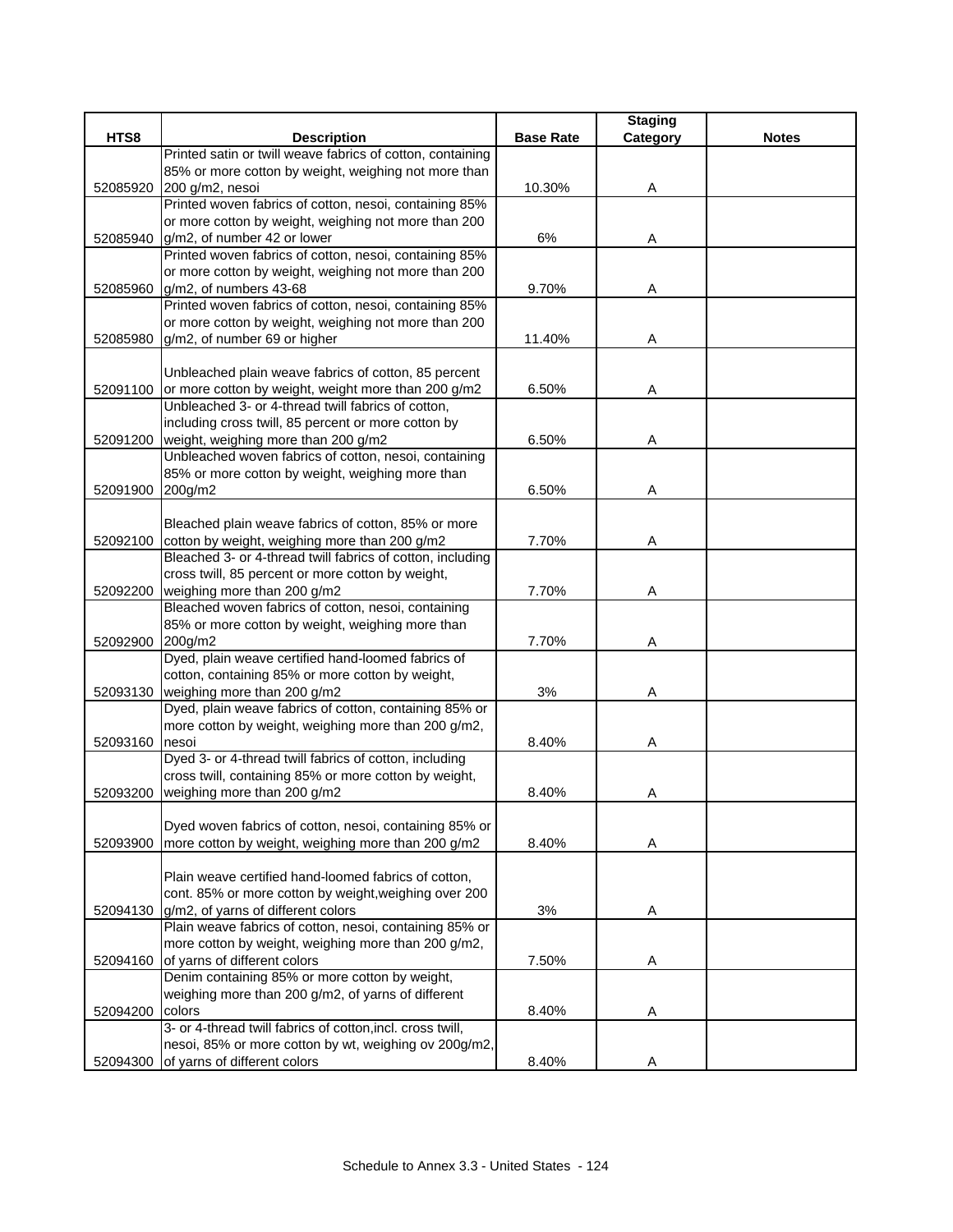|          |                                                                                             |                  | <b>Staging</b> |              |
|----------|---------------------------------------------------------------------------------------------|------------------|----------------|--------------|
| HTS8     | <b>Description</b>                                                                          | <b>Base Rate</b> | Category       | <b>Notes</b> |
|          | Woven fabrics of cotton, nesoi, containing 85% or more                                      |                  |                |              |
|          | cotton by weight, weighing more than 200 g/m2, of                                           |                  |                |              |
| 52094900 | varns of different colors                                                                   | 8.40%            | Α              |              |
|          | Printed plain weave certified hand-loomed fabrics of                                        |                  |                |              |
|          | cotton, containing 85% or more cotton by weight,                                            |                  |                |              |
| 52095130 | weighing more than 200 g/m2<br>Printed plain weave fabrics of cotton, nesoi, containing     | 3%               | Α              |              |
|          | 85% or more cotton by weight, weighing more than 200                                        |                  |                |              |
| 52095160 | g/m2                                                                                        | 8.40%            | Α              |              |
|          | Printed 3- or 4-thread twill fabrics of cotton, including                                   |                  |                |              |
|          | cross twill, containing 85% or more cotton by weight,                                       |                  |                |              |
| 52095200 | weighing more than 200 g/m2                                                                 | 8.40%            | Α              |              |
|          |                                                                                             |                  |                |              |
|          | Printed woven fabrics of cotton, nesoi, containing 85%                                      |                  |                |              |
| 52095900 | or more cotton by weight, weighing more than 200 g/m2                                       | 8.40%            | Α              |              |
|          | Unbleached plain weave fabrics of cotton, < 85%                                             |                  |                |              |
|          | cotton, mixed mainly/solely with man-made fibers, wt <                                      |                  |                |              |
|          | 52101140 200 g/m2, of number 42 or lower                                                    | 8.40%            | Α              |              |
|          | Unbleached plain weave fabrics of cotton, < 85%                                             |                  |                |              |
|          | cotton, mixed mainly/solely with man-made fibers, wt <                                      |                  |                |              |
| 52101160 | 200 g/m2, of numbers 43-68                                                                  | 10.20%           | Α              |              |
|          | Unbleached plain weave fabrics of cotton, < 85%                                             |                  |                |              |
|          | cotton, mixed mainly/solely with man-made fibers, wt <                                      |                  |                |              |
|          | 52101180 200 g/m2, of number 69 or higher                                                   | 13.50%           | Α              |              |
|          | Unbleached 3- or 4-thread twill fabrics of cotton, incl.                                    |                  |                |              |
|          | cross twill, < 85% cotton by wt, mixed mainly/solely with                                   |                  |                |              |
|          | 52101200 mm fibers, n/o 200 g/m2                                                            | 9.10%            | A              |              |
|          | Unbleached satin or twill weave fabrics of cotton, <                                        |                  |                |              |
|          | 85% cotton by wt, mixed mainly/solely with man-made                                         |                  |                |              |
|          | 52101920 fibers, not more than 200 g/m2<br>Unbleached woven fabrics of cotton, nesoi, < 85% | 9.10%            | Α              |              |
|          | cotton by wt, mixed mainly/solely with man-made fibers,                                     |                  |                |              |
| 52101940 | n/o 200 g/m2, of number 42 or lower                                                         | 8.40%            | Α              |              |
|          | Unbleached woven fabrics of cotton, nesoi, < 85%                                            |                  |                |              |
|          | cotton by wt, mixed mainly/solely with man-made fibers,                                     |                  |                |              |
| 52101960 | n/o 200 g/m2, of numbers 43-68                                                              | 8.70%            | Α              |              |
|          | Unbleached woven fabrics of cotton, nesoi, < 85%                                            |                  |                |              |
|          | cotton by wt, mixed mainly/solely w/man-made fibers,                                        |                  |                |              |
| 52101980 | n/o 200 g/m2, of number 69 or higher                                                        | 10.20%           | Α              |              |
|          | Bleached plain weave fabrics of cotton, < 85% cotton                                        |                  |                |              |
|          | by wt, mixed mainly/solely with man-made fibers, n/o                                        |                  |                |              |
|          | 52102140 200 g/m2, of number 42 or lower                                                    | 8.10%            | Α              |              |
|          | Bleached plain weave fabrics of cotton, < 85% cotton                                        |                  |                |              |
|          | by wt, mixed mainly/solely with man-made fibers, not                                        |                  |                |              |
|          | 52102160 over 200 g/m2, of numbers 43-68                                                    | 11.40%           | Α              |              |
|          | Bleached plain weave fabrics of cotton, < 85% cotton                                        |                  |                |              |
|          | by wt, mixed mainly/solely with man-made fibers, n/o                                        |                  |                |              |
|          | 52102180 200 g/m2, of number 69 or higher                                                   | 12.50%           | Α              |              |
|          | Bleached 3- or 4-thread twill fabrics of cotton, incl.                                      |                  |                |              |
|          | cross twill, < 85% cotton by wt, mixed mainly/solely                                        |                  |                |              |
| 52102200 | w/man-made fibers, n/o 200 g/m2                                                             | 10.30%           | A              |              |
|          | Bleached satin or twill weave fabrics of cotton, < 85%                                      |                  |                |              |
|          | cotton by weight, mixed mainly/solely with man-made                                         |                  |                |              |
| 52102920 | fibers, not more than 200 g/m2<br>Bleached woven fabrics of cotton, nesoi, < 85% cotton     | 10.30%           | Α              |              |
|          | by weight, mixed mainly/solely w/man-made fibers, n/o                                       |                  |                |              |
|          | 52102940 200 g/m2, of number 42 or lower                                                    | 8.10%            | Α              |              |
|          |                                                                                             |                  |                |              |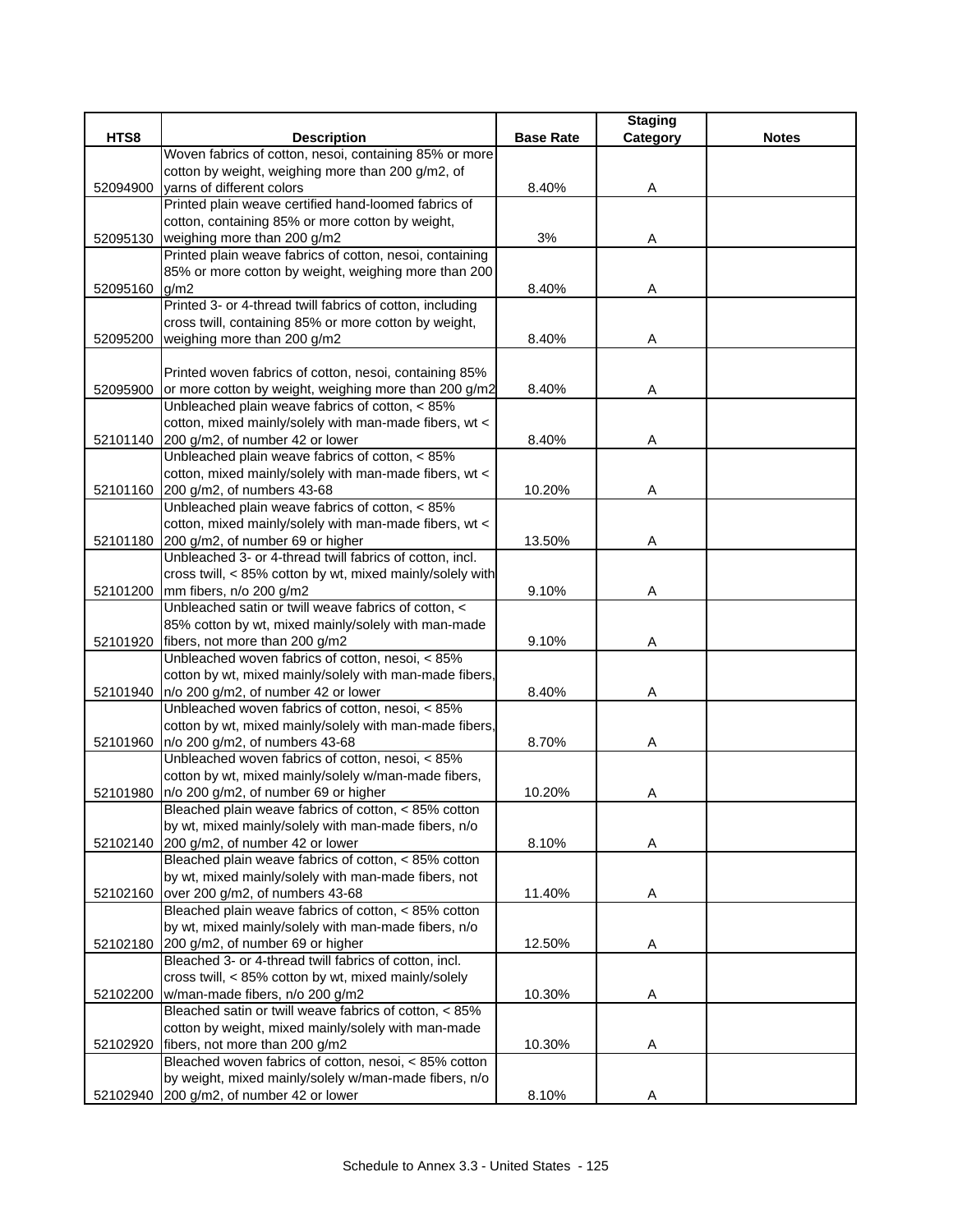|          |                                                              |                  | <b>Staging</b> |              |
|----------|--------------------------------------------------------------|------------------|----------------|--------------|
| HTS8     | <b>Description</b>                                           | <b>Base Rate</b> | Category       | <b>Notes</b> |
|          | Bleached woven fabrics of cotton, nesoi, < 85% cotton        |                  |                |              |
|          | by weight, mixed mainly/solely with man-made fibers,         |                  |                |              |
| 52102960 | n/o 200 g/m2, of numbers 43-68                               | 11.40%           | Α              |              |
|          | Bleached woven fabrics of cotton, nesoi, < 85% cotton        |                  |                |              |
|          | by wt, mixed mainly/solely with man-made fibers, n/o         |                  |                |              |
| 52102980 | 200 g/m2, of number 69 or higher                             | 14.70%           | Α              |              |
|          | Dyed plain weave fabrics of cotton, < 85% cotton by wt,      |                  |                |              |
|          | mixed mainly/solely with man-made fibers, not over 200       |                  |                |              |
|          | 52103140 g/m2, of number 42 or lower                         | 10%              | Α              |              |
|          | Dyed plain weave fabrics of cotton, < 85% cotton by wt,      |                  |                |              |
|          | mixed mainly/solely with man-made fibers, not over 200       |                  |                |              |
|          | 52103160 g/m2, of numbers 43-68                              | 12.20%           | Α              |              |
|          | Dyed plain weave cotton fabrics, < 85% cotton by wt,         |                  |                |              |
|          | mixed mainly/solely with man-made fibers, not over 200       |                  |                |              |
|          | 52103180 g/m2, of number 69 or higher                        | 15.50%           | Α              |              |
|          | Dyed 3 or 4-thread twill fabrics of cotton, incl. cross      |                  |                |              |
|          | twill, < 85% cotton by wt, mixed mainly/solely with man-     |                  |                |              |
| 52103200 | made fibers, wt n/o 200 g/m2                                 | 10%              | Α              |              |
|          | Dyed satin or twill weave fabrics of cotton, < 85%           |                  |                |              |
|          | cotton by wt, mixed mainly/solely with man-made fibers,      |                  |                |              |
| 52103920 | weighing not more than 200 g/m2                              | 10%              | Α              |              |
|          | Dyed woven fabrics of cotton, nesoi, < 85% cotton by         |                  |                |              |
|          | weight, mixed mainly/solely w/man-made fibers, not           |                  |                |              |
| 52103940 | over 200 g/m2, of number 42 or lower                         | 8.80%            | Α              |              |
|          | Dyed woven fabrics of cotton, nesoi, < 85% cotton by         |                  |                |              |
|          | weight, mixed mainly/solely w/man-made fibers, not           |                  |                |              |
| 52103960 | over 200 g/m2, of numbers 43-68                              | 12.20%           | A              |              |
|          | Dyed woven fabrics of cotton, nesoi, < 85% cotton by         |                  |                |              |
|          | wt, mixed mainly/solely w/man-made fibers, not over          |                  |                |              |
| 52103980 | 200 g/m2, of number 69 or higher                             | 12.40%           | Α              |              |
|          | Plain weave cotton fabrics, < 85% cotton by wt, mixed        |                  |                |              |
|          | mainly/solely w/mm fibers, n/o 200 g/m2, of number 42        |                  |                |              |
| 52104140 | or lower, of yarn of diff colors                             | 10%              | Α              |              |
|          | Plain weave cotton fabrics, < 85% cotton by wt, mixed        |                  |                |              |
|          | mainly/solely w/mm fibers, n/o 200 g/m2, of numbers          |                  |                |              |
|          | 52104160 43-68, of yarn of different colors                  | 12.20%           | Α              |              |
|          | Plain weave cotton fabrics, < 85% cotton by wt, mixed        |                  |                |              |
|          | mainly/solely w/mm fibers, n/o 200 g/m2, number 69 or        |                  |                |              |
| 52104180 | higher, of yarn of diff colors                               | 15.50%           | Α              |              |
|          | 3- or 4-thread twill fabrics of cotton, incl. cross twill, < |                  |                |              |
|          | 85% cotton by wt, mixed mainly/solely w/mm fibers, n/o       |                  |                |              |
| 52104200 | 200 g/m2, of yarn diff colors                                | 10%              | Α              |              |
|          | Satin or twill weave fabrics of cotton,< 85% cotton by       |                  |                |              |
|          | wt, mixed mainly/solely w/mm fibers, wt n/o 200g/m2, of      |                  |                |              |
| 52104920 | yarn of different colors, nesoi                              | 10%              | Α              |              |
|          | Woven fabrics of cotton, nesoi, < 85% cotton by              |                  |                |              |
|          | wt, mixed mainly/solely w/mm fibers, n/o 200g/m2, of         |                  |                |              |
| 52104940 | number 42 or lower, of yarn of diff colors                   | 10%              | Α              |              |
|          | Woven fabrics of cotton, nesoi, < 85% cotton by              |                  |                |              |
|          | wt, mixed mainly/solely w/man-made fibers, n/o 200           |                  |                |              |
| 52104960 | g/m2, numbers 43-68, of yarn of diff colors                  | 10.40%           | Α              |              |
|          | Woven fabrics of cotton, nesoi, < 85% cotton by wt,          |                  |                |              |
|          | mixed mainly with m-m fibers, n/o 200 g/m2, number 69        |                  |                |              |
| 52104980 | or higher, of yarn of diff colors                            | 15.50%           | Α              |              |
|          | Printed plain weave cotton fabrics, < 85% cotton by wt,      |                  |                |              |
|          | mixed mainly/solely with man-made fibers, n/o 200            |                  |                |              |
|          | 52105140 g/m2, of number 42 or lower                         | 10%              | Α              |              |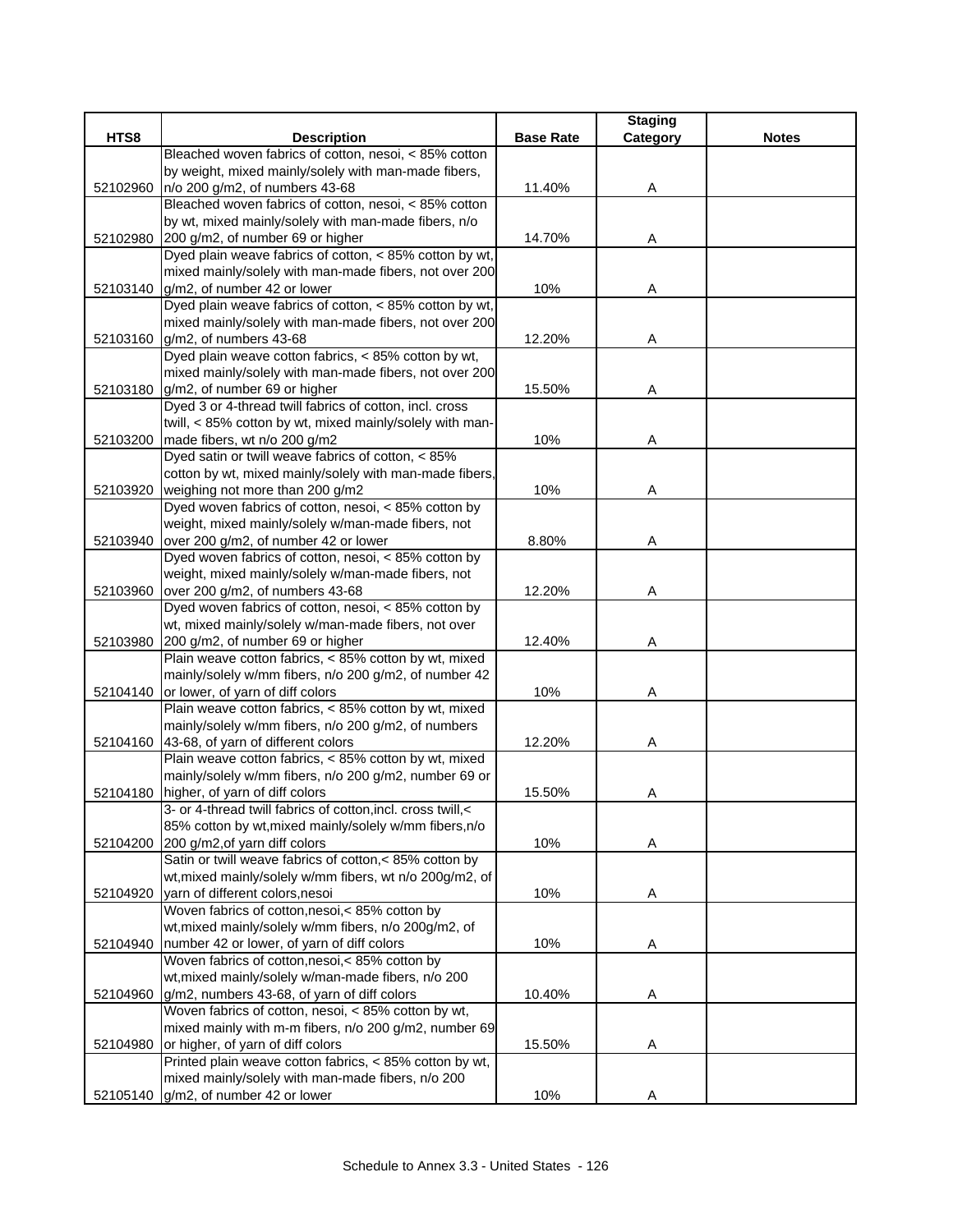|          |                                                                                           |                  | <b>Staging</b> |              |
|----------|-------------------------------------------------------------------------------------------|------------------|----------------|--------------|
| HTS8     | <b>Description</b>                                                                        | <b>Base Rate</b> | Category       | <b>Notes</b> |
|          | Printed plain weave cotton fabrics, < 85% cotton by wt,                                   |                  |                |              |
|          | mixed mainly/solely with man-made fibers, n/o 200                                         |                  |                |              |
| 52105160 | g/m2, of numbers 43-68                                                                    | 12.20%           | Α              |              |
|          | Printed plain weave cotton fabrics, < 85% cotton by                                       |                  |                |              |
|          | weight, mixed mainly/solely with man-made fibers, n/o<br>200 g/m2, of number 69 or higher |                  |                |              |
| 52105180 | Printed 3- or 4-thread twill fabrics of cotton, incl. cross                               | 15.50%           | A              |              |
|          | twill, < 85% cotton by wt, mixed mainly/solely w/man-                                     |                  |                |              |
| 52105200 | made fibers, n/o 200 g/m2                                                                 | 10%              | Α              |              |
|          | Printed satin or twill weave cotton fabrics, nesoi, < 85%                                 |                  |                |              |
|          | cotton by wt, mixed mainly/solely with man-made fibers,                                   |                  |                |              |
| 52105920 | weighing n/o 200 g/m2                                                                     | 10%              | Α              |              |
|          | Printed woven fabrics of cotton, nesoi, < 85% cotton by                                   |                  |                |              |
|          | wt, mixed mainly/solely with man-made fibers, wt n/o                                      |                  |                |              |
| 52105940 | 200g/m2, of number 42 or lower                                                            | 8.80%            | A              |              |
|          | Printed woven fabrics of cotton, nesoi, < 85% cotton by                                   |                  |                |              |
|          | wt, mixed mainly/solely with man-made fibers, weighing                                    |                  |                |              |
| 52105960 | n/o 200g/m2, of numbers 43-68                                                             | 10.40%           | Α              |              |
|          | Printed woven fabrics of cotton, nesoi, < 85% cotton by                                   |                  |                |              |
|          | wt, mixed mainly/solely w/man-made fibers, weighing                                       |                  |                |              |
| 52105980 | n/o 200g/m2, number 69 or higher                                                          | 7.80%            | Α              |              |
|          | Unbleached plain weave fabrics of cotton, < 85%                                           |                  |                |              |
|          | cotton by wt, mixed mainly/solely with man-made fibers,                                   |                  |                |              |
| 52111100 | over 200 g/m2                                                                             | 7.70%            | Α              |              |
|          | Unbleached 3- or 4-thread twill fabrics of cotton, incl.                                  |                  |                |              |
|          | cross twill, < 85% cotton by wt, mixed mainly/solely                                      |                  |                |              |
|          | 52111200 w/man-made fiber, ov 200 g/m2                                                    | 7.70%            | Α              |              |
|          |                                                                                           |                  |                |              |
|          | Unbleached woven fabrics of cotton, nesoi, containing                                     |                  |                |              |
|          | < 85% cotton by weight, mixed mainly/solely with man-                                     |                  |                |              |
| 52111900 | made fibers, more than 200 g/m2                                                           | 7.70%            | Α              |              |
|          | Bleached plain weave fabrics of cotton, < 85% cotton                                      |                  |                |              |
|          | by weight, mixed mainly/solely with man-made fibers,                                      |                  |                |              |
|          | 52112100 over 200 g/m2                                                                    | 8.40%            | Α              |              |
|          | Bleached 3- or 4-thread twill fabrics of cotton, incl.                                    |                  |                |              |
|          | cross twill, < 85% cotton by wt, mixed mainly/solely                                      |                  |                |              |
| 52112200 | w/man-made fibers, over 200 g/m2                                                          | 8.40%            | A              |              |
|          |                                                                                           |                  |                |              |
|          | Bleached woven fabrics of cotton, nesoi, containing <                                     |                  |                |              |
|          | 85% cotton by weight, mixed mainly/solely with man-                                       | 8.40%            |                |              |
| 52112900 | made fibers, more than 200g/m2<br>Dyed plain weave fabrics of cotton, containing < 85%    |                  | Α              |              |
|          | cotton by weight, mixed mainly/solely with man-made                                       |                  |                |              |
| 52113100 | fibers, more than 200 g/m2                                                                | 8.10%            | Α              |              |
|          | Dyed 3- or 4-thread twill fabrics of cotton, incl. cross                                  |                  |                |              |
|          | twill, < 85% cotton by wt, mixed mainly/solely w/man-                                     |                  |                |              |
| 52113200 | made fibers, more than 200g/m2                                                            | 8.10%            | A              |              |
|          | Dyed woven fabrics of cotton, nesoi, < 85% cotton by                                      |                  |                |              |
|          | weight, mixed mainly/solely with man-made fibers,                                         |                  |                |              |
| 52113900 | weighing more than 200g/m2                                                                | 8.10%            | A              |              |
|          | Plain weave fabrics of cotton, < 85% cotton by weight,                                    |                  |                |              |
|          | mixed mainly/solely with man-made fibers, over                                            |                  |                |              |
| 52114100 | 200g/m2, of yarns of different colors                                                     | 8.10%            | Α              |              |
|          | Denim containing < 85% cotton by wt, mixed                                                |                  |                |              |
|          | mainly/solely w/man-made fibers, weighing > 200 g/m2,                                     |                  |                |              |
| 52114200 | of yarns of different colors                                                              | 8.10%            | Α              |              |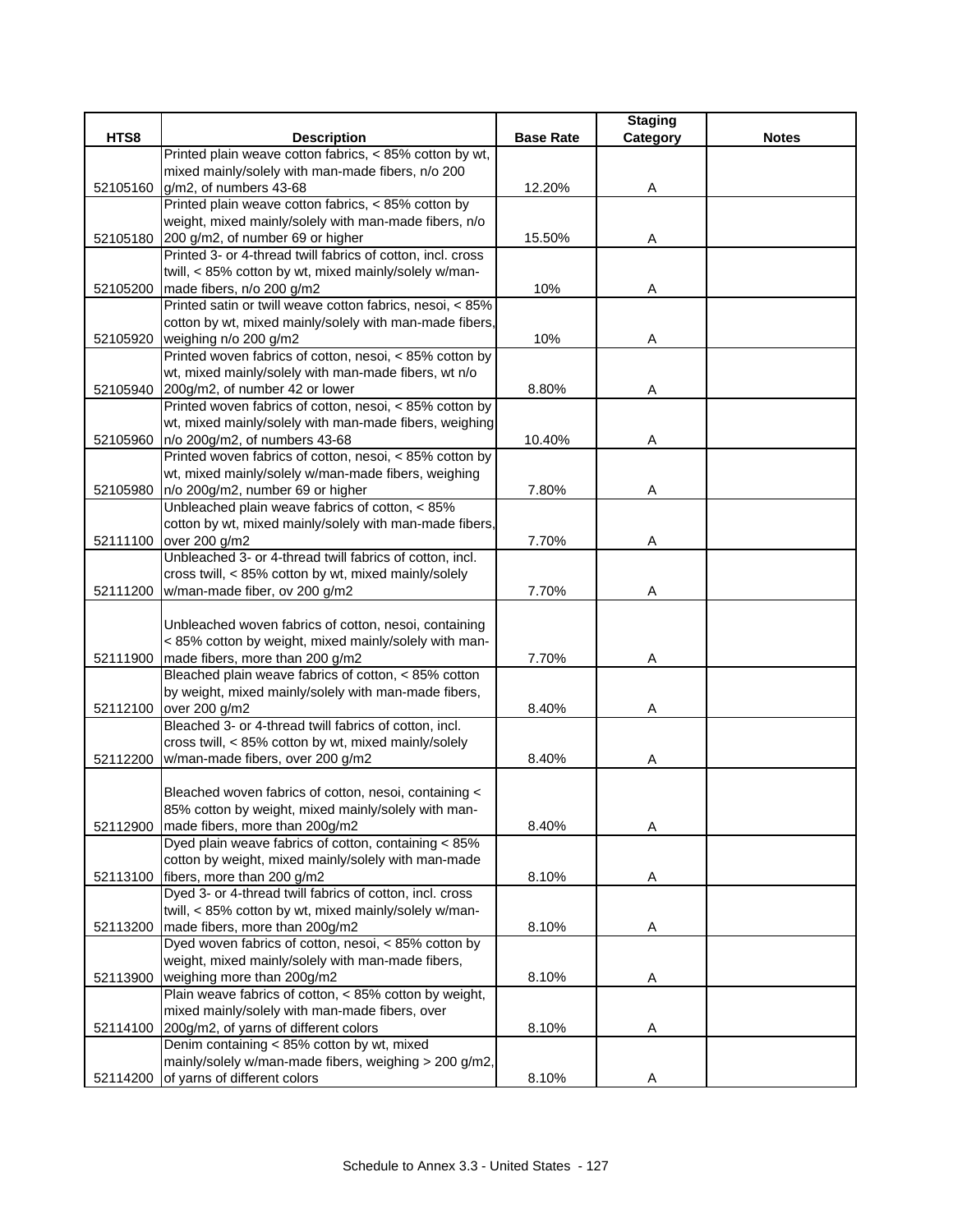|          |                                                                                |                  | <b>Staging</b> |              |
|----------|--------------------------------------------------------------------------------|------------------|----------------|--------------|
| HTS8     | <b>Description</b>                                                             | <b>Base Rate</b> | Category       | <b>Notes</b> |
|          | 3-or 4-thread twill fab of cotton, incl cross twill, nesoi, <                  |                  |                |              |
|          | 85% cotton wt, mixed mainly/solely w/mm fibers, ov 200                         |                  |                |              |
| 52114300 | g/m2, of yarn of diff colors                                                   | 8.10%            | Α              |              |
|          | Woven fabrics of cotton, nesoi, < 85% cotton by                                |                  |                |              |
|          | weight, mixed mainly/solely w/manmade fibers, over                             |                  |                |              |
| 52114900 | 200g/m2, of yarns of different colors                                          | 8.10%            | Α              |              |
|          | Printed plain weave fabrics of cotton, < 85% cotton by                         |                  |                |              |
|          | wt, mixed mainly/solely with man-made fibers, weighing                         |                  |                |              |
|          | 52115100 more than 200g/m2                                                     | Free             |                |              |
|          | Printed 3- or 4-thread twill fabrics of cotton, incl cross                     |                  |                |              |
|          | twill, < 85% cotton by wt, mixed mainly/solely with man-                       |                  |                |              |
|          | 52115200 made fibers, over 200g/m2                                             | 8.10%            | Α              |              |
|          | Printed woven fabrics of cotton, nesoi, < 85% cotton by                        |                  |                |              |
|          | weight, mixed mainly/solely with man-made fibers,                              |                  |                |              |
|          | 52115900 weighing more than 200g/m2                                            | 8.10%            | Α              |              |
|          | Other woven fabrics of cotton, containing 36% or more                          |                  |                |              |
|          | by weight of wool or fine hair, weighing not more than                         |                  |                |              |
|          | 52121110 200 g/m2, unbleached                                                  | 16.50%           | Α              |              |
|          | Other woven fabrics of cotton, nesoi, weighing not                             |                  |                |              |
|          | 52121160   more than 200 g/m2, unbleached                                      | 7.80%            | Α              |              |
|          | Other woven fabrics of cotton, containing 36% or more                          |                  |                |              |
|          | by weight of wool or fine hair, weighing not more than                         |                  |                |              |
|          | 52121210 200 g/m2, bleached                                                    | 16.50%           | Α              |              |
|          | Other woven fabrics of cotton, nesoi, weighing not                             |                  |                |              |
| 52121260 | more than 200 g/m2, bleached                                                   | 7.80%            | Α              |              |
|          | Other woven fabrics of cotton, containing 36% or more                          |                  |                |              |
|          | by weight of wool or fine hair, weighing not more than                         |                  |                |              |
|          | 52121310 200 g/m2, dyed                                                        | 16.50%           | Α              |              |
|          | Other woven fabrics of cotton, nesoi, weighing not                             |                  |                |              |
| 52121360 | more than 200 g/m2, dyed                                                       | 7.80%            | Α              |              |
|          | Other woven fabrics of cotton, containing 36% or more                          |                  |                |              |
|          | of wool or fine hair, weighing not more than 200 g/m2,                         |                  |                |              |
| 52121410 | of yarns of different colors                                                   | 16.50%           | Α              |              |
|          | Other woven fabrics of cotton, nesoi, weighing not                             |                  |                |              |
| 52121460 | more than 200 g/m2, of yarns of different colors                               | 7.80%            | Α              |              |
|          | Other woven fabrics of cotton, containing 36% or more                          |                  |                |              |
|          | by weight of wool or fine hair, weighing not more than                         |                  |                |              |
|          | 52121510 200 g/m2, printed                                                     | Free             |                |              |
|          | Other woven fabrics of cotton, nesoi, weighing not                             |                  |                |              |
|          | 52121560 more than 200 g/m2, printed                                           | 7.80%            | Α              |              |
|          | Other woven fabrics of cotton, containing 36% or more                          |                  |                |              |
|          | by weight of wool or fine hair, weighing more than 200                         |                  |                |              |
| 52122110 | g/m2, unbleached                                                               | 16.50%           | Α              |              |
|          | Other woven fabrics of cotton, nesoi, weighing more                            |                  |                |              |
| 52122160 | than 200 g/m2, unbleached                                                      | 7.80%            | Α              |              |
|          | Other woven fabrics of cotton, containing 36% or more                          |                  |                |              |
|          | by weight of wool or fine hair, weighing more than 200<br>g/m2, bleached       |                  |                |              |
| 52122210 |                                                                                | 16.50%           | A              |              |
|          | Other woven fabrics of cotton, nesoi, weighing more<br>than 200 g/m2, bleached |                  |                |              |
| 52122260 | Other woven fabrics of cotton, containing 36% or more                          | 7.80%            | A              |              |
|          | by weight of wool or fine hair, weighing more than 200                         |                  |                |              |
|          | g/m2, dyed                                                                     | 16.50%           | Α              |              |
| 52122310 | Other woven fabrics of cotton, nesoi, weighing more                            |                  |                |              |
|          | than 200 g/m2, dyed                                                            | 7.80%            | Α              |              |
| 52122360 |                                                                                |                  |                |              |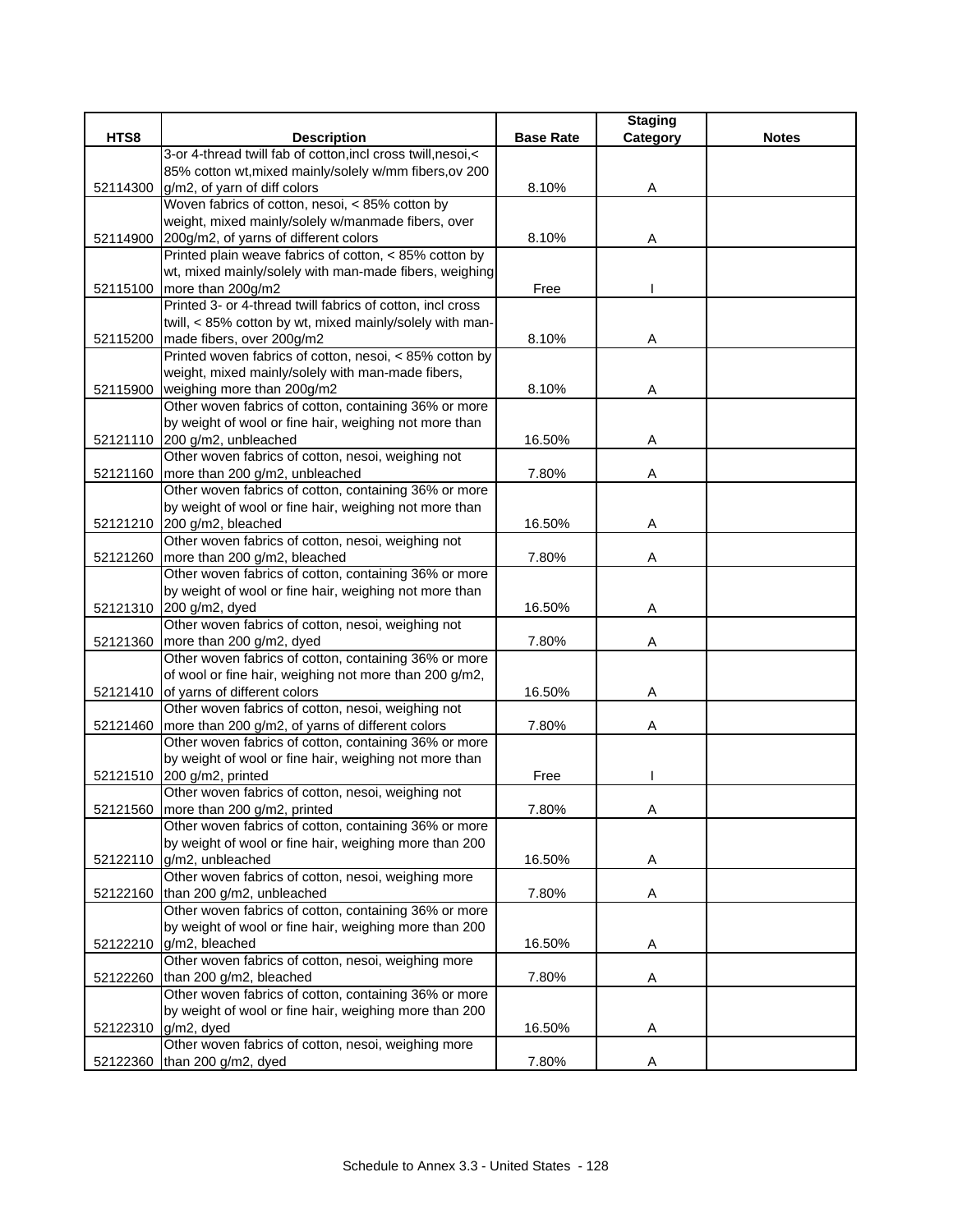|                    |                                                                                                            |                  | <b>Staging</b> |              |
|--------------------|------------------------------------------------------------------------------------------------------------|------------------|----------------|--------------|
| HTS8               | <b>Description</b>                                                                                         | <b>Base Rate</b> | Category       | <b>Notes</b> |
|                    | Other woven fabrics of cotton, containing 36% or more                                                      |                  |                |              |
|                    | by weight of wool or fine hair, weighing more than 200<br>g/m2, of yarns of different colors               | 16.50%           |                |              |
| 52122410           | Other woven fabrics of cotton, nesoi, weighing more                                                        |                  | Α              |              |
| 52122460           | than 200 g/m2, of yarns of different colors                                                                | 7.80%            | Α              |              |
|                    | Other woven fabrics of cotton, containing 36% or more                                                      |                  |                |              |
|                    | by weight of wool or fine hair, weighing more than 200                                                     |                  |                |              |
|                    | 52122510 g/m2, printed                                                                                     | Free             |                |              |
|                    | Other woven fabrics of cotton, nesoi, weighing more                                                        |                  |                |              |
| 52122560           | than 200 g/m2, printed                                                                                     | Free             |                |              |
|                    | Jute and other textile bast fibers (excluding flax, true                                                   |                  |                |              |
| 53031000           | hemp and ramie), raw or retted                                                                             | Free             |                |              |
|                    | Jute and other textile bast fibers (excluding flax, true                                                   |                  |                |              |
|                    | hemp and ramie), processed but not spun; tow and                                                           |                  |                |              |
|                    | 53039000 waste of these fibers                                                                             | Free             |                |              |
| 53041000           | Sisal and other textile fibers of genus Agave, raw                                                         | Free             |                |              |
|                    | Sisal and other textile fibers of genus Agave,                                                             |                  |                |              |
|                    | processed but not spun; tow and waste of these fibers                                                      |                  |                |              |
| 53049000           | (incl. yarn waste and garnetted stock)                                                                     | Free             |                |              |
|                    | 53051100 Coconut (coir) fibers, raw                                                                        | Free             |                |              |
|                    | Coconut (coir) fibers, processed but not spun; coconut                                                     |                  |                |              |
|                    | tow, noils and waste (including yarn waste and                                                             |                  |                |              |
| 53051900           | garnetted stock)                                                                                           | Free             |                |              |
|                    |                                                                                                            |                  |                |              |
|                    | 53052100 Abaca (Manila hemp or Musa textilis Nee) fibers, raw                                              | Free             |                |              |
|                    | Abaca (Manila hemp or Musa textilis Nee) fibers,                                                           |                  |                |              |
|                    | processed but not spun; abaca tow, noils and waste<br>(incl. yarn waste and garnetted stock)               |                  |                |              |
| 53052900           | Vegetable textile fibers nesoi, raw or processed but not                                                   | Free             |                |              |
|                    | spun; tow, noils & waste of these fibers (including yarn                                                   |                  |                |              |
| 53059000           | waste and garnetted stock)                                                                                 | Free             |                |              |
|                    | 53061000 Flax yarn, single                                                                                 | Free             |                |              |
| 53062000           | Flax yarn, multiple (folded) or cabled                                                                     | Free             |                |              |
|                    | Yarn of jute or other textile bast fibers (excluding flax,                                                 |                  |                |              |
|                    | 53071000 true hemp, and ramie), single                                                                     | Free             |                |              |
|                    |                                                                                                            |                  |                |              |
|                    | Yarn of jute or other textile bast fibers (excluding flax,                                                 |                  |                |              |
|                    | 53072000 true hemp, and ramie), multiple (folded) or cabled                                                | Free             |                |              |
| 53081000 Coir yarn |                                                                                                            | Free             |                |              |
|                    | 53082000 True hemp yarn                                                                                    | Free             |                |              |
|                    | 53089010 Paper yarn                                                                                        | 2.70%            | A              |              |
| 53089090           | Yarn of other vegetable textile fibers, nesoi                                                              | Free             |                |              |
|                    | Woven fabrics of flax, containing 85 percent or more by                                                    |                  |                |              |
| 53091100           | weight of flax, unbleached or bleached                                                                     | Free             |                |              |
|                    |                                                                                                            |                  |                |              |
|                    | Woven fabrics of flax, containing 85 percent or more by                                                    |                  |                |              |
| 53091900           | weight of flax, other than unbleached or bleached                                                          | Free             |                |              |
|                    | Woven fabrics of flax, containing less than 85% by                                                         |                  |                |              |
|                    | weight of flax, containing over 17% of wool or fine                                                        |                  |                |              |
| 53092120           | animal hair, unbleached or bleached                                                                        | 14.50%           | A              |              |
|                    | Woven fabrics of flax, < 85% by wt of flax, unbleached                                                     |                  |                |              |
|                    | or bleached, containing < 17% by wt of wool and                                                            |                  |                |              |
| 53092130           | containing cotton and manmade fibers                                                                       | 6.90%            | Α              |              |
|                    |                                                                                                            |                  |                |              |
|                    | Woven fabrics of flax, containing less than 85 percent<br>by weight of flax, unbleached or bleached, nesoi |                  |                |              |
| 53092140           |                                                                                                            | Free             |                |              |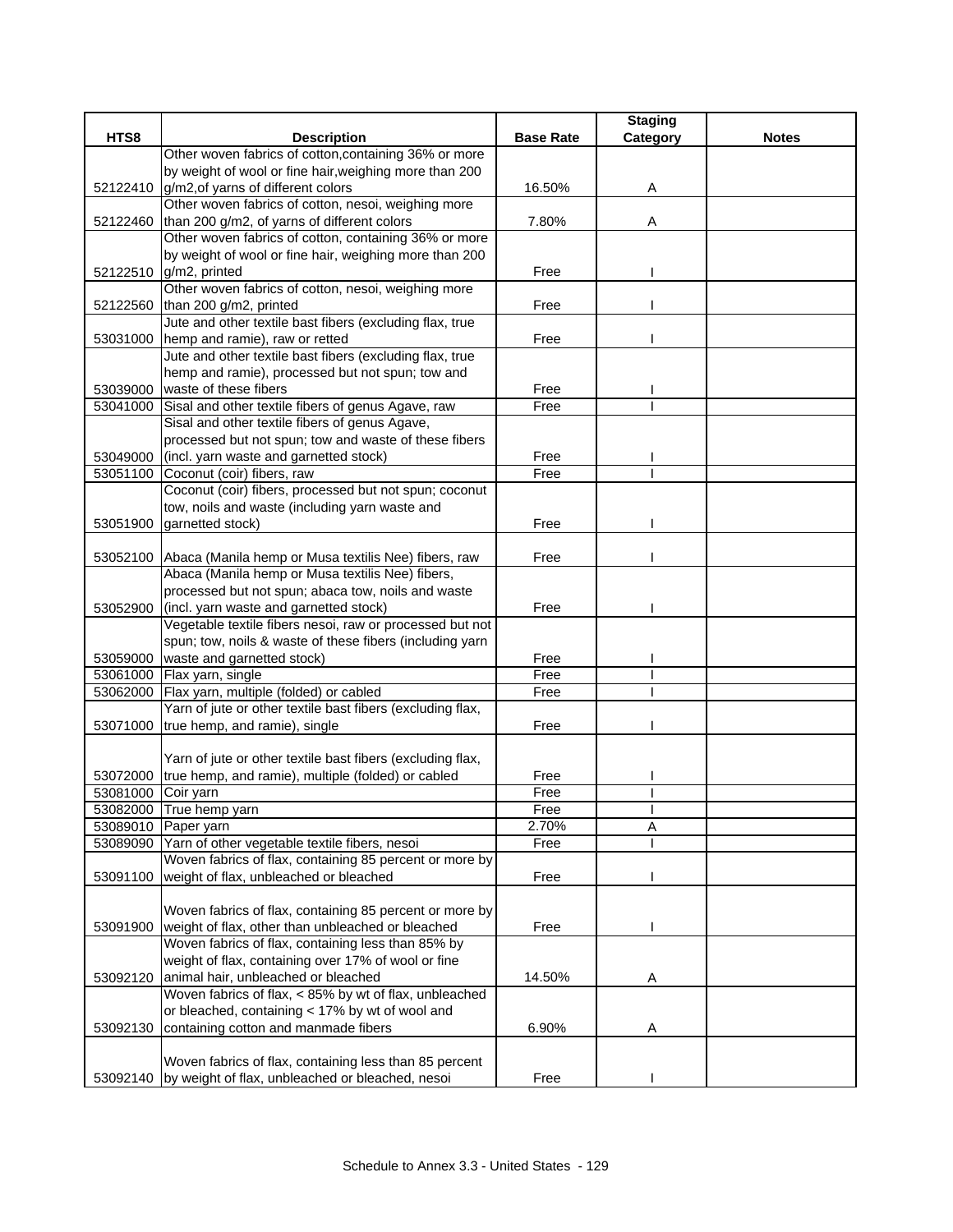|          |                                                                 |                  | <b>Staging</b> |              |
|----------|-----------------------------------------------------------------|------------------|----------------|--------------|
| HTS8     | <b>Description</b>                                              | <b>Base Rate</b> | Category       | <b>Notes</b> |
|          | Woven fabrics of flax, containing < 85% by wt of flax,          |                  |                |              |
|          | contain over 17% by wt of wool or fine animal hair,             |                  |                |              |
| 53092920 | other than unbleached or bleached                               | 14.50%           | A              |              |
|          | Woven fabrics of flax, less than 85% by wt of flax,             |                  |                |              |
|          | containing less than 17% by wt of wool and containing           |                  |                |              |
| 53092930 | cotton and manmade fibers, nesoi                                | Free             |                |              |
|          | Woven fabrics of flax, containing less than 85 percent          |                  |                |              |
|          | by weight of flax, other than unbleached or bleached,           |                  |                |              |
| 53092940 | nesoi                                                           | Free             |                |              |
|          | Unbleached woven fabrics of jute or of other textile bast       |                  |                |              |
| 53101000 | fibers of heading 5303                                          | Free             |                |              |
|          | Woven fabrics of jute or of other textile bast fibers of        |                  |                |              |
| 53109000 | heading 5303, other than unbleached                             | Free             |                |              |
|          | Woven fabrics of other vegetable textile fibers,                |                  |                |              |
|          | containing more than 17% by weight of wool or fine              |                  |                |              |
| 53110020 | animal hair                                                     | 14.50%           | Α              |              |
|          | Woven fabrics of other vegetable textile fibers,                |                  |                |              |
| 53110030 | containing cotton and manmade fibers, nesoi                     | Free             |                |              |
|          |                                                                 |                  |                |              |
|          | 53110040 Woven fabrics of other vegetable textile fibers, nesoi | Free             |                |              |
|          | 53110060 Woven fabrics of paper yarn                            | 2.70%            | A              |              |
|          | Sewing thread of synthetic filaments, whether or not put        |                  |                |              |
| 54011000 | up for retail sale                                              | 11.40%           | Α              |              |
|          | Sewing thread of artificial filaments, whether or not put       |                  |                |              |
|          | 54012000 up for retail sale                                     | 11.40%           | Α              |              |
|          | Single high tenacity yarn of nylon or polyamides, not           |                  |                |              |
|          | 54021030 put up for retail sale                                 | 8.80%            | Α              |              |
|          | Multiple (folded) or cabled high tenacity yarn (except          |                  |                |              |
|          | sewing thread) of nylon or other polyamides, not put up         |                  |                |              |
| 54021060 | for retail sale                                                 | 8%               | Α              |              |
|          | Single high tenacity yarn of polyesters, not put up for         |                  |                |              |
| 54022030 | retail sale                                                     | 8.80%            | Α              |              |
|          |                                                                 |                  |                |              |
|          | Multiple (folded) or cabled high tenacity yarn (except          |                  |                |              |
| 54022060 | sewing thread) of polyesters, not put up for retail sale        | 7.50%            | Α              |              |
|          | Single textured yarn, of nylon or other polyamides,             |                  |                |              |
|          | measuring not more than 500 decitex, not put up for             |                  |                |              |
| 54023130 | retail sale                                                     | 8.80%            | A              |              |
|          | Multiple or cabled textured yarn (except sewing thread),        |                  |                |              |
|          | of polyamides, single yarn not more than 500 decitex,           |                  |                |              |
| 54023160 | not put up for retail sale                                      | $8\%$            | Α              |              |
|          | Single textured yarn, of nylon or other polyamides,             |                  |                |              |
|          | measuring more than 500 decitex, not put up for retail          |                  |                |              |
| 54023230 | sale                                                            | 8%               | Α              |              |
|          | Multiple or cabled textured yarn (except sewing thread),        |                  |                |              |
|          | of polyamides, single yarn more than 500 decitex, not           |                  |                |              |
| 54023260 | put up for retail sale                                          | 8%               | A              |              |
|          | Single textured yarn of polyesters, not put up for retail       |                  |                |              |
| 54023330 | sale                                                            | 8.80%            | Α              |              |
|          | Multiple or cabled textured yarn (except sewing thread),        |                  |                |              |
| 54023360 | of polyesters, not put up for retail sale                       | 8%               | A              |              |
| 54023930 | Single textured yarn, nesoi, not put up for retail sale         | 8.80%            | A              |              |
|          | Multiple or cabled textured yarn (except sewing thread),        |                  |                |              |
| 54023960 | nesoi, not put up for retail sale                               | 8%               | Α              |              |
|          | Synth filament yarn, for doll wigs, of colored multifil,        |                  |                |              |
|          | untwisted/with twist < 5 turns/meter, of nylon or other         |                  |                |              |
| 54024110 | polyamide, not retail sale                                      | Free             |                |              |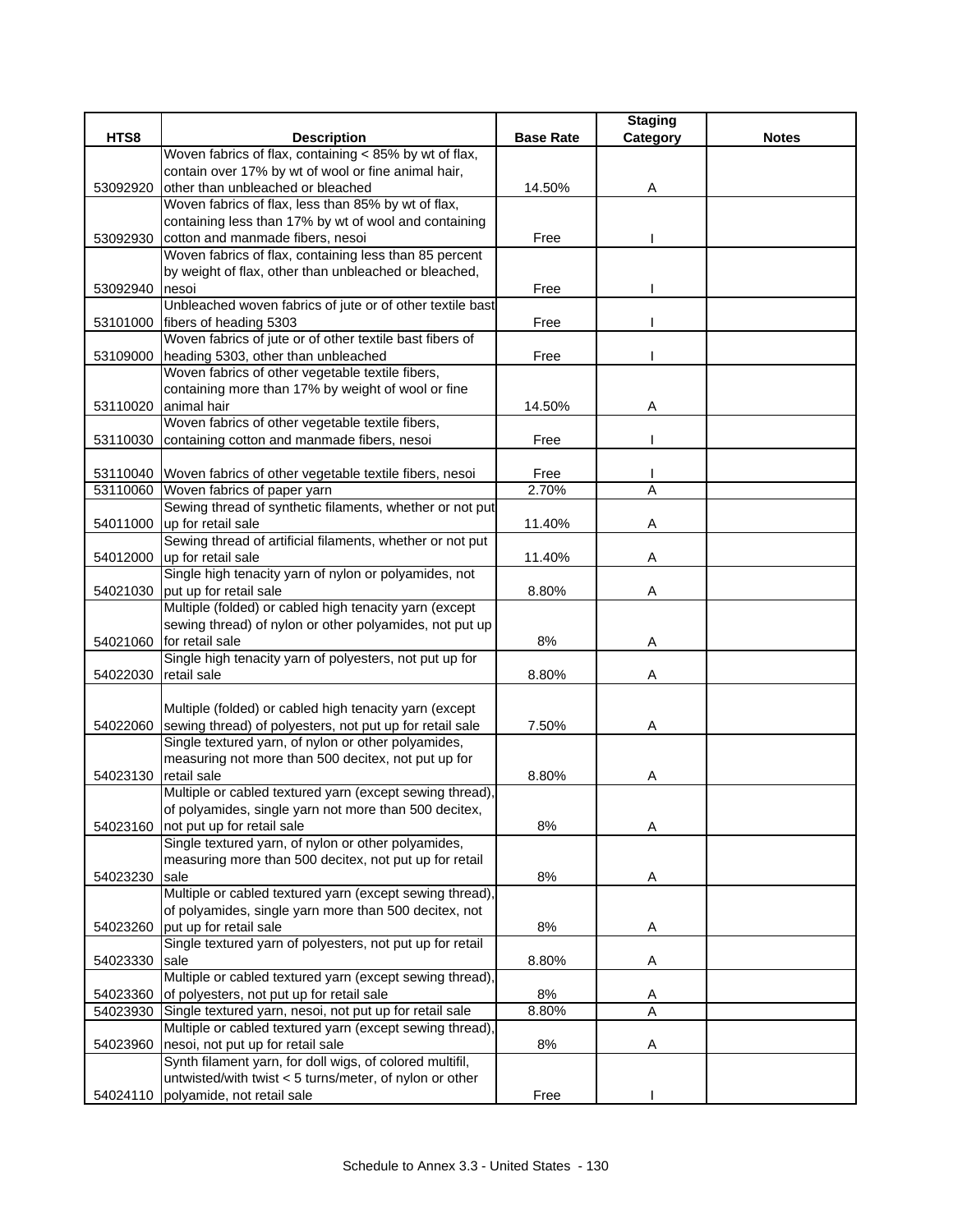|          |                                                                                                            |                  | <b>Staging</b> |              |
|----------|------------------------------------------------------------------------------------------------------------|------------------|----------------|--------------|
| HTS8     | <b>Description</b>                                                                                         | <b>Base Rate</b> | Category       | <b>Notes</b> |
|          | Syn filament yarn (not for doll wigs), of colored multifil,                                                |                  |                |              |
|          | untwisted/with twist < 5 turns/meter, of nylon or                                                          |                  |                |              |
| 54024190 | o/polyamides, not retail sale                                                                              | 8%               | Α              |              |
|          | Yarn of polyesters, partially oriented, single, untwisted                                                  |                  |                |              |
| 54024200 | or with a twist not exceeding 50 turns/m, not put up for<br>retail sale                                    | 8.80%            | Α              |              |
|          |                                                                                                            |                  |                |              |
|          | Single yarn, twist of 0-50 turns/m, wholly polyester, 75-                                                  |                  |                |              |
|          | 54024310 80 decitex, 24 filaments, nesoi, not put up for retail sale                                       | 8%               | Α              |              |
|          | Single yarn, twist of 0-50 turns/m, other than wholly of                                                   |                  |                |              |
| 54024390 | polyester, nesoi, not put up for retail sale                                                               | 8%               | Α              |              |
|          | Colored multifilament yarn to be used to make wigs for                                                     |                  |                |              |
|          | dolls, of modacrylic, untwisted or twisted, < 5 turns per                                                  |                  |                |              |
| 54024910 | meter, not for retail sale                                                                                 | Free             |                |              |
|          | Other yarns, monofil; multifil, untwisted or twisted > or =                                                |                  |                |              |
|          | to 5, not exceeding 50 turns per meter of other                                                            |                  |                |              |
|          | 54024990 synthetic, not for retail sale                                                                    | 8%               | Α              |              |
|          | Nylon or other polyamide yarns, single, with a twist                                                       |                  |                |              |
| 54025100 | exceeding 50 turns/m, not put up for retail sale                                                           | 8.80%            | Α              |              |
|          | Single yarn, twist exceeding 50 turns/m, wholly                                                            |                  |                |              |
|          | polyester, 75-80 decitex, 24 filaments, nesoi, not put up                                                  |                  |                |              |
|          | 54025210 for retail sale                                                                                   | 8.80%            | Α              |              |
|          | Single yarn, twist exceeding 50 turns/m, other than                                                        |                  |                |              |
| 54025290 | wholly of polyester, nesoi, not put up for retail sale<br>Yarn of synthetic filaments nesoi, single, twist | 8.80%            | Α              |              |
| 54025900 | exceeding 50 turns/m, not put up for retail sale                                                           | 8%               | Α              |              |
|          |                                                                                                            |                  |                |              |
|          | Nylon or other polyamide yarn, multiple (folded) or                                                        |                  |                |              |
| 54026100 | cabled, (except sewing thread), not put up for retail sale                                                 | 7.50%            | Α              |              |
|          | Polyester yarn, multiple (folded) or cabled, (except                                                       |                  |                |              |
| 54026200 | sewing thread), not put up for retail sale                                                                 | 7.50%            | Α              |              |
|          |                                                                                                            |                  |                |              |
|          | Yarn of synthetic filaments nesoi, multiple (folded) or                                                    |                  |                |              |
| 54026900 | cabled, (except sewing thread), not put up for retail sale                                                 | 7.50%            | Α              |              |
|          | Single high tenacity yarn of viscose rayon, not put up                                                     |                  |                |              |
| 54031030 | for retail sale                                                                                            | 10%              | Α              |              |
|          |                                                                                                            |                  |                |              |
|          | Multiple (folded) or cabled high tenacity yarn of viscose                                                  |                  |                |              |
|          | 54031060 rayon (except sewing thread), not put up for retail sale                                          | 9.10%            | Α              |              |
|          | Single textured artificial filament yarn (other than                                                       |                  |                |              |
| 54032030 | sewing thread), not put up for retail sale                                                                 | 10%              | Α              |              |
|          | Multiple (folded) or cabled textured artificial filament                                                   |                  |                |              |
| 54032060 | yarn (other than sewing thread), not put up for retail<br>sale                                             | 9.10%            | Α              |              |
|          | Single yarn of viscose rayon (not high ten. or sewing                                                      |                  |                |              |
|          | thread), untwisted or with a twist not over 120 turns/m,                                                   |                  |                |              |
|          | 54033100 not put up for retail sale                                                                        | 10%              | A              |              |
|          | Single yarn of viscose rayon (not high ten. or sewing                                                      |                  |                |              |
|          | thread), with twist exceeding 120 turns/m, not put up for                                                  |                  |                |              |
| 54033200 | retail sale                                                                                                | 10%              | A              |              |
|          | Single yarn of cellulose acetate (not high ten. or sewing                                                  |                  |                |              |
| 54033300 | thread), not put up for retail sale                                                                        | 8.80%            | A              |              |
|          | Artificial filament yarn nesoi, single, not put up for retail                                              |                  |                |              |
| 54033900 | sale                                                                                                       | 8%               | Α              |              |
|          | Viscose rayon yarn (except sewing thread), multiple                                                        |                  |                |              |
| 54034100 | (folded) or cabled, not put up for retail sale                                                             | 9.10%            | Α              |              |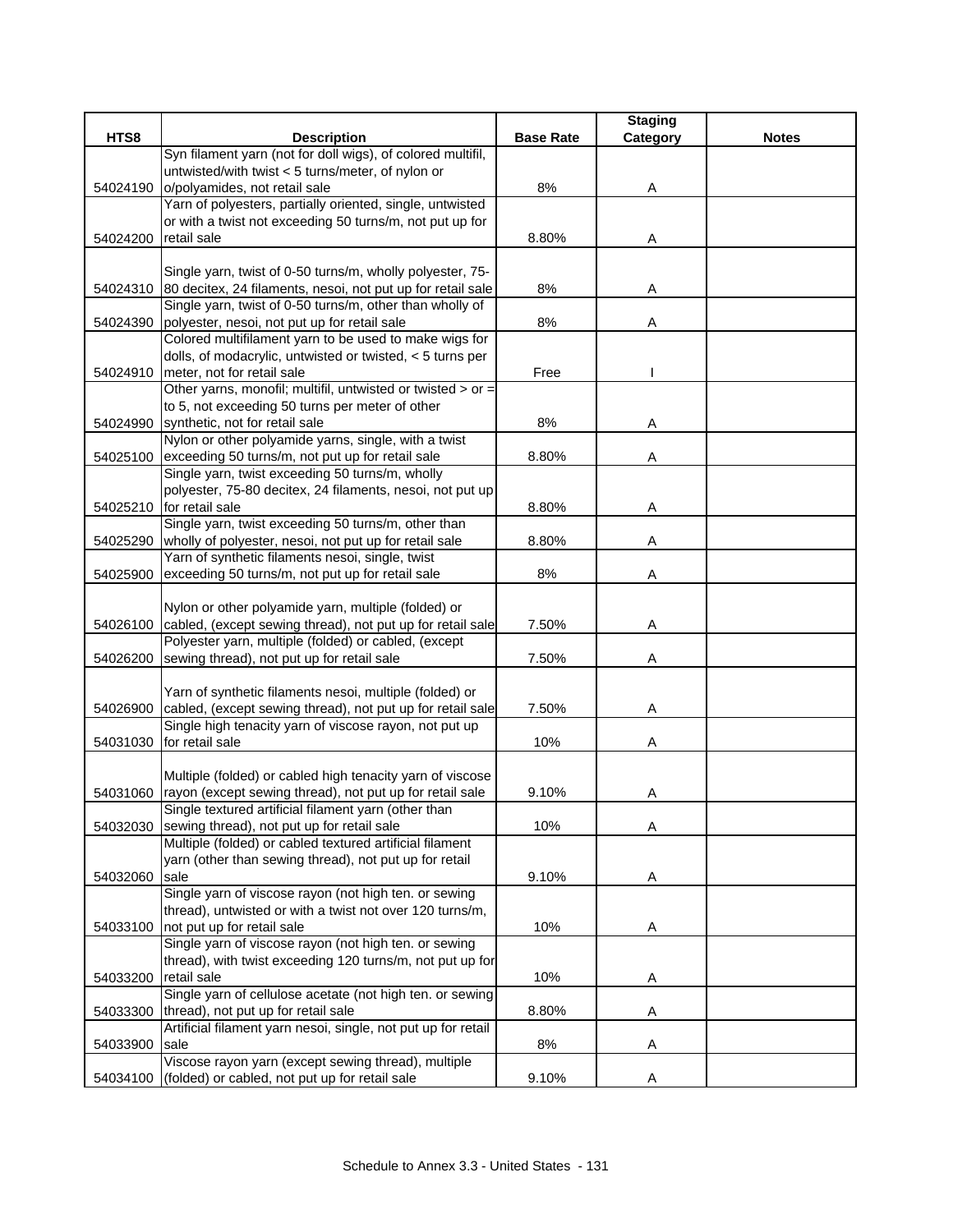|          |                                                                 |                    | <b>Staging</b> |              |
|----------|-----------------------------------------------------------------|--------------------|----------------|--------------|
| HTS8     | <b>Description</b>                                              | <b>Base Rate</b>   | Category       | <b>Notes</b> |
|          | Yarn of cellulose acetate (except sewing thread)                |                    |                |              |
| 54034200 | multiple (folded) or cabled, not put up for retail sale         | 8%                 | Α              |              |
|          |                                                                 |                    |                |              |
|          | Artificial filament yarn (except sewing thread) nesoi,          |                    |                |              |
| 54034900 | multiple (folded) or cabled, not put up for retail sale         | 7.50%              | Α              |              |
|          | Racket strings of synthetic monofilament of 67 decitex          |                    |                |              |
|          | or more and of which no cross-sectional dimension               |                    |                |              |
| 54041010 | exceeds 1 mm                                                    | 2.70%              | Α              |              |
|          | Polypropylene monofilament of 67 decitex or more (not           |                    |                |              |
|          | racket strings), and with no cross-sectional dim. > 1           |                    |                |              |
| 54041040 | mm, not over 254 mm in length                                   | 6.90%              | Α              |              |
|          | Synthetic monofilament (exc. polypropylene), of 67              |                    |                |              |
|          | decitex or more and with no cross-sectional dimension           |                    |                |              |
| 54041080 | > 1 mm, nesoi                                                   | 6.90%              | Α              |              |
|          | Strip and the like of synthetic textile materials of an         |                    |                |              |
| 54049000 | apparent width not exceeding 5 mm                               | Free               |                |              |
|          |                                                                 |                    |                |              |
|          | Artificial monofilament of 67 decitex or more and of            |                    |                |              |
| 54050030 | which no cross-sectional dimension exceeds 1 mm                 | 6.90%              | Α              |              |
|          | Strip and the like of artificial textile materials of an        |                    |                |              |
| 54050060 | apparent width not exceeding 5 mm                               | 5.80%              | Α              |              |
|          | Synthetic filament yarn (except sewing thread), put up          |                    |                |              |
| 54061000 | for retail sale                                                 | 7.50%              | Α              |              |
|          | Artificial filament yarn (except sewing thread), put up         |                    |                |              |
| 54062000 | for retail sale                                                 | 7.50%              | Α              |              |
|          | Woven fabrics obtained from high tenacity yarn of               |                    |                |              |
| 54071000 | nylon or other polyamides or of polyesters                      | 13.60%             | Α              |              |
|          | Woven fabrics obtained from strip or the like of                |                    |                |              |
| 54072000 | synthetic textile materials                                     | Free               |                |              |
|          | Woven fabrics specified in note 9 to section XI, of             |                    |                |              |
|          | synthetic filament yarn, over 60 percent by weight of           |                    |                |              |
| 54073010 | plastics                                                        | Free               |                |              |
|          | Woven fabrics specified in note 9 to section XI, of             |                    |                |              |
| 54073090 | synthetic filament yarn, nesoi                                  | 8%                 | Α              |              |
|          | Woven fabrics, containing 85 percent or more by                 |                    |                |              |
|          | weight of filaments of nylon or other polyamides,               |                    |                |              |
| 54074100 | unbleached or bleached                                          | 13.60%             | Α              |              |
|          |                                                                 |                    |                |              |
|          | Woven fabrics, containing 85 percent or more by                 |                    |                |              |
|          | 54074200 weight of filaments of nylon or other polyamides, dyed | 14.90%             | A              |              |
|          | Woven fabrics, over 85% by wt fil. of nylon/other               |                    |                |              |
|          | polyamides, of diff colored yarns, thread count over 69-        | 12.2 cents/ $kg +$ |                |              |
| 54074310 | 142/cm warp, over 31-71/cm filling                              | 11.3%              | Α              |              |
|          | Woven fabrics, containing 85 percent or more by                 |                    |                |              |
|          | weight of filaments of nylon or other polyamides, of            |                    |                |              |
| 54074320 | varns of different colors, nesoi                                | 8.50%              | Α              |              |
|          | Woven fabrics, containing 85 percent or more by                 |                    |                |              |
|          | weight of filaments of nylon or other polyamides,               |                    |                |              |
| 54074400 | printed                                                         | 12%                | Α              |              |
|          | Woven fabrics, containing 85 percent or more by                 |                    |                |              |
|          | weight of textured polyester filaments, unbleached or           |                    |                |              |
| 54075100 | bleached                                                        | 14.90%             | Α              |              |
|          | Woven fabrics, over 85 percent textured polyester               |                    |                |              |
|          | filaments, dyed, less than 77 cm in width, thread count         | 18.9 cents/ $kg +$ |                |              |
| 54075205 | 69-142/cm warp, 31-71/cm filling                                | 17.6%              | Α              |              |
|          | Woven fabrics, over 85 percent textured polyester               |                    |                |              |
| 54075220 | filaments, dyed, nesoi                                          | 14.90%             | Α              |              |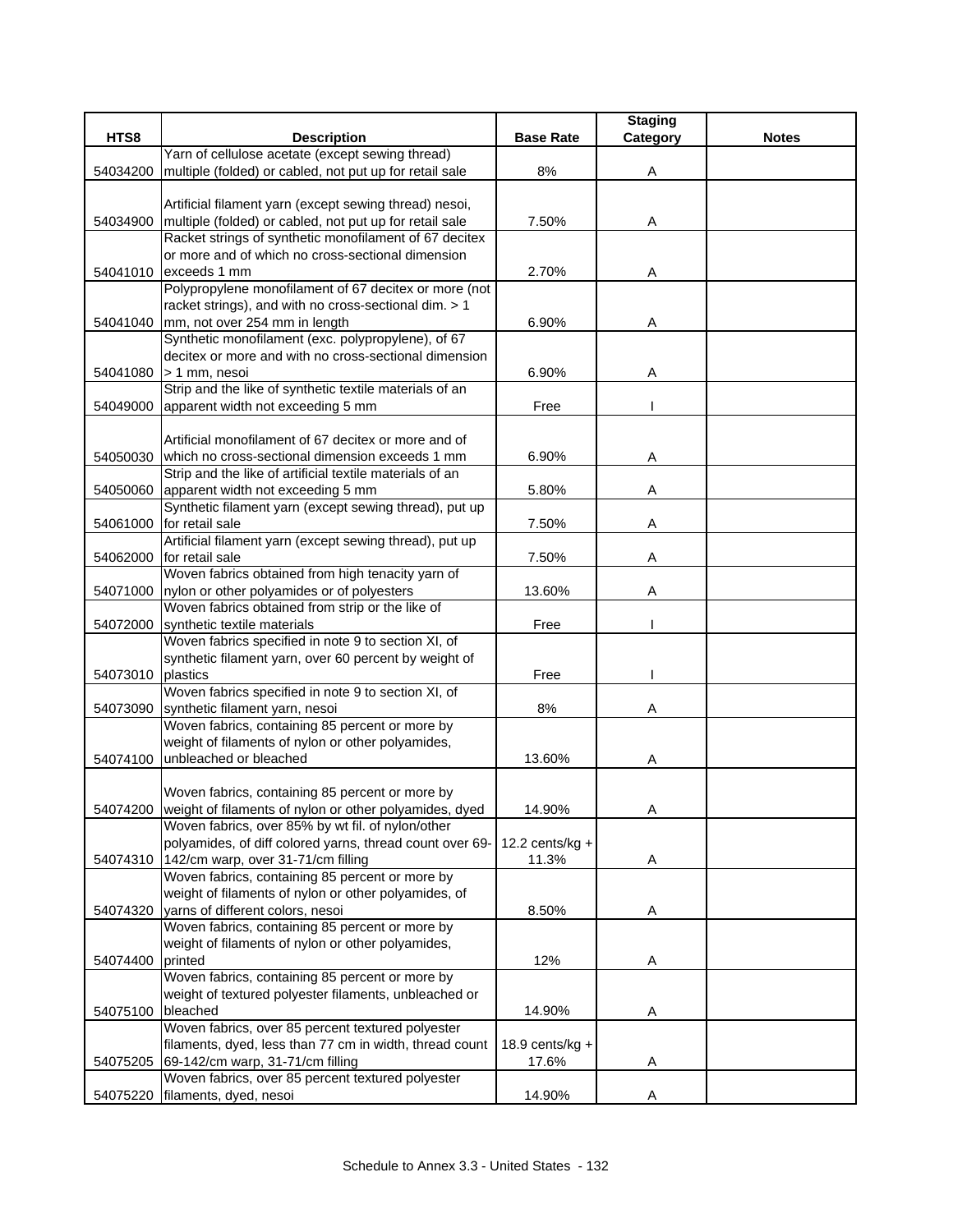| HTS8<br><b>Description</b><br><b>Base Rate</b><br><b>Notes</b><br>Category<br>Woven fabrics, over 85% textured polyester filaments,<br>of different colored yarns, thread count 69-142/cm warp<br>18.8 cents/kg $+$<br>and 31-71/cm filling<br>17.4%<br>54075310<br>Α<br>Woven fabrics, containing 85 percent or more by<br>weight of textured polyester filaments, of yarns of<br>different colors, nesoi<br>54075320<br>12%<br>Α<br>Woven fabrics, containing 85 percent or more by<br>weight of textured polyester filaments, printed<br>14.90%<br>54075400<br>Α<br>Woven fab, dyed, 100% polyester, <77cm wide, >69-<br>142 warp > 31-71 filling, of non-tex singles yarn, 75-<br>19.4 cents/ $kg +$<br>80dtx, 24 fil/yn, twist 900+ turns/m<br>18%<br>54076111<br>Α<br>Woven fab, dyed, 85%+ non-tex poly. fil., <77cm wide,<br>>69-142 warp > 31-71 filling (not 100%poly. sin.yarn, 75-<br>19.4 cents/kg $+$<br>80dtx, 24 fil/yn & 900+ turns/m)<br>54076119<br>18%<br>Α<br>Woven fab, yn diff colors, <77cm wide, >69-142 warp,<br>>31-71 filling, 100% poly.non-tex sin. yarn of 75-80<br>$12.2$ cents/kg +<br>dtx., 24 fil/yn & twist 900+ turns/m<br>11.3%<br>54076121<br>A<br>Woven fab, 85%+ non-tex poly, yn diff colors, <77cm<br>wide,>69-142 warp,>31-71 filling (not 100%poly sin<br>12.2 cents/ $kg +$<br>54076129 yarn, 75-80dtx, 24 fil/yn & 900+ turns/m)<br>11.3%<br>Α<br>Woven fab, 85%+ non-tex poly fil, wholly of polyester,<br>of single yarns 75-80 decitex, 24 fil/yarn & a twist of<br>900 or more turns/m<br>14.90%<br>54076191<br>Α<br>Woven fab, of 85%+ non-text. polyester filaments,<br>nesoi (not wholly polyester single yarns, 75-80 dtx, 24<br>54076199<br>fil/yarn & twist 900+ turns/m)<br>14.90%<br>Α<br>Woven fab, containing 85%+ by wt of polyester<br>filaments nesoi, unbleached or bleached<br>14.90%<br>54076910<br>Α<br>Woven fab, containing 85%+ by wt of polyester<br>filaments nesoi, dyed<br>14.90%<br>54076920<br>Α<br>Woven fab, cont. 85%+ by wt polyester filaments nesoi,<br>thread count >69-142/cm in warp & >31-71/cm filling, of<br>yarns of diff. colors<br>Free<br>54076930<br>Woven fab, containing 85%+ by wt polyester filaments<br>54076940 nesoi, of yarns of different colors, nesoi<br>8.50%<br>Α<br>Woven fab, containing 85%+ by wt polyester filaments<br>nesoi, printed<br>14.90%<br>54076990<br>Α<br>Woven fabrics, containing 85 percent or more by<br>54077100 weight of synthetic filaments, unbleached or bleached<br>14.90%<br>A<br>Woven fabrics, containing 85 percent or more by<br>weight of synthetic filaments, dyed<br>14.90%<br>54077200<br>Α<br>Woven fabrics, cont. 85% or more syn. filaments by<br>weight, thread count >69-142/cm warp and >31-71/cm<br>filling, of different colored yarns<br>54077310<br>Free<br>Woven fabrics, containing 85% or more by weight of<br>synthetic filaments, of yarns of different colors, nesoi<br>8.50%<br>54077320<br>Α<br>Woven fabrics, containing 85 percent or more by<br>weight of synthetic filaments, printed<br>14.90%<br>Α<br>54077400<br>Woven fabrics, containing less than 85% by weight of<br>synthetic filaments, mixed mainly or solely with cotton,<br>unbleached or bleached<br>14.90%<br>54078100<br>Α<br>Woven fabrics, containing less than 85 percent by<br>weight of synthetic filaments, mixed mainly or solely |          |                   |        | <b>Staging</b> |  |
|------------------------------------------------------------------------------------------------------------------------------------------------------------------------------------------------------------------------------------------------------------------------------------------------------------------------------------------------------------------------------------------------------------------------------------------------------------------------------------------------------------------------------------------------------------------------------------------------------------------------------------------------------------------------------------------------------------------------------------------------------------------------------------------------------------------------------------------------------------------------------------------------------------------------------------------------------------------------------------------------------------------------------------------------------------------------------------------------------------------------------------------------------------------------------------------------------------------------------------------------------------------------------------------------------------------------------------------------------------------------------------------------------------------------------------------------------------------------------------------------------------------------------------------------------------------------------------------------------------------------------------------------------------------------------------------------------------------------------------------------------------------------------------------------------------------------------------------------------------------------------------------------------------------------------------------------------------------------------------------------------------------------------------------------------------------------------------------------------------------------------------------------------------------------------------------------------------------------------------------------------------------------------------------------------------------------------------------------------------------------------------------------------------------------------------------------------------------------------------------------------------------------------------------------------------------------------------------------------------------------------------------------------------------------------------------------------------------------------------------------------------------------------------------------------------------------------------------------------------------------------------------------------------------------------------------------------------------------------------------------------------------------------------------------------------------------------------------------------------------------------------------------------------------------------------------------------------------------------------------------------------------------------------------------------------------------------------------------------------------------------|----------|-------------------|--------|----------------|--|
|                                                                                                                                                                                                                                                                                                                                                                                                                                                                                                                                                                                                                                                                                                                                                                                                                                                                                                                                                                                                                                                                                                                                                                                                                                                                                                                                                                                                                                                                                                                                                                                                                                                                                                                                                                                                                                                                                                                                                                                                                                                                                                                                                                                                                                                                                                                                                                                                                                                                                                                                                                                                                                                                                                                                                                                                                                                                                                                                                                                                                                                                                                                                                                                                                                                                                                                                                                              |          |                   |        |                |  |
|                                                                                                                                                                                                                                                                                                                                                                                                                                                                                                                                                                                                                                                                                                                                                                                                                                                                                                                                                                                                                                                                                                                                                                                                                                                                                                                                                                                                                                                                                                                                                                                                                                                                                                                                                                                                                                                                                                                                                                                                                                                                                                                                                                                                                                                                                                                                                                                                                                                                                                                                                                                                                                                                                                                                                                                                                                                                                                                                                                                                                                                                                                                                                                                                                                                                                                                                                                              |          |                   |        |                |  |
|                                                                                                                                                                                                                                                                                                                                                                                                                                                                                                                                                                                                                                                                                                                                                                                                                                                                                                                                                                                                                                                                                                                                                                                                                                                                                                                                                                                                                                                                                                                                                                                                                                                                                                                                                                                                                                                                                                                                                                                                                                                                                                                                                                                                                                                                                                                                                                                                                                                                                                                                                                                                                                                                                                                                                                                                                                                                                                                                                                                                                                                                                                                                                                                                                                                                                                                                                                              |          |                   |        |                |  |
|                                                                                                                                                                                                                                                                                                                                                                                                                                                                                                                                                                                                                                                                                                                                                                                                                                                                                                                                                                                                                                                                                                                                                                                                                                                                                                                                                                                                                                                                                                                                                                                                                                                                                                                                                                                                                                                                                                                                                                                                                                                                                                                                                                                                                                                                                                                                                                                                                                                                                                                                                                                                                                                                                                                                                                                                                                                                                                                                                                                                                                                                                                                                                                                                                                                                                                                                                                              |          |                   |        |                |  |
|                                                                                                                                                                                                                                                                                                                                                                                                                                                                                                                                                                                                                                                                                                                                                                                                                                                                                                                                                                                                                                                                                                                                                                                                                                                                                                                                                                                                                                                                                                                                                                                                                                                                                                                                                                                                                                                                                                                                                                                                                                                                                                                                                                                                                                                                                                                                                                                                                                                                                                                                                                                                                                                                                                                                                                                                                                                                                                                                                                                                                                                                                                                                                                                                                                                                                                                                                                              |          |                   |        |                |  |
|                                                                                                                                                                                                                                                                                                                                                                                                                                                                                                                                                                                                                                                                                                                                                                                                                                                                                                                                                                                                                                                                                                                                                                                                                                                                                                                                                                                                                                                                                                                                                                                                                                                                                                                                                                                                                                                                                                                                                                                                                                                                                                                                                                                                                                                                                                                                                                                                                                                                                                                                                                                                                                                                                                                                                                                                                                                                                                                                                                                                                                                                                                                                                                                                                                                                                                                                                                              |          |                   |        |                |  |
|                                                                                                                                                                                                                                                                                                                                                                                                                                                                                                                                                                                                                                                                                                                                                                                                                                                                                                                                                                                                                                                                                                                                                                                                                                                                                                                                                                                                                                                                                                                                                                                                                                                                                                                                                                                                                                                                                                                                                                                                                                                                                                                                                                                                                                                                                                                                                                                                                                                                                                                                                                                                                                                                                                                                                                                                                                                                                                                                                                                                                                                                                                                                                                                                                                                                                                                                                                              |          |                   |        |                |  |
|                                                                                                                                                                                                                                                                                                                                                                                                                                                                                                                                                                                                                                                                                                                                                                                                                                                                                                                                                                                                                                                                                                                                                                                                                                                                                                                                                                                                                                                                                                                                                                                                                                                                                                                                                                                                                                                                                                                                                                                                                                                                                                                                                                                                                                                                                                                                                                                                                                                                                                                                                                                                                                                                                                                                                                                                                                                                                                                                                                                                                                                                                                                                                                                                                                                                                                                                                                              |          |                   |        |                |  |
|                                                                                                                                                                                                                                                                                                                                                                                                                                                                                                                                                                                                                                                                                                                                                                                                                                                                                                                                                                                                                                                                                                                                                                                                                                                                                                                                                                                                                                                                                                                                                                                                                                                                                                                                                                                                                                                                                                                                                                                                                                                                                                                                                                                                                                                                                                                                                                                                                                                                                                                                                                                                                                                                                                                                                                                                                                                                                                                                                                                                                                                                                                                                                                                                                                                                                                                                                                              |          |                   |        |                |  |
|                                                                                                                                                                                                                                                                                                                                                                                                                                                                                                                                                                                                                                                                                                                                                                                                                                                                                                                                                                                                                                                                                                                                                                                                                                                                                                                                                                                                                                                                                                                                                                                                                                                                                                                                                                                                                                                                                                                                                                                                                                                                                                                                                                                                                                                                                                                                                                                                                                                                                                                                                                                                                                                                                                                                                                                                                                                                                                                                                                                                                                                                                                                                                                                                                                                                                                                                                                              |          |                   |        |                |  |
|                                                                                                                                                                                                                                                                                                                                                                                                                                                                                                                                                                                                                                                                                                                                                                                                                                                                                                                                                                                                                                                                                                                                                                                                                                                                                                                                                                                                                                                                                                                                                                                                                                                                                                                                                                                                                                                                                                                                                                                                                                                                                                                                                                                                                                                                                                                                                                                                                                                                                                                                                                                                                                                                                                                                                                                                                                                                                                                                                                                                                                                                                                                                                                                                                                                                                                                                                                              |          |                   |        |                |  |
|                                                                                                                                                                                                                                                                                                                                                                                                                                                                                                                                                                                                                                                                                                                                                                                                                                                                                                                                                                                                                                                                                                                                                                                                                                                                                                                                                                                                                                                                                                                                                                                                                                                                                                                                                                                                                                                                                                                                                                                                                                                                                                                                                                                                                                                                                                                                                                                                                                                                                                                                                                                                                                                                                                                                                                                                                                                                                                                                                                                                                                                                                                                                                                                                                                                                                                                                                                              |          |                   |        |                |  |
|                                                                                                                                                                                                                                                                                                                                                                                                                                                                                                                                                                                                                                                                                                                                                                                                                                                                                                                                                                                                                                                                                                                                                                                                                                                                                                                                                                                                                                                                                                                                                                                                                                                                                                                                                                                                                                                                                                                                                                                                                                                                                                                                                                                                                                                                                                                                                                                                                                                                                                                                                                                                                                                                                                                                                                                                                                                                                                                                                                                                                                                                                                                                                                                                                                                                                                                                                                              |          |                   |        |                |  |
|                                                                                                                                                                                                                                                                                                                                                                                                                                                                                                                                                                                                                                                                                                                                                                                                                                                                                                                                                                                                                                                                                                                                                                                                                                                                                                                                                                                                                                                                                                                                                                                                                                                                                                                                                                                                                                                                                                                                                                                                                                                                                                                                                                                                                                                                                                                                                                                                                                                                                                                                                                                                                                                                                                                                                                                                                                                                                                                                                                                                                                                                                                                                                                                                                                                                                                                                                                              |          |                   |        |                |  |
|                                                                                                                                                                                                                                                                                                                                                                                                                                                                                                                                                                                                                                                                                                                                                                                                                                                                                                                                                                                                                                                                                                                                                                                                                                                                                                                                                                                                                                                                                                                                                                                                                                                                                                                                                                                                                                                                                                                                                                                                                                                                                                                                                                                                                                                                                                                                                                                                                                                                                                                                                                                                                                                                                                                                                                                                                                                                                                                                                                                                                                                                                                                                                                                                                                                                                                                                                                              |          |                   |        |                |  |
|                                                                                                                                                                                                                                                                                                                                                                                                                                                                                                                                                                                                                                                                                                                                                                                                                                                                                                                                                                                                                                                                                                                                                                                                                                                                                                                                                                                                                                                                                                                                                                                                                                                                                                                                                                                                                                                                                                                                                                                                                                                                                                                                                                                                                                                                                                                                                                                                                                                                                                                                                                                                                                                                                                                                                                                                                                                                                                                                                                                                                                                                                                                                                                                                                                                                                                                                                                              |          |                   |        |                |  |
|                                                                                                                                                                                                                                                                                                                                                                                                                                                                                                                                                                                                                                                                                                                                                                                                                                                                                                                                                                                                                                                                                                                                                                                                                                                                                                                                                                                                                                                                                                                                                                                                                                                                                                                                                                                                                                                                                                                                                                                                                                                                                                                                                                                                                                                                                                                                                                                                                                                                                                                                                                                                                                                                                                                                                                                                                                                                                                                                                                                                                                                                                                                                                                                                                                                                                                                                                                              |          |                   |        |                |  |
|                                                                                                                                                                                                                                                                                                                                                                                                                                                                                                                                                                                                                                                                                                                                                                                                                                                                                                                                                                                                                                                                                                                                                                                                                                                                                                                                                                                                                                                                                                                                                                                                                                                                                                                                                                                                                                                                                                                                                                                                                                                                                                                                                                                                                                                                                                                                                                                                                                                                                                                                                                                                                                                                                                                                                                                                                                                                                                                                                                                                                                                                                                                                                                                                                                                                                                                                                                              |          |                   |        |                |  |
|                                                                                                                                                                                                                                                                                                                                                                                                                                                                                                                                                                                                                                                                                                                                                                                                                                                                                                                                                                                                                                                                                                                                                                                                                                                                                                                                                                                                                                                                                                                                                                                                                                                                                                                                                                                                                                                                                                                                                                                                                                                                                                                                                                                                                                                                                                                                                                                                                                                                                                                                                                                                                                                                                                                                                                                                                                                                                                                                                                                                                                                                                                                                                                                                                                                                                                                                                                              |          |                   |        |                |  |
|                                                                                                                                                                                                                                                                                                                                                                                                                                                                                                                                                                                                                                                                                                                                                                                                                                                                                                                                                                                                                                                                                                                                                                                                                                                                                                                                                                                                                                                                                                                                                                                                                                                                                                                                                                                                                                                                                                                                                                                                                                                                                                                                                                                                                                                                                                                                                                                                                                                                                                                                                                                                                                                                                                                                                                                                                                                                                                                                                                                                                                                                                                                                                                                                                                                                                                                                                                              |          |                   |        |                |  |
|                                                                                                                                                                                                                                                                                                                                                                                                                                                                                                                                                                                                                                                                                                                                                                                                                                                                                                                                                                                                                                                                                                                                                                                                                                                                                                                                                                                                                                                                                                                                                                                                                                                                                                                                                                                                                                                                                                                                                                                                                                                                                                                                                                                                                                                                                                                                                                                                                                                                                                                                                                                                                                                                                                                                                                                                                                                                                                                                                                                                                                                                                                                                                                                                                                                                                                                                                                              |          |                   |        |                |  |
|                                                                                                                                                                                                                                                                                                                                                                                                                                                                                                                                                                                                                                                                                                                                                                                                                                                                                                                                                                                                                                                                                                                                                                                                                                                                                                                                                                                                                                                                                                                                                                                                                                                                                                                                                                                                                                                                                                                                                                                                                                                                                                                                                                                                                                                                                                                                                                                                                                                                                                                                                                                                                                                                                                                                                                                                                                                                                                                                                                                                                                                                                                                                                                                                                                                                                                                                                                              |          |                   |        |                |  |
|                                                                                                                                                                                                                                                                                                                                                                                                                                                                                                                                                                                                                                                                                                                                                                                                                                                                                                                                                                                                                                                                                                                                                                                                                                                                                                                                                                                                                                                                                                                                                                                                                                                                                                                                                                                                                                                                                                                                                                                                                                                                                                                                                                                                                                                                                                                                                                                                                                                                                                                                                                                                                                                                                                                                                                                                                                                                                                                                                                                                                                                                                                                                                                                                                                                                                                                                                                              |          |                   |        |                |  |
|                                                                                                                                                                                                                                                                                                                                                                                                                                                                                                                                                                                                                                                                                                                                                                                                                                                                                                                                                                                                                                                                                                                                                                                                                                                                                                                                                                                                                                                                                                                                                                                                                                                                                                                                                                                                                                                                                                                                                                                                                                                                                                                                                                                                                                                                                                                                                                                                                                                                                                                                                                                                                                                                                                                                                                                                                                                                                                                                                                                                                                                                                                                                                                                                                                                                                                                                                                              |          |                   |        |                |  |
|                                                                                                                                                                                                                                                                                                                                                                                                                                                                                                                                                                                                                                                                                                                                                                                                                                                                                                                                                                                                                                                                                                                                                                                                                                                                                                                                                                                                                                                                                                                                                                                                                                                                                                                                                                                                                                                                                                                                                                                                                                                                                                                                                                                                                                                                                                                                                                                                                                                                                                                                                                                                                                                                                                                                                                                                                                                                                                                                                                                                                                                                                                                                                                                                                                                                                                                                                                              |          |                   |        |                |  |
|                                                                                                                                                                                                                                                                                                                                                                                                                                                                                                                                                                                                                                                                                                                                                                                                                                                                                                                                                                                                                                                                                                                                                                                                                                                                                                                                                                                                                                                                                                                                                                                                                                                                                                                                                                                                                                                                                                                                                                                                                                                                                                                                                                                                                                                                                                                                                                                                                                                                                                                                                                                                                                                                                                                                                                                                                                                                                                                                                                                                                                                                                                                                                                                                                                                                                                                                                                              |          |                   |        |                |  |
|                                                                                                                                                                                                                                                                                                                                                                                                                                                                                                                                                                                                                                                                                                                                                                                                                                                                                                                                                                                                                                                                                                                                                                                                                                                                                                                                                                                                                                                                                                                                                                                                                                                                                                                                                                                                                                                                                                                                                                                                                                                                                                                                                                                                                                                                                                                                                                                                                                                                                                                                                                                                                                                                                                                                                                                                                                                                                                                                                                                                                                                                                                                                                                                                                                                                                                                                                                              |          |                   |        |                |  |
|                                                                                                                                                                                                                                                                                                                                                                                                                                                                                                                                                                                                                                                                                                                                                                                                                                                                                                                                                                                                                                                                                                                                                                                                                                                                                                                                                                                                                                                                                                                                                                                                                                                                                                                                                                                                                                                                                                                                                                                                                                                                                                                                                                                                                                                                                                                                                                                                                                                                                                                                                                                                                                                                                                                                                                                                                                                                                                                                                                                                                                                                                                                                                                                                                                                                                                                                                                              |          |                   |        |                |  |
|                                                                                                                                                                                                                                                                                                                                                                                                                                                                                                                                                                                                                                                                                                                                                                                                                                                                                                                                                                                                                                                                                                                                                                                                                                                                                                                                                                                                                                                                                                                                                                                                                                                                                                                                                                                                                                                                                                                                                                                                                                                                                                                                                                                                                                                                                                                                                                                                                                                                                                                                                                                                                                                                                                                                                                                                                                                                                                                                                                                                                                                                                                                                                                                                                                                                                                                                                                              |          |                   |        |                |  |
|                                                                                                                                                                                                                                                                                                                                                                                                                                                                                                                                                                                                                                                                                                                                                                                                                                                                                                                                                                                                                                                                                                                                                                                                                                                                                                                                                                                                                                                                                                                                                                                                                                                                                                                                                                                                                                                                                                                                                                                                                                                                                                                                                                                                                                                                                                                                                                                                                                                                                                                                                                                                                                                                                                                                                                                                                                                                                                                                                                                                                                                                                                                                                                                                                                                                                                                                                                              |          |                   |        |                |  |
|                                                                                                                                                                                                                                                                                                                                                                                                                                                                                                                                                                                                                                                                                                                                                                                                                                                                                                                                                                                                                                                                                                                                                                                                                                                                                                                                                                                                                                                                                                                                                                                                                                                                                                                                                                                                                                                                                                                                                                                                                                                                                                                                                                                                                                                                                                                                                                                                                                                                                                                                                                                                                                                                                                                                                                                                                                                                                                                                                                                                                                                                                                                                                                                                                                                                                                                                                                              |          |                   |        |                |  |
|                                                                                                                                                                                                                                                                                                                                                                                                                                                                                                                                                                                                                                                                                                                                                                                                                                                                                                                                                                                                                                                                                                                                                                                                                                                                                                                                                                                                                                                                                                                                                                                                                                                                                                                                                                                                                                                                                                                                                                                                                                                                                                                                                                                                                                                                                                                                                                                                                                                                                                                                                                                                                                                                                                                                                                                                                                                                                                                                                                                                                                                                                                                                                                                                                                                                                                                                                                              |          |                   |        |                |  |
|                                                                                                                                                                                                                                                                                                                                                                                                                                                                                                                                                                                                                                                                                                                                                                                                                                                                                                                                                                                                                                                                                                                                                                                                                                                                                                                                                                                                                                                                                                                                                                                                                                                                                                                                                                                                                                                                                                                                                                                                                                                                                                                                                                                                                                                                                                                                                                                                                                                                                                                                                                                                                                                                                                                                                                                                                                                                                                                                                                                                                                                                                                                                                                                                                                                                                                                                                                              |          |                   |        |                |  |
|                                                                                                                                                                                                                                                                                                                                                                                                                                                                                                                                                                                                                                                                                                                                                                                                                                                                                                                                                                                                                                                                                                                                                                                                                                                                                                                                                                                                                                                                                                                                                                                                                                                                                                                                                                                                                                                                                                                                                                                                                                                                                                                                                                                                                                                                                                                                                                                                                                                                                                                                                                                                                                                                                                                                                                                                                                                                                                                                                                                                                                                                                                                                                                                                                                                                                                                                                                              |          |                   |        |                |  |
|                                                                                                                                                                                                                                                                                                                                                                                                                                                                                                                                                                                                                                                                                                                                                                                                                                                                                                                                                                                                                                                                                                                                                                                                                                                                                                                                                                                                                                                                                                                                                                                                                                                                                                                                                                                                                                                                                                                                                                                                                                                                                                                                                                                                                                                                                                                                                                                                                                                                                                                                                                                                                                                                                                                                                                                                                                                                                                                                                                                                                                                                                                                                                                                                                                                                                                                                                                              |          |                   |        |                |  |
|                                                                                                                                                                                                                                                                                                                                                                                                                                                                                                                                                                                                                                                                                                                                                                                                                                                                                                                                                                                                                                                                                                                                                                                                                                                                                                                                                                                                                                                                                                                                                                                                                                                                                                                                                                                                                                                                                                                                                                                                                                                                                                                                                                                                                                                                                                                                                                                                                                                                                                                                                                                                                                                                                                                                                                                                                                                                                                                                                                                                                                                                                                                                                                                                                                                                                                                                                                              |          |                   |        |                |  |
|                                                                                                                                                                                                                                                                                                                                                                                                                                                                                                                                                                                                                                                                                                                                                                                                                                                                                                                                                                                                                                                                                                                                                                                                                                                                                                                                                                                                                                                                                                                                                                                                                                                                                                                                                                                                                                                                                                                                                                                                                                                                                                                                                                                                                                                                                                                                                                                                                                                                                                                                                                                                                                                                                                                                                                                                                                                                                                                                                                                                                                                                                                                                                                                                                                                                                                                                                                              |          |                   |        |                |  |
|                                                                                                                                                                                                                                                                                                                                                                                                                                                                                                                                                                                                                                                                                                                                                                                                                                                                                                                                                                                                                                                                                                                                                                                                                                                                                                                                                                                                                                                                                                                                                                                                                                                                                                                                                                                                                                                                                                                                                                                                                                                                                                                                                                                                                                                                                                                                                                                                                                                                                                                                                                                                                                                                                                                                                                                                                                                                                                                                                                                                                                                                                                                                                                                                                                                                                                                                                                              |          |                   |        |                |  |
|                                                                                                                                                                                                                                                                                                                                                                                                                                                                                                                                                                                                                                                                                                                                                                                                                                                                                                                                                                                                                                                                                                                                                                                                                                                                                                                                                                                                                                                                                                                                                                                                                                                                                                                                                                                                                                                                                                                                                                                                                                                                                                                                                                                                                                                                                                                                                                                                                                                                                                                                                                                                                                                                                                                                                                                                                                                                                                                                                                                                                                                                                                                                                                                                                                                                                                                                                                              |          |                   |        |                |  |
|                                                                                                                                                                                                                                                                                                                                                                                                                                                                                                                                                                                                                                                                                                                                                                                                                                                                                                                                                                                                                                                                                                                                                                                                                                                                                                                                                                                                                                                                                                                                                                                                                                                                                                                                                                                                                                                                                                                                                                                                                                                                                                                                                                                                                                                                                                                                                                                                                                                                                                                                                                                                                                                                                                                                                                                                                                                                                                                                                                                                                                                                                                                                                                                                                                                                                                                                                                              |          |                   |        |                |  |
|                                                                                                                                                                                                                                                                                                                                                                                                                                                                                                                                                                                                                                                                                                                                                                                                                                                                                                                                                                                                                                                                                                                                                                                                                                                                                                                                                                                                                                                                                                                                                                                                                                                                                                                                                                                                                                                                                                                                                                                                                                                                                                                                                                                                                                                                                                                                                                                                                                                                                                                                                                                                                                                                                                                                                                                                                                                                                                                                                                                                                                                                                                                                                                                                                                                                                                                                                                              |          |                   |        |                |  |
|                                                                                                                                                                                                                                                                                                                                                                                                                                                                                                                                                                                                                                                                                                                                                                                                                                                                                                                                                                                                                                                                                                                                                                                                                                                                                                                                                                                                                                                                                                                                                                                                                                                                                                                                                                                                                                                                                                                                                                                                                                                                                                                                                                                                                                                                                                                                                                                                                                                                                                                                                                                                                                                                                                                                                                                                                                                                                                                                                                                                                                                                                                                                                                                                                                                                                                                                                                              |          |                   |        |                |  |
|                                                                                                                                                                                                                                                                                                                                                                                                                                                                                                                                                                                                                                                                                                                                                                                                                                                                                                                                                                                                                                                                                                                                                                                                                                                                                                                                                                                                                                                                                                                                                                                                                                                                                                                                                                                                                                                                                                                                                                                                                                                                                                                                                                                                                                                                                                                                                                                                                                                                                                                                                                                                                                                                                                                                                                                                                                                                                                                                                                                                                                                                                                                                                                                                                                                                                                                                                                              |          |                   |        |                |  |
|                                                                                                                                                                                                                                                                                                                                                                                                                                                                                                                                                                                                                                                                                                                                                                                                                                                                                                                                                                                                                                                                                                                                                                                                                                                                                                                                                                                                                                                                                                                                                                                                                                                                                                                                                                                                                                                                                                                                                                                                                                                                                                                                                                                                                                                                                                                                                                                                                                                                                                                                                                                                                                                                                                                                                                                                                                                                                                                                                                                                                                                                                                                                                                                                                                                                                                                                                                              |          |                   |        |                |  |
|                                                                                                                                                                                                                                                                                                                                                                                                                                                                                                                                                                                                                                                                                                                                                                                                                                                                                                                                                                                                                                                                                                                                                                                                                                                                                                                                                                                                                                                                                                                                                                                                                                                                                                                                                                                                                                                                                                                                                                                                                                                                                                                                                                                                                                                                                                                                                                                                                                                                                                                                                                                                                                                                                                                                                                                                                                                                                                                                                                                                                                                                                                                                                                                                                                                                                                                                                                              |          |                   |        |                |  |
|                                                                                                                                                                                                                                                                                                                                                                                                                                                                                                                                                                                                                                                                                                                                                                                                                                                                                                                                                                                                                                                                                                                                                                                                                                                                                                                                                                                                                                                                                                                                                                                                                                                                                                                                                                                                                                                                                                                                                                                                                                                                                                                                                                                                                                                                                                                                                                                                                                                                                                                                                                                                                                                                                                                                                                                                                                                                                                                                                                                                                                                                                                                                                                                                                                                                                                                                                                              |          |                   |        |                |  |
|                                                                                                                                                                                                                                                                                                                                                                                                                                                                                                                                                                                                                                                                                                                                                                                                                                                                                                                                                                                                                                                                                                                                                                                                                                                                                                                                                                                                                                                                                                                                                                                                                                                                                                                                                                                                                                                                                                                                                                                                                                                                                                                                                                                                                                                                                                                                                                                                                                                                                                                                                                                                                                                                                                                                                                                                                                                                                                                                                                                                                                                                                                                                                                                                                                                                                                                                                                              |          |                   |        |                |  |
|                                                                                                                                                                                                                                                                                                                                                                                                                                                                                                                                                                                                                                                                                                                                                                                                                                                                                                                                                                                                                                                                                                                                                                                                                                                                                                                                                                                                                                                                                                                                                                                                                                                                                                                                                                                                                                                                                                                                                                                                                                                                                                                                                                                                                                                                                                                                                                                                                                                                                                                                                                                                                                                                                                                                                                                                                                                                                                                                                                                                                                                                                                                                                                                                                                                                                                                                                                              |          |                   |        |                |  |
|                                                                                                                                                                                                                                                                                                                                                                                                                                                                                                                                                                                                                                                                                                                                                                                                                                                                                                                                                                                                                                                                                                                                                                                                                                                                                                                                                                                                                                                                                                                                                                                                                                                                                                                                                                                                                                                                                                                                                                                                                                                                                                                                                                                                                                                                                                                                                                                                                                                                                                                                                                                                                                                                                                                                                                                                                                                                                                                                                                                                                                                                                                                                                                                                                                                                                                                                                                              |          |                   |        |                |  |
|                                                                                                                                                                                                                                                                                                                                                                                                                                                                                                                                                                                                                                                                                                                                                                                                                                                                                                                                                                                                                                                                                                                                                                                                                                                                                                                                                                                                                                                                                                                                                                                                                                                                                                                                                                                                                                                                                                                                                                                                                                                                                                                                                                                                                                                                                                                                                                                                                                                                                                                                                                                                                                                                                                                                                                                                                                                                                                                                                                                                                                                                                                                                                                                                                                                                                                                                                                              |          |                   |        |                |  |
|                                                                                                                                                                                                                                                                                                                                                                                                                                                                                                                                                                                                                                                                                                                                                                                                                                                                                                                                                                                                                                                                                                                                                                                                                                                                                                                                                                                                                                                                                                                                                                                                                                                                                                                                                                                                                                                                                                                                                                                                                                                                                                                                                                                                                                                                                                                                                                                                                                                                                                                                                                                                                                                                                                                                                                                                                                                                                                                                                                                                                                                                                                                                                                                                                                                                                                                                                                              |          |                   |        |                |  |
|                                                                                                                                                                                                                                                                                                                                                                                                                                                                                                                                                                                                                                                                                                                                                                                                                                                                                                                                                                                                                                                                                                                                                                                                                                                                                                                                                                                                                                                                                                                                                                                                                                                                                                                                                                                                                                                                                                                                                                                                                                                                                                                                                                                                                                                                                                                                                                                                                                                                                                                                                                                                                                                                                                                                                                                                                                                                                                                                                                                                                                                                                                                                                                                                                                                                                                                                                                              |          |                   |        |                |  |
|                                                                                                                                                                                                                                                                                                                                                                                                                                                                                                                                                                                                                                                                                                                                                                                                                                                                                                                                                                                                                                                                                                                                                                                                                                                                                                                                                                                                                                                                                                                                                                                                                                                                                                                                                                                                                                                                                                                                                                                                                                                                                                                                                                                                                                                                                                                                                                                                                                                                                                                                                                                                                                                                                                                                                                                                                                                                                                                                                                                                                                                                                                                                                                                                                                                                                                                                                                              |          |                   |        |                |  |
|                                                                                                                                                                                                                                                                                                                                                                                                                                                                                                                                                                                                                                                                                                                                                                                                                                                                                                                                                                                                                                                                                                                                                                                                                                                                                                                                                                                                                                                                                                                                                                                                                                                                                                                                                                                                                                                                                                                                                                                                                                                                                                                                                                                                                                                                                                                                                                                                                                                                                                                                                                                                                                                                                                                                                                                                                                                                                                                                                                                                                                                                                                                                                                                                                                                                                                                                                                              |          |                   |        |                |  |
|                                                                                                                                                                                                                                                                                                                                                                                                                                                                                                                                                                                                                                                                                                                                                                                                                                                                                                                                                                                                                                                                                                                                                                                                                                                                                                                                                                                                                                                                                                                                                                                                                                                                                                                                                                                                                                                                                                                                                                                                                                                                                                                                                                                                                                                                                                                                                                                                                                                                                                                                                                                                                                                                                                                                                                                                                                                                                                                                                                                                                                                                                                                                                                                                                                                                                                                                                                              | 54078200 | with cotton, dyed | 14.90% | Α              |  |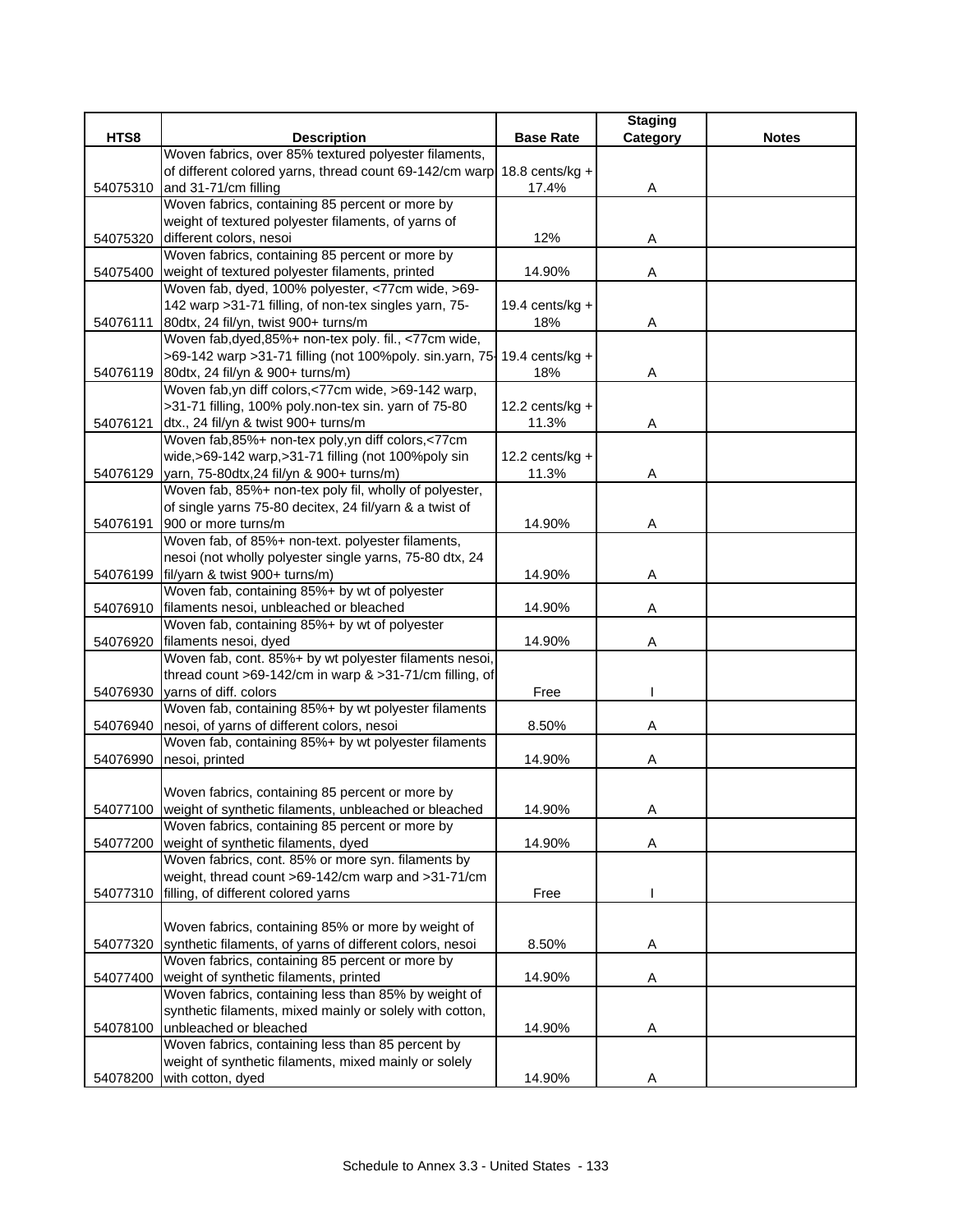|          |                                                                                                          |                  | <b>Staging</b> |              |
|----------|----------------------------------------------------------------------------------------------------------|------------------|----------------|--------------|
| HTS8     | <b>Description</b>                                                                                       | <b>Base Rate</b> | Category       | <b>Notes</b> |
|          | Woven fabrics, less than 85 percent by weight of                                                         |                  |                |              |
|          | synthetic filaments, mixed mainly or solely with cotton,                                                 |                  |                |              |
| 54078300 | of yarns of different colors                                                                             | 8.50%            | Α              |              |
|          | Woven fabrics, containing less than 85 percent by                                                        |                  |                |              |
|          | weight of synthetic filaments, mixed mainly or solely                                                    |                  |                |              |
| 54078400 | with cotton, printed                                                                                     | 14.90%           | Α              |              |
|          | Woven fabrics of synthetic filament yarn nesoi,                                                          |                  |                |              |
|          | containing 36 percent or more by weight of wool or fine                                                  |                  |                |              |
| 54079105 | animal hair, unbleached or bleached                                                                      | 25%              | Α              |              |
|          | Woven fabrics of synthetic filament yarn nesoi, mixed<br>mainly or solely with wool or fine animal hair, |                  |                |              |
| 54079110 | unbleached or bleached, nesoi                                                                            | 12%              | Α              |              |
|          | Woven fabrics of synthetic filament yarn nesoi,                                                          |                  |                |              |
| 54079120 | unbleached or bleached, nesoi                                                                            | 14.90%           | Α              |              |
|          | Woven fabrics of synthetic filament yarn nesoi,                                                          |                  |                |              |
|          | containing 36 percent or more by weight of wool or fine                                                  |                  |                |              |
| 54079205 | animal hair, dyed                                                                                        | 25%              | A              |              |
|          | Woven fabrics of synthetic filament yarn nesoi, mixed                                                    |                  |                |              |
|          | mainly or solely with wool or fine animal hair, cont.                                                    |                  |                |              |
| 54079210 | <36% wool/fine animal hair, dyed                                                                         | 12%              | Α              |              |
|          | Woven fabrics of synthetic filament yarn nesoi, dyed,                                                    |                  |                |              |
| 54079220 | nesoi                                                                                                    | 14.90%           | Α              |              |
|          | Woven fabrics of synthetic filament yarn nesoi,                                                          |                  |                |              |
|          | containing 36% or more by weight of wool or fine                                                         |                  |                |              |
| 54079305 | animal hair, of yarns of different colors                                                                | 25%              | Α              |              |
|          | Woven fabrics of synthetic filament yarn nesoi, mixed                                                    |                  |                |              |
|          | mainly or solely with wool or fine animal hair, of yarns                                                 |                  |                |              |
| 54079310 | of different colors, nesoi                                                                               | 12%              | Α              |              |
|          | Woven fabrics, cont. 85% or more of man-made                                                             |                  |                |              |
|          | filaments, thread count >69-142/cm warp and >31-                                                         |                  |                |              |
|          | 54079315 71/cm filling, of different colored yarns                                                       | Free             |                |              |
|          | Woven fabrics of synthetic filament yarn nesoi, of yarns                                                 |                  |                |              |
| 54079320 | of different colors, nesoi                                                                               | 12%              | Α              |              |
|          | Woven fabrics of synthetic filament yarn nesoi,                                                          |                  |                |              |
|          | containing 36 percent or more by weight of wool or fine                                                  |                  |                |              |
| 54079405 | animal hair, printed                                                                                     | Free             |                |              |
|          | Woven fabrics of synthetic filament yarn nesoi, mixed                                                    |                  |                |              |
|          | mainly/solely with wool/fine animal hair, contain < 36%                                                  |                  |                |              |
| 54079410 | wool/fine animal hair, printed                                                                           | 12%              | Α              |              |
|          | Woven fabrics of synthetic filament yarn nesoi, printed,                                                 |                  |                |              |
| 54079420 | nesoi<br>Woven fabrics obtained from high tenacity yarn, of                                              | 14.90%           | Α              |              |
| 54081000 | viscose rayon                                                                                            | 14.90%           | A              |              |
|          | Woven fabrics, containing 85 percent or more by                                                          |                  |                |              |
|          | weight of artificial filament or strip or the like,                                                      |                  |                |              |
| 54082100 | unbleached or bleached                                                                                   | 14.90%           | Α              |              |
|          | Woven fabric, 85%+ artificial filament or strip or the                                                   |                  |                |              |
| 54082210 | like, dyed, of cuprammonium rayon                                                                        | 14.90%           | A              |              |
|          | Woven fabric, 85%+ artificial filament or strip or the                                                   |                  |                |              |
| 54082290 | like, dyed, not of cuprammonium rayon, nesoi                                                             | 14.90%           | Α              |              |
|          | Woven fabric, 85%+ artificial filament/strip, of yarns of                                                |                  |                |              |
|          | different colors, > 69-142 warp $>$ 31-71 filling yarns, of                                              |                  |                |              |
| 54082311 | cupra/rayon, nesoi                                                                                       | Free             |                |              |
|          | Woven fabric, 85%+ artificial filament/strip, of yarns of                                                |                  |                |              |
|          | different colors, > 69-142 warp $> 31-71$ filling yarns,                                                 |                  |                |              |
|          | 54082319 not of cupra/rayon, nesoi                                                                       | Free             |                |              |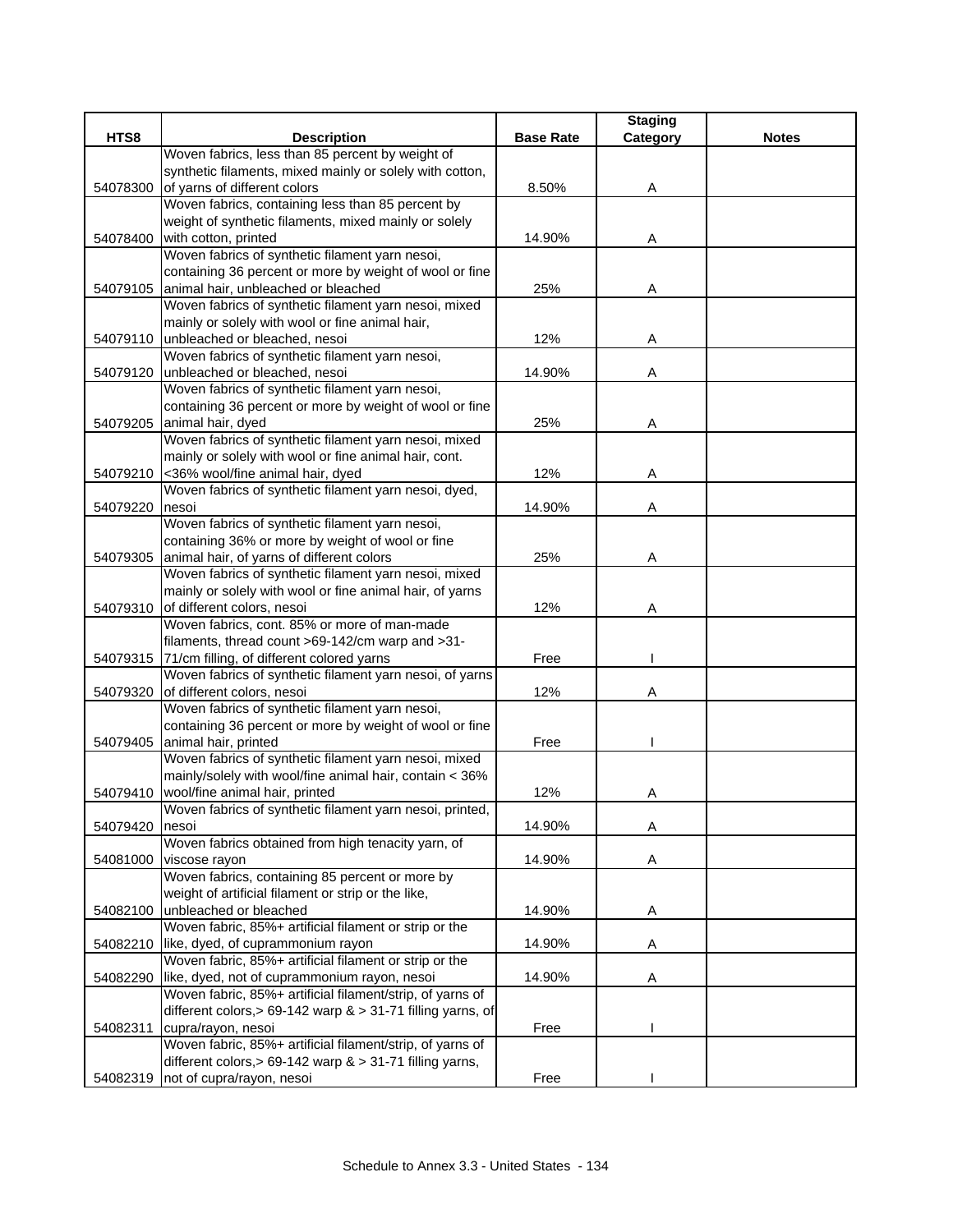|          |                                                                                         |                    | <b>Staging</b> |              |
|----------|-----------------------------------------------------------------------------------------|--------------------|----------------|--------------|
| HTS8     | <b>Description</b>                                                                      | <b>Base Rate</b>   | Category       | <b>Notes</b> |
|          | Woven fabric, 85%+ artificial filament/strip, of yarns of                               |                    |                |              |
|          | different colors, not 69-142 warp & 31-71 filling yarns,                                |                    |                |              |
| 54082321 | of cupra/rayon, nesoi                                                                   | 12%                | Α              |              |
|          | Woven fabric, 85%+ artificial filament/strip, of yarns of                               |                    |                |              |
| 54082329 | different colors, not 69-142 warp & 31-71 filling yarns,<br>not of cupra/rayon, nesoi   | 12%                | Α              |              |
|          | Woven fabric, 85%+ artificial filament/strip, printed, of                               |                    |                |              |
| 54082410 | cuprammonium rayon, nesoi                                                               | 12%                | Α              |              |
|          | Woven fabric, 85%+ artificial filament/strip, printed, not                              |                    |                |              |
| 54082490 | of cuprammonium rayon, nesoi                                                            | 12%                | Α              |              |
|          | Woven fabrics of artificial filament yarn nesoi,                                        |                    |                |              |
|          | containing 36 percent or more by wt of wool or fine                                     |                    |                |              |
| 54083105 | animal hair, unbleached or bleached                                                     | 25%                | Α              |              |
|          | Woven fabrics of artificial filament yarn nesoi, mixed                                  |                    |                |              |
|          | mainly or solely with wool or fine animal hair,                                         |                    |                |              |
| 54083110 | unbleached or bleached, nesoi                                                           | 12%                | Α              |              |
|          | Woven fabrics of artificial filament yarn nesoi,                                        |                    |                |              |
| 54083120 | unbleached or bleached, nesoi                                                           | 14.90%             | Α              |              |
|          | Woven fabrics of artificial filament yarn nesoi,                                        |                    |                |              |
|          | containing 36 percent or more by wt of wool or fine                                     |                    |                |              |
| 54083205 | animal hair, dyed                                                                       | 19.70%             | Α              |              |
|          | Woven fabrics of artificial filament yarn nesoi, mixed                                  |                    |                |              |
|          | mainly or solely with wool or fine animal hair, dyed,                                   |                    |                |              |
| 54083210 | nesoi                                                                                   | 12%                | Α              |              |
|          | Woven fabrics of artificial filament yarn nesoi, dyed, 30                               |                    |                |              |
|          | percent or more by wt of silk or silk waste, valued over                                |                    |                |              |
| 54083230 | \$33/kg                                                                                 | 6.90%              | Α              |              |
|          | Woven fabrics of artificial filament yarn nesoi, dyed,                                  |                    |                |              |
| 54083290 | nesoi                                                                                   | 15%                | A              |              |
|          | Woven fabrics of artificial filament yarn nesoi,                                        |                    |                |              |
|          | containing 36% or more by wt of wool or fine animal                                     |                    |                |              |
| 54083305 | hair, of yarns of different colors                                                      | 19.60%             | Α              |              |
|          | Woven fabrics of artificial filament yarn nesoi, mixed                                  |                    |                |              |
|          | mainly or solely with wool or fine animal hair, of yarns                                |                    |                |              |
|          | 54083310 of different colors, nesoi                                                     | 12%                | Α              |              |
|          | Woven fabrics cont. 85% or more mm filaments nesoi,                                     |                    |                |              |
|          | thread count $> 69-142$ /cm warp and $> 31-71$ /cm filling,                             | 12.3 cents/ $kg +$ |                |              |
| 54083315 | of different colored yarns<br>Woven fabrics of artificial filament yarn nesoi, of yarns | 11.4%              | A              |              |
|          | of different colors, 30 percent or more of silk or silk                                 |                    |                |              |
| 54083330 | waste, valued over \$33/kg                                                              | 6.90%              | Α              |              |
|          | Woven fabrics of artificial filament yarn nesoi, of yarns                               |                    |                |              |
| 54083390 | of different colors, nesoi                                                              | 12%                | Α              |              |
|          | Woven fabrics of artificial filament yarn nesoi,                                        |                    |                |              |
|          | containing 36 percent or more by weight of wool or fine                                 |                    |                |              |
| 54083405 | animal hair, printed                                                                    | Free               |                |              |
|          | Woven fabrics of artificial filament yarn nesoi, mixed                                  |                    |                |              |
|          | mainly or solely with wool or fine animal hair, printed,                                |                    |                |              |
| 54083410 | nesoi                                                                                   | 12%                | Α              |              |
|          | Woven fabrics of artificial filament yarn nesoi, printed,                               |                    |                |              |
|          | 30 percent or more by weight of silk or silk waste,                                     |                    |                |              |
| 54083430 | valued over \$33/kg                                                                     | Free               |                |              |
|          | Woven fabrics of artificial filament yarn nesoi, printed,                               |                    |                |              |
| 54083490 | nesoi                                                                                   | 12%                | Α              |              |
| 55011000 | Synthetic filament tow of nylon or other polyamides                                     | 7.50%              | A              |              |
| 55012000 | Synthetic filament tow of polyesters                                                    | 7.50%              | Α              |              |
| 55013000 | Synthetic filament tow of acrylic or modacrylic                                         | 7.50%              | Α              |              |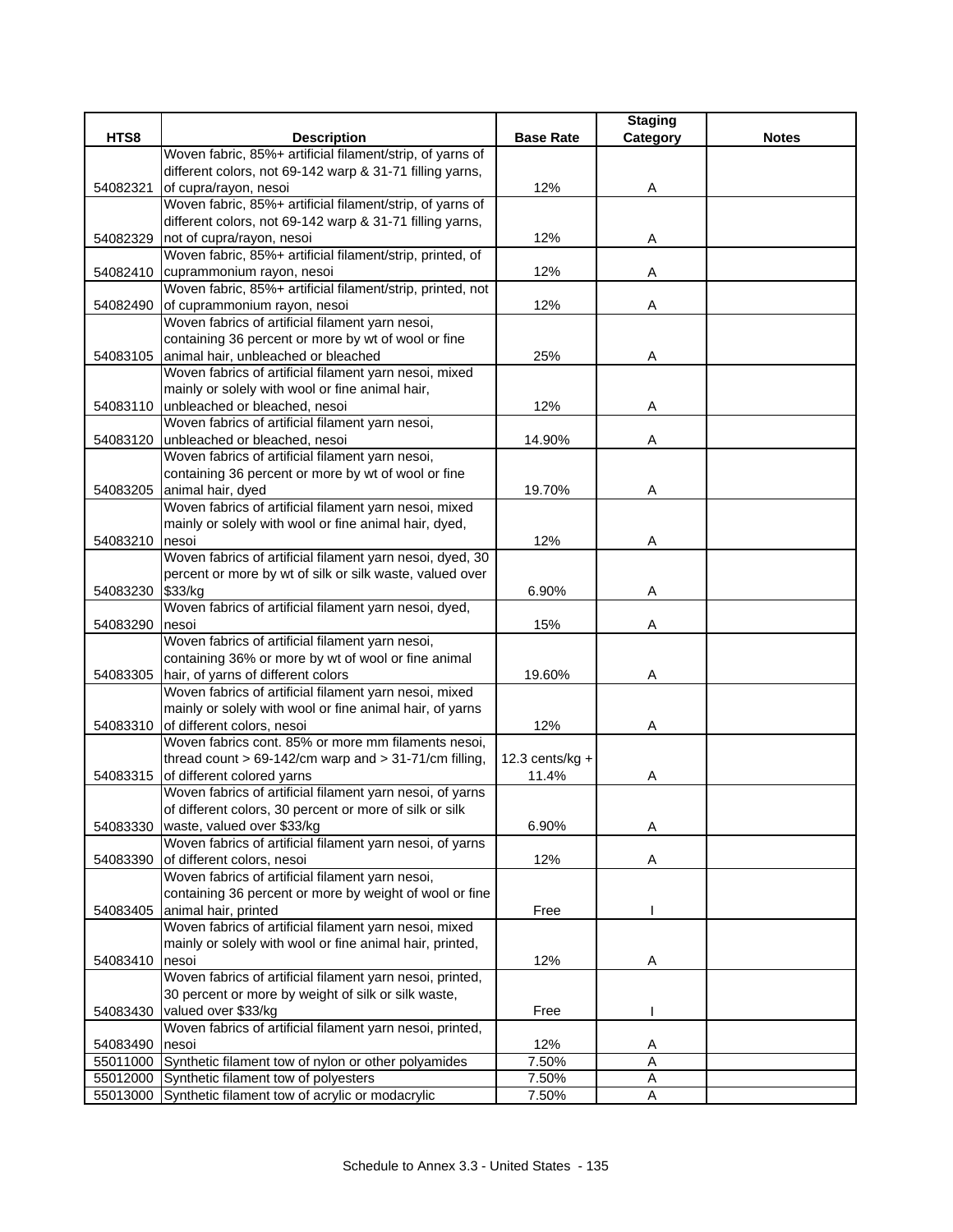|          |                                                                                         |                  | <b>Staging</b> |              |
|----------|-----------------------------------------------------------------------------------------|------------------|----------------|--------------|
| HTS8     | <b>Description</b>                                                                      | <b>Base Rate</b> | Category       | <b>Notes</b> |
| 55019000 | Synthetic filament tow, nesoi                                                           | 7.50%            | A              |              |
| 55020000 | Artificial filament tow                                                                 | 7.50%            | A              |              |
|          | Synthetic staple fibers, n/carded, combed or otherwise                                  |                  |                |              |
|          | processed for spinning, of nylon/other polyamides, cont                                 |                  |                |              |
| 55031010 | 10% or more by wt of nylon 12                                                           | Free             |                |              |
|          | Synthetic staple fibers, n/carded, combed or otherwise                                  |                  |                |              |
|          | processed for spinning, of nylon or other polyamides,                                   |                  |                |              |
| 55031090 | nesoi                                                                                   | 4.30%            | Α              |              |
|          | Synthetic staple fibers, not carded, combed or                                          |                  |                |              |
| 55032000 | otherwise processed for spinning, of polyesters                                         | 4.30%            | Α              |              |
|          |                                                                                         |                  |                |              |
|          | Synthetic (acrylic or modacrylic) staple fibers, not                                    |                  |                |              |
| 55033000 | carded, combed or otherwise processed for spinning                                      | 4.30%            | A              |              |
|          |                                                                                         |                  |                |              |
|          | Synthetic staple fibers, not carded, combed or                                          |                  |                |              |
| 55034000 | otherwise processed for spinning, of polypropylene                                      | 4.30%            | Α              |              |
|          | Synthetic staple fibers, not carded, combed or                                          |                  |                |              |
|          | 55039010 otherwise processed for spinning, of vinyon                                    | Free             |                |              |
|          | Synthetic staple fibers, not carded, combed or                                          |                  |                |              |
| 55039090 | otherwise processed for spinning, nesoi                                                 | 4.30%            | Α              |              |
|          |                                                                                         |                  |                |              |
|          | Artificial staple fibers, not carded, combed or otherwise                               |                  |                |              |
| 55041000 | processed for spinning, of viscose rayon                                                | 4.30%            | A              |              |
|          |                                                                                         |                  |                |              |
|          | Artificial staple fibers, not carded, combed or otherwise                               |                  |                |              |
| 55049000 | processed for spinning, other than of viscose rayon                                     | 4.30%            | Α              |              |
|          | Waste (including noils, yarn waste and garnetted stock)                                 |                  |                |              |
| 55051000 | of synthetic fibers                                                                     | Free             |                |              |
|          | Waste (including noils, yarn waste and garnetted stock)                                 |                  |                |              |
| 55052000 | of artificial fibers                                                                    | Free             |                |              |
|          |                                                                                         |                  |                |              |
|          | Synthetic staple fibers, carded, combed or otherwise                                    |                  |                |              |
| 55061000 | processed for spinning, of nylon or other polyamides                                    | 5%               | Α              |              |
|          | Synthetic staple fibers, carded, combed or otherwise                                    |                  |                |              |
| 55062000 | processed for spinning, of polyesters                                                   | 5.70%            | Α              |              |
|          |                                                                                         |                  |                |              |
|          | Synthetic (acrylic or modacrylic) staple fibers, carded,                                |                  |                |              |
| 55063000 | combed or otherwise processed for spinning                                              | 5%               | Α              |              |
|          | Synthetic staple fibers, carded, combed or otherwise                                    |                  |                |              |
| 55069000 | processed for spinning, nesoi                                                           | $5\%$            | A              |              |
|          | Artificial staple fibers, carded, combed or otherwise                                   |                  |                |              |
| 55070000 | processed for spinning<br>Sewing thread of synthetic staple fibers, whether or not      | 5%               | Α              |              |
| 55081000 | put up for retail sale                                                                  | 11.40%           | A              |              |
|          | Sewing thread of artificial staple fibers, whether or not                               |                  |                |              |
| 55082000 | put up for retail sale                                                                  | 11%              | A              |              |
|          | Yarn (other than sewing thread) containing 85% or                                       |                  |                |              |
|          | more by weight of nylon/polyamide staple fibers,                                        |                  |                |              |
|          | singles, not put up for retail sale                                                     | 9.40%            | Α              |              |
| 55091100 | Yarn (other than sewing thread) cont. 85% or more by                                    |                  |                |              |
|          | weight of nylon/polyamide staple fibers, multiple or                                    |                  |                |              |
|          |                                                                                         |                  |                |              |
| 55091200 | cabled, not put up for retail sale<br>Yarn (other than sewing thread) containing 85% or | 10.60%           | Α              |              |
|          | more by weight of polyester staple fibers, singles, not                                 |                  |                |              |
| 55092100 | put up for retail sale                                                                  | 9.70%            | Α              |              |
|          |                                                                                         |                  |                |              |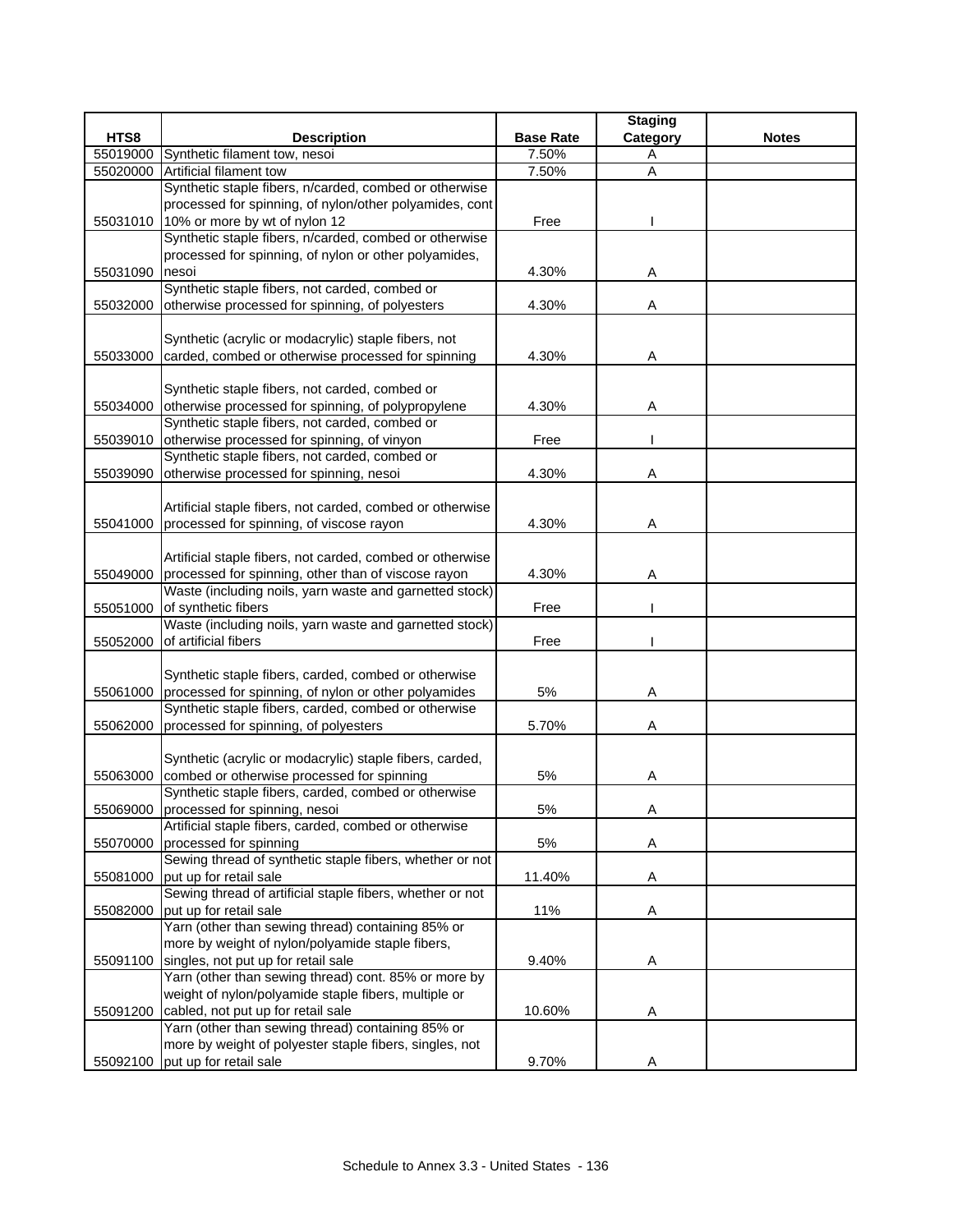|          |                                                                                 |                  | <b>Staging</b> |              |
|----------|---------------------------------------------------------------------------------|------------------|----------------|--------------|
| HTS8     | <b>Description</b>                                                              | <b>Base Rate</b> | Category       | <b>Notes</b> |
|          | Yarn (other than sewing thread) cont. 85% or more by                            |                  |                |              |
|          | weight of polyester staple fibers, multiple or cabled, not                      |                  |                |              |
| 55092200 | put up for retail sale                                                          | 10.60%           | Α              |              |
|          | Yarn (not sewing thread) cont. 85% or more by weight                            |                  |                |              |
|          | of acrylic or modacrylic staple fibers, singles, not put up                     |                  |                |              |
| 55093100 | for retail sale<br>Yarn (not sewing thread) cont. 85% or more by wt. of         | 9%               | A              |              |
|          | acrylic or modacrylic staple fibers, multiple or cabled, not                    |                  |                |              |
| 55093200 | put up for retail sale                                                          | 10%              | Α              |              |
|          | Yarn (other than sewing thread) containing 85% or                               |                  |                |              |
|          | more by weight of synthetic staple fibers nesoi, singles,                       |                  |                |              |
| 55094100 | not put up for retail sale                                                      | 9%               | Α              |              |
|          | Yarn (other than sewing thread) cont. 85% or more by                            |                  |                |              |
|          | weight of synthetic staple fibers nesoi, multiple or                            |                  |                |              |
| 55094200 | cabled, not put up for retail sale                                              | 7%               | A              |              |
|          | Yarn (not sewing thread) of polyester staple fibers                             |                  |                |              |
|          | mixed mainly/solely with artificial staple fibers, single,                      |                  |                |              |
| 55095130 | not put up for retail sale                                                      | 9.70%            | Α              |              |
|          | Yarn (not sewing thread) of polyester staple fibers                             |                  |                |              |
|          | mixed mainly/solely with artificial staple fibers, multiple,                    |                  |                |              |
| 55095160 | not put up for retail sale                                                      | 10.60%           | Α              |              |
|          | Yarn (other than sewing thread) of polyester staple                             |                  |                |              |
|          | fibers mixed mainly/solely with wool or fine animal hair,                       |                  |                |              |
| 55095200 | not put up for retail sale                                                      | 12%              | Α              |              |
|          | Yarn (other than sewing thread) of polyester staple                             |                  |                |              |
|          | fibers mixed mainly or solely with cotton, not put up for                       |                  |                |              |
| 55095300 | retail sale                                                                     | 13.20%           | Α              |              |
|          | Yarn (other than sewing thread) of polyester staple                             |                  |                |              |
| 55095900 | fibers nesoi, not put up for retail sale                                        | 13.20%           | Α              |              |
|          | Yarn (other than sewing thread) of acrylic or modacrylic                        |                  |                |              |
|          | staple fibers mixed with wool or fine animal hair, not put                      |                  |                |              |
| 55096100 | up for retail sale                                                              | 13.20%           | Α              |              |
|          | Yarn (other than sewing thread) of acrylic or modacrylic                        |                  |                |              |
|          | staple fibers mixed mainly or solely with cotton, not put                       |                  |                |              |
| 55096200 | up for retail sale                                                              | 12%              | Α              |              |
|          | Yarn (not sew thread) of acrylic/modacrylic staple fibers                       |                  |                |              |
|          | mixed mainly/solely w/artificial staple fibers, singles, not<br>for retail sale | 9%               |                |              |
| 55096920 | Yarn (not sewing thread) of acrylic/modacrylic staple                           |                  | A              |              |
|          | fiber mixed mainly/solely w/artificial staple fiber, multiple                   |                  |                |              |
| 55096940 | or cabled, not retail sale                                                      | 10%              | Α              |              |
|          |                                                                                 |                  |                |              |
|          | Yarn (other than sewing thread) of acrylic or modacrylic                        |                  |                |              |
| 55096960 | staple fibers nesoi, not put up for retail sale                                 | 13.20%           | Α              |              |
|          | Yarn (other than sewing thread) of synthetic staple                             |                  |                |              |
|          | fibers mixed mainly or solely with wool or fine animal                          |                  |                |              |
| 55099100 | hair, not put up for retail sale                                                | 12%              | A              |              |
|          | Yarn (other than sewing thread) of synthetic staple                             |                  |                |              |
|          | fibers mixed mainly or solely with cotton, not put up for                       |                  |                |              |
| 55099200 | retail sale                                                                     | 7.50%            | A              |              |
|          | Yarn (not sewing thread) of synthetic staple fibers                             |                  |                |              |
|          | nesoi, mixed mainly/solely w/artificial staple fibers,                          |                  |                |              |
| 55099920 | singles, not for retail sale                                                    | 9%               | Α              |              |
|          | Yarn (not sewing thread) of synthetic staple fibers                             |                  |                |              |
|          | nesoi, mixed mainly/solely w/artificial staple fibers,                          |                  |                |              |
| 55099940 | multiple, not for retail sale                                                   | 10.60%           | Α              |              |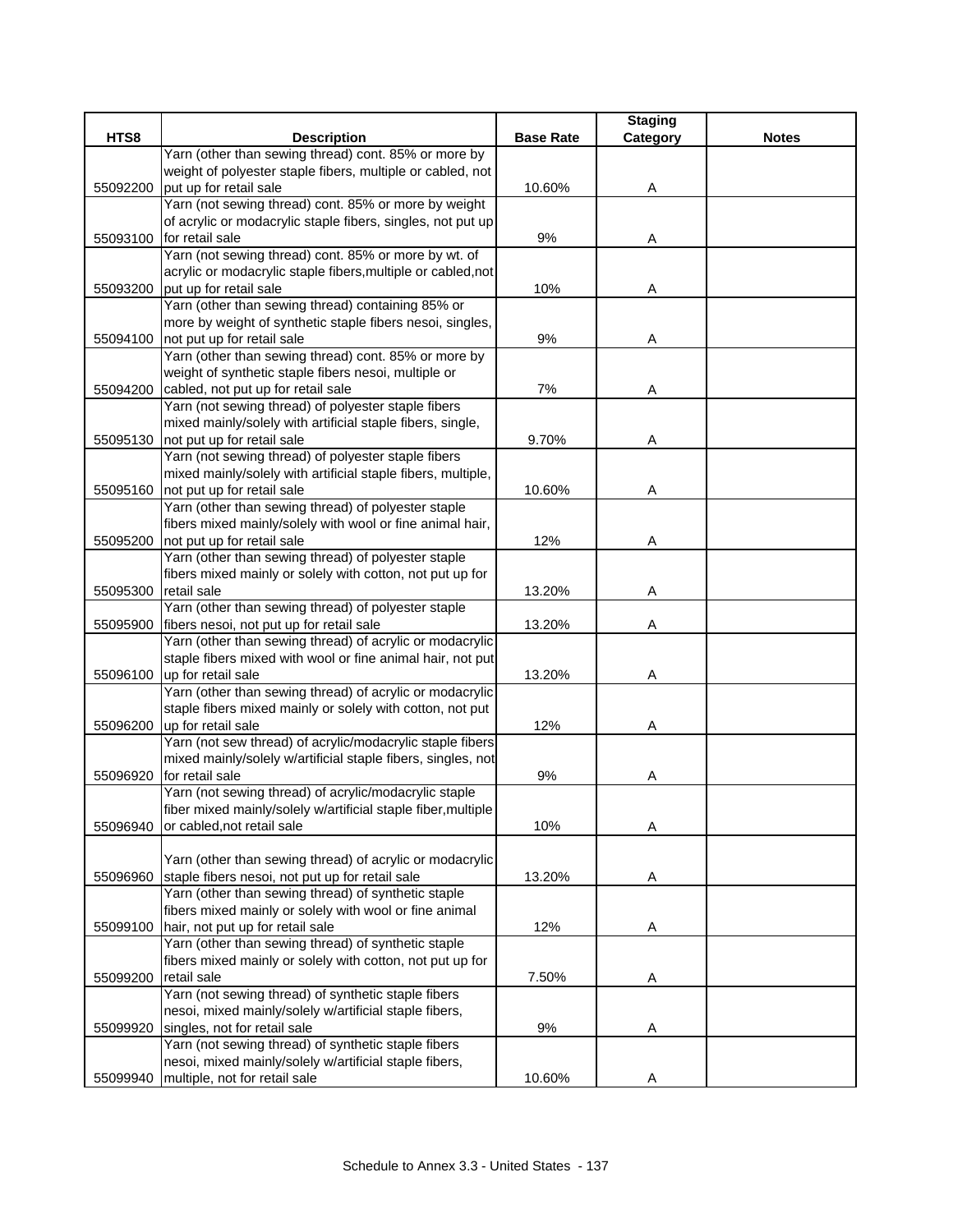|          |                                                                                                                     |                  | <b>Staging</b> |              |
|----------|---------------------------------------------------------------------------------------------------------------------|------------------|----------------|--------------|
| HTS8     | <b>Description</b>                                                                                                  | <b>Base Rate</b> | Category       | <b>Notes</b> |
|          | Yarn (other than sewing thread) of synthetic staple                                                                 |                  |                |              |
| 55099960 | fibers nesoi, not put up for retail sale                                                                            | 13.20%           | Α              |              |
|          | Yarn (other than sewing thread) containing 85% or                                                                   |                  |                |              |
|          | more by weight of artificial staple fibers, singles, not put                                                        |                  |                |              |
| 55101100 | up for retail sale                                                                                                  | 9%               | Α              |              |
|          | Yarn (other than sewing thread) cont. 85% or more by<br>weight of artificial staple fibers, multiple or cabled, not |                  |                |              |
| 55101200 | put up for retail sale                                                                                              | 10.60%           | Α              |              |
|          | Yarn (other than sewing thread) of artificial staple fibers                                                         |                  |                |              |
|          | mixed mainly or solely with wool or fine animal hair, not                                                           |                  |                |              |
| 55102000 | put up for retail sale                                                                                              | 10.20%           | A              |              |
|          | Yarn (other than sewing thread) of artificial staple fibers                                                         |                  |                |              |
|          | mixed mainly or solely with cotton, not put up for retail                                                           |                  |                |              |
| 55103000 | sale                                                                                                                | 7.50%            | Α              |              |
|          | Yarn (other than sewing thread) of artificial staple fibers                                                         |                  |                |              |
|          | mixed mainly/solely with synthetic staple fibers, singles,                                                          |                  |                |              |
| 55109020 | not for retail sale                                                                                                 | 9%               | A              |              |
|          | Yarn (other than sewing thread) of artificial staple fibers                                                         |                  |                |              |
|          | mixed mainly/solely with synthetic staple fibers,                                                                   |                  |                |              |
| 55109040 | multiple, not for retail sale                                                                                       | 10.60%           | Α              |              |
|          | Yarn (other than sewing thread) of artificial staple fibers                                                         |                  |                |              |
| 55109060 | nesoi, not put up for retail sale                                                                                   | 13.20%           | Α              |              |
|          | Yarn (other than sewing thread) of synthetic staple                                                                 |                  |                |              |
|          | fibers, containing 85% or more by weight of such fibers,                                                            |                  |                |              |
| 55111000 | put up for retail sale                                                                                              | 7.50%            | Α              |              |
|          | Yarn (other than sewing thread) of synthetic staple                                                                 |                  |                |              |
|          | fibers, containing less than 85% by weight of such                                                                  |                  |                |              |
| 55112000 | fibers, put up for retail sale<br>Yarn (other than sewing thread) of artificial staple                              | 7.50%            | Α              |              |
| 55113000 | fibers, put up for retail sale                                                                                      | 7.50%            | Α              |              |
|          | Woven fabrics containing 85% or more by weight of                                                                   |                  |                |              |
| 55121100 | polyester staple fibers, unbleached or bleached                                                                     | 12%              | Α              |              |
|          | Woven fabrics containing 85% or more by weight of                                                                   |                  |                |              |
|          | polyester staple fibers, other than unbleached or                                                                   |                  |                |              |
| 55121900 | bleached                                                                                                            | 13.60%           | Α              |              |
|          | Woven fabrics containing 85% or more by weight of                                                                   |                  |                |              |
|          | acrylic or modacrylic staple fibers, unbleached or                                                                  |                  |                |              |
| 55122100 | bleached                                                                                                            | 12%              | A              |              |
|          | Woven fabrics containing 85% or more by weight of                                                                   |                  |                |              |
|          | acrylic or modacrylic staple fibers, other than                                                                     |                  |                |              |
| 55122900 | unbleached or bleached                                                                                              | 12%              | Α              |              |
|          | Woven fabrics, containing 85% or more by weight of                                                                  |                  |                |              |
| 55129100 | synthetic fibers nesoi, unbleached or bleached                                                                      | 14.90%           | A              |              |
|          | Woven fabrics, containing 85% or more by weight of                                                                  |                  |                |              |
|          | synthetic fibers nesoi, other than unbleached or                                                                    |                  |                |              |
| 55129900 | bleached                                                                                                            | 12%              | A              |              |
|          | Woven fabric of poly staple fiber,< 85% wt poly staple                                                              |                  |                |              |
| 55131100 | fibers, mixed mainly/solely w/cotton, wt n/o 170<br>g/m2,plain weave,unbleached/bleached                            | 14.90%           | Α              |              |
|          | Woven 3-or 4-thread twill fabric of poly staple fib,< 85%                                                           |                  |                |              |
|          | poly staple fiber, mixed mainly/solely w/cotton, wt n/o                                                             |                  |                |              |
| 55131200 | 170 g/m2, unbleached/bleached                                                                                       | 14.90%           | Α              |              |
|          |                                                                                                                     |                  |                |              |
|          | Woven fabrics of polyester staple fibers,< 85%                                                                      |                  |                |              |
|          | polyester staple fibers, mixed mainly/solely w/cotton,n/o                                                           |                  |                |              |
| 55131300 | 170 g/m2, unbleached/bleached, nesoi                                                                                | 14.90%           | Α              |              |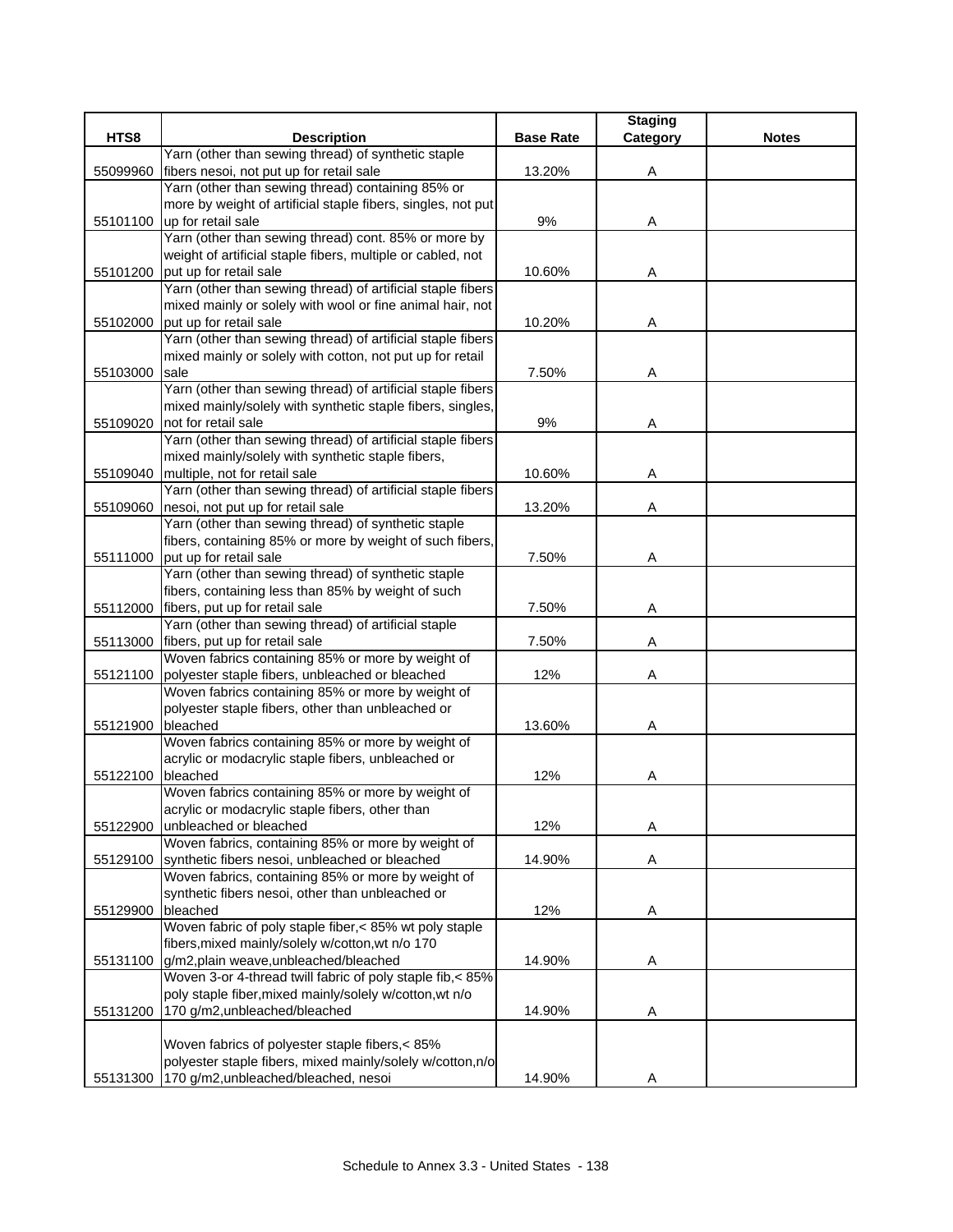|          |                                                             |                  | <b>Staging</b> |              |
|----------|-------------------------------------------------------------|------------------|----------------|--------------|
| HTS8     | <b>Description</b>                                          | <b>Base Rate</b> | Category       | <b>Notes</b> |
|          | Woven fabrics of synthetic staple fibers nesoi, < 85%       |                  |                |              |
|          | by weight of such fibers, mixed with cotton, n/o            |                  |                |              |
| 55131900 | 170g/m2, unbleached or bleached                             | 14.90%           | Α              |              |
|          | Woven fabrics of polyester staple fibers, < 85%             |                  |                |              |
|          | polyester staple fibers, mixed mainly/solely w/cotton,      |                  |                |              |
| 55132100 | not over 170 g/m2, plain weave, dyed                        | 14.90%           | Α              |              |
|          | Woven 3- or 4-thread twill fabric of poly staple fib, <     |                  |                |              |
|          | 85% polyester staple fibers, mixed mainly/solely            |                  |                |              |
|          | 55132200   w/cotton, n/o 170 g/m2, dyed                     | 14.90%           | Α              |              |
|          | Woven fabrics of polyester staple fibers, < 85% by wt       |                  |                |              |
|          | polyester staple fibers, mixed mainly/solely w/cotton,      |                  |                |              |
| 55132300 | not over 170 g/m2, dyed, nesoi                              | 14.90%           | Α              |              |
|          | Woven fabrics of synthetic staple fibers nesoi, < 85%       |                  |                |              |
|          | by wt of such fibers, mixed mainly/solely w/cotton,         |                  |                |              |
| 55132900 | weighing n/o 170g/m2, dyed, nesoi                           | 14.90%           | Α              |              |
|          | Woven fabrics of poly staple fib,< 85% polyester staple     |                  |                |              |
|          | fibers, mixed mainly/solely w/cotton, n/o 170 g/m2, plain   |                  |                |              |
|          | 55133100 weave, of yarns of dif. colors                     | 14.90%           | Α              |              |
|          | Woven 3-or 4-thread twill fabric of poly stple fib,< 85%    |                  |                |              |
|          | poly stple fibers, mixed mainly/solely w/cotton, n/o 170    |                  |                |              |
| 55133200 | g/m2, of yarns of dif. colors                               | 14.90%           | Α              |              |
|          | Woven fabrics of poly staple fib, < 85% by wt polyester     |                  |                |              |
|          | staple fibers, mixed mainly/solely w/cotton, wt n/o 170     |                  |                |              |
| 55133300 | g/m2, of yarns of dif. colors                               | 14.90%           | Α              |              |
|          | Woven fabrics of synthetic staple fibers nesoi,< 85% by     |                  |                |              |
|          | wt of such fibers, mixed mainly/solely w/cotton, n/o        |                  |                |              |
| 55133900 | 170g/m2, of dif. colored yarns                              | 14.90%           | A              |              |
|          | Printed plain weave fabrics of poly staple fib,< 85% by     |                  |                |              |
|          | weight polyester staple fibers, mixed mainly/solely with    |                  |                |              |
| 55134100 | cotton, n/o 170g/m2                                         | 14.90%           | Α              |              |
|          | Printed 3-or 4-thread twill fabric of poly staple fib, incl |                  |                |              |
|          | cross twill,< 85% wt poly staple fibers, mixed              |                  |                |              |
| 55134200 | mainly/solely w/cotton, n/o 170g/m2                         | 13.60%           | Α              |              |
|          | Printed woven fabrics of polyester staple fibers, < 85%     |                  |                |              |
|          | by wt polyester staple fibers, mixed mainly/solely with     |                  |                |              |
| 55134300 | cotton, weighing n/o 170g/m2                                | 14.90%           | Α              |              |
|          | Printed woven fabrics of synthetic staple fibers nesoi, <   |                  |                |              |
|          | 85% by weight of such fibers, mixed mainly or solely        |                  |                |              |
| 55134900 | with cotton, n/o 170g/m2                                    | 8.50%            | Α              |              |
|          | Plain weave fabrics of poly staple fiber, < 85% wt          |                  |                |              |
|          | polyester staple fibers, mixed mainly/solely w/cotton, wt   |                  |                |              |
| 55141100 | ov 170 g/m2, unbleached/bleached                            | 14.90%           | Α              |              |
|          | Wov 3-or 4-thread twill fabric of poly staple fib,< 85%     |                  |                |              |
|          | polyester staple fiber, mixed mainly/solely w/cotton, ov    |                  |                |              |
| 55141200 | 170 g/m2, unbleached/bleached                               | 14.90%           | Α              |              |
|          |                                                             |                  |                |              |
|          | Woven fabric of poly staple fiber, < 85% wt polyester       |                  |                |              |
|          | staple fibers, mixed mainly/solely w/cotton, over 170       |                  |                |              |
| 55141300 | g/m2, unbleached/bleached, nesoi                            | 14.90%           | Α              |              |
|          | Unbleached or bleached woven fabric of synthetic            |                  |                |              |
|          | staple fibers nesoi, < 85% by wt of such fibers, mixed      |                  |                |              |
| 55141900 | mainly/solely w/cotton, over 170g/m2                        | 8.50%            | Α              |              |
|          | Plain weave fabrics of polyester staple fiber, < 85% by     |                  |                |              |
|          | wt polyester staple fibers, mixed mainly/solely with        |                  |                |              |
| 55142100 | cotton, over 170 g/m2, dyed                                 | 14.90%           | Α              |              |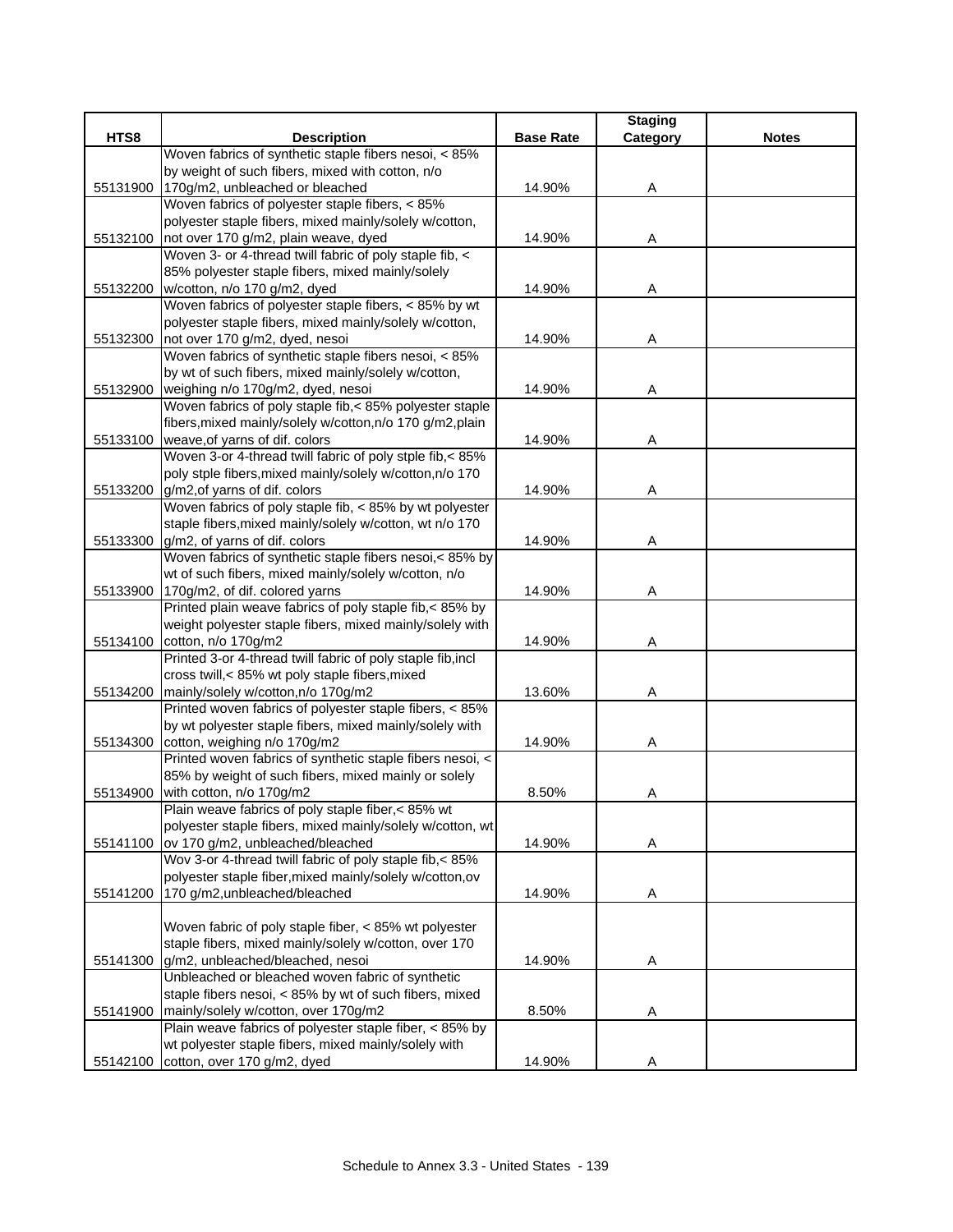|          |                                                                                                   |                  | <b>Staging</b> |              |
|----------|---------------------------------------------------------------------------------------------------|------------------|----------------|--------------|
| HTS8     | <b>Description</b>                                                                                | <b>Base Rate</b> | Category       | <b>Notes</b> |
|          | Wov 3-or 4-thread twill fabric of poly staple fib, incl                                           |                  |                |              |
|          | cross twill,< 85% poly staple fibers, mixed mainly/solely                                         |                  |                |              |
| 55142200 | w/cotton, ov 170 g/m2, dyed                                                                       | 14.90%           | Α              |              |
|          | Woven fabrics of polyester staple fib, < 85% by wt                                                |                  |                |              |
|          | polyester staple fibers, mixed mainly/solely w/cotton,                                            |                  |                |              |
| 55142300 | over 170 g/m2, dyed, nesoi                                                                        | 14.90%           | Α              |              |
|          | Dyed woven fabrics of synthetic staple fibers nesoi, <                                            |                  |                |              |
|          | 85% by weight of such fibers, mixed mainly or solely                                              |                  |                |              |
| 55142900 | with cotton, over 170g/m2                                                                         | 12%              | Α              |              |
|          | Plain weave fabrics of poly staple fiber, < 85%                                                   |                  |                |              |
|          | polyester staple fibers, mixed mainly/solely with                                                 |                  |                |              |
|          | 55143100 cotton, ov 170 g/m2, of yarns of dif. colors                                             | 14.90%           | Α              |              |
|          | Woven 3-or 4-thread twill fabric of poly staple fib,< 85%                                         |                  |                |              |
|          | poly staple fibers, mixed mainly/solely w/cotton, ov 170                                          |                  |                |              |
|          | 55143200 g/m2, of yarn of dif. colors                                                             | 14.90%           | A              |              |
|          | Woven fabrics of poly staple fiber,< 85% polyester                                                |                  |                |              |
|          | staple fibers, mixed mainly/solely w/cotton, ov 170                                               |                  |                |              |
| 55143300 | g/m2, of yarns of different colors, nesoi                                                         | 12%              | Α              |              |
|          | Woven fabrics of synthetic staple fibers nesoi, < 85%                                             |                  |                |              |
|          | by wt of such fibers, mixed mainly/solely w/cotton, ov                                            |                  |                |              |
|          | 55143900 170g/m2, of dif. colored yarns                                                           | Free             |                |              |
|          | Printed plain weave fabrics of polyester staple fiber, <                                          |                  |                |              |
|          | 85% by wt polyester staple fibers, mixed mainly or                                                |                  |                |              |
|          | 55144100 solely with cotton, over 170g/m2                                                         | 14.90%           | Α              |              |
|          | Printed 3-or 4-thread twill fab of poly staple fib, incl                                          |                  |                |              |
|          | cross twill,< 85% by wt poly staple fibers, mixed                                                 |                  |                |              |
|          | 55144200 mainly/solely w/cotton, ov 170g/m                                                        | 14.90%           | Α              |              |
|          | Printed woven fabrics of polyester staple fiber, < 85%                                            |                  |                |              |
|          | by wt polyester staple fibers, mixed mainly/solely with                                           |                  |                |              |
|          | 55144300 cotton, over 170g/m2, nesoi<br>Printed woven fabrics of synthetic staple fibers nesoi, < | Free             |                |              |
|          | 85% by weight of such fibers, mixed mainly or solely                                              |                  |                |              |
|          | with cotton, over 170g/m2                                                                         | 8.50%            |                |              |
| 55144900 |                                                                                                   |                  | Α              |              |
|          | Woven fabrics of polyester staple fibers, mixed mainly                                            |                  |                |              |
| 55151100 | or solely with viscose rayon staple fibers, nesoi                                                 | 14.90%           | Α              |              |
|          | Woven fabrics of polyester staple fibers, mixed mainly                                            |                  |                |              |
| 55151200 | or solely with man-made filaments, nesoi                                                          | 12%              | Α              |              |
|          | Woven fabrics of polyester staple fibers, containing 36                                           |                  |                |              |
|          | percent or more by weight of wool or fine animal hair,                                            |                  |                |              |
| 55151305 | nesoi                                                                                             | 25%              | Α              |              |
|          | Woven fabrics of polyester staple fibers, mixed mainly                                            |                  |                |              |
| 55151310 | or solely with wool or fine animal hair, nesoi                                                    | 12%              | A              |              |
| 55151900 | Woven fabrics of polyester staple fibers, nesoi                                                   | 12%              | $\overline{A}$ |              |
|          |                                                                                                   |                  |                |              |
|          | Woven fabrics of acrylic or modacrylic staple fibers,                                             |                  |                |              |
|          | 55152100 mixed mainly or solely with man-made filaments, nesoi                                    | Free             |                |              |
|          | Woven fabrics of acrylic or modacrylic staple fibers,                                             |                  |                |              |
|          | containing 36% or more by weight of wool or fine                                                  |                  |                |              |
| 55152205 | animal hair, nesoi                                                                                | 20.10%           | A              |              |
|          | Woven fabrics of acrylic or modacrylic staple fibers,                                             |                  |                |              |
|          | mixed mainly or solely with wool or fine animal hair,                                             |                  |                |              |
| 55152210 | nesoi                                                                                             | 12%              | Α              |              |
|          | Woven fabrics of acrylic or modacrylic staple fibers,                                             |                  |                |              |
| 55152900 | nesoi                                                                                             | Free             |                |              |
|          |                                                                                                   |                  |                |              |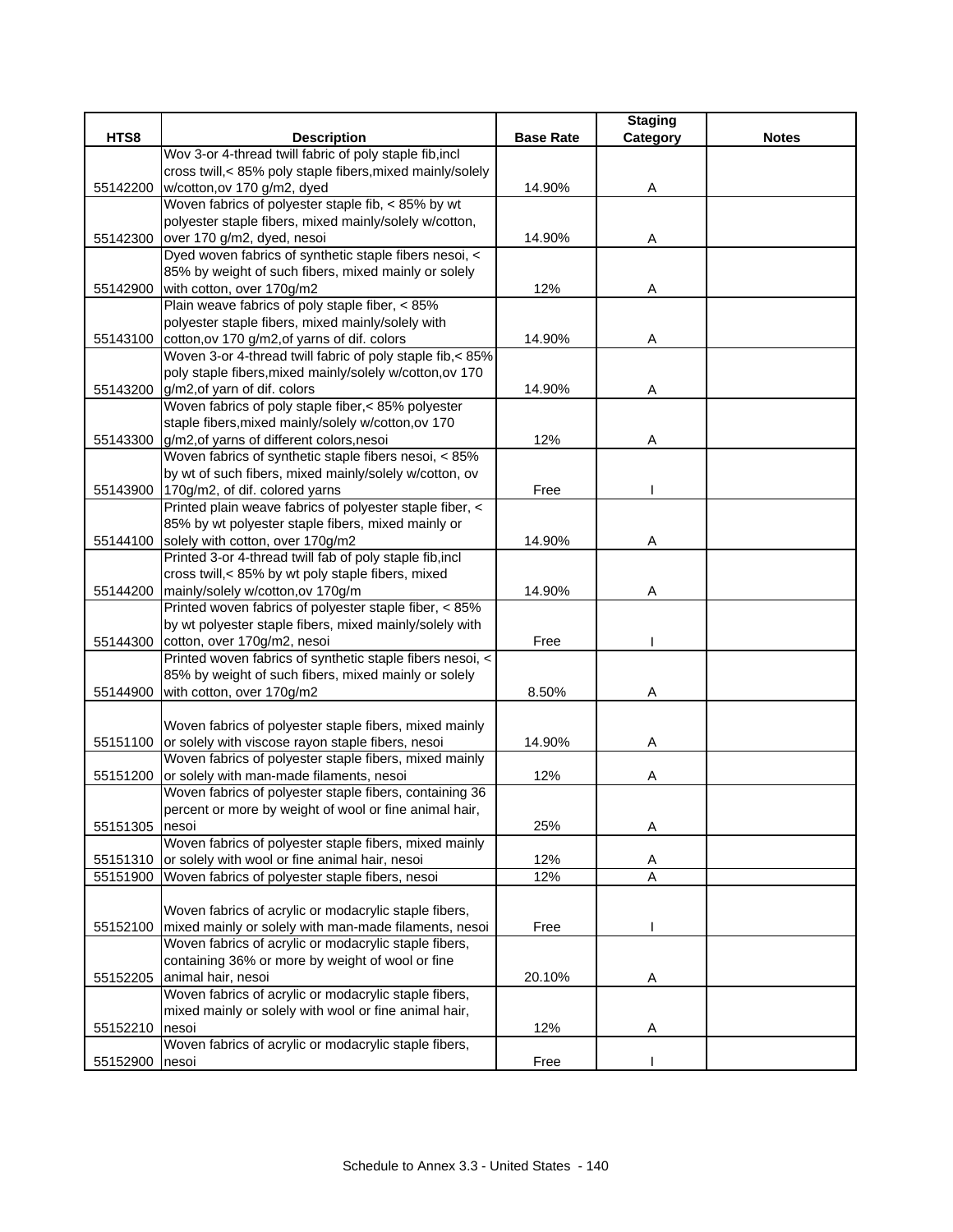| HTS8<br><b>Description</b><br><b>Base Rate</b><br><b>Notes</b><br>Woven fabrics of synthetic staple fibers (not<br>polyester/acrylic or modacrylic staple fiber) mixed<br>mainly/solely w/man-made filaments, nesoi<br>12%<br>55159100<br>Α<br>Woven fabrics of synthetic staple fibers (not<br>polyester/acrylic or modacrylic staple fiber) contain 36%<br>or more wool/fine animal hair, nesoi<br>55159205<br>25%<br>Α<br>Woven fabrics of synthetic staple fibers (not<br>polyester/acrylic/modacrylic staple fiber) mixed<br>mainly/solely w/wool/fine animal hair,nesoi<br>12%<br>Α<br>55159210<br>Woven fabrics of synthetic staple fibers (not of<br>polyester, acrylic or modacrylic staple fibers), nesoi<br>8.50%<br>55159900<br>Α<br>Woven fabrics of artificial staple fibers, containing 85%<br>or more by weight of such fibers, unbleached or<br>55161100<br>bleached<br>14.90%<br>Α<br>Woven fabrics of artificial staple fibers, containing 85%<br>or more by weight of such fibers, dyed<br>14.90%<br>55161200<br>A<br>Woven fabrics of artificial staple fibers, containing 85%<br>or more by weight of such fibers, of yarns of different<br>55161300<br>colors<br>14.90%<br>Α<br>Woven fabrics of artificial staple fibers, containing 85%<br>or more by weight of such fibers, printed<br>10%<br>55161400<br>Α<br>Woven fabrics of artificial staple fibers, < 85% by<br>weight of such fibers, mixed mainly/solely with man-<br>55162100<br>made filaments, unbleached/bleached<br>14.90%<br>Α<br>Woven fabrics of artificial staple fibers, < 85% by<br>weight of such fibers, mixed mainly/solely with man-<br>made filaments, dyed<br>14.90%<br>55162200<br>Α<br>Woven fabrics of artificial staple fibers, < 85% by wt of<br>such fibers, mixed mainly/solely w/man-made filaments,<br>of different colored yarns<br>55162300<br>8.50%<br>Α<br>Woven fabrics of artificial staple fibers, < 85% by<br>weight of such fibers, mixed mainly or solely with man-<br>made filaments, printed<br>14.90%<br>55162400<br>Α<br>Woven fabrics of artificial staple fibers, < 85% of such<br>fibers, containing 36% or more of wool or fine animal<br>hair, unbleached or bleached<br>19.80%<br>55163105<br>A<br>Woven fabrics of artificial staple fibers, < 85% of such<br>fibers, mixed mainly/solely w/wool or fine animal hair,<br>55163110 unbleached/bleached, nesoi<br>12%<br>Α<br>Woven fabrics of artificial staple fibers, < 85% of such<br>fibers, containing 36% or more of wool or fine animal<br>25%<br>hair, dyed<br>55163205<br>Α<br>Woven fabrics of artificial staple fibers, < 85% by<br>weight of such fibers, mixed mainly/solely with wool or<br>55163210<br>fine animal hair, dyed, nesoi<br>12%<br>Α<br>Woven fabrics of artificial staple fibers, < 85% such<br>fibers, containing 36% or more of wool or fine animal<br>hair, of different colored yarns<br>55163305<br>25%<br>Α<br>Woven fabrics of artificial staple fibers, < 85% of such<br>fiber, mixed mainly/solely w/wool or fine animal hair, of<br>dif. colored yarns, nesoi<br>12%<br>55163310<br>A<br>Woven fabrics of artificial staple fibers, < 85% of such<br>fibers, containing 36% or more of wool or fine animal<br>hair, printed<br>Α |          |        | <b>Staging</b> |  |
|--------------------------------------------------------------------------------------------------------------------------------------------------------------------------------------------------------------------------------------------------------------------------------------------------------------------------------------------------------------------------------------------------------------------------------------------------------------------------------------------------------------------------------------------------------------------------------------------------------------------------------------------------------------------------------------------------------------------------------------------------------------------------------------------------------------------------------------------------------------------------------------------------------------------------------------------------------------------------------------------------------------------------------------------------------------------------------------------------------------------------------------------------------------------------------------------------------------------------------------------------------------------------------------------------------------------------------------------------------------------------------------------------------------------------------------------------------------------------------------------------------------------------------------------------------------------------------------------------------------------------------------------------------------------------------------------------------------------------------------------------------------------------------------------------------------------------------------------------------------------------------------------------------------------------------------------------------------------------------------------------------------------------------------------------------------------------------------------------------------------------------------------------------------------------------------------------------------------------------------------------------------------------------------------------------------------------------------------------------------------------------------------------------------------------------------------------------------------------------------------------------------------------------------------------------------------------------------------------------------------------------------------------------------------------------------------------------------------------------------------------------------------------------------------------------------------------------------------------------------------------------------------------------------------------------------------------------------------------------------------------------------------------------------------------------------------------------------------------------------------------------------------------------------------------------------------------------------------------------------------------------|----------|--------|----------------|--|
|                                                                                                                                                                                                                                                                                                                                                                                                                                                                                                                                                                                                                                                                                                                                                                                                                                                                                                                                                                                                                                                                                                                                                                                                                                                                                                                                                                                                                                                                                                                                                                                                                                                                                                                                                                                                                                                                                                                                                                                                                                                                                                                                                                                                                                                                                                                                                                                                                                                                                                                                                                                                                                                                                                                                                                                                                                                                                                                                                                                                                                                                                                                                                                                                                                                        |          |        | Category       |  |
|                                                                                                                                                                                                                                                                                                                                                                                                                                                                                                                                                                                                                                                                                                                                                                                                                                                                                                                                                                                                                                                                                                                                                                                                                                                                                                                                                                                                                                                                                                                                                                                                                                                                                                                                                                                                                                                                                                                                                                                                                                                                                                                                                                                                                                                                                                                                                                                                                                                                                                                                                                                                                                                                                                                                                                                                                                                                                                                                                                                                                                                                                                                                                                                                                                                        |          |        |                |  |
|                                                                                                                                                                                                                                                                                                                                                                                                                                                                                                                                                                                                                                                                                                                                                                                                                                                                                                                                                                                                                                                                                                                                                                                                                                                                                                                                                                                                                                                                                                                                                                                                                                                                                                                                                                                                                                                                                                                                                                                                                                                                                                                                                                                                                                                                                                                                                                                                                                                                                                                                                                                                                                                                                                                                                                                                                                                                                                                                                                                                                                                                                                                                                                                                                                                        |          |        |                |  |
|                                                                                                                                                                                                                                                                                                                                                                                                                                                                                                                                                                                                                                                                                                                                                                                                                                                                                                                                                                                                                                                                                                                                                                                                                                                                                                                                                                                                                                                                                                                                                                                                                                                                                                                                                                                                                                                                                                                                                                                                                                                                                                                                                                                                                                                                                                                                                                                                                                                                                                                                                                                                                                                                                                                                                                                                                                                                                                                                                                                                                                                                                                                                                                                                                                                        |          |        |                |  |
|                                                                                                                                                                                                                                                                                                                                                                                                                                                                                                                                                                                                                                                                                                                                                                                                                                                                                                                                                                                                                                                                                                                                                                                                                                                                                                                                                                                                                                                                                                                                                                                                                                                                                                                                                                                                                                                                                                                                                                                                                                                                                                                                                                                                                                                                                                                                                                                                                                                                                                                                                                                                                                                                                                                                                                                                                                                                                                                                                                                                                                                                                                                                                                                                                                                        |          |        |                |  |
|                                                                                                                                                                                                                                                                                                                                                                                                                                                                                                                                                                                                                                                                                                                                                                                                                                                                                                                                                                                                                                                                                                                                                                                                                                                                                                                                                                                                                                                                                                                                                                                                                                                                                                                                                                                                                                                                                                                                                                                                                                                                                                                                                                                                                                                                                                                                                                                                                                                                                                                                                                                                                                                                                                                                                                                                                                                                                                                                                                                                                                                                                                                                                                                                                                                        |          |        |                |  |
|                                                                                                                                                                                                                                                                                                                                                                                                                                                                                                                                                                                                                                                                                                                                                                                                                                                                                                                                                                                                                                                                                                                                                                                                                                                                                                                                                                                                                                                                                                                                                                                                                                                                                                                                                                                                                                                                                                                                                                                                                                                                                                                                                                                                                                                                                                                                                                                                                                                                                                                                                                                                                                                                                                                                                                                                                                                                                                                                                                                                                                                                                                                                                                                                                                                        |          |        |                |  |
|                                                                                                                                                                                                                                                                                                                                                                                                                                                                                                                                                                                                                                                                                                                                                                                                                                                                                                                                                                                                                                                                                                                                                                                                                                                                                                                                                                                                                                                                                                                                                                                                                                                                                                                                                                                                                                                                                                                                                                                                                                                                                                                                                                                                                                                                                                                                                                                                                                                                                                                                                                                                                                                                                                                                                                                                                                                                                                                                                                                                                                                                                                                                                                                                                                                        |          |        |                |  |
|                                                                                                                                                                                                                                                                                                                                                                                                                                                                                                                                                                                                                                                                                                                                                                                                                                                                                                                                                                                                                                                                                                                                                                                                                                                                                                                                                                                                                                                                                                                                                                                                                                                                                                                                                                                                                                                                                                                                                                                                                                                                                                                                                                                                                                                                                                                                                                                                                                                                                                                                                                                                                                                                                                                                                                                                                                                                                                                                                                                                                                                                                                                                                                                                                                                        |          |        |                |  |
|                                                                                                                                                                                                                                                                                                                                                                                                                                                                                                                                                                                                                                                                                                                                                                                                                                                                                                                                                                                                                                                                                                                                                                                                                                                                                                                                                                                                                                                                                                                                                                                                                                                                                                                                                                                                                                                                                                                                                                                                                                                                                                                                                                                                                                                                                                                                                                                                                                                                                                                                                                                                                                                                                                                                                                                                                                                                                                                                                                                                                                                                                                                                                                                                                                                        |          |        |                |  |
|                                                                                                                                                                                                                                                                                                                                                                                                                                                                                                                                                                                                                                                                                                                                                                                                                                                                                                                                                                                                                                                                                                                                                                                                                                                                                                                                                                                                                                                                                                                                                                                                                                                                                                                                                                                                                                                                                                                                                                                                                                                                                                                                                                                                                                                                                                                                                                                                                                                                                                                                                                                                                                                                                                                                                                                                                                                                                                                                                                                                                                                                                                                                                                                                                                                        |          |        |                |  |
|                                                                                                                                                                                                                                                                                                                                                                                                                                                                                                                                                                                                                                                                                                                                                                                                                                                                                                                                                                                                                                                                                                                                                                                                                                                                                                                                                                                                                                                                                                                                                                                                                                                                                                                                                                                                                                                                                                                                                                                                                                                                                                                                                                                                                                                                                                                                                                                                                                                                                                                                                                                                                                                                                                                                                                                                                                                                                                                                                                                                                                                                                                                                                                                                                                                        |          |        |                |  |
|                                                                                                                                                                                                                                                                                                                                                                                                                                                                                                                                                                                                                                                                                                                                                                                                                                                                                                                                                                                                                                                                                                                                                                                                                                                                                                                                                                                                                                                                                                                                                                                                                                                                                                                                                                                                                                                                                                                                                                                                                                                                                                                                                                                                                                                                                                                                                                                                                                                                                                                                                                                                                                                                                                                                                                                                                                                                                                                                                                                                                                                                                                                                                                                                                                                        |          |        |                |  |
|                                                                                                                                                                                                                                                                                                                                                                                                                                                                                                                                                                                                                                                                                                                                                                                                                                                                                                                                                                                                                                                                                                                                                                                                                                                                                                                                                                                                                                                                                                                                                                                                                                                                                                                                                                                                                                                                                                                                                                                                                                                                                                                                                                                                                                                                                                                                                                                                                                                                                                                                                                                                                                                                                                                                                                                                                                                                                                                                                                                                                                                                                                                                                                                                                                                        |          |        |                |  |
|                                                                                                                                                                                                                                                                                                                                                                                                                                                                                                                                                                                                                                                                                                                                                                                                                                                                                                                                                                                                                                                                                                                                                                                                                                                                                                                                                                                                                                                                                                                                                                                                                                                                                                                                                                                                                                                                                                                                                                                                                                                                                                                                                                                                                                                                                                                                                                                                                                                                                                                                                                                                                                                                                                                                                                                                                                                                                                                                                                                                                                                                                                                                                                                                                                                        |          |        |                |  |
|                                                                                                                                                                                                                                                                                                                                                                                                                                                                                                                                                                                                                                                                                                                                                                                                                                                                                                                                                                                                                                                                                                                                                                                                                                                                                                                                                                                                                                                                                                                                                                                                                                                                                                                                                                                                                                                                                                                                                                                                                                                                                                                                                                                                                                                                                                                                                                                                                                                                                                                                                                                                                                                                                                                                                                                                                                                                                                                                                                                                                                                                                                                                                                                                                                                        |          |        |                |  |
|                                                                                                                                                                                                                                                                                                                                                                                                                                                                                                                                                                                                                                                                                                                                                                                                                                                                                                                                                                                                                                                                                                                                                                                                                                                                                                                                                                                                                                                                                                                                                                                                                                                                                                                                                                                                                                                                                                                                                                                                                                                                                                                                                                                                                                                                                                                                                                                                                                                                                                                                                                                                                                                                                                                                                                                                                                                                                                                                                                                                                                                                                                                                                                                                                                                        |          |        |                |  |
|                                                                                                                                                                                                                                                                                                                                                                                                                                                                                                                                                                                                                                                                                                                                                                                                                                                                                                                                                                                                                                                                                                                                                                                                                                                                                                                                                                                                                                                                                                                                                                                                                                                                                                                                                                                                                                                                                                                                                                                                                                                                                                                                                                                                                                                                                                                                                                                                                                                                                                                                                                                                                                                                                                                                                                                                                                                                                                                                                                                                                                                                                                                                                                                                                                                        |          |        |                |  |
|                                                                                                                                                                                                                                                                                                                                                                                                                                                                                                                                                                                                                                                                                                                                                                                                                                                                                                                                                                                                                                                                                                                                                                                                                                                                                                                                                                                                                                                                                                                                                                                                                                                                                                                                                                                                                                                                                                                                                                                                                                                                                                                                                                                                                                                                                                                                                                                                                                                                                                                                                                                                                                                                                                                                                                                                                                                                                                                                                                                                                                                                                                                                                                                                                                                        |          |        |                |  |
|                                                                                                                                                                                                                                                                                                                                                                                                                                                                                                                                                                                                                                                                                                                                                                                                                                                                                                                                                                                                                                                                                                                                                                                                                                                                                                                                                                                                                                                                                                                                                                                                                                                                                                                                                                                                                                                                                                                                                                                                                                                                                                                                                                                                                                                                                                                                                                                                                                                                                                                                                                                                                                                                                                                                                                                                                                                                                                                                                                                                                                                                                                                                                                                                                                                        |          |        |                |  |
|                                                                                                                                                                                                                                                                                                                                                                                                                                                                                                                                                                                                                                                                                                                                                                                                                                                                                                                                                                                                                                                                                                                                                                                                                                                                                                                                                                                                                                                                                                                                                                                                                                                                                                                                                                                                                                                                                                                                                                                                                                                                                                                                                                                                                                                                                                                                                                                                                                                                                                                                                                                                                                                                                                                                                                                                                                                                                                                                                                                                                                                                                                                                                                                                                                                        |          |        |                |  |
|                                                                                                                                                                                                                                                                                                                                                                                                                                                                                                                                                                                                                                                                                                                                                                                                                                                                                                                                                                                                                                                                                                                                                                                                                                                                                                                                                                                                                                                                                                                                                                                                                                                                                                                                                                                                                                                                                                                                                                                                                                                                                                                                                                                                                                                                                                                                                                                                                                                                                                                                                                                                                                                                                                                                                                                                                                                                                                                                                                                                                                                                                                                                                                                                                                                        |          |        |                |  |
|                                                                                                                                                                                                                                                                                                                                                                                                                                                                                                                                                                                                                                                                                                                                                                                                                                                                                                                                                                                                                                                                                                                                                                                                                                                                                                                                                                                                                                                                                                                                                                                                                                                                                                                                                                                                                                                                                                                                                                                                                                                                                                                                                                                                                                                                                                                                                                                                                                                                                                                                                                                                                                                                                                                                                                                                                                                                                                                                                                                                                                                                                                                                                                                                                                                        |          |        |                |  |
|                                                                                                                                                                                                                                                                                                                                                                                                                                                                                                                                                                                                                                                                                                                                                                                                                                                                                                                                                                                                                                                                                                                                                                                                                                                                                                                                                                                                                                                                                                                                                                                                                                                                                                                                                                                                                                                                                                                                                                                                                                                                                                                                                                                                                                                                                                                                                                                                                                                                                                                                                                                                                                                                                                                                                                                                                                                                                                                                                                                                                                                                                                                                                                                                                                                        |          |        |                |  |
|                                                                                                                                                                                                                                                                                                                                                                                                                                                                                                                                                                                                                                                                                                                                                                                                                                                                                                                                                                                                                                                                                                                                                                                                                                                                                                                                                                                                                                                                                                                                                                                                                                                                                                                                                                                                                                                                                                                                                                                                                                                                                                                                                                                                                                                                                                                                                                                                                                                                                                                                                                                                                                                                                                                                                                                                                                                                                                                                                                                                                                                                                                                                                                                                                                                        |          |        |                |  |
|                                                                                                                                                                                                                                                                                                                                                                                                                                                                                                                                                                                                                                                                                                                                                                                                                                                                                                                                                                                                                                                                                                                                                                                                                                                                                                                                                                                                                                                                                                                                                                                                                                                                                                                                                                                                                                                                                                                                                                                                                                                                                                                                                                                                                                                                                                                                                                                                                                                                                                                                                                                                                                                                                                                                                                                                                                                                                                                                                                                                                                                                                                                                                                                                                                                        |          |        |                |  |
|                                                                                                                                                                                                                                                                                                                                                                                                                                                                                                                                                                                                                                                                                                                                                                                                                                                                                                                                                                                                                                                                                                                                                                                                                                                                                                                                                                                                                                                                                                                                                                                                                                                                                                                                                                                                                                                                                                                                                                                                                                                                                                                                                                                                                                                                                                                                                                                                                                                                                                                                                                                                                                                                                                                                                                                                                                                                                                                                                                                                                                                                                                                                                                                                                                                        |          |        |                |  |
|                                                                                                                                                                                                                                                                                                                                                                                                                                                                                                                                                                                                                                                                                                                                                                                                                                                                                                                                                                                                                                                                                                                                                                                                                                                                                                                                                                                                                                                                                                                                                                                                                                                                                                                                                                                                                                                                                                                                                                                                                                                                                                                                                                                                                                                                                                                                                                                                                                                                                                                                                                                                                                                                                                                                                                                                                                                                                                                                                                                                                                                                                                                                                                                                                                                        |          |        |                |  |
|                                                                                                                                                                                                                                                                                                                                                                                                                                                                                                                                                                                                                                                                                                                                                                                                                                                                                                                                                                                                                                                                                                                                                                                                                                                                                                                                                                                                                                                                                                                                                                                                                                                                                                                                                                                                                                                                                                                                                                                                                                                                                                                                                                                                                                                                                                                                                                                                                                                                                                                                                                                                                                                                                                                                                                                                                                                                                                                                                                                                                                                                                                                                                                                                                                                        |          |        |                |  |
|                                                                                                                                                                                                                                                                                                                                                                                                                                                                                                                                                                                                                                                                                                                                                                                                                                                                                                                                                                                                                                                                                                                                                                                                                                                                                                                                                                                                                                                                                                                                                                                                                                                                                                                                                                                                                                                                                                                                                                                                                                                                                                                                                                                                                                                                                                                                                                                                                                                                                                                                                                                                                                                                                                                                                                                                                                                                                                                                                                                                                                                                                                                                                                                                                                                        |          |        |                |  |
|                                                                                                                                                                                                                                                                                                                                                                                                                                                                                                                                                                                                                                                                                                                                                                                                                                                                                                                                                                                                                                                                                                                                                                                                                                                                                                                                                                                                                                                                                                                                                                                                                                                                                                                                                                                                                                                                                                                                                                                                                                                                                                                                                                                                                                                                                                                                                                                                                                                                                                                                                                                                                                                                                                                                                                                                                                                                                                                                                                                                                                                                                                                                                                                                                                                        |          |        |                |  |
|                                                                                                                                                                                                                                                                                                                                                                                                                                                                                                                                                                                                                                                                                                                                                                                                                                                                                                                                                                                                                                                                                                                                                                                                                                                                                                                                                                                                                                                                                                                                                                                                                                                                                                                                                                                                                                                                                                                                                                                                                                                                                                                                                                                                                                                                                                                                                                                                                                                                                                                                                                                                                                                                                                                                                                                                                                                                                                                                                                                                                                                                                                                                                                                                                                                        |          |        |                |  |
|                                                                                                                                                                                                                                                                                                                                                                                                                                                                                                                                                                                                                                                                                                                                                                                                                                                                                                                                                                                                                                                                                                                                                                                                                                                                                                                                                                                                                                                                                                                                                                                                                                                                                                                                                                                                                                                                                                                                                                                                                                                                                                                                                                                                                                                                                                                                                                                                                                                                                                                                                                                                                                                                                                                                                                                                                                                                                                                                                                                                                                                                                                                                                                                                                                                        |          |        |                |  |
|                                                                                                                                                                                                                                                                                                                                                                                                                                                                                                                                                                                                                                                                                                                                                                                                                                                                                                                                                                                                                                                                                                                                                                                                                                                                                                                                                                                                                                                                                                                                                                                                                                                                                                                                                                                                                                                                                                                                                                                                                                                                                                                                                                                                                                                                                                                                                                                                                                                                                                                                                                                                                                                                                                                                                                                                                                                                                                                                                                                                                                                                                                                                                                                                                                                        |          |        |                |  |
|                                                                                                                                                                                                                                                                                                                                                                                                                                                                                                                                                                                                                                                                                                                                                                                                                                                                                                                                                                                                                                                                                                                                                                                                                                                                                                                                                                                                                                                                                                                                                                                                                                                                                                                                                                                                                                                                                                                                                                                                                                                                                                                                                                                                                                                                                                                                                                                                                                                                                                                                                                                                                                                                                                                                                                                                                                                                                                                                                                                                                                                                                                                                                                                                                                                        |          |        |                |  |
|                                                                                                                                                                                                                                                                                                                                                                                                                                                                                                                                                                                                                                                                                                                                                                                                                                                                                                                                                                                                                                                                                                                                                                                                                                                                                                                                                                                                                                                                                                                                                                                                                                                                                                                                                                                                                                                                                                                                                                                                                                                                                                                                                                                                                                                                                                                                                                                                                                                                                                                                                                                                                                                                                                                                                                                                                                                                                                                                                                                                                                                                                                                                                                                                                                                        |          |        |                |  |
|                                                                                                                                                                                                                                                                                                                                                                                                                                                                                                                                                                                                                                                                                                                                                                                                                                                                                                                                                                                                                                                                                                                                                                                                                                                                                                                                                                                                                                                                                                                                                                                                                                                                                                                                                                                                                                                                                                                                                                                                                                                                                                                                                                                                                                                                                                                                                                                                                                                                                                                                                                                                                                                                                                                                                                                                                                                                                                                                                                                                                                                                                                                                                                                                                                                        |          |        |                |  |
|                                                                                                                                                                                                                                                                                                                                                                                                                                                                                                                                                                                                                                                                                                                                                                                                                                                                                                                                                                                                                                                                                                                                                                                                                                                                                                                                                                                                                                                                                                                                                                                                                                                                                                                                                                                                                                                                                                                                                                                                                                                                                                                                                                                                                                                                                                                                                                                                                                                                                                                                                                                                                                                                                                                                                                                                                                                                                                                                                                                                                                                                                                                                                                                                                                                        |          |        |                |  |
|                                                                                                                                                                                                                                                                                                                                                                                                                                                                                                                                                                                                                                                                                                                                                                                                                                                                                                                                                                                                                                                                                                                                                                                                                                                                                                                                                                                                                                                                                                                                                                                                                                                                                                                                                                                                                                                                                                                                                                                                                                                                                                                                                                                                                                                                                                                                                                                                                                                                                                                                                                                                                                                                                                                                                                                                                                                                                                                                                                                                                                                                                                                                                                                                                                                        |          |        |                |  |
|                                                                                                                                                                                                                                                                                                                                                                                                                                                                                                                                                                                                                                                                                                                                                                                                                                                                                                                                                                                                                                                                                                                                                                                                                                                                                                                                                                                                                                                                                                                                                                                                                                                                                                                                                                                                                                                                                                                                                                                                                                                                                                                                                                                                                                                                                                                                                                                                                                                                                                                                                                                                                                                                                                                                                                                                                                                                                                                                                                                                                                                                                                                                                                                                                                                        |          |        |                |  |
|                                                                                                                                                                                                                                                                                                                                                                                                                                                                                                                                                                                                                                                                                                                                                                                                                                                                                                                                                                                                                                                                                                                                                                                                                                                                                                                                                                                                                                                                                                                                                                                                                                                                                                                                                                                                                                                                                                                                                                                                                                                                                                                                                                                                                                                                                                                                                                                                                                                                                                                                                                                                                                                                                                                                                                                                                                                                                                                                                                                                                                                                                                                                                                                                                                                        |          |        |                |  |
|                                                                                                                                                                                                                                                                                                                                                                                                                                                                                                                                                                                                                                                                                                                                                                                                                                                                                                                                                                                                                                                                                                                                                                                                                                                                                                                                                                                                                                                                                                                                                                                                                                                                                                                                                                                                                                                                                                                                                                                                                                                                                                                                                                                                                                                                                                                                                                                                                                                                                                                                                                                                                                                                                                                                                                                                                                                                                                                                                                                                                                                                                                                                                                                                                                                        |          |        |                |  |
|                                                                                                                                                                                                                                                                                                                                                                                                                                                                                                                                                                                                                                                                                                                                                                                                                                                                                                                                                                                                                                                                                                                                                                                                                                                                                                                                                                                                                                                                                                                                                                                                                                                                                                                                                                                                                                                                                                                                                                                                                                                                                                                                                                                                                                                                                                                                                                                                                                                                                                                                                                                                                                                                                                                                                                                                                                                                                                                                                                                                                                                                                                                                                                                                                                                        |          |        |                |  |
|                                                                                                                                                                                                                                                                                                                                                                                                                                                                                                                                                                                                                                                                                                                                                                                                                                                                                                                                                                                                                                                                                                                                                                                                                                                                                                                                                                                                                                                                                                                                                                                                                                                                                                                                                                                                                                                                                                                                                                                                                                                                                                                                                                                                                                                                                                                                                                                                                                                                                                                                                                                                                                                                                                                                                                                                                                                                                                                                                                                                                                                                                                                                                                                                                                                        |          |        |                |  |
|                                                                                                                                                                                                                                                                                                                                                                                                                                                                                                                                                                                                                                                                                                                                                                                                                                                                                                                                                                                                                                                                                                                                                                                                                                                                                                                                                                                                                                                                                                                                                                                                                                                                                                                                                                                                                                                                                                                                                                                                                                                                                                                                                                                                                                                                                                                                                                                                                                                                                                                                                                                                                                                                                                                                                                                                                                                                                                                                                                                                                                                                                                                                                                                                                                                        |          |        |                |  |
|                                                                                                                                                                                                                                                                                                                                                                                                                                                                                                                                                                                                                                                                                                                                                                                                                                                                                                                                                                                                                                                                                                                                                                                                                                                                                                                                                                                                                                                                                                                                                                                                                                                                                                                                                                                                                                                                                                                                                                                                                                                                                                                                                                                                                                                                                                                                                                                                                                                                                                                                                                                                                                                                                                                                                                                                                                                                                                                                                                                                                                                                                                                                                                                                                                                        |          |        |                |  |
|                                                                                                                                                                                                                                                                                                                                                                                                                                                                                                                                                                                                                                                                                                                                                                                                                                                                                                                                                                                                                                                                                                                                                                                                                                                                                                                                                                                                                                                                                                                                                                                                                                                                                                                                                                                                                                                                                                                                                                                                                                                                                                                                                                                                                                                                                                                                                                                                                                                                                                                                                                                                                                                                                                                                                                                                                                                                                                                                                                                                                                                                                                                                                                                                                                                        |          |        |                |  |
|                                                                                                                                                                                                                                                                                                                                                                                                                                                                                                                                                                                                                                                                                                                                                                                                                                                                                                                                                                                                                                                                                                                                                                                                                                                                                                                                                                                                                                                                                                                                                                                                                                                                                                                                                                                                                                                                                                                                                                                                                                                                                                                                                                                                                                                                                                                                                                                                                                                                                                                                                                                                                                                                                                                                                                                                                                                                                                                                                                                                                                                                                                                                                                                                                                                        |          |        |                |  |
|                                                                                                                                                                                                                                                                                                                                                                                                                                                                                                                                                                                                                                                                                                                                                                                                                                                                                                                                                                                                                                                                                                                                                                                                                                                                                                                                                                                                                                                                                                                                                                                                                                                                                                                                                                                                                                                                                                                                                                                                                                                                                                                                                                                                                                                                                                                                                                                                                                                                                                                                                                                                                                                                                                                                                                                                                                                                                                                                                                                                                                                                                                                                                                                                                                                        |          |        |                |  |
|                                                                                                                                                                                                                                                                                                                                                                                                                                                                                                                                                                                                                                                                                                                                                                                                                                                                                                                                                                                                                                                                                                                                                                                                                                                                                                                                                                                                                                                                                                                                                                                                                                                                                                                                                                                                                                                                                                                                                                                                                                                                                                                                                                                                                                                                                                                                                                                                                                                                                                                                                                                                                                                                                                                                                                                                                                                                                                                                                                                                                                                                                                                                                                                                                                                        |          |        |                |  |
|                                                                                                                                                                                                                                                                                                                                                                                                                                                                                                                                                                                                                                                                                                                                                                                                                                                                                                                                                                                                                                                                                                                                                                                                                                                                                                                                                                                                                                                                                                                                                                                                                                                                                                                                                                                                                                                                                                                                                                                                                                                                                                                                                                                                                                                                                                                                                                                                                                                                                                                                                                                                                                                                                                                                                                                                                                                                                                                                                                                                                                                                                                                                                                                                                                                        |          |        |                |  |
|                                                                                                                                                                                                                                                                                                                                                                                                                                                                                                                                                                                                                                                                                                                                                                                                                                                                                                                                                                                                                                                                                                                                                                                                                                                                                                                                                                                                                                                                                                                                                                                                                                                                                                                                                                                                                                                                                                                                                                                                                                                                                                                                                                                                                                                                                                                                                                                                                                                                                                                                                                                                                                                                                                                                                                                                                                                                                                                                                                                                                                                                                                                                                                                                                                                        |          |        |                |  |
|                                                                                                                                                                                                                                                                                                                                                                                                                                                                                                                                                                                                                                                                                                                                                                                                                                                                                                                                                                                                                                                                                                                                                                                                                                                                                                                                                                                                                                                                                                                                                                                                                                                                                                                                                                                                                                                                                                                                                                                                                                                                                                                                                                                                                                                                                                                                                                                                                                                                                                                                                                                                                                                                                                                                                                                                                                                                                                                                                                                                                                                                                                                                                                                                                                                        |          |        |                |  |
|                                                                                                                                                                                                                                                                                                                                                                                                                                                                                                                                                                                                                                                                                                                                                                                                                                                                                                                                                                                                                                                                                                                                                                                                                                                                                                                                                                                                                                                                                                                                                                                                                                                                                                                                                                                                                                                                                                                                                                                                                                                                                                                                                                                                                                                                                                                                                                                                                                                                                                                                                                                                                                                                                                                                                                                                                                                                                                                                                                                                                                                                                                                                                                                                                                                        |          |        |                |  |
|                                                                                                                                                                                                                                                                                                                                                                                                                                                                                                                                                                                                                                                                                                                                                                                                                                                                                                                                                                                                                                                                                                                                                                                                                                                                                                                                                                                                                                                                                                                                                                                                                                                                                                                                                                                                                                                                                                                                                                                                                                                                                                                                                                                                                                                                                                                                                                                                                                                                                                                                                                                                                                                                                                                                                                                                                                                                                                                                                                                                                                                                                                                                                                                                                                                        |          |        |                |  |
|                                                                                                                                                                                                                                                                                                                                                                                                                                                                                                                                                                                                                                                                                                                                                                                                                                                                                                                                                                                                                                                                                                                                                                                                                                                                                                                                                                                                                                                                                                                                                                                                                                                                                                                                                                                                                                                                                                                                                                                                                                                                                                                                                                                                                                                                                                                                                                                                                                                                                                                                                                                                                                                                                                                                                                                                                                                                                                                                                                                                                                                                                                                                                                                                                                                        | 55163405 | 19.70% |                |  |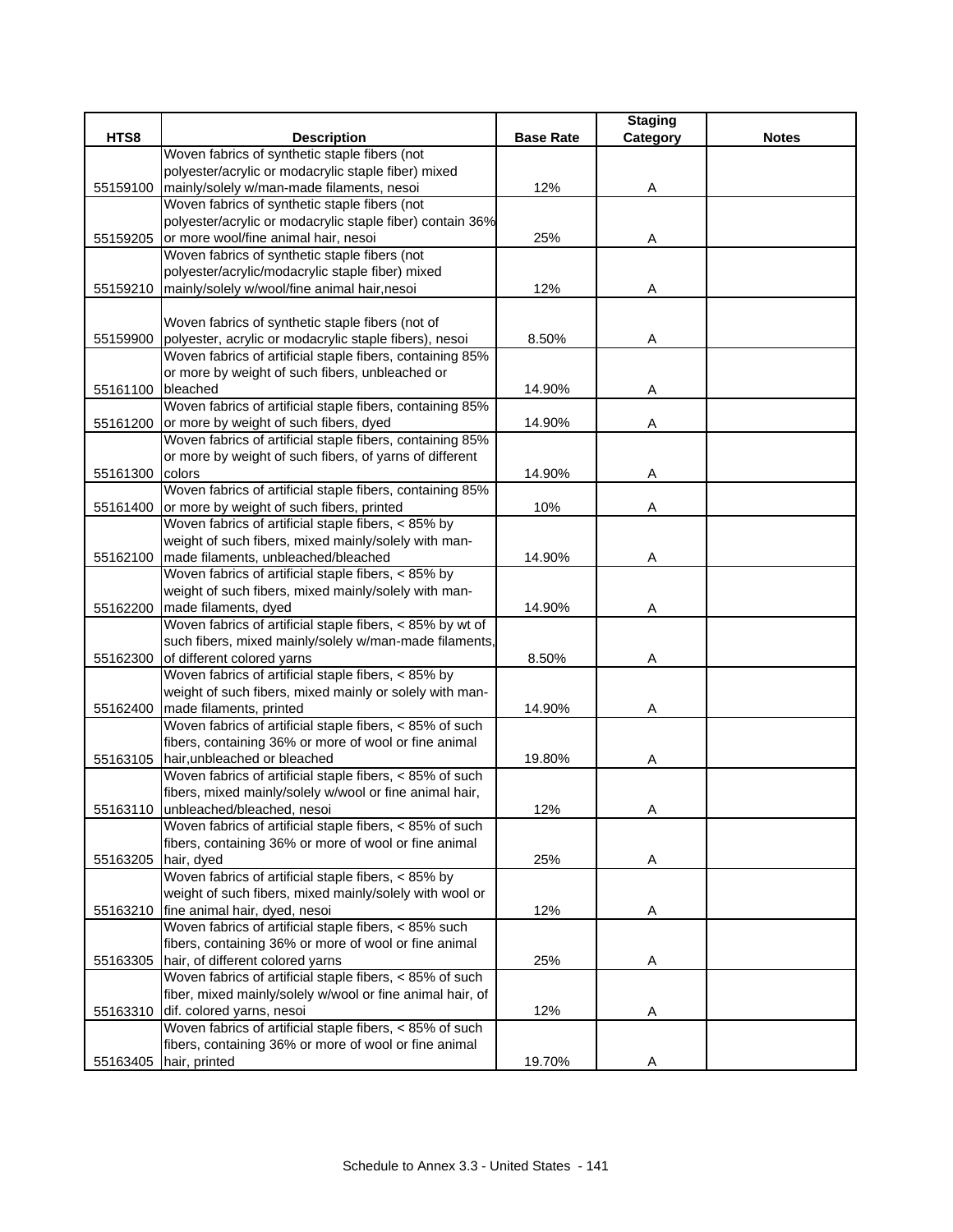|                 |                                                                                                           |                    | <b>Staging</b> |              |
|-----------------|-----------------------------------------------------------------------------------------------------------|--------------------|----------------|--------------|
| HTS8            | <b>Description</b>                                                                                        | <b>Base Rate</b>   | Category       | <b>Notes</b> |
|                 | Woven fabrics of artificial staple fibers, < 85% of such                                                  |                    |                |              |
|                 | fibers, mixed mainly or solely with wool or fine animal                                                   |                    |                |              |
| 55163410        | hair, printed, nesoi                                                                                      | 12%                | Α              |              |
|                 | Woven fabrics of artificial staple fibers, < 85% by<br>weight of such fibers, mixed mainly or solely with |                    |                |              |
| 55164100        | cotton, unbleached or bleached                                                                            | 14.90%             | Α              |              |
|                 | Woven fabrics of artificial staple fibers, less than 85%                                                  |                    |                |              |
|                 | by weight of such fibers, mixed mainly or solely with                                                     |                    |                |              |
|                 | 55164200 cotton, dyed                                                                                     | 12%                | A              |              |
|                 | Woven fabrics of artificial staple fibers, < 85% by wt. of                                                |                    |                |              |
|                 | such fibers, mixed mainly or solely with cotton, of yarns                                                 |                    |                |              |
| 55164300        | of different colors                                                                                       | Free               |                |              |
|                 | Woven fabrics of artificial staple fibers, less than 85%                                                  |                    |                |              |
|                 | by weight of such fibers, mixed mainly or solely with                                                     |                    |                |              |
|                 | 55164400 cotton, printed                                                                                  | 8.50%              | Α              |              |
|                 | Woven fabrics of artificial staple fibers nesoi,                                                          |                    |                |              |
|                 | 55169100 unbleached or bleached, nesoi                                                                    | 12%                | Α              |              |
|                 | Woven fabrics of artificial staple fibers nesoi, dyed,                                                    |                    |                |              |
| 55169200        | nesoi                                                                                                     | 12%                | A              |              |
|                 | Woven fabrics of artificial staple fibers nesoi, of yarns                                                 |                    |                |              |
| 55169300        | of different colors, nesoi                                                                                | 8.50%              | A              |              |
|                 | Woven fabrics of artificial staple fibers nesoi, printed,                                                 |                    |                |              |
| 55169400        | nesoi                                                                                                     | 12%                | Α              |              |
|                 | Sanitary towels and tampons, diapers and diaper liners                                                    |                    |                |              |
|                 | for babies and similar sanitary articles, of wadding of                                                   |                    |                |              |
| 56011010 cotton |                                                                                                           | 3.60%              | Α              |              |
|                 | Sanitary towels and tampons, diapers and diaper liners                                                    |                    |                |              |
| 56011020        | for babies & similar sanitary articles, of wadding of<br>other textile materials, nesoi                   | 6.30%              | A              |              |
|                 | Wadding of cotton and other articles of cotton wadding                                                    |                    |                |              |
| 56012100        | nesoi                                                                                                     | 3.60%              | Α              |              |
|                 | Wadding of man-made fibers and other articles of such                                                     |                    |                |              |
| 56012200        | wadding nesoi                                                                                             | 6.30%              | Α              |              |
|                 | Wadding of textile materials (excluding cotton and man-                                                   |                    |                |              |
|                 | 56012900 made fibers) and articles thereof, nesoi                                                         | 4%                 | Α              |              |
|                 | Textile flock, not exceeding 5 mm in length, and textile                                                  |                    |                |              |
|                 | 56013000 dust and mill neps                                                                               | Free               |                |              |
|                 | Laminated fabrics of needleloom felt or stitch-bonded                                                     |                    |                |              |
|                 | 56021010 fiber fabrics                                                                                    | 12%                | Α              |              |
|                 |                                                                                                           |                    |                |              |
|                 | Needleloom felt and stitch-bonded fabrics, whether or                                                     |                    |                |              |
|                 | 56021090 not impregnated, coated or covered, nesoi                                                        | 10.60%             | Α              |              |
|                 | Felt, excluding needleloom felt and stitch-bonded fiber                                                   |                    |                |              |
|                 | fabrics, not impregnated, coated, covered or laminated,                                                   | 49.5 cents/ $kg +$ |                |              |
|                 | 56022100 of wool or fine animal hair                                                                      | 7.5%               | Α              |              |
|                 | Felt, excluding needleloom felt and stitch-bonded fiber                                                   |                    |                |              |
|                 | fabrics, not impregnated, coated, covered or laminated,                                                   |                    |                |              |
| 56022900        | of textile materials nesoi<br>Laminated fabrics of felt, nesoi                                            | 6.30%              | A              |              |
| 56029030        | Felt, impregnated, coated or covered, of man-made                                                         | Free               |                |              |
| 56029060        | fibers, nesoi                                                                                             | 6.30%              | Α              |              |
|                 |                                                                                                           | $52.9$ cents/kg +  |                |              |
|                 | 56029090   Felt, impregnated, coated or covered, nesoi                                                    | 8%                 | Α              |              |
|                 | Nonwovens, of man-made filaments, weighing not >25                                                        |                    |                |              |
|                 | g/square m, whether or not impregnated, coated,                                                           |                    |                |              |
| 56031100        | covered or laminated                                                                                      | Free               |                |              |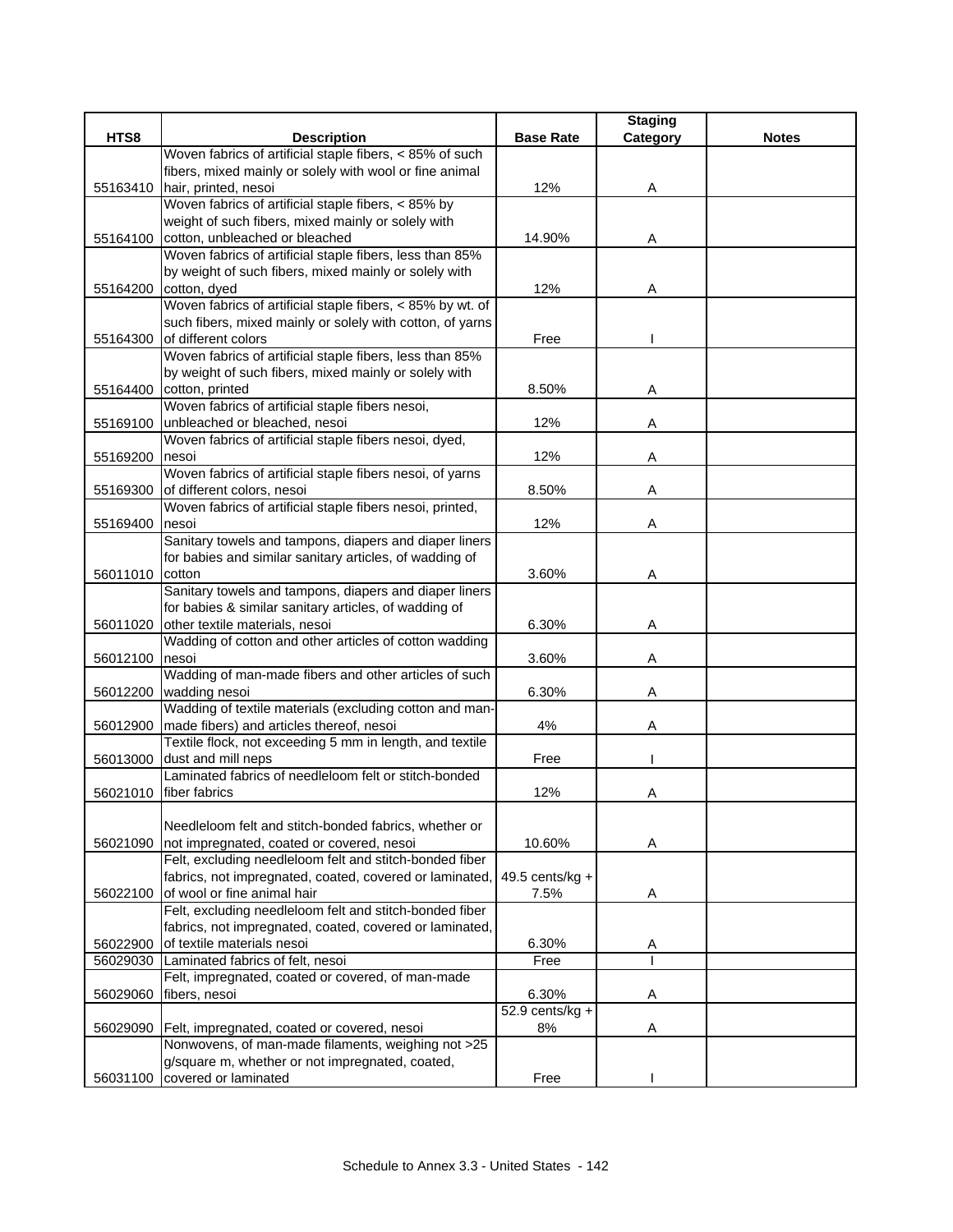|                |                                                                |                  | <b>Staging</b> |              |
|----------------|----------------------------------------------------------------|------------------|----------------|--------------|
| HTS8           | <b>Description</b>                                             | <b>Base Rate</b> | Category       | <b>Notes</b> |
|                | Nonwovens, of man-made filaments, weighing >25 but             |                  |                |              |
|                | not >70 g/square m, whether or not impregnated,                |                  |                |              |
| 56031200       | coated, covered or laminated                                   | Free             |                |              |
|                | Nonwovens, of man-made filaments, weighing >70 but             |                  |                |              |
|                | not >150 g/square m, whether or not impregnated,               |                  |                |              |
| 56031300       | coated, covered or laminated                                   | Free             |                |              |
|                | Laminated nonwoven fabs, of man-made filaments,                |                  |                |              |
| 56031430       | weighing >150 g/square m                                       | Free             |                |              |
|                | Nonwovens (except laminated), of man-made                      |                  |                |              |
|                | filaments, weighing >150 g/square m, whether or not            |                  |                |              |
| 56031490       | impregnated, coated, or covered                                | Free             |                |              |
|                | Nonwovens (not of man-made filaments), weighing not            |                  |                |              |
|                | >25 g/square m, whether or not impregnated, coated,            |                  |                |              |
| 56039100       | covered or laminated                                           | Free             |                |              |
|                | Nonwovens (not of man-made filaments), weighing >25            |                  |                |              |
|                | but not >70 g/square m, whether or not impregnated,            |                  |                |              |
|                | 56039200 coated, covered or laminated                          | Free             |                |              |
|                | Nonwovens (not of man-made filaments), weighing >70            |                  |                |              |
|                | but not >150 g/square m, whether or not impregnated,           |                  |                |              |
| 56039300       | coated, covered or laminated                                   | Free             |                |              |
|                | Nonwoven floor covering underlays (not of man-made             |                  |                |              |
|                | filaments), weighing >150 g/square m, whether or not           |                  |                |              |
| 56039410       | impreg, coated, cov or laminated                               | Free             |                |              |
|                | Laminated nonwovens nesoi (not of man-made                     |                  |                |              |
|                | 56039430 filaments), weighing >150 g/square m                  | Free             |                |              |
|                | Nonwovens nesoi (not of man-made filaments),                   |                  |                |              |
|                | weighing >150 g/square m, whether or not                       |                  |                |              |
| 56039490       | impregnated, coated, covered but not laminated                 | Free             |                |              |
| 56041000       | Rubber thread and cord, textile covered                        | 6.30%            | A              |              |
|                |                                                                |                  |                |              |
|                | High tenacity yarn of polyesters, of nylon or other            |                  |                |              |
|                | 56042000 polyamides or of viscose rayon, impregnated or coated | 8.80%            | Α              |              |
|                | Textile yarn and strip and the like of heading 5404 or         |                  |                |              |
|                | 5405, impregnated, coated, covered or sheathed with            |                  |                |              |
|                | 56049000 rubber or plastics, nesoi                             | 5%               | Α              |              |
|                | Metal coated or metal laminated man-made                       |                  |                |              |
|                | monofilament or strip or the like, ungimped & untwisted        |                  |                |              |
| 56050010       | or w/twist of less than 5 turns per meter                      | 7.50%            | A              |              |
|                | Metalized textile yarn nesoi, of man-made                      |                  |                |              |
|                | monofilament or strip or the like, other than ungimped         |                  |                |              |
| 56050090       | or w/twist of < 5 turns per meter                              | 13.20%           | Α              |              |
|                | Gimped yarn, and strip and the like of man-made                |                  |                |              |
| 56060000       | monofilament; chenille yarn; loop wale-yarn                    | 8%               | Α              |              |
|                |                                                                |                  |                |              |
|                | Twine, cordage, rope and cables, of jute or other textile      |                  |                |              |
| 56071000       | bast fibers (excluding flax, true hemp and ramie)              | Free             |                |              |
|                | Binder or baler twine, of sisal or other textile fibers of     |                  |                |              |
| 56072100       | genus Agave                                                    | Free             |                |              |
|                |                                                                |                  |                |              |
|                | Twine (except binder or baler twine), cordage, rope and        |                  |                |              |
| 56072900       | cables of sisal or other textile fibers of genus Agave         | 3.60%            | Α              |              |
|                | Binder or baler twine of wide nonfibrillated strip, of         |                  |                |              |
| 56074110       | polyethylene or polypropylene                                  | 2.70%            | Α              |              |
|                | Binder or baler twine, of polyethylene or polypropylene,       |                  |                |              |
| 56074130 nesoi |                                                                | 4%               | A              |              |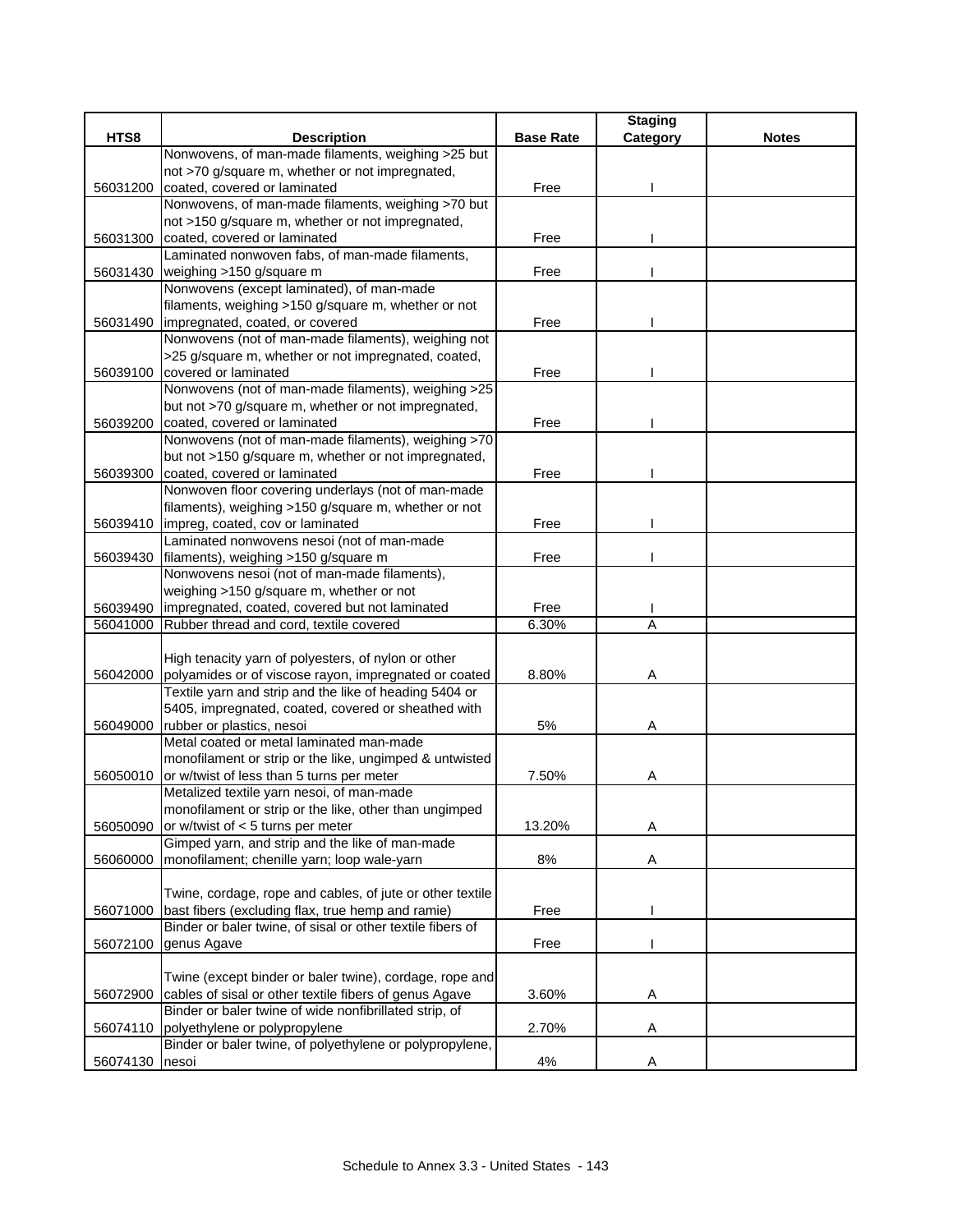|          |                                                                                                                   |                    | <b>Staging</b> |              |
|----------|-------------------------------------------------------------------------------------------------------------------|--------------------|----------------|--------------|
| HTS8     | <b>Description</b>                                                                                                | <b>Base Rate</b>   | Category       | <b>Notes</b> |
|          | Twine (other than binder or baler twine), cordage, rope                                                           |                    |                |              |
|          | and cables of wide nonfibrillated strip, of polyethylene                                                          |                    |                |              |
| 56074910 | or polypropylene                                                                                                  | 2.70%              | Α              |              |
|          | Twine (ex binder/baler twine), cordage, rope and                                                                  |                    |                |              |
|          | cables, of polyethylene or polypropylene, not braided or                                                          |                    |                |              |
| 56074915 | plaited, less than 4.8 mm in diam                                                                                 | 7%                 | Α              |              |
|          | Twine (except binder or baler twine), cordage, rope and                                                           |                    |                |              |
|          | cables, of polyethylene or polypropylene, not braided or                                                          | 9.8 cents/kg $+$   |                |              |
| 56074925 | plaited, nesoi                                                                                                    | 5.3%               | Α              |              |
|          |                                                                                                                   |                    |                |              |
|          | Twine (except binder or baler twine), cordage, rope and                                                           |                    |                |              |
|          | 56074930 cables, of polyethylene or polypropylene, nesoi                                                          | 3.60%              | Α              |              |
|          | 3- or 4-ply multicolor twine of synthetic fibers nesoi at                                                         |                    |                |              |
|          | least 10% cotton, having "S" twist, < 3.5 mm diameter,                                                            |                    |                |              |
| 56075025 | not braided or plaited                                                                                            | 7%                 | Α              |              |
|          | Twine nesoi, cordage, rope and cables of synthetic                                                                |                    |                |              |
|          | fibers, other than of polyethylene or polypropylene, not                                                          | 19.9 cents/ $kg +$ |                |              |
| 56075035 | braided or plaited                                                                                                | 10.8%              | Α              |              |
|          |                                                                                                                   |                    |                |              |
|          | Twine, cordage, rope and cables of synthetic fibers,                                                              |                    |                |              |
| 56075040 | other than of polyethylene or polypropylene, nesoi<br>Twine, cordage, rope and cables, of coir                    | 3.60%<br>Free      | Α              |              |
| 56079010 | Twine, cordage, rope and cables of abaca or other hard                                                            |                    |                |              |
|          | (leaf) fibers, of stranded construction measuring 1.88                                                            |                    |                |              |
| 56079025 | cm or over in diameter                                                                                            | Free               |                |              |
|          | Twine, cordage, rope & cables of abaca or other hard                                                              |                    |                |              |
|          | (leaf) fibers, other than stranded construction or                                                                |                    |                |              |
| 56079035 | stranded n/o 1.88 cm in diameter                                                                                  | 3.40%              | Α              |              |
|          |                                                                                                                   |                    |                |              |
| 56079090 | Twine, cordage, rope and cables, of materials nesoi                                                               | 6.30%              | Α              |              |
|          |                                                                                                                   |                    |                |              |
|          | 56081100 Made-up fishing nets, of man-made textile materials                                                      | 8%                 | Α              |              |
|          | Fish netting (other than made-up fishing nets) of man-                                                            |                    |                |              |
|          | 56081910 made textile materials                                                                                   | 8.50%              | Α              |              |
|          | Knotted netting of twine, cordage or rope (excluding                                                              |                    |                |              |
|          | fish netting or made-up fishing nets) of man-made                                                                 |                    |                |              |
|          | 56081920 textile materials                                                                                        | 5%                 | Α              |              |
|          | Fish netting and fishing nets, of textile materials other                                                         |                    |                |              |
|          | 56089010 than man-made materials                                                                                  | 8%                 | Α              |              |
|          | 56089023 Hammocks, of cotton                                                                                      | 14.10%             | Α              |              |
|          | Netting or nets, of cotton, other than hammocks or                                                                |                    |                |              |
| 56089027 | netting or nets for fishing                                                                                       | 14.10%             | A              |              |
|          | Knotted netting of twine, cordage or rope or other made                                                           |                    |                |              |
|          | up nets (not fish netting and nets) of textile materials                                                          |                    |                |              |
| 56089030 | (not cotton/manmade mat.)                                                                                         | 5%                 | Α              |              |
|          | Articles of yarn, strip, twine, cordage, rope or cables                                                           |                    |                |              |
| 56090010 | nesoi, of cotton                                                                                                  | 2.90%              | Α              |              |
|          | Articles of yarn, strip, twine, cordage, rope or cables                                                           |                    |                |              |
| 56090020 | nesoi, of vegetable fibers except cotton                                                                          | Free               |                |              |
|          | Articles of yarn, strip, twine, cordage, rope or cables                                                           |                    |                |              |
| 56090030 | nesoi, of man-made fibers                                                                                         | 4.50%              | Α              |              |
|          |                                                                                                                   |                    |                |              |
|          | Articles of yarn, strip or the like of man-made                                                                   |                    |                |              |
| 56090040 | monofilaments, twine, cordage, rope or cables, nesoi<br>Carpet & other textile floor covering, hand-knotted/hand- | 3.90%              | Α              |              |
|          | inserted, w/ov 50% wt pile of fine animal hair, foregoing                                                         |                    |                |              |
|          | 57011013 cert. hand-loomed & folklore                                                                             | Free               |                |              |
|          |                                                                                                                   |                    |                |              |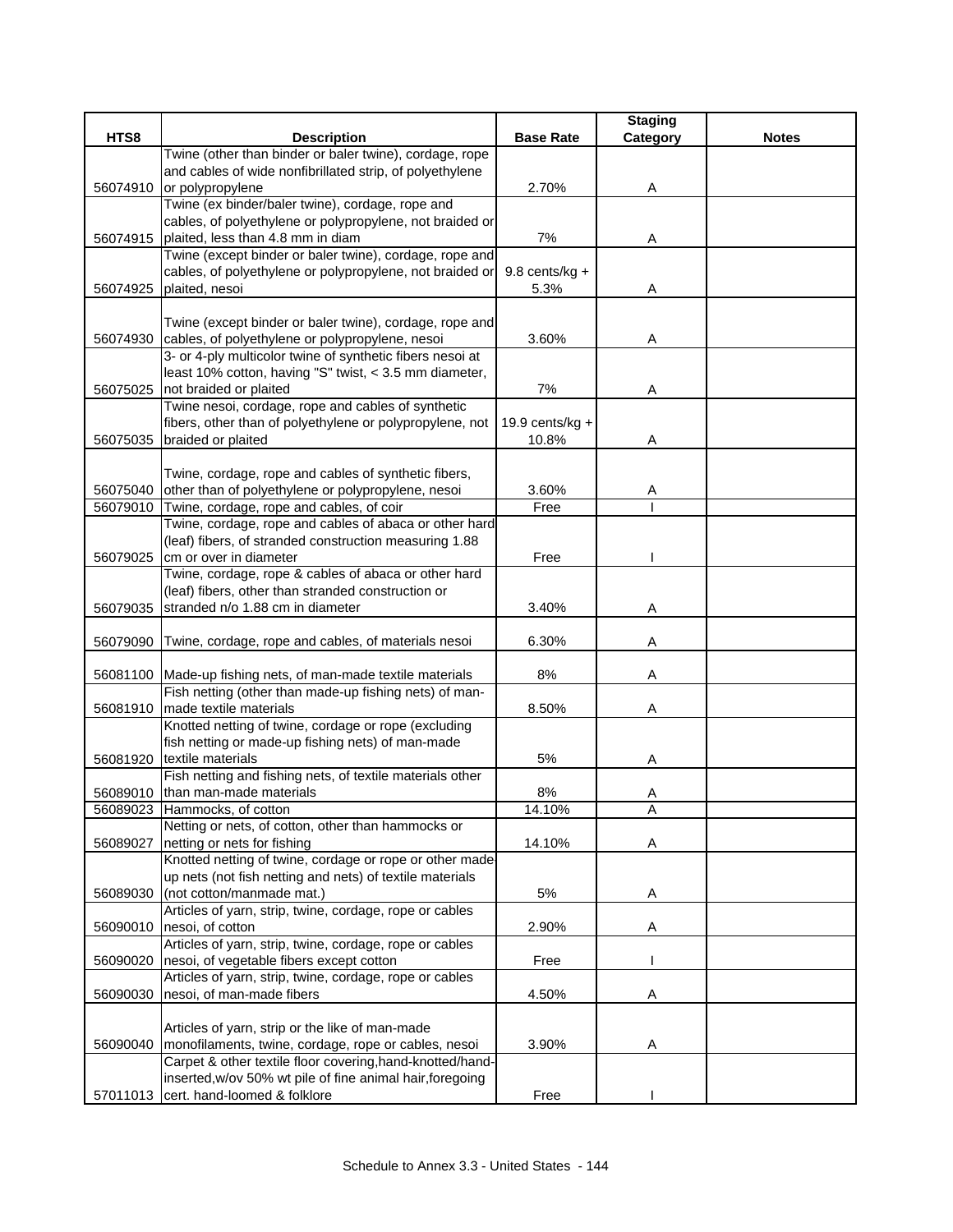|          |                                                                               |                  | <b>Staging</b> |              |
|----------|-------------------------------------------------------------------------------|------------------|----------------|--------------|
| HTS8     | <b>Description</b>                                                            | <b>Base Rate</b> | Category       | <b>Notes</b> |
|          | Carpets & other textile floor coverings, hand-knotted or                      |                  |                |              |
|          | hand-inserted, w/ov 50% by weight of the pile of fine                         |                  |                |              |
| 57011016 | animal hair, nesoi                                                            | Free             |                |              |
|          | Carpets and other textile floor coverings, of wool or fine                    |                  |                |              |
|          | animal hair, hand-hooked (tufts were inserted and                             |                  |                |              |
| 57011040 | knotted by hand or hand tool)                                                 | Free             |                |              |
|          | Carpets and other textile floor coverings, of wool or fine                    |                  |                |              |
|          | animal hair, not hand-hooked, not hand knotted during                         |                  |                |              |
| 57011090 | weaving                                                                       | 4.50%            | Α              |              |
|          | Carpet and oth textile floor covering, knotted, of text.                      |                  |                |              |
|          | materials (not wool/hair) nesoi, pile inserted & knotted                      |                  |                |              |
|          | 57019010 during weaving or knitting                                           | Free             |                |              |
|          | Carpet & oth textile floor covering, knotted, of text                         |                  |                |              |
|          | materials (not wool/hair) nesoi, not w/pile inserted &                        |                  |                |              |
| 57019020 | knotted during weaving/knitting                                               | Free             |                |              |
|          | Certified hand-loomed and folklore products being                             |                  |                |              |
|          | "Kelem", "Schumacks", "Karamanie" and similar hand-                           |                  |                |              |
| 57021010 | woven rugs                                                                    | Free             |                |              |
|          | Kelem, "Schumacks", "Karamanie" and similar hand-                             |                  |                |              |
|          | woven rugs, other than certified hand-loomed and                              |                  |                |              |
| 57021090 | folklore products                                                             | Free             |                |              |
|          | Floor coverings of coconut fibers (coir), woven, not                          |                  |                |              |
| 57022010 | tufted or flocked, with pile                                                  | Free             |                |              |
|          | Floor coverings of coconut fibers (coir), woven, not                          |                  |                |              |
| 57022020 | tufted or flocked, other than with pile                                       | Free             |                |              |
|          | Wilton, velvet and like floor coverings of pile                               |                  |                |              |
|          | construction, woven, not tufted or flocked, not made up,                      |                  |                |              |
| 57023110 | of wool or fine animal hair                                                   | 8%               | Α              |              |
|          | Carpets and other textile floor coverings of pile                             |                  |                |              |
|          | construction, woven, not tufted or flocked, not made up,                      |                  |                |              |
| 57023120 | of wool/fine animal hair, nesoi                                               | 4%               | Α              |              |
|          | Wilton, velvet and like floor coverings of pile                               |                  |                |              |
|          | construction, woven, not tufted or flocked, not made up,                      |                  |                |              |
| 57023210 | of man-made textile materials                                                 | 8%               | Α              |              |
|          | Carpets & other textile floor coverings of pile                               |                  |                |              |
|          | construction, woven, not tufted or flocked, not made up,                      |                  |                |              |
| 57023220 | of man-made textile materials, nesoi                                          | 7%               | Α              |              |
|          | Carpets and other textile floor coverings of pile                             |                  |                |              |
|          | construction, woven, not tufted or flocked, not made up,                      |                  |                |              |
| 57023910 | of jute<br>Carpets and other textile floor coverings of pile                  | Free             |                |              |
|          | construction, woven, not tufted or flocked, not made up,                      |                  |                |              |
|          | of other textile materials nesoi                                              | 3.60%            |                |              |
| 57023920 | Wilton, velvet and like floor coverings of pile                               |                  | Α              |              |
|          | construction, woven, not tufted or flocked, made up, of                       |                  |                |              |
|          |                                                                               |                  |                |              |
| 57024110 | wool or fine animal hair<br>Carpets and other textile floor coverings of pile | Free             |                |              |
|          | construction, woven, not tufted or flocked, made up, of                       |                  |                |              |
| 57024120 | wool or fine animal hair, nesoi                                               | Free             |                |              |
|          | Wilton, velvet and like floor coverings of pile                               |                  |                |              |
|          | construction, woven, not tufted or flocked, made up, of                       |                  |                |              |
| 57024210 | man-made textile materials                                                    | Free             |                |              |
|          | Carpets and other textile floor coverings, of pile                            |                  |                |              |
|          | construction, woven, not tufted or flocked, made up, of                       |                  |                |              |
|          | man-made textile materials, nesoi                                             | Free             |                |              |
| 57024220 |                                                                               |                  |                |              |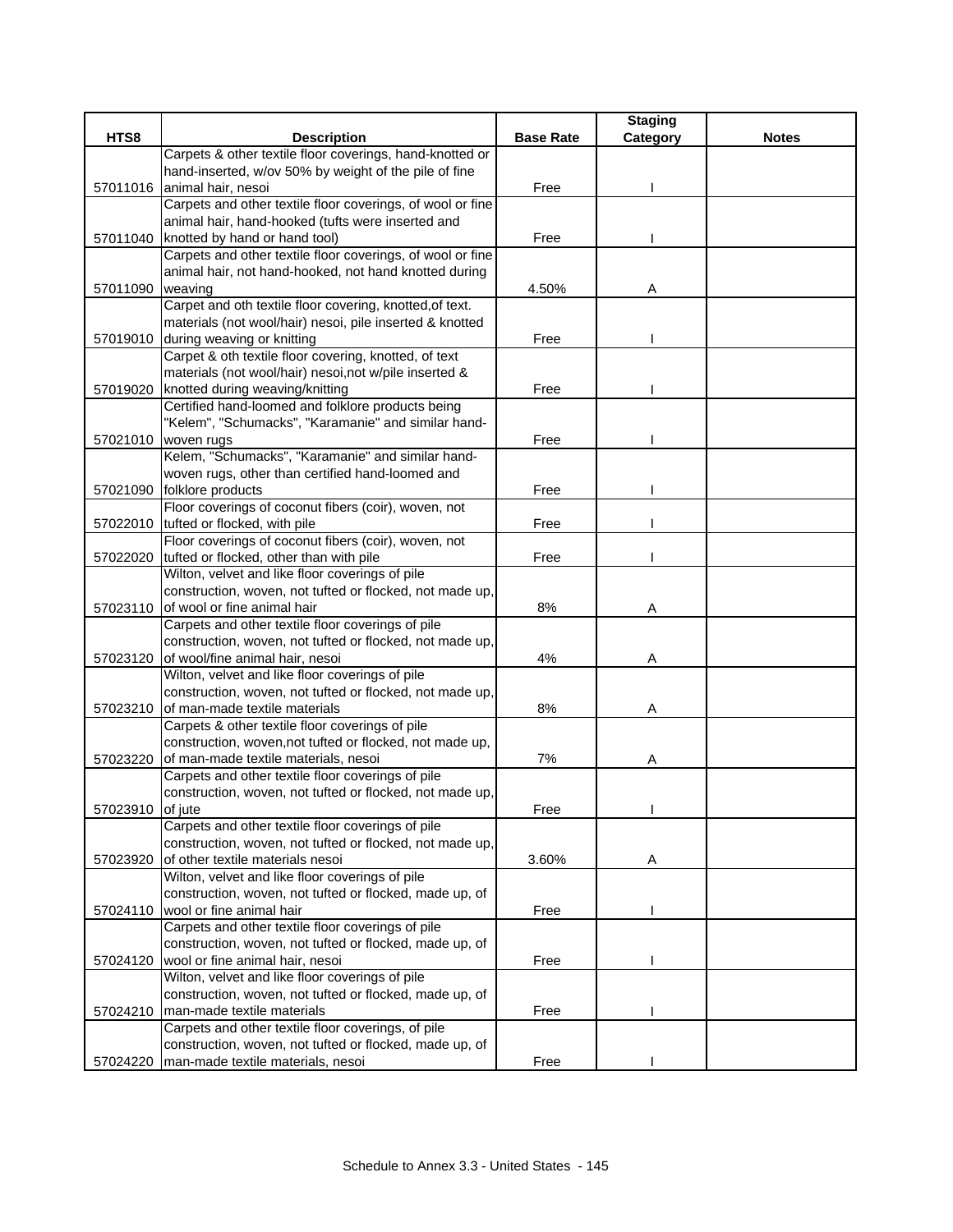|                     |                                                                                    |                  | <b>Staging</b> |              |
|---------------------|------------------------------------------------------------------------------------|------------------|----------------|--------------|
| HTS8                | <b>Description</b>                                                                 | <b>Base Rate</b> | Category       | <b>Notes</b> |
|                     | Carpets not other textile floor coverings of pile                                  |                  |                |              |
|                     | construction, woven, not tufted or flocked, made up, of                            |                  |                |              |
| 57024910            | cotton                                                                             | Free             |                |              |
|                     | Carpets and other textile floor coverings of pile                                  |                  |                |              |
|                     | construction, woven, not tufted or flocked, made up, of                            |                  |                |              |
| 57024915            | jute                                                                               | Free             |                |              |
|                     | Carpets & other textile floor coverings of pile                                    |                  |                |              |
|                     | construction, woven, not tufted or flocked, made up, of                            |                  |                |              |
|                     | 57024920 other textile materials nesoi                                             | 4%               | Α              |              |
|                     | Carpets & other textile floor coverings, not of pile                               |                  |                |              |
|                     | construction, woven but not on a power-driven loom,not                             |                  |                |              |
|                     | 57025120 made up, of wool/fine animal hair                                         | 4.30%            | Α              |              |
|                     | Carpets & other textile floor coverings, not of pile                               |                  |                |              |
|                     | construction, woven, not made up, of wool or fine                                  |                  |                |              |
| 57025140            | animal hair, nesoi                                                                 | 6.30%            | Α              |              |
|                     | Carpets & other textile floor coverings, not of pile                               |                  |                |              |
|                     | construction, woven, not made up, of man-made textile                              |                  |                |              |
| 57025200            | materials                                                                          | 4.70%            | Α              |              |
|                     | Carpets & other textile floor coverings, not of pile                               |                  |                |              |
| 57025910            | construction, woven, not made up, of cotton                                        | 6.80%            | Α              |              |
|                     | Carpets & other textile floor coverings, not of pile                               |                  |                |              |
|                     | construction, woven, not made up, of other textile                                 |                  |                |              |
| 57025920            | materials nesoi                                                                    | 2.70%            | Α              |              |
|                     | Certified hand-loomed & folklore floor covering, woven                             |                  |                |              |
|                     | not on power-driven loom, not of pile construction, made                           |                  |                |              |
|                     | 57029120 up, of wool or fine animal hair                                           | Free             |                |              |
|                     | Floor coverings, not of pile construction, woven not on                            |                  |                |              |
|                     | power-driven loom, made up, of wool or fine animal                                 |                  |                |              |
| 57029130 hair, nesi |                                                                                    | 4.30%            | Α              |              |
|                     | Carpets & other textile floor coverings, not of pile                               |                  |                |              |
|                     | construction, woven nesoi, made up, of wool or fine                                | 3.60%            |                |              |
|                     | 57029140 animal hair, nesoi<br>Carpet & other textile floor coverings, not of pile |                  | Α              |              |
|                     | construction, woven, made up, of man-made textile                                  |                  |                |              |
| 57029200            | materials, nesi                                                                    | 2.70%            | A              |              |
|                     | Carpets and other textile floor coverings, not of pile                             |                  |                |              |
| 57029910            | construction, woven, made up, of cotton                                            | 6.80%            | Α              |              |
|                     | Carpets & other textile floor coverings, not of pile                               |                  |                |              |
|                     | construction, woven, made up, of other textile materials                           |                  |                |              |
| 57029920 nesoi      |                                                                                    | 2.70%            | Α              |              |
|                     | Carpets and other textile floor coverings, tufted,                                 |                  |                |              |
| 57031000            | whether or not made up, of wool or fine animal hair                                | 6%               | A              |              |
|                     | Carpets and other textile floor coverings, tufted,                                 |                  |                |              |
|                     | whether or not made up, of nylon or other polyamides,                              |                  |                |              |
| 57032010            | hand-hooked                                                                        | 5.80%            | Α              |              |
|                     | Carpets and other textile floor coverings, tufted,                                 |                  |                |              |
|                     | whether or not made up, of nylon or other polyamides,                              |                  |                |              |
| 57032020            | nesoi                                                                              | 6.70%            | A              |              |
|                     | Carpets and other textile floor coverings, tufted,                                 |                  |                |              |
|                     | whether or not made up, of man-made textile materials                              |                  |                |              |
| 57033000            | (not nylon or other polyamides)                                                    | 6%               | A              |              |
|                     |                                                                                    |                  |                |              |
|                     | Carpets and other textile floor coverings, tufted,                                 |                  |                |              |
| 57039000            | whether or not made up, of other textile materials nesoi                           | 3.80%            | Α              |              |
|                     |                                                                                    |                  |                |              |
|                     | Carpet tiles of felt, not tufted or flocked, whether or not                        |                  |                |              |
| 57041000            | made up, having a maximum surface area of 0.3 m2                                   | 4.70%            | Α              |              |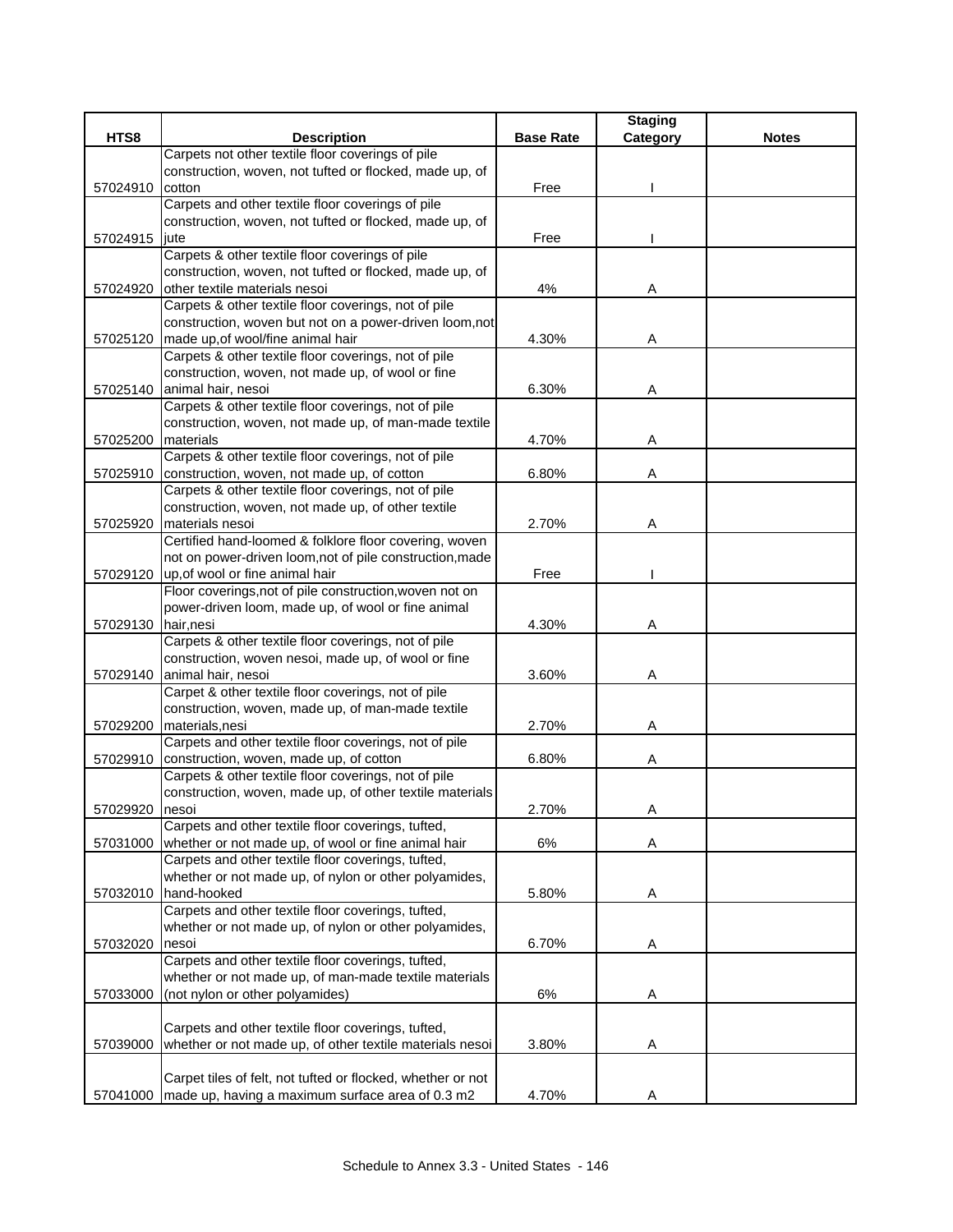| Carpets and other textile floor coverings (excluding<br>certain felt carpet tiles) of felt, not tufted or flocked,<br>whether or not made up<br>Free<br>57049000<br>Carpets and other textile floor coverings, whether or not<br>57050010<br>made up, of coir, nesoi<br>Free<br>Carpets and other textile floor coverings, whether or not<br>made up, nesoi<br>3.30%<br>57050020<br>A<br>Woven pile fabrics and chenille fabrics, other than<br>fabrics of heading 5802 or 5806, of wool or fine animal<br>58011000<br>hair<br>Free<br>Uncut weft pile fabrics of cotton, other than fabrics of<br>heading 5802 or 5806<br>20.20%<br>58012100<br>Α<br>Cut corduroy woven pile fabrics of cotton, greater than<br>7.5 wales per cm, other than fabrics of heading 5802 or<br>10%<br>58012210<br>5806<br>Α<br>Cut corduroy woven pile fabrics of cotton, less than 7.5<br>wales per cm, other than fabrics of heading 5802 or<br>5806<br>20.20%<br>58012290<br>Α<br>Weft pile fabrics, cut, of cotton, other than fabrics of<br>heading 5802 or 5806, nesoi<br>10%<br>58012300<br>Α<br>Warp pile fabrics, epingle (uncut), of cotton, other than<br>fabrics of heading 5802 or 5806<br>10.50%<br>58012400<br>Α<br>Warp pile fabrics, cut, of cotton, other than fabrics of<br>heading 5802 or 5806<br>18.50%<br>58012500<br>Α<br>Chenille fabrics of cotton, other than fabrics of heading<br>5802 or 5806<br>58012600<br>Free<br>Uncut weft pile fabrics of man-made fibers, other than<br>fabrics of heading 5802 or 5806<br>17.20%<br>58013100<br>Α<br>Cut corduroy of man-made fibers, other than fabrics of<br>heading 5802 or 5806<br>58013200<br>14%<br>A<br>Weft pile fabrics of man-made fibers, cut, other than<br>fabrics of heading 5802 or 5806, nesoi<br>9.80%<br>58013300<br>Α<br>Warp pile fabrics, epingle (uncut), of man-made fibers,<br>other than fabrics of heading 5802 or 5806<br>14%<br>58013400<br>Α<br>Warp pile fabrics, cut, of man-made fibers, other than<br>fabrics of heading 5802 or 5806<br>58013500<br>17.20%<br>Α<br>Chenille fabrics of man-made fibers, other than fabrics<br>of heading 5802 or 5806<br>9.80%<br>58013600<br>Α<br>Woven pile fabrics and chenille fabrics of vegetable<br>fibers except cotton, other than fabrics of heading 5802<br>3.70%<br>58019010<br>or 5806<br>Α<br>Woven pile fabrics and chenille fabrics of textile<br>materials nesoi, other than fabrics of heading 5802 or<br>5806<br>58019020<br>2.70%<br>Α<br>Terry toweling and similar woven terry fabrics (other<br>than narrow fabrics of heading 5806) of cotton,<br>unbleached<br>9.80%<br>58021100<br>A<br>Terry toweling and similar woven terry fabrics (other<br>than narrow fabrics of heading 5806) of cotton, other<br>than unbleached<br>58021900<br>9.40%<br>A<br>Terry toweling and similar woven terry fabrics (other<br>than narrow fabrics of heading 5806) of textile materials<br>other than cotton<br>14%<br>58022000<br>Α<br>Tufted textile fabrics, other than products of heading<br>5703<br>58023000<br>6.20%<br>Α<br>Gauze (other than narrow fabrics of heading 5806) of |          |                    |                  | <b>Staging</b> |              |
|---------------------------------------------------------------------------------------------------------------------------------------------------------------------------------------------------------------------------------------------------------------------------------------------------------------------------------------------------------------------------------------------------------------------------------------------------------------------------------------------------------------------------------------------------------------------------------------------------------------------------------------------------------------------------------------------------------------------------------------------------------------------------------------------------------------------------------------------------------------------------------------------------------------------------------------------------------------------------------------------------------------------------------------------------------------------------------------------------------------------------------------------------------------------------------------------------------------------------------------------------------------------------------------------------------------------------------------------------------------------------------------------------------------------------------------------------------------------------------------------------------------------------------------------------------------------------------------------------------------------------------------------------------------------------------------------------------------------------------------------------------------------------------------------------------------------------------------------------------------------------------------------------------------------------------------------------------------------------------------------------------------------------------------------------------------------------------------------------------------------------------------------------------------------------------------------------------------------------------------------------------------------------------------------------------------------------------------------------------------------------------------------------------------------------------------------------------------------------------------------------------------------------------------------------------------------------------------------------------------------------------------------------------------------------------------------------------------------------------------------------------------------------------------------------------------------------------------------------------------------------------------------------------------------------------------------------------------------------------------------------------------------------------------------------------------------------------------------------------------------------|----------|--------------------|------------------|----------------|--------------|
|                                                                                                                                                                                                                                                                                                                                                                                                                                                                                                                                                                                                                                                                                                                                                                                                                                                                                                                                                                                                                                                                                                                                                                                                                                                                                                                                                                                                                                                                                                                                                                                                                                                                                                                                                                                                                                                                                                                                                                                                                                                                                                                                                                                                                                                                                                                                                                                                                                                                                                                                                                                                                                                                                                                                                                                                                                                                                                                                                                                                                                                                                                                           | HTS8     | <b>Description</b> | <b>Base Rate</b> | Category       | <b>Notes</b> |
|                                                                                                                                                                                                                                                                                                                                                                                                                                                                                                                                                                                                                                                                                                                                                                                                                                                                                                                                                                                                                                                                                                                                                                                                                                                                                                                                                                                                                                                                                                                                                                                                                                                                                                                                                                                                                                                                                                                                                                                                                                                                                                                                                                                                                                                                                                                                                                                                                                                                                                                                                                                                                                                                                                                                                                                                                                                                                                                                                                                                                                                                                                                           |          |                    |                  |                |              |
|                                                                                                                                                                                                                                                                                                                                                                                                                                                                                                                                                                                                                                                                                                                                                                                                                                                                                                                                                                                                                                                                                                                                                                                                                                                                                                                                                                                                                                                                                                                                                                                                                                                                                                                                                                                                                                                                                                                                                                                                                                                                                                                                                                                                                                                                                                                                                                                                                                                                                                                                                                                                                                                                                                                                                                                                                                                                                                                                                                                                                                                                                                                           |          |                    |                  |                |              |
|                                                                                                                                                                                                                                                                                                                                                                                                                                                                                                                                                                                                                                                                                                                                                                                                                                                                                                                                                                                                                                                                                                                                                                                                                                                                                                                                                                                                                                                                                                                                                                                                                                                                                                                                                                                                                                                                                                                                                                                                                                                                                                                                                                                                                                                                                                                                                                                                                                                                                                                                                                                                                                                                                                                                                                                                                                                                                                                                                                                                                                                                                                                           |          |                    |                  |                |              |
|                                                                                                                                                                                                                                                                                                                                                                                                                                                                                                                                                                                                                                                                                                                                                                                                                                                                                                                                                                                                                                                                                                                                                                                                                                                                                                                                                                                                                                                                                                                                                                                                                                                                                                                                                                                                                                                                                                                                                                                                                                                                                                                                                                                                                                                                                                                                                                                                                                                                                                                                                                                                                                                                                                                                                                                                                                                                                                                                                                                                                                                                                                                           |          |                    |                  |                |              |
|                                                                                                                                                                                                                                                                                                                                                                                                                                                                                                                                                                                                                                                                                                                                                                                                                                                                                                                                                                                                                                                                                                                                                                                                                                                                                                                                                                                                                                                                                                                                                                                                                                                                                                                                                                                                                                                                                                                                                                                                                                                                                                                                                                                                                                                                                                                                                                                                                                                                                                                                                                                                                                                                                                                                                                                                                                                                                                                                                                                                                                                                                                                           |          |                    |                  |                |              |
|                                                                                                                                                                                                                                                                                                                                                                                                                                                                                                                                                                                                                                                                                                                                                                                                                                                                                                                                                                                                                                                                                                                                                                                                                                                                                                                                                                                                                                                                                                                                                                                                                                                                                                                                                                                                                                                                                                                                                                                                                                                                                                                                                                                                                                                                                                                                                                                                                                                                                                                                                                                                                                                                                                                                                                                                                                                                                                                                                                                                                                                                                                                           |          |                    |                  |                |              |
|                                                                                                                                                                                                                                                                                                                                                                                                                                                                                                                                                                                                                                                                                                                                                                                                                                                                                                                                                                                                                                                                                                                                                                                                                                                                                                                                                                                                                                                                                                                                                                                                                                                                                                                                                                                                                                                                                                                                                                                                                                                                                                                                                                                                                                                                                                                                                                                                                                                                                                                                                                                                                                                                                                                                                                                                                                                                                                                                                                                                                                                                                                                           |          |                    |                  |                |              |
|                                                                                                                                                                                                                                                                                                                                                                                                                                                                                                                                                                                                                                                                                                                                                                                                                                                                                                                                                                                                                                                                                                                                                                                                                                                                                                                                                                                                                                                                                                                                                                                                                                                                                                                                                                                                                                                                                                                                                                                                                                                                                                                                                                                                                                                                                                                                                                                                                                                                                                                                                                                                                                                                                                                                                                                                                                                                                                                                                                                                                                                                                                                           |          |                    |                  |                |              |
|                                                                                                                                                                                                                                                                                                                                                                                                                                                                                                                                                                                                                                                                                                                                                                                                                                                                                                                                                                                                                                                                                                                                                                                                                                                                                                                                                                                                                                                                                                                                                                                                                                                                                                                                                                                                                                                                                                                                                                                                                                                                                                                                                                                                                                                                                                                                                                                                                                                                                                                                                                                                                                                                                                                                                                                                                                                                                                                                                                                                                                                                                                                           |          |                    |                  |                |              |
|                                                                                                                                                                                                                                                                                                                                                                                                                                                                                                                                                                                                                                                                                                                                                                                                                                                                                                                                                                                                                                                                                                                                                                                                                                                                                                                                                                                                                                                                                                                                                                                                                                                                                                                                                                                                                                                                                                                                                                                                                                                                                                                                                                                                                                                                                                                                                                                                                                                                                                                                                                                                                                                                                                                                                                                                                                                                                                                                                                                                                                                                                                                           |          |                    |                  |                |              |
|                                                                                                                                                                                                                                                                                                                                                                                                                                                                                                                                                                                                                                                                                                                                                                                                                                                                                                                                                                                                                                                                                                                                                                                                                                                                                                                                                                                                                                                                                                                                                                                                                                                                                                                                                                                                                                                                                                                                                                                                                                                                                                                                                                                                                                                                                                                                                                                                                                                                                                                                                                                                                                                                                                                                                                                                                                                                                                                                                                                                                                                                                                                           |          |                    |                  |                |              |
|                                                                                                                                                                                                                                                                                                                                                                                                                                                                                                                                                                                                                                                                                                                                                                                                                                                                                                                                                                                                                                                                                                                                                                                                                                                                                                                                                                                                                                                                                                                                                                                                                                                                                                                                                                                                                                                                                                                                                                                                                                                                                                                                                                                                                                                                                                                                                                                                                                                                                                                                                                                                                                                                                                                                                                                                                                                                                                                                                                                                                                                                                                                           |          |                    |                  |                |              |
|                                                                                                                                                                                                                                                                                                                                                                                                                                                                                                                                                                                                                                                                                                                                                                                                                                                                                                                                                                                                                                                                                                                                                                                                                                                                                                                                                                                                                                                                                                                                                                                                                                                                                                                                                                                                                                                                                                                                                                                                                                                                                                                                                                                                                                                                                                                                                                                                                                                                                                                                                                                                                                                                                                                                                                                                                                                                                                                                                                                                                                                                                                                           |          |                    |                  |                |              |
|                                                                                                                                                                                                                                                                                                                                                                                                                                                                                                                                                                                                                                                                                                                                                                                                                                                                                                                                                                                                                                                                                                                                                                                                                                                                                                                                                                                                                                                                                                                                                                                                                                                                                                                                                                                                                                                                                                                                                                                                                                                                                                                                                                                                                                                                                                                                                                                                                                                                                                                                                                                                                                                                                                                                                                                                                                                                                                                                                                                                                                                                                                                           |          |                    |                  |                |              |
|                                                                                                                                                                                                                                                                                                                                                                                                                                                                                                                                                                                                                                                                                                                                                                                                                                                                                                                                                                                                                                                                                                                                                                                                                                                                                                                                                                                                                                                                                                                                                                                                                                                                                                                                                                                                                                                                                                                                                                                                                                                                                                                                                                                                                                                                                                                                                                                                                                                                                                                                                                                                                                                                                                                                                                                                                                                                                                                                                                                                                                                                                                                           |          |                    |                  |                |              |
|                                                                                                                                                                                                                                                                                                                                                                                                                                                                                                                                                                                                                                                                                                                                                                                                                                                                                                                                                                                                                                                                                                                                                                                                                                                                                                                                                                                                                                                                                                                                                                                                                                                                                                                                                                                                                                                                                                                                                                                                                                                                                                                                                                                                                                                                                                                                                                                                                                                                                                                                                                                                                                                                                                                                                                                                                                                                                                                                                                                                                                                                                                                           |          |                    |                  |                |              |
|                                                                                                                                                                                                                                                                                                                                                                                                                                                                                                                                                                                                                                                                                                                                                                                                                                                                                                                                                                                                                                                                                                                                                                                                                                                                                                                                                                                                                                                                                                                                                                                                                                                                                                                                                                                                                                                                                                                                                                                                                                                                                                                                                                                                                                                                                                                                                                                                                                                                                                                                                                                                                                                                                                                                                                                                                                                                                                                                                                                                                                                                                                                           |          |                    |                  |                |              |
|                                                                                                                                                                                                                                                                                                                                                                                                                                                                                                                                                                                                                                                                                                                                                                                                                                                                                                                                                                                                                                                                                                                                                                                                                                                                                                                                                                                                                                                                                                                                                                                                                                                                                                                                                                                                                                                                                                                                                                                                                                                                                                                                                                                                                                                                                                                                                                                                                                                                                                                                                                                                                                                                                                                                                                                                                                                                                                                                                                                                                                                                                                                           |          |                    |                  |                |              |
|                                                                                                                                                                                                                                                                                                                                                                                                                                                                                                                                                                                                                                                                                                                                                                                                                                                                                                                                                                                                                                                                                                                                                                                                                                                                                                                                                                                                                                                                                                                                                                                                                                                                                                                                                                                                                                                                                                                                                                                                                                                                                                                                                                                                                                                                                                                                                                                                                                                                                                                                                                                                                                                                                                                                                                                                                                                                                                                                                                                                                                                                                                                           |          |                    |                  |                |              |
|                                                                                                                                                                                                                                                                                                                                                                                                                                                                                                                                                                                                                                                                                                                                                                                                                                                                                                                                                                                                                                                                                                                                                                                                                                                                                                                                                                                                                                                                                                                                                                                                                                                                                                                                                                                                                                                                                                                                                                                                                                                                                                                                                                                                                                                                                                                                                                                                                                                                                                                                                                                                                                                                                                                                                                                                                                                                                                                                                                                                                                                                                                                           |          |                    |                  |                |              |
|                                                                                                                                                                                                                                                                                                                                                                                                                                                                                                                                                                                                                                                                                                                                                                                                                                                                                                                                                                                                                                                                                                                                                                                                                                                                                                                                                                                                                                                                                                                                                                                                                                                                                                                                                                                                                                                                                                                                                                                                                                                                                                                                                                                                                                                                                                                                                                                                                                                                                                                                                                                                                                                                                                                                                                                                                                                                                                                                                                                                                                                                                                                           |          |                    |                  |                |              |
|                                                                                                                                                                                                                                                                                                                                                                                                                                                                                                                                                                                                                                                                                                                                                                                                                                                                                                                                                                                                                                                                                                                                                                                                                                                                                                                                                                                                                                                                                                                                                                                                                                                                                                                                                                                                                                                                                                                                                                                                                                                                                                                                                                                                                                                                                                                                                                                                                                                                                                                                                                                                                                                                                                                                                                                                                                                                                                                                                                                                                                                                                                                           |          |                    |                  |                |              |
|                                                                                                                                                                                                                                                                                                                                                                                                                                                                                                                                                                                                                                                                                                                                                                                                                                                                                                                                                                                                                                                                                                                                                                                                                                                                                                                                                                                                                                                                                                                                                                                                                                                                                                                                                                                                                                                                                                                                                                                                                                                                                                                                                                                                                                                                                                                                                                                                                                                                                                                                                                                                                                                                                                                                                                                                                                                                                                                                                                                                                                                                                                                           |          |                    |                  |                |              |
|                                                                                                                                                                                                                                                                                                                                                                                                                                                                                                                                                                                                                                                                                                                                                                                                                                                                                                                                                                                                                                                                                                                                                                                                                                                                                                                                                                                                                                                                                                                                                                                                                                                                                                                                                                                                                                                                                                                                                                                                                                                                                                                                                                                                                                                                                                                                                                                                                                                                                                                                                                                                                                                                                                                                                                                                                                                                                                                                                                                                                                                                                                                           |          |                    |                  |                |              |
|                                                                                                                                                                                                                                                                                                                                                                                                                                                                                                                                                                                                                                                                                                                                                                                                                                                                                                                                                                                                                                                                                                                                                                                                                                                                                                                                                                                                                                                                                                                                                                                                                                                                                                                                                                                                                                                                                                                                                                                                                                                                                                                                                                                                                                                                                                                                                                                                                                                                                                                                                                                                                                                                                                                                                                                                                                                                                                                                                                                                                                                                                                                           |          |                    |                  |                |              |
|                                                                                                                                                                                                                                                                                                                                                                                                                                                                                                                                                                                                                                                                                                                                                                                                                                                                                                                                                                                                                                                                                                                                                                                                                                                                                                                                                                                                                                                                                                                                                                                                                                                                                                                                                                                                                                                                                                                                                                                                                                                                                                                                                                                                                                                                                                                                                                                                                                                                                                                                                                                                                                                                                                                                                                                                                                                                                                                                                                                                                                                                                                                           |          |                    |                  |                |              |
|                                                                                                                                                                                                                                                                                                                                                                                                                                                                                                                                                                                                                                                                                                                                                                                                                                                                                                                                                                                                                                                                                                                                                                                                                                                                                                                                                                                                                                                                                                                                                                                                                                                                                                                                                                                                                                                                                                                                                                                                                                                                                                                                                                                                                                                                                                                                                                                                                                                                                                                                                                                                                                                                                                                                                                                                                                                                                                                                                                                                                                                                                                                           |          |                    |                  |                |              |
|                                                                                                                                                                                                                                                                                                                                                                                                                                                                                                                                                                                                                                                                                                                                                                                                                                                                                                                                                                                                                                                                                                                                                                                                                                                                                                                                                                                                                                                                                                                                                                                                                                                                                                                                                                                                                                                                                                                                                                                                                                                                                                                                                                                                                                                                                                                                                                                                                                                                                                                                                                                                                                                                                                                                                                                                                                                                                                                                                                                                                                                                                                                           |          |                    |                  |                |              |
|                                                                                                                                                                                                                                                                                                                                                                                                                                                                                                                                                                                                                                                                                                                                                                                                                                                                                                                                                                                                                                                                                                                                                                                                                                                                                                                                                                                                                                                                                                                                                                                                                                                                                                                                                                                                                                                                                                                                                                                                                                                                                                                                                                                                                                                                                                                                                                                                                                                                                                                                                                                                                                                                                                                                                                                                                                                                                                                                                                                                                                                                                                                           |          |                    |                  |                |              |
|                                                                                                                                                                                                                                                                                                                                                                                                                                                                                                                                                                                                                                                                                                                                                                                                                                                                                                                                                                                                                                                                                                                                                                                                                                                                                                                                                                                                                                                                                                                                                                                                                                                                                                                                                                                                                                                                                                                                                                                                                                                                                                                                                                                                                                                                                                                                                                                                                                                                                                                                                                                                                                                                                                                                                                                                                                                                                                                                                                                                                                                                                                                           |          |                    |                  |                |              |
|                                                                                                                                                                                                                                                                                                                                                                                                                                                                                                                                                                                                                                                                                                                                                                                                                                                                                                                                                                                                                                                                                                                                                                                                                                                                                                                                                                                                                                                                                                                                                                                                                                                                                                                                                                                                                                                                                                                                                                                                                                                                                                                                                                                                                                                                                                                                                                                                                                                                                                                                                                                                                                                                                                                                                                                                                                                                                                                                                                                                                                                                                                                           |          |                    |                  |                |              |
|                                                                                                                                                                                                                                                                                                                                                                                                                                                                                                                                                                                                                                                                                                                                                                                                                                                                                                                                                                                                                                                                                                                                                                                                                                                                                                                                                                                                                                                                                                                                                                                                                                                                                                                                                                                                                                                                                                                                                                                                                                                                                                                                                                                                                                                                                                                                                                                                                                                                                                                                                                                                                                                                                                                                                                                                                                                                                                                                                                                                                                                                                                                           |          |                    |                  |                |              |
|                                                                                                                                                                                                                                                                                                                                                                                                                                                                                                                                                                                                                                                                                                                                                                                                                                                                                                                                                                                                                                                                                                                                                                                                                                                                                                                                                                                                                                                                                                                                                                                                                                                                                                                                                                                                                                                                                                                                                                                                                                                                                                                                                                                                                                                                                                                                                                                                                                                                                                                                                                                                                                                                                                                                                                                                                                                                                                                                                                                                                                                                                                                           |          |                    |                  |                |              |
|                                                                                                                                                                                                                                                                                                                                                                                                                                                                                                                                                                                                                                                                                                                                                                                                                                                                                                                                                                                                                                                                                                                                                                                                                                                                                                                                                                                                                                                                                                                                                                                                                                                                                                                                                                                                                                                                                                                                                                                                                                                                                                                                                                                                                                                                                                                                                                                                                                                                                                                                                                                                                                                                                                                                                                                                                                                                                                                                                                                                                                                                                                                           |          |                    |                  |                |              |
|                                                                                                                                                                                                                                                                                                                                                                                                                                                                                                                                                                                                                                                                                                                                                                                                                                                                                                                                                                                                                                                                                                                                                                                                                                                                                                                                                                                                                                                                                                                                                                                                                                                                                                                                                                                                                                                                                                                                                                                                                                                                                                                                                                                                                                                                                                                                                                                                                                                                                                                                                                                                                                                                                                                                                                                                                                                                                                                                                                                                                                                                                                                           |          |                    |                  |                |              |
|                                                                                                                                                                                                                                                                                                                                                                                                                                                                                                                                                                                                                                                                                                                                                                                                                                                                                                                                                                                                                                                                                                                                                                                                                                                                                                                                                                                                                                                                                                                                                                                                                                                                                                                                                                                                                                                                                                                                                                                                                                                                                                                                                                                                                                                                                                                                                                                                                                                                                                                                                                                                                                                                                                                                                                                                                                                                                                                                                                                                                                                                                                                           |          |                    |                  |                |              |
|                                                                                                                                                                                                                                                                                                                                                                                                                                                                                                                                                                                                                                                                                                                                                                                                                                                                                                                                                                                                                                                                                                                                                                                                                                                                                                                                                                                                                                                                                                                                                                                                                                                                                                                                                                                                                                                                                                                                                                                                                                                                                                                                                                                                                                                                                                                                                                                                                                                                                                                                                                                                                                                                                                                                                                                                                                                                                                                                                                                                                                                                                                                           |          |                    |                  |                |              |
|                                                                                                                                                                                                                                                                                                                                                                                                                                                                                                                                                                                                                                                                                                                                                                                                                                                                                                                                                                                                                                                                                                                                                                                                                                                                                                                                                                                                                                                                                                                                                                                                                                                                                                                                                                                                                                                                                                                                                                                                                                                                                                                                                                                                                                                                                                                                                                                                                                                                                                                                                                                                                                                                                                                                                                                                                                                                                                                                                                                                                                                                                                                           |          |                    |                  |                |              |
|                                                                                                                                                                                                                                                                                                                                                                                                                                                                                                                                                                                                                                                                                                                                                                                                                                                                                                                                                                                                                                                                                                                                                                                                                                                                                                                                                                                                                                                                                                                                                                                                                                                                                                                                                                                                                                                                                                                                                                                                                                                                                                                                                                                                                                                                                                                                                                                                                                                                                                                                                                                                                                                                                                                                                                                                                                                                                                                                                                                                                                                                                                                           |          |                    |                  |                |              |
|                                                                                                                                                                                                                                                                                                                                                                                                                                                                                                                                                                                                                                                                                                                                                                                                                                                                                                                                                                                                                                                                                                                                                                                                                                                                                                                                                                                                                                                                                                                                                                                                                                                                                                                                                                                                                                                                                                                                                                                                                                                                                                                                                                                                                                                                                                                                                                                                                                                                                                                                                                                                                                                                                                                                                                                                                                                                                                                                                                                                                                                                                                                           |          |                    |                  |                |              |
|                                                                                                                                                                                                                                                                                                                                                                                                                                                                                                                                                                                                                                                                                                                                                                                                                                                                                                                                                                                                                                                                                                                                                                                                                                                                                                                                                                                                                                                                                                                                                                                                                                                                                                                                                                                                                                                                                                                                                                                                                                                                                                                                                                                                                                                                                                                                                                                                                                                                                                                                                                                                                                                                                                                                                                                                                                                                                                                                                                                                                                                                                                                           |          |                    |                  |                |              |
|                                                                                                                                                                                                                                                                                                                                                                                                                                                                                                                                                                                                                                                                                                                                                                                                                                                                                                                                                                                                                                                                                                                                                                                                                                                                                                                                                                                                                                                                                                                                                                                                                                                                                                                                                                                                                                                                                                                                                                                                                                                                                                                                                                                                                                                                                                                                                                                                                                                                                                                                                                                                                                                                                                                                                                                                                                                                                                                                                                                                                                                                                                                           |          |                    |                  |                |              |
|                                                                                                                                                                                                                                                                                                                                                                                                                                                                                                                                                                                                                                                                                                                                                                                                                                                                                                                                                                                                                                                                                                                                                                                                                                                                                                                                                                                                                                                                                                                                                                                                                                                                                                                                                                                                                                                                                                                                                                                                                                                                                                                                                                                                                                                                                                                                                                                                                                                                                                                                                                                                                                                                                                                                                                                                                                                                                                                                                                                                                                                                                                                           |          |                    |                  |                |              |
|                                                                                                                                                                                                                                                                                                                                                                                                                                                                                                                                                                                                                                                                                                                                                                                                                                                                                                                                                                                                                                                                                                                                                                                                                                                                                                                                                                                                                                                                                                                                                                                                                                                                                                                                                                                                                                                                                                                                                                                                                                                                                                                                                                                                                                                                                                                                                                                                                                                                                                                                                                                                                                                                                                                                                                                                                                                                                                                                                                                                                                                                                                                           |          |                    |                  |                |              |
|                                                                                                                                                                                                                                                                                                                                                                                                                                                                                                                                                                                                                                                                                                                                                                                                                                                                                                                                                                                                                                                                                                                                                                                                                                                                                                                                                                                                                                                                                                                                                                                                                                                                                                                                                                                                                                                                                                                                                                                                                                                                                                                                                                                                                                                                                                                                                                                                                                                                                                                                                                                                                                                                                                                                                                                                                                                                                                                                                                                                                                                                                                                           |          |                    |                  |                |              |
|                                                                                                                                                                                                                                                                                                                                                                                                                                                                                                                                                                                                                                                                                                                                                                                                                                                                                                                                                                                                                                                                                                                                                                                                                                                                                                                                                                                                                                                                                                                                                                                                                                                                                                                                                                                                                                                                                                                                                                                                                                                                                                                                                                                                                                                                                                                                                                                                                                                                                                                                                                                                                                                                                                                                                                                                                                                                                                                                                                                                                                                                                                                           |          |                    |                  |                |              |
|                                                                                                                                                                                                                                                                                                                                                                                                                                                                                                                                                                                                                                                                                                                                                                                                                                                                                                                                                                                                                                                                                                                                                                                                                                                                                                                                                                                                                                                                                                                                                                                                                                                                                                                                                                                                                                                                                                                                                                                                                                                                                                                                                                                                                                                                                                                                                                                                                                                                                                                                                                                                                                                                                                                                                                                                                                                                                                                                                                                                                                                                                                                           |          |                    |                  |                |              |
|                                                                                                                                                                                                                                                                                                                                                                                                                                                                                                                                                                                                                                                                                                                                                                                                                                                                                                                                                                                                                                                                                                                                                                                                                                                                                                                                                                                                                                                                                                                                                                                                                                                                                                                                                                                                                                                                                                                                                                                                                                                                                                                                                                                                                                                                                                                                                                                                                                                                                                                                                                                                                                                                                                                                                                                                                                                                                                                                                                                                                                                                                                                           |          |                    |                  |                |              |
|                                                                                                                                                                                                                                                                                                                                                                                                                                                                                                                                                                                                                                                                                                                                                                                                                                                                                                                                                                                                                                                                                                                                                                                                                                                                                                                                                                                                                                                                                                                                                                                                                                                                                                                                                                                                                                                                                                                                                                                                                                                                                                                                                                                                                                                                                                                                                                                                                                                                                                                                                                                                                                                                                                                                                                                                                                                                                                                                                                                                                                                                                                                           |          |                    |                  |                |              |
|                                                                                                                                                                                                                                                                                                                                                                                                                                                                                                                                                                                                                                                                                                                                                                                                                                                                                                                                                                                                                                                                                                                                                                                                                                                                                                                                                                                                                                                                                                                                                                                                                                                                                                                                                                                                                                                                                                                                                                                                                                                                                                                                                                                                                                                                                                                                                                                                                                                                                                                                                                                                                                                                                                                                                                                                                                                                                                                                                                                                                                                                                                                           |          |                    |                  |                |              |
|                                                                                                                                                                                                                                                                                                                                                                                                                                                                                                                                                                                                                                                                                                                                                                                                                                                                                                                                                                                                                                                                                                                                                                                                                                                                                                                                                                                                                                                                                                                                                                                                                                                                                                                                                                                                                                                                                                                                                                                                                                                                                                                                                                                                                                                                                                                                                                                                                                                                                                                                                                                                                                                                                                                                                                                                                                                                                                                                                                                                                                                                                                                           |          |                    |                  |                |              |
|                                                                                                                                                                                                                                                                                                                                                                                                                                                                                                                                                                                                                                                                                                                                                                                                                                                                                                                                                                                                                                                                                                                                                                                                                                                                                                                                                                                                                                                                                                                                                                                                                                                                                                                                                                                                                                                                                                                                                                                                                                                                                                                                                                                                                                                                                                                                                                                                                                                                                                                                                                                                                                                                                                                                                                                                                                                                                                                                                                                                                                                                                                                           |          |                    |                  |                |              |
|                                                                                                                                                                                                                                                                                                                                                                                                                                                                                                                                                                                                                                                                                                                                                                                                                                                                                                                                                                                                                                                                                                                                                                                                                                                                                                                                                                                                                                                                                                                                                                                                                                                                                                                                                                                                                                                                                                                                                                                                                                                                                                                                                                                                                                                                                                                                                                                                                                                                                                                                                                                                                                                                                                                                                                                                                                                                                                                                                                                                                                                                                                                           |          |                    |                  |                |              |
|                                                                                                                                                                                                                                                                                                                                                                                                                                                                                                                                                                                                                                                                                                                                                                                                                                                                                                                                                                                                                                                                                                                                                                                                                                                                                                                                                                                                                                                                                                                                                                                                                                                                                                                                                                                                                                                                                                                                                                                                                                                                                                                                                                                                                                                                                                                                                                                                                                                                                                                                                                                                                                                                                                                                                                                                                                                                                                                                                                                                                                                                                                                           | 58031000 | cotton             | Free             |                |              |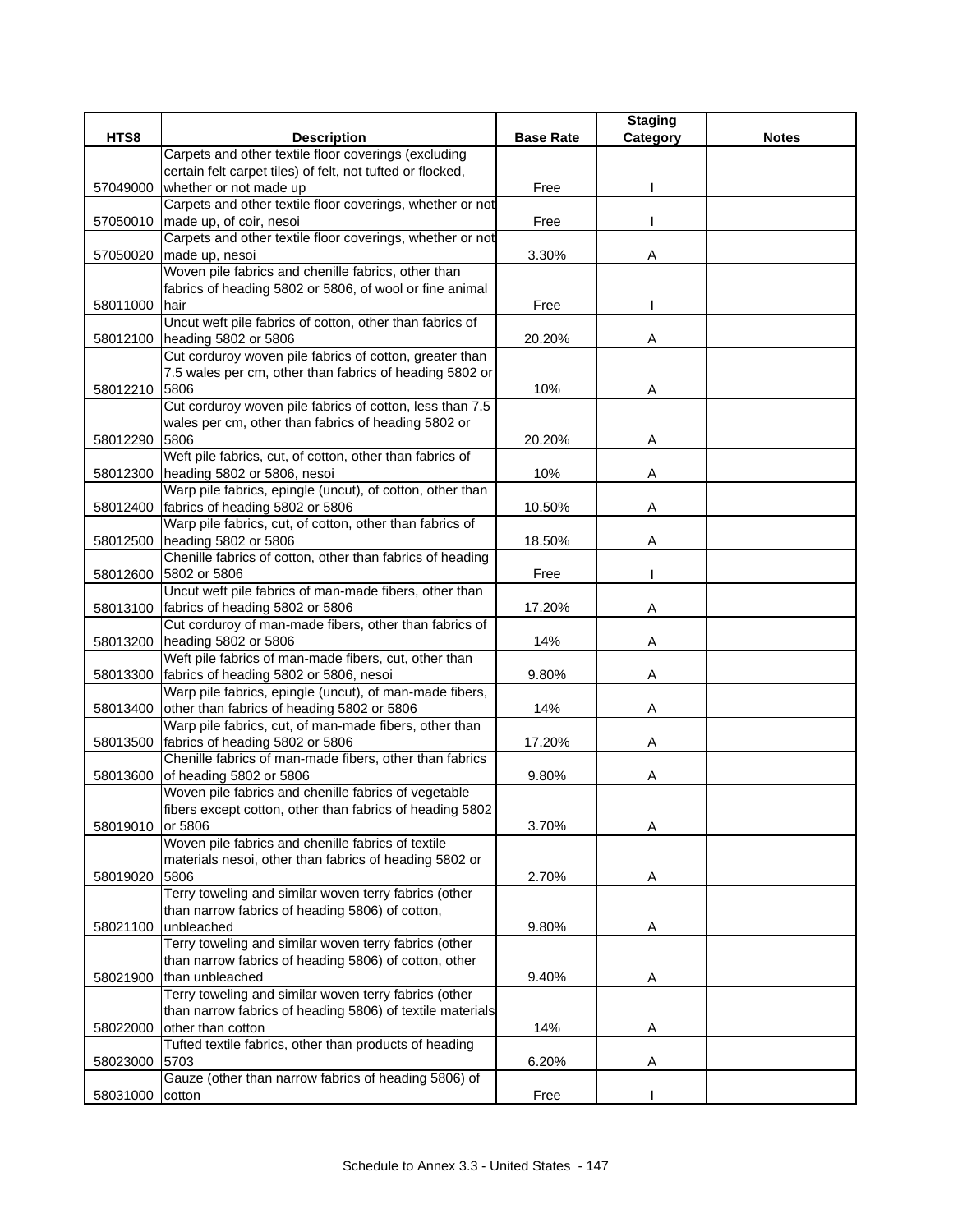|          |                                                                                                   |                  | <b>Staging</b> |              |
|----------|---------------------------------------------------------------------------------------------------|------------------|----------------|--------------|
| HTS8     | <b>Description</b>                                                                                | <b>Base Rate</b> | Category       | <b>Notes</b> |
|          | Gauze (other than narrow fabrics of heading 5806)                                                 |                  |                |              |
|          | tapestry and upholstery fabrics, of wool or fine animal                                           |                  |                |              |
| 58039011 | hair, weighing not over 140 g/m2                                                                  | 7%               | Α              |              |
|          | Gauze (not narrow fabrics of heading 5806), except                                                |                  |                |              |
|          | tapestry and upholstery fabrics, of wool or fine animal                                           |                  |                |              |
|          | 58039012 hair, weighing n/o 140 g/m2                                                              | 16.50%           | Α              |              |
|          | Gauze (other than narrow fabrics of heading 5806) of                                              |                  |                |              |
| 58039020 | vegetable fibers except cotton                                                                    | Free             |                |              |
|          | Gauze (other than narrow fabrics of heading 5806) of                                              |                  |                |              |
| 58039030 | man-made fibers                                                                                   | Free             |                |              |
|          | Gauze (other than narrow fabrics of heading 5806) of                                              |                  |                |              |
| 58039040 | other textile materials nesoi                                                                     | Free             |                |              |
|          | Tulles and other net fabrics (not including woven,                                                |                  |                |              |
|          | knitted or crocheted fabrics) of cotton or man-made                                               |                  |                |              |
| 58041010 | <b>fibers</b>                                                                                     | 6%               | Α              |              |
|          | Tulles and other net fabrics (not including woven,                                                |                  |                |              |
|          | knitted or crocheted fabrics) of textile fibers except                                            |                  |                |              |
|          | 58041090 cotton or man-made                                                                       | Free             |                |              |
|          |                                                                                                   |                  |                |              |
|          | Mechanically made lace, in the piece, in strips or in                                             |                  |                |              |
|          | 58042100 motifs (not fabric of heading 6002), of man-made fibers                                  | 12%              | Α              |              |
|          | Mechanically made lace, in the piece, in strips or in                                             |                  |                |              |
| 58042910 | motifs (not fabric of heading 6002), of cotton                                                    | 8%               | Α              |              |
|          | Mechanically made lace, in the piece, in strips or in                                             |                  |                |              |
|          | motifs (not fabric of heading 6002), of textile materials                                         |                  |                |              |
| 58042990 | (not cotton or mm fibers)                                                                         | 5%               | Α              |              |
|          | Hand-made lace, in the piece, in strips or in motifs                                              |                  |                |              |
| 58043000 | (other than fabrics of heading 6002)                                                              | 13.20%           | Α              |              |
|          | Hand-woven tapestries of the type Gobelins, Flanders,                                             |                  |                |              |
|          | Aubusson, Beauvais and the like, used only as wall                                                |                  |                |              |
|          | 58050010 hangings, valued over \$215/m2<br>Certified hand-loomed and folklore hand-woven          | Free             |                |              |
|          |                                                                                                   |                  |                |              |
|          | tapestries nesoi and needle-worked tapestries, of wool<br>or fine animal hair                     | Free             |                |              |
| 58050020 | Hand-woven tapestries nesoi and needle-worked                                                     |                  |                |              |
|          |                                                                                                   | Free             |                |              |
|          | 58050025 tapestries, of wool or fine animal hair<br>Hand-woven tapestries nesoi and needle-worked |                  |                |              |
|          | tapestries, of cotton                                                                             | Free             |                |              |
| 58050030 |                                                                                                   |                  |                |              |
|          | Hand-woven tapestries nesoi and needle-worked                                                     |                  |                |              |
| 58050040 | tapestries, other than of cotton, wool or fine animal hair                                        | Free             |                |              |
|          | Narrow woven pile fabrics (including terry toweling and                                           |                  |                |              |
|          | the like) and chenille fabrics (other than goods of                                               |                  |                |              |
|          | 58061010   heading 5807) of cotton                                                                | 7.80%            | Α              |              |
|          | Narrow woven pile fastener fabric tapes (other than                                               |                  |                |              |
|          | 58061024 goods of heading 5807) of man-made fibers                                                | 7%               | Α              |              |
|          | Narrow woven pile fabrics, incl terry toweling/chenille                                           |                  |                |              |
|          | fabric (excl fastener fabric tape)) (other than goods of                                          |                  |                |              |
|          | 58061028 heading 5807) of m-m fibers                                                              | 8.40%            | Α              |              |
|          | Narrow woven pile fabrics (including terry toweling/the                                           |                  |                |              |
|          | like) & chenille fabrics, except of cotton or of m-m fibers                                       |                  |                |              |
| 58061030 | (not goods of head 5807)                                                                          | 3.80%            | Α              |              |
|          | Narrow woven fabrics (not goods of heading 5807), not                                             |                  |                |              |
|          | pile, containing by weight 5 percent or more of                                                   |                  |                |              |
| 58062000 | elastomeric yarn or rubber thread                                                                 | 7%               | Α              |              |
|          |                                                                                                   |                  |                |              |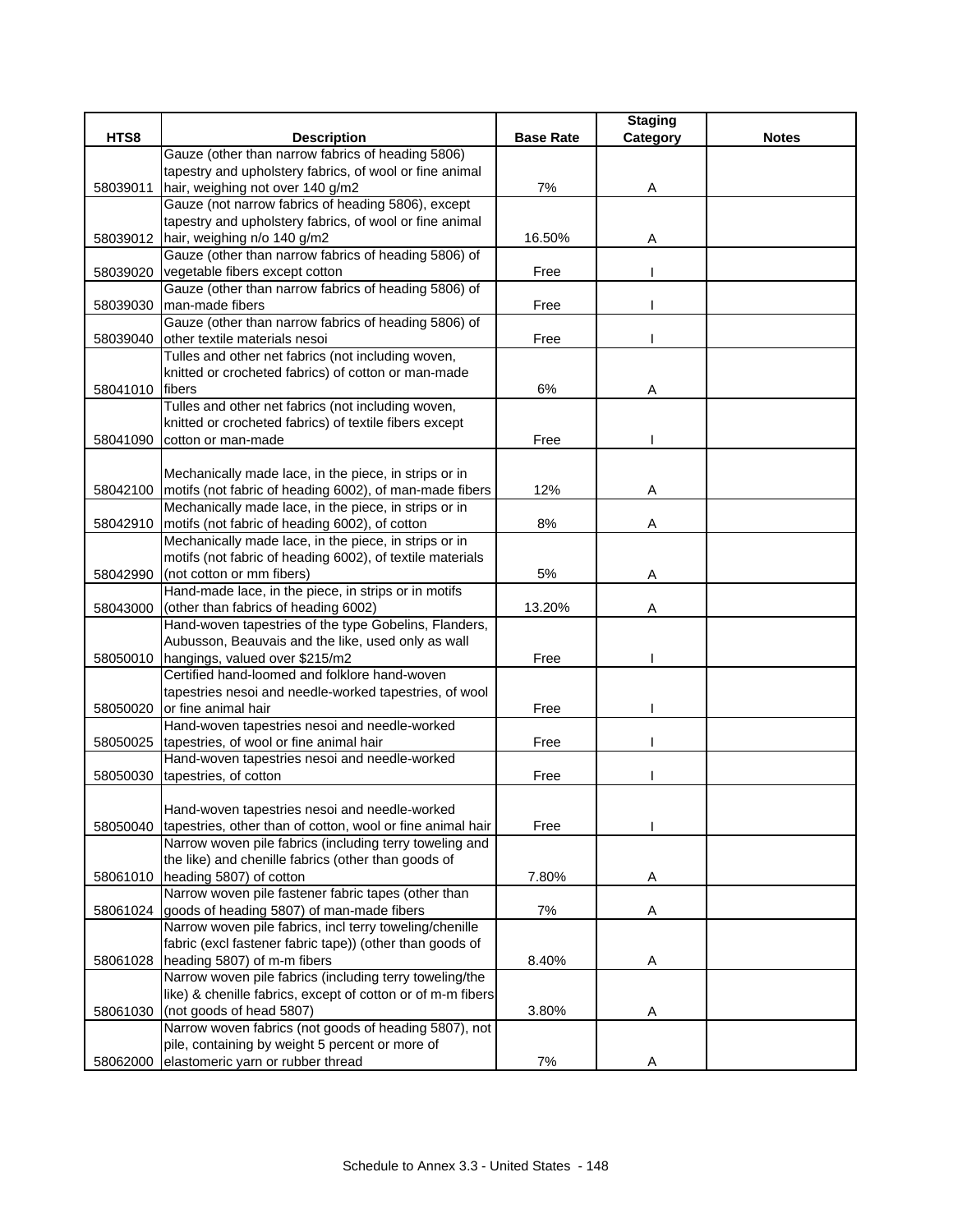|          |                                                                                     |                  | <b>Staging</b> |              |
|----------|-------------------------------------------------------------------------------------|------------------|----------------|--------------|
| HTS8     | <b>Description</b>                                                                  | <b>Base Rate</b> | Category       | <b>Notes</b> |
|          | Narrow woven fabrics (other than goods of heading                                   |                  |                |              |
|          | 5807), not pile, not cont by wt 5% or more of                                       |                  |                |              |
| 58063100 | elastomeric yarn or rubber, of cotton, nesoi                                        | 8.80%            | Α              |              |
|          |                                                                                     |                  |                |              |
|          | Woven ribbons of man-made fibers, not pile, not cont                                |                  |                |              |
| 58063210 | by wt 5% or more of elastomeric yarn or rubber                                      | $6\%$            | A              |              |
|          | Narrow woven fabrics (other than ribbons), not pile, of                             |                  |                |              |
|          | man-made fibers, not cont by wt 5% or more of                                       |                  |                |              |
| 58063220 | elastomeric yarn or rubber                                                          | 6.20%            | Α              |              |
|          | Narrow woven fabrics (not goods of heading 5807), not                               |                  |                |              |
|          | pile, of wool/fine animal hair, not cont by wt 5% or more                           |                  |                |              |
| 58063910 | elastomeric yarn or rubber                                                          | 6.60%            | Α              |              |
|          | Narrow woven fabric (not good of heading 5807), not                                 |                  |                |              |
|          | pile, of vegetable fibers except cotton, not cont by wt                             |                  |                |              |
| 58063920 | 5% or more elastomer yarn/rubber                                                    | 4.90%            | Α              |              |
|          | Narrow woven fabrics (not goods of heading 5807), not                               |                  |                |              |
|          | pile, of textile materials nesoi, not cont by wt 5% or                              |                  |                |              |
| 58063930 | more elastomeric yarn or rubber                                                     | Free             |                |              |
|          | Narrow fabrics consisting of warp without weft                                      |                  |                |              |
| 58064000 | assembled by means of an adhesive (bolducs)                                         | 8%               | Α              |              |
|          |                                                                                     |                  |                |              |
|          | Labels, in the piece, in strips or cut to shape or size,                            |                  |                |              |
|          | 58071005 woven, not embroidered, of cotton or man-made fibers                       | 7.90%            | Α              |              |
|          | Labels, in the piece, in strips or cut to shape or size,                            |                  |                |              |
|          | woven, not embroidered, of textile materials other than                             |                  |                |              |
| 58071015 | cotton or man-made fibers<br>Woven badges and similar articles of textile materials | 4.50%            | Α              |              |
|          | (except labels), in the piece, in strips or cut to shape or                         |                  |                |              |
| 58071020 | size, not embroidered                                                               | 3.30%            | Α              |              |
|          | Labels, in the piece, in strips or cut to shape or size,                            |                  |                |              |
|          | nonwoven, not embroidered, of cotton or man-made                                    |                  |                |              |
| 58079005 | fibers                                                                              | 7.90%            | Α              |              |
|          | Labels, in the piece, in strips or cut to shape or size,                            |                  |                |              |
|          | nonwoven, not embroidered, of textile materials other                               |                  |                |              |
|          | 58079015 than cotton or man-made fiber                                              | 4.50%            | Α              |              |
|          | Badges & similar articles (except labels) of textile                                |                  |                |              |
|          | materials, not woven, not embroidered, in the piece, in                             |                  |                |              |
| 58079020 | strips or cut to shape or size                                                      | 3.30%            | A              |              |
|          | Braids, in the piece, of abaca or ramie, suitable for                               |                  |                |              |
| 58081010 | making or ornamenting headwear                                                      | Free             |                |              |
|          |                                                                                     |                  |                |              |
|          | Braids in the piece, suitable for making or ornamenting                             |                  |                |              |
| 58081040 | headwear, of cotton or man-made fibers                                              | 3.20%            | Α              |              |
|          | Braids in the piece, suitable for making or ornamenting                             |                  |                |              |
|          | headwear, of textile materials other than cotton or man-                            |                  |                |              |
| 58081050 | made fibers                                                                         | Free             |                |              |
|          |                                                                                     |                  |                |              |
|          | Braids in the piece, not suitable for making or                                     |                  |                |              |
| 58081070 | ornamenting headwear, of cotton or man-made fibers                                  | 7.40%            | A              |              |
|          | Braids in the piece, not suitable for making or                                     |                  |                |              |
|          | ornamenting headwear, of textile materials other than                               |                  |                |              |
| 58081090 | cotton or man-made fibers                                                           | 4.20%            | Α              |              |
|          | Ornamental trimmings in the piece, without embroidery,                              |                  |                |              |
|          | other than knitted or crocheted; tassels, pompons and                               |                  |                |              |
| 58089000 | similar articles                                                                    | 3.90%            | A              |              |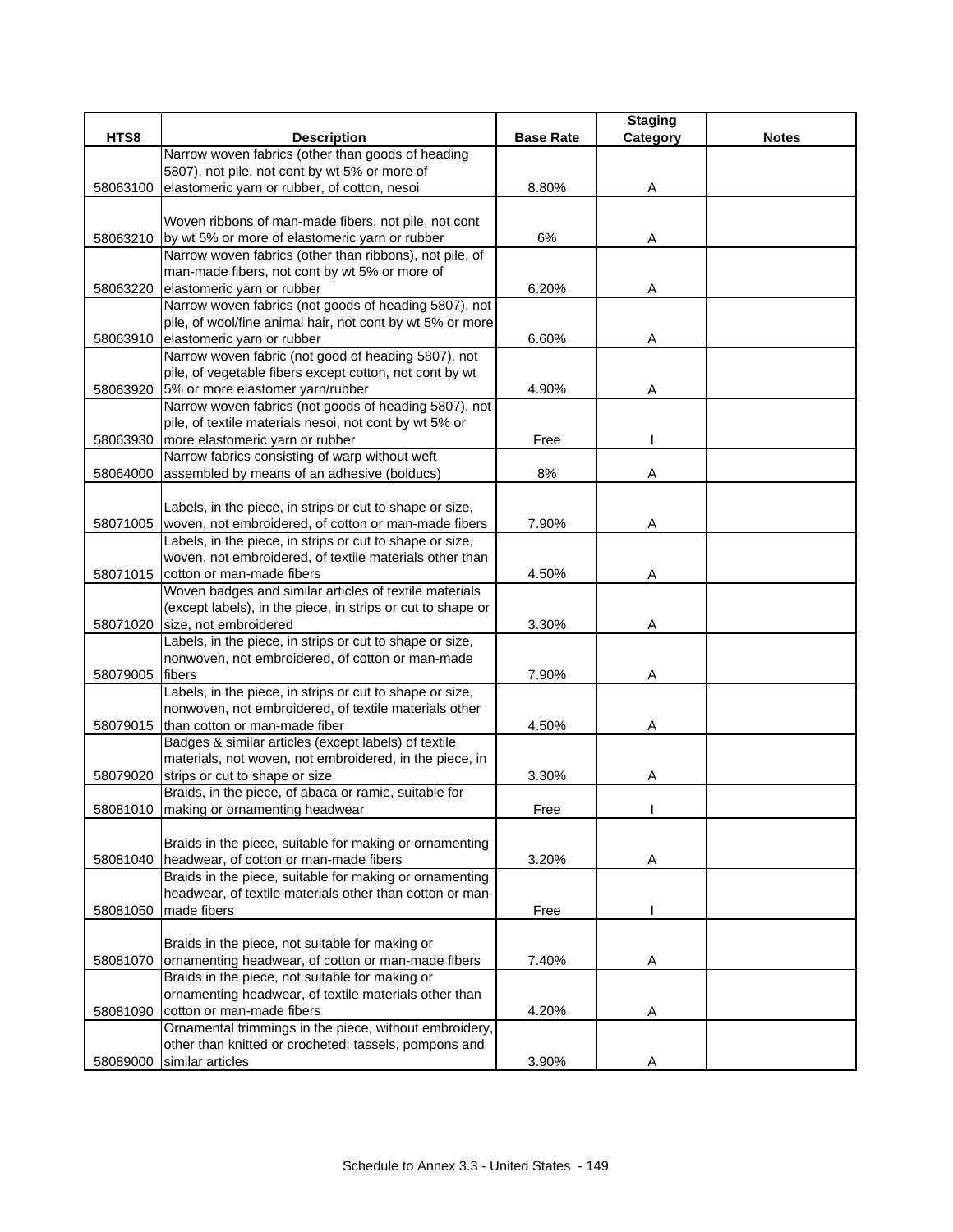|          |                                                                                                       |                               | <b>Staging</b> |              |
|----------|-------------------------------------------------------------------------------------------------------|-------------------------------|----------------|--------------|
| HTS8     | <b>Description</b>                                                                                    | <b>Base Rate</b>              | Category       | <b>Notes</b> |
|          | Woven fabrics of metal thread & woven fabrics of                                                      |                               |                |              |
|          | metallized yarn of heading 5605, used in apparel, as                                                  |                               |                |              |
| 58090000 | furnishing fabrics or the like, nesoi                                                                 | 14.90%                        | Α              |              |
|          | Embroidery in the piece, in strips or in motifs, without                                              |                               |                |              |
| 58101000 | visible ground                                                                                        | 14.10%                        | Α              |              |
|          |                                                                                                       |                               |                |              |
|          | Embroidery of cotton, in the piece, in strips or in motifs,                                           | See additional<br>U.S. note 1 |                |              |
| 58109100 | other than without visible ground<br>Badges, emblems, and motifs of man-made fibers,                  |                               | Α              |              |
|          | embroidered, in the piece or in strips, other than                                                    | See additional                |                |              |
|          | 58109210 without visible ground                                                                       | U.S. note 2                   | Α              |              |
|          | Embroidery in the piece or in strips (excluding badges,                                               |                               |                |              |
|          | emblems and motifs), of man-made fibers, other than                                                   | See additional                |                |              |
| 58109290 | without visible ground                                                                                | U.S. note 3                   | Α              |              |
|          |                                                                                                       |                               |                |              |
|          | Embroidery in the piece, in strips or in motifs, of wool or                                           | See additional                |                |              |
|          | 58109910 fine animal hair, other than without visible ground                                          | U.S. note 4                   | Α              |              |
|          | Embroidery in piece/strips/motifs, of textile material                                                |                               |                |              |
|          | except cotton, man-made fiber, wool or fine animal hair,                                              | See additional                |                |              |
| 58109990 | other than w/o visible ground                                                                         | U.S. note 5                   | Α              |              |
|          | Quilted textile products in the piece (excluding                                                      |                               |                |              |
|          | embroidery), of one or more layers assembled with                                                     |                               |                |              |
| 58110010 | padding, of wool or fine animal hair                                                                  | 13.20%                        | Α              |              |
|          | Quilted textile products in the piece (excluding                                                      |                               |                |              |
|          | embroidery), of one or more layers assembled with                                                     |                               |                |              |
| 58110020 | padding, of cotton                                                                                    | 6.30%                         | Α              |              |
|          | Quilted textile products in the piece (excluding                                                      |                               |                |              |
|          | embroidery), of one or more layers assembled with                                                     |                               |                |              |
| 58110030 | padding, of man-made fibers                                                                           | 8%                            | Α              |              |
|          | Quilted textile products in the piece (excluding                                                      |                               |                |              |
|          | embroidery), of one or more layers assembled with                                                     |                               |                |              |
| 58110040 | padding, of textile materials nesoi                                                                   | Free                          |                |              |
|          | Textile fabrics coated with gum or amylaceous                                                         |                               |                |              |
|          | substances, of a kind used for outer covers of books or                                               |                               |                |              |
| 59011010 | the like, of man-made fibers                                                                          | 7%                            | Α              |              |
|          | Textile fabrics coated with gum or amylaceous                                                         |                               |                |              |
|          | substances, of a kind used for outer covers of books or                                               |                               |                |              |
| 59011020 | the like, other than man-made fibers                                                                  | 4.10%                         | Α              |              |
|          | Tracing cloth, prepared painting canvas, buckram and                                                  |                               |                |              |
|          | similar stiffened textile fabrics used in hat foundations,                                            |                               |                |              |
| 59019020 | of man-made fibers                                                                                    | 7%                            | Α              |              |
|          | Tracing cloth, prepared painting canvas, buckram and                                                  |                               |                |              |
|          | similar stiffened textile fabrics used in hat foundations,                                            |                               |                |              |
| 59019040 | except of man-made fibers                                                                             | 4.10%                         | Α              |              |
|          | Tire cord fabric of high tenacity yarn of nylon or other                                              |                               |                |              |
| 59021000 | polyamides                                                                                            | 5.80%                         | A              |              |
| 59022000 | Tire cord fabric of high tenacity yarn of polyesters                                                  | 5.80%                         | A              |              |
|          |                                                                                                       |                               |                |              |
| 59029000 | Tire cord fabric of high tenacity yarns of viscose rayon                                              | Free                          |                |              |
|          | Textile fabrics of cotton, impregnated, coated, covered                                               |                               |                |              |
| 59031010 | or laminated with polyvinyl chloride                                                                  | 2.70%                         | A              |              |
|          | Textile fabric spec in note 9 to sect XI, of man-made                                                 |                               |                |              |
|          | fibers, impreg, coated, covered or laminated w/polyvinyl                                              |                               |                |              |
| 59031015 | chloride, over 60% plastics                                                                           | Free                          |                |              |
|          | Textile fabrics spec in note 9 to section XI, of man-<br>made fibers, impregnated, coated, covered or |                               |                |              |
|          | laminated with polyvinyl chloride, nesoi                                                              | 14.10%                        |                |              |
| 59031018 |                                                                                                       |                               | Α              |              |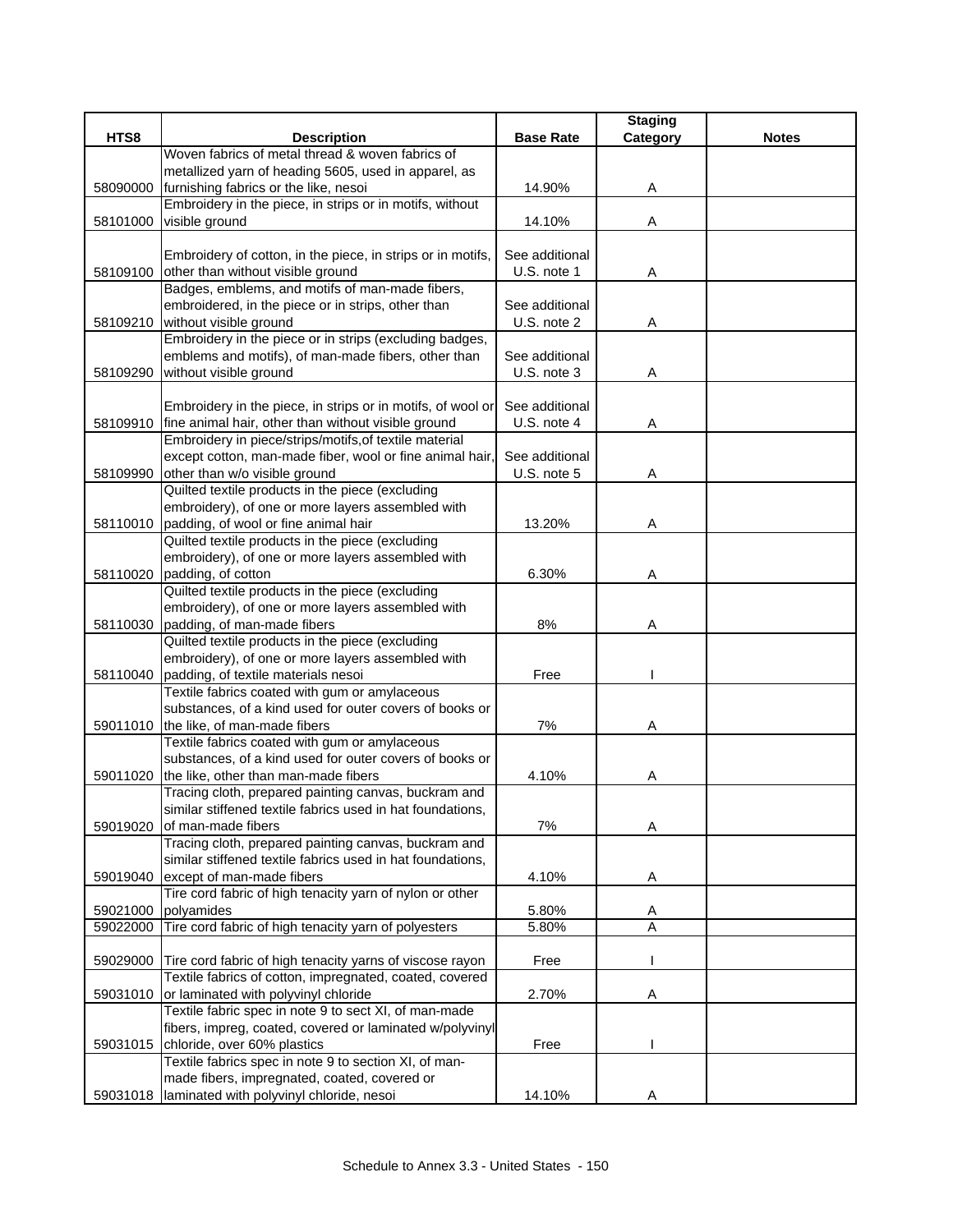|                |                                                                                   |                  | <b>Staging</b> |              |
|----------------|-----------------------------------------------------------------------------------|------------------|----------------|--------------|
| HTS8           | <b>Description</b>                                                                | <b>Base Rate</b> | Category       | <b>Notes</b> |
|                | Textile fabrics nesoi, of man-made fibers, impregnated,                           |                  |                |              |
|                | coated, covered or laminated with polyvinyl chloride,                             |                  |                |              |
| 59031020       | over 70% wt. rubber or plastics                                                   | Free             |                |              |
|                |                                                                                   |                  |                |              |
|                | Textile fabrics nesoi, of man-made                                                |                  |                |              |
|                | fibers, impregnated, coated, covered or laminated with                            |                  |                |              |
| 59031025       | polyvinyl chloride, n/o 70% by wt. rubber or plastics                             | 7.50%            | Α              |              |
|                | Textile fabrics nesoi, impregnated, coated, covered or                            |                  |                |              |
|                | laminated with polyvinyl chloride, other than those of                            |                  |                |              |
| 59031030       | heading 5902                                                                      | 2.70%            | Α              |              |
|                | Textile fabrics of cotton, impregnated, coated, covered                           |                  |                |              |
| 59032010       | or laminated with polyurethane                                                    | 2.70%            | Α              |              |
|                | Textile fabrics spec in note 9 to section XI, of man-                             |                  |                |              |
|                | made fibers, impreg, coated, covered or laminated with                            |                  |                |              |
|                | 59032015 polyurethane, over 60% plastics                                          | Free             |                |              |
|                | Textile fabrics specified in note 9 to section XI, of man-                        |                  |                |              |
|                | made fibers, impregnated, coated, covered or                                      |                  |                |              |
| 59032018       | laminated with polyurethane, nesoi                                                | 8%               | Α              |              |
|                | Textile fabrics of man-made fibers, impregnated,                                  |                  |                |              |
|                | coated, covered or laminated with polyurethane, over                              |                  |                |              |
|                | 59032020 70% weight rubber or plastics                                            | Free             |                |              |
|                | Textile fabrics of man-made fibers, impregnated,                                  |                  |                |              |
|                | coated, covered or laminated with polyurethane, n/o                               |                  |                |              |
|                | 59032025 70% by weight rubber or plastics                                         | 7.50%            | Α              |              |
|                | Textile fabrics nesoi, impregnated, coated, covered or                            |                  |                |              |
| 59032030       | laminated with polyurethane                                                       | 2.70%            | Α              |              |
|                | Textile fabrics of cotton, impregnated, coated, covered                           |                  |                |              |
|                | or laminated with plastics nesoi, other than those of                             |                  |                |              |
|                | 59039010 heading 5902                                                             | 2.70%            | Α              |              |
|                | Textile fabrics spec in note 9 to section XI, of man-                             |                  |                |              |
|                | made fibers, impreg, coated, covered or laminated                                 |                  |                |              |
| 59039015       | w/plastics, nesoi, over 60% plastics                                              | Free             |                |              |
|                | Textile fabrics specified in note 9 to section XI, of man-                        |                  |                |              |
|                | made fabrics, impregnated, coated, covered or                                     |                  |                |              |
| 59039018       | laminated with plastics, nesoi                                                    | $8%$             | Α              |              |
|                | Textile fabrics of man-made fibers, impregnated,                                  |                  |                |              |
|                | coated, covered or laminated with plastics, nesoi, over                           |                  |                |              |
| 59039020       | 70% weight rubber or plastics<br>Textile fabrics of man-made fibers, impregnated, | Free             |                |              |
|                | coated, covered or laminated with plastics, nesoi, n/o                            |                  |                |              |
| 59039025       | 70% by weight rubber or plastics                                                  | 7.50%            | Α              |              |
|                | Textile fabrics nesoi, impreg, coated, covered or                                 |                  |                |              |
|                | laminated w/plastics other than vinyl chloride or                                 |                  |                |              |
| 59039030       | polyurethane, other than those head 5902                                          | 2.70%            | A              |              |
|                | 59041000 Linoleum, whether or not cut to shape                                    | Free             |                |              |
|                | Floor coverings consisting of a coating or covering                               |                  |                |              |
|                | applied on a textile backing, with a base consisting of                           |                  |                |              |
| 59049010       | needleloom felt or nonwovens                                                      | Free             |                |              |
|                | Floor coverings consisting of a coating or covering                               |                  |                |              |
|                | applied on textile backing, with textile base other than                          |                  |                |              |
| 59049090       | of needleloom felt or nonwovens                                                   | Free             |                |              |
|                | Textile wall coverings backed with permanently affixed                            |                  |                |              |
| 59050010 paper |                                                                                   | Free             |                |              |
|                | 59050090 Textile wall coverings, nesoi                                            | Free             |                |              |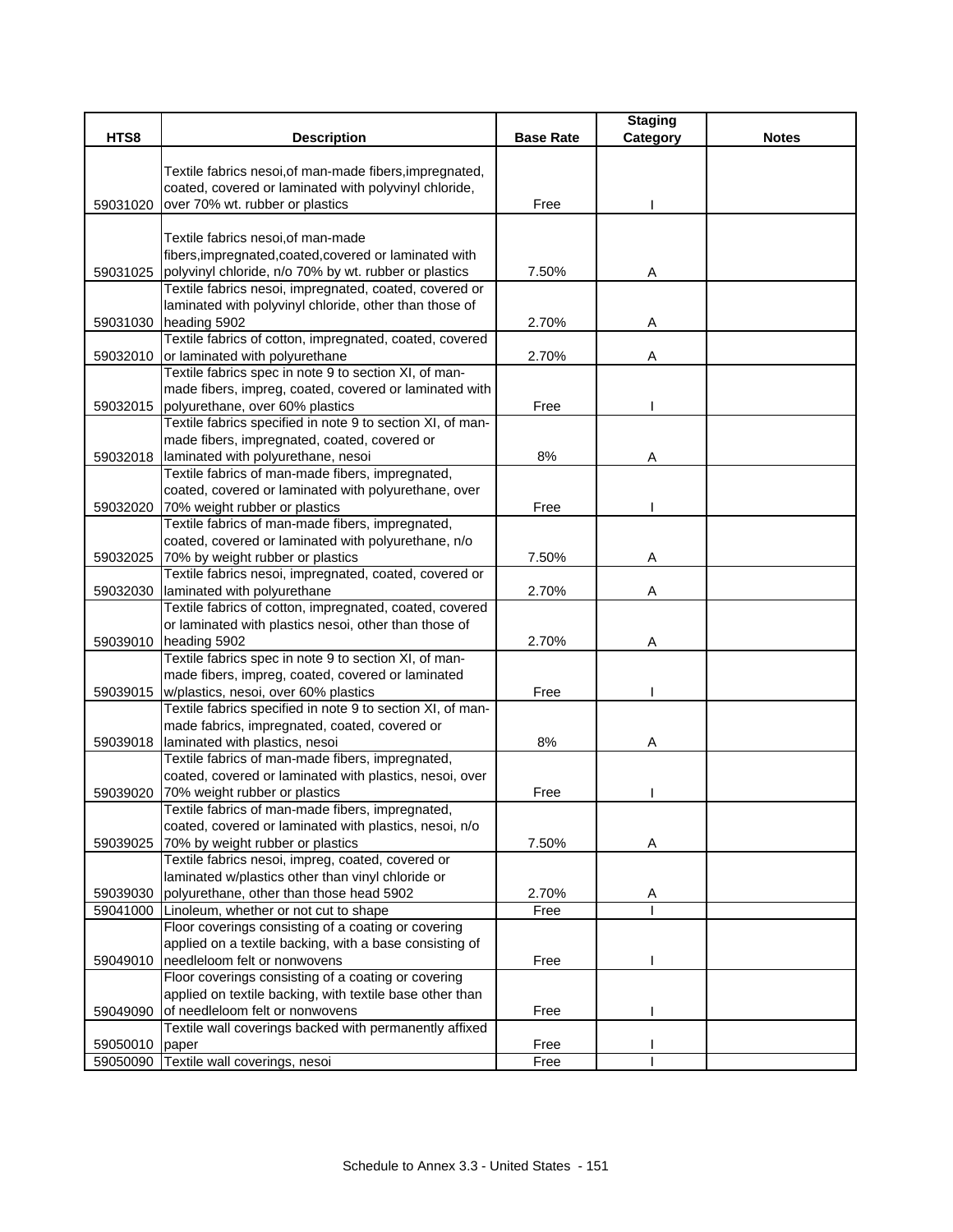|          |                                                                                                               |                  | <b>Staging</b>      |              |
|----------|---------------------------------------------------------------------------------------------------------------|------------------|---------------------|--------------|
| HTS8     | <b>Description</b>                                                                                            | <b>Base Rate</b> | Category            | <b>Notes</b> |
|          |                                                                                                               |                  |                     |              |
| 59061000 | Rubberized textile fabric adhesive tape of a width not<br>exceeding 20 cm (other than fabric of heading 5902) | 2.90%            | Α                   |              |
|          | Rubberized textile fabrics of cotton, knitted or                                                              |                  |                     |              |
| 59069110 | crocheted (other than fabric of heading 5902                                                                  | 2.70%            | Α                   |              |
|          | Rubberized textile fabrics (other than of heading 5902)                                                       |                  |                     |              |
|          | nesoi, knitted or crocheted, of man-made fibers, ov                                                           |                  |                     |              |
| 59069120 | 70% by wt of rubber or plastics                                                                               | Free             |                     |              |
|          | Rubberized textile fabrics (other than of head 5902),                                                         |                  |                     |              |
|          | nesoi, knitted or crocheted, of man-made fibers, n/o                                                          |                  |                     |              |
| 59069125 | 70% by wt of rubber or plastics                                                                               | 7.50%            | Α                   |              |
|          | Rubberized textile fabrics (other than of heading 5902)                                                       |                  |                     |              |
|          | nesoi, knitted or crocheted, other than of cotton or man-                                                     |                  |                     |              |
| 59069130 | made fibers                                                                                                   | 2.70%            | Α                   |              |
|          | Rubberized textile fabrics not knitted or crocheted, of                                                       |                  |                     |              |
| 59069910 | cotton, other than fabrics of heading 5902                                                                    | 2.70%            | Α                   |              |
|          | Rubberized textile fabrics (other than of head 5902),                                                         |                  |                     |              |
|          | nesoi, not knitted or crocheted, of man-made fibers, ov                                                       |                  |                     |              |
| 59069920 | 70% by wt of rubber/plastics                                                                                  | Free             |                     |              |
|          | Rubberized textile fabrics (other than of head 5902),                                                         |                  |                     |              |
|          | nesoi, not knitted or crocheted, of man-made fibers, n/o<br>59069925 70% by wt of rubber/plastics             | Free             |                     |              |
|          | Rubberized textile fabrics, not knitted or crocheted,                                                         |                  |                     |              |
| 59069930 | other than those of heading 5902, nesoi                                                                       | 3.30%            | Α                   |              |
|          | Laminated fabrics specified in note 9 to sect. XI of                                                          |                  |                     |              |
|          | HTS, of m-m fiber, for theatrical, ballet, & operatic                                                         |                  |                     |              |
| 59070005 | scenery & properties, incl sets                                                                               | Free             |                     |              |
|          | Laminated fabrics spec in note 9 to sect XI of HTS, of                                                        |                  |                     |              |
|          | m-m fiber, other than theatrical, ballet, & operatic                                                          |                  |                     |              |
| 59070015 | scenery & properties, incl sets                                                                               | $8%$             | Α                   |              |
|          | Lam fabs specified in nte 9 to sect. XI of HTS, of tx                                                         |                  |                     |              |
|          | mats except m-m fiber, for theatrical, ballet, & opera                                                        |                  |                     |              |
| 59070025 | scenery & properties, incl sets                                                                               | Free             |                     |              |
|          | Lam fabs specified in nte 9 to sect. XI of HTS, of tx                                                         |                  |                     |              |
|          | mats except m-m fiber, other than theatrical, ballet, &                                                       |                  |                     |              |
| 59070035 | oper scenery & prop, incl sets                                                                                | 8%               | Α                   |              |
|          | Other fabric, impregnated, coated or covered, and                                                             |                  |                     |              |
|          | painted canvas being theatrical scenery, back-cloths or                                                       |                  |                     |              |
| 59070060 | the like, of man-made fibers<br>Other fabric, impregnated, coated or covered, &                               | Free             |                     |              |
|          | painted canvas being theatrical scenery, back-cloths or                                                       |                  |                     |              |
| 59070080 | the like, other than man-made fibers                                                                          | Free             |                     |              |
|          | Textile wicks, woven, plaited or knitted, for lamps,                                                          |                  |                     |              |
|          | stoves, candles and the like; gas mantles and tubular                                                         |                  |                     |              |
| 59080000 | knitted gas mantle fabric                                                                                     | 3.40%            | Α                   |              |
|          | Textile hosepiping and similar textile tubing of                                                              |                  |                     |              |
|          | vegetable fibers, with or without lining, armor or                                                            |                  |                     |              |
| 59090010 | accessories of other materials                                                                                | Free             |                     |              |
|          | Textile hosepiping and similar textile tubing nesoi, with                                                     |                  |                     |              |
|          | or without lining, armor or accessories of other                                                              |                  |                     |              |
| 59090020 | materials                                                                                                     | 3.30%            | Α                   |              |
|          | Transmission or conveyor belts or belting of man-made                                                         |                  |                     |              |
| 59100010 | fibers                                                                                                        | 4%               | Α                   |              |
|          | Transmission or conveyor belts or belting of textile                                                          |                  |                     |              |
| 59100090 | materials, other than man-made fibers<br>59111010 Printers' rubberized blankets of textile fabrics            | 2.60%<br>2.90%   | A<br>$\overline{A}$ |              |
|          |                                                                                                               |                  |                     |              |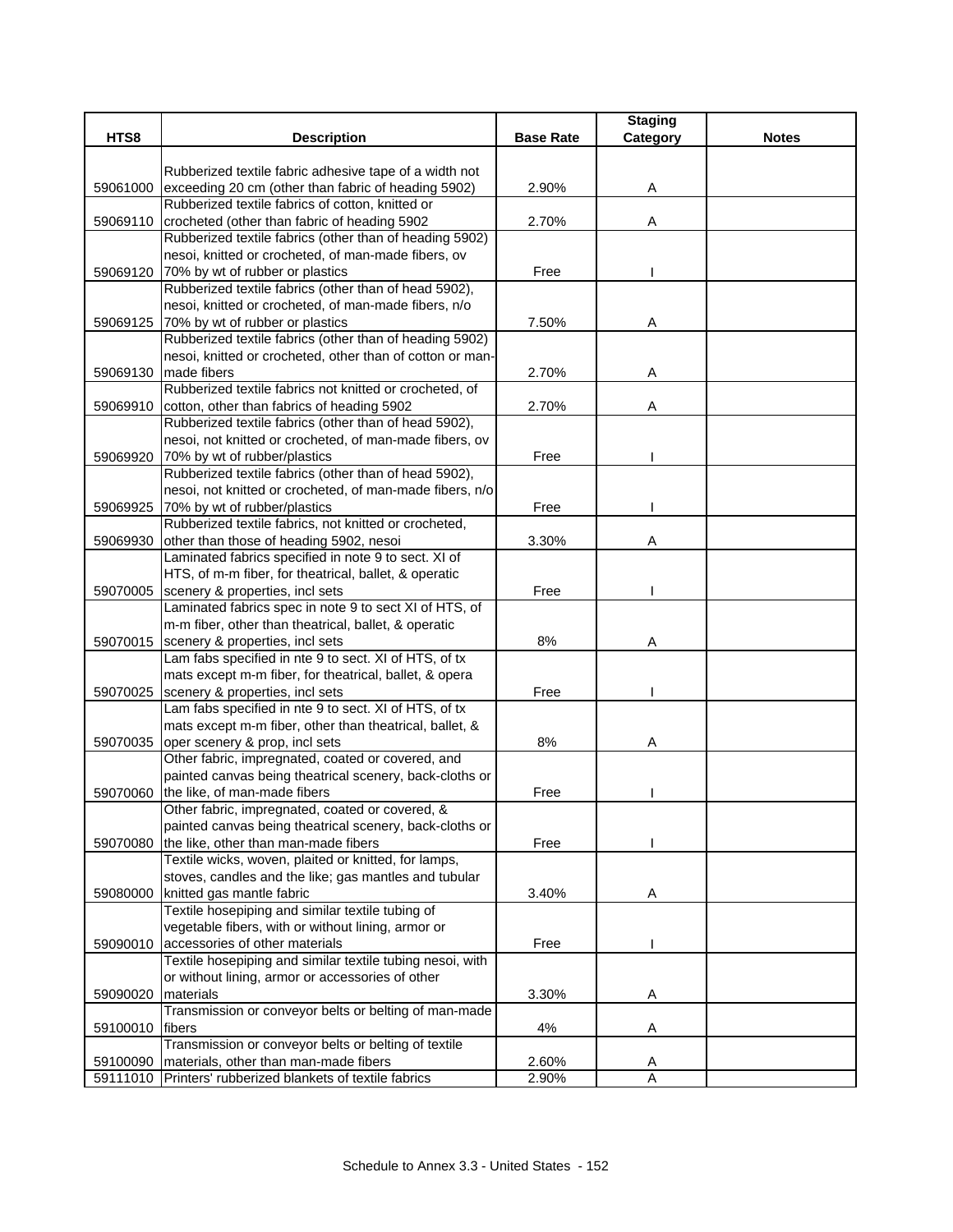|          |                                                                                                    |                  | <b>Staging</b> |              |
|----------|----------------------------------------------------------------------------------------------------|------------------|----------------|--------------|
| HTS8     | <b>Description</b>                                                                                 | <b>Base Rate</b> | Category       | <b>Notes</b> |
|          | Textile fabrics, felt and felt-lined woven fabrics,                                                |                  |                |              |
|          | combined with layer(s) of rubber, leather or other                                                 |                  |                |              |
| 59111020 | material, for technical uses, nesoi                                                                | 3.80%            | Α              |              |
|          | Bolting cloth fabrics principally used for stenciling                                              |                  |                |              |
|          | purposes in screen-process printing, whether or not                                                |                  |                |              |
| 59112010 | made up                                                                                            | 3.30%            | Α              |              |
|          | 59112020 Bolting cloth nesoi, of silk, whether or not made up                                      | Free             |                |              |
|          | 59112030 Bolting cloth, whether or not made up, nesoi                                              | Free             |                |              |
|          | Textile fabrics and felts, endless or fitted with linking                                          |                  |                |              |
|          | devices, used for papermaking or similar machines,                                                 |                  |                |              |
|          | 59113100 weighing less than 650 g/m2                                                               | 3.80%            | Α              |              |
|          | Textile fabrics and felts, endless or fitted with linking                                          |                  |                |              |
|          | devices, used for papermaking or similar machines,                                                 |                  |                |              |
|          | 59113200   weighing 650 g/m2 or more<br>Straining cloth of a kind used in oil presses or the like, | 3.80%            | A              |              |
|          | of textile material or of human hair                                                               |                  |                |              |
| 59114000 | Textile products and articles, of a kind used in                                                   | 8%               | Α              |              |
|          | machinery or plants for technical uses, specified in note                                          |                  |                |              |
|          | 59119000 7 to chapter 59, nesoi                                                                    | 3.80%            | Α              |              |
|          | Knitted or crocheted "long pile" fabrics of man-made                                               |                  |                |              |
| 60011020 | fibers                                                                                             | 17.20%           | Α              |              |
|          | Knitted or crocheted "long pile" fabrics, other than of                                            |                  |                |              |
| 60011060 | man-made fibers                                                                                    | 9%               |                |              |
| 60012100 | Knitted or crocheted looped pile fabrics of cotton                                                 | 9.80%            | A<br>A         |              |
|          | Knitted or crocheted looped pile fabrics of man-made                                               |                  |                |              |
| 60012200 | fibers                                                                                             | 17.20%           | Α              |              |
|          | Knitted or crocheted looped pile fabrics of textile                                                |                  |                |              |
| 60012900 | materials, other than of cotton or man-made fibers                                                 | 7%               | Α              |              |
|          | Knitted or crocheted pile fabrics (other than "long pile"                                          |                  |                |              |
| 60019100 | or looped pile) of cotton                                                                          | 18.50%           | Α              |              |
|          | Knitted or crocheted pile fabrics (other than "long pile"                                          |                  |                |              |
| 60019200 | or looped pile) of man-made fibers                                                                 | 17.20%           | Α              |              |
|          | Knitted or crocheted pile fabrics (except long or looped                                           |                  |                |              |
|          | pile), of tex mats other than cotton or mmf, containing                                            |                  |                |              |
| 60019910 | 85% or more by wt of silk                                                                          | 4%               | Α              |              |
|          | Knitted or crocheted pile fabrics (except long or looped                                           |                  |                |              |
|          | pile), of tex mats other than cotton or mmf, cont less                                             |                  |                |              |
| 60019990 | than 85% by wt of silk,                                                                            | 7%               | A              |              |
|          | Knitted or crocheted fabrics nesoi, width not exceeding                                            |                  |                |              |
|          | 30 cm, containing 5% or more elastomeric yarn but no                                               |                  |                |              |
| 60024040 | rubber thread, of cotton                                                                           | 8.80%            | Α              |              |
|          | Knitted or crocheted fabrics nesoi, width n/o 30 cm,                                               |                  |                |              |
|          | containing 5% or more elastomeric yarn but no rubber                                               |                  |                |              |
| 60024080 | thread, other than of cotton                                                                       | 8%               | Α              |              |
|          | Knitted or crocheted fabrics nesoi, width not exceeding                                            |                  |                |              |
|          | 30 cm, containing 5% or more elastomeric yarn or                                                   |                  |                |              |
| 60029040 | rubber thread nesoi, of cotton                                                                     | 8.80%            | A              |              |
|          | Knitted or crocheted fabrics nesoi, width n/o 30 cm,                                               |                  |                |              |
|          | containing 5% or more elastomeric yarn or rubber                                                   |                  |                |              |
| 60029080 | thread nesoi, other than of cotton                                                                 | 8%               | A              |              |
|          | Warp knit open-worked fabrics of wool or fine animal                                               |                  |                |              |
|          | hair, width not exceeding 30 cm, other than those of                                               |                  |                |              |
| 60031010 | heading 6001 or 6002                                                                               | 14.10%           | Α              |              |
|          | Knitted or crocheted fabrics of wool or fine animal hair                                           |                  |                |              |
|          | nesoi, width not exceeding 30 cm, other than those of                                              |                  |                |              |
| 60031090 | heading 6001 or 6002                                                                               | 6.60%            | Α              |              |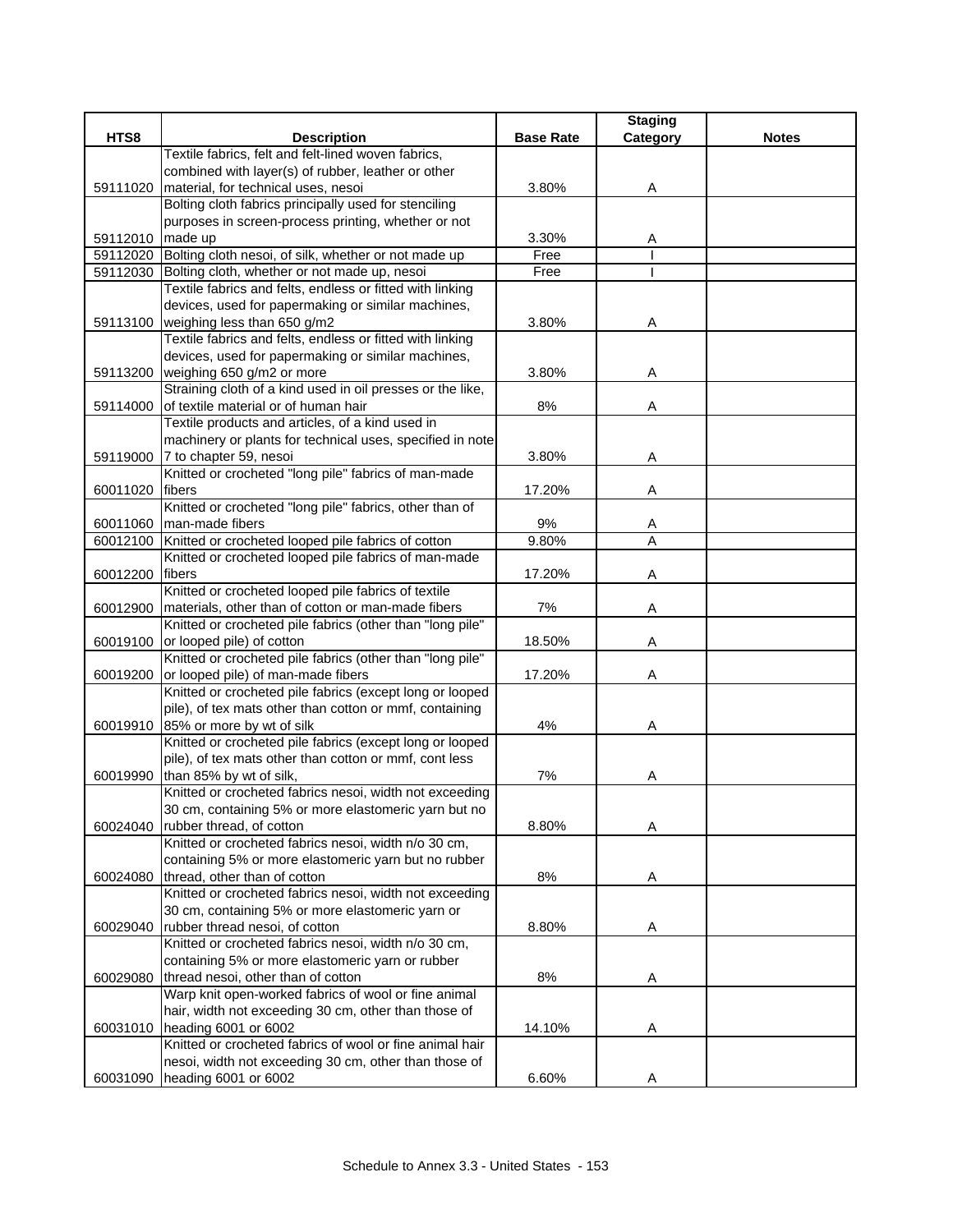|          |                                                                                    |                  | <b>Staging</b> |              |
|----------|------------------------------------------------------------------------------------|------------------|----------------|--------------|
| HTS8     | <b>Description</b>                                                                 | <b>Base Rate</b> | Category       | <b>Notes</b> |
|          | Warp knit open-worked fabrics of cotton, width not                                 |                  |                |              |
|          | exceeding 30 cm, other than those of heading 6001 or                               |                  |                |              |
| 60032010 | 6002                                                                               | 14.10%           | Α              |              |
|          | Knitted or crocheted fabrics of cotton (other than warp                            |                  |                |              |
|          | knit open-worked), width not exceed 30 cm, other than                              |                  |                |              |
| 60032030 | those of heading 6001 or 6002                                                      | 8%               | A              |              |
|          | Warp knit open-worked fabrics of synthetic fibers, width                           |                  |                |              |
|          | not exceeding 30 cm, other than those of heading 6001                              |                  |                |              |
| 60033010 | or 6002                                                                            | 14.10%           | Α              |              |
|          | Knitted or crocheted fabrics of synthetic fibers nesoi,                            |                  |                |              |
| 60033060 | width not over 30 cm, other than those of heading 6001<br>or 6002                  | 7.60%            |                |              |
|          | Warp knit open-worked fabrics of artificial fibers, width                          |                  | Α              |              |
|          | not exceeding 30 cm, other than those of heading 6001                              |                  |                |              |
| 60034010 | or 6002                                                                            | 14.10%           | Α              |              |
|          | Knitted or crocheted fabrics of artifical fibers nesoi,                            |                  |                |              |
|          | width not over 30 cm, other than those of heading 6001                             |                  |                |              |
| 60034060 | or 6002                                                                            | 7.60%            | Α              |              |
|          | Warp knit open-worked fabrics nesoi, width not                                     |                  |                |              |
|          | exceeding 30 cm, other than those of heading 6001 or                               |                  |                |              |
| 60039010 | 6002                                                                               | 14.10%           | Α              |              |
|          |                                                                                    |                  |                |              |
|          | Knitted or crocheted fabrics nesoi, width not exceeding                            |                  |                |              |
| 60039090 | 30 cm, other than those of heading 6001 or 6002                                    | 6.60%            | Α              |              |
|          | Knitted or crocheted fabrics, width exceeding 30 cm,                               |                  |                |              |
|          | containing 5% or more of elastomeric yarn but no                                   |                  |                |              |
| 60041000 | rubber thread, not of heading 6001                                                 | 12.30%           | Α              |              |
|          | Knitted or crocheted fabrics, width exceeding 30 cm,                               |                  |                |              |
|          | containing 5% or more of elastomeric yarn and rubber                               |                  |                |              |
| 60049020 | thread, other than of heading 6001                                                 | 12.30%           | Α              |              |
|          | Knitted or crocheted fabrics, width exceeding 30 cm,                               |                  |                |              |
|          | containing 5% or more of rubber thread, other than                                 |                  |                |              |
| 60049090 | those of heading 6001                                                              | 7%               | Α              |              |
|          | Warp knit fabrics (including those made on galloon                                 |                  |                |              |
|          | knitting machines) of wool or fine animal hair, other                              |                  |                |              |
| 60051000 | than those of headings 6001 to 6004                                                | 10%              | Α              |              |
|          |                                                                                    |                  |                |              |
|          | Unbleached or bleached warp knit fabrics (including                                |                  |                |              |
|          | those made on galloon knitting machines) of cotton,                                |                  |                |              |
| 60052100 | other than of headings 6001 to 6004                                                | 10%              | A              |              |
|          | Dyed warp knit fabrics (including those made on                                    |                  |                |              |
|          | galloon knitting machines) of cotton, other than those of<br>headings 6001 to 6004 | 10%              |                |              |
| 60052200 | Warp knit fabrics of yarns of different colors (including                          |                  | Α              |              |
|          | made on galloon knitting machines) of cotton, other                                |                  |                |              |
| 60052300 | than headings 6001 to 6004                                                         | 10%              | A              |              |
|          | Printed warp knit fabrics (including those made on                                 |                  |                |              |
|          | galloon knitting machines) of cotton, other than those of                          |                  |                |              |
| 60052400 | headings 6001 to 6004                                                              | 10%              | Α              |              |
|          | Unbleached or bleached warp knit fabrics (including                                |                  |                |              |
|          | made on galloon knitting machines) of synthetic fibers,                            |                  |                |              |
| 60053100 | other than headings 6001 to 6004                                                   | 10%              | Α              |              |
|          | Dyed warp knit fabrics (including those made on                                    |                  |                |              |
|          | galloon knitting machines) of synthetic fibers, other                              |                  |                |              |
| 60053200 | than those of headings 6001 to 6004                                                | 10%              | Α              |              |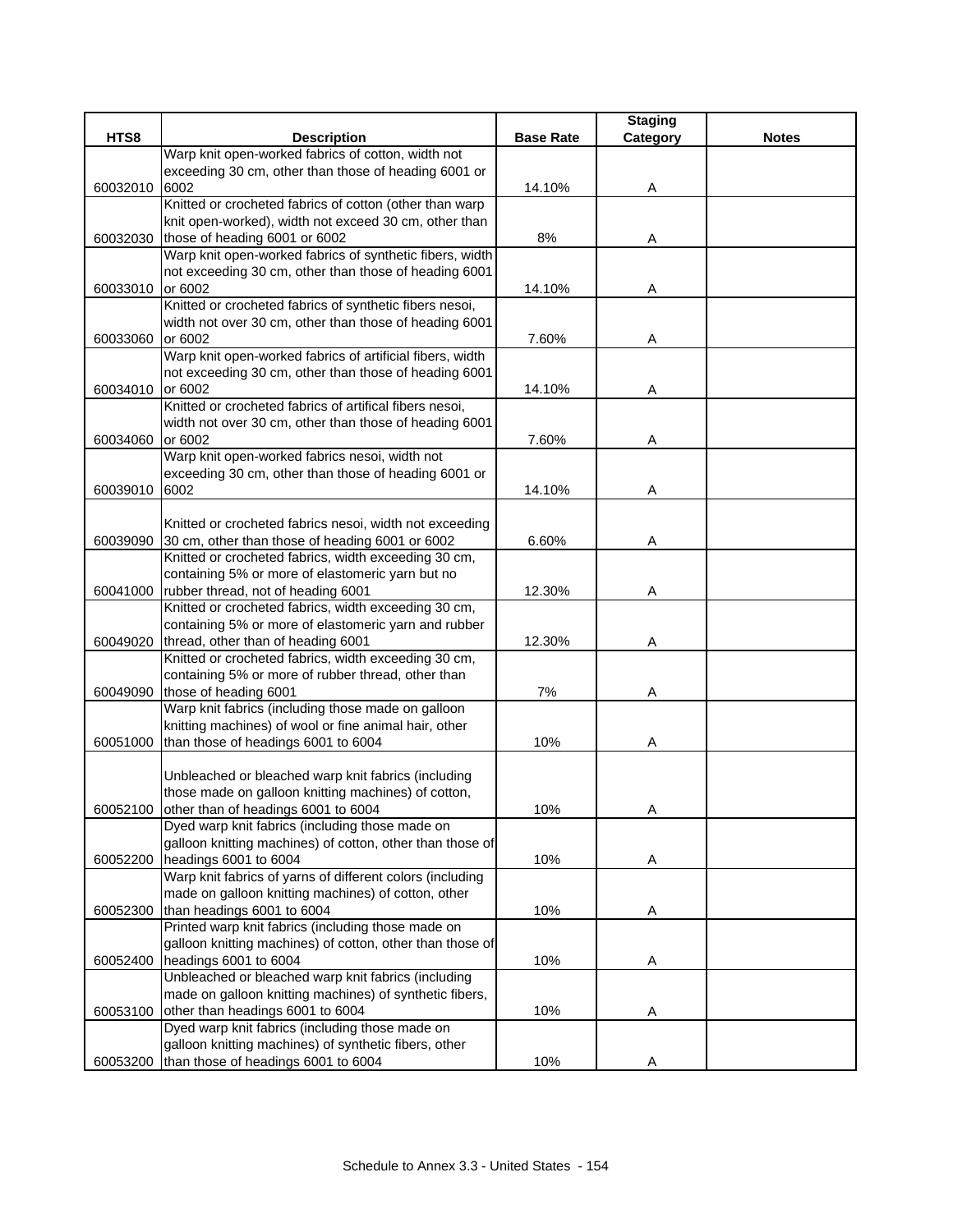|          |                                                                 |                  | <b>Staging</b> |              |
|----------|-----------------------------------------------------------------|------------------|----------------|--------------|
| HTS8     | <b>Description</b>                                              | <b>Base Rate</b> | Category       | <b>Notes</b> |
|          | Warp knit fabrics of yarn of different color (including         |                  |                |              |
|          | made on galloon knitting machine) of synthetic fiber,           |                  |                |              |
| 60053300 | other than headings 6001-6004                                   | 10%              | Α              |              |
|          | Printed warp knit fabrics (including those made on              |                  |                |              |
|          | galloon knitting machines) of synthetic fibers, other           |                  |                |              |
| 60053400 | than those of headings 6001 to 6004                             | 10%              | A              |              |
|          | Unbleached or bleached warp knit fabrics (including             |                  |                |              |
|          | made on galloon knitting machines) of artificial fiber,         |                  |                |              |
| 60054100 | other than headings 6001 to 6004                                | 10%              | Α              |              |
|          | Dyed warp knit fabrics (including those made on                 |                  |                |              |
|          | galloon knitting machines) of artificial fibers, other than     |                  |                |              |
| 60054200 | those of headings 6001 to 6004                                  | 10%              | Α              |              |
|          | Warp knit fabrics of yarn of different color (including         |                  |                |              |
|          | made on galloon knitting machine) of artificial fiber,          |                  |                |              |
| 60054300 | other than headings 6001-6004                                   | 10%              | Α              |              |
|          | Printed warp knit fabrics (including those made on              |                  |                |              |
|          | galloon knitting machine) of artificial fibers, other than      |                  |                |              |
| 60054400 | those of headings 6001 to 6004                                  | 10%              | Α              |              |
|          | Warp knit fabric (including made on galloon knit                |                  |                |              |
|          | machine), not of wool/fine animal hair, cotton or               |                  |                |              |
| 60059000 | manmade fiber, not of headings 6001-6004                        | 10%              | Α              |              |
|          | Knitted or crocheted fabrics of wool or fine animal hair.       |                  |                |              |
| 60061000 | nesoi                                                           | 10%              | Α              |              |
|          | Unbleached or bleached circular knit fabric, wholly of          |                  |                |              |
|          | cotton yarns over 100 metric number per single yarn,            |                  |                |              |
| 60062110 | nesoi                                                           | 10%              | Α              |              |
|          | Unbleached or bleached knitted or crocheted fabrics of          |                  |                |              |
| 60062190 | cotton, nesoi                                                   | 10%              | Α              |              |
|          | Dyed circular knit fabric, wholly of cotton yarns over          |                  |                |              |
| 60062210 | 100 metric number per single yarn, nesoi                        | 10%              | A              |              |
| 60062290 | Dyed knitted or crocheted fabrics of cotton, nesoi              | 10%              | A              |              |
|          | Circular knit fabric, of yarns of different colors, wholly of   |                  |                |              |
|          | cotton yarns over 100 metric number per single yarn,            |                  |                |              |
| 60062310 | nesoi                                                           | 10%              | Α              |              |
|          | Knitted or crocheted fabrics of cotton, of yarns of             |                  |                |              |
| 60062390 | different colors, nesoi                                         | 10%              | Α              |              |
|          | Printed circular knit fabric, wholly of cotton yarns over       |                  |                |              |
| 60062410 | 100 metric number per single yarn, nesoi                        | 10%              | Α              |              |
| 60062490 | Printed knitted or crocheted fabrics of cotton, nesoi           | 10%              | A              |              |
|          | Unbleached or bleached knitted or crocheted fabrics of          |                  |                |              |
| 60063100 | synthetic fibers, nesoi                                         | 10%              | Α              |              |
|          | Dyed knitted or crocheted fabrics of synthetic fibers,          |                  |                |              |
| 60063200 | nesoi                                                           | 10%              | Α              |              |
|          | Knitted or crocheted fabrics of synthetic fibers, of yarns      |                  |                |              |
| 60063300 | of different colors, nesoi                                      | 10%              | Α              |              |
|          | Printed knitted or crocheted fabrics of synthetic fibers,       |                  |                |              |
| 60063400 | nesoi<br>Unbleached or bleached knitted or crocheted fabrics of | 10%              | A              |              |
|          | artificial fibers, nesoi                                        |                  |                |              |
| 60064100 | Dyed knitted or crocheted fabrics of artificial fibers,         | 10%              | Α              |              |
| 60064200 | nesoi                                                           | 10%              |                |              |
|          | Knitted or crocheted fabrics of artificial fibers, of yarns     |                  | A              |              |
|          | of different colors, nesoi                                      | 10%              |                |              |
| 60064300 | Printed knitted or crocheted fabrics of artificial fibers,      |                  | Α              |              |
| 60064400 | nesoi                                                           | 10%              | Α              |              |
|          | Other knitted or crocheted fabrics nesoi, containing 85         |                  |                |              |
| 60069010 | percent or more by weight of silk or silk waste                 | 7%               | Α              |              |
|          |                                                                 |                  |                |              |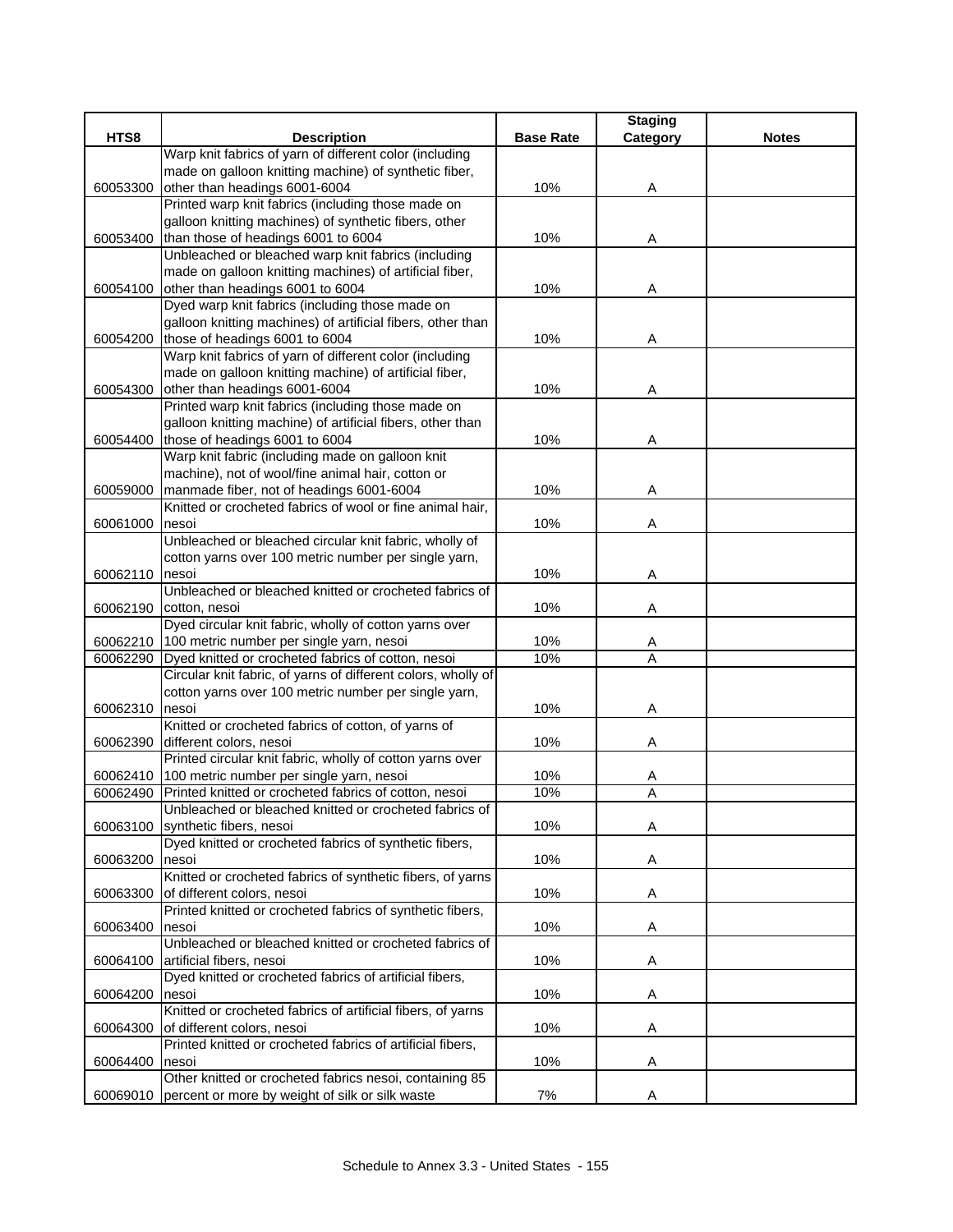|          |                                                                                         |                   | <b>Staging</b> |              |
|----------|-----------------------------------------------------------------------------------------|-------------------|----------------|--------------|
| HTS8     | <b>Description</b>                                                                      | <b>Base Rate</b>  | Category       | <b>Notes</b> |
|          | Other knitted or crocheted fabrics nesoi, other than of                                 |                   |                |              |
|          | wool, cotton or manmade fibers & containing < 85% by                                    |                   |                |              |
| 60069090 | wt of silk/silk waste                                                                   | Free              |                |              |
|          | Men's or boys' overcoats, carcoats, capes, cloaks,                                      |                   |                |              |
|          | windbreakers and similar articles, knitted or crocheted,<br>of wool or fine animal hair | $61.7$ cents/kg + |                |              |
| 61011000 | Men's or boys' overcoats, carcoats, capes, cloaks,                                      | 16%               | Α              |              |
|          | anoraks, windbreakers and similar articles, knitted or                                  |                   |                |              |
|          | 61012000 crocheted, of cotton                                                           | 15.90%            | Α              |              |
|          | Men's or boys' overcoats, carcoats, capes and like                                      |                   |                |              |
|          | articles knitted or crocheted, of man-made fibers, 25%                                  |                   |                |              |
|          | 61013010 or more by weight of leather                                                   | 5.60%             | Α              |              |
|          | Men's or boy's overcoat, etc., knitted or crocheted, of                                 |                   |                |              |
|          | manmade fibers, containing 23% or more wool or fine                                     | 38.6 cents/kg +   |                |              |
|          | 61013015 animal hair, nesoi                                                             | 10%               | Α              |              |
|          | Men's or boy's overcoats, carcoats, capes, cloaks,                                      |                   |                |              |
|          | windbreakers and similar articles, knitted or crocheted,                                |                   |                |              |
|          | 61013020 of man-made fibers, nesoi                                                      | 28.20%            | A              |              |
|          | Men's or boys' overcoats, carcoats, etc., of tex mats                                   |                   |                |              |
|          | (other than wool, cotton or mmf), cont 70% or more wt                                   |                   |                |              |
| 61019010 | of silk, knitted or crocheted                                                           | 0.90%             | Α              |              |
|          | Men's or boys' overcoats, carcoats, etc., of tex mats                                   |                   |                |              |
|          | (other than wool, cotton or mmf), cont less than 70%                                    |                   |                |              |
| 61019090 | wt silk, knitted or crocheted                                                           | 5.70%             | Α              |              |
|          | Women's or girls' overcoats, carcoats, capes,                                           |                   |                |              |
|          | windbreakers and similar articles, knitted or crocheted,                                | 55.9 cents/kg +   |                |              |
| 61021000 | of wool or fine animal hair                                                             | 16.4%             | A              |              |
|          | Women's or girls' overcoats, carcoats, capes, cloaks,                                   |                   |                |              |
| 61022000 | anoraks, windbreakers and similar articles, knitted or<br>crocheted, of cotton          | 15.90%            | Α              |              |
|          | Women's or girls' overcoats, carcoats, etc., knitted or                                 |                   |                |              |
|          | crocheted, of manmade fibers, cont. 25% or more by                                      |                   |                |              |
| 61023005 | weight of leather                                                                       | 5.30%             | Α              |              |
|          | Women's or girls' overcoats, carcoats, etc., knitted or                                 |                   |                |              |
|          | crocheted, of manmade fibers, containing 23% or more                                    | 64.4 cents/kg +   |                |              |
| 61023010 | of wool or fine animal hair                                                             | 18.8%             | Α              |              |
|          | Women's or girls' overcoats, carcoats, capes,                                           |                   |                |              |
|          | windbreakers and similar articles, knitted or crocheted,                                |                   |                |              |
| 61023020 | of manmade fibers, nesoi                                                                | 28.20%            | Α              |              |
|          | Women's or girls' overcoats, carcoats, etc., of tex mats                                |                   |                |              |
|          | (other than wool, cotton or mmf), cont 70% or more wt                                   |                   |                |              |
| 61029010 | of silk, knitted or crochet                                                             | 0.90%             | A              |              |
|          | Women's or girls' overcoats, carcoats, etc., of tex mats                                |                   |                |              |
|          | (other than wool, cotton or mmf), cont less than 70%                                    |                   |                |              |
| 61029090 | wt of silk, knitted/crocheted                                                           | 5.70%             | Α              |              |
|          | Men's or boys' suits, knitted or crocheted, of wool or                                  | $38.8$ cents/kg + |                |              |
| 61031100 | fine animal hair                                                                        | 10%               | Α              |              |
|          | Men's or boys' suits, knitted or crocheted, of synthetic                                |                   |                |              |
|          | fibers, containing 23 percent or more of wool or fine                                   | $60.3$ cents/kg + |                |              |
|          | 61031210 animal hair<br>Men's or boys' suits, knitted or crocheted, of synthetic        | 15.6%             | A              |              |
| 61031220 | fibers, nesoi                                                                           | 28.20%            | Α              |              |
|          | Men's or boys' suits, knitted or crocheted, of artificial                               |                   |                |              |
|          | fibers, containing 23 percent or more of wool or fine                                   |                   |                |              |
| 61031910 | animal hair                                                                             | Free              |                |              |
|          | Men's or boys' suits, knitted or crocheted, of artificial                               |                   |                |              |
| 61031915 | fibers, nesoi                                                                           | Free              |                |              |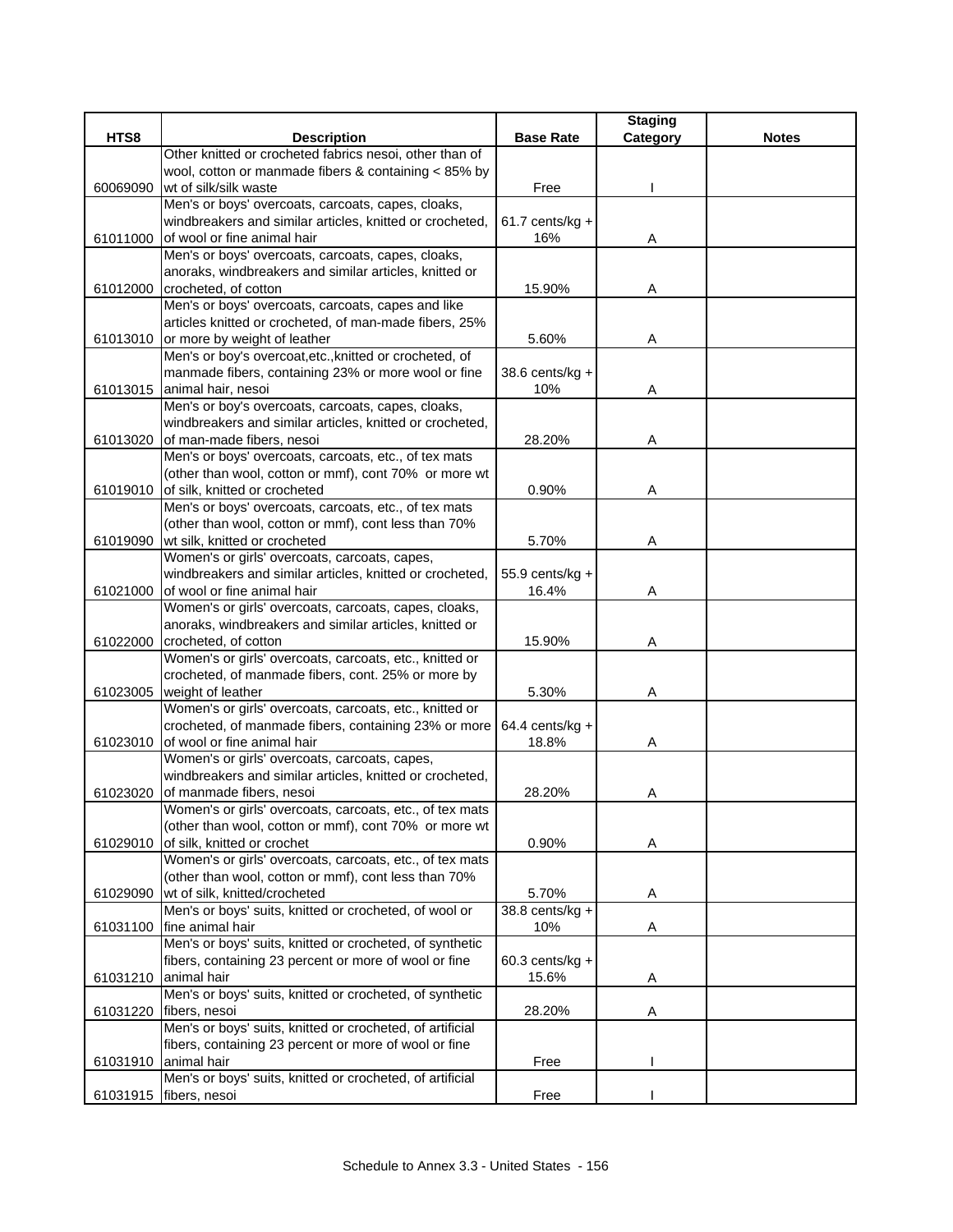|          |                                                                                     |                                    | <b>Staging</b> |              |
|----------|-------------------------------------------------------------------------------------|------------------------------------|----------------|--------------|
| HTS8     | <b>Description</b>                                                                  | <b>Base Rate</b>                   | Category       | <b>Notes</b> |
| 61031920 | Men's or boys' suits, knitted or crocheted, of cotton                               | 9.40%                              | Α              |              |
|          | Men's or boys' suits, of tex mats(ex wool, cotton or                                |                                    |                |              |
|          | mmf), containing 70% or more by weight of silk or silk                              |                                    |                |              |
| 61031960 | waste, knitted or crocheted                                                         | 0.90%                              | Α              |              |
|          | Men's or boys' suits, of tex mats (ex wool, cotton or                               |                                    |                |              |
|          | mmf), containing under 70% by weight of silk or silk<br>waste, knitted or crocheted | 5.60%                              |                |              |
| 61031990 |                                                                                     |                                    | Α              |              |
|          |                                                                                     | The rate                           |                |              |
|          |                                                                                     | applicable to                      |                |              |
|          |                                                                                     | each garment in                    |                |              |
|          |                                                                                     | the ensemble if                    |                |              |
|          | Men's or boys' ensembles, knitted or crocheted, of wool                             | separately                         |                |              |
| 61032100 | or fine animal hair                                                                 | entered                            | Α              |              |
|          |                                                                                     |                                    |                |              |
|          |                                                                                     | The rate                           |                |              |
|          |                                                                                     | applicable to                      |                |              |
|          |                                                                                     | each garment in                    |                |              |
|          |                                                                                     | the ensemble if                    |                |              |
|          | Men's or boys' ensembles, knitted or crocheted, of                                  | separately                         |                |              |
| 61032200 | cotton                                                                              | entered                            | Α              |              |
|          |                                                                                     |                                    |                |              |
|          |                                                                                     | The rate                           |                |              |
|          |                                                                                     | applicable to                      |                |              |
|          |                                                                                     | each garment in                    |                |              |
|          |                                                                                     | the ensemble if                    |                |              |
|          | Men's or boys' ensembles, knitted or crocheted, of                                  | separately                         |                |              |
| 61032300 | synthetic fibers                                                                    | entered                            | Α              |              |
|          |                                                                                     |                                    |                |              |
|          |                                                                                     | The rate                           |                |              |
|          |                                                                                     | applicable to                      |                |              |
|          |                                                                                     | each garment in                    |                |              |
|          |                                                                                     | the ensemble if                    |                |              |
|          | Men's or boys' ensembles, knitted or crocheted, of                                  | separately                         |                |              |
| 61032910 | artificial fibers                                                                   | entered                            | Α              |              |
|          |                                                                                     |                                    |                |              |
|          |                                                                                     | The rate                           |                |              |
|          |                                                                                     | applicable to                      |                |              |
|          |                                                                                     | each garment in<br>the ensemble if |                |              |
|          | Men's or boys' ensembles, knitted or crocheted, of                                  | separately                         |                |              |
| 61032920 | textile materials nesoi                                                             | entered                            | Α              |              |
|          | Men's or boys' suit-type jackets and blazers, knitted or                            | 38.6 cents/kg +                    |                |              |
| 61033100 | crocheted, of wool or fine animal hair                                              | 10%                                | A              |              |
|          | Men's or boys' suit-type jackets and blazers, knitted or                            |                                    |                |              |
| 61033200 | crocheted, of cotton                                                                | 13.50%                             | Α              |              |
|          | Men's or boys' suit-type jackets and blazers, knitted or                            |                                    |                |              |
|          | crocheted, of synthetic fibers, containing 23% or more                              | 38.6 cents/kg +                    |                |              |
| 61033310 | of wool or fine animal hair                                                         | 10%                                | Α              |              |
|          | Men's or boys' suit-type jackets and blazers, knitted or                            |                                    |                |              |
| 61033320 | crocheted, of synthetic fibers, nesoi                                               | 28.20%                             | Α              |              |
|          | Men's or boys' suit-type jackets and blazers, knitted or                            |                                    |                |              |
| 61033910 | crocheted, of artificial fibers                                                     | 14.90%                             | A              |              |
|          | Men's or boys' suit-type jackets and blazers, of textile                            |                                    |                |              |
|          | mats, (except wool, cotton, or mmf), cont 70% or more                               |                                    |                |              |
|          | 61033940 by wt of silk, knitted/croc                                                | 0.90%                              | Α              |              |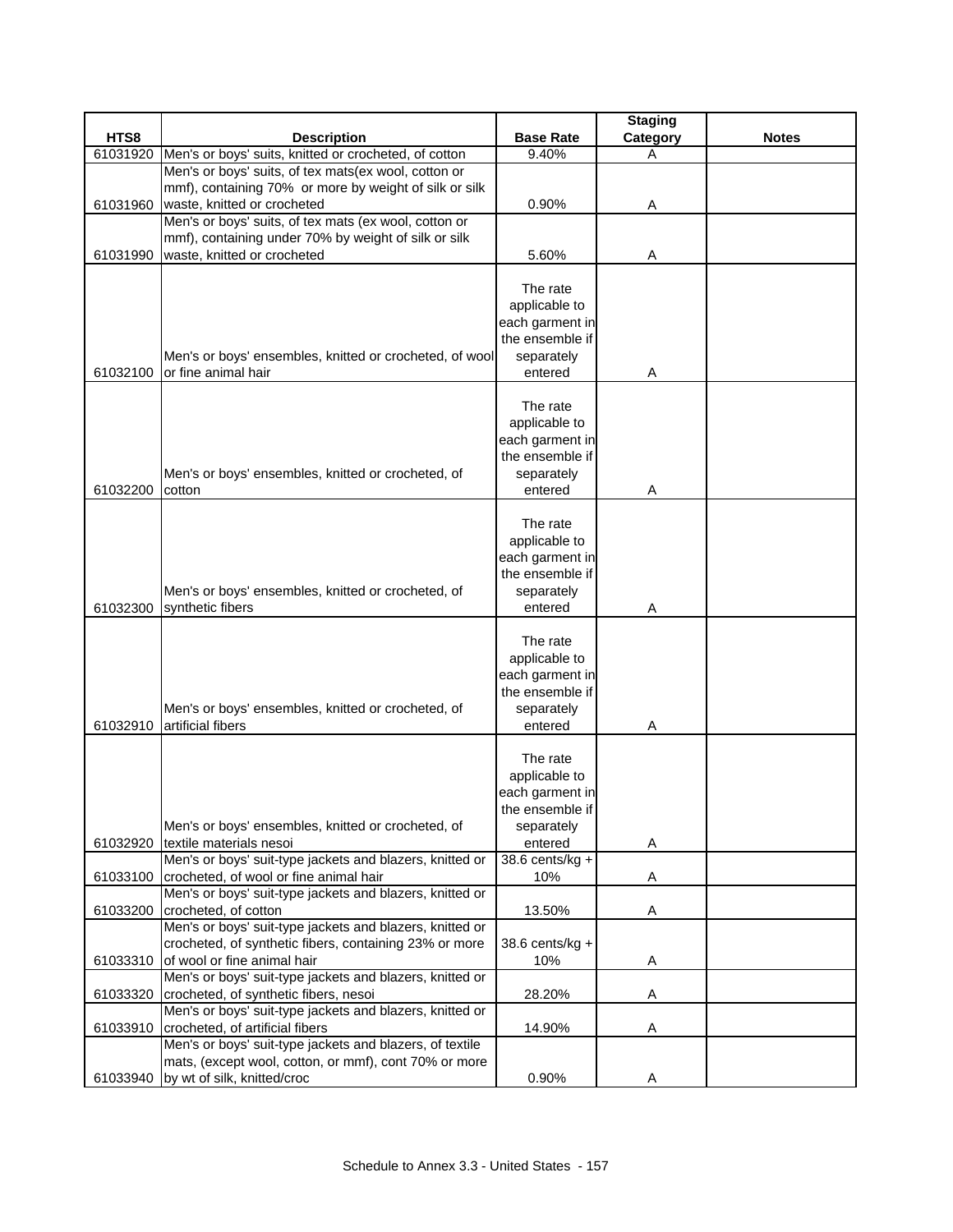|          |                                                                                                    |                  | <b>Staging</b> |              |
|----------|----------------------------------------------------------------------------------------------------|------------------|----------------|--------------|
| HTS8     | <b>Description</b>                                                                                 | <b>Base Rate</b> | Category       | <b>Notes</b> |
|          | Men's or boys' suit-type jackets and blazers, of textile                                           |                  |                |              |
|          | mats, (except wool, cotton, or mmf), cont less than 70%                                            |                  |                |              |
| 61033980 | by wt of silk, knitted/croc                                                                        | 5.60%            | A              |              |
|          | Men's or boys' trousers, breeches and shorts, knitted or 61.1 cents/kg +                           |                  |                |              |
|          | 61034110 crocheted, of wool or fine animal hair                                                    | 15.8%            | A              |              |
|          | Men's or boys' bib and brace overalls, knitted or                                                  |                  |                |              |
|          | 61034120 crocheted, of wool or fine animal hair                                                    | 13.60%           | Α              |              |
|          | Men's or boys' trousers, breeches and shorts, knitted or                                           |                  |                |              |
|          | 61034210 crocheted, of cotton                                                                      | 16.10%           | Α              |              |
|          | Men's or boys' bib and brace overalls, knitted or                                                  |                  |                |              |
| 61034220 | crocheted, of cotton                                                                               | 10.30%           | Α              |              |
|          | Men's or boys' trousers, breeches and shorts, knitted or                                           |                  |                |              |
|          | crocheted, of syn. fibers, cont. 23 percent or more of<br>61034310 wool or fine animal hair        | 58.5 cents/kg +  |                |              |
|          | Men's or boys' trousers, breeches and shorts, knitted or                                           | 15.2%            | Α              |              |
|          | 61034315 crocheted, of synthetic fibers, nesoi                                                     | 28.20%           |                |              |
|          | Men's and boys' bib and brace overalls of synthetic                                                |                  | Α              |              |
| 61034320 | fibers, knitted or crocheted                                                                       | 14.90%           | Α              |              |
|          | Men's or boys' trousers, breeches and shorts, knitted or                                           |                  |                |              |
|          | 61034910 crocheted, of artificial fibers                                                           | 28.20%           | Α              |              |
|          | Men's or boys' bib and brace overalls, knitted or                                                  |                  |                |              |
|          | 61034920 crocheted, of artificial fibers                                                           | 13.60%           | Α              |              |
|          | Men's or boys' trousers, bib and brace overalls,                                                   |                  |                |              |
|          | breeches and shorts, of tex mat (except wool, cot or                                               |                  |                |              |
|          | 61034940 mmf), con 70% or more wt of silk, k/c                                                     | 0.90%            | Α              |              |
|          | Men's or boys' trousers, bib and brace overalls,                                                   |                  |                |              |
|          | breeches and shorts, of tex mat (except wool, cot or                                               |                  |                |              |
| 61034980 | mmf), con under 70% by wt of silk, k/c                                                             | 5.60%            | Α              |              |
|          | Women's or girls' suits, knitted or crocheted, of wool or                                          |                  |                |              |
|          | 61041100 fine animal hair                                                                          | 13.60%           | Α              |              |
|          |                                                                                                    |                  |                |              |
|          | 61041200 Women's or girls' suits, knitted or crocheted, of cotton                                  | 9.40%            | Α              |              |
|          | Women's or girls' suits, knitted or crocheted, of                                                  |                  |                |              |
|          | synthetic fibers, containing 23 percent or more of wool                                            |                  |                |              |
|          | 61041310 or fine animal hair                                                                       | Free             |                |              |
|          | Women's or girls' suits, knitted or crocheted, of                                                  |                  |                |              |
|          | 61041320 synthetic fibers, nesoi                                                                   | 14.90%           | Α              |              |
|          | Women's or girls' suits, knitted or crocheted, of artificial                                       |                  |                |              |
|          | fibers, containing 23 percent or more of wool or fine                                              |                  |                |              |
|          | 61041910 animal hair                                                                               | 8.50%            | A              |              |
|          | Women's or girls' suits, knitted or crocheted, of artificial                                       |                  |                |              |
| 61041915 | fibers, nesoi                                                                                      | Free             |                |              |
|          | Women's or girls' suits, of tex mats (ex wool, cotton or                                           |                  |                |              |
|          | mmf), containing 70% or more by weight of silk or silk                                             |                  |                |              |
|          | 61041940   waste, knitted or crocheted<br>Women's or girls' suits, of tex mats (ex wool, cotton or | 0.90%            | A              |              |
|          | mmf), containing under 70% by weight of silk or silk                                               |                  |                |              |
| 61041980 | waste, knitted or crocheted                                                                        | 5.60%            |                |              |
|          |                                                                                                    |                  | A              |              |
|          |                                                                                                    | The rate         |                |              |
|          |                                                                                                    | applicable to    |                |              |
|          |                                                                                                    | each garment in  |                |              |
|          |                                                                                                    | the ensemble if  |                |              |
|          | Women's or girls' ensembles, knitted or crocheted, of                                              | separately       |                |              |
|          | 61042100 wool or fine animal hair                                                                  | entered          | Α              |              |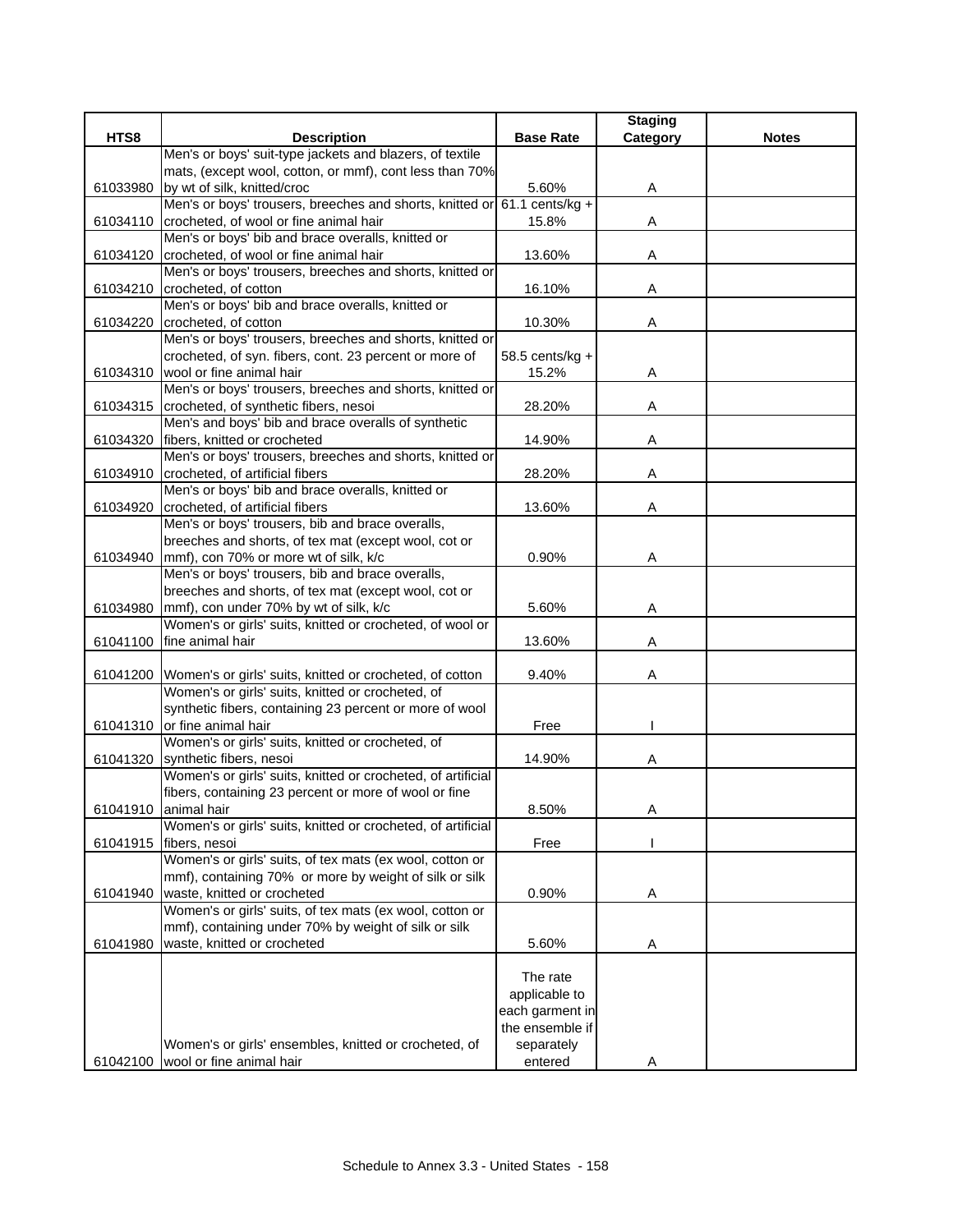|          |                                                                                                                                                                                                        |                                                                                          | <b>Staging</b> |              |
|----------|--------------------------------------------------------------------------------------------------------------------------------------------------------------------------------------------------------|------------------------------------------------------------------------------------------|----------------|--------------|
| HTS8     | <b>Description</b>                                                                                                                                                                                     | <b>Base Rate</b>                                                                         | Category       | <b>Notes</b> |
| 61042200 | Women's or girls' ensembles, knitted or crocheted, of<br>cotton                                                                                                                                        | The rate<br>applicable to<br>each garment in<br>the ensemble if<br>separately<br>entered | A              |              |
| 61042300 | Women's or girls' ensembles, knitted or crocheted, of<br>synthetic fibers                                                                                                                              | The rate<br>applicable to<br>each garment in<br>the ensemble if<br>separately<br>entered | Α              |              |
| 61042910 | Women's or girls' ensembles, knitted or crocheted, of<br>artificial fibers                                                                                                                             | The rate<br>applicable to<br>each garment in<br>the ensemble if<br>separately<br>entered | Α              |              |
|          | Women's or girls' ensembles, knitted or crocheted, of                                                                                                                                                  | The rate<br>applicable to<br>each garment in<br>the ensemble if<br>separately            |                |              |
| 61042920 | textile materials nesoi<br>Women's or girls' suit-type jackets and blazers, knitted                                                                                                                    | entered<br>54.8 cents/kg +                                                               | Α              |              |
| 61043100 | or crocheted, of wool or fine animal hair                                                                                                                                                              | 16%                                                                                      | Α              |              |
| 61043200 | Women's or girls' suit-type jackets and blazers, knitted<br>or crocheted, of cotton                                                                                                                    | 14.90%                                                                                   | Α              |              |
| 61043310 | Women's or girls' suit-type jackets & blazers, knit or<br>crocheted, of synthetic fibers, cont. 23% or more of<br>wool or fine animal hair<br>Women's or girls' suit-type jackets and blazers, knitted | 56.4 cents/kg +<br>16.5%                                                                 | Α              |              |
| 61043320 | or crocheted, of synthetic fibers, nesoi                                                                                                                                                               | 28.20%                                                                                   | Α              |              |
| 61043910 | Women's or girls' suit-type jackets, knitted or<br>crocheted, of artificial fibers                                                                                                                     | 24%                                                                                      | Α              |              |
| 61043920 | Women's or girls' suit-type jackets, knitted or<br>crocheted, of textile materials nesoi                                                                                                               | Free                                                                                     |                |              |
| 61044100 | Women's or girls' dresses, knitted or crocheted, of wool<br>or fine animal hair                                                                                                                        | 13.60%                                                                                   | Α              |              |
| 61044200 | Women's or girls' dresses, knitted or crocheted, of<br>cotton                                                                                                                                          | 11.50%                                                                                   | Α              |              |
| 61044310 | Women's or girls' dresses, knitted or crocheted, of<br>synthetic fibers, containing 23 percent or more of wool<br>or fine animal hair                                                                  | 14.90%                                                                                   | A              |              |
|          | Women's or girls' dresses, knitted or crocheted, of<br>61044320 synthetic fibers, nesoi<br>Women's or girls' dresses, knitted or crocheted, of                                                         | 16%                                                                                      | Α              |              |
| 61044410 | artificial fibers, containing 23 percent or more of wool or<br>fine animal hair                                                                                                                        | 14.90%                                                                                   | A              |              |
| 61044420 | Women's or girls' dresses, knitted or crocheted, of<br>artificial fibers, nesoi                                                                                                                        | 14.90%                                                                                   | A              |              |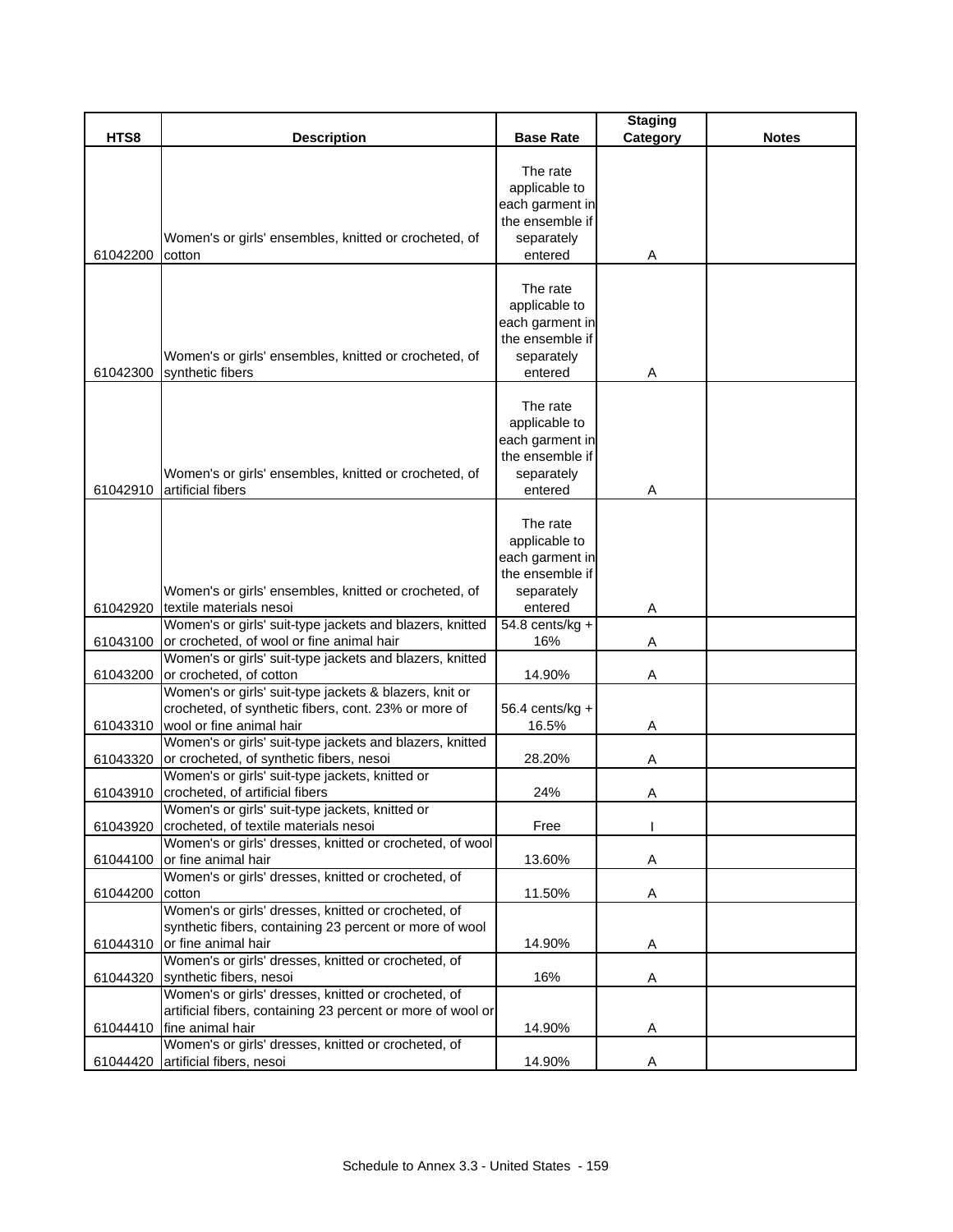|          |                                                                                 |                  | <b>Staging</b> |              |
|----------|---------------------------------------------------------------------------------|------------------|----------------|--------------|
| HTS8     | <b>Description</b><br>Women's or girls' dresses, of textile mats (ex wool,      | <b>Base Rate</b> | Category       | <b>Notes</b> |
|          | cotton or mmf), containing 70% or more by weight of                             |                  |                |              |
| 61044910 | silk or silk waste, knitted or croc                                             | 0.90%            | Α              |              |
|          | Women's or girls' dresses, of textile mats (ex wool,                            |                  |                |              |
|          | cotton or mmf), containing under 70% by weight of silk                          |                  |                |              |
| 61044990 | or silk waste, knitted or croc                                                  | 5.60%            | Α              |              |
|          | Women's or girls' skirts and divided skirts, knitted or                         |                  |                |              |
| 61045100 | crocheted, of wool or fine animal hair                                          | 14.90%           | Α              |              |
|          | Women's or girls' skirts and divided skirts, knitted or                         |                  |                |              |
|          | 61045200 crocheted, of cotton                                                   | 8.30%            | Α              |              |
|          | Women's or girls' skirts & divided skirts, knitted or                           |                  |                |              |
|          | crocheted, of synthetic fibers, cont. 23% or more of                            |                  |                |              |
| 61045310 | wool or fine animal hair                                                        | 14.90%           | A              |              |
|          | Women's or girls' skirts and divided skirts, knitted or                         |                  |                |              |
| 61045320 | crocheted, of synthetic fibers, nesoi                                           | 16%              | Α              |              |
|          | Women's or girls' skirts and divided skirts, knitted or                         |                  |                |              |
|          | 61045910 crocheted, of artificial fibers                                        | 8%               | Α              |              |
|          | Women's or girls' skirts & divided skirts, of textile mats                      |                  |                |              |
|          | (ex wool, cotton or mmf), containing 70% or more by wt                          |                  |                |              |
|          | 61045940 of silk, knitted or croc                                               | 0.90%            | Α              |              |
|          | Women's or girls' skirts and divided skirts, of textile                         |                  |                |              |
|          | mats (ex wool, cotton or mmf), containing under 70%                             |                  |                |              |
| 61045980 | by wt of silk, knitted or croc                                                  | 5.60%            | Α              |              |
|          | Women's or girls' trousers, bib and brace overalls,                             |                  |                |              |
|          | breeches and shorts, knitted or crocheted, of wool or                           |                  |                |              |
| 61046100 | fine animal hair                                                                | 14.90%           | Α              |              |
|          | Women's or girls' bib and brace overalls, knitted or                            |                  |                |              |
| 61046210 | crocheted, of cotton                                                            | 10.30%           | Α              |              |
|          | Women's or girls' trousers, breeches and shorts,                                |                  |                |              |
|          | 61046220 knitted or crocheted, of cotton                                        | 14.90%           | Α              |              |
|          | Women's or girls' bib and brace overalls, knitted or                            |                  |                |              |
| 61046310 | crocheted, of synthetic fibers                                                  | 14.90%           | Α              |              |
|          | Women's or girls' trousers, etc., knitted or crocheted, of                      |                  |                |              |
|          | synthetic fibers, containing 23 percent or more of wool                         |                  |                |              |
|          | 61046315 or fine animal hair                                                    | 14.90%           | Α              |              |
|          | Women's or girls' trousers, breeches and shorts,                                |                  |                |              |
| 61046320 | knitted or crocheted, of synthetic fibers, nesoi                                | 28.20%           | Α              |              |
|          | Women's or girls' bib and brace overalls, knitted or                            |                  |                |              |
|          | 61046910 crocheted, of artificial fibers                                        | 13.60%           | Α              |              |
|          | Women's or girls' trousers, breeches and shorts,                                |                  |                |              |
| 61046920 | knitted or crocheted, of artificial fibers                                      | 28.20%           | Α              |              |
|          | Women's or girls' trousers, bib & brace overalls,                               |                  |                |              |
|          | breeches & shorts, of tex mats (ex wool, cotton or                              |                  |                |              |
| 61046940 | mmf), cont 70% or more wt of silk, k/c                                          | 0.90%            | Α              |              |
|          | Women's or girls' trousers, bib & brace overalls,                               |                  |                |              |
|          | breeches & shorts, of tex mats (ex wool, cotton or                              |                  |                |              |
| 61046980 | mmf), cont under 70% by wt of silk, k/c                                         | 5.60%            | A              |              |
|          |                                                                                 |                  |                |              |
|          | 61051000 Men's or boys' shirts, knitted or crocheted, of cotton                 | 19.70%           | Α              |              |
|          | Men's or boys' shirts, knitted or crocheted, of manmade                         |                  |                |              |
|          | fibers, containing 23 percent or more of wool or fine                           |                  |                |              |
|          | 61052010 animal hair<br>Men's or boys' shirts, knitted or crocheted, of manmade | 13.60%           | A              |              |
|          | fibers, nesoi                                                                   | 32%              | Α              |              |
| 61052020 | Men's or boys' shirts, knitted or crocheted, of wool or                         |                  |                |              |
| 61059010 | fine animal hair                                                                | 14.90%           | A              |              |
|          |                                                                                 |                  |                |              |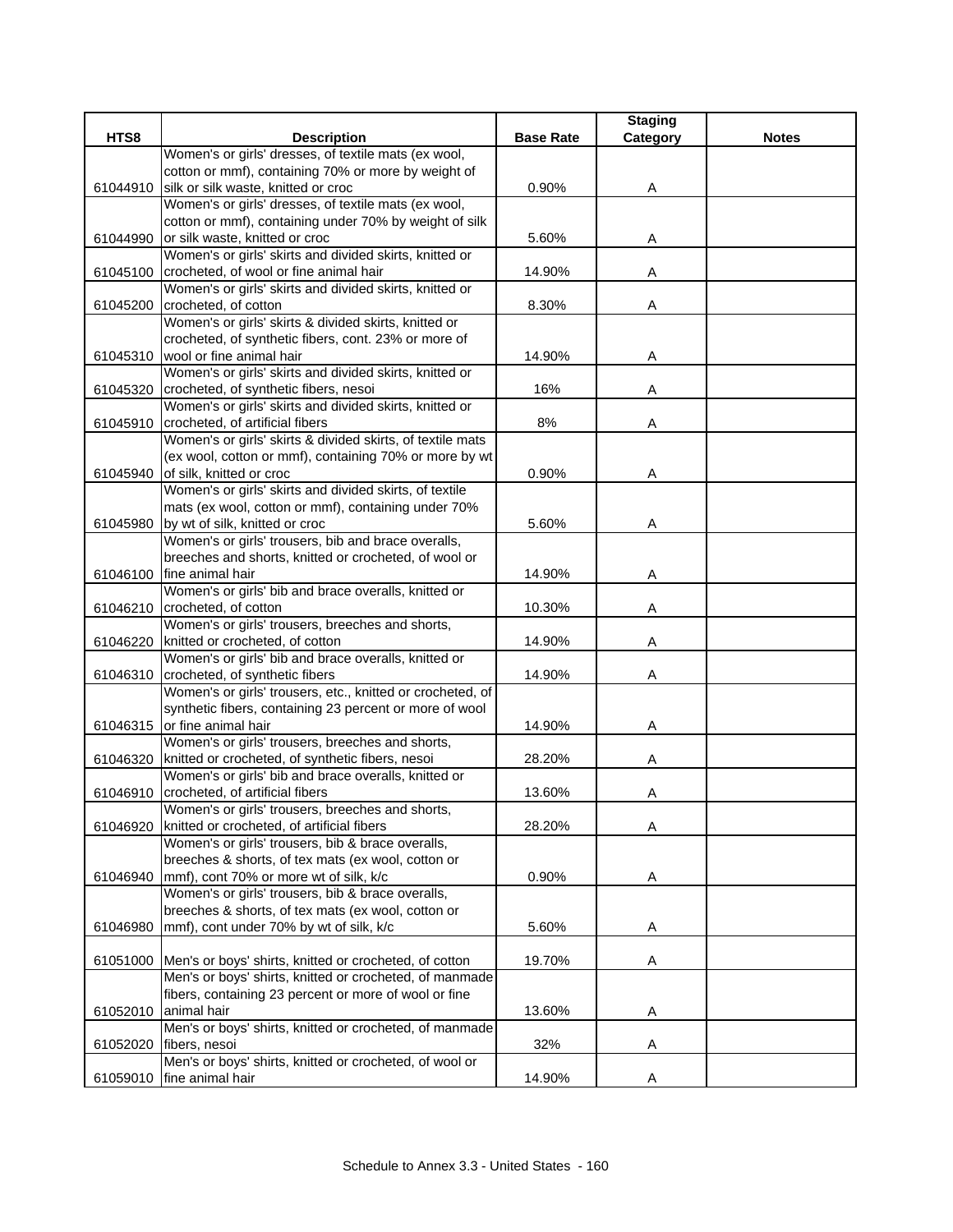|          |                                                             |                  | <b>Staging</b> |              |
|----------|-------------------------------------------------------------|------------------|----------------|--------------|
| HTS8     | <b>Description</b>                                          | <b>Base Rate</b> | Category       | <b>Notes</b> |
|          | Men's or boys' shirts, of textile materials (ex wool,       |                  |                |              |
|          | cotton or mmf), containing 70% or more by weight of         |                  |                |              |
| 61059040 | silk or silk waste, knitted/croch                           | 0.90%            | Α              |              |
|          | Men's or boys' shirts, of textile materials (ex wool,       |                  |                |              |
|          | cotton or mmf), containing under 70% by weight of silk      |                  |                |              |
| 61059080 | or silk waste, knitted/crochete                             | 5.60%            | Α              |              |
|          | Women's or girls' blouses and shirts, knitted or            |                  |                |              |
| 61061000 | crocheted, of cotton                                        | 19.70%           | Α              |              |
|          | Women's or girls' blouses and shirts, knitted or            |                  |                |              |
|          | crocheted, of manmade fibers, containing 23 percent or      |                  |                |              |
|          | 61062010   more of wool or fine animal hair                 | 14.90%           | Α              |              |
|          | Women's or girls' blouses and shirts, knitted or            |                  |                |              |
| 61062020 | crocheted, of man-made fibers, nesoi                        | 32%              | Α              |              |
|          | Women's or girls' blouses and shirts, knitted or            |                  |                |              |
|          | 61069010 crocheted, of wool or fine animal hair             | 13.60%           | A              |              |
|          | Women's or girls' blouses and shirts, of textile materials  |                  |                |              |
|          | (ex wool, cotton or mmf), containing 70% or more            |                  |                |              |
| 61069015 | weight of silk, knitted or croc                             | 0.90%            | Α              |              |
|          | Women's or girls' blouses and shirts, of textile materials  |                  |                |              |
|          | (ex wool, cotton or mmf), containing under 70% by           |                  |                |              |
| 61069025 | weight of silk, knitted or croc                             | 5.60%            | Α              |              |
|          | Women's or girls' blouses and shirts, knitted or            |                  |                |              |
| 61069030 | crocheted, of textile materials nesoi                       | 4.70%            | Α              |              |
|          | Men's or boys' underpants and briefs, knitted or            |                  |                |              |
|          | 61071100 crocheted, of cotton                               | 7.40%            | Α              |              |
|          | Men's or boys' underpants and briefs, knitted or            |                  |                |              |
|          | 61071200 crocheted, of man-made fibers                      | 14.90%           | Α              |              |
|          | Men's or boys' underpants & briefs, of textile materials    |                  |                |              |
|          | (ex cotton or mmf), containing 70% or more by weight        |                  |                |              |
|          | 61071910 of silk or silk waste, k/croc                      | 0.90%            | Α              |              |
|          | Men's or boys' underpants and briefs, of textile            |                  |                |              |
|          | materials (except cotton or mmf), containing under 70%      |                  |                |              |
|          | 61071990 by weight of silk, knitted or croc                 | 5.60%            | Α              |              |
|          | Men's or boys' nightshirts and pajamas, knitted or          |                  |                |              |
|          | 61072100 crocheted, of cotton                               | 8.90%            | Α              |              |
|          | Men's or boys' nightshirts and pajamas, knitted or          |                  |                |              |
|          | 61072200 crocheted, of man-made fibers                      | 16%              | Α              |              |
|          | Men's or boys' nightshirts and pajamas, knitted or          |                  |                |              |
| 61072920 | crocheted, of wool or fine animal hair                      | 8.50%            | Α              |              |
|          | Men's or boys' nightshirts and pajamas, of textile          |                  |                |              |
|          | materials (ex cotton, mmf or wool), containing 70% or       |                  |                |              |
| 61072950 | more by wt of silk, knitted or croc                         | 0.90%            | Α              |              |
|          | Men's or boys' nightshirts and pajamas, of textile          |                  |                |              |
|          | materials (ex cotton, mmf or wool), containing under        |                  |                |              |
|          | 61072990 70% by wt of silk, knitted or croc                 | 5.60%            | Α              |              |
|          | Men's or boys' bathrobes, dressing gowns and similar        |                  |                |              |
| 61079100 | articles, knitted or crocheted, of cotton                   | 8.70%            | Α              |              |
|          |                                                             |                  |                |              |
|          | Men's or boys' bathrobes, dressing gowns and similar        |                  |                |              |
| 61079200 | articles, knitted or crocheted, of man-made fibers          | 14.90%           | A              |              |
|          |                                                             |                  |                |              |
|          | Men's or boys' bathrobes, dressing gowns and similar        |                  |                |              |
| 61079920 | articles, knitted or crocheted, of wool or fine animal hair | 13.60%           | Α              |              |
|          | Men's or boys' bathrobes, dressing gowns, & similar         |                  |                |              |
|          | articles, of textile materials (except wool), containing    |                  |                |              |
| 61079950 | 70% or more by wt of silk, k/c                              | 0.80%            | Α              |              |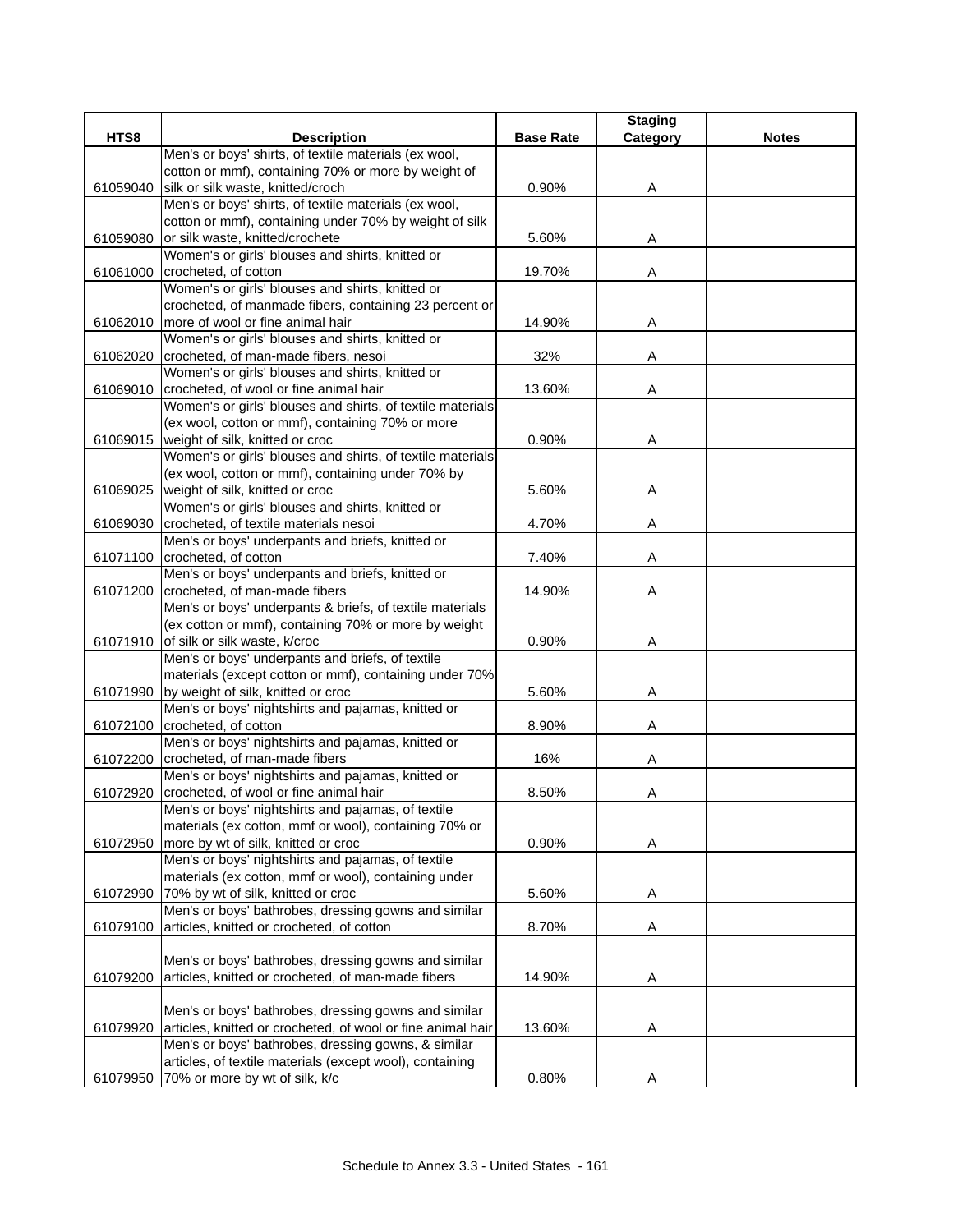|          |                                                                             | <b>Base Rate</b> | <b>Staging</b> | <b>Notes</b> |
|----------|-----------------------------------------------------------------------------|------------------|----------------|--------------|
| HTS8     | <b>Description</b><br>Men's or boys' bathrobes, dressing gowns, and similar |                  | Category       |              |
|          | articles, of textile materials (except wool), containing                    |                  |                |              |
|          | under 70% by wt of silk, k/c                                                | 4.80%            |                |              |
| 61079990 | Women's or girls' slips and petticoats, knitted or                          |                  | Α              |              |
| 61081100 | crocheted, of man-made fibers                                               | 14.90%           | Α              |              |
|          | Women's or girls' slips and petticoats, of textile                          |                  |                |              |
|          | materials (except mmf), containing 70% or more by                           |                  |                |              |
| 61081910 | weight of silk, knitted or crocheted                                        | 1.10%            | Α              |              |
|          | Women's or girls' slips and petticoats, of textile                          |                  |                |              |
|          | materials (except mmf), containing under 70% by                             |                  |                |              |
| 61081990 | weight of silk, knitted or crocheted                                        | 6.60%            | Α              |              |
|          | Women's or girls' briefs and panties, knitted or                            |                  |                |              |
| 61082100 | crocheted, of cotton                                                        | 7.60%            | Α              |              |
|          | Women's or girls' disposable briefs and panties                             |                  |                |              |
|          | designed for one-time use, of man-made fibers, knitted                      |                  |                |              |
| 61082210 | or crocheted                                                                | 8.30%            | Α              |              |
|          |                                                                             |                  |                |              |
|          | Women's or girls' briefs and panties (other than                            |                  |                |              |
| 61082290 | disposable), of man-made fibers, knitted or crocheted                       | 15.60%           | Α              |              |
|          | Women's or girls' briefs and panties (other than                            |                  |                |              |
|          | disposable), of text materials (other than cotton or mmf)                   |                  |                |              |
| 61082910 | cont 70% or more wt of silk, k/c                                            | 2.10%            | Α              |              |
|          | Women's or girls' briefs and panties (other than                            |                  |                |              |
|          | disposable), of text mats (other than cotton or mmf)                        |                  |                |              |
| 61082990 | cont under 70% by wt of silk, k/c                                           | 13.30%           | Α              |              |
|          | Women's or girls' nightdresses and pajamas, knitted or                      |                  |                |              |
| 61083100 | crocheted, of cotton                                                        | 8.50%            | Α              |              |
|          | Women's or girls' nightdresses and pajamas, knitted or                      |                  |                |              |
| 61083200 | crocheted, of man-made fibers                                               | 16%              | Α              |              |
|          | Women's or girls' nightdresses and pajamas, knitted or                      |                  |                |              |
| 61083910 | crocheted, of wool or fine animal hair                                      | 8.50%            | Α              |              |
|          |                                                                             |                  |                |              |
|          | Women's or girls' nightdresses & pajamas, con. 70% or                       |                  |                |              |
| 61083940 | more by wt of silk or silk waste, knitted or crocheted                      | 0.60%            | Α              |              |
|          | Women's or girls' nightdresses & pajamas, of textiles                       |                  |                |              |
|          | (except of cotton/mmf/wool), con. under 70% by wt of                        |                  |                |              |
| 61083980 | silk, knitted or crocheted                                                  | 3.80%            | Α              |              |
|          | Women's or girls' negligees, bathrobes, dressing                            |                  |                |              |
|          | gowns and similar articles, knitted or crocheted, of                        |                  |                |              |
| 61089100 | cotton                                                                      | 8.50%            | A              |              |
|          | Women's or girls' negligees, bathrobes, dressing                            |                  |                |              |
|          | gowns and similar articles, knitted or crocheted, of man-                   |                  |                |              |
| 61089200 | made fibers                                                                 | 16%              | Α              |              |
|          | Women's or girls' negligees, bathrobes, dressing                            |                  |                |              |
|          | gowns and similar articles, knitted or crocheted, of wool                   |                  |                |              |
| 61089920 | or fine animal hair                                                         | 8.50%            | Α              |              |
|          | Women's or girls' bathrobes, negligees, & sim. articles,                    |                  |                |              |
|          | con. 70% or more by wt of silk or silk waste, knitted or                    |                  |                |              |
| 61089950 | crocheted                                                                   | 0.60%            | A              |              |
|          | Women's or girls' bathrobes, negligees, & sim. articles,                    |                  |                |              |
|          | of textiles (except of cotton/mmf/wool), con under 70%                      |                  |                |              |
| 61089990 | by wt of silk, k/c                                                          | 3.80%            | A              |              |
|          | T-shirts, singlets, tank tops and similar garments,                         |                  |                |              |
| 61091000 | knitted or crocheted, of cotton                                             | 16.50%           | Α              |              |
|          | T-shirts, singlets, tank tops and similar garments,                         |                  |                |              |
| 61099010 | knitted or crocheted, of man-made fibers                                    | 32%              | A              |              |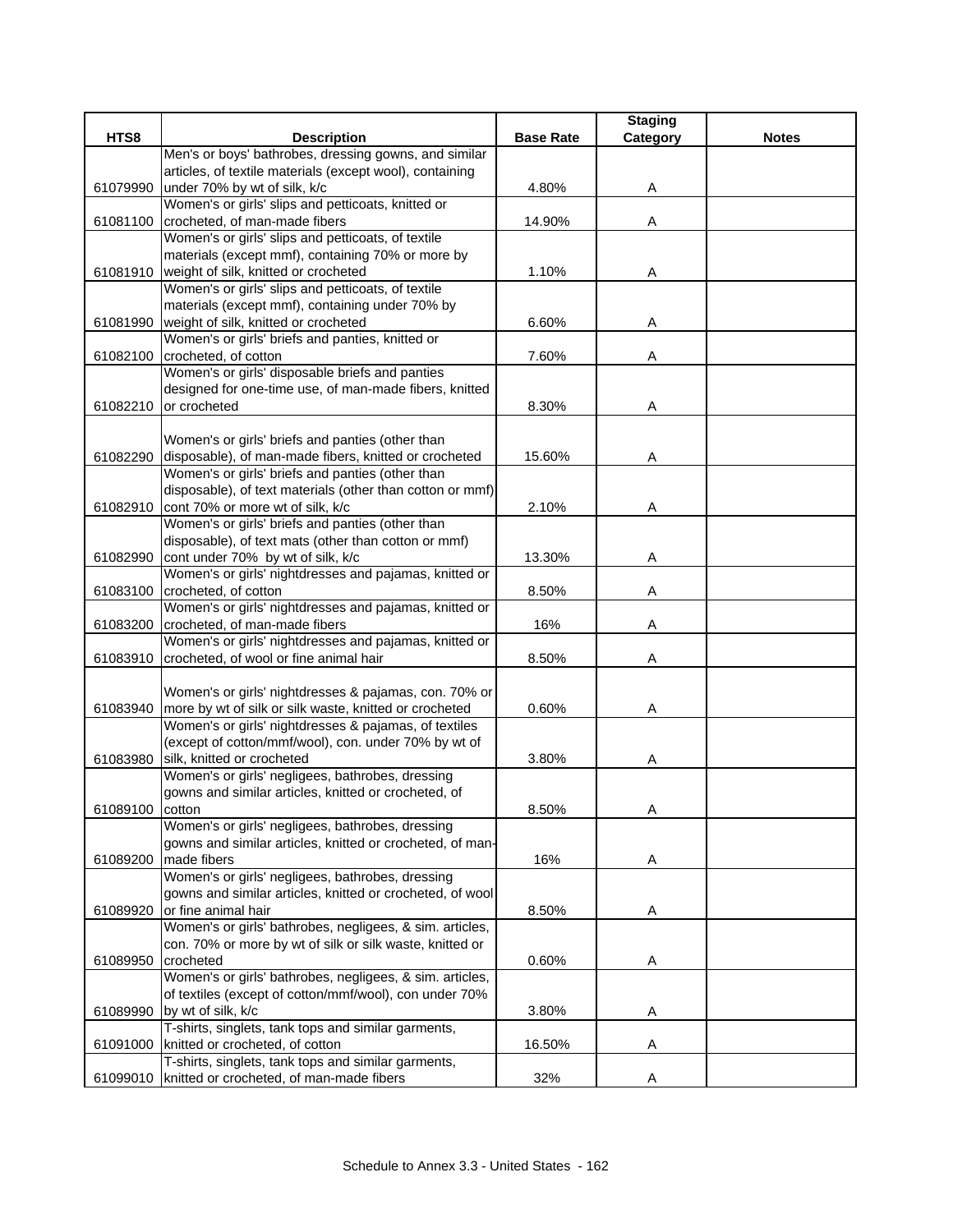|          |                                                               |                  | <b>Staging</b> |              |
|----------|---------------------------------------------------------------|------------------|----------------|--------------|
| HTS8     | <b>Description</b>                                            | <b>Base Rate</b> | Category       | <b>Notes</b> |
|          | T-shirts and similar garments, knitted or crocheted, of       |                  |                |              |
| 61099015 | wool, with long sleeves                                       | 5.60%            | Α              |              |
|          | T-shirts, singlets tanktops & sim garments, of text mat       |                  |                |              |
|          | (except cotton, mmf or long sleeve wool garments),            |                  |                |              |
| 61099040 | cont 70% or more wt of silk, k/c                              | 2.60%            | A              |              |
|          | T-shirts, singlets tanktops and sim garments, of text         |                  |                |              |
|          | mat (except cotton, mmf or long sleeve wool garments),        |                  |                |              |
| 61099080 | cont under 70% wt of silk, k/c                                | 16%              | Α              |              |
|          |                                                               |                  |                |              |
|          | Sweaters, pullovers, sweatshirts, waistcoats (vests)          |                  |                |              |
| 61101100 | and similar articles, knitted or crocheted, of wool           | 16%              | Α              |              |
|          | Sweaters, pullovers, sweatshirts, waistcoats (vests)          |                  |                |              |
|          | and similar articles, knitted or crocheted, of Kashmir        |                  |                |              |
| 61101210 | goats, wholly of cashmere                                     | 4%               | A              |              |
|          | Sweaters, pullovers, sweatshirts, waistcoats (vests)          |                  |                |              |
|          | and similar articles, knitted or crocheted, of Kashmir        |                  |                |              |
| 61101220 | goats, not wholly of cashmere                                 | 16%              | A              |              |
|          | Sweaters, pullovers, sweatshirts, waistcoats (vests)          |                  |                |              |
|          | and similar articles, knitted or crocheted, of fine animal    |                  |                |              |
| 61101900 | hair                                                          | 16%              | Α              |              |
|          | Sweaters, pullovers and similar articles, knitted or          |                  |                |              |
|          | crocheted, of cotton, containing 36 percent or more of        |                  |                |              |
| 61102010 | flax fibers                                                   | 5%               | Α              |              |
|          | Sweaters, pullovers and similar articles, knitted or          |                  |                |              |
| 61102020 | crocheted, of cotton, nesoi                                   | 16.50%           | Α              |              |
|          | Sweaters, pullovers, sweatshirts and similar articles,        |                  |                |              |
|          | knitted or crocheted, of man-made fibers, cont. 25% or        |                  |                |              |
| 61103010 | more by weight of leather                                     | 6%               | Α              |              |
|          | Sweaters, etc., knitted or crocheted, of manmade              |                  |                |              |
| 61103015 | fibers, containing 23% or more of wool or fine animal<br>hair | 17%              |                |              |
|          | Sweaters, pullovers & similar articles, knitted or            |                  | Α              |              |
|          | crocheted, of manmade fibers, containing 30 percent or        |                  |                |              |
| 61103020 | more of silk or silk waste                                    | 6.30%            | Α              |              |
|          | Sweaters, pullovers and similar articles, knitted or          |                  |                |              |
| 61103030 | crocheted, of manmade fibers, nesoi                           | 32%              | Α              |              |
|          | Sweaters, pullovers, sweatshirts, vests and similar           |                  |                |              |
|          | articles, of text mat (except wool, cotton or mmf), cont      |                  |                |              |
| 61109010 | 70% or more by wt of silk, k/c                                | 0.90%            | Α              |              |
|          | Sweaters, pullovers, sweatshirts, vests and sim               |                  |                |              |
|          | articles, of text mat (except wool, cotton or mmf),           |                  |                |              |
| 61109090 | containing under 70% by wt of silk, k/c                       | 6%               | Α              |              |
|          | Babies' garments and clothing accessories, knitted or         |                  |                |              |
| 61111000 | crocheted, of wool or fine animal hair                        | 13.60%           | Α              |              |
|          | Babies' blouses and shirts, except those imported as          |                  |                |              |
| 61112010 | parts of sets, knitted or crocheted, of cotton                | 19.70%           | A              |              |
|          | Babies' T-shirts, singlets and similar garments, except       |                  |                |              |
| 61112020 | those imported as parts of sets, of cotton                    | 14.90%           | Α              |              |
|          | Babies' sweaters, pullovers, sweatshirts and similar          |                  |                |              |
|          | articles, except those imported as parts of sets, knitted     |                  |                |              |
| 61112030 | or crocheted, of cotton                                       | 14.90%           | A              |              |
| 61112040 | Babies' dresses, knitted or crocheted, of cotton              | 11.50%           | A              |              |
|          | Babies' trousers, breeches and shorts, except those           |                  |                |              |
|          | imported as parts of sets, knitted or crocheted, of           |                  |                |              |
| 61112050 | cotton                                                        | 14.90%           | A              |              |
|          | Babies' garments and clothing accessories, knitted or         |                  |                |              |
| 61112060 | crocheted, of cotton, nesoi                                   | 8.10%            | Α              |              |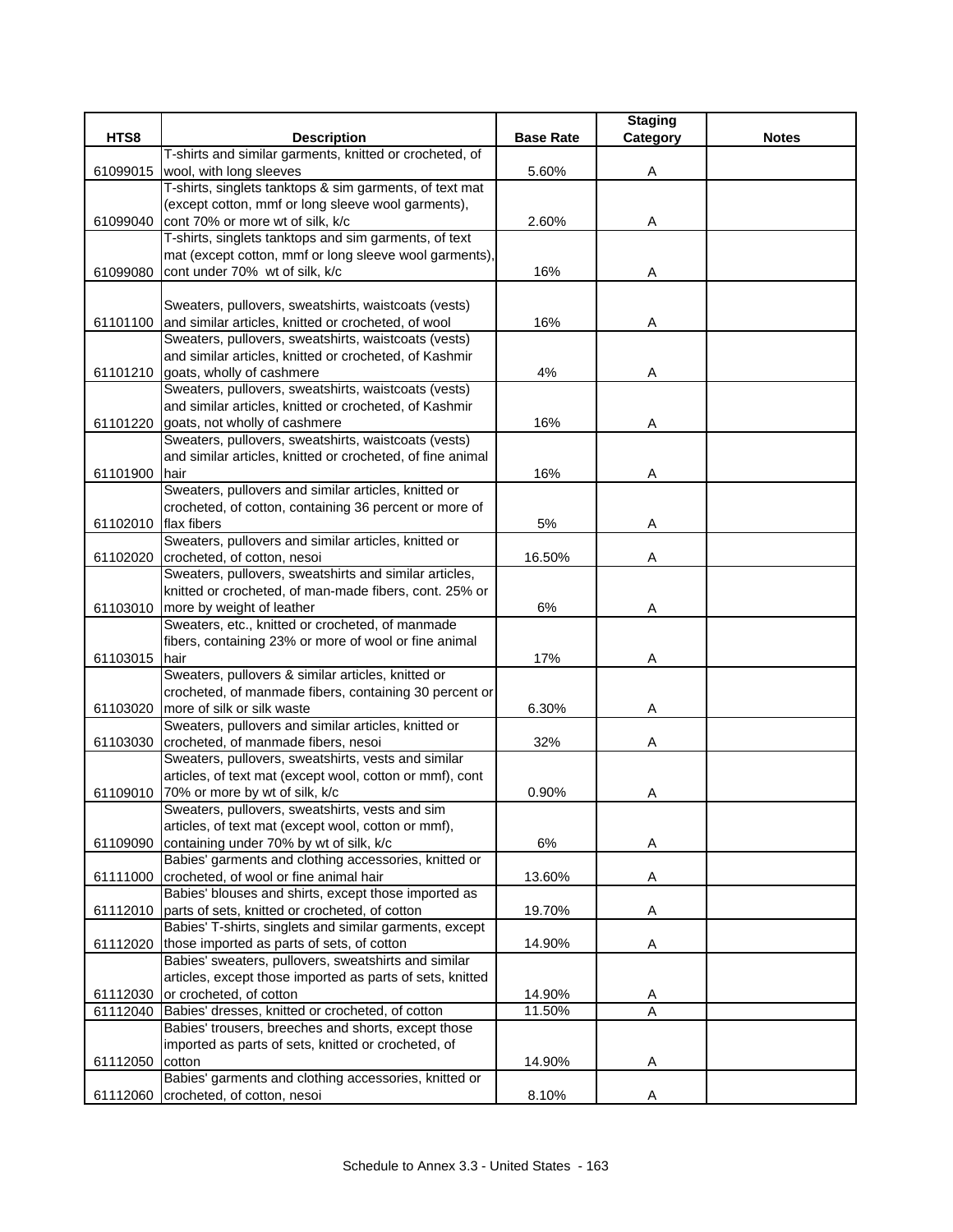| HTS8<br><b>Description</b><br><b>Base Rate</b><br><b>Notes</b><br>Category<br>Babies' socks and booties currently provided for in<br>61112060.A 6111.20.6050<br>D<br>61112060.B All other<br>A<br>Babies' trousers, breeches and shorts, except those<br>imported as parts of sets, knitted or crocheted, of<br>61113010 synthetic fibers<br>28.20%<br>A<br>Babies' blouses and shirts, except those imported as<br>61113020 parts of sets, knitted or crocheted, of synthetic fibers<br>32%<br>Α<br>Babies' T-shirts, singlets and similar garments, except<br>those imported as parts of sets, knitted or crocheted, of<br>61113030 synthetic fibers<br>32%<br>Α<br>Babies' sweaters, pullovers and similar articles, except<br>those imported as parts of sets, knitted or crocheted, of<br>61113040 synthetic fibers<br>30%<br>Α<br>Babies' garments and clothing accessories, knitted or<br>61113050 crocheted, of synthetic fibers, nesoi<br>16%<br>Α<br>Babies' socks and booties currently provided for in<br>D<br>61113050.A 6111.30.5050<br>61113050.B All other<br>$\overline{A}$<br>Babies' trousers, breeches and shorts, except those<br>imported as parts of sets, knitted or crocheted, of<br>artificial fibers<br>14.90%<br>61119010<br>Α<br>Babies' blouses and shirts, except those imported as<br>61119020 parts of sets, knitted or crocheted, of artificial fibers<br>17.30%<br>Α<br>Babies' T-shirts, singlets and similar garments, except<br>those imported as parts of sets, knitted or crocheted, of<br>61119030 artificial fibers<br>Free<br>Babies' sweaters, sweatshirts, and similar articles,<br>except those imported as parts of sets, knitted or<br>61119040 crocheted, of artificial fibers<br>26%<br>Α<br>Babies' garments and clothing accessories, knitted or<br>61119050 crocheted, of artificial fibers, nesoi<br>14.90%<br>Α<br>Babies' socks and booties currently provided for in<br>61119050.A 6111.90.5050<br>D<br>61119050.B All other<br>A<br>Babies garments and clothing accessories, of textile<br>materials (except wool, cotton or mmf), containing 70%<br>61119070 or more by weight of silk, k/c<br>0.90%<br>Α<br>Babies garments and clothing accessories, of textile<br>materials (except wool, cotton or mmf), containing<br>under 70% by weight of silk, k/c<br>5.60%<br>61119090<br>A<br>A<br>61121100 Track suits, knitted or crocheted, of cotton<br>14.90%<br>28.20%<br>$\mathsf A$<br>61121200 Track suits, knitted or crocheted, of synthetic fibers<br>Track suits, knitted or crocheted, of artificial fibers<br>61121910<br>28.20%<br>Α<br>Track suits, of textile materials (except cotton or mmf),<br>containing 70% or more by weight of silk or silk waste,<br>61121940 knitted or crocheted<br>3.50%<br>A<br>Track suits, of textile materials (except cotton or mmf),<br>containing less than 70% by weight of silk or silk waste,<br>knitted or crocheted<br>21.60%<br>61121980<br>A<br>Ski-suits, knitted or crocheted, of man-made fibers<br>28.20%<br>Α<br>61122010<br>Ski-suits, knitted or crocheted, of textile materials other<br>61122020 than man-made fibers<br>8.30%<br>Α |                                                   | <b>Staging</b> |  |
|-----------------------------------------------------------------------------------------------------------------------------------------------------------------------------------------------------------------------------------------------------------------------------------------------------------------------------------------------------------------------------------------------------------------------------------------------------------------------------------------------------------------------------------------------------------------------------------------------------------------------------------------------------------------------------------------------------------------------------------------------------------------------------------------------------------------------------------------------------------------------------------------------------------------------------------------------------------------------------------------------------------------------------------------------------------------------------------------------------------------------------------------------------------------------------------------------------------------------------------------------------------------------------------------------------------------------------------------------------------------------------------------------------------------------------------------------------------------------------------------------------------------------------------------------------------------------------------------------------------------------------------------------------------------------------------------------------------------------------------------------------------------------------------------------------------------------------------------------------------------------------------------------------------------------------------------------------------------------------------------------------------------------------------------------------------------------------------------------------------------------------------------------------------------------------------------------------------------------------------------------------------------------------------------------------------------------------------------------------------------------------------------------------------------------------------------------------------------------------------------------------------------------------------------------------------------------------------------------------------------------------------------------------------------------------------------------------------------------------------------------------------------------------------------------------------------------------------------------------------------------------------------------------------------------------------------------------------------------------------------------------------------------------------------------------------------------------------------------------------------------------------------------------------------|---------------------------------------------------|----------------|--|
|                                                                                                                                                                                                                                                                                                                                                                                                                                                                                                                                                                                                                                                                                                                                                                                                                                                                                                                                                                                                                                                                                                                                                                                                                                                                                                                                                                                                                                                                                                                                                                                                                                                                                                                                                                                                                                                                                                                                                                                                                                                                                                                                                                                                                                                                                                                                                                                                                                                                                                                                                                                                                                                                                                                                                                                                                                                                                                                                                                                                                                                                                                                                                                 |                                                   |                |  |
|                                                                                                                                                                                                                                                                                                                                                                                                                                                                                                                                                                                                                                                                                                                                                                                                                                                                                                                                                                                                                                                                                                                                                                                                                                                                                                                                                                                                                                                                                                                                                                                                                                                                                                                                                                                                                                                                                                                                                                                                                                                                                                                                                                                                                                                                                                                                                                                                                                                                                                                                                                                                                                                                                                                                                                                                                                                                                                                                                                                                                                                                                                                                                                 |                                                   |                |  |
|                                                                                                                                                                                                                                                                                                                                                                                                                                                                                                                                                                                                                                                                                                                                                                                                                                                                                                                                                                                                                                                                                                                                                                                                                                                                                                                                                                                                                                                                                                                                                                                                                                                                                                                                                                                                                                                                                                                                                                                                                                                                                                                                                                                                                                                                                                                                                                                                                                                                                                                                                                                                                                                                                                                                                                                                                                                                                                                                                                                                                                                                                                                                                                 |                                                   |                |  |
|                                                                                                                                                                                                                                                                                                                                                                                                                                                                                                                                                                                                                                                                                                                                                                                                                                                                                                                                                                                                                                                                                                                                                                                                                                                                                                                                                                                                                                                                                                                                                                                                                                                                                                                                                                                                                                                                                                                                                                                                                                                                                                                                                                                                                                                                                                                                                                                                                                                                                                                                                                                                                                                                                                                                                                                                                                                                                                                                                                                                                                                                                                                                                                 |                                                   |                |  |
|                                                                                                                                                                                                                                                                                                                                                                                                                                                                                                                                                                                                                                                                                                                                                                                                                                                                                                                                                                                                                                                                                                                                                                                                                                                                                                                                                                                                                                                                                                                                                                                                                                                                                                                                                                                                                                                                                                                                                                                                                                                                                                                                                                                                                                                                                                                                                                                                                                                                                                                                                                                                                                                                                                                                                                                                                                                                                                                                                                                                                                                                                                                                                                 |                                                   |                |  |
|                                                                                                                                                                                                                                                                                                                                                                                                                                                                                                                                                                                                                                                                                                                                                                                                                                                                                                                                                                                                                                                                                                                                                                                                                                                                                                                                                                                                                                                                                                                                                                                                                                                                                                                                                                                                                                                                                                                                                                                                                                                                                                                                                                                                                                                                                                                                                                                                                                                                                                                                                                                                                                                                                                                                                                                                                                                                                                                                                                                                                                                                                                                                                                 |                                                   |                |  |
|                                                                                                                                                                                                                                                                                                                                                                                                                                                                                                                                                                                                                                                                                                                                                                                                                                                                                                                                                                                                                                                                                                                                                                                                                                                                                                                                                                                                                                                                                                                                                                                                                                                                                                                                                                                                                                                                                                                                                                                                                                                                                                                                                                                                                                                                                                                                                                                                                                                                                                                                                                                                                                                                                                                                                                                                                                                                                                                                                                                                                                                                                                                                                                 |                                                   |                |  |
|                                                                                                                                                                                                                                                                                                                                                                                                                                                                                                                                                                                                                                                                                                                                                                                                                                                                                                                                                                                                                                                                                                                                                                                                                                                                                                                                                                                                                                                                                                                                                                                                                                                                                                                                                                                                                                                                                                                                                                                                                                                                                                                                                                                                                                                                                                                                                                                                                                                                                                                                                                                                                                                                                                                                                                                                                                                                                                                                                                                                                                                                                                                                                                 |                                                   |                |  |
|                                                                                                                                                                                                                                                                                                                                                                                                                                                                                                                                                                                                                                                                                                                                                                                                                                                                                                                                                                                                                                                                                                                                                                                                                                                                                                                                                                                                                                                                                                                                                                                                                                                                                                                                                                                                                                                                                                                                                                                                                                                                                                                                                                                                                                                                                                                                                                                                                                                                                                                                                                                                                                                                                                                                                                                                                                                                                                                                                                                                                                                                                                                                                                 |                                                   |                |  |
|                                                                                                                                                                                                                                                                                                                                                                                                                                                                                                                                                                                                                                                                                                                                                                                                                                                                                                                                                                                                                                                                                                                                                                                                                                                                                                                                                                                                                                                                                                                                                                                                                                                                                                                                                                                                                                                                                                                                                                                                                                                                                                                                                                                                                                                                                                                                                                                                                                                                                                                                                                                                                                                                                                                                                                                                                                                                                                                                                                                                                                                                                                                                                                 |                                                   |                |  |
|                                                                                                                                                                                                                                                                                                                                                                                                                                                                                                                                                                                                                                                                                                                                                                                                                                                                                                                                                                                                                                                                                                                                                                                                                                                                                                                                                                                                                                                                                                                                                                                                                                                                                                                                                                                                                                                                                                                                                                                                                                                                                                                                                                                                                                                                                                                                                                                                                                                                                                                                                                                                                                                                                                                                                                                                                                                                                                                                                                                                                                                                                                                                                                 |                                                   |                |  |
|                                                                                                                                                                                                                                                                                                                                                                                                                                                                                                                                                                                                                                                                                                                                                                                                                                                                                                                                                                                                                                                                                                                                                                                                                                                                                                                                                                                                                                                                                                                                                                                                                                                                                                                                                                                                                                                                                                                                                                                                                                                                                                                                                                                                                                                                                                                                                                                                                                                                                                                                                                                                                                                                                                                                                                                                                                                                                                                                                                                                                                                                                                                                                                 |                                                   |                |  |
|                                                                                                                                                                                                                                                                                                                                                                                                                                                                                                                                                                                                                                                                                                                                                                                                                                                                                                                                                                                                                                                                                                                                                                                                                                                                                                                                                                                                                                                                                                                                                                                                                                                                                                                                                                                                                                                                                                                                                                                                                                                                                                                                                                                                                                                                                                                                                                                                                                                                                                                                                                                                                                                                                                                                                                                                                                                                                                                                                                                                                                                                                                                                                                 |                                                   |                |  |
|                                                                                                                                                                                                                                                                                                                                                                                                                                                                                                                                                                                                                                                                                                                                                                                                                                                                                                                                                                                                                                                                                                                                                                                                                                                                                                                                                                                                                                                                                                                                                                                                                                                                                                                                                                                                                                                                                                                                                                                                                                                                                                                                                                                                                                                                                                                                                                                                                                                                                                                                                                                                                                                                                                                                                                                                                                                                                                                                                                                                                                                                                                                                                                 |                                                   |                |  |
|                                                                                                                                                                                                                                                                                                                                                                                                                                                                                                                                                                                                                                                                                                                                                                                                                                                                                                                                                                                                                                                                                                                                                                                                                                                                                                                                                                                                                                                                                                                                                                                                                                                                                                                                                                                                                                                                                                                                                                                                                                                                                                                                                                                                                                                                                                                                                                                                                                                                                                                                                                                                                                                                                                                                                                                                                                                                                                                                                                                                                                                                                                                                                                 |                                                   |                |  |
|                                                                                                                                                                                                                                                                                                                                                                                                                                                                                                                                                                                                                                                                                                                                                                                                                                                                                                                                                                                                                                                                                                                                                                                                                                                                                                                                                                                                                                                                                                                                                                                                                                                                                                                                                                                                                                                                                                                                                                                                                                                                                                                                                                                                                                                                                                                                                                                                                                                                                                                                                                                                                                                                                                                                                                                                                                                                                                                                                                                                                                                                                                                                                                 |                                                   |                |  |
|                                                                                                                                                                                                                                                                                                                                                                                                                                                                                                                                                                                                                                                                                                                                                                                                                                                                                                                                                                                                                                                                                                                                                                                                                                                                                                                                                                                                                                                                                                                                                                                                                                                                                                                                                                                                                                                                                                                                                                                                                                                                                                                                                                                                                                                                                                                                                                                                                                                                                                                                                                                                                                                                                                                                                                                                                                                                                                                                                                                                                                                                                                                                                                 |                                                   |                |  |
|                                                                                                                                                                                                                                                                                                                                                                                                                                                                                                                                                                                                                                                                                                                                                                                                                                                                                                                                                                                                                                                                                                                                                                                                                                                                                                                                                                                                                                                                                                                                                                                                                                                                                                                                                                                                                                                                                                                                                                                                                                                                                                                                                                                                                                                                                                                                                                                                                                                                                                                                                                                                                                                                                                                                                                                                                                                                                                                                                                                                                                                                                                                                                                 |                                                   |                |  |
|                                                                                                                                                                                                                                                                                                                                                                                                                                                                                                                                                                                                                                                                                                                                                                                                                                                                                                                                                                                                                                                                                                                                                                                                                                                                                                                                                                                                                                                                                                                                                                                                                                                                                                                                                                                                                                                                                                                                                                                                                                                                                                                                                                                                                                                                                                                                                                                                                                                                                                                                                                                                                                                                                                                                                                                                                                                                                                                                                                                                                                                                                                                                                                 |                                                   |                |  |
|                                                                                                                                                                                                                                                                                                                                                                                                                                                                                                                                                                                                                                                                                                                                                                                                                                                                                                                                                                                                                                                                                                                                                                                                                                                                                                                                                                                                                                                                                                                                                                                                                                                                                                                                                                                                                                                                                                                                                                                                                                                                                                                                                                                                                                                                                                                                                                                                                                                                                                                                                                                                                                                                                                                                                                                                                                                                                                                                                                                                                                                                                                                                                                 |                                                   |                |  |
|                                                                                                                                                                                                                                                                                                                                                                                                                                                                                                                                                                                                                                                                                                                                                                                                                                                                                                                                                                                                                                                                                                                                                                                                                                                                                                                                                                                                                                                                                                                                                                                                                                                                                                                                                                                                                                                                                                                                                                                                                                                                                                                                                                                                                                                                                                                                                                                                                                                                                                                                                                                                                                                                                                                                                                                                                                                                                                                                                                                                                                                                                                                                                                 |                                                   |                |  |
|                                                                                                                                                                                                                                                                                                                                                                                                                                                                                                                                                                                                                                                                                                                                                                                                                                                                                                                                                                                                                                                                                                                                                                                                                                                                                                                                                                                                                                                                                                                                                                                                                                                                                                                                                                                                                                                                                                                                                                                                                                                                                                                                                                                                                                                                                                                                                                                                                                                                                                                                                                                                                                                                                                                                                                                                                                                                                                                                                                                                                                                                                                                                                                 |                                                   |                |  |
|                                                                                                                                                                                                                                                                                                                                                                                                                                                                                                                                                                                                                                                                                                                                                                                                                                                                                                                                                                                                                                                                                                                                                                                                                                                                                                                                                                                                                                                                                                                                                                                                                                                                                                                                                                                                                                                                                                                                                                                                                                                                                                                                                                                                                                                                                                                                                                                                                                                                                                                                                                                                                                                                                                                                                                                                                                                                                                                                                                                                                                                                                                                                                                 |                                                   |                |  |
|                                                                                                                                                                                                                                                                                                                                                                                                                                                                                                                                                                                                                                                                                                                                                                                                                                                                                                                                                                                                                                                                                                                                                                                                                                                                                                                                                                                                                                                                                                                                                                                                                                                                                                                                                                                                                                                                                                                                                                                                                                                                                                                                                                                                                                                                                                                                                                                                                                                                                                                                                                                                                                                                                                                                                                                                                                                                                                                                                                                                                                                                                                                                                                 |                                                   |                |  |
|                                                                                                                                                                                                                                                                                                                                                                                                                                                                                                                                                                                                                                                                                                                                                                                                                                                                                                                                                                                                                                                                                                                                                                                                                                                                                                                                                                                                                                                                                                                                                                                                                                                                                                                                                                                                                                                                                                                                                                                                                                                                                                                                                                                                                                                                                                                                                                                                                                                                                                                                                                                                                                                                                                                                                                                                                                                                                                                                                                                                                                                                                                                                                                 |                                                   |                |  |
|                                                                                                                                                                                                                                                                                                                                                                                                                                                                                                                                                                                                                                                                                                                                                                                                                                                                                                                                                                                                                                                                                                                                                                                                                                                                                                                                                                                                                                                                                                                                                                                                                                                                                                                                                                                                                                                                                                                                                                                                                                                                                                                                                                                                                                                                                                                                                                                                                                                                                                                                                                                                                                                                                                                                                                                                                                                                                                                                                                                                                                                                                                                                                                 |                                                   |                |  |
|                                                                                                                                                                                                                                                                                                                                                                                                                                                                                                                                                                                                                                                                                                                                                                                                                                                                                                                                                                                                                                                                                                                                                                                                                                                                                                                                                                                                                                                                                                                                                                                                                                                                                                                                                                                                                                                                                                                                                                                                                                                                                                                                                                                                                                                                                                                                                                                                                                                                                                                                                                                                                                                                                                                                                                                                                                                                                                                                                                                                                                                                                                                                                                 |                                                   |                |  |
|                                                                                                                                                                                                                                                                                                                                                                                                                                                                                                                                                                                                                                                                                                                                                                                                                                                                                                                                                                                                                                                                                                                                                                                                                                                                                                                                                                                                                                                                                                                                                                                                                                                                                                                                                                                                                                                                                                                                                                                                                                                                                                                                                                                                                                                                                                                                                                                                                                                                                                                                                                                                                                                                                                                                                                                                                                                                                                                                                                                                                                                                                                                                                                 |                                                   |                |  |
|                                                                                                                                                                                                                                                                                                                                                                                                                                                                                                                                                                                                                                                                                                                                                                                                                                                                                                                                                                                                                                                                                                                                                                                                                                                                                                                                                                                                                                                                                                                                                                                                                                                                                                                                                                                                                                                                                                                                                                                                                                                                                                                                                                                                                                                                                                                                                                                                                                                                                                                                                                                                                                                                                                                                                                                                                                                                                                                                                                                                                                                                                                                                                                 |                                                   |                |  |
|                                                                                                                                                                                                                                                                                                                                                                                                                                                                                                                                                                                                                                                                                                                                                                                                                                                                                                                                                                                                                                                                                                                                                                                                                                                                                                                                                                                                                                                                                                                                                                                                                                                                                                                                                                                                                                                                                                                                                                                                                                                                                                                                                                                                                                                                                                                                                                                                                                                                                                                                                                                                                                                                                                                                                                                                                                                                                                                                                                                                                                                                                                                                                                 |                                                   |                |  |
|                                                                                                                                                                                                                                                                                                                                                                                                                                                                                                                                                                                                                                                                                                                                                                                                                                                                                                                                                                                                                                                                                                                                                                                                                                                                                                                                                                                                                                                                                                                                                                                                                                                                                                                                                                                                                                                                                                                                                                                                                                                                                                                                                                                                                                                                                                                                                                                                                                                                                                                                                                                                                                                                                                                                                                                                                                                                                                                                                                                                                                                                                                                                                                 |                                                   |                |  |
|                                                                                                                                                                                                                                                                                                                                                                                                                                                                                                                                                                                                                                                                                                                                                                                                                                                                                                                                                                                                                                                                                                                                                                                                                                                                                                                                                                                                                                                                                                                                                                                                                                                                                                                                                                                                                                                                                                                                                                                                                                                                                                                                                                                                                                                                                                                                                                                                                                                                                                                                                                                                                                                                                                                                                                                                                                                                                                                                                                                                                                                                                                                                                                 |                                                   |                |  |
|                                                                                                                                                                                                                                                                                                                                                                                                                                                                                                                                                                                                                                                                                                                                                                                                                                                                                                                                                                                                                                                                                                                                                                                                                                                                                                                                                                                                                                                                                                                                                                                                                                                                                                                                                                                                                                                                                                                                                                                                                                                                                                                                                                                                                                                                                                                                                                                                                                                                                                                                                                                                                                                                                                                                                                                                                                                                                                                                                                                                                                                                                                                                                                 |                                                   |                |  |
|                                                                                                                                                                                                                                                                                                                                                                                                                                                                                                                                                                                                                                                                                                                                                                                                                                                                                                                                                                                                                                                                                                                                                                                                                                                                                                                                                                                                                                                                                                                                                                                                                                                                                                                                                                                                                                                                                                                                                                                                                                                                                                                                                                                                                                                                                                                                                                                                                                                                                                                                                                                                                                                                                                                                                                                                                                                                                                                                                                                                                                                                                                                                                                 |                                                   |                |  |
|                                                                                                                                                                                                                                                                                                                                                                                                                                                                                                                                                                                                                                                                                                                                                                                                                                                                                                                                                                                                                                                                                                                                                                                                                                                                                                                                                                                                                                                                                                                                                                                                                                                                                                                                                                                                                                                                                                                                                                                                                                                                                                                                                                                                                                                                                                                                                                                                                                                                                                                                                                                                                                                                                                                                                                                                                                                                                                                                                                                                                                                                                                                                                                 |                                                   |                |  |
|                                                                                                                                                                                                                                                                                                                                                                                                                                                                                                                                                                                                                                                                                                                                                                                                                                                                                                                                                                                                                                                                                                                                                                                                                                                                                                                                                                                                                                                                                                                                                                                                                                                                                                                                                                                                                                                                                                                                                                                                                                                                                                                                                                                                                                                                                                                                                                                                                                                                                                                                                                                                                                                                                                                                                                                                                                                                                                                                                                                                                                                                                                                                                                 |                                                   |                |  |
|                                                                                                                                                                                                                                                                                                                                                                                                                                                                                                                                                                                                                                                                                                                                                                                                                                                                                                                                                                                                                                                                                                                                                                                                                                                                                                                                                                                                                                                                                                                                                                                                                                                                                                                                                                                                                                                                                                                                                                                                                                                                                                                                                                                                                                                                                                                                                                                                                                                                                                                                                                                                                                                                                                                                                                                                                                                                                                                                                                                                                                                                                                                                                                 |                                                   |                |  |
|                                                                                                                                                                                                                                                                                                                                                                                                                                                                                                                                                                                                                                                                                                                                                                                                                                                                                                                                                                                                                                                                                                                                                                                                                                                                                                                                                                                                                                                                                                                                                                                                                                                                                                                                                                                                                                                                                                                                                                                                                                                                                                                                                                                                                                                                                                                                                                                                                                                                                                                                                                                                                                                                                                                                                                                                                                                                                                                                                                                                                                                                                                                                                                 |                                                   |                |  |
|                                                                                                                                                                                                                                                                                                                                                                                                                                                                                                                                                                                                                                                                                                                                                                                                                                                                                                                                                                                                                                                                                                                                                                                                                                                                                                                                                                                                                                                                                                                                                                                                                                                                                                                                                                                                                                                                                                                                                                                                                                                                                                                                                                                                                                                                                                                                                                                                                                                                                                                                                                                                                                                                                                                                                                                                                                                                                                                                                                                                                                                                                                                                                                 |                                                   |                |  |
|                                                                                                                                                                                                                                                                                                                                                                                                                                                                                                                                                                                                                                                                                                                                                                                                                                                                                                                                                                                                                                                                                                                                                                                                                                                                                                                                                                                                                                                                                                                                                                                                                                                                                                                                                                                                                                                                                                                                                                                                                                                                                                                                                                                                                                                                                                                                                                                                                                                                                                                                                                                                                                                                                                                                                                                                                                                                                                                                                                                                                                                                                                                                                                 |                                                   |                |  |
|                                                                                                                                                                                                                                                                                                                                                                                                                                                                                                                                                                                                                                                                                                                                                                                                                                                                                                                                                                                                                                                                                                                                                                                                                                                                                                                                                                                                                                                                                                                                                                                                                                                                                                                                                                                                                                                                                                                                                                                                                                                                                                                                                                                                                                                                                                                                                                                                                                                                                                                                                                                                                                                                                                                                                                                                                                                                                                                                                                                                                                                                                                                                                                 |                                                   |                |  |
|                                                                                                                                                                                                                                                                                                                                                                                                                                                                                                                                                                                                                                                                                                                                                                                                                                                                                                                                                                                                                                                                                                                                                                                                                                                                                                                                                                                                                                                                                                                                                                                                                                                                                                                                                                                                                                                                                                                                                                                                                                                                                                                                                                                                                                                                                                                                                                                                                                                                                                                                                                                                                                                                                                                                                                                                                                                                                                                                                                                                                                                                                                                                                                 |                                                   |                |  |
|                                                                                                                                                                                                                                                                                                                                                                                                                                                                                                                                                                                                                                                                                                                                                                                                                                                                                                                                                                                                                                                                                                                                                                                                                                                                                                                                                                                                                                                                                                                                                                                                                                                                                                                                                                                                                                                                                                                                                                                                                                                                                                                                                                                                                                                                                                                                                                                                                                                                                                                                                                                                                                                                                                                                                                                                                                                                                                                                                                                                                                                                                                                                                                 |                                                   |                |  |
|                                                                                                                                                                                                                                                                                                                                                                                                                                                                                                                                                                                                                                                                                                                                                                                                                                                                                                                                                                                                                                                                                                                                                                                                                                                                                                                                                                                                                                                                                                                                                                                                                                                                                                                                                                                                                                                                                                                                                                                                                                                                                                                                                                                                                                                                                                                                                                                                                                                                                                                                                                                                                                                                                                                                                                                                                                                                                                                                                                                                                                                                                                                                                                 |                                                   |                |  |
|                                                                                                                                                                                                                                                                                                                                                                                                                                                                                                                                                                                                                                                                                                                                                                                                                                                                                                                                                                                                                                                                                                                                                                                                                                                                                                                                                                                                                                                                                                                                                                                                                                                                                                                                                                                                                                                                                                                                                                                                                                                                                                                                                                                                                                                                                                                                                                                                                                                                                                                                                                                                                                                                                                                                                                                                                                                                                                                                                                                                                                                                                                                                                                 |                                                   |                |  |
|                                                                                                                                                                                                                                                                                                                                                                                                                                                                                                                                                                                                                                                                                                                                                                                                                                                                                                                                                                                                                                                                                                                                                                                                                                                                                                                                                                                                                                                                                                                                                                                                                                                                                                                                                                                                                                                                                                                                                                                                                                                                                                                                                                                                                                                                                                                                                                                                                                                                                                                                                                                                                                                                                                                                                                                                                                                                                                                                                                                                                                                                                                                                                                 |                                                   |                |  |
|                                                                                                                                                                                                                                                                                                                                                                                                                                                                                                                                                                                                                                                                                                                                                                                                                                                                                                                                                                                                                                                                                                                                                                                                                                                                                                                                                                                                                                                                                                                                                                                                                                                                                                                                                                                                                                                                                                                                                                                                                                                                                                                                                                                                                                                                                                                                                                                                                                                                                                                                                                                                                                                                                                                                                                                                                                                                                                                                                                                                                                                                                                                                                                 |                                                   |                |  |
|                                                                                                                                                                                                                                                                                                                                                                                                                                                                                                                                                                                                                                                                                                                                                                                                                                                                                                                                                                                                                                                                                                                                                                                                                                                                                                                                                                                                                                                                                                                                                                                                                                                                                                                                                                                                                                                                                                                                                                                                                                                                                                                                                                                                                                                                                                                                                                                                                                                                                                                                                                                                                                                                                                                                                                                                                                                                                                                                                                                                                                                                                                                                                                 |                                                   |                |  |
|                                                                                                                                                                                                                                                                                                                                                                                                                                                                                                                                                                                                                                                                                                                                                                                                                                                                                                                                                                                                                                                                                                                                                                                                                                                                                                                                                                                                                                                                                                                                                                                                                                                                                                                                                                                                                                                                                                                                                                                                                                                                                                                                                                                                                                                                                                                                                                                                                                                                                                                                                                                                                                                                                                                                                                                                                                                                                                                                                                                                                                                                                                                                                                 |                                                   |                |  |
|                                                                                                                                                                                                                                                                                                                                                                                                                                                                                                                                                                                                                                                                                                                                                                                                                                                                                                                                                                                                                                                                                                                                                                                                                                                                                                                                                                                                                                                                                                                                                                                                                                                                                                                                                                                                                                                                                                                                                                                                                                                                                                                                                                                                                                                                                                                                                                                                                                                                                                                                                                                                                                                                                                                                                                                                                                                                                                                                                                                                                                                                                                                                                                 |                                                   |                |  |
|                                                                                                                                                                                                                                                                                                                                                                                                                                                                                                                                                                                                                                                                                                                                                                                                                                                                                                                                                                                                                                                                                                                                                                                                                                                                                                                                                                                                                                                                                                                                                                                                                                                                                                                                                                                                                                                                                                                                                                                                                                                                                                                                                                                                                                                                                                                                                                                                                                                                                                                                                                                                                                                                                                                                                                                                                                                                                                                                                                                                                                                                                                                                                                 |                                                   |                |  |
|                                                                                                                                                                                                                                                                                                                                                                                                                                                                                                                                                                                                                                                                                                                                                                                                                                                                                                                                                                                                                                                                                                                                                                                                                                                                                                                                                                                                                                                                                                                                                                                                                                                                                                                                                                                                                                                                                                                                                                                                                                                                                                                                                                                                                                                                                                                                                                                                                                                                                                                                                                                                                                                                                                                                                                                                                                                                                                                                                                                                                                                                                                                                                                 |                                                   |                |  |
|                                                                                                                                                                                                                                                                                                                                                                                                                                                                                                                                                                                                                                                                                                                                                                                                                                                                                                                                                                                                                                                                                                                                                                                                                                                                                                                                                                                                                                                                                                                                                                                                                                                                                                                                                                                                                                                                                                                                                                                                                                                                                                                                                                                                                                                                                                                                                                                                                                                                                                                                                                                                                                                                                                                                                                                                                                                                                                                                                                                                                                                                                                                                                                 |                                                   |                |  |
|                                                                                                                                                                                                                                                                                                                                                                                                                                                                                                                                                                                                                                                                                                                                                                                                                                                                                                                                                                                                                                                                                                                                                                                                                                                                                                                                                                                                                                                                                                                                                                                                                                                                                                                                                                                                                                                                                                                                                                                                                                                                                                                                                                                                                                                                                                                                                                                                                                                                                                                                                                                                                                                                                                                                                                                                                                                                                                                                                                                                                                                                                                                                                                 |                                                   |                |  |
|                                                                                                                                                                                                                                                                                                                                                                                                                                                                                                                                                                                                                                                                                                                                                                                                                                                                                                                                                                                                                                                                                                                                                                                                                                                                                                                                                                                                                                                                                                                                                                                                                                                                                                                                                                                                                                                                                                                                                                                                                                                                                                                                                                                                                                                                                                                                                                                                                                                                                                                                                                                                                                                                                                                                                                                                                                                                                                                                                                                                                                                                                                                                                                 |                                                   |                |  |
|                                                                                                                                                                                                                                                                                                                                                                                                                                                                                                                                                                                                                                                                                                                                                                                                                                                                                                                                                                                                                                                                                                                                                                                                                                                                                                                                                                                                                                                                                                                                                                                                                                                                                                                                                                                                                                                                                                                                                                                                                                                                                                                                                                                                                                                                                                                                                                                                                                                                                                                                                                                                                                                                                                                                                                                                                                                                                                                                                                                                                                                                                                                                                                 | Men's or boys' swimwear, knitted or crocheted, of |                |  |
| 61123100 synthetic fibers<br>25.90%<br>A                                                                                                                                                                                                                                                                                                                                                                                                                                                                                                                                                                                                                                                                                                                                                                                                                                                                                                                                                                                                                                                                                                                                                                                                                                                                                                                                                                                                                                                                                                                                                                                                                                                                                                                                                                                                                                                                                                                                                                                                                                                                                                                                                                                                                                                                                                                                                                                                                                                                                                                                                                                                                                                                                                                                                                                                                                                                                                                                                                                                                                                                                                                        |                                                   |                |  |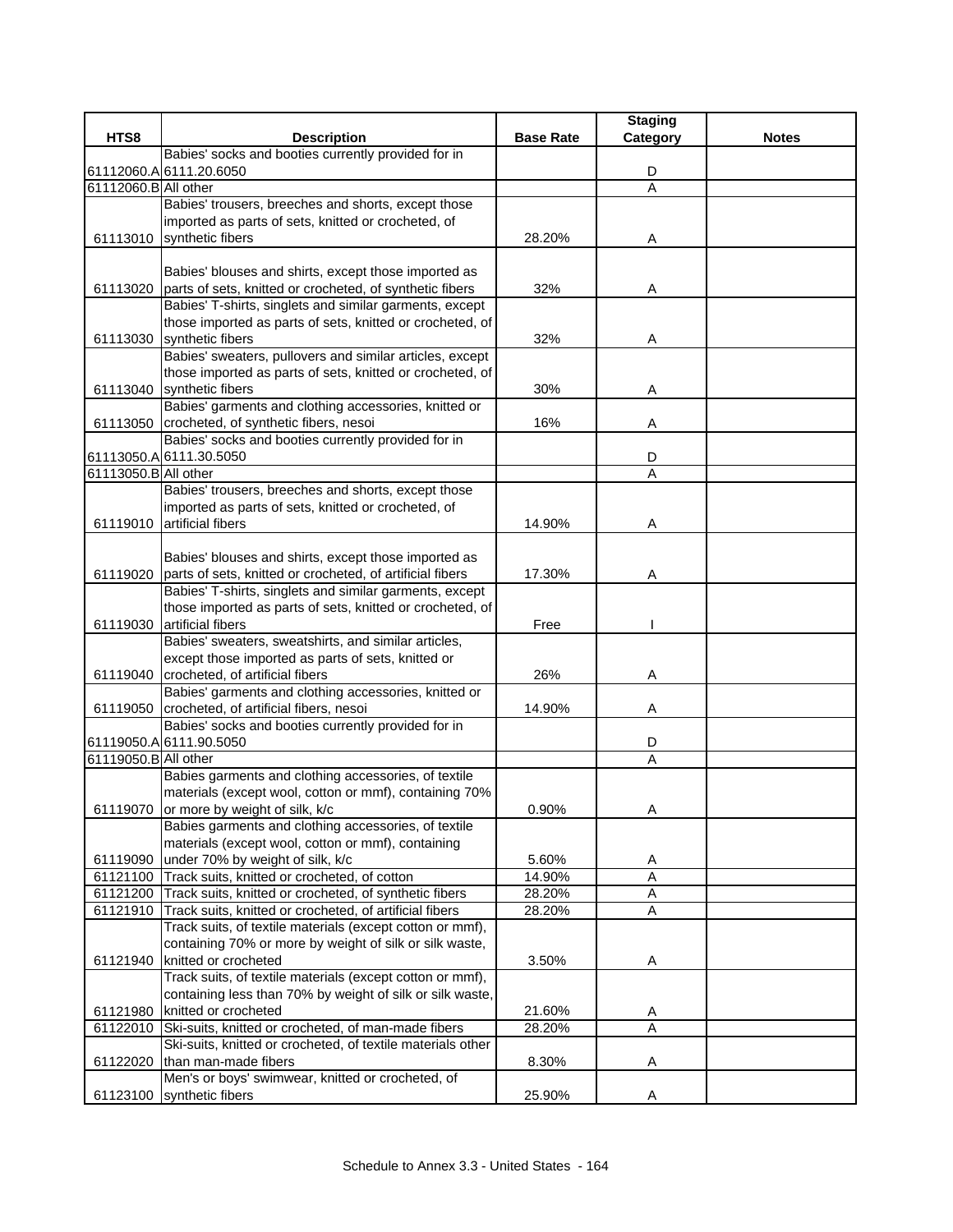|          |                                                                                                           |                  | <b>Staging</b> |              |
|----------|-----------------------------------------------------------------------------------------------------------|------------------|----------------|--------------|
| HTS8     | <b>Description</b>                                                                                        | <b>Base Rate</b> | Category       | <b>Notes</b> |
|          | Men's or boys' swimwear, knitted or crocheted, of                                                         |                  |                |              |
| 61123900 | textile materials other than synthetic fibers                                                             | 13.20%           | Α              |              |
|          | Women's or girls' knitted or crocheted swimwear of                                                        |                  |                |              |
| 61124100 | synthetic fibers                                                                                          | 24.90%           | Α              |              |
|          | Women's or girls' swimwear, knitted or crocheted, of                                                      |                  |                |              |
| 61124900 | textile materials other than synthetic fibers                                                             | 13.20%           | Α              |              |
|          | Garments nesoi, made up of k/c fabrics of 5903, 5906                                                      |                  |                |              |
|          | or 5907, w an outer surf impreg, coated, cov, or lam w                                                    |                  |                |              |
|          | 61130010 rub/p mat which obscures the fab                                                                 | 3.80%            | Α              |              |
|          | Garments nesoi, made up of k/c fabrics of 5903, 5906                                                      |                  |                |              |
|          | or 5907, not impreg, coated, covered, or laminated w                                                      |                  |                |              |
| 61130090 | rubber or plastics materials                                                                              | 7.10%            | A              |              |
|          | Garments nesoi, knitted or crocheted, of wool or fine                                                     |                  |                |              |
| 61141000 | animal hair                                                                                               | 12%              | Α<br>A         |              |
|          | 61142000 Garments nesoi, knitted or crocheted, of cotton                                                  | 10.80%           | $\overline{A}$ |              |
| 61143010 | Tops, knitted or crocheted, of man-made fibers<br>Bodysuits and bodyshirts, knitted or crocheted, of man- | 28.20%           |                |              |
|          | made fibers                                                                                               | 32%              | Α              |              |
| 61143020 | Garments nesoi, knitted or crocheted, of man-made                                                         |                  |                |              |
| 61143030 | fibers                                                                                                    | 14.90%           | Α              |              |
|          | Other garments nesoi, of textile materials (except wool,                                                  |                  |                |              |
|          | cotton or mmf), contain 70% or more by weight of silk                                                     |                  |                |              |
| 61149010 | or silk waste, knitted/croch                                                                              | 0.90%            | Α              |              |
|          | Other garment, nesoi, of textile materials (except wool,                                                  |                  |                |              |
|          | cotton or mmf), containing under 70% by wt of silk or                                                     |                  |                |              |
| 61149090 | silk waste, knitted/crocheted                                                                             | 5.60%            | Α              |              |
|          |                                                                                                           |                  |                |              |
|          | Panty hose and tights, knitted or crocheted, of synthetic                                                 |                  |                |              |
|          | 61151100 fibers, measuring per single yarn less than 67 decitex                                           | 16%              | Α              |              |
|          | Surgical panty hose w/graduated compression for                                                           |                  |                |              |
|          | orthopedic treatment, knitted/crocheted, of syn fibers,                                                   |                  |                |              |
| 61151210 | meas per single yarn 67+ dtx                                                                              | Free             |                |              |
|          |                                                                                                           |                  |                |              |
|          | Panty hose (not surgical) & tights, knitted/crocheted, of                                                 |                  |                |              |
| 61151220 | syn fibers, measuring per single yarn 67+ dtx                                                             | 14.90%           | Α              |              |
|          | Surgical panty hose w/graduated compression for                                                           |                  |                |              |
|          | orthopedic treatment, knitted/crocheted, of textile                                                       |                  |                |              |
| 61151920 | materials exc syn fibers                                                                                  | Free             |                |              |
|          | Panty hose (not surgical) and tights, containing 70% or                                                   |                  |                |              |
|          | more by weight of silk or silk waste, knitted or                                                          |                  |                |              |
| 61151940 | crocheted                                                                                                 | 2.60%            | Α              |              |
|          | Panty hose (not surgical) and tights, of textile materials                                                |                  |                |              |
| 61151980 | nesoi, knitted or crocheted                                                                               | 16%              | A              |              |
|          | Women's full-length or knee-length hosiery, measuring                                                     |                  |                |              |
|          | per single yarn less than 67 decitex containing 70% or                                                    |                  |                |              |
| 61152010 | more by wt of silk, knit/croc                                                                             | 2.70%            | Α              |              |
|          | Women's full-length or knee-length hosiery, measuring                                                     |                  |                |              |
| 61152090 | per single yarn less than 67 decitex containing under                                                     |                  |                |              |
|          | 70% by wt of silk, knitted/croc<br>Hosiery nesoi, knitted or crocheted, of wool or fine                   | 14.60%           | A              |              |
| 61159100 | animal hair                                                                                               | 11.30%           | D              |              |
|          |                                                                                                           |                  |                |              |
|          | Surgical stockings w/graduated compression for                                                            |                  |                |              |
| 61159230 | orthopedic treatment, knitted or crocheted, of cotton                                                     | Free             |                |              |
|          | Stockings, socks, etc. (not surgical), knitted or                                                         |                  |                |              |
| 61159260 | crocheted, of cotton, containing lace or net                                                              | 10%              | D              |              |
|          |                                                                                                           |                  |                |              |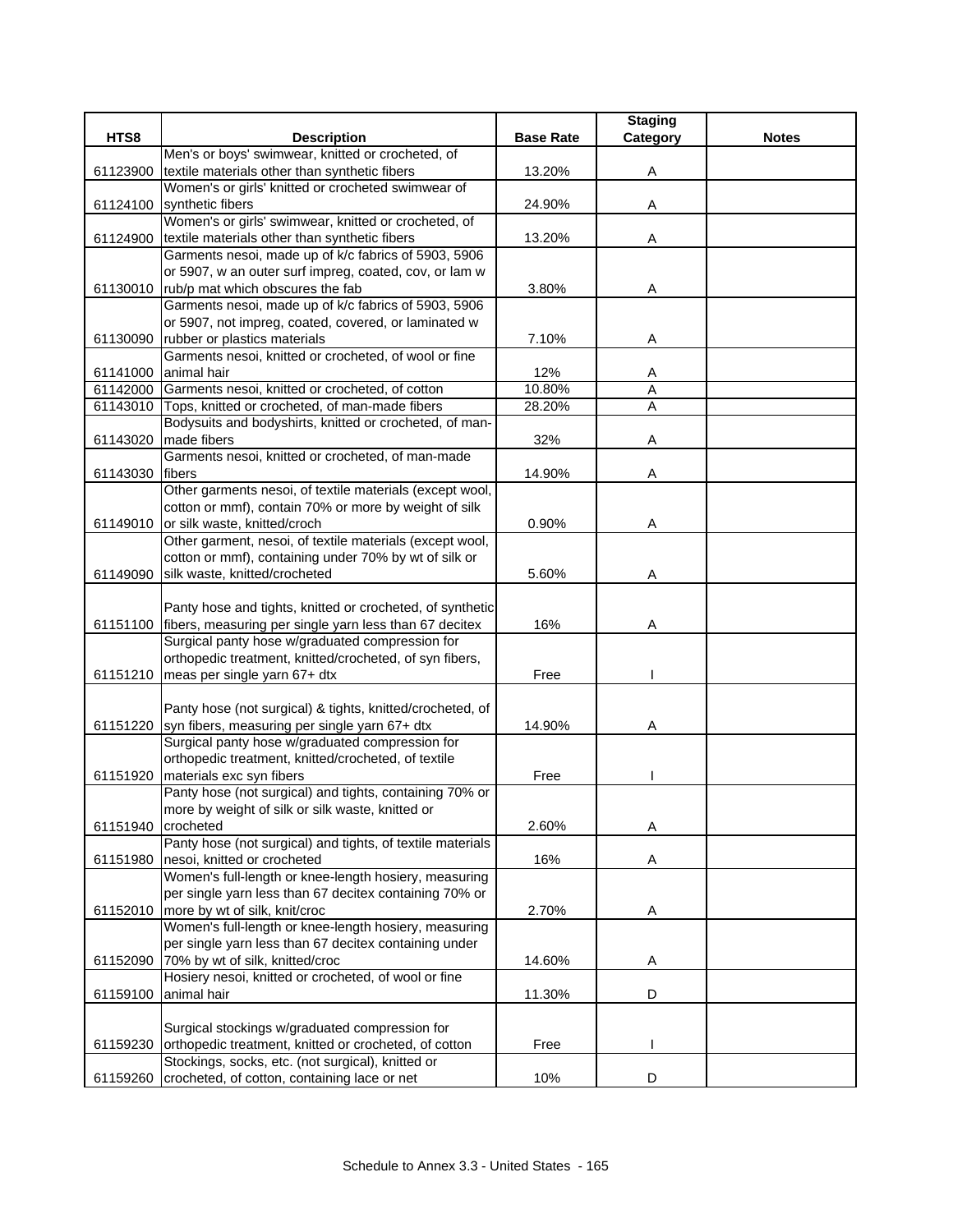|          |                                                                                          |                   | <b>Staging</b> |              |
|----------|------------------------------------------------------------------------------------------|-------------------|----------------|--------------|
| HTS8     | <b>Description</b>                                                                       | <b>Base Rate</b>  | Category       | <b>Notes</b> |
|          |                                                                                          |                   |                |              |
|          | Stockings, socks, etc. nesoi (not surgical and not                                       |                   |                |              |
| 61159290 | containing lace or net), knitted or crocheted, of cotton                                 | 13.50%            | D              |              |
|          | Surgical stockings w/graduated compression for                                           |                   |                |              |
|          | orthopedic treatment, knitted or crocheted, of synthetic                                 |                   |                |              |
| 61159330 | fibers                                                                                   | Free              |                |              |
|          | Stockings, socks, etc. nesoi, knitted or crocheted, of                                   |                   |                |              |
| 61159360 | synthetic fibers, containing lace or net                                                 | 18.80%            | D              |              |
|          | Stockings, socks, etc. nesoi, knitted or crocheted, of                                   |                   |                |              |
| 61159390 | synthetic fibers (not containing lace or net)                                            | 14.60%            | D              |              |
|          |                                                                                          |                   |                |              |
|          | 61159914 Hosiery nesoi, of artificial fibers, containing lace or net                     | 18.80%            | D              |              |
|          | Hosiery nesoi, knitted or crocheted, of artificial fibers,                               |                   |                |              |
| 61159918 | other than those containing lace or net                                                  | 14.60%            | D              |              |
|          | Stockings and other hosiery, including footwear without                                  |                   |                |              |
|          | applied soles, of textile materials (except mmf), cont                                   |                   |                |              |
|          | 61159940 70% or more by wt of silk, k/c                                                  | 1.60%             | D              |              |
|          | Stockings and other hosiery, including footwear without                                  |                   |                |              |
|          | applied soles, of textile materials(except mmf), cont                                    |                   |                |              |
| 61159980 | under 70% by wt of silk, k/c                                                             | 9.90%             | D              |              |
|          | Ice hockey and field hockey gloves, knitted or                                           |                   |                |              |
|          | crocheted, impregnated, coated or covered with<br>plastics or rubber                     |                   |                |              |
| 61161005 |                                                                                          | Free              |                |              |
|          | Other gloves, mittens and mitts, the foregoing specially                                 |                   |                |              |
|          | designed for sports use, incl. ski and snowmobile                                        |                   |                |              |
|          | 61161008 gloves, mittens and mitts<br>Gloves, mittens & mitts, w/o four., k/c, coated w. | 2.80%             | Α              |              |
|          | plastics/rubber nesoi, cut & sewn, of veg. fibers, cont. >                               |                   |                |              |
|          | 61161013 50% by wt. of plastics/rubber                                                   | 12.50%            | Α              |              |
|          | Gloves, mittens & mitts, w/o four., k/c, coated w.                                       |                   |                |              |
|          | plastics/rubber, nesoi, cut & sewn, of veg. fibers, cont.                                |                   |                |              |
|          | 61161017 50 % or less wt. of plas./rub.                                                  | 23.50%            | Α              |              |
|          | Gloves, mittens & mitts(excl sports), impreg etc, cut &                                  |                   |                |              |
|          | sewn from pre-exist non-veg fib impreg fab, w/o                                          |                   |                |              |
|          | 61161044 fourch, con ov 50% wt plast/rub k/c                                             | 9.90%             | Α              |              |
|          | Gloves, mittens & mitts(excl sports), impreg etc, cut &                                  |                   |                |              |
|          | sewn from pre-exist non-veg fib impreg fab, w/o                                          |                   |                |              |
| 61161048 | fourch, con < 50% wt pla/rub k/c                                                         | 18.60%            | A              |              |
|          | Gloves, mittens & mitts(excl ports), impreg etc, not cut                                 |                   |                |              |
|          | & sewn from pre-existing fabric, w/o fourch, con 50%                                     |                   |                |              |
| 61161055 | or more wt of tex fibers, k/c                                                            | 13.20%            | Α              |              |
|          | Gloves, mittens & mitts(excl sports), impreg etc, not cut                                |                   |                |              |
|          | & sewn from pre-existing fabric, w/o fourch, cont <                                      |                   |                |              |
| 61161065 | 50% by wt of text fib, k/c                                                               | 7%                | Α              |              |
|          | Gloves, mittens & mitts(excl sports), impreg etc, not cut                                |                   |                |              |
|          | & sewn from pre-existing fabric, with fourch, con 50%                                    |                   |                |              |
| 61161075 | or more wt of text fib, k/c                                                              | 13.20%            | A              |              |
|          | Gloves, mittens & mitts(excl sports), impreg etc, not cut                                |                   |                |              |
|          | & sewn from pre-existing fab, w fourch, cont < 50% by                                    |                   |                |              |
| 61161095 | wt of textile fiber, k/c                                                                 | 7%                | A              |              |
|          | Gloves, mittens and mitts, knitted or crocheted, of wool                                 | $31.2$ cents/kg + |                |              |
| 61169100 | or fine animal hair                                                                      | 7%                | A              |              |
|          | Ice hockey and field hockey gloves, knitted or                                           |                   |                |              |
|          | crocheted, of cotton, not impregnated, coated or                                         |                   |                |              |
|          | 61169205 covered with plastics or rubber                                                 | Free              |                |              |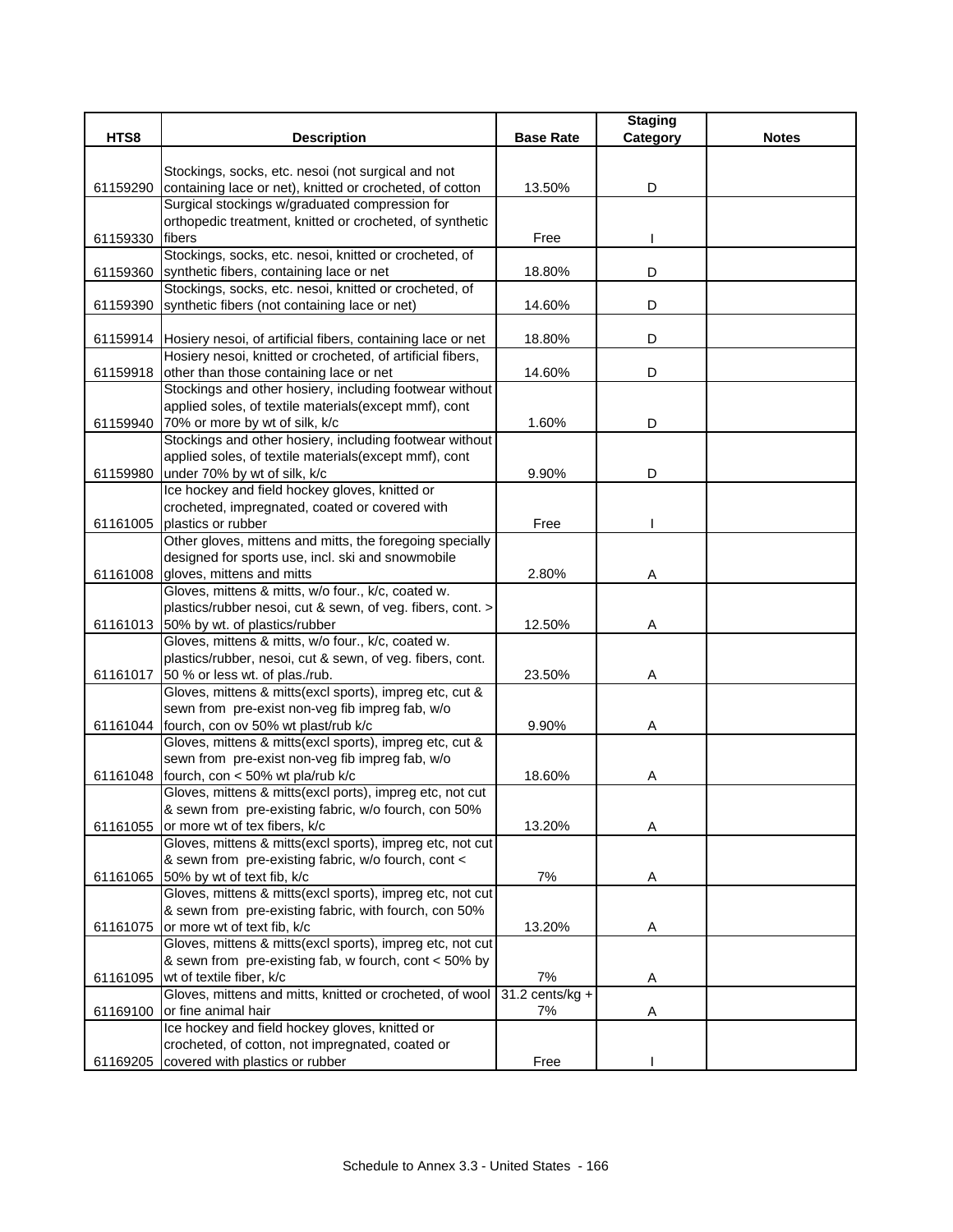| HTS8<br><b>Description</b><br><b>Base Rate</b><br><b>Notes</b><br>Category<br>Gloves, etc., specially designed for sports, including ski<br>and snowmobile gloves, mittens and mitts, knitted or<br>crocheted, of cotton<br>2.80%<br>61169208<br>Α<br>Gloves, mittens & mitts, (excl. ski or snowmobile),<br>knitted or crocheted, of cotton, made from a pre-<br>existing machine knit fabric, w/o four.<br>23.50%<br>61169264<br>A<br>Gloves, mittens & mitts (excl. ski or snowmobile), k/c, of<br>cotton, from a pre-existing machine knit fabric, with<br>61169274 fourchettes<br>Α<br>23.50%<br>Gloves, mittens & mitts, (excl. ski or snowmobile), k/c,<br>of cotton, not made from a pre-existing machine knit<br>61169288 fabric, w/o fourchettes<br>9.40%<br>Α<br>Gloves, mittens & mitts, of cotton, k/c, not impreg. etc.<br>with plas./rub., not from pre-ex. mach. knit fabric, not<br>61169294 for sports, with four.<br>9.40%<br>Α<br>Ice hockey and field hockey gloves, knitted or<br>crocehted, of synthetic fibers, not impregnated, coated<br>or covered with plastics or rubber<br>Free<br>61169305<br>Gloves, mittens & mitts, for sports use, (incl. ski and<br>snowmobile gloves, etc.), of synthetic fibers<br>2.80%<br>61169308<br>Α<br>Gloves, mittens & mitts (excl. those designed for sports<br>etc.), k/c, of synthetic fiber, cont. 23% or more wt. of<br>31 cents/ $kg +$<br>61169364 wool etc., w/o four.<br>6.9%<br>Α<br>Gloves, mittens & mitts (excl. those designed for sports<br>etc.), k/c, of synthetic fibers, cont. 23% or more wt. of<br>31 cents/kg +<br>61169374 wool etc., with four.<br>6.9%<br>Α<br>Gloves, mittens & mitts (excl. those designed for sports<br>etc.), k/c, of synthetic fibers, under 23% by wt. of wool<br>etc., w/o fourchettes<br>61169388<br>18.60%<br>Α<br>Gloves, mittens & mitts (excl. those designed for sports<br>etc.), k/c, of synthetic fibers, under 23% by wt. of wool<br>61169394 etc., with fourchettes<br>18.60%<br>Α<br>Ice hockey and field hockey gloves, knitted or<br>crocheted, of artificial fibers, not impregnated, coated<br>or covered with plastics or rubber<br>61169920<br>Free<br>Gloves, mittens & mitts specially designed for sports,<br>including ski and snowmobile gloves, mittens and mitts,<br>of artificial fibers<br>2.80%<br>61169935<br>A<br>Gloves, mittens & mitts (excl. those designed for sports<br>etc.), knitted/crocheted, of artificial fibers, without<br>18.80%<br>61169948<br>fourchettes<br>Α<br>Gloves, mittens & mitts (excl. those designed for sports<br>etc.), knitted or crocheted, of artificial fibers, with<br>61169954 fourchettes<br>18.80%<br>Α<br>Gloves, mittens and mitts, of textile materials(except<br>wool, cotton or mmf), containing 70% or more by wt of<br>silk or silk waste, knit/croc<br>Free<br>61169975<br>Gloves, mittens and mitts, of textile materials(except<br>wool, cotton or mmf), containing under 70% by weight<br>61169995<br>of silk or silk waste, knit/croc<br>3.80%<br>A<br>Shawls, scarves, mufflers, mantillas, veils and the like,<br>61171010 knitted or crocheted, of wool or fine animal hair<br>9.60%<br>Α<br>Shawls, scarves, mufflers, mantillas, veils and the like,<br>knitted or crocheted, of man-made fibers<br>Α<br>61171020<br>11.30%<br>Shawls, scarves, etc., knitted or crocheted, containing<br>61171040 70% or more by weight of silk or silk waste |  |       | <b>Staging</b> |  |
|--------------------------------------------------------------------------------------------------------------------------------------------------------------------------------------------------------------------------------------------------------------------------------------------------------------------------------------------------------------------------------------------------------------------------------------------------------------------------------------------------------------------------------------------------------------------------------------------------------------------------------------------------------------------------------------------------------------------------------------------------------------------------------------------------------------------------------------------------------------------------------------------------------------------------------------------------------------------------------------------------------------------------------------------------------------------------------------------------------------------------------------------------------------------------------------------------------------------------------------------------------------------------------------------------------------------------------------------------------------------------------------------------------------------------------------------------------------------------------------------------------------------------------------------------------------------------------------------------------------------------------------------------------------------------------------------------------------------------------------------------------------------------------------------------------------------------------------------------------------------------------------------------------------------------------------------------------------------------------------------------------------------------------------------------------------------------------------------------------------------------------------------------------------------------------------------------------------------------------------------------------------------------------------------------------------------------------------------------------------------------------------------------------------------------------------------------------------------------------------------------------------------------------------------------------------------------------------------------------------------------------------------------------------------------------------------------------------------------------------------------------------------------------------------------------------------------------------------------------------------------------------------------------------------------------------------------------------------------------------------------------------------------------------------------------------------------------------------------------------------------------------------------------------------------------------------------------------------------------------------------------------------------------------------------------------------------------------------------------------------------------------------------------------------------------------------------|--|-------|----------------|--|
|                                                                                                                                                                                                                                                                                                                                                                                                                                                                                                                                                                                                                                                                                                                                                                                                                                                                                                                                                                                                                                                                                                                                                                                                                                                                                                                                                                                                                                                                                                                                                                                                                                                                                                                                                                                                                                                                                                                                                                                                                                                                                                                                                                                                                                                                                                                                                                                                                                                                                                                                                                                                                                                                                                                                                                                                                                                                                                                                                                                                                                                                                                                                                                                                                                                                                                                                                                                                                                                  |  |       |                |  |
|                                                                                                                                                                                                                                                                                                                                                                                                                                                                                                                                                                                                                                                                                                                                                                                                                                                                                                                                                                                                                                                                                                                                                                                                                                                                                                                                                                                                                                                                                                                                                                                                                                                                                                                                                                                                                                                                                                                                                                                                                                                                                                                                                                                                                                                                                                                                                                                                                                                                                                                                                                                                                                                                                                                                                                                                                                                                                                                                                                                                                                                                                                                                                                                                                                                                                                                                                                                                                                                  |  |       |                |  |
|                                                                                                                                                                                                                                                                                                                                                                                                                                                                                                                                                                                                                                                                                                                                                                                                                                                                                                                                                                                                                                                                                                                                                                                                                                                                                                                                                                                                                                                                                                                                                                                                                                                                                                                                                                                                                                                                                                                                                                                                                                                                                                                                                                                                                                                                                                                                                                                                                                                                                                                                                                                                                                                                                                                                                                                                                                                                                                                                                                                                                                                                                                                                                                                                                                                                                                                                                                                                                                                  |  |       |                |  |
|                                                                                                                                                                                                                                                                                                                                                                                                                                                                                                                                                                                                                                                                                                                                                                                                                                                                                                                                                                                                                                                                                                                                                                                                                                                                                                                                                                                                                                                                                                                                                                                                                                                                                                                                                                                                                                                                                                                                                                                                                                                                                                                                                                                                                                                                                                                                                                                                                                                                                                                                                                                                                                                                                                                                                                                                                                                                                                                                                                                                                                                                                                                                                                                                                                                                                                                                                                                                                                                  |  |       |                |  |
|                                                                                                                                                                                                                                                                                                                                                                                                                                                                                                                                                                                                                                                                                                                                                                                                                                                                                                                                                                                                                                                                                                                                                                                                                                                                                                                                                                                                                                                                                                                                                                                                                                                                                                                                                                                                                                                                                                                                                                                                                                                                                                                                                                                                                                                                                                                                                                                                                                                                                                                                                                                                                                                                                                                                                                                                                                                                                                                                                                                                                                                                                                                                                                                                                                                                                                                                                                                                                                                  |  |       |                |  |
|                                                                                                                                                                                                                                                                                                                                                                                                                                                                                                                                                                                                                                                                                                                                                                                                                                                                                                                                                                                                                                                                                                                                                                                                                                                                                                                                                                                                                                                                                                                                                                                                                                                                                                                                                                                                                                                                                                                                                                                                                                                                                                                                                                                                                                                                                                                                                                                                                                                                                                                                                                                                                                                                                                                                                                                                                                                                                                                                                                                                                                                                                                                                                                                                                                                                                                                                                                                                                                                  |  |       |                |  |
|                                                                                                                                                                                                                                                                                                                                                                                                                                                                                                                                                                                                                                                                                                                                                                                                                                                                                                                                                                                                                                                                                                                                                                                                                                                                                                                                                                                                                                                                                                                                                                                                                                                                                                                                                                                                                                                                                                                                                                                                                                                                                                                                                                                                                                                                                                                                                                                                                                                                                                                                                                                                                                                                                                                                                                                                                                                                                                                                                                                                                                                                                                                                                                                                                                                                                                                                                                                                                                                  |  |       |                |  |
|                                                                                                                                                                                                                                                                                                                                                                                                                                                                                                                                                                                                                                                                                                                                                                                                                                                                                                                                                                                                                                                                                                                                                                                                                                                                                                                                                                                                                                                                                                                                                                                                                                                                                                                                                                                                                                                                                                                                                                                                                                                                                                                                                                                                                                                                                                                                                                                                                                                                                                                                                                                                                                                                                                                                                                                                                                                                                                                                                                                                                                                                                                                                                                                                                                                                                                                                                                                                                                                  |  |       |                |  |
|                                                                                                                                                                                                                                                                                                                                                                                                                                                                                                                                                                                                                                                                                                                                                                                                                                                                                                                                                                                                                                                                                                                                                                                                                                                                                                                                                                                                                                                                                                                                                                                                                                                                                                                                                                                                                                                                                                                                                                                                                                                                                                                                                                                                                                                                                                                                                                                                                                                                                                                                                                                                                                                                                                                                                                                                                                                                                                                                                                                                                                                                                                                                                                                                                                                                                                                                                                                                                                                  |  |       |                |  |
|                                                                                                                                                                                                                                                                                                                                                                                                                                                                                                                                                                                                                                                                                                                                                                                                                                                                                                                                                                                                                                                                                                                                                                                                                                                                                                                                                                                                                                                                                                                                                                                                                                                                                                                                                                                                                                                                                                                                                                                                                                                                                                                                                                                                                                                                                                                                                                                                                                                                                                                                                                                                                                                                                                                                                                                                                                                                                                                                                                                                                                                                                                                                                                                                                                                                                                                                                                                                                                                  |  |       |                |  |
|                                                                                                                                                                                                                                                                                                                                                                                                                                                                                                                                                                                                                                                                                                                                                                                                                                                                                                                                                                                                                                                                                                                                                                                                                                                                                                                                                                                                                                                                                                                                                                                                                                                                                                                                                                                                                                                                                                                                                                                                                                                                                                                                                                                                                                                                                                                                                                                                                                                                                                                                                                                                                                                                                                                                                                                                                                                                                                                                                                                                                                                                                                                                                                                                                                                                                                                                                                                                                                                  |  |       |                |  |
|                                                                                                                                                                                                                                                                                                                                                                                                                                                                                                                                                                                                                                                                                                                                                                                                                                                                                                                                                                                                                                                                                                                                                                                                                                                                                                                                                                                                                                                                                                                                                                                                                                                                                                                                                                                                                                                                                                                                                                                                                                                                                                                                                                                                                                                                                                                                                                                                                                                                                                                                                                                                                                                                                                                                                                                                                                                                                                                                                                                                                                                                                                                                                                                                                                                                                                                                                                                                                                                  |  |       |                |  |
|                                                                                                                                                                                                                                                                                                                                                                                                                                                                                                                                                                                                                                                                                                                                                                                                                                                                                                                                                                                                                                                                                                                                                                                                                                                                                                                                                                                                                                                                                                                                                                                                                                                                                                                                                                                                                                                                                                                                                                                                                                                                                                                                                                                                                                                                                                                                                                                                                                                                                                                                                                                                                                                                                                                                                                                                                                                                                                                                                                                                                                                                                                                                                                                                                                                                                                                                                                                                                                                  |  |       |                |  |
|                                                                                                                                                                                                                                                                                                                                                                                                                                                                                                                                                                                                                                                                                                                                                                                                                                                                                                                                                                                                                                                                                                                                                                                                                                                                                                                                                                                                                                                                                                                                                                                                                                                                                                                                                                                                                                                                                                                                                                                                                                                                                                                                                                                                                                                                                                                                                                                                                                                                                                                                                                                                                                                                                                                                                                                                                                                                                                                                                                                                                                                                                                                                                                                                                                                                                                                                                                                                                                                  |  |       |                |  |
|                                                                                                                                                                                                                                                                                                                                                                                                                                                                                                                                                                                                                                                                                                                                                                                                                                                                                                                                                                                                                                                                                                                                                                                                                                                                                                                                                                                                                                                                                                                                                                                                                                                                                                                                                                                                                                                                                                                                                                                                                                                                                                                                                                                                                                                                                                                                                                                                                                                                                                                                                                                                                                                                                                                                                                                                                                                                                                                                                                                                                                                                                                                                                                                                                                                                                                                                                                                                                                                  |  |       |                |  |
|                                                                                                                                                                                                                                                                                                                                                                                                                                                                                                                                                                                                                                                                                                                                                                                                                                                                                                                                                                                                                                                                                                                                                                                                                                                                                                                                                                                                                                                                                                                                                                                                                                                                                                                                                                                                                                                                                                                                                                                                                                                                                                                                                                                                                                                                                                                                                                                                                                                                                                                                                                                                                                                                                                                                                                                                                                                                                                                                                                                                                                                                                                                                                                                                                                                                                                                                                                                                                                                  |  |       |                |  |
|                                                                                                                                                                                                                                                                                                                                                                                                                                                                                                                                                                                                                                                                                                                                                                                                                                                                                                                                                                                                                                                                                                                                                                                                                                                                                                                                                                                                                                                                                                                                                                                                                                                                                                                                                                                                                                                                                                                                                                                                                                                                                                                                                                                                                                                                                                                                                                                                                                                                                                                                                                                                                                                                                                                                                                                                                                                                                                                                                                                                                                                                                                                                                                                                                                                                                                                                                                                                                                                  |  |       |                |  |
|                                                                                                                                                                                                                                                                                                                                                                                                                                                                                                                                                                                                                                                                                                                                                                                                                                                                                                                                                                                                                                                                                                                                                                                                                                                                                                                                                                                                                                                                                                                                                                                                                                                                                                                                                                                                                                                                                                                                                                                                                                                                                                                                                                                                                                                                                                                                                                                                                                                                                                                                                                                                                                                                                                                                                                                                                                                                                                                                                                                                                                                                                                                                                                                                                                                                                                                                                                                                                                                  |  |       |                |  |
|                                                                                                                                                                                                                                                                                                                                                                                                                                                                                                                                                                                                                                                                                                                                                                                                                                                                                                                                                                                                                                                                                                                                                                                                                                                                                                                                                                                                                                                                                                                                                                                                                                                                                                                                                                                                                                                                                                                                                                                                                                                                                                                                                                                                                                                                                                                                                                                                                                                                                                                                                                                                                                                                                                                                                                                                                                                                                                                                                                                                                                                                                                                                                                                                                                                                                                                                                                                                                                                  |  |       |                |  |
|                                                                                                                                                                                                                                                                                                                                                                                                                                                                                                                                                                                                                                                                                                                                                                                                                                                                                                                                                                                                                                                                                                                                                                                                                                                                                                                                                                                                                                                                                                                                                                                                                                                                                                                                                                                                                                                                                                                                                                                                                                                                                                                                                                                                                                                                                                                                                                                                                                                                                                                                                                                                                                                                                                                                                                                                                                                                                                                                                                                                                                                                                                                                                                                                                                                                                                                                                                                                                                                  |  |       |                |  |
|                                                                                                                                                                                                                                                                                                                                                                                                                                                                                                                                                                                                                                                                                                                                                                                                                                                                                                                                                                                                                                                                                                                                                                                                                                                                                                                                                                                                                                                                                                                                                                                                                                                                                                                                                                                                                                                                                                                                                                                                                                                                                                                                                                                                                                                                                                                                                                                                                                                                                                                                                                                                                                                                                                                                                                                                                                                                                                                                                                                                                                                                                                                                                                                                                                                                                                                                                                                                                                                  |  |       |                |  |
|                                                                                                                                                                                                                                                                                                                                                                                                                                                                                                                                                                                                                                                                                                                                                                                                                                                                                                                                                                                                                                                                                                                                                                                                                                                                                                                                                                                                                                                                                                                                                                                                                                                                                                                                                                                                                                                                                                                                                                                                                                                                                                                                                                                                                                                                                                                                                                                                                                                                                                                                                                                                                                                                                                                                                                                                                                                                                                                                                                                                                                                                                                                                                                                                                                                                                                                                                                                                                                                  |  |       |                |  |
|                                                                                                                                                                                                                                                                                                                                                                                                                                                                                                                                                                                                                                                                                                                                                                                                                                                                                                                                                                                                                                                                                                                                                                                                                                                                                                                                                                                                                                                                                                                                                                                                                                                                                                                                                                                                                                                                                                                                                                                                                                                                                                                                                                                                                                                                                                                                                                                                                                                                                                                                                                                                                                                                                                                                                                                                                                                                                                                                                                                                                                                                                                                                                                                                                                                                                                                                                                                                                                                  |  |       |                |  |
|                                                                                                                                                                                                                                                                                                                                                                                                                                                                                                                                                                                                                                                                                                                                                                                                                                                                                                                                                                                                                                                                                                                                                                                                                                                                                                                                                                                                                                                                                                                                                                                                                                                                                                                                                                                                                                                                                                                                                                                                                                                                                                                                                                                                                                                                                                                                                                                                                                                                                                                                                                                                                                                                                                                                                                                                                                                                                                                                                                                                                                                                                                                                                                                                                                                                                                                                                                                                                                                  |  |       |                |  |
|                                                                                                                                                                                                                                                                                                                                                                                                                                                                                                                                                                                                                                                                                                                                                                                                                                                                                                                                                                                                                                                                                                                                                                                                                                                                                                                                                                                                                                                                                                                                                                                                                                                                                                                                                                                                                                                                                                                                                                                                                                                                                                                                                                                                                                                                                                                                                                                                                                                                                                                                                                                                                                                                                                                                                                                                                                                                                                                                                                                                                                                                                                                                                                                                                                                                                                                                                                                                                                                  |  |       |                |  |
|                                                                                                                                                                                                                                                                                                                                                                                                                                                                                                                                                                                                                                                                                                                                                                                                                                                                                                                                                                                                                                                                                                                                                                                                                                                                                                                                                                                                                                                                                                                                                                                                                                                                                                                                                                                                                                                                                                                                                                                                                                                                                                                                                                                                                                                                                                                                                                                                                                                                                                                                                                                                                                                                                                                                                                                                                                                                                                                                                                                                                                                                                                                                                                                                                                                                                                                                                                                                                                                  |  |       |                |  |
|                                                                                                                                                                                                                                                                                                                                                                                                                                                                                                                                                                                                                                                                                                                                                                                                                                                                                                                                                                                                                                                                                                                                                                                                                                                                                                                                                                                                                                                                                                                                                                                                                                                                                                                                                                                                                                                                                                                                                                                                                                                                                                                                                                                                                                                                                                                                                                                                                                                                                                                                                                                                                                                                                                                                                                                                                                                                                                                                                                                                                                                                                                                                                                                                                                                                                                                                                                                                                                                  |  |       |                |  |
|                                                                                                                                                                                                                                                                                                                                                                                                                                                                                                                                                                                                                                                                                                                                                                                                                                                                                                                                                                                                                                                                                                                                                                                                                                                                                                                                                                                                                                                                                                                                                                                                                                                                                                                                                                                                                                                                                                                                                                                                                                                                                                                                                                                                                                                                                                                                                                                                                                                                                                                                                                                                                                                                                                                                                                                                                                                                                                                                                                                                                                                                                                                                                                                                                                                                                                                                                                                                                                                  |  |       |                |  |
|                                                                                                                                                                                                                                                                                                                                                                                                                                                                                                                                                                                                                                                                                                                                                                                                                                                                                                                                                                                                                                                                                                                                                                                                                                                                                                                                                                                                                                                                                                                                                                                                                                                                                                                                                                                                                                                                                                                                                                                                                                                                                                                                                                                                                                                                                                                                                                                                                                                                                                                                                                                                                                                                                                                                                                                                                                                                                                                                                                                                                                                                                                                                                                                                                                                                                                                                                                                                                                                  |  |       |                |  |
|                                                                                                                                                                                                                                                                                                                                                                                                                                                                                                                                                                                                                                                                                                                                                                                                                                                                                                                                                                                                                                                                                                                                                                                                                                                                                                                                                                                                                                                                                                                                                                                                                                                                                                                                                                                                                                                                                                                                                                                                                                                                                                                                                                                                                                                                                                                                                                                                                                                                                                                                                                                                                                                                                                                                                                                                                                                                                                                                                                                                                                                                                                                                                                                                                                                                                                                                                                                                                                                  |  |       |                |  |
|                                                                                                                                                                                                                                                                                                                                                                                                                                                                                                                                                                                                                                                                                                                                                                                                                                                                                                                                                                                                                                                                                                                                                                                                                                                                                                                                                                                                                                                                                                                                                                                                                                                                                                                                                                                                                                                                                                                                                                                                                                                                                                                                                                                                                                                                                                                                                                                                                                                                                                                                                                                                                                                                                                                                                                                                                                                                                                                                                                                                                                                                                                                                                                                                                                                                                                                                                                                                                                                  |  |       |                |  |
|                                                                                                                                                                                                                                                                                                                                                                                                                                                                                                                                                                                                                                                                                                                                                                                                                                                                                                                                                                                                                                                                                                                                                                                                                                                                                                                                                                                                                                                                                                                                                                                                                                                                                                                                                                                                                                                                                                                                                                                                                                                                                                                                                                                                                                                                                                                                                                                                                                                                                                                                                                                                                                                                                                                                                                                                                                                                                                                                                                                                                                                                                                                                                                                                                                                                                                                                                                                                                                                  |  |       |                |  |
|                                                                                                                                                                                                                                                                                                                                                                                                                                                                                                                                                                                                                                                                                                                                                                                                                                                                                                                                                                                                                                                                                                                                                                                                                                                                                                                                                                                                                                                                                                                                                                                                                                                                                                                                                                                                                                                                                                                                                                                                                                                                                                                                                                                                                                                                                                                                                                                                                                                                                                                                                                                                                                                                                                                                                                                                                                                                                                                                                                                                                                                                                                                                                                                                                                                                                                                                                                                                                                                  |  |       |                |  |
|                                                                                                                                                                                                                                                                                                                                                                                                                                                                                                                                                                                                                                                                                                                                                                                                                                                                                                                                                                                                                                                                                                                                                                                                                                                                                                                                                                                                                                                                                                                                                                                                                                                                                                                                                                                                                                                                                                                                                                                                                                                                                                                                                                                                                                                                                                                                                                                                                                                                                                                                                                                                                                                                                                                                                                                                                                                                                                                                                                                                                                                                                                                                                                                                                                                                                                                                                                                                                                                  |  |       |                |  |
|                                                                                                                                                                                                                                                                                                                                                                                                                                                                                                                                                                                                                                                                                                                                                                                                                                                                                                                                                                                                                                                                                                                                                                                                                                                                                                                                                                                                                                                                                                                                                                                                                                                                                                                                                                                                                                                                                                                                                                                                                                                                                                                                                                                                                                                                                                                                                                                                                                                                                                                                                                                                                                                                                                                                                                                                                                                                                                                                                                                                                                                                                                                                                                                                                                                                                                                                                                                                                                                  |  |       |                |  |
|                                                                                                                                                                                                                                                                                                                                                                                                                                                                                                                                                                                                                                                                                                                                                                                                                                                                                                                                                                                                                                                                                                                                                                                                                                                                                                                                                                                                                                                                                                                                                                                                                                                                                                                                                                                                                                                                                                                                                                                                                                                                                                                                                                                                                                                                                                                                                                                                                                                                                                                                                                                                                                                                                                                                                                                                                                                                                                                                                                                                                                                                                                                                                                                                                                                                                                                                                                                                                                                  |  |       |                |  |
|                                                                                                                                                                                                                                                                                                                                                                                                                                                                                                                                                                                                                                                                                                                                                                                                                                                                                                                                                                                                                                                                                                                                                                                                                                                                                                                                                                                                                                                                                                                                                                                                                                                                                                                                                                                                                                                                                                                                                                                                                                                                                                                                                                                                                                                                                                                                                                                                                                                                                                                                                                                                                                                                                                                                                                                                                                                                                                                                                                                                                                                                                                                                                                                                                                                                                                                                                                                                                                                  |  |       |                |  |
|                                                                                                                                                                                                                                                                                                                                                                                                                                                                                                                                                                                                                                                                                                                                                                                                                                                                                                                                                                                                                                                                                                                                                                                                                                                                                                                                                                                                                                                                                                                                                                                                                                                                                                                                                                                                                                                                                                                                                                                                                                                                                                                                                                                                                                                                                                                                                                                                                                                                                                                                                                                                                                                                                                                                                                                                                                                                                                                                                                                                                                                                                                                                                                                                                                                                                                                                                                                                                                                  |  |       |                |  |
|                                                                                                                                                                                                                                                                                                                                                                                                                                                                                                                                                                                                                                                                                                                                                                                                                                                                                                                                                                                                                                                                                                                                                                                                                                                                                                                                                                                                                                                                                                                                                                                                                                                                                                                                                                                                                                                                                                                                                                                                                                                                                                                                                                                                                                                                                                                                                                                                                                                                                                                                                                                                                                                                                                                                                                                                                                                                                                                                                                                                                                                                                                                                                                                                                                                                                                                                                                                                                                                  |  |       |                |  |
|                                                                                                                                                                                                                                                                                                                                                                                                                                                                                                                                                                                                                                                                                                                                                                                                                                                                                                                                                                                                                                                                                                                                                                                                                                                                                                                                                                                                                                                                                                                                                                                                                                                                                                                                                                                                                                                                                                                                                                                                                                                                                                                                                                                                                                                                                                                                                                                                                                                                                                                                                                                                                                                                                                                                                                                                                                                                                                                                                                                                                                                                                                                                                                                                                                                                                                                                                                                                                                                  |  |       |                |  |
|                                                                                                                                                                                                                                                                                                                                                                                                                                                                                                                                                                                                                                                                                                                                                                                                                                                                                                                                                                                                                                                                                                                                                                                                                                                                                                                                                                                                                                                                                                                                                                                                                                                                                                                                                                                                                                                                                                                                                                                                                                                                                                                                                                                                                                                                                                                                                                                                                                                                                                                                                                                                                                                                                                                                                                                                                                                                                                                                                                                                                                                                                                                                                                                                                                                                                                                                                                                                                                                  |  |       |                |  |
|                                                                                                                                                                                                                                                                                                                                                                                                                                                                                                                                                                                                                                                                                                                                                                                                                                                                                                                                                                                                                                                                                                                                                                                                                                                                                                                                                                                                                                                                                                                                                                                                                                                                                                                                                                                                                                                                                                                                                                                                                                                                                                                                                                                                                                                                                                                                                                                                                                                                                                                                                                                                                                                                                                                                                                                                                                                                                                                                                                                                                                                                                                                                                                                                                                                                                                                                                                                                                                                  |  |       |                |  |
|                                                                                                                                                                                                                                                                                                                                                                                                                                                                                                                                                                                                                                                                                                                                                                                                                                                                                                                                                                                                                                                                                                                                                                                                                                                                                                                                                                                                                                                                                                                                                                                                                                                                                                                                                                                                                                                                                                                                                                                                                                                                                                                                                                                                                                                                                                                                                                                                                                                                                                                                                                                                                                                                                                                                                                                                                                                                                                                                                                                                                                                                                                                                                                                                                                                                                                                                                                                                                                                  |  |       |                |  |
|                                                                                                                                                                                                                                                                                                                                                                                                                                                                                                                                                                                                                                                                                                                                                                                                                                                                                                                                                                                                                                                                                                                                                                                                                                                                                                                                                                                                                                                                                                                                                                                                                                                                                                                                                                                                                                                                                                                                                                                                                                                                                                                                                                                                                                                                                                                                                                                                                                                                                                                                                                                                                                                                                                                                                                                                                                                                                                                                                                                                                                                                                                                                                                                                                                                                                                                                                                                                                                                  |  |       |                |  |
|                                                                                                                                                                                                                                                                                                                                                                                                                                                                                                                                                                                                                                                                                                                                                                                                                                                                                                                                                                                                                                                                                                                                                                                                                                                                                                                                                                                                                                                                                                                                                                                                                                                                                                                                                                                                                                                                                                                                                                                                                                                                                                                                                                                                                                                                                                                                                                                                                                                                                                                                                                                                                                                                                                                                                                                                                                                                                                                                                                                                                                                                                                                                                                                                                                                                                                                                                                                                                                                  |  |       |                |  |
|                                                                                                                                                                                                                                                                                                                                                                                                                                                                                                                                                                                                                                                                                                                                                                                                                                                                                                                                                                                                                                                                                                                                                                                                                                                                                                                                                                                                                                                                                                                                                                                                                                                                                                                                                                                                                                                                                                                                                                                                                                                                                                                                                                                                                                                                                                                                                                                                                                                                                                                                                                                                                                                                                                                                                                                                                                                                                                                                                                                                                                                                                                                                                                                                                                                                                                                                                                                                                                                  |  |       |                |  |
|                                                                                                                                                                                                                                                                                                                                                                                                                                                                                                                                                                                                                                                                                                                                                                                                                                                                                                                                                                                                                                                                                                                                                                                                                                                                                                                                                                                                                                                                                                                                                                                                                                                                                                                                                                                                                                                                                                                                                                                                                                                                                                                                                                                                                                                                                                                                                                                                                                                                                                                                                                                                                                                                                                                                                                                                                                                                                                                                                                                                                                                                                                                                                                                                                                                                                                                                                                                                                                                  |  |       |                |  |
|                                                                                                                                                                                                                                                                                                                                                                                                                                                                                                                                                                                                                                                                                                                                                                                                                                                                                                                                                                                                                                                                                                                                                                                                                                                                                                                                                                                                                                                                                                                                                                                                                                                                                                                                                                                                                                                                                                                                                                                                                                                                                                                                                                                                                                                                                                                                                                                                                                                                                                                                                                                                                                                                                                                                                                                                                                                                                                                                                                                                                                                                                                                                                                                                                                                                                                                                                                                                                                                  |  |       |                |  |
|                                                                                                                                                                                                                                                                                                                                                                                                                                                                                                                                                                                                                                                                                                                                                                                                                                                                                                                                                                                                                                                                                                                                                                                                                                                                                                                                                                                                                                                                                                                                                                                                                                                                                                                                                                                                                                                                                                                                                                                                                                                                                                                                                                                                                                                                                                                                                                                                                                                                                                                                                                                                                                                                                                                                                                                                                                                                                                                                                                                                                                                                                                                                                                                                                                                                                                                                                                                                                                                  |  |       |                |  |
|                                                                                                                                                                                                                                                                                                                                                                                                                                                                                                                                                                                                                                                                                                                                                                                                                                                                                                                                                                                                                                                                                                                                                                                                                                                                                                                                                                                                                                                                                                                                                                                                                                                                                                                                                                                                                                                                                                                                                                                                                                                                                                                                                                                                                                                                                                                                                                                                                                                                                                                                                                                                                                                                                                                                                                                                                                                                                                                                                                                                                                                                                                                                                                                                                                                                                                                                                                                                                                                  |  |       |                |  |
|                                                                                                                                                                                                                                                                                                                                                                                                                                                                                                                                                                                                                                                                                                                                                                                                                                                                                                                                                                                                                                                                                                                                                                                                                                                                                                                                                                                                                                                                                                                                                                                                                                                                                                                                                                                                                                                                                                                                                                                                                                                                                                                                                                                                                                                                                                                                                                                                                                                                                                                                                                                                                                                                                                                                                                                                                                                                                                                                                                                                                                                                                                                                                                                                                                                                                                                                                                                                                                                  |  |       |                |  |
|                                                                                                                                                                                                                                                                                                                                                                                                                                                                                                                                                                                                                                                                                                                                                                                                                                                                                                                                                                                                                                                                                                                                                                                                                                                                                                                                                                                                                                                                                                                                                                                                                                                                                                                                                                                                                                                                                                                                                                                                                                                                                                                                                                                                                                                                                                                                                                                                                                                                                                                                                                                                                                                                                                                                                                                                                                                                                                                                                                                                                                                                                                                                                                                                                                                                                                                                                                                                                                                  |  |       |                |  |
|                                                                                                                                                                                                                                                                                                                                                                                                                                                                                                                                                                                                                                                                                                                                                                                                                                                                                                                                                                                                                                                                                                                                                                                                                                                                                                                                                                                                                                                                                                                                                                                                                                                                                                                                                                                                                                                                                                                                                                                                                                                                                                                                                                                                                                                                                                                                                                                                                                                                                                                                                                                                                                                                                                                                                                                                                                                                                                                                                                                                                                                                                                                                                                                                                                                                                                                                                                                                                                                  |  |       |                |  |
|                                                                                                                                                                                                                                                                                                                                                                                                                                                                                                                                                                                                                                                                                                                                                                                                                                                                                                                                                                                                                                                                                                                                                                                                                                                                                                                                                                                                                                                                                                                                                                                                                                                                                                                                                                                                                                                                                                                                                                                                                                                                                                                                                                                                                                                                                                                                                                                                                                                                                                                                                                                                                                                                                                                                                                                                                                                                                                                                                                                                                                                                                                                                                                                                                                                                                                                                                                                                                                                  |  |       |                |  |
|                                                                                                                                                                                                                                                                                                                                                                                                                                                                                                                                                                                                                                                                                                                                                                                                                                                                                                                                                                                                                                                                                                                                                                                                                                                                                                                                                                                                                                                                                                                                                                                                                                                                                                                                                                                                                                                                                                                                                                                                                                                                                                                                                                                                                                                                                                                                                                                                                                                                                                                                                                                                                                                                                                                                                                                                                                                                                                                                                                                                                                                                                                                                                                                                                                                                                                                                                                                                                                                  |  |       |                |  |
|                                                                                                                                                                                                                                                                                                                                                                                                                                                                                                                                                                                                                                                                                                                                                                                                                                                                                                                                                                                                                                                                                                                                                                                                                                                                                                                                                                                                                                                                                                                                                                                                                                                                                                                                                                                                                                                                                                                                                                                                                                                                                                                                                                                                                                                                                                                                                                                                                                                                                                                                                                                                                                                                                                                                                                                                                                                                                                                                                                                                                                                                                                                                                                                                                                                                                                                                                                                                                                                  |  |       |                |  |
|                                                                                                                                                                                                                                                                                                                                                                                                                                                                                                                                                                                                                                                                                                                                                                                                                                                                                                                                                                                                                                                                                                                                                                                                                                                                                                                                                                                                                                                                                                                                                                                                                                                                                                                                                                                                                                                                                                                                                                                                                                                                                                                                                                                                                                                                                                                                                                                                                                                                                                                                                                                                                                                                                                                                                                                                                                                                                                                                                                                                                                                                                                                                                                                                                                                                                                                                                                                                                                                  |  |       |                |  |
|                                                                                                                                                                                                                                                                                                                                                                                                                                                                                                                                                                                                                                                                                                                                                                                                                                                                                                                                                                                                                                                                                                                                                                                                                                                                                                                                                                                                                                                                                                                                                                                                                                                                                                                                                                                                                                                                                                                                                                                                                                                                                                                                                                                                                                                                                                                                                                                                                                                                                                                                                                                                                                                                                                                                                                                                                                                                                                                                                                                                                                                                                                                                                                                                                                                                                                                                                                                                                                                  |  | 1.50% | Α              |  |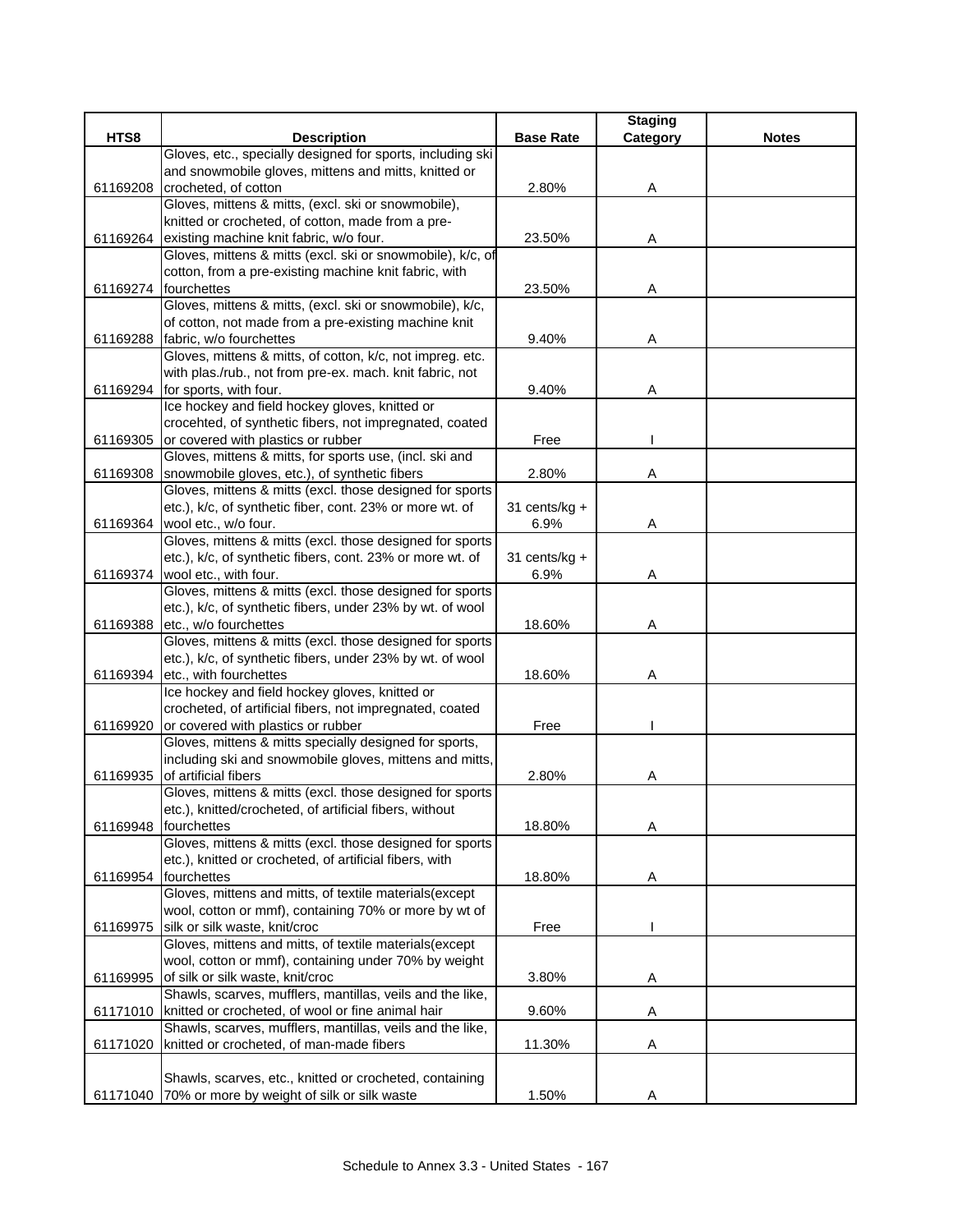|          |                                                                                               |                  | <b>Staging</b> |              |
|----------|-----------------------------------------------------------------------------------------------|------------------|----------------|--------------|
| HTS8     | <b>Description</b>                                                                            | <b>Base Rate</b> | Category       | <b>Notes</b> |
|          | Shawls, scarves, mufflers, mantillas, veils and the like,                                     |                  |                |              |
| 61171060 | nesoi                                                                                         | 9.50%            | Α              |              |
|          |                                                                                               |                  |                |              |
|          | Ties, bow ties and cravats, containing 70% or more by                                         |                  |                |              |
| 61172010 | weight of silk or silk waste, knitted or crocheted                                            | 1.20%            | Α              |              |
|          | Ties, bow ties and cravats, containing under 70% by                                           |                  |                |              |
| 61172090 | weight of silk or silk waste, knitted or crocheted                                            | 5%               | Α              |              |
|          | Made up clothing accessories(excl shawls, scarves,                                            |                  |                |              |
|          | mufflers, mantillas, veils and the like; ties and cravat),                                    |                  |                |              |
| 61178010 | $con > or = 70\%$ wt of silk, k/c                                                             | 2.30%            | Α              |              |
|          | Headbands, ponytail holders & similar articles, of textile                                    |                  |                |              |
|          | materials other than containing 70% or more by weight                                         |                  |                |              |
| 61178085 | of silk, knitted/crocheted                                                                    | 14.60%           | Α              |              |
|          | Made up clothing accessories (excl shawl, scarve, and                                         |                  |                |              |
|          | like, tie, cravat, headband, ponytail holder and like),                                       |                  |                |              |
| 61178095 | cont < 70% wt of silk, k/c                                                                    | 14.60%           | Α              |              |
|          | Parts of garments or of clothing accessories, containing                                      |                  |                |              |
|          | 70% or more by weight of silk or silk waste, knitted or                                       |                  |                |              |
| 61179010 | crocheted                                                                                     | 2.30%            | Α              |              |
|          | Parts of garments or of clothing accessories, containing                                      |                  |                |              |
|          | under 70% by weight of silk or silk waste, knitted or                                         |                  |                |              |
| 61179090 | crocheted                                                                                     | 14.60%           | Α              |              |
|          | Men's or boys' overcoats, carcoats, capes, cloaks and                                         |                  |                |              |
|          | similar coats of wool or fine animal hair, not knitted or                                     | 41 cents/kg +    |                |              |
| 62011100 | crocheted                                                                                     | 16.3%            | Α              |              |
|          | Men's or boys' overcoats, carcoats, capes, & similar                                          |                  |                |              |
|          | coats of cotton, not knit or crocheted, containing 15%<br>62011210 or more by wt of down, etc |                  |                |              |
|          | Men's or boys' overcoats, carcoats, capes, & similar                                          | 4.40%            | Α              |              |
|          | coats of cotton, not knit or crocheted, not containing                                        |                  |                |              |
| 62011220 | 15% or more by wt of down, etc                                                                | 9.40%            | Α              |              |
|          | Men's or boys' overcoats, carcoats, capes, & like coats                                       |                  |                |              |
|          | of man-made fibers, not knit or crocheted, cont. 15% or                                       |                  |                |              |
|          | 62011310 more by wt of down, etc                                                              | 4.40%            | Α              |              |
|          | Men's or boys' overcoats, carcoats, capes, & like coats                                       |                  |                |              |
|          | of manmade fibers, not knit or crocheted, cont. 36                                            | 49.7 cents/kg +  |                |              |
| 62011330 | percent or more of wool, nesoi                                                                | 19.7%            | A              |              |
|          | Men's or boys' overcoats, carcoats, capes, cloaks and                                         |                  |                |              |
|          | similar coats, not knitted or crocheted, of manmade                                           |                  |                |              |
|          | 62011340 fibers, nesoi                                                                        | 27.70%           | A              |              |
|          | Men's or boys' overcoats, carcoats, capes, cloaks, &                                          |                  |                |              |
|          | sim coats, of tex mats(except wool, cotton or mmf),                                           |                  |                |              |
| 62011910 | cont > or = $70\%$ by wt silk, not k/c                                                        | Free             |                |              |
|          | Men's or boys' overcoats, carcoats, capes, cloaks, &                                          |                  |                |              |
|          | sim coats, of tex mats (except wool, cotton or mmf),                                          |                  |                |              |
| 62011990 | cont under 70% by wt silk, not k/c                                                            | 2.80%            | Α              |              |
|          | Men's or boys' padded, sleeveless jackets, not knitted                                        |                  |                |              |
| 62019110 | or crocheted, of wool or fine animal hair                                                     | 8.50%            | Α              |              |
|          | Men's or boys' anoraks, windbreakers and similar                                              |                  |                |              |
|          | articles nesoi, not knitted or crocheted, of wool or fine                                     | 49.7 cents/kg +  |                |              |
| 62019120 | animal hair                                                                                   | 19.7%            | Α              |              |
|          | Men's or boys' anoraks, windbreakers & similar articles,                                      |                  |                |              |
|          | not knitted or crocheted, of cotton, containing 15% or                                        |                  |                |              |
| 62019210 | more by weight of down, etc                                                                   | 4.40%            | Α              |              |
|          | Men's or boys' anoraks, windbreakers and similar                                              |                  |                |              |
|          | articles, nesoi, not knitted or crocheted, of cotton, water                                   |                  |                |              |
| 62019215 | resistant                                                                                     | 6.20%            | Α              |              |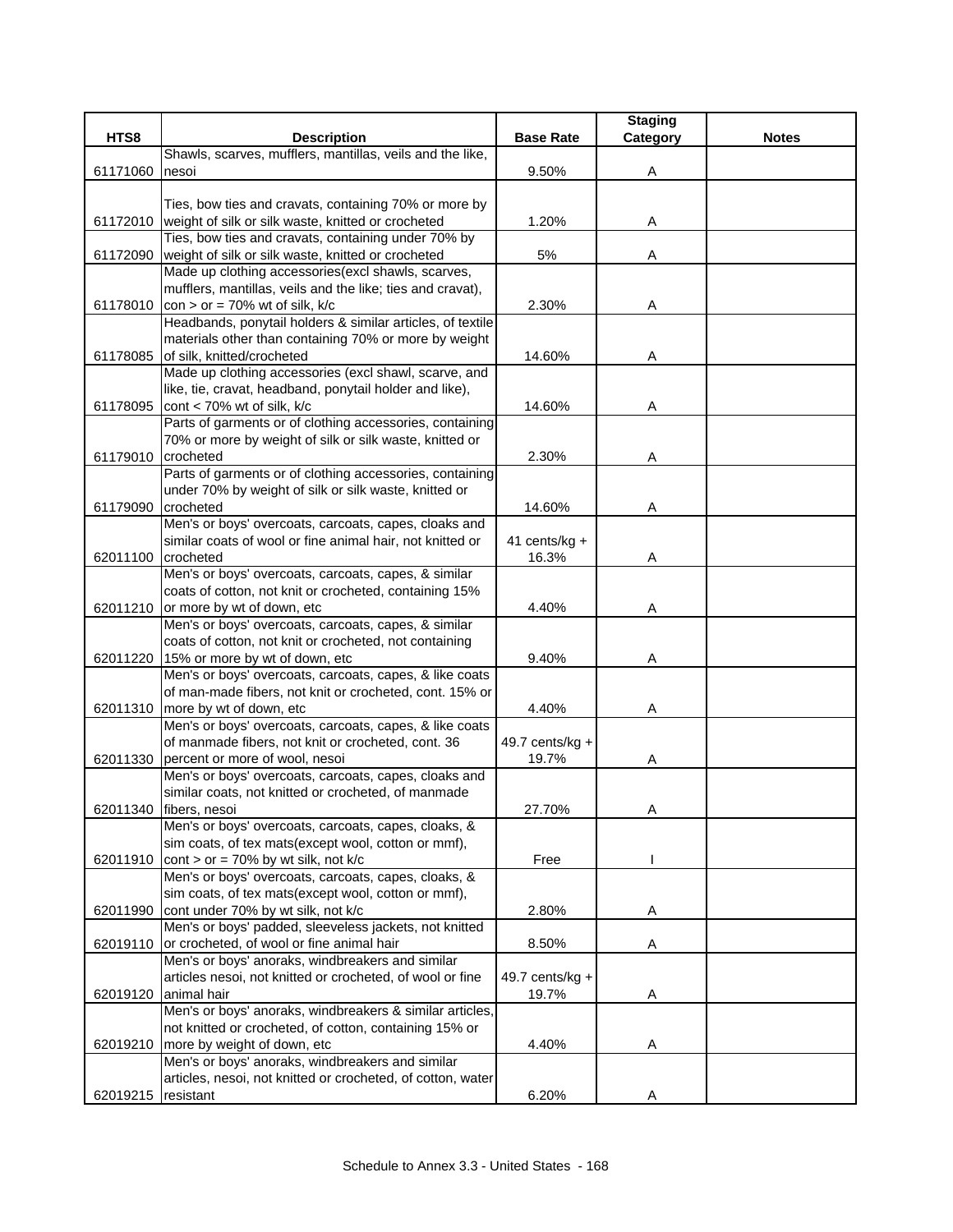|          |                                                                                                               |                  | <b>Staging</b> |              |
|----------|---------------------------------------------------------------------------------------------------------------|------------------|----------------|--------------|
| HTS8     | <b>Description</b>                                                                                            | <b>Base Rate</b> | Category       | <b>Notes</b> |
|          | Men's or boys' anoraks, windbreakers & similar articles                                                       |                  |                |              |
|          | nesoi, not knitted or crocheted, of cotton, not cont. 15%                                                     |                  |                |              |
| 62019220 | or more by wt of down, etc                                                                                    | 9.40%            | Α              |              |
|          | Men's or boys' anoraks, windbreakers & similar articles,                                                      |                  |                |              |
|          | not knitted or crocheted, of man-made fibers, cont. 15%                                                       |                  |                |              |
| 62019310 | or more by wt of down, etc<br>Men's or boys' padded, sleeveless jackets, not knitted                          | 4.40%            | A              |              |
|          | or crocheted, of man-made fibers, not containing 15%                                                          |                  |                |              |
| 62019320 | or more by weight of down, etc                                                                                | 14.90%           | Α              |              |
|          | Men's or boys' anoraks, etc, nesoi, not knitted or                                                            |                  |                |              |
|          | crocheted, of manmade fibers, containing 36 percent or 49.5 cents/kg +                                        |                  |                |              |
| 62019325 | more of wool or fine animal hair                                                                              | 19.6%            | A              |              |
|          | Men's or boys' anoraks, windbreakers and similar                                                              |                  |                |              |
|          | articles, not knitted or crocheted, of manmade fibers,                                                        |                  |                |              |
| 62019330 | nesoi, water resistant                                                                                        | 7.10%            | Α              |              |
|          | Men's or boys' anoraks, windbreakers and similar                                                              |                  |                |              |
|          | articles, not knitted or crocheted, of manmade fibers,                                                        |                  |                |              |
| 62019335 | nesoi                                                                                                         | 27.70%           | Α              |              |
|          | Men's or boys' anoraks, wind-breakers and similar                                                             |                  |                |              |
|          | articles, of tex mats(except wool, cotton or mmf), cont                                                       |                  |                |              |
|          | 62019910 70% or more by wt silk, not k/c                                                                      | Free             |                |              |
|          | Men's or boys' anoraks, wind-breakers and similar                                                             |                  |                |              |
|          | articles, of text mats (except wool, cotton or mmf), cont                                                     |                  |                |              |
| 62019990 | under 70% by wt of silk, not k/c                                                                              | 4.20%            | Α              |              |
|          | Women's or girls' overcoats, carcoats, capes, cloaks                                                          |                  |                |              |
|          | and similar coats, not knitted or crocheted, of wool or                                                       | 41 cents/kg +    |                |              |
| 62021100 | fine animal hair                                                                                              | 16.3%            | Α              |              |
|          | Women's or girls' overcoats, carcoats, etc, not knitted<br>or crocheted, of cotton, containing 15% or more by |                  |                |              |
| 62021210 | weight of down, etc                                                                                           | 4.40%            | Α              |              |
|          | Women's or girls' overcoats, carcoats, etc, not knitted                                                       |                  |                |              |
|          | or crocheted, of cotton, not containing 15% or more by                                                        |                  |                |              |
| 62021220 | weight of down, etc                                                                                           | 8.90%            | Α              |              |
|          | Women's or girls' overcoats, carcoats, etc, not knitted                                                       |                  |                |              |
|          | or crocheted, of man-made fibers, containing 15% or                                                           |                  |                |              |
| 62021310 | more by weight of down, etc                                                                                   | 4.40%            | Α              |              |
|          | Women's or girls' overcoats, carcoats, etc, not knitted                                                       |                  |                |              |
|          | or crocheted, of m-m fibers, cont. 36% or more of wool                                                        | 43.5 cents/kg +  |                |              |
| 62021330 | or fine animal hair, nesoi                                                                                    | 19.7%            | Α              |              |
|          | Women's or girls' overcoats, carcoats, capes, cloaks                                                          |                  |                |              |
|          | and similar articles, not knitted or crocheted, of man-                                                       |                  |                |              |
| 62021340 | made fibers, nesoi                                                                                            | 27.70%           | A              |              |
|          | Women's or girls' overcoats, carcoats, capes, cloaks &                                                        |                  |                |              |
|          | sim coats, of tex mats(except wool, cotton or mmf), con                                                       |                  |                |              |
| 62021910 | 70% or more wt silk, not k/c                                                                                  | Free             |                |              |
|          | Women's or girls' overcoats, carcoats, capes, cloaks &                                                        |                  |                |              |
|          | sim coats, of tex mats(except wool, cotton or mmf), con                                                       |                  |                |              |
| 62021990 | under 70% wt silk, not k/c<br>Women's or girls' padded, sleeveless jackets, not                               | 2.80%            | A              |              |
| 62029110 | knitted or crocheted, of wool or fine animal hair                                                             | 14%              | Α              |              |
|          | Women's or girls' anoraks, windbreakers and similar                                                           |                  |                |              |
|          | articles nesoi, not knitted or crocheted, of wool or fine                                                     | 36 cents/kg +    |                |              |
| 62029120 | animal hair                                                                                                   | 16.3%            | Α              |              |
|          | Women's or girls' anoraks, windbreakers and similar                                                           |                  |                |              |
|          | articles, not knitted or crocheted, of cotton, cont. 15%                                                      |                  |                |              |
| 62029210 | or more by weight of down                                                                                     | 4.40%            | Α              |              |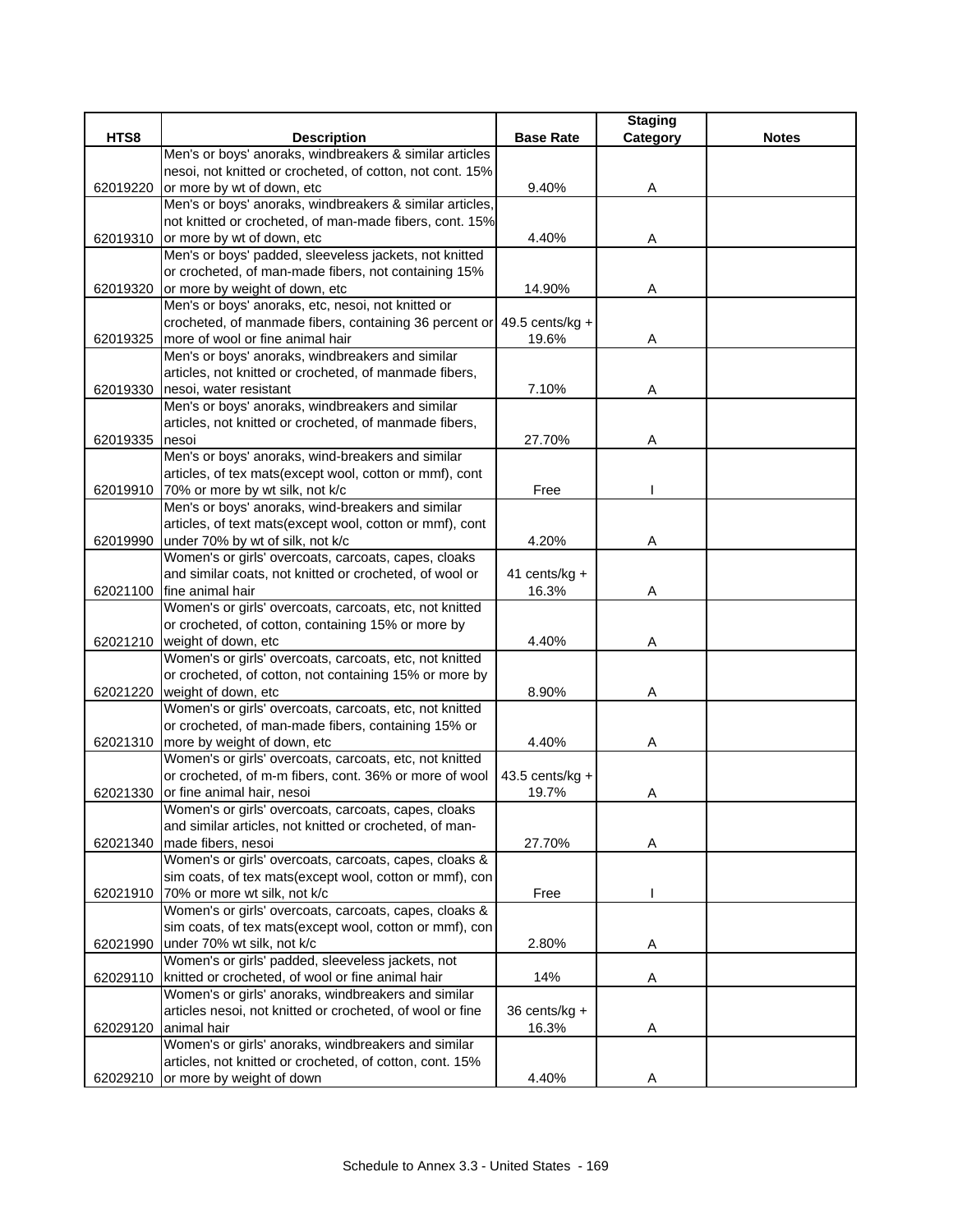|          |                                                                                                |                    | <b>Staging</b> |              |
|----------|------------------------------------------------------------------------------------------------|--------------------|----------------|--------------|
| HTS8     | <b>Description</b>                                                                             | <b>Base Rate</b>   | Category       | <b>Notes</b> |
|          | Women's or girls' anoraks, windbreakers and similar                                            |                    |                |              |
|          | articles, not knitted or crocheted, of cotton, nesoi, water                                    |                    |                |              |
| 62029215 | resistant                                                                                      | 6.20%              | Α              |              |
|          | Women's or girls' anoraks, windbreakers & similar                                              |                    |                |              |
|          | articles, nt knitted or crocheted, of cotton, nt cont. 15%                                     |                    |                |              |
| 62029220 | or more by wt of down, etc                                                                     | 8.90%              | A              |              |
|          | Women's or girls' anoraks, windbreakers & like articles,                                       |                    |                |              |
|          | not knitted or crocheted, of man-made fibers, cont. 15%<br>62029310 or more by wt of down, etc | 4.40%              | Α              |              |
|          | Women's or girls' padded, sleeveless jackets, not                                              |                    |                |              |
|          | knitted or crocheted, of man-made fibers, not cont. 15%                                        |                    |                |              |
| 62029320 | or more by weight of down, etc                                                                 | 14.90%             | Α              |              |
|          | Women's or girls' anoraks, windbreakers, etc, nt knit or                                       |                    |                |              |
|          | crocheted, of manmade fibers, cont. 36% or more of                                             | $43.4$ cents/kg +  |                |              |
| 62029340 | wool or fine animal hair, nesoi                                                                | 19.7%              | A              |              |
|          | Women's or girls' anoraks, windbreakers and similar                                            |                    |                |              |
|          | articles, not knitted or crocheted, of manmade fibers,                                         |                    |                |              |
| 62029345 | nesoi, water resistant                                                                         | 7.10%              | Α              |              |
|          | Women's or girls' anoraks, windbreakers and similar                                            |                    |                |              |
|          | articles, not knitted or crocheted, of man-made fibers,                                        |                    |                |              |
| 62029350 | nesoi                                                                                          | 27.70%             | Α              |              |
|          | Women's or girls' anoraks, wind-breakers and similar                                           |                    |                |              |
|          | articles, of tex mats(except wool, cotton or mmf), cont                                        |                    |                |              |
|          | 62029910 70% or more by wt silk, not k/c                                                       | Free               |                |              |
|          | Women's or girls' anoraks, wind-breakers and similar                                           |                    |                |              |
|          | articles, of tex mats(except wool, cotton or mmf), cont <                                      |                    |                |              |
| 62029990 | 70% by wt of silk, not k/c                                                                     | 2.80%              | Α              |              |
|          | Men's/boys' suits of wool, not knitted or crocheted, 30%                                       |                    |                |              |
|          | or more of silk or silk waste, of wool yarn w/avg fiber                                        |                    |                |              |
| 62031115 | diameter 18.5 micron or <<br>Men's or boys' suits of wool or fine animal hair, not             | 7.50%              | Α              |              |
|          | knitted or crocheted, containing 30 percent or more of                                         |                    |                |              |
| 62031130 | silk or silk waste, nesoi                                                                      | 7.50%              | Α              |              |
|          | Men's or boys' suits of wool, not knitted or crocheted,                                        |                    |                |              |
|          | nesoi, of wool yarn with average fiber diameter of 18.5                                        |                    |                |              |
| 62031160 | micron or less                                                                                 | 17.50%             | Α              |              |
|          | Men's or boys' suits of wool or fine animal hair, not                                          |                    |                |              |
| 62031190 | knitted or crocheted, nesoi                                                                    | 17.50%             | Α              |              |
|          | Men's or boys' suits, of synthetic fibers, not knitted or                                      |                    |                |              |
|          | crocheted, containing 36 percent or more by weight of                                          |                    |                |              |
| 62031210 | wool or fine animal hair                                                                       | 17.50%             | Α              |              |
|          | Men's or boys' suits, of synthetic fibers, under 36% by                                        |                    |                |              |
| 62031220 | weight of wool, not knitted or crocheted                                                       | 27.30%             | A              |              |
|          |                                                                                                |                    |                |              |
| 62031910 | Men's or boys' suits, not knitted or crocheted, of cotton                                      | 13.20%             | Α              |              |
|          | Men's or boys' suits, of artificial fibers, not knitted or                                     |                    |                |              |
|          | crocheted, containing 36 percent or more of wool or                                            | 52.9 cents/ $kg +$ |                |              |
| 62031920 | fine animal hair                                                                               | 21%                | Α              |              |
|          | Men's or boys' suits, of artificial fibers, nesoi, not knitted                                 |                    |                |              |
| 62031930 | or crocheted<br>Men's or boys' suits, of textile mats(except wool, cotton                      | 14.90%             | Α              |              |
|          | or mmf), containing 70% or more by weight of silk or                                           |                    |                |              |
| 62031950 | silk waste, not knit or croch                                                                  | 3.80%              | Α              |              |
|          | Men's or boys' suits, of textile mats(except wool, cotton                                      |                    |                |              |
|          | or mmf), containing under 70% by weight of silk or silk                                        |                    |                |              |
| 62031990 | waste, not knit or croch                                                                       | 7.10%              | Α              |              |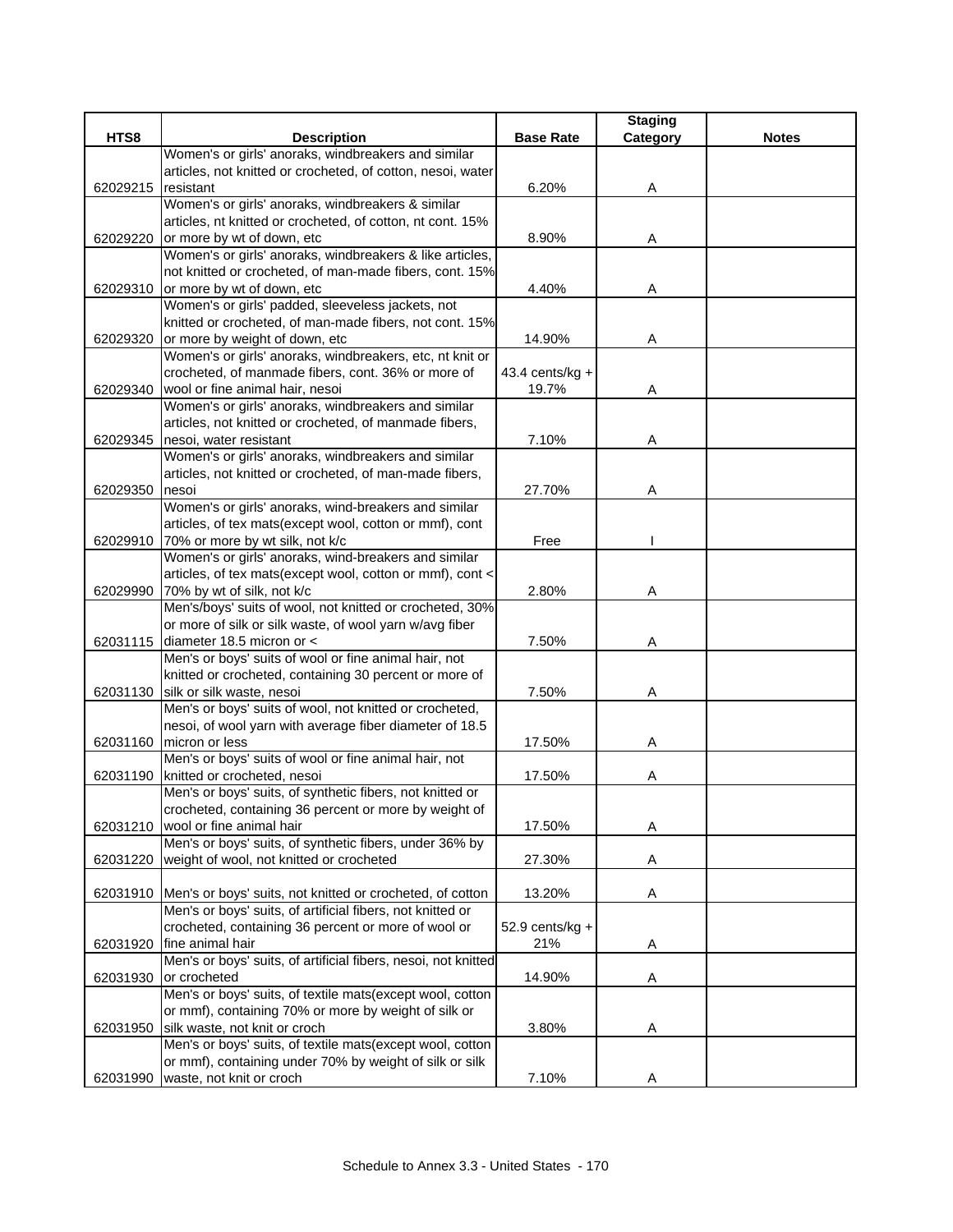|          |                                                                                                                                                   |                                                                                          | <b>Staging</b> |              |
|----------|---------------------------------------------------------------------------------------------------------------------------------------------------|------------------------------------------------------------------------------------------|----------------|--------------|
| HTS8     | <b>Description</b>                                                                                                                                | <b>Base Rate</b>                                                                         | Category       | <b>Notes</b> |
| 62032130 | Men's or boys' ensembles, not knitted or crocheted, of<br>worsted wool fabric with wool yarn having average fiber<br>diameter of 18.5 micron or < | The rate<br>applicable to<br>each garment in<br>the ensemble if<br>separately<br>entered | Α              |              |
| 62032190 | Men's or boys' ensembles, not knitted or crocheted, of<br>wool or fine animal hair                                                                | The rate<br>applicable to<br>each garment in<br>the ensemble if<br>separately<br>entered | Α              |              |
| 62032210 | Men's or boys' judo, karate and other oriental martial<br>arts uniforms, not knitted or crocheted, of cotton                                      | 7.50%                                                                                    | Α              |              |
| 62032230 | Men's or boys' ensembles, not knitted or crocheted, of<br>cotton, other than judo, karate and other oriental martial<br>arts uniforms             | The rate<br>applicable to<br>each garment in<br>the ensemble if<br>separately<br>entered | Α              |              |
| 62032300 | Men's or boys' ensembles, not knitted or crocheted, of<br>synthetic fibers                                                                        | The rate<br>applicable to<br>each garment in<br>the ensemble if<br>separately<br>entered | A              |              |
| 62032920 | Men's or boys' ensembles, not knitted or crocheted, of<br>artificial fibers                                                                       | The rate<br>applicable to<br>each garment in<br>the ensemble if<br>separately<br>entered | Α              |              |
|          | Men's or boys' ensembles, not knitted or crocheted, of                                                                                            | The rate<br>applicable to<br>each garment in<br>the ensemble if<br>separately            |                |              |
| 62032930 | textile materials nesoi                                                                                                                           | entered                                                                                  | Α              |              |
| 62033150 | Men's or boys' suit-type jackets and blazers, of worsted<br>wool fabric of wool yarn fiber avg diameter 18.5 micron<br>or <, not knitt/crocheted  | 17.50%                                                                                   | Α              |              |
| 62033190 | Men's or boys' suit-type jackets and blazers, of wool or<br>fine animal hair, not knitted or crocheted                                            | 17.50%                                                                                   | Α              |              |
|          | Men's or boys' suit-type jackets and blazers, not knitted<br>or crocheted, of cotton, containing 36 percent or more<br>of flax fibers             | 2.80%                                                                                    |                |              |
| 62033210 |                                                                                                                                                   |                                                                                          | A              |              |
| 62033220 | Men's or boys' suit-type jackets and blazers, not knitted<br>or crocheted, of cotton, under 36% by weight of flax                                 | 9.40%                                                                                    | Α              |              |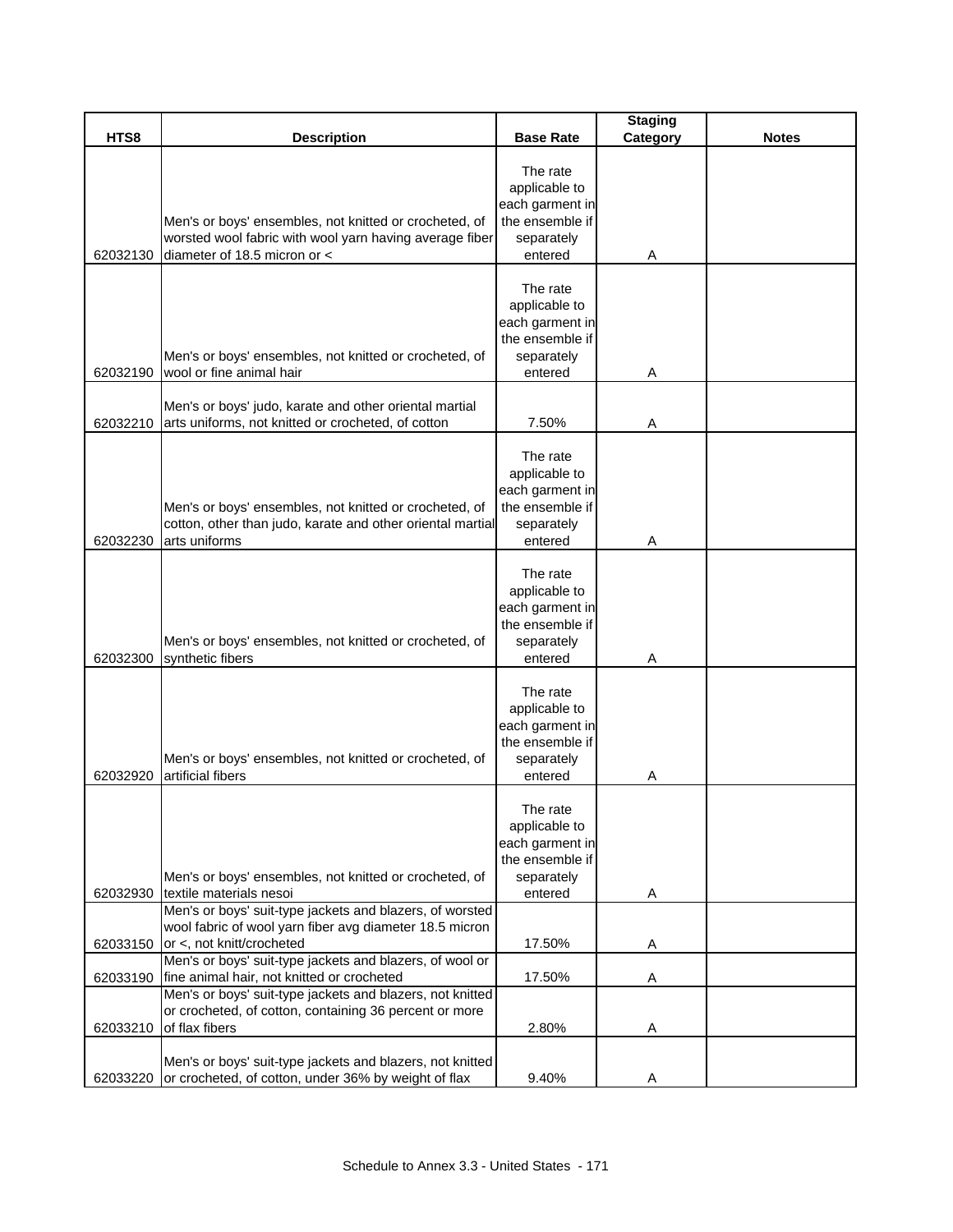|          |                                                                    |                   | <b>Staging</b> |              |
|----------|--------------------------------------------------------------------|-------------------|----------------|--------------|
| HTS8     | <b>Description</b>                                                 | <b>Base Rate</b>  | Category       | <b>Notes</b> |
|          | Men's or boys' suit-type jackets and blazers, not knitted          |                   |                |              |
|          | or crocheted, of synthetic fibers, cont. 36% or more of            |                   |                |              |
| 62033310 | wool or fine animal hair                                           | 22%               | Α              |              |
|          | Men's or boys' suit-type jackets and blazers, not knitted          |                   |                |              |
|          | or crocheted, of synthetic fibers, under 36% by weight             |                   |                |              |
| 62033320 | of wool                                                            | 27.30%            | A              |              |
|          | Men's or boys' suit-type jackets and blazers, of artificial        |                   |                |              |
|          | fibers, containing 36% or more by weight of wool or fine           |                   |                |              |
| 62033910 | animal hair, not k/c                                               | 22%               | Α              |              |
|          | Men's or boys' suit-type jackets and blazers, not knitted          |                   |                |              |
| 62033920 | or crocheted, of artificial fibers, under 36% by weight of<br>wool | 27.30%            |                |              |
|          | Men's or boys' suit-type jackets and blazers, of textile           |                   | Α              |              |
|          | materials(except wool, cotton or mmf), cont 70% or                 |                   |                |              |
| 62033950 | more by weight of silk, not k/c                                    | $1\%$             | Α              |              |
|          | Men's or boys' suit-type jackets and blazers, of text              |                   |                |              |
|          | materials(except wool, cotton or mmf), containing under            |                   |                |              |
| 62033990 | 70% by weight of silk, not k/c                                     | 6.50%             | Α              |              |
|          | Men's or boys' trousers & breeches, of wool or fine an.            |                   |                |              |
|          | hair, cont elastomeric fib, water resist, w/o belt loops,          |                   |                |              |
| 62034105 | weighing >9 kg/doz                                                 | 7.60%             | Α              |              |
|          | Men's or boys' trousers and breeches, other than of                |                   |                |              |
|          | HTSA 6203.41.05, of wool yarn having average fiber                 | 41.9 cents/kg +   |                |              |
| 62034112 | diameter of 18.5 micron or less                                    | 16.3%             | A              |              |
|          | Men's or boys' trousers and breeches, other than of                | $41.9$ cents/kg + |                |              |
|          | 62034118 HTSA 6203.41.05, nesoi                                    | 16.3%             | Α              |              |
|          | Men's or boys' bib and brace overalls, not knitted or              |                   |                |              |
| 62034120 | crocheted, of wool or fine animal hair                             | 8.50%             | Α              |              |
|          | Men's or boys' trousers, overalls & shorts, not knitted or         |                   |                |              |
|          | crocheted, of cotton, cont. 10 to 15% or more by weight            |                   |                |              |
| 62034210 | of down                                                            | Free              |                |              |
|          | Men's or boys' bib and brace overalls, not knitted or              |                   |                |              |
|          | crocheted, of cotton, not containing 10 to 15% or more             |                   |                |              |
| 62034220 | by weight of down, etc                                             | 10.30%            | Α              |              |
|          | Men's or boys' trousers and shorts, not bibs, not knitted          |                   |                |              |
|          | or crocheted, of cotton, not containing 15% or more by             |                   |                |              |
|          | 62034240 weight of down, etc                                       | 16.60%            | Α              |              |
|          | Men's or boys' trousers, bib & brace overalls, breeches            |                   |                |              |
|          | & shorts, not knitted or crocheted, of syn. fibers, cont.          |                   |                |              |
|          | 62034310 15% or more of down, etc                                  | Free              |                |              |
|          | Men's or boys' bib and brace overalls, not knitted or              |                   |                |              |
| 62034315 | crocheted, of synthetic fibers, water resistant, not down          | 7.10%             | Α              |              |
|          | Men's or boys' bib and brace overalls, not knitted or              |                   |                |              |
|          | crocheted, of synthetic fibers, not down, not water                |                   |                |              |
| 62034320 | resistant                                                          | 14.90%            | A              |              |
|          | Men's or boys' trousers, breeches and shorts, not                  |                   |                |              |
|          | knitted or crocheted, of synthetic fibers, certified hand-         |                   |                |              |
| 62034325 | loomed and folklore products                                       | 12.20%            | A              |              |
|          | Men's or boys' trousers, etc, not knitted or crocheted, of         |                   |                |              |
|          | synthetic fibers, containing 36 percent or more of wool            | 49.6 cents/kg +   |                |              |
| 62034330 | or fine animal hair                                                | 19.7%             | Α              |              |
|          |                                                                    |                   |                |              |
|          | Men's or boys' trousers and breeches, not knitted or               |                   |                |              |
|          | 62034335 crocheted, of synthetic fibers, nesoi, water resistant    | 7.10%             | Α              |              |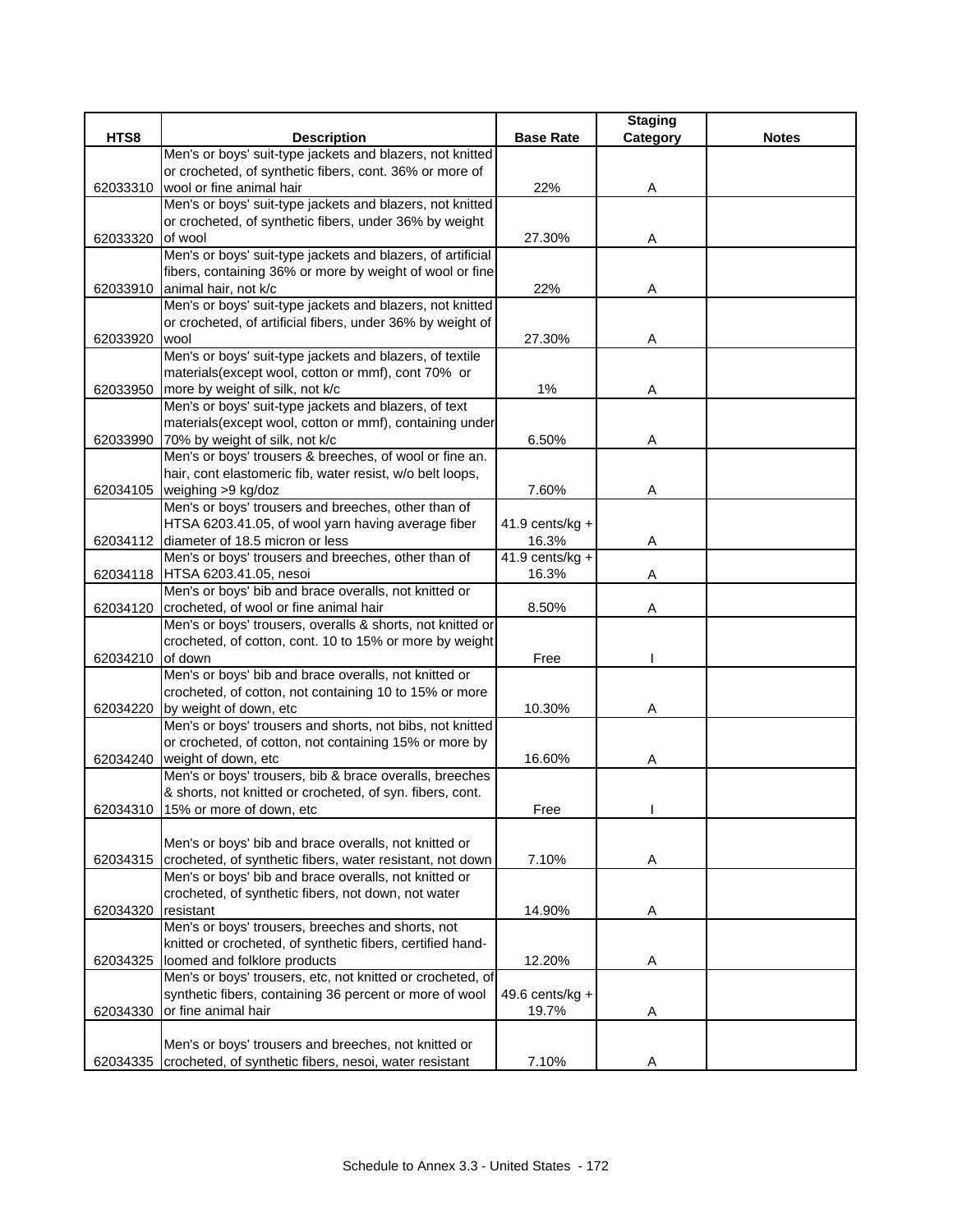|          |                                                                                                                       |                   | <b>Staging</b> |              |
|----------|-----------------------------------------------------------------------------------------------------------------------|-------------------|----------------|--------------|
| HTS8     | <b>Description</b>                                                                                                    | <b>Base Rate</b>  | Category       | <b>Notes</b> |
|          | Men's or boys' trousers, breeches & shorts, of synthetic                                                              |                   |                |              |
|          | fibers, con under 15% wt down etc, cont under 36% wt                                                                  |                   |                |              |
| 62034340 | wool, n/water resist, not k/c                                                                                         | 27.90%            | Α              |              |
|          | Men's or boys' bib and brace overalls, not knitted or                                                                 |                   |                |              |
| 62034910 | crocheted, of artificial fibers                                                                                       | 8.50%             | Α              |              |
|          | Men's or boys' trousers, breeches and shorts, not                                                                     |                   |                |              |
|          | knitted or crocheted, of artificial fibers, certified hand-                                                           |                   |                |              |
|          | 62034915 loomed and folklore products                                                                                 | 12.20%            | Α              |              |
|          | Men's or boys' trousers, breeches and shorts, not                                                                     |                   |                |              |
|          | 62034920 knitted or crocheted, of artificial fibers, nesoi<br>Men's or boys' trousers, bib & brace overalls, breeches | 27.90%            | Α              |              |
|          |                                                                                                                       |                   |                |              |
|          | & shorts, of text mats(except wool, cotton or mmf), cont<br>62034940 > or = 70% wt silk, not k/c                      | Free              |                |              |
|          | Men's or boys' trousers, bib & brace overalls, breeches                                                               |                   |                |              |
|          | & shorts, of text mats(except wool, cotton or mmf), con                                                               |                   |                |              |
| 62034980 | < 70% by wt silk, not k/c                                                                                             | 2.80%             | Α              |              |
|          | Women's or girls' suits, not knitted or crocheted, of                                                                 |                   |                |              |
| 62041100 | wool or fine animal hair                                                                                              | 14%               | Α              |              |
|          | Women's or girls' suits, not knitted or crocheted, of                                                                 |                   |                |              |
| 62041200 | cotton                                                                                                                | 14.90%            | A              |              |
|          | Women's or girls' suits, not knitted or crocheted, of                                                                 |                   |                |              |
|          | synthetic fibers, containing 36 percent or more of wool                                                               |                   |                |              |
|          | 62041310 or fine animal hair                                                                                          | 17%               | Α              |              |
|          | Women's or girls' suits, not knitted or crocheted, of                                                                 | $35.3$ cents/kg + |                |              |
|          | 62041320 synthetic fibers, nesoi                                                                                      | 25.9%             | Α              |              |
|          | Women's or girls' suits, not knitted or crocheted, of                                                                 |                   |                |              |
|          | artificial fibers, containing 36 percent or more of wool or                                                           |                   |                |              |
|          | 62041910 fine animal hair                                                                                             | 17%               | Α              |              |
|          | Women's or girls' suits, not knitted or crocheted, of                                                                 | $35.3$ cents/kg + |                |              |
| 62041920 | artificial fibers, nesoi                                                                                              | 25.9%             | Α              |              |
|          | Women's or girls' suits, of textile materials(except                                                                  |                   |                |              |
|          | wool, cotton or mmf), containing 70% or more by weight                                                                |                   |                |              |
| 62041940 | of silk or silk waste, not k/c                                                                                        | 1%                | Α              |              |
|          | Women's or girls' suits, of textile material(except                                                                   |                   |                |              |
|          | wool, cotton or mmf), containing under 70% by weight of                                                               |                   |                |              |
|          | 62041980 silk or silk waste, not knit/croc                                                                            | 6.50%             | Α              |              |
|          |                                                                                                                       | The rate          |                |              |
|          |                                                                                                                       | applicable to     |                |              |
|          |                                                                                                                       | each garment in   |                |              |
|          |                                                                                                                       | the ensemble if   |                |              |
|          | Women's or girls' ensembles, not knitted or crocheted,                                                                | separately        |                |              |
| 62042100 | of wool or fine animal hair                                                                                           | entered           | Α              |              |
|          |                                                                                                                       |                   |                |              |
|          | Women's or girls' judo, karate and other oriental martial                                                             |                   |                |              |
| 62042210 | arts uniforms, not knitted or crocheted, of cotton                                                                    | 7.50%             | Α              |              |
|          |                                                                                                                       |                   |                |              |
|          |                                                                                                                       | The rate          |                |              |
|          |                                                                                                                       | applicable to     |                |              |
|          |                                                                                                                       | each garment in   |                |              |
|          | Women's or girls' ensembles, not knitted or crocheted,                                                                | the ensemble if   |                |              |
|          | of cotton, other than judo, karate and other oriental                                                                 | separately        |                |              |
| 62042230 | martial arts uniforms                                                                                                 | entered           | Α              |              |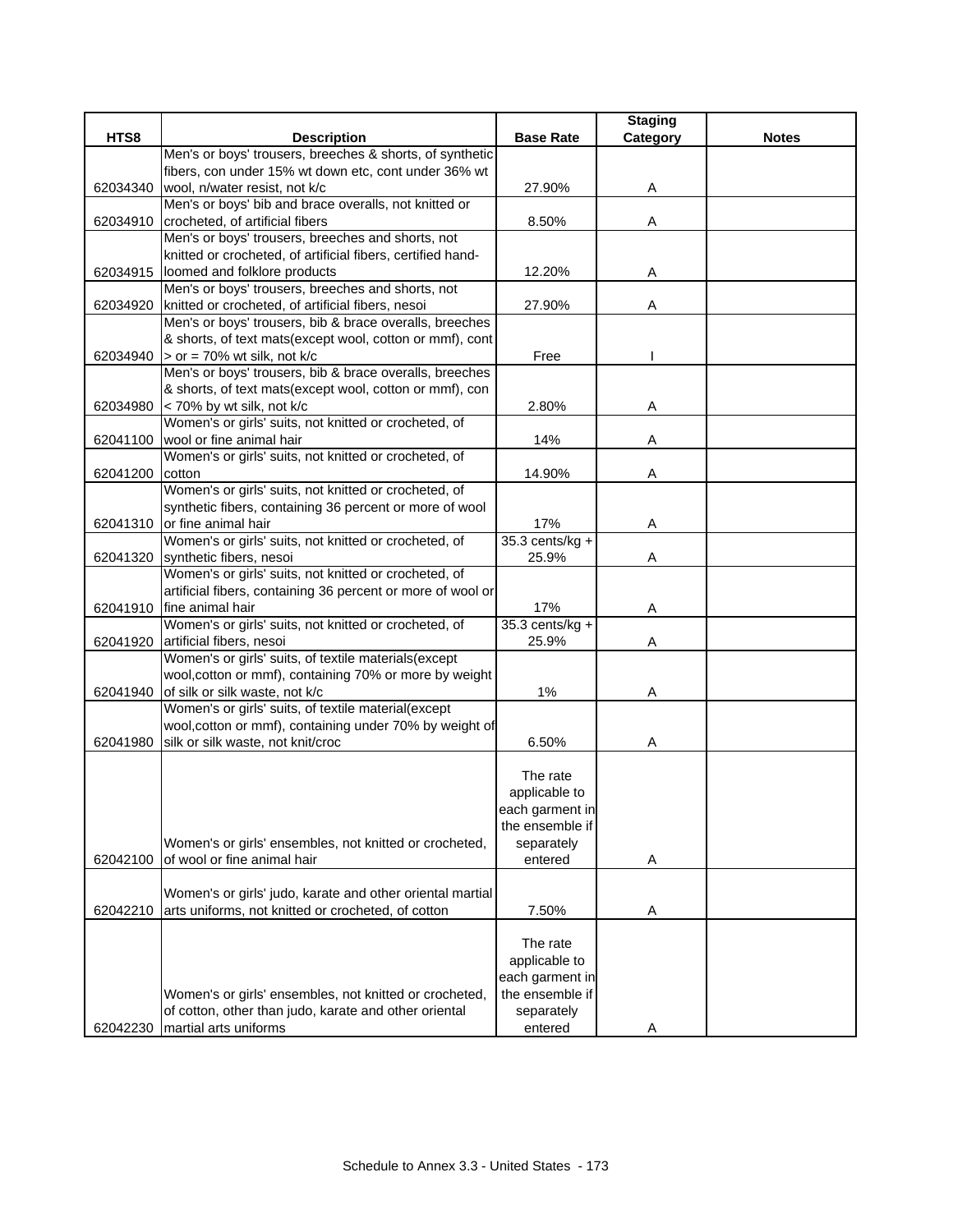|          |                                                                                                                                                    |                                                                                          | <b>Staging</b> |              |
|----------|----------------------------------------------------------------------------------------------------------------------------------------------------|------------------------------------------------------------------------------------------|----------------|--------------|
| HTS8     | <b>Description</b>                                                                                                                                 | <b>Base Rate</b>                                                                         | Category       | <b>Notes</b> |
| 62042300 | Women's or girls' ensembles, not knitted or crocheted,<br>of synthetic fibers                                                                      | The rate<br>applicable to<br>each garment in<br>the ensemble if<br>separately<br>entered | A              |              |
| 62042920 | Women's or girls' ensembles, not knitted or crocheted,<br>of artificial fibers                                                                     | The rate<br>applicable to<br>each garment in<br>the ensemble if<br>separately<br>entered | Α              |              |
| 62042940 | Women's or girls' ensembles, not knitted or crocheted,<br>of textile materials nesoi                                                               | The rate<br>applicable to<br>each garment in<br>the ensemble if<br>separately<br>entered | Α              |              |
|          | Women's or girls' suit-type jackets & blazers, of wool or                                                                                          |                                                                                          |                |              |
| 62043110 | fine animal hair, not knitted or crocheted, cont. 30% or<br>more of silk/silk waste                                                                | 7.50%                                                                                    | Α              |              |
| 62043120 | Women's or girls' suit-type jackets and blazers, of wool<br>or fine animal hair, not knitted or crocheted, under 30%<br>by weight of silk          | 17.50%                                                                                   | A              |              |
|          | Women's or girls' suit-type jackets and blazers, of                                                                                                |                                                                                          |                |              |
| 62043210 | cotton, not knitted or crocheted, containing 36 percent<br>or more of flax fibers                                                                  | 2.80%                                                                                    | Α              |              |
| 62043220 | Women's or girls' suit-type jackets and blazers, of<br>cotton, not knitted or crocheted, under 36% flax                                            | 9.40%                                                                                    | Α              |              |
| 62043310 | Women's or girls' suit-type jackets and blazers, not<br>knitted or crocheted, of synthetic fibers, cont. 30% or<br>more of silk/silk waste         | 7.10%                                                                                    | Α              |              |
| 62043320 | Women's or girls' suit-type jackets and blazers, not<br>knitted or crocheted, of synthetic fibers, containing 36<br>percent or more of flax fibers | 2.80%                                                                                    | Α              |              |
| 62043340 | Women's or girls' suit-type jackets & blazers, not<br>knitted or crocheted, of synthetic fibers, cont. 36% or<br>more of wool or fine animal hair  | 46.3 cents/kg +<br>21%                                                                   | Α              |              |
|          | Women's or girls' suit-type jackets and blazers, not                                                                                               |                                                                                          |                |              |
| 62043350 | knitted or crocheted, of synthetic fibers, nesoi<br>Women's or girls' suit-type jackets & blazers, not                                             | 27.30%                                                                                   | Α              |              |
| 62043920 | knitted or crocheted, of artificial fibers, cont. 36% or<br>more of wool or fine animal hair                                                       | 37.1 cents/kg +<br>16.8%                                                                 | A              |              |
|          | Women's or girls' suit-type jackets and blazers, not<br>knitted or crocheted, of artificial fibers, under 36% by                                   |                                                                                          |                |              |
| 62043930 | weight of wool<br>Women's or girls' suit-type jackets and blazers, not<br>knitted/crocheted, of textile materials nesoi, cont. 70%                 | 27.30%                                                                                   | A              |              |
| 62043960 | + of silk or silk waste                                                                                                                            | $1\%$                                                                                    | Α              |              |
|          | Women's or girls' suit-type jackets and blazers, not                                                                                               |                                                                                          |                |              |
| 62043980 | knitted or crocheted, of textile materials nesoi                                                                                                   | 6.30%                                                                                    | Α              |              |
|          | Women's or girls' dresses, not knitted or crocheted, of                                                                                            |                                                                                          |                |              |
| 62044110 | wool or fine animal hair, containing 30 percent of silk or<br>silk waste                                                                           | 7.20%                                                                                    | Α              |              |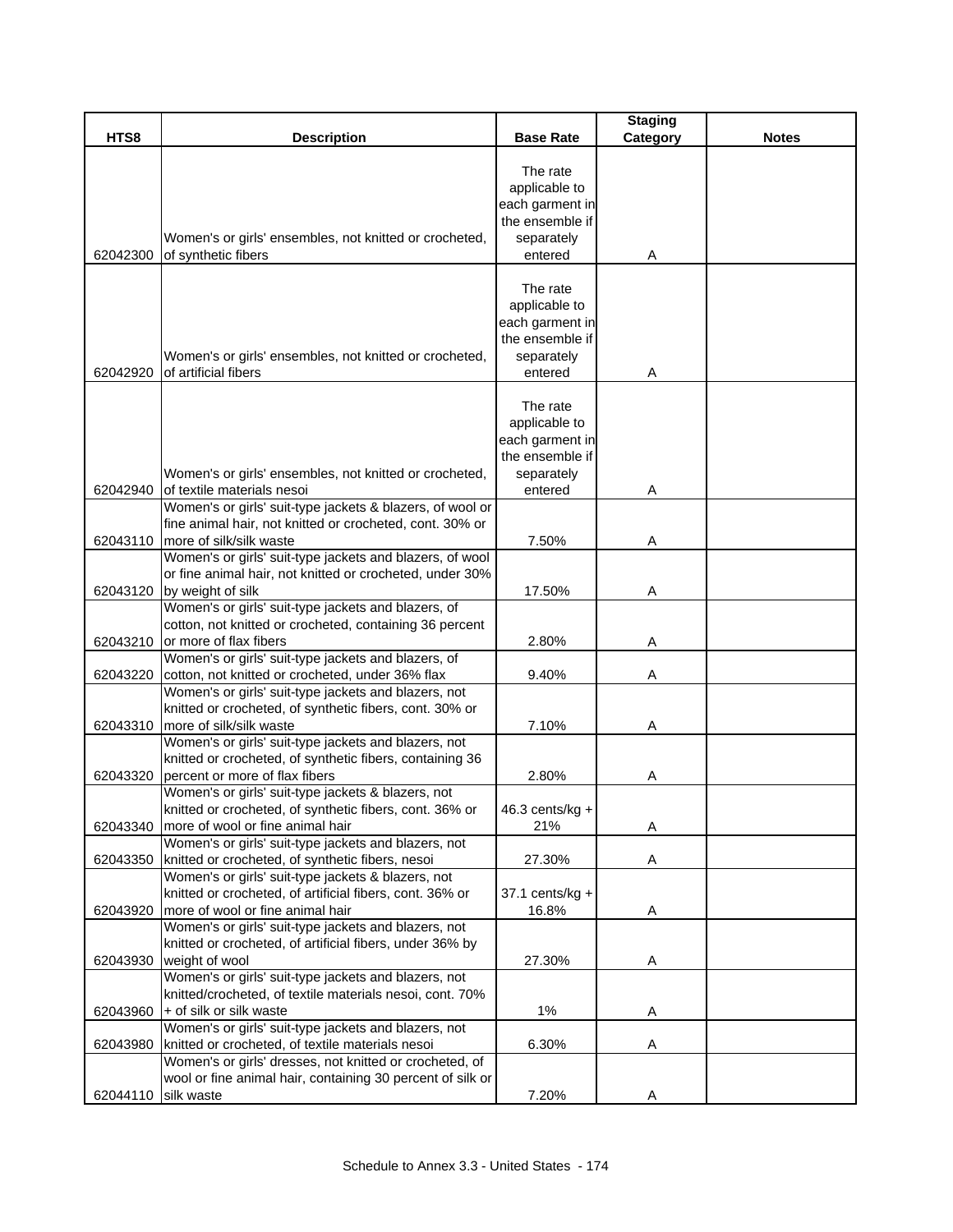|                   |                                                                                                                        |                  | <b>Staging</b> | <b>Notes</b> |
|-------------------|------------------------------------------------------------------------------------------------------------------------|------------------|----------------|--------------|
| HTS8              | <b>Description</b>                                                                                                     | <b>Base Rate</b> | Category       |              |
|                   | Women's or girls' dresses, not knitted or crocheted, of                                                                |                  |                |              |
| 62044120          | wool or fine animal hair, under 30% by weight of silk                                                                  | 13.60%           | Α              |              |
|                   |                                                                                                                        |                  |                |              |
|                   | Women's or girls' dresses, not knitted or crocheted, of                                                                |                  |                |              |
| 62044210          | cotton, certified hand-loomed and folklore products                                                                    | 11.80%           | Α              |              |
|                   | Women's or girls' dresses, not knitted or crocheted, of                                                                |                  |                |              |
|                   | cotton, containing 36 percent or more of flax fibers,                                                                  |                  |                |              |
| 62044220          | other than certified                                                                                                   | 5.50%            | Α              |              |
|                   | Women's or girls' dresses, not knitted or crocheted, of                                                                |                  |                |              |
| 62044230          | cotton, nesoi<br>Women's or girls' dresses, not knitted or crocheted, of                                               | 8.40%            | Α              |              |
|                   | synthetic fibers, certified hand-loomed and folklore                                                                   |                  |                |              |
| 62044310          | products                                                                                                               | 11.30%           | Α              |              |
|                   | Women's or girls' dresses, not knit or crocheted, of                                                                   |                  |                |              |
|                   | synthetic fibers, containing 30% or more of silk or silk                                                               |                  |                |              |
|                   | 62044320 waste, other than certified                                                                                   | 7.10%            | A              |              |
|                   | Women's or girls' dresses, of synthetic fibers, not                                                                    |                  |                |              |
|                   | knitted or crocheted, containing 36 percent or more of                                                                 |                  |                |              |
| 62044330          | wool or fine animal hair, nesoi                                                                                        | 14.90%           | Α              |              |
|                   | Women's or girls' dresses, not knitted or crocheted, of                                                                |                  |                |              |
| 62044340          | synthetic fibers, nesoi                                                                                                | 16%              | Α              |              |
|                   | Women's or girls' dresses, not knitted or crocheted, of                                                                |                  |                |              |
|                   | artificial fibers, nesoi, certified hand-loomed and                                                                    |                  |                |              |
| 62044420          | folklore products                                                                                                      | 11.30%           | Α              |              |
|                   | Women's or girls' dresses, not knitted or crocheted, of<br>artificial fibers, containing 36 percent or more of wool or |                  |                |              |
| 62044430          | fine animal hair                                                                                                       | 8.50%            | Α              |              |
|                   | Women's or girls' dresses, not knitted or crocheted, of                                                                |                  |                |              |
| 62044440          | artificial fibers, nesoi                                                                                               | 16%              | Α              |              |
|                   |                                                                                                                        |                  |                |              |
|                   | Women's or girls' dresses, not knitted or crocheted,                                                                   |                  |                |              |
| 62044910          | containing 70% or more by weight of silk or silk waste                                                                 | 6.90%            | Α              |              |
|                   | Women's or girls' dresses, not knitted or crocheted, of                                                                |                  |                |              |
| 62044950          | textile materials nesoi                                                                                                | 6.90%            | Α              |              |
|                   | Women's or girls' skirts and divided skirts, not knitted or                                                            |                  |                |              |
| 62045100          | crocheted, of wool or fine animal hair                                                                                 | 14%              | Α              |              |
|                   | Women's or girls' skirts and divided skirts, not knitted or                                                            |                  |                |              |
|                   | crocheted, of cotton, certified hand-loomed and folklore                                                               |                  |                |              |
| 62045210 products |                                                                                                                        | 8%               | A              |              |
| 62045220          | Women's or girls' skirts and divided skirts, not knitted or<br>crocheted, of cotton, nesoi                             | 8.20%            | Α              |              |
|                   | Women's or girls' skirts and divided skirts, not knitted or                                                            |                  |                |              |
|                   | crocheted, of synthetic fibers, certified hand-loomed                                                                  |                  |                |              |
| 62045310          | and folklore products                                                                                                  | 11.30%           | Α              |              |
|                   | Women's or girls' skirts & divided skirts, nt knit or                                                                  |                  |                |              |
|                   | crocheted, of synthetic fibers, cont. 36% or more of                                                                   |                  |                |              |
| 62045320          | wool or fine animal hair, nesoi                                                                                        | 14.90%           | A              |              |
|                   | Women's or girls' skirts and divided skirts, not knitted or                                                            |                  |                |              |
| 62045330          | crocheted, of synthetic fibers, nesoi                                                                                  | 16%              | A              |              |
|                   | Women's or girls' skirts and divided skirts, not knitted or                                                            |                  |                |              |
|                   | crocheted, of artificial fibers, certified hand-loomed and                                                             |                  |                |              |
| 62045910          | folklore products                                                                                                      | 11.30%           | Α              |              |
|                   | Women's or girls' skirts & divided skirts, nt knit or                                                                  |                  |                |              |
|                   | crocheted, of artificial fibers, cont. 36% or more of wool                                                             |                  |                |              |
| 62045920          | or fine animal hair, nesoi                                                                                             | 14.90%           | Α              |              |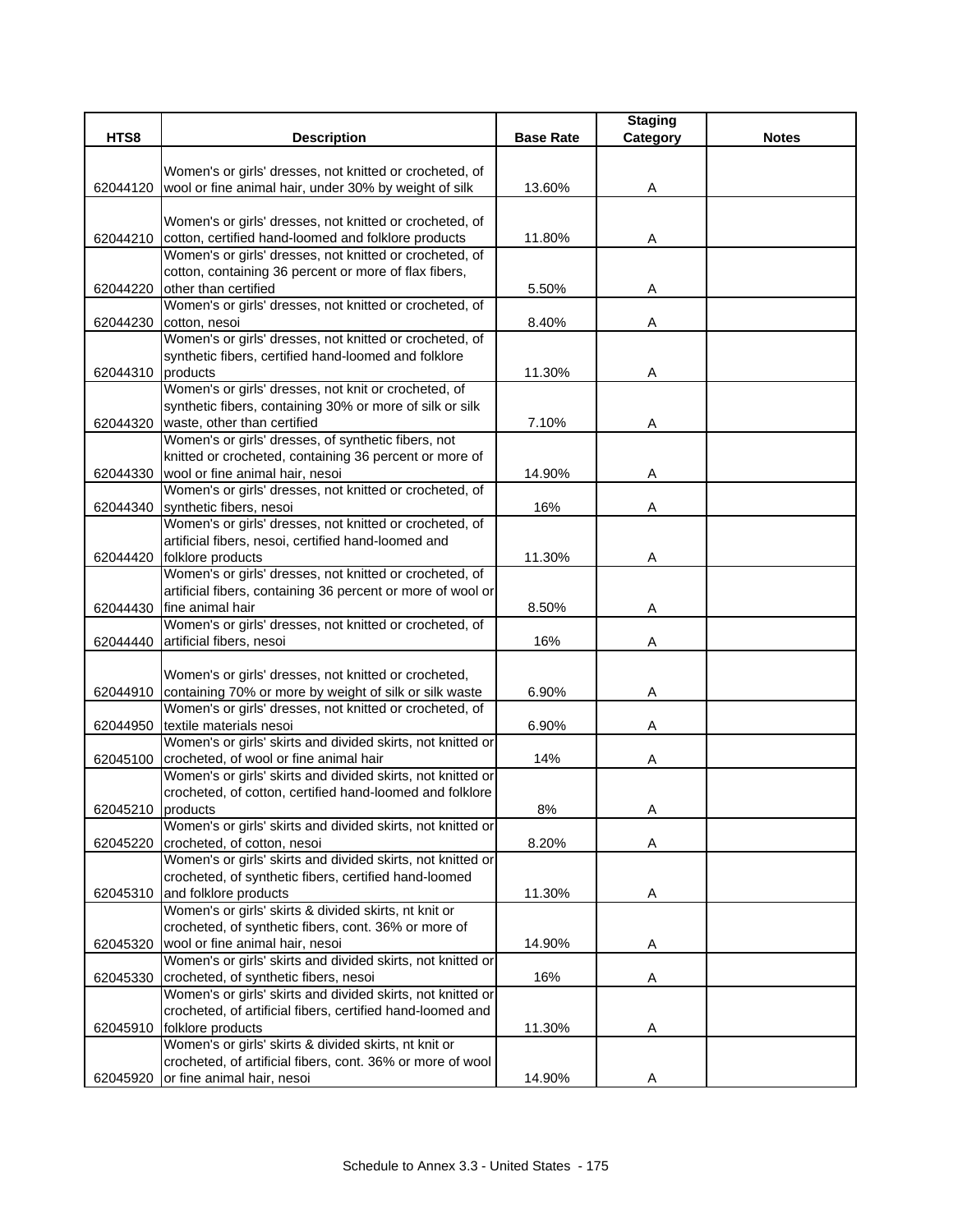|          |                                                                                              |                  | <b>Staging</b> |              |
|----------|----------------------------------------------------------------------------------------------|------------------|----------------|--------------|
| HTS8     | <b>Description</b>                                                                           | <b>Base Rate</b> | Category       | <b>Notes</b> |
|          | Women's or girls' skirts and divided skirts, not knitted or                                  |                  |                |              |
| 62045930 | crocheted, of artificial fibers, nesoi                                                       | 16%              | Α              |              |
|          | Women's or girls' skirts and divided skirts, not knitted or                                  |                  |                |              |
| 62045940 | crocheted, of textile materials nesoi                                                        | 6.60%            | Α              |              |
|          | Women's or girls' trousers & breeches, of wool or f.a.h.,                                    |                  |                |              |
|          | cont elastomeric fib, water resist, w/o belt loops,                                          |                  |                |              |
|          | 62046110 weighing > 6 kg/doz, not k/c<br>Women's or girls' trousers & breeches, of wool, not | 7.60%            | Α              |              |
|          | cont elastomeric fib, not water resist, w belt loops,                                        |                  |                |              |
|          | 62046190 weighing under 6 kg/doz, not k/c                                                    | 13.60%           | Α              |              |
|          | Women's or girls' trousers, bib & brace overalls,                                            |                  |                |              |
|          | breeches & shorts, not knit or crocheted, of cotton,                                         |                  |                |              |
|          | 62046210 cont. 15% or more by wt of down, etc                                                | Free             |                |              |
|          | Women's or girls' bib and brace overalls, not knitted or                                     |                  |                |              |
|          | crocheted, of cotton, not containing 15% or more by                                          |                  |                |              |
| 62046220 | weight of down, etc                                                                          | 8.90%            | Α              |              |
|          | Women's or girls' trousers, breeches and shorts, not                                         |                  |                |              |
|          | knitted or crocheted, of cotton, nesoi, certified hand-                                      |                  |                |              |
| 62046230 | loomed and folklore products                                                                 | 7.10%            | Α              |              |
|          | Women's or girls' trousers, breeches and shorts, not                                         |                  |                |              |
|          | 62046240 knitted or crocheted, of cotton, nesoi                                              | 16.60%           | Α              |              |
|          | Women's or girls' trousers, bib & brace overalls,                                            |                  |                |              |
|          | breeches & shorts, nt knit or crocheted, of syn. fibers,                                     |                  |                |              |
|          | 62046310 cont. 15% or more of down, etc.                                                     | Free             |                |              |
|          | Women's or girls' bib & brace overalls, not knit or                                          |                  |                |              |
|          | crocheted, of syn. fibers, water resistant, not cont. 15%                                    |                  |                |              |
|          | 62046312 or more by wt. of down, etc                                                         | 7.10%            | Α              |              |
|          | Women's or girls' bib & brace overalls of synthetic                                          |                  |                |              |
|          | fibers, not knitted or crocheted, not cont. 15% or more                                      |                  |                |              |
|          | 62046315 by weight of down, etc, nesoi                                                       | 14.90%           | Α              |              |
|          | Women's or girls' trousers, breeches & shorts, not knit                                      |                  |                |              |
|          | or crocheted, of synthetic fibers, nesoi, certified hand-<br>loomed & folklore products      | 11.30%           |                |              |
| 62046320 | Women's or girls' trousers, breeches & shorts, not knit                                      |                  | Α              |              |
|          | or crocheted, of syn. fibers, cont. 36% or more of wool                                      |                  |                |              |
| 62046325 | or fine animal hair, nesoi                                                                   | 13.60%           | Α              |              |
|          | Women's or girls' trousers, breeches and shorts, not                                         |                  |                |              |
|          | knitted or crocheted, of synthetic fibers, nesoi, water                                      |                  |                |              |
| 62046330 | resistant                                                                                    | 7.10%            | Α              |              |
|          | Women's or girls' trousers, breeches and shorts, not                                         |                  |                |              |
| 62046335 | knitted or crocheted, of synthetic fibers, nesoi                                             | 28.60%           | Α              |              |
|          | Women's or girls' bib and brace overalls, not knitted or                                     |                  |                |              |
| 62046910 | crocheted, of artificial fibers                                                              | 13.60%           | Α              |              |
|          | Women's or girls' trousers, breeches & shorts, not knit                                      |                  |                |              |
|          | or crocheted, of artificial fibers, cont. 36% or more of                                     |                  |                |              |
| 62046920 | wool or fine animal hair                                                                     | 13.60%           | Α              |              |
|          | Women's or girls' trousers, breeches and shorts, not                                         |                  |                |              |
| 62046925 | knitted or crocheted, of artificial fibers, nesoi                                            | 28.60%           | A              |              |
|          | Women's or girls' trousers, bib and brace overalls,                                          |                  |                |              |
|          | breeches & shorts, of silk or silk waste, cont $>$ or = 70%                                  |                  |                |              |
| 62046940 | wt silk or silk waste, not k/c                                                               | 1.10%            | A              |              |
|          | Women's or girls' trousers, bib & brace overalls,                                            |                  |                |              |
|          | breeches & shorts, of silk or silk waste, cont under 70%                                     |                  |                |              |
| 62046960 | by wt silk or silk waste, not k/c                                                            | 7.10%            | Α              |              |
|          | Women's or girls' trousers, bib and brace overalls,                                          |                  |                |              |
|          | breeches and shorts, not knitted or crocheted, of textile                                    |                  |                |              |
| 62046990 | materials nesoi                                                                              | 2.80%            | Α              |              |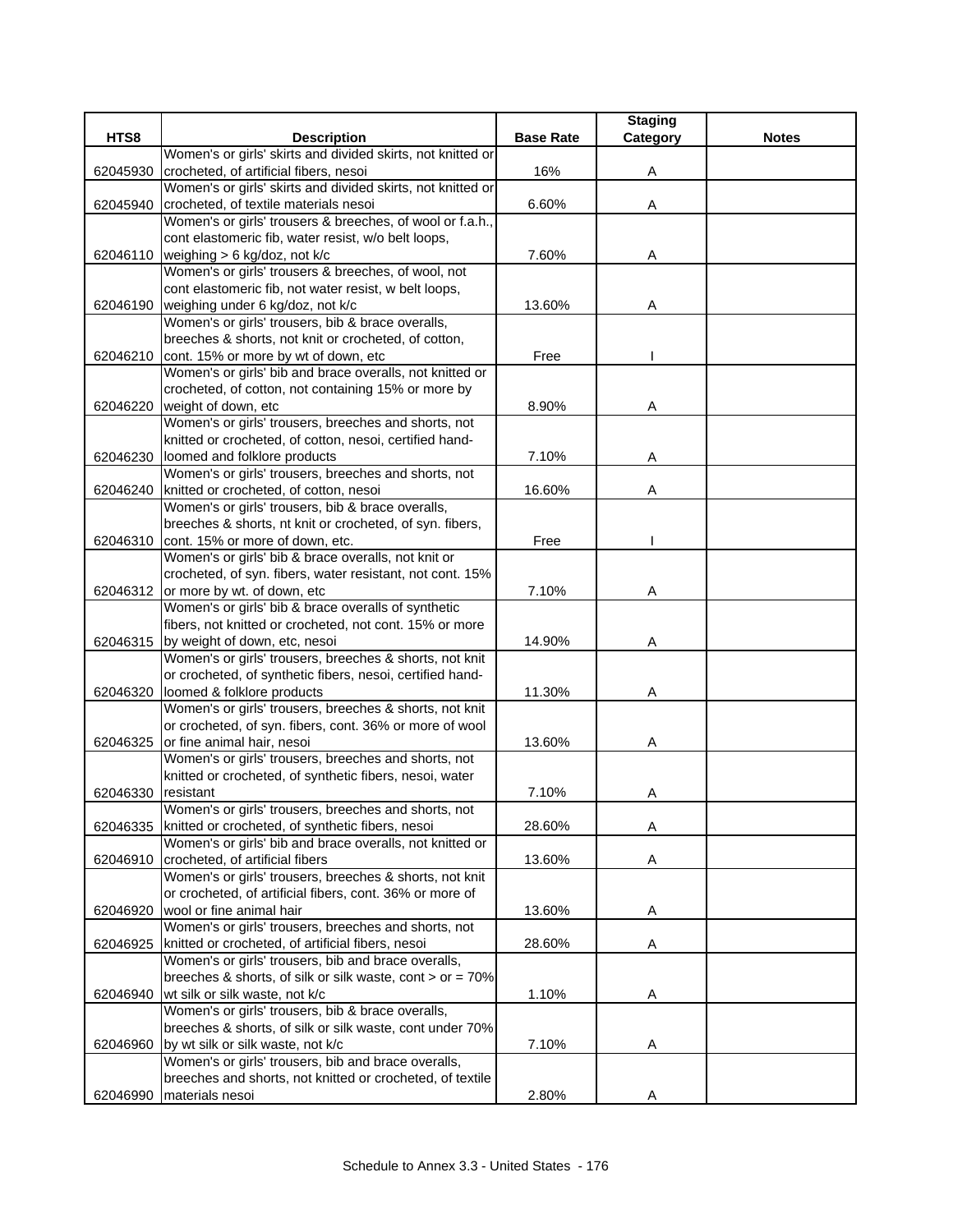|          |                                                                              |                    | <b>Staging</b> |              |
|----------|------------------------------------------------------------------------------|--------------------|----------------|--------------|
| HTS8     | <b>Description</b>                                                           | <b>Base Rate</b>   | Category       | <b>Notes</b> |
|          | Men's or boys' shirts, not knitted or crocheted, of wool                     |                    |                |              |
|          | or fine animal hair, certified hand-loomed and folklore                      |                    |                |              |
| 62051010 | products                                                                     | 9.20%              | Α              |              |
|          | Men's or boys' shirts, not knitted or crocheted, of wool                     |                    |                |              |
| 62051020 | or fine animal hair, nesoi                                                   | 17.50%             | Α              |              |
|          | Men's or boys' shirts, not knitted or crocheted, of                          |                    |                |              |
| 62052010 | cotton, certified hand-loomed and folklore products                          | 8.70%              | Α              |              |
|          | Men's or boys' shirts, not knitted or crocheted, of                          |                    |                |              |
| 62052020 | cotton, nesoi                                                                | 19.70%             | Α              |              |
|          | Men's or boys' shirts, not knitted or crocheted, of                          |                    |                |              |
|          | manmade fibers, certified hand-loomed and folklore                           |                    |                |              |
| 62053010 | products                                                                     | 12.20%             | Α              |              |
|          | Men's or boys' shirts, not knitted or crocheted, of                          |                    |                |              |
|          | manmade fibers, containing 36 percent or more of wool                        | 49.6 cents/ $kg +$ |                |              |
| 62053015 | or fine animal hair, nesoi                                                   | 19.7%              | Α              |              |
|          | Men's or boys' shirts, not knitted or crocheted, of                          | $29.1$ cents/kg +  |                |              |
| 62053020 | manmade fibers, nesoi                                                        | 25.9%              | Α              |              |
|          | Men's or boys' shirts, of silk or silk waste, containing                     |                    |                |              |
|          | 70% or more by wt of silk or silk waste, not knitted or                      |                    |                |              |
| 62059010 | crocheted                                                                    | 1.10%              | Α              |              |
|          | Men's or boys' shirts, of silk or silk waste, containing                     |                    |                |              |
|          | under 70% by wt of silk or silk waste, not knitted or                        |                    |                |              |
| 62059030 | crocheted                                                                    | 7.10%              | Α              |              |
|          | Men's or boys' shirts, not knitted or crocheted, of textile                  |                    |                |              |
| 62059040 | materials, nesoi<br>Women's or girls' blouses, shirts and shirt-blouses, not | 2.80%              | Α              |              |
| 62061000 | knitted or crocheted, of silk or silk waste                                  | 6.90%              | Α              |              |
|          | Women's or girls' blouses and shirts, not knitted or                         |                    |                |              |
|          | crocheted, of wool or fine animal hair, certified hand-                      |                    |                |              |
| 62062010 | loomed and folklore products                                                 | 8.50%              | Α              |              |
|          | Women's or girls' blouses & shirts, not knitted or                           |                    |                |              |
|          | crocheted, of wool or fine animal hair, containing 30%                       |                    |                |              |
| 62062020 | or more of silk/silk waste, nesoi                                            | 7.10%              | Α              |              |
|          | Women's or girls' blouses and shirts, not knitted or                         |                    |                |              |
| 62062030 | crocheted, of wool or fine animal hair, nesoi                                | 17%                | Α              |              |
|          | Women's or girls' blouses and shirts, not knitted or                         |                    |                |              |
|          | crocheted, of cotton, certified hand-loomed and folklore                     |                    |                |              |
| 62063010 | products                                                                     | 9%                 | Α              |              |
|          | Women's or girls' blouses and shirts, not knitted or                         |                    |                |              |
|          | crocheted, of cotton, containing 36 percent or more of                       |                    |                |              |
| 62063020 | flax fibers, nesoi                                                           | 3.50%              | Α              |              |
|          | Women's or girls' blouses and shirts, not knitted or                         |                    |                |              |
| 62063030 | crocheted, of cotton, nesoi                                                  | 15.40%             | Α              |              |
|          | Women's or girls' blouses and shirts, not knitted or                         |                    |                |              |
| 62064010 | crocheted, of manmade fibers, certified hand-loomed<br>and folklore products | 11.30%             |                |              |
|          | Women's or girls' blouses and shirts, not knitted or                         |                    | A              |              |
|          | crocheted, of manmade fibers, containing 30 percent or                       |                    |                |              |
| 62064020 | more of silk/silk waste, nesoi                                               | 4%                 | A              |              |
|          | Women's or girls' blouses, shirts and shirt-blouses, not                     |                    |                |              |
|          | knitted or crocheted, of manmade fibers, containing                          | $56.3$ cents/kg +  |                |              |
| 62064025 | 36% or more of wool, nesoi                                                   | 14.3%              | Α              |              |
|          | Women's or girls' blouses and shirts, not knitted or                         |                    |                |              |
| 62064030 | crocheted, of manmade fibers, nesoi                                          | 26.90%             | A              |              |
|          | Women's or girls' blouses, shirts and shirt-blouses, not                     |                    |                |              |
| 62069000 | knitted or crocheted, of textile materials nesoi                             | 6.70%              | Α              |              |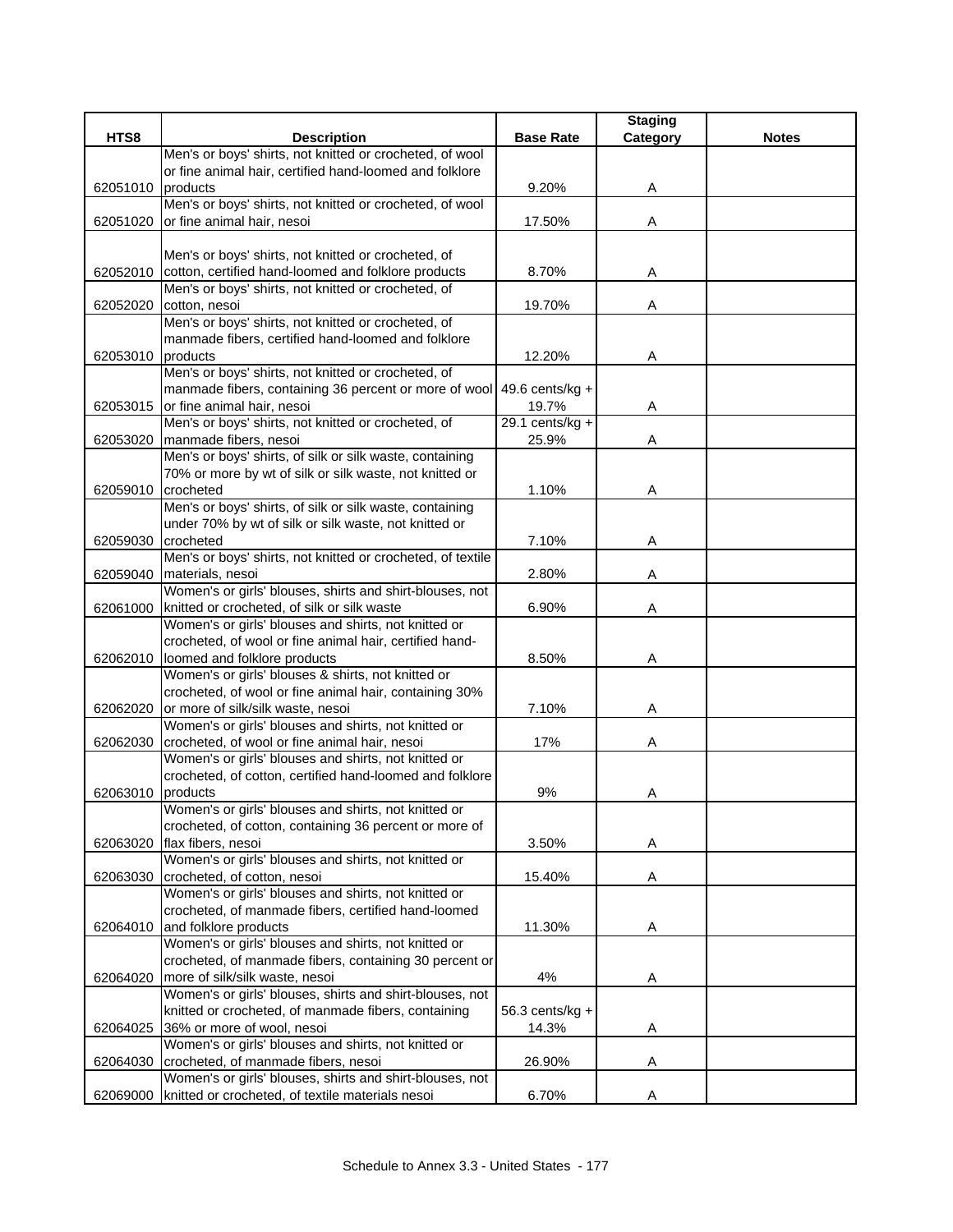| HTS8<br><b>Description</b><br><b>Base Rate</b><br><b>Notes</b><br>Category<br>Men's or boys' underpants and briefs, not knitted or<br>6.10%<br>crocheted, of cotton<br>62071100<br>Α<br>Men's or boys' underpants and briefs, of textile<br>mats(except cotton), cont 70% or more wt of silk or silk<br>62071910   waste, not knitted/crocheted<br>1.70%<br>A<br>Men's or boys' underpants and briefs, of textile<br>mats(except cotton), cont under 70% by wt of silk or silk<br>waste, not knitted/crocheted<br>10.50%<br>62071990<br>Α<br>Men's or boys' nightshirts and pajamas, not knitted or<br>crocheted, of cotton<br>8.90%<br>62072100<br>Α<br>Men's or boys' nightshirts and pajamas, not knitted or<br>crocheted, of man-made fibers<br>16%<br>62072200<br>Α<br>Men's or boys' nightshirts and pajamas, of textile<br>materials(except cotton or mmf), cont 70% or more by<br>62072910 wt of silk or silk waste, not k/c<br>1.10%<br>Α<br>Men's or boys' nightshirts and pajamas, of textile<br>materials(except cotton or mmf), cont under 70% by<br>weight of silk or silk waste, not k/c<br>7.10%<br>62072990<br>Α<br>Men's or boys' bathrobes, dressing gowns and similar<br>62079110<br>articles, not knitted or crocheted, of cotton<br>8.40%<br>Α<br>Men's or boys' singlets and other undershirts, not<br>knitted or crocheted, of cotton<br>6.10%<br>62079130<br>Α<br>Men's or boys' bathrobes, dressing gowns and similar<br>62079220<br>articles, not knitted or crocheted, of man-made fibers<br>14.90%<br>Α<br>Men's or boys' singlets and other undershirts, not<br>knitted or crocheted, of man-made fibers, nesoi<br>10.50%<br>62079240<br>Α<br>Men's or boys' bathrobes, dressing gowns and similar<br>articles, not knitted or crocheted, of wool or fine animal<br>62079920<br>hair<br>8.50%<br>Α<br>Men's or boys' singlets and other undershirts, not<br>knitted or crocheted, of wool or fine animal hair<br>6.10%<br>62079940<br>Α<br>Men's or boys' undershirts, bathrobes, & sim art, cont<br>70% or more by wt of silk or silk waste, not knitted or<br>62079970<br>crocheted<br>1.10%<br>Α<br>Men's or boys' undershirts, bathrobes, & sim art, of text<br>mats (except of cotton, mmf, wool, silk), not knitted or<br>crocheted<br>7.10%<br>62079990<br>Α<br>Women's or girls' slips and petticoats, not knitted or<br>crocheted, of man-made fibers<br>14.90%<br>62081100<br>Α<br>Women's or girls' slips and petticoats, not knitted or<br>crocheted, of cotton<br>11.20%<br>62081920<br>Α<br>Women's or girls' slips and petticoats, of textile<br>materials (except mmf or cotton), cont 70% or more by<br>62081950<br>wt of silk or silk waste, not k/c<br>1.40%<br>Α<br>Women's or girls' slips and petticoats, of textile<br>materials (except mmf or cotton), cont under 70% by<br>weight of silk or silk waste, not k/c<br>8.70%<br>62081990<br>A<br>Women's or girls' nightdresses and pajamas, not<br>knitted or crocheted, of cotton<br>8.90%<br>62082100<br>Α<br>Women's or girls' nightdresses and pajamas, not<br>knitted or crocheted, of man-made fibers<br>16%<br>62082200<br>Α |                                                        | <b>Staging</b> |  |
|-------------------------------------------------------------------------------------------------------------------------------------------------------------------------------------------------------------------------------------------------------------------------------------------------------------------------------------------------------------------------------------------------------------------------------------------------------------------------------------------------------------------------------------------------------------------------------------------------------------------------------------------------------------------------------------------------------------------------------------------------------------------------------------------------------------------------------------------------------------------------------------------------------------------------------------------------------------------------------------------------------------------------------------------------------------------------------------------------------------------------------------------------------------------------------------------------------------------------------------------------------------------------------------------------------------------------------------------------------------------------------------------------------------------------------------------------------------------------------------------------------------------------------------------------------------------------------------------------------------------------------------------------------------------------------------------------------------------------------------------------------------------------------------------------------------------------------------------------------------------------------------------------------------------------------------------------------------------------------------------------------------------------------------------------------------------------------------------------------------------------------------------------------------------------------------------------------------------------------------------------------------------------------------------------------------------------------------------------------------------------------------------------------------------------------------------------------------------------------------------------------------------------------------------------------------------------------------------------------------------------------------------------------------------------------------------------------------------------------------------------------------------------------------------------------------------------------------------------------------------------------------------------------------------------------------------------------------------------------------------------------------------------------------------------------------------------------------------------------------------------------------------|--------------------------------------------------------|----------------|--|
|                                                                                                                                                                                                                                                                                                                                                                                                                                                                                                                                                                                                                                                                                                                                                                                                                                                                                                                                                                                                                                                                                                                                                                                                                                                                                                                                                                                                                                                                                                                                                                                                                                                                                                                                                                                                                                                                                                                                                                                                                                                                                                                                                                                                                                                                                                                                                                                                                                                                                                                                                                                                                                                                                                                                                                                                                                                                                                                                                                                                                                                                                                                                           |                                                        |                |  |
|                                                                                                                                                                                                                                                                                                                                                                                                                                                                                                                                                                                                                                                                                                                                                                                                                                                                                                                                                                                                                                                                                                                                                                                                                                                                                                                                                                                                                                                                                                                                                                                                                                                                                                                                                                                                                                                                                                                                                                                                                                                                                                                                                                                                                                                                                                                                                                                                                                                                                                                                                                                                                                                                                                                                                                                                                                                                                                                                                                                                                                                                                                                                           |                                                        |                |  |
|                                                                                                                                                                                                                                                                                                                                                                                                                                                                                                                                                                                                                                                                                                                                                                                                                                                                                                                                                                                                                                                                                                                                                                                                                                                                                                                                                                                                                                                                                                                                                                                                                                                                                                                                                                                                                                                                                                                                                                                                                                                                                                                                                                                                                                                                                                                                                                                                                                                                                                                                                                                                                                                                                                                                                                                                                                                                                                                                                                                                                                                                                                                                           |                                                        |                |  |
|                                                                                                                                                                                                                                                                                                                                                                                                                                                                                                                                                                                                                                                                                                                                                                                                                                                                                                                                                                                                                                                                                                                                                                                                                                                                                                                                                                                                                                                                                                                                                                                                                                                                                                                                                                                                                                                                                                                                                                                                                                                                                                                                                                                                                                                                                                                                                                                                                                                                                                                                                                                                                                                                                                                                                                                                                                                                                                                                                                                                                                                                                                                                           |                                                        |                |  |
|                                                                                                                                                                                                                                                                                                                                                                                                                                                                                                                                                                                                                                                                                                                                                                                                                                                                                                                                                                                                                                                                                                                                                                                                                                                                                                                                                                                                                                                                                                                                                                                                                                                                                                                                                                                                                                                                                                                                                                                                                                                                                                                                                                                                                                                                                                                                                                                                                                                                                                                                                                                                                                                                                                                                                                                                                                                                                                                                                                                                                                                                                                                                           |                                                        |                |  |
|                                                                                                                                                                                                                                                                                                                                                                                                                                                                                                                                                                                                                                                                                                                                                                                                                                                                                                                                                                                                                                                                                                                                                                                                                                                                                                                                                                                                                                                                                                                                                                                                                                                                                                                                                                                                                                                                                                                                                                                                                                                                                                                                                                                                                                                                                                                                                                                                                                                                                                                                                                                                                                                                                                                                                                                                                                                                                                                                                                                                                                                                                                                                           |                                                        |                |  |
|                                                                                                                                                                                                                                                                                                                                                                                                                                                                                                                                                                                                                                                                                                                                                                                                                                                                                                                                                                                                                                                                                                                                                                                                                                                                                                                                                                                                                                                                                                                                                                                                                                                                                                                                                                                                                                                                                                                                                                                                                                                                                                                                                                                                                                                                                                                                                                                                                                                                                                                                                                                                                                                                                                                                                                                                                                                                                                                                                                                                                                                                                                                                           |                                                        |                |  |
|                                                                                                                                                                                                                                                                                                                                                                                                                                                                                                                                                                                                                                                                                                                                                                                                                                                                                                                                                                                                                                                                                                                                                                                                                                                                                                                                                                                                                                                                                                                                                                                                                                                                                                                                                                                                                                                                                                                                                                                                                                                                                                                                                                                                                                                                                                                                                                                                                                                                                                                                                                                                                                                                                                                                                                                                                                                                                                                                                                                                                                                                                                                                           |                                                        |                |  |
|                                                                                                                                                                                                                                                                                                                                                                                                                                                                                                                                                                                                                                                                                                                                                                                                                                                                                                                                                                                                                                                                                                                                                                                                                                                                                                                                                                                                                                                                                                                                                                                                                                                                                                                                                                                                                                                                                                                                                                                                                                                                                                                                                                                                                                                                                                                                                                                                                                                                                                                                                                                                                                                                                                                                                                                                                                                                                                                                                                                                                                                                                                                                           |                                                        |                |  |
|                                                                                                                                                                                                                                                                                                                                                                                                                                                                                                                                                                                                                                                                                                                                                                                                                                                                                                                                                                                                                                                                                                                                                                                                                                                                                                                                                                                                                                                                                                                                                                                                                                                                                                                                                                                                                                                                                                                                                                                                                                                                                                                                                                                                                                                                                                                                                                                                                                                                                                                                                                                                                                                                                                                                                                                                                                                                                                                                                                                                                                                                                                                                           |                                                        |                |  |
|                                                                                                                                                                                                                                                                                                                                                                                                                                                                                                                                                                                                                                                                                                                                                                                                                                                                                                                                                                                                                                                                                                                                                                                                                                                                                                                                                                                                                                                                                                                                                                                                                                                                                                                                                                                                                                                                                                                                                                                                                                                                                                                                                                                                                                                                                                                                                                                                                                                                                                                                                                                                                                                                                                                                                                                                                                                                                                                                                                                                                                                                                                                                           |                                                        |                |  |
|                                                                                                                                                                                                                                                                                                                                                                                                                                                                                                                                                                                                                                                                                                                                                                                                                                                                                                                                                                                                                                                                                                                                                                                                                                                                                                                                                                                                                                                                                                                                                                                                                                                                                                                                                                                                                                                                                                                                                                                                                                                                                                                                                                                                                                                                                                                                                                                                                                                                                                                                                                                                                                                                                                                                                                                                                                                                                                                                                                                                                                                                                                                                           |                                                        |                |  |
|                                                                                                                                                                                                                                                                                                                                                                                                                                                                                                                                                                                                                                                                                                                                                                                                                                                                                                                                                                                                                                                                                                                                                                                                                                                                                                                                                                                                                                                                                                                                                                                                                                                                                                                                                                                                                                                                                                                                                                                                                                                                                                                                                                                                                                                                                                                                                                                                                                                                                                                                                                                                                                                                                                                                                                                                                                                                                                                                                                                                                                                                                                                                           |                                                        |                |  |
|                                                                                                                                                                                                                                                                                                                                                                                                                                                                                                                                                                                                                                                                                                                                                                                                                                                                                                                                                                                                                                                                                                                                                                                                                                                                                                                                                                                                                                                                                                                                                                                                                                                                                                                                                                                                                                                                                                                                                                                                                                                                                                                                                                                                                                                                                                                                                                                                                                                                                                                                                                                                                                                                                                                                                                                                                                                                                                                                                                                                                                                                                                                                           |                                                        |                |  |
|                                                                                                                                                                                                                                                                                                                                                                                                                                                                                                                                                                                                                                                                                                                                                                                                                                                                                                                                                                                                                                                                                                                                                                                                                                                                                                                                                                                                                                                                                                                                                                                                                                                                                                                                                                                                                                                                                                                                                                                                                                                                                                                                                                                                                                                                                                                                                                                                                                                                                                                                                                                                                                                                                                                                                                                                                                                                                                                                                                                                                                                                                                                                           |                                                        |                |  |
|                                                                                                                                                                                                                                                                                                                                                                                                                                                                                                                                                                                                                                                                                                                                                                                                                                                                                                                                                                                                                                                                                                                                                                                                                                                                                                                                                                                                                                                                                                                                                                                                                                                                                                                                                                                                                                                                                                                                                                                                                                                                                                                                                                                                                                                                                                                                                                                                                                                                                                                                                                                                                                                                                                                                                                                                                                                                                                                                                                                                                                                                                                                                           |                                                        |                |  |
|                                                                                                                                                                                                                                                                                                                                                                                                                                                                                                                                                                                                                                                                                                                                                                                                                                                                                                                                                                                                                                                                                                                                                                                                                                                                                                                                                                                                                                                                                                                                                                                                                                                                                                                                                                                                                                                                                                                                                                                                                                                                                                                                                                                                                                                                                                                                                                                                                                                                                                                                                                                                                                                                                                                                                                                                                                                                                                                                                                                                                                                                                                                                           |                                                        |                |  |
|                                                                                                                                                                                                                                                                                                                                                                                                                                                                                                                                                                                                                                                                                                                                                                                                                                                                                                                                                                                                                                                                                                                                                                                                                                                                                                                                                                                                                                                                                                                                                                                                                                                                                                                                                                                                                                                                                                                                                                                                                                                                                                                                                                                                                                                                                                                                                                                                                                                                                                                                                                                                                                                                                                                                                                                                                                                                                                                                                                                                                                                                                                                                           |                                                        |                |  |
|                                                                                                                                                                                                                                                                                                                                                                                                                                                                                                                                                                                                                                                                                                                                                                                                                                                                                                                                                                                                                                                                                                                                                                                                                                                                                                                                                                                                                                                                                                                                                                                                                                                                                                                                                                                                                                                                                                                                                                                                                                                                                                                                                                                                                                                                                                                                                                                                                                                                                                                                                                                                                                                                                                                                                                                                                                                                                                                                                                                                                                                                                                                                           |                                                        |                |  |
|                                                                                                                                                                                                                                                                                                                                                                                                                                                                                                                                                                                                                                                                                                                                                                                                                                                                                                                                                                                                                                                                                                                                                                                                                                                                                                                                                                                                                                                                                                                                                                                                                                                                                                                                                                                                                                                                                                                                                                                                                                                                                                                                                                                                                                                                                                                                                                                                                                                                                                                                                                                                                                                                                                                                                                                                                                                                                                                                                                                                                                                                                                                                           |                                                        |                |  |
|                                                                                                                                                                                                                                                                                                                                                                                                                                                                                                                                                                                                                                                                                                                                                                                                                                                                                                                                                                                                                                                                                                                                                                                                                                                                                                                                                                                                                                                                                                                                                                                                                                                                                                                                                                                                                                                                                                                                                                                                                                                                                                                                                                                                                                                                                                                                                                                                                                                                                                                                                                                                                                                                                                                                                                                                                                                                                                                                                                                                                                                                                                                                           |                                                        |                |  |
|                                                                                                                                                                                                                                                                                                                                                                                                                                                                                                                                                                                                                                                                                                                                                                                                                                                                                                                                                                                                                                                                                                                                                                                                                                                                                                                                                                                                                                                                                                                                                                                                                                                                                                                                                                                                                                                                                                                                                                                                                                                                                                                                                                                                                                                                                                                                                                                                                                                                                                                                                                                                                                                                                                                                                                                                                                                                                                                                                                                                                                                                                                                                           |                                                        |                |  |
|                                                                                                                                                                                                                                                                                                                                                                                                                                                                                                                                                                                                                                                                                                                                                                                                                                                                                                                                                                                                                                                                                                                                                                                                                                                                                                                                                                                                                                                                                                                                                                                                                                                                                                                                                                                                                                                                                                                                                                                                                                                                                                                                                                                                                                                                                                                                                                                                                                                                                                                                                                                                                                                                                                                                                                                                                                                                                                                                                                                                                                                                                                                                           |                                                        |                |  |
|                                                                                                                                                                                                                                                                                                                                                                                                                                                                                                                                                                                                                                                                                                                                                                                                                                                                                                                                                                                                                                                                                                                                                                                                                                                                                                                                                                                                                                                                                                                                                                                                                                                                                                                                                                                                                                                                                                                                                                                                                                                                                                                                                                                                                                                                                                                                                                                                                                                                                                                                                                                                                                                                                                                                                                                                                                                                                                                                                                                                                                                                                                                                           |                                                        |                |  |
|                                                                                                                                                                                                                                                                                                                                                                                                                                                                                                                                                                                                                                                                                                                                                                                                                                                                                                                                                                                                                                                                                                                                                                                                                                                                                                                                                                                                                                                                                                                                                                                                                                                                                                                                                                                                                                                                                                                                                                                                                                                                                                                                                                                                                                                                                                                                                                                                                                                                                                                                                                                                                                                                                                                                                                                                                                                                                                                                                                                                                                                                                                                                           |                                                        |                |  |
|                                                                                                                                                                                                                                                                                                                                                                                                                                                                                                                                                                                                                                                                                                                                                                                                                                                                                                                                                                                                                                                                                                                                                                                                                                                                                                                                                                                                                                                                                                                                                                                                                                                                                                                                                                                                                                                                                                                                                                                                                                                                                                                                                                                                                                                                                                                                                                                                                                                                                                                                                                                                                                                                                                                                                                                                                                                                                                                                                                                                                                                                                                                                           |                                                        |                |  |
|                                                                                                                                                                                                                                                                                                                                                                                                                                                                                                                                                                                                                                                                                                                                                                                                                                                                                                                                                                                                                                                                                                                                                                                                                                                                                                                                                                                                                                                                                                                                                                                                                                                                                                                                                                                                                                                                                                                                                                                                                                                                                                                                                                                                                                                                                                                                                                                                                                                                                                                                                                                                                                                                                                                                                                                                                                                                                                                                                                                                                                                                                                                                           |                                                        |                |  |
|                                                                                                                                                                                                                                                                                                                                                                                                                                                                                                                                                                                                                                                                                                                                                                                                                                                                                                                                                                                                                                                                                                                                                                                                                                                                                                                                                                                                                                                                                                                                                                                                                                                                                                                                                                                                                                                                                                                                                                                                                                                                                                                                                                                                                                                                                                                                                                                                                                                                                                                                                                                                                                                                                                                                                                                                                                                                                                                                                                                                                                                                                                                                           |                                                        |                |  |
|                                                                                                                                                                                                                                                                                                                                                                                                                                                                                                                                                                                                                                                                                                                                                                                                                                                                                                                                                                                                                                                                                                                                                                                                                                                                                                                                                                                                                                                                                                                                                                                                                                                                                                                                                                                                                                                                                                                                                                                                                                                                                                                                                                                                                                                                                                                                                                                                                                                                                                                                                                                                                                                                                                                                                                                                                                                                                                                                                                                                                                                                                                                                           |                                                        |                |  |
|                                                                                                                                                                                                                                                                                                                                                                                                                                                                                                                                                                                                                                                                                                                                                                                                                                                                                                                                                                                                                                                                                                                                                                                                                                                                                                                                                                                                                                                                                                                                                                                                                                                                                                                                                                                                                                                                                                                                                                                                                                                                                                                                                                                                                                                                                                                                                                                                                                                                                                                                                                                                                                                                                                                                                                                                                                                                                                                                                                                                                                                                                                                                           |                                                        |                |  |
|                                                                                                                                                                                                                                                                                                                                                                                                                                                                                                                                                                                                                                                                                                                                                                                                                                                                                                                                                                                                                                                                                                                                                                                                                                                                                                                                                                                                                                                                                                                                                                                                                                                                                                                                                                                                                                                                                                                                                                                                                                                                                                                                                                                                                                                                                                                                                                                                                                                                                                                                                                                                                                                                                                                                                                                                                                                                                                                                                                                                                                                                                                                                           |                                                        |                |  |
|                                                                                                                                                                                                                                                                                                                                                                                                                                                                                                                                                                                                                                                                                                                                                                                                                                                                                                                                                                                                                                                                                                                                                                                                                                                                                                                                                                                                                                                                                                                                                                                                                                                                                                                                                                                                                                                                                                                                                                                                                                                                                                                                                                                                                                                                                                                                                                                                                                                                                                                                                                                                                                                                                                                                                                                                                                                                                                                                                                                                                                                                                                                                           |                                                        |                |  |
|                                                                                                                                                                                                                                                                                                                                                                                                                                                                                                                                                                                                                                                                                                                                                                                                                                                                                                                                                                                                                                                                                                                                                                                                                                                                                                                                                                                                                                                                                                                                                                                                                                                                                                                                                                                                                                                                                                                                                                                                                                                                                                                                                                                                                                                                                                                                                                                                                                                                                                                                                                                                                                                                                                                                                                                                                                                                                                                                                                                                                                                                                                                                           |                                                        |                |  |
|                                                                                                                                                                                                                                                                                                                                                                                                                                                                                                                                                                                                                                                                                                                                                                                                                                                                                                                                                                                                                                                                                                                                                                                                                                                                                                                                                                                                                                                                                                                                                                                                                                                                                                                                                                                                                                                                                                                                                                                                                                                                                                                                                                                                                                                                                                                                                                                                                                                                                                                                                                                                                                                                                                                                                                                                                                                                                                                                                                                                                                                                                                                                           |                                                        |                |  |
|                                                                                                                                                                                                                                                                                                                                                                                                                                                                                                                                                                                                                                                                                                                                                                                                                                                                                                                                                                                                                                                                                                                                                                                                                                                                                                                                                                                                                                                                                                                                                                                                                                                                                                                                                                                                                                                                                                                                                                                                                                                                                                                                                                                                                                                                                                                                                                                                                                                                                                                                                                                                                                                                                                                                                                                                                                                                                                                                                                                                                                                                                                                                           |                                                        |                |  |
|                                                                                                                                                                                                                                                                                                                                                                                                                                                                                                                                                                                                                                                                                                                                                                                                                                                                                                                                                                                                                                                                                                                                                                                                                                                                                                                                                                                                                                                                                                                                                                                                                                                                                                                                                                                                                                                                                                                                                                                                                                                                                                                                                                                                                                                                                                                                                                                                                                                                                                                                                                                                                                                                                                                                                                                                                                                                                                                                                                                                                                                                                                                                           |                                                        |                |  |
|                                                                                                                                                                                                                                                                                                                                                                                                                                                                                                                                                                                                                                                                                                                                                                                                                                                                                                                                                                                                                                                                                                                                                                                                                                                                                                                                                                                                                                                                                                                                                                                                                                                                                                                                                                                                                                                                                                                                                                                                                                                                                                                                                                                                                                                                                                                                                                                                                                                                                                                                                                                                                                                                                                                                                                                                                                                                                                                                                                                                                                                                                                                                           |                                                        |                |  |
|                                                                                                                                                                                                                                                                                                                                                                                                                                                                                                                                                                                                                                                                                                                                                                                                                                                                                                                                                                                                                                                                                                                                                                                                                                                                                                                                                                                                                                                                                                                                                                                                                                                                                                                                                                                                                                                                                                                                                                                                                                                                                                                                                                                                                                                                                                                                                                                                                                                                                                                                                                                                                                                                                                                                                                                                                                                                                                                                                                                                                                                                                                                                           |                                                        |                |  |
|                                                                                                                                                                                                                                                                                                                                                                                                                                                                                                                                                                                                                                                                                                                                                                                                                                                                                                                                                                                                                                                                                                                                                                                                                                                                                                                                                                                                                                                                                                                                                                                                                                                                                                                                                                                                                                                                                                                                                                                                                                                                                                                                                                                                                                                                                                                                                                                                                                                                                                                                                                                                                                                                                                                                                                                                                                                                                                                                                                                                                                                                                                                                           |                                                        |                |  |
|                                                                                                                                                                                                                                                                                                                                                                                                                                                                                                                                                                                                                                                                                                                                                                                                                                                                                                                                                                                                                                                                                                                                                                                                                                                                                                                                                                                                                                                                                                                                                                                                                                                                                                                                                                                                                                                                                                                                                                                                                                                                                                                                                                                                                                                                                                                                                                                                                                                                                                                                                                                                                                                                                                                                                                                                                                                                                                                                                                                                                                                                                                                                           |                                                        |                |  |
|                                                                                                                                                                                                                                                                                                                                                                                                                                                                                                                                                                                                                                                                                                                                                                                                                                                                                                                                                                                                                                                                                                                                                                                                                                                                                                                                                                                                                                                                                                                                                                                                                                                                                                                                                                                                                                                                                                                                                                                                                                                                                                                                                                                                                                                                                                                                                                                                                                                                                                                                                                                                                                                                                                                                                                                                                                                                                                                                                                                                                                                                                                                                           |                                                        |                |  |
|                                                                                                                                                                                                                                                                                                                                                                                                                                                                                                                                                                                                                                                                                                                                                                                                                                                                                                                                                                                                                                                                                                                                                                                                                                                                                                                                                                                                                                                                                                                                                                                                                                                                                                                                                                                                                                                                                                                                                                                                                                                                                                                                                                                                                                                                                                                                                                                                                                                                                                                                                                                                                                                                                                                                                                                                                                                                                                                                                                                                                                                                                                                                           |                                                        |                |  |
|                                                                                                                                                                                                                                                                                                                                                                                                                                                                                                                                                                                                                                                                                                                                                                                                                                                                                                                                                                                                                                                                                                                                                                                                                                                                                                                                                                                                                                                                                                                                                                                                                                                                                                                                                                                                                                                                                                                                                                                                                                                                                                                                                                                                                                                                                                                                                                                                                                                                                                                                                                                                                                                                                                                                                                                                                                                                                                                                                                                                                                                                                                                                           |                                                        |                |  |
|                                                                                                                                                                                                                                                                                                                                                                                                                                                                                                                                                                                                                                                                                                                                                                                                                                                                                                                                                                                                                                                                                                                                                                                                                                                                                                                                                                                                                                                                                                                                                                                                                                                                                                                                                                                                                                                                                                                                                                                                                                                                                                                                                                                                                                                                                                                                                                                                                                                                                                                                                                                                                                                                                                                                                                                                                                                                                                                                                                                                                                                                                                                                           |                                                        |                |  |
|                                                                                                                                                                                                                                                                                                                                                                                                                                                                                                                                                                                                                                                                                                                                                                                                                                                                                                                                                                                                                                                                                                                                                                                                                                                                                                                                                                                                                                                                                                                                                                                                                                                                                                                                                                                                                                                                                                                                                                                                                                                                                                                                                                                                                                                                                                                                                                                                                                                                                                                                                                                                                                                                                                                                                                                                                                                                                                                                                                                                                                                                                                                                           |                                                        |                |  |
|                                                                                                                                                                                                                                                                                                                                                                                                                                                                                                                                                                                                                                                                                                                                                                                                                                                                                                                                                                                                                                                                                                                                                                                                                                                                                                                                                                                                                                                                                                                                                                                                                                                                                                                                                                                                                                                                                                                                                                                                                                                                                                                                                                                                                                                                                                                                                                                                                                                                                                                                                                                                                                                                                                                                                                                                                                                                                                                                                                                                                                                                                                                                           |                                                        |                |  |
|                                                                                                                                                                                                                                                                                                                                                                                                                                                                                                                                                                                                                                                                                                                                                                                                                                                                                                                                                                                                                                                                                                                                                                                                                                                                                                                                                                                                                                                                                                                                                                                                                                                                                                                                                                                                                                                                                                                                                                                                                                                                                                                                                                                                                                                                                                                                                                                                                                                                                                                                                                                                                                                                                                                                                                                                                                                                                                                                                                                                                                                                                                                                           |                                                        |                |  |
|                                                                                                                                                                                                                                                                                                                                                                                                                                                                                                                                                                                                                                                                                                                                                                                                                                                                                                                                                                                                                                                                                                                                                                                                                                                                                                                                                                                                                                                                                                                                                                                                                                                                                                                                                                                                                                                                                                                                                                                                                                                                                                                                                                                                                                                                                                                                                                                                                                                                                                                                                                                                                                                                                                                                                                                                                                                                                                                                                                                                                                                                                                                                           |                                                        |                |  |
|                                                                                                                                                                                                                                                                                                                                                                                                                                                                                                                                                                                                                                                                                                                                                                                                                                                                                                                                                                                                                                                                                                                                                                                                                                                                                                                                                                                                                                                                                                                                                                                                                                                                                                                                                                                                                                                                                                                                                                                                                                                                                                                                                                                                                                                                                                                                                                                                                                                                                                                                                                                                                                                                                                                                                                                                                                                                                                                                                                                                                                                                                                                                           |                                                        |                |  |
|                                                                                                                                                                                                                                                                                                                                                                                                                                                                                                                                                                                                                                                                                                                                                                                                                                                                                                                                                                                                                                                                                                                                                                                                                                                                                                                                                                                                                                                                                                                                                                                                                                                                                                                                                                                                                                                                                                                                                                                                                                                                                                                                                                                                                                                                                                                                                                                                                                                                                                                                                                                                                                                                                                                                                                                                                                                                                                                                                                                                                                                                                                                                           |                                                        |                |  |
|                                                                                                                                                                                                                                                                                                                                                                                                                                                                                                                                                                                                                                                                                                                                                                                                                                                                                                                                                                                                                                                                                                                                                                                                                                                                                                                                                                                                                                                                                                                                                                                                                                                                                                                                                                                                                                                                                                                                                                                                                                                                                                                                                                                                                                                                                                                                                                                                                                                                                                                                                                                                                                                                                                                                                                                                                                                                                                                                                                                                                                                                                                                                           |                                                        |                |  |
|                                                                                                                                                                                                                                                                                                                                                                                                                                                                                                                                                                                                                                                                                                                                                                                                                                                                                                                                                                                                                                                                                                                                                                                                                                                                                                                                                                                                                                                                                                                                                                                                                                                                                                                                                                                                                                                                                                                                                                                                                                                                                                                                                                                                                                                                                                                                                                                                                                                                                                                                                                                                                                                                                                                                                                                                                                                                                                                                                                                                                                                                                                                                           |                                                        |                |  |
|                                                                                                                                                                                                                                                                                                                                                                                                                                                                                                                                                                                                                                                                                                                                                                                                                                                                                                                                                                                                                                                                                                                                                                                                                                                                                                                                                                                                                                                                                                                                                                                                                                                                                                                                                                                                                                                                                                                                                                                                                                                                                                                                                                                                                                                                                                                                                                                                                                                                                                                                                                                                                                                                                                                                                                                                                                                                                                                                                                                                                                                                                                                                           | Women's or girls' nightdresses and pajamas, of textile |                |  |
| materials (except cotton or mmf), cont $>$ or = 70% by wt                                                                                                                                                                                                                                                                                                                                                                                                                                                                                                                                                                                                                                                                                                                                                                                                                                                                                                                                                                                                                                                                                                                                                                                                                                                                                                                                                                                                                                                                                                                                                                                                                                                                                                                                                                                                                                                                                                                                                                                                                                                                                                                                                                                                                                                                                                                                                                                                                                                                                                                                                                                                                                                                                                                                                                                                                                                                                                                                                                                                                                                                                 |                                                        |                |  |
| 62082910 of silk or silk waste, not k/c<br>1.10%<br>Α                                                                                                                                                                                                                                                                                                                                                                                                                                                                                                                                                                                                                                                                                                                                                                                                                                                                                                                                                                                                                                                                                                                                                                                                                                                                                                                                                                                                                                                                                                                                                                                                                                                                                                                                                                                                                                                                                                                                                                                                                                                                                                                                                                                                                                                                                                                                                                                                                                                                                                                                                                                                                                                                                                                                                                                                                                                                                                                                                                                                                                                                                     |                                                        |                |  |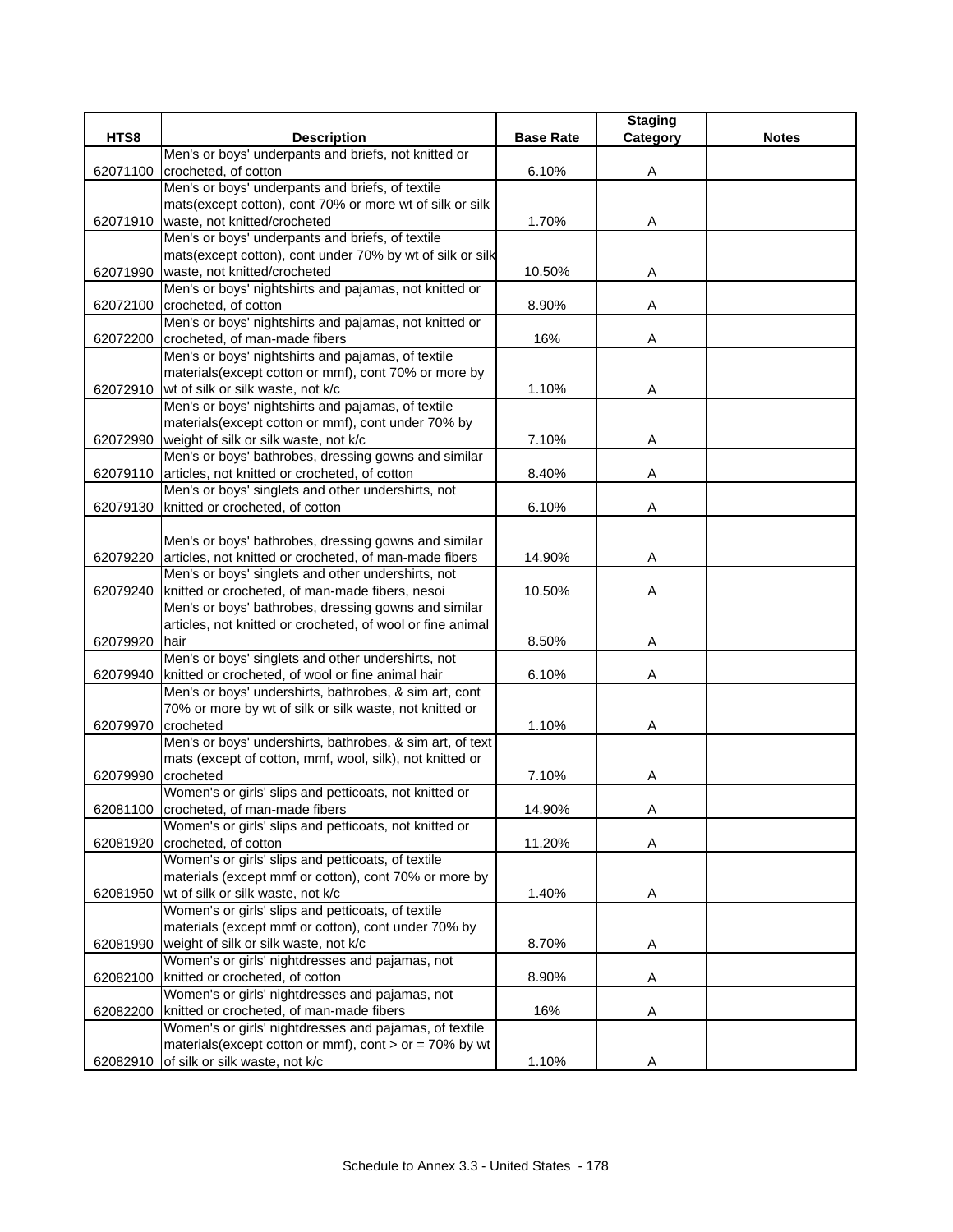|          |                                                                                                                      |                   | <b>Staging</b> |              |
|----------|----------------------------------------------------------------------------------------------------------------------|-------------------|----------------|--------------|
| HTS8     | <b>Description</b>                                                                                                   | <b>Base Rate</b>  | Category       | <b>Notes</b> |
|          | Women's or girls' nightdresses and pajamas, of textile                                                               |                   |                |              |
|          | materials (except cotton or mmf), cont under 70% by wt                                                               |                   |                |              |
| 62082990 | of silk or silk waste, not k/c                                                                                       | 7.10%             | A              |              |
|          | Women's or girls' bathrobes, dressing gowns and                                                                      |                   |                |              |
| 62089110 | similar articles, not knitted or crocheted, of cotton                                                                | 7.50%             | Α              |              |
|          | Women's or girls' undershirts and underpants, not<br>knitted or crocheted, of cotton                                 | 11.20%            |                |              |
| 62089130 | Women's or girls' singlets & other undershirts, briefs,                                                              |                   | Α              |              |
|          | panties, bathrobes & similar articles, not knitted or                                                                |                   |                |              |
| 62089200 | crocheted, of man-made fibers                                                                                        | 16%               | Α              |              |
|          | Women's or girls' undershirts, underpants, bathrobes &                                                               |                   |                |              |
|          | like articles, not knitted or crocheted, of wool or fine                                                             |                   |                |              |
| 62089920 | animal hair                                                                                                          | 8.50%             | A              |              |
|          | Women's or girls' singlet & other undershirt, briefs,                                                                |                   |                |              |
|          | panties, negligees, dressing gowns & sim art, of silk,                                                               |                   |                |              |
| 62089930 | $con > or = 70\%$ wt silk, not k/c                                                                                   | 1.10%             | Α              |              |
|          | Women's or girls' singlets & other undershirts, briefs,                                                              |                   |                |              |
|          | panties, negligees, dressing gowns & sim art, of silk,                                                               |                   |                |              |
| 62089950 | con < 70% wt silk, not k/c                                                                                           | 7.10%             | Α              |              |
|          | Women's or girls' undershirts, underpants, bathrobes &                                                               |                   |                |              |
|          | like articles, not knitted or crocheted, of textile materials                                                        |                   |                |              |
| 62089980 | nesoi                                                                                                                | 2.80%             | Α              |              |
|          | Babies' garments and clothing accessories, not knitted                                                               | $31.8$ cents/kg + |                |              |
|          | 62091000 or crocheted, of wool or fine animal hair                                                                   | 14.4%             | Α              |              |
| 62092010 | Babies' dresses, not knitted or crocheted, of cotton                                                                 | 11.80%            | A              |              |
|          | Babies' blouses and shirts, except those imported as                                                                 |                   |                |              |
| 62092020 | parts of sets, not knitted or crocheted, of cotton                                                                   | 14.90%            | Α              |              |
|          | Babies' trousers, breeches and shorts, except those                                                                  |                   |                |              |
|          | imported as parts of sets, not knitted or crocheted, of                                                              |                   |                |              |
| 62092030 | cotton                                                                                                               | 14.90%            | Α              |              |
|          | Babies' garments & clothing acc. nesoi, of cotton, incl.<br>sunsuits & sim app, sets & parts of sets, & diapers, not |                   |                |              |
| 62092050 | knitted or crocheted                                                                                                 | 9.30%             | Α              |              |
|          | Babies' blouses and shirts, except those imported as                                                                 |                   |                |              |
|          | parts of sets, not knitted or crocheted, of synthetic                                                                |                   |                |              |
| 62093010 | <b>fibers</b>                                                                                                        | 22%               | Α              |              |
|          | Babies' trousers, breeches and shorts, except those                                                                  |                   |                |              |
|          | imported as parts of sets, not knitted or crocheted, of                                                              |                   |                |              |
| 62093020 | synthetic fibers                                                                                                     | 28.60%            | Α              |              |
|          | Babies' garments and clothing accessories, not knitted                                                               |                   |                |              |
| 62093030 | or crocheted, nesoi, of synthetic fibers                                                                             | 16%               | Α              |              |
|          |                                                                                                                      |                   |                |              |
|          | Babies' blouses and shirts, except those imported as                                                                 |                   |                |              |
| 62099010 | parts of sets, not knitted or crocheted, of artificial fibers                                                        | 22%               | Α              |              |
|          | Babies' trousers, breeches and shorts, except those                                                                  |                   |                |              |
|          | imported as parts of sets, not knitted or crocheted, of                                                              |                   |                |              |
| 62099020 | artificial fibers                                                                                                    | 14.90%            | Α              |              |
|          | Babies' garments and clothing accessories, not knitted                                                               |                   |                |              |
| 62099030 | or crocheted, nesoi, of artificial fibers                                                                            | 14.90%            | Α              |              |
|          | Babies' garments and clothing accessories, of text                                                                   |                   |                |              |
|          | mats(except wool, cotton or mmf), cont 70% or more by                                                                |                   |                |              |
| 62099050 | wt of silk or silk waste, not k/c<br>Babies' garments and clothing accessories, of textile                           | Free              |                |              |
|          | mats(except wool, cotton or mmf), cont under 70% by                                                                  |                   |                |              |
| 62099090 | wt of silk or silk waste, not k/c                                                                                    | 2.80%             | Α              |              |
|          |                                                                                                                      |                   |                |              |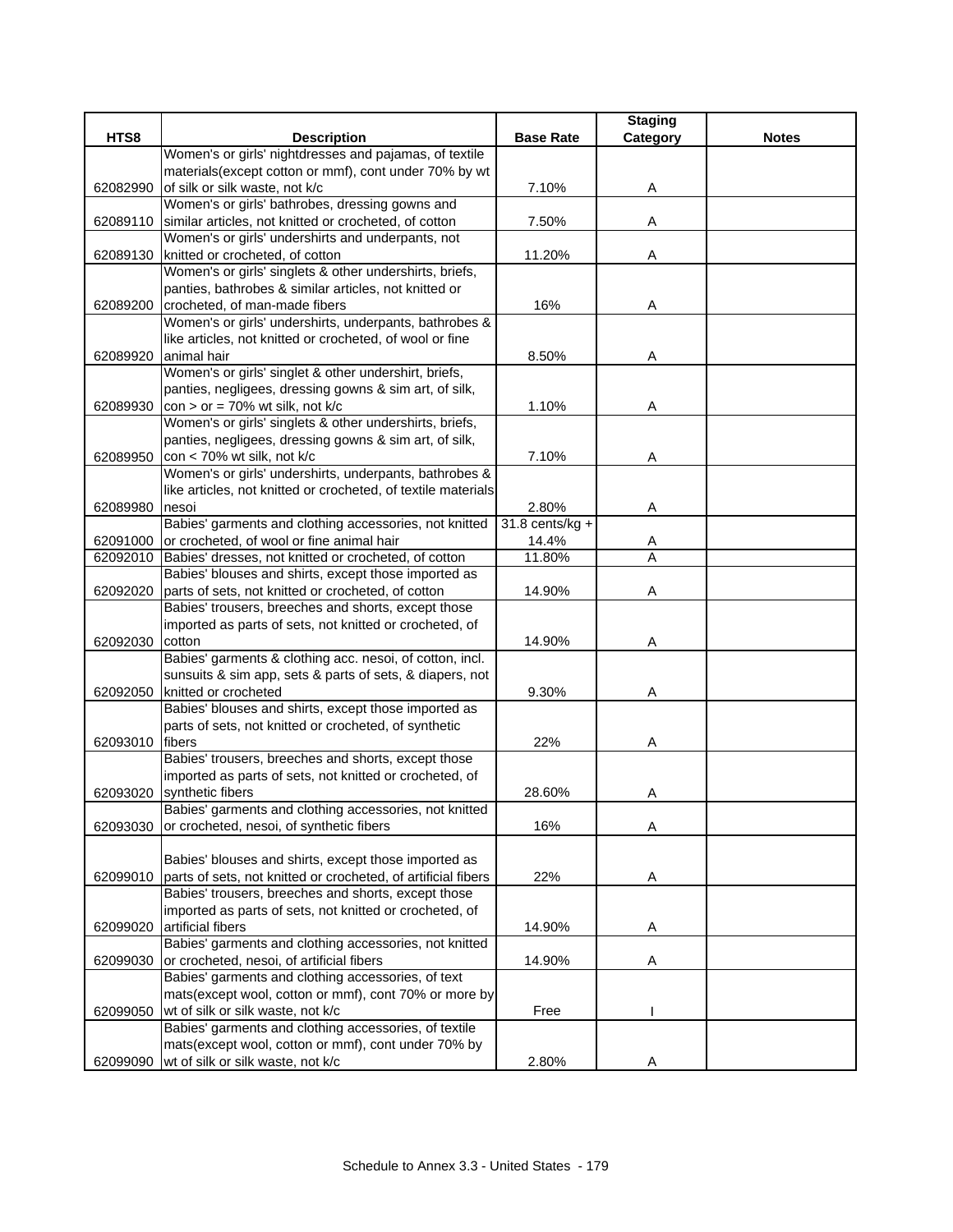|          |                                                                                          |                  | <b>Staging</b> |              |
|----------|------------------------------------------------------------------------------------------|------------------|----------------|--------------|
| HTS8     | <b>Description</b>                                                                       | <b>Base Rate</b> | Category       | <b>Notes</b> |
|          | Garments, not knitted or crocheted, made up of fabrics                                   |                  |                |              |
|          | of heading 5602 or 5603 formed on a base of paper or                                     |                  |                |              |
| 62101020 | covered or lined with paper                                                              | 2.80%            | Α              |              |
|          | Nonwoven dispos apparel designed for hosps, clinics,                                     |                  |                |              |
|          | labs or cont area use, made up of fab of 5602/5603,                                      |                  |                |              |
| 62101050 | n/formed or lined w paper, not k/c                                                       | Free             |                |              |
|          | Disposable briefs and panties designed for one time                                      |                  |                |              |
|          | use, made up of fabrics of 5602 or 5603, not formed or                                   |                  |                |              |
| 62101070 | lined w paper, not k/c                                                                   | 8.50%            | Α              |              |
|          | Garments, nesoi, made up of fabrics of heading 5602                                      |                  |                |              |
| 62101090 | or 5603, not formed or lined w paper, not k/c                                            | 16%              | Α              |              |
|          | Men's or boys' garments, sim to 6201.11-6201.19, of                                      |                  |                |              |
|          | mmf, outer surf impreg, coated etc. w rub/plast,                                         |                  |                |              |
| 62102030 | underlying fab completely obsc, not k/c                                                  | 3.80%            | Α              |              |
|          | Men's or boys' overcoats/carcoats/capes/etc. of mmf,                                     |                  |                |              |
|          | other than with outer sur. impreg/coated/etc. w/                                         |                  |                |              |
|          | 62102050 rub/plast, n knitted/crocheted                                                  | 7.10%            | Α              |              |
|          | Men's or boys' overcoats/carcoats/capes/etc. of tx                                       |                  |                |              |
|          | mat(excl mmf), outer sur. impreg/etc. w/rub/plast                                        |                  |                |              |
|          | 62102070 completely obscuring fab, n k/c                                                 | 3.30%            | Α              |              |
|          | Men's or boys' overcoats/carcoats/capes/etc. of tx                                       |                  |                |              |
|          | mat(excl mmf), other than with outer sur.                                                |                  |                |              |
| 62102090 | impreg/coated/etc. w/ rub/plast, n k/c                                                   | 6.20%            | Α              |              |
|          | Women's or girls' overcoats/carcoats/capes/etc. of                                       |                  |                |              |
|          | mmf, outer sur. impreg/coated/etc. w/rub/plast                                           |                  |                |              |
| 62103030 | completely obscuring fab, n k/c                                                          | 3.80%            | Α              |              |
|          | Women's or girls' overcoats/carcoats/capes/etc. of                                       |                  |                |              |
|          | mmf, other than with outer sur. impreg/coated/etc.                                       |                  |                |              |
| 62103050 | w/rub/plast, n k/c                                                                       | 7.10%            | Α              |              |
|          | Women's or girls' overcoats/carcoats/capes/etc. of tx                                    |                  |                |              |
|          | mat(excl mmf), fabric impreg/coated w/rub/plast                                          |                  |                |              |
| 62103070 | completely obscuring fab, n k/c                                                          | 3.30%            | Α              |              |
|          | Women's or girls' overcoats/carcoats/capes/etc. of tx                                    |                  |                |              |
|          | mat(excl mmf), other than with outer sur. impreg/coated                                  |                  |                |              |
| 62103090 | etc. w/rub/plast, n k/c                                                                  | 6.20%            | Α              |              |
|          |                                                                                          |                  |                |              |
|          | Men's or boys' garm, nesoi, of fab of 5903/5906/5907,                                    |                  |                |              |
|          | of mmf, w/outer sur. impreg/coated/etc. w/rub/plast                                      |                  |                |              |
| 62104030 | completely obscuring fab, n k/c<br>Men's or boys' garm, nesoi, of fab of 5903/5906/5907, | 3.80%            | Α              |              |
|          |                                                                                          |                  |                |              |
|          | of mmf, other than w/outer sur. impreg/coated/etc.                                       |                  |                |              |
| 62104050 | w/rub/plast, n k/c<br>Men's or boys' garm, nesoi, of fab of 5903/5906/5907,              | 7.10%            | Α              |              |
|          |                                                                                          |                  |                |              |
|          | of tx mat(excl mmf), w/outer sur. impreg/etc. w/rub/plast<br>compl obscuring fab, n k/c  |                  |                |              |
| 62104070 | Men's or boys' garm, nesoi, of fab of 5903/5906/5907,                                    | 3.30%            | Α              |              |
|          | of tx mat(excl mmf), w/outer sur. impreg/etc.                                            |                  |                |              |
|          | w/rub/plast, n k/c                                                                       | 6.20%            |                |              |
| 62104090 | Women's or girls' garm, nesoi, of fab of                                                 |                  | Α              |              |
|          | 5903/5906/5907, of mmf, w/outer sur.                                                     |                  |                |              |
|          |                                                                                          |                  |                |              |
|          | impreg/coated/etc. w/rub/plast compl obscuring fab, n<br>k/c                             | 3.80%            |                |              |
| 62105030 | Women's or girls' garm, nesoi, of fab of                                                 |                  | Α              |              |
|          | 5903/5906/5907, of mmf, other than w/outer sur.                                          |                  |                |              |
|          | 62105050   impreg/etc. w/rub/plast, n k/c                                                | 7.10%            | Α              |              |
|          |                                                                                          |                  |                |              |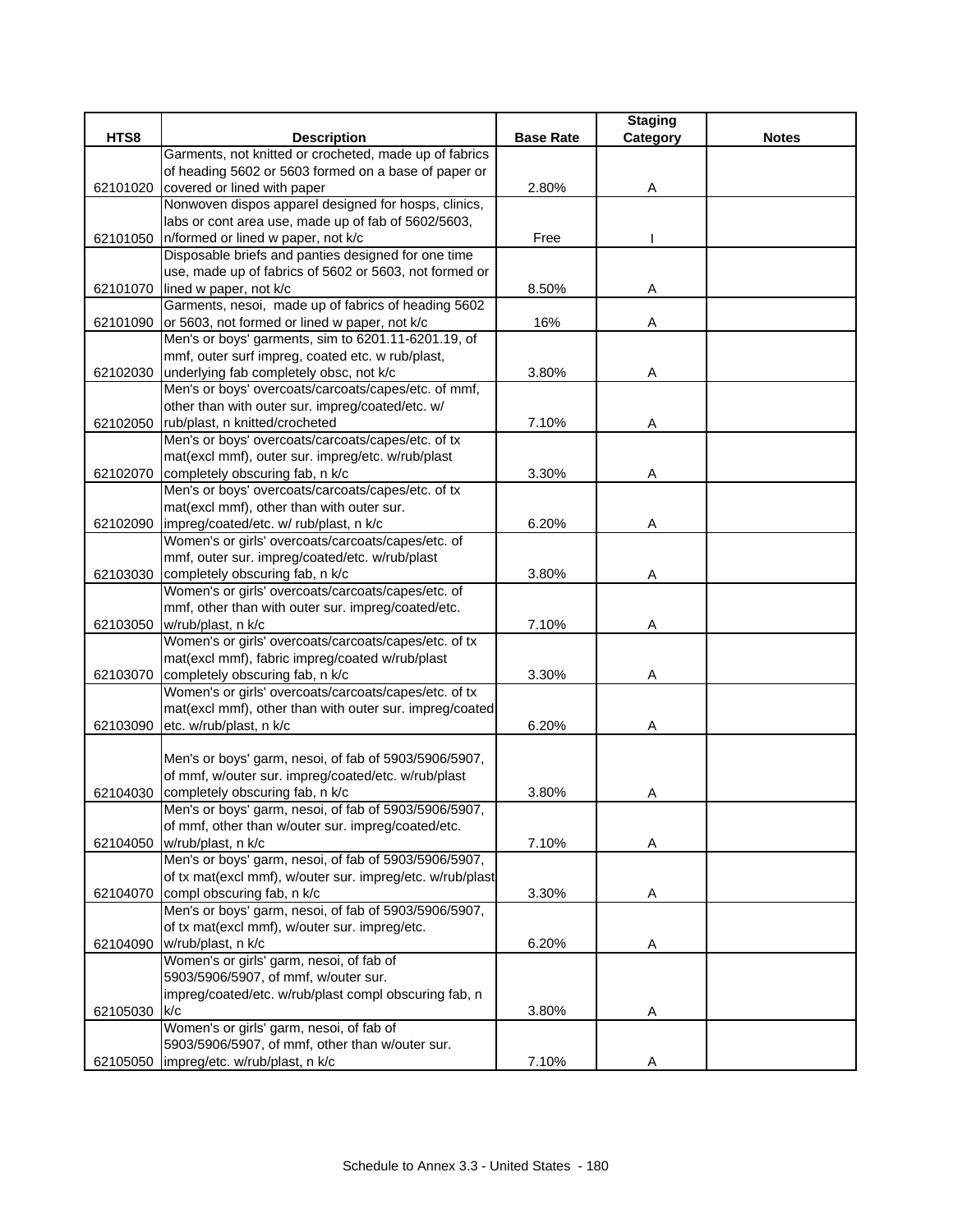|          |                                                                                                        |                  | <b>Staging</b> |              |
|----------|--------------------------------------------------------------------------------------------------------|------------------|----------------|--------------|
| HTS8     | <b>Description</b>                                                                                     | <b>Base Rate</b> | Category       | <b>Notes</b> |
|          | Wom's or girls' garm, nesoi, of fab of 5903/5906/5907,                                                 |                  |                |              |
|          | of tx mat(excl mmf), w/outer sur. impreg/etc. w/rub/plast                                              |                  |                |              |
| 62105070 | comp obscuring fab, n k/c                                                                              | 3.30%            | Α              |              |
|          | Wom's or girls' garm, nesoi, of fab of 5903/5906/5907,                                                 |                  |                |              |
|          | of tx mat(except mmf), other than w/outer sur.                                                         |                  |                |              |
| 62105090 | impreg/coated w/rub/plas, n k/c                                                                        | 6.20%            | Α              |              |
|          | Men's or boys' swimwear, not knitted or crocheted, of                                                  |                  |                |              |
| 62111110 | man-made fibers                                                                                        | 27.80%           | Α              |              |
|          | Men's or boys' swimwear, of textile materials(except                                                   |                  |                |              |
|          | mmf), containing 70% or more by weight of silk or silk                                                 |                  |                |              |
|          | 62111140 waste, not knit or crocheted                                                                  | 4%               | Α              |              |
|          | Men's or boys' swimwear, of textile materials(except                                                   |                  |                |              |
|          | mmf), containing under 70% by weight of silk or silk                                                   |                  |                |              |
| 62111180 | waste, not knit or crocheted                                                                           | 7.50%            | Α              |              |
|          | Women's or girls' swimwear, not knitted or crocheted,                                                  |                  |                |              |
| 62111210 | of man-made fibers                                                                                     | 11.80%           | Α              |              |
|          | Women's or girls' swimwear, of textile materials(except                                                |                  |                |              |
|          | mmf), containing 70% or more by weight of silk or silk                                                 |                  |                |              |
|          | 62111240 waste, not knit or crocheted                                                                  | 1.20%            | Α              |              |
|          | Women's or girls' swimwear, of textile materials(except                                                |                  |                |              |
|          | mmf), containing under 70% by weight of silk or silk                                                   |                  |                |              |
|          | 62111280 waste, not knit or crocheted                                                                  | 7.50%            | Α              |              |
|          | Anoraks, windbreakers and similar articles imported as                                                 |                  |                |              |
|          | parts of ski-suits, con 15% or more by wt of down &                                                    |                  |                |              |
|          | 62112004   waterfowl plumage, etc, not k/c                                                             | 0.70%            | Α              |              |
|          | Anoraks, windbreakers and similar articles imported as                                                 |                  |                |              |
|          | parts of ski-suits, con under 15% by wt of down &                                                      |                  |                |              |
| 62112008 | waterfowl plumage, etc, not k/c                                                                        | 4.40%            | Α              |              |
|          | Men's or boys' ski-suits, not knitted or crocheted, water                                              |                  |                |              |
|          | resistant, not containing 15% or more by weight of                                                     |                  |                |              |
| 62112015 | down, etc                                                                                              | 7.10%            | Α              |              |
|          | Men's or boys' anoraks, windbreakers and sim art                                                       |                  |                |              |
|          | impted as pts of ski-suits, of wool, con < 15% wt of                                                   |                  |                |              |
|          | 62112024 down etc, not water resist, not k/c<br>Men's or boys' anoraks, etc. imported as parts of ski- | 17.50%           | Α              |              |
|          |                                                                                                        |                  |                |              |
|          | suits, of tx mats(except wool), con 15% wt of down etc,<br>62112028 not water resist, not k/c          |                  |                |              |
|          | Men's or boys' trousers and breeches imported as parts                                                 | 27.70%           | A              |              |
|          |                                                                                                        |                  |                |              |
|          | of ski-suits, of wool, con under 15% by wt of down etc.,<br>62112034 not water resist, not k/c         |                  |                |              |
|          | Men's or boys' trousers & breeches imported as pts of                                                  | 17.50%           | A              |              |
|          | ski-suits, of tx mat(except wool), con 15% wt down etc,                                                |                  |                |              |
|          | not water resist, not k/c                                                                              | 28.10%           |                |              |
| 62112038 | Men's or boys' ski-suits nesoi, of wool or fine animal                                                 |                  | Α              |              |
|          | hair, con under 15% wt down etc, not water resist, not                                                 |                  |                |              |
|          | 62112044 knitted/crocheted                                                                             | 14%              | Α              |              |
|          | Men's or boys' ski-suits nesoi, of tx mats(except wool or                                              |                  |                |              |
|          | fine animal hair), con under 15% wt down etc, not water                                                |                  |                |              |
| 62112048 | resist, not knitted/croch                                                                              | 14.90%           | A              |              |
|          | Women's or girls' anoraks, windbreakers and sim art                                                    |                  |                |              |
|          | impted as pts of ski-suits, of wool, con 15% wt down                                                   |                  |                |              |
| 62112054 | etc, not water resist, not k/c                                                                         | 17.50%           | A              |              |
|          | Women's or girls' anoraks and sim art imported as pts                                                  |                  |                |              |
|          | of ski-suits, of tx mats(except wool), con < 15% wt                                                    |                  |                |              |
|          | 62112058 down etc, not wat resist, n k/c                                                               | 28%              | A              |              |
|          |                                                                                                        |                  |                |              |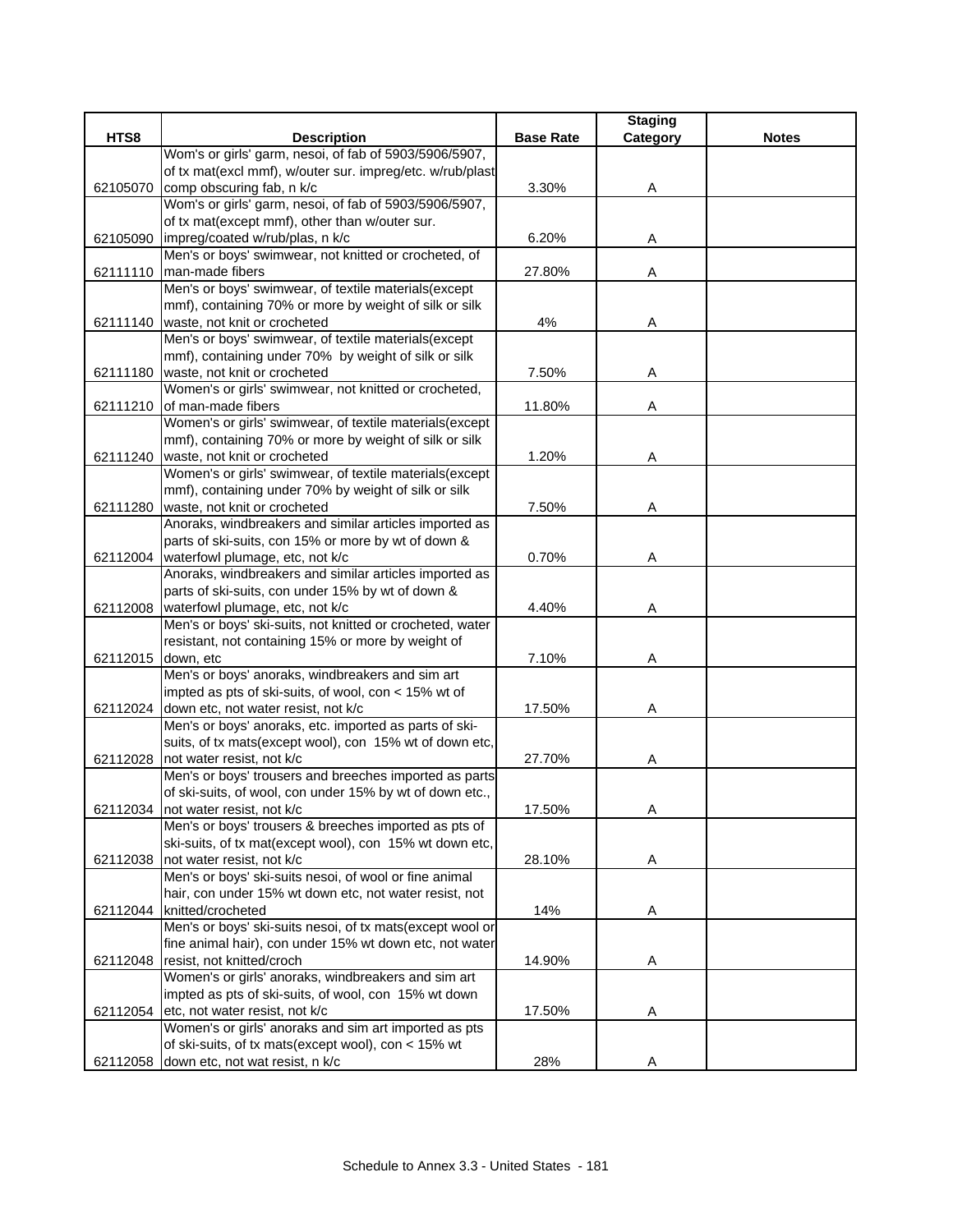|          |                                                                                                         |                  | <b>Staging</b> |              |
|----------|---------------------------------------------------------------------------------------------------------|------------------|----------------|--------------|
| HTS8     | <b>Description</b>                                                                                      | <b>Base Rate</b> | Category       | <b>Notes</b> |
|          | Women's or girls' trousers and breeches imported as                                                     |                  |                |              |
|          | parts of ski-suits, of wool, cont under 15% by wt of                                                    |                  |                |              |
| 62112064 | down etc, not water resist, not k/c                                                                     | 17.50%           | Α              |              |
|          | Women's or girls' trousers & breeches imp as pts of ski-                                                |                  |                |              |
|          | suits, of tx mats(except wool), con < 15% wt of down                                                    |                  |                |              |
| 62112068 | etc, not wat resist, not k/c                                                                            | 28.60%           | Α              |              |
|          | Women's or girls' ski-suits nesoi, of wool or fine animal                                               |                  |                |              |
|          | hair, con under 15% by wt of down etc, not water                                                        |                  |                |              |
|          | 62112074 resistant, not knit or crocheted                                                               | 14%              | Α              |              |
|          | Women's or girls' ski-suits nesoi, of tx mats(except                                                    |                  |                |              |
|          | wool), con under 15% by weight of down etc, not water                                                   |                  |                |              |
|          | 62112078 resistant, not knit or crocheted                                                               | 14.90%           | Α              |              |
|          | Men's or boys' track suits or other garments nesoi, not                                                 |                  |                |              |
|          | 62113100   knitted or crocheted, of wool or fine animal hair                                            | 12%              | Α              |              |
|          | Men's or boys' track suits or other garments nesoi, not                                                 |                  |                |              |
| 62113200 | knitted or crocheted, of cotton                                                                         | 8.10%            | Α              |              |
|          | Men's or boys' track suits or other garments nesoi, not                                                 |                  |                |              |
| 62113300 | knitted or crocheted, of man-made fibers                                                                | 16%              | Α              |              |
|          | Men's or boys' garments(excl swimwear or ski-suits),                                                    |                  |                |              |
|          | nesoi, of tex mat(except wool, cotton or mmf), cont 70%                                                 |                  |                |              |
|          | 62113910 or more wt of silk, not k/c                                                                    | 0.50%            | Α              |              |
|          | Men's or boys' garments(excl swimwear or ski-suits),                                                    |                  |                |              |
|          | nesoi, of tex mat(except wool, cotton or mmf), cont                                                     |                  |                |              |
| 62113990 | under 70% by wt of silk, not k/c                                                                        | 2.80%            | Α              |              |
|          |                                                                                                         |                  |                |              |
|          | Women's or girls' track suits or other garments nesoi,                                                  |                  |                |              |
|          | 62114100 not knitted or crocheted, of wool or fine animal hair                                          | 12%              | Α              |              |
|          | Women's or girls' track suits or other garments nesoi,                                                  |                  |                |              |
|          | 62114200 not knitted or crocheted, of cotton<br>Women's or girls' track suits or other garments nesoi,  | 8.10%            | A              |              |
|          |                                                                                                         | 16%              |                |              |
| 62114300 | not knitted or crocheted, of man-made fibers<br>Women's or girls' garments(excl swimwear or ski-suits), |                  | Α              |              |
|          | nesoi, of tex mat(except wool, cotton or mmf), cont 70%                                                 |                  |                |              |
|          | 62114910 or more wt of silk, not k/c                                                                    | 1.20%            | Α              |              |
|          | Women's or girls' garments(excl swimwear or ski-suits),                                                 |                  |                |              |
|          | nesoi, of tex mat(except wool, cotton or mmf), cont                                                     |                  |                |              |
|          | 62114990 under 70% by wt of silk, not k/c                                                               | 7.30%            | A              |              |
|          | Brassieres, containing lace, net or embroidery,                                                         |                  |                |              |
|          | containing 70% or more by weight of silk or silk waste,                                                 |                  |                |              |
|          | 62121030 whether or not knitted or crocheted                                                            | 4.80%            | A              |              |
|          | Brassieres containing lace, net or embroidery,                                                          |                  |                |              |
|          | containing under 70% by weight of silk or silk waste,                                                   |                  |                |              |
| 62121050 | whether or not knitted or crocheted                                                                     | 16.90%           | Α              |              |
|          | Brassieres, not containing lace, net or embroidery,                                                     |                  |                |              |
|          | containing 70% or more by wt of silk or silk waste,                                                     |                  |                |              |
| 62121070 | whether or not knitted or crocheted                                                                     | 2.70%            | Α              |              |
|          | Brassieres, not containing lace, net or embroidery,                                                     |                  |                |              |
|          | containing under 70% by wt of silk or silk waste,                                                       |                  |                |              |
| 62121090 | whether or not knitted or crocheted                                                                     | 16.90%           | A              |              |
| 62122000 | Girdles and panty-girdles                                                                               | 20%              | A              |              |
| 62123000 | Corsets                                                                                                 | 23.50%           | A              |              |
|          | Braces, suspenders, garters and similar articles and                                                    |                  |                |              |
| 62129000 | parts thereof                                                                                           | 6.60%            | Α              |              |
|          | Handkerchiefs, not knitted or crocheted, containing                                                     |                  |                |              |
|          | 62131010 70% or more by weight of silk or silk waste                                                    | 1.10%            | Α              |              |
|          | Handkerchiefs, of silk or silk waste, containing less                                                   |                  |                |              |
|          | 62131020 than 70 percent by weight of silk or silk waste                                                | 3.80%            | A              |              |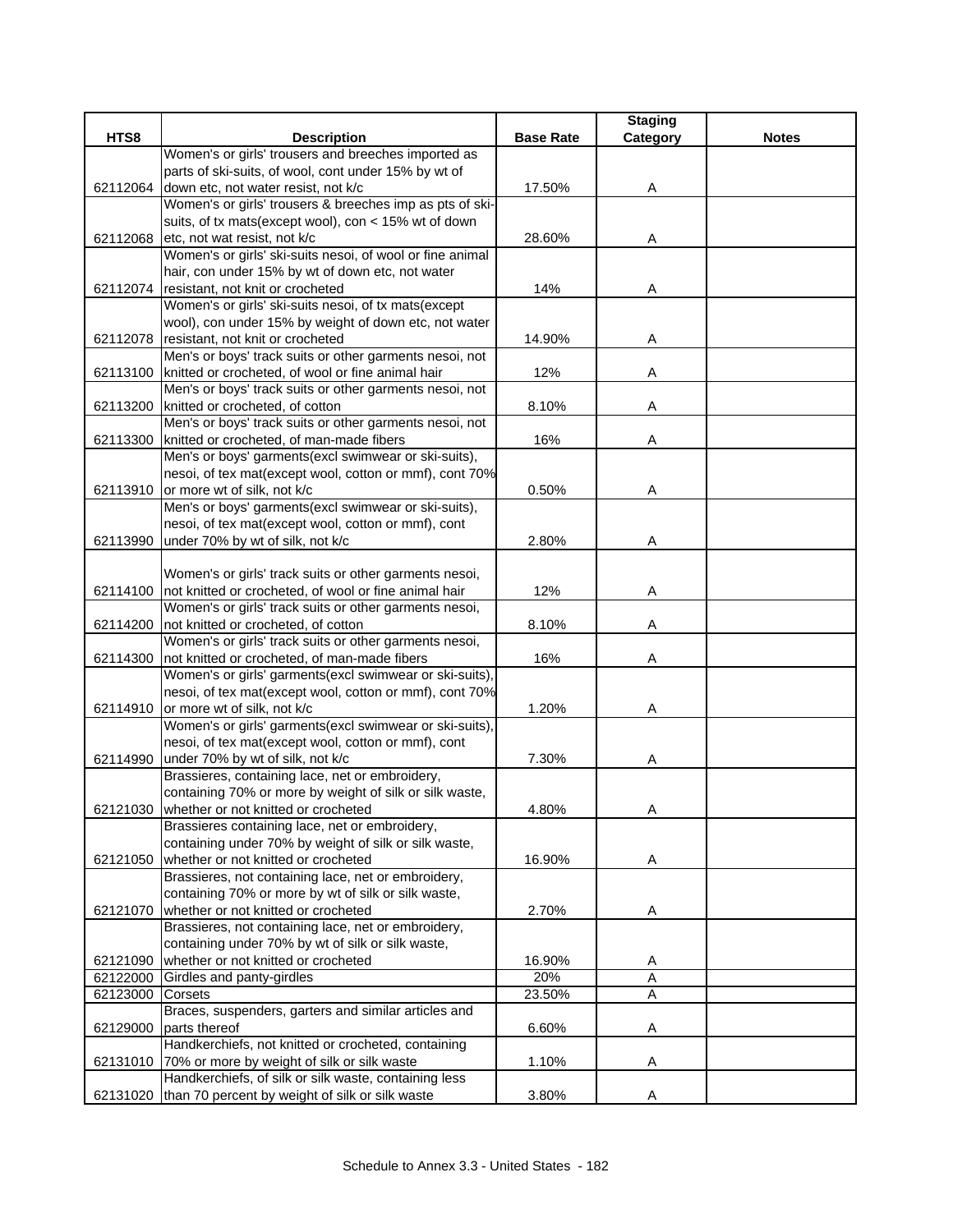|          |                                                                                                                |                    | <b>Staging</b> |              |
|----------|----------------------------------------------------------------------------------------------------------------|--------------------|----------------|--------------|
| HTS8     | <b>Description</b>                                                                                             | <b>Base Rate</b>   | Category       | <b>Notes</b> |
|          | Handkerchiefs, not knitted or crocheted, of cotton,                                                            |                    |                |              |
| 62132010 | hemmed, not containing lace or embroidery                                                                      | 13.20%             | Α              |              |
|          | Handkerchiefs, not knitted or crocheted, of cotton,                                                            |                    |                |              |
| 62132020 | nesoi                                                                                                          | 7.10%              | Α              |              |
|          | Handkerchiefs, not knitted or crocheted, of man-made                                                           |                    |                |              |
| 62139010 | <b>Ifibers</b>                                                                                                 | 10.80%             | Α              |              |
|          | Handkerchiefs, not knitted or crocheted, of textile                                                            |                    |                |              |
| 62139020 | materials, nesoi                                                                                               | 5.30%              | Α              |              |
|          | Shawls, scarves, mufflers, mantillas, veils and the like,                                                      |                    |                |              |
|          | not knitted or crocheted, containing 70% or more silk or                                                       |                    |                |              |
| 62141010 | silk waste                                                                                                     | 1.20%              | Α              |              |
|          | Shawls, scarves, mufflers, mantillas, veils and the like,                                                      |                    |                |              |
|          | not knitted or crocheted, containing less than 70% silk                                                        |                    |                |              |
| 62141020 | or silk waste                                                                                                  | 3.90%              | Α              |              |
|          |                                                                                                                |                    |                |              |
|          | Shawls, scarves, mufflers, mantillas, veils and the like,                                                      |                    |                |              |
| 62142000 | not knitted or crocheted, of wool or fine animal hair                                                          | 6.70%              | Α              |              |
|          | Shawls, scarves, mufflers, mantillas, veils and the like,                                                      |                    |                |              |
| 62143000 | not knitted or crocheted, of synthetic fibers                                                                  | 5.30%              | Α              |              |
|          | Shawls, scarves, mufflers, mantillas, veils and the like,                                                      |                    |                |              |
| 62144000 | not knitted or crocheted, of artificial fibers                                                                 | 5.30%              | Α              |              |
|          |                                                                                                                |                    |                |              |
|          | Shawls, scarves, mufflers, mantillas, veils and the like,                                                      |                    |                |              |
| 62149000 | not knitted or crocheted, of textile materials nesoi                                                           | 11.30%             | Α              |              |
|          | Ties, bow ties and cravats, not knitted or crocheted, of                                                       |                    |                |              |
| 62151000 | silk or silk waste                                                                                             | 7.20%              | Α              |              |
|          | Ties, bow ties and cravats, not knitted or crocheted, of                                                       | $24.8$ cents/kg +  |                |              |
|          | man-made fibers                                                                                                | 12.7%              | Α              |              |
| 62152000 | Ties, bow ties and cravats, not knitted or crocheted, of                                                       |                    |                |              |
| 62159000 | textile materials nesoi                                                                                        | 5%                 | A              |              |
|          | Ice hockey and field hockey gloves, not knitted or                                                             |                    |                |              |
|          | crocheted, impregnated, coated or covered with                                                                 |                    |                |              |
| 62160005 | plastics or rubber                                                                                             | Free               |                |              |
|          | Gloves, mittens & mitts, for sports, including ski &                                                           |                    |                |              |
|          | snowmobile gloves, etc., not knitted/crocheted, impreg.                                                        |                    |                |              |
| 62160008 | or cov. with plastic/rubber                                                                                    | 0.80%              | Α              |              |
|          | Gloves etc. (excl. for sports etc.), not k/c, impreg. etc.                                                     |                    |                |              |
|          | with plas/rub, w/o four., cut & sewn, of veg. fibers, over                                                     |                    |                |              |
|          | 62160013 50% by wt. plas/rub                                                                                   | 12.50%             | Α              |              |
|          | Gloves etc. (excl. for sports), not k/c, impreg. etc. with                                                     |                    |                |              |
|          | plas/rub, w/o four., cut & sewn, of veg. fibers, cont.                                                         |                    |                |              |
| 62160017 | <50% by wt. plas./rubber                                                                                       | 23.50%             | Α              |              |
|          | Gloves, mittens and mitts(excl sports), w/o four, impreg                                                       |                    |                |              |
|          | etc, cut & sewn from pre-exist impreg fab, of non-veg                                                          |                    |                |              |
|          |                                                                                                                | 11.1 cents/ $kg +$ |                |              |
| 62160019 | fib, con > 50% wt plas/rub<br>Gloves, mittens and mitts(excl sports), w/o four, impreg                         | 5.5%               | Α              |              |
|          | etc, cut & sewn from pre-exist impreg fab, of non-veg                                                          |                    |                |              |
|          |                                                                                                                | 20.6 cents/kg $+$  |                |              |
| 62160021 | fib, $con < 50\%$ wt plas/rub                                                                                  | 10.3%              | A              |              |
|          | Gloves, mittens and mitts(excl sports), w/o four, impreg<br>etc, not cut & sewn from pre-exist fab, con 50% or |                    |                |              |
|          |                                                                                                                |                    |                |              |
| 62160024 | more wt cotton/mmf, not k/c                                                                                    | 13.20%             | Α              |              |
|          | Gloves, mittens and mitts(excl sports), w/o four, impreg                                                       |                    |                |              |
|          | etc, not cut & sewn from pre-exist fab, con under 50%                                                          |                    |                |              |
| 62160026 | wt cotton or mmf, not k/c                                                                                      | 7%                 | Α              |              |
|          | Gloves, mittens and mitts(excl sports), impreg, etc.,                                                          |                    |                |              |
|          | with fourchettes, cont 50% or more by wt of coton, mmf                                                         |                    |                |              |
| 62160029 | or combo thereof, not knit/croc                                                                                | 13%                | Α              |              |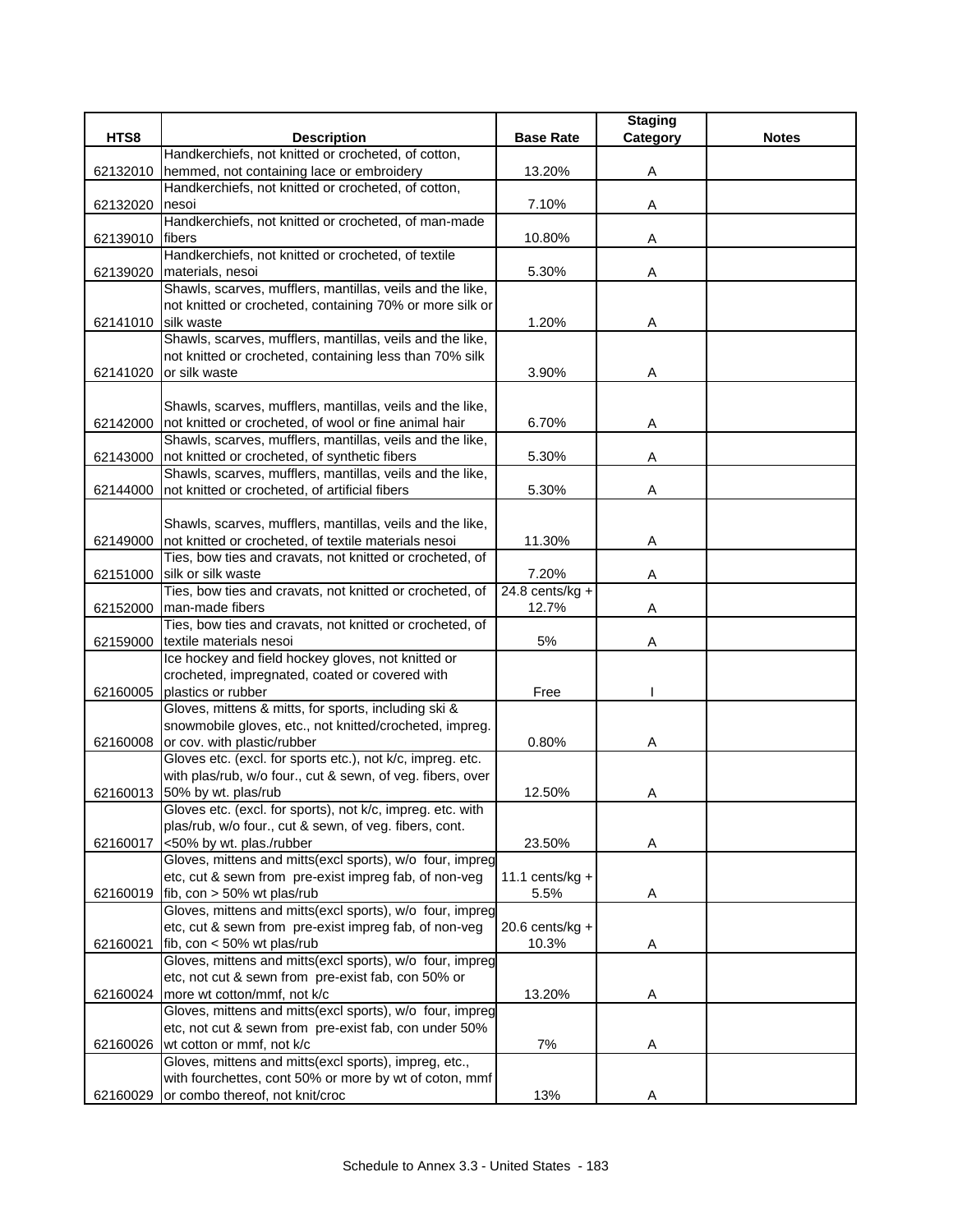|          |                                                                                                          |                   | <b>Staging</b> |              |
|----------|----------------------------------------------------------------------------------------------------------|-------------------|----------------|--------------|
| HTS8     | <b>Description</b>                                                                                       | <b>Base Rate</b>  | Category       | <b>Notes</b> |
|          | Gloves, mittens and mitts(excl sports), impreg, etc.,                                                    |                   |                |              |
|          | with fourchettes, cont under 50% by wt of coton, mmf                                                     |                   |                |              |
| 62160031 | or combo thereof, not knit/croc                                                                          | 7%                | Α              |              |
|          | Ice hockey and field hockey gloves, not knitted or                                                       |                   |                |              |
|          | crocheted, of cotton, not impregnated, coated or                                                         |                   |                |              |
| 62160033 | covered with plastics or rubber                                                                          | Free              |                |              |
|          | Gloves, mittens & mitts, all the foregoing for sports use,                                               |                   |                |              |
|          | including ski & snowmobile gloves, mittens & mitts, of                                                   |                   |                |              |
| 62160035 | cotton                                                                                                   | 2.80%             | Α              |              |
|          | Gloves, mittens & mitts (excl. for sports), not                                                          |                   |                |              |
|          | impregnated, coated or covered with plastics or rubber,                                                  |                   |                |              |
| 62160038 | of cotton, without fourchettes                                                                           | 23.50%            | Α              |              |
|          | Gloves, mittens & mitts (excl. for sports), not                                                          |                   |                |              |
|          | impregnated, coated or covered with plastics or rubber,                                                  |                   |                |              |
| 62160041 | of cotton, with fourchettes                                                                              | 23.50%            | Α              |              |
|          | Ice hockey and field hockey gloves, not knitted or                                                       |                   |                |              |
|          | crocheted, of man-made fibers, not impregnated etc.                                                      |                   |                |              |
| 62160043 | with plastics or rubber                                                                                  | Free              |                |              |
|          | Gloves, mittens & mitts, for sports use, incl. ski &                                                     |                   |                |              |
|          | snowmobile, of man-made fibers, not                                                                      |                   |                |              |
|          | 62160046   impregnated/coated with plastics or rubber<br>Gloves, mittens & mitts (excl. for sports), not | 2.80%             | Α              |              |
|          |                                                                                                          | 20.7 cents/kg $+$ |                |              |
|          | impregnated, coated or covered with plastics or rubber,<br>62160054 of man-made fibers, w/o fourchettes  |                   |                |              |
|          | Gloves, mittens & mitts (excl. for sports), not                                                          | 10.4%             | Α              |              |
|          | impregnated, coated or covered with plastics or rubber,                                                  | $20.7$ cents/kg + |                |              |
| 62160058 | of mmf, with fourchettes                                                                                 | 10.4%             | A              |              |
|          | Gloves, mittens and mitts, not knitted or crocheted, of                                                  |                   |                |              |
| 62160080 | wool or fine animal hair, nesoi                                                                          | 3.50%             | Α              |              |
|          | Gloves, mittens and mitts, not knitted or crocheted, of                                                  |                   |                |              |
| 62160090 | textile materials nesoi                                                                                  | 3.80%             | Α              |              |
|          | Made up clothing accessories(excl those of heading                                                       |                   |                |              |
|          | 6212), containing 70% or more by weight of silk or silk                                                  |                   |                |              |
|          | 62171010   waste, not knitted or crocheted                                                               | 2.30%             | Α              |              |
|          | Headbands, ponytail holders and similar articles, of                                                     |                   |                |              |
|          | textile materials containing < 70% by weight of silk, not                                                |                   |                |              |
| 62171085 | knit/crochet                                                                                             | 14.60%            | A              |              |
|          | Made up clothing accessories (excl of heading 6212 or                                                    |                   |                |              |
|          | headbands, ponytail holders & like), containing < 70%                                                    |                   |                |              |
|          | 62171095 wgt of silk, not knit/crochet                                                                   | 14.60%            | A              |              |
|          | Parts of garments or of clothing accessories (excl those                                                 |                   |                |              |
|          | of heading 6212), containing 70% or more by weight of                                                    |                   |                |              |
| 62179010 | silk or silk waste, not k/c                                                                              | 2.30%             | Α              |              |
|          | Parts of garments or of clothing accessories(excl those                                                  |                   |                |              |
|          | of heading 6212), containing under 70% by weight of                                                      |                   |                |              |
| 62179090 | silk or silk waste, n/knit/croc                                                                          | 14.60%            | A              |              |
| 63011000 | <b>Electric blankets</b>                                                                                 | 11.40%            | A              |              |
|          | Blankets (other than electric blankets) and traveling                                                    |                   |                |              |
|          | 63012000 rugs, of wool or fine animal hair                                                               | Free              |                |              |
|          | Blankets (other than electric blankets) and traveling                                                    |                   |                |              |
| 63013000 | rugs, of cotton                                                                                          | 8.40%             | Α              |              |
|          | Blankets (other than electric blankets) and traveling                                                    |                   |                |              |
| 63014000 | rugs, of synthetic fibers                                                                                | 8.50%             | A              |              |
|          | 63019000 Blankets and traveling rugs, nesoi                                                              | 7.20%             | Α              |              |
|          | 63021000 Bed linen, knitted or crocheted                                                                 | $6\%$             | A              |              |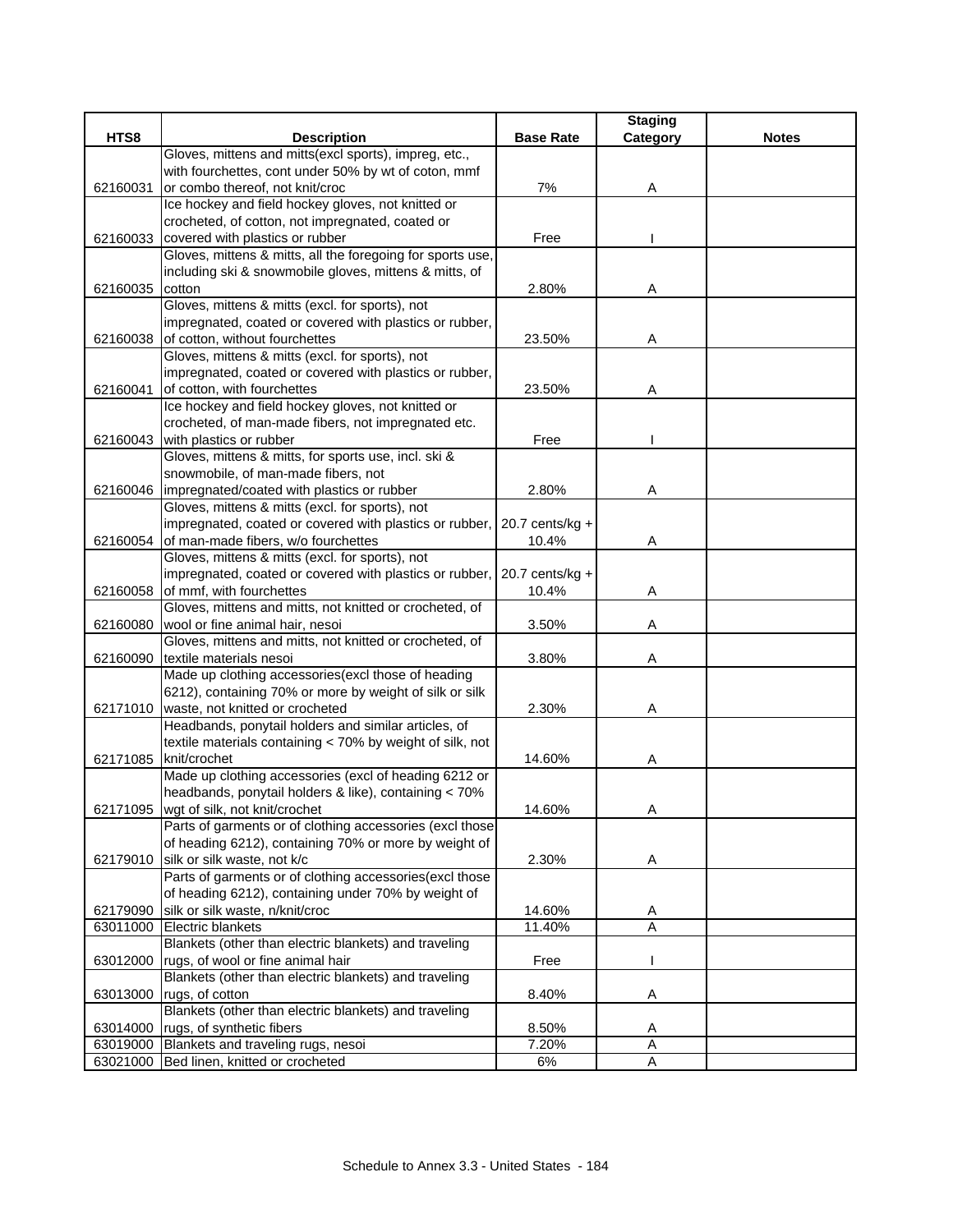|          |                                                              |                  | <b>Staging</b> |              |
|----------|--------------------------------------------------------------|------------------|----------------|--------------|
| HTS8     | <b>Description</b>                                           | <b>Base Rate</b> | Category       | <b>Notes</b> |
|          | Bed linen, not knitted or crocheted, printed, of cotton,     |                  |                |              |
|          | cont any embroidery, lace, braid, edging, trimming,          |                  |                |              |
| 63022130 | piping or applique work, napped                              | 11.90%           | Α              |              |
|          | Bed linen, not knit or crocheted, printed, of cotton, cont   |                  |                |              |
|          | any embroidery, lace, braid, edging, trimming, piping or     |                  |                |              |
| 63022150 | applique work, n/napped                                      | 20.90%           | A              |              |
|          | Bed linen, not knit or crocheted, printed, of cotton, not    |                  |                |              |
|          | cont any embroidery, lace, braid, edging, trimming,          |                  |                |              |
|          | 63022170 piping or applique work, napped                     | 2.50%            | Α              |              |
|          | Bed linen, not knit or croc, printed, of cotton, not cont    |                  |                |              |
|          | any embroidery, lace, braid, edging, trimming, piping or     |                  |                |              |
|          | 63022190 applique work, not napped                           | 6.70%            | Α              |              |
|          | Bed linen, not knitted or crocheted, printed, of             |                  |                |              |
|          | manmade fibers, containing embroidery, lace, braid, etc      |                  |                |              |
|          | 63022210 or applique work                                    | 14.90%           | A              |              |
|          | Bed linen, not knitted or crocheted, printed, of             |                  |                |              |
|          | 63022220 manmade fibers, nesoi                               | 11.40%           | Α              |              |
|          | Bed linen, not knitted or crocheted, printed, of textile     |                  |                |              |
| 63022900 | materials nesoi                                              | 4.50%            | Α              |              |
|          | Bed linen, not knit/croc, not printed, of cotton, cont any   |                  |                |              |
|          | embroidery, lace, braid, edging, trimming, piping or         |                  |                |              |
|          | 63023130 applique work, napped                               | 11.90%           | Α              |              |
|          | Bed linen, not knit/croc, not printed, of cotton, cont any   |                  |                |              |
|          | embroidery, lace, braid, edging, trimming, piping or         |                  |                |              |
|          | 63023150 applique work, not napped                           | 20.90%           | Α              |              |
|          | Bed linen, not knit/croc, not printed, of cotton, not cont   |                  |                |              |
|          | any embroidery, lace, braid, edging, trimming, piping or     |                  |                |              |
|          | 63023170 applique work, napped                               | 3.80%            | Α              |              |
|          | Bed linen, not knit/croc, not printed, of cotton, not cont   |                  |                |              |
|          | any embroidery, lace, braid, edging, trimming, piping or     |                  |                |              |
| 63023190 | applique work, not napped                                    | 6.70%            | Α              |              |
|          | Bed linen, not knitted or crocheted, not printed, of         |                  |                |              |
|          | manmade fiber, containing embroidery, lace, braid, etc       |                  |                |              |
|          | 63023210 or applique work                                    | 14.90%           | Α              |              |
|          | Bed linen, not knitted or crocheted, not printed, of         |                  |                |              |
| 63023220 | manmade fibers, nesoi                                        | 11.40%           | Α              |              |
|          | Bed linen, not knitted or crocheted, not printed, of         |                  |                |              |
| 63023900 | textile materials nesoi                                      | 4.30%            | Α              |              |
|          | Table linen, knitted or crocheted, of vegetable fiber        |                  |                |              |
|          | 63024010 (except of cotton)                                  | 6.40%            | $\overline{A}$ |              |
|          | 63024020 Table linen, knitted or crocheted, nesoi            | 6.80%            | $\overline{A}$ |              |
|          | Damask tablecloths and napkins, not knitted or               |                  |                |              |
| 63025110 | crocheted, of cotton                                         | 6.10%            | A              |              |
|          | Plain woven tablecloths and napkins, not knitted or          |                  |                |              |
| 63025120 | crocheted, of cotton                                         | 4.80%            | Α              |              |
|          | Tablecloths and napkins, other than plain woven or           |                  |                |              |
|          | 63025130 damask, not knitted or crocheted, of cotton         | 5.80%            | Α              |              |
|          | Table linen, other than tablecloths and napkins, not         |                  |                |              |
|          | 63025140   knitted or crocheted, of cotton, nesoi            | 6.30%            | Α              |              |
|          | Tablecloths and napkins of flax, not knitted or              |                  |                |              |
| 63025210 | crocheted                                                    | 5.10%            | A              |              |
|          | Table linen of flax, other than tablecloths and napkins,     |                  |                |              |
| 63025220 | not knitted or crocheted                                     | Free             |                |              |
|          | Table linen of man-made fibers, not knitted or               |                  |                |              |
| 63025300 | crocheted                                                    | 11.30%           | Α              |              |
|          | Table linen, of textile materials other than of cotton, flax |                  |                |              |
| 63025900 | or man-made fibers, not knitted or crocheted                 | 8.80%            | A              |              |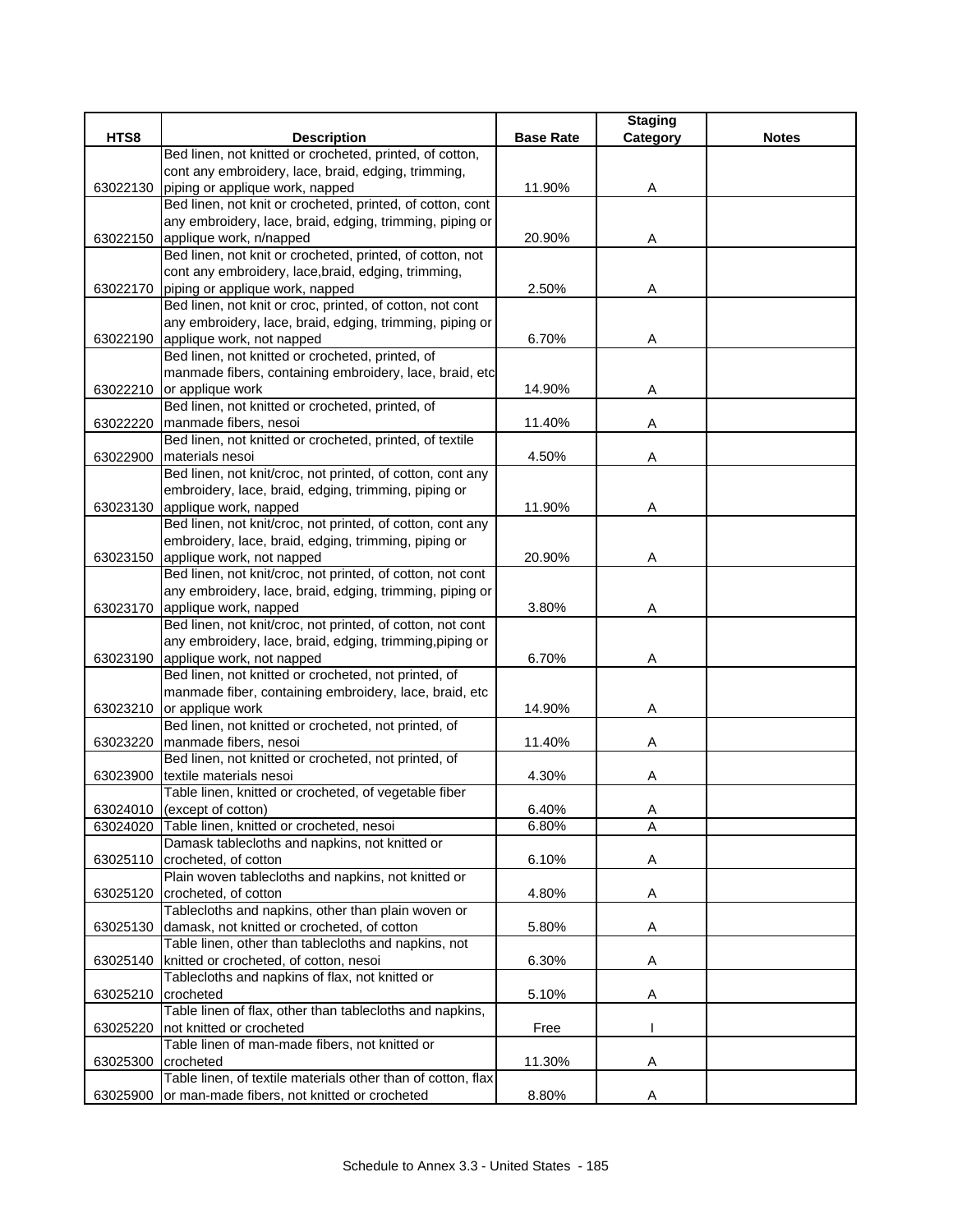|          |                                                                                                                |                  | <b>Staging</b> |              |
|----------|----------------------------------------------------------------------------------------------------------------|------------------|----------------|--------------|
| HTS8     | <b>Description</b>                                                                                             | <b>Base Rate</b> | Category       | <b>Notes</b> |
|          | Toilet linen and kitchen linen, of terry toweling or similar                                                   |                  |                |              |
| 63026000 | terry fabrics, of cotton                                                                                       | 9.10%            | Α              |              |
|          | Toilet and kitchen linen, other than terry toweling or                                                         |                  |                |              |
| 63029100 | similar terry fabrics of cotton                                                                                | 9.20%            | Α              |              |
| 63029200 | Toilet and kitchen linen of flax                                                                               | Free             |                |              |
|          | Toilet and kitchen linen, of manmade fibers, of pile or                                                        |                  |                |              |
| 63029310 | tufted construction                                                                                            | 6.20%            | A              |              |
| 63029320 | Toilet and kitchen linen, of manmade fibers, nesoi                                                             | 9.90%            | A              |              |
|          |                                                                                                                |                  |                |              |
|          | Toilet and kitchen linen of textile materials nesoi,                                                           |                  |                |              |
| 63029910 | containing 85% or more by weight of silk or silk waste                                                         | 2.70%            | Α              |              |
|          |                                                                                                                |                  |                |              |
|          | Toilet and kitchen linen of textile materials nesoi,                                                           |                  |                |              |
| 63029920 | containing less than 85% by weight of silk or silk waste                                                       | 8.40%            | Α              |              |
|          | Curtains (including drapes), interior blinds and valances                                                      |                  |                |              |
| 63031100 | of cotton, knitted or crocheted                                                                                | 10.30%           | Α              |              |
|          | Curtains (including drapes), interior blinds and valances                                                      |                  |                |              |
| 63031200 | of synthetic fibers, knitted or crocheted                                                                      | 11.30%           | A              |              |
|          | Curtains (including drapes), interior blinds and valances                                                      |                  |                |              |
|          | of textile materials other than of cotton or synthetic                                                         |                  |                |              |
| 63031900 | fibers. knitted or crocheted                                                                                   | 6.40%            | Α              |              |
|          | Curtains (including drapes), interior blinds and valances                                                      |                  |                |              |
| 63039100 | of cotton, not knitted or crocheted                                                                            | 10.30%           | Α              |              |
|          |                                                                                                                |                  |                |              |
|          | Curtains/drapes, inter. blinds, etc. of syn fib, made up<br>from fab of subh 5407.60.11/5407.60.21/5407.60.91, |                  |                |              |
| 63039210 | not knitted or crocheted                                                                                       | 11.30%           | Α              |              |
|          | Curtains (including drapes), interior blinds and                                                               |                  |                |              |
|          | valances, nesoi, of synthetic fibers, not knitted or                                                           |                  |                |              |
| 63039220 | crocheted                                                                                                      | 11.30%           | Α              |              |
|          | Curtains (including drapes), interior blinds, valances of                                                      |                  |                |              |
|          | textile materials other than of cotton or of synthetic                                                         |                  |                |              |
| 63039900 | fibers, not knitted/crocheted                                                                                  | 11.30%           | Α              |              |
|          | Bedspreads of cotton, knitted or crocheted, excluding                                                          |                  |                |              |
|          | 63041110 those of heading 9404                                                                                 | 12%              | Α              |              |
|          | Bedspreads of man-made fibers, knitted or crocheted,                                                           |                  |                |              |
| 63041120 | excluding those of heading 9404                                                                                | 6.50%            | Α              |              |
|          | Bedspreads of textile materials other than of cotton or                                                        |                  |                |              |
|          | of man-made fibers, knitted or crocheted, excluding                                                            |                  |                |              |
|          | 63041130 those of heading 9404                                                                                 | 5.90%            | Α              |              |
|          | Bedspreads, not knitted or crocheted, of cotton,                                                               |                  |                |              |
| 63041905 | containing any embroidery, lace, etc.                                                                          | 12%              | Α              |              |
|          |                                                                                                                |                  |                |              |
| 63041910 | Bedspreads, not knitted or crocheted, of cotton, nesoi                                                         | 4.40%            | Α              |              |
|          |                                                                                                                |                  |                |              |
|          | Bedspreads, not knitted or crocheted, of manmade                                                               |                  |                |              |
| 63041915 | fibers, containing any embroidery, lace, etc.                                                                  | 14.90%           | A              |              |
|          | Bedspreads, not knitted or crocheted, of manmade                                                               |                  |                |              |
| 63041920 | fibers, nesoi                                                                                                  | 6.50%            | A              |              |
|          | Bedspreads, not knitted or crocheted, other than those                                                         |                  |                |              |
|          | of cotton or man-made fibers, excluding those of                                                               |                  |                |              |
| 63041930 | heading 9404                                                                                                   | 6.30%            | A              |              |
|          |                                                                                                                |                  |                |              |
|          | Furnishing articles (excluding those of heading 9404                                                           |                  |                |              |
| 63049100 | and other than bedspreads) knitted or crocheted                                                                | 5.80%            | Α              |              |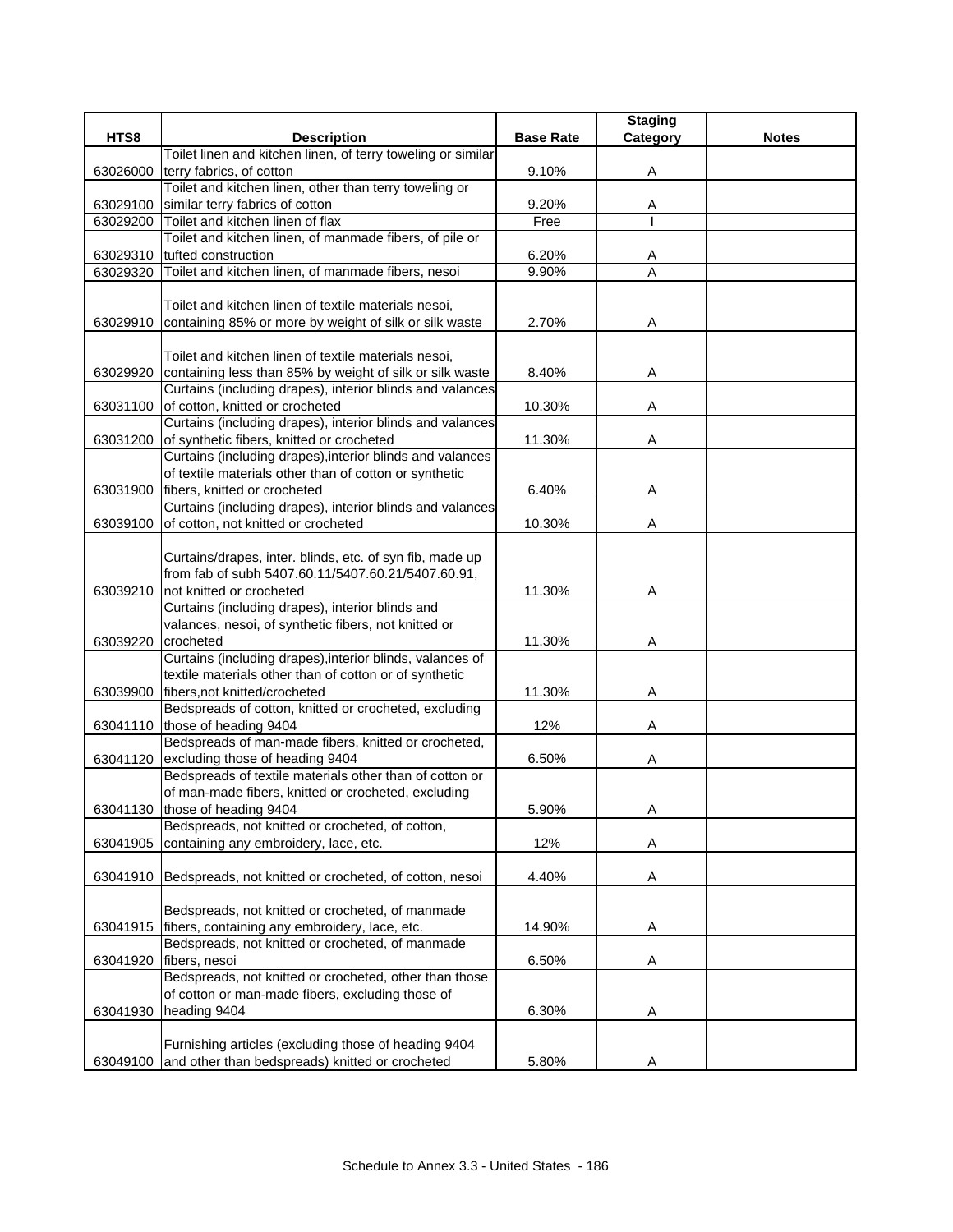|          |                                                                                                                            |                  | <b>Staging</b>      |              |
|----------|----------------------------------------------------------------------------------------------------------------------------|------------------|---------------------|--------------|
| HTS8     | <b>Description</b>                                                                                                         | <b>Base Rate</b> | Category            | <b>Notes</b> |
|          | Furnishing articles (excluding those of heading 9404                                                                       |                  |                     |              |
|          | and other than bedspreads) not knitted or crocheted, of                                                                    |                  |                     |              |
| 63049200 | cotton                                                                                                                     | 6.30%            | Α                   |              |
|          | Furnishing articles (excluding those of heading 9404<br>and other than bedspreads) not knitted or crocheted, of            |                  |                     |              |
| 63049300 | synthetic fibers                                                                                                           | 9.30%            | Α                   |              |
|          | Wall hangings, not knitted or crocheted, of wool or fine                                                                   |                  |                     |              |
|          | animal hair, the foregoing certified hand-loomed and                                                                       |                  |                     |              |
| 63049910 | folklore products                                                                                                          | 3.80%            | Α                   |              |
|          | Wall hangings, not knitted or crocheted, of wool or fine                                                                   |                  |                     |              |
| 63049915 | animal hair, nesoi                                                                                                         | 11.30%           | Α                   |              |
|          |                                                                                                                            |                  |                     |              |
|          | 63049925 Wall hangings of jute, excluding those of heading 9404                                                            | 11.30%           | Α                   |              |
|          | Furnishing articles (excl. those of heading 9404 and                                                                       |                  |                     |              |
|          | other than bedspreads and jute wall hangings) of veg.                                                                      |                  |                     |              |
| 63049935 | fibers (excl. cotton), not k/c                                                                                             | 11.30%           | Α                   |              |
|          | Certified hand-loomed and folklore pillow covers of                                                                        |                  |                     |              |
| 63049940 | wool or fine animal hair, not knitted or crocheted                                                                         | 3.80%            | Α                   |              |
|          | Furnishing articles (excluding those of heading 9404                                                                       |                  |                     |              |
|          | and other than bedspreads) not knitted or crocheted, of                                                                    |                  |                     |              |
| 63049960 | textile materials, nesoi<br>Sacks and bags of a kind used for the packing of                                               | 3.20%            | Α                   |              |
|          | goods, of jute or of other textile bast fibers of heading                                                                  |                  |                     |              |
| 63051000 | 5303                                                                                                                       | Free             |                     |              |
|          | Sacks and bags of a kind used for the packing of                                                                           |                  |                     |              |
| 63052000 | goods, of cotton                                                                                                           | 6.20%            | Α                   |              |
|          | Flexible intermed. bulk containers of a kind used for                                                                      |                  |                     |              |
| 63053200 | packing goods, of man-made textile materials                                                                               | 8.40%            | Α                   |              |
|          | Other sacks/bags for packing goods, of mm                                                                                  |                  |                     |              |
|          | tex.mat.(not flex.intermed.bulk containers), of                                                                            |                  |                     |              |
| 63053300 | polyethylene or polypro. strip or the like                                                                                 | 8.40%            | Α                   |              |
|          | Sacks and bags of a kind used for the packing of                                                                           |                  |                     |              |
| 63053900 | goods, of man-made textile materials, nesoi                                                                                | 8.40%            | Α                   |              |
|          | Sacks and bags of a kind used for the packing of                                                                           |                  |                     |              |
| 63059000 | goods, of textile materials, nesoi                                                                                         | 6.20%            | A                   |              |
| 63061100 | Tarpaulins, awnings and sunblinds, of cotton                                                                               | 8%               | A                   |              |
|          |                                                                                                                            |                  |                     |              |
|          | 63061200 Tarpaulins, awnings and sunblinds, of synthetic fibers<br>Tarpaulins, awnings and sunblinds, of textile materials | 8.80%            | Α                   |              |
|          | 63061900 other than of cotton or synthetic fibers                                                                          | 5.10%            | A                   |              |
|          | 63062100 Tents of cotton                                                                                                   | 8%               | A                   |              |
|          | 63062210 Backpacking tents of synthetic fibers                                                                             | Free             |                     |              |
|          |                                                                                                                            |                  |                     |              |
| 63062290 | Tents other than backpacking tents, of synthetic fibers                                                                    | 8.80%            | Α                   |              |
|          | Tents of textile materials other than of cotton or                                                                         |                  |                     |              |
| 63062900 | synthetic fibers                                                                                                           | 2.90%            | Α                   |              |
|          | Sails for boats, sailboards or landcraft, of synthetic                                                                     |                  |                     |              |
| 63063100 | fibers                                                                                                                     | Free             |                     |              |
|          | Sails for boats, sailboards or landcraft, of textile                                                                       |                  |                     |              |
| 63063900 | materials other than of synthetic fibers                                                                                   | Free             |                     |              |
| 63064100 | Pneumatic mattresses of cotton                                                                                             | 3.70%            | $\overline{A}$      |              |
|          | Pneumatic mattresses of textile materials other than of                                                                    |                  |                     |              |
| 63064900 | cotton                                                                                                                     | 3.70%            | Α<br>$\overline{A}$ |              |
| 63069100 | Camping goods nesoi, of cotton<br>Camping goods nesoi, of textile materials other than of                                  | 3.50%            |                     |              |
| 63069900 | cotton                                                                                                                     | 4.50%            | Α                   |              |
|          |                                                                                                                            |                  |                     |              |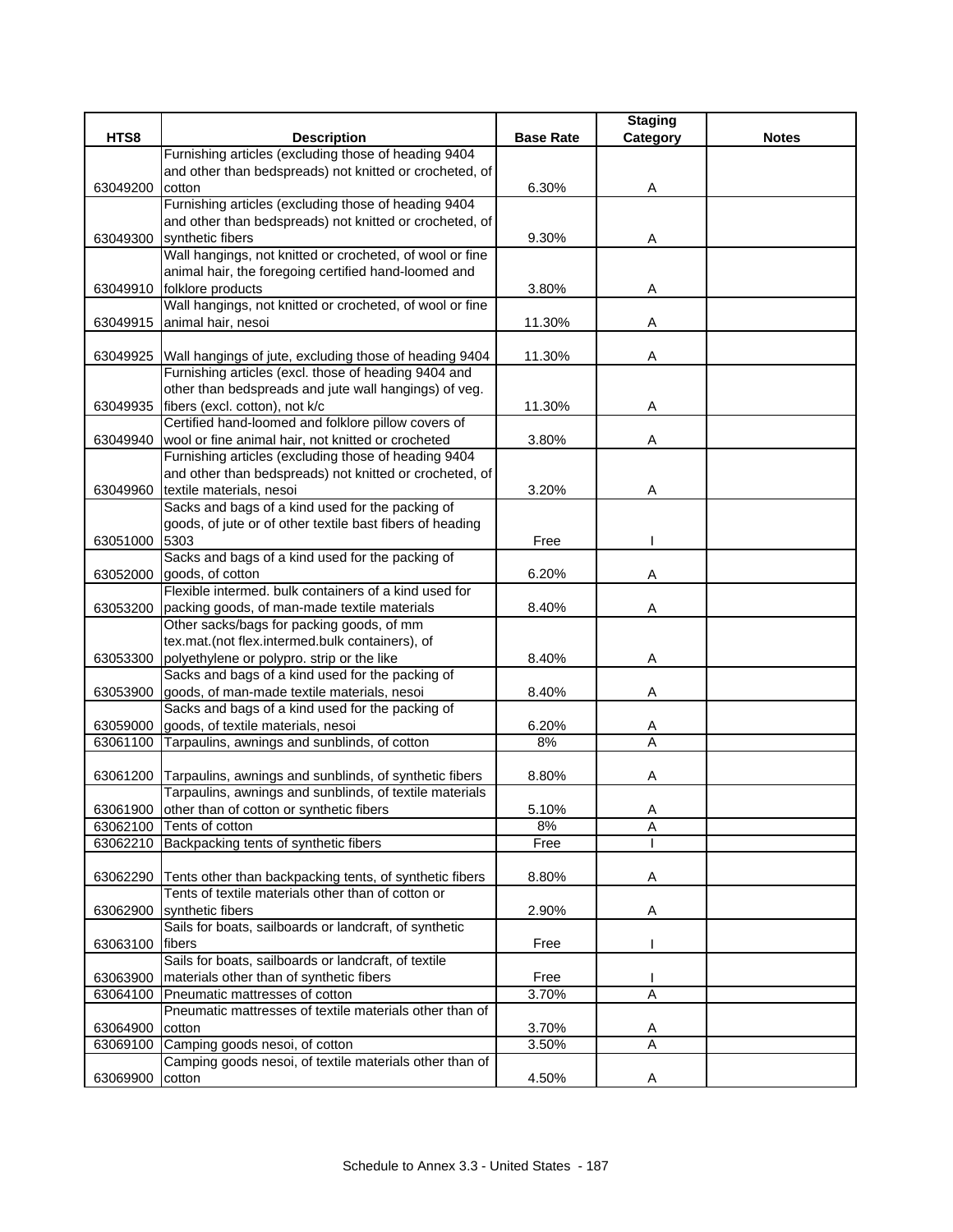|          |                                                                     |                  | <b>Staging</b> |              |
|----------|---------------------------------------------------------------------|------------------|----------------|--------------|
| HTS8     | <b>Description</b>                                                  | <b>Base Rate</b> | Category       | <b>Notes</b> |
|          | 63071010 Dustcloths, mop cloths and polishing cloths, of cotton     | 4.10%            | Α              |              |
|          | Floor cloths, dishcloths and similar cleaning cloths of             |                  |                |              |
|          | textile materials (except dustcloths, mops cloths and               |                  |                |              |
| 63071020 | polishing cloths of cotton)                                         | 5.30%            | A              |              |
| 63072000 | Lifejackets and lifebelts of textile materials                      | 4.50%            | A              |              |
| 63079030 | Made-up labels of textile materials                                 | 7.90%            | Α              |              |
| 63079040 | Cords and tassels of textile materials                              | Free             |                |              |
|          | Corset lacings, footwear lacings or similar lacings of              |                  |                |              |
| 63079050 | textile materials                                                   | Free             |                |              |
|          | Surgical drapes of fabric formed on a base of paper or              |                  |                |              |
| 63079060 | covered or lined with paper                                         | Free             |                |              |
|          |                                                                     |                  |                |              |
|          | Surgical drapes of spunlaced or bonded fiber fabric                 |                  |                |              |
| 63079068 | disposable surgical drapes of man-made fibers                       | Free             |                |              |
|          | Surgical drapes, nesoi, not spunlaced or bonded fiber               |                  |                |              |
| 63079072 | fabric                                                              | 4.50%            | Α              |              |
|          | 63079075 Toys for pets, of textile materials                        | 4.30%            | Α              |              |
|          | 63079085 Wall banners, of man-made fibers                           | 5.80%            | A              |              |
|          | Surgical towels; cotton towels of pile/tufted const.;               |                  |                |              |
|          | pillow shells, of cotton; shells for quilts etc., and similar       |                  |                |              |
| 63079089 | articles of cotton                                                  | 7%               | Α              |              |
|          | National flags and other made-up articles of textile                |                  |                |              |
| 63079098 | materials, nesoi                                                    | 7%               | Α              |              |
|          | Needlecraft sets for making up into rugs, etc., consist             |                  |                |              |
|          | of woven fabric and yarn, whether/not w/accessories,                |                  |                |              |
| 63080000 | put up packings for retail sale                                     | 11.40%           | Α              |              |
| 63090000 | Worn clothing and other worn articles                               | Free             |                |              |
|          | Used or new rags, scrap and worn out articles of twine,             |                  |                |              |
|          | cordage, rope or cables, of wool or fine animal hair,               |                  |                |              |
| 63101010 | sorted                                                              | Free             |                |              |
|          | Used or new rags, scrap and worn out articles of twine,             |                  |                |              |
|          | cordage, rope or cables, of textile materials nesoi,                |                  |                |              |
| 63101020 | sorted                                                              | Free             |                |              |
|          | Used or new rags, scrap and worn out articles of twine,             |                  |                |              |
|          | cordage, rope or cables, of wool or fine animal hair, not<br>sorted |                  |                |              |
| 63109010 | Used or new rags, scrap and worn out articles of twine,             | 5.5 cents/kg     | Α              |              |
|          | cordage, rope or cables, of textile materials nesoi, not            |                  |                |              |
| 63109020 | sorted                                                              | Free             |                |              |
|          | Waterproof footwear, not mechanically assembled,                    |                  |                |              |
|          | w/outer soles & uppers of rubber or plastics, w/metal               |                  |                |              |
| 64011000 | toecap                                                              | 37.50%           | J              |              |
|          | Waterproof footwear, not mechanically assembled,                    |                  |                |              |
|          | w/outer soles & uppers of rubber or plastics, covering              |                  |                |              |
| 64019100 | the knee                                                            | 37.50%           | J              |              |
|          | Waterproof ski boots & snowboard boots, not                         |                  |                |              |
|          | mechanically asmbld., w/outer sole and uppers of rubb.              |                  |                |              |
| 64019230 | or plast., cover/ankle but not knee                                 | Free             |                |              |
|          | Waterproof footwear, not mechanically asmbld., w/over               |                  |                |              |
|          | 90% of ext. surf. area of soles & uppers PVC,                       |                  |                |              |
| 64019260 | covering/ankle but not knee                                         | 4.60%            | A              |              |
|          | Waterproof footwear, not mechanically asmbld.,                      |                  |                |              |
|          | w/outer soles and upper of rubber or plastics, nesoi,               |                  |                |              |
| 64019290 | covering ankle but not knee                                         | 37.50%           |                |              |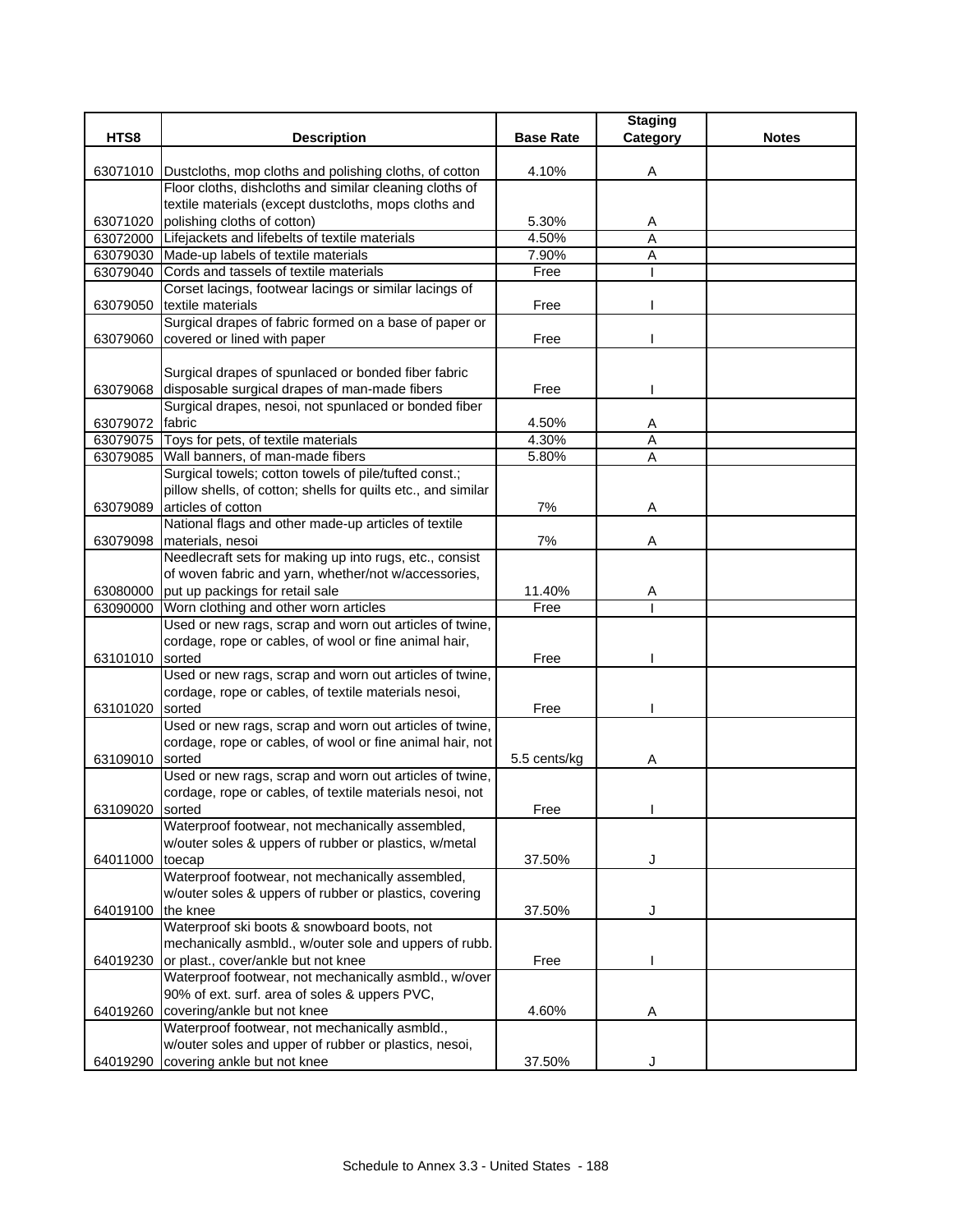|          |                                                                                    |                  | <b>Staging</b> |              |
|----------|------------------------------------------------------------------------------------|------------------|----------------|--------------|
| HTS8     | <b>Description</b>                                                                 | <b>Base Rate</b> | Category       | <b>Notes</b> |
|          | Waterproof protect. footwear, not mechanically                                     |                  |                |              |
|          | asmbld., w/outer soles and uppers of rubber or plastics,                           |                  |                |              |
| 64019930 | not cover ankle, w/o closures                                                      | 25%              | J              |              |
|          | Waterproof protect. footwear, not mechanically                                     |                  |                |              |
|          | asmbld., w/outer soles and uppers of rubber or plastics,                           |                  |                |              |
| 64019960 | not cover ankle, w/closures                                                        | 37.50%           |                |              |
|          | Waterproof footwear, not mechanically asmbld, w/outer                              |                  |                |              |
|          | soles and 90% of ext. surf. area of uppers of rubber or                            |                  |                |              |
| 64019980 | plastics, not cover ankle<br>Waterproof footwear, not mechanically asmbld, w/outer | Free             |                |              |
|          | soles and uppers of rubber or plastics, nesoi, not cover                           |                  |                |              |
| 64019990 | ankle                                                                              | 37.50%           |                |              |
|          |                                                                                    |                  |                |              |
|          | Ski-boots, cross-country ski footwear and snowboard                                |                  |                |              |
|          | 64021200 boots, w/outer soles and uppers of rubber or plastics                     | Free             |                |              |
|          |                                                                                    |                  |                |              |
|          | Golf shoes w/outer soles of rubber or plastics and                                 |                  |                |              |
|          | 64021905 uppers > 90% of ext. surface area rubber or plastics                      | 6%               | Α              |              |
|          | Sports footwear (o/than ski fwear & golf shoes), w/outer                           |                  |                |              |
|          | soles of rubber or plastics & uppers >90% ext. surf.                               |                  |                |              |
|          | 64021915 area rubber or plast.                                                     | 5.10%            | Α              |              |
|          | Sports footwear w/outer soles and uppers of rubber or                              |                  |                |              |
| 64021930 | plastics, nesi, valued not over \$3/pair                                           | Free             |                |              |
|          |                                                                                    |                  |                |              |
|          | Sports footwear w/outer soles and uppers of rubber or                              | 76 cents/pr. +   |                |              |
| 64021950 | plastics, nesi, valued over \$3 but not over \$6.50/pair                           | 32%              | Α              |              |
|          |                                                                                    |                  |                |              |
|          | Sports footwear w/outer soles and uppers of rubber or                              | 76 cents/pr. $+$ |                |              |
| 64021970 | plastics, nesi, valued over \$6.50 but not over \$12/pair                          | 17%              | Α              |              |
|          | Sports footwear w/outer soles and uppers of rubber or                              |                  |                |              |
| 64021990 | plastics, nesi, valued over \$12/pair                                              | 9%               | Α              |              |
|          | Footwear w/outer soles & uppers of rubber/plastics,                                |                  |                |              |
|          | w/upper straps or thongs assembled to sole by means                                |                  |                |              |
| 64022000 | of plugs (zoris)                                                                   | Free             |                |              |
|          | Footwear w/outer soles of rubber or plastics, nesoi,                               |                  |                |              |
|          | w/metal toe-cap, w/ext. surf. uppers o/90% rubber or                               |                  |                |              |
| 64023030 | plastics<br>Footwear w/outer soles & uppers of rubber or plastics,                 | 6%               | Α              |              |
|          | nesoi, w/metal toe-cap, designed as a protection                                   |                  |                |              |
|          | 64023050 against liquids, chemicals, weather                                       | 37.50%           |                |              |
|          | Footwear w/outer soles & uppers of rubber or plastics,                             |                  |                |              |
|          | nesoi, w/metal toe-cap, not protective, valued n/o                                 |                  |                |              |
| 64023060 | \$3/pair                                                                           | 24%              | Α              |              |
|          | Footwear w/outer soles & uppers of rubber or plastics,                             |                  |                |              |
|          | nesoi, w/metal toe-cap, not protective, valued over \$3                            | 90 cents/pr. $+$ |                |              |
| 64023070 | but n/o \$6.50/pair                                                                | 37.5%            | J              |              |
|          | Footwear w/outer soles & uppers of rubber or plastics,                             |                  |                |              |
|          | nesoi, w/metal toe-cap, not protective, valued o/\$6.50                            | 90 cents/pr. $+$ |                |              |
| 64023080 | but n/o \$12/pair                                                                  | 20%              | J              |              |
|          | Footwear w/outer soles & uppers of rubber or plastics,                             |                  |                |              |
|          | nesoi, w/metal toe-cap, not protective, valued over                                |                  |                |              |
| 64023090 | \$12/pair                                                                          | 20%              | A              |              |
|          | Footwear w/outer soles & uppers of rubber or plastics,                             |                  |                |              |
|          | nesoi, covering ankle, w/ext. surf. of uppers o/90%                                |                  |                |              |
|          | 64029140   rubber or plastics                                                      | 6%               | Α              |              |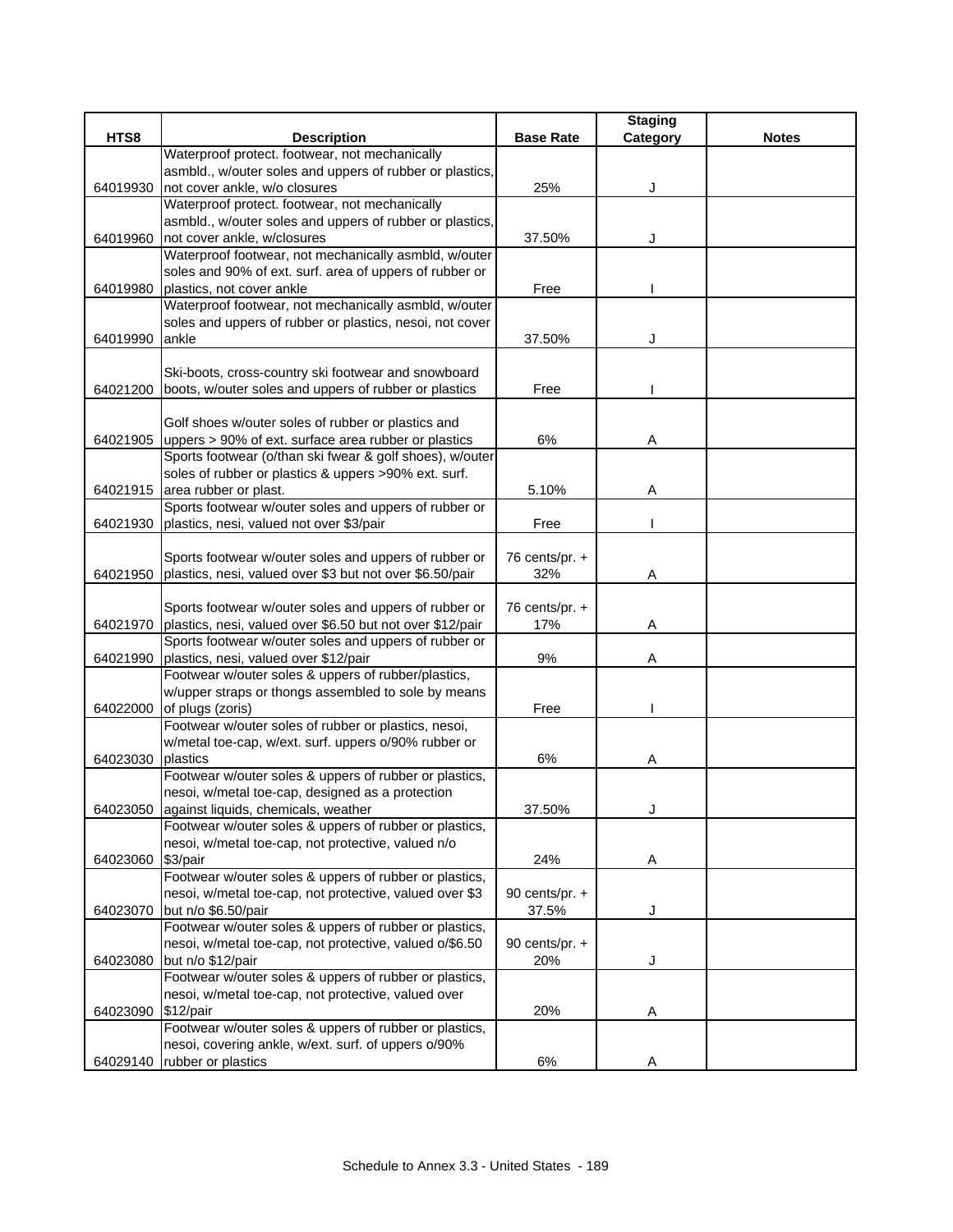|                      |                                                              |                  | <b>Staging</b> |              |
|----------------------|--------------------------------------------------------------|------------------|----------------|--------------|
| HTS8                 | <b>Description</b>                                           | <b>Base Rate</b> | Category       | <b>Notes</b> |
|                      | Footwear w/outer soles & uppers of rubber or plastics,       |                  |                |              |
|                      | nesoi, covering ankle, designed as protection against        |                  |                |              |
| 64029150             | liquids, chemicals, weather                                  | 37.50%           | J              |              |
|                      |                                                              |                  |                |              |
|                      | Footwear w/outer soles & uppers of rubber or plastics,       |                  |                |              |
|                      | 64029160 nesoi, covering ankle, nesoi, valued n/o \$3/pair   | 48%              | Α              |              |
|                      | Footwear w/outer soles & uppers of rubber or plastics,       |                  |                |              |
|                      | nesoi, covering ankle, nesoi, valued over \$3 but n/o        | 90 cents/pr. $+$ |                |              |
| 64029170 \$6.50/pair | Footwear w/outer soles & uppers of rubber or plastics,       | 37.5%            | Α              |              |
|                      | nesoi, covering ankle, nesoi, valued o/\$6.50 but n/o        | 90 cents/pr. +   |                |              |
| 64029180             | \$12/pair                                                    | 20%              | J              |              |
|                      |                                                              |                  |                |              |
|                      | Footwear w/outer soles & uppers of rubber or plastics,       |                  |                |              |
|                      | 64029190 nesoi, covering ankle, nesoi, valued over \$12/pair | 20%              |                |              |
|                      | Footwear w/outer soles & uppers of rubber or plastics,       |                  |                |              |
|                      | nesoi, n/cov. ankle, w/ext. surf. uppers o/90%               |                  |                |              |
| 64029905             | rubber/plastics, w/base of wood                              | 8%               | Α              |              |
|                      | Footwear w/outer soles & uppers of rubber or plastics,       |                  |                |              |
|                      | nesoi, n/cov. ankle, w/ext. surf. uppers o/90%               |                  |                |              |
| 64029910             | rubber/plastics, w/base of cork                              | 12.50%           | Α              |              |
|                      |                                                              |                  |                |              |
|                      | Sandals w/outer soles & uppers of rubber or plastics,        |                  |                |              |
|                      | 64029914 not cov. ankle, produced in one piece by molding    | 3%               | Α              |              |
|                      | Footwear w/outer soles & uppers of rubber or plastics,       |                  |                |              |
|                      | nesoi, n/cov. ankle, w/ext. surf. of uppers o/90% rubber     |                  |                |              |
| 64029918             | or plastics, nesoi                                           | 6%               | Α              |              |
|                      | Footwear w/outer soles & uppers of rubber or plastics,       |                  |                |              |
|                      | nesoi, n/cov. ankle, nesoi, design. as protection against    |                  |                |              |
| 64029920             | liquids/chemicals/weather                                    | 37.50%           |                |              |
|                      | Footwear w/outer soles & uppers of rubber or plastics,       |                  |                |              |
|                      | nesoi, n/cov. ankle, w/open toes or heels or of the slip-    | 37.50%           |                |              |
| 64029930             | on type                                                      |                  | Α              |              |
|                      | Footwear w/outer soles & uppers of rubber or plastics,       |                  |                |              |
| 64029960             | nesoi, n/cov. ankle, nesoi, valued n/o \$3/pair              | 48%              | Α              |              |
|                      | Footwear w/outer soles & uppers of rubber or plastics,       |                  |                |              |
|                      | nesoi, n/cov. ankle, nesoi, valued o/\$3 but n/o             | 90 cents/pr. $+$ |                |              |
| 64029970             | \$6.50/pair                                                  | 37.5%            | Α              |              |
|                      | Footwear w/outer soles & uppers of rubber or plastics,       |                  |                |              |
|                      | nesoi, n/cov. ankle, nesoi, valued o/\$6.50 but n/o          | 90 cents/pr. +   |                |              |
| 64029980             | $$12$ /pair                                                  | 20%              | J              |              |
|                      |                                                              |                  |                |              |
|                      | Footwear w/outer soles & uppers of rubber or plastics,       |                  |                |              |
| 64029990             | nesoi, n/cov. ankle, nesoi, valued over \$12/pair            | 20%              |                |              |
|                      |                                                              |                  |                |              |
|                      | Ski-boots, cross-country ski footwear and snowboard          |                  |                |              |
|                      | boots, w/outer soles of rubber/plastics/leather/comp.        |                  |                |              |
| 64031230             | leather & uppers of leather, welt                            | Free             |                |              |
|                      |                                                              |                  |                |              |
|                      | Ski-boots, cross-country ski footwear and snowboard          |                  |                |              |
|                      | boot, w/outer soles of rubber/plastics/leather/comp.         |                  |                |              |
| 64031260             | leather &uppers of leather, n/welt                           | Free             |                |              |
|                      | Golf shoes, w/outer soles rubber/plastics/leather/comp.      |                  |                |              |
| 64031910             | leather & uppers of leather, welt, for men/youths/boys       | $5\%$            | Α              |              |
|                      |                                                              |                  |                |              |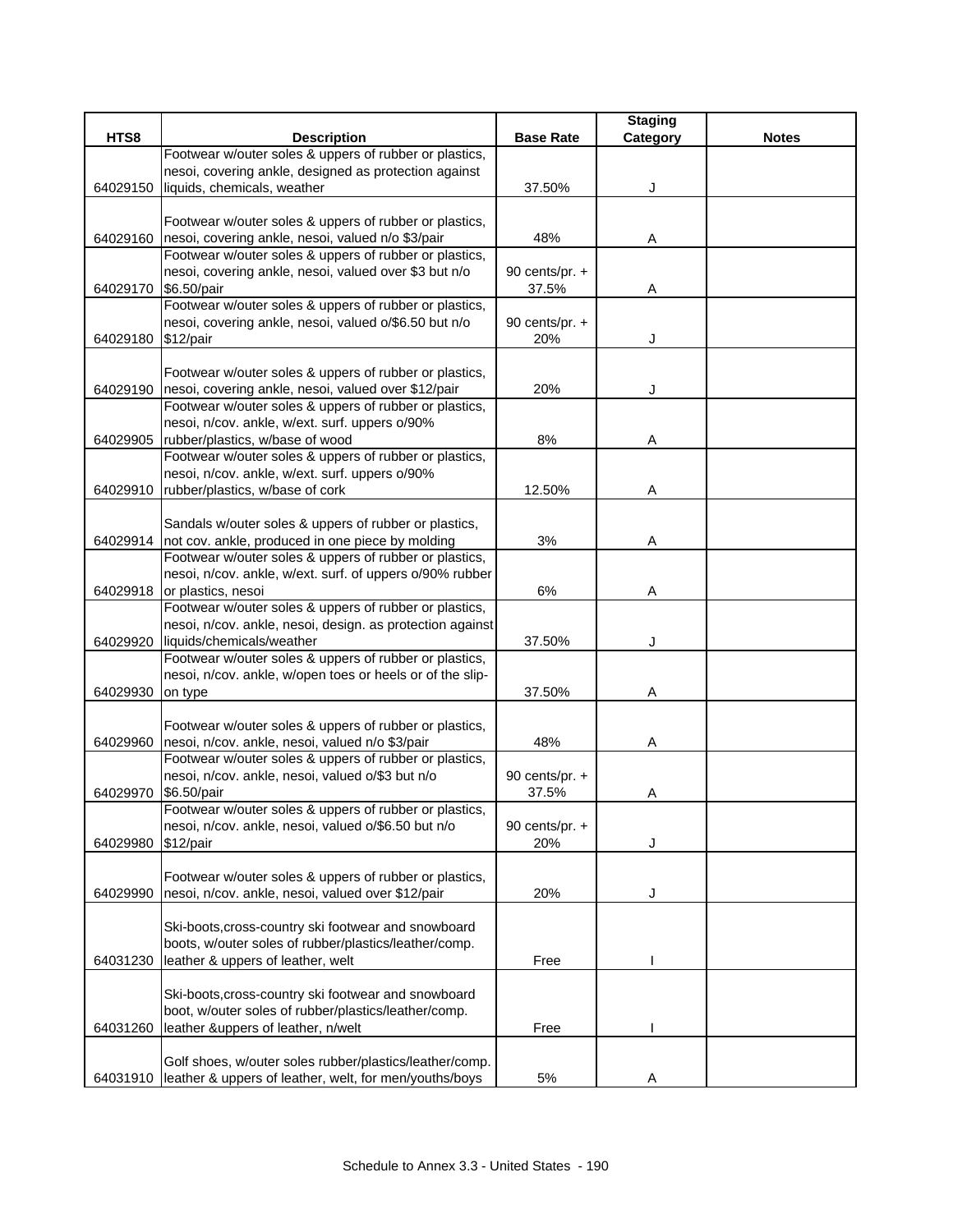|          |                                                          |                  | <b>Staging</b> |              |
|----------|----------------------------------------------------------|------------------|----------------|--------------|
| HTS8     | <b>Description</b>                                       | <b>Base Rate</b> | Category       | <b>Notes</b> |
|          | Sports footwear, nesoi, w/outer soles of                 |                  |                |              |
|          | rubber/plastics/leather/comp. leather & uppers of        |                  |                |              |
| 64031920 | leather, welt, for men/youths/boys                       | Free             |                |              |
|          |                                                          |                  |                |              |
|          | Golf shoes, w/outer soles rubber/plastics/leather/comp.  |                  |                |              |
| 64031930 | leather & uppers of leather, n/welt, for men/youths/boys | 8.50%            | Α              |              |
|          | Sports footwear, nesoi, w/outer soles                    |                  |                |              |
|          | rubber/plastics/leather/comp. leather & uppers of        |                  |                |              |
| 64031940 | leather, n/welt, for men/youths/boys                     | 4.30%            | Α              |              |
|          | Golf shoes, w/outer soles rubber/plastics/leather/comp.  |                  |                |              |
|          | leather & upper of leather, for persons other than       |                  |                |              |
| 64031950 | men/youths/boys                                          | 10%              | Α              |              |
|          | Sports footwear, nesoi, w/outer soles                    |                  |                |              |
|          | rubber/plastics/leather/comp.leather & uppers of         |                  |                |              |
| 64031970 | leather, for persons other than men/youths/boys          | Free             |                |              |
|          |                                                          |                  |                |              |
|          | Footwear w/outer soles leather and uppers consist. of    |                  |                |              |
| 64032000 | leather straps across the instep and around the big toe  | Free             |                |              |
|          |                                                          |                  |                |              |
|          | Footwear w/outer soles of rubber/plastics/leather/comp.  |                  |                |              |
|          | leather & uppers of leather, nesoi, made on a base or    |                  |                |              |
| 64033000 | platform of wood, w/o insole                             | Free             |                |              |
|          | Footwear w/outer soles of rubber/plastics/leather/comp.  |                  |                |              |
|          | leather & uppers of leather, w/protective metal toe-cap, |                  |                |              |
| 64034030 | welt                                                     | 5%               | Α              |              |
|          | Footwear w/outer soles of rubber/plastics/leather/comp.  |                  |                |              |
|          | leather & uppers of leather, w/protective metal toe-cap, |                  |                |              |
| 64034060 | n/welt                                                   | 8.50%            | Α              |              |
|          | Footwear w/outer soles and uppers of leather, nesoi,     |                  |                |              |
| 64035130 | covering the ankle, welt                                 | 5%               | Α              |              |
|          |                                                          |                  |                |              |
|          | Footwear w/outer soles and uppers of leather, nesoi,     |                  |                |              |
| 64035160 | covering the ankle, n/welt, for men, youths and boys     | 8.50%            | Α              |              |
|          | Footwear w/outer soles and uppers of leather, nesoi,     |                  |                |              |
|          | covering the ankle, n/welt, for persons other than men,  |                  |                |              |
| 64035190 | youths and boys                                          | 10%              | Α              |              |
|          | Turn or turned footwear w/outer soles and uppers of      |                  |                |              |
| 64035915 | leather, not covering the ankle                          | 2.50%            | Α              |              |
|          | Footwear w/outer soles and uppers of leather, not        |                  |                |              |
| 64035930 | covering the ankle, welt, nesoi                          | 5%               | A              |              |
|          | Footwear w/outer soles and uppers of leather, not cov.   |                  |                |              |
| 64035960 | ankle, n/welt, for men, youths and boys                  | 8.50%            | Α              |              |
|          | Footwear w/outer soles and uppers of leather, not cov.   |                  |                |              |
|          | ankle, n/welt, for persons other than men, youths and    |                  |                |              |
| 64035990 | boys                                                     | 10%              | Α              |              |
|          |                                                          |                  |                |              |
|          | Footwear w/outer soles of rubber/plastics/composition    |                  |                |              |
| 64039130 | leather & uppers of leather, covering the ankle, welt    | 5%               | A              |              |
|          |                                                          |                  |                |              |
|          | Footwear w/outer soles of rubber/plastics/composition    |                  |                |              |
|          | leather & uppers of leather, covering the ankle, n/welt, |                  |                |              |
| 64039160 | for men, youths and boys                                 | 8.50%            | Α              |              |
|          | Footwear w/outer soles of rubber/plastics/comp. leather  |                  |                |              |
|          | & uppers of leather, cov. ankle, n/welt, for persons     |                  |                |              |
| 64039190 | other than men/youths/boys                               | 10%              | Α              |              |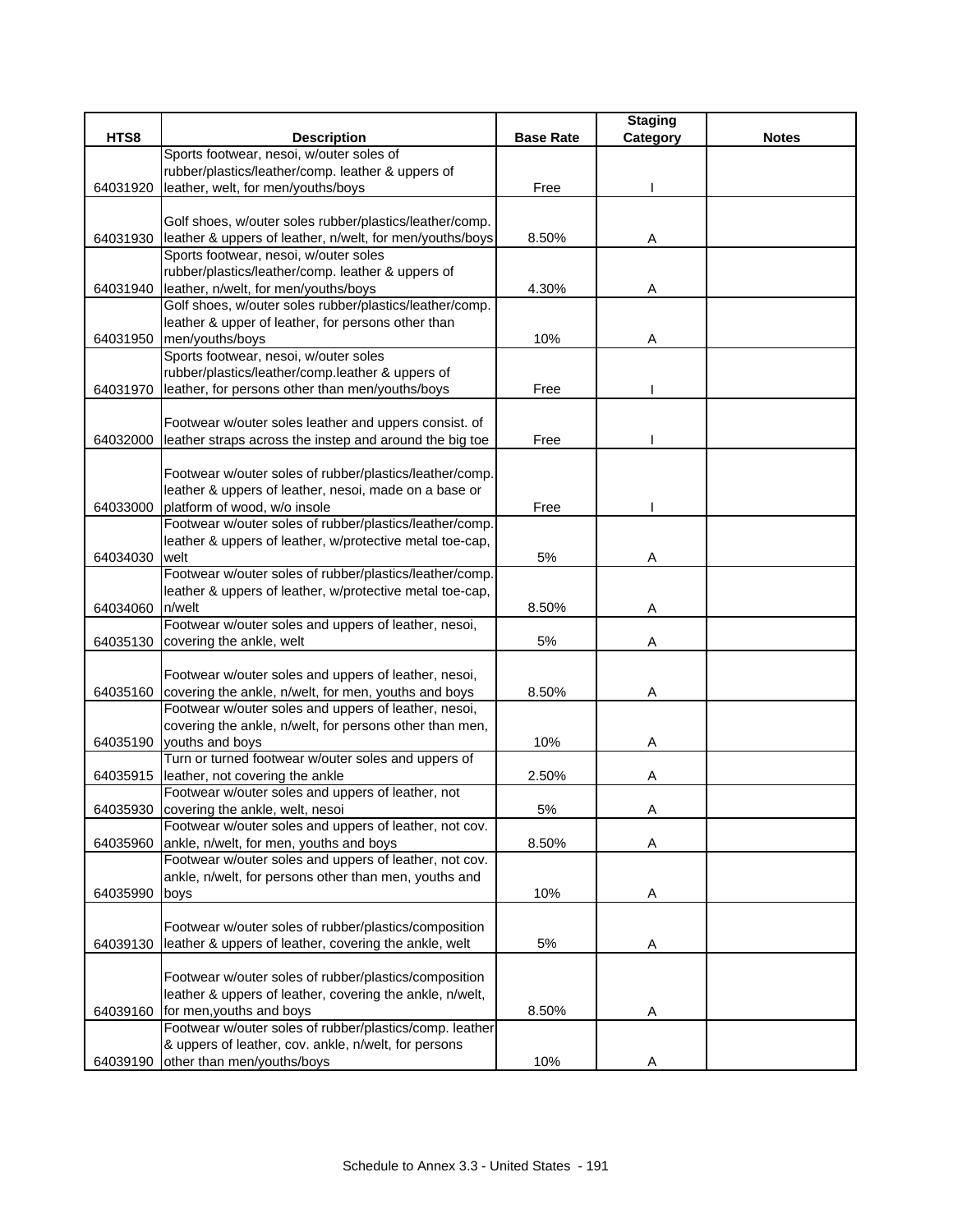|          |                                                             |                  | <b>Staging</b> |                       |
|----------|-------------------------------------------------------------|------------------|----------------|-----------------------|
| HTS8     | <b>Description</b>                                          | <b>Base Rate</b> | Category       | <b>Notes</b>          |
|          | Footwear w/outer soles of rubber/plastics/comp. leather     |                  |                |                       |
|          | & uppers of leather, n/cov. ankle, made on a base           |                  |                |                       |
| 64039920 | wood                                                        | 8%               | Α              |                       |
|          |                                                             |                  |                |                       |
|          | Footwear w/outer soles of rubber/plastics/comp. leather     |                  |                |                       |
| 64039940 | & uppers of leather, n/cov. ankle, welt, nesoi              | $5%$             | Α              |                       |
|          | Footwear w/outer soles of rubber/plastics/comp. leather     |                  |                |                       |
|          | & uppers of leather, n/cov. ankle, n/welt, for men,         |                  |                |                       |
| 64039960 | youths and boys, nesoi                                      | 8.50%            | Α              |                       |
|          | Footwear w/outer soles of rubber/plastics/comp. leather     |                  |                |                       |
|          | & uppers of leather, n/cov. ankle, for                      |                  |                |                       |
| 64039975 | women/child./infants, val.n/o \$2.50/pr                     | 7%               | Α              |                       |
|          | Footwear w/outer soles of rubber/plastics/comp. leather     |                  |                |                       |
|          | & uppers of leather, n/cov. ankle, for                      |                  |                |                       |
| 64039990 | women/child./infants, val. over \$2.50/pair                 | 10%              | Α              |                       |
|          | Sports & athletic footwear w/outer soles of                 |                  |                |                       |
|          | rubber/plastics & uppers of textile, w/ext. surf. of uppers |                  |                |                       |
| 64041120 | over 50% leather                                            | 10.50%           | Α              |                       |
|          | Sports & athletic footwear w/outer soles of                 |                  |                |                       |
|          | rubber/plastics & uppers of textile, val. n/o \$3/pair,     |                  |                |                       |
| 64041140 | w/soles fixed w/adhesives w/o foxing                        | 37.50%           | Α              |                       |
|          | Sports & athletic footwear w/outer soles of                 |                  |                |                       |
|          | rubber/plastics & uppers of textile, valued n/o \$3/pair,   |                  |                |                       |
| 64041150 | nesoi                                                       | 48%              | Α              |                       |
|          | Sports & athletic footwear w/outer soles of                 |                  |                |                       |
|          | rubber/plastics & uppers of textile, val. o/\$3 but n/o     |                  |                |                       |
|          | 64041160 \$6.50/pr, w/soles fixed w/adhesives               | 37.50%           | Α              |                       |
|          | Sports & athletic footwear w/outer soles of                 |                  |                |                       |
|          | rubber/plastics & uppers of textile, valued o/\$3 but n/o   | 90 cents/pr. $+$ |                |                       |
| 64041170 | \$6.50/pr, nesoi                                            | 37.5%            | Α              |                       |
|          | Sports & athletic footwear w/outer soles of                 |                  |                |                       |
|          | rubber/plastics & uppers of textile, valued o/\$6.50 but    | 90 cents/pr. $+$ |                |                       |
| 64041180 | n/o \$12/pair                                               | 20%              | Α              |                       |
|          |                                                             |                  |                |                       |
|          | Sports & athletic footwear w/outer soles of                 |                  |                |                       |
| 64041190 | rubber/plastics & uppers of textile, valued o/\$12/pair     | 20%              | Α              | CBTPA product at zero |
|          |                                                             |                  |                |                       |
|          | Footwear w/outer soles of rubber/plastics & uppers of       |                  |                |                       |
| 64041915 | textile, nesoi, w/ext. surf. of uppers over 50% leather     | 10.50%           | Α              |                       |
|          | Footwear w/outer soles of rubber/plastics & uppers of       |                  |                |                       |
|          | textile, nesoi, designed as a protection against liquids,   |                  |                |                       |
| 64041920 | chemicals & weather                                         | 37.50%           | J              |                       |
|          | Footwear w/outer soles of rub./plast. & upp. of veg.        |                  |                |                       |
|          | fibers, nesoi, w/open toes/heels or slip-on type, less      |                  |                |                       |
| 64041925 | than 10% rubber/plastics by wt.                             | 7.50%            | Α              |                       |
|          | Footwear w/outer soles of rub./plast. & upp. of textile,    |                  |                |                       |
|          | nesoi, w/open toes/heels or slip-on type, less than 10%     |                  |                |                       |
| 64041930 | rubber/plastics by wt.                                      | 12.50%           | Α              |                       |
|          | Footwear w/outer soles of rub./plast. & upp. of textile,    |                  |                |                       |
|          | nesoi, w/open toes/heels or slip-on type, 10% or more       |                  |                |                       |
| 64041935 | by wt. of rubb./plastic                                     | 37.50%           | Α              |                       |
|          | Footwear w/outer soles of rub./plast. & upp. of textile,    |                  |                |                       |
|          | nesoi, val. n/o \$3/pr, w/soles affixed to upp.             |                  |                |                       |
| 64041940 | w/adhesives & w/o foxing                                    | 37.50%           | Α              |                       |
|          | Footwear w/outer soles of rub./plast. & upp. of textile,    |                  |                |                       |
| 64041950 | nesoi, val. n/o \$3/pr, nesoi                               | 48%              | Α              |                       |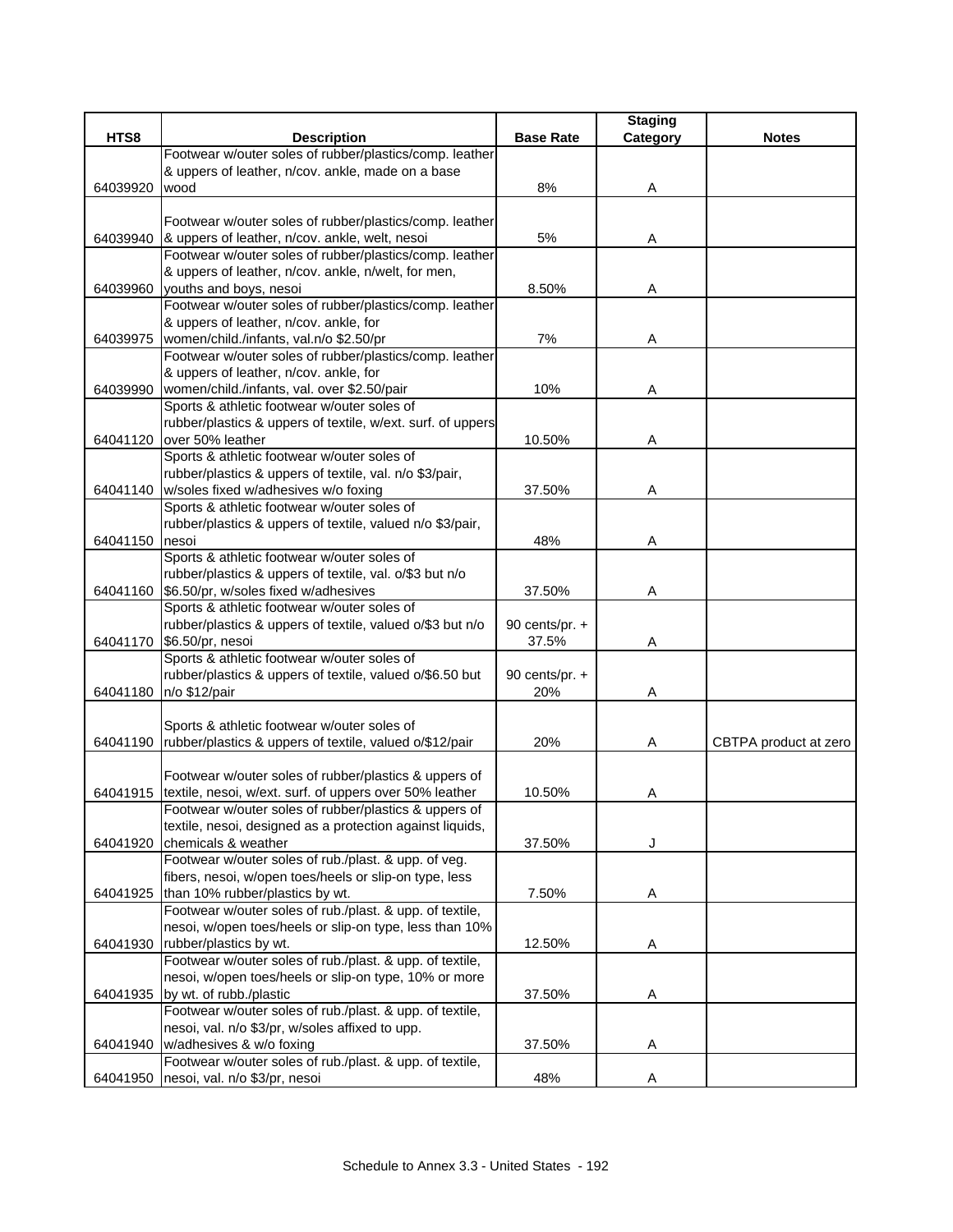|          |                                                                                                                    |                  | <b>Staging</b> |              |
|----------|--------------------------------------------------------------------------------------------------------------------|------------------|----------------|--------------|
| HTS8     | <b>Description</b>                                                                                                 | <b>Base Rate</b> | Category       | <b>Notes</b> |
|          | Footwear w/outer soles of rub./plast. & upp. of textile,                                                           |                  |                |              |
|          | nesoi, val. o/\$3 but n/o \$6.50/pr, w/soles affixed to upp.                                                       |                  |                |              |
| 64041960 | w/adhesives & w/o foxing                                                                                           | 37.50%           | Α              |              |
|          | Footwear w/outer soles of rub./plast. & upp. of textile,                                                           | 90 cents/pr. $+$ |                |              |
| 64041970 | nesoi, val. o/\$3 but n/o \$6.50/pr, nesoi                                                                         | 37.5%            | Α              |              |
|          | Footwear w/outer soles of rub./plast. & upp. of textile,                                                           | 90 cents/pr. +   |                |              |
| 64041980 | nesoi, val. o/\$6.50 but n/o \$12/pr                                                                               | 20%              | Α              |              |
|          | Footwear w/outer soles of rub./plast. & upp. of textile,                                                           |                  |                |              |
| 64041990 | nesoi, val. o/\$12/pr                                                                                              | 9%               | A              |              |
|          | Footwear w/outer soles of leather/comp. leath., n/o                                                                |                  |                |              |
|          | 50% by wt. rub./plast. or rub./plast./text. & 10%+ by wt.                                                          |                  |                |              |
|          | 64042020 rub./plast., val. n/o \$2.50/pr                                                                           | 15%              | Α              |              |
|          | Footwear w/outer soles of leather/comp. leath., n/o                                                                |                  |                |              |
|          | 50% by wt. rub./plast. or rub./plast./text. & 10%+ by wt.                                                          |                  |                |              |
|          | 64042040   rub./plast., val. o/\$2.50/pr                                                                           | 10%              | Α              |              |
|          | Footwear w/outer soles of leather/comp. leather &                                                                  |                  |                |              |
|          | 64042060 uppers of textile, nesoi                                                                                  | 37.50%           | Α              |              |
|          | Footwear, nesoi, w/outer soles of other than                                                                       |                  |                |              |
|          | rubber/plastics/leather/comp.leather & uppers of                                                                   |                  |                |              |
| 64051000 | leather/composition leather, nesoi                                                                                 | 10%              | Α              |              |
|          | Footwear, nesoi, w/outer soles of other than                                                                       |                  |                |              |
|          | rubber/plastics/leather/comp.leather & uppers of                                                                   |                  |                |              |
| 64052030 | vegetable fibers, nesoi                                                                                            | 7.50%            | A              |              |
| 64052060 | Footwear, nesoi, with soles and uppers of wool felt                                                                | 2.50%            | $\overline{A}$ |              |
|          | Footwear, nesoi, w/outer sole other than                                                                           |                  |                |              |
|          | rubber/plastics/leather/comp. leather & upper of text.                                                             |                  |                |              |
| 64052090 | material other than veg. fibers or wool felt                                                                       | 12.50%           | Α              |              |
|          |                                                                                                                    |                  |                |              |
| 64059020 | Disposable footwear, nesoi, designed for one-time use                                                              | 3.80%            | Α              |              |
|          |                                                                                                                    |                  |                |              |
| 64059090 | Footwear, nesoi, w/outer soles and uppers other than<br>of rubber/plastics/leather/comp. leather/textile materials | 12.50%           |                |              |
|          |                                                                                                                    |                  | Α              |              |
|          | Formed uppers for footwear, of leather/composition                                                                 |                  |                |              |
|          | 64061005 leather, for men, youths and boys                                                                         | 8.50%            | Α              |              |
|          |                                                                                                                    |                  |                |              |
|          | Formed uppers for footwear, of leather/composition                                                                 |                  |                |              |
|          | 64061010 leather, for women, misses, children and infants                                                          | 10%              | Α              |              |
|          | Formed uppers for footwear, of textile materials, w/o                                                              |                  |                |              |
|          | 64061020 50% of external surface leather                                                                           | 10.50%           | A              |              |
|          | Formed uppers for footwear, of textile materials, nesoi,                                                           |                  |                |              |
| 64061025 | valued n/o \$3/pr                                                                                                  | 33.60%           | Α              |              |
|          | Formed uppers for footwear, of textile materials, nesoi,                                                           | 63 cents/pr. $+$ |                |              |
| 64061030 | valued o/\$3 but n/o \$6.50/pr                                                                                     | 26.2%            | A              |              |
|          | Formed uppers for footwear, of textile materials, nesoi,                                                           | 62 cents/pr. $+$ |                |              |
| 64061035 | valued o/\$6.50 but n/o \$12/pr                                                                                    | 13.7%            | Α              |              |
|          | Formed uppers for footwear, of textile materials, nesoi,                                                           |                  |                |              |
| 64061040 | valued o/\$12/pr                                                                                                   | 7.50%            | Α              |              |
|          | Formed upper for footwear, of materials other than                                                                 |                  |                |              |
|          | leather/comp.leather or textile, w/over 90% of ext. surf.                                                          |                  |                |              |
| 64061045 | rub./plast. not for fw w/foxing                                                                                    | 6%               | Α              |              |
|          |                                                                                                                    |                  |                |              |
|          | Formed uppers for footwear, of materials other than                                                                |                  |                |              |
| 64061050 | leather/comp.leather or textile materials, nesoi                                                                   | 26.20%           | Α              |              |
|          | Uppers & pts. thereof for footwear, nesoi, of rubber or                                                            |                  |                |              |
| 64061060 | plastics                                                                                                           | Free             |                |              |
|          | 64061065 Uppers & pts. thereof for footwear, nesoi, of leather                                                     | Free             |                |              |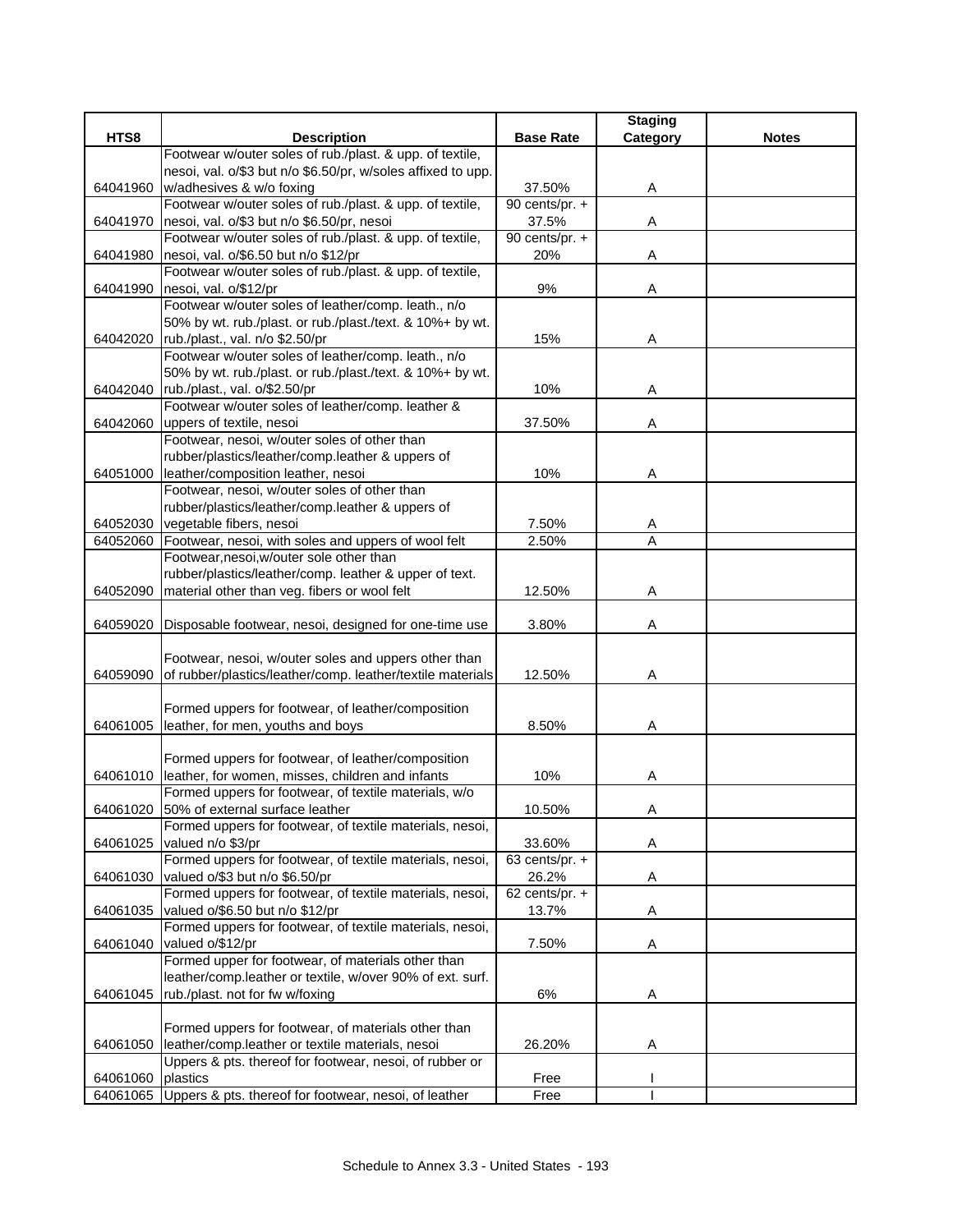|          |                                                                              |                    | <b>Staging</b> |              |
|----------|------------------------------------------------------------------------------|--------------------|----------------|--------------|
| HTS8     | <b>Description</b>                                                           | <b>Base Rate</b>   | Category       | <b>Notes</b> |
|          | Uppers & pts. thereof for footwear, nesoi, of textile                        |                    |                |              |
| 64061070 | materials w/external surface area over 50% leather                           | Free               |                |              |
|          | Uppers for footwear, nesoi, of cotton, w/external                            |                    |                |              |
| 64061072 | surface area less than 50% textile materials                                 | 11.20%             | Α              |              |
|          | Uppers & pts. thereof for footwear, nesoi, of cotton,                        |                    |                |              |
|          | w/external surface area 50% or more of textile                               |                    |                |              |
| 64061077 | materials                                                                    | 11.20%             | Α              |              |
|          |                                                                              |                    |                |              |
|          | Uppers for footwear, nesoi, of materials nesoi,                              |                    |                |              |
|          | 64061085   w/external surface area less than 50% textile materials           | 4.50%              | A              |              |
| 64061090 | Uppers & pts. thereof for footwear, nesoi                                    | 4.50%              | A              |              |
|          | Outer soles and heels for footwear, of rubber or                             |                    |                |              |
| 64062000 | plastics                                                                     | 2.70%              | A              |              |
|          | 64069100 Parts of footwear, nesoi, of wood                                   | 2.60%              | $\overline{A}$ |              |
|          | Parts of footwear; removable insoles, heel cushions,                         |                    |                |              |
|          | etc; gaiters, leggings, etc, & pts. thereof; all the                         |                    |                |              |
|          | 64069915 foregoing of textile materials                                      | 14.90%             | Α              |              |
|          | Parts of footwear, nesoi; removable insoles, heel                            |                    |                |              |
|          | cushions, etc; gaiters, leggings, etc, & pts. thereof; all                   |                    |                |              |
| 64069930 | the foregoing of rub./plast.                                                 | 5.30%              | Α              |              |
|          | Parts of footwear; removable insoles, heel cushions,                         |                    |                |              |
|          | etc; gaiters, leggings, etc, & pts. thereof; all the                         |                    |                |              |
| 64069960 | foregoing of leather                                                         | Free               |                |              |
|          | Parts of footwear, nesoi; removable insoles, heel                            |                    |                |              |
|          | cushions, etc; gaiters, leggings, etc, & pts thereof; all                    |                    |                |              |
| 64069990 | the foregoing of materials nesoi                                             | Free               |                |              |
|          | Hat forms, hat bodies and hoods, not blocked to shape                        |                    |                |              |
|          | or with made brims; plateaux & manchons; all of fur felt,                    |                    |                |              |
|          | 65010030 for men or boys                                                     | Free               |                |              |
|          | Hat forms, hat bodies and hoods, not blocked to shape                        |                    |                |              |
|          | or with made brims; plateaux & manchons; all of fur felt, 96 cents/doz. +    | 1.4%               |                |              |
| 65010060 | not for men or boys<br>Hat forms, hat bodies and hoods, not blocked to shape |                    | Α              |              |
|          | or with made brims; plateaux & manchons; all of felt,                        | $10.3$ cents/kg +  |                |              |
| 65010090 | lother than fur felt                                                         | 10.3%              | Α              |              |
|          | Hat shapes, plaited or assembled from strips, not                            |                    |                |              |
|          | blocked/lined/trimmed & w/o made brims, of veg. fibers                       | 34 cents/doz. +    |                |              |
| 65020020 | or materls, or paper yarn, sewed                                             | 3.4%               | A              |              |
|          |                                                                              |                    |                |              |
|          | Hat shapes, plaited or asmbld from strips,                                   |                    |                |              |
|          | n/blocked/lined/trimmed & w/o made brims, of veg.                            |                    |                |              |
| 65020040 | fibers or materls, not sewed/bleached/colored                                | 4%                 | Α              |              |
|          |                                                                              |                    |                |              |
|          | Hat shapes, plaited or asmbld from strips,                                   |                    |                |              |
|          | n/blocked/lined/trimmed & w/o made brims, of veg.                            |                    |                |              |
| 65020060 | fibers or materls, not sewed but bleachd/colord                              | Free               |                |              |
|          | Hat shapes, plaited or assembled from strips, not                            |                    |                |              |
|          | blocked/lined/trimmed & w/o made brims, not veg.                             |                    |                |              |
| 65020090 | fibers/veg. materials/paper yarn, nesoi                                      | 6.80%              | Α              |              |
|          | Hats and headgear of fur felt made from hat forms and                        |                    |                |              |
| 65030030 | hat bodies of 6501, for men or boys                                          | Free               |                |              |
|          | Hats and headgear of fur felt made from hat forms and                        |                    |                |              |
| 65030060 | hat bodies of 6501, not for men or boys                                      | Free               |                |              |
|          |                                                                              | 13.5 cents/ $kg +$ |                |              |
|          | Hats and headgear of felt, other than of fur felt, made                      | $6.3% + 1.9$       |                |              |
| 65030090 | from hat forms and hat bodies of 6501                                        | cents/article      |                |              |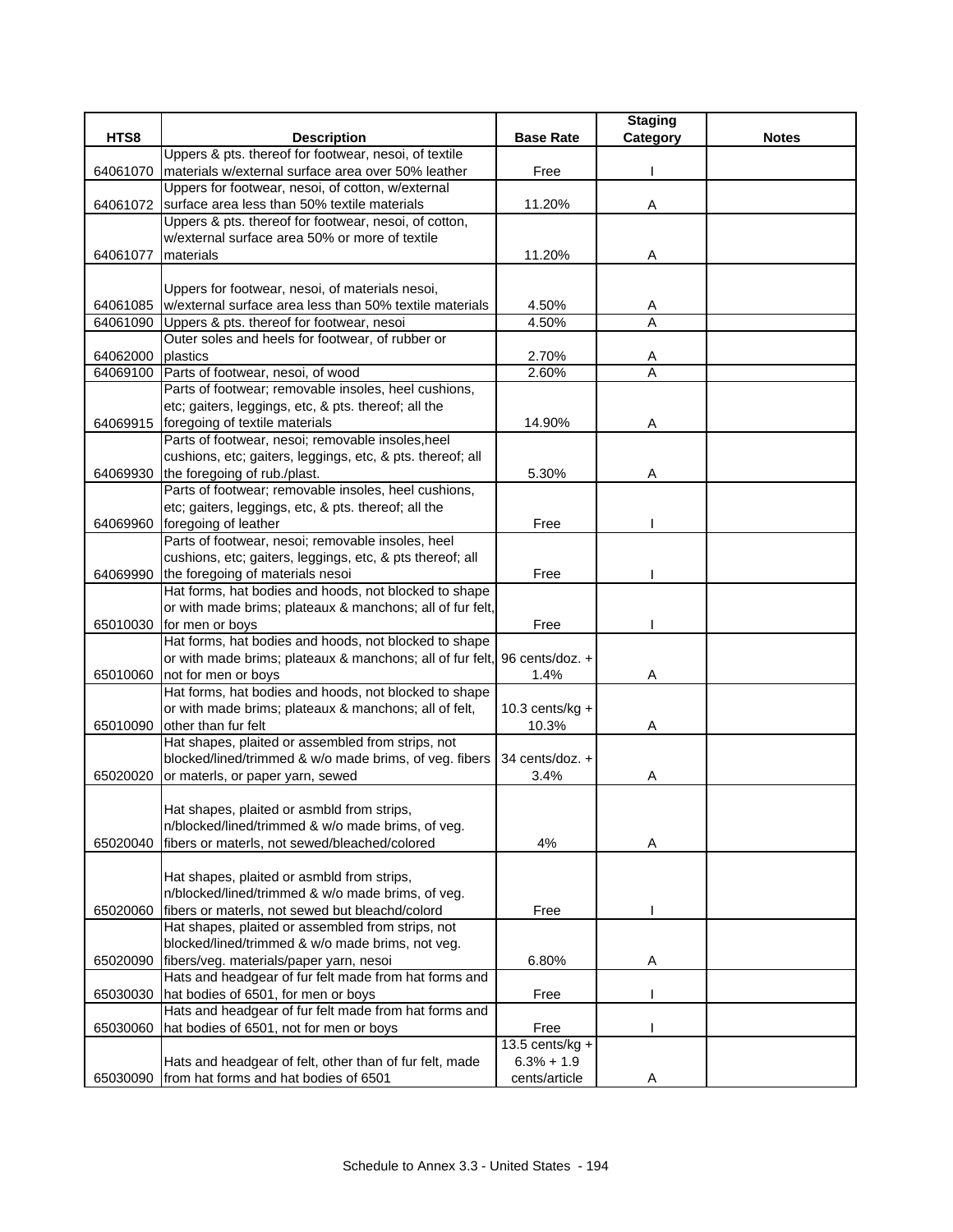|          |                                                              |                    | <b>Staging</b> |              |
|----------|--------------------------------------------------------------|--------------------|----------------|--------------|
| HTS8     | <b>Description</b>                                           | <b>Base Rate</b>   | Category       | <b>Notes</b> |
|          | Hats and headgear, plaited or assembled from strips of       |                    |                |              |
|          | veg. fibers or unspun fibrous veg. materials and/or          |                    |                |              |
| 65040030 | paper yarn, sewed                                            | 6%                 | A              |              |
|          | Hats and headgear, plaited or assembled from strips of       |                    |                |              |
|          | veg. fibers or unspun fibrous veg. materials and/or          | 94 cents/doz. +    |                |              |
| 65040060 | paper yarn, not sewed                                        | 4.6%               | Α              |              |
|          | Hats and headgear, plaited or assembled from strips of       |                    |                |              |
|          | any material (o/than veg. fibers/unspun fibrous veg.         |                    |                |              |
| 65040090 | materials and/or paper yarn)                                 | 6.80%              | Α              |              |
|          | Hair-nets of any material, whether or not lined or           |                    |                |              |
| 65051000 | trimmed                                                      | 9.40%              | A              |              |
| 65059015 | Hats and headgear, of cotton and/or flax, knitted            | 7.90%              | A              |              |
|          | Headwear, of cotton, not knitted; certified hand-loomed      |                    |                |              |
|          | and folklore hats & headgear, of cotton and/or flax, not     |                    |                |              |
| 65059020 | knitted                                                      | 7.50%              | Α              |              |
|          | Hats and headgear, of flax or of flax and cotton, not        |                    |                |              |
| 65059025 | knitted                                                      | 7.50%              | Α              |              |
|          | Hats and headgear, of wool, knitted or crocheted or          | $25.4$ cents/kg +  |                |              |
| 65059030 | made up from knitted or crocheted fabric                     | 7.7%               | Α              |              |
|          | Hats and headgear, of wool, made up from felt or             |                    |                |              |
|          | o/textile materl, but n/knitted or crocheted or made up      | 31 cents/kg +      |                |              |
| 65059040 | from knitted or crocheted fabric                             | 7.9%               | Α              |              |
|          | Hats and headgear, of mmf, knitted or crocheted or           |                    |                |              |
|          | made up from knitted or crocheted fabric, wholly or in       |                    |                |              |
| 65059050 | part of braid                                                | 6.80%              | Α              |              |
|          | Hats and headgear, of mmf, knitted or crocheted or           |                    |                |              |
|          | made up from knitted or crocheted fabrics, not in part of    | 20 cents/kg +      |                |              |
| 65059060 | braid                                                        | 7%                 | A              |              |
|          | Hats and headgear, of mmf, made up from felt or              |                    |                |              |
|          | o/textile material (but n/knitted or crocheted), wholly or   |                    |                |              |
| 65059070 | in part braid                                                | 6.80%              | Α              |              |
|          | Hats and headgear, of mmf, made up from felt or              |                    |                |              |
|          | o/textile material (but n/knitted or crocheted), not in part | 18.7 cents/ $kg +$ |                |              |
| 65059080 | of braid                                                     | 6.8%               | Α              |              |
|          | Hats and headgear, of textile materials (other than of       | $20.7$ cents/kg +  |                |              |
| 65059090 | cotton, flax, wool or mmf), nesoi                            | 7.5%               | Α              |              |
|          | Safety headgear of reinforced or laminated plastics,         |                    |                |              |
| 65061030 | whether or not lined or trimmed                              | Free               |                |              |
|          | Safety headgear, other than of reinforced or laminated       |                    |                |              |
| 65061060 | plastics, whether or not lined or trimmed                    | Free               |                |              |
|          | Headgear (other than safety headgear), nesoi, of             |                    |                |              |
| 65069100 | rubber or plastics, whether or not lined or trimmed          | Free               |                |              |
|          | Headgear, nesoi, of furskin, whether or not lined or         |                    |                |              |
| 65069200 | trimmed                                                      | 3.30%              | Α              |              |
|          | Headgear (other than safety headgear), nesoi, of             |                    |                |              |
|          | materials other than rubber, plastics, or furskins,          |                    |                |              |
| 65069900 | whether or not lined or trimmed                              | 8.50%              | A              |              |
|          |                                                              |                    |                |              |
|          | Headbands, linings, covers, hat foundations, hat             |                    |                |              |
| 65070000 | frames, peaks (visors) and chinstraps, for headgear          | Free               |                |              |
| 66011000 | Garden or similar umbrellas                                  | 6.50%              | A              |              |
|          | Umbrellas, other than garden or similar umbrellas,           |                    |                |              |
| 66019100 | having a telescopic shaft                                    | Free               |                |              |
|          | Umbrellas, other than garden or similar umbrellas, not       |                    |                |              |
| 66019900 | having a telescopic shaft                                    | 8.20%              | Α              |              |
|          | Walking-sticks, seat-sticks, whips, riding-crops and the     |                    |                |              |
| 66020000 | like                                                         | 4%                 | Α              |              |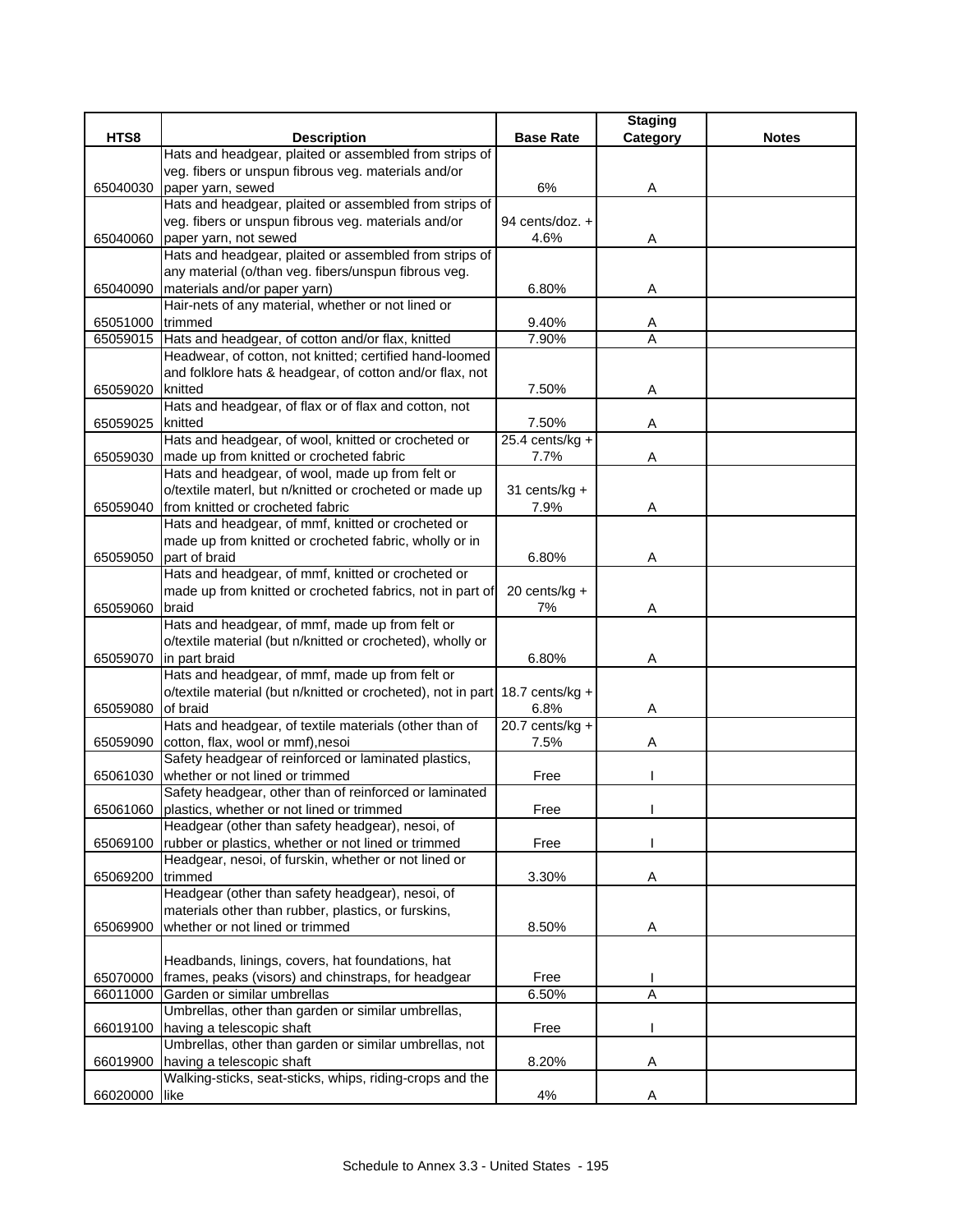|          |                                                                                  |                  | <b>Staging</b> |              |
|----------|----------------------------------------------------------------------------------|------------------|----------------|--------------|
| HTS8     | <b>Description</b>                                                               | <b>Base Rate</b> | Category       | <b>Notes</b> |
| 66031040 | Umbrella handles and knobs                                                       | Free             |                |              |
|          | Handles and knobs for walking sticks, seat-sticks,                               |                  |                |              |
| 66031080 | whips, riding crops and the like                                                 | 5.20%            | Α              |              |
|          | Umbrella frames, including frames mounted on shafts                              |                  |                |              |
|          | (sticks), for hand-held umbrellas chiefly used for                               |                  |                |              |
| 66032030 | protection against rain                                                          | Free             |                |              |
|          |                                                                                  |                  |                |              |
|          | Umbrella frames, including frames mounted on shafts                              |                  |                |              |
| 66032090 | (sticks), other than for hand-held rain umbrellas, nesoi                         | 12%              | A              |              |
| 66039040 | Umbrella tips and caps                                                           | Free             |                |              |
|          | Parts, trimmings and accessories, nesoi, for umbrellas,                          |                  |                |              |
| 66039080 | walking-sticks, seat-sticks and the like                                         | 5.20%            | Α              |              |
|          | Articles of feathers or down (other than articles &                              |                  |                |              |
|          | apparel filled or stuffed with feathers/down and worked                          |                  |                |              |
|          | 67010030 quills & scapes)                                                        | 4.70%            | Α              |              |
|          | Skins and o/parts of birds w/their feathers or down,                             |                  |                |              |
|          | 67010060 feathers, pts of feathers/down, nesoi                                   | 4.70%            | Α              |              |
|          | Artificial flowers/foliage/fruit; articles of art. flowers, etc.;                |                  |                |              |
|          | all of plastics, asmbld by binding/gluing/or similar                             |                  |                |              |
| 67021020 | methods                                                                          | 8.40%            | Α              |              |
|          | Artificial flowers/foliage/fruit & pts of; articles of art.                      |                  |                |              |
|          | flowers, etc.; all of plastics, not asmbld by                                    |                  |                |              |
| 67021040 | binding/gluing/or similar methods                                                | 3.40%            | Α              |              |
|          | Artificial flowers/foliage/fruit & pts thereof; articles of                      |                  |                |              |
| 67029010 | artif. flowers, etc.; all the foregoing of feathers                              | 4.70%            | Α              |              |
|          |                                                                                  |                  |                |              |
|          | Artificial flowers/foliage/fruit & pts thereof; articles of                      |                  |                |              |
|          | 67029035 artif. flowers, etc.; all the foregoing of man-made fibers              | 9%               | Α              |              |
|          | Artificial flowers/foliage/fruit & pts thereof; articles of                      |                  |                |              |
| 67029065 | artif. flowers, etc.; all the foregoing of materials o/than<br>plast./feath./mmf | 17%              | Α              |              |
|          |                                                                                  |                  |                |              |
|          | Human hair, dressed, thinned, bleached or otherwise                              |                  |                |              |
|          | 67030030 worked, for use in making wigs or the like                              | Free             |                |              |
|          | Wool or other animal hair or other textile materials,                            |                  |                |              |
|          | 67030060 prepared for use in making wigs or the like                             | Free             |                |              |
| 67041100 | Wigs (complete), of synthetic textile materials                                  | Free             |                |              |
|          | Wigs (partial), false beards, eyebrows and the like, of                          |                  |                |              |
| 67041900 | synthetic textile materials                                                      | Free             |                |              |
|          | Wigs, false beards, eyebrows and the like, of human                              |                  |                |              |
| 67042000 | hair; articles of human hair, nesoi                                              | Free             |                |              |
|          |                                                                                  |                  |                |              |
|          | Wigs, false beards, eyebrows and the like, of animal                             |                  |                |              |
| 67049000 | hair or textile materials (other than synthetic textiles)                        | Free             |                |              |
|          | Setts, curbstones and flagstones, of natural stone                               |                  |                |              |
| 68010000 | (except slate)                                                                   | 2.80%            | Α              |              |
|          | Tiles/cubes/similar arts. of natural stone, enclosable in                        |                  |                |              |
|          | a sq. w/a side less than 7 cm; artificially colored                              |                  |                |              |
|          | 68021000 granules, chippings & powder                                            | 4.80%            | A              |              |
|          | Monumental or building stone & arts. thereof, of                                 |                  |                |              |
|          | 68022110 travertine, simply cut/sawn, w/flat or even surface                     | 4.20%            | Α              |              |
|          |                                                                                  |                  |                |              |
|          | Monumental or building stone & arts. thereof, of marble                          |                  |                |              |
|          | 68022150 & alabaster, simply cut/sawn, w/flat or even surface                    | 1.90%            | Α              |              |
|          | Monumental or building stone & arts. thereof, of                                 |                  |                |              |
|          | calcareous stone, nesoi, simply cut/sawn, w/flat or even                         |                  |                |              |
| 68022200 | surface                                                                          | 4.90%            |                |              |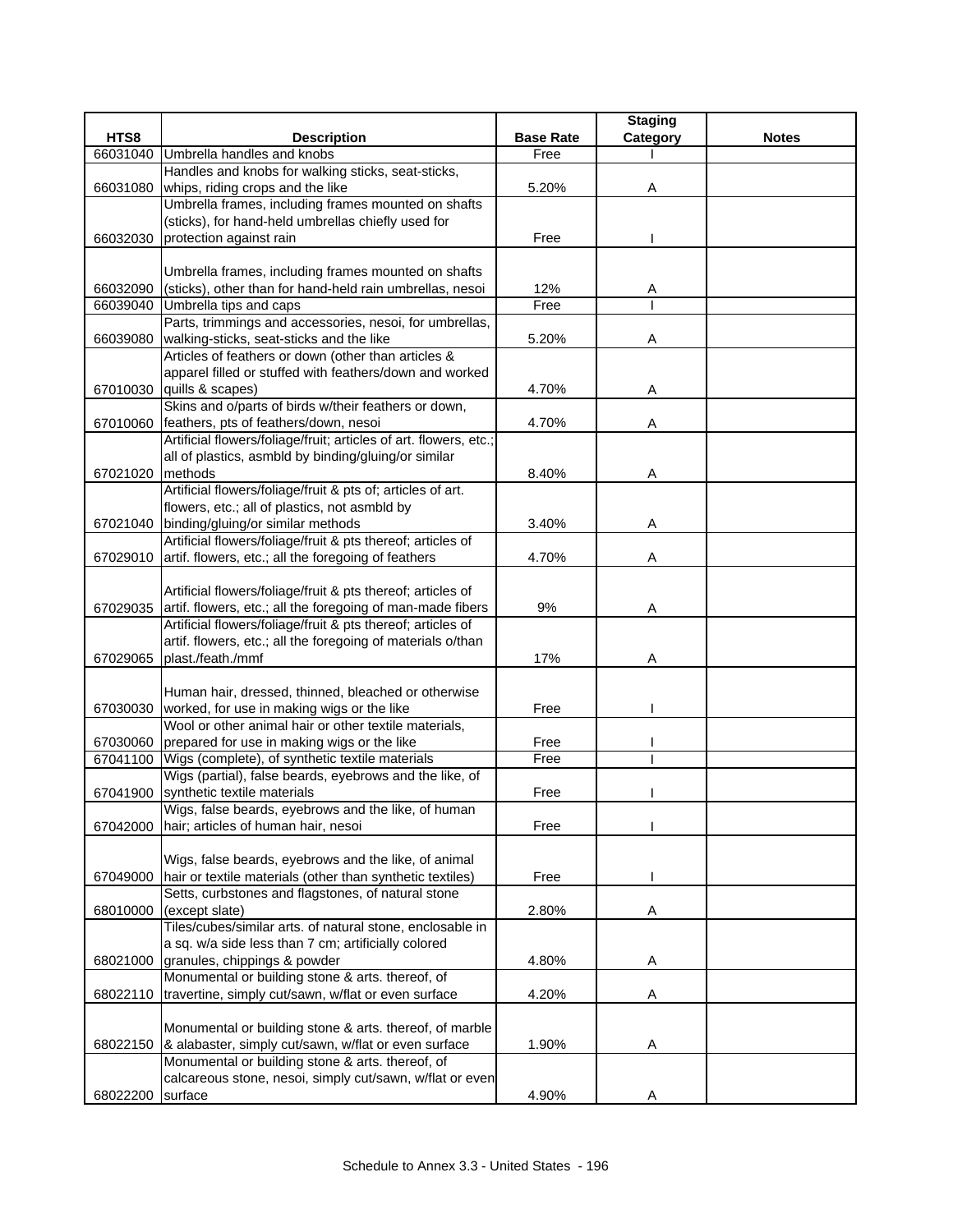|          |                                                                                                |                    | <b>Staging</b> |              |
|----------|------------------------------------------------------------------------------------------------|--------------------|----------------|--------------|
| HTS8     | <b>Description</b>                                                                             | <b>Base Rate</b>   | Category       | <b>Notes</b> |
|          | Monumental or building stone & arts. thereof, of                                               |                    |                |              |
| 68022300 | granite, simply cut/sawn, w/flat or even surface                                               | 3.70%              | Α              |              |
|          |                                                                                                |                    |                |              |
|          | Monumental or building stone & arts. thereof, of stone,                                        |                    |                |              |
| 68022900 | nesoi, simply cut/sawn, w/flat or even surface                                                 | 6%                 | Α              |              |
| 68029105 | Marble slabs, further worked than simply cut/sawn                                              | 2.50%              | A              |              |
|          | Monumental or building stone & arts. thereof (o/than                                           |                    |                |              |
|          | slabs), of marble, further worked than simply cut/sawn,                                        |                    |                |              |
| 68029115 | nesoi                                                                                          | 4.90%              | Α              |              |
|          | Monumental or building stone & arts. thereof, of                                               |                    |                |              |
|          | travertine, dressed or polished but not further worked,                                        |                    |                |              |
| 68029120 | nesoi                                                                                          | 4.20%              | Α              |              |
|          | Monumental or building stone & arts. thereof, of                                               |                    |                |              |
| 68029125 | travertine, further worked than dressed or polished,                                           | 3.70%              |                |              |
|          | nesoi                                                                                          |                    | Α              |              |
|          | Monumental or building stone & arts. thereof, of                                               |                    |                |              |
| 68029130 | alabaster, further worked than simply cut/sawn, nesoi                                          | 4.70%              | A              |              |
|          | Monumental or building stone & arts. thereof, of                                               |                    |                |              |
|          | calcareous stone, nesoi, further worked than simply                                            |                    |                |              |
| 68029200 | cut/sawn, nesoi                                                                                | 4.90%              | Α              |              |
|          | Monumental or building stone & arts. thereof, of                                               |                    |                |              |
| 68029300 | granite, further worked than simply cut/sawn, nesoi                                            | 3.70%              | Α              |              |
|          | Monumental or building stone & arts. thereof, nesoi,                                           |                    |                |              |
| 68029900 | further worked than simply cut/sawn, nesoi                                                     | 6.50%              | Α              |              |
| 68030010 | Roofing slate                                                                                  | 3.30%              | A              |              |
|          | Worked slate (other than roofing slate) and articles of                                        |                    |                |              |
| 68030050 | slate or agglomerated slate                                                                    | Free               |                |              |
|          | Millstones and grindstones for milling, grinding or                                            |                    |                |              |
| 68041000 | pulping                                                                                        | Free               |                |              |
|          |                                                                                                |                    |                |              |
|          | Millstones, grindstones, grinding wheels and the like,                                         |                    |                |              |
| 68042100 | nesoi, of agglomerated synthetic or natural diamond                                            | Free               |                |              |
|          | Millstones, grindstones, grinding wheels and the like,                                         |                    |                |              |
|          | nesoi, of agglomerated abrasives nesoi, or ceramics,                                           |                    |                |              |
| 68042210 | bonded with synthetic resins                                                                   | 5 cents/ $kg + 2%$ | Α              |              |
|          |                                                                                                |                    |                |              |
|          | Abrasive wheels of agglomerated abrasives nesoi, or                                            |                    |                |              |
| 68042240 | ceramics, not bonded with synthetic resins                                                     | Free               |                |              |
|          | Millstones, grindstones, grinding wheels and the like,                                         |                    |                |              |
|          | nesoi, of agglomerated abrasives nesoi, or ceramics,                                           |                    |                |              |
| 68042260 | not bonded w/synthetic resins                                                                  | Free               |                |              |
|          | Millstones, grindstones, grinding wheels and the like,                                         |                    |                |              |
| 68042300 | nesoi, of natural stone                                                                        | Free               |                |              |
|          | 68043000 Hand sharpening or polishing stones                                                   | Free               |                |              |
|          | Natural or artificial abrasive powder or grain on a base                                       |                    |                |              |
| 68051000 | of woven textile fabric only                                                                   | Free               |                |              |
|          | Natural or artificial abrasive powder or grain on a base                                       |                    |                |              |
| 68052000 | of paper or paperboard only                                                                    | Free               |                |              |
|          | Articles wholly or partly coated natural or artificial                                         |                    |                |              |
|          | abrasive powder or grain, on a base of materials nesoi,                                        |                    |                |              |
| 68053010 | in sheets, strips, disks, etc.<br>Natural or artificial abrasive powder or grain on a base     | Free               |                |              |
|          |                                                                                                |                    |                |              |
| 68053050 | of materials nesoi, in forms nesoi<br>Slag wool, rock wool and similar mineral wools, in bulk, | Free               |                |              |
|          | sheets or rolls                                                                                | 3.90%              |                |              |
| 68061000 |                                                                                                |                    |                |              |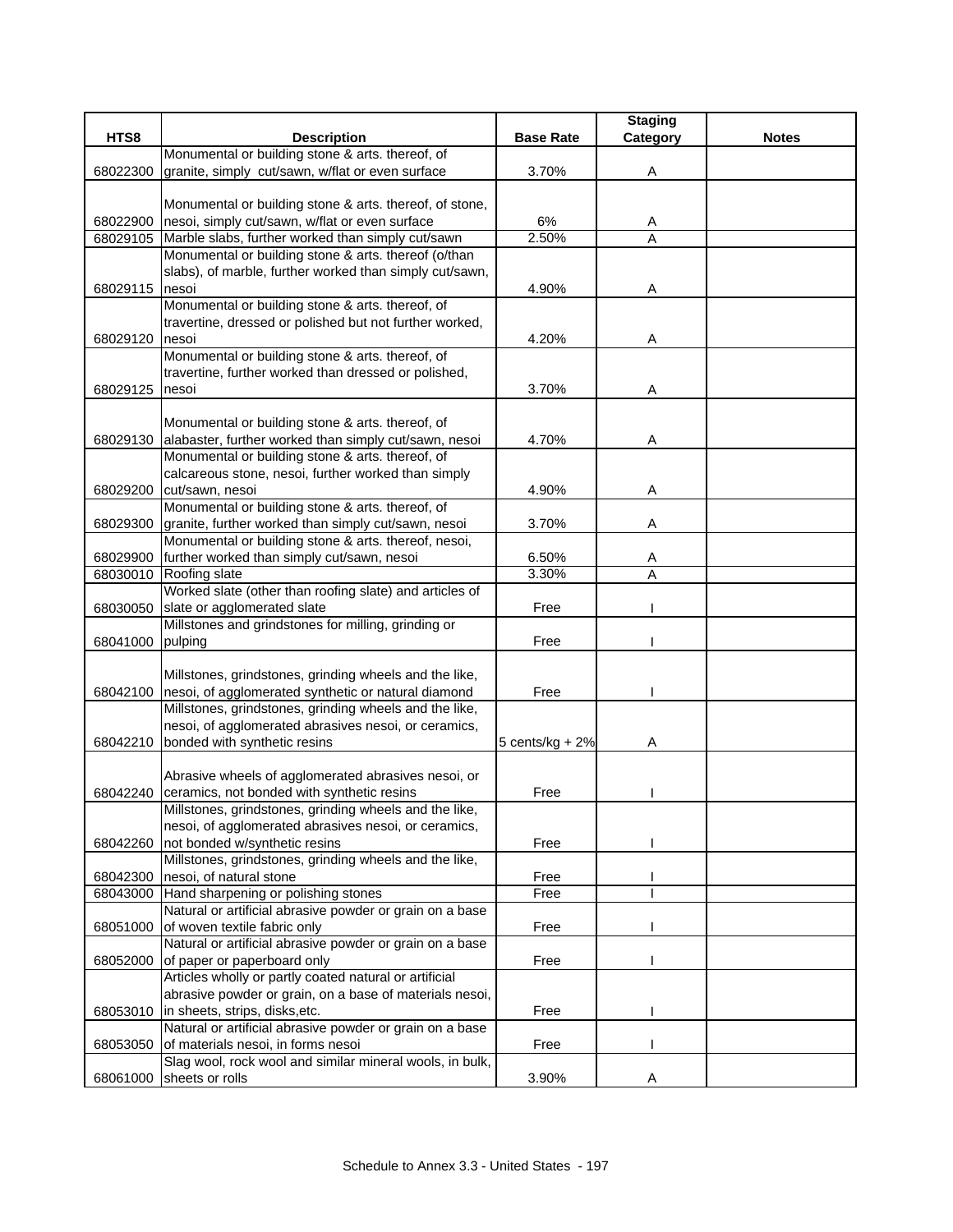|                  |                                                                                       |                  | <b>Staging</b> |              |
|------------------|---------------------------------------------------------------------------------------|------------------|----------------|--------------|
| HTS8             | <b>Description</b>                                                                    | <b>Base Rate</b> | Category       | <b>Notes</b> |
|                  | Exfoliated vermiculite, expanded clays, foamed slag                                   |                  |                |              |
| 68062000         | and similar expanded mineral materials                                                | Free             |                |              |
|                  |                                                                                       |                  |                |              |
|                  | Mixtures and articles of heat-insulating, sound-                                      |                  |                |              |
| 68069000         | insulating or sound-absorbing mineral materials, nesoi                                | Free             |                |              |
| 68071000         | Articles of asphalt or of similar material, in rolls                                  | Free             |                |              |
| 68079000         | Articles of asphalt or of similar material, not in rolls                              | 2.70%            | A              |              |
|                  |                                                                                       |                  |                |              |
|                  | Panels, boards, tiles and similar articles of vegetable                               |                  |                |              |
|                  | fiber, straw or wood wastes, agglomerated with cement,                                |                  |                |              |
| 68080000         | plaster or o/mineral binders<br>Panels, boards, sheets, tiles and similar articles of | Free             |                |              |
|                  | plaster or comp. plaster, n/ornamented, faced or                                      |                  |                |              |
| 68091100         | reinforced w/paper or paperboard only                                                 | Free             |                |              |
|                  | Panels, boards, sheets, tiles and similar articles of                                 |                  |                |              |
| 68091900         | plaster or comp. plaster, not ornamented, nesoi                                       | 3%               | Α              |              |
|                  |                                                                                       |                  |                |              |
|                  | Articles (other than panels, boards, sheets, tiles, etc.)                             |                  |                |              |
|                  | 68099000 of plaster or of compositions based on plaster, nesoi                        | Free             |                |              |
|                  | Building blocks and bricks, of cement, concrete or                                    |                  |                |              |
| 68101100         | artificial stone, whether or not reinforced                                           | 3.20%            | Α              |              |
|                  | Floor and wall tiles, of stone agglomerated with binders                              |                  |                |              |
| 68101912         | other than cement                                                                     | 4.90%            | Α              |              |
|                  | Floor and wall tiles, of cement, concrete, or of artificial                           |                  |                |              |
|                  | stone (except stone agglom. w/binders other than                                      |                  |                |              |
| 68101914 cement) |                                                                                       | 9%               | Α              |              |
|                  |                                                                                       |                  |                |              |
|                  | Tiles, flagstones, and similar articles, nesoi, of cement,                            |                  |                |              |
| 68101950         | concrete or artificial stone, whether or not reinforced                               | 3.90%            | Α              |              |
|                  | Prefabricated structural components for building or civil                             |                  |                |              |
|                  | engineering, of cement, concrete or artificial stone,                                 |                  |                |              |
| 68109100         | nesoi                                                                                 | Free             |                |              |
|                  |                                                                                       |                  |                |              |
|                  | Articles of cement (other than tiles, flagstones, bricks                              |                  |                |              |
| 68109900         | and similar arts.), of concrete or artificial stone, nesoi                            | Free             |                |              |
|                  | Corrugated sheets, of asbestos-cement, cellulose fiber-                               |                  |                |              |
| 68111000         | cement or the like<br>Sheets (other than corrugated), panels, tiles and similar       | Free             |                |              |
|                  | articles of asbestos-cement, cellulose-fiber cement or                                |                  |                |              |
| 68112000         | the like                                                                              | Free             |                |              |
|                  | Tubes, pipes and tube or pipe fittings, of asbestos-                                  |                  |                |              |
| 68113000         | cement, cellulose fiber-cement or the like                                            | Free             |                |              |
|                  | Articles of asbestos-cement, cellulose fiber-cement or                                |                  |                |              |
| 68119000         | the like, nesoi                                                                       | Free             |                |              |
|                  |                                                                                       |                  |                |              |
|                  | 68125010 Asbestos or mixtures with a basis of asbestos, footwear                      | 8.30%            | Α              |              |
|                  | Asbestos or mixtures with a basis of asbestos, clothing,                              |                  |                |              |
| 68125050         | clothing accessories and headgear                                                     | Free             |                |              |
|                  | Asbestos or mixtures with a basis of asbestos, paper,                                 |                  |                |              |
| 68126000         | millboard and felt                                                                    | Free             |                |              |
|                  | Asbestos or mixtures with a basis of asbestos,                                        |                  |                |              |
| 68127000         | compressed fiber jointing, in sheets or rolls                                         | Free             |                |              |
|                  | Articles nesoi, of asbestos or mixtures with a basis of                               |                  |                |              |
|                  | asbestos or asbestos and magnesium carbonate, other                                   |                  |                |              |
| 68129001         | than heading 6811 or 6813                                                             | Free             |                |              |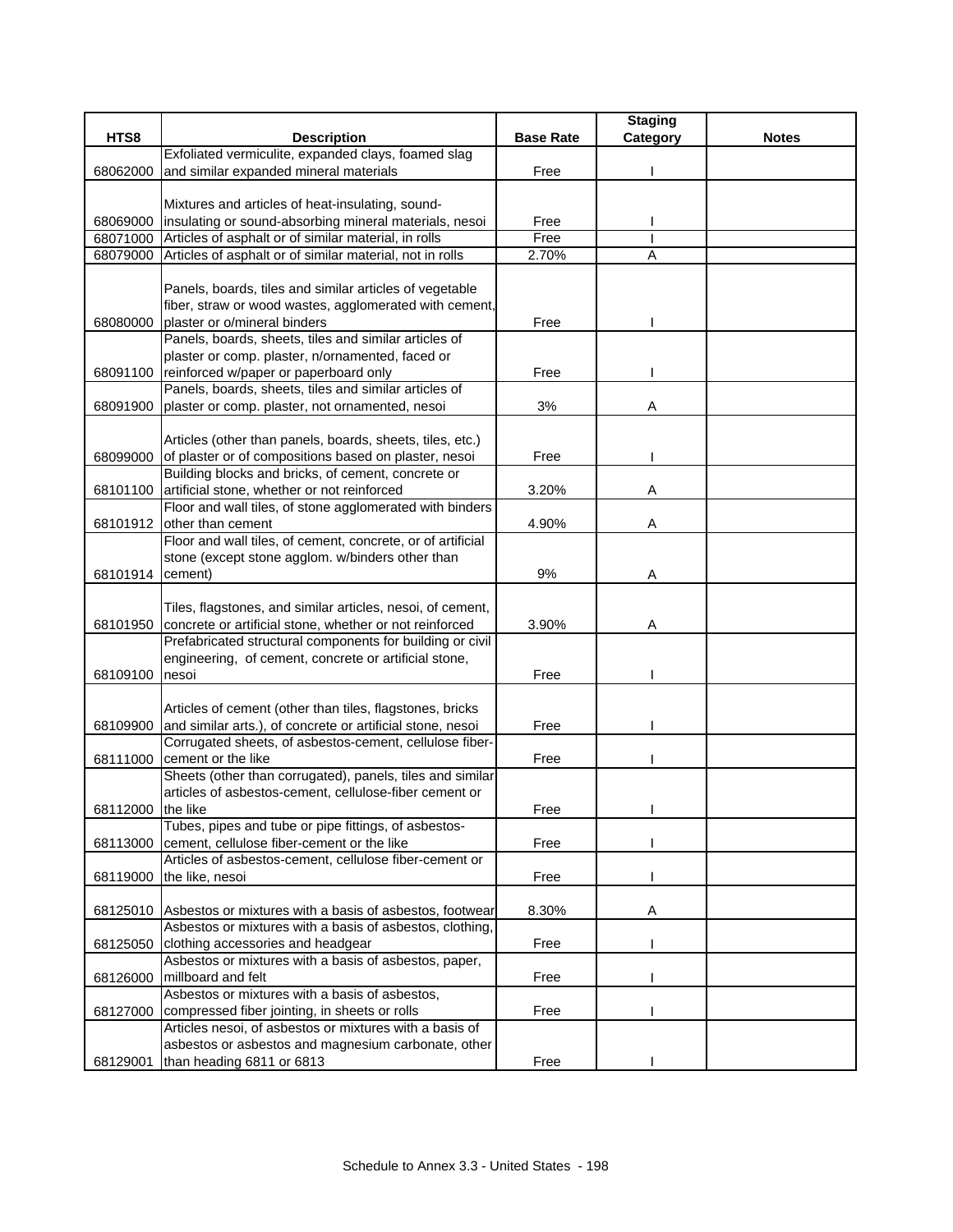|          |                                                                                       |                  | <b>Staging</b> |              |
|----------|---------------------------------------------------------------------------------------|------------------|----------------|--------------|
| HTS8     | <b>Description</b>                                                                    | <b>Base Rate</b> | Category       | <b>Notes</b> |
|          | Brake linings and pads, not mounted, of friction                                      |                  |                |              |
|          | material with a basis of asbestos or other mineral                                    |                  |                |              |
| 68131000 | substances or cellulose                                                               | Free             |                |              |
|          | Friction material & articles thereof, nesoi, not mounted,                             |                  |                |              |
|          | with a basis of asbestos or other mineral substances or                               |                  |                |              |
| 68139000 | cellulose<br>Agglomerated or reconstituted mica, in plates, sheets                    | Free             |                |              |
| 68141000 | and strips, whether or not on a support                                               | 2.70%            | Α              |              |
|          | Worked mica and articles of mica, nesoi, whether or                                   |                  |                |              |
|          | not on a support of paper, paperboard or other                                        |                  |                |              |
| 68149000 | materials                                                                             | 2.60%            | Α              |              |
|          |                                                                                       |                  |                |              |
|          | 68151000 Nonelectrical articles of graphite or other carbon, nesoi                    | Free             |                |              |
|          | 68152000 Articles of peat, nesoi                                                      | Free             |                |              |
|          | Articles containing magnesoite, dolomite or chromite,                                 |                  |                |              |
| 68159100 | nesoi                                                                                 | Free             |                |              |
|          | Talc, steatite and soapstone, cut or sawn, or in blanks,                              |                  |                |              |
| 68159920 | crayons, cubes, disks or other forms                                                  | Free             |                |              |
|          | Articles of stone or of other mineral substances                                      |                  |                |              |
| 68159940 | (including carbon fibers & articles thereof), nesoi                                   | Free             |                |              |
|          | Siliceous fossil meal or earth bricks, blocks, tiles and                              |                  |                |              |
| 69010000 | other ceramic goods                                                                   | Free             |                |              |
|          | Refractory bricks of magnesite, containing by weight<br>69021010 o/50% MgO            |                  |                |              |
|          | Refractory bricks, blocks, tiles and similar goods                                    | Free             |                |              |
| 69021050 | containing by weight o/50% MgO, CaO, or Cr2O3                                         | Free             |                |              |
|          | Refractory bricks containing by weight o/50% alumina                                  |                  |                |              |
|          | (Al2O2) or silica (SiO2) or mixtures or compounds                                     |                  |                |              |
| 69022010 | thereof                                                                               | Free             |                |              |
|          | Refractory blocks, tiles & similar goods (o/than bricks),                             |                  |                |              |
|          | cont. by wt. o/50% alumina (Al2O2) or silica (SiO2) or                                |                  |                |              |
|          | 69022050 mixtures thereof                                                             | Free             |                |              |
| 69029010 | Refractory bricks, nesoi                                                              | Free             |                |              |
|          | Refractory blocks, tiles & similar goods (other than                                  |                  |                |              |
|          | 69029050 bricks), nesoi                                                               | Free             |                |              |
|          | Refractory ceramic goods (o/than of siliceous fossil                                  |                  |                |              |
|          | meals or earths), nesoi, cont. by wt. o/50% graphite or                               |                  |                |              |
| 69031000 | o/forms or mix. of carbon                                                             | Free             |                |              |
|          | Refractory ceramic goods (o/than of siliceous fossil                                  |                  |                |              |
|          | meals or earths), nesoi, cont. by wt. o/50% alumina or                                |                  |                |              |
| 69032000 | mix. or comp. of Al2O3 & SiO3<br>Refractory ceramic goods (o/than of siliceous fossil | Free             |                |              |
| 69039000 | meals or earths), nesoi                                                               | Free             |                |              |
| 69041000 | Ceramic building bricks (o/than refractory bricks)                                    | Free             |                |              |
|          | Ceramic flooring blocks, support or filler tiles and the                              |                  |                |              |
| 69049000 | like (other than bricks)                                                              | Free             |                |              |
| 69051000 | Ceramic roofing tiles                                                                 | 13.50%           | A              |              |
|          |                                                                                       |                  |                |              |
|          | Ceramic chimney pots, cowls, chimney liners,                                          |                  |                |              |
| 69059000 | architectural ornaments and other construction goods                                  | 3.20%            | A              |              |
| 69060000 | Ceramic pipes, conduits, guttering and pipe fittings                                  | Free             |                |              |
|          |                                                                                       |                  |                |              |
|          | Unglazed ceramic tiles, cubes and similar articles with                               |                  |                |              |
| 69071000 | largest area enclosable in a sq. w/sides under 7 cm                                   | 10%              | Α              |              |
|          | Unglazed ceramic flags, paving, hearth or wall tiles,                                 |                  |                |              |
| 69079000 | mosaic cubes and the like, nesoi                                                      | 10%              | Α              |              |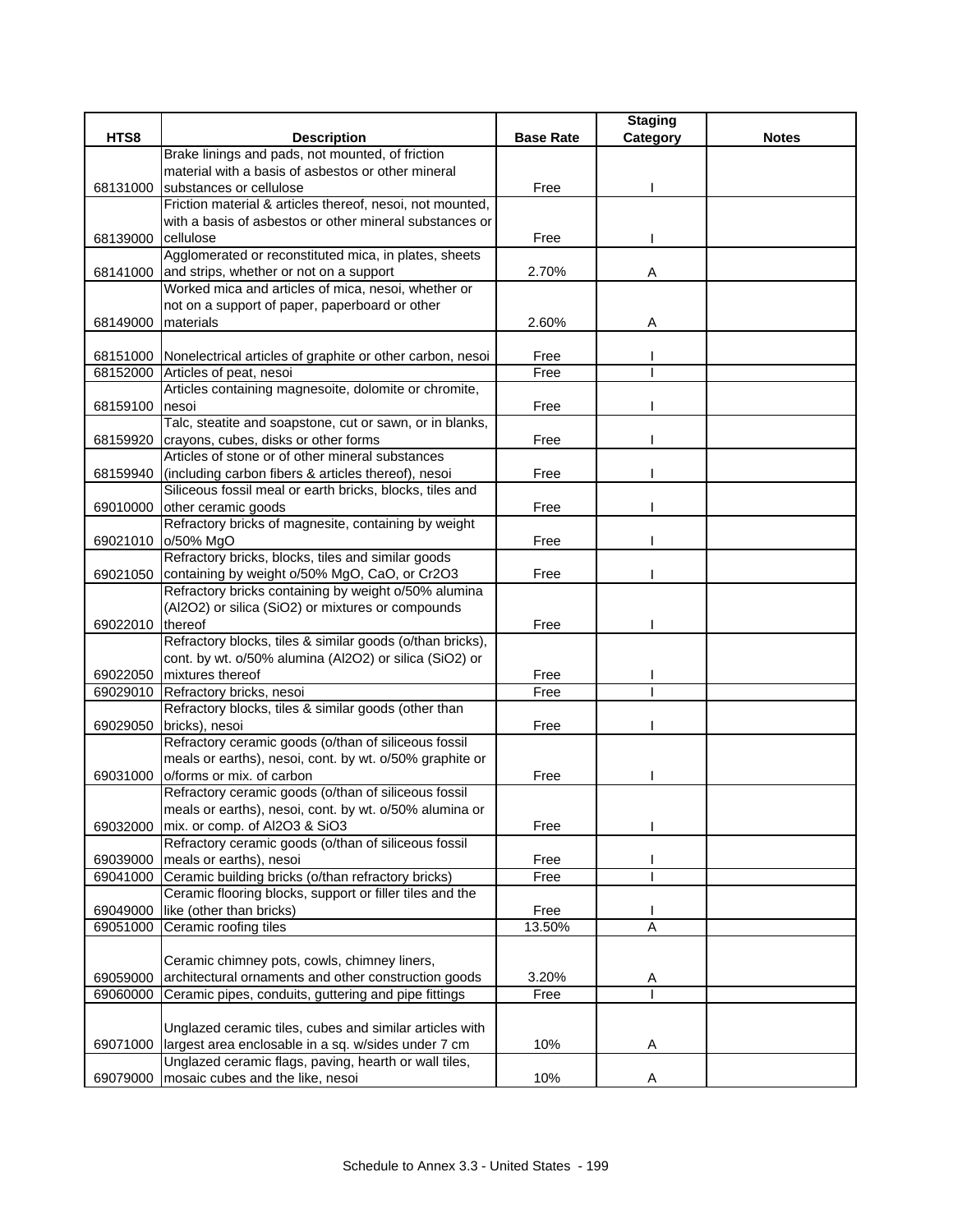|          |                                                                                 |                  | <b>Staging</b> |              |
|----------|---------------------------------------------------------------------------------|------------------|----------------|--------------|
| HTS8     | <b>Description</b>                                                              | <b>Base Rate</b> | Category       | <b>Notes</b> |
|          | Glazed ceramic tiles, cubes & similar arts. w/largest                           |                  |                |              |
|          | area enclosable in sq. w/sides under 7 cm & n/o 3229                            |                  |                |              |
| 69081010 | tiles/m2, boundd by straig lines                                                | 10%              | Α              |              |
|          | Glazed ceramic tiles, cubes & similar arts. w/largest                           |                  |                |              |
|          | area enclosable in sq. w/sides under 7 cm & larg. surf.                         |                  |                |              |
| 69081020 | area less than 38.7 cm2                                                         | 10%              | Α              |              |
|          |                                                                                 |                  |                |              |
|          | Glazed ceramic tiles, cubes & similar arts. w/largest                           |                  |                |              |
| 69081050 | area enclosable in sq. w/sides under 7 cm, nesoi                                | 8.50%            | Α              |              |
|          |                                                                                 |                  |                |              |
|          | Glazed ceramic flags and paving, hearth or wall tiles;                          |                  |                |              |
| 69089000 | glazed ceramic mosaic cubes and the like, nesoi                                 | 8.50%            | A              |              |
|          | 69091120 Porcelain or china ceramic machinery parts                             | Free             |                |              |
|          | Porcelain or china ceramic wares for laboratory,                                |                  |                |              |
|          | chemical or other technical uses (other than machinery                          |                  |                |              |
|          | 69091140 parts), nesoi<br>Ceramic wares (o/than of porcelain or china) for      | 4.50%            | Α              |              |
|          | laboratory, chemical or technical uses, w/hardness                              |                  |                |              |
|          | 69091200 equivalent to 9 or more on Mohs scale                                  | 4%               |                |              |
|          | 69091910 Ceramic ferrite core memories                                          | Free             | Α              |              |
|          | Ceramic wares for laboratory, chemical or other                                 |                  |                |              |
| 69091950 | technical uses (o/than of porcelain or china), nesoi                            | 4%               | Α              |              |
|          | Ceramic troughs, tubes & siml. receptacles for                                  |                  |                |              |
|          | agriculture; ceramic pots, jars, & siml. arts. for                              |                  |                |              |
| 69099000 | conveyance or packing of goods                                                  | 4%               | Α              |              |
|          | Porcelain or china ceramic sinks, washbasins, baths,                            |                  |                |              |
|          | bidets, water closet bowls, urinals & siml. sanitary                            |                  |                |              |
| 69101000 | fixtures                                                                        | 5.80%            | Α              |              |
|          | Ceramic (o/than porcelain or china) sinks, washbasins,                          |                  |                |              |
|          | baths, bidets, water closet bowls, urinals & siml.                              |                  |                |              |
| 69109000 | sanitary fixtures                                                               | 5.70%            | Α              |              |
|          | Porcelain or china hotel, restaurant & nonhousehold                             |                  |                |              |
| 69111010 | table and kitchenware                                                           | 25%              | Α              |              |
|          | Bone china household table & kitchenware valued n/o                             |                  |                |              |
|          | 69111015 \$31.50/doz. pcs.                                                      | 8%               | Α              |              |
|          | Bone china household table & kitchenware valued                                 |                  |                |              |
|          | 69111025 0/\$31.50/doz. pcs.                                                    | 6%               | Α              |              |
|          | Porcelain or china (o/than bone china) househld tabl. &                         |                  |                |              |
|          | kitch.ware in sets in which aggregate val. of arts./US                          |                  |                |              |
|          | 69111035 note 6(b) n/o \$56                                                     | 26%              | Α              |              |
|          | Porcelain or china (o/than bone china) househld tabl. &                         |                  |                |              |
|          | kitch.ware in sets in which aggregate val. of arts./US                          |                  |                |              |
| 69111037 | note 6(b) o/\$56 n/o \$200                                                      | 8%               | A              |              |
|          | Porcelain or china (o/than bone china) househld tabl. &                         |                  |                |              |
|          | kitch.ware in sets in which aggregate val. of arts./US                          |                  |                |              |
| 69111038 | note 6(b) o/\$200                                                               | 6%               | Α              |              |
|          | Porcelain or china (o/than bone china) hsehld steins                            |                  |                |              |
|          | w/pewter lids, decanters, punch bowls, spoons & rests,                          |                  |                |              |
| 69111041 | salt/pepper sets, etc.<br>Porcelain or china (o/than bone china) household mugs | 6.30%            | Α              |              |
|          | and steins w/o attached pewter lids                                             |                  |                |              |
| 69111045 | Porcelain or china (o/than bone china) hsehld                                   | 14%              | Α              |              |
|          | tabl/kit.ware n/in specif.sets, cups o/\$8 but n/o \$29/dz,                     |                  |                |              |
| 69111052 | saucers o/\$5.25 but n/o \$18.75/dz,etc                                         | 8%               | Α              |              |
|          | Porcelain or china (o/than bone china) hsehld tabl/kit                          |                  |                |              |
|          | ware n/in specif. sets, cups o/\$29/dz, saucers                                 |                  |                |              |
|          | 69111058 o/\$18.75/dz, bowls o/\$33/dz, etc.                                    | 6%               | Α              |              |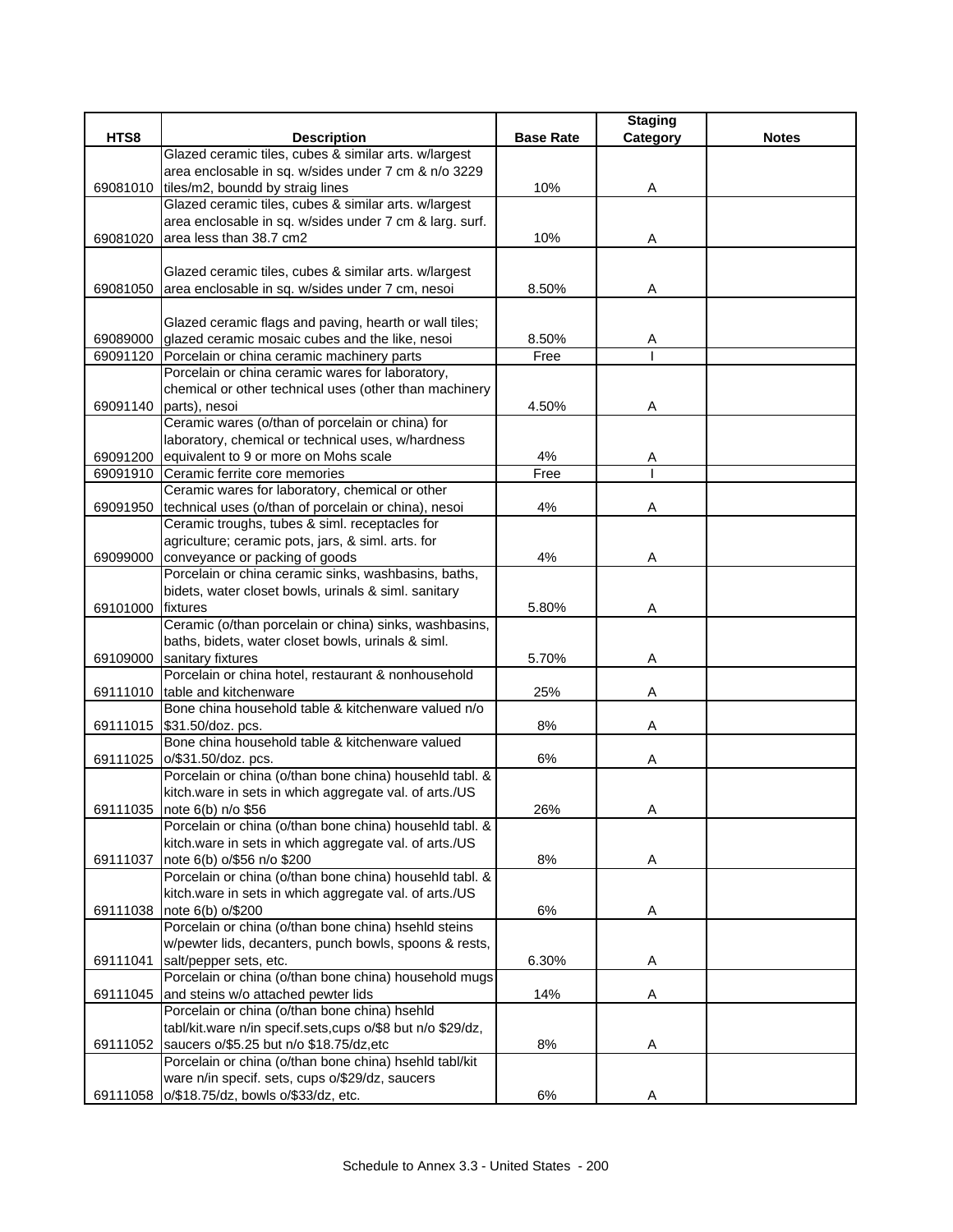|          |                                                           |                  | <b>Staging</b> |              |
|----------|-----------------------------------------------------------|------------------|----------------|--------------|
| HTS8     | <b>Description</b>                                        | <b>Base Rate</b> | Category       | <b>Notes</b> |
|          | Porcelain or china (o/than bone china) household          |                  |                |              |
| 69111060 | serviette rings                                           | 20.80%           | Α              |              |
|          |                                                           |                  |                |              |
|          | Porcelain or china (o/than bone china) household          |                  |                |              |
| 69111080 | tableware & kitchenware, not in specified sets, nesoi     | 20.80%           | Α              |              |
|          | Porcelain or china (o/than bone china) household and      |                  |                |              |
|          | toilet articles (other than tableware or kitchenware),    |                  |                |              |
| 69119000 | nesoi                                                     | 5.40%            | Α              |              |
|          | Course-grained earthen/stoneware tabl & kitchware;        |                  |                |              |
|          | fine-grain earthenware tabl & kitch.ware w/reddish body   |                  |                |              |
| 69120010 | & lustrous colored/mottled glaze                          | 0.70%            | Α              |              |
|          |                                                           |                  |                |              |
|          | Ceramic (o/than porcelain or china) hotel, restaurant or  |                  |                |              |
| 69120020 | nonhousehold tableware and kitchenware                    | 28%              | A              |              |
|          | Ceramic (o/than porcelain or china) household table       |                  |                |              |
|          | and kitchenware, in sets in which aggregate val. of       |                  |                |              |
| 69120035 | arts./US note 6(b) n/o \$38                               | 9.80%            | Α              |              |
|          | Ceramic (o/than porcelain or china) household table       |                  |                |              |
|          | and kitchenware, in sets in which aggregate val. of       |                  |                |              |
| 69120039 | arts./US note 6(b) o/\$38                                 | 4.50%            | Α              |              |
|          | Ceramic (o/than porcelain or china) hsehld steins         |                  |                |              |
|          | w/pewter lids, decanters, punch bowls, spoons & rests,    |                  |                |              |
| 69120041 | salt/pepper sets, etc.                                    | 3.90%            | Α              |              |
|          | Ceramic (o/than porcelain or china) household mugs        |                  |                |              |
| 69120044 | and steins w/o attached pewter lids                       | 10%              | Α              |              |
|          | Ceramic (o/than porcelain or china) household             |                  |                |              |
|          | tabl/kitch.ware,n/in specif. sets, cups o/\$5.25/dz,      |                  |                |              |
| 69120045 | saucers o/\$3/dz, etc.                                    | 4.50%            | Α              |              |
|          | Ceramic (o/than porcelain or china) household serviette   |                  |                |              |
| 69120046 | rings                                                     | 9.80%            | Α              |              |
|          | Ceramic (o/than porcelain or china) household             | 9.80%            |                |              |
| 69120048 | tableware and kitchenware, nesoi                          |                  | Α              |              |
|          | Ceramic (o/than porcelain or china) household articles    |                  |                |              |
| 69120050 | and toilet articles (o/than table and kitchenware), nesoi | 6%               | Α              |              |
|          | Porcelain or china statues, statuettes & handmade         |                  |                |              |
|          | flowers, valued o/\$2.50 each, of original work by        |                  |                |              |
| 69131010 | professional sculptors                                    | Free             |                |              |
|          | Bone china statuettes and other ornamental articles,      |                  |                |              |
| 69131020 | nesoi                                                     | 3.30%            | A              |              |
|          | Porcelain or china (o/than bone china) statuettes and     |                  |                |              |
| 69131050 | other ornamental articles, nesoi                          | Free             |                |              |
|          | Ceramic (o/than porcelain or china) statues, statuettes,  |                  |                |              |
|          | handmade flowers, val. o/\$2.50 each, of original work    |                  |                |              |
| 69139010 | by professional sculptors                                 | Free             |                |              |
| 69139020 | Ornamental articles of ceramic tile                       | Free             |                |              |
|          |                                                           |                  |                |              |
|          | Earthenware ornamental articles, having a reddish-        |                  |                |              |
| 69139030 | colored body and a lustrous glaze of differing colors     | Free             |                |              |
|          | Ceramic (o/than porcelain, china or eartherware)          |                  |                |              |
| 69139050 | ornamental articles, nesoi                                | 6%               | A              |              |
|          | Porcelain or china ceramic ferrules, n/o 3mm diam or      |                  |                |              |
|          | 25mm long, w/fiber channel open. and/or ceramic           |                  |                |              |
| 69141040 | mating sleeves of Al2O3 or zirconia                       | Free             |                |              |
|          | Porcelain or china arts. (o/than                          |                  |                |              |
|          | tableware/kitchenware/household & ornament.               |                  |                |              |
| 69141080 | arts), nesoi                                              | 9%               | Α              |              |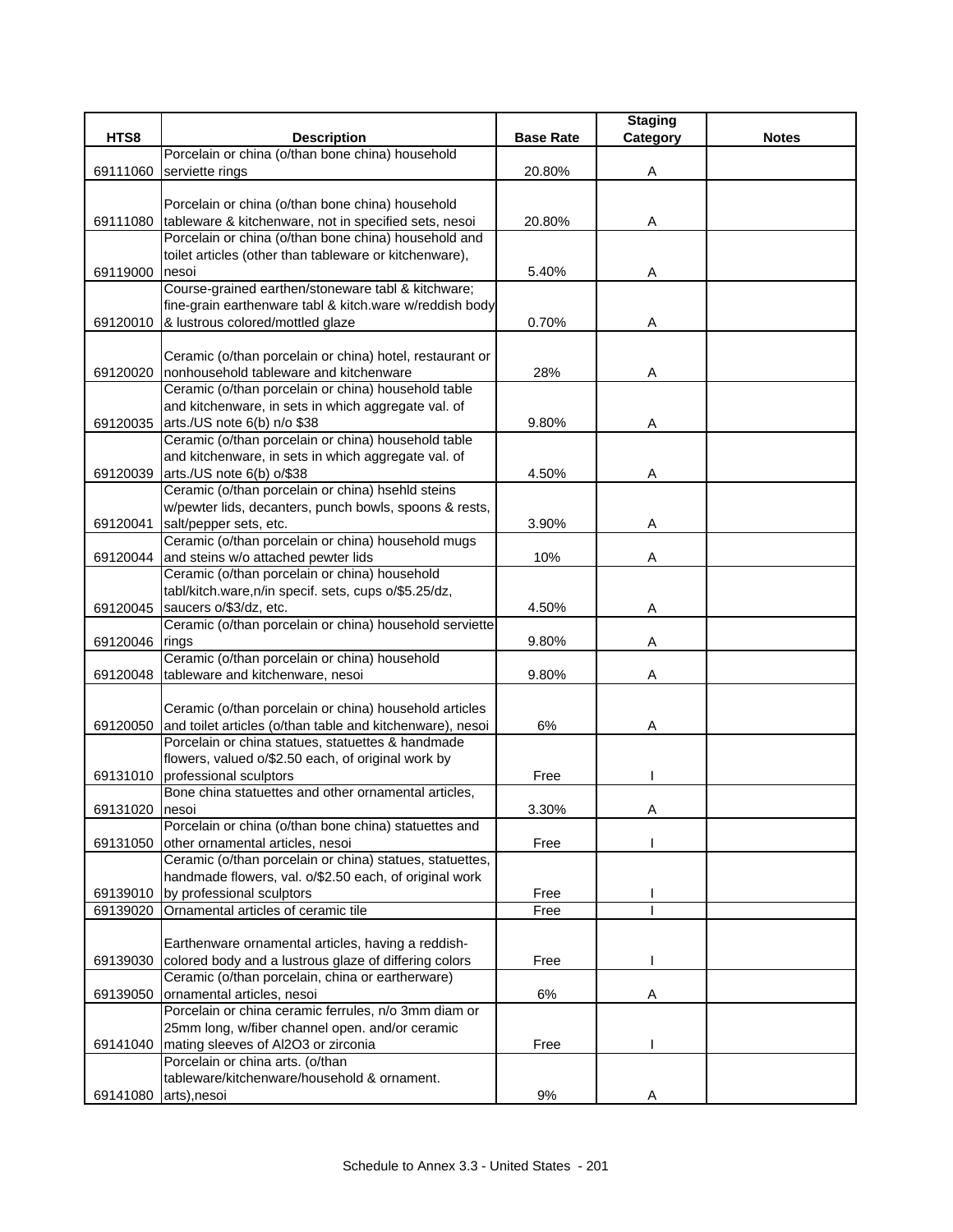|                   |                                                                                |                  | <b>Staging</b> |              |
|-------------------|--------------------------------------------------------------------------------|------------------|----------------|--------------|
| HTS8              | <b>Description</b>                                                             | <b>Base Rate</b> | Category       | <b>Notes</b> |
|                   | Ceramic (o/porcelain or china) ferrules, n/o 3mm or                            |                  |                |              |
|                   | 25mm long, w/fiber channel open. and/or ceramic                                |                  |                |              |
| 69149040          | mating of sleeves of Al2O3 or zirconia                                         | Free             |                |              |
|                   | Ceramic (o/than porcelain or china) arts. (o/than                              |                  |                |              |
| 69149080 nesoi    | tableware/kitchenware/household & ornament. arts),                             |                  |                |              |
|                   |                                                                                | 5.60%            | Α              |              |
|                   | 70010010 Glass in the mass of fused quartz or other fused silica               | Free             |                |              |
|                   | Glass in the mass (other than of fused quartz or other                         |                  |                |              |
|                   | 70010020 fused silica)                                                         | 3%               | Α              |              |
|                   | 70010050 Cullet and other waste and scrap of glass                             | Free             |                |              |
|                   | Glass in balls (o/than microspheres of heading 7018),                          |                  |                |              |
| 70021010          | unworked, n/o 6mm in diameter                                                  | 3.90%            | Α              |              |
|                   | Glass in balls (o/than microspheres of heading 7018),                          |                  |                |              |
| 70021020          | unworked, over 6 mm in diameter                                                | Free             |                |              |
|                   | Glass rods of fused quartz or other fused silica,                              |                  |                |              |
| 70022010 unworked |                                                                                | Free             |                |              |
|                   | Glass rods (o/than of fused quartz or other fused                              |                  |                |              |
|                   | 70022050 silica), unworked                                                     | 6%               | Α              |              |
| 70023100          | Glass tubes of fused quartz or other fused silica,<br>unworked                 | Free             |                |              |
|                   | Glass tubes (o/than fused quartz/silica), w/linear                             |                  |                |              |
|                   | coefficient of expansion n/o 5x10-6 per Kelvin in range                        |                  |                |              |
|                   | 70023200 of 0-300 degrees C, unworked                                          | 6%               | Α              |              |
|                   | Glass tubes (o/than fused quartz/silica), nesoi,                               |                  |                |              |
| 70023900          | unworked                                                                       | 6%               | Α              |              |
|                   | Cast or rolled glass, in nonwired sheets, colored thru                         |                  |                |              |
|                   | the mass, opacified, flashed or w/absorbent, reflect. or                       |                  |                |              |
|                   | 70031200 non-reflect.layer, not wkd.                                           | 1.40%            | Α              |              |
|                   |                                                                                |                  |                |              |
|                   | Cast or rolled glass, in nonwired sheets, n/colored thru                       |                  |                |              |
|                   | 70031900 the mass, opacified, flashed, etc. & not further worked               | 1.30%            | A              |              |
|                   | 70032000 Cast or rolled glass, in wired sheets                                 | 1.10%            | Α              |              |
| 70033000          | Cast or rolled glass profiles<br>Drawn or blown glass, in sheets, w/absorbent, | 6.30%            | Α              |              |
|                   | 70042010 reflecting or non-reflecting layer, n/furth. wkd.                     | Free             |                |              |
|                   | Drawn or blown glass, in rect. sheets, colored thru the                        |                  |                |              |
|                   | mass, etc., w/o absorbent, reflecting or non-reflect.                          | 1 cents/kg +     |                |              |
| 70042020          | layer, n/furth wkd                                                             | 1.6%             | Α              |              |
|                   | Drawn or blown glass, in sheets (o/than rect.), colored                        |                  |                |              |
|                   | thru the mass, opacified, flashed, w/o absorbent, etc.                         |                  |                |              |
| 70042050          | layer, n/furth. wkd.                                                           | 7.20%            | Α              |              |
|                   | Drawn or blown glass, nesoi, in rectangular sheets,                            |                  |                |              |
|                   | w/thick. n/o 1.5 mm & n/o 0.26 m2 in area, n/further                           |                  |                |              |
| 70049005          | wkd.                                                                           | Free             |                |              |
|                   | Drawn or blown glass, nesoi, in rectangular sheets,                            |                  |                |              |
| 70049010          | w/thick. n/o 1.5 mm & over 0.26 m2 in area, n/further<br>wkd.                  | Free             |                |              |
|                   | Drawn or blown glass, nesoi, in rectangular sheets,                            |                  |                |              |
|                   | w/thick. over 1.5 but n/o 2 mm & n/o 0.26 m2 in area,                          |                  |                |              |
| 70049015          | n/further wkd.                                                                 | Free             |                |              |
|                   | Drawn or blown glass, nesoi, in rectangular sheets,                            |                  |                |              |
|                   | w/thick. over 1.5 but n/o 2 mm & over 0.26 m2 in area,                         |                  |                |              |
| 70049020          | n/further wkd.                                                                 | Free             |                |              |
|                   | Drawn or blown glass, nesoi, in rectangular sheets,                            |                  |                |              |
| 70049025          | w/thick. over 2 but n/o 3.5 mm, not further wkd.                               | 0.7 cents/kg     |                |              |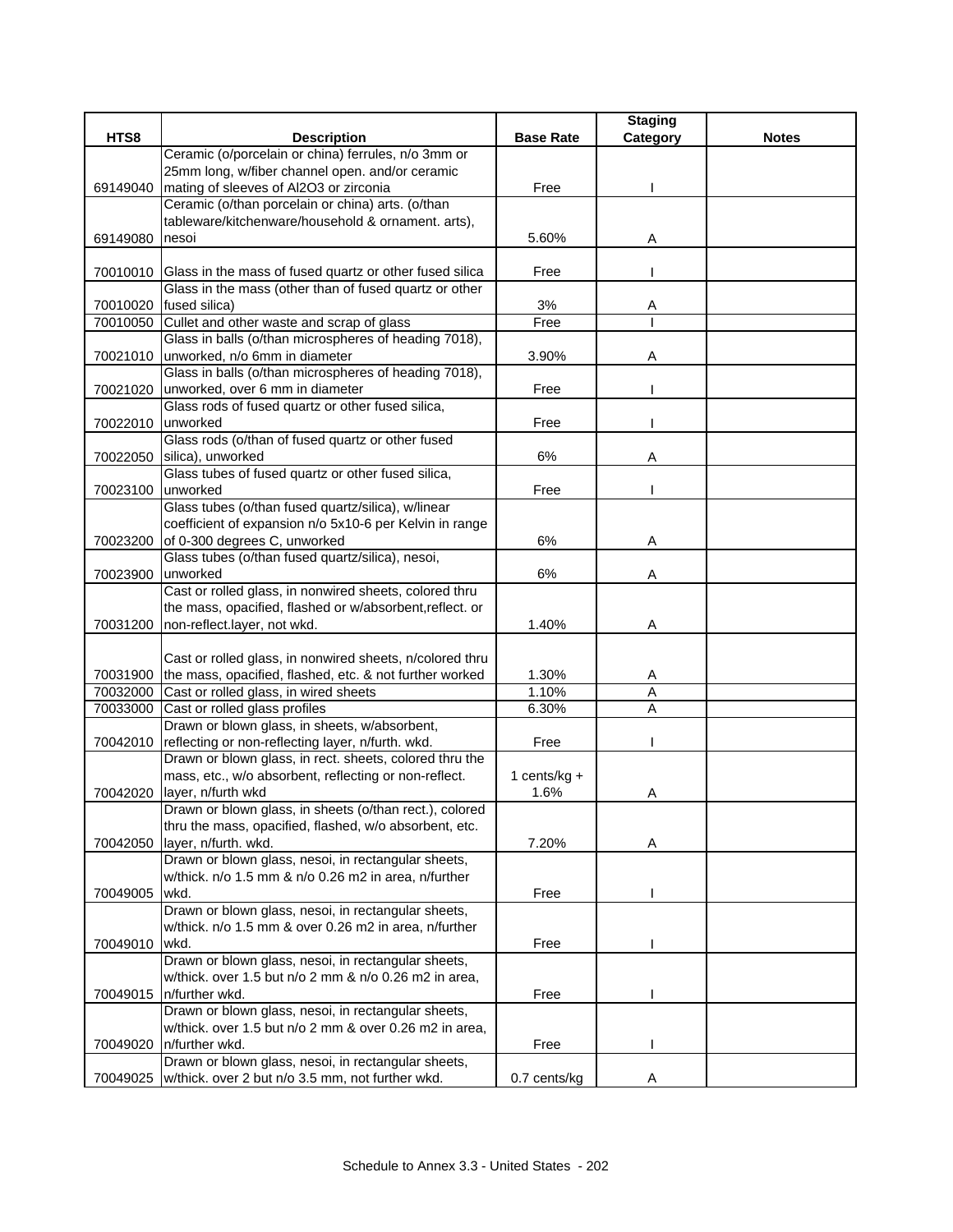|          |                                                                                     |                   | <b>Staging</b> |              |
|----------|-------------------------------------------------------------------------------------|-------------------|----------------|--------------|
| HTS8     | <b>Description</b>                                                                  | <b>Base Rate</b>  | Category       | <b>Notes</b> |
|          | Drawn or blown glass, nesoi, in rectangular sheets,                                 |                   |                |              |
|          | w/thick. over 3.5 mm & n/o 0.65 m2 in area, not further                             |                   |                |              |
| 70049030 | wkd.                                                                                | Free              |                |              |
|          | Drawn or blown glass, nesoi, in rectangular sheets,                                 |                   |                |              |
|          | w/thick. over 3.5 mm & over 0.65 m2 in area, not                                    |                   |                |              |
|          | 70049040 further wkd.                                                               | Free              |                |              |
|          | Drawn or blown glass, nesoi, in sheets (other than                                  |                   |                |              |
| 70049050 | rectangular), nesoi                                                                 | 5%                | Α              |              |
|          | Surface ground or polished glass, w/absorb. or reflect.                             |                   |                |              |
|          | layer, n/o 1.2 mm thick & n/o 0.8 M2 in area, suitable                              |                   |                |              |
|          | 70051040 for use in LCD's                                                           | Free              |                |              |
|          | Float glass & surface ground or polished glass,                                     |                   |                |              |
|          | nonwired, in sheets, w/absorb. or reflect. layer, nesoi,                            |                   |                |              |
| 70051080 | not worked                                                                          | 4.40%             | Α              |              |
|          | Float glass & surface ground or polished glass,                                     |                   |                |              |
|          | nonwired, in sheets, colored thru mass, opacified,                                  | 14.5 cents/m? $+$ |                |              |
|          | 70052110 flashed, under 10 mm thick, not worked                                     | $0.4\%$           | A              |              |
|          | Float glass & surface ground or polished glass,                                     |                   |                |              |
|          | nonwired, in sheets, colored thru mass, opacified,                                  |                   |                |              |
| 70052120 | flashed, 10 mm or more thick, not worked                                            | 5.60%             | Α              |              |
|          | Float glass & surface ground or polished glass, in                                  |                   |                |              |
|          | sheets, less than 10 mm thick, w/area n/o 0.65 M2 & for                             |                   |                |              |
|          | 70052904 liquid crystal displays                                                    | Free              |                |              |
|          | Float glass & surface ground or polished glass,                                     |                   |                |              |
|          | nonwired, in sheets, less than 10 mm thick, w/area n/o                              |                   |                |              |
| 70052908 | 0.65 M2 & not for LCD's                                                             | 18.7 cents/m?     | Α              |              |
|          | Float glass & surface ground or polished glass, in                                  |                   |                |              |
|          | sheets, less than 10 mm thick, w/area o/0.65 M2 & for                               |                   |                |              |
|          | 70052914 liquid crystal displays                                                    | Free              |                |              |
|          | Float glass & surface ground or polished glass,                                     |                   |                |              |
|          | nonwired, in sheets, less than 10 mm thick, w/area over                             |                   |                |              |
| 70052918 | 0.65 M2 & not for LCD's                                                             | 14.5 cents/m?     | Α              |              |
|          | Float glass & surface ground or polished glass,                                     |                   |                |              |
| 70052925 | nonwired, in sheets, 10 mm or more in thickness                                     | 4.90%             | Α              |              |
|          | Float glass & surface ground or polished glass, wired,                              |                   |                |              |
| 70053000 | in sheets                                                                           | 29.1 cents/m?     | Α              |              |
|          | Glass of heading 7003-7005 in strips n/o 15.2 cm wide                               |                   |                |              |
|          | & o/2 mm thick, w/longitudinal edges ground or                                      |                   |                |              |
| 70060010 | smoothed                                                                            | 8.80%             | Α              |              |
|          | Drawn or blown glass, not containing wire netting & not                             |                   |                |              |
|          | surface ground or polished, but bent, edged or                                      |                   |                |              |
| 70060020 | otherwise worked but not framed<br>Glass of heading 7003-7005, bent, edgeworked,    | 6.40%             | Α              |              |
|          |                                                                                     |                   |                |              |
| 70060040 | engraved, drilled, enameled or otherwise worked, but<br>not framed or fitted, nesoi | 4.90%             | Α              |              |
|          | Toughened (tempered) safety glass, of size and shape                                |                   |                |              |
|          | suitable for incorporation in vehicles, aircraft,                                   |                   |                |              |
| 70071100 | spacecraft or vessels                                                               | 5.50%             | Α              |              |
|          | Toughened (tempered) safety glass, not of size or                                   |                   |                |              |
|          | shape suitable for incorporation in vehicles, aircraft,                             |                   |                |              |
| 70071900 | spacecraft or vessels                                                               | 5%                | A              |              |
|          | Laminated safety glass, windshields, of size and shape                              |                   |                |              |
|          | suitable for incorporation in vehicles, aircraft,                                   |                   |                |              |
|          | 70072110 spacecraft or vessels                                                      | 4.90%             | Α              |              |
|          | Laminated safety glass (o/than windshields), of size                                |                   |                |              |
|          | and shape suitable for incorporation in vehicles,                                   |                   |                |              |
|          | 70072150 aircraft, spacecraft or vessels                                            | 4.90%             | A              |              |
|          |                                                                                     |                   |                |              |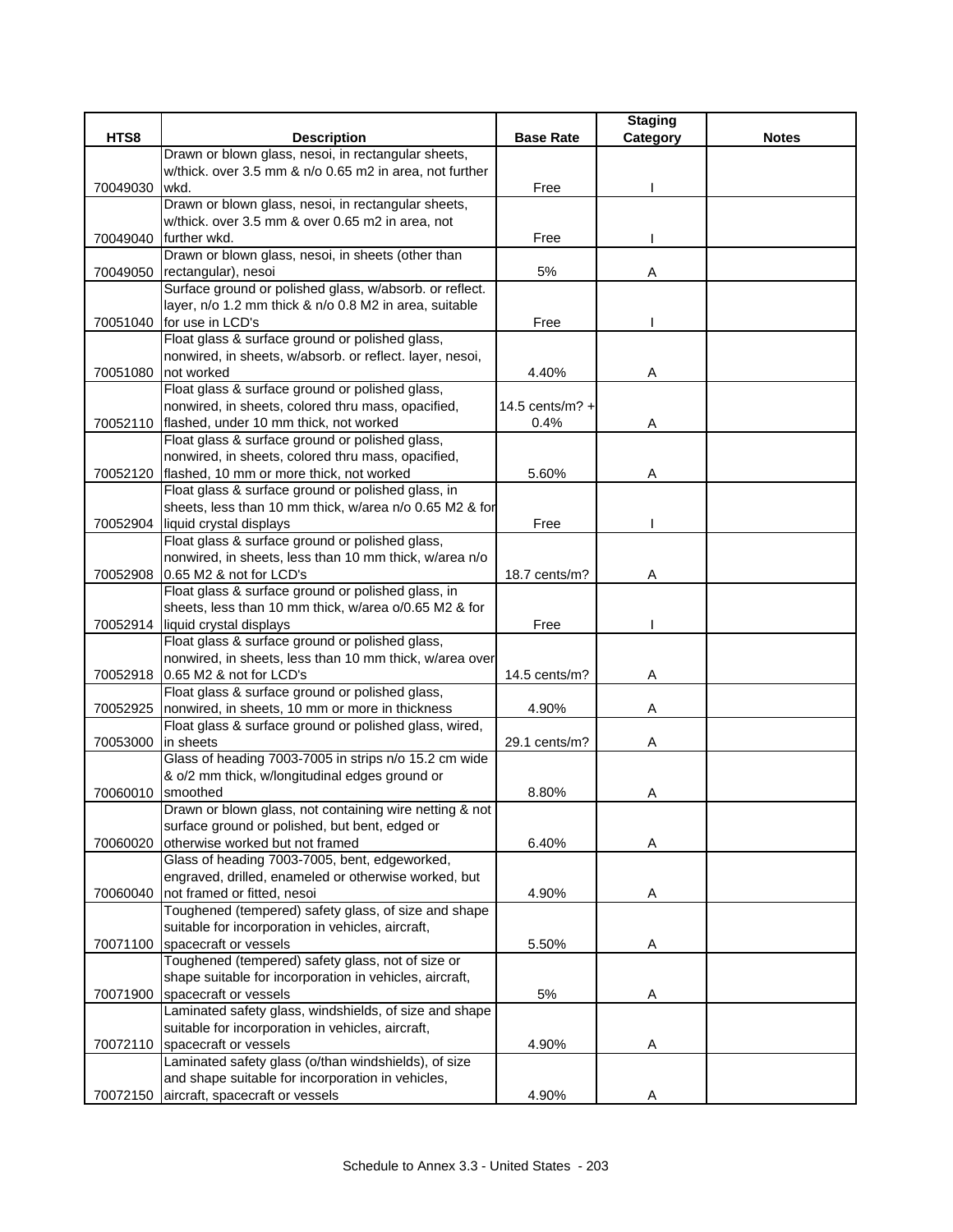|                      |                                                                                                               |                  | <b>Staging</b>      |              |
|----------------------|---------------------------------------------------------------------------------------------------------------|------------------|---------------------|--------------|
| HTS8                 | <b>Description</b>                                                                                            | <b>Base Rate</b> | Category            | <b>Notes</b> |
|                      | Laminated safety glass, not of size or shape suitable                                                         |                  |                     |              |
|                      | for incorporation in vehicles, aircraft, spacecraft or                                                        |                  |                     |              |
| 70072900             | vessels                                                                                                       | 4.90%<br>3.90%   | A<br>$\overline{A}$ |              |
| 70080000<br>70091000 | Glass multiple-walled insulating units<br>Glass rearview mirrors for vehicles                                 | 3.90%            | $\overline{A}$      |              |
|                      | Glass mirrors (o/than rearview mirrors), unframed, n/o                                                        |                  |                     |              |
| 70099110             | 929 cm2 in reflecting area                                                                                    | 7.80%            | A                   |              |
|                      | Glass mirrors (o/than rearview mirrors), unframed, over                                                       |                  |                     |              |
| 70099150             | 929 cm2 in reflecting area                                                                                    | 6.50%            | Α                   |              |
|                      | Glass mirrors (o/than rearview mirrors), framed, n/o                                                          |                  |                     |              |
| 70099210             | 929 cm2 in reflecting area                                                                                    | 7.80%            | Α                   |              |
|                      | Glass mirrors (o/than rearview mirrors), framed, over                                                         |                  |                     |              |
| 70099250             | 929 cm2 in reflecting area                                                                                    | 6.50%            | Α                   |              |
|                      | Glass ampoules used for the conveyance or packing of                                                          |                  |                     |              |
| 70101000             | goods                                                                                                         | Free             |                     |              |
|                      | Glass stoppers, lids and other closures produced by                                                           |                  |                     |              |
| 70102020             | automatic machine                                                                                             | 2.50%            | Α                   |              |
|                      | Glass stoppers, lids and other closures not produced                                                          |                  |                     |              |
| 70102030             | by automatic machine                                                                                          | 5.20%            | A                   |              |
|                      | Glass serum bottles, vials and other pharmaceutical                                                           |                  |                     |              |
| 70109005             | containers                                                                                                    | Free             |                     |              |
|                      |                                                                                                               |                  |                     |              |
|                      | Glass containers for conveyance/packing perfume/toilet                                                        |                  |                     |              |
|                      | preps & containers with/designed for ground glass                                                             |                  |                     |              |
| 70109020             | stopper, made by automatic machine                                                                            | 2.50%            | Α                   |              |
|                      | Glass containers for convey/pack perfume/toilet preps<br>& containers with/designed for ground glass stopper, |                  |                     |              |
| 70109030             | not made by automatic machine                                                                                 | 5.20%            | Α                   |              |
|                      | Glass carboys, bottles, jars, pots, flasks, & other                                                           |                  |                     |              |
|                      | containers for conveyance/packing of goods (w/wo                                                              |                  |                     |              |
| 70109050             | closures) & preserving jars, nesoi                                                                            | Free             |                     |              |
|                      | Glass bulbs (w/o fittings) for electric incandescent                                                          |                  |                     |              |
| 70111010             | lamps                                                                                                         | Free             |                     |              |
|                      | Glass envelopes, open, & glass parts thereof, for                                                             |                  |                     |              |
|                      | electric lighting (other than bulbs for incandescent                                                          |                  |                     |              |
| 70111050             | lamps), without fittings                                                                                      | 4.60%            | A                   |              |
| 70112010             | Glass cones (w/o fittings) for cathode-ray tubes                                                              | 5.20%            | Α                   |              |
|                      | Monochrome glass envelopes (open & w/o fittings), to                                                          |                  |                     |              |
|                      | specified specs. & certified by importer for actual use in                                                    |                  |                     |              |
|                      | 70112040 computer display CRTs                                                                                | Free             |                     |              |
|                      | Glass envelopes (open & w/o fittings) & glass parts                                                           |                  |                     |              |
| 70112080             | thereof, nesoi, for cathode-ray tubes                                                                         | 5.20%            | Α                   |              |
|                      |                                                                                                               |                  |                     |              |
|                      | Glass envelopes (open & w/o fittings) & glass parts                                                           |                  |                     |              |
| 70119000             | thereof (o/than for electric lighting or cathode-ray tubes                                                    | 6.60%            | Α                   |              |
|                      | Glass inners for vacuum flasks or for other vacuum                                                            |                  |                     |              |
| 70120000             | vessels<br>Transparent glass-ceramic kitchenware 75% by vol.                                                  | 6.60%            | Α                   |              |
|                      | crystallilne, of lithium aluminosilicate, w/low lin.                                                          |                  |                     |              |
| 70131010             | coefficient of expansion                                                                                      | 6.90%            | A                   |              |
|                      | Glass-ceramic ware of a kind used for household,                                                              |                  |                     |              |
| 70131050             | office, indoor decoration or similar purposes, nesoi                                                          | 26%              | Α                   |              |
|                      |                                                                                                               |                  |                     |              |
| 70132110             | Drinking glasses of lead crystal, valued n/over \$1 each                                                      | 15%              | Α                   |              |
|                      | Drinking glasses of lead crystal, valued o/\$1 but n/over                                                     |                  |                     |              |
| 70132120             | \$3 each                                                                                                      | 14%              | Α                   |              |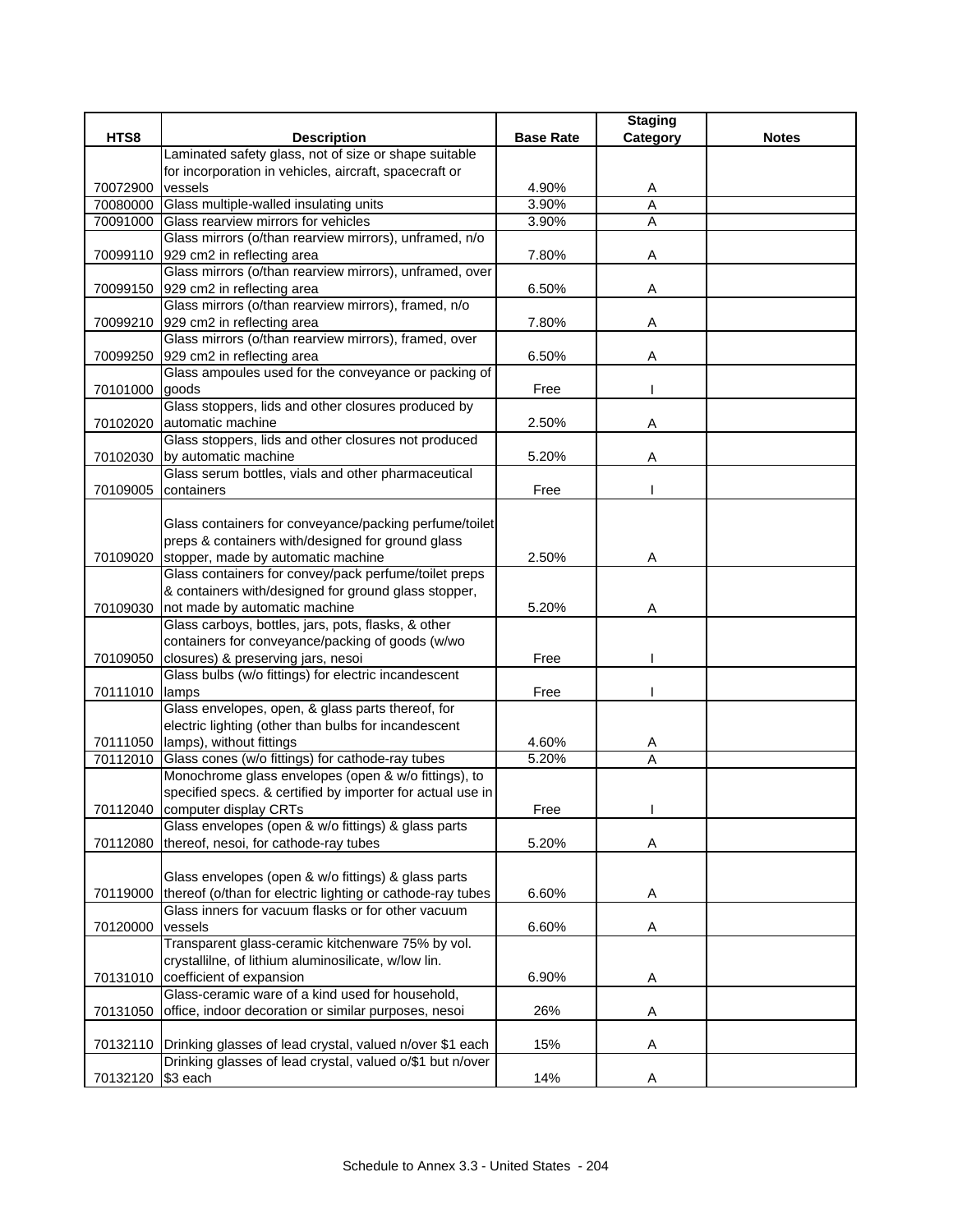|                   |                                                                  |                  | <b>Staging</b> |              |
|-------------------|------------------------------------------------------------------|------------------|----------------|--------------|
| HTS8              | <b>Description</b>                                               | <b>Base Rate</b> | Category       | <b>Notes</b> |
|                   | Drinking glasses of lead crystal, valued o/\$3 but n/over        |                  |                |              |
| 70132130          | \$5 each                                                         | 7.30%            | Α              |              |
|                   |                                                                  |                  |                |              |
|                   | 70132150 Drinking glasses of lead crystal, valued over \$5 each  | 3%               | Α              |              |
|                   | Drinking glasses of pressed and toughened (specially             |                  |                |              |
| 70132905          | tempered) glass                                                  | 12.50%           | Α              |              |
|                   | Drinking glasses of glass (o/than Pb crystal), nesoi,            |                  |                |              |
| 70132910          | valued n/over \$0.30 each                                        | 28.50%           | A              |              |
|                   | Drinking glasses of glass (o/than Pb crystal), nesoi,            |                  |                |              |
| 70132920          | valued over \$0.30 but n/over \$3 each                           | 22.50%           | Α              |              |
|                   |                                                                  |                  |                |              |
|                   | Drinking glasses of glass (o/than Pb crystal), nesoi, cut        |                  |                |              |
|                   | 70132930 or engraved, valued over \$3 but n/over \$5 each        | 11.30%           | A              |              |
|                   | Drinking glasses of glass (o/than Pb crystal), nesoi, cut        |                  |                |              |
| 70132940          | or engraved, valued over \$5 each                                | 5%               | Α              |              |
|                   |                                                                  |                  |                |              |
|                   | Drinking glasses of glass (o/than Pb crystal), nesoi,            |                  |                |              |
|                   | 70132950  n/cut or engraved, valued over \$3 but n/over \$5 each | 7.50%            |                |              |
|                   | Drinking glasses of glass (o/than Pb crystal), nesoi,            |                  | Α              |              |
|                   | 70132960   n/cut or engraved, valued over \$5 each               | 5%               |                |              |
|                   | Glassware for table or kitchen purposes (o/than                  |                  | Α              |              |
|                   |                                                                  |                  |                |              |
|                   | drinking glasses), of lead crystal, valued n/over \$1            |                  |                |              |
| 70133110          | each                                                             | 15%              | Α              |              |
|                   | Glassware for table or kitchen purposes (o/than                  |                  |                |              |
|                   | drinking glasses), of lead crystal, valued over \$1 but          |                  |                |              |
| 70133120          | n/over \$3 each                                                  | 14%              | Α              |              |
|                   | Glassware for table or kitchen purposes (o/than                  |                  |                |              |
|                   | drinking glasses), of lead crystal, valued over \$3 but          |                  |                |              |
| 70133130          | n/over \$5 each                                                  | 10.50%           | Α              |              |
|                   |                                                                  |                  |                |              |
|                   | Glassware for table or kitchen purposes (o/than                  |                  |                |              |
| 70133150          | drinking glasses), of lead crystal, valued over \$5 each         | 6%               | Α              |              |
|                   | Glassware for table or kitchen purposes (o/than                  |                  |                |              |
|                   | drinking glasses), of pressed and toughened low                  |                  |                |              |
| 70133210          | coefficient of heat expansion glass                              | 12.50%           | Α              |              |
|                   | Glassware for table or kitchen purposes (o/than                  |                  |                |              |
|                   | drinking glasses), of low coefficient of heat expansion          |                  |                |              |
| 70133220          | glass, n/o \$3 each                                              | 22.50%           | Α              |              |
|                   | Glassware for table or kitchen purposes (o/than                  |                  |                |              |
|                   | drinking glasses), of low coefficient of heat expansion          |                  |                |              |
| 70133230          | glass, over \$3 but n/o \$5 each                                 | 11.30%           | Α              |              |
|                   | Glassware for table or kitchen purposes (o/than                  |                  |                |              |
|                   | drinking glasses), of low coefficient of heat expansion,         |                  |                |              |
| 70133240          | over \$5 each                                                    | 7.20%            | Α              |              |
|                   | Glassware for table or kitchen purposes (o/than                  |                  |                |              |
|                   | drinking glasses), of pressed and toughened glass,               |                  |                |              |
| 70133910          | nesoi                                                            | 12.50%           | Α              |              |
|                   | Glassware for table or kitchen purposes (o/than                  |                  |                |              |
| 70133920          | drinking glasses), nesoi, valued n/over \$3 each                 | 22.50%           | Α              |              |
|                   | Glassware for table or kitchen purposes (o/than                  |                  |                |              |
|                   | drinking glasses), nesoi, cut or engraved, valued over           |                  |                |              |
| 70133930          | \$3 but n/over \$5 each                                          | 11.30%           | A              |              |
|                   | Glassware for table or kitchen purposes (o/than                  |                  |                |              |
|                   | drinking glasses), nesoi, cut or engraved, valued over           |                  |                |              |
| 70133940 \$5 each |                                                                  | 7.20%            | Α              |              |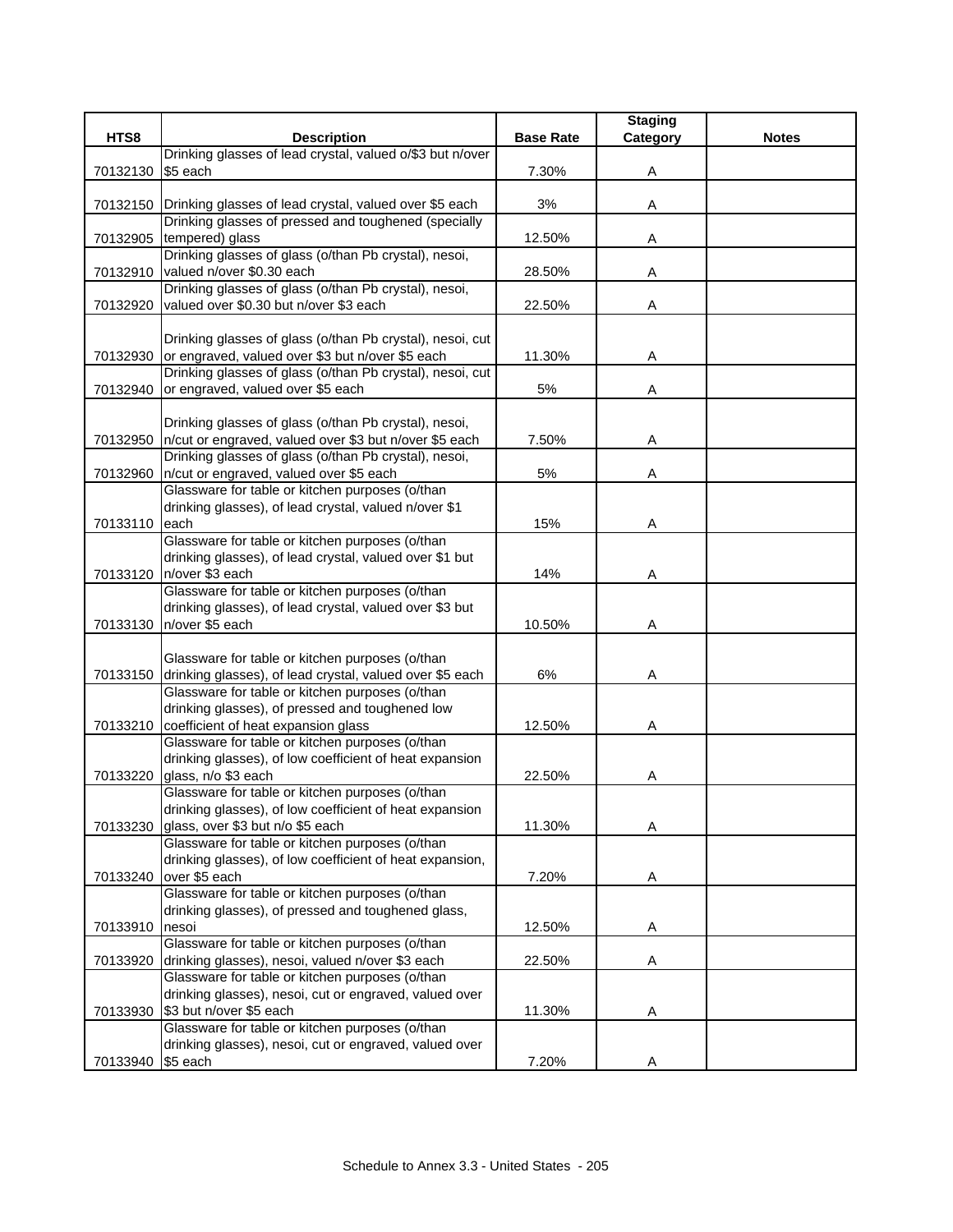|                   |                                                                 |                  | <b>Staging</b> |              |
|-------------------|-----------------------------------------------------------------|------------------|----------------|--------------|
| HTS8              | <b>Description</b>                                              | <b>Base Rate</b> | Category       | <b>Notes</b> |
|                   | Glassware for table or kitchen purposes (o/than                 |                  |                |              |
|                   | drinking glasses), nesoi, n/cut or engraved, valued over        |                  |                |              |
| 70133950          | \$3 but n/o \$5 each                                            | 15%              | Α              |              |
|                   | Glassware for table or kitchen purposes (o/than                 |                  |                |              |
|                   | drinking glasses), nesoi, n/cut or engraved, valued over        |                  |                |              |
| 70133960 \$5 each |                                                                 | 7.20%            | Α              |              |
|                   | Glassware for toilet/office/indoor decor. & similar             |                  |                |              |
|                   | 70139110 purposes, of lead crystal, valued n/over \$1 each      | 20%              | Α              |              |
|                   | Glassware for toilet/office/indoor decor. & similar             |                  |                |              |
|                   | purposes, of lead crystal, valued over \$1 but n/over \$3       |                  |                |              |
| 70139120          | each                                                            | 14%              | Α              |              |
|                   | Glassware for toilet/office/indoor decor. & similar             |                  |                |              |
|                   | purposes, of lead crystal, valued over \$3 but n/over \$5       |                  |                |              |
| 70139130 each     |                                                                 | 10.50%           | Α              |              |
|                   | Glassware for toilet/office/indoor decor. & similar             |                  |                |              |
|                   | 70139150 purposes, of lead crystal, valued over \$5 each        | 6%               | Α              |              |
|                   | Glassware, nesoi, decorated/colored within the body             |                  |                |              |
|                   | prior to solidification; millefiori glassware; glassware        |                  |                |              |
|                   | 70139910 colored & w/bubbles etc                                | 15%              | Α              |              |
|                   | Glassware for toilet/office/indoor decor. & similar             |                  |                |              |
|                   | purposes, of pressed and toughened (specially                   |                  |                |              |
|                   | 70139920 tempered) glass                                        | 12.50%           | Α              |              |
|                   | Smokers' articles of glass, nesoi; perfume bottles of           |                  |                |              |
|                   | 70139930 glass fitted with ground glass stoppersk, nesoi        | 9%               | A              |              |
| 70139935          | Votive-candle holders of glass, nesoi                           | 6.60%            | A              |              |
|                   | Glassware for toilet/office/indoor decor, or similar            |                  |                |              |
| 70139940          | purposes, nesoi, valued n/over \$0.30 each                      | 38%              | Α              |              |
|                   |                                                                 |                  |                |              |
|                   | Glassware for toilet/office/indoor decor. or similar            |                  |                |              |
| 70139950          | purposes, nesoi, valued over \$0.30 but n/over \$3 each         | 30%              | Α              |              |
|                   | Glassware for toilet/office/indoor decor. or similar            |                  |                |              |
|                   | purposes, nesoi, cut or engraved, valued over \$3 but           |                  |                |              |
| 70139960          | n/over \$5 each                                                 | 15%              | Α              |              |
|                   |                                                                 |                  |                |              |
|                   | Glassware for toilet/office/indoor decor, or similar            |                  |                |              |
|                   | 70139970 purposes, nesoi, cut or engraved, valued over \$5 each | 7.20%            | Α              |              |
|                   | Glassware for toilet/office/indoor decor, or similar            |                  |                |              |
|                   | purposes, nesoi, n/cut or engraved, valued over \$3 but         |                  |                |              |
| 70139980          | n/over \$5 each                                                 | 11.30%           | Α              |              |
|                   | Glassware for toilet/office/indoor decor. or similar            |                  |                |              |
|                   | purposes, nesoi, n/cut or engraved, valued over \$5             |                  |                |              |
| 70139990          | each                                                            | 7.20%            | Α              |              |
|                   | Glass lens blanks (other than for spectacles), not              |                  |                |              |
|                   | 70140010 optically worked                                       | 4.10%            | Α              |              |
|                   | Glass optical elements (other than lens blanks), not            |                  |                |              |
| 70140020          | optically worked                                                | 5%               | Α              |              |
|                   | Glass lenses and filters (other than optical elements)          |                  |                |              |
|                   | and parts thereof, for signaling purposes, not optically        |                  |                |              |
| 70140030          | worked                                                          | 3.40%            | Α              |              |
| 70140050          | Signaling glassware, nesoi, not optically worked                | 3.30%            | $\overline{A}$ |              |
|                   | Glasses, curved, bent, hollowed, or the like (but not           |                  |                |              |
| 70151000          | optically worked), for corrective spectacles                    | Free             |                |              |
| 70159010          | Watch glasses, round                                            | Free             |                |              |
|                   | 70159020 Watch glasses, not round                               | Free             |                |              |
|                   | Clock glasses; glasses curved, bent, hollowed, etc. for         |                  |                |              |
|                   | noncorrective spectacles; hollow spheres & segments             |                  |                |              |
|                   | 70159050 for glasses; all n/opt. wkd.                           | Free             |                |              |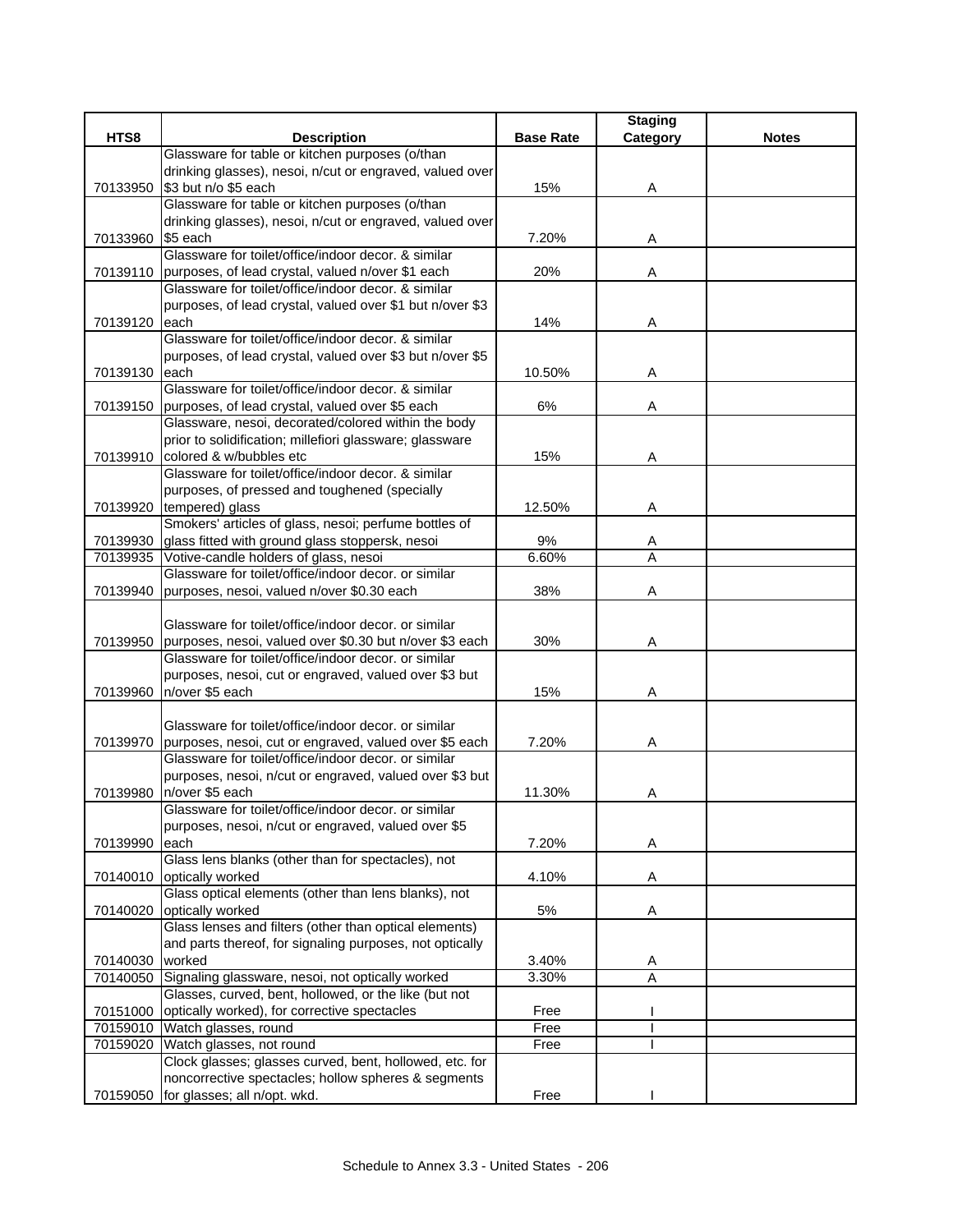|                   |                                                                                                                        |                  | <b>Staging</b> |              |
|-------------------|------------------------------------------------------------------------------------------------------------------------|------------------|----------------|--------------|
| HTS8              | <b>Description</b>                                                                                                     | <b>Base Rate</b> | Category       | <b>Notes</b> |
|                   | Glass cubes and other glass smallwares, whether or                                                                     |                  |                |              |
|                   | not on a backing, for mosaics or similar decorative                                                                    |                  |                |              |
| 70161000          | purposes                                                                                                               | 2.70%            | Α              |              |
|                   | Paving blocks, slabs, bricks, squares, tiles & other arts.<br>of pressed or molded glass, for building or construction |                  |                |              |
| 70169010 purposes |                                                                                                                        | 8%               | Α              |              |
|                   |                                                                                                                        |                  |                |              |
|                   | Leaded glass windows & the like; multicellular or foam                                                                 |                  |                |              |
|                   | 70169050 glass in blocks, panels, plates, shells or similar forms                                                      | 5%               | Α              |              |
|                   | Fused quartz reactor tubes and holders designed for                                                                    |                  |                |              |
|                   | insertion into diffusion and oxidation furnaces for                                                                    |                  |                |              |
|                   | 70171030 semiconductor wafer production                                                                                | Free             |                |              |
|                   | Laboratory, hygienic or pharmaceutical glassware,                                                                      |                  |                |              |
|                   | whether or not calibrated or graduated, of fused quartz                                                                |                  |                |              |
|                   | 70171060 or other fused silica, nesoi                                                                                  | 4.60%            | Α              |              |
|                   | Laboratory, hygienic or pharmaceutical glassware,                                                                      |                  |                |              |
|                   | whether or not calibrated or graduated, of glass w/low                                                                 |                  |                |              |
| 70172000          | coefficient of heat expansion                                                                                          | 6.70%            | A              |              |
| 70179010          | Glass microscope slides and micro cover glasses                                                                        | Free             |                |              |
|                   | Laboratory, hygienic or pharmaceutical glassware,                                                                      |                  |                |              |
| 70179050          | whether or not calibrated, nesoi, of glass, nesoi                                                                      | 6.70%            | Α              |              |
|                   | Glass imitation pearls and pearl beads of all shapes                                                                   |                  |                |              |
|                   | and colors, whether or not drilled, not strung and not                                                                 |                  |                |              |
| 70181010          | <b>set</b>                                                                                                             | 4%               | Α              |              |
|                   | Glass imitation precious or semiprecious stones                                                                        |                  |                |              |
| 70181020          | (except beads)                                                                                                         | Free             |                |              |
|                   | Glass beads (o/than imitat. pearls) & similar glass                                                                    |                  |                |              |
| 70181050          | smallwares, nesoi                                                                                                      | Free             |                |              |
|                   | 70182000 Glass microspheres not exceeding 1 mm in diameter                                                             | 5%               | Α              |              |
| 70189010          | Glass eyes, except prosthetic articles                                                                                 | 3.20%            | A              |              |
|                   | Articles (o/than imitation jewellry) of glass beads, pearls                                                            |                  |                |              |
|                   | and imitation stones and statuettes & ornaments of                                                                     |                  |                |              |
| 70189050          | lamp-worked glass                                                                                                      | 6.60%            | Α              |              |
|                   | Glass fiber chopped strands of a length not more than                                                                  |                  |                |              |
| 70191100          | 50 mm                                                                                                                  | 4.90%            | A              |              |
| 70191200          | Glass fiber rovings                                                                                                    | 4.80%            | Α              |              |
|                   | Fiberglass rubber reinforcing yarn, not color, of                                                                      |                  |                |              |
|                   | electrically nonconductive continuous filament 9 to 11                                                                 |                  |                |              |
|                   | 70191905 microns diam & impreg for adhesion to                                                                         | Free             |                |              |
|                   | Glass fiber yarns, not colored, other than fiberglass                                                                  |                  |                |              |
|                   | 70191915   rubber reinforcing yarn                                                                                     | 6.50%            | Α              |              |
|                   | Fiberglass rubber reinforce yarn, color, of electrically                                                               |                  |                |              |
|                   | nonconduct. continuous filament 9 to 11 microns diam                                                                   |                  |                |              |
|                   | 70191924 & impreg for adhesion to polym.<br>Glass fiber yarns, colored, other than fiberglass rubber                   | Free             |                |              |
|                   |                                                                                                                        |                  |                |              |
| 70191928          | reinforcing yarn<br>Glass fiber chopped strands of a length more than 50                                               | 7%               | Α              |              |
| 70191930          | mm                                                                                                                     | 4.90%            | Α              |              |
|                   | Fiberglass rubber reinforce cord, of electrically                                                                      |                  |                |              |
|                   | nonconduct. contin. filament 9 to 11 microns diam &                                                                    |                  |                |              |
| 70191970          | impreg for adhesion to polymeric comp.                                                                                 | Free             |                |              |
| 70191990          | Glass fiber slivers                                                                                                    | 4.20%            | Α              |              |
|                   | 70193100 Nonwoven glass fiber mats                                                                                     | 4.30%            | Α              |              |
|                   | 70193200 Nonwoven glass fiber in thin sheets (voiles)                                                                  | 4.30%            | Α              |              |
| 70193910          | Nonwoven glass wool insulation products                                                                                | 4.90%            | $\mathsf A$    |              |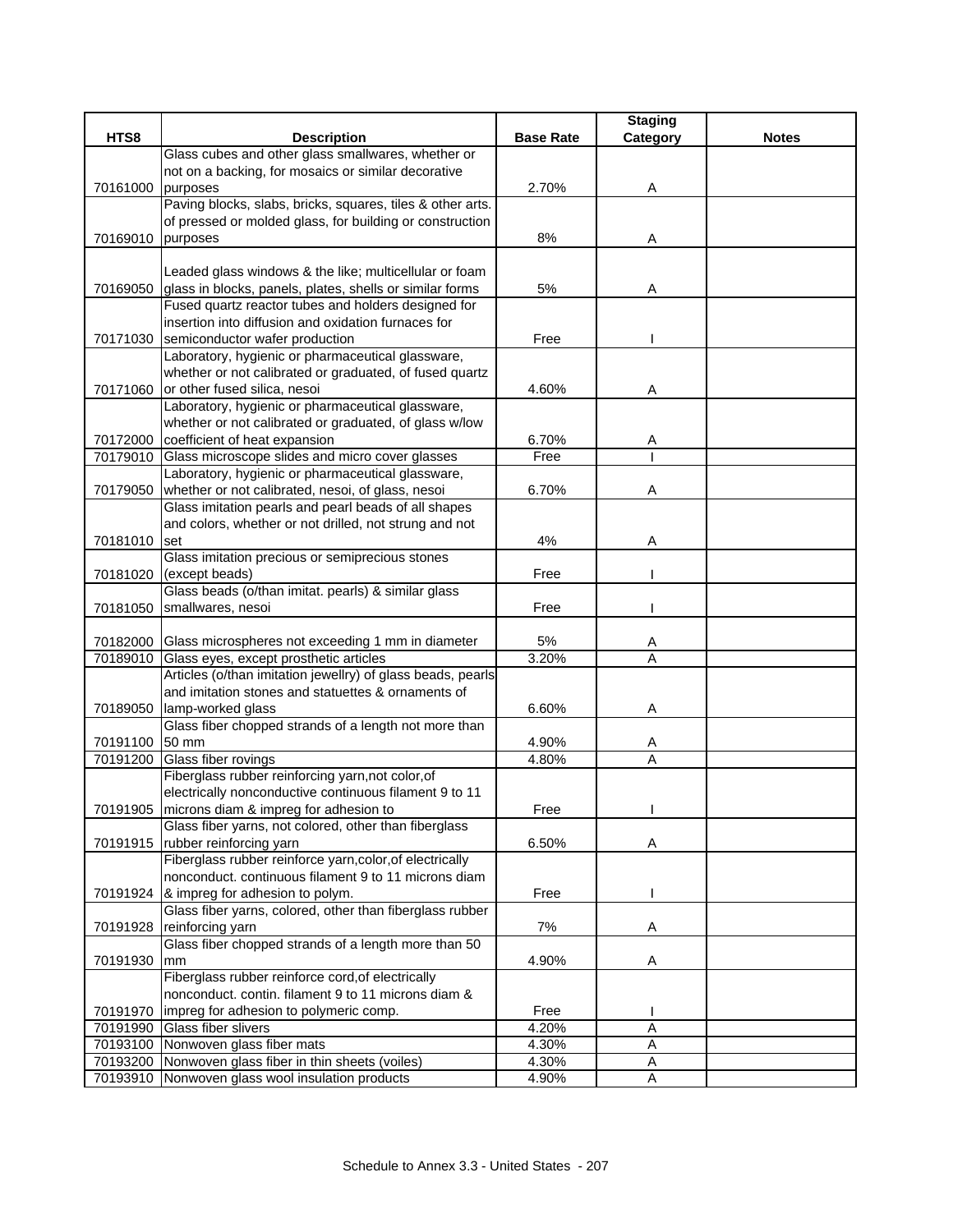| HTS8     | <b>Description</b>                                                                                       | <b>Base Rate</b> | <b>Staging</b><br>Category | <b>Notes</b> |
|----------|----------------------------------------------------------------------------------------------------------|------------------|----------------------------|--------------|
|          |                                                                                                          |                  |                            |              |
|          | Nonwoven glass fiber webs, mattresses, boards and                                                        |                  |                            |              |
| 70193950 | similar articles of nonwoven glass fibers, nesoi                                                         | 4.90%            | Α                          |              |
|          | Woven fiberglass tire cord fabric of rovings, n/o 30 cm                                                  |                  |                            |              |
|          | wide, of elect. nonconductive cont. filament 9-11 micron                                                 |                  |                            |              |
| 70194005 | diam & impreg for adhesion                                                                               | Free             |                            |              |
|          | Woven glass fiber fabric of rovings, n/o 30 cm in width,                                                 |                  |                            |              |
| 70194015 | other than fiberglass tire cord fabric                                                                   | 6%               | Α                          |              |
|          | Woven fiberglass tire cord fabric of roving, o/30 cm                                                     |                  |                            |              |
|          | wide, n/color, of elect. nonconduct. contin. fil. 9-11                                                   |                  |                            |              |
| 70194030 | micron diam & impreg for adhesion                                                                        | Free             |                            |              |
|          | Woven glass fiber fabric of rovings, o/30 cm wide, not                                                   |                  |                            |              |
| 70194040 | colored, other than fiberglass tire cord fabric                                                          | 7.30%            | Α                          |              |
|          | Woven fiberglass tire cord fabric of roving, o/30 cm                                                     |                  |                            |              |
|          | wide, color, of elect nonconduct. cont. filament 9-11                                                    |                  |                            |              |
| 70194070 | micron diam & impreg for adhesion                                                                        | Free             |                            |              |
|          | Woven glass fiber fabrics of rovings, o/30 cm wide,                                                      |                  |                            |              |
| 70194090 | colored, other than fiberglass tire cord fabric                                                          | 7%               | Α                          |              |
|          | Woven fiberglass tire cord fabric, n/roving, n/o 30 cm                                                   |                  |                            |              |
|          | wide, of electrical nonconduct. contin. filament 9-11                                                    |                  |                            |              |
| 70195110 | micron diam & impreg for adhesion                                                                        | Free             |                            |              |
|          | Woven glass fiber fabric, not of rovings, n/o 30 cm                                                      |                  |                            |              |
| 70195190 | wide, other than fiberglass tire cord fabric                                                             | 6%               | Α                          |              |
|          |                                                                                                          |                  |                            |              |
|          | Woven fiberglass tire cord fabric, n/rov, pl. weave, o/30                                                |                  |                            |              |
|          | cm wide & less than 250 g/m2, w/no single yarn o/136                                                     |                  |                            |              |
| 70195230 | tex,n/colrd,of elect nonconduct                                                                          | Free             |                            |              |
|          | Woven glass fiber woven fabric, not colored, not of                                                      |                  |                            |              |
|          | rovings, plain weave, o/30 cm wide, less than 250                                                        |                  |                            |              |
|          | 70195240 g/m2, w/no single yarn o/136 tex, nesoi<br>Woven fiberglass tire cord fabric, n/rov, color, pl. | 7.30%            | Α                          |              |
|          | weave, o/30 cm wide & less thna 250 g/m2, w/no single                                                    |                  |                            |              |
| 70195270 | yarn o/136 tex, of elect nonconduct                                                                      | Free             |                            |              |
|          | Woven glass fiber fabric, not colored, not rovings, plain                                                |                  |                            |              |
|          | weave, o/30 cm wide & less than 250 g/m2, w/no single                                                    |                  |                            |              |
| 70195290 | yarn not more than 136 tex, nesoi                                                                        | 7%               | Α                          |              |
|          |                                                                                                          |                  |                            |              |
|          | Woven fiberglass tire cord fabric, n/colored, nesoi, o/30                                                |                  |                            |              |
|          | cm wide, of elect. noncond contin filament 9-11 micron                                                   |                  |                            |              |
|          | 70195930 diam and impreg for adhesion                                                                    | Free             |                            |              |
|          | Woven glass fiber woven fabrics, not colored, nesoi,                                                     |                  |                            |              |
| 70195940 | o/30 cm wide, nesoi                                                                                      | 7.30%            | Α                          |              |
|          |                                                                                                          |                  |                            |              |
|          | Woven fiberglass tire cord fabric, colored, nesoi, o/30 cm                                               |                  |                            |              |
|          | wide, of elect. nonconduct contin filaments 9-11 micron                                                  |                  |                            |              |
| 70195970 | diam & impreg for adhesion                                                                               | Free             |                            |              |
|          | Woven glass fiber woven fabrics, colored, nesoi, o/30                                                    |                  |                            |              |
| 70195990 | cm wide, nesoi                                                                                           | 7%               | Α                          |              |
|          |                                                                                                          |                  |                            |              |
| 70199010 | Woven glass fiber articles (other than fabrics), nesoi                                                   | 4.80%            | A                          |              |
|          | Glass fibers (including glass wool), nesoi, and articles                                                 |                  |                            |              |
| 70199050 | thereof, nesoi                                                                                           | 4.30%            | A                          |              |
|          | Quartz reactor tubes and holders designed for insertion                                                  |                  |                            |              |
|          | into diffusion and oxidation furnaces for semiconductor                                                  |                  |                            |              |
| 70200030 | wafer production, nesoi                                                                                  | Free             |                            |              |
|          |                                                                                                          |                  |                            |              |
|          | 70200060 Articles of glass, not elsewhere specified or included                                          | 5%               | Α                          |              |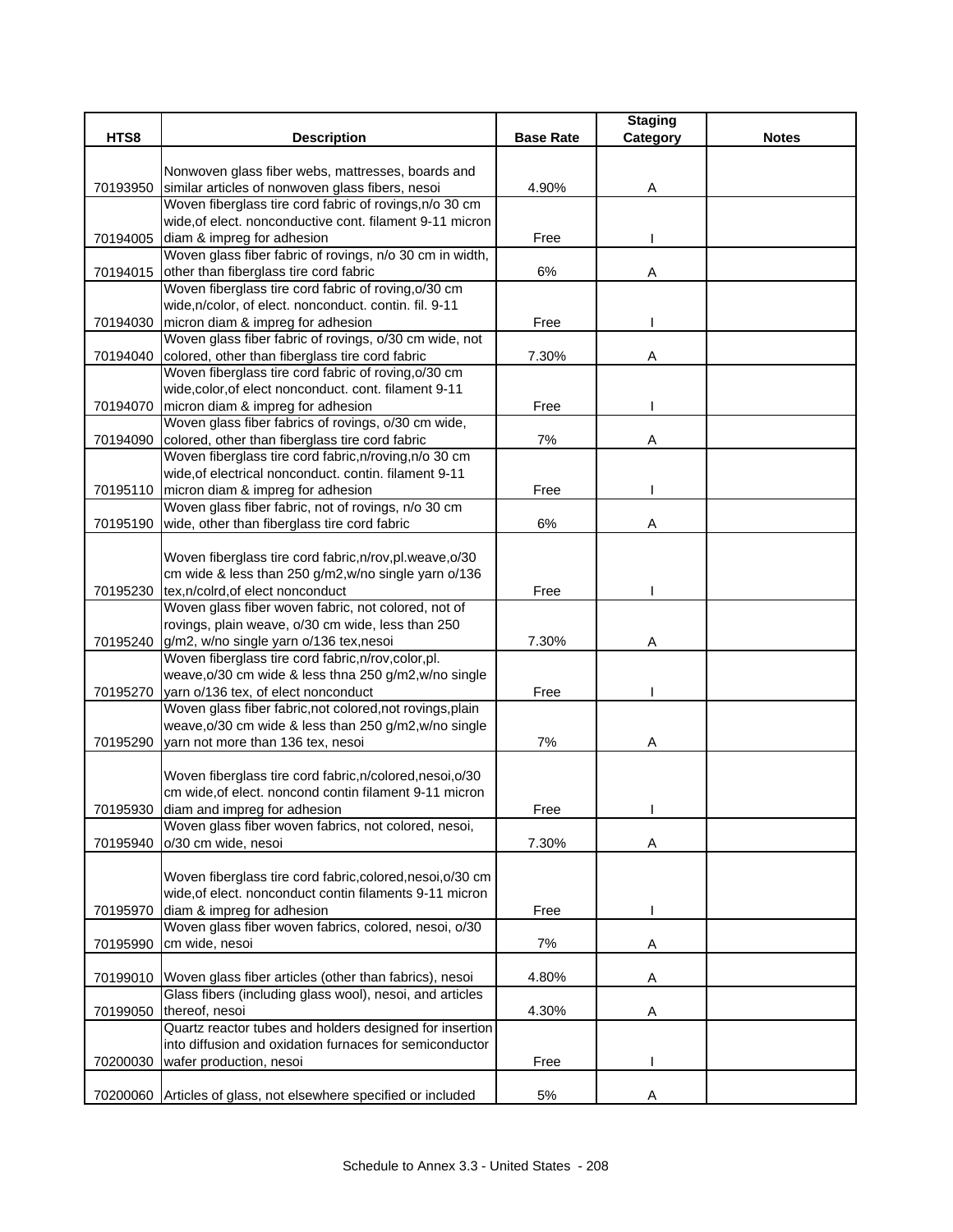|                      |                                                                                               |                  | <b>Staging</b> |              |
|----------------------|-----------------------------------------------------------------------------------------------|------------------|----------------|--------------|
| HTS8                 | <b>Description</b>                                                                            | <b>Base Rate</b> | Category       | <b>Notes</b> |
|                      | Natural pearls, graded and temporarily strung for                                             |                  |                |              |
| 71011030             | convenence of transport                                                                       | Free             |                |              |
|                      | 71011060 Natural pearls, not strung, mounted or set                                           | Free             |                |              |
|                      | 71012100 Cultured pearls, unworked                                                            | Free             |                |              |
|                      | Cultured pearls, worked, graded and temporarily strung                                        |                  |                |              |
| 71012230             | for convenience of transport                                                                  | Free             |                |              |
| 71012260             | Cultured pearls, worked, not strung, mounted or set                                           | Free             |                |              |
| 71021000             | Diamonds, unsorted, whether or not worked                                                     | Free             |                |              |
|                      | Miners' diamonds, unworked or simply sawn, cleaved                                            |                  |                |              |
| 71022110 or bruted   |                                                                                               | Free             |                |              |
|                      | Industrial diamonds (other than miners' diamonds),                                            |                  |                |              |
|                      | 71022130 simply sawn, cleaved or bruted<br>Industrial diamonds (other than miners' diamonds), | Free             |                |              |
| 71022140             | unworked                                                                                      |                  |                |              |
|                      |                                                                                               | Free             |                |              |
|                      | 71022900  Industrial diamonds, worked, but not mounted or set                                 | Free             |                |              |
|                      | Nonindustrial diamonds, unworked or simply sawn,                                              |                  |                |              |
| 71023100             | cleaved or bruted                                                                             | Free             |                |              |
|                      | Nonindustrial diamonds, worked, but not mounted or                                            |                  |                |              |
| 71023900             | set                                                                                           | Free             |                |              |
|                      | Precious stones (o/than diamonds) & semiprecious                                              |                  |                |              |
| 71031020             | stones, unworked                                                                              | Free             |                |              |
|                      |                                                                                               |                  |                |              |
|                      | Precious stones (o/than diamonds) & semiprecious                                              |                  |                |              |
|                      | 71031040 stones, simply sawn or roughly shaped                                                | 10.50%           | A              |              |
|                      | Rubies, sapphires and emeralds, worked, whether or                                            |                  |                |              |
|                      | not graded, but n/strung (ex. ungraded temporarily                                            |                  |                |              |
| 71039100             | strung), mounted or set                                                                       | Free             |                |              |
|                      |                                                                                               |                  |                |              |
|                      | Precious or semiprecious stones, nesoi, cut but not set                                       |                  |                |              |
| 71039910             | and suitable for use in the manufacture of jewelry                                            | Free             |                |              |
|                      | Precious or semiprecious stones, nesoi, worked,                                               |                  |                |              |
|                      | whether or not graded, but n/strung (ex. ungraded                                             |                  |                |              |
| 71039950             | temporarily strung), mtd. or set                                                              | 10.50%           | A              |              |
| 71041000             | Piezo-electric quartz                                                                         | 3%               | A              |              |
|                      |                                                                                               |                  |                |              |
|                      | Synthetic or reconstructed precious or semiprecious                                           |                  |                |              |
| 71042000             | stones, unworked or simply sawn or roughly shaped                                             | 3%               | A              |              |
|                      | Synthetic or reconstructed precious or semiprecious                                           |                  |                |              |
|                      | stones, cut but not set & suitable for use in the                                             |                  |                |              |
|                      | 71049010 manufacture of jewelry                                                               | Free             |                |              |
|                      | Synth.or reconstruct. precious or semiprecious stones,                                        |                  |                |              |
|                      | wkd, whether or not graded, but n/strung (ex.ungraded                                         |                  |                |              |
| 71049050<br>71051000 | temp. strung), mtd./set,nesoi<br>Diamond dust and powder                                      | 6.40%<br>Free    | Α              |              |
|                      | Natural or synthetic precious (except diamond) or                                             |                  |                |              |
|                      | semiprecious stone dust and powder                                                            | Free             |                |              |
| 71059000<br>71061000 | Silver powder                                                                                 | Free             |                |              |
|                      | 71069110 Silver bullion and dore                                                              | Free             |                |              |
| 71069150             | Silver, unwrought (o/than bullion and dore)                                                   | 3%               | A              |              |
|                      | Silver (incl. silver plate w                                                                  |                  |                |              |
|                      | gold/platinum), semimanufacture, rectangular/near                                             |                  |                |              |
|                      | rectangular shape, 99.5% or > pure, marked only by                                            |                  |                |              |
|                      | 71069210 wgt/identity                                                                         | Free             |                |              |
|                      | Silver (including silver plated with gold or platinum), in                                    |                  |                |              |
| 71069250             | semimanufactured form, nesoi                                                                  | 3%               | Α              |              |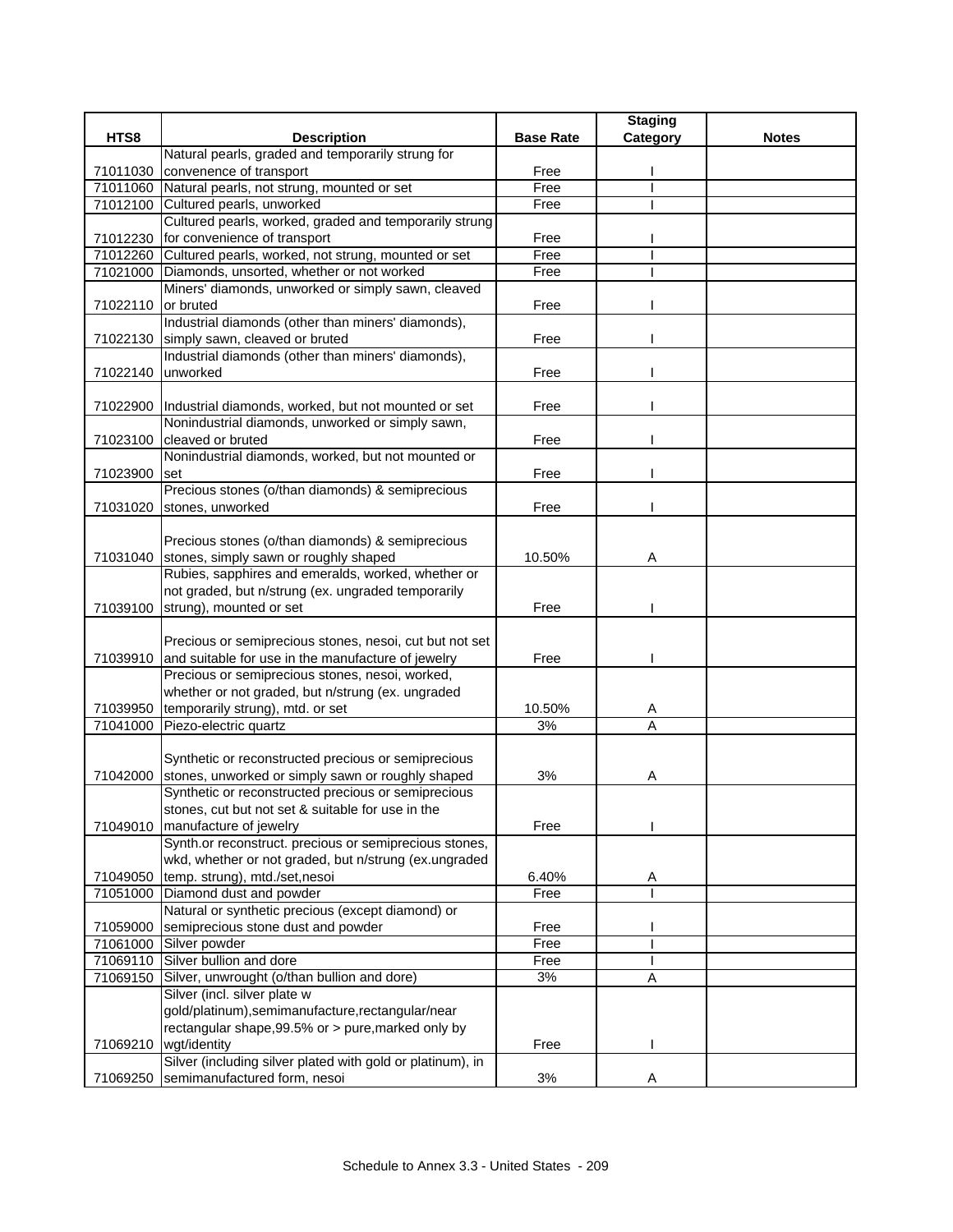|          |                                                                        |                  | <b>Staging</b> |              |
|----------|------------------------------------------------------------------------|------------------|----------------|--------------|
| HTS8     | <b>Description</b>                                                     | <b>Base Rate</b> | Category       | <b>Notes</b> |
|          | Base metals clad with silver, not further worked than                  |                  |                |              |
| 71070000 | semimanufactured                                                       | 3.30%            | Α              |              |
| 71081100 | Gold powder                                                            | Free             |                |              |
| 71081210 | Gold, nonmonetary, bullion and dore                                    | Free             |                |              |
|          | Gold, nonmonetary, unwrought (o/than gold bullion and                  |                  |                |              |
| 71081250 | dore)                                                                  | 4.10%            | A              |              |
| 71081310 | Gold leaf                                                              | Free             |                |              |
|          |                                                                        |                  |                |              |
|          | Gold (incl. gold plated w platinum), not                               |                  |                |              |
|          | money, semimanufacture, rectangle/near rectangular                     |                  |                |              |
| 71081355 | shape, 99.5% or > pure, marked only by wgt/identity                    | Free             |                |              |
|          | Gold (including gold plated with platinum),                            |                  |                |              |
|          | nonmonetary, in semimanufactured forms (except gold                    |                  |                |              |
|          | 71081370 leaf), nesoi                                                  | 4.10%            | Α              |              |
|          | Gold, monetary, in unwrought, semimanufactured or                      |                  |                |              |
|          | 71082000 powder form                                                   | Free             |                |              |
|          | Base metals or silver clad with gold, but not further                  |                  |                |              |
|          | 71090000 worked than semimanufactured                                  | 6%               | A              |              |
|          | 71101100 Platinum, unwrought or in powder form                         | Free             |                |              |
|          | 71101900 Platinum, in semimanufactured forms                           | Free             |                |              |
|          | 71102100 Palladium, unwrought or in powder form                        | Free             |                |              |
|          | 71102900 Palladium, in semimanufactured forms                          | Free             |                |              |
|          | 71103100 Rhodium, unwrought or in powder form                          | Free             |                |              |
|          | 71103900 Rhodium, in semimanufactured forms                            | Free             |                |              |
|          | Iridium, osmium and ruthenium, unwrought or in                         |                  |                |              |
|          | 71104100 powder form                                                   | Free             |                |              |
|          | Iridium, osmium and ruthenium, in semimanufactured                     |                  |                |              |
| 71104900 | forms                                                                  | Free             |                |              |
|          | Base metals, silver or gold clad with platinum, not                    |                  |                |              |
|          | 71110000 further worked than semimanufactured                          | 10%              | A              |              |
|          | Ash containing precious metals or precious metal<br>71123000 compounds | Free             |                |              |
|          | Gold waste and scrap, including metal clad with gold                   |                  |                |              |
|          | but excluding sweepings containing other precious                      |                  |                |              |
| 71129100 | metals                                                                 | Free             |                |              |
|          | Platinum waste and scrap, including metal clad with                    |                  |                |              |
|          | platinum but excluding sweepings containing other                      |                  |                |              |
| 71129200 | precious metals                                                        | Free             |                |              |
|          | Precious metal (other than of gold or platinum) waste                  |                  |                |              |
|          | and scrap, including metal clad with precious metals,                  |                  |                |              |
| 71129900 | nesoi                                                                  | Free             |                |              |
|          | Silver rope, curb, etc. in continuous lengths, whether or              |                  |                |              |
|          | not plated/clad with other precious metal, suitable for                |                  |                |              |
|          | 71131110 jewelry manufacture                                           | 6.30%            | Α              |              |
|          | Silver articles of jewelry and parts thereof, nesoi,                   |                  |                |              |
| 71131120 | valued not over \$18 per dozen pieces or parts                         | 13.50%           | Α              |              |
|          | Silver articles of jewelry and parts thereof, nesoi,                   |                  |                |              |
| 71131150 | valued over \$18 per dozen pieces or parts                             | 5%               | Α              |              |
|          | Precious metal (o/than silver) rope, curb, etc. in                     |                  |                |              |
|          | continuous lengths, whether or not plated/clad precious                |                  |                |              |
|          | 71131910 metal, for jewelry manufacture                                | 7%               | Α              |              |
| 71131921 | Gold rope necklaces and neck chains                                    | 5%               | Α              |              |
| 71131925 | Gold mixed link necklaces and neck chains                              | 5.80%            | Α              |              |
|          | Gold necklaces and neck chains (o/than of rope or                      |                  |                |              |
| 71131929 | mixed links)                                                           | 5.50%            | Α              |              |
|          |                                                                        |                  |                |              |
|          | 71131930 Precious metal (o/than silver) clasps and parts thereof       | 5.80%            | A              |              |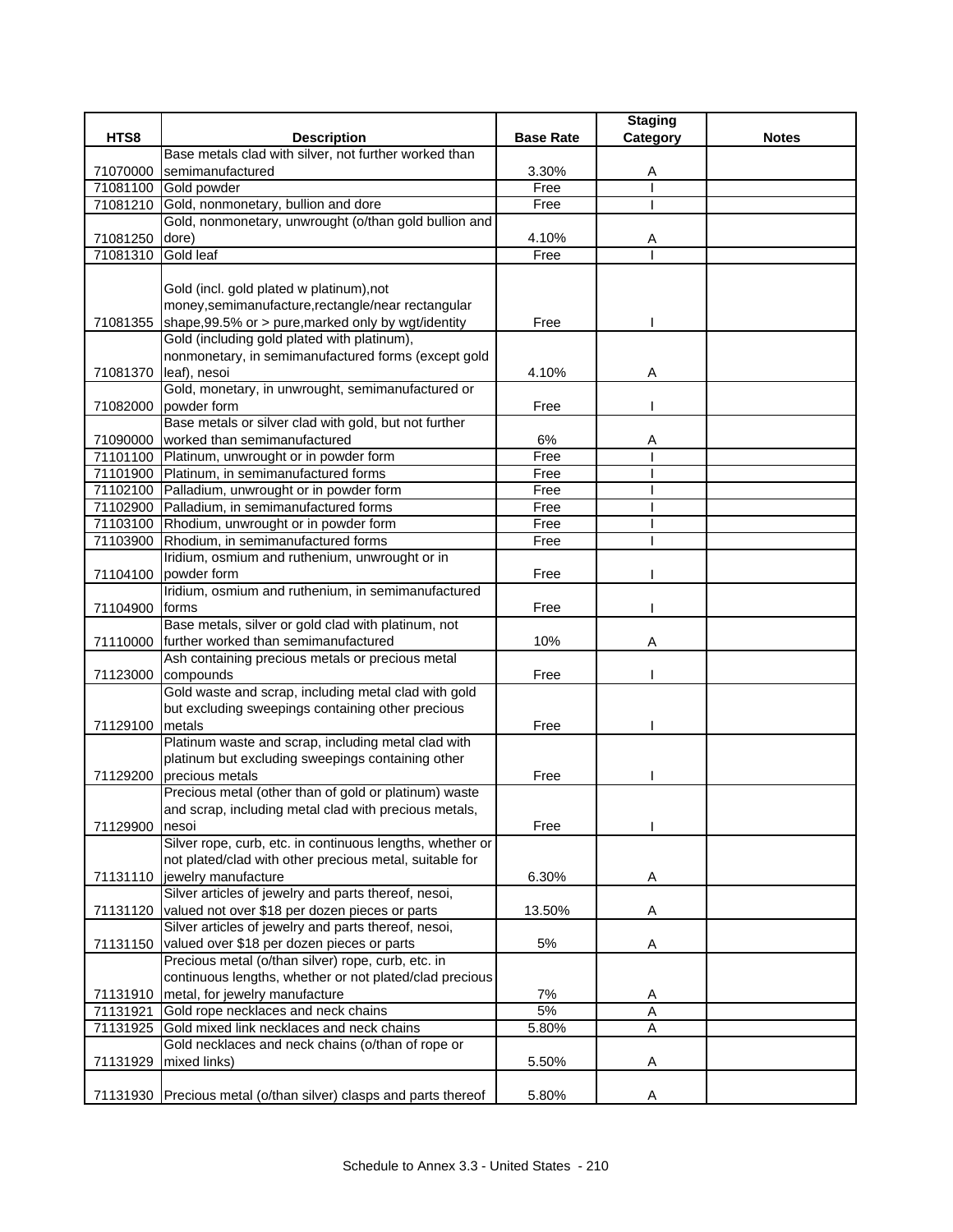|                  |                                                                  |                  | <b>Staging</b> |              |
|------------------|------------------------------------------------------------------|------------------|----------------|--------------|
| HTS8             | <b>Description</b>                                               | <b>Base Rate</b> | Category       | <b>Notes</b> |
|                  | Precious metal (o/than silver) articles of jewelry and           |                  |                |              |
|                  | parts thereo, whether or not plated or clad with                 |                  |                |              |
| 71131950         | precious metal, nesoi                                            | 5.50%            | A              |              |
|                  | Base metal clad w/precious metal, rope, curb & like              |                  |                |              |
|                  | articles in continuous lengths, suitable for use in jewelry      |                  |                |              |
|                  | 71132010 manufacture                                             | 7%               | Α              |              |
|                  | Base metal clad w/gold rope necklaces and neck                   |                  |                |              |
| 71132021         | chains                                                           | 5.80%            | Α              |              |
|                  | Base metal clad w/gold mixed link necklaces and neck             |                  |                |              |
| 71132025         | chains                                                           | 5.80%            | Α              |              |
|                  | Base metal clad w/gold necklaces and neck chains,                |                  |                |              |
| 71132029         | nesoi                                                            | 5.20%            | Α              |              |
|                  | Base metal clad w/precious metal clasps and parts                |                  |                |              |
| 71132030 thereof |                                                                  | 5.80%            | Α              |              |
|                  | Base metal clad w/precious metal articles of jewelry             |                  |                |              |
|                  | 71132050 and parts thereof, nesoi                                | 5.20%            | Α              |              |
|                  | Knives with handles of silver, whether or not plated or          |                  |                |              |
|                  | 71141110 clad with other precious metal                          | 2.80%            | Α              |              |
|                  | Forks with handles of silver, whether or not plated or           |                  |                |              |
|                  | 71141120 clad with other precious metal                          | 2.70%            | A              |              |
|                  | 71141130 Spoons and ladles with handles of sterling silver       | 3.30%            | A              |              |
|                  | Spoons and ladles (o/than w/sterling silver handles) of          |                  |                |              |
|                  | silver, whether or not plated or clad w/other precious           |                  |                |              |
| 71141140 metal   |                                                                  | 3.50%            | Α              |              |
|                  | Sets of two or more knives or forks w/silver handles or          |                  |                |              |
|                  | spoons and ladles of silver, whether or not clad or              |                  |                |              |
|                  | 71141145 plated w/prec.metal                                     | 3%               | A              |              |
|                  | 71141150 Tableware, nesoi, of sterling silver                    | 3.30%            | A              |              |
|                  |                                                                  |                  |                |              |
|                  | Articles of silver nesoi, for household, table or kitchen        |                  |                |              |
|                  | 71141160 use, toilet and sanitary wares, including parts thereof | 3%               | Α              |              |
|                  | Silversmiths' wares (other than for                              |                  |                |              |
|                  | household/table/kitchen use & toilet and sanitary                |                  |                |              |
|                  | 71141170   wares) of silver, nesoi                               | 3%               | Α              |              |
|                  |                                                                  |                  |                |              |
|                  | Precious metal (o/than silver) articles, nesoi, whether or       |                  |                |              |
|                  | 71141900 not plated or clad with other precious metal, nesoi     | 7.90%            | Α              |              |
|                  | Goldsmiths' or silversmiths' wares of base metal clad            |                  |                |              |
|                  | 71142000 with precious metal                                     | 3%               | Α              |              |
|                  | 71151000 Platinum catalysts in the form of wire cloth or grill   | 4%               | Α              |              |
|                  | Precious metal articles, incl. metal clad w/precious             |                  |                |              |
|                  | metal, rectangle/near rectangle shape, 99.5%/ or                 |                  |                |              |
| 71159005         | pure, marked only by wgt/identity                                | Free             |                |              |
|                  | Gold (including metal clad with gold) articles (o/than           |                  |                |              |
| 71159030         | jewellry or goldsmiths' wares), nesoi                            | 3.90%            | A              |              |
|                  | Silver (including metal clad with silver) articles (o/than       |                  |                |              |
| 71159040         | jewellry or silversmiths' wares), nesoi                          | 3%               | Α              |              |
|                  | Articles of precious metal (o/than gold or silver),              |                  |                |              |
|                  | 71159060  including metal clad with precious metal, nesoi        | 4%               | Α              |              |
| 71161010         | Natural pearl articles                                           | 3.30%            | A              |              |
| 71161025         | Cultured pearl articles                                          | 5.50%            | A              |              |
|                  | Jewelry articles of precious or semiprecious stones,             |                  |                |              |
| 71162005         | valued not over \$40 per piece                                   | 3.30%            | Α              |              |
|                  | Jewelry articles of precious or semiprecious stones,             |                  |                |              |
| 71162015         | valued over \$40 per piece                                       | 6.50%            | Α              |              |
|                  | Semiprecious stones (except rock crystal), graded and            |                  |                |              |
| 71162030         | strung temporarily for convenience of transport                  | 2.10%            | Α              |              |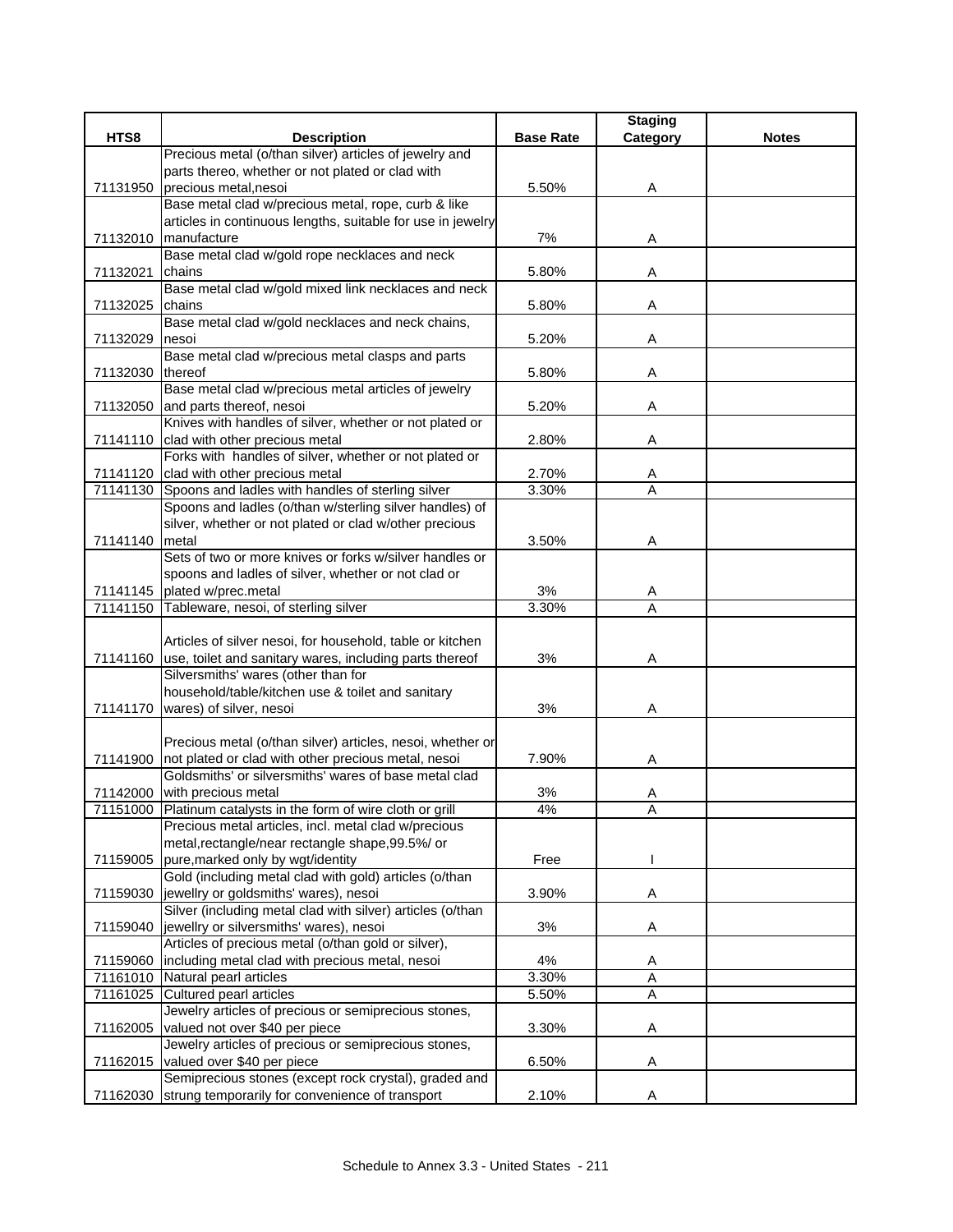|          |                                                                                                           |                  | <b>Staging</b> |              |
|----------|-----------------------------------------------------------------------------------------------------------|------------------|----------------|--------------|
| HTS8     | <b>Description</b>                                                                                        | <b>Base Rate</b> | Category       | <b>Notes</b> |
| 71162035 | Semiprecious stone (except rock crystal) figurines                                                        | 4.50%            | Α              |              |
|          | Semiprecious stone (except rock crystal) articles (other                                                  |                  |                |              |
| 71162040 | than jewelry and figurines)                                                                               | 10.50%           | A              |              |
|          | 71162050 Precious stone articles, nesoi                                                                   | Free             |                |              |
|          | Cuff links and studs of base metal (whether or not                                                        |                  |                |              |
| 71171100 | plated w/precious metal)                                                                                  | $8\%$            | Α              |              |
|          | Toy jewelry rope, curb, cable, chain, etc, of base metal                                                  |                  |                |              |
|          | (whether or not plated w/prec. metal), val. n/o 8 cents                                                   |                  |                |              |
| 71171905 | each                                                                                                      | Free             |                |              |
|          | Rope, curb, cable, chain, etc., of base metal (whether                                                    |                  |                |              |
|          | or n/plated w/prec. metal), val. n/over 33 cents/meter                                                    |                  |                |              |
|          | 71171915 for jewelry mfr.                                                                                 | 8%               | Α              |              |
|          | Rope, curb, cable, chain, etc., of base metal (whether                                                    |                  |                |              |
|          | or n/plated w/prec. metal), val. o/33 cents/meter, for                                                    |                  |                |              |
|          | 71171920 jewelry mfr.                                                                                     | 11%              | Α              |              |
|          | Religious articles of a devotional character, design. to                                                  |                  |                |              |
|          | be carried on the person, of base metal (whether or not                                                   |                  |                |              |
|          | 71171930 plated with precious metal)                                                                      | 3.90%            | Α              |              |
|          | Toy jewelry (o/than rope, curb, cable, chain, etc.) of                                                    |                  |                |              |
|          | 71171960 base metal, val. not over 8 cents each                                                           | Free             |                |              |
|          | Imitation jewelry (o/than toy jewelry & rope, curb, cable,                                                |                  |                |              |
|          | chain, etc.), of base metal (wheth. or n/plated                                                           |                  |                |              |
|          | 71171990 w/prec.metal), nesoi                                                                             | 11%              | Α              |              |
|          | Necklaces wholly of plastic shapes on a fiber string,                                                     |                  |                |              |
|          | 71179010 valued not over 30 cents per dozen                                                               | Free             |                |              |
|          | Rosaries and chaplets of a purely devotional character                                                    |                  |                |              |
|          | for personal use, of a material o/than prec. or base                                                      |                  |                |              |
|          | 71179020 metals, nesoi                                                                                    | 3.30%            | Α              |              |
|          | Religious articles of a purely devotional character                                                       |                  |                |              |
|          | 71179030 designed to be carried on the person, nesoi                                                      | 3.90%            | A              |              |
|          | Toy jewelry (except pts.), other than necklaces of                                                        |                  |                |              |
|          | plastic shapes, not of base metal, n/o 20 cents/dozen                                                     |                  |                |              |
| 71179045 | pcs                                                                                                       | Free             |                |              |
|          | Imitation jewelry nesoi, not of base metal, n/o 20                                                        |                  |                |              |
| 71179055 | cents/doz. pcs or pts                                                                                     | 7.20%            | Α              |              |
|          | Toy jewelry (except pts.), not of base metal, n/o 8 cents                                                 |                  |                |              |
| 71179060 | each                                                                                                      | Free             |                |              |
|          | Imitation jewelry of plastics, nesoi, over 20 cents/dozen                                                 |                  |                |              |
| 71179075 | pcs or pts                                                                                                | Free             |                |              |
|          | Imitation jewelry not of base metal or plastics, nesoi,                                                   |                  |                |              |
| 71179090 | over 20 cents/dozen pcs or pts                                                                            | 11%              | Α              |              |
| 71181000 | Coin (other than gold coin), not being legal tender                                                       | Free             |                |              |
| 71189000 | Coins, nesoi<br>Nonalloy pig iron containing by weight 0.5 percent or                                     | Free             |                |              |
|          | less of phosphorus                                                                                        |                  |                |              |
| 72011000 | Nonalloy pig iron containing by weight more than 0.5                                                      | Free             |                |              |
|          | 72012000 percent of phosphorus                                                                            | Free             |                |              |
|          | 72015030 Alloy pig iron in blocks or other primary forms                                                  | Free             |                |              |
|          |                                                                                                           |                  |                |              |
|          | 72015060 Spiegeleisen in blocks or other primary forms<br>Ferromanganese containing by weight more than 2 | Free             |                |              |
| 72021110 | percent but not more than 4 percent of carbon                                                             | 1.40%            | Α              |              |
|          | Ferromanganese containing by weight more than 4                                                           |                  |                |              |
| 72021150 | percent of carbon                                                                                         | 1.50%            | Α              |              |
|          | Ferromanganese containing by weight not more than 1                                                       |                  |                |              |
|          | 72021910 percent of carbon                                                                                | 2.30%            | Α              |              |
|          | Ferromanganese containing by weight more than 1                                                           |                  |                |              |
|          | 72021950 percent but not more than 2 percent of carbon                                                    | 1.40%            | Α              |              |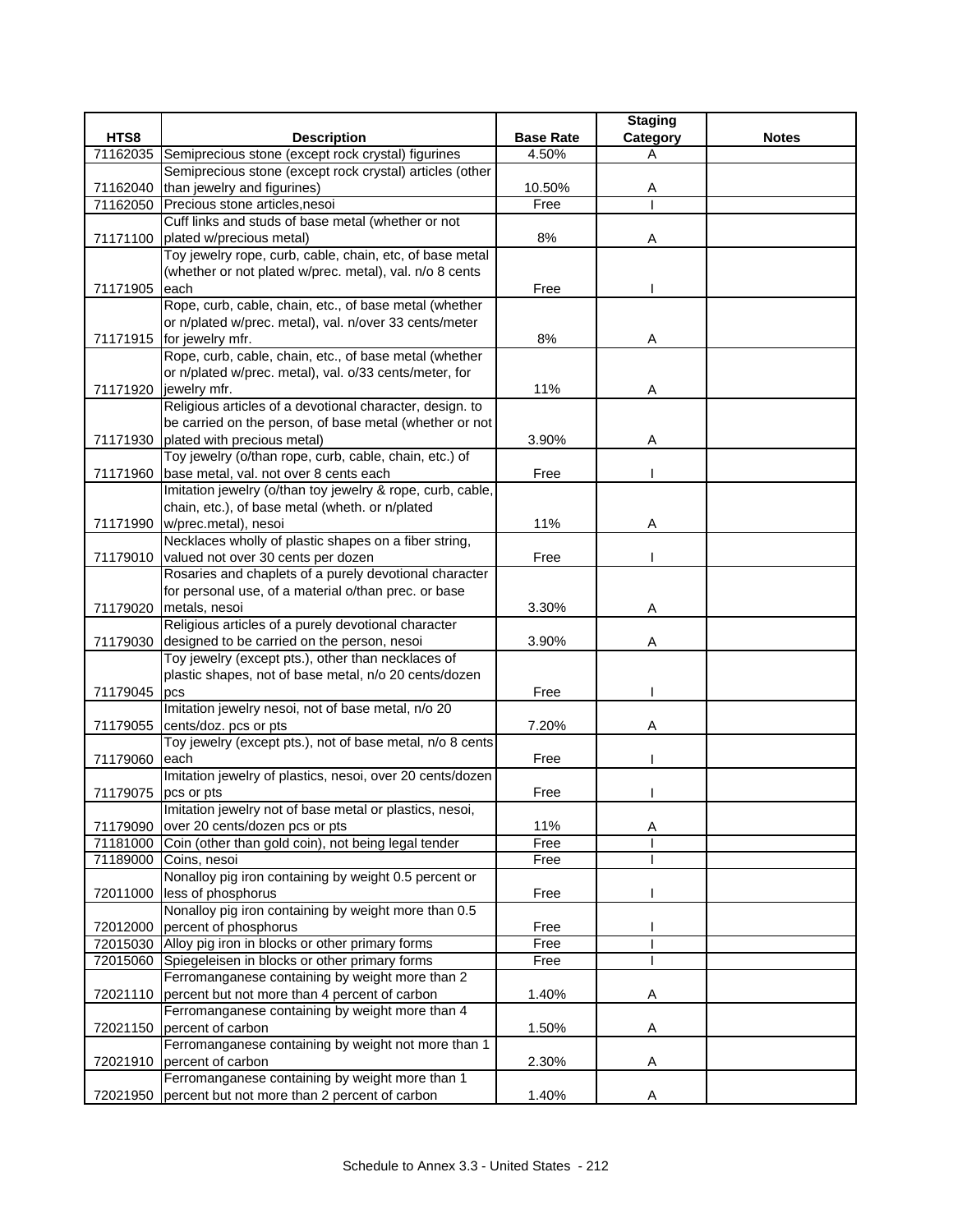|                     |                                                                                                              |                  | <b>Staging</b> |              |
|---------------------|--------------------------------------------------------------------------------------------------------------|------------------|----------------|--------------|
| HTS8                | <b>Description</b>                                                                                           | <b>Base Rate</b> | Category       | <b>Notes</b> |
|                     | Ferrosilicon containing by weight more than 55% but                                                          |                  |                |              |
|                     | not more than 80% of silicon and more than 3% of                                                             |                  |                |              |
| 72022110 calcium    |                                                                                                              | 1.10%            | A              |              |
|                     | Ferrosilicon containing by weight more than 55% but                                                          |                  |                |              |
|                     | 72022150 not more than 80% of silicon, nesoi                                                                 | 1.50%            | Α              |              |
|                     | Ferrosilicon containing by weight more than 80% but                                                          |                  |                |              |
| 72022175            | not more than 90% of silicon                                                                                 | 1.90%            | Α              |              |
|                     | Ferrosilicon containing by weight more than 90% of                                                           |                  |                |              |
| 72022190            | silicon                                                                                                      | 5.80%            | Α              |              |
|                     |                                                                                                              |                  |                |              |
|                     | 72022900 Ferrosilicon containing by weight 55% or less of silicon                                            | Free             |                |              |
|                     | 72023000 Ferrosilicon manganese                                                                              | 3.90%            | A              |              |
|                     | Ferrochromium containing by weight more than 4                                                               |                  |                |              |
|                     | 72024100 percent of carbon                                                                                   | 1.90%            | Α              |              |
|                     | Ferrochromium containing by weight more than 3                                                               |                  |                |              |
|                     | 72024910 percent but not more than 4 percent of carbon                                                       | 1.90%            | A              |              |
|                     | Ferrochromium containing by weight 3 percent or less                                                         |                  |                |              |
| 72024950 of carbon  |                                                                                                              | 3.10%            | A              |              |
|                     | 72025000 Ferrosilicon chromium                                                                               | 10%              | A              |              |
|                     | 72026000 Ferronickel                                                                                         | Free             |                |              |
|                     | 72027000 Ferromolybdenum                                                                                     | 4.50%            | A              |              |
|                     | 72028000 Ferrotungsten and ferrosilicon tungsten<br>72029100 Ferrotitanium and ferrosilicon titanium         | 5.60%<br>3.70%   | A              |              |
|                     | 72029200 Ferrovanadium                                                                                       |                  | Α<br>A         |              |
|                     |                                                                                                              | 4.20%            |                |              |
|                     | Ferroniobium containing by weight less than 0.02<br>percent of phosphorus or sulfur or less than 0.4 percent |                  |                |              |
| 72029340 of silicon |                                                                                                              | 5%               |                |              |
|                     | 72029380 Ferroniobium, nesoi                                                                                 | 5%               | A<br>A         |              |
|                     | 72029910 Ferrozirconium                                                                                      | 4.20%            | A              |              |
| 72029920            | Calcium silicon ferroalloys                                                                                  | 5%               | A              |              |
|                     | 72029980 Ferroalloys nesoi                                                                                   | 5%               | A              |              |
|                     | Ferrous products obtained by direct reduction of iron                                                        |                  |                |              |
| 72031000            | lore                                                                                                         | Free             |                |              |
|                     | Spongy ferrous products, in lumps, pellets or like forms;                                                    |                  |                |              |
|                     | iron of a minimum purity by weight of 99.94% in lumps,                                                       |                  |                |              |
|                     | 72039000 pellets or like forms                                                                               | Free             |                |              |
|                     | 72041000 Cast iron waste and scrap                                                                           | Free             |                |              |
|                     | 72042100 Stainless steel waste and scrap                                                                     | Free             |                |              |
|                     | 72042900 Alloy steel (o/than stainless) waste and scrap                                                      | Free             |                |              |
|                     | 72043000 Tinned iron or steel waste and scrap                                                                | Free             |                |              |
|                     | Ferrous turnings, shavings, chips, milling wastes,                                                           |                  |                |              |
|                     | sawdust, fillings, trimmings and stampings, whether or                                                       |                  |                |              |
| 72044100            | not in bundles                                                                                               | Free             |                |              |
|                     | 72044900 Ferrous waste and scrap nesoi                                                                       | Free             |                |              |
|                     | 72045000 Iron or steel remelting scrap ingots                                                                | Free             |                |              |
| 72051000            | Pig iron, spiegeleisen, and iron or steel granules                                                           | Free             |                |              |
| 72052100            | Alloy steel powders                                                                                          | Free             |                |              |
|                     | Pig iron, spiegeleisen, and iron or steel (o/than alloy                                                      |                  |                |              |
| 72052900            | steel) powders                                                                                               | Free             |                |              |
| 72061000            | Iron and nonalloy steel ingots                                                                               | Free             |                |              |
|                     |                                                                                                              |                  |                |              |
| 72069000            | Iron and nonalloy steel in primary forms (o/than ingots)                                                     | Free             |                |              |
|                     | Iron or nonalloy steel semifinished products, w/less                                                         |                  |                |              |
|                     | than 0.25% carbon, w/rect. cross sect.(incl. sq.),                                                           |                  |                |              |
|                     | 72071100 w/width less than twice thickness                                                                   | Free             |                |              |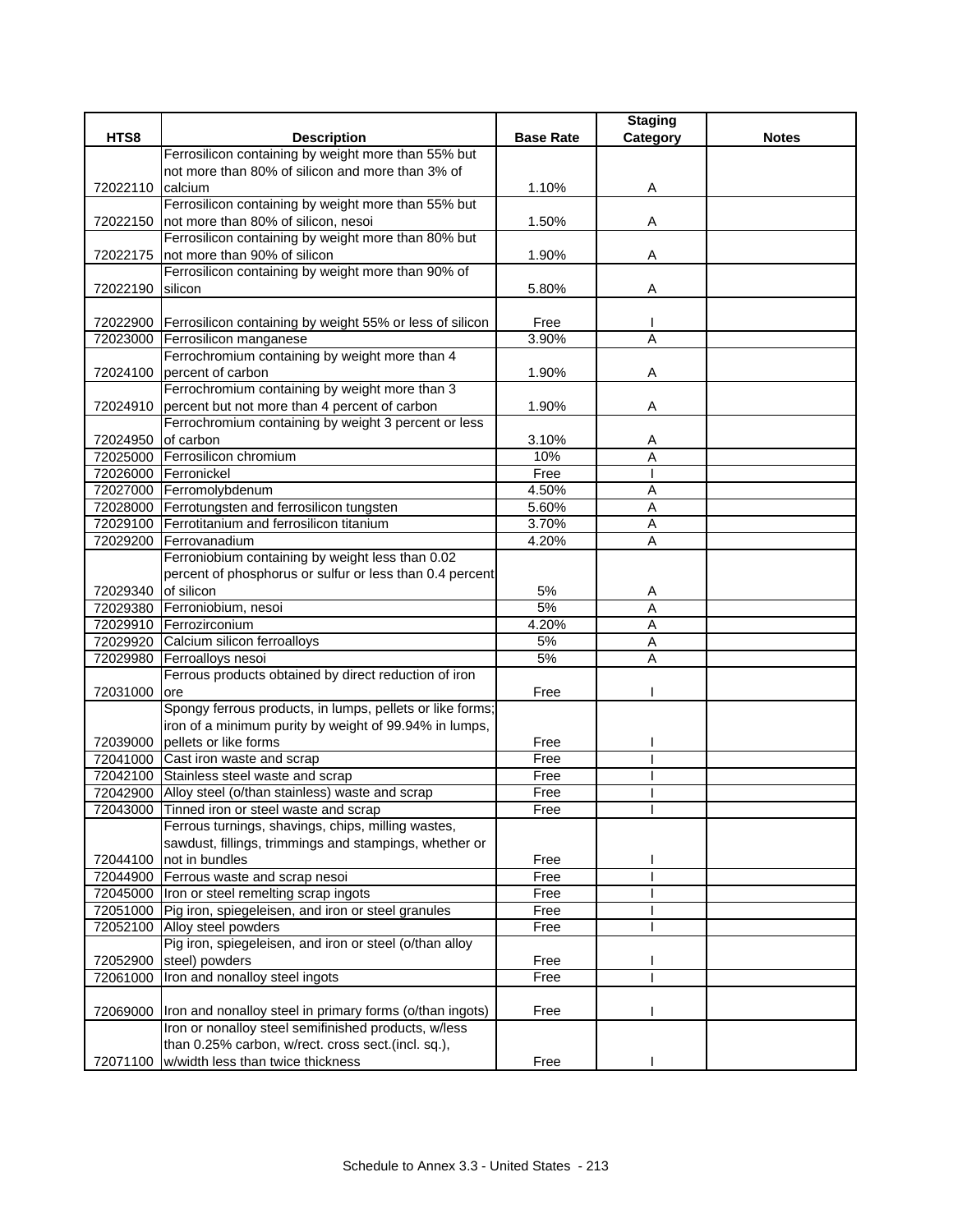|          |                                                                                                                     |                  | <b>Staging</b> |              |
|----------|---------------------------------------------------------------------------------------------------------------------|------------------|----------------|--------------|
| HTS8     | <b>Description</b>                                                                                                  | <b>Base Rate</b> | Category       | <b>Notes</b> |
|          | Iron or nonalloy steel semifinished products, w/less                                                                |                  |                |              |
|          | than 0.25% carbon, w/rect. cross sect. (exclud. sq.),                                                               |                  |                |              |
| 72071200 | nesoi                                                                                                               | Free             |                |              |
|          |                                                                                                                     |                  |                |              |
|          | Iron or nonalloy steel semifinished products, w/less                                                                |                  |                |              |
| 72071900 | than 0.25% carbon, o/than w/rect. cross section                                                                     | Free             |                |              |
|          | Iron or nonalloy steel semifinished products, w/0.25%                                                               |                  |                |              |
| 72072000 | or more of carbon                                                                                                   | Free             |                |              |
|          | Iron/nonalloy steel, width 600mm+, hot-rolled flat-rolled<br>products, w/patterns in relief, in coils, pickled, not |                  |                |              |
| 72081015 | clad/plated/coated                                                                                                  | Free             |                |              |
|          | Iron/nonalloy steel, width 600mm+, hot-rolled flat-rolled                                                           |                  |                |              |
|          | product, in coil, w/pattern in relief, w/thick 4.75mm+, not                                                         |                  |                |              |
| 72081030 | pickld, not clad/plated/coatd                                                                                       | Free             |                |              |
|          | Iron/nonalloy steel, width 600mm+, hot-rolled flat-rolled                                                           |                  |                |              |
|          | product, in coil, w/pattern in relief, w/thick <4.75mm, not                                                         |                  |                |              |
|          | 72081060 pickld, not clad/plated/coatd                                                                              | Free             |                |              |
|          | Nonalloy hi-strength steel, width 600mm+, hot-rolled                                                                |                  |                |              |
|          | flat-rolled products, in coils, w/thick 4.75mm+, pickled,                                                           |                  |                |              |
| 72082530 | not clad/plated/coated                                                                                              | Free             |                |              |
|          | Iron/nonalloy steel, width 600mm+, hot-rolled flat-rolled                                                           |                  |                |              |
|          | products, in coils, w/thick 4.7mm or more, pickled, not                                                             |                  |                |              |
| 72082560 | clad/plated/coated                                                                                                  | Free             |                |              |
|          | Iron/nonalloy steel, width 600mm+, hot-rolled flat-rolled                                                           |                  |                |              |
|          | products, in coils, w/thick 3mm or mor but less 4.75mm,                                                             |                  |                |              |
| 72082600 | pickled, not clad/plated                                                                                            | Free             |                |              |
|          | Iron/nonalloy steel, width 600mm+, hot-rolled flat-rolled                                                           |                  |                |              |
|          | products, in coils, w/thick less than 3mm, pickled, not                                                             |                  |                |              |
| 72082700 | clad/plated/coated                                                                                                  | Free             |                |              |
|          | Iron/nonalloy steel, width 600mm+, hot-rolled flat-rolled                                                           |                  |                |              |
|          | products, in coils, w/thick o/10mm, not                                                                             |                  |                |              |
| 72083600 | pickled/clad/plated/coated                                                                                          | Free             |                |              |
|          | Iron/nonalloy steel, width 600mm+, hot-rolled flat-rolled                                                           |                  |                |              |
|          | products, in coils, w/thick 4.75mm or more & n/o 10mm,                                                              |                  |                |              |
| 72083700 | not pickled/clad/plated                                                                                             | Free             |                |              |
|          | Iron/nonalloy steel, width 600mm+, hot-rolled flat-rolled                                                           |                  |                |              |
|          | products, in coils, w/thick 3mm or more & less 4.75mm,                                                              |                  |                |              |
| 72083800 | not pickld/clad/plated                                                                                              | Free             |                |              |
|          | Iron/nonalloy steel, width 600mm+, hot-rolled flat-rolled<br>products, in coils, w/thick less than 3mm, not         |                  |                |              |
| 72083900 | pickled/clad/plated/coated                                                                                          | Free             |                |              |
|          | Iron/nonalloy steel, width 600mm+, hot-rolled flat-rolled                                                           |                  |                |              |
|          | products, w/pattern in relief, not coils, w/thick 4.75 or                                                           |                  |                |              |
| 72084030 | more, n/clad/plated/coated                                                                                          | Free             |                |              |
|          | Iron/nonalloy steel, width 600mm+, hot-rolled flat-rolled                                                           |                  |                |              |
|          | products, w/pattern in relief, not coils, w/thick < 4.75mm,                                                         |                  |                |              |
| 72084060 | not clad/plated/coated                                                                                              | Free             |                |              |
|          | Iron/nonalloy steel, width 600mm+, hot-rolled flat-rolled                                                           |                  |                |              |
|          | products, nesoi, not in coils, w/thick o/10mm, not                                                                  |                  |                |              |
| 72085100 | clad/plated/coated                                                                                                  | Free             |                |              |
|          | Iron/nonalloy steel, width 600mm+, hot-rolled flat-rolled                                                           |                  |                |              |
|          | products, neosi, not in coils, w/thick 4.75mm+ but n/o                                                              |                  |                |              |
| 72085200 | 10mm, not clad/plated/                                                                                              | Free             |                |              |
|          | Iron/nonalloy steel, width 600mm+, hot-rolled flat-rolled                                                           |                  |                |              |
|          | products, neosi, not in coils, w/thick 3mm+ but <                                                                   |                  |                |              |
| 72085300 | 4.75mm, not clad/plated/coated                                                                                      | Free             |                |              |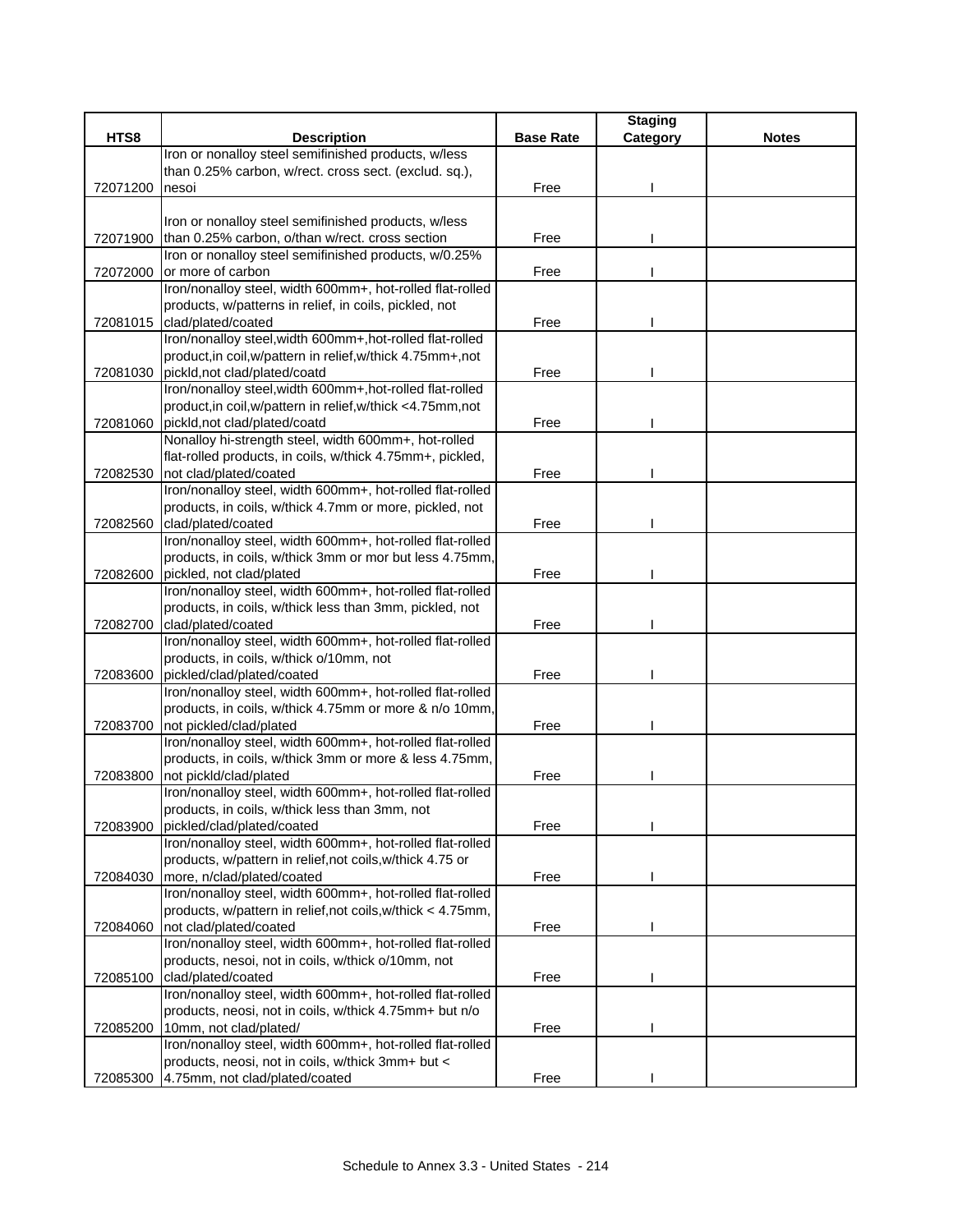|          |                                                                                                                |                  | <b>Staging</b> |              |
|----------|----------------------------------------------------------------------------------------------------------------|------------------|----------------|--------------|
| HTS8     | <b>Description</b>                                                                                             | <b>Base Rate</b> | Category       | <b>Notes</b> |
|          | Iron/nonalloy steel, width 600mm+, hot-rolled flat-rolled                                                      |                  |                |              |
|          | products, neosi, not in coils, w/thick less than 3mm, not                                                      |                  |                |              |
| 72085400 | clad/plated/coated                                                                                             | Free             |                |              |
|          | Iron/nonalloy steel, width 600mm+, hot-rolled flat-rolled                                                      |                  |                |              |
| 72089000 | products, nesoi, not clad/plated/coated                                                                        | Free             |                |              |
|          | Iron/nonalloy steel, width 600mm+, cold-rolled flat-                                                           |                  |                |              |
|          | rolled products, in coils, w/thick 3mm+, not                                                                   |                  |                |              |
| 72091500 | clad/plated/coated                                                                                             | Free             |                |              |
|          | Iron/nonalloy steel, width 600mm+, cold-rolled flat-                                                           |                  |                |              |
|          | rolled products, in coils, w/thick o/1mm but less than                                                         |                  |                |              |
| 72091600 | 3mm, not clad/plated/coated                                                                                    | Free             |                |              |
|          | Iron/nonalloy steel, width 600mm+, cold-rolled flat-                                                           |                  |                |              |
|          | rolled products, in coils, w/thick 0.5mm or more but n/o                                                       |                  |                |              |
|          | 72091700 1mm, not clad/plated/coated                                                                           | Free             |                |              |
|          | Nonalloy hi-strength steel, width 600mm+, cold-rolled                                                          |                  |                |              |
|          | flat-rolled products, in coils, w/thick less than 0.5mm,                                                       |                  |                |              |
|          | 72091815 not clad/plated/coated                                                                                | Free             |                |              |
|          | Nonalloy steel(blackplate), width 600mm+, cold-rolled                                                          |                  |                |              |
|          | flat-rolled products, in coils, w/thick less than 0.361mm,                                                     |                  |                |              |
| 72091825 | not clad/plated/coated                                                                                         | Free             |                |              |
|          | Iron/nonalloy steel, width 600mm+, cold-rolled flat-                                                           |                  |                |              |
|          | rolled products, in coils, w/thick 0.361mm+ but less                                                           |                  |                |              |
| 72091860 | 5mm, not clad/plated/coated                                                                                    | Free             |                |              |
|          | Iron/nonalloy steel, width 600mm+, cold-rolled flat-                                                           |                  |                |              |
|          | rolled products, not in coils, w/thick 3mm or more, not                                                        |                  |                |              |
| 72092500 | clad/plated/coated                                                                                             | Free             |                |              |
|          | Iron/nonalloy steel, width 600mm+, cold-rolled flat-                                                           |                  |                |              |
|          | rolled products, not in coils, w/thick o/1mm but less                                                          |                  |                |              |
| 72092600 | than 3mm, not clad/plated/coated                                                                               | Free             |                |              |
|          | Iron/nonalloy steel, width 600mm+, cold-rolled flat-                                                           |                  |                |              |
|          | rolled products, not in coils, w/thick 0.5mm+ but n/o                                                          |                  |                |              |
| 72092700 | 1mm, not clad/plated/coated                                                                                    | Free             |                |              |
|          | Iron/nonalloy steel, width 600mm+, cold-rolled flat-                                                           |                  |                |              |
|          | rolled products, not in coils, w/thick less than 0.5mm,                                                        |                  |                |              |
| 72092800 | not clad/plated/coated                                                                                         | Free             |                |              |
|          | Iron/nonalloy steel, width 600mm+, flat-rolled products                                                        |                  |                |              |
|          | further worked than cold-rolled, not clad/plated/coated,                                                       |                  |                |              |
| 72099000 | nesoi                                                                                                          | Free             |                |              |
|          |                                                                                                                |                  |                |              |
| 72101100 | Iron/nonalloy steel, width 600mm+, flat-rolled products,<br>plated or coated with tin, w/thick. 0.5 mm or more | Free             |                |              |
|          |                                                                                                                |                  |                |              |
|          | Iron/nonalloy steel, width 600mm+, flat-rolled products,                                                       |                  |                |              |
| 72101200 | plated or coated with tin, less than 0.5 mm thick                                                              | Free             |                |              |
|          |                                                                                                                |                  |                |              |
|          | Iron/nonalloy steel, width 600mm+, flat-rolled products,                                                       |                  |                |              |
| 72102000 | plated or coated with lead, including terneplate                                                               | Free             |                |              |
|          | Iron/nonalloy steel, width 600mm+, flat-rolled products,                                                       |                  |                |              |
| 72103000 | electrolytically plated or coated with zinc                                                                    | Free             |                |              |
|          | Iron/nonalloy steel, width 600mm+, flat-rolled products,                                                       |                  |                |              |
|          | plated or coated with zinc (other than electrolytically),                                                      |                  |                |              |
| 72104100 | corrugated                                                                                                     | Free             |                |              |
|          | Iron/nonalloy steel, width 600mm+, flat-rolled products,                                                       |                  |                |              |
|          | plated or coated with zinc (other than electrolytically),                                                      |                  |                |              |
|          | 72104900 not corrugated                                                                                        | Free             |                |              |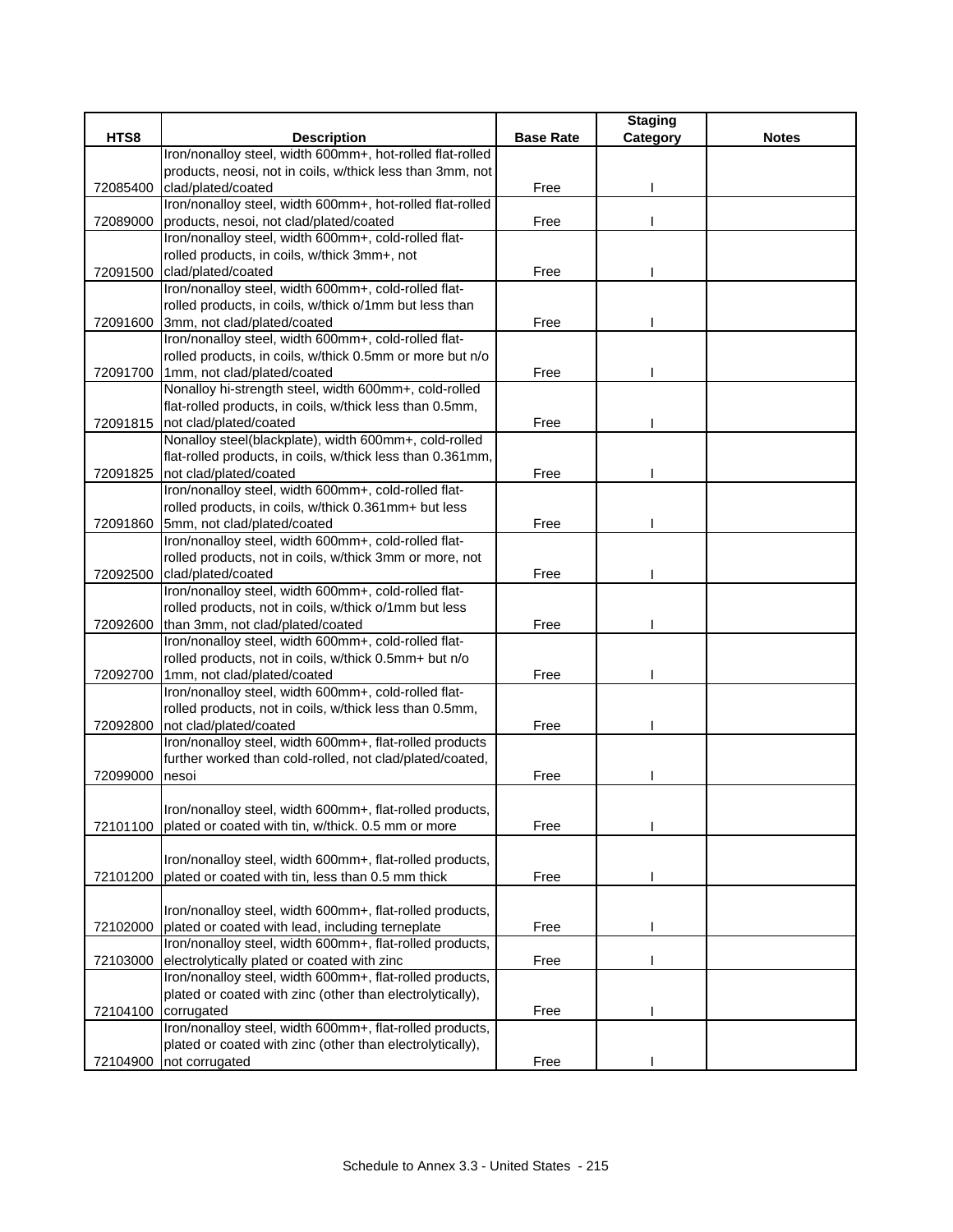|          |                                                                             |                  | <b>Staging</b> |              |
|----------|-----------------------------------------------------------------------------|------------------|----------------|--------------|
| HTS8     | <b>Description</b>                                                          | <b>Base Rate</b> | Category       | <b>Notes</b> |
|          | Iron/nonalloy steel, width 600mm+, flat-rolled products,                    |                  |                |              |
|          | plated or coated with chromium oxides or with                               |                  |                |              |
| 72105000 | chromium and chromium oxides                                                | Free             |                |              |
|          |                                                                             |                  |                |              |
|          | Iron/nonalloy steel, width 600mm+, flat-rolled products,                    |                  |                |              |
|          | 72106100 plated or coated with aluminum-zinc alloys                         | Free             |                |              |
|          | Iron/nonalloy steel, width 600mm+, flat-rolled products,                    |                  |                |              |
|          | plated or coated with aluminum o/than aluminum-zinc                         |                  |                |              |
| 72106900 | alloy                                                                       | Free             |                |              |
|          | Iron/nonalloy steel, width 600mm+, flat-rolled products,                    |                  |                |              |
|          | painted/varnished or coated w/plastic but not                               |                  |                |              |
| 72107030 | plated/coated or clad w/metal                                               | Free             |                |              |
|          |                                                                             |                  |                |              |
|          | Iron/nonalloy steel, width 600mm+, flat-rolled products,                    |                  |                |              |
| 72107060 | painted/varnished or coated w/plastic, nesoi                                | Free             |                |              |
|          | Iron/nonalloy steel, width 600mm+, flat-rolled products,                    |                  |                |              |
| 72109010 | clad                                                                        | Free             |                |              |
|          |                                                                             |                  |                |              |
|          | Iron/nonalloy steel, width 600mm+, flat-rolled products,                    |                  |                |              |
| 72109060 | electrolytically coated or plated with base metal, nesoi                    | Free             |                |              |
|          | Iron/nonalloy steel, width 600mm+, flat-rolled products,                    |                  |                |              |
| 72109090 | plated or coated, nesoi                                                     | Free             |                |              |
|          |                                                                             |                  |                |              |
|          | Iron/nonalloy steel, width less th/600mm, hot-rolled flat-                  |                  |                |              |
| 72111300 | rolled universal mill plate, not clad/plated/coated                         | Free             |                |              |
|          | Iron/nonalloy steel, width less th/600mm, hot-rolled flat-                  |                  |                |              |
|          | rolled products, nesoi, w/thick of 4.75mm or more, not                      |                  |                |              |
| 72111400 | clad/plated/coated<br>Nonalloy hi-strength steel, width less th/300mm, hot- | Free             |                |              |
|          | 72111915   rolled flat-rolled products, not clad/plated/coated              | Free             |                |              |
|          | Iron/nonalloy steel, neosi, width less th/300mm, hot-                       |                  |                |              |
|          | rolled flat-rolled products, w/thick o/1.25 mm but n/o                      |                  |                |              |
|          | 72111920 4.75 mm, n/clad/plated/coated                                      | Free             |                |              |
|          | Iron/nonalloy steel, neosi, width less th/300mm, hot-                       |                  |                |              |
|          | rolled flat-rolled products, w/thick 1.25mm or less, not                    |                  |                |              |
| 72111930 | clad/plated/coated                                                          | Free             |                |              |
|          | Nonalloy hi-strength steel, width 300mm+ but less                           |                  |                |              |
|          | th/600mm, hot-rolled flat-rolled products, not                              |                  |                |              |
| 72111945 | clad/plated/coated                                                          | Free             |                |              |
|          | Iron/nonalloy steel, neosi, width 300mm+ but less                           |                  |                |              |
|          | th/600mm, hot-rolled flat-rolled products, pickled, not                     |                  |                |              |
| 72111960 | clad/plated/coated                                                          | Free             |                |              |
|          | Iron/nonalloy steel, neosi, width 300mm+ but less                           |                  |                |              |
|          | th/600mm, hot-rolled flat-rolled products, not pickled,                     |                  |                |              |
| 72111975 | not clad/plated/coated                                                      | Free             |                |              |
|          | Nonalloy hi-strength steel, width less th/300mm, cold-                      |                  |                |              |
|          | rolled flat-rolled, <0.25% carbon, w/thick o/1.25mm, not                    |                  |                |              |
| 72112315 | clad/plated/coated                                                          | Free             |                |              |
|          | Iron/nonalloy steel, nesoi, width less th/300mm, cold-                      |                  |                |              |
|          | rolled flat-rolled, <0.25% carbon, w/thick o/1.25mm, not                    |                  |                |              |
| 72112320 | clad/plated/coated                                                          | Free             |                |              |
|          | Iron/nonalloy steel, nesoi, width less th/300mm, cold-                      |                  |                |              |
|          | rolled flat-rolled, <0.25% carbon, w/thick o/0.25mm n/o                     |                  |                |              |
| 72112330 | 1.25mm, not clad/plated                                                     | Free             |                |              |
|          | Iron/nonalloy steel, nesoi, width less th/300mm, cold-                      |                  |                |              |
|          | rolled flat-rolled, <0.25% carbon, w/thick n/o 0.25mm,                      |                  |                |              |
| 72112345 | not clad/plated/coated                                                      | Free             |                |              |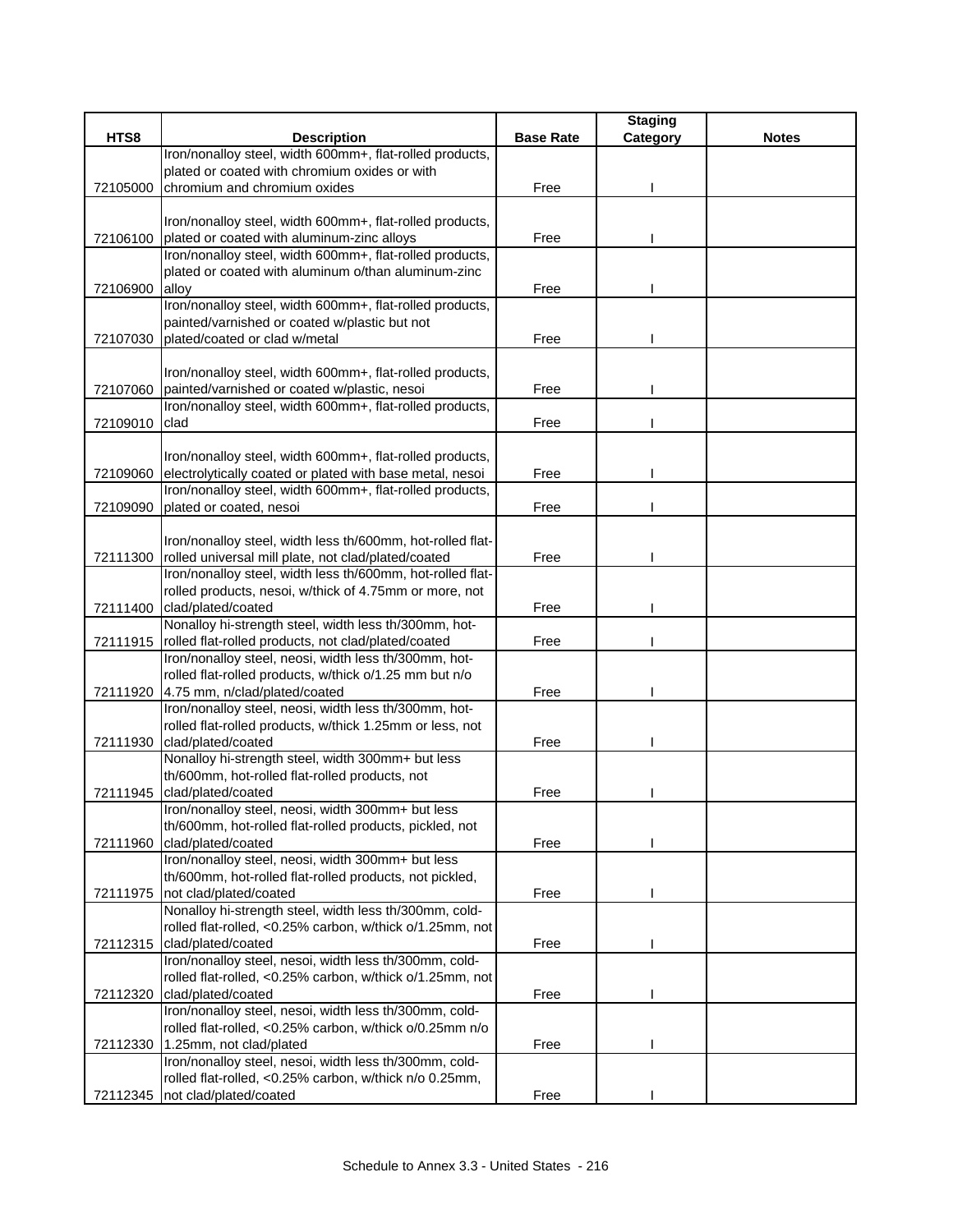|          |                                                                                               |                  | <b>Staging</b> |              |
|----------|-----------------------------------------------------------------------------------------------|------------------|----------------|--------------|
| HTS8     | <b>Description</b>                                                                            | <b>Base Rate</b> | Category       | <b>Notes</b> |
|          | Iron/nonalloy steel, nesoi, width 300mm+ but less                                             |                  |                |              |
|          | th/600mm, cold-rolled flat-rolled, <0.25% carbon, not                                         |                  |                |              |
| 72112360 | clad/plated/coated                                                                            | Free             |                |              |
|          | Iron/nonalloy steel, width less th/300mm, cold-rolled flat-                                   |                  |                |              |
|          | rolled, w/0.25% or more carbon, w/thick o/0.25mm, not                                         |                  |                |              |
| 72112920 | clad/plated/coated                                                                            | Free             |                |              |
|          | Iron/nonalloy steel, width less th/300mm, cold-rolled flat-                                   |                  |                |              |
|          | rolled, w/0.25% or more carbon, w/thick 0.25mm or less,                                       |                  |                |              |
| 72112945 | not clad/plated/coated                                                                        | Free             |                |              |
|          | Iron/nonalloy steel, width 300mm+ but less th/600mm,                                          |                  |                |              |
|          | cold-rolled flat-rolled, w/0.25% or more carbon, not                                          |                  |                |              |
| 72112960 | clad/plated/coated                                                                            | Free             |                |              |
|          | Iron/nonalloy steel, width less th/600mm, flat-rolled                                         |                  |                |              |
|          | further worked than cold-rolled, not clad, plated or                                          |                  |                |              |
| 72119000 | coated                                                                                        | Free             |                |              |
|          | Iron/nonalloy steel, width less th/600mm, flat-rolled                                         |                  |                |              |
|          | 72121000 products, plated or coated with tin                                                  | Free             |                |              |
|          | Iron/nonalloy steel, width less th/600mm, flat-rolled                                         |                  |                |              |
| 72122000 | products, electrolytically plated or coated with zinc                                         | Free             |                |              |
|          | Iron/nonalloy steel, width less th/300mm, flat-rolled                                         |                  |                |              |
|          | products, plated/coated with zinc (other than                                                 |                  |                |              |
|          | 72123010 electrolytically), w/thick o/0.25mm                                                  | Free             |                |              |
|          | Iron/nonalloy steel, width less th/300mm, flat-rolled                                         |                  |                |              |
|          | products, plated/coated w/zinc (other than                                                    |                  |                |              |
| 72123030 | electrolytically), w/thick 0.25mm or less                                                     | Free             |                |              |
|          | Iron/nonalloy steel, width 300+ but less th/600mm, flat-                                      |                  |                |              |
|          | rolled products, plated or coated with zinc (other than                                       |                  |                |              |
| 72123050 | electrolytically)                                                                             | Free             |                |              |
|          | Iron/nonalloy steel, width less th/300mm, flat-rolled                                         |                  |                |              |
| 72124010 | products, painted, varnished or coated w/plastic                                              | Free             |                |              |
|          |                                                                                               |                  |                |              |
|          | Iron/nonalloy steel, width 300+ but less th/600mm, flat-                                      |                  |                |              |
| 72124050 | rolled products, painted, varnished or coated w/plastic                                       | Free             |                |              |
|          | Iron/nonalloy steel, width less th/600mm, flat-rolled                                         |                  |                |              |
| 72125000 | products, plated or coated nesoi                                                              | Free             |                |              |
|          | Iron/nonalloy steel, width less th/600mm, flat-rolled                                         |                  |                |              |
| 72126000 | products, clad                                                                                | Free             |                |              |
|          | Iron/nonalloy, concrete reinforcing bars and rods in                                          |                  |                |              |
| 72131000 | irregularly wound coils, hot-rolled<br>Free-cutting steel, bars and rods in irregularly wound | Free             |                |              |
| 72132000 | coils, hot-rolled                                                                             | Free             |                |              |
|          | Iron/nonalloy steel, nesoi, hot-rolled bars & rods in                                         |                  |                |              |
|          | irregularly wound coils, w/cir. x-sect. diam. <14mm,                                          |                  |                |              |
|          | 72139130   n/tempered/treated/partly mfd                                                      | Free             |                |              |
|          | Iron/nonalloy steel, nesoi, hot-rolled bars & rods in                                         |                  |                |              |
|          | irregularly wound coils, w/cir. x-sect. diam. <14mm,                                          |                  |                |              |
|          | 72139145 w/0.6%+ of carbon, nesoi                                                             | Free             |                |              |
|          | Iron/nonalloy steel, nesoi, hot-rolled bars & rods in                                         |                  |                |              |
|          | irregularly wound coils, w/cir. x-sect. diam. <14mm,                                          |                  |                |              |
|          | 72139160 w/less th/0.6% carbon, nesoi                                                         | Free             |                |              |
|          | Iron/nonalloy steel, nesoi, hot-rolled bars & rods, w/cir.                                    |                  |                |              |
|          | x-sect. diam 14+mm or non-circ. x-sect., in irregularly                                       |                  |                |              |
| 72139900 | wound coils, nesoi                                                                            | Free             |                |              |
|          |                                                                                               |                  |                |              |
|          | 72141000  Iron/nonalloy steel, forged bars and rods, not in coils                             | Free             |                |              |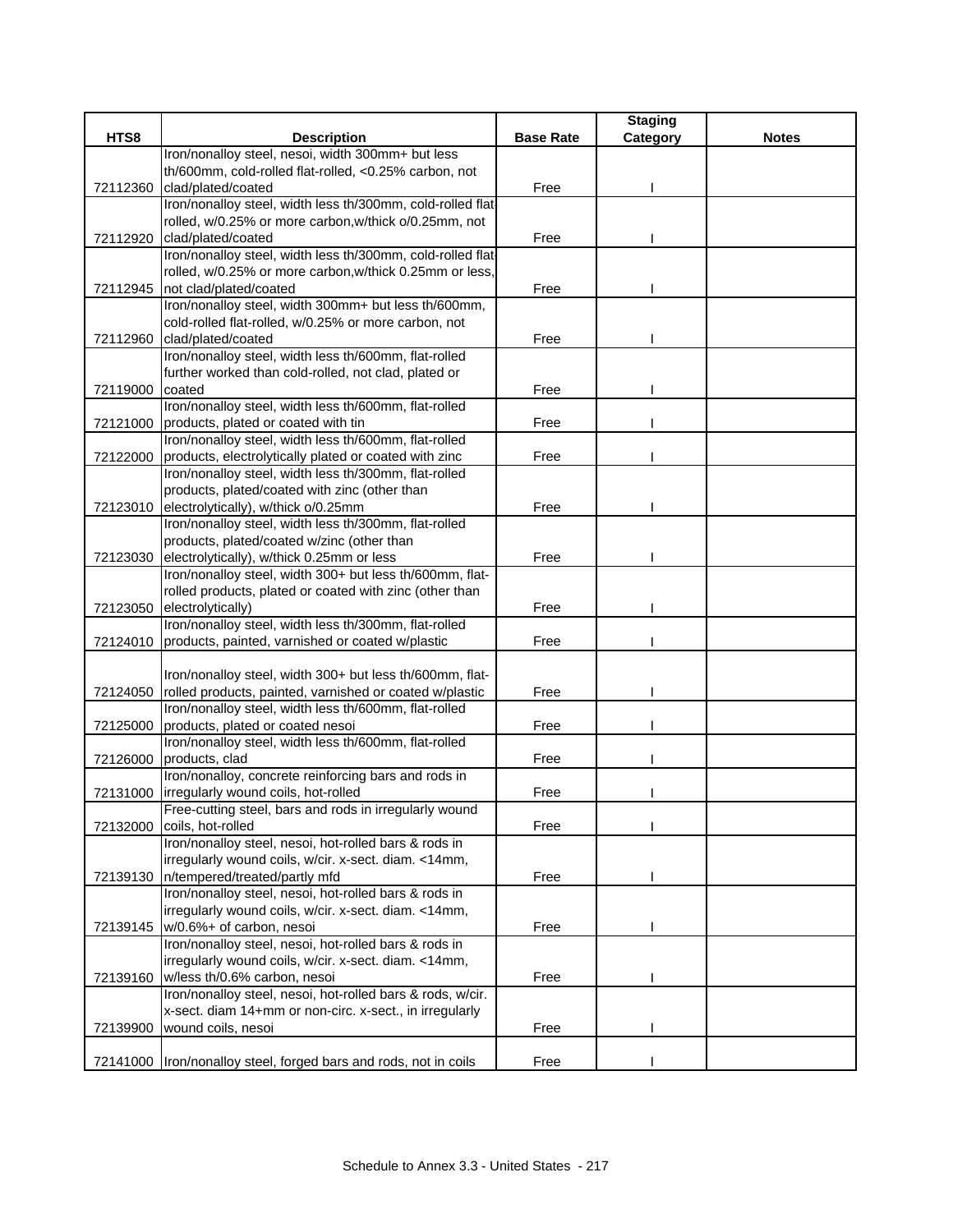| <b>Base Rate</b><br><b>Description</b><br>Category<br>Iron/nonalloy steel, concrete reinforcing bars and rods,<br>not further worked than hot-rolled, hot-drawn or hot-<br>extruded, n/coils<br>Free<br>72142000<br>Free-cutting steel, bars and rods, not further worked<br>than hot-rolled, hot-drawn or hot-extruded, n/coils,<br>72143000<br>nesoi<br>Free<br>Iron/nonalloy steel, bars and rods, not further worked<br>than hot-rolled, hot-drawn or hot-extruded,<br>72149100 w/rectangular (o/than square) X-section<br>Free<br>Iron/nonalloy steel, bars and rods, not further worked<br>than hot-rolled, hot-drawn or hot-extruded, w/non-<br>rectangular X-sect, not in coils<br>Free<br>72149900<br>Free-cutting steel, bars and rods, not further worked<br>than cold-formed or cold-finished, not in coils<br>72151000<br>Free<br>Iron/nonalloy steel nesoi, bars and rods, not further<br>wkd. than cold-formed or cold-finished, not in coils<br>Free<br>72155000<br>Iron/nonalloy steel, bars and rods, not cold-formed,<br>plated or coated with metal<br>72159010<br>Free<br>Iron/nonalloy steel, bars and rods, cold-formed, plated |          |                      |      | <b>Staging</b> |              |
|--------------------------------------------------------------------------------------------------------------------------------------------------------------------------------------------------------------------------------------------------------------------------------------------------------------------------------------------------------------------------------------------------------------------------------------------------------------------------------------------------------------------------------------------------------------------------------------------------------------------------------------------------------------------------------------------------------------------------------------------------------------------------------------------------------------------------------------------------------------------------------------------------------------------------------------------------------------------------------------------------------------------------------------------------------------------------------------------------------------------------------------------------------|----------|----------------------|------|----------------|--------------|
|                                                                                                                                                                                                                                                                                                                                                                                                                                                                                                                                                                                                                                                                                                                                                                                                                                                                                                                                                                                                                                                                                                                                                        | HTS8     |                      |      |                | <b>Notes</b> |
|                                                                                                                                                                                                                                                                                                                                                                                                                                                                                                                                                                                                                                                                                                                                                                                                                                                                                                                                                                                                                                                                                                                                                        |          |                      |      |                |              |
|                                                                                                                                                                                                                                                                                                                                                                                                                                                                                                                                                                                                                                                                                                                                                                                                                                                                                                                                                                                                                                                                                                                                                        |          |                      |      |                |              |
|                                                                                                                                                                                                                                                                                                                                                                                                                                                                                                                                                                                                                                                                                                                                                                                                                                                                                                                                                                                                                                                                                                                                                        |          |                      |      |                |              |
|                                                                                                                                                                                                                                                                                                                                                                                                                                                                                                                                                                                                                                                                                                                                                                                                                                                                                                                                                                                                                                                                                                                                                        |          |                      |      |                |              |
|                                                                                                                                                                                                                                                                                                                                                                                                                                                                                                                                                                                                                                                                                                                                                                                                                                                                                                                                                                                                                                                                                                                                                        |          |                      |      |                |              |
|                                                                                                                                                                                                                                                                                                                                                                                                                                                                                                                                                                                                                                                                                                                                                                                                                                                                                                                                                                                                                                                                                                                                                        |          |                      |      |                |              |
|                                                                                                                                                                                                                                                                                                                                                                                                                                                                                                                                                                                                                                                                                                                                                                                                                                                                                                                                                                                                                                                                                                                                                        |          |                      |      |                |              |
|                                                                                                                                                                                                                                                                                                                                                                                                                                                                                                                                                                                                                                                                                                                                                                                                                                                                                                                                                                                                                                                                                                                                                        |          |                      |      |                |              |
|                                                                                                                                                                                                                                                                                                                                                                                                                                                                                                                                                                                                                                                                                                                                                                                                                                                                                                                                                                                                                                                                                                                                                        |          |                      |      |                |              |
|                                                                                                                                                                                                                                                                                                                                                                                                                                                                                                                                                                                                                                                                                                                                                                                                                                                                                                                                                                                                                                                                                                                                                        |          |                      |      |                |              |
|                                                                                                                                                                                                                                                                                                                                                                                                                                                                                                                                                                                                                                                                                                                                                                                                                                                                                                                                                                                                                                                                                                                                                        |          |                      |      |                |              |
|                                                                                                                                                                                                                                                                                                                                                                                                                                                                                                                                                                                                                                                                                                                                                                                                                                                                                                                                                                                                                                                                                                                                                        |          |                      |      |                |              |
|                                                                                                                                                                                                                                                                                                                                                                                                                                                                                                                                                                                                                                                                                                                                                                                                                                                                                                                                                                                                                                                                                                                                                        |          |                      |      |                |              |
|                                                                                                                                                                                                                                                                                                                                                                                                                                                                                                                                                                                                                                                                                                                                                                                                                                                                                                                                                                                                                                                                                                                                                        |          |                      |      |                |              |
|                                                                                                                                                                                                                                                                                                                                                                                                                                                                                                                                                                                                                                                                                                                                                                                                                                                                                                                                                                                                                                                                                                                                                        |          |                      |      |                |              |
|                                                                                                                                                                                                                                                                                                                                                                                                                                                                                                                                                                                                                                                                                                                                                                                                                                                                                                                                                                                                                                                                                                                                                        |          |                      |      |                |              |
|                                                                                                                                                                                                                                                                                                                                                                                                                                                                                                                                                                                                                                                                                                                                                                                                                                                                                                                                                                                                                                                                                                                                                        |          |                      |      |                |              |
|                                                                                                                                                                                                                                                                                                                                                                                                                                                                                                                                                                                                                                                                                                                                                                                                                                                                                                                                                                                                                                                                                                                                                        |          |                      |      |                |              |
|                                                                                                                                                                                                                                                                                                                                                                                                                                                                                                                                                                                                                                                                                                                                                                                                                                                                                                                                                                                                                                                                                                                                                        |          |                      |      |                |              |
|                                                                                                                                                                                                                                                                                                                                                                                                                                                                                                                                                                                                                                                                                                                                                                                                                                                                                                                                                                                                                                                                                                                                                        | 72159030 | or coated with metal | Free |                |              |
| Iron/nonalloy steel, bars and rods, further worked than                                                                                                                                                                                                                                                                                                                                                                                                                                                                                                                                                                                                                                                                                                                                                                                                                                                                                                                                                                                                                                                                                                |          |                      |      |                |              |
| cold-formed or cold-finished, nesoi<br>Free<br>72159050                                                                                                                                                                                                                                                                                                                                                                                                                                                                                                                                                                                                                                                                                                                                                                                                                                                                                                                                                                                                                                                                                                |          |                      |      |                |              |
| Iron/nonalloy steel, U,I or H-sections, not further                                                                                                                                                                                                                                                                                                                                                                                                                                                                                                                                                                                                                                                                                                                                                                                                                                                                                                                                                                                                                                                                                                    |          |                      |      |                |              |
| worked than hot-rolled, hot-drawn or extruded, w/height                                                                                                                                                                                                                                                                                                                                                                                                                                                                                                                                                                                                                                                                                                                                                                                                                                                                                                                                                                                                                                                                                                |          |                      |      |                |              |
| 72161000<br>under 80 mm<br>Free                                                                                                                                                                                                                                                                                                                                                                                                                                                                                                                                                                                                                                                                                                                                                                                                                                                                                                                                                                                                                                                                                                                        |          |                      |      |                |              |
| Iron/nonalloy steel, L-sections, not further worked than                                                                                                                                                                                                                                                                                                                                                                                                                                                                                                                                                                                                                                                                                                                                                                                                                                                                                                                                                                                                                                                                                               |          |                      |      |                |              |
| hot-rolled, hot-drawn or extruded, w/height under 80                                                                                                                                                                                                                                                                                                                                                                                                                                                                                                                                                                                                                                                                                                                                                                                                                                                                                                                                                                                                                                                                                                   |          |                      |      |                |              |
| 72162100<br>Free<br>mm<br>Iron/nonalloy steel, T-sections, not further worked than                                                                                                                                                                                                                                                                                                                                                                                                                                                                                                                                                                                                                                                                                                                                                                                                                                                                                                                                                                                                                                                                     |          |                      |      |                |              |
| hot-rolled, hot-drawn or extruded, w/height under 80                                                                                                                                                                                                                                                                                                                                                                                                                                                                                                                                                                                                                                                                                                                                                                                                                                                                                                                                                                                                                                                                                                   |          |                      |      |                |              |
| Free<br>72162200<br>mm                                                                                                                                                                                                                                                                                                                                                                                                                                                                                                                                                                                                                                                                                                                                                                                                                                                                                                                                                                                                                                                                                                                                 |          |                      |      |                |              |
| Iron/nonalloy steel, U-sections, not further worked than                                                                                                                                                                                                                                                                                                                                                                                                                                                                                                                                                                                                                                                                                                                                                                                                                                                                                                                                                                                                                                                                                               |          |                      |      |                |              |
| hot-rolled, hot-drawn or extruded, w/height of 80 mm or                                                                                                                                                                                                                                                                                                                                                                                                                                                                                                                                                                                                                                                                                                                                                                                                                                                                                                                                                                                                                                                                                                |          |                      |      |                |              |
| 72163100<br>Free<br>more                                                                                                                                                                                                                                                                                                                                                                                                                                                                                                                                                                                                                                                                                                                                                                                                                                                                                                                                                                                                                                                                                                                               |          |                      |      |                |              |
| Iron/nonalloy steel, I-sections (standard beams), not                                                                                                                                                                                                                                                                                                                                                                                                                                                                                                                                                                                                                                                                                                                                                                                                                                                                                                                                                                                                                                                                                                  |          |                      |      |                |              |
| further worked than hot-rolled, hot-drawn or extruded,                                                                                                                                                                                                                                                                                                                                                                                                                                                                                                                                                                                                                                                                                                                                                                                                                                                                                                                                                                                                                                                                                                 |          |                      |      |                |              |
| w/height 80 mm or more<br>Free<br>72163200                                                                                                                                                                                                                                                                                                                                                                                                                                                                                                                                                                                                                                                                                                                                                                                                                                                                                                                                                                                                                                                                                                             |          |                      |      |                |              |
| Iron/nonalloy steel, H-sections, not further worked than                                                                                                                                                                                                                                                                                                                                                                                                                                                                                                                                                                                                                                                                                                                                                                                                                                                                                                                                                                                                                                                                                               |          |                      |      |                |              |
| hot-rolled, hot-drawn or extruded, w/height 80 mm or                                                                                                                                                                                                                                                                                                                                                                                                                                                                                                                                                                                                                                                                                                                                                                                                                                                                                                                                                                                                                                                                                                   |          |                      |      |                |              |
| Free<br>72163300<br>more                                                                                                                                                                                                                                                                                                                                                                                                                                                                                                                                                                                                                                                                                                                                                                                                                                                                                                                                                                                                                                                                                                                               |          |                      |      |                |              |
| Iron/nonalloy steel, L or T-sections, not further worked                                                                                                                                                                                                                                                                                                                                                                                                                                                                                                                                                                                                                                                                                                                                                                                                                                                                                                                                                                                                                                                                                               |          |                      |      |                |              |
| than hot-rolled, hot-drawn or extruded, w/height 80 mm                                                                                                                                                                                                                                                                                                                                                                                                                                                                                                                                                                                                                                                                                                                                                                                                                                                                                                                                                                                                                                                                                                 |          |                      |      |                |              |
| or more<br>72164000<br>Free                                                                                                                                                                                                                                                                                                                                                                                                                                                                                                                                                                                                                                                                                                                                                                                                                                                                                                                                                                                                                                                                                                                            |          |                      |      |                |              |
| Iron/nonalloy steel, angles, shapes & sections nesoi,                                                                                                                                                                                                                                                                                                                                                                                                                                                                                                                                                                                                                                                                                                                                                                                                                                                                                                                                                                                                                                                                                                  |          |                      |      |                |              |
| not further worked than hot-rolled, hot-drawn or                                                                                                                                                                                                                                                                                                                                                                                                                                                                                                                                                                                                                                                                                                                                                                                                                                                                                                                                                                                                                                                                                                       |          |                      |      |                |              |
| extruded<br>Free<br>72165000                                                                                                                                                                                                                                                                                                                                                                                                                                                                                                                                                                                                                                                                                                                                                                                                                                                                                                                                                                                                                                                                                                                           |          |                      |      |                |              |
| Iron/nonalloy steel, angles, shapes & sections nesoi,<br>not further worked than cold-formed or cold-finished,                                                                                                                                                                                                                                                                                                                                                                                                                                                                                                                                                                                                                                                                                                                                                                                                                                                                                                                                                                                                                                         |          |                      |      |                |              |
| from flat-rolled products<br>72166100<br>Free                                                                                                                                                                                                                                                                                                                                                                                                                                                                                                                                                                                                                                                                                                                                                                                                                                                                                                                                                                                                                                                                                                          |          |                      |      |                |              |
| Iron/nonalloy steel, angles, shapes & sections nesoi,                                                                                                                                                                                                                                                                                                                                                                                                                                                                                                                                                                                                                                                                                                                                                                                                                                                                                                                                                                                                                                                                                                  |          |                      |      |                |              |
| not further worked than cold-formed or cold-finished,                                                                                                                                                                                                                                                                                                                                                                                                                                                                                                                                                                                                                                                                                                                                                                                                                                                                                                                                                                                                                                                                                                  |          |                      |      |                |              |
| not from flat-rolled products<br>Free<br>72166900                                                                                                                                                                                                                                                                                                                                                                                                                                                                                                                                                                                                                                                                                                                                                                                                                                                                                                                                                                                                                                                                                                      |          |                      |      |                |              |
| Iron/nonalloy steel, angle, shapes & sections nesoi,cold                                                                                                                                                                                                                                                                                                                                                                                                                                                                                                                                                                                                                                                                                                                                                                                                                                                                                                                                                                                                                                                                                               |          |                      |      |                |              |
| formed/cold-finished from flat-rolled prod. & furth wkd                                                                                                                                                                                                                                                                                                                                                                                                                                                                                                                                                                                                                                                                                                                                                                                                                                                                                                                                                                                                                                                                                                |          |                      |      |                |              |
| th/cold-formed/cold-finish<br>72169100<br>Free                                                                                                                                                                                                                                                                                                                                                                                                                                                                                                                                                                                                                                                                                                                                                                                                                                                                                                                                                                                                                                                                                                         |          |                      |      |                |              |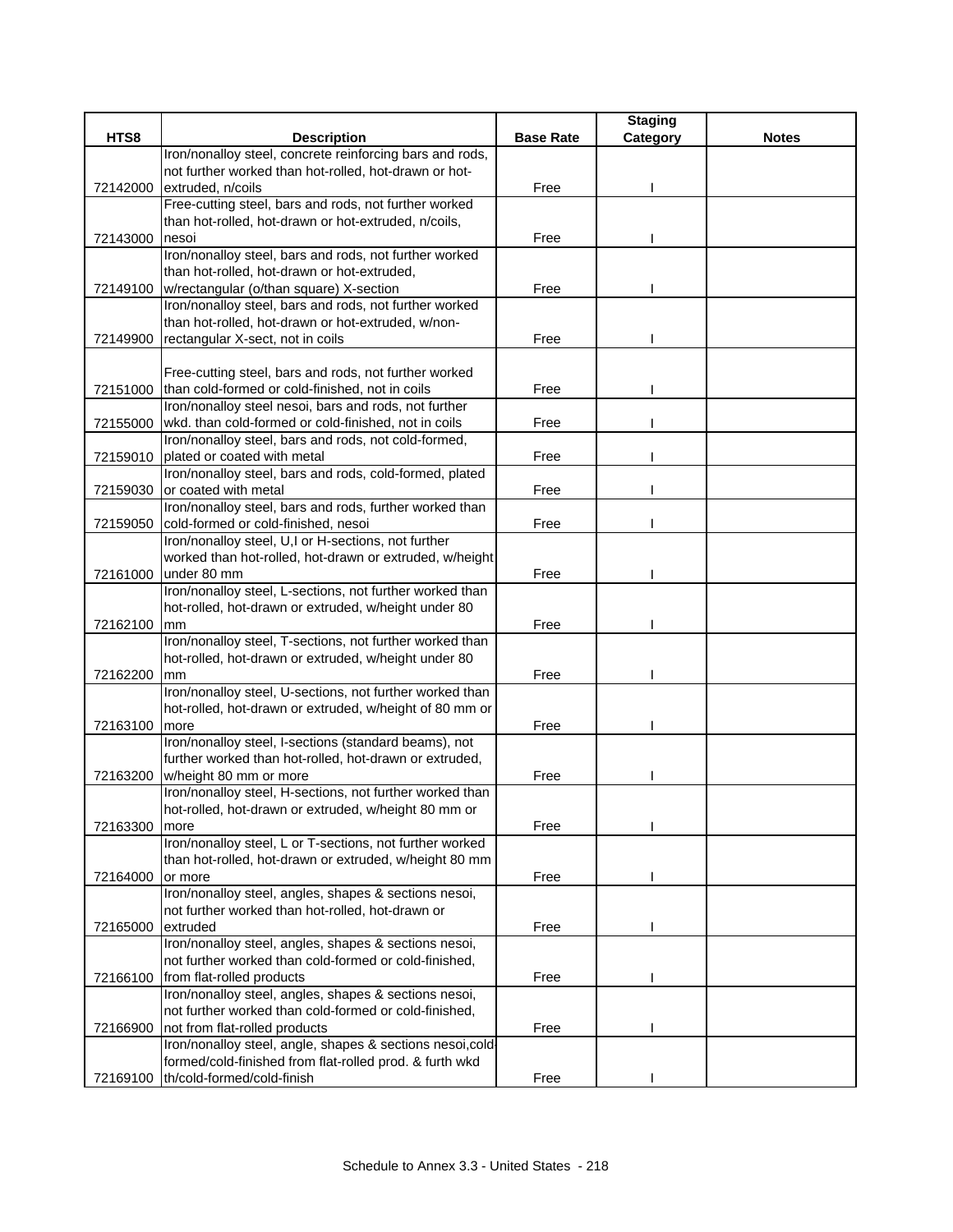|          |                                                                                                               |                  | <b>Staging</b> |              |
|----------|---------------------------------------------------------------------------------------------------------------|------------------|----------------|--------------|
| HTS8     | <b>Description</b>                                                                                            | <b>Base Rate</b> | Category       | <b>Notes</b> |
|          | Iron/nonalloy steel, angles, shapes & sections                                                                |                  |                |              |
|          | nesoi, further wkd. than cold-formed or cold-finished                                                         |                  |                |              |
| 72169900 | and not from flat-rolled products                                                                             | Free             |                |              |
|          | Iron/nonalloy steel, flat wire, <0.25% carbon, not plated                                                     |                  |                |              |
| 72171010 | or coated, w/thick n/o 0.25 mm                                                                                | Free             |                |              |
|          |                                                                                                               |                  |                |              |
|          | Iron/nonalloy steel, flat wire, <0.25% carbon, not plated                                                     |                  |                |              |
| 72171020 | or coated, w/thick o/0.25mm but n/o 1.25 mm                                                                   | Free             |                |              |
|          | Iron/nonalloy steel, flat wire, <0.25% carbon, not plated                                                     |                  |                |              |
|          | 72171030 or coated, w/thick o/1.25 mm                                                                         | Free             |                |              |
|          | Iron/nonalloy steel, round wire, <0.25% carbon, not                                                           |                  |                |              |
| 72171040 | plated or coated, w/diameter less than 1.5 mm                                                                 | Free             |                |              |
|          | Iron/nonalloy steel, round wire, <0.25% carbon, not                                                           |                  |                |              |
| 72171050 | plated or coated, w/diameter of 1.5 mm or more                                                                | Free             |                |              |
|          | Iron/nonalloy steel, wire (other than flat or round),                                                         |                  |                |              |
| 72171060 | <0.25% carbon, not plated or coated                                                                           | Free             |                |              |
|          | Iron/nonalloy steel, flat wire, w/0.25% or more carbon,                                                       |                  |                |              |
| 72171070 | not plated or coated                                                                                          | Free             |                |              |
|          | Iron/nonalloy steel, round wire, w/0.25% or more                                                              |                  |                |              |
| 72171080 | carbon, not plated or coated                                                                                  | Free             |                |              |
|          | Iron/nonalloy steel, wire (other than flat or round),                                                         |                  |                |              |
| 72171090 | w/0.25% or more of carbon, not plated or coated                                                               | Free             |                |              |
|          |                                                                                                               |                  |                |              |
| 72172015 | Iron/nonalloy steel, flat wire, plated or coated with zinc                                                    | Free             |                |              |
|          |                                                                                                               |                  |                |              |
|          | Iron/nonalloy steel, round wire, <0.25% carbon, plated                                                        |                  |                |              |
|          | 72172030 or coated with zinc, w/diameter of 1.5 mm or more                                                    | Free             |                |              |
|          |                                                                                                               |                  |                |              |
|          | Iron/nonalloy steel, round wire, w/0.25% or more                                                              |                  |                |              |
| 72172045 | carbon and/or <1.5mm diam, plated or coated with zinc                                                         | Free             |                |              |
|          | Iron/nonalloy steel, wire (other than flat or round),                                                         |                  |                |              |
| 72172060 | <0.25% carbon, plated or coated with zinc                                                                     | Free             |                |              |
|          |                                                                                                               |                  |                |              |
|          | Iron/nonalloy steel, wire (other than flat or round),                                                         |                  |                |              |
|          | 72172075 w/0.25% or more of carbon, plated or coated with zinc                                                | Free             |                |              |
|          | Iron/nonalloy steel, flat wire, plated or coated with base                                                    |                  |                |              |
| 72173015 | metal other than zinc                                                                                         | Free             |                |              |
|          | Iron/nonalloy steel, round wire, <0.25% carbon, plated                                                        |                  |                |              |
|          | or coated with base metal other than zinc, w/diam. of                                                         |                  |                |              |
| 72173030 | 1.5 mm or more                                                                                                | Free             |                |              |
|          | Iron/nonalloy steel, round wire, w/0.25% or more                                                              |                  |                |              |
|          | carbon and/or <1.5mm diam, plated or coated with                                                              |                  |                |              |
| 72173045 | base metal other than zinc                                                                                    | Free             |                |              |
|          | Iron/nonalloy steel, wire (other than flat or round),                                                         |                  |                |              |
|          | <0.25% carbon, plated or coated with base metal other                                                         |                  |                |              |
| 72173060 | than zinc<br>Iron/nonalloy steel, wire (other than flat or round),                                            | Free             |                |              |
|          | w/0.25% or more of carbon, plated or coated with base                                                         |                  |                |              |
|          | metal other than zinc                                                                                         |                  |                |              |
| 72173075 |                                                                                                               | Free             |                |              |
| 72179010 | Iron/nonalloy steel, wire, coated with plastics<br>Iron/nonalloy steel, wire, plated or coated with materials | Free             |                |              |
|          | other than base metals or plastics                                                                            | Free             |                |              |
| 72179050 | Stainless steel, ingots and other primary forms                                                               | Free             |                |              |
| 72181000 | Stainless steel, semifinished products of rectangular                                                         |                  |                |              |
|          | (other than square) cross-section                                                                             |                  |                |              |
| 72189100 | Stainless steel, semifinished products, other than of                                                         | Free             |                |              |
| 72189900 | rectangular (other than square) cross-section                                                                 | Free             |                |              |
|          |                                                                                                               |                  |                |              |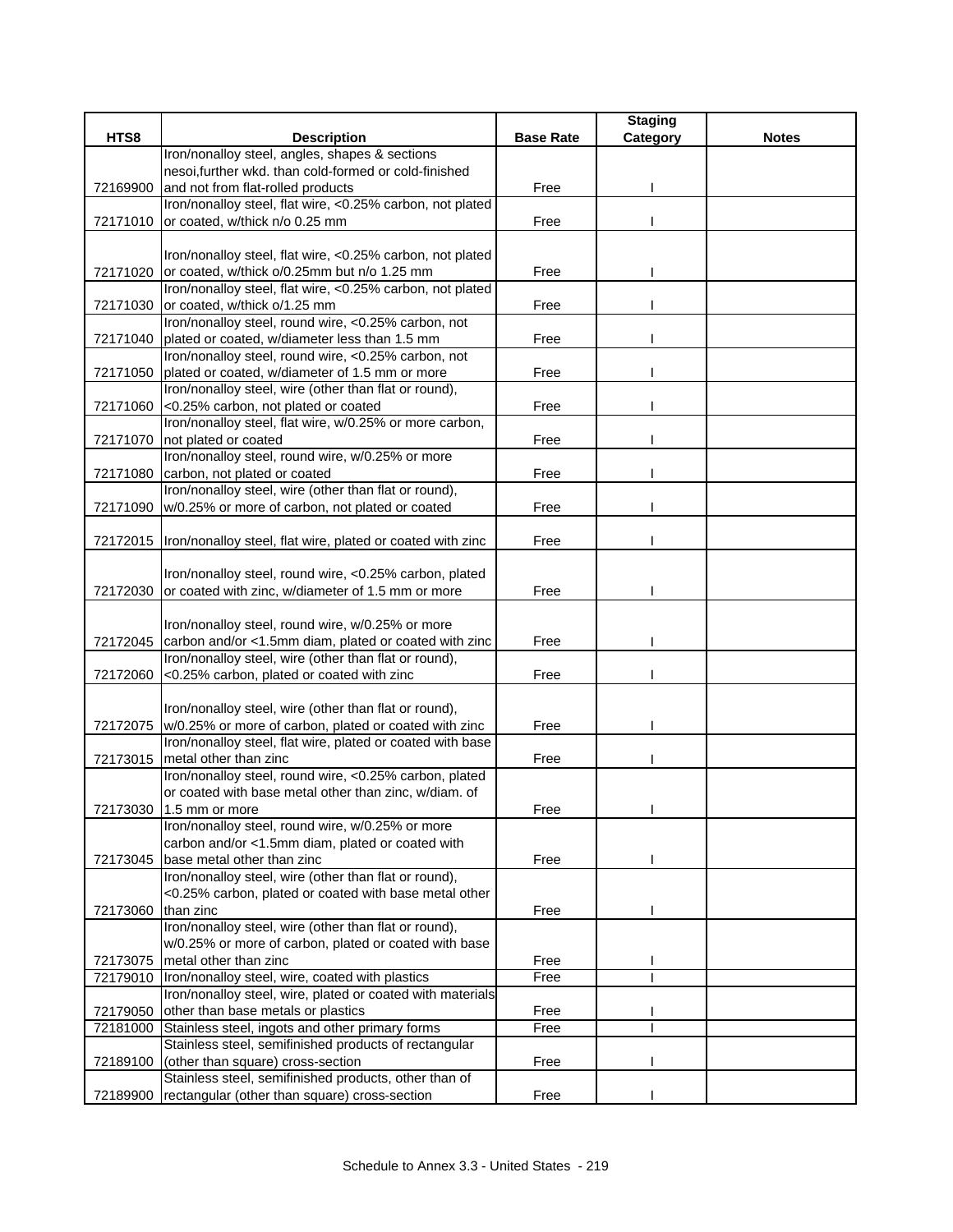|          |                                                            |                  | <b>Staging</b> |              |
|----------|------------------------------------------------------------|------------------|----------------|--------------|
| HTS8     | <b>Description</b>                                         | <b>Base Rate</b> | Category       | <b>Notes</b> |
|          | Stainless steel, width 600mm+, hot-rolled flat-rolled      |                  |                |              |
| 72191100 | products, in coils, w/thickness o/10 mm                    | Free             |                |              |
|          | Stainless steel, width 600mm+, hot-rolled flat-rolled      |                  |                |              |
|          | products, in coils, w/thick. 4.75 mm or more but n/o 10    |                  |                |              |
| 72191200 | mm                                                         | Free             |                |              |
|          | Stainless steel, width 600mm+, hot-rolled flat-rolled      |                  |                |              |
|          | products, in coils, w/thick. 3 mm or more but less than    |                  |                |              |
| 72191300 | 4.75 mm                                                    | Free             |                |              |
|          | Stainless steel, width 600mm+, hot-rolled flat-rolled      |                  |                |              |
|          | 72191400 products, in coils, w/thickness less than 3 mm    | Free             |                |              |
|          | Stainless steel, width 600mm+, hot-rolled flat-rolled      |                  |                |              |
| 72192100 | products, not in coils, w/thickness o/10 mm                | Free             |                |              |
|          | Stainless steel, width 600mm+, hot-rolled flat-rolled      |                  |                |              |
|          | products, not in coils, w/thick. 4.75 mm or more but n/o   |                  |                |              |
| 72192200 | 10 mm                                                      | Free             |                |              |
|          | Stainless steel, width 600mm+, hot-rolled flat-rolled      |                  |                |              |
|          | products, not in coils, w/thick. 3 mm or more but less     |                  |                |              |
|          | 72192300 than 4.75 mm                                      | Free             |                |              |
|          | Stainless steel, width 600mm+, hot-rolled flat-rolled      |                  |                |              |
| 72192400 | products, not in coils, w/thickness less than 3 mm         | Free             |                |              |
|          | Stainless steel, width 600mm+, cold-rolled flat-rolled     |                  |                |              |
| 72193100 | products, w/thickness of 4.75 mm or more                   | Free             |                |              |
|          | Stainless steel, width 600mm+, cold-rolled flat-rolled     |                  |                |              |
|          | products, w/thickness of 3 mm or more but less than        |                  |                |              |
| 72193200 | 4.75 mm                                                    | Free             |                |              |
|          |                                                            |                  |                |              |
|          | Stainless steel, width 600mm+, cold-rolled flat-rolled     |                  |                |              |
| 72193300 | products, w/thickness o/1 mm but less than 3 mm            | Free             |                |              |
|          |                                                            |                  |                |              |
|          | Stainless steel, width 600mm+, cold-rolled flat-rolled     |                  |                |              |
| 72193400 | products, w/thickness of 0.5 mm or more but n/o 1 mm       | Free             |                |              |
|          | Stainless steel, width 600mm+, cold-rolled flat-rolled     |                  |                |              |
| 72193500 | products, w/thickness of less than 0.5 mm                  | Free             |                |              |
|          | Stainless steel, width 600mm+, flat-rolled products,       |                  |                |              |
| 72199000 | nesoi, further worked than cold-rolled                     | Free             |                |              |
|          | Stainless steel, width less th/600mm, hot-rolled flat-     |                  |                |              |
| 72201100 | rolled products, w/thickness of 4.75 mm or more            | Free             |                |              |
|          | Stainless steel, width 300m+ but less th/600mm, hot-       |                  |                |              |
|          | rolled flat-rolled products, w/thickness of less than 4.75 |                  |                |              |
| 72201210 | $\mathsf{m}\mathsf{m}$                                     | Free             |                |              |
|          | Stainless steel, width less th/300mm, hot-rolled flat-     |                  |                |              |
| 72201250 | rolled products, w/thickness of less than 4.75 mm          | Free             |                |              |
|          | Stainless steel, width 300+ but less th/600mm, cold-       |                  |                |              |
| 72202010 | rolled flat-rolled products                                | Free             |                |              |
|          | Stainless steel, width less th/300mm, cold-rolled flat-    |                  |                |              |
| 72202060 | rolled products, w/thickness o/1.25 mm                     | Free             |                |              |
|          | Stainless steel, width less th/300mm, cold-rolled flat-    |                  |                |              |
|          | rolled products, w/ thickness of 0.25 mm but n/o 1.25      |                  |                |              |
| 72202070 | mm                                                         | Free             |                |              |
|          | Stainless razor blade steel, width less th/300mm, cold-    |                  |                |              |
| 72202080 | rolled flat-rolled, w/thickness n/o 0.25 mm                | Free             |                |              |
|          | Stainless steel (o/than razor blade steel), width less     |                  |                |              |
|          | th/300mm, cold-rolled flat-rolled products, w/thickness    |                  |                |              |
| 72202090 | n/o 0.25 mm                                                | Free             |                |              |
|          | Stainless steel, width less th/600mm, flat-rolled          |                  |                |              |
| 72209000 | products further worked than cold-rolled                   | Free             |                |              |
|          |                                                            |                  |                |              |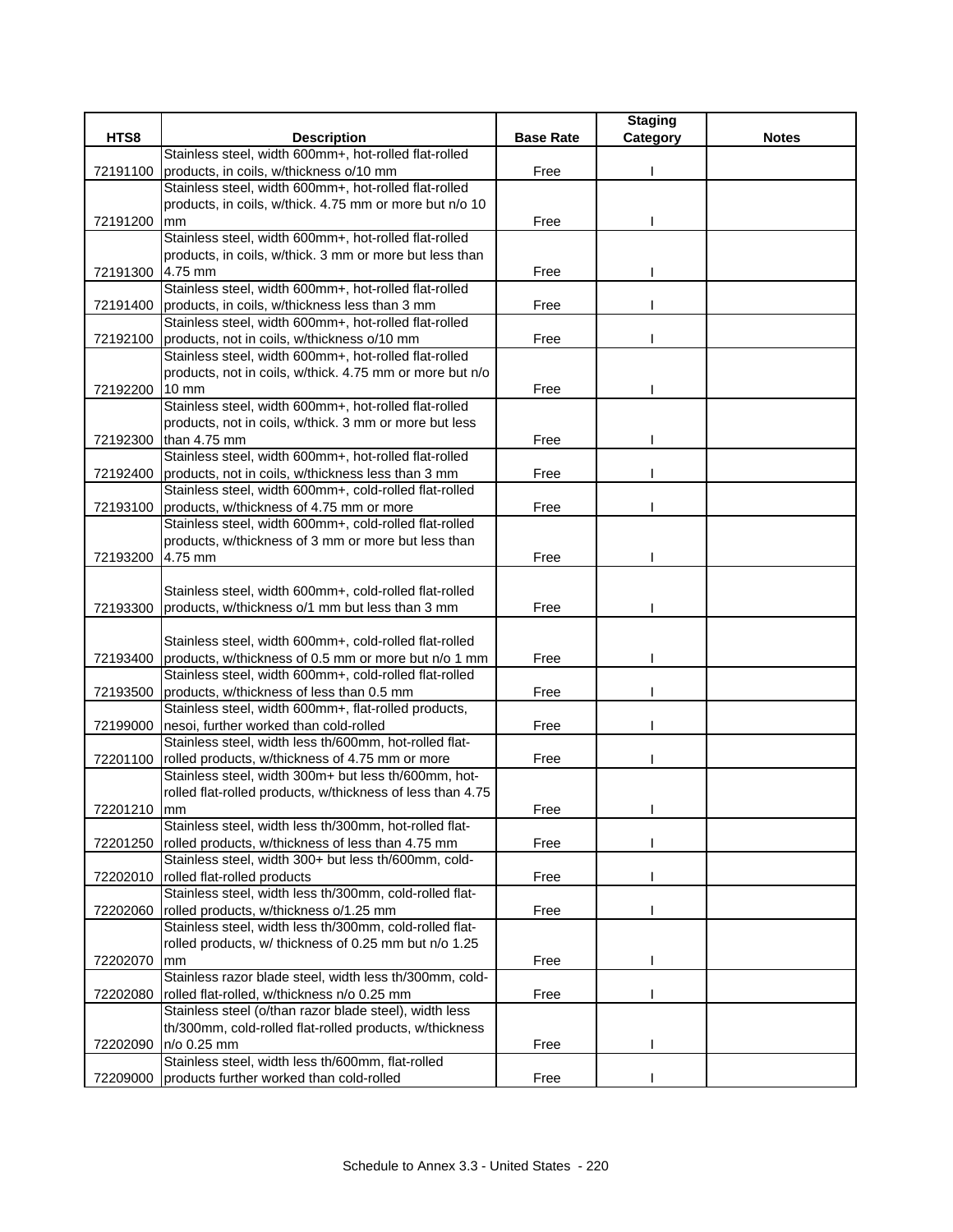|          |                                                                                                                          |                  | <b>Staging</b> |              |
|----------|--------------------------------------------------------------------------------------------------------------------------|------------------|----------------|--------------|
| HTS8     | <b>Description</b>                                                                                                       | <b>Base Rate</b> | Category       | <b>Notes</b> |
|          | Stainless steel, bars and rods in irregularly wound coils,                                                               |                  |                |              |
| 72210000 | hot-rolled                                                                                                               | Free             |                |              |
|          | Stainless steel, bars and rods, hot-rolled, hot-drawn or                                                                 |                  |                |              |
| 72221100 | extruded, of circular cross-section                                                                                      | Free             |                |              |
|          |                                                                                                                          |                  |                |              |
| 72221900 | Stainless steel, bars and rods, hot-rolled, hot-drawn or<br>extruded, other than of circular cross-section               | Free             |                |              |
|          | Stainless steel, bars and rods, not further worked than                                                                  |                  |                |              |
| 72222000 | cold-formed or cold-finished, nesoi                                                                                      | Free             |                |              |
|          | Stainless steel, bars and rods, further worked than cold-                                                                |                  |                |              |
| 72223000 | formed or cold-finished, nesoi                                                                                           | Free             |                |              |
|          | Stainless steel, angles, shapes & sections, hot-rolled,                                                                  |                  |                |              |
| 72224030 | not drilled/punched or otherwise advanced                                                                                | Free             |                |              |
|          | Stainless steel, angles, shapes & sections, other than                                                                   |                  |                |              |
|          | hot-rolled and not drilled/punched or otherwise                                                                          |                  |                |              |
| 72224060 | advanced                                                                                                                 | Free             |                |              |
| 72230010 | Stainless steel, round wire                                                                                              | Free             |                |              |
| 72230050 | Stainless steel, flat wire                                                                                               | Free             |                |              |
| 72230090 | Stainless steel, wire (other than round or flat wire)                                                                    | Free             |                |              |
|          | Alloy (o/than stainless) steel, ingots and other primary                                                                 |                  |                |              |
| 72241000 | forms                                                                                                                    | Free             |                |              |
|          |                                                                                                                          |                  |                |              |
|          | 72249000 Alloy (o/than stainless) steel, semifinished products<br>Alloy silicon electrical steel (grain-oriented), width | Free             |                |              |
| 72251100 | 600mm+, flat-rolled products                                                                                             | Free             |                |              |
|          | Alloy silicon electrical steel (other than grain-oriented),                                                              |                  |                |              |
| 72251900 | width 600mm+, flat-rolled products                                                                                       | Free             |                |              |
|          | Alloy high-speed steel, width 600mm+, flat-rolled                                                                        |                  |                |              |
| 72252000 | products                                                                                                                 | Free             |                |              |
|          | Alloy tool steel (o/than hi-speed), width 600m+, hot-                                                                    |                  |                |              |
|          | rolled flat-rolled products, in coils, w/thick. of 4.75 mm                                                               |                  |                |              |
| 72253010 | or more                                                                                                                  | Free             |                |              |
|          | Alloy (o/th stainless, silicon elect., hi-speed, or tool)                                                                |                  |                |              |
|          | steel, width 600mm+, hot-rolled flat-rolled products, in                                                                 |                  |                |              |
| 72253030 | coils, w/thick 4.75mm+                                                                                                   | Free             |                |              |
|          | Alloy tool steel (o/than hi-speed), width 600m+, hot-                                                                    |                  |                |              |
|          | rolled flat-rolled products, in coils, w/thick. of less than                                                             |                  |                |              |
| 72253050 | 4.75 mm                                                                                                                  | Free             |                |              |
|          | Alloy (o/th stainless, silicon elect., hi-speed, or tool)<br>steel, width 600mm+, hot-rolled flat-rolled prod., in       |                  |                |              |
| 72253070 | coils, w/thick less 4.75mm                                                                                               | Free             |                |              |
|          | Alloy tool steel (o/than hi-speed), width 600m+, hot-                                                                    |                  |                |              |
|          | rolled flat-rolled products, n/coils, w/thick. of 4.75 mm                                                                |                  |                |              |
| 72254010 | or more                                                                                                                  | Free             |                |              |
|          | Alloy (o/th stainless, silicon elect., hi-speed, or tool)                                                                |                  |                |              |
|          | steel, width 600mm+, hot-rolled flat-rolled products,                                                                    |                  |                |              |
| 72254030 | n/coils, w/thick 4.75mm+                                                                                                 | Free             |                |              |
|          | Alloy tool steel (o/than hi-speed), width 600m+, hot-                                                                    |                  |                |              |
|          | rolled flat-rolled products, n/coils, w/thick. of less than                                                              |                  |                |              |
| 72254050 | 4.75 mm                                                                                                                  | Free             |                |              |
|          | Alloy (o/th stainless, silicon elect., hi-speed, or tool)                                                                |                  |                |              |
|          | steel, width 600mm+, hot-rolled flat-rolled prod., n/coils,                                                              |                  |                |              |
| 72254070 | w/thick less 4.75mm                                                                                                      | Free             |                |              |
|          | Alloy tool steel (o/th hi-speed), width 600mm+, cold-                                                                    |                  |                |              |
| 72255010 | rolled flat-rolled products<br>Alloy steel (o/ than tool), width 600mm+, cold-rolled flat-                               | Free             |                |              |
| 72255060 | rolled products, w/thickness 4.75 mm or more                                                                             | Free             |                |              |
|          |                                                                                                                          |                  |                |              |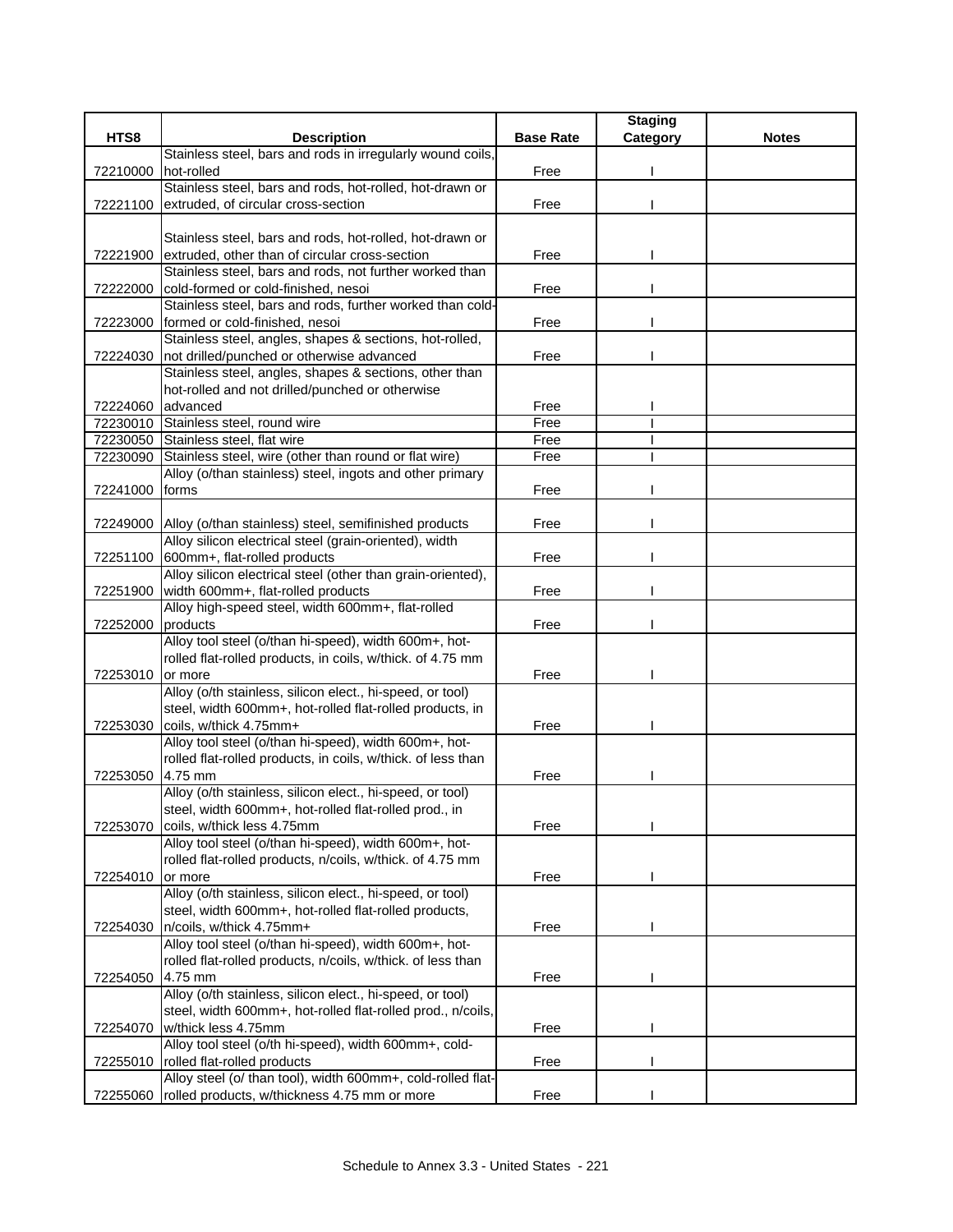| HTS8<br><b>Description</b><br><b>Base Rate</b><br><b>Notes</b><br>Category<br>Alloy heat-resisting steel, width 600mm+, cold-rolled<br>flat-rolled products, w/thickness less than 4.75 mm<br>Free<br>72255070<br>Alloy steel (o/th heat-resisting), width 600mm+, cold-<br>rolled flat-rolled products, w/thickness less than 4.75<br>72255080<br>Free<br>mm<br>Alloy steel, width 600mm+, flat-rolled products further<br>worked than cold-rolled, electrolytically plated or coated<br>with zinc<br>72259100<br>Free<br>Alloy steel, width 600mm+, flat-rolled products further<br>worked than cold-rolled, plated or coated with zinc<br>(o/than electrolytically)<br>Free<br>72259200<br>Alloy steel, width 600mm+, flat-rolled products further<br>worked than cold-rolled, nesoi<br>72259900<br>Free<br>Alloy silicon electrical steel (grain-oriented), width<br>300mm+ but less th/600mm, flat-rolled products<br>72261110<br>Free<br>Alloy silicon electrical steel (grain-oriented), width less<br>th/300mm, flat-rolled products<br>Free<br>72261190<br>Alloy silicon electrical steel (o/than grain-oriented),<br>width 300mm+ but less th/600mm, flat-rolled products<br>72261910<br>Free<br>Alloy silicon electrical steel (o/than grain-oriented),<br>width less th/300mm, flat-rolled products<br>Free<br>72261990<br>Alloy high-speed steel, width less th/600mm, flat-rolled<br>72262000<br>products of high-speed steel<br>Free<br>Alloy chipper knife tool steel (o/than hi-speed), width<br>less th/600mm, hot-rolled flat-rolled products<br>Free<br>72269105<br>Alloy tool steel (o/than hi-speed/chipper knife), width<br>300mm+ but less th/600mm, hot-rolled flat-rolled<br>72269115<br>products<br>Free<br>Alloy tool steel (o/than hi-speed/chipper knife), width<br>less th/300mm, hot-rolled flat-rolled products<br>Free<br>72269125<br>Alloy steel (o/than silicon elect./tool), width less<br>th/600mm, hot-rolled flat-rolled products, w/thickness of<br>72269150 4.75 mm or more<br>Free<br>Alloy steel (o/than silicon elect./tool), width 300mm+ but<br>less th/600mm, hot-rolled flat-rolled products,<br>w/thickness less than 4.75 mm<br>Free<br>72269170<br>Alloy steel (o/than silicon elect./tool), width less<br>th/300mm, hot-rolled flat-rolled products, w/thickness<br>72269180<br>less than 4.75 mm<br>Free<br>Alloy tool steel (o/than hi-speed), width 300mm+ but<br>less th/600mm, cold-rolled flat-rolled products<br>Free<br>72269210<br>Alloy tool steel (o/than hi-speed), width less th/300mm,<br>cold-rolled flat-rolled products<br>72269230<br>Free<br>Alloy steel (o/than tool), width 300mm+ but less<br>th/600mm, cold-rolled flat-rolled products<br>Free<br>72269250<br>Alloy steel (o/than tool), width less th/300mm, cold-<br>rolled flat-rolled products, w/thickness n/o 0.25 mm<br>72269270<br>Free<br>Alloy steel (o/than tool), width less th/300mm, cold-<br>rolled flat-rolled products, w/thickness o/0.25 mm<br>72269280<br>Free<br>Alloy steel, width less th/600mm, flat-rolled products<br>further worked than cold-rolled, electrolytically plated or<br>coated with zinc<br>72269300<br>Free<br>Alloy steel, width less th/600mm, flat-rolled products<br>further wrkd than cold-rolled, plated or coated with zinc |  | <b>Staging</b> |  |
|---------------------------------------------------------------------------------------------------------------------------------------------------------------------------------------------------------------------------------------------------------------------------------------------------------------------------------------------------------------------------------------------------------------------------------------------------------------------------------------------------------------------------------------------------------------------------------------------------------------------------------------------------------------------------------------------------------------------------------------------------------------------------------------------------------------------------------------------------------------------------------------------------------------------------------------------------------------------------------------------------------------------------------------------------------------------------------------------------------------------------------------------------------------------------------------------------------------------------------------------------------------------------------------------------------------------------------------------------------------------------------------------------------------------------------------------------------------------------------------------------------------------------------------------------------------------------------------------------------------------------------------------------------------------------------------------------------------------------------------------------------------------------------------------------------------------------------------------------------------------------------------------------------------------------------------------------------------------------------------------------------------------------------------------------------------------------------------------------------------------------------------------------------------------------------------------------------------------------------------------------------------------------------------------------------------------------------------------------------------------------------------------------------------------------------------------------------------------------------------------------------------------------------------------------------------------------------------------------------------------------------------------------------------------------------------------------------------------------------------------------------------------------------------------------------------------------------------------------------------------------------------------------------------------------------------------------------------------------------------------------------------------------------------------------------------------------------------------------------------------------------------------------------------------------------------------------------------------------------------------------------------------------------------------------------|--|----------------|--|
|                                                                                                                                                                                                                                                                                                                                                                                                                                                                                                                                                                                                                                                                                                                                                                                                                                                                                                                                                                                                                                                                                                                                                                                                                                                                                                                                                                                                                                                                                                                                                                                                                                                                                                                                                                                                                                                                                                                                                                                                                                                                                                                                                                                                                                                                                                                                                                                                                                                                                                                                                                                                                                                                                                                                                                                                                                                                                                                                                                                                                                                                                                                                                                                                                                                                                                         |  |                |  |
|                                                                                                                                                                                                                                                                                                                                                                                                                                                                                                                                                                                                                                                                                                                                                                                                                                                                                                                                                                                                                                                                                                                                                                                                                                                                                                                                                                                                                                                                                                                                                                                                                                                                                                                                                                                                                                                                                                                                                                                                                                                                                                                                                                                                                                                                                                                                                                                                                                                                                                                                                                                                                                                                                                                                                                                                                                                                                                                                                                                                                                                                                                                                                                                                                                                                                                         |  |                |  |
|                                                                                                                                                                                                                                                                                                                                                                                                                                                                                                                                                                                                                                                                                                                                                                                                                                                                                                                                                                                                                                                                                                                                                                                                                                                                                                                                                                                                                                                                                                                                                                                                                                                                                                                                                                                                                                                                                                                                                                                                                                                                                                                                                                                                                                                                                                                                                                                                                                                                                                                                                                                                                                                                                                                                                                                                                                                                                                                                                                                                                                                                                                                                                                                                                                                                                                         |  |                |  |
|                                                                                                                                                                                                                                                                                                                                                                                                                                                                                                                                                                                                                                                                                                                                                                                                                                                                                                                                                                                                                                                                                                                                                                                                                                                                                                                                                                                                                                                                                                                                                                                                                                                                                                                                                                                                                                                                                                                                                                                                                                                                                                                                                                                                                                                                                                                                                                                                                                                                                                                                                                                                                                                                                                                                                                                                                                                                                                                                                                                                                                                                                                                                                                                                                                                                                                         |  |                |  |
|                                                                                                                                                                                                                                                                                                                                                                                                                                                                                                                                                                                                                                                                                                                                                                                                                                                                                                                                                                                                                                                                                                                                                                                                                                                                                                                                                                                                                                                                                                                                                                                                                                                                                                                                                                                                                                                                                                                                                                                                                                                                                                                                                                                                                                                                                                                                                                                                                                                                                                                                                                                                                                                                                                                                                                                                                                                                                                                                                                                                                                                                                                                                                                                                                                                                                                         |  |                |  |
|                                                                                                                                                                                                                                                                                                                                                                                                                                                                                                                                                                                                                                                                                                                                                                                                                                                                                                                                                                                                                                                                                                                                                                                                                                                                                                                                                                                                                                                                                                                                                                                                                                                                                                                                                                                                                                                                                                                                                                                                                                                                                                                                                                                                                                                                                                                                                                                                                                                                                                                                                                                                                                                                                                                                                                                                                                                                                                                                                                                                                                                                                                                                                                                                                                                                                                         |  |                |  |
|                                                                                                                                                                                                                                                                                                                                                                                                                                                                                                                                                                                                                                                                                                                                                                                                                                                                                                                                                                                                                                                                                                                                                                                                                                                                                                                                                                                                                                                                                                                                                                                                                                                                                                                                                                                                                                                                                                                                                                                                                                                                                                                                                                                                                                                                                                                                                                                                                                                                                                                                                                                                                                                                                                                                                                                                                                                                                                                                                                                                                                                                                                                                                                                                                                                                                                         |  |                |  |
|                                                                                                                                                                                                                                                                                                                                                                                                                                                                                                                                                                                                                                                                                                                                                                                                                                                                                                                                                                                                                                                                                                                                                                                                                                                                                                                                                                                                                                                                                                                                                                                                                                                                                                                                                                                                                                                                                                                                                                                                                                                                                                                                                                                                                                                                                                                                                                                                                                                                                                                                                                                                                                                                                                                                                                                                                                                                                                                                                                                                                                                                                                                                                                                                                                                                                                         |  |                |  |
|                                                                                                                                                                                                                                                                                                                                                                                                                                                                                                                                                                                                                                                                                                                                                                                                                                                                                                                                                                                                                                                                                                                                                                                                                                                                                                                                                                                                                                                                                                                                                                                                                                                                                                                                                                                                                                                                                                                                                                                                                                                                                                                                                                                                                                                                                                                                                                                                                                                                                                                                                                                                                                                                                                                                                                                                                                                                                                                                                                                                                                                                                                                                                                                                                                                                                                         |  |                |  |
|                                                                                                                                                                                                                                                                                                                                                                                                                                                                                                                                                                                                                                                                                                                                                                                                                                                                                                                                                                                                                                                                                                                                                                                                                                                                                                                                                                                                                                                                                                                                                                                                                                                                                                                                                                                                                                                                                                                                                                                                                                                                                                                                                                                                                                                                                                                                                                                                                                                                                                                                                                                                                                                                                                                                                                                                                                                                                                                                                                                                                                                                                                                                                                                                                                                                                                         |  |                |  |
|                                                                                                                                                                                                                                                                                                                                                                                                                                                                                                                                                                                                                                                                                                                                                                                                                                                                                                                                                                                                                                                                                                                                                                                                                                                                                                                                                                                                                                                                                                                                                                                                                                                                                                                                                                                                                                                                                                                                                                                                                                                                                                                                                                                                                                                                                                                                                                                                                                                                                                                                                                                                                                                                                                                                                                                                                                                                                                                                                                                                                                                                                                                                                                                                                                                                                                         |  |                |  |
|                                                                                                                                                                                                                                                                                                                                                                                                                                                                                                                                                                                                                                                                                                                                                                                                                                                                                                                                                                                                                                                                                                                                                                                                                                                                                                                                                                                                                                                                                                                                                                                                                                                                                                                                                                                                                                                                                                                                                                                                                                                                                                                                                                                                                                                                                                                                                                                                                                                                                                                                                                                                                                                                                                                                                                                                                                                                                                                                                                                                                                                                                                                                                                                                                                                                                                         |  |                |  |
|                                                                                                                                                                                                                                                                                                                                                                                                                                                                                                                                                                                                                                                                                                                                                                                                                                                                                                                                                                                                                                                                                                                                                                                                                                                                                                                                                                                                                                                                                                                                                                                                                                                                                                                                                                                                                                                                                                                                                                                                                                                                                                                                                                                                                                                                                                                                                                                                                                                                                                                                                                                                                                                                                                                                                                                                                                                                                                                                                                                                                                                                                                                                                                                                                                                                                                         |  |                |  |
|                                                                                                                                                                                                                                                                                                                                                                                                                                                                                                                                                                                                                                                                                                                                                                                                                                                                                                                                                                                                                                                                                                                                                                                                                                                                                                                                                                                                                                                                                                                                                                                                                                                                                                                                                                                                                                                                                                                                                                                                                                                                                                                                                                                                                                                                                                                                                                                                                                                                                                                                                                                                                                                                                                                                                                                                                                                                                                                                                                                                                                                                                                                                                                                                                                                                                                         |  |                |  |
|                                                                                                                                                                                                                                                                                                                                                                                                                                                                                                                                                                                                                                                                                                                                                                                                                                                                                                                                                                                                                                                                                                                                                                                                                                                                                                                                                                                                                                                                                                                                                                                                                                                                                                                                                                                                                                                                                                                                                                                                                                                                                                                                                                                                                                                                                                                                                                                                                                                                                                                                                                                                                                                                                                                                                                                                                                                                                                                                                                                                                                                                                                                                                                                                                                                                                                         |  |                |  |
|                                                                                                                                                                                                                                                                                                                                                                                                                                                                                                                                                                                                                                                                                                                                                                                                                                                                                                                                                                                                                                                                                                                                                                                                                                                                                                                                                                                                                                                                                                                                                                                                                                                                                                                                                                                                                                                                                                                                                                                                                                                                                                                                                                                                                                                                                                                                                                                                                                                                                                                                                                                                                                                                                                                                                                                                                                                                                                                                                                                                                                                                                                                                                                                                                                                                                                         |  |                |  |
|                                                                                                                                                                                                                                                                                                                                                                                                                                                                                                                                                                                                                                                                                                                                                                                                                                                                                                                                                                                                                                                                                                                                                                                                                                                                                                                                                                                                                                                                                                                                                                                                                                                                                                                                                                                                                                                                                                                                                                                                                                                                                                                                                                                                                                                                                                                                                                                                                                                                                                                                                                                                                                                                                                                                                                                                                                                                                                                                                                                                                                                                                                                                                                                                                                                                                                         |  |                |  |
|                                                                                                                                                                                                                                                                                                                                                                                                                                                                                                                                                                                                                                                                                                                                                                                                                                                                                                                                                                                                                                                                                                                                                                                                                                                                                                                                                                                                                                                                                                                                                                                                                                                                                                                                                                                                                                                                                                                                                                                                                                                                                                                                                                                                                                                                                                                                                                                                                                                                                                                                                                                                                                                                                                                                                                                                                                                                                                                                                                                                                                                                                                                                                                                                                                                                                                         |  |                |  |
|                                                                                                                                                                                                                                                                                                                                                                                                                                                                                                                                                                                                                                                                                                                                                                                                                                                                                                                                                                                                                                                                                                                                                                                                                                                                                                                                                                                                                                                                                                                                                                                                                                                                                                                                                                                                                                                                                                                                                                                                                                                                                                                                                                                                                                                                                                                                                                                                                                                                                                                                                                                                                                                                                                                                                                                                                                                                                                                                                                                                                                                                                                                                                                                                                                                                                                         |  |                |  |
|                                                                                                                                                                                                                                                                                                                                                                                                                                                                                                                                                                                                                                                                                                                                                                                                                                                                                                                                                                                                                                                                                                                                                                                                                                                                                                                                                                                                                                                                                                                                                                                                                                                                                                                                                                                                                                                                                                                                                                                                                                                                                                                                                                                                                                                                                                                                                                                                                                                                                                                                                                                                                                                                                                                                                                                                                                                                                                                                                                                                                                                                                                                                                                                                                                                                                                         |  |                |  |
|                                                                                                                                                                                                                                                                                                                                                                                                                                                                                                                                                                                                                                                                                                                                                                                                                                                                                                                                                                                                                                                                                                                                                                                                                                                                                                                                                                                                                                                                                                                                                                                                                                                                                                                                                                                                                                                                                                                                                                                                                                                                                                                                                                                                                                                                                                                                                                                                                                                                                                                                                                                                                                                                                                                                                                                                                                                                                                                                                                                                                                                                                                                                                                                                                                                                                                         |  |                |  |
|                                                                                                                                                                                                                                                                                                                                                                                                                                                                                                                                                                                                                                                                                                                                                                                                                                                                                                                                                                                                                                                                                                                                                                                                                                                                                                                                                                                                                                                                                                                                                                                                                                                                                                                                                                                                                                                                                                                                                                                                                                                                                                                                                                                                                                                                                                                                                                                                                                                                                                                                                                                                                                                                                                                                                                                                                                                                                                                                                                                                                                                                                                                                                                                                                                                                                                         |  |                |  |
|                                                                                                                                                                                                                                                                                                                                                                                                                                                                                                                                                                                                                                                                                                                                                                                                                                                                                                                                                                                                                                                                                                                                                                                                                                                                                                                                                                                                                                                                                                                                                                                                                                                                                                                                                                                                                                                                                                                                                                                                                                                                                                                                                                                                                                                                                                                                                                                                                                                                                                                                                                                                                                                                                                                                                                                                                                                                                                                                                                                                                                                                                                                                                                                                                                                                                                         |  |                |  |
|                                                                                                                                                                                                                                                                                                                                                                                                                                                                                                                                                                                                                                                                                                                                                                                                                                                                                                                                                                                                                                                                                                                                                                                                                                                                                                                                                                                                                                                                                                                                                                                                                                                                                                                                                                                                                                                                                                                                                                                                                                                                                                                                                                                                                                                                                                                                                                                                                                                                                                                                                                                                                                                                                                                                                                                                                                                                                                                                                                                                                                                                                                                                                                                                                                                                                                         |  |                |  |
|                                                                                                                                                                                                                                                                                                                                                                                                                                                                                                                                                                                                                                                                                                                                                                                                                                                                                                                                                                                                                                                                                                                                                                                                                                                                                                                                                                                                                                                                                                                                                                                                                                                                                                                                                                                                                                                                                                                                                                                                                                                                                                                                                                                                                                                                                                                                                                                                                                                                                                                                                                                                                                                                                                                                                                                                                                                                                                                                                                                                                                                                                                                                                                                                                                                                                                         |  |                |  |
|                                                                                                                                                                                                                                                                                                                                                                                                                                                                                                                                                                                                                                                                                                                                                                                                                                                                                                                                                                                                                                                                                                                                                                                                                                                                                                                                                                                                                                                                                                                                                                                                                                                                                                                                                                                                                                                                                                                                                                                                                                                                                                                                                                                                                                                                                                                                                                                                                                                                                                                                                                                                                                                                                                                                                                                                                                                                                                                                                                                                                                                                                                                                                                                                                                                                                                         |  |                |  |
|                                                                                                                                                                                                                                                                                                                                                                                                                                                                                                                                                                                                                                                                                                                                                                                                                                                                                                                                                                                                                                                                                                                                                                                                                                                                                                                                                                                                                                                                                                                                                                                                                                                                                                                                                                                                                                                                                                                                                                                                                                                                                                                                                                                                                                                                                                                                                                                                                                                                                                                                                                                                                                                                                                                                                                                                                                                                                                                                                                                                                                                                                                                                                                                                                                                                                                         |  |                |  |
|                                                                                                                                                                                                                                                                                                                                                                                                                                                                                                                                                                                                                                                                                                                                                                                                                                                                                                                                                                                                                                                                                                                                                                                                                                                                                                                                                                                                                                                                                                                                                                                                                                                                                                                                                                                                                                                                                                                                                                                                                                                                                                                                                                                                                                                                                                                                                                                                                                                                                                                                                                                                                                                                                                                                                                                                                                                                                                                                                                                                                                                                                                                                                                                                                                                                                                         |  |                |  |
|                                                                                                                                                                                                                                                                                                                                                                                                                                                                                                                                                                                                                                                                                                                                                                                                                                                                                                                                                                                                                                                                                                                                                                                                                                                                                                                                                                                                                                                                                                                                                                                                                                                                                                                                                                                                                                                                                                                                                                                                                                                                                                                                                                                                                                                                                                                                                                                                                                                                                                                                                                                                                                                                                                                                                                                                                                                                                                                                                                                                                                                                                                                                                                                                                                                                                                         |  |                |  |
|                                                                                                                                                                                                                                                                                                                                                                                                                                                                                                                                                                                                                                                                                                                                                                                                                                                                                                                                                                                                                                                                                                                                                                                                                                                                                                                                                                                                                                                                                                                                                                                                                                                                                                                                                                                                                                                                                                                                                                                                                                                                                                                                                                                                                                                                                                                                                                                                                                                                                                                                                                                                                                                                                                                                                                                                                                                                                                                                                                                                                                                                                                                                                                                                                                                                                                         |  |                |  |
|                                                                                                                                                                                                                                                                                                                                                                                                                                                                                                                                                                                                                                                                                                                                                                                                                                                                                                                                                                                                                                                                                                                                                                                                                                                                                                                                                                                                                                                                                                                                                                                                                                                                                                                                                                                                                                                                                                                                                                                                                                                                                                                                                                                                                                                                                                                                                                                                                                                                                                                                                                                                                                                                                                                                                                                                                                                                                                                                                                                                                                                                                                                                                                                                                                                                                                         |  |                |  |
|                                                                                                                                                                                                                                                                                                                                                                                                                                                                                                                                                                                                                                                                                                                                                                                                                                                                                                                                                                                                                                                                                                                                                                                                                                                                                                                                                                                                                                                                                                                                                                                                                                                                                                                                                                                                                                                                                                                                                                                                                                                                                                                                                                                                                                                                                                                                                                                                                                                                                                                                                                                                                                                                                                                                                                                                                                                                                                                                                                                                                                                                                                                                                                                                                                                                                                         |  |                |  |
|                                                                                                                                                                                                                                                                                                                                                                                                                                                                                                                                                                                                                                                                                                                                                                                                                                                                                                                                                                                                                                                                                                                                                                                                                                                                                                                                                                                                                                                                                                                                                                                                                                                                                                                                                                                                                                                                                                                                                                                                                                                                                                                                                                                                                                                                                                                                                                                                                                                                                                                                                                                                                                                                                                                                                                                                                                                                                                                                                                                                                                                                                                                                                                                                                                                                                                         |  |                |  |
|                                                                                                                                                                                                                                                                                                                                                                                                                                                                                                                                                                                                                                                                                                                                                                                                                                                                                                                                                                                                                                                                                                                                                                                                                                                                                                                                                                                                                                                                                                                                                                                                                                                                                                                                                                                                                                                                                                                                                                                                                                                                                                                                                                                                                                                                                                                                                                                                                                                                                                                                                                                                                                                                                                                                                                                                                                                                                                                                                                                                                                                                                                                                                                                                                                                                                                         |  |                |  |
|                                                                                                                                                                                                                                                                                                                                                                                                                                                                                                                                                                                                                                                                                                                                                                                                                                                                                                                                                                                                                                                                                                                                                                                                                                                                                                                                                                                                                                                                                                                                                                                                                                                                                                                                                                                                                                                                                                                                                                                                                                                                                                                                                                                                                                                                                                                                                                                                                                                                                                                                                                                                                                                                                                                                                                                                                                                                                                                                                                                                                                                                                                                                                                                                                                                                                                         |  |                |  |
|                                                                                                                                                                                                                                                                                                                                                                                                                                                                                                                                                                                                                                                                                                                                                                                                                                                                                                                                                                                                                                                                                                                                                                                                                                                                                                                                                                                                                                                                                                                                                                                                                                                                                                                                                                                                                                                                                                                                                                                                                                                                                                                                                                                                                                                                                                                                                                                                                                                                                                                                                                                                                                                                                                                                                                                                                                                                                                                                                                                                                                                                                                                                                                                                                                                                                                         |  |                |  |
|                                                                                                                                                                                                                                                                                                                                                                                                                                                                                                                                                                                                                                                                                                                                                                                                                                                                                                                                                                                                                                                                                                                                                                                                                                                                                                                                                                                                                                                                                                                                                                                                                                                                                                                                                                                                                                                                                                                                                                                                                                                                                                                                                                                                                                                                                                                                                                                                                                                                                                                                                                                                                                                                                                                                                                                                                                                                                                                                                                                                                                                                                                                                                                                                                                                                                                         |  |                |  |
|                                                                                                                                                                                                                                                                                                                                                                                                                                                                                                                                                                                                                                                                                                                                                                                                                                                                                                                                                                                                                                                                                                                                                                                                                                                                                                                                                                                                                                                                                                                                                                                                                                                                                                                                                                                                                                                                                                                                                                                                                                                                                                                                                                                                                                                                                                                                                                                                                                                                                                                                                                                                                                                                                                                                                                                                                                                                                                                                                                                                                                                                                                                                                                                                                                                                                                         |  |                |  |
|                                                                                                                                                                                                                                                                                                                                                                                                                                                                                                                                                                                                                                                                                                                                                                                                                                                                                                                                                                                                                                                                                                                                                                                                                                                                                                                                                                                                                                                                                                                                                                                                                                                                                                                                                                                                                                                                                                                                                                                                                                                                                                                                                                                                                                                                                                                                                                                                                                                                                                                                                                                                                                                                                                                                                                                                                                                                                                                                                                                                                                                                                                                                                                                                                                                                                                         |  |                |  |
|                                                                                                                                                                                                                                                                                                                                                                                                                                                                                                                                                                                                                                                                                                                                                                                                                                                                                                                                                                                                                                                                                                                                                                                                                                                                                                                                                                                                                                                                                                                                                                                                                                                                                                                                                                                                                                                                                                                                                                                                                                                                                                                                                                                                                                                                                                                                                                                                                                                                                                                                                                                                                                                                                                                                                                                                                                                                                                                                                                                                                                                                                                                                                                                                                                                                                                         |  |                |  |
|                                                                                                                                                                                                                                                                                                                                                                                                                                                                                                                                                                                                                                                                                                                                                                                                                                                                                                                                                                                                                                                                                                                                                                                                                                                                                                                                                                                                                                                                                                                                                                                                                                                                                                                                                                                                                                                                                                                                                                                                                                                                                                                                                                                                                                                                                                                                                                                                                                                                                                                                                                                                                                                                                                                                                                                                                                                                                                                                                                                                                                                                                                                                                                                                                                                                                                         |  |                |  |
|                                                                                                                                                                                                                                                                                                                                                                                                                                                                                                                                                                                                                                                                                                                                                                                                                                                                                                                                                                                                                                                                                                                                                                                                                                                                                                                                                                                                                                                                                                                                                                                                                                                                                                                                                                                                                                                                                                                                                                                                                                                                                                                                                                                                                                                                                                                                                                                                                                                                                                                                                                                                                                                                                                                                                                                                                                                                                                                                                                                                                                                                                                                                                                                                                                                                                                         |  |                |  |
|                                                                                                                                                                                                                                                                                                                                                                                                                                                                                                                                                                                                                                                                                                                                                                                                                                                                                                                                                                                                                                                                                                                                                                                                                                                                                                                                                                                                                                                                                                                                                                                                                                                                                                                                                                                                                                                                                                                                                                                                                                                                                                                                                                                                                                                                                                                                                                                                                                                                                                                                                                                                                                                                                                                                                                                                                                                                                                                                                                                                                                                                                                                                                                                                                                                                                                         |  |                |  |
|                                                                                                                                                                                                                                                                                                                                                                                                                                                                                                                                                                                                                                                                                                                                                                                                                                                                                                                                                                                                                                                                                                                                                                                                                                                                                                                                                                                                                                                                                                                                                                                                                                                                                                                                                                                                                                                                                                                                                                                                                                                                                                                                                                                                                                                                                                                                                                                                                                                                                                                                                                                                                                                                                                                                                                                                                                                                                                                                                                                                                                                                                                                                                                                                                                                                                                         |  |                |  |
|                                                                                                                                                                                                                                                                                                                                                                                                                                                                                                                                                                                                                                                                                                                                                                                                                                                                                                                                                                                                                                                                                                                                                                                                                                                                                                                                                                                                                                                                                                                                                                                                                                                                                                                                                                                                                                                                                                                                                                                                                                                                                                                                                                                                                                                                                                                                                                                                                                                                                                                                                                                                                                                                                                                                                                                                                                                                                                                                                                                                                                                                                                                                                                                                                                                                                                         |  |                |  |
|                                                                                                                                                                                                                                                                                                                                                                                                                                                                                                                                                                                                                                                                                                                                                                                                                                                                                                                                                                                                                                                                                                                                                                                                                                                                                                                                                                                                                                                                                                                                                                                                                                                                                                                                                                                                                                                                                                                                                                                                                                                                                                                                                                                                                                                                                                                                                                                                                                                                                                                                                                                                                                                                                                                                                                                                                                                                                                                                                                                                                                                                                                                                                                                                                                                                                                         |  |                |  |
|                                                                                                                                                                                                                                                                                                                                                                                                                                                                                                                                                                                                                                                                                                                                                                                                                                                                                                                                                                                                                                                                                                                                                                                                                                                                                                                                                                                                                                                                                                                                                                                                                                                                                                                                                                                                                                                                                                                                                                                                                                                                                                                                                                                                                                                                                                                                                                                                                                                                                                                                                                                                                                                                                                                                                                                                                                                                                                                                                                                                                                                                                                                                                                                                                                                                                                         |  |                |  |
|                                                                                                                                                                                                                                                                                                                                                                                                                                                                                                                                                                                                                                                                                                                                                                                                                                                                                                                                                                                                                                                                                                                                                                                                                                                                                                                                                                                                                                                                                                                                                                                                                                                                                                                                                                                                                                                                                                                                                                                                                                                                                                                                                                                                                                                                                                                                                                                                                                                                                                                                                                                                                                                                                                                                                                                                                                                                                                                                                                                                                                                                                                                                                                                                                                                                                                         |  |                |  |
|                                                                                                                                                                                                                                                                                                                                                                                                                                                                                                                                                                                                                                                                                                                                                                                                                                                                                                                                                                                                                                                                                                                                                                                                                                                                                                                                                                                                                                                                                                                                                                                                                                                                                                                                                                                                                                                                                                                                                                                                                                                                                                                                                                                                                                                                                                                                                                                                                                                                                                                                                                                                                                                                                                                                                                                                                                                                                                                                                                                                                                                                                                                                                                                                                                                                                                         |  |                |  |
|                                                                                                                                                                                                                                                                                                                                                                                                                                                                                                                                                                                                                                                                                                                                                                                                                                                                                                                                                                                                                                                                                                                                                                                                                                                                                                                                                                                                                                                                                                                                                                                                                                                                                                                                                                                                                                                                                                                                                                                                                                                                                                                                                                                                                                                                                                                                                                                                                                                                                                                                                                                                                                                                                                                                                                                                                                                                                                                                                                                                                                                                                                                                                                                                                                                                                                         |  |                |  |
|                                                                                                                                                                                                                                                                                                                                                                                                                                                                                                                                                                                                                                                                                                                                                                                                                                                                                                                                                                                                                                                                                                                                                                                                                                                                                                                                                                                                                                                                                                                                                                                                                                                                                                                                                                                                                                                                                                                                                                                                                                                                                                                                                                                                                                                                                                                                                                                                                                                                                                                                                                                                                                                                                                                                                                                                                                                                                                                                                                                                                                                                                                                                                                                                                                                                                                         |  |                |  |
|                                                                                                                                                                                                                                                                                                                                                                                                                                                                                                                                                                                                                                                                                                                                                                                                                                                                                                                                                                                                                                                                                                                                                                                                                                                                                                                                                                                                                                                                                                                                                                                                                                                                                                                                                                                                                                                                                                                                                                                                                                                                                                                                                                                                                                                                                                                                                                                                                                                                                                                                                                                                                                                                                                                                                                                                                                                                                                                                                                                                                                                                                                                                                                                                                                                                                                         |  |                |  |
|                                                                                                                                                                                                                                                                                                                                                                                                                                                                                                                                                                                                                                                                                                                                                                                                                                                                                                                                                                                                                                                                                                                                                                                                                                                                                                                                                                                                                                                                                                                                                                                                                                                                                                                                                                                                                                                                                                                                                                                                                                                                                                                                                                                                                                                                                                                                                                                                                                                                                                                                                                                                                                                                                                                                                                                                                                                                                                                                                                                                                                                                                                                                                                                                                                                                                                         |  |                |  |
|                                                                                                                                                                                                                                                                                                                                                                                                                                                                                                                                                                                                                                                                                                                                                                                                                                                                                                                                                                                                                                                                                                                                                                                                                                                                                                                                                                                                                                                                                                                                                                                                                                                                                                                                                                                                                                                                                                                                                                                                                                                                                                                                                                                                                                                                                                                                                                                                                                                                                                                                                                                                                                                                                                                                                                                                                                                                                                                                                                                                                                                                                                                                                                                                                                                                                                         |  |                |  |
|                                                                                                                                                                                                                                                                                                                                                                                                                                                                                                                                                                                                                                                                                                                                                                                                                                                                                                                                                                                                                                                                                                                                                                                                                                                                                                                                                                                                                                                                                                                                                                                                                                                                                                                                                                                                                                                                                                                                                                                                                                                                                                                                                                                                                                                                                                                                                                                                                                                                                                                                                                                                                                                                                                                                                                                                                                                                                                                                                                                                                                                                                                                                                                                                                                                                                                         |  |                |  |
|                                                                                                                                                                                                                                                                                                                                                                                                                                                                                                                                                                                                                                                                                                                                                                                                                                                                                                                                                                                                                                                                                                                                                                                                                                                                                                                                                                                                                                                                                                                                                                                                                                                                                                                                                                                                                                                                                                                                                                                                                                                                                                                                                                                                                                                                                                                                                                                                                                                                                                                                                                                                                                                                                                                                                                                                                                                                                                                                                                                                                                                                                                                                                                                                                                                                                                         |  |                |  |
| o/than electrolytically<br>Free<br>72269400                                                                                                                                                                                                                                                                                                                                                                                                                                                                                                                                                                                                                                                                                                                                                                                                                                                                                                                                                                                                                                                                                                                                                                                                                                                                                                                                                                                                                                                                                                                                                                                                                                                                                                                                                                                                                                                                                                                                                                                                                                                                                                                                                                                                                                                                                                                                                                                                                                                                                                                                                                                                                                                                                                                                                                                                                                                                                                                                                                                                                                                                                                                                                                                                                                                             |  |                |  |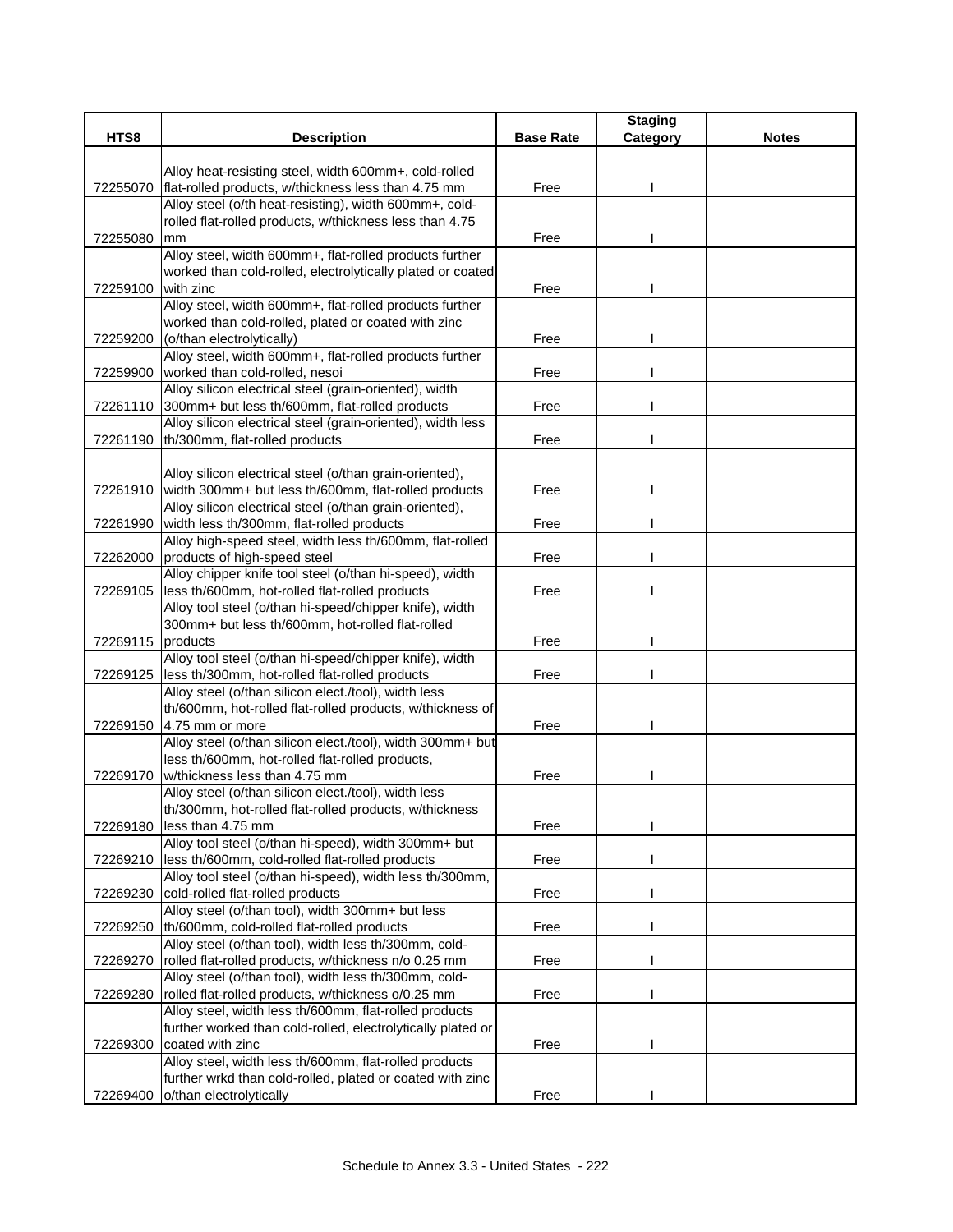|          |                                                                                           |                  | <b>Staging</b> |              |
|----------|-------------------------------------------------------------------------------------------|------------------|----------------|--------------|
| HTS8     | <b>Description</b>                                                                        | <b>Base Rate</b> | Category       | <b>Notes</b> |
|          | Alloy steel (n/plated or coated w/zinc), width less than                                  |                  |                |              |
|          | 600mm, flat-rolled products further worked than cold-                                     |                  |                |              |
| 72269900 | rolled, nesoi                                                                             | Free             |                |              |
|          | Alloy high-speed steel, bars and rods in irregularly                                      |                  |                |              |
| 72271000 | wound coils, hmot-rolled                                                                  | Free             |                |              |
|          | Alloy silico-manganese steel, bars and rods in                                            |                  |                |              |
| 72272000 | irregularly wound coils, hot-rolled<br>Alloy tool steel (o/than hi-speed), bars & rods in | Free             |                |              |
|          | irregular wound coils, hot-rolled, n/tempered, treated or                                 |                  |                |              |
| 72279010 | partly manufactured                                                                       | Free             |                |              |
|          | Alloy tool steel (o/than hi-speed), bars and rods in                                      |                  |                |              |
| 72279020 | irregularly wound coils, hot-rolled, nesoi                                                | Free             |                |              |
|          |                                                                                           |                  |                |              |
|          | Alloy steel (o/than hi-speed/silico-mang./tool) steel,                                    |                  |                |              |
| 72279060 | bars and rods in irregularly wound coils, hot-rolled                                      | Free             |                |              |
|          | Alloy high-speed steel, bars and rods, o/than hot-rolled                                  |                  |                |              |
| 72281000 | and in irregularly wound coils                                                            | Free             |                |              |
|          |                                                                                           |                  |                |              |
|          | Alloy silico-manganese steel, bars and rods, not cold-                                    |                  |                |              |
| 72282010 | formed, o/than hot-rolled and in irregularly wound coils                                  | Free             |                |              |
|          |                                                                                           |                  |                |              |
|          | Alloy silico-manganese steel, bars and rods, cold                                         |                  |                |              |
| 72282050 | formed, o/than hot-rolled and in irregularly wound coils                                  | Free             |                |              |
|          |                                                                                           |                  |                |              |
|          | Alloy ball-bearing tool steel, bars and rods, not further                                 |                  |                |              |
| 72283020 | worked than hot-rolled, hot-drawn or extruded                                             | Free             |                |              |
|          | Alloy chipper knife tool steel, bars and rods, not cold-                                  |                  |                |              |
|          | formed & not further worked than hot-rolled, hot-drawn                                    |                  |                |              |
| 72283040 | or extruded                                                                               | Free             |                |              |
|          | Alloy tool steel (o/than ball-bearing/chipper knife), bars                                |                  |                |              |
|          | and rods, not further worked than hot-rolled, hot-drawn                                   |                  |                |              |
| 72283060 | or extruded                                                                               | Free             |                |              |
|          | Alloy steel (o/than hi-speed, silico-mang./tool), bars and                                |                  |                |              |
|          | rods, not further worked than hot-rolled, hot-drawn or                                    |                  |                |              |
| 72283080 | extruded                                                                                  | Free             |                |              |
|          | Alloy steel, bars and rods, not further worked than                                       |                  |                |              |
| 72284000 | forged                                                                                    | Free             |                |              |
|          |                                                                                           |                  |                |              |
|          | Alloy tool steel (o/than hi-speed), bars and rods, not                                    |                  |                |              |
|          | 72285010 further worked than cold-formed or cold-finished                                 | Free             |                |              |
|          | Alloy steel (o/than tool), bars and rods, not further                                     |                  |                |              |
| 72285050 | worked than cold-formed or cold-finished                                                  | Free             |                |              |
|          | Alloy tool steel (o/than hi-speed), bars and rods, further                                |                  |                |              |
|          | worked than hot-rolled, forged, cold-formed or cold-                                      |                  |                |              |
| 72286010 | finished                                                                                  | Free             |                |              |
|          | Alloy steel (o/than tool), bars and rods, further worked                                  |                  |                |              |
| 72286060 | than hot-rolled, forged but not cold-formed                                               | Free             |                |              |
| 72286080 | Alloy steel (o/than tool), bars and rods, cold-formed                                     | Free             |                |              |
|          |                                                                                           |                  |                |              |
|          | Alloy steel, angles, shapes and sections, hot-rolled &                                    |                  |                |              |
| 72287030 | not drilled/not punched and not otherwise advanced                                        | Free             |                |              |
|          |                                                                                           |                  |                |              |
|          | Alloy steel, angles, shapes and sections, o/than hot-                                     |                  |                |              |
| 72287060 | rolled & not drilled/punced and not otherwise advanced                                    | Free             |                |              |
| 72288000 | Alloy steel hollow drill bars and rods                                                    | Free             |                |              |
| 72291000 | Alloy high-speed steel, wire                                                              | Free             |                |              |
|          |                                                                                           |                  |                |              |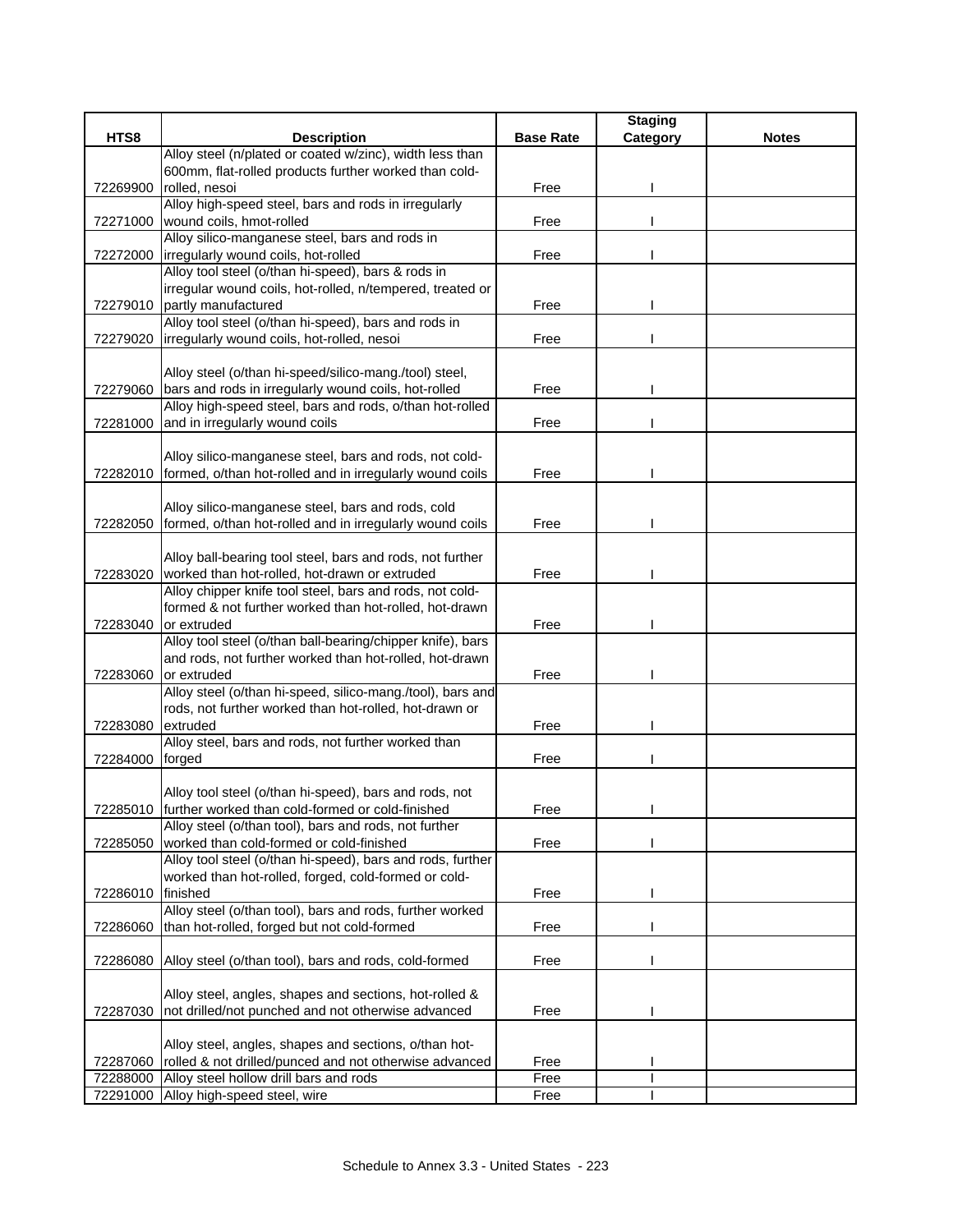|                     |                                                                                                             |                  | <b>Staging</b> |              |
|---------------------|-------------------------------------------------------------------------------------------------------------|------------------|----------------|--------------|
| HTS8                | <b>Description</b>                                                                                          | <b>Base Rate</b> | Category       | <b>Notes</b> |
| 72292000            | Alloy silico-manganese steel, wire                                                                          | Free             |                |              |
| 72299010            | Alloy steel (o/than hi-speed/silico-mang.), flat wire                                                       | Free             |                |              |
|                     |                                                                                                             |                  |                |              |
|                     | 72299050 Alloy steel (o/than hi-speed/silico-mang.), round wire                                             | Free             |                |              |
|                     | Alloy steel (o/than hi-speed/silico-mang.), wire (o/than                                                    |                  |                |              |
| 72299090            | flat or round wire)                                                                                         | Free             |                |              |
|                     | Iron or steel sheet piling, whether or not drilled,                                                         |                  |                |              |
| 73011000            | punched or made from assembled elements                                                                     | Free             |                |              |
|                     | Iron or nonalloy steel, angles, shapes and sections,                                                        |                  |                |              |
| 73012010            | welded                                                                                                      | Free             |                |              |
|                     | Alloy steel, angles, shapes and sections of alloy steel,<br>welded                                          | Free             |                |              |
| 73012050            |                                                                                                             |                  |                |              |
|                     | 73021010  Iron or nonalloy steel, rails for railway or tramway tracks                                       | Free             |                |              |
|                     | 73021050 Alloy steel, rails for railway or tramway tracks                                                   | Free             |                |              |
|                     |                                                                                                             |                  |                |              |
|                     | Iron or steel, switch blades, crossing frogs, point rods                                                    |                  |                |              |
| 73023000            | and other crossing pieces, for jointing or fixing rails                                                     | Free             |                |              |
|                     | Iron or steel, fish plates and sole plates for jointing or                                                  |                  |                |              |
| 73024000            | fixing rails                                                                                                | Free             |                |              |
|                     | Sleepers (cross-ties) for railway or tramway track                                                          |                  |                |              |
| 73029010            | construction of iron or steel                                                                               | Free             |                |              |
|                     | Railway or tramway track construction material and                                                          |                  |                |              |
|                     | other materials specialized for joing or fixing rails, of                                                   |                  |                |              |
|                     | 73029090 iron or steel, nesoi                                                                               | Free             |                |              |
| 73030000            | Cast iron, tubes, pipes and hollow profiles                                                                 | Free             |                |              |
|                     | Iron (o/than cast) or nonalloy steel, seamless line pipe                                                    |                  |                |              |
|                     | 73041010 used for oil and gas pipelines                                                                     | Free             |                |              |
|                     | Alloy steel, seamless line pipe used for oil or gas                                                         |                  |                |              |
| 73041050            | pipelines                                                                                                   | Free             |                |              |
|                     | Iron (o/than cast) or nonalloy steel, seamless drill pipe,                                                  |                  |                |              |
|                     | 73042130 of a kind used in drilling for oil or gas                                                          | Free             |                |              |
|                     | Alloy steel, seamless drill pipe, of a kind used in drilling                                                |                  |                |              |
|                     | 73042160 for oil or gas                                                                                     | Free             |                |              |
|                     | Iron (o/than cast) or nonalloy steel, seamless casing                                                       |                  |                |              |
|                     | pipe, threaded or coupled, of a kind used in drilling for                                                   |                  |                |              |
| 73042910 oil or gas |                                                                                                             | Free             |                |              |
|                     | Iron (o/than cast) or nonalloy steel, seamless casing                                                       |                  |                |              |
|                     | pipe, not threaded or coupled, of a kind used in drilling                                                   |                  |                |              |
|                     | 73042920 for oil or gas                                                                                     | Free             |                |              |
|                     | Alloy steel, seamless casing pipe, threaded or coupled,                                                     |                  |                |              |
| 73042930            | of a kind used in drilling for oil or gas                                                                   | Free             |                |              |
|                     | Alloy steel, seamless casing pipe, not threaded or                                                          |                  |                |              |
| 73042940            | coupled, of a kind used in drilling for oil or gas<br>Iron (o/than cast) or nonalloy, seamless tubing, of a | Free             |                |              |
| 73042950            | kind used in drilling for oil or gas                                                                        | Free             |                |              |
|                     | Alloy steel, seamless tubing, of a kind used in drilling                                                    |                  |                |              |
| 73042960            | for oil or gas                                                                                              | Free             |                |              |
|                     | Iron (o/than cast) or nonalloy steel, seamless, cold-                                                       |                  |                |              |
|                     | drawn or cold-rolled, hollow bars w/circular cross                                                          |                  |                |              |
| 73043130            | section                                                                                                     | Free             |                |              |
|                     | Iron (o/than cast) or nonalloy steel, seamless, cold-                                                       |                  |                |              |
|                     | drawn or cold-rolled, tubes, pipes & hollow profiles,                                                       |                  |                |              |
| 73043160            | w/circular cross section, nesoi                                                                             | Free             |                |              |
|                     | Iron (o/than cast) or nonalloy steel, seamless, not cold-                                                   |                  |                |              |
|                     | drawn or cold-rolled, tubes, pipes and hollow prof.,                                                        |                  |                |              |
| 73043900            | w/circular cross sect., nesoi                                                                               | Free             |                |              |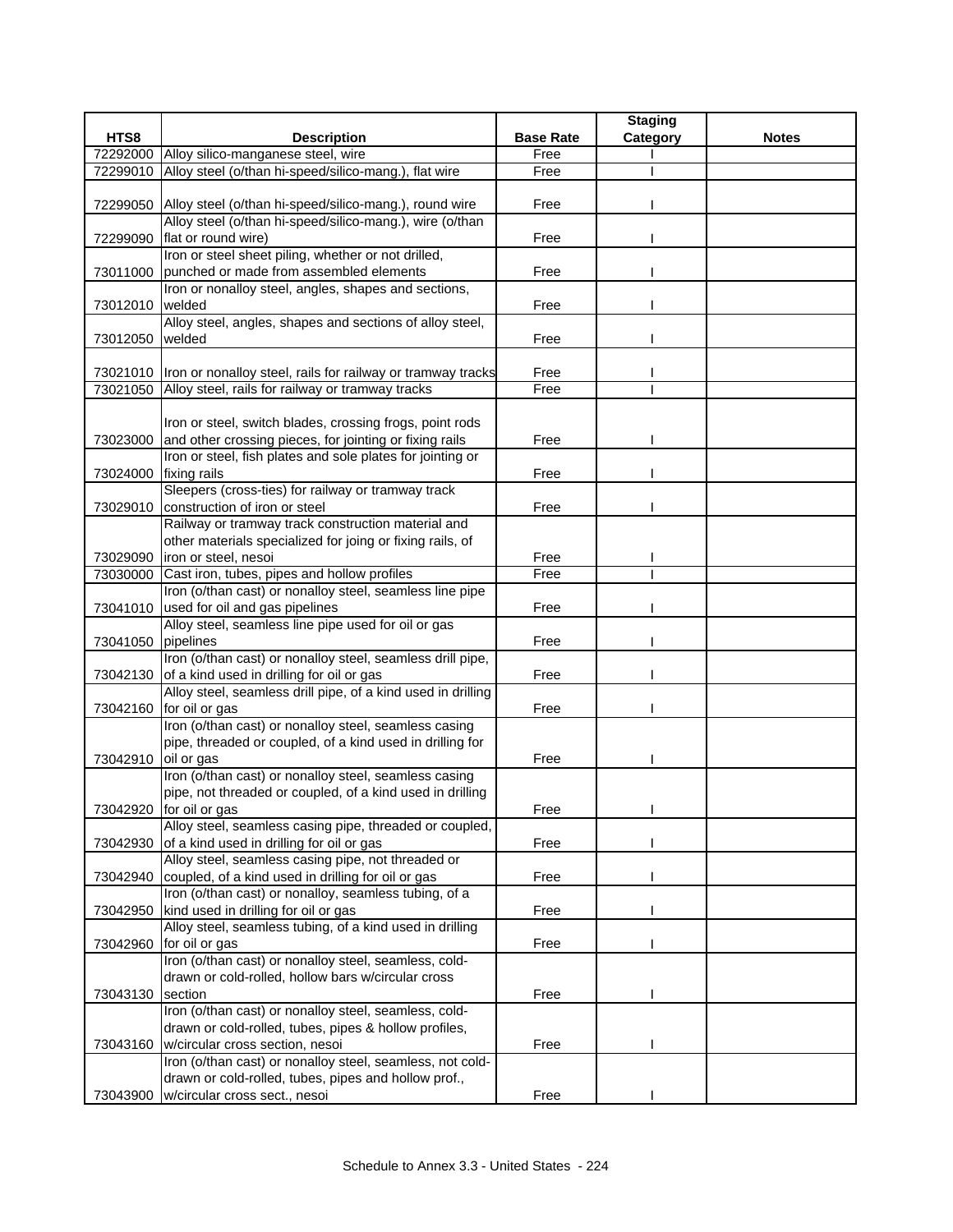|                      |                                                             |                  | <b>Staging</b> |              |
|----------------------|-------------------------------------------------------------|------------------|----------------|--------------|
| HTS8                 | <b>Description</b>                                          | <b>Base Rate</b> | Category       | <b>Notes</b> |
|                      | Stainless steel, seamless, cold-drawn/cold-rolled,          |                  |                |              |
|                      | tubes, pipes and hollow profiles, w/circular cross          |                  |                |              |
| 73044130             | section & extern. diam less than 19mm                       | Free             |                |              |
|                      | Stainless steel, seamless, cold-drawn/cold-rolled,          |                  |                |              |
|                      | tubes, pipes and hollow profiles, w/circular cross          |                  |                |              |
| 73044160             | section & extern. diam of 19mm or more                      | Free             |                |              |
|                      | Stainless steel, seamless, not cold-drawn/cold-rolled,      |                  |                |              |
|                      | tubes, pipes and hollow profiles, w/circular cross          |                  |                |              |
| 73044900             | section                                                     | Free             |                |              |
|                      | Alloy steel (o/than stainless), seamless, cold-             |                  |                |              |
|                      | drawn/cold-rolled, tubes, pipes, etc., w/circ. cross sect., |                  |                |              |
|                      | 73045110 for mfr of ball/roller bearings                    | Free             |                |              |
|                      | Alloy steel (o/than stainless), seamless, cold-             |                  |                |              |
|                      | drawn/cold-rolled, tubes, pipes and hollow profiles,        |                  |                |              |
|                      | 73045150 w/circular cross section, nesoi                    | Free             |                |              |
|                      | Alloy steel (o/than stainless), seamless, n/cold-           |                  |                |              |
|                      | drawn/cold-rolled, tubes, pipes, etc. w/circ. cross sect.,  |                  |                |              |
| 73045910             | for mfr ball/roller bearings                                | Free             |                |              |
|                      | Alloy steel (o/than stainless), seamless, n/cold-           |                  |                |              |
|                      | drawn/cold-rolled, tubes, pipes, etc. w/circ. cross sect.,  |                  |                |              |
| 73045920             | for boilers, heaters, etc                                   | Free             |                |              |
|                      | Heat-resisting alloy steel (o/than stainless), seamless,    |                  |                |              |
|                      | n/cold-drawn/cold-rolled, tubes, pipes, etc., w/circ.       |                  |                |              |
| 73045960             | cross sect., nesoi                                          | Free             |                |              |
|                      | Alloy steel (o/than heat-resist or stainless), seamless,    |                  |                |              |
|                      | n/cold-drawn/cold-rolled, tubes, pipes and hollow prof.,    |                  |                |              |
| 73045980             | w/circ. cross sect., nesoi                                  | Free             |                |              |
|                      | Iron (o/than cast) or nonalloy steel, seamless, tubes,      |                  |                |              |
|                      | pipes and hollow profiles, o/than circ. cross sect.,        |                  |                |              |
|                      | 73049010   w/wall thickness of 4 mm or more                 | Free             |                |              |
|                      | Alloy steel (o/than stainless), seamless, tubes, pipes      |                  |                |              |
|                      | and hollow profiles, o/than circ. cross sect., w/wall       |                  |                |              |
| 73049030             | thickness of 4 mm or more                                   | Free             |                |              |
|                      | Iron (o/than cast) or nonalloy steel, seamless, tubes,      |                  |                |              |
|                      | pipes and hollow profiles, o/than circ. cross sect.,        |                  |                |              |
| 73049050             | w/wall thickness less than 4 mm                             | Free             |                |              |
|                      | Alloy steel (o/than stainless), seamless, tubes, pipes      |                  |                |              |
|                      | and hollow profiles, o/than circ. cross sect., w/wall       |                  |                |              |
| 73049070             | thickness less than 4 mm                                    | Free             |                |              |
|                      | Iron or nonalloy steel, seamed, w/circ. cross sect. & ext.  |                  |                |              |
|                      | diam o/406.4mm, line pipe, long. submerg. arc weld.,        |                  |                |              |
| 73051110             | used for oil/gas                                            | Free             |                |              |
|                      | Alloy steel, seamed, circ. w/cross sect. & ext. diam        |                  |                |              |
|                      | o/406.4mm, line pipe, long. submerg. arc weld., used        |                  |                |              |
|                      | 73051150 for oil/gas pipelines                              | Free             |                |              |
|                      | Iron or nonalloy steel, seamed, w/circ. cross sect. & ext.  |                  |                |              |
|                      | diam o/406.4mm, line pipe, long. welded nesoi, used         |                  |                |              |
| 73051210 for oil/gas |                                                             | Free             |                |              |
|                      | Alloy steel, seamed, w/circ. cross sect. & ext. diam        |                  |                |              |
|                      | o/406.4mm, line pipe, long. welded nesoi, used for          |                  |                |              |
| 73051250             | oil/gas pipelines                                           | Free             |                |              |
|                      | Iron or nonalloy steel, seamed, w/circ. cross sect.& ext.   |                  |                |              |
|                      | diam o/406.4mm, line pipe, not long. welded, used for       |                  |                |              |
| 73051910             | oil/gas                                                     | Free             |                |              |
|                      | Alloy steel, seamed, w/circ. cross sect. & ext. diam        |                  |                |              |
|                      | o/406.4mm, line pipe, not long. welded, used for oil/gas    |                  |                |              |
| 73051950 pipelines   |                                                             | Free             |                |              |
|                      |                                                             |                  |                |              |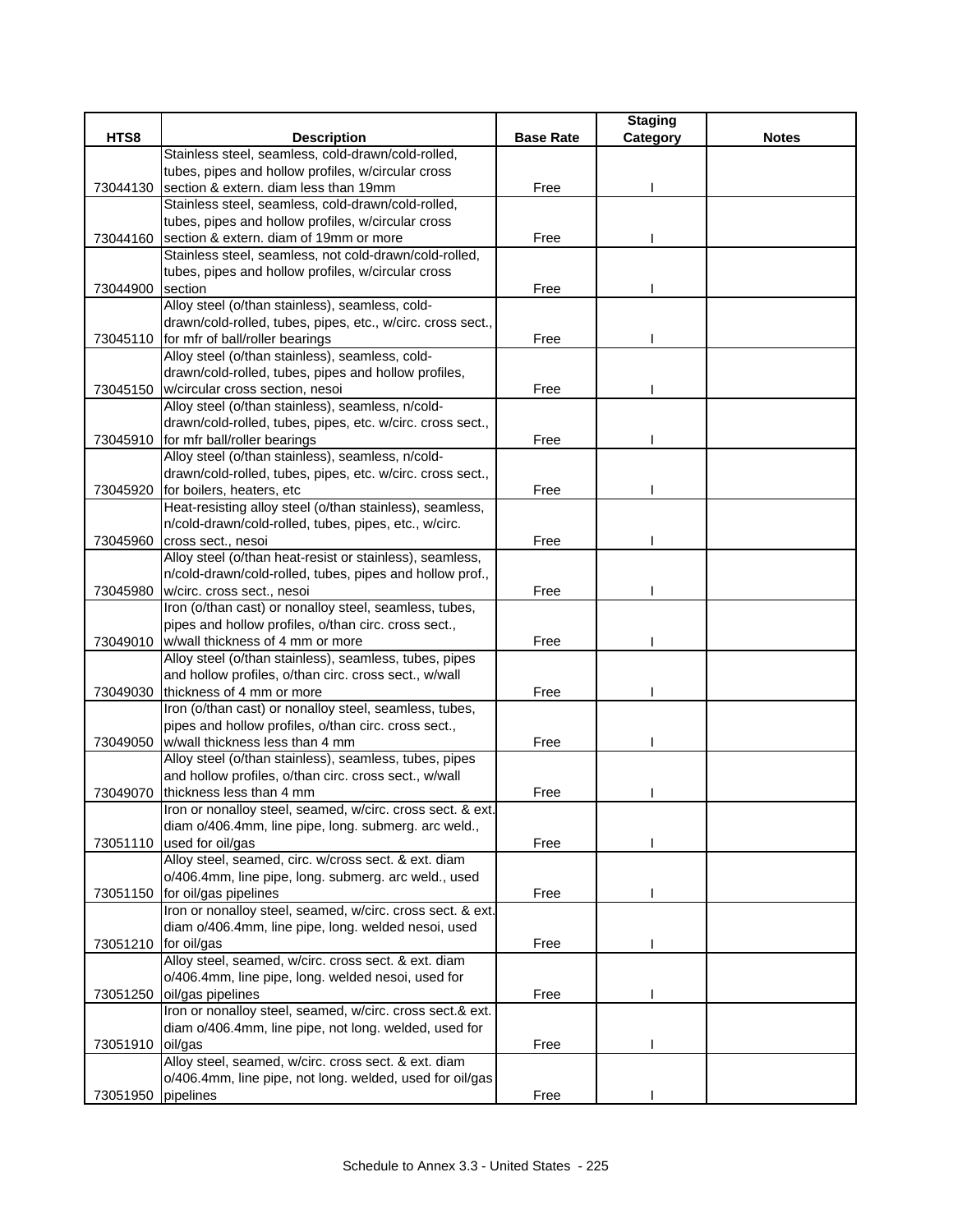|          |                                                                                                              |                  | <b>Staging</b> |              |
|----------|--------------------------------------------------------------------------------------------------------------|------------------|----------------|--------------|
| HTS8     | <b>Description</b>                                                                                           | <b>Base Rate</b> | Category       | <b>Notes</b> |
|          | Iron or nonalloy steel, seamed, w/circ. cross sect. & ext.                                                   |                  |                |              |
|          | diam. o/406.4mm, casing pipe, threaded/coupled, of                                                           |                  |                |              |
| 73052020 | kind for drilling for oil/gas                                                                                | Free             |                |              |
|          | Iron or nonalloy steel, seamed, w/circ. cross sect. & ext.                                                   |                  |                |              |
|          | diam. o/406.4mm, casing pipe, n/threaded/coupled, of                                                         |                  |                |              |
|          | 73052040 kind for drill. for oil/gas                                                                         | Free             |                |              |
|          | Alloy steel, seamed, w/circ. cross sect. & ext. diam.                                                        |                  |                |              |
|          | o/406.4mm, casing pipe, threaded/coupled, of kind for                                                        |                  |                |              |
|          | 73052060 drilling for oil/gas                                                                                | Free             |                |              |
|          | Alloy steel, seamed, w/circ. cross sect. & ext. diam.                                                        |                  |                |              |
|          | o/406.4mm, casing pipe, n/threaded/coupled, of kind                                                          |                  |                |              |
|          | 73052080 for drilling for oil/gas                                                                            | Free             |                |              |
|          | Steel, long. welded, w/circ. cross sect & ext. diam                                                          |                  |                |              |
|          | o/406.4mm, tapered pipes and tubes principally used                                                          | Free             |                |              |
| 73053120 | as pts of illuminating arts.<br>Iron or nonalloy steel, long. welded, w/circ. cross sect.                    |                  |                |              |
|          | & ext. diam. o/406.4mm, tubes and pipes, o/th used in                                                        |                  |                |              |
|          | 73053140 oil/gas drill.etc                                                                                   | Free             |                |              |
|          | Alloy steel, long. welded, w/circ. cross sect. & ext.                                                        |                  |                |              |
|          | diam. o/406.4mm, tubes and pipes, o/than used in                                                             |                  |                |              |
| 73053160 | oil/gas drill. or pipelines                                                                                  | Free             |                |              |
|          | Iron or nonalloy steel, weld. o/than long. weld., w/circ. x-                                                 |                  |                |              |
|          | sect. & ext. diam. o/406.4mm, tubes and pipes, o/th                                                          |                  |                |              |
|          | 73053910 used in oil/gas drill.etc                                                                           | Free             |                |              |
|          | Alloy steel, weld. o/than long. weld., w/circ. x-sect. &                                                     |                  |                |              |
|          | ext. diam. o/406.4mm, tubes and pipes, o/than used in                                                        |                  |                |              |
| 73053950 | oil/gas drill. or pipelines                                                                                  | Free             |                |              |
|          | Iron or nonalloy steel, seamed, w/circ. cross sect. & ext.                                                   |                  |                |              |
|          | diam. o/406.4mm, not welded, tubes and pipes, o/th                                                           |                  |                |              |
|          | 73059010 used in oil/gas drill.etc                                                                           | Free             |                |              |
|          | Alloy steel, seamed, w/circ. cross sect. & ext. diam.                                                        |                  |                |              |
|          | o/406.4mm, not welded, tubes and pipes, o/than used                                                          |                  |                |              |
| 73059050 | in oil/gas drill. or pipelines                                                                               | Free             |                |              |
|          | Iron or nonalloy steel, seamed, w/ext. diam. 406.4mm                                                         |                  |                |              |
|          | or less or o/than circ. x-sect, line pipe of a kind used for                                                 |                  |                |              |
|          | 73061010 oil and gas pipelines                                                                               | Free             |                |              |
|          | Alloy steel, seamed, w/ext. diam 406.4mm or less or                                                          |                  |                |              |
|          | o/than circ. x-sect, line pipe of a kind used for oil and                                                    |                  |                |              |
|          | 73061050 gas pipelines                                                                                       | Free             |                |              |
|          |                                                                                                              |                  |                |              |
|          | Iron or nonalloy steel, seamed, w/ext. diam 406.4mm or                                                       |                  |                |              |
|          | less or o/than circ. x-sect, threaded/coupled, casing of                                                     |                  |                |              |
| 73062010 | kind used in drill. oil/gas                                                                                  | Free             |                |              |
|          |                                                                                                              |                  |                |              |
|          | Iron or nonalloy steel, seamed, w/ext. diam 406.4mm or                                                       |                  |                |              |
|          | less or o/than circ. x-sect, n/threaded/coupled, casing                                                      |                  |                |              |
| 73062020 | kind used drill for oil/gas                                                                                  | Free             |                |              |
|          | Alloy steel, seamed, w/ext. diam 406.4mm or less or<br>o/than circ. x-sect, threaded/coupled, casing of kind |                  |                |              |
|          | used in drilling for oil/gas                                                                                 |                  |                |              |
| 73062030 | Alloy steel, seamed, w/ext. diam 406.4mm or less or                                                          | Free             |                |              |
|          | o/than circ. x-sect, n/threaded/coupled, casing of kind                                                      |                  |                |              |
| 73062040 | used in drilling for oil/gas                                                                                 | Free             |                |              |
|          | Iron or nonalloy steel, seamed, w/ext. diam. 406.4mm                                                         |                  |                |              |
|          | or less or o/than circ. x-sect, tubing of a kind used for                                                    |                  |                |              |
|          | 73062060 drilling for oil/gas                                                                                | Free             |                |              |
|          |                                                                                                              |                  |                |              |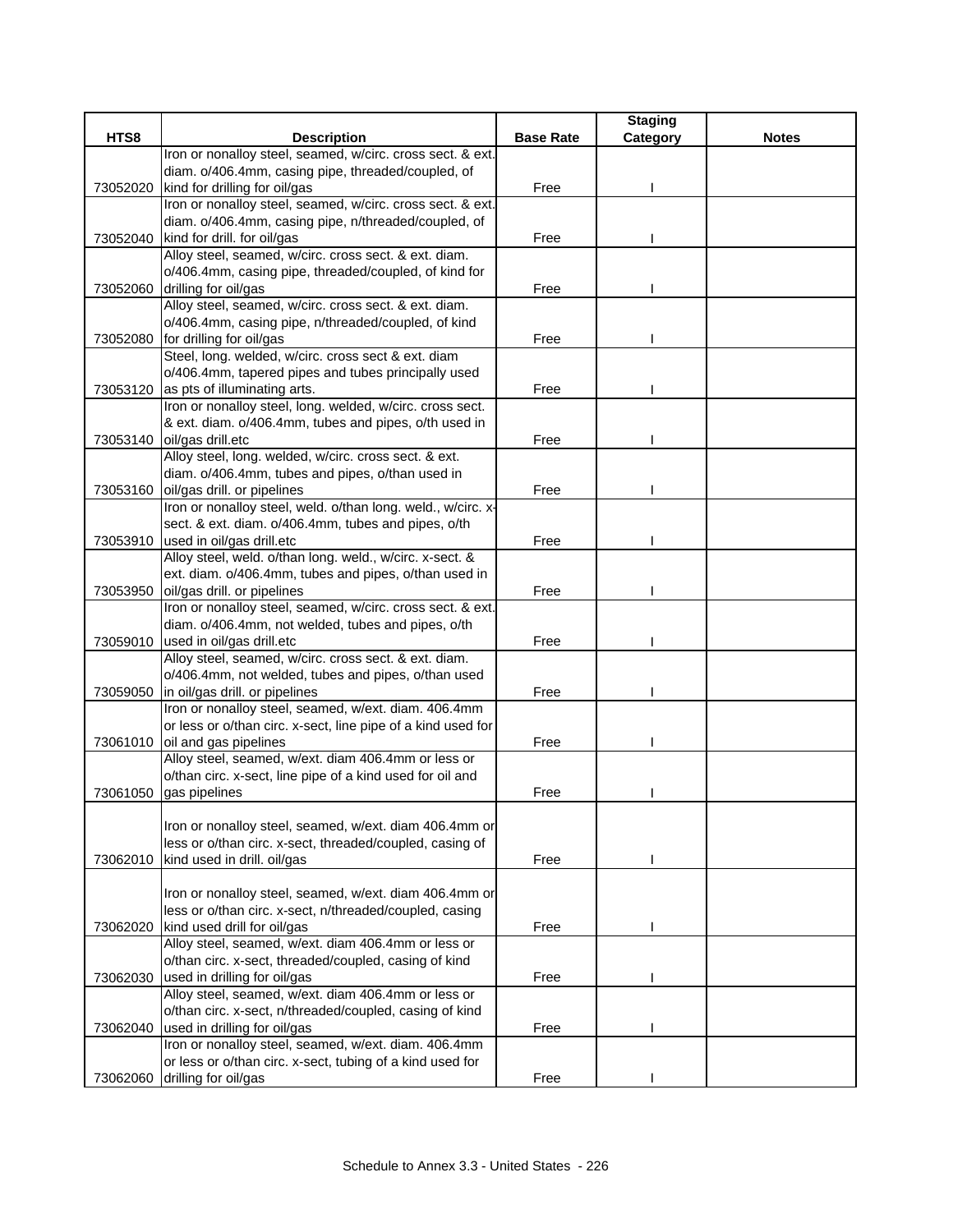|          |                                                                                                                 |                  | <b>Staging</b> |              |
|----------|-----------------------------------------------------------------------------------------------------------------|------------------|----------------|--------------|
| HTS8     | <b>Description</b>                                                                                              | <b>Base Rate</b> | Category       | <b>Notes</b> |
|          | Alloy steel, seamed, w/ext. diam 406.4mm or less or                                                             |                  |                |              |
|          | o/than circ. x-sect, tubing of a kind used for drilling for                                                     |                  |                |              |
| 73062080 | oil/gas                                                                                                         | Free             |                |              |
|          | Iron or nonalloy steel, welded, w/circ. x-sect & ext.                                                           |                  |                |              |
|          | diam. 406.4mm or less, tubes, pipes, hollow profiles,                                                           |                  |                |              |
| 73063010 | w/wall thick. less than 1.65 mm<br>Nonalloy steel, welded, w/circ. x-sect & ext. diam.                          | Free             |                |              |
|          | 406.4mm or less, tapered pipes & tubes, w/wall thick. of                                                        |                  |                |              |
| 73063030 | 1.65 mm+, pts. of illum. arts.                                                                                  | Free             |                |              |
|          | Iron or nonalloy steel, welded, w/circ. x-sect & ext.                                                           |                  |                |              |
|          | diam. 406.4mm or less, pipes, tubes & holl. prof., w/wall                                                       |                  |                |              |
| 73063050 | thick. of 1.65 mm or more                                                                                       | Free             |                |              |
|          | Stainless steel, welded, w/circ. x-sect & ext. diam.                                                            |                  |                |              |
|          | 406.4mm or less, tubes, pipes, hollow profiles, w/wall                                                          |                  |                |              |
|          | 73064010 thick. less than 1.65 mm                                                                               | Free             |                |              |
|          | Stainless steel, welded, w/circ. x-sect & ext. diam.                                                            |                  |                |              |
|          | 406.4mm or less, tubes, pipes, hollow profiles, w/wall                                                          |                  |                |              |
| 73064050 | thick. of 1.65 mm or more                                                                                       | Free             |                |              |
|          | Alloy steel (o/stainless), welded, w/circ. x-sect & ext.                                                        |                  |                |              |
|          | diam. 406.4mm or less, tubes, pipes, hollow prof.,                                                              |                  |                |              |
| 73065010 | w/wall thick. less th/1.65 mm                                                                                   | Free             |                |              |
|          | Alloy steel (o/stainless), welded, w/circ. x-sect & ext.                                                        |                  |                |              |
|          | diam. 406.4mm or less, tapered pipes & tubes, w/wall                                                            |                  |                |              |
| 73065030 | thick. of 1.65 mm+, pts. illum                                                                                  | Free             |                |              |
|          | Alloy steel (o/stainless), welded, w/circ. x-sect & ext.                                                        |                  |                |              |
|          | diam. 406.4mm or less, tubes, pipes, hollow prof.,                                                              |                  |                |              |
| 73065050 | w/wall thick. of 1.65 mm+                                                                                       | Free             |                |              |
|          | Iron or nonalloy steel, welded, w/non-circ. x-sect, tubes,                                                      |                  |                |              |
|          | pipes and hollow profiles, w/wall thickness of 4 mm or                                                          |                  |                |              |
| 73066010 | more                                                                                                            | Free             |                |              |
|          | Alloy steel, welded, w/non-circ. x-sect, tubes, pipes and                                                       |                  |                |              |
| 73066030 | hollow profiles, w/wall thickness of 4 mm or more                                                               | Free             |                |              |
|          | Iron or nonalloy steel, welded, w/non-circ. x-sect, tubes,                                                      |                  |                |              |
|          | pipes and hollow profiles, w/wall thickness less than 4                                                         |                  |                |              |
| 73066050 | mm                                                                                                              | Free             |                |              |
|          |                                                                                                                 |                  |                |              |
|          | Alloy steel, welded, w/non-circ. x-sect, tubes, pipes and                                                       |                  |                |              |
| 73066070 | hollow profiles, w/wall thickness less than 4 mm                                                                | Free             |                |              |
|          | Iron or nonalloy steel, seamed o/welded, w/non-circ. x-                                                         |                  |                |              |
|          | sect. or circ. x-sect. w/ext. diam. 406.4mm or less,                                                            |                  |                |              |
| 73069010 | tubes, pipes & hollow profiles                                                                                  | Free             |                |              |
|          | Alloy steel, seamed o/than welded, w/non-circ. x-sect or                                                        |                  |                |              |
|          | circ. x-sect w/ext. diam. 406.4mm or less, tubes, pipes                                                         |                  |                |              |
| 73069050 | and hollow profiles                                                                                             | Free             |                |              |
| 73071100 | Cast nonmalleable iron, fittings for tubes or pipes                                                             | 4.80%            | $\overline{A}$ |              |
| 73071930 | Cast ductile iron or steel, fittings for tubes or pipes                                                         | 5.60%            | Α              |              |
| 73071990 | Cast iron or steel, fittings for tubes or pipes, nesoi<br>Stainless steel, flanges for tubes/pipes, forged, not | 6.20%            | Α              |              |
|          | machined, not tooled and not otherwise processed after                                                          |                  |                |              |
| 73072110 | forging                                                                                                         | 3.30%            | Α              |              |
|          | Stainless steel, not cast, flanges for tubes/pipes, not                                                         |                  |                |              |
|          | forged or forged and machined, tooled and otherwise                                                             |                  |                |              |
| 73072150 | processed after forging                                                                                         | 5.60%            | Α              |              |
|          | Stainless steel, not cast, threaded sleeves (couplings)                                                         |                  |                |              |
|          | 73072210 for tubes/pipes                                                                                        | Free             |                |              |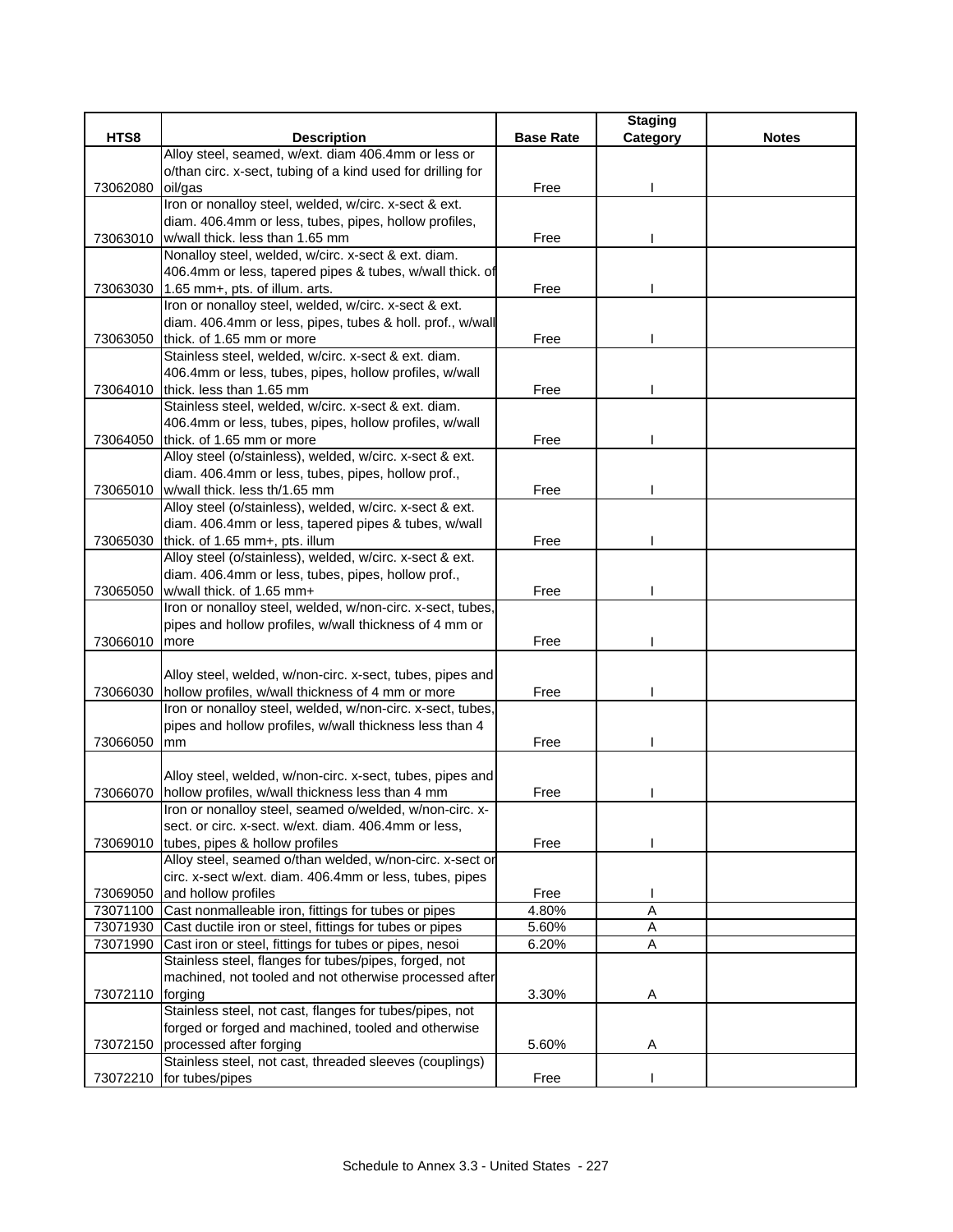|                      |                                                                                                                                 |                  | <b>Staging</b> |              |
|----------------------|---------------------------------------------------------------------------------------------------------------------------------|------------------|----------------|--------------|
| HTS8                 | <b>Description</b>                                                                                                              | <b>Base Rate</b> | Category       | <b>Notes</b> |
|                      | Stainless steel, not cast, threaded elbow and bends for                                                                         |                  |                |              |
| 73072250             | tubes/pipes                                                                                                                     | 6.20%            | Α              |              |
|                      | Stainless steel, not cast, butt welding fittings for                                                                            |                  |                |              |
| 73072300             | tubes/pipes                                                                                                                     | 5%               | Α              |              |
|                      |                                                                                                                                 |                  |                |              |
|                      | 73072900 Stainless steel, not cast, fittings for tubes/pipes, nesoi<br>Iron or nonalloy steel, flanges for tubes/pipes, forged, | 5%               | Α              |              |
|                      | not machined, not tooled and not otherwise processed                                                                            |                  |                |              |
|                      | 73079110 after forging                                                                                                          | 3.30%            | Α              |              |
|                      | Alloy steel (o/than stainless), not cast, flanges for                                                                           |                  |                |              |
|                      | tubes/pipes, forged, not machined/tooled and not                                                                                |                  |                |              |
|                      | 73079130 otherwise processed after forging                                                                                      | 3.20%            | Α              |              |
|                      | Iron or steel (o/than stainless), not cast, flanges for                                                                         |                  |                |              |
|                      | tubes/pipes, not forged or forged and machined, tooled                                                                          |                  |                |              |
|                      | 73079150 & processed after forging                                                                                              | 5.50%            | Α              |              |
|                      | Iron or steel (o/than stainless), not cast, threaded                                                                            |                  |                |              |
| 73079230             | sleeves (couplings) for tubes/pipes                                                                                             | Free             |                |              |
|                      | Iron or steel (o/than stainless), not cast, threaded elbow                                                                      |                  |                |              |
| 73079290             | and bends for tubes/pipes                                                                                                       | 6.20%            | Α              |              |
|                      | Iron or nonalloy steel, not cast, butt welding fittings for                                                                     |                  |                |              |
|                      | 73079330 tubes/pipes, w/inside diam. less than 360mm                                                                            | 6.20%            | Α              |              |
|                      |                                                                                                                                 |                  |                |              |
|                      | Alloy steel (o/than stainless), not cast, butt welding                                                                          |                  |                |              |
| 73079360             | fittings for tubes/pipes, w/inside diam. less than 360mm                                                                        | 5.50%            | Α              |              |
|                      | Iron or alloy steel (o/than stainless), not cast, butt                                                                          |                  |                |              |
|                      | welding fittings for tubes/pipes, w/inside diam. 360mm                                                                          |                  |                |              |
| 73079390             | or more                                                                                                                         | 4.30%            | A              |              |
|                      | Iron or nonalloy steel, fittings for tubes/pipes, nesoi,                                                                        |                  |                |              |
|                      | forged, not machined, not tooled and not otherwise                                                                              |                  |                |              |
|                      | 73079910 processed after forging                                                                                                | 3.70%            | Α              |              |
|                      | Alloy steel (o/than stainless), fittings for tubes/pipes,                                                                       |                  |                |              |
|                      | nesoi, forged, not machined/tooled and not otherwise                                                                            |                  |                |              |
| 73079930             | processed after forging                                                                                                         | 3.20%            | Α              |              |
|                      | Iron/steel (o/than stainless), n/cast, fittings for                                                                             |                  |                |              |
|                      | tubes/pipes, nesoi, not forged or forged and machined,                                                                          |                  |                |              |
| 73079950<br>73081000 | tooled & processed after forging                                                                                                | 4.30%<br>Free    | A              |              |
|                      | Iron or steel, bridges and bridge sections<br>Iron or steel, towers and lattice masts                                           | Free             |                |              |
| 73082000             | Stainless steel, doors, windows and their frames, and                                                                           |                  |                |              |
|                      | 73083010 thresholds for doors                                                                                                   | Free             |                |              |
|                      | Iron or steel (o/than stainless), doors, windows and                                                                            |                  |                |              |
| 73083050             | their frames, and thresholds for doors                                                                                          | Free             |                |              |
|                      | Iron or steel, props and similar equipment for                                                                                  |                  |                |              |
| 73084000             | scaffolding, shuttering or pit-propping                                                                                         | Free             |                |              |
|                      | Iron or steel, not in part alloy steel, columns, pillars,                                                                       |                  |                |              |
| 73089030             | posts, beams and girders                                                                                                        | Free             |                |              |
|                      | Iron or steel, columns, pillars, posts, beams and                                                                               |                  |                |              |
| 73089060             | girders, nesoi                                                                                                                  | Free             |                |              |
| 73089070             | Steel, grating for structures or parts of structures                                                                            | Free             |                |              |
|                      | Iron or steel, structures (excluding prefab structures of                                                                       |                  |                |              |
| 73089095             | 9406) and parts of structures, nesoi                                                                                            | Free             |                |              |
|                      | Iron/steel, reservoirs, tanks, vats, siml. contain., for any                                                                    |                  |                |              |
|                      | material (o/than compress./liq.gas), w/capacity o/300 l,                                                                        |                  |                |              |
| 73090000             | n/fit. w/mech/thermal                                                                                                           | Free             |                |              |
|                      | Iron/steel, tanks, casks, drums, cans, boxes & siml.                                                                            |                  |                |              |
|                      | cont. for any material (o/than compress./liq.gas), w/cap.                                                                       |                  |                |              |
| 73101000             | of 50+ I but n/o 300 l                                                                                                          | Free             |                |              |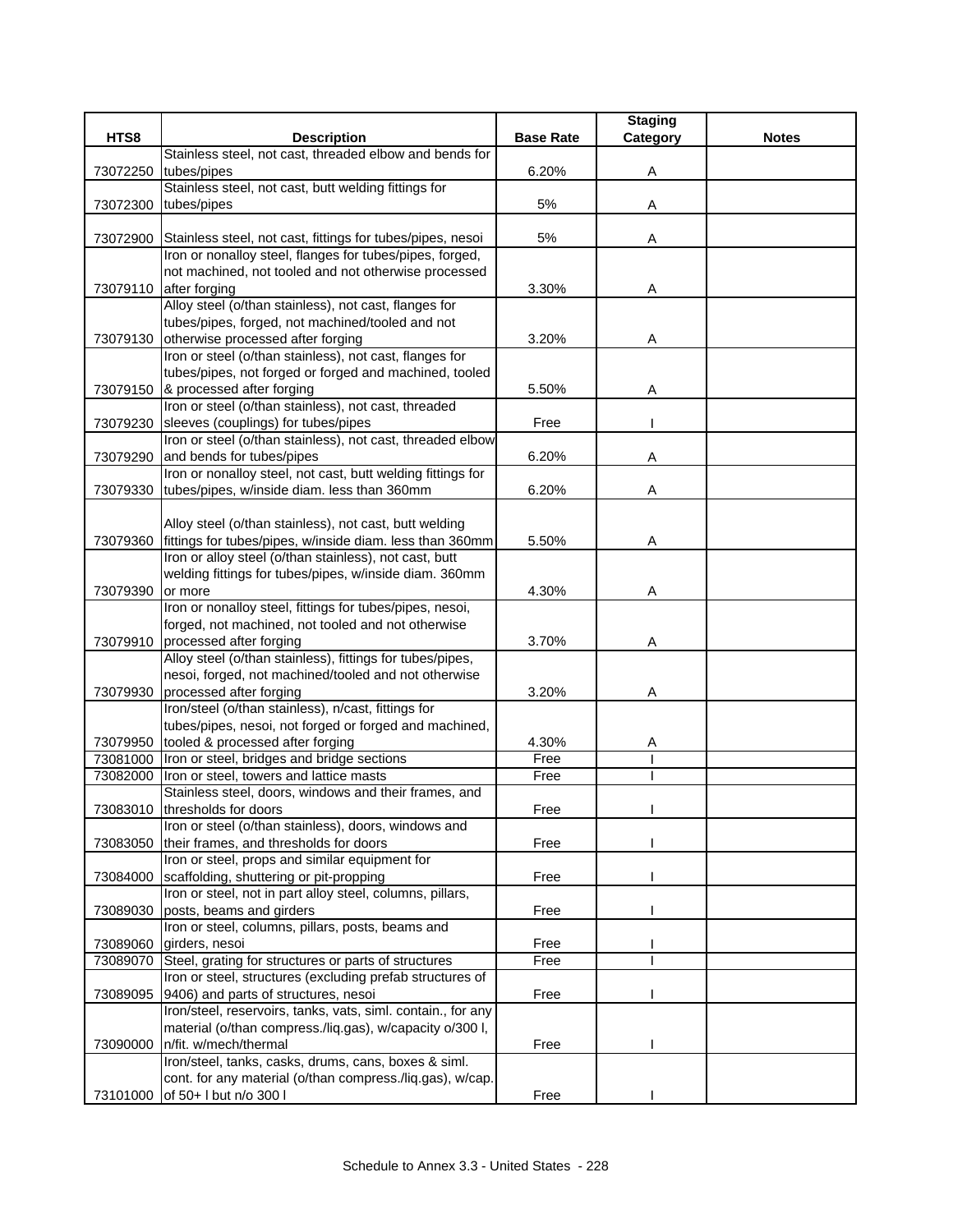|          |                                                                                                                |                  | <b>Staging</b> |              |
|----------|----------------------------------------------------------------------------------------------------------------|------------------|----------------|--------------|
| HTS8     | <b>Description</b>                                                                                             | <b>Base Rate</b> | Category       | <b>Notes</b> |
|          | Iron/steel, cans for any material (o/compressed/liq.                                                           |                  |                |              |
|          | gas), closed by soldering or crimping, w/cap. less than                                                        |                  |                |              |
| 73102100 | 50                                                                                                             | Free             |                |              |
|          | Iron/steel, cans for any material (o/compressed/liq.                                                           |                  |                |              |
| 73102900 | gas), n/closed by soldering or crimping, w/cap. less<br>than 50 l                                              | Free             |                |              |
|          |                                                                                                                |                  |                |              |
| 73110000 | Iron/steel, containers for compressed or liquefied gas                                                         | Free             |                |              |
|          | Stainless steel, stranded wire, not elect. insulated, fitted                                                   |                  |                |              |
|          | 73121005 with fittings or made up into articles                                                                | Free             |                |              |
|          | Stainless steel, stranded wire, not elect. insulated, not                                                      |                  |                |              |
| 73121010 | fitted with fittings or made up into articles                                                                  | Free             |                |              |
|          |                                                                                                                |                  |                |              |
|          | Iron or steel (o/than stainless), stranded wire, not elect.                                                    |                  |                |              |
| 73121020 | insul., fitted with fittings or made up into articles                                                          | Free             |                |              |
|          |                                                                                                                |                  |                |              |
|          | Iron or steel (o/than stainless), stranded wire, not elect.                                                    |                  |                |              |
| 73121030 | insul., not fitted with fittings or made up into articles                                                      | Free             |                |              |
|          | Stainless steel, ropes, cables and cordage (o/than                                                             |                  |                |              |
|          | stranded wire), not elect. insul., fitted with fittings or<br>made up into articles                            |                  |                |              |
| 73121050 | Stainless steel, ropes, cables and cordage (o/than                                                             | Free             |                |              |
|          | stranded wire), not elect. insul., not fitted with fittings or                                                 |                  |                |              |
|          | 73121060 made up into articles                                                                                 | Free             |                |              |
|          | Iron/steel (o/stainless), ropes, cables & cordage (o/than                                                      |                  |                |              |
|          | stranded wire), n/elect. insul., fitted with fittings or made                                                  |                  |                |              |
|          | 73121070 up into articles                                                                                      | Free             |                |              |
|          | Iron/steel (o/stainless), ropes, cables & cordage, of                                                          |                  |                |              |
|          | brass plated wire (o/than stranded wire), n/elect. insul.,                                                     |                  |                |              |
| 73121080 | w/o fittings or arts.                                                                                          | Free             |                |              |
|          | Iron/steel (o/stainless), ropes, cables & cordage, o/th of                                                     |                  |                |              |
|          | brass plate wire (o/than stranded wire), n/elect. insul.,                                                      |                  |                |              |
| 73121090 | w/o fittings etc.                                                                                              | Free             |                |              |
|          | Iron/steel (o/stainless), plaited bands, slings and the                                                        |                  |                |              |
| 73129000 | like, not electrically insulated                                                                               | Free             |                |              |
|          | Iron/steel, barbed wire; iron/steel, twisted hoop or<br>single flat wire and loosely twisted double wire, of a |                  |                |              |
| 73130000 | kind used for fencing                                                                                          | Free             |                |              |
|          | Stainless steel, woven cloth endless bands for                                                                 |                  |                |              |
|          | machinery, w/meshes not finer than 12 wires to the                                                             |                  |                |              |
| 73141210 | lineal cm in warp or filling                                                                                   | Free             |                |              |
|          | Stainless steel, woven cloth endless bands for                                                                 |                  |                |              |
|          | machinery, w/meshes finer than 12 but n/finer than 36                                                          |                  |                |              |
|          | 73141220 wires to the lineal cm warp or filling                                                                | Free             |                |              |
|          | Stainless steel, Fourdrinier wires for papermaking                                                             |                  |                |              |
|          | machines w/94 or more wires to the lineal cm in warp or                                                        |                  |                |              |
| 73141230 | filling                                                                                                        | Free             |                |              |
|          | Stainless steel, Fourdrinier wires for papermaking                                                             |                  |                |              |
|          | machines w/36 to 93 wires to the lineal cm in warp or                                                          |                  |                |              |
| 73141260 | filling                                                                                                        | Free             |                |              |
|          | Stainless steel, woven cloth endless bands for                                                                 |                  |                |              |
|          | machinery, nesoi, w/meshes finer than 36 wires to the                                                          |                  |                |              |
| 73141290 | lineal cm in warp or filling<br>Iron or steel (o/than stainless), woven cloth endless                          | Free             |                |              |
| 73141300 | bands for machinery, neosi                                                                                     | Free             |                |              |
|          |                                                                                                                |                  |                |              |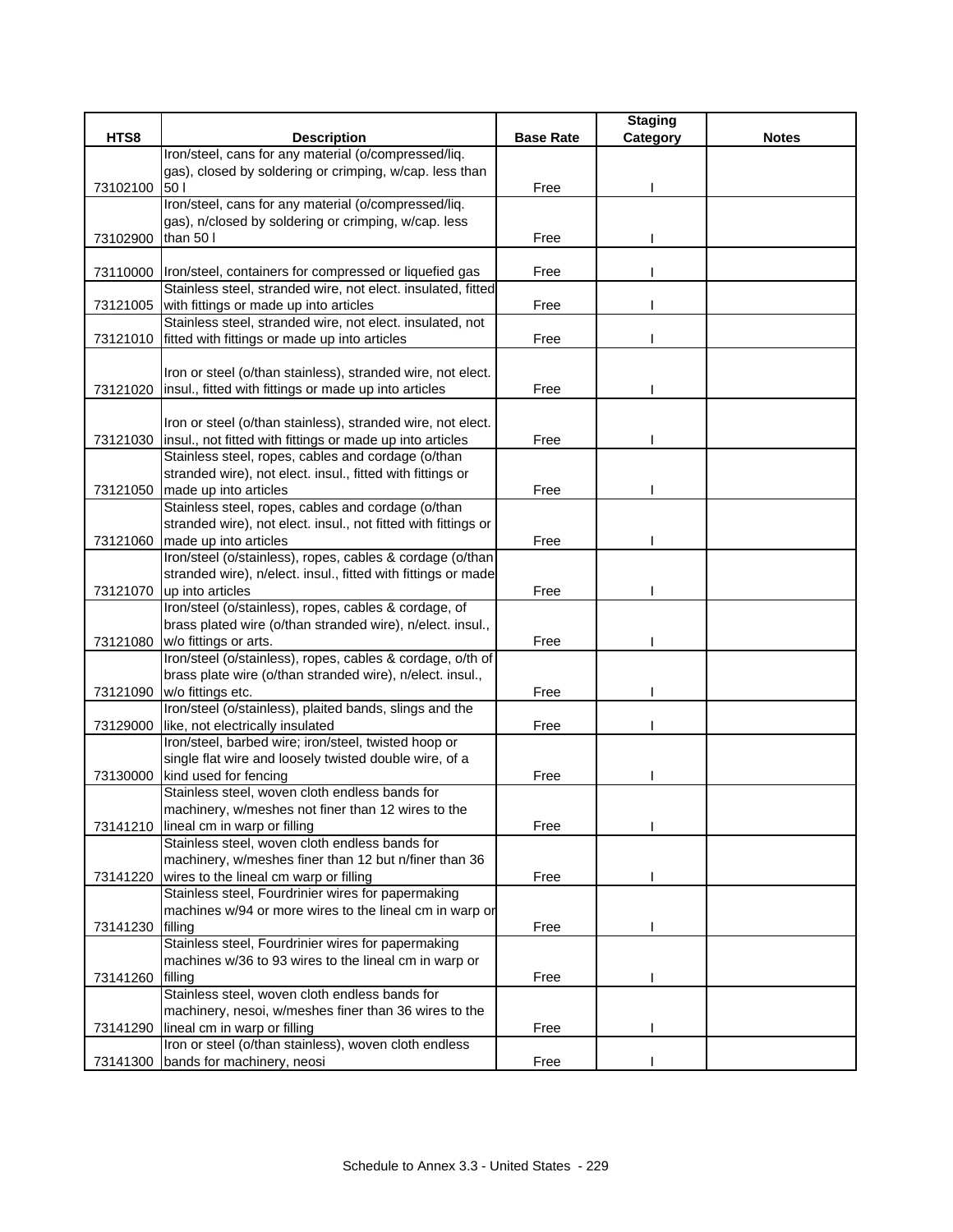|                 |                                                                                                                        |                  | <b>Staging</b> |              |
|-----------------|------------------------------------------------------------------------------------------------------------------------|------------------|----------------|--------------|
| HTS8            | <b>Description</b>                                                                                                     | <b>Base Rate</b> | Category       | <b>Notes</b> |
|                 | Stainless steel, woven cloth (o/than endless bands for                                                                 |                  |                |              |
|                 | machinery), w/meshes not finer than 12 wires to the                                                                    |                  |                |              |
| 73141410        | lineal cm in warp or filling                                                                                           | Free             |                |              |
|                 | Stainless steel, woven cloth (o/than endless bands for                                                                 |                  |                |              |
|                 | machinery), w/meshes finer 12 but n/finer 36 wires to                                                                  |                  |                |              |
|                 | 73141420 the lineal cm warp/filling                                                                                    | Free             |                |              |
|                 | Stainless steel, Fourdrinier wires (o/than endless                                                                     |                  |                |              |
|                 | bands) for papermaking machines, w/meshes 94 or                                                                        |                  |                |              |
|                 | 73141430 more wire to lineal cm warp/filling                                                                           | Free             |                |              |
|                 | Stainless steel, Fourdrinier wires (o/than endless                                                                     |                  |                |              |
|                 | bands) for papermaking machines, w/meshes 36 to 93                                                                     |                  |                |              |
|                 | 73141460 wires to the lineal cm warp/filling                                                                           | Free             |                |              |
|                 | Stainless steel woven cloth (other than endless band                                                                   |                  |                |              |
|                 | for machinery), neosi, w/meshes finer than 36 wires to                                                                 |                  |                |              |
|                 | 73141490 the lineal cm in warp or filling                                                                              | Free             |                |              |
|                 | Iron or steel (o/than stainless), woven cloth (o/than                                                                  |                  |                |              |
|                 | 73141900 endless bands for machinery)                                                                                  | Free             |                |              |
|                 |                                                                                                                        |                  |                |              |
|                 | Iron/steel, grill, netting & fencing, of wire w/maximum x-                                                             |                  |                |              |
|                 | sect. dimension 3 mm or more, welded at intersection,                                                                  |                  |                |              |
| 73142000        | w/mesh size 100 cm2 or more<br>Iron/steel, fencing, of wire, welded at the intersection,                               | Free             |                |              |
|                 |                                                                                                                        |                  |                |              |
|                 | plated or coated with zinc, whether or not covered<br>73143110 w/plastic material                                      | Free             |                |              |
|                 | Iron/steel, grill and netting, of wire, welded at the                                                                  |                  |                |              |
|                 |                                                                                                                        |                  |                |              |
|                 | 73143150 intersection, plated or coated with zinc, nesoi<br>Iron/steel, grill, netting and fencing, of wire, welded at | Free             |                |              |
| 73143900        | the intersection, not plated or coated with zinc                                                                       | Free             |                |              |
|                 |                                                                                                                        |                  |                |              |
|                 | Iron/steel, grill, netting and fencing, of wire, not welded                                                            |                  |                |              |
|                 | 73144100 at the intersection, plated or coated with zinc                                                               | Free             |                |              |
|                 | Iron/steel, grill, netting and fencing, of wire, not welded                                                            |                  |                |              |
| 73144200        | at the intersection, coated with plastics                                                                              | Free             |                |              |
|                 | Iron/steel, grill, netting and fencing, of wire, not welded                                                            |                  |                |              |
| 73144930        | at the intersection, not cut to shape                                                                                  | Free             |                |              |
|                 | Iron/steel, grill, netting and fencing, of wire, not welded                                                            |                  |                |              |
|                 | 73144960 at the intersection, cut to shape                                                                             | Free             |                |              |
| 73145000        | Iron or steel, expanded metal                                                                                          | Free             |                |              |
| 73151100        | Iron or steel, roller chain                                                                                            | Free             |                |              |
|                 | Iron or steel, articulated link chain (other than roller                                                               |                  |                |              |
| 73151200 chain) |                                                                                                                        | Free             |                |              |
| 73151900        | Iron or steel, parts of articulated link chain                                                                         | Free             |                |              |
| 73152010        | Iron or steel, skid chain, not over 8 mm in diameter                                                                   | Free             |                |              |
| 73152050        | Iron or steel, skid chain, over 8 mm in diameter                                                                       | Free             |                |              |
| 73158100        | Iron or steel, stud link chain                                                                                         | Free             |                |              |
|                 | Alloy steel, welded link chain, not over 10 mm in                                                                      |                  |                |              |
| 73158210        | diameter                                                                                                               | Free             |                |              |
|                 |                                                                                                                        |                  |                |              |
|                 | 73158230 Alloy steel, welded link chain, over 10 mm in diameter                                                        | Free             |                |              |
|                 | Iron or nonalloy steel, welded link chain, not over 10                                                                 |                  |                |              |
| 73158250        | mm in diameter                                                                                                         | Free             |                |              |
|                 | Iron or nonalloy steel, welded link chain, over 10 mm in                                                               |                  |                |              |
| 73158270        | diameter                                                                                                               | Free             |                |              |
|                 | Iron or steel, chain nesoi, with links of essentially round                                                            |                  |                |              |
| 73158910        | cross section, not over 8 mm in diameter                                                                               | 1.50%            | Α              |              |
|                 | Iron or steel, chain nesoi, with links of essentially round                                                            |                  |                |              |
| 73158930        | cross sections, over 8 mm in diameter                                                                                  | Free             |                |              |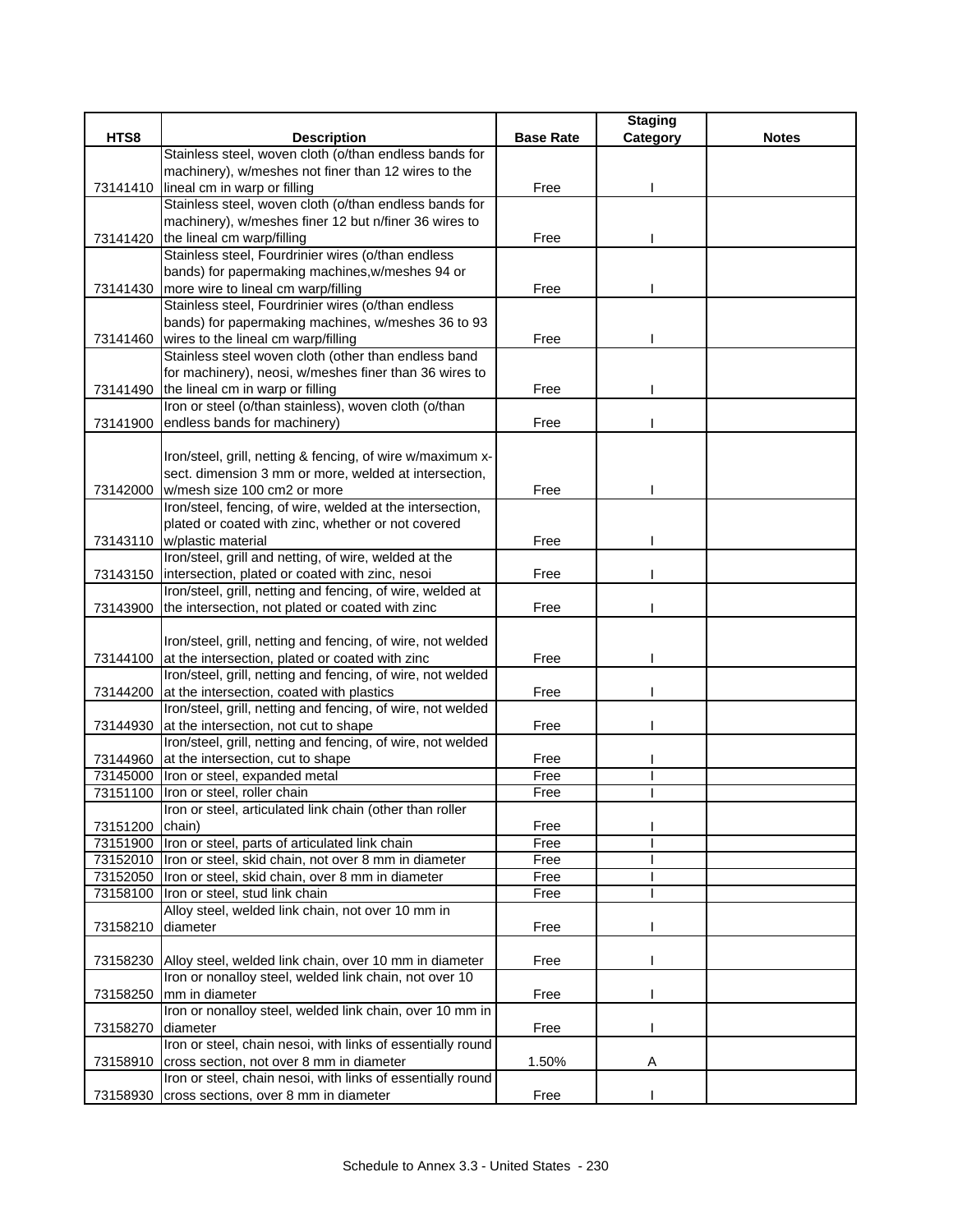|               |                                                                          |                  | <b>Staging</b> |              |
|---------------|--------------------------------------------------------------------------|------------------|----------------|--------------|
| HTS8          | <b>Description</b>                                                       | <b>Base Rate</b> | Category       | <b>Notes</b> |
| 73158950      | Iron or steel, chain nesoi                                               | 3.90%            | A              |              |
|               | Iron or steel, parts of chain (other than articulated link               |                  |                |              |
| 73159000      | chain)                                                                   | 2.90%            | Α              |              |
|               | 73160000  Iron or steel, anchors, grapnels and parts thereof             | Free             |                |              |
| 73170010      | Iron or steel, thumb tacks                                               | Free             |                |              |
|               | Iron or steel, nails, tacks, corrugated nails, staples &                 |                  |                |              |
|               | similar arts., not threaded, suitable for use in powder-                 |                  |                |              |
| 73170020      | actuated hand tools                                                      | Free             |                |              |
|               | Iron or steel, nails, tacks, corrugated nails, staples &                 |                  |                |              |
|               | similar arts., threaded, suitable for use in powder-                     |                  |                |              |
| 73170030      | actuated hand tools                                                      | Free             |                |              |
|               | Iron or steel, nails, tacks, corrugated nails, staples &                 |                  |                |              |
|               | similar arts., of one piece construction, made of round                  |                  |                |              |
| 73170055      | wire, nesoi                                                              | Free             |                |              |
|               | Iron or steel, nails, tacks, corrugated nails, staples &                 |                  |                |              |
|               | similar arts., of one piece construction, not made of                    |                  |                |              |
| 73170065      | round wire, nesoi                                                        | Free             |                |              |
|               | Iron or steel, nails, tacks, corrugated nails, staples &                 |                  |                |              |
| 73170075      | similar arts., of two or more pieces, nesoi                              | Free             |                |              |
|               | 73181100 Iron or steel, coach screws                                     | 12.50%           | A              |              |
| 73181200      | Iron or steel, wood screws (o/than coach screws)                         | 12.50%           | $\overline{A}$ |              |
| 73181300      | Iron or steel, screw hooks and screw rings                               | 5.70%            | Α              |              |
|               | Iron or steel, self-tapping screws, w/shanks or threads                  |                  |                |              |
| 73181410      | less than 6 mm in diameter                                               | 6.20%            | A              |              |
|               | Iron or steel, self-tapping screws, w/shanks or threads                  |                  |                |              |
| 73181450      | 6 mm or more in diameter                                                 | 8.60%            | Α              |              |
|               | Iron or steel, bolts and bolts & their nuts or washers,                  |                  |                |              |
| 73181520      | imported in the same shipment                                            | Free             |                |              |
|               | Iron or steel, machine screws (o/than cap screws), 9.5                   |                  |                |              |
|               | 73181540 mm or more in length and 3.2 mm in diameter                     | Free             |                |              |
| 73181550      | Iron or steel, threaded studs                                            | Free             |                |              |
|               | Iron or steel, screws and bolts, nesoi, having shanks or                 |                  |                |              |
| 73181560      | threads less than 6 mm in diameter                                       | 6.20%            | Α              |              |
|               | Iron or steel, screws and bolts, nesoi, having shanks or                 |                  |                |              |
|               | 73181580 threads 6 mm or more in diameter                                | 8.50%            | A              |              |
| 73181600      | Iron or steel, nuts                                                      | Free             |                |              |
|               | Iron or steel, threaded articles similar to screws, bolts,               |                  |                |              |
| 73181900      | nuts, coach screws & screw hooks, nesoi                                  | 5.70%            | Α              |              |
|               |                                                                          |                  |                |              |
|               | 73182100  Iron or steel, spring washers and other lock washers           | 5.80%            | Α              |              |
|               | Iron or steel, washers (o/than spring washers and other                  |                  |                |              |
| 73182200      | lock washers)                                                            | Free             |                |              |
| 73182300      | Iron or steel, rivets                                                    | Free             |                |              |
| 73182400      | Iron or steel, cotters and cotter pins                                   | 3.80%            | Α              |              |
|               | Iron or steel, nonthreaded articles similar to rivets,                   |                  |                |              |
| 73182900      | cotters, cotter pins, washers and spring washers                         | 2.80%            | Α              |              |
|               |                                                                          |                  |                |              |
|               | 73191000 Iron or steel, sewing, darning or embroidery needles            | Free             |                |              |
|               | 73192000   Iron or steel, safety pins                                    | 4.50%            | Α              |              |
|               | Iron or steel, dressmakers' or common pins                               | 4.10%            | A              |              |
| 73193010      | Iron or steel, pins (o/than safety pins, dressmakers' or                 |                  |                |              |
|               |                                                                          |                  |                |              |
| 73193050      | common pins)<br>Iron or steel, knitting needles, bodkins, crochet hooks, | Free             |                |              |
|               | embroidery stilettos and similar articles for use in the                 |                  |                |              |
|               |                                                                          |                  |                |              |
| 73199000 hand |                                                                          | 2.90%            | Α              |              |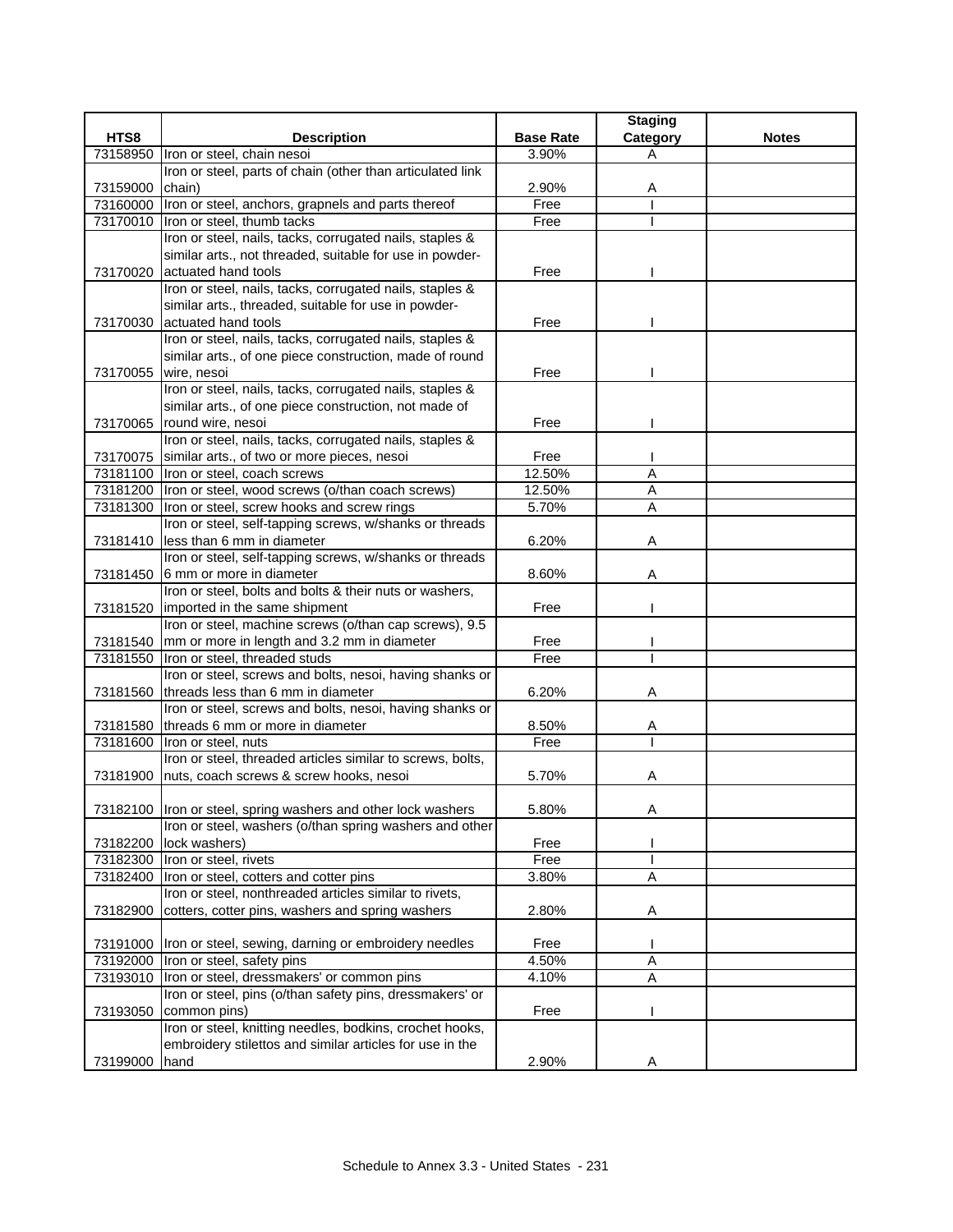|          |                                                                                                                   |                  | <b>Staging</b> |              |
|----------|-------------------------------------------------------------------------------------------------------------------|------------------|----------------|--------------|
| HTS8     | <b>Description</b>                                                                                                | <b>Base Rate</b> | Category       | <b>Notes</b> |
|          | Iron or steel, leaf springs & leaves therefore, to be used                                                        |                  |                |              |
|          | in motor vehicles having a G.V.W. not exceeding 4                                                                 |                  |                |              |
| 73201030 | metric tons<br>Iron or steel, leaf springs & leaves therefore, suitable                                           | 3.20%            | Α              |              |
|          | for motor vehicle suspension (o/than for motor vehicles                                                           |                  |                |              |
| 73201060 | w/a G.V.W. o/4 metric tons)                                                                                       | 3.20%            | Α              |              |
|          | Iron or steel, leaf springs & leaves therefore, not                                                               |                  |                |              |
| 73201090 | suitable for motor vehicle suspension                                                                             | 3.20%            | Α              |              |
|          | Iron or steel, helical springs, suitable for motor-vehicle                                                        |                  |                |              |
| 73202010 | suspension                                                                                                        | 3.20%            | Α              |              |
|          | Iron or steel, helical springs (o/than suitable for motor-                                                        |                  |                |              |
| 73202050 | vehicle suspension)                                                                                               | 3.90%            | A              |              |
| 73209010 | Iron or steel, hairsprings                                                                                        | Free             |                |              |
|          | Iron or steel, springs (o/than leaf springs, helical                                                              |                  |                |              |
| 73209050 | springs or hairsprings)                                                                                           | 2.90%            | Α              |              |
|          | Iron or steel, portable non-electric domestic cooking                                                             |                  |                |              |
|          | appliances and plate warmers, for gas fuel or for both                                                            |                  |                |              |
| 73211110 | gas and other fuels                                                                                               | 5.70%            | Α              |              |
|          |                                                                                                                   |                  |                |              |
|          | Iron or steel, nonportable non-electric domestic stoves                                                           |                  |                |              |
| 73211130 | or ranges, for gas fuel or for both gas and other fuels<br>Iron or steel, nonportable non-electric domestic cook. | Free             |                |              |
|          | appl. (o/th stoves or ranges) & plate warmers, for gas                                                            |                  |                |              |
|          | 73211160 fuel or both gas & other fuels                                                                           | Free             |                |              |
|          | Iron or steel, non-electric domestic cooking appliances                                                           |                  |                |              |
| 73211200 | and plate warmers, for liquid fuels                                                                               | Free             |                |              |
|          | Iron or steel, non-electric domestic cooking appliances                                                           |                  |                |              |
| 73211300 | and plate warmers, for solid fuels                                                                                | Free             |                |              |
|          | Iron or steel, portable non-electric domestic grates &                                                            |                  |                |              |
|          | warming appl. (o/cooking/plate warmers), for gas fuel                                                             |                  |                |              |
| 73218110 | or both gas and other fuels                                                                                       | 2.90%            | Α              |              |
|          | Iron or steel, nonportable non-electric domestic grates                                                           |                  |                |              |
|          | & warming appl. (o/than cooking/plate warmers), for                                                               |                  |                |              |
| 73218150 | gas fuel/both gas & other fuels                                                                                   | Free             |                |              |
|          | Iron or steel, portable non-electric domestic grates &                                                            |                  |                |              |
|          | warming appliances (o/than cooking/plate warmers) for<br>73218210 liquid fuels                                    | 2.90%            | Α              |              |
|          | Iron or steel, nonportable non-electric domestic grates                                                           |                  |                |              |
|          | & warming appliances (o/than cooking/plate warmers),                                                              |                  |                |              |
|          | 73218250 for liquid fuels                                                                                         | Free             |                |              |
|          | Iron or steel, non-electric domestic grates & warming                                                             |                  |                |              |
|          | appliances (o/than cooking/plate warmers), for solid                                                              |                  |                |              |
| 73218300 | fuels                                                                                                             | Free             |                |              |
|          | Iron/steel, cooking chambers for nonportable non-                                                                 |                  |                |              |
|          | electric domestic stoves or ranges, for gas or for gas                                                            |                  |                |              |
| 73219010 | and other fuels                                                                                                   | Free             |                |              |
|          |                                                                                                                   |                  |                |              |
|          | Iron/steel, top surface panels w/ or w/o burners/controls<br>for nonportable non-elect. domest. stoves or ranges, |                  |                |              |
| 73219020 | for gas or gas & other fuels                                                                                      | Free             |                |              |
|          | Iron/steel, door assmbly w/more than one of inner                                                                 |                  |                |              |
|          | panel, out. panel, window, insul., for non-elect. stoves                                                          |                  |                |              |
| 73219040 | or ranges, for gas or gas & other                                                                                 | Free             |                |              |
|          | Iron/steel, parts of nonportable non-electric domestic                                                            |                  |                |              |
|          | stoves or ranges, nesoi, for gas fuel or for both gas and                                                         |                  |                |              |
| 73219050 | other fuels                                                                                                       | Free             |                |              |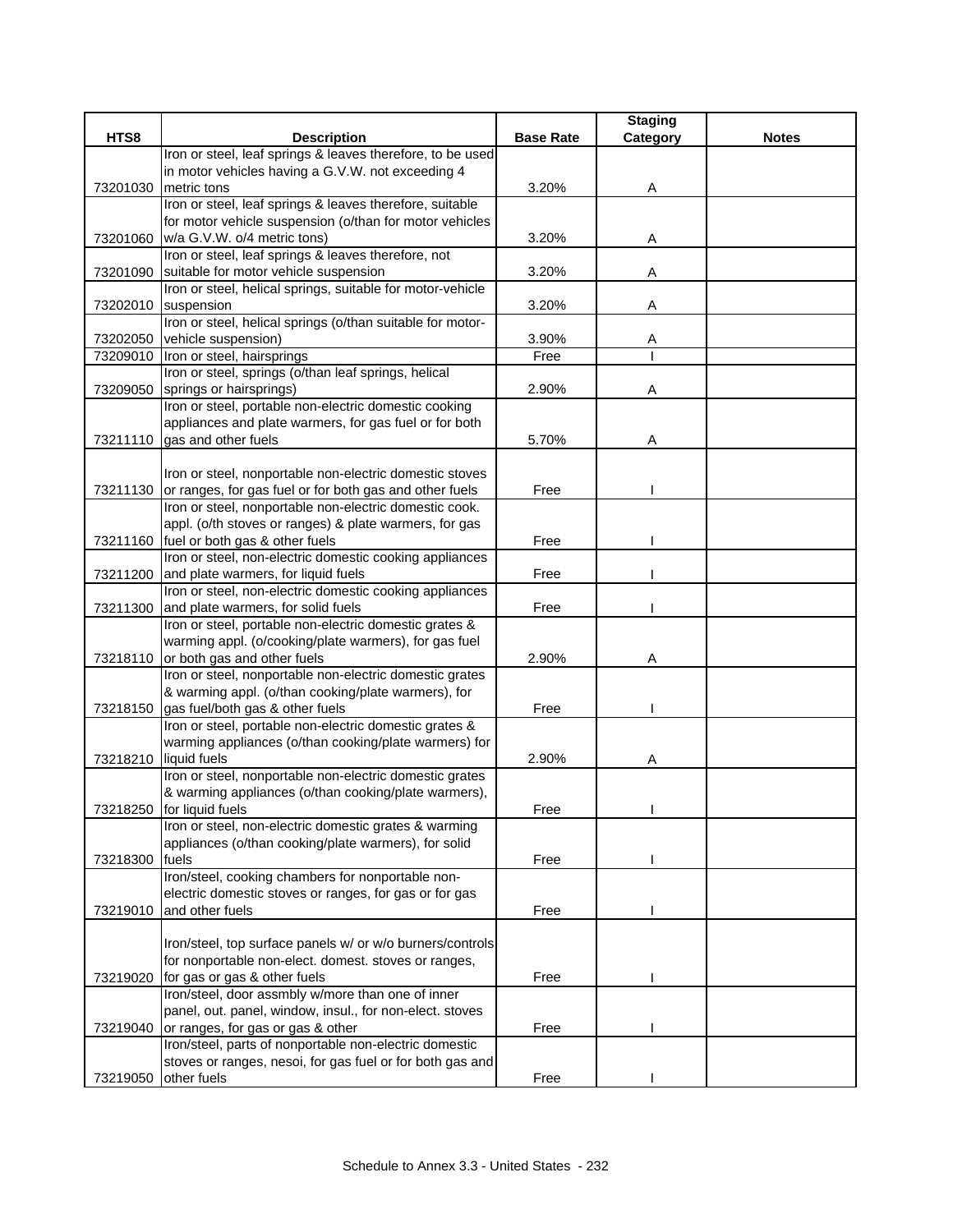|          |                                                               |                  | <b>Staging</b> |              |
|----------|---------------------------------------------------------------|------------------|----------------|--------------|
| HTS8     | <b>Description</b>                                            | <b>Base Rate</b> | Category       | <b>Notes</b> |
|          | Iron/steel, parts, of nonelectric domestic cooking and        |                  |                |              |
| 73219060 | warming appliances, nesoi                                     | Free             |                |              |
|          | Cast iron, non-electrically heated radiators and parts        |                  |                |              |
| 73221100 | thereof, for central heating                                  | Free             |                |              |
|          | Iron (o/than cast) or steel, non-electrically heated          |                  |                |              |
| 73221900 | radiators and parts thereof, for central heating              | Free             |                |              |
|          | Iron or steel, non-electrically heated air heaters and hot    |                  |                |              |
|          | air distributors w/motor driven fan or blower and parts       |                  |                |              |
| 73229000 | thereof                                                       | Free             |                |              |
|          | Iron or steel wool; iron or steel pot scourers and            |                  |                |              |
| 73231000 | scouring or polishing pads, gloves and the like               | Free             |                |              |
|          | Cast iron, table, kitchen or o/household arts. and parts      |                  |                |              |
|          | thereof, not enameled but coated or plated with               |                  |                |              |
| 73239110 | precious metals                                               | Free             |                |              |
|          | Cast iron, table, kitchen or o/household arts. and parts      |                  |                |              |
|          | thereof, not enameled & not coated or plated with             |                  |                |              |
| 73239150 | precious metals                                               | 5.30%            | Α              |              |
|          | Cast iron, table, kitchen or o/household arts. and parts      |                  |                |              |
| 73239200 | thereof, enameled                                             | Free             |                |              |
|          | Stainless steel, table, kitchen or o/household arts. amd      |                  |                |              |
| 73239300 | parts thereof                                                 | 2%               | Α              |              |
|          | Iron (o/than cast) or steel (o/than stainless), table,        |                  |                |              |
|          | kitchen or o/household arts. and parts thereof,               |                  |                |              |
| 73239400 | enameled                                                      | 2.70%            | Α              |              |
|          | Iron (o/th cast) or steel (o/th stainless), table, kitchen or |                  |                |              |
|          | o/household arts. & parts thereof, not enameled but           |                  |                |              |
| 73239910 | plated/coat. w/silver                                         | Free             |                |              |
|          | Iron (o/th cast)/steel (o/th stainless), table/kitchen        |                  |                |              |
|          | /household arts. & parts thereof, not enameled but            |                  |                |              |
| 73239930 | plated/coat. w/prec metal o/silver                            | 8.20%            | Α              |              |
|          | Tinplate, table, kitchen or o/household arts. & parts         |                  |                |              |
| 73239950 | thereof, not coated or plated w/precious metal                | Free             |                |              |
|          |                                                               |                  |                |              |
|          | Iron (o/th cast) or steel (o/than tinplate or stainless),     |                  |                |              |
| 73239970 | cookingware, not coated or plated with precious metal         | 5.30%            | Α              |              |
|          | Iron (o/th cast)/steel (o/th tinplate or stainless), table,   |                  |                |              |
|          | kitchen (o/th cooking.) or o/household arts & part,           |                  |                |              |
| 73239990 | n/coated/plated w/prec.metal                                  | 3.40%            | A              |              |
| 73241000 | Stainless steel, sinks and wash basins                        | 3.40%            | A              |              |
|          | Cast iron, baths (whether or not enameled), coated or         |                  |                |              |
| 73242110 | plated with precious metal                                    | Free             |                |              |
|          | Cast iron, baths (whether or not enameled), not coated        |                  |                |              |
| 73242150 | or plated with precious metal                                 | Free             |                |              |
|          | Iron (o/than cast) or steel, baths (whether or not            |                  |                |              |
| 73242900 | enameled)                                                     | Free             |                |              |
|          |                                                               |                  |                |              |
|          | Iron or steel, sanitary ware (o/than baths or stainless       |                  |                |              |
| 73249000 | steel sinks and wash basins) and parts thereof                | Free             |                |              |
| 73251000 | Nonmalleable cast iron, articles, nesoi                       | Free             |                |              |
|          | Iron or steel, cast grinding balls and similar articles for   |                  |                |              |
| 73259100 | mills                                                         | 2.90%            | Α              |              |
|          |                                                               |                  |                |              |
| 73259910 | Cast iron (o/than nonmalleable cast iron), articles nesoi     | Free             |                |              |
| 73259950 | Steel, cast articles nesoi                                    | 2.90%            | A              |              |
|          | Iron or steel, forged or stamped grinding balls and           |                  |                |              |
| 73261100 | similar articles for mills                                    | Free             |                |              |
|          |                                                               |                  |                |              |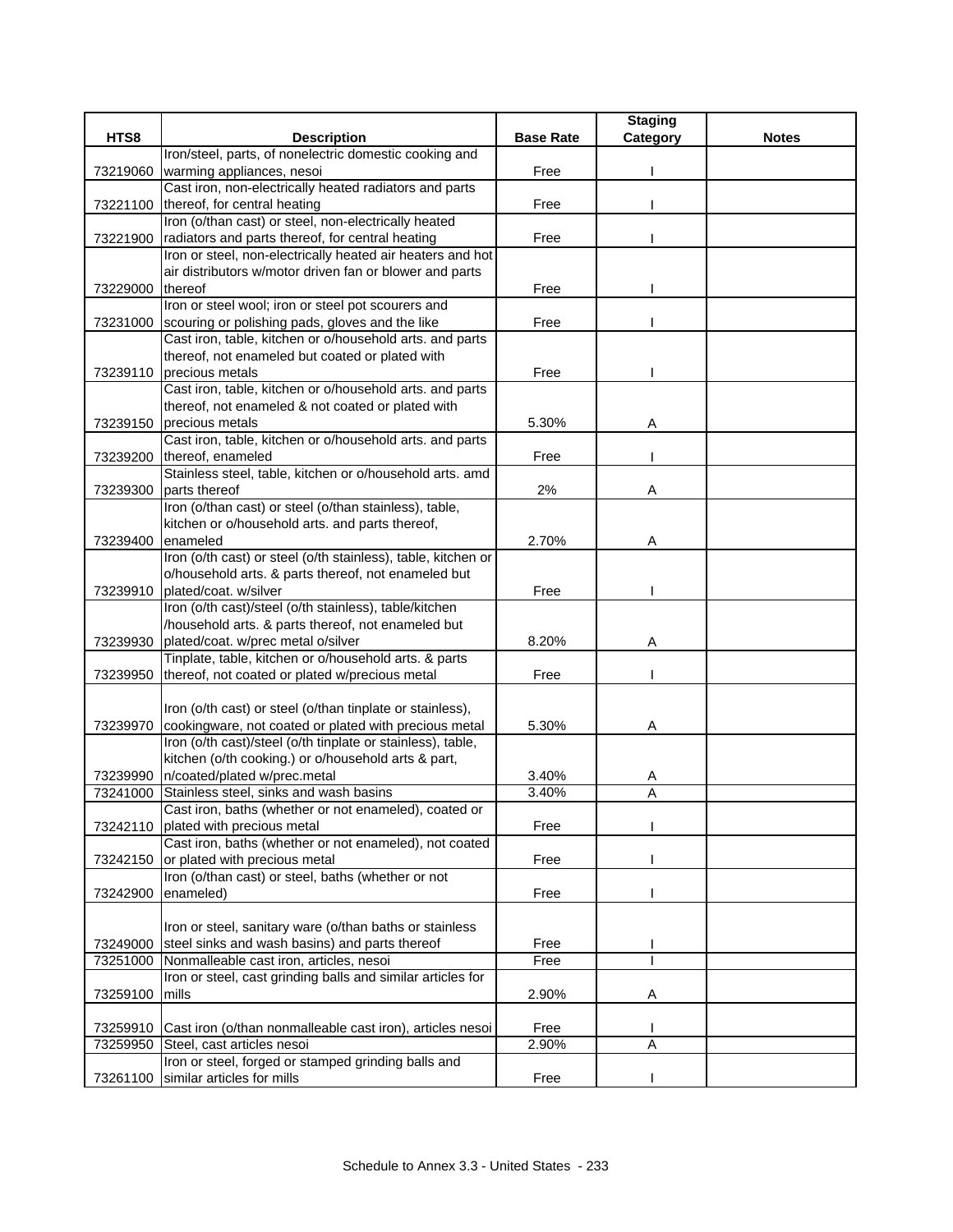|          |                                                                                                                          |                  | <b>Staging</b> |              |
|----------|--------------------------------------------------------------------------------------------------------------------------|------------------|----------------|--------------|
| HTS8     | <b>Description</b>                                                                                                       | <b>Base Rate</b> | Category       | <b>Notes</b> |
|          | Iron or steel, articles forged or stamped but n/further                                                                  |                  |                |              |
| 73261900 | worked, nesoi                                                                                                            | 2.90%            | A              |              |
| 73262000 | Iron or steel, articles of wire, nesoi                                                                                   | 3.90%            | A              |              |
| 73269010 | Tinplate, articles nesoi<br>Iron or steel, cable or inner wire for caliper and                                           | Free             |                |              |
|          | cantilever brakes and casing therefore, whether or not                                                                   |                  |                |              |
|          | 73269025 cut to length                                                                                                   | Free             |                |              |
|          |                                                                                                                          |                  |                |              |
|          | Iron or steel, containers of a kind normally carried on                                                                  |                  |                |              |
|          | 73269035 the person, in the pocket or in the handbag, nesoi                                                              | 7.80%            | A              |              |
| 73269045 | Iron or steel, horse and mule shoes                                                                                      | Free             |                |              |
|          | Iron or steel, articles nesoi, coated or plated with                                                                     |                  |                |              |
| 73269060 | precious metal                                                                                                           | 8.60%            | A              |              |
| 73269085 | Iron or steel, articles, nesoi                                                                                           | 2.90%            | A              |              |
| 74011000 | Copper mattes                                                                                                            | Free             |                |              |
| 74012000 | Cement copper (precipitated copper)                                                                                      | Free             |                |              |
|          | Unrefined copper; copper anodes for electrolytic                                                                         |                  |                |              |
| 74020000 | refining                                                                                                                 | Free             |                |              |
|          |                                                                                                                          |                  |                |              |
|          | 74031100 Refined copper cathodes and sections of cathodes                                                                | $1\%$            | A              |              |
|          | 74031200 Refined copper, wire bars<br>74031300 Refined copper, billets                                                   | 1%<br>1%         | A              |              |
|          | 74031900 Refined copper, unwrought articles nesoi                                                                        | 1%               | Α              |              |
|          | 74032100 Copper-zinc base alloys (brass), unwrought nesoi                                                                | 1%               | Α<br>A         |              |
| 74032200 | Copper-tin base alloys (bronze), unwrought nesoi                                                                         | $1\%$            | A              |              |
|          |                                                                                                                          |                  |                |              |
|          | Copper-nickel base alloys (cupro-nickel) or copper-                                                                      |                  |                |              |
| 74032300 | nickel-zinc base alloys (nickel silver), unwrought nesoi                                                                 | 1%               | Α              |              |
|          | Copper alloys (o/than copper-zinc, copper-tin, copper-                                                                   |                  |                |              |
|          | nickel(cupro-nickel) or copper-nickel-zinc base alloys,                                                                  |                  |                |              |
| 74032900 | unwrought nesoi                                                                                                          | $1\%$            | Α              |              |
|          | Copper spent anodes; copper waste & scrap containing                                                                     |                  |                |              |
| 74040030 | less than 94% by weight of copper                                                                                        | Free             |                |              |
|          | Copper, waste and scrap containing 94% or more by                                                                        |                  |                |              |
|          | 74040060 weight of copper                                                                                                | Free             |                |              |
|          | Copper master alloys, containing 5% or more but                                                                          |                  |                |              |
|          | 74050010 n/more than 15% by weight of phosphorus                                                                         | Free             |                |              |
|          | Copper master alloys, not containing 5% or more but                                                                      |                  |                |              |
|          | 74050060 n/more than 15% by weight of phosphorus<br>74061000 Copper, powders of non-lamellar structure                   | Free<br>Free     |                |              |
|          |                                                                                                                          |                  |                |              |
|          | 74062000 Copper, powders of lamellar structure; copper flakes                                                            | Free             |                |              |
|          | 74071015 Refined copper, hollow profiles                                                                                 | 3%               | A              |              |
|          | 74071030 Refined copper, profiles (o/than hollow profiles)                                                               | 3%               | Α              |              |
|          | 74071050 Refined copper, bars and rods                                                                                   | $1\%$            | A              |              |
| 74072115 | Copper-zinc base alloys (brass), hollow profiles                                                                         | 2.20%            | $\overline{A}$ |              |
|          | Copper-zinc base alloys (brass), profiles (o/than hollow                                                                 |                  |                |              |
| 74072130 | profiles)                                                                                                                | 2.20%            | Α              |              |
|          | Copper-zinc base alloys (brass), low fuming brazing                                                                      |                  |                |              |
| 74072150 | rods                                                                                                                     | 2.20%            | Α              |              |
|          | Copper-zinc base alloys (brass), bars & rods nesoi,                                                                      |                  |                |              |
|          | 74072170 having a rectangular cross section                                                                              | 1.90%            | Α              |              |
|          | Copper-zinc base alloys (brass), bars & rods nesoi, not                                                                  |                  |                |              |
| 74072190 | having a rectangular cross section                                                                                       | 2.20%            | Α              |              |
|          |                                                                                                                          |                  |                |              |
|          | Copper-nickel base alloys (cupro-nickel) or copper-<br>74072215 nickel-zinc base alloys (nickel silver), hollow profiles |                  |                |              |
|          |                                                                                                                          | 3%               | Α              |              |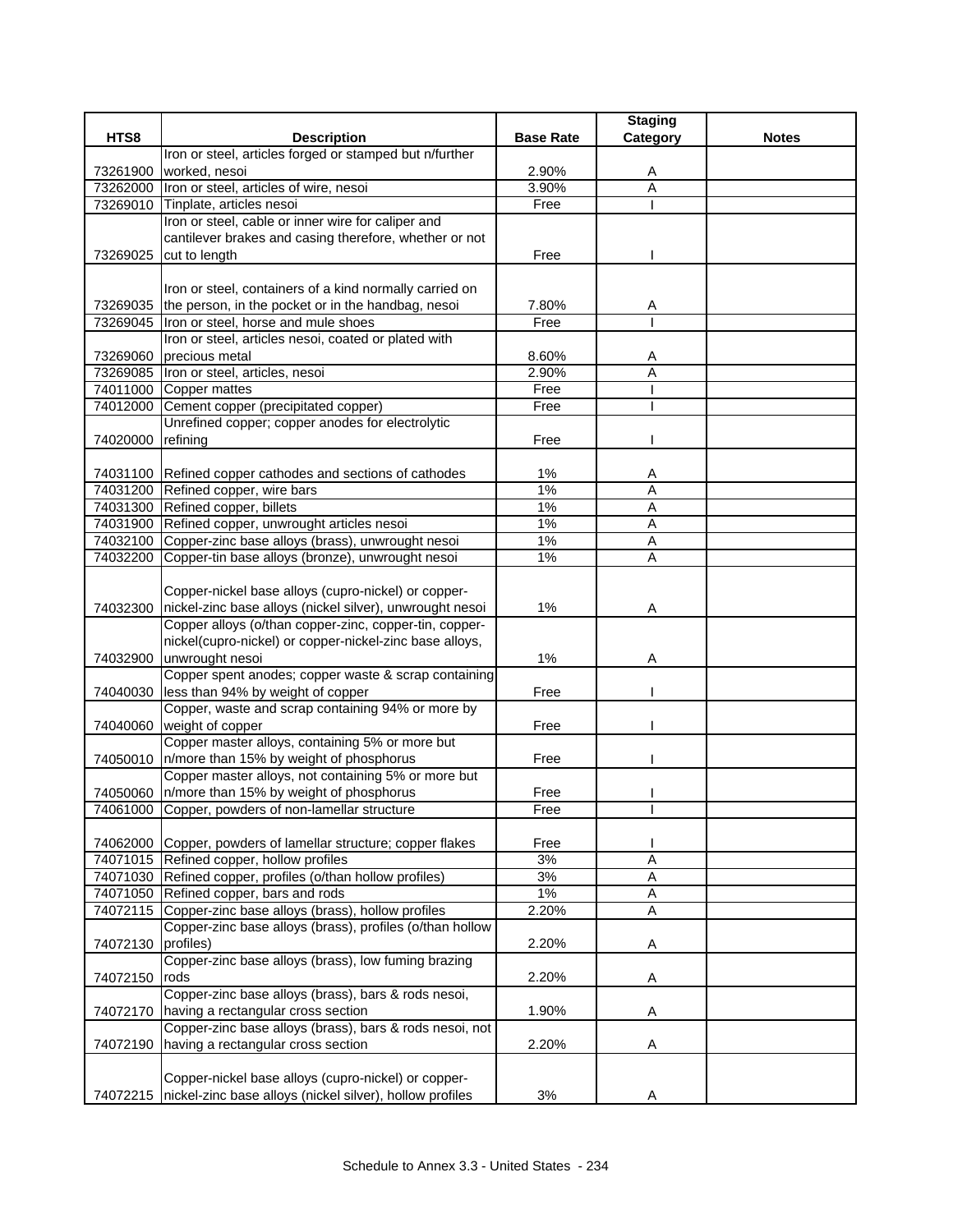|          |                                                                                                    |                  | <b>Staging</b> |              |
|----------|----------------------------------------------------------------------------------------------------|------------------|----------------|--------------|
| HTS8     | <b>Description</b>                                                                                 | <b>Base Rate</b> | Category       | <b>Notes</b> |
|          | Copper-nickel base alloys (cupro-nickel) or copper-                                                |                  |                |              |
|          | nickel-zinc base alloys (nickel silver), profiles (o/than                                          |                  |                |              |
| 74072230 | hollow profiles)                                                                                   | 3%               | A              |              |
|          |                                                                                                    |                  |                |              |
|          | Copper-nickel base alloys (cupro-nickel) or copper-                                                |                  |                |              |
|          | 74072250 nickel-zinc base alloys (nickel silver), bars & rods                                      | 3%               | A              |              |
|          | Copper alloys (o/than brass, cupro-nickel or nickel                                                |                  |                |              |
|          | 74072915 silver), hollow profiles                                                                  | 3%               | Α              |              |
|          | Copper alloys (o/than brass, cupro-nickel or nickel                                                |                  |                |              |
| 74072930 | silver), profiles (o/than hollow profiles)                                                         | 3%               | Α              |              |
|          | Copper alloys (o/than brass, cupro-nickel or nickel                                                |                  |                |              |
| 74072950 | silver), bars and rods                                                                             | 1.60%            | Α              |              |
|          | Refined copper, wire, w/maximum cross-sectional                                                    |                  |                |              |
|          | 74081130 dimension over 9.5 mm                                                                     | $1\%$            | Α              |              |
|          | Refined copper, wire, w/maximum cross-sectional                                                    |                  |                |              |
| 74081160 | dimension over 6 mm but not over 9.5 mm                                                            | 3%               | Α              |              |
|          | Refined copper, wire, w/maximum cross-sectional                                                    |                  |                |              |
| 74081900 | dimension of 6 mm or less                                                                          | 3%               | A              |              |
|          | 74082100 Copper-zinc base alloys (brass), wire                                                     | 3%               | A              |              |
|          | Copper-nickel base alloys (cupro-nickel) or copper-                                                |                  |                |              |
|          | nickel-zinc base alloys (nickel silver), wire, coated or                                           |                  |                |              |
| 74082210 | plated with metal                                                                                  | 3%               | Α              |              |
|          | Copper-nickel base alloys (cupro-nickel) or copper-                                                |                  |                |              |
|          | nickel-zinc base alloys (nickel silver), wire, not coated                                          |                  |                |              |
| 74082250 | or plated w/metal                                                                                  | 3%               | Α              |              |
|          | Copper alloys (o/than brass, cupro-nickel or nickel-                                               |                  |                |              |
|          | 74082910 silver), wire, coated or plated with metal                                                | 3%               | Α              |              |
|          | Copper alloys (o/than brass, cupro-nickel or nickel-                                               |                  |                |              |
| 74082950 | silver), wire, not coated or plated with metal                                                     | 3%               | Α              |              |
|          | Refined copper, plates, sheets and strip, in coils, with a                                         |                  |                |              |
|          | 74091110   thickness of 5 mm or more<br>Refined copper, plates, sheets and strip, in coils, with a | 3%               | Α              |              |
|          | 74091150 thickness over 0.15mm but less than 5 mm                                                  | $1\%$            |                |              |
|          | Refined copper, plates, sheets and strip, not in coils,                                            |                  | Α              |              |
|          | 74091910 with a thickness of 5 mm or more                                                          | 3%               | Α              |              |
|          | Refined copper, plates, sheets and strip, not in coils,                                            |                  |                |              |
|          | with a thickness o/0.15mm but less than 5 mm & a                                                   |                  |                |              |
| 74091950 | width of 500 mm or more                                                                            | $1\%$            |                |              |
|          | Refined copper, plates, sheets and strip, not in coils,                                            |                  | A              |              |
|          | with a thickness o/0.15mm but less than 5 mm & a                                                   |                  |                |              |
| 74091990 | width of less than 500 mm                                                                          | 3%               | Α              |              |
|          | Copper-zinc base alloys (brass), plates, sheets and                                                |                  |                |              |
| 74092100 | strip, in coils                                                                                    | 1.90%            | Α              |              |
|          | Copper-zinc base alloys (brass), plates, sheets and                                                |                  |                |              |
| 74092900 | strip, not in coils                                                                                | 1.90%            | Α              |              |
|          | Copper-tin base alloys (bronze), plates, sheets and                                                |                  |                |              |
| 74093110 | strip, in coils. with a thickness of 5 mm or more                                                  | 3%               | Α              |              |
|          | Copper-tin base alloys (bronze), plates, sheets and                                                |                  |                |              |
|          | strip, in coils, with a thickness o/0.15mm but less than                                           |                  |                |              |
| 74093150 | 5mm & a width of 500mm or more                                                                     | 1.70%            | A              |              |
|          | Copper-tin base alloys (bronze), plates, sheets and                                                |                  |                |              |
|          | strip, in coils, w/thickness o/0.15mm but less than 5mm                                            |                  |                |              |
|          | 74093190  & a width of less than 500mm                                                             | 3%               | Α              |              |
|          | Copper-tin base alloys (bronze), plates, sheets and                                                |                  |                |              |
|          | 74093910 strip, with a thickness of 5 mm or more                                                   | 3%               | A              |              |
|          |                                                                                                    |                  |                |              |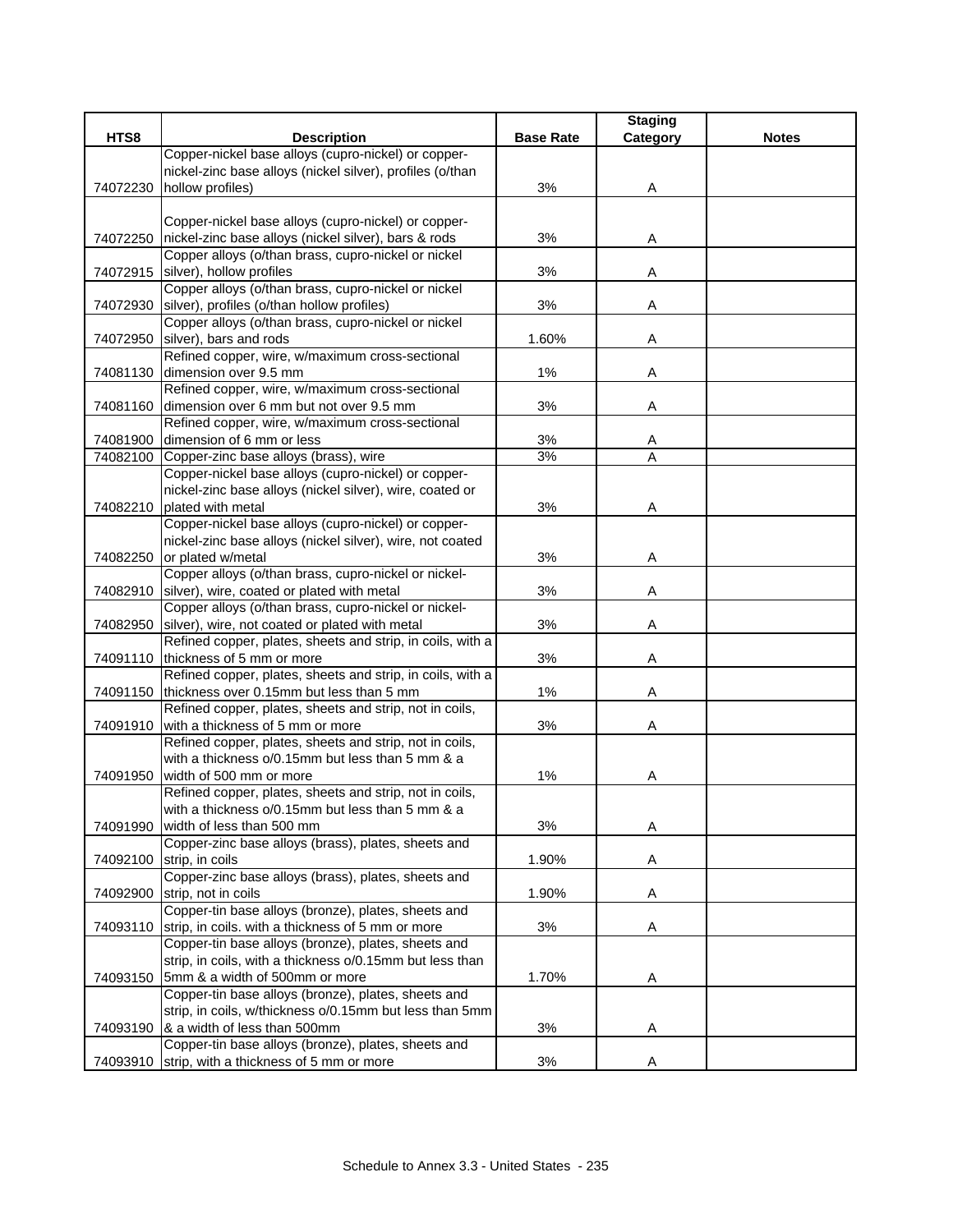|          |                                                                |                  | <b>Staging</b> |              |
|----------|----------------------------------------------------------------|------------------|----------------|--------------|
| HTS8     | <b>Description</b>                                             | <b>Base Rate</b> | Category       | <b>Notes</b> |
|          | Copper-tin base alloys (bronze), plates, sheets and            |                  |                |              |
|          | strip, with a thickness o/0.15 but less than 5 mm & of a       |                  |                |              |
| 74093950 | width of 500 mm or more                                        | 1.70%            | Α              |              |
|          | Copper-tin base alloys (bronze), plates, sheets and            |                  |                |              |
|          | strip, with a thickness o/0.15 but less than 5 mm & of a       |                  |                |              |
| 74093990 | width of less than 500 mm                                      | 3%               | Α              |              |
|          | Copper-nickel base alloys (cupro-nickel) or copper-            |                  |                |              |
|          | nickel-zinc base alloys (nickel silver), plates, sheets        |                  |                |              |
| 74094000 | and strip, w/thickness o/0.15mm                                | 3%               | Α              |              |
|          | Copper alloys (o/than brass/bronze/cupro-nickel/nickel         |                  |                |              |
|          | silver), plates, sheets & strip, with thickness of 5 mm or     |                  |                |              |
| 74099010 | more                                                           | 3%               | Α              |              |
|          | Copper alloys (o/than brass/bronze/cupro-nickel/nickel         |                  |                |              |
|          | silver), plates, sheets & strip, w/thick. o/0.15mm but         |                  |                |              |
| 74099050 | less th/5mm & width 500mm+                                     | 1.70%            | Α              |              |
|          | Copper alloys (o/than brass/bronze/cupro-nickel/nickel         |                  |                |              |
|          | silver), plates, sheets & strip, w/thick. o/0.15mm but         |                  |                |              |
| 74099090 | less th/5mm & width less 500mm                                 | 3%               | Α              |              |
|          | Refined copper, foil, w/thickness of 0.15 mm or less,          |                  |                |              |
| 74101100 | not backed                                                     | 1%               | Α              |              |
|          | Copper alloys, foil, w/thickness of 0.15 mm or less, not       |                  |                |              |
| 74101200 | backed                                                         | $1\%$            | Α              |              |
|          | Refined copper, clad laminates, w/thickness of 0.15            |                  |                |              |
|          | 74102130 mm or less, backed                                    | 3%               | Α              |              |
|          | Refined copper, foil, w/thickness of 0.15 mm or less,          |                  |                |              |
| 74102160 | backed                                                         | 1.50%            | Α              |              |
|          | Copper alloys, foil, w/thickness of 0.15 mm or less,           |                  |                |              |
| 74102200 | backed                                                         | 1.50%            | Α              |              |
| 74111010 | Refined copper, tubes and pipes, seamless                      | 1.50%            | Α              |              |
|          |                                                                |                  |                |              |
|          | 74111050 Refined copper, tubes and pipes, other than seamless  | 3%               | Α              |              |
|          | Copper-zinc base alloys (brass), tubes and pipes,              |                  |                |              |
| 74112110 | seamless                                                       | 1.40%            | Α              |              |
|          | Copper-zinc base alloys (brass), tubes and pipes, other        |                  |                |              |
| 74112150 | than seamless                                                  | 3%               | Α              |              |
|          |                                                                |                  |                |              |
|          | Copper-nickel base alloys (cupro-nickel) or copper-            |                  |                |              |
| 74112200 | nickel-zinc base alloys (nickel-silver), tubes and pipes       | 3%               | Α              |              |
|          | Copper alloys (o/than brass/cupro-nickel/nickel-silver),       |                  |                |              |
|          | 74112910 pipes and tubes, seamless                             | 1.40%            | Α              |              |
|          | Copper alloys (o/than brass/cupro-nickel/nickel-silver),       |                  |                |              |
|          | 74112950 pipes and tubes, other than seamless                  | 3%               | A              |              |
|          | 74121000 Refined copper, fittings for tubes and pipes          | 3%               | A              |              |
|          | 74122000 Copper alloys, fittings for tubes and pipes           | 3%               | Ā              |              |
|          | Copper, stranded wire, not electrically insulated, not         |                  |                |              |
| 74130010 | fitted with fittings and not made up into articles             | 3%               | Α              |              |
|          | Copper, cables, plaited bands and the like, not fitted         |                  |                |              |
| 74130050 | with fittings and not made up into articles                    | 2%               | A              |              |
|          | Copper, stranded wire, cables, plaited bands and the           |                  |                |              |
|          | like, not electrically insulated, fitted with fittings or made |                  |                |              |
| 74130090 | up into articles                                               | 3%               | Α              |              |
|          | Copper, Fourdrinier wires, for use in papermaking              |                  |                |              |
| 74142030 | machines, w/94 or more wires to the lineal cm                  | Free             |                |              |
|          | Copper, Fourdrinier wires, for use in papermaking              |                  |                |              |
| 74142060 | machines, w/less than 94 wires to the lineal cm                | 3%               | Α              |              |
|          | Copper, wire cloth (o/than Fourdrinier wires for use in        |                  |                |              |
|          | 74142090 papermaking machines)                                 | 3%               | Α              |              |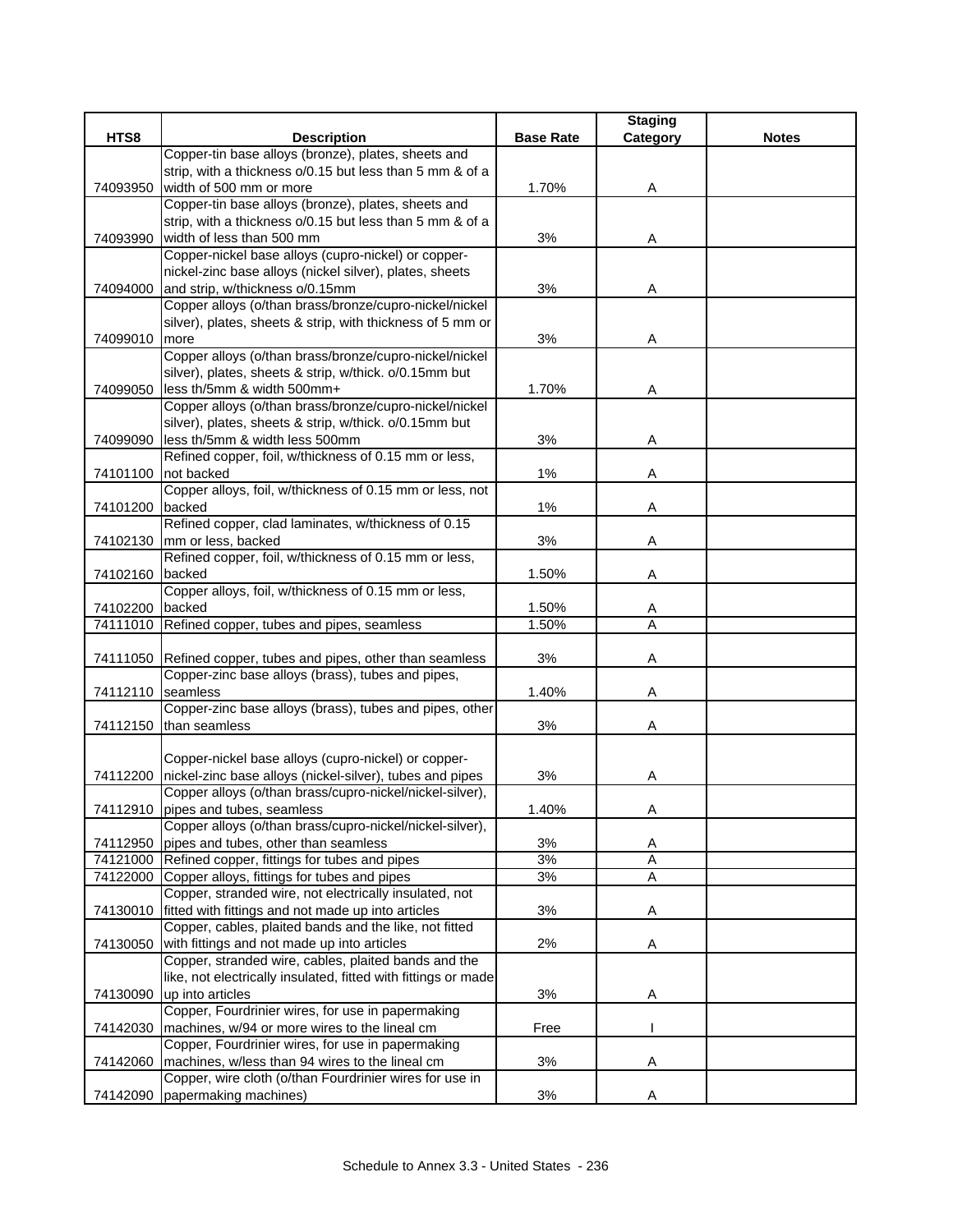|          |                                                                 |                  | <b>Staging</b> |              |
|----------|-----------------------------------------------------------------|------------------|----------------|--------------|
| HTS8     | <b>Description</b>                                              | <b>Base Rate</b> | Category       | <b>Notes</b> |
|          | Copper, wire grill and netting; expanded metal of               |                  |                |              |
| 74149000 | copper                                                          | 3%               | Α              |              |
|          | Copper or iron/steel w/heads of copper, nails and               |                  |                |              |
| 74151000 | tacks, drawing pins, staples and similar articles               | 2.50%            | Α              |              |
| 74152100 | Copper, washers (including spring washers)                      | 3%               | $\overline{A}$ |              |
|          | Copper, rivets, cotters, cotter pins and similar non-           |                  |                |              |
| 74152900 | threaded articles (o/than washers)                              | 3%               | A              |              |
| 74153305 | Copper screws for wood                                          | 3%               | Α              |              |
|          | 74153310 Muntz or yellow metal copper bolts                     | 1.40%            | A              |              |
|          | Screws (other than wood screws), bolts (other than              |                  |                |              |
|          | Muntz or yellow metal) and nuts, of copper, threaded,           |                  |                |              |
| 74153380 | nesoi                                                           | 3%               | Α              |              |
|          |                                                                 |                  |                |              |
|          | 74153900 Copper, screw hooks and other threaded articles, nesoi | 3%               | Α              |              |
| 74160000 | Copper, springs                                                 | 3%               | A              |              |
|          |                                                                 |                  |                |              |
|          | Copper, cooking or heating apparatus of a kind used             |                  |                |              |
|          | 74170000 for domestic purposes, nonelectric, and parts thereof  | 3%               | Α              |              |
|          | Copper-zinc alloy (brass), pot scourers, scouring or            |                  |                |              |
|          | 74181120 polishing pads, gloves and the like                    | 3%               | Α              |              |
|          | Copper (o/than copper-zinc alloys), pot scourers,               |                  |                |              |
|          | 74181140 Scouring or polishing pads, gloves and the like        | 3%               | Α              |              |
|          |                                                                 |                  |                |              |
|          | Copper, table, kitchen or other household articles and          |                  |                |              |
|          | 74181910 parts thereof, coated or plated w/precious metals      | 3%               | Α              |              |
|          | Copper-zinc alloy (brass), table, kitchen or other              |                  |                |              |
|          | household articles and parts thereof, not coated or             |                  |                |              |
| 74181920 | plated w/precious metals                                        | 3%               | Α              |              |
|          | Copper (o/than brass), table kitchen or other household         |                  |                |              |
|          | articles and parts thereof, not coated or plated                |                  |                |              |
| 74181950 | w/precious metals                                               | 3%               | Α              |              |
|          | Copper-zinc base alloys (brass), sanitary ware and              |                  |                |              |
| 74182010 | parts thereof                                                   | 3%               | Α              |              |
|          |                                                                 |                  |                |              |
|          | 74182050 Copper (o/than brass), sanitary ware and parts thereof | 3%               | Α              |              |
| 74191000 | Copper, chain and parts thereof                                 | 3%               | A              |              |
|          | Copper, articles nesoi, cast, molded, stamped, or               |                  |                |              |
|          | 74199100 forged but not further worked                          | Free             |                |              |
|          | Copper, containers a kind normally carried on the               |                  |                |              |
|          | 74199915 person, in the pocket or in the handbag                | 3%               | A              |              |
|          | Copper, articles nesoi, coated or plated with precious          |                  |                |              |
| 74199930 | metal                                                           | 3%               | Α              |              |
|          | Copper, articles nesoi, not coated or plated with               |                  |                |              |
|          | 74199950 precious metal                                         | Free             |                |              |
|          | 75011000 Nickel mattes                                          | Free             |                |              |
|          | Nickel oxide sinters and other intermediate products of         |                  |                |              |
|          | 75012000 nickel metallurgy                                      | Free             |                |              |
|          | 75021000 Nickel (o/than alloy), unwrought                       | Free             |                |              |
|          | 75022000 Nickel alloys, unwrought                               | Free             |                |              |
|          | 75030000 Nickel, waste and scrap                                | Free             |                |              |
|          | 75040000 Nickel, powders and flakes                             | Free             |                |              |
| 75051110 | Nickel (o/than alloy), bars and rods, cold formed               | 3%               | Α              |              |
|          |                                                                 |                  |                |              |
|          | 75051130 Nickel (o/than alloy), bars and rods, not cold formed  | 2.60%            | Α              |              |
|          | 75051150 Nickel (o/than alloy), profiles                        | 3%               | A              |              |
|          | 75051210 Nickel alloy, bars and rods, cold formed               | 3%               | A              |              |
|          | 75051230 Nickel alloy, bars and rods, not cold formed           | 2.50%            | Α              |              |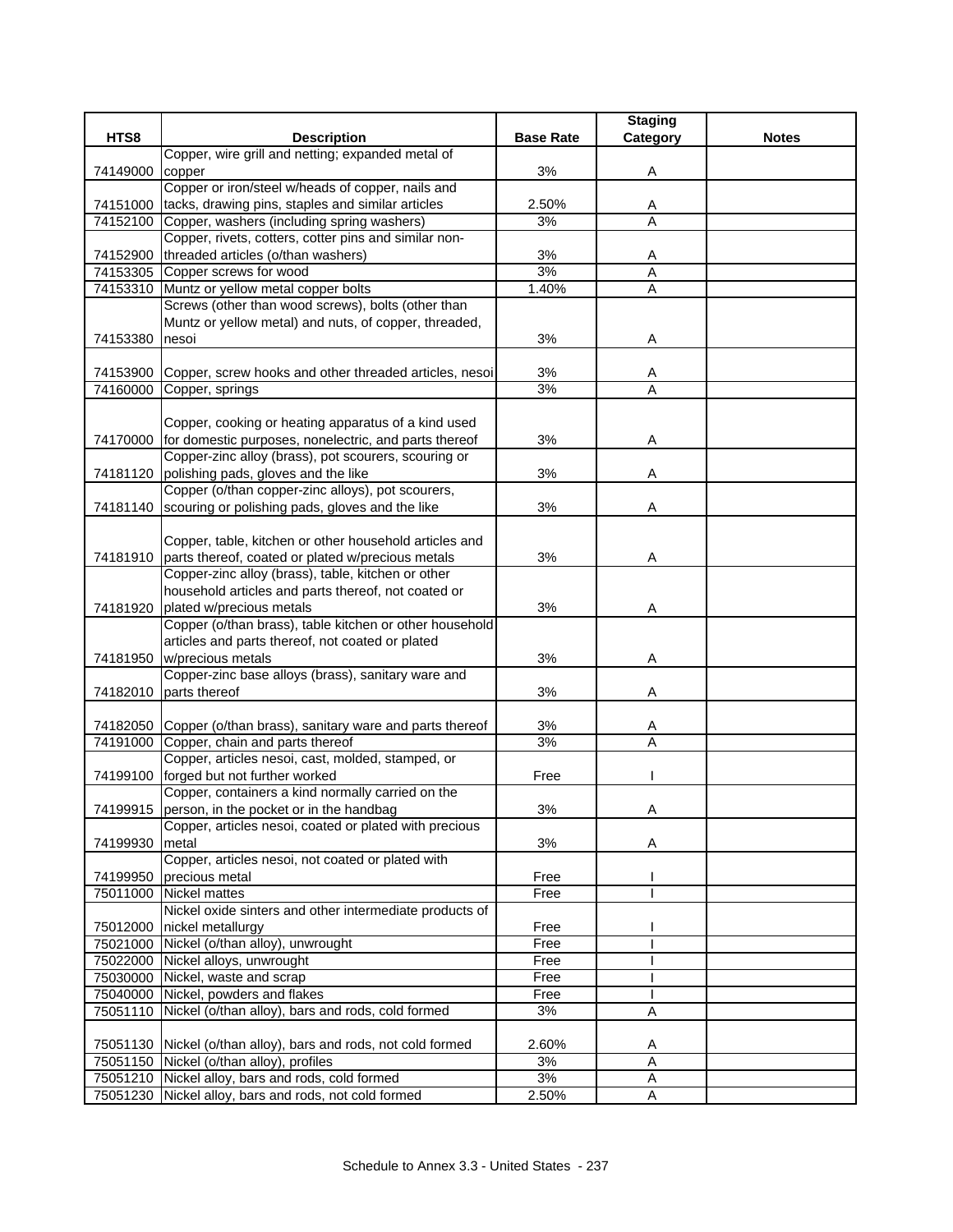|                 |                                                                  |                  | <b>Staging</b> |              |
|-----------------|------------------------------------------------------------------|------------------|----------------|--------------|
| HTS8            | <b>Description</b>                                               | <b>Base Rate</b> | Category       | <b>Notes</b> |
|                 | 75051250 Nickel alloy, profiles                                  | 3%               | Α              |              |
|                 | 75052110 Nickel (o/than alloy), wire, cold formed                | 3%               | $\mathsf{A}$   |              |
|                 | 75052150 Nickel (o/than alloy), wire, not cold formed            | 2.60%            | A              |              |
|                 | 75052210 Nickel alloy, wire, cold formed                         | 3%               | Α              |              |
|                 | 75052250 Nickel alloy, wire, not cold formed                     | 2.60%            | $\overline{A}$ |              |
|                 | Nickel (o/than alloy), plates, sheets and strip, cold            |                  |                |              |
| 75061010 formed |                                                                  | 3%               | Α              |              |
|                 | Nickel (o/than alloy), plates, sheets and strip, not cold        |                  |                |              |
| 75061030 formed |                                                                  | 2.50%            | Α              |              |
|                 | 75061045 Nickel, foil, w/thickness not over 0.15 mm              | 2.50%            | A              |              |
|                 | 75061060 Nickel, foil, w/thickness over 0.15 mm                  | 2.50%            | A              |              |
|                 | 75062010 Nickel alloy, plates, sheets and strip, cold formed     | 3%               | A              |              |
|                 |                                                                  |                  |                |              |
|                 | 75062030 Nickel alloy, plates, sheets and strip, not cold formed | 2.50%            | Α              |              |
|                 | 75062045 Nickel alloy, foil, w/thickness not over 0.15 mm        | 3%               | A              |              |
|                 | 75062060 Nickel alloy, foil, w/thickness over 0.15 mm            | 3%               | $\overline{A}$ |              |
|                 | 75071100 Nickel (o/than alloy), tubes and pipes                  | 2%               | Α              |              |
|                 | 75071200 Nickel alloy, tubes and pipes                           | 2%               | Α              |              |
|                 | 75072000 Nickel, fittings for tubes and pipes                    | 3%               | $\overline{A}$ |              |
|                 | 75081000 Nickel, wire cloth, grill and netting                   | 3%               | A              |              |
|                 | 75089010 Nickel, stranded wire                                   | 3%               | $\overline{A}$ |              |
|                 | 75089050 Nickel, articles of nesoi                               | 3%               | A              |              |
|                 | Aluminum (o/than alloy), unwrought, in coils, w/uniform          |                  |                |              |
|                 | x-section throughout length & w/least cross-sectional            |                  |                |              |
|                 | 76011030 dimension n/o 9.5 mm                                    | 2.60%            | A              |              |
|                 | 76011060 Aluminum (o/than alloy), unwrought nesoi                | Free             |                |              |
|                 | Aluminum alloys, unwrought, in coils, w/uniform x-               |                  |                |              |
|                 | section throughout length & w/least cross-sectional              |                  |                |              |
| 76012030        | dimension n/o 9.5 mm                                             | 2.60%            | Α              |              |
|                 | Aluminum alloys, w/25% or more by weight of silicon,             |                  |                |              |
|                 | 76012060 unwrought nesoi                                         | 2.10%            | Α              |              |
|                 | 76012090 Aluminum alloys nesoi, unwrought nesoi                  | Free             |                |              |
|                 | 76020000 Aluminum, waste and scrap                               | Free             |                |              |
|                 | 76031000 Aluminum, powders of non-lamellar structure             | 5%               | A              |              |
|                 | Aluminum, powders of lamellar structure; aluminum                |                  |                |              |
| 76032000        | flakes                                                           | 3.90%            | A              |              |
|                 | 76041010 Aluminum (o/than alloy), profiles                       | 5%               | $\overline{A}$ |              |
|                 | Aluminum (o/than alloy), bar and rods, with a round              |                  |                |              |
|                 | 76041030 cross section                                           | 2.60%            | Α              |              |
|                 | Aluminum (o/than alloy), bar and rods, other than with a         |                  |                |              |
| 76041050        | round cross section                                              | 3%               | Α              |              |
| 76042100        | Aluminum alloy, hollow profiles                                  | 1.50%            | A              |              |
| 76042910        | Aluminum alloy, profiles (o/than hollow profiles)                | 5%               | Α              |              |
|                 | Aluminum alloy, bars and rods, having a round cross              |                  |                |              |
| 76042930        | section                                                          | 2.60%            | Α              |              |
|                 | Aluminum alloy, bars and rodss, other than with a                |                  |                |              |
| 76042950        | round cross section                                              | 3%               | Α              |              |
|                 | Aluminum (o/than alloy), wire, with a maximum cross-             |                  |                |              |
| 76051100        | sectional dimension over 7 mm                                    | 2.60%            | Α              |              |
|                 | Aluminum (o/than alloy), wire, with a maximum cross-             |                  |                |              |
| 76051900        | sectional dimension of 7 mm or less                              | 4.20%            | Α              |              |
|                 | Aluminum alloy, wire, with a maximum cross-sectional             |                  |                |              |
| 76052100        | dimension over 7 mm                                              | 2.60%            | A              |              |
|                 | Aluminum alloy, wire, with a maximum cross-sectional             |                  |                |              |
| 76052900        | dimension of 7 mm or less                                        | 4.20%            | Α              |              |
|                 | Aluminum (o/than alloy), plates/sheets/strip, w/thick.           |                  |                |              |
| 76061130        | o/0.2mm, rectangular (incl. sq), not clad                        | 3%               | Α              |              |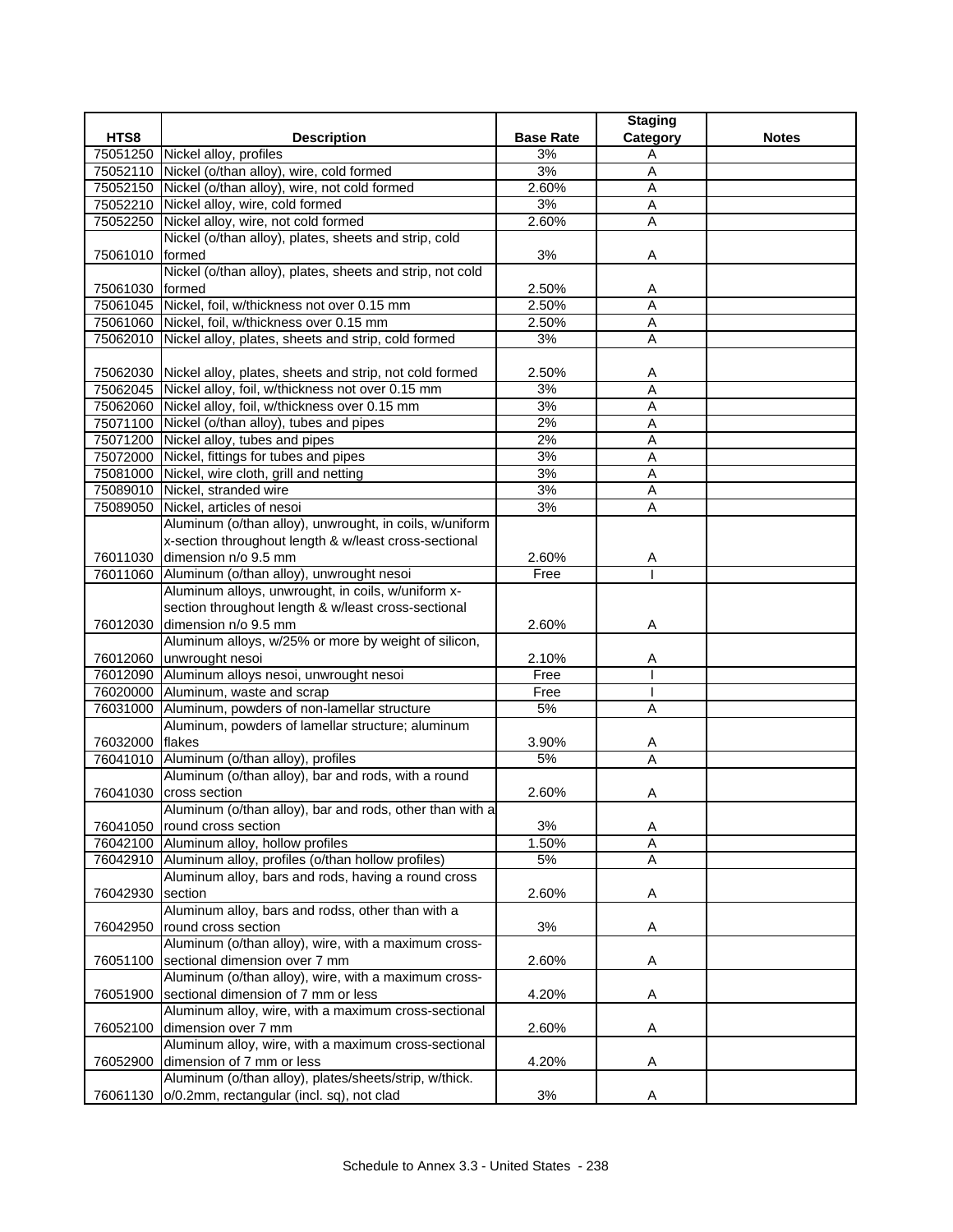|          |                                                                  |                  | <b>Staging</b> |              |
|----------|------------------------------------------------------------------|------------------|----------------|--------------|
| HTS8     | <b>Description</b>                                               | <b>Base Rate</b> | Category       | <b>Notes</b> |
|          | Aluminum (o/than alloy), plates/sheets/strip, w/thick.           |                  |                |              |
| 76061160 | o/0.2mm, rectangular (incl. sq), clad                            | 2.70%            | Α              |              |
|          | Aluminum alloy, plates/sheets/strip, w/thick. o/0.2mm,           |                  |                |              |
| 76061230 | rectangular (incl. sq), not clad                                 | 3%               | Α              |              |
|          | Aluminum alloy, plates/sheets/strip, w/thick. o/0.2mm,           |                  |                |              |
| 76061260 | rectangular (incl. sq), clad                                     | 6.50%            | Α              |              |
|          |                                                                  |                  |                |              |
|          | Aluminum (o/than alloy), plates/sheets/strip, w/thick.           |                  |                |              |
|          | 76069130 o/0.2mm, o/than rectangular (incl. sq), not clad        | 3%               | Α              |              |
|          | Aluminum (o/than alloy), plates/sheets/strip, w/thick.           |                  |                |              |
|          | 76069160 o/0.2mm, o/than rectangular (incl. sq), clad            | 2.70%            | Α              |              |
|          | Aluminum alloy, plates/sheets/strip, w/thick. o/0.2mm,           |                  |                |              |
| 76069230 | o/than rectangular (incl. sq), not clad                          | 3%               | Α              |              |
|          | Aluminum alloy, plates/sheets/strip, w/thick. o/0.2mm,           |                  |                |              |
|          | 76069260 o/than rectangular (incl. sq), clad                     | 6.50%            | Α              |              |
|          | Aluminum, foil, w/thickness n/o 0.01 mm, rolled but not          |                  |                |              |
|          | 76071130 further worked, not backed                              | 5.80%            | Α              |              |
|          | Aluminum, foil, w/thickness over 0.01 mm but n/o 0.15            |                  |                |              |
|          | 76071160 mm, rolled but not further worked, not backed           | 5.30%            | Α              |              |
|          | Aluminum, foil, w/thickness over 0.15 mm but n/o 0.2             |                  |                |              |
|          | 76071190 mm, rolled but not further worked, not backed           | 3%               | Α              |              |
|          |                                                                  |                  |                |              |
|          | Aluminum, etched capacitor foil, w/thickness n/o 0.2             |                  |                |              |
|          | 76071910 mm, not rolled or rolled and further worked, not backed | 5.30%            | Α              |              |
|          | Aluminum, foil nesoi, w/thickness n/o 0.15 mm, cut to            |                  |                |              |
|          | 76071930 shape, not rolled, not backed                           | 5.70%            | Α              |              |
|          | Aluminum, foil nesoi, w/thickness o/0.15mm but n/o 0.2           |                  |                |              |
|          | mm or 0.15mm or less & not cut to shape, not rolled,             |                  |                |              |
| 76071960 | not backed, nesoi                                                | 3%               | Α              |              |
|          | Aluminum, foil, w/thickness n/o 0.2 mm, backed,                  |                  |                |              |
|          | covered or decorated with a character, design, fancy             |                  |                |              |
|          | 76072010 effect or pattern                                       | 3.70%            | Α              |              |
|          |                                                                  |                  |                |              |
|          | 76072050 Aluminum, foil, w/thickness n/o 0.2 mm, backed, nesoi   | Free             |                |              |
|          | 76081000 Aluminum (o/than alloy), tubes and pipes                | 5.70%            | A              |              |
|          | 76082000 Aluminum alloy, tubes and pipes                         | 5.70%            | A              |              |
| 76090000 | Aluminum, fittings for tubes and pipes                           | 5.70%            | A              |              |
|          | Aluminum, doors, windows and their frames and                    |                  |                |              |
|          | 76101000 thresholds for doors                                    | 5.70%            | Α              |              |
|          | Aluminum, structures and parts of structures, nesoi;             |                  |                |              |
|          | aluminum plates, rods, profiles, tubes and the like              |                  |                |              |
| 76109000 | prepared for use in structures                                   | 5.70%            | Α              |              |
|          | Aluminum, reservoirs, tanks, vats & like containers for          |                  |                |              |
|          | any material (o/than compressed or liq. gas),                    |                  |                |              |
|          | 76110000 w/capacity o/300 l, not fitted w/                       | 2.60%            | Α              |              |
|          | Aluminum, collapsible tubular containers, w/capacity of          |                  |                |              |
| 76121000 | 300 l or less                                                    | 2.40%            | Α              |              |
|          | Aluminum, casks, drums & like containers, for any                |                  |                |              |
|          | material (o/than compressed or liq. gas), w/cap. n/o 20          |                  |                |              |
|          | 76129010  I, n/fitted w/mech/thermal                             | 5.70%            | A              |              |
|          | Aluminum, casks, drums & like containers, for any                |                  |                |              |
|          | material (o/thna compressed or liq. gas), w/cap. o/20            |                  |                |              |
| 76129050 | but n/o 300 l, n/fitted w/mech                                   | Free             |                |              |
|          |                                                                  |                  |                |              |
|          | 76130000 Aluminum, containers for compressed or liquefied gas    | 5%               | Α              |              |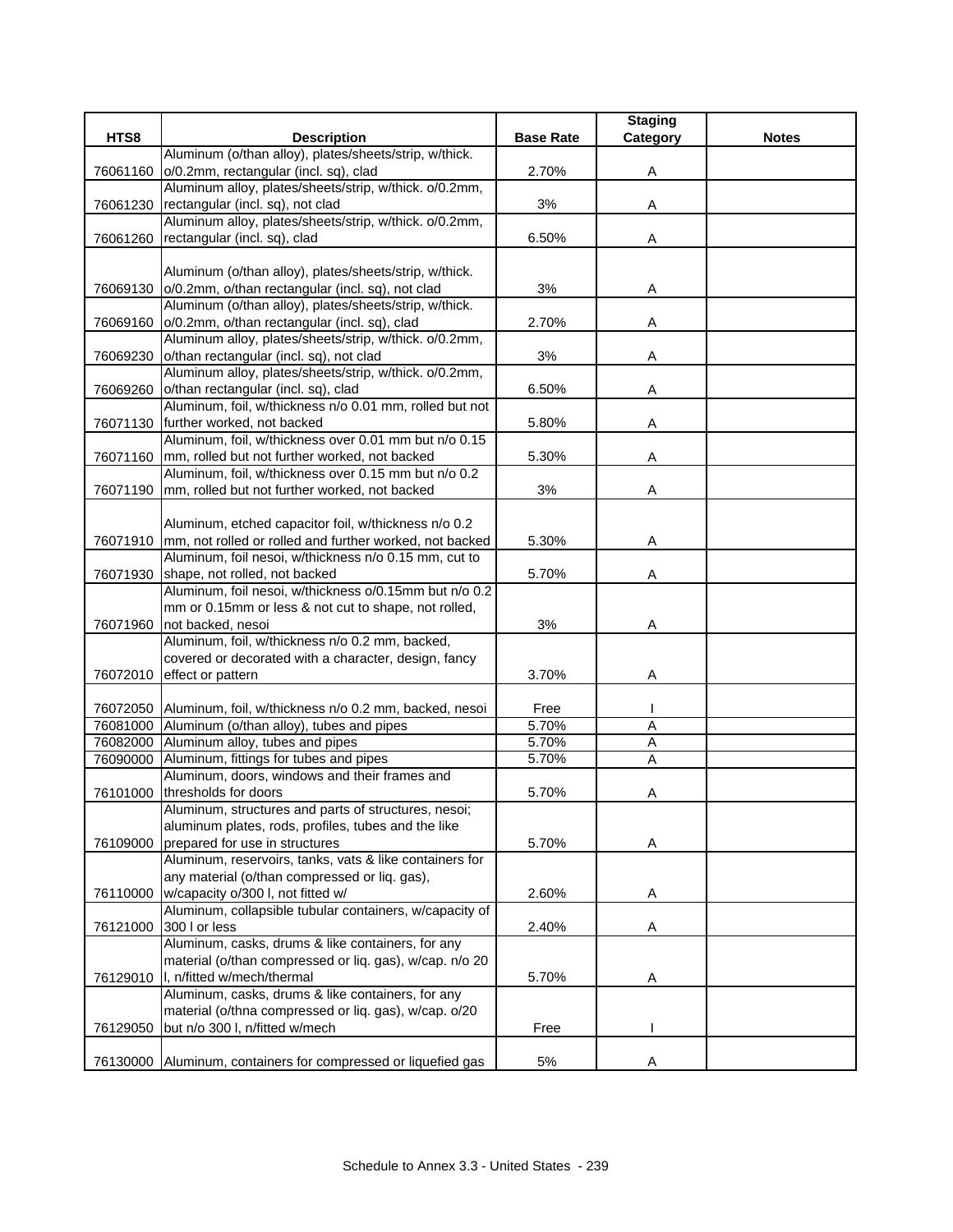|          |                                                                                                                |                             | <b>Staging</b> |              |
|----------|----------------------------------------------------------------------------------------------------------------|-----------------------------|----------------|--------------|
| HTS8     | <b>Description</b>                                                                                             | <b>Base Rate</b>            | Category       | <b>Notes</b> |
|          | Aluminum, stranded wire, cables & the like w/steel                                                             |                             |                |              |
|          | core, not electrically insulated, not fitted with fittings &                                                   |                             |                |              |
| 76141010 | not made up into articles                                                                                      | 4.90%                       | Α              |              |
|          | Aluminum, stranded wire, cables & the like w/steel                                                             |                             |                |              |
|          | core, not electrically insulated, fitted with fittings or                                                      |                             |                |              |
| 76141050 | made up into articles<br>Aluminum, elect. conductors of stranded wire, cables &                                | 4.90%                       | A              |              |
|          | the like (o/than w/steel core), n/elect. insulated, n/fitted                                                   |                             |                |              |
| 76149020 | w/fittings or articles                                                                                         | 4.90%                       | Α              |              |
|          | Aluminum, stranded wire, cables, & the like (o/than                                                            |                             |                |              |
|          | elect. conduct or w/steel core), n/elect. insulated,                                                           |                             |                |              |
|          | 76149040 n/fitted w/fittings or articles                                                                       | 4.90%                       | A              |              |
|          | Aluminum, stranded wire, cables and the like (o/than                                                           |                             |                |              |
|          | w/steel core), not electrically insulated, fitted w/fittings                                                   |                             |                |              |
|          | 76149050 or made up into articles                                                                              | 5.70%                       | Α              |              |
|          | Aluminum, pot scourers, scouring or polishing pads,                                                            |                             |                |              |
|          | 76151100 gloves and the like                                                                                   | 3.10%                       | Α              |              |
|          |                                                                                                                |                             |                |              |
|          | Aluminum, cast cooking and kitchen ware, enameled or                                                           |                             |                |              |
|          | 76151910 glazed or containing nonstick interior finishes                                                       | 3.10%                       | Α              |              |
|          | Aluminum, cooking and kitchen ware (o/than cast),                                                              |                             |                |              |
|          | enameled or glazed or containing nonstick interior                                                             |                             |                |              |
| 76151930 | finishes<br>Aluminum, cast cooking and kitchen ware, not                                                       | 3.10%                       | Α              |              |
|          | enameled or glazed and not containing nonstick interior                                                        |                             |                |              |
| 76151950 | finishes                                                                                                       | 3.10%                       | Α              |              |
|          | Aluminum, cooking and kitchen ware (o/than cast), not                                                          |                             |                |              |
|          | enameled or glazed and not containing nonstick interior                                                        |                             |                |              |
| 76151970 | finishes                                                                                                       | 3.10%                       | Α              |              |
|          |                                                                                                                |                             |                |              |
|          | Aluminum, table, kitchen or other household articles                                                           |                             |                |              |
| 76151990 | (o/than cooking or kitchen ware) and parts thereof                                                             | 3.10%                       | Α              |              |
| 76152000 | Aluminum, sanitary ware and parts thereof                                                                      | 3.80%                       | Α              |              |
|          | 76161010 Aluminum, nails, tacks and staples                                                                    | 5.70%                       | A              |              |
|          | 76161030 Aluminum, rivets                                                                                      | 4.70%                       | Α              |              |
| 76161050 | Aluminum, cotters and cotter pins                                                                              | 5.70%                       | $\overline{A}$ |              |
|          | Aluminum, screws, bolts, nuts, screw hooks, washers                                                            |                             |                |              |
|          | and similar articles w/shanks, threads, or holes o/6 mm                                                        |                             |                |              |
| 76161070 | in diameter                                                                                                    | 5.50%                       | Α              |              |
|          | Aluminum, screws, bolts, nuts, screw hooks, washers<br>and similar articles w/shanks, threads or holes 6 mm or |                             |                |              |
| 76161090 | less in diameter                                                                                               | 6%                          | A              |              |
| 76169100 | Aluminum, wire cloth, grill, netting and fencing                                                               | 2.50%                       | Α              |              |
|          | 76169910 Aluminum, luggage frames                                                                              | Free                        |                |              |
|          | 76169950 Aluminum, articles, nesoi                                                                             | 2.50%                       | A              |              |
|          |                                                                                                                | 2.5% on the                 |                |              |
|          |                                                                                                                | value of the                |                |              |
| 78011000 | Refined lead, unwrought                                                                                        | lead content                | Α              |              |
|          |                                                                                                                | 2.5% on the                 |                |              |
|          | Lead (o/than refined lead), containing by weight                                                               | value of the                |                |              |
| 78019100 | antimony as the principal other element, unwrought                                                             | lead content                | Α              |              |
|          |                                                                                                                | 2.5% on the                 |                |              |
|          |                                                                                                                | value of the                |                |              |
| 78019930 | Lead (o/than refined lead), bullion                                                                            | lead content                | Α              |              |
|          |                                                                                                                | 2.5% on the<br>value of the |                |              |
|          | 78019990 Lead (o/than refined lead), unwrought nesoi                                                           | lead content                | Α              |              |
|          |                                                                                                                |                             |                |              |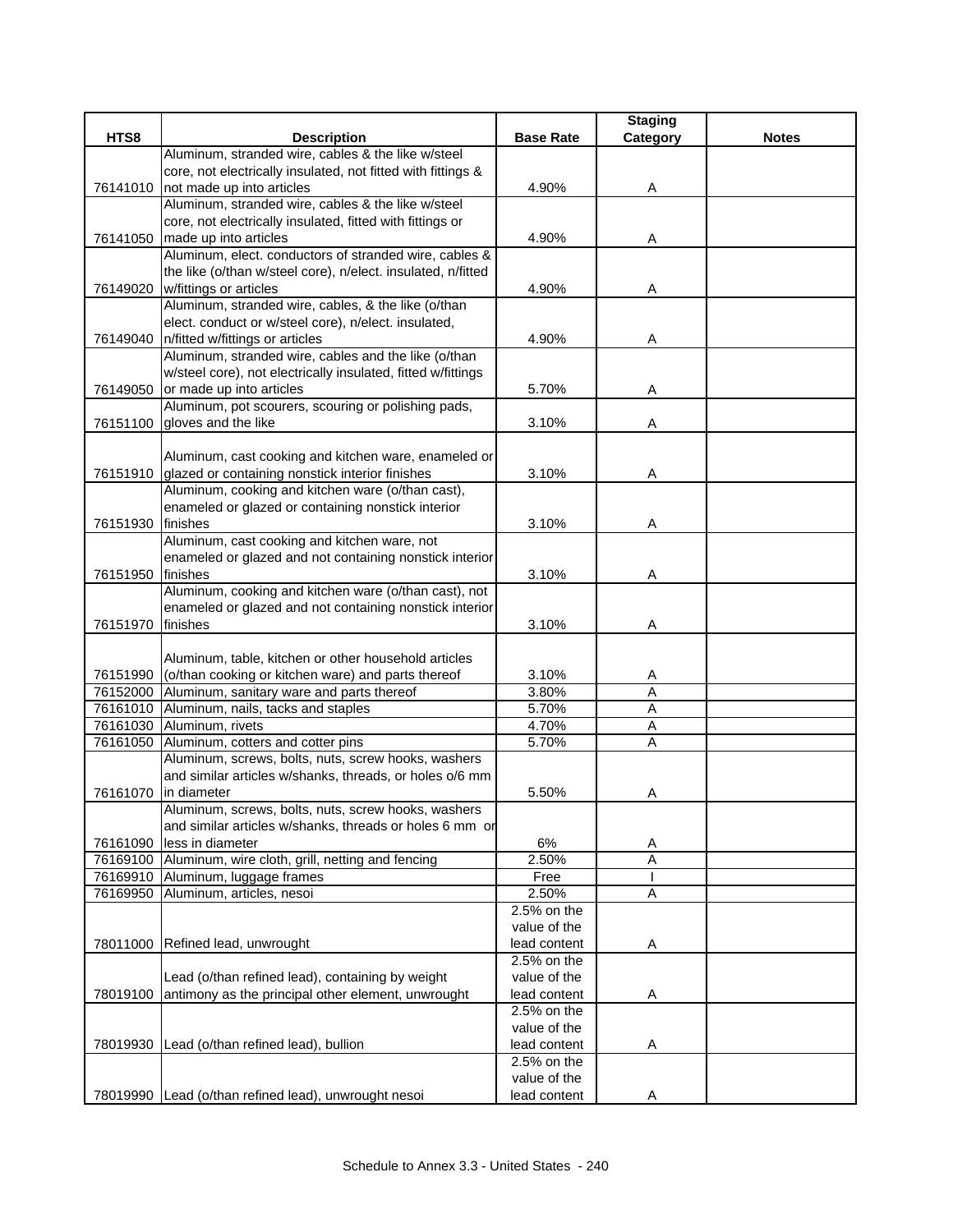|                     |                                                                  |                  | <b>Staging</b> |              |
|---------------------|------------------------------------------------------------------|------------------|----------------|--------------|
| HTS8                | <b>Description</b>                                               | <b>Base Rate</b> | Category       | <b>Notes</b> |
| 78020000            | Lead, waste and scrap                                            | Free             |                |              |
| 78030000            | Lead, bars, rods, profiles and wire                              | 1.20%            | A              |              |
|                     | Lead, sheets, strip and foil, w/thickness n/o 0.2 mm,            |                  |                |              |
| 78041100            | excluding any backing                                            | 2.20%            | Α              |              |
|                     | Lead, plates & sheets, strip and foil w/thickness                |                  |                |              |
| 78041900            | o/0.2mm, nesoi                                                   | 3%               | A              |              |
|                     | 78042000 Lead, powders and flakes                                | Free             |                |              |
|                     | 78050000 Lead, tubes or pipes and fittings for tubes or pipes    | 2%               | Α              |              |
| 78060000            | Lead, articles, nesoi                                            | 3%               | Α              |              |
|                     | Zinc (o/than alloy), unwrought, containing o/99.99% by           |                  |                |              |
| 79011100            | weight of zinc                                                   | 1.50%            | Α              |              |
|                     | Zinc (o/than alloy), unwrought, casting-grade zinc,              |                  |                |              |
|                     | containing at least 97.5% but less than 99.99% by                |                  |                |              |
|                     | 79011210 weight of zinc                                          | 3%               | Α              |              |
|                     | Zinc (o/than alloy), unwrought, o/than casting-grade             |                  |                |              |
|                     | zinc, containing at least 97.5% but less than 99.99% by          |                  |                |              |
| 79011250            | wt. of zinc                                                      | 1.50%            | A              |              |
| 79012000            | Zinc alloy, unwrought                                            | 3%               | Α              |              |
|                     | 79020000 Zinc, waste and scrap                                   | Free             |                |              |
| 79031000 Zinc, dust |                                                                  | 0.7 cents/kg     | A              |              |
|                     | 79039030 Zinc, powders                                           | $0.5$ cents/kg   | $\overline{A}$ |              |
|                     | 79039060 Zinc, flakes                                            | 3%               | Α              |              |
|                     | 79040000 Zinc, bars, rods, profiles and wire                     | 4.20%            | Α              |              |
|                     | 79050000 Zinc, plates, sheets, strip and foil                    | 2.80%            | A              |              |
|                     | 79060000 Zinc, tubes or pipes and fittings for tubes or pipes    | 3%               | Α              |              |
|                     |                                                                  |                  |                |              |
|                     | Zinc, household, table or kitchen use articles; zinc toilet      |                  |                |              |
|                     | 79070010 and sanitary wares; zinc parts of all the foregoing     | 3%               | Α              |              |
|                     | Zinc, articles (o/than for household, table or kitchen           |                  |                |              |
| 79070060            | use), nesoi                                                      | 3%               | A              |              |
| 80011000            | Tin (o/than alloy), unwrought                                    | Free             |                |              |
| 80012000            | Tin alloy, unwrought                                             | Free             |                |              |
| 80020000            | Tin, waste and scrap                                             | Free             |                |              |
| 80030000            | Tin, bars, rods, profiles and wire                               | 3%               | A              |              |
|                     | Tin, plates, sheets and strip, of a thickness exceeding          |                  |                |              |
| 80040000            | $0.20$ mm                                                        | 2.40%            | Α              |              |
|                     | Tin. foil, w/thickness (excluding any backing) n/o 0.2           |                  |                |              |
| 80050010            | mm                                                               | 3%               | Α              |              |
|                     | 80050020 Tin, powders and flakes                                 | 2.80%            | A              |              |
|                     | 80060000 Tin, tubes or pipes and fittings for tubes or pipes     | 2.40%            | Α              |              |
|                     | Tin, household, table or kitchen use articles; tin toilet        |                  |                |              |
|                     | and sanitary wares; all the foregoing, n/coated or plated        |                  |                |              |
| 80070010            | w/prec. metal                                                    | 2.10%            | A              |              |
| 80070050            | Tin, articles nesoi                                              | 2.80%            | A              |              |
| 81011000            | Tungsten, powders                                                | 7%               | A              |              |
|                     | Tungsten, unwrought (including bars and rods obtained            |                  |                |              |
| 81019400            | simply by sintering)                                             | 6.60%            | Α              |              |
|                     |                                                                  |                  |                |              |
|                     | Tungsten bars and rods (o/than those obtained simply             |                  |                |              |
|                     | 81019500 by sintering), profiles, plates, sheets, strip and foil | 6.50%            | A              |              |
| 81019600            | Tungsten wire                                                    | 4.40%            | $\overline{A}$ |              |
| 81019700            | Tungsten waste and scrap                                         | 2.80%            | Α              |              |
| 81019900            | Tungsten, articles nesoi                                         | 3.70%            | Α              |              |
|                     |                                                                  |                  |                |              |
|                     |                                                                  | 9.1 cents/kg on  |                |              |
|                     |                                                                  | molybdenum       |                |              |
|                     | 81021000 Molybdenum, powders                                     | content $+ 1.2%$ | Α              |              |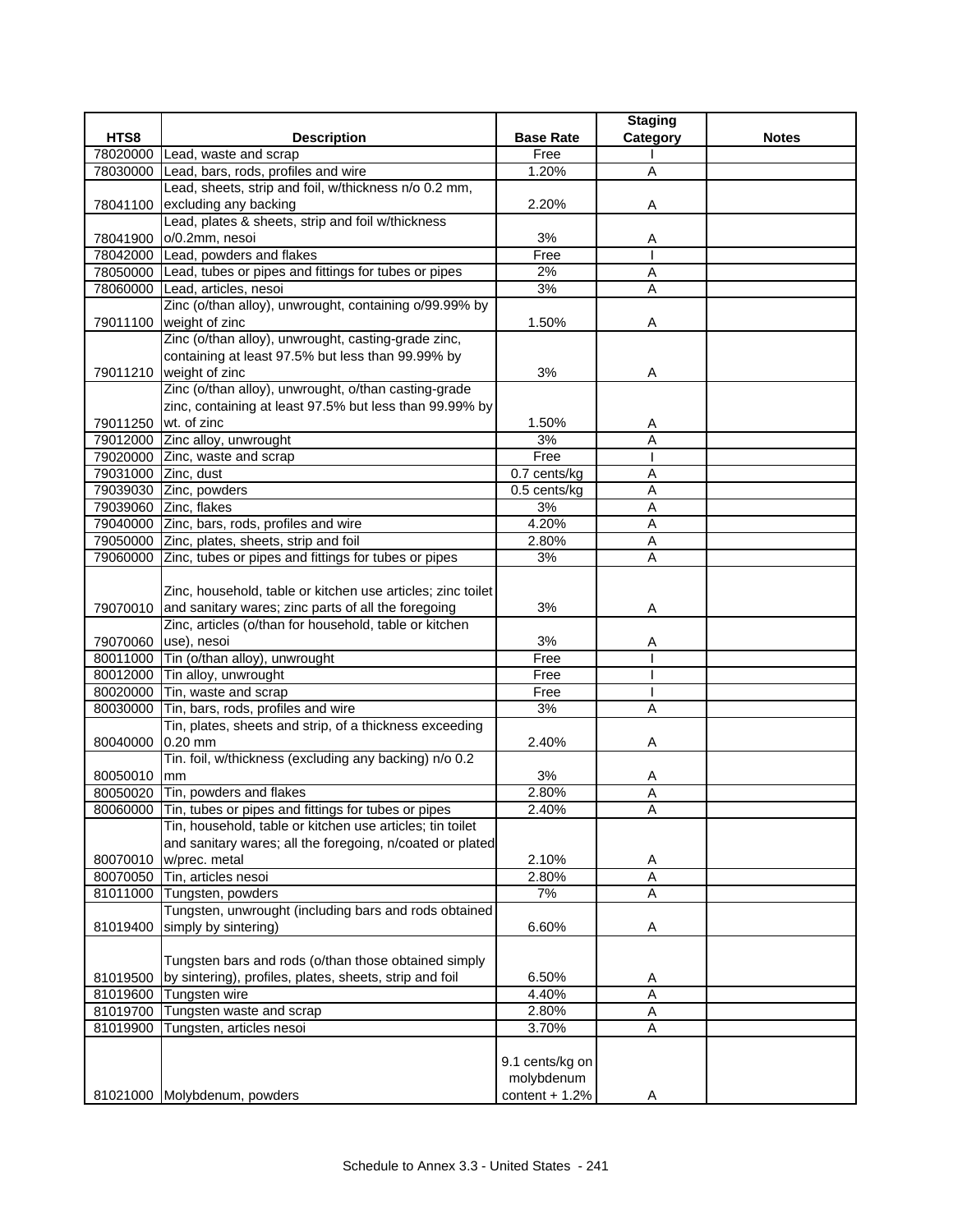|                |                                                                                                    |                  | <b>Staging</b> |              |
|----------------|----------------------------------------------------------------------------------------------------|------------------|----------------|--------------|
| HTS8           | <b>Description</b>                                                                                 | <b>Base Rate</b> | Category       | <b>Notes</b> |
|                |                                                                                                    |                  |                |              |
|                |                                                                                                    | 13.9 cents/kg    |                |              |
|                | Molybdenum, unwrought (including bars and rods                                                     | on molybdenum    |                |              |
|                | 81029400 obtained simply by sintering)                                                             | content $+1.9%$  | Α              |              |
|                | Molybdenum bars and rods (o/than those obtained                                                    |                  |                |              |
|                | 81029530 simply by sintering)                                                                      | 6.60%            | A              |              |
|                | 81029560 Molybdenum profiles, plates, sheets, strip and foil                                       | 6.60%            | A              |              |
|                | 81029600 Molybdenum wire                                                                           | 4.40%            | A              |              |
|                | 81029700 Molybdenum waste and scrap                                                                | Free             |                |              |
|                | 81029900 Molybdenum, articles nesoi                                                                | 3.70%            | $\overline{A}$ |              |
|                | Tantalum, unwrought (including bars and rods obtained                                              |                  |                |              |
|                | 81032000 simply by sintering); tantalum powders                                                    | 2.50%            | Α              |              |
|                | 81033000 Tantalum waste and scrap                                                                  | Free             |                |              |
|                | 81039000 Tantalum, articles nesoi                                                                  | 4.40%            | A              |              |
|                | Magnesium, unwrought, containing at least 99.8                                                     |                  |                |              |
|                | 81041100 percent by weight of magnesium                                                            | 8%<br>6.50%      | Α              |              |
|                | 81041900 Magnesium, unwrought, nesoi<br>81042000 Magnesium, waste and scrap                        | Free             | A              |              |
|                |                                                                                                    |                  |                |              |
|                | Magnesium, raspings, turnings and granules graded<br>81043000 according to size; magnesium powders |                  |                |              |
|                |                                                                                                    | 4.40%            | Α              |              |
|                |                                                                                                    | 14.8 cents/kg    |                |              |
|                |                                                                                                    | on magnesium     |                |              |
|                | 81049000 Magnesium, articles nesoi                                                                 | content $+3.5%$  |                |              |
|                | 81052030 Cobalt alloys, unwrought                                                                  | 4.40%            | A<br>A         |              |
|                | 81052060 Cobalt (other than alloys), unwrought                                                     | Free             |                |              |
|                | Cobalt, mattes and other intermediate products of                                                  |                  |                |              |
| 81052090       | cobalt metallurgy; cobalt powders                                                                  | Free             |                |              |
|                | 81053000 Cobalt waste and scrap                                                                    | Free             |                |              |
| 81059000       | Cobalt, articles thereof nesoi                                                                     | 3.70%            | A              |              |
|                | Bismuth (including waste & scrap) and articles thereof,                                            |                  |                |              |
| 81060000 nesoi |                                                                                                    | Free             |                |              |
|                | 81072000 Cadmium, unwrought; cadmium powders                                                       | Free             |                |              |
|                | 81073000 Cadmium waste and scrap                                                                   | Free             |                |              |
|                | 81079000 Cadmium, articles thereof nesoi                                                           | 4.40%            | Α              |              |
|                | 81082000 Titanium, unwrought; titanium powders                                                     | 15%              | A              |              |
|                | 81083000 Titanium waste and scrap                                                                  | Free             |                |              |
|                | 81089030 Titanium, articles nesoi                                                                  | 5.50%            | Α              |              |
|                | 81089060 Titanium, wrought nesoi                                                                   | 15%              | A              |              |
|                | 81092000 Zirconium, unwrought; zirconium powders                                                   | 4.20%            | Α              |              |
|                | 81093000 Zirconium waste and scrap                                                                 | Free             |                |              |
|                | 81099000 Zirconium, articles, nesoi                                                                | 3.70%            | Α              |              |
|                | 81101000 Antimony, unwrought; antimony powders                                                     | Free             |                |              |
|                | 81102000 Antimony waste and scrap                                                                  | Free             |                |              |
|                | 81109000 Articles of antimony, nesoi                                                               | Free             |                |              |
|                | 81110030 Manganese, waste and scrap                                                                | Free             |                |              |
|                | UNWROUGHT MANGANESE FLAKE CONTAINING                                                               |                  |                |              |
|                | AT LEAST 99.5 PERCENT BY WEIGHT                                                                    |                  |                |              |
|                | 81110047 MANGANESE                                                                                 | 14%              | A              |              |
| 81110049       | UNWROUGHT MANGANESE, NESOI                                                                         | 14%              | $\overline{A}$ |              |
|                | Manganese (o/than waste and scrap, unwrought) and                                                  |                  |                |              |
|                | 81110060 articles thereof, nesoi                                                                   | 3.70%            | A              |              |
|                | 81121200 Beryllium, unwrought; beryllium powders                                                   | 8.50%            | Α              |              |
|                | 81121300 Beryllium waste and scrap                                                                 | Free             |                |              |
|                | 81121900 Beryllium, articles nesoi                                                                 | 5.50%            | A              |              |
|                | 81122100 Chromium, unwrought; chromium powders                                                     | 3%               | $\mathsf A$    |              |
|                | 81122200 Chromium waste and scrap                                                                  | Free             |                |              |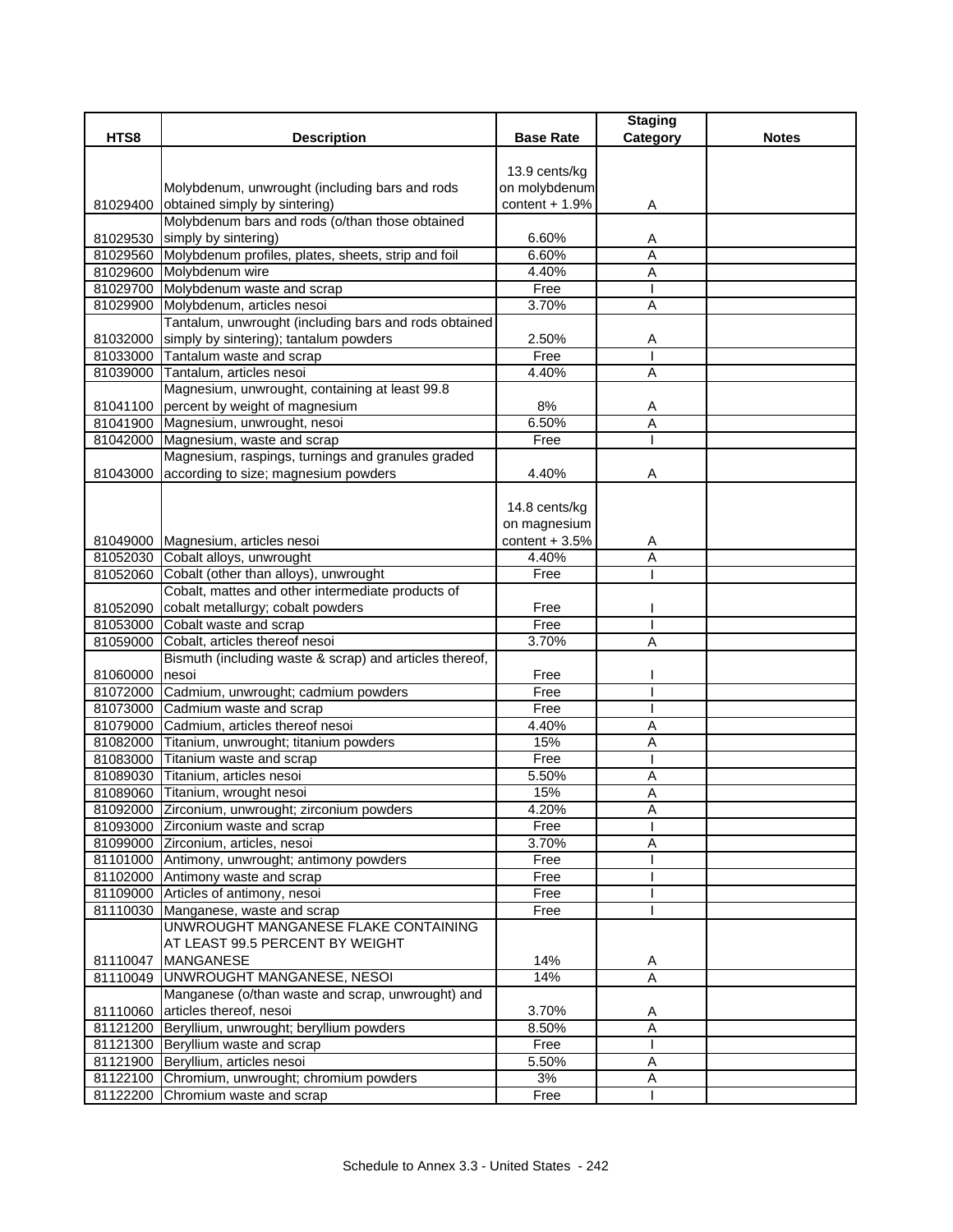|                  |                                                                                                                             |                  | <b>Staging</b> |              |
|------------------|-----------------------------------------------------------------------------------------------------------------------------|------------------|----------------|--------------|
| HTS8             | <b>Description</b>                                                                                                          | <b>Base Rate</b> | Category       | <b>Notes</b> |
|                  | 81122900 Articles of chromium, nesoi                                                                                        | 3%               | Α              |              |
| 81123030         | Germanium, waste and scrap                                                                                                  | Free             |                |              |
| 81123060         | Germanium, unwrought                                                                                                        | 2.60%            | Α              |              |
| 81123090         | Germanium nesoi and articles thereof                                                                                        | 4.40%            | A              |              |
| 81124030         | Vanadium, waste and scrap                                                                                                   | Free             |                |              |
|                  |                                                                                                                             |                  |                |              |
|                  | 81124060 Vanadium (o/than waste & scrap) and articles thereof                                                               | 2%               | A              |              |
| 81125100         | Thallium, unwrought; thallium powders                                                                                       | 4%               | Α              |              |
|                  | 81125200 Thallium waste and scrap                                                                                           | Free             |                |              |
|                  | 81125900 Articles of thallium, nesoi                                                                                        | 4%               | Α              |              |
|                  | Waste and scrap of gallium, hafnium, indium, niobium                                                                        |                  |                |              |
| 81129205         | or rhenium                                                                                                                  | Free             |                |              |
|                  | 81129210 Gallium, unwrought; gallium powders                                                                                | 3%               | A              |              |
|                  | 81129220 Hafnium, unwrought; hafnium powders                                                                                | Free             |                |              |
|                  | 81129230 Indium, unwrought; indium powders                                                                                  | Free             |                |              |
|                  |                                                                                                                             |                  |                |              |
|                  | 81129240 Niobium (columbium), unwrought; niobium powders                                                                    | 4.90%            | A              |              |
| 81129250         | Rhenium, unwrought; rhenium powders                                                                                         | 3%               | Α              |              |
|                  | Articles of gallium, hafnium, indium, niobium or                                                                            |                  |                |              |
| 81129901         | rhenium, nesoi                                                                                                              | 4%               | Α              |              |
|                  |                                                                                                                             | 3.70%            |                |              |
|                  | 81130000 Cermets (including waste & scrap) and articles thereof<br>82011000 Spades and shovels and base metal parts thereof | Free             | Α              |              |
|                  |                                                                                                                             |                  |                |              |
|                  | 82012000 Forks (hand tools) and base metal parts thereof                                                                    | Free             |                |              |
|                  | Mattocks, picks, hoes and rakes and base metal parts                                                                        |                  |                |              |
| 82013000 thereof | Machetes, and base metal parts thereof                                                                                      | Free<br>Free     |                |              |
| 82014030         | Axes, bill hooks and similar hewing tools (o/than                                                                           |                  |                |              |
| 82014060         | machetes), and base metal parts thereof                                                                                     | 6.20%            | Α              |              |
|                  |                                                                                                                             |                  |                |              |
|                  | One-handed secateurs, pruners and shears (including                                                                         | 1 cents each $+$ |                |              |
| 82015000         | poultry shears), and base metal parts thereof                                                                               | 2.8%             | Α              |              |
|                  |                                                                                                                             |                  |                |              |
|                  | Hedge shears, two-handed pruning shears and similar                                                                         | 1 cents each $+$ |                |              |
|                  | 82016000 two-handed shears, and base metal parts thereof                                                                    | 2.8%             | Α              |              |
|                  |                                                                                                                             | 2 cents each +   |                |              |
| 82019030         | Grass shears, and base metal parts thereof                                                                                  | 5.1%             | Α              |              |
|                  | Base metal hand tools of a kind used in agriculture,                                                                        |                  |                |              |
|                  | horticulture or forestry nesoi, and base metal parts                                                                        |                  |                |              |
| 82019060 thereof |                                                                                                                             | Free             |                |              |
|                  | Hand saws, and base metal parts thereof (except                                                                             |                  |                |              |
| 82021000         | blades)                                                                                                                     | Free             |                |              |
| 82022000         | Band saw blades                                                                                                             | Free             |                |              |
|                  | Circular saw blades (including slitting or slotting saw                                                                     |                  |                |              |
| 82023100         | blades), w/working part of steel                                                                                            | Free             |                |              |
|                  | Circular saw blades (including slitting or slotting saw                                                                     |                  |                |              |
|                  | blades), with working part of o/than steel, & base metal                                                                    |                  |                |              |
| 82023900         | parts thereof                                                                                                               | Free             |                |              |
|                  |                                                                                                                             |                  |                |              |
|                  | Chain saw blades & base metal parts thereof, w/cutting                                                                      |                  |                |              |
| 82024030         | parts cont. o/0.2% of Cr, Mo or W, or o/0.1% of V                                                                           | 7.20%            | Α              |              |
|                  |                                                                                                                             |                  |                |              |
| 82024060         | Chain saw blades and base metal parts thereof, nesoi                                                                        | Free             |                |              |
| 82029130         | Hacksaw blades for working metal                                                                                            | Free             |                |              |
|                  | Straight saw blades for working metal (o/than hacksaw                                                                       |                  |                |              |
| 82029160         | blades), and base metal parts thereof                                                                                       | Free             |                |              |
| 82029900         | Saw blades nesoi, and base metal parts thereof                                                                              | Free             |                |              |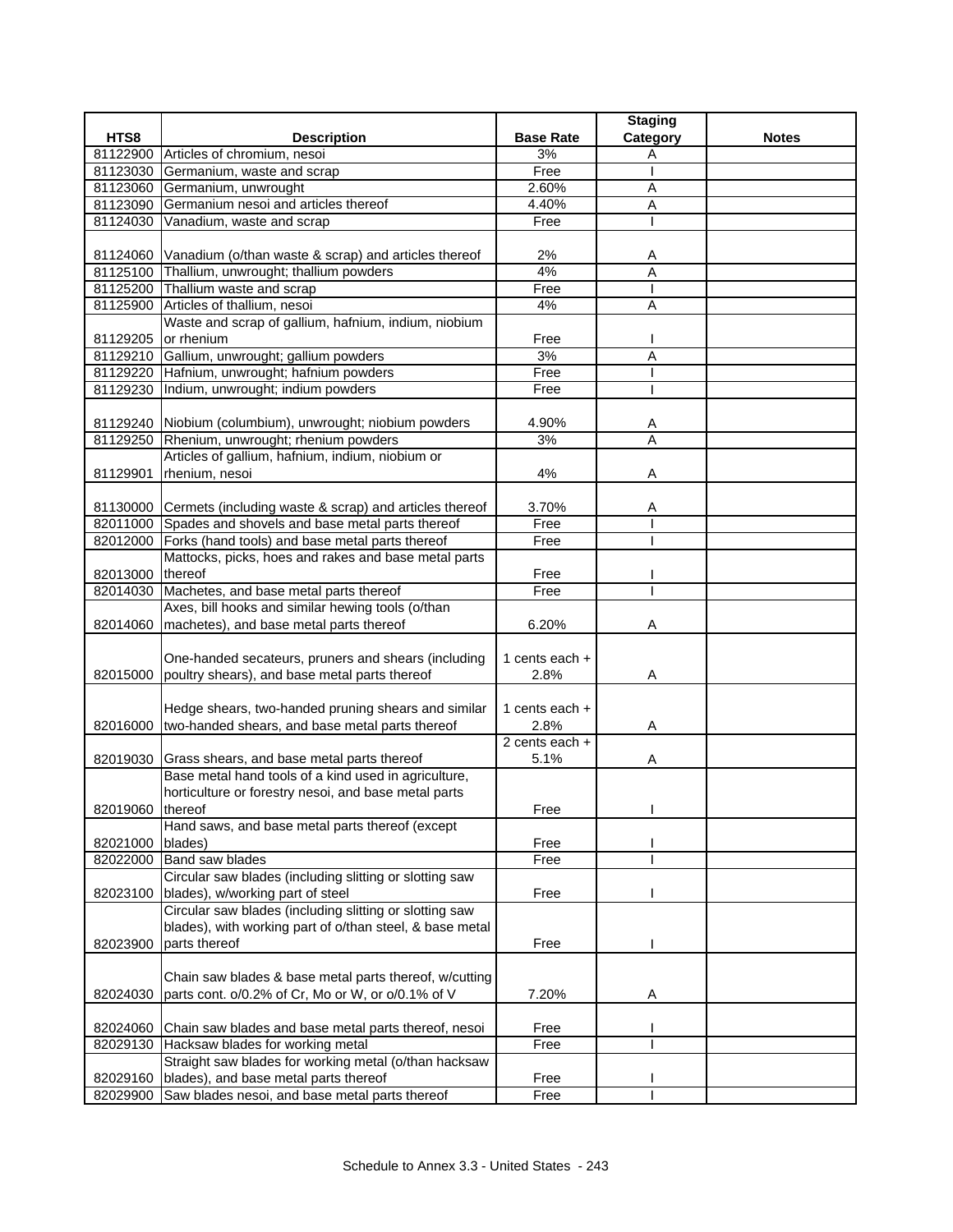|                  |                                                                                                       |                  | <b>Staging</b> |              |
|------------------|-------------------------------------------------------------------------------------------------------|------------------|----------------|--------------|
| HTS8             | <b>Description</b>                                                                                    | <b>Base Rate</b> | Category       | <b>Notes</b> |
| 82031030         | Files, rasps and similar tools, n/o 11 cm in length                                                   | Free             |                |              |
|                  | Files, rasps and similar tools, o/11 cm but n/o 17 cm in                                              |                  |                |              |
| 82031060         | length                                                                                                | Free             |                |              |
| 82031090         | Files, rasps and similar tools, o/17 cm in length                                                     | Free             |                |              |
|                  | 82032020 Base metal tweezers                                                                          | 4%               | Α              |              |
| 82032040         | Slip joint pliers                                                                                     | 12%              | $\overline{A}$ |              |
|                  | Pliers (including cutting pliers but not slip joint pliers),                                          | 12 cents/doz. +  |                |              |
| 82032060         | pincers and similar tools<br>Base metal parts of pliers (including cutting pliers),                   | 5.5%             | Α              |              |
|                  | 82032080 pincers, tweezers and similar tools                                                          | 4.50%            | Α              |              |
|                  | Metal cutting shears and similar tools, and base metal                                                |                  |                |              |
| 82033000         | parts thereof                                                                                         | Free             |                |              |
|                  | Pipe cutters, bolt cutters, perf. punches & similar tools,                                            |                  |                |              |
|                  | w/cutting parts o/0.2% Cr, Mo or W, or o/0.1% V &                                                     |                  |                |              |
|                  | 82034030 base metal pts.                                                                              | 6%               | Α              |              |
|                  | Pipe cutters, bolt cutters, perforating punches and                                                   |                  |                |              |
|                  | 82034060 similar tools, nesoi, and base metal parts thereof                                           | 3.30%            | Α              |              |
|                  | Hand-operated non-adjustable spanners and                                                             |                  |                |              |
|                  | 82041100   wrenches, and base metal parts thereof                                                     | 9%               | A              |              |
|                  | Hand-operated adjustable spanners and wrenches, and                                                   |                  |                |              |
| 82041200         | base metal parts thereof                                                                              | 9%               | Α              |              |
|                  | Socket wrenches, with or without handles, drives and                                                  |                  |                |              |
| 82042000         | extensions, and base metal parts thereof                                                              | 9%               | Α              |              |
|                  | Drilling, threading or tapping tools, and base metal                                                  |                  |                |              |
|                  | 82051000 parts thereof                                                                                | 6.20%            | Α              |              |
|                  | Hammers and sledge hammers, with heads not over                                                       |                  |                |              |
|                  | 82052030 1.5 kg each, and base metal parts thereof                                                    | 6.20%            | Α              |              |
|                  | Hammers and sledge hammers, with heads over 1.5 kg                                                    |                  |                |              |
| 82052060         | each, and base metal parts thereof                                                                    | Free             |                |              |
|                  | Planes, chisels, gouges etc. for working wood, over<br>0.2% chromium, molybdenum or tungsten, or over |                  |                |              |
|                  | 82053030 0.1% vanadium, base metal parts thereof                                                      | 5.70%            | Α              |              |
|                  |                                                                                                       |                  |                |              |
|                  | Planes, chisels, gouges and similar cutting tools for                                                 |                  |                |              |
|                  | 82053060 working wood, nesoi, and base metal parts thereof                                            | 5%               | A              |              |
| 82054000         | Screwdrivers and base metal parts thereof                                                             | 6.20%            | A              |              |
|                  | Carving and butcher steels, of iron or steel, with or                                                 |                  |                |              |
| 82055115         | without their handles                                                                                 | Free             |                |              |
|                  | Iron or steel household handtools (o/than carving &                                                   |                  |                |              |
|                  | 82055130 butcher steels), and base metal parts thereof                                                | 3.70%            | A              |              |
|                  | Copper household handtools, and base metal parts                                                      |                  |                |              |
| 82055145         | thereof                                                                                               | Free             |                |              |
|                  | Aluminum household handtools, and base metal parts                                                    | $2.2$ cents/kg + |                |              |
| 82055160         | thereof                                                                                               | 5%               | Α              |              |
|                  | Base metal, nesoi, household handtools, and base                                                      |                  |                |              |
| 82055175         | metal parts thereof                                                                                   | 3.70%            | A              |              |
|                  | 82055910 Pipe tools and base metal parts thereof                                                      | 7.20%            | Α              |              |
|                  | Powder-actuated hand tools and base metal parts                                                       |                  |                |              |
| 82055920         | thereof                                                                                               | Free             |                |              |
|                  | Crowbars, track tools and wedges, and base metal                                                      |                  |                |              |
| 82055930         | parts thereof<br>Base metal handtools (o/than household) nesoi, for                                   | Free             |                |              |
|                  | agricultural, horticultural or forestry, and base metal                                               |                  |                |              |
| 82055940         | parts thereof                                                                                         | Free             |                |              |
|                  | Caulking guns of iron or steel, and base metal parts                                                  |                  |                |              |
| 82055945 thereof |                                                                                                       | 5.30%            |                |              |
|                  |                                                                                                       |                  |                |              |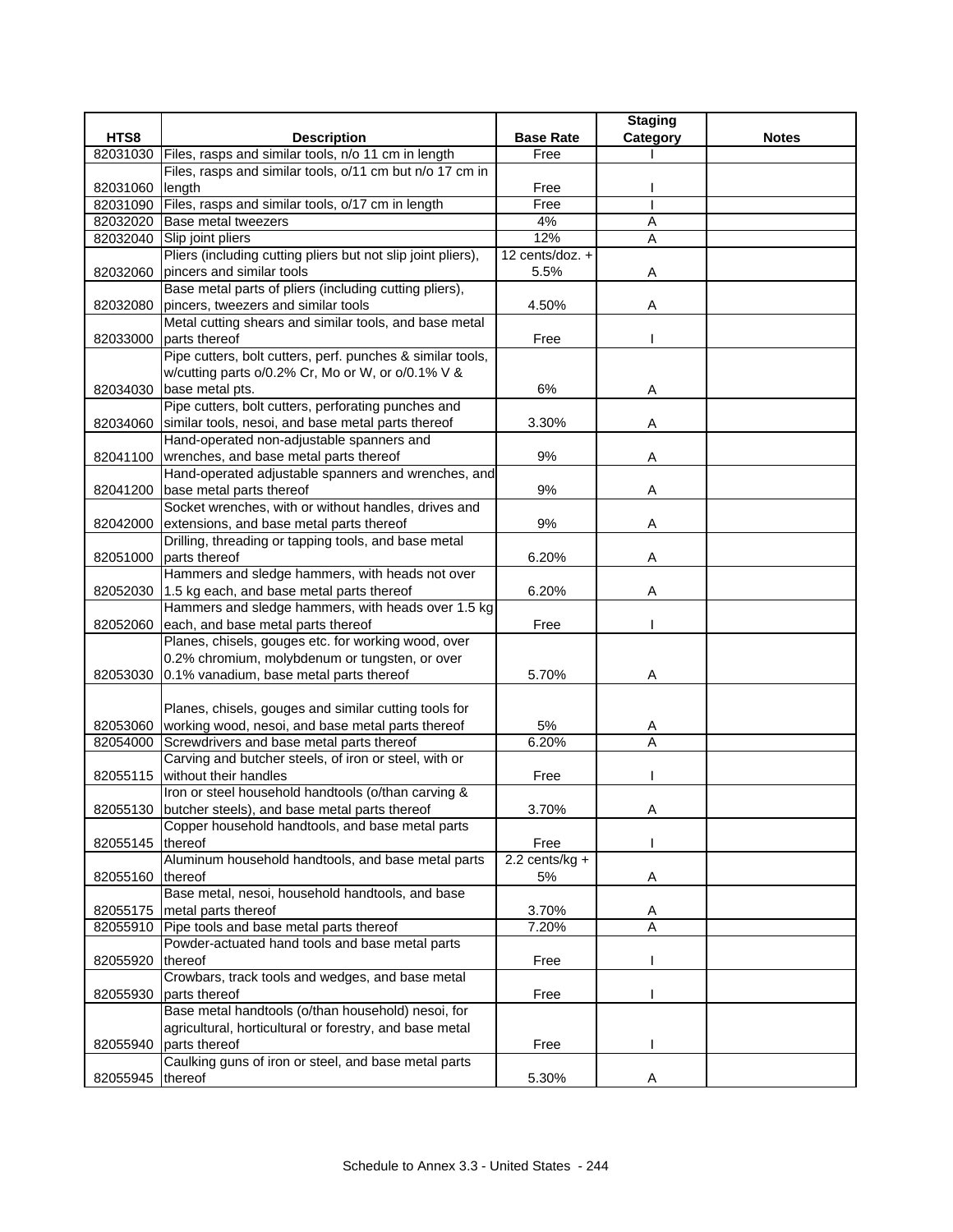|                  |                                                                                  |                                   | <b>Staging</b> |              |
|------------------|----------------------------------------------------------------------------------|-----------------------------------|----------------|--------------|
| HTS8             | <b>Description</b>                                                               | <b>Base Rate</b>                  | Category       | <b>Notes</b> |
|                  | Iron or steel handtools (o/than household) nesoi, and                            |                                   |                |              |
| 82055955         | base metal parts thereof                                                         | 5.30%                             | Α              |              |
|                  | Copper handtools (o/than household) nesoi, and base                              |                                   |                |              |
| 82055960         | metal parts thereof                                                              | Free                              |                |              |
|                  | Aluminum handtools (o/than household) nesoi, and                                 | $1.5$ cents/kg +                  |                |              |
| 82055970         | base metal parts thereof                                                         | 3.5%                              | Α              |              |
|                  | Base metal, nesoi, handtools (o/than household), and                             | 3.70%                             |                |              |
| 82055980         | base metal parts thereof<br>Blow torches and similar self-contained torches, and |                                   | A              |              |
| 82056000         | base metal parts thereof                                                         | 2.90%                             | Α              |              |
|                  | Vises, clamps and the like, and base metal parts                                 |                                   |                |              |
| 82057000         | thereof                                                                          | 5%                                | Α              |              |
|                  | Anvils, portable forges, hand- or pedal-operated                                 |                                   |                |              |
|                  | grinding wheels with frameworks and base metal parts                             |                                   |                |              |
| 82058000         | thereof                                                                          | Free                              |                |              |
|                  |                                                                                  |                                   |                |              |
|                  |                                                                                  | The rate of duty                  |                |              |
|                  |                                                                                  | applicable to                     |                |              |
|                  |                                                                                  | that article in                   |                |              |
|                  |                                                                                  | the set subject                   |                |              |
|                  | Sets of articles (handtools and other specified tools) of                        | to the highest                    |                |              |
| 82059000         | two or more subheadings of heading 8205                                          | rate of duty                      | Α              |              |
|                  |                                                                                  |                                   |                |              |
|                  |                                                                                  | The rate of duty<br>applicable to |                |              |
|                  |                                                                                  | that article in                   |                |              |
|                  |                                                                                  | the set subject                   |                |              |
|                  | Tools of two or more of headings 8202 to 8205 put up                             | to the highest                    |                |              |
|                  | 82060000 in sets for retail sale                                                 | rate of duty                      | Α              |              |
|                  | Interchangeable tools for rock drilling or earth boring                          |                                   |                |              |
| 82071300         | tools, w/working part of cermets                                                 | 3.60%                             | Α              |              |
|                  | Interchangeable tools for rock drilling or earth boring                          |                                   |                |              |
|                  | tools, w/cutting part o/0.2% Cr, Mo or W, or o/0.1% V                            |                                   |                |              |
|                  | 82071930 by wt., & base metal parts                                              | 5%                                | Α              |              |
|                  | Interchangeable tools for rock drilling or earth boring                          |                                   |                |              |
|                  | tools, w/working part neosi, and base metal parts                                |                                   |                |              |
| 82071960         | thereof                                                                          | 2.90%                             | Α              |              |
|                  | Interchangeable dies for drawing or extruding metal,                             |                                   |                |              |
| 82072000         | and base metal parts thereof                                                     | 3.90%                             | Α              |              |
|                  | Interchangeable tools for pressing, stamping or                                  |                                   |                |              |
| 82073030         | punching, suitable for cutting metal, and base metal<br>parts thereof            | 5.70%                             | Α              |              |
|                  | Interchangeable tools for pressing, stamping or                                  |                                   |                |              |
|                  | punching, not suitable for cutting metal, and base metal                         |                                   |                |              |
| 82073060         | parts thereof                                                                    | 2.90%                             | Α              |              |
|                  | Interchangeable tools for tapping or threading,                                  |                                   |                |              |
|                  | w/cutting pts ov 0.2% by wt of Cr, Mo, W, or ov 0.1% V,                          |                                   |                |              |
|                  | 82074030 & base metal pts thereof                                                | 5.70%                             | A              |              |
|                  | Interchangeable tools for tapping or threading, nesoi,                           |                                   |                |              |
| 82074060         | and base metal parts thereof                                                     | 4.80%                             | Α              |              |
|                  | Interchangeable tools for drilling (o/than rock drilling)                        |                                   |                |              |
|                  | w/cutting part ov 0.2% Cr, Mo or W, or ov 0.1% V &                               |                                   |                |              |
| 82075020         | base metal parts thereof                                                         | 5%                                | A              |              |
|                  | Interchangeable tools for drilling (o/than rock drilling),                       |                                   |                |              |
|                  | nesoi, suitable for cutting metal, and base metal parts                          |                                   |                |              |
| 82075040 thereof |                                                                                  | 8.40%                             | Α              |              |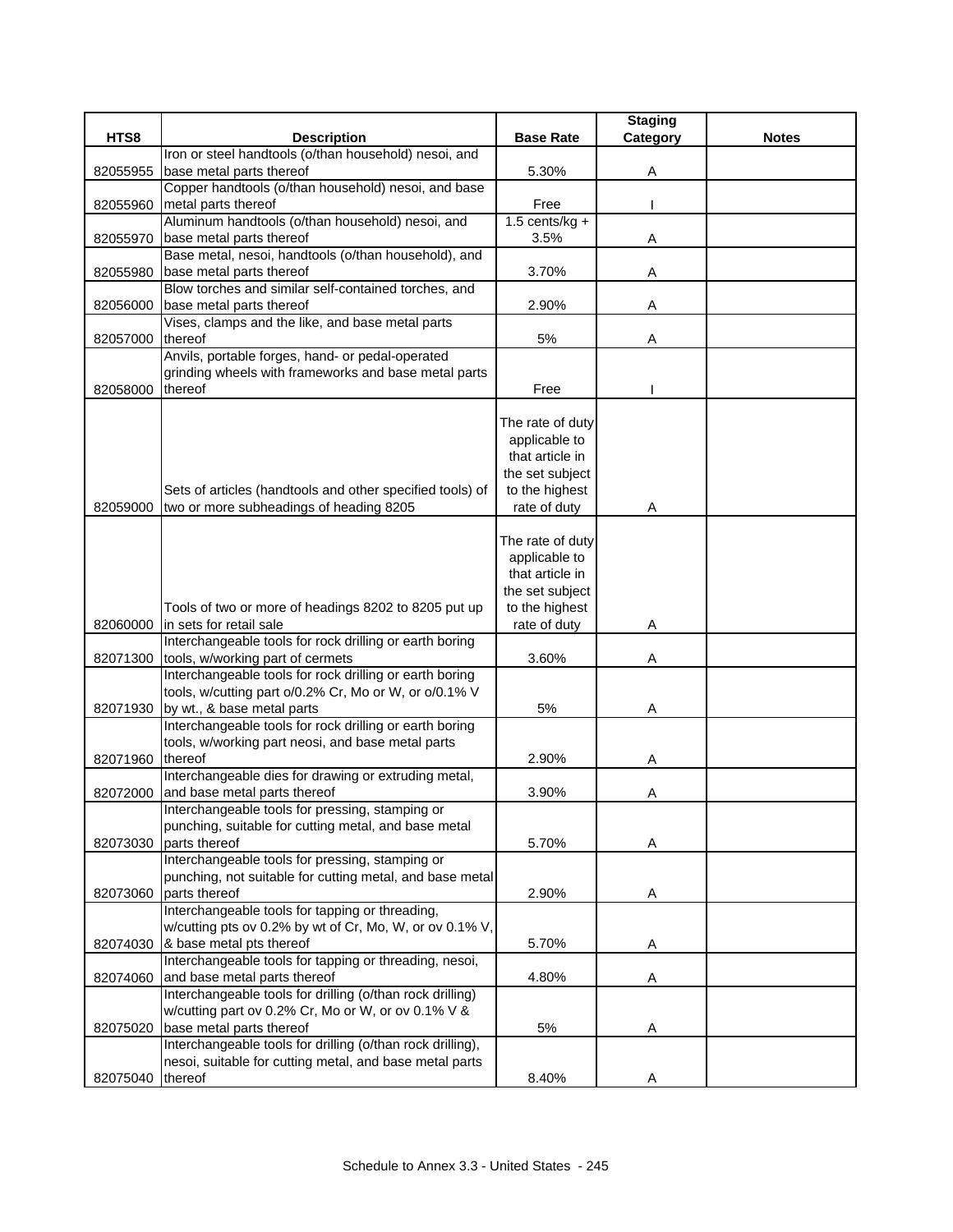|          |                                                                 |                  | <b>Staging</b> |              |
|----------|-----------------------------------------------------------------|------------------|----------------|--------------|
| HTS8     | <b>Description</b>                                              | <b>Base Rate</b> | Category       | <b>Notes</b> |
|          | Interchangeable tools for handtools, for drilling (o/than       |                  |                |              |
|          | rock drilling), nesoi, n/suitable for cutting metal, & base     |                  |                |              |
| 82075060 | metal parts thereof                                             | 5.20%            | Α              |              |
|          | Interchangeable tools (o/than for handtools) for drilling       |                  |                |              |
|          | (o/than rock drilling), nesoi, not suitable for cutting         |                  |                |              |
| 82075080 | metal, & base metal parts                                       | 2.90%            | Α              |              |
|          | Interchangeable tools for boring or broaching, and base         |                  |                |              |
| 82076000 | metal parts thereof                                             | 4.80%            | Α              |              |
|          | Interchangeable tools for milling, w/cutting part ov 0.2%       |                  |                |              |
|          | by wt of Cr, Mo or W, or ov 0.1% by wt of V & base              |                  |                |              |
|          | 82077030 metal parts thereof                                    | 5%               | Α              |              |
|          | Interchangeable tools for milling, nesoi, and base metal        |                  |                |              |
| 82077060 | parts thereof                                                   | 2.90%            | Α              |              |
|          | Interchangeable tools for turning, w/cutting part ov            |                  |                |              |
|          | 0.2% by wt of Cr, Mo or W, or ov 0.1% by wt of V &              |                  |                |              |
| 82078030 | base metal parts thereof                                        | 4.80%            | Α              |              |
|          | Interchangeable tools for turning, nesoi, and base              |                  |                |              |
| 82078060 | metal parts thereof                                             | 3.70%            | Α              |              |
|          | Interchangeable files and rasps, including rotary files         |                  |                |              |
| 82079015 | and rasps, and base metal parts thereof                         | 1.60%            | Α              |              |
|          | Interchangeable cutting tools, nesoi, w/cutting part ov         |                  |                |              |
|          | 0.2% by wt of Cr, Mo or W, or ov 0.1% by wt of V, and           |                  |                |              |
| 82079030 | base metal parts thereof                                        | 5%               | Α              |              |
|          | Interchangeable tools, nesoi, suitable for cutting metal,       |                  |                |              |
|          | 82079045 nesoi and base metal parts thereof                     | 4.80%            | Α              |              |
|          |                                                                 |                  |                |              |
|          | Interchangeable tools for handtools, nesoi, not suitable        |                  |                |              |
| 82079060 | for cutting metal, nesoi and base metal parts thereof           | 4.30%            | Α              |              |
|          | Interchangeable tools (o/than for handtools) nesoi, not         |                  |                |              |
|          | suitable for cutting metal, nesoi and base metal parts          |                  |                |              |
| 82079075 | thereof                                                         | 3.70%            | Α              |              |
|          |                                                                 |                  |                |              |
|          | Knives and cutting blades for metal working machines            |                  |                |              |
| 82081000 | or mechanical appliances, and base metal parts thereof          | Free             |                |              |
|          |                                                                 |                  |                |              |
|          | Knives and cutting blades for wood working machines             |                  |                |              |
|          | 82082000 or mechanical appliances, and base metal parts thereof | Free             |                |              |
|          | Knives and cutting blades for kitchen appliances or for         |                  |                |              |
|          | machines used by the food industry, and base metal              |                  |                |              |
|          | 82083000 parts thereof                                          | Free             |                |              |
|          | Lawnmower blades for agricultural, horticultural or             |                  |                |              |
| 82084030 | forestry machines                                               | Free             |                |              |
|          | Knives and cutting blades (o/than lawnmower blades)             |                  |                |              |
|          | for agricultural, horticultural or forestry machines, and       |                  |                |              |
|          | 82084060 base metal parts thereof                               | Free             |                |              |
|          | Knives and cutting blades for shoe machinery, and               |                  |                |              |
| 82089030 | base metal parts thereof                                        | Free             |                |              |
|          | Knives and cutting blades, nesoi for machines or for            |                  |                |              |
|          | mechanical appliances nesoi, and base metal parts               |                  |                |              |
| 82089060 | thereof                                                         | Free             |                |              |
|          | Cermet plates, sticks, tips and the like for tools,             |                  |                |              |
| 82090000 | unmounted                                                       | 4.60%            | A              |              |
|          | Hand-operated mechanical appliances weighing 10 kg              |                  |                |              |
|          | or less, used in preparation, conditioning, serving food        |                  |                |              |
|          | 82100000 or drink & base metal pts                              | 3.70%            | Α              |              |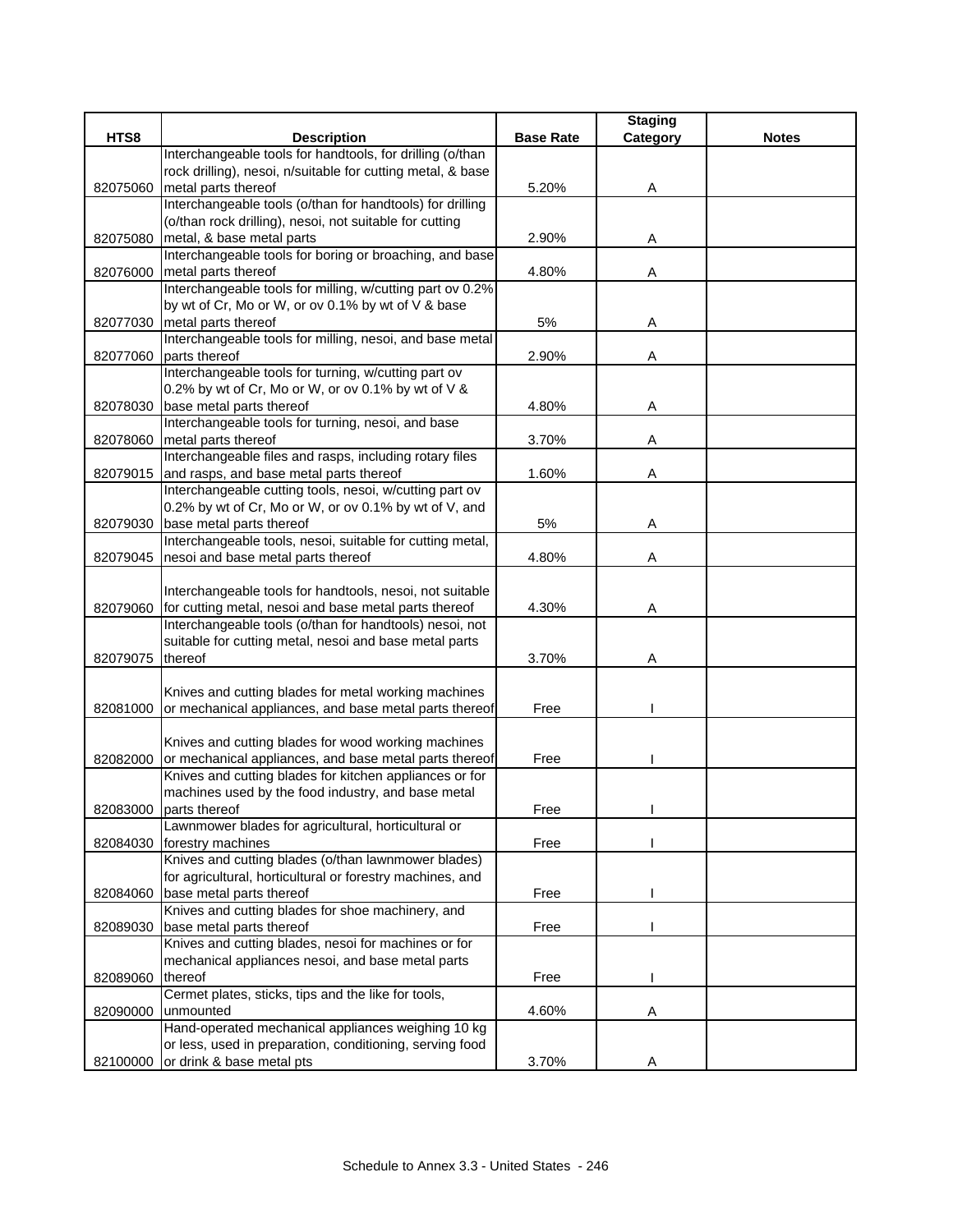| HTS8<br><b>Description</b><br><b>Base Rate</b><br>Category<br>The rate of duty | <b>Notes</b> |
|--------------------------------------------------------------------------------|--------------|
|                                                                                |              |
|                                                                                |              |
|                                                                                |              |
| applicable to                                                                  |              |
| that article in                                                                |              |
| the set subject                                                                |              |
| to the highest<br>Sets of assorted knives w/cutting blades serrated or not     |              |
| 82111000 (including pruning knives)<br>rate of duty<br>Α                       |              |
| Table knives with fixed blades and silver-plated                               |              |
| 82119110 handles<br>Free                                                       |              |
| Table knives w/fixed blades, w/stain. steel handles w/Ni                       |              |
| or ov 10% by wt. of Mn, w/overall length 25.9cm or less<br>0.4 cents each      |              |
| 82119120 & val. <than 25="" cents="" ea<br=""><math>+6.4%</math><br/>Α</than>  |              |
| Table knives w/fixed blades, w/stain. steel handles<br>0.4 cents each          |              |
| 82119125 cont. Ni or ov 10% by wt of Mn, nesoi<br>$+6.8%$<br>Α                 |              |
| Table knives w/fixed blades, w/stain. steel handles,                           |              |
| nesoi, not ov 25.9 cm in overall length & val less than<br>0.9 cents each      |              |
| 82119130 25 cents each<br>$+10.6%$<br>Α                                        |              |
| Table knives w/fixed blades, w/stain. steel handles,<br>0.3 cents each         |              |
| $+3.7%$<br>Α<br>82119140 nesoi                                                 |              |
| Table knives w/fixed blades, with rubber or plastics<br>0.7 cents each         |              |
| handles<br>$+3.7%$<br>Α<br>82119150                                            |              |
| Table knives w/fixed blades, w/handles other than of<br>0.3 cents each         |              |
| 82119180 silver-plate, stainless steel, rubber or plastics<br>$+4.9%$<br>Α     |              |
| Kitchen and butcher knives w/fixed blades, with rubber<br>0.8 cents each       |              |
| 82119220 or plastics handles<br>$+4.6%$<br>Α                                   |              |
| Knives w/fixed blades (o/than table or kitchen and<br>1 cents each $+$         |              |
| 82119240 butcher knives), with rubber or plastic handles<br>4.6%<br>Α          |              |
| Hunting knives w/fixed blades, with wood handles<br>4.40%<br>A<br>82119260     |              |
| Knives w/fixed blades (o/than table knives, other knives                       |              |
| w/rubb./plast. handles, or hunting knives w/wood<br>0.4 cents each             |              |
| handles)<br>82119290<br>$+6.1%$<br>Α                                           |              |
| $3$ cents each +                                                               |              |
| 82119300 Knives having other than fixed blades<br>5.4%<br>Α                    |              |
| 0.16 cents each                                                                |              |
| 82119410 Base metal blades for knives having fixed blades<br>$+2.2%$<br>Α      |              |
| Base metal blades for knives having other than fixed<br>1 cents each $+$       |              |
| 5.4%<br>82119450<br>blades<br>Α                                                |              |
| 0.3 cents each                                                                 |              |
| Α<br>82119510 Base metal handles for table knives w/fixed blades<br>$+4.9%$    |              |
| Base metal handles for knives (o/than table knivies)<br>0.4 cents each         |              |
| $+6.1%$<br>82119550<br>w/fixed blades<br>Α                                     |              |
| Base metal handles for knives having other than fixed<br>3 cents each +        |              |
| blades<br>5.4%<br>82119590<br>A                                                |              |
| 82121000 Base metal razors<br>Free                                             |              |
| Base metal safety razor blades (including razor blade                          |              |
| 82122000<br>blanks)<br>Free                                                    |              |
| Base metal parts of razors and razor blades<br>Free<br>82129000                |              |
|                                                                                |              |
| Base metal scissors, tailors' shears and similar shears,<br>1.7 cents each     |              |
| and blades thereof, valued n/o \$1.75 per dozen<br>$+4.3%$<br>82130030<br>A    |              |
| Base metal pinking shears, and blades thereof, valued<br>8 cents each +        |              |
| over \$30 per dozen<br>8%<br>82130060<br>Α                                     |              |
| Base metal scissors, tailors' shears and similar shears                        |              |
| (o/than pinking shears val o\$30/dz), and base metal<br>3 cents each +         |              |
| parts, val. o/\$1.75 per dozen<br>82130090<br>3%<br>Α                          |              |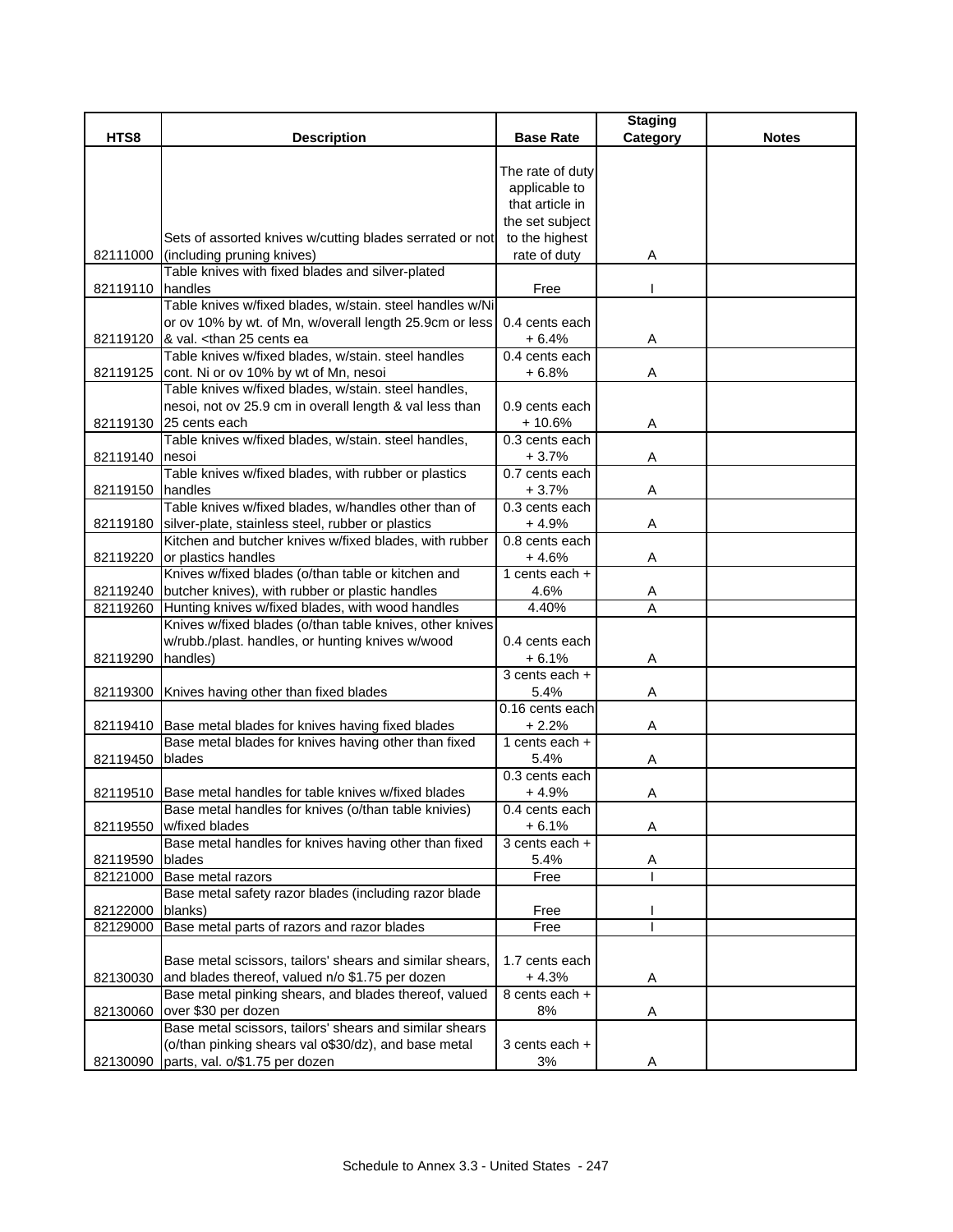|                  |                                                                                                                |                           | <b>Staging</b> |              |
|------------------|----------------------------------------------------------------------------------------------------------------|---------------------------|----------------|--------------|
| HTS8             | <b>Description</b>                                                                                             | <b>Base Rate</b>          | Category       | <b>Notes</b> |
|                  | Base metal paper knives, letter openers, erasing                                                               |                           |                |              |
|                  | knives, nonmechanical pencil sharpeners and blades                                                             | 0.3 cents each            |                |              |
| 82141000         | and base metal parts thereof                                                                                   | $+4.2%$                   | A              |              |
|                  | Base metal instruments for manicure or pedicure                                                                |                           |                |              |
|                  | 82142030 purposes, and base metal parts thereof                                                                | 4%                        | Α              |              |
|                  | Manicure and pedicure sets, and combinations thereof,                                                          |                           |                |              |
| 82142060         | in leather containers                                                                                          | Free                      |                |              |
|                  | Manicure and pedicure sets, and combinations thereof,                                                          |                           |                |              |
| 82142090         | other than in leather containers                                                                               | 4.10%                     | Α              |              |
|                  | Butchers' or kitchen cleavers with their handles, nesoi,                                                       | 1 cents each $+$          |                |              |
| 82149030         | and base metal parts thereof                                                                                   | 4.9%                      | Α              |              |
|                  |                                                                                                                |                           |                |              |
|                  | Butchers' or kitchen chopping or mincing knives (o/than                                                        | 0.2 cents each            |                |              |
| 82149060         | cleavers w/their handles), and base metal parts thereof<br>Articles of cutlery, nesoi, and base metal parts of | $+3.1%$<br>1.4 cents each | Α              |              |
|                  |                                                                                                                | $+3.2%$                   |                |              |
| 82149090         | cutlery, nesoi                                                                                                 |                           | Α              |              |
|                  |                                                                                                                | The rate of duty          |                |              |
|                  |                                                                                                                | applicable to             |                |              |
|                  |                                                                                                                | that article in           |                |              |
|                  | Sets of assted. base metal spoons, forks, ladles, etc. &                                                       | the set subject           |                |              |
|                  | similar kitchen or tableware, w/at least one article                                                           | to the highest            |                |              |
| 82151000         | plated w/prec. metal                                                                                           | rate of duty              | Α              |              |
|                  |                                                                                                                |                           |                |              |
|                  |                                                                                                                | The rate of duty          |                |              |
|                  |                                                                                                                | applicable to             |                |              |
|                  |                                                                                                                | that article in           |                |              |
|                  | Sets of assted. base metal spoons, forks, ladles, etc. &                                                       | the set subject           |                |              |
|                  | similar kitchen or tableware, w/no articles plated with                                                        | to the highest            |                |              |
|                  | 82152000 precious metal                                                                                        | rate of duty              | Α              |              |
| 82159130         | Base metal forks plated with precious metal                                                                    | Free                      |                |              |
|                  | Base metal spoons and ladles plated with precious                                                              |                           |                |              |
| 82159160         | metal                                                                                                          | 4.20%                     | Α              |              |
|                  | Base metal skimmers, cake-servers, fish-knives, etc.                                                           |                           |                |              |
|                  | and similar kitchen or tableware and parts, plated with                                                        |                           |                |              |
| 82159190         | precious metal                                                                                                 | 2.70%                     | Α              |              |
|                  | Base metal forks, w/stainless steel handles cont. Ni or                                                        |                           |                |              |
|                  | o/10% by wt of Mn, w/overall length n/o 25.9cm, valued                                                         | 0.9 cents each            |                |              |
| 82159901         | under 25cents ea                                                                                               | + 15.8%                   | Α              |              |
|                  | Base metal forks, w/stainless steel handles cont. Ni or                                                        | 0.5 cents each            |                |              |
| 82159905         | o/10% by wt of Mn, nesoi                                                                                       | $+8.5%$                   | Α              |              |
|                  | Base metal forks, w/stainless steel handles, nesoi,                                                            | 0.5 cents each            |                |              |
| 82159910         | valued under 25 cents each                                                                                     | $+6.3%$                   | Α              |              |
|                  | Base metal forks, w/stainless steel handles, nesoi,                                                            | 0.4 cents each            |                |              |
| 82159915         | valued at 25 cents each or more                                                                                | $+4.8%$                   | Α              |              |
|                  |                                                                                                                | 0.5 cents each            |                |              |
| 82159920         | Base metal forks, with rubber or plastic handles                                                               | $+3.2%$                   | A              |              |
| 82159922         | Base metal forks, without their handles                                                                        | Free                      |                |              |
|                  | Base metal table forks and barbecue forks, with wood                                                           | 0.3 cents each            |                |              |
| 82159924 handles |                                                                                                                | $+4.5%$                   | Α              |              |
|                  | Base metal forks (o/than plated w/prec. metal, or                                                              |                           |                |              |
|                  | w/handles of stain. steel, wood, rubber or plastics),                                                          | 0.2 cents each            |                |              |
| 82159926         | nesoi<br>Base metal spoons, w/stainless steel handles & valued                                                 | $+3.1%$                   | A              |              |
|                  | 82159930 under 25 cents each                                                                                   | 14%                       | A              |              |
|                  |                                                                                                                |                           |                |              |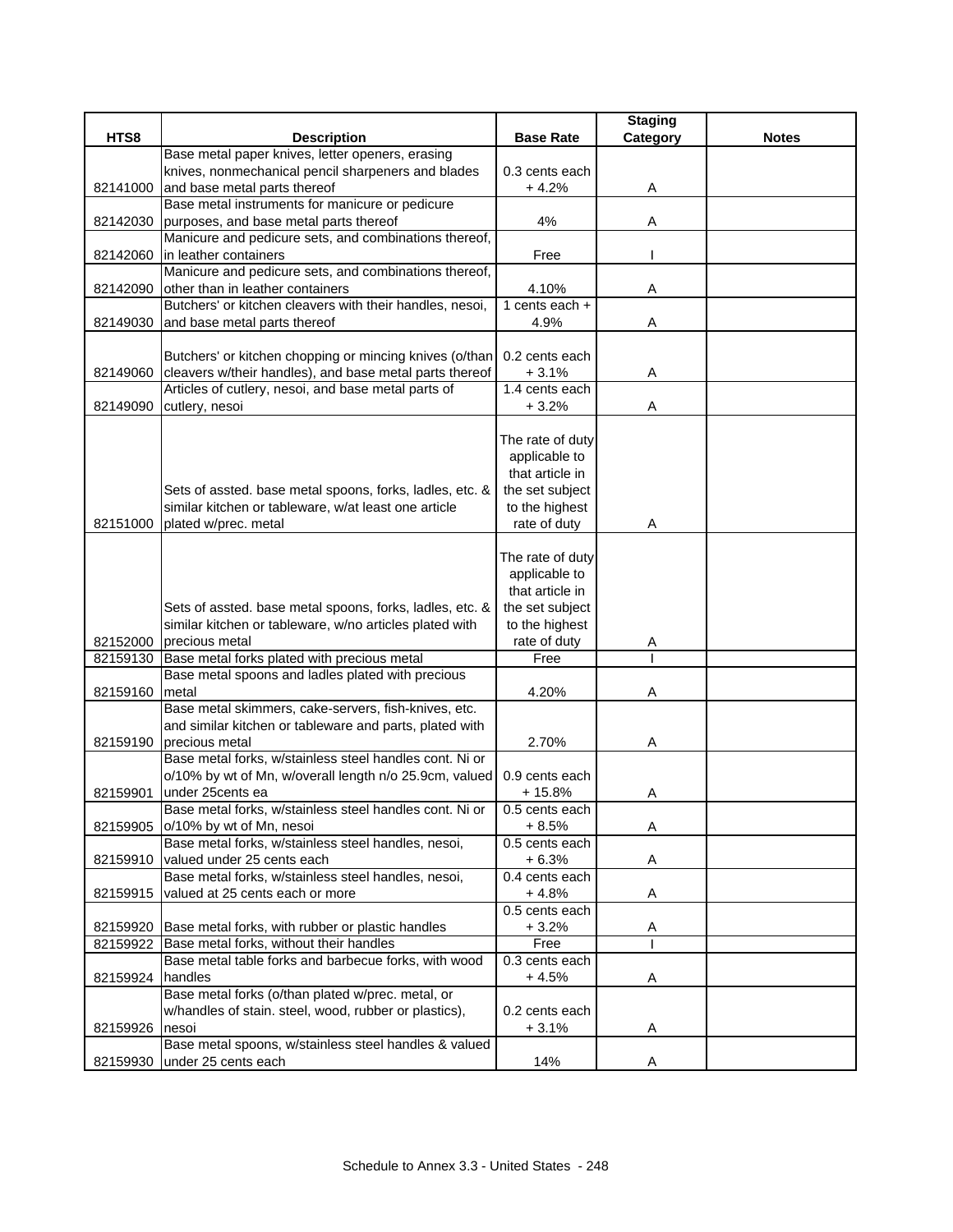|          |                                                                                                            |                  | <b>Staging</b> |              |
|----------|------------------------------------------------------------------------------------------------------------|------------------|----------------|--------------|
| HTS8     | <b>Description</b>                                                                                         | <b>Base Rate</b> | Category       | <b>Notes</b> |
|          | Base metal spoons, w/stainless steel handles & valued                                                      |                  |                |              |
|          | at 25 cents and over, and base metal ladles w/stainless                                                    |                  |                |              |
| 82159935 | steel handles                                                                                              | 6.80%            | Α              |              |
|          |                                                                                                            |                  |                |              |
|          | Base metal spoons and ladles with handles of base                                                          |                  |                |              |
|          | 82159940 metal (o/than stain. steel) or w/nonmetal handles                                                 | 5%               | A              |              |
| 82159945 | Base metal spoons and ladles, nesoi                                                                        | Free             |                |              |
|          | Base metal skimmers/cake-servers/butter-knives/sugar                                                       |                  |                |              |
|          | tongs & similar kitchen or tableware, & base metal parts                                                   |                  |                |              |
| 82159950 | (incl. pts. of forks/spoons)                                                                               | 5.30%            | Α              |              |
|          | Padlocks, base metal, not of cylinder or pin tumbler                                                       |                  |                |              |
| 83011020 | construction, not ov 3.8cm wide                                                                            | 2.30%            | Α              |              |
|          | Padlocks, base metal, not of cylinder or pin tumbler                                                       |                  |                |              |
|          | 83011040 construction, ov 3.8cm but n/o 6.4cm wide                                                         | 3.80%            | Α              |              |
|          | Padlocks, base metal, not of cylinder or pin tumbler                                                       |                  |                |              |
| 83011050 | construction, ov 6.4cm wide                                                                                | 3.60%            | Α              |              |
|          | Padlocks, base metal, of cylinder or pin tumbler                                                           |                  |                |              |
|          | 83011060 construction, not ov 3.8cm wide                                                                   | 6.10%            | Α              |              |
|          | Padlocks, base metal, of cylinder or pin tumbler                                                           |                  |                |              |
| 83011080 | construction, ov 3.8cm but n/o 6.4cm wide                                                                  | 4.80%            | Α              |              |
|          | Padlocks, base metal, of cylinder or pin tumbler                                                           |                  |                |              |
| 83011090 | construction, ov 6.4cm wide                                                                                | 4.20%            | Α              |              |
|          |                                                                                                            |                  |                |              |
|          | 83012000 Base metal locks, of a kind used on motor vehicles                                                | 5.70%            | Α              |              |
|          | 83013000 Base metal locks, of a kind used for furniture                                                    | 5.70%            | $\overline{A}$ |              |
| 83014030 | Base metal luggage locks                                                                                   | 3.10%            | A              |              |
|          | Base metal locks (o/than padlocks, locks for motor                                                         |                  |                |              |
| 83014060 | vehicles or furniture, luggage locks)                                                                      | 5.70%            | Α              |              |
|          | Base metal clasps and frames with clasps,                                                                  |                  |                |              |
| 83015000 | incorporating locks                                                                                        | 3.10%            | Α              |              |
|          | Base metal parts of padlocks, other locks, and clasps                                                      |                  |                |              |
| 83016000 | and frames with clasps incorporating locks                                                                 | 2.80%            | Α              |              |
|          | Base metal keys for padlocks, other locks, and clasps                                                      |                  |                |              |
|          | 83017000 and frames with clasps incorporating locks                                                        | 4.50%            | Α              |              |
|          | Iron or steel, aluminum, or zinc hinges and base metal                                                     |                  |                |              |
|          | 83021030 parts thereof, designed for motor vehicles                                                        | 2%               | Α              |              |
|          |                                                                                                            |                  |                |              |
|          | Iron or steel, aluminum, or zinc hinges and base metal                                                     |                  |                |              |
|          | 83021060 parts thereof, not designed for motor vehicles                                                    | 3.50%            | Α              |              |
|          | Base metal (o/than iron/steel/aluminum/zinc) hinges                                                        |                  |                |              |
| 83021090 | and base metal parts thereof                                                                               | 3.40%            | Α              |              |
| 83022000 | Base metal castors and base metal parts thereof                                                            | 5.70%            | Α              |              |
|          | Iron or steel, aluminum or zinc mountings, fittings and                                                    |                  |                |              |
|          | similar articles nesoi, suitable for motor vehicles, and                                                   |                  |                |              |
| 83023030 | base metal parts thereof                                                                                   | 2%               | Α              |              |
|          | Base metal (o/than iron/steel/aluminum/zinc)<br>mountings, fittings & similar articles, suitable for motor |                  |                |              |
|          |                                                                                                            |                  |                |              |
| 83023060 | vehicles, & base metal pts thereof                                                                         | 3.50%            | A              |              |
|          | Base metal door closers (except automatic door<br>closers) suitable for buildings, and base metal parts    |                  |                |              |
| 83024130 | thereof                                                                                                    |                  |                |              |
|          | Iron or steel, aluminum or zinc mountings, fittings &                                                      | 3.90%            | A              |              |
|          | similar articles, nesoi, suitable for buildings, & base                                                    |                  |                |              |
|          | 83024160 metal pts thereof                                                                                 |                  |                |              |
|          | Base metal (o/than iron/steel/aluminum/zinc)                                                               | 3.90%            | Α              |              |
|          |                                                                                                            |                  |                |              |
|          | mountings, fittings and similar arts, nesoi, suitable for<br>buildings & base metal parts thereof          | 3.50%            |                |              |
| 83024190 |                                                                                                            |                  | Α              |              |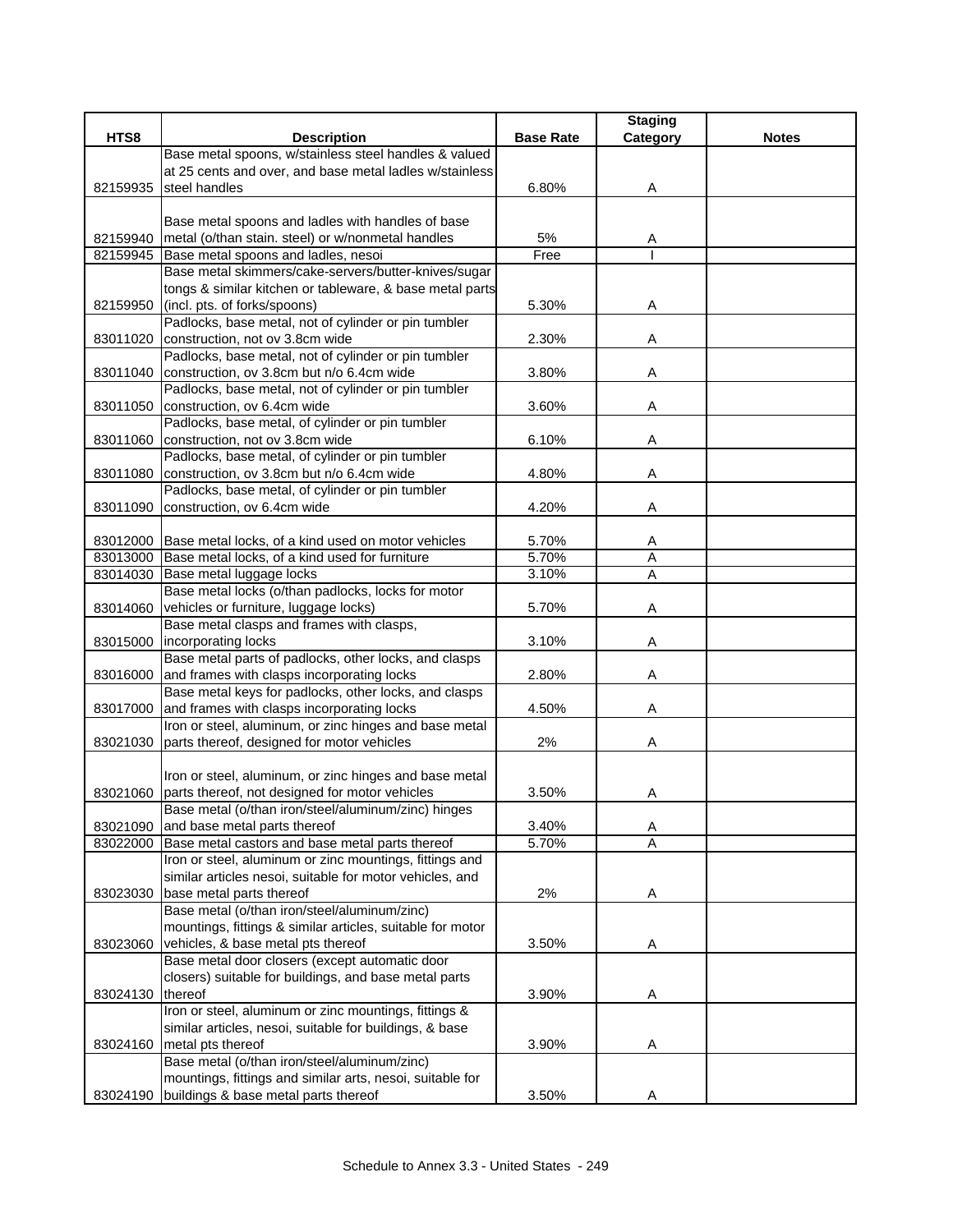|                  |                                                              |                  | <b>Staging</b> |              |
|------------------|--------------------------------------------------------------|------------------|----------------|--------------|
| HTS8             | <b>Description</b>                                           | <b>Base Rate</b> | Category       | <b>Notes</b> |
|                  | Iron or steel, aluminum, or zinc mountings, fittings &       |                  |                |              |
|                  | similar articles, suitable for furniture, and base metal     |                  |                |              |
| 83024230         | parts thereof                                                | 3.90%            | Α              |              |
|                  | Base metal (o/than iron/steel/aluminum/zinc)                 |                  |                |              |
|                  | mountings, fittings & similar articles, suitable for         |                  |                |              |
| 83024260         | furniture, and base metal parts thereof                      | 3.40%            | Α              |              |
|                  | Base metal harness, saddlery or riding-bridle hardware       |                  |                |              |
|                  | coated or plated w/prec. metal, and base metal parts         |                  |                |              |
| 83024920         | thereof                                                      | 7.50%            | Α              |              |
|                  | Base metal harness, saddlery or riding-bridle hardware,      |                  |                |              |
|                  | not coated or plated w/prec. metal, and base metal           |                  |                |              |
| 83024940         | parts thereof                                                | Free             |                |              |
|                  | Iron or steel, aluminum, or zinc, mountings, fittings &      |                  |                |              |
| 83024960         | similar articles nesoi, and base metal parts thereof         | 5.70%            | Α              |              |
|                  | Base metal (o/than iron/steel/aluminum/zinc)                 |                  |                |              |
|                  | mountings, fittings & similar articles nesoi, and base       |                  |                |              |
|                  | 83024980 metal parts thereof                                 | 3.50%            | A              |              |
|                  | Base metal hat-racks, hat pegs, brackets and similar         |                  |                |              |
|                  | 83025000 fixtures, and base metal parts thereof              | Free             |                |              |
|                  | 83026030 Base metal automatic door closers                   | 3.90%            | A              |              |
|                  | 83026090 Base metal parts of automatic door closers          | 3.10%            | A              |              |
|                  | Base metal armored or reinforced safes/strong-boxes &        |                  |                |              |
|                  | doors & safe deposit lockers for strong rooms/cash &         |                  |                |              |
| 83030000         | deed boxes etc., & base metal pts                            | 3.80%            | Α              |              |
|                  | Base metal desk-top filing/card-index cabinets, paper        |                  |                |              |
|                  | trays, pen trays & similar office/desk equipment nesoi,      |                  |                |              |
|                  | 83040000 and base metal parts thereof                        | 3.90%            | A              |              |
| 83051000         | Base metal fittings for loose-leaf binders or files          | 2.90%            | A              |              |
|                  | Base metal staples in strips (e.g., for offices,             |                  |                |              |
|                  | 83052000 upholstery, packaging)                              | Free             |                |              |
|                  |                                                              |                  |                |              |
|                  | 83059030 Base metal paper clips and base metal parts thereof | Free             |                |              |
|                  | Base metal letter clips, letter corners, indexing tags and   |                  |                |              |
|                  | similar office articles nesoi, and base metal parts          |                  |                |              |
| 83059060 thereof |                                                              | 5.70%            | Α              |              |
|                  | Base metal, nonelectric bells, gongs, and the like, and      |                  |                |              |
|                  | 83061000 base metal parts thereof                            | 5.80%            | Α              |              |
|                  | Base metal statuettes and other ornaments plated             |                  |                |              |
| 83062100         | w/prec. metal, and base metal parts thereof                  | 4.50%            | Α              |              |
|                  | Base metal statuettes and other ornaments not plated         |                  |                |              |
| 83062900         | w/prec.metal, and base metal parts thereof                   | Free             |                |              |
|                  | Base metal photograph, picture or similar frames; base       |                  |                |              |
| 83063000         | metal mirrors; base metal parts thereof                      | 2.70%            | Α              |              |
| 83071030         | Iron or steel flexible tubing, with fittings                 | 3.80%            | A              |              |
|                  | 83071060  Iron or steel flexible tubing, without fittings    | 3.80%            | A              |              |
|                  | Base metal (o/than iron or steel) flexible tubing, with      |                  |                |              |
| 83079030         | fittings                                                     | 3.80%            | Α              |              |
|                  | Base metal (o/than iron or steel) flexible tubing, without   |                  |                |              |
| 83079060         | fittings                                                     | 3.80%            | Α              |              |
|                  | Base metal hooks, eyes, and eyelets, of a kind used for      |                  |                |              |
|                  | clothing, footwear, awnings, handbags, travel goods, or      | 1.1 cents/kg $+$ |                |              |
| 83081000         | other made up articles                                       | 2.9%             | Α              |              |
|                  | Iron or steel bifurcated rivets, not brightened, not lathed  |                  |                |              |
| 83082030         | and not machined                                             | Free             |                |              |
|                  | Base metal tubular or bifurcated rivets (o/than of iron or   |                  |                |              |
| 83082060         | steel)                                                       | Free             |                |              |
| 83089030         | Base metal beads and spangles                                | Free             |                |              |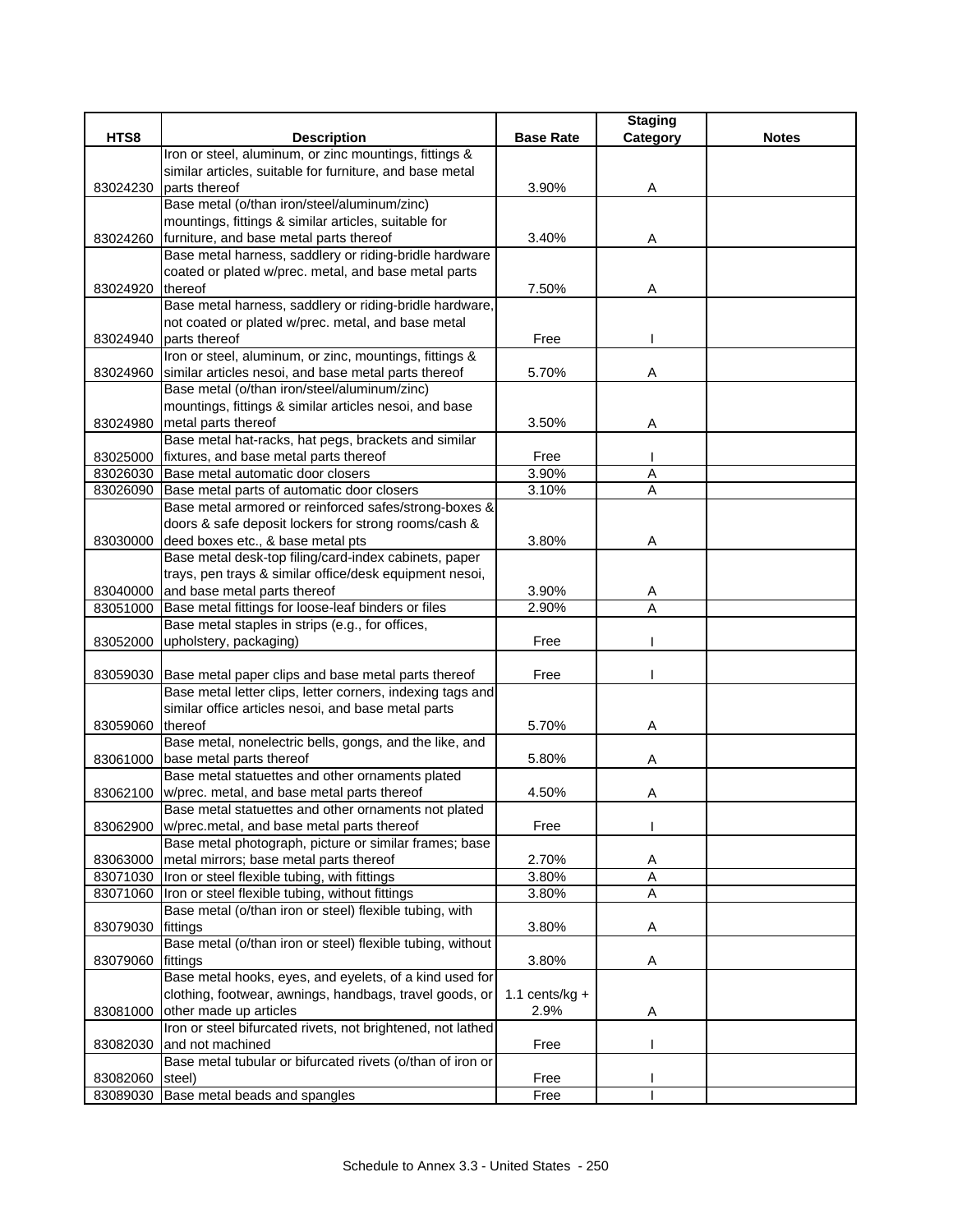|          |                                                                                                                   |                  | <b>Staging</b> |              |
|----------|-------------------------------------------------------------------------------------------------------------------|------------------|----------------|--------------|
| HTS8     | <b>Description</b>                                                                                                | <b>Base Rate</b> | Category       | <b>Notes</b> |
|          | Base metal buckles and buckle clasps, and base metal                                                              |                  |                |              |
| 83089060 | parts thereof                                                                                                     | 3.90%            | Α              |              |
|          |                                                                                                                   |                  |                |              |
|          | Base metal clasps, frames with clasps not incorporating                                                           |                  |                |              |
| 83089090 | a lock, and like articles, and base metal parts thereof                                                           | 2.70%            | Α              |              |
|          | Base metal crown corks (including crown seals and                                                                 |                  |                |              |
| 83091000 | caps), and base metal parts thereof<br>Base metal stoppers, caps and lids (o/than crown                           | Free             |                |              |
|          | corks), threaded bungs, bung covers, seals, other                                                                 |                  |                |              |
| 83099000 | packing accessories and parts                                                                                     | 2.60%            | Α              |              |
|          | Base metal sign plates, name plates, address plates,                                                              |                  |                |              |
|          | numbers, letters and other symbols (o/than of 9405),                                                              |                  |                |              |
| 83100000 | and base metal parts thereof                                                                                      | Free             |                |              |
|          |                                                                                                                   |                  |                |              |
|          | 83111000 Coated base metal electrodes for electric arc-welding                                                    | Free             |                |              |
|          | 83112000 Base metal cored wire for electric arc-welding                                                           | Free             |                |              |
| 83113030 | Coated rod or cored wire lead-tin solders                                                                         | Free             |                |              |
|          |                                                                                                                   |                  |                |              |
|          | Coated rods and cored wire of base metal (o/than lead-                                                            |                  |                |              |
|          | 83113060 tin solders), for soldering, brazing or welding by flame                                                 | Free             |                |              |
|          | Wire & rods of agglom. base metal powder for metal                                                                |                  |                |              |
|          | spray.; metal carbide wire, rods, tubes, electrodes,                                                              |                  |                |              |
| 83119000 | coated/cored w/flux, for welding etc                                                                              | Free             |                |              |
|          | 84011000 Nuclear reactors                                                                                         | 3.30%            | A              |              |
|          | Machinery and apparatus for isotopic separation, and                                                              |                  |                |              |
| 84012000 | parts thereof                                                                                                     | 2.60%            | Α              |              |
|          | Fuel elements (cartridges), non-irradiated and parts                                                              |                  |                |              |
| 84013000 | <b>thereof</b>                                                                                                    | 3.30%            | Α              |              |
| 84014000 | Parts of nuclear reactors                                                                                         | 3.30%            | $\overline{A}$ |              |
| 84021100 | Watertube boilers with a steam production exceeding<br>45 tons per hour                                           | 5.20%            | Α              |              |
|          | Watertube boilers with a steam production not                                                                     |                  |                |              |
| 84021200 | exceeding 45 tons per hour                                                                                        | 4.30%            | Α              |              |
|          | Vapor-generating boilers, including hybrid boilers, other                                                         |                  |                |              |
| 84021900 | than watertube boilers                                                                                            | 5.20%            | A              |              |
| 84022000 | Super-heated water boilers                                                                                        | 3.30%            | $\overline{A}$ |              |
| 84029000 | Parts of steam- or other vapor-generating boilers                                                                 | 4.30%            | Α              |              |
|          | Central heating boilers (other than those of heading                                                              |                  |                |              |
| 84031000 | 8402)                                                                                                             | Free             |                |              |
|          | Parts of central heating boilers (other than those of                                                             |                  |                |              |
| 84039000 | heading 8402)                                                                                                     | Free             |                |              |
|          | Auxiliary plant for use with boilers of heading 8402 or                                                           |                  |                |              |
| 84041000 | 8403                                                                                                              | 3.50%            | A              |              |
|          | 84042000 Condensers for steam or other vapor power units                                                          | 5.60%            | Ā              |              |
|          | Parts for auxiliary plant for use with boilers of heading                                                         |                  |                |              |
|          | 8402 and 8403 and condensers for steam or vapor                                                                   |                  |                |              |
| 84049000 | power units                                                                                                       | 3.50%            | A              |              |
|          | Producer gas or water gas generators, acetylene gas                                                               |                  |                |              |
|          | generators and similar water process gas generators;                                                              |                  |                |              |
| 84051000 | with or without their purifiers                                                                                   | Free             |                |              |
| 84059000 | Parts for gas generators of subheading 8405.10                                                                    | Free             |                |              |
| 84061010 | Steam turbines for marine propulsion                                                                              | 6.70%            | Α              |              |
|          |                                                                                                                   |                  |                |              |
| 84061090 | Vapor turbines (other than steam) for marine propulsion<br>Steam turbines other than for marine propulsion, of an | Free             |                |              |
| 84068110 | output exceeding 40 MW                                                                                            | 6.70%            |                |              |
|          |                                                                                                                   |                  |                |              |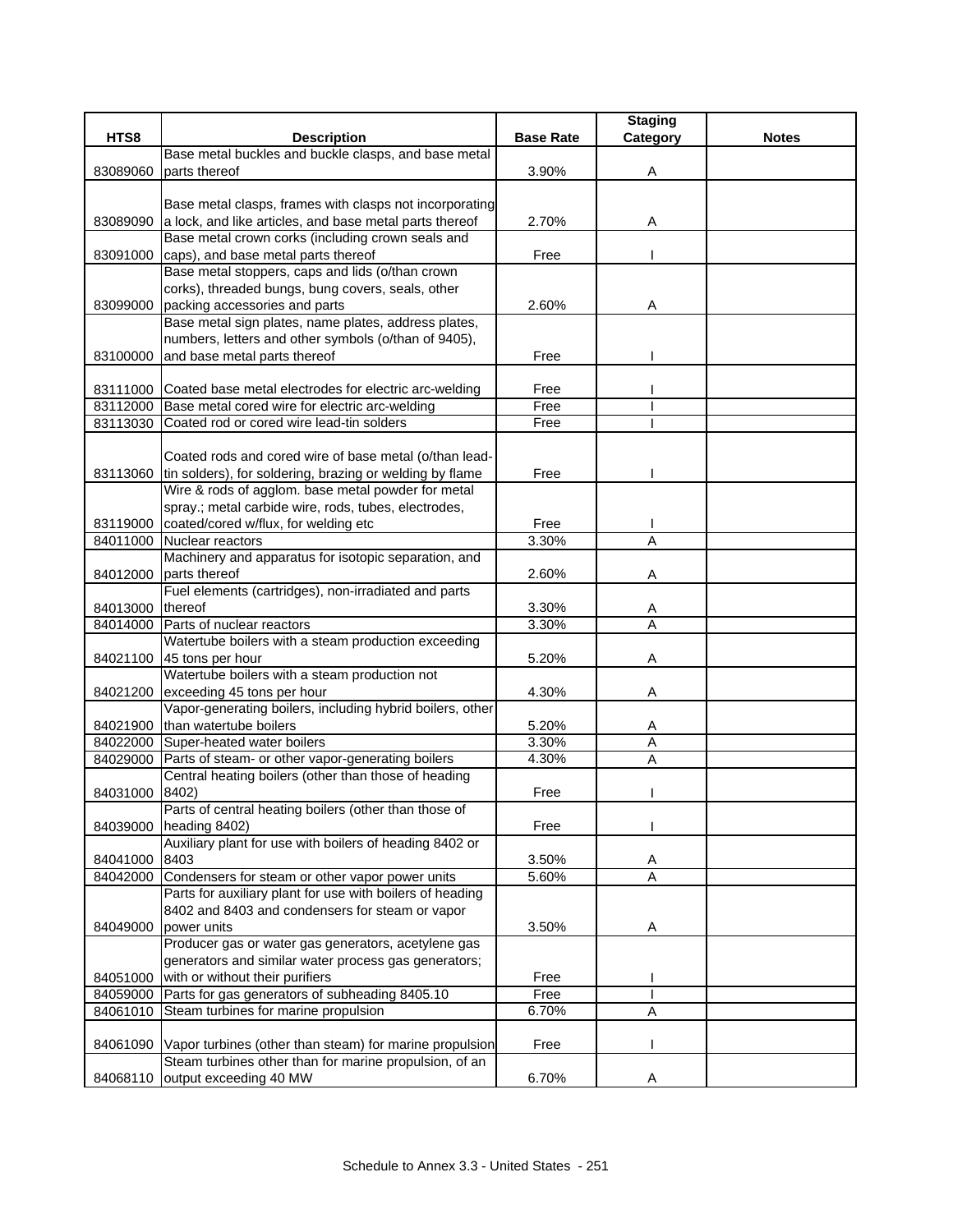|          |                                                                                                             |                  | <b>Staging</b> |              |
|----------|-------------------------------------------------------------------------------------------------------------|------------------|----------------|--------------|
| HTS8     | <b>Description</b>                                                                                          | <b>Base Rate</b> | Category       | <b>Notes</b> |
|          |                                                                                                             |                  |                |              |
|          | Vapor turbines (excluding steam turbines) other than<br>for marine propulsion, of an output exceeding 40 MW | Free             |                |              |
| 84068190 | Steam turbines other than for marine propulsion, of an                                                      |                  |                |              |
| 84068210 | output not exceeding 40 MW                                                                                  | 6.70%            | Α              |              |
|          | Vapor turbines (excluding steam turbines) other than                                                        |                  |                |              |
|          | for marine propulsion, of an output not exceeding 40                                                        |                  |                |              |
| 84068290 | <b>MW</b>                                                                                                   | Free             |                |              |
|          | Parts of steam turbines, rotors, finished for final                                                         |                  |                |              |
| 84069020 | assembly                                                                                                    | 6.70%            | Α              |              |
|          | Parts of steam turbines, rotors, not further worked than                                                    |                  |                |              |
|          | cleaned or machined for removal of fins, etc., or certain                                                   |                  |                |              |
| 84069030 | other working                                                                                               | 6.70%            | Α              |              |
|          |                                                                                                             |                  |                |              |
|          | 84069040 Parts of steam turbines, blades, rotating or stationary                                            | 6.70%            | A              |              |
|          | 84069045 Parts of steam turbines, other                                                                     | 6.70%            | A              |              |
|          | Parts of vapor turbines other than steam turbines,                                                          |                  |                |              |
| 84069050 | rotors, finished for final assembly                                                                         | Free             |                |              |
|          | Parts of vapor turbines other than steam turbines,                                                          |                  |                |              |
|          | rotors, not further worked than cleaned or machined for                                                     |                  |                |              |
| 84069060 | removal of fins, etc., or other                                                                             | Free             |                |              |
|          | Parts of vapor turbines other than steam turbines,                                                          |                  |                |              |
| 84069070 | blades, rotating or stationary                                                                              | Free             |                |              |
|          | 84069075 Parts of vapor turbines other than steam turbines, other                                           | Free             |                |              |
|          | Spark-ignition reciprocating or rotary internal                                                             |                  |                |              |
|          | 84071000 combustion piston engines for use in aircraft                                                      | Free             |                |              |
|          |                                                                                                             |                  |                |              |
|          | Marine propulsion spark-ignition reciprocating or rotary                                                    |                  |                |              |
|          | 84072100   internal-combustion piston engines for outboard motors                                           | Free             |                |              |
|          | Marine propulsion spark-ignition reciprocating or rotary                                                    |                  |                |              |
| 84072900 | internal-combustion piston engines, nesi                                                                    | Free             |                |              |
|          | Spark-ignition reciprocating piston engines used for                                                        |                  |                |              |
|          | propulsion of vehicles of chapter 87, of a cylinder                                                         |                  |                |              |
|          | 84073100 capacity not exceeding 50cc                                                                        | Free             |                |              |
|          | Spark-ignition reciprocating piston engines used in                                                         |                  |                |              |
|          | tractors suitable for agricultural use, of a cylinder                                                       |                  |                |              |
| 84073210 | capacity over 50cc but n/o 250cc                                                                            | Free             |                |              |
|          | Spark-ignition reciprocating piston engines used in<br>vehicles of heading 8701.20, 8702-8704, cylinder     |                  |                |              |
| 84073220 | capacity over 50cc but n/o 250cc                                                                            | Free             |                |              |
|          | Spark-ignition reciprocating piston engines used for                                                        |                  |                |              |
|          | vehicles, of chap. 87 nesi, of a cylinder capacity over                                                     |                  |                |              |
| 84073290 | 50 but not over 250cc                                                                                       | Free             |                |              |
|          | Spark-ignition reciprocating piston engines used in                                                         |                  |                |              |
|          | tractors for agricultural use, of a cylinder capacity over                                                  |                  |                |              |
|          | 84073310 250cc but not over 1000cc                                                                          | Free             |                |              |
|          | Spark-ignition reciprocating piston engines, for certain                                                    |                  |                |              |
|          | spec. veh. of 8701.20, 8702, 8703 or 8704, cylinder                                                         |                  |                |              |
| 84073330 | cap. $> 250$ cc $>$ or = 1, 000 cc                                                                          | Free             |                |              |
|          | Spark-ignition reciprocating piston engines, for other                                                      |                  |                |              |
|          | veh. of 8701.20, 8702, 8703 or 8704, cylinder cap. >                                                        |                  |                |              |
| 84073360 | $250$ cc > or = 1, 000 cc, nesi                                                                             | 2.50%            | Α              |              |
|          | Spark-ignition reciprocating piston engines for vehicles                                                    |                  |                |              |
|          | of chap. 87 nesi, of a cylinder capacity over 250cc but                                                     |                  |                |              |
| 84073390 | not over 1000cc                                                                                             | Free             |                |              |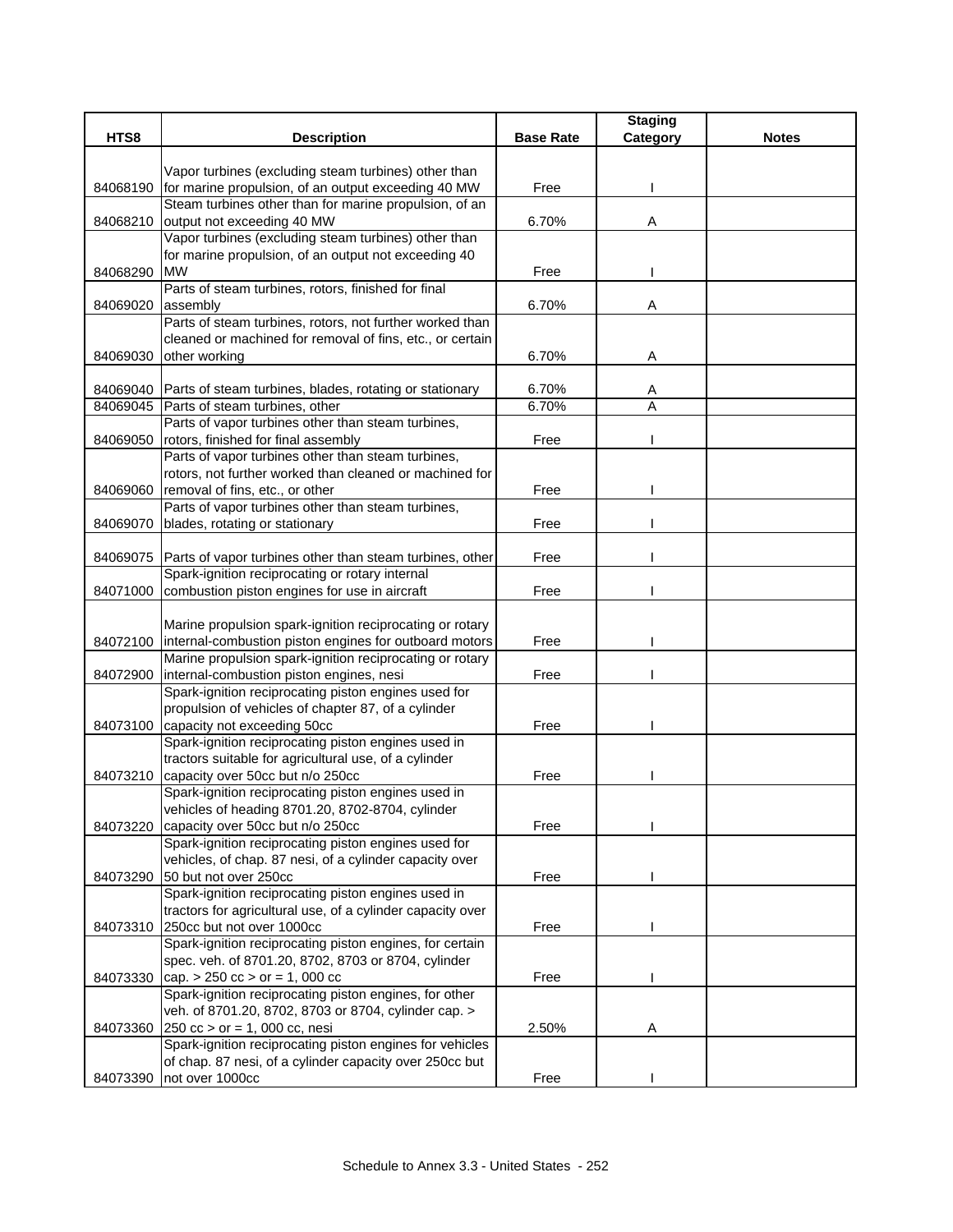|          |                                                                                      |                  | <b>Staging</b> |              |
|----------|--------------------------------------------------------------------------------------|------------------|----------------|--------------|
| HTS8     | <b>Description</b>                                                                   | <b>Base Rate</b> | Category       | <b>Notes</b> |
|          | Spark-ignition reciprocating piston engines used in                                  |                  |                |              |
|          | agricultural tractors, cylinder capacity over 1000 cc to                             |                  |                |              |
| 84073405 | 2000 cc                                                                              | Free             |                |              |
|          | Spark-ignition reciprocating piston engines for vehicles                             |                  |                |              |
|          | of 8701.20 or 8702-8704, cylinder cap. over 1000 cc to                               |                  |                |              |
|          | 84073414 2000 cc, used or rebuilt                                                    | 2.50%            | Α              |              |
|          | Spark-ignition reciprocating piston engines for vehicles                             |                  |                |              |
|          | of 8701.20 or 8702-8704, cylinder cap. over 1000 cc to                               |                  |                |              |
| 84073418 | 2000 cc, new                                                                         | 2.50%            | Α              |              |
|          | Spark-ignition reciprocating piston engines for other                                |                  |                |              |
|          | vehicles of chap. 87, of a cylinder capacity over 1000                               |                  |                |              |
| 84073425 | cc to 2000 cc                                                                        | Free             |                |              |
|          | Spark-ignition reciprocating piston engines used in                                  |                  |                |              |
| 84073435 | agricultural tractors, cylinder capacity over 2000 cc                                | Free             |                |              |
|          | Spark-ignition reciprocating piston engines for vehicles                             |                  |                |              |
|          | of 8701.20 or 8702-8704, cylinder capacity over 2000<br>84073444 cc, used or rebuilt |                  |                |              |
|          | Spark-ignition reciprocating piston engines for vehicles                             | 2.50%            | Α              |              |
|          | of 8701.20 or 8702-8704, cylinder capacity over 2000                                 |                  |                |              |
| 84073448 | cc, new                                                                              | 2.50%            |                |              |
|          | Spark-ignition reciprocating piston engines for other                                |                  | Α              |              |
|          | vehicles of chap. 87 nesi, of a cylinder capacity                                    |                  |                |              |
| 84073455 | exceeding 2000 cc                                                                    | Free             |                |              |
|          | Spark-ignition rotary or reciprocating internal-                                     |                  |                |              |
|          | combustion piston engines nesi, installed in                                         |                  |                |              |
| 84079010 | agricultural/horticultural machinery/equipment                                       | Free             |                |              |
|          | Spark-ignition rotary or reciprocating internal-                                     |                  |                |              |
|          | combustion piston engines, for machinery or equipment                                |                  |                |              |
| 84079090 | nesi                                                                                 | Free             |                |              |
|          | Marine propulsion compression-ignition internal-                                     |                  |                |              |
| 84081000 | combustion piston engines                                                            | 2.50%            | Α              |              |
|          | Compression-ignition internal-combustion piston                                      |                  |                |              |
|          | engines to be installed in tractors suitable for                                     |                  |                |              |
| 84082010 | agricultural use                                                                     | Free             |                |              |
|          | Compression-ignition internal-combustion piston                                      |                  |                |              |
|          | engines to be installed in vehicles of heading 8701.20,                              |                  |                |              |
|          | 84082020 8702, 8703, or 8704                                                         | 2.50%            | Α              |              |
|          | Compression-ignition internal-combustion piston                                      |                  |                |              |
|          | engines used for propulsion of vehicles of chapter 87,                               |                  |                |              |
| 84082090 | nesi                                                                                 | 2.50%            | Α              |              |
|          | Compression-ignition internal-combustion piston                                      |                  |                |              |
|          | engines, to be installed in agricultural or horticultural                            |                  |                |              |
| 84089010 | machinery or equipment, nesi                                                         | Free             |                |              |
|          | Compression-ignition internal-combustion piston                                      |                  |                |              |
| 84089090 | engines, for machinery or equipment, nesi                                            | Free             |                |              |
| 84091000 | Parts for internal combustion aircraft engines                                       | Free             |                |              |
|          | Cast-iron parts used solely or principally with spark-                               |                  |                |              |
|          | ignition internal-combustion piston engines of heading                               |                  |                |              |
| 84099110 | 8407                                                                                 | Free             |                |              |
|          | Aluminum cylinder heads for spark-ignition internal                                  |                  |                |              |
|          | combustion piston engines for vehicles of 8701.20 or                                 |                  |                |              |
| 84099130 | 8702-8704                                                                            | 2.50%            | A              |              |
|          | Parts nesi, used solely or principally with spark-ignition                           |                  |                |              |
|          | internal-combustion piston engines for vehicles of head                              |                  |                |              |
|          | 84099150 8701.20, 8702-8704                                                          | 2.50%            | A              |              |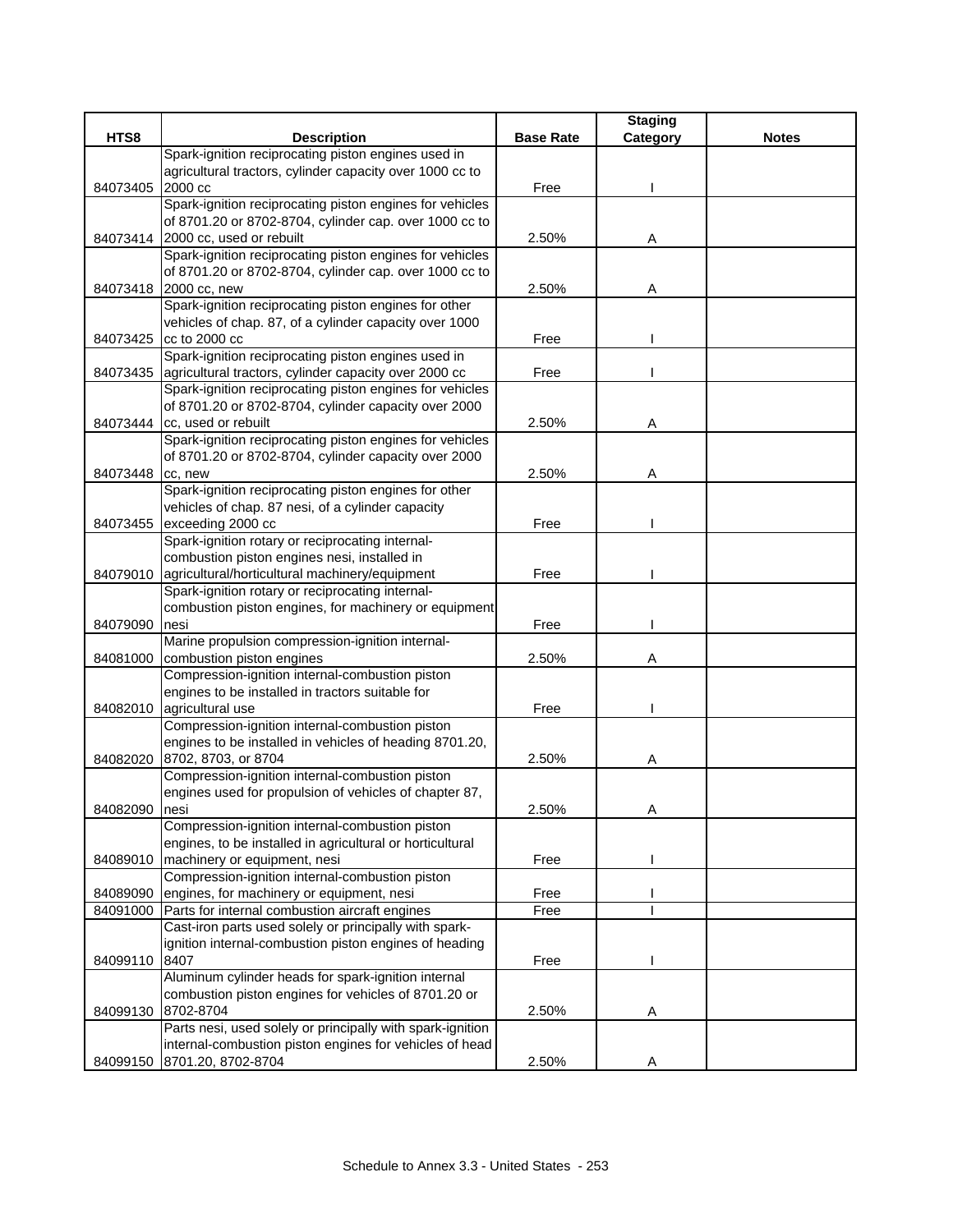|                     |                                                                                                 |                  | <b>Staging</b> |              |
|---------------------|-------------------------------------------------------------------------------------------------|------------------|----------------|--------------|
| HTS8                | <b>Description</b>                                                                              | <b>Base Rate</b> | Category       | <b>Notes</b> |
|                     | Parts nesi, used solely or principally with spark-ignition                                      |                  |                |              |
|                     | internal-combustion piston engines for marine                                                   |                  |                |              |
| 84099192 propulsion |                                                                                                 | 2.50%            | Α              |              |
|                     | Parts nesi, used solely or principally with spark-ignition                                      |                  |                |              |
|                     | internal-combustion piston engines of heading 8407,                                             |                  |                |              |
| 84099199            | nesi                                                                                            | 2.50%            | Α              |              |
|                     | Cast iron parts not advanced beyond cleaning &                                                  |                  |                |              |
|                     | machined only for removal of fins, gates, etc. or to                                            |                  |                |              |
|                     | 84099910 permit location in machinery                                                           | Free             |                |              |
|                     | Parts nesi, used solely or principally with the engines of                                      |                  |                |              |
|                     | heading 8408, for vehicles of heading 8701.20, 8702,<br>8703, 8704                              | 2.50%            |                |              |
| 84099991            | Parts nesi, used solely or principally with compression-                                        |                  | Α              |              |
|                     | ignition internal-combustion piston engines for marine                                          |                  |                |              |
| 84099992            | propulsion                                                                                      | 2.50%            | Α              |              |
|                     | Parts nesi, used solely or principally with compression-                                        |                  |                |              |
|                     | ignition internal-combustion piston engines of heading                                          |                  |                |              |
| 84099999            | 8407 or 8408, nesi                                                                              | Free             |                |              |
|                     | Hydraulic turbines and water wheels of a power not                                              |                  |                |              |
| 84101100            | exceeding 1,000 kW                                                                              | 3.80%            | Α              |              |
|                     | Hydraulic turbines and water wheels of a power                                                  |                  |                |              |
|                     | 84101200 exceeding 1,000 kW but not exceeding 10,000 kW                                         | 3.80%            | Α              |              |
|                     | Hydraulic turbines and water wheels of a power                                                  |                  |                |              |
|                     | 84101300 exceeding 10,000 kW                                                                    | 3.80%            | Α              |              |
|                     | Parts, including regulators, of hydraulic turbines and                                          |                  |                |              |
|                     | 84109000 water wheels                                                                           | 3.80%            | A              |              |
| 84111140            | Aircraft turbojets of a thrust not exceeding 25 kN                                              | Free             |                |              |
|                     | Turbojets of a thrust not exceeding 25 kN, other than                                           |                  |                |              |
| 84111180 aircraft   |                                                                                                 | Free             |                |              |
| 84111240            | Aircraft turbojets of a thrust exceeding 25 kN                                                  | Free             |                |              |
|                     | Turbojets of a thrust exceeding 25 kN, other than                                               |                  |                |              |
| 84111280            | aircraft                                                                                        | Free             |                |              |
|                     | Aircraft turbopropellers of a power not exceeding 1,100                                         |                  |                |              |
| 84112140 kW         |                                                                                                 | Free             |                |              |
|                     | Turbopropellers of a power not exceeding 1,100 kW,                                              |                  |                |              |
|                     | 84112180 other than aircraft                                                                    | Free             |                |              |
|                     |                                                                                                 |                  |                |              |
|                     | 84112240 Aircraft turbopropellers of a power exceeding 1,100 kW                                 | Free             |                |              |
|                     | Turbopropellers of a power exceeding 1,100 kW, other                                            |                  |                |              |
|                     | 84112280 than aircraft                                                                          | Free             |                |              |
|                     |                                                                                                 |                  |                |              |
|                     | Aircraft gas turbines other than turbojets or                                                   |                  |                |              |
| 84118140            | turbopropellers, of a power not exceeding 5,000 kW                                              | Free             |                |              |
|                     |                                                                                                 |                  |                |              |
|                     | Gas turbines other than turbojets or turbopropellers, of                                        |                  |                |              |
| 84118180            | a power not exceeding 5,000 kW, other than aircraft                                             | 2.50%            | Α              |              |
|                     | Aircraft gas turbines other than turbojets or<br>turbopropellers, of a power exceeding 5,000 kW | Free             |                |              |
| 84118240            |                                                                                                 |                  |                |              |
|                     | Gas turbines, other than turbojets or turbopropellers of                                        |                  |                |              |
| 84118280            | a power exceeding 5,000 kW, other than aircraft                                                 | 2.50%            | Α              |              |
|                     | Cast-iron parts of turbojets or turbopropellers machined                                        |                  |                |              |
|                     | only for removal of fins, gates, etc. or to permit location                                     |                  |                |              |
|                     | 84119110 in machinery                                                                           | Free             |                |              |
|                     | Parts of turbojets or turbopropellers other than those of                                       |                  |                |              |
|                     | 84119190 subheading 8411.91.10                                                                  | Free             |                |              |
|                     |                                                                                                 |                  |                |              |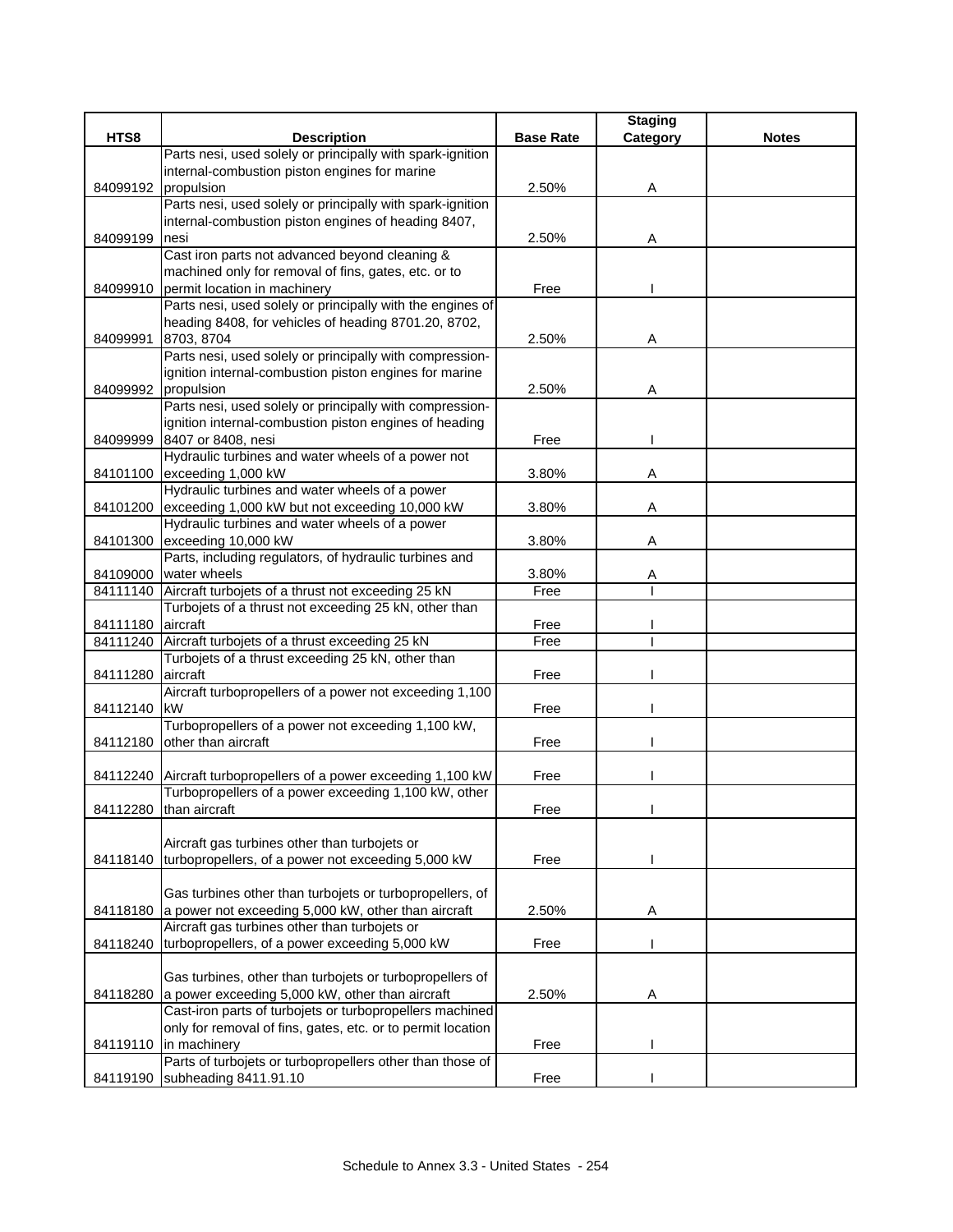|                      |                                                            |                  | <b>Staging</b> |              |
|----------------------|------------------------------------------------------------|------------------|----------------|--------------|
| HTS8                 | <b>Description</b>                                         | <b>Base Rate</b> | Category       | <b>Notes</b> |
|                      | Cast-iron parts of gas turbines nesi, not advanced         |                  |                |              |
|                      | beyond cleaning, and machined for removal of fins,         |                  |                |              |
|                      | 84119910 gates, sprues and risers                          | Free             |                |              |
|                      | Parts of gas turbines nesi, other than those of            |                  |                |              |
| 84119990             | subheading 8411.99.10                                      | 2.40%            | Α              |              |
|                      | 84121000 Reaction engines other than turbojets             | Free             |                |              |
|                      | Hydraulic power engines and motors, linear acting          |                  |                |              |
| 84122100 (cylinders) |                                                            | Free             |                |              |
|                      | 84122940 Hydrojet engines for marine propulsion            | Free             |                |              |
|                      | 84122980 Hydraulic power engines and motors, nesi          | Free             |                |              |
|                      | Pneumatic power engines and motors, linear acting          |                  |                |              |
| 84123100             | (cylinders)                                                | Free             |                |              |
|                      | Pneumatic power engines and motors, other than linear      |                  |                |              |
| 84123900 acting      | Spring-operated and weight-operated motors                 | Free<br>Free     |                |              |
| 84128010             | Engines and motors, nesi (excluding motors of heading      |                  |                |              |
| 84128090 8501)       |                                                            | Free             |                |              |
| 84129010             | Parts of hydrojet engines for marine propulsion            | Free             |                |              |
|                      | Parts for engines of heading 8412 other than hydrojet      |                  |                |              |
| 84129090             | engines for marine propulsion                              | Free             |                |              |
|                      | Pumps fitted or designed to be fitted with a measuring     |                  |                |              |
|                      | device, used for dispensing fuel or lubricants, of the     |                  |                |              |
|                      | 84131100 type used in filling-stations                     | Free             |                |              |
|                      | Pumps for liquids fitted or designed to be fitted with a   |                  |                |              |
|                      | 84131900 measuring device, nesi                            | Free             |                |              |
|                      |                                                            |                  |                |              |
|                      | Hand pumps other than those of subheading 8413.11          |                  |                |              |
|                      | 84132000 or 8413.19, not fitted with a measuring device    | Free             |                |              |
|                      | Fuel-injection pumps for compression-ignition engines,     |                  |                |              |
| 84133010             | not fitted with a measuring device                         | 2.50%            | Α              |              |
|                      | Fuel, lubricating or cooling medium pumps for internal-    |                  |                |              |
|                      | combustion piston engines, not fitted with a measuring     |                  |                |              |
| 84133090             | device, nesi                                               | 2.50%            | Α              |              |
|                      | Concrete pumps for liquids, not fitted with a measuring    |                  |                |              |
| 84134000             | device                                                     | Free             |                |              |
|                      | Reciprocating positive displacement pumps for liquids,     |                  |                |              |
| 84135000             | not fitted with a measuring device, nesi                   | Free             |                |              |
|                      | Rotary positive displacement pumps for liquids, not        |                  |                |              |
| 84136000             | fitted with a measuring device, nesi                       | Free             |                |              |
|                      | Stock pumps imported for use with machines for             |                  |                |              |
|                      | making cellulosic pulp, paper or paperboard, not fitted    |                  |                |              |
| 84137010             | with a measuring device                                    | Free             |                |              |
|                      | Centrifugal pumps for liquids, not fitted with a           |                  |                |              |
|                      | 84137020 measuring device, nesi                            | Free             |                |              |
|                      | Pumps for liquids, not fitted with a measuring device,     |                  |                |              |
| 84138100             | nesi                                                       | Free             |                |              |
|                      | 84138200 Liquid elevators                                  | Free             |                |              |
|                      | Parts of fuel-injection pumps for compression-ignition     |                  |                |              |
| 84139110             | engines                                                    | 2.50%            | Α              |              |
|                      |                                                            |                  |                |              |
|                      | Parts of stock pumps imported for use with machines        |                  |                |              |
| 84139120             | for making cellulosic pulp, paper or paperboard            | Free<br>Free     |                |              |
| 84139190             | Parts of pumps, nesi<br>84139200 Parts of liquid elevators | Free             |                |              |
| 84141000             | Vacuum pumps                                               | 2.50%            | Α              |              |
| 84142000             | Hand-operated or foot-operated air pumps                   | 3.70%            | Α              |              |
|                      |                                                            |                  |                |              |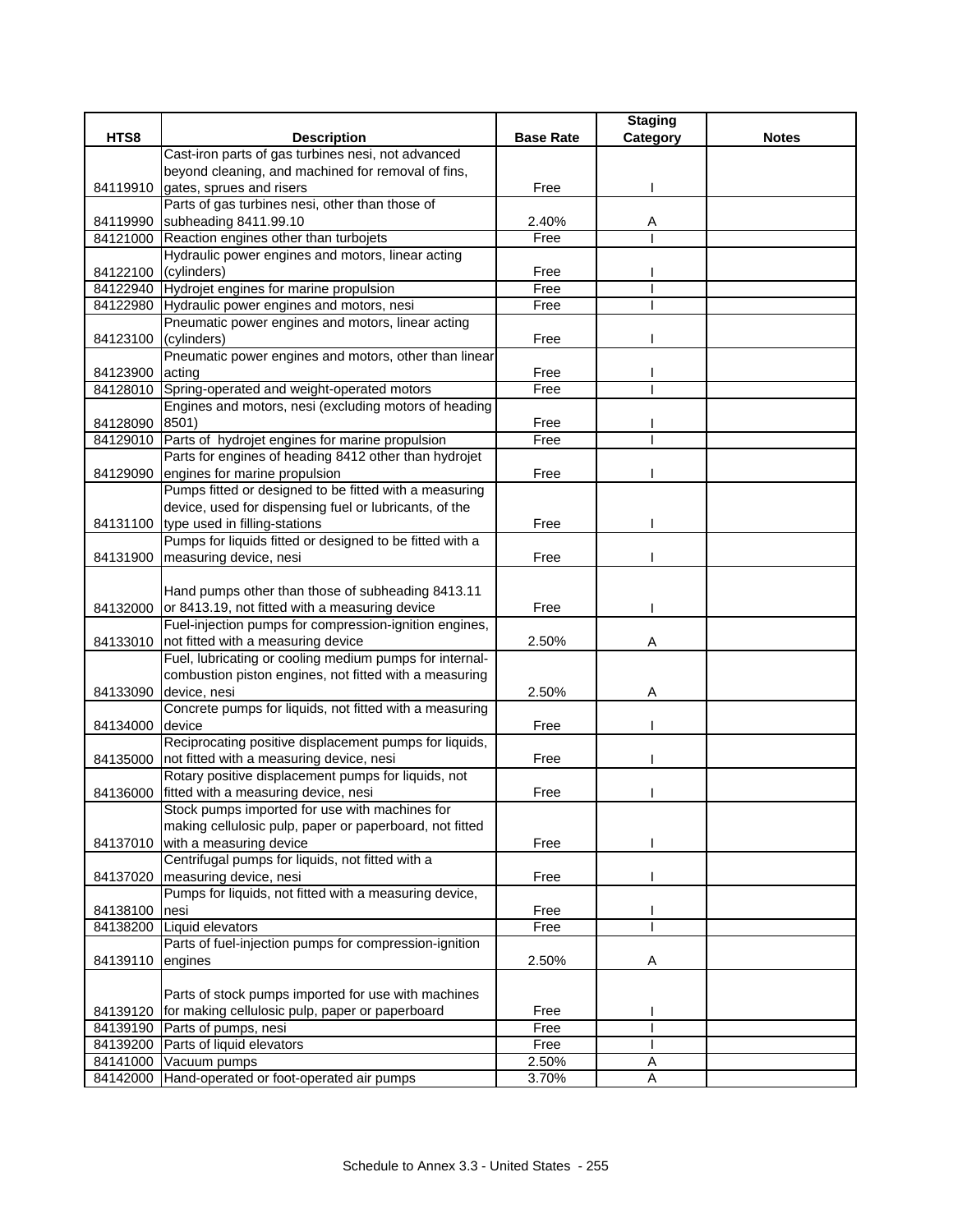|          |                                                                                                   |                  | <b>Staging</b> |              |
|----------|---------------------------------------------------------------------------------------------------|------------------|----------------|--------------|
| HTS8     | <b>Description</b>                                                                                | <b>Base Rate</b> | Category       | <b>Notes</b> |
|          | Compressors of a kind used in refrigerating equipment                                             |                  |                |              |
|          | (including air conditioning) not exceeding 1/4                                                    |                  |                |              |
| 84143040 | horsepower                                                                                        | Free             |                |              |
|          |                                                                                                   |                  |                |              |
|          | Compressors of a kind used in refrigerating equipment                                             |                  |                |              |
| 84143080 | (incl. air conditioning) exceeding 1/4 horsepower                                                 | Free             |                |              |
|          | Air compressors mounted on a wheeled chassis for                                                  |                  |                |              |
| 84144000 | towing                                                                                            | 2.70%            | Α              |              |
|          | Ceiling fans for permanent installation, with a self-                                             |                  |                |              |
|          | contained electric motor of an output not exceeding 125                                           |                  |                |              |
| 84145130 | W                                                                                                 | 4.70%            | Α              |              |
|          | Table, floor, wall, window or roof fans, with a self-                                             |                  |                |              |
|          | contained electric motor of an output not exceeding 125                                           |                  |                |              |
| 84145190 | W                                                                                                 | 4.70%            | Α              |              |
|          | 84145910 Blowers for pipe organs                                                                  | Free             |                |              |
|          | 84145930 Turbocharger and supercharger fans                                                       | 2.30%            | Α              |              |
| 84145960 | Fans, nesi                                                                                        | 2.30%            | A              |              |
|          | Ventilating or recycling hoods incorporating a fan,                                               |                  |                |              |
|          | having a maximum horizontal side not exceeding 120                                                |                  |                |              |
| 84146000 | cm                                                                                                | Free             |                |              |
|          | 84148005 Turbocharger and supercharger air compressors                                            | Free             |                |              |
|          | 84148016 Air compressors, nesoi                                                                   | Free             |                |              |
|          | 84148020 Gas compressors, nesi                                                                    | Free             |                |              |
|          | 84148090 Air or gas pumps, compressors and fans, nesi                                             | 3.70%            | A              |              |
|          | Parts of fans (including blowers) and ventilating or                                              |                  |                |              |
|          | 84149010 recycling hoods                                                                          | 4.70%            | Α              |              |
|          | 84149030 Stators and rotors of goods of subheading 8414.30                                        | Free             |                |              |
| 84149041 | Parts of air or gas compressors, nesoi                                                            | Free             |                |              |
|          | Parts of air or vacuum pumps and ventilating or                                                   |                  |                |              |
|          | 84149090 recycling hoods                                                                          | Free             |                |              |
|          | Window or wall type air conditioning machines, self-                                              |                  |                |              |
| 84151030 | contained                                                                                         | Free             |                |              |
|          | Window or wall type air conditioning machines, "split-                                            |                  |                |              |
|          | system", incorporating a refrigerating unit & valve for                                           | 1%               |                |              |
|          | 84151060 reversal of cooling/heat cycle<br>Window or wall type air conditioning machines, "split- |                  | Α              |              |
|          | 84151090 system", nesoi                                                                           | 2.20%            |                |              |
|          | Air conditioning machines of a kind used for persons, in                                          |                  | Α              |              |
|          | 84152000 motor vehicles                                                                           | 1.40%            | Α              |              |
|          |                                                                                                   |                  |                |              |
|          | Air conditioning machines incorporating a refrigerating                                           |                  |                |              |
| 84158101 | unit and valve for reversal of cooling/heat cycle, nesoi                                          | $1\%$            | Α              |              |
|          | Air conditioning machines incorporating a refrigerating                                           |                  |                |              |
| 84158201 | unit, nesoi                                                                                       | 2.20%            | Α              |              |
|          | Air conditioning machines not incorporating a                                                     |                  |                |              |
| 84158300 | refrigerating unit                                                                                | 1.40%            | A              |              |
|          | Chassis, chassis bases and other outer cabinets for air                                           |                  |                |              |
| 84159040 | conditioning machines,                                                                            | 1.40%            | Α              |              |
|          | 84159080 Parts for air conditioning machines, nesi                                                | 1.40%            | A              |              |
| 84161000 | Furnace burners for liquid fuel                                                                   | Free             |                |              |
|          | Furnace burners for pulverized solid fuel or for gas,                                             |                  |                |              |
| 84162000 | including combination burners                                                                     | Free             |                |              |
|          |                                                                                                   |                  |                |              |
|          | Mechanical stokers, including their mechanical grates,                                            |                  |                |              |
|          | 84163000 mechanical ash dischargers and similar appliances                                        | Free             |                |              |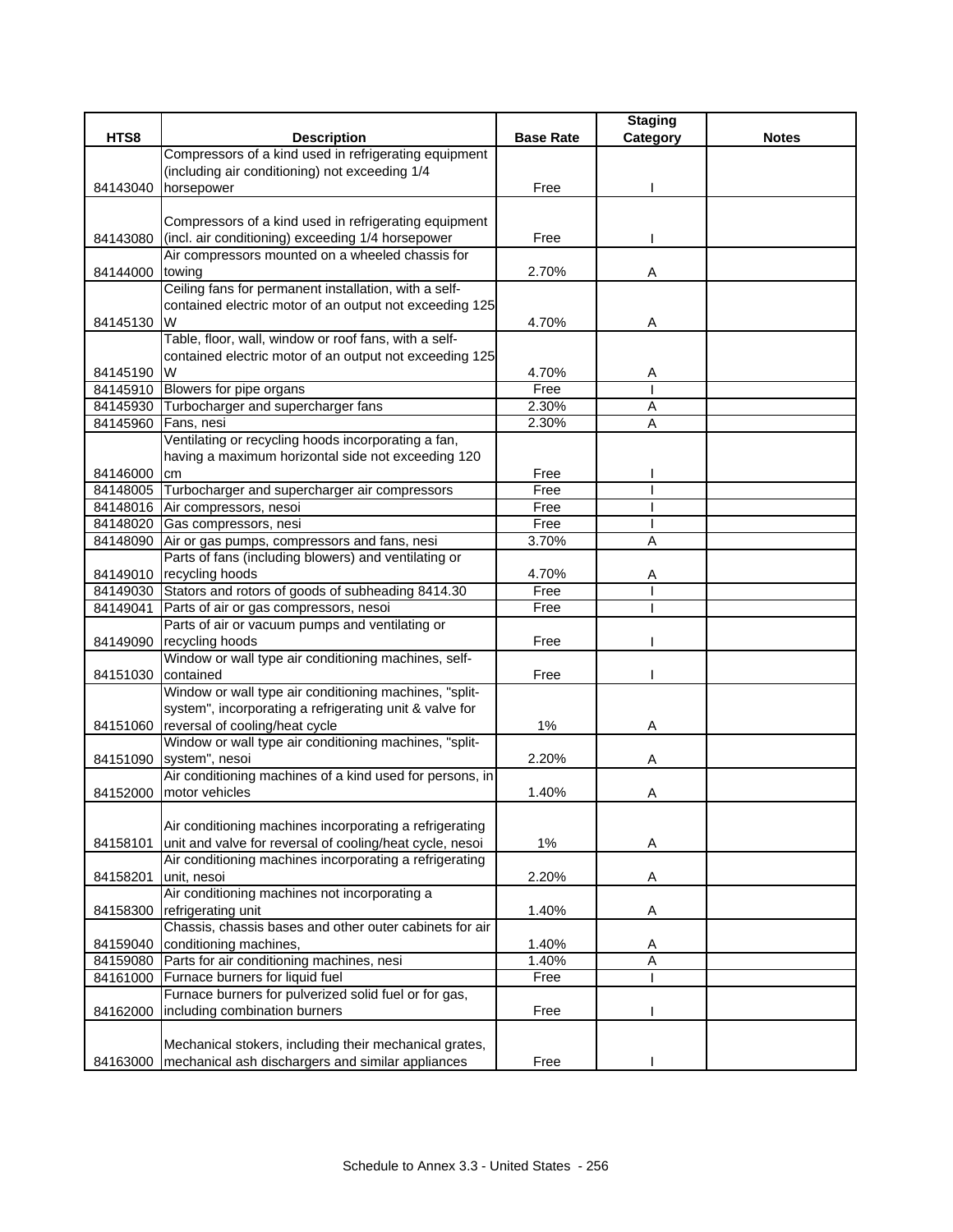|                   |                                                                                     |                  | <b>Staging</b> |              |
|-------------------|-------------------------------------------------------------------------------------|------------------|----------------|--------------|
| HTS8              | <b>Description</b>                                                                  | <b>Base Rate</b> | Category       | <b>Notes</b> |
|                   | Parts for furnace burners, mechanical stokers,                                      |                  |                |              |
|                   | mechanical grates, mechanical ash dischargers and                                   |                  |                |              |
| 84169000          | similar appliances                                                                  | Free             |                |              |
|                   | Furnaces and ovens for the roasting, melting or other                               |                  |                |              |
| 84171000          | heat treatment of ores, pyrites or of metals                                        | 2.90%            | Α              |              |
| 84172000          | Bakery ovens, including biscuit ovens                                               | 3.50%            | A              |              |
|                   | Industrial or laboratory furnaces and ovens nesi,                                   |                  |                |              |
| 84178000          | including incinerators, nonelectric                                                 | 3.90%            | Α              |              |
|                   | Parts for industrial or laboratory furnaces and ovens,                              |                  |                |              |
| 84179000          | including incinerators, nonelectric                                                 | 3.90%            | Α              |              |
|                   | Combined refrigerator-freezers, fitted with separate                                |                  |                |              |
| 84181000          | external doors, electric or other                                                   | Free             |                |              |
|                   |                                                                                     |                  |                |              |
|                   | Refrigerators, household compression-type, electric or                              |                  |                |              |
|                   | 84182100 other, other than those of subheading 8418.10                              | Free             |                |              |
|                   | Refrigerators, household absorption-type, electrical,                               |                  |                |              |
| 84182200          | other than those of subheading 8418.10                                              | $1\%$            | Α              |              |
|                   | Refrigerators, household type, electric or other, other                             |                  |                |              |
|                   | 84182900 than those of subheading 8418.10, nesi                                     | 1.90%            | Α              |              |
|                   | Freezers of the chest type, not exceeding 800 liters                                |                  |                |              |
| 84183000          | capacity, electric or other                                                         | Free             |                |              |
|                   | Freezers of the upright type, not exceeding 900 liters                              |                  |                |              |
| 84184000          | capacity, electric or other                                                         | Free             |                |              |
|                   |                                                                                     |                  |                |              |
|                   | Refrigerating or freezing display counters, cabinets,                               |                  |                |              |
| 84185000          | showcases and similar refrigerating or freezing furniture                           | Free             |                |              |
|                   | Compression-type refrigerating units whose                                          |                  |                |              |
| 84186100          | condensers are heat exchangers                                                      | Free             |                |              |
|                   | Refrigerating or freezing equipment nesi; heat pumps,                               |                  |                |              |
|                   | other than the air-conditioning machines of heading                                 |                  |                |              |
| 84186900          | 8415                                                                                | Free             |                |              |
|                   | Furniture designed to receive refrigerating or freezing                             |                  |                |              |
| 84189100          | equipment                                                                           | Free             |                |              |
|                   | Certain door assemblies for refrigerators, freezers and                             |                  |                |              |
| 84189940          | other refrigerating or freezing equipment                                           | Free             |                |              |
|                   | Parts for refrigerators, freezers and other refrigerating                           |                  |                |              |
|                   | or freezing equipment, electric or other, nesi; parts for                           |                  |                |              |
|                   | 84189980 heat pumps, nesi                                                           | Free             |                |              |
|                   | 84191100 Instantaneous gas water heaters, nonelectric                               | Free             |                |              |
|                   | 84191900 Storage water heaters, nonelectric                                         | Free             |                |              |
|                   | 84192000 Medical, surgical or laboratory sterilizers                                | Free             |                |              |
|                   | Dryers for agricultural products, not used for domestic                             |                  |                |              |
| 84193100 purposes |                                                                                     | Free             |                |              |
|                   | 84193210 Dryers for wood                                                            | Free             |                |              |
|                   | 84193250 Dryers for paper pulp, paper or paperboard                                 | Free             |                |              |
|                   | Dryers, other than of a kind for domestic purposes,                                 |                  |                |              |
| 84193901          | nesoi                                                                               | Free             |                |              |
|                   | Distilling or rectifying plant, not used for domestic                               |                  |                |              |
| 84194000 purposes |                                                                                     | Free             |                |              |
|                   | 84195010 Brazed aluminum plate-fin heat exchangers                                  | 4.20%            | A              |              |
| 84195050          | Heat exchange units, nesoi<br>Machinery for liquefying air or gas containing brazed | Free             |                |              |
|                   | aluminum plate-fin heat exchangers                                                  |                  |                |              |
| 84196010          |                                                                                     | 4.20%            | Α              |              |
|                   | 84196050 Machinery for liquefying air or gas, nesoi                                 | Free             |                |              |
|                   | Cooking stoves, ranges & ovens, other than                                          |                  |                |              |
|                   | microwave, for making hot drinks or for cooking or                                  |                  |                |              |
|                   | 84198150 heating food, not used for domestic purposes                               | Free             |                |              |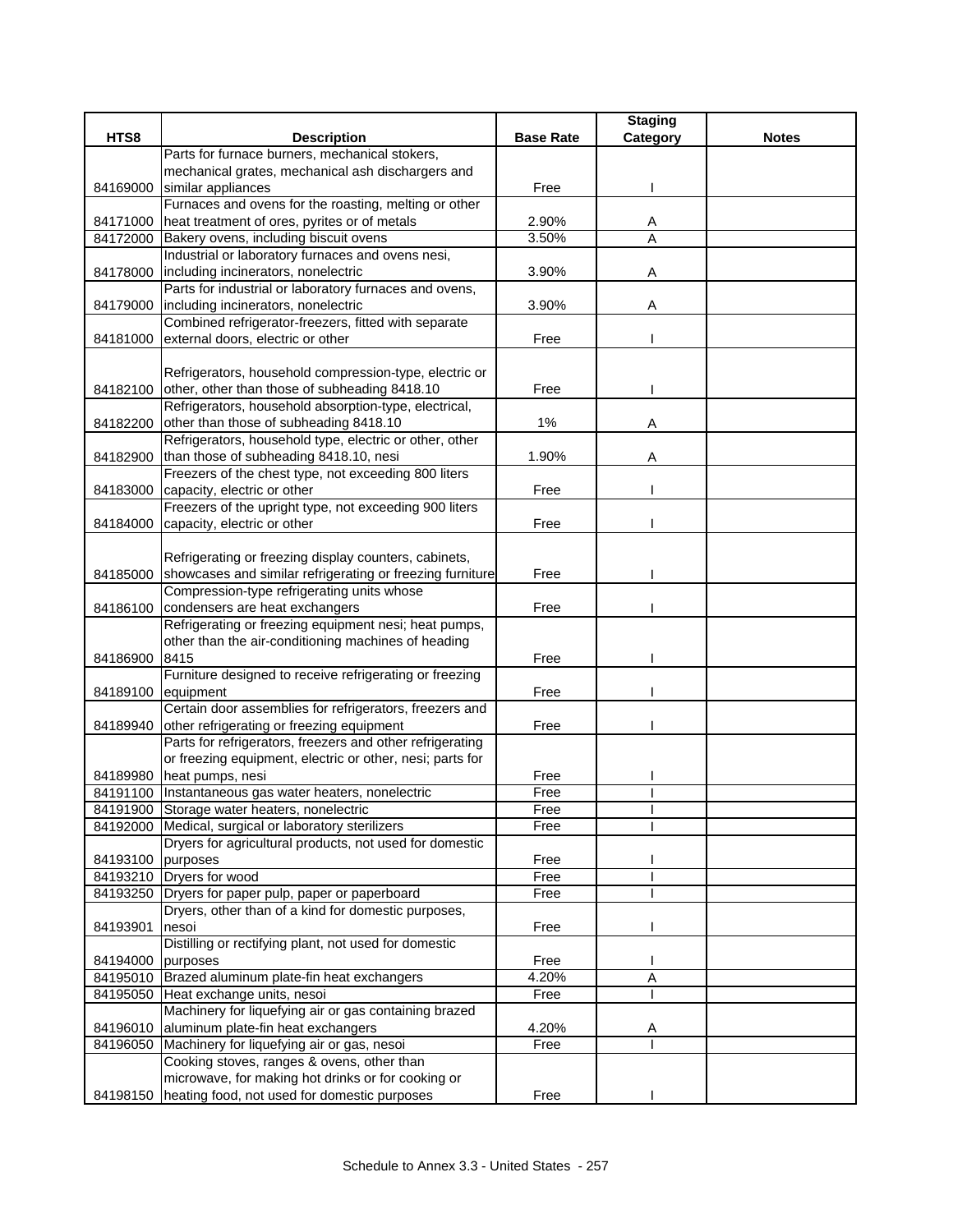|                   |                                                                   |                  | <b>Staging</b> |              |
|-------------------|-------------------------------------------------------------------|------------------|----------------|--------------|
| HTS8              | <b>Description</b>                                                | <b>Base Rate</b> | Category       | <b>Notes</b> |
|                   | Machinery and equipment nesi, for making hot drinks or            |                  |                |              |
|                   | for cooking or heating food, not used for domestic                |                  |                |              |
| 84198190          | purposes                                                          | Free             |                |              |
|                   |                                                                   |                  |                |              |
|                   | Machinery and equipment for the treatment of materials            |                  |                |              |
|                   | (by a process which changes temperatures), for making             |                  |                |              |
|                   | 84198910 paper pulp, paper or paperboard                          | Free             |                |              |
|                   | Industrial machinery, plant or equip. for the treat. of           |                  |                |              |
|                   | mat., involving a change in temp., for molten-salt-               |                  |                |              |
| 84198960          | cooled acrylic acid reactors                                      | Free             |                |              |
|                   | Industrial machinery, plant or equipment for the                  |                  |                |              |
|                   | treatment of materials, by process involving a change             |                  |                |              |
|                   | 84198995 in temperature, nesoi                                    | 4.20%            | Α              |              |
|                   | 84199010 Parts of instantaneous or storage water heaters          | Free             |                |              |
|                   | Parts of machinery and plant, for making paper pulp,              |                  |                |              |
| 84199020          | paper or paperbroad                                               | Free             |                |              |
|                   | 84199030 Parts of heat exchange units                             | Free             |                |              |
|                   | Parts of molten-salt-cooled acrylic acid reactors, nesi;          |                  |                |              |
|                   | parts of certain medical, surgical or laboratory                  |                  |                |              |
|                   | 84199050 sterilizers, nesi                                        | Free             |                |              |
|                   | Parts of electromechanical tools for work in the hand,            |                  |                |              |
|                   | w/self-contained electric motor, for treatment of                 |                  |                |              |
|                   | 84199085 materials by change in temperature                       | Free             |                |              |
|                   | Parts of machinery, plant or laboratory equipment for             |                  |                |              |
|                   | the treatment of materials by a process involving a               |                  |                |              |
|                   | 84199095 change of temperature, nesoi                             | 4%               | A              |              |
|                   | 84201010 Textile calendering or rolling machines                  | 3.50%            | A              |              |
|                   | Calendering or similar rolling machines for making                |                  |                |              |
|                   | 84201020 paper pulp, paper or paperboard                          | Free             |                |              |
|                   | Calendering or other rolling machines, other than for             |                  |                |              |
|                   |                                                                   |                  |                |              |
|                   | 84201090 metals or glass, nesi                                    | Free             |                |              |
|                   | 84209110 Cylinders for textile calendering or rolling machines    | 2.60%            | Α              |              |
|                   | Cylinders for paper pulp, paper or paperboard                     |                  |                |              |
|                   | 84209120 calendering or rolling machines                          | Free             |                |              |
|                   | Cylinders for calendering and similar rolling machines,           |                  |                |              |
| 84209190 nesi     |                                                                   | Free             |                |              |
|                   | Parts of calendering or rolling machines for processing           |                  |                |              |
|                   |                                                                   |                  |                |              |
| 84209910 textiles | Parts of calendering or rolling machines for making               | 3.50%            | Α              |              |
|                   |                                                                   |                  |                |              |
|                   | 84209920 paper pulp, paper or paperboard                          | Free             |                |              |
|                   | Parts of calendering or other rolling machines, other             |                  |                |              |
| 84209990          | than for metals or glass, nesi                                    | Free             |                |              |
|                   | 84211100 Cream separators                                         | Free             |                |              |
|                   | 84211200 Centrifugal clothes dryers                               | Free             |                |              |
|                   | 84211930 Spin dryers for semiconductor wafer processing           | Free             |                |              |
|                   | Centrifuges, other than cream separators, clothes                 |                  |                |              |
|                   | dryers or spin dryers for semiconductor wafer                     |                  |                |              |
| 84211990          | processing                                                        | 1.30%            | A              |              |
|                   |                                                                   |                  |                |              |
|                   | 84212100 Machinery and apparatus for filtering or purifying water | Free             |                |              |
|                   | Machinery and apparatus for filtering or purifying                |                  |                |              |
| 84212200          | beverages other than water                                        | Free             |                |              |
|                   | 84212300 Oil or fuel filters for internal combustion engines      | 2.50%            | Α              |              |
|                   | Filtering or purifying machinery and apparatus for                |                  |                |              |
| 84212900          | liquids, nesi                                                     | Free             |                |              |
|                   | 84213100 Intake air filters for internal combustion engines       | 2.50%            | A              |              |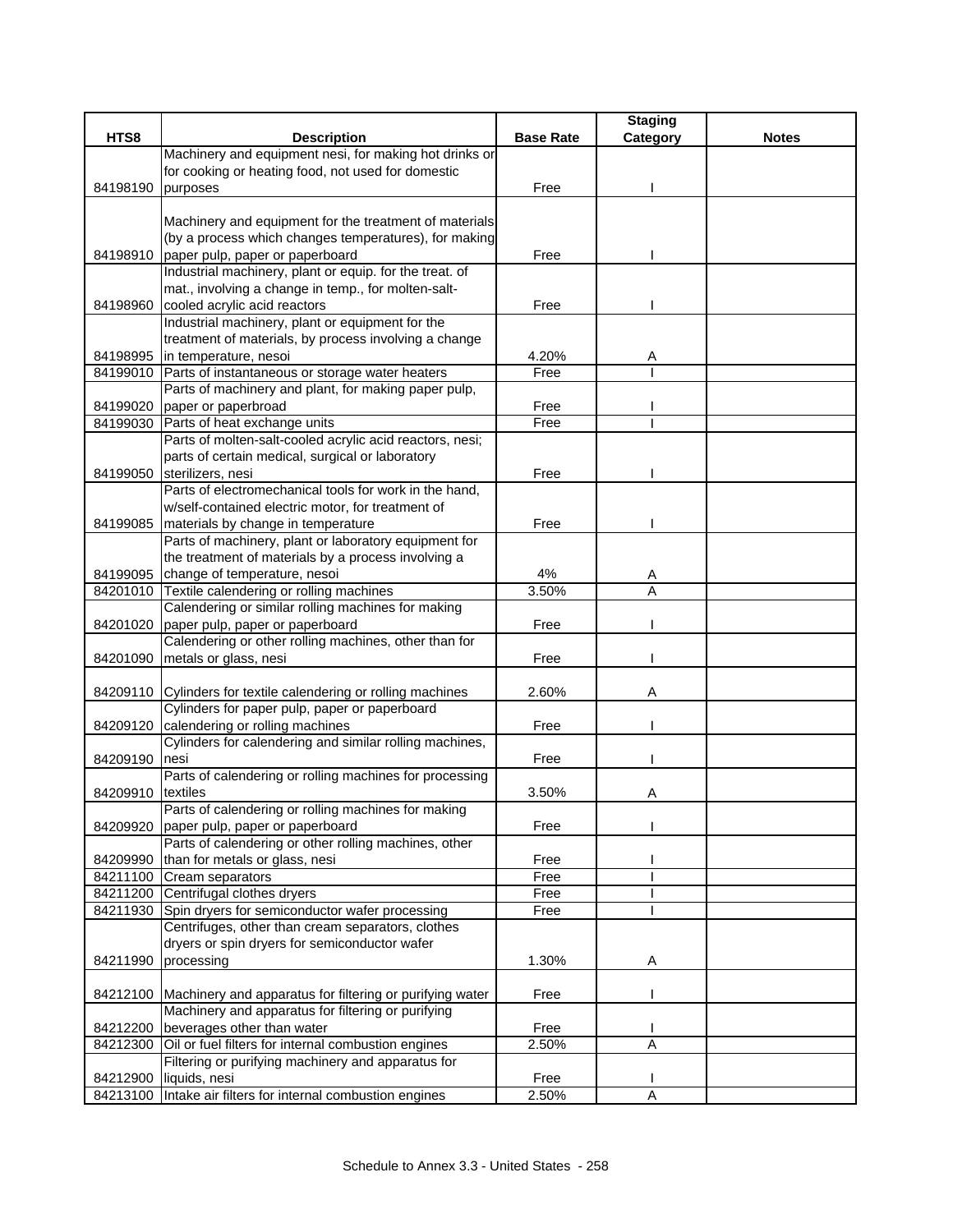|          |                                                                             |                  | <b>Staging</b> |              |
|----------|-----------------------------------------------------------------------------|------------------|----------------|--------------|
| HTS8     | <b>Description</b>                                                          | <b>Base Rate</b> | Category       | <b>Notes</b> |
| 84213940 | Catalytic converters                                                        | Free             |                |              |
|          | Filtering or purifying machinery and apparatus for                          |                  |                |              |
|          | gases, other than intake air filters for internal                           |                  |                |              |
| 84213980 | combustion engines or catalytic conv.                                       | Free             |                |              |
|          | Drying chambers for the clothes-dryers of subheading                        |                  |                |              |
|          | 8421.12 and other parts of clothes-dryers incorporating                     |                  |                |              |
|          | 84219120 drying chambers                                                    | Free             |                |              |
|          | Furniture designed to receive the clothes-dryers of                         |                  |                |              |
| 84219140 | subheading 8421.12                                                          | Free             |                |              |
|          |                                                                             |                  |                |              |
|          | 84219160 Parts of centrifuges, including centrifugal dryers, nesi           | Free             |                |              |
|          | Parts for filtering or purifying machinery or apparatus                     |                  |                |              |
| 84219900 | for liquids or gases                                                        | Free             |                |              |
| 84221100 | Dishwashing machines of the household type                                  | 2.40%            | Α              |              |
|          | Dishwashing machines other than of the household                            |                  |                |              |
| 84221900 | type                                                                        | Free             |                |              |
|          | Machinery for cleaning or drying bottles or other                           |                  |                |              |
| 84222000 | containers                                                                  | Free             |                |              |
| 84223011 | Can-sealing machines                                                        | Free             |                |              |
|          |                                                                             |                  |                |              |
|          | Machinery for filling, closing, sealing, capsuling or                       |                  |                |              |
|          | labeling bottles, cans, boxes or other                                      |                  |                |              |
| 84223091 | containers; machinery for aerating beverages; nesoi                         | Free             |                |              |
|          | Machinery for packing or wrapping pipe tobacco, candy                       |                  |                |              |
|          | and cigarette packages; combination candy cutting and                       |                  |                |              |
| 84224011 | wrapping machines                                                           | Free             |                |              |
| 84224091 | Packing or wrapping machinery, nesoi                                        | Free             |                |              |
|          | Water containment chambers for the household                                |                  |                |              |
|          | dishwashing machines and other parts of the same                            |                  |                |              |
|          | 84229002   incorporating water containment chambers                         | Free             |                |              |
|          | Door assemblies for the dishwashing machines of                             |                  |                |              |
|          | 84229004 subheading 8422.11<br>84229006 Parts of dishwashing machines, nesi | Free<br>Free     |                |              |
| 84229011 | Parts of can-sealing machines                                               | Free             |                |              |
|          | Parts of machines for packing tobacco, wrapping                             |                  |                |              |
|          | candy, cigarette packages and of combination candy                          |                  |                |              |
| 84229021 | cutting and wrapping machines                                               | Free             |                |              |
| 84229091 | Parts of packing or wrapping machinery, nesoi                               | Free             |                |              |
|          | Personal weighing machines, including baby scales;                          |                  |                |              |
|          | 84231000 household scales                                                   | Free             |                |              |
|          |                                                                             |                  |                |              |
| 84232000 | Scales for continuous weighing of goods on conveyors                        | 2.90%            | Α              |              |
|          | Constant weight scales and scales for discharging a                         |                  |                |              |
|          | predetermined weight of material into a bag or                              |                  |                |              |
| 84233000 | container, including hopper scales                                          | Free             |                |              |
|          | Weighing machinery having a maximum weighing                                |                  |                |              |
| 84238100 | capacity not exceeding 30 kg                                                | Free             |                |              |
|          |                                                                             |                  |                |              |
|          | Weighing machinery having a maximum weighing                                |                  |                |              |
| 84238200 | capacity exceeding 30 kg but not exceeding 5,000 kg                         | Free             |                |              |
| 84238900 | Weighing machinery, nesi                                                    | 2.90%            | $\overline{A}$ |              |
|          | Weighing machine weights of all kinds; parts of                             |                  |                |              |
| 84239000 | weighing machinery                                                          | 2.80%            | A              |              |
| 84241000 | Fire extinguishers, whether or not charged                                  | Free             |                |              |
| 84242010 | Simple piston pump sprays and powder bellows                                | 2.90%            | A              |              |
|          | Spray guns and similar appliances other than simple                         |                  |                |              |
| 84242090 | piston pump sprays and powder bellows                                       | Free             |                |              |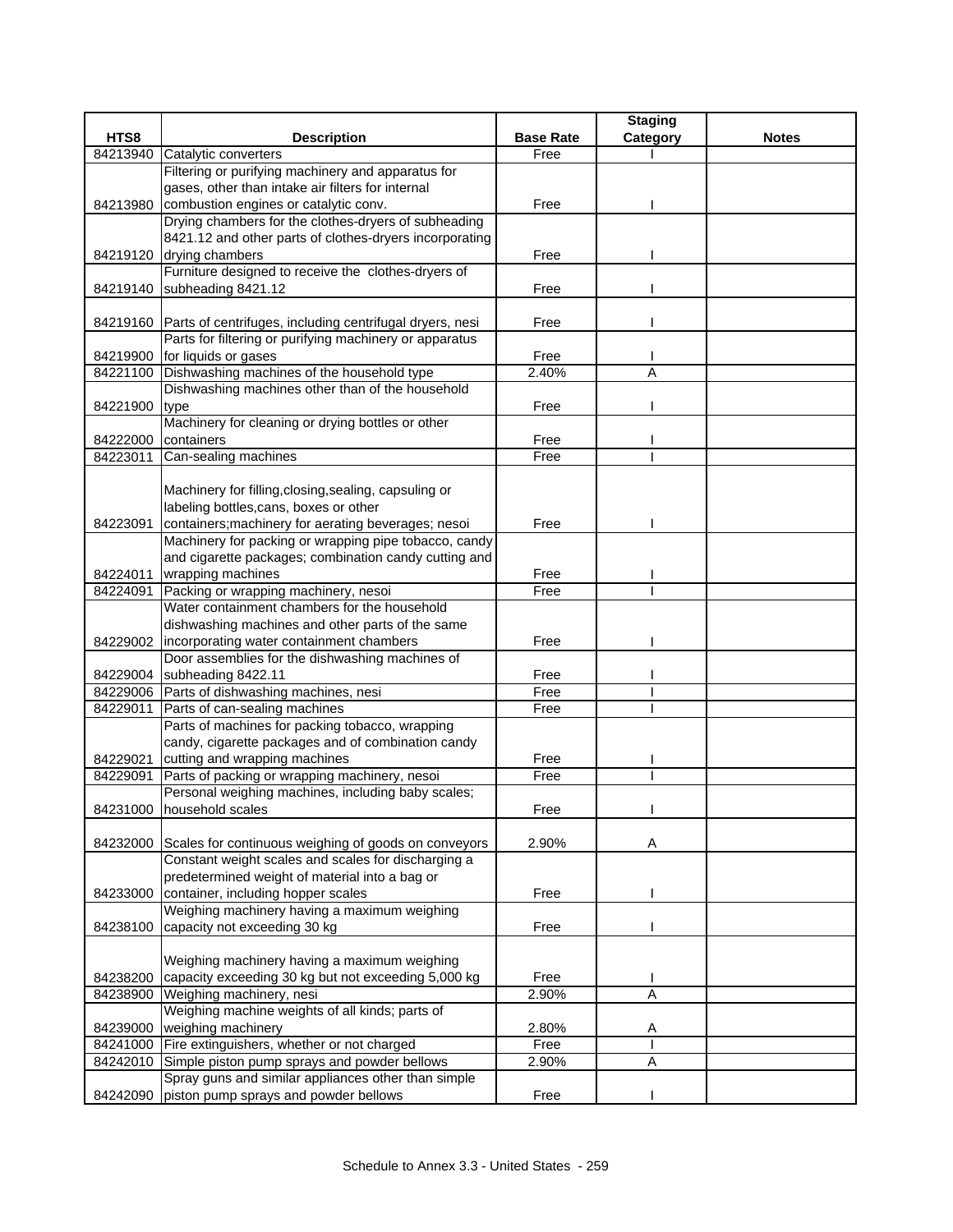|          |                                                                   |                  | <b>Staging</b> |              |
|----------|-------------------------------------------------------------------|------------------|----------------|--------------|
| HTS8     | <b>Description</b>                                                | <b>Base Rate</b> | Category       | <b>Notes</b> |
| 84243010 | Sand blasting machines                                            | Free             |                |              |
|          | Steam blasting machines and similar jet projecting                |                  |                |              |
| 84243090 | machines, other than sand blasting machines; nesi                 | Free             |                |              |
|          | Mechanical sprayers (except sprayers self-contained,              |                  |                |              |
|          | having a capacity not over 20 liters), suitable for               |                  |                |              |
|          | 84248110 agricultural or horticultural use                        | Free             |                |              |
|          | Mechanical agricultural or horticultural appliances for           |                  |                |              |
|          | projecting, dispersing or spraying liquids or powders,            |                  |                |              |
| 84248190 | nesi                                                              | 2.40%            | Α              |              |
|          | Spraying appliances for etching, stripping or cleaning            |                  |                |              |
| 84248930 | semiconductor wafers                                              | Free             |                |              |
|          | Spray appliance to develop semiconductor wafers;                  |                  |                |              |
|          | spray appliance to etch, develop, strip or clean flat             |                  |                |              |
| 84248950 | panel screen; certain deflash machine                             | Free             |                |              |
|          | Mechanical appliances (whether or not hand operated)              |                  |                |              |
|          | for projecting, dispersing or spraying liquids or powder,         |                  |                |              |
| 84248970 | nesoi                                                             | 1.80%            | Α              |              |
| 84249005 | Parts of fire extinguishers                                       | Free             |                |              |
|          |                                                                   |                  |                |              |
|          | 84249010 Parts of simple piston pump sprays and powder bellows    | 2.90%            | Α              |              |
|          | 84249020 Parts of sand blasting machines                          | Free             |                |              |
|          | Parts of mechanical appliances for projecting,                    |                  |                |              |
|          | dispersing or spraying liquids or powders, fire                   |                  |                |              |
| 84249090 | extinguishers and similar machines, nesi                          | Free             |                |              |
|          |                                                                   |                  |                |              |
|          | Pulley tackle and hoists other than skip hoists or hoists         |                  |                |              |
|          | 84251100 used for raising vehicles, powered by electric motor     | Free             |                |              |
|          | Pulley tackle and hoists other than skip hoists or hoists         |                  |                |              |
|          | 84251900 used for raising vehicles, not powered by electric motor | Free             |                |              |
|          | Pit-head winding gear; winches specially designed for             |                  |                |              |
| 84252000 | use underground                                                   | Free             |                |              |
|          |                                                                   |                  |                |              |
|          | 84253100 Winches nesi, and capstans, powered by electric motor    | Free             |                |              |
|          | Winches nesi, and capstans, not powered by electric               |                  |                |              |
| 84253900 | motor                                                             | Free             |                |              |
|          | 84254100 Built-in jacking systems of a type used in garages       | Free             |                |              |
|          | 84254200 Hydraulic jacks and hoists, nesi                         | Free             |                |              |
|          | Jacks and hoists of a kind used for raising vehicles,             |                  |                |              |
|          | 84254900 other than hydraulic, nesi                               | Free             |                |              |
|          | 84261100 Overhead traveling cranes on fixed support               | Free             |                |              |
|          | 84261200 Mobile lifting frames on tires and straddle carriers     | Free             |                |              |
|          |                                                                   |                  |                |              |
|          | 84261900 Transporter cranes, gantry cranes and bridge cranes      | Free             |                |              |
|          | 84262000 Tower cranes                                             | Free             |                |              |
|          | 84263000 Portal or pedestal jib cranes                            | Free             |                |              |
|          | Derricks, cranes and other lifting machinery nesi, self-          |                  |                |              |
| 84264100 | propelled, on tires                                               | Free             |                |              |
|          | Derricks, cranes and other lifting machinery nesi, self-          |                  |                |              |
| 84264900 | propelled, not on tires                                           | Free             |                |              |
|          | Derricks, cranes and other lifting machinery nesi,                |                  |                |              |
| 84269100 | designed for mounting on road vehicles                            | Free             |                |              |
| 84269900 | Derricks, cranes and other lifting machinery nesi                 | Free             |                |              |
|          | Self-propelled works trucks powered by an electric                |                  |                |              |
|          | 84271040   motor, rider type forklift trucks                      | Free             |                |              |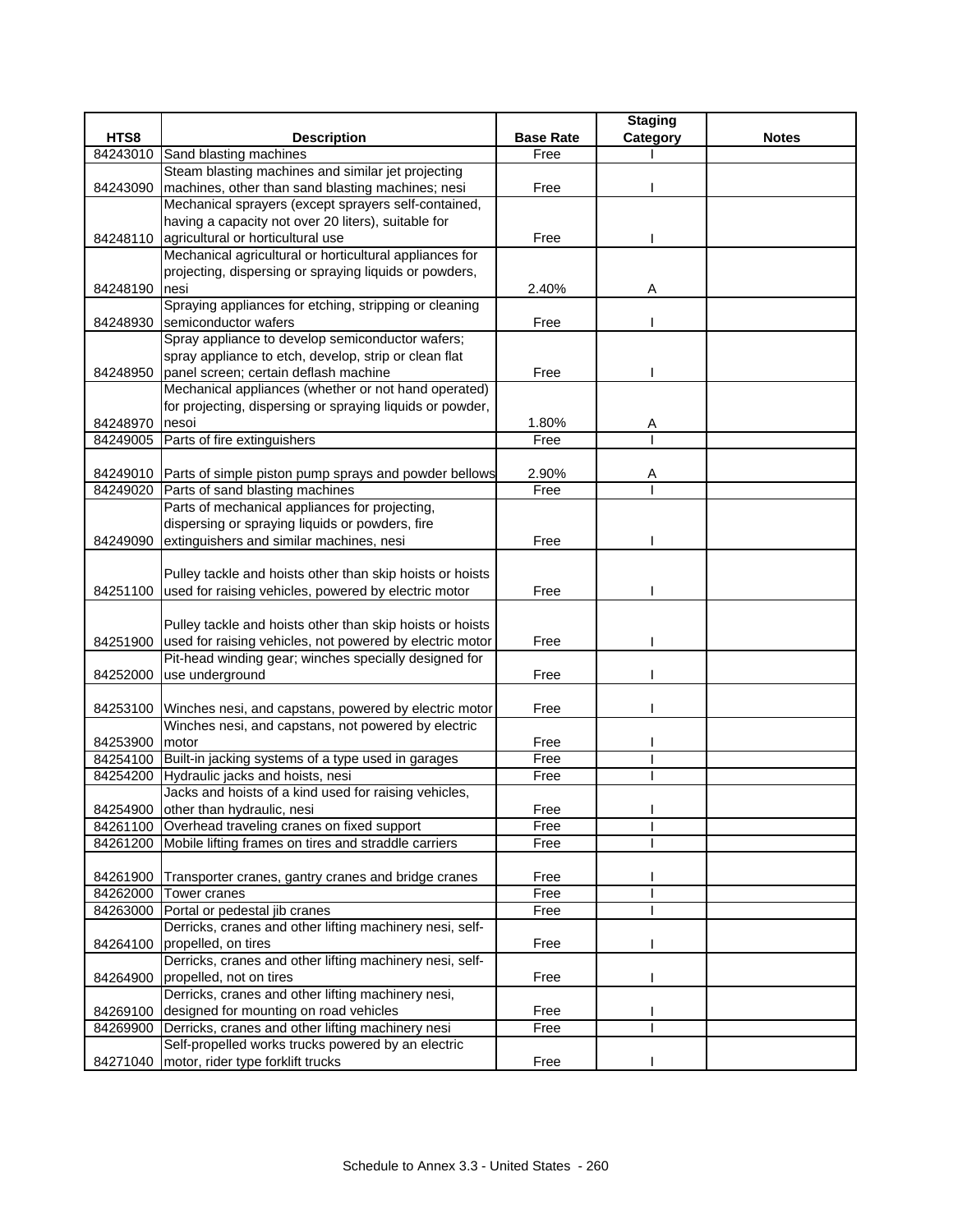|          |                                                                                                                   |                  | <b>Staging</b> |              |
|----------|-------------------------------------------------------------------------------------------------------------------|------------------|----------------|--------------|
| HTS8     | <b>Description</b>                                                                                                | <b>Base Rate</b> | Category       | <b>Notes</b> |
|          |                                                                                                                   |                  |                |              |
|          | Self-propelled works trucks powered by an electric                                                                |                  |                |              |
| 84271080 | motor, fitted with lifting and handling equipment, nesi                                                           | Free             |                |              |
|          | Self-propelled works trucks not powered by an electric                                                            |                  |                |              |
| 84272040 | motor, rider type forklift trucks                                                                                 | Free             |                |              |
|          |                                                                                                                   |                  |                |              |
| 84272080 | Self-propelled works trucks not powered by an electric<br>motor, fitted with lifting and handling equipment, nesi | Free             |                |              |
| 84279000 | Trucks, fitted with lifting or handling equipment, nesi                                                           | Free             |                |              |
|          | Passenger or freight elevators other than continuous                                                              |                  |                |              |
| 84281000 | action; skip hoists                                                                                               | Free             |                |              |
| 84282000 | Pneumatic elevators and conveyors                                                                                 | Free             |                |              |
|          |                                                                                                                   |                  |                |              |
|          | Continuous-action elevators and conveyors, for goods                                                              |                  |                |              |
| 84283100 | or materials, specially designed for underground use                                                              | Free             |                |              |
|          | Bucket type continuous-action elevators and                                                                       |                  |                |              |
| 84283200 | conveyors, for goods or materials                                                                                 | Free             |                |              |
|          | Belt type continuous-action elevators and conveyors,                                                              |                  |                |              |
| 84283300 | for goods or materials                                                                                            | Free             |                |              |
|          | Continuous-action elevators and conveyors, for goods                                                              |                  |                |              |
| 84283900 | or materials, nesi                                                                                                | Free             |                |              |
| 84284000 | <b>Escalators and moving walkways</b>                                                                             | Free             |                |              |
|          | Mine wagon pushers, locomotive or wagon traversers,                                                               |                  |                |              |
|          | wagon tippers and similar railway wagon handling                                                                  |                  |                |              |
| 84285000 | equipment                                                                                                         | Free             |                |              |
|          | Teleferics, chair lifts, ski draglines; traction                                                                  |                  |                |              |
| 84286000 | mechanisms for funiculars                                                                                         | Free             |                |              |
|          | Machinery for lifting, handling, loading or unloading,                                                            |                  |                |              |
| 84289000 | nesi                                                                                                              | Free             |                |              |
|          | Self-propelled bulldozers and angledozers, for track                                                              |                  |                |              |
| 84291100 | laying                                                                                                            | Free             |                |              |
|          | Self-propelled bulldozers and angledozers other than                                                              |                  |                |              |
| 84291900 | track laying                                                                                                      | Free             |                |              |
|          | 84292000 Self-propelled graders and levelers                                                                      | Free             |                |              |
|          | 84293000 Self-propelled scrapers                                                                                  | Free             |                |              |
| 84294000 | Self-propelled tamping machines and road rollers                                                                  | Free             |                |              |
|          | 84295110 Self-propelled front-end shovel loaders, wheel-type                                                      | Free             |                |              |
|          | Self-propelled front-end shovel loaders, other than                                                               |                  |                |              |
|          | 84295150 wheel-type                                                                                               | Free             |                |              |
|          |                                                                                                                   |                  |                |              |
|          | Self-propelled backhoes, shovels, clamshells and                                                                  |                  |                |              |
| 84295210 | draglines with a 360 degree revolving superstructure                                                              | Free             |                |              |
|          | Self-propelled machinery with a 360 degree revolving                                                              |                  |                |              |
|          | superstructure, other than backhoes, shovels,                                                                     |                  |                |              |
| 84295250 | clamshells and draglines                                                                                          | Free             |                |              |
|          | Self-propelled backhoes, shovels, clamshells and                                                                  |                  |                |              |
|          | draglines not with a 360 degree revolving                                                                         |                  |                |              |
| 84295910 | superstructure                                                                                                    | Free             |                |              |
|          | Self-propelled machinery not with a 360 degree                                                                    |                  |                |              |
|          | revolving superstructure, other than backhoes, shovels,                                                           |                  |                |              |
| 84295950 | clamshells and draglines                                                                                          | Free             |                |              |
| 84301000 | Pile-drivers and pile-extractors                                                                                  | Free             |                |              |
| 84302000 | Snowplows and snowblowers                                                                                         | Free             |                |              |
|          | Self-propelled coal or rock cutters and tunneling                                                                 |                  |                |              |
| 84303100 | machinery                                                                                                         | Free             |                |              |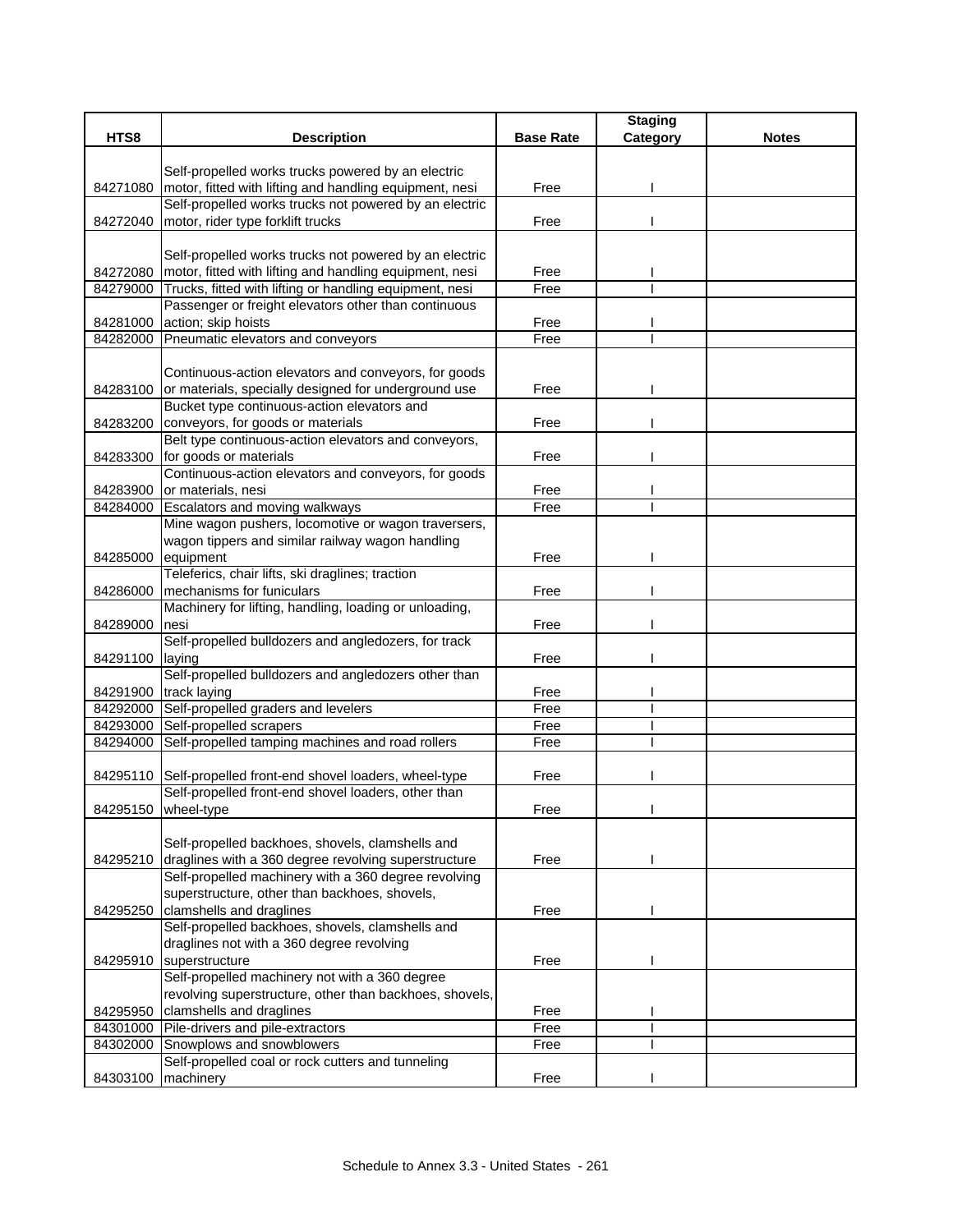|                  |                                                                       |                  | <b>Staging</b> |              |
|------------------|-----------------------------------------------------------------------|------------------|----------------|--------------|
| HTS8             | <b>Description</b>                                                    | <b>Base Rate</b> | Category       | <b>Notes</b> |
|                  | Coal or rock cutters and tunneling machinery, not self-               |                  |                |              |
| 84303900         | propelled                                                             | Free             |                |              |
| 84304100         | Self-propelled boring or sinking machinery                            | Free             |                |              |
|                  | Offshore oil and natural gas drilling and production                  |                  |                |              |
| 84304940         | platforms                                                             | Free             |                |              |
|                  | 84304980 Boring or sinking machinery, not self-propelled, nesi        | Free             |                |              |
| 84305010         | Self-propelled peat excavators                                        | Free             |                |              |
|                  | Self-propelled machinery for working earth, minerals or               |                  |                |              |
| 84305050         | ores, nesi                                                            | Free             |                |              |
|                  |                                                                       |                  |                |              |
|                  | 84306100 Tamping or compacting machinery, not self-propelled          | Free             |                |              |
|                  | Machinery for working earth, minerals or ores, not self-              |                  |                |              |
| 84306901         | propelled, nesoi                                                      | Free             |                |              |
|                  | Parts suitable for use solely or principally with the                 |                  |                |              |
|                  | 84311000 machinery of heading 8425                                    | Free             |                |              |
|                  | Parts suitable for use solely or principally with the                 |                  |                |              |
| 84312000         | machinery of heading 8427                                             | Free             |                |              |
|                  | Parts suitable for use solely or principally with                     |                  |                |              |
|                  | passenger or freight elevators other than continuous                  |                  |                |              |
|                  | 84313100 action, skip hoists or escalators                            | Free             |                |              |
|                  | Parts suitable for use solely or principally with the                 |                  |                |              |
| 84313900         | machinery of heading 8428, nesi                                       | Free             |                |              |
|                  | Buckets, shovels, grabs and grips suitable for use                    |                  |                |              |
|                  | solely or principally with the machinery of headings                  |                  |                |              |
|                  | 84314100 8426, 8429, or 8430                                          | Free             |                |              |
|                  | Bulldozer or angledozer blades suitable for use solely                |                  |                |              |
| 84314200 or 8430 | or principally with the machinery of heading 8426, 8429               | Free             |                |              |
|                  | Parts for offshore oil & natural gas, drilling and                    |                  |                |              |
|                  | 84314340 production platforms                                         | Free             |                |              |
|                  | Parts for boring or sinking machinery of 8430.41 or                   |                  |                |              |
|                  | 84314380 8430.49, nesi                                                | Free             |                |              |
|                  | Parts suitable for use solely or principally with the                 |                  |                |              |
|                  | 84314910   machinery of heading 8426, nesi                            | Free             |                |              |
|                  | Parts suitable for use solely or principally with the                 |                  |                |              |
|                  | 84314990   machinery of heading 8429 or 8430, nesi                    | Free             |                |              |
|                  | 84321000 Plows for soil preparation or cultivation                    | Free             |                |              |
|                  | 84322100 Disc harrows for soil preparation or cultivation             | Free             |                |              |
|                  |                                                                       |                  |                |              |
|                  | Harrows (other than disc), scarifiers, cultivators,                   |                  |                |              |
| 84322900         | weeders and hoes for soil preparation or cultivation                  | Free             |                |              |
|                  | Seeders, planters and transplanters for soil preparation              |                  |                |              |
| 84323000         | or cultivation                                                        | Free             |                |              |
|                  | Manure spreaders and fertilizer distributors for soil                 |                  |                |              |
| 84324000         | preparation or cultivation                                            | Free             |                |              |
|                  | Agricultural, horticultural or forestry machinery for soil            |                  |                |              |
|                  | preparation or cultivation, nesi; lawn or sports ground               |                  |                |              |
| 84328000         | rollers<br>Parts of agricultural, horticultural or forestry machinery | Free             |                |              |
|                  | for soil preparation or cultivation; parts of lawn or sports          |                  |                |              |
| 84329000         | ground rollers                                                        | Free             |                |              |
|                  |                                                                       |                  |                |              |
|                  | Mowers for lawns, parks or sports grounds, powered,                   |                  |                |              |
|                  | 84331100 with the cutting device rotating in a horizontal plane       | Free             |                |              |
|                  | 84331900 Mowers for lawns, parks or sports grounds, nesi              | Free             |                |              |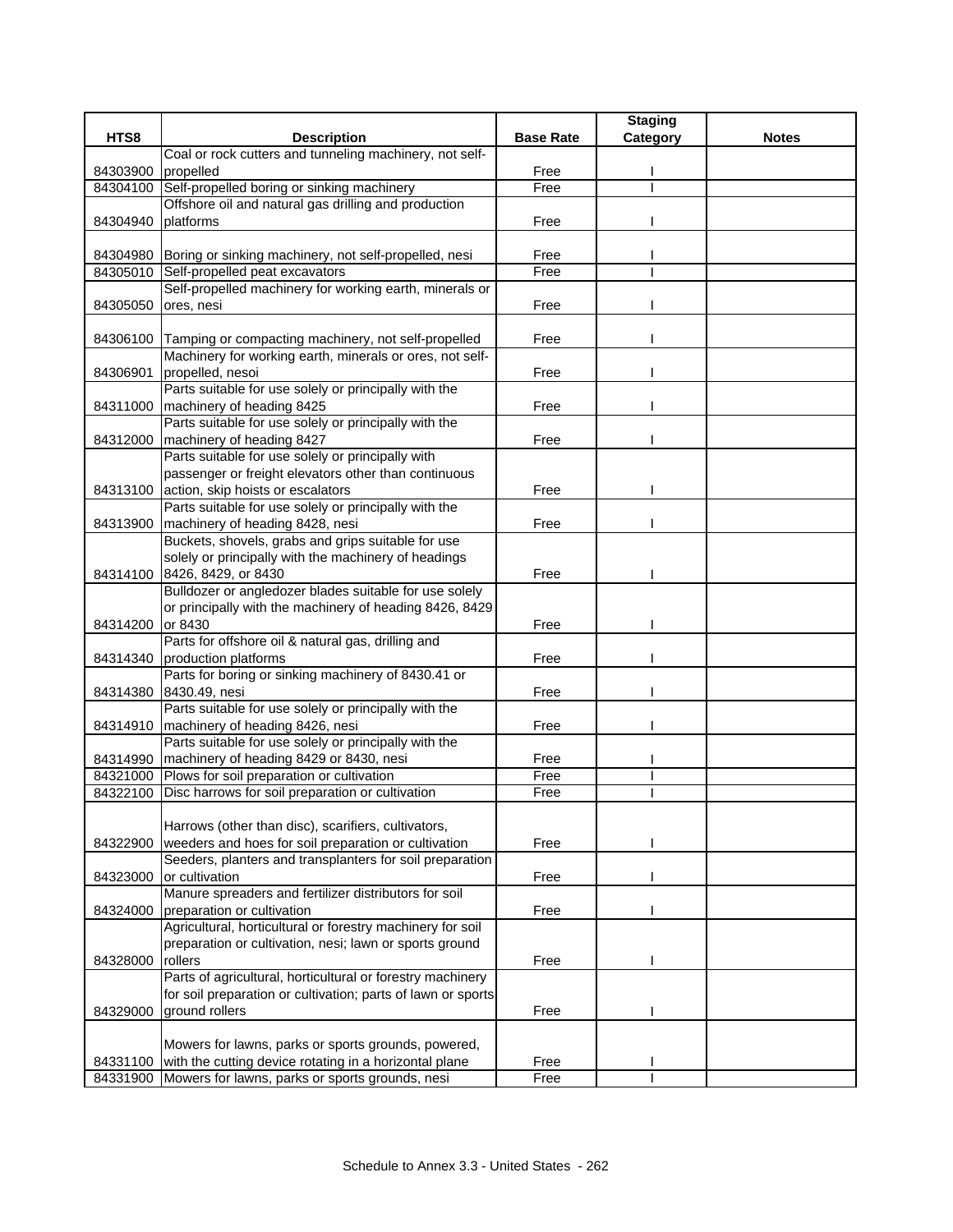|                    |                                                                                               |                  | <b>Staging</b> |              |
|--------------------|-----------------------------------------------------------------------------------------------|------------------|----------------|--------------|
| HTS8               | <b>Description</b>                                                                            | <b>Base Rate</b> | Category       | <b>Notes</b> |
|                    | 84332000 Mowers nesi, including cutter bars for tractor mounting                              | Free             |                |              |
|                    | 84333000 Haymaking machinery other than mowers                                                | Free             |                |              |
|                    | 84334000 Straw or fodder balers, including pick-up balers                                     | Free             |                |              |
|                    | 84335100 Combine harvester-threshers                                                          | Free             |                |              |
|                    | Threshing machinery other than combine harvester-                                             |                  |                |              |
| 84335200 threshers |                                                                                               | Free             |                |              |
|                    | 84335300 Root or tuber harvesting machines                                                    | Free             |                |              |
|                    | 84335900 Harvesting machinery or threshing machinery, nesi                                    | Free             |                |              |
|                    | Machines for cleaning, sorting or grading eggs, fruit or                                      |                  |                |              |
|                    | 84336000 other agricultural produce                                                           | Free             |                |              |
|                    | 84339010 Parts of mowers for lawns, parks or sports grounds                                   | Free             |                |              |
|                    | 84339050 Parts for machinery of heading 8433, nesi                                            | Free             |                |              |
|                    | 84341000 Milking machines                                                                     | Free             |                |              |
|                    | 84342000 Dairy machinery other than milking machines                                          | Free             |                |              |
|                    | 84349000 Parts for milking machines and dairy machinery                                       | Free             |                |              |
|                    | Presses, crushers and similar machinery used in the                                           |                  |                |              |
|                    | manufacture of wine, cider, fruit juices or similar                                           |                  |                |              |
| 84351000 beverages |                                                                                               | Free             |                |              |
|                    | Parts of presses, crushers and similar machinery used                                         |                  |                |              |
|                    | in the manufacture of wine, cider, fruit juices or similar                                    |                  |                |              |
| 84359000 beverages |                                                                                               | Free             |                |              |
|                    | 84361000 Machinery for preparing animal feeds                                                 | Free             |                |              |
|                    | 84362100 Poultry incubators and brooders                                                      | Free             |                |              |
|                    | 84362900 Poultry-keeping machinery                                                            | Free             |                |              |
|                    | Agricultural, horticultural, forestry or bee-keeping                                          |                  |                |              |
|                    | 84368000 machinery, nesi                                                                      | Free             |                |              |
|                    | Parts of poultry-keeping machinery or poultry                                                 |                  |                |              |
|                    | 84369100   incubators and brooders<br>Parts for agricultural, horticultural, forestry or bee- | Free             |                |              |
| 84369900           | keeping machinery, nesi                                                                       | Free             |                |              |
|                    | Machines for cleaning, sorting or grading seed, grain or                                      |                  |                |              |
| 84371000           | dried leguminous vegetables                                                                   | Free             |                |              |
|                    | Machinery used in the milling industry or for the working                                     |                  |                |              |
|                    | of cereals or dried leguminous vegetables, other than                                         |                  |                |              |
| 84378000           | farm type machinery                                                                           | Free             |                |              |
|                    | Parts for machinery used in the milling industry or for                                       |                  |                |              |
|                    | cleaning, sorting, grading or working of cereals or dried                                     |                  |                |              |
|                    | 84379000 leguminous vegetables                                                                | Free             |                |              |
|                    |                                                                                               |                  |                |              |
|                    | Bakery machinery and machinery for the manufacture                                            |                  |                |              |
| 84381000           | of macaroni, spaghetti or similar products, nesi                                              | Free             |                |              |
|                    | Machinery for the manufacture of confectionery, cocoa                                         |                  |                |              |
| 84382000           | or chocolate, nesi                                                                            | Free             |                |              |
|                    | 84383000 Machinery for sugar manufacture, nesi                                                | Free             |                |              |
| 84384000           | Brewery machinery, nesi                                                                       | 2.30%            | $\overline{A}$ |              |
|                    |                                                                                               |                  |                |              |
| 84385000           | Machinery for the preparation of meat or poultry, nesi                                        | 2.80%            | Α              |              |
|                    | Machinery for the preparation of fruits, nuts or                                              |                  |                |              |
| 84386000           | vegetables, nesi                                                                              | Free             |                |              |
|                    | Machinery for the industrial preparation or manufacture                                       |                  |                |              |
| 84388000           | of food or drink, nesi                                                                        | Free             |                |              |
| 84389010           | Parts of machinery for sugar manufacture, nesi                                                | Free             |                |              |
|                    | Parts of machinery for the industrial preparation or                                          |                  |                |              |
|                    | manufacture of food or drink, other than sugar                                                |                  |                |              |
| 84389090           | manufacturing, nesi                                                                           | 2.80%            | Α              |              |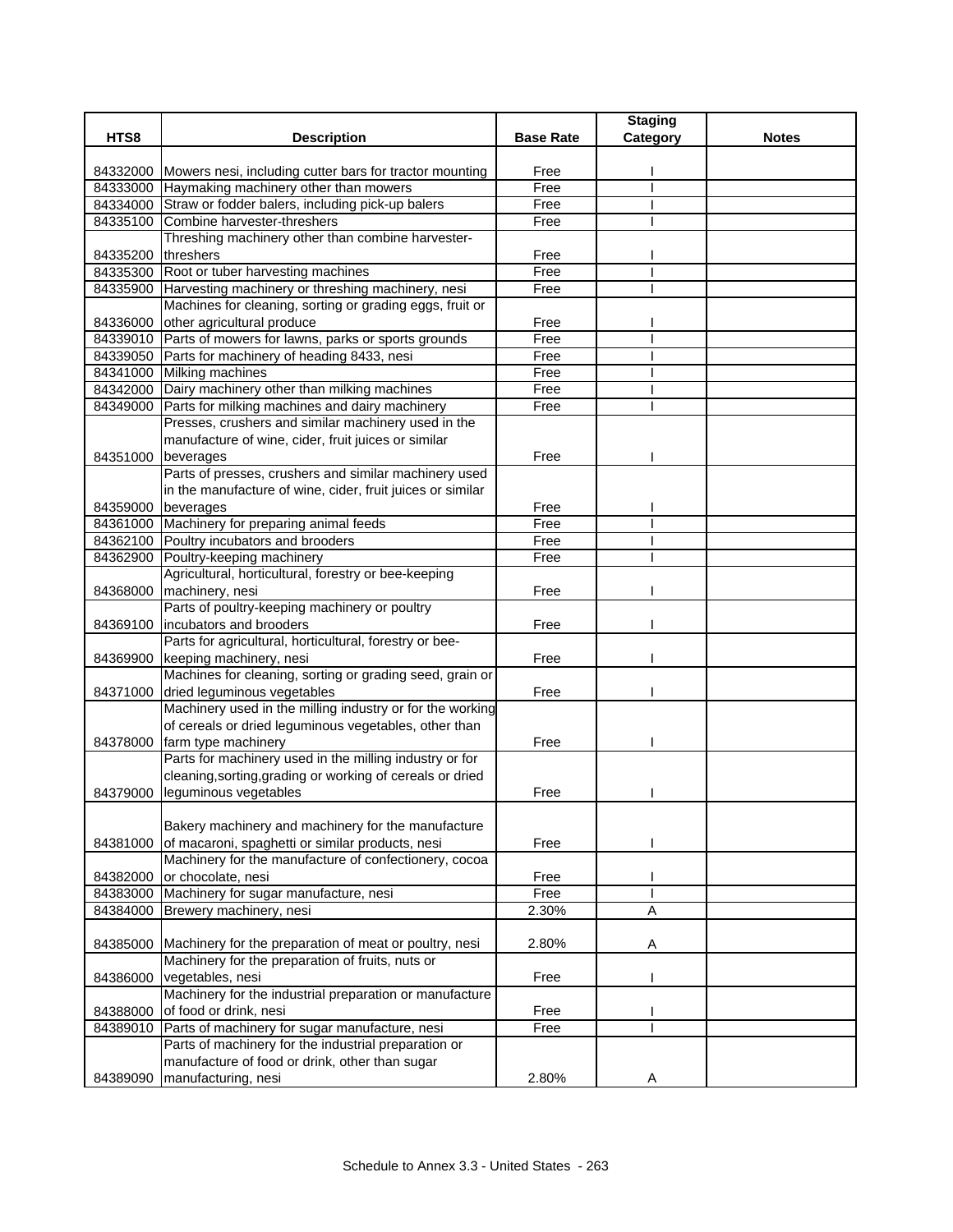|                      |                                                                                            |                  | <b>Staging</b> |              |
|----------------------|--------------------------------------------------------------------------------------------|------------------|----------------|--------------|
| HTS8                 | <b>Description</b>                                                                         | <b>Base Rate</b> | Category       | <b>Notes</b> |
|                      | 84391000 Machinery for making pulp of fibrous cellulosic material                          | Free             |                |              |
|                      | 84392000 Machinery for making paper or paperboard                                          | Free             |                |              |
|                      | 84393000 Machinery for finishing paper or paperboard                                       | Free             |                |              |
|                      | Bed plates, roll bars and other stock-treating parts of                                    |                  |                |              |
|                      | machinery for making pulp of fibrous cellulosic                                            |                  |                |              |
| 84399110             | materials                                                                                  | Free             |                |              |
|                      | Parts of machinery for making pulp of fibrous cellulosic                                   |                  |                |              |
| 84399190             | materials, nesi                                                                            | Free             |                |              |
|                      |                                                                                            |                  |                |              |
| 84399910             | Parts of machinery for making paper or paperboard                                          | Free             |                |              |
|                      |                                                                                            |                  |                |              |
| 84399950             | Parts of machinery for finishing paper or paperboard                                       | Free             |                |              |
|                      | Bookbinding machinery, including book-sewing<br>machines                                   |                  |                |              |
| 84401000             | Parts for bookbinding machinery, including book-                                           | Free             |                |              |
| 84409000             | sewing machines                                                                            | Free             |                |              |
|                      | Cutting machines of all kinds used for making up paper                                     |                  |                |              |
| 84411000             | pulp, paper or paperboard                                                                  | Free             |                |              |
|                      | Machines for making bags, sacks or envelopes of                                            |                  |                |              |
| 84412000             | paper pulp, paper or paperboard                                                            | Free             |                |              |
|                      | Machines for making cartons, boxes, cases, tubes,                                          |                  |                |              |
|                      | drums or similar containers, other than by molding, of                                     |                  |                |              |
| 84413000             | paper pulp, paper or paperboard                                                            | Free             |                |              |
|                      | Machines for molding articles in paper pulp, paper or                                      |                  |                |              |
| 84414000             | paperboard                                                                                 | Free             |                |              |
|                      | Machinery for making up paper pulp, paper or                                               |                  |                |              |
| 84418000             | paperboard, nesi                                                                           | Free             |                |              |
|                      | Parts for machinery used in making up paper pulp,                                          |                  |                |              |
| 84419000<br>84421000 | paper or paperboard, including cutting machines<br>Phototypesetting and composing machines | Free<br>Free     |                |              |
|                      | Machinery, apparatus and equipment for typesetting or                                      |                  |                |              |
|                      | composing by other processes, with or without founding                                     |                  |                |              |
| 84422000             | device                                                                                     | Free             |                |              |
|                      | Machinery, apparatus and equipment of heading 8442,                                        |                  |                |              |
| 84423000             | nesi                                                                                       | Free             |                |              |
|                      | Parts of the machinery, apparatus or equipment of                                          |                  |                |              |
| 84424000             | subheadings 8442.10, 8442.20 and 8442.30                                                   | Free             |                |              |
| 84425010             | <b>Printing plates</b>                                                                     | Free             |                |              |
|                      | Printing type, blocks, cylinders and other printing                                        |                  |                |              |
|                      | components; blocks, cylinders and lithographic stones,                                     |                  |                |              |
| 84425090             | prepared for printing purposes<br>Reel-fed offset printing machinery, double-width         | 4%               | Α              |              |
|                      | newspaper printing presses                                                                 | 3.30%            | Α              |              |
| 84431110             | Reel-fed offset printing machinery, other than double-                                     |                  |                |              |
| 84431150             | width newspaper printing presses                                                           | Free             |                |              |
|                      | Sheet-fed offset printing machinery, office type (sheet                                    |                  |                |              |
| 84431200             | size not exceeding 22 X 36 cm)                                                             | Free             |                |              |
|                      |                                                                                            |                  |                |              |
| 84431910             | Offset printing machinery, weighing 900 kg or less, nesi                                   | Free             |                |              |
|                      | Offset printing machinery, weighing more than 900 kg                                       |                  |                |              |
| 84431950             | but less than 1,600 kg, nesi                                                               | Free             |                |              |
|                      | Offset printing machinery, weighing 1,600 kg or more,                                      |                  |                |              |
| 84431990             | nesi                                                                                       | Free             |                |              |
|                      | Letterpress printing machinery, excluding flexographic                                     |                  |                |              |
| 84432100             | printing, reel-fed                                                                         | 2.20%            | Α              |              |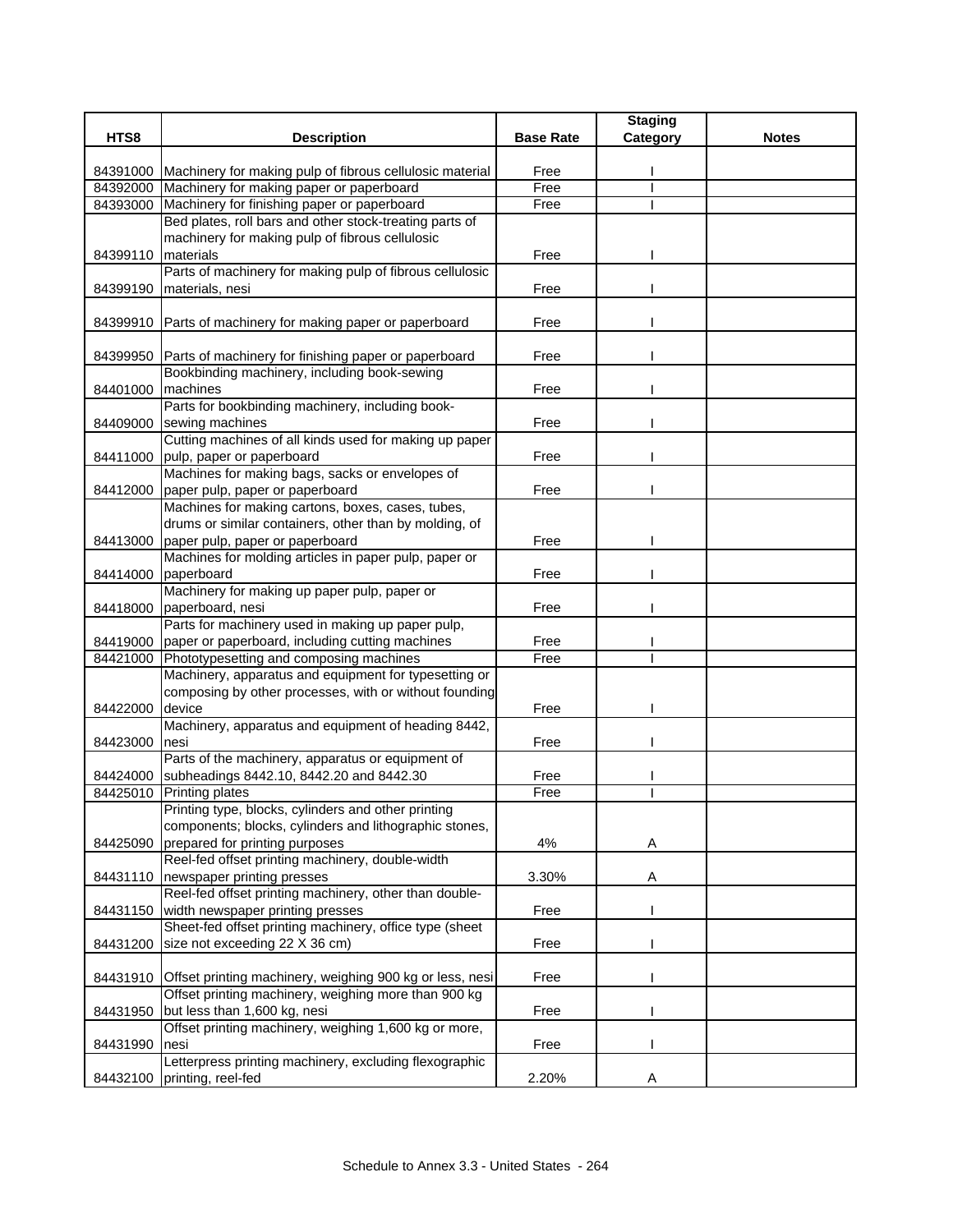|                      |                                                                               |                  | <b>Staging</b> |              |
|----------------------|-------------------------------------------------------------------------------|------------------|----------------|--------------|
| HTS8                 | <b>Description</b>                                                            | <b>Base Rate</b> | Category       | <b>Notes</b> |
|                      | Letterpress printing machinery, excluding flexographic                        |                  |                |              |
| 84432900             | printing, other than reel-fed                                                 | Free             |                |              |
|                      | 84433000 Flexographic printing machinery                                      | 2.20%            | Α              |              |
|                      | 84434000 Gravure printing machinery                                           | 2.20%            | A              |              |
|                      | 84435110 Ink-jet textile printing machinery                                   | 2.60%            | Α              |              |
|                      | 84435150 Ink-jet printing machinery nesoi, other than textile                 | Free             |                |              |
|                      | 84435910 Textile printing machinery, nesoi                                    | 2.60%            | Α              |              |
|                      | 84435990 Printing machinery, nesoi                                            | Free             |                |              |
|                      | 84436000 Machines for uses ancillary to printing                              | Free             |                |              |
|                      | 84439010 Parts of textile printing machinery                                  | 2.60%            | $\overline{A}$ |              |
|                      | Parts for printing machinery other than textile printing                      |                  |                |              |
| 84439090             | machinery                                                                     | Free             |                |              |
|                      | Machines for extruding, drawing, texturing or cutting                         |                  |                |              |
| 84440000             | man-made textile materials                                                    | Free             |                |              |
|                      | 84451100 Carding machines for preparing textile fibers                        | Free             |                |              |
| 84451200             | Combing machines for preparing textile fibers                                 | Free             |                |              |
|                      |                                                                               |                  |                |              |
|                      | 84451300 Drawing or roving machines for preparing textile fibers              | Free             |                |              |
|                      | 84451900 Machines for preparing textile fibers, nesi                          | 3.30%            | Ā              |              |
|                      | 84452000 Textile spinning machines                                            | Free             |                |              |
| 84453000             | Textile doubling or twisting machines                                         | Free             |                |              |
|                      | Textile winding (including weft-winding) or reeling                           |                  |                |              |
| 84454000             | machines                                                                      | 3.70%            | Α              |              |
|                      | Machinery for producing textile yarns nesi; machines                          |                  |                |              |
|                      | for preparing textile yarns for use on machines of                            |                  |                |              |
| 84459000             | heading 8446 or 8447                                                          | 3.70%            | Α              |              |
|                      | Weaving machines (looms) for weaving fabrics of a                             |                  |                |              |
| 84461000             | width not exceeding 30 cm                                                     | Free             |                |              |
|                      | Shuttle type power looms for weaving fabrics of a width                       |                  |                |              |
|                      | 84462110 exceeding 4.9 m                                                      | Free             |                |              |
|                      | Shuttle type power looms for weaving fabrics of a width                       |                  |                |              |
| 84462150             | exceeding 30 cm, but not exceeding 4.9 m                                      | 3.70%            | Α              |              |
|                      | Weaving machines for weaving fabrics of a width                               |                  |                |              |
| 84462900             | exceeding 30 cm, shuttle type, nesi                                           | Free             |                |              |
|                      | Shuttleless type power looms, for weaving fabrics of a                        |                  |                |              |
| 84463010             | width exceeding 4.9 m, nesi<br>Shuttleless type weaving machines (looms), for | Free             |                |              |
|                      | weaving fabrics of a width exceeding 30 cm, nesi                              |                  |                |              |
| 84463050             | Circular knitting machines with cylinder diameter not                         | 3.70%            | Α              |              |
|                      |                                                                               |                  |                |              |
|                      | 84471110 exceeding 165 mm, for knitting hosiery                               | Free             |                |              |
|                      | Circular knitting machines with cylinder diameter not                         |                  |                |              |
|                      | exceeding 165 mm, other than for knitting hosiery                             | Free             |                |              |
| 84471190             | Circular knitting machines with cylinder diameter                             |                  |                |              |
|                      | exceeding 165 mm, for knitting hosiery                                        |                  |                |              |
| 84471210             | Circular knitting machines with cylinder diameter                             | Free             |                |              |
|                      | exceeding 165 mm, other than for knitting hosiery                             |                  |                |              |
| 84471290             |                                                                               | Free             |                |              |
|                      | V-bed flat knitting machines, power driven, over 50.8<br>mm in width          |                  |                |              |
| 84472020<br>84472030 | V-bed flat knitting machines, nesi                                            | Free<br>2.60%    | Α              |              |
| 84472040             | Warp knitting machines                                                        | Free             |                |              |
|                      | Flat knitting machines, other than V-bed or warp; stitch-                     |                  |                |              |
|                      | bonding machines                                                              | Free             |                |              |
| 84472060             | 84479010 Braiding and lace-braiding machines                                  | Free             |                |              |
|                      | 84479050 Embroidery machines                                                  | Free             |                |              |
|                      |                                                                               |                  |                |              |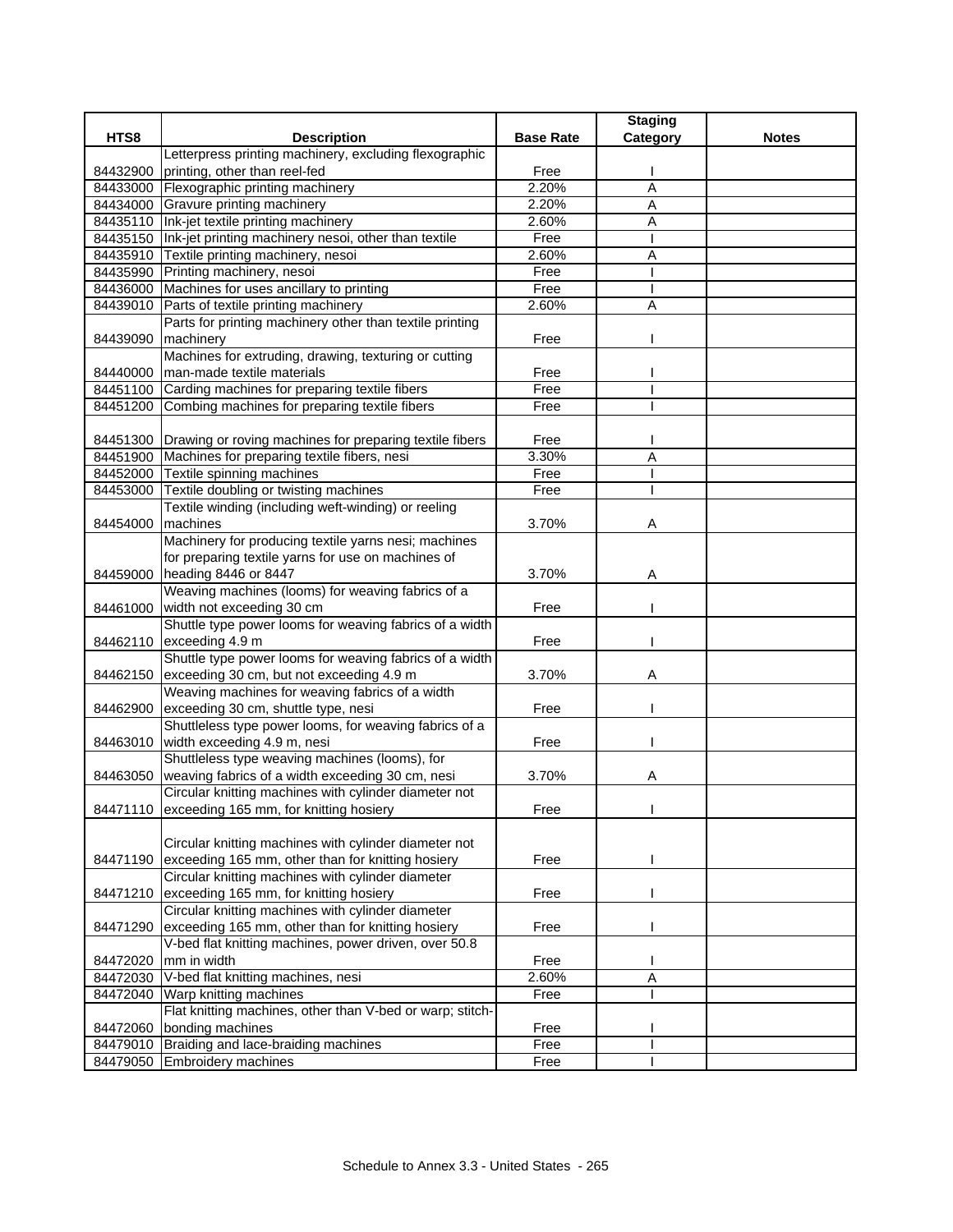|                    |                                                                                        |                  | <b>Staging</b> |              |
|--------------------|----------------------------------------------------------------------------------------|------------------|----------------|--------------|
| HTS8               | <b>Description</b>                                                                     | <b>Base Rate</b> | Category       | <b>Notes</b> |
|                    | Knitting machines other than circular or flat knitting;                                |                  |                |              |
|                    | machines for making gimped yarn, tulle, trimmings or                                   |                  |                |              |
| 84479090           | net; machines for tufting                                                              | Free             |                |              |
|                    | Dobbies and Jacquards, card reducing, copying,                                         |                  |                |              |
|                    | punching or assembling machines for use with                                           |                  |                |              |
| 84481100           | machines of heading 8444, 8445, 8446 or 8447                                           | Free             |                |              |
|                    | Auxiliary machinery for machines of heading 8444,<br>84481900 8445, 8446 or 8447, nesi |                  |                |              |
|                    | Parts and accessories of machines for extruding or                                     | Free             |                |              |
|                    | 84482010 drawing man-made textile filaments                                            | 3.70%            | Α              |              |
|                    | Parts and accessories of machines of heading 8444 or                                   |                  |                |              |
| 84482050           | of their auxiliary machinery, nesi                                                     | 3.30%            | Α              |              |
|                    |                                                                                        |                  |                |              |
|                    | Card clothing as parts and accessories of machines of                                  |                  |                |              |
|                    | 84483100 heading 8445 or of their auxiliary machinery                                  | 3.30%            | Α              |              |
|                    | Parts and accessories of machines for preparing textile                                |                  |                |              |
|                    | 84483200 fibers, other than card clothing                                              | Free             |                |              |
|                    | Spindles, spindle flyers, spinning rings and ring                                      |                  |                |              |
|                    | travellers of machines of heading 8445 or of their                                     |                  |                |              |
|                    | 84483300 auxiliary machines                                                            | 3.30%            | Α              |              |
|                    | Parts of spinning, doubling or twisting machines of                                    |                  |                |              |
| 84483910           | heading 8445 or of their auxiliary machinery                                           | Free             |                |              |
|                    | Parts of winding or reeling machines of heading 8445                                   |                  |                |              |
| 84483950           | or of their auxiliary machinery                                                        | 3.70%            | Α              |              |
|                    | Parts and accessories of machines of heading 8445 or                                   |                  |                |              |
|                    | 84483990 their auxiliary machinery, nesi                                               | Free             |                |              |
|                    | 84484100 Shuttles for weaving machines (looms)                                         | 3.70%            | Α              |              |
|                    |                                                                                        |                  |                |              |
|                    | Reeds for looms, healds and heald-frames of weaving                                    |                  |                |              |
|                    | 84484200   machines (looms) or their auxiliary machinery                               | 3.70%            | Α              |              |
|                    | Parts and accessories of weaving machines (looms) or                                   |                  |                |              |
|                    | of their auxiliary machinery, other than shuttles, reeds,                              |                  |                |              |
| 84484900           | healds and heald-frames                                                                | Free             |                |              |
|                    | 84485110 Latch needles for knitting machines                                           | Free             |                |              |
| 84485120           | Spring-beard needles for knitting machines                                             | Free             |                |              |
|                    | Needles for knitting machines other than latch needles                                 |                  |                |              |
|                    | 84485130 or spring-beard needles<br>Sinkers, needles and other articles used to form   | Free             |                |              |
| 84485150           | stitches, nesi, for machines of heading 8447                                           | Free             |                |              |
|                    | Parts of knitting machines of heading 8447 or of their                                 |                  |                |              |
| 84485910           | auxiliary machinery, nesi                                                              | Free             |                |              |
|                    | Accessories of machines of heading 8447 or of their                                    |                  |                |              |
| 84485950           | auxiliary machinery, nesi                                                              | Free             |                |              |
|                    | Finishing machinery for felt or nonwovens and parts                                    |                  |                |              |
| 84490010           | thereof                                                                                | 2.60%            | Α              |              |
|                    | Machinery for making felt hats; blocks for making hats;                                |                  |                |              |
| 84490050           | parts thereof                                                                          | Free             |                |              |
|                    | Household- or laundry-type washing machines, each of                                   |                  |                |              |
|                    | a dry linen capacity not exceeding 10 kg, fully                                        |                  |                |              |
| 84501100 automatic |                                                                                        | 1.40%            | A              |              |
|                    | Household- or laundry-type washing machines, each of                                   |                  |                |              |
|                    | a dry linen capacity not exceeding 10 kg, with built-in                                |                  |                |              |
| 84501200           | centrifugal driers, nesi                                                               | 2.60%            | Α              |              |
|                    |                                                                                        |                  |                |              |
|                    | Household- or laundry-type washing machines, each of                                   |                  |                |              |
| 84501900           | a dry linen capacity not exceeding 10 kg, nesi                                         | 1.80%            | Α              |              |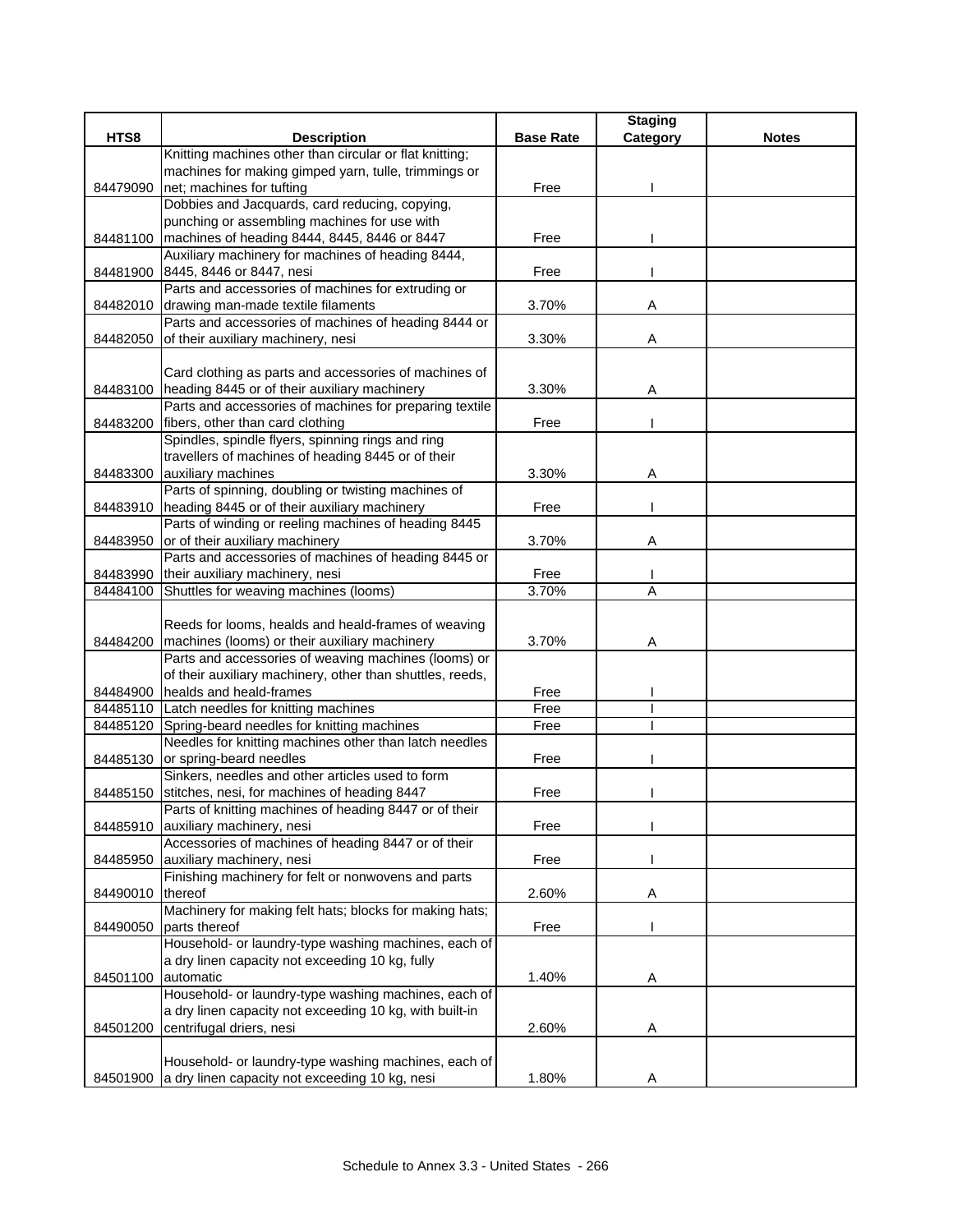|          |                                                                                                             |                  | <b>Staging</b> |              |
|----------|-------------------------------------------------------------------------------------------------------------|------------------|----------------|--------------|
| HTS8     | <b>Description</b>                                                                                          | <b>Base Rate</b> | Category       | <b>Notes</b> |
|          | Household- or laundry-type washing machines, each of                                                        |                  |                |              |
| 84502000 | a dry linen capacity exceeding 10 kg                                                                        | $1\%$            | Α              |              |
|          | Tub and tub assemblies for household- or laundry-type                                                       |                  |                |              |
|          | 84509020 washing machines                                                                                   | 2.60%            | Α              |              |
|          | Furniture designed to receive household- or laundry-                                                        |                  |                |              |
|          | 84509040 type washing machines                                                                              | 2.60%            | Α              |              |
|          | Parts for household- or laundry-type washing                                                                |                  |                |              |
|          | 84509060 machines, nesi                                                                                     | 2.60%            | A              |              |
|          | 84511000 Dry-cleaning machines                                                                              | Free             |                |              |
|          | Drying machines, each of a dry linen capacity not                                                           |                  |                |              |
|          | 84512100 exceeding 10 kg                                                                                    | 3.40%            | Α              |              |
|          |                                                                                                             |                  |                |              |
|          | Drying machines for yarns, fabrics or made up textile                                                       |                  |                |              |
| 84512900 | articles, each of a dry linen capacity exceeding 10 kg                                                      | 2.60%            | Α              |              |
|          |                                                                                                             |                  |                |              |
|          | Ironing machines and presses (including fusing                                                              |                  |                |              |
|          | 84513000 presses) for textile fabrics or made up textile articles                                           | Free             |                |              |
|          | Washing, bleaching or dyeing machines for textile                                                           |                  |                |              |
|          | 84514000 yarns, fabrics or made up textile articles                                                         | 3.50%            | A              |              |
|          | Machines for reeling, unreeling, folding, cutting or                                                        |                  |                |              |
|          | 84515000 pinking textile fabrics                                                                            | Free             |                |              |
|          | Machinery for the handling of textile yarns, fabrics or                                                     |                  |                |              |
|          | 84518000 made up textile articles, nesi                                                                     | 3.50%            | Α              |              |
|          | Drying chambers for the drying machines of                                                                  |                  |                |              |
|          | subheading 8451.21 or 8451.29, and other parts of                                                           |                  |                |              |
|          | 84519030 drying machines incorporating drying chambers                                                      | 3.50%            | Α              |              |
|          | Furniture designed to receive the drying machines of                                                        |                  |                |              |
|          | 84519060 subheading 8451.21 or 8451.29                                                                      | 3.50%            | A              |              |
|          | Parts of machines for the handling of textile yarns,                                                        |                  |                |              |
|          | 84519090 fabrics or made up textile articles, nesi                                                          | 3.50%            | Α              |              |
|          | 84521000 Sewing machines of the household type                                                              | Free             |                |              |
|          | Sewing machines specially designed to join footwear                                                         |                  |                |              |
|          | 84522110 soles to uppers, automatic                                                                         | Free             |                |              |
|          | 84522190 Sewing machines, automatic, nesi                                                                   | Free             |                |              |
|          | Sewing machines, other than automatic, specially                                                            |                  |                |              |
|          | 84522910 designed to join footwear soles to uppers                                                          | Free             |                |              |
|          | 84522990 Sewing machines, other than automatic, nesi                                                        | Free             |                |              |
| 84523000 | Sewing machine needles                                                                                      | Free             |                |              |
|          | Furniture, bases and covers for sewing machines, and                                                        |                  |                |              |
|          | 84524000 parts thereof                                                                                      | 2.50%            | Α              |              |
|          | 84529000 Parts of sewing machines, other than needles, nesi                                                 | Free             |                |              |
|          | Machinery for preparing, tanning or working hides,<br>skins or leather                                      | Free             |                |              |
| 84531000 |                                                                                                             |                  |                |              |
|          | 84532000 Machinery for making or repairing footwear<br>Machinery, nesi, for making or repairing articles of | Free             |                |              |
| 84538000 | hides, skins or leather                                                                                     | Free             |                |              |
|          |                                                                                                             |                  |                |              |
|          | 84539010 Parts of machinery for making or repairing footwear                                                | Free             |                |              |
|          | Parts of machinery for preparing, tanning or working                                                        |                  |                |              |
|          | hides, skins or leather or making or repairing articles of                                                  |                  |                |              |
| 84539050 | same, nesi                                                                                                  | Free             |                |              |
|          | Converters of a kind used in metallurgy or in metal                                                         |                  |                |              |
| 84541000 | foundries                                                                                                   | Free             |                |              |
|          | Ingot molds and ladles, of a kind used in metallurgy or                                                     |                  |                |              |
| 84542000 | in metal foundries                                                                                          | Free             |                |              |
|          | Casting machines, of a kind used in metallurgy or in                                                        |                  |                |              |
| 84543000 | metal foundries                                                                                             | Free             |                |              |
|          |                                                                                                             |                  |                |              |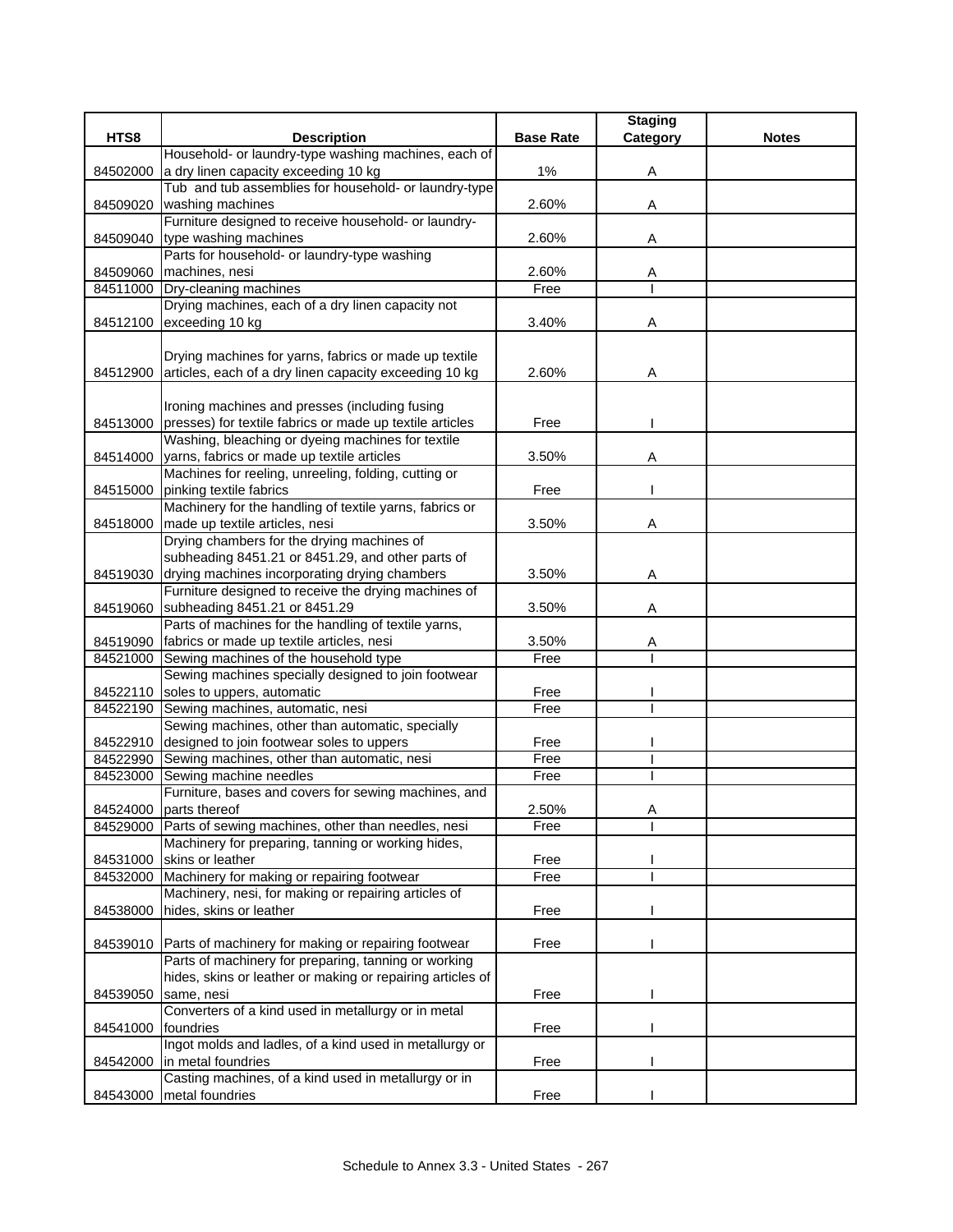|          |                                                                                                                                                             |                  | <b>Staging</b> |              |
|----------|-------------------------------------------------------------------------------------------------------------------------------------------------------------|------------------|----------------|--------------|
| HTS8     | <b>Description</b>                                                                                                                                          | <b>Base Rate</b> | Category       | <b>Notes</b> |
|          | Parts of converters, ladles, ingot molds and casting                                                                                                        |                  |                |              |
|          | machines, of a kind used in metallurgy or in metal                                                                                                          |                  |                |              |
| 84549000 | foundries                                                                                                                                                   | Free             |                |              |
|          | 84551000 Metal-rolling tube mills                                                                                                                           | Free             |                |              |
|          | Metal-rolling mills, other than tube mills, hot or                                                                                                          |                  |                |              |
| 84552100 | combination hot and cold                                                                                                                                    | Free             |                |              |
|          | 84552200 Metal-rolling mills, other than tube mills, cold                                                                                                   | Free             |                |              |
|          | 84553000 Rolls for metal-rolling mills                                                                                                                      | Free             |                |              |
|          | Parts for metal-rolling mills, other than rolls, in the form                                                                                                |                  |                |              |
|          | of castings or weldments, individually weighing less                                                                                                        |                  |                |              |
| 84559040 | than 90 tons                                                                                                                                                | Free             |                |              |
| 84559080 | Parts for metal-rolling mills, other than rolls, nesi                                                                                                       | Free             |                |              |
|          | Machine tools operated by laser or other light or photon                                                                                                    |                  |                |              |
| 84561010 | beam processes, for working metal                                                                                                                           | 3.50%            | Α              |              |
| 84561060 | Machine tool operate laser/other light/photon beam<br>process in semicond wafer production; lasercutter to cut<br>contacting track in semiconductor         | Free             |                |              |
| 84561080 | Machine tools operated by laser or other light or photon<br>beam processes, other than for working metal, nesoi                                             | 2.40%            | Α              |              |
|          | Machine tools operated by ultrasonic processes, for                                                                                                         |                  |                |              |
| 84562010 | working metal                                                                                                                                               | 3.50%            | Α              |              |
|          | Machine tools operated by ultrasonic processes, other                                                                                                       |                  |                |              |
| 84562050 | than for working metal                                                                                                                                      | 2.40%            | Α              |              |
|          | Machine tools operated by electro-discharge                                                                                                                 |                  |                |              |
| 84563010 | processes, for working metal<br>Machine tools operated by electro-discharge                                                                                 | 3.50%            | Α              |              |
| 84563050 | processes, other than for working metal                                                                                                                     | 2.40%            | A              |              |
|          |                                                                                                                                                             |                  |                |              |
| 84569100 | Machine tools for dry etching patterns on<br>semiconductor materials by electro-chemical, electron-<br>beam, ionic-beam or plasma arc processes             | Free             |                |              |
| 84569910 | Focused ion beam milling machines to produce or<br>repair masks and reticles for patterns on semiconductor<br>devices                                       | Free             |                |              |
|          | Machine tool for working metal by removal of material<br>nesoi, operated by electro-chemical, electron-beam,<br>84569930 ionic-beam or plasma arc processes | 3.50%            |                |              |
|          | Machine tool for stripping and cleaning semiconductor<br>wafers, operated by electro-chemical/electron-                                                     |                  |                |              |
| 84569970 | beam/ionic-beam/plasma arc process,nesoi                                                                                                                    | Free             |                |              |
| 84569990 | Machine tool for working material (n/metal) removal of<br>mat. operated by electro-chemical/electron-beam/ionic-<br>beam/plasma arc processes, nesoi        | 2.20%            | A              |              |
| 84571000 | Machining centers for working metal                                                                                                                         | 4.20%            | A              |              |
|          | Unit construction machines (single station), for working                                                                                                    |                  |                |              |
| 84572000 | metal                                                                                                                                                       | 3.30%            | A              |              |
| 84573000 | Multistation transfer machines for working metal                                                                                                            | 3.30%            | A              |              |
|          | Horizontal lathes (including turning centers) for                                                                                                           |                  |                |              |
| 84581100 | removing metal, numerically controlled                                                                                                                      | 4.40%            | Α              |              |
|          | Horizontal lathes (including turning centers) for                                                                                                           |                  |                |              |
| 84581900 | removing metal, other than numerically controlled                                                                                                           | 4.40%            | A              |              |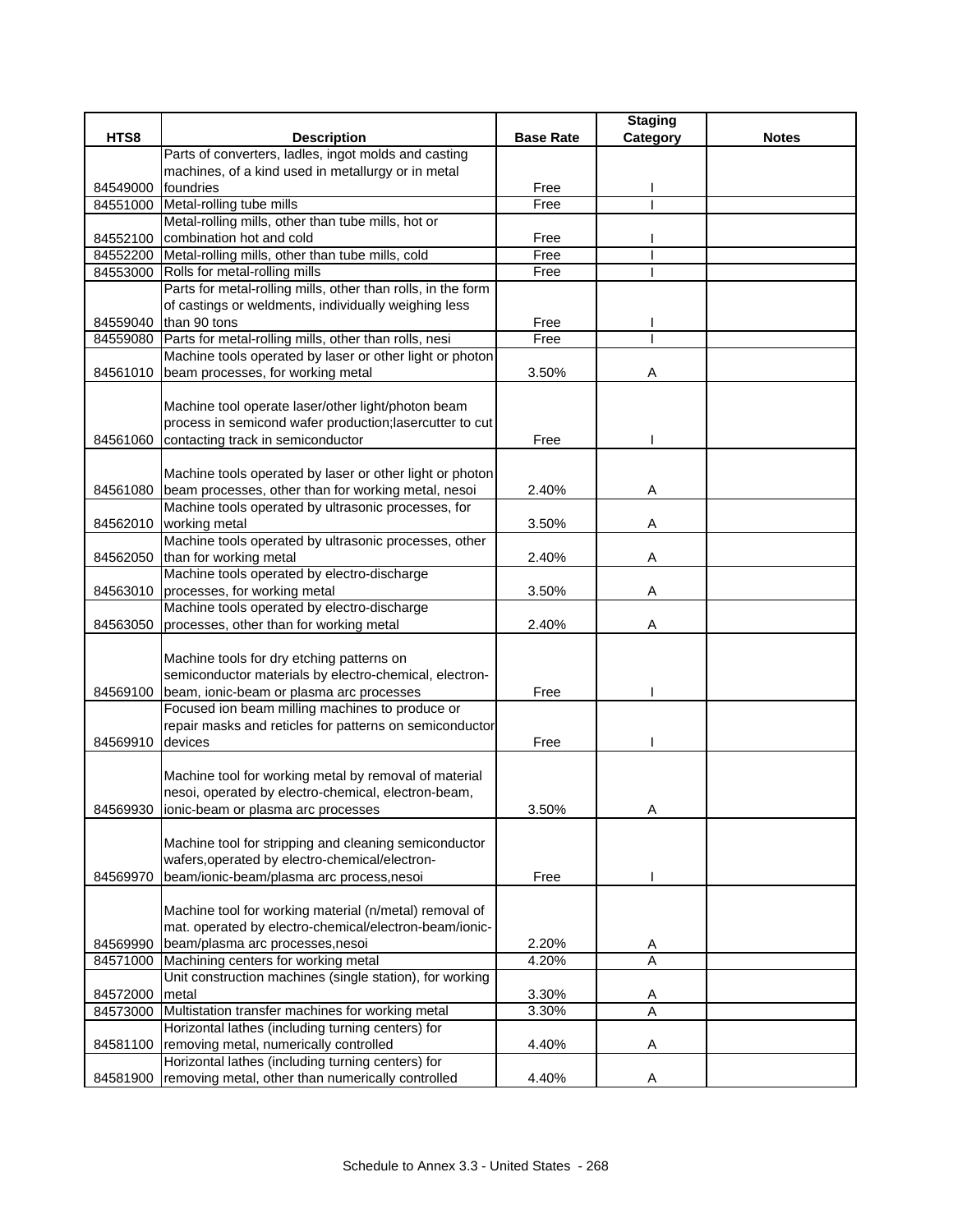|          |                                                                |                  | <b>Staging</b> |              |
|----------|----------------------------------------------------------------|------------------|----------------|--------------|
| HTS8     | <b>Description</b>                                             | <b>Base Rate</b> | Category       | <b>Notes</b> |
|          | Vertical turret lathes (including turning centers) for         |                  |                |              |
| 84589110 | removing metal, numerically controlled                         | 4.20%            | Α              |              |
|          | Lathes (including turning centers), other than horizontal      |                  |                |              |
|          | or vertical turret lathes, for removing metal, numerically     |                  |                |              |
| 84589150 | controlled                                                     | 4.40%            | Α              |              |
|          | Vertical turret lathes (including turning centers) for         |                  |                |              |
| 84589910 | removing metal, other than numerically controlled              | 4.20%            | Α              |              |
|          | Lathes (including turning centers), other than horizontal      |                  |                |              |
|          | or vertical turret lathes, for removing metal, other than      |                  |                |              |
| 84589950 | numerically controlled                                         | 4.40%            | Α              |              |
|          | Way-type unit head machines for drilling, boring,              |                  |                |              |
|          | milling, threading or tapping by removing metal, other         |                  |                |              |
| 84591000 | than lathes of heading 8458                                    | 3.30%            | A              |              |
| 84592100 | Drilling machines, numerically controlled, nesi                | 4.20%            | $\overline{A}$ |              |
|          | Drilling machines, other than numerically controlled,          |                  |                |              |
| 84592900 | nesi                                                           | 4.20%            | Α              |              |
|          |                                                                |                  |                |              |
|          | 84593100 Boring-milling machines, numerically controlled, nesi | 4.20%            | A              |              |
|          | Boring-milling machines, other than numerically                |                  |                |              |
|          | 84593900 controlled, nesi                                      | 4.20%            | A              |              |
|          | 84594000 Boring machines nesi                                  | 4.20%            | $\overline{A}$ |              |
|          | Milling machines, knee type, numerically controlled,           |                  |                |              |
| 84595100 | Inesi                                                          | 4.20%            | Α              |              |
|          | Milling machines, knee type, other than numerically            |                  |                |              |
| 84595900 | controlled, nesi                                               | 4.20%            | Α              |              |
|          | Milling machines, other than knee type, numerically            |                  |                |              |
| 84596100 | controlled, nesi                                               | 4.20%            | Α              |              |
|          | Milling machines, other than knee type, other than             |                  |                |              |
| 84596900 | numerically controlled, nesi                                   | 4.20%            | Α              |              |
|          | Other threading or tapping machines, numerically               |                  |                |              |
| 84597040 | controlled                                                     | 4.20%            | A              |              |
| 84597080 | Other threading or tapping machines nesi                       | 4.20%            | A              |              |
|          | Flat-surface grinding machines for metal or cermets,           |                  |                |              |
|          | w/positioning accuracy in any one axis of at least 0.01        |                  |                |              |
|          | 84601100 mm, numerically controlled                            | 4.40%            | Α              |              |
|          | Flat-surface grinding machines for metal or cermets,           |                  |                |              |
|          | w/positioning accuracy in any one axis of at least 0.01        |                  |                |              |
| 84601900 | mm, not numerically controlled                                 | 4.40%            | A              |              |
|          | Other grinding machines for metal or cermets,                  |                  |                |              |
|          | w/positioning accuracy in any one axis of at least 0.01        |                  |                |              |
|          | 84602100 mm, numerically controlled                            | 4.40%            | Α              |              |
|          | Other grinding machines for metal or cermets,                  |                  |                |              |
|          | w/positioning accuracy in any one axis of at least 0.01        |                  |                |              |
| 84602900 | mm, other than numerically controlled                          | 4.40%            | Α              |              |
|          | Sharpening (tool or cutter grinding) machines for              |                  |                |              |
| 84603100 | working metal or cermets, numerically controlled               | 4.40%            | A              |              |
|          | Sharpening (tool or cutter grinding) machines for              |                  |                |              |
|          | working metal or cermets, other than numerically               |                  |                |              |
| 84603900 | controlled                                                     | 4.40%            | Α              |              |
|          | Honing or lapping machines for working metal or                |                  |                |              |
| 84604040 | cermets, numerically controlled                                | 4.40%            | Α              |              |
|          | Honing or lapping machines for working metal or                |                  |                |              |
| 84604080 | cermets, other than numerically controlled                     | 4.40%            | Α              |              |
|          | Other machine tools for deburring, polishing or                |                  |                |              |
|          | otherwise finishing metal or cermets, nesoi, numerically       |                  |                |              |
| 84609040 | controlled                                                     | 4.40%            | Α              |              |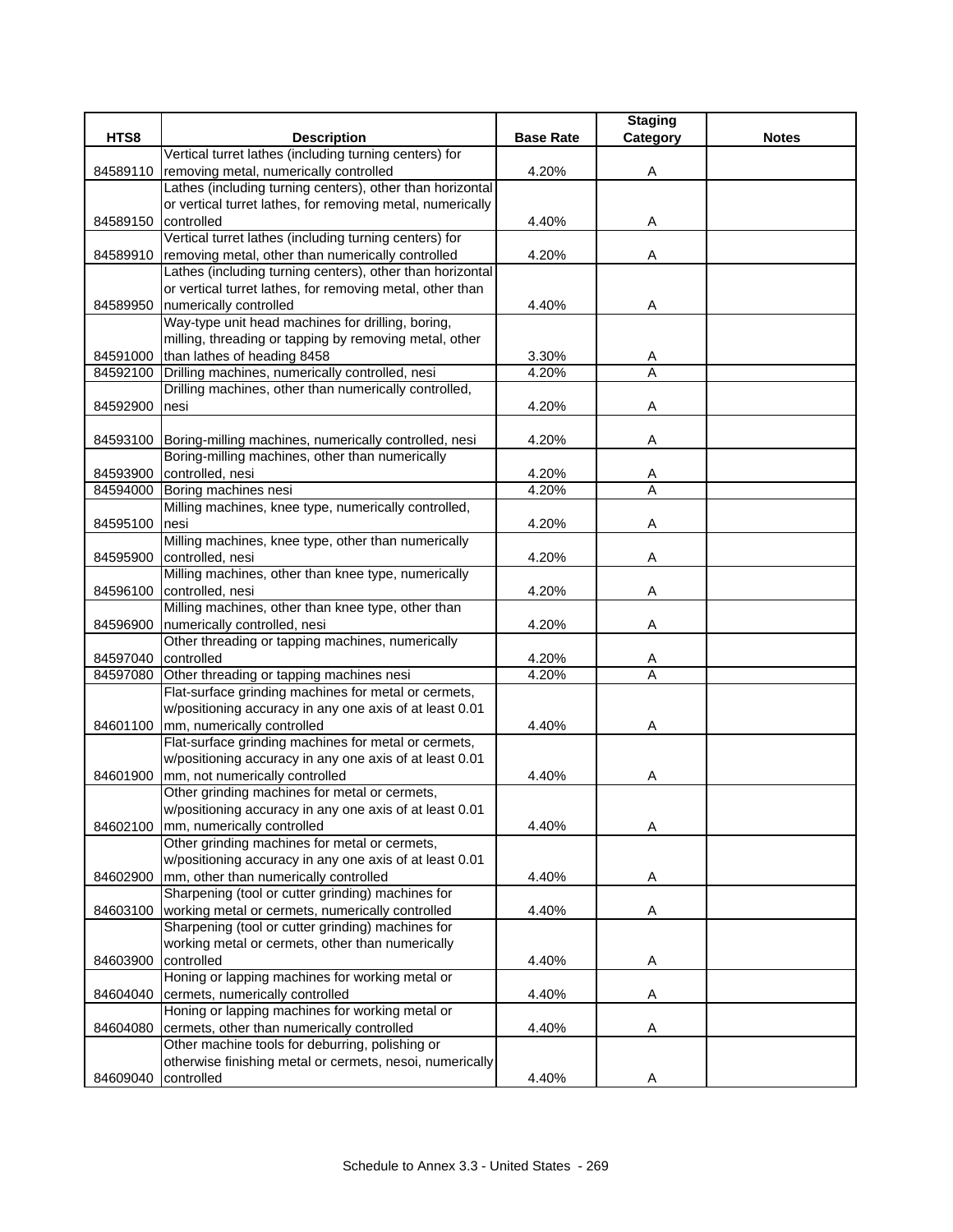|                     |                                                                                                       |                  | <b>Staging</b> |              |
|---------------------|-------------------------------------------------------------------------------------------------------|------------------|----------------|--------------|
| HTS8                | <b>Description</b>                                                                                    | <b>Base Rate</b> | Category       | <b>Notes</b> |
|                     | Other machine tools for deburring, polishing or                                                       |                  |                |              |
|                     | otherwise finishing metal or cermets, nesoi, other than                                               |                  |                |              |
| 84609080            | numerically controlled                                                                                | 4.40%            | A              |              |
|                     | Shaping or slotting machines for working by removing                                                  |                  |                |              |
| 84612040            | metal or cermets, numerically controlled                                                              | 4.40%            | Α              |              |
|                     | Shaping or slotting machines for working by removing                                                  |                  |                |              |
|                     | metal or cermets, other than numerically controlled                                                   | 4.40%            |                |              |
| 84612080            | Broaching machines for working by removing metal or                                                   |                  | A              |              |
| 84613040            | cermets, numerically controlled                                                                       | 4.40%            | Α              |              |
|                     | Broaching machines for working by removing metal or                                                   |                  |                |              |
| 84613080            | cermets, other than numerically controlled                                                            | 4.40%            | Α              |              |
|                     | Gear cutting machines for working by removing metal                                                   |                  |                |              |
| 84614010            | or cermets                                                                                            | 5.80%            | Α              |              |
|                     | Gear grinding or finishing machines for working by                                                    |                  |                |              |
|                     | 84614050 removing metal or cermets                                                                    | 4.40%            | A              |              |
|                     | Sawing or cutting-off machines for working by removing                                                |                  |                |              |
| 84615040            | metal or cermets, numerically controlled                                                              | 4.40%            | A              |              |
|                     |                                                                                                       |                  |                |              |
|                     | Sawing or cutting-off machines for working by removing                                                |                  |                |              |
| 84615080            | metal or cermets, other than numerically controlled<br>Machine-tools for working by removing metal or | 4.40%            | Α              |              |
|                     | cermets, nesoi, numerically controlled                                                                | 4.40%            | Α              |              |
| 84619030            | Machine-tools for working by removing metal or                                                        |                  |                |              |
| 84619060            | cermets, nesoi, other than numerically controlled                                                     | 4.40%            | Α              |              |
|                     | Forging or die-stamping machines (including presses)                                                  |                  |                |              |
| 84621000            | and hammers                                                                                           | 4.40%            | Α              |              |
|                     | Bending, folding or straightening machines, numerically                                               |                  |                |              |
| 84622140            | controlled, for semiconductor leads                                                                   | Free             |                |              |
|                     |                                                                                                       |                  |                |              |
|                     | Bending, folding, straightening or flattening machines                                                |                  |                |              |
|                     | (including presses) numerically controlled for working                                                |                  |                |              |
| 84622180            | metal or metal carbides, nesoi                                                                        | 4.40%            | Α              |              |
|                     | Bending, folding or straightening machines, not<br>numerically controlled, for semiconductor leads    |                  |                |              |
| 84622940            | Bending, folding, straightening or flattening machine                                                 | Free             |                |              |
|                     | (including presses) not numerically controlled for                                                    |                  |                |              |
| 84622980            | working metal/metal carbides, nesoi                                                                   | 4.40%            | A              |              |
|                     | Shearing machines (incl. presses), excl. combined                                                     |                  |                |              |
|                     | punching & shearing machines, numerically controlled                                                  |                  |                |              |
| 84623100            | for working metal or metal carbides                                                                   | 4.40%            | Α              |              |
|                     | Shearing machines (incl. presses), excl. combined                                                     |                  |                |              |
|                     | punch & shearing machines, nt numerically controlled                                                  |                  |                |              |
| 84623900            | for working metal or metal carbides                                                                   | 4.40%            | Α              |              |
|                     |                                                                                                       |                  |                |              |
|                     | Punch/notch machines (incl. presses), incl. combined                                                  |                  |                |              |
|                     | punch & shearing machines, numerically controlled for<br>working metal or metal carbides              |                  |                |              |
| 84624100            | Punch/notch machines (incl. presses), incl. combined                                                  | 4.40%            | Α              |              |
|                     | punch & shear machines, nt numerically controlled for                                                 |                  |                |              |
| 84624900            | working metal or metal carbides                                                                       | 4.40%            | A              |              |
| 84629140            | Hydraulic presses, numerically controlled                                                             | 4.40%            | A              |              |
|                     | 84629180 Hydraulic presses, not numerically controlled                                                | 4.40%            | Α              |              |
|                     | Machine tools (including nonhydraulic presses) for                                                    |                  |                |              |
|                     | working metal or metal carbides, nesi, numerically                                                    |                  |                |              |
| 84629940 controlled |                                                                                                       | 4.40%            | Α              |              |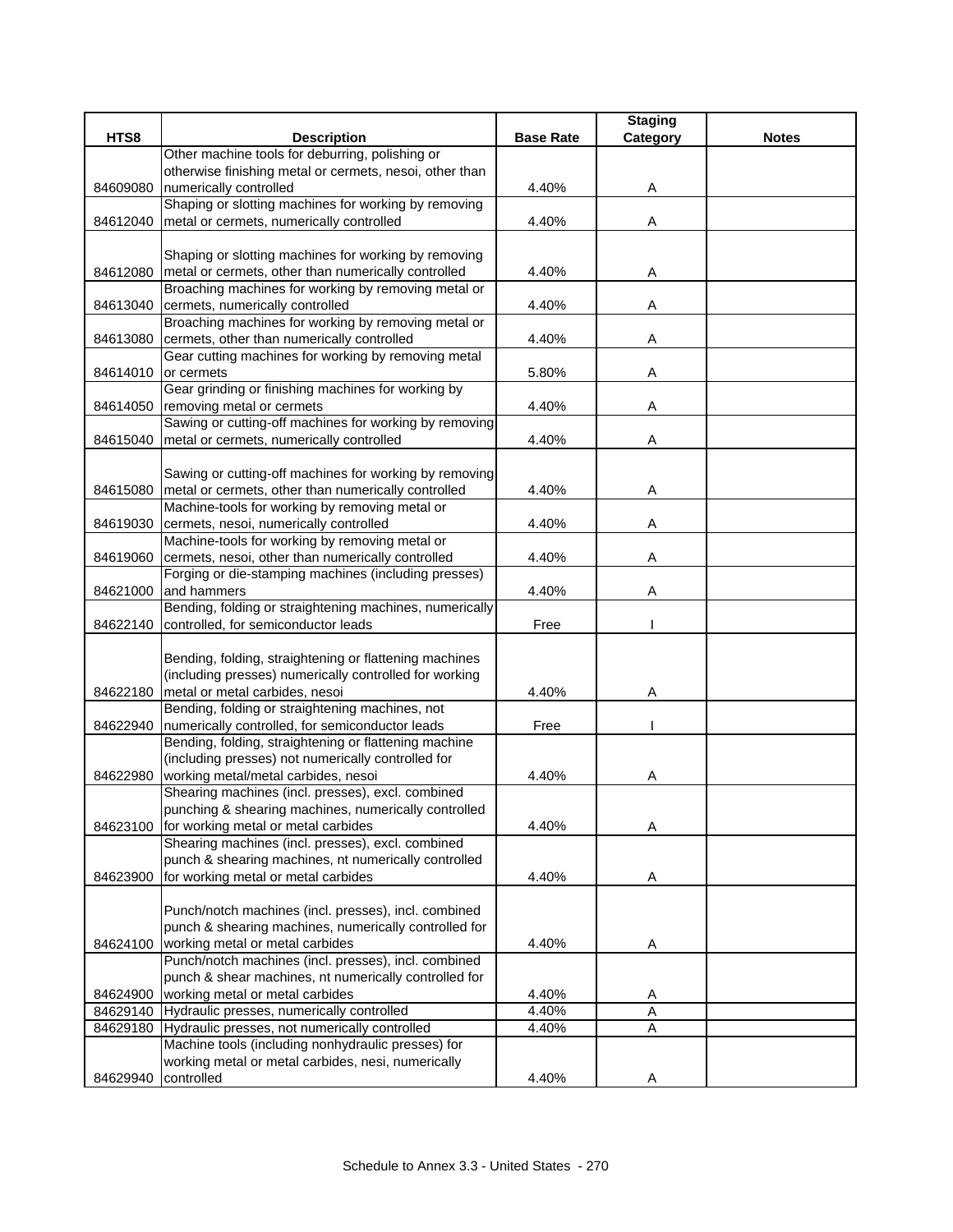|          |                                                           |                  | <b>Staging</b> |              |
|----------|-----------------------------------------------------------|------------------|----------------|--------------|
| HTS8     | <b>Description</b>                                        | <b>Base Rate</b> | Category       | <b>Notes</b> |
|          | Machine tools (including nonhydraulic presses) for        |                  |                |              |
|          | working metal or metal carbides, nesi, not numerically    |                  |                |              |
| 84629980 | controlled                                                | 4.40%            | A              |              |
|          |                                                           |                  |                |              |
|          | Draw-benches for bars, tubes, profiles, wire or the like, |                  |                |              |
| 84631000 | for working metal or cermets, without removing material   | 4.40%            | Α              |              |
|          | Thread rolling machines for working metal or cermets,     |                  |                |              |
| 84632000 | without removing material                                 | 4.40%            | A              |              |
|          | Machines for working wire of metal or cermets, without    |                  |                |              |
| 84633000 | removing material                                         | 4.40%            | Α              |              |
|          | Machine tools for working metal or cermets, without       |                  |                |              |
| 84639000 | removing material, nesoi                                  | 4.40%            | Α              |              |
|          | Sawing machines for working stone, ceramics,              |                  |                |              |
|          | concrete, asbestos-cement or like mineral materials or    |                  |                |              |
| 84641000 | for cold working glass                                    | Free             |                |              |
|          | Grinding or polishing machines for processing of          |                  |                |              |
| 84642010 | semiconductor wafers                                      | Free             |                |              |
|          | Grinding or polishing machines for working stone,         |                  |                |              |
|          | ceramics, concrete, asbestos-cement or like mineral       |                  |                |              |
| 84642050 | materials, or glass, nesi                                 | 2%               | Α              |              |
|          | Machine tools for scribing or scoring semiconductor       |                  |                |              |
|          | wafers; machine tools for wet-chemical etching            |                  |                |              |
| 84649010 | semiconductor wafers                                      | Free             |                |              |
|          |                                                           |                  |                |              |
|          | Machine tool for wet-etching or -stripping                |                  |                |              |
|          | semiconductor wafers; machine tool for wet-etching, -     |                  |                |              |
| 84649060 | developing or -stripping flat panel screens               | Free             |                |              |
|          | Machine tools for working stone, ceramics, concrete,      |                  |                |              |
|          | asbestos-cement or like mineral materials or for cold     |                  |                |              |
| 84649090 | working glass, nesoi                                      | 2%               | Α              |              |
|          | Machines for working certain hard materials which can     |                  |                |              |
|          | carry out different types of machining operations w/o     |                  |                |              |
| 84651000 | tool change between operations                            | 2.40%            | Α              |              |
|          | Sawing machines for working wood, cork, bone, hard        |                  |                |              |
|          | 84659100 rubber, hard plastics or similar hard materials  | 3%               | Α              |              |
|          | Planing, milling or molding (by cutting) machines for     |                  |                |              |
|          | working wood, cork, bone, hard rubber, hard plastics or   |                  |                |              |
| 84659200 | similar hard materials                                    | 3%               | A              |              |
|          | Grinding, sanding or polishing machines for working       |                  |                |              |
|          | wood, cork, bone, hard rubber, hard plastics or similar   |                  |                |              |
| 84659300 | hard materials                                            | 3%               | Α              |              |
|          | Bending or assembling machines for working wood,          |                  |                |              |
|          | cork, bone hard rubber, hard plastics or similar hard     |                  |                |              |
| 84659400 | materials                                                 | 2.90%            | Α              |              |
|          | Drilling or mortising machines for working wood, cork,    |                  |                |              |
|          | bone, hard rubber, hard plastics or similar hard          |                  |                |              |
| 84659500 | materials                                                 | 3%               | Α              |              |
|          | Splitting, slicing or paring machines for working wood,   |                  |                |              |
|          | cork, bone, hard rubber, hard plastics or similar hard    |                  |                |              |
| 84659600 | materials                                                 | 2.40%            | A              |              |
|          | Deflash machines (by chemical bath) for cleaning and      |                  |                |              |
|          | removing contanimants from metal leads of                 |                  |                |              |
| 84659940 | semiconductor packages                                    | Free             |                |              |
|          |                                                           |                  |                |              |
|          | Machine tools for working wood, cork, bone, hard          |                  |                |              |
| 84659980 | rubber, hard plastics and similar hard materials, nesoi   | 2.40%            | Α              |              |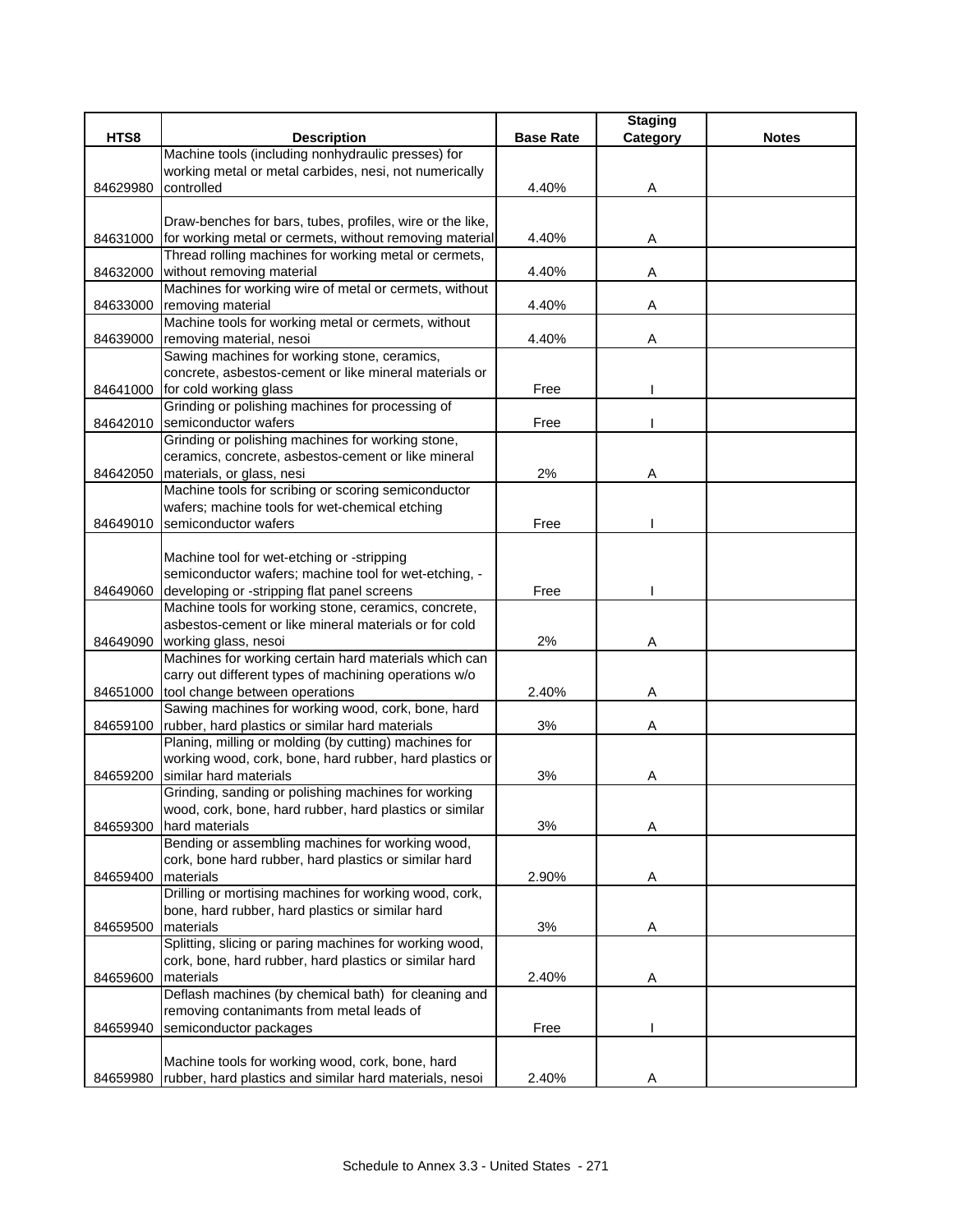|          |                                                                                                              |                  | <b>Staging</b> |              |
|----------|--------------------------------------------------------------------------------------------------------------|------------------|----------------|--------------|
| HTS8     | <b>Description</b>                                                                                           | <b>Base Rate</b> | Category       | <b>Notes</b> |
|          | Tool holders for use solely or principally with machines                                                     |                  |                |              |
|          | of headings 8456 to 8465 described in add. US note 3                                                         |                  |                |              |
| 84661040 | to chapter 84<br>Tool holders and self-opening dieheads for use solely                                       | Free             |                |              |
|          | or principally with machines of headings 8456 to 8465,                                                       |                  |                |              |
| 84661080 | nesoi                                                                                                        | 3.90%            | Α              |              |
|          |                                                                                                              |                  |                |              |
|          | 84662010 Work holders for machine tools used in cutting gears                                                | 4.60%            | Α              |              |
|          | Work holders for the machine tools described in                                                              |                  |                |              |
| 84662040 | additional U.S. note 3 to chapter 84                                                                         | Free             |                |              |
|          | Work holders for machine tools other than those used                                                         |                  |                |              |
| 84662080 | in cutting gears, nesoi                                                                                      | 3.70%            | Α              |              |
|          | Dividing heads for use solely or principally for machine                                                     |                  |                |              |
|          | 84663010 tools of headings 8456 to 8465                                                                      | 3.70%            | Α              |              |
| 84663045 | Special attachments mach, us note 3 ch 84, nesoi                                                             | Free             |                |              |
|          | Special attachments (which are machines) use solely or<br>principally for machines of heading 8456 to 8465,  |                  |                |              |
| 84663060 | excluding dividing heads, nesoi                                                                              | 2.90%            | Α              |              |
|          | Special attachments for use solely or principally for                                                        |                  |                |              |
| 84663080 | machine tools of headings 8456 to 8465, nesoi                                                                | 8%               | Α              |              |
|          |                                                                                                              |                  |                |              |
|          | Cast iron parts not advanced beyond cleaning and                                                             |                  |                |              |
| 84669110 | specifically machined, for machines of heading 8464                                                          | Free             |                |              |
|          | Parts and accessories nesi, for machines of heading                                                          |                  |                |              |
| 84669150 | 8464                                                                                                         | Free             |                |              |
|          |                                                                                                              |                  |                |              |
|          | Cast-iron parts not advanced beyond cleaning and                                                             |                  |                |              |
| 84669210 | specifically machined, for machines of heading 8465<br>Parts and accessories nesi, for machines of heading   | Free             |                |              |
| 84669250 | 8465                                                                                                         | 4.70%            | A              |              |
|          | Certain specified cast-iron parts not advanced beyond                                                        |                  |                |              |
|          | cleaning and specifically machined, for metalworking                                                         |                  |                |              |
| 84669315 | machine tools for cutting, etc.                                                                              | Free             |                |              |
|          | Certain specified parts and accessories of metal                                                             |                  |                |              |
| 84669330 | working machine tools for cutting gears                                                                      | 5.80%            | Α              |              |
|          | Certain specified parts and accessories for machines of                                                      |                  |                |              |
|          | subheading 8456.10.60, 8456.91, 8456.99.10 or                                                                |                  |                |              |
| 84669347 | 8456.99.70, nesoi                                                                                            | Free             |                |              |
|          | Certain specified parts and accessories for machines of<br>84669353 heading 8456 to 8461, nesoi              | 4.70%            |                |              |
|          | Other cast-iron parts not advanced beyond cleaning                                                           |                  |                |              |
|          | and specifically machined, for metalworking machine                                                          |                  |                |              |
| 84669360 | tools for cutting, etc.                                                                                      | Free             |                |              |
|          | Other parts and accessories of metal working machine                                                         |                  |                |              |
| 84669375 | tools for cutting gears                                                                                      | 5.80%            | Α              |              |
|          | Other parts and accessories for machines of                                                                  |                  |                |              |
|          | subheading 8456.10.60, 8456.91, 8456.99.10 or                                                                |                  |                |              |
| 84669385 | 8456.99.70, nesoi                                                                                            | Free             |                |              |
|          | Other parts and accessories for machines of heading                                                          |                  |                |              |
| 84669395 | 8456 to 8461, nesoi                                                                                          | 4.70%            | Α              |              |
|          | Certain specified cast-iron parts not advanced beyond<br>cleaning and specifically machined, for machines of |                  |                |              |
| 84669420 | heading 8462 or 8463                                                                                         | Free             |                |              |
|          | Other cast-iron parts not advanced beyond cleaning                                                           |                  |                |              |
|          | and specifically machined, for machines of heading                                                           |                  |                |              |
| 84669440 | 8462 or 8463                                                                                                 | Free             |                |              |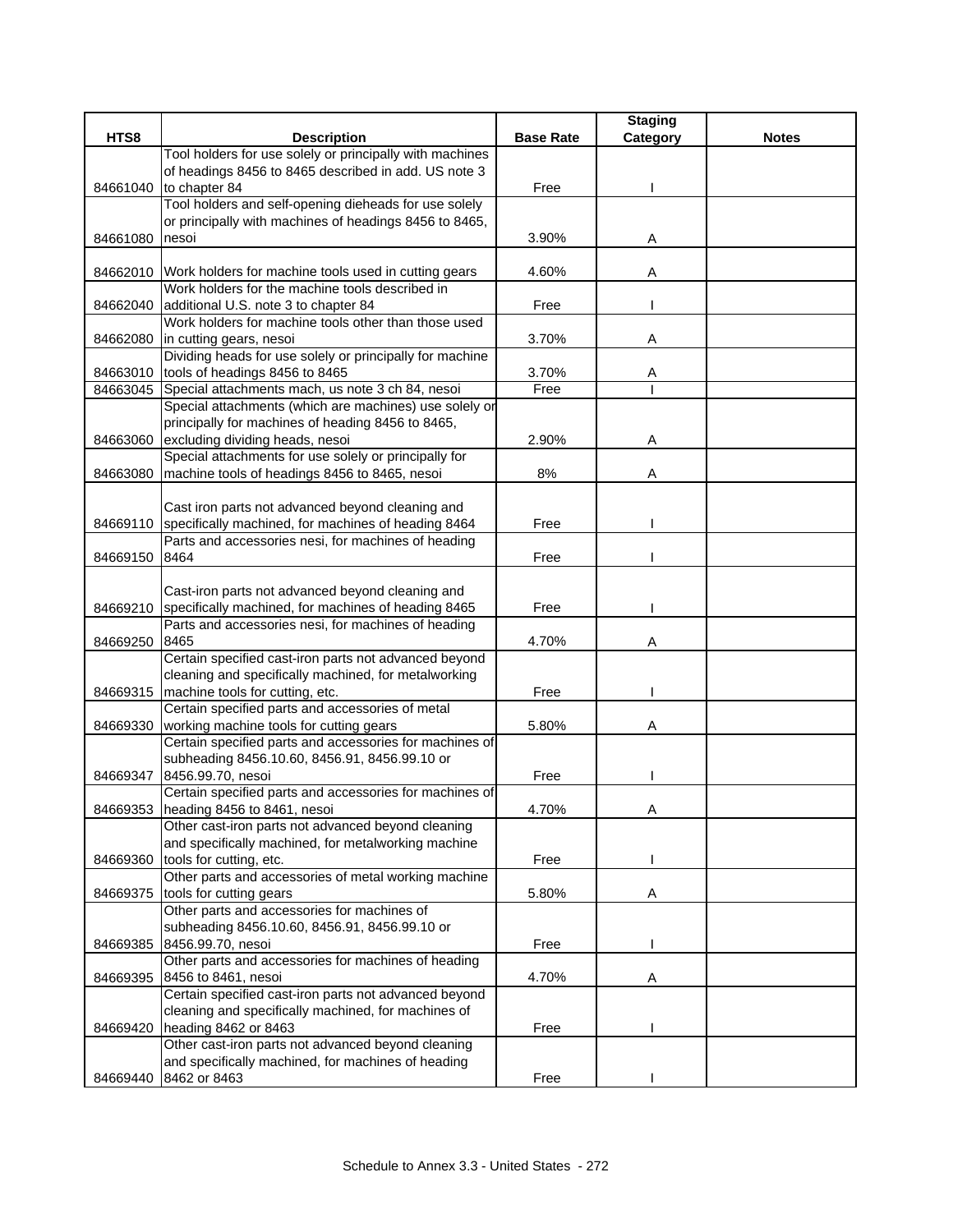|          |                                                                                                     |                  | <b>Staging</b> |              |
|----------|-----------------------------------------------------------------------------------------------------|------------------|----------------|--------------|
| HTS8     | <b>Description</b>                                                                                  | <b>Base Rate</b> | Category       | <b>Notes</b> |
|          |                                                                                                     |                  |                |              |
|          | Other specified parts and accessories for machines of                                               |                  |                |              |
| 84669455 | subheading 8462.21.40 or 8462.29.40, nesoi<br>Other specified parts and accessories for machines of | Free             |                |              |
|          |                                                                                                     | 4.70%            |                |              |
| 84669465 | heading 8462 or 8463, nesoi                                                                         |                  | A              |              |
|          | Other parts and accessories for machines of                                                         |                  |                |              |
| 84669475 | subheading 8462.21.40 or 8462.29.40, nesoi<br>Other parts and accessories for machines of heading   | Free             |                |              |
|          | 84669485 8462 or 8463, nesoi                                                                        | 4.70%            | A              |              |
|          | Tools for working in the hand, pneumatic, rotary type,                                              |                  |                |              |
|          | 84671110 suitable for metal working                                                                 | 4.50%            | Α              |              |
|          | Tools for working in the hand, pneumatic, rotary type,                                              |                  |                |              |
| 84671150 | other than suitable for metal working                                                               | Free             |                |              |
|          | Tools for working in the hand, pneumatic, other than                                                |                  |                |              |
|          | 84671910 rotary type, suitable for metal working                                                    | 4.50%            | Α              |              |
|          |                                                                                                     |                  |                |              |
|          | Tools for working in the hand, pneumatic, other than                                                |                  |                |              |
|          | 84671950 rotary type, other than suitable for metal working                                         | Free             |                |              |
|          | Electromechanical drills of all kinds for working in the                                            |                  |                |              |
|          | 84672100 hand, with self-contained electric motor                                                   | 1.70%            | A              |              |
|          | Electromechanical saws for working in the hand, with                                                |                  |                |              |
| 84672200 | self-contained electric motor                                                                       | Free             |                |              |
|          |                                                                                                     |                  |                |              |
|          | Electromechanical tools for working in the hand, other                                              |                  |                |              |
|          | 84672900 than drills or saws, with self-contained electric motor                                    | Free             |                |              |
|          | Chain saws for working in the hand, hydraulic or with                                               |                  |                |              |
| 84678100 | self-contained nonelectric motor                                                                    | Free             |                |              |
|          | Other tools for working in the hand, hydraulic or with                                              |                  |                |              |
|          | self-contained nonelectric motor, suitable for metal                                                |                  |                |              |
| 84678910 | working, nesoi                                                                                      | Free             |                |              |
|          | Other tools for working in the hand, hydraulic or with                                              |                  |                |              |
|          | self-contained nonelectric motor, other than suitable for                                           |                  |                |              |
| 84678950 | metal working, nesoi                                                                                | Free             |                |              |
| 84679101 | Parts of chain saws                                                                                 | Free             |                |              |
| 84679200 | Parts of pneumatic tools for working in the hand                                                    | Free             |                |              |
|          | Parts of tools for working in the hand, hydraulic or with                                           |                  |                |              |
|          | self-contained nonelectric or electric motor, other than                                            |                  |                |              |
| 84679901 | chain saws                                                                                          | Free             |                |              |
| 84681000 | Hand-held blow torches                                                                              | 2.90%            | Α              |              |
|          | Gas-operated machinery, apparatus and appliances,                                                   |                  |                |              |
|          | hand-directed or -controlled, used for soldering,                                                   |                  |                |              |
| 84682010 | brazing, welding or tempering, nesi                                                                 | 3.90%            | A              |              |
|          | Gas-operated machinery, apparatus and appliances,                                                   |                  |                |              |
|          | not hand-directed or -controlled, used for soldering,                                               |                  |                |              |
| 84682050 | brazing, welding or tempering, nesi                                                                 | Free             |                |              |
|          | Machinery and apparatus, hand-directed or -controlled,                                              |                  |                |              |
|          | used for soldering, brazing or welding, not gas-                                                    |                  |                |              |
| 84688010 | operated                                                                                            | 2.90%            | A              |              |
|          | Machinery and apparatus other than hand-directed or -                                               |                  |                |              |
|          | controlled, used for soldering, brazing or welding, not                                             |                  |                |              |
| 84688050 | gas-operated                                                                                        | Free             |                |              |
|          | Parts of hand-directed or -controlled machinery,                                                    |                  |                |              |
|          | apparatus and appliances used for soldering, brazing,                                               |                  |                |              |
| 84689010 | welding or tempering                                                                                | 2.90%            | Α              |              |
|          | Parts for machinery, apparatus or appliances, not hand-                                             |                  |                |              |
|          | directed or -controlled, used for soldering, brazing,                                               |                  |                |              |
| 84689050 | welding or tempering                                                                                | Free             |                |              |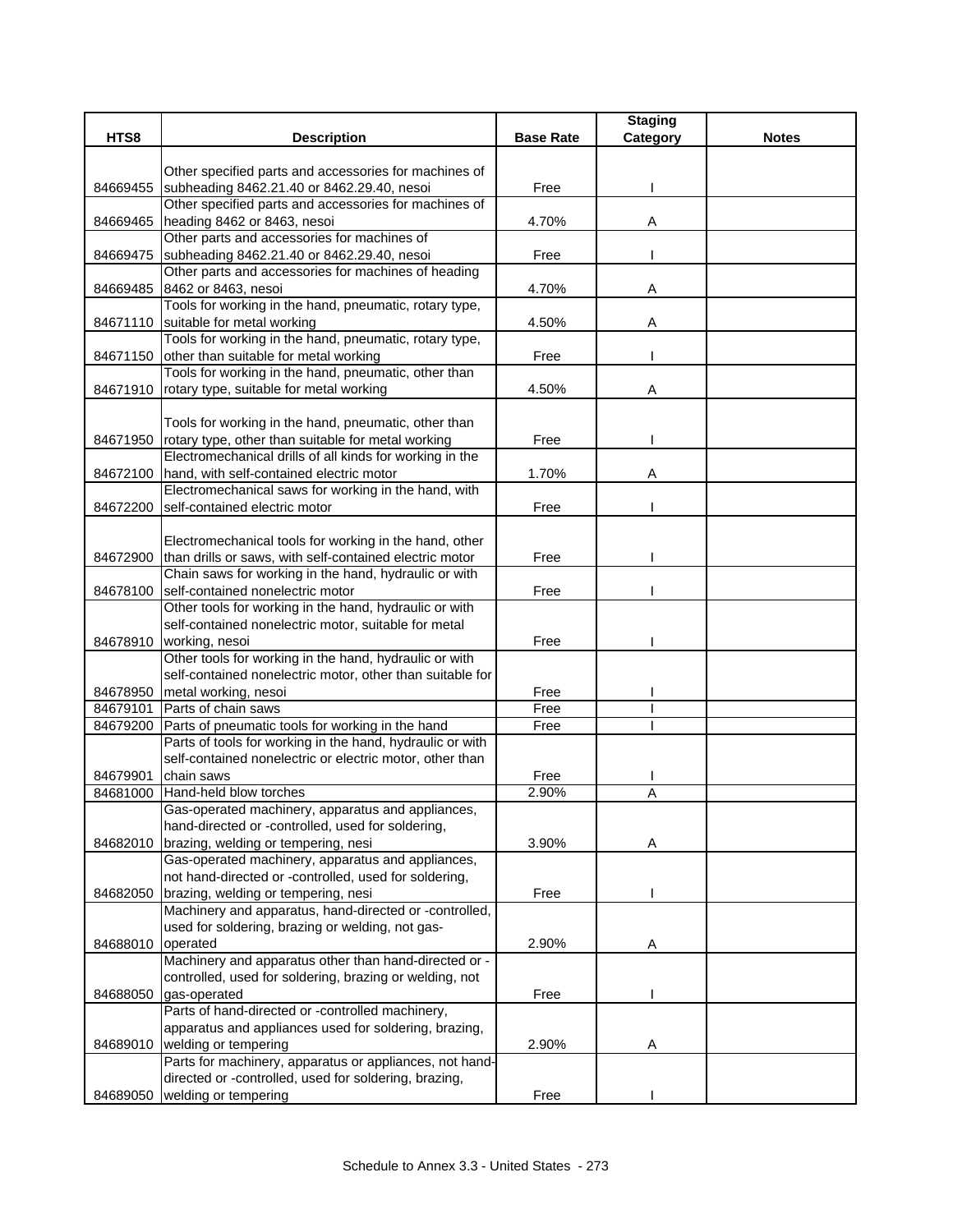|                 |                                                               |                  | <b>Staging</b> |              |
|-----------------|---------------------------------------------------------------|------------------|----------------|--------------|
| HTS8            | <b>Description</b>                                            | <b>Base Rate</b> | Category       | <b>Notes</b> |
| 84691100        | Word processing machines                                      | Free             |                |              |
| 84691200        | Automatic typewriters                                         | Free             |                |              |
|                 | 84692000 Electric typewriters, other than automatic           | Free             |                |              |
| 84693000        | Nonelectric typewriters                                       | Free             |                |              |
|                 | Electronic calculator operate w/o external electric           |                  |                |              |
|                 | power & pocket-size data                                      |                  |                |              |
|                 | recording/reproducing/displaying machine w/calculating        |                  |                |              |
| 84701000        | function                                                      | Free             |                |              |
|                 | Electronic calculating machines, incorporating a              |                  |                |              |
|                 | 84702100 printing device, nesi                                | Free             |                |              |
|                 | Electronic calculating machines, not incorporating a          |                  |                |              |
|                 | 84702900 printing device, nesi                                | Free             |                |              |
|                 | 84703000 Calculating machines nesi, other than electronic     | Free             |                |              |
|                 | 84704000 Accounting machines                                  | Free             |                |              |
| 84705000        | Cash registers                                                | Free             |                |              |
|                 | Postage-franking, ticket-issuing and similar machines         |                  |                |              |
|                 | 84709000 nesi, incorporating a calculating device             | Free             |                |              |
|                 |                                                               |                  |                |              |
|                 | 84711000 Analog or hybrid automatic data processing machines  | Free             |                |              |
|                 | Portable digital automatic data processing machines,          |                  |                |              |
|                 | not over 10 kg, consisting at least a central processing      |                  |                |              |
|                 | 84713000 unit, keyboard and display                           | Free             |                |              |
|                 | Digital ADP machines, nonportable or over 10 kg,              |                  |                |              |
|                 | comprise in the same housing least central processing         |                  |                |              |
|                 | 84714100 unit and input & output unit                         | Free             |                |              |
|                 | Digital processing units nesoi entered w/rest of system,      |                  |                |              |
|                 | may contain in same housing one/two following:                |                  |                |              |
| 84714910        | storage unit, input unit, output unit                         | Free             |                |              |
|                 |                                                               |                  |                |              |
|                 | Combined input/output units for automatic data                |                  |                |              |
| 84714915        | processing machines entered with the rest of a system         | Free             |                |              |
|                 | Keyboards for automatic data processing machines              |                  |                |              |
| 84714921        | entered with the rest of a system                             | Free             |                |              |
|                 | Display unit without CRT, w/visual display diagonal not       |                  |                |              |
|                 | exceed 30.5 cm for automatic data processing                  |                  |                |              |
|                 | 84714924 machines, entered w/ the rest of system              | Free             |                |              |
|                 | Display units for ADP machines with color cathode-ray         |                  |                |              |
|                 | 84714926 tube entered with the rest of a system               | Free             |                |              |
|                 | Display units for ADP machines, with a non-color              |                  |                |              |
|                 | cathode-ray tube or non-CRT display type nesoi,               |                  |                |              |
| 84714929        | entered with the rest of a system                             | Free             |                |              |
|                 | ADP laser printer units, entered with the rest of a           |                  |                |              |
| 84714931        | system, capable of more than 20 pages per minute              | Free             |                |              |
|                 |                                                               |                  |                |              |
|                 | ADP laser printer units, entered with the rest of a           |                  |                |              |
|                 | 84714932 system, not capable of more than 20 pages per minute | Free             |                |              |
|                 | ADP light bar electronic type printer units entered with      |                  |                |              |
|                 | 84714933 the rest of a system                                 | Free             |                |              |
|                 | ADP ink jet printer units entered with the rest of a          |                  |                |              |
| 84714934        | system                                                        | Free             |                |              |
|                 | ADP thermal transfer printer units entered with the rest      |                  |                |              |
| 84714935        | of a system                                                   | Free             |                |              |
|                 | ADP ionographic printer units entered with the rest of a      |                  |                |              |
| 84714936 system |                                                               | Free             |                |              |
|                 | ADP printer units, nesoi, entered with the rest of a          |                  |                |              |
| 84714937        | system                                                        | Free             |                |              |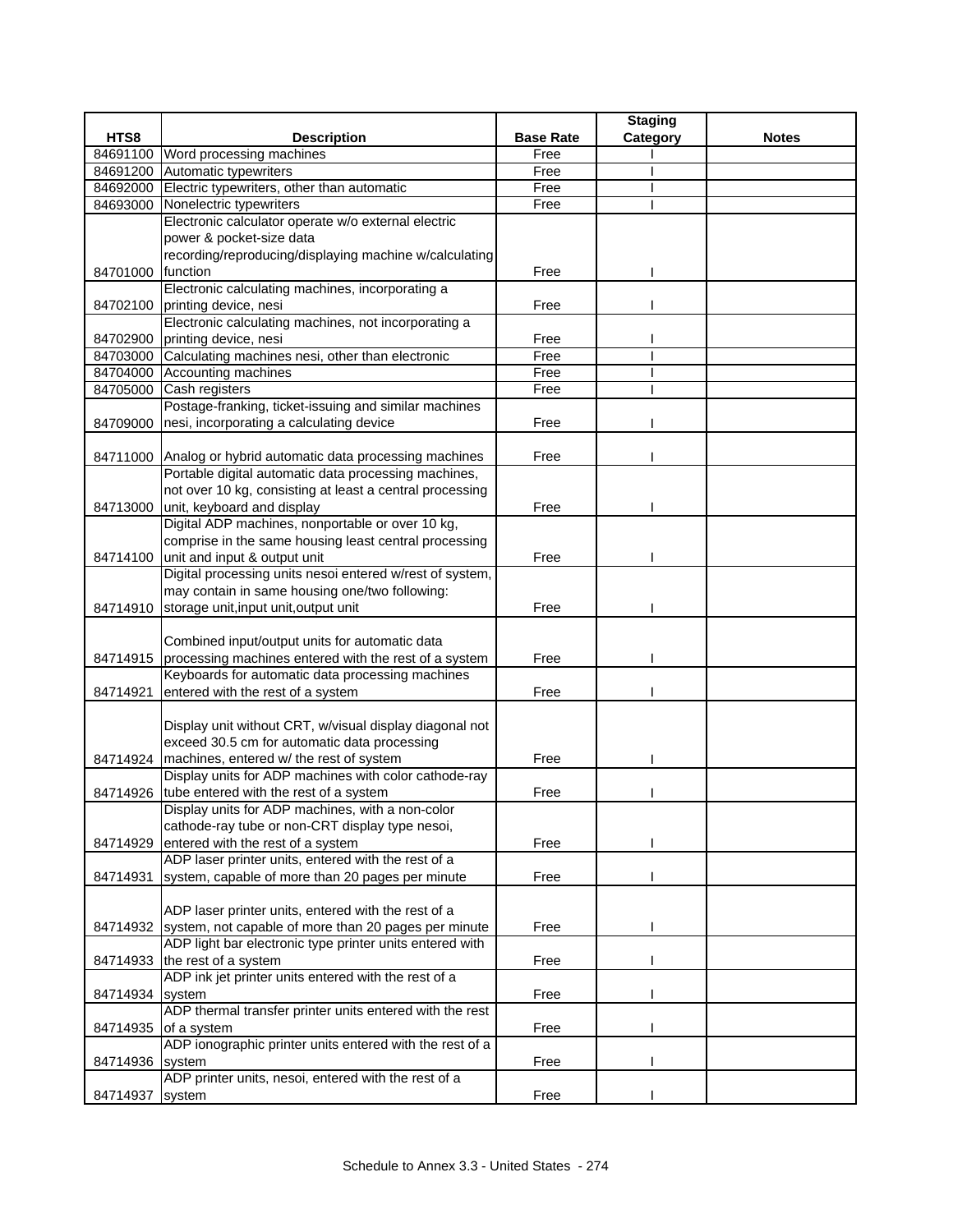|                 |                                                                                       |                  | <b>Staging</b> |              |
|-----------------|---------------------------------------------------------------------------------------|------------------|----------------|--------------|
| HTS8            | <b>Description</b>                                                                    | <b>Base Rate</b> | Category       | <b>Notes</b> |
|                 | Optical scanners and magnetic ink recognition devices                                 |                  |                |              |
| 84714942        | entered with the rest of a ADP system                                                 | Free             |                |              |
|                 | Input or output units of ADP machines, nesoi, entered                                 |                  |                |              |
| 84714948        | with the rest of a system                                                             | Free             |                |              |
|                 | Storage units for automatic data processing machines                                  |                  |                |              |
| 84714950        | entered with the rest of a system                                                     | Free             |                |              |
|                 |                                                                                       |                  |                |              |
|                 | Control or adapter units for automatic data processing                                |                  |                |              |
| 84714960        | machines entered with the rest of a system                                            | Free             |                |              |
|                 | Power supplies for automatic data processing                                          |                  |                |              |
| 84714970        | machines entered with the rest of a system                                            | Free             |                |              |
|                 | Units suitable for physical incorporation into automatic                              |                  |                |              |
|                 | data processing machines or units thereof, nesoi,                                     |                  |                |              |
| 84714985        | entered with the rest of a system<br>Other units of digital automatic data processing | Free             |                |              |
| 84714995        | machines, nesoi, entered with the rest of a system                                    | Free             |                |              |
|                 | Digital processing units other than those of subheading                               |                  |                |              |
| 84715000        | 8471.41 and 8471.49, nesoi                                                            | Free             |                |              |
|                 | Combined input/output units for automatic data                                        |                  |                |              |
|                 | processing machines not entered with the rest of a                                    |                  |                |              |
| 84716010        | system                                                                                | Free             |                |              |
|                 | Keyboards for automatic data processing machines not                                  |                  |                |              |
| 84716020        | entered with the rest of a system                                                     | Free             |                |              |
|                 | Display unit w/o CRT, w/visual display diagonal not                                   |                  |                |              |
|                 | exceed 30.5 cm for automatic data processing                                          |                  |                |              |
| 84716030        | machine, not entered w/ the rest of system                                            | Free             |                |              |
|                 | Display units for ADP machines with color cathode-ray                                 |                  |                |              |
|                 | 84716035 tube not entered with the rest of a system                                   | Free             |                |              |
|                 | Display units for ADP machines, with a non-color                                      |                  |                |              |
|                 | cathode-ray tube or non-CRT display type nesoi, not                                   |                  |                |              |
| 84716045        | entered with the rest of a system                                                     | Free             |                |              |
|                 | Assembled ADP laser printer unit incorporating least                                  |                  |                |              |
|                 | certain mechanisms, not entered w/ rest of                                            |                  |                |              |
| 84716051        | system, capable of more than 20 page/minute                                           | Free             |                |              |
|                 | Assembled ADP laser printer unit incorporating least                                  |                  |                |              |
|                 | certain mechanisms, not entered w/rest of system, not                                 |                  |                |              |
| 84716052        | capable of more than 20 page/minute                                                   | Free             |                |              |
|                 | Assembled ADP light bar electronic type printer units                                 |                  |                |              |
|                 | incorporating at least certain mechanisms, not entered                                |                  |                |              |
| 84716053        | with the rest of a system                                                             | Free             |                |              |
|                 | Assembled ADP ink jet printer units incorporating at                                  |                  |                |              |
|                 | least certain mechanisms, not entered with the rest of a                              |                  |                |              |
| 84716054 system |                                                                                       | Free             |                |              |
|                 | Assembled ADP thermal transfer printer units                                          |                  |                |              |
|                 | incorporating at least certain mechanisms, not entered                                |                  |                |              |
| 84716055        | with the rest of a system<br>Assembled ADP ionographic printer units incorporating    | Free             |                |              |
|                 | at least certain mechanisms, not entered with the rest                                |                  |                |              |
| 84716056        | of a system                                                                           | Free             |                |              |
|                 | Assembled ADP printer units, nesoi, incorporating at                                  |                  |                |              |
|                 | least certain mechanisms, not entered with the rest of a                              |                  |                |              |
| 84716057        | system                                                                                | Free             |                |              |
|                 | Other ADP laser printer units capable of more than 20                                 |                  |                |              |
|                 | pages per minute, not entered with the rest of a system,                              |                  |                |              |
| 84716061        | nesoi                                                                                 | Free             |                |              |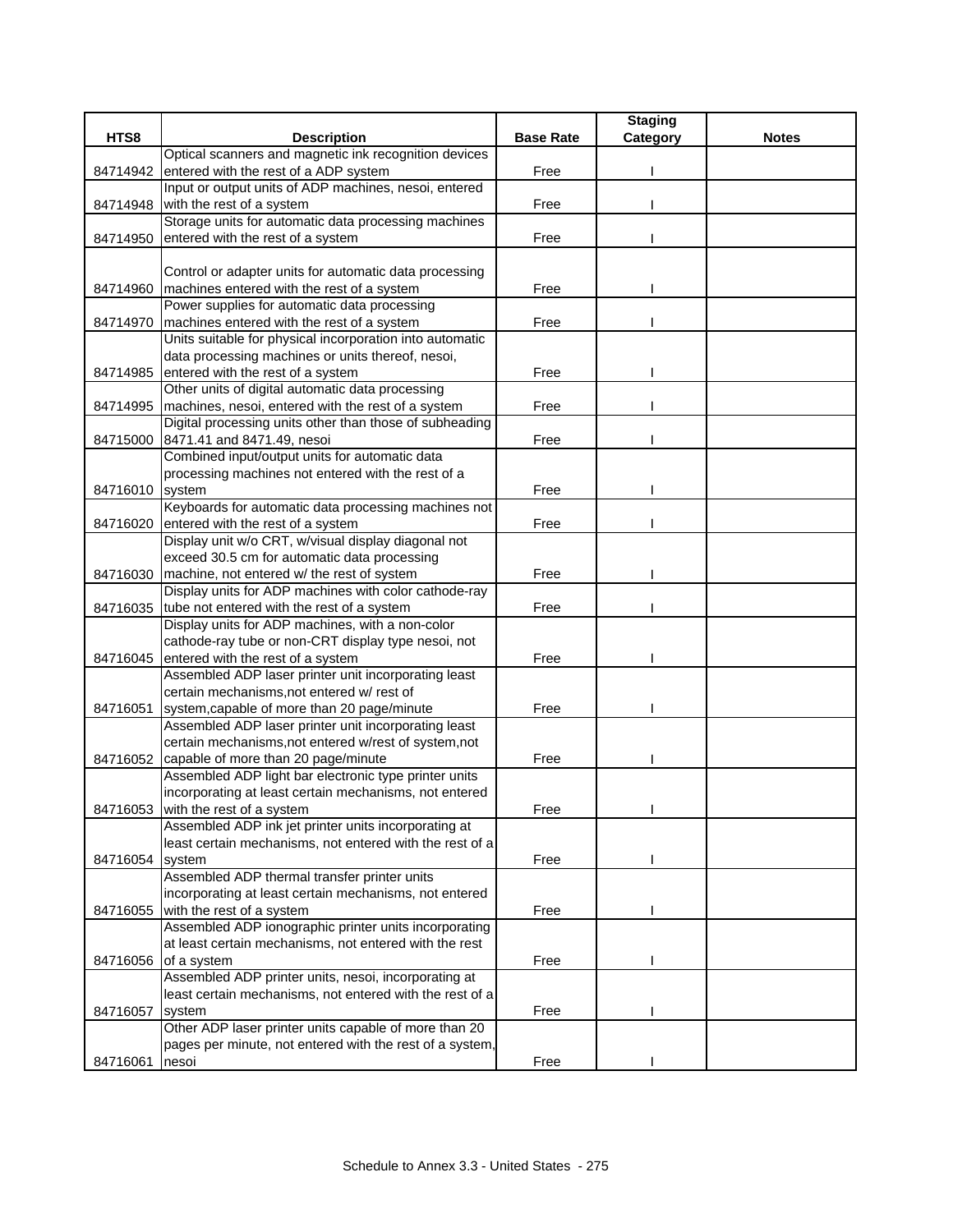|          |                                                                                          |                  | <b>Staging</b> |              |
|----------|------------------------------------------------------------------------------------------|------------------|----------------|--------------|
| HTS8     | <b>Description</b>                                                                       | <b>Base Rate</b> | Category       | <b>Notes</b> |
|          | Other ADP laser printer units not capable of more than                                   |                  |                |              |
|          | 20 pages per minute, not entered with the rest of a                                      |                  |                |              |
| 84716062 | system, nesoi                                                                            | Free             |                |              |
|          | Other ADP light bar electronic type printer units not                                    |                  |                |              |
| 84716063 | entered with the rest of a system, nesoi                                                 | Free             |                |              |
|          | Other ADP ink jet printer units not entered with the rest                                |                  |                |              |
| 84716064 | of a system, nesoi<br>Other ADP thermal transfer printer units not entered               | Free             |                |              |
|          |                                                                                          | Free             |                |              |
| 84716065 | with the rest of a system, nesoi<br>Other ADP ionographic printer units not entered with |                  |                |              |
| 84716066 | the rest of a system, nesoi                                                              | Free             |                |              |
|          | Other ADP printer units nesoi, not entered with the rest                                 |                  |                |              |
| 84716067 | of a system, nesoi                                                                       | Free             |                |              |
|          | Input or output units suitable for physical incorporation                                |                  |                |              |
|          | into ADP machine or unit thereof, nesoi, not entered                                     |                  |                |              |
| 84716070 | with the rest of a system                                                                | Free             |                |              |
|          | Optical scanners and magnetic ink recognition devices                                    |                  |                |              |
| 84716080 | not entered with the rest of a ADP system                                                | Free             |                |              |
|          | Other input or output units of digital ADP machines,                                     |                  |                |              |
| 84716090 | nesoi, not entered with the rest of a system                                             | Free             |                |              |
|          | ADP magnetic disk drive storage units, disk dia. ov 21                                   |                  |                |              |
|          | cm, w/o read-write unit; read-write units; all not entered                               |                  |                |              |
|          | 84717010 with the rest of a system                                                       | Free             |                |              |
|          | ADP magnetic disk drive storage units, disk dia. ov 21                                   |                  |                |              |
|          | cm: for incorp. into ADP machines or units, not entered                                  |                  |                |              |
| 84717020 | with the rest of a system                                                                | Free             |                |              |
|          |                                                                                          |                  |                |              |
|          | ADP magnetic disk drive storage units, disk dia. ov 21                                   |                  |                |              |
| 84717030 | cm, nesoi, not entered with the rest of a system                                         | Free             |                |              |
|          | ADP magnetic disk drive storage units, disk dia. n/ov                                    |                  |                |              |
|          | 21 cm, not in cabinet, w/o attached external power                                       |                  |                |              |
| 84717040 | supply, n/entered w/rest of a system                                                     | Free             |                |              |
|          |                                                                                          |                  |                |              |
|          | ADP magnetic disk drive storage units, disk dia. n/ov                                    |                  |                |              |
|          | 84717050 21 cm, nesoi, not entered with the rest of a system                             | Free             |                |              |
|          | ADP storage units other than magnetic disk, not in                                       |                  |                |              |
|          | cabinets for placing on a table, etc., not entered with                                  |                  |                |              |
| 84717060 | the rest of a system                                                                     | Free             |                |              |
|          | ADP storage units other than magnetic disk drive units,                                  |                  |                |              |
|          | 84717090 nesoi, not entered with the rest of a system                                    | Free             |                |              |
|          | Control or adapter units for automatic data processing                                   |                  |                |              |
| 84718010 | machines not entered with rest of a system                                               | Free             |                |              |
|          | Unit suitable for physical incorporation into automatic                                  |                  |                |              |
|          | data processing machine or unit thereof, not entered                                     |                  |                |              |
| 84718040 | with the rest of a system, nesoi                                                         | Free             |                |              |
|          |                                                                                          |                  |                |              |
|          | Other units of automatic data processing machines, not                                   |                  |                |              |
| 84718090 | entered with the rest of a system, nesoi                                                 | Free             |                |              |
|          | Magnetic or optical readers, nesoi; machines for                                         |                  |                |              |
|          | transcribing data on data media in coded form and                                        |                  |                |              |
| 84719000 | machines for processing such data, nesoi                                                 | Free             |                |              |
| 84721000 | Hectographic or stencil duplicating machines                                             | 1.60%            | Α              |              |
|          | Addressing machines and address plate embossing                                          |                  |                |              |
| 84722000 | machines                                                                                 | 2.10%            | A              |              |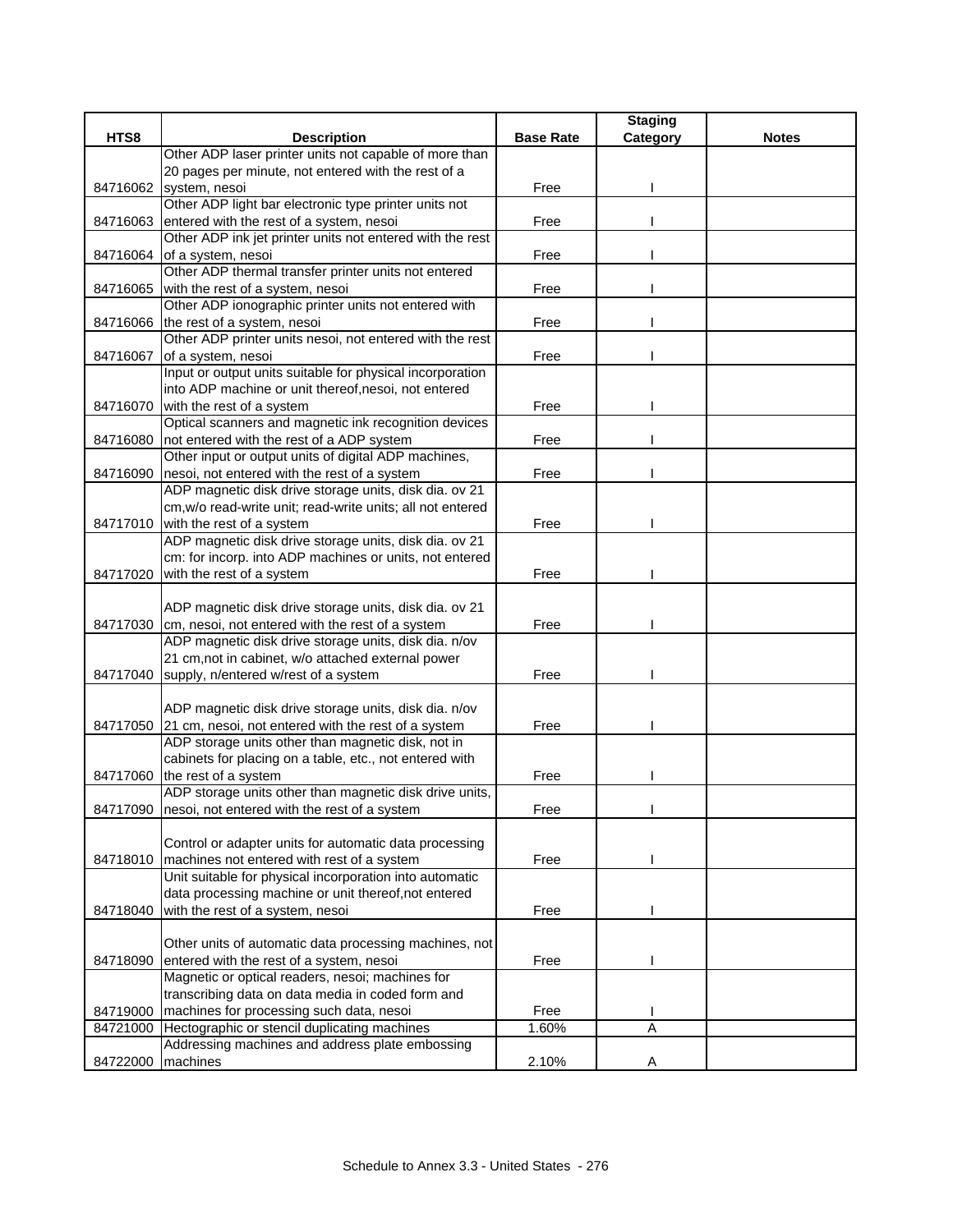|               |                                                                 |                  | <b>Staging</b> |              |
|---------------|-----------------------------------------------------------------|------------------|----------------|--------------|
| HTS8          | <b>Description</b>                                              | <b>Base Rate</b> | Category       | <b>Notes</b> |
|               | Machines for sorting, folding, opening, closing or              |                  |                |              |
|               | sealing mail, and postage stamp affixing or canceling           |                  |                |              |
| 84723000      | machines                                                        | 1.80%            | Α              |              |
|               | 84729010 Automatic teller machines                              | Free             |                |              |
|               | 84729040 Pencil sharpeners                                      | 2.60%            | Α              |              |
| 84729060      | Numbering, dating and check-writing machines                    | Free             |                |              |
|               | Accessory & auxiliary machines intended for                     |                  |                |              |
|               | attachment to an electrostatic photocopier & which do           |                  |                |              |
|               | 84729070 not operate independent of such copier                 | Free             |                |              |
|               | Office printing machines other than those of heading            |                  |                |              |
|               | 84729080 8443 or 8471                                           | Free             |                |              |
| 84729090      | Other office machines, nesoi                                    | 1.80%            | Α              |              |
|               |                                                                 |                  |                |              |
|               | 84731020 Printed circuit asemblies for word processing machines | Free             |                |              |
|               | Parts of word processing machines, other than printed           |                  |                |              |
|               | 84731040 circuit assemblies                                     | 2%               | Α              |              |
| 84731060      | Parts of typewriters                                            | 2%               | Α              |              |
|               | Accessories of typewriters and word processing                  |                  |                |              |
| 84731090      | machines                                                        | 2%               | A              |              |
|               |                                                                 |                  |                |              |
|               | Parts and accessories of the electronic calculating             |                  |                |              |
|               | 84732100 machines of subheading 8470.10, 8470.21 or 8470.29     | Free             |                |              |
|               | Parts and accessories of machines of heading 8470,              |                  |                |              |
| 84732900 nesi |                                                                 | Free             |                |              |
|               | 84733010 Pts adp mch, nt incptng crt, prt crt assem.; nesoi     | Free             |                |              |
|               | Parts and accessories of the ADP machines of heading            |                  |                |              |
|               | 8471, not incorporating a CRT, parts and accessories            |                  |                |              |
| 84733020      | of printed circuit assemblies                                   | Free             |                |              |
|               | Parts and accessories of the ADP machines of heading            |                  |                |              |
|               | 8471, not incorporating a CRT, other parts for printers         |                  |                |              |
| 84733030      | specified in addl. U.S. note 2                                  | Free             |                |              |
|               | Parts and accessories of the ADP machines of heading            |                  |                |              |
|               | 84733050 8471, not incorporating a CRT, nesi                    | Free             |                |              |
|               | Parts and accessories of the ADP machines of heading            |                  |                |              |
|               | 8471, incorporating a CRT, other parts for printers             |                  |                |              |
|               |                                                                 |                  |                |              |
| 84733060      | specified in addl. U.S. note 2                                  | Free             |                |              |
|               | Parts and accessories of the ADP machines of heading            |                  |                |              |
|               | 84733090 8471, incorporating a CRT, nesi                        | Free             |                |              |
|               | Printed circuit assemblies for automatic teller machines        |                  |                |              |
|               | 84734010 of subheading 8472.90.10                               | Free             |                |              |
|               | Parts & accessories of machines of goods of                     |                  |                |              |
| 84734060      | subheading 8472.90.70                                           | Free             |                |              |
|               | Parts and accessories of the goods of subheading                |                  |                |              |
|               | 84734080 8472.90.80                                             | Free             |                |              |
|               | Parts and accessories of machines of heading 8472,              |                  |                |              |
| 84734085      | nesoi                                                           | 1.90%            | Α              |              |
|               |                                                                 |                  |                |              |
|               | Printed circuit assemblies suitable for use with                |                  |                |              |
| 84735030      | machines of two or more of the headings 8469 to 8472            | Free             |                |              |
|               | Part/accessory (also face plate and lock latch) of              |                  |                |              |
|               | printed circuit assemblies suitable for use w/machine of        |                  |                |              |
| 84735060      | two or more heading 8469 to 8472                                | Free             |                |              |
|               |                                                                 |                  |                |              |
|               | Parts and accessories, nesoi, suitable for use with             |                  |                |              |
|               | 84735090 machines of two or more of the headings 8469 to 8472   | Free             |                |              |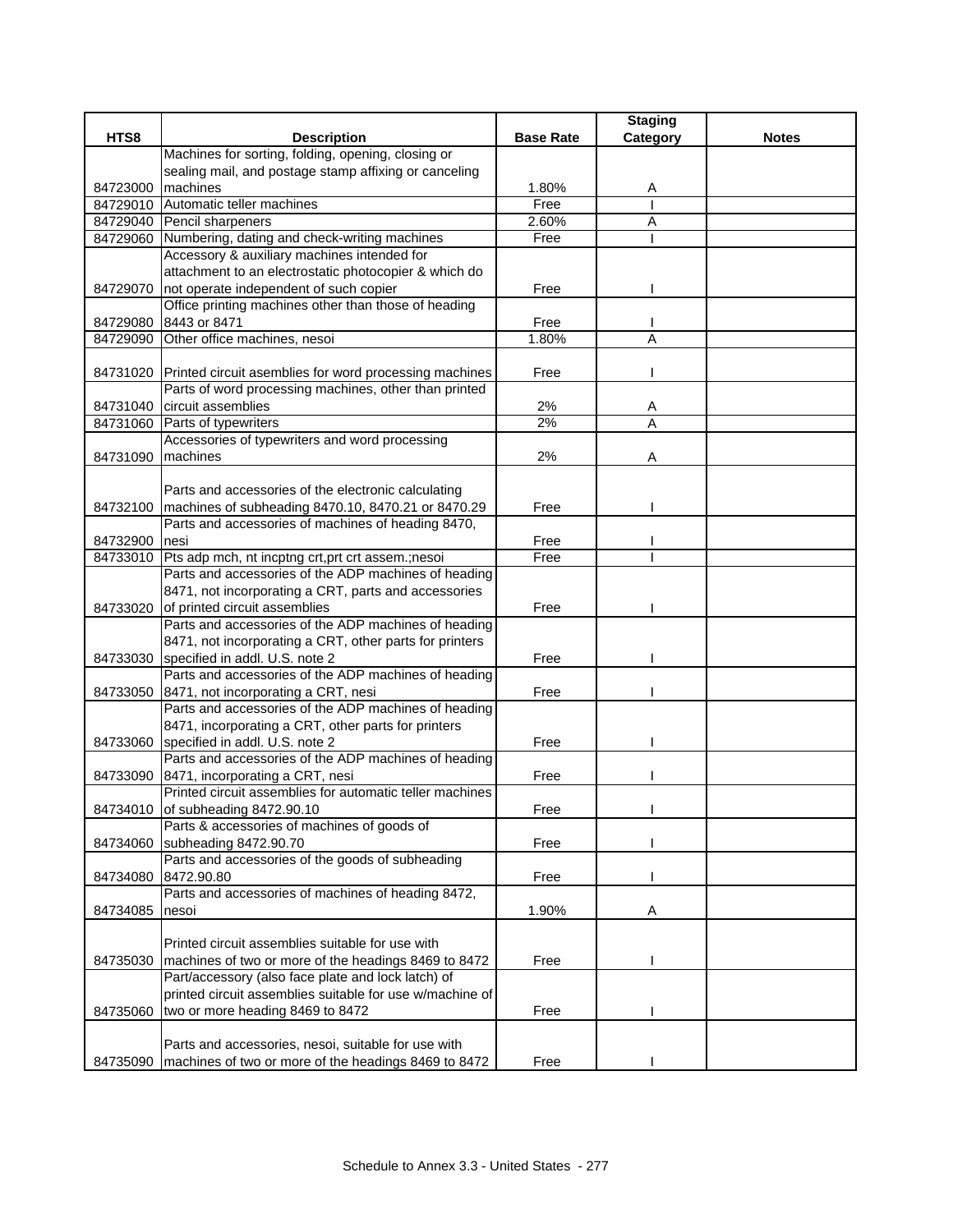|                  |                                                                                      |                  | <b>Staging</b> |              |
|------------------|--------------------------------------------------------------------------------------|------------------|----------------|--------------|
| HTS8             | <b>Description</b>                                                                   | <b>Base Rate</b> | Category       | <b>Notes</b> |
|                  | Sorting, screening, separating or washing machines for                               |                  |                |              |
|                  | earth, stones, ores or other mineral substances in solid                             |                  |                |              |
| 84741000         | form                                                                                 | Free             |                |              |
|                  | Crushing or grinding machines for earth, stones, ores                                |                  |                |              |
| 84742000         | or other mineral substances                                                          | Free             |                |              |
| 84743100         | Concrete or mortar mixers                                                            | Free             |                |              |
|                  |                                                                                      |                  |                |              |
|                  | 84743200 Machines for mixing mineral substances with bitumen                         | Free             |                |              |
|                  | Mixing or kneading machines for earth, stones, ores or                               |                  |                |              |
|                  | 84743900 other mineral substances, nesi                                              | Free             |                |              |
|                  | Machinery for agglomerating, shaping or molding solid                                |                  |                |              |
|                  | mineral fuels, or other mineral products; machines for                               |                  |                |              |
|                  | 84748000 forming sand foundry molds                                                  | Free             |                |              |
|                  | 84749000 Parts for the machinery of heading 8474                                     | Free             |                |              |
|                  | Machines for assembling electric or electronic lamps,                                |                  |                |              |
|                  | 84751000 tubes or flashbulbs, in glass envelopes                                     | Free             |                |              |
|                  | Machines for making glass optical fibers and preforms                                |                  |                |              |
| 84752100 thereof |                                                                                      | Free             |                |              |
|                  | Machines for manufacturing or hot working glass or                                   |                  |                |              |
| 84752900         | glassware, nesoi                                                                     | Free             |                |              |
|                  |                                                                                      |                  |                |              |
|                  | Parts of machines for assembling electric or electronic                              |                  |                |              |
| 84759010         | lamps, tubes or flashbulbs, in glass envelopes                                       | Free             |                |              |
|                  | Parts of machines for manufacturing or hot working                                   |                  |                |              |
|                  | 84759090 glass or glassware                                                          | Free             |                |              |
|                  | Automatic beverage-vending machines incorporating                                    |                  |                |              |
|                  | 84762100 heating or refrigerating devices                                            | Free             |                |              |
|                  | Automatic beverage-vending machines other than                                       |                  |                |              |
|                  | machines that incorporate heating or refrigerating                                   |                  |                |              |
| 84762900         | devices                                                                              | Free             |                |              |
|                  | Automatic goods-vending machines (other than                                         |                  |                |              |
|                  | beverage-vending) incorporating heating or                                           |                  |                |              |
| 84768100         | refrigerating devices                                                                | Free             |                |              |
|                  | Automatic goods-vending (other than beverage-                                        |                  |                |              |
|                  | vending but incl. money-changing machines) not                                       |                  |                |              |
| 84768900         | incorporating heating or refrigerating devices                                       | Free             |                |              |
|                  | Parts for automatic goods-vending and money-                                         |                  |                |              |
| 84769000         | changing machines                                                                    | Free             |                |              |
|                  | Injection-molding machines for manufacturing shoes of                                |                  |                |              |
|                  | 84771030 rubber or plastics                                                          | Free             |                |              |
|                  | Injection-molding machines for use in the manufacture                                |                  |                |              |
|                  | 84771040 of video laser discs<br>Injection-molding machines for encapsulation in the | Free             |                |              |
| 84771070         | assembly of semiconductors                                                           | Free             |                |              |
|                  | Injection-molding machines of a type used for working                                |                  |                |              |
|                  | or manufacturing products from rubber or plastics,                                   |                  |                |              |
| 84771090         | nesoi                                                                                | 3.10%            | A              |              |
|                  | Extruders for working rubber or plastics or for the                                  |                  |                |              |
| 84772000         | manufacture of products from these materials, nesi                                   | 3.10%            | Α              |              |
|                  |                                                                                      |                  |                |              |
|                  | Blow-molding machines for working rubber or plastics                                 |                  |                |              |
| 84773000         | or for the manufacture of products from these materials                              | 3.10%            | A              |              |
|                  |                                                                                      |                  |                |              |
|                  | Transfer molding and compression molding machines                                    |                  |                |              |
| 84774040         | for encapsulation in the assembly of semiconductors                                  | Free             |                |              |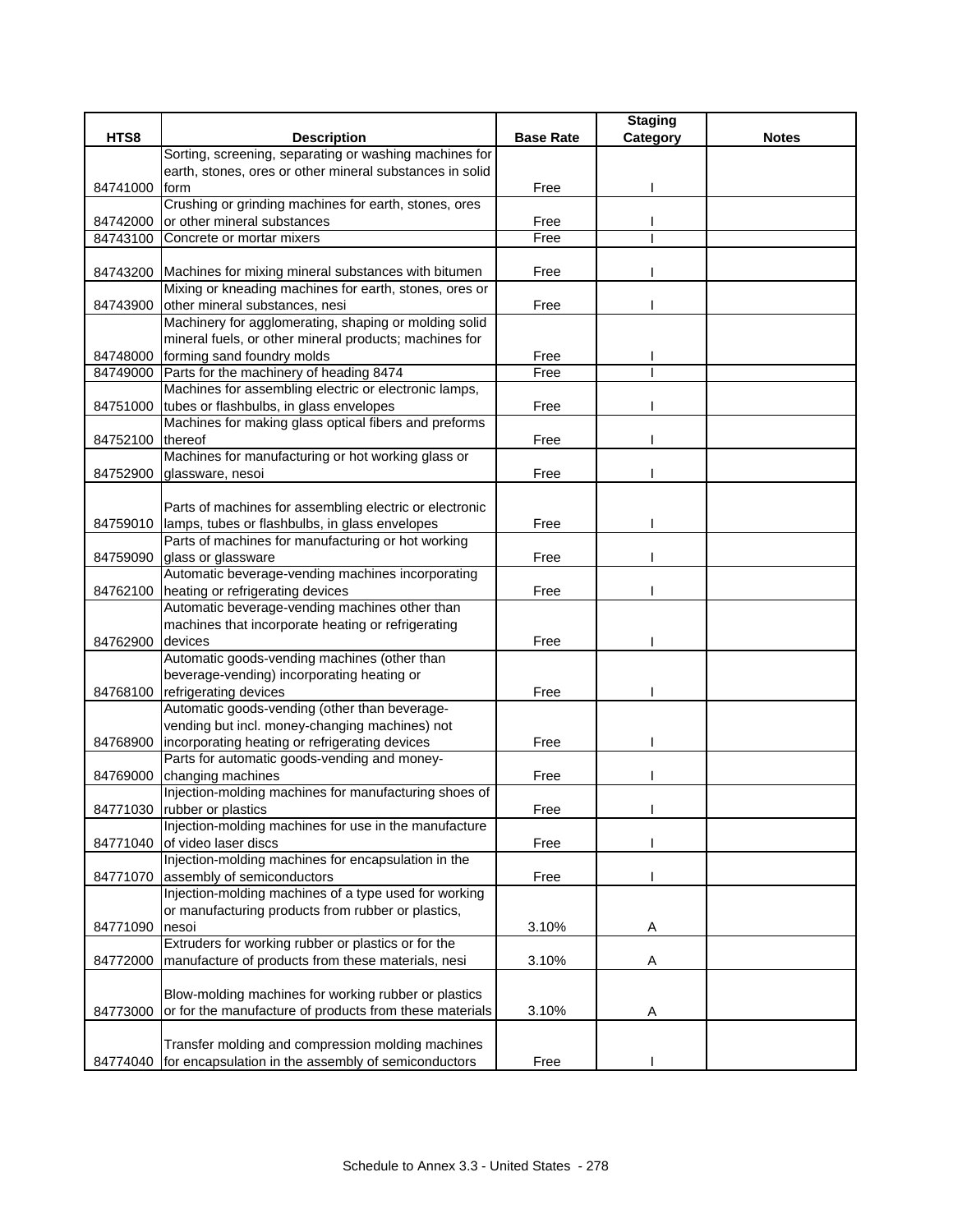|          |                                                                                           |                  | <b>Staging</b> |              |
|----------|-------------------------------------------------------------------------------------------|------------------|----------------|--------------|
| HTS8     | <b>Description</b>                                                                        | <b>Base Rate</b> | Category       | <b>Notes</b> |
|          | Vacuum-molding and other thermoforming machines                                           |                  |                |              |
|          | for working rubber or plastics or for manufacture of                                      |                  |                |              |
|          | 84774080 products from these materials, nesoi                                             | 3.10%            | Α              |              |
|          | Machinery for molding or retreading pneumatic tires or                                    |                  |                |              |
|          | 84775100 for molding or otherwise forming inner tubes                                     | 3.10%            | Α              |              |
|          | Liquid encapsulate molding machines for encapsulation                                     |                  |                |              |
|          | 84775940 in the assembly of semiconductors                                                | Free             |                |              |
|          | Machinery for molding or otherwise forming rubber or                                      |                  |                |              |
|          | plastics other than for molding or retreading pneumatic                                   |                  |                |              |
| 84775980 | tires, nesoi                                                                              | 3.10%            | Α              |              |
|          | Machinery for working rubber or plastics or for the                                       |                  |                |              |
| 84778000 | manufacture of products from these materials, nesi                                        | 3.10%            | Α              |              |
|          | Base, bed, platen, clamp cylinder and other specified                                     |                  |                |              |
|          | parts of machines of subheading 8477.10.70,                                               |                  |                |              |
|          | 84779015 8477.40.40 or 8477.59.40                                                         | Free             |                |              |
|          | Base, bed, platen and specified parts of machinery for                                    |                  |                |              |
|          | working rubber or plastics or for manufacture of                                          |                  |                |              |
|          | 84779025 products from these material, nesoi                                              | 3.10%            | Α              |              |
|          | Barrel screws of machines of subheading 8477.10.70,                                       |                  |                |              |
|          | 84779035 8477.40.40 or 8477.59.40                                                         | Free             |                |              |
|          | Barrel screws of machinery for working rubber or                                          |                  |                |              |
|          | plastics or for the manufacture of products from these                                    |                  |                |              |
|          | 84779045 materials, nesoi<br>Hydraulic assemblies of machines of subheading               | 3.10%            | Α              |              |
|          | 84779055 8477.10.70, 8477.40.40 or 8477.59.40                                             | Free             |                |              |
|          | Hydraulic assemblies of machinery for working rubber                                      |                  |                |              |
|          | or plastics or for the manufacture of products from                                       |                  |                |              |
|          | 84779065 these materials, nesoi                                                           | 3.10%            | Α              |              |
|          | Parts of machines of subheading 8477.10.70,                                               |                  |                |              |
|          | 84779075 8477.40.40 or 8477.59.40, nesoi                                                  | Free             |                |              |
|          | Parts of machinery for working rubber or plastics or for                                  |                  |                |              |
|          | the manufacture of products from these materials,                                         |                  |                |              |
| 84779085 | nesoi                                                                                     | 3.10%            | Α              |              |
|          |                                                                                           |                  |                |              |
|          | 84781000 Machinery for preparing or making up tobacco, nesi                               | Free             |                |              |
|          | Parts of machinery for preparing or making up tobacco,                                    |                  |                |              |
| 84789000 | Inesi                                                                                     | Free             |                |              |
|          |                                                                                           |                  |                |              |
|          | 84791000 Machinery for public works, building or the like, nesi                           | Free             |                |              |
|          | Machinery for the extraction or preparation of animal or                                  |                  |                |              |
| 84792000 | fixed vegetable fats or oils, nesi<br>Presses for making particle board or fiber building | Free             |                |              |
|          | board of wood or other ligneous materials, and mach.                                      |                  |                |              |
| 84793000 | for treat. wood or cork, nesi                                                             | Free             |                |              |
| 84794000 | Rope- or cable-making machines nesi                                                       | Free             |                |              |
|          |                                                                                           |                  |                |              |
|          | 84795000   Industrial robots, not elsewhere specified or included                         | 2.50%            | A              |              |
| 84796000 | Evaporative air coolers                                                                   | 2.80%            | A              |              |
|          | Machines and mechanical appliances for treating                                           |                  |                |              |
| 84798100 | metal, including electric wire coil-winders, nesi                                         | Free             |                |              |
|          | Machines for mixing, kneading, crushing, grinding,                                        |                  |                |              |
|          | screening, sifting, homogenizing, emulsifying or stirring,                                |                  |                |              |
| 84798200 | nesi                                                                                      | Free             |                |              |
|          | Air humidifiers or dehumidifiers with self-contained                                      |                  |                |              |
| 84798910 | electric motor, other than for domestic purposes                                          | Free             |                |              |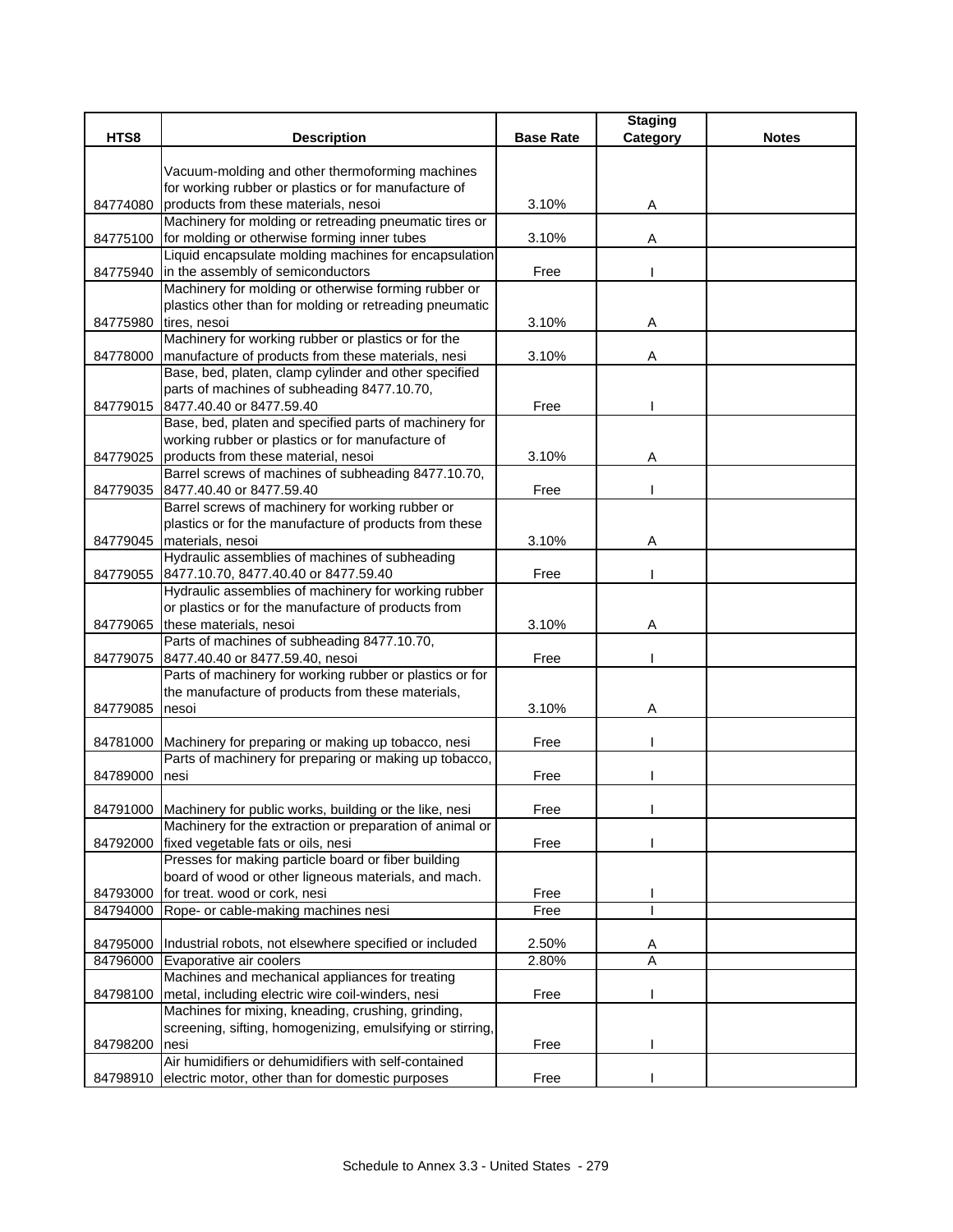| HTS8     | <b>Description</b>                                             | <b>Base Rate</b> | <b>Staging</b><br>Category | <b>Notes</b> |
|----------|----------------------------------------------------------------|------------------|----------------------------|--------------|
|          | Floor polishers with self-contained electric motor, other      |                  |                            |              |
| 84798920 | than for domestic purposes                                     | Free             |                            |              |
|          | Vacuum cleaners with self-contained electric motor,            |                  |                            |              |
| 84798930 | other than for domestic purposes                               | Free             |                            |              |
|          | Electromechanical appliances with self-contained               |                  |                            |              |
| 84798955 | electric motor, trash compactors                               | 2.80%            | Α                          |              |
|          | Electromechanical appliances with self-contained               |                  |                            |              |
| 84798965 | electric motor, nesi                                           | 2.80%            | A                          |              |
|          | Carpet sweepers, not electromechanical having self-            |                  |                            |              |
|          | 84798970 contained electric motor                              | Free             |                            |              |
|          | Machines for production & assembly of diodes,                  |                  |                            |              |
|          | transistors and similar semiconductor devices &                |                  |                            |              |
| 84798984 | circuits; machines for mfg video laser discs                   | Free             |                            |              |
|          |                                                                |                  |                            |              |
|          | 84798987 Machines for wet-cleaning flat panel displays, nesoi  | Free             |                            |              |
|          | Printing machines other than those of heading 8443,            |                  |                            |              |
| 84798996 | 8471 or 8472                                                   | Free             |                            |              |
|          | Machines and mechanical appliances having individual           |                  |                            |              |
|          | functions, not specified or included elsewhere in              |                  |                            |              |
|          | 84798998 chapter 84, nesoi                                     | 2.50%            | Α                          |              |
|          | Parts of vacuum cleaners and floor polishers of                |                  |                            |              |
|          | subheadings 8479.89.10 and 8479.89.30; parts of                |                  |                            |              |
|          | 84799040 carpet sweepers                                       | Free             |                            |              |
|          | 84799045 Parts of trash compactors, frame assemblies           | Free             |                            |              |
|          | 84799055 Parts of trash compactors, ram assemblies             | Free             |                            |              |
|          | 84799065 Parts of trash compactors, container assemblies       | Free             |                            |              |
|          | 84799075 Parts of trash compactors, cabinets or cases          | Free             |                            |              |
|          | 84799085 Parts of trash compactors, nesi                       | Free             |                            |              |
|          | Parts of machines and mechanical appliances having             |                  |                            |              |
|          | individual functions, not specidied or included                |                  |                            |              |
|          | 84799094 elsewhere in chapter 84, nesoi                        | Free             |                            |              |
|          | 84801000 Molding boxes for metal foundry                       | 3.80%            | $\overline{A}$             |              |
|          | 84802000 Mold bases                                            | 3.40%            | Α                          |              |
|          | 84803000 Molding patterns                                      | 2.80%            | $\overline{A}$             |              |
|          | Molds for metal or metal carbides, injection or                |                  |                            |              |
| 84804100 | compression types                                              | 3.10%            | Α                          |              |
|          | Molds for metal or metal carbides other than injection or      |                  |                            |              |
|          | 84804900 compression types                                     | 3.10%            | A                          |              |
|          | 84805000 Molds for glass                                       | Free             |                            |              |
|          | 84806000 Molds for mineral materials                           | Free             |                            |              |
|          | Molds for rubber or plastics, injection or compression         |                  |                            |              |
|          | 84807110 types, for shoe machinery                             | Free             |                            |              |
|          |                                                                |                  |                            |              |
|          | Injection or compression type molds for rubber or              |                  |                            |              |
|          | 84807140 plastics for the manufacture of semiconductor devices | Free             |                            |              |
|          | Molds for rubber or plastics, injection or compression         |                  |                            |              |
|          | types, other than for shoe machinery or for                    |                  |                            |              |
| 84807180 | manufacture of semiconductor devices                           | 3.10%            | Α                          |              |
|          | Molds for rubber or plastics, other than injection or          |                  |                            |              |
| 84807910 | compression types, for shoe machinery                          | Free             |                            |              |
|          | Molds for rubber or plastics, other than injection or          |                  |                            |              |
| 84807990 | compression types, other than for shoe machinery               | 3.10%            | Α                          |              |
|          | Pressure-reducing valves for pipes, boiler shells, tanks,      |                  |                            |              |
| 84811000 | vats or the like                                               | 2%               | Α                          |              |
|          |                                                                |                  |                            |              |
| 84812000 | Valves for oleohydraulic or pneumatic transmissions            | 2%               | Α                          |              |
|          |                                                                |                  |                            |              |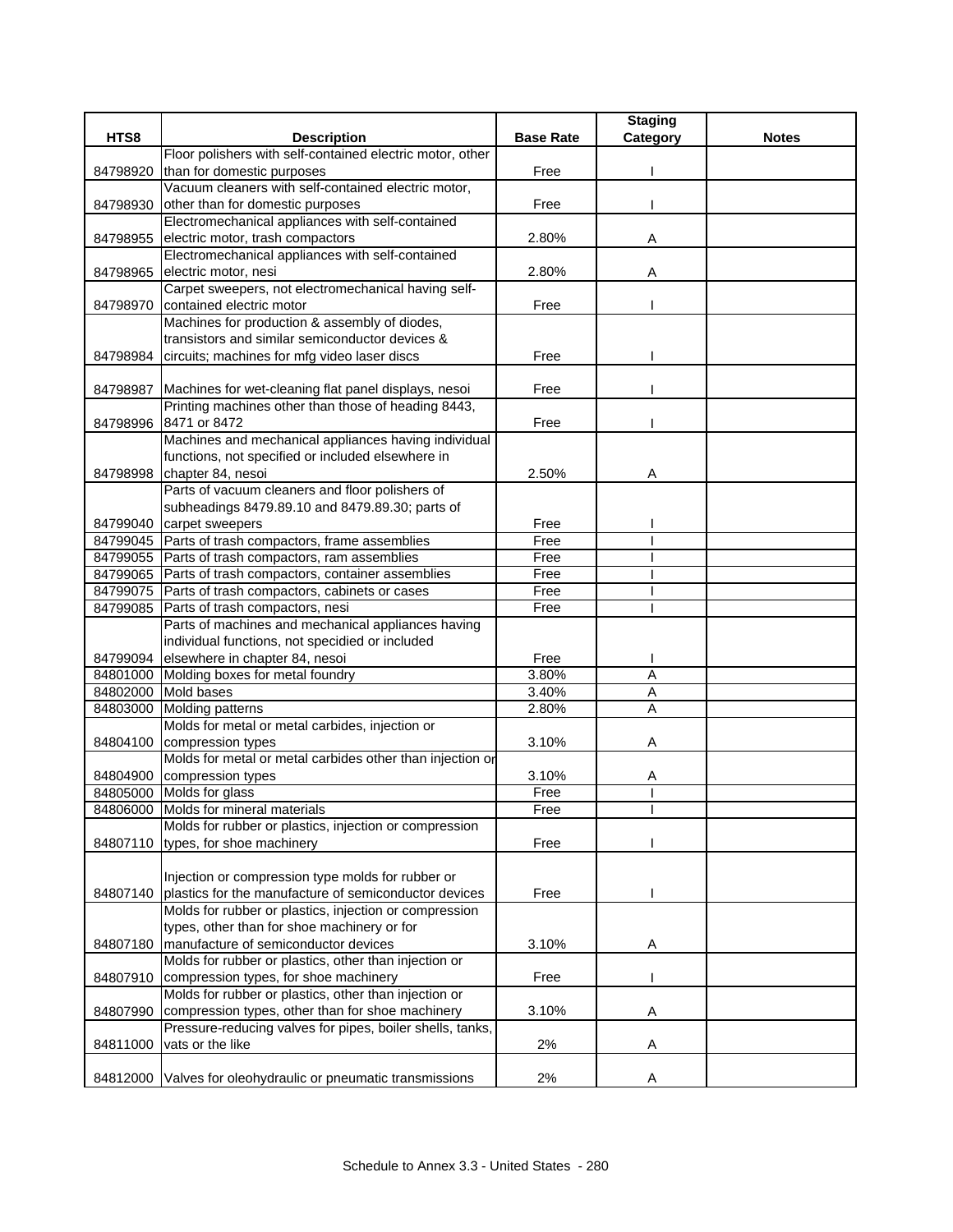|                 |                                                                         |                  | <b>Staging</b> |              |
|-----------------|-------------------------------------------------------------------------|------------------|----------------|--------------|
| HTS8            | <b>Description</b>                                                      | <b>Base Rate</b> | Category       | <b>Notes</b> |
|                 | Check valves of copper for pipes, boiler shells, tanks,                 |                  |                |              |
| 84813010        | vats or the like                                                        | 3%               | Α              |              |
|                 | Check valves of iron or steel for pipes, boiler shells,                 |                  |                |              |
| 84813020        | tanks, vats or the like                                                 | 5%               | Α              |              |
|                 | Check valves other than of copper or iron or steel, for                 |                  |                |              |
| 84813090        | pipes, boiler shells, tanks, vats or the like                           | 3%               | Α              |              |
|                 | Safety or relief valves for pipes, boiler shells, tanks,                |                  |                |              |
| 84814000        | vats or the like<br>Taps, cocks, valves & similar appliances for pipes, | 2%               | Α              |              |
|                 | boiler shells, tanks, vats or the like, hand operated, of               |                  |                |              |
|                 | 84818010 copper, nesi                                                   | 4%               | Α              |              |
|                 | Taps, cocks, valves & similar appliances for pipes,                     |                  |                |              |
|                 | boiler shells, tanks, vats or the like, hand operated, of               |                  |                |              |
| 84818030        | iron or steel, nesi                                                     | 5.60%            | Α              |              |
|                 | Taps, cocks, valves & similar appliances for pipes,                     |                  |                |              |
|                 | boiler shells, tanks, vats or the like, hand operated, not              |                  |                |              |
|                 | 84818050 copper, iron or steel, nesi                                    | 3%               | Α              |              |
|                 | Taps, cocks, valves & similar appliances for pipes,                     |                  |                |              |
|                 | boiler shells, tanks, vats or the like, other than hand                 |                  |                |              |
| 84818090        | operated, nesi                                                          | 2%               | Α              |              |
|                 |                                                                         |                  |                |              |
|                 | Parts of hand operated and check appliances for pipes,                  |                  |                |              |
| 84819010        | boiler shells, tanks, vats or the like, of copper                       | 3%               | Α              |              |
|                 |                                                                         |                  |                |              |
|                 | Parts of hand operated and check appliances for pipes,                  |                  |                |              |
| 84819030        | boiler shells, tanks, vats or the like, of iron or steel                | 5%               | Α              |              |
|                 | Parts of hand operated and check appliances for pipes,                  |                  |                |              |
|                 | boiler shells, tanks, vats or the like, other than of                   |                  |                |              |
| 84819050        | copper or iron or steel                                                 | 3%               | Α              |              |
|                 |                                                                         |                  |                |              |
|                 | Parts of taps, cocks, valves and similar appliances for                 |                  |                |              |
|                 | 84819090 pipes, boiler shells, tanks, vats or the like, nesi            | Free             |                |              |
| 84821010        | Ball bearings with integral shafts                                      | 2.40%            | Α              |              |
| 84821050 shafts | Ball bearings other than ball bearings with integral                    | 9%               |                |              |
|                 | Tapered roller bearings, including cone and tapered                     |                  | Α              |              |
|                 | 84822000 roller assemblies                                              | 5.80%            | A              |              |
|                 | 84823000 Spherical roller bearings                                      | 5.80%            | Α              |              |
|                 | 84824000 Needle roller bearings                                         | 5.80%            | A              |              |
|                 | 84825000 Cylindrical roller bearings nesi                               | 5.80%            | A              |              |
|                 | Ball or roller bearings nesi, including combined                        |                  |                |              |
|                 | 84828000 ball/roller bearings                                           | 5.80%            | Α              |              |
| 84829100        | Balls, needles and rollers for ball or roller bearings                  | 4.40%            | Α              |              |
| 84829905        | Inner or outer rings or races for ball bearings                         | 9.90%            | A              |              |
|                 |                                                                         |                  |                |              |
|                 | 84829915   Inner or outer rings or races for taper roller bearings      | 5.80%            | A              |              |
| 84829925        | Inner or outer rings or races for other bearings, nesi                  | 5.80%            | A              |              |
|                 | Parts of ball bearings (including parts of ball bearings                |                  |                |              |
| 84829935        | with integral shafts), nesi                                             | 9.90%            | A              |              |
|                 | 84829945 Parts of tapered roller bearings, nesi                         | 5.80%            | A              |              |
| 84829965        | Parts of other ball or roller bearings, nesi                            | 5.80%            | A              |              |
|                 | Camshafts and crankshafts for use solely or principally                 |                  |                |              |
|                 | with spark-ignition internal-combustion piston or rotary                |                  |                |              |
| 84831010        | engines                                                                 | 2.50%            | Α              |              |
|                 | 84831030 Camshafts and crankshafts nesi                                 | 2.50%            | A              |              |
|                 | Transmission shafts and cranks other than camshafts                     |                  |                |              |
| 84831050        | and crankshafts                                                         | Free             |                |              |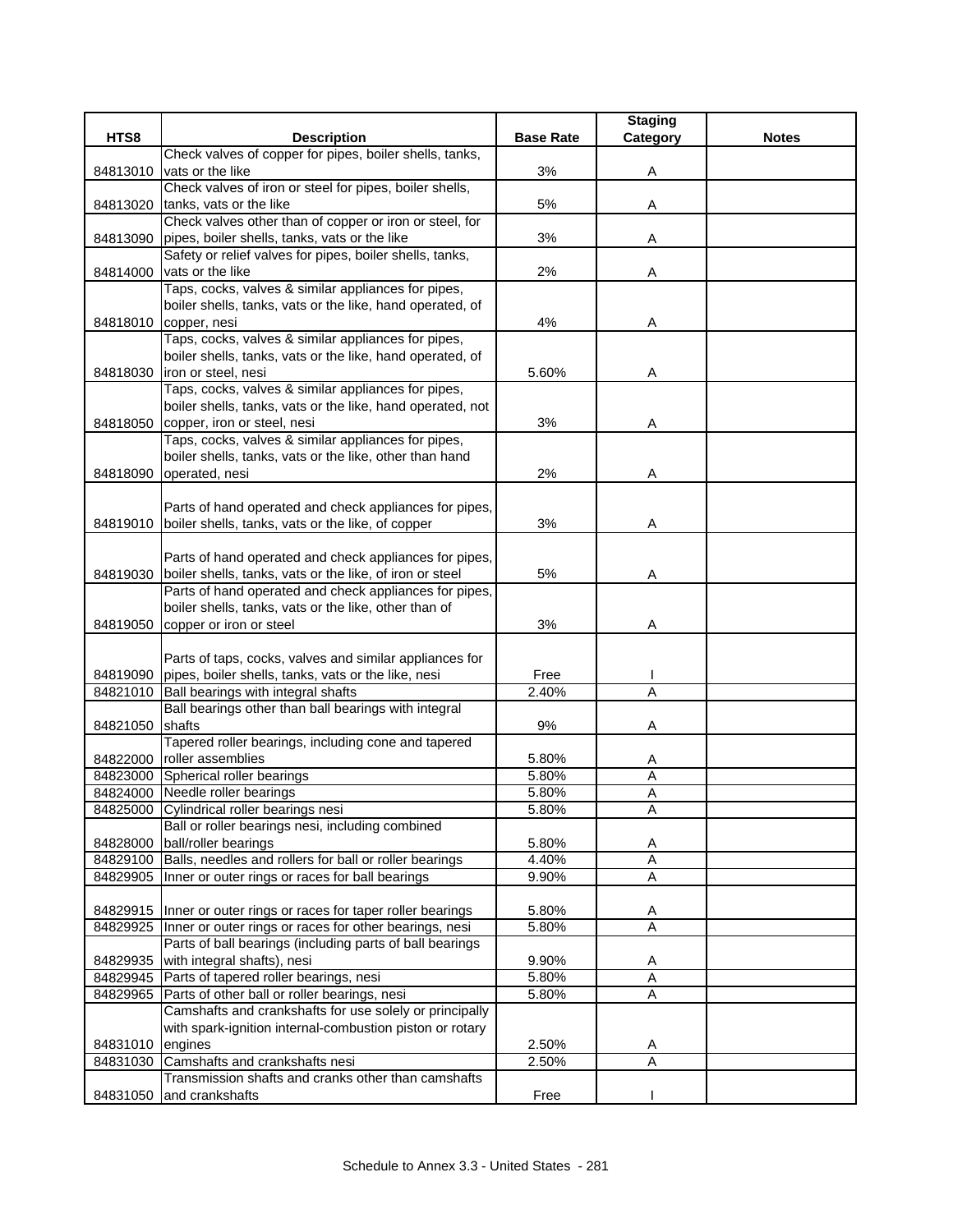|          |                                                                                                                   |                  | <b>Staging</b> |              |
|----------|-------------------------------------------------------------------------------------------------------------------|------------------|----------------|--------------|
| HTS8     | <b>Description</b>                                                                                                | <b>Base Rate</b> | Category       | <b>Notes</b> |
|          |                                                                                                                   |                  |                |              |
|          | Housed bearings of the flange, take-up, cartridge and<br>hanger unit type (incorporating ball or roller bearings) |                  |                |              |
| 84832040 | Housed bearings (incorporating ball or roller bearings),                                                          | 4.50%            | A              |              |
| 84832080 | nesi                                                                                                              | 4.50%            | Α              |              |
|          | Bearing housings of the flange, take-up, cartridge and                                                            |                  |                |              |
|          | 84833040 hanger unit type                                                                                         | 4.50%            | A              |              |
|          | 84833080 Bearing housings nesi; plain shaft bearings                                                              | 4.50%            | A              |              |
|          | 84834010 Torque converters                                                                                        | Free             |                |              |
|          | Fixed, multiple and variable ratio speed changers,                                                                |                  |                |              |
|          | imported for use with machines for making cellulosic                                                              |                  |                |              |
|          | 84834030 pulp, paper or paperboard                                                                                | Free             |                |              |
|          | Fixed, multiple and variable ratio speed changers, not                                                            |                  |                |              |
|          | imported for use with machines for making cellulosic                                                              |                  |                |              |
|          | 84834050 pulp, paper or paperboard                                                                                | 2.50%            | Α              |              |
|          | Speed changers other than fixed, multiple and variable                                                            | 25 cents each +  |                |              |
|          | 84834070 ratio speed changers                                                                                     | 3.9%             | A              |              |
| 84834080 | <b>Ball or roller screws</b>                                                                                      | 3.80%            | A              |              |
|          | Gears and gearing, other than toothed wheels, chain                                                               |                  |                |              |
|          | sprockets and other transmission elements entered                                                                 |                  |                |              |
| 84834090 | separately                                                                                                        | 2.50%            | Α              |              |
|          | Gray-iron awning or tackle pulleys, not over 6.4 cm in                                                            |                  |                |              |
| 84835040 | wheel diameter                                                                                                    | 5.70%<br>2.80%   | A<br>A         |              |
|          | 84835060 Flywheels, nesi<br>84835090 Pulleys, including pulley blocks, nesi                                       | 2.80%            | Α              |              |
| 84836040 | Clutches and universal joints                                                                                     | 2.80%            | A              |              |
|          | 84836080 Shaft couplings (other than universal joints)                                                            | 2.80%            | Α              |              |
|          | 84839010 Chain sprockets and parts thereof                                                                        | 2.80%            | Α              |              |
| 84839020 | Parts of flange, take-up, cartridge and hanger units                                                              | 4.50%            | A              |              |
|          | Parts of bearing housings and plain shaft bearings,                                                               |                  |                |              |
| 84839030 | nesi                                                                                                              | 4.50%            | Α              |              |
|          |                                                                                                                   |                  |                |              |
|          | 84839050 Parts of gearing, gear boxes and other speed changers                                                    | 2.50%            | A              |              |
|          | 84839070 Parts of articles of subheading 8483.20                                                                  | 5.50%            | A              |              |
|          | 84839080 Parts of transmission equipment, nesi                                                                    | 2.80%            | A              |              |
|          |                                                                                                                   |                  |                |              |
|          | Gaskets and similar joints of metal sheeting combined                                                             |                  |                |              |
|          | 84841000 with other material or of two or more layers of metal                                                    | 2.50%            | A              |              |
| 84842000 | <b>Mechanical seals</b>                                                                                           | 3.90%            | A              |              |
|          | Sets or assortments of gaskets and similar joints                                                                 |                  |                |              |
|          | dissimilar in composition, put up in pouches, envelopes                                                           |                  |                |              |
| 84849000 | or similar packings                                                                                               | 2.50%            | Α              |              |
| 84851000 | Ships' or boats propellers and blades therefor                                                                    | Free             |                |              |
|          | Machinery parts, not containing electrical connectors,                                                            |                  |                |              |
|          | insulators, coils, contacts or other electrical features                                                          |                  |                |              |
| 84859000 | and other parts nesi<br>Electric motors of an output of under 18.65 W,                                            | 3.90%            | Α              |              |
| 85011020 | synchronous, valued not over \$4 each                                                                             | 6.70%            |                |              |
|          | Electric motors of an output of under 18.65 W, other                                                              |                  | Α              |              |
|          | 85011040 than synchronous valued not over \$4 each                                                                | 4.40%            | Α              |              |
|          | Electric motors of an output of 18.65 W or more but not                                                           |                  |                |              |
| 85011060 | exceeding 37.5 W                                                                                                  | 2.80%            | Α              |              |
|          | Universal AC/DC motors of an output exceeding 37.5                                                                |                  |                |              |
| 85012020 | W but not exceeding 74.6 W                                                                                        | 3.30%            | Α              |              |
|          | Universal AC/DC motors of an output exceeding 74.6                                                                |                  |                |              |
|          | 85012040 W but not exceeding 735 W                                                                                | 4%               | Α              |              |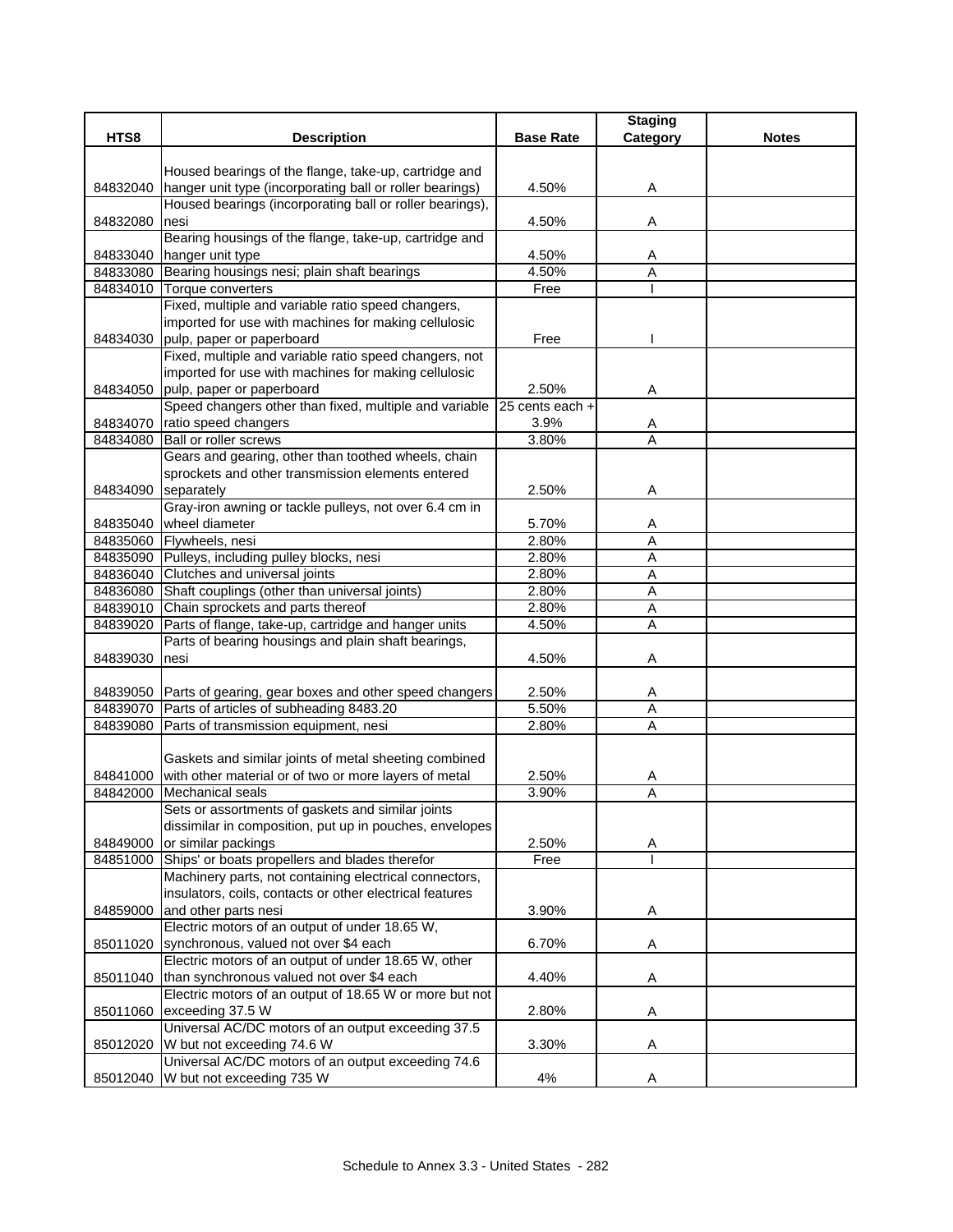| HTS8     | <b>Description</b>                                            | <b>Base Rate</b> | <b>Staging</b><br>Category | <b>Notes</b> |
|----------|---------------------------------------------------------------|------------------|----------------------------|--------------|
|          | Universal AC/DC motors of an output exceeding 735 W           |                  |                            |              |
|          |                                                               |                  |                            |              |
| 85012050 | but under 746 W                                               | 3.30%            | Α                          |              |
|          |                                                               |                  |                            |              |
|          | 85012060 Universal AC/DC motors of an output of 746 W or more | 2.40%            | Α                          |              |
|          | DC motors nesi, of an output exceeding 37.5 W but not         |                  |                            |              |
| 85013120 | exceeding 74.6 W                                              | 2.80%            | Α                          |              |
|          | DC motors, nesi, of an output exceeding 74.6 W but            |                  |                            |              |
| 85013140 | not exceeding 735 W                                           | 4%               | Α                          |              |
|          | DC motors, nesi, of an ouput exceeding 735 W but              |                  |                            |              |
|          | 85013150 under 746 W                                          | 3.30%            | Α                          |              |
|          | DC motors nesi, of an output of 746 W but not                 |                  |                            |              |
| 85013160 | exceeding 750 W                                               | 2.40%            | Α                          |              |
|          | 85013180 DC generators of an output not exceeding 750 W       | 2.50%            | A                          |              |
|          | DC motors nesi, of an output exceeding 750 W but not          |                  |                            |              |
| 85013220 | exceeding 14.92 kW                                            | 2.90%            | Α                          |              |
|          | DC motors nesi, of an output exceeding 14.92 kW but           |                  |                            |              |
|          | not exceeding 75 kW, used as primary source of                |                  |                            |              |
|          | 85013245   mechanical power for electric vehicles             | Free             |                            |              |
|          | DC motors nesi, of an output exceeding 14.92 kW but           |                  |                            |              |
|          | 85013255 not exceeding 75 kW, nesi                            | Free             |                            |              |
|          | DC generators of an output exceeding 750 W but not            |                  |                            |              |
| 85013260 | exceeding 75 kW                                               | 2%               | Α                          |              |
|          | DC motors nesi, of an output exceeding 75 kW but              |                  |                            |              |
| 85013320 | under 149.2 kW                                                | Free             |                            |              |
|          | DC motors, nesi, 149.2 kW or more but not exceeding           |                  |                            |              |
| 85013330 | 150 kW                                                        | 2.80%            | Α                          |              |
|          | DC motors nesi, of an output exceeding 150 kW but not         |                  |                            |              |
| 85013340 | exceeding 375 kW                                              | 2.80%            | Α                          |              |
|          | DC generators of an output exceeding 75 kW but not            |                  |                            |              |
|          | 85013360 exceeding 375 kW                                     | 2.50%            | Α                          |              |
|          | 85013430 DC motors nesi, of an output exceeding 375 kW        | 2.80%            | $\overline{A}$             |              |
| 85013460 | DC generators of an output exceeding 375 kW                   | $2\%$            | Α                          |              |
|          | AC motors nesi, single-phase, exceeding 37.5 W but            |                  |                            |              |
| 85014020 | not exceeding 74.6 W                                          | 3.30%            | Α                          |              |
|          | AC motors, nesi, single-phase, exceeding 74.6 W but           |                  |                            |              |
| 85014040 | not exceeding 735 W                                           | 4%               | Α                          |              |
|          | AC motors, nesi, single-phase, exceeding 735 W but            |                  |                            |              |
|          | 85014050 under 746 W                                          | 3.30%            | A                          |              |
|          | 85014060 AC motors nesi, single-phase, of 746 W or more       | 3.70%            | A                          |              |
|          | AC motors nesi, multi-phase, of an output exceeding           |                  |                            |              |
| 85015120 | 37.5 W but not exceeding 74.6 W                               | 2.50%            | Α                          |              |
|          | AC motors, nesi, multi-phase, of an output exceeding          |                  |                            |              |
| 85015140 | 74.6 W but not exceeding 735 W                                | 2.50%            | A                          |              |
|          | AC motors, nesi, multi-phase, of an output exceeding          |                  |                            |              |
|          | 85015150 735 W but under 746 W                                | 3.30%            | Α                          |              |
|          | AC motors nesi, multi-phase of an output of 746 W but         |                  |                            |              |
| 85015160 | not exceeding 750 W                                           | 2.50%            | Α                          |              |
|          | AC motors nesi, multi-phase, of an output exceeding           |                  |                            |              |
| 85015240 | 750 W but not exceeding 14.92 kW                              | 3.70%            | Α                          |              |
|          | AC motors nesi, multi-phase, of an output exceeding           |                  |                            |              |
| 85015280 | 14.92 kW but not exceeding 75 kW                              | Free             |                            |              |
|          | AC motors nesi, multi-phase, of an output exceeding 75        |                  |                            |              |
| 85015340 | kW but under 149.2 kW                                         | Free             |                            |              |
|          | AC motors, nesi, multi-phase, 149.2 kW or more but            |                  |                            |              |
| 85015360 | not exceeding 150 kW                                          | 4.20%            | Α                          |              |
|          | AC motors nesi, multi-phase, of an output exceeding           |                  |                            |              |
| 85015380 | 150 kW                                                        | 2.80%            | Α                          |              |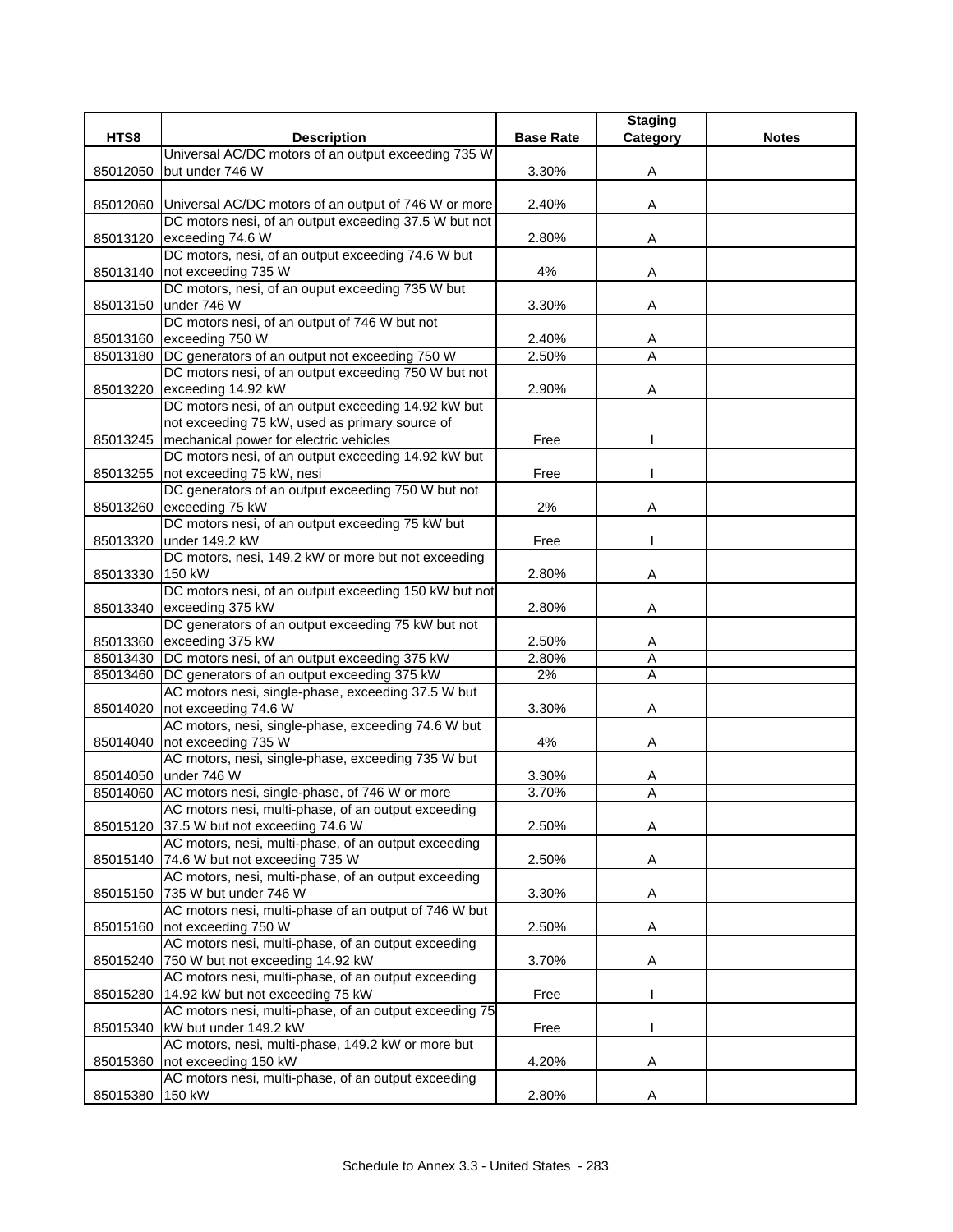|          |                                                                          |                  | <b>Staging</b> |              |
|----------|--------------------------------------------------------------------------|------------------|----------------|--------------|
| HTS8     | <b>Description</b>                                                       | <b>Base Rate</b> | Category       | <b>Notes</b> |
|          | AC generators (alternators) of an output not exceeding                   |                  |                |              |
| 85016100 | 75 kVA                                                                   | 2.50%            | Α              |              |
|          | AC generators (alternators) of an output exceeding 75                    |                  |                |              |
| 85016200 | kVA but not exceeding 375 kVA                                            | 2.50%            | Α              |              |
|          | AC generators (alternators) of an output exceeding 375                   |                  |                |              |
| 85016300 | kVA but not exceeding 750 kVA                                            | 2.50%            | Α              |              |
|          | AC generators (alternators) of an output exceeding 750                   |                  |                |              |
| 85016400 | <b>kVA</b>                                                               | 2.40%            | Α              |              |
|          | Electric generating sets with compression-ignition                       |                  |                |              |
|          | internal-combustion piston engines, of an output not                     |                  |                |              |
| 85021100 | exceeding 75 kVA                                                         | 2.50%            | Α              |              |
|          | Electric generating sets with compression-ignition                       |                  |                |              |
|          | internal-combustion piston engines, of an output                         |                  |                |              |
| 85021200 | exceeding 75 kVA but not over 375 kVA                                    | 2.50%            | Α              |              |
|          | Electric generating sets with compression-ignition                       |                  |                |              |
|          | internal-combustion piston engines, of an output                         |                  |                |              |
| 85021300 | exceeding 375 kVA                                                        | 2%               | A              |              |
|          | Electric generating sets with spark-ignition internal-                   |                  |                |              |
|          | 85022000 combustion piston engines                                       | 2%               | A              |              |
|          | 85023100 Wind-powered electric generating sets                           | 2.50%            | A              |              |
|          | 85023900 Electric generating sets, nesoi                                 | 2.50%            | A              |              |
| 85024000 | Electric rotary converters                                               | 3%               | Α              |              |
|          | Commutators suitable for use solely or principally with                  |                  |                |              |
| 85030020 | the machines of heading 8501 or 8502                                     | 2.40%            | Α              |              |
|          | Parts of electric motors under 18.65 W, stators and                      |                  |                |              |
| 85030035 | rotors                                                                   | 6.50%            | Α              |              |
|          | Stators and rotors for electric generators for use on                    |                  |                |              |
| 85030045 | aircraft                                                                 | Free             |                |              |
|          | Stators and rotors for electric motors & generators of                   |                  | Α              |              |
| 85030065 | heading 8501, nesi<br>Parts of electric motors under 18.65 W, other than | 3%               |                |              |
| 85030075 | commutators, stators or rotors                                           | 6.50%            | Α              |              |
|          |                                                                          |                  |                |              |
| 85030090 | Parts for electric generators suitable for use on aircraft               | Free             |                |              |
|          |                                                                          |                  |                |              |
|          | Other parts, nesi, suitable for use solely or principally                |                  |                |              |
|          | 85030095 with the machines in heading 8501 or 8502                       | 3%               | A              |              |
| 85041000 | Ballasts for discharge lamps or tubes                                    | 3%               | A              |              |
|          | Liquid dielectric transformers having a power handling                   |                  |                |              |
|          | 85042100 capacity not exceeding 650 kVA                                  | Free             |                |              |
|          | Liquid dielectric transformers having a power handling                   |                  |                |              |
|          | capacity exceeding 650 kVA but not exceeding 10,000                      |                  |                |              |
| 85042200 | <b>kVA</b>                                                               | Free             |                |              |
|          | Liquid dielectric transformers having a power handling                   |                  |                |              |
| 85042300 | capacity exceeding 10,000 kVA                                            | 1.60%            | Α              |              |
|          | Unrated electrical transformers other than liquid                        |                  |                |              |
|          | dielectric, having a power handling capacity not                         |                  |                |              |
| 85043120 | exceeding 1 kVA                                                          | Free             | ш              |              |
|          | Electrical transformers other than liquid dielectric,                    |                  |                |              |
| 85043140 | having a power handling capacity less than 1 kVA                         | 6.60%            | Α              |              |
|          | Electrical transformers other than liquid dielectric,                    |                  |                |              |
| 85043160 | having a power handling capacity of I kVA                                | 1.60%            | Α              |              |
|          | Electrical transformers other than liquid dielectric,                    |                  |                |              |
|          | having a power handling capacity exceeding 1 kVA but                     |                  |                |              |
|          | 85043200 not exceeding 16 kVA                                            | 2.40%            | Α              |              |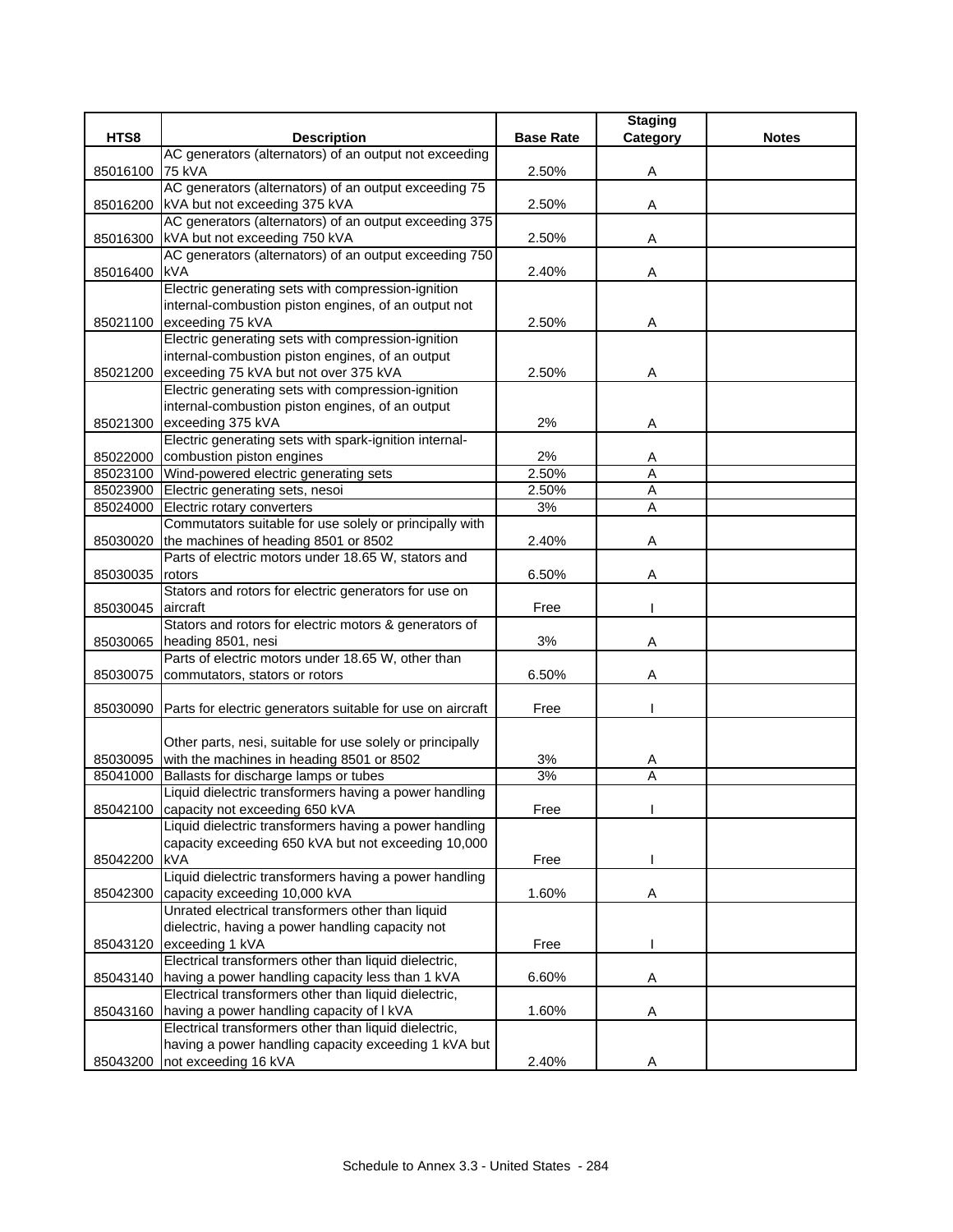|                    |                                                             |                  | <b>Staging</b> |              |
|--------------------|-------------------------------------------------------------|------------------|----------------|--------------|
| HTS8               | <b>Description</b>                                          | <b>Base Rate</b> | Category       | <b>Notes</b> |
|                    | Electrical transformers other than liquid dielectric,       |                  |                |              |
|                    | having a power handling capacity exceeding 16 kVA           |                  |                |              |
| 85043300           | but not exceeding 500 kVA                                   | 1.60%            | Α              |              |
|                    |                                                             |                  |                |              |
|                    | Electrical transformers other than liquid dielectric,       |                  |                |              |
|                    | 85043400 having a power handling capacity exceeding 500 kVA | 1.60%            | Α              |              |
|                    | Electrical speed drive controllers for electric motors      |                  |                |              |
| 85044040           | (static converters)                                         | 1.50%            | Α              |              |
|                    | Power supplies suitable for physical incorporation into     |                  |                |              |
|                    | automatic data processing machines or units thereof of      |                  |                |              |
| 85044060           | heading 8471                                                | Free             |                |              |
|                    | Power supplies for automatic data processing                |                  |                |              |
| 85044070           | machines or units thereof of heading 8471, nesoi            | Free             |                |              |
|                    | Static converters (for example, rectifiers) for             |                  |                |              |
| 85044085           | telecommunication apparatus                                 | Free             |                |              |
| 85044095           | Static converters (for example, rectifiers), nesoi          | 1.50%            | A              |              |
|                    | Other inductors for power supplies for ADP machines         |                  |                |              |
|                    | and units of heading 8471 or for telecommunication          |                  |                |              |
| 85045040 apparatus |                                                             | Free             |                |              |
| 85045080           | Other inductors, nesoi                                      | 3%               | A              |              |
|                    | Printed circuit assemblies of power supplies for            |                  |                |              |
|                    | automatic data processing machines or units thereof of      |                  |                |              |
| 85049020           | heading 8471                                                | Free             |                |              |
|                    | Parts of power supplies (other than printed circuit         |                  |                |              |
|                    | assemblies) for automatic data processing machines or       |                  |                |              |
|                    |                                                             |                  |                |              |
|                    | 85049040 units thereof of heading 8471                      | Free             |                |              |
|                    |                                                             |                  |                |              |
|                    | Printed circuit assemblies of the goods of subheading       |                  |                |              |
| 85049065           | 8504.40 or 8504.50 for telecommunication apparatus          | Free             |                |              |
|                    | Printed circuit assemblies of electrical transformers,      |                  |                |              |
| 85049075           | static converters and inductors, nesoi                      | 2.40%            | Α              |              |
|                    |                                                             |                  |                |              |
|                    | Parts (other than printed circuit assemblies) of electrical |                  |                |              |
| 85049095           | transformers, static converters and inductors               | 2.40%            | Α              |              |
|                    |                                                             |                  |                |              |
|                    | Permanent magnets and articles intended to become           | 2.10%            |                |              |
|                    | 85051100 permanent magnets after magnetization, of metal    |                  | Α              |              |
|                    | Permanent magnets and articles intended to become           |                  |                |              |
|                    | permanent magnets after magnetization, other than of        |                  |                |              |
| 85051900 metal     |                                                             | 4.90%            | Α              |              |
|                    | 85052000 Electromagnetic couplings, clutches and brakes     | 3.10%            | Α              |              |
| 85053000           | Electromagnetic lifting heads                               | Free             |                |              |
|                    | Electromagnetic or permanent magnet work holders            |                  |                |              |
| 85059040           | and parts thereof                                           | Free             |                |              |
|                    | Electromagnets and parts thereof, and parts of related      |                  |                |              |
| 85059080           | electromagnetic articles nesi                               | 1.30%            | Α              |              |
|                    |                                                             |                  |                |              |
| 85061000           | Manganese dioxide primary cells and primary batteries       | 2.70%            | A              |              |
|                    |                                                             |                  |                |              |
|                    | Mercuric oxide primary cells and primary batteries          |                  |                |              |
| 85063010           | having an external volume not exceeding 300 cubic cm        | 2.70%            | Α              |              |
|                    |                                                             |                  |                |              |
|                    | Mercuric oxide primary cells and primary batteries          |                  |                |              |
| 85063050           | having an external volume exceeding 300 cubic cm            | 2.70%            | Α              |              |
|                    |                                                             |                  |                |              |
|                    | Silver oxide primary cells and primary batteries having     |                  |                |              |
| 85064010           | an external volume not exceeding 300 cubic cm               | 2.70%            | Α              |              |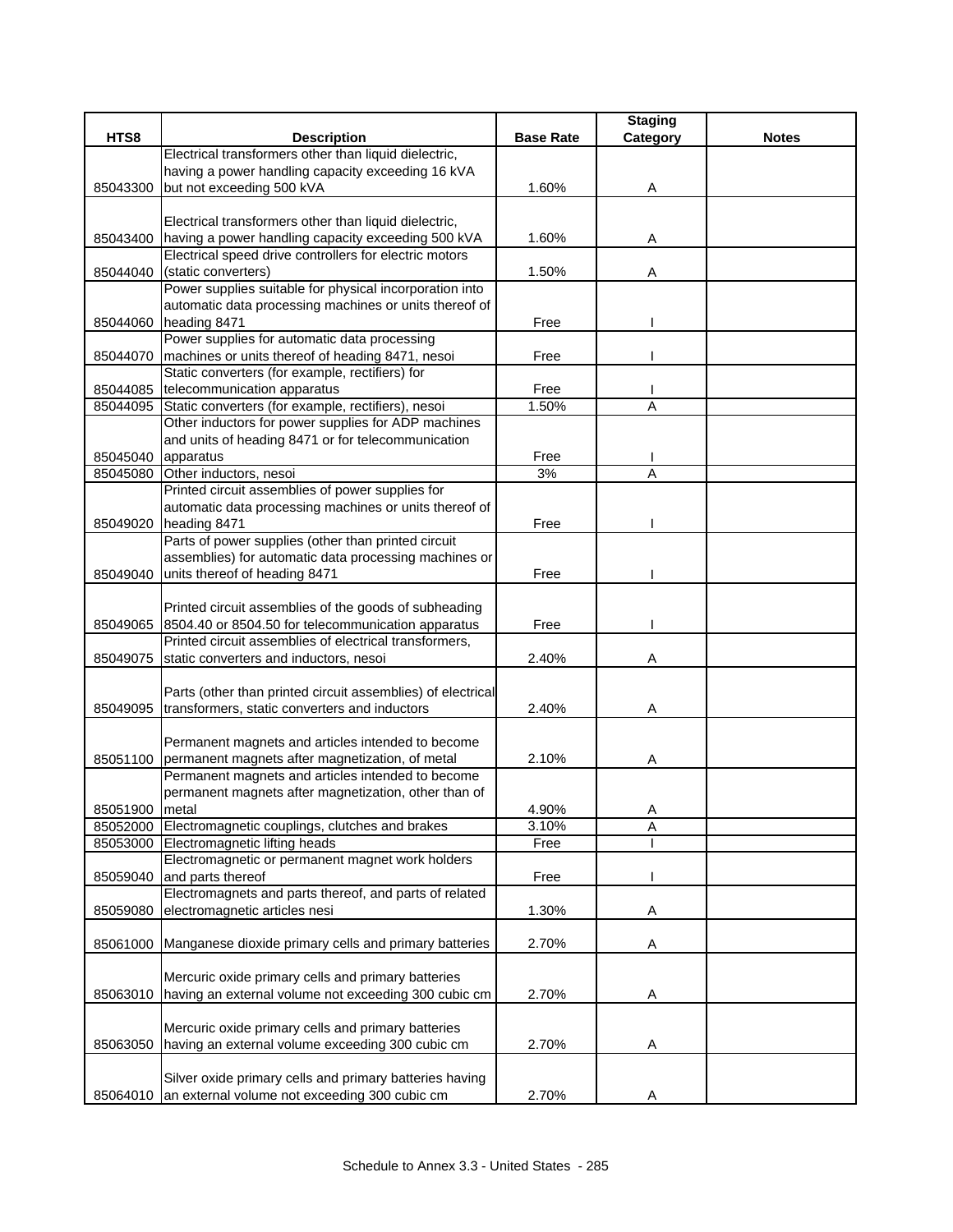| Silver oxide primary cells and primary batteries having<br>an external volume exceeding 300 cubic cm<br>2.70%<br>85064050<br>A<br>Lithium primary cells and primary batteries<br>2.70%<br>A<br>85065000<br>Air-zinc primary cells and primary batteries<br>2.70%<br>A<br>85066000<br>85068000<br>Primary cells and primary batteries, nesoi<br>2.70%<br>A<br>Parts of primary cells and primary batteries<br>2.70%<br>85069000<br>Α<br>Lead-acid storage batteries of a kind used for starting<br>piston engines<br>85071000<br>3.50%<br>Α<br>Lead-acid storage batteries of a kind used as the<br>primary source of electrical power for electrically<br>powered vehicles of 8703.90<br>3.50%<br>85072040<br>Α<br>Lead-acid storage batteries other than of a kind used<br>for starting piston engines or as the primary source of<br>85072080<br>power for electric vehicles<br>3.50%<br>Α<br>Nickel-cadmium storage batteries, of a kind used as the<br>primary source of electrical power for electrically<br>powered vehicles of 8703.90<br>2.50%<br>85073040<br>Α<br>Nickel-cadmium storage batteries, other than of a kind<br>used as the primary source of power for electric<br>vehicles<br>85073080<br>2.50%<br>Α<br>Nickel-iron storage batteries, of a kind used as the<br>primary source of electrical power for electrically<br>powered vehicles of 8703.90<br>85074040<br>3.40%<br>Α<br>Nickel-iron storage batteries, other than of a kind used<br>85074080 as the primary source of power for electric vehicles<br>3.40%<br>Α<br>Other storage batteries nesi, of a kind used as the<br>primary source of electrical power for electrically<br>powered vehicles of 8703.90<br>85078040<br>3.40%<br>Α |      |                    |                  | <b>Staging</b> |              |
|-----------------------------------------------------------------------------------------------------------------------------------------------------------------------------------------------------------------------------------------------------------------------------------------------------------------------------------------------------------------------------------------------------------------------------------------------------------------------------------------------------------------------------------------------------------------------------------------------------------------------------------------------------------------------------------------------------------------------------------------------------------------------------------------------------------------------------------------------------------------------------------------------------------------------------------------------------------------------------------------------------------------------------------------------------------------------------------------------------------------------------------------------------------------------------------------------------------------------------------------------------------------------------------------------------------------------------------------------------------------------------------------------------------------------------------------------------------------------------------------------------------------------------------------------------------------------------------------------------------------------------------------------------------------------------------------------------------------------|------|--------------------|------------------|----------------|--------------|
|                                                                                                                                                                                                                                                                                                                                                                                                                                                                                                                                                                                                                                                                                                                                                                                                                                                                                                                                                                                                                                                                                                                                                                                                                                                                                                                                                                                                                                                                                                                                                                                                                                                                                                                       | HTS8 | <b>Description</b> | <b>Base Rate</b> | Category       | <b>Notes</b> |
|                                                                                                                                                                                                                                                                                                                                                                                                                                                                                                                                                                                                                                                                                                                                                                                                                                                                                                                                                                                                                                                                                                                                                                                                                                                                                                                                                                                                                                                                                                                                                                                                                                                                                                                       |      |                    |                  |                |              |
|                                                                                                                                                                                                                                                                                                                                                                                                                                                                                                                                                                                                                                                                                                                                                                                                                                                                                                                                                                                                                                                                                                                                                                                                                                                                                                                                                                                                                                                                                                                                                                                                                                                                                                                       |      |                    |                  |                |              |
|                                                                                                                                                                                                                                                                                                                                                                                                                                                                                                                                                                                                                                                                                                                                                                                                                                                                                                                                                                                                                                                                                                                                                                                                                                                                                                                                                                                                                                                                                                                                                                                                                                                                                                                       |      |                    |                  |                |              |
|                                                                                                                                                                                                                                                                                                                                                                                                                                                                                                                                                                                                                                                                                                                                                                                                                                                                                                                                                                                                                                                                                                                                                                                                                                                                                                                                                                                                                                                                                                                                                                                                                                                                                                                       |      |                    |                  |                |              |
|                                                                                                                                                                                                                                                                                                                                                                                                                                                                                                                                                                                                                                                                                                                                                                                                                                                                                                                                                                                                                                                                                                                                                                                                                                                                                                                                                                                                                                                                                                                                                                                                                                                                                                                       |      |                    |                  |                |              |
|                                                                                                                                                                                                                                                                                                                                                                                                                                                                                                                                                                                                                                                                                                                                                                                                                                                                                                                                                                                                                                                                                                                                                                                                                                                                                                                                                                                                                                                                                                                                                                                                                                                                                                                       |      |                    |                  |                |              |
|                                                                                                                                                                                                                                                                                                                                                                                                                                                                                                                                                                                                                                                                                                                                                                                                                                                                                                                                                                                                                                                                                                                                                                                                                                                                                                                                                                                                                                                                                                                                                                                                                                                                                                                       |      |                    |                  |                |              |
|                                                                                                                                                                                                                                                                                                                                                                                                                                                                                                                                                                                                                                                                                                                                                                                                                                                                                                                                                                                                                                                                                                                                                                                                                                                                                                                                                                                                                                                                                                                                                                                                                                                                                                                       |      |                    |                  |                |              |
|                                                                                                                                                                                                                                                                                                                                                                                                                                                                                                                                                                                                                                                                                                                                                                                                                                                                                                                                                                                                                                                                                                                                                                                                                                                                                                                                                                                                                                                                                                                                                                                                                                                                                                                       |      |                    |                  |                |              |
|                                                                                                                                                                                                                                                                                                                                                                                                                                                                                                                                                                                                                                                                                                                                                                                                                                                                                                                                                                                                                                                                                                                                                                                                                                                                                                                                                                                                                                                                                                                                                                                                                                                                                                                       |      |                    |                  |                |              |
|                                                                                                                                                                                                                                                                                                                                                                                                                                                                                                                                                                                                                                                                                                                                                                                                                                                                                                                                                                                                                                                                                                                                                                                                                                                                                                                                                                                                                                                                                                                                                                                                                                                                                                                       |      |                    |                  |                |              |
|                                                                                                                                                                                                                                                                                                                                                                                                                                                                                                                                                                                                                                                                                                                                                                                                                                                                                                                                                                                                                                                                                                                                                                                                                                                                                                                                                                                                                                                                                                                                                                                                                                                                                                                       |      |                    |                  |                |              |
|                                                                                                                                                                                                                                                                                                                                                                                                                                                                                                                                                                                                                                                                                                                                                                                                                                                                                                                                                                                                                                                                                                                                                                                                                                                                                                                                                                                                                                                                                                                                                                                                                                                                                                                       |      |                    |                  |                |              |
|                                                                                                                                                                                                                                                                                                                                                                                                                                                                                                                                                                                                                                                                                                                                                                                                                                                                                                                                                                                                                                                                                                                                                                                                                                                                                                                                                                                                                                                                                                                                                                                                                                                                                                                       |      |                    |                  |                |              |
|                                                                                                                                                                                                                                                                                                                                                                                                                                                                                                                                                                                                                                                                                                                                                                                                                                                                                                                                                                                                                                                                                                                                                                                                                                                                                                                                                                                                                                                                                                                                                                                                                                                                                                                       |      |                    |                  |                |              |
|                                                                                                                                                                                                                                                                                                                                                                                                                                                                                                                                                                                                                                                                                                                                                                                                                                                                                                                                                                                                                                                                                                                                                                                                                                                                                                                                                                                                                                                                                                                                                                                                                                                                                                                       |      |                    |                  |                |              |
|                                                                                                                                                                                                                                                                                                                                                                                                                                                                                                                                                                                                                                                                                                                                                                                                                                                                                                                                                                                                                                                                                                                                                                                                                                                                                                                                                                                                                                                                                                                                                                                                                                                                                                                       |      |                    |                  |                |              |
|                                                                                                                                                                                                                                                                                                                                                                                                                                                                                                                                                                                                                                                                                                                                                                                                                                                                                                                                                                                                                                                                                                                                                                                                                                                                                                                                                                                                                                                                                                                                                                                                                                                                                                                       |      |                    |                  |                |              |
|                                                                                                                                                                                                                                                                                                                                                                                                                                                                                                                                                                                                                                                                                                                                                                                                                                                                                                                                                                                                                                                                                                                                                                                                                                                                                                                                                                                                                                                                                                                                                                                                                                                                                                                       |      |                    |                  |                |              |
|                                                                                                                                                                                                                                                                                                                                                                                                                                                                                                                                                                                                                                                                                                                                                                                                                                                                                                                                                                                                                                                                                                                                                                                                                                                                                                                                                                                                                                                                                                                                                                                                                                                                                                                       |      |                    |                  |                |              |
|                                                                                                                                                                                                                                                                                                                                                                                                                                                                                                                                                                                                                                                                                                                                                                                                                                                                                                                                                                                                                                                                                                                                                                                                                                                                                                                                                                                                                                                                                                                                                                                                                                                                                                                       |      |                    |                  |                |              |
|                                                                                                                                                                                                                                                                                                                                                                                                                                                                                                                                                                                                                                                                                                                                                                                                                                                                                                                                                                                                                                                                                                                                                                                                                                                                                                                                                                                                                                                                                                                                                                                                                                                                                                                       |      |                    |                  |                |              |
|                                                                                                                                                                                                                                                                                                                                                                                                                                                                                                                                                                                                                                                                                                                                                                                                                                                                                                                                                                                                                                                                                                                                                                                                                                                                                                                                                                                                                                                                                                                                                                                                                                                                                                                       |      |                    |                  |                |              |
|                                                                                                                                                                                                                                                                                                                                                                                                                                                                                                                                                                                                                                                                                                                                                                                                                                                                                                                                                                                                                                                                                                                                                                                                                                                                                                                                                                                                                                                                                                                                                                                                                                                                                                                       |      |                    |                  |                |              |
|                                                                                                                                                                                                                                                                                                                                                                                                                                                                                                                                                                                                                                                                                                                                                                                                                                                                                                                                                                                                                                                                                                                                                                                                                                                                                                                                                                                                                                                                                                                                                                                                                                                                                                                       |      |                    |                  |                |              |
|                                                                                                                                                                                                                                                                                                                                                                                                                                                                                                                                                                                                                                                                                                                                                                                                                                                                                                                                                                                                                                                                                                                                                                                                                                                                                                                                                                                                                                                                                                                                                                                                                                                                                                                       |      |                    |                  |                |              |
|                                                                                                                                                                                                                                                                                                                                                                                                                                                                                                                                                                                                                                                                                                                                                                                                                                                                                                                                                                                                                                                                                                                                                                                                                                                                                                                                                                                                                                                                                                                                                                                                                                                                                                                       |      |                    |                  |                |              |
|                                                                                                                                                                                                                                                                                                                                                                                                                                                                                                                                                                                                                                                                                                                                                                                                                                                                                                                                                                                                                                                                                                                                                                                                                                                                                                                                                                                                                                                                                                                                                                                                                                                                                                                       |      |                    |                  |                |              |
|                                                                                                                                                                                                                                                                                                                                                                                                                                                                                                                                                                                                                                                                                                                                                                                                                                                                                                                                                                                                                                                                                                                                                                                                                                                                                                                                                                                                                                                                                                                                                                                                                                                                                                                       |      |                    |                  |                |              |
| Other storage batteries nesi, other than of a kind used                                                                                                                                                                                                                                                                                                                                                                                                                                                                                                                                                                                                                                                                                                                                                                                                                                                                                                                                                                                                                                                                                                                                                                                                                                                                                                                                                                                                                                                                                                                                                                                                                                                               |      |                    |                  |                |              |
| as the primary source of power for electric vehicles<br>85078080<br>3.40%<br>Α                                                                                                                                                                                                                                                                                                                                                                                                                                                                                                                                                                                                                                                                                                                                                                                                                                                                                                                                                                                                                                                                                                                                                                                                                                                                                                                                                                                                                                                                                                                                                                                                                                        |      |                    |                  |                |              |
| Parts of lead-acid storage batteries, including                                                                                                                                                                                                                                                                                                                                                                                                                                                                                                                                                                                                                                                                                                                                                                                                                                                                                                                                                                                                                                                                                                                                                                                                                                                                                                                                                                                                                                                                                                                                                                                                                                                                       |      |                    |                  |                |              |
| 85079040<br>separators therefor<br>3.50%<br>Α                                                                                                                                                                                                                                                                                                                                                                                                                                                                                                                                                                                                                                                                                                                                                                                                                                                                                                                                                                                                                                                                                                                                                                                                                                                                                                                                                                                                                                                                                                                                                                                                                                                                         |      |                    |                  |                |              |
|                                                                                                                                                                                                                                                                                                                                                                                                                                                                                                                                                                                                                                                                                                                                                                                                                                                                                                                                                                                                                                                                                                                                                                                                                                                                                                                                                                                                                                                                                                                                                                                                                                                                                                                       |      |                    |                  |                |              |
| Parts of storage batteries, including separators                                                                                                                                                                                                                                                                                                                                                                                                                                                                                                                                                                                                                                                                                                                                                                                                                                                                                                                                                                                                                                                                                                                                                                                                                                                                                                                                                                                                                                                                                                                                                                                                                                                                      |      |                    |                  |                |              |
| therefor, other than parts of lead-acid storage batteries<br>3.40%<br>85079080<br>Α                                                                                                                                                                                                                                                                                                                                                                                                                                                                                                                                                                                                                                                                                                                                                                                                                                                                                                                                                                                                                                                                                                                                                                                                                                                                                                                                                                                                                                                                                                                                                                                                                                   |      |                    |                  |                |              |
| Electromechanical vacuum cleaners, with self-                                                                                                                                                                                                                                                                                                                                                                                                                                                                                                                                                                                                                                                                                                                                                                                                                                                                                                                                                                                                                                                                                                                                                                                                                                                                                                                                                                                                                                                                                                                                                                                                                                                                         |      |                    |                  |                |              |
| 85091000 contained electric motor, for domestic uses<br>Free                                                                                                                                                                                                                                                                                                                                                                                                                                                                                                                                                                                                                                                                                                                                                                                                                                                                                                                                                                                                                                                                                                                                                                                                                                                                                                                                                                                                                                                                                                                                                                                                                                                          |      |                    |                  |                |              |
| Electromechanical floor polishers, with self-contained                                                                                                                                                                                                                                                                                                                                                                                                                                                                                                                                                                                                                                                                                                                                                                                                                                                                                                                                                                                                                                                                                                                                                                                                                                                                                                                                                                                                                                                                                                                                                                                                                                                                |      |                    |                  |                |              |
| electric motor, for domestic uses<br>Free<br>85092000                                                                                                                                                                                                                                                                                                                                                                                                                                                                                                                                                                                                                                                                                                                                                                                                                                                                                                                                                                                                                                                                                                                                                                                                                                                                                                                                                                                                                                                                                                                                                                                                                                                                 |      |                    |                  |                |              |
|                                                                                                                                                                                                                                                                                                                                                                                                                                                                                                                                                                                                                                                                                                                                                                                                                                                                                                                                                                                                                                                                                                                                                                                                                                                                                                                                                                                                                                                                                                                                                                                                                                                                                                                       |      |                    |                  |                |              |
| Electromechanical kitchen waste disposers (disposals),                                                                                                                                                                                                                                                                                                                                                                                                                                                                                                                                                                                                                                                                                                                                                                                                                                                                                                                                                                                                                                                                                                                                                                                                                                                                                                                                                                                                                                                                                                                                                                                                                                                                |      |                    |                  |                |              |
| 85093000<br>with self-contained electric motor, for domestic uses<br>Free                                                                                                                                                                                                                                                                                                                                                                                                                                                                                                                                                                                                                                                                                                                                                                                                                                                                                                                                                                                                                                                                                                                                                                                                                                                                                                                                                                                                                                                                                                                                                                                                                                             |      |                    |                  |                |              |
| Electromechanical food grinders, processors, mixers,                                                                                                                                                                                                                                                                                                                                                                                                                                                                                                                                                                                                                                                                                                                                                                                                                                                                                                                                                                                                                                                                                                                                                                                                                                                                                                                                                                                                                                                                                                                                                                                                                                                                  |      |                    |                  |                |              |
| fruit or vegetable juice extractors, w self-contained                                                                                                                                                                                                                                                                                                                                                                                                                                                                                                                                                                                                                                                                                                                                                                                                                                                                                                                                                                                                                                                                                                                                                                                                                                                                                                                                                                                                                                                                                                                                                                                                                                                                 |      |                    |                  |                |              |
| electric motor, for domestic uses<br>4.20%<br>85094000<br>A                                                                                                                                                                                                                                                                                                                                                                                                                                                                                                                                                                                                                                                                                                                                                                                                                                                                                                                                                                                                                                                                                                                                                                                                                                                                                                                                                                                                                                                                                                                                                                                                                                                           |      |                    |                  |                |              |
| Electromechanical domestic appliances nesi, with self-<br>contained electric motor<br>Α                                                                                                                                                                                                                                                                                                                                                                                                                                                                                                                                                                                                                                                                                                                                                                                                                                                                                                                                                                                                                                                                                                                                                                                                                                                                                                                                                                                                                                                                                                                                                                                                                               |      |                    |                  |                |              |
| 85098000<br>4.20%<br>Housings for electromechanical domestic vacuum                                                                                                                                                                                                                                                                                                                                                                                                                                                                                                                                                                                                                                                                                                                                                                                                                                                                                                                                                                                                                                                                                                                                                                                                                                                                                                                                                                                                                                                                                                                                                                                                                                                   |      |                    |                  |                |              |
| 2%<br>85099005<br>cleaners<br>Α                                                                                                                                                                                                                                                                                                                                                                                                                                                                                                                                                                                                                                                                                                                                                                                                                                                                                                                                                                                                                                                                                                                                                                                                                                                                                                                                                                                                                                                                                                                                                                                                                                                                                       |      |                    |                  |                |              |
| Parts of electromechanical domestic vacuum cleaners,                                                                                                                                                                                                                                                                                                                                                                                                                                                                                                                                                                                                                                                                                                                                                                                                                                                                                                                                                                                                                                                                                                                                                                                                                                                                                                                                                                                                                                                                                                                                                                                                                                                                  |      |                    |                  |                |              |
| other than housings<br>Α<br>85099015<br>2%                                                                                                                                                                                                                                                                                                                                                                                                                                                                                                                                                                                                                                                                                                                                                                                                                                                                                                                                                                                                                                                                                                                                                                                                                                                                                                                                                                                                                                                                                                                                                                                                                                                                            |      |                    |                  |                |              |
| Parts of electromechanical domestic floor polishers,                                                                                                                                                                                                                                                                                                                                                                                                                                                                                                                                                                                                                                                                                                                                                                                                                                                                                                                                                                                                                                                                                                                                                                                                                                                                                                                                                                                                                                                                                                                                                                                                                                                                  |      |                    |                  |                |              |
| 3.40%<br>85099025<br>housings<br>Α                                                                                                                                                                                                                                                                                                                                                                                                                                                                                                                                                                                                                                                                                                                                                                                                                                                                                                                                                                                                                                                                                                                                                                                                                                                                                                                                                                                                                                                                                                                                                                                                                                                                                    |      |                    |                  |                |              |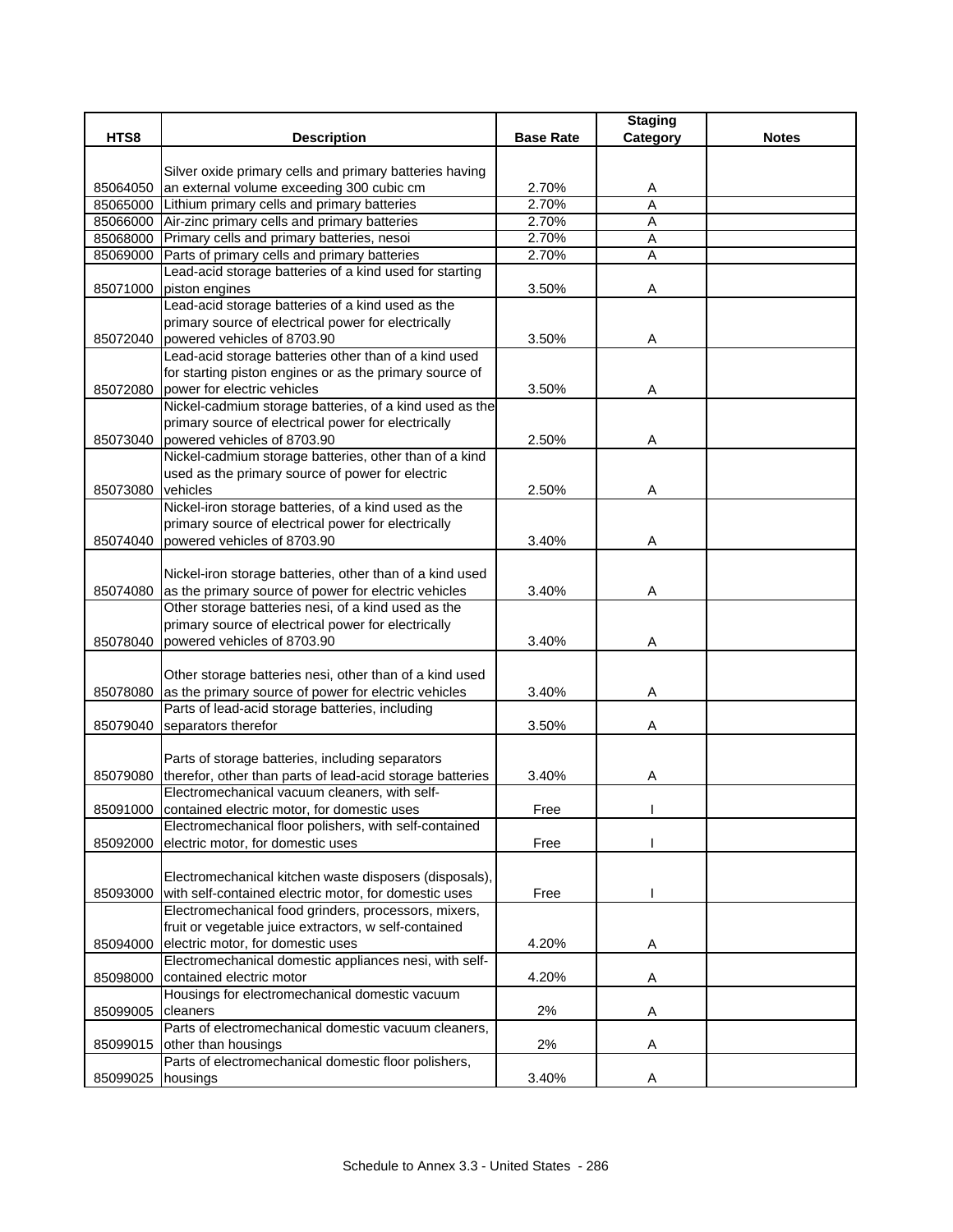|          |                                                                                  |                  | <b>Staging</b> |              |
|----------|----------------------------------------------------------------------------------|------------------|----------------|--------------|
| HTS8     | <b>Description</b>                                                               | <b>Base Rate</b> | Category       | <b>Notes</b> |
|          | Parts of electromechanical domestic floor polishers,                             |                  |                |              |
| 85099035 | other than housings                                                              | 3.40%            | Α              |              |
|          | Parts of electromechanical domestic appliances nesi,                             |                  |                |              |
| 85099045 | housings                                                                         | 4.20%            | Α              |              |
|          | Parts of electromechanical domestic appliances nesi,                             |                  |                |              |
| 85099055 | other than housings                                                              | 4.20%            | Α              |              |
| 85101000 | Shavers, with self-contained electric motor                                      | Free             |                |              |
| 85102000 | Hair clippers, with self-contained electric motor                                | 4%               | A              |              |
|          | Hair-removing appliances with self-contained electric                            |                  |                |              |
| 85103000 | motor<br>Blades and cutting heads of shavers with self-                          | 4.20%            | Α              |              |
| 85109010 | contained electric motor                                                         | Free             |                |              |
|          | Parts of shavers with self-contained electric motor,                             |                  |                |              |
| 85109020 | other than blades and cutting heads                                              | Free             |                |              |
|          |                                                                                  |                  |                |              |
|          | 85109030 Parts of hair clippers with self-contained electric motor               | 4%               | Α              |              |
|          | Parts of hair-removing appliances of subheading                                  |                  |                |              |
| 85109055 | 8510.30                                                                          | 4.20%            | A              |              |
| 85111000 | Spark plugs                                                                      | 2.50%            | A              |              |
|          | Ignition magnetos, magneto-dynamos and magnetic                                  |                  |                |              |
| 85112000 | flywheels                                                                        | 2.50%            | Α              |              |
|          | 85113000 Distributors and ignition coils                                         | 2.50%            | A              |              |
|          |                                                                                  |                  |                |              |
|          | 85114000 Starter motors and dual purpose starter-generators                      | 2.50%            | Α              |              |
|          | Generators nesi, of a kind used in conjunction with                              |                  |                |              |
|          | spark-ignition or compression-ignition internal-                                 |                  |                |              |
|          | 85115000 combustion engines                                                      | 2.50%            | A              |              |
|          | Voltage and voltage-current regulators with cut-out                              |                  |                |              |
|          | 85118020 relays designed for use on 6, 12 or 24 V systems                        | 2.50%            | Α              |              |
|          | Voltage and voltage-current regulators with cut-out                              |                  |                |              |
|          | relays other than those designed for use on 6, 12 or 24                          |                  |                |              |
| 85118040 | V systems                                                                        | Free             |                |              |
|          | Electrical ignition or starting equipment of a kind used                         |                  |                |              |
| 85118060 | for spark-ignition internal-combustion or compression-<br>ignition engines, nesi | 2.50%            | Α              |              |
|          |                                                                                  |                  |                |              |
|          | Parts of voltage and voltage-current regulators with cut-                        |                  |                |              |
| 85119020 | out relays, designed for use on 6, 12 or 24 V systems                            | 3.10%            | Α              |              |
|          | Parts of voltage and voltage-current regulators with cut-                        |                  |                |              |
|          | out relays, other than those designed for use on 6, 12                           |                  |                |              |
| 85119040 | or 24 V systems                                                                  | Free             |                |              |
|          | Parts nesi of electrical ignition or starting equipment or                       |                  |                |              |
|          | generators used for spark- or compression-ignition                               |                  |                |              |
| 85119060 | internal-combustion engines                                                      | 2.50%            | Α              |              |
|          |                                                                                  |                  |                |              |
| 85121020 | Electrical lighting equipment of a kind used on bicycles                         | Free             |                |              |
|          | Electrical visual signaling equipment of a kind used on                          |                  |                |              |
| 85121040 | bicycles                                                                         | 2.70%            | Α              |              |
|          | Electrical lighting equipment of a kind used for motor                           |                  |                |              |
| 85122020 | vehicles or cycles other than bicycles                                           | Free             |                |              |
|          |                                                                                  |                  |                |              |
|          | Electrical visual signaling equipment of a kind used for                         |                  |                |              |
| 85122040 | motor vehicles or cycles other than bicycles                                     | 2.50%            | Α              |              |
|          | Electrical sound signaling equipment of a kind used for                          |                  |                |              |
| 85123000 | cycles or motor vehicles                                                         | 2.50%            | Α              |              |
|          | Defrosters and demisters of a kind used for cycles or                            |                  |                |              |
| 85124020 | motor vehicles                                                                   | 2.50%            | Α              |              |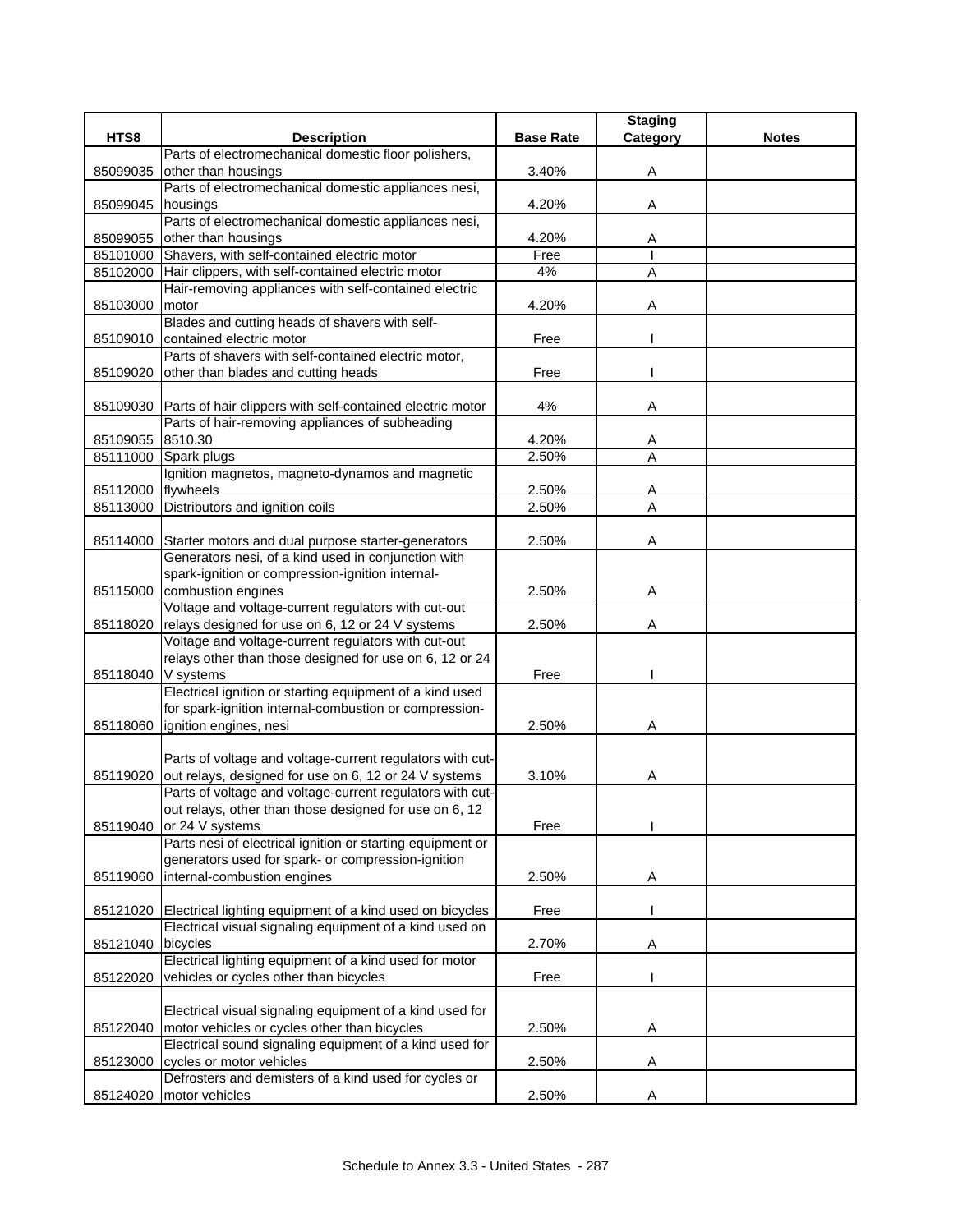|          |                                                                      |                  | <b>Staging</b> |              |
|----------|----------------------------------------------------------------------|------------------|----------------|--------------|
| HTS8     | <b>Description</b>                                                   | <b>Base Rate</b> | Category       | <b>Notes</b> |
|          | Windshield wipers of a kind used for cycles or motor                 |                  |                |              |
| 85124040 | vehicles                                                             | 2.50%            | Α              |              |
|          | Parts of electrical signaling equipment of a kind used               |                  |                |              |
| 85129020 | for cycles or motor vehicles                                         | 2.50%            | Α              |              |
|          | Parts of electrical lighting equipment of a kind used on             |                  |                |              |
| 85129040 | bicycles                                                             | Free             |                |              |
|          | Parts of electrical lighting equipment of a kind used for            |                  |                |              |
| 85129060 | motor vehicles or cycles other than bicycles                         | Free             |                |              |
|          | Parts of defrosters and demisters of a kind used for                 |                  |                |              |
| 85129070 | cycles or motor vehicles                                             | 2.50%            | Α              |              |
|          | Parts of windshield wipers of a kind used for motor                  |                  |                |              |
| 85129090 | vehicles or cycles                                                   | 2.50%            | Α              |              |
| 85131020 | Flashlights<br>Portable electric lamps designed to function by their | 12.50%           | A              |              |
|          |                                                                      |                  |                |              |
| 85131040 | own source of energy, other than flashlights<br>Parts of flashlights | 3.50%<br>12.50%  | Α<br>A         |              |
| 85139020 |                                                                      |                  |                |              |
|          | Parts of portable electric lamps designed to function by             |                  |                |              |
| 85139040 | their own source of energy, other than flashlights                   | 3.50%            | Α              |              |
|          | Resistance heated industrial or laboratory furnaces and              |                  |                |              |
| 85141000 | ovens                                                                | Free             |                |              |
|          | Industrial or laboratory microwave ovens for making hot              |                  |                |              |
| 85142040 | drinks or for cooking or heating food                                | 4%               | A              |              |
| 85142060 | Industrial or laboratory microwave ovens, nesoi                      | 4.20%            | Ā              |              |
|          |                                                                      |                  |                |              |
|          | Industrial or laboratory furnaces and ovens (other than              |                  |                |              |
| 85142080 | microwave) functioning by induction or dielectric loss               | Free             |                |              |
|          | Electric furnaces and ovens for diffusion, oxidation or              |                  |                |              |
| 85143020 | annealing of semiconductor wafers                                    | Free             |                |              |
|          |                                                                      |                  |                |              |
|          | Industrial or laboratory electric furnaces and ovens,                |                  |                |              |
| 85143060 | nesoi, for the rapid heating of semiconductor wafers                 | Free             |                |              |
|          | Industrial or laboratory electric furnaces and ovens,                |                  |                |              |
| 85143080 | nesoi                                                                | 1.30%            | Α              |              |
|          | Industrial or laboratory induction or dielectric heating             |                  |                |              |
| 85144000 | equipment nesi                                                       | Free             |                |              |
| 85149040 | Parts of industrial or laboratory microwaves                         | 4%               | A              |              |
|          | Parts of industrial or laboratory electric furnaces and              |                  |                |              |
|          | ovens and other industrial or laboratory induction or                |                  |                |              |
|          | 85149080 dielectric heating equipment                                | Free             |                |              |
|          | 85151100 Electric soldering irons and guns                           | 2.50%            | Α              |              |
|          | Electric brazing or soldering machines and apparatus,                |                  |                |              |
| 85151900 | other than soldering irons and guns                                  | Free             |                |              |
|          | Electric machines and apparatus for resistance welding               |                  |                |              |
| 85152100 | of metal, fully or partly automatic                                  | Free             |                |              |
|          | Electric machines and apparatus for resistance welding               |                  |                |              |
| 85152900 | of metal, other than fully or partly automatic                       | Free             |                |              |
|          |                                                                      |                  |                |              |
|          | Electric machines and apparatus for arc (including                   |                  |                |              |
| 85153100 | plasma arc) welding of metals, fully or partly automatic             | 1.60%            | Α              |              |
|          | Electric machines and apparatus for arc (including                   |                  |                |              |
|          | plasma arc) welding of metals, other than fully or partly            |                  |                |              |
| 85153900 | automatic                                                            | 1.60%            | Α              |              |
|          | Electric welding apparatus nesi, and electric machines               |                  |                |              |
|          | and apparatus for hot spraying metals or sintered metal              |                  |                |              |
| 85158000 | carbides                                                             | Free             |                |              |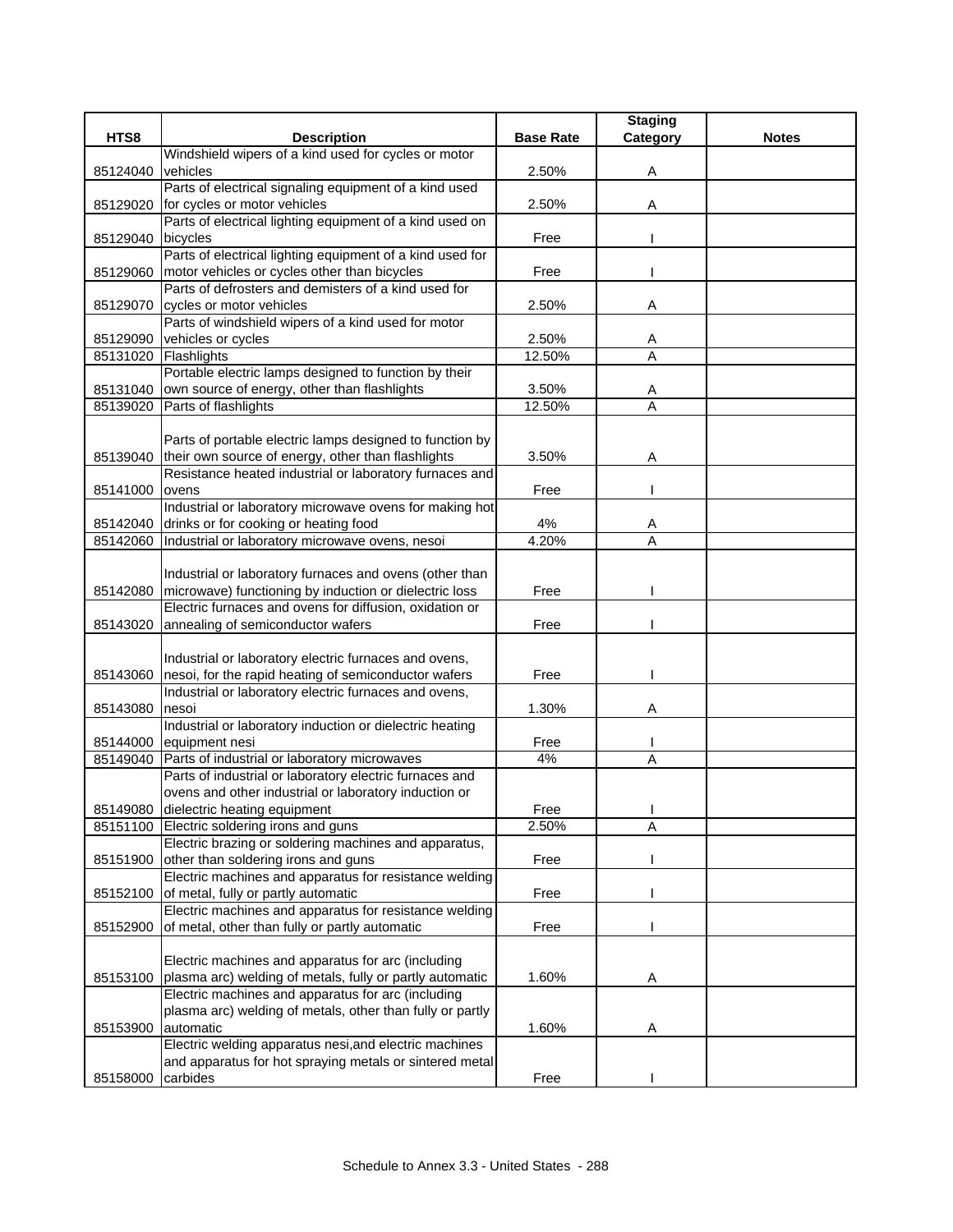| Parts of electric welding die attach apparatus, tape<br>automated bonders and wire bonders of subheading<br>8515.80 for assembly of semiconductors<br>85159010<br>Free<br>Parts of electric welding machines and apparatus,<br>1.60%<br>85159030<br>Α<br>nesoi<br>Parts of electric soldering or brazing machines &<br>apparatus, & electric apparatus for hot spraying of<br>85159040 metals or sintered metal carbides<br>Free<br>Electric instantaneous or storage water heaters and<br>85161000   immersion heaters<br>Free<br>85162100 Electric storage heating radiators<br>Free<br>Electric space heating apparatus and electric soil<br>85162900 heating apparatus, other than storage heating radiators<br>3.70%<br>A<br>A<br>85163100<br>Electrothermic hair dryers<br>3.90%<br>Electrothermic hairdressing apparatus other than hair<br>85163200<br>dryers<br>3.90%<br>A<br>Free<br>85163300 Electrothermic hand drying apparatus<br>85164020 Electric flatirons, travel type<br>Free<br>A<br>85164040<br>Electric flatirons, other than travel type<br>2.80%<br>Microwave ovens of a kind used for domestic purposes<br>2%<br>85165000<br>Α<br>Electrothermic cooking stoves, ranges and ovens<br>(excluding microwave ovens) of a kind used for<br>85166040<br>domestic purposes<br>Free<br>Electrothermic cookers, cooking plates, boiling rings,<br>grillers and roasters, nesi, of a kind used for domestic<br>purposes<br>A<br>85166060<br>2.70%<br>Electrothermic coffee or tea makers, for domestic<br>85167100 purposes<br>3.70%<br>A<br>85167200 Electrothermic toasters, for domestic purposes<br>5.30%<br>A<br>Electrothermic appliances nesi, of a kind used for<br>domestic purposes<br>2.70%<br>85167900<br>Α<br>Electric heating resistors assembled only with simple<br>insulated former and electrical connectors, used for anti-<br>85168040 icing or de-icing<br>Free<br>Free<br>Electric heating resistors, nesi<br>85168080<br>Parts of electric heaters or heating apparatus of<br>85169005 subheading 8516.10, 8516.21 or 8516.29<br>3.70%<br>A<br>Housings for hand-drying apparatus of subheading<br>85169015 8516.33<br>3.90%<br>A<br>Housings and steel bases for electric flat irons of<br>subheading 8516.40<br>3.90%<br>Α<br>85169025<br>Parts of domestic microwave ovens, assemblies,<br>having more than one of: cooking chamber; structural<br>supporting chassis; door; outer case<br>Free<br>85169035<br>Parts of domestic microwave ovens, printed circuit<br>assemblies<br>85169045<br>Free<br>85169050 Parts of domestic microwave ovens, other nesi<br>Free<br>Parts of domestic electrothermic cooking stoves,<br>ranges and ovens of subheading 8516.60.40, cooking<br>chambers whether or not assembled<br>Free<br>85169055<br>Parts of domestic electrothermic cooking stoves,<br>ranges and ovens of subheading 8516.60.40, top |      |                                                      |                  | <b>Staging</b> |              |
|------------------------------------------------------------------------------------------------------------------------------------------------------------------------------------------------------------------------------------------------------------------------------------------------------------------------------------------------------------------------------------------------------------------------------------------------------------------------------------------------------------------------------------------------------------------------------------------------------------------------------------------------------------------------------------------------------------------------------------------------------------------------------------------------------------------------------------------------------------------------------------------------------------------------------------------------------------------------------------------------------------------------------------------------------------------------------------------------------------------------------------------------------------------------------------------------------------------------------------------------------------------------------------------------------------------------------------------------------------------------------------------------------------------------------------------------------------------------------------------------------------------------------------------------------------------------------------------------------------------------------------------------------------------------------------------------------------------------------------------------------------------------------------------------------------------------------------------------------------------------------------------------------------------------------------------------------------------------------------------------------------------------------------------------------------------------------------------------------------------------------------------------------------------------------------------------------------------------------------------------------------------------------------------------------------------------------------------------------------------------------------------------------------------------------------------------------------------------------------------------------------------------------------------------------------------------------------------------------------------------------------------------------------------------------------------------------------------------------------------------------------------------------------------------------------------------------------------------------------------------------------------|------|------------------------------------------------------|------------------|----------------|--------------|
|                                                                                                                                                                                                                                                                                                                                                                                                                                                                                                                                                                                                                                                                                                                                                                                                                                                                                                                                                                                                                                                                                                                                                                                                                                                                                                                                                                                                                                                                                                                                                                                                                                                                                                                                                                                                                                                                                                                                                                                                                                                                                                                                                                                                                                                                                                                                                                                                                                                                                                                                                                                                                                                                                                                                                                                                                                                                                          | HTS8 | <b>Description</b>                                   | <b>Base Rate</b> | Category       | <b>Notes</b> |
|                                                                                                                                                                                                                                                                                                                                                                                                                                                                                                                                                                                                                                                                                                                                                                                                                                                                                                                                                                                                                                                                                                                                                                                                                                                                                                                                                                                                                                                                                                                                                                                                                                                                                                                                                                                                                                                                                                                                                                                                                                                                                                                                                                                                                                                                                                                                                                                                                                                                                                                                                                                                                                                                                                                                                                                                                                                                                          |      |                                                      |                  |                |              |
|                                                                                                                                                                                                                                                                                                                                                                                                                                                                                                                                                                                                                                                                                                                                                                                                                                                                                                                                                                                                                                                                                                                                                                                                                                                                                                                                                                                                                                                                                                                                                                                                                                                                                                                                                                                                                                                                                                                                                                                                                                                                                                                                                                                                                                                                                                                                                                                                                                                                                                                                                                                                                                                                                                                                                                                                                                                                                          |      |                                                      |                  |                |              |
|                                                                                                                                                                                                                                                                                                                                                                                                                                                                                                                                                                                                                                                                                                                                                                                                                                                                                                                                                                                                                                                                                                                                                                                                                                                                                                                                                                                                                                                                                                                                                                                                                                                                                                                                                                                                                                                                                                                                                                                                                                                                                                                                                                                                                                                                                                                                                                                                                                                                                                                                                                                                                                                                                                                                                                                                                                                                                          |      |                                                      |                  |                |              |
|                                                                                                                                                                                                                                                                                                                                                                                                                                                                                                                                                                                                                                                                                                                                                                                                                                                                                                                                                                                                                                                                                                                                                                                                                                                                                                                                                                                                                                                                                                                                                                                                                                                                                                                                                                                                                                                                                                                                                                                                                                                                                                                                                                                                                                                                                                                                                                                                                                                                                                                                                                                                                                                                                                                                                                                                                                                                                          |      |                                                      |                  |                |              |
|                                                                                                                                                                                                                                                                                                                                                                                                                                                                                                                                                                                                                                                                                                                                                                                                                                                                                                                                                                                                                                                                                                                                                                                                                                                                                                                                                                                                                                                                                                                                                                                                                                                                                                                                                                                                                                                                                                                                                                                                                                                                                                                                                                                                                                                                                                                                                                                                                                                                                                                                                                                                                                                                                                                                                                                                                                                                                          |      |                                                      |                  |                |              |
|                                                                                                                                                                                                                                                                                                                                                                                                                                                                                                                                                                                                                                                                                                                                                                                                                                                                                                                                                                                                                                                                                                                                                                                                                                                                                                                                                                                                                                                                                                                                                                                                                                                                                                                                                                                                                                                                                                                                                                                                                                                                                                                                                                                                                                                                                                                                                                                                                                                                                                                                                                                                                                                                                                                                                                                                                                                                                          |      |                                                      |                  |                |              |
|                                                                                                                                                                                                                                                                                                                                                                                                                                                                                                                                                                                                                                                                                                                                                                                                                                                                                                                                                                                                                                                                                                                                                                                                                                                                                                                                                                                                                                                                                                                                                                                                                                                                                                                                                                                                                                                                                                                                                                                                                                                                                                                                                                                                                                                                                                                                                                                                                                                                                                                                                                                                                                                                                                                                                                                                                                                                                          |      |                                                      |                  |                |              |
|                                                                                                                                                                                                                                                                                                                                                                                                                                                                                                                                                                                                                                                                                                                                                                                                                                                                                                                                                                                                                                                                                                                                                                                                                                                                                                                                                                                                                                                                                                                                                                                                                                                                                                                                                                                                                                                                                                                                                                                                                                                                                                                                                                                                                                                                                                                                                                                                                                                                                                                                                                                                                                                                                                                                                                                                                                                                                          |      |                                                      |                  |                |              |
|                                                                                                                                                                                                                                                                                                                                                                                                                                                                                                                                                                                                                                                                                                                                                                                                                                                                                                                                                                                                                                                                                                                                                                                                                                                                                                                                                                                                                                                                                                                                                                                                                                                                                                                                                                                                                                                                                                                                                                                                                                                                                                                                                                                                                                                                                                                                                                                                                                                                                                                                                                                                                                                                                                                                                                                                                                                                                          |      |                                                      |                  |                |              |
|                                                                                                                                                                                                                                                                                                                                                                                                                                                                                                                                                                                                                                                                                                                                                                                                                                                                                                                                                                                                                                                                                                                                                                                                                                                                                                                                                                                                                                                                                                                                                                                                                                                                                                                                                                                                                                                                                                                                                                                                                                                                                                                                                                                                                                                                                                                                                                                                                                                                                                                                                                                                                                                                                                                                                                                                                                                                                          |      |                                                      |                  |                |              |
|                                                                                                                                                                                                                                                                                                                                                                                                                                                                                                                                                                                                                                                                                                                                                                                                                                                                                                                                                                                                                                                                                                                                                                                                                                                                                                                                                                                                                                                                                                                                                                                                                                                                                                                                                                                                                                                                                                                                                                                                                                                                                                                                                                                                                                                                                                                                                                                                                                                                                                                                                                                                                                                                                                                                                                                                                                                                                          |      |                                                      |                  |                |              |
|                                                                                                                                                                                                                                                                                                                                                                                                                                                                                                                                                                                                                                                                                                                                                                                                                                                                                                                                                                                                                                                                                                                                                                                                                                                                                                                                                                                                                                                                                                                                                                                                                                                                                                                                                                                                                                                                                                                                                                                                                                                                                                                                                                                                                                                                                                                                                                                                                                                                                                                                                                                                                                                                                                                                                                                                                                                                                          |      |                                                      |                  |                |              |
|                                                                                                                                                                                                                                                                                                                                                                                                                                                                                                                                                                                                                                                                                                                                                                                                                                                                                                                                                                                                                                                                                                                                                                                                                                                                                                                                                                                                                                                                                                                                                                                                                                                                                                                                                                                                                                                                                                                                                                                                                                                                                                                                                                                                                                                                                                                                                                                                                                                                                                                                                                                                                                                                                                                                                                                                                                                                                          |      |                                                      |                  |                |              |
|                                                                                                                                                                                                                                                                                                                                                                                                                                                                                                                                                                                                                                                                                                                                                                                                                                                                                                                                                                                                                                                                                                                                                                                                                                                                                                                                                                                                                                                                                                                                                                                                                                                                                                                                                                                                                                                                                                                                                                                                                                                                                                                                                                                                                                                                                                                                                                                                                                                                                                                                                                                                                                                                                                                                                                                                                                                                                          |      |                                                      |                  |                |              |
|                                                                                                                                                                                                                                                                                                                                                                                                                                                                                                                                                                                                                                                                                                                                                                                                                                                                                                                                                                                                                                                                                                                                                                                                                                                                                                                                                                                                                                                                                                                                                                                                                                                                                                                                                                                                                                                                                                                                                                                                                                                                                                                                                                                                                                                                                                                                                                                                                                                                                                                                                                                                                                                                                                                                                                                                                                                                                          |      |                                                      |                  |                |              |
|                                                                                                                                                                                                                                                                                                                                                                                                                                                                                                                                                                                                                                                                                                                                                                                                                                                                                                                                                                                                                                                                                                                                                                                                                                                                                                                                                                                                                                                                                                                                                                                                                                                                                                                                                                                                                                                                                                                                                                                                                                                                                                                                                                                                                                                                                                                                                                                                                                                                                                                                                                                                                                                                                                                                                                                                                                                                                          |      |                                                      |                  |                |              |
|                                                                                                                                                                                                                                                                                                                                                                                                                                                                                                                                                                                                                                                                                                                                                                                                                                                                                                                                                                                                                                                                                                                                                                                                                                                                                                                                                                                                                                                                                                                                                                                                                                                                                                                                                                                                                                                                                                                                                                                                                                                                                                                                                                                                                                                                                                                                                                                                                                                                                                                                                                                                                                                                                                                                                                                                                                                                                          |      |                                                      |                  |                |              |
|                                                                                                                                                                                                                                                                                                                                                                                                                                                                                                                                                                                                                                                                                                                                                                                                                                                                                                                                                                                                                                                                                                                                                                                                                                                                                                                                                                                                                                                                                                                                                                                                                                                                                                                                                                                                                                                                                                                                                                                                                                                                                                                                                                                                                                                                                                                                                                                                                                                                                                                                                                                                                                                                                                                                                                                                                                                                                          |      |                                                      |                  |                |              |
|                                                                                                                                                                                                                                                                                                                                                                                                                                                                                                                                                                                                                                                                                                                                                                                                                                                                                                                                                                                                                                                                                                                                                                                                                                                                                                                                                                                                                                                                                                                                                                                                                                                                                                                                                                                                                                                                                                                                                                                                                                                                                                                                                                                                                                                                                                                                                                                                                                                                                                                                                                                                                                                                                                                                                                                                                                                                                          |      |                                                      |                  |                |              |
|                                                                                                                                                                                                                                                                                                                                                                                                                                                                                                                                                                                                                                                                                                                                                                                                                                                                                                                                                                                                                                                                                                                                                                                                                                                                                                                                                                                                                                                                                                                                                                                                                                                                                                                                                                                                                                                                                                                                                                                                                                                                                                                                                                                                                                                                                                                                                                                                                                                                                                                                                                                                                                                                                                                                                                                                                                                                                          |      |                                                      |                  |                |              |
|                                                                                                                                                                                                                                                                                                                                                                                                                                                                                                                                                                                                                                                                                                                                                                                                                                                                                                                                                                                                                                                                                                                                                                                                                                                                                                                                                                                                                                                                                                                                                                                                                                                                                                                                                                                                                                                                                                                                                                                                                                                                                                                                                                                                                                                                                                                                                                                                                                                                                                                                                                                                                                                                                                                                                                                                                                                                                          |      |                                                      |                  |                |              |
|                                                                                                                                                                                                                                                                                                                                                                                                                                                                                                                                                                                                                                                                                                                                                                                                                                                                                                                                                                                                                                                                                                                                                                                                                                                                                                                                                                                                                                                                                                                                                                                                                                                                                                                                                                                                                                                                                                                                                                                                                                                                                                                                                                                                                                                                                                                                                                                                                                                                                                                                                                                                                                                                                                                                                                                                                                                                                          |      |                                                      |                  |                |              |
|                                                                                                                                                                                                                                                                                                                                                                                                                                                                                                                                                                                                                                                                                                                                                                                                                                                                                                                                                                                                                                                                                                                                                                                                                                                                                                                                                                                                                                                                                                                                                                                                                                                                                                                                                                                                                                                                                                                                                                                                                                                                                                                                                                                                                                                                                                                                                                                                                                                                                                                                                                                                                                                                                                                                                                                                                                                                                          |      |                                                      |                  |                |              |
|                                                                                                                                                                                                                                                                                                                                                                                                                                                                                                                                                                                                                                                                                                                                                                                                                                                                                                                                                                                                                                                                                                                                                                                                                                                                                                                                                                                                                                                                                                                                                                                                                                                                                                                                                                                                                                                                                                                                                                                                                                                                                                                                                                                                                                                                                                                                                                                                                                                                                                                                                                                                                                                                                                                                                                                                                                                                                          |      |                                                      |                  |                |              |
|                                                                                                                                                                                                                                                                                                                                                                                                                                                                                                                                                                                                                                                                                                                                                                                                                                                                                                                                                                                                                                                                                                                                                                                                                                                                                                                                                                                                                                                                                                                                                                                                                                                                                                                                                                                                                                                                                                                                                                                                                                                                                                                                                                                                                                                                                                                                                                                                                                                                                                                                                                                                                                                                                                                                                                                                                                                                                          |      |                                                      |                  |                |              |
|                                                                                                                                                                                                                                                                                                                                                                                                                                                                                                                                                                                                                                                                                                                                                                                                                                                                                                                                                                                                                                                                                                                                                                                                                                                                                                                                                                                                                                                                                                                                                                                                                                                                                                                                                                                                                                                                                                                                                                                                                                                                                                                                                                                                                                                                                                                                                                                                                                                                                                                                                                                                                                                                                                                                                                                                                                                                                          |      |                                                      |                  |                |              |
|                                                                                                                                                                                                                                                                                                                                                                                                                                                                                                                                                                                                                                                                                                                                                                                                                                                                                                                                                                                                                                                                                                                                                                                                                                                                                                                                                                                                                                                                                                                                                                                                                                                                                                                                                                                                                                                                                                                                                                                                                                                                                                                                                                                                                                                                                                                                                                                                                                                                                                                                                                                                                                                                                                                                                                                                                                                                                          |      |                                                      |                  |                |              |
|                                                                                                                                                                                                                                                                                                                                                                                                                                                                                                                                                                                                                                                                                                                                                                                                                                                                                                                                                                                                                                                                                                                                                                                                                                                                                                                                                                                                                                                                                                                                                                                                                                                                                                                                                                                                                                                                                                                                                                                                                                                                                                                                                                                                                                                                                                                                                                                                                                                                                                                                                                                                                                                                                                                                                                                                                                                                                          |      |                                                      |                  |                |              |
|                                                                                                                                                                                                                                                                                                                                                                                                                                                                                                                                                                                                                                                                                                                                                                                                                                                                                                                                                                                                                                                                                                                                                                                                                                                                                                                                                                                                                                                                                                                                                                                                                                                                                                                                                                                                                                                                                                                                                                                                                                                                                                                                                                                                                                                                                                                                                                                                                                                                                                                                                                                                                                                                                                                                                                                                                                                                                          |      |                                                      |                  |                |              |
|                                                                                                                                                                                                                                                                                                                                                                                                                                                                                                                                                                                                                                                                                                                                                                                                                                                                                                                                                                                                                                                                                                                                                                                                                                                                                                                                                                                                                                                                                                                                                                                                                                                                                                                                                                                                                                                                                                                                                                                                                                                                                                                                                                                                                                                                                                                                                                                                                                                                                                                                                                                                                                                                                                                                                                                                                                                                                          |      |                                                      |                  |                |              |
|                                                                                                                                                                                                                                                                                                                                                                                                                                                                                                                                                                                                                                                                                                                                                                                                                                                                                                                                                                                                                                                                                                                                                                                                                                                                                                                                                                                                                                                                                                                                                                                                                                                                                                                                                                                                                                                                                                                                                                                                                                                                                                                                                                                                                                                                                                                                                                                                                                                                                                                                                                                                                                                                                                                                                                                                                                                                                          |      |                                                      |                  |                |              |
|                                                                                                                                                                                                                                                                                                                                                                                                                                                                                                                                                                                                                                                                                                                                                                                                                                                                                                                                                                                                                                                                                                                                                                                                                                                                                                                                                                                                                                                                                                                                                                                                                                                                                                                                                                                                                                                                                                                                                                                                                                                                                                                                                                                                                                                                                                                                                                                                                                                                                                                                                                                                                                                                                                                                                                                                                                                                                          |      |                                                      |                  |                |              |
|                                                                                                                                                                                                                                                                                                                                                                                                                                                                                                                                                                                                                                                                                                                                                                                                                                                                                                                                                                                                                                                                                                                                                                                                                                                                                                                                                                                                                                                                                                                                                                                                                                                                                                                                                                                                                                                                                                                                                                                                                                                                                                                                                                                                                                                                                                                                                                                                                                                                                                                                                                                                                                                                                                                                                                                                                                                                                          |      |                                                      |                  |                |              |
|                                                                                                                                                                                                                                                                                                                                                                                                                                                                                                                                                                                                                                                                                                                                                                                                                                                                                                                                                                                                                                                                                                                                                                                                                                                                                                                                                                                                                                                                                                                                                                                                                                                                                                                                                                                                                                                                                                                                                                                                                                                                                                                                                                                                                                                                                                                                                                                                                                                                                                                                                                                                                                                                                                                                                                                                                                                                                          |      |                                                      |                  |                |              |
|                                                                                                                                                                                                                                                                                                                                                                                                                                                                                                                                                                                                                                                                                                                                                                                                                                                                                                                                                                                                                                                                                                                                                                                                                                                                                                                                                                                                                                                                                                                                                                                                                                                                                                                                                                                                                                                                                                                                                                                                                                                                                                                                                                                                                                                                                                                                                                                                                                                                                                                                                                                                                                                                                                                                                                                                                                                                                          |      |                                                      |                  |                |              |
|                                                                                                                                                                                                                                                                                                                                                                                                                                                                                                                                                                                                                                                                                                                                                                                                                                                                                                                                                                                                                                                                                                                                                                                                                                                                                                                                                                                                                                                                                                                                                                                                                                                                                                                                                                                                                                                                                                                                                                                                                                                                                                                                                                                                                                                                                                                                                                                                                                                                                                                                                                                                                                                                                                                                                                                                                                                                                          |      |                                                      |                  |                |              |
|                                                                                                                                                                                                                                                                                                                                                                                                                                                                                                                                                                                                                                                                                                                                                                                                                                                                                                                                                                                                                                                                                                                                                                                                                                                                                                                                                                                                                                                                                                                                                                                                                                                                                                                                                                                                                                                                                                                                                                                                                                                                                                                                                                                                                                                                                                                                                                                                                                                                                                                                                                                                                                                                                                                                                                                                                                                                                          |      |                                                      |                  |                |              |
|                                                                                                                                                                                                                                                                                                                                                                                                                                                                                                                                                                                                                                                                                                                                                                                                                                                                                                                                                                                                                                                                                                                                                                                                                                                                                                                                                                                                                                                                                                                                                                                                                                                                                                                                                                                                                                                                                                                                                                                                                                                                                                                                                                                                                                                                                                                                                                                                                                                                                                                                                                                                                                                                                                                                                                                                                                                                                          |      |                                                      |                  |                |              |
|                                                                                                                                                                                                                                                                                                                                                                                                                                                                                                                                                                                                                                                                                                                                                                                                                                                                                                                                                                                                                                                                                                                                                                                                                                                                                                                                                                                                                                                                                                                                                                                                                                                                                                                                                                                                                                                                                                                                                                                                                                                                                                                                                                                                                                                                                                                                                                                                                                                                                                                                                                                                                                                                                                                                                                                                                                                                                          |      |                                                      |                  |                |              |
|                                                                                                                                                                                                                                                                                                                                                                                                                                                                                                                                                                                                                                                                                                                                                                                                                                                                                                                                                                                                                                                                                                                                                                                                                                                                                                                                                                                                                                                                                                                                                                                                                                                                                                                                                                                                                                                                                                                                                                                                                                                                                                                                                                                                                                                                                                                                                                                                                                                                                                                                                                                                                                                                                                                                                                                                                                                                                          |      |                                                      |                  |                |              |
|                                                                                                                                                                                                                                                                                                                                                                                                                                                                                                                                                                                                                                                                                                                                                                                                                                                                                                                                                                                                                                                                                                                                                                                                                                                                                                                                                                                                                                                                                                                                                                                                                                                                                                                                                                                                                                                                                                                                                                                                                                                                                                                                                                                                                                                                                                                                                                                                                                                                                                                                                                                                                                                                                                                                                                                                                                                                                          |      |                                                      |                  |                |              |
|                                                                                                                                                                                                                                                                                                                                                                                                                                                                                                                                                                                                                                                                                                                                                                                                                                                                                                                                                                                                                                                                                                                                                                                                                                                                                                                                                                                                                                                                                                                                                                                                                                                                                                                                                                                                                                                                                                                                                                                                                                                                                                                                                                                                                                                                                                                                                                                                                                                                                                                                                                                                                                                                                                                                                                                                                                                                                          |      |                                                      |                  |                |              |
|                                                                                                                                                                                                                                                                                                                                                                                                                                                                                                                                                                                                                                                                                                                                                                                                                                                                                                                                                                                                                                                                                                                                                                                                                                                                                                                                                                                                                                                                                                                                                                                                                                                                                                                                                                                                                                                                                                                                                                                                                                                                                                                                                                                                                                                                                                                                                                                                                                                                                                                                                                                                                                                                                                                                                                                                                                                                                          |      |                                                      |                  |                |              |
|                                                                                                                                                                                                                                                                                                                                                                                                                                                                                                                                                                                                                                                                                                                                                                                                                                                                                                                                                                                                                                                                                                                                                                                                                                                                                                                                                                                                                                                                                                                                                                                                                                                                                                                                                                                                                                                                                                                                                                                                                                                                                                                                                                                                                                                                                                                                                                                                                                                                                                                                                                                                                                                                                                                                                                                                                                                                                          |      |                                                      |                  |                |              |
|                                                                                                                                                                                                                                                                                                                                                                                                                                                                                                                                                                                                                                                                                                                                                                                                                                                                                                                                                                                                                                                                                                                                                                                                                                                                                                                                                                                                                                                                                                                                                                                                                                                                                                                                                                                                                                                                                                                                                                                                                                                                                                                                                                                                                                                                                                                                                                                                                                                                                                                                                                                                                                                                                                                                                                                                                                                                                          |      |                                                      |                  |                |              |
|                                                                                                                                                                                                                                                                                                                                                                                                                                                                                                                                                                                                                                                                                                                                                                                                                                                                                                                                                                                                                                                                                                                                                                                                                                                                                                                                                                                                                                                                                                                                                                                                                                                                                                                                                                                                                                                                                                                                                                                                                                                                                                                                                                                                                                                                                                                                                                                                                                                                                                                                                                                                                                                                                                                                                                                                                                                                                          |      |                                                      |                  |                |              |
|                                                                                                                                                                                                                                                                                                                                                                                                                                                                                                                                                                                                                                                                                                                                                                                                                                                                                                                                                                                                                                                                                                                                                                                                                                                                                                                                                                                                                                                                                                                                                                                                                                                                                                                                                                                                                                                                                                                                                                                                                                                                                                                                                                                                                                                                                                                                                                                                                                                                                                                                                                                                                                                                                                                                                                                                                                                                                          |      |                                                      |                  |                |              |
|                                                                                                                                                                                                                                                                                                                                                                                                                                                                                                                                                                                                                                                                                                                                                                                                                                                                                                                                                                                                                                                                                                                                                                                                                                                                                                                                                                                                                                                                                                                                                                                                                                                                                                                                                                                                                                                                                                                                                                                                                                                                                                                                                                                                                                                                                                                                                                                                                                                                                                                                                                                                                                                                                                                                                                                                                                                                                          |      |                                                      |                  |                |              |
|                                                                                                                                                                                                                                                                                                                                                                                                                                                                                                                                                                                                                                                                                                                                                                                                                                                                                                                                                                                                                                                                                                                                                                                                                                                                                                                                                                                                                                                                                                                                                                                                                                                                                                                                                                                                                                                                                                                                                                                                                                                                                                                                                                                                                                                                                                                                                                                                                                                                                                                                                                                                                                                                                                                                                                                                                                                                                          |      |                                                      |                  |                |              |
|                                                                                                                                                                                                                                                                                                                                                                                                                                                                                                                                                                                                                                                                                                                                                                                                                                                                                                                                                                                                                                                                                                                                                                                                                                                                                                                                                                                                                                                                                                                                                                                                                                                                                                                                                                                                                                                                                                                                                                                                                                                                                                                                                                                                                                                                                                                                                                                                                                                                                                                                                                                                                                                                                                                                                                                                                                                                                          |      |                                                      |                  |                |              |
|                                                                                                                                                                                                                                                                                                                                                                                                                                                                                                                                                                                                                                                                                                                                                                                                                                                                                                                                                                                                                                                                                                                                                                                                                                                                                                                                                                                                                                                                                                                                                                                                                                                                                                                                                                                                                                                                                                                                                                                                                                                                                                                                                                                                                                                                                                                                                                                                                                                                                                                                                                                                                                                                                                                                                                                                                                                                                          |      |                                                      |                  |                |              |
|                                                                                                                                                                                                                                                                                                                                                                                                                                                                                                                                                                                                                                                                                                                                                                                                                                                                                                                                                                                                                                                                                                                                                                                                                                                                                                                                                                                                                                                                                                                                                                                                                                                                                                                                                                                                                                                                                                                                                                                                                                                                                                                                                                                                                                                                                                                                                                                                                                                                                                                                                                                                                                                                                                                                                                                                                                                                                          |      |                                                      |                  |                |              |
|                                                                                                                                                                                                                                                                                                                                                                                                                                                                                                                                                                                                                                                                                                                                                                                                                                                                                                                                                                                                                                                                                                                                                                                                                                                                                                                                                                                                                                                                                                                                                                                                                                                                                                                                                                                                                                                                                                                                                                                                                                                                                                                                                                                                                                                                                                                                                                                                                                                                                                                                                                                                                                                                                                                                                                                                                                                                                          |      | 85169065 surface panels w/orw/o elements or controls | Free             |                |              |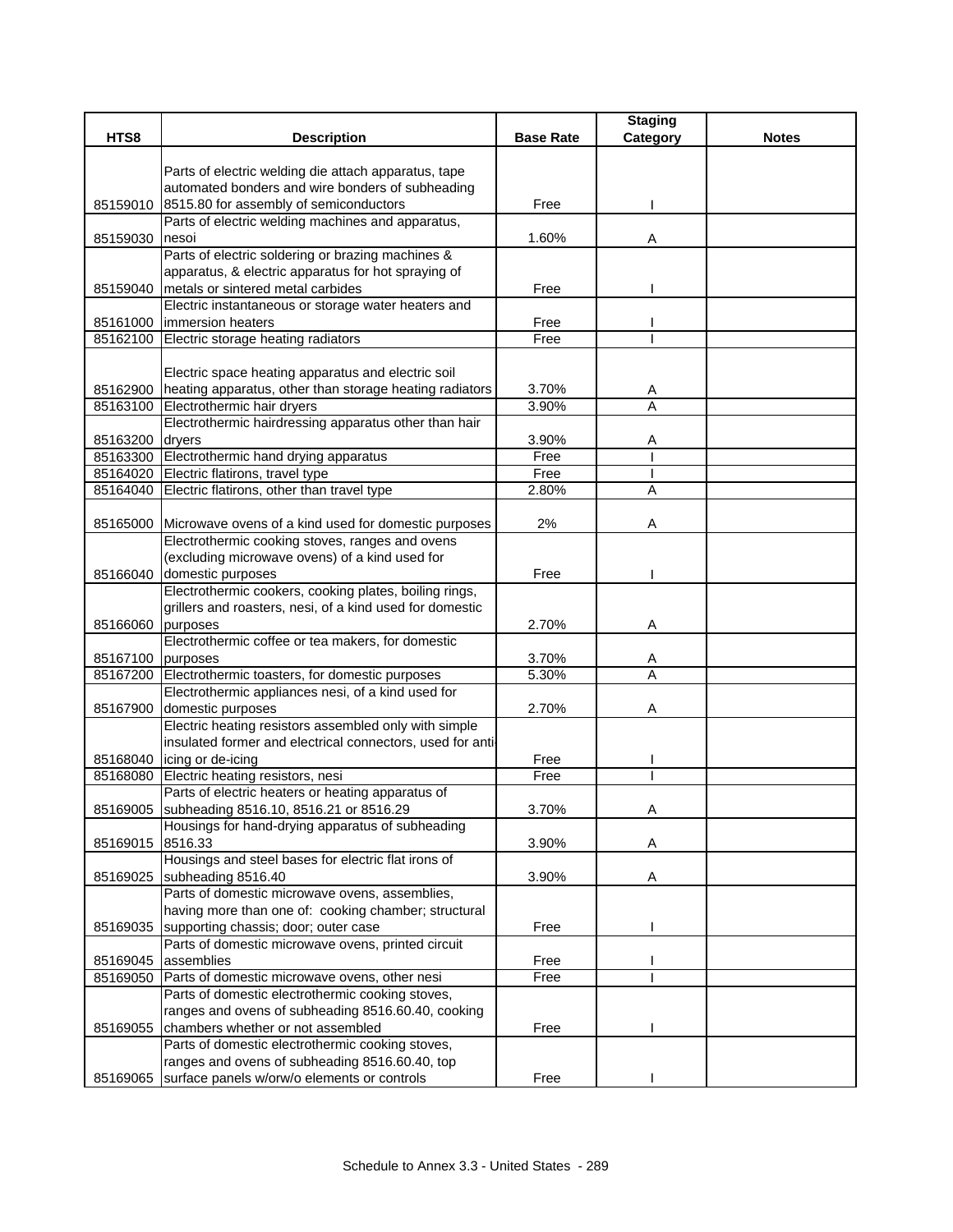|                    |                                                                                                            |                  | <b>Staging</b> |              |
|--------------------|------------------------------------------------------------------------------------------------------------|------------------|----------------|--------------|
| HTS8               | <b>Description</b>                                                                                         | <b>Base Rate</b> | Category       | <b>Notes</b> |
|                    | Parts of domestic electrothermic cooking stoves,                                                           |                  |                |              |
|                    | ranges and ovens of subheading 8516.60.40, door                                                            |                  |                |              |
| 85169075           | assemblies                                                                                                 | Free             |                |              |
|                    | Parts of domestic electrothermic cooking stoves,                                                           |                  |                |              |
|                    | ranges and ovens of subheading 8516.60.40, other                                                           |                  |                |              |
| 85169080           | Inesi                                                                                                      | Free             |                |              |
| 85169085           | Housings for domestic electrothermic toasters                                                              | 3.90%            | A              |              |
|                    | Parts of electric instantaneous or storage water heaters                                                   |                  |                |              |
|                    | and immersion heaters and other domestic                                                                   | 3.90%            |                |              |
|                    | 85169090 electrothermic appliance, nesi<br>85171100 Line telephone sets with cordless handsets             | Free             | Α              |              |
|                    | 85171940 Videophones                                                                                       | Free             |                |              |
|                    | 85171980 Telephone sets, nesoi                                                                             | Free             |                |              |
|                    | 85172100 Facsimile machines                                                                                | Free             |                |              |
| 85172200           | <b>Teleprinters</b>                                                                                        | Free             |                |              |
|                    |                                                                                                            |                  |                |              |
|                    | 85173015   Electrical central office telephone switching apparatus                                         | Free             |                |              |
|                    | Electrical private branch exchange telephonic switching                                                    |                  |                |              |
| 85173020 apparatus |                                                                                                            | Free             |                |              |
|                    | 85173025 Electronic key telephonic switching system                                                        | Free             |                |              |
|                    | 85173030 Electrical telephonic switching apparatus, nesi                                                   | Free             |                |              |
|                    | 85173050 Electrical telegraphic switching apparatus                                                        | Free             |                |              |
|                    | Modems, of a kind used with data processing machines                                                       |                  |                |              |
|                    | 85175010 of heading 8471                                                                                   | Free             |                |              |
|                    | Electrical apparatus for telephonic carrier-current line                                                   |                  |                |              |
|                    | 85175050 systems or for digital line systems, nesoi                                                        | Free             |                |              |
|                    | Electrical apparatus for telegraphic carrier-current line                                                  |                  |                |              |
| 85175060           | systems, nesoi                                                                                             | Free             |                |              |
|                    | Electrical apparatus for telegraphic digital line systems,                                                 |                  |                |              |
| 85175090           | nesoi                                                                                                      | Free             |                |              |
|                    | 85178010 Other electrical telephonic apparatus, nesoi                                                      | Free             |                |              |
| 85178020           | Other electrical telegraphic apparatus, nesoi                                                              | Free             |                |              |
|                    | Parts of facsimile machines specified in additional U.S.                                                   |                  |                |              |
|                    | 85179004 note 7 to this chapter                                                                            | Free             |                |              |
|                    | Parts of facsimile machines other than those specified                                                     |                  |                |              |
|                    | 85179008 in additional U.S. note 7 to this chapter                                                         | Free             |                |              |
|                    | Parts of telephone sets, incorporating printed circuit                                                     |                  |                |              |
|                    | 85179012 assemblies                                                                                        | Free             |                |              |
|                    | Parts of teleprinters (including teletypewriters),                                                         |                  |                |              |
|                    | 85179016  incorporating printed circuit assemblies<br>Parts of electrical telephonic switching or terminal | Free             |                |              |
|                    | 85179024 apparatus, incorporating printed circuit assemblies                                               | Free             |                |              |
|                    | Parts of electrical telegraphic switching apparatus, nesi,                                                 |                  |                |              |
| 85179026           | incorporating printed circuit assemblies                                                                   | Free             |                |              |
|                    | Parts of electrical telephonic apparatus, nesi,                                                            |                  |                |              |
| 85179032           | incorporating printed circuit assemblies                                                                   | Free             |                |              |
|                    |                                                                                                            |                  |                |              |
|                    | Parts of electrical telephonic or telegraphic apparatus,                                                   |                  |                |              |
| 85179034           | nesi, incorporating printed circuit assemblies                                                             | Free             |                |              |
|                    | Printed circuit assemblies for telephonic switching or                                                     |                  |                |              |
| 85179036           | terminal apparatus (other than telephone sets)                                                             | Free             |                |              |
|                    |                                                                                                            |                  |                |              |
|                    | Printed circuit assemblies for telephonic apparatus,                                                       |                  |                |              |
| 85179038           | other than switching or terminal apparatus                                                                 | Free             |                |              |
|                    |                                                                                                            |                  |                |              |
|                    | 85179044 Printed circuit assemblies for telegraphic apparatus                                              | Free             |                |              |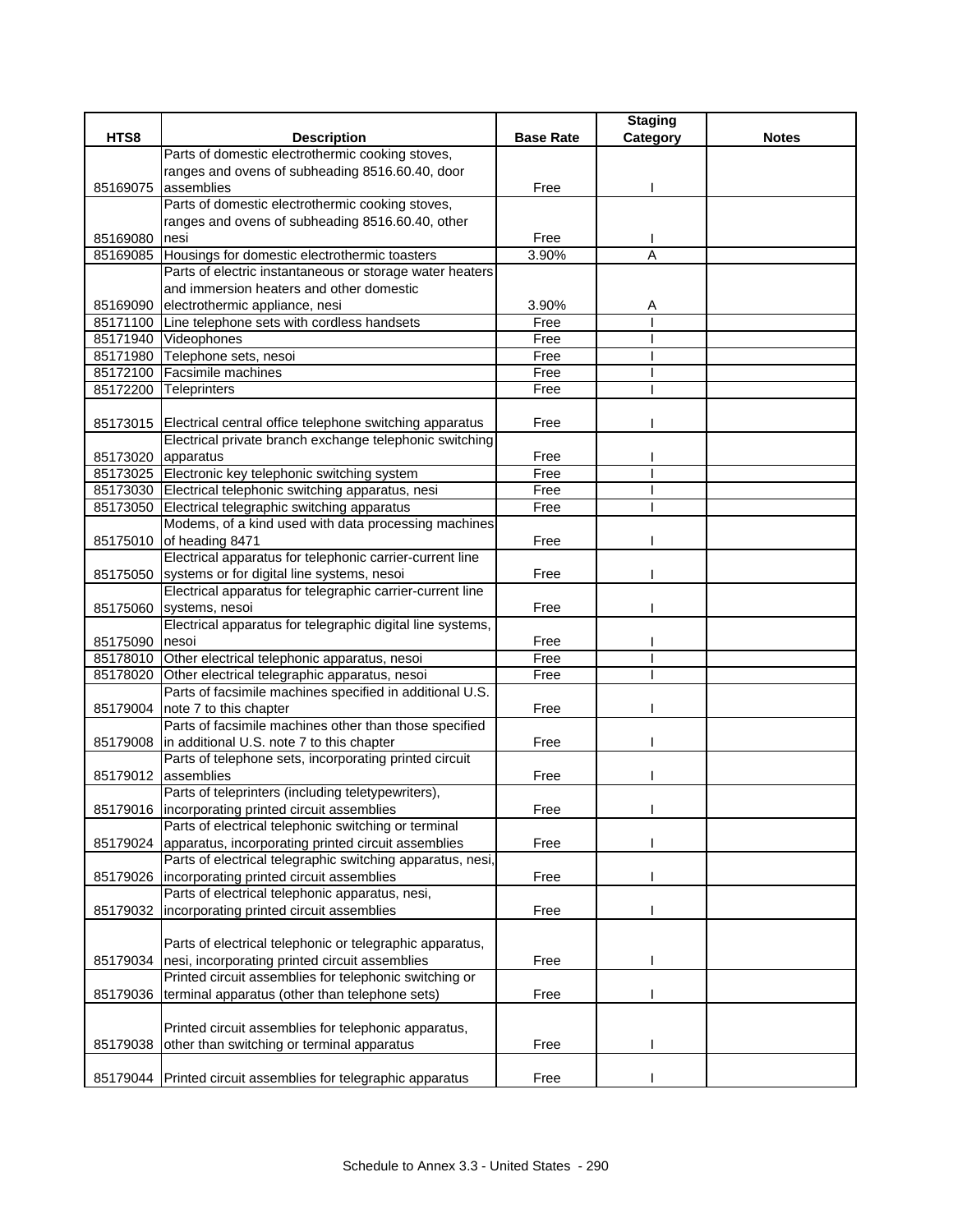|                    |                                                              |                  | <b>Staging</b> |              |
|--------------------|--------------------------------------------------------------|------------------|----------------|--------------|
| HTS8               | <b>Description</b>                                           | <b>Base Rate</b> | Category       | <b>Notes</b> |
|                    | Parts of printed circuit assemblies for telephonic           |                  |                |              |
|                    | switching or terminal apparatus (other than telephone        |                  |                |              |
| 85179048           | sets)                                                        | Free             |                |              |
|                    |                                                              |                  |                |              |
|                    | Parts for printed circuit assemblies for telephonic          |                  |                |              |
| 85179052           | apparatus, other than switching or terminal apparatus        | Free             |                |              |
|                    | Parts for printed circuit assemblies for telegraphic         |                  |                |              |
| 85179056 apparatus |                                                              | Free             |                |              |
|                    | Other parts for telephonic switching or terminal             |                  |                |              |
|                    | 85179058 apparatus (other than telephone sets), nesi         | Free             |                |              |
|                    | Other parts for telephonic apparatus, other than             |                  |                |              |
| 85179064           | switching or terminal apparatus, nesi                        | Free             |                |              |
|                    | 85179066 Other parts for telegraphic apparatus, nesi         | Free             |                |              |
|                    | Microphones having a frequency range of 300Hz-               |                  |                |              |
|                    | 3.4kHz with diameter not over 10 mm and height not           |                  |                |              |
|                    | 85181040 over 3 mm, for telecommunication                    | Free             |                |              |
|                    | 85181080 Microphones and stands therefor, nesoi              | 4.90%            | A              |              |
| 85182100           | Single loudspeakers mounted in their enclosures              | 4.90%            | A              |              |
|                    |                                                              |                  |                |              |
|                    | 85182200 Multiple loudspeakers mounted in the same enclosure | 4.90%            | Α              |              |
|                    | Loudspeakers not mounted in their enclosures, with           |                  |                |              |
|                    | frequency range of 300Hz to 3.4kHz, with a diameter          |                  |                |              |
| 85182940           | not over 50 mm, for telecommunication                        | Free             |                |              |
|                    | Loudspeakers nesoi, not mounted in their enclosures,         |                  |                |              |
| 85182980           | nesoi                                                        | 4.90%            | Α              |              |
| 85183010           | Line telephone handsets                                      | Free             |                |              |
|                    | Headphones, earphones and combined                           |                  |                |              |
|                    | microphone/speaker sets, other than telephone                |                  |                |              |
| 85183020           | handsets                                                     | 4.90%            | A              |              |
|                    | Audio-frequency electric amplifiers for use as repeaters     |                  |                |              |
| 85184010           | in line telephony                                            | Free             |                |              |
|                    | Audio-frequency electric amplifiers, other than for use      |                  |                |              |
| 85184020           | as repeaters in line telephony                               | 4.90%            | A              |              |
| 85185000           | Electric sound amplifier sets                                | 4.90%            | A              |              |
|                    | Printed circuit assemblies of line telephone handsets;       |                  |                |              |
| 85189020           | parts of repeaters                                           | Free             |                |              |
|                    | Parts of telephone handsets other than printed circuit       |                  |                |              |
| 85189040           | assemblies                                                   | 8.50%            | Α              |              |
|                    | Printed circuit assemblies of the microphones of             |                  |                |              |
|                    | subheading 8518.10.40 or the loudspeakers of                 |                  |                |              |
| 85189060           | subheading 8518.29.40                                        | Free             |                |              |
|                    | Parts of microphones & stands, loudspeakers,                 |                  |                |              |
|                    | headphones & earphones nesi, electric amplifiers, &          |                  |                |              |
| 85189080           | electric sound amplifier sets, neso                          | 4.90%            | Α              |              |
|                    | 85191000 Coin- or token-operated record players              | Free             |                |              |
|                    | Record players, other than coin- or token-operated,          |                  |                |              |
| 85192100           | without loudspeaker                                          | Free             |                |              |
|                    | Record players other than coin- or token-operated, with      |                  |                |              |
| 85192900           | loudspeakers                                                 | 3.90%            | Α              |              |
|                    |                                                              |                  |                |              |
| 85193100           | Turntables with automatic record changing mechanism          | 3.90%            | Α              |              |
|                    | Turntables without automatic record changing                 |                  |                |              |
| 85193900           | mechanism                                                    | Free             |                |              |
|                    | 85194000 Transcribing machines                               | 3.90%            | Α              |              |
|                    | 85199200 Pocket-size cassette players (non-recording)        | Free             |                |              |
|                    |                                                              |                  |                |              |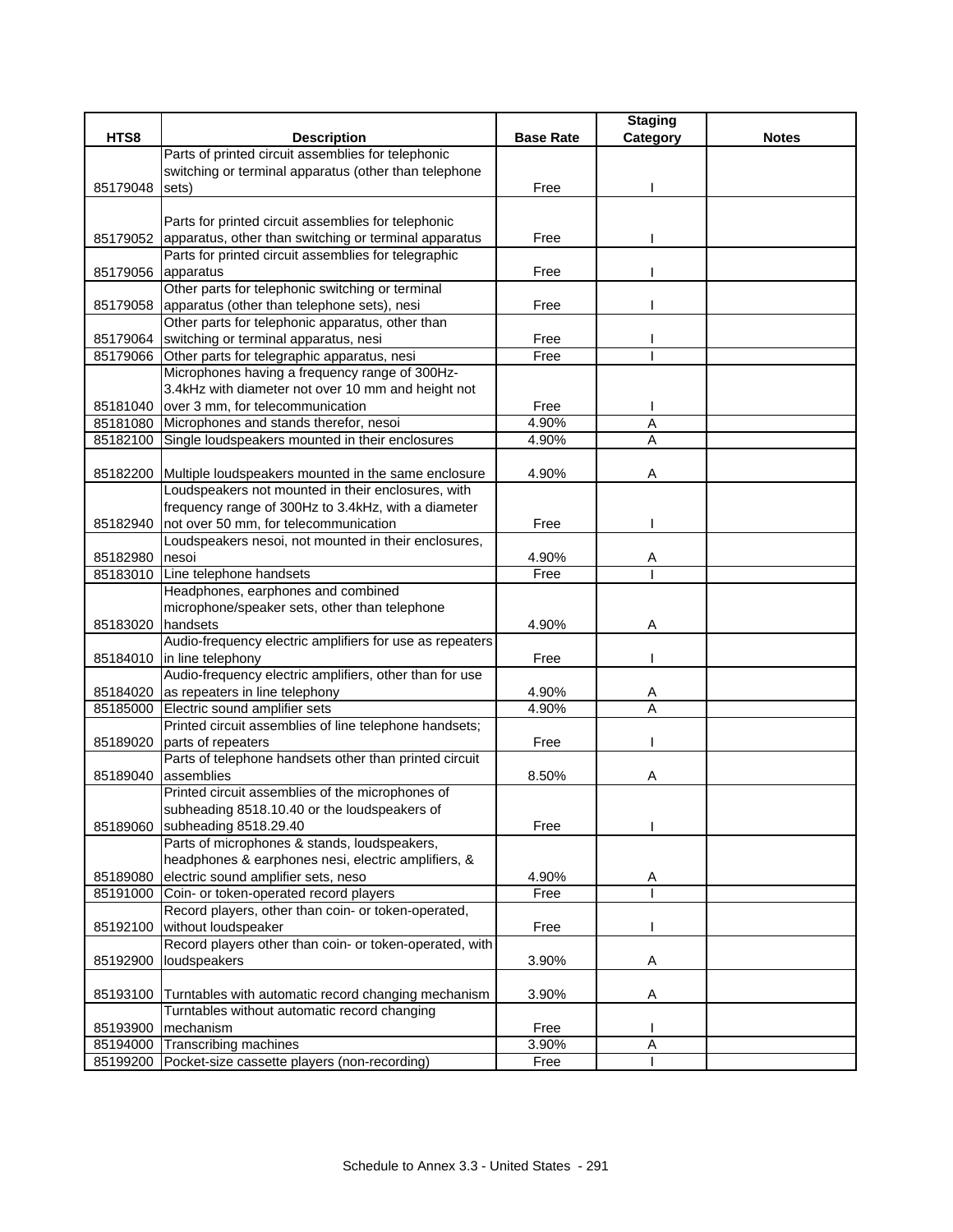|          |                                                                   |                  | <b>Staging</b> |              |
|----------|-------------------------------------------------------------------|------------------|----------------|--------------|
| HTS8     | <b>Description</b>                                                | <b>Base Rate</b> | Category       | <b>Notes</b> |
|          |                                                                   |                  |                |              |
|          | Cassette players (non-recording) designed exclusively             |                  |                |              |
| 85199340 | for motor-vehicle installation (non-recording)                    | 3.70%            | Α              |              |
| 85199380 | Cassette players (non-recording), nesoi                           | Free             |                |              |
|          | Sound reproducing apparatus nesi, not incorporating a             |                  |                |              |
| 85199900 | sound recording device                                            | Free             |                |              |
|          | Dictating machines not capable of operating without an            |                  |                |              |
| 85201000 | external source of power<br>85202000 Telephone answering machines | Free<br>Free     |                |              |
|          | Digital audio magnetic tape recorders incorporating               |                  |                |              |
| 85203200 | sound reproducing apparatus                                       | Free             |                |              |
|          |                                                                   |                  |                |              |
|          | Cassette type magnetic tape recorders (other than digit           |                  |                |              |
| 85203300 | audio type) incorporating sound reproducing apparatus             | Free             |                |              |
|          | Magnetic tape recorders, other than cassette type,                |                  |                |              |
| 85203900 | incorporating sound reproducing apparatus                         | Free             |                |              |
|          | Sound recording apparatus, whether or not                         |                  |                |              |
| 85209000 | incorporating a sound reproducing device, nesi                    | Free             |                |              |
|          | Color, cartridge or cassette magnetic tape-type video             |                  |                |              |
| 85211030 | players                                                           | Free             |                |              |
|          | Color, cartridge or cassette magnetic tape-type video             |                  |                |              |
| 85211060 | recording and reproducing apparatus, nesi                         | Free             |                |              |
|          |                                                                   |                  |                |              |
|          | Magnetic tape-type video recording or reproducing                 |                  |                |              |
| 85211090 | apparatus, other than color, cartridge or cassette type           | Free             |                |              |
|          | Video recording or reproducing apparatus, other than              |                  |                |              |
| 85219000 | magnetic tape-type                                                | Free             |                |              |
|          | Pick-up cartridges for use with apparatus of heading              |                  |                |              |
| 85221000 | 8519 to 8521                                                      | 3.90%            | A              |              |
|          | Assemblies & subassemblies of articles of 8520.90,                |                  |                |              |
|          | consisting of 2 or more pieces fastened together,                 |                  |                |              |
| 85229025 | printed circuit assemblies                                        | 2%               | Α              |              |
|          | Assemblies & subassemblies of articles of 8520.90,                |                  |                |              |
|          | consisting of 2 or more pieces fastened together, other           |                  |                |              |
| 85229035 | than printed circuit assemblies                                   | 2%               | Α              |              |
|          | Other parts of telephone answering machines, printed              |                  |                |              |
| 85229045 | circuit assemblies                                                | Free             |                |              |
|          | Other parts of telephone answering machines, other                |                  |                |              |
| 85229055 | than printed circuit assemblies                                   | 2%               | Α              |              |
|          | Parts and accessories of apparatus of headings 8519               |                  |                |              |
| 85229065 | to 8521, nesi, printed circuit assemblies                         | 2%               | Α              |              |
|          |                                                                   |                  |                |              |
|          | Parts and accessories of apparatus of headings 8519               |                  |                |              |
| 85229075 | to 8521, nesi, other than printed circuit assemblies              | 2%               | Α              |              |
|          | Prepared unrecorded magnetic tapes for sound                      |                  |                |              |
|          | recording or similar recording of other phenomena, of a           |                  |                |              |
| 85231100 | width not exceeding 4 mm                                          | Free             |                |              |
|          | Prepared unrecorded magnetic tapes for sound                      |                  |                |              |
|          | recording or similar recording of other                           |                  |                |              |
|          | phenomena, width exceeding 4 mm but not exceeding                 |                  |                |              |
| 85231200 | 6.5 mm                                                            | Free             |                |              |
|          | Prepared unrecorded magnetic tapes for sound                      |                  |                |              |
|          | recording or similar recording of other phenomena, of a           |                  |                |              |
| 85231300 | width exceeding 6.5 mm                                            | Free             |                |              |
|          | Prepared unrecorded magnetic discs for sound                      |                  |                |              |
| 85232000 | recording or similar recording of other phenomena                 | Free             |                |              |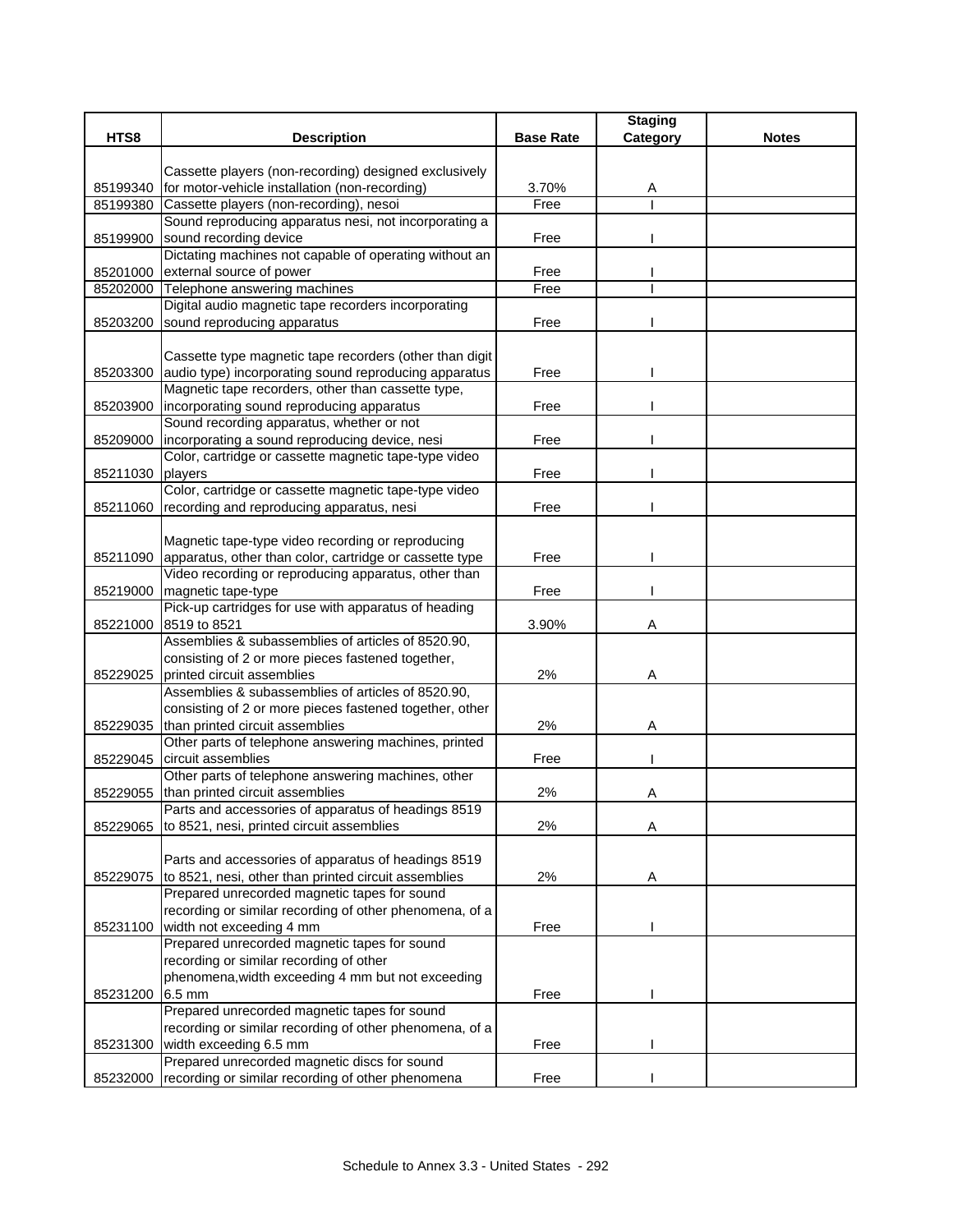|                    |                                                                |                  | <b>Staging</b> |              |
|--------------------|----------------------------------------------------------------|------------------|----------------|--------------|
| HTS8               | <b>Description</b>                                             | <b>Base Rate</b> | Category       | <b>Notes</b> |
|                    | Cards incorporating a magnetic stripe for sound                |                  |                |              |
|                    | recording or similar recording of other phenomena,             |                  |                |              |
| 85233000           | prepared but unrecorded                                        | Free             |                |              |
|                    | Prepared unrecorded media for sound recording or               |                  |                |              |
|                    | similar recording of other phenomena, other than               |                  |                |              |
| 85239000           | magnetic tapes and magnetic discs                              | Free             |                |              |
|                    | Phonograph records for sound or similarly recorded             |                  |                |              |
| 85241000           | phenomena                                                      | 1.80%            | Α              |              |
|                    |                                                                |                  |                |              |
|                    | Pre-recorded discs for laser reading systems,                  |                  |                |              |
|                    | 85243100 reproducing phenomena other than sound or image       | Free             |                |              |
|                    | Pre-recorded discs for laser reading systems,                  |                  |                |              |
|                    | 85243200 reproducing sound only                                | Free             |                |              |
|                    | Recorded discs for laser system, instructions, data,           |                  |                |              |
|                    | sound & image, in binary, manipulate & interactive, by         |                  |                |              |
|                    | 85243940 ADP machine; propietary media                         | Free             |                |              |
|                    |                                                                |                  |                |              |
|                    | Pre-recorded discs for laser reading systems,                  |                  |                |              |
|                    | 85243980 reproducing sound and images or images only, nesoi    | 2.70%            | Α              |              |
|                    | Pre-recorded magnetic tapes, reproducing phenomena             |                  |                |              |
| 85244000           | other than sound or image                                      | Free             |                |              |
|                    | Pre-recorded magnetic tapes, of a width not exceeding          |                  |                |              |
|                    | 4 mm, of news sound recording relating to current              |                  |                |              |
| 85245110           | events                                                         | Free             |                |              |
|                    |                                                                | 4.8 cents/m? of  |                |              |
|                    | Pre-recorded magnetic tapes, of a width not exceeding          | recording        |                |              |
|                    | 85245130 4 mm, nesoi                                           | surface          | Α              |              |
|                    | Pre-recorded magnetic video tape recordings of a width         | 0.33 cents/lin.  |                |              |
|                    | 85245210 exceeding 4 mm but not exceeding 6.5 mm               | м                | A              |              |
|                    |                                                                | 4.8 cents/m? of  |                |              |
|                    | Pre-recorded magnetic tapes of a width exceeding 4             | recording        |                |              |
|                    | 85245220 mm but not exceeding 6.5 mm, nesoi                    | surface          | Α              |              |
|                    | Pre-recorded magnetic video tape recordings of a width         |                  |                |              |
| 85245310           | exceeding 6.5 mm                                               | Free             |                |              |
|                    |                                                                | 4.8 cents/m? of  |                |              |
|                    | Pre-recorded magnetic tapes of a width exceeding 6.5           | recording        |                |              |
| 85245320 mm, nesoi |                                                                | surface          | Α              |              |
|                    | Pre-recorded sound or other similar recorded                   |                  |                |              |
|                    | phenomena, recorded on cards incorporating a                   |                  |                |              |
|                    | 85246000 magnetic stripe                                       | Free             |                |              |
|                    | Pre-recorded media, nesoi, with recordings of                  |                  |                |              |
|                    | 85249100 phenomena other than sound or image                   | Free             |                |              |
|                    | Master records or metal matrices therefrom for use in          |                  |                |              |
|                    | the production of sound records for export; recordings         |                  |                |              |
| 85249920           | on wire                                                        | Free             |                |              |
|                    | Pre-recorded media of sound or other similar recorded          |                  |                |              |
| 85249940           | phenomena, nesoi                                               | Free             |                |              |
|                    | Television transmission set top boxes which have a             |                  |                |              |
|                    | 85251010 communication function                                | Free             |                |              |
| 85251030           | Transmission apparatus for television, nesoi                   | 1.80%            | A              |              |
| 85251070           | Transmission apparatus for radiobroadcasting                   | 3%               | A              |              |
|                    | Transmission apparatus for radiotelephony or                   |                  |                |              |
| 85251090           | radiotelegraphy                                                | Free             |                |              |
| 85252005           | Citizens Band (CB) transceivers, hand-held                     | Free             |                |              |
|                    |                                                                |                  |                |              |
|                    | 85252015 Citizens Band (CB) transceivers, other than hand-held | Free             |                |              |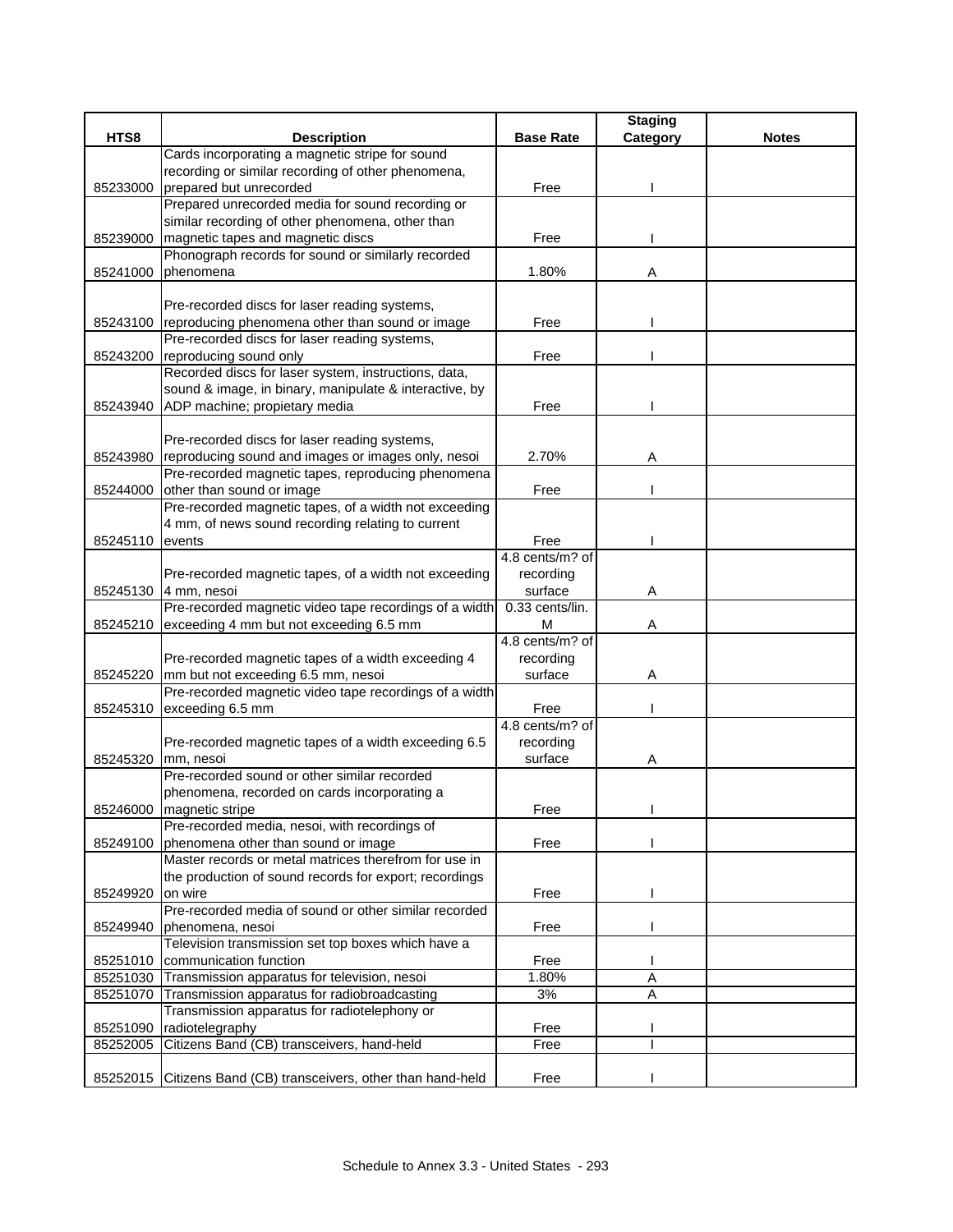|          |                                                             |                  | <b>Staging</b> |              |
|----------|-------------------------------------------------------------|------------------|----------------|--------------|
| HTS8     | <b>Description</b>                                          | <b>Base Rate</b> | Category       | <b>Notes</b> |
|          | Low-power radiotelephonic transceivers operating on         |                  |                |              |
| 85252020 | frequencies from 49.82 to 49.90 Mhz                         | Free             |                |              |
|          | Transceivers nesi, for radiotelephony, radiotelegraphy      |                  |                |              |
| 85252030 | or radiobroadcasting                                        | Free             |                |              |
|          | Transmission apparatus incorp. reception app. (other        |                  |                |              |
|          | than transceivers) for radiotelephony, radiotelegraphy,     |                  |                |              |
| 85252090 | radiobroadcasting or television                             | Free             |                |              |
| 85253030 | Television cameras, gyrostabilized                          | 2.10%            | A              |              |
|          | Television cameras, studio type, other than shoulder-       |                  |                |              |
| 85253060 | carried or other portable cameras                           | 2.10%            | A              |              |
|          | 85253090 Television cameras, nesi                           | 2.10%            | A              |              |
| 85254040 | Digital still image video cameras                           | Free             | т              |              |
|          | Still image video cameras (other than digital) and other    |                  |                |              |
| 85254080 | video camera recorders                                      | 2.10%            | Α              |              |
|          | 85261000 Radar apparatus                                    | Free             |                |              |
|          | 85269100 Radio navigational aid apparatus, other than radar | Free             |                |              |
|          | 85269200 Radio remote control apparatus                     | 4.90%            | Α              |              |
| 85271200 | Pocket-size radio cassette players                          | Free             |                |              |
|          | Radio-tape player combination (other than pocket-size       |                  |                |              |
|          | radio cassette type), nonrecording, capable of operating    |                  |                |              |
| 85271311 | w/o an external source of power                             | Free             |                |              |
|          |                                                             |                  |                |              |
|          | Radio-tape recorder combinations, capable of                |                  |                |              |
| 85271320 | operating without an external source of power, nesoi        | Free             |                |              |
|          | Radio-phonograph combinations, capable of operating         |                  |                |              |
| 85271340 | without external power source, nesoi                        | Free             |                |              |
|          | Radiobroadcast receivers capable of operating without       |                  |                |              |
|          | external power source, combined with sound recording        |                  |                |              |
| 85271360 | or reproducing apparatus, nesoi                             | Free             |                |              |
|          | Radiobroadcast receivers, able to operate w/o external      |                  |                |              |
|          | power, with clock or clock-timer, valued not over \$40,     |                  |                |              |
|          | 85271910 not for motor vehicles                             | Free             |                |              |
|          | Radiobroadcast receivers, capable of operation w/o          |                  |                |              |
| 85271950 | external power, nesi                                        | 3%               | Α              |              |
|          | Radio-tape player combinations not operable without         |                  |                |              |
| 85272110 | external power source, for motor vehicles                   | 2%               | Α              |              |
|          | Radiobroadcast receivers not operable w/o external          |                  |                |              |
|          | power source, for motor veh., combined with sound           |                  |                |              |
| 85272140 | recording/reproducing apparatus, nesi                       | Free             |                |              |
|          | Radiobroadcast receivers, not operating w/o external        |                  |                |              |
|          | power, for motor vehicles, w/o sound recording or           |                  |                |              |
| 85272940 | reproducing apparatus, FM or AM/FM                          | 4.40%            | Α              |              |
|          | Radiobroadcast receivers, not operating w/o external        |                  |                |              |
|          | power, for motor vehicles, w/o sound recording or           |                  |                |              |
| 85272980 | reproducing apparatus, other                                | 4.40%            | Α              |              |
|          | Radiobroadcast receiver combined w/ sound recording         |                  |                |              |
|          | or reproducing apparatus for connection to                  |                  |                |              |
| 85273105 | telegraphic/telephonic apparatus/network                    | 4.90%            | A              |              |
|          | Radiobroadcast receiver combinations incorporating          |                  |                |              |
| 85273140 | tape players, nesi                                          | $1\%$            | Α              |              |
|          | Radiobroadcast receiver combinations incorporating          |                  |                |              |
| 85273150 | tape recorders, nesi                                        | 2.50%            | Α              |              |
|          | Radiobroadcast receivers combined with sound                |                  |                |              |
| 85273160 | recording or reproducing apparatus, nesi                    | Free             |                |              |
|          | Radiobroadcast receiver with clock or clock-timer, n/for    |                  |                |              |
|          | m.v., n/combined w/sound recording or reproducing           |                  |                |              |
|          | 85273210 app., valued < or = \$40 ea                        | Free             |                |              |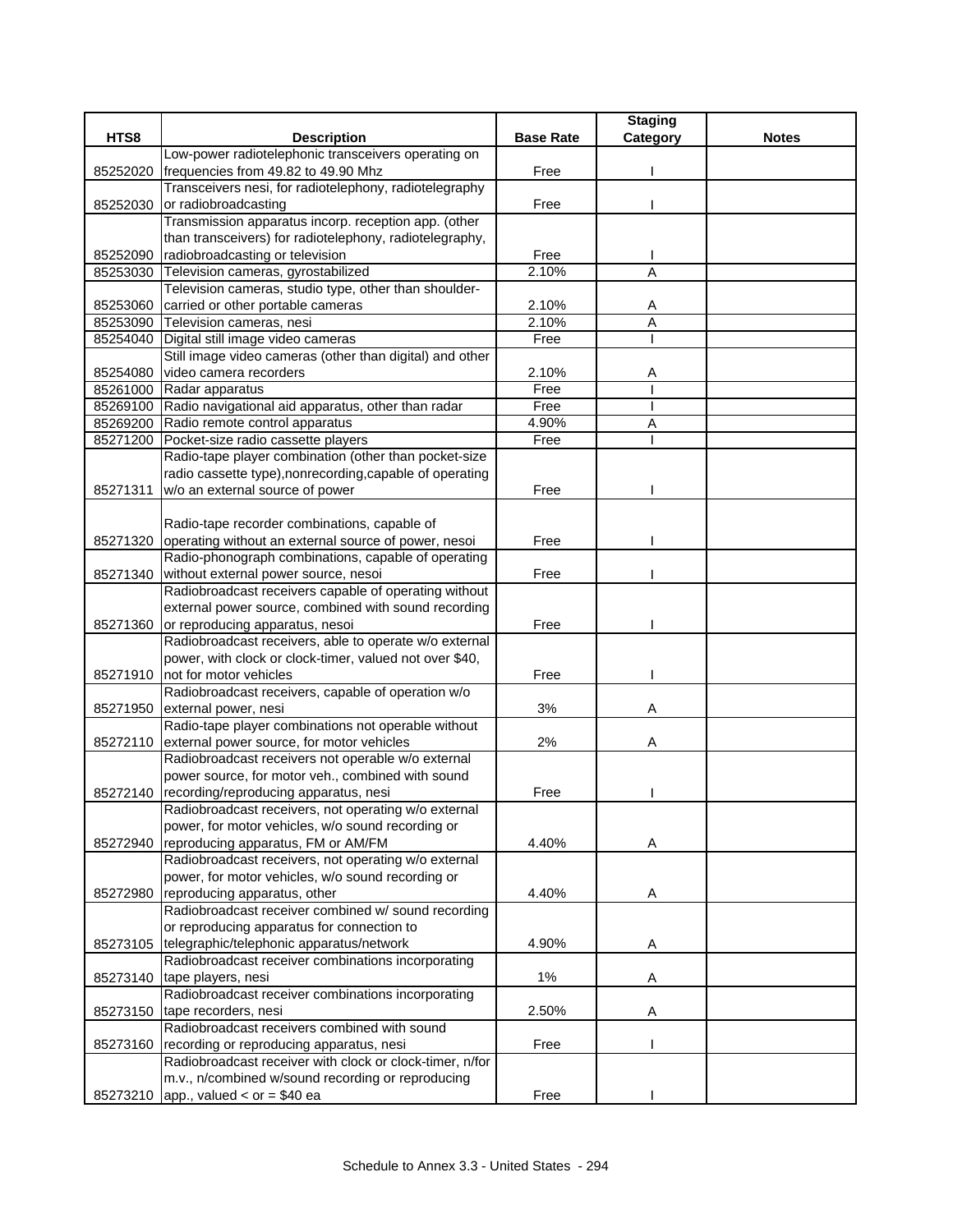|          |                                                             |                  | <b>Staging</b> |              |
|----------|-------------------------------------------------------------|------------------|----------------|--------------|
| HTS8     | <b>Description</b>                                          | <b>Base Rate</b> | Category       | <b>Notes</b> |
|          | Radiobroadcast receiver with clock or clock timer, n/for    |                  |                |              |
|          | m.v., n/combined w/sound recording or reproducing           |                  |                |              |
| 85273250 | app., valued $> $40$ ea                                     | 3%               | Α              |              |
|          | Radiobroadcast receivers nesi, including apparatus          |                  |                |              |
|          | capable of receiving also radiotelephony or                 |                  |                |              |
| 85273900 | radiotelegraphy                                             | 3%               | Α              |              |
|          | Radio reception apparatus nesi, for connection to           |                  |                |              |
|          | telegraphic/telephonic apparatus or instruments or to       |                  |                |              |
| 85279040 | telegraphic/telephonic networks                             | Free             |                |              |
|          | Infant nursery monitor systems, consisting, in the same     |                  |                |              |
|          | package, of a radio transmitter, electrical adapter and     |                  |                |              |
| 85279050 | radio receiver                                              | Free             |                |              |
|          |                                                             |                  |                |              |
|          | 85279086 Radiotelegraphy or radiotelephony paging receivers | Free             |                |              |
|          | Reception apparatus for radiotelegraphy,                    |                  |                |              |
| 85279095 | radiotelephony, radiobroadcasting, nesoi                    | 6%               | Α              |              |
|          | Incomplete or unfinished color tv reception apparatus,      |                  |                |              |
|          | w/o cathode-ray tube, flat panel screen, or similar         |                  |                |              |
|          | 85281204 display, incorp. VCR or player                     | Free             |                |              |
|          | Incomplete or unfinished color tv reception apparatus,      |                  |                |              |
|          | w/o cathode-ray tube, flat panel screen, or similar         |                  |                |              |
| 85281208 | display, n/incorp. VCR or player                            | Free             |                |              |
|          | Non-high definition color television reception              |                  |                |              |
|          | apparatus, nonprojection, w/CRT, video display diag.        |                  |                |              |
|          | 85281212 not ov 34.29 cm, incorp. a VCR or player           | Free             |                |              |
|          | Non-high def. color television reception app.,              |                  |                |              |
|          | nonprojection, w/CRT, display diag. ov 34.29 cm but         |                  |                |              |
|          | 85281216   n/ov 35.56 cm, incorp. VCR or player             | 3.90%            | Α              |              |
|          | Non-high def. color television reception app.,              |                  |                |              |
|          | nonprojection, w/CRT, video display diag. not ov 34.29      |                  |                |              |
| 85281220 | cm, not incorporating VCR or player                         | Free             |                |              |
|          | Non-high def. color television reception app.,              |                  |                |              |
|          | nonprojection, w/CRT, display diag. ov 34.29 cm but         |                  |                |              |
|          | 85281224   n/ov 35.56 cm, n/incorp. VCR or player           | 5%               | Α              |              |
|          | Non-high definition color television reception app.,        |                  |                |              |
|          | nonprojection, w/CRT, video display diag. ov 35.56 cm,      |                  |                |              |
|          | 85281228   incorporating a VCR or player                    | 3.90%            | Α              |              |
|          | Non-high definition color television reception              |                  |                |              |
|          | apparatus, nonprojection, w/CRT, video display diag.        |                  |                |              |
|          | 85281232 ov 35.56 cm, not incorp. a VCR or player           | 5%               | A              |              |
|          | Non-high definition color television reception              |                  |                |              |
|          | apparatus, projection type, with a cathode-ray tube,        |                  |                |              |
|          | 85281236 incorporating a VCR or player                      | 3.90%            | A              |              |
|          | Non-high definition color television reception              |                  |                |              |
|          | apparatus, projection type, with a cathode-ray tube, not    |                  |                |              |
| 85281240 | incorporating a VCR or player                               | 5%               | Α              |              |
|          | High definition color television reception apparatus,       |                  |                |              |
|          | nonprojection, with cathode-ray tube, incorporating a       |                  |                |              |
|          | 85281244 VCR or player                                      | 3.90%            | Α              |              |
|          | High definition color television reception apparatus,       |                  |                |              |
|          | nonprojection, with cathode-ray tube, not incorporating     |                  |                |              |
|          | 85281248 a VCR or player                                    | 5%               | Α              |              |
|          | High definition color television reception apparatus,       |                  |                |              |
|          | projection type, with cathode-ray tube, incorporating a     |                  |                |              |
|          | 85281252 VCR or player                                      | 3.90%            | Α              |              |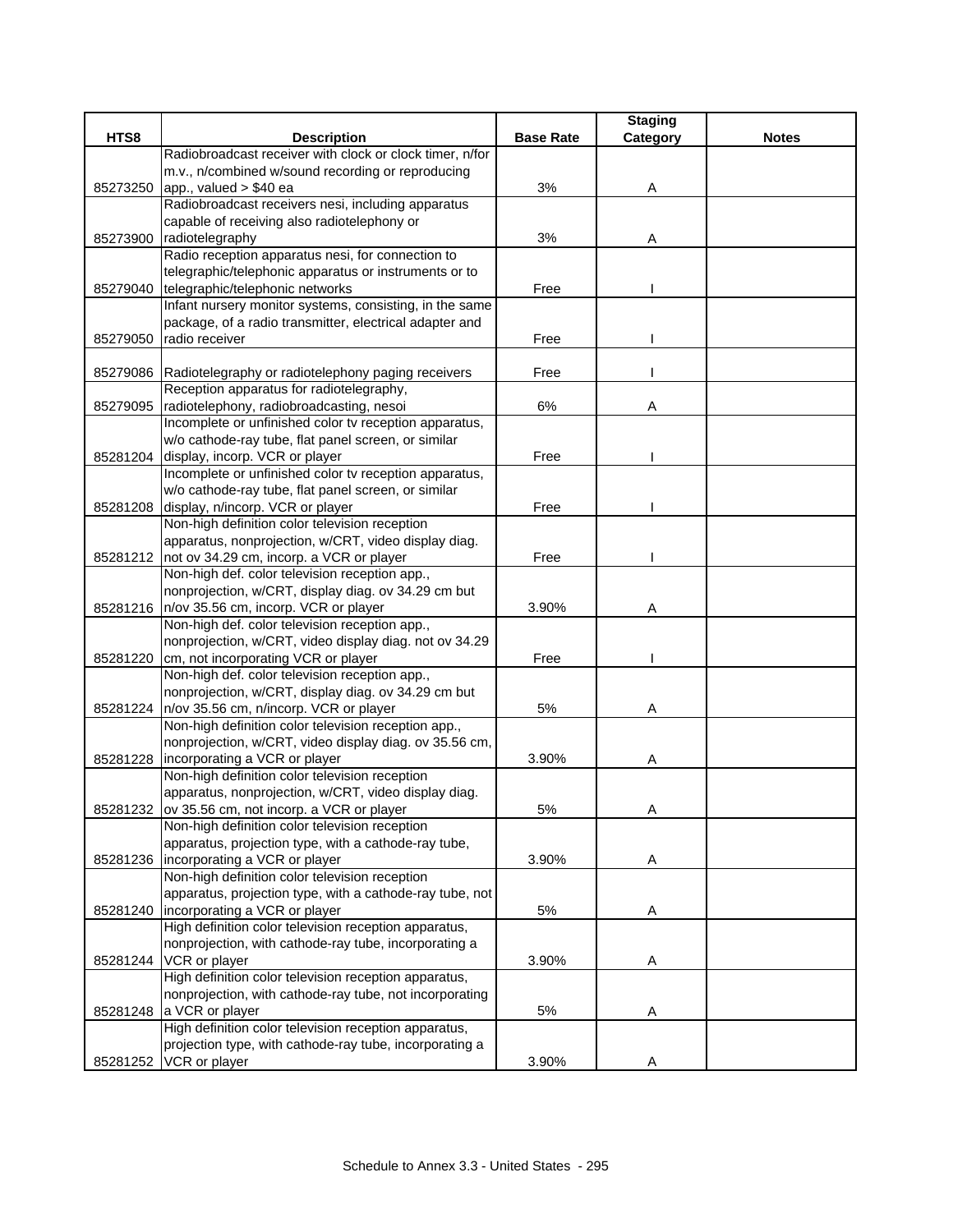|          |                                                                           |                  | <b>Staging</b> |              |
|----------|---------------------------------------------------------------------------|------------------|----------------|--------------|
| HTS8     | <b>Description</b>                                                        | <b>Base Rate</b> | Category       | <b>Notes</b> |
|          | High definition color television reception apparatus,                     |                  |                |              |
|          | projection type, with cathode-ray tube, not incorporating                 |                  |                |              |
| 85281256 | a VCR or player                                                           | 5%               | Α              |              |
|          | Color television reception apparatus w/flat panel                         |                  |                |              |
|          | screen, video display diagonal n/ov 34.29 cm,                             |                  |                |              |
| 85281262 | incorporating a VCR or player                                             | Free             |                |              |
|          | Color television reception apparatus w/flat panel                         |                  |                |              |
|          | screen, video display diagonal over 34.29 cm,                             |                  |                |              |
|          | 85281264 Incorporating a VCR or player                                    | 3.90%            | Α              |              |
|          | Color television reception apparatus w/flat panel                         |                  |                |              |
|          | screen, video display diagonal n/o 34.29 cm, not                          |                  |                |              |
|          | 85281268   incorporating a VCR or player                                  | Free             |                |              |
|          | Color television reception apparatus w/flat panel                         |                  |                |              |
|          | screen, video display diagonal over 34.29 cm, not                         |                  |                |              |
|          | 85281272   incorporating a VCR or player                                  | 5%               | Α              |              |
|          | Color television reception apparatus nesoi, video                         |                  |                |              |
|          | display diagonal not over 34.29 cm, incorporating a                       |                  |                |              |
| 85281276 | VCR or player                                                             | Free             |                |              |
|          | Color television reception apparatus nesoi, video                         |                  |                |              |
|          | display diagonal over 34.29 cm, incorporating a VCR or                    |                  |                |              |
| 85281280 | player                                                                    | 3.90%            | Α              |              |
|          | Color television reception apparatus nesoi, video                         |                  |                |              |
|          | display diagonal not over 34.29 cm, not incorporating a                   |                  |                |              |
| 85281284 | VCR or player                                                             | Free             |                |              |
|          | Color TV reception set top boxes with a communication                     |                  |                |              |
|          | 85281292 function, nesoi                                                  | Free             |                |              |
|          | Color TV reception printed circuit assemblies                             |                  |                |              |
|          | incorporating a tuner, of a kind used with ADP                            |                  |                |              |
| 85281293 | machines of heading 8471, nesoi                                           | Free             |                |              |
|          | Color television reception apparatus nesoi, video                         |                  |                |              |
|          | display diagonal over 34.29 cm, not incorporating a                       |                  |                |              |
|          | VCR or player, nesoi                                                      | 5%               |                |              |
| 85281297 | Black and white or other monochrome television                            |                  | Α              |              |
|          |                                                                           |                  |                |              |
| 85281300 | reception apparatus<br>Incomplete or unfinished color video monitors, w/o | 5%               | Α              |              |
|          |                                                                           |                  |                |              |
|          | cathode-ray tube, flat panel screen or similar display                    |                  |                |              |
|          | 85282105 device, incorp. VCR or player                                    | Free             |                |              |
|          | Incomplete or unfinished color video monitors, w/o                        |                  |                |              |
|          | cathode-ray tube, flat panel screen or similar display                    |                  |                |              |
|          | 85282110 device, not incorp. VCR or player                                | Free             |                |              |
|          |                                                                           |                  |                |              |
|          | Non-high definition color video monitors, nonprojection                   |                  |                |              |
|          | type, w/CRT, video display diagonal not over 34.29 cm,                    |                  |                |              |
| 85282116 | incorporating VCR or player                                               | Free             |                |              |
|          | Non-high definition color video monitors, nonprojection,                  |                  |                |              |
|          | w/CRT, video display diag. ov 34.29 cm but n/ov 35.56                     |                  |                |              |
| 85282119 | cm, incorp. VCR or player                                                 | 3.90%            | Α              |              |
|          |                                                                           |                  |                |              |
|          | Non-high definition color video monitors, nonprojection                   |                  |                |              |
|          | type, w/CRT, video display diagonal not over 34.29 cm,                    |                  |                |              |
| 85282124 | not incorp. VCR or player                                                 | Free             |                |              |
|          |                                                                           |                  |                |              |
|          | Non-high definition color video monitors, nonprojection,                  |                  |                |              |
|          | w/CRT, video display diag. ov 34.29 cm but n/ov 35.56                     |                  |                |              |
|          | 85282129 cm, not incorp. VCR or player                                    | 5%               | Α              |              |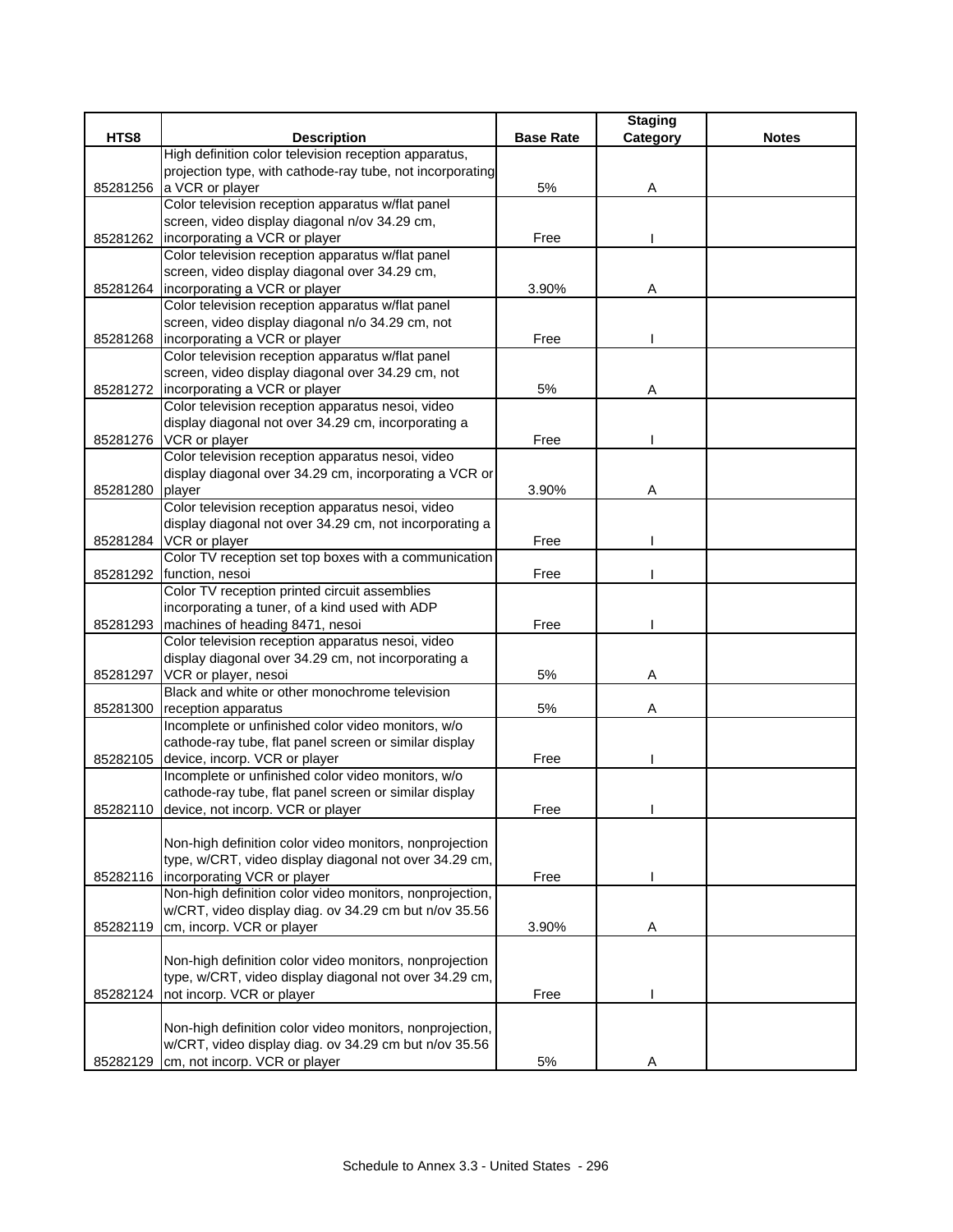| HTS8     | <b>Description</b>                                                                                        | <b>Base Rate</b> | <b>Staging</b><br>Category | <b>Notes</b> |
|----------|-----------------------------------------------------------------------------------------------------------|------------------|----------------------------|--------------|
|          |                                                                                                           |                  |                            |              |
|          | Non-high definition color video monitors, nonprojection                                                   |                  |                            |              |
|          | type, w/CRT, video display diagonal over 35.56 cm,                                                        |                  |                            |              |
| 85282134 | incorporating VCR or player                                                                               | 3.90%            | Α                          |              |
|          | Non-high definition color video monitors, nonprojection                                                   |                  |                            |              |
|          | type, w/CRT, video display diagonal over 35.56 cm, not                                                    |                  |                            |              |
| 85282139 | incorporating VCR or player                                                                               | 5%               | Α                          |              |
|          | Non-high definition color video monitors, projection<br>type, with cathode-ray tube, incorporating VCR or |                  |                            |              |
| 85282141 | player                                                                                                    | 3.90%            | Α                          |              |
|          | Non-high definition color video monitors, projection                                                      |                  |                            |              |
|          | type, with cathode-ray tube, not incorporating VCR or                                                     |                  |                            |              |
| 85282142 | player                                                                                                    | 5%               | Α                          |              |
|          | High definition color video monitors, nonprojection type,                                                 |                  |                            |              |
|          | 85282144 with cathode-ray tube, incorporating VCR or player                                               | 3.90%            | Α                          |              |
|          |                                                                                                           |                  |                            |              |
|          | High definition color video monitors, nonprojection type,                                                 |                  |                            |              |
| 85282149 | with cathode-ray tube, not incorporating VCR or player                                                    | 5%               | Α                          |              |
|          | High definition color video monitors, projection type,                                                    |                  |                            |              |
| 85282151 | with cathode-ray tube, incorporating VCR or player                                                        | 3.90%            | Α                          |              |
|          |                                                                                                           |                  |                            |              |
|          | High definition color video monitors, projection type,                                                    |                  |                            |              |
| 85282152 | with cathode-ray tube, not incorporating VCR or player                                                    | 5%               | Α                          |              |
|          | Color video monitors w/flat panel screen, video display                                                   |                  |                            |              |
| 85282155 | diagonal n/ov 34.29 cm, incorporate VCR or player                                                         | Free             |                            |              |
|          |                                                                                                           |                  |                            |              |
|          | Color video monitors w/flat panel screen, video display                                                   |                  |                            |              |
| 85282160 | diagonal over 34.29 cm, incorporating VCR or player                                                       | 3.90%            | Α                          |              |
|          | Color video monitors w/flat panel screen, video display                                                   |                  |                            |              |
| 85282165 | diagonal n/ov 34.29 cm, not incorporate VCR or player                                                     | Free             |                            |              |
|          |                                                                                                           |                  |                            |              |
|          | Color video monitors w/flat panel screen, video display                                                   |                  |                            |              |
| 85282170 | diagonal over 34.29 cm, not incorporate VCR or player                                                     | 5%               | A                          |              |
|          | Color video monitors nesoi, with video display diagonal                                                   |                  |                            |              |
| 85282175 | not over 34.29 cm, incorporating VCR or player                                                            | Free             |                            |              |
|          |                                                                                                           |                  |                            |              |
|          | Color video monitors nesoi, with video display diagonal                                                   |                  |                            |              |
| 85282180 | over 34.29 cm, incorporating VCR or player                                                                | 3.90%            | Α                          |              |
|          | Color video monitors nesoi, with video display diagonal                                                   |                  |                            |              |
| 85282185 | not over 34.29 cm, not incorporating VCR or player                                                        | Free             |                            |              |
|          |                                                                                                           |                  |                            |              |
| 85282190 | Color video monitors nesoi, with video display diagonal<br>over 34.29 cm, not incorporating VCR or player | 5%               |                            |              |
|          |                                                                                                           |                  | A                          |              |
| 85282200 | Black and white or other monochrome video monitors                                                        | 5%               | A                          |              |
|          | Incomplete or unfinished color video projectors, w/o                                                      |                  |                            |              |
|          | cathode-ray tube, flat panel screen or similar display                                                    |                  |                            |              |
|          | 85283010 device, incorp. VCR or player                                                                    | Free             |                            |              |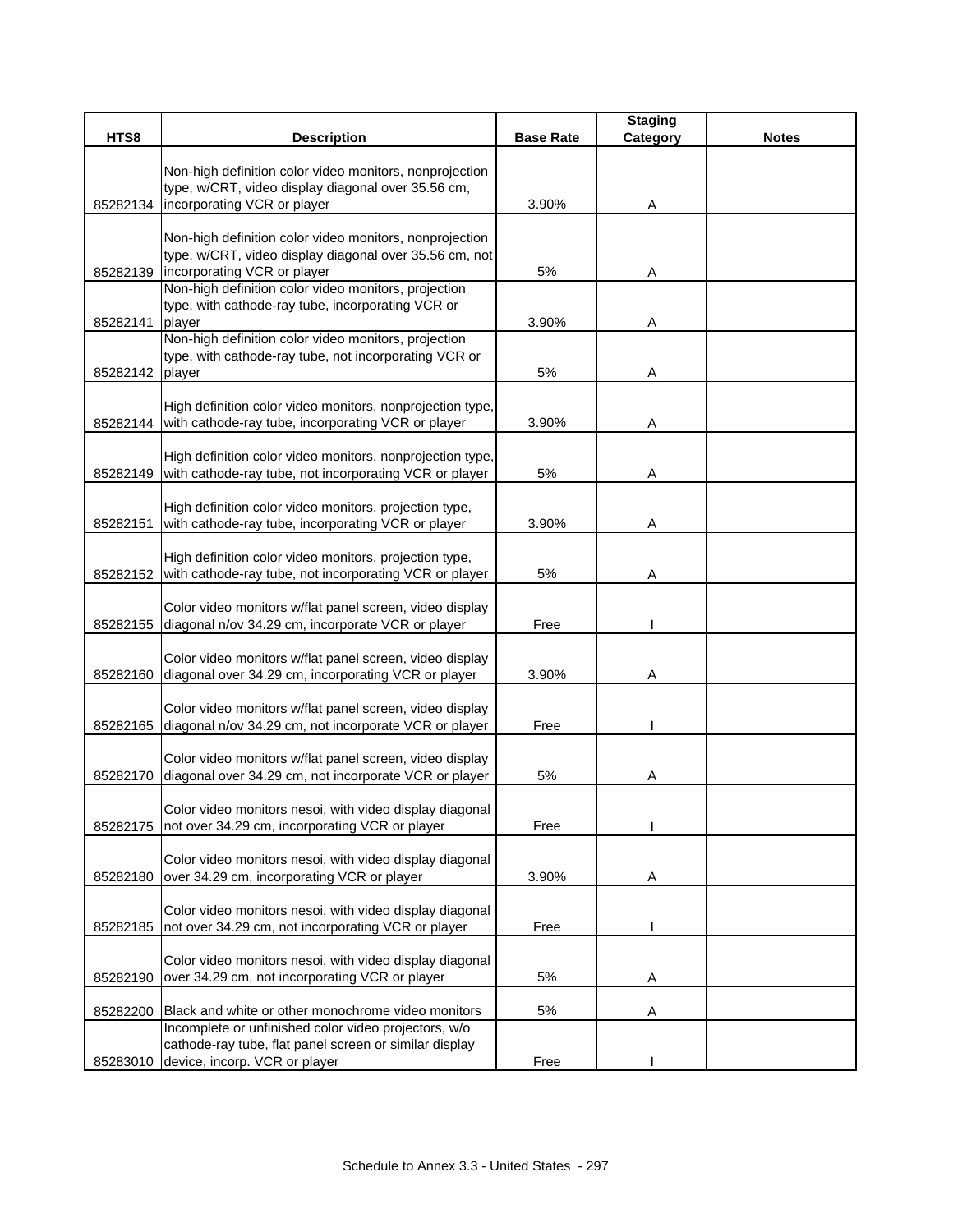|          |                                                                                                              |                  | <b>Staging</b> |              |
|----------|--------------------------------------------------------------------------------------------------------------|------------------|----------------|--------------|
| HTS8     | <b>Description</b>                                                                                           | <b>Base Rate</b> | Category       | <b>Notes</b> |
|          | Incomplete or unfinished color video projectors, w/o                                                         |                  |                |              |
|          | cathode-ray tube, flat panel screen or similar display,                                                      |                  |                |              |
| 85283020 | not incorp. VCR or player                                                                                    | Free             |                |              |
|          | Non-high definition color video projectors, with a                                                           |                  |                |              |
| 85283030 | cathode-ray tube, incorporating VCR or player                                                                | 3.90%            | Α              |              |
|          | Non-high definition color video projectors, with a                                                           |                  |                |              |
| 85283040 | cathode-ray tube, not incorporating VCR or player<br>High definition color video projectors, with a cathode- | 5%               | Α              |              |
|          |                                                                                                              | 3.90%            |                |              |
| 85283050 | ray tube, incorporating VCR or player<br>High definition color video projectors, with a cathode-             |                  | Α              |              |
| 85283060 | ray tube, not incorporating VCR or player                                                                    | $5%$             | Α              |              |
|          | Color video projectors w/flat panel screen, video                                                            |                  |                |              |
|          | display diagonal not over 34.29 cm, incorporating VCR                                                        |                  |                |              |
| 85283062 | or player                                                                                                    | Free             |                |              |
|          | Color video projectors w/flat panel screen, video                                                            |                  |                |              |
|          | display diagonal over 34.29 cm, incorporating VCR or                                                         |                  |                |              |
| 85283064 | player                                                                                                       | 3.90%            | Α              |              |
|          | Color video projectors w/flat panel screen, video                                                            |                  |                |              |
|          | display diagonal not over 34.29 cm, not incorporating                                                        |                  |                |              |
| 85283066 | VCR or player                                                                                                | Free             |                |              |
|          | Color video projectors w/flat panel screen, video                                                            |                  |                |              |
|          | display diagonal over 34.29 cm, not incorporating VCR                                                        |                  |                |              |
| 85283068 | or player                                                                                                    | 5%               | Α              |              |
|          | Color video projectors nesoi, incorporating video                                                            |                  |                |              |
| 85283072 | recording or reproducing apparatus                                                                           | 3.90%            | Α              |              |
|          | Color video projectors nesoi, not incorporating a video                                                      |                  |                |              |
| 85283078 | recording or reproducing apparatus                                                                           | 5%               | Α              |              |
|          |                                                                                                              |                  |                |              |
| 85283090 | Black and white or other monochrome video projectors                                                         | 5%               | Α              |              |
|          | Television antennas and antenna reflectors, and parts                                                        |                  |                |              |
| 85291020 | suitable for use therewith                                                                                   | 1.80%            | Α              |              |
|          | Radar, radio navigational aid and radio remote control                                                       |                  |                |              |
|          | antennas and antenna reflectors, and parts suitable for                                                      |                  |                |              |
| 85291040 | use therewith                                                                                                | Free             |                |              |
|          |                                                                                                              |                  |                |              |
|          | Antennas and antenna reflectors of a kind used with                                                          |                  |                |              |
|          | 85291070 apparatus for radiotelephony or radiotelegraphy                                                     | Free             |                |              |
|          | Antennas and antenna reflectors of all kinds and parts,                                                      |                  |                |              |
|          | for use solely or principally with apparatus of headings                                                     |                  |                |              |
|          | 85291090 8525 to 8528, nesoi                                                                                 | 3%               | A              |              |
| 85299001 | Printed circuit assemblies for television tuners                                                             | 3%               | A              |              |
|          | Printed circuit boards and ceramic substrates and                                                            |                  |                |              |
|          | subassemblies thereof for color TV, with components                                                          |                  |                |              |
| 85299003 | listed in add. U.S. note 4, chap. 85<br>Printed circuit boards and ceramic substrates and                    | 4%               | Α              |              |
| 85299006 | subassemblies thereof for color TV, nesi                                                                     | Free             |                |              |
| 85299009 | Printed circuit assemblies for television cameras                                                            | 3.30%            | A              |              |
|          |                                                                                                              |                  |                |              |
| 85299013 | Printed circuit assemblies for television apparatus, nesi                                                    | 2.90%            | Α              |              |
|          |                                                                                                              |                  |                |              |
|          | Printed circuit assemblies which are subassemblies of                                                        |                  |                |              |
|          | radar, radio nav. aid or remote control apparatus, of 2                                                      |                  |                |              |
|          | 85299016 or more parts joined together                                                                       | 3.20%            | A              |              |
|          | Printed circuit assemblies, nesi, for radar, radio                                                           |                  |                |              |
| 85299019 | navigational aid or radio remote control apparatus                                                           | 3.20%            | A              |              |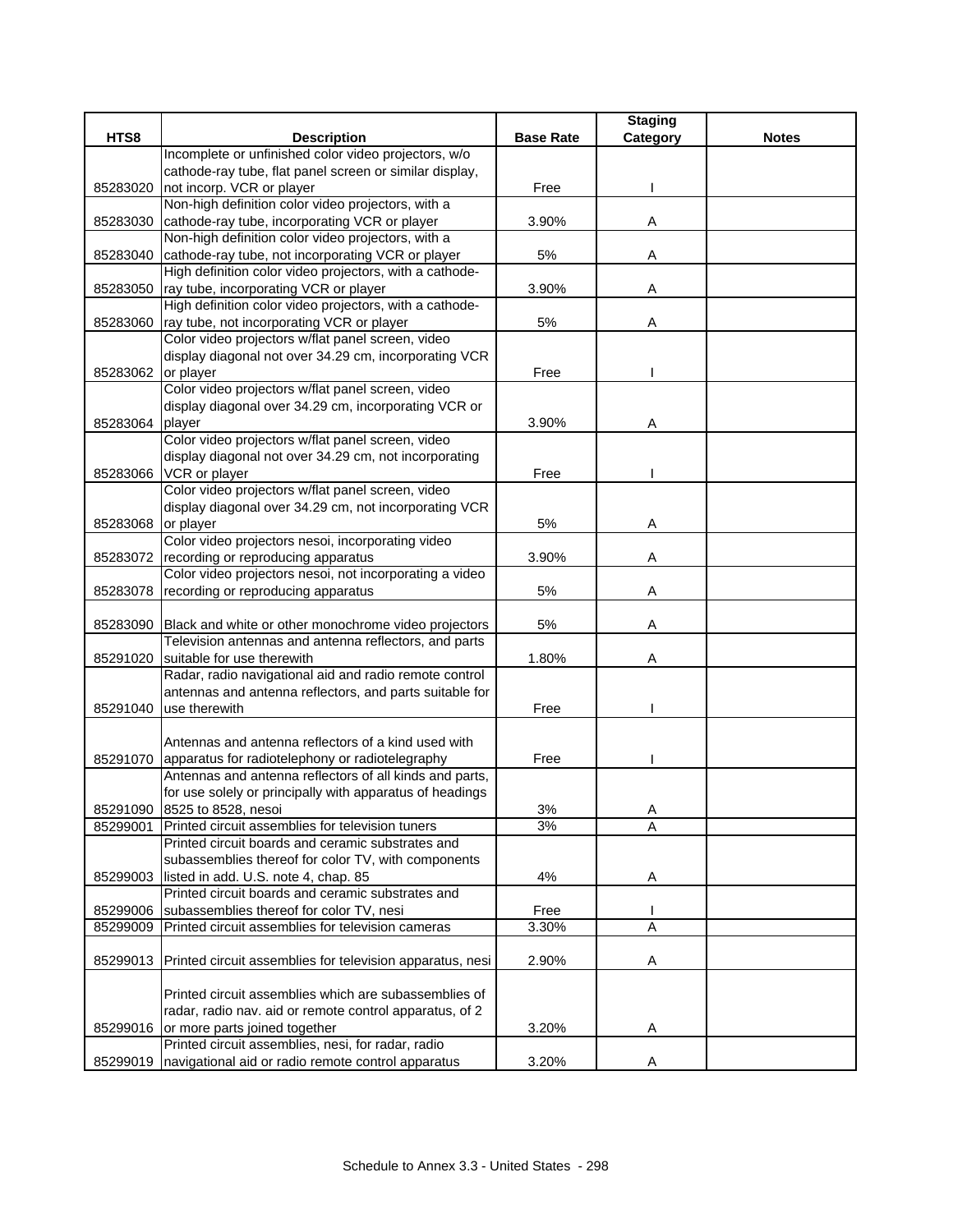|          |                                                                                                                      |                  | <b>Staging</b> |              |
|----------|----------------------------------------------------------------------------------------------------------------------|------------------|----------------|--------------|
| HTS8     | <b>Description</b>                                                                                                   | <b>Base Rate</b> | Category       | <b>Notes</b> |
|          | Other printed circuit assemblies suitable for use solely                                                             |                  |                |              |
|          | or principally with the apparatus of headings 8525 to                                                                |                  |                |              |
| 85299022 | 8528, nesi                                                                                                           | Free             |                |              |
|          | Transceiver assemblies for the apparatus of                                                                          |                  |                |              |
|          | subheading 8526.10, other than printed circuit<br>85299026 assemblies                                                |                  |                |              |
|          | Tuners for television apparatus, other than printed                                                                  | 3.20%            | Α              |              |
| 85299029 | circuit assemblies                                                                                                   | 3%               | Α              |              |
|          | Printed circuit boards and ceramic substrates and                                                                    |                  |                |              |
|          | subassemblies thereof for color TV, with components                                                                  |                  |                |              |
|          | 85299033 listed in add. U.S. note 4, chap. 85                                                                        | 4%               | Α              |              |
|          | Printed circuit boards and ceramic substrates and                                                                    |                  |                |              |
| 85299036 | subassemblies thereof for color TV, nesi                                                                             | Free             |                |              |
|          |                                                                                                                      |                  |                |              |
|          | Parts of television receivers specified in U.S. note 10 to                                                           |                  |                |              |
| 85299039 | chapter 85, other than printed circuit assemblies, nesi                                                              | 2.90%            | Α              |              |
|          | Printed circuit boards and ceramic substrates and                                                                    |                  |                |              |
|          | subassemblies thereof for color TV, with components                                                                  |                  |                |              |
| 85299043 | listed in add. U.S. note 4, chap. 85                                                                                 | 4%               | A              |              |
|          | Printed circuit boards and ceramic substrates and                                                                    |                  |                |              |
| 85299046 | subassemblies thereof for color TV, nesi                                                                             | Free             |                |              |
|          | Combinations of parts of television receivers specified                                                              |                  |                |              |
|          | in U.S. note 10 to chapter 85, other than printed circuit                                                            |                  |                |              |
| 85299049 | assemblies, nesi                                                                                                     | 2.90%            | Α              |              |
|          | Flat panel screen assemblies for the apparatus of                                                                    |                  |                |              |
|          | subheadings 8528.12.62, 8528.12.64, 8528.12.68,                                                                      |                  |                |              |
|          | 85299053 8528.12.72, 8528.21.55 and 7 other HTS                                                                      | 2.90%            | Α              |              |
|          | Parts of printed circuit assemblies (including face plates                                                           |                  |                |              |
| 85299063 | and lock latches) for television cameras                                                                             | 3.30%            | A              |              |
|          | Parts of printed circuit assemblies (including face plates                                                           |                  |                |              |
|          | and lock latches) for television apparatus other than                                                                |                  |                |              |
| 85299069 | television cameras                                                                                                   | 2.90%            | Α              |              |
|          | Parts of printed circuit assemblies (including face plates<br>and lock latches) for radar, radio navigational aid or |                  |                |              |
|          |                                                                                                                      |                  |                |              |
|          | 85299073 radio remote control app.<br>Parts of printed circuit assemblies (including face plates                     | 3.20%            | Α              |              |
|          | and lock latches) for other apparatus of headings 8525                                                               |                  |                |              |
| 85299075 | to 8528, nesi                                                                                                        | Free             |                |              |
|          | Mounted lenses for use in closed circuit television                                                                  |                  |                |              |
|          | cameras, seperately imported, w/ or w/o attached elec.                                                               |                  |                |              |
| 85299078 | connectors or motors                                                                                                 | Free             |                |              |
| 85299081 | Other parts of television camers, nesi                                                                               | 3.30%            | A              |              |
|          | Other parts of television apparatus (other than                                                                      |                  |                |              |
| 85299083 | television cameras), nesi                                                                                            | 2.90%            | Α              |              |
|          | Parts suitable for use solely or principally with the                                                                |                  |                |              |
|          | apparatus of 8525 and 8527 (except television                                                                        |                  |                |              |
|          | 85299086 apparatus or cellular phones), nesi                                                                         | Free             |                |              |
|          | Printed circuit boards and ceramic substrates and                                                                    |                  |                |              |
|          | subassemblies thereof for color TV, with components                                                                  |                  |                |              |
|          | 85299088 listed in add. U.S. note 4, chap. 85                                                                        | 4%               | A              |              |
|          | Printed circuit boards and ceramic substrates and                                                                    |                  |                |              |
| 85299089 | subassemblies thereof for color TV, nesi                                                                             | Free             |                |              |
| 85299093 | Parts of television apparatus, nesi                                                                                  | 2.90%            | A              |              |
|          | Assemblies and subassemblies of radar, radio                                                                         |                  |                |              |
|          | navigational aid or remote control apparatus, of 2 or                                                                |                  |                |              |
| 85299095 | more parts joined together, nesi                                                                                     | 3.20%            | Α              |              |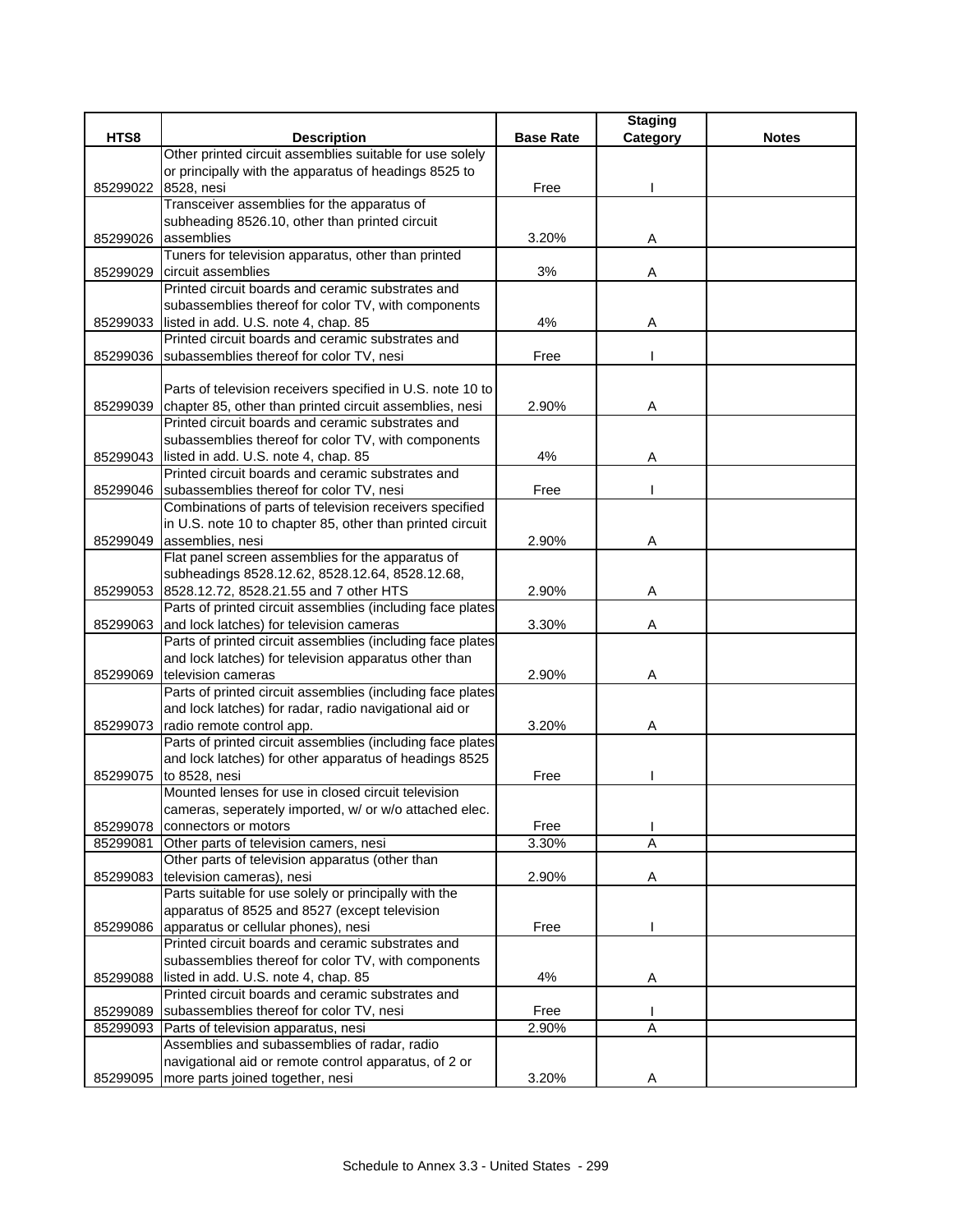|          |                                                                |                  | <b>Staging</b> |              |
|----------|----------------------------------------------------------------|------------------|----------------|--------------|
| HTS8     | <b>Description</b>                                             | <b>Base Rate</b> | Category       | <b>Notes</b> |
|          |                                                                |                  |                |              |
|          | Parts suitable for use solely or principally in radar, radio   |                  |                |              |
| 85299097 | navigational aid or radio remote control apparatus, nesi       | 3.20%            | Α              |              |
|          | Parts suitable for use solely or principally with the          |                  |                |              |
| 85299099 | apparatus of headings 8525 to 8528, nesi                       | Free             |                |              |
|          | Electrical signaling, safety or traffic control equipment      |                  |                |              |
| 85301000 | for railways, streetcar lines or subways                       | Free             |                |              |
|          | Electrical signaling, safety or traffic control equipment      |                  |                |              |
|          | for roads, inland waterways, parking facilities, port          |                  |                |              |
| 85308000 | installations or airfields                                     | Free             |                |              |
|          | Parts for electrical signaling, safety or traffic control      |                  |                |              |
| 85309000 | equipment                                                      | Free             |                |              |
|          |                                                                |                  |                |              |
|          | 85311000 Electric burglar or fire alarms and similar apparatus | 1.30%            | Α              |              |
|          | Indicator panels incorporating liquid crystal devices          |                  |                |              |
|          | 85312000 (LCD's) or light emitting diodes (LED's)              | Free             |                |              |
|          | Electric sound or visual signaling apparatus, other than       |                  |                |              |
|          | burglar or fire alarms or indicator panels incorporating       |                  |                |              |
|          | 85318000 LCD's or LED's                                        | 1.30%            | A              |              |
|          | Printed circuit assemblies of the panels of subheading         |                  |                |              |
| 85319015 | 8531.20                                                        | Free             |                |              |
|          | Printed circuit assemblies of electric sound or visual         |                  |                |              |
|          | 85319030 signaling apparatus, nesoi                            | 1.30%            | Α              |              |
|          | Parts of the panels of subheading 8531.20, other than          |                  |                |              |
| 85319075 | printed circuit assemblies                                     | Free             |                |              |
|          | Parts of electric sound or visual signaling apparatus,         |                  |                |              |
| 85319090 | nesoi                                                          | 1.30%            | Α              |              |
|          | Fixed electrical capacitors designed for use in 50/60 Hz       |                  |                |              |
|          | circuits and having a reactive power handling capacity         |                  |                |              |
| 85321000 | of not less than 0.5 kvar                                      | Free             |                |              |
|          | 85322100 Tantalum fixed capacitors                             | Free             |                |              |
|          | 85322200 Aluminum electrolytic fixed capacitors                | Free             |                |              |
|          | 85322300 Ceramic dielectric fixed capacitors, single layer     | Free             |                |              |
|          | 85322400 Ceramic dielectric fixed capacitors, multilayer       | Free             |                |              |
| 85322500 | Dielectric fixed capacitors of paper or plastics               | Free             |                |              |
| 85322900 | Fixed electrical capacitors, nesi                              | Free             |                |              |
|          |                                                                |                  |                |              |
| 85323000 | Variable or adjustable (pre-set) electrical capacitors         | Free             |                |              |
|          | Parts of electrical capacitors, fixed, variable or             |                  |                |              |
|          | 85329000 adjustable (pre-set)                                  | Free             |                |              |
|          | Electrical fixed carbon resistors, composition or film         |                  |                |              |
| 85331000 | types                                                          | Free             |                |              |
|          | Electrical fixed resistors, other than composition or film     |                  |                |              |
|          | type carbon resistors, for a power handling capacity not       |                  |                |              |
| 85332100 | exceeding 20 W                                                 | Free             |                |              |
|          | Electrical fixed resistors, other than composition or film     |                  |                |              |
|          | type carbon resistors, for a power handling capacity           |                  |                |              |
|          |                                                                |                  |                |              |
| 85332900 | exceeding 20 W                                                 | Free             |                |              |
|          | Electrical wirewound variable resistors, including             |                  |                |              |
|          | rheostats and potentiometers, for a power handling             |                  |                |              |
| 85333100 | capacity not exceeding 20 W                                    | Free             |                |              |
|          | Electrical wirewound variable resistors, including             |                  |                |              |
|          | rheostats and potentiometers, for a power handling             |                  |                |              |
| 85333900 | capacity exceeding 20 W                                        | Free             |                |              |
|          | 85334040 Metal oxide resistors                                 | Free             |                |              |
|          | Electrical variable resistors, other than wirewound,           |                  |                |              |
| 85334080 | including rheostats and potentiometers                         | Free             |                |              |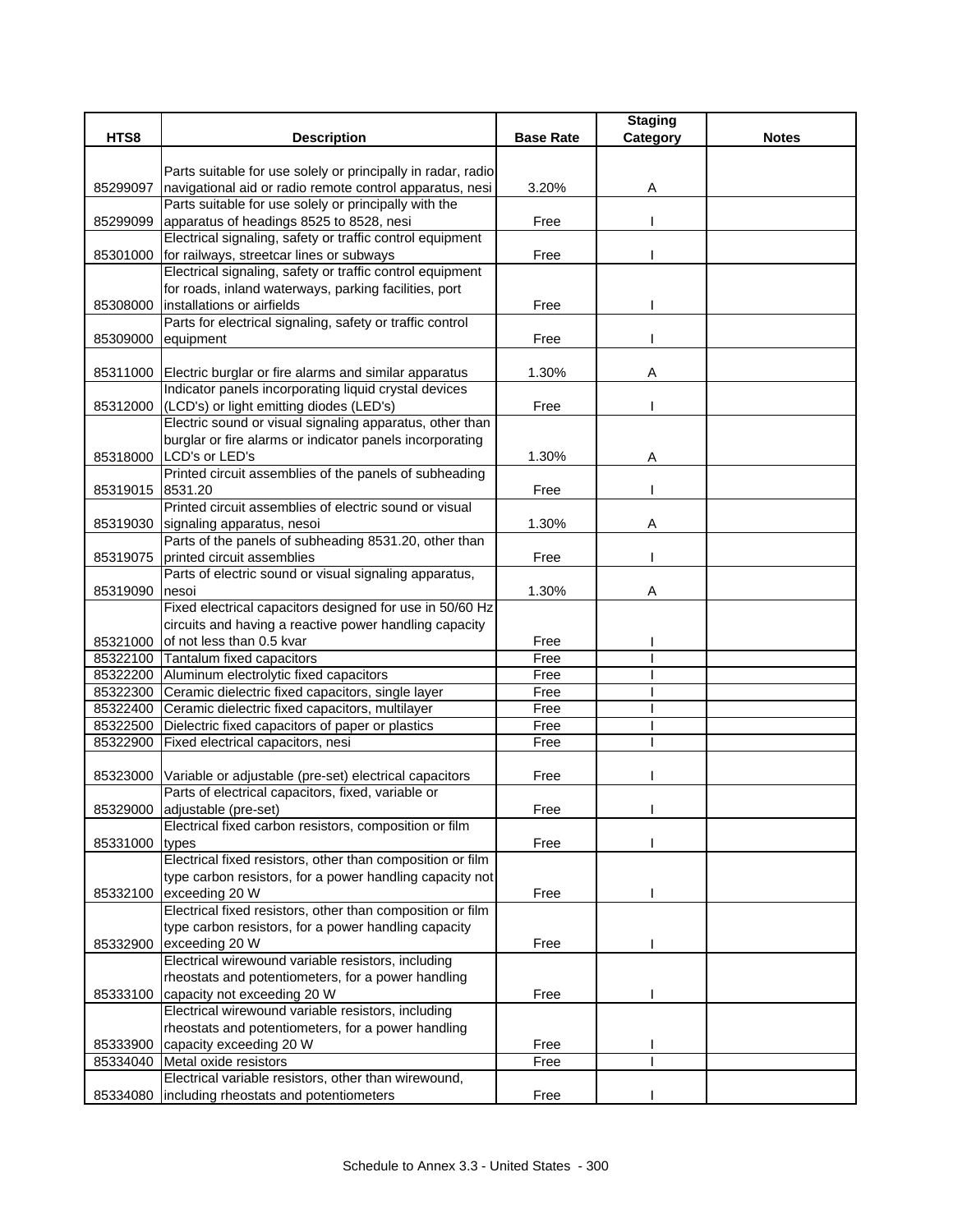|          |                                                               |                  | <b>Staging</b> |              |
|----------|---------------------------------------------------------------|------------------|----------------|--------------|
| HTS8     | <b>Description</b>                                            | <b>Base Rate</b> | Category       | <b>Notes</b> |
|          | For the goods of subheading 8533.40, of ceramic or            |                  |                |              |
|          | metallic materials, electrically or mechanically reactive     |                  |                |              |
| 85339040 | to changes in temperature                                     | Free             |                |              |
|          | Other parts of electrical resistors, including rheostats      |                  |                |              |
| 85339080 | and potentiometers, nesi                                      | Free             |                |              |
|          | Printed circuits, without elements (other than                |                  |                |              |
| 85340000 | connecting elements) fitted thereon                           | Free             |                |              |
| 85351000 | Fuses, for a voltage exceeding 1,000 V                        | 2.70%            | A              |              |
|          | Automatic circuit breakers, for a voltage of less than        |                  |                |              |
| 85352100 | 72.5 kV, but exceeding 1,000 V                                | 2.70%            | Α              |              |
|          | Automatic circuit breakers, for a voltage of 72.5 kV or       |                  |                |              |
| 85352900 | more                                                          | 2%               | Α              |              |
|          | Isolating switches and make-and-break switches, for a         |                  |                |              |
| 85353000 | voltage exceeding 1,000 V                                     | 2.70%            | Α              |              |
|          | Lightning arrestors, voltage limiters and surge               |                  |                |              |
| 85354000 | suppressors, for a voltage exceeding 1,000 V                  | 2.70%            | Α              |              |
|          |                                                               |                  |                |              |
|          | Electrical motor starters and electrical motor overload       |                  |                |              |
| 85359040 | protector, for a voltage exceeding 1,000 V                    | 2.70%            | Α              |              |
|          | Electrical apparatus nesi for switching, protecting, or       |                  |                |              |
|          | making connections for electrical circuits, for a voltage     |                  |                |              |
| 85359080 | exceeding 1,000 V, nesi                                       | 2.70%            | A              |              |
| 85361000 | Fuses, for a voltage not exceeding 1,000 V                    | 2.70%            | $\overline{A}$ |              |
|          | Automatic circuit breakers, for a voltage not exceeding       |                  |                |              |
| 85362000 | 1,000 V                                                       | 2.70%            | Α              |              |
|          | Electrical motor overload protectors, for a voltage not       |                  |                |              |
| 85363040 | exceeding 1,000 V, nesi                                       | 2.70%            | Α              |              |
|          | Electrical apparatus for protecting electrical circuits, for  |                  |                |              |
| 85363080 | a voltage not exceeding 1,000 V, nesi                         | 2.70%            | Α              |              |
|          | Relays for switching, protecting or making connections        |                  |                |              |
|          | to or in electrical circuits, for a voltage not exceeding 60  |                  |                |              |
| 85364100 | V                                                             | 2.70%            | Α              |              |
|          | Relays for switching, protecting or making connections        |                  |                |              |
|          | to or in electrical circuits, for a voltage exceeding 60 but  |                  |                |              |
| 85364900 | not exceeding 1,000 V                                         | 2.70%            | Α              |              |
|          | Electrical motor starters (which are switches), for a         |                  |                |              |
| 85365040 | voltage not exceeding 1,000 V                                 | 2.70%            | Α              |              |
|          |                                                               |                  |                |              |
|          | Certain specifed electronic and electromechanical snap-       |                  |                |              |
|          | 85365070 action switches, for a voltage not exceeding 1,000 V | Free             |                |              |
|          | Switches nesoi, for switching or making connections to        |                  |                |              |
|          | or in electrical circuits, for a voltage not exceeding        |                  |                |              |
| 85365090 | 1,000 V                                                       | 2.70%            | A              |              |
|          | 85366100 Lampholders for a voltage not exceeding 1,000 V      | 2.70%            | A              |              |
|          | Connectors: coaxial, cylindrical multicontact, rack and       |                  |                |              |
|          | panel, printed circuit, ribbon or flat cable, for a voltage   |                  |                |              |
| 85366940 | not exceeding 1,000 V                                         | Free             |                |              |
|          | Plugs and sockets for making connections to or in             |                  |                |              |
|          | electrical circuits, for a voltage not exceeding 1,000 V,     |                  |                |              |
| 85366980 | nesoi                                                         | 2.70%            | A              |              |
|          | Electrical terminals, electrical splicers and electrical      |                  |                |              |
|          | couplings, wafer probers, for a voltage not exceeding         |                  |                |              |
| 85369040 | 1,000 V                                                       | Free             |                |              |
|          | Electrical apparatus nesi, for switching or making            |                  |                |              |
|          | connections to or in electrical circuits, for a voltage not   |                  |                |              |
| 85369080 | exceeding 1,000 V, nesoi                                      | 2.70%            |                |              |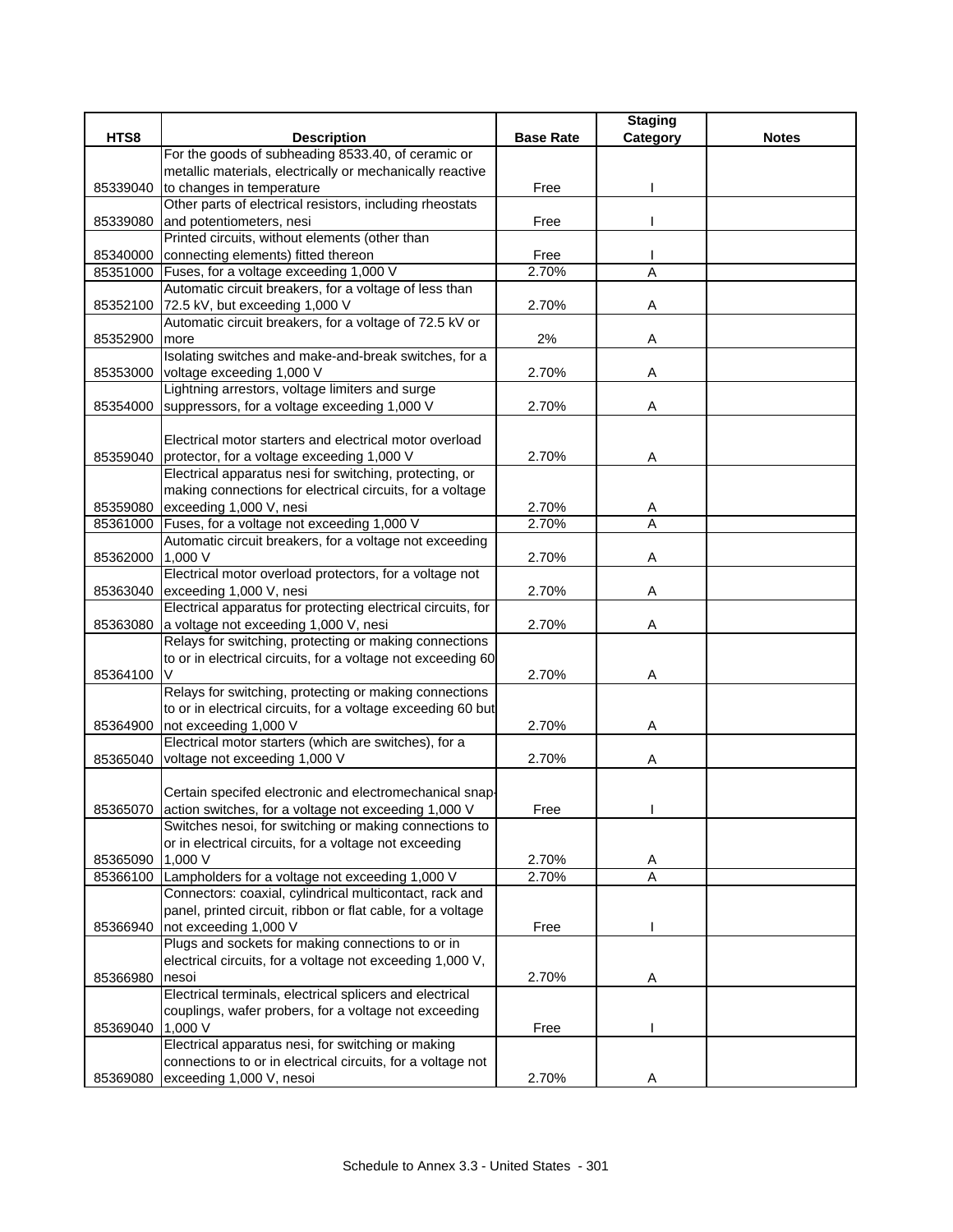|                      |                                                                                                           |                  | <b>Staging</b> |              |
|----------------------|-----------------------------------------------------------------------------------------------------------|------------------|----------------|--------------|
| HTS8                 | <b>Description</b>                                                                                        | <b>Base Rate</b> | Category       | <b>Notes</b> |
|                      | Electric control panels, for a voltage not exceeding                                                      |                  |                |              |
|                      | 1,000, assembled with outer housing or supports, for                                                      |                  |                |              |
| 85371030             | goods of 8421, 8422, 8450 or 8516                                                                         | 2.70%            | Α              |              |
|                      | Boards, panels, etc., equipped with apparatus for                                                         |                  |                |              |
|                      | electric control, for a voltage not exceeding 1,000,                                                      |                  |                |              |
| 85371060             | motor control centers<br>Boards, panels, consoles, desks, cabinets, etc.,                                 | 2.70%            | A              |              |
|                      | equipped with apparatus for electric control, for a                                                       |                  |                |              |
| 85371090             | voltage not exceeding 1,000, nesi                                                                         | 2.70%            | Α              |              |
|                      | Boards, panels, consoles, desks, cabinets and other                                                       |                  |                |              |
|                      | bases, equipped with apparatus for electric control, for                                                  |                  |                |              |
| 85372000             | a voltage exceeding 1,000 V                                                                               | 2.70%            | Α              |              |
|                      | Parts of boards, panels, consoles, desks, cabinets and                                                    |                  |                |              |
|                      | other bases for the goods of heading 8537, not                                                            |                  |                |              |
| 85381000             | equipped with their apparatus                                                                             | 3.70%            | Α              |              |
|                      | Printed circuit assemblies of an article of heading 8537                                                  |                  |                |              |
|                      | for one of the articles described in additional U.S. note                                                 |                  |                |              |
| 85389010             | 12 to chapter 85                                                                                          | Free             |                |              |
|                      | Printed circuit assemblies, suitable for use solely or                                                    |                  |                |              |
|                      | principally with the apparatus of heading 8535, 8536 or                                                   |                  |                |              |
| 85389030             | 8537, nesoi                                                                                               | 3.50%            | Α              |              |
|                      | Parts for articles of 8535.90.40, 8536.30.40 or                                                           |                  |                |              |
|                      | 8536.50.40, of ceramic or metallic materials, mech. or                                                    |                  |                |              |
| 85389040             | elec. reactive to changes in temp.                                                                        | 3.50%            | Α              |              |
|                      |                                                                                                           |                  |                |              |
|                      | Molded parts nesi, suitable for use solely or principally                                                 |                  |                |              |
| 85389060             | with the apparatus of heading 8535, 8536 or 8537                                                          | 3.50%            | Α              |              |
|                      |                                                                                                           |                  |                |              |
|                      | Other parts nesi, suitable for use solely or principally                                                  |                  |                |              |
| 85389080<br>85391000 | with the apparatus of heading 8535, 8536 or 8537<br>Sealed beam lamp units                                | 3.50%<br>2%      | Α<br>A         |              |
|                      | Tungsten halogen electrical filament lamps, designed                                                      |                  |                |              |
| 85392120             | for a voltage not exceeding 100 V                                                                         | Free             |                |              |
|                      | Tungsten halogen electrical filament lamps, designed                                                      |                  |                |              |
| 85392140             | for a voltage exceeding 100 V                                                                             | 2.60%            | Α              |              |
|                      |                                                                                                           |                  |                |              |
|                      | Electrical filament Christmas-tree lamps, of a power not                                                  |                  |                |              |
| 85392240             | exceeding 200 W and for a voltage exceeding 100 V                                                         | 5.80%            | A              |              |
|                      | Electrical filament lamps of a power not exceeding 200                                                    |                  |                |              |
|                      | W and for a voltage exceeding 100 V nesi, excluding                                                       |                  |                |              |
| 85392280             | ultraviolet and infrared lamps                                                                            | 2.60%            | Α              |              |
|                      | Electrical filament Christmas-tree lamps, designed for a                                                  |                  |                |              |
| 85392910             | voltage not exceeding 100 V                                                                               | 5.80%            | A              |              |
|                      | Electrical filament lamps, voltage not exceeding 100 V,                                                   |                  |                |              |
|                      | having glass envelopes n/o 6.35 mm in diameter,                                                           |                  |                |              |
| 85392920             | suitable in surgical instruments                                                                          | 5.20%            | Α              |              |
|                      | Electrical filament lamps nesi, designed for a voltage                                                    |                  |                |              |
|                      | not exceeding 100 V, excluding ultraviolet and infrared                                                   |                  |                |              |
| 85392930             | lamps                                                                                                     | Free             |                |              |
|                      | Electrical filament lamps, designed for a voltage                                                         |                  |                |              |
| 85392940             | exceeding 100 V, of a power exceeding 200 W                                                               | 2.60%            | Α              |              |
|                      | Fluorescent, hot cathode discharge lamps, other than                                                      |                  |                |              |
| 85393100             | untraviolet lamps                                                                                         | 2.40%            | Α              |              |
|                      |                                                                                                           |                  |                |              |
|                      | Mercury or sodium vapor discharge lamps or metal<br>halide discharge lamps (other than ultraviolet lamps) |                  |                |              |
| 85393200             |                                                                                                           | 2.40%            | Α              |              |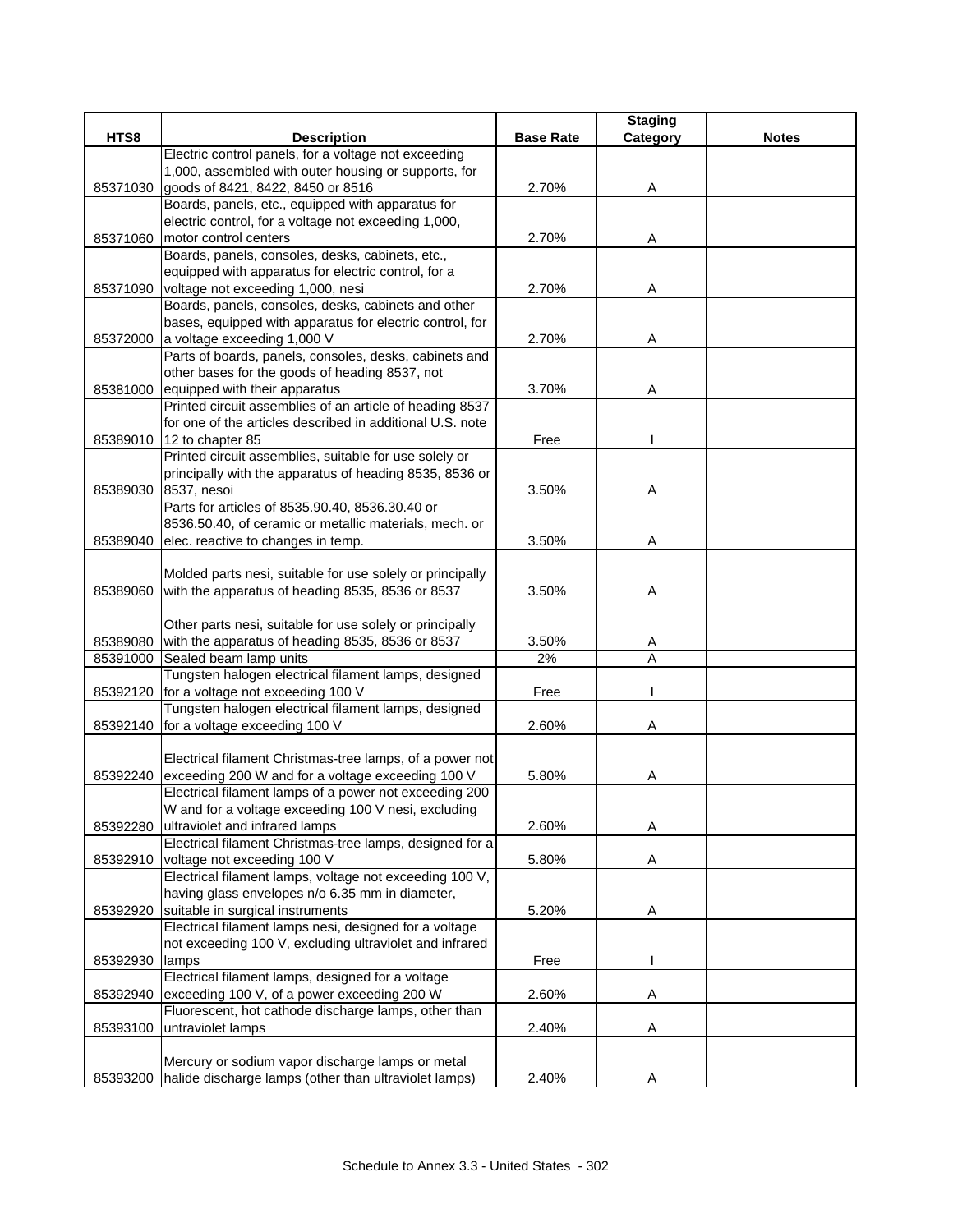|                   |                                                                                                    |                  | <b>Staging</b> |              |
|-------------------|----------------------------------------------------------------------------------------------------|------------------|----------------|--------------|
| HTS8              | <b>Description</b>                                                                                 | <b>Base Rate</b> | Category       | <b>Notes</b> |
|                   | Electrical discharge lamps, other than fluorescent (hot                                            |                  |                |              |
|                   | cathode), mercury or sodium vapor, metal halide or                                                 |                  |                |              |
| 85393900          | ultraviolet lamps                                                                                  | 2.40%            | A              |              |
| 85394100          | Arc lamps                                                                                          | 2.60%            | $\overline{A}$ |              |
| 85394900          | Ultraviolet or infrared lamps                                                                      | 2.40%            | Α              |              |
| 85399000          | Parts of electrical filament or discharge lamps                                                    | 2.60%            | A              |              |
|                   | Cathode-ray television picture tubes incl. video monitor,                                          |                  |                |              |
|                   | color, non-high definition, non-projection, display >                                              |                  |                |              |
| 85401110          | 35.56 cm                                                                                           | 15%              | Α              |              |
|                   | Cathode-ray TV & video monitor tubes, color, non-high                                              |                  |                |              |
|                   | definition, non-projection, video display diagonal <or=< td=""><td></td><td></td><td></td></or=<>  |                  |                |              |
| 85401124 34.29 cm |                                                                                                    | 7.50%            | Α              |              |
|                   | Cathode-ray TV & video monitor tubes, color, non-high                                              |                  |                |              |
|                   | definition, non-projection, video display diagonal >                                               |                  |                |              |
|                   | 85401128 34.29 cm & <or= 35.56="" cm<="" td=""><td>15%</td><td>Α</td><td></td></or=>               | 15%              | Α              |              |
|                   |                                                                                                    |                  |                |              |
|                   | Cathode-ray television picture tubes incl. video monitor,                                          |                  |                |              |
| 85401130          | color, high definition, display diagonal > 35.56 cm                                                | 15%              | Α              |              |
|                   | Cathode-ray TV & video monitor tubes, color, high                                                  |                  |                |              |
|                   | definition, having video display display diagonal <or=< td=""><td></td><td></td><td></td></or=<>   |                  |                |              |
| 85401144 34.29 cm |                                                                                                    | 7.50%            | Α              |              |
|                   | Cathode-ray TV & video monitor tubes, color, high                                                  |                  |                |              |
|                   | definition, video display diagonal video display diagonal                                          |                  |                |              |
|                   | 85401148 > 34.29 cm & <or= 35.56="" cm<="" td=""><td>15%</td><td>Α</td><td></td></or=>             | 15%              | Α              |              |
|                   | Cathode-ray television picture tubes incl. video monitor,                                          |                  |                |              |
| 85401150          | color, non-high definition, projection type                                                        | 15%              | Α              |              |
|                   | Cathode-ray television picture tubes incl. video monitor,                                          |                  |                |              |
|                   | monochrome, non-high definition, w/faceplate diagonal                                              |                  |                |              |
|                   | 85401210 > 29 cm and <or 42="" =="" cm<="" td=""><td>3.60%</td><td>Α</td><td></td></or>            | 3.60%            | Α              |              |
|                   | Cathode-ray television picture tubes incl. video monitor,                                          |                  |                |              |
|                   | monochrome, high definition, w/faceplate diagonal > 29                                             |                  |                |              |
| 85401220          | cm and $<$ or = 42 cm<br>Cathode-ray television picture tubes incl. video monitor,                 | 3.60%            | Α              |              |
|                   |                                                                                                    |                  |                |              |
| 85401250          | monochrome, non-high definition, nesi<br>Cathode-ray television picture tubes incl. video monitor, | 3.30%            | Α              |              |
| 85401270          | monochrome, high definition, nesi                                                                  | 3.30%            |                |              |
| 85402020          | Cathode-ray television camera tubes                                                                | 6%               | A<br>Α         |              |
|                   | Television camera tubes, image converters and                                                      |                  |                |              |
|                   | intensifiers, and other photocathode tubes, other than                                             |                  |                |              |
|                   | 85402040 cathode-ray tubes                                                                         | 3.30%            | A              |              |
|                   |                                                                                                    |                  |                |              |
|                   | Data/graphic cathode-ray display tubes, color, with a                                              |                  |                |              |
| 85404000          | phosphor dot screen pitch smaller than 0.4 mm                                                      | 3%               | Α              |              |
|                   | Data graphic cathode-ray display tubes, black and                                                  |                  |                |              |
| 85405000          | white or other monochrome                                                                          | 3%               | A              |              |
|                   | 85406000 Cathode-ray tubes nesoi                                                                   | 3%               | A              |              |
|                   | Magnetron tubes, modified for use as parts of                                                      |                  |                |              |
| 85407120          | microwave ovens                                                                                    | Free             |                |              |
|                   | 85407140 Magnetron tubes nesoi                                                                     | 3.70%            | A              |              |
|                   | 85407200 Klystron tubes                                                                            | 3.30%            | A              |              |
|                   | Microwave tubes (other than magnetrons or klystrons)                                               |                  |                |              |
| 85407900          | excluding grid-controlled tubes                                                                    | 3.70%            | Α              |              |
| 85408100          | Receiver or amplifier tubes                                                                        | 4.20%            | Α              |              |
|                   |                                                                                                    |                  |                |              |
|                   | 85408900 Thermionic, cold cathode or photocathode tubes, nesi                                      | 3.70%            | Α              |              |
|                   | 85409115 Front panel assemblies for cathode-ray tubes                                              | 5.40%            | $\overline{A}$ |              |
|                   | 85409120 Deflection coils for cathode-ray tubes                                                    | Free             | -1             |              |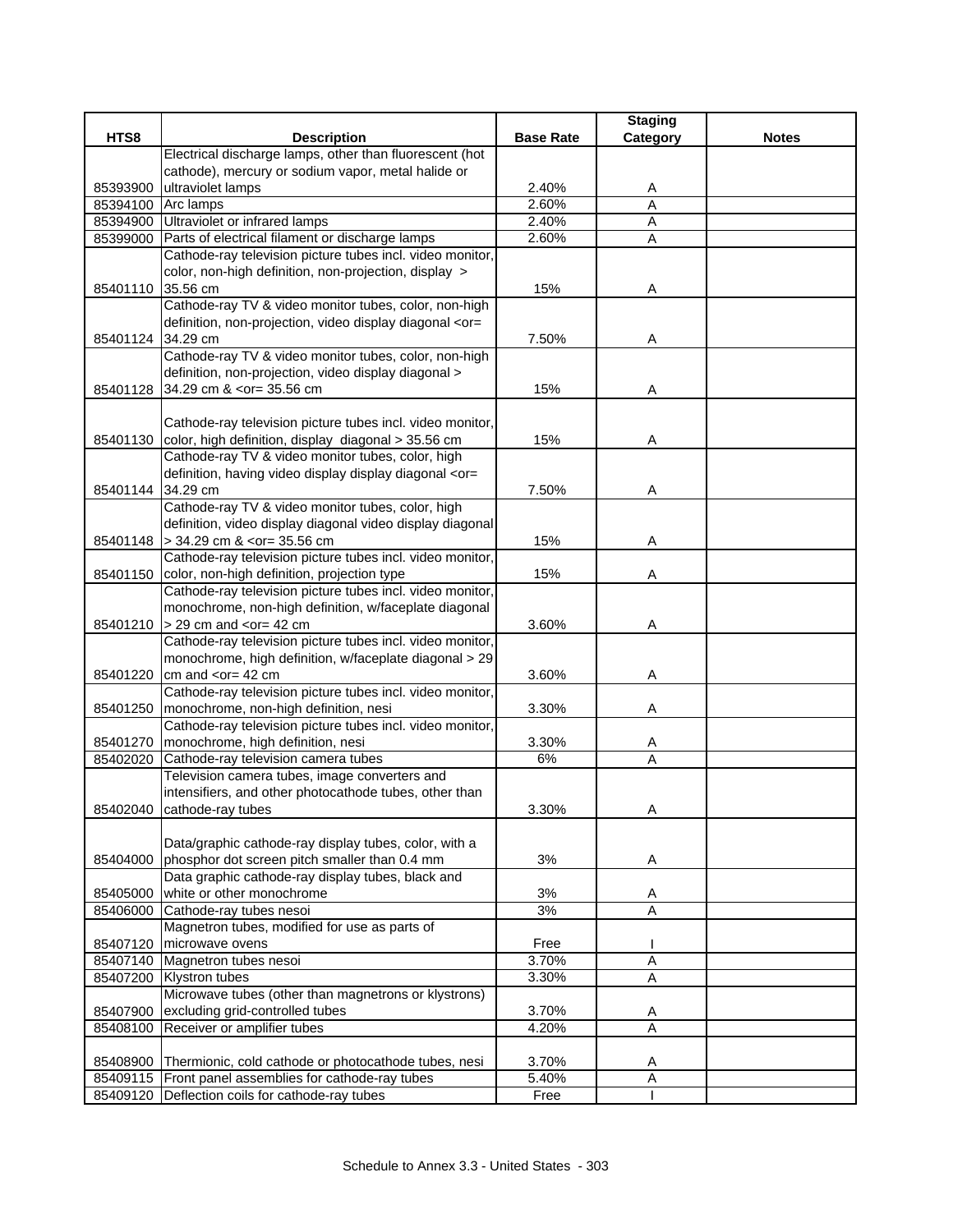|                  |                                                                                                            |                  | <b>Staging</b> |              |
|------------------|------------------------------------------------------------------------------------------------------------|------------------|----------------|--------------|
| HTS8             | <b>Description</b>                                                                                         | <b>Base Rate</b> | Category       | <b>Notes</b> |
|                  | Parts of cathode-ray tubes other than deflection coils or                                                  |                  |                |              |
| 85409150         | front panel assemblies                                                                                     | 5.40%            | A              |              |
|                  | Electron guns; radio frequency (RF) interaction                                                            |                  |                |              |
|                  | structures for microwave tubes of subheadings 8540.71                                                      |                  |                |              |
|                  | 85409940 through 8540.79, inclusive                                                                        | Free             |                |              |
|                  | Parts of thermionic, cold cathode or photocathode                                                          |                  |                |              |
|                  | tubes, other than parts of cathode-ray tubes, electron                                                     |                  |                |              |
| 85409980         | guns, etc., nesi                                                                                           | Free             |                |              |
|                  | Diodes, other than photosensitive or light-emitting                                                        |                  |                |              |
| 85411000         | diodes                                                                                                     | Free             |                |              |
|                  | Transistors, other than photosensitive transistors, with                                                   |                  |                |              |
|                  | 85412100 a dissipation rating of less than 1 W<br>Transistors, other than photosensitive transistors, with | Free             |                |              |
|                  |                                                                                                            |                  |                |              |
| 85412900         | a dissipation rating of 1 W or more<br>Thyristors, diacs and triacs, other than photosensitive             | Free             |                |              |
|                  | devices                                                                                                    |                  |                |              |
| 85413000         | Light-emitting diodes (LED's)                                                                              | Free<br>Free     |                |              |
| 85414020         | Diodes for semiconductor devices, other than light-                                                        |                  |                |              |
|                  | 85414060 emitting diodes, nesi                                                                             | Free             |                |              |
|                  | 85414070 Photosensitive transistors                                                                        | Free             |                |              |
|                  | Photosensitive semiconductor devices nesi, optical                                                         |                  |                |              |
| 85414080         | coupled isolators                                                                                          | Free             |                |              |
| 85414095         | Photosensitive semiconductor devices nesi, other                                                           | Free             |                |              |
|                  | Semiconductor devices other than photosensitive                                                            |                  |                |              |
|                  | 85415000 semiconductor devices, nesi                                                                       | Free             |                |              |
| 85416000         | Mounted piezoelectric crystals                                                                             | Free             |                |              |
|                  | Parts of diodes, transistors, similar semiconductor                                                        |                  |                |              |
|                  | devices, photosensitive semiconductor devices, LED's                                                       |                  |                |              |
| 85419000         | and mounted piezoelectric crystals                                                                         | Free             |                |              |
|                  | Cards incorporating an electronic integrated circuits                                                      |                  |                |              |
| 85421000         | ("smart" cards)                                                                                            | Free             |                |              |
|                  |                                                                                                            |                  |                |              |
|                  | Electronic monolithic digital integrated circuits, for high                                                |                  |                |              |
|                  | 85422140 definition television, having greater than 100,000 gates                                          | Free             |                |              |
|                  | Electronic monolithic digital integrated circuits, not                                                     |                  |                |              |
|                  | 85422180 elsewhere specified or included                                                                   | Free             |                |              |
|                  | Electronic monolithic integrated circuits other than                                                       |                  |                |              |
| 85422900 digital |                                                                                                            | Free             |                |              |
|                  | 85426000 Electronic hybrid integrated circuits                                                             | Free             |                |              |
|                  | 85427000 Electronic microassemblies                                                                        | Free             |                |              |
|                  | Parts of electronic integrated circuits and                                                                |                  |                |              |
| 85429000         | microassemblies                                                                                            | Free             |                |              |
|                  | Ion implanters (particle accelerators) designed for                                                        |                  |                |              |
|                  | 85431100 doping semiconductor materials                                                                    | Free             |                |              |
|                  | Particle accelerators other than ion implanters for                                                        |                  |                |              |
| 85431900         | doping semiconductor materials                                                                             | 1.90%            | Α              |              |
|                  | 85432000 Electrical signal generators                                                                      | 2.60%            | A              |              |
|                  | Electrical machines and apparatus for electroplating,                                                      |                  |                |              |
| 85433000         | electrolysis, or electrophoresis                                                                           | 2.60%            | Α              |              |
|                  | 85434000 Electric fence energizers                                                                         | 2.60%            | $\overline{A}$ |              |
| 85438100         | Proximity cards and tags (electrical)                                                                      | Free             |                |              |
|                  |                                                                                                            |                  |                |              |
|                  | Physical vapor deposition apparatus to process                                                             |                  |                |              |
|                  | semiconduct material or produce diodes, transistors &                                                      |                  |                |              |
|                  | 85438910 similar semiconductor device & circuits                                                           | Free             |                |              |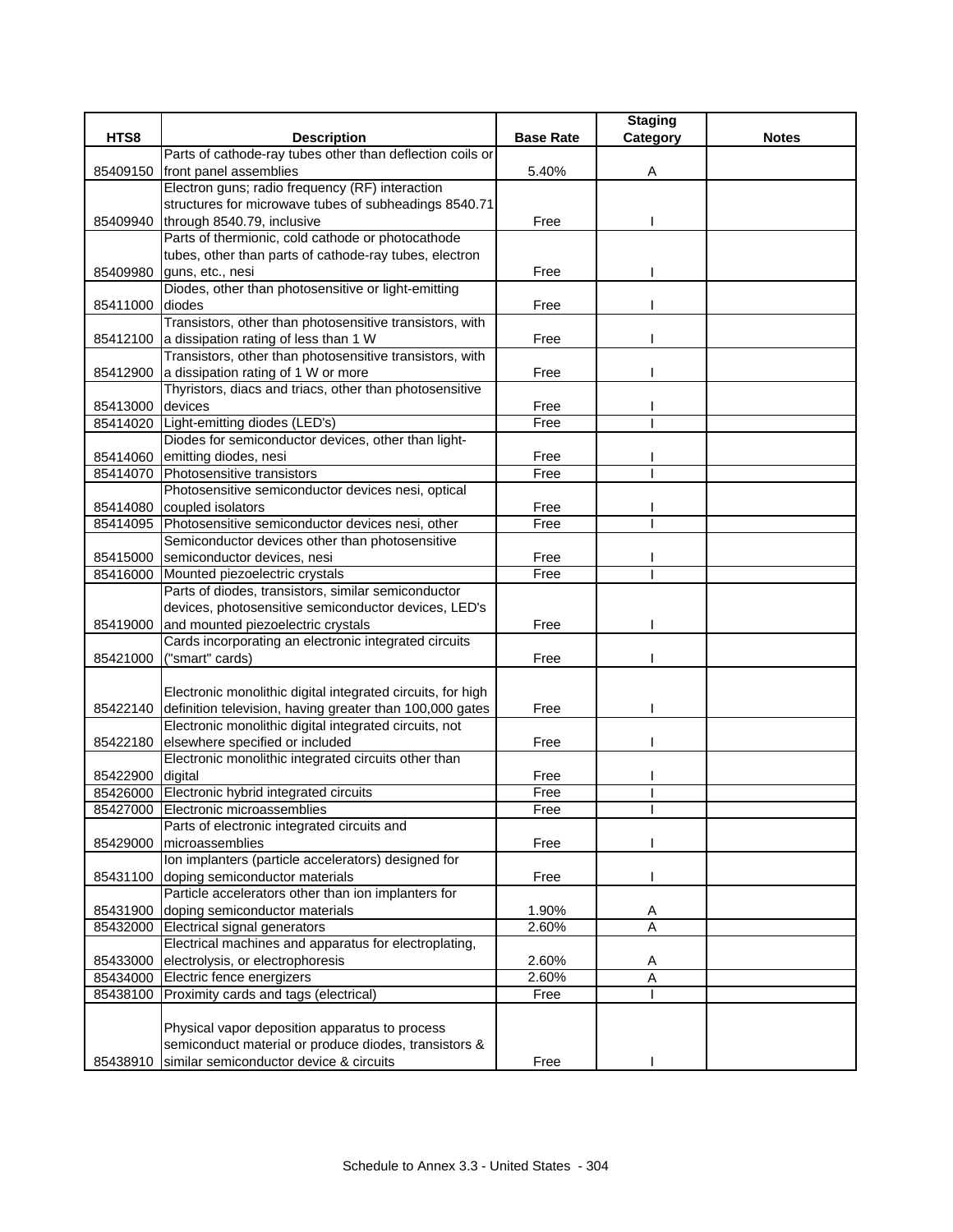|          |                                                                                                           |                  | <b>Staging</b> |              |
|----------|-----------------------------------------------------------------------------------------------------------|------------------|----------------|--------------|
| HTS8     | <b>Description</b>                                                                                        | <b>Base Rate</b> | Category       | <b>Notes</b> |
|          | Physical vapor deposition appartus having individual                                                      |                  |                |              |
|          | functions, not specified or included elsewhere in                                                         |                  |                |              |
| 85438920 | chapter 84, nesoi                                                                                         | 2.50%            | Α              |              |
|          | Electric synchros and transducers; flight data                                                            |                  |                |              |
|          | recorders; defrosters and demisters with electric                                                         |                  |                |              |
| 85438940 | resistors for aircraft                                                                                    | 2.60%            | A              |              |
|          | Electrical machines and apparatus nesoi, designed for                                                     |                  |                |              |
|          | connection to telegraphic or telephonic apparatus,                                                        |                  |                |              |
|          | 85438960 instruments or networks                                                                          | 2.60%            | Α              |              |
|          | 85438970 Electric luminescent lamps                                                                       | 2%               | A              |              |
|          | 85438980 Microwave amplifiers                                                                             | 2.60%            | A              |              |
|          | Electrical machines and apparatus for electrical nerve                                                    |                  |                |              |
| 85438985 | stimulation                                                                                               | Free             |                |              |
|          | Electrical machines with translation or dictionary                                                        |                  |                |              |
|          | functions; flat panel displays other than for articles of                                                 |                  |                |              |
|          | 85438992 heading 8528                                                                                     | Free             |                |              |
|          | Other electrical machines and apparatus, having                                                           |                  |                |              |
|          | individual functions, not specified or included                                                           |                  |                |              |
|          | 85438996 elsewhere in this chapter                                                                        | 2.60%<br>Free    | Α              |              |
|          | 85439010 Parts of physical vapor deposition apparatus                                                     |                  |                |              |
|          | Assemblies and subassemblies for flight data                                                              |                  |                |              |
|          | recorders, consisting of 2 or more parts pieces                                                           |                  |                |              |
|          | 85439015 fastened together, printed circuit assemblies                                                    | 2.60%            | Α              |              |
|          | Assemblies and subassemblies for flight data                                                              |                  |                |              |
|          | recorders, consisting of 2 or more parts pieces                                                           |                  |                |              |
|          | 85439035 fastened together, not printed circuit assys.<br>Printed circuit assemblies of ion implanters of | 2.60%            | Α              |              |
|          | subheading 8543.11 or of flat panel displays other than                                                   |                  |                |              |
|          | 85439064 for articles of heading 8528                                                                     | Free             |                |              |
|          | Printed circuit assemblies of electrical machines and                                                     |                  |                |              |
| 85439068 | apparatus, having individual functions, nesoi                                                             | 2.60%            | Α              |              |
|          | Parts, nesoi, of ion implanters of subheading 8543.11                                                     |                  |                |              |
|          | or of flat panel displays other than for articles of                                                      |                  |                |              |
|          | 85439084 heading 8528                                                                                     | Free             |                |              |
|          | Parts (other than printed circuit assemblies) of electrical                                               |                  |                |              |
|          | machines and apparatus, having individual functions,                                                      |                  |                |              |
| 85439088 | nesoi                                                                                                     | 2.60%            | Α              |              |
|          | Insulated (including enameled or anodized) winding                                                        |                  |                |              |
|          | 85441100 wire, of copper                                                                                  | 3.50%            | Α              |              |
|          | Insulated (including enameled or anodized) winding                                                        |                  |                |              |
| 85441900 | wire, other than of copper                                                                                | 3.90%            | Α              |              |
|          | Insulated (including enameled or anodized) coaxial                                                        |                  |                |              |
| 85442000 | cable and other coaxial conductors                                                                        | 5.30%            | Α              |              |
|          | Insulated ignition wiring sets and other wiring sets of a                                                 |                  |                |              |
| 85443000 | kind used in vehicles, aircraft or ships                                                                  | 5%               | Α              |              |
|          | Insulated electric conductors of a kind used for                                                          |                  |                |              |
|          | telecommunication, for a voltage not exceeding 80 V,                                                      |                  |                |              |
| 85444140 | fitted with connectors                                                                                    | Free             |                |              |
|          | Insulated electric conductors nesoi, for a voltage not                                                    |                  |                |              |
| 85444180 | exceeding 80 V, fitted with connectors                                                                    | 2.60%            | Α              |              |
|          | Insulated electric conductors of a kind used for                                                          |                  |                |              |
|          | telecommuncations, for a voltage not exceeding 80 V,                                                      |                  |                |              |
| 85444940 | not fitted with connectors                                                                                | Free             |                |              |
|          | Insulated electric conductors nesoi, for a voltage not                                                    |                  |                |              |
|          | 85444980 exceeding 80 V, not fitted with connectors                                                       | 3.50%            | Α              |              |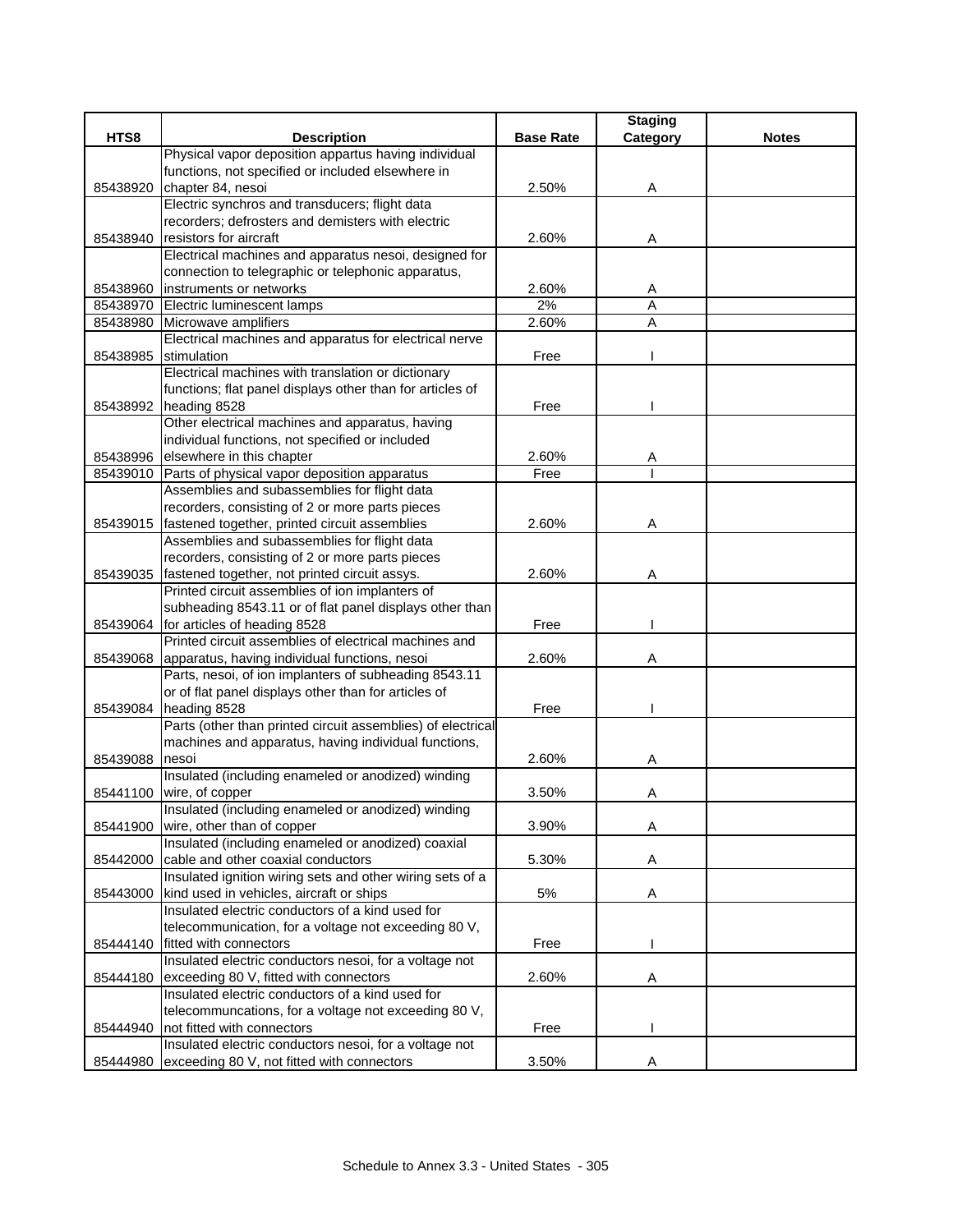|                   |                                                                   |                  | <b>Staging</b> |              |
|-------------------|-------------------------------------------------------------------|------------------|----------------|--------------|
| HTS8              | <b>Description</b>                                                | <b>Base Rate</b> | Category       | <b>Notes</b> |
|                   | Insulated electric conductors nesi, for a voltage                 |                  |                |              |
|                   | exceeding 80 V but not exceeding 1,000 V, fitted with             |                  |                |              |
| 85445140          | modular telephone connectors                                      | Free             |                |              |
|                   | Insulated electric conductors nesi, used for                      |                  |                |              |
|                   | telecommuncations, for voltage exceed 80 V but not                |                  |                |              |
| 85445170          | exceeding 1,000 V, fitted with connectors                         | Free             |                |              |
|                   | Insulated electric conductors nesi, for a voltage                 |                  |                |              |
|                   | exceeding 80 V but not exceeding 1,000 V, fitted with             |                  |                |              |
| 85445190          | connectors, nesoi                                                 | 2.60%            | Α              |              |
|                   | Insulated electric conductors nesi, of copper, for a              |                  |                |              |
|                   | voltage exceeding 80 V but not exceeding 1,000 V, not             |                  |                |              |
| 85445920          | fitted with connectors                                            | 5.30%            | Α              |              |
|                   | Insulated electric conductors nesi, not of copper, for a          |                  |                |              |
|                   | voltage exceeding 80 V but not exceeding 1,000 V, not             |                  |                |              |
|                   | 85445940 fitted with connectors                                   | 3.90%            | Α              |              |
|                   | Insulated electric conductors nesi, for a voltage                 |                  |                |              |
|                   | 85446020 exceeding 1,000 V, fitted with connectors                | 3.70%            | Α              |              |
|                   |                                                                   |                  |                |              |
|                   | Insulated electric conductors nesi, of copper, for a              |                  |                |              |
|                   | 85446040 voltage exceeding 1,000 V, not fitted with connectors    | 3.50%            | Α              |              |
|                   |                                                                   |                  |                |              |
|                   | Insulated electric conductors nesi, not of copper, for a          |                  |                |              |
| 85446060          | voltage exceeding 1,000 V, not fitted with connectors             | 3.20%            | Α              |              |
|                   | Optical fiber cables made up of individually sheathed             |                  |                |              |
| 85447000          | fibers                                                            | Free             |                |              |
| 85451100          | Carbon electrodes of a kind used for furnaces                     | Free             |                |              |
|                   | Carbon electrodes of a kind used for electrolytic                 |                  |                |              |
| 85451920          | purposes                                                          | Free             |                |              |
|                   | Carbon electrodes of a kind used for electrical                   |                  |                |              |
|                   | purposes, other than those used for furnaces or for               |                  |                |              |
| 85451940          | electrolytic purposes                                             | Free             |                |              |
|                   |                                                                   |                  |                |              |
| 85452000          | Carbon brushes of a kind used for electrical purposes             | Free             |                |              |
|                   |                                                                   |                  |                |              |
|                   | 85459020 Arc light carbons of a kind used for electrical purposes | Free             |                |              |
|                   | Lamp carbons, battery carbons and articles of graphite            |                  |                |              |
|                   | or other carbon nesi, of a kind used for electrical               |                  |                |              |
| 85459040 purposes |                                                                   | Free             |                |              |
|                   | 85461000 Electrical insulators of glass                           | 2.90%            | A              |              |
|                   | 85462000 Electrical insulators of ceramics                        | 3%               | Α              |              |
|                   | Electrical insulators of any material, other than glass or        |                  |                |              |
| 85469000          | ceramics                                                          | Free             |                |              |
|                   | Ceramic insulators to be used in the production of                |                  |                |              |
|                   | spark plugs for natural gas fueled, stationary, internal-         |                  |                |              |
|                   | 85471040 combustion engines                                       | 3%               | Α              |              |
|                   | Insulating fittings for electrical machines, appliances or        |                  |                |              |
| 85471080          | equipment, of ceramics nesi                                       | 3%               | Α              |              |
|                   | Insulating fittings for electrical machines, appliances or        |                  |                |              |
| 85472000          | equipment, of plastics                                            | Free             |                |              |
|                   | Electrical conduit tubing and joints therefor, of base            |                  |                |              |
|                   | metal lined with insulating material; insulating fittings for     |                  |                |              |
| 85479000          | electrical goods nesi                                             | 4.60%            | A              |              |
|                   |                                                                   |                  |                |              |
|                   | Spent primary cells, spent primary batteries and spent            |                  |                |              |
|                   | 85481005 electric storage batteries, entered for recovery of lead | Free             |                |              |
|                   |                                                                   |                  |                |              |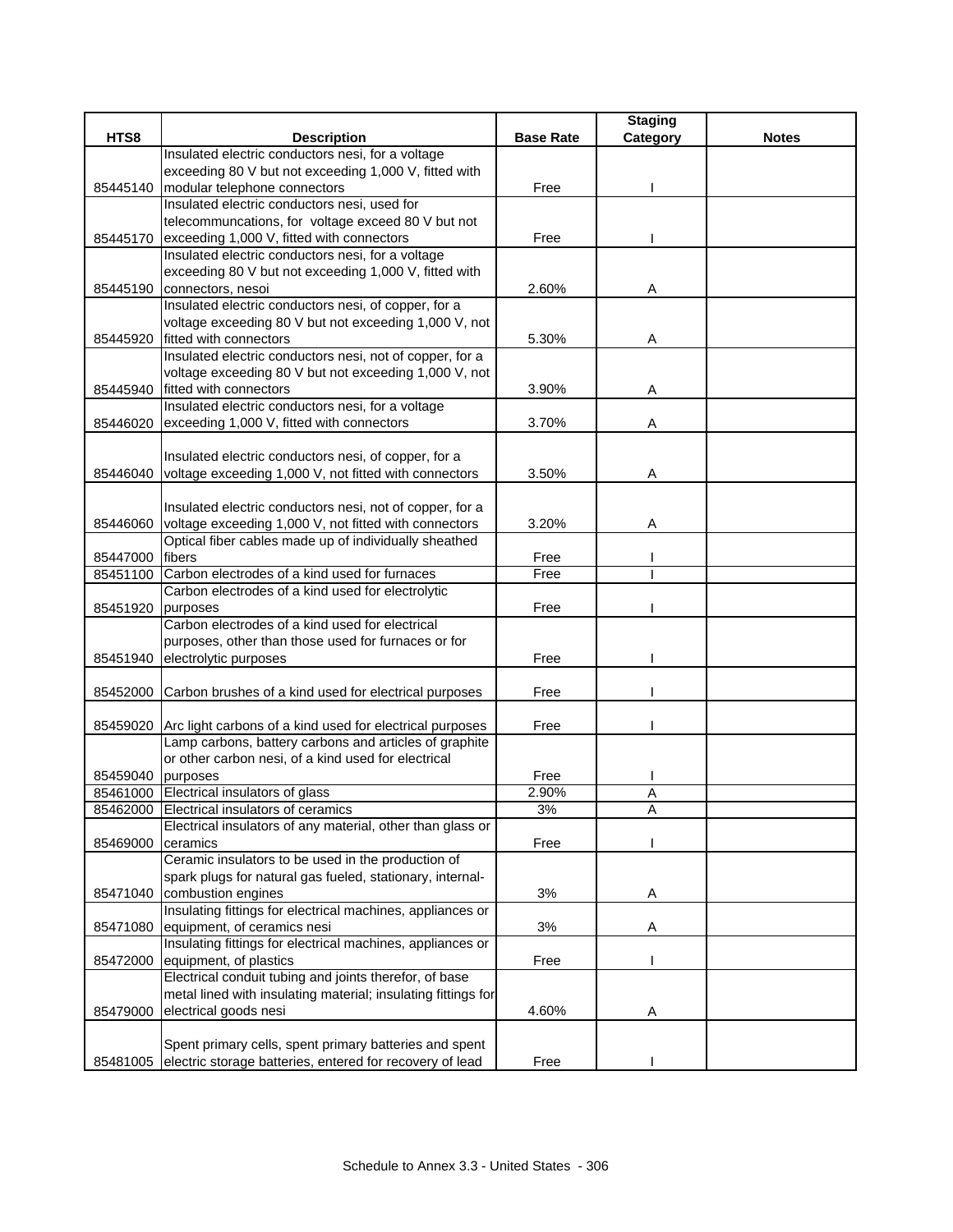| Spent primary cells, spent primary batteries and spent<br>electric storage batteries, not entered for recovery of<br>Free<br>lead<br>85481015<br>Waste and scrap of primary cells, primary batteries and<br>electric storage batteries, entered for recovery of lead<br>85481025<br>Free<br>Waste and scrap of primary cells, primary batteries and<br>electric storage batteries, not entered for recovery of<br>lead<br>85481035<br>Free<br>Electrical parts of machinery or apparatus not specified<br>85489000<br>or included elsewhere in chapter 85<br>Free<br>Rail locomotives powered from an external source of<br>Free<br>electricity<br>86011000<br>Rail locomotives powered by electric accumulators<br>(batteries)<br>86012000<br>Free<br>Free<br>Diesel-electric locomotives<br>86021000<br>Rail locomotives (o/than diesel-electric), non-electric;<br>locomotive tenders<br>Free<br>86029000<br>Self-propelled railway or tramway coaches, vans and<br>trucks (o/than those of 8604), powered from an external<br>source of electricity<br>86031000<br>5%<br>Α<br>Self-propelled railway or tramway coaches, vans and<br>trucks (o/than those of 8604), o/than powered from an<br>external source of electricity<br>5%<br>86039000<br>A<br>Railway or tramway maintenance or service vehicles,<br>whether or not self-propelled<br>86040000<br>2.90%<br>Α<br>Railway or tramway passenger coaches and special<br>purpose railway or tramway coaches, not self-propelled<br>14%<br>86050000<br>A<br>Railway or tramway tank cars and the like, not self-<br>propelled<br>86061000<br>14%<br>Α<br>Railway or tramway insulated or refrigerated freight<br>cars (o/than tank cars), not self-propelled<br>14%<br>86062000<br>Α<br>Railway or tramway self-discharging freight cars (o/than<br>tank cars or insulated/refrig. freight cars), not self-<br>86063000<br>propelled<br>14%<br>Α<br>Railway or tramway freight cars nesoi, closed and<br>covered, not self-propelled<br>14%<br>86069100<br>Α<br>Railway or tramway freight cars nesoi, open, with<br>nonremovable sides of a height over 60 cm, not self-<br>14%<br>86069200<br>propelled<br>Α<br>Railway or tramway freight cars nesoi, not self-<br>propelled<br>14%<br>A<br>86069900<br>Parts of railway/tramway locomotives/rolling stock,<br>truck assemblies for self-propelled vehicles<br>86071100<br>Free<br>Parts of railway/tramway locomotives/rolling stock,<br>truck assemblies for other than self-propelled vehicles<br>3.60%<br>86071200<br>A<br>Parts of railway/tramway locomotives/rolling stock,<br>0.40%<br>86071903<br>axles<br>Α<br>Parts of railway/tramway locomotives/rolling stock,<br>0.40%<br>parts of axles<br>86071906<br>A<br>Parts of railway/tramway locomotives/rolling stock,<br>wheels, whether or not fitted with axles<br>86071912<br>Free<br>Parts of railway/tramway locomotives/rolling stock,<br>86071915 parts of wheels<br>Free |      |                    |                  | <b>Staging</b> |              |
|------------------------------------------------------------------------------------------------------------------------------------------------------------------------------------------------------------------------------------------------------------------------------------------------------------------------------------------------------------------------------------------------------------------------------------------------------------------------------------------------------------------------------------------------------------------------------------------------------------------------------------------------------------------------------------------------------------------------------------------------------------------------------------------------------------------------------------------------------------------------------------------------------------------------------------------------------------------------------------------------------------------------------------------------------------------------------------------------------------------------------------------------------------------------------------------------------------------------------------------------------------------------------------------------------------------------------------------------------------------------------------------------------------------------------------------------------------------------------------------------------------------------------------------------------------------------------------------------------------------------------------------------------------------------------------------------------------------------------------------------------------------------------------------------------------------------------------------------------------------------------------------------------------------------------------------------------------------------------------------------------------------------------------------------------------------------------------------------------------------------------------------------------------------------------------------------------------------------------------------------------------------------------------------------------------------------------------------------------------------------------------------------------------------------------------------------------------------------------------------------------------------------------------------------------------------------------------------------------------------------------------------------------------------------------------------------------------------------------------------------------------------------------------------------------------------------------------------------------------------------------------------------------------------------------------------------------|------|--------------------|------------------|----------------|--------------|
|                                                                                                                                                                                                                                                                                                                                                                                                                                                                                                                                                                                                                                                                                                                                                                                                                                                                                                                                                                                                                                                                                                                                                                                                                                                                                                                                                                                                                                                                                                                                                                                                                                                                                                                                                                                                                                                                                                                                                                                                                                                                                                                                                                                                                                                                                                                                                                                                                                                                                                                                                                                                                                                                                                                                                                                                                                                                                                                                                      | HTS8 | <b>Description</b> | <b>Base Rate</b> | Category       | <b>Notes</b> |
|                                                                                                                                                                                                                                                                                                                                                                                                                                                                                                                                                                                                                                                                                                                                                                                                                                                                                                                                                                                                                                                                                                                                                                                                                                                                                                                                                                                                                                                                                                                                                                                                                                                                                                                                                                                                                                                                                                                                                                                                                                                                                                                                                                                                                                                                                                                                                                                                                                                                                                                                                                                                                                                                                                                                                                                                                                                                                                                                                      |      |                    |                  |                |              |
|                                                                                                                                                                                                                                                                                                                                                                                                                                                                                                                                                                                                                                                                                                                                                                                                                                                                                                                                                                                                                                                                                                                                                                                                                                                                                                                                                                                                                                                                                                                                                                                                                                                                                                                                                                                                                                                                                                                                                                                                                                                                                                                                                                                                                                                                                                                                                                                                                                                                                                                                                                                                                                                                                                                                                                                                                                                                                                                                                      |      |                    |                  |                |              |
|                                                                                                                                                                                                                                                                                                                                                                                                                                                                                                                                                                                                                                                                                                                                                                                                                                                                                                                                                                                                                                                                                                                                                                                                                                                                                                                                                                                                                                                                                                                                                                                                                                                                                                                                                                                                                                                                                                                                                                                                                                                                                                                                                                                                                                                                                                                                                                                                                                                                                                                                                                                                                                                                                                                                                                                                                                                                                                                                                      |      |                    |                  |                |              |
|                                                                                                                                                                                                                                                                                                                                                                                                                                                                                                                                                                                                                                                                                                                                                                                                                                                                                                                                                                                                                                                                                                                                                                                                                                                                                                                                                                                                                                                                                                                                                                                                                                                                                                                                                                                                                                                                                                                                                                                                                                                                                                                                                                                                                                                                                                                                                                                                                                                                                                                                                                                                                                                                                                                                                                                                                                                                                                                                                      |      |                    |                  |                |              |
|                                                                                                                                                                                                                                                                                                                                                                                                                                                                                                                                                                                                                                                                                                                                                                                                                                                                                                                                                                                                                                                                                                                                                                                                                                                                                                                                                                                                                                                                                                                                                                                                                                                                                                                                                                                                                                                                                                                                                                                                                                                                                                                                                                                                                                                                                                                                                                                                                                                                                                                                                                                                                                                                                                                                                                                                                                                                                                                                                      |      |                    |                  |                |              |
|                                                                                                                                                                                                                                                                                                                                                                                                                                                                                                                                                                                                                                                                                                                                                                                                                                                                                                                                                                                                                                                                                                                                                                                                                                                                                                                                                                                                                                                                                                                                                                                                                                                                                                                                                                                                                                                                                                                                                                                                                                                                                                                                                                                                                                                                                                                                                                                                                                                                                                                                                                                                                                                                                                                                                                                                                                                                                                                                                      |      |                    |                  |                |              |
|                                                                                                                                                                                                                                                                                                                                                                                                                                                                                                                                                                                                                                                                                                                                                                                                                                                                                                                                                                                                                                                                                                                                                                                                                                                                                                                                                                                                                                                                                                                                                                                                                                                                                                                                                                                                                                                                                                                                                                                                                                                                                                                                                                                                                                                                                                                                                                                                                                                                                                                                                                                                                                                                                                                                                                                                                                                                                                                                                      |      |                    |                  |                |              |
|                                                                                                                                                                                                                                                                                                                                                                                                                                                                                                                                                                                                                                                                                                                                                                                                                                                                                                                                                                                                                                                                                                                                                                                                                                                                                                                                                                                                                                                                                                                                                                                                                                                                                                                                                                                                                                                                                                                                                                                                                                                                                                                                                                                                                                                                                                                                                                                                                                                                                                                                                                                                                                                                                                                                                                                                                                                                                                                                                      |      |                    |                  |                |              |
|                                                                                                                                                                                                                                                                                                                                                                                                                                                                                                                                                                                                                                                                                                                                                                                                                                                                                                                                                                                                                                                                                                                                                                                                                                                                                                                                                                                                                                                                                                                                                                                                                                                                                                                                                                                                                                                                                                                                                                                                                                                                                                                                                                                                                                                                                                                                                                                                                                                                                                                                                                                                                                                                                                                                                                                                                                                                                                                                                      |      |                    |                  |                |              |
|                                                                                                                                                                                                                                                                                                                                                                                                                                                                                                                                                                                                                                                                                                                                                                                                                                                                                                                                                                                                                                                                                                                                                                                                                                                                                                                                                                                                                                                                                                                                                                                                                                                                                                                                                                                                                                                                                                                                                                                                                                                                                                                                                                                                                                                                                                                                                                                                                                                                                                                                                                                                                                                                                                                                                                                                                                                                                                                                                      |      |                    |                  |                |              |
|                                                                                                                                                                                                                                                                                                                                                                                                                                                                                                                                                                                                                                                                                                                                                                                                                                                                                                                                                                                                                                                                                                                                                                                                                                                                                                                                                                                                                                                                                                                                                                                                                                                                                                                                                                                                                                                                                                                                                                                                                                                                                                                                                                                                                                                                                                                                                                                                                                                                                                                                                                                                                                                                                                                                                                                                                                                                                                                                                      |      |                    |                  |                |              |
|                                                                                                                                                                                                                                                                                                                                                                                                                                                                                                                                                                                                                                                                                                                                                                                                                                                                                                                                                                                                                                                                                                                                                                                                                                                                                                                                                                                                                                                                                                                                                                                                                                                                                                                                                                                                                                                                                                                                                                                                                                                                                                                                                                                                                                                                                                                                                                                                                                                                                                                                                                                                                                                                                                                                                                                                                                                                                                                                                      |      |                    |                  |                |              |
|                                                                                                                                                                                                                                                                                                                                                                                                                                                                                                                                                                                                                                                                                                                                                                                                                                                                                                                                                                                                                                                                                                                                                                                                                                                                                                                                                                                                                                                                                                                                                                                                                                                                                                                                                                                                                                                                                                                                                                                                                                                                                                                                                                                                                                                                                                                                                                                                                                                                                                                                                                                                                                                                                                                                                                                                                                                                                                                                                      |      |                    |                  |                |              |
|                                                                                                                                                                                                                                                                                                                                                                                                                                                                                                                                                                                                                                                                                                                                                                                                                                                                                                                                                                                                                                                                                                                                                                                                                                                                                                                                                                                                                                                                                                                                                                                                                                                                                                                                                                                                                                                                                                                                                                                                                                                                                                                                                                                                                                                                                                                                                                                                                                                                                                                                                                                                                                                                                                                                                                                                                                                                                                                                                      |      |                    |                  |                |              |
|                                                                                                                                                                                                                                                                                                                                                                                                                                                                                                                                                                                                                                                                                                                                                                                                                                                                                                                                                                                                                                                                                                                                                                                                                                                                                                                                                                                                                                                                                                                                                                                                                                                                                                                                                                                                                                                                                                                                                                                                                                                                                                                                                                                                                                                                                                                                                                                                                                                                                                                                                                                                                                                                                                                                                                                                                                                                                                                                                      |      |                    |                  |                |              |
|                                                                                                                                                                                                                                                                                                                                                                                                                                                                                                                                                                                                                                                                                                                                                                                                                                                                                                                                                                                                                                                                                                                                                                                                                                                                                                                                                                                                                                                                                                                                                                                                                                                                                                                                                                                                                                                                                                                                                                                                                                                                                                                                                                                                                                                                                                                                                                                                                                                                                                                                                                                                                                                                                                                                                                                                                                                                                                                                                      |      |                    |                  |                |              |
|                                                                                                                                                                                                                                                                                                                                                                                                                                                                                                                                                                                                                                                                                                                                                                                                                                                                                                                                                                                                                                                                                                                                                                                                                                                                                                                                                                                                                                                                                                                                                                                                                                                                                                                                                                                                                                                                                                                                                                                                                                                                                                                                                                                                                                                                                                                                                                                                                                                                                                                                                                                                                                                                                                                                                                                                                                                                                                                                                      |      |                    |                  |                |              |
|                                                                                                                                                                                                                                                                                                                                                                                                                                                                                                                                                                                                                                                                                                                                                                                                                                                                                                                                                                                                                                                                                                                                                                                                                                                                                                                                                                                                                                                                                                                                                                                                                                                                                                                                                                                                                                                                                                                                                                                                                                                                                                                                                                                                                                                                                                                                                                                                                                                                                                                                                                                                                                                                                                                                                                                                                                                                                                                                                      |      |                    |                  |                |              |
|                                                                                                                                                                                                                                                                                                                                                                                                                                                                                                                                                                                                                                                                                                                                                                                                                                                                                                                                                                                                                                                                                                                                                                                                                                                                                                                                                                                                                                                                                                                                                                                                                                                                                                                                                                                                                                                                                                                                                                                                                                                                                                                                                                                                                                                                                                                                                                                                                                                                                                                                                                                                                                                                                                                                                                                                                                                                                                                                                      |      |                    |                  |                |              |
|                                                                                                                                                                                                                                                                                                                                                                                                                                                                                                                                                                                                                                                                                                                                                                                                                                                                                                                                                                                                                                                                                                                                                                                                                                                                                                                                                                                                                                                                                                                                                                                                                                                                                                                                                                                                                                                                                                                                                                                                                                                                                                                                                                                                                                                                                                                                                                                                                                                                                                                                                                                                                                                                                                                                                                                                                                                                                                                                                      |      |                    |                  |                |              |
|                                                                                                                                                                                                                                                                                                                                                                                                                                                                                                                                                                                                                                                                                                                                                                                                                                                                                                                                                                                                                                                                                                                                                                                                                                                                                                                                                                                                                                                                                                                                                                                                                                                                                                                                                                                                                                                                                                                                                                                                                                                                                                                                                                                                                                                                                                                                                                                                                                                                                                                                                                                                                                                                                                                                                                                                                                                                                                                                                      |      |                    |                  |                |              |
|                                                                                                                                                                                                                                                                                                                                                                                                                                                                                                                                                                                                                                                                                                                                                                                                                                                                                                                                                                                                                                                                                                                                                                                                                                                                                                                                                                                                                                                                                                                                                                                                                                                                                                                                                                                                                                                                                                                                                                                                                                                                                                                                                                                                                                                                                                                                                                                                                                                                                                                                                                                                                                                                                                                                                                                                                                                                                                                                                      |      |                    |                  |                |              |
|                                                                                                                                                                                                                                                                                                                                                                                                                                                                                                                                                                                                                                                                                                                                                                                                                                                                                                                                                                                                                                                                                                                                                                                                                                                                                                                                                                                                                                                                                                                                                                                                                                                                                                                                                                                                                                                                                                                                                                                                                                                                                                                                                                                                                                                                                                                                                                                                                                                                                                                                                                                                                                                                                                                                                                                                                                                                                                                                                      |      |                    |                  |                |              |
|                                                                                                                                                                                                                                                                                                                                                                                                                                                                                                                                                                                                                                                                                                                                                                                                                                                                                                                                                                                                                                                                                                                                                                                                                                                                                                                                                                                                                                                                                                                                                                                                                                                                                                                                                                                                                                                                                                                                                                                                                                                                                                                                                                                                                                                                                                                                                                                                                                                                                                                                                                                                                                                                                                                                                                                                                                                                                                                                                      |      |                    |                  |                |              |
|                                                                                                                                                                                                                                                                                                                                                                                                                                                                                                                                                                                                                                                                                                                                                                                                                                                                                                                                                                                                                                                                                                                                                                                                                                                                                                                                                                                                                                                                                                                                                                                                                                                                                                                                                                                                                                                                                                                                                                                                                                                                                                                                                                                                                                                                                                                                                                                                                                                                                                                                                                                                                                                                                                                                                                                                                                                                                                                                                      |      |                    |                  |                |              |
|                                                                                                                                                                                                                                                                                                                                                                                                                                                                                                                                                                                                                                                                                                                                                                                                                                                                                                                                                                                                                                                                                                                                                                                                                                                                                                                                                                                                                                                                                                                                                                                                                                                                                                                                                                                                                                                                                                                                                                                                                                                                                                                                                                                                                                                                                                                                                                                                                                                                                                                                                                                                                                                                                                                                                                                                                                                                                                                                                      |      |                    |                  |                |              |
|                                                                                                                                                                                                                                                                                                                                                                                                                                                                                                                                                                                                                                                                                                                                                                                                                                                                                                                                                                                                                                                                                                                                                                                                                                                                                                                                                                                                                                                                                                                                                                                                                                                                                                                                                                                                                                                                                                                                                                                                                                                                                                                                                                                                                                                                                                                                                                                                                                                                                                                                                                                                                                                                                                                                                                                                                                                                                                                                                      |      |                    |                  |                |              |
|                                                                                                                                                                                                                                                                                                                                                                                                                                                                                                                                                                                                                                                                                                                                                                                                                                                                                                                                                                                                                                                                                                                                                                                                                                                                                                                                                                                                                                                                                                                                                                                                                                                                                                                                                                                                                                                                                                                                                                                                                                                                                                                                                                                                                                                                                                                                                                                                                                                                                                                                                                                                                                                                                                                                                                                                                                                                                                                                                      |      |                    |                  |                |              |
|                                                                                                                                                                                                                                                                                                                                                                                                                                                                                                                                                                                                                                                                                                                                                                                                                                                                                                                                                                                                                                                                                                                                                                                                                                                                                                                                                                                                                                                                                                                                                                                                                                                                                                                                                                                                                                                                                                                                                                                                                                                                                                                                                                                                                                                                                                                                                                                                                                                                                                                                                                                                                                                                                                                                                                                                                                                                                                                                                      |      |                    |                  |                |              |
|                                                                                                                                                                                                                                                                                                                                                                                                                                                                                                                                                                                                                                                                                                                                                                                                                                                                                                                                                                                                                                                                                                                                                                                                                                                                                                                                                                                                                                                                                                                                                                                                                                                                                                                                                                                                                                                                                                                                                                                                                                                                                                                                                                                                                                                                                                                                                                                                                                                                                                                                                                                                                                                                                                                                                                                                                                                                                                                                                      |      |                    |                  |                |              |
|                                                                                                                                                                                                                                                                                                                                                                                                                                                                                                                                                                                                                                                                                                                                                                                                                                                                                                                                                                                                                                                                                                                                                                                                                                                                                                                                                                                                                                                                                                                                                                                                                                                                                                                                                                                                                                                                                                                                                                                                                                                                                                                                                                                                                                                                                                                                                                                                                                                                                                                                                                                                                                                                                                                                                                                                                                                                                                                                                      |      |                    |                  |                |              |
|                                                                                                                                                                                                                                                                                                                                                                                                                                                                                                                                                                                                                                                                                                                                                                                                                                                                                                                                                                                                                                                                                                                                                                                                                                                                                                                                                                                                                                                                                                                                                                                                                                                                                                                                                                                                                                                                                                                                                                                                                                                                                                                                                                                                                                                                                                                                                                                                                                                                                                                                                                                                                                                                                                                                                                                                                                                                                                                                                      |      |                    |                  |                |              |
|                                                                                                                                                                                                                                                                                                                                                                                                                                                                                                                                                                                                                                                                                                                                                                                                                                                                                                                                                                                                                                                                                                                                                                                                                                                                                                                                                                                                                                                                                                                                                                                                                                                                                                                                                                                                                                                                                                                                                                                                                                                                                                                                                                                                                                                                                                                                                                                                                                                                                                                                                                                                                                                                                                                                                                                                                                                                                                                                                      |      |                    |                  |                |              |
|                                                                                                                                                                                                                                                                                                                                                                                                                                                                                                                                                                                                                                                                                                                                                                                                                                                                                                                                                                                                                                                                                                                                                                                                                                                                                                                                                                                                                                                                                                                                                                                                                                                                                                                                                                                                                                                                                                                                                                                                                                                                                                                                                                                                                                                                                                                                                                                                                                                                                                                                                                                                                                                                                                                                                                                                                                                                                                                                                      |      |                    |                  |                |              |
|                                                                                                                                                                                                                                                                                                                                                                                                                                                                                                                                                                                                                                                                                                                                                                                                                                                                                                                                                                                                                                                                                                                                                                                                                                                                                                                                                                                                                                                                                                                                                                                                                                                                                                                                                                                                                                                                                                                                                                                                                                                                                                                                                                                                                                                                                                                                                                                                                                                                                                                                                                                                                                                                                                                                                                                                                                                                                                                                                      |      |                    |                  |                |              |
|                                                                                                                                                                                                                                                                                                                                                                                                                                                                                                                                                                                                                                                                                                                                                                                                                                                                                                                                                                                                                                                                                                                                                                                                                                                                                                                                                                                                                                                                                                                                                                                                                                                                                                                                                                                                                                                                                                                                                                                                                                                                                                                                                                                                                                                                                                                                                                                                                                                                                                                                                                                                                                                                                                                                                                                                                                                                                                                                                      |      |                    |                  |                |              |
|                                                                                                                                                                                                                                                                                                                                                                                                                                                                                                                                                                                                                                                                                                                                                                                                                                                                                                                                                                                                                                                                                                                                                                                                                                                                                                                                                                                                                                                                                                                                                                                                                                                                                                                                                                                                                                                                                                                                                                                                                                                                                                                                                                                                                                                                                                                                                                                                                                                                                                                                                                                                                                                                                                                                                                                                                                                                                                                                                      |      |                    |                  |                |              |
|                                                                                                                                                                                                                                                                                                                                                                                                                                                                                                                                                                                                                                                                                                                                                                                                                                                                                                                                                                                                                                                                                                                                                                                                                                                                                                                                                                                                                                                                                                                                                                                                                                                                                                                                                                                                                                                                                                                                                                                                                                                                                                                                                                                                                                                                                                                                                                                                                                                                                                                                                                                                                                                                                                                                                                                                                                                                                                                                                      |      |                    |                  |                |              |
|                                                                                                                                                                                                                                                                                                                                                                                                                                                                                                                                                                                                                                                                                                                                                                                                                                                                                                                                                                                                                                                                                                                                                                                                                                                                                                                                                                                                                                                                                                                                                                                                                                                                                                                                                                                                                                                                                                                                                                                                                                                                                                                                                                                                                                                                                                                                                                                                                                                                                                                                                                                                                                                                                                                                                                                                                                                                                                                                                      |      |                    |                  |                |              |
|                                                                                                                                                                                                                                                                                                                                                                                                                                                                                                                                                                                                                                                                                                                                                                                                                                                                                                                                                                                                                                                                                                                                                                                                                                                                                                                                                                                                                                                                                                                                                                                                                                                                                                                                                                                                                                                                                                                                                                                                                                                                                                                                                                                                                                                                                                                                                                                                                                                                                                                                                                                                                                                                                                                                                                                                                                                                                                                                                      |      |                    |                  |                |              |
|                                                                                                                                                                                                                                                                                                                                                                                                                                                                                                                                                                                                                                                                                                                                                                                                                                                                                                                                                                                                                                                                                                                                                                                                                                                                                                                                                                                                                                                                                                                                                                                                                                                                                                                                                                                                                                                                                                                                                                                                                                                                                                                                                                                                                                                                                                                                                                                                                                                                                                                                                                                                                                                                                                                                                                                                                                                                                                                                                      |      |                    |                  |                |              |
|                                                                                                                                                                                                                                                                                                                                                                                                                                                                                                                                                                                                                                                                                                                                                                                                                                                                                                                                                                                                                                                                                                                                                                                                                                                                                                                                                                                                                                                                                                                                                                                                                                                                                                                                                                                                                                                                                                                                                                                                                                                                                                                                                                                                                                                                                                                                                                                                                                                                                                                                                                                                                                                                                                                                                                                                                                                                                                                                                      |      |                    |                  |                |              |
|                                                                                                                                                                                                                                                                                                                                                                                                                                                                                                                                                                                                                                                                                                                                                                                                                                                                                                                                                                                                                                                                                                                                                                                                                                                                                                                                                                                                                                                                                                                                                                                                                                                                                                                                                                                                                                                                                                                                                                                                                                                                                                                                                                                                                                                                                                                                                                                                                                                                                                                                                                                                                                                                                                                                                                                                                                                                                                                                                      |      |                    |                  |                |              |
|                                                                                                                                                                                                                                                                                                                                                                                                                                                                                                                                                                                                                                                                                                                                                                                                                                                                                                                                                                                                                                                                                                                                                                                                                                                                                                                                                                                                                                                                                                                                                                                                                                                                                                                                                                                                                                                                                                                                                                                                                                                                                                                                                                                                                                                                                                                                                                                                                                                                                                                                                                                                                                                                                                                                                                                                                                                                                                                                                      |      |                    |                  |                |              |
|                                                                                                                                                                                                                                                                                                                                                                                                                                                                                                                                                                                                                                                                                                                                                                                                                                                                                                                                                                                                                                                                                                                                                                                                                                                                                                                                                                                                                                                                                                                                                                                                                                                                                                                                                                                                                                                                                                                                                                                                                                                                                                                                                                                                                                                                                                                                                                                                                                                                                                                                                                                                                                                                                                                                                                                                                                                                                                                                                      |      |                    |                  |                |              |
|                                                                                                                                                                                                                                                                                                                                                                                                                                                                                                                                                                                                                                                                                                                                                                                                                                                                                                                                                                                                                                                                                                                                                                                                                                                                                                                                                                                                                                                                                                                                                                                                                                                                                                                                                                                                                                                                                                                                                                                                                                                                                                                                                                                                                                                                                                                                                                                                                                                                                                                                                                                                                                                                                                                                                                                                                                                                                                                                                      |      |                    |                  |                |              |
|                                                                                                                                                                                                                                                                                                                                                                                                                                                                                                                                                                                                                                                                                                                                                                                                                                                                                                                                                                                                                                                                                                                                                                                                                                                                                                                                                                                                                                                                                                                                                                                                                                                                                                                                                                                                                                                                                                                                                                                                                                                                                                                                                                                                                                                                                                                                                                                                                                                                                                                                                                                                                                                                                                                                                                                                                                                                                                                                                      |      |                    |                  |                |              |
|                                                                                                                                                                                                                                                                                                                                                                                                                                                                                                                                                                                                                                                                                                                                                                                                                                                                                                                                                                                                                                                                                                                                                                                                                                                                                                                                                                                                                                                                                                                                                                                                                                                                                                                                                                                                                                                                                                                                                                                                                                                                                                                                                                                                                                                                                                                                                                                                                                                                                                                                                                                                                                                                                                                                                                                                                                                                                                                                                      |      |                    |                  |                |              |
|                                                                                                                                                                                                                                                                                                                                                                                                                                                                                                                                                                                                                                                                                                                                                                                                                                                                                                                                                                                                                                                                                                                                                                                                                                                                                                                                                                                                                                                                                                                                                                                                                                                                                                                                                                                                                                                                                                                                                                                                                                                                                                                                                                                                                                                                                                                                                                                                                                                                                                                                                                                                                                                                                                                                                                                                                                                                                                                                                      |      |                    |                  |                |              |
|                                                                                                                                                                                                                                                                                                                                                                                                                                                                                                                                                                                                                                                                                                                                                                                                                                                                                                                                                                                                                                                                                                                                                                                                                                                                                                                                                                                                                                                                                                                                                                                                                                                                                                                                                                                                                                                                                                                                                                                                                                                                                                                                                                                                                                                                                                                                                                                                                                                                                                                                                                                                                                                                                                                                                                                                                                                                                                                                                      |      |                    |                  |                |              |
|                                                                                                                                                                                                                                                                                                                                                                                                                                                                                                                                                                                                                                                                                                                                                                                                                                                                                                                                                                                                                                                                                                                                                                                                                                                                                                                                                                                                                                                                                                                                                                                                                                                                                                                                                                                                                                                                                                                                                                                                                                                                                                                                                                                                                                                                                                                                                                                                                                                                                                                                                                                                                                                                                                                                                                                                                                                                                                                                                      |      |                    |                  |                |              |
|                                                                                                                                                                                                                                                                                                                                                                                                                                                                                                                                                                                                                                                                                                                                                                                                                                                                                                                                                                                                                                                                                                                                                                                                                                                                                                                                                                                                                                                                                                                                                                                                                                                                                                                                                                                                                                                                                                                                                                                                                                                                                                                                                                                                                                                                                                                                                                                                                                                                                                                                                                                                                                                                                                                                                                                                                                                                                                                                                      |      |                    |                  |                |              |
|                                                                                                                                                                                                                                                                                                                                                                                                                                                                                                                                                                                                                                                                                                                                                                                                                                                                                                                                                                                                                                                                                                                                                                                                                                                                                                                                                                                                                                                                                                                                                                                                                                                                                                                                                                                                                                                                                                                                                                                                                                                                                                                                                                                                                                                                                                                                                                                                                                                                                                                                                                                                                                                                                                                                                                                                                                                                                                                                                      |      |                    |                  |                |              |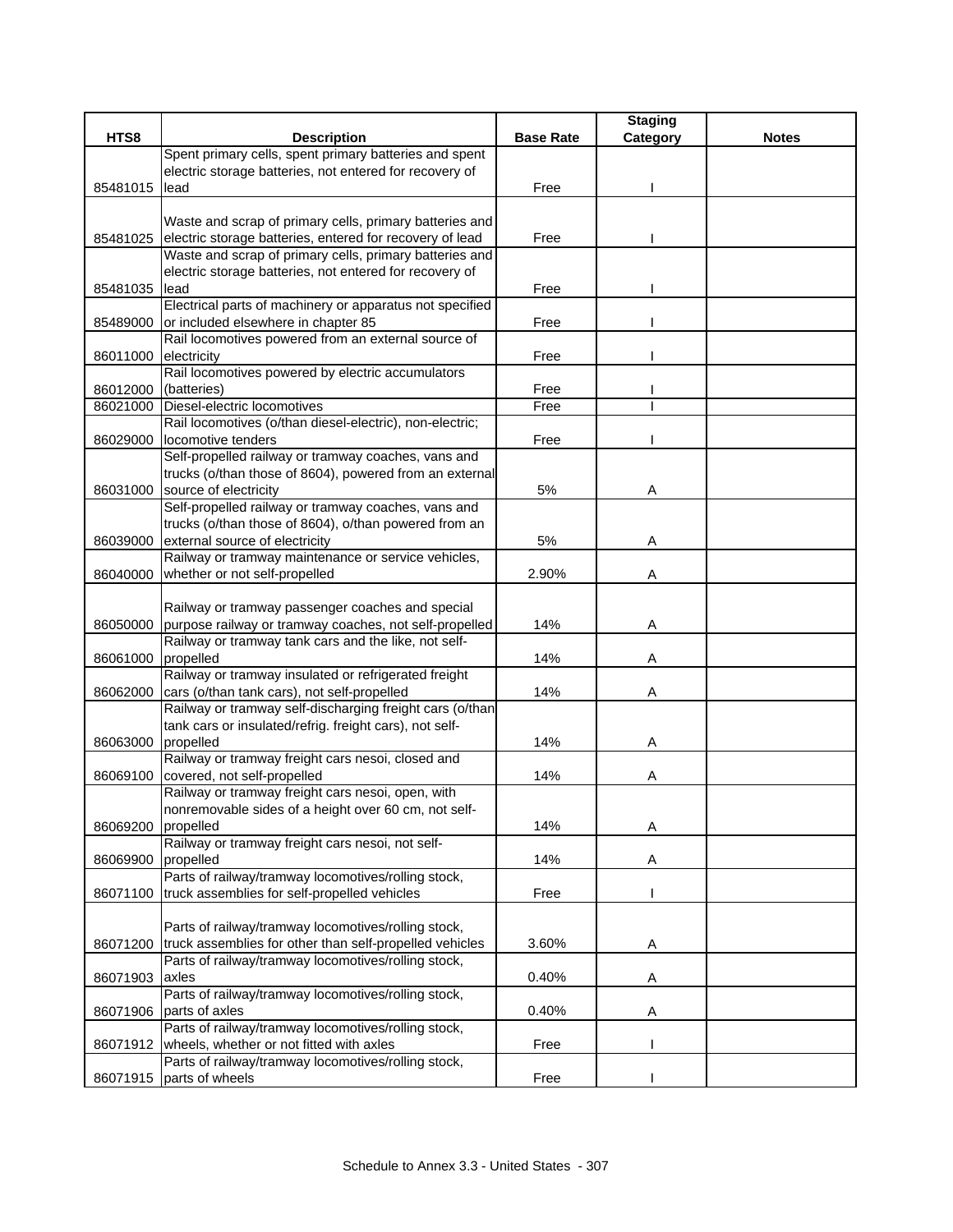|          |                                                            |                  | <b>Staging</b> |              |
|----------|------------------------------------------------------------|------------------|----------------|--------------|
| HTS8     | <b>Description</b>                                         | <b>Base Rate</b> | Category       | <b>Notes</b> |
|          | Parts of railway/tramway locomotives/rolling stock,        |                  |                |              |
|          | parts of truck assemblies for non-self-propelled           |                  |                |              |
| 86071930 | passenger coaches or freight cars                          | 3.60%            | Α              |              |
|          | Parts of railway/tramway locomotives/rolling stock,        |                  |                |              |
|          | parts of truck assemblies for self-propelled vehicles or   |                  |                |              |
| 86071990 | for non-self propelled nesoi                               | 2.60%            | Α              |              |
|          | Parts of railway/tramway locomotives/rolling stock, air    |                  |                |              |
|          | brakes & parts thereof for non-self-propelled passenger    |                  |                |              |
|          | 86072110 coaches or freight cars                           | 3.60%            | Α              |              |
|          | Parts of railway/tramway locomotives/rolling stock, air    |                  |                |              |
|          | brakes & parts thereof for self-propelled vehicles or non- |                  |                |              |
| 86072150 | self-propelled stock nesoi                                 | 3.90%            | Α              |              |
|          | Parts of railway/tramway locomotives/rolling stock, pts    |                  |                |              |
|          | of brakes (o/than air brakes) for non-self-propelled       |                  |                |              |
| 86072910 | passenger coaches or freight                               | 3.60%            | Α              |              |
|          | Parts of railway/tramway locomotives/rolling stock, pts    |                  |                |              |
|          | of brakes (o/th air brakes) for self-propelled vehicles or |                  |                |              |
| 86072950 | non-self-propelled nesoi                                   | 2.60%            | Α              |              |
|          | Parts of railway/tramway locomotives/rolling stock,        |                  |                |              |
|          | hooks and other coupling devices, buffers, pts thereof,    |                  |                |              |
|          | 86073010 for stock of 8605 or 8606                         | 3.60%            | Α              |              |
|          | Parts of railway/tramway locomotives/rolling stock,        |                  |                |              |
|          | hooks and other coupling devices, buffers, pts thereof,    |                  |                |              |
|          | 86073050 for stock of 8601 to 8605                         | 2.60%            | Α              |              |
|          | 86079100 Parts, nesoi, of railway/tramway locomotives      | Free             |                |              |
|          | Parts (o/than brake regulators) nesoi, of                  |                  |                |              |
|          | railway/tramway, non-self-propelled passenger coaches      |                  |                |              |
| 86079910 | or freight cars                                            | 2.80%            | Α              |              |
|          |                                                            |                  |                |              |
| 86079950 | Parts, nesoi, of railway or tramway rolling stock, nesoi   | 3.10%            | Α              |              |
|          | Railway or tramway track fixtures and fittings;            |                  |                |              |
|          | mechanical signaling, safety or traffic control equipment  |                  |                |              |
| 86080000 | of all kinds nesoi; parts thereof                          | 3.80%            | Α              |              |
|          | Containers (including containers for transport of fluids)  |                  |                |              |
|          | specially designed and equipped for carriage by one or     |                  |                |              |
| 86090000 | more modes of transport                                    | Free             |                |              |
| 87011000 | Pedestrian controlled tractors                             | Free             |                |              |
| 87012000 | Road tractors for semi-trailers                            | 4%               | Α              |              |
| 87013010 | Track-laying tractors, suitable for agricultural use       | Free             |                |              |
|          |                                                            |                  |                |              |
| 87013050 | Track-laying tractors, not suitable for agricultural use   | Free             |                |              |
|          | Tractors (o/than track-laying) nesoi, suitable for         |                  |                |              |
| 87019010 | agricultural use                                           | Free             |                |              |
|          | Tractors (o/than track-laying) nesoi, not suitable for     |                  |                |              |
| 87019050 | agricultural use                                           | Free             |                |              |
|          | Motor vehicles, w/diesel engine, for transport of 16 or    |                  |                |              |
| 87021030 | more persons incl. the driver                              | 2%               | A              |              |
|          | Motor vehicles, w/diesel engine, for transport of 10 but   |                  |                |              |
| 87021060 | not more than 15 persons                                   | 2%               | Α              |              |
|          | Motor vehicles, w/other than diesel engine, for transport  |                  |                |              |
| 87029030 | of 16 or more persons                                      | 2%               | Α              |              |
|          | Motor vehicles, w/other than diesel engine, for transport  |                  |                |              |
| 87029060 | of 10 but not more than 15 persons                         | 2%               | A              |              |
|          |                                                            |                  |                |              |
| 87031010 | Motor vehicles specially designed for traveling on snow    | 2.50%            | Α              |              |
| 87031050 | Golf carts and similar motor vehicles                      | 2.50%            | A              |              |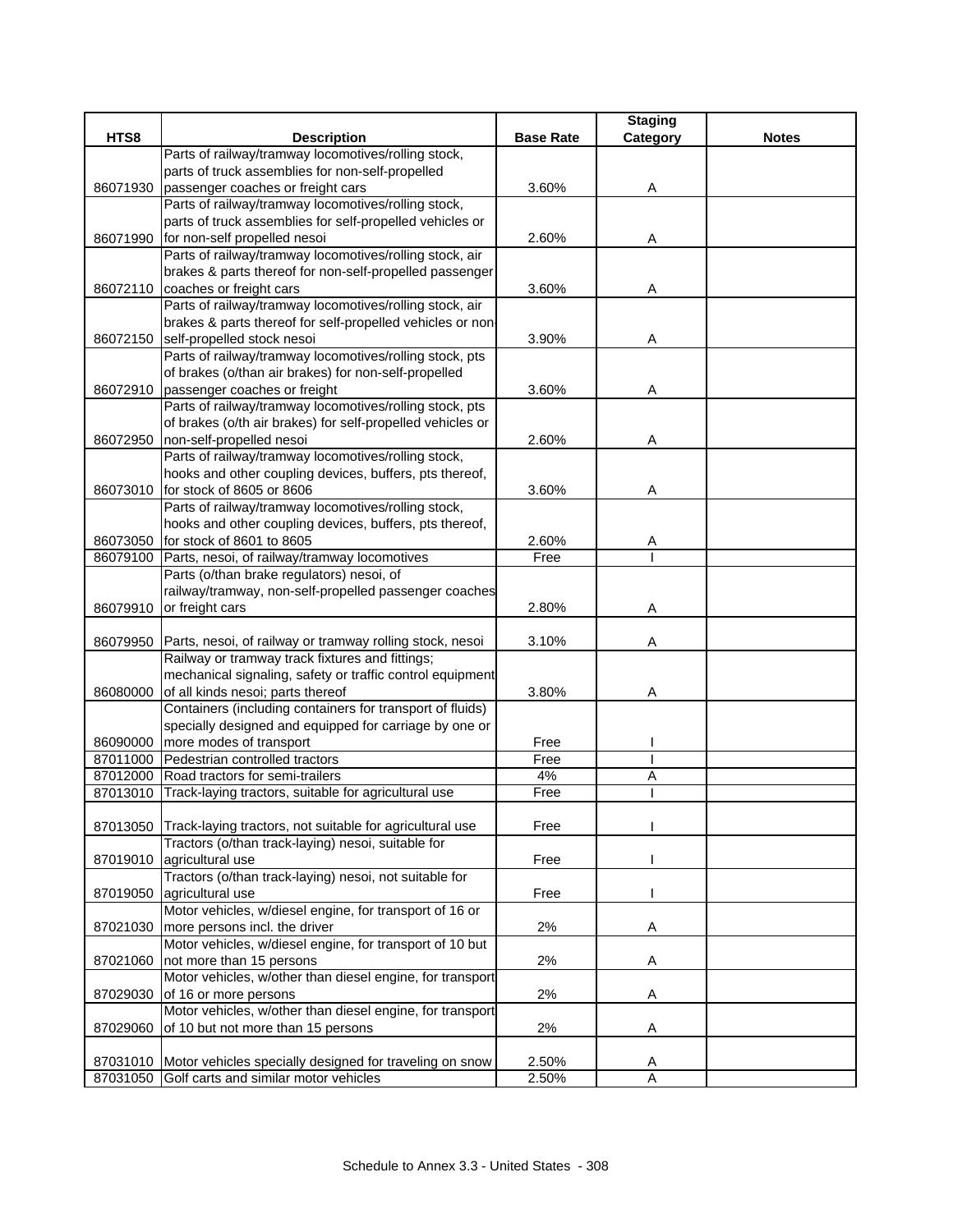|          |                                                           |                  | <b>Staging</b> |              |
|----------|-----------------------------------------------------------|------------------|----------------|--------------|
| HTS8     | <b>Description</b>                                        | <b>Base Rate</b> | Category       | <b>Notes</b> |
|          | Mtr cars & o/mtr. vehicles for transport of persons,      |                  |                |              |
|          | w/spark-ign. int. combust. recip. piston engine w/cyl.    |                  |                |              |
| 87032100 | cap. n/o 1000 cc                                          | 2.50%            | Α              |              |
|          | Mtr cars & o/mtr. vehicles for transport of persons,      |                  |                |              |
|          | w/spark-ign. int. combust. recip. piston engine w/cyl.    |                  |                |              |
| 87032200 | cap. o/1000 cc n/o 1500 cc                                | 2.50%            | A              |              |
|          | Mtr cars & o/mtr. vehicles for transport of persons,      |                  |                |              |
|          | w/spark-ign. int. combust. recip. piston engine w/cyl.    |                  |                |              |
|          | 87032300 cap. o/1500 cc n/o 3000 cc                       | 2.50%            | Α              |              |
|          | Mtr cars & o/mtr. vehicles for transport of persons,      |                  |                |              |
|          | w/spark-ign. int. combust. recip. piston engine w/cyl.    |                  |                |              |
| 87032400 | cap. o/ 3000 cc                                           | 2.50%            | Α              |              |
|          | Mtr cars & o/mtr. vehicles for transport of persons,      |                  |                |              |
|          | w/compress.-ign. int. combust. recip. piston engine       |                  |                |              |
|          | 87033100 w/cyl. cap. n/o 1500 cc                          | 2.50%            | Α              |              |
|          | Mtr cars & o/mtr. vehicles for transport of persons,      |                  |                |              |
|          | w/compress.-ign. int. combust. recip. piston engine       |                  |                |              |
| 87033200 | w/cyl. cap. o/1500 cc n/o 2500 cc                         | 2.50%            | Α              |              |
|          | Mtr cars & o/mtr. vehicles for transport of persons,      |                  |                |              |
|          | w/compress.-ign. int. combust. recip. piston engine       |                  |                |              |
| 87033300 | w/cyl. cap. o/2500 cc                                     | 2.50%            | Α              |              |
|          | Mtr cars & other motor vehicles for transport of          |                  |                |              |
|          | persons, o/than w/spark ign. or compress. ign. recip.     |                  |                |              |
|          | 87039000 piston engine, nesoi                             | 2.50%            | Α              |              |
|          | Mtr. vehicles for transport of goods, cab chassis for     |                  |                |              |
|          | 87041010 dumpers designed for off-highway use             | Free             |                |              |
|          | Mtr. vehicles for transport of goods, complete dumpers    |                  |                |              |
| 87041050 | designed for off-highway use                              | Free             |                |              |
|          | Mtr. vehicles for transport of goods, w/compress.-ign.    |                  |                |              |
|          | int. combust. recip. piston engine, w/G.V.W. not over 5   |                  |                |              |
| 87042100 | metric tons                                               | 25%              | Α              |              |
|          | Mtr. vehicles for transport of goods, cab chassis,        |                  |                |              |
|          | w/compress.-ign. int. combust. recip. piston engine,      |                  |                |              |
|          | 87042210   w/G.V.W. o/5 but n/o 20 metric tons            | 4%               | Α              |              |
|          | Mtr. vehicl. for transport of goods (o/than cab chassis), |                  |                |              |
|          | w/compress.-ign. int. combust. recip. piston engine,      |                  |                |              |
|          | 87042250 w/G.V.W. o/5 but n/o 20 mtons                    | 25%              | Α              |              |
|          | Mtr. vehicles for transport of goods, w/compress.-ign.    |                  |                |              |
|          | int. combust. recip. piston engine, w/G.V.W. over 20      |                  |                |              |
|          | 87042300 metric tons                                      | 25%              | Α              |              |
|          | Mtr. vehicles for transport of goods, w/spark.-ign. int.  |                  |                |              |
|          | combust. recip. piston engine, w/G.V.W. not over 5        |                  |                |              |
| 87043100 | metric tons                                               | 25%              | A              |              |
|          | Mtr. vehicles for transport of goods, w/spark.-ign. int.  |                  |                |              |
|          | combust. recip. piston engine, w/G.V.W. over 5 metric     |                  |                |              |
| 87043200 | tons                                                      | 25%              | Α              |              |
|          |                                                           |                  |                |              |
|          | Mtr. vehicles for transport of goods, o/than w/compress.  |                  |                |              |
| 87049000 | ign. or spark ign. recip. piston engine, nesoi            | 25%              | Α              |              |
|          | Mtr. vehicles (o/than for transport of persons or of      |                  |                |              |
| 87051000 | goods), mobile cranes                                     | Free             |                |              |
|          | Mtr. vehicles (o/than for transport of persons or of      |                  |                |              |
| 87052000 | goods), mobile drilling derricks                          | Free             |                |              |
|          | Mtr. vehicles (o/than for transport of persons or of      |                  |                |              |
| 87053000 | goods), fire fighting vehicles                            | Free             |                |              |
|          | Mtr. vehicles (o/than for transport of persons or of      |                  |                |              |
| 87054000 | goods), concrete mixers                                   | Free             |                |              |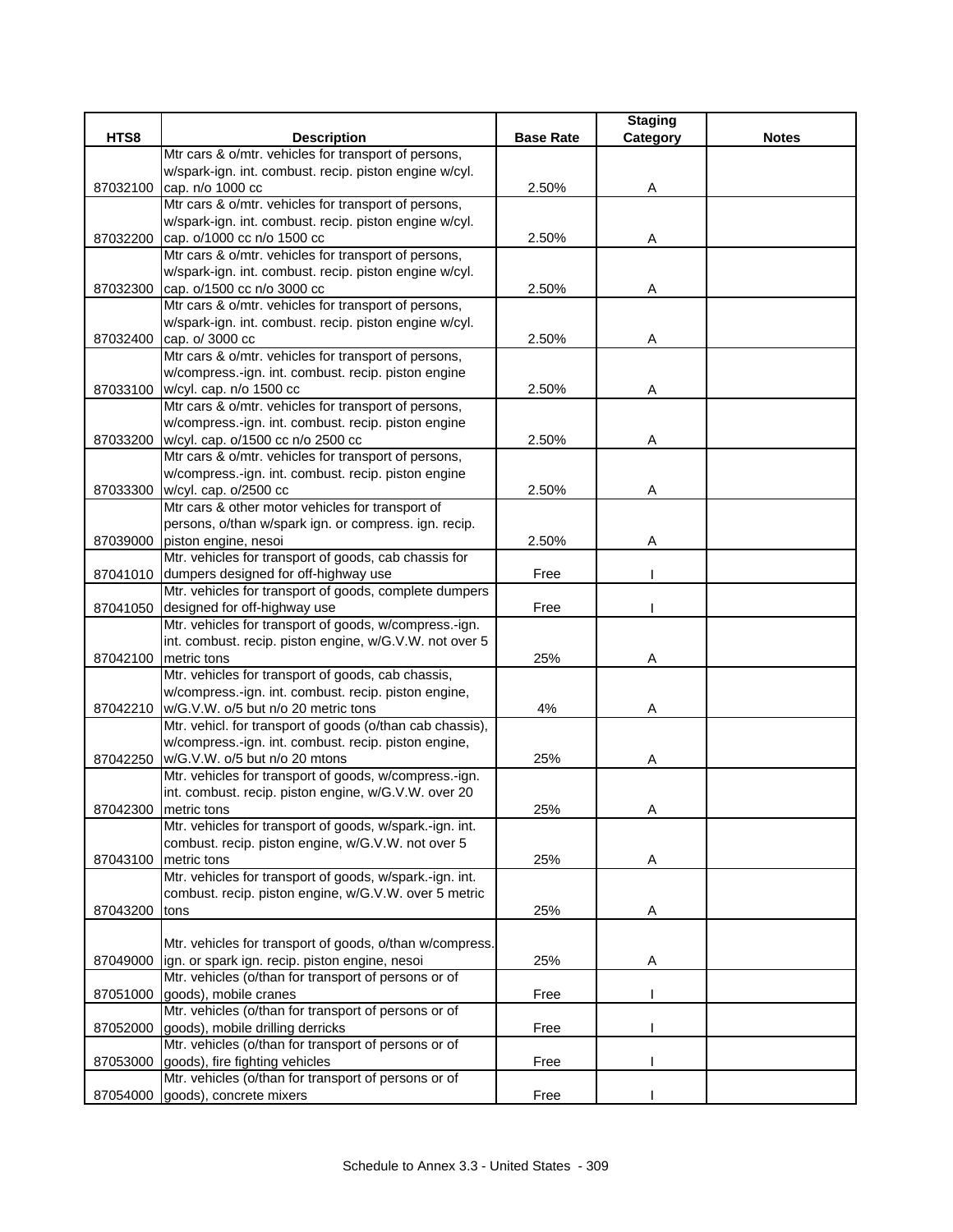| HTS8<br>Category<br><b>Description</b><br><b>Base Rate</b><br><b>Notes</b><br>Mtr. vehicles (o/than for transport of persons or of<br>goods), special purpose motor vehicles nesoi<br>87059000<br>Free<br>Chassis fitted w/engines, for mtr. vehicles for transport<br>of goods of 8704.21 or 8704.31<br>4%<br>Α<br>87060003<br>Chassis fitted w/engines, for mtr. vehicles of 8701.20,<br>8702, & 8704 (except 8704.21 or 8704.31)<br>4%<br>87060005<br>Α<br>Chassis fitted w/engines, for mtr. vehicles for transport<br>of persons of 8703<br>2.50%<br>87060015<br>Α<br>Chassis fitted w/engines, for mtr. vehicles of heading<br>8705<br>Α<br>87060025<br>1.60%<br>Chassis fitted w/engines, for tractors suitable for<br>agricultural use<br>87060030<br>Free<br>Chassis fitted w/engines, for tractors (o/than for agric.<br>use) and other motor vehicles nesoi<br>1.40%<br>87060050<br>Α<br>Bodies (including cabs), for mtr. vehicles for transport<br>of persons of heading 8703<br>2.50%<br>87071000<br>Α<br>Bodies (including cabs), for tractors suitable for<br>87079010 agricultural use<br>Free<br>Bodies (including cabs), for mtr. vehicles (o/than tract.<br>87079050 for agri. use) of headings 8701-8705 (except 8703)<br>4%<br>Α<br>Pts. & access. for mtr vehicles of headings 8701 to<br>87081030 8705, bumpers<br>2.50%<br>Α<br>Pts. & access. of mtr. vehicles of headings 8701 to<br>87081060 8705, parts of bumpers<br>2.50%<br>Α<br>Pts. & access. of bodies for mtr. vehicles of headings<br>87082100 8701 to 8705, safety seat belts<br>2.50%<br>Α<br>Pts. & access. of bodies for mtr. vehicles of headings<br>87082910 8701 to 8705, inflators & modules for airbags<br>2.50%<br>Α<br>Pts. & access. of bodies for mtr. vehicles of headings<br>8701 to 8705, door assemblies<br>2.50%<br>87082915<br>Α<br>Pts. & access. of bodies for mtr. vehicles of headings<br>8701 to 8705, body stampings<br>2.50%<br>87082920<br>Α<br>Pts. & access. of bodies for mtr. vehicles of headings<br>8701 to 8705, nesoi<br>87082950<br>2.50%<br>Α<br>Pts. & access. of tractors suitable for agricultural use,<br>87083110 mounted brake linings<br>Free<br>Pts. & access. of motor vehicles of headings 8701,<br>87083150 nesoi, and 8702-8705, mounted brake linings<br>2.50%<br>A<br>Pts. & access. of tractors suit. for agric. use, brakes<br>and servo-brakes & pts thereof (o/than mounted brake<br>linings)<br>Free<br>87083910<br>Pts. & access. of mtr. vehicles of 8701, nesoi, and<br>8702-8705, brakes and servo-brakes & pts thereof<br>(o/than mounted brake linings)<br>87083950<br>2.50%<br>Α<br>Pts. & access. of mtr. vehic. of 8701.20, 8702 or 8704,<br>2.50%<br>gear boxes<br>87084010<br>A<br>Pts. & access. of mtr. vehic. for transport of persons of<br>2.50%<br>8703, gear boxes<br>Α<br>87084020<br>Pts. & access. of tractors suitable for agricultural use,<br>gear boxes<br>Free<br>87084030<br>Pts. & access. of mtr. vehic. of 8701, nesoi, and of<br>Α<br>8705, gear boxes<br>2.50%<br>87084050<br>Pts. & access. of mtr. vehic., drive axles w/differential<br>(whether or not w/other transm. components)<br>Free<br>87085010 |  | <b>Staging</b> |  |
|-----------------------------------------------------------------------------------------------------------------------------------------------------------------------------------------------------------------------------------------------------------------------------------------------------------------------------------------------------------------------------------------------------------------------------------------------------------------------------------------------------------------------------------------------------------------------------------------------------------------------------------------------------------------------------------------------------------------------------------------------------------------------------------------------------------------------------------------------------------------------------------------------------------------------------------------------------------------------------------------------------------------------------------------------------------------------------------------------------------------------------------------------------------------------------------------------------------------------------------------------------------------------------------------------------------------------------------------------------------------------------------------------------------------------------------------------------------------------------------------------------------------------------------------------------------------------------------------------------------------------------------------------------------------------------------------------------------------------------------------------------------------------------------------------------------------------------------------------------------------------------------------------------------------------------------------------------------------------------------------------------------------------------------------------------------------------------------------------------------------------------------------------------------------------------------------------------------------------------------------------------------------------------------------------------------------------------------------------------------------------------------------------------------------------------------------------------------------------------------------------------------------------------------------------------------------------------------------------------------------------------------------------------------------------------------------------------------------------------------------------------------------------------------------------------------------------------------------------------------------------------------------------------------------------------------------------------------------------------------------------------------------------------------------------------------------------------------------------------------------------------------------------------------------------------------------|--|----------------|--|
|                                                                                                                                                                                                                                                                                                                                                                                                                                                                                                                                                                                                                                                                                                                                                                                                                                                                                                                                                                                                                                                                                                                                                                                                                                                                                                                                                                                                                                                                                                                                                                                                                                                                                                                                                                                                                                                                                                                                                                                                                                                                                                                                                                                                                                                                                                                                                                                                                                                                                                                                                                                                                                                                                                                                                                                                                                                                                                                                                                                                                                                                                                                                                                                         |  |                |  |
|                                                                                                                                                                                                                                                                                                                                                                                                                                                                                                                                                                                                                                                                                                                                                                                                                                                                                                                                                                                                                                                                                                                                                                                                                                                                                                                                                                                                                                                                                                                                                                                                                                                                                                                                                                                                                                                                                                                                                                                                                                                                                                                                                                                                                                                                                                                                                                                                                                                                                                                                                                                                                                                                                                                                                                                                                                                                                                                                                                                                                                                                                                                                                                                         |  |                |  |
|                                                                                                                                                                                                                                                                                                                                                                                                                                                                                                                                                                                                                                                                                                                                                                                                                                                                                                                                                                                                                                                                                                                                                                                                                                                                                                                                                                                                                                                                                                                                                                                                                                                                                                                                                                                                                                                                                                                                                                                                                                                                                                                                                                                                                                                                                                                                                                                                                                                                                                                                                                                                                                                                                                                                                                                                                                                                                                                                                                                                                                                                                                                                                                                         |  |                |  |
|                                                                                                                                                                                                                                                                                                                                                                                                                                                                                                                                                                                                                                                                                                                                                                                                                                                                                                                                                                                                                                                                                                                                                                                                                                                                                                                                                                                                                                                                                                                                                                                                                                                                                                                                                                                                                                                                                                                                                                                                                                                                                                                                                                                                                                                                                                                                                                                                                                                                                                                                                                                                                                                                                                                                                                                                                                                                                                                                                                                                                                                                                                                                                                                         |  |                |  |
|                                                                                                                                                                                                                                                                                                                                                                                                                                                                                                                                                                                                                                                                                                                                                                                                                                                                                                                                                                                                                                                                                                                                                                                                                                                                                                                                                                                                                                                                                                                                                                                                                                                                                                                                                                                                                                                                                                                                                                                                                                                                                                                                                                                                                                                                                                                                                                                                                                                                                                                                                                                                                                                                                                                                                                                                                                                                                                                                                                                                                                                                                                                                                                                         |  |                |  |
|                                                                                                                                                                                                                                                                                                                                                                                                                                                                                                                                                                                                                                                                                                                                                                                                                                                                                                                                                                                                                                                                                                                                                                                                                                                                                                                                                                                                                                                                                                                                                                                                                                                                                                                                                                                                                                                                                                                                                                                                                                                                                                                                                                                                                                                                                                                                                                                                                                                                                                                                                                                                                                                                                                                                                                                                                                                                                                                                                                                                                                                                                                                                                                                         |  |                |  |
|                                                                                                                                                                                                                                                                                                                                                                                                                                                                                                                                                                                                                                                                                                                                                                                                                                                                                                                                                                                                                                                                                                                                                                                                                                                                                                                                                                                                                                                                                                                                                                                                                                                                                                                                                                                                                                                                                                                                                                                                                                                                                                                                                                                                                                                                                                                                                                                                                                                                                                                                                                                                                                                                                                                                                                                                                                                                                                                                                                                                                                                                                                                                                                                         |  |                |  |
|                                                                                                                                                                                                                                                                                                                                                                                                                                                                                                                                                                                                                                                                                                                                                                                                                                                                                                                                                                                                                                                                                                                                                                                                                                                                                                                                                                                                                                                                                                                                                                                                                                                                                                                                                                                                                                                                                                                                                                                                                                                                                                                                                                                                                                                                                                                                                                                                                                                                                                                                                                                                                                                                                                                                                                                                                                                                                                                                                                                                                                                                                                                                                                                         |  |                |  |
|                                                                                                                                                                                                                                                                                                                                                                                                                                                                                                                                                                                                                                                                                                                                                                                                                                                                                                                                                                                                                                                                                                                                                                                                                                                                                                                                                                                                                                                                                                                                                                                                                                                                                                                                                                                                                                                                                                                                                                                                                                                                                                                                                                                                                                                                                                                                                                                                                                                                                                                                                                                                                                                                                                                                                                                                                                                                                                                                                                                                                                                                                                                                                                                         |  |                |  |
|                                                                                                                                                                                                                                                                                                                                                                                                                                                                                                                                                                                                                                                                                                                                                                                                                                                                                                                                                                                                                                                                                                                                                                                                                                                                                                                                                                                                                                                                                                                                                                                                                                                                                                                                                                                                                                                                                                                                                                                                                                                                                                                                                                                                                                                                                                                                                                                                                                                                                                                                                                                                                                                                                                                                                                                                                                                                                                                                                                                                                                                                                                                                                                                         |  |                |  |
|                                                                                                                                                                                                                                                                                                                                                                                                                                                                                                                                                                                                                                                                                                                                                                                                                                                                                                                                                                                                                                                                                                                                                                                                                                                                                                                                                                                                                                                                                                                                                                                                                                                                                                                                                                                                                                                                                                                                                                                                                                                                                                                                                                                                                                                                                                                                                                                                                                                                                                                                                                                                                                                                                                                                                                                                                                                                                                                                                                                                                                                                                                                                                                                         |  |                |  |
|                                                                                                                                                                                                                                                                                                                                                                                                                                                                                                                                                                                                                                                                                                                                                                                                                                                                                                                                                                                                                                                                                                                                                                                                                                                                                                                                                                                                                                                                                                                                                                                                                                                                                                                                                                                                                                                                                                                                                                                                                                                                                                                                                                                                                                                                                                                                                                                                                                                                                                                                                                                                                                                                                                                                                                                                                                                                                                                                                                                                                                                                                                                                                                                         |  |                |  |
|                                                                                                                                                                                                                                                                                                                                                                                                                                                                                                                                                                                                                                                                                                                                                                                                                                                                                                                                                                                                                                                                                                                                                                                                                                                                                                                                                                                                                                                                                                                                                                                                                                                                                                                                                                                                                                                                                                                                                                                                                                                                                                                                                                                                                                                                                                                                                                                                                                                                                                                                                                                                                                                                                                                                                                                                                                                                                                                                                                                                                                                                                                                                                                                         |  |                |  |
|                                                                                                                                                                                                                                                                                                                                                                                                                                                                                                                                                                                                                                                                                                                                                                                                                                                                                                                                                                                                                                                                                                                                                                                                                                                                                                                                                                                                                                                                                                                                                                                                                                                                                                                                                                                                                                                                                                                                                                                                                                                                                                                                                                                                                                                                                                                                                                                                                                                                                                                                                                                                                                                                                                                                                                                                                                                                                                                                                                                                                                                                                                                                                                                         |  |                |  |
|                                                                                                                                                                                                                                                                                                                                                                                                                                                                                                                                                                                                                                                                                                                                                                                                                                                                                                                                                                                                                                                                                                                                                                                                                                                                                                                                                                                                                                                                                                                                                                                                                                                                                                                                                                                                                                                                                                                                                                                                                                                                                                                                                                                                                                                                                                                                                                                                                                                                                                                                                                                                                                                                                                                                                                                                                                                                                                                                                                                                                                                                                                                                                                                         |  |                |  |
|                                                                                                                                                                                                                                                                                                                                                                                                                                                                                                                                                                                                                                                                                                                                                                                                                                                                                                                                                                                                                                                                                                                                                                                                                                                                                                                                                                                                                                                                                                                                                                                                                                                                                                                                                                                                                                                                                                                                                                                                                                                                                                                                                                                                                                                                                                                                                                                                                                                                                                                                                                                                                                                                                                                                                                                                                                                                                                                                                                                                                                                                                                                                                                                         |  |                |  |
|                                                                                                                                                                                                                                                                                                                                                                                                                                                                                                                                                                                                                                                                                                                                                                                                                                                                                                                                                                                                                                                                                                                                                                                                                                                                                                                                                                                                                                                                                                                                                                                                                                                                                                                                                                                                                                                                                                                                                                                                                                                                                                                                                                                                                                                                                                                                                                                                                                                                                                                                                                                                                                                                                                                                                                                                                                                                                                                                                                                                                                                                                                                                                                                         |  |                |  |
|                                                                                                                                                                                                                                                                                                                                                                                                                                                                                                                                                                                                                                                                                                                                                                                                                                                                                                                                                                                                                                                                                                                                                                                                                                                                                                                                                                                                                                                                                                                                                                                                                                                                                                                                                                                                                                                                                                                                                                                                                                                                                                                                                                                                                                                                                                                                                                                                                                                                                                                                                                                                                                                                                                                                                                                                                                                                                                                                                                                                                                                                                                                                                                                         |  |                |  |
|                                                                                                                                                                                                                                                                                                                                                                                                                                                                                                                                                                                                                                                                                                                                                                                                                                                                                                                                                                                                                                                                                                                                                                                                                                                                                                                                                                                                                                                                                                                                                                                                                                                                                                                                                                                                                                                                                                                                                                                                                                                                                                                                                                                                                                                                                                                                                                                                                                                                                                                                                                                                                                                                                                                                                                                                                                                                                                                                                                                                                                                                                                                                                                                         |  |                |  |
|                                                                                                                                                                                                                                                                                                                                                                                                                                                                                                                                                                                                                                                                                                                                                                                                                                                                                                                                                                                                                                                                                                                                                                                                                                                                                                                                                                                                                                                                                                                                                                                                                                                                                                                                                                                                                                                                                                                                                                                                                                                                                                                                                                                                                                                                                                                                                                                                                                                                                                                                                                                                                                                                                                                                                                                                                                                                                                                                                                                                                                                                                                                                                                                         |  |                |  |
|                                                                                                                                                                                                                                                                                                                                                                                                                                                                                                                                                                                                                                                                                                                                                                                                                                                                                                                                                                                                                                                                                                                                                                                                                                                                                                                                                                                                                                                                                                                                                                                                                                                                                                                                                                                                                                                                                                                                                                                                                                                                                                                                                                                                                                                                                                                                                                                                                                                                                                                                                                                                                                                                                                                                                                                                                                                                                                                                                                                                                                                                                                                                                                                         |  |                |  |
|                                                                                                                                                                                                                                                                                                                                                                                                                                                                                                                                                                                                                                                                                                                                                                                                                                                                                                                                                                                                                                                                                                                                                                                                                                                                                                                                                                                                                                                                                                                                                                                                                                                                                                                                                                                                                                                                                                                                                                                                                                                                                                                                                                                                                                                                                                                                                                                                                                                                                                                                                                                                                                                                                                                                                                                                                                                                                                                                                                                                                                                                                                                                                                                         |  |                |  |
|                                                                                                                                                                                                                                                                                                                                                                                                                                                                                                                                                                                                                                                                                                                                                                                                                                                                                                                                                                                                                                                                                                                                                                                                                                                                                                                                                                                                                                                                                                                                                                                                                                                                                                                                                                                                                                                                                                                                                                                                                                                                                                                                                                                                                                                                                                                                                                                                                                                                                                                                                                                                                                                                                                                                                                                                                                                                                                                                                                                                                                                                                                                                                                                         |  |                |  |
|                                                                                                                                                                                                                                                                                                                                                                                                                                                                                                                                                                                                                                                                                                                                                                                                                                                                                                                                                                                                                                                                                                                                                                                                                                                                                                                                                                                                                                                                                                                                                                                                                                                                                                                                                                                                                                                                                                                                                                                                                                                                                                                                                                                                                                                                                                                                                                                                                                                                                                                                                                                                                                                                                                                                                                                                                                                                                                                                                                                                                                                                                                                                                                                         |  |                |  |
|                                                                                                                                                                                                                                                                                                                                                                                                                                                                                                                                                                                                                                                                                                                                                                                                                                                                                                                                                                                                                                                                                                                                                                                                                                                                                                                                                                                                                                                                                                                                                                                                                                                                                                                                                                                                                                                                                                                                                                                                                                                                                                                                                                                                                                                                                                                                                                                                                                                                                                                                                                                                                                                                                                                                                                                                                                                                                                                                                                                                                                                                                                                                                                                         |  |                |  |
|                                                                                                                                                                                                                                                                                                                                                                                                                                                                                                                                                                                                                                                                                                                                                                                                                                                                                                                                                                                                                                                                                                                                                                                                                                                                                                                                                                                                                                                                                                                                                                                                                                                                                                                                                                                                                                                                                                                                                                                                                                                                                                                                                                                                                                                                                                                                                                                                                                                                                                                                                                                                                                                                                                                                                                                                                                                                                                                                                                                                                                                                                                                                                                                         |  |                |  |
|                                                                                                                                                                                                                                                                                                                                                                                                                                                                                                                                                                                                                                                                                                                                                                                                                                                                                                                                                                                                                                                                                                                                                                                                                                                                                                                                                                                                                                                                                                                                                                                                                                                                                                                                                                                                                                                                                                                                                                                                                                                                                                                                                                                                                                                                                                                                                                                                                                                                                                                                                                                                                                                                                                                                                                                                                                                                                                                                                                                                                                                                                                                                                                                         |  |                |  |
|                                                                                                                                                                                                                                                                                                                                                                                                                                                                                                                                                                                                                                                                                                                                                                                                                                                                                                                                                                                                                                                                                                                                                                                                                                                                                                                                                                                                                                                                                                                                                                                                                                                                                                                                                                                                                                                                                                                                                                                                                                                                                                                                                                                                                                                                                                                                                                                                                                                                                                                                                                                                                                                                                                                                                                                                                                                                                                                                                                                                                                                                                                                                                                                         |  |                |  |
|                                                                                                                                                                                                                                                                                                                                                                                                                                                                                                                                                                                                                                                                                                                                                                                                                                                                                                                                                                                                                                                                                                                                                                                                                                                                                                                                                                                                                                                                                                                                                                                                                                                                                                                                                                                                                                                                                                                                                                                                                                                                                                                                                                                                                                                                                                                                                                                                                                                                                                                                                                                                                                                                                                                                                                                                                                                                                                                                                                                                                                                                                                                                                                                         |  |                |  |
|                                                                                                                                                                                                                                                                                                                                                                                                                                                                                                                                                                                                                                                                                                                                                                                                                                                                                                                                                                                                                                                                                                                                                                                                                                                                                                                                                                                                                                                                                                                                                                                                                                                                                                                                                                                                                                                                                                                                                                                                                                                                                                                                                                                                                                                                                                                                                                                                                                                                                                                                                                                                                                                                                                                                                                                                                                                                                                                                                                                                                                                                                                                                                                                         |  |                |  |
|                                                                                                                                                                                                                                                                                                                                                                                                                                                                                                                                                                                                                                                                                                                                                                                                                                                                                                                                                                                                                                                                                                                                                                                                                                                                                                                                                                                                                                                                                                                                                                                                                                                                                                                                                                                                                                                                                                                                                                                                                                                                                                                                                                                                                                                                                                                                                                                                                                                                                                                                                                                                                                                                                                                                                                                                                                                                                                                                                                                                                                                                                                                                                                                         |  |                |  |
|                                                                                                                                                                                                                                                                                                                                                                                                                                                                                                                                                                                                                                                                                                                                                                                                                                                                                                                                                                                                                                                                                                                                                                                                                                                                                                                                                                                                                                                                                                                                                                                                                                                                                                                                                                                                                                                                                                                                                                                                                                                                                                                                                                                                                                                                                                                                                                                                                                                                                                                                                                                                                                                                                                                                                                                                                                                                                                                                                                                                                                                                                                                                                                                         |  |                |  |
|                                                                                                                                                                                                                                                                                                                                                                                                                                                                                                                                                                                                                                                                                                                                                                                                                                                                                                                                                                                                                                                                                                                                                                                                                                                                                                                                                                                                                                                                                                                                                                                                                                                                                                                                                                                                                                                                                                                                                                                                                                                                                                                                                                                                                                                                                                                                                                                                                                                                                                                                                                                                                                                                                                                                                                                                                                                                                                                                                                                                                                                                                                                                                                                         |  |                |  |
|                                                                                                                                                                                                                                                                                                                                                                                                                                                                                                                                                                                                                                                                                                                                                                                                                                                                                                                                                                                                                                                                                                                                                                                                                                                                                                                                                                                                                                                                                                                                                                                                                                                                                                                                                                                                                                                                                                                                                                                                                                                                                                                                                                                                                                                                                                                                                                                                                                                                                                                                                                                                                                                                                                                                                                                                                                                                                                                                                                                                                                                                                                                                                                                         |  |                |  |
|                                                                                                                                                                                                                                                                                                                                                                                                                                                                                                                                                                                                                                                                                                                                                                                                                                                                                                                                                                                                                                                                                                                                                                                                                                                                                                                                                                                                                                                                                                                                                                                                                                                                                                                                                                                                                                                                                                                                                                                                                                                                                                                                                                                                                                                                                                                                                                                                                                                                                                                                                                                                                                                                                                                                                                                                                                                                                                                                                                                                                                                                                                                                                                                         |  |                |  |
|                                                                                                                                                                                                                                                                                                                                                                                                                                                                                                                                                                                                                                                                                                                                                                                                                                                                                                                                                                                                                                                                                                                                                                                                                                                                                                                                                                                                                                                                                                                                                                                                                                                                                                                                                                                                                                                                                                                                                                                                                                                                                                                                                                                                                                                                                                                                                                                                                                                                                                                                                                                                                                                                                                                                                                                                                                                                                                                                                                                                                                                                                                                                                                                         |  |                |  |
|                                                                                                                                                                                                                                                                                                                                                                                                                                                                                                                                                                                                                                                                                                                                                                                                                                                                                                                                                                                                                                                                                                                                                                                                                                                                                                                                                                                                                                                                                                                                                                                                                                                                                                                                                                                                                                                                                                                                                                                                                                                                                                                                                                                                                                                                                                                                                                                                                                                                                                                                                                                                                                                                                                                                                                                                                                                                                                                                                                                                                                                                                                                                                                                         |  |                |  |
|                                                                                                                                                                                                                                                                                                                                                                                                                                                                                                                                                                                                                                                                                                                                                                                                                                                                                                                                                                                                                                                                                                                                                                                                                                                                                                                                                                                                                                                                                                                                                                                                                                                                                                                                                                                                                                                                                                                                                                                                                                                                                                                                                                                                                                                                                                                                                                                                                                                                                                                                                                                                                                                                                                                                                                                                                                                                                                                                                                                                                                                                                                                                                                                         |  |                |  |
|                                                                                                                                                                                                                                                                                                                                                                                                                                                                                                                                                                                                                                                                                                                                                                                                                                                                                                                                                                                                                                                                                                                                                                                                                                                                                                                                                                                                                                                                                                                                                                                                                                                                                                                                                                                                                                                                                                                                                                                                                                                                                                                                                                                                                                                                                                                                                                                                                                                                                                                                                                                                                                                                                                                                                                                                                                                                                                                                                                                                                                                                                                                                                                                         |  |                |  |
|                                                                                                                                                                                                                                                                                                                                                                                                                                                                                                                                                                                                                                                                                                                                                                                                                                                                                                                                                                                                                                                                                                                                                                                                                                                                                                                                                                                                                                                                                                                                                                                                                                                                                                                                                                                                                                                                                                                                                                                                                                                                                                                                                                                                                                                                                                                                                                                                                                                                                                                                                                                                                                                                                                                                                                                                                                                                                                                                                                                                                                                                                                                                                                                         |  |                |  |
|                                                                                                                                                                                                                                                                                                                                                                                                                                                                                                                                                                                                                                                                                                                                                                                                                                                                                                                                                                                                                                                                                                                                                                                                                                                                                                                                                                                                                                                                                                                                                                                                                                                                                                                                                                                                                                                                                                                                                                                                                                                                                                                                                                                                                                                                                                                                                                                                                                                                                                                                                                                                                                                                                                                                                                                                                                                                                                                                                                                                                                                                                                                                                                                         |  |                |  |
|                                                                                                                                                                                                                                                                                                                                                                                                                                                                                                                                                                                                                                                                                                                                                                                                                                                                                                                                                                                                                                                                                                                                                                                                                                                                                                                                                                                                                                                                                                                                                                                                                                                                                                                                                                                                                                                                                                                                                                                                                                                                                                                                                                                                                                                                                                                                                                                                                                                                                                                                                                                                                                                                                                                                                                                                                                                                                                                                                                                                                                                                                                                                                                                         |  |                |  |
|                                                                                                                                                                                                                                                                                                                                                                                                                                                                                                                                                                                                                                                                                                                                                                                                                                                                                                                                                                                                                                                                                                                                                                                                                                                                                                                                                                                                                                                                                                                                                                                                                                                                                                                                                                                                                                                                                                                                                                                                                                                                                                                                                                                                                                                                                                                                                                                                                                                                                                                                                                                                                                                                                                                                                                                                                                                                                                                                                                                                                                                                                                                                                                                         |  |                |  |
|                                                                                                                                                                                                                                                                                                                                                                                                                                                                                                                                                                                                                                                                                                                                                                                                                                                                                                                                                                                                                                                                                                                                                                                                                                                                                                                                                                                                                                                                                                                                                                                                                                                                                                                                                                                                                                                                                                                                                                                                                                                                                                                                                                                                                                                                                                                                                                                                                                                                                                                                                                                                                                                                                                                                                                                                                                                                                                                                                                                                                                                                                                                                                                                         |  |                |  |
|                                                                                                                                                                                                                                                                                                                                                                                                                                                                                                                                                                                                                                                                                                                                                                                                                                                                                                                                                                                                                                                                                                                                                                                                                                                                                                                                                                                                                                                                                                                                                                                                                                                                                                                                                                                                                                                                                                                                                                                                                                                                                                                                                                                                                                                                                                                                                                                                                                                                                                                                                                                                                                                                                                                                                                                                                                                                                                                                                                                                                                                                                                                                                                                         |  |                |  |
|                                                                                                                                                                                                                                                                                                                                                                                                                                                                                                                                                                                                                                                                                                                                                                                                                                                                                                                                                                                                                                                                                                                                                                                                                                                                                                                                                                                                                                                                                                                                                                                                                                                                                                                                                                                                                                                                                                                                                                                                                                                                                                                                                                                                                                                                                                                                                                                                                                                                                                                                                                                                                                                                                                                                                                                                                                                                                                                                                                                                                                                                                                                                                                                         |  |                |  |
|                                                                                                                                                                                                                                                                                                                                                                                                                                                                                                                                                                                                                                                                                                                                                                                                                                                                                                                                                                                                                                                                                                                                                                                                                                                                                                                                                                                                                                                                                                                                                                                                                                                                                                                                                                                                                                                                                                                                                                                                                                                                                                                                                                                                                                                                                                                                                                                                                                                                                                                                                                                                                                                                                                                                                                                                                                                                                                                                                                                                                                                                                                                                                                                         |  |                |  |
|                                                                                                                                                                                                                                                                                                                                                                                                                                                                                                                                                                                                                                                                                                                                                                                                                                                                                                                                                                                                                                                                                                                                                                                                                                                                                                                                                                                                                                                                                                                                                                                                                                                                                                                                                                                                                                                                                                                                                                                                                                                                                                                                                                                                                                                                                                                                                                                                                                                                                                                                                                                                                                                                                                                                                                                                                                                                                                                                                                                                                                                                                                                                                                                         |  |                |  |
|                                                                                                                                                                                                                                                                                                                                                                                                                                                                                                                                                                                                                                                                                                                                                                                                                                                                                                                                                                                                                                                                                                                                                                                                                                                                                                                                                                                                                                                                                                                                                                                                                                                                                                                                                                                                                                                                                                                                                                                                                                                                                                                                                                                                                                                                                                                                                                                                                                                                                                                                                                                                                                                                                                                                                                                                                                                                                                                                                                                                                                                                                                                                                                                         |  |                |  |
|                                                                                                                                                                                                                                                                                                                                                                                                                                                                                                                                                                                                                                                                                                                                                                                                                                                                                                                                                                                                                                                                                                                                                                                                                                                                                                                                                                                                                                                                                                                                                                                                                                                                                                                                                                                                                                                                                                                                                                                                                                                                                                                                                                                                                                                                                                                                                                                                                                                                                                                                                                                                                                                                                                                                                                                                                                                                                                                                                                                                                                                                                                                                                                                         |  |                |  |
|                                                                                                                                                                                                                                                                                                                                                                                                                                                                                                                                                                                                                                                                                                                                                                                                                                                                                                                                                                                                                                                                                                                                                                                                                                                                                                                                                                                                                                                                                                                                                                                                                                                                                                                                                                                                                                                                                                                                                                                                                                                                                                                                                                                                                                                                                                                                                                                                                                                                                                                                                                                                                                                                                                                                                                                                                                                                                                                                                                                                                                                                                                                                                                                         |  |                |  |
|                                                                                                                                                                                                                                                                                                                                                                                                                                                                                                                                                                                                                                                                                                                                                                                                                                                                                                                                                                                                                                                                                                                                                                                                                                                                                                                                                                                                                                                                                                                                                                                                                                                                                                                                                                                                                                                                                                                                                                                                                                                                                                                                                                                                                                                                                                                                                                                                                                                                                                                                                                                                                                                                                                                                                                                                                                                                                                                                                                                                                                                                                                                                                                                         |  |                |  |
|                                                                                                                                                                                                                                                                                                                                                                                                                                                                                                                                                                                                                                                                                                                                                                                                                                                                                                                                                                                                                                                                                                                                                                                                                                                                                                                                                                                                                                                                                                                                                                                                                                                                                                                                                                                                                                                                                                                                                                                                                                                                                                                                                                                                                                                                                                                                                                                                                                                                                                                                                                                                                                                                                                                                                                                                                                                                                                                                                                                                                                                                                                                                                                                         |  |                |  |
|                                                                                                                                                                                                                                                                                                                                                                                                                                                                                                                                                                                                                                                                                                                                                                                                                                                                                                                                                                                                                                                                                                                                                                                                                                                                                                                                                                                                                                                                                                                                                                                                                                                                                                                                                                                                                                                                                                                                                                                                                                                                                                                                                                                                                                                                                                                                                                                                                                                                                                                                                                                                                                                                                                                                                                                                                                                                                                                                                                                                                                                                                                                                                                                         |  |                |  |
|                                                                                                                                                                                                                                                                                                                                                                                                                                                                                                                                                                                                                                                                                                                                                                                                                                                                                                                                                                                                                                                                                                                                                                                                                                                                                                                                                                                                                                                                                                                                                                                                                                                                                                                                                                                                                                                                                                                                                                                                                                                                                                                                                                                                                                                                                                                                                                                                                                                                                                                                                                                                                                                                                                                                                                                                                                                                                                                                                                                                                                                                                                                                                                                         |  |                |  |
|                                                                                                                                                                                                                                                                                                                                                                                                                                                                                                                                                                                                                                                                                                                                                                                                                                                                                                                                                                                                                                                                                                                                                                                                                                                                                                                                                                                                                                                                                                                                                                                                                                                                                                                                                                                                                                                                                                                                                                                                                                                                                                                                                                                                                                                                                                                                                                                                                                                                                                                                                                                                                                                                                                                                                                                                                                                                                                                                                                                                                                                                                                                                                                                         |  |                |  |
|                                                                                                                                                                                                                                                                                                                                                                                                                                                                                                                                                                                                                                                                                                                                                                                                                                                                                                                                                                                                                                                                                                                                                                                                                                                                                                                                                                                                                                                                                                                                                                                                                                                                                                                                                                                                                                                                                                                                                                                                                                                                                                                                                                                                                                                                                                                                                                                                                                                                                                                                                                                                                                                                                                                                                                                                                                                                                                                                                                                                                                                                                                                                                                                         |  |                |  |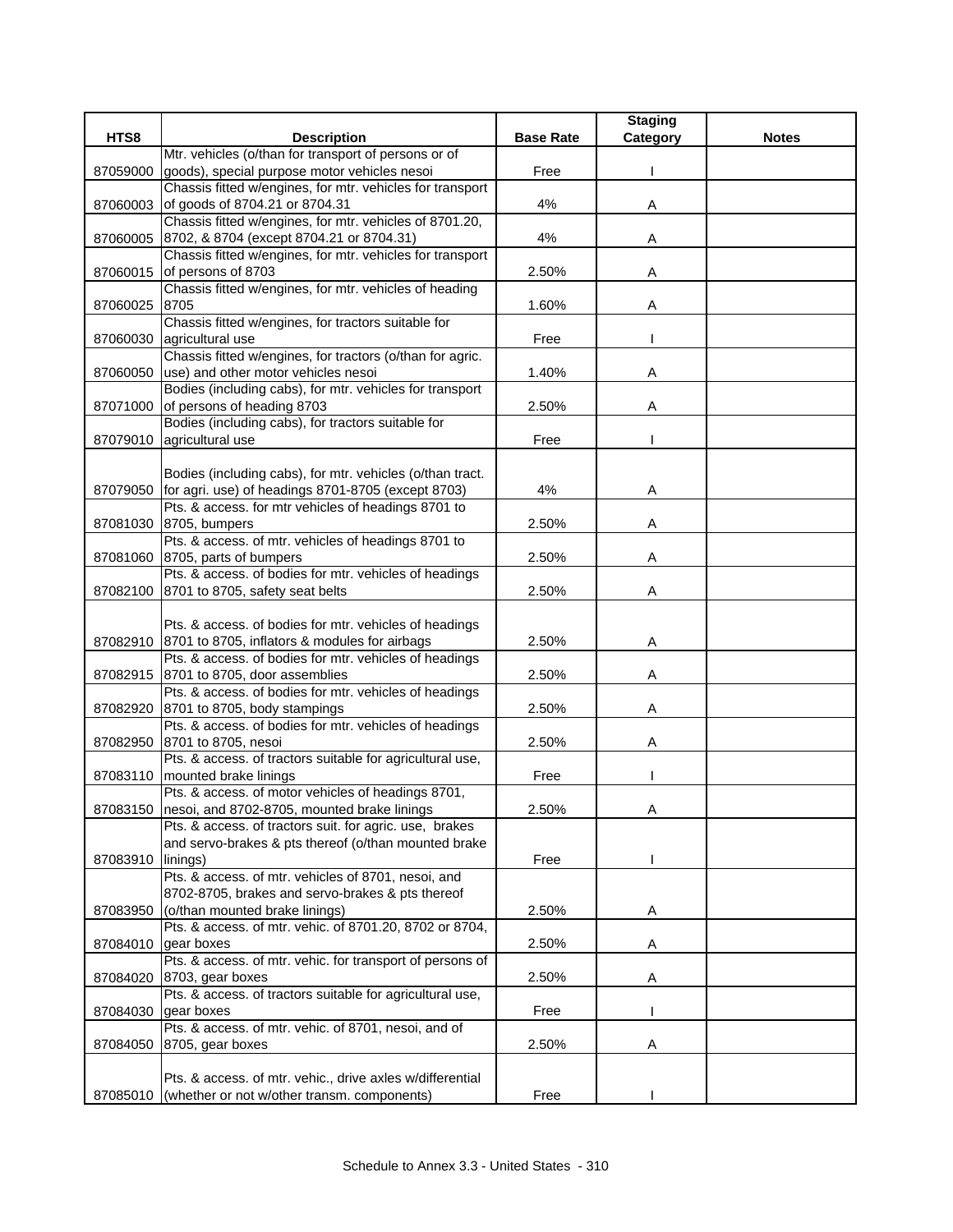|                    |                                                                                         |                  | <b>Staging</b> |              |
|--------------------|-----------------------------------------------------------------------------------------|------------------|----------------|--------------|
| HTS8               | <b>Description</b>                                                                      | <b>Base Rate</b> | Category       | <b>Notes</b> |
|                    | Pts. & access. of tractors (o/than road tractors or suit.                               |                  |                |              |
|                    | for agric. use), drive axles w/differential (wheth or not                               |                  |                |              |
| 87085030           | w/oth transm. components                                                                | Free             |                |              |
|                    | Pts. & access. of mtr. vehic. for transp. of persons of                                 |                  |                |              |
|                    | 8703, drive axles w/differential (wheth or not w/oth                                    |                  |                |              |
| 87085050           | transm comp)                                                                            | 2.50%            | Α              |              |
|                    | Pts. & access. of mtr. vehic. of 8701, nesoi, 8702, and                                 |                  |                |              |
|                    | 8704-8705, drive axles w/different. (wheth or not w/oth                                 |                  |                |              |
| 87085080           | transm components)                                                                      | 2.50%            | Α              |              |
|                    | Pts. & access. of tractors suitable for agricultural use,                               |                  |                |              |
| 87086010           | non-driving axles & pts. thereof                                                        | Free             |                |              |
|                    | Pts. & access. of tractors (o/than road tractors or for                                 |                  |                |              |
| 87086030           | agric. use), non-driving axles & pts. thereof                                           | Free             |                |              |
|                    | Pts. & access. of mtr. vehic. for transp. of persons of                                 |                  |                |              |
|                    | 87086050 8703, non-driving axles & pts. thereof                                         | 2.50%            | Α              |              |
|                    | Pts. & access. of mtr. vehic. of 8701, nesoi, of 8702,                                  |                  |                |              |
| 87086080           | and of 8704-8705, non-driving axles & pts. thereof                                      | 2.50%            | Α              |              |
|                    | Pts. & access. of tractors suitable for agricultural use,                               |                  |                |              |
| 87087005           | road wheels                                                                             | Free             |                |              |
|                    | Pts. & access. of tractors suitable for agricultural use,                               |                  |                |              |
| 87087015           | pts. & access. for road wheels                                                          | Free             |                |              |
|                    | Pts. & access. of tractors (o/than road tractors or for                                 |                  |                |              |
| 87087025           | agric. use), road wheels                                                                | Free             |                |              |
|                    | Pts. & access. of tractors (o/than road tractors or for                                 |                  |                |              |
|                    |                                                                                         |                  |                |              |
|                    | 87087035 agric. use), pts. & access. for road wheels                                    | Free             |                |              |
|                    | Pts. & access. of mtr. vehic. of 8701, nesoi, and of                                    |                  |                |              |
|                    | 87087045 8702-8705, road wheels<br>Pts. & access. of mtr. vehicc of 8701, nesoi, and of | 2.50%            | Α              |              |
|                    |                                                                                         |                  |                |              |
|                    | 87087060 8702-8705, pts. & access. for road wheels                                      | 2.50%            | A              |              |
|                    | Pts. & access. of tractors suitable for agricultural use,                               |                  |                |              |
| 87088015           | <b>McPherson struts</b>                                                                 | Free             |                |              |
|                    |                                                                                         |                  |                |              |
|                    | Pts. & access. of tractors suitable for agricultural use,                               |                  |                |              |
| 87088025           | suspension shock absorbers (o/than McPherson struts)                                    | Free             |                |              |
|                    | Pts. & access. of mtr. vehic. of 8701, nesoi, and of                                    |                  |                |              |
| 87088030           | 8702-8705, McPherson struts                                                             | 2.50%            | Α              |              |
|                    | Pts. & access. of mtr. vehic. of 8701, nesoi, and of                                    |                  |                |              |
|                    | 8702-8705, suspension shock absorbers (o/than                                           |                  |                |              |
| 87088045           | McPherson struts)                                                                       | 2.50%            | Α              |              |
|                    | Pts. & access. of tractors suitable for agricultural use,                               |                  |                |              |
| 87089110 radiators |                                                                                         | Free             |                |              |
|                    | Pts. & access. of mtr. vehic. of 8701, nesoi, and 8702-                                 |                  |                |              |
| 87089150           | 8705, radiators                                                                         | 2.50%            | Α              |              |
|                    | Pts. & access. of tractors suitable for agricultural use,                               |                  |                |              |
|                    | 87089210 mufflers & exhaust pipes                                                       | Free             |                |              |
|                    | Pts. & access. of mtr. vehic. of 8701, nesoi, and 8702-                                 |                  |                |              |
| 87089250           | 8705, mufflers & exhaust pipes                                                          | 2.50%            | A              |              |
|                    | Pts. & access. of tractors suitable for agricultural use,                               |                  |                |              |
| 87089315           | clutches                                                                                | Free             |                |              |
|                    | Pts. & access. of tractors suitable for agricultural use,                               |                  |                |              |
| 87089330           | pts. of clutches                                                                        | Free             |                |              |
|                    | Pts. & access. of mtr. vehic. of 8701, nesoi, and 8702-                                 |                  |                |              |
| 87089360           | 8705, clutches                                                                          | 2.50%            | Α              |              |
|                    | Pts. & access. of mtr. vehic. of 8701, nesoi, and 8702-                                 |                  |                |              |
| 87089375           | 8705, pts. of clutches                                                                  | 2.50%            | A              |              |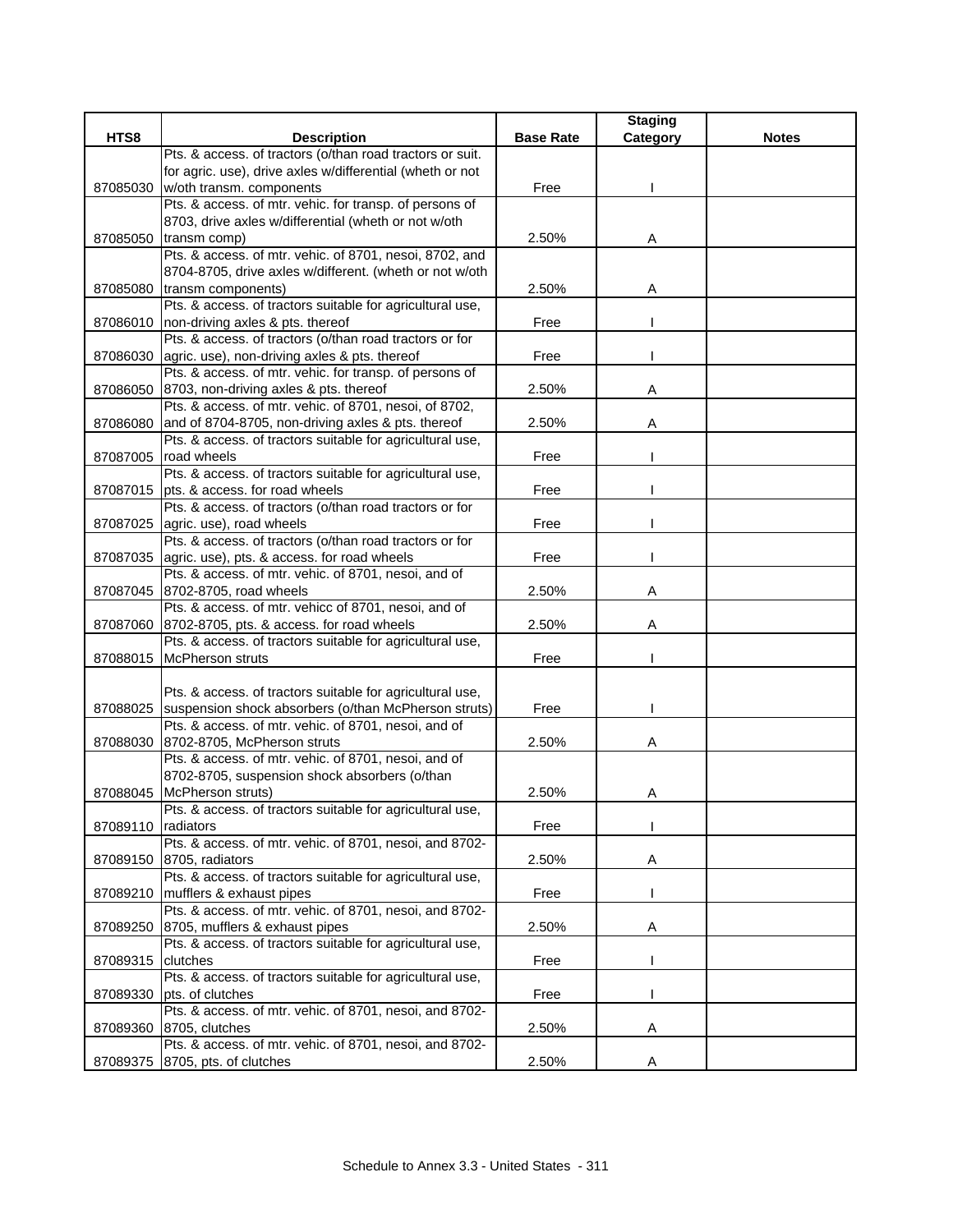|                   |                                                                                                            |                  | <b>Staging</b> |              |
|-------------------|------------------------------------------------------------------------------------------------------------|------------------|----------------|--------------|
| HTS8              | <b>Description</b>                                                                                         | <b>Base Rate</b> | Category       | <b>Notes</b> |
|                   | Pts. & access. of tractors suitable for agricultural use,                                                  |                  |                |              |
| 87089410          | steering wheels, steering columns and steering boxes                                                       | Free             |                |              |
|                   | Pts. & access. of mtr. vehic. of 8701, nesoi, and 8702-                                                    |                  |                |              |
|                   | 8705, steering wheels, steering columns and steering                                                       |                  |                |              |
| 87089450          | boxes                                                                                                      | 2.50%            | Α              |              |
|                   | Pts. & access. of tractors suitable for agricultural use,                                                  |                  |                |              |
| 87089903          | vibration control goods containing rubber                                                                  | Free             |                |              |
|                   |                                                                                                            |                  |                |              |
|                   | Pts. & access. of tractors suitable for agricultural use,                                                  |                  |                |              |
| 87089906          | double flanged wheel hub units w/ball bearings                                                             | Free             |                |              |
|                   | Pts. & access. of tractors suitable for agricultural use,                                                  |                  |                |              |
| 87089909          | airbags                                                                                                    | Free             |                |              |
|                   | Pts. & access. of tractors suitable for agricultural use,                                                  |                  |                |              |
|                   | 87089912 half-shafts and drive shafts                                                                      | Free             |                |              |
|                   | Pts. & access. of tractors suitable for agricultural use,                                                  |                  |                |              |
| 87089915          | pts. for power trains nesoi<br>Pts. & access. of tractors suitable for agricultural use,                   | Free             |                |              |
| 87089918          | pts. for suspension systems nesoi                                                                          | Free             |                |              |
|                   | Pts. & access. of tractors suitable for agricultural use,                                                  |                  |                |              |
| 87089921          | pts. for steering systems nesoi                                                                            | Free             |                |              |
|                   | Pts. & access., nesoi, of tractors suitable for                                                            |                  |                |              |
|                   | 87089924 agricultural use                                                                                  | Free             |                |              |
|                   | Pts. & access. of tractors (o/than road tractors or for                                                    |                  |                |              |
|                   | agricultural use), vibration control goods containing                                                      |                  |                |              |
| 87089927          | rubber                                                                                                     | Free             |                |              |
|                   | Pts. & access. of tractors (o/than road tractors or for                                                    |                  |                |              |
|                   | agricultural use), double flanged wheel hub units w/ball                                                   |                  |                |              |
| 87089931          | bearings                                                                                                   | Free             |                |              |
|                   | Pts. & access. of tractors (o/than road tractors or for                                                    |                  |                |              |
| 87089934          | agricultural use), airbags                                                                                 | Free             |                |              |
|                   | Pts. & access. of tractors (o/than road tractors or for<br>agricultural use), half-shafts and drive shafts | Free             |                |              |
| 87089937          | Pts. & access. of tractors (o/than road tractors or for                                                    |                  |                |              |
| 87089940          | agricultural use), pts. for power trains nesoi                                                             | Free             |                |              |
|                   |                                                                                                            |                  |                |              |
|                   | Pts. & access. of tractors (o/than road tractors or for                                                    |                  |                |              |
|                   | 87089943 agricultural use), pts. for suspension systems nesoi                                              | Free             |                |              |
|                   | Pts. & access. of tractors (o/than road tractors or for                                                    |                  |                |              |
|                   | 87089946 agricultural use), pts. for steering systems nesoi                                                | Free             |                |              |
|                   | Pts. & access., nesoi, of tractors (o/than road tractors                                                   |                  |                |              |
| 87089949          | or suitable for agricultural use)                                                                          | Free             |                |              |
|                   | Pts. & access. of motor vehicles of 8701, nesoi, and                                                       |                  |                |              |
| 87089952          | 8702-8705, of cast iron nesoi                                                                              | Free             |                |              |
|                   |                                                                                                            |                  |                |              |
|                   | Pts. & access. of motor vehicles of 8701, nesoi, and                                                       |                  |                |              |
| 87089955          | 8702-8705, vibration control goods containing rubber                                                       | 2.50%            | A              |              |
|                   | Pts. & access. of motor vehicles of 8701, nesoi, and<br>8702-8705, double flanged wheel hub units w/ball   |                  |                |              |
| 87089958 bearings |                                                                                                            | 2.50%            | A              |              |
|                   | Pts. & access. of motor vehicles of 8701, nesoi, and                                                       |                  |                |              |
| 87089961          | 8702-8705, airbags                                                                                         | 2.50%            | A              |              |
|                   | Pts. & access. of motor vehicles of 8701, nesoi, and                                                       |                  |                |              |
| 87089964          | 8702-8705, half-shafts and drive shafts                                                                    | 2.50%            | Α              |              |
|                   | Pts. & access. of motor vehicles of 8701, nesoi, and                                                       |                  |                |              |
| 87089967          | 8702-8705, pts. for power trains nesoi                                                                     | 2.50%            | Α              |              |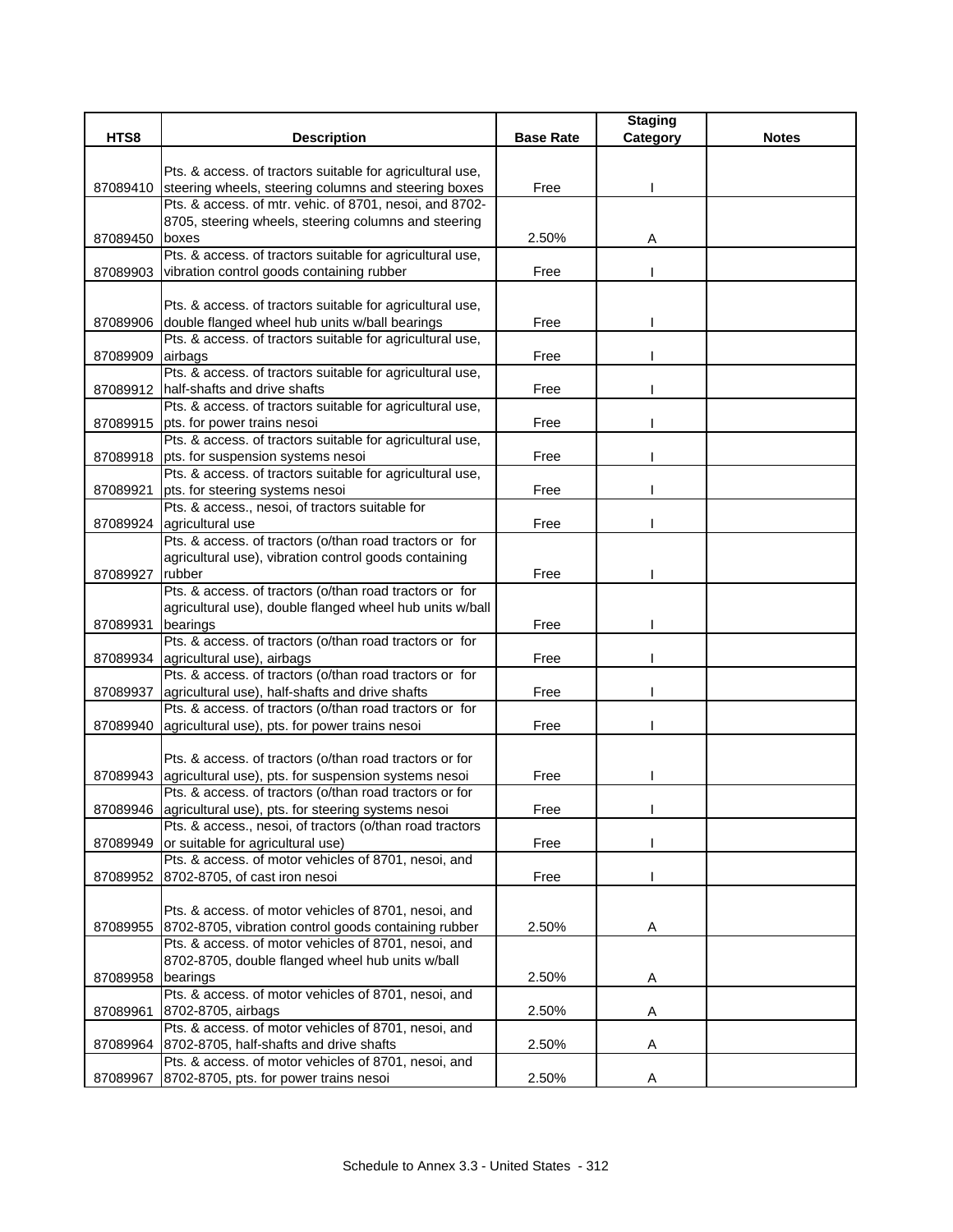|          |                                                              |                  | <b>Staging</b> |              |
|----------|--------------------------------------------------------------|------------------|----------------|--------------|
| HTS8     | <b>Description</b>                                           | <b>Base Rate</b> | Category       | <b>Notes</b> |
|          | Pts. & access. of motor vehicles of 8701, nesoi, and         |                  |                |              |
| 87089970 | 8702-8705, pts. for suspension systems nesoi                 | 2.50%            | Α              |              |
|          | Pts. & access. of motor vehicles of 8701, nesoi, and         |                  |                |              |
| 87089973 | 8702-8705, pts. for steering systems nesoi                   | 2.50%            | Α              |              |
|          | Pts. & access., nesoi, of motor vehicles of 8701, nesoi,     |                  |                |              |
| 87089980 | and 8702-8705                                                | 2.50%            | Α              |              |
|          | Electrical, self-propelled, works trucks, not fitted w/lift. |                  |                |              |
|          | equip. and tractors of type used on railway station          |                  |                |              |
| 87091100 | platforms                                                    | Free             |                |              |
|          | Non-electrical, self-propelled, works trucks, not fitted     |                  |                |              |
|          | w/lift. equip. and tractors of type used on railway station  |                  |                |              |
| 87091900 | platforms                                                    | Free             |                |              |
|          | Parts of self-propelled works trucks, not fitted w/lift.     |                  |                |              |
|          | equip. and tractors of the type used on railway station      |                  |                |              |
| 87099000 | platforms                                                    | Free             |                |              |
|          | Tanks & other armored fighting vehicles, motorized,          |                  |                |              |
|          | whether or not fitted with weapons, and parts of such        |                  |                |              |
| 87100000 | vehicles                                                     | Free             |                |              |
|          |                                                              |                  |                |              |
|          | Motorcycles (incl. mopeds) and cycles, fitted w/recip.       |                  |                |              |
| 87111000 | internal-combustion piston engine w/capacity n/o 50 cc       | Free             |                |              |
|          | Motorcycles (incl. mopeds) and cycles, fitted w/recip.       |                  |                |              |
|          | internal-combustion piston engine w/capacity o/50 but        |                  |                |              |
| 87112000 | n/o 250 cc                                                   | Free             |                |              |
|          | Motorcycles (incl. mopeds) and cycles, fitted w/recip.       |                  |                |              |
|          | internal-combustion piston engine w/capacity o/250 but       |                  |                |              |
| 87113000 | n/o 500 cc                                                   | Free             |                |              |
|          | Motorcycles (incl. mopeds) and cycles, fitted w/recip.       |                  |                |              |
|          | internal-combustion piston engine w/capacity o/500 cc        |                  |                |              |
| 87114030 | but n/o 700 cc                                               | Free             |                |              |
|          | Motorcycles (incl. mopeds) and cycles, fitted w/recip.       |                  |                |              |
|          | internal-combustion piston engine w/capacity o/700 cc        |                  |                |              |
| 87114060 | but n/o 800 cc                                               | 2.40%            | Α              |              |
|          |                                                              |                  |                |              |
|          | Motorcycles (incl. mopeds) and cycles, fitted w/recip.       |                  |                |              |
| 87115000 | internal-combustion piston engine w/capacity o/800 cc        | 2.40%            | Α              |              |
|          | Motorcycles (incl. mopeds) and cycles, fitted with an        |                  |                |              |
| 87119000 | auxiliary motor nesoi; side-cars                             | Free             |                |              |
|          | Bicycles, not motorized, w/both wheels not over 63.5         |                  |                |              |
| 87120015 | cm in diameter                                               | 11%              | Α              |              |
|          | Bicycles, not motorized, w/both wheels o/63.5 cm in          |                  |                |              |
|          | diam., weighing under 16.3 kg & not design. for tires        |                  |                |              |
| 87120025 | w/x-sect. diam. o/4.13cm                                     | 5.50%            | Α              |              |
|          | Bicycles, not motorized, w/both wheels o/63.5 cm in          |                  |                |              |
|          | diam., weighing 16.3 kg or more, and/or for use w/tires      |                  |                |              |
|          | 87120035 w/x-sect. diam. o/4.13 cm                           | 11%              | Α              |              |
|          | Bicycles, n/motor., w/front wheel diam. o/55 cm but n/o      |                  |                |              |
|          | 63.5 cm & rear wheel diam. o/63.5 cm in diam., & wt          |                  |                |              |
|          | 87120044 <16.3 kg w/o acces., value \$200+                   | 5.50%            | Α              |              |
|          | Bicycles, n/motor., w/front wheel w/diameter different       |                  |                |              |
|          | 87120048 than rear wheel diam., nesoi                        | 11%              | Α              |              |
|          | Cycles (o/than bicycles) (including delivery tricycles),     |                  |                |              |
| 87120050 | not motorized                                                | 3.70%            | A              |              |
|          | 87131000 Invalid carriages, not mechanically propelled       | Free             |                |              |
|          | Invalid carriages, motorized or otherwise mechanically       |                  |                |              |
| 87139000 | propelled                                                    | Free             |                |              |
|          |                                                              |                  |                |              |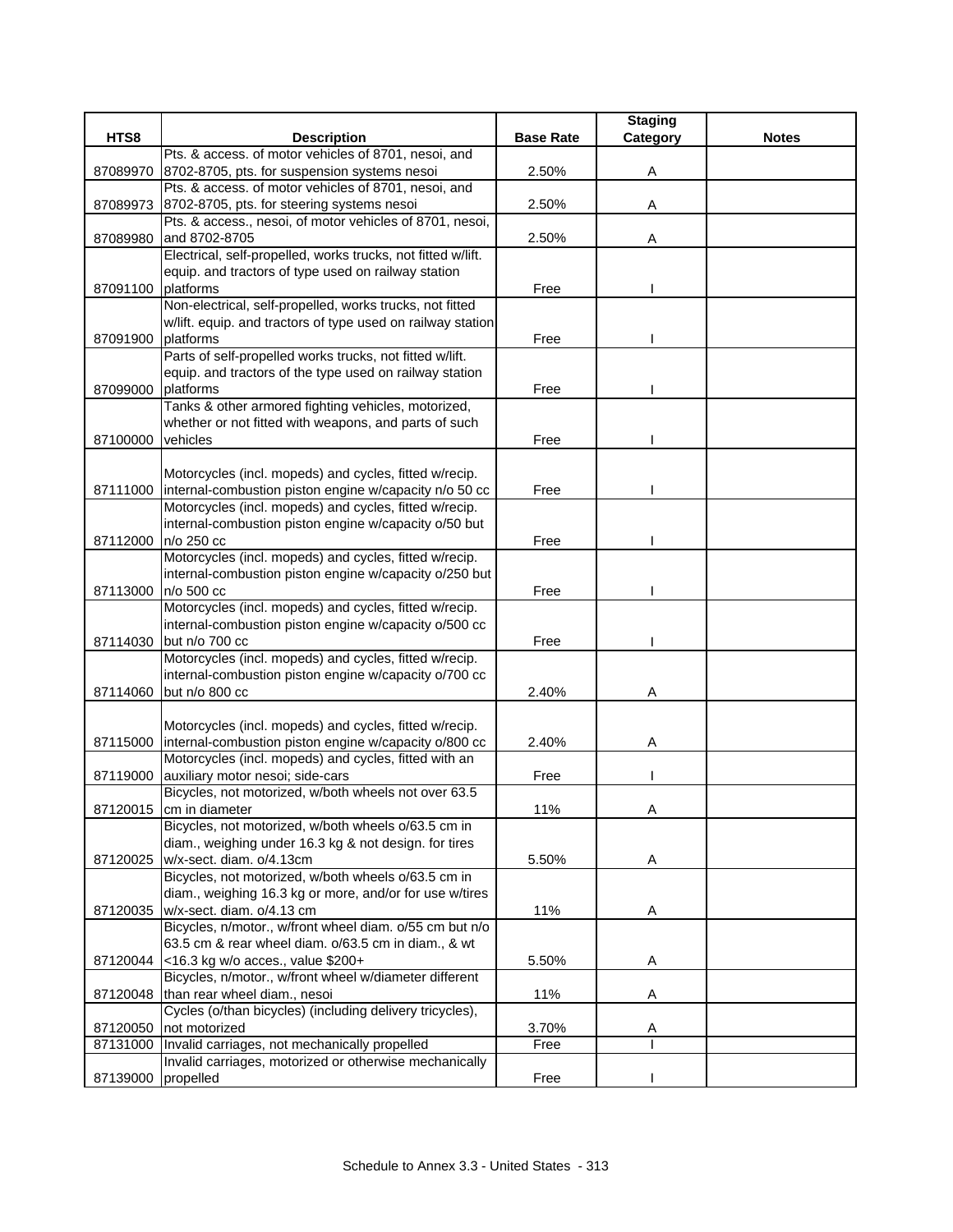|                  |                                                                                                   |                  | <b>Staging</b> |              |
|------------------|---------------------------------------------------------------------------------------------------|------------------|----------------|--------------|
| HTS8             | <b>Description</b>                                                                                | <b>Base Rate</b> | Category       | <b>Notes</b> |
|                  | Pts. & access. for motorcycles (including mopeds),                                                |                  |                |              |
| 87141100         | saddles & seats                                                                                   | Free             |                |              |
|                  | Pts. & access. for motorcycles (including mopeds),                                                |                  |                |              |
|                  | 87141900 other than saddles and seats                                                             | Free             |                |              |
| 87142000         | Pts. & access. for invalid carriages                                                              | Free             |                |              |
|                  | Pts. & access. for bicycles & o/cycles, frames, valued<br>over \$600 each                         | 3.90%            |                |              |
| 87149120         | Pts. & access. for bicycles & o/cycles, frames, valued                                            |                  | Α              |              |
|                  | 87149130 at \$600 or less each                                                                    | 3.90%            | A              |              |
|                  | Pts. & access. for bicycles, sets of steel tubing cut to                                          |                  |                |              |
|                  | exact length for the assembly (w/other pts) into the                                              |                  |                |              |
|                  | 87149150 frame & fork of one bicycle                                                              | 6%               | Α              |              |
|                  | Pts. & access. for bicycles & o/cycles, forks, nesoi and                                          |                  |                |              |
|                  | 87149190 pts of frames, nesoi and pts. of forks                                                   | Free             |                |              |
| 87149210         | Pts. & access. for bicycles & o/cycles, wheel rims                                                | 5%               | A              |              |
|                  |                                                                                                   |                  |                |              |
|                  | 87149250 Pts. & access. for bicycles & o/cycles, wheel spokes                                     | 10%              | Α              |              |
|                  | Pts. & access. for bicycles & o/cycles, aluminum alloy                                            |                  |                |              |
|                  | hubs, w/hollow axle and lever-operated quick release                                              |                  |                |              |
| 87149305         | mechanism                                                                                         | Free             |                |              |
|                  | Pts. & access. for bicycles & o/cycles, 3-speed hubs                                              |                  |                |              |
| 87149315         | nesoi                                                                                             | Free             |                |              |
|                  | Pts. & access. for bicycles & o/cycles, 2-speed hubs,                                             |                  |                |              |
|                  | 87149324   w/internal gear changing mechanisms, nesoi                                             | Free             |                |              |
|                  |                                                                                                   |                  |                |              |
|                  | Pts. & access. for bicycles & o/cycles, variable speed                                            |                  |                |              |
|                  | 87149328 hubs, w/internal gear changing mechanisms, nesoi                                         | 3%               | Α              |              |
|                  | Pts. & access. for bicycles & o/cycles, non-variable                                              |                  |                |              |
|                  | 87149335 speed hubs, nesoi                                                                        | 10%              | A              |              |
|                  | Pts. & access. for bicycles & o/cycles, free-wheel                                                |                  |                |              |
|                  | 87149370 sprocket-wheels                                                                          | Free             |                |              |
|                  | Pts. & access. for bicycles & o/cycles, brakes (o/than                                            |                  |                |              |
|                  | 87149430 hub brakes) and parts thereof                                                            | Free             |                |              |
|                  | Pts. & access. for bicycles & o/cycles, brakes and parts                                          |                  |                |              |
|                  | 87149490 thereof, nesoi                                                                           | 10%              | A              |              |
| 87149500         | Pts. & access. for bicycles & o/cycles, saddles                                                   | 8%               | A              |              |
|                  | Pts. & access. for bicycles & o/cycles, pedals and parts                                          |                  |                |              |
| 87149610 thereof |                                                                                                   | 8%               | A              |              |
|                  | Pts. & access. for bicycles & o/cycles, cotterless-type                                           |                  |                |              |
|                  | 87149650 crank sets and parts thereof<br>Pts. & access. for bicycles & o/cycles, crank-gear nesoi | Free             |                |              |
| 87149690         | and parts thereof                                                                                 | 10%              | Α              |              |
|                  | Pts. & access. for bicycles & o/cycles, click twist grips                                         |                  |                |              |
| 87149910         | and click stick levers                                                                            | Free             |                |              |
|                  | Pts. & access. for bicycles & o/cycles, derailleurs and                                           |                  |                |              |
| 87149950         | parts thereof                                                                                     | Free             |                |              |
|                  | Pts. & accs. for bicycles & o/cycl., trigger & twist grip                                         |                  |                |              |
|                  | cntrls for 3-spd hubs, alum. handlebar stems >\$2.15                                              |                  |                |              |
| 87149960         | ea, & stem rotor assys. & pts.                                                                    | Free             |                |              |
|                  | Pts. & access. nesoi, for bicycles and other cycles of                                            |                  |                |              |
| 87149980         | heading 8712                                                                                      | 10%              | Α              |              |
|                  |                                                                                                   |                  |                |              |
|                  | 87150000 Baby carriages (including strollers) and parts thereof                                   | 4.40%            | A              |              |
|                  | Trailers & semi-trailers, not mech. propelled, for                                                |                  |                |              |
|                  | 87161000 housing or camping                                                                       | Free             |                |              |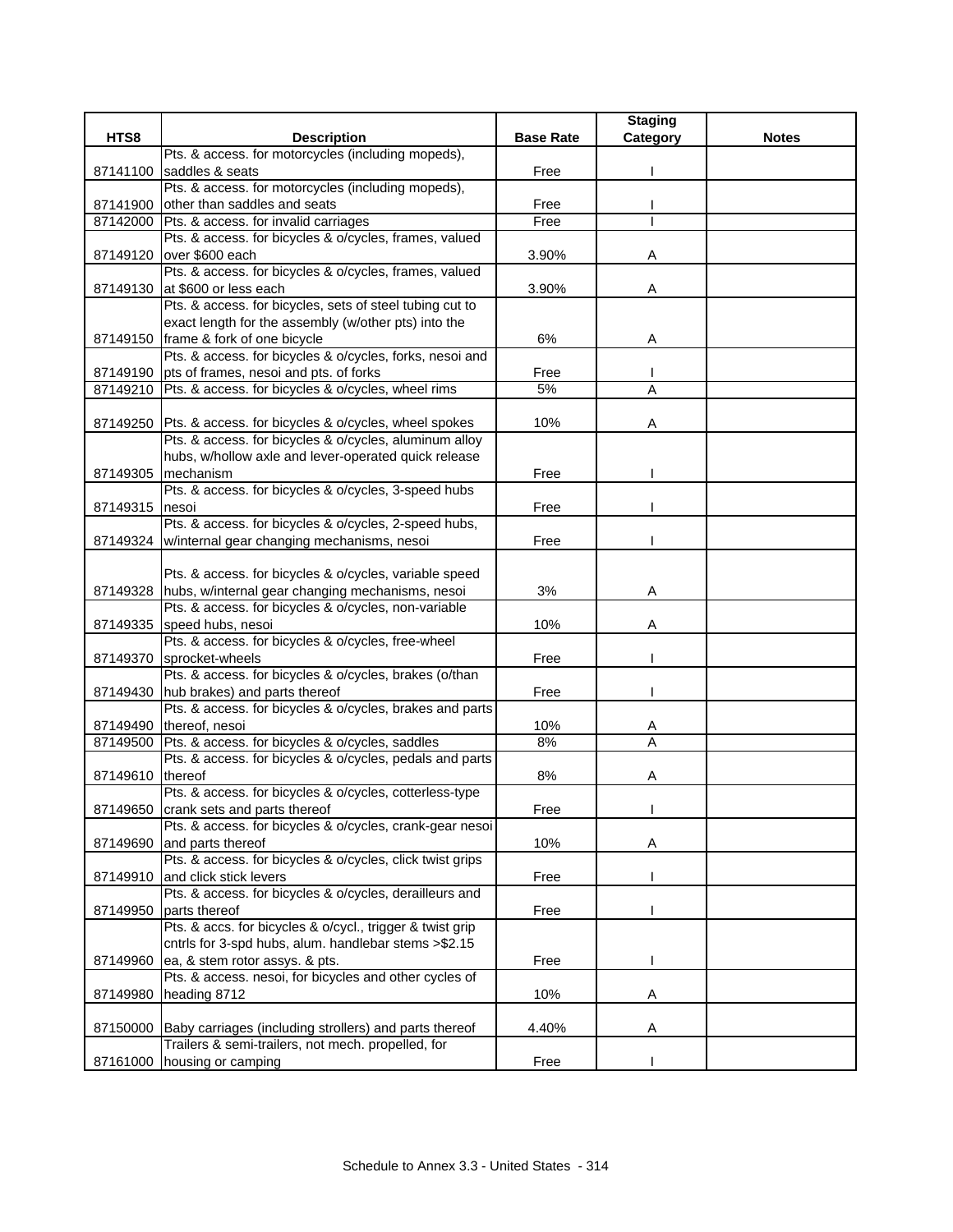| HTS8                 | <b>Description</b>                                                                                | <b>Base Rate</b> | <b>Staging</b><br>Category | <b>Notes</b> |
|----------------------|---------------------------------------------------------------------------------------------------|------------------|----------------------------|--------------|
|                      |                                                                                                   |                  |                            |              |
|                      | Self-loading or self-unloading trailers and semi-trailers,                                        |                  |                            |              |
| 87162000             | not mech. propelled, for agricultural purposes                                                    | Free             |                            |              |
|                      | Tanker trailers and tanker semi-trailers, not mech.                                               |                  |                            |              |
| 87163100             | propelled, for the transport of goods                                                             | Free             |                            |              |
|                      | Trailers and semi-trailers, not mech. propelled, nesoi,                                           |                  |                            |              |
| 87163900             | for the transport of goods                                                                        | Free             |                            |              |
|                      | Trailers and semi-trailers, not mechanically propelled,                                           |                  |                            |              |
| 87164000             | nesoi                                                                                             | Free             |                            |              |
|                      |                                                                                                   |                  |                            |              |
|                      | 87168010 Farm wagons and carts, not mechanically propelled                                        | Free             |                            |              |
|                      | 87168050 Vehicles, not mechanically propelled, nesoi                                              | 3.20%            | Α                          |              |
|                      | 87169010 Parts of farm wagons and carts<br>Parts of vehicles, not mechanically propelled, castors | Free             |                            |              |
| 87169030             | (o/than castors of heading 8302)                                                                  | 5.70%            | Α                          |              |
|                      | Parts of trailers and semi-trailers and vehicles, not                                             |                  |                            |              |
|                      | 87169050 mechanically propelled, nesoi                                                            | 3.10%            | Α                          |              |
| 88011000             | Gliders and hang gliders                                                                          | Free             |                            |              |
|                      |                                                                                                   |                  |                            |              |
|                      | 88019000 Balloons, dirigibles and non-powered aircraft, nesoi                                     | Free             |                            |              |
|                      |                                                                                                   |                  |                            |              |
|                      | 88021100 Helicopters, with an unladen weight not over 2,000 kg                                    | Free             |                            |              |
|                      | 88021200 Helicopters, with an unladen weight over 2,000 kg                                        | Free             |                            |              |
|                      | Airplanes and other powered aircraft, nesoi, with an                                              |                  |                            |              |
| 88022000             | unladen weight not over 2,000 kg                                                                  | Free             |                            |              |
|                      |                                                                                                   |                  |                            |              |
|                      | Airplanes and other powered aircraft, nesoi, with an                                              |                  |                            |              |
| 88023000             | unladen weight over 2,000 kg but not over 15,000 kg                                               | Free             |                            |              |
|                      | Airplanes and other powered aircraft, nesoi, with an                                              |                  |                            |              |
| 88024000<br>88026030 | unladen weight over 15,000 kg<br><b>Communication satellites</b>                                  | Free<br>Free     |                            |              |
|                      | Spacecraft, including satellites (o/than communication                                            |                  |                            |              |
|                      | satellites), and suborbital and spacecraft launch                                                 |                  |                            |              |
| 88026090             | vehicles                                                                                          | Free             |                            |              |
|                      | Parts of airplanes and other aircraft, propellers and                                             |                  |                            |              |
| 88031000             | rotors and parts thereof                                                                          | Free             |                            |              |
|                      | Parts of airplanes and other aircraft, undercarriages                                             |                  |                            |              |
| 88032000             | and parts thereof                                                                                 | Free             |                            |              |
|                      | 88033000 Parts of airplanes and helicopters, nesoi                                                | Free             |                            |              |
|                      | 88039030 Parts of communication satellites                                                        | Free             |                            |              |
|                      | Parts of aircraft (o/than airplanes and helicopters),                                             |                  |                            |              |
|                      | spacecraft (o/than comm. satell.) and suborbital and                                              |                  |                            |              |
| 88039090             | launch vehicles, nesoi                                                                            | Free             |                            |              |
|                      | Parachutes (including dirigible parachutes) and                                                   |                  |                            |              |
| 88040000             | rotochutes; parts & access. thereof                                                               | 3%               | Α                          |              |
|                      | Aircraft launching gear and parts thereof; deck-                                                  |                  |                            |              |
| 88051000             | arrestors or similar gear and parts thereof                                                       | Free             |                            |              |
| 88052100             | Air combat ground flying simulators and parts thereof                                             | Free             |                            |              |
|                      | Ground flying trainers and parts thereof, other than air                                          |                  |                            |              |
| 88052900             | combat simulators                                                                                 | Free             |                            |              |
|                      | Vessels, designed for the transport of persons, cruise                                            |                  |                            |              |
|                      | ships, excursion boats and similar vessels; ferry boats                                           |                  |                            |              |
| 89011000             | of all kinds                                                                                      | Free             |                            |              |
|                      |                                                                                                   |                  |                            |              |
| 89012000             | Vessels, designed for the transport of goods, tankers                                             | Free             |                            |              |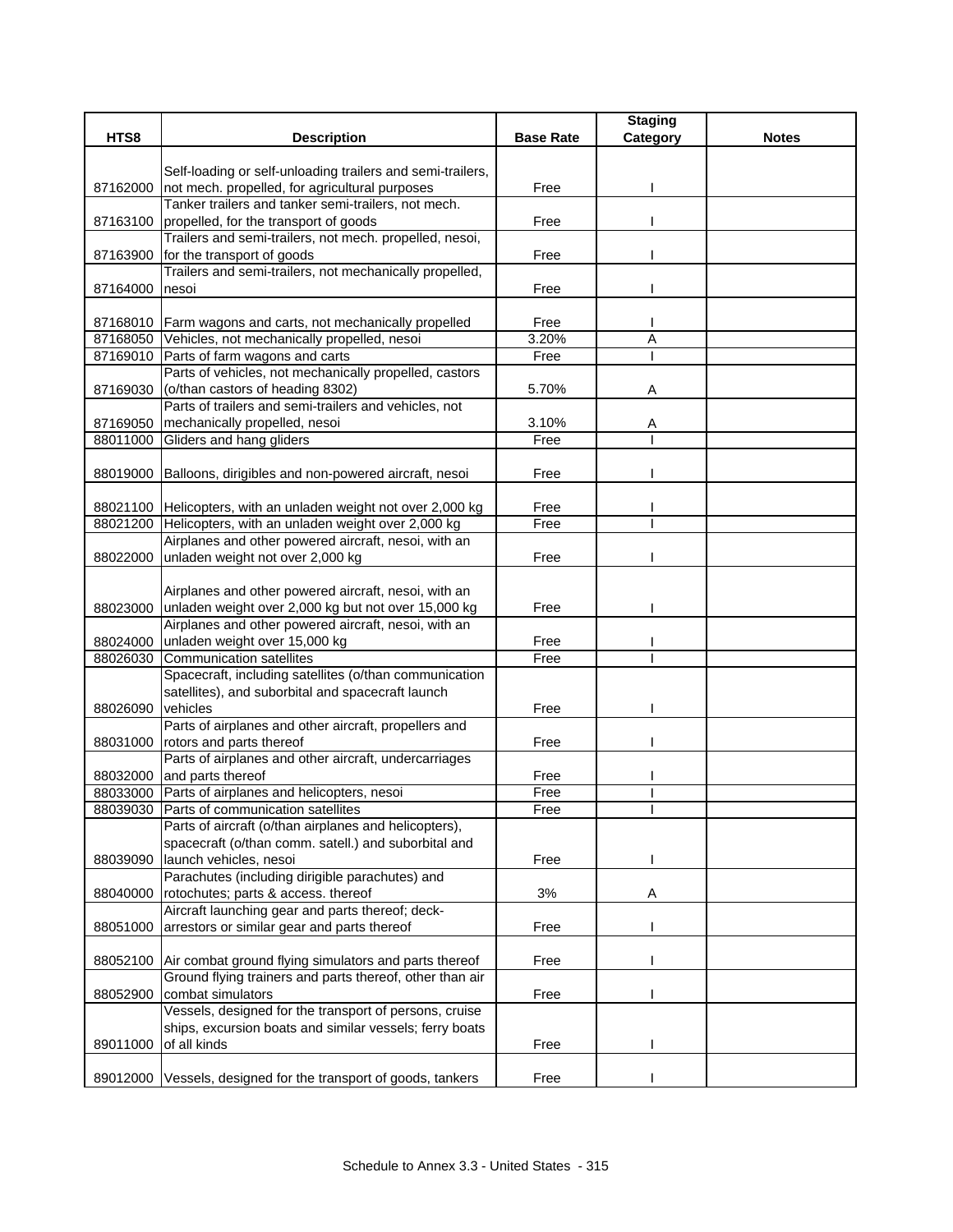|                      |                                                                                          |                  | <b>Staging</b>      |              |
|----------------------|------------------------------------------------------------------------------------------|------------------|---------------------|--------------|
| HTS8                 | <b>Description</b>                                                                       | <b>Base Rate</b> | Category            | <b>Notes</b> |
|                      | Vessels, designed for the transport of goods,                                            |                  |                     |              |
| 89013000             | refrigerated vessels (o/than tankers)                                                    | Free             |                     |              |
|                      | Vessels, designed for the transport of goods or for the                                  |                  |                     |              |
| 89019000             | transport of both persons and goods, nesoi                                               | Free             |                     |              |
|                      | Vessels, fishing; factory ships and other vessels for                                    |                  |                     |              |
| 89020000<br>89031000 | processing or preserving fishery products<br>Vessels, inflatable, for pleasure or sports | Free<br>2.40%    | A                   |              |
|                      | Vessels, sailboats, with or without auxiliary motor, for                                 |                  |                     |              |
| 89039100             | pleasure or sports                                                                       | 1.50%            | Α                   |              |
|                      | Vessels, motorboats (o/than outboard motorboats), for                                    |                  |                     |              |
| 89039200             | pleasure or sports                                                                       | 1.50%            | Α                   |              |
|                      | Vessels, canoes, not of a type designed to be                                            |                  |                     |              |
| 89039905             | principally used with motor or sails                                                     | Free             |                     |              |
|                      | Vessels, row boats, not of a type to be principally used                                 |                  |                     |              |
| 89039915             | with motors or sails                                                                     | 2.70%            | Α                   |              |
|                      |                                                                                          |                  |                     |              |
| 89039920             | Vessels, outboard motorboats, for pleasure or sports                                     | $1\%$            | Α                   |              |
|                      | Vessels, yachts and other vessels for pleasure or                                        |                  |                     |              |
| 89039990             | sports, nesoi                                                                            | 1%               | Α                   |              |
| 89040000             | Vessels, tugs and pusher craft                                                           | Free             |                     |              |
| 89051000             | Vessels, dredgers                                                                        | Free             |                     |              |
|                      |                                                                                          |                  |                     |              |
|                      | 89052000 Floating or submersible drilling or production platforms                        | Free             |                     |              |
|                      | 89059010 Floating docks                                                                  | Free             |                     |              |
|                      | Vessels, light-vessels, fire-floats, floating cranes, &                                  |                  |                     |              |
|                      | other vessels nesoi, the navigability of which is                                        |                  |                     |              |
| 89059050             | subsidiary to their main function<br>Warships                                            | Free<br>Free     |                     |              |
| 89061000             | Vessels (including lifeboats other than row boats),                                      |                  |                     |              |
| 89069000             | nesoi                                                                                    | Free             |                     |              |
|                      | Inflatable rafts (o/than used for pleasure or sports of                                  |                  |                     |              |
| 89071000             | 8901.10)                                                                                 | Free             |                     |              |
|                      | Floating structures nesoi (for example, rafts, other than                                |                  |                     |              |
|                      | inflatable rafts, tanks, cofferdams, landing stages,                                     |                  |                     |              |
| 89079000             | buoys and beacons)                                                                       | Free             |                     |              |
|                      | Vessels and other floating structures for breaking up                                    |                  |                     |              |
| 89080000             | (scrapping)                                                                              | Free             |                     |              |
|                      | Optical fibers, optical fiber bundles and cables, other                                  |                  |                     |              |
|                      | 90011000 than those of heading 8544                                                      | 6.70%            | Α                   |              |
|                      | 90012000 Sheets and plates of polarizing material                                        | 3.50%            | A                   |              |
|                      | 90013000 Contact lenses                                                                  | 2%               | $\overline{A}$      |              |
|                      | 90014000 Spectacle lenses of glass, unmounted                                            | 2%               | Α                   |              |
|                      | Spectacle lenses of materials other than glass,                                          |                  |                     |              |
| 90015000             | unmounted                                                                                | 2%               | A<br>$\overline{A}$ |              |
| 90019050             | 90019040 Lenses nesi, unmounted<br>Prisms, unmounted                                     | 2%<br>2.80%      | $\overline{A}$      |              |
| 90019060             | Mirrors, unmounted                                                                       | 2.80%            | Α                   |              |
|                      | Half-tone screens designed for use in engraving or                                       |                  |                     |              |
| 90019080             | photographic processes, unmounted                                                        | 1.10%            | Α                   |              |
| 90019090             | Optical elements nesi, unmounted                                                         | 2.90%            | $\overline{A}$      |              |
|                      | Projection lenses, mounted, and parts and accessories                                    |                  |                     |              |
|                      | therefor, for cameras, projectors or photographic                                        |                  |                     |              |
| 90021140             | enlargers or reducers                                                                    | 2.45%            | Α                   |              |
|                      | Mounted objective lenses for use in closed circuit                                       |                  |                     |              |
|                      | television cameras, seperately imported, w/ or w/o                                       |                  |                     |              |
| 90021160             | attached elec. connectors or motors                                                      | Free             |                     |              |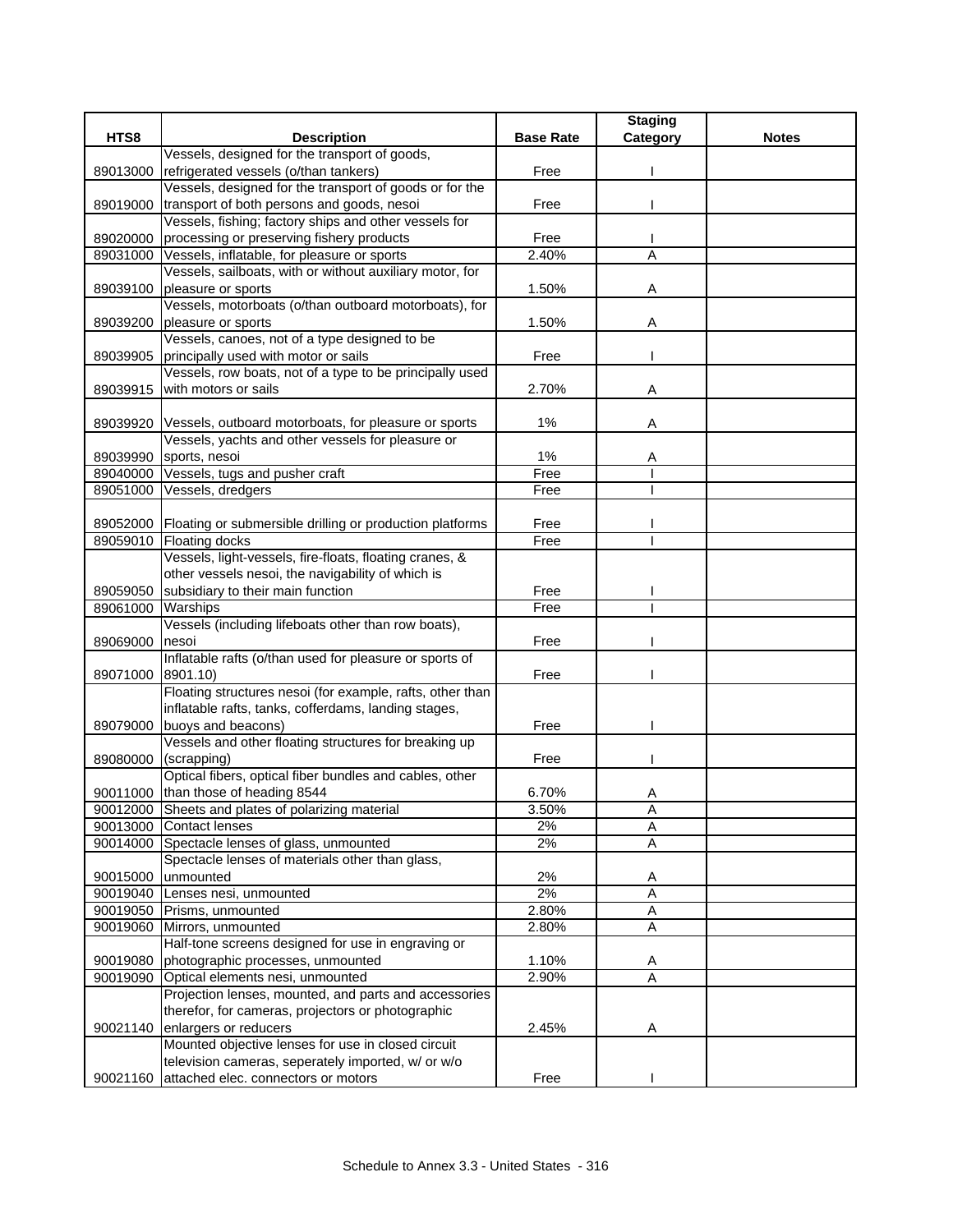|                      |                                                                                                         |                                 | <b>Staging</b> |              |
|----------------------|---------------------------------------------------------------------------------------------------------|---------------------------------|----------------|--------------|
| HTS8                 | <b>Description</b>                                                                                      | <b>Base Rate</b>                | Category       | <b>Notes</b> |
|                      | Objective lenses and parts & access. thereof, for                                                       |                                 |                |              |
|                      | cameras, projectors, or photographic enlargers or                                                       |                                 |                |              |
| 90021190             | reducers, except projection, nesi                                                                       | 2.30%                           | Α              |              |
|                      | Objective lenses, mounted, and parts and accessories<br>therefor, other than for cameras, projectors or |                                 |                |              |
|                      | 90021900 photographic enlargers or reducers                                                             | 2.30%                           | Α              |              |
|                      | Photographic filters, mounted, and parts and                                                            |                                 |                |              |
|                      | 90022040 accessories therefor                                                                           | 2%                              | Α              |              |
|                      | Filters, mounted, and parts and accessories therefor,                                                   |                                 |                |              |
|                      | 90022080 for optical uses other than photographic                                                       | 2.90%                           | Α              |              |
|                      | 90029020 Prisms, mounted, for optical uses                                                              | 2.80%                           | A              |              |
| 90029040             | Mirrors, mounted, for optical uses                                                                      | 2.80%                           | Α              |              |
|                      | Half-tone screens, mounted, designed for use in                                                         |                                 |                |              |
|                      | 90029070 engraving or photographic processes                                                            | 1.10%                           | Α              |              |
|                      | Mounted lenses, n/obj., for use in closed circuit                                                       |                                 |                |              |
|                      | television cameras, seperately imported, w/ or w/o                                                      |                                 |                |              |
|                      | 90029085 attached elec. connectors or motors                                                            | Free                            |                |              |
|                      | Mounted optical elements, nesi; parts and accessories                                                   |                                 |                |              |
|                      | 90029095 of mounted optical elements, nesi                                                              | 3%                              | A              |              |
|                      | Frames and mountings, of plastics, for spectacles,                                                      |                                 |                |              |
|                      | 90031100 goggles or the like                                                                            | 2.50%                           | A              |              |
|                      | Frames and mountings, other than of plastics, for                                                       |                                 |                |              |
|                      | 90031900 spectacles, goggles or the like                                                                | Free                            |                |              |
|                      | Parts of frames and mountings for spectacles, goggles                                                   |                                 |                |              |
| 90039000 or the like |                                                                                                         | 2.50%                           | A              |              |
| 90041000             | Sunglasses, corrective, protective or other                                                             | 2%                              | A              |              |
|                      | Spectacles, goggles and the like, corrective, protective                                                |                                 |                |              |
| 90049000             | or other, other than sunglasses                                                                         | 2.50%                           | Α              |              |
| 90051000 Binoculars  |                                                                                                         | Free                            |                |              |
| 90058040             | Optical telescopes, including monoculars                                                                | 8%                              | A              |              |
|                      | Monoculars and astronomical instruments other than                                                      |                                 |                |              |
|                      | binoculars and optical telescopes but not including                                                     |                                 |                |              |
| 90058060             | instruments for radio-astronomy                                                                         | 6%                              | Α              |              |
|                      |                                                                                                         | The rate                        |                |              |
|                      |                                                                                                         |                                 |                |              |
|                      | Parts and accessories, for binoculars, monoculars,                                                      | applicable to<br>the article of |                |              |
|                      | optical telescopes, or astronomical instruments, incorp.                                                | which it is a part              |                |              |
| 90059040             | good or 9001 or 9002                                                                                    | or accessory                    | Α              |              |
|                      |                                                                                                         |                                 |                |              |
|                      |                                                                                                         | The rate                        |                |              |
|                      |                                                                                                         | applicable to                   |                |              |
|                      | Parts and accessories, including mountings, for                                                         | the article of                  |                |              |
|                      | binoculars, monoculars, other optical telescopes, and                                                   | which it is a part              |                |              |
| 90059080             | other astronomical instruments, nesi                                                                    | or accessory                    | Α              |              |
|                      | Photographic cameras of a kind used for preparing                                                       |                                 |                |              |
| 90061000             | printing plates or cylinders                                                                            | Free                            |                |              |
|                      |                                                                                                         |                                 |                |              |
|                      | Photographic cameras of a kind used for recording                                                       |                                 |                |              |
| 90062000             | documents on microfilm, microfiche or other microforms                                                  | Free                            |                |              |
|                      | Photographic cameras for underwater, aerial, medical,                                                   |                                 |                |              |
|                      | surgical, forensic or criminological purposes, not                                                      |                                 |                |              |
| 90063000             | cinematographic                                                                                         | Free                            |                |              |
| 90064040             | Fixed focus instant print cameras                                                                       | Free                            |                |              |
|                      | Instant print cameras, other than fixed focus, valued not                                               |                                 |                |              |
| 90064060             | over \$10 each                                                                                          | 6.80%                           | Α              |              |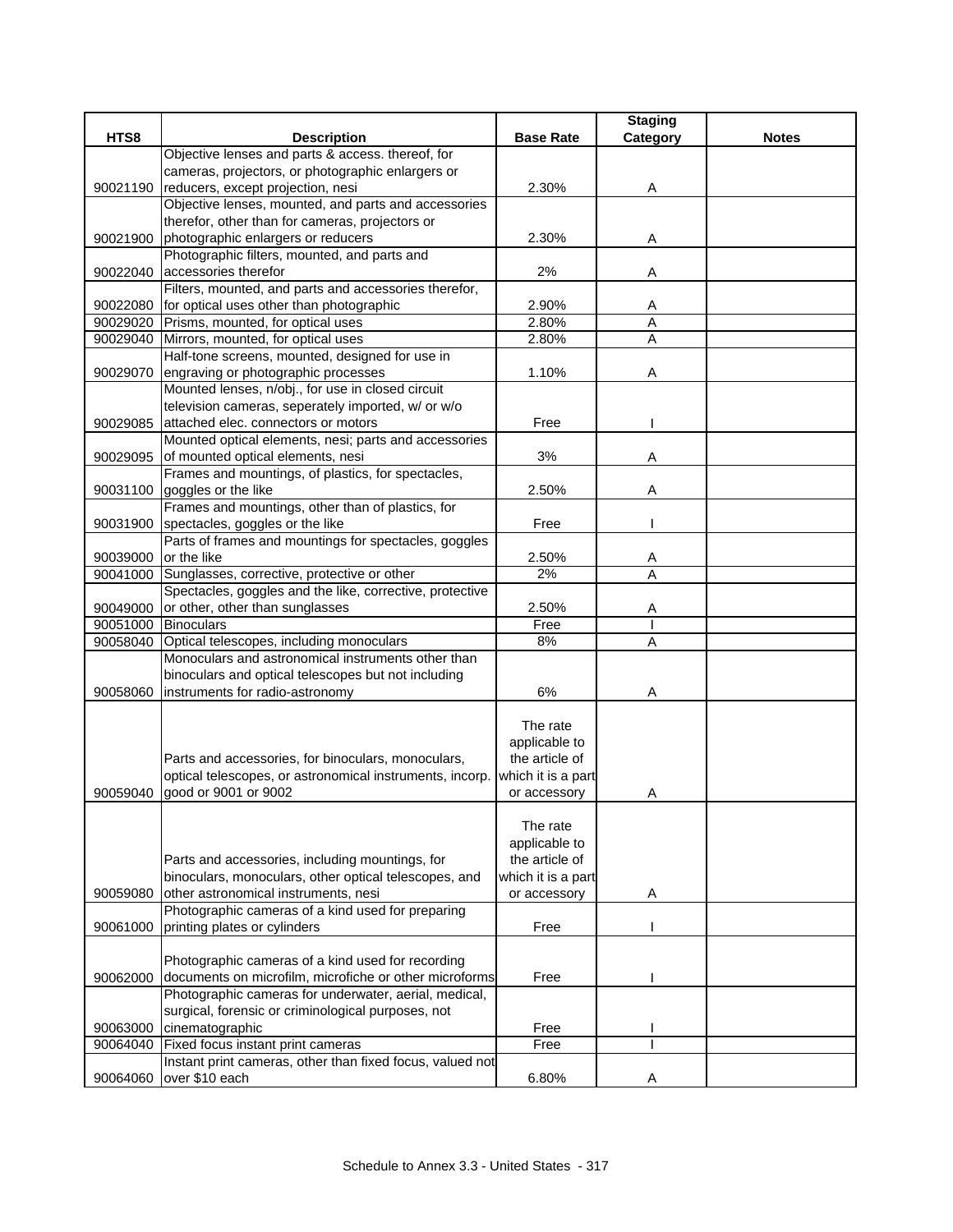| HTS8<br><b>Description</b><br><b>Base Rate</b><br><b>Notes</b><br>Category<br>Instant print cameras, other than fixed focus, valued<br>over \$10 each<br>90064090<br>Free<br>Cameras with through-the-lens viewfinder, for roll film<br>90065100<br>of a width not exceeding 35 mm, not cinematographic<br>Free<br>90065210<br>Fixed focus, hand held, 110 cameras<br>Free<br>Fixed focus, hand held cameras, other than 110<br>cameras, for roll film of a width less than 35 mm, not<br>cinematographic<br>4%<br>90065230<br>Α<br>Fixed focus cameras nesi, for roll film of a width less<br>90065250<br>than 35 mm, not cinematographic<br>Free<br>Cameras, other than fixed focus, nesi, for roll film of a<br>width less than 35 mm, valued not over \$10 each, not<br>cinematographic<br>90065260<br>6.80%<br>Α<br>Cameras, other than fixed focus, nesi, for roll film of a<br>width less than 35 mm, valued over \$10 each, not<br>cinematographic<br>Free<br>90065290<br>Cameras nesi, for roll film of a width of 35 mm, not<br>cinematographic<br>90065300<br>Free<br>A<br>Fixed focus cameras, nesi, not cinematographic<br>4%<br>90065940<br>Cameras nesi, other than fixed focus, valued not over<br>\$10 each, not cinematographic<br>6.80%<br>90065960<br>Α<br>Photographic cameras, other than fixed focus, valued<br>over \$10 each, nesi<br>Free<br>90065990<br>Photographic discharge lamp ("electronic") flashlight<br>90066100<br>apparatus<br>Free<br>Photographic flashbulbs, flashcubes and the like<br>90066200<br>Free<br>Photographic flashlight apparatus, nesi<br>Free<br>90066900<br>Parts and accessories for photographic cameras, not<br>90069100<br>cinematographic<br>5.80%<br>Α<br>Parts and accessories for photographic flashlight<br>apparatus and flashbulbs<br>3.90%<br>90069900<br>Α<br>Cinematographic cameras for film of less than 16 mm<br>width or for double-8 mm film<br>Free<br>90071100<br>Cinematographic cameras, for film of 16 mm or greater<br>in width (other than for double-8 mm film),<br>90071940 gyrostabilized<br>Free<br>Cinematographic cameras, for film of 16 mm or greater<br>in width (other than for double-8 mm film), not<br>90071980 gyrostabilized<br>Free<br>Cinematographic projectors for film < 16 mm, w/sound<br>recording and reproducing systems and those for<br>projecting only sound motion pictures<br>Free<br>90072020<br>Cinematographic projectors for film of less than 16 mm,<br>90072040<br>4.90%<br>nesoi<br>Α<br>Cinematographic projectors for film = $or$ > 16 mm,<br>w/sound recording & reproducing systems & those for<br>projecting only sound motion pictures<br>Free<br>90072060<br>Cinematographic projectors for film of 16 mm or<br>3.50%<br>90072080<br>greater, nesoi<br>A<br>Parts for cinematographic cameras<br>90079140<br>Free<br>Accessories for cinematographic cameras<br>3.90%<br>90079180<br>Α<br>90079200 Parts and accessories for cinematographic projectors<br>3.50%<br>Α<br>A<br>90081000<br>Slide projectors<br>7%<br>Microfilm, microfiche or other microform readers, |          |                             |      | <b>Staging</b> |  |
|----------------------------------------------------------------------------------------------------------------------------------------------------------------------------------------------------------------------------------------------------------------------------------------------------------------------------------------------------------------------------------------------------------------------------------------------------------------------------------------------------------------------------------------------------------------------------------------------------------------------------------------------------------------------------------------------------------------------------------------------------------------------------------------------------------------------------------------------------------------------------------------------------------------------------------------------------------------------------------------------------------------------------------------------------------------------------------------------------------------------------------------------------------------------------------------------------------------------------------------------------------------------------------------------------------------------------------------------------------------------------------------------------------------------------------------------------------------------------------------------------------------------------------------------------------------------------------------------------------------------------------------------------------------------------------------------------------------------------------------------------------------------------------------------------------------------------------------------------------------------------------------------------------------------------------------------------------------------------------------------------------------------------------------------------------------------------------------------------------------------------------------------------------------------------------------------------------------------------------------------------------------------------------------------------------------------------------------------------------------------------------------------------------------------------------------------------------------------------------------------------------------------------------------------------------------------------------------------------------------------------------------------------------------------------------------------------------------------------------------------------------------------------------------------------------------------------------------------------------------------------------------------------------------------------------------------------------------------------------------------------------------------------------------------------------------------------------------------------|----------|-----------------------------|------|----------------|--|
|                                                                                                                                                                                                                                                                                                                                                                                                                                                                                                                                                                                                                                                                                                                                                                                                                                                                                                                                                                                                                                                                                                                                                                                                                                                                                                                                                                                                                                                                                                                                                                                                                                                                                                                                                                                                                                                                                                                                                                                                                                                                                                                                                                                                                                                                                                                                                                                                                                                                                                                                                                                                                                                                                                                                                                                                                                                                                                                                                                                                                                                                                                    |          |                             |      |                |  |
|                                                                                                                                                                                                                                                                                                                                                                                                                                                                                                                                                                                                                                                                                                                                                                                                                                                                                                                                                                                                                                                                                                                                                                                                                                                                                                                                                                                                                                                                                                                                                                                                                                                                                                                                                                                                                                                                                                                                                                                                                                                                                                                                                                                                                                                                                                                                                                                                                                                                                                                                                                                                                                                                                                                                                                                                                                                                                                                                                                                                                                                                                                    |          |                             |      |                |  |
|                                                                                                                                                                                                                                                                                                                                                                                                                                                                                                                                                                                                                                                                                                                                                                                                                                                                                                                                                                                                                                                                                                                                                                                                                                                                                                                                                                                                                                                                                                                                                                                                                                                                                                                                                                                                                                                                                                                                                                                                                                                                                                                                                                                                                                                                                                                                                                                                                                                                                                                                                                                                                                                                                                                                                                                                                                                                                                                                                                                                                                                                                                    |          |                             |      |                |  |
|                                                                                                                                                                                                                                                                                                                                                                                                                                                                                                                                                                                                                                                                                                                                                                                                                                                                                                                                                                                                                                                                                                                                                                                                                                                                                                                                                                                                                                                                                                                                                                                                                                                                                                                                                                                                                                                                                                                                                                                                                                                                                                                                                                                                                                                                                                                                                                                                                                                                                                                                                                                                                                                                                                                                                                                                                                                                                                                                                                                                                                                                                                    |          |                             |      |                |  |
|                                                                                                                                                                                                                                                                                                                                                                                                                                                                                                                                                                                                                                                                                                                                                                                                                                                                                                                                                                                                                                                                                                                                                                                                                                                                                                                                                                                                                                                                                                                                                                                                                                                                                                                                                                                                                                                                                                                                                                                                                                                                                                                                                                                                                                                                                                                                                                                                                                                                                                                                                                                                                                                                                                                                                                                                                                                                                                                                                                                                                                                                                                    |          |                             |      |                |  |
|                                                                                                                                                                                                                                                                                                                                                                                                                                                                                                                                                                                                                                                                                                                                                                                                                                                                                                                                                                                                                                                                                                                                                                                                                                                                                                                                                                                                                                                                                                                                                                                                                                                                                                                                                                                                                                                                                                                                                                                                                                                                                                                                                                                                                                                                                                                                                                                                                                                                                                                                                                                                                                                                                                                                                                                                                                                                                                                                                                                                                                                                                                    |          |                             |      |                |  |
|                                                                                                                                                                                                                                                                                                                                                                                                                                                                                                                                                                                                                                                                                                                                                                                                                                                                                                                                                                                                                                                                                                                                                                                                                                                                                                                                                                                                                                                                                                                                                                                                                                                                                                                                                                                                                                                                                                                                                                                                                                                                                                                                                                                                                                                                                                                                                                                                                                                                                                                                                                                                                                                                                                                                                                                                                                                                                                                                                                                                                                                                                                    |          |                             |      |                |  |
|                                                                                                                                                                                                                                                                                                                                                                                                                                                                                                                                                                                                                                                                                                                                                                                                                                                                                                                                                                                                                                                                                                                                                                                                                                                                                                                                                                                                                                                                                                                                                                                                                                                                                                                                                                                                                                                                                                                                                                                                                                                                                                                                                                                                                                                                                                                                                                                                                                                                                                                                                                                                                                                                                                                                                                                                                                                                                                                                                                                                                                                                                                    |          |                             |      |                |  |
|                                                                                                                                                                                                                                                                                                                                                                                                                                                                                                                                                                                                                                                                                                                                                                                                                                                                                                                                                                                                                                                                                                                                                                                                                                                                                                                                                                                                                                                                                                                                                                                                                                                                                                                                                                                                                                                                                                                                                                                                                                                                                                                                                                                                                                                                                                                                                                                                                                                                                                                                                                                                                                                                                                                                                                                                                                                                                                                                                                                                                                                                                                    |          |                             |      |                |  |
|                                                                                                                                                                                                                                                                                                                                                                                                                                                                                                                                                                                                                                                                                                                                                                                                                                                                                                                                                                                                                                                                                                                                                                                                                                                                                                                                                                                                                                                                                                                                                                                                                                                                                                                                                                                                                                                                                                                                                                                                                                                                                                                                                                                                                                                                                                                                                                                                                                                                                                                                                                                                                                                                                                                                                                                                                                                                                                                                                                                                                                                                                                    |          |                             |      |                |  |
|                                                                                                                                                                                                                                                                                                                                                                                                                                                                                                                                                                                                                                                                                                                                                                                                                                                                                                                                                                                                                                                                                                                                                                                                                                                                                                                                                                                                                                                                                                                                                                                                                                                                                                                                                                                                                                                                                                                                                                                                                                                                                                                                                                                                                                                                                                                                                                                                                                                                                                                                                                                                                                                                                                                                                                                                                                                                                                                                                                                                                                                                                                    |          |                             |      |                |  |
|                                                                                                                                                                                                                                                                                                                                                                                                                                                                                                                                                                                                                                                                                                                                                                                                                                                                                                                                                                                                                                                                                                                                                                                                                                                                                                                                                                                                                                                                                                                                                                                                                                                                                                                                                                                                                                                                                                                                                                                                                                                                                                                                                                                                                                                                                                                                                                                                                                                                                                                                                                                                                                                                                                                                                                                                                                                                                                                                                                                                                                                                                                    |          |                             |      |                |  |
|                                                                                                                                                                                                                                                                                                                                                                                                                                                                                                                                                                                                                                                                                                                                                                                                                                                                                                                                                                                                                                                                                                                                                                                                                                                                                                                                                                                                                                                                                                                                                                                                                                                                                                                                                                                                                                                                                                                                                                                                                                                                                                                                                                                                                                                                                                                                                                                                                                                                                                                                                                                                                                                                                                                                                                                                                                                                                                                                                                                                                                                                                                    |          |                             |      |                |  |
|                                                                                                                                                                                                                                                                                                                                                                                                                                                                                                                                                                                                                                                                                                                                                                                                                                                                                                                                                                                                                                                                                                                                                                                                                                                                                                                                                                                                                                                                                                                                                                                                                                                                                                                                                                                                                                                                                                                                                                                                                                                                                                                                                                                                                                                                                                                                                                                                                                                                                                                                                                                                                                                                                                                                                                                                                                                                                                                                                                                                                                                                                                    |          |                             |      |                |  |
|                                                                                                                                                                                                                                                                                                                                                                                                                                                                                                                                                                                                                                                                                                                                                                                                                                                                                                                                                                                                                                                                                                                                                                                                                                                                                                                                                                                                                                                                                                                                                                                                                                                                                                                                                                                                                                                                                                                                                                                                                                                                                                                                                                                                                                                                                                                                                                                                                                                                                                                                                                                                                                                                                                                                                                                                                                                                                                                                                                                                                                                                                                    |          |                             |      |                |  |
|                                                                                                                                                                                                                                                                                                                                                                                                                                                                                                                                                                                                                                                                                                                                                                                                                                                                                                                                                                                                                                                                                                                                                                                                                                                                                                                                                                                                                                                                                                                                                                                                                                                                                                                                                                                                                                                                                                                                                                                                                                                                                                                                                                                                                                                                                                                                                                                                                                                                                                                                                                                                                                                                                                                                                                                                                                                                                                                                                                                                                                                                                                    |          |                             |      |                |  |
|                                                                                                                                                                                                                                                                                                                                                                                                                                                                                                                                                                                                                                                                                                                                                                                                                                                                                                                                                                                                                                                                                                                                                                                                                                                                                                                                                                                                                                                                                                                                                                                                                                                                                                                                                                                                                                                                                                                                                                                                                                                                                                                                                                                                                                                                                                                                                                                                                                                                                                                                                                                                                                                                                                                                                                                                                                                                                                                                                                                                                                                                                                    |          |                             |      |                |  |
|                                                                                                                                                                                                                                                                                                                                                                                                                                                                                                                                                                                                                                                                                                                                                                                                                                                                                                                                                                                                                                                                                                                                                                                                                                                                                                                                                                                                                                                                                                                                                                                                                                                                                                                                                                                                                                                                                                                                                                                                                                                                                                                                                                                                                                                                                                                                                                                                                                                                                                                                                                                                                                                                                                                                                                                                                                                                                                                                                                                                                                                                                                    |          |                             |      |                |  |
|                                                                                                                                                                                                                                                                                                                                                                                                                                                                                                                                                                                                                                                                                                                                                                                                                                                                                                                                                                                                                                                                                                                                                                                                                                                                                                                                                                                                                                                                                                                                                                                                                                                                                                                                                                                                                                                                                                                                                                                                                                                                                                                                                                                                                                                                                                                                                                                                                                                                                                                                                                                                                                                                                                                                                                                                                                                                                                                                                                                                                                                                                                    |          |                             |      |                |  |
|                                                                                                                                                                                                                                                                                                                                                                                                                                                                                                                                                                                                                                                                                                                                                                                                                                                                                                                                                                                                                                                                                                                                                                                                                                                                                                                                                                                                                                                                                                                                                                                                                                                                                                                                                                                                                                                                                                                                                                                                                                                                                                                                                                                                                                                                                                                                                                                                                                                                                                                                                                                                                                                                                                                                                                                                                                                                                                                                                                                                                                                                                                    |          |                             |      |                |  |
|                                                                                                                                                                                                                                                                                                                                                                                                                                                                                                                                                                                                                                                                                                                                                                                                                                                                                                                                                                                                                                                                                                                                                                                                                                                                                                                                                                                                                                                                                                                                                                                                                                                                                                                                                                                                                                                                                                                                                                                                                                                                                                                                                                                                                                                                                                                                                                                                                                                                                                                                                                                                                                                                                                                                                                                                                                                                                                                                                                                                                                                                                                    |          |                             |      |                |  |
|                                                                                                                                                                                                                                                                                                                                                                                                                                                                                                                                                                                                                                                                                                                                                                                                                                                                                                                                                                                                                                                                                                                                                                                                                                                                                                                                                                                                                                                                                                                                                                                                                                                                                                                                                                                                                                                                                                                                                                                                                                                                                                                                                                                                                                                                                                                                                                                                                                                                                                                                                                                                                                                                                                                                                                                                                                                                                                                                                                                                                                                                                                    |          |                             |      |                |  |
|                                                                                                                                                                                                                                                                                                                                                                                                                                                                                                                                                                                                                                                                                                                                                                                                                                                                                                                                                                                                                                                                                                                                                                                                                                                                                                                                                                                                                                                                                                                                                                                                                                                                                                                                                                                                                                                                                                                                                                                                                                                                                                                                                                                                                                                                                                                                                                                                                                                                                                                                                                                                                                                                                                                                                                                                                                                                                                                                                                                                                                                                                                    |          |                             |      |                |  |
|                                                                                                                                                                                                                                                                                                                                                                                                                                                                                                                                                                                                                                                                                                                                                                                                                                                                                                                                                                                                                                                                                                                                                                                                                                                                                                                                                                                                                                                                                                                                                                                                                                                                                                                                                                                                                                                                                                                                                                                                                                                                                                                                                                                                                                                                                                                                                                                                                                                                                                                                                                                                                                                                                                                                                                                                                                                                                                                                                                                                                                                                                                    |          |                             |      |                |  |
|                                                                                                                                                                                                                                                                                                                                                                                                                                                                                                                                                                                                                                                                                                                                                                                                                                                                                                                                                                                                                                                                                                                                                                                                                                                                                                                                                                                                                                                                                                                                                                                                                                                                                                                                                                                                                                                                                                                                                                                                                                                                                                                                                                                                                                                                                                                                                                                                                                                                                                                                                                                                                                                                                                                                                                                                                                                                                                                                                                                                                                                                                                    |          |                             |      |                |  |
|                                                                                                                                                                                                                                                                                                                                                                                                                                                                                                                                                                                                                                                                                                                                                                                                                                                                                                                                                                                                                                                                                                                                                                                                                                                                                                                                                                                                                                                                                                                                                                                                                                                                                                                                                                                                                                                                                                                                                                                                                                                                                                                                                                                                                                                                                                                                                                                                                                                                                                                                                                                                                                                                                                                                                                                                                                                                                                                                                                                                                                                                                                    |          |                             |      |                |  |
|                                                                                                                                                                                                                                                                                                                                                                                                                                                                                                                                                                                                                                                                                                                                                                                                                                                                                                                                                                                                                                                                                                                                                                                                                                                                                                                                                                                                                                                                                                                                                                                                                                                                                                                                                                                                                                                                                                                                                                                                                                                                                                                                                                                                                                                                                                                                                                                                                                                                                                                                                                                                                                                                                                                                                                                                                                                                                                                                                                                                                                                                                                    |          |                             |      |                |  |
|                                                                                                                                                                                                                                                                                                                                                                                                                                                                                                                                                                                                                                                                                                                                                                                                                                                                                                                                                                                                                                                                                                                                                                                                                                                                                                                                                                                                                                                                                                                                                                                                                                                                                                                                                                                                                                                                                                                                                                                                                                                                                                                                                                                                                                                                                                                                                                                                                                                                                                                                                                                                                                                                                                                                                                                                                                                                                                                                                                                                                                                                                                    |          |                             |      |                |  |
|                                                                                                                                                                                                                                                                                                                                                                                                                                                                                                                                                                                                                                                                                                                                                                                                                                                                                                                                                                                                                                                                                                                                                                                                                                                                                                                                                                                                                                                                                                                                                                                                                                                                                                                                                                                                                                                                                                                                                                                                                                                                                                                                                                                                                                                                                                                                                                                                                                                                                                                                                                                                                                                                                                                                                                                                                                                                                                                                                                                                                                                                                                    |          |                             |      |                |  |
|                                                                                                                                                                                                                                                                                                                                                                                                                                                                                                                                                                                                                                                                                                                                                                                                                                                                                                                                                                                                                                                                                                                                                                                                                                                                                                                                                                                                                                                                                                                                                                                                                                                                                                                                                                                                                                                                                                                                                                                                                                                                                                                                                                                                                                                                                                                                                                                                                                                                                                                                                                                                                                                                                                                                                                                                                                                                                                                                                                                                                                                                                                    |          |                             |      |                |  |
|                                                                                                                                                                                                                                                                                                                                                                                                                                                                                                                                                                                                                                                                                                                                                                                                                                                                                                                                                                                                                                                                                                                                                                                                                                                                                                                                                                                                                                                                                                                                                                                                                                                                                                                                                                                                                                                                                                                                                                                                                                                                                                                                                                                                                                                                                                                                                                                                                                                                                                                                                                                                                                                                                                                                                                                                                                                                                                                                                                                                                                                                                                    |          |                             |      |                |  |
|                                                                                                                                                                                                                                                                                                                                                                                                                                                                                                                                                                                                                                                                                                                                                                                                                                                                                                                                                                                                                                                                                                                                                                                                                                                                                                                                                                                                                                                                                                                                                                                                                                                                                                                                                                                                                                                                                                                                                                                                                                                                                                                                                                                                                                                                                                                                                                                                                                                                                                                                                                                                                                                                                                                                                                                                                                                                                                                                                                                                                                                                                                    |          |                             |      |                |  |
|                                                                                                                                                                                                                                                                                                                                                                                                                                                                                                                                                                                                                                                                                                                                                                                                                                                                                                                                                                                                                                                                                                                                                                                                                                                                                                                                                                                                                                                                                                                                                                                                                                                                                                                                                                                                                                                                                                                                                                                                                                                                                                                                                                                                                                                                                                                                                                                                                                                                                                                                                                                                                                                                                                                                                                                                                                                                                                                                                                                                                                                                                                    |          |                             |      |                |  |
|                                                                                                                                                                                                                                                                                                                                                                                                                                                                                                                                                                                                                                                                                                                                                                                                                                                                                                                                                                                                                                                                                                                                                                                                                                                                                                                                                                                                                                                                                                                                                                                                                                                                                                                                                                                                                                                                                                                                                                                                                                                                                                                                                                                                                                                                                                                                                                                                                                                                                                                                                                                                                                                                                                                                                                                                                                                                                                                                                                                                                                                                                                    |          |                             |      |                |  |
|                                                                                                                                                                                                                                                                                                                                                                                                                                                                                                                                                                                                                                                                                                                                                                                                                                                                                                                                                                                                                                                                                                                                                                                                                                                                                                                                                                                                                                                                                                                                                                                                                                                                                                                                                                                                                                                                                                                                                                                                                                                                                                                                                                                                                                                                                                                                                                                                                                                                                                                                                                                                                                                                                                                                                                                                                                                                                                                                                                                                                                                                                                    |          |                             |      |                |  |
|                                                                                                                                                                                                                                                                                                                                                                                                                                                                                                                                                                                                                                                                                                                                                                                                                                                                                                                                                                                                                                                                                                                                                                                                                                                                                                                                                                                                                                                                                                                                                                                                                                                                                                                                                                                                                                                                                                                                                                                                                                                                                                                                                                                                                                                                                                                                                                                                                                                                                                                                                                                                                                                                                                                                                                                                                                                                                                                                                                                                                                                                                                    |          |                             |      |                |  |
|                                                                                                                                                                                                                                                                                                                                                                                                                                                                                                                                                                                                                                                                                                                                                                                                                                                                                                                                                                                                                                                                                                                                                                                                                                                                                                                                                                                                                                                                                                                                                                                                                                                                                                                                                                                                                                                                                                                                                                                                                                                                                                                                                                                                                                                                                                                                                                                                                                                                                                                                                                                                                                                                                                                                                                                                                                                                                                                                                                                                                                                                                                    |          |                             |      |                |  |
|                                                                                                                                                                                                                                                                                                                                                                                                                                                                                                                                                                                                                                                                                                                                                                                                                                                                                                                                                                                                                                                                                                                                                                                                                                                                                                                                                                                                                                                                                                                                                                                                                                                                                                                                                                                                                                                                                                                                                                                                                                                                                                                                                                                                                                                                                                                                                                                                                                                                                                                                                                                                                                                                                                                                                                                                                                                                                                                                                                                                                                                                                                    |          |                             |      |                |  |
|                                                                                                                                                                                                                                                                                                                                                                                                                                                                                                                                                                                                                                                                                                                                                                                                                                                                                                                                                                                                                                                                                                                                                                                                                                                                                                                                                                                                                                                                                                                                                                                                                                                                                                                                                                                                                                                                                                                                                                                                                                                                                                                                                                                                                                                                                                                                                                                                                                                                                                                                                                                                                                                                                                                                                                                                                                                                                                                                                                                                                                                                                                    |          |                             |      |                |  |
|                                                                                                                                                                                                                                                                                                                                                                                                                                                                                                                                                                                                                                                                                                                                                                                                                                                                                                                                                                                                                                                                                                                                                                                                                                                                                                                                                                                                                                                                                                                                                                                                                                                                                                                                                                                                                                                                                                                                                                                                                                                                                                                                                                                                                                                                                                                                                                                                                                                                                                                                                                                                                                                                                                                                                                                                                                                                                                                                                                                                                                                                                                    |          |                             |      |                |  |
|                                                                                                                                                                                                                                                                                                                                                                                                                                                                                                                                                                                                                                                                                                                                                                                                                                                                                                                                                                                                                                                                                                                                                                                                                                                                                                                                                                                                                                                                                                                                                                                                                                                                                                                                                                                                                                                                                                                                                                                                                                                                                                                                                                                                                                                                                                                                                                                                                                                                                                                                                                                                                                                                                                                                                                                                                                                                                                                                                                                                                                                                                                    |          |                             |      |                |  |
|                                                                                                                                                                                                                                                                                                                                                                                                                                                                                                                                                                                                                                                                                                                                                                                                                                                                                                                                                                                                                                                                                                                                                                                                                                                                                                                                                                                                                                                                                                                                                                                                                                                                                                                                                                                                                                                                                                                                                                                                                                                                                                                                                                                                                                                                                                                                                                                                                                                                                                                                                                                                                                                                                                                                                                                                                                                                                                                                                                                                                                                                                                    |          |                             |      |                |  |
|                                                                                                                                                                                                                                                                                                                                                                                                                                                                                                                                                                                                                                                                                                                                                                                                                                                                                                                                                                                                                                                                                                                                                                                                                                                                                                                                                                                                                                                                                                                                                                                                                                                                                                                                                                                                                                                                                                                                                                                                                                                                                                                                                                                                                                                                                                                                                                                                                                                                                                                                                                                                                                                                                                                                                                                                                                                                                                                                                                                                                                                                                                    |          |                             |      |                |  |
|                                                                                                                                                                                                                                                                                                                                                                                                                                                                                                                                                                                                                                                                                                                                                                                                                                                                                                                                                                                                                                                                                                                                                                                                                                                                                                                                                                                                                                                                                                                                                                                                                                                                                                                                                                                                                                                                                                                                                                                                                                                                                                                                                                                                                                                                                                                                                                                                                                                                                                                                                                                                                                                                                                                                                                                                                                                                                                                                                                                                                                                                                                    |          |                             |      |                |  |
|                                                                                                                                                                                                                                                                                                                                                                                                                                                                                                                                                                                                                                                                                                                                                                                                                                                                                                                                                                                                                                                                                                                                                                                                                                                                                                                                                                                                                                                                                                                                                                                                                                                                                                                                                                                                                                                                                                                                                                                                                                                                                                                                                                                                                                                                                                                                                                                                                                                                                                                                                                                                                                                                                                                                                                                                                                                                                                                                                                                                                                                                                                    |          |                             |      |                |  |
|                                                                                                                                                                                                                                                                                                                                                                                                                                                                                                                                                                                                                                                                                                                                                                                                                                                                                                                                                                                                                                                                                                                                                                                                                                                                                                                                                                                                                                                                                                                                                                                                                                                                                                                                                                                                                                                                                                                                                                                                                                                                                                                                                                                                                                                                                                                                                                                                                                                                                                                                                                                                                                                                                                                                                                                                                                                                                                                                                                                                                                                                                                    |          |                             |      |                |  |
|                                                                                                                                                                                                                                                                                                                                                                                                                                                                                                                                                                                                                                                                                                                                                                                                                                                                                                                                                                                                                                                                                                                                                                                                                                                                                                                                                                                                                                                                                                                                                                                                                                                                                                                                                                                                                                                                                                                                                                                                                                                                                                                                                                                                                                                                                                                                                                                                                                                                                                                                                                                                                                                                                                                                                                                                                                                                                                                                                                                                                                                                                                    |          |                             |      |                |  |
|                                                                                                                                                                                                                                                                                                                                                                                                                                                                                                                                                                                                                                                                                                                                                                                                                                                                                                                                                                                                                                                                                                                                                                                                                                                                                                                                                                                                                                                                                                                                                                                                                                                                                                                                                                                                                                                                                                                                                                                                                                                                                                                                                                                                                                                                                                                                                                                                                                                                                                                                                                                                                                                                                                                                                                                                                                                                                                                                                                                                                                                                                                    |          |                             |      |                |  |
|                                                                                                                                                                                                                                                                                                                                                                                                                                                                                                                                                                                                                                                                                                                                                                                                                                                                                                                                                                                                                                                                                                                                                                                                                                                                                                                                                                                                                                                                                                                                                                                                                                                                                                                                                                                                                                                                                                                                                                                                                                                                                                                                                                                                                                                                                                                                                                                                                                                                                                                                                                                                                                                                                                                                                                                                                                                                                                                                                                                                                                                                                                    |          |                             |      |                |  |
|                                                                                                                                                                                                                                                                                                                                                                                                                                                                                                                                                                                                                                                                                                                                                                                                                                                                                                                                                                                                                                                                                                                                                                                                                                                                                                                                                                                                                                                                                                                                                                                                                                                                                                                                                                                                                                                                                                                                                                                                                                                                                                                                                                                                                                                                                                                                                                                                                                                                                                                                                                                                                                                                                                                                                                                                                                                                                                                                                                                                                                                                                                    |          |                             |      |                |  |
|                                                                                                                                                                                                                                                                                                                                                                                                                                                                                                                                                                                                                                                                                                                                                                                                                                                                                                                                                                                                                                                                                                                                                                                                                                                                                                                                                                                                                                                                                                                                                                                                                                                                                                                                                                                                                                                                                                                                                                                                                                                                                                                                                                                                                                                                                                                                                                                                                                                                                                                                                                                                                                                                                                                                                                                                                                                                                                                                                                                                                                                                                                    |          |                             |      |                |  |
|                                                                                                                                                                                                                                                                                                                                                                                                                                                                                                                                                                                                                                                                                                                                                                                                                                                                                                                                                                                                                                                                                                                                                                                                                                                                                                                                                                                                                                                                                                                                                                                                                                                                                                                                                                                                                                                                                                                                                                                                                                                                                                                                                                                                                                                                                                                                                                                                                                                                                                                                                                                                                                                                                                                                                                                                                                                                                                                                                                                                                                                                                                    |          |                             |      |                |  |
|                                                                                                                                                                                                                                                                                                                                                                                                                                                                                                                                                                                                                                                                                                                                                                                                                                                                                                                                                                                                                                                                                                                                                                                                                                                                                                                                                                                                                                                                                                                                                                                                                                                                                                                                                                                                                                                                                                                                                                                                                                                                                                                                                                                                                                                                                                                                                                                                                                                                                                                                                                                                                                                                                                                                                                                                                                                                                                                                                                                                                                                                                                    |          |                             |      |                |  |
|                                                                                                                                                                                                                                                                                                                                                                                                                                                                                                                                                                                                                                                                                                                                                                                                                                                                                                                                                                                                                                                                                                                                                                                                                                                                                                                                                                                                                                                                                                                                                                                                                                                                                                                                                                                                                                                                                                                                                                                                                                                                                                                                                                                                                                                                                                                                                                                                                                                                                                                                                                                                                                                                                                                                                                                                                                                                                                                                                                                                                                                                                                    |          |                             |      |                |  |
|                                                                                                                                                                                                                                                                                                                                                                                                                                                                                                                                                                                                                                                                                                                                                                                                                                                                                                                                                                                                                                                                                                                                                                                                                                                                                                                                                                                                                                                                                                                                                                                                                                                                                                                                                                                                                                                                                                                                                                                                                                                                                                                                                                                                                                                                                                                                                                                                                                                                                                                                                                                                                                                                                                                                                                                                                                                                                                                                                                                                                                                                                                    |          |                             |      |                |  |
|                                                                                                                                                                                                                                                                                                                                                                                                                                                                                                                                                                                                                                                                                                                                                                                                                                                                                                                                                                                                                                                                                                                                                                                                                                                                                                                                                                                                                                                                                                                                                                                                                                                                                                                                                                                                                                                                                                                                                                                                                                                                                                                                                                                                                                                                                                                                                                                                                                                                                                                                                                                                                                                                                                                                                                                                                                                                                                                                                                                                                                                                                                    |          |                             |      |                |  |
|                                                                                                                                                                                                                                                                                                                                                                                                                                                                                                                                                                                                                                                                                                                                                                                                                                                                                                                                                                                                                                                                                                                                                                                                                                                                                                                                                                                                                                                                                                                                                                                                                                                                                                                                                                                                                                                                                                                                                                                                                                                                                                                                                                                                                                                                                                                                                                                                                                                                                                                                                                                                                                                                                                                                                                                                                                                                                                                                                                                                                                                                                                    | 90082040 | capable of producing copies | Free |                |  |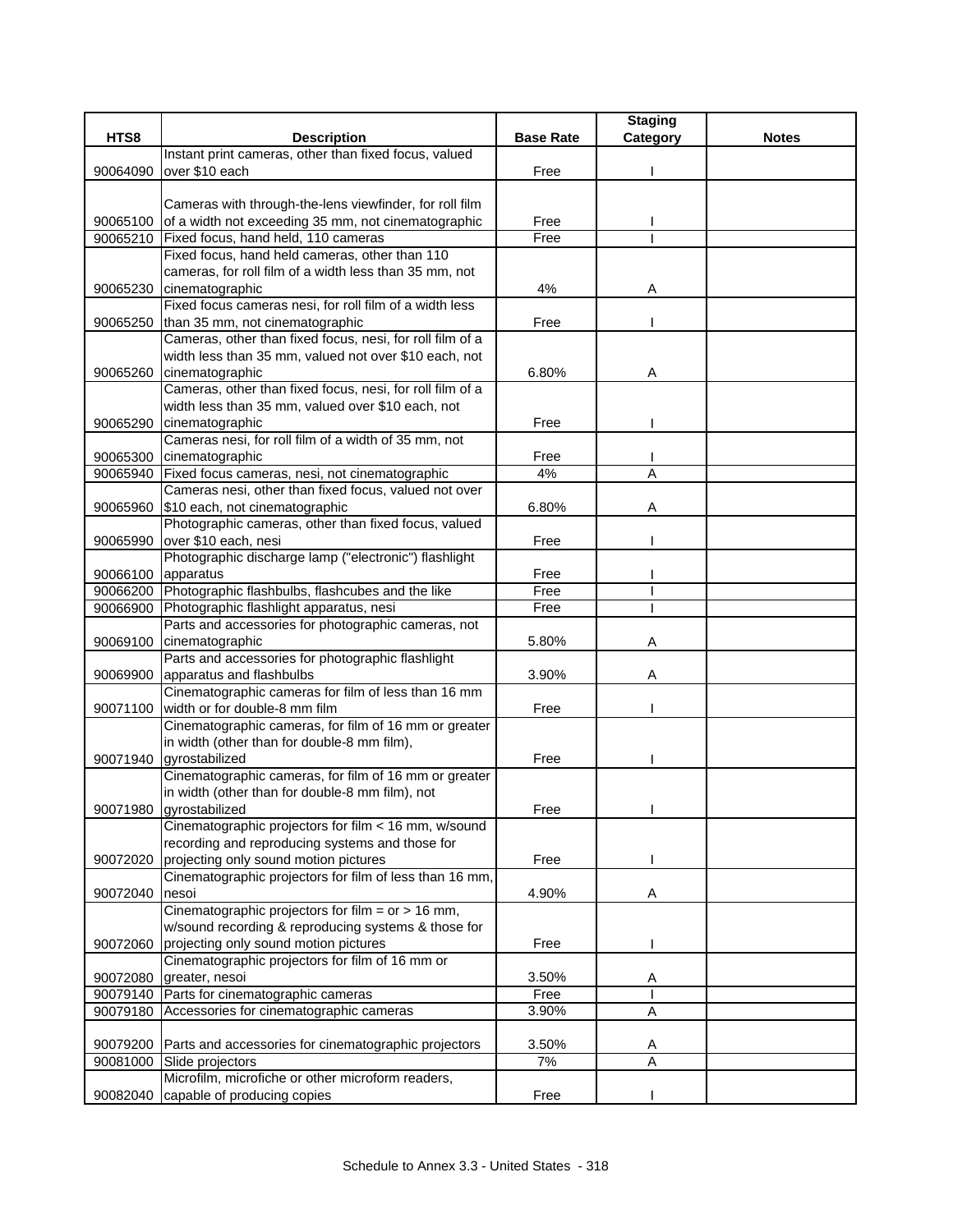|                    |                                                                                                          |                  | <b>Staging</b> |              |
|--------------------|----------------------------------------------------------------------------------------------------------|------------------|----------------|--------------|
| HTS8               | <b>Description</b>                                                                                       | <b>Base Rate</b> | Category       | <b>Notes</b> |
|                    | Microfilm, microfiche or other microform readers, other                                                  |                  |                |              |
| 90082080           | than those capable of producing copies                                                                   | 3.50%            | Α              |              |
|                    | Image projectors, other than cinematographic, except                                                     |                  |                |              |
|                    | slide projectors and microfilm, microfiche or other                                                      |                  |                |              |
| 90083000           | microform readers                                                                                        | 4.60%            | Α              |              |
|                    | Photographic (other than cinematographic) enlargers                                                      |                  |                |              |
| 90084000           | and reducers                                                                                             | Free             |                |              |
|                    | Parts and accessories of image projectors, other than                                                    |                  |                |              |
| 90089040           | cinematographic                                                                                          | Free             |                |              |
|                    | Parts and accessories of photographic (other than                                                        |                  |                |              |
| 90089080           | cinematographic) enlargers and reducers                                                                  | 2.90%            | Α              |              |
|                    | Electrostatic photocopying apparatus, operating by                                                       |                  |                |              |
|                    | reproducing the original image directly onto the copy                                                    |                  |                |              |
| 90091100           | (direct process)                                                                                         | Free             |                |              |
|                    | Electrostatic photocopying apparatus, operating by                                                       |                  |                |              |
|                    | reproducing the original image via an intermediate onto                                                  |                  |                |              |
|                    | 90091200 the copy (indirect process)                                                                     | 3.70%            | Α              |              |
|                    | Photocopying apparatus, other than electrostatic,                                                        |                  |                |              |
| 90092100           | incorporating an optical system                                                                          | Free             |                |              |
|                    | Photocopying apparatus, other than electrostatic, of the                                                 |                  |                |              |
| 90092200           | contact type                                                                                             | 1.80%            | Α              |              |
| 90093000           | Thermocopying apparatus                                                                                  | 1.80%            | A              |              |
|                    | Automatic document feeders for photocopying                                                              |                  |                |              |
| 90099100 apparatus |                                                                                                          | Free             |                |              |
|                    | 90099200 Paper feeders for photocopying apparatus                                                        | Free             |                |              |
| 90099300           | Sorters for photocopying apparatus                                                                       | Free             |                |              |
|                    | Parts of photocopying apparatus of subheading<br>9009.12, specified in additional U.S. note 5 to chapter |                  |                |              |
| 90099940           | 90                                                                                                       | Free             |                |              |
|                    | Parts and accessories of photocopying apparatus,                                                         |                  |                |              |
| 90099980           | nesoi                                                                                                    | Free             |                |              |
|                    | Apparatus & equipment for auto. developing                                                               |                  |                |              |
|                    | photographic film/paper in rolls or exposing developed                                                   |                  |                |              |
| 90101000           | film to rolls of photographic paper                                                                      | 2.40%            | A              |              |
|                    | Direct write-on-wafer apparatus for projection or                                                        |                  |                |              |
|                    | drawing of circuit patterns on sensitized semiconductor                                                  |                  |                |              |
| 90104100 materials |                                                                                                          | Free             |                |              |
|                    | Step and repeat aligner apparatus for projection or                                                      |                  |                |              |
|                    | drawing of circuit patterns on sensitized semiconductor                                                  |                  |                |              |
|                    | 90104200 materials                                                                                       | Free             |                |              |
|                    |                                                                                                          |                  |                |              |
|                    | Apparatus for the projection or drawing of circuit                                                       |                  |                |              |
| 90104900           | patterns on sensitized semiconductor materials, nesoi                                                    | Free             |                |              |
|                    | 90105010 Contact printers for photographic laboratories                                                  | Free             |                |              |
|                    | 90105020 Developing tanks for photographic laboratories                                                  | Free             |                |              |
|                    | Editors and combination editor-splicers, for                                                             |                  |                |              |
|                    | cinematographic film, containing an optical lens or                                                      |                  |                |              |
| 90105030           | designed to contain such a lens                                                                          | 3.90%            | Α              |              |
|                    | Photographic film viewers, titlers, splicers and editors,                                                |                  |                |              |
|                    | and combinations thereof, containing or designed to                                                      |                  |                |              |
| 90105040           | contain an optical lens, nesoi                                                                           | 4.50%            | A              |              |
|                    | Photographic film viewers, titlers, splicers and editors,                                                |                  |                |              |
|                    | and combinations thereof, not containing or designed to                                                  |                  |                |              |
| 90105050           | contain an optical lens                                                                                  | Free             |                |              |
|                    |                                                                                                          |                  |                |              |
|                    | Apparatus and equipment for photographic (including                                                      |                  |                |              |
|                    | 90105060 cinematographic) laboratories, nesoi; negatoscopes                                              | Free             |                |              |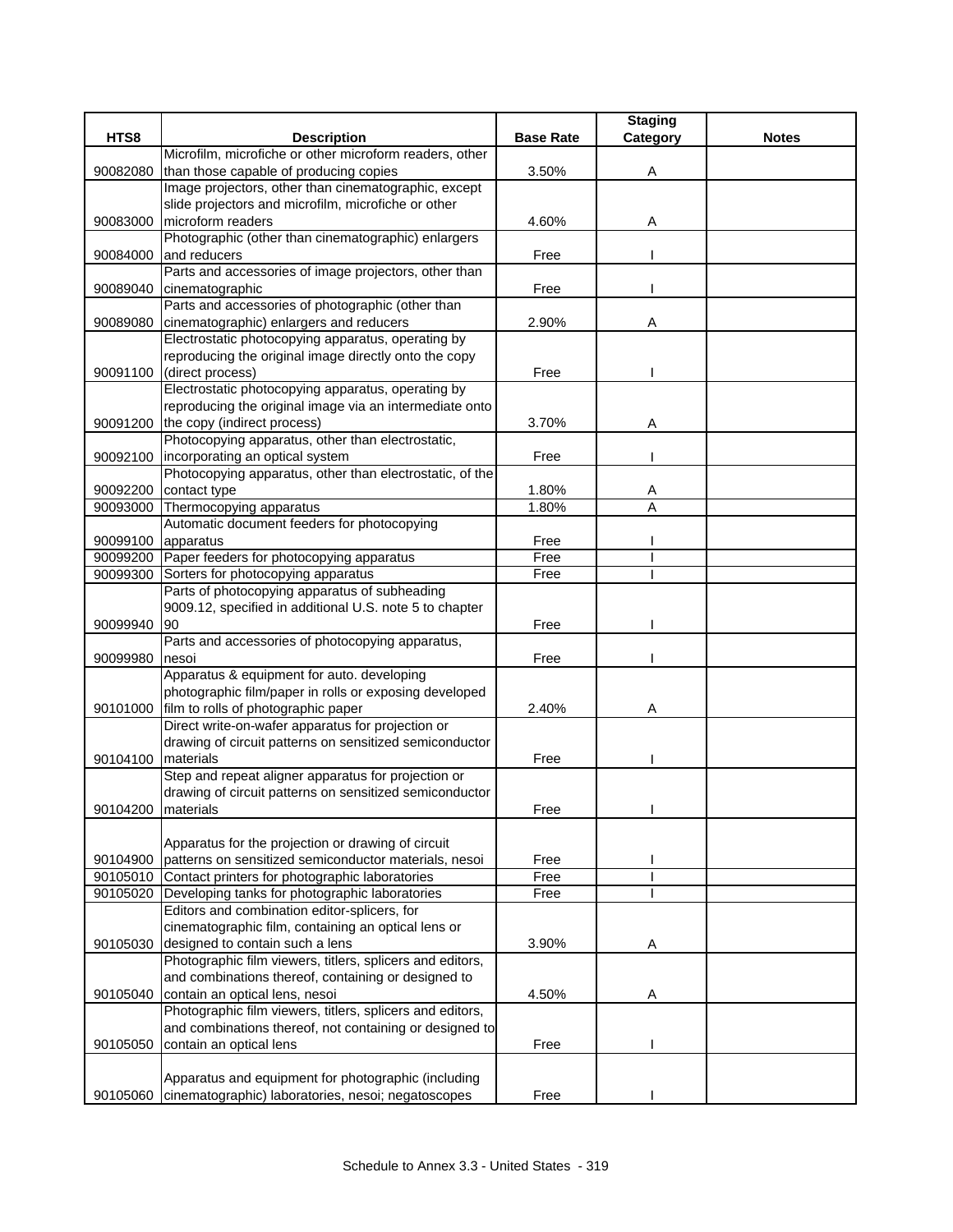|          |                                                                |                  | <b>Staging</b> |              |
|----------|----------------------------------------------------------------|------------------|----------------|--------------|
| HTS8     | <b>Description</b>                                             | <b>Base Rate</b> | Category       | <b>Notes</b> |
| 90106000 | Projection screens                                             | 2.60%            | Α              |              |
|          | Parts and accessories of photographic film viewers,            |                  |                |              |
|          | titlers, splicers, editors or any combination of the           |                  |                |              |
| 90109040 | foregoing                                                      | 3.40%            | Α              |              |
|          |                                                                |                  |                |              |
|          | Part/accessory of apparatus: of subhead 9010.41-               |                  |                |              |
|          | 9010.49 or of subhead 9010.50.60 projection/drawing            |                  |                |              |
| 90109070 | circuit patterns on flat panel display                         | Free             |                |              |
|          | Parts & accessories for apparatus & equipment for              |                  |                |              |
|          | photographic (incl. cinematographic) labs, nesoi,              |                  |                |              |
| 90109090 | negatoscopes, & projection screens                             | 2.90%            | Α              |              |
|          | Stereoscopic microscopes, provided with a means for            |                  |                |              |
| 90111040 | photographing the image                                        | 3.90%            | Α              |              |
|          |                                                                |                  |                |              |
|          | Stereoscopic microscopes, other than those provided            |                  |                |              |
|          | 90111080 with a means for photographing the image              | 7.20%            | Α              |              |
|          |                                                                |                  |                |              |
|          | Microscopes for microphotography,                              |                  |                |              |
|          | microcinematography or microprojection, provided with          |                  |                |              |
| 90112040 | a means for photographing the image                            | 3.90%            | Α              |              |
|          |                                                                |                  |                |              |
|          | Microscopes for microphotography,                              |                  |                |              |
|          | microcinematography or microprojection, not provided           |                  |                |              |
| 90112080 | with a means for photographing the image                       | 7.20%            | Α              |              |
|          | Compound optical microscopes other than stereoscopic           |                  |                |              |
|          | or those for microphotography, microcinematography or          |                  |                |              |
|          | 90118000 microprojection                                       | 6.40%            | Α              |              |
|          |                                                                |                  |                |              |
|          | Parts and accessories for compound optical                     |                  |                |              |
|          | microscopes, including those for microphotography,             |                  |                |              |
| 90119000 | microcinematography or microprojection                         | 5.70%            | Α              |              |
|          | Microscopes other than optical microscopes; diffraction        |                  |                |              |
| 90121000 | apparatus                                                      | 3.50%            | Α              |              |
|          | Parts and accessories for microscopes other than               |                  |                |              |
|          | 90129000 optical microscopes, and for diffraction apparatus    | 4.90%            | Α              |              |
|          | Telescopic sights for rifles not designed for use with         |                  |                |              |
|          | 90131010 infrared light                                        | 14.90%           | Α              |              |
|          | Telescopic sights for rifles designed for use with             |                  |                |              |
|          | 90131030 infrared light                                        | 1.40%            | Α              |              |
|          | Telescopic sights for arms other than rifles; periscopes;      |                  |                |              |
|          | telescopes as parts of machines, appliances, etc. of           |                  |                |              |
| 90131040 | chapter 90 or section XVI                                      | 5.30%            | Α              |              |
| 90132000 | Lasers, other than laser diodes                                | 3.10%            | Α              |              |
|          | Hand magnifiers, magnifying glasses, loupes, thread            |                  |                |              |
| 90138020 | counters and similar apparatus nesi                            | 6.60%            | A              |              |
|          | 90138040 Door viewers (door eyes)                              | 5.80%            | $\overline{A}$ |              |
|          | Liquid crystal and other optical flat panel displays other     |                  |                |              |
| 90138070 | than for articles of heading 8528, nesoi                       | Free             |                |              |
|          | Liquid crystal devices nesoi, and optical appliances and       |                  |                |              |
| 90138090 | instruments, nesoi                                             | 4.50%            | Α              |              |
|          |                                                                |                  |                |              |
|          | 90139020 Parts and accessories of telescopic sights for rifles | 16%              | Α              |              |
|          | Parts and accessories of flat panel displays other than        |                  |                |              |
| 90139050 | for articles of heading 8528                                   | Free             |                |              |
|          |                                                                |                  |                |              |
|          | Parts and accessories of liquid crystal devices nesoi,         |                  |                |              |
| 90139090 | and optical appliances and instruments, nesoi                  | 4.50%            | Α              |              |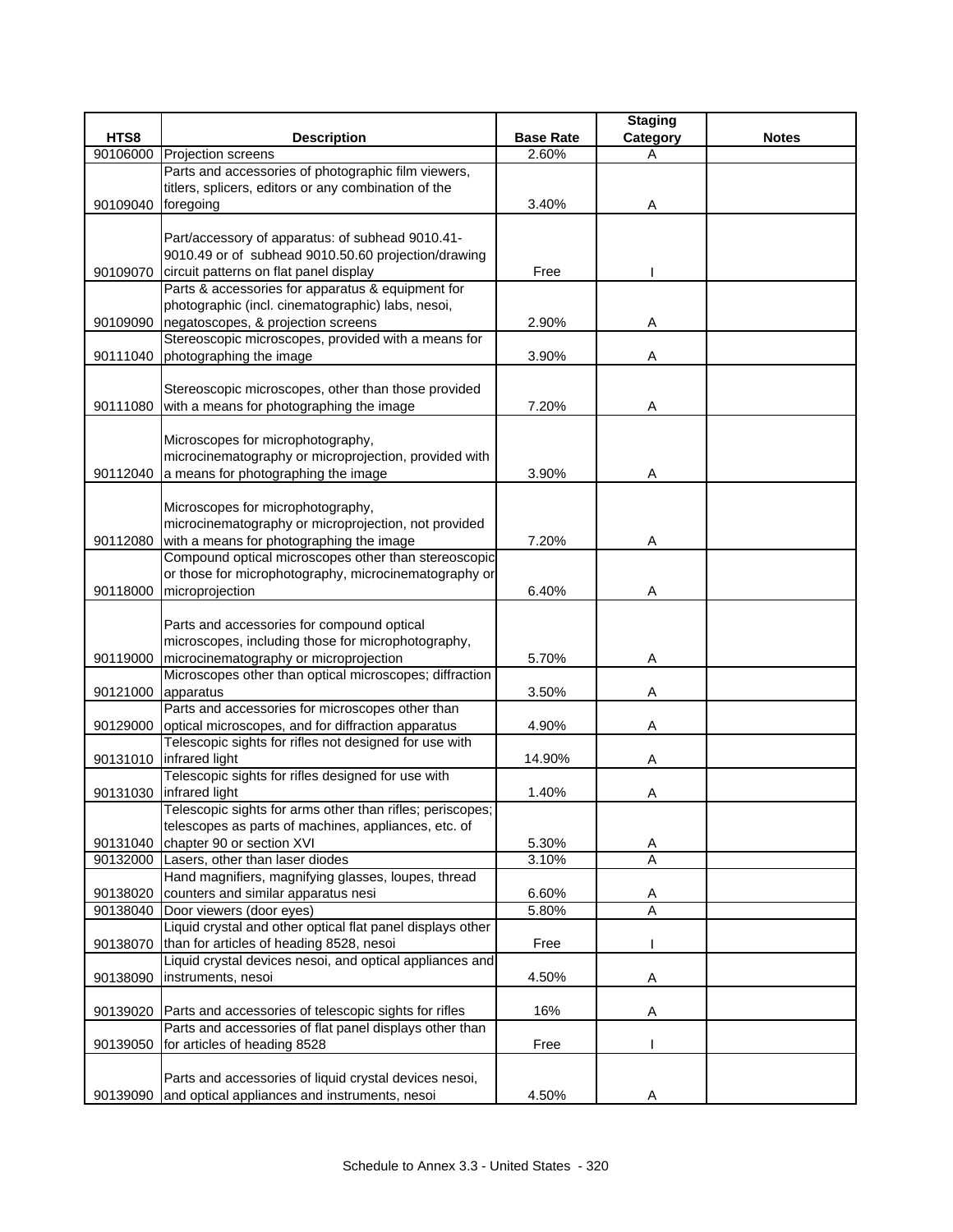|          |                                                                                                                  |                    | <b>Staging</b> |              |
|----------|------------------------------------------------------------------------------------------------------------------|--------------------|----------------|--------------|
| HTS8     | <b>Description</b>                                                                                               | <b>Base Rate</b>   | Category       | <b>Notes</b> |
|          | 90141010 Optical direction finding compasses                                                                     | 4%                 | Α              |              |
|          | Gyroscopic directing finding compasses, other than                                                               |                    |                |              |
| 90141060 | electrical                                                                                                       | Free               |                |              |
|          | 90141070 Electrical direction finding compasses                                                                  | Free               |                |              |
|          | Direction finding compasses, other than optical                                                                  |                    |                |              |
|          | 90141090   instruments, gyroscopic compasses or electrical                                                       | 2.90%              | Α              |              |
|          | Optical instruments and appliances (other than                                                                   |                    |                |              |
| 90142020 | compasses) for aeronautical or space navigation                                                                  | 2.80%              | A              |              |
|          |                                                                                                                  |                    |                |              |
|          | 90142040 Automatic pilots for aeronautical or space navigation                                                   | 3.30%              | Α              |              |
|          | Electrical instruments and appliances (other than                                                                |                    |                |              |
|          | 90142060 compasses) for aeronautical or space navigation                                                         | Free               |                |              |
|          |                                                                                                                  |                    |                |              |
|          | Nonelectrical instruments and appliances (other than<br>90142080 compasses) for aeronautical or space navigation | Free               |                |              |
|          | 90148010 Optical navigational instruments, nesi                                                                  | 2.80%              | A              |              |
|          | 90148020 Ships' logs and depth-sounding apparatus                                                                | 3.20%              | Α              |              |
|          |                                                                                                                  |                    |                |              |
|          | 90148040 Electrical navigational instruments and appliances, nesi                                                | Free               |                |              |
|          | Nonelectrical navigational instruments and appliances,                                                           |                    |                |              |
| 90148050 | nesi                                                                                                             | Free               |                |              |
|          | Parts and accessories of automatic pilots for                                                                    |                    |                |              |
|          | aeronautical or space navigation of subheading                                                                   |                    |                |              |
| 90149010 | 9014.20.40                                                                                                       | Free               |                |              |
|          | Parts and accessories of nonelectrical instruments and                                                           |                    |                |              |
|          | appliances for aeronautical or space navigation of                                                               |                    |                |              |
|          | 90149020 subheading 9014.20.80                                                                                   | Free               |                |              |
|          | Parts and accessories of nonelectrical navigational                                                              |                    |                |              |
|          | instruments and appliances nesi of subheading                                                                    |                    |                |              |
|          | 90149040 9014.80.50                                                                                              | Free               |                |              |
|          | Parts and accessories of navigational instruments and                                                            |                    |                |              |
|          | 90149060 appliances, nesi                                                                                        | Free               |                |              |
|          | 90151040 Electrical rangefinders                                                                                 | Free               |                |              |
|          | 90151080 Rangefinders, other than electrical                                                                     | 2.80%              | A              |              |
|          | 90152040 Electrical theodolites and tachymeters                                                                  | Free               |                |              |
|          | 90152080 Theodolites and tachymeters, other than electrical                                                      | 2.80%              | Α              |              |
|          | 90153040 Electrical levels                                                                                       | Free               |                |              |
|          | 90153080 Levels, other than electrical                                                                           | 2.80%              | Α              |              |
|          | Electrical photogrammetrical surveying instruments and                                                           |                    |                |              |
|          | 90154040 appliances                                                                                              | Free               |                |              |
|          | Photogrammetrical surveying instruments and                                                                      |                    |                |              |
| 90154080 | appliances, other than electrical                                                                                | 3%                 | Α              |              |
|          | Optical surveying, hydrographic, oceanographic,                                                                  |                    |                |              |
|          | hydrological, meteorological or geophysical instruments                                                          |                    |                |              |
| 90158020 | and appliances, nesi                                                                                             | 2.80%              | Α              |              |
| 90158060 | Seismographs<br>Surveying, hydrographic, oceanographic, hydrological,                                            | Free               |                |              |
|          | meteorological or geophysical instruments and                                                                    |                    |                |              |
| 90158080 | appliances, nesi, nonoptical                                                                                     | Free               |                |              |
|          |                                                                                                                  |                    |                |              |
|          |                                                                                                                  | The rate           |                |              |
|          |                                                                                                                  | applicable to      |                |              |
|          | Parts and accessories for surveying, hydrographic,                                                               | the article of     |                |              |
|          | oceanographic, hydrological, meteorological or                                                                   | which it is a part |                |              |
|          | 90159000 geophysical instruments and appliances                                                                  | or accessory       | Α              |              |
|          |                                                                                                                  |                    |                |              |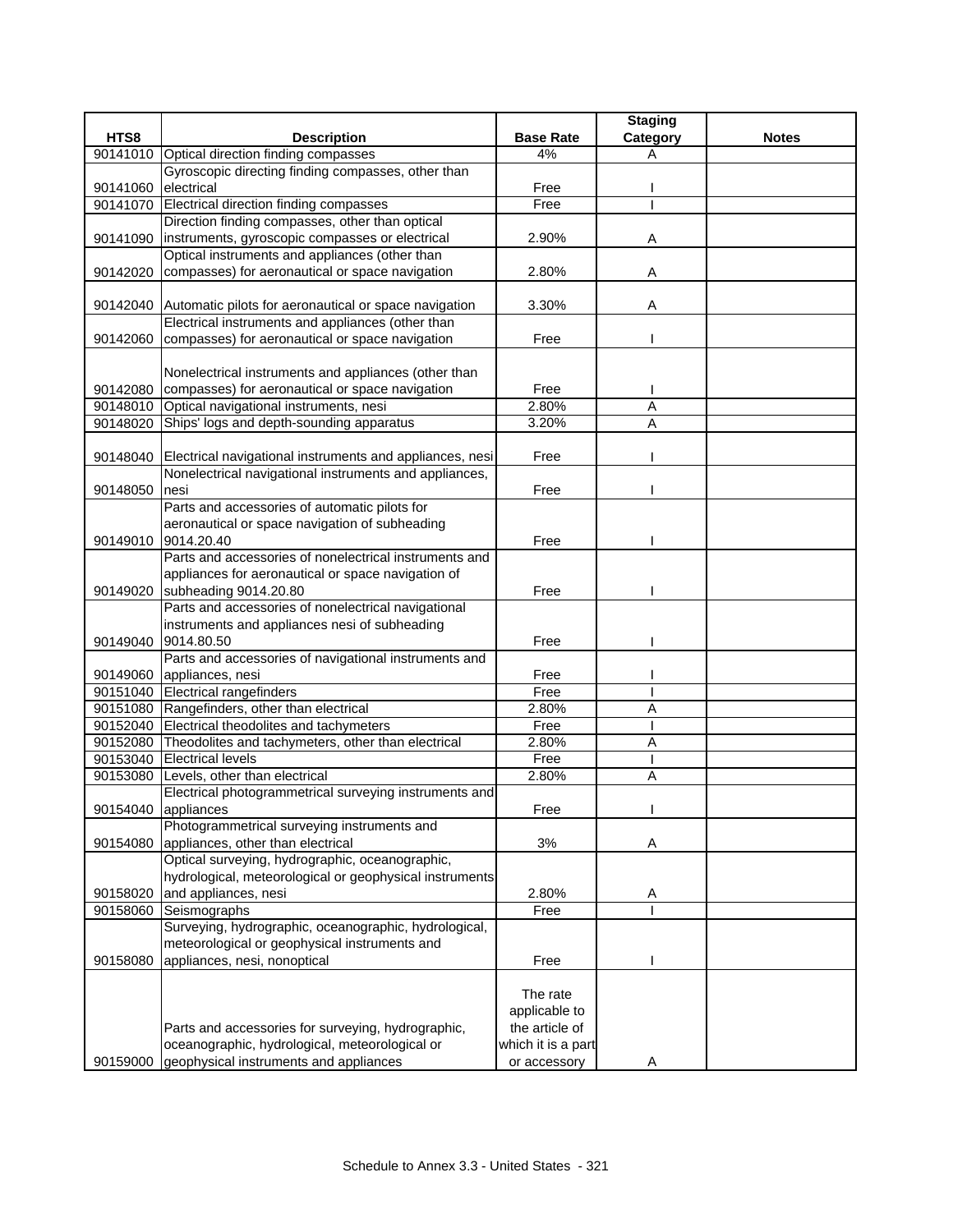|          |                                                                                                                       |                    | <b>Staging</b> |              |
|----------|-----------------------------------------------------------------------------------------------------------------------|--------------------|----------------|--------------|
| HTS8     | <b>Description</b>                                                                                                    | <b>Base Rate</b>   | Category       | <b>Notes</b> |
|          |                                                                                                                       |                    |                |              |
| 90160020 | Electrical balances of a sensitivity of 5 cg or better, with<br>or without weights, and parts and accessories thereof | 3.90%              | Α              |              |
|          | Jewelers' balances (nonelectrical) of a sensitivity of 5                                                              |                    |                |              |
|          | cg or better, with or without weights, and parts and                                                                  |                    |                |              |
| 90160040 | accessories thereof                                                                                                   | 2.90%              | Α              |              |
|          | Balances (nonelectrical) of a sensitivity of 5 cg or                                                                  |                    |                |              |
|          | better, other than jewelers', balances, and parts and                                                                 |                    |                |              |
| 90160060 | accessories thereof                                                                                                   | 3.30%              | A              |              |
|          | 90171040 Drafting plotters, whether or not automatic                                                                  | Free               |                |              |
|          | Drafting tables and machines, whether or not                                                                          |                    |                |              |
| 90171080 | automatic, nesoi                                                                                                      | 3.90%              | Α              |              |
|          | Disc calculators, slide rules and other mathematical                                                                  |                    | Α              |              |
| 90172040 | calculating instruments                                                                                               | 3.90%              |                |              |
|          | Pattern generation apparatus designed to produce                                                                      |                    |                |              |
|          | masks and reticles from photoresist coated substrates                                                                 |                    |                |              |
| 90172050 | (optical, e-beam, ion beam, etc.)                                                                                     | Free               |                |              |
|          | Other drawing, marking-out or mathematical plotters,                                                                  |                    |                |              |
| 90172070 | nesoi                                                                                                                 | Free               |                |              |
|          | Other drawing, marking-out or mathematical calculating                                                                |                    |                |              |
|          | 90172080 instruments, nesoi                                                                                           | 4.60%              | Α              |              |
| 90173040 | Micrometers and calipers, for use in the hand                                                                         | 5.80%              | Α              |              |
| 90173080 | Gauges for measuring length, for use in the hand                                                                      | 3.90%              | A              |              |
|          |                                                                                                                       |                    |                |              |
|          | Instruments for measuring length, for use in the hand,                                                                |                    |                |              |
|          | 90178000 nesi (for example, measuring rods and tapes)                                                                 | 5.30%              | Α              |              |
|          |                                                                                                                       | The rate           |                |              |
|          |                                                                                                                       | applicable to      |                |              |
|          | Parts and accessories for drawing, marking-out or                                                                     | the article of     |                |              |
|          | mathematical calculating instruments, and for hand-                                                                   | which it is a part |                |              |
| 90179000 | held instruments for measuring length                                                                                 | or accessory       | Α              |              |
|          | 90181130 Electrocardiographs                                                                                          | Free               |                |              |
| 90181160 | Printed circuit assemblies for electrocardiographs                                                                    | Free               |                |              |
|          | Parts and accessories of electrocardiographs, other                                                                   |                    |                |              |
|          | 90181190 than printed circuit assemblies                                                                              | Free               |                |              |
|          |                                                                                                                       |                    |                |              |
|          | Ultrasonic scanning electro-diagnostic apparatus used<br>90181200 in medical, surgical, dental or veterinary sciences | Free               |                |              |
|          | Magnetic resonance imaging electro-diagnostic                                                                         |                    |                |              |
|          | apparatus used in medical, surgical, dental or                                                                        |                    |                |              |
| 90181300 | veterinary sciences                                                                                                   | Free               |                |              |
|          | Scintigraphic electro-diagnostic apparatus used in                                                                    |                    |                |              |
| 90181400 | medical, surgical, dental or veterinary sciences                                                                      | Free               |                |              |
|          |                                                                                                                       |                    |                |              |
|          | Electro-diagnostic apparatus for functional exploratory                                                               |                    |                |              |
| 90181940 | examination, and parts and accessories thereof                                                                        | Free               |                |              |
| 90181955 | Electro-diagnostic patient monitoring systems                                                                         | Free               |                |              |
|          | Printed circuit assemblies for electro-diagnostic                                                                     |                    |                |              |
| 90181975 | parameter acquisition modules                                                                                         | Free               |                |              |
|          | Electro-diagnostic apparatus nesi, and parts and                                                                      |                    |                |              |
| 90181995 | accessories thereof nesi                                                                                              | Free               |                |              |
|          | Ultraviolet or infrared ray apparatus used in medical,<br>surgical, dental or veterinary sciences, and parts and      |                    |                |              |
| 90182000 | accessories thereof                                                                                                   | Free               |                |              |
|          |                                                                                                                       |                    |                |              |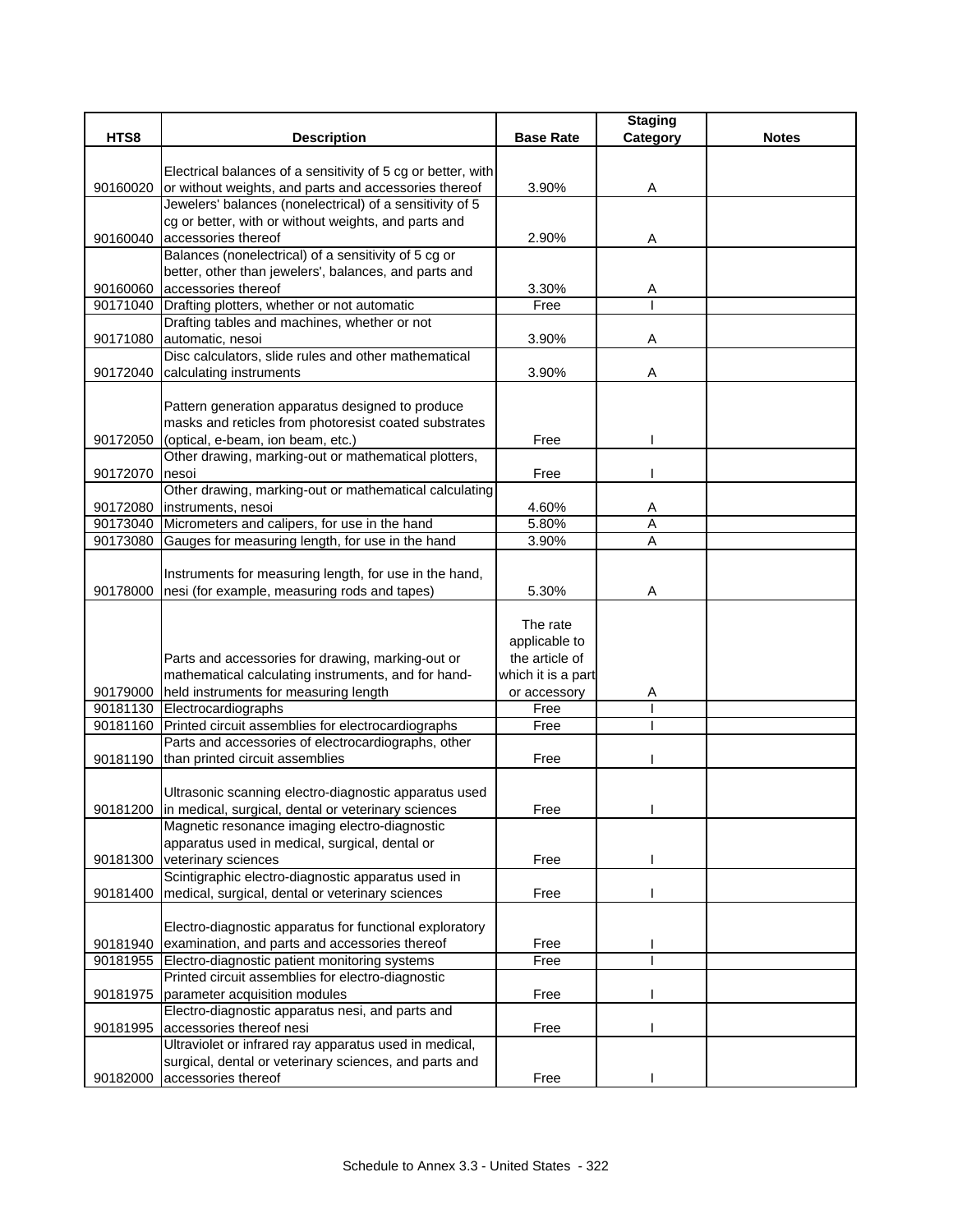|          |                                                                                     |                  | <b>Staging</b> |              |
|----------|-------------------------------------------------------------------------------------|------------------|----------------|--------------|
| HTS8     | <b>Description</b>                                                                  | <b>Base Rate</b> | Category       | <b>Notes</b> |
|          | Syringes, with or without their needles; parts and                                  |                  |                |              |
| 90183100 | accessories thereof                                                                 | Free             |                |              |
|          | Tubular metal needles and needles for sutures, used in                              |                  |                |              |
|          | medical, surgical, dental or veterinary sciences, and                               |                  |                |              |
| 90183200 | parts and accessories thereof                                                       | Free             |                |              |
|          | Catheters, cannulae and the like nesi, used in medical,                             |                  |                |              |
|          | surgical, dental or veterinary sciences, and parts and                              |                  |                |              |
| 90183900 | accessories thereof                                                                 | Free             |                |              |
|          | Dental drill engines, whether or not combined on a                                  |                  |                |              |
|          | single base with other dental equipment, and parts and                              |                  |                |              |
| 90184100 | accessories thereof                                                                 | Free             |                |              |
| 90184940 | Dental burs                                                                         | Free             |                |              |
|          | Instruments and apparatus used in dental sciences,                                  |                  |                |              |
| 90184980 | nesi, and parts and accessories thereof                                             | Free             |                |              |
|          | Ophthalmic instruments and appliances nesi, and parts                               |                  |                |              |
| 90185000 | and accessories thereof<br>Mirrors and reflectors used in medical, surgical, dental | Free             |                |              |
|          |                                                                                     |                  |                |              |
| 90189010 | or veterinary sciences, and parts and accessories<br>thereof                        | Free             |                |              |
|          | Optical instruments and appliances nesi, used in                                    |                  |                |              |
|          | medical, surgical, dental or veterinary sciences, and                               |                  |                |              |
| 90189020 | parts and accessories thereof                                                       | Free             |                |              |
|          | Anesthetic instruments and appliances nesi, used in                                 |                  |                |              |
|          | medical, surgical, dental or veterinary sciences, and                               |                  |                |              |
| 90189030 | parts and accessories thereof                                                       | Free             |                |              |
|          | Percussion hammers, stethescopes, and parts of                                      |                  |                |              |
|          | stethescopes used in medical, surgical, dental or                                   |                  |                |              |
| 90189040 | veterinary sciences                                                                 | Free             |                |              |
|          | Sphygmomanometers, tensimeters and oscillometers                                    |                  |                |              |
|          | used in medical, surgical, dental or veterinary sciences;                           |                  |                |              |
| 90189050 | parts and accessories thereof                                                       | Free             |                |              |
|          | Electro-surgical instruments and appliances nesi, other                             |                  |                |              |
|          | than extracorporeal shock wave lithotripters and parts                              |                  |                |              |
| 90189060 | and accessories thereof                                                             | Free             |                |              |
|          | 90189064 Defibrillators                                                             | Free             |                |              |
| 90189068 | Printed circuit assemblies for defibrillators                                       | Free             |                |              |
|          | Electro-medical instruments and appliances nesi, and                                |                  |                |              |
| 90189075 | parts and accessories thereof                                                       | Free             |                |              |
|          | Instruments and appliances used in medical, surgical,                               |                  |                |              |
|          | dental or veterinary sciences, nesi, and parts and                                  |                  |                |              |
| 90189080 | accessories thereof                                                                 | Free             |                |              |
|          | Mechano-therapy appliances and massage apparatus,                                   |                  |                |              |
| 90191020 | and parts and accessories thereof                                                   | Free             |                |              |
|          | Electrical psychological aptitude testing apparatus and                             |                  |                |              |
| 90191040 | parts and accessories thereof                                                       | Free             |                |              |
|          | Psychological aptitude testing apparatus, other than                                |                  |                |              |
| 90191060 | electrical, and parts and accessories thereof                                       | Free             |                |              |
|          | Ozone, oxygen and aerosol therapy, artificial                                       |                  |                |              |
|          | respiration or other therapeutic respiration apparatus,                             |                  |                |              |
| 90192000 | and parts and accessories thereof                                                   | Free             |                |              |
|          | Underwater breathing devices designed as a complete                                 |                  |                |              |
|          | unit to be carried on the person & not requiring                                    |                  |                |              |
| 90200040 | attendants, parts & accessories thereof                                             | Free             |                |              |
|          | Breathing appliances, nesi, & gas masks, excl.                                      |                  |                |              |
|          | protective masks having neither mechanical                                          |                  |                |              |
| 90200060 | parts/replaceable filters, parts, accessories of                                    | 2.50%            | Α              |              |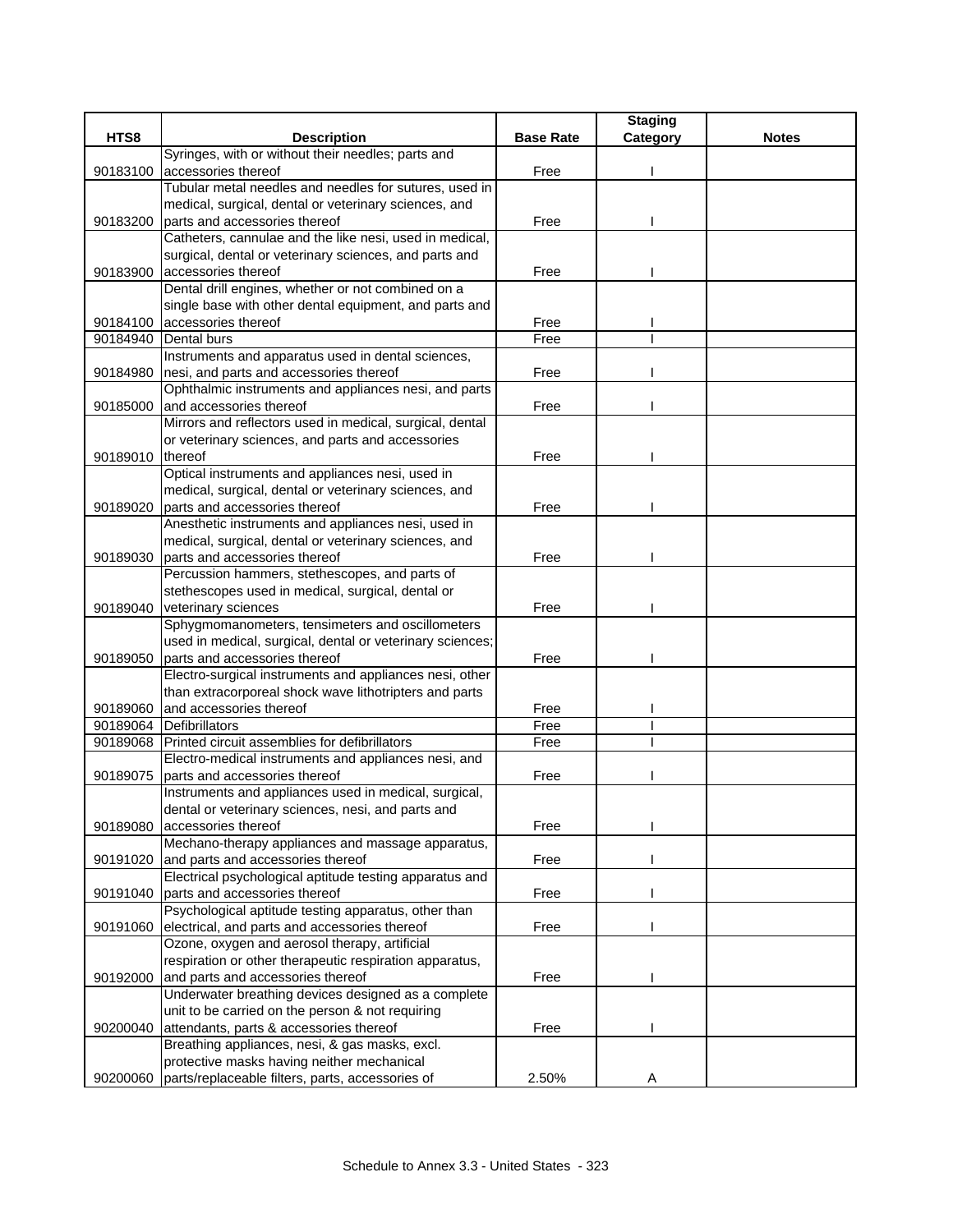|                 |                                                                |                  | <b>Staging</b> |              |
|-----------------|----------------------------------------------------------------|------------------|----------------|--------------|
| HTS8            | <b>Description</b>                                             | <b>Base Rate</b> | Category       | <b>Notes</b> |
|                 | Parts and accessories of breathing appliances and gas          |                  |                |              |
| 90200090        | masks, nesi                                                    | 2.50%            | A              |              |
|                 | Orthopedic or fracture appliances, and parts and               |                  |                |              |
| 90211000        | accessories thereof                                            | Free             |                |              |
|                 | Artificial teeth and parts and accessories thereof, of         |                  |                |              |
| 90212140        | plastics                                                       | Free             |                |              |
|                 | Artificial teeth and parts and accessories thereof, other      |                  |                |              |
| 90212180        | than of plastics                                               | Free             |                |              |
|                 | Dental fittings and parts and accessories thereof, of          |                  |                |              |
| 90212940        | plastics                                                       | Free             |                |              |
|                 | Dental fittings and parts and accessories thereof, other       |                  |                |              |
|                 | 90212980 than of plastics                                      | Free             |                |              |
| 90213100        | Artificial joints and parts and accessories thereof            | Free             |                |              |
|                 | Artificial parts of the body (other than artificial joints)    |                  |                |              |
| 90213900        | and parts and accessories thereof, nesoi                       | Free             |                |              |
|                 |                                                                |                  |                |              |
|                 | 90214000 Hearing aids, excluding parts and accessories thereof | Free             |                |              |
|                 | Pacemakers for stimulating heart muscles, excluding            |                  |                |              |
| 90215000        | parts and accessories thereof                                  | Free             |                |              |
|                 | Parts and accessories for hearing aids and for                 |                  |                |              |
| 90219040        | pacemakers for stimulating heart muscles                       | Free             |                |              |
|                 | Appliances nesi which are worn or carried, or implanted        |                  |                |              |
|                 | in the body, to compensate for a defect or disability,         |                  |                |              |
| 90219080        | and parts and accessories                                      | Free             |                |              |
|                 | Computed tomography apparatus based on the use of              |                  |                |              |
| 90221200 X-rays |                                                                | Free             |                |              |
|                 | Apparatus based on the use of X-rays for dental uses           |                  |                |              |
| 90221300        | (other than computed tomography apparatus)                     | Free             |                |              |
|                 | Apparatus based on the use of X-rays for medical,              |                  |                |              |
|                 | surgical or veterinary uses (other than computed               |                  |                |              |
|                 | 90221400 tomography apparatus)                                 | Free             |                |              |
|                 | Apparatus based on the use of X-rays other than for            |                  |                |              |
|                 | 90221900   medical, surgical, dental or veterinary use         | Free             |                |              |
|                 | Apparatus based on the use of alpha, beta or gamma             |                  |                |              |
|                 | radiations, for medical, surgical, dental or veterinary        |                  |                |              |
| 90222100 use    |                                                                | Free             |                |              |
| 90222940        | Smoke detectors, ionization type                               | 1%               | Α              |              |
|                 | Apparatus based on the use of alpha, beta or gama              |                  |                |              |
|                 | radiations, other than for medical, surgical, dental or        |                  |                |              |
| 90222980        | veterinary use, nesi                                           | 1.40%            | A              |              |
|                 | 90223000 X-ray tubes                                           | 0.90%            | Α              |              |
|                 | 90229005 Radiation generator units                             | 0.80%            | A              |              |
|                 | 90229015 Radiation beam delivery units                         | 1.40%            | A              |              |
|                 | X-ray generators, high tension generators, desks,              |                  |                |              |
|                 | screens, examination or treatment tables, chairs and           |                  |                |              |
| 90229025        | similar apparatus, nesi                                        | 0.80%            | A              |              |
| 90229040        | Parts and accessories of X-ray tubes                           | 0.90%            | A              |              |
|                 | Parts and accessories of apparatus based on the use            |                  |                |              |
| 90229060        | of X-rays                                                      | 0.80%            | Α              |              |
|                 | Parts and accessories of ionization type smoke                 |                  |                |              |
| 90229070        | detectors                                                      | $1\%$            | Α              |              |
|                 | Parts and accessories of apparatus based on the use            |                  |                |              |
| 90229095        | of alpha, beta or gamma radiations                             | 1.40%            | Α              |              |
|                 | Instruments, apparatus and models, designed for                |                  |                |              |
|                 | demonstrational purposes, unsuitable for other uses,           |                  |                |              |
| 90230000        | and parts and accessories thereof                              | Free             |                |              |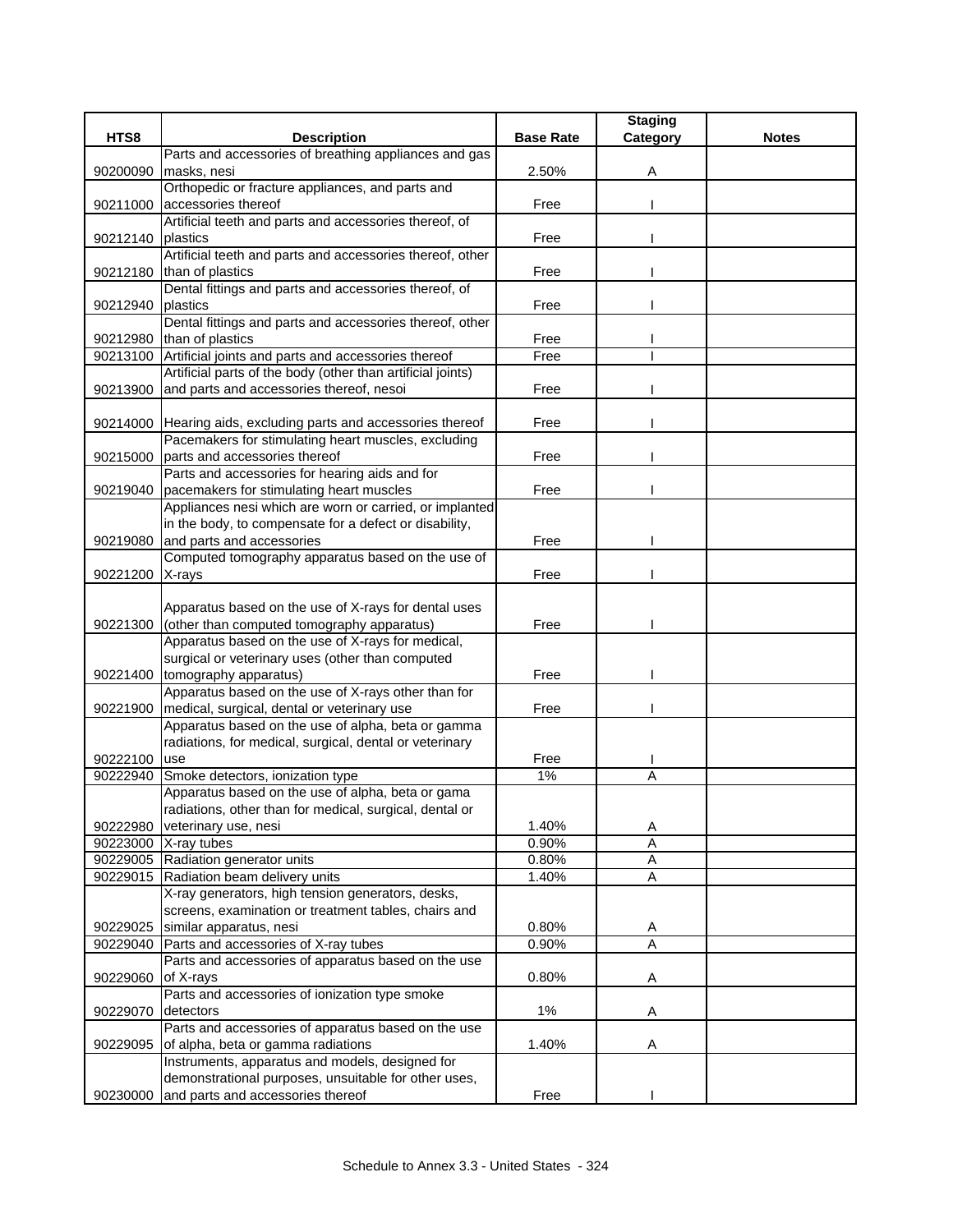|          |                                                                                                       |                    | <b>Staging</b> |              |
|----------|-------------------------------------------------------------------------------------------------------|--------------------|----------------|--------------|
| HTS8     | <b>Description</b>                                                                                    | <b>Base Rate</b>   | Category       | <b>Notes</b> |
|          | Machines and appliances for testing the mechanical                                                    |                    |                |              |
| 90241000 | properties of metals                                                                                  | 1.70%              | Α              |              |
|          |                                                                                                       |                    |                |              |
|          | Machines and appliances for testing the mechanical                                                    |                    |                |              |
| 90248000 | properties of materials other than metals                                                             | 1.70%              | Α              |              |
|          | Parts and accessories of machines and appliances for                                                  |                    |                |              |
|          | testing the hardness, strength, compressibility, or other<br>properties of materials                  | 1.70%              |                |              |
| 90249000 | Clinical thermometers, liquid-filled, for direct reading,                                             |                    | Α              |              |
| 90251120 | not combined with other instruments                                                                   | Free               |                |              |
|          | Liquid-filled thermometers, for direct reading, not                                                   |                    |                |              |
|          | combined with other instruments, other than clinical                                                  |                    |                |              |
| 90251140 | thermometers                                                                                          | Free               |                |              |
| 90251940 | Pyrometers, not combined with other instruments                                                       | 1.40%              | Α              |              |
|          |                                                                                                       |                    |                |              |
|          | Thermometers, for direct reading, not combined with                                                   |                    |                |              |
| 90251980 | other instruments, other than liquid-filled thermometers                                              | 1.80%              | Α              |              |
|          | Electrical: hydrometers & sim. floating instr.,                                                       |                    |                |              |
|          | hygrometers, psychometers, & any comb. with or w/o                                                    |                    |                |              |
| 90258010 | thermometers, pyrometers, & barometers                                                                | 1.70%              | Α              |              |
|          | Nonelectrical barometers, not combined with other                                                     |                    |                |              |
| 90258015 | instruments                                                                                           | $1\%$              | Α              |              |
|          | Hydrometers and similar floating instruments, whether                                                 |                    |                |              |
|          | or not incorporating a thermometer, non-recording,                                                    |                    |                |              |
| 90258020 | other than electrical                                                                                 | 2.90%              | Α              |              |
|          | Hygrometers and psychrometers, non-electrical, non-                                                   |                    |                |              |
| 90258035 | recording                                                                                             | 1.40%              | Α              |              |
|          | Thermographs, barographs, hygrographs and other                                                       |                    |                |              |
| 90258040 | recording instruments, other than electrical                                                          | 1%                 | Α              |              |
|          | Combinations of thermometers, barometers and similar                                                  |                    |                |              |
| 90258050 | temperature and atmosphere measuring and recording<br>instruments, nonelectrical                      | 1.60%              | Α              |              |
|          |                                                                                                       |                    |                |              |
|          |                                                                                                       | The rate           |                |              |
|          | Parts & accessories of hydrometers & like floating                                                    | applicable to      |                |              |
|          | instruments,                                                                                          | the article of     |                |              |
|          | thermometers, pyrometers, barometers, hygrometers, psy                                                | which it is a part |                |              |
| 90259000 | chrometers & combinations                                                                             | or accessory       | Α              |              |
|          | Electrical instruments and apparatus for measuring or                                                 |                    |                |              |
|          | 90261020 checking the flow or level of liquids                                                        | Free               |                |              |
|          | Flow meters, other than electrical, for measuring or                                                  |                    |                |              |
| 90261040 | checking the flow of liquids                                                                          | Free               |                |              |
|          | Instruments and apparatus for measuring or checking                                                   |                    |                |              |
|          | the level of liquids, other than flow meters, non-                                                    |                    |                |              |
| 90261060 | electrical                                                                                            | Free               |                |              |
|          | Electrical instruments and apparatus for measuring or                                                 |                    |                |              |
| 90262040 | checking the pressure of liquids or gases                                                             | Free               |                |              |
|          |                                                                                                       |                    |                |              |
|          | Instruments and apparatus, other than electrical, for                                                 |                    |                |              |
| 90262080 | measuring or checking the pressure of liquids or gases                                                | Free               |                |              |
|          | Electrical instruments and apparatus for measuring or                                                 |                    |                |              |
| 90268020 | checking variables of liquids or gases, nesi<br>Nonelectrical heat meters incorporating liquid supply | Free               |                |              |
| 90268040 | meters, and anemometers                                                                               | Free               |                |              |
|          |                                                                                                       |                    |                |              |
|          | Nonelectrical instruments and apparatus for measuring                                                 |                    |                |              |
| 90268060 | or checking variables of liquids or gases, nesi                                                       | Free               |                |              |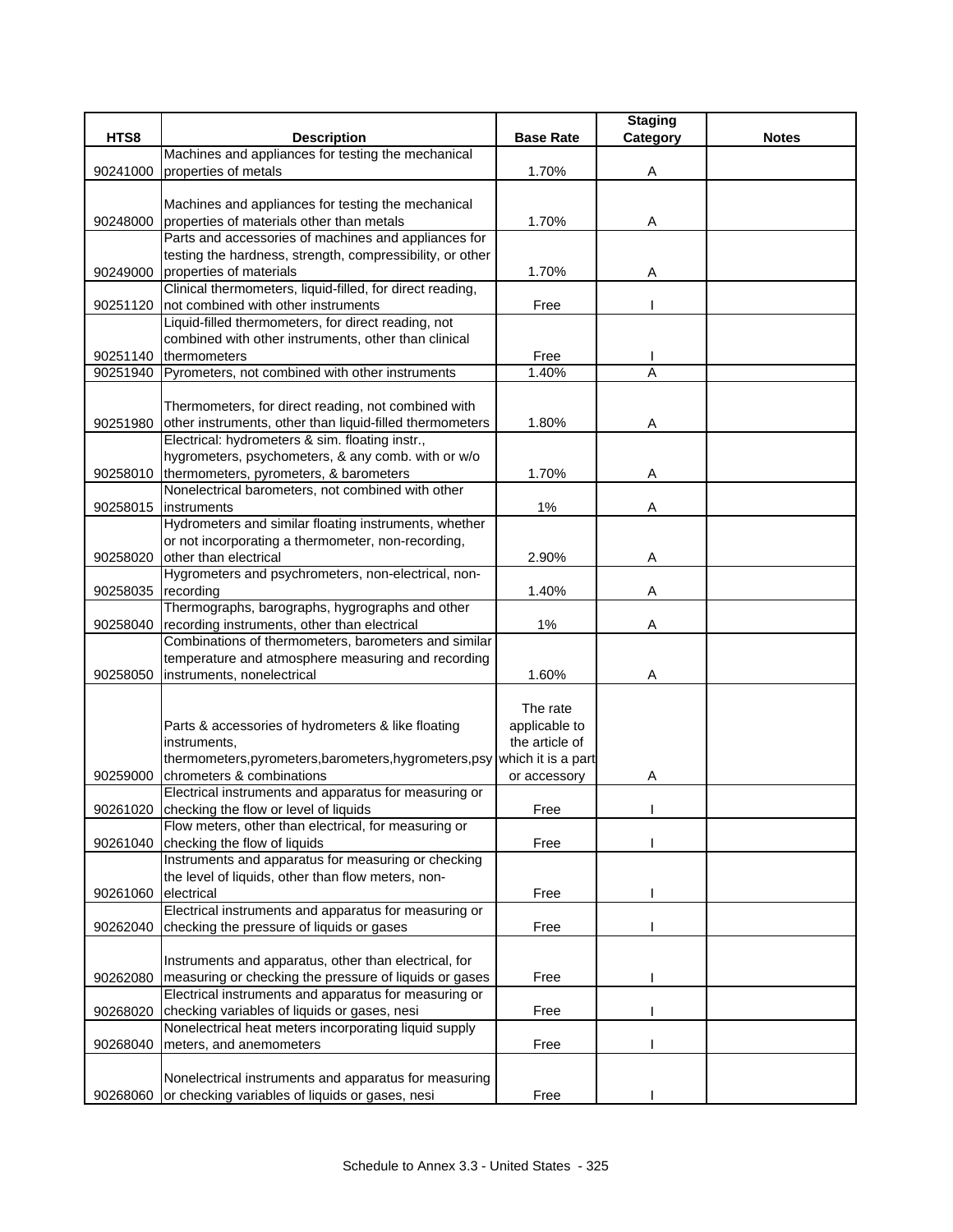|          |                                                                           |                  | <b>Staging</b> |              |
|----------|---------------------------------------------------------------------------|------------------|----------------|--------------|
| HTS8     | <b>Description</b>                                                        | <b>Base Rate</b> | Category       | <b>Notes</b> |
|          | Parts and accessories of electrical instruments and                       |                  |                |              |
|          | apparatus for measuring or checking variables of                          |                  |                |              |
|          | 90269020 liquids or gases                                                 | Free             |                |              |
|          | Parts and accessories of nonelectrical flow meters,                       |                  |                |              |
|          | heat meters incorporating liquid supply meters and                        |                  |                |              |
| 90269040 | anemometers                                                               | Free             |                |              |
|          | Parts and accessories of nonelectrical instruments and                    |                  |                |              |
|          | apparatus for measuring or checking variables of                          |                  |                |              |
|          | 90269060 liquids or gases, nesi                                           | Free             |                |              |
|          | 90271020 Electrical gas or smoke analysis apparatus                       | 1.70%            | A              |              |
|          | Nonelectrical optical instruments and apparatus for gas                   |                  |                |              |
| 90271040 | or smoke analysis                                                         | 3.50%            | A              |              |
|          | Nonelectrical gas or smoke analysis apparatus, other                      |                  |                |              |
|          | 90271060 than optical instruments and apparatus                           | 2.20%            | Α              |              |
|          | Electrical chromatographs and electrical                                  |                  |                |              |
| 90272050 | electrophoresis instruments                                               | Free             |                |              |
| 90272080 | Nonelectrical chromatographs                                              | Free             |                |              |
|          | Electrical spectrometers, spectrophotometers and                          |                  |                |              |
|          | spectrographs using optical radiations (ultraviolet,                      |                  |                |              |
|          | 90273040 visible, infrared)                                               | Free             |                |              |
|          | Nonelectrical spectrometers, spectrophotometers and                       |                  |                |              |
|          | spectrographs using optical radiations (ultraviolet,                      |                  |                |              |
|          | 90273080 visible, infrared)                                               | Free             |                |              |
| 90274000 | Exposure meters                                                           | 1.20%            | Α              |              |
|          | Electrical instruments and apparatus using optical                        |                  |                |              |
| 90275040 | radiations (ultraviolet, visible, infrared), nesi                         | Free             |                |              |
|          | Nonelectrical instruments and apparatus using optical                     |                  |                |              |
| 90275080 | radiations (ultraviolet, visible, infrared), nesi                         | Free             |                |              |
| 90278025 | Nuclear magnetic resonance instruments                                    | Free             |                |              |
|          | Electrical instruments and apparatus for physical or                      |                  |                |              |
|          | chemical analysis, measuring viscosity, checking heat,                    |                  |                |              |
| 90278045 | sound, light, etc., nesi                                                  | Free             |                |              |
|          | Nonelectrical instruments and apparatus for physical or                   |                  |                |              |
|          | chemical analysis, measuring viscosity, checking heat,                    |                  |                |              |
|          | 90278080 sound or light, nesi                                             | Free             |                |              |
| 90279020 | Microtomes                                                                | 2.20%            | Α              |              |
|          | Printed circuit assemblies for instruments and                            |                  |                |              |
| 90279045 | apparatus of subheading 9027.80                                           | Free             |                |              |
|          | Parts and accessories of electrical instruments and                       |                  |                |              |
|          | apparatus of subheading 9027.20, 9027.30, 9027.40,                        |                  |                |              |
| 90279054 | 9027.50 or 9027.80                                                        | Free             |                |              |
|          | Parts and accessories of other electrical instruments                     |                  |                |              |
| 90279058 | and apparatus of heading 9027, nesoi                                      | 1.70%            | Α              |              |
|          | Parts and accessories of nonelectrical optical                            |                  |                |              |
|          | instruments and apparatus of subheading 9027.20,                          |                  |                |              |
| 90279064 | 9027.30, 9027.40, 9027.50 or 9027.80                                      | Free             |                |              |
|          | Parts and accessories of nonelectrical optical                            |                  |                |              |
| 90279068 | instruments and apparatus of heading 9027, nesoi                          | 3.50%            | Α              |              |
|          | Parts and accessories of nonelectrical nonoptical                         |                  |                |              |
|          | instruments and apparatus of heading 9027.20,                             |                  |                |              |
| 90279084 | 9027.30, 9027.40, 9027.50 or 9027.80                                      | Free             |                |              |
|          | Parts and accessories of nonelectrical instruments and                    |                  |                |              |
| 90279088 | apparatus of heading 9027, nesoi                                          | 2.20%            | A              |              |
|          | Gas supply or production meters, including calibrating                    | 16 cents each +  |                |              |
| 90281000 | meters thereof                                                            | 2.5%             | Α              |              |
|          | Liquid supply or production meters, including calibrating 16 cents each + |                  |                |              |
| 90282000 | meters thereof                                                            | 2.5%             | Α              |              |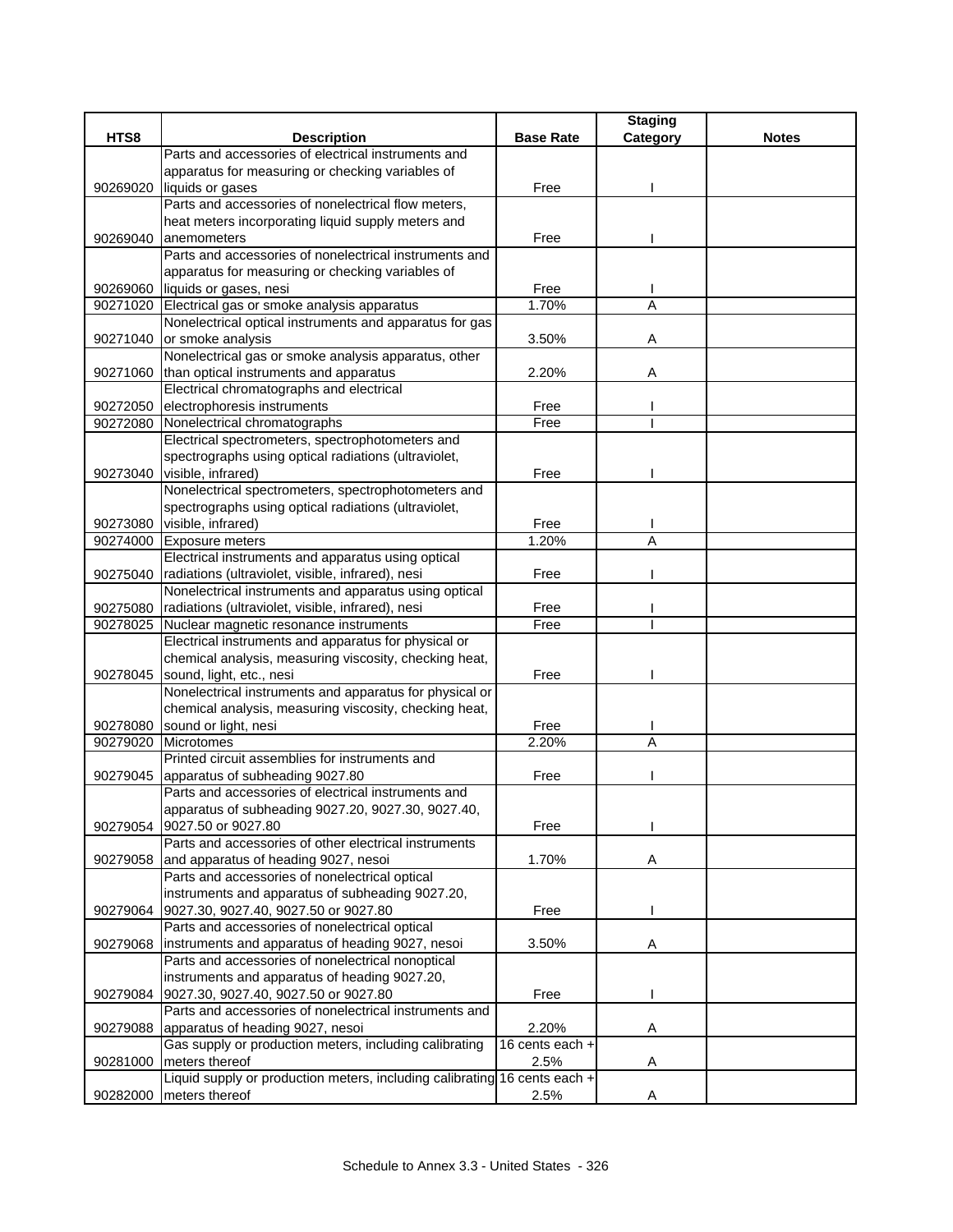|          |                                                                                        |                  | <b>Staging</b>      |              |
|----------|----------------------------------------------------------------------------------------|------------------|---------------------|--------------|
| HTS8     | <b>Description</b>                                                                     | <b>Base Rate</b> | Category            | <b>Notes</b> |
|          | Electricity supply or production meters, including                                     | 16 cents each +  |                     |              |
| 90283000 | calibrating meters thereof                                                             | 1.5%             | Α                   |              |
|          | Parts and accessories for gas, liquid or electricity                                   |                  |                     |              |
| 90289000 | supply or production meters                                                            | 3.20%            | A                   |              |
| 90291040 | <b>Taximeters</b>                                                                      | 5.30%            | A                   |              |
|          |                                                                                        |                  |                     |              |
|          | Revolution counters, production counters, odometers,                                   |                  |                     |              |
| 90291080 | pedometers and the like, other than taximeters                                         | Free             |                     |              |
| 90292020 | <b>Bicycle speedometers</b>                                                            | 6%               | $\overline{A}$      |              |
|          | Speedometers and tachometers, other than bicycle                                       |                  |                     |              |
| 90292040 | speedometers                                                                           | Free             |                     |              |
|          |                                                                                        | 16 cents each +  |                     |              |
|          | 90292060 Stroboscopes                                                                  | 2.5%             | Α                   |              |
|          | 90299020 Parts and accessories of taximeters                                           | 5.30%            | A                   |              |
|          | 90299040 Parts and accessories of bicycle speedometers                                 | 6%               | A<br>$\overline{A}$ |              |
| 90299060 | Parts and accessories of stroboscopes<br>Parts and accessories of revolution counters, | 3.20%            |                     |              |
|          | production counters, odometers, pedometers and the                                     |                  |                     |              |
| 90299080 | like, of speedometers nesi and tachometers                                             | Free             |                     |              |
|          | Instruments and apparatus for measuring or detecting                                   |                  |                     |              |
| 90301000 | ionizing radiations                                                                    | 1.60%            | Α                   |              |
|          | Cathode-ray oscilloscopes and cathode-ray                                              |                  |                     |              |
| 90302000 | oscillographs                                                                          | 1.70%            | Α                   |              |
|          | Multimeters for measuring or checking electrical                                       |                  |                     |              |
|          | voltage, current, resistance or power, without a                                       |                  |                     |              |
| 90303100 | recording device                                                                       | 1.70%            | Α                   |              |
|          | Instruments and apparatus, nesi, for measuring or                                      |                  |                     |              |
|          | checking electrical voltage, current, resistance or                                    |                  |                     |              |
| 90303900 | power, without a recording device                                                      | 1.70%            | A                   |              |
|          | Instruments and apparatus specially designed for                                       |                  |                     |              |
| 90304000 | telecommunications                                                                     | Free             |                     |              |
|          | Instruments and apparatus for measuring or checking                                    |                  |                     |              |
|          | electrical quantities, nesoi: for measuring or checking                                |                  |                     |              |
| 90308200 | semiconductor wafers or devices                                                        | Free             |                     |              |
|          | Instruments and apparatus for measuring, checking or                                   |                  |                     |              |
|          | detecting electrical quantities or ionizing radiations,                                |                  |                     |              |
| 90308300 | nesoi: with a recording device                                                         | 1.70%            | Α                   |              |
|          | Instruments and apparatus for measuring, checking or                                   |                  |                     |              |
|          | detecting electrical quantities or ionizing radiations,                                |                  |                     |              |
|          | 90308900 nesoi: w/o a recording device                                                 | 1.70%            | Α                   |              |
|          | Printed circuit assemblies for instruments and                                         |                  |                     |              |
|          | apparatus for measuring or detecting ionizing radiation                                | 1.60%            |                     |              |
| 90309025 |                                                                                        |                  | Α                   |              |
|          | Parts and accessories for instruments and apparatus                                    |                  |                     |              |
| 90309045 | for measuring or detecting ionizing radiation, nesi                                    | 1.60%            | Α                   |              |
|          | Printed circuit assemblies for instruments and                                         |                  |                     |              |
|          | apparatus for measuring or checking semiconductor                                      |                  |                     |              |
| 90309064 | wafers or devices                                                                      | Free             |                     |              |
|          |                                                                                        |                  |                     |              |
|          | Printed circuit assemblies for articles of subheadings                                 |                  |                     |              |
| 90309068 | 9030.20 to 9030.40, 9030.83 and 9030.89                                                | 1.70%            | Α                   |              |
|          | Parts and accessories for instruments and apparatus                                    |                  |                     |              |
|          | for measuring or checking semiconductor wafers or                                      |                  |                     |              |
| 90309084 | devices, nesoi                                                                         | Free             |                     |              |
|          | Parts and accessories for articles of subheadings                                      |                  |                     |              |
| 90309088 | 9030.20 to 9030.40, 9030.83 and 9030.89, nesoi                                         | 1.70%            | A                   |              |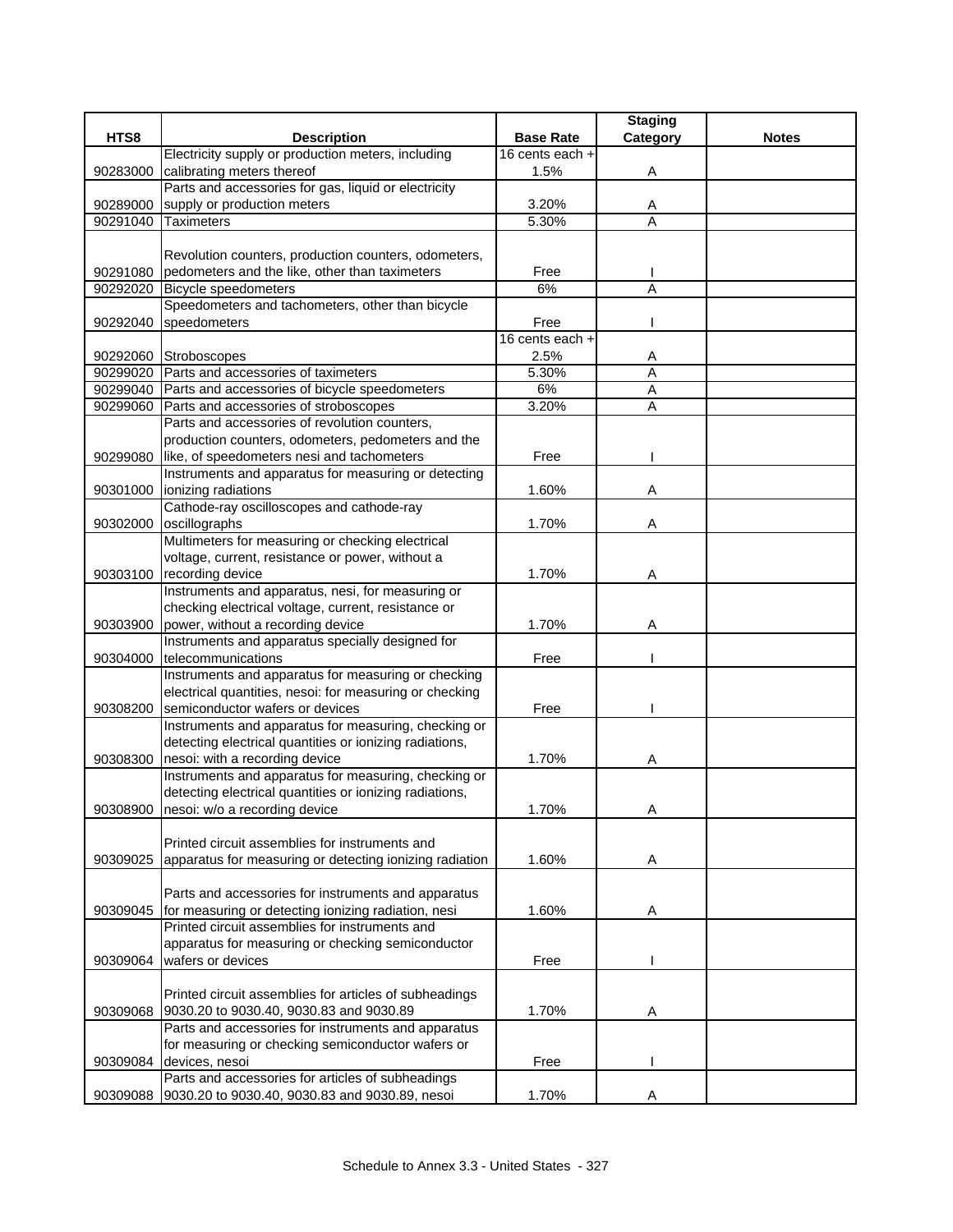|          |                                                                                                 |                  | <b>Staging</b> |              |
|----------|-------------------------------------------------------------------------------------------------|------------------|----------------|--------------|
| HTS8     | <b>Description</b>                                                                              | <b>Base Rate</b> | Category       | <b>Notes</b> |
| 90311000 | Machines for balancing mechanical parts                                                         | 1.70%            | A              |              |
| 90312000 | <b>Test benches</b>                                                                             | 1.70%            | A              |              |
| 90313000 | Profile projectors                                                                              | 2.50%            | Α              |              |
|          |                                                                                                 |                  |                |              |
|          | Optical measuring/checking instruments/appliances for                                           |                  |                |              |
|          | inspecting semiconductor wafers/devices or                                                      |                  |                |              |
| 90314100 | photomasks/reticle used to mfg such devices                                                     | Free             |                |              |
| 90314940 | Optical coordinate-measuring machines, nesoi                                                    | 3.50%            | Α              |              |
|          |                                                                                                 |                  |                |              |
|          | Optical instrument & appliance: to inspect masks (not                                           |                  |                |              |
|          | photomask) used to mfg semiconductor devices; to                                                |                  |                |              |
| 90314970 | measure contamination on such devices                                                           | Free             |                |              |
|          | Other optical measuring or checking instruments,                                                |                  |                |              |
| 90314990 | appliances and machines, nesoi                                                                  | 3.50%            | Α              |              |
|          | Electron beam microscopes fitted with equipment                                                 |                  |                |              |
|          | specifically designed for the handling and transport of                                         |                  |                |              |
| 90318040 | semiconductor devices or reticles                                                               | Free             |                |              |
|          | Measuring and checking instruments, appliances and                                              |                  |                |              |
| 90318080 | machines, nesoi                                                                                 | 1.70%            | Α              |              |
| 90319020 | Parts and accessories of profile projectors                                                     | 2.50%            | A              |              |
|          | Bases and frames for the optical coordinate-measuring                                           |                  |                |              |
| 90319045 | machines of subheading 9031.49.40                                                               | 3.50%            | Α              |              |
|          | Parts & accessories of measuring & checking optical                                             |                  |                |              |
|          | instruments & appliances of subheading 9031.41 or                                               |                  |                |              |
| 90319054 | 9031.49.70                                                                                      | Free             |                |              |
|          | Parts & accessories of measuring & checking optical                                             |                  |                |              |
|          | instruments & appliances, other than test benches or                                            |                  |                |              |
| 90319058 | profile projectors, nesoi                                                                       | 3.50%            | Α              |              |
|          | Parts and accessories of articles of subheading                                                 |                  |                |              |
| 90319070 | 9031.80.40                                                                                      | Free             |                |              |
|          | Parts and accessories of measuring or checking                                                  |                  |                |              |
| 90319090 | instruments, appliances and machines, nesoi                                                     | 1.70%            | Α              |              |
| 90321000 | Automatic thermostats                                                                           | 1.70%            | Α              |              |
| 90322000 | Automatic manostats                                                                             | 1.70%            | $\overline{A}$ |              |
|          | Hydraulic and pneumatic automatic regulating or                                                 |                  |                |              |
| 90328100 | controlling instruments and apparatus                                                           | 1.60%            | Α              |              |
|          | Automatic voltage and voltage-current regulators,                                               |                  |                |              |
| 90328920 | designed for use in a 6, 12, or 24 V system                                                     | 1.10%            | A              |              |
|          | Automatic voltage and voltage-current regulators, not                                           |                  |                |              |
|          | 90328940 designed for use in a 6, 12, or 24 V system                                            | 1.70%            | Α              |              |
|          | Automatic regulating or controlling instruments and                                             |                  |                |              |
| 90328960 | apparatus, nesi                                                                                 | 1.70%            | Α              |              |
|          | Parts and accessories of automatic voltage and voltage-                                         |                  |                |              |
|          | current regulators designed for use in a 6, 12, or 24 V                                         |                  |                |              |
| 90329020 | system, nesi                                                                                    | 1.10%            | Α              |              |
|          | Parts and accessories of automatic voltage and voltage-                                         |                  |                |              |
|          | current regulators, not designed for use in a 6, 12, or                                         |                  |                |              |
|          | 24 V system, nesi                                                                               | 1.70%            |                |              |
| 90329040 | Parts and accessories for automatic regulating or                                               |                  | Α              |              |
|          |                                                                                                 |                  |                |              |
| 90329060 | controlling instruments and apparatus, nesi                                                     | 1.70%            | Α              |              |
|          | Parts and accessories for machines, appliances,<br>instruments or apparatus of chapter 90, nesi |                  |                |              |
| 90330000 |                                                                                                 | 4.40%            | A              |              |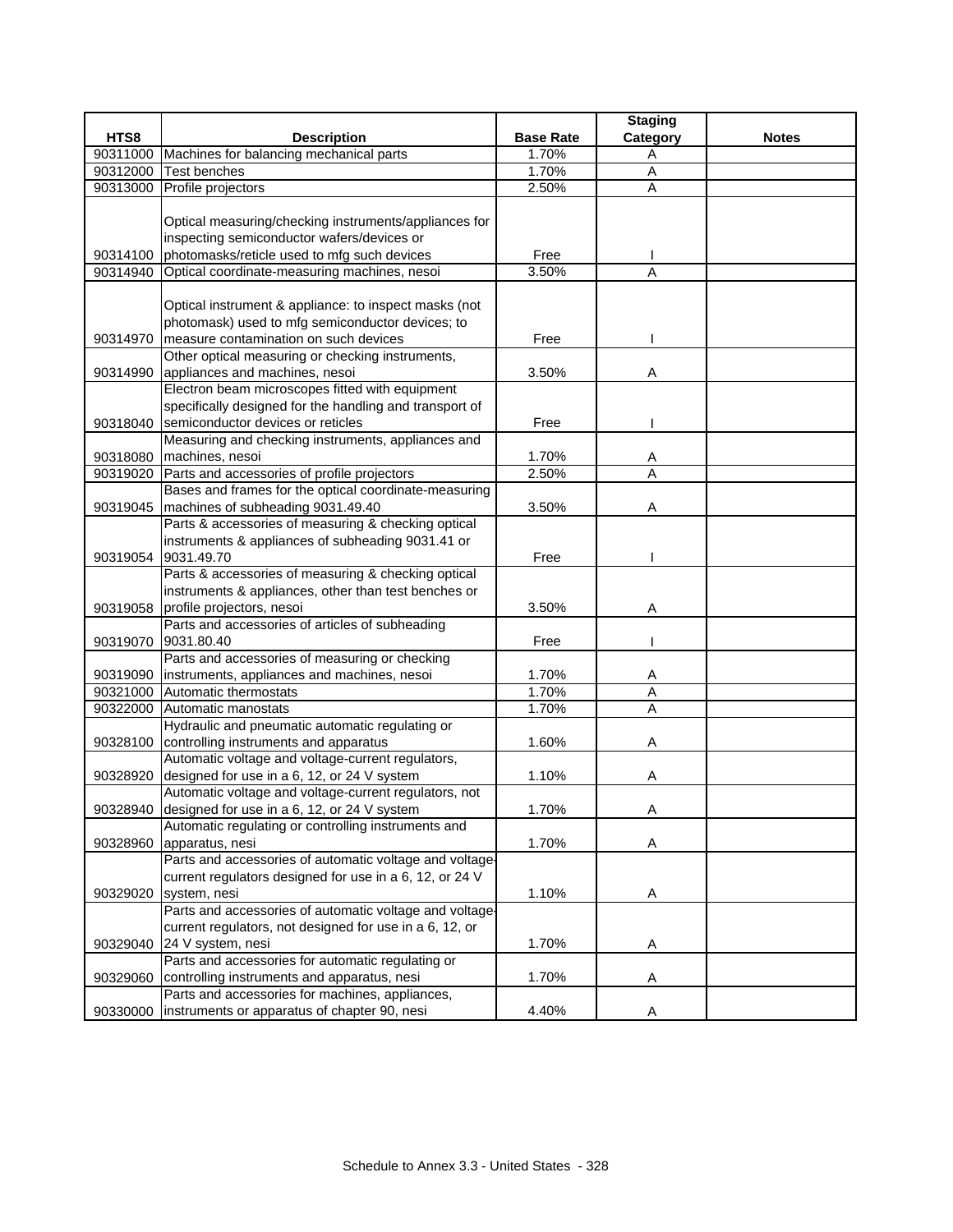|                    |                                                                                                                                                                                                                                                                   |                                                                                                                                                                                 | <b>Staging</b> |              |
|--------------------|-------------------------------------------------------------------------------------------------------------------------------------------------------------------------------------------------------------------------------------------------------------------|---------------------------------------------------------------------------------------------------------------------------------------------------------------------------------|----------------|--------------|
| HTS8               | <b>Description</b>                                                                                                                                                                                                                                                | <b>Base Rate</b>                                                                                                                                                                | Category       | <b>Notes</b> |
|                    | Wrist watches with cases of or clad with precious<br>metal, electrically operated, with mechanical display<br>91011140 only, with 0-1 jewel in mvmt                                                                                                               | 51 cents each +<br>6.25% on the<br>case and strap,<br>band or<br>bracelet $+5.3%$<br>on the battery                                                                             | A              |              |
| 91011180           | Wrist watches with cases of or clad with precious<br>metal, electrically operated, with mechanical display<br>only, w/more than 1 jewel in mvmt<br>Straps/bands/bracelets of tex. mat. or base metal,                                                             | 87 cents each +<br>6.25% on the<br>case and strap,<br>band or<br>bracelet + 5.3%<br>on the battery                                                                              | Α              |              |
|                    | whether or not gold- or silver-plated entered with wrist                                                                                                                                                                                                          |                                                                                                                                                                                 |                |              |
| 91011220           | watches of subheading 9101.12.80<br>Straps, bands or bracelets, nesi, entered with wrist                                                                                                                                                                          | Free                                                                                                                                                                            |                |              |
| 91011240 therewith | watches of subheading 9101.12.80 and classifiable                                                                                                                                                                                                                 | Free                                                                                                                                                                            |                |              |
|                    | Wrist watches with cases of or clad with precious<br>metal, electrically operated, with opto-electronic display                                                                                                                                                   |                                                                                                                                                                                 |                |              |
| 91011280           | only                                                                                                                                                                                                                                                              | Free                                                                                                                                                                            |                |              |
| 91011940           | Wrist watches with cases of or clad with precious<br>metal, electrically operated, with both opto-electronic<br>and mechanical displays, 0-1 jewel<br>Wrist watches with cases of or clad with precious<br>metal, electrically operated, w/both opto-electronic & | 41 cents each +<br>5% on case and<br>strap, band or<br>bracelet $+4.2%$<br>on the battery<br>61 cents each +<br>4.4% on case<br>and strap, band<br>or bracelet +<br>3.7% on the | Α              |              |
| 91011980           | mechanical displays, over 1 jewel                                                                                                                                                                                                                                 | battery                                                                                                                                                                         | Α              |              |
|                    | Straps/bands/bracelets of tex. mat. or base metal,<br>whether or not gold- or silver-plated entered with wrist<br>91012110 watches of subheading 9101.21.50                                                                                                       | 3.10%                                                                                                                                                                           | A              |              |
|                    | Straps, bands or bracelets, nesi, entered with wrist<br>watches of subheading 9101.21.50 and classifiable                                                                                                                                                         |                                                                                                                                                                                 |                |              |
| 91012130           | therewith                                                                                                                                                                                                                                                         | 3.10%                                                                                                                                                                           | A              |              |
| 91012150           | Wrist watches with cases of or clad with precious<br>metal, not electrically operated, with automatic winding,<br>with over 17 jewels in mymt                                                                                                                     | Free                                                                                                                                                                            |                |              |
| 91012180           | Wrist watches with cases of or clad with precious<br>metal, not electrically operated, with automatic winding,<br>w/17 jewels or less in mvmt                                                                                                                     | $$1.61$ each +<br>4.4% on the<br>case and strap,<br>band or<br>bracelet                                                                                                         | A              |              |
|                    | Wrist watches with cases of or clad with precious<br>metal, not electrically operated, not automatic winding,<br>91012910 with 0-1 jewel in mvmt                                                                                                                  | 40 cents each +<br>5% on the case<br>and strap, band<br>or bracelet                                                                                                             | A              |              |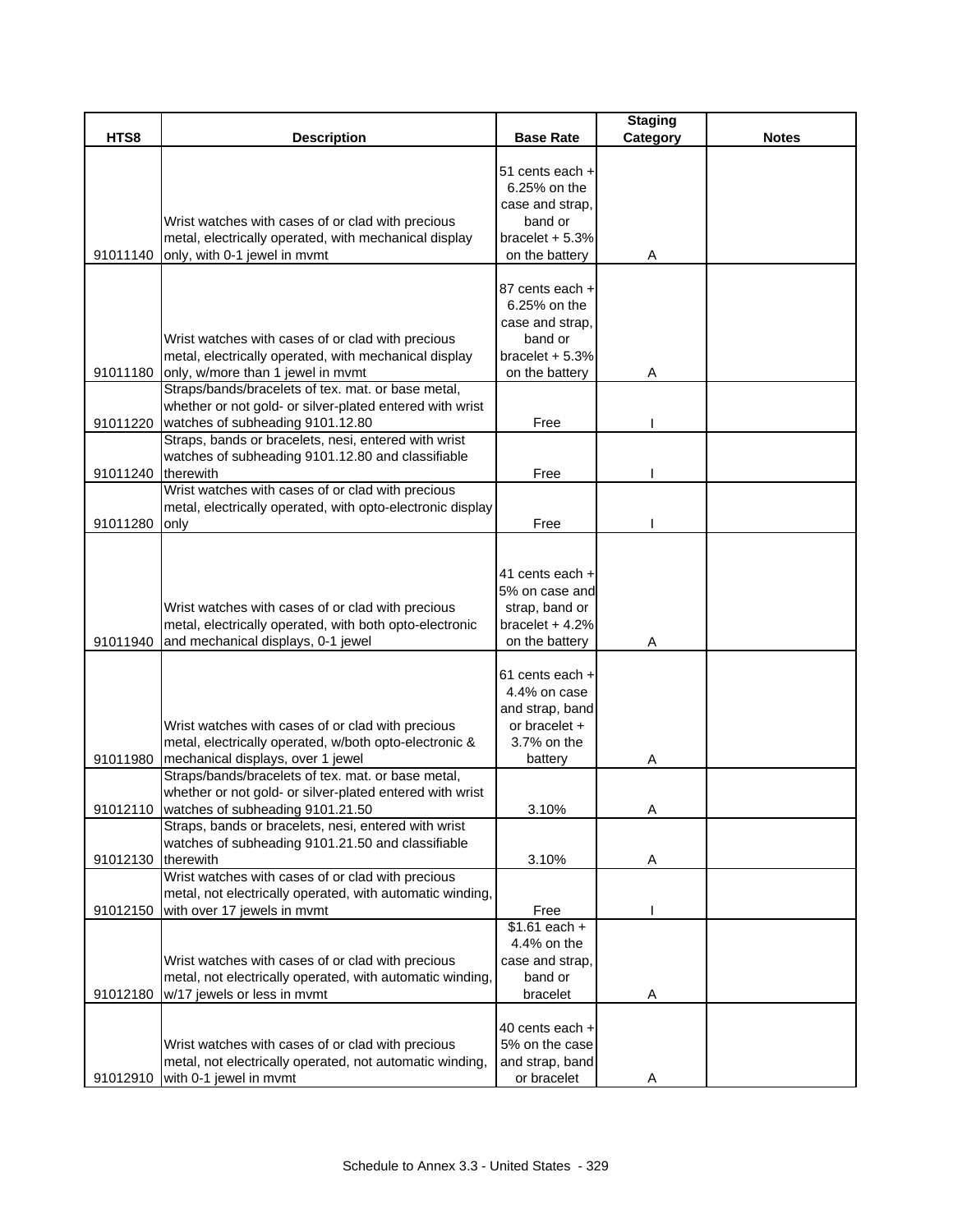|          |                                                          |                  | <b>Staging</b> |              |
|----------|----------------------------------------------------------|------------------|----------------|--------------|
| HTS8     | <b>Description</b>                                       | <b>Base Rate</b> | Category       | <b>Notes</b> |
|          |                                                          | 61 cents each +  |                |              |
|          |                                                          | 4.4% on the      |                |              |
|          | Wrist watches with cases of or clad with precious        | case and strap,  |                |              |
|          | metal, not electrically operated, not automatic winding, | band or          |                |              |
| 91012920 | with 2-7 jewels in mvmt                                  | bracelet         | Α              |              |
|          |                                                          |                  |                |              |
|          |                                                          | $$2.28$ each +   |                |              |
|          | Wrist watches with cases of or clad with precious        | 5% on the case   |                |              |
|          | metal, not electrically operated, n/auto winding, 8-17   | and strap, band  |                |              |
| 91012930 | jewels, mvmt n/o \$15 & n/o 15.2 mm                      | or bracelet      | Α              |              |
|          |                                                          |                  |                |              |
|          |                                                          | $$1.92$ each +   |                |              |
|          | Wrist watches with cases of or clad with precious        | 5% on the case   |                |              |
|          | metal, not electrically operated, n/auto winding, 8-17   | and strap, band  |                |              |
| 91012940 | jewels, mvmt n/o \$15 & ov 15.2 mm                       | or bracelet      | Α              |              |
|          |                                                          | 90 cents each +  |                |              |
|          |                                                          | 4.4% on the      |                |              |
|          | Wrist watches with cases of or clad with precious        | case and strap,  |                |              |
|          | metal, not electrically operated, not automatic winding, | band or          |                |              |
| 91012950 | 8-17 jewels, movement over \$15                          | bracelet         | A              |              |
|          | Straps/bands/bracelets of tex. mat. or base metal,       |                  |                |              |
|          | whether or not gold- or silver-plated entered with wrist |                  |                |              |
| 91012970 | watches of subheading 9101.29.90                         | 3.10%            | Α              |              |
|          | Straps, bands or bracelets, nesi, entered with wrist     |                  |                |              |
|          | watches of subheading 9101.29.90 and classifiable        |                  |                |              |
| 91012980 | therewith                                                | 3.10%            | Α              |              |
|          | Wrist watches with cases of or clad with precious        |                  |                |              |
|          | metal, not electrically operated, not automatic winding, |                  |                |              |
| 91012990 | w/over 17 jewels in the mvmt                             | Free             |                |              |
|          | Watches (excl. wrist watches) with cases of or clad with |                  |                |              |
|          | precious metal, electrically operated, with opto-        |                  |                |              |
| 91019120 | electronic display only                                  | Free             |                |              |
|          | Watches (excl. wrist watches) with cases of or clad with |                  |                |              |
|          | precious metal, electrically operated, with 0-1 jewel in |                  |                |              |
| 91019140 | mvmt, n/optoelec. display                                | Free             |                |              |
|          | Watches (excl. wrist watches) with cases of or clad with |                  |                |              |
|          | precious metal, electrically operated, over 1 jewel in   |                  |                |              |
| 91019180 | mvmt, n/optoelec. display                                | Free             |                |              |
|          | Watches (excl. wrist watches) with cases of or clad with |                  |                |              |
|          | precious metal, not electrically operated, with 0-7      |                  |                |              |
| 91019920 | jewels in the mymt                                       | Free             |                |              |
|          | Watches (excl. wrist watches) with cases of or clad with |                  |                |              |
|          | precious metal, not electrically operated, w/8-17 jewels | 98 cents each +  |                |              |
| 91019940 | in mvmt, mvmt n/o \$15 ea                                | 3% on the case   | A              |              |
|          | Watches (excl. wrist watches) with cases of or clad with |                  |                |              |
|          | precious metal, not electrically operated, w/8-17 jewels |                  |                |              |
| 91019960 | in mvmt, mvmt over \$15 ea                               | Free             |                |              |
|          | Watches (excl. wrist watches) with cases of or clad with |                  |                |              |
|          | precious metal, not electrically operated, with over 17  |                  |                |              |
| 91019980 | jewels in the mvmt                                       | Free             |                |              |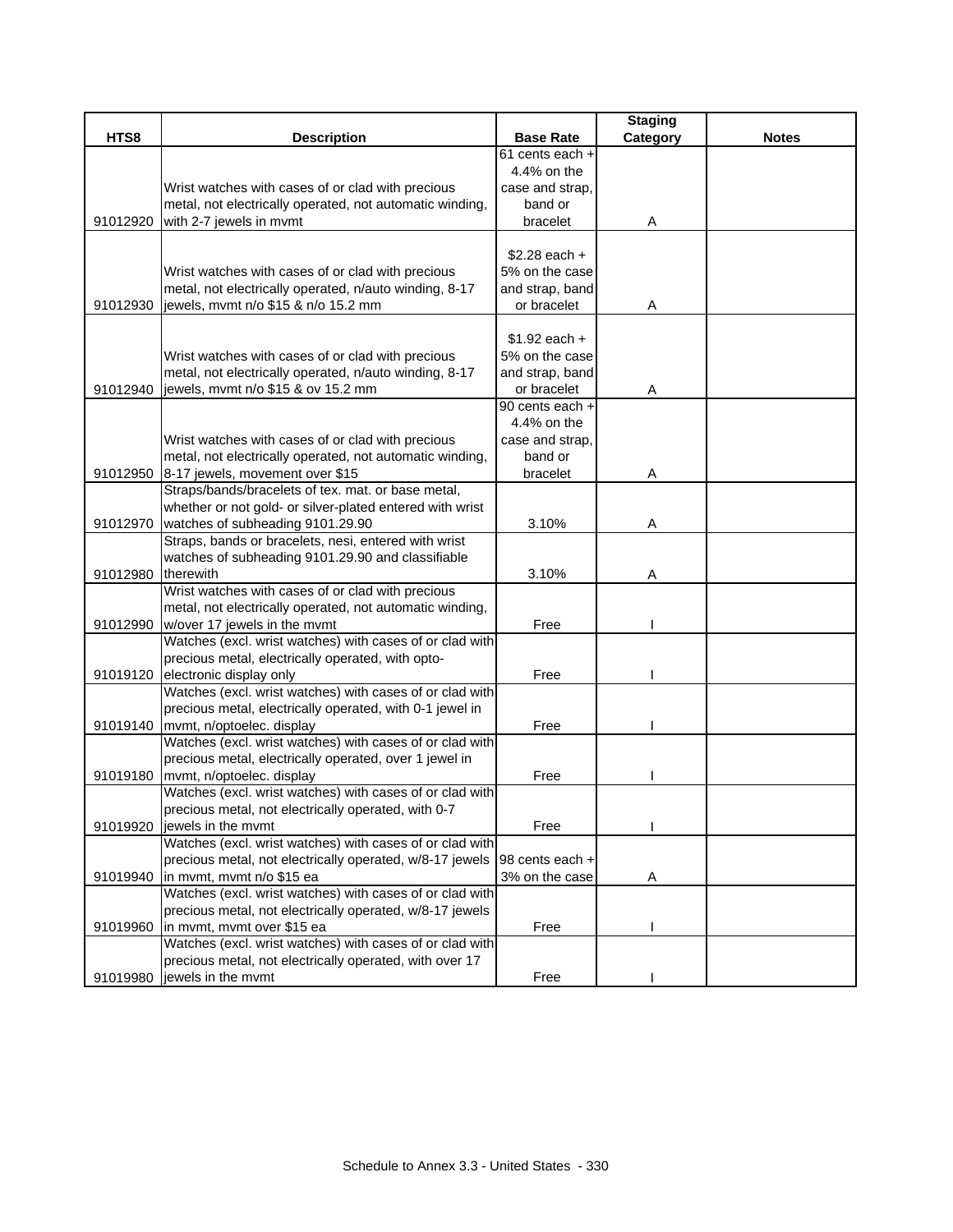|          |                                                            |                   | <b>Staging</b> |              |
|----------|------------------------------------------------------------|-------------------|----------------|--------------|
| HTS8     | <b>Description</b>                                         | <b>Base Rate</b>  | Category       | <b>Notes</b> |
|          |                                                            |                   |                |              |
|          |                                                            | 44 cents each +   |                |              |
|          |                                                            | 6% on the case    |                |              |
|          |                                                            | $+14\%$ on the    |                |              |
|          | Wrist watches nesoi, electrically operated, mechanical     | strap, band or    |                |              |
|          | display only, 0-1 jewel, gold/silver-plated case, band of  | bracelet + 5.3%   |                |              |
| 91021110 | textile mat. or base metal                                 | on the battery    |                |              |
|          |                                                            |                   | A              |              |
|          |                                                            | 40 cents each +   |                |              |
|          |                                                            | 8.5% on the       |                |              |
|          |                                                            | case $+14%$ on    |                |              |
|          |                                                            | the strap, band   |                |              |
|          | Wrist watches nesoi, electrically operated, mechanical     | or bracelet +     |                |              |
|          | display only, 0-1 jewel, case nesoi, with band of textile  | 5.3% on the       |                |              |
| 91021125 | material or base metal                                     | battery           | Α              |              |
|          |                                                            |                   |                |              |
|          |                                                            |                   |                |              |
|          |                                                            | 44 cents each +   |                |              |
|          |                                                            | 6% on the case    |                |              |
|          |                                                            | $+2.8%$ on the    |                |              |
|          | Wrist watches nesoi, electrically operated, mechanical     | strap, band or    |                |              |
|          | display only, 0-1 jewel, gold- or silver-plated case, with | bracelet + 5.3%   |                |              |
| 91021130 | band of material nesoi                                     | on the battery    | Α              |              |
|          |                                                            | 40 cents each +   |                |              |
|          |                                                            | 8.5% on the       |                |              |
|          |                                                            | case + 2.8% on    |                |              |
|          |                                                            | the strap, band   |                |              |
|          | Wrist watches nesoi, electrically operated, mechanical     | or bracelet +     |                |              |
|          | display only, 0-1 jewel, case nesoi, with band of          | 5.3% on the       |                |              |
| 91021145 | material nesoi                                             | battery           | Α              |              |
|          |                                                            |                   |                |              |
|          |                                                            |                   |                |              |
|          |                                                            | 80 cents each +   |                |              |
|          |                                                            | 6% on the case    |                |              |
|          |                                                            | $+14%$ on the     |                |              |
|          | Wrist watches nesoi, electrically operated, mechanical     | strap, band or    |                |              |
|          | display only, over 1 jewel, gold/silver-plated case, band  | bracelet $+ 5.3%$ |                |              |
|          | 91021150 of textile or base metal                          | on the battery    | A              |              |
|          |                                                            | 76 cents each +   |                |              |
|          |                                                            | 8.5% on the       |                |              |
|          |                                                            | case + 14% on     |                |              |
|          |                                                            | the strap, band   |                |              |
|          | Wrist watches nesoi, electrically operated, mechanical     | or bracelet $+$   |                |              |
|          | display only, over 1 jewel, case nesoi, with band of       | 5.3% on the       |                |              |
| 91021165 | textile material or base metal                             | battery           | A              |              |
|          |                                                            |                   |                |              |
|          |                                                            |                   |                |              |
|          |                                                            | 80 cents each +   |                |              |
|          |                                                            | 6% on the case    |                |              |
|          |                                                            | $+2.8\%$ on the   |                |              |
|          | Wrist watches nesoi, electrically operated, mechanical     | strap, band or    |                |              |
|          | display only, over 1 jewel, gold- or silver-case, with     | bracelet $+5.3%$  |                |              |
| 91021170 | band of material nesoi                                     | on the battery    | Α              |              |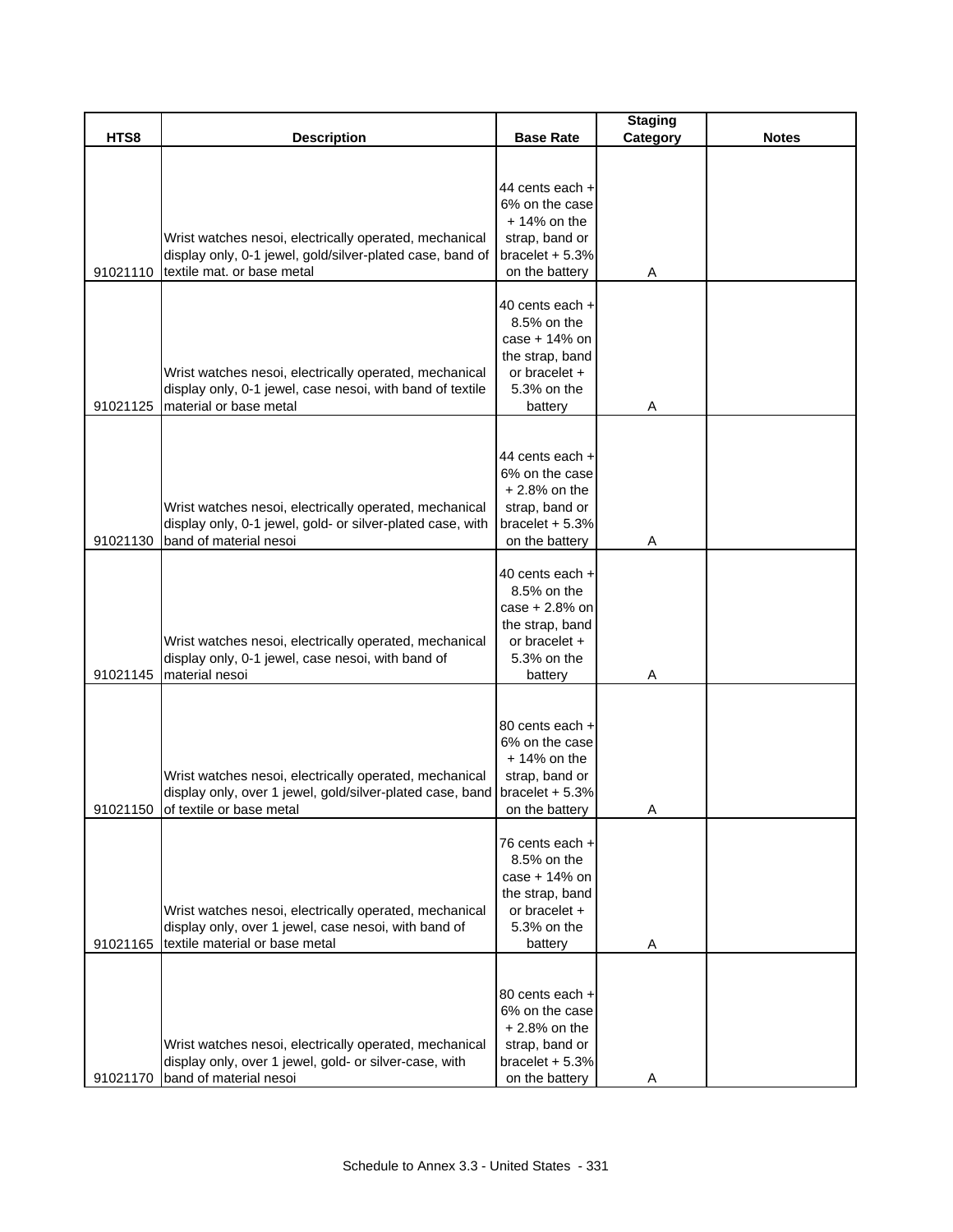|          |                                                          |                              | <b>Staging</b> |              |
|----------|----------------------------------------------------------|------------------------------|----------------|--------------|
| HTS8     | <b>Description</b>                                       | <b>Base Rate</b>             | Category       | <b>Notes</b> |
|          |                                                          |                              |                |              |
|          |                                                          | 76 cents each +              |                |              |
|          |                                                          | 8.5% on the                  |                |              |
|          |                                                          | case + 2.8% on               |                |              |
|          |                                                          | the strap, band              |                |              |
|          | Wrist watches nesoi, electrically operated, mechanical   | or bracelet $+$              |                |              |
|          | display only, over 1 jewel, case nesoi, with band of     | 5.3% on the                  |                |              |
| 91021195 | material nesoi                                           | battery                      | Α              |              |
|          | Straps/bands/bracelets of tex. mat. or base metal,       |                              |                |              |
|          | whether or not gold- or silver-plated entered with wrist |                              |                |              |
| 91021220 | watches of subheading 9102.12.80                         | Free                         |                |              |
|          | Straps, bands or bracelets, nesi, entered with wrist     |                              |                |              |
|          | watches of subheading 9102.12.80 and classifiable        |                              |                |              |
| 91021240 | therewith                                                | Free                         |                |              |
|          | Wrist watches nesoi, electrically operated, with opto-   |                              |                |              |
| 91021280 | electronic display only                                  | Free                         |                |              |
|          |                                                          |                              |                |              |
|          |                                                          | 32 cents each +              |                |              |
|          |                                                          | 4.8% on the                  |                |              |
|          |                                                          | case + 11% on                |                |              |
|          |                                                          | the strap, band              |                |              |
|          | Wrist watches nesoi, electrically operated, w/both       | or bracelet +                |                |              |
|          | optoelectronic & mechanical displays, 0-1 jewel, band    | 4.2% on the                  |                |              |
| 91021920 | of textile material or base metal                        | battery                      | Α              |              |
|          |                                                          |                              |                |              |
|          |                                                          | 32 cents each +              |                |              |
|          |                                                          | 4.8% on the                  |                |              |
|          |                                                          | case + 2.2% on               |                |              |
|          |                                                          | the strap, band              |                |              |
|          | Wrist watches nesoi, electrically operated, w/both       | or bracelet +                |                |              |
|          | optoelectronic & mechanical displays, 0-1 jewel, band    | 4.2% on the                  |                |              |
| 91021940 | of material nesoi                                        | battery                      | Α              |              |
|          |                                                          | 57 cents each +              |                |              |
|          |                                                          | 4.5% on the                  |                |              |
|          |                                                          | $case + 10.6%$               |                |              |
|          |                                                          | on the strap.                |                |              |
|          | Wrist watches nesoi, electrically operated, w/both       | band or                      |                |              |
|          | optoelectronic & mechanical displays, over 1 jewel,      | bracelet $+4%$               |                |              |
| 91021960 | band of textile mat. or base metal                       | on the battery               | Α              |              |
|          |                                                          | $\overline{57}$ cents each + |                |              |
|          |                                                          | 4.5% on the                  |                |              |
|          |                                                          | $case + 2.1%$ on             |                |              |
|          |                                                          | the strap, band              |                |              |
|          | Wrist watches nesoi, electrically operated, w/both       | or bracelet +                |                |              |
|          | optoelectronic & mechanical displays, over 1 jewel,      | 4% on the                    |                |              |
| 91021980 | band of material nesoi                                   | battery                      | Α              |              |
|          |                                                          |                              |                |              |
|          |                                                          | 75 cents each +              |                |              |
|          |                                                          | 6% on the case               |                |              |
|          |                                                          | $+14\%$ on the               |                |              |
|          | Wrist watches nesi, automatic winding, 0-1 jewel, watch  | strap, band or               |                |              |
| 91022110 | band of textile material or base metal                   | bracelet                     | Α              |              |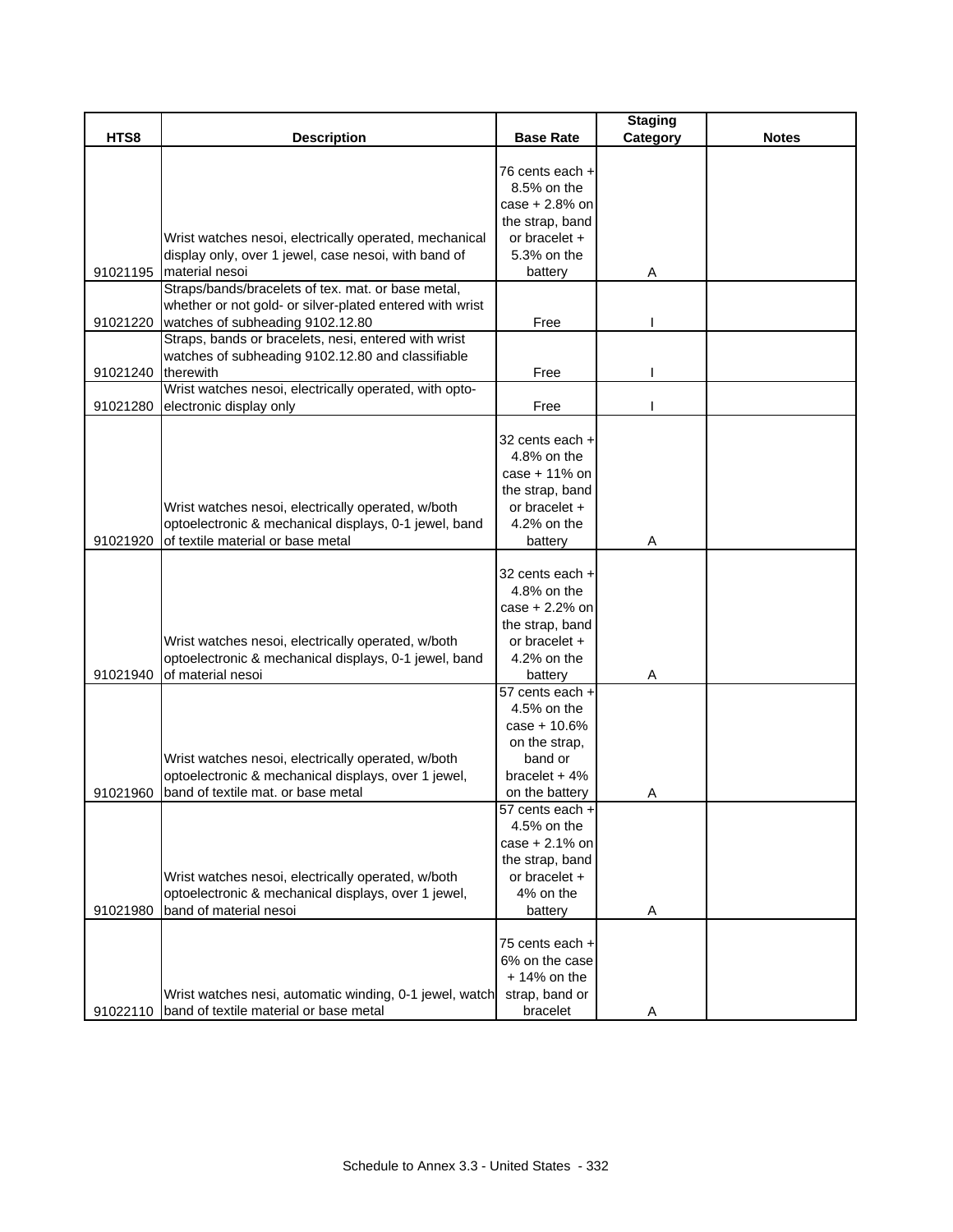|          |                                                                                                                |                                                                                     | <b>Staging</b> |              |
|----------|----------------------------------------------------------------------------------------------------------------|-------------------------------------------------------------------------------------|----------------|--------------|
| HTS8     | <b>Description</b>                                                                                             | <b>Base Rate</b>                                                                    | Category       | <b>Notes</b> |
|          |                                                                                                                | 75 cents each +<br>6% on the case                                                   |                |              |
|          |                                                                                                                | $+2.8\%$ on the                                                                     |                |              |
|          | Wrist watches nesi, automatic winding, 0-1 jewel, watch                                                        | strap, band or                                                                      |                |              |
| 91022125 | band not of textile material or base metal                                                                     | bracelet<br>$$1.75$ each +                                                          | Α              |              |
|          |                                                                                                                | 4.8% on the                                                                         |                |              |
|          |                                                                                                                | case + 11.2%                                                                        |                |              |
|          |                                                                                                                | on the strap,                                                                       |                |              |
|          | Wrist watches nesi, automatic winding, 2-17 jewels,                                                            | band or                                                                             |                |              |
| 91022130 | watch band of textile material or base metal                                                                   | bracelet                                                                            | Α              |              |
|          | Wrist watches nesi, automatic winding, 2-17 jewels,<br>watch band not of textile material or base metal        | $$1.75$ each $+$<br>4.8% on the<br>case + 2.2% on<br>the strap, band<br>or bracelet |                |              |
| 91022150 |                                                                                                                |                                                                                     | Α              |              |
| 91022170 | Wrist watches nesi, automatic winding, over 17 jewels,<br>watch band of textile material or base metal         | $$1.53$ each +<br>4.2% on the<br>case + 9.8% on<br>the strap, band<br>or bracelet   | Α              |              |
|          |                                                                                                                |                                                                                     |                |              |
|          |                                                                                                                | $$1.53$ each +<br>4.2% on the                                                       |                |              |
|          |                                                                                                                | $case + 2%$ on                                                                      |                |              |
|          | Wrist watches nesi, automatic winding, over 17 jewels,                                                         | the strap, band                                                                     |                |              |
| 91022190 | watch band not of textile material or base metal                                                               | or bracelet                                                                         | Α              |              |
|          | Straps/bands/bracelets of tex. mat. or base metal,                                                             |                                                                                     |                |              |
|          | whether or not gold- or silver-plated entered with wrist                                                       |                                                                                     |                |              |
| 91022902 | watches of subheading 9102.29.04<br>Wrist watches nesoi, not electrically operated, not                        | 14%                                                                                 | Α              |              |
|          | autowind, 0-1 jewel, entered with straps/bands/bracelet 40 cents each +                                        |                                                                                     |                |              |
| 91022904 | of tex. mat. or base metal                                                                                     | 6% on the case                                                                      | Α              |              |
|          | Wrist watches nesoi, not electrically operated, not<br>automatic winding, 0-1 jewel, with strap/band/bracelet  | 40 cents each +<br>6% on the case<br>+ 2.8% on the<br>strap, band or                |                |              |
| 91022910 | of material nesoi                                                                                              | bracelet                                                                            | Α              |              |
|          |                                                                                                                | 58 cents each +<br>4.6% on the                                                      |                |              |
|          |                                                                                                                | $case + 10.6%$                                                                      |                |              |
|          | Wrist watches nesoi, not electrically operated, not                                                            | on the strap,                                                                       |                |              |
|          | automatic winding, 2-7 jewels, with strap/band of textile                                                      | band or                                                                             |                |              |
| 91022915 | material or base metal                                                                                         | bracelet                                                                            | Α              |              |
|          | Wrist watches nesoi, not electrically operated, not<br>automatic winding, 2-7 jewels, with strap/band/bracelet | 56 cents each +<br>4.4% on the<br>$case + 2%$ on<br>the strap, band                 |                |              |
| 91022920 | of material nesoi                                                                                              | or bracelet                                                                         |                |              |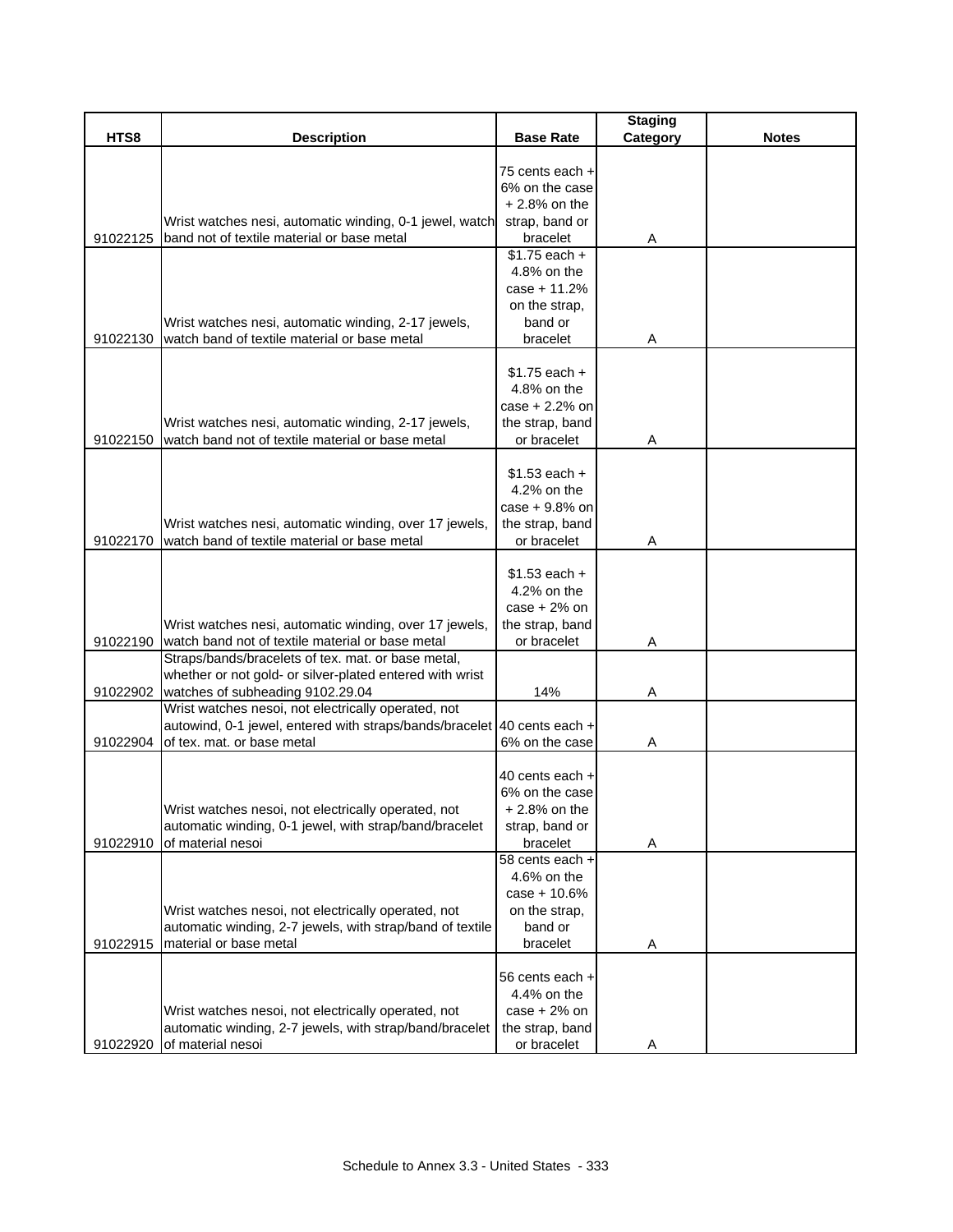|          |                                                                                       |                          | <b>Staging</b> |              |
|----------|---------------------------------------------------------------------------------------|--------------------------|----------------|--------------|
| HTS8     | <b>Description</b>                                                                    | <b>Base Rate</b>         | Category       | <b>Notes</b> |
|          |                                                                                       | $$2.19$ each +           |                |              |
|          |                                                                                       | 4.8% on the              |                |              |
|          |                                                                                       | case + 11.2%             |                |              |
|          | Wrist watches nesoi, not electrically operated,                                       | on the strap,            |                |              |
|          | n/autowind, 8-17 jewels, mvmt n/o \$15 & n/o 15.2 mm,                                 | band or                  |                |              |
| 91022925 | band of textile material or base metal                                                | bracelet                 | Α              |              |
|          |                                                                                       | $$2.19$ each +           |                |              |
|          |                                                                                       | 4.8% on the              |                |              |
|          | Wrist watches nesoi, not electrically operated, not                                   | case + 2.2% on           |                |              |
|          | automatic winding, 8-17 jewels, movement n/o \$15 &                                   | the strap, band          |                |              |
| 91022930 | n/o 15.2 mm, band of material nesoi                                                   | or bracelet              | Α              |              |
|          |                                                                                       |                          |                |              |
|          |                                                                                       | $$1.61$ each +           |                |              |
|          |                                                                                       | 4.2% on the              |                |              |
|          | Wrist watches nesoi, not electrically operated,                                       | case + 9.8% on           |                |              |
|          | n/autowinding, 8-17 jewel, mvmt n/o \$15 & ov 15.2 mm,                                | the strap, band          |                |              |
| 91022935 | band of textile material or base metal                                                | or bracelet              | Α              |              |
|          |                                                                                       |                          |                |              |
|          |                                                                                       | $$1.83$ each +           |                |              |
|          |                                                                                       | 4.8% on the              |                |              |
|          | Wrist watches nesoi, not electrically operated,                                       | case + 2.2% on           |                |              |
|          | n/autowinding, 8-17 jewel, mvmt n/o \$15 & over 15.2                                  | the strap, band          |                |              |
| 91022940 | mm, with band of material nesoi                                                       | or bracelet              | Α              |              |
|          |                                                                                       | 93 cents each +          |                |              |
|          |                                                                                       | 4.8% on the              |                |              |
|          |                                                                                       | case + 11.2%             |                |              |
|          | Wrist watches nesoi, not electrically operated, not auto                              | on the strap,<br>band or |                |              |
| 91022945 | winding, 8-17 jewels, movement over \$15 each, with<br>band of textiles or base metal | bracelet                 | Α              |              |
|          |                                                                                       |                          |                |              |
|          |                                                                                       | 93 cents each +          |                |              |
|          |                                                                                       | 4.8% on the              |                |              |
|          | Wrist watches nesoi, not electrically operated, not auto                              | case + 2.2% on           |                |              |
|          | winding, 8-17 jewels, mvmt over \$15 each, with band                                  | the strap, band          |                |              |
| 91022950 | of material nesoi                                                                     | or bracelet              | Α              |              |
|          |                                                                                       |                          |                |              |
|          |                                                                                       | $$1.55$ each +           |                |              |
|          |                                                                                       | 4.2% on the              |                |              |
|          | Wrist watches nesoi, not electrically operated, not                                   | case + 9.9% on           |                |              |
|          | automatic winding, over 17 jewels in the mymt, with                                   | the strap, band          |                |              |
| 91022955 | band of textiles or base metal                                                        | or bracelet              | Α              |              |
|          |                                                                                       | $$1.75$ each +           |                |              |
|          |                                                                                       | 4.8% on the              |                |              |
|          | Wrist watches nesoi, not electrically operated, not                                   | case + 2.2% on           |                |              |
|          | automatic winding, over 17 jewels in the movement,                                    | the strap, band          |                |              |
| 91022960 | with band of material nesoi                                                           | or bracelet              | A              |              |
|          |                                                                                       |                          |                |              |
|          |                                                                                       | 3.9% on the              |                |              |
|          |                                                                                       | movement and             |                |              |
|          | Watches (excl. wrist watches) nesoi, electrically                                     | case + 5.3% on           |                |              |
| 91029120 | operated, with opto-electronic display only                                           | the battery              | Α              |              |
|          |                                                                                       | 40 cents each +          |                |              |
|          |                                                                                       | 6% on the case           |                |              |
|          | Watches (excl. wrist watches) nesoi, electrically                                     | $+5.3%$ on the           |                |              |
| 91029140 | operated, with 0-1 jewel in the movement                                              | battery                  | A              |              |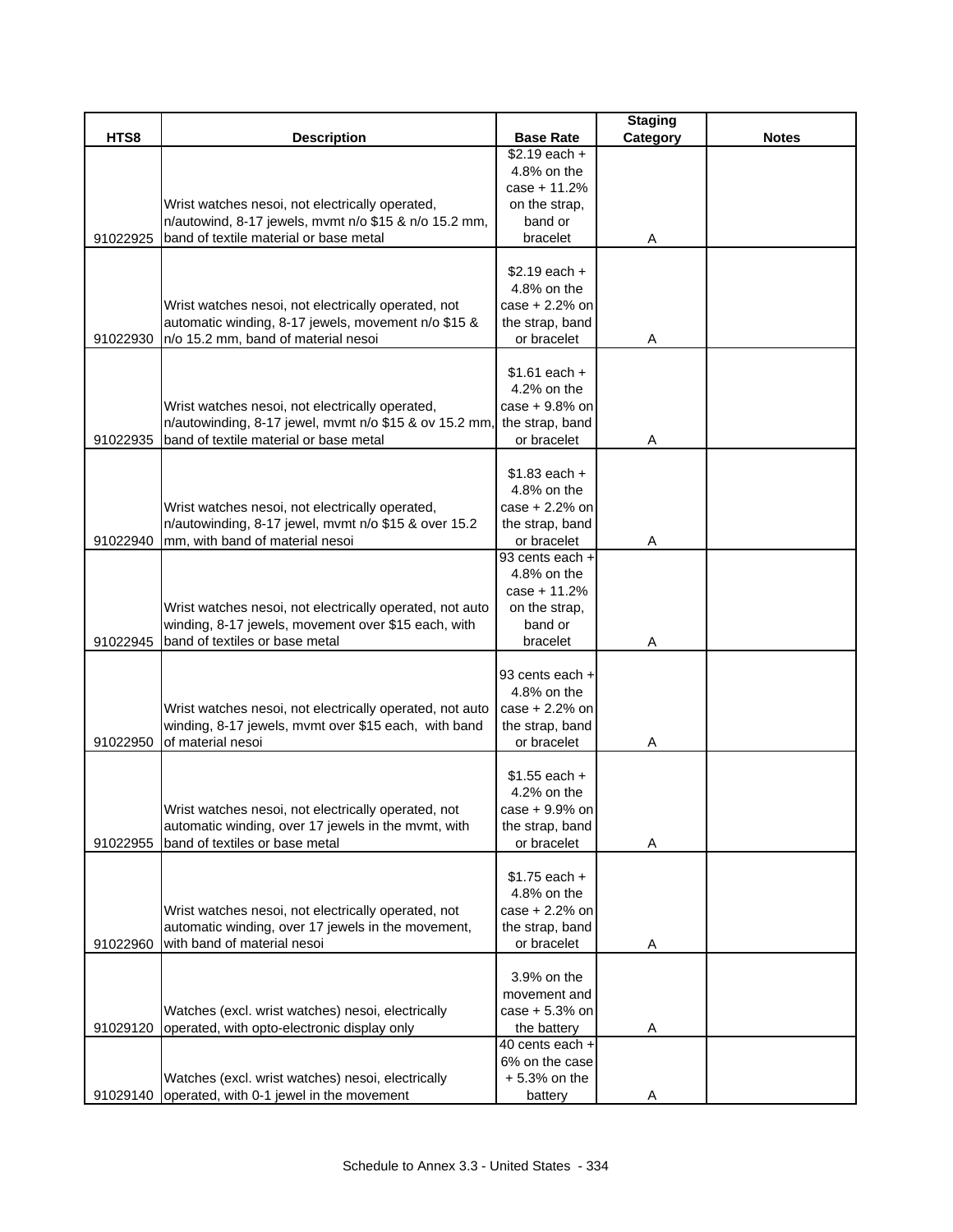|          |                                                                          |                  | <b>Staging</b> |              |
|----------|--------------------------------------------------------------------------|------------------|----------------|--------------|
| HTS8     | <b>Description</b>                                                       | <b>Base Rate</b> | Category       | <b>Notes</b> |
|          |                                                                          | 76 cents each +  |                |              |
|          |                                                                          | 6% on the case   |                |              |
|          | Watches (excl. wrist watches) nesoi, electrically                        | $+5.3%$ on the   |                |              |
| 91029180 | operated, with over 1 jewel in the movement                              | battery          | Α              |              |
|          | Watches (excl. wrist watches) nesoi, not electrically                    | 20 cents each +  |                |              |
| 91029920 | operated, with 0-7 jewels in the movement                                | 3% on the case   | A              |              |
|          | Watches (excl. wrist watches) nesoi, not electrically                    |                  |                |              |
|          | operated, with 8-17 jewels in movement, movement                         | 92 cents each +  |                |              |
| 91029940 | valued not over \$15 each                                                | 3% on the case   | Α              |              |
|          | Watches (excl. wrist watches) nesoi, not electrically                    |                  |                |              |
|          | operated, with 8-17 jewels in movement, movement                         | $$1.16$ each +   |                |              |
| 91029960 | valued over \$15 each                                                    | 6% on the case   | A              |              |
|          |                                                                          |                  |                |              |
|          | Watches (excl. wrist watches) nesoi, not electrically                    | $$2.19$ each +   |                |              |
| 91029980 | operated, having over 17 jewels in the movement                          | 6% on the case   | Α              |              |
|          |                                                                          |                  |                |              |
|          |                                                                          | $2.6%$ on the    |                |              |
|          | Clocks with watch movements, excluding clocks of                         | movement and     |                |              |
|          | heading 9104, electrically operated, with opto-                          | $case + 3.6%$ on |                |              |
| 91031020 | electronic display only                                                  | the battery      | Α              |              |
|          |                                                                          | 24 cents each +  |                |              |
|          | Clocks with watch movements, excluding clocks of                         | 4.5% on the      |                |              |
|          | heading 9104, electrically operated, with 0-1 jewel in                   | $case + 3.5%$ on |                |              |
| 91031040 | the movement                                                             | the battery      | Α              |              |
|          |                                                                          | 48 cents each +  |                |              |
|          | Clocks with watch movements, excluding clocks of                         | 4.6% on the      |                |              |
|          | heading 9104, electrically operated, with over 1 jewel in case + 3.5% on |                  |                |              |
| 91031080 | the movement                                                             | the battery      | Α              |              |
|          |                                                                          | 24 cents each +  |                |              |
|          | Clocks with watch movements, excluding clocks of                         | 4.6% on the      |                |              |
| 91039000 | heading 9104, not electrically operated                                  | case             | Α              |              |
|          |                                                                          |                  |                |              |
|          |                                                                          | $2.6%$ on the    |                |              |
|          | Instrument panel clocks for vehicles, air/spacecraft,                    | movement and     |                |              |
|          | vessels, clock movement over 50 mm wide, opto-                           | $case + 3.5%$ on |                |              |
| 91040005 | electronic display only, n/o \$10 each                                   | the battery      | A              |              |
|          |                                                                          | 20 cents each +  |                |              |
|          |                                                                          | 4.3% on the      |                |              |
|          | Instrument panel clocks for veh., air/spacecraft,                        | movement and     |                |              |
|          | vessels, clock mvmt over 50 mm wide, electric, nt                        | $case + 3.5%$ on |                |              |
| 91040010 | optoelectronic display, n/o \$10 each                                    | the battery      | Α              |              |
|          | Instrument panel clocks for vehicles, air/spacecraft,                    |                  |                |              |
|          | vessels, w/clock movement over 50 mm wide, valued                        | 30 cents each +  |                |              |
| 91040020 | n/o \$10 each, nonelectric                                               | 6.4%             | Α              |              |
|          |                                                                          |                  |                |              |
|          |                                                                          | 3.9% on the      |                |              |
|          | Instrument panel clocks for vehicles, air/spacecraft,                    | movement and     |                |              |
|          | vessels, w/clock movement ov 50 mm wide, opto-                           | case $+5.3%$ on  |                |              |
| 91040025 | electronic display only, ov \$10 each                                    | the battery      | Α              |              |
|          |                                                                          |                  |                |              |
|          |                                                                          | 30 cents each +  |                |              |
|          |                                                                          | 4.3% on the      |                |              |
|          | Instrument panel clocks for vehicles,                                    | movement and     |                |              |
|          | air/spacecraft, vessels, w/clock mvmt ov 50 mm wide,                     | $case + 3.5%$ on |                |              |
| 91040030 | electric, nt optoelectronic display, ov \$10 each                        | the battery      | Α              |              |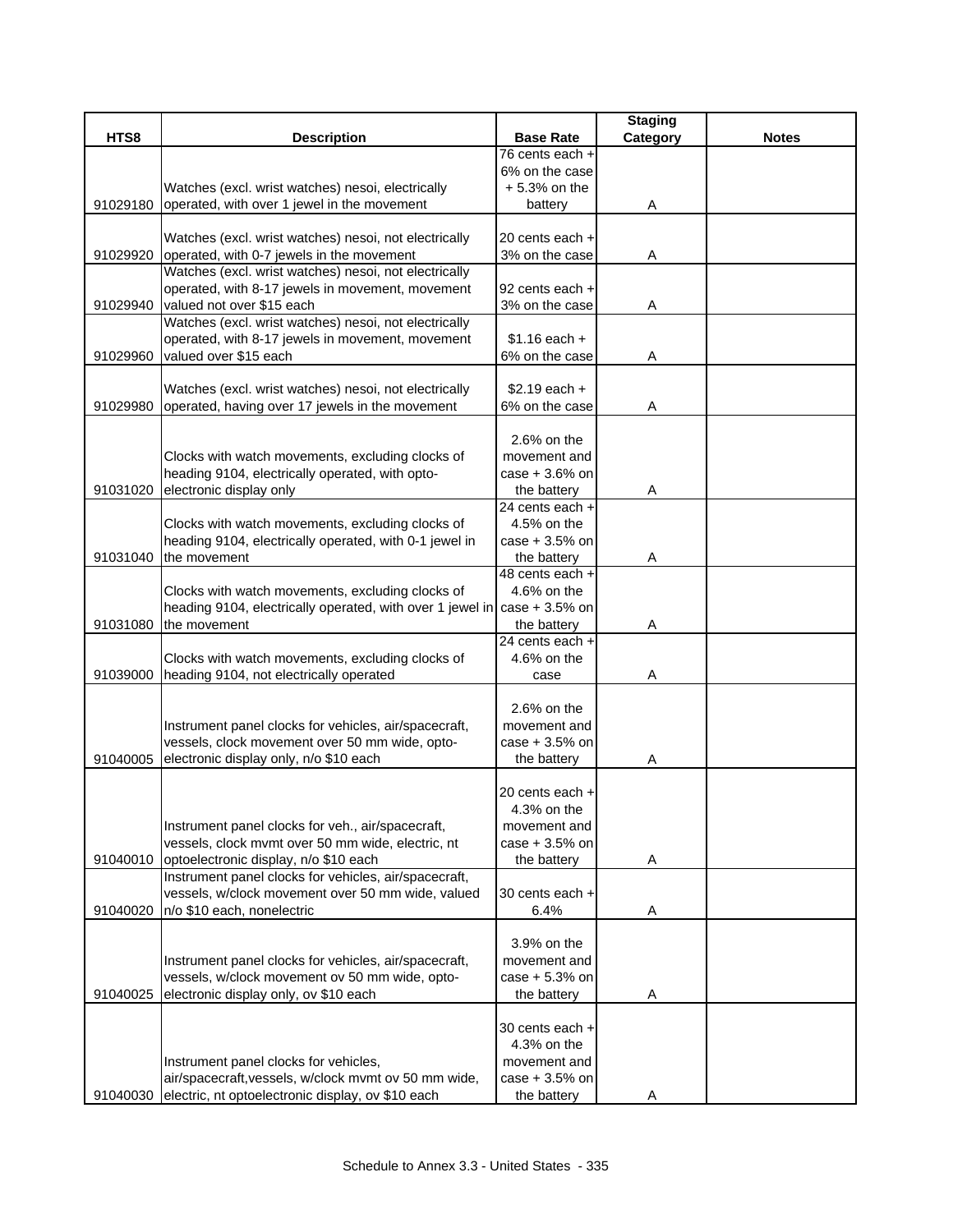|          |                                                                                                              |                  | <b>Staging</b> |              |
|----------|--------------------------------------------------------------------------------------------------------------|------------------|----------------|--------------|
| HTS8     | <b>Description</b>                                                                                           | <b>Base Rate</b> | Category       | <b>Notes</b> |
|          | Instrument panel clocks for vehicles,                                                                        |                  |                |              |
|          | air/spacecraft, vessels, w/clock movement ov 50 mm                                                           | 30 cents each +  |                |              |
| 91040040 | wide, valued ov \$10 each, non-electric                                                                      | 4.3%             | A              |              |
|          |                                                                                                              | $2.6%$ on the    |                |              |
|          | Instrument panel clocks for vehicles,                                                                        | movement and     |                |              |
|          | air/spacecraft, vessels, w/watch or clock movement <                                                         | case + 3.5% on   |                |              |
| 91040045 | 50 mm wide, opto-electronic display only                                                                     | the battery      | Α              |              |
|          |                                                                                                              | 20 cents each +  |                |              |
|          | Instrument panel clocks for vehicles, air/spacecraft,                                                        | 4.6% on the      |                |              |
|          | vessels, w/watch or clock movement < 50 mm wide,                                                             | $case + 3.5%$ on |                |              |
| 91040050 | electric, not opto-electronic display                                                                        | the battery      | Α              |              |
|          | Instrument panel clocks for vehicles, air/spacecraft or                                                      | 19 cents each +  |                |              |
|          | vessels, w/clock or watch movement < 50 mm wide,                                                             | 4.5% on the      |                |              |
| 91040060 | nonelectric                                                                                                  | case             | Α              |              |
|          |                                                                                                              |                  |                |              |
|          |                                                                                                              | 3.9% on the      |                |              |
|          |                                                                                                              | movement and     |                |              |
|          | Alarm clocks nesoi, electrically operated, with opto-                                                        | $case + 5.3%$ on |                |              |
| 91051140 | electronic display only                                                                                      | the battery      | Α              |              |
|          |                                                                                                              | 30 cents each +  |                |              |
|          |                                                                                                              | 6.9% on the      |                |              |
|          | Alarm clocks nesoi, electrically operated, other than                                                        | $case + 5.3%$ on |                |              |
| 91051180 | with opto-electronic display only<br>Alarm clocks nesoi, not electrically operated, movement 30 cents each + | the battery      | Α              |              |
|          | measuring not over 50 mm, not designed to operate                                                            | 6.9% on the      |                |              |
|          | 91051910 over 47 hrs without rewinding                                                                       | case             |                |              |
|          | Alarm clocks nesoi, not electrically operated, movement 60 cents each +                                      |                  | A              |              |
|          | measuring n/o 50 mm, designed to operate over 47 hrs                                                         | 6.9% on the      |                |              |
| 91051920 | w/o rewinding, with 0-1 jewel                                                                                | case             | Α              |              |
|          |                                                                                                              |                  |                |              |
|          |                                                                                                              | 43 cents each +  |                |              |
|          | Alarm clocks nesoi, not electrically operated, movement                                                      | 2.8 cents/jewel  |                |              |
|          | measuring n/o 50 mm, designed to operate over 47 hrs                                                         | over $7 + 3.7%$  |                |              |
| 91051930 | w/o rewinding, over 1 jewel                                                                                  | on the case      | Α              |              |
|          | Alarm clocks nesoi, not electrically operated,                                                               |                  |                |              |
|          | movement measuring over 50 mm in width or diameter,                                                          | 15 cents each +  |                |              |
| 91051940 | valued not over \$5 each                                                                                     | 6.4%             | A              |              |
|          | Alarm clocks nesoi, not electrically operated,                                                               |                  |                |              |
|          | movement measuring over 50 mm in width or diameter, 23 cents each +                                          |                  |                |              |
| 91051950 | valued over \$5 each                                                                                         | 3.2%             | Α              |              |
|          |                                                                                                              | 3.9% on the      |                |              |
|          |                                                                                                              | movement and     |                |              |
|          | Wall clocks nesoi, electrically operated, with opto-                                                         | case+ 5.3% on    |                |              |
| 91052140 | electronic display only                                                                                      | the battery      | Α              |              |
|          |                                                                                                              | 30 cents each +  |                |              |
|          |                                                                                                              | 6.9% on the      |                |              |
|          | Wall clocks nesoi, electrically operated, other than with                                                    | $case + 5.3%$ on |                |              |
| 91052180 | opto-electronic display only                                                                                 | the battery      | A              |              |
|          | Wall clocks nesoi, not electrically operated, mvmt                                                           | 20 cents each +  |                |              |
|          | measuring n/o 50 mm, not designed or constr. to                                                              | 4.6% on the      |                |              |
| 91052910 | operate over 47 hrs without rewinding                                                                        | case             | A              |              |
|          |                                                                                                              |                  |                |              |
|          | Wall clocks nesoi, not electrically operated, mvmt                                                           | 40 cents each +  |                |              |
|          | measuring n/o 50 mm, 0-1 jewel, constructed/designed                                                         | 4.6% on the      |                |              |
| 91052920 | to operate over 47 hrs w/o rewinding                                                                         | case             | A              |              |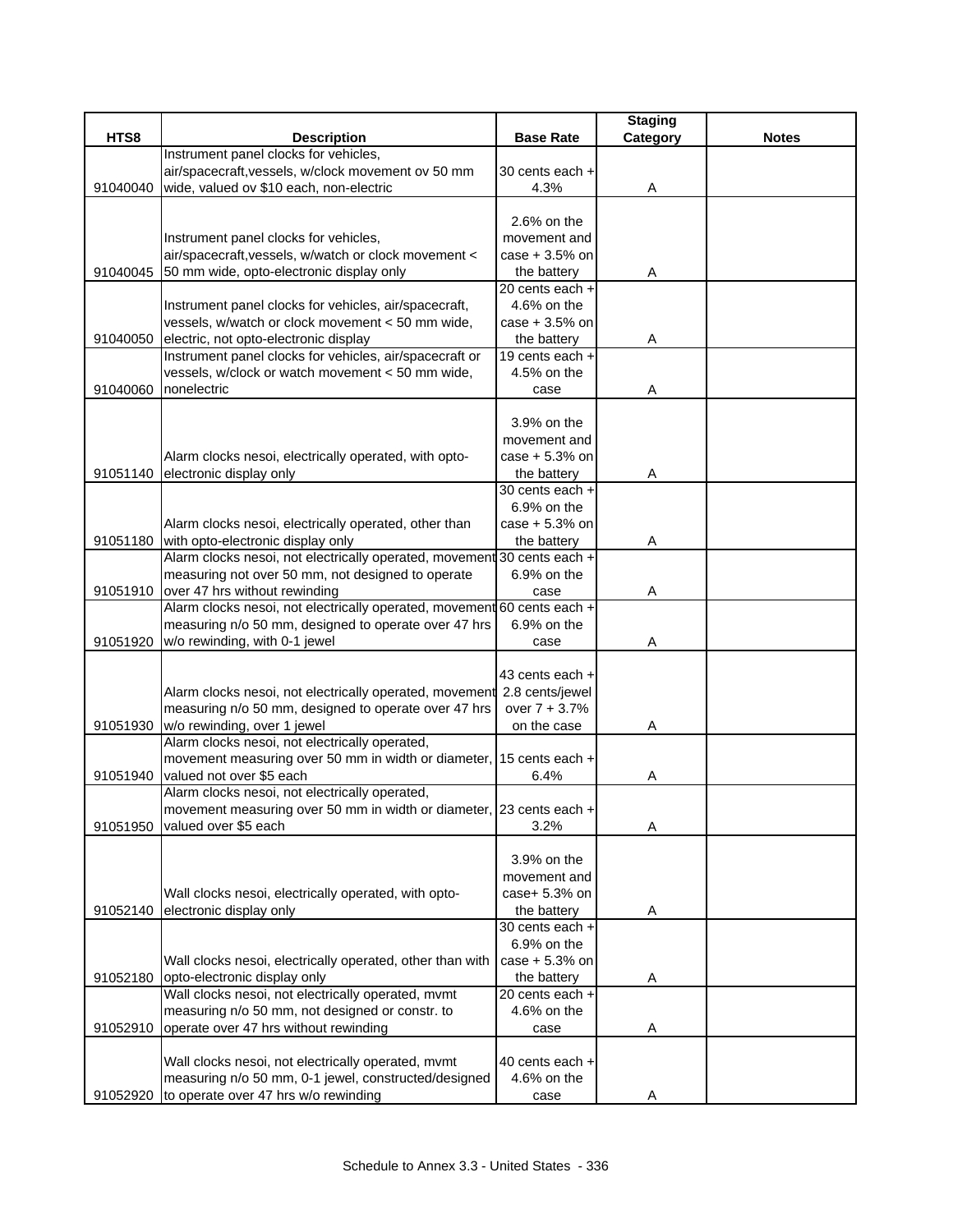|          |                                                                                                                                 |                            | <b>Staging</b> |              |
|----------|---------------------------------------------------------------------------------------------------------------------------------|----------------------------|----------------|--------------|
| HTS8     | <b>Description</b>                                                                                                              | <b>Base Rate</b>           | Category       | <b>Notes</b> |
|          |                                                                                                                                 |                            |                |              |
|          | Wall clocks nesoi, not electrically operated, mvmt                                                                              | 57 cents each +            |                |              |
|          | measuring n/o 50 mm, ov 1 jewel,                                                                                                | 3.7 cents/jewel            |                |              |
|          | constructed/designed to operate ov 47 hrs w/o                                                                                   | over 7 + 4.9%              |                |              |
| 91052930 | rewinding                                                                                                                       | on the case                | Α              |              |
|          | Wall clocks nesoi, not electrically operated, movement<br>measuring over 50 mm in width or diameter, valued not 15 cents each + |                            |                |              |
| 91052940 | over \$5 each                                                                                                                   | 6.4%                       |                |              |
|          | Wall clocks nesoi, not electrically operated, movement                                                                          |                            | Α              |              |
|          | measuring over 50 mm in width or diameter, valued                                                                               | 30 cents each +            |                |              |
| 91052950 | over \$5 each                                                                                                                   | 4.3%                       | Α              |              |
|          |                                                                                                                                 |                            |                |              |
|          |                                                                                                                                 | 3.9% on the                |                |              |
|          |                                                                                                                                 | movement and               |                |              |
|          | Clocks nesoi, electrically operated, with opto-electronic                                                                       | case+ 5.3% on              |                |              |
| 91059140 | display only                                                                                                                    | the battery                | Α              |              |
|          |                                                                                                                                 | 30 cents each +            |                |              |
|          |                                                                                                                                 | 6.9% on the                |                |              |
|          | Clocks nesoi, electrically operated, other than with opto- $\cos + 5.3\%$ on                                                    |                            |                |              |
| 91059180 | electronic display only                                                                                                         | the battery                | Α              |              |
|          |                                                                                                                                 | 17 cents each +            |                |              |
|          | Standard marine chronometers nesi, having spring-                                                                               | $2.5% + 1$                 |                |              |
| 91059910 | detent escapements                                                                                                              | cents/jewel                | Α              |              |
|          | Clocks nesoi, not electrically operated, mvmt not over                                                                          |                            |                |              |
|          | 50 mm in width or diameter, not designed to operate for                                                                         |                            |                |              |
| 91059920 | over 47 hrs without rewinding                                                                                                   | Free                       |                |              |
|          | Clocks nesoi, not electrically operated, mvmt not over                                                                          |                            |                |              |
|          | 50 mm in width or diameter, 0-1 jewel, designed to                                                                              |                            |                |              |
| 91059930 | operate ov 47 hrs w/o rewinding<br>Clocks nesoi, not electrically operated, mvmt not over                                       | Free                       |                |              |
|          | 50 mm in width or diameter, over 1 jewel, designed to                                                                           |                            |                |              |
| 91059940 | operate ov 47 hrs w/o rewinding                                                                                                 | Free                       |                |              |
|          | Clocks nesoi, not electrically operated, movement                                                                               |                            |                |              |
|          | measuring over 50 mm in width or diameter, valued not                                                                           | 7.5 cents each             |                |              |
| 91059950 | over \$5 each                                                                                                                   | $+3.2%$                    | Α              |              |
|          | Clocks nesoi, not electrically operated, movement                                                                               |                            |                |              |
|          | measuring over 50 mm in width or diameter, valued                                                                               | 23 cents each +            |                |              |
| 91059960 | over \$5 each                                                                                                                   | 3.2%                       | Α              |              |
|          |                                                                                                                                 | 36 cents each +            |                |              |
|          |                                                                                                                                 | $5.6% + 2$                 |                |              |
| 91061000 | Time registers; time recorders                                                                                                  | cents/jewel                | Α              |              |
|          |                                                                                                                                 | 36 cents each +            |                |              |
|          |                                                                                                                                 | $5.6% + 2$                 |                |              |
| 91062000 | Parking meters                                                                                                                  | cents/jewel                | Α              |              |
|          |                                                                                                                                 | 36 cents each +            |                |              |
|          |                                                                                                                                 | $5.6% + 2$                 |                |              |
| 91069040 | Time locks valued over \$10 each                                                                                                | cents/jewel                | A              |              |
|          |                                                                                                                                 | 3.9% on the                |                |              |
|          | Apparatus for meas., recording or indicating time<br>intervals, w/watch or clock mvmt., battery powered,                        | apparatus +<br>5.3% on the |                |              |
| 91069055 | w/opto-electronic display only                                                                                                  | battery                    | Α              |              |
|          | Other apparatus for meas., recording or otherwise                                                                               | 15 cents each +            |                |              |
|          | indicating time intervals, w/watch or clock mvmt.,                                                                              | $2.3% + 0.8$               |                |              |
| 91069065 | battery powered, nesi                                                                                                           | cents/jewel                | Α              |              |
|          | Apparatus for meas., recording or indicating time                                                                               |                            |                |              |
|          | intervals, w/watch or clock mvmt., AC powered, w/opto-                                                                          |                            |                |              |
| 91069075 | electronic display only                                                                                                         | 3.90%                      | Α              |              |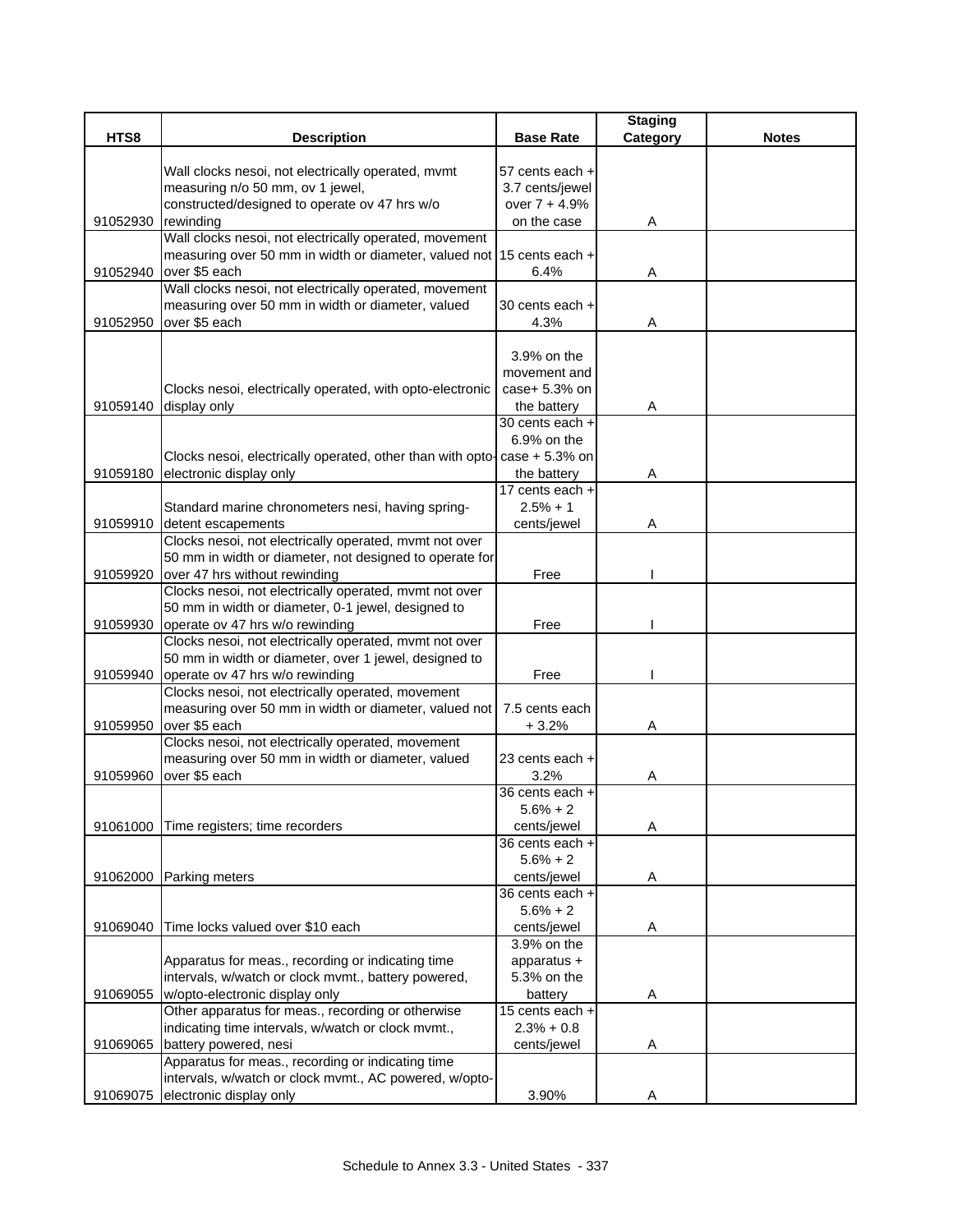|          |                                                          |                  | <b>Staging</b> |              |
|----------|----------------------------------------------------------|------------------|----------------|--------------|
| HTS8     | <b>Description</b>                                       | <b>Base Rate</b> | Category       | <b>Notes</b> |
|          | Time of day recording apparatus & apparatus for          | 15 cents each +  |                |              |
|          | measuring, detecting, recording or otherwise indicating  | $2.3% + 0.8$     |                |              |
| 91069085 | intervals of time nesi                                   | cents/jewel      | Α              |              |
|          |                                                          | 15 cents each +  |                |              |
|          | Time switches with clock or watch movements or with      | $4\% + 2.5$      |                |              |
| 91070040 | synchronous motor, valued not over \$5 each              | cents/jewel      | Α              |              |
|          |                                                          | 45 cents each +  |                |              |
|          | Time switches with clock or watch movements or with      | $6.4% + 2.5$     |                |              |
| 91070080 | synchronous motor, valued over \$5 each                  | cents/jewel      | Α              |              |
|          | Watch movements, complete and assembled,                 | 36 cents each +  |                |              |
|          | electrically operated, with mechanical display or device | 5.3% on the      |                |              |
| 91081140 | to incorporate such display, 0-1 jewel                   | battery          | Α              |              |
|          | Watch movements, complete and assembled,                 | 72 cents each +  |                |              |
|          | electrically operated, with mechanical display or device | 5.3% on the      |                |              |
| 91081180 | to incorporate such display, over 1 jewel                | battery          | Α              |              |
|          |                                                          | 3.1% on the      |                |              |
|          |                                                          | movement +       |                |              |
|          | Watch movements, complete and assembled,                 | 4.2% on the      |                |              |
| 91081200 | electrically operated, with opto-electronic display only | battery          | Α              |              |
|          | Watch movements, complete and assembled,                 | 28 cents each +  |                |              |
|          | electrically operated, w/both optoelectronic &           | 4.2% on the      |                |              |
| 91081940 | mechanical displays, having 0-1 jewels                   | battery          | Α              |              |
|          | Watch movements, complete and assembled,                 | 53 cents each +  |                |              |
|          | electrically operated, w/both optoelectronic &           | 3.9% on the      |                |              |
| 91081980 | mechanical displays, having over 1 jewel                 | battery          | Α              |              |
|          | Watch movements, complete and assembled, with            |                  |                |              |
| 91082040 | automatic winding, over 17 jewels                        | Free             |                |              |
|          | Watch movements, complete and assembled, with            |                  |                |              |
| 91082080 | automatic winding, 17 jewels or less                     | Free             |                |              |
|          | Watch movements, complete and assembled, not             |                  |                |              |
|          | electrically operated or automatic winding, measuring    |                  |                |              |
| 91089010 | 33.8 mm or less, none or only 1 jewel                    | 29 cents each    | Α              |              |
|          | Watch movements, complete and assembled, not             |                  |                |              |
|          | electrically operated or automatic winding, measuring    |                  |                |              |
| 91089020 | over 33.8 mm, none or only 1 jewel                       | 25 cents each    | Α              |              |
|          | Watch movements, complete and assembled, not             |                  |                |              |
|          | electrically operated or automatic winding, measuring    |                  |                |              |
| 91089030 | 33.8 mm or less, over 1 but n/o 7 jewels                 | 57 cents each    | Α              |              |
|          | Watch movements, complete and assembled, not             |                  |                |              |
|          | electrically operated or automatic winding, measuring    |                  |                |              |
| 91089040 | over 33.8 mm, ov 1 but not over 7 jewels                 | 25 cents each    | Α              |              |
|          | Watch movements, complete and assembled, nesoi,          |                  |                |              |
|          | measuring not over 15.2 mm, over 7 but n/o 17 jewels,    |                  |                |              |
| 91089050 | valued not over \$15 each                                | \$2.16 each      | Α              |              |
|          | Watch movements, complete and assembled, nesoi,          |                  |                |              |
|          | measuring over 15.2 mm but not over 33.8 mm, over 7      |                  |                |              |
| 91089060 | but n/o 17 jewels, valued n/o \$15 each                  | \$1.80 each      | Α              |              |
|          | Watch movements, complete and assembled, nesoi,          |                  |                |              |
|          | measuring 33.8 mm or less, over 7 but not over 17        |                  |                |              |
| 91089070 | jewels, valued over \$15 each                            | 90 cents each    | Α              |              |
|          | Watch movements, complete and assembled, nesoi,          |                  |                |              |
|          | measuring over 33.8 mm, over 7 but not over 17           |                  |                |              |
| 91089080 | jewels, valued not over \$15 each                        | \$1.44 each      | A              |              |
|          | Watch movements, complete and assembled, nesoi,          |                  |                |              |
|          | measuring over 33.8 mm, over 7 but not over 17           |                  |                |              |
| 91089085 | jewels, valued over \$15 each                            | Free             |                |              |
|          |                                                          |                  |                |              |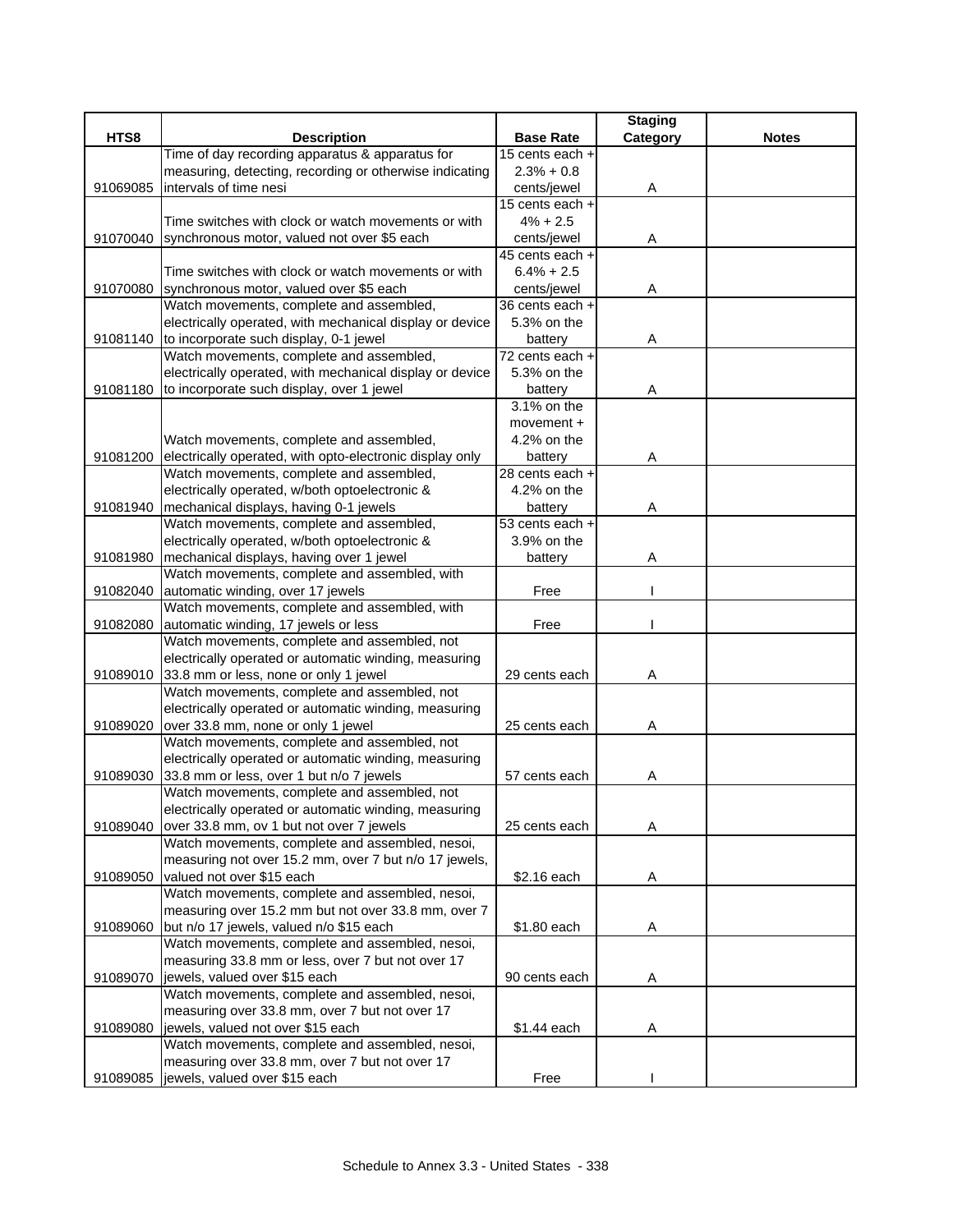|          |                                                                                                        |                                | <b>Staging</b> |              |
|----------|--------------------------------------------------------------------------------------------------------|--------------------------------|----------------|--------------|
| HTS8     | <b>Description</b>                                                                                     | <b>Base Rate</b>               | Category       | <b>Notes</b> |
|          | Watch movements, complete and assembled, not                                                           |                                |                |              |
|          | electrically operated or automatic winding, measuring                                                  |                                |                |              |
| 91089090 | 33.8 mm or less, over 17 jewels                                                                        | \$1.50 each                    | Α              |              |
|          | Watch movements, complete and assembled, not                                                           |                                |                |              |
| 91089095 | electrically operated or automatic winding, measuring<br>over 33.8 mm, over 17 jewels                  | \$1.72 each                    |                |              |
|          |                                                                                                        | 3.9% on the                    | Α              |              |
|          |                                                                                                        | movement +                     |                |              |
|          | Alarm clock movements, complete and assembled,                                                         | 5.3% on the                    |                |              |
| 91091110 | electrically operated, with opto-electronic display only                                               | battery                        | Α              |              |
|          |                                                                                                        |                                |                |              |
|          | Alarm clock movements, complete and assembled,                                                         | 30 cents each +                |                |              |
|          | electrically operated, with display nesoi, measuring not                                               | 5.3% on the                    |                |              |
| 91091120 | over 50 mm in width or diameter                                                                        | battery                        | Α              |              |
|          |                                                                                                        | $\overline{7.5}$ cents each    |                |              |
|          |                                                                                                        | $+3.2%$ on the                 |                |              |
|          | Alarm clock movements, complete and assembled,                                                         | movement +                     |                |              |
|          | electrically operated, with display nesoi, measuring                                                   | $2.6%$ on the                  |                |              |
| 91091140 | over 50 mm, valued not over \$5 each                                                                   | battery                        | A              |              |
|          |                                                                                                        | 22 cents each +                |                |              |
|          |                                                                                                        | 3.2% on the                    |                |              |
|          | Alarm clock movements, complete and assembled,<br>electrically operated, with display nesoi, measuring | movement +<br>$2.6%$ on the    |                |              |
| 91091160 | over 50 mm, valued over \$5 each                                                                       | battery                        | Α              |              |
|          |                                                                                                        | 3.9% on the                    |                |              |
|          |                                                                                                        | movement $+$                   |                |              |
|          | Clock movements nesoi, complete and assembled,                                                         | 5.3% on the                    |                |              |
| 91091910 | electrically operated, with opto-electronic display only                                               | battery                        | Α              |              |
|          |                                                                                                        |                                |                |              |
|          | Clock movements nesoi, complete and assembled,                                                         | 20 cents each +                |                |              |
|          | electrically operated, with display nesoi, measuring not                                               | 3.5% on the                    |                |              |
| 91091920 | over 50 mm in width or diameter                                                                        | battery                        | Α              |              |
|          |                                                                                                        | 12 cents each +                |                |              |
|          |                                                                                                        | 5.1% on the                    |                |              |
|          | Clock movements nesoi, complete and assembled,                                                         | $move$ mnt +                   |                |              |
|          | electrically operated, with display nesoi, measuring                                                   | 4.2% on the                    |                |              |
| 91091940 | over 50 mm, valued not over \$5 each                                                                   | battery<br>30 cents each +     | Α              |              |
|          |                                                                                                        | 4.3% on the                    |                |              |
|          | Clock movements nesoi, complete and assembled,                                                         | movement +                     |                |              |
|          | electrically operated, with display nesoi, measuring                                                   | 3.5% on the                    |                |              |
| 91091960 | over 50 mm, valued over \$5 each                                                                       | battery                        | A              |              |
|          | Clock movements, complete and assembled, not                                                           |                                |                |              |
|          | electrically operated, measuring not over 50 mm in                                                     |                                |                |              |
| 91099020 | width or diameter                                                                                      | 20 cents each                  | Α              |              |
|          | Clock movements, complete and assembled, not                                                           |                                |                |              |
|          | electrically operated, measuring over 50 mm in width or 15 cents each +                                |                                |                |              |
| 91099040 | diameter, valued not over \$5 each                                                                     | 6.4%                           | A              |              |
|          | Clock movements, complete and assembled, not                                                           |                                |                |              |
|          | electrically operated, measuring over 50 mm in width or 30 cents each +                                |                                |                |              |
| 91099060 | diameter, valued over \$5 each                                                                         | 4.3%                           | A              |              |
|          |                                                                                                        | The rate                       |                |              |
|          |                                                                                                        | applicable to<br>the complete, |                |              |
|          | Complete watch movements, unassembled or partly                                                        | assembled                      |                |              |
| 91101100 | assembled (movement sets)                                                                              | movement                       | A              |              |
| 91101200 | Incomplete watch movements, assembled                                                                  | 9%                             | A              |              |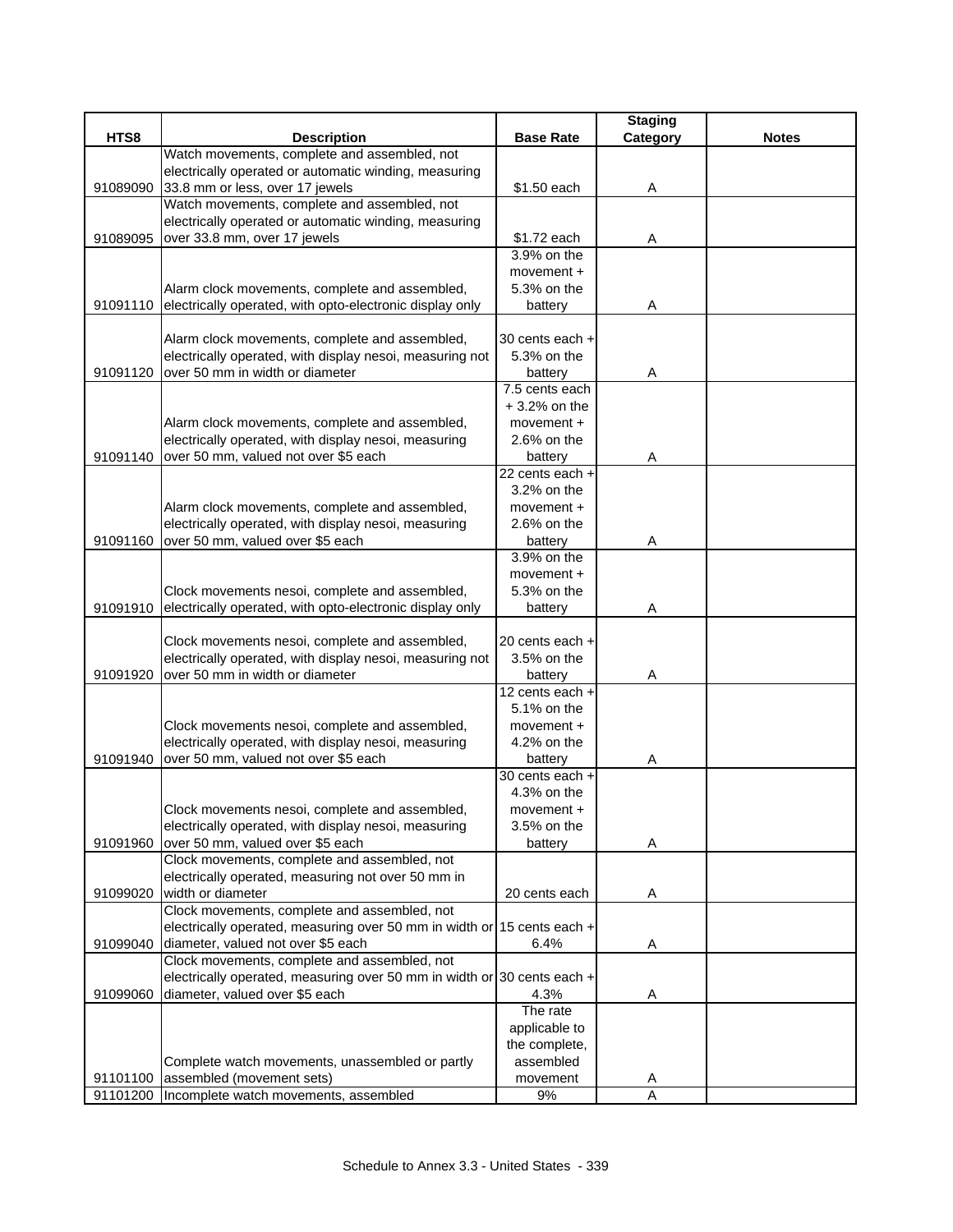|          |                                                                 |                    | <b>Staging</b> |              |
|----------|-----------------------------------------------------------------|--------------------|----------------|--------------|
| HTS8     | <b>Description</b>                                              | <b>Base Rate</b>   | Category       | <b>Notes</b> |
| 91101900 | Rough watch movements                                           | 9%                 | А              |              |
|          |                                                                 | The rate           |                |              |
|          |                                                                 | applicable to      |                |              |
|          |                                                                 | the complete,      |                |              |
|          | Complete clock movements, unassembled or partly                 | assembled          |                |              |
| 91109020 | assembled (movement sets)                                       | movement           | Α              |              |
|          |                                                                 |                    |                |              |
|          |                                                                 |                    |                |              |
|          |                                                                 | $4.3% + 1.7$       |                |              |
|          |                                                                 | cents/jewel +      |                |              |
|          |                                                                 | 0.2 cents for      |                |              |
|          |                                                                 | each other         |                |              |
|          |                                                                 | piece or part,     |                |              |
|          |                                                                 | but if consisting  |                |              |
|          |                                                                 | in part of a       |                |              |
|          |                                                                 | plate or a set of  |                |              |
|          |                                                                 | plates the total   |                |              |
|          |                                                                 | duty shall not     |                |              |
|          |                                                                 | exceed the duty    |                |              |
|          | Incomplete clock movements consisting of 2 or more              | for the complete   |                |              |
| 91109040 | pieces or parts fastened or joined together                     | movement           |                |              |
|          | Incomplete clock movements, nesi                                | 4.20%              | A<br>A         |              |
| 91109060 | Watch cases of precious metal or of metal clad with             | 12 cents each +    |                |              |
|          |                                                                 |                    |                |              |
| 91111000 | precious metal                                                  | 4.8%               | Α              |              |
|          |                                                                 | $7$ cents each $+$ |                |              |
|          | 91112020 Watch cases of gold- or silver-plated base metal       | 5.4%               | Α              |              |
|          |                                                                 | 3.6 cents each     |                |              |
|          | 91112040 Watch cases of base metal not gold- or silver-plated   | $+7.6%$            | Α              |              |
|          | Watch cases, not of precious metal, of metal clad with          | 3.6 cents each     |                |              |
| 91118000 | precious metal or of base metal                                 | $+7.6%$            | Α              |              |
|          | Parts of watch cases, of precious metal or of metal clad        |                    |                |              |
| 91119040 | with precious metal                                             | 6.40%              | Α              |              |
|          | Bezels, backs and centers, of watch cases, not of               | 1.6 cents each     |                |              |
| 91119050 | precious metal or of metal clad with precious metal             | $+6.8%$            | Α              |              |
|          | Parts of watch cases, other than bezels, backs and              |                    |                |              |
|          | centers, not of precious metal or of metal clad with            |                    |                |              |
| 91119070 | precious metal                                                  | 6.40%              | A              |              |
|          | Clock cases and cases of a similar type for other goods         |                    |                |              |
| 91122040 | of chapter 91, of metal                                         | 3.50%              | Α              |              |
|          | Clock cases and cases of a similar type for other goods         |                    |                |              |
| 91122080 | of chapter 91, other than cases of metal                        | 5.50%              | Α              |              |
|          | Parts of clock cases and cases of a similar type for            |                    |                |              |
| 91129000 | other goods of chapter 91                                       | 5.50%              | A              |              |
|          | Watch straps, watch bands and watch bracelets, of               |                    |                |              |
|          | precious metal or of metal clad with precious metal, and        |                    |                |              |
| 91131000 | parts thereof                                                   | 4.50%              | Α              |              |
|          | Watch straps, watch bands and watch bracelets of                |                    |                |              |
|          | base metal, whether or not gold- or silver-plated,              |                    |                |              |
| 91132020 | valued not over \$5 per dozen                                   | 11.20%             | A              |              |
|          | Watch straps, watch bands and watch bracelets of                |                    |                |              |
|          | base metal, whether or not gold- or silver-plated,              |                    |                |              |
| 91132040 | valued over \$5 per dozen                                       | 11.20%             | A              |              |
|          |                                                                 |                    |                |              |
|          | Parts of watch bracelet of base metal, whether or not           |                    |                |              |
|          | 91132060 gold- or silver-plated, valued not over \$12 per dozen | 8.80%              | Α              |              |
|          |                                                                 |                    |                |              |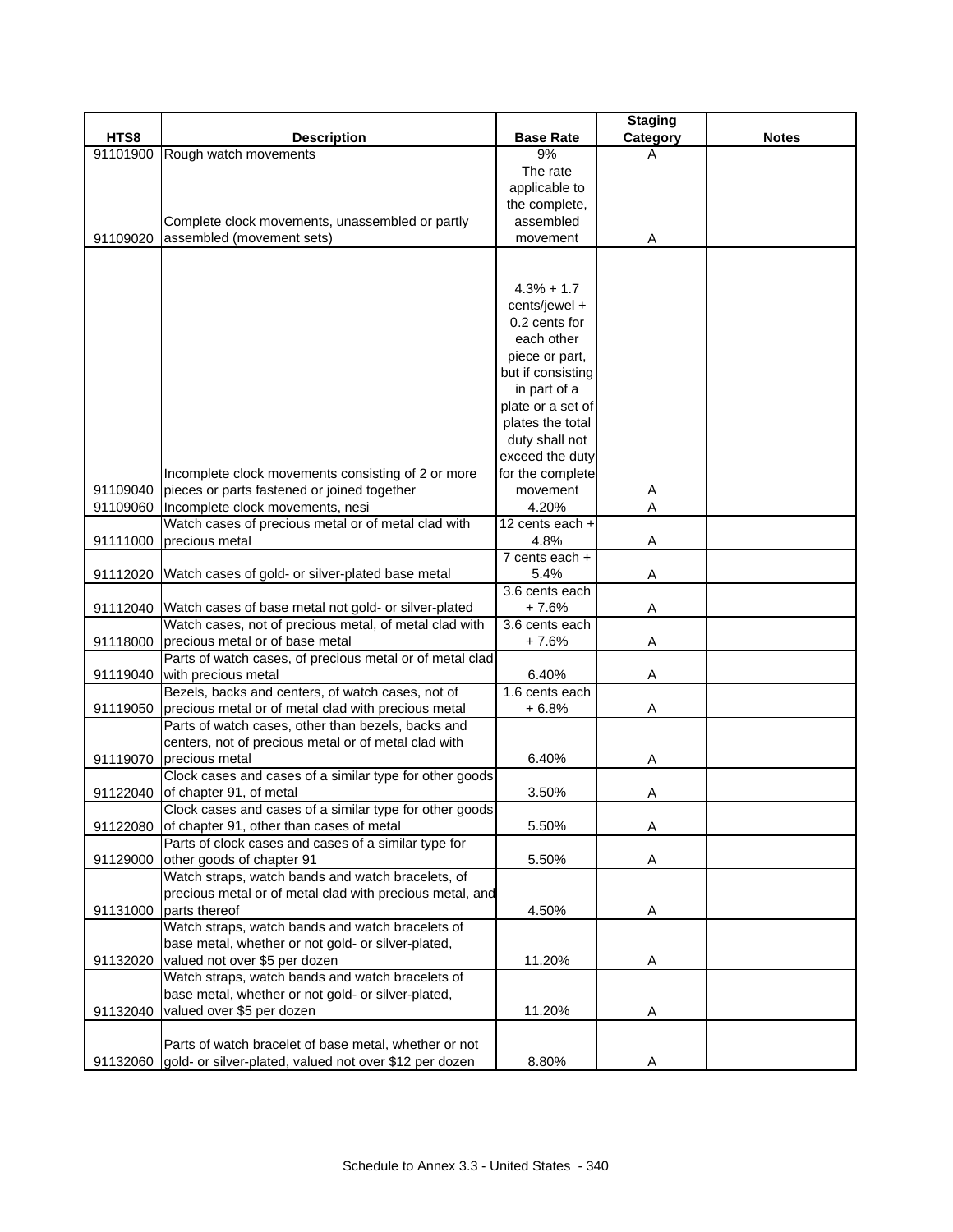|                     |                                                                                                         |                                   | <b>Staging</b> |              |
|---------------------|---------------------------------------------------------------------------------------------------------|-----------------------------------|----------------|--------------|
| HTS8                | <b>Description</b>                                                                                      | <b>Base Rate</b>                  | Category       | <b>Notes</b> |
|                     |                                                                                                         |                                   |                |              |
|                     | Parts of watch bracelets of base metal, whether or not                                                  |                                   |                |              |
| 91132090            | gold- or silver-plated, valued over \$12 per dozen<br>Watch straps, watch bands and watch bracelets, of | 8.80%                             | Α              |              |
|                     | 91139040 textile material, and parts thereof                                                            | 7.20%                             | Α              |              |
|                     | Watch straps, watch bands and watch bracelets, other                                                    |                                   |                |              |
|                     | than of precious metal, base metal or textile material,                                                 |                                   |                |              |
| 91139080            | and parts thereof                                                                                       | 1.80%                             | Α              |              |
|                     | 91141040 Springs, including hair-springs, for watches                                                   | 7.30%                             | A              |              |
|                     | 91141080 Springs, including hair-springs, for clocks                                                    | 4.20%                             | A              |              |
|                     | 91142000 Jewels for watches and clocks                                                                  | Free                              |                |              |
|                     | Dials for watches and clocks, not exceeding 50 mm in                                                    | 0.4 cents each                    |                |              |
| 91143040            | width                                                                                                   | $+7.2%$                           | Α              |              |
|                     | Dials for watches and clocks, exceeding 50 mm in                                                        |                                   |                |              |
| 91143080            | width                                                                                                   | 4.40%                             | Α              |              |
|                     | Watch movement bottom or pillar plates or their                                                         |                                   |                |              |
| 91144020 equivalent |                                                                                                         | 12 cents each                     | A              |              |
|                     | Any plate, or set of plates, suitable for assembling                                                    |                                   |                |              |
|                     | 91144040 thereon a clock movement                                                                       | 10 cents each                     | Α              |              |
|                     | 91144060 Plates and bridges for watches, nesi                                                           | 7.30%                             | A              |              |
|                     | 91144080 Plates and bridges for clocks, nesi                                                            | 4.20%                             | A              |              |
|                     | Assemblies and subassemblies for watch movements                                                        |                                   |                |              |
|                     | consisting of 2 or more pieces or parts fastened or                                                     |                                   |                |              |
| 91149015            | joined inseparably together                                                                             | 7.20%                             | Α              |              |
|                     |                                                                                                         |                                   |                |              |
|                     |                                                                                                         |                                   |                |              |
|                     |                                                                                                         | $6\% + 2.3$                       |                |              |
|                     |                                                                                                         | cents/jewel +                     |                |              |
|                     |                                                                                                         | 0.2 cents for                     |                |              |
|                     |                                                                                                         | each other                        |                |              |
|                     |                                                                                                         | piece or part,                    |                |              |
|                     |                                                                                                         | but if consisting<br>in part of a |                |              |
|                     |                                                                                                         | plate or a set of                 |                |              |
|                     |                                                                                                         | plates the total                  |                |              |
|                     |                                                                                                         | duty shall not                    |                |              |
|                     | Assemblies and subassemblies for clock movements                                                        | exceed the duty                   |                |              |
|                     | consisting of 2 or more pieces or parts fastened or                                                     | for the complete                  |                |              |
|                     | 91149030 joined inseparably together                                                                    | movement                          | Α              |              |
|                     | 91149040 Watch parts, nesi                                                                              | 8.80%                             | A              |              |
|                     | 91149050 Clock parts, nesi                                                                              | 4.20%                             | $\overline{A}$ |              |
|                     | 92011000 Upright pianos                                                                                 | 4.70%                             | A              |              |
|                     | 92012000 Grand pianos                                                                                   | 4.70%                             | A              |              |
|                     | Keybd string. musical instru., o/than w/elect. sound or                                                 |                                   |                |              |
|                     | ampl., pianos (incl. player pianos) nesoi; harpsichords                                                 |                                   |                |              |
| 92019000            | & oth keybd string. instr.                                                                              | 3.50%                             | Α              |              |
|                     | String musical instruments, o/than w/elect. sound or                                                    |                                   |                |              |
| 92021000            | ampl., played with a bow                                                                                | 3.20%                             | Α              |              |
|                     | String musical instruments, o/than w/elect. sound or                                                    |                                   |                |              |
|                     | ampl., guitars, valued not over \$100 each (excluding                                                   |                                   |                |              |
| 92029020            | the value of the case)                                                                                  | 4.50%                             | Α              |              |
|                     | String musical instruments, o/than w/elect. sound or                                                    |                                   |                |              |
|                     | ampl., guitars, valued over \$100 each (excluding the                                                   |                                   |                |              |
| 92029040            | value of the case)                                                                                      | 8.70%                             | Α              |              |
|                     | String musical instruments (o/than guitars or                                                           |                                   |                |              |
|                     | instruments played with a bow), o/than w/elect. sound                                                   |                                   |                |              |
| 92029060            | or ampl.                                                                                                | 4.60%                             | Α              |              |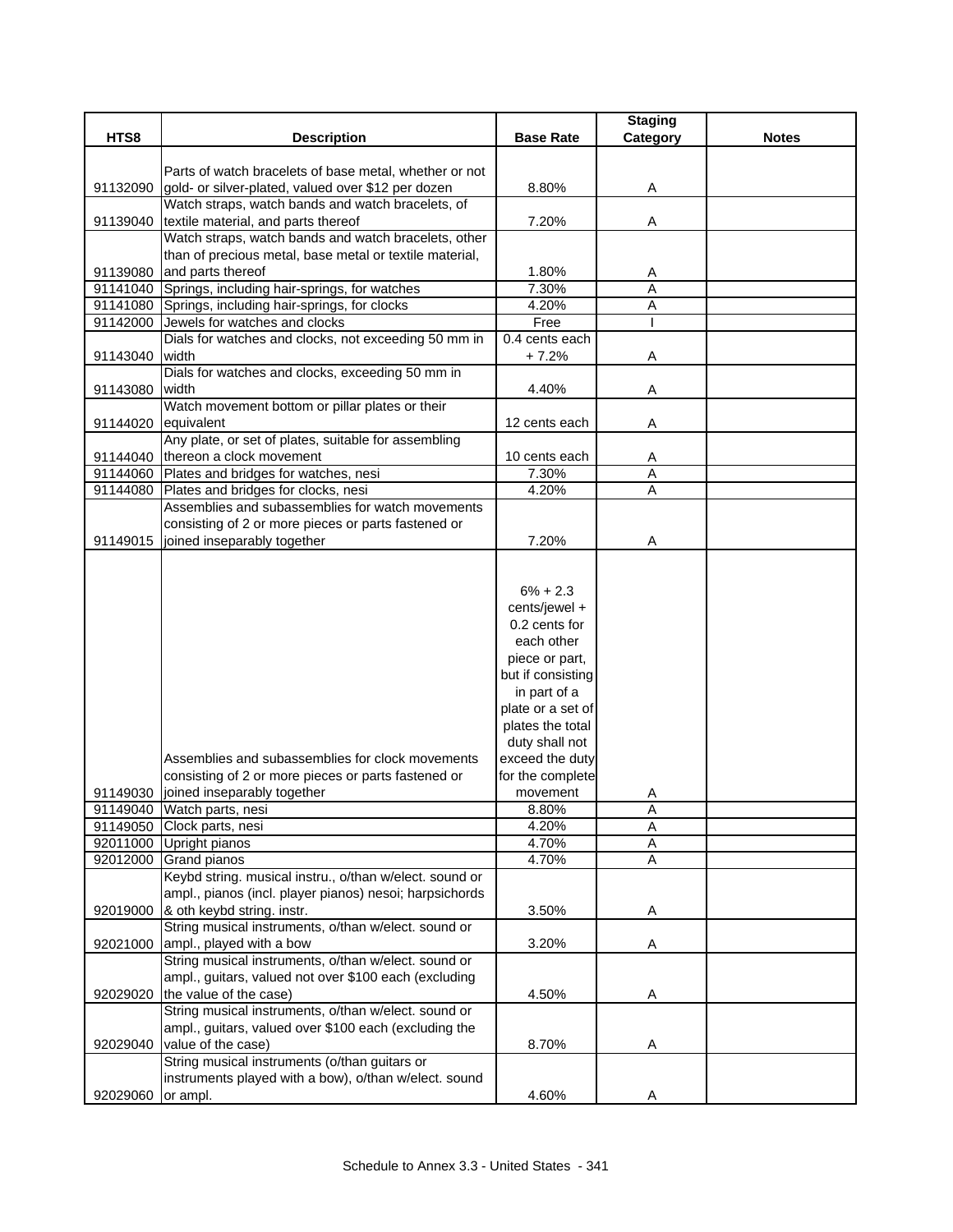|                                                                        |                  | <b>Staging</b> |              |
|------------------------------------------------------------------------|------------------|----------------|--------------|
| HTS8<br><b>Description</b>                                             | <b>Base Rate</b> | Category       | <b>Notes</b> |
| Keyboard musical instruments, o/than w/elect. sound or                 |                  |                |              |
| ampl., pipe organs<br>92030040                                         | Free             |                |              |
| Keyboard musical instruments, o/than w/elect. sound or                 |                  |                |              |
| ampl., harmoniums and similar keyboard instruments                     |                  |                |              |
| with free metal reeds<br>92030080                                      | 2.70%            | A              |              |
| Piano accordions, o/than w/elect. sound or ampl.<br>92041040           | Free             |                |              |
| Accordions (o/than piano accordions) and similar                       |                  |                |              |
| instruments, o/than w/elect. sound or ampl.<br>92041080                | 2.60%            | A              |              |
| 92042000 Mouth organs                                                  | Free             |                |              |
| Wind musical instruments, o/than w/elect. sound or                     |                  |                |              |
| 92051000<br>ampl., brass-wind instruments                              | 2.90%            | Α              |              |
| Wind musical instruments, o/than w/elect. sound or                     |                  |                |              |
| ampl., bagpipes<br>92059020                                            | Free             |                |              |
| Wind musical instruments, o/than w/elect. sound or                     |                  |                |              |
| ampl., woodwind instruments (o/than bagpipes)<br>92059040              | 4.90%            | A              |              |
| Wind musical instruments (o/than brass-wind or                         |                  |                |              |
| woodwind) nesoi, o/than w/elect. sound or ampl.<br>92059060            | Free             |                |              |
| Percussion musical instruments, o/than w/elect. sound                  |                  |                |              |
| or ampl., drums<br>92060020                                            | 4.80%            | A              |              |
| Percussion musical instruments, o/than w/elect. sound                  |                  |                |              |
| 92060040<br>or ampl., cymbals                                          | Free             |                |              |
| Percussion musical instruments, o/than w/elect. sound                  |                  |                |              |
| or ampl., sets of tuned bells known as chimes, peals or                |                  |                |              |
| 92060060<br>carillons                                                  | Free             |                |              |
| Percussion musical instruments (o/than drums,                          |                  |                |              |
| cymbals, chimes, peals or carillons) nesoi (e.g.,                      |                  |                |              |
| 92060080 xylophones, castanets, maracas)                               | 5.30%            | Α              |              |
| Keyboard musical instruments (o/than accordions), the                  |                  |                |              |
| sound of which is produced, or must be amplified,                      |                  |                |              |
| 92071000<br>electrically                                               | 5.40%            | Α              |              |
| Musical instruments (o/than keyboard except                            |                  |                |              |
| accordions) nesoi, the sound of which is produced, or                  |                  |                |              |
| must be amplified, electrically<br>92079000                            | 5%               | Α              |              |
| Music boxes<br>92081000                                                | 3.20%            | A              |              |
| Musical instruments nesoi in chapter 92; decoy calls;                  |                  |                |              |
| whistles, and o/mouth-blown sound signaling<br>instruments<br>92089000 | 5.30%            |                |              |
|                                                                        |                  | Α              |              |
| 92091000 Metronomes, tuning forks and pitch pipes of all kinds         | Free             |                |              |
| 92092000 Mechanisms for music boxes                                    | Free             |                |              |
| 92093000 Strings for musical instruments                               | Free             |                |              |
| 92099140<br>Tuning pins for pianos                                     | Free             |                |              |
| Parts & access. for pianos (o/than tuning pins and                     |                  |                |              |
| strings) nesoi<br>92099180                                             | 4.20%            | Α              |              |
| Mutes, collapsible musical instru. stands, & music                     |                  |                |              |
| holders for attachment to instru., all the foregoing, for              |                  |                |              |
| stringed music. instru. of 9202<br>92099220                            | 3.90%            | A              |              |
| Tuning pins for stringed musical instruments of heading                | 10 cents/1,000   |                |              |
| 92099240<br>9202                                                       | pins + 3.5%      | Α              |              |
| Bows, parts of bows, bow hair, chin rests and other                    |                  |                |              |
| parts and accessories for stringed musical instru. of                  |                  |                |              |
| 9202<br>92099260                                                       | Free             |                |              |
| Parts & access. nesoi, for stringed musical instruments                |                  |                |              |
| of heading 9202<br>92099280                                            | 4.60%            | Α              |              |
| 92099340 Parts & access. nesoi, for pipe organs                        | Free             |                |              |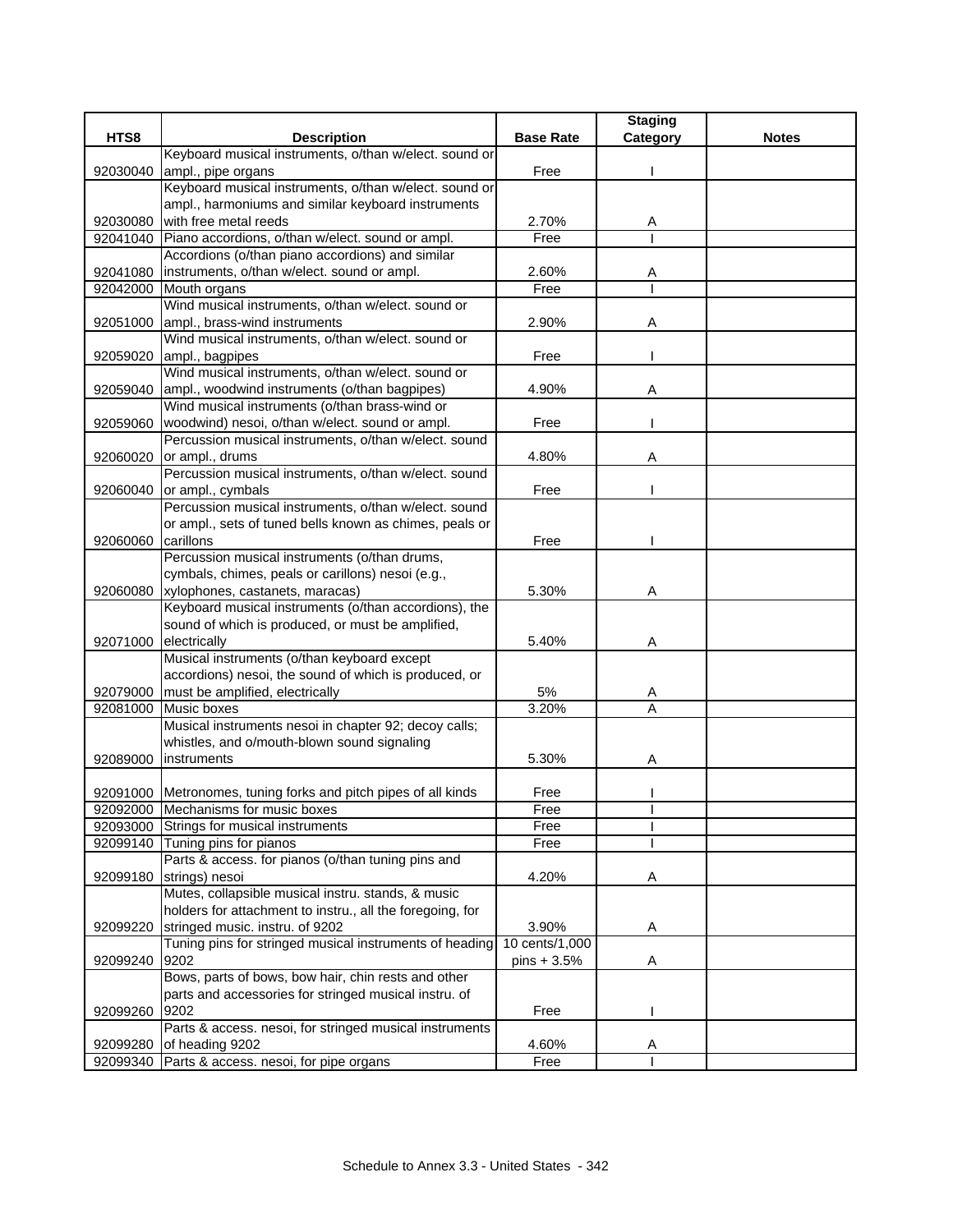|          |                                                                                                                     |                                     | <b>Staging</b> |              |
|----------|---------------------------------------------------------------------------------------------------------------------|-------------------------------------|----------------|--------------|
| HTS8     | <b>Description</b>                                                                                                  | <b>Base Rate</b>                    | Category       | <b>Notes</b> |
|          | Parts & access. nesoi, for harmoniums and similar                                                                   |                                     |                |              |
|          | keyboard instruments with free metal reeds of heading                                                               |                                     |                |              |
| 92099380 | 9203, nesoi                                                                                                         | 2.70%                               | Α              |              |
|          |                                                                                                                     |                                     |                |              |
|          | Collapsible musical instrument stands, for the                                                                      |                                     |                |              |
|          | 92099440   instruments w/elect sound or ampl. of heading 9207<br>Parts & access. nesoi, for the musical instruments | 5.70%                               | Α              |              |
|          | w/elect. sound or ampl. of heading 9207 nesoi                                                                       | 2.70%                               |                |              |
| 92099480 | Mutes nesoi; pedals, dampers & spurs for drums;                                                                     |                                     | Α              |              |
|          | pedals & holders for cymbals; music holders nesoi;                                                                  |                                     |                |              |
|          | 92099910 collapsible music instru stands, nesoi                                                                     | 5.70%                               | Α              |              |
| 92099920 | Parts & access. nesoi, for bagpipes                                                                                 | Free                                |                |              |
|          | Parts & access. nesoi, for woodwind and brass-wind                                                                  |                                     |                |              |
| 92099940 | <b>Imusical instruments</b>                                                                                         | Free                                |                |              |
|          | Parts & access. (o/than mechanisms) nesoi, for music                                                                |                                     |                |              |
| 92099960 | boxes                                                                                                               | Free                                |                |              |
|          |                                                                                                                     |                                     |                |              |
|          | 92099980 Parts & access. nesoi, for musical instruments, nesoi                                                      | 5.30%                               | Α              |              |
|          | 93011100 Self-propelled artillery weapons                                                                           | Free                                |                |              |
|          | 93011900 Artillery weapons other than self-propelled                                                                | Free                                |                |              |
|          | Rocket launchers; flame-throwers; grenade launchers;                                                                |                                     |                |              |
| 93012000 | torpedo tubes and similar projectors                                                                                | Free                                |                |              |
|          |                                                                                                                     | 4.7% on the                         |                |              |
|          |                                                                                                                     | value of the rifle                  |                |              |
|          |                                                                                                                     | $+20%$ on the                       |                |              |
|          |                                                                                                                     | value of the                        |                |              |
|          |                                                                                                                     | telescopic sight,                   |                |              |
|          | 93019030 Rifles, military                                                                                           | if any                              | A              |              |
|          | 93019060 Shotguns, military                                                                                         | 2.60%                               | Α              |              |
|          | 93019090 Military weapons, nesoi                                                                                    | Free                                |                |              |
|          |                                                                                                                     | 14 cents each +                     |                |              |
|          | 93020000 Revolvers and pistols (o/than of heading 9303 or 9304)                                                     | 3%                                  | Α              |              |
|          | 93031000 Muzzle-loading firearms                                                                                    | Free                                |                |              |
|          | Shotguns (incl. comb. shotgun-rifles), for sport, hunting                                                           |                                     |                |              |
| 93032000 | or target-shooting                                                                                                  | 2.60%                               | Α              |              |
|          |                                                                                                                     | 3.8% on the                         |                |              |
|          |                                                                                                                     | value of the rifle                  |                |              |
|          |                                                                                                                     | $+10\%$ on the                      |                |              |
|          |                                                                                                                     | value of the                        |                |              |
|          | Rifles (o/than muzzle-loading), for sport, hunting or                                                               | telescopic sight,                   |                |              |
| 93033040 | target-shootings, valued o/\$25 but n/or \$50 each                                                                  | if any                              | Α              |              |
|          |                                                                                                                     | 3.1% on the                         |                |              |
|          |                                                                                                                     | value of the rifle<br>$+13%$ on the |                |              |
|          |                                                                                                                     | value of the                        |                |              |
|          | Rifles (o/than muzzle-loading), for sport, hunting or<br>target-shooting rifles, valued at \$25 and under or o/\$50 |                                     |                |              |
| 93033080 | each                                                                                                                | telescopic sight,<br>if any         | Α              |              |
|          | Revolvers and pistols, designed to fire only blank                                                                  |                                     |                |              |
| 93039040 | cartridges or blank ammunition                                                                                      | 4.20%                               | Α              |              |
|          | Firearms and similar devices that operate by the firing                                                             |                                     |                |              |
| 93039080 | of an explosive charge, nesoi                                                                                       | Free                                |                |              |
|          | Rifles that eject missiles by release of compressed air                                                             |                                     |                |              |
|          | or gas, or by the release of a spring mechanism or                                                                  |                                     |                |              |
| 93040020 | rubber held under tension                                                                                           | 3.90%                               | Α              |              |
|          | Pistols & other guns (o/than rifles) that eject missiles by                                                         |                                     |                |              |
|          | release of comp. air or gas, a spring mechanism or                                                                  |                                     |                |              |
| 93040040 | rubber held under tension                                                                                           | Free                                |                |              |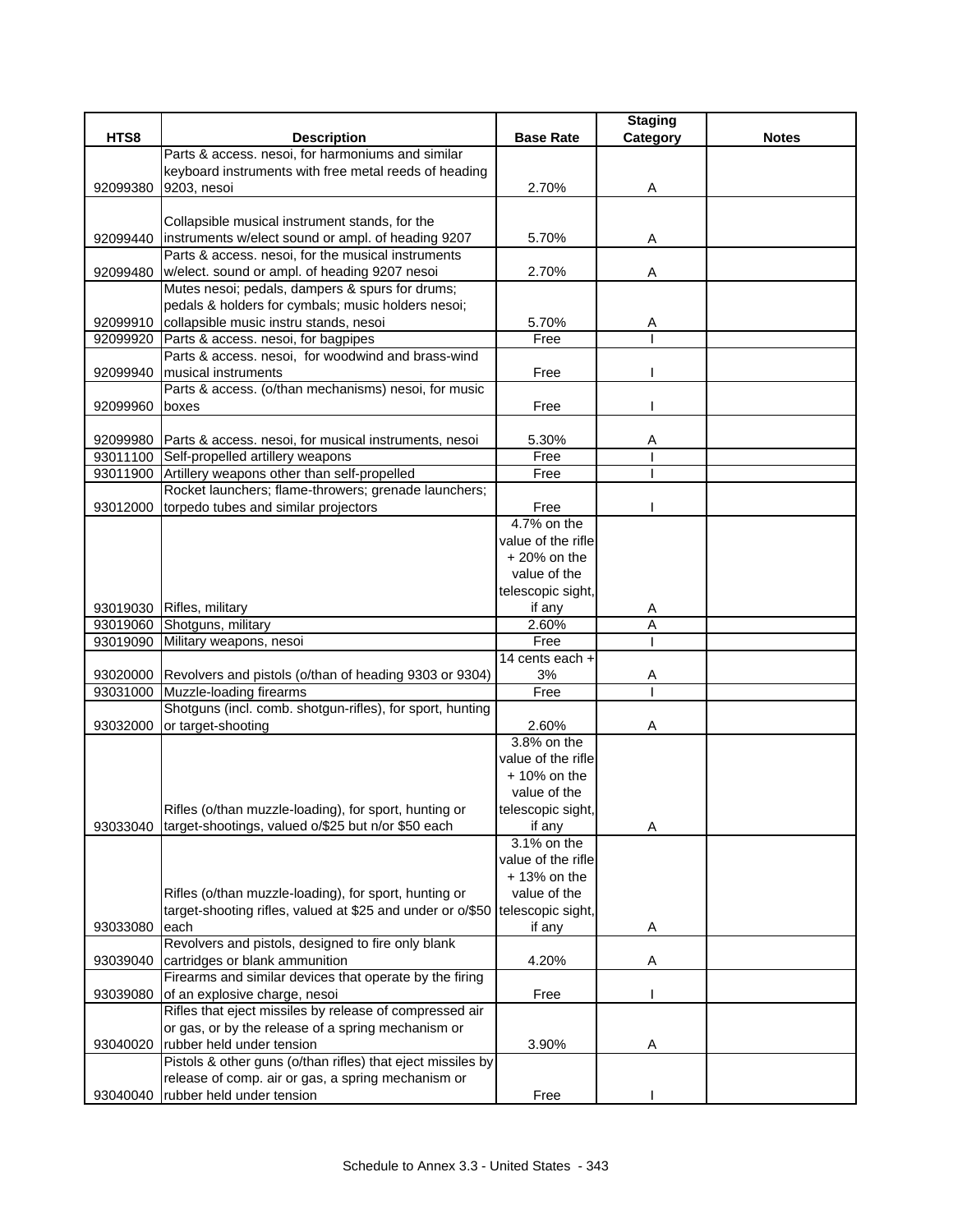|          |                                                                                                           |                  | <b>Staging</b> |              |
|----------|-----------------------------------------------------------------------------------------------------------|------------------|----------------|--------------|
| HTS8     | <b>Description</b>                                                                                        | <b>Base Rate</b> | Category       | <b>Notes</b> |
| 93040060 | Arms (o/than those of heading 9307) nesoi                                                                 | 5.70%            | A              |              |
|          | Parts and accessories nesoi, for revolvers or pistols of                                                  |                  |                |              |
| 93051020 | heading 9302<br>Parts and accessories nesoi, for revolvers or pistols                                     | 4.20%            | Α              |              |
|          | designed to fire only blank cartridges or blank                                                           |                  |                |              |
| 93051040 | ammunition                                                                                                | 4.20%            | Α              |              |
|          | Parts and accessories nesoi, for muzzle-loading                                                           |                  |                |              |
| 93051060 | revolvers and pistols                                                                                     | Free             |                |              |
|          | Parts and accessories nesoi, for revolvers or pistols                                                     |                  |                |              |
| 93051080 | nesoi                                                                                                     | Free             |                |              |
|          |                                                                                                           |                  |                |              |
|          | 93052140 Barrels for muzzle-loading shotguns of heading 9303                                              | Free             |                |              |
|          | Barrels for sport, hunting & target shotguns shotguns                                                     |                  |                |              |
| 93052180 | (o/than muzzle-loading shotguns)                                                                          | Free             |                |              |
|          | Parts and accessories nesoi, for muzzle-loading                                                           |                  |                |              |
| 93052905 | shotguns or rifles of heading 9303                                                                        | Free             |                |              |
|          |                                                                                                           |                  |                |              |
|          | Stocks, for sport, hunting & target shotguns shotguns                                                     |                  |                |              |
| 93052910 | (incl. comb. shotgun-rifles) of heading 9303<br>Parts and accessories nesoi, for sport, hunting & target  | Free             |                |              |
| 93052920 | shotguns (incl. comb. shotgun-rifles) of 9303                                                             | Free             |                |              |
|          | Stocks, for sport, hunting & target rifles of heading                                                     |                  |                |              |
| 93052940 | 9303                                                                                                      | 3.50%            | A              |              |
|          | Parts and accessories nesoi, for sport, hunting & target                                                  |                  |                |              |
| 93052950 | rifles of headinng 9303                                                                                   | Free             |                |              |
|          |                                                                                                           |                  |                |              |
|          | 93059110 Parts and accessories for military rifles of heading 9301                                        | Free             |                |              |
|          | Parts and accessories for military shotguns of heading                                                    |                  |                |              |
| 93059120 | 9301                                                                                                      | Free             |                |              |
|          | Parts and accessories for military weapons (other than                                                    |                  |                |              |
| 93059130 | rifles and shotguns) of heading 9301                                                                      | Free             |                |              |
|          | Parts and accessories for articles of heading 9303                                                        |                  |                |              |
| 93059940 | other than shotguns or rifles                                                                             | Free             |                |              |
| 93059950 | Parts and accessories for articles of subheading<br>9304.00.20 or 9304.00.40                              | 3.90%            | Α              |              |
|          | Parts and accessories for articles of headings 9301 to                                                    |                  |                |              |
|          | 93059960 9304, nesoi                                                                                      | 2.90%            | Α              |              |
|          | Cartridges and pts. thereof, for riveting or similar tools                                                |                  |                |              |
|          | 93061000 or for captive-bolt humane killers                                                               | Free             |                |              |
|          | 93062100 Cartridges, for shotguns                                                                         | Free             |                |              |
|          | 93062900 Parts of cartridges for shotguns; air gun pellets                                                | Free             |                |              |
|          | 93063040 Cartridges nesoi and empty cartridge shells                                                      | Free             |                |              |
| 93063080 | Parts of cartridges nesoi                                                                                 | Free             |                |              |
|          | Bombs, grenades, torpedoes, mines, missiles and                                                           |                  |                |              |
|          | similar munitions of war and pts thereof; other                                                           |                  |                |              |
| 93069000 | ammunition projectiles & pts. thereof                                                                     | Free             |                |              |
|          |                                                                                                           |                  |                |              |
| 93070000 | Swords, cutlasses, bayonets, lances and similar arms,<br>parts thereof and scabbards and sheaths therefor | 2.70%            | Α              |              |
|          |                                                                                                           |                  |                |              |
|          | 94011040 Seats, of a kind used for aircraft, leather upholstered                                          | Free             |                |              |
|          | Seats, of a kind used for aircraft (o/than leather                                                        |                  |                |              |
| 94011080 | upholstered)                                                                                              | Free             |                |              |
| 94012000 | Seats, of a kind used for motor vehicles                                                                  | Free             |                |              |
|          | Seats nesoi, swivel w/variable height adjustment &                                                        |                  |                |              |
| 94013040 | w/wooden frame (o/than of heading 9402)                                                                   | Free             |                |              |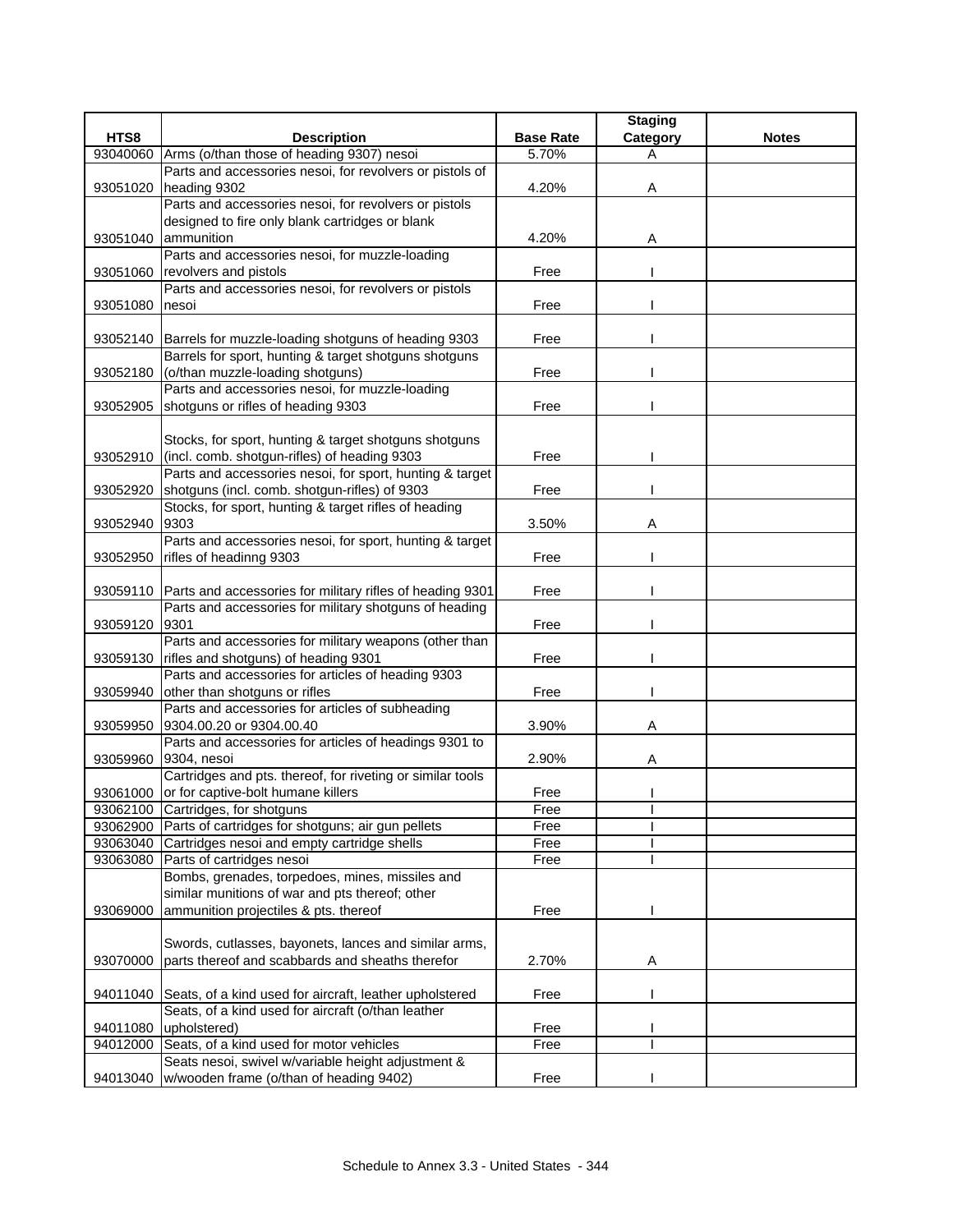|                   |                                                                                                               |                  | <b>Staging</b> |              |
|-------------------|---------------------------------------------------------------------------------------------------------------|------------------|----------------|--------------|
| HTS8              | <b>Description</b>                                                                                            | <b>Base Rate</b> | Category       | <b>Notes</b> |
|                   |                                                                                                               |                  |                |              |
|                   | Seats nesoi, swivel w/variable height adjustment &                                                            |                  |                |              |
| 94013080          | other than w/wooden frame (o/than of heading 9402)<br>Seats nesoi, convertible into beds (o/than garden seats | Free             |                |              |
| 94014000          | or camping equip.)                                                                                            | Free             |                |              |
|                   |                                                                                                               |                  |                |              |
|                   | 94015000 Seats nesoi, of cane, osier, bamboo or similar materials                                             | Free             |                |              |
|                   | 94016120 Chairs nesoi, w/teak frames, upholstered                                                             | Free             |                |              |
|                   | Chairs nesoi, w/wooden frames (o/than teak),                                                                  |                  |                |              |
|                   | 94016140 upholstered                                                                                          | Free             |                |              |
|                   | Seats (o/than chairs) nesoi, w/wooden frames,                                                                 |                  |                |              |
|                   | 94016160 upholstered                                                                                          | Free             |                |              |
|                   | 94016920 Seats nesoi, of bent-wood                                                                            | Free             |                |              |
|                   | 94016940 Chairs nesoi, w/teak frames, not upholstered                                                         | Free             |                |              |
|                   | Chairs nesoi, w/wooden frames (o/than teak), not                                                              |                  |                |              |
| 94016960          | upholstered                                                                                                   | Free             |                |              |
|                   | Seats (o/than chairs) nesoi, w/wooden frames, not                                                             |                  |                |              |
|                   | 94016980 upholstered                                                                                          | Free             |                |              |
|                   | Seats nesoi, w/metal frame (o/than of heading 9402),                                                          |                  |                |              |
|                   | 94017100 upholstered<br>Seats nesoi, w/metal frame (o/than of heading 9402),                                  | Free             |                |              |
|                   | 94017900 not upholstered                                                                                      | Free             |                |              |
|                   | Seats nesoi, of reinforced or laminated plastics (o/than                                                      |                  |                |              |
| 94018020          | of heading 9402)                                                                                              | Free             |                |              |
|                   |                                                                                                               |                  |                |              |
|                   | Seats nesoi, of rubber or plastics (o/than of reinforced                                                      |                  |                |              |
|                   | 94018040 or laminated plastics & o/than of heading 9402)                                                      | Free             |                |              |
|                   | Seats nesoi, o/than of wood, or w/metal frame or of                                                           |                  |                |              |
|                   | 94018060 rubber or plastics (o/than of heading 9402)                                                          | Free             |                |              |
|                   | Parts of seats nesoi, for seats of a kind used for motor                                                      |                  |                |              |
| 94019010 vehicles |                                                                                                               | Free             |                |              |
|                   | 94019015 Parts of seats nesoi, for bent-wood seats                                                            | Free             |                |              |
|                   | Parts of seats (o/than of 9402) nesoi, of cane, osier,                                                        |                  |                |              |
|                   | 94019025 bamboo or similar materials<br>Parts of seats (o/than of 9402) nesoi, of rubber or                   | Free             |                |              |
|                   | 94019035   plastics (o/than of heading 9402)                                                                  | Free             |                |              |
|                   | 94019040 Parts of seats (o/than of 9402) nesoi, of wood                                                       | Free             |                |              |
|                   | Parts of seats (o/than of 9402) nesoi, o/than of cane                                                         |                  |                |              |
|                   | 94019050 etc, rubber or plastics or of wood                                                                   | Free             |                |              |
|                   |                                                                                                               |                  |                |              |
|                   | 94021000 Dentists', barbers' and similar chairs and parts thereof                                             | Free             |                |              |
|                   | Medical, surgical, dental or veterinary furniture and                                                         |                  |                |              |
| 94029000          | parts thereof                                                                                                 | Free             |                |              |
|                   | Furniture (o/than seats) of metal nesoi, of a kind used                                                       |                  |                |              |
| 94031000          | in offices                                                                                                    | Free             |                |              |
|                   | Furniture (o/than seats) of metal nesoi, o/than of a kind                                                     |                  |                |              |
| 94032000          | used in offices                                                                                               | Free             |                |              |
|                   | Furniture (o/than seats) of bentwood nesoi, of a kind                                                         |                  |                |              |
| 94033040          | used in offices<br>Furniture (o/than seats) of wood (o/than bentwood)                                         | Free             |                |              |
|                   |                                                                                                               |                  |                |              |
| 94033080          | nesoi, of a kind used in offices<br>Furniture (o/than seats) of bent-wood nesoi, of a kind                    | Free             |                |              |
| 94034040          | used in the kitchen                                                                                           | Free             |                |              |
|                   | Furniture (o/than seats) of wood (o/than bentwood)                                                            |                  |                |              |
|                   | nesoi, of a kind used in the kitchen & design. for motor                                                      |                  |                |              |
| 94034060          | vehicle use                                                                                                   | Free             |                |              |
|                   |                                                                                                               |                  |                |              |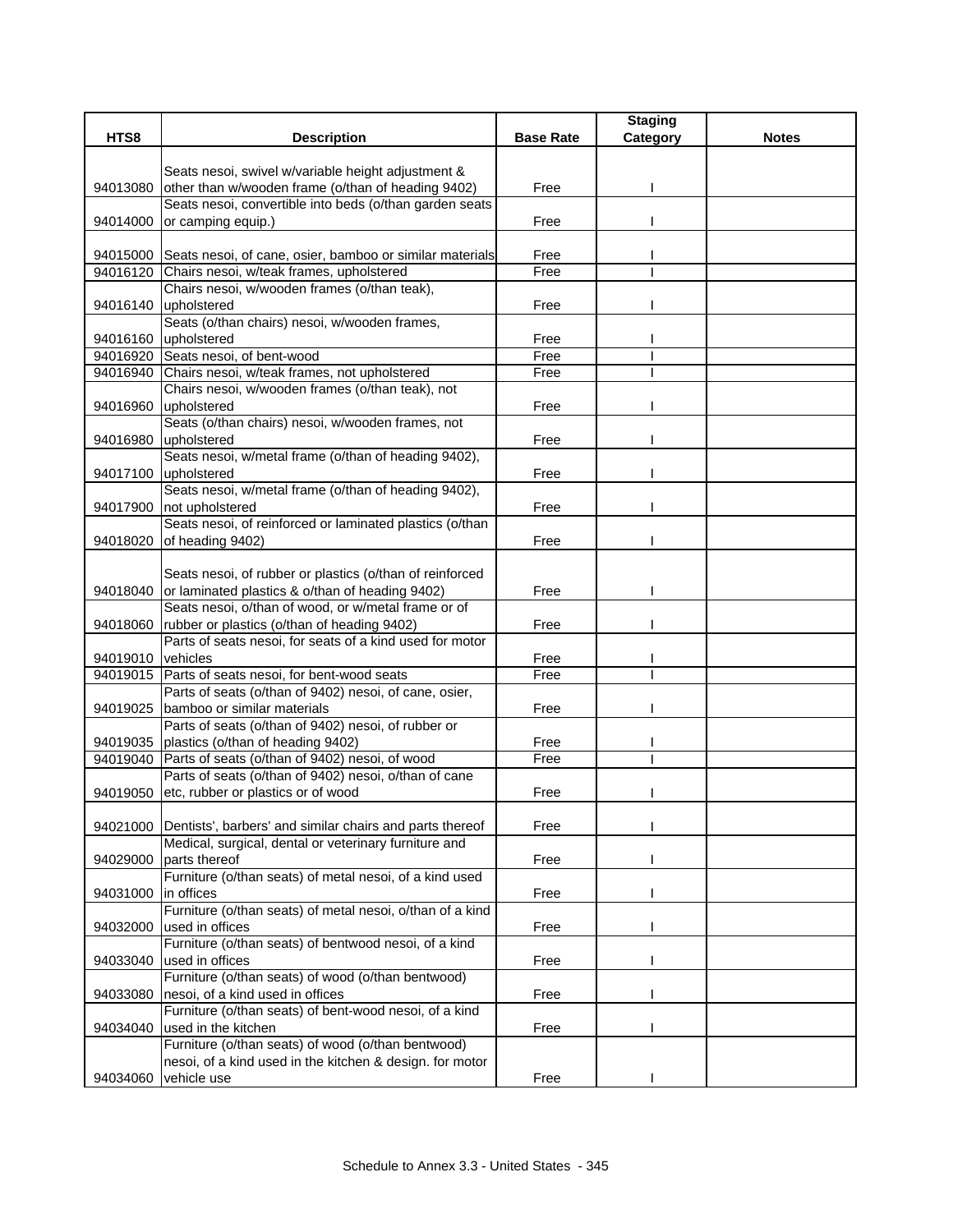|                      |                                                                                             |                  | <b>Staging</b>      |              |
|----------------------|---------------------------------------------------------------------------------------------|------------------|---------------------|--------------|
| HTS8                 | <b>Description</b>                                                                          | <b>Base Rate</b> | Category            | <b>Notes</b> |
|                      | Furniture (o/than seats) of wood (o/than bentwood)                                          |                  |                     |              |
|                      | nesoi, of a kind used in the kitchen & not design. for                                      |                  |                     |              |
| 94034090             | motor vehicl. use                                                                           | Free             |                     |              |
|                      | Furniture (o/than seats) of bentwood nesoi, of a kind                                       |                  |                     |              |
| 94035040             | used in the bedroom                                                                         | Free             |                     |              |
|                      | Furniture (o/than seats) of wood (o/than bentwood), of                                      |                  |                     |              |
|                      | a kind used in the bedroom & designed for motor<br>vehicle use                              | Free             |                     |              |
| 94035060             | Furniture (o/than seats) of wood (o/than bentwood), of                                      |                  |                     |              |
|                      | a kind used in the bedroom & not designed for motor                                         |                  |                     |              |
| 94035090             | vehicle use                                                                                 | Free             |                     |              |
|                      | Furniture (o/than seats & o/than of 9402) of bentwood                                       |                  |                     |              |
| 94036040             | nesoi                                                                                       | Free             |                     |              |
|                      | Furniture (o/than seats & o/than of 9402) of wooden                                         |                  |                     |              |
| 94036080             | (o/than bentwood) nesoi                                                                     | Free             |                     |              |
|                      | Furniture (o/than seats & o/than of 9402) of reinforced                                     |                  |                     |              |
| 94037040             | or laminated plastics nesoi                                                                 | Free             |                     |              |
|                      | Furniture (o/than seats & o/than of 9402) of plastics                                       |                  |                     |              |
| 94037080             | (o/than reinforced or laminated) nesoi                                                      | Free             |                     |              |
|                      | Furniture (o/than seats) of cane, osier, bamboo or                                          |                  |                     |              |
| 94038030             | similar materials nesoi                                                                     | Free             |                     |              |
|                      | Furniture (o/than seats & o/than of 9402) of materials                                      |                  |                     |              |
| 94038060             | nesoi                                                                                       | Free             |                     |              |
|                      | Parts of furniture (o/than seats), for furniture of a kind                                  |                  |                     |              |
| 94039010             | lused for motor vehicles                                                                    | Free             |                     |              |
|                      | Parts of furniture (o/than seats), of cane, osier, bamboo                                   |                  |                     |              |
| 94039025             | or similar materials                                                                        | Free             |                     |              |
|                      | Parts of furniture (o/than seats or o/than of 9402), of                                     |                  |                     |              |
| 94039040             | reinforced or laminated plastics<br>Parts of furniture (o/than seats or o/than of 9402), of | Free             |                     |              |
|                      | rubber or plastics (o/than reinforced or laminated                                          |                  |                     |              |
| 94039050             | plastics)                                                                                   | Free             |                     |              |
|                      | Parts of furniture (o/than seats or o/than of 9402), of                                     |                  |                     |              |
| 94039060             | textile material (o/than cotton)                                                            | Free             |                     |              |
|                      | Parts of furniture (o/than seats or o/than of 9402), of                                     |                  |                     |              |
| 94039070             | wood                                                                                        | Free             |                     |              |
|                      |                                                                                             |                  |                     |              |
|                      | 94039080 Parts of furniture (o/than seats or o/than of 9402) nesoi                          | Free             |                     |              |
|                      | 94041000 Mattress supports                                                                  | Free             |                     |              |
|                      | Mattresses, of cellular rubber or plastics, whether or not                                  |                  |                     |              |
| 94042100             | covered                                                                                     | 3%               | A                   |              |
| 94042910             | Mattresses, of cotton                                                                       | 3%               | A                   |              |
|                      | Mattresses (o/than of cellular rubber or plastics or of                                     |                  |                     |              |
| 94042990             | cotton)                                                                                     | 6%               | Α                   |              |
|                      | Sleeping bags, containing 20% or more by weight of                                          |                  |                     |              |
| 94043040             | feathers and/or down                                                                        | 4.70%            | A                   |              |
|                      | Sleeping bags, not containing 20% or more by weight<br>of feathers and/or down              | $9\%$            |                     |              |
| 94043080<br>94049010 | Pillows, cushions and similar furnishings, of cotton                                        | 5.30%            | Α<br>$\overline{A}$ |              |
|                      | Pillows, cushions and similar furnishings, other than of                                    |                  |                     |              |
| 94049020             | cotton                                                                                      | 6%               | Α                   |              |
|                      | Arts. of bedding & similar furnishings stuffed or                                           |                  |                     |              |
|                      | internally fitted w/any material nesoi, of cotton, w/o                                      |                  |                     |              |
| 94049080             | embroidery/lace/braid/edging,etc                                                            | 4.40%            | Α                   |              |
|                      | Quilts, eiderdowns, comforters and similar articles, not                                    |                  |                     |              |
| 94049085             | of cotton                                                                                   | 12.80%           | Α                   |              |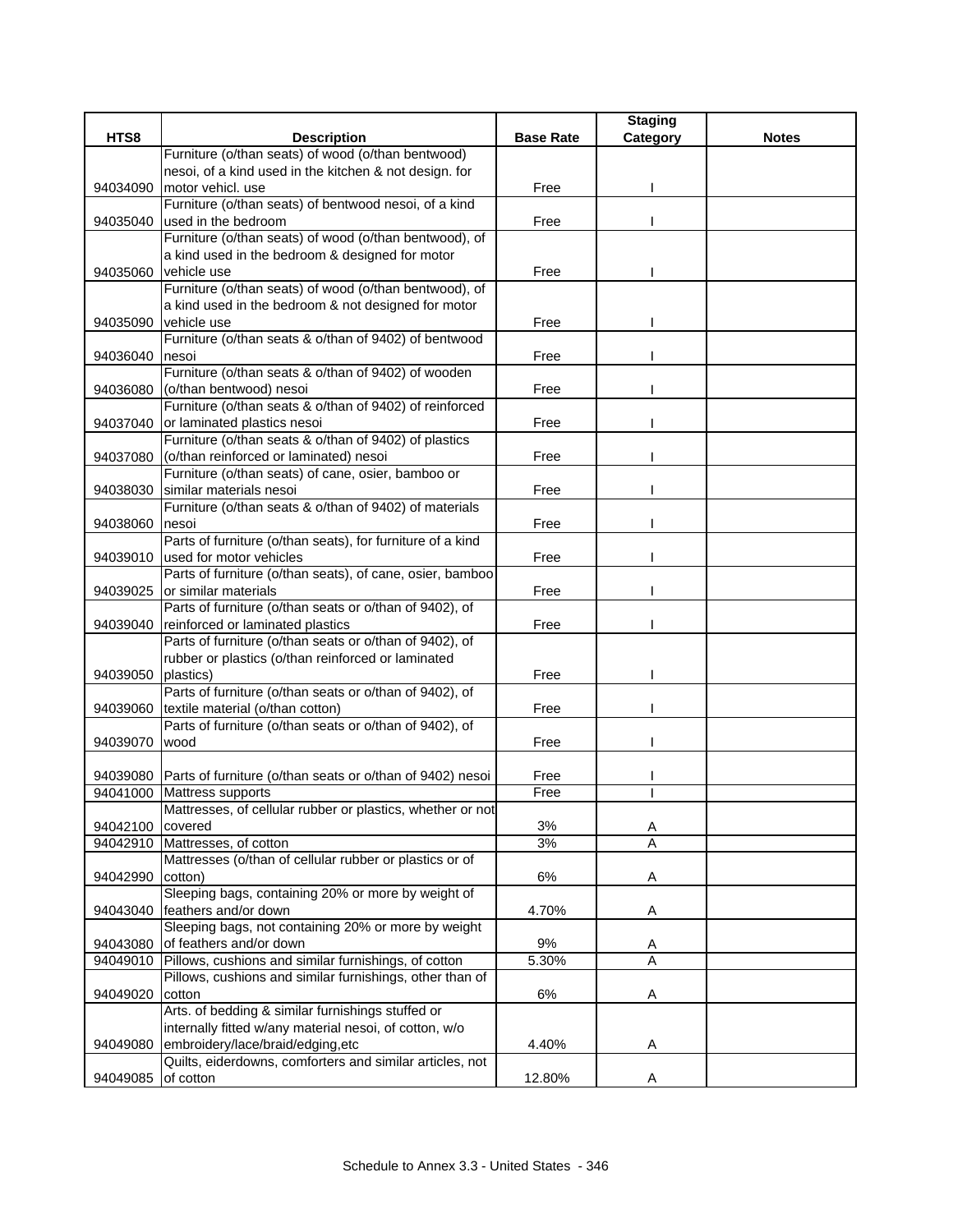|          |                                                                                    |                  | <b>Staging</b> |              |
|----------|------------------------------------------------------------------------------------|------------------|----------------|--------------|
| HTS8     | <b>Description</b>                                                                 | <b>Base Rate</b> | Category       | <b>Notes</b> |
|          | Arts. of bedding & similar furnishings stuffed or                                  |                  |                |              |
| 94049095 | internally fitted w/any material nesoi                                             | 7.30%            | Α              |              |
|          |                                                                                    |                  |                |              |
|          | Chandeliers and other electric ceiling or wall lighting                            |                  |                |              |
| 94051040 | fittings (o/than used for public spaces), of brass                                 | 3.90%            | Α              |              |
|          | Chandeliers and other electric ceiling or wall lighting                            |                  |                |              |
|          | fixtures (o/than used for public spaces), of base metal                            |                  |                |              |
| 94051060 | (o/than brass)                                                                     | 7.60%            | Α              |              |
|          | Chandeliers and other electric ceiling or wall lighting                            |                  |                |              |
|          | fixtures (o/than used for public spaces), not of base                              |                  |                |              |
| 94051080 | metal                                                                              | 3.90%            | Α              |              |
|          | Electric table, desk, bedside or floor-standing lamps, of                          |                  |                |              |
| 94052040 | brass                                                                              | 3.70%            | Α              |              |
|          | Electric table, desk, bedside or floor-standing lamps, of                          |                  |                |              |
| 94052060 | base metal (o/than brass)                                                          | 6%               | Α              |              |
|          | Electric table, desk, bedside or floor-standing lamps,                             |                  |                |              |
| 94052080 | not of base metal                                                                  | 3.90%            | A              |              |
| 94053000 | Lighting sets of a kind used for Christmas trees                                   | 8%               | Α              |              |
|          | 94054040 Electric lamps and lighting fixtures nesoi, of brass                      | 4.70%            | A              |              |
|          | Electric lamps and lighting fixtures nesoi, of base metal                          |                  |                |              |
| 94054060 | (o/than brass)                                                                     | $6\%$            | Α              |              |
|          | Electric lamps and lighting fixtures nesoi, not of base                            |                  |                |              |
| 94054080 | metal                                                                              | 3.90%            | Α              |              |
|          | Non-electrical incandescent lamps designed to be                                   |                  |                |              |
|          | operated by propane or other gas, or by compressed                                 |                  |                |              |
| 94055020 | air and kerosene or gasoline                                                       | 2.90%            | Α              |              |
|          | Non-electrical lamps and lighting fixtures nesoi, of                               |                  |                |              |
| 94055030 | brass                                                                              | 5.70%            | Α              |              |
|          | Non-electrical lamps and lighting fixtures nesoi, not of                           |                  |                |              |
| 94055040 | brass                                                                              | 6%               | A              |              |
|          | Illuminated signs, illuminated name plates and the like,                           |                  |                |              |
| 94056020 | of brass                                                                           | 5.70%            | Α              |              |
|          | Illuminated signs, illuminated name plates and the like,                           |                  |                |              |
| 94056040 | of base metal (o/than brass)                                                       | 6%               | Α              |              |
|          | Illuminated signs, illuminated name plates and the like,                           |                  |                |              |
| 94056060 | not of base metal                                                                  | 5.30%            | Α              |              |
|          | Parts of lamps, lighting fittings, illuminated signs & the                         |                  |                |              |
| 94059110 | like, globes and shades, of lead crystal glass                                     | 12%              | Α              |              |
|          |                                                                                    |                  |                |              |
|          | Parts of lamps, lighting fittings, illuminated signs & the                         |                  |                |              |
| 94059130 | like, globes and shades, of glass (o/than lead crystal)                            | 12%              | Α              |              |
|          | Parts of lamps, lighting fittings, illuminated signs & the                         |                  |                |              |
| 94059140 | like, chimneys, of glass                                                           | 7.50%            | A              |              |
|          | Parts of lamps, lighting fixtures, illuminated signs & the                         |                  |                |              |
| 94059160 | like, of glass nesoi<br>Parts of lamps, lighting fixtures, illuminated signs & the | 4.50%            | Α              |              |
|          |                                                                                    |                  |                |              |
| 94059200 | like, of plastics                                                                  | 3.70%            | Α              |              |
|          | Parts of lamps, lighting fixtures, illuminated signs & the                         |                  |                |              |
| 94059920 | like, of brass                                                                     | 3.90%            | Α              |              |
|          | Parts of lamps, lighting fixtures, illuminated signs & the                         |                  |                |              |
| 94059940 | like, not of glass, plastics or brass                                              | 6%               | A              |              |
| 94060040 | Prefabricated buildings, of wood                                                   | 2.60%            | Α              |              |
| 94060080 | Prefabricated buildings, not of wood                                               | 2.90%            | Α              |              |
|          | Wheeled toys designed to be ridden by children, chain                              |                  |                |              |
| 95010020 | driven                                                                             | Free             |                |              |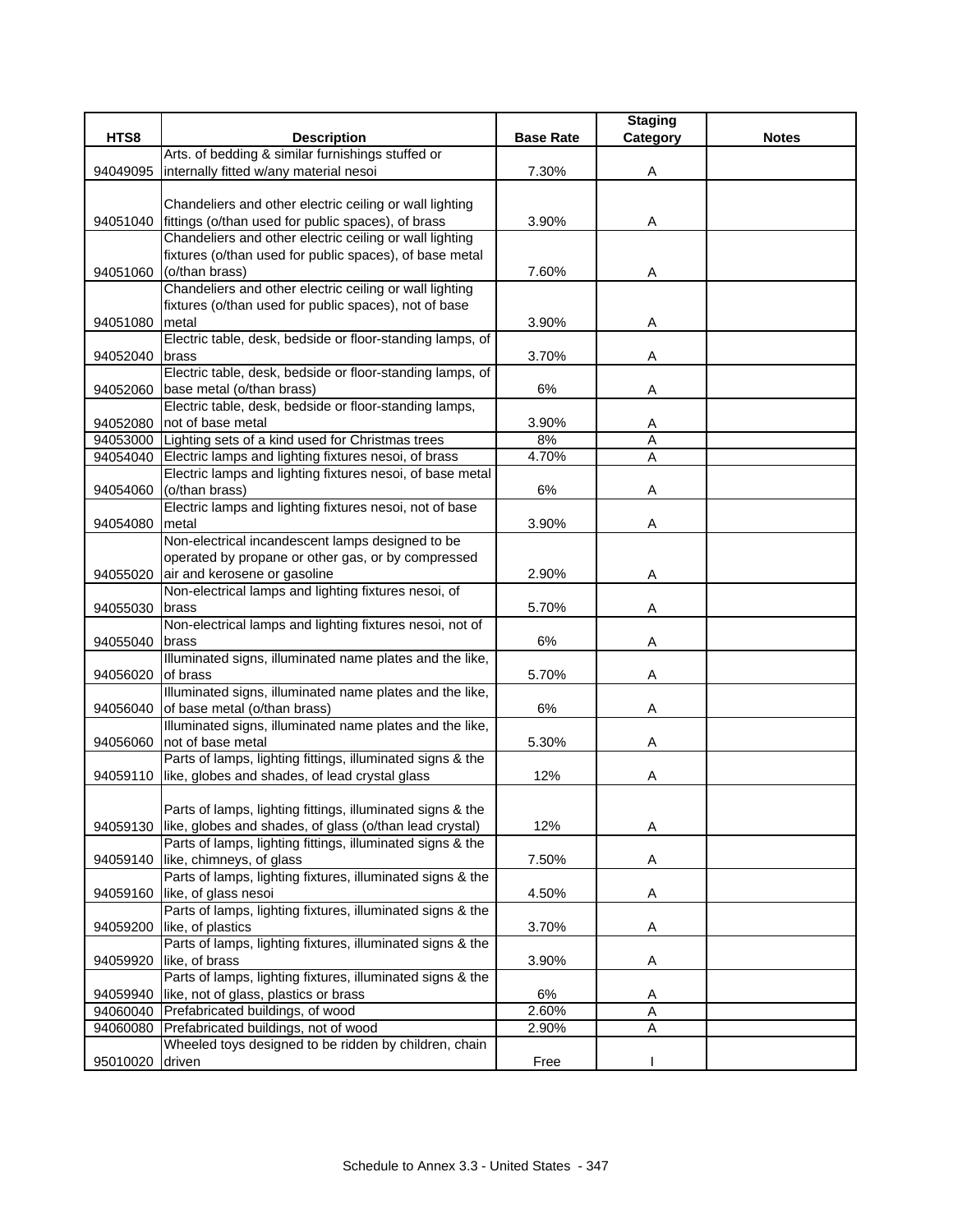|                  |                                                                                                                |                  | <b>Staging</b> |              |
|------------------|----------------------------------------------------------------------------------------------------------------|------------------|----------------|--------------|
| HTS8             | <b>Description</b>                                                                                             | <b>Base Rate</b> | Category       | <b>Notes</b> |
|                  | Wheeled toys designed to be ridden by children, not                                                            |                  |                |              |
| 95010040         | chain-driven; parts & accessories wheeled toys                                                                 | Free             |                |              |
|                  | Dolls' carriages, dolls' strollers and parts & accessories                                                     |                  |                |              |
| 95010060 thereof |                                                                                                                | Free             |                |              |
|                  | Dolls representing only human beings, whether or not                                                           |                  |                |              |
| 95021000         | dressed                                                                                                        | Free             |                |              |
|                  |                                                                                                                |                  |                |              |
|                  | Garments and accessories, footwear and headgear, for                                                           |                  |                |              |
|                  | 95029100 dolls representing only human beings                                                                  | Free             |                |              |
|                  | Parts & accessories (o/than garments, headgear or                                                              |                  |                |              |
|                  | footwear) nesoi, for dolls representing only human                                                             |                  |                |              |
| 95029900         | beings                                                                                                         | Free             |                |              |
|                  |                                                                                                                |                  |                |              |
|                  | Toy or reduced scale model electric trains & tracks,                                                           |                  |                |              |
| 95031000         | signals, and other accessories thereof & parts thereof                                                         | Free             |                |              |
|                  | Reduced-size scale model assembly kits (o/than of                                                              |                  |                |              |
|                  | electric trains & parts & accessories thereof) and parts                                                       |                  |                |              |
| 95032000         | & accessories thereof                                                                                          | Free             |                |              |
|                  |                                                                                                                |                  |                |              |
| 95033000         | Construction sets and constructional toys (o/than scale<br>model kits) nesoi and parts and accessories thereof | Free             |                |              |
|                  |                                                                                                                |                  |                |              |
|                  | Toys representing animals or non-human creatures,                                                              |                  |                |              |
|                  | 95034100 stuffed and parts and accessories thereof                                                             | Free             |                |              |
|                  |                                                                                                                |                  |                |              |
|                  | Toys representing animals or non-human creatures, not                                                          |                  |                |              |
| 95034900         | stuffed and parts and accessories thereof                                                                      | Free             |                |              |
|                  | Toy musical instruments and apparatus and parts and                                                            |                  |                |              |
| 95035000         | accessories thereof                                                                                            | Free             |                |              |
| 95036010         | Crossword puzzle books                                                                                         | Free             |                |              |
|                  | Puzzles (o/than crossword puzzle books) and parts and                                                          |                  |                |              |
| 95036020         | accessories thereof                                                                                            | Free             |                |              |
|                  | Toys neosi, put up in sets or outfits and parts and                                                            |                  |                |              |
| 95037000         | accessories thereof                                                                                            | Free             |                |              |
|                  |                                                                                                                |                  |                |              |
|                  | Toys and reduced scale models neosi, incorporating a<br>motor and parts and accessories thereof                |                  |                |              |
| 95038000         | Toys and reduced scale models neosi and parts and                                                              | Free             |                |              |
|                  | 95039000 accessories thereof                                                                                   | Free             |                |              |
|                  | Video games of a kind used with a television receiver                                                          |                  |                |              |
| 95041000         | and parts and accessories thereof                                                                              | Free             |                |              |
| 95042020         | Balls, for billiards                                                                                           | Free             |                |              |
| 95042040         | Chalk, for billiards                                                                                           | Free             |                |              |
| 95042060         | Tables, for billiards                                                                                          | Free             |                |              |
|                  |                                                                                                                |                  |                |              |
|                  | 95042080 Articles nesoi and parts and accessories, for billiards                                               | Free             |                |              |
|                  | Coin- or token-operated games for arcade, table or                                                             |                  |                |              |
|                  | parlor (o/than bowling alley equipment) nesoi and parts                                                        |                  |                |              |
| 95043000         | and accessories thereof                                                                                        | Free             |                |              |
| 95044000         | Playing cards                                                                                                  | Free             |                |              |
|                  | Game machines (o/than coin- or token-operated) and                                                             |                  |                |              |
| 95049040         | parts and accessories thereof                                                                                  | Free             |                |              |
|                  | Chess, checkers, backgammon, darts and o/table and                                                             |                  |                |              |
|                  | parlor games played on boards of a special design and                                                          |                  |                |              |
| 95049060         | parts thereof; poker chips and dice                                                                            | Free             |                |              |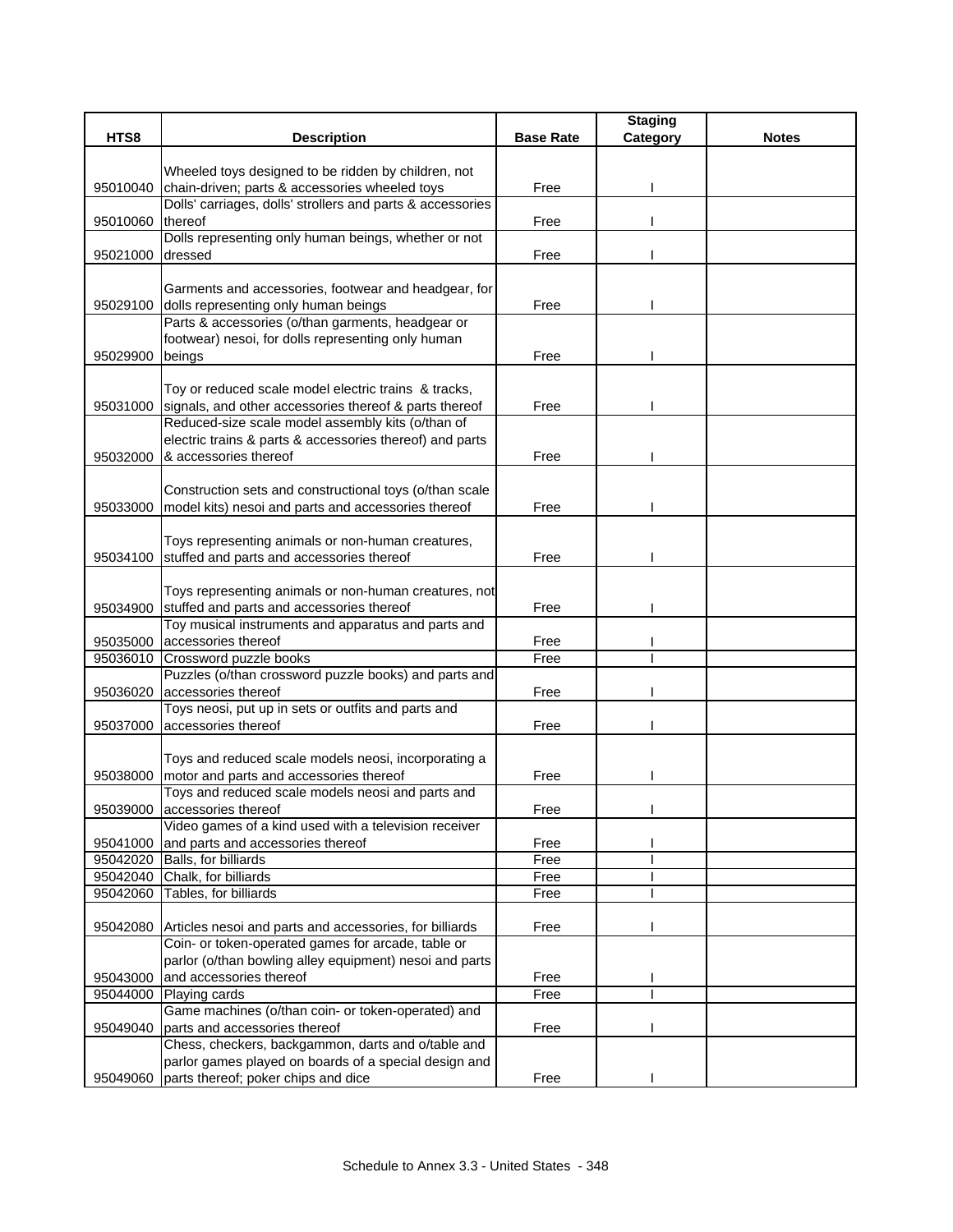|          |                                                                                           |                  | <b>Staging</b> |              |
|----------|-------------------------------------------------------------------------------------------|------------------|----------------|--------------|
| HTS8     | <b>Description</b>                                                                        | <b>Base Rate</b> | Category       | <b>Notes</b> |
|          | Articles nesoi for arcade, table or parlor games & parts                                  |                  |                |              |
|          | & access.; automatic bowling alley equipment & parts                                      |                  |                |              |
| 95049090 | land accessories thereof                                                                  | Free             |                |              |
|          | 95051010 Arts. for Christmas festivities, ornaments of glass                              | Free             |                |              |
|          | 95051015 Arts. for Christmas festivities, ornaments of wood                               | Free             |                |              |
|          | Arts. for Christmas festivities, ornaments, not of glass                                  |                  |                |              |
| 95051025 | or wood                                                                                   | Free             |                |              |
|          | Arts. for Christmas festivities, nativity scenes and<br>95051030 figures thereof          |                  |                |              |
|          | Arts. for Christmas festivities (o/than ornaments &                                       | Free             |                |              |
|          | 95051040 nativity scenes) nesoi, of plastics                                              | Free             |                |              |
|          | Arts. for Christmas festivities (o/than ornaments &                                       |                  |                |              |
| 95051050 | nativity scenes) nesoi, not of plastics                                                   | Free             |                |              |
|          | Magic tricks and practical joke articles, and parts &                                     |                  |                |              |
| 95059020 | accessories thereof nesoi                                                                 | Free             |                |              |
|          |                                                                                           |                  |                |              |
|          | Confetti, paper spirals or streamers, party favors, and                                   |                  |                |              |
|          | 95059040 noisemakers, and parts & accessories thereof nesoi                               | Free             |                |              |
|          | Festive, carnival or other entertainment articles nesoi                                   |                  |                |              |
|          | 95059060 and parts & accessories thereof nesoi                                            | Free             |                |              |
|          | 95061120 Skis, cross-country snow-skis                                                    | Free             |                |              |
|          | 95061140 Skis, snow-skis (o/than cross-country)                                           | 2.60%            | Α              |              |
|          | 95061160 Parts and accessories (o/than poles) for snow-skis                               | Free             |                |              |
|          | Bindings and parts & accessories thereof, for cross-                                      |                  |                |              |
|          | 95061240 country snow skis                                                                | Free             |                |              |
|          | Bindings and parts & accessories thereof, for snow-skis                                   |                  |                |              |
| 95061280 | (o/than cross-country)                                                                    | 2.80%            | Α              |              |
|          | Cross country snow-ski equipment nesoi, and parts &                                       |                  |                |              |
| 95061940 | accessories thereof nesoi                                                                 | Free             |                |              |
|          | Snow-ski (o/than cross country) equipment nesoi, and                                      |                  |                |              |
| 95061980 | parts & accessories thereof nesoi                                                         | 2.80%            | Α              |              |
| 95062140 | Sailboards                                                                                | Free             |                |              |
| 95062180 | Parts and accessories for sailboards                                                      | Free             |                |              |
|          | Water-skis, surf boards, and other water sport                                            |                  |                |              |
|          | equipment (o/than sailboards) and parts & accessories                                     |                  |                |              |
| 95062900 | thereof nesoi                                                                             | Free             |                |              |
| 95063100 | Golf clubs, complete                                                                      | 4.40%            | Α              |              |
| 95063200 | <b>Golf</b> balls                                                                         | Free             |                |              |
|          | Golf equipment (o/than golf footwear) nesoi and parts &                                   |                  |                |              |
| 95063900 | accessories thereof                                                                       | 4.90%            | A              |              |
|          | Articles and equipment for table-tennis and parts &                                       |                  |                |              |
| 95064000 | accessories thereof                                                                       | 5.10%            | A              |              |
|          | 95065120 Lawn-tennis rackets, strung                                                      | 5.30%            | Α              |              |
|          | 95065140 Lawn-tennis rackets, not strung                                                  | 3.90%            | Α              |              |
| 95065160 | Parts and accessories for lawn-tennis rackets                                             | 3.10%            | $\overline{A}$ |              |
|          |                                                                                           |                  |                |              |
| 95065940 | Badminton rackets and parts and accessories thereof                                       | 5.60%            | Α              |              |
|          | Rackets for games (o/than for lawn-tennis or                                              |                  |                |              |
| 95065980 | badminton) and parts & accessories thereof                                                | 4%               | A              |              |
|          | 95066100 Lawn-tennis balls                                                                | Free             |                |              |
| 95066240 | Inflatable footballs and soccer balls                                                     | Free             |                |              |
|          |                                                                                           |                  |                |              |
|          | 95066280 Inflatable balls (o/than footballs and soccer balls) nesoi                       | 4.80%            | A              |              |
|          | 95066920 Baseballs and softballs<br>Noninflatable hollow balls nesoi, w/diameter of 19 cm | Free             |                |              |
|          | or less                                                                                   |                  |                |              |
| 95066940 | 95066960 Noninflatable balls nesoi                                                        | 5.40%<br>4.90%   | Α<br>A         |              |
|          |                                                                                           |                  |                |              |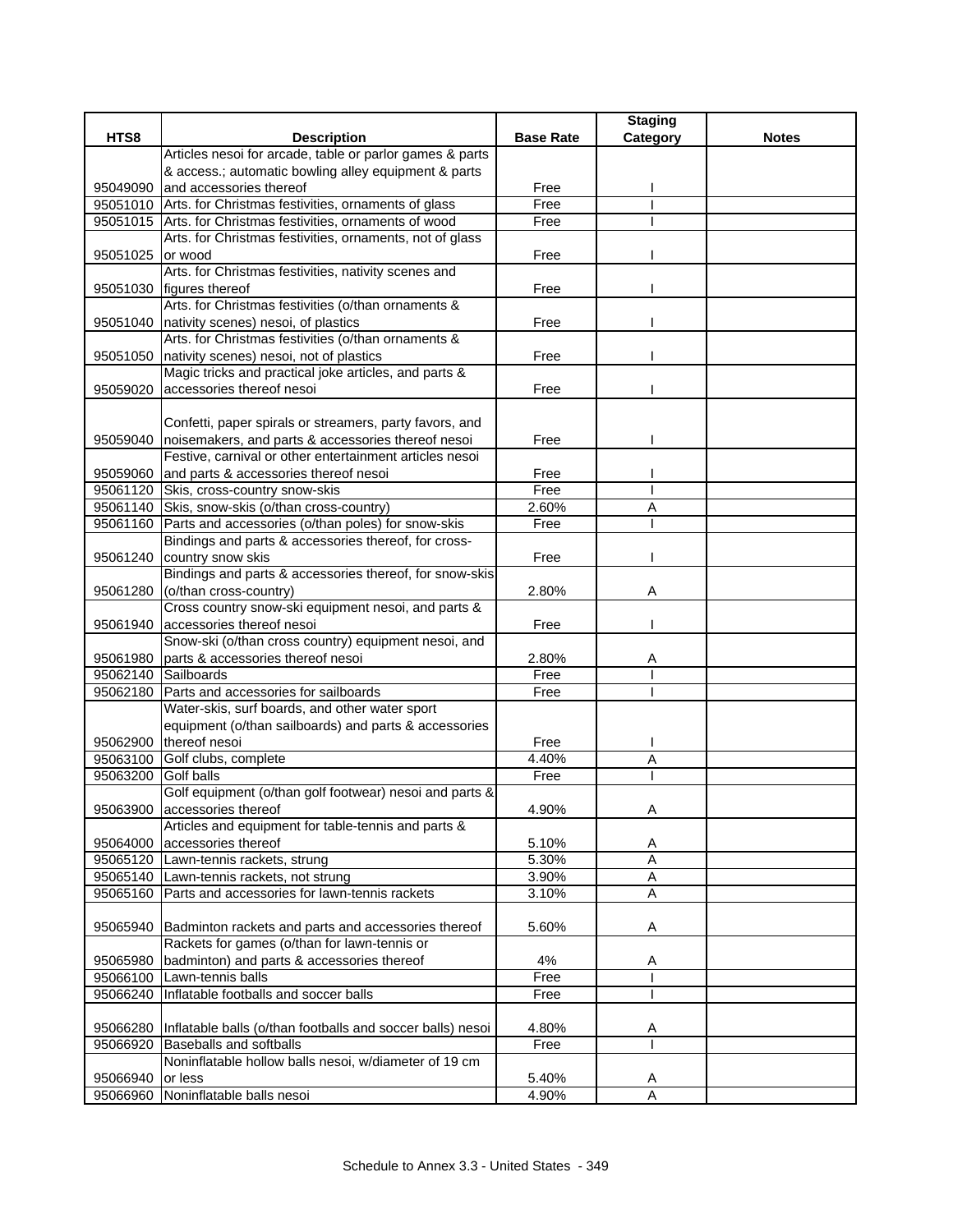| HTS8<br><b>Base Rate</b><br>Category<br><b>Description</b><br><b>Notes</b><br>95067020 Roller skates and parts & accessories thereof<br>Free<br>Ice skates w/footwear permanently attached<br>2.90%<br>95067040<br>A<br>Skates (o/than roller or ice) nesoi and parts & access.<br>thereof (incl. parts and accessories for ice skates<br>95067060<br>w/perm. attach. footwear)<br>Free<br>Arts. and equip. for general physical exercise,<br>95069100 gymnastics or athletics and parts & accessories thereof<br>4.60%<br>Α<br>Archery articles and equipment, and parts &<br>95069905 accessories thereof<br>Free<br>2.80%<br>A<br>95069908 Badminton nets, of cotton<br>Badminton articles and equipment (o/than rackets and<br>cotton nets) and parts & accessories thereof<br>5.60%<br>95069912<br>Α<br>Baseball articles and equipment (o/than baseballs) and<br>parts & accessories thereof<br>Free<br>95069915<br>Football, soccer and polo articles and equipment<br>(o/than balls), and parts & accessories thereof<br>Free<br>95069920<br>Ice-hockey and field-hockey articles and equipment<br>(o/than balls and skates), and parts & accessories<br>95069925<br><b>Ithereof</b><br>Free<br>Free<br>95069928<br>Lacrosse sticks<br>Lawn-tennis articles and equipment (o/than balls and<br>95069930 rackets), and parts & accessories thereof<br>3.10%<br>A<br>Free<br>95069935 Skeet targets<br>Toboggans; bobsleds and luges of a kind used in<br>95069940<br>international competition<br>Free<br>Sleds and bobsleds (o/than bobsleds & luges for intl.<br>competition) and parts & accessories for toboggans,<br>95069945 sleds, bobsled, luges and the like<br>2.80%<br>Α<br>$\overline{A}$<br>2.60%<br>95069950<br>Snowshoes and parts & accessories thereof<br>Swimming pools and wading pools and parts &<br>accessories thereof<br>5.30%<br>95069955<br>Α<br>Athletic and sports articles and equipment nesoi, and<br>parts & accessories thereof nesoi<br>4%<br>95069960<br>A<br>6%<br>A<br>95071000 Fishing rods and parts & accessories thereof<br>95072040 Fish hooks, snelled<br>4%<br>A<br>95072080 Fish hooks, not snelled<br>4.80%<br>Α<br>95073020 Fishing reels, valued not over \$2.70 each<br>9.20%<br>Α<br>Fishing reels, valued over \$2.70 but not over \$8.45<br>95073040<br>each<br>24 cents each<br>A<br>Fishing reels, valued over \$8.45 each<br>A<br>95073060<br>3.90%<br>95073080 Parts and accessories for fishing reels<br>5.40%<br>Α<br>95079020 Fishing line, put up and packaged for retail sale<br>3.70%<br>Α<br>95079040 Fishing casts or leaders<br>5.60%<br>Α<br>95079060 Fish landing nets, butterfly nets and similar nets<br>5%<br>A<br>95079070 Artificial baits and flies<br>9%<br>A<br>Line fishing tackle nesoi, decoy "birds" & similar<br>hunting or shooting equip., and parts & access. thereof<br>9%<br>95079080<br>Α<br>Traveling circuses and traveling menageries; parts and<br>accessories thereof<br>95081000<br>Free<br>Merry-go-rounds, boat-swings, shooting galleries and<br>other fairground amusements; traveling theaters; parts<br>and accessories thereof<br>95089000<br>Free<br>96011000 Vory, worked and articles thereof<br>Free<br>96019020 Shell, worked and articles thereof |  |      | <b>Staging</b> |  |
|------------------------------------------------------------------------------------------------------------------------------------------------------------------------------------------------------------------------------------------------------------------------------------------------------------------------------------------------------------------------------------------------------------------------------------------------------------------------------------------------------------------------------------------------------------------------------------------------------------------------------------------------------------------------------------------------------------------------------------------------------------------------------------------------------------------------------------------------------------------------------------------------------------------------------------------------------------------------------------------------------------------------------------------------------------------------------------------------------------------------------------------------------------------------------------------------------------------------------------------------------------------------------------------------------------------------------------------------------------------------------------------------------------------------------------------------------------------------------------------------------------------------------------------------------------------------------------------------------------------------------------------------------------------------------------------------------------------------------------------------------------------------------------------------------------------------------------------------------------------------------------------------------------------------------------------------------------------------------------------------------------------------------------------------------------------------------------------------------------------------------------------------------------------------------------------------------------------------------------------------------------------------------------------------------------------------------------------------------------------------------------------------------------------------------------------------------------------------------------------------------------------------------------------------------------------------------------------------------------------------------------------------------------------------------------------------------------------------------------------------------------------------------------------------------------------------------------------------------------------------------------------------------------------------------------------------------------------------------------------------------------------------------------------------------------------------------------------------------------------------------------------------------------------------------------------------------------------------------------------------------------------|--|------|----------------|--|
|                                                                                                                                                                                                                                                                                                                                                                                                                                                                                                                                                                                                                                                                                                                                                                                                                                                                                                                                                                                                                                                                                                                                                                                                                                                                                                                                                                                                                                                                                                                                                                                                                                                                                                                                                                                                                                                                                                                                                                                                                                                                                                                                                                                                                                                                                                                                                                                                                                                                                                                                                                                                                                                                                                                                                                                                                                                                                                                                                                                                                                                                                                                                                                                                                                                                  |  |      |                |  |
|                                                                                                                                                                                                                                                                                                                                                                                                                                                                                                                                                                                                                                                                                                                                                                                                                                                                                                                                                                                                                                                                                                                                                                                                                                                                                                                                                                                                                                                                                                                                                                                                                                                                                                                                                                                                                                                                                                                                                                                                                                                                                                                                                                                                                                                                                                                                                                                                                                                                                                                                                                                                                                                                                                                                                                                                                                                                                                                                                                                                                                                                                                                                                                                                                                                                  |  |      |                |  |
|                                                                                                                                                                                                                                                                                                                                                                                                                                                                                                                                                                                                                                                                                                                                                                                                                                                                                                                                                                                                                                                                                                                                                                                                                                                                                                                                                                                                                                                                                                                                                                                                                                                                                                                                                                                                                                                                                                                                                                                                                                                                                                                                                                                                                                                                                                                                                                                                                                                                                                                                                                                                                                                                                                                                                                                                                                                                                                                                                                                                                                                                                                                                                                                                                                                                  |  |      |                |  |
|                                                                                                                                                                                                                                                                                                                                                                                                                                                                                                                                                                                                                                                                                                                                                                                                                                                                                                                                                                                                                                                                                                                                                                                                                                                                                                                                                                                                                                                                                                                                                                                                                                                                                                                                                                                                                                                                                                                                                                                                                                                                                                                                                                                                                                                                                                                                                                                                                                                                                                                                                                                                                                                                                                                                                                                                                                                                                                                                                                                                                                                                                                                                                                                                                                                                  |  |      |                |  |
|                                                                                                                                                                                                                                                                                                                                                                                                                                                                                                                                                                                                                                                                                                                                                                                                                                                                                                                                                                                                                                                                                                                                                                                                                                                                                                                                                                                                                                                                                                                                                                                                                                                                                                                                                                                                                                                                                                                                                                                                                                                                                                                                                                                                                                                                                                                                                                                                                                                                                                                                                                                                                                                                                                                                                                                                                                                                                                                                                                                                                                                                                                                                                                                                                                                                  |  |      |                |  |
|                                                                                                                                                                                                                                                                                                                                                                                                                                                                                                                                                                                                                                                                                                                                                                                                                                                                                                                                                                                                                                                                                                                                                                                                                                                                                                                                                                                                                                                                                                                                                                                                                                                                                                                                                                                                                                                                                                                                                                                                                                                                                                                                                                                                                                                                                                                                                                                                                                                                                                                                                                                                                                                                                                                                                                                                                                                                                                                                                                                                                                                                                                                                                                                                                                                                  |  |      |                |  |
|                                                                                                                                                                                                                                                                                                                                                                                                                                                                                                                                                                                                                                                                                                                                                                                                                                                                                                                                                                                                                                                                                                                                                                                                                                                                                                                                                                                                                                                                                                                                                                                                                                                                                                                                                                                                                                                                                                                                                                                                                                                                                                                                                                                                                                                                                                                                                                                                                                                                                                                                                                                                                                                                                                                                                                                                                                                                                                                                                                                                                                                                                                                                                                                                                                                                  |  |      |                |  |
|                                                                                                                                                                                                                                                                                                                                                                                                                                                                                                                                                                                                                                                                                                                                                                                                                                                                                                                                                                                                                                                                                                                                                                                                                                                                                                                                                                                                                                                                                                                                                                                                                                                                                                                                                                                                                                                                                                                                                                                                                                                                                                                                                                                                                                                                                                                                                                                                                                                                                                                                                                                                                                                                                                                                                                                                                                                                                                                                                                                                                                                                                                                                                                                                                                                                  |  |      |                |  |
|                                                                                                                                                                                                                                                                                                                                                                                                                                                                                                                                                                                                                                                                                                                                                                                                                                                                                                                                                                                                                                                                                                                                                                                                                                                                                                                                                                                                                                                                                                                                                                                                                                                                                                                                                                                                                                                                                                                                                                                                                                                                                                                                                                                                                                                                                                                                                                                                                                                                                                                                                                                                                                                                                                                                                                                                                                                                                                                                                                                                                                                                                                                                                                                                                                                                  |  |      |                |  |
|                                                                                                                                                                                                                                                                                                                                                                                                                                                                                                                                                                                                                                                                                                                                                                                                                                                                                                                                                                                                                                                                                                                                                                                                                                                                                                                                                                                                                                                                                                                                                                                                                                                                                                                                                                                                                                                                                                                                                                                                                                                                                                                                                                                                                                                                                                                                                                                                                                                                                                                                                                                                                                                                                                                                                                                                                                                                                                                                                                                                                                                                                                                                                                                                                                                                  |  |      |                |  |
|                                                                                                                                                                                                                                                                                                                                                                                                                                                                                                                                                                                                                                                                                                                                                                                                                                                                                                                                                                                                                                                                                                                                                                                                                                                                                                                                                                                                                                                                                                                                                                                                                                                                                                                                                                                                                                                                                                                                                                                                                                                                                                                                                                                                                                                                                                                                                                                                                                                                                                                                                                                                                                                                                                                                                                                                                                                                                                                                                                                                                                                                                                                                                                                                                                                                  |  |      |                |  |
|                                                                                                                                                                                                                                                                                                                                                                                                                                                                                                                                                                                                                                                                                                                                                                                                                                                                                                                                                                                                                                                                                                                                                                                                                                                                                                                                                                                                                                                                                                                                                                                                                                                                                                                                                                                                                                                                                                                                                                                                                                                                                                                                                                                                                                                                                                                                                                                                                                                                                                                                                                                                                                                                                                                                                                                                                                                                                                                                                                                                                                                                                                                                                                                                                                                                  |  |      |                |  |
|                                                                                                                                                                                                                                                                                                                                                                                                                                                                                                                                                                                                                                                                                                                                                                                                                                                                                                                                                                                                                                                                                                                                                                                                                                                                                                                                                                                                                                                                                                                                                                                                                                                                                                                                                                                                                                                                                                                                                                                                                                                                                                                                                                                                                                                                                                                                                                                                                                                                                                                                                                                                                                                                                                                                                                                                                                                                                                                                                                                                                                                                                                                                                                                                                                                                  |  |      |                |  |
|                                                                                                                                                                                                                                                                                                                                                                                                                                                                                                                                                                                                                                                                                                                                                                                                                                                                                                                                                                                                                                                                                                                                                                                                                                                                                                                                                                                                                                                                                                                                                                                                                                                                                                                                                                                                                                                                                                                                                                                                                                                                                                                                                                                                                                                                                                                                                                                                                                                                                                                                                                                                                                                                                                                                                                                                                                                                                                                                                                                                                                                                                                                                                                                                                                                                  |  |      |                |  |
|                                                                                                                                                                                                                                                                                                                                                                                                                                                                                                                                                                                                                                                                                                                                                                                                                                                                                                                                                                                                                                                                                                                                                                                                                                                                                                                                                                                                                                                                                                                                                                                                                                                                                                                                                                                                                                                                                                                                                                                                                                                                                                                                                                                                                                                                                                                                                                                                                                                                                                                                                                                                                                                                                                                                                                                                                                                                                                                                                                                                                                                                                                                                                                                                                                                                  |  |      |                |  |
|                                                                                                                                                                                                                                                                                                                                                                                                                                                                                                                                                                                                                                                                                                                                                                                                                                                                                                                                                                                                                                                                                                                                                                                                                                                                                                                                                                                                                                                                                                                                                                                                                                                                                                                                                                                                                                                                                                                                                                                                                                                                                                                                                                                                                                                                                                                                                                                                                                                                                                                                                                                                                                                                                                                                                                                                                                                                                                                                                                                                                                                                                                                                                                                                                                                                  |  |      |                |  |
|                                                                                                                                                                                                                                                                                                                                                                                                                                                                                                                                                                                                                                                                                                                                                                                                                                                                                                                                                                                                                                                                                                                                                                                                                                                                                                                                                                                                                                                                                                                                                                                                                                                                                                                                                                                                                                                                                                                                                                                                                                                                                                                                                                                                                                                                                                                                                                                                                                                                                                                                                                                                                                                                                                                                                                                                                                                                                                                                                                                                                                                                                                                                                                                                                                                                  |  |      |                |  |
|                                                                                                                                                                                                                                                                                                                                                                                                                                                                                                                                                                                                                                                                                                                                                                                                                                                                                                                                                                                                                                                                                                                                                                                                                                                                                                                                                                                                                                                                                                                                                                                                                                                                                                                                                                                                                                                                                                                                                                                                                                                                                                                                                                                                                                                                                                                                                                                                                                                                                                                                                                                                                                                                                                                                                                                                                                                                                                                                                                                                                                                                                                                                                                                                                                                                  |  |      |                |  |
|                                                                                                                                                                                                                                                                                                                                                                                                                                                                                                                                                                                                                                                                                                                                                                                                                                                                                                                                                                                                                                                                                                                                                                                                                                                                                                                                                                                                                                                                                                                                                                                                                                                                                                                                                                                                                                                                                                                                                                                                                                                                                                                                                                                                                                                                                                                                                                                                                                                                                                                                                                                                                                                                                                                                                                                                                                                                                                                                                                                                                                                                                                                                                                                                                                                                  |  |      |                |  |
|                                                                                                                                                                                                                                                                                                                                                                                                                                                                                                                                                                                                                                                                                                                                                                                                                                                                                                                                                                                                                                                                                                                                                                                                                                                                                                                                                                                                                                                                                                                                                                                                                                                                                                                                                                                                                                                                                                                                                                                                                                                                                                                                                                                                                                                                                                                                                                                                                                                                                                                                                                                                                                                                                                                                                                                                                                                                                                                                                                                                                                                                                                                                                                                                                                                                  |  |      |                |  |
|                                                                                                                                                                                                                                                                                                                                                                                                                                                                                                                                                                                                                                                                                                                                                                                                                                                                                                                                                                                                                                                                                                                                                                                                                                                                                                                                                                                                                                                                                                                                                                                                                                                                                                                                                                                                                                                                                                                                                                                                                                                                                                                                                                                                                                                                                                                                                                                                                                                                                                                                                                                                                                                                                                                                                                                                                                                                                                                                                                                                                                                                                                                                                                                                                                                                  |  |      |                |  |
|                                                                                                                                                                                                                                                                                                                                                                                                                                                                                                                                                                                                                                                                                                                                                                                                                                                                                                                                                                                                                                                                                                                                                                                                                                                                                                                                                                                                                                                                                                                                                                                                                                                                                                                                                                                                                                                                                                                                                                                                                                                                                                                                                                                                                                                                                                                                                                                                                                                                                                                                                                                                                                                                                                                                                                                                                                                                                                                                                                                                                                                                                                                                                                                                                                                                  |  |      |                |  |
|                                                                                                                                                                                                                                                                                                                                                                                                                                                                                                                                                                                                                                                                                                                                                                                                                                                                                                                                                                                                                                                                                                                                                                                                                                                                                                                                                                                                                                                                                                                                                                                                                                                                                                                                                                                                                                                                                                                                                                                                                                                                                                                                                                                                                                                                                                                                                                                                                                                                                                                                                                                                                                                                                                                                                                                                                                                                                                                                                                                                                                                                                                                                                                                                                                                                  |  |      |                |  |
|                                                                                                                                                                                                                                                                                                                                                                                                                                                                                                                                                                                                                                                                                                                                                                                                                                                                                                                                                                                                                                                                                                                                                                                                                                                                                                                                                                                                                                                                                                                                                                                                                                                                                                                                                                                                                                                                                                                                                                                                                                                                                                                                                                                                                                                                                                                                                                                                                                                                                                                                                                                                                                                                                                                                                                                                                                                                                                                                                                                                                                                                                                                                                                                                                                                                  |  |      |                |  |
|                                                                                                                                                                                                                                                                                                                                                                                                                                                                                                                                                                                                                                                                                                                                                                                                                                                                                                                                                                                                                                                                                                                                                                                                                                                                                                                                                                                                                                                                                                                                                                                                                                                                                                                                                                                                                                                                                                                                                                                                                                                                                                                                                                                                                                                                                                                                                                                                                                                                                                                                                                                                                                                                                                                                                                                                                                                                                                                                                                                                                                                                                                                                                                                                                                                                  |  |      |                |  |
|                                                                                                                                                                                                                                                                                                                                                                                                                                                                                                                                                                                                                                                                                                                                                                                                                                                                                                                                                                                                                                                                                                                                                                                                                                                                                                                                                                                                                                                                                                                                                                                                                                                                                                                                                                                                                                                                                                                                                                                                                                                                                                                                                                                                                                                                                                                                                                                                                                                                                                                                                                                                                                                                                                                                                                                                                                                                                                                                                                                                                                                                                                                                                                                                                                                                  |  |      |                |  |
|                                                                                                                                                                                                                                                                                                                                                                                                                                                                                                                                                                                                                                                                                                                                                                                                                                                                                                                                                                                                                                                                                                                                                                                                                                                                                                                                                                                                                                                                                                                                                                                                                                                                                                                                                                                                                                                                                                                                                                                                                                                                                                                                                                                                                                                                                                                                                                                                                                                                                                                                                                                                                                                                                                                                                                                                                                                                                                                                                                                                                                                                                                                                                                                                                                                                  |  |      |                |  |
|                                                                                                                                                                                                                                                                                                                                                                                                                                                                                                                                                                                                                                                                                                                                                                                                                                                                                                                                                                                                                                                                                                                                                                                                                                                                                                                                                                                                                                                                                                                                                                                                                                                                                                                                                                                                                                                                                                                                                                                                                                                                                                                                                                                                                                                                                                                                                                                                                                                                                                                                                                                                                                                                                                                                                                                                                                                                                                                                                                                                                                                                                                                                                                                                                                                                  |  |      |                |  |
|                                                                                                                                                                                                                                                                                                                                                                                                                                                                                                                                                                                                                                                                                                                                                                                                                                                                                                                                                                                                                                                                                                                                                                                                                                                                                                                                                                                                                                                                                                                                                                                                                                                                                                                                                                                                                                                                                                                                                                                                                                                                                                                                                                                                                                                                                                                                                                                                                                                                                                                                                                                                                                                                                                                                                                                                                                                                                                                                                                                                                                                                                                                                                                                                                                                                  |  |      |                |  |
|                                                                                                                                                                                                                                                                                                                                                                                                                                                                                                                                                                                                                                                                                                                                                                                                                                                                                                                                                                                                                                                                                                                                                                                                                                                                                                                                                                                                                                                                                                                                                                                                                                                                                                                                                                                                                                                                                                                                                                                                                                                                                                                                                                                                                                                                                                                                                                                                                                                                                                                                                                                                                                                                                                                                                                                                                                                                                                                                                                                                                                                                                                                                                                                                                                                                  |  |      |                |  |
|                                                                                                                                                                                                                                                                                                                                                                                                                                                                                                                                                                                                                                                                                                                                                                                                                                                                                                                                                                                                                                                                                                                                                                                                                                                                                                                                                                                                                                                                                                                                                                                                                                                                                                                                                                                                                                                                                                                                                                                                                                                                                                                                                                                                                                                                                                                                                                                                                                                                                                                                                                                                                                                                                                                                                                                                                                                                                                                                                                                                                                                                                                                                                                                                                                                                  |  |      |                |  |
|                                                                                                                                                                                                                                                                                                                                                                                                                                                                                                                                                                                                                                                                                                                                                                                                                                                                                                                                                                                                                                                                                                                                                                                                                                                                                                                                                                                                                                                                                                                                                                                                                                                                                                                                                                                                                                                                                                                                                                                                                                                                                                                                                                                                                                                                                                                                                                                                                                                                                                                                                                                                                                                                                                                                                                                                                                                                                                                                                                                                                                                                                                                                                                                                                                                                  |  |      |                |  |
|                                                                                                                                                                                                                                                                                                                                                                                                                                                                                                                                                                                                                                                                                                                                                                                                                                                                                                                                                                                                                                                                                                                                                                                                                                                                                                                                                                                                                                                                                                                                                                                                                                                                                                                                                                                                                                                                                                                                                                                                                                                                                                                                                                                                                                                                                                                                                                                                                                                                                                                                                                                                                                                                                                                                                                                                                                                                                                                                                                                                                                                                                                                                                                                                                                                                  |  |      |                |  |
|                                                                                                                                                                                                                                                                                                                                                                                                                                                                                                                                                                                                                                                                                                                                                                                                                                                                                                                                                                                                                                                                                                                                                                                                                                                                                                                                                                                                                                                                                                                                                                                                                                                                                                                                                                                                                                                                                                                                                                                                                                                                                                                                                                                                                                                                                                                                                                                                                                                                                                                                                                                                                                                                                                                                                                                                                                                                                                                                                                                                                                                                                                                                                                                                                                                                  |  |      |                |  |
|                                                                                                                                                                                                                                                                                                                                                                                                                                                                                                                                                                                                                                                                                                                                                                                                                                                                                                                                                                                                                                                                                                                                                                                                                                                                                                                                                                                                                                                                                                                                                                                                                                                                                                                                                                                                                                                                                                                                                                                                                                                                                                                                                                                                                                                                                                                                                                                                                                                                                                                                                                                                                                                                                                                                                                                                                                                                                                                                                                                                                                                                                                                                                                                                                                                                  |  |      |                |  |
|                                                                                                                                                                                                                                                                                                                                                                                                                                                                                                                                                                                                                                                                                                                                                                                                                                                                                                                                                                                                                                                                                                                                                                                                                                                                                                                                                                                                                                                                                                                                                                                                                                                                                                                                                                                                                                                                                                                                                                                                                                                                                                                                                                                                                                                                                                                                                                                                                                                                                                                                                                                                                                                                                                                                                                                                                                                                                                                                                                                                                                                                                                                                                                                                                                                                  |  |      |                |  |
|                                                                                                                                                                                                                                                                                                                                                                                                                                                                                                                                                                                                                                                                                                                                                                                                                                                                                                                                                                                                                                                                                                                                                                                                                                                                                                                                                                                                                                                                                                                                                                                                                                                                                                                                                                                                                                                                                                                                                                                                                                                                                                                                                                                                                                                                                                                                                                                                                                                                                                                                                                                                                                                                                                                                                                                                                                                                                                                                                                                                                                                                                                                                                                                                                                                                  |  |      |                |  |
|                                                                                                                                                                                                                                                                                                                                                                                                                                                                                                                                                                                                                                                                                                                                                                                                                                                                                                                                                                                                                                                                                                                                                                                                                                                                                                                                                                                                                                                                                                                                                                                                                                                                                                                                                                                                                                                                                                                                                                                                                                                                                                                                                                                                                                                                                                                                                                                                                                                                                                                                                                                                                                                                                                                                                                                                                                                                                                                                                                                                                                                                                                                                                                                                                                                                  |  |      |                |  |
|                                                                                                                                                                                                                                                                                                                                                                                                                                                                                                                                                                                                                                                                                                                                                                                                                                                                                                                                                                                                                                                                                                                                                                                                                                                                                                                                                                                                                                                                                                                                                                                                                                                                                                                                                                                                                                                                                                                                                                                                                                                                                                                                                                                                                                                                                                                                                                                                                                                                                                                                                                                                                                                                                                                                                                                                                                                                                                                                                                                                                                                                                                                                                                                                                                                                  |  |      |                |  |
|                                                                                                                                                                                                                                                                                                                                                                                                                                                                                                                                                                                                                                                                                                                                                                                                                                                                                                                                                                                                                                                                                                                                                                                                                                                                                                                                                                                                                                                                                                                                                                                                                                                                                                                                                                                                                                                                                                                                                                                                                                                                                                                                                                                                                                                                                                                                                                                                                                                                                                                                                                                                                                                                                                                                                                                                                                                                                                                                                                                                                                                                                                                                                                                                                                                                  |  |      |                |  |
|                                                                                                                                                                                                                                                                                                                                                                                                                                                                                                                                                                                                                                                                                                                                                                                                                                                                                                                                                                                                                                                                                                                                                                                                                                                                                                                                                                                                                                                                                                                                                                                                                                                                                                                                                                                                                                                                                                                                                                                                                                                                                                                                                                                                                                                                                                                                                                                                                                                                                                                                                                                                                                                                                                                                                                                                                                                                                                                                                                                                                                                                                                                                                                                                                                                                  |  |      |                |  |
|                                                                                                                                                                                                                                                                                                                                                                                                                                                                                                                                                                                                                                                                                                                                                                                                                                                                                                                                                                                                                                                                                                                                                                                                                                                                                                                                                                                                                                                                                                                                                                                                                                                                                                                                                                                                                                                                                                                                                                                                                                                                                                                                                                                                                                                                                                                                                                                                                                                                                                                                                                                                                                                                                                                                                                                                                                                                                                                                                                                                                                                                                                                                                                                                                                                                  |  |      |                |  |
|                                                                                                                                                                                                                                                                                                                                                                                                                                                                                                                                                                                                                                                                                                                                                                                                                                                                                                                                                                                                                                                                                                                                                                                                                                                                                                                                                                                                                                                                                                                                                                                                                                                                                                                                                                                                                                                                                                                                                                                                                                                                                                                                                                                                                                                                                                                                                                                                                                                                                                                                                                                                                                                                                                                                                                                                                                                                                                                                                                                                                                                                                                                                                                                                                                                                  |  |      |                |  |
|                                                                                                                                                                                                                                                                                                                                                                                                                                                                                                                                                                                                                                                                                                                                                                                                                                                                                                                                                                                                                                                                                                                                                                                                                                                                                                                                                                                                                                                                                                                                                                                                                                                                                                                                                                                                                                                                                                                                                                                                                                                                                                                                                                                                                                                                                                                                                                                                                                                                                                                                                                                                                                                                                                                                                                                                                                                                                                                                                                                                                                                                                                                                                                                                                                                                  |  |      |                |  |
|                                                                                                                                                                                                                                                                                                                                                                                                                                                                                                                                                                                                                                                                                                                                                                                                                                                                                                                                                                                                                                                                                                                                                                                                                                                                                                                                                                                                                                                                                                                                                                                                                                                                                                                                                                                                                                                                                                                                                                                                                                                                                                                                                                                                                                                                                                                                                                                                                                                                                                                                                                                                                                                                                                                                                                                                                                                                                                                                                                                                                                                                                                                                                                                                                                                                  |  |      |                |  |
|                                                                                                                                                                                                                                                                                                                                                                                                                                                                                                                                                                                                                                                                                                                                                                                                                                                                                                                                                                                                                                                                                                                                                                                                                                                                                                                                                                                                                                                                                                                                                                                                                                                                                                                                                                                                                                                                                                                                                                                                                                                                                                                                                                                                                                                                                                                                                                                                                                                                                                                                                                                                                                                                                                                                                                                                                                                                                                                                                                                                                                                                                                                                                                                                                                                                  |  |      |                |  |
|                                                                                                                                                                                                                                                                                                                                                                                                                                                                                                                                                                                                                                                                                                                                                                                                                                                                                                                                                                                                                                                                                                                                                                                                                                                                                                                                                                                                                                                                                                                                                                                                                                                                                                                                                                                                                                                                                                                                                                                                                                                                                                                                                                                                                                                                                                                                                                                                                                                                                                                                                                                                                                                                                                                                                                                                                                                                                                                                                                                                                                                                                                                                                                                                                                                                  |  |      |                |  |
|                                                                                                                                                                                                                                                                                                                                                                                                                                                                                                                                                                                                                                                                                                                                                                                                                                                                                                                                                                                                                                                                                                                                                                                                                                                                                                                                                                                                                                                                                                                                                                                                                                                                                                                                                                                                                                                                                                                                                                                                                                                                                                                                                                                                                                                                                                                                                                                                                                                                                                                                                                                                                                                                                                                                                                                                                                                                                                                                                                                                                                                                                                                                                                                                                                                                  |  |      |                |  |
|                                                                                                                                                                                                                                                                                                                                                                                                                                                                                                                                                                                                                                                                                                                                                                                                                                                                                                                                                                                                                                                                                                                                                                                                                                                                                                                                                                                                                                                                                                                                                                                                                                                                                                                                                                                                                                                                                                                                                                                                                                                                                                                                                                                                                                                                                                                                                                                                                                                                                                                                                                                                                                                                                                                                                                                                                                                                                                                                                                                                                                                                                                                                                                                                                                                                  |  |      |                |  |
|                                                                                                                                                                                                                                                                                                                                                                                                                                                                                                                                                                                                                                                                                                                                                                                                                                                                                                                                                                                                                                                                                                                                                                                                                                                                                                                                                                                                                                                                                                                                                                                                                                                                                                                                                                                                                                                                                                                                                                                                                                                                                                                                                                                                                                                                                                                                                                                                                                                                                                                                                                                                                                                                                                                                                                                                                                                                                                                                                                                                                                                                                                                                                                                                                                                                  |  |      |                |  |
|                                                                                                                                                                                                                                                                                                                                                                                                                                                                                                                                                                                                                                                                                                                                                                                                                                                                                                                                                                                                                                                                                                                                                                                                                                                                                                                                                                                                                                                                                                                                                                                                                                                                                                                                                                                                                                                                                                                                                                                                                                                                                                                                                                                                                                                                                                                                                                                                                                                                                                                                                                                                                                                                                                                                                                                                                                                                                                                                                                                                                                                                                                                                                                                                                                                                  |  |      |                |  |
|                                                                                                                                                                                                                                                                                                                                                                                                                                                                                                                                                                                                                                                                                                                                                                                                                                                                                                                                                                                                                                                                                                                                                                                                                                                                                                                                                                                                                                                                                                                                                                                                                                                                                                                                                                                                                                                                                                                                                                                                                                                                                                                                                                                                                                                                                                                                                                                                                                                                                                                                                                                                                                                                                                                                                                                                                                                                                                                                                                                                                                                                                                                                                                                                                                                                  |  |      |                |  |
|                                                                                                                                                                                                                                                                                                                                                                                                                                                                                                                                                                                                                                                                                                                                                                                                                                                                                                                                                                                                                                                                                                                                                                                                                                                                                                                                                                                                                                                                                                                                                                                                                                                                                                                                                                                                                                                                                                                                                                                                                                                                                                                                                                                                                                                                                                                                                                                                                                                                                                                                                                                                                                                                                                                                                                                                                                                                                                                                                                                                                                                                                                                                                                                                                                                                  |  |      |                |  |
|                                                                                                                                                                                                                                                                                                                                                                                                                                                                                                                                                                                                                                                                                                                                                                                                                                                                                                                                                                                                                                                                                                                                                                                                                                                                                                                                                                                                                                                                                                                                                                                                                                                                                                                                                                                                                                                                                                                                                                                                                                                                                                                                                                                                                                                                                                                                                                                                                                                                                                                                                                                                                                                                                                                                                                                                                                                                                                                                                                                                                                                                                                                                                                                                                                                                  |  |      |                |  |
|                                                                                                                                                                                                                                                                                                                                                                                                                                                                                                                                                                                                                                                                                                                                                                                                                                                                                                                                                                                                                                                                                                                                                                                                                                                                                                                                                                                                                                                                                                                                                                                                                                                                                                                                                                                                                                                                                                                                                                                                                                                                                                                                                                                                                                                                                                                                                                                                                                                                                                                                                                                                                                                                                                                                                                                                                                                                                                                                                                                                                                                                                                                                                                                                                                                                  |  | Free |                |  |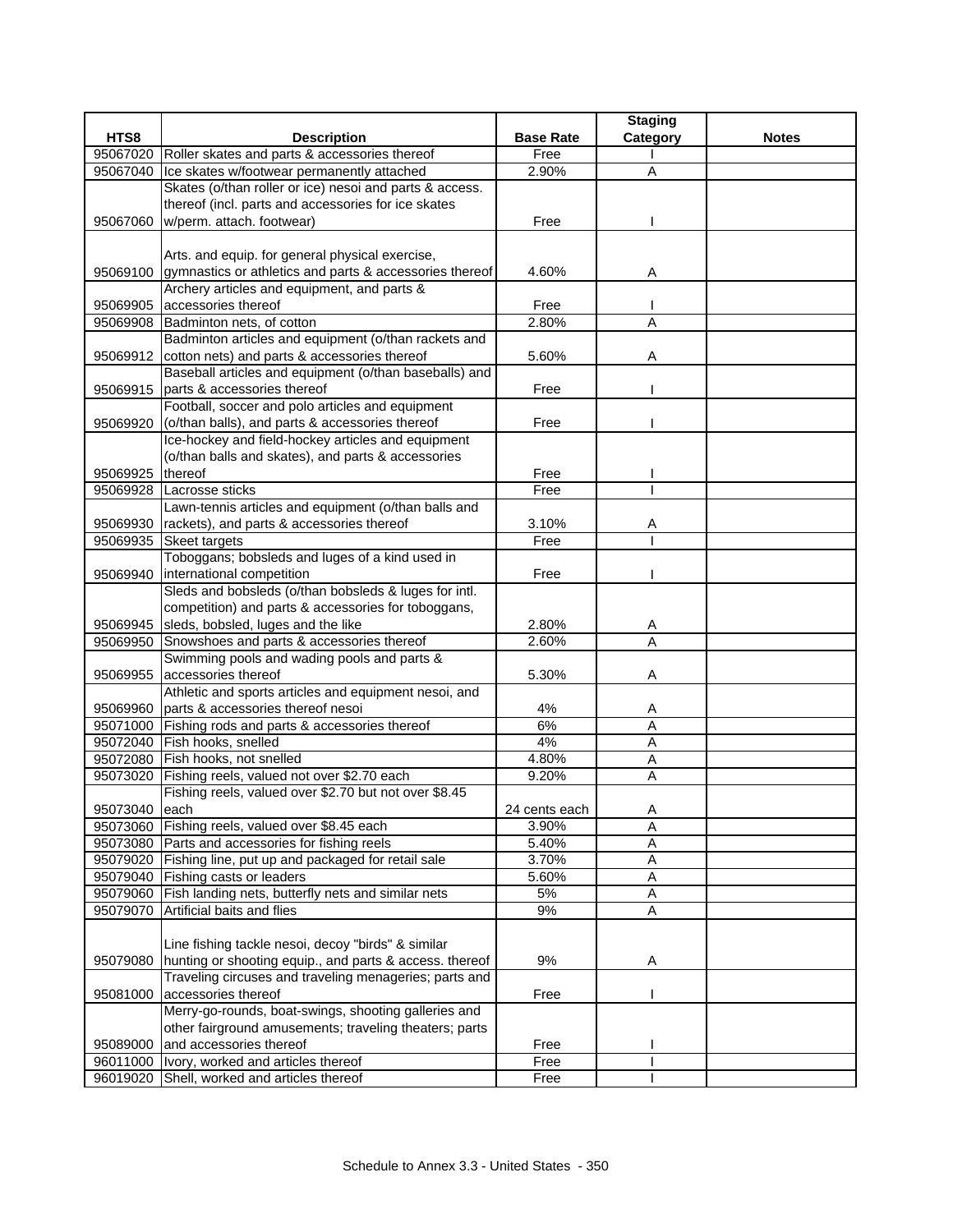|          |                                                               |                  | <b>Staging</b> |              |
|----------|---------------------------------------------------------------|------------------|----------------|--------------|
| HTS8     | <b>Description</b>                                            | <b>Base Rate</b> | Category       | <b>Notes</b> |
|          | Coral, cut but not set, and cameos, suitable for use in       |                  |                |              |
| 96019040 | jewelry                                                       | 2.10%            | Α              |              |
|          | Bone, horn, hoof, whalebone, quill, or any combination        |                  |                |              |
| 96019060 | thereof, worked and articles thereof                          | Free             |                |              |
|          | Carving materials of animal parts, worked and articles        |                  |                |              |
| 96019080 | thereof, nesoi                                                | 3.70%            | A              |              |
| 96020010 | Unhardened gelatin, worked and articles thereof               | 3%               | Α              |              |
| 96020040 | Wax, molded or carved articles                                | 1.80%            | Α              |              |
|          | Vegetable, mineral or gum materials, worked and               |                  |                |              |
| 96020050 | articles of these materials                                   | 2.70%            | A              |              |
|          | Wiskbrooms, wholly or pt. of broom corn, n/o \$0.96           |                  |                |              |
|          | each, first 61,655 doz in calendar year classif. in           |                  |                |              |
| 96031005 | 9603.10.05-9603.10.35                                         | 8%               | Α              |              |
|          | Wiskbrooms, wholly or pt. of broom corn, n/o \$0.96           |                  |                |              |
|          | each, in excess of first 61,655 dz in calendar year           |                  |                |              |
| 96031015 | classif. in 9603.10.05-9603.10.35                             | 5 cents each     | Α              |              |
|          | Wiskbrooms, wholly or pt. of broom corn, over \$0.96          |                  |                |              |
| 96031035 | each                                                          | 14%              | Α              |              |
|          | Brooms (o/than whiskbrooms), wholly or in part broom          |                  |                |              |
|          | corn, val. n/o 96 cents ea, first 121478 dz in calendar       |                  |                |              |
|          | 96031040 yr, class. in 9603.10                                | 8%               | Α              |              |
|          | Brooms (o/than whiskbrooms), wholly or in part broom          |                  |                |              |
|          | corn, val. n/o 96 cents ea, in excess of 121478 dz in         |                  |                |              |
| 96031050 | calendar yr., class in 9603.10                                | 32 cents each    | Α              |              |
|          | Brooms (o/than whiskbrooms), wholly or in part broom          |                  |                |              |
| 96031060 | corn, val. ov 96 cents each                                   | 32%              | Α              |              |
|          |                                                               |                  |                |              |
|          | Brooms & brushes of twigs or vegetable materials              |                  |                |              |
| 96031090 | (o/than broom corn) bound together, w/ or w/o handles         | 10%              |                |              |
|          | 96032100 Toothbrushes, including dental-plate brushes         | Free             | A              |              |
|          | Shaving brushes, hair brushes, nail brushes, eyelash          |                  |                |              |
|          | and other toilet brushes (o/than tooth brushes), valued       | 0.2 cents each   |                |              |
|          |                                                               |                  |                |              |
| 96032940 | n/o 40 cents each                                             | + 7%             | Α              |              |
|          | Shaving brushes, hair brushes, nail brushes, eyelash          |                  |                |              |
|          | and other toilet brushes (o/than tooth brushes), valued       | 0.3 cents each   |                |              |
| 96032980 | o/40 cents each                                               | $+3.6%$          | A              |              |
|          |                                                               |                  |                |              |
|          | Artists' brushes, writing brushes and similar brushes for     |                  |                |              |
| 96033020 | the application of cosmetics, valued n/o 5 cents each         | 2.60%            | Α              |              |
|          | Artists' brushes, writing brushes and similar brushes for     |                  |                |              |
|          | the application of cosmetics, valued o/5 cents but n/o        |                  |                |              |
| 96033040 | 10 cents each                                                 | Free             |                |              |
|          |                                                               |                  |                |              |
|          | Artists' brushes, writing brushes and similar brushes for     |                  |                |              |
|          | 96033060 the application of cosmetics, valued o/10 cents each | Free             |                |              |
|          | 96034020 Paint rollers                                        | 7.50%            | $\overline{A}$ |              |
|          | Paint, distemper, varnish or similar brushes (o/than          |                  |                |              |
| 96034040 | artists' brushes); paint pads                                 | 4%               | Α              |              |
|          | Brushes, constituting parts of machines, appliances or        |                  |                |              |
| 96035000 | vehicles, nesoi                                               | Free             |                |              |
| 96039040 | Feather dusters                                               | Free             |                |              |
|          | Brooms & brushes nesoi, mops, hand-operated                   |                  |                |              |
|          | mechanical floor sweepers, squeegees and similar              |                  |                |              |
| 96039080 | articles, nesoi                                               | 2.80%            | A              |              |
|          | 96040000 Hand sieves and hand riddles                         | 4.90%            | A              |              |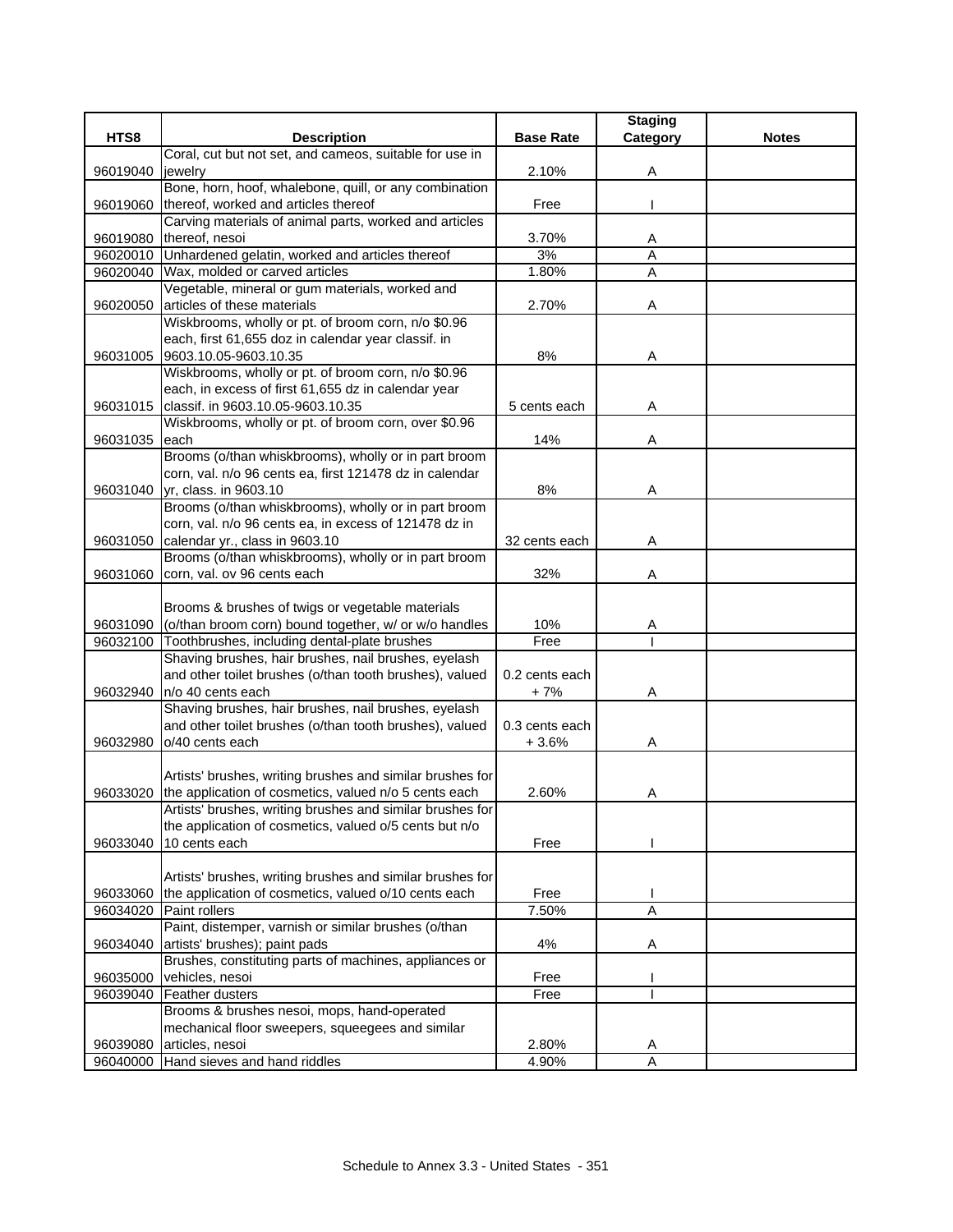|                      |                                                                |                  | <b>Staging</b> |              |
|----------------------|----------------------------------------------------------------|------------------|----------------|--------------|
| HTS8                 | <b>Description</b>                                             | <b>Base Rate</b> | Category       | <b>Notes</b> |
|                      | Travel sets for personal toilet, sewing, shoe or clothes       |                  |                |              |
| 96050000             | cleaning (o/than manicure and pedicure sets of 8214)           | 8.10%            | Α              |              |
|                      |                                                                |                  |                |              |
|                      | Press-fasteners, snap-fasteners and press-studs and            |                  |                |              |
| 96061040             | pts thereof, valued n/o 20 cents/dozen pieces or parts         | 3.50%            | Α              |              |
|                      |                                                                |                  |                |              |
|                      | Press-fasteners, snap-fasteners and press-studs and            |                  |                |              |
| 96061080             | pts thereof, valued o/20 cents/dozen pieces or parts           | 2.70%            | A              |              |
|                      | 96062120 Buttons, of casein, not covered with textile material | Free             |                |              |
|                      | Buttons, of acrylic resin or polyester resin, or both          | 0.3 cents/line/  |                |              |
| 96062140             | resins, not covered with textile material                      | gross $+4.6%$    | A              |              |
|                      | Buttons, of plastics (o/than casein, acrylic or polyester      |                  |                |              |
| 96062160             | resins), not covered with textile materials                    | 4.70%            | Α              |              |
| 96062200             | Buttons, of base metal, not covered with textile material      | Free             |                |              |
|                      | Buttons, of acrylic resin or polyester resin, or both          | 0.3 cents/line/  |                |              |
| 96062920             | resins, covered with textile material                          | gross $+4.5%$    | A              |              |
|                      |                                                                |                  |                |              |
|                      |                                                                | 0.18 cents/line/ |                |              |
|                      | 96062940 Buttons, of pearl or shell                            | gross $+2.5%$    | A              |              |
| 96062960             | Buttons, nesoi                                                 | 2.90%            | A              |              |
|                      | 96063040 Button blanks, of casein                              | Free             |                |              |
|                      | Button molds & parts of buttons; button blanks (o/than         |                  |                |              |
| 96063080             | casein)                                                        | 6%               | Α              |              |
|                      |                                                                |                  |                |              |
| 96071100             | Slide fasteners, fitted with chain scoops of base metal        | 10%              | A              |              |
|                      | Slide fasteners, not fitted with chain scoops of base          |                  |                |              |
| 96071900<br>96072000 | metal<br>Parts of slide fasteners                              | 13%<br>11.50%    | Α<br>A         |              |
|                      |                                                                | 0.8 cents each   |                |              |
|                      | 96081000 Pens, w/ball point                                    | $+5.4%$          | A              |              |
| 96082000             | Pens and markers, w/felt tip or other porous-tip               | 4%               | $\overline{A}$ |              |
|                      |                                                                | 0.4 cents each   |                |              |
| 96083100             | Pens, for drawing w/India ink                                  | $+2.7%$          | Α              |              |
|                      |                                                                | 0.4 cents each   |                |              |
|                      | 96083900 Pens, fountain, stylograph and other pens, nesoi      | $+2.7%$          | A              |              |
|                      |                                                                |                  |                |              |
|                      | Pencils, propelling or sliding, w/mechanical action for        |                  |                |              |
| 96084040             | extending, or for extending and retracting, the lead           | 6.60%            | A              |              |
|                      | Pencils, propelling or sliding pencils, not w/mechanical       |                  |                |              |
|                      | action for extending, or for extending and retracting, the     |                  |                |              |
| 96084080             | lead                                                           | Free<br>The rate |                |              |
|                      |                                                                | applicable to    |                |              |
|                      |                                                                | each article in  |                |              |
|                      |                                                                | the absence of   |                |              |
|                      | Sets of pens, mechanical pencils, etc. from two or more        | this subhead     |                |              |
| 96085000             | subheadings 9608.10 - 9608.40                                  | ing              | A              |              |
|                      | Refills for ball point pens, comprising the ball point and     | 0.4 cents each   |                |              |
| 96086000             | ink reservoir                                                  | $+2.7%$          | Α              |              |
| 96089100             | Pen nibs and nib points                                        | Free             |                |              |
|                      |                                                                | 0.4 cents each   |                |              |
| 96089920             | Refill cartridges for pens (o/than ball point pens)            | $+2.7%$          | Α              |              |
|                      |                                                                | 20               |                |              |
|                      |                                                                | cents/thousand   |                |              |
| 96089930             | Balls for ball point pens                                      | $+3.5%$          | A              |              |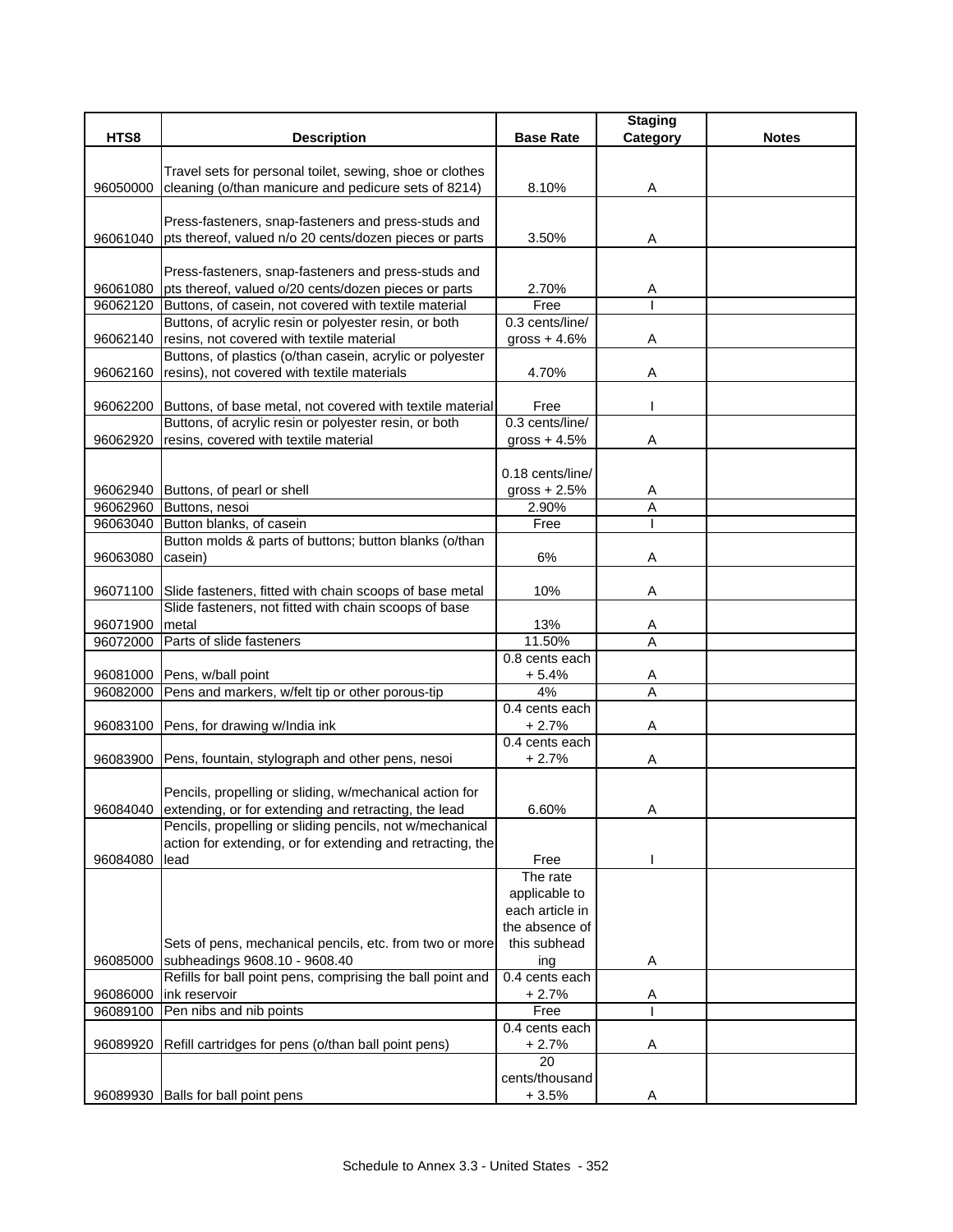|          |                                                                                  |                  | <b>Staging</b> |              |
|----------|----------------------------------------------------------------------------------|------------------|----------------|--------------|
| HTS8     | <b>Description</b>                                                               | <b>Base Rate</b> | Category       | <b>Notes</b> |
|          | Parts, of pens, mechanical pencils, etc. provided for in                         |                  |                |              |
|          | 9608.10, 9608.31, and 9608.39 (o/than balls for ball                             |                  |                |              |
| 96089940 | point pens)                                                                      | Free             |                |              |
|          | Duplicating stylos, pen-holders, pencil-holders and                              |                  |                |              |
|          | similar holders & pts. thereof, and parts of pens,                               |                  |                |              |
| 96089960 | mech.pencils, etc. of 9608 nesoi                                                 | Free             |                |              |
|          |                                                                                  |                  |                |              |
|          |                                                                                  | 14 cents/gross   |                |              |
|          | 96091000 Pencils & crayons, with leads encased in a rigid sheath                 | $+4.3%$          | Α              |              |
|          | Pencil leads, black or colored, n/o 1.5 mm in maximum                            |                  |                |              |
| 96092020 | cross-sectional dimension<br>Pencil leads, black or colored, o/1.5 mm in maximum | Free             |                |              |
|          | cross-sectional dimension                                                        |                  |                |              |
| 96092040 |                                                                                  | Free<br>Free     |                |              |
| 96099040 | Tailors' chalks                                                                  |                  |                |              |
|          | Pencils & crayons (o/than in rigid sheath), pastels,                             |                  |                |              |
| 96099080 | drawing charcoals and writing or drawing chalks, nesoi                           | Free             |                |              |
|          | Slates and boards, with writing or drawing surfaces                              |                  |                |              |
| 96100000 | (whether or not framed)                                                          | 3.50%            | Α              |              |
|          | Date, sealing or numbering stamps and the like,                                  |                  |                |              |
|          | designed for operating in the hand; hand-operated                                |                  |                |              |
| 96110000 | composing sticks and hand printing sets                                          | 2.70%            | Α              |              |
|          | Ribbons, inked or otherwise prepared, less than 30 mm                            |                  |                |              |
|          | wide, put up in plastic/metal cart., of a kind used in                           |                  |                |              |
| 96121010 | typewriters, ADP or other mach.                                                  | Free             |                |              |
|          |                                                                                  |                  |                |              |
|          | Ribbons, inked or otherwise prepared (whether or not                             |                  |                |              |
| 96121090 | on spools) nesoi, for typewriters and similar uses                               | 7.90%            | Α              |              |
|          | Ink pads (whether or not inked and with or without                               |                  |                |              |
| 96122000 | boxes)                                                                           | 3.50%            | Α              |              |
|          | Cigarette lighters and similar lighters, gas fueled, not                         |                  |                |              |
| 96131000 | refillable, for the pocket                                                       | 8%               | Α              |              |
|          | Cigarette lighters and similar lighters, gas fueled,                             |                  |                |              |
|          | 96132000 refillable, for the pocket                                              | 9%               | A              |              |
| 96138010 | Cigarette lighters and similar lighters, for the table                           | 4.80%            | A              |              |
|          | Cigarette lighters and similar lighters (other than pocket                       |                  |                |              |
|          | 96138020 or table), electrical                                                   | 3.90%            | Α              |              |
|          | Cigarette lighters & similar lighters (o/than pocket or                          |                  |                |              |
|          | table), n/elect., of prec.metal (o/than silver),                                 |                  |                |              |
|          | 96138040 precious/semiprec. stones, or comb.                                     | 3.60%            | A              |              |
|          |                                                                                  |                  |                |              |
|          | Cigarette lighters & similar lighters (o/than pocket or                          |                  |                |              |
| 96138060 | table), n/elect., nesoi, valued n/o \$5/dozen pieces                             | $8%$             | A              |              |
|          |                                                                                  |                  |                |              |
|          | Cigarette lighters & similar lighters (o/than pocket or                          |                  |                |              |
| 96138080 | table), n/elect., nesoi, valued over \$5/dozen pieces                            | 9%               | Α              |              |
|          | Parts for electrical cigarette lighters and similar lighters                     |                  |                |              |
| 96139040 | Parts for nonelectrical cigarette lighters and similar                           | 3.90%            | A              |              |
| 96139080 | lighters                                                                         | 8%               | Α              |              |
|          | Roughly shaped blocks of wood or root, for the                                   |                  |                |              |
| 96142010 | manufacture of smoking pipes                                                     | Free             |                |              |
|          | Smoking pipes (o/than roughly shaped blocks of wood                              |                  |                |              |
|          | or root for the manufacture of smoking pipes) and pipe                           | 0.4 cents each   |                |              |
| 96142015 | bowls of wood or root                                                            | $+3.2%$          | Α              |              |
|          | Smoking pipes and bowls, wholly of clay, and other                               |                  |                |              |
| 96142060 | smoking pipes w/bowls wholly of clay                                             | 3%               | Α              |              |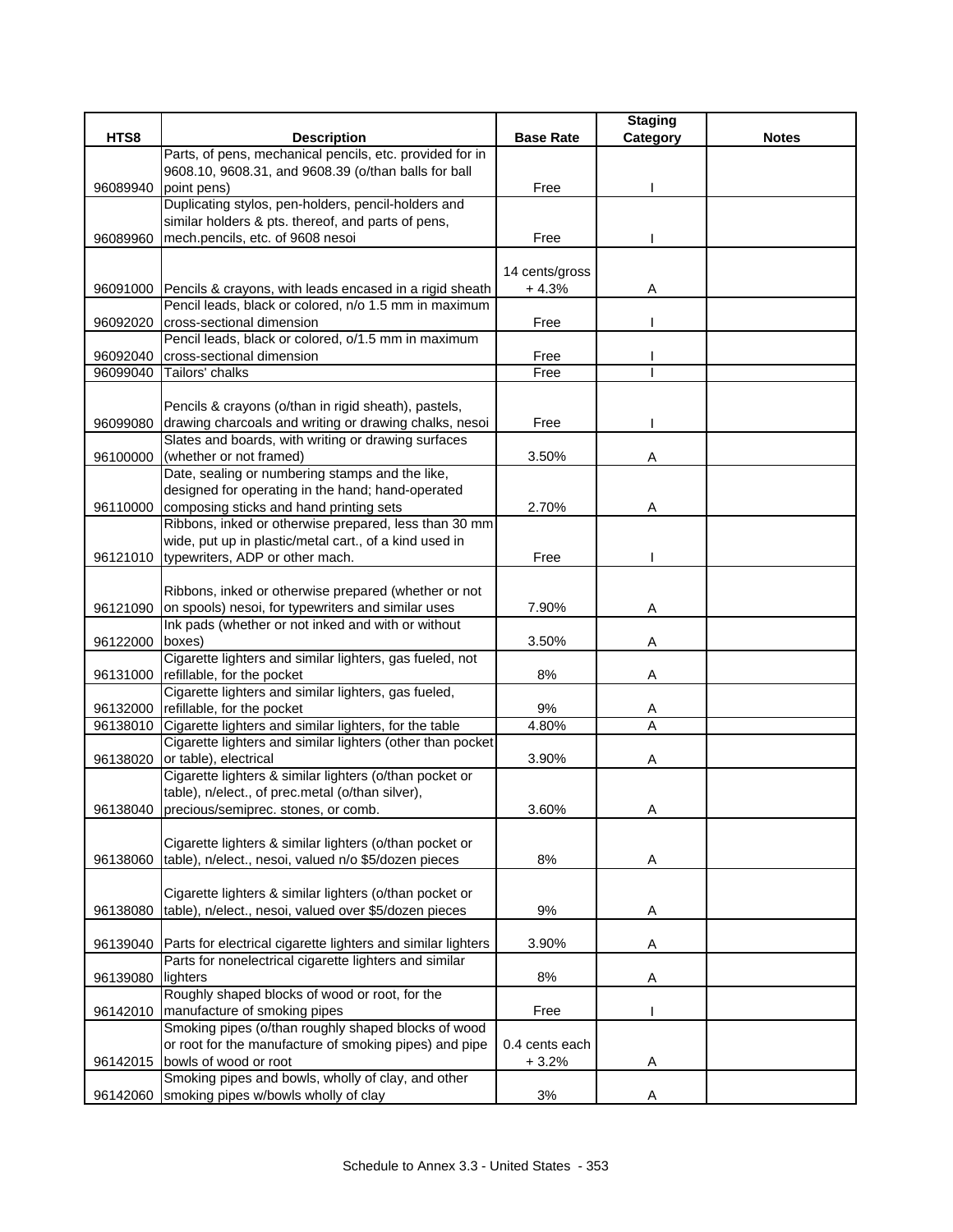|          |                                                                              |                     | <b>Staging</b> |              |
|----------|------------------------------------------------------------------------------|---------------------|----------------|--------------|
| HTS8     | <b>Description</b>                                                           | <b>Base Rate</b>    | Category       | <b>Notes</b> |
|          | Smoking pipes and pipe bowls (o/than wood, root or                           | 0.3 cents each      |                |              |
| 96142080 | wholly of clay)                                                              | $+3.2%$             | Α              |              |
|          | Parts of metal, for smoking pipes & bowls, and for cigar                     |                     |                |              |
| 96149040 | or cigarette holders                                                         | 7.20%               | Α              |              |
|          | Parts (o/than of metal), for smoking pipes & bowls, and                      | $0.5$ cents each    |                |              |
| 96149080 | for cigar or cigarette holders                                               | $+3%$<br>14.4       | Α              |              |
|          |                                                                              |                     |                |              |
| 96151110 | Combs, of hard rubber or plastics, valued n/o \$4.50 per                     | cents/gross +<br>2% | Α              |              |
|          | gross                                                                        |                     |                |              |
| 96151120 | Combs, of hard rubber, valued over \$4.50 per gross                          | 5.20%               | Α              |              |
|          |                                                                              | 28.8                |                |              |
|          |                                                                              | cents/gross +       |                |              |
|          | 96151130 Combs, of plastics, valued over \$4.50 per gross                    | 4.6%                | Α              |              |
|          | Hair slides and the like, of hard rubber or plastics, not                    |                     |                |              |
| 96151140 | set with imitation pearls or imitation gemstones                             | 5.30%               | Α              |              |
|          | Hair slides and the like, of hard rubber or plastics, set                    |                     |                |              |
| 96151150 | w/imitation pearls or imit. gemstones                                        | Free                |                |              |
|          |                                                                              |                     |                |              |
|          | Combs, not of hard rubber or plastics, valued n/o \$4.50                     | 9.7 cents/gross     |                |              |
| 96151920 | per gross                                                                    | $+1.3%$             | Α              |              |
|          |                                                                              | 28.8                |                |              |
|          | Combs, not of hard rubber or plastics, valued over                           | cents/gross +       |                |              |
| 96151940 | \$4.50 per gross                                                             | 4.6%                | Α              |              |
|          |                                                                              |                     |                |              |
| 96151960 | Hair-slides and the like, not of hard rubber or plastics                     | 11%                 | Α              |              |
|          |                                                                              | 8.10%               |                |              |
| 96159030 | 96159020 Nonthermic, nonornamental devices for curling the hair<br>Hair pins | 5.10%               | A<br>Α         |              |
|          | Hair accessories and pts thereof, and pts. of combs,                         |                     |                |              |
|          | hair slides, etc. nesoi, of rubber or plastics, n/set w/imit.                |                     |                |              |
| 96159040 | pearls or imit. gemstones                                                    | 5.30%               | Α              |              |
|          | Hair accessories and pts thereof, and pts. of combs,                         |                     |                |              |
| 96159060 | hair slides, etc. nesoi                                                      | 11%                 | Α              |              |
|          | Scent sprayers and similar toilet sprayers, and mounts                       |                     |                |              |
| 96161000 | and heads therefor                                                           | Free                |                |              |
|          | Powder puffs and pads for the application of cosmetics                       |                     |                |              |
| 96162000 | or toilet preparations                                                       | 4.30%               | Α              |              |
|          | Vacuum flasks and vessels, complete with cases,                              |                     |                |              |
| 96170010 | w/capacity n/o 1 liter                                                       | 7.20%               | Α              |              |
|          | Vacuum flasks and vessels, complete with cases,                              |                     |                |              |
| 96170030 | w/capacity o/1 liter but n/o 2 liters                                        | 6.90%               | A              |              |
|          | Vacuum flasks and vessels, complete with cases,                              |                     |                |              |
| 96170040 | w/capacity o/2 liters                                                        | 6.90%               | A              |              |
|          | Vacuum flask and vacuum vessel parts (o/than glass                           |                     |                |              |
| 96170060 | liners)<br>Tailors' dummies and other mannequins; automatons                 | 7.20%               | Α              |              |
|          | and other animated displays used for shop window                             |                     |                |              |
| 96180000 | dressing                                                                     | 4.40%               | Α              |              |
|          | Paintings, drawings (o/than of 4906) and pastels,                            |                     |                |              |
| 97011000 | executed entirely by hand, whether or not framed                             | Free                |                |              |
|          | Collages and similar decorative plaques, executed                            |                     |                |              |
| 97019000 | entirely by hand, whether or not framed                                      | Free                |                |              |
|          | Original engravings, prints and lithographs, whether or                      |                     |                |              |
| 97020000 | not framed                                                                   | Free                |                |              |
|          | 97030000 Original sculptures and statuary, in any material                   | Free                | I              |              |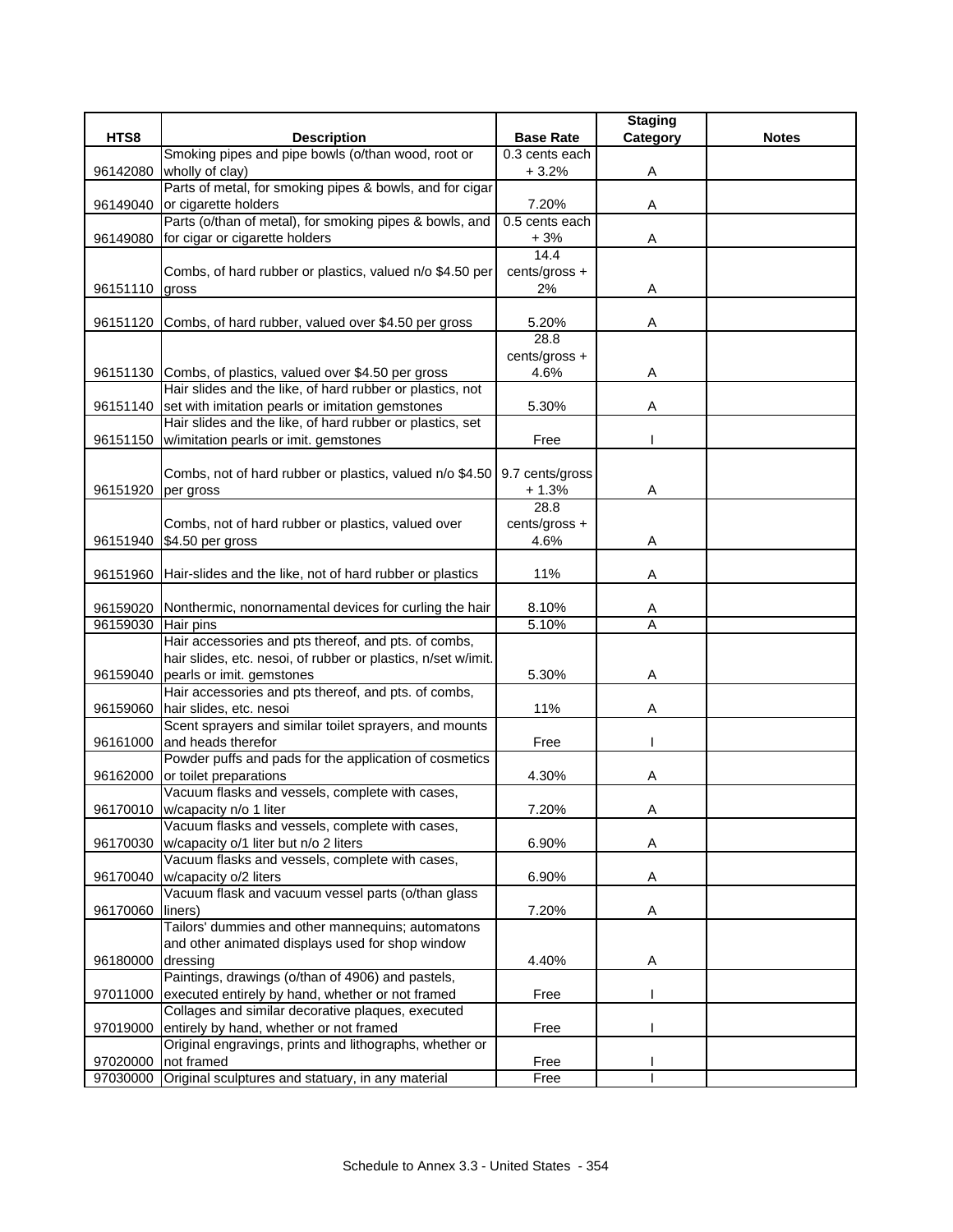|          |                                                            |                  | <b>Staging</b> |              |
|----------|------------------------------------------------------------|------------------|----------------|--------------|
| HTS8     | <b>Description</b>                                         | <b>Base Rate</b> | Category       | <b>Notes</b> |
|          | Postage or revenue stamps, stamp-postmarks, first-day      |                  |                |              |
|          | covers, postal stationery, and the like, used or unused,   |                  |                |              |
| 97040000 | other than heading 4907                                    | Free             |                |              |
|          | Collections and collectors' pieces of zoological,          |                  |                |              |
|          | botanical, mineralogical, anatomical, historical,          |                  |                |              |
| 97050000 | archaeological etc. interest                               | Free             |                |              |
| 97060000 | Antiques of an age exceeding one hundred years             | Free             |                |              |
|          |                                                            |                  |                |              |
|          | U.S. goods returned without having been advanced in        |                  |                |              |
|          | 98010010 value or improved in condition while abroad       | Free             |                |              |
|          | Articles reimported without having advanced in value or    |                  |                |              |
|          | improved in condition while abroad, under lease to a       |                  |                |              |
| 98010020 | foreign manufacturer                                       | Free             |                |              |
|          | Articles reimported without having advanced in value or    |                  |                |              |
|          | improved in condition while abroad, or do not conform      |                  |                |              |
| 98010025 | to specifications                                          | Free             |                |              |
|          | Articles sold for export for personal use and reimported   |                  |                |              |
|          | without having advanced in value or improved in            |                  |                |              |
| 98010026 | condition while abroad by exporter                         | Free             |                |              |
|          | Any aircraft engine or part reimported without having      |                  |                |              |
|          | advanced or improved while abroad, after temporary         |                  |                |              |
| 98010030 | substitution for engine overhauled                         | Free             |                |              |
|          | Articles returned after temporary export for exhibition,   |                  |                |              |
|          | examination or experimentation, for scientific or          |                  |                |              |
| 98010040 | educational purposes                                       | Free             |                |              |
|          |                                                            |                  |                |              |
|          | Articles returned after temporary export for exhibition in |                  |                |              |
| 98010050 | connection with any circus or menagerie                    | Free             |                |              |
|          |                                                            |                  |                |              |
|          | Articles returned after temporary export for exhibition or |                  |                |              |
| 98010060 | use at any public exposition, fair or conference           | Free             |                |              |
|          | Art. ret. after temp. export for rendition of geophysical  |                  |                |              |
|          | or contr. services, connected w/exploration, extract. or   |                  |                |              |
| 98010065 | dev. of natural resources                                  | Free             |                |              |
|          |                                                            |                  |                |              |
|          |                                                            |                  |                |              |
|          |                                                            |                  |                |              |
|          |                                                            | A duty equal to  |                |              |
|          |                                                            | the duty upon    |                |              |
|          |                                                            | the importation  |                |              |
|          |                                                            | of like articles |                |              |
|          |                                                            | not previously   |                |              |
|          |                                                            | exported, but in |                |              |
|          |                                                            | no case in       |                |              |
|          |                                                            | excess of the    |                |              |
|          |                                                            | sum of (a) any   |                |              |
|          |                                                            | customs          |                |              |
|          |                                                            | drawback         |                |              |
|          |                                                            | proved to have   |                |              |
|          |                                                            | been allowed     |                |              |
|          |                                                            | upon such        |                |              |
|          |                                                            | exportation, and |                |              |
|          |                                                            | (b) the duty     |                |              |
|          |                                                            | which would      |                |              |
|          | Previously exported aircraft with benefit of drawback,     | have been        |                |              |
| 98010070 | dutiable upon return                                       | payable on an    | Α              |              |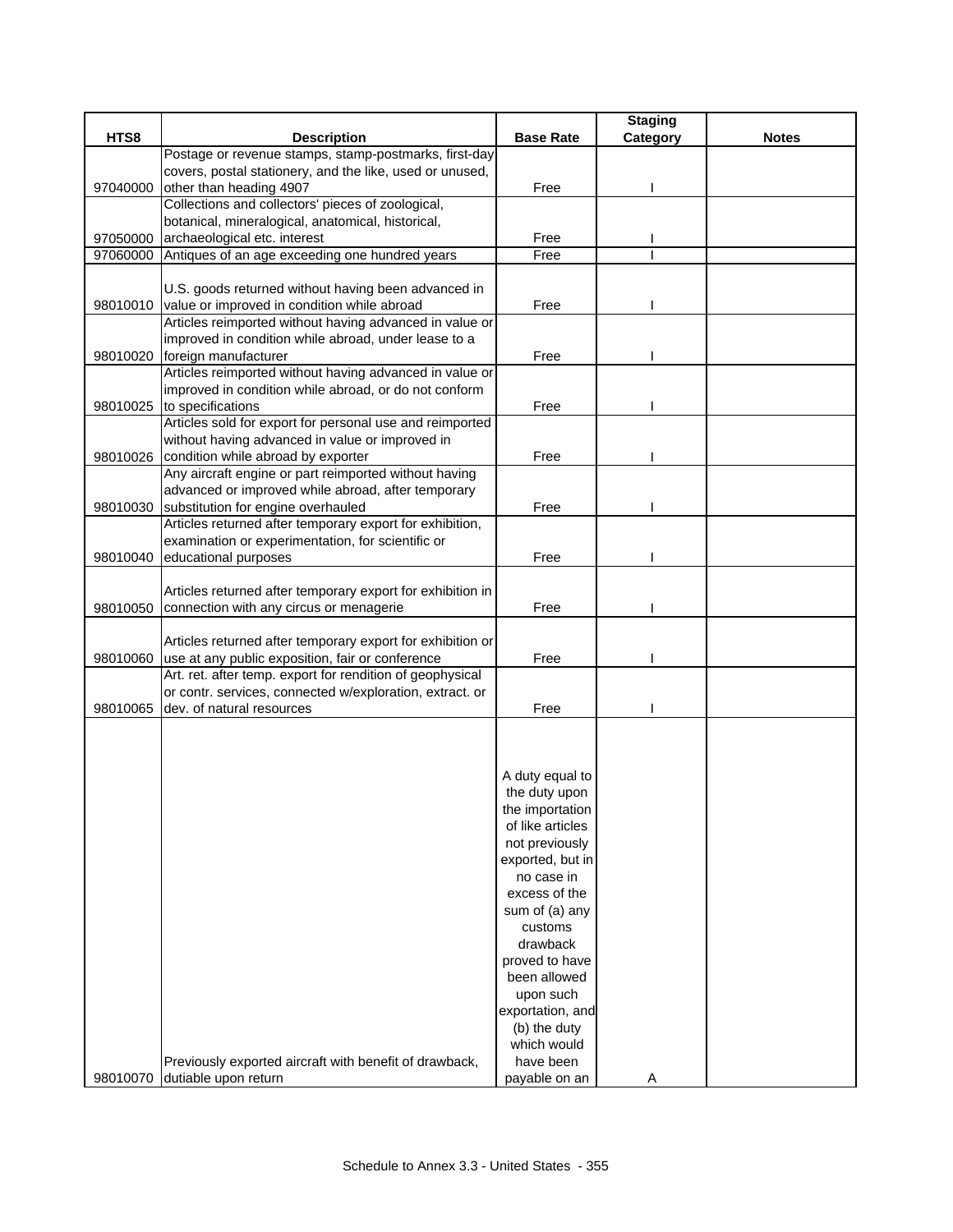|          |                                                          |                      | <b>Staging</b> |              |
|----------|----------------------------------------------------------|----------------------|----------------|--------------|
| HTS8     | <b>Description</b>                                       | <b>Base Rate</b>     | Category       | <b>Notes</b> |
|          |                                                          |                      |                |              |
|          |                                                          | A duty (in lieu of   |                |              |
|          |                                                          | any other duty       |                |              |
|          |                                                          | or tax) equal to     |                |              |
|          |                                                          | the sum of any       |                |              |
|          |                                                          | duty and             |                |              |
|          |                                                          | internalrevenue      |                |              |
|          |                                                          | tax imposed          |                |              |
|          |                                                          | upon the             |                |              |
|          |                                                          | importation of       |                |              |
|          |                                                          | like articles not    |                |              |
|          |                                                          | previously           |                |              |
|          |                                                          | exported, but in     |                |              |
|          |                                                          |                      |                |              |
|          |                                                          | no case in           |                |              |
|          |                                                          | excess of the        |                |              |
|          |                                                          | sum of (a) any       |                |              |
|          |                                                          | customs              |                |              |
|          |                                                          | drawback             |                |              |
|          | Previously exported articles except aircraft, dutiable   | proved to have       |                |              |
| 98010080 | upon return                                              | been all             | Α              |              |
|          | Professional books, implements, instruments & tools of   |                      |                |              |
|          | trade, occupation or employment returned US by           |                      |                |              |
| 98010085 | person after use temporarily abroad                      | Free                 |                |              |
|          | U.S. domestic animals and offspring returned from        |                      |                |              |
|          | straying across the border or returned from pasture      |                      |                |              |
| 98010090 | abroad within 8 months                                   | Free                 |                |              |
|          | Photographic films and dry plates manufactured in        |                      |                |              |
|          | U.S. (except commercial motion-picture film) and         |                      |                |              |
| 98020020 | exposed abroad, whether developed or not                 | Free                 |                |              |
|          |                                                          |                      |                |              |
|          |                                                          | A duty upon the      |                |              |
|          |                                                          | value of the         |                |              |
|          |                                                          | repairs or           |                |              |
|          |                                                          | alterations (See     |                |              |
|          | Articles returned to the U.S. after having been exported | U.S. Note 3 of       |                |              |
| 98020040 | for repairs or alterations, made pursuant to a warranty  | this subchapter)     | Α              |              |
|          |                                                          |                      |                |              |
|          |                                                          | A duty upon the      |                |              |
|          |                                                          | value of the         |                |              |
|          |                                                          |                      |                |              |
|          |                                                          | repairs or           |                |              |
|          |                                                          | alterations (See     |                |              |
|          | Articles returned to the U.S. after having been exported | U.S. Note 3 of       |                |              |
| 98020050 | for repairs or alterations, nesi                         | this subchapter)     | Α              |              |
|          |                                                          |                      |                |              |
|          |                                                          | A duty upon the      |                |              |
|          |                                                          | value of such        |                |              |
|          |                                                          | processing           |                |              |
|          |                                                          | outside the          |                |              |
|          |                                                          | <b>United States</b> |                |              |
|          |                                                          | (see U.S. note       |                |              |
|          | U.S. articles of specific metals exported for further    | 3 of this            |                |              |
| 98020060 | processing and returned for further processing           | subchapter)          | Κ              |              |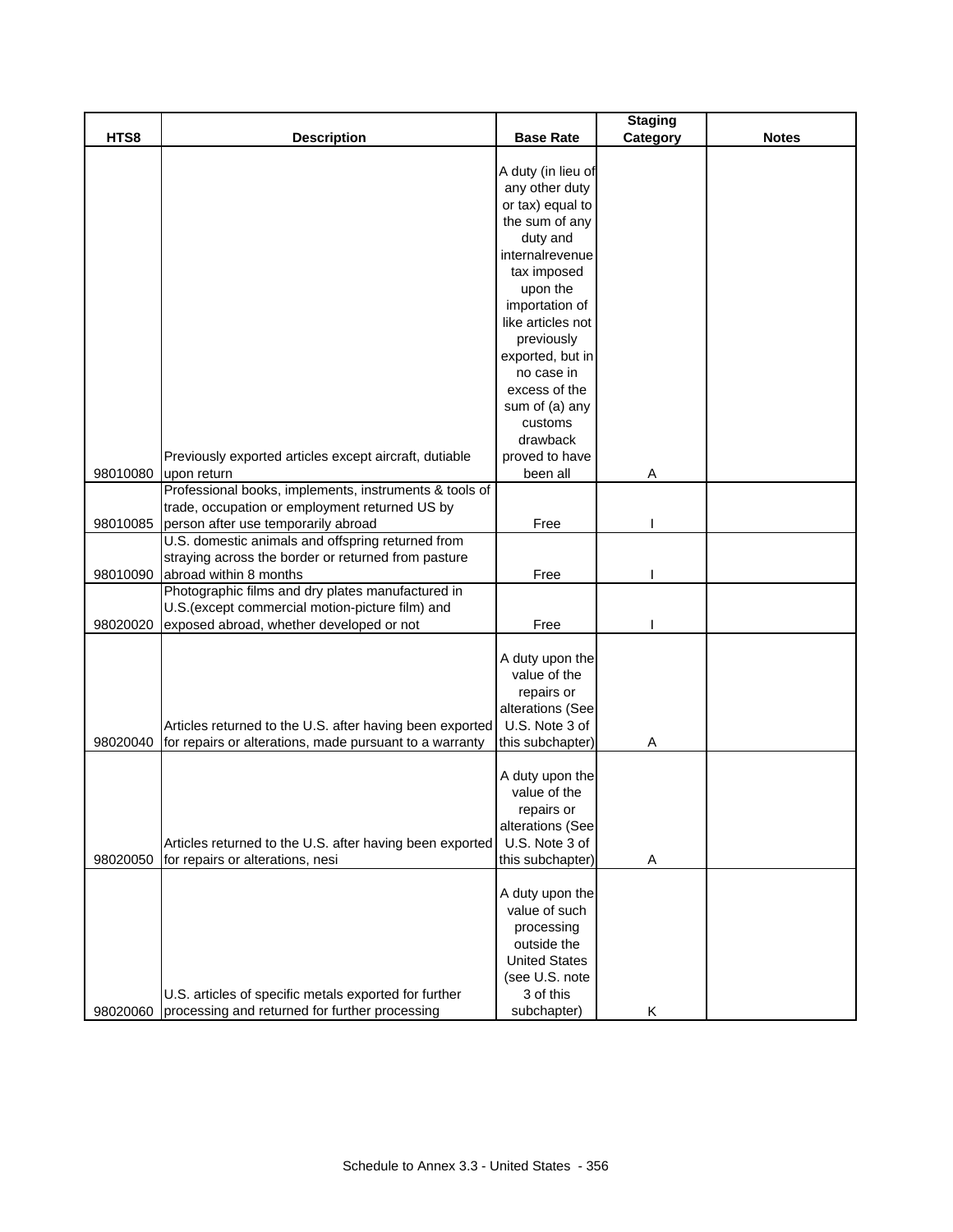|          |                                                                                      |                      | <b>Staging</b> |              |
|----------|--------------------------------------------------------------------------------------|----------------------|----------------|--------------|
| HTS8     | <b>Description</b>                                                                   | <b>Base Rate</b>     | Category       | <b>Notes</b> |
|          |                                                                                      |                      |                |              |
|          |                                                                                      |                      |                |              |
|          |                                                                                      |                      |                |              |
|          |                                                                                      | A duty upon the      |                |              |
|          |                                                                                      | full value of the    |                |              |
|          |                                                                                      | imported article,    |                |              |
|          |                                                                                      | less the cost or     |                |              |
|          |                                                                                      | value of such        |                |              |
|          |                                                                                      | products of the      |                |              |
|          |                                                                                      | <b>United States</b> |                |              |
|          | U.S. articles assembled abroad, which have not lost                                  | (see U.S. note       |                |              |
|          | their physical identity or have not advanced in value or                             | 4 of this            |                |              |
| 98020080 | improved in condition abroad                                                         | subchapter)          | Α              |              |
|          | Textile and apparel goods, assembled in Mexico in                                    | Free (see U.S.       |                |              |
|          | which all fabric components were wholly formed and                                   | note 4 of this       |                |              |
| 98020090 |                                                                                      |                      |                |              |
|          | cut in the United States, etc.<br>Substantial containers and holders, either U.S. or | subchapter)          | A              |              |
|          |                                                                                      |                      |                |              |
|          | foreign prev. imported and dutied; specified instruments                             |                      |                |              |
| 98030050 | of international traffic, etc                                                        | Free                 |                |              |
|          |                                                                                      |                      |                |              |
|          | books, libraries, usual furniture & household effects,                               |                      |                |              |
| 98040005 | used 1 year+, and n/for other person, or for sale                                    | Free                 |                |              |
|          |                                                                                      |                      |                |              |
|          | For person arriving in the U.S.: professional books,                                 |                      |                |              |
|          | implements, instruments & tools of                                                   |                      |                |              |
| 98040010 | trade/occupation/employ., previously taken abroad                                    | Free                 |                |              |
|          |                                                                                      |                      |                |              |
|          | For person emigrating to the U.S.: professional books,                               |                      |                |              |
|          | implements, instruments & tools of                                                   |                      |                |              |
|          | 98040015  trade/occupation/employ., he owned & used abroad                           | Free                 |                |              |
|          | For person arriving in the U.S., not returning resident:                             |                      |                |              |
|          | certain wearing apparel, personal adornment art., toilet                             |                      |                |              |
| 98040020 | art. & personal effects                                                              | Free                 |                |              |
|          | For person arriving in the U.S., not returning resident:                             |                      |                |              |
|          | up to 50 cigars, 200 cigarettes, or 2 kg smoking                                     |                      |                |              |
| 98040025 | tobacco & n/ov. 1 liter of alcohol                                                   | Free                 |                |              |
|          | For person arriving in the U.S., not returning resident:                             |                      |                |              |
|          | n/over \$100 of articles (n/alcohol. bev. or cigarettes,                             |                      |                |              |
| 98040030 | n/over 100 cigars) for gift                                                          | Free                 |                |              |
|          | For person arriving in the U.S., not returning resident:                             |                      |                |              |
|          | automobiles & other means of transport, import                                       |                      |                |              |
| 98040035 | connected w/arrival, for personal us                                                 | Free                 |                |              |
|          | For person arriving in the U.S., not returning resident:                             |                      |                |              |
|          | n/over \$200 of articles (w/n/over 4 liters alcohol. bev.)                           |                      |                |              |
|          | 98040040 for a person in transit                                                     | Free                 |                |              |
|          | For person arriving in the U.S., returning resident, etc.:                           |                      |                |              |
|          | all personal and household effects taken abroad by him                               |                      |                |              |
| 98040045 | or for his account                                                                   | Free                 |                |              |
|          | For person arriving in the U.S., returning resident, etc.:                           |                      |                |              |
|          | articles of metal (incl. medals, etc.), bestowed by                                  |                      |                |              |
| 98040050 | foreign countries or citizens                                                        | Free                 |                |              |
|          | For person arriving in the U.S., returning resident, etc.:                           |                      |                |              |
|          | game animals, birds & fish killed abroad by him & not                                |                      |                |              |
| 98040055 | for noncommercial purposes                                                           | Free                 |                |              |
|          |                                                                                      |                      |                |              |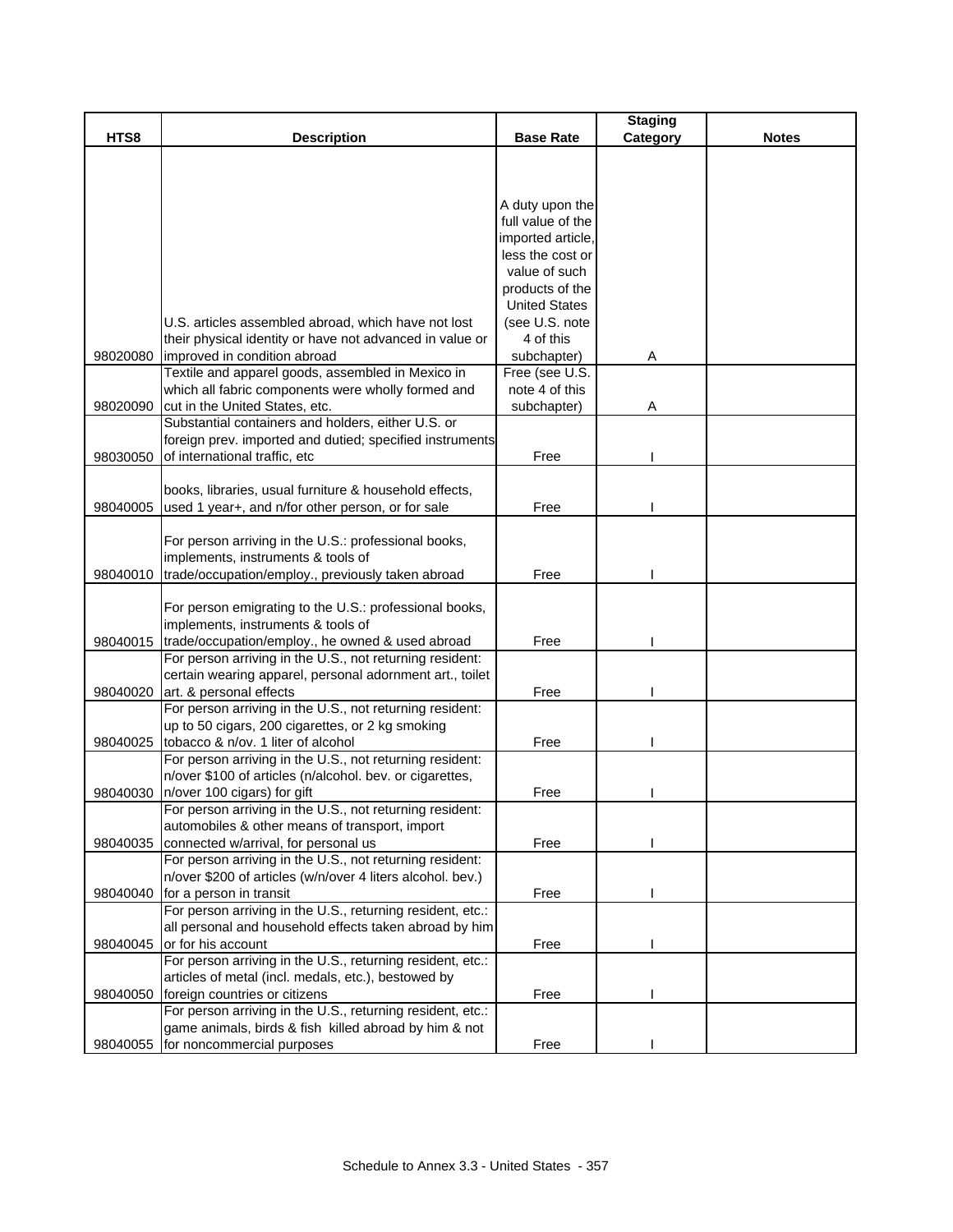|          |                                                                                                                  |                  | <b>Staging</b> |              |
|----------|------------------------------------------------------------------------------------------------------------------|------------------|----------------|--------------|
| HTS8     | <b>Description</b>                                                                                               | <b>Base Rate</b> | Category       | <b>Notes</b> |
|          |                                                                                                                  | Free, for such   |                |              |
|          |                                                                                                                  | temporary        |                |              |
|          |                                                                                                                  | periods as the   |                |              |
|          |                                                                                                                  | Secretary of the |                |              |
|          | For person arriving in the U.S., returning resident, etc.:                                                       | Treasury by      |                |              |
|          | automobiles rented by U.S. resident while abroad and                                                             | regulation may   |                |              |
| 98040060 | imported for personal use                                                                                        | prescribe        | Α              |              |
|          | For person arriving in the U.S., returning resident, etc.:                                                       |                  |                |              |
|          | acquired abroad, accompanying: n/over \$400 value,                                                               |                  |                |              |
| 98040065 | etc (limit on tobacco & alcoho                                                                                   | Free             |                |              |
|          | For person arriving in the U.S., returning resident, etc.:                                                       |                  |                |              |
|          | acquired abroad: n/over \$1,200 value, etc (limit on                                                             |                  |                |              |
| 98040070 | tobacco & alcohol): insular                                                                                      | Free             |                |              |
|          | For person arriving in the U.S., returning resident, etc.:<br>acquired abroad: n/over \$600 value, etc (limit on |                  |                |              |
|          | tobacco & alcohol): beneficiar                                                                                   |                  |                |              |
| 98040072 | For person arriving in the U.S., returning resident, etc.:                                                       | Free             |                |              |
|          | article imported to replace like art. previously exempted                                                        |                  |                |              |
| 98040075 | under 9804.00.70, etc.                                                                                           | Free             |                |              |
|          | Articles (limits on tobacco & alcohol), for personal use                                                         |                  |                |              |
|          | of person leaving a vessel, etc. engaged in int'l. traffic,                                                      |                  |                |              |
| 98040080 | on which employed, etc.                                                                                          | Free             |                |              |
|          |                                                                                                                  |                  |                |              |
|          | Personal & household effects, not stock in trade, part of                                                        |                  |                |              |
| 98040085 | estate of a citizen of the United States who died abroad                                                         | Free             |                |              |
|          | Personal & household effects (limit on alcohol &                                                                 |                  |                |              |
|          | tobacco) of person in U.S. service returning at end of                                                           |                  |                |              |
| 98050050 | assignment to extended duty, etc.                                                                                | Free             |                |              |
|          | Baggage and effects of the following aliens (on req. of                                                          |                  |                |              |
|          | Dept. of State): ambassadors, ministers and other rep.,                                                          |                  |                |              |
| 98060005 | etc. & their families etc                                                                                        | Free             |                |              |
|          | Baggage and effects of the following aliens (on req. of                                                          |                  |                |              |
|          | Dept. of State): diplomatic couriers of foreign                                                                  |                  |                |              |
| 98060010 | governments                                                                                                      | Free             |                |              |
|          | Baggage and effects of the following aliens (on req. of                                                          |                  |                |              |
|          | Dept. of State): rep. etc. of foreign govt in or to public                                                       |                  |                |              |
|          | 98060015   int'l organizations, etc                                                                              | Free             |                |              |
|          | Baggage and effects of the following aliens (on req. of                                                          |                  |                |              |
|          | Dept. of State): persons on duty in the U.S. as                                                                  |                  |                |              |
|          | 98060020 members of foreign armed forces, etc                                                                    | Free             |                |              |
|          | Baggage and effects of the following aliens (on req. of                                                          |                  |                |              |
|          | Dept. of State): persons designated by the State Dept.                                                           |                  |                |              |
| 98060025 | as foreign high officials, et                                                                                    | Free             |                |              |
|          | Baggage and effects of the following aliens (on req. of                                                          |                  |                |              |
|          | Dept. of State): persons designated by statute or treaty                                                         |                  |                |              |
| 98060030 | ratified by the U.S. Senate                                                                                      | Free             |                |              |
|          | On req. of Dept. of State: personal effects and equip. of                                                        |                  |                |              |
|          | groups of foreign residents arriving on goodwill visits of                                                       |                  |                |              |
| 98060035 | short duration, etc.                                                                                             | Free             |                |              |
|          | Art. for the personal or family use of the following aliens                                                      |                  |                |              |
|          | on duty in U.S. (on req. of Dept. of State):                                                                     |                  |                |              |
| 98060040 | ambassadors, etc. of embassies, etc                                                                              | Free             |                |              |
|          | Art. for the personal or family use of the following aliens                                                      |                  |                |              |
|          | on duty in U.S. (on req. of Dept. of State): members of                                                          |                  |                |              |
|          | 98060045 foreign armed forces                                                                                    | Free             |                |              |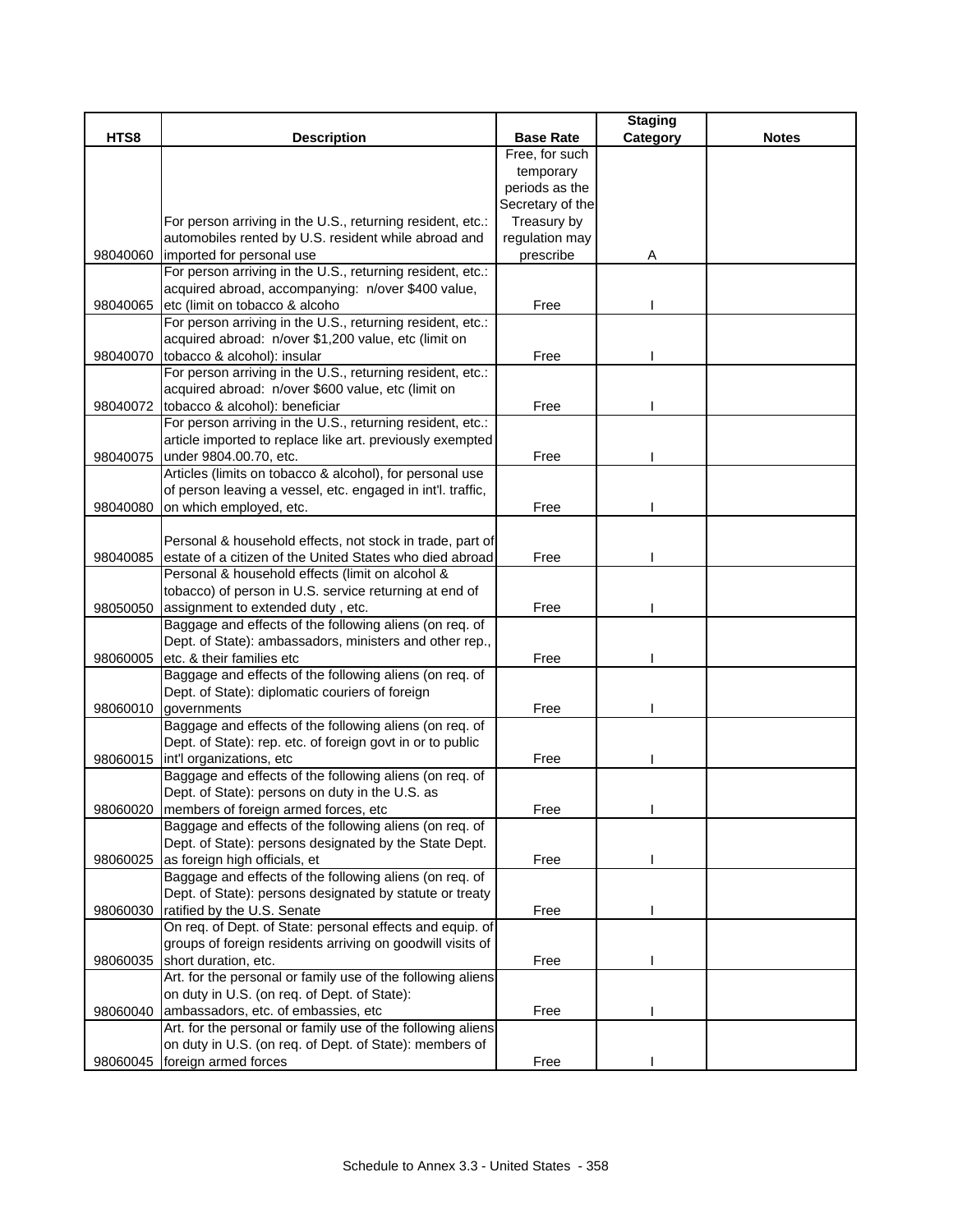|          |                                                                                                                   |                  | <b>Staging</b> |              |
|----------|-------------------------------------------------------------------------------------------------------------------|------------------|----------------|--------------|
| HTS8     | <b>Description</b>                                                                                                | <b>Base Rate</b> | Category       | <b>Notes</b> |
|          | Art. for the personal or family use of the following aliens                                                       |                  |                |              |
|          | on duty in U.S. (on req. of Dept. of State): other rep. &                                                         |                  |                |              |
| 98060050 | employ. of foreign gov                                                                                            | Free             |                |              |
|          | Art. for the personal or family use of the following aliens                                                       |                  |                |              |
|          | on duty in U.S. (on req. of Dept. of State): persons                                                              |                  |                |              |
| 98060055 | designated by statute, etc                                                                                        | Free             |                |              |
|          | Art. of metal (incl. medals, trophies & prizes), for                                                              |                  |                |              |
|          | bestowal on persons in U.S., as honorary dist., by                                                                |                  |                |              |
| 98070040 | foreign countries or their citizens                                                                               | Free             |                |              |
|          | Upon req. of the Dept. of State, articles from citizens of                                                        |                  |                |              |
|          | foreign countries for presentation to the Pres. or Vice<br>98070050 Pres. of the U.S.                             | Free             |                |              |
|          | Engravings, etchings, photographic prints or exposed                                                              |                  |                |              |
|          | films, video tapes, and govt. publications on                                                                     |                  |                |              |
|          | 98080010 micromedia; all for U.S. govt. agency use                                                                | Free             |                |              |
|          |                                                                                                                   |                  |                |              |
|          | Sound recordings and recorded video tapes for State                                                               |                  |                |              |
| 98080020 | Department use under the U.S.I.E.E. Act of 1948                                                                   | Free             |                |              |
|          | Materials certified to the Commissioner of Customs by                                                             |                  |                |              |
|          | authorized military procuring agencies to be emergency                                                            |                  |                |              |
| 98080030 | war material purchased abroad                                                                                     | Free             |                |              |
|          | Materials certified to the Commissioner of Customs by                                                             |                  |                |              |
| 98080040 | GSA to be strategic and critical for stockpiles                                                                   | Free             |                |              |
|          | Material certified to the Comm. of Customs by the                                                                 |                  |                |              |
|          | Nuclear Regulatory Comm. or the Dept. of Energy to be                                                             |                  |                |              |
| 98080050 | necessary for defense and security                                                                                | Free             |                |              |
|          | Plants, seeds and all other material for planting for use                                                         |                  |                |              |
|          | of the Department of Agriculture or United States                                                                 |                  |                |              |
| 98080060 | <b>Botanic Garden</b>                                                                                             | Free             |                |              |
|          | Materials certified to the Comm. of Customs by the                                                                |                  |                |              |
|          | Commodity Credit Corp. to be materials acquired by                                                                |                  |                |              |
| 98080070 | barter or exchange of agri. products                                                                              | Free             |                |              |
|          | Materials certified by NASA to the Comm. of Customs                                                               |                  |                |              |
|          | to be imported to be launched into space by NASA,                                                                 |                  |                |              |
|          | 98080080 spare parts and support equipment                                                                        | Free             |                |              |
|          | Public documents, incl. microfiche etc. (incl. motion                                                             |                  |                |              |
|          | pictures & other films, video tapes & audio tapes)                                                                |                  |                |              |
| 98090010 | issued by a foreign government, et                                                                                | Free             |                |              |
|          | For foreign govt on a recip. basis & for public intl. org.                                                        |                  |                |              |
|          | (on req. of Dept. of State): office supplies & other art.                                                         |                  |                |              |
| 98090020 | for the official use                                                                                              | Free             |                |              |
|          | For foreign govt on a recip. basis & for public intl. org.:                                                       |                  |                |              |
|          | articles for the official use of members foreign armed                                                            |                  |                |              |
| 98090030 | forces on duty in the U.S                                                                                         | Free             |                |              |
|          | On req. of Dept. of State, property of a foreign govt or                                                          |                  |                |              |
|          | public intl. org.: used in noncommercial functions,                                                               |                  |                |              |
| 98090040 | exhibitions, etc                                                                                                  | Free             |                |              |
|          | On req. of Dept. of State, property of a foreign govt or<br>public intl. org.: prosthetic appliances furnished by |                  |                |              |
| 98090050 | foreign govt to armed forces                                                                                      | Free             |                |              |
|          | On req. of Dept. of State, property of a foreign govt or                                                          |                  |                |              |
|          | public intl. org.: headstones furnished by foreign govt                                                           |                  |                |              |
| 98090060 | for graves of its war vet.                                                                                        | Free             |                |              |
|          | On req. of Dept. of State, property of a foreign govt or                                                          |                  |                |              |
|          | public intl. org.: gifts to the various govt. or public                                                           |                  |                |              |
| 98090070 | institutions in U.S.                                                                                              | Free             |                |              |
|          |                                                                                                                   |                  |                |              |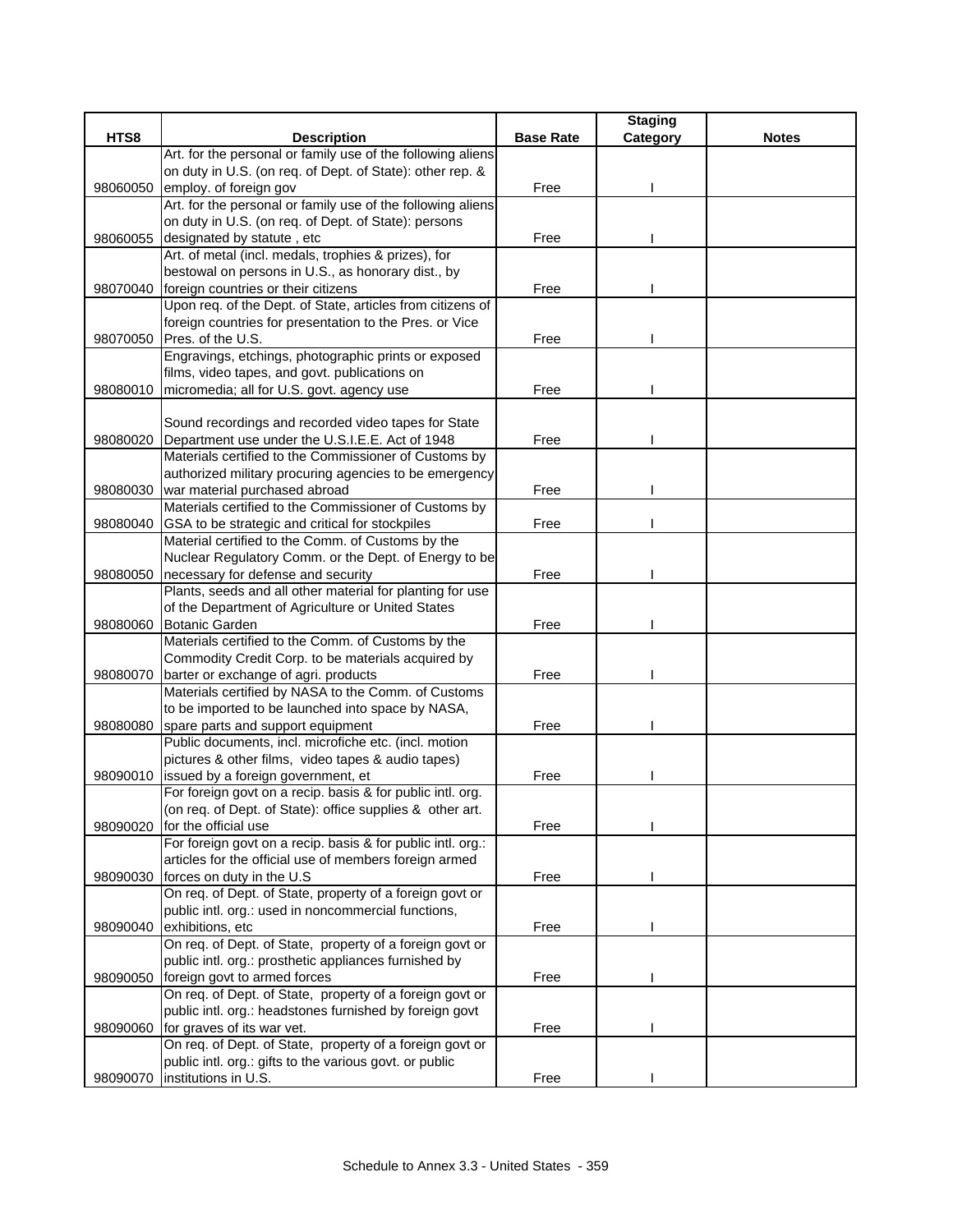|          |                                                                                      |                  | <b>Staging</b> |              |
|----------|--------------------------------------------------------------------------------------|------------------|----------------|--------------|
| HTS8     | <b>Description</b>                                                                   | <b>Base Rate</b> | Category       | <b>Notes</b> |
|          | On req. of Dept. of State, property of a foreign govt or                             |                  |                |              |
|          | public intl. org.: printed matter, not containing                                    |                  |                |              |
| 98090080 | advertising, for free distrib.                                                       | Free             |                |              |
|          | Drawings, engravings, etchings and similar articles                                  |                  |                |              |
|          | bound or unbound, and exposed photographic films for                                 |                  |                |              |
| 98100005 | use of religious institutions                                                        | Free             |                |              |
|          | Painted, colored or stained glass windows and parts                                  |                  |                |              |
|          | valued over \$161 per square meter, by a professional                                |                  |                |              |
|          | 98100010 artist, for religious institutions                                          | Free             |                |              |
|          | 98100015 Regalia for the use of religious institutions                               | Free             |                |              |
|          |                                                                                      |                  |                |              |
|          | Handwoven fabrics, to be used by religious institutions                              |                  |                |              |
| 98100020 | in making religious vestments for its own use or sale                                | Free             |                |              |
|          | Altars, pulpits, communion tables, fonts, mosaics,                                   |                  |                |              |
|          | shrines and similar articles for use of religious                                    |                  |                |              |
| 98100025 | institutions                                                                         | Free             |                |              |
|          | Drawings and plans, reproductions, engravings, globes,                               |                  |                |              |
|          | sound recordings and similar articles for use of public                              |                  |                |              |
| 98100030 | institutions                                                                         | Free             |                |              |
|          | Symbols, arithmetical materials, printed matter, shapes,                             |                  |                |              |
|          | figures, models and other classroom materials for the                                |                  |                |              |
|          | 98100035   instruction of children                                                   | Free             |                |              |
|          | Sculptures and statuary for use of any public or                                     |                  |                |              |
|          | nonprofit institutions for educational, scientific,                                  |                  |                |              |
| 98100040 | philosophical or fine arts purposes                                                  | Free             |                |              |
|          | Regalia for use of any public or nonprofit institution for                           |                  |                |              |
|          | educational, scientific, literary, philosophical or fine arts                        |                  |                |              |
| 98100045 | purposes                                                                             | Free             |                |              |
|          | Any textile machine or machinery, or part thereof, solely                            |                  |                |              |
|          | for the instruction of students in any public or nonprofit                           |                  |                |              |
| 98100050 | institutions                                                                         | Free             |                |              |
|          | Patterns and models exclusively for exhibition or                                    |                  |                |              |
| 98100055 | educational use at any public or nonprofit institution                               | Free             |                |              |
|          | Instruments and apparatus, not manufactured in the                                   |                  |                |              |
|          | U.S., to be used in nonprofit institutions for educational                           |                  |                |              |
| 98100060 | or scientific purposes                                                               | Free             |                |              |
|          | Repair components for instruments or apparatus                                       |                  |                |              |
| 98100065 | admitted under heading 98100060                                                      | Free             |                |              |
|          |                                                                                      |                  |                |              |
|          | Tools specially designed for maintenance, etc. of                                    |                  |                |              |
| 98100067 | instruments and apparatus of subheading 9810.00.60                                   | Free             |                |              |
|          | Wild animals (including birds and fish) imported for use                             |                  |                |              |
|          | or sale for use in any scientific public collection for                              |                  |                |              |
| 98100070 | exhibition<br>Lifeboats and life-saving apparatus for lifesaving                     | Free             |                |              |
|          |                                                                                      |                  |                |              |
| 98100075 | institutions<br>Radiation apparatus (including parts or accessories) for             | Free             |                |              |
|          | nonprofit institutions for educational, scientific or                                |                  |                |              |
|          |                                                                                      | Free             |                |              |
| 98100080 | therapeutic purposes<br>Cellulosic plastics materials for use in artificial kidney   |                  |                |              |
|          | machine by a hospital or by a patient pursuant to                                    |                  |                |              |
|          |                                                                                      | Free             |                |              |
| 98100085 | prescription of a physician<br>Prayer shawls, bags for the keeping of prayer shawls, |                  |                |              |
|          | and headwear of a kind used for public or private                                    |                  |                |              |
|          |                                                                                      |                  |                |              |
| 98100090 | religious observances                                                                | Free             |                |              |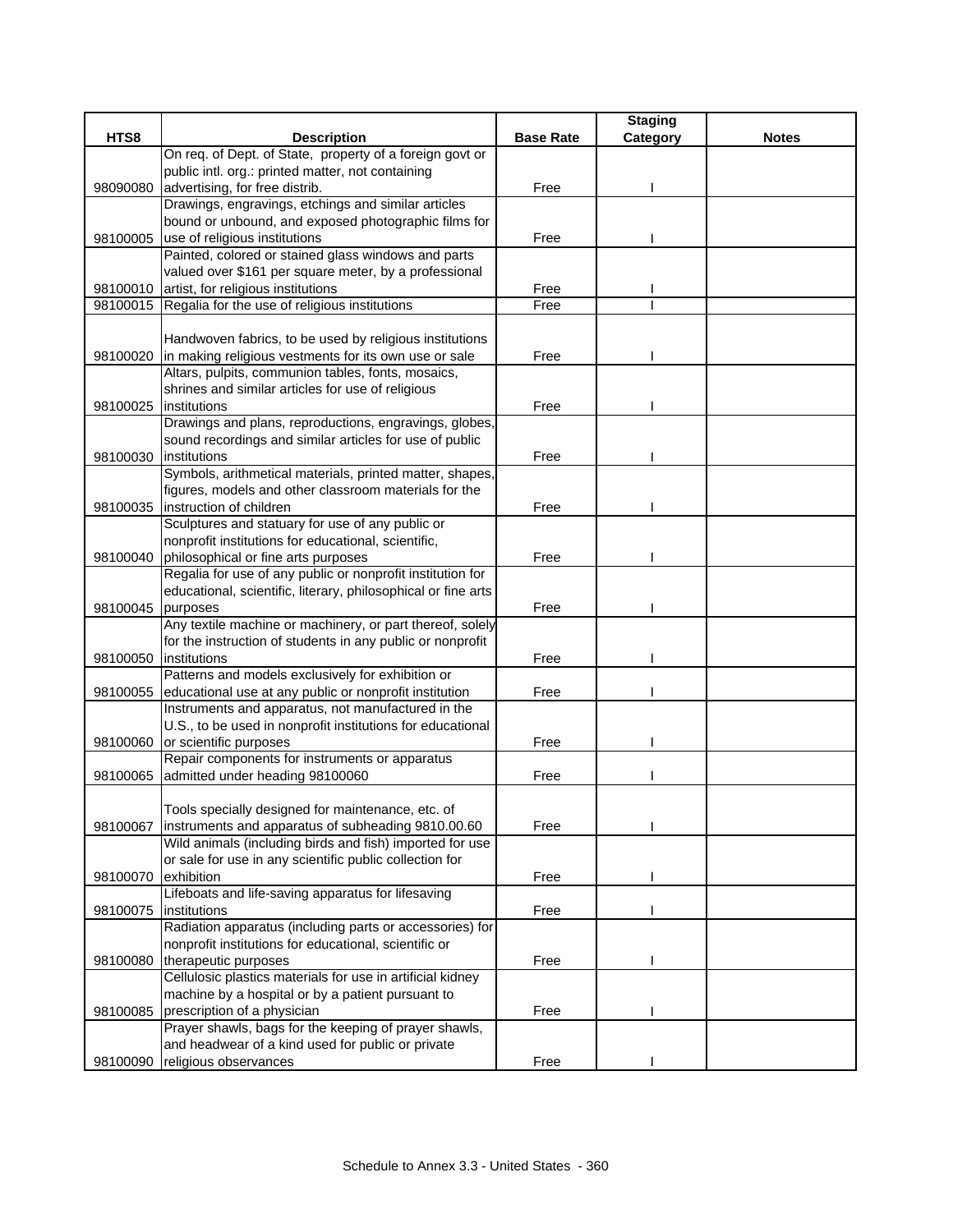| HTS8<br><b>Base Rate</b><br>Category<br><b>Description</b><br><b>Notes</b><br>Scrolls or tablets of wood or paper, commonly known<br>as Gohonzon, imported for use in public or private<br>religious observances<br>Free<br>98100095<br>Alcoholic bev. samples (each containing <or=n 300="" ml<br="">if a malt be., <math>\leq</math> or = 150 ml if wine &amp; <math>\leq</math> or = 100 ml if other)<br/>98110020<br/>for use in soliciting orders<br/>Free<br/>Samples of tobacco products, etc. (limited to 3 cigars,<br/>cigarettes, cig. tubes or papers, 3.5 gm tobacco or<br/>98110040 snuff), for soliciting orders<br/>Free<br/>Any sample (except 9811.00.20 or 9811.00.40), valued<br/>n/over \$1 each, or marked, torn, or otherwise<br/>unsuitable for sale, for soliciting order<br/>Free<br/>98110060<br/>Free, under<br/>bond, as<br/>Articles imported by certain organizations, only for<br/>prescribed in<br/>U.S. Note 2 to<br/>exhibition to encourage agriculture, arts, education or<br/>this subchapter<br/>science<br/>98120020<br/>L<br/>Free, under<br/>bond, as<br/>Articles imported by any institution, society or state, or<br/>prescribed in<br/>for a municipal corporation, for the purpose of erecting<br/>U.S. Note 2 to<br/>98120040<br/>a public monument<br/>this subchapter<br/>L<br/>Free, under</or=n> |
|-----------------------------------------------------------------------------------------------------------------------------------------------------------------------------------------------------------------------------------------------------------------------------------------------------------------------------------------------------------------------------------------------------------------------------------------------------------------------------------------------------------------------------------------------------------------------------------------------------------------------------------------------------------------------------------------------------------------------------------------------------------------------------------------------------------------------------------------------------------------------------------------------------------------------------------------------------------------------------------------------------------------------------------------------------------------------------------------------------------------------------------------------------------------------------------------------------------------------------------------------------------------------------------------------------------------------------------------------------|
|                                                                                                                                                                                                                                                                                                                                                                                                                                                                                                                                                                                                                                                                                                                                                                                                                                                                                                                                                                                                                                                                                                                                                                                                                                                                                                                                                     |
|                                                                                                                                                                                                                                                                                                                                                                                                                                                                                                                                                                                                                                                                                                                                                                                                                                                                                                                                                                                                                                                                                                                                                                                                                                                                                                                                                     |
|                                                                                                                                                                                                                                                                                                                                                                                                                                                                                                                                                                                                                                                                                                                                                                                                                                                                                                                                                                                                                                                                                                                                                                                                                                                                                                                                                     |
|                                                                                                                                                                                                                                                                                                                                                                                                                                                                                                                                                                                                                                                                                                                                                                                                                                                                                                                                                                                                                                                                                                                                                                                                                                                                                                                                                     |
|                                                                                                                                                                                                                                                                                                                                                                                                                                                                                                                                                                                                                                                                                                                                                                                                                                                                                                                                                                                                                                                                                                                                                                                                                                                                                                                                                     |
|                                                                                                                                                                                                                                                                                                                                                                                                                                                                                                                                                                                                                                                                                                                                                                                                                                                                                                                                                                                                                                                                                                                                                                                                                                                                                                                                                     |
|                                                                                                                                                                                                                                                                                                                                                                                                                                                                                                                                                                                                                                                                                                                                                                                                                                                                                                                                                                                                                                                                                                                                                                                                                                                                                                                                                     |
|                                                                                                                                                                                                                                                                                                                                                                                                                                                                                                                                                                                                                                                                                                                                                                                                                                                                                                                                                                                                                                                                                                                                                                                                                                                                                                                                                     |
|                                                                                                                                                                                                                                                                                                                                                                                                                                                                                                                                                                                                                                                                                                                                                                                                                                                                                                                                                                                                                                                                                                                                                                                                                                                                                                                                                     |
|                                                                                                                                                                                                                                                                                                                                                                                                                                                                                                                                                                                                                                                                                                                                                                                                                                                                                                                                                                                                                                                                                                                                                                                                                                                                                                                                                     |
|                                                                                                                                                                                                                                                                                                                                                                                                                                                                                                                                                                                                                                                                                                                                                                                                                                                                                                                                                                                                                                                                                                                                                                                                                                                                                                                                                     |
|                                                                                                                                                                                                                                                                                                                                                                                                                                                                                                                                                                                                                                                                                                                                                                                                                                                                                                                                                                                                                                                                                                                                                                                                                                                                                                                                                     |
|                                                                                                                                                                                                                                                                                                                                                                                                                                                                                                                                                                                                                                                                                                                                                                                                                                                                                                                                                                                                                                                                                                                                                                                                                                                                                                                                                     |
|                                                                                                                                                                                                                                                                                                                                                                                                                                                                                                                                                                                                                                                                                                                                                                                                                                                                                                                                                                                                                                                                                                                                                                                                                                                                                                                                                     |
|                                                                                                                                                                                                                                                                                                                                                                                                                                                                                                                                                                                                                                                                                                                                                                                                                                                                                                                                                                                                                                                                                                                                                                                                                                                                                                                                                     |
|                                                                                                                                                                                                                                                                                                                                                                                                                                                                                                                                                                                                                                                                                                                                                                                                                                                                                                                                                                                                                                                                                                                                                                                                                                                                                                                                                     |
|                                                                                                                                                                                                                                                                                                                                                                                                                                                                                                                                                                                                                                                                                                                                                                                                                                                                                                                                                                                                                                                                                                                                                                                                                                                                                                                                                     |
|                                                                                                                                                                                                                                                                                                                                                                                                                                                                                                                                                                                                                                                                                                                                                                                                                                                                                                                                                                                                                                                                                                                                                                                                                                                                                                                                                     |
|                                                                                                                                                                                                                                                                                                                                                                                                                                                                                                                                                                                                                                                                                                                                                                                                                                                                                                                                                                                                                                                                                                                                                                                                                                                                                                                                                     |
|                                                                                                                                                                                                                                                                                                                                                                                                                                                                                                                                                                                                                                                                                                                                                                                                                                                                                                                                                                                                                                                                                                                                                                                                                                                                                                                                                     |
|                                                                                                                                                                                                                                                                                                                                                                                                                                                                                                                                                                                                                                                                                                                                                                                                                                                                                                                                                                                                                                                                                                                                                                                                                                                                                                                                                     |
|                                                                                                                                                                                                                                                                                                                                                                                                                                                                                                                                                                                                                                                                                                                                                                                                                                                                                                                                                                                                                                                                                                                                                                                                                                                                                                                                                     |
|                                                                                                                                                                                                                                                                                                                                                                                                                                                                                                                                                                                                                                                                                                                                                                                                                                                                                                                                                                                                                                                                                                                                                                                                                                                                                                                                                     |
|                                                                                                                                                                                                                                                                                                                                                                                                                                                                                                                                                                                                                                                                                                                                                                                                                                                                                                                                                                                                                                                                                                                                                                                                                                                                                                                                                     |
|                                                                                                                                                                                                                                                                                                                                                                                                                                                                                                                                                                                                                                                                                                                                                                                                                                                                                                                                                                                                                                                                                                                                                                                                                                                                                                                                                     |
|                                                                                                                                                                                                                                                                                                                                                                                                                                                                                                                                                                                                                                                                                                                                                                                                                                                                                                                                                                                                                                                                                                                                                                                                                                                                                                                                                     |
| bond, as                                                                                                                                                                                                                                                                                                                                                                                                                                                                                                                                                                                                                                                                                                                                                                                                                                                                                                                                                                                                                                                                                                                                                                                                                                                                                                                                            |
| Articles to be repaired, altered or processed (including<br>prescribed in<br>processes which result in articles manufactured or<br>U.S. Note 1 to                                                                                                                                                                                                                                                                                                                                                                                                                                                                                                                                                                                                                                                                                                                                                                                                                                                                                                                                                                                                                                                                                                                                                                                                   |
| 98130005<br>produced in the United States)<br>this subchapter                                                                                                                                                                                                                                                                                                                                                                                                                                                                                                                                                                                                                                                                                                                                                                                                                                                                                                                                                                                                                                                                                                                                                                                                                                                                                       |
|                                                                                                                                                                                                                                                                                                                                                                                                                                                                                                                                                                                                                                                                                                                                                                                                                                                                                                                                                                                                                                                                                                                                                                                                                                                                                                                                                     |
| Free, under                                                                                                                                                                                                                                                                                                                                                                                                                                                                                                                                                                                                                                                                                                                                                                                                                                                                                                                                                                                                                                                                                                                                                                                                                                                                                                                                         |
| bond, as                                                                                                                                                                                                                                                                                                                                                                                                                                                                                                                                                                                                                                                                                                                                                                                                                                                                                                                                                                                                                                                                                                                                                                                                                                                                                                                                            |
| Models of women's wearing apparel imported by<br>prescribed in                                                                                                                                                                                                                                                                                                                                                                                                                                                                                                                                                                                                                                                                                                                                                                                                                                                                                                                                                                                                                                                                                                                                                                                                                                                                                      |
| U.S. Note 1 to<br>manufacturers for use solely as models in their own                                                                                                                                                                                                                                                                                                                                                                                                                                                                                                                                                                                                                                                                                                                                                                                                                                                                                                                                                                                                                                                                                                                                                                                                                                                                               |
| establishments<br>98130010<br>this subchapter                                                                                                                                                                                                                                                                                                                                                                                                                                                                                                                                                                                                                                                                                                                                                                                                                                                                                                                                                                                                                                                                                                                                                                                                                                                                                                       |
|                                                                                                                                                                                                                                                                                                                                                                                                                                                                                                                                                                                                                                                                                                                                                                                                                                                                                                                                                                                                                                                                                                                                                                                                                                                                                                                                                     |
| Free, under                                                                                                                                                                                                                                                                                                                                                                                                                                                                                                                                                                                                                                                                                                                                                                                                                                                                                                                                                                                                                                                                                                                                                                                                                                                                                                                                         |
| bond, as                                                                                                                                                                                                                                                                                                                                                                                                                                                                                                                                                                                                                                                                                                                                                                                                                                                                                                                                                                                                                                                                                                                                                                                                                                                                                                                                            |
| prescribed in<br>Art. imp. by illustrators and photographers for use as                                                                                                                                                                                                                                                                                                                                                                                                                                                                                                                                                                                                                                                                                                                                                                                                                                                                                                                                                                                                                                                                                                                                                                                                                                                                             |
| models in their establishments, in illustrating of<br>U.S. Note 1 to                                                                                                                                                                                                                                                                                                                                                                                                                                                                                                                                                                                                                                                                                                                                                                                                                                                                                                                                                                                                                                                                                                                                                                                                                                                                                |
| catalogues or advertising matters<br>this subchapter<br>98130015<br>L                                                                                                                                                                                                                                                                                                                                                                                                                                                                                                                                                                                                                                                                                                                                                                                                                                                                                                                                                                                                                                                                                                                                                                                                                                                                               |
|                                                                                                                                                                                                                                                                                                                                                                                                                                                                                                                                                                                                                                                                                                                                                                                                                                                                                                                                                                                                                                                                                                                                                                                                                                                                                                                                                     |
| Free, under                                                                                                                                                                                                                                                                                                                                                                                                                                                                                                                                                                                                                                                                                                                                                                                                                                                                                                                                                                                                                                                                                                                                                                                                                                                                                                                                         |
| bond, as                                                                                                                                                                                                                                                                                                                                                                                                                                                                                                                                                                                                                                                                                                                                                                                                                                                                                                                                                                                                                                                                                                                                                                                                                                                                                                                                            |
| prescribed in                                                                                                                                                                                                                                                                                                                                                                                                                                                                                                                                                                                                                                                                                                                                                                                                                                                                                                                                                                                                                                                                                                                                                                                                                                                                                                                                       |
| U.S. Note 1 to                                                                                                                                                                                                                                                                                                                                                                                                                                                                                                                                                                                                                                                                                                                                                                                                                                                                                                                                                                                                                                                                                                                                                                                                                                                                                                                                      |
| Samples solely for use in taking orders for merchandise<br>this subchapter<br>98130020<br>L                                                                                                                                                                                                                                                                                                                                                                                                                                                                                                                                                                                                                                                                                                                                                                                                                                                                                                                                                                                                                                                                                                                                                                                                                                                         |
| Free, under                                                                                                                                                                                                                                                                                                                                                                                                                                                                                                                                                                                                                                                                                                                                                                                                                                                                                                                                                                                                                                                                                                                                                                                                                                                                                                                                         |
| bond, as                                                                                                                                                                                                                                                                                                                                                                                                                                                                                                                                                                                                                                                                                                                                                                                                                                                                                                                                                                                                                                                                                                                                                                                                                                                                                                                                            |
| Articles for examination w/view to reproduction, or for<br>prescribed in                                                                                                                                                                                                                                                                                                                                                                                                                                                                                                                                                                                                                                                                                                                                                                                                                                                                                                                                                                                                                                                                                                                                                                                                                                                                            |
| such examination and reproduction; and motion-picture<br>U.S. Note 1 to                                                                                                                                                                                                                                                                                                                                                                                                                                                                                                                                                                                                                                                                                                                                                                                                                                                                                                                                                                                                                                                                                                                                                                                                                                                                             |
| advertising films<br>this subchapter<br>98130025                                                                                                                                                                                                                                                                                                                                                                                                                                                                                                                                                                                                                                                                                                                                                                                                                                                                                                                                                                                                                                                                                                                                                                                                                                                                                                    |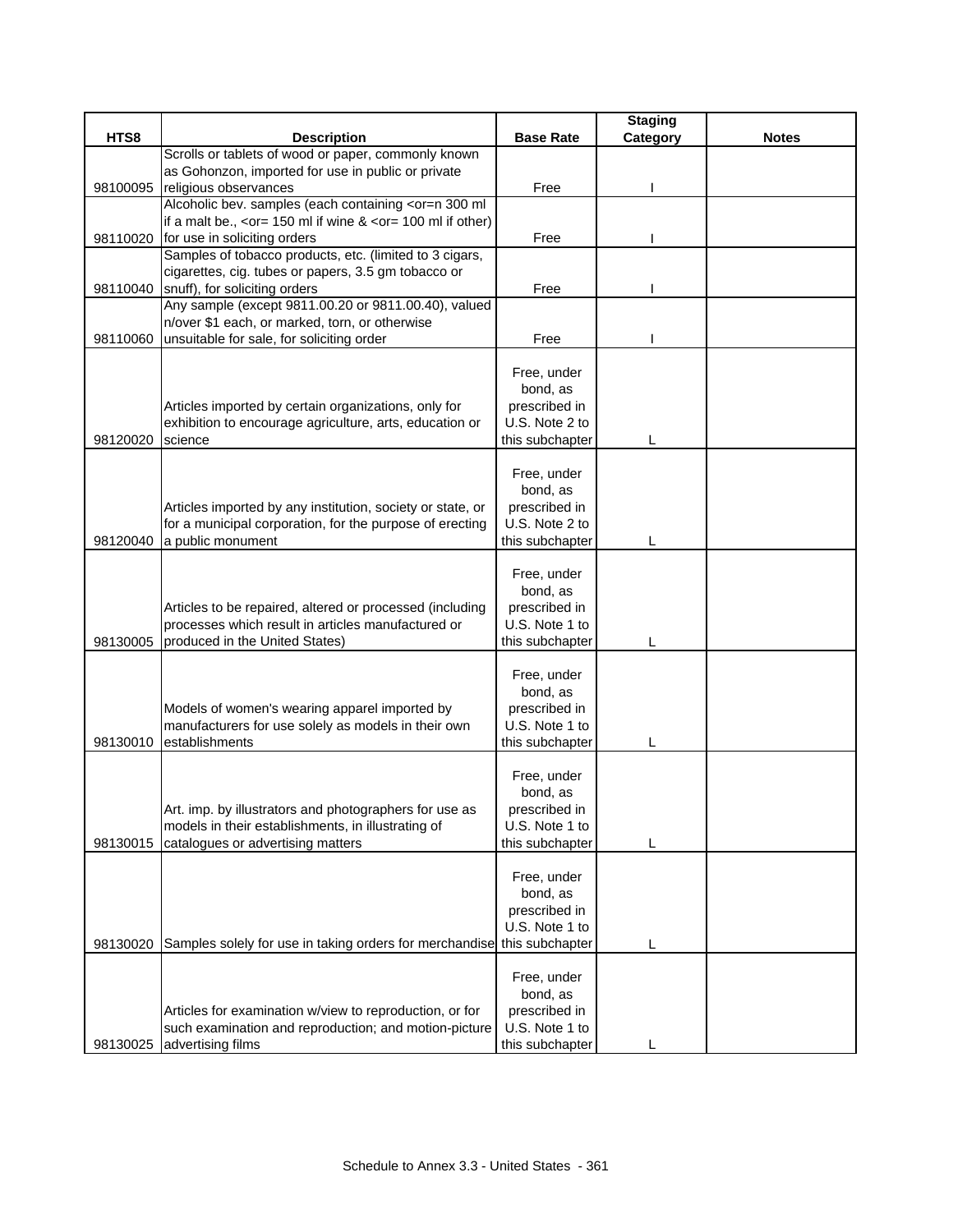| HTS8     |                                                                                                                                                    |                                                                               | <b>Staging</b> |              |
|----------|----------------------------------------------------------------------------------------------------------------------------------------------------|-------------------------------------------------------------------------------|----------------|--------------|
|          | <b>Description</b>                                                                                                                                 | <b>Base Rate</b>                                                              | Category       | <b>Notes</b> |
| 98130030 | Articles intended for testing, experimental or review<br>purposes, incl. spec., photos and similar articles for use<br>in experiments or for stud  | Free, under<br>bond, as<br>prescribed in<br>U.S. Note 1 to<br>this subchapter |                |              |
| 98130035 | Automobiles, and other vehicles and craft, and the<br>usual equip.; all temporarily imported by nonresidents<br>for races or other specific contes | Free, under<br>bond, as<br>prescribed in<br>U.S. Note 1 to<br>this subchapter |                |              |
| 98130040 | Locomotives and other railroad equipment temporarily<br>imported for use in clearing obstructions, fighting fire,<br>making emergency repairs, etc | Free, under<br>bond, as<br>prescribed in<br>U.S. Note 1 to<br>this subchapter |                |              |
| 98130045 | Containers for compressed gases, & containers, etc.<br>for use for covering or holding merchandise during<br>transportation and suitable for reuse | Free, under<br>bond, as<br>prescribed in<br>U.S. Note 1 to<br>this subchapter |                |              |
| 98130050 | Professional equip., tools of trade, & repair components<br>for such and camping equipment; imported by<br>nonresidents sojourning temp. in U.S.   | Free, under<br>bond, as<br>prescribed in<br>U.S. Note 1 to<br>this subchapter |                |              |
| 98130055 | Articles of special design for temporary use exclusively<br>in connection with the manufacture or production of<br>articles for export             | Free, under<br>bond, as<br>prescribed in<br>U.S. Note 1 to<br>this subchapter |                |              |
| 98130060 | Animals and poultry brought into the U.S. for the<br>purpose of breeding, exhibition or competition for<br>prizes, and the usual equipment therefo | Free, under<br>bond, as<br>prescribed in<br>U.S. Note 1 to<br>this subchapter |                |              |
| 98130070 | Art, engravings, photos & philo./scien. appar. imported<br>by artist, lecturer or scientist for exhib. or promotion of<br>art, science & industry  | Free, under<br>bond, as<br>prescribed in<br>U.S. Note 1 to<br>this subchapter | L              |              |
| 98130075 | Automobiles, chassis, bodies, cutaway portions of<br>such, and parts for such, finished, unfinished or<br>cutaway, intended for show purposes      | Free, under<br>bond, as<br>prescribed in<br>U.S. Note 1 to<br>this subchapter |                |              |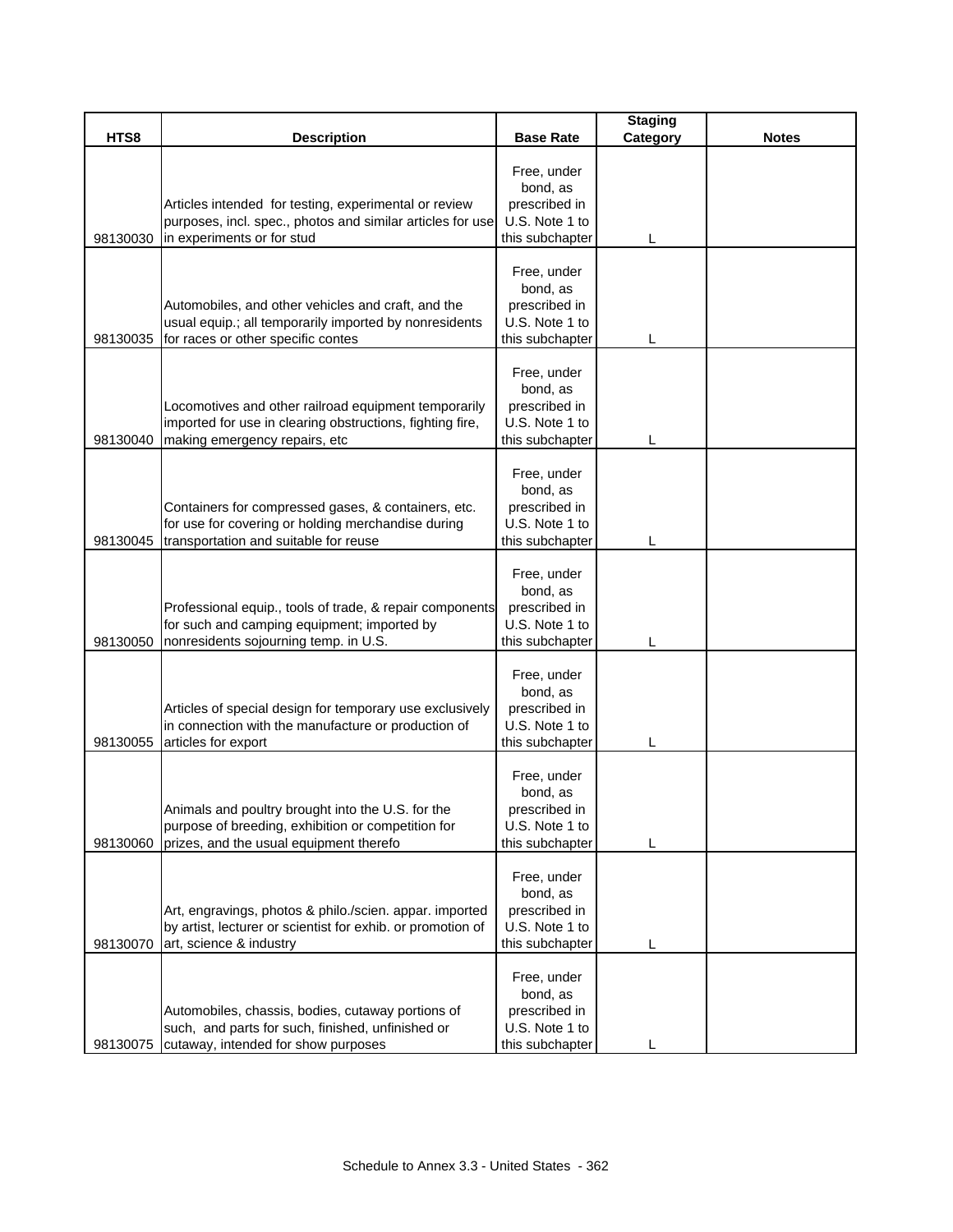|          |                                                                                                 |                   | <b>Staging</b> |              |
|----------|-------------------------------------------------------------------------------------------------|-------------------|----------------|--------------|
| HTS8     | <b>Description</b>                                                                              | <b>Base Rate</b>  | Category       | <b>Notes</b> |
|          |                                                                                                 |                   |                |              |
|          |                                                                                                 | Free, under       |                |              |
|          |                                                                                                 | bond, as          |                |              |
|          |                                                                                                 | prescribed in     |                |              |
|          | Tea, tea waste, and tea siftings and sweepings, for                                             | U.S. Note 1 to    |                |              |
| 98140050 | manufacturing of chemical products<br>Products of American fisheries which have not been        | this subchapter   |                |              |
|          | landed in a foreign country, or landed solely for                                               |                   |                |              |
|          | 98150020 transshipment                                                                          | Free              |                |              |
|          | Fish (except cod, cusk, haddock, hake, mackerel,                                                |                   |                |              |
|          | pollock and swordfish) landed abroad only for                                                   |                   |                |              |
| 98150040 | evisceration and/or chilling or freezing                                                        | Free              |                |              |
|          | Products of American fisheries, prepared or preserved                                           |                   |                |              |
|          | by American fishery on treaty coasts of Labrador,                                               |                   |                |              |
|          | 98150060 Magdalen Isles or Newfoundland                                                         | Free              |                |              |
|          | Articles for personal or household use, or as gifts,                                            |                   |                |              |
|          | valued not over \$1,000, accompanying a person,                                                 | 3 percent of the  |                |              |
|          | 98160020 arriving in the U.S.                                                                   | fair retail value | A              |              |
|          | Articles for personal or household use, or as gifts,                                            | 1.5 percent of    |                |              |
|          | valued not over \$1,000, accompanying a person                                                  | the fair retail   |                |              |
|          | 98160040 arriving from an insular possessions                                                   | value             | Α              |              |
|          | Monofilament gill nets or sections or parts of nets to be                                       |                   |                |              |
| 98170020 | used for fish sampling                                                                          | Free              |                |              |
|          | Nets (incl. section or parts) to be used in taking wild                                         |                   |                |              |
|          | birds under license issued by an appropriate Federal or                                         |                   |                |              |
|          | 98170030 State government authority                                                             | Free              |                |              |
|          | Visual or auditory material of educational, scientific or                                       |                   |                |              |
|          | cultural character (except toy models) per U.S. note                                            |                   |                |              |
|          | 98170040 1(a) of subchapter XVII                                                                | Free              |                |              |
|          | Holograms; microfilm, microfiche, etc.; the foregoing if                                        |                   |                |              |
|          | 98170042 defined as visual or auditory materials                                                | Free              |                |              |
|          | Motion picture films if defined as visual or auditory                                           |                   |                |              |
| 98170044 | materials                                                                                       | Free              |                |              |
|          | Sound, sound+visual, and magnetic recordings; video                                             |                   |                |              |
|          | discs, tapes, etc.; the foregoing if defined as visual or                                       |                   |                |              |
|          | 98170046 auditory materials                                                                     | Free              |                |              |
|          | Various specific articles and kits used generally as aids                                       |                   |                |              |
|          | to learning or instruction, if defined as visual or auditory                                    |                   |                |              |
| 98170048 | materials<br>Machinery, equipment and implements to be used for                                 | Free              |                |              |
|          |                                                                                                 |                   |                |              |
| 98170050 | agricultural or horticultural purposes<br>Parts to be used in articles provided for in headings | Free              |                |              |
|          | 98170060 8432, 8433, 8434, and 8436                                                             | Free              |                |              |
|          | Animals, game, imported to be liberated in the United                                           |                   |                |              |
| 98170070 | States for stocking purposes                                                                    | Free              |                |              |
|          | Articles of copper to be used in remanufacture by                                               |                   |                |              |
|          | melting, or by shredding, shearing, etc. rendering                                              |                   |                |              |
| 98170080 | suitable only for recovery of metal                                                             | Free              |                |              |
|          | Specified unwrought metal and forms or articles of                                              |                   |                |              |
|          | metal for remanufacture or for recovery of the metal                                            |                   |                |              |
| 98170090 | content                                                                                         | Free              |                |              |
|          | Books, music and pamphlets, in raised print, used                                               |                   |                |              |
| 98170092 | exclusively by or for the blind                                                                 | Free              |                |              |
|          | Braille tablets, cubarithms, and special apparatus,                                             |                   |                |              |
|          | machines, presses, and types for use by or benefit                                              |                   |                |              |
|          | 98170094 exclusively of the blind                                                               | Free              |                |              |